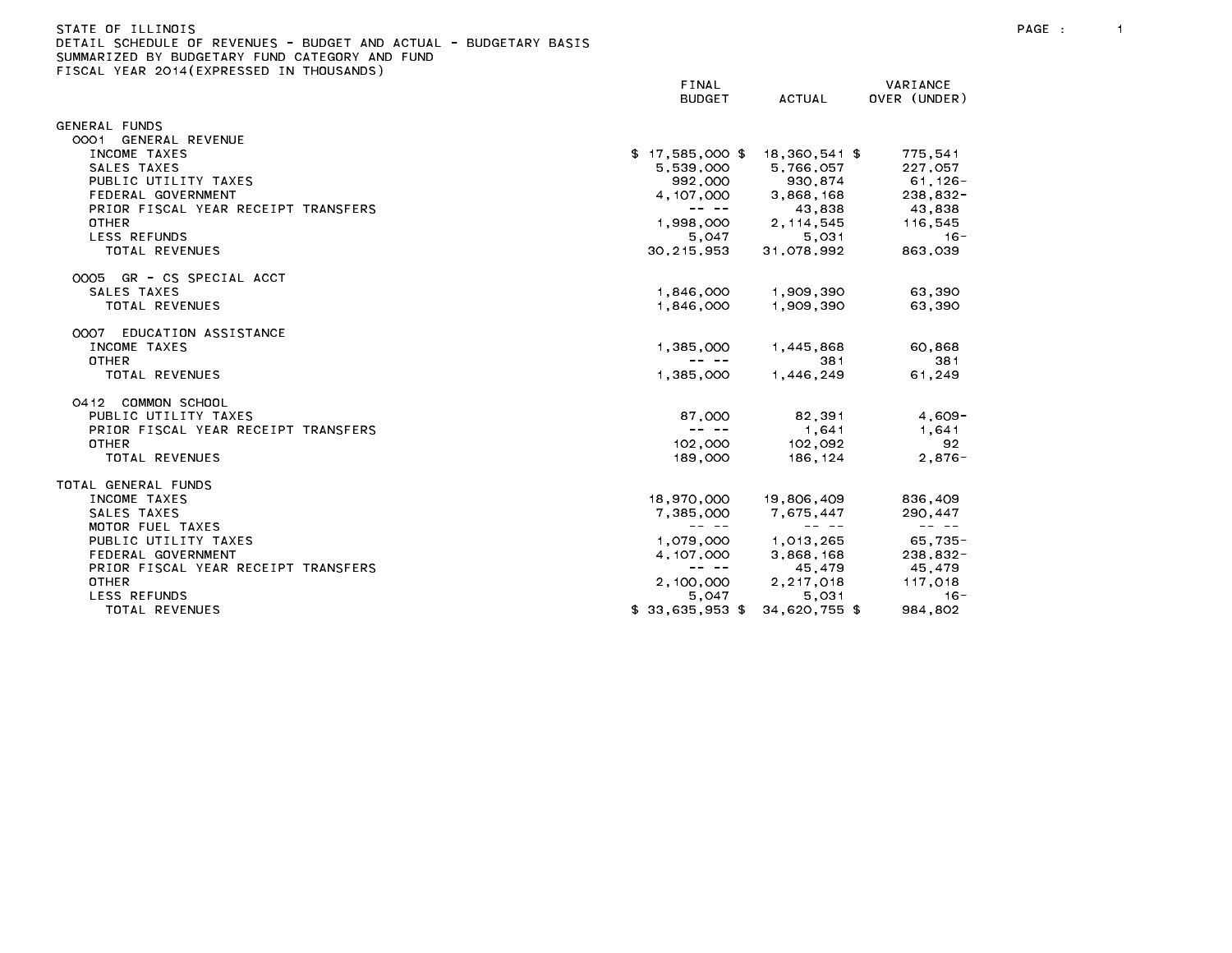## STATE OF ILLINOIS PAGE : 2 DETAIL SCHEDULE OF REVENUES - BUDGET AND ACTUAL - BUDGETARY BASIS

|                                                 | FINAL<br><b>BUDGET</b>                                                                                                                                                                                                                                                                                                                                                                       | ACTUAL                                                                                                                                                                                                                                                                                                                                                                                       | VARIANCE<br>OVER (UNDER)                                                                                                                                                                                                                                                                                                                                                                     |
|-------------------------------------------------|----------------------------------------------------------------------------------------------------------------------------------------------------------------------------------------------------------------------------------------------------------------------------------------------------------------------------------------------------------------------------------------------|----------------------------------------------------------------------------------------------------------------------------------------------------------------------------------------------------------------------------------------------------------------------------------------------------------------------------------------------------------------------------------------------|----------------------------------------------------------------------------------------------------------------------------------------------------------------------------------------------------------------------------------------------------------------------------------------------------------------------------------------------------------------------------------------------|
| HIGHWAY FUNDS                                   |                                                                                                                                                                                                                                                                                                                                                                                              |                                                                                                                                                                                                                                                                                                                                                                                              |                                                                                                                                                                                                                                                                                                                                                                                              |
| 0011 ROAD                                       |                                                                                                                                                                                                                                                                                                                                                                                              |                                                                                                                                                                                                                                                                                                                                                                                              |                                                                                                                                                                                                                                                                                                                                                                                              |
| FEDERAL GOVERNMENT                              | 1,299,100 \$<br>\$                                                                                                                                                                                                                                                                                                                                                                           | 1,502,864 \$                                                                                                                                                                                                                                                                                                                                                                                 | 203,764                                                                                                                                                                                                                                                                                                                                                                                      |
| PRIOR FISCAL YEAR RECEIPT TRANSFERS             | $\frac{1}{2} \frac{1}{2} \frac{1}{2} \frac{1}{2} \frac{1}{2} \frac{1}{2} \frac{1}{2} \frac{1}{2} \frac{1}{2} \frac{1}{2} \frac{1}{2} \frac{1}{2} \frac{1}{2} \frac{1}{2} \frac{1}{2} \frac{1}{2} \frac{1}{2} \frac{1}{2} \frac{1}{2} \frac{1}{2} \frac{1}{2} \frac{1}{2} \frac{1}{2} \frac{1}{2} \frac{1}{2} \frac{1}{2} \frac{1}{2} \frac{1}{2} \frac{1}{2} \frac{1}{2} \frac{1}{2} \frac{$ | 3                                                                                                                                                                                                                                                                                                                                                                                            | 3                                                                                                                                                                                                                                                                                                                                                                                            |
| <b>OTHER</b>                                    | 1,003,600                                                                                                                                                                                                                                                                                                                                                                                    | 1,003,825                                                                                                                                                                                                                                                                                                                                                                                    | 225                                                                                                                                                                                                                                                                                                                                                                                          |
| <b>LESS REFUNDS</b>                             | 2,647                                                                                                                                                                                                                                                                                                                                                                                        | 2,616                                                                                                                                                                                                                                                                                                                                                                                        | $31 -$                                                                                                                                                                                                                                                                                                                                                                                       |
| TOTAL REVENUES                                  | 2,300,053                                                                                                                                                                                                                                                                                                                                                                                    | 2,504,076                                                                                                                                                                                                                                                                                                                                                                                    | 204,023                                                                                                                                                                                                                                                                                                                                                                                      |
| 0012 MOTOR FUEL TAX                             |                                                                                                                                                                                                                                                                                                                                                                                              |                                                                                                                                                                                                                                                                                                                                                                                              |                                                                                                                                                                                                                                                                                                                                                                                              |
| MOTOR FUEL TAXES                                | 1,203,500                                                                                                                                                                                                                                                                                                                                                                                    | 1, 223, 456                                                                                                                                                                                                                                                                                                                                                                                  | 19,956                                                                                                                                                                                                                                                                                                                                                                                       |
| FEDERAL GOVERNMENT                              |                                                                                                                                                                                                                                                                                                                                                                                              | 24                                                                                                                                                                                                                                                                                                                                                                                           | 24                                                                                                                                                                                                                                                                                                                                                                                           |
| <b>OTHER</b>                                    | -- --                                                                                                                                                                                                                                                                                                                                                                                        | 928                                                                                                                                                                                                                                                                                                                                                                                          | 928                                                                                                                                                                                                                                                                                                                                                                                          |
| LESS REFUNDS                                    | 22,000                                                                                                                                                                                                                                                                                                                                                                                       | 17,547                                                                                                                                                                                                                                                                                                                                                                                       | 4,453-                                                                                                                                                                                                                                                                                                                                                                                       |
| TOTAL REVENUES                                  | 1, 181, 500                                                                                                                                                                                                                                                                                                                                                                                  | 1,206,861                                                                                                                                                                                                                                                                                                                                                                                    | 25,361                                                                                                                                                                                                                                                                                                                                                                                       |
| 0019 GRADE CROSSING PROTECTION                  |                                                                                                                                                                                                                                                                                                                                                                                              |                                                                                                                                                                                                                                                                                                                                                                                              |                                                                                                                                                                                                                                                                                                                                                                                              |
| TOTAL REVENUES                                  |                                                                                                                                                                                                                                                                                                                                                                                              |                                                                                                                                                                                                                                                                                                                                                                                              |                                                                                                                                                                                                                                                                                                                                                                                              |
| 0413 MOTOR FUEL TAX-COUNTIES                    |                                                                                                                                                                                                                                                                                                                                                                                              |                                                                                                                                                                                                                                                                                                                                                                                              |                                                                                                                                                                                                                                                                                                                                                                                              |
| <b>TOTAL REVENUES</b>                           |                                                                                                                                                                                                                                                                                                                                                                                              |                                                                                                                                                                                                                                                                                                                                                                                              |                                                                                                                                                                                                                                                                                                                                                                                              |
| 0414 MOTOR FUEL TAX-MUNICIPALITIES              |                                                                                                                                                                                                                                                                                                                                                                                              |                                                                                                                                                                                                                                                                                                                                                                                              |                                                                                                                                                                                                                                                                                                                                                                                              |
| <b>TOTAL REVENUES</b>                           |                                                                                                                                                                                                                                                                                                                                                                                              |                                                                                                                                                                                                                                                                                                                                                                                              |                                                                                                                                                                                                                                                                                                                                                                                              |
| 0415 MOTOR FUEL TAX-TOWN & ROAD DIS             |                                                                                                                                                                                                                                                                                                                                                                                              |                                                                                                                                                                                                                                                                                                                                                                                              |                                                                                                                                                                                                                                                                                                                                                                                              |
| <b>TOTAL REVENUES</b>                           |                                                                                                                                                                                                                                                                                                                                                                                              |                                                                                                                                                                                                                                                                                                                                                                                              |                                                                                                                                                                                                                                                                                                                                                                                              |
|                                                 |                                                                                                                                                                                                                                                                                                                                                                                              |                                                                                                                                                                                                                                                                                                                                                                                              |                                                                                                                                                                                                                                                                                                                                                                                              |
| 0902 STATE CONSTRUCTION ACCOUNT<br><b>OTHER</b> | 476,916                                                                                                                                                                                                                                                                                                                                                                                      | 493,645                                                                                                                                                                                                                                                                                                                                                                                      | 16,729                                                                                                                                                                                                                                                                                                                                                                                       |
| TOTAL REVENUES                                  | 476.916                                                                                                                                                                                                                                                                                                                                                                                      | 493.645                                                                                                                                                                                                                                                                                                                                                                                      | 16.729                                                                                                                                                                                                                                                                                                                                                                                       |
|                                                 |                                                                                                                                                                                                                                                                                                                                                                                              |                                                                                                                                                                                                                                                                                                                                                                                              |                                                                                                                                                                                                                                                                                                                                                                                              |
| TOTAL HIGHWAY FUNDS                             |                                                                                                                                                                                                                                                                                                                                                                                              |                                                                                                                                                                                                                                                                                                                                                                                              |                                                                                                                                                                                                                                                                                                                                                                                              |
| INCOME TAXES                                    |                                                                                                                                                                                                                                                                                                                                                                                              |                                                                                                                                                                                                                                                                                                                                                                                              |                                                                                                                                                                                                                                                                                                                                                                                              |
| SALES TAXES                                     | $\frac{1}{2} \frac{1}{2} \frac{1}{2} \frac{1}{2} \frac{1}{2} \frac{1}{2} \frac{1}{2} \frac{1}{2} \frac{1}{2} \frac{1}{2} \frac{1}{2} \frac{1}{2} \frac{1}{2} \frac{1}{2} \frac{1}{2} \frac{1}{2} \frac{1}{2} \frac{1}{2} \frac{1}{2} \frac{1}{2} \frac{1}{2} \frac{1}{2} \frac{1}{2} \frac{1}{2} \frac{1}{2} \frac{1}{2} \frac{1}{2} \frac{1}{2} \frac{1}{2} \frac{1}{2} \frac{1}{2} \frac{$ | $\frac{1}{2} \frac{1}{2} \frac{1}{2} \frac{1}{2} \frac{1}{2} \frac{1}{2} \frac{1}{2} \frac{1}{2} \frac{1}{2} \frac{1}{2} \frac{1}{2} \frac{1}{2} \frac{1}{2} \frac{1}{2} \frac{1}{2} \frac{1}{2} \frac{1}{2} \frac{1}{2} \frac{1}{2} \frac{1}{2} \frac{1}{2} \frac{1}{2} \frac{1}{2} \frac{1}{2} \frac{1}{2} \frac{1}{2} \frac{1}{2} \frac{1}{2} \frac{1}{2} \frac{1}{2} \frac{1}{2} \frac{$ | $\frac{1}{2} \frac{1}{2} \frac{1}{2} \frac{1}{2} \frac{1}{2} \frac{1}{2} \frac{1}{2} \frac{1}{2} \frac{1}{2} \frac{1}{2} \frac{1}{2} \frac{1}{2} \frac{1}{2} \frac{1}{2} \frac{1}{2} \frac{1}{2} \frac{1}{2} \frac{1}{2} \frac{1}{2} \frac{1}{2} \frac{1}{2} \frac{1}{2} \frac{1}{2} \frac{1}{2} \frac{1}{2} \frac{1}{2} \frac{1}{2} \frac{1}{2} \frac{1}{2} \frac{1}{2} \frac{1}{2} \frac{$ |
| MOTOR FUEL TAXES                                | 1,203,500                                                                                                                                                                                                                                                                                                                                                                                    | 1, 223, 456                                                                                                                                                                                                                                                                                                                                                                                  | 19,956                                                                                                                                                                                                                                                                                                                                                                                       |
| PUBLIC UTILITY TAXES                            | $\frac{1}{2} \frac{1}{2} \frac{1}{2} \frac{1}{2} \frac{1}{2} \frac{1}{2} \frac{1}{2} \frac{1}{2} \frac{1}{2} \frac{1}{2} \frac{1}{2} \frac{1}{2} \frac{1}{2} \frac{1}{2} \frac{1}{2} \frac{1}{2} \frac{1}{2} \frac{1}{2} \frac{1}{2} \frac{1}{2} \frac{1}{2} \frac{1}{2} \frac{1}{2} \frac{1}{2} \frac{1}{2} \frac{1}{2} \frac{1}{2} \frac{1}{2} \frac{1}{2} \frac{1}{2} \frac{1}{2} \frac{$ | $\frac{1}{2} \frac{1}{2} \frac{1}{2} \frac{1}{2} \frac{1}{2} \frac{1}{2} \frac{1}{2} \frac{1}{2} \frac{1}{2} \frac{1}{2} \frac{1}{2} \frac{1}{2} \frac{1}{2} \frac{1}{2} \frac{1}{2} \frac{1}{2} \frac{1}{2} \frac{1}{2} \frac{1}{2} \frac{1}{2} \frac{1}{2} \frac{1}{2} \frac{1}{2} \frac{1}{2} \frac{1}{2} \frac{1}{2} \frac{1}{2} \frac{1}{2} \frac{1}{2} \frac{1}{2} \frac{1}{2} \frac{$ | $\frac{1}{2} \frac{1}{2} \frac{1}{2} \frac{1}{2} \frac{1}{2} \frac{1}{2} \frac{1}{2} \frac{1}{2} \frac{1}{2} \frac{1}{2} \frac{1}{2} \frac{1}{2} \frac{1}{2} \frac{1}{2} \frac{1}{2} \frac{1}{2} \frac{1}{2} \frac{1}{2} \frac{1}{2} \frac{1}{2} \frac{1}{2} \frac{1}{2} \frac{1}{2} \frac{1}{2} \frac{1}{2} \frac{1}{2} \frac{1}{2} \frac{1}{2} \frac{1}{2} \frac{1}{2} \frac{1}{2} \frac{$ |
| FEDERAL GOVERNMENT                              | 1,299,100                                                                                                                                                                                                                                                                                                                                                                                    | 1,502,888                                                                                                                                                                                                                                                                                                                                                                                    | 203,788                                                                                                                                                                                                                                                                                                                                                                                      |
| PRIOR FISCAL YEAR RECEIPT TRANSFERS             | $\frac{1}{2} \frac{1}{2} \frac{1}{2} \frac{1}{2} \frac{1}{2} \frac{1}{2} \frac{1}{2} \frac{1}{2} \frac{1}{2} \frac{1}{2} \frac{1}{2} \frac{1}{2} \frac{1}{2} \frac{1}{2} \frac{1}{2} \frac{1}{2} \frac{1}{2} \frac{1}{2} \frac{1}{2} \frac{1}{2} \frac{1}{2} \frac{1}{2} \frac{1}{2} \frac{1}{2} \frac{1}{2} \frac{1}{2} \frac{1}{2} \frac{1}{2} \frac{1}{2} \frac{1}{2} \frac{1}{2} \frac{$ | з                                                                                                                                                                                                                                                                                                                                                                                            | 3                                                                                                                                                                                                                                                                                                                                                                                            |
| <b>OTHER</b>                                    | 1,480,516                                                                                                                                                                                                                                                                                                                                                                                    | 1,498,398                                                                                                                                                                                                                                                                                                                                                                                    | 17,882                                                                                                                                                                                                                                                                                                                                                                                       |
| <b>LESS REFUNDS</b>                             | 24,647                                                                                                                                                                                                                                                                                                                                                                                       | 20, 163                                                                                                                                                                                                                                                                                                                                                                                      | 4,484-                                                                                                                                                                                                                                                                                                                                                                                       |
| TOTAL REVENUES                                  | 3,958,469 \$<br>\$                                                                                                                                                                                                                                                                                                                                                                           | 4,204,582 \$                                                                                                                                                                                                                                                                                                                                                                                 | 246, 113                                                                                                                                                                                                                                                                                                                                                                                     |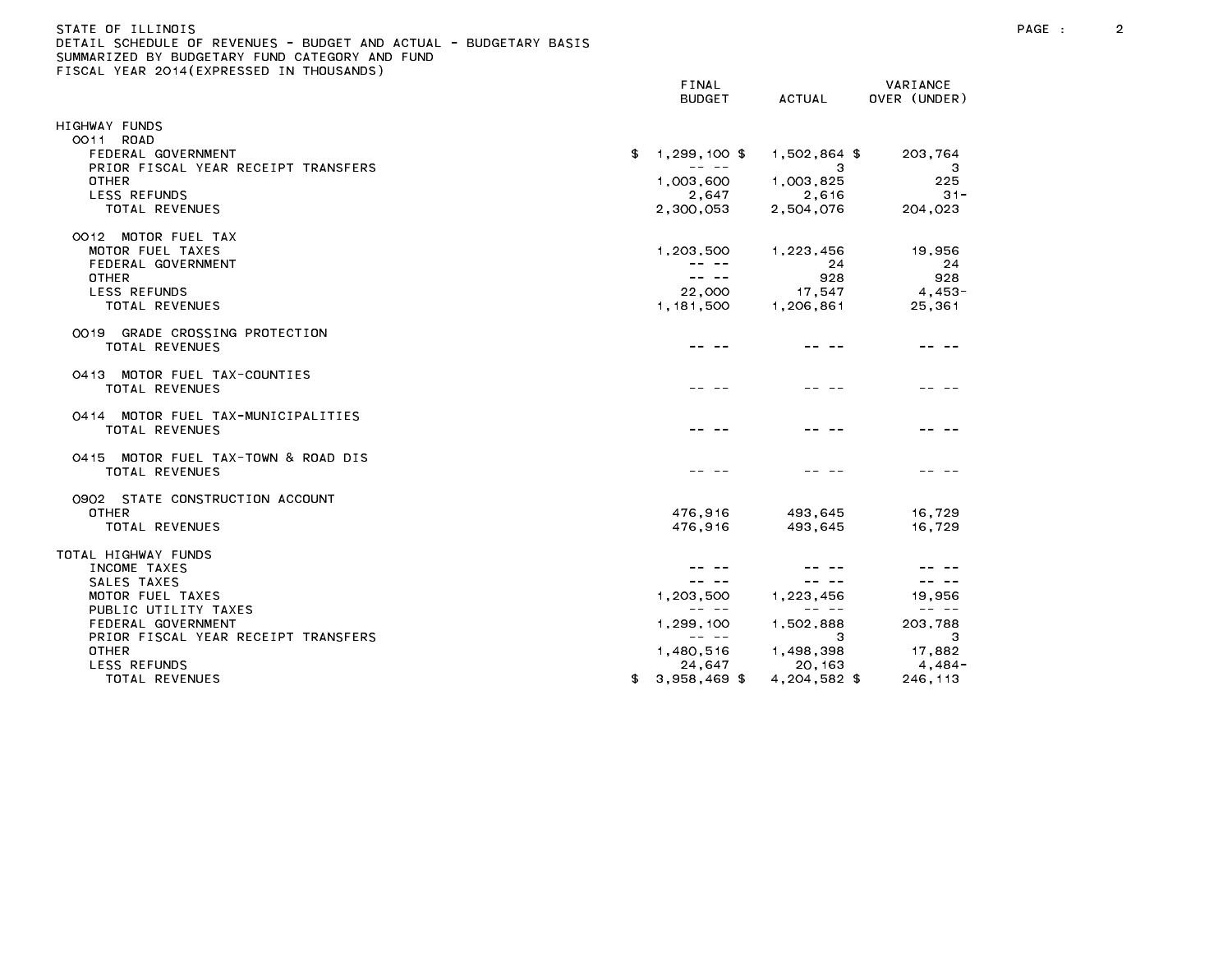### STATE OF ILLINOIS PAGE : 3 DETAIL SCHEDULE OF REVENUES - BUDGET AND ACTUAL - BUDGETARY BASIS

| TEAN EVIT (EAT NESSED IN THOUSANDS)                                                                                     | FINAL<br><b>BUDGET</b>             | ACTUAL                                                                                                                                                                                                                                                                                                                                                                                                          | VARIANCE<br>OVER (UNDER)             |
|-------------------------------------------------------------------------------------------------------------------------|------------------------------------|-----------------------------------------------------------------------------------------------------------------------------------------------------------------------------------------------------------------------------------------------------------------------------------------------------------------------------------------------------------------------------------------------------------------|--------------------------------------|
| SPECIAL STATE FUNDS<br>OO14 FOOD & DRUG SAFETY<br>PRIOR FISCAL YEAR RECEIPT TRANSFERS<br>OTHER<br>TOTAL REVENUES        | £<br>$-- - -$ \$<br>1,369<br>1,369 | $10 - $$<br>1,300<br>1,290                                                                                                                                                                                                                                                                                                                                                                                      | $10 -$<br>$69 -$<br>$79 -$           |
| OO15 P SEVERNS BREAST&CERVICAL CANC<br>TOTAL REVENUES                                                                   | ---                                | -- --                                                                                                                                                                                                                                                                                                                                                                                                           |                                      |
| 0016 TEACHER CERTIFICATE FEE REVOLV<br><b>OTHER</b><br>TOTAL REVENUES                                                   | 3,900<br>3.900                     | 4,364<br>4.364                                                                                                                                                                                                                                                                                                                                                                                                  | 464<br>464                           |
| 0018 TRANSPORTATION REGULATORY<br>PRIOR FISCAL YEAR RECEIPT TRANSFERS<br>OTHER<br><b>LESS REFUNDS</b><br>TOTAL REVENUES | 13,191<br>25<br>13, 166            | 7<br>11,037<br>18<br>11,026                                                                                                                                                                                                                                                                                                                                                                                     | 7<br>$2, 154 -$<br>$7 -$<br>$2,140-$ |
| 0020 ALZHEIMER'S AWARENESS<br><b>OTHER</b><br>TOTAL REVENUES                                                            |                                    | з<br>3                                                                                                                                                                                                                                                                                                                                                                                                          | 3<br>3                               |
| 0021 FINANCIAL INSTITUTION<br><b>OTHER</b><br>LESS REFUNDS<br>TOTAL REVENUES                                            | 8,217<br>3<br>8,214                | 8,117<br>$\frac{1}{2} \frac{1}{2} \frac{1}{2} \frac{1}{2} \frac{1}{2} \frac{1}{2} \frac{1}{2} \frac{1}{2} \frac{1}{2} \frac{1}{2} \frac{1}{2} \frac{1}{2} \frac{1}{2} \frac{1}{2} \frac{1}{2} \frac{1}{2} \frac{1}{2} \frac{1}{2} \frac{1}{2} \frac{1}{2} \frac{1}{2} \frac{1}{2} \frac{1}{2} \frac{1}{2} \frac{1}{2} \frac{1}{2} \frac{1}{2} \frac{1}{2} \frac{1}{2} \frac{1}{2} \frac{1}{2} \frac{$<br>8, 117 | $100 -$<br>$3-$<br>$97 -$            |
| 0022 GENERAL PROFESSIONS DEDICATED<br><b>OTHER</b><br>LESS REFUNDS<br>TOTAL REVENUES                                    | 11,671<br>30<br>11,641             | 14,022<br>13.<br>14,009                                                                                                                                                                                                                                                                                                                                                                                         | 2,351<br>$17 -$<br>2,368             |
| 0023 ECONOMIC RESEARCH & INFO<br><b>OTHER</b><br>TOTAL REVENUES                                                         | 15<br>15                           | 6<br>6                                                                                                                                                                                                                                                                                                                                                                                                          | 9 -<br>$9 -$                         |
| 0024 IL DEPT OF AG LAB SERV REVOLV<br><b>OTHER</b><br>TOTAL REVENUES                                                    | 1,000<br>1,000                     | 516<br>516                                                                                                                                                                                                                                                                                                                                                                                                      | $484 -$<br>$484 -$                   |
| 0025 GROUP HOME LOAN REVOLVING<br>OTHER<br>TOTAL REVENUES                                                               | 10.<br>10                          | 18<br>18                                                                                                                                                                                                                                                                                                                                                                                                        | 8<br>8                               |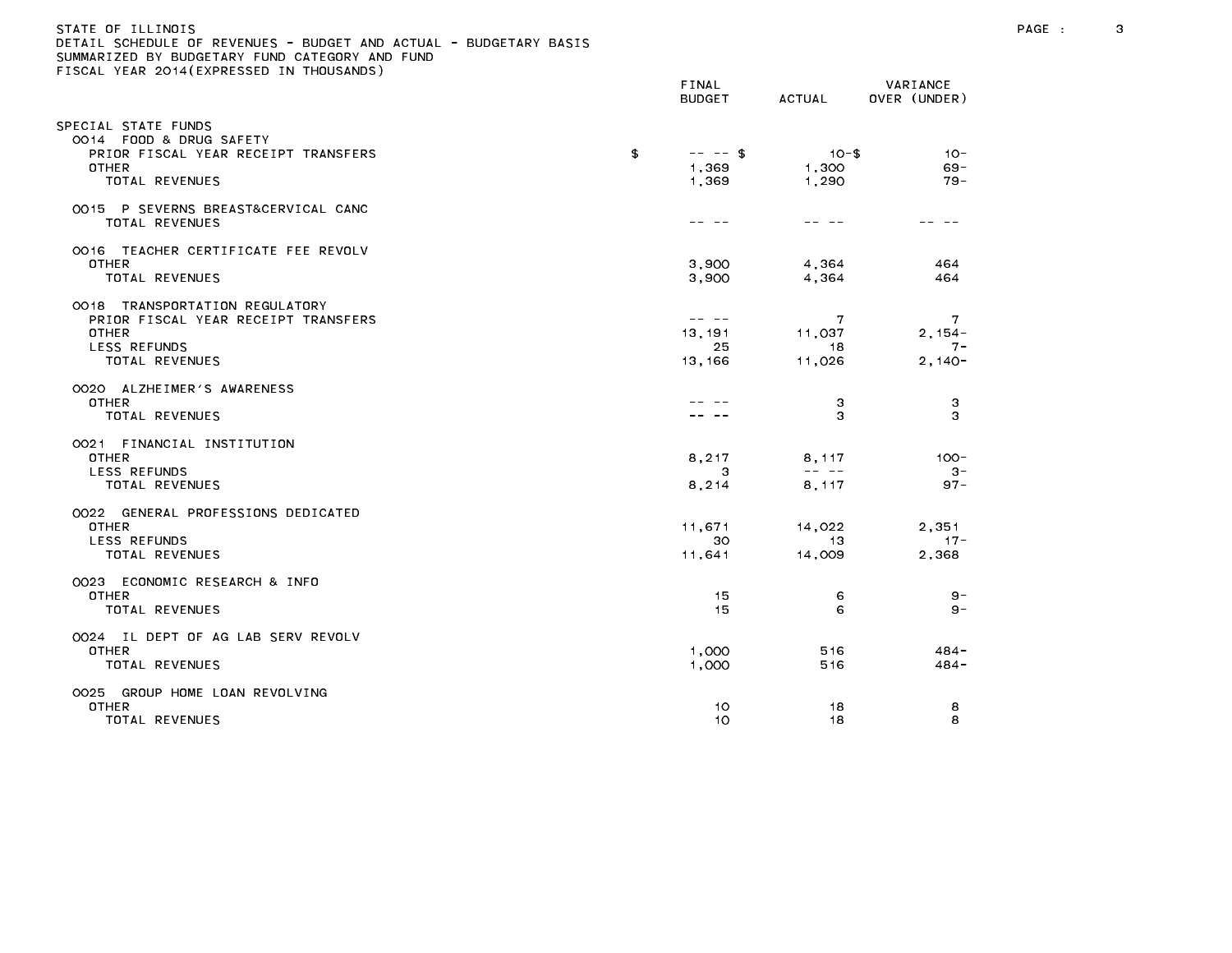## STATE OF ILLINOIS PAGE : 4 DETAIL SCHEDULE OF REVENUES - BUDGET AND ACTUAL - BUDGETARY BASIS

|                                                                              | FINAL<br><b>BUDGET</b> | ACTUAL             | VARIANCE<br>OVER (UNDER)               |
|------------------------------------------------------------------------------|------------------------|--------------------|----------------------------------------|
| SPECIAL STATE FUNDS<br>OO26 LIVE & LEARN<br>TOTAL REVENUES                   | £<br>$-- - -$ \$       | $-- - -$ \$        |                                        |
| 0027 POLICE BENEV, & PROTECT, ASSOC<br><b>OTHER</b><br>TOTAL REVENUES        |                        | $\circ$<br>-- --   |                                        |
| OO28 ILLINOIS NURSES FOUNDATION<br>TOTAL REVENUES                            |                        |                    |                                        |
| 0029 AMERICAN RED CROSS<br>OTHER<br>TOTAL REVENUES                           |                        | -1<br>$\mathbf{1}$ | $\overline{1}$<br>$\blacktriangleleft$ |
| 0030 SUPREME COURT SPECIAL PURPOSES<br><b>OTHER</b><br><b>TOTAL REVENUES</b> |                        | 341<br>341         | 341<br>341                             |
| 0031 DRIVERS EDUCATION<br>OTHER<br>TOTAL REVENUES                            | 20,017<br>20,017       | 18,888<br>18,888   | $1,129-$<br>$1, 129 -$                 |
| 0032 IL SHERIFFS' SCHOLSHIP & TRN<br><b>TOTAL REVENUES</b>                   |                        |                    |                                        |
| OO33 COMMITTED TO A CURE<br>TOTAL REVENUES                                   |                        |                    |                                        |
| 0034 IL STATE POLICE MEMORIAL PARK<br>TOTAL REVENUES                         |                        |                    |                                        |
| 0035 ACCESS TO JUSTICE<br><b>TOTAL REVENUES</b>                              |                        |                    |                                        |
| 0036 IL VETERANS' REHABILITATION<br>TOTAL REVENUES                           |                        |                    |                                        |
| 0037 PUBLIC SAFETY DIVER<br>TOTAL REVENUES                                   |                        |                    |                                        |
| OO38 ILLINOIS POLICE K-9 MEMORIAL<br><b>OTHER</b><br>TOTAL REVENUES          |                        | 1<br>1             | -1<br>$\overline{1}$                   |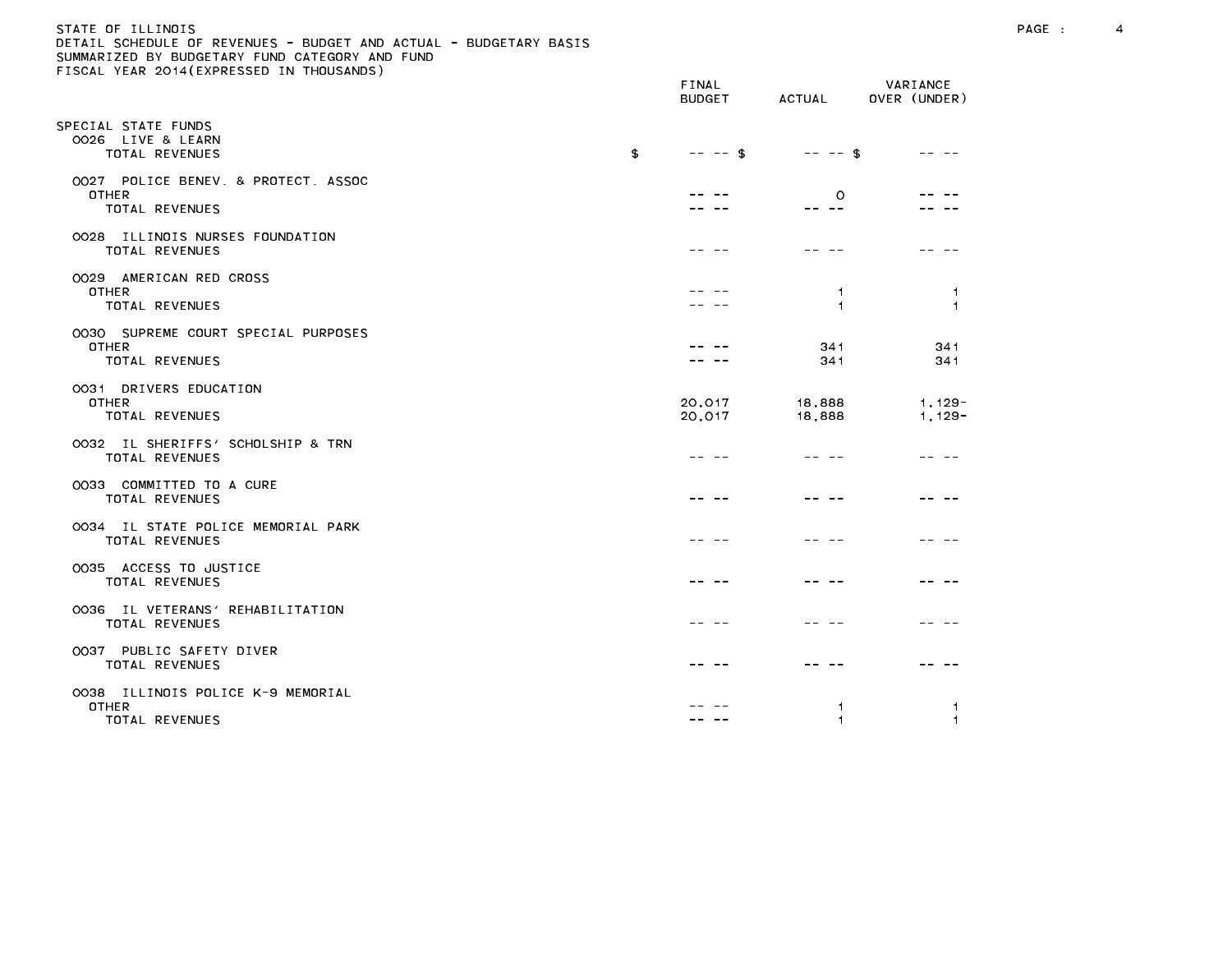#### STATE OF ILLINOIS PAGE : 5 DETAIL SCHEDULE OF REVENUES - BUDGET AND ACTUAL - BUDGETARY BASIS

| LIGGAL TEAR EGTT(EATRESSED IN THOOSANDS)          | FINAL<br><b>BUDGET</b> | ACTUAL        | VARIANCE<br>OVER (UNDER) |
|---------------------------------------------------|------------------------|---------------|--------------------------|
| SPECIAL STATE FUNDS<br>0039 STATE BOATING ACT     |                        |               |                          |
| FEDERAL GOVERNMENT                                | \$<br>$2.865$ \$       | $3.679$ \$    | 814                      |
| OTHER                                             | 5,086                  | 4,433         | $653 -$                  |
| LESS REFUNDS                                      | 30                     | 12            | $18 -$                   |
| TOTAL REVENUES                                    | 7,921                  | 8,100         | 179                      |
| 0040 STATE PARKS                                  |                        |               |                          |
| <b>OTHER</b>                                      | 9,663                  | 10,471        | 808                      |
| LESS REFUNDS                                      | 50                     | 8             | $42 -$                   |
| TOTAL REVENUES                                    | 9,613                  | 10,463        | 850                      |
| WILDLIFE & FISH<br>0041                           |                        |               |                          |
| FEDERAL GOVERNMENT                                | 18, 192                | 14,732        | $3,460-$                 |
| <b>OTHER</b><br>LESS REFUNDS                      | 49,390<br>600          | 47,351<br>235 | $2,039-$<br>$365 -$      |
| TOTAL REVENUES                                    | 66,982                 | 61,848        | $5,134-$                 |
|                                                   |                        |               |                          |
| 0042 SALMON<br><b>OTHER</b>                       | 265                    | 264           | $1 -$                    |
| TOTAL REVENUES                                    | 265                    | 264           | $1 -$                    |
|                                                   |                        |               |                          |
| 0043 MILITARY AFFAIRS TRUST<br>FEDERAL GOVERNMENT | 36                     | 27            | $9 -$                    |
| PRIOR FISCAL YEAR RECEIPT TRANSFERS               | -- --                  | $\circ$       | $\sim$ $-$               |
| <b>OTHER</b>                                      | 55                     | 89            | 34                       |
| TOTAL REVENUES                                    | 91                     | 116           | 25                       |
| 0044 LOBBYIST REGISTRATION ADMIN                  |                        |               |                          |
| <b>OTHER</b>                                      | 1,200                  | 1,224         | 24                       |
| TOTAL REVENUES                                    | 1,200                  | 1,224         | 24                       |
| 0045 AGRICULTURAL PREMIUM                         |                        |               |                          |
| <b>OTHER</b>                                      | 1,819                  | 1,813         | $6 -$                    |
| TOTAL REVENUES                                    | 1,819                  | 1,813         | $6 -$                    |
| 0046 AERONAUTICS                                  |                        |               |                          |
| <b>OTHER</b>                                      | 238                    | 208           | $30 -$                   |
| LESS REFUNDS<br><b>TOTAL REVENUES</b>             | 1<br>237               | -- --<br>208  | $1 -$<br>$29 -$          |
|                                                   |                        |               |                          |
| 0047 FIRE PREVENTION<br><b>OTHER</b>              | 28,100                 | 30,629        | 2,529                    |
| LESS REFUNDS                                      | 9                      | 4             | 5 –                      |
| TOTAL REVENUES                                    | 28,091                 | 30,625        | 2,534                    |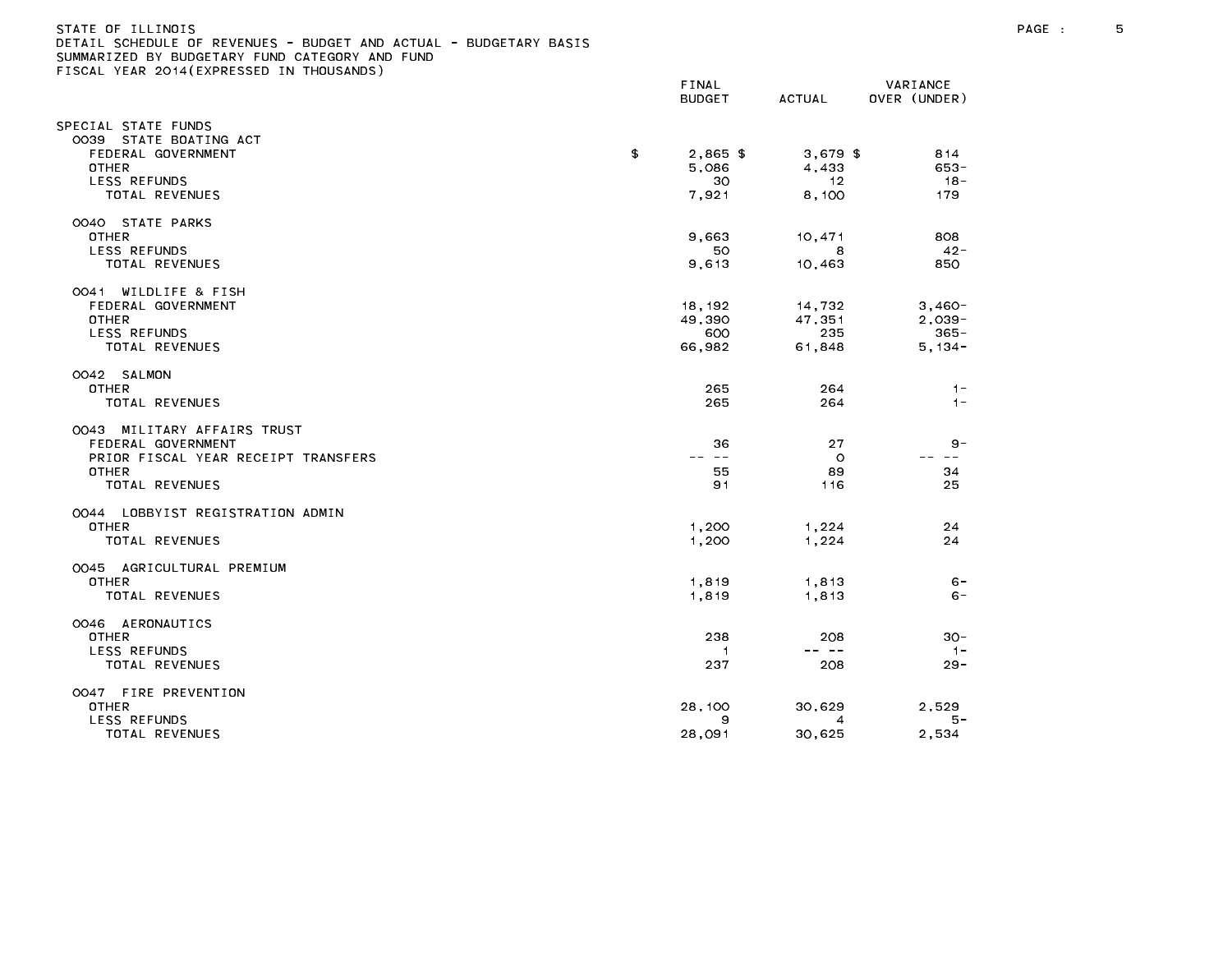#### STATE OF ILLINOIS PAGE : 6 DETAIL SCHEDULE OF REVENUES - BUDGET AND ACTUAL - BUDGETARY BASIS

|                                                                                                                                                                   | FINAL<br><b>BUDGET</b>                                                                                                                                                                                                                                                                                                                                                                                                         | ACTUAL                                  | VARIANCE<br>OVER (UNDER)                                                                                                                                                                                                                                                                                                                                                                                                      |
|-------------------------------------------------------------------------------------------------------------------------------------------------------------------|--------------------------------------------------------------------------------------------------------------------------------------------------------------------------------------------------------------------------------------------------------------------------------------------------------------------------------------------------------------------------------------------------------------------------------|-----------------------------------------|-------------------------------------------------------------------------------------------------------------------------------------------------------------------------------------------------------------------------------------------------------------------------------------------------------------------------------------------------------------------------------------------------------------------------------|
| SPECIAL STATE FUNDS<br>0048 RURAL/DOWNSTATE HEALTH ACCESS<br>TOTAL REVENUES                                                                                       | \$<br>$-- - -$ \$                                                                                                                                                                                                                                                                                                                                                                                                              | $-- - -$ \$                             |                                                                                                                                                                                                                                                                                                                                                                                                                               |
| 0049 INDUSTRIAL HYGIENE REGULATORY<br>TOTAL REVENUES                                                                                                              |                                                                                                                                                                                                                                                                                                                                                                                                                                |                                         |                                                                                                                                                                                                                                                                                                                                                                                                                               |
| OO5O MENTAL HEALTH<br>FEDERAL GOVERNMENT<br><b>OTHER</b><br><b>LESS REFUNDS</b><br>TOTAL REVENUES                                                                 | 5,844<br>32,334<br>100<br>38,078                                                                                                                                                                                                                                                                                                                                                                                               | 5,659<br>28,475<br>100<br>34,034        | - 185<br>$3,859-$<br>$\frac{1}{2} \frac{1}{2} \frac{1}{2} \frac{1}{2} \frac{1}{2} \frac{1}{2} \frac{1}{2} \frac{1}{2} \frac{1}{2} \frac{1}{2} \frac{1}{2} \frac{1}{2} \frac{1}{2} \frac{1}{2} \frac{1}{2} \frac{1}{2} \frac{1}{2} \frac{1}{2} \frac{1}{2} \frac{1}{2} \frac{1}{2} \frac{1}{2} \frac{1}{2} \frac{1}{2} \frac{1}{2} \frac{1}{2} \frac{1}{2} \frac{1}{2} \frac{1}{2} \frac{1}{2} \frac{1}{2} \frac{$<br>$4,044-$ |
| 0051 AMUSEMENT RIDE & PATRON SAFETY<br>OTHER<br>TOTAL REVENUES                                                                                                    |                                                                                                                                                                                                                                                                                                                                                                                                                                | 2 1 2<br>212                            | 212<br>212                                                                                                                                                                                                                                                                                                                                                                                                                    |
| 0053 METRO EXPO AUD & OFFICE BLDG<br>TOTAL REVENUES                                                                                                               |                                                                                                                                                                                                                                                                                                                                                                                                                                |                                         |                                                                                                                                                                                                                                                                                                                                                                                                                               |
| 0054 STATE PENSIONS<br>OTHER<br>TOTAL REVENUES                                                                                                                    |                                                                                                                                                                                                                                                                                                                                                                                                                                | $\circ$<br>-- --                        |                                                                                                                                                                                                                                                                                                                                                                                                                               |
| OO57 IL STATE PHARMACY DISCIPLINARY<br><b>OTHER</b><br>LESS REFUNDS<br><b>TOTAL REVENUES</b>                                                                      | 4.781<br>-12<br>4,769                                                                                                                                                                                                                                                                                                                                                                                                          | 4.781<br>$\overline{2}$<br>4,779        | $10 -$<br>10                                                                                                                                                                                                                                                                                                                                                                                                                  |
| 0058 NATL. WILD TURKEY FEDERATION<br><b>OTHER</b><br><b>TOTAL REVENUES</b>                                                                                        |                                                                                                                                                                                                                                                                                                                                                                                                                                | -1<br>$\blacktriangleleft$              | 1.<br>$\overline{1}$                                                                                                                                                                                                                                                                                                                                                                                                          |
| 0059 PUBLIC UTILITY<br>PUBLIC UTILITY TAXES<br>FEDERAL GOVERNMENT<br>PRIOR FISCAL YEAR RECEIPT TRANSFERS<br><b>OTHER</b><br><b>LESS REFUNDS</b><br>TOTAL REVENUES | 8,473<br>1,321<br>$\frac{1}{2} \frac{1}{2} \frac{1}{2} \frac{1}{2} \frac{1}{2} \frac{1}{2} \frac{1}{2} \frac{1}{2} \frac{1}{2} \frac{1}{2} \frac{1}{2} \frac{1}{2} \frac{1}{2} \frac{1}{2} \frac{1}{2} \frac{1}{2} \frac{1}{2} \frac{1}{2} \frac{1}{2} \frac{1}{2} \frac{1}{2} \frac{1}{2} \frac{1}{2} \frac{1}{2} \frac{1}{2} \frac{1}{2} \frac{1}{2} \frac{1}{2} \frac{1}{2} \frac{1}{2} \frac{1}{2} \frac{$<br>12,718<br>27 | 14,192<br>1,833<br>$7 -$<br>21,301<br>6 | 5,719<br>512<br>$7 -$<br>8,583<br>$21 -$                                                                                                                                                                                                                                                                                                                                                                                      |
| OO6O ALZHEIMER'S DISEASE RESEARCH<br><b>TOTAL REVENUES</b>                                                                                                        | 22,485<br>-- -                                                                                                                                                                                                                                                                                                                                                                                                                 | 37, 313                                 | 14,828<br>-- --                                                                                                                                                                                                                                                                                                                                                                                                               |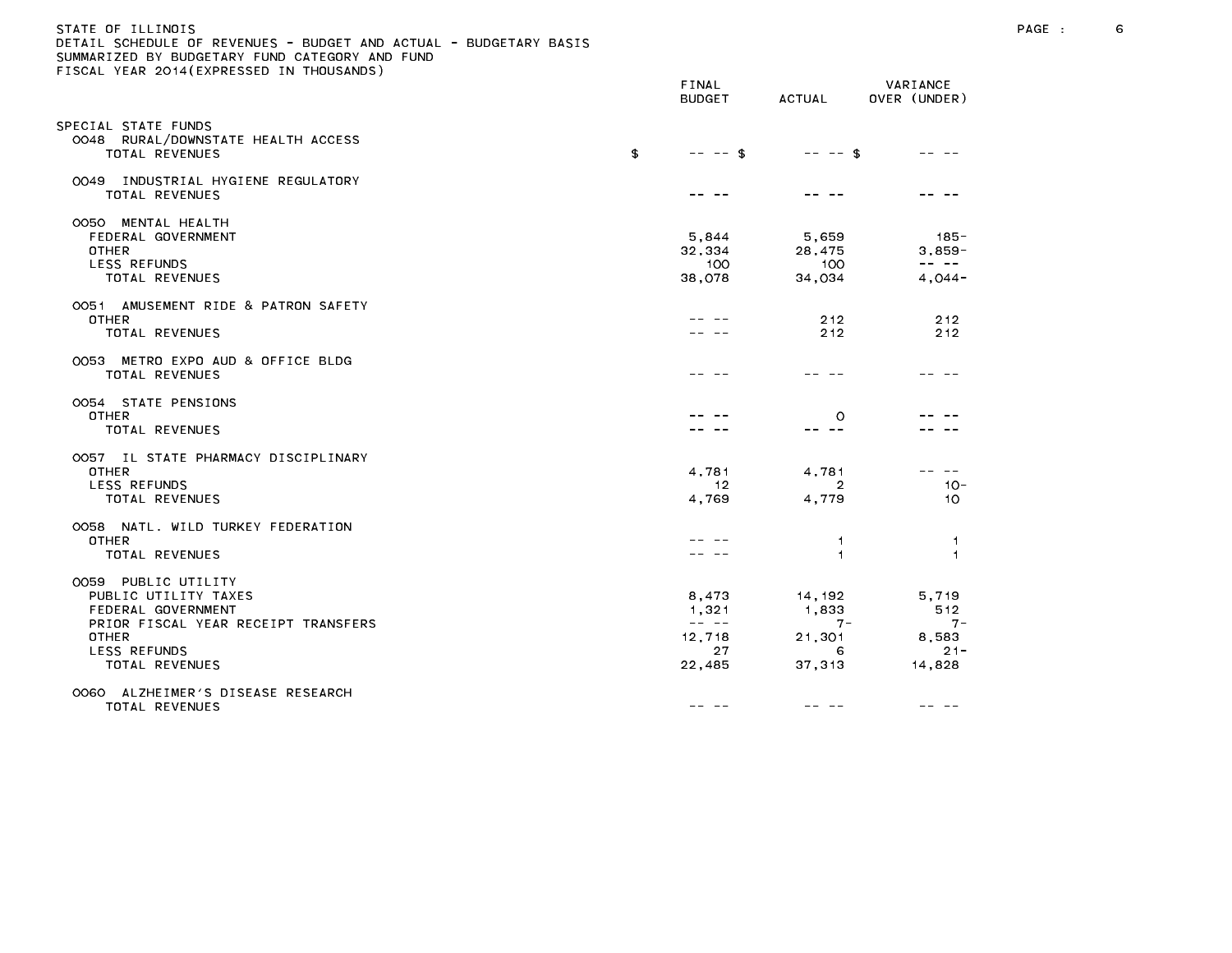# STATE OF ILLINOIS PAGE : 7 DETAIL SCHEDULE OF REVENUES - BUDGET AND ACTUAL - BUDGETARY BASIS

| LIGGAL TEAR EGTT(EATRESSED IN THOOSANDS)                                                                                    | FINAL<br><b>BUDGET</b>         | ACTUAL                                                | VARIANCE<br>OVER (UNDER)          |
|-----------------------------------------------------------------------------------------------------------------------------|--------------------------------|-------------------------------------------------------|-----------------------------------|
| SPECIAL STATE FUNDS<br>0061 LOU GEHRIG'S DISEASE (ALS) RES<br>TOTAL REVENUES                                                | \$<br>$-- -5$                  | $-- -$ \$                                             |                                   |
| OO62 SUPPORTIVE LIVING FACILITY<br>TOTAL REVENUES                                                                           |                                |                                                       |                                   |
| 0066 CURING CHILDHOOD CANCER<br><b>OTHER</b><br>TOTAL REVENUES                                                              |                                | 4<br>$\overline{4}$                                   | 4<br>$\boldsymbol{\Delta}$        |
| OO67 RADIATION PROTECTION<br>FEDERAL GOVERNMENT<br><b>OTHER</b><br>LESS REFUNDS<br>TOTAL REVENUES                           | -- --<br>8,608<br>45<br>8,563  | 9<br>8,348<br>7<br>8,350                              | 9<br>$260 -$<br>$38 -$<br>$213 -$ |
| 0070 ICCB INSTRCTNL DEV & ENHCMT AP<br><b>OTHER</b><br>TOTAL REVENUES                                                       | 84<br>84                       | 107<br>107                                            | 23<br>23                          |
| 0071 FIREARM OWNER'S NOTIFICATION<br><b>OTHER</b><br>TOTAL REVENUES                                                         | 600<br>600                     | 109<br>109                                            | $491 -$<br>$491 -$                |
| 0072 UNDERGROUND STORAGE TANK<br>MOTOR FUEL TAXES<br><b>OTHER</b><br>LESS REFUNDS<br>TOTAL REVENUES                         | 69,550<br>185<br>20<br>69,715  | 70,512<br>188<br>5<br>70,695                          | 962<br>3<br>$15 -$<br>980         |
| 0075 COMPASSION USE MED CANNABIS<br><b>TOTAL REVENUES</b>                                                                   |                                |                                                       |                                   |
| OO78 SOLID WASTE MANAGEMENT<br>PRIOR FISCAL YEAR RECEIPT TRANSFERS<br><b>OTHER</b><br>LESS REFUNDS<br><b>TOTAL REVENUES</b> | -- --<br>20,500<br>5<br>20,495 | $\circ$<br>20,305<br>$\cdots \cdots \cdots$<br>20,305 | $195 -$<br>5 –<br>$190 -$         |
| 0083 GANG CRIME WITNESS PROTECTION<br>TOTAL REVENUES                                                                        | -- -                           |                                                       |                                   |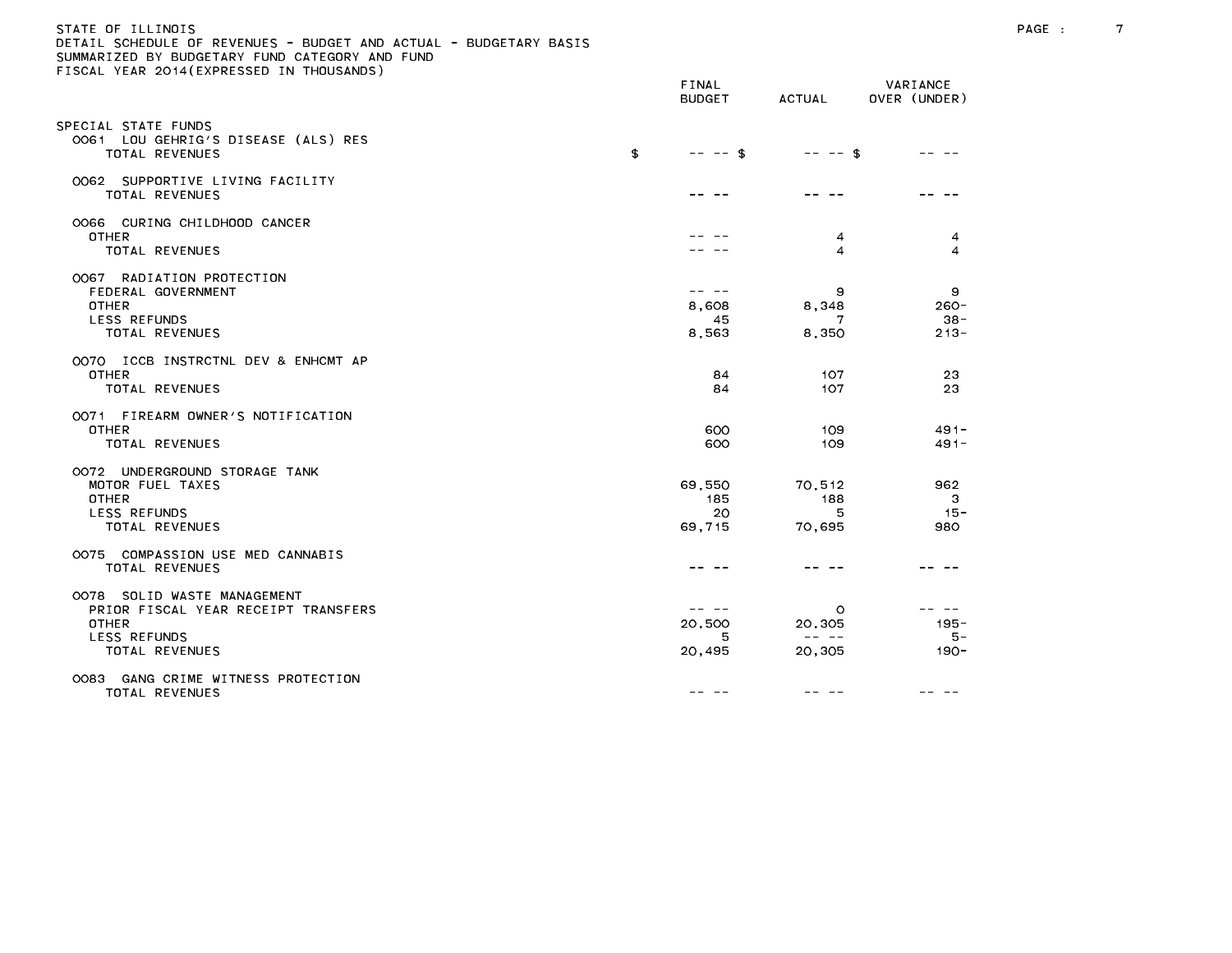| STATE OF ILLINOIS                                                 |  |
|-------------------------------------------------------------------|--|
| DETAIL SCHEDULE OF REVENUES - BUDGET AND ACTUAL - BUDGETARY BASIS |  |
| SUMMARIZED BY BUDGETARY FUND CATEGORY AND FUND                    |  |
| FISCAL YEAR 2014(EXPRESSED IN THOUSANDS)                          |  |
|                                                                   |  |

|                                                                                                                  | FINAL<br><b>BUDGET</b>                                                                                                                                                                                                                                                                                                                                                                                                    | <b>ACTUAL</b>                  | VARIANCE<br>OVER (UNDER)             |
|------------------------------------------------------------------------------------------------------------------|---------------------------------------------------------------------------------------------------------------------------------------------------------------------------------------------------------------------------------------------------------------------------------------------------------------------------------------------------------------------------------------------------------------------------|--------------------------------|--------------------------------------|
| SPECIAL STATE FUNDS<br>0085 IL GAMING LAW ENFORCEMENT<br><b>OTHER</b><br>TOTAL REVENUES                          | \$<br>$2,813$ \$<br>2,813                                                                                                                                                                                                                                                                                                                                                                                                 | $2,457$ \$<br>2.457            | $356 -$<br>$356 -$                   |
| 0087 ARSONIST REGISTRATION<br><b>TOTAL REVENUES</b>                                                              |                                                                                                                                                                                                                                                                                                                                                                                                                           |                                |                                      |
| 0089 SUBTITLE D MANAGEMENT<br><b>OTHER</b><br>TOTAL REVENUES                                                     | 2,130<br>2,130                                                                                                                                                                                                                                                                                                                                                                                                            | 2,216<br>2,216                 | 86<br>86                             |
| 0091 CLEAN AIR ACT (CAA) PERMIT<br>SALES TAXES<br>PRIOR FISCAL YEAR RECEIPT TRANSFERS<br>OTHER<br>TOTAL REVENUES | 1,355<br>$\frac{1}{2} \frac{1}{2} \frac{1}{2} \frac{1}{2} \frac{1}{2} \frac{1}{2} \frac{1}{2} \frac{1}{2} \frac{1}{2} \frac{1}{2} \frac{1}{2} \frac{1}{2} \frac{1}{2} \frac{1}{2} \frac{1}{2} \frac{1}{2} \frac{1}{2} \frac{1}{2} \frac{1}{2} \frac{1}{2} \frac{1}{2} \frac{1}{2} \frac{1}{2} \frac{1}{2} \frac{1}{2} \frac{1}{2} \frac{1}{2} \frac{1}{2} \frac{1}{2} \frac{1}{2} \frac{1}{2} \frac{$<br>17,223<br>18,578 | 1,246<br>3<br>15,842<br>17,091 | $109 -$<br>3<br>$1,381-$<br>$1,487-$ |
| 0093 IL STATE MEDICAL DISCIPLINARY<br><b>OTHER</b><br><b>LESS REFUNDS</b><br>TOTAL REVENUES                      | 29,615<br>20<br>29,595                                                                                                                                                                                                                                                                                                                                                                                                    | 29,615<br>13<br>29,602         | -- --<br>$7 -$<br>$\mathbf{7}$       |
| 0100 ASSISTANCE TO THE HOMELESS<br>TOTAL REVENUES                                                                |                                                                                                                                                                                                                                                                                                                                                                                                                           |                                |                                      |
| 0102 IL VETERANS' HOMES<br>TOTAL REVENUES                                                                        |                                                                                                                                                                                                                                                                                                                                                                                                                           |                                |                                      |
| 0106 ACCESSIBLE ELECTRONIC INFO SER<br><b>TOTAL REVENUES</b>                                                     |                                                                                                                                                                                                                                                                                                                                                                                                                           |                                |                                      |
| 0107 GENERAL OBLIGATION BOND REBATE<br><b>TOTAL REVENUES</b>                                                     |                                                                                                                                                                                                                                                                                                                                                                                                                           |                                |                                      |
| 0108 REVIEW COURT ALTRNTV DISPUTE<br><b>TOTAL REVENUES</b>                                                       |                                                                                                                                                                                                                                                                                                                                                                                                                           |                                |                                      |
| 0109 CDLIS/AAMVANET/NMVTIS TRUST<br><b>OTHER</b><br>TOTAL REVENUES                                               | 675<br>675                                                                                                                                                                                                                                                                                                                                                                                                                | 1,014<br>1,014                 | 339<br>339                           |
| 0111 TOXIC POLLUTION PREVENTION<br>TOTAL REVENUES                                                                | -- --                                                                                                                                                                                                                                                                                                                                                                                                                     | -- --                          |                                      |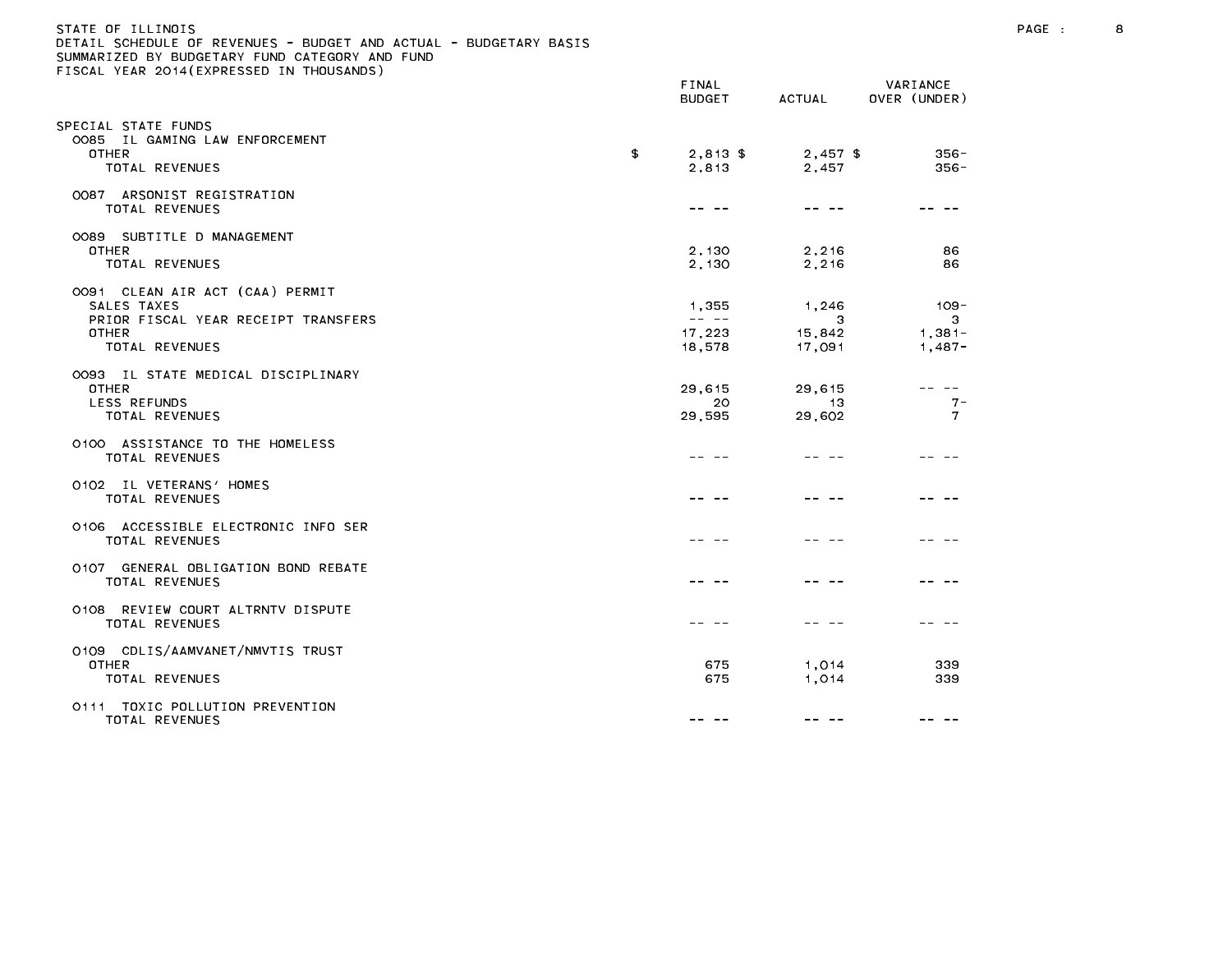| STATE OF ILLINOIS<br>DETAIL SCHEDULE OF REVENUES - BUDGET AND ACTUAL - BUDGETARY BASIS<br>SUMMARIZED BY BUDGETARY FUND CATEGORY AND FUND<br>FISCAL YEAR 2014 (EXPRESSED IN THOUSANDS) |               |                                                                                                                                                                                                                                                                                                                                                                                                                    |                           |                                 | PAGE : | 9 |
|---------------------------------------------------------------------------------------------------------------------------------------------------------------------------------------|---------------|--------------------------------------------------------------------------------------------------------------------------------------------------------------------------------------------------------------------------------------------------------------------------------------------------------------------------------------------------------------------------------------------------------------------|---------------------------|---------------------------------|--------|---|
|                                                                                                                                                                                       |               | FINAL<br><b>BUDGET</b>                                                                                                                                                                                                                                                                                                                                                                                             | ACTUAL                    | VARIANCE<br>OVER (UNDER)        |        |   |
| SPECIAL STATE FUNDS<br>0113 COMMUNITY HEALTH CENTER CARE<br><b>OTHER</b><br>TOTAL REVENUES                                                                                            | $\mathbf{\$}$ | $355$ \$<br>355                                                                                                                                                                                                                                                                                                                                                                                                    | 258 \$<br>258             | $97 -$<br>$97 -$                |        |   |
| 0114 EMERGENCY RESPONSE REIMBURS<br>TOTAL REVENUES                                                                                                                                    |               |                                                                                                                                                                                                                                                                                                                                                                                                                    |                           | -- --                           |        |   |
| 0115 SAFE BOTTLED WATER<br><b>OTHER</b><br>TOTAL REVENUES                                                                                                                             |               | 28<br>28                                                                                                                                                                                                                                                                                                                                                                                                           | 27<br>27                  | $1 -$<br>$1 -$                  |        |   |
| 0116 MEDICAID RESEARCH & ED SUPPORT<br>TOTAL REVENUES                                                                                                                                 |               | -- --                                                                                                                                                                                                                                                                                                                                                                                                              | -- --                     |                                 |        |   |
| 0118 FACILITY LICENSING<br><b>OTHER</b><br>TOTAL REVENUES                                                                                                                             |               | 2,100<br>2,100                                                                                                                                                                                                                                                                                                                                                                                                     | 2,268<br>2,268            | 168<br>168                      |        |   |
| 0119 FORECLOSURE PREVENT PROG GRAD<br><b>OTHER</b><br>TOTAL REVENUES                                                                                                                  |               | 4,668<br>4,668                                                                                                                                                                                                                                                                                                                                                                                                     | 4,668<br>4,668            |                                 |        |   |
| 0120 HOME SERVICES MEDICAID TRUST<br>FEDERAL GOVERNMENT<br><b>OTHER</b><br>TOTAL REVENUES                                                                                             |               | 240,000<br>$\frac{1}{2} \frac{1}{2} \frac{1}{2} \frac{1}{2} \frac{1}{2} \frac{1}{2} \frac{1}{2} \frac{1}{2} \frac{1}{2} \frac{1}{2} \frac{1}{2} \frac{1}{2} \frac{1}{2} \frac{1}{2} \frac{1}{2} \frac{1}{2} \frac{1}{2} \frac{1}{2} \frac{1}{2} \frac{1}{2} \frac{1}{2} \frac{1}{2} \frac{1}{2} \frac{1}{2} \frac{1}{2} \frac{1}{2} \frac{1}{2} \frac{1}{2} \frac{1}{2} \frac{1}{2} \frac{1}{2} \frac{$<br>240,000 | 216,189<br>242<br>216,431 | $23, 811 -$<br>242<br>$23,569-$ |        |   |
| 0121 ESTATE TAX REFUND<br><b>OTHER</b><br>LESS REFUNDS<br>TOTAL REVENUES                                                                                                              |               | 17,648<br>17,396<br>252                                                                                                                                                                                                                                                                                                                                                                                            | 17,648<br>17,396<br>252   | -- --                           |        |   |
| 0122 FY13/FY14 BACKLOG PAYMENT<br><b>OTHER</b><br>TOTAL REVENUES                                                                                                                      |               | 50,000<br>50,000                                                                                                                                                                                                                                                                                                                                                                                                   | 50,000<br>50,000          |                                 |        |   |
| 0127 IL UNDERGROUND UTL FAC DAMAGE<br><b>OTHER</b><br>LESS REFUNDS<br>TOTAL REVENUES                                                                                                  |               | 70<br>$\overline{1}$<br>69                                                                                                                                                                                                                                                                                                                                                                                         | 56<br>-- --<br>56         | $14 -$<br>$1 -$<br>$13 -$       |        |   |
| 0128 YOUTH ALCOHOL&SUBSTANCE ABUSE<br>TOTAL DEVENUES                                                                                                                                  |               |                                                                                                                                                                                                                                                                                                                                                                                                                    |                           |                                 |        |   |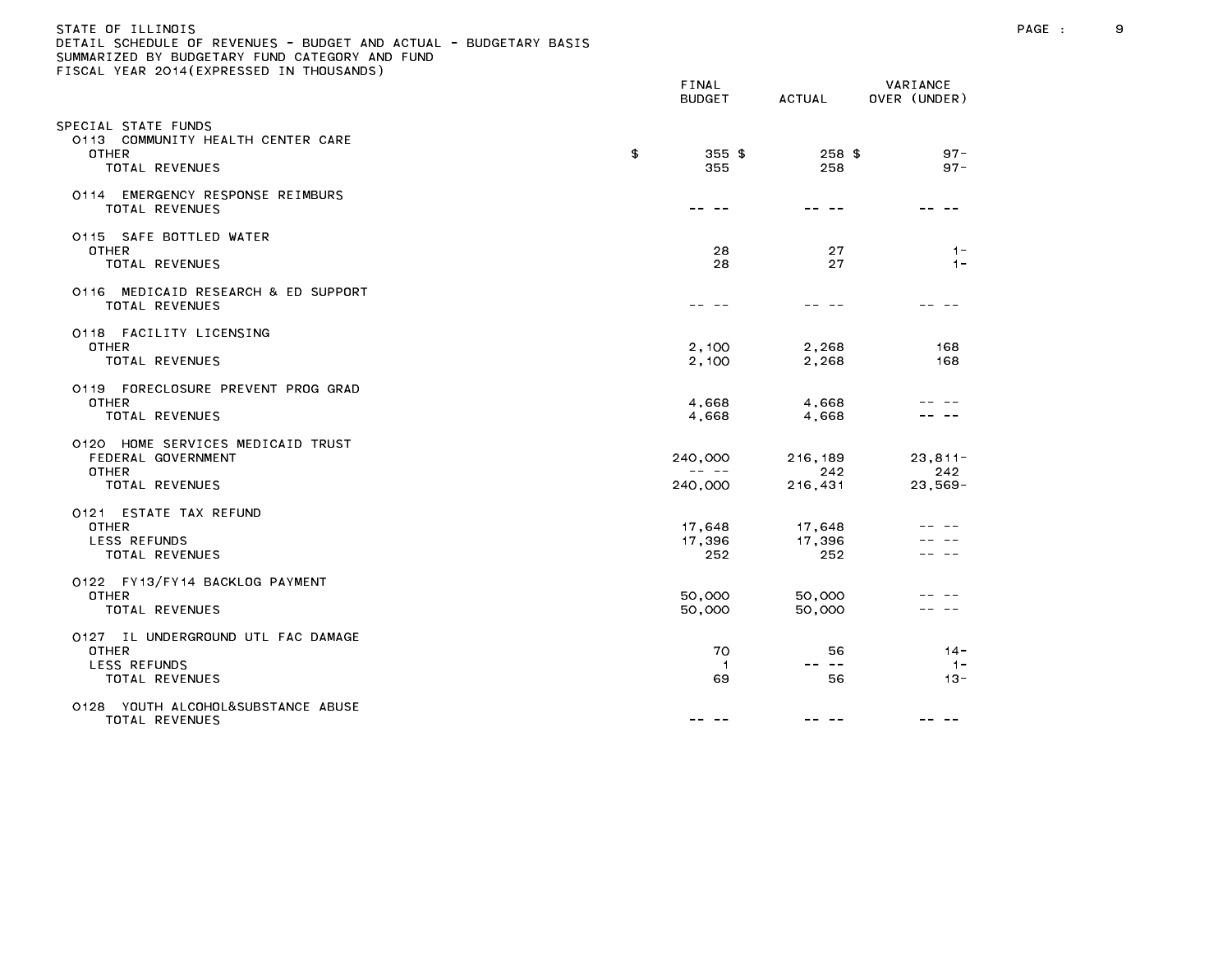| STATE OF ILLINOIS<br>DETAIL SCHEDULE OF REVENUES - BUDGET AND ACTUAL - BUDGETARY BASIS<br>SUMMARIZED BY BUDGETARY FUND CATEGORY AND FUND<br>FISCAL YEAR 2014 (EXPRESSED IN THOUSANDS) |                              |                                                                                                                                                                                                                                                                                                                                                                                                                |                              | PAGE : | 10 |
|---------------------------------------------------------------------------------------------------------------------------------------------------------------------------------------|------------------------------|----------------------------------------------------------------------------------------------------------------------------------------------------------------------------------------------------------------------------------------------------------------------------------------------------------------------------------------------------------------------------------------------------------------|------------------------------|--------|----|
|                                                                                                                                                                                       | FINAL<br><b>BUDGET</b>       | ACTUAL                                                                                                                                                                                                                                                                                                                                                                                                         | VARIANCE<br>OVER (UNDER)     |        |    |
| SPECIAL STATE FUNDS<br>0129 STATE GAMING<br><b>OTHER</b><br>LESS REFUNDS                                                                                                              | \$<br>597,675 \$<br>50       | $522,659$ \$                                                                                                                                                                                                                                                                                                                                                                                                   | $75.016 -$<br>50-            |        |    |
| TOTAL REVENUES                                                                                                                                                                        | 597,625                      | 522,659                                                                                                                                                                                                                                                                                                                                                                                                        | $74,966-$                    |        |    |
| 0130 SCHOOL DIST EMERG FINANC ASST<br>OTHER<br>TOTAL REVENUES                                                                                                                         | 553<br>553                   | 1,500<br>1,500                                                                                                                                                                                                                                                                                                                                                                                                 | 947<br>947                   |        |    |
| 0133 FOOD & AGRICULTURAL RESEARCH<br>TOTAL REVENUES                                                                                                                                   |                              | -- --                                                                                                                                                                                                                                                                                                                                                                                                          | -- --                        |        |    |
| 0134 MENTAL HEALTH TRANSPORTATION<br>TOTAL REVENUES                                                                                                                                   |                              |                                                                                                                                                                                                                                                                                                                                                                                                                |                              |        |    |
| 0135 HEARTSAVER AED<br>TOTAL REVENUES                                                                                                                                                 |                              |                                                                                                                                                                                                                                                                                                                                                                                                                |                              |        |    |
| 0136 UNIVERSITY OF IL HOSPITAL SERV<br>FEDERAL GOVERNMENT<br>OTHER<br>TOTAL REVENUES                                                                                                  | 130,553<br>76,186<br>206,739 | 148,772<br>73,905<br>222,677                                                                                                                                                                                                                                                                                                                                                                                   | 18,219<br>$2,281-$<br>15,938 |        |    |
| 0137 PLUGGING & RESTORATION<br><b>OTHER</b><br>LESS REFUNDS<br>TOTAL REVENUES                                                                                                         | 419<br>25<br>394             | 1,334<br>$\frac{1}{2} \frac{1}{2} \frac{1}{2} \frac{1}{2} \frac{1}{2} \frac{1}{2} \frac{1}{2} \frac{1}{2} \frac{1}{2} \frac{1}{2} \frac{1}{2} \frac{1}{2} \frac{1}{2} \frac{1}{2} \frac{1}{2} \frac{1}{2} \frac{1}{2} \frac{1}{2} \frac{1}{2} \frac{1}{2} \frac{1}{2} \frac{1}{2} \frac{1}{2} \frac{1}{2} \frac{1}{2} \frac{1}{2} \frac{1}{2} \frac{1}{2} \frac{1}{2} \frac{1}{2} \frac{1}{2} \frac{$<br>1,334 | 915<br>$25 -$<br>940         |        |    |
| 0145 EXPLOSIVES REGULATORY<br><b>OTHER</b><br>TOTAL REVENUES                                                                                                                          | 113<br>113                   | 175<br>175                                                                                                                                                                                                                                                                                                                                                                                                     | 62<br>62                     |        |    |
| 0146 AGGREGATE OPERATION REGULATORY<br><b>OTHER</b><br>TOTAL REVENUES                                                                                                                 | 221<br>221                   | 248<br>248                                                                                                                                                                                                                                                                                                                                                                                                     | 27<br>27                     |        |    |
| 0147 COAL MINING REGULATORY<br><b>OTHER</b><br>TOTAL REVENUES                                                                                                                         | 5,186<br>5,186               | 3,964<br>3,964                                                                                                                                                                                                                                                                                                                                                                                                 | $1,222-$<br>$1,222-$         |        |    |
| 0148 MENTAL HEALTH REPORTING<br>OTHER<br>TOTAL REVENUES                                                                                                                               | -- --                        | 1,038<br>1,038                                                                                                                                                                                                                                                                                                                                                                                                 | 1,038<br>1,038               |        |    |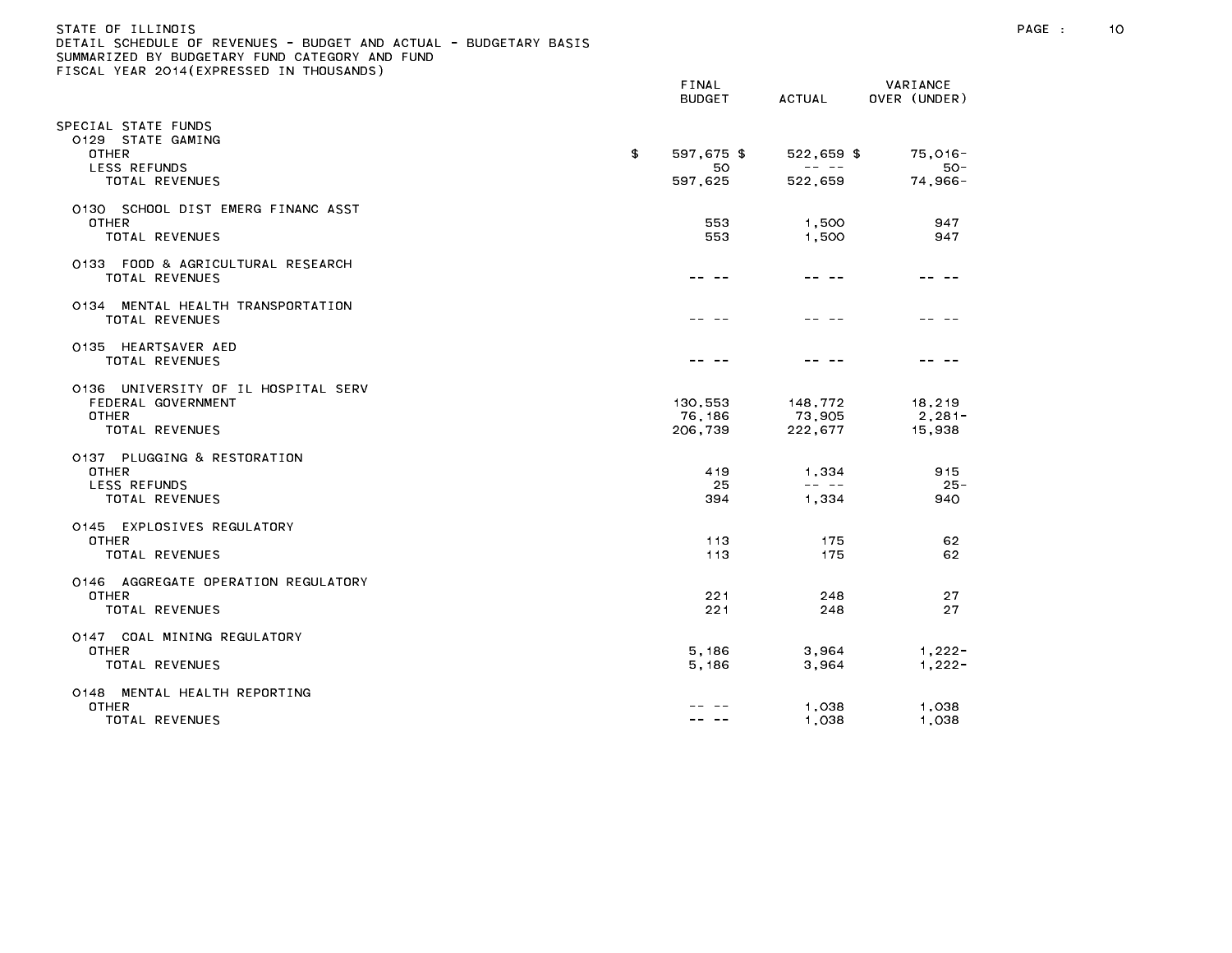| STATE OF ILLINOIS<br>DETAIL SCHEDULE OF REVENUES - BUDGET AND ACTUAL - BUDGETARY BASIS<br>SUMMARIZED BY BUDGETARY FUND CATEGORY AND FUND<br>FISCAL YEAR 2014 (EXPRESSED IN THOUSANDS) |                        |                      |                             | PAGE : | 11 |
|---------------------------------------------------------------------------------------------------------------------------------------------------------------------------------------|------------------------|----------------------|-----------------------------|--------|----|
|                                                                                                                                                                                       | FINAL<br><b>BUDGET</b> | ACTUAL               | VARIANCE<br>OVER (UNDER)    |        |    |
| SPECIAL STATE FUNDS<br>0149 CAPITOL RESTORATION TRUST<br>TOTAL REVENUES                                                                                                               | \$<br>$-- - -$ \$      | $-- - - $ \$         | -- --                       |        |    |
| 0150 RENTAL HOUSING SUPPORT PROGRAM<br>OTHER<br>TOTAL REVENUES                                                                                                                        | 26,100<br>26,100       | 18,631<br>18,631     | 7,469-<br>7,469-            |        |    |
| 0151 REG CPA ADMIN & DISCIPLINARY<br><b>OTHER</b><br>TOTAL REVENUES                                                                                                                   | 507<br>507             | 440<br>440           | $67 -$<br>$67 -$            |        |    |
| 0152 STATE CRIME LABORATORY<br><b>OTHER</b><br>TOTAL REVENUES                                                                                                                         | 493<br>493             | 1,084<br>1,084       | 591<br>591                  |        |    |
| 0155 GEN ASSEMBLY COMPUTER EQUIP<br>OTHER<br>TOTAL REVENUES                                                                                                                           | 32<br>32               | 17<br>17             | $15 -$<br>$15 -$            |        |    |
| 0156 MOTOR VEHICLE THEFT PREVENTION<br>OTHER<br>LESS REFUNDS<br>TOTAL REVENUES                                                                                                        | 6.516<br>75<br>6,441   | 6,632<br>6,632       | 116<br>-75 -<br>191         |        |    |
| 0157 PUB/PRIV PARTNSHP FOR TRANS<br>TOTAL REVENUES                                                                                                                                    |                        | -- --                | -- --                       |        |    |
| 0158 SEXUAL ASSAULT SERVICES & PREV<br><b>OTHER</b><br>TOTAL REVENUES                                                                                                                 | -- --                  | 401<br>401           | 401<br>401                  |        |    |
| 0163 WEIGHTS & MEASURES<br><b>OTHER</b><br>LESS REFUNDS<br>TOTAL REVENUES                                                                                                             | 4,898<br>3<br>4,895    | 4,467<br>-3<br>4,464 | $431 -$<br>-- --<br>$431 -$ |        |    |
| 0164 KOREAN WAR MEMORIAL CONSTRCTN<br>OTHER<br>TOTAL REVENUES                                                                                                                         |                        | $\circ$<br>-- --     |                             |        |    |
| 0166 ST POLICE MERIT BD PUB SAFETY<br><b>OTHER</b><br>TOTAL REVENUES                                                                                                                  | 4,800<br>4.800         | 2,465<br>2.465       | $2,335-$<br>$2,335-$        |        |    |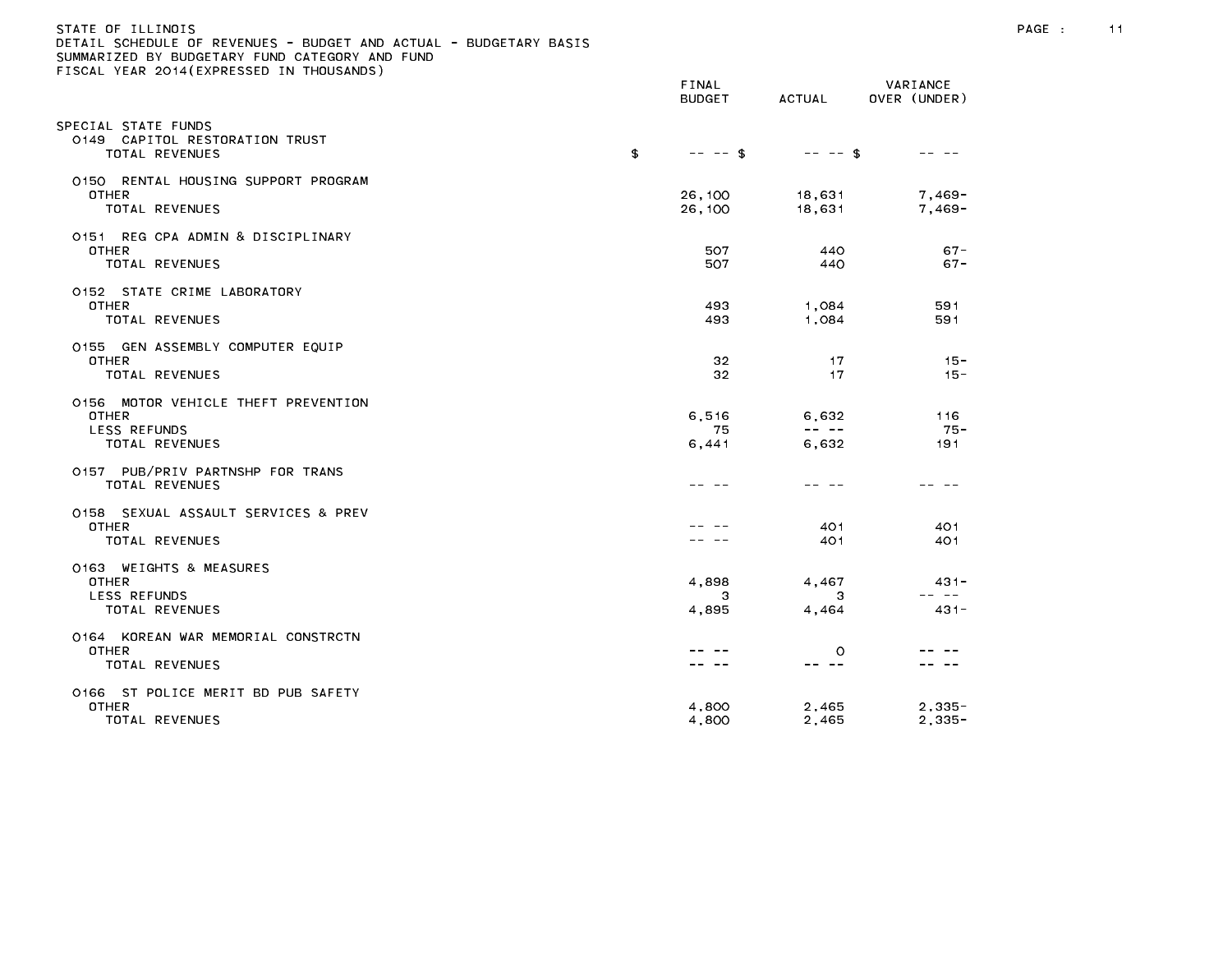| STATE OF ILLINOIS                                                 |
|-------------------------------------------------------------------|
| DETAIL SCHEDULE OF REVENUES - BUDGET AND ACTUAL - BUDGETARY BASIS |
| SUMMARIZED BY BUDGETARY FUND CATEGORY AND FUND                    |
| FISCAL YEAR 2014(EXPRESSED IN THOUSANDS)                          |

|                                                                                  | <b>BUDGET</b>       | <b>ACTUAL</b>      | OVER (UNDER)       |
|----------------------------------------------------------------------------------|---------------------|--------------------|--------------------|
| PECIAL STATE FUNDS<br>0167 DIVISION OF CORP REGIS LLP<br>OTHER<br>TOTAL REVENUES | \$<br>472 \$<br>472 | 534 \$<br>534      | 62<br>62           |
| 0169 IL INDEPENDENT TAX TRIBUNAL<br><b>OTHER</b><br>TOTAL REVENUES               | 85<br>85            | 48<br>48           | $37 -$<br>$37 -$   |
| 0172 CHILDHOOD CANCER RESEARCH<br>TOTAL REVENUES                                 |                     |                    |                    |
| 0173 EMERGENCY PLANNING & TRAINING<br><b>OTHER</b><br>TOTAL REVENUES             |                     | 34<br>34           | 34<br>34           |
| 0175 IL SCHOOL ASBESTOS ABATEMENT<br><b>OTHER</b><br>TOTAL REVENUES              | 886<br>886          | 720<br>720         | $166 -$<br>$166 -$ |
| 0178 CHILDREN'S WELLNESS CHARITIES<br>TOTAL REVENUES                             |                     |                    |                    |
| 0181 HOUSING FOR FAMILIES<br>TOTAL REVENUES                                      |                     |                    |                    |
| 0182 DRIVER SERVICES ADMINISTRATION<br><b>OTHER</b><br>TOTAL REVENUES            | 1,000<br>1,000      | 1,204<br>1,204     | 204<br>204         |
| 0184 ICJIA VIOLENCE PREVENTION<br><b>OTHER</b><br>TOTAL REVENUES                 | 417<br>417          | 369<br>369         | $48 -$<br>$48 -$   |
| 0185 SECRETARY OF STATE SPEC LIC PL<br><b>OTHER</b><br>TOTAL REVENUES            | 5,000<br>5,000      | 4.175<br>4, 175    | $825 -$<br>$825 -$ |
| 0186 STATE AND LOCAL SALES TX REFRM<br>SALES TAXES<br>TOTAL REVENUES             | 277,450<br>277,450  | 315,508<br>315,508 | 38,058<br>38,058   |
| 0187 RTA OCCUP&USE TAX REPLACEMENT<br>TOTAL REVENUES                             | -- --               | -- --              | -- --              |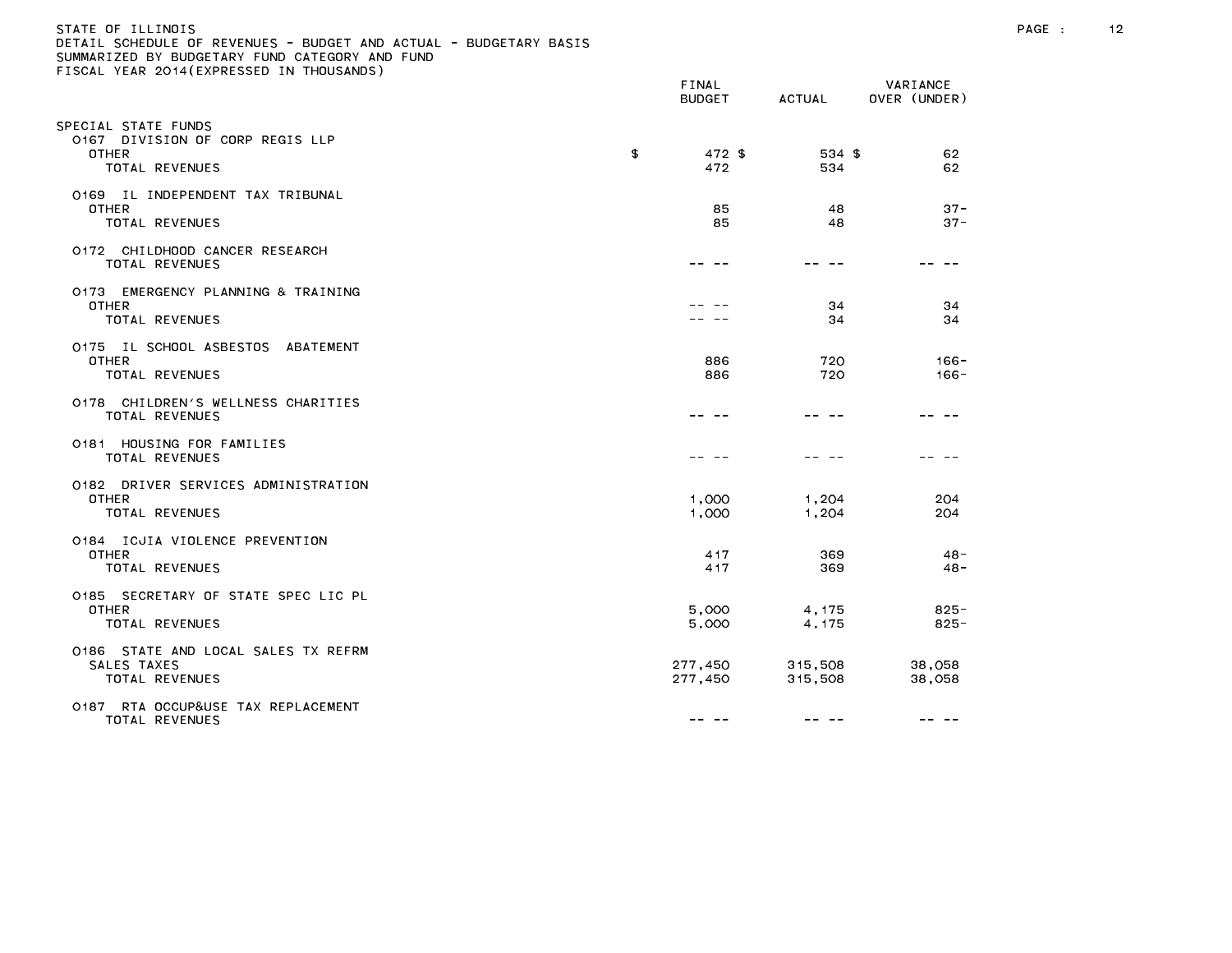## STATE OF ILLINOIS PAGE : 13 DETAIL SCHEDULE OF REVENUES - BUDGET AND ACTUAL - BUDGETARY BASIS

| $10071$ . Thus $2017$ ( $111$ $1120$ $11$ $1100$ $1110$                                | FINAL<br><b>BUDGET</b> | ACTUAL                  | VARIANCE<br>OVER (UNDER)      |
|----------------------------------------------------------------------------------------|------------------------|-------------------------|-------------------------------|
| SPECIAL STATE FUNDS<br>0192 PROFESSIONAL REGUL EVIDENCE<br>TOTAL REVENUES              | \$<br>$-- - -$ \$      | $-- - -$ \$             |                               |
| 0196 GEN ASSEMBLY OPERATIONS REV<br><b>OTHER</b><br>TOTAL REVENUES                     | 10<br>10               | 10<br>10                |                               |
| 0197 EPILEPSY TRTMT&EDUC GRANTINAID<br>TOTAL REVENUES                                  |                        | - - -                   |                               |
| 0198 DIABETES RESEARCH CHECKOFF<br><b>OTHER</b><br>TOTAL REVENUES                      |                        | 2<br>2                  | $\overline{2}$<br>2           |
| 0199 ILLINOIS FISHERIES MANAGEMENT<br><b>OTHER</b><br>TOTAL REVENUES                   | 1,868<br>1,868         | 1,745<br>1,745          | $123 -$<br>$123 -$            |
| 0206 HELP ILLINOIS VOTE<br>FEDERAL GOVERNMENT<br><b>OTHER</b><br>TOTAL REVENUES        | 1.100<br>20<br>1,120   | 795<br>39<br>834        | $305 -$<br>19<br>$286 -$      |
| 0208 CAROLYN ADMS TCKT FOR CURE GRT<br><b>OTHER</b><br><b>TOTAL REVENUES</b>           | 732<br>732             | 556<br>556              | $176 -$<br>$176 -$            |
| 0209 STATE POLICE FIREARM SERVICES<br><b>OTHER</b><br>TOTAL REVENUES                   | 6,802<br>6.802         | 6,802<br>6,802          |                               |
| 0212 FEDERAL FINANCING COST REIMB<br>TOTAL REVENUES                                    | ---                    | -- --                   |                               |
| 0214 BROWNFIELDS REDEVELOPMENT<br>FEDERAL GOVERNMENT<br><b>OTHER</b><br>TOTAL REVENUES | 4,300<br>9<br>4,309    | 1,882<br>1,080<br>2,962 | $2,418-$<br>1,071<br>$1,347-$ |
| 0215 CAPITAL DEVELOP BRD REVOLVING<br><b>OTHER</b><br>TOTAL REVENUES                   | 8,850<br>8,850         | 5, 139<br>5, 139        | $3,711-$<br>$3,711-$          |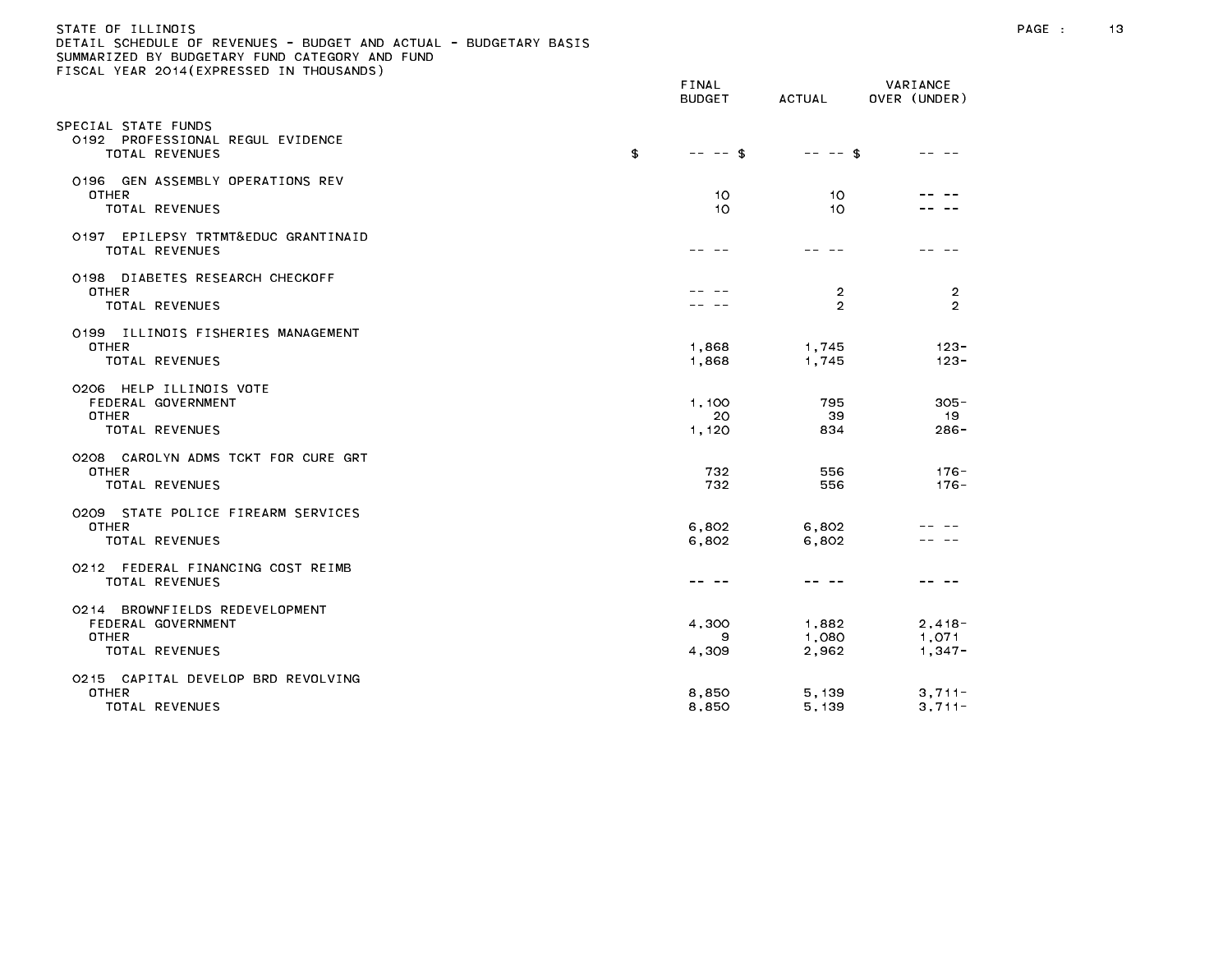| STATE OF ILLINOIS<br>DETAIL SCHEDULE OF REVENUES - BUDGET AND ACTUAL - BUDGETARY BASIS<br>SUMMARIZED BY BUDGETARY FUND CATEGORY AND FUND<br>FISCAL YEAR 2014(EXPRESSED IN THOUSANDS) |                             |                                                                                                                                                                                                                                                                                                                                                                                                         |                             | PAGE : | 14 |
|--------------------------------------------------------------------------------------------------------------------------------------------------------------------------------------|-----------------------------|---------------------------------------------------------------------------------------------------------------------------------------------------------------------------------------------------------------------------------------------------------------------------------------------------------------------------------------------------------------------------------------------------------|-----------------------------|--------|----|
|                                                                                                                                                                                      | FINAL<br><b>BUDGET</b>      | ACTUAL                                                                                                                                                                                                                                                                                                                                                                                                  | VARIANCE<br>OVER (UNDER)    |        |    |
| SPECIAL STATE FUNDS<br>0218 PROFESSIONS INDIRECT COST<br><b>OTHER</b><br>TOTAL REVENUES                                                                                              | \$<br>$14*$<br>14           | $27$ \$<br>27                                                                                                                                                                                                                                                                                                                                                                                           | 13<br>13                    |        |    |
| 0220 DCFS CHILDREN'S SERVICES<br>FEDERAL GOVERNMENT<br><b>OTHER</b><br>TOTAL REVENUES                                                                                                | 369,637<br>6,773<br>376,410 | 430,506<br>5,049<br>435,555                                                                                                                                                                                                                                                                                                                                                                             | 60,869<br>1,724-<br>59, 145 |        |    |
| 0222 STATE POLICE DUI<br><b>OTHER</b><br>TOTAL REVENUES                                                                                                                              | 1,099<br>1,099              | 1,851<br>1,851                                                                                                                                                                                                                                                                                                                                                                                          | 752<br>752                  |        |    |
| 0223 CHICAGO ST UNIV ED IMPROVEMENT<br>OTHER<br>TOTAL REVENUES                                                                                                                       |                             | 5<br>5                                                                                                                                                                                                                                                                                                                                                                                                  | 5<br>5                      |        |    |
| 0224 ASBESTOS ABATEMENT<br><b>OTHER</b><br>TOTAL REVENUES                                                                                                                            | 110<br>110                  | $\circ$<br>$\frac{1}{2} \frac{1}{2} \frac{1}{2} \frac{1}{2} \frac{1}{2} \frac{1}{2} \frac{1}{2} \frac{1}{2} \frac{1}{2} \frac{1}{2} \frac{1}{2} \frac{1}{2} \frac{1}{2} \frac{1}{2} \frac{1}{2} \frac{1}{2} \frac{1}{2} \frac{1}{2} \frac{1}{2} \frac{1}{2} \frac{1}{2} \frac{1}{2} \frac{1}{2} \frac{1}{2} \frac{1}{2} \frac{1}{2} \frac{1}{2} \frac{1}{2} \frac{1}{2} \frac{1}{2} \frac{1}{2} \frac{$ | $110 -$<br>$110 -$          |        |    |
| 0225 IL SPORTS FACILITIES<br><b>OTHER</b><br>TOTAL REVENUES                                                                                                                          | 43,475<br>43,475            | 52,730<br>52,730                                                                                                                                                                                                                                                                                                                                                                                        | 9,255<br>9,255              |        |    |
| 0226 TRAFFIC CONTROL SIGNAL PREEMPT<br><b>TOTAL REVENUES</b>                                                                                                                         |                             | -- --                                                                                                                                                                                                                                                                                                                                                                                                   | -- --                       |        |    |
| 0228 AUTISM RESEARCH CHECKOFF<br><b>OTHER</b><br>TOTAL REVENUES                                                                                                                      |                             | $\circ$<br>-- --                                                                                                                                                                                                                                                                                                                                                                                        |                             |        |    |
| 0231 MINES AND MINERALS REGULATORY<br><b>OTHER</b><br>TOTAL REVENUES                                                                                                                 |                             | 500<br>500                                                                                                                                                                                                                                                                                                                                                                                              | 500<br>500                  |        |    |
| 0233 INTERCITY PASSENGER RAIL<br>OTHER<br>TOTAL REVENUES                                                                                                                             | 10<br>10                    | $\mathbf{1}$<br>1.                                                                                                                                                                                                                                                                                                                                                                                      | $9 -$<br>9 –                |        |    |
| 0236 IL VETERANS ASSISTANCE<br><b>OTHER</b><br>TOTAL REVENUES                                                                                                                        | 8,300<br>8,300              | 741<br>741                                                                                                                                                                                                                                                                                                                                                                                              | $7,559-$<br>$7.559 -$       |        |    |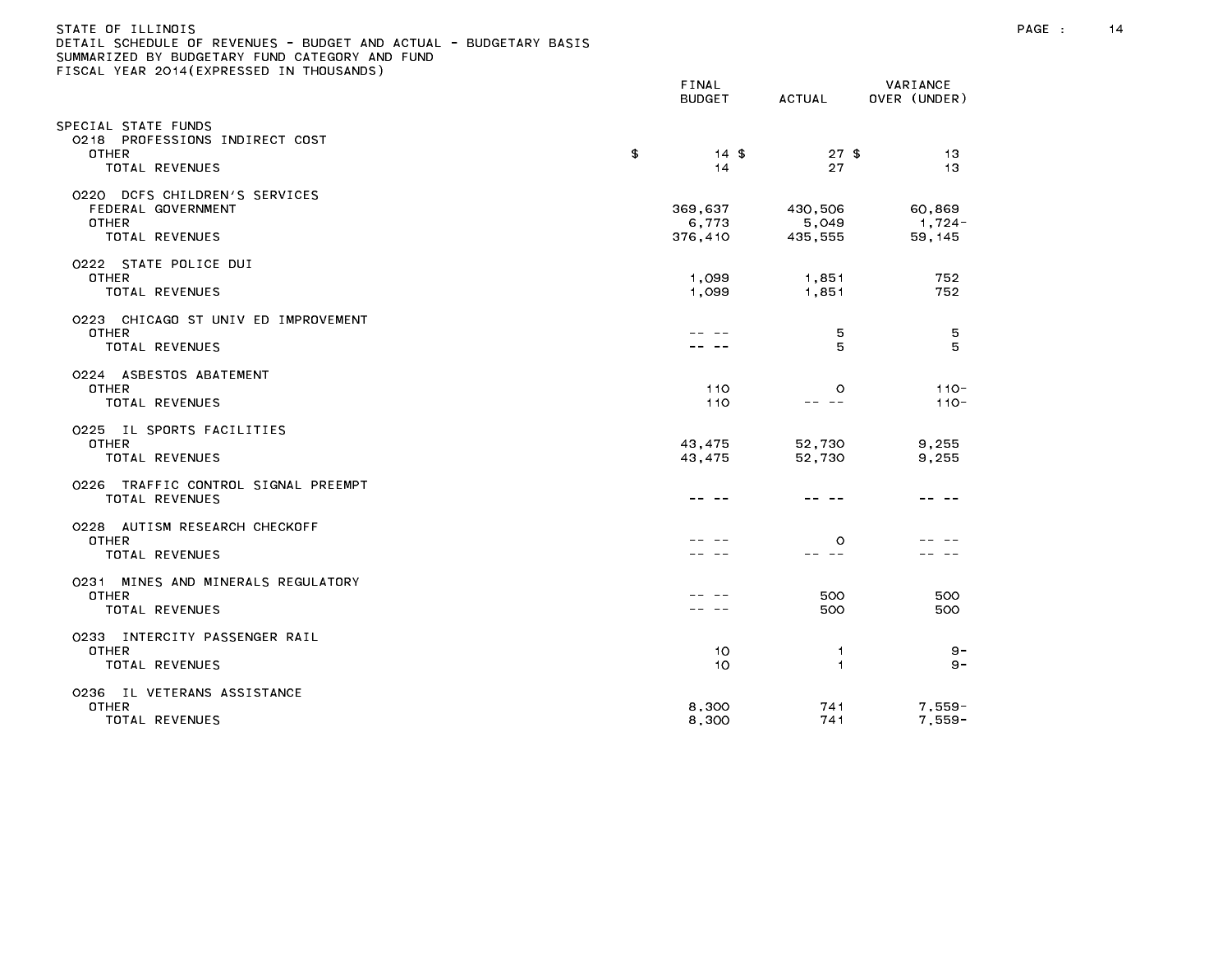| JETAIL SCHEDULE OF REVENUES - BUDGET AND ACTUAL - BUDGETARY BASIS<br>SUMMARIZED BY BUDGETARY FUND CATEGORY AND FUND<br>TISCAL YEAR 2014(EXPRESSED IN THOUSANDS) |                                                                                                                                                                                                                                                                                                                                                                                                                                                                            |                                                                                                                                                                                                                                                                                                                                                                                                                |                             |
|-----------------------------------------------------------------------------------------------------------------------------------------------------------------|----------------------------------------------------------------------------------------------------------------------------------------------------------------------------------------------------------------------------------------------------------------------------------------------------------------------------------------------------------------------------------------------------------------------------------------------------------------------------|----------------------------------------------------------------------------------------------------------------------------------------------------------------------------------------------------------------------------------------------------------------------------------------------------------------------------------------------------------------------------------------------------------------|-----------------------------|
|                                                                                                                                                                 | FINAL<br><b>BUDGET</b>                                                                                                                                                                                                                                                                                                                                                                                                                                                     | ACTUAL                                                                                                                                                                                                                                                                                                                                                                                                         | VARIANCE<br>OVER (UNDER)    |
| SPECIAL STATE FUNDS<br>0237 MEDICAID FRAUD&ABUSE PREVENT<br><b>OTHER</b><br>TOTAL REVENUES                                                                      | \$<br>$250$ \$<br>250                                                                                                                                                                                                                                                                                                                                                                                                                                                      | $-- - -$ \$                                                                                                                                                                                                                                                                                                                                                                                                    | $250 -$<br>$250 -$          |
| 0238 IL HEALTH FACILITIES PLANNING<br>OTHER<br>TOTAL REVENUES                                                                                                   | 2,095<br>2,095                                                                                                                                                                                                                                                                                                                                                                                                                                                             | 2,054<br>2,054                                                                                                                                                                                                                                                                                                                                                                                                 | $41 -$<br>$41 -$            |
| 0240 EMERGENCY PUBLIC HEALTH<br>PRIOR FISCAL YEAR RECEIPT TRANSFERS<br><b>OTHER</b><br>TOTAL REVENUES                                                           | $- - - - -$<br>3,437<br>3,437                                                                                                                                                                                                                                                                                                                                                                                                                                              | $10 -$<br>3,627<br>3,617                                                                                                                                                                                                                                                                                                                                                                                       | $10 -$<br>190<br>180        |
| 0241 TOMA CONSUMER PROTECTION<br><b>OTHER</b><br>LESS REFUNDS<br>TOTAL REVENUES                                                                                 | $\mathbf{1}$<br>9<br>$8 -$                                                                                                                                                                                                                                                                                                                                                                                                                                                 | 280<br>-- --<br>280                                                                                                                                                                                                                                                                                                                                                                                            | 279<br>$9 -$<br>288         |
| 0242 ISAC ACCOUNTS RECEIVABLE<br>PRIOR FISCAL YEAR RECEIPT TRANSFERS<br><b>OTHER</b><br>TOTAL REVENUES                                                          | -- --<br>54<br>54                                                                                                                                                                                                                                                                                                                                                                                                                                                          | $6 -$<br>48<br>42                                                                                                                                                                                                                                                                                                                                                                                              | $6 -$<br>$6 -$<br>$12 -$    |
| 0243 CREDIT UNION<br><b>OTHER</b><br><b>LESS REFUNDS</b><br>TOTAL REVENUES                                                                                      | 4,459<br>$\overline{1}$<br>4,458                                                                                                                                                                                                                                                                                                                                                                                                                                           | 4,731<br>$\frac{1}{2} \frac{1}{2} \frac{1}{2} \frac{1}{2} \frac{1}{2} \frac{1}{2} \frac{1}{2} \frac{1}{2} \frac{1}{2} \frac{1}{2} \frac{1}{2} \frac{1}{2} \frac{1}{2} \frac{1}{2} \frac{1}{2} \frac{1}{2} \frac{1}{2} \frac{1}{2} \frac{1}{2} \frac{1}{2} \frac{1}{2} \frac{1}{2} \frac{1}{2} \frac{1}{2} \frac{1}{2} \frac{1}{2} \frac{1}{2} \frac{1}{2} \frac{1}{2} \frac{1}{2} \frac{1}{2} \frac{$<br>4,731 | 272<br>$1 -$<br>273         |
| 0244 SAVINGS & RESID FINANCE REG<br><b>OTHER</b><br>LESS REFUNDS<br>TOTAL REVENUES                                                                              | 5, 139<br>8<br>5, 131                                                                                                                                                                                                                                                                                                                                                                                                                                                      | 5,003<br>5<br>4,998                                                                                                                                                                                                                                                                                                                                                                                            | $136 -$<br>$3 -$<br>$133 -$ |
| 0245 FAIR & EXPOSITION<br>TOTAL REVENUES                                                                                                                        |                                                                                                                                                                                                                                                                                                                                                                                                                                                                            |                                                                                                                                                                                                                                                                                                                                                                                                                |                             |
| 0246 STATE POLICE VEHICLE<br><b>OTHER</b><br>TOTAL REVENUES                                                                                                     | 10,437<br>10,437                                                                                                                                                                                                                                                                                                                                                                                                                                                           | 10,578<br>10,578                                                                                                                                                                                                                                                                                                                                                                                               | 141<br>141                  |
| 0249 SO SUBURBAN AIRPORT IMPROVEMNT<br>TOTAL REVENUES                                                                                                           | $\frac{1}{2} \left( \frac{1}{2} \right) \left( \frac{1}{2} \right) \left( \frac{1}{2} \right) \left( \frac{1}{2} \right) \left( \frac{1}{2} \right) \left( \frac{1}{2} \right) \left( \frac{1}{2} \right) \left( \frac{1}{2} \right) \left( \frac{1}{2} \right) \left( \frac{1}{2} \right) \left( \frac{1}{2} \right) \left( \frac{1}{2} \right) \left( \frac{1}{2} \right) \left( \frac{1}{2} \right) \left( \frac{1}{2} \right) \left( \frac{1}{2} \right) \left( \frac$ | -- --                                                                                                                                                                                                                                                                                                                                                                                                          | -- -                        |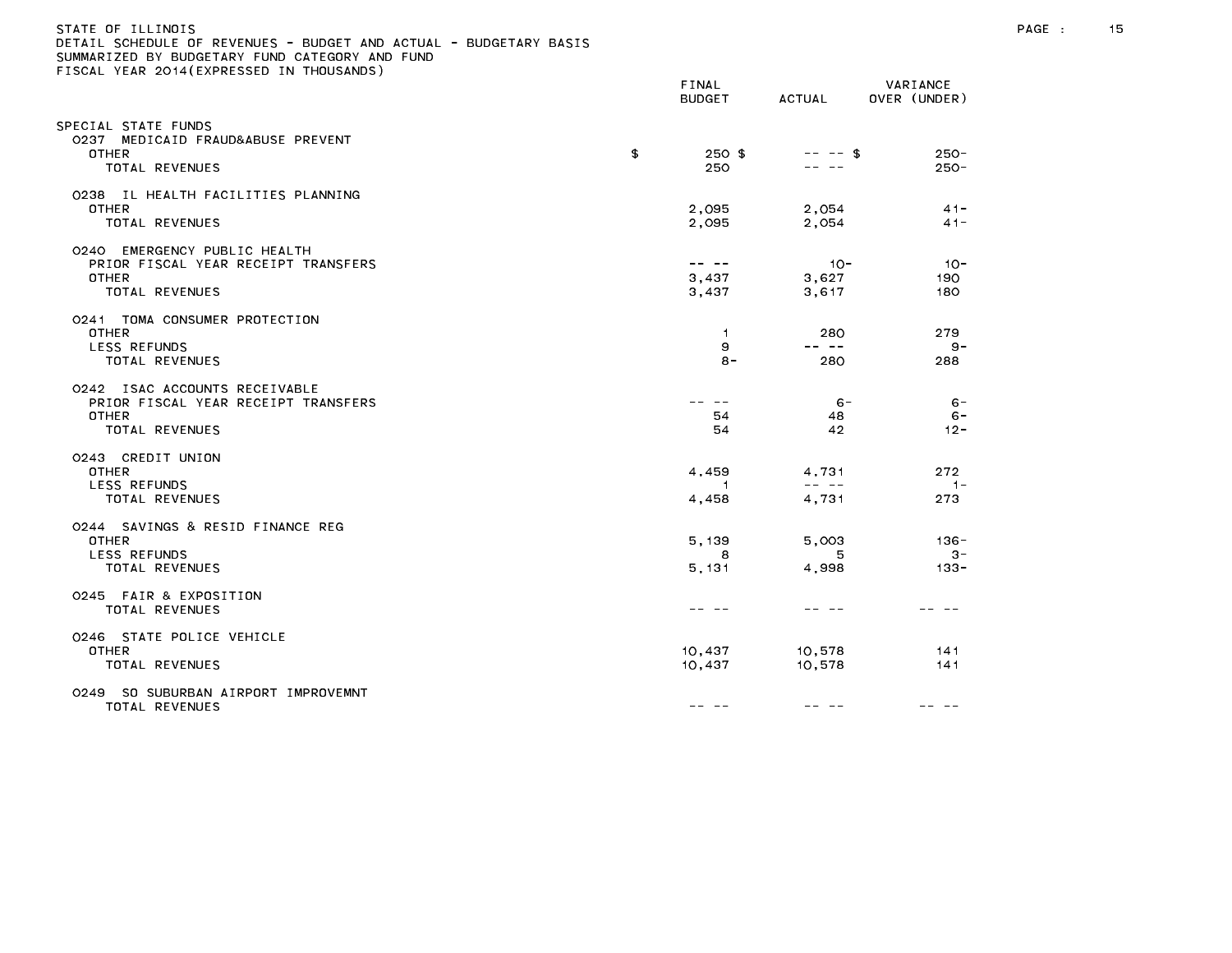| STATE OF ILLINOIS                                                 |        |        |              |
|-------------------------------------------------------------------|--------|--------|--------------|
| DETAIL SCHEDULE OF REVENUES - BUDGET AND ACTUAL - BUDGETARY BASIS |        |        |              |
| SUMMARIZED BY BUDGETARY FUND CATEGORY AND FUND                    |        |        |              |
| FISCAL YEAR 2014(EXPRESSED IN THOUSANDS)                          |        |        |              |
|                                                                   | FINAL  |        | VARIANCE     |
|                                                                   | BUDGET | ACTUAL | OVER (UNDER) |

| SPECIAL STATE FUNDS<br>0253<br>RIVERFRONT DEVELOPMENT<br>TOTAL REVENUES                            | \$<br>$-- -$ \$               | $-- -5$                       |                            |
|----------------------------------------------------------------------------------------------------|-------------------------------|-------------------------------|----------------------------|
| 0256 PUBLIC HEALTH WATER PERMIT<br><b>OTHER</b><br><b>TOTAL REVENUES</b>                           | 180<br>180                    | 58<br>58                      | $122 -$<br>$122 -$         |
| 0258 NURSING DEDICATED & PROFESSNL<br><b>OTHER</b><br><b>LESS REFUNDS</b><br><b>TOTAL REVENUES</b> | 11, 178<br>10<br>11,168       | 11,970<br>з<br>11,967         | 792<br>$7 -$<br>799        |
| 0259 OPTOMETRIC LICN & DISC BRD<br><b>OTHER</b><br><b>LESS REFUNDS</b><br>TOTAL REVENUES           | 910<br>2<br>908               | 981<br>$\circ$<br>981         | 71<br>$2 -$<br>73          |
| 0260 FISH & WILDLIFE ENDOWMENT<br><b>OTHER</b><br><b>TOTAL REVENUES</b>                            |                               | 58<br>58                      | 58<br>58                   |
| 0261 UNDERGROUND RESOURCE CONSERV<br><b>OTHER</b><br><b>LESS REFUNDS</b><br><b>TOTAL REVENUES</b>  | 788<br>25<br>763              | 2,231<br>1<br>2,230           | 1,443<br>$24 -$<br>1,467   |
| 0262 MANDATORY ARBITRATION<br><b>OTHER</b><br><b>TOTAL REVENUES</b>                                | 5,860<br>5,860                | 5,217<br>5,217                | $643 -$<br>$643 -$         |
| 0265 STATE RAIL FREIGHT LOAN REPAY<br><b>OTHER</b><br><b>TOTAL REVENUES</b>                        | 459<br>459                    | 1,899<br>1,899                | 1,440<br>1,440             |
| 0266 VOTERS' GUIDE<br><b>TOTAL REVENUES</b>                                                        |                               |                               |                            |
| WATER REVOLVING<br>0270<br>FEDERAL GOVERNMENT<br><b>OTHER</b><br>TOTAL REVENUES                    | 104,000<br>199,288<br>303,288 | 150,604<br>244,190<br>394,794 | 46,604<br>44,902<br>91,506 |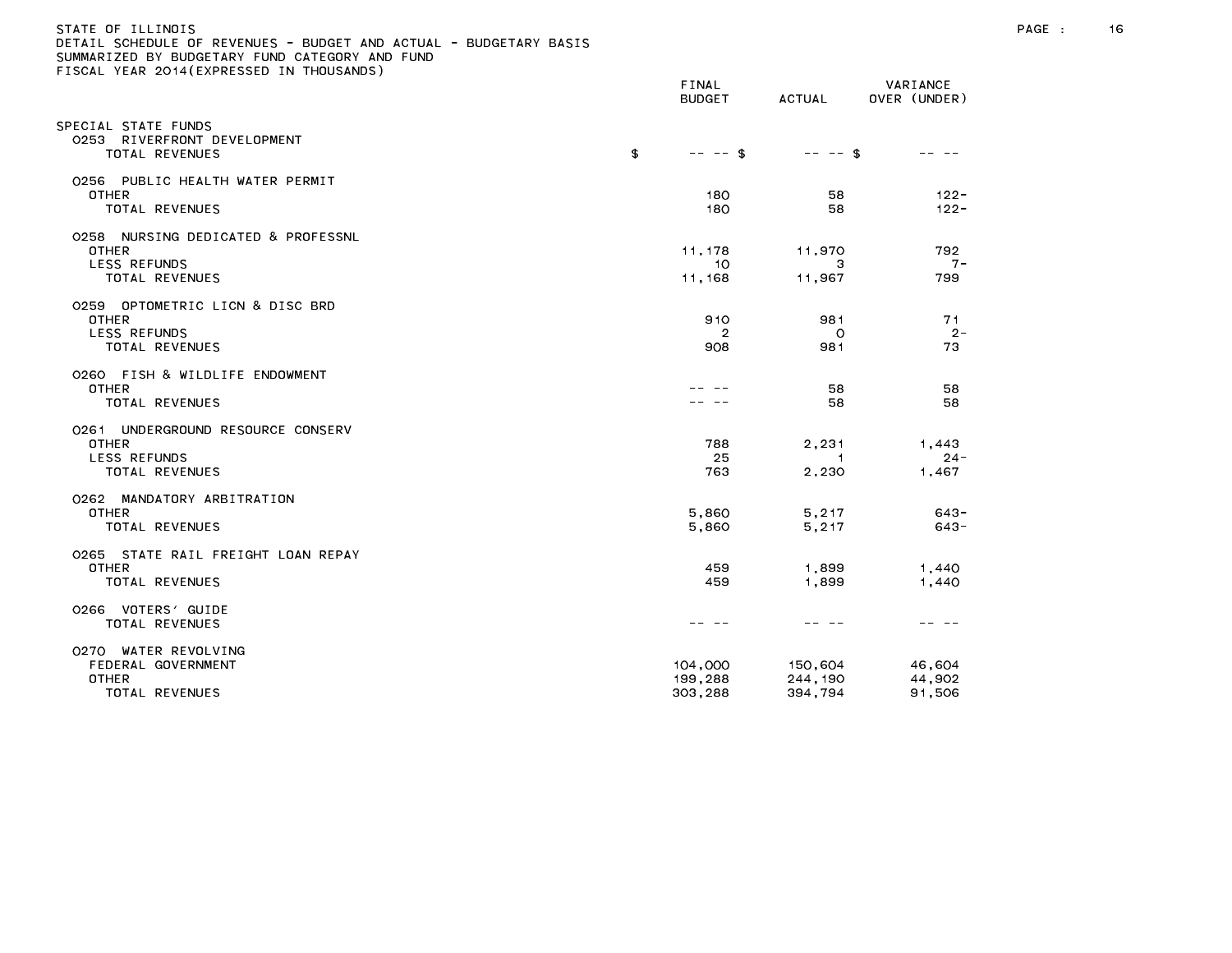| STATE OF ILLINOIS                                                 |  |
|-------------------------------------------------------------------|--|
| DETAIL SCHEDULE OF REVENUES - BUDGET AND ACTUAL - BUDGETARY BASIS |  |
| SUMMARIZED BY BUDGETARY FUND CATEGORY AND FUND                    |  |
| FISCAL YEAR 2014(EXPRESSED IN THOUSANDS)                          |  |
|                                                                   |  |

|                                                                                                                                                                 | FINAL<br><b>BUDGET</b>                    | <b>ACTUAL</b>                             | VARIANCE<br>OVER (UNDER)   |
|-----------------------------------------------------------------------------------------------------------------------------------------------------------------|-------------------------------------------|-------------------------------------------|----------------------------|
| SPECIAL STATE FUNDS<br>0272 LASALLE VETERANS HOME<br>FEDERAL GOVERNMENT<br><b>OTHER</b><br>LESS REFUNDS<br><b>TOTAL REVENUES</b>                                | \$<br>$6,593$ \$<br>2,939<br>46<br>9,486  | $7,183$ \$<br>3,123<br>46<br>10,260       | 590<br>184<br>-- --<br>774 |
| 0273 ANNA VETERANS HOME<br>FEDERAL GOVERNMENT<br><b>OTHER</b><br><b>LESS REFUNDS</b><br>TOTAL REVENUES<br>0275 VINCE DEMUZIO MEM COLON CANCER<br>TOTAL REVENUES | 1,970<br>823<br>33<br>2,760               | 2,288<br>846<br>30<br>3,104               | 318<br>23<br>$3-$<br>344   |
| 0276 DRUNK&DRUGGED DRIVING PREVENT<br><b>OTHER</b><br><b>TOTAL REVENUES</b>                                                                                     | 1,931<br>1,931                            | 1,848<br>1,848                            | $83 -$<br>$83 -$           |
| 0277 POLLUTION CONTROL BOARD<br><b>OTHER</b><br>LESS REFUNDS<br>TOTAL REVENUES                                                                                  | $\overline{2}$<br>1<br>1                  | 2<br>$\sim$ $-$<br>$\overline{2}$         | $1 -$<br>$\overline{1}$    |
| 0278 INCOME TAX REFUND<br>INCOME TAXES<br>FEDERAL GOVERNMENT<br>LESS REFUNDS<br><b>TOTAL REVENUES</b>                                                           | 2,417,900<br>42,752<br>2,455,872<br>4,780 | 2,417,900<br>42,752<br>2,455,872<br>4,780 |                            |
| 0279 DEBT COLLECTION<br><b>TOTAL REVENUES</b>                                                                                                                   |                                           |                                           |                            |
| 0281 IL TAX INCREMENT<br>SALES TAXES<br><b>OTHER</b><br><b>TOTAL REVENUES</b>                                                                                   | 5,602<br>5.609                            | 5,602<br>7<br>5,609                       |                            |
| 0282 HAZARDOUS WASTE OCCUP LICENSE<br><b>OTHER</b><br>TOTAL REVENUES                                                                                            | 27<br>27                                  | 16<br>16                                  | $11 -$<br>$11 -$           |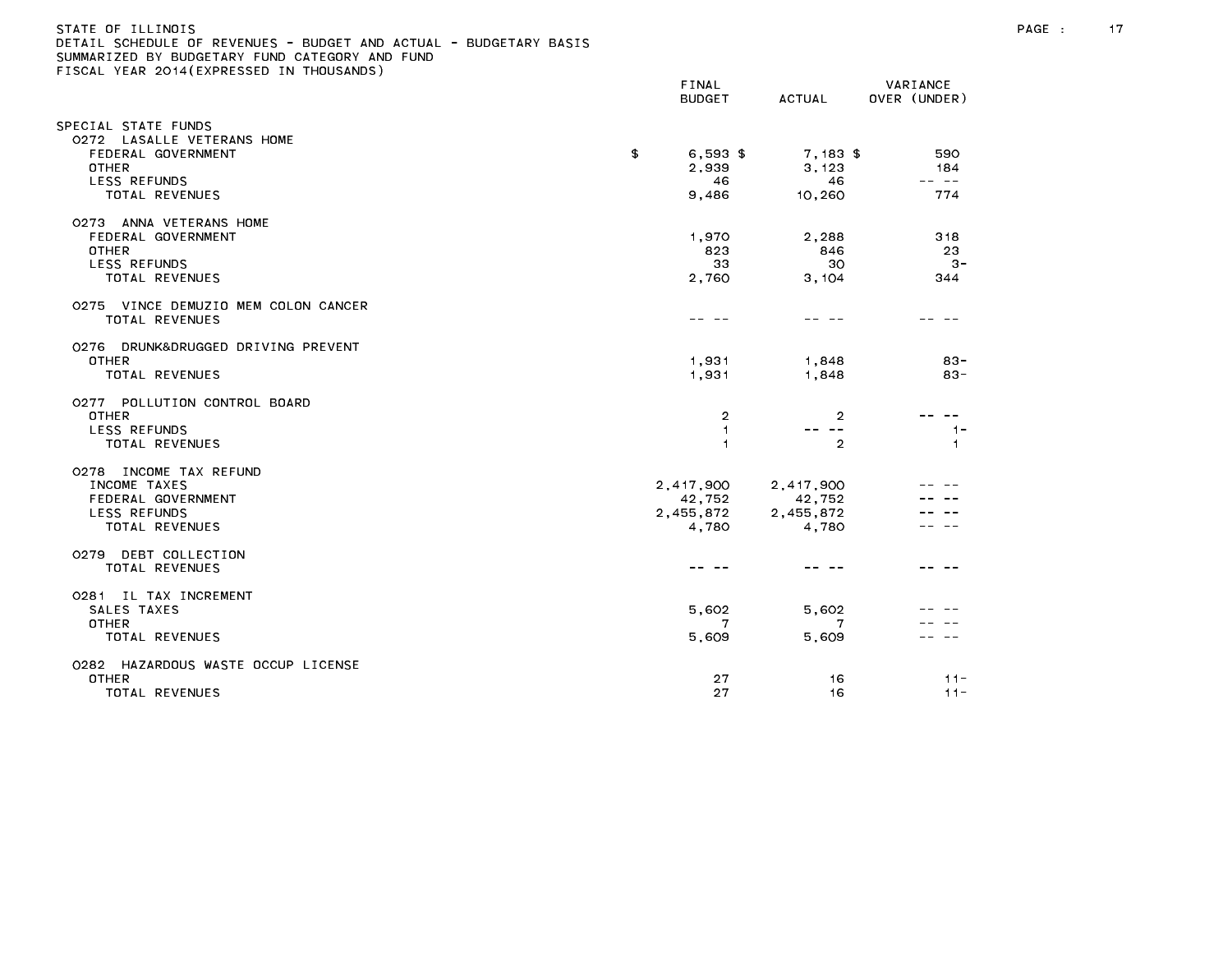#### STATE OF ILLINOIS PAGE : 18 DETAIL SCHEDULE OF REVENUES - BUDGET AND ACTUAL - BUDGETARY BASIS

|                                                                                              | FINAL<br><b>BUDGET</b>    | ACTUAL                 | VARIANCE<br>OVER (UNDER) |
|----------------------------------------------------------------------------------------------|---------------------------|------------------------|--------------------------|
| SPECIAL STATE FUNDS<br>0283 METHAMPHETAMINE LAW ENFORCEMNT<br><b>OTHER</b><br>TOTAL REVENUES | \$<br>$-- - -$ \$         | $28 \text{ }$ \$<br>28 | 28<br>28                 |
| 0284 HOSPITAL BASIC SERVICES PRESER<br><b>OTHER</b><br>TOTAL REVENUES                        |                           | 183<br>183             | 183<br>183               |
| 0285 LONG TERM CARE MONITOR/RECEIVE<br><b>OTHER</b><br><b>TOTAL REVENUES</b>                 | 2,745<br>2,745            | 2,529<br>2,529         | $216 -$<br>$216 -$       |
| 0286 IL AFFORDABLE HOUSING TRUST<br><b>OTHER</b><br>TOTAL REVENUES                           | 42,000<br>42,000          | 38,273<br>38,273       | $3,727-$<br>$3,727-$     |
| 0287 HOME CARE SERVCS AGY LICENSURE<br><b>OTHER</b><br>TOTAL REVENUES                        | 945<br>945                | 1,131<br>1,131         | 186<br>186               |
| 0288 COMMUNITY WATER SUPPLY LAB<br><b>OTHER</b><br>TOTAL REVENUES                            | 957<br>957                | 1,333<br>1,333         | 376<br>376               |
| 0289 MOTOR FUEL & PETROLEUM STRDS<br><b>OTHER</b><br>TOTAL REVENUES                          | 38<br>38                  | 43<br>43               | 5<br>5                   |
| 0290 FERTILIZER CONTROL<br><b>OTHER</b><br><b>TOTAL REVENUES</b>                             | 1,710<br>1,710            | 1,588<br>1,588         | $122 -$<br>$122 -$       |
| 0292 SECURITIES INVESTORS EDUCATION<br>OTHER<br>TOTAL REVENUES                               | 2,000<br>2,000            | 196<br>196             | $1,804-$<br>$1,804-$     |
| 0293 STATE FURBEARER<br>OTHER<br>TOTAL REVENUES                                              | 91<br>91                  | 85<br>85               | $6 -$<br>$6 -$           |
| 0294 USED TIRE MANAGEMENT<br>PRIOR FISCAL YEAR RECEIPT TRANSFERS<br>OTHER<br>TOTAL REVENUES  | -- --<br>13,096<br>13,096 | 10<br>13,785<br>13,795 | 10<br>689<br>699         |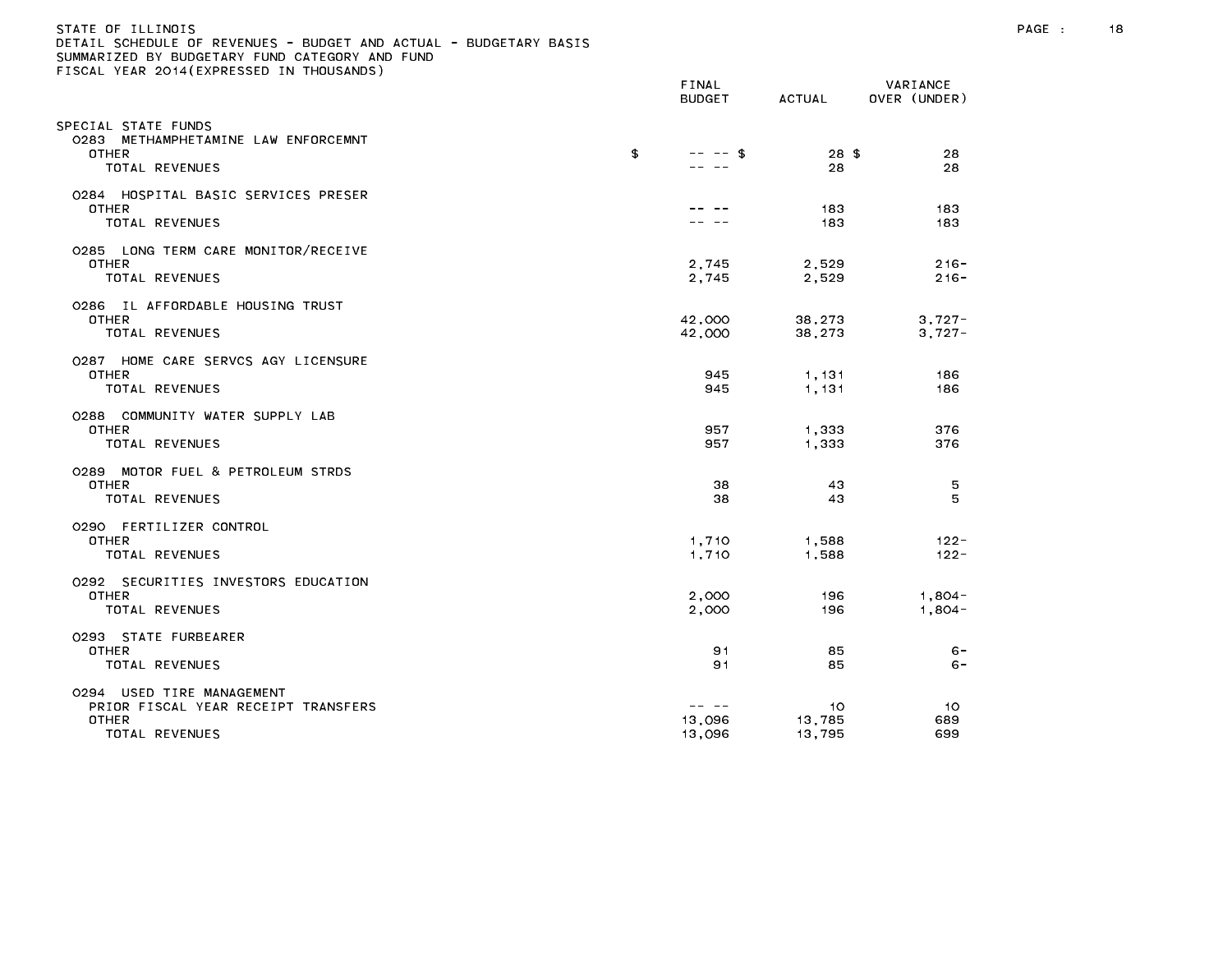| STATE OF ILLINOIS<br>DETAIL SCHEDULE OF REVENUES - BUDGET AND ACTUAL - BUDGETARY BASIS<br>SUMMARIZED BY BUDGETARY FUND CATEGORY AND FUND<br>FISCAL YEAR 2014 (EXPRESSED IN THOUSANDS) |                                                                                                                                                                                                                                                                                                                                                                                              |                     |                          | PAGE : | 19 |
|---------------------------------------------------------------------------------------------------------------------------------------------------------------------------------------|----------------------------------------------------------------------------------------------------------------------------------------------------------------------------------------------------------------------------------------------------------------------------------------------------------------------------------------------------------------------------------------------|---------------------|--------------------------|--------|----|
|                                                                                                                                                                                       | FINAL<br><b>BUDGET</b>                                                                                                                                                                                                                                                                                                                                                                       | ACTUAL              | VARIANCE<br>OVER (UNDER) |        |    |
| SPECIAL STATE FUNDS<br>0297 GUARDIANSHIP & ADVOCACY                                                                                                                                   |                                                                                                                                                                                                                                                                                                                                                                                              |                     |                          |        |    |
| <b>OTHER</b><br>TOTAL REVENUES                                                                                                                                                        | \$<br>750 \$<br>750                                                                                                                                                                                                                                                                                                                                                                          | $1,294$ \$<br>1,294 | 544<br>544               |        |    |
| 0298 NATURAL AREAS ACQUISITION<br>FEDERAL GOVERNMENT                                                                                                                                  | $\frac{1}{2} \frac{1}{2} \frac{1}{2} \frac{1}{2} \frac{1}{2} \frac{1}{2} \frac{1}{2} \frac{1}{2} \frac{1}{2} \frac{1}{2} \frac{1}{2} \frac{1}{2} \frac{1}{2} \frac{1}{2} \frac{1}{2} \frac{1}{2} \frac{1}{2} \frac{1}{2} \frac{1}{2} \frac{1}{2} \frac{1}{2} \frac{1}{2} \frac{1}{2} \frac{1}{2} \frac{1}{2} \frac{1}{2} \frac{1}{2} \frac{1}{2} \frac{1}{2} \frac{1}{2} \frac{1}{2} \frac{$ | 39                  | 39                       |        |    |
| <b>OTHER</b><br>TOTAL REVENUES                                                                                                                                                        | 6,764<br>6,764                                                                                                                                                                                                                                                                                                                                                                               | 8,864<br>8,903      | 2,100<br>2,139           |        |    |
| 0299 OPEN SPACE LANDS ACQUIS&DEVEL                                                                                                                                                    |                                                                                                                                                                                                                                                                                                                                                                                              |                     |                          |        |    |
| <b>OTHER</b><br>TOTAL REVENUES                                                                                                                                                        | 16,041<br>16,041                                                                                                                                                                                                                                                                                                                                                                             | 19,637<br>19,637    | 3,596<br>3,596           |        |    |
| 0306 I-FLY<br>TOTAL REVENUES                                                                                                                                                          |                                                                                                                                                                                                                                                                                                                                                                                              | -- -                | -- --                    |        |    |
| 0307 WORKING CAPITAL REVOLVING LOAN<br><b>OTHER</b>                                                                                                                                   |                                                                                                                                                                                                                                                                                                                                                                                              | $\circ$             |                          |        |    |
| TOTAL REVENUES                                                                                                                                                                        |                                                                                                                                                                                                                                                                                                                                                                                              | -- --               |                          |        |    |
| 0310 TAX RECOVERY<br>OTHER<br>TOTAL REVENUES                                                                                                                                          | 400<br>400                                                                                                                                                                                                                                                                                                                                                                                   | 668<br>668          | 268<br>268               |        |    |
| 0320 SO SUBURBAN BROWNSFLDS REDEVEL<br>TOTAL REVENUES                                                                                                                                 |                                                                                                                                                                                                                                                                                                                                                                                              |                     |                          |        |    |
| 0322 FAMILY RESPONSIBILITY<br><b>OTHER</b><br>TOTAL REVENUES                                                                                                                          | 95<br>95                                                                                                                                                                                                                                                                                                                                                                                     | 178<br>178          | 83<br>83                 |        |    |
| 0323 MOTOR VEHICLE REVIEW BOARD                                                                                                                                                       |                                                                                                                                                                                                                                                                                                                                                                                              |                     |                          |        |    |
| <b>OTHER</b><br>TOTAL REVENUES                                                                                                                                                        | 266<br>266                                                                                                                                                                                                                                                                                                                                                                                   | 201<br>201          | $65 -$<br>65 -           |        |    |
| 0326 AFRICAN-AMERICAN HIV/AIDS RESP<br>TOTAL REVENUES                                                                                                                                 |                                                                                                                                                                                                                                                                                                                                                                                              |                     |                          |        |    |
| 0327 TATOO & BODY PRCNG ESTAB REGIS<br>OTHER                                                                                                                                          | 230                                                                                                                                                                                                                                                                                                                                                                                          | 239                 | 9                        |        |    |
| TOTAL REVENUES                                                                                                                                                                        | 230                                                                                                                                                                                                                                                                                                                                                                                          | 239                 | 9                        |        |    |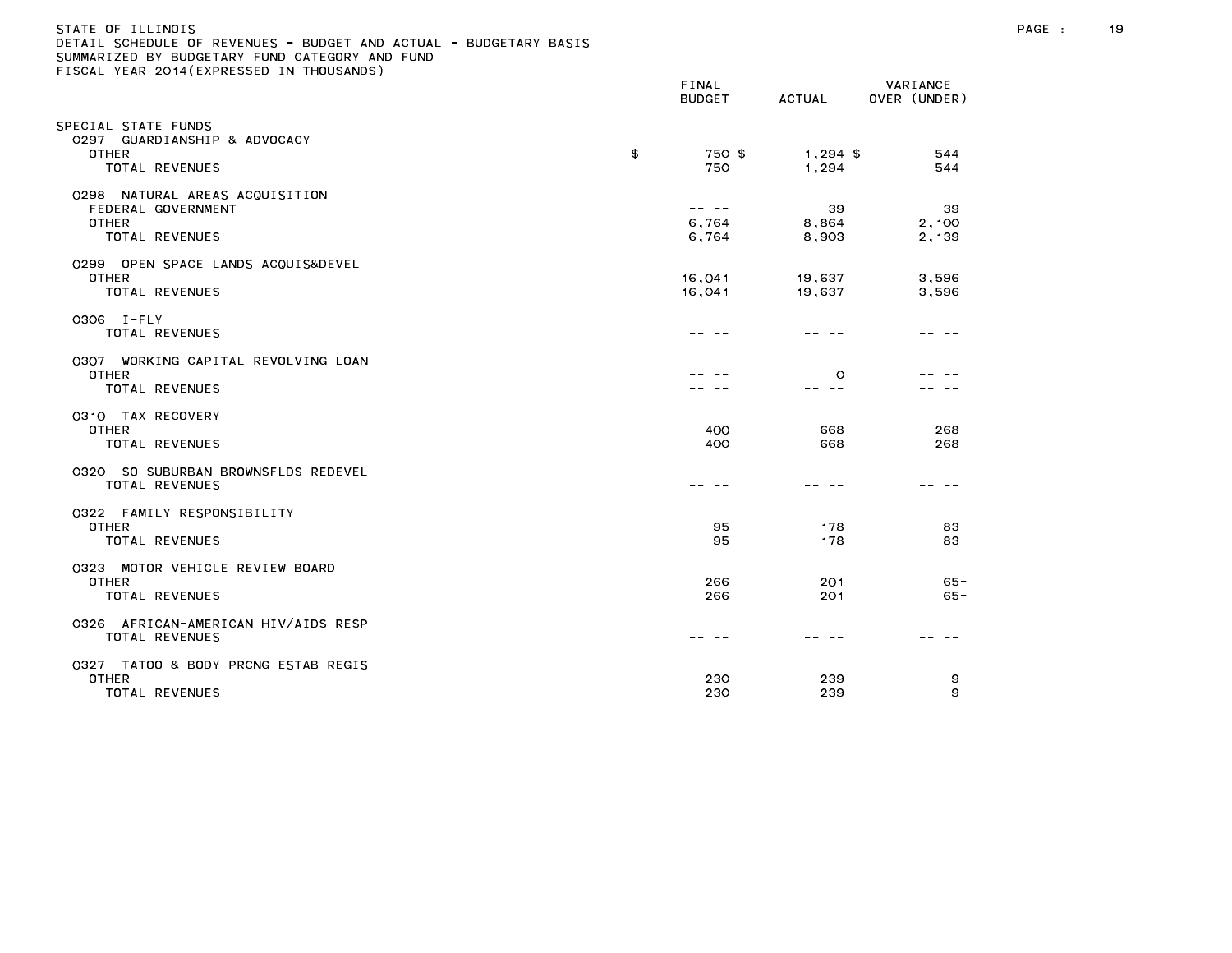### STATE OF ILLINOIS PAGE : 20 DETAIL SCHEDULE OF REVENUES - BUDGET AND ACTUAL - BUDGETARY BASIS

|                                                                                                                                 | FINAL<br><b>BUDGET</b>                       | ACTUAL                                                                                                                                                                                                                                                                                                                                                                                                                              | VARIANCE<br>OVER (UNDER)                                                                                                                                                                                                                                                                                                                                                                                           |
|---------------------------------------------------------------------------------------------------------------------------------|----------------------------------------------|-------------------------------------------------------------------------------------------------------------------------------------------------------------------------------------------------------------------------------------------------------------------------------------------------------------------------------------------------------------------------------------------------------------------------------------|--------------------------------------------------------------------------------------------------------------------------------------------------------------------------------------------------------------------------------------------------------------------------------------------------------------------------------------------------------------------------------------------------------------------|
| SPECIAL STATE FUNDS<br>0328 STATE POLICE VEHICLE MNTCE<br>PRIOR FISCAL YEAR RECEIPT TRANSFERS<br><b>OTHER</b><br>TOTAL REVENUES | \$<br>$-- - -$ \$<br>278<br>278              | 3S<br>261<br>264                                                                                                                                                                                                                                                                                                                                                                                                                    | 3<br>$17 -$<br>$14 -$                                                                                                                                                                                                                                                                                                                                                                                              |
| 0329 COUNTY PROVIDER TRUST<br>FEDERAL GOVERNMENT<br><b>OTHER</b><br>LESS REFUNDS<br>TOTAL REVENUES                              | 1, 137, 605<br>862,558<br>1,000<br>1,999,163 | 1, 137, 605<br>862,558<br>$\frac{1}{2} \frac{1}{2} \frac{1}{2} \frac{1}{2} \frac{1}{2} \frac{1}{2} \frac{1}{2} \frac{1}{2} \frac{1}{2} \frac{1}{2} \frac{1}{2} \frac{1}{2} \frac{1}{2} \frac{1}{2} \frac{1}{2} \frac{1}{2} \frac{1}{2} \frac{1}{2} \frac{1}{2} \frac{1}{2} \frac{1}{2} \frac{1}{2} \frac{1}{2} \frac{1}{2} \frac{1}{2} \frac{1}{2} \frac{1}{2} \frac{1}{2} \frac{1}{2} \frac{1}{2} \frac{1}{2} \frac{$<br>2,000,163 | $\frac{1}{2} \frac{1}{2} \frac{1}{2} \frac{1}{2} \frac{1}{2} \frac{1}{2} \frac{1}{2} \frac{1}{2} \frac{1}{2} \frac{1}{2} \frac{1}{2} \frac{1}{2} \frac{1}{2} \frac{1}{2} \frac{1}{2} \frac{1}{2} \frac{1}{2} \frac{1}{2} \frac{1}{2} \frac{1}{2} \frac{1}{2} \frac{1}{2} \frac{1}{2} \frac{1}{2} \frac{1}{2} \frac{1}{2} \frac{1}{2} \frac{1}{2} \frac{1}{2} \frac{1}{2} \frac{1}{2} \frac{$<br>$1.000 -$<br>1,000 |
| 0331 TREASURER'S RENTAL FEE<br><b>OTHER</b><br>TOTAL REVENUES                                                                   |                                              | 39<br>39                                                                                                                                                                                                                                                                                                                                                                                                                            | 39<br>39                                                                                                                                                                                                                                                                                                                                                                                                           |
| 0334 AMBULANCE REVOLVING LOAN<br><b>OTHER</b><br>TOTAL REVENUES                                                                 |                                              | 109<br>109                                                                                                                                                                                                                                                                                                                                                                                                                          | 109<br>109                                                                                                                                                                                                                                                                                                                                                                                                         |
| 0336 ENVIRONMENTAL LAB CERTIFICAT<br>OTHER<br>TOTAL REVENUES                                                                    | 431<br>431                                   | 404<br>404                                                                                                                                                                                                                                                                                                                                                                                                                          | $27 -$<br>$27 -$                                                                                                                                                                                                                                                                                                                                                                                                   |
| 0339 IL COMM COLL BRD CONTRCT & GRT<br>OTHER<br>TOTAL REVENUES                                                                  | 2,739<br>2,739                               | 4,482<br>4,482                                                                                                                                                                                                                                                                                                                                                                                                                      | 1,743<br>1,743                                                                                                                                                                                                                                                                                                                                                                                                     |
| 0340 PUBLIC HEALTH LAB SERVS REV<br><b>OTHER</b><br>TOTAL REVENUES                                                              | 2,801<br>2,801                               | 3,954<br>3,954                                                                                                                                                                                                                                                                                                                                                                                                                      | 1.153<br>1,153                                                                                                                                                                                                                                                                                                                                                                                                     |
| 0341 PROVIDER INQUIRY TRUST<br><b>OTHER</b><br>TOTAL REVENUES                                                                   | 1,662<br>1.662                               | 1,411<br>1,411                                                                                                                                                                                                                                                                                                                                                                                                                      | $251 -$<br>$251 -$                                                                                                                                                                                                                                                                                                                                                                                                 |
| 0342 AUDIT EXPENSE<br><b>OTHER</b><br>TOTAL REVENUES                                                                            | 1,900<br>1,900                               | 2,286<br>2,286                                                                                                                                                                                                                                                                                                                                                                                                                      | 386<br>386                                                                                                                                                                                                                                                                                                                                                                                                         |
| 0344 CARE PROV FOR PERSONS WITH DD<br>FEDERAL GOVERNMENT<br><b>OTHER</b><br>LESS REFUNDS<br>TOTAL REVENUES                      | 20,000<br>18,899<br>1,000<br>37,899          | 15,530<br>18,488<br>$\frac{1}{2} \frac{1}{2} \frac{1}{2} \frac{1}{2} \frac{1}{2} \frac{1}{2} \frac{1}{2} \frac{1}{2} \frac{1}{2} \frac{1}{2} \frac{1}{2} \frac{1}{2} \frac{1}{2} \frac{1}{2} \frac{1}{2} \frac{1}{2} \frac{1}{2} \frac{1}{2} \frac{1}{2} \frac{1}{2} \frac{1}{2} \frac{1}{2} \frac{1}{2} \frac{1}{2} \frac{1}{2} \frac{1}{2} \frac{1}{2} \frac{1}{2} \frac{1}{2} \frac{1}{2} \frac{1}{2} \frac{$<br>34,018          | $4,470-$<br>$411 -$<br>$1,000-$<br>$3,881-$                                                                                                                                                                                                                                                                                                                                                                        |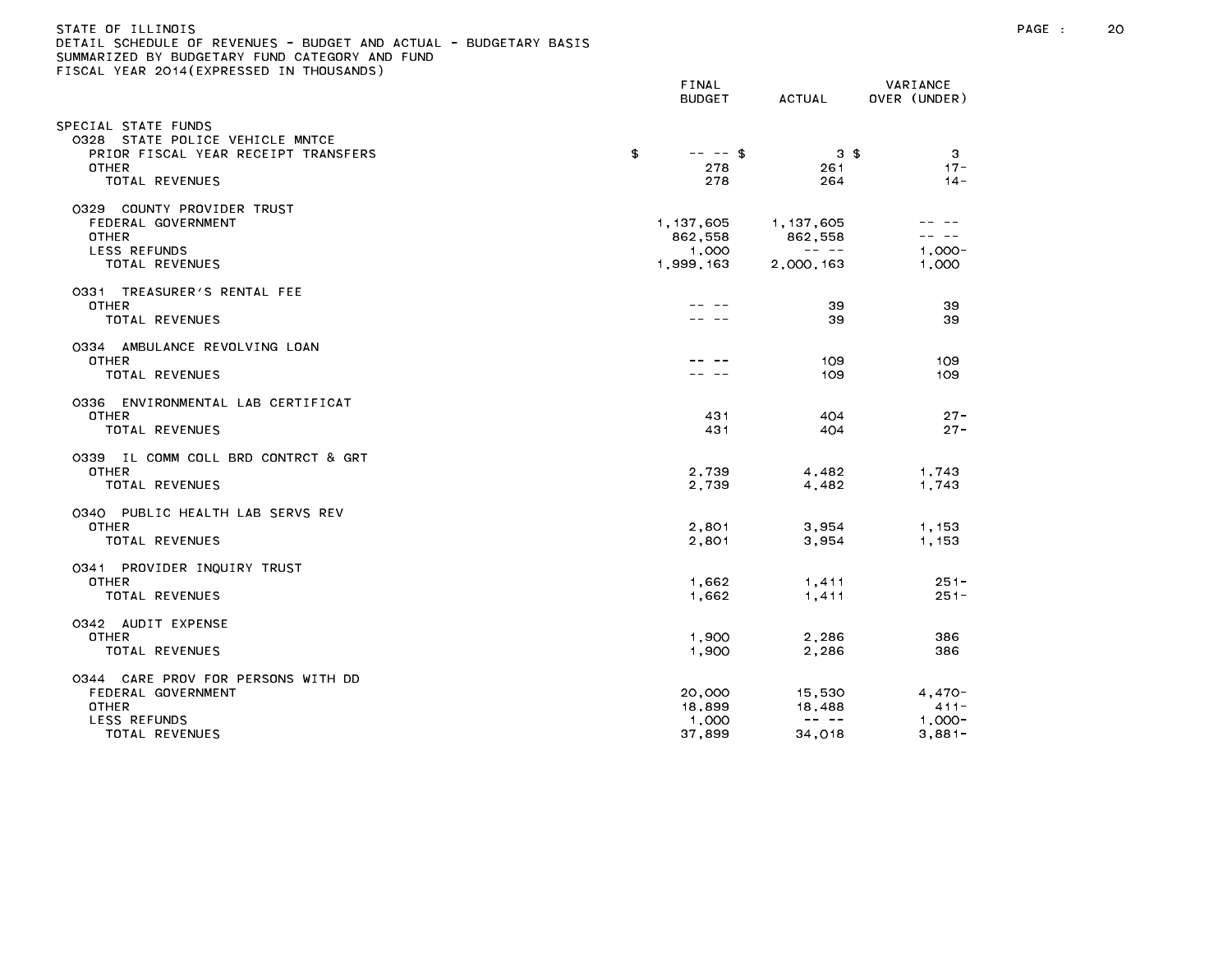| STATE OF ILLINOIS                                                 |      |
|-------------------------------------------------------------------|------|
| DETAIL SCHEDULE OF REVENUES - BUDGET AND ACTUAL - BUDGETARY BASIS |      |
| SUMMARIZED BY BUDGETARY FUND CATEGORY AND FUND                    |      |
| FISCAL YEAR 2014(EXPRESSED IN THOUSANDS)                          |      |
|                                                                   | ETND |

|                                                           | <b>DUDGET</b>                                                                                                                                                                                                                                                                                                                                                                                                    | AUIUAL                                                                                                                                                                                                                                                                                                                                                                                                    | UVER (UNDER)    |
|-----------------------------------------------------------|------------------------------------------------------------------------------------------------------------------------------------------------------------------------------------------------------------------------------------------------------------------------------------------------------------------------------------------------------------------------------------------------------------------|-----------------------------------------------------------------------------------------------------------------------------------------------------------------------------------------------------------------------------------------------------------------------------------------------------------------------------------------------------------------------------------------------------------|-----------------|
| SPECIAL STATE FUNDS<br>LONG TERM CARE PROVIDER<br>0345    |                                                                                                                                                                                                                                                                                                                                                                                                                  |                                                                                                                                                                                                                                                                                                                                                                                                           |                 |
| FEDERAL GOVERNMENT<br>PRIOR FISCAL YEAR RECEIPT TRANSFERS | 254,573 \$<br>\$<br>$\frac{1}{2} \frac{1}{2} \frac{1}{2} \frac{1}{2} \frac{1}{2} \frac{1}{2} \frac{1}{2} \frac{1}{2} \frac{1}{2} \frac{1}{2} \frac{1}{2} \frac{1}{2} \frac{1}{2} \frac{1}{2} \frac{1}{2} \frac{1}{2} \frac{1}{2} \frac{1}{2} \frac{1}{2} \frac{1}{2} \frac{1}{2} \frac{1}{2} \frac{1}{2} \frac{1}{2} \frac{1}{2} \frac{1}{2} \frac{1}{2} \frac{1}{2} \frac{1}{2} \frac{1}{2} \frac{1}{2} \frac{$ | 254,573\$<br>$75 -$                                                                                                                                                                                                                                                                                                                                                                                       | -- --<br>$75 -$ |
| OTHER                                                     | 199,445                                                                                                                                                                                                                                                                                                                                                                                                          | 199,445                                                                                                                                                                                                                                                                                                                                                                                                   | -- --           |
| <b>LESS REFUNDS</b>                                       | 2,750                                                                                                                                                                                                                                                                                                                                                                                                            | 704                                                                                                                                                                                                                                                                                                                                                                                                       | $2,046-$        |
| <b>TOTAL REVENUES</b>                                     | 451,268                                                                                                                                                                                                                                                                                                                                                                                                          | 453,239                                                                                                                                                                                                                                                                                                                                                                                                   | 1,971           |
| 0346 HOSPITAL PROVIDER                                    |                                                                                                                                                                                                                                                                                                                                                                                                                  |                                                                                                                                                                                                                                                                                                                                                                                                           |                 |
| FEDERAL GOVERNMENT                                        | 1,274,163                                                                                                                                                                                                                                                                                                                                                                                                        | 1,274,163                                                                                                                                                                                                                                                                                                                                                                                                 |                 |
| <b>OTHER</b>                                              | 1,486,991                                                                                                                                                                                                                                                                                                                                                                                                        | 1,486,991<br>$\frac{1}{2} \frac{1}{2} \frac{1}{2} \frac{1}{2} \frac{1}{2} \frac{1}{2} \frac{1}{2} \frac{1}{2} \frac{1}{2} \frac{1}{2} \frac{1}{2} \frac{1}{2} \frac{1}{2} \frac{1}{2} \frac{1}{2} \frac{1}{2} \frac{1}{2} \frac{1}{2} \frac{1}{2} \frac{1}{2} \frac{1}{2} \frac{1}{2} \frac{1}{2} \frac{1}{2} \frac{1}{2} \frac{1}{2} \frac{1}{2} \frac{1}{2} \frac{1}{2} \frac{1}{2} \frac{1}{2} \frac{$ | $5.000 -$       |
| <b>LESS REFUNDS</b><br>TOTAL REVENUES                     | 5,000<br>2,756,154                                                                                                                                                                                                                                                                                                                                                                                               | 2,761,154                                                                                                                                                                                                                                                                                                                                                                                                 | 5,000           |
|                                                           |                                                                                                                                                                                                                                                                                                                                                                                                                  |                                                                                                                                                                                                                                                                                                                                                                                                           |                 |
| 0350 ICCB FEDERAL TRUST                                   |                                                                                                                                                                                                                                                                                                                                                                                                                  |                                                                                                                                                                                                                                                                                                                                                                                                           |                 |
| FEDERAL GOVERNMENT<br><b>TOTAL REVENUES</b>               | 321<br>321                                                                                                                                                                                                                                                                                                                                                                                                       | 236<br>236                                                                                                                                                                                                                                                                                                                                                                                                | 85-<br>$85 -$   |
|                                                           |                                                                                                                                                                                                                                                                                                                                                                                                                  |                                                                                                                                                                                                                                                                                                                                                                                                           |                 |
| 0352 MINORITY&FEMALE BUS ENTERPRISE                       |                                                                                                                                                                                                                                                                                                                                                                                                                  |                                                                                                                                                                                                                                                                                                                                                                                                           |                 |
| TOTAL REVENUES                                            |                                                                                                                                                                                                                                                                                                                                                                                                                  |                                                                                                                                                                                                                                                                                                                                                                                                           |                 |
| 0353 STATE PHEASANT                                       |                                                                                                                                                                                                                                                                                                                                                                                                                  |                                                                                                                                                                                                                                                                                                                                                                                                           |                 |
| <b>OTHER</b>                                              | 452                                                                                                                                                                                                                                                                                                                                                                                                              | 430                                                                                                                                                                                                                                                                                                                                                                                                       | $22 -$          |
| TOTAL REVENUES                                            | 452                                                                                                                                                                                                                                                                                                                                                                                                              | 430                                                                                                                                                                                                                                                                                                                                                                                                       | $22 -$          |
| 0355 SPECIAL ED MEDICAID MATCHING                         |                                                                                                                                                                                                                                                                                                                                                                                                                  |                                                                                                                                                                                                                                                                                                                                                                                                           |                 |
| FEDERAL GOVERNMENT                                        | 145,986                                                                                                                                                                                                                                                                                                                                                                                                          | 151,050                                                                                                                                                                                                                                                                                                                                                                                                   | 5,064           |
| TOTAL REVENUES                                            | 145,986                                                                                                                                                                                                                                                                                                                                                                                                          | 151,050                                                                                                                                                                                                                                                                                                                                                                                                   | 5,064           |
| 0356 LAW ENFORCEMENT CAMERA GRANT                         |                                                                                                                                                                                                                                                                                                                                                                                                                  |                                                                                                                                                                                                                                                                                                                                                                                                           |                 |
| OTHER                                                     | 1,410                                                                                                                                                                                                                                                                                                                                                                                                            | 1,426                                                                                                                                                                                                                                                                                                                                                                                                     | 16              |
| TOTAL REVENUES                                            | 1,410                                                                                                                                                                                                                                                                                                                                                                                                            | 1,426                                                                                                                                                                                                                                                                                                                                                                                                     | 16              |
| 0357 CHILD LABOR ENFORCEMENT                              |                                                                                                                                                                                                                                                                                                                                                                                                                  |                                                                                                                                                                                                                                                                                                                                                                                                           |                 |
| <b>OTHER</b>                                              | 400                                                                                                                                                                                                                                                                                                                                                                                                              | 524                                                                                                                                                                                                                                                                                                                                                                                                       | 124             |
| <b>TOTAL REVENUES</b>                                     | 400                                                                                                                                                                                                                                                                                                                                                                                                              | 524                                                                                                                                                                                                                                                                                                                                                                                                       | 124             |
| 0360 LEAD POISONING, SCREENING                            |                                                                                                                                                                                                                                                                                                                                                                                                                  |                                                                                                                                                                                                                                                                                                                                                                                                           |                 |
| <b>OTHER</b>                                              | 2.280                                                                                                                                                                                                                                                                                                                                                                                                            | 2.091                                                                                                                                                                                                                                                                                                                                                                                                     | $189 -$         |
| TOTAL REVENUES                                            | 2,280                                                                                                                                                                                                                                                                                                                                                                                                            | 2,091                                                                                                                                                                                                                                                                                                                                                                                                     | $189 -$         |
| 0362 SECURITIES AUDIT & ENFORCEMENT                       |                                                                                                                                                                                                                                                                                                                                                                                                                  |                                                                                                                                                                                                                                                                                                                                                                                                           |                 |
| OTHER                                                     | 9,665                                                                                                                                                                                                                                                                                                                                                                                                            | 9,518                                                                                                                                                                                                                                                                                                                                                                                                     | $147 -$         |
| TOTAL REVENUES                                            | 9,665                                                                                                                                                                                                                                                                                                                                                                                                            | 9,518                                                                                                                                                                                                                                                                                                                                                                                                     | $147 -$         |

BUDGET ACTUAL OVER (UNDER)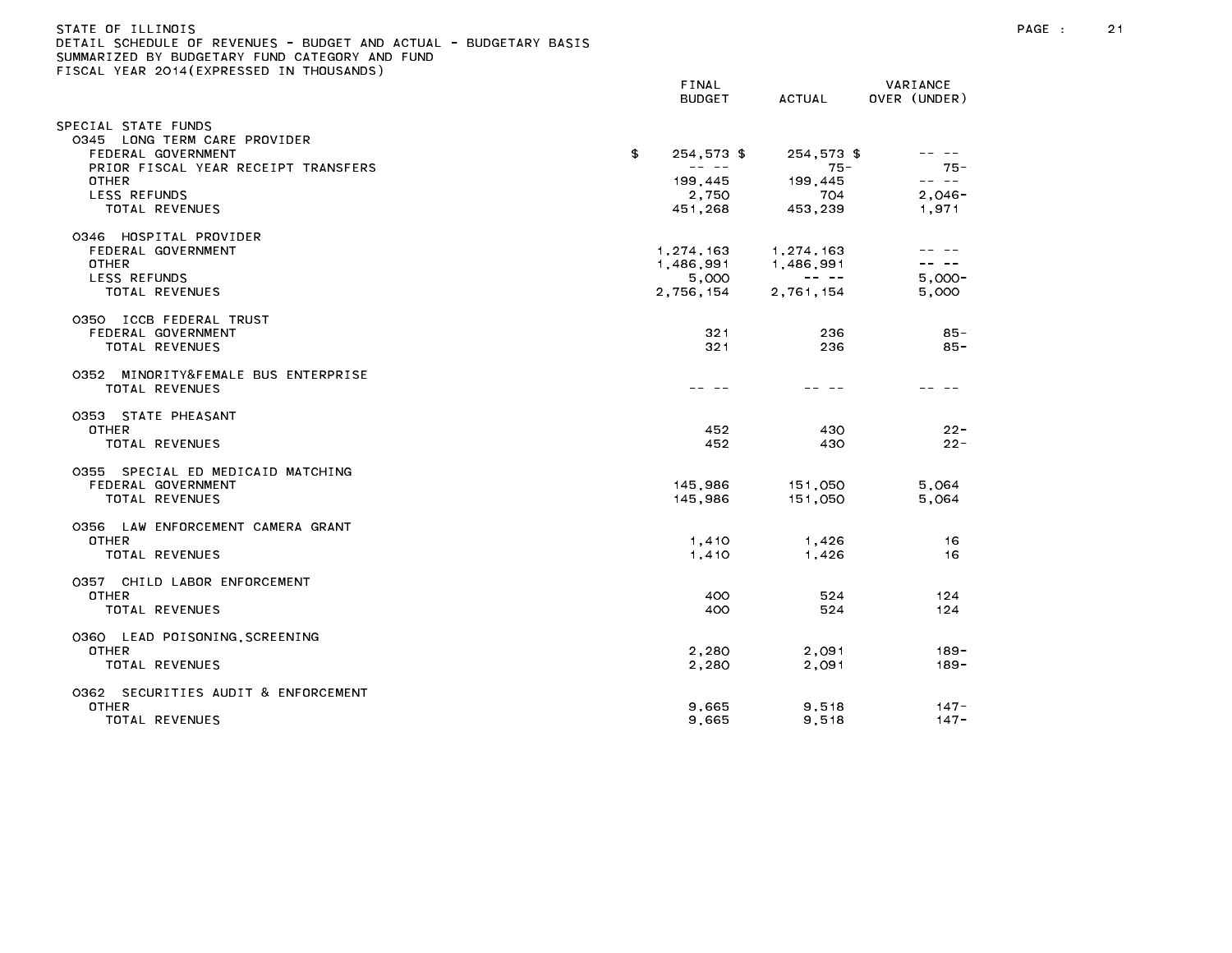| STATE OF ILLINOIS<br>DETAIL SCHEDULE OF REVENUES - BUDGET AND ACTUAL - BUDGETARY BASIS<br>SUMMARIZED BY BUDGETARY FUND CATEGORY AND FUND<br>FISCAL YEAR 2014(EXPRESSED IN THOUSANDS) |    |                        |                                                                                                                                                                                                                                                                                                                                                                                                                |                             | PAGE : | 22 |
|--------------------------------------------------------------------------------------------------------------------------------------------------------------------------------------|----|------------------------|----------------------------------------------------------------------------------------------------------------------------------------------------------------------------------------------------------------------------------------------------------------------------------------------------------------------------------------------------------------------------------------------------------------|-----------------------------|--------|----|
|                                                                                                                                                                                      |    | FINAL<br><b>BUDGET</b> | ACTUAL                                                                                                                                                                                                                                                                                                                                                                                                         | VARIANCE<br>OVER (UNDER)    |        |    |
| SPECIAL STATE FUNDS<br>0363 DEPT OF BUSINESS SERV SP OPS<br><b>OTHER</b>                                                                                                             | \$ | $12,000$ \$            | $13,957$ \$                                                                                                                                                                                                                                                                                                                                                                                                    | 1,957                       |        |    |
| TOTAL REVENUES                                                                                                                                                                       |    | 12,000                 | 13,957                                                                                                                                                                                                                                                                                                                                                                                                         | 1,957                       |        |    |
| 0365 HEALTH&HUMAN SERV MEDICAID TR<br>FEDERAL GOVERNMENT<br><b>OTHER</b><br>TOTAL REVENUES                                                                                           |    | 11,725<br>99<br>11,824 | 14,613<br>31<br>14,644                                                                                                                                                                                                                                                                                                                                                                                         | 2,888<br>68 -<br>2,820      |        |    |
| 0366 PRISONER REVIEW BD VHCL & EQUP<br><b>OTHER</b><br>TOTAL REVENUES                                                                                                                |    | 165<br>165             | 163<br>163                                                                                                                                                                                                                                                                                                                                                                                                     | $2 -$<br>$2 -$              |        |    |
| 0368 DRUG TREATMENT<br><b>OTHER</b><br>LESS REFUNDS<br>TOTAL REVENUES                                                                                                                |    | 3,768<br>5<br>3,763    | 3,658<br>$\frac{1}{2} \frac{1}{2} \frac{1}{2} \frac{1}{2} \frac{1}{2} \frac{1}{2} \frac{1}{2} \frac{1}{2} \frac{1}{2} \frac{1}{2} \frac{1}{2} \frac{1}{2} \frac{1}{2} \frac{1}{2} \frac{1}{2} \frac{1}{2} \frac{1}{2} \frac{1}{2} \frac{1}{2} \frac{1}{2} \frac{1}{2} \frac{1}{2} \frac{1}{2} \frac{1}{2} \frac{1}{2} \frac{1}{2} \frac{1}{2} \frac{1}{2} \frac{1}{2} \frac{1}{2} \frac{1}{2} \frac{$<br>3,658 | $110 -$<br>$5 -$<br>$105 -$ |        |    |
| 0369 FEED CONTROL<br><b>OTHER</b><br>TOTAL REVENUES                                                                                                                                  |    | 2,069<br>2,069         | 2,151<br>2,151                                                                                                                                                                                                                                                                                                                                                                                                 | 82<br>82                    |        |    |
| 0370 TANNING FACILITY PERMIT<br><b>OTHER</b><br>TOTAL REVENUES                                                                                                                       |    | 220<br>220             | 186<br>186                                                                                                                                                                                                                                                                                                                                                                                                     | $34 -$<br>$34 -$            |        |    |
| 0371 EQUITY IN LNG-TRM CARE QLTY<br><b>OTHER</b><br>TOTAL REVENUES                                                                                                                   |    | 570<br>570             | 811<br>811                                                                                                                                                                                                                                                                                                                                                                                                     | 241<br>241                  |        |    |
| 0372 PLUMBING LICENSURE & PROGRAM<br><b>OTHER</b><br>TOTAL REVENUES                                                                                                                  |    | 1,573<br>1,573         | 1,568<br>1,568                                                                                                                                                                                                                                                                                                                                                                                                 | $5 -$<br>- 5                |        |    |
| 0373 STATE TREASURER'S BANK SERVICE<br>TOTAL REVENUES                                                                                                                                |    |                        | -- --                                                                                                                                                                                                                                                                                                                                                                                                          |                             |        |    |
| 0374 SECRETARY OF STATE EVIDENCE<br><b>OTHER</b><br>TOTAL REVENUES                                                                                                                   |    | 5<br>5                 | 5<br>5                                                                                                                                                                                                                                                                                                                                                                                                         | $\sim$ $-$                  |        |    |
| 0375 NATURAL HERITAGE<br>TOTAL REVENUES                                                                                                                                              |    | -- --                  | -- --                                                                                                                                                                                                                                                                                                                                                                                                          | -- --                       |        |    |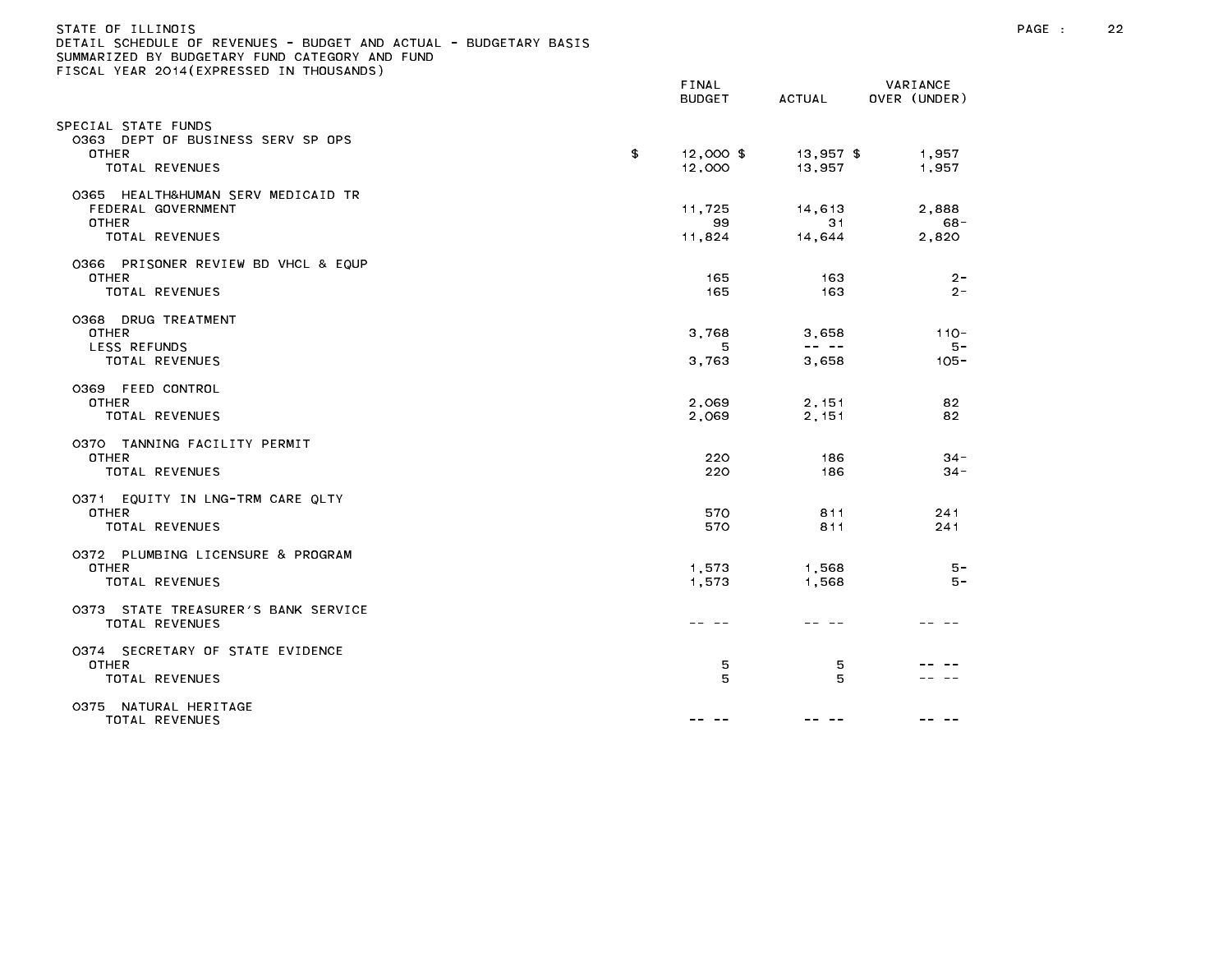| STATE OF ILLINOIS                                                 |  |
|-------------------------------------------------------------------|--|
| DETAIL SCHEDULE OF REVENUES - BUDGET AND ACTUAL - BUDGETARY BASIS |  |
| SUMMARIZED BY BUDGETARY FUND CATEGORY AND FUND                    |  |
| FISCAL YEAR 2014(EXPRESSED IN THOUSANDS)                          |  |

|                                                                                               | <b>BUDGET</b>                  | <b>ACTUAL</b>                    | OVER (UNDER)                                                                                                                                                                                                                                                                                                                                                                                                   |
|-----------------------------------------------------------------------------------------------|--------------------------------|----------------------------------|----------------------------------------------------------------------------------------------------------------------------------------------------------------------------------------------------------------------------------------------------------------------------------------------------------------------------------------------------------------------------------------------------------------|
| SPECIAL STATE FUNDS<br>0377 MCCORMICK PLACE EXPANSION PROJ<br>SALES TAXES<br>TOTAL REVENUES   | \$<br>$138,387$ \$<br>138,387  | 138,385 \$<br>138,385            | $2 -$<br>$2 -$                                                                                                                                                                                                                                                                                                                                                                                                 |
| 0378 INSURANCE PREMIUM TAX REFUND<br><b>OTHER</b><br>LESS REFUNDS<br>TOTAL REVENUES           | 2,006<br>$2,006 -$             | 1.923<br>2,006<br>$83 -$         | 1,923<br>$\frac{1}{2} \frac{1}{2} \frac{1}{2} \frac{1}{2} \frac{1}{2} \frac{1}{2} \frac{1}{2} \frac{1}{2} \frac{1}{2} \frac{1}{2} \frac{1}{2} \frac{1}{2} \frac{1}{2} \frac{1}{2} \frac{1}{2} \frac{1}{2} \frac{1}{2} \frac{1}{2} \frac{1}{2} \frac{1}{2} \frac{1}{2} \frac{1}{2} \frac{1}{2} \frac{1}{2} \frac{1}{2} \frac{1}{2} \frac{1}{2} \frac{1}{2} \frac{1}{2} \frac{1}{2} \frac{1}{2} \frac{$<br>1,923 |
| 0380 CORPORATE FRANCHISE TAX REFUND<br><b>OTHER</b><br>LESS REFUNDS<br>TOTAL REVENUES         | -- --<br>297<br>$297 -$        | 3,348<br>297<br>3,051            | 3,348<br>$\frac{1}{2} \frac{1}{2} \frac{1}{2} \frac{1}{2} \frac{1}{2} \frac{1}{2} \frac{1}{2} \frac{1}{2} \frac{1}{2} \frac{1}{2} \frac{1}{2} \frac{1}{2} \frac{1}{2} \frac{1}{2} \frac{1}{2} \frac{1}{2} \frac{1}{2} \frac{1}{2} \frac{1}{2} \frac{1}{2} \frac{1}{2} \frac{1}{2} \frac{1}{2} \frac{1}{2} \frac{1}{2} \frac{1}{2} \frac{1}{2} \frac{1}{2} \frac{1}{2} \frac{1}{2} \frac{1}{2} \frac{$<br>3,348 |
| END STAGE RENAL DISEASE FACILI<br>0381<br>TOTAL REVENUES                                      | -- -                           | -- --                            | -- --                                                                                                                                                                                                                                                                                                                                                                                                          |
| 0384 TAX COMPLIANCE & ADMIN<br>SALES TAXES<br>PUBLIC UTILITY TAXES<br>OTHER<br>TOTAL REVENUES | 1,598<br>1,111<br>276<br>2,985 | 1,581<br>1,099<br>273<br>2,953   | $17 -$<br>$12 -$<br>- 3 -<br>$32 -$                                                                                                                                                                                                                                                                                                                                                                            |
| 0386 APPRAISAL ADMINISTRATION<br><b>OTHER</b><br><b>LESS REFUNDS</b><br>TOTAL REVENUES        | 2,266<br>з<br>2,263            | 2,625<br>$\overline{1}$<br>2,624 | 359<br>$2 -$<br>361                                                                                                                                                                                                                                                                                                                                                                                            |
| 0387 SMALL BUS ENVIRONMENTAL ASSIST<br>OTHER<br>TOTAL REVENUES                                | 408<br>408                     | 425<br>425                       | 17<br>17                                                                                                                                                                                                                                                                                                                                                                                                       |
| 0388 REGUL EVAL & BASIC ENFORCEMENT<br><b>OTHER</b><br>TOTAL REVENUES                         | 43<br>43                       | 45<br>45                         | $\overline{2}$<br>$\overline{2}$                                                                                                                                                                                                                                                                                                                                                                               |
| 0389 SEXUAL ASSAULT SERVICES<br><b>OTHER</b><br><b>LESS REFUNDS</b><br>TOTAL REVENUES         | 71<br>$\circ$<br>71            | 69<br>-- --<br>69                | $2 -$<br>$- - -$<br>$2 -$                                                                                                                                                                                                                                                                                                                                                                                      |
| 0391 IL HABITAT<br>FEDERAL GOVERNMENT<br>OTHER<br>TOTAL REVENUES                              | 12<br>1,219<br>1,231           | $\overline{4}$<br>1,166<br>1,170 | $8 -$<br>53-<br>$61 -$                                                                                                                                                                                                                                                                                                                                                                                         |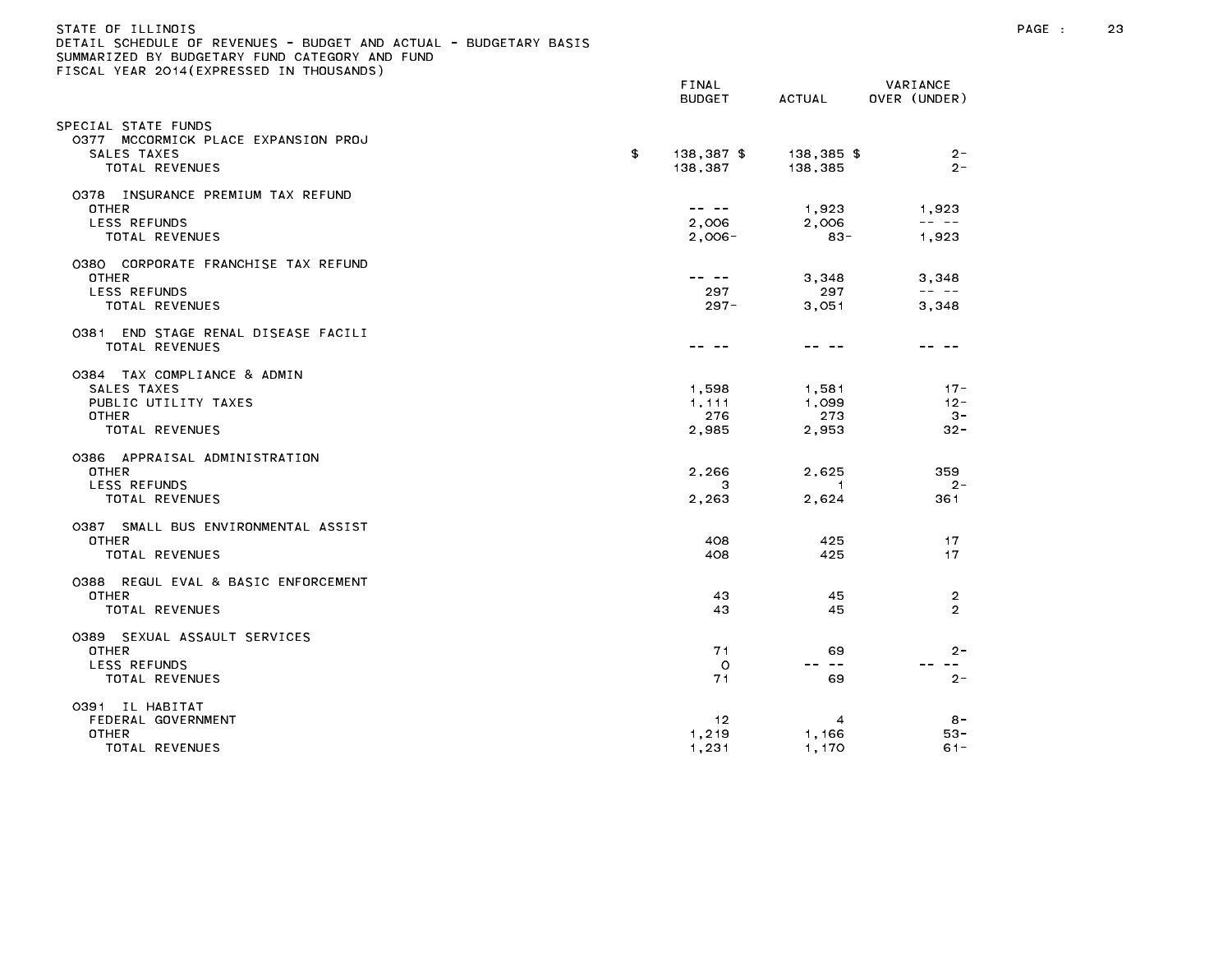| STATE OF ILLINOIS                                                 |
|-------------------------------------------------------------------|
| DETAIL SCHEDULE OF REVENUES - BUDGET AND ACTUAL - BUDGETARY BASIS |
| SUMMARIZED BY BUDGETARY FUND CATEGORY AND FUND                    |
| FISCAL YEAR 2014(EXPRESSED IN THOUSANDS)                          |

|                                                                                                  | FINAL<br><b>BUDGET</b>               | <b>ACTUAL</b>                                                                                                                                                                                                                                                                                                                                                                                                                                             | VARIANCE<br>OVER (UNDER)      |
|--------------------------------------------------------------------------------------------------|--------------------------------------|-----------------------------------------------------------------------------------------------------------------------------------------------------------------------------------------------------------------------------------------------------------------------------------------------------------------------------------------------------------------------------------------------------------------------------------------------------------|-------------------------------|
| PECIAL STATE FUNDS<br>0397 TRAUMA CENTER<br>FEDERAL GOVERNMENT<br>OTHER<br><b>TOTAL REVENUES</b> | \$<br>$5,606$ \$<br>11,213<br>16,819 | $5,143$ \$<br>9,900<br>15,043                                                                                                                                                                                                                                                                                                                                                                                                                             | $463 -$<br>$1,313-$<br>1,776- |
| 0398 EMS ASSISTANCE<br><b>OTHER</b><br><b>TOTAL REVENUES</b>                                     | 525<br>525                           | 791<br>791                                                                                                                                                                                                                                                                                                                                                                                                                                                | 266<br>266                    |
| 0400 MURDRER & VLNT OFNDR AGNST YTH<br><b>OTHER</b><br>TOTAL REVENUES                            |                                      | $\circ$<br>$\frac{1}{2} \left( \frac{1}{2} \right) \frac{1}{2} \left( \frac{1}{2} \right) \frac{1}{2} \left( \frac{1}{2} \right) \frac{1}{2} \left( \frac{1}{2} \right) \frac{1}{2} \left( \frac{1}{2} \right) \frac{1}{2} \left( \frac{1}{2} \right) \frac{1}{2} \left( \frac{1}{2} \right) \frac{1}{2} \left( \frac{1}{2} \right) \frac{1}{2} \left( \frac{1}{2} \right) \frac{1}{2} \left( \frac{1}{2} \right) \frac{1}{2} \left( \frac{1}{2} \right)$ |                               |
| 0406 COMPREHENSIVE REGIONAL PLANNIN<br>TOTAL REVENUES                                            |                                      |                                                                                                                                                                                                                                                                                                                                                                                                                                                           |                               |
| 0417 STATE COLLEGE & UNIV TRUST<br><b>OTHER</b><br><b>TOTAL REVENUES</b>                         | 266<br>266                           | 266<br>266                                                                                                                                                                                                                                                                                                                                                                                                                                                |                               |
| 0418 UNIVERSITY GRANT<br><b>OTHER</b><br>TOTAL REVENUES                                          | 91<br>91                             | 92<br>92                                                                                                                                                                                                                                                                                                                                                                                                                                                  | -1<br>$\overline{1}$          |
| MONETARY AWARD PROGRAM RESERVE<br>0420<br><b>TOTAL REVENUES</b>                                  |                                      |                                                                                                                                                                                                                                                                                                                                                                                                                                                           |                               |
| 0422 ALTERNATE FUELS<br><b>OTHER</b><br><b>TOTAL REVENUES</b>                                    | 3,000<br>3,000                       | 1,660<br>1,660                                                                                                                                                                                                                                                                                                                                                                                                                                            | $1,340 -$<br>$1,340 -$        |
| 0425 IL POWER AGENCY OPERATIONS<br><b>OTHER</b><br>TOTAL REVENUES                                | 3,910<br>3,910                       | 1,488<br>1,488                                                                                                                                                                                                                                                                                                                                                                                                                                            | $2,422-$<br>$2,422-$          |
| 0428 SUPREME COURT HISTORIC PRESERV<br><b>OTHER</b><br>TOTAL REVENUES                            | 22<br>22                             | 38<br>38                                                                                                                                                                                                                                                                                                                                                                                                                                                  | 16<br>16                      |
| 0429 MULTIPLE SCLEROSIS RESEARCH<br><b>OTHER</b><br><b>TOTAL REVENUES</b>                        | 795<br>795                           | 502<br>502                                                                                                                                                                                                                                                                                                                                                                                                                                                | $293 -$<br>$293 -$            |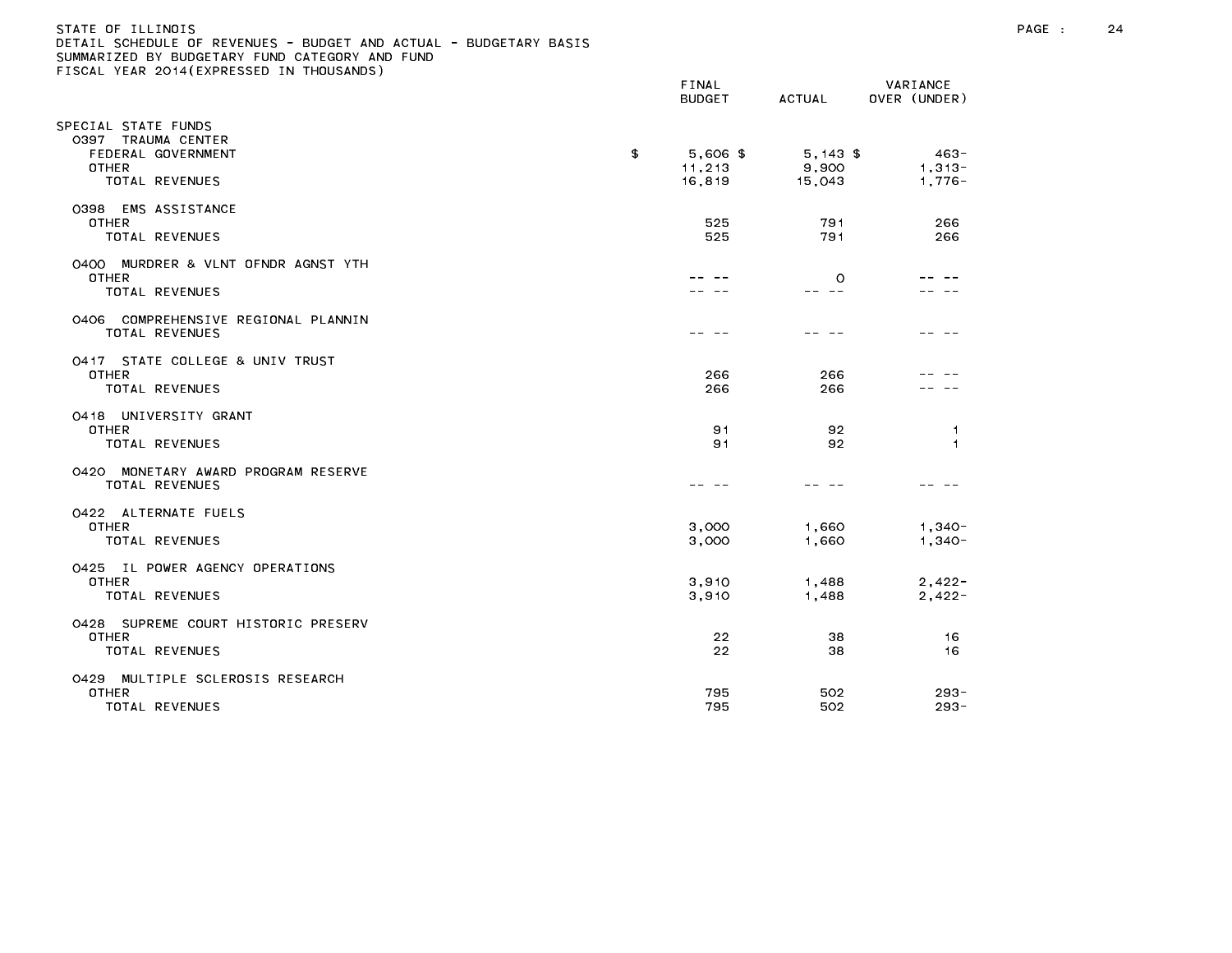| )ETAIL SCHEDULE OF REVENUES - BUDGET AND ACTUAL - BUDGETARY BASIS<br>SUMMARIZED BY BUDGETARY FUND CATEGORY AND FUND<br>TISCAL YEAR 2014(EXPRESSED IN THOUSANDS) |                        |                    |                          |
|-----------------------------------------------------------------------------------------------------------------------------------------------------------------|------------------------|--------------------|--------------------------|
|                                                                                                                                                                 | FINAL<br><b>BUDGET</b> | ACTUAL             | VARIANCE<br>OVER (UNDER) |
| SPECIAL STATE FUNDS<br>0430 LIVESTOCK MGMT FACILITIES<br><b>OTHER</b>                                                                                           | \$<br>30 <sub>5</sub>  | 30 <sup>3</sup>    |                          |
| TOTAL REVENUES                                                                                                                                                  | 30                     | 30                 |                          |
| 0433 FEDERAL HIGH SPEED RAIL TRUST<br>FEDERAL GOVERNMENT<br>TOTAL REVENUES                                                                                      | 285,000<br>285,000     | 157,048<br>157,048 | 127,952-<br>127,952-     |
| 0434 COURT OF CLAIMS ADMIN & GRANT<br>FEDERAL GOVERNMENT<br>TOTAL REVENUES                                                                                      | 198<br>198             | 250<br>250         | 52<br>52                 |
| 0435 CHARITABLE TRUST STABILIZATION<br><b>OTHER</b><br>TOTAL REVENUES                                                                                           | 435<br>435             | 467<br>467         | 32<br>32                 |
| 0437 QUALITY OF LIFE ENDOWMENT<br><b>OTHER</b><br>TOTAL REVENUES                                                                                                | 802<br>802             | 576<br>576         | $226 -$<br>$226 -$       |
| 0438 IL STATE FAIR<br>OTHER<br>TOTAL REVENUES                                                                                                                   | 6,881<br>6,881         | 7,294<br>7,294     | 413<br>413               |
| 0444 HIGH SPEED INTERNET SERVICES<br>TOTAL REVENUES                                                                                                             | -- --                  | -- --              |                          |
| 0445 SEX OFFENDER INVESTIGATION<br><b>OTHER</b><br>TOTAL REVENUES                                                                                               | 40<br>40               | 65<br>65           | 25<br>25                 |
| 0446 EMPLOYEE CLASSIFICATION<br><b>OTHER</b><br>TOTAL REVENUES                                                                                                  | 119<br>119             | 67<br>67           | $52 -$<br>$52 -$         |
| 0449 INTERPRETERS FOR THE DEAF<br><b>OTHER</b><br>TOTAL REVENUES                                                                                                | 154<br>154             | 143<br>143         | $11 -$<br>$11 -$         |
| 0451 INDIGENT BAIID<br>OTHER<br>TOTAL REVENUES                                                                                                                  | 192<br>192             | 153<br>153         | $39 -$<br>$39 -$         |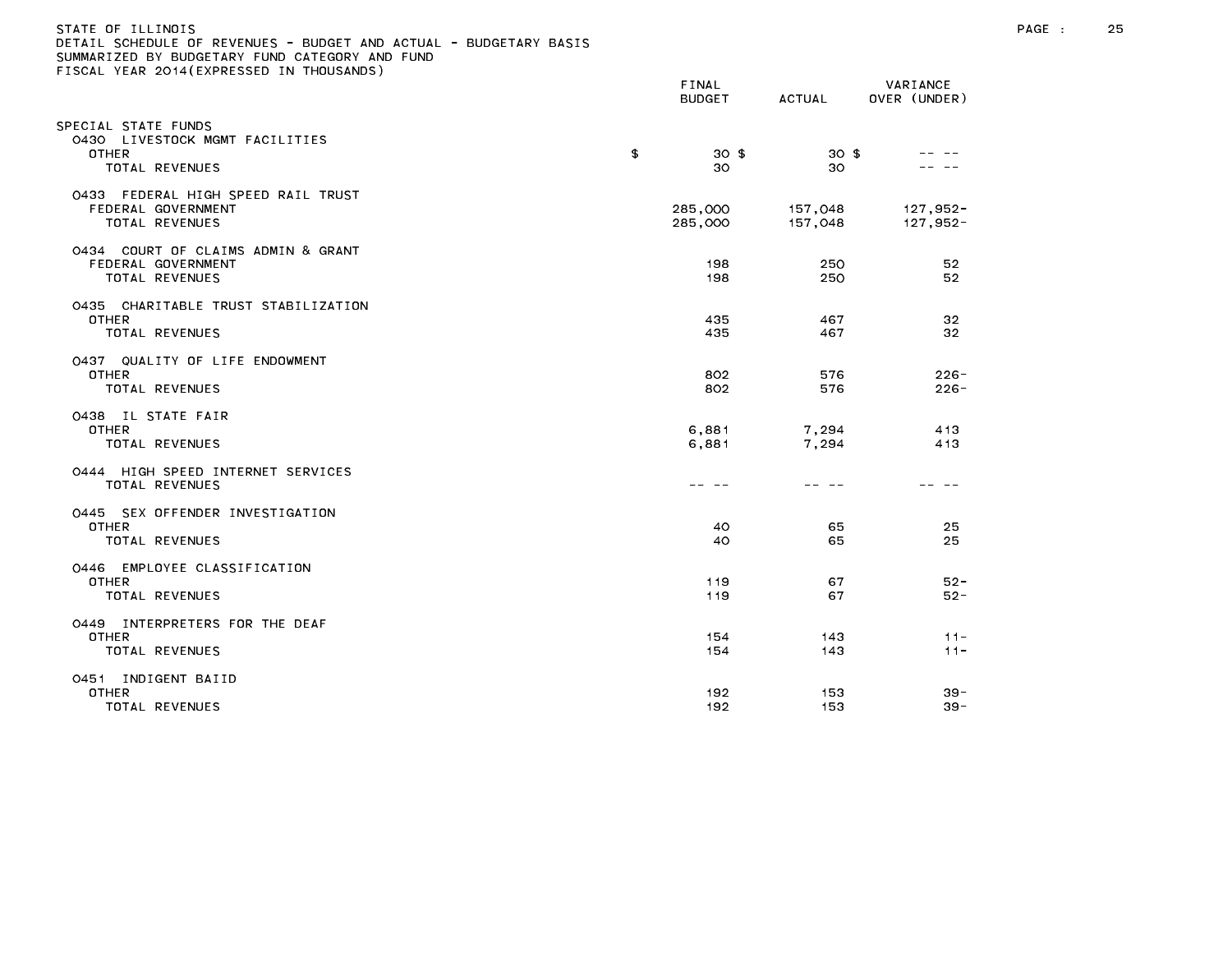### STATE OF ILLINOIS PAGE : 26 DETAIL SCHEDULE OF REVENUES - BUDGET AND ACTUAL - BUDGETARY BASIS

| $\sim$ 1998 Femix Edit (EATALS9ED II) HIOGRAPHS                                       | FINAL<br><b>BUDGET</b>  | ACTUAL              | VARIANCE<br>OVER (UNDER) |
|---------------------------------------------------------------------------------------|-------------------------|---------------------|--------------------------|
| SPECIAL STATE FUNDS<br>0453 MONITORING DEVICE DRVNG PERMIT<br>OTHER<br>TOTAL REVENUES | \$<br>1,769 \$<br>1,769 | $1,648$ \$<br>1,648 | $121 -$<br>$121 -$       |
| 0454 ROTARY CLUB<br><b>OTHER</b><br>TOTAL REVENUES                                    | 4<br>4                  | 5<br>5              | -1<br>$\overline{1}$     |
| 0456 LUNG CANCER RESEARCH<br>TOTAL REVENUES                                           |                         |                     |                          |
| 0458 AUTISM AWARENESS<br><b>OTHER</b><br>TOTAL REVENUES                               | 12<br>12                | 15<br>15            | 3<br>з                   |
| 0459 OVARIAN CANCER AWARENESS<br><b>OTHER</b><br>TOTAL REVENUES                       | 8<br>8                  | 11<br>11            | 3<br>з                   |
| 0463 IL PROFSNL GOLFERS ASC JR GOLF<br><b>OTHER</b><br>TOTAL REVENUES                 | 32<br>32                | 42<br>42            | 10 <sup>°</sup><br>10    |
| 0464 BOY SCOUT AND GIRL SCOUT<br><b>OTHER</b><br>TOTAL REVENUES                       | 12<br>12                | 15<br>15            | 3<br>3                   |
| 0466 AGRICULTURE IN THE CLASSROOM<br><b>OTHER</b><br>TOTAL REVENUES                   | 65<br>65                | 86<br>86            | 21<br>21                 |
| 0468 SHEET METAL WORKERS INTRNATNL<br><b>OTHER</b><br>TOTAL REVENUES                  | 2<br>$\overline{2}$     | $\overline{2}$<br>2 |                          |
| 0469 AUTOIMMUNE DISEASE RESEARCH<br>OTHER<br>TOTAL REVENUES                           |                         | $\circ$             |                          |
| 0471 STATE LIBRARY<br><b>OTHER</b><br>TOTAL REVENUES                                  | 24<br>24                | 5<br>5              | $19 -$<br>$19 -$         |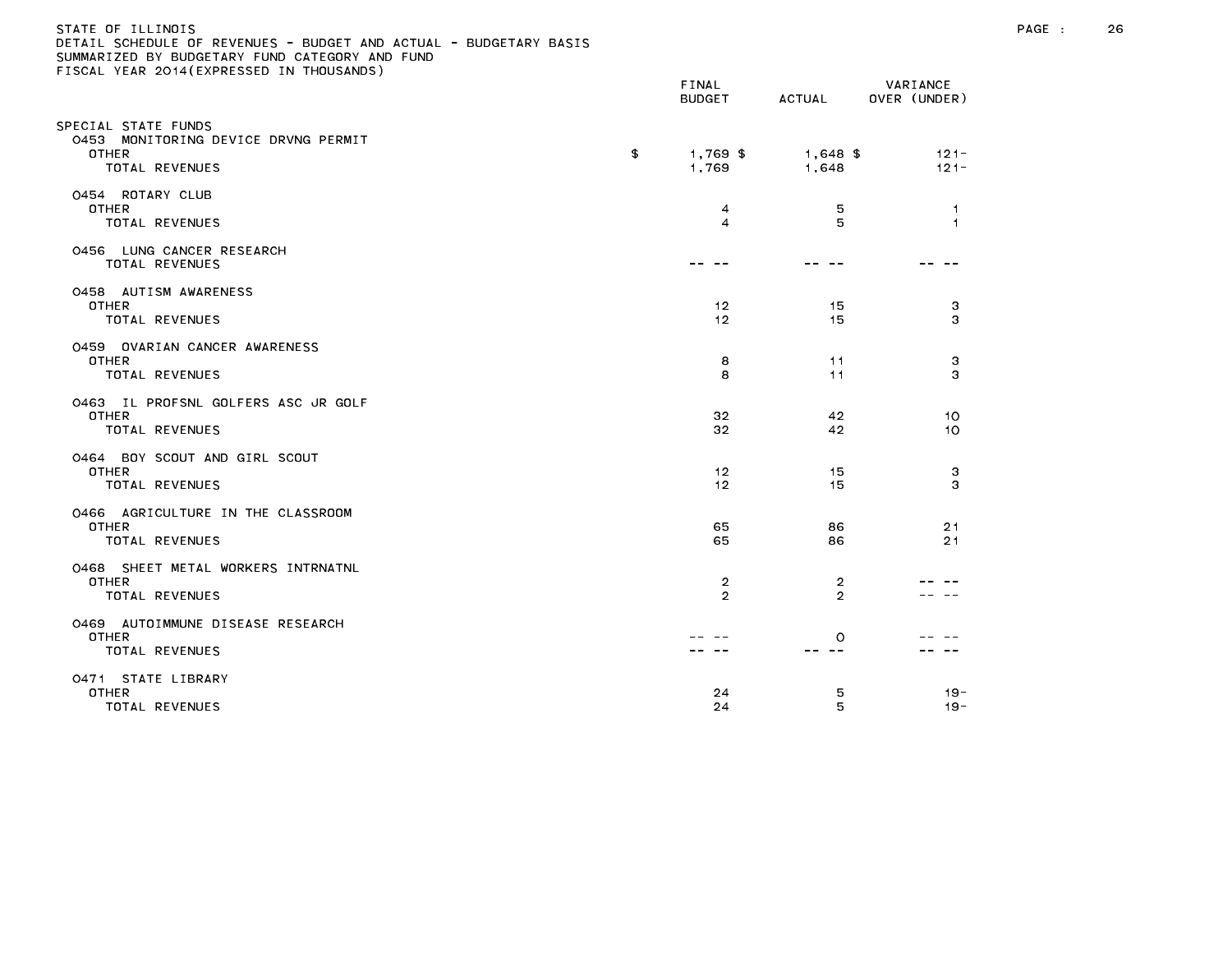# STATE OF ILLINOIS PAGE : 27 DETAIL SCHEDULE OF REVENUES - BUDGET AND ACTUAL - BUDGETARY BASIS

|                                                                                    | FINAL<br><b>BUDGET</b>          | <b>ACTUAL</b>          | VARIANCE<br>OVER (UNDER)    |
|------------------------------------------------------------------------------------|---------------------------------|------------------------|-----------------------------|
| PECIAL STATE FUNDS<br>0472 PENSION CONTRIBUTION<br>TOTAL REVENUES                  | \$<br>$-- \in$                  | $-- -$ \$              |                             |
| 0474 HUMAN SERVICES PRIORITY CAPITL<br><b>OTHER</b><br><b>TOTAL REVENUES</b>       |                                 | 7<br>7                 | 7<br>7                      |
| 0478 PREDATORY LENDING DATABASE PRG<br>TOTAL REVENUES                              |                                 |                        |                             |
| 0480 SECRETARY OF STATE ID SECURITY<br>FEDERAL GOVERNMENT<br><b>TOTAL REVENUES</b> | 722<br>722                      |                        | $722 -$<br>$722 -$          |
| 0483 SECRETARY OF STATE SPEC SERV<br>FEDERAL GOVERNMENT<br>OTHER<br>TOTAL REVENUES | $- - - - -$<br>21,560<br>21,560 | 43<br>20,009<br>20,052 | 43<br>$1,551 -$<br>$1,508-$ |
| MEDICAL RESEARCH & DEVELOPMENT<br>0486<br><b>TOTAL REVENUES</b>                    |                                 |                        |                             |
| 0487 POST-TERTIARY CLINICAL SERVICE<br><b>TOTAL REVENUES</b>                       |                                 |                        |                             |
| 0490 FRANCHISE TAX AND LICENSE FEE<br><b>TOTAL REVENUES</b>                        |                                 |                        |                             |
| 0494 CIGARETTE FIRE SAFETY STANDARD<br>TOTAL REVENUES                              |                                 |                        |                             |
| 0496 SUPPORT OUR TROOPS<br><b>OTHER</b><br>TOTAL REVENUES                          | 16<br>16                        | 25<br>25               | 9<br>9                      |
| 0499 DOMESTIC VIOLENCE<br><b>OTHER</b><br>TOTAL REVENUES                           | 386<br>386                      | 403<br>403             | 17<br>17                    |
| 0503 ELECTRONIC HEALTH RECORD<br>FEDERAL GOVERNMENT<br><b>TOTAL REVENUES</b>       | 200,000<br>200,000              | 166,595<br>166,595     | $33,405-$<br>$33,405-$      |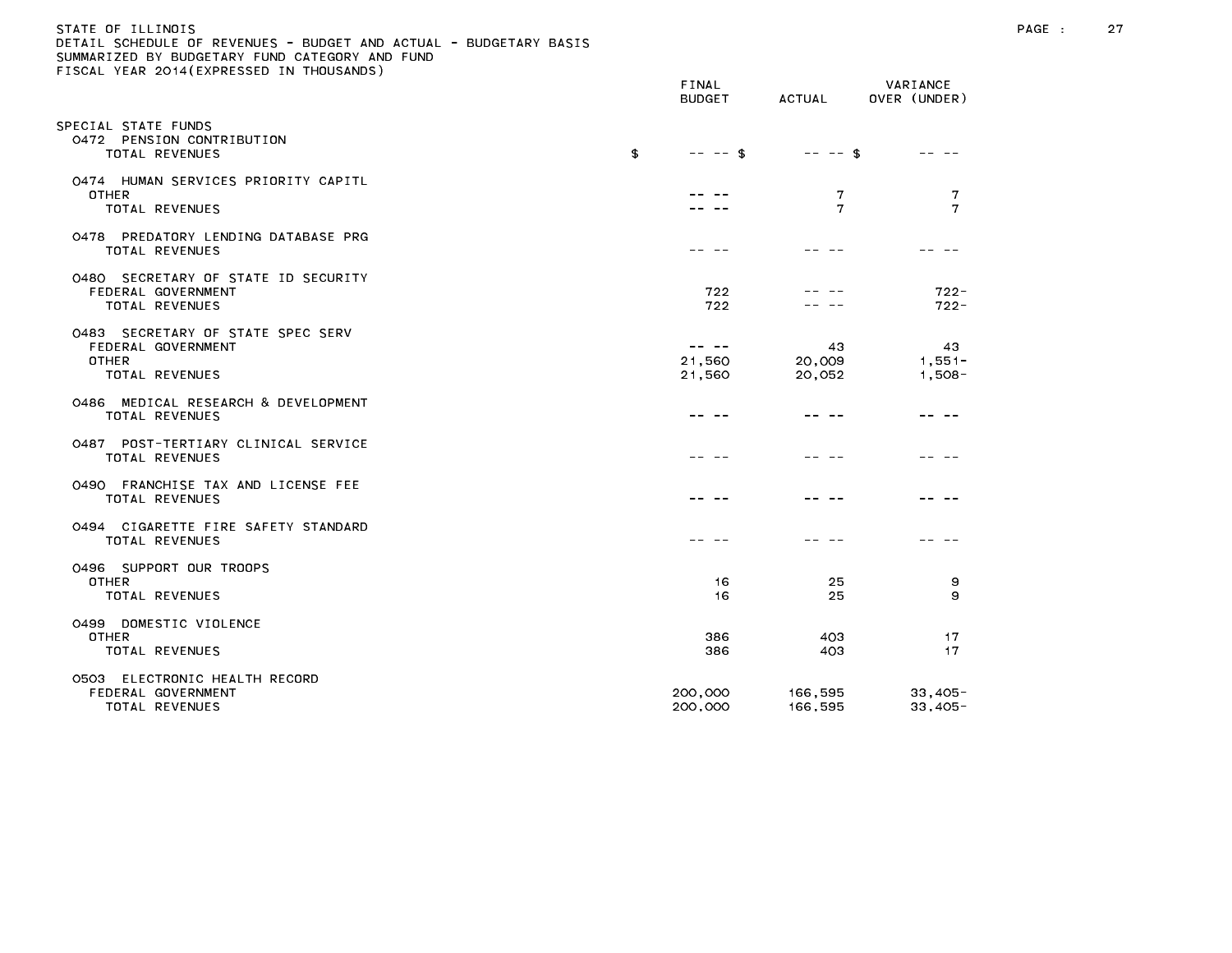| STATE OF ILLINOIS                                                 |
|-------------------------------------------------------------------|
| DETAIL SCHEDULE OF REVENUES - BUDGET AND ACTUAL - BUDGETARY BASIS |
| SUMMARIZED BY BUDGETARY FUND CATEGORY AND FUND                    |
| FISCAL YEAR 2014(EXPRESSED IN THOUSANDS)                          |

|                                                                                     | <b>BUDGET</b>       | <b>ACTUAL</b>  | OVER (UNDER)       |  |
|-------------------------------------------------------------------------------------|---------------------|----------------|--------------------|--|
| SPECIAL STATE FUNDS<br>0504 WILDLIFE PRAIRIE PARK<br><b>OTHER</b><br>TOTAL REVENUES | \$<br>$20$ \$<br>20 | 18 \$<br>18    | $2 -$<br>$2 -$     |  |
| 0505 ATHLETICS SUPERVISION AND REG<br><b>OTHER</b><br><b>TOTAL REVENUES</b>         | 37<br>37            | 246<br>246     | 209<br>209         |  |
| 0508 MASTER MASON<br><b>OTHER</b><br><b>TOTAL REVENUES</b>                          | 43<br>43            | 42<br>42       | $1 -$<br>$1 -$     |  |
| 0509 DHS COMMUNITY SERVICES<br><b>OTHER</b><br><b>TOTAL REVENUES</b>                | 36<br>36            | 45<br>45       | 9<br>9             |  |
| 0510 IL FIRE FIGHTERS' MEMORIAL<br><b>OTHER</b><br>TOTAL REVENUES                   | 509<br>509          | 532<br>532     | 23<br>23           |  |
| 0511 ILLINOIS MAIN STREET<br><b>TOTAL REVENUES</b>                                  |                     |                |                    |  |
| 0512 AFTER SCHOOL RESCUE<br><b>TOTAL REVENUES</b>                                   |                     |                |                    |  |
| 0513 IL STATE CRIME STOPPERS ASSOC<br><b>TOTAL REVENUES</b>                         |                     |                |                    |  |
| 0514 STATE ASSET FORFEITURE<br><b>OTHER</b><br>TOTAL REVENUES                       | 2,296<br>2,296      | 2,952<br>2,952 | 656<br>656         |  |
| 0515 LOCAL GOVERNMENT DISTRIBUTIVE<br>TOTAL REVENUES                                |                     |                |                    |  |
| 0516 SMALL BUSINESS DEV GRANT<br>TOTAL REVENUES                                     |                     |                |                    |  |
| 0517 POLICE TRAINING BOARD SERVICES<br><b>OTHER</b><br>TOTAL REVENUES               | 100<br>100          |                | $100 -$<br>$100 -$ |  |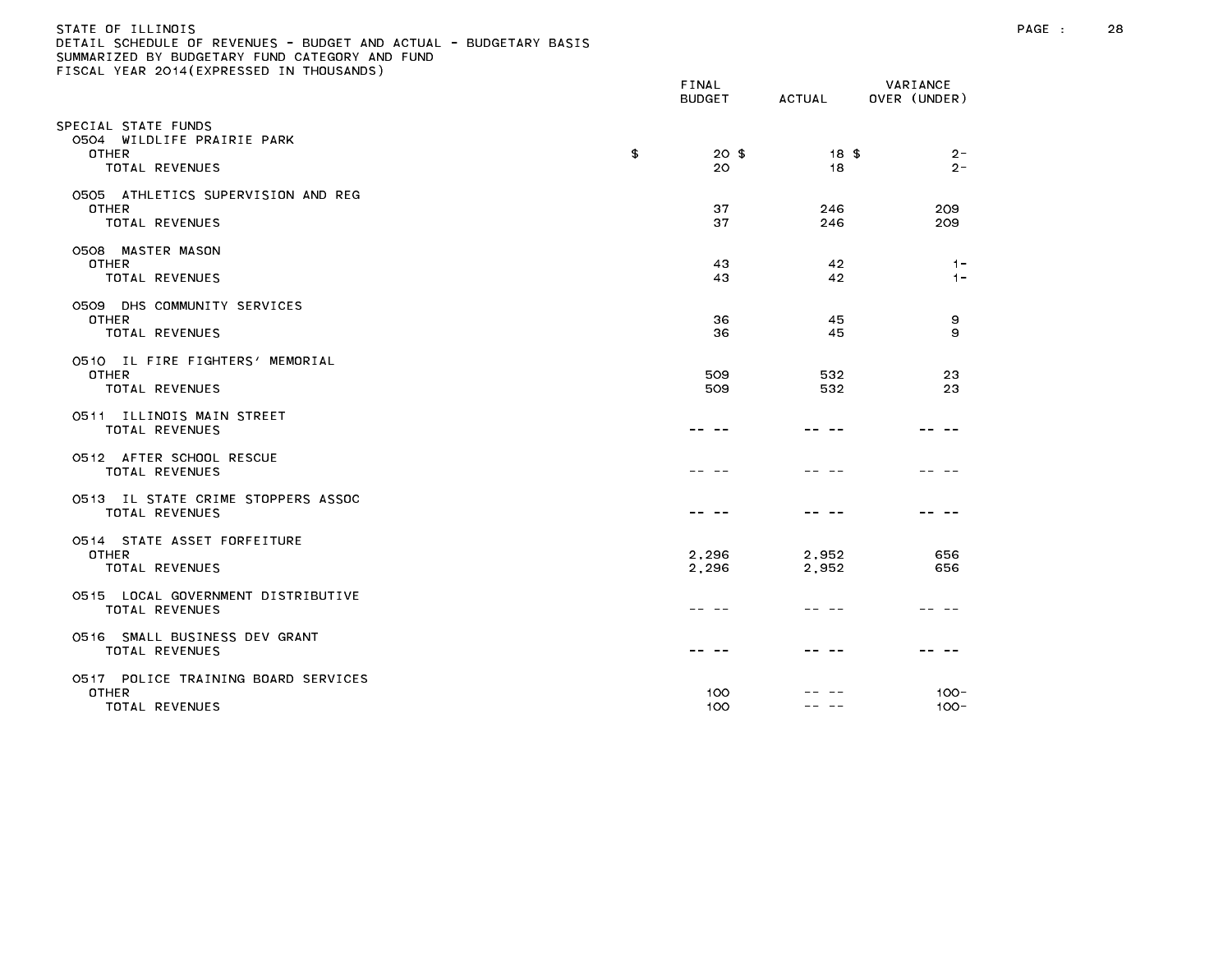| STATE OF ILLINOIS |                                                                   |  |
|-------------------|-------------------------------------------------------------------|--|
|                   | DETAIL SCHEDULE OF REVENUES - BUDGET AND ACTUAL - BUDGETARY BASIS |  |
|                   | SUMMARIZED BY BUDGETARY FUND CATEGORY AND FUND                    |  |
|                   | FISCAL YEAR 2014(EXPRESSED IN THOUSANDS)                          |  |

|                                                                                                                             | BUDGET                                                                                                                                                                                                                                                                                                                                                                                                                     | ACTUAL                           | OVER (UNDER)                            |
|-----------------------------------------------------------------------------------------------------------------------------|----------------------------------------------------------------------------------------------------------------------------------------------------------------------------------------------------------------------------------------------------------------------------------------------------------------------------------------------------------------------------------------------------------------------------|----------------------------------|-----------------------------------------|
| SPECIAL STATE FUNDS<br>0518 FIRE SERVICE AND SMALL EQUIPMT<br><b>TOTAL REVENUES</b>                                         | \$<br>$-- - -$ \$                                                                                                                                                                                                                                                                                                                                                                                                          | $-- -$ \$                        |                                         |
| 0520 FEDERAL ASSET FORFEITURE<br>FEDERAL GOVERNMENT<br><b>OTHER</b><br>TOTAL REVENUES                                       | 1,437<br>6<br>1,443                                                                                                                                                                                                                                                                                                                                                                                                        | 709<br>7<br>716                  | $728 -$<br>-1.<br>$727 -$               |
| 0522 MONEY FOLLOWS PRSN BDGT TRNSFR<br>FEDERAL GOVERNMENT<br><b>OTHER</b><br><b>TOTAL REVENUES</b>                          | 3,794<br>1,337<br>5, 131                                                                                                                                                                                                                                                                                                                                                                                                   | 1,807<br>3<br>1,810              | $1,987 -$<br>$1,334-$<br>$3,321-$       |
| 0523 DEPT OF CORRECTIONS REIMBURSEM<br>FEDERAL GOVERNMENT<br>PRIOR FISCAL YEAR RECEIPT TRANSFERS<br>OTHER<br>TOTAL REVENUES | 15,339<br>$\frac{1}{2} \frac{1}{2} \frac{1}{2} \frac{1}{2} \frac{1}{2} \frac{1}{2} \frac{1}{2} \frac{1}{2} \frac{1}{2} \frac{1}{2} \frac{1}{2} \frac{1}{2} \frac{1}{2} \frac{1}{2} \frac{1}{2} \frac{1}{2} \frac{1}{2} \frac{1}{2} \frac{1}{2} \frac{1}{2} \frac{1}{2} \frac{1}{2} \frac{1}{2} \frac{1}{2} \frac{1}{2} \frac{1}{2} \frac{1}{2} \frac{1}{2} \frac{1}{2} \frac{1}{2} \frac{1}{2} \frac{$<br>16,491<br>31,830 | 11,961<br>12<br>15,098<br>27,071 | $3,378-$<br>12<br>$1,393 -$<br>$4,759-$ |
| 0524 HEALTH FACILITY PLAN REVIEW<br><b>OTHER</b><br><b>TOTAL REVENUES</b>                                                   | 1,490<br>1,490                                                                                                                                                                                                                                                                                                                                                                                                             | 1,622<br>1,622                   | 132<br>132                              |
| 0527 SEX OFFENDER MANAGEMENT BOARD<br><b>OTHER</b><br>TOTAL REVENUES                                                        | 12<br>12                                                                                                                                                                                                                                                                                                                                                                                                                   | 20<br>20                         | 8<br>8                                  |
| 0528 DOMESTIC VIOLENCE ABUSER SERVI<br><b>OTHER</b><br>TOTAL REVENUES                                                       | 22<br>22                                                                                                                                                                                                                                                                                                                                                                                                                   | 24<br>24                         | 2<br>$\mathcal{D}$                      |
| 0531 ENERGY EFFICIENCY PORTFOLIO<br>OTHER<br>TOTAL REVENUES                                                                 | 73.500<br>73,500                                                                                                                                                                                                                                                                                                                                                                                                           | 64,939<br>64,939                 | $8,561-$<br>$8,561-$                    |
| 0532 IL DOC PAROLE DIV OFNDR SPRVSN<br><b>OTHER</b><br><b>TOTAL REVENUES</b>                                                |                                                                                                                                                                                                                                                                                                                                                                                                                            | 14<br>14                         | 14<br>14                                |
| 0533 ATTORNEY GENERAL TOBACCO<br>PUBLIC UTILITY TAXES<br><b>OTHER</b><br>TOTAL REVENUES                                     | 2,500<br>$\frac{1}{2} \frac{1}{2} \frac{1}{2} \frac{1}{2} \frac{1}{2} \frac{1}{2} \frac{1}{2} \frac{1}{2} \frac{1}{2} \frac{1}{2} \frac{1}{2} \frac{1}{2} \frac{1}{2} \frac{1}{2} \frac{1}{2} \frac{1}{2} \frac{1}{2} \frac{1}{2} \frac{1}{2} \frac{1}{2} \frac{1}{2} \frac{1}{2} \frac{1}{2} \frac{1}{2} \frac{1}{2} \frac{1}{2} \frac{1}{2} \frac{1}{2} \frac{1}{2} \frac{1}{2} \frac{1}{2} \frac{$<br>2,500             | 3,001<br>3,001                   | $2,500-$<br>3,001<br>501                |

BUDGET ACTUAL OVER (UNDER)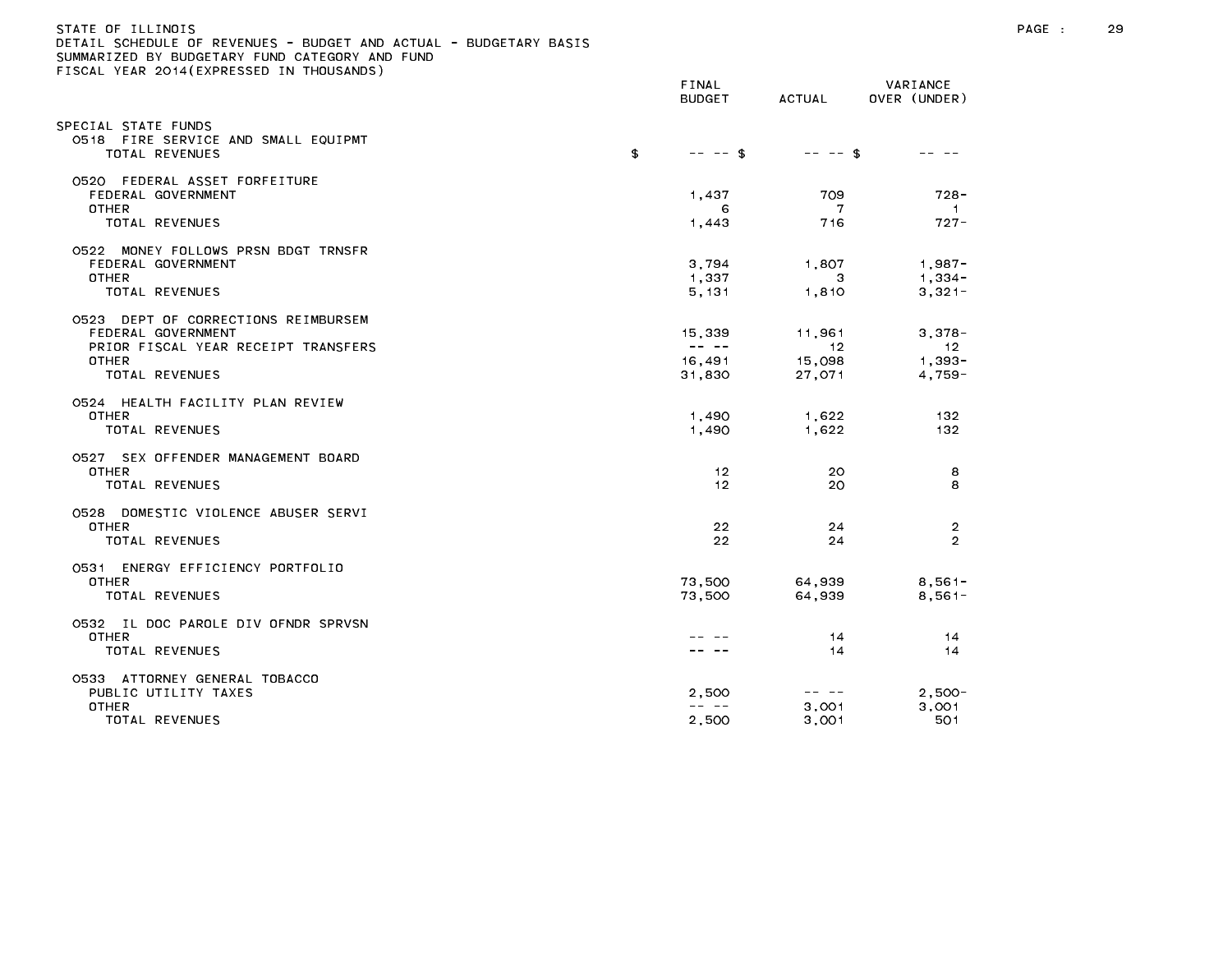| STATE OF ILLINOIS<br>DETAIL SCHEDULE OF REVENUES - BUDGET AND ACTUAL - BUDGETARY BASIS<br>SUMMARIZED BY BUDGETARY FUND CATEGORY AND FUND<br>FISCAL YEAR 2014(EXPRESSED IN THOUSANDS) |                           |                         |                          | PAGE : | 30 |
|--------------------------------------------------------------------------------------------------------------------------------------------------------------------------------------|---------------------------|-------------------------|--------------------------|--------|----|
|                                                                                                                                                                                      | FINAL<br><b>BUDGET</b>    | ACTUAL                  | VARIANCE<br>OVER (UNDER) |        |    |
| SPECIAL STATE FUNDS<br>0534 IL WORKERS' COMP COMM OPERATNS<br><b>OTHER</b><br>TOTAL REVENUES                                                                                         | \$<br>26,809 \$<br>26,809 | 28,644 \$<br>28,644     | 1,835<br>1,835           |        |    |
| 0535 SEX OFFENDER REGISTRATION<br>OTHER<br>TOTAL REVENUES                                                                                                                            | 90.<br>90.                | 126<br>126              | 36<br>36                 |        |    |
| 0536 LEADS MAINTENANCE<br>OTHER<br>TOTAL REVENUES                                                                                                                                    | 1,575<br>1,575            | 1,643<br>1,643          | 68<br>68                 |        |    |
| 0537 STATE OFFENDER DNA IDENTIFICAT<br>OTHER<br>TOTAL REVENUES                                                                                                                       | 2,100<br>2,100            | 2,545<br>2,545          | 445<br>445               |        |    |
| 0538 IL HISTORIC SITES<br>FEDERAL GOVERNMENT<br><b>OTHER</b><br>TOTAL REVENUES                                                                                                       | 1,330<br>847<br>2, 177    | 1,303<br>1,079<br>2,382 | $27 -$<br>232<br>205     |        |    |
| 0539 DEATH PENALTY ABOLITION<br>TOTAL REVENUES                                                                                                                                       |                           | -- --                   |                          |        |    |
| 0542 AG COURT ORDER & VOL COMPLY<br><b>OTHER</b><br>TOTAL REVENUES                                                                                                                   | 7,859<br>7,859            | 3,326<br>3,326          | $4,533-$<br>$4,533-$     |        |    |
| 0543 COMPTROLLER'S ADMINISTRATIVE<br><b>OTHER</b><br>TOTAL REVENUES                                                                                                                  | 429<br>429                | 837<br>837              | 408<br>408               |        |    |
| 0545 DOMESTIC VIOLENCE SURVEILLANCE<br>TOTAL REVENUES                                                                                                                                | -- --                     | -- --                   | -- --                    |        |    |
| 0546 PUBLIC PENSION REGULATION<br><b>OTHER</b><br>TOTAL REVENUES                                                                                                                     | 1,834<br>1,834            | 1,885<br>1,885          | 51<br>51                 |        |    |
| 0547 CONSRV POLICE OPS ASSIST<br><b>OTHER</b><br>TOTAL REVENUES                                                                                                                      | 1,190<br>1.190            | 1,113<br>1.113          | $77 -$<br>$77 -$         |        |    |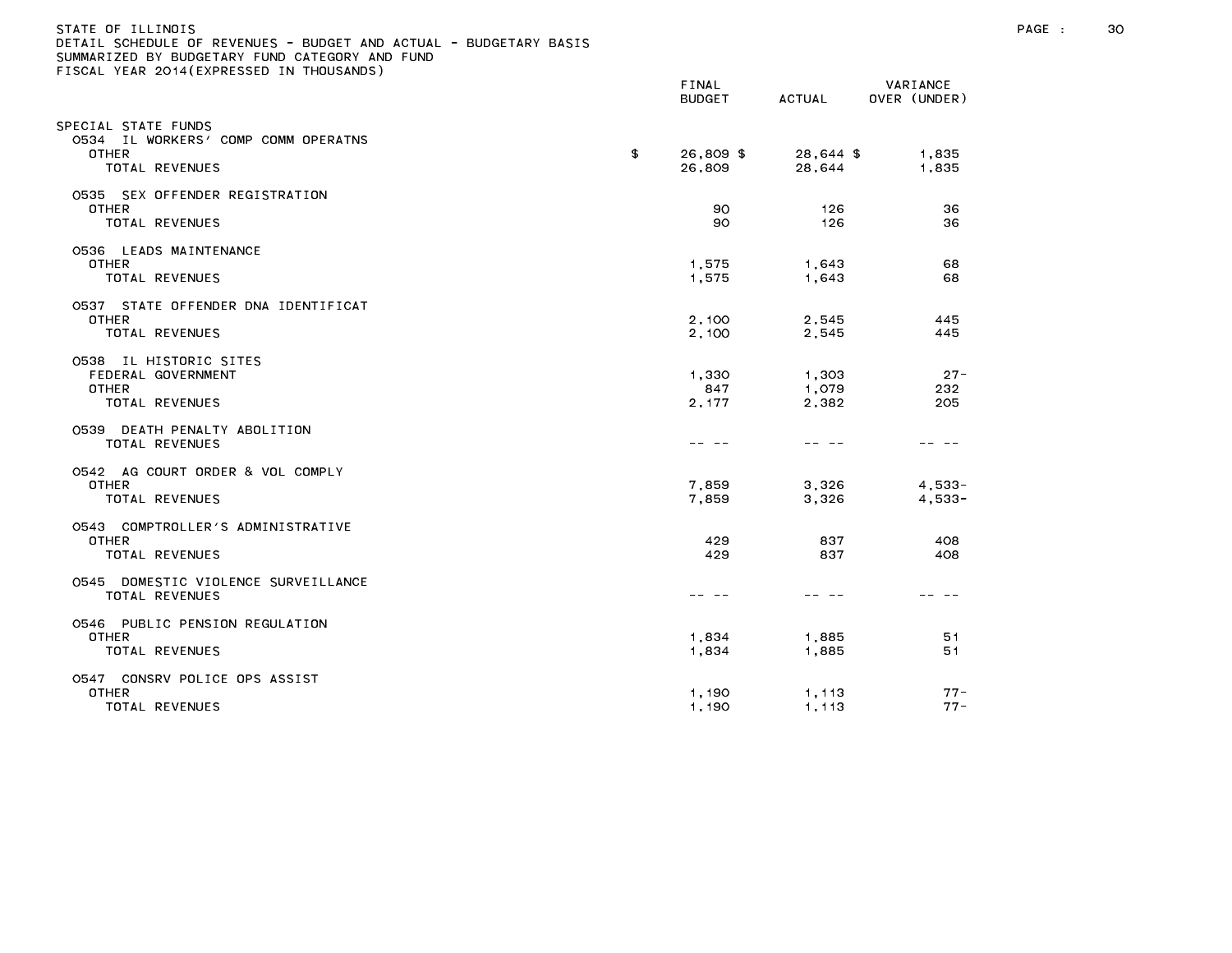| STATE OF ILLINOIS<br>DETAIL SCHEDULE OF REVENUES - BUDGET AND ACTUAL - BUDGETARY BASIS<br>SUMMARIZED BY BUDGETARY FUND CATEGORY AND FUND<br>FISCAL YEAR 2014 (EXPRESSED IN THOUSANDS) |               |                        |                     |                          | PAGE : | 31 |
|---------------------------------------------------------------------------------------------------------------------------------------------------------------------------------------|---------------|------------------------|---------------------|--------------------------|--------|----|
|                                                                                                                                                                                       |               | FINAL<br><b>BUDGET</b> | ACTUAL              | VARIANCE<br>OVER (UNDER) |        |    |
| SPECIAL STATE FUNDS                                                                                                                                                                   |               |                        |                     |                          |        |    |
| 0548 DRYCLEANER ENVIRON RESPONSE TR                                                                                                                                                   |               |                        |                     |                          |        |    |
| <b>OTHER</b><br>TOTAL REVENUES                                                                                                                                                        | $\mathbf{\$}$ | $2,580$ \$<br>2,580    | $2,604$ \$<br>2,604 | 24<br>24                 |        |    |
|                                                                                                                                                                                       |               |                        |                     |                          |        |    |
| 0549 IL CHARITY BUREAU                                                                                                                                                                |               |                        |                     |                          |        |    |
| OTHER                                                                                                                                                                                 |               | 1,255                  | 1,556               | 301                      |        |    |
| TOTAL REVENUES                                                                                                                                                                        |               | 1,255                  | 1,556               | 301                      |        |    |
| 0550 SUPPLEMENTAL LOW INCOME ENERGY                                                                                                                                                   |               |                        |                     |                          |        |    |
| PUBLIC UTILITY TAXES                                                                                                                                                                  |               | 92,316                 | 90, 171             | $2, 145 -$               |        |    |
| OTHER                                                                                                                                                                                 |               | 4,684                  | 4,575               | $109 -$                  |        |    |
| TOTAL REVENUES                                                                                                                                                                        |               | 97,000                 | 94,746              | $2,254-$                 |        |    |
| 0552 WORKFORCE, TECHNOLOGY, AND ECO                                                                                                                                                   |               |                        |                     |                          |        |    |
| PRIOR FISCAL YEAR RECEIPT TRANSFERS                                                                                                                                                   |               |                        | 480                 | 480                      |        |    |
| OTHER                                                                                                                                                                                 |               |                        | 529                 | 529                      |        |    |
| TOTAL REVENUES                                                                                                                                                                        |               |                        | 1,009               | 1,009                    |        |    |
|                                                                                                                                                                                       |               |                        |                     |                          |        |    |
| 0555 GOOD SAMARITAN ENERGY TRUST<br><b>OTHER</b>                                                                                                                                      |               |                        | $\circ$             |                          |        |    |
| TOTAL REVENUES                                                                                                                                                                        |               |                        | -- --               |                          |        |    |
|                                                                                                                                                                                       |               |                        |                     |                          |        |    |
| 0559 DOWNSTATE TRANSIT IMPROVEMENT                                                                                                                                                    |               |                        |                     |                          |        |    |
| TOTAL REVENUES                                                                                                                                                                        |               |                        |                     |                          |        |    |
| 0562 PAWNBROKER REGULATION                                                                                                                                                            |               |                        |                     |                          |        |    |
| OTHER                                                                                                                                                                                 |               | 205                    | 247                 | 42                       |        |    |
| LESS REFUNDS                                                                                                                                                                          |               | -1                     | $ -$                | $1 -$                    |        |    |
| TOTAL REVENUES                                                                                                                                                                        |               | 204                    | 247                 | 43                       |        |    |
|                                                                                                                                                                                       |               |                        |                     |                          |        |    |
| 0563 IL LAW ENFORCEMENT ALARM SYS<br>TOTAL REVENUES                                                                                                                                   |               |                        | -- --               |                          |        |    |
|                                                                                                                                                                                       |               |                        |                     |                          |        |    |
| 0564 RENEWABLE ENERGY RESOURCES TR                                                                                                                                                    |               |                        |                     |                          |        |    |
| <b>OTHER</b>                                                                                                                                                                          |               | 5,200                  | 5,196               | $4 -$                    |        |    |
| TOTAL REVENUES                                                                                                                                                                        |               | 5,200                  | 5,196               | $\Delta -$               |        |    |
| 0565 VETS TRM BRN INJRY & PTSD PSA                                                                                                                                                    |               |                        |                     |                          |        |    |
| TOTAL REVENUES                                                                                                                                                                        |               |                        |                     |                          |        |    |
|                                                                                                                                                                                       |               |                        |                     |                          |        |    |
| 0567 CHARTER SCHOOLS REVOLVING LOAN                                                                                                                                                   |               |                        |                     |                          |        |    |
| <b>OTHER</b><br>TOTAL DEVENUES                                                                                                                                                        |               | 5<br>$\blacksquare$    | 4<br>$\overline{A}$ | $1 -$<br><b>A</b> 1      |        |    |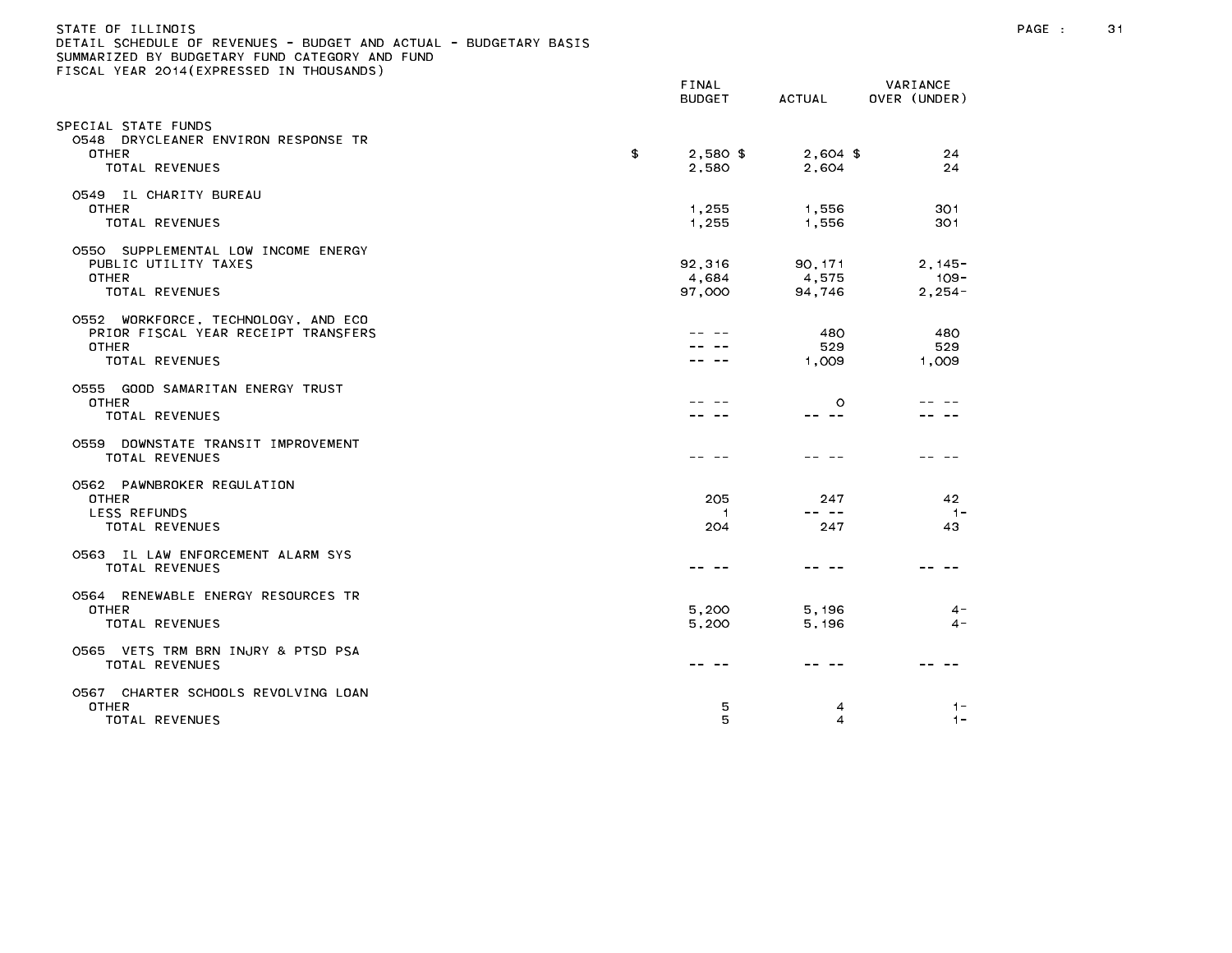| STATE OF ILLINOIS                                                 |
|-------------------------------------------------------------------|
| DETAIL SCHEDULE OF REVENUES - BUDGET AND ACTUAL - BUDGETARY BASIS |
| SUMMARIZED BY BUDGETARY FUND CATEGORY AND FUND                    |
| FISCAL YEAR 2014(EXPRESSED IN THOUSANDS)                          |

|                                                                                                              | FINAL<br><b>BUDGET</b>                                                                                                                                                                                                                                                                                                                                                                                         | <b>ACTUAL</b>                  | VARIANCE<br>OVER (UNDER)           |  |
|--------------------------------------------------------------------------------------------------------------|----------------------------------------------------------------------------------------------------------------------------------------------------------------------------------------------------------------------------------------------------------------------------------------------------------------------------------------------------------------------------------------------------------------|--------------------------------|------------------------------------|--|
| SPECIAL STATE FUNDS<br>0568 SCHOOL INFRASTRUCTURE<br>PUBLIC UTILITY TAXES<br>OTHER<br>TOTAL REVENUES         | \$<br>85,456 \$<br>65,967<br>151,423                                                                                                                                                                                                                                                                                                                                                                           | 70,391 \$<br>54,338<br>124,729 | $15,065 -$<br>11,629-<br>$26,694-$ |  |
| 0569 SCHOOL TECHNOLOGY REVOLV LN<br><b>OTHER</b><br><b>TOTAL REVENUES</b>                                    | 1,674<br>1,674                                                                                                                                                                                                                                                                                                                                                                                                 | 1,350<br>1.350                 | $324 -$<br>$324 -$                 |  |
| 0570 IL & MICHIGAN CANAL<br><b>OTHER</b><br>TOTAL REVENUES                                                   | 8<br>8                                                                                                                                                                                                                                                                                                                                                                                                         | 7<br>$\overline{7}$            | $1 -$<br>$1 -$                     |  |
| 0571 ENERGY EFFICIENCY TRUST<br>PRIOR FISCAL YEAR RECEIPT TRANSFERS<br><b>OTHER</b><br><b>TOTAL REVENUES</b> | $\frac{1}{2} \frac{1}{2} \frac{1}{2} \frac{1}{2} \frac{1}{2} \frac{1}{2} \frac{1}{2} \frac{1}{2} \frac{1}{2} \frac{1}{2} \frac{1}{2} \frac{1}{2} \frac{1}{2} \frac{1}{2} \frac{1}{2} \frac{1}{2} \frac{1}{2} \frac{1}{2} \frac{1}{2} \frac{1}{2} \frac{1}{2} \frac{1}{2} \frac{1}{2} \frac{1}{2} \frac{1}{2} \frac{1}{2} \frac{1}{2} \frac{1}{2} \frac{1}{2} \frac{1}{2} \frac{1}{2} \frac{$<br>3,100<br>3,100 | $\circ$<br>2,039<br>2.039      | -- --<br>$1,061 -$<br>$1.061 -$    |  |
| 0572 FIRE TRUCK REVOLVING LOAN<br><b>OTHER</b><br><b>TOTAL REVENUES</b>                                      |                                                                                                                                                                                                                                                                                                                                                                                                                | 1,965<br>1,965                 | 1,965<br>1,965                     |  |
| 0573 PETROLEUM RESOURCE REVOLVING<br>TOTAL REVENUES                                                          |                                                                                                                                                                                                                                                                                                                                                                                                                | -- --                          |                                    |  |
| 0574 OFF HIGHWAY VEHICLE TRAILS<br><b>OTHER</b><br>TOTAL REVENUES                                            | 316<br>316                                                                                                                                                                                                                                                                                                                                                                                                     | 345<br>345                     | 29<br>29                           |  |
| 0575 JUVENILE REHAB SERV MEDICAID<br>FEDERAL GOVERNMENT<br>TOTAL REVENUES                                    | 298<br>298                                                                                                                                                                                                                                                                                                                                                                                                     | 77<br>77                       | $221 -$<br>$221 -$                 |  |
| 0576 PESTICIDE CONTROL<br><b>OTHER</b><br>TOTAL REVENUES                                                     | 5,835<br>5,835                                                                                                                                                                                                                                                                                                                                                                                                 | 6,057<br>6,057                 | 222<br>222                         |  |
| 0579 SAVING INSTITUTIONS REGULATORY<br>OTHER<br>TOTAL REVENUES                                               | 1,288<br>1,288                                                                                                                                                                                                                                                                                                                                                                                                 | 1,076<br>1,076                 | $212 -$<br>$212 -$                 |  |
| 0584 IL PAN HELLENIC TRUST<br><b>OTHER</b><br>TOTAL REVENUES                                                 | 40<br>40                                                                                                                                                                                                                                                                                                                                                                                                       | 54<br>54                       | 14<br>14                           |  |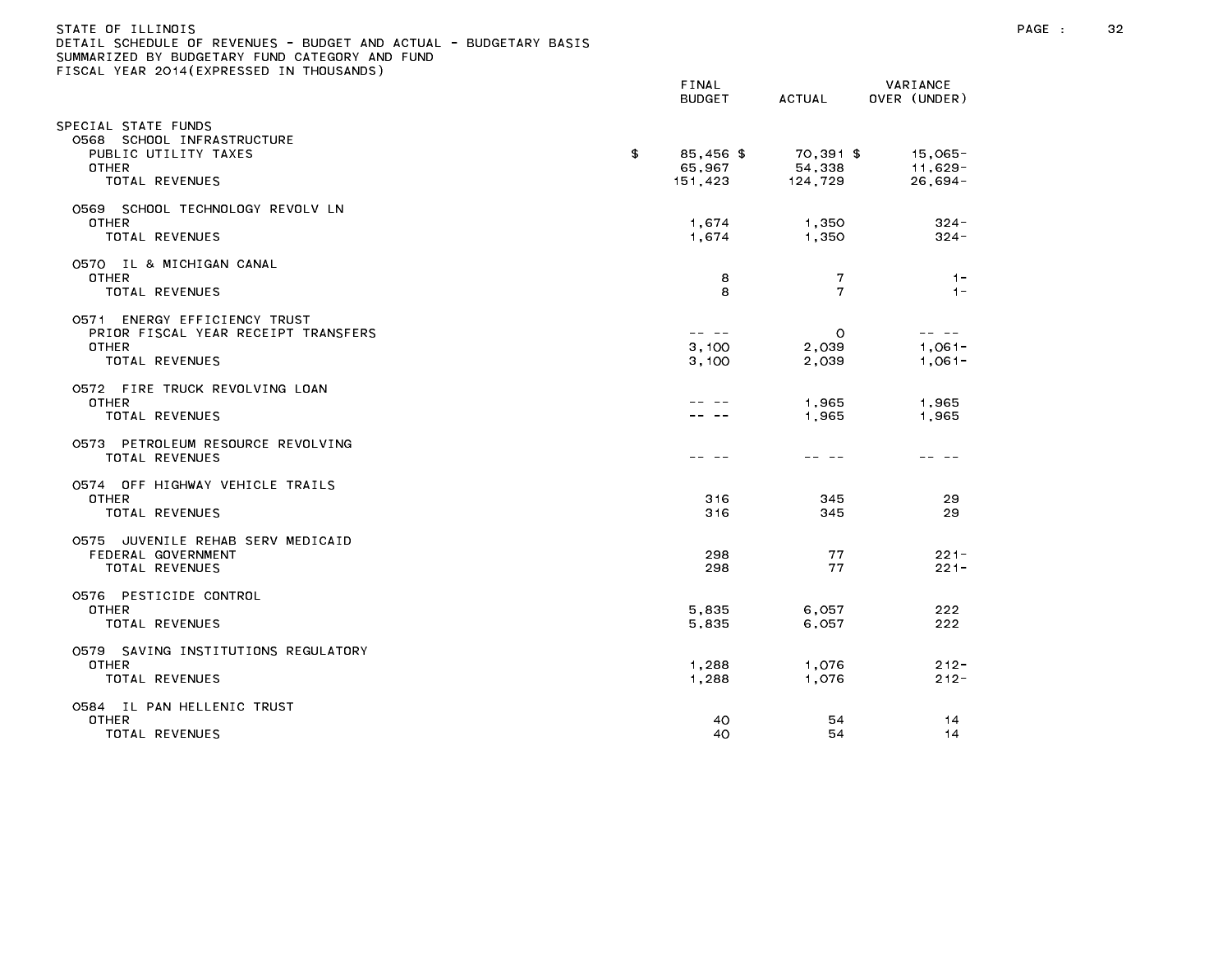### STATE OF ILLINOIS PAGE : 33 DETAIL SCHEDULE OF REVENUES - BUDGET AND ACTUAL - BUDGETARY BASIS

| LIGGAL TEAR EGTT(EATRESSED IN THOOSANDS)                                                  | FINAL<br><b>BUDGET</b> |               | VARIANCE<br>ACTUAL OVER (UNDER) |
|-------------------------------------------------------------------------------------------|------------------------|---------------|---------------------------------|
| SPECIAL STATE FUNDS<br>0585 PARK DISTRICT YOUTH PROGRAM<br><b>OTHER</b><br>TOTAL REVENUES | \$<br>$26$ \$<br>26    | $28$ \$<br>28 | 2<br>$\mathfrak{D}$             |
| O586 HOSPICE<br><b>OTHER</b><br>TOTAL REVENUES                                            | 3<br>3                 | 3<br>3        |                                 |
| 0587 PROF SPORTS TEAM EDUCATION<br><b>OTHER</b><br>TOTAL REVENUES                         |                        | 851<br>851    | 851<br>851                      |
| 0588 SEPTEMBER 11TH<br><b>OTHER</b><br>TOTAL REVENUES                                     | 100<br>100             | 129<br>129    | 29<br>29                        |
| 0589 TRANS SAFETY HIGHWAY HIRE-BACK<br><b>OTHER</b><br>TOTAL REVENUES                     | 300<br>300             | 313<br>313    | 13<br>13                        |
| 0590 STAR BONDS REVENUE<br><b>TOTAL REVENUES</b>                                          | -- --                  |               |                                 |
| 0594 IL ROUTE 66 HERITAGE PROJECT<br><b>OTHER</b><br>TOTAL REVENUES                       | 135<br>135             | 156<br>156    | 21<br>21                        |
| 0596 ILLIANA EXPRESSWAY PROCEEDS<br>TOTAL REVENUES                                        |                        |               |                                 |
| 0597 FOREIGN LANGUAGE INTERPRETER<br><b>OTHER</b><br>TOTAL REVENUES                       |                        | 500<br>500    | 500<br>500                      |
| 0598 POLICE MEMORIAL COMMITTEE<br><b>OTHER</b><br>TOTAL REVENUES                          | 165<br>165             | 176<br>176    | 11<br>11                        |
| 0599 MAMMOGRAM<br><b>OTHER</b><br>TOTAL REVENUES                                          | 130<br>130             | 130<br>130    | ---                             |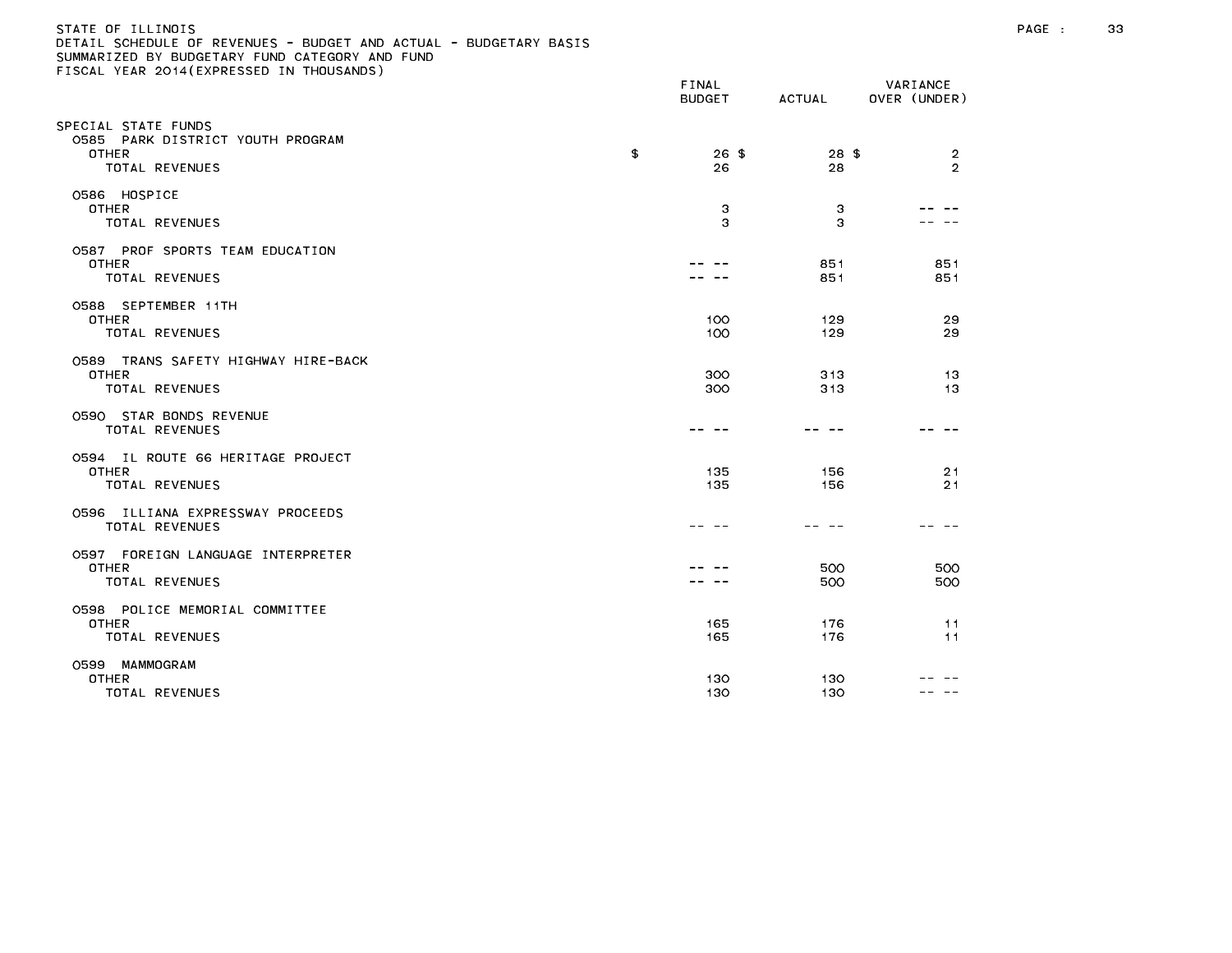| STATE OF ILLINOIS                                                 |  |
|-------------------------------------------------------------------|--|
| DETAIL SCHEDULE OF REVENUES - BUDGET AND ACTUAL - BUDGETARY BASIS |  |
| SUMMARIZED BY BUDGETARY FUND CATEGORY AND FUND                    |  |
| FISCAL YEAR 2014(EXPRESSED IN THOUSANDS)                          |  |
|                                                                   |  |

|                                                                                                  | FINAL<br><b>BUDGET</b>           | <b>ACTUAL</b>                    | VARIANCE<br>OVER (UNDER)                                                                                                                                                                                                                                                                                                                                                                                            |
|--------------------------------------------------------------------------------------------------|----------------------------------|----------------------------------|---------------------------------------------------------------------------------------------------------------------------------------------------------------------------------------------------------------------------------------------------------------------------------------------------------------------------------------------------------------------------------------------------------------------|
| PECIAL STATE FUNDS<br>0600 ATTORNEY GENERAL WHISTLEBLOWER<br><b>OTHER</b><br>TOTAL REVENUES      | \$<br>7,043 \$<br>7,043          | $10,236$ \$<br>10,236            | 3, 193<br>3, 193                                                                                                                                                                                                                                                                                                                                                                                                    |
| 0603 PORT DEVELOPMENT REVOLVNG LOAN<br>OTHER<br>TOTAL REVENUES                                   |                                  | 357<br>357                       | 357<br>357                                                                                                                                                                                                                                                                                                                                                                                                          |
| 0604 MULTIPLE SCLEROSIS ASSISTANCE<br>TOTAL REVENUES                                             |                                  |                                  |                                                                                                                                                                                                                                                                                                                                                                                                                     |
| TEMPORARY RELOCATION EXPENSES<br>0605<br><b>OTHER</b><br>TOTAL REVENUES                          | 60<br>60                         | 52<br>52                         | $8 -$<br>$8 -$                                                                                                                                                                                                                                                                                                                                                                                                      |
| 0608 PARTNERS FOR CONSERVATION<br><b>TOTAL REVENUES</b>                                          |                                  |                                  |                                                                                                                                                                                                                                                                                                                                                                                                                     |
| 0609 PARTNERS FOR CONSERVATION PROJ<br>TOTAL REVENUES                                            |                                  |                                  |                                                                                                                                                                                                                                                                                                                                                                                                                     |
| FUND FOR ILLINOIS' FUTURE<br>O6 1 1<br>TOTAL REVENUES                                            |                                  |                                  |                                                                                                                                                                                                                                                                                                                                                                                                                     |
| 0612 WIRELESS SERVICE EMERGENCY<br>PUBLIC UTILITY TAXES<br><b>TOTAL REVENUES</b>                 | 59,913<br>59,913                 | 58,811<br>58,811                 | $1, 102 -$<br>$1, 102 -$                                                                                                                                                                                                                                                                                                                                                                                            |
| 0613 WIRELESS CARRIER REIMBURSEMENT<br>PUBLIC UTILITY TAXES<br>TOTAL REVENUES                    | 13,948<br>13,948                 | 13,205<br>13,205                 | $743 -$<br>$743 -$                                                                                                                                                                                                                                                                                                                                                                                                  |
| 0614 CAPITAL LITIGATION<br>TOTAL REVENUES                                                        |                                  |                                  |                                                                                                                                                                                                                                                                                                                                                                                                                     |
| O619 QUINCY VETERAN HOME<br>FEDERAL GOVERNMENT<br><b>OTHER</b><br>LESS REFUNDS<br>TOTAL REVENUES | 13,686<br>6,649<br>127<br>20,208 | 14,516<br>7,050<br>127<br>21,439 | 830<br>401<br>$\frac{1}{2} \frac{1}{2} \frac{1}{2} \frac{1}{2} \frac{1}{2} \frac{1}{2} \frac{1}{2} \frac{1}{2} \frac{1}{2} \frac{1}{2} \frac{1}{2} \frac{1}{2} \frac{1}{2} \frac{1}{2} \frac{1}{2} \frac{1}{2} \frac{1}{2} \frac{1}{2} \frac{1}{2} \frac{1}{2} \frac{1}{2} \frac{1}{2} \frac{1}{2} \frac{1}{2} \frac{1}{2} \frac{1}{2} \frac{1}{2} \frac{1}{2} \frac{1}{2} \frac{1}{2} \frac{1}{2} \frac{$<br>1,231 |
| 0621 INTERNATIONAL TOURISM<br><b>OTHER</b><br>TOTAL REVENUES                                     | 4,489<br>4,489                   | 4,601<br>4,601                   | 112<br>112                                                                                                                                                                                                                                                                                                                                                                                                          |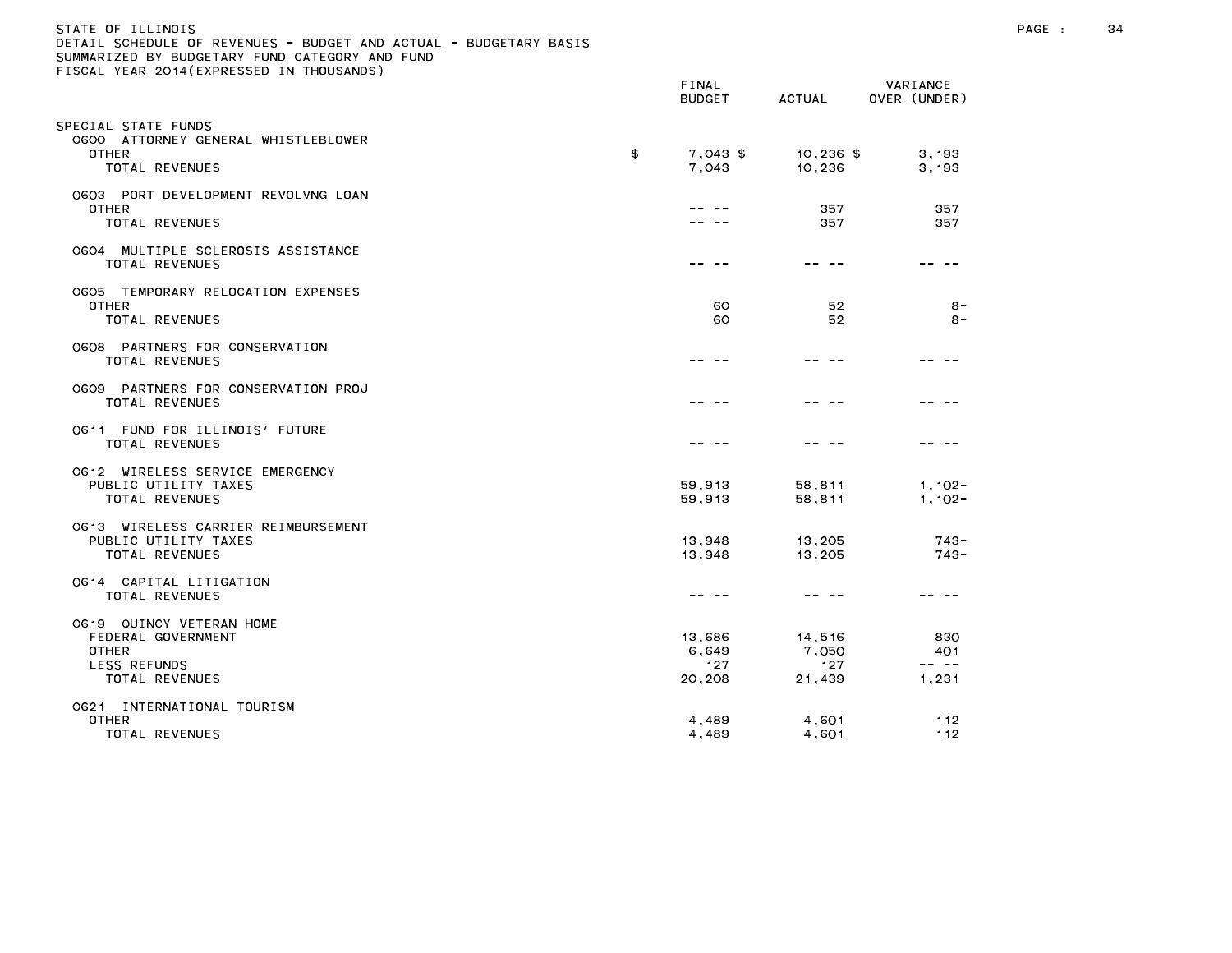### STATE OF ILLINOIS PAGE : 35 DETAIL SCHEDULE OF REVENUES - BUDGET AND ACTUAL - BUDGETARY BASIS

|                                                                                           | <b>FINAL</b><br><b>BUDGET</b>    | ACTUAL                    | VARIANCE<br>OVER (UNDER)       |
|-------------------------------------------------------------------------------------------|----------------------------------|---------------------------|--------------------------------|
| SPECIAL STATE FUNDS<br>0622 MOTOR VEHICLE LICENSE PLATE<br><b>OTHER</b><br>TOTAL REVENUES | \$<br>11,900 \$<br>11,900        | $12,573$ \$<br>12,573     | 673<br>673                     |
| 0623 SPECIAL OLYMPIC ILLINOIS<br><b>OTHER</b><br>TOTAL REVENUES                           | 14<br>14                         | 15<br>15                  | $\overline{1}$<br>$\mathbf{1}$ |
| 0624 CHICAGO TRAVEL INDUSTRY PROMO<br>OTHER<br><b>TOTAL REVENUES</b>                      | 8,400<br>8,400                   | 8,896<br>8,896            | 496<br>496                     |
| 0626 PROSTATE CANCER RESEARCH<br>TOTAL REVENUES                                           |                                  |                           |                                |
| 0627 PUBLIC TRANSPORTATION<br><b>OTHER</b><br>TOTAL REVENUES                              |                                  | $\circ$<br>$\sim$ $-$     |                                |
| 0630 HORSE RACING EQUITY<br>TOTAL REVENUES                                                |                                  |                           |                                |
| 0631 IL RACING QUARTR HORSE BREEDER<br><b>OTHER</b><br><b>TOTAL REVENUES</b>              | 11<br>11                         | 8<br>8                    | $3 -$<br>$3 -$                 |
| O632 HORSE RACING<br><b>OTHER</b><br><b>LESS REFUNDS</b><br>TOTAL REVENUES                | 7,391<br>$\overline{1}$<br>7,390 | 7,429<br>$\circ$<br>7,429 | 38<br>$1 -$<br>39              |
| 0633 RECIPROCAL TAX COLLECTION<br>TOTAL REVENUES                                          |                                  |                           |                                |
| 0635 DEATH CERTIFICATE SURCHARGE<br><b>OTHER</b><br>TOTAL REVENUES                        | 1,890<br>1,890                   | 1,768<br>1,768            | $122 -$<br>$122 -$             |
| 0637 STATE POLICE WIRELESS SERVICE<br><b>OTHER</b><br>TOTAL REVENUES                      | 730<br>730                       | 587<br>587                | $143 -$<br>$143 -$             |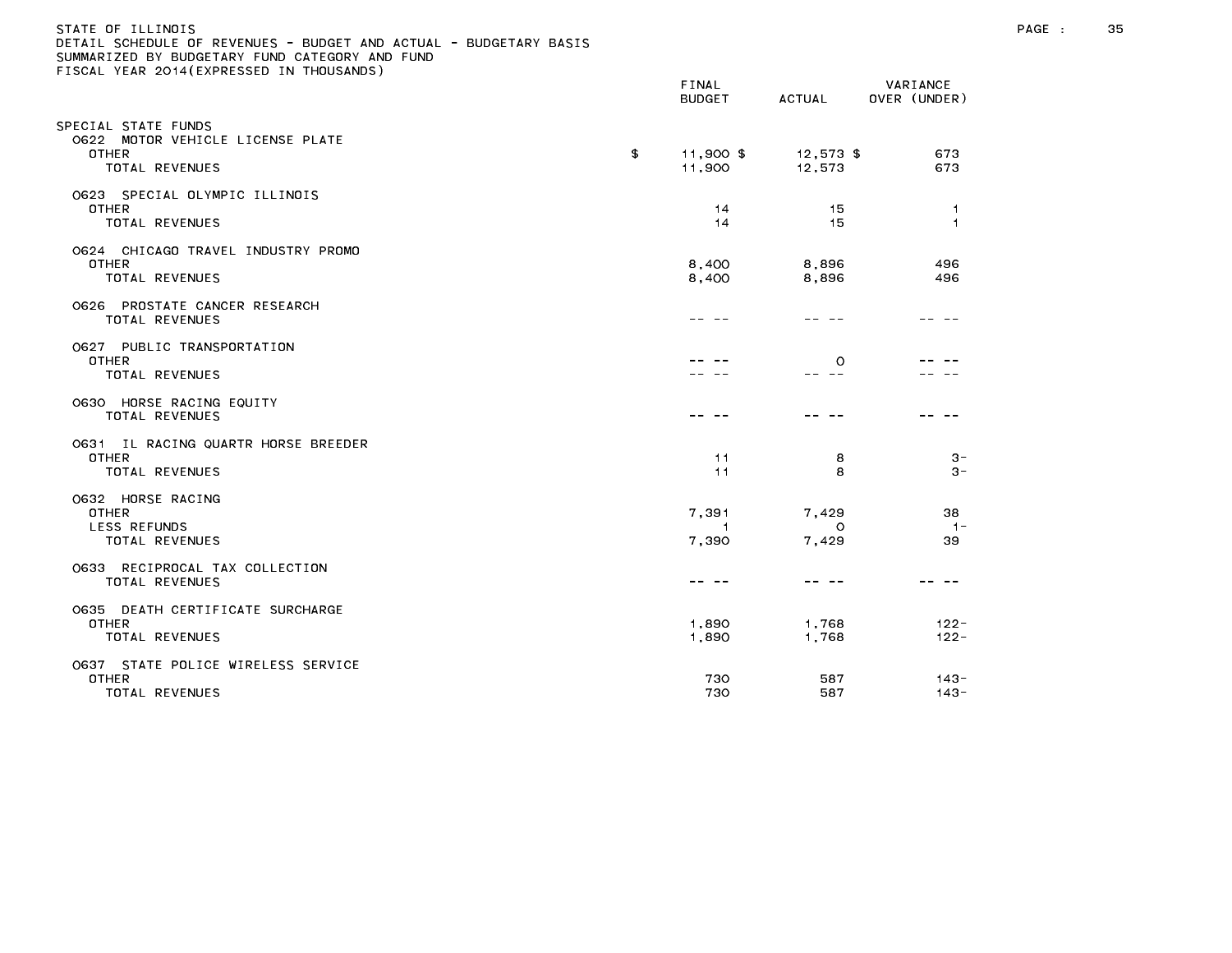| STATE OF TILINOIS                                                 |  |
|-------------------------------------------------------------------|--|
| DETAIL SCHEDULE OF REVENUES - BUDGET AND ACTUAL - BUDGETARY BASIS |  |
| SUMMARIZED BY BUDGETARY FUND CATEGORY AND FUND                    |  |
| FISCAL YEAR 2014 (EXPRESSED IN THOUSANDS)                         |  |

|                                                                                            | FINAL<br><b>BUDGET</b> | ACTUAL         | VARIANCE<br>OVER (UNDER) |
|--------------------------------------------------------------------------------------------|------------------------|----------------|--------------------------|
| PECIAL STATE FUNDS;<br>0638 IL ADOPT REGISTRY & MED INFO<br><b>OTHER</b><br>TOTAL REVENUES | \$<br>$36*$<br>36      | $28$ \$<br>28  | $8 -$<br>8 -             |
| 0639 CHICAGO POLICE MEMORIAL FNDTN<br><b>OTHER</b><br>TOTAL REVENUES                       | 15<br>15               | 22<br>22       | 7<br>$\mathbf{7}$        |
| 0640 FUND FOR ADVNCMNT OF EDUCATION<br>TOTAL REVENUES                                      |                        |                |                          |
| 0641 AUCTION REGULATION ADMINISTRAT<br><b>TOTAL REVENUES</b>                               |                        |                |                          |
| 0643 AUCTION RECOVERY<br><b>TOTAL REVENUES</b>                                             |                        |                |                          |
| 0644 COMMITMENT TO HUMAN SERVICES<br>TOTAL REVENUES                                        |                        |                |                          |
| 0648 DOWNSTATE PUBL TRANSPORTATION<br><b>TOTAL REVENUES</b>                                |                        |                |                          |
| 0649 MOTOR CARRIER SAFETY INSPECTIO<br><b>OTHER</b><br>TOTAL REVENUES                      | 2,255<br>2,255         | 2,313<br>2,313 | 58<br>58                 |
| 0652 OVER DIMNSNL LOAD POLICE ESCRT<br>OTHER<br>TOTAL REVENUES                             | 65<br>65               | 112<br>112     | 47<br>47                 |
| O654 HEALTHY SMILES<br>FEDERAL GOVERNMENT<br><b>TOTAL REVENUES</b>                         | 170<br>170             | 225<br>225     | 55<br>55                 |
| 0655 IL POLICE ASSOCIATION<br>OTHER<br><b>TOTAL REVENUES</b>                               | 45<br>45               | 72<br>72       | 27<br>27                 |
| 0659 HISTORIC PROPERTY ADMIN<br>OTHER<br><b>TOTAL REVENUES</b>                             |                        | 230<br>230     | 230<br>230               |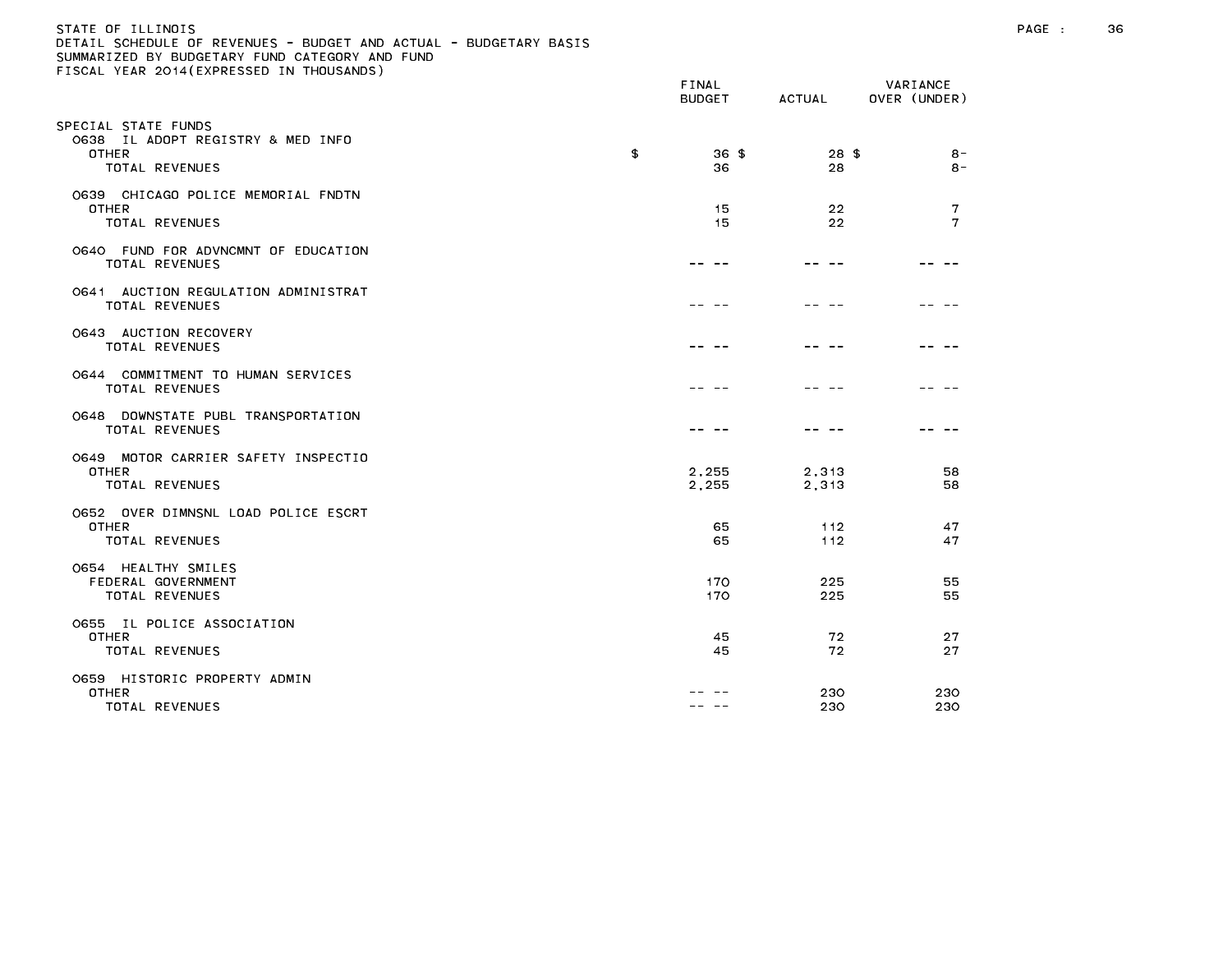| STATE OF ILLINOIS                                                 |  |
|-------------------------------------------------------------------|--|
| DETAIL SCHEDULE OF REVENUES - BUDGET AND ACTUAL - BUDGETARY BASIS |  |
| SUMMARIZED BY BUDGETARY FUND CATEGORY AND FUND                    |  |
| FISCAL YEAR 2014(EXPRESSED IN THOUSANDS)                          |  |

|                                                                                   | FINAL<br><b>BUDGET</b> | ACTUAL            | VARIANCE<br>OVER (UNDER) |
|-----------------------------------------------------------------------------------|------------------------|-------------------|--------------------------|
| PECIAL STATE FUNDS;<br>0660 ACADEMIC QUALITY ASSURANCE<br>OTHER<br>TOTAL REVENUES | \$<br>400 \$<br>400    | 161 \$<br>161     | $239 -$<br>$239 -$       |
| 0661 PRIVATE CLLGE ACDMC QUAL ASSUR<br>OTHER<br>TOTAL REVENUES                    | 75<br>75               | 59<br>59          | $16 -$<br>$16 -$         |
| 0662 OCTAVE CHANUTE AERO HERITAGE<br><b>OTHER</b><br>TOTAL REVENUES               |                        | $\circ$<br>-- --  |                          |
| 0665 PRESCRIPT PILL & DRUG DISPOSAL<br>OTHER<br>TOTAL REVENUES                    | 24<br>24               | 40<br>40          | 16<br>16                 |
| 0669 AIRPORT LAND LOAN REVOLVING<br>OTHER<br>TOTAL REVENUES                       |                        | $\circ$<br>$- -$  |                          |
| O674 STATE CHARTER SCHOOL COMM<br>OTHER<br>TOTAL REVENUES                         | 276<br>276             | 670<br>670        | 394<br>394               |
| 0675 ELECTRONICS RECYCLING<br>OTHER<br>TOTAL REVENUES                             | 478<br>478             | 552<br>552        | 74<br>74                 |
| 0677 IL STDNT ASST COMM CONTR & GRT<br>TOTAL REVENUES                             |                        |                   |                          |
| 0678 FY09 BUDGET RELIEF<br>TOTAL REVENUES                                         |                        |                   |                          |
| 0686 BUDGET STABILIZATION<br>OTHER<br>TOTAL REVENUES                              |                        | 1<br>$\mathbf{1}$ | -1<br>$\overline{1}$     |
| 0691 LEUKEMIA TREATMENT & EDUCATION<br>TOTAL REVENUES                             |                        |                   |                          |
| 0692 ICCB ADULT EDUCATION<br>FEDERAL GOVERNMENT<br>TOTAL REVENUES                 | 17,572<br>17,572       | 19,039<br>19,039  | 1,467<br>1,467           |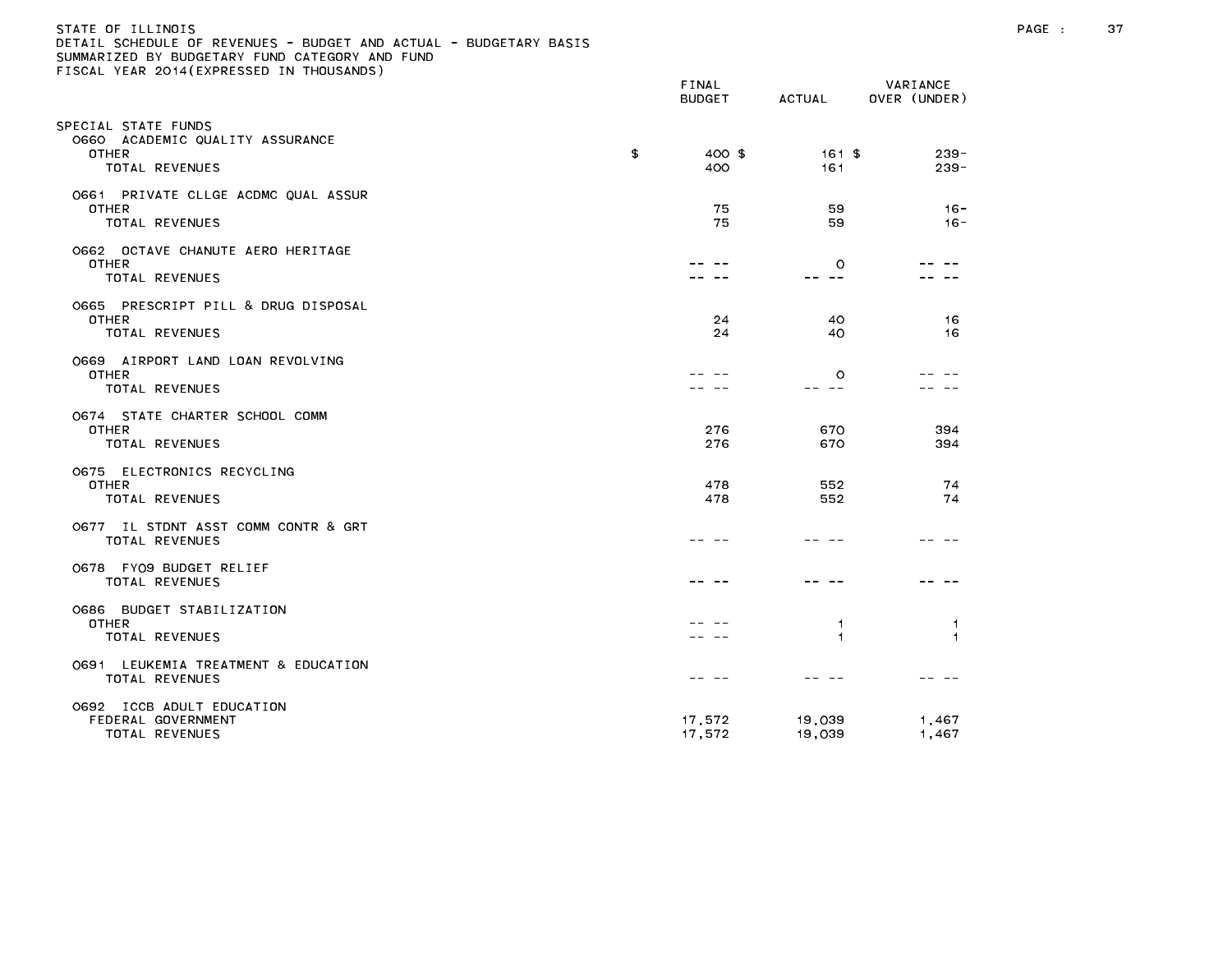| STATE OF ILLINOIS                                                 |
|-------------------------------------------------------------------|
| DETAIL SCHEDULE OF REVENUES - BUDGET AND ACTUAL - BUDGETARY BASIS |
| SUMMARIZED BY BUDGETARY FUND CATEGORY AND FUND                    |
| FISCAL YEAR 2014(EXPRESSED IN THOUSANDS)                          |
|                                                                   |

|                                                                                                                             | FINAL<br><b>BUDGET</b>          | ACTUAL                         | VARIANCE<br>OVER (UNDER)                 |
|-----------------------------------------------------------------------------------------------------------------------------|---------------------------------|--------------------------------|------------------------------------------|
| SPECIAL STATE FUNDS<br>O696 OLYMPIC & PARALYMPIC GAME TRST<br>TOTAL REVENUES                                                | \$<br>$-- -5$                   | $-- -5$                        |                                          |
| 0697 ROADSIDE MEMORIAL<br><b>OTHER</b><br>TOTAL REVENUES                                                                    | 250<br>250                      | 430<br>430                     | 180<br>180                               |
| 0698 LONG TERM CARE OMBUDSMAN<br><b>OTHER</b><br>TOTAL REVENUES                                                             |                                 | 9<br>9                         | 9<br>9                                   |
| 0699 NURSING HOME CONVERSION<br>TOTAL REVENUES                                                                              |                                 |                                |                                          |
| 0702 ASSIST LIVING & SHARED HOU REG<br><b>OTHER</b><br>TOTAL REVENUES                                                       | 486<br>486                      | 549<br>549                     | 63<br>63                                 |
| 0704 SCHOOL WIND & SOLAR GEN REV LN<br>TOTAL REVENUES                                                                       |                                 |                                |                                          |
| 0705 STATE POLICE WHISTLEBLOWER REW<br><b>OTHER</b><br>TOTAL REVENUES                                                       | 1,500<br>1,500                  | 10,222<br>10,222               | 8,722<br>8,722                           |
| 0706 HUNGER RELIEF<br><b>OTHER</b><br>TOTAL REVENUES                                                                        |                                 | $\circ$<br>-- --               |                                          |
| 0707 PUBLIC INTEREST ATTORNEY LOAN<br>TOTAL REVENUES                                                                        |                                 |                                |                                          |
| 0708 IL STANDARDBRED BREEDERS<br><b>OTHER</b><br>TOTAL REVENUES                                                             | 2<br>2                          | 1<br>$\mathbf{1}$              | $1 -$<br>$1 -$                           |
| 0709 IL THOROUGHBRED BREEDERS<br><b>OTHER</b><br>TOTAL REVENUES                                                             | 3<br>З                          | 6<br>6                         | 3<br>З                                   |
| 0710 HOMELAND SECURITY EMERG PREPAR<br>FEDERAL GOVERNMENT<br>PRIOR FISCAL YEAR RECEIPT TRANSFERS<br>OTHER<br>TOTAL REVENUES | 166,037<br>---<br>11<br>166,048 | 94,840<br>287<br>10<br>95, 137 | $71,197-$<br>287<br>$1 -$<br>$70, 911 -$ |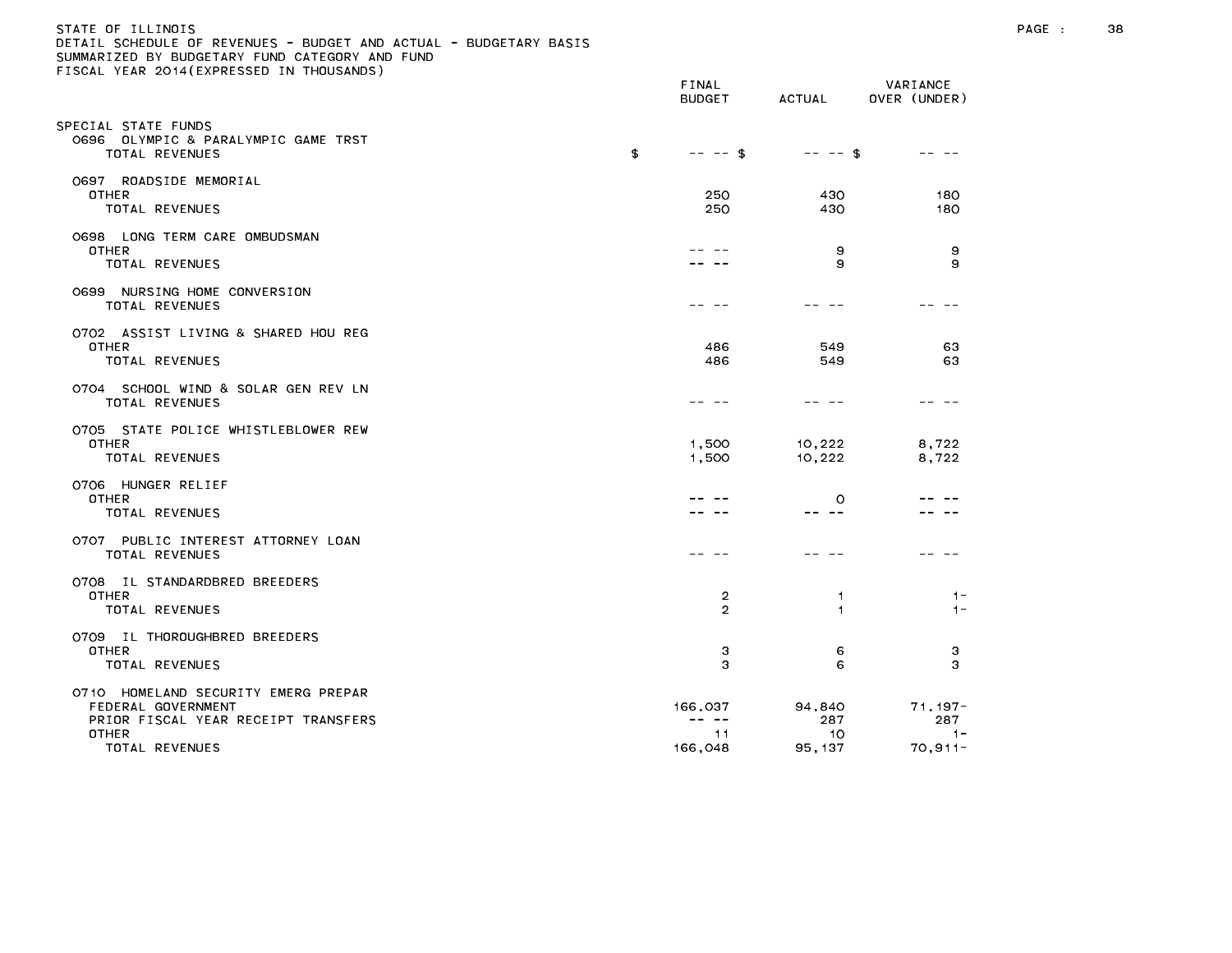# STATE OF ILLINOIS PAGE : 39 DETAIL SCHEDULE OF REVENUES - BUDGET AND ACTUAL - BUDGETARY BASIS

|                                                              | FINAL<br><b>BUDGET</b> | ACTUAL           | VARIANCE<br>OVER (UNDER)                                                                                                                                                                                                                                                                                                                                                                     |
|--------------------------------------------------------------|------------------------|------------------|----------------------------------------------------------------------------------------------------------------------------------------------------------------------------------------------------------------------------------------------------------------------------------------------------------------------------------------------------------------------------------------------|
| SPECIAL STATE FUNDS                                          |                        |                  |                                                                                                                                                                                                                                                                                                                                                                                              |
| 0711 STATE LOTTERY<br><b>OTHER</b>                           | $$1,444,947$ \$        | 1,338,324 \$     | $106,623-$                                                                                                                                                                                                                                                                                                                                                                                   |
| LESS REFUNDS<br><b>TOTAL REVENUES</b>                        | 100<br>1,444,847       | -11<br>1,338,313 | $89 -$<br>$106, 534 -$                                                                                                                                                                                                                                                                                                                                                                       |
| 0712 POST TRANSPLANT MAINTENANCE                             |                        |                  |                                                                                                                                                                                                                                                                                                                                                                                              |
| TOTAL REVENUES                                               |                        |                  |                                                                                                                                                                                                                                                                                                                                                                                              |
| 0713 ASTHMA & LUNG RESEARCH<br>TOTAL REVENUES                |                        |                  |                                                                                                                                                                                                                                                                                                                                                                                              |
| 0714 SPINAL CORD INJURY PARALYSIS                            |                        |                  |                                                                                                                                                                                                                                                                                                                                                                                              |
| <b>OTHER</b><br>TOTAL REVENUES                               | 130<br>130             | 120<br>120       | $10 -$<br>$10 -$                                                                                                                                                                                                                                                                                                                                                                             |
| 0715 ROSELAND COMM MEDI DIST INCOME                          |                        |                  |                                                                                                                                                                                                                                                                                                                                                                                              |
| TOTAL REVENUES                                               | -- --                  |                  |                                                                                                                                                                                                                                                                                                                                                                                              |
| 0716 ORGAN DONOR AWARENESS                                   |                        |                  |                                                                                                                                                                                                                                                                                                                                                                                              |
| <b>OTHER</b><br><b>TOTAL REVENUES</b>                        | 181<br>181             | 174<br>174       | $7 -$<br>$7 -$                                                                                                                                                                                                                                                                                                                                                                               |
| 0718 COMMUNITY MENTAL HEALTH MEDICA                          |                        |                  |                                                                                                                                                                                                                                                                                                                                                                                              |
| FEDERAL GOVERNMENT                                           | 79,100                 | 81,741           | 2,641                                                                                                                                                                                                                                                                                                                                                                                        |
| <b>OTHER</b><br>TOTAL REVENUES                               | 106<br>79,206          | 97<br>81,838     | $9 -$<br>2,632                                                                                                                                                                                                                                                                                                                                                                               |
| 0720 MEDICAL INTERAGENCY PROGRAM                             |                        |                  |                                                                                                                                                                                                                                                                                                                                                                                              |
| FEDERAL GOVERNMENT                                           | 29,447                 | 24,945           | $4,502-$                                                                                                                                                                                                                                                                                                                                                                                     |
| <b>OTHER</b>                                                 | 29,440                 | 46,309           | 16,869                                                                                                                                                                                                                                                                                                                                                                                       |
| <b>TOTAL REVENUES</b>                                        | 58,887                 | 71,254           | 12,367                                                                                                                                                                                                                                                                                                                                                                                       |
| 0721 NATIONAL GD AND NAVAL MIL GRNT<br><b>TOTAL REVENUES</b> |                        |                  |                                                                                                                                                                                                                                                                                                                                                                                              |
| 0725 IL MILITARY FAMILY RELIEF                               |                        |                  |                                                                                                                                                                                                                                                                                                                                                                                              |
| PRIOR FISCAL YEAR RECEIPT TRANSFERS                          | $- - - - -$            | $\circ$          | $\frac{1}{2} \frac{1}{2} \frac{1}{2} \frac{1}{2} \frac{1}{2} \frac{1}{2} \frac{1}{2} \frac{1}{2} \frac{1}{2} \frac{1}{2} \frac{1}{2} \frac{1}{2} \frac{1}{2} \frac{1}{2} \frac{1}{2} \frac{1}{2} \frac{1}{2} \frac{1}{2} \frac{1}{2} \frac{1}{2} \frac{1}{2} \frac{1}{2} \frac{1}{2} \frac{1}{2} \frac{1}{2} \frac{1}{2} \frac{1}{2} \frac{1}{2} \frac{1}{2} \frac{1}{2} \frac{1}{2} \frac{$ |
| <b>OTHER</b>                                                 | 53                     | 848              | 795                                                                                                                                                                                                                                                                                                                                                                                          |
| TOTAL REVENUES                                               | 53                     | 848              | 795                                                                                                                                                                                                                                                                                                                                                                                          |
| 0728 DRUG REBATE<br>FEDERAL GOVERNMENT                       | 238,214                | 238,214          | $- -$                                                                                                                                                                                                                                                                                                                                                                                        |
| OTHER                                                        | 86                     | 251              | 165                                                                                                                                                                                                                                                                                                                                                                                          |
| TOTAL REVENUES                                               | 238,300                | 238,465          | 165                                                                                                                                                                                                                                                                                                                                                                                          |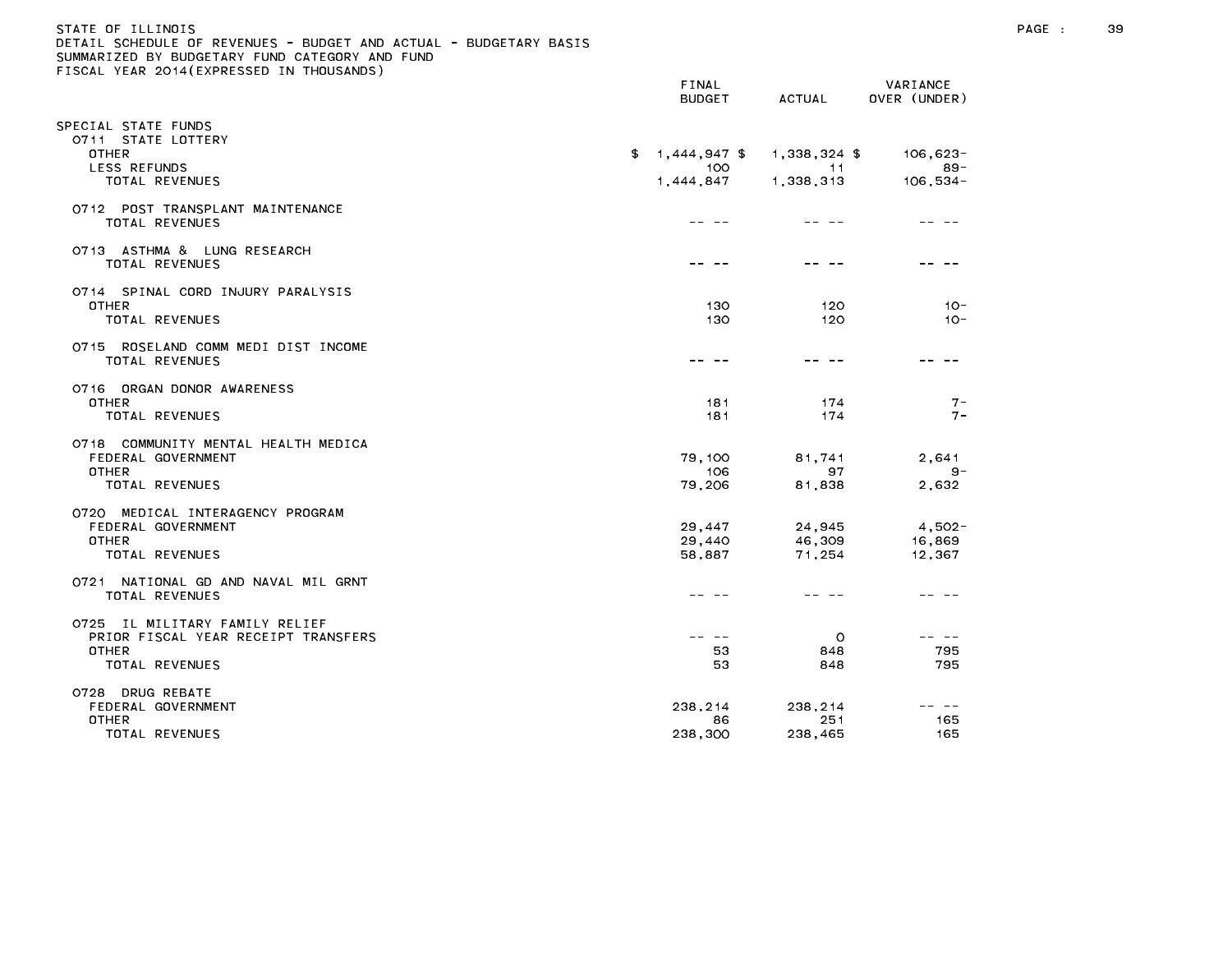## STATE OF ILLINOIS PAGE : 40 DETAIL SCHEDULE OF REVENUES - BUDGET AND ACTUAL - BUDGETARY BASIS

|                                                                                                                          | FINAL<br><b>BUDGET</b>                | ACTUAL                             | VARIANCE<br>OVER (UNDER)       |
|--------------------------------------------------------------------------------------------------------------------------|---------------------------------------|------------------------------------|--------------------------------|
| SPECIAL STATE FUNDS<br>0731 IL CLEAN WATER FUND<br>PRIOR FISCAL YEAR RECEIPT TRANSFERS<br><b>OTHER</b><br>TOTAL REVENUES | \$<br>$-- - -$ \$<br>15,966<br>15,966 | $3 \text{ } $$<br>16,821<br>16,824 | 3<br>855<br>858                |
| 0732 SECRETARY OF STATE DUI ADMINIS<br>OTHER<br><b>TOTAL REVENUES</b>                                                    | 2,050<br>2,050                        | 2,087<br>2,087                     | 37<br>37                       |
| 0733 TOBACCO SETTLEMENT RECOVERY<br>FEDERAL GOVERNMENT<br>OTHER<br>TOTAL REVENUES                                        | 83,050<br>99,478<br>182,528           | 43,454<br>160,068<br>203,522       | $39,596 -$<br>60,590<br>20,994 |
| 0735 INDEPENDENT ACADEMIC MEDICAL C<br>TOTAL REVENUES                                                                    |                                       |                                    |                                |
| 0738 ALTERNATIVE COMPLIANCE MARKET<br><b>OTHER</b><br>TOTAL REVENUES                                                     |                                       | 9<br>9                             | 9<br>9                         |
| 0739 GROUP WORKERS' COMP POOL INSOL<br>OTHER<br>TOTAL REVENUES                                                           |                                       | 139<br>139                         | 139<br>139                     |
| 0740 MEDICAID BUY IN PROGRAM REVOLV<br><b>OTHER</b><br>TOTAL REVENUES                                                    | 735<br>735                            | 669<br>669                         | $66 -$<br>$66 -$               |
| 0744 IL ANIMAL ABUSE<br>OTHER<br><b>TOTAL REVENUES</b>                                                                   | 4<br>$\overline{4}$                   | -1<br>$\overline{1}$               | $3 -$<br>$3 -$                 |
| 0745 STATE'S ATTY APPEL PROSEC CO<br><b>OTHER</b><br>TOTAL REVENUES                                                      | 2,799<br>2,799                        | 1,365<br>1,365                     | $1,434-$<br>$1,434-$           |
| 0746 HOME INSPECTOR ADMINISTRATION<br><b>OTHER</b><br>LESS REFUNDS<br>TOTAL REVENUES                                     | 143<br>$\overline{1}$<br>142          | 117<br>د د<br>117                  | $26 -$<br>$1 -$<br>$25 -$      |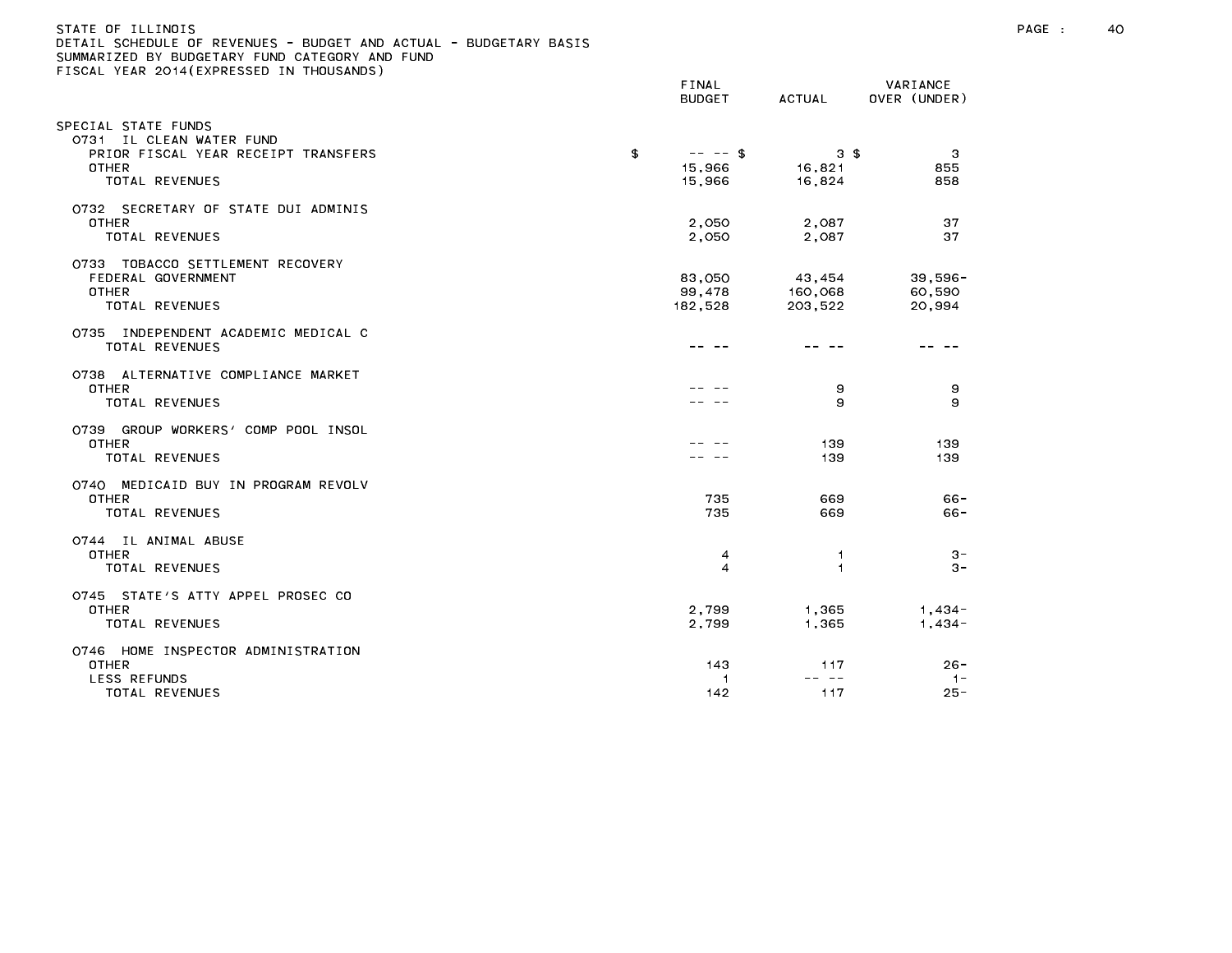# STATE OF ILLINOIS PAGE : 41 DETAIL SCHEDULE OF REVENUES - BUDGET AND ACTUAL - BUDGETARY BASIS

| LIGGAL TEAR EGTT(EATRESSED IN THOOSANDS)                                                         | FINAL<br><b>BUDGET</b>       | ACTUAL                         | VARIANCE<br>OVER (UNDER)         |
|--------------------------------------------------------------------------------------------------|------------------------------|--------------------------------|----------------------------------|
| SPECIAL STATE FUNDS<br>0748 FY12 HOSPITAL RELIEF<br>TOTAL REVENUES                               | \$<br>$-- -5$                | $-- -$ \$                      |                                  |
| 0750 REAL ESTATE AUDIT<br><b>OTHER</b><br>TOTAL REVENUES                                         | 1<br>1                       | $\mathbf{1}$<br>$\overline{1}$ |                                  |
| 0751 PRIV BUS & VOC SCHL QLTY ASRNC<br><b>OTHER</b><br>TOTAL REVENUES                            | 537<br>537                   | 250<br>250                     | $287 -$<br>$287 -$               |
| 0753 GOLDEN APPLE SCHOLARS OF ILL<br><b>OTHER</b><br>TOTAL REVENUES                              | 47<br>47                     | 47<br>47                       |                                  |
| 0754 IL AGRIFIRST PROGRAM<br><b>OTHER</b><br><b>TOTAL REVENUES</b>                               |                              | $\circ$                        |                                  |
| 0756 CHICAGO & NE IL DIST COUNCIL<br>TOTAL REVENUES                                              |                              |                                |                                  |
| 0757 CHILD SUPPORT ADMINISTRATIVE<br>FEDERAL GOVERNMENT<br><b>OTHER</b><br><b>TOTAL REVENUES</b> | 127,653<br>29,990<br>157,643 | 114,682<br>29,968<br>144,650   | $12,971-$<br>$22 -$<br>$12,993-$ |
| 0758 SECRETARY OF STATE POLICE DUI<br><b>OTHER</b><br>TOTAL REVENUES                             | 14<br>14                     | 6<br>6                         | 8-<br>$8 -$                      |
| 0759 SECRETARY OF STATE POLICE SERV<br><b>OTHER</b><br>TOTAL REVENUES                            | 400<br>400                   | 440<br>440                     | 40<br>40                         |
| 0760 MARINE CORPS SCHOLARSHIP<br><b>OTHER</b><br>TOTAL REVENUES                                  | 80<br>80                     | 110<br>110                     | 30<br>30                         |
| 0761 CORPORATE HQ RELOCATION ASSIST<br>TOTAL REVENUES                                            | -- --                        |                                |                                  |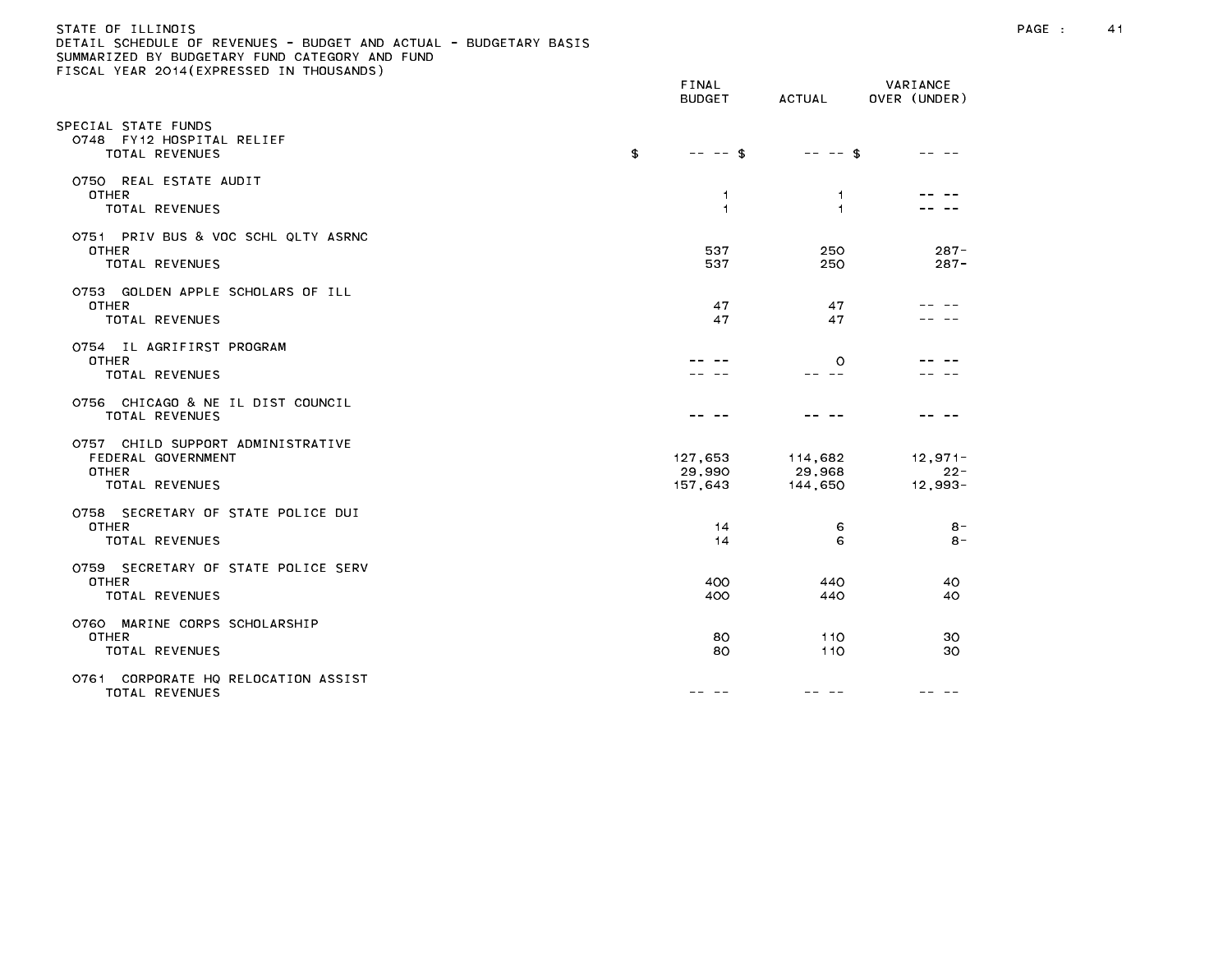# STATE OF ILLINOIS PAGE : 42 DETAIL SCHEDULE OF REVENUES - BUDGET AND ACTUAL - BUDGETARY BASIS

| LIGGAL TEAR EGTT(EATRESSED IN THOOSANDS)                                             | FINAL<br><b>BUDGET</b> | ACTUAL                           | VARIANCE<br>OVER (UNDER)   |
|--------------------------------------------------------------------------------------|------------------------|----------------------------------|----------------------------|
| SPECIAL STATE FUNDS<br>0763 TOURISM PROMOTION<br><b>OTHER</b><br>TOTAL REVENUES      | \$<br>$--$ \$          | $0$ \$                           |                            |
| 0764 PET POPULATION CONTROL<br><b>OTHER</b><br>TOTAL REVENUES                        | 172<br>172             | 163<br>163                       | $9 -$<br>$9 -$             |
| O768 IL MATH & SCIENCE ACAD INCOME<br><b>OTHER</b><br>LESS REFUNDS<br>TOTAL REVENUES | 2,186<br>28<br>2,158   | 2,131<br>$\overline{2}$<br>2,129 | $55 -$<br>$26 -$<br>$29 -$ |
| 0769 LAWYERS' ASSISTANCE PROGRAM<br><b>OTHER</b><br>TOTAL REVENUES                   | 473<br>473             | 487<br>487                       | 14<br>14                   |
| 0770 DIGITAL DIVIDE ELIMINATION<br><b>OTHER</b><br>TOTAL REVENUES                    | 15<br>15               | 10<br>10                         | $5 -$<br>$5 -$             |
| 0771 DIGITAL DIVIDE ELIMINATION INF<br><b>OTHER</b><br>TOTAL REVENUES                |                        | $\circ$                          |                            |
| 0772 CAREER AND TECHNICAL EDUCATION<br>TOTAL REVENUES                                |                        |                                  |                            |
| 0776 PRES LIBR & MUSEUM OPERATING<br><b>OTHER</b><br><b>TOTAL REVENUES</b>           | 2,320<br>2,320         | 2,273<br>2,273                   | $47 -$<br>$47 -$           |
| 0777 CRISIS NURSERY<br>TOTAL REVENUES                                                |                        |                                  |                            |
| 0778 DHR TRAINING AND DEVELOPMENT<br><b>OTHER</b><br>TOTAL REVENUES                  | 9<br>9                 | 21<br>21                         | 12<br>12                   |
| 0779 STRETCHER VAN LICENSURE<br>TOTAL REVENUES                                       | -- --                  |                                  |                            |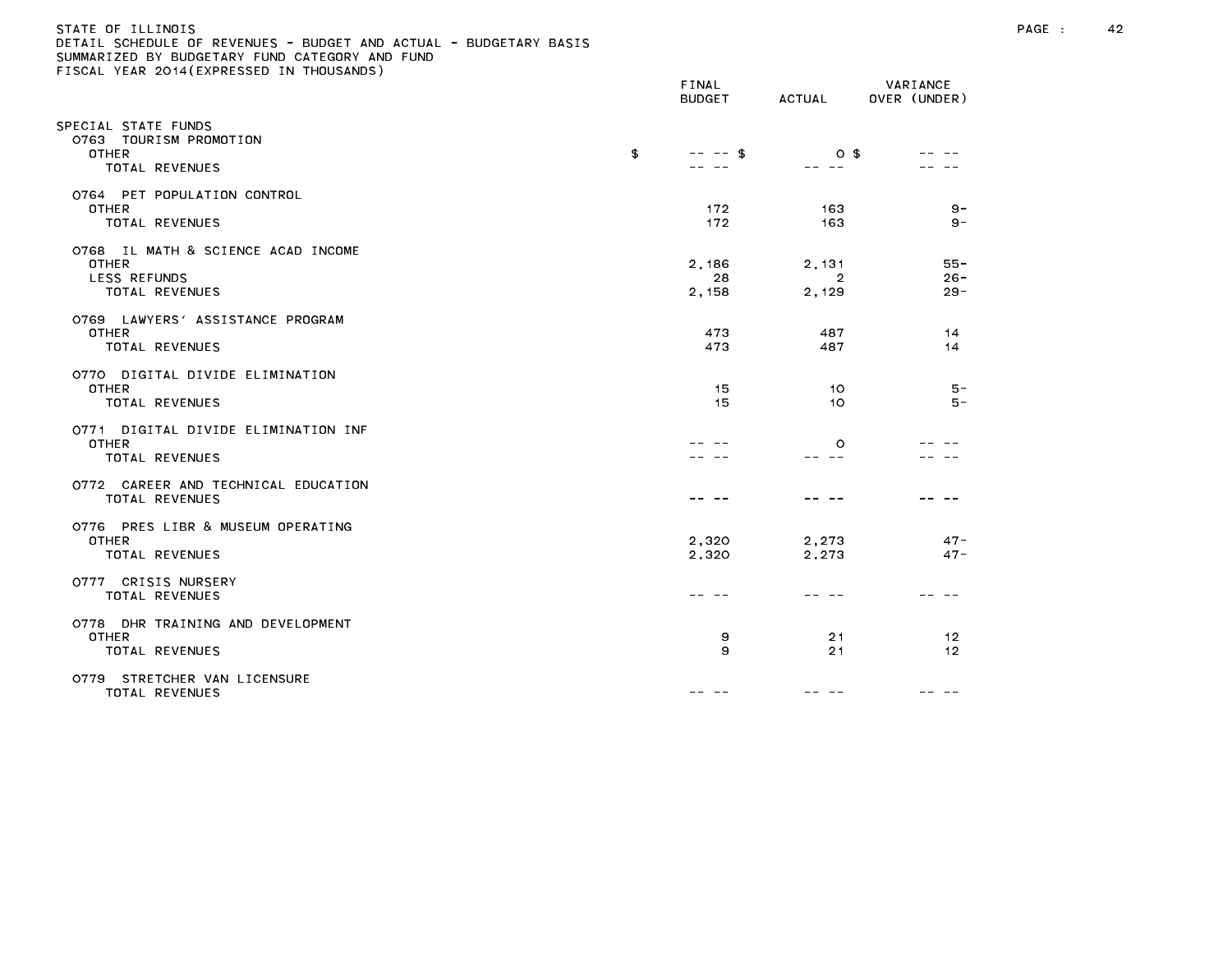# STATE OF ILLINOIS PAGE : 43 DETAIL SCHEDULE OF REVENUES - BUDGET AND ACTUAL - BUDGETARY BASIS

| $13071$ $1271$ $2017$ $111$ $1120$                                                         | FINAL<br><b>BUDGET</b>                      | ACTUAL                    | VARIANCE<br>OVER (UNDER) |
|--------------------------------------------------------------------------------------------|---------------------------------------------|---------------------------|--------------------------|
| SPECIAL STATE FUNDS<br>0780 INTERMODAL FACILITY PROMOTION<br>TOTAL REVENUES                | \$<br>$-- - -$ \$                           | $-- - -$ \$               |                          |
| 0781 FARM FRESH SCHOOLS PROGRAM<br>TOTAL REVENUES                                          |                                             |                           |                          |
| 0782 STATE PARKING FACILITY MAINT<br><b>OTHER</b><br>TOTAL REVENUES                        | 42<br>42                                    | 38<br>38                  | $4 -$<br>$\sim$          |
| 0783 HOSPITAL STROKE CARE<br>TOTAL REVENUES                                                |                                             |                           |                          |
| 0784 PERFORMANCE ENHANCING SUB TEST<br><b>OTHER</b><br>TOTAL REVENUES                      |                                             | 64<br>64                  | 64<br>64                 |
| 0790 PRIVATE SEWAGE DISPOSAL PROGRM<br><b>OTHER</b><br>TOTAL REVENUES                      | 120<br>120                                  | 230<br>230                | 110<br>110               |
| 0792 CEMETERY OVERSIGHT LCNS&DSCPLN<br><b>OTHER</b><br><b>TOTAL REVENUES</b>               | 1,519<br>1,519                              | 1,782<br>1,782            | 263<br>263               |
| 0793 HEALTHCARE PROVIDER RELIEF<br>FEDERAL GOVERNMENT<br><b>OTHER</b><br>TOTAL REVENUES    | 1,511,495 1,511,495<br>498,442<br>2,009,937 | 498,442<br>2,009,937      |                          |
| 0794 METRO-EAST PUB TRANSPORTATION<br>TOTAL REVENUES                                       |                                             |                           |                          |
| 0795 BANK & TRUST COMPANY<br><b>OTHER</b><br><b>LESS REFUNDS</b>                           | 21,041<br>3                                 | 23,286<br>المناصب المناسب | 2.245<br>$3-$            |
| TOTAL REVENUES                                                                             | 21,038                                      | 23,286                    | 2,248                    |
| 0796 NUC SAFETY EMERG PREPAREDNESS<br>FEDERAL GOVERNMENT<br><b>OTHER</b><br>TOTAL REVENUES | -- --<br>22,387<br>22,387                   | 45<br>22,469<br>22,514    | 45<br>82<br>127          |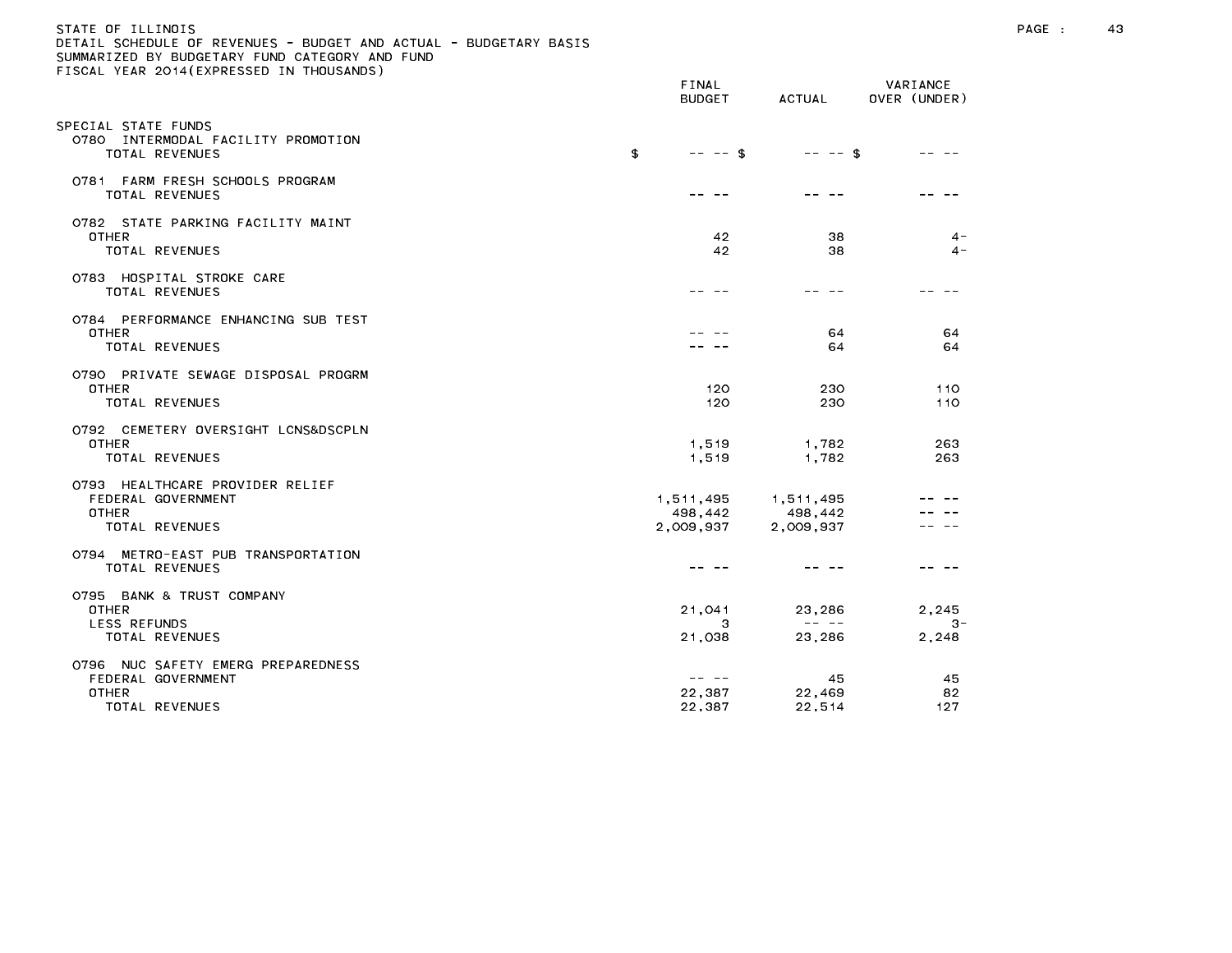| STATE OF ILLINOIS                                                 |
|-------------------------------------------------------------------|
| DETAIL SCHEDULE OF REVENUES - BUDGET AND ACTUAL - BUDGETARY BASIS |
| SUMMARIZED BY BUDGETARY FUND CATEGORY AND FUND                    |
| FISCAL YEAR 2014(EXPRESSED IN THOUSANDS)                          |

|                                                                                                                              | FINAL<br><b>BUDGET</b>                              | ACTUAL                                                                                                                                                                                                                                                                                                                                                                                                                                   | VARIANCE<br>OVER (UNDER) |
|------------------------------------------------------------------------------------------------------------------------------|-----------------------------------------------------|------------------------------------------------------------------------------------------------------------------------------------------------------------------------------------------------------------------------------------------------------------------------------------------------------------------------------------------------------------------------------------------------------------------------------------------|--------------------------|
| PECIAL STATE FUNDS<br>0797 DEPT HUMAN RIGHTS SPECIAL<br><b>OTHER</b>                                                         | \$<br>$140$ \$                                      | $197$ \$                                                                                                                                                                                                                                                                                                                                                                                                                                 | 57                       |
| TOTAL REVENUES                                                                                                               | 140                                                 | 197                                                                                                                                                                                                                                                                                                                                                                                                                                      | 57                       |
| 0800 IL EMS MEMORIAL SCHLRSHP & TRG<br>OTHER<br>TOTAL REVENUES                                                               |                                                     | 8<br>8                                                                                                                                                                                                                                                                                                                                                                                                                                   | 8<br>8                   |
| 0802 PERSONAL PROPERTY TAX REPLACE<br>INCOME TAXES<br>PUBLIC UTILITY TAXES<br><b>OTHER</b><br>LESS REFUNDS<br>TOTAL REVENUES | 1,271,025<br>188,966<br>348<br>$\circ$<br>1,460,339 | 1,271,025<br>188,966<br>348<br>$\frac{1}{2} \frac{1}{2} \frac{1}{2} \frac{1}{2} \frac{1}{2} \frac{1}{2} \frac{1}{2} \frac{1}{2} \frac{1}{2} \frac{1}{2} \frac{1}{2} \frac{1}{2} \frac{1}{2} \frac{1}{2} \frac{1}{2} \frac{1}{2} \frac{1}{2} \frac{1}{2} \frac{1}{2} \frac{1}{2} \frac{1}{2} \frac{1}{2} \frac{1}{2} \frac{1}{2} \frac{1}{2} \frac{1}{2} \frac{1}{2} \frac{1}{2} \frac{1}{2} \frac{1}{2} \frac{1}{2} \frac{$<br>1,460,339 |                          |
| 0803 INTERNTL BROTHRHD OF TEAMSTERS<br><b>OTHER</b><br><b>TOTAL REVENUES</b>                                                 |                                                     | 35<br>35                                                                                                                                                                                                                                                                                                                                                                                                                                 | 35<br>35                 |
| 0804 UNITED AUTO WORKERS'<br>TOTAL REVENUES                                                                                  |                                                     |                                                                                                                                                                                                                                                                                                                                                                                                                                          |                          |
| 0805 PRE-NEED FUNERAL CONSUMER PROT<br><b>OTHER</b><br>TOTAL REVENUES                                                        |                                                     | 87<br>87                                                                                                                                                                                                                                                                                                                                                                                                                                 | 87<br>87                 |
| 0806 EX OFFENDER<br>TOTAL REVENUES                                                                                           |                                                     |                                                                                                                                                                                                                                                                                                                                                                                                                                          |                          |
| 0808 MEDICAL SPECIAL PURPOSE TRUST<br>FEDERAL GOVERNMENT<br><b>OTHER</b><br>TOTAL REVENUES                                   | 45,226<br>914<br>46,140                             | 53, 122<br>125<br>53,247                                                                                                                                                                                                                                                                                                                                                                                                                 | 7,896<br>789-<br>7,107   |
| 0810 2-1-1- ACCOUNT<br>TOTAL REVENUES                                                                                        |                                                     |                                                                                                                                                                                                                                                                                                                                                                                                                                          |                          |
| 0813 TRUCKING ENVIRONMENTL AND EDUC<br>TOTAL REVENUES                                                                        |                                                     |                                                                                                                                                                                                                                                                                                                                                                                                                                          |                          |
| METRO PIER AND EXPO INCENTIVE<br>O8 14<br>TOTAL REVENUES                                                                     |                                                     |                                                                                                                                                                                                                                                                                                                                                                                                                                          |                          |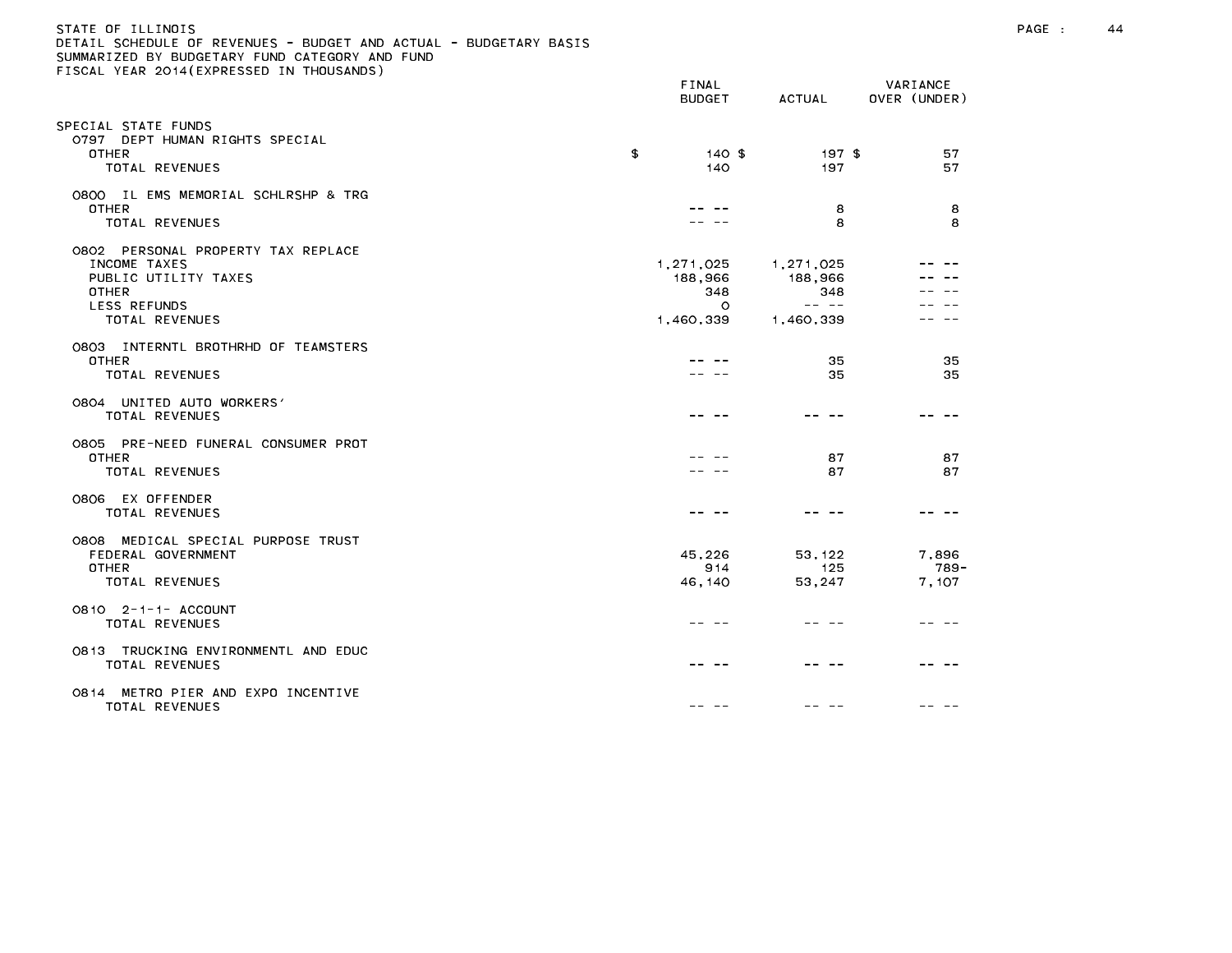# STATE OF ILLINOIS PAGE : 45 DETAIL SCHEDULE OF REVENUES - BUDGET AND ACTUAL - BUDGETARY BASIS

| LOOME TEAM EOTH, EMINESSED                                                                                           | FINAL<br><b>BUDGET</b>              | ACTUAL                                  | VARIANCE<br>OVER (UNDER)              |
|----------------------------------------------------------------------------------------------------------------------|-------------------------------------|-----------------------------------------|---------------------------------------|
| PECIAL STATE FUNDS<br>0815 ESTATE TAX COLLECTION DISTRIB<br>TOTAL REVENUES                                           | \$<br>$-- - -$ \$                   | $-- - -$ \$                             | -- -                                  |
| 0816 MONEY LAUNDERING ASSET RECOVER<br><b>OTHER</b><br>TOTAL REVENUES                                                | 1,200<br>1,200                      | 691<br>691                              | $509 -$<br>$509 -$                    |
| 0817 STATE POLICE OPERATIONS ASSIST<br>OTHER<br>TOTAL REVENUES                                                       | 5,461<br>5,461                      | 11,553<br>11,553                        | 6,092<br>6,092                        |
| 0821 DRAM SHOP<br>FEDERAL GOVERNMENT<br><b>OTHER</b><br><b>LESS REFUNDS</b><br><b>TOTAL REVENUES</b>                 | 875<br>6,655<br>5<br>7,525          | 548<br>6,921<br>$\overline{4}$<br>7,465 | $327 -$<br>266<br>$1 -$<br>$60 -$     |
| 0822 FIRE STATION REVOLVING LOAN<br>TOTAL REVENUES                                                                   |                                     |                                         |                                       |
| 0823 IL STATE DENTAL DISCIPLINARY<br><b>OTHER</b><br>LESS REFUNDS<br>TOTAL REVENUES                                  | 302<br>$\overline{2}$<br>300        | 378<br>$\overline{2}$<br>376            | 76<br>$\sim$ $-$<br>76                |
| 0828 HAZARDOUS WASTE<br>PRIOR FISCAL YEAR RECEIPT TRANSFERS<br><b>OTHER</b><br><b>LESS REFUNDS</b><br>TOTAL REVENUES | $- - - - -$<br>9,315<br>50<br>9,265 | 60<br>5,568<br>8<br>5,620               | 60<br>$3.747 -$<br>$42 -$<br>$3,645-$ |
| 0829 COMM ASSOC MANAGER LCNS & DISC<br><b>OTHER</b><br>TOTAL REVENUES                                                | 322<br>322                          | 390<br>390                              | 68<br>68                              |
| 0832 21ST CENTURY WORKFORCE DEVELOP<br><b>TOTAL REVENUES</b>                                                         |                                     |                                         |                                       |
| 0833 CEMETERY RELIEF<br><b>OTHER</b><br>TOTAL REVENUES                                                               |                                     | $\circ$<br>-- --                        |                                       |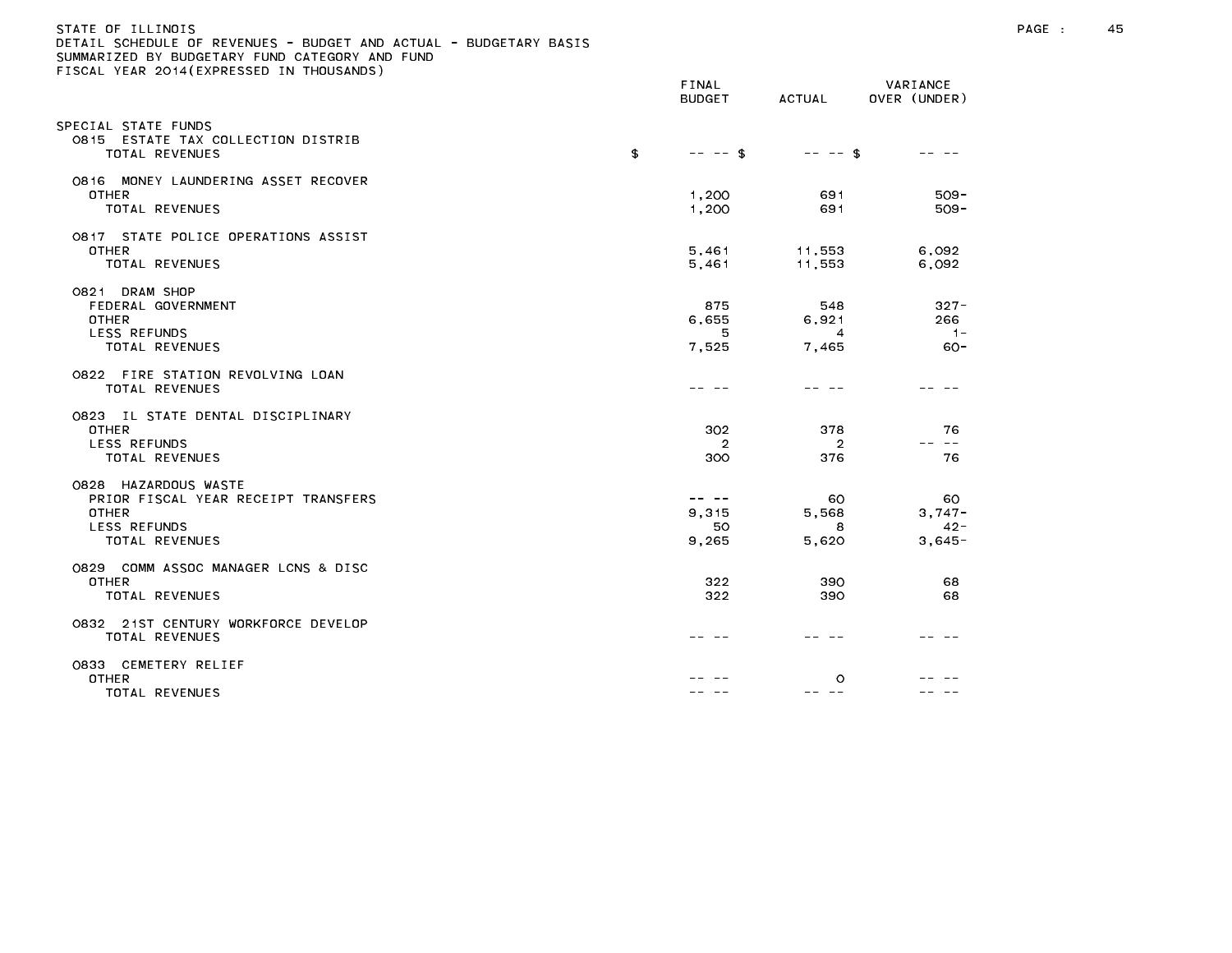| STATE OF ILLINOIS<br>DETAIL SCHEDULE OF REVENUES - BUDGET AND ACTUAL - BUDGETARY BASIS<br>SUMMARIZED BY BUDGETARY FUND CATEGORY AND FUND<br>FISCAL YEAR 2014 (EXPRESSED IN THOUSANDS) |                                  |                                  |                          | PAGE : | 46 |
|---------------------------------------------------------------------------------------------------------------------------------------------------------------------------------------|----------------------------------|----------------------------------|--------------------------|--------|----|
|                                                                                                                                                                                       | FINAL<br><b>BUDGET</b>           | ACTUAL                           | VARIANCE<br>OVER (UNDER) |        |    |
| SPECIAL STATE FUNDS<br>0836 IL POWER AGENCY RENWBL ENERGY<br><b>OTHER</b><br>TOTAL REVENUES                                                                                           | \$<br>41,100 \$<br>41,100        | 38,382 \$<br>38,382              | $2,718-$<br>$2,718-$     |        |    |
| 0840 HAZARDOUS WASTE RESEARCH<br>OTHER<br>TOTAL REVENUES                                                                                                                              | 400<br>400                       | 907<br>907                       | 507<br>507               |        |    |
| 0842 LOCAL GOV'T VIDEO GAMING DIST<br><b>OTHER</b><br>TOTAL REVENUES                                                                                                                  | 42,863<br>42,863                 | 22,890<br>22,890                 | $19,973-$<br>$19,973-$   |        |    |
| 0844 CONTINUING LEGAL EDUC TRUST<br>OTHER<br>TOTAL REVENUES                                                                                                                           |                                  | 69<br>69                         | 69<br>69                 |        |    |
| 0846 STATE POLICE STREETGANG CRIME<br><b>OTHER</b><br>TOTAL REVENUES                                                                                                                  | $\overline{1}$<br>$\overline{1}$ | 1.<br>1.                         |                          |        |    |
| 0849 REAL ESTATE RESEARCH & EDUC<br>OTHER<br>TOTAL REVENUES                                                                                                                           | $\overline{1}$<br>$\overline{1}$ | 1.<br>1.                         | .                        |        |    |
| 0850 REAL ESTATE LICENSE ADMIN<br>OTHER<br><b>LESS REFUNDS</b><br>TOTAL REVENUES                                                                                                      | 5.919<br>8<br>5,911              | 7,611<br>$\overline{2}$<br>7,609 | 1,692<br>$6 -$<br>1,698  |        |    |
| 0852 APP PROSECUTOR ANTI CORRUPTION<br>TOTAL REVENUES                                                                                                                                 | -- --                            | -- --                            | -- --                    |        |    |
| 0854 SHARE THE ROAD<br>OTHER<br>TOTAL REVENUES                                                                                                                                        | 16<br>16                         | 35<br>35                         | -19<br>19                |        |    |
| 0856 EMPLOYMENT OF IL WORKERS<br>TOTAL REVENUES                                                                                                                                       |                                  |                                  |                          |        |    |
| 0863 CYCLE RIDER SAFETY TRAINING<br><b>OTHER</b><br>TOTAL REVENUES                                                                                                                    | 4,720<br>4,720                   | 4,545<br>4,545                   | $175 -$<br>$175 -$       |        |    |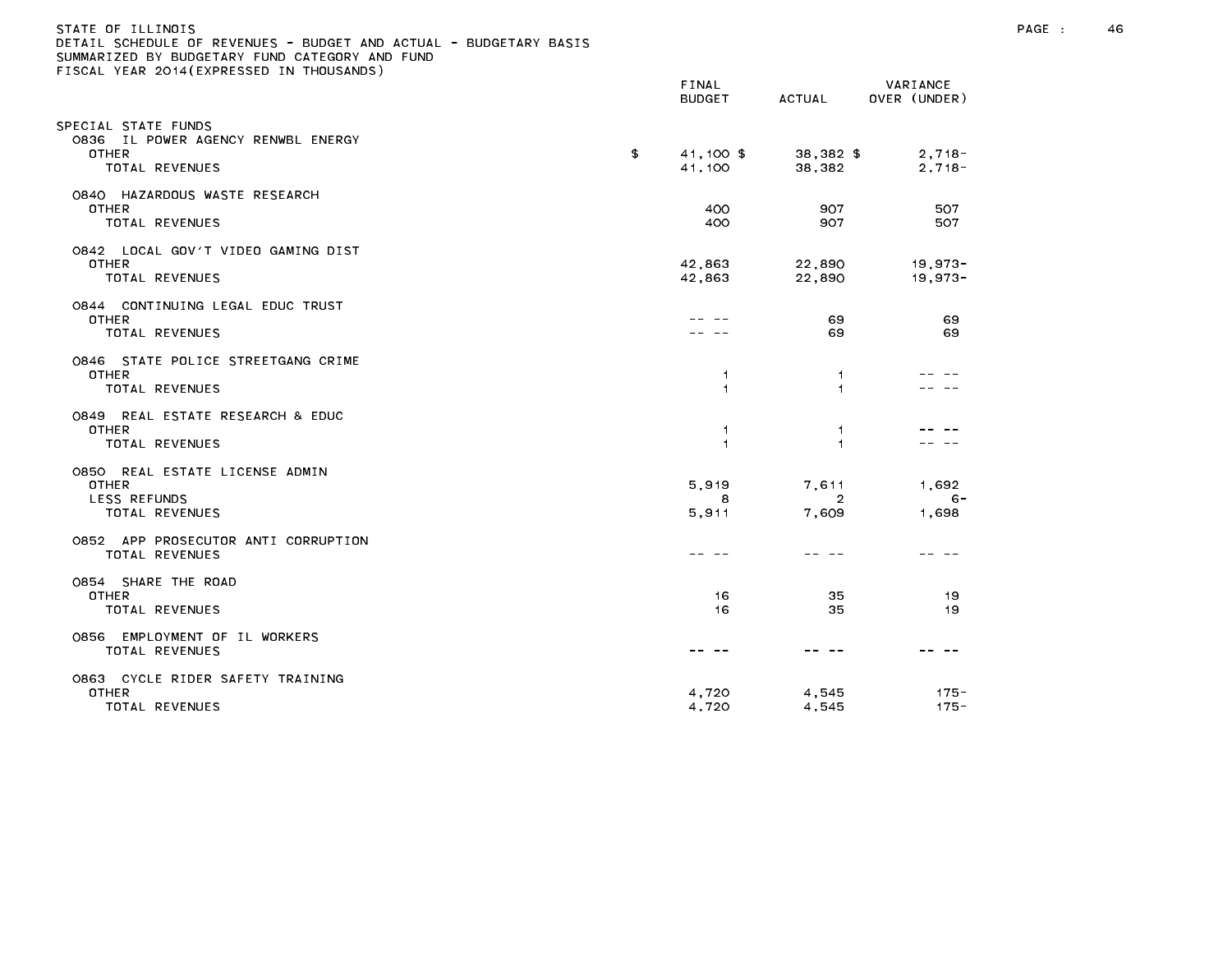# STATE OF ILLINOIS PAGE : 47 DETAIL SCHEDULE OF REVENUES - BUDGET AND ACTUAL - BUDGETARY BASIS

|                                                                                                    | FINAL<br><b>BUDGET</b> | <b>ACTUAL</b>    | VARIANCE<br>OVER (UNDER) |
|----------------------------------------------------------------------------------------------------|------------------------|------------------|--------------------------|
| SPECIAL STATE FUNDS<br>0864 FARMERS' MARKET TECH IMPROVMNT<br>FEDERAL GOVERNMENT<br>TOTAL REVENUES | \$<br>$--$ \$          | $25$ \$<br>25    | 25<br>25                 |
| 0865 DOMESTIC VIOLENCE SHELTER&SERV<br><b>OTHER</b><br><b>TOTAL REVENUES</b>                       | 667<br>667             | 615<br>615       | $52 -$<br>$52 -$         |
| 0866 SNOWMOBILE TRAIL ESTABLISHMENT<br><b>OTHER</b><br><b>TOTAL REVENUES</b>                       | 145<br>145             | 145<br>145       |                          |
| 0867 FRATERNAL ORDER OF POLICE<br>OTHER<br><b>TOTAL REVENUES</b>                                   | 8<br>8                 | 13<br>13         | 5<br>5                   |
| 0874 ILLINOIS ROUTE 66<br>TOTAL REVENUES                                                           |                        |                  |                          |
| 0877 HABITAT FOR HUMANITY<br>TOTAL REVENUES                                                        |                        |                  |                          |
| 0878 DRUG TRAFFIC PREVENTION<br><b>OTHER</b><br>TOTAL REVENUES                                     | 282<br>282             | 253<br>253       | $29 -$<br>$29 -$         |
| 0879 TRAFFIC & CRIM CONVICTION SUR<br>OTHER<br><b>TOTAL REVENUES</b>                               | 15,900<br>15,900       | 16,858<br>16,858 | 958<br>958               |
| 0880 DISABLED VETS PROP TAX RELIEF<br><b>TOTAL REVENUES</b>                                        |                        |                  |                          |
| 0881 GREEN MANUFACTURING<br><b>TOTAL REVENUES</b>                                                  |                        |                  |                          |
| 0885 WAGE THEFT ENFORCEMENT<br><b>OTHER</b><br>TOTAL REVENUES                                      | 60<br>60               | 57<br>57         | $3 -$<br>$3 -$           |
| 0886 CRIMINAL JUSTICE INFO SYS TR<br>TOTAL REVENUES                                                | -- -                   |                  |                          |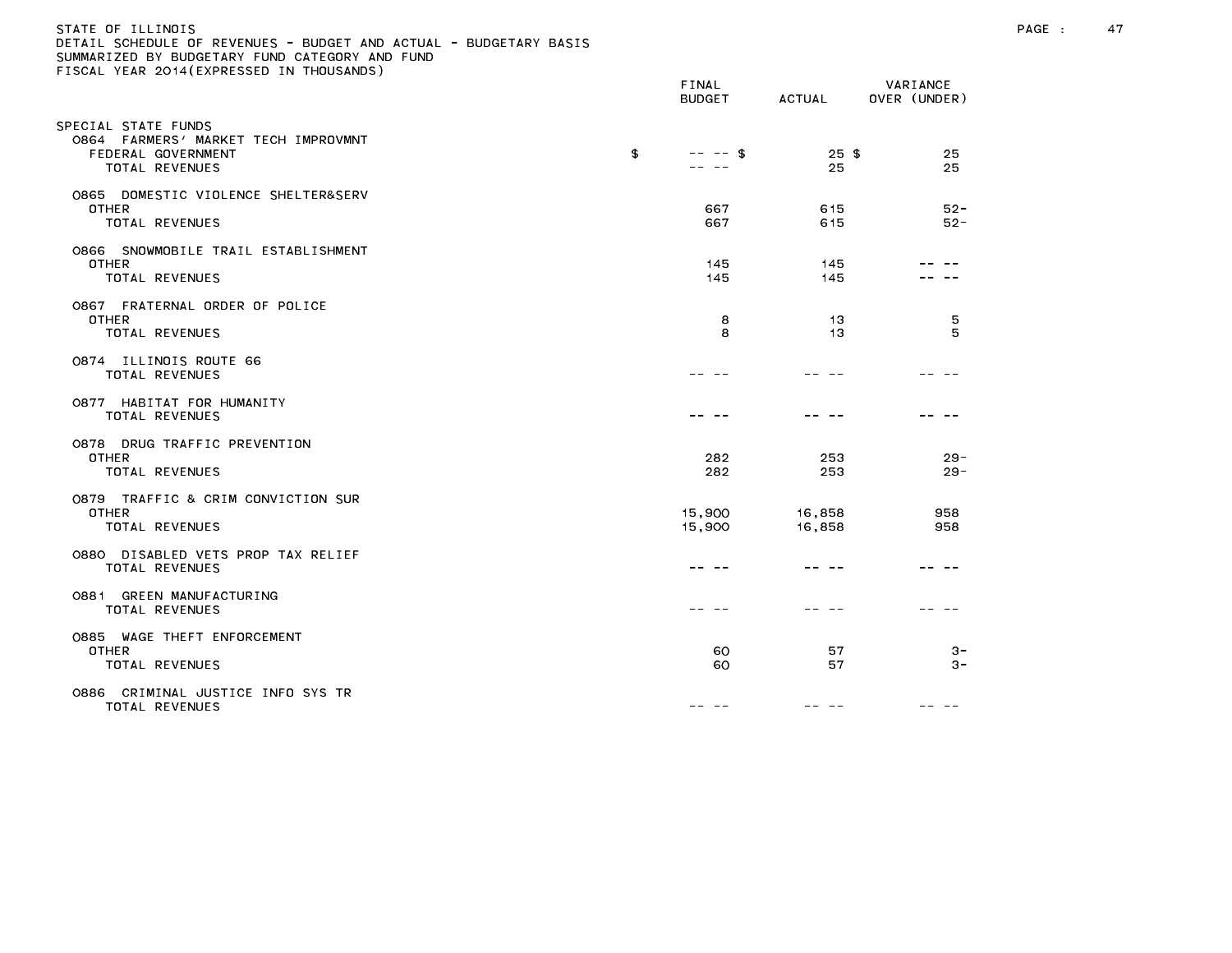| )ETAIL SCHEDULE OF REVENUES - BUDGET AND ACTUAL - BUDGETARY BASIS<br>SUMMARIZED BY BUDGETARY FUND CATEGORY AND FUND<br>ISCAL YEAR 2014(EXPRESSED IN THOUSANDS) |                                  |                                   |                               |
|----------------------------------------------------------------------------------------------------------------------------------------------------------------|----------------------------------|-----------------------------------|-------------------------------|
|                                                                                                                                                                | <b>FINAL</b><br><b>BUDGET</b>    | <b>ACTUAL</b>                     | VARIANCE<br>OVER (UNDER)      |
| SPECIAL STATE FUNDS<br>O888 DESIGN PROFESSIONAL ADMIN & IN<br><b>OTHER</b><br>LESS REFUNDS<br>TOTAL REVENUES                                                   | $1,396$ \$<br>\$<br>2<br>1,394   | $1,525$ \$<br>$\circ$<br>1,525    | 129<br>$2 -$<br>131           |
| 0891 FORECLOSURE PREVENTION PROGRAM<br><b>OTHER</b><br>TOTAL REVENUES                                                                                          | 20,000<br>20,000                 | 2,938<br>2,938                    | $17,062-$<br>17,062-          |
| 0892 ABANDONED RES PROP MUN REL PRG<br><b>OTHER</b><br>TOTAL REVENUES                                                                                          | 30,000<br>30,000                 | 10,432<br>10,432                  | $19,568 -$<br>$19,568 -$      |
| 0895 SOIL AND WATER CONSERVATION<br>TOTAL REVENUES                                                                                                             |                                  |                                   |                               |
| 0899 ST JUDE CHILDREN'S RESEARCH<br>OTHER<br>TOTAL REVENUES                                                                                                    |                                  | $\circ$<br>-- --                  |                               |
| 0901 ATTORNEY GENERAL'S GRANT<br>TOTAL REVENUES                                                                                                                |                                  |                                   |                               |
| 0905 IL FORESTRY DEVELOPMENT<br>FEDERAL GOVERNMENT<br><b>OTHER</b><br>TOTAL REVENUES                                                                           | 1,001<br>1,067<br>2,068          | 975<br>1,258<br>2,233             | $26 -$<br>191<br>165          |
| 0906 STATE POLICE SERVICES<br>FEDERAL GOVERNMENT<br>OTHER<br>TOTAL REVENUES                                                                                    | 15<br>24,505<br>24.520           | 6<br>23,234<br>23,240             | $9 -$<br>$1,271-$<br>$1,280-$ |
| 0907 HEALTH INSURANCE RESERVE<br>FEDERAL GOVERNMENT<br>OTHER<br>TOTAL REVENUES                                                                                 | 37,905<br>2,358,473<br>2,396,378 | 36, 123<br>2,418,581<br>2,454,704 | 1,782-<br>60, 108<br>58,326   |
| 0909 IL WILDLIFE PRESERVATION<br>FEDERAL GOVERNMENT<br><b>OTHER</b><br>TOTAL DEVENHES                                                                          | 127<br>205<br>つつつ                | 65<br>280<br>245                  | $62 -$<br>75<br>13.           |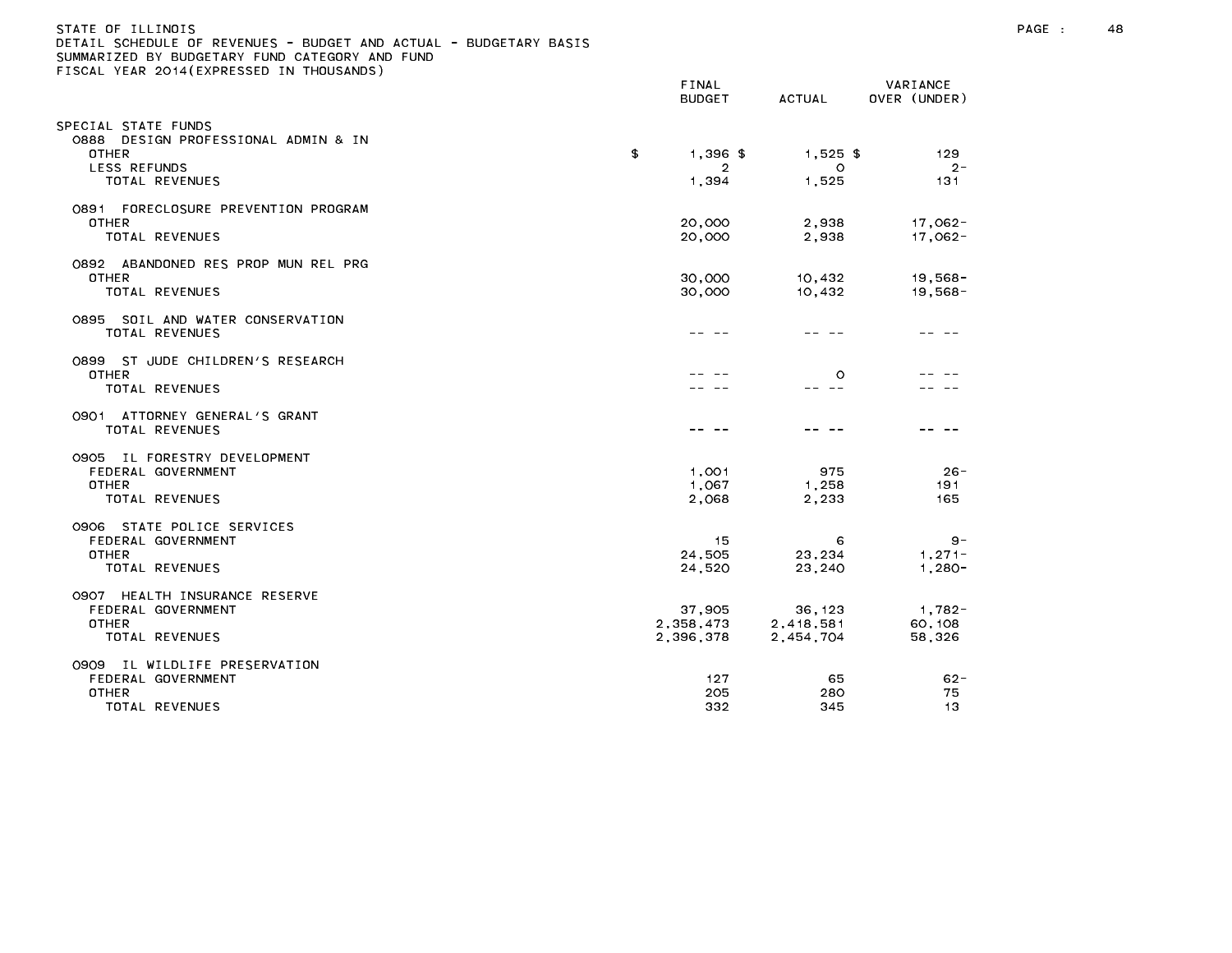| STATE OF ILLINOIS                                                 |
|-------------------------------------------------------------------|
| DETAIL SCHEDULE OF REVENUES - BUDGET AND ACTUAL - BUDGETARY BASIS |
| SUMMARIZED BY BUDGETARY FUND CATEGORY AND FUND                    |
| FISCAL YEAR 2014(EXPRESSED IN THOUSANDS)                          |
|                                                                   |

|                                                                                        | FINAL<br><b>BUDGET</b>                                                                                                                                                                                                                                                                                                                                                                                  | ACTUAL                 | VARIANCE<br>OVER (UNDER)  |
|----------------------------------------------------------------------------------------|---------------------------------------------------------------------------------------------------------------------------------------------------------------------------------------------------------------------------------------------------------------------------------------------------------------------------------------------------------------------------------------------------------|------------------------|---------------------------|
| PECIAL STATE FUNDS<br>0910 YOUTH DRUG ABUSE PREVENTION<br><b>OTHER</b><br>LESS REFUNDS | \$<br>$423$ \$<br>30                                                                                                                                                                                                                                                                                                                                                                                    | $423$ \$<br>-- --      | -- --<br>$30 -$           |
| TOTAL REVENUES                                                                         | 393                                                                                                                                                                                                                                                                                                                                                                                                     | 423                    | 30                        |
| 0913 FEDERAL WORKFORCE TRAINING<br>FEDERAL GOVERNMENT<br>OTHER                         | 129,000<br>$\frac{1}{2} \frac{1}{2} \frac{1}{2} \frac{1}{2} \frac{1}{2} \frac{1}{2} \frac{1}{2} \frac{1}{2} \frac{1}{2} \frac{1}{2} \frac{1}{2} \frac{1}{2} \frac{1}{2} \frac{1}{2} \frac{1}{2} \frac{1}{2} \frac{1}{2} \frac{1}{2} \frac{1}{2} \frac{1}{2} \frac{1}{2} \frac{1}{2} \frac{1}{2} \frac{1}{2} \frac{1}{2} \frac{1}{2} \frac{1}{2} \frac{1}{2} \frac{1}{2} \frac{1}{2} \frac{1}{2} \frac{$ | 129, 164<br>$\Omega$   | 164<br>-- --              |
| TOTAL REVENUES                                                                         | 129,000                                                                                                                                                                                                                                                                                                                                                                                                 | 129, 164               | 164                       |
| 0914 NATURAL RESOURCES INFORMATION<br>TOTAL REVENUES                                   |                                                                                                                                                                                                                                                                                                                                                                                                         |                        |                           |
| $0915 - 4 - H$<br>TOTAL REVENUES                                                       |                                                                                                                                                                                                                                                                                                                                                                                                         |                        |                           |
| 0918 DUCKS UNLIMITED<br><b>OTHER</b><br>TOTAL REVENUES                                 | 12<br>12                                                                                                                                                                                                                                                                                                                                                                                                | 7<br>7                 | $5 -$<br>5 –              |
| 0920 METABOLIC SCREENING & TREATMNT<br><b>OTHER</b><br>TOTAL REVENUES                  | 17,769<br>17,769                                                                                                                                                                                                                                                                                                                                                                                        | 15,215<br>15,215       | $2,554-$<br>$2,554-$      |
| 0922 INSURANCE PRODUCER ADMIN<br><b>OTHER</b><br><b>LESS REFUNDS</b><br>TOTAL REVENUES | 27,569<br>200<br>27,369                                                                                                                                                                                                                                                                                                                                                                                 | 31,795<br>22<br>31,773 | 4,226<br>$178 -$<br>4,404 |
| 0924 LIEUTENANT GOVERNOR'S GRANT<br>TOTAL REVENUES                                     |                                                                                                                                                                                                                                                                                                                                                                                                         |                        |                           |
| 0925 COAL TECHNOLOGY DEV ASSIST<br><b>OTHER</b><br>TOTAL REVENUES                      | 5,000<br>5.000                                                                                                                                                                                                                                                                                                                                                                                          | 5,196<br>5.196         | 196<br>196                |
| 0927 IL NATNL GUARD ARMORY CONSTR<br><b>TOTAL REVENUES</b>                             |                                                                                                                                                                                                                                                                                                                                                                                                         | $  -$                  |                           |
| 0929 VIOLENT CRIME VICTIMS ASSIST<br><b>OTHER</b><br>TOTAL REVENUES                    | 7,859<br>7,859                                                                                                                                                                                                                                                                                                                                                                                          | 9,406<br>9,406         | 1,547<br>1,547            |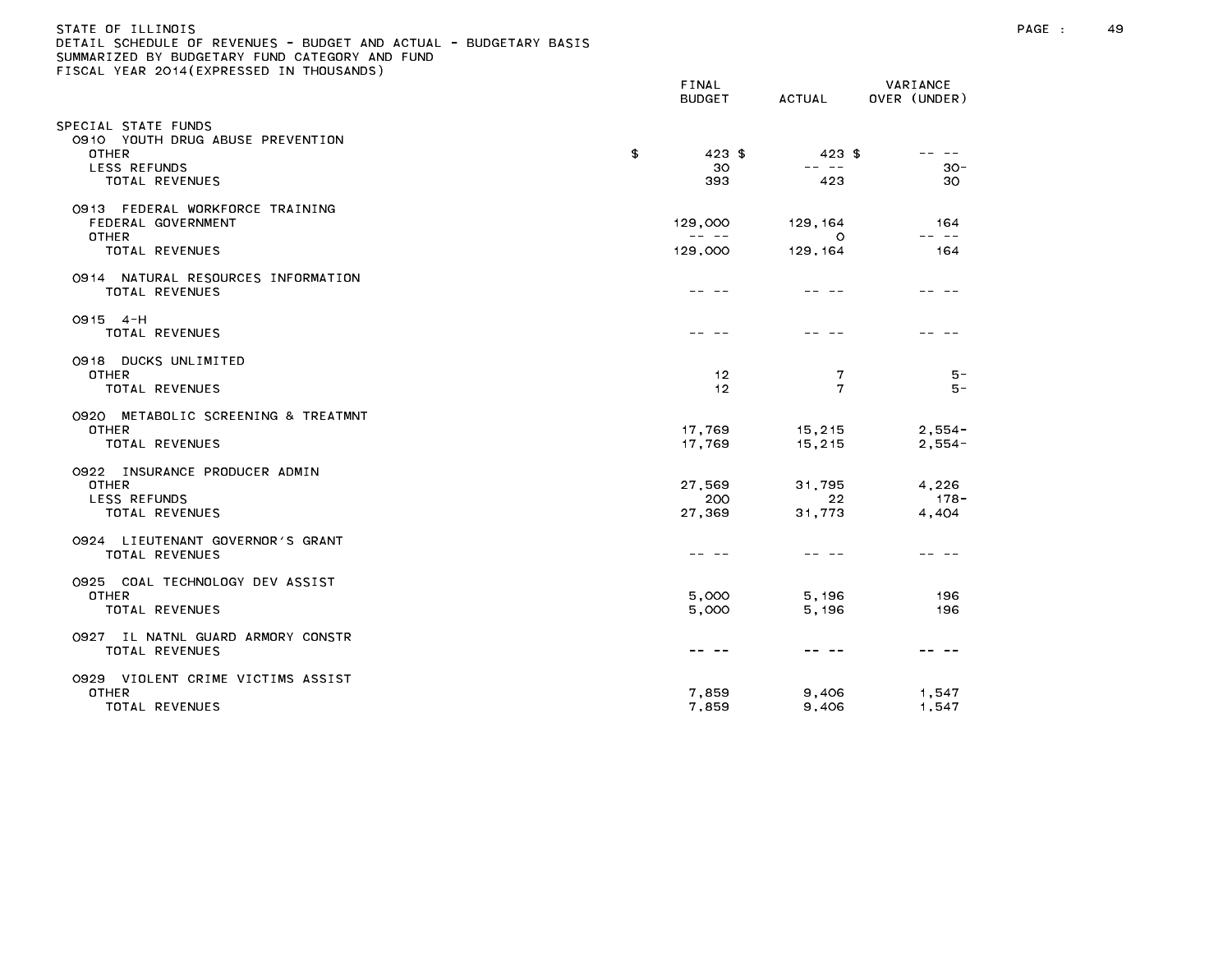### STATE OF ILLINOIS PAGE : 50 DETAIL SCHEDULE OF REVENUES - BUDGET AND ACTUAL - BUDGETARY BASIS

| LOOME TEAR EUTR(EATALOGED IN THOUGHNOUS                                                                                    | FINAL<br><b>BUDGET</b>         | ACTUAL                     | VARIANCE<br>OVER (UNDER)    |
|----------------------------------------------------------------------------------------------------------------------------|--------------------------------|----------------------------|-----------------------------|
| SPECIAL STATE FUNDS<br>0930 SENIOR CITIZEN REAL EST DEF TA<br>OTHER<br>TOTAL REVENUES                                      | \$<br>$5,800$ \$<br>5,800      | 5,872 \$<br>5,872          | 72<br>72                    |
| 0934 CHILD ABUSE PREVENTION<br><b>OTHER</b><br><b>TOTAL REVENUES</b>                                                       | -1<br>1                        | 12<br>12                   | 11<br>11                    |
| 0936 RAIL FREIGHT LOAN REPAYMENT<br>OTHER<br>TOTAL REVENUES                                                                | 459<br>459                     | 268<br>268                 | $191 -$<br>$191 -$          |
| 0938 HEARING INSTRUMENT DISPEN EXAM<br><b>OTHER</b><br>TOTAL REVENUES                                                      | 71<br>71                       | 78<br>78                   | 7<br>7                      |
| 0942 LOW-LEVEL RAD WSTE FAC DEV&OP<br><b>OTHER</b><br>LESS REFUNDS<br><b>TOTAL REVENUES</b>                                | 481<br>5<br>476                | 903<br>O<br>903            | 422<br>5 –<br>427           |
| 0943 LOW-LEVEL RAD WSTE FAC CLS&CMP<br><b>OTHER</b><br><b>TOTAL REVENUES</b>                                               |                                | $\circ$<br>- --            |                             |
| 0944 ENVIRO PROTECT PERMIT & INSP<br>PRIOR FISCAL YEAR RECEIPT TRANSFERS<br>OTHER<br><b>LESS REFUNDS</b><br>TOTAL REVENUES | -- --<br>8,300<br>100<br>8,200 | 35<br>9,826<br>12<br>9,849 | 35<br>1,526<br>88-<br>1,649 |
| 0945 LANDFILL CLOSURE & POST-CLOSE<br>OTHER<br>TOTAL REVENUES                                                              | 500<br>500                     |                            | $500 -$<br>$500 -$          |
| 0947 GOVERNOR'S GRANT<br>TOTAL REVENUES                                                                                    | -- -                           |                            |                             |
| 0948 SECRETARY OF STATE'S GRANT<br><b>OTHER</b><br>TOTAL REVENUES                                                          | 8<br>8                         | 106<br>106                 | 98<br>98                    |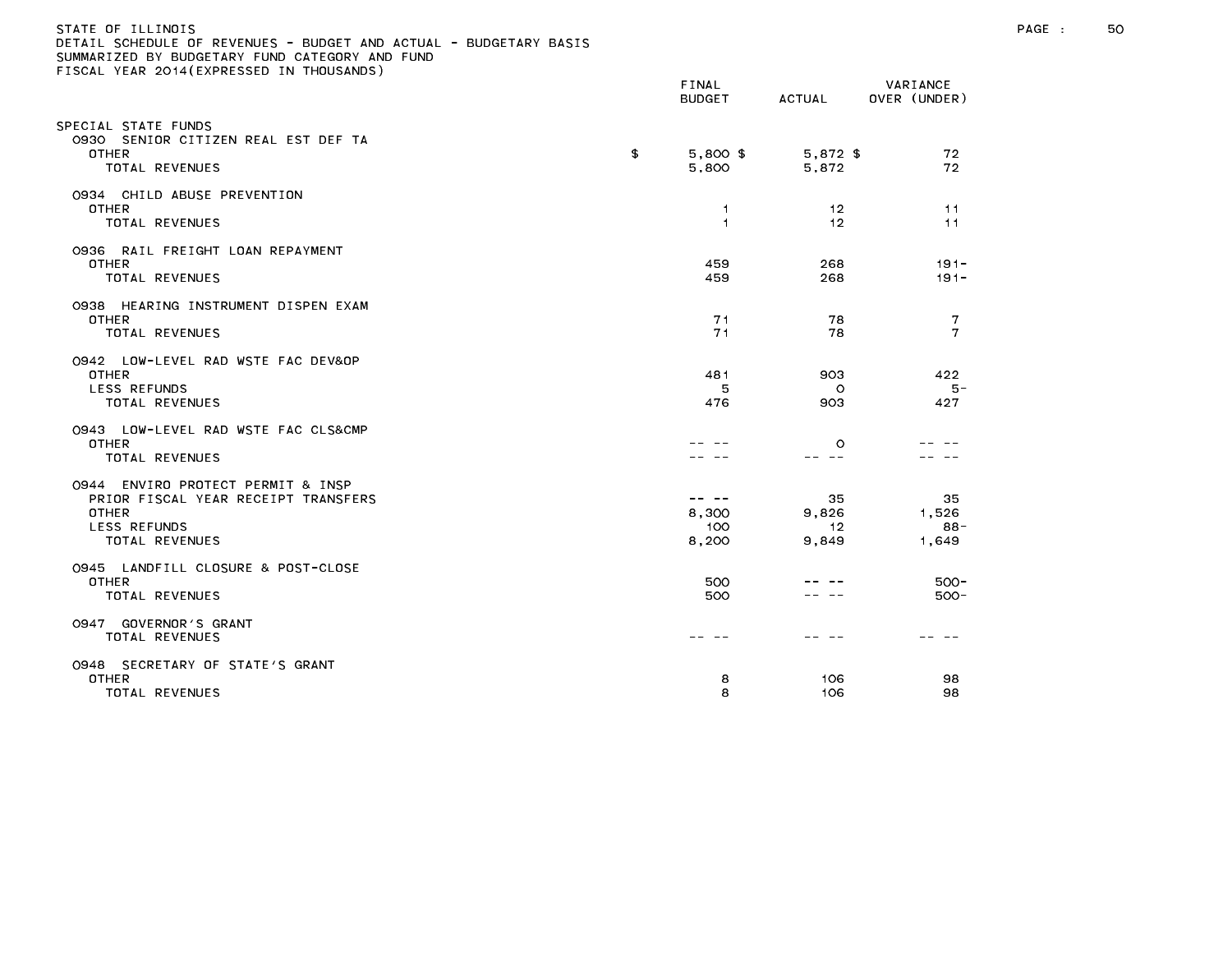### STATE OF ILLINOIS PAGE : 51 DETAIL SCHEDULE OF REVENUES - BUDGET AND ACTUAL - BUDGETARY BASIS

| LLOOME TEAR EOTT(EATALOOLD IN THOU                                                    | FINAL<br><b>BUDGET</b>        | ACTUAL                        | VARIANCE<br>OVER (UNDER)   |
|---------------------------------------------------------------------------------------|-------------------------------|-------------------------------|----------------------------|
| SPECIAL STATE FUNDS<br>0953 STATE MIGRATORY WATERFOWL STAM<br>OTHER<br>TOTAL REVENUES | \$<br>$1,054$ \$<br>1,054     | $1,097$ \$<br>1,097           | 43<br>43                   |
| 0954 IL STATE PODIATRIC DISCIPLINE<br>OTHER<br><b>LESS REFUNDS</b><br>TOTAL REVENUES  | 46<br>$\overline{1}$<br>45    | 53<br>-- --<br>53             | $\mathbf{7}$<br>$1 -$<br>8 |
| 0958 AG SEX OFFNDR AWARE TRAIN & ED<br>OTHER<br><b>TOTAL REVENUES</b>                 | 71<br>71                      | 93<br>93                      | 22<br>22                   |
| 0960 BUILD ILLINOIS<br>SALES TAXES<br><b>OTHER</b><br><b>TOTAL REVENUES</b>           | 451,278<br>118,697<br>569,975 | 451,278<br>118,697<br>569,975 |                            |
| 0961 MFEA IMPROVEMENT BOND<br><b>TOTAL REVENUES</b>                                   |                               |                               |                            |
| 0962 PARK & CONSERVATION<br>FEDERAL GOVERNMENT<br><b>OTHER</b><br>TOTAL REVENUES      | 1,543<br>24,924<br>26,467     | 3,412<br>25,864<br>29,276     | 1.869<br>940<br>2,809      |
| 0963 VEHICLE INSPECTION<br><b>OTHER</b><br>TOTAL REVENUES                             | 21<br>21                      | 44<br>44                      | 23<br>23                   |
| 0969 LOCAL TOURISM<br><b>OTHER</b><br><b>TOTAL REVENUES</b>                           | 14,332<br>14.332              | 14,907<br>14,907              | 575<br>575                 |
| 0973 IL CAPITAL REVOLVING LOAN<br><b>OTHER</b><br>TOTAL REVENUES                      | 1,173<br>1,173                | 589<br>589                    | $584 -$<br>$584 -$         |
| 0974 IL EQUITY<br><b>OTHER</b><br>TOTAL REVENUES                                      | 3<br>3                        | 184<br>184                    | 181<br>181                 |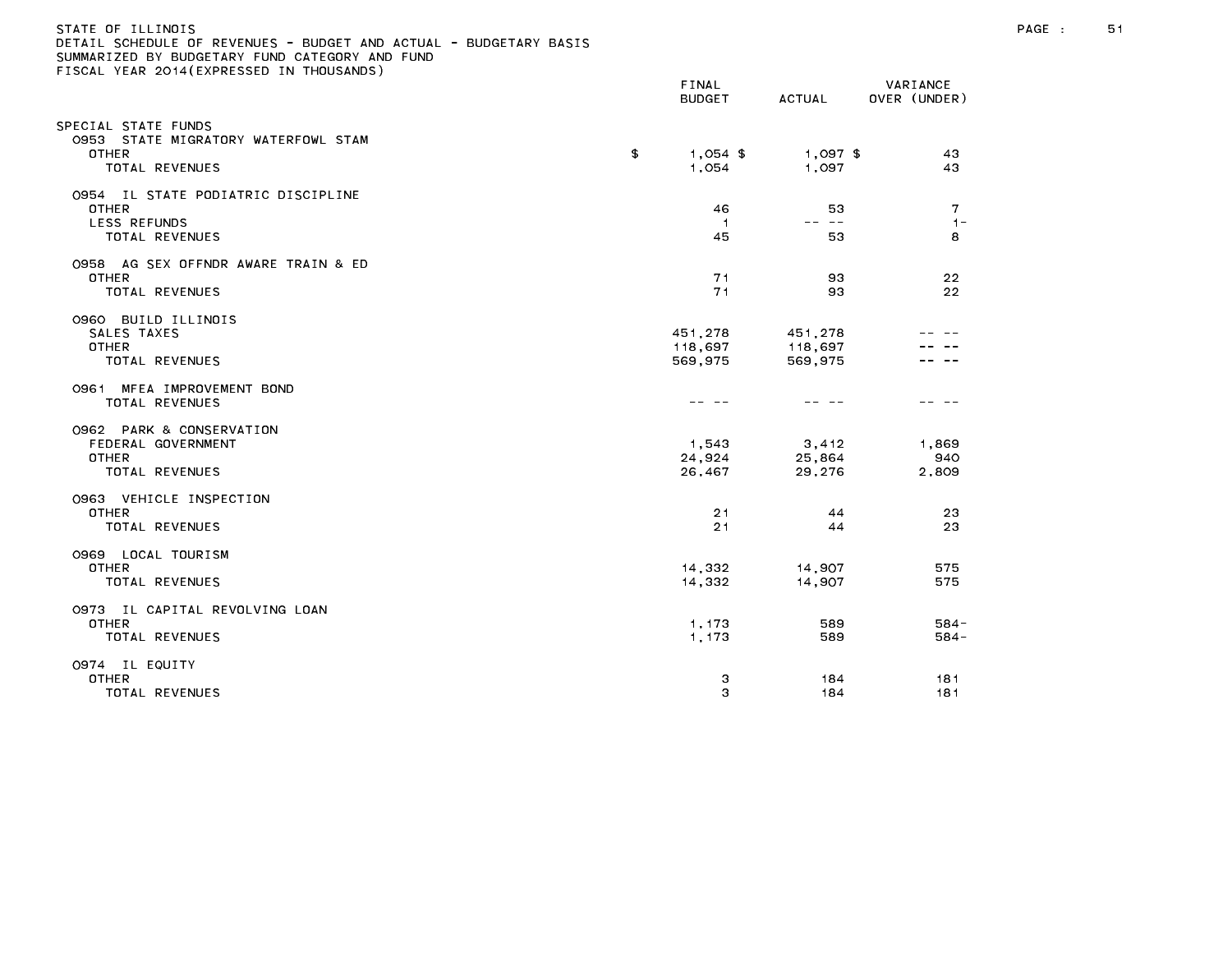| DETAIL SCHEDULE UF REVENUES - BUDGET AND ACTUAL - BUDGETARY BASIS<br>SUMMARIZED BY BUDGETARY FUND CATEGORY AND FUND<br>FISCAL YEAR 2014(EXPRESSED IN THOUSANDS)   |                                                                                                                                                                                                                                                                                                                                                                                                                                                        |                                                               |                                                                                                                                                                                                                                                                                                                                                                                                                                                |
|-------------------------------------------------------------------------------------------------------------------------------------------------------------------|--------------------------------------------------------------------------------------------------------------------------------------------------------------------------------------------------------------------------------------------------------------------------------------------------------------------------------------------------------------------------------------------------------------------------------------------------------|---------------------------------------------------------------|------------------------------------------------------------------------------------------------------------------------------------------------------------------------------------------------------------------------------------------------------------------------------------------------------------------------------------------------------------------------------------------------------------------------------------------------|
|                                                                                                                                                                   | FINAL<br>BUDGET                                                                                                                                                                                                                                                                                                                                                                                                                                        | ACTUAL                                                        | VARIANCE<br>OVER (UNDER)                                                                                                                                                                                                                                                                                                                                                                                                                       |
| SPECIAL STATE FUNDS<br>0975 LARGE BUSINESS ATTRACTION<br>OTHER<br>TOTAL REVENUES                                                                                  | \$<br>$104$ \$<br>104                                                                                                                                                                                                                                                                                                                                                                                                                                  | 89 \$<br>89                                                   | $15 -$<br>$15 -$                                                                                                                                                                                                                                                                                                                                                                                                                               |
| 0980 MANTENO VETERANS HOME<br>FEDERAL GOVERNMENT<br><b>OTHER</b><br><b>LESS REFUNDS</b><br>TOTAL REVENUES                                                         | 10,697<br>4.917<br>91<br>15.523                                                                                                                                                                                                                                                                                                                                                                                                                        | 12,127<br>5.048<br>84<br>17.091                               | 1,430<br>131<br>$7 -$<br>1.568                                                                                                                                                                                                                                                                                                                                                                                                                 |
| 0982 ADELINE JAY GEO-KARIS IL BEACH<br><b>OTHER</b><br><b>LESS REFUNDS</b><br>TOTAL REVENUES                                                                      | 1.930<br>25.<br>1,905                                                                                                                                                                                                                                                                                                                                                                                                                                  | 1.759<br>11<br>1,748                                          | $171 -$<br>$14 -$<br>$157 -$                                                                                                                                                                                                                                                                                                                                                                                                                   |
| 0984 INTERNATIONAL & PROMOTIONAL<br><b>OTHER</b><br>TOTAL REVENUES                                                                                                | 15<br>15                                                                                                                                                                                                                                                                                                                                                                                                                                               | 16<br>16                                                      | $\mathbf{1}$<br>$\overline{1}$                                                                                                                                                                                                                                                                                                                                                                                                                 |
| 0993 PUBLIC INFRASTRUCTURE CONST LN<br>OTHER<br><b>TOTAL REVENUES</b>                                                                                             | 92<br>92                                                                                                                                                                                                                                                                                                                                                                                                                                               | 66<br>66                                                      | $26 -$<br>$26 -$                                                                                                                                                                                                                                                                                                                                                                                                                               |
| 0997 INSURANCE FINANCIAL REGULATION<br><b>OTHER</b><br>LESS REFUNDS<br>TOTAL REVENUES                                                                             | 23.941<br>49<br>23,892                                                                                                                                                                                                                                                                                                                                                                                                                                 | 23,090<br>41<br>23,049                                        | $851 -$<br>$8 -$<br>$843 -$                                                                                                                                                                                                                                                                                                                                                                                                                    |
| TOTAL SPECIAL STATE FUNDS<br>INCOME TAXES<br>SALES TAXES<br>MOTOR FUEL TAXES<br>PUBLIC UTILITY TAXES<br>FEDERAL GOVERNMENT<br>PRIOR FISCAL YEAR RECEIPT TRANSFERS | 3,688,925<br>875,670<br>69,550<br>452,683<br>6,780,085<br>$\frac{1}{2} \frac{1}{2} \frac{1}{2} \frac{1}{2} \frac{1}{2} \frac{1}{2} \frac{1}{2} \frac{1}{2} \frac{1}{2} \frac{1}{2} \frac{1}{2} \frac{1}{2} \frac{1}{2} \frac{1}{2} \frac{1}{2} \frac{1}{2} \frac{1}{2} \frac{1}{2} \frac{1}{2} \frac{1}{2} \frac{1}{2} \frac{1}{2} \frac{1}{2} \frac{1}{2} \frac{1}{2} \frac{1}{2} \frac{1}{2} \frac{1}{2} \frac{1}{2} \frac{1}{2} \frac{1}{2} \frac{$ | 3,688,925<br>913,600<br>70.512<br>436,835<br>6,598,422<br>792 | $\frac{1}{2} \frac{1}{2} \frac{1}{2} \frac{1}{2} \frac{1}{2} \frac{1}{2} \frac{1}{2} \frac{1}{2} \frac{1}{2} \frac{1}{2} \frac{1}{2} \frac{1}{2} \frac{1}{2} \frac{1}{2} \frac{1}{2} \frac{1}{2} \frac{1}{2} \frac{1}{2} \frac{1}{2} \frac{1}{2} \frac{1}{2} \frac{1}{2} \frac{1}{2} \frac{1}{2} \frac{1}{2} \frac{1}{2} \frac{1}{2} \frac{1}{2} \frac{1}{2} \frac{1}{2} \frac{1}{2} \frac{$<br>37,930<br>962<br>$15,848-$<br>181,663-<br>792. |
| <b>OTHER</b><br>LESS REFUNDS<br>TOTAL REVENUES                                                                                                                    | 9,479,408<br>2,487,424<br>$$18.858.897$ \$                                                                                                                                                                                                                                                                                                                                                                                                             | 9,429,506<br>2,477,113<br>18.661.479 \$                       | $49,902 -$<br>$10,311-$<br>197.418-                                                                                                                                                                                                                                                                                                                                                                                                            |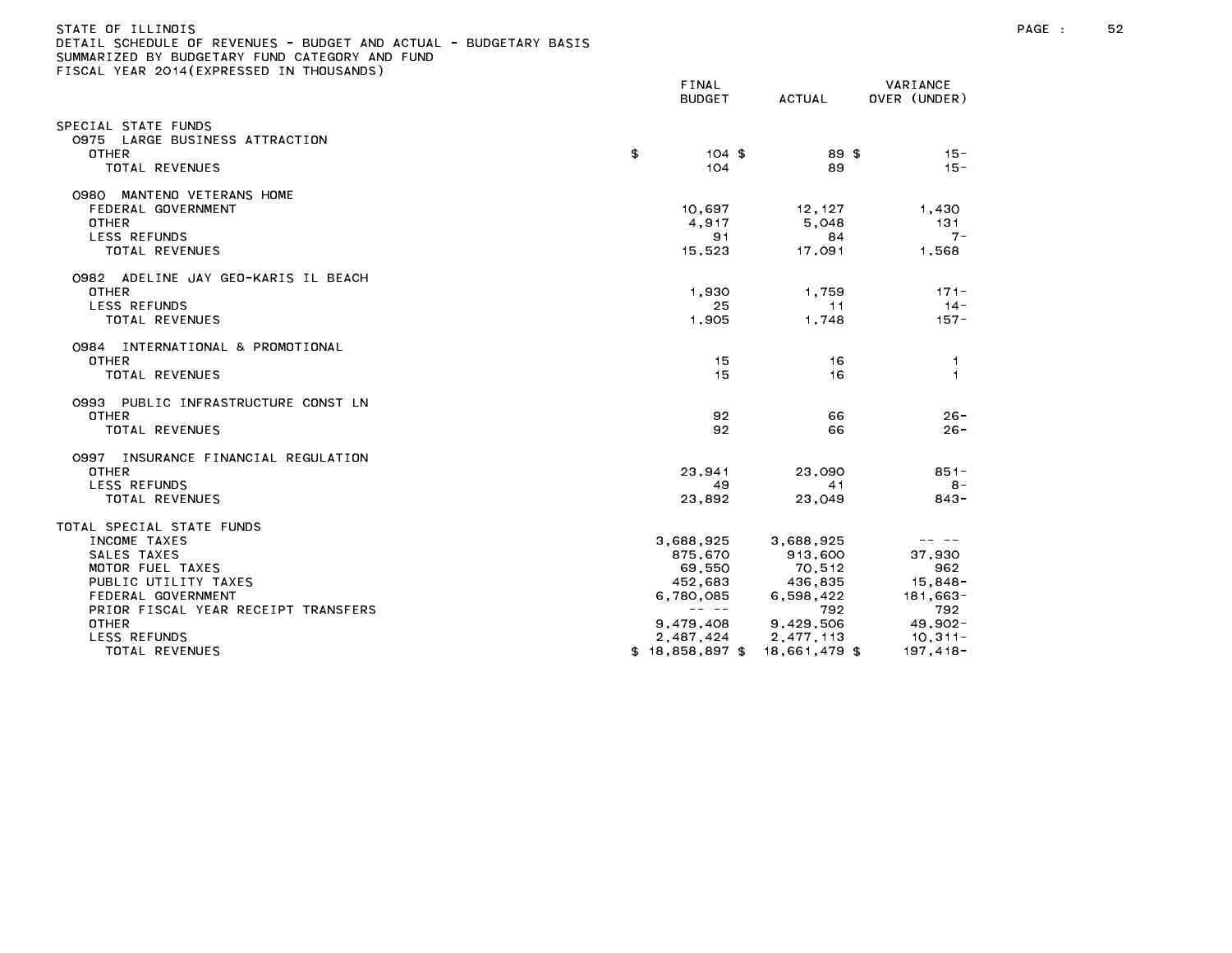# STATE OF ILLINOIS PAGE : 53 DETAIL SCHEDULE OF REVENUES - BUDGET AND ACTUAL - BUDGETARY BASIS

|                                                                   |    | FINAL<br><b>BUDGET</b> | ACTUAL   | VARIANCE<br>OVER (UNDER) |
|-------------------------------------------------------------------|----|------------------------|----------|--------------------------|
| BOND FINANCED FUNDS<br>0141 CAPITAL DEVELOPMENT<br>TOTAL REVENUES | £  | $-- - -$ \$            | -- -- \$ |                          |
| 0143 SCHOOL CONSTRUCTION<br><b>TOTAL REVENUES</b>                 |    |                        |          |                          |
| 0551 ANTI-POLLUTION<br>TOTAL REVENUES                             |    |                        |          |                          |
| 0553 TRANSPORTATION BOND SERIES A<br>TOTAL REVENUES               |    |                        |          |                          |
| 0554 TRANSPORTATION BOND SERIES B<br><b>TOTAL REVENUES</b>        |    |                        |          |                          |
| 0556 IL CIVIC CENTER BOND<br>TOTAL REVENUES                       |    |                        |          |                          |
| 0653 COAL DEVELOPMENT<br>TOTAL REVENUES                           |    |                        |          |                          |
| 0695 TRANSPORTATION BOND SERIES D<br><b>TOTAL REVENUES</b>        |    |                        |          |                          |
| 0971 BUILD ILLINOIS BOND<br><b>OTHER</b>                          |    |                        | 6        | 6                        |
| <b>TOTAL REVENUES</b>                                             |    |                        | 6        | 6                        |
| TOTAL BOND FINANCED FUNDS                                         |    |                        |          |                          |
| INCOME TAXES                                                      |    |                        |          |                          |
| SALES TAXES                                                       |    |                        |          |                          |
| MOTOR FUEL TAXES                                                  |    |                        |          |                          |
| PUBLIC UTILITY TAXES                                              |    |                        |          |                          |
| FEDERAL GOVERNMENT                                                |    |                        |          |                          |
| PRIOR FISCAL YEAR RECEIPT TRANSFERS                               |    |                        |          |                          |
| <b>OTHER</b>                                                      |    |                        | 6        | 6                        |
| <b>LESS REFUNDS</b>                                               |    |                        |          |                          |
| TOTAL REVENUES                                                    | \$ | - \$<br>$\sim$ $-$     | 6 \$     | 6                        |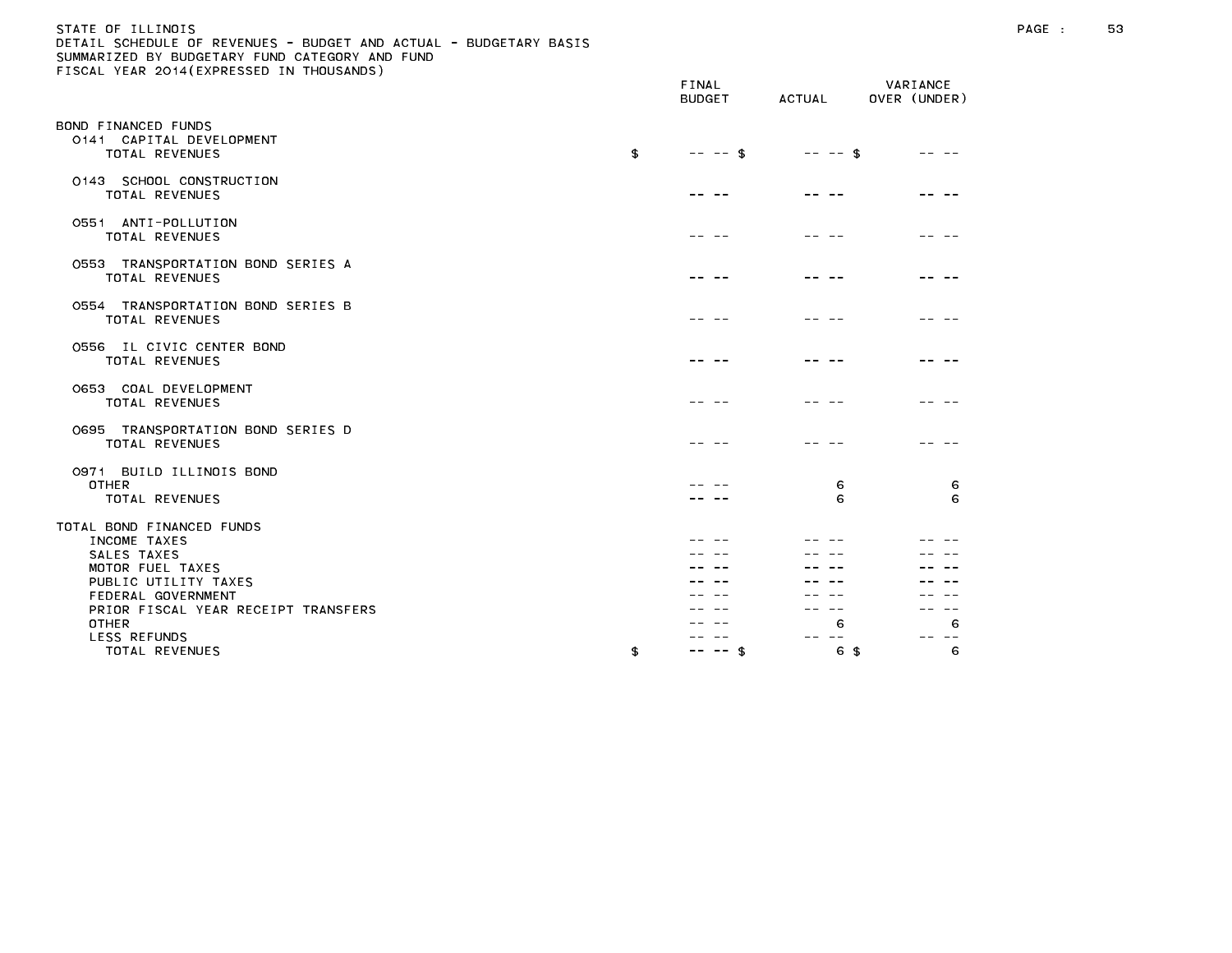# STATE OF ILLINOIS PAGE : 54 DETAIL SCHEDULE OF REVENUES - BUDGET AND ACTUAL - BUDGETARY BASIS

|                                                                                                                                                                  | FINAL<br><b>BUDGET</b>                | ACTUAL                         | VARIANCE<br>OVER (UNDER)         |
|------------------------------------------------------------------------------------------------------------------------------------------------------------------|---------------------------------------|--------------------------------|----------------------------------|
| DEBT SERVICE FUNDS<br>0101 GENERAL OBLIGATION BR&I<br>FEDERAL GOVERNMENT<br><b>OTHER</b><br><b>TOTAL REVENUES</b>                                                | \$<br>61.567 \$<br>47, 168<br>108,735 | 56,876 \$<br>44,452<br>101,328 | $4,691-$<br>$2,716-$<br>$7,407-$ |
| IL CIVIC CENTER BR&I<br>0105<br><b>TOTAL REVENUES</b>                                                                                                            |                                       |                                |                                  |
| 0625 MATURED BOND & COUPON<br><b>TOTAL REVENUES</b>                                                                                                              |                                       |                                |                                  |
| 0694 CAPITAL PROJECTS<br>SALES TAXES<br>OTHER<br>TOTAL REVENUES                                                                                                  | 55,015<br>678,639<br>733,654          | 55,015<br>678,639<br>733.654   |                                  |
| 0970 BUILD ILLINOIS B R & I<br><b>OTHER</b><br>TOTAL REVENUES                                                                                                    | 25<br>25                              | 59<br>59                       | 34<br>34                         |
| TOTAL DEBT SERVICE FUNDS<br>INCOME TAXES<br>SALES TAXES<br>MOTOR FUEL TAXES<br>PUBLIC UTILITY TAXES<br>FEDERAL GOVERNMENT<br>PRIOR FISCAL YEAR RECEIPT TRANSFERS | 55.015<br>-- --<br>61,567<br>-- --    | 55,015<br>56.876<br>-- --      | $4.691 -$                        |
| OTHER<br><b>LESS REFUNDS</b><br>TOTAL REVENUES                                                                                                                   | 725,832<br>842,414 \$<br>\$           | 723, 150<br>835.041 \$         | $2,682-$<br>-- --<br>$7,373-$    |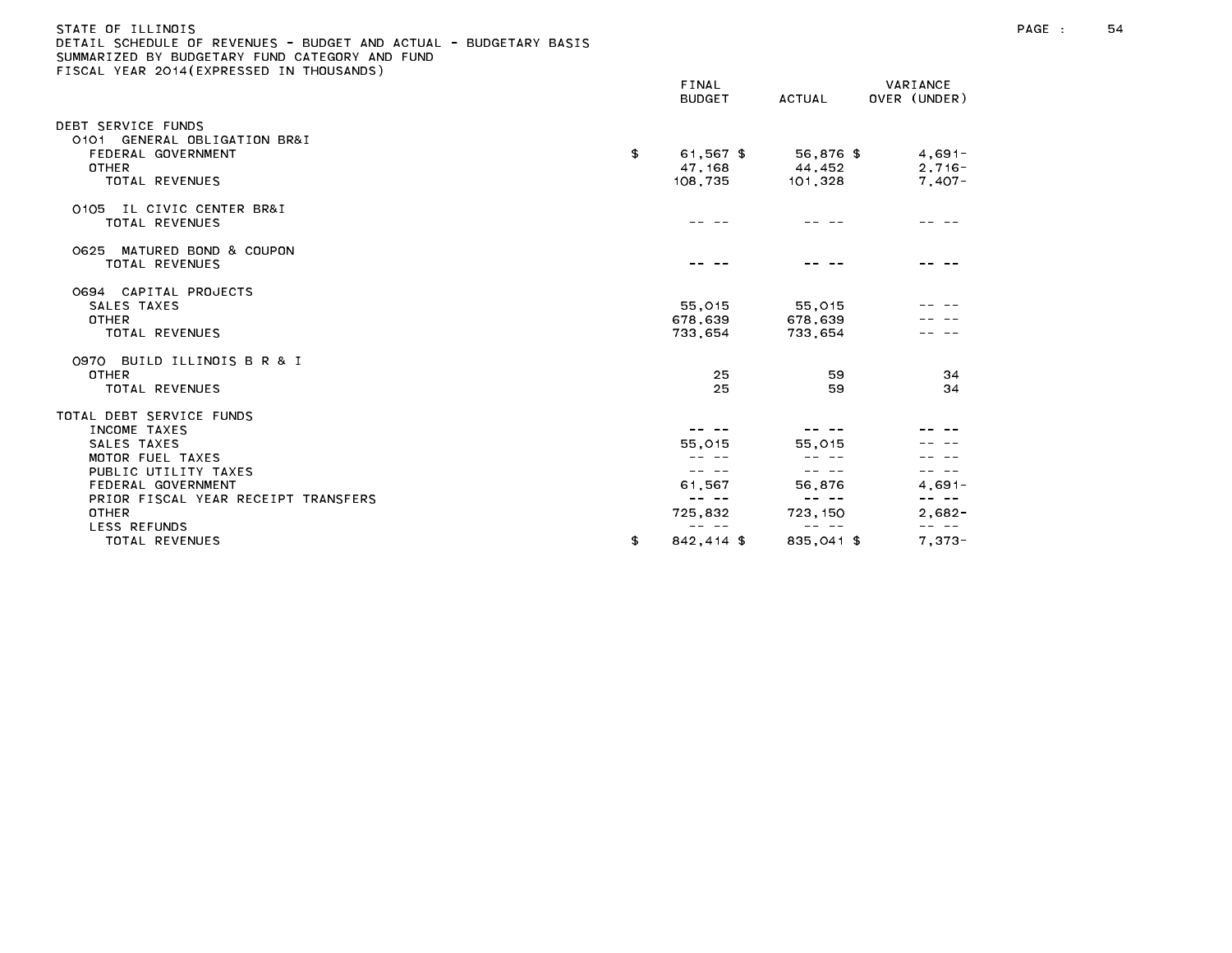| STATE OF ILLINOIS<br>)ETAIL SCHEDULE OF REVENUES – BUDGET AND ACTUAL – BUDGETARY BASIS<br>SUMMARIZED BY BUDGETARY FUND CATEGORY AND FUND<br>FISCAL YEAR 2014(EXPRESSED IN THOUSANDS) |                                                                                                                                                                                                                                                                                                                                                                                                         |                                                                                                                                                                                                                                                                                                                                                                                                       |                          |
|--------------------------------------------------------------------------------------------------------------------------------------------------------------------------------------|---------------------------------------------------------------------------------------------------------------------------------------------------------------------------------------------------------------------------------------------------------------------------------------------------------------------------------------------------------------------------------------------------------|-------------------------------------------------------------------------------------------------------------------------------------------------------------------------------------------------------------------------------------------------------------------------------------------------------------------------------------------------------------------------------------------------------|--------------------------|
|                                                                                                                                                                                      | FINAL<br><b>BUDGET</b>                                                                                                                                                                                                                                                                                                                                                                                  | ACTUAL                                                                                                                                                                                                                                                                                                                                                                                                | VARIANCE<br>OVER (UNDER) |
| FEDERAL TRUST FUNDS                                                                                                                                                                  |                                                                                                                                                                                                                                                                                                                                                                                                         |                                                                                                                                                                                                                                                                                                                                                                                                       |                          |
| 0013 PREVENT & TREAT ALCOHOL & SUB<br>FEDERAL GOVERNMENT                                                                                                                             | \$<br>62,600 \$                                                                                                                                                                                                                                                                                                                                                                                         | 65.478 \$                                                                                                                                                                                                                                                                                                                                                                                             | 2.878                    |
| <b>OTHER</b><br>TOTAL REVENUES                                                                                                                                                       | 2<br>62,602                                                                                                                                                                                                                                                                                                                                                                                             | $\blacksquare$<br>65,479                                                                                                                                                                                                                                                                                                                                                                              | $-1-$<br>2,877           |
| 0052 FEDERAL TITLE III SS & EMPLOY                                                                                                                                                   |                                                                                                                                                                                                                                                                                                                                                                                                         |                                                                                                                                                                                                                                                                                                                                                                                                       |                          |
| FEDERAL GOVERNMENT                                                                                                                                                                   | 223,250                                                                                                                                                                                                                                                                                                                                                                                                 | 201,213                                                                                                                                                                                                                                                                                                                                                                                               | $22,037-$                |
| <b>OTHER</b><br>TOTAL REVENUES                                                                                                                                                       | 11,074<br>234,324                                                                                                                                                                                                                                                                                                                                                                                       | 43,353<br>244,566                                                                                                                                                                                                                                                                                                                                                                                     | 32,279<br>10,242         |
| 0055 FEDERAL UNEMPLOYMENT COMP                                                                                                                                                       |                                                                                                                                                                                                                                                                                                                                                                                                         |                                                                                                                                                                                                                                                                                                                                                                                                       |                          |
| OTHER                                                                                                                                                                                | 22,502                                                                                                                                                                                                                                                                                                                                                                                                  | 32.772                                                                                                                                                                                                                                                                                                                                                                                                | 10,270                   |
| TOTAL REVENUES                                                                                                                                                                       | 22.502                                                                                                                                                                                                                                                                                                                                                                                                  | 32.772                                                                                                                                                                                                                                                                                                                                                                                                | 10,270                   |
| 0063 PUBLIC HEALTH SERVICES                                                                                                                                                          |                                                                                                                                                                                                                                                                                                                                                                                                         |                                                                                                                                                                                                                                                                                                                                                                                                       |                          |
| FEDERAL GOVERNMENT<br>PRIOR FISCAL YEAR RECEIPT TRANSFERS                                                                                                                            | 135,000<br>$\frac{1}{2} \frac{1}{2} \frac{1}{2} \frac{1}{2} \frac{1}{2} \frac{1}{2} \frac{1}{2} \frac{1}{2} \frac{1}{2} \frac{1}{2} \frac{1}{2} \frac{1}{2} \frac{1}{2} \frac{1}{2} \frac{1}{2} \frac{1}{2} \frac{1}{2} \frac{1}{2} \frac{1}{2} \frac{1}{2} \frac{1}{2} \frac{1}{2} \frac{1}{2} \frac{1}{2} \frac{1}{2} \frac{1}{2} \frac{1}{2} \frac{1}{2} \frac{1}{2} \frac{1}{2} \frac{1}{2} \frac{$ | 163,338<br>56                                                                                                                                                                                                                                                                                                                                                                                         | 28,338<br>56             |
| OTHER                                                                                                                                                                                | 3.880                                                                                                                                                                                                                                                                                                                                                                                                   | 7,594                                                                                                                                                                                                                                                                                                                                                                                                 | 3.714                    |
| LESS REFUNDS                                                                                                                                                                         | 75                                                                                                                                                                                                                                                                                                                                                                                                      | $\frac{1}{2} \frac{1}{2} \frac{1}{2} \frac{1}{2} \frac{1}{2} \frac{1}{2} \frac{1}{2} \frac{1}{2} \frac{1}{2} \frac{1}{2} \frac{1}{2} \frac{1}{2} \frac{1}{2} \frac{1}{2} \frac{1}{2} \frac{1}{2} \frac{1}{2} \frac{1}{2} \frac{1}{2} \frac{1}{2} \frac{1}{2} \frac{1}{2} \frac{1}{2} \frac{1}{2} \frac{1}{2} \frac{1}{2} \frac{1}{2} \frac{1}{2} \frac{1}{2} \frac{1}{2} \frac{1}{2} \frac{$          | $75 -$                   |
| TOTAL REVENUES                                                                                                                                                                       | 138,805                                                                                                                                                                                                                                                                                                                                                                                                 | 170,988                                                                                                                                                                                                                                                                                                                                                                                               | 32, 183                  |
| 0065 U S ENVIRONMENTAL PROTECTION                                                                                                                                                    |                                                                                                                                                                                                                                                                                                                                                                                                         |                                                                                                                                                                                                                                                                                                                                                                                                       |                          |
| FEDERAL GOVERNMENT                                                                                                                                                                   | 61,400                                                                                                                                                                                                                                                                                                                                                                                                  | 39,146                                                                                                                                                                                                                                                                                                                                                                                                | $22, 254 -$              |
| <b>OTHER</b><br>TOTAL REVENUES                                                                                                                                                       | 7<br>61,407                                                                                                                                                                                                                                                                                                                                                                                             | $\circ$<br>39, 146                                                                                                                                                                                                                                                                                                                                                                                    | $7 -$<br>$22, 261 -$     |
|                                                                                                                                                                                      |                                                                                                                                                                                                                                                                                                                                                                                                         |                                                                                                                                                                                                                                                                                                                                                                                                       |                          |
| OO77 MINES & MINERALS UIC<br>FEDERAL GOVERNMENT                                                                                                                                      | 461                                                                                                                                                                                                                                                                                                                                                                                                     | 248                                                                                                                                                                                                                                                                                                                                                                                                   | $213 -$                  |
| TOTAL REVENUES                                                                                                                                                                       | 461                                                                                                                                                                                                                                                                                                                                                                                                     | 248                                                                                                                                                                                                                                                                                                                                                                                                   | $213 -$                  |
| 0081 VOCATIONAL REHABILITATION                                                                                                                                                       |                                                                                                                                                                                                                                                                                                                                                                                                         |                                                                                                                                                                                                                                                                                                                                                                                                       |                          |
| FEDERAL GOVERNMENT                                                                                                                                                                   | 112,000<br>3.389                                                                                                                                                                                                                                                                                                                                                                                        | 134,161                                                                                                                                                                                                                                                                                                                                                                                               | 22, 161                  |
| OTHER<br>LESS REFUNDS                                                                                                                                                                | 5                                                                                                                                                                                                                                                                                                                                                                                                       | 4,260<br>$\frac{1}{2} \frac{1}{2} \frac{1}{2} \frac{1}{2} \frac{1}{2} \frac{1}{2} \frac{1}{2} \frac{1}{2} \frac{1}{2} \frac{1}{2} \frac{1}{2} \frac{1}{2} \frac{1}{2} \frac{1}{2} \frac{1}{2} \frac{1}{2} \frac{1}{2} \frac{1}{2} \frac{1}{2} \frac{1}{2} \frac{1}{2} \frac{1}{2} \frac{1}{2} \frac{1}{2} \frac{1}{2} \frac{1}{2} \frac{1}{2} \frac{1}{2} \frac{1}{2} \frac{1}{2} \frac{1}{2} \frac{$ | 871<br>5 -               |
| TOTAL REVENUES                                                                                                                                                                       | 115,384                                                                                                                                                                                                                                                                                                                                                                                                 | 138,421                                                                                                                                                                                                                                                                                                                                                                                               | 23,037                   |
| 0086 FOREST RESERVE                                                                                                                                                                  |                                                                                                                                                                                                                                                                                                                                                                                                         |                                                                                                                                                                                                                                                                                                                                                                                                       |                          |
| FEDERAL GOVERNMENT                                                                                                                                                                   |                                                                                                                                                                                                                                                                                                                                                                                                         | 263                                                                                                                                                                                                                                                                                                                                                                                                   | 263                      |
| TOTAL REVENUES                                                                                                                                                                       |                                                                                                                                                                                                                                                                                                                                                                                                         | 263                                                                                                                                                                                                                                                                                                                                                                                                   | 263                      |
| 0090 SPECIAL FEDERAL GRANT PROJECT                                                                                                                                                   |                                                                                                                                                                                                                                                                                                                                                                                                         |                                                                                                                                                                                                                                                                                                                                                                                                       |                          |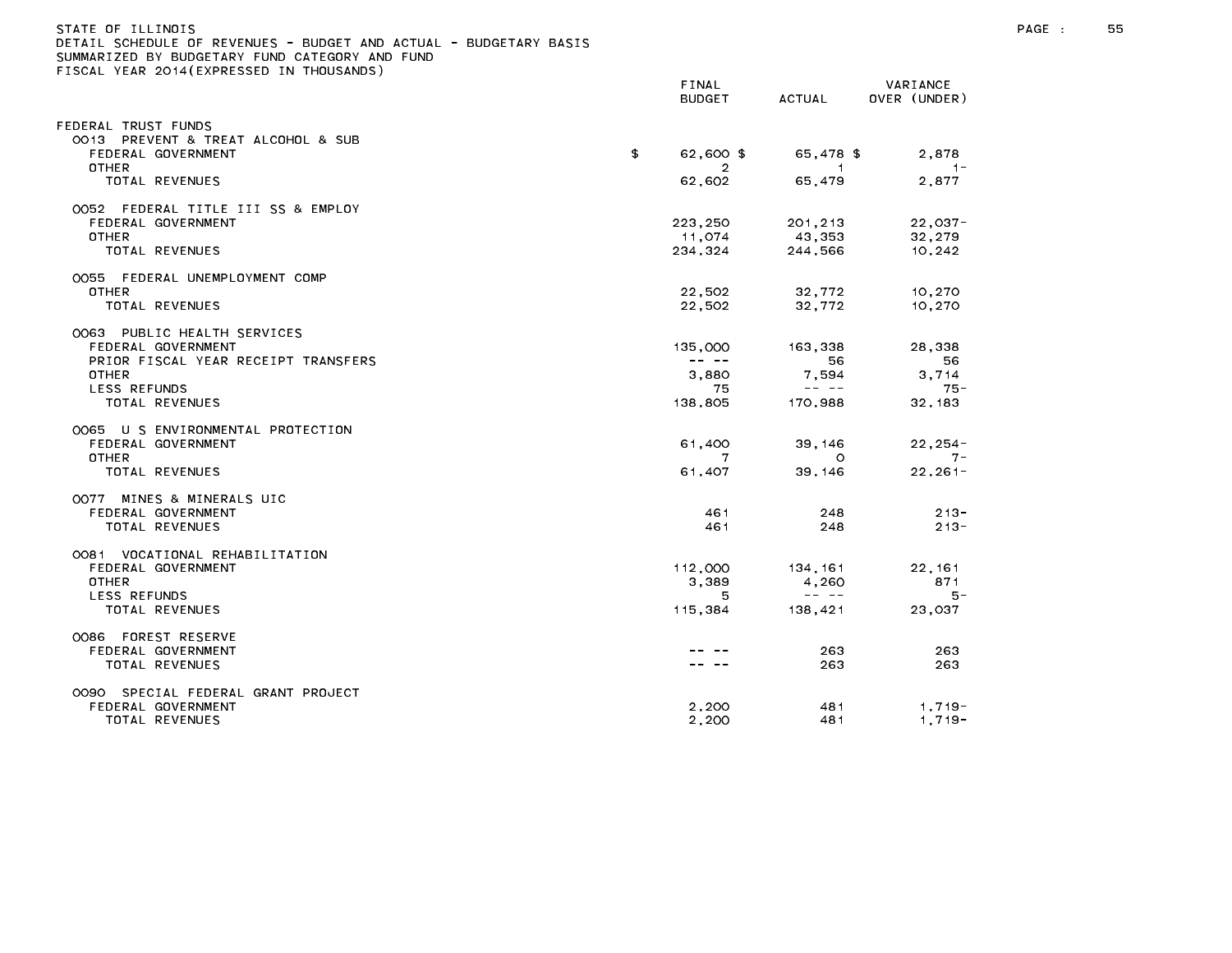| STATE OF ILLINOIS                                                 |  |
|-------------------------------------------------------------------|--|
| DETAIL SCHEDULE OF REVENUES - BUDGET AND ACTUAL - BUDGETARY BASIS |  |
| SUMMARIZED BY BUDGETARY FUND CATEGORY AND FUND                    |  |
| FISCAL YEAR 2014(EXPRESSED IN THOUSANDS)                          |  |

|                                                                                                                                 | FINAL<br><b>BUDGET</b>                                                                                                                                                                                                                                                                                                                                                                                                     | ACTUAL                             | VARIANCE<br>OVER (UNDER)                   |
|---------------------------------------------------------------------------------------------------------------------------------|----------------------------------------------------------------------------------------------------------------------------------------------------------------------------------------------------------------------------------------------------------------------------------------------------------------------------------------------------------------------------------------------------------------------------|------------------------------------|--------------------------------------------|
| EDERAL TRUST FUNDS<br>0092 FEDERAL CONGRESS TEACHR SCHL<br><b>OTHER</b><br>TOTAL REVENUES                                       | \$<br>$--$ \$                                                                                                                                                                                                                                                                                                                                                                                                              | 1 \$<br>$\mathbf{1}$               | $\overline{1}$<br>$\overline{1}$           |
| 0095 FEDERAL/STATE/LOCAL AIRPORT<br>FEDERAL GOVERNMENT<br>PRIOR FISCAL YEAR RECEIPT TRANSFERS<br><b>OTHER</b><br>TOTAL REVENUES | 93,001<br>$\frac{1}{2} \frac{1}{2} \frac{1}{2} \frac{1}{2} \frac{1}{2} \frac{1}{2} \frac{1}{2} \frac{1}{2} \frac{1}{2} \frac{1}{2} \frac{1}{2} \frac{1}{2} \frac{1}{2} \frac{1}{2} \frac{1}{2} \frac{1}{2} \frac{1}{2} \frac{1}{2} \frac{1}{2} \frac{1}{2} \frac{1}{2} \frac{1}{2} \frac{1}{2} \frac{1}{2} \frac{1}{2} \frac{1}{2} \frac{1}{2} \frac{1}{2} \frac{1}{2} \frac{1}{2} \frac{1}{2} \frac{$<br>7,001<br>100,002 | 58,273<br>$3 -$<br>4,967<br>63,237 | $34,728-$<br>$3 -$<br>2,034-<br>$36,765 -$ |
| 0117 ST APPELLATE DEFENDER FEDERAL<br>FEDERAL GOVERNMENT<br>TOTAL REVENUES                                                      | 152<br>152                                                                                                                                                                                                                                                                                                                                                                                                                 | 133<br>133                         | $19 -$<br>$19 -$                           |
| 0131 COUNCIL ON DEV DISABILITIES<br>FEDERAL GOVERNMENT<br>TOTAL REVENUES                                                        | 2,292<br>2.292                                                                                                                                                                                                                                                                                                                                                                                                             | 2,147<br>2,147                     | $145 -$<br>$145 -$                         |
| 0140 IL DEPT OF REVENUE FEDRL TRUST<br>FEDERAL GOVERNMENT<br>PRIOR FISCAL YEAR RECEIPT TRANSFERS<br>TOTAL REVENUES              | 50.<br>$\frac{1}{2} \frac{1}{2} \frac{1}{2} \frac{1}{2} \frac{1}{2} \frac{1}{2} \frac{1}{2} \frac{1}{2} \frac{1}{2} \frac{1}{2} \frac{1}{2} \frac{1}{2} \frac{1}{2} \frac{1}{2} \frac{1}{2} \frac{1}{2} \frac{1}{2} \frac{1}{2} \frac{1}{2} \frac{1}{2} \frac{1}{2} \frac{1}{2} \frac{1}{2} \frac{1}{2} \frac{1}{2} \frac{1}{2} \frac{1}{2} \frac{1}{2} \frac{1}{2} \frac{1}{2} \frac{1}{2} \frac{$<br>50                  | 20<br>$18 -$<br>$\overline{2}$     | $30 -$<br>- 18<br>$48 -$                   |
| 0142 COMMUNITY DD SRVCS MEDICAID TR<br>FEDERAL GOVERNMENT<br><b>OTHER</b><br>TOTAL REVENUES                                     | 49,500<br>55<br>49,555                                                                                                                                                                                                                                                                                                                                                                                                     | 56,555<br>37<br>56,592             | 7,055<br>$18 -$<br>7,037                   |
| 0176 SECRETARY OF STATE FED PROJ<br>FEDERAL GOVERNMENT<br>TOTAL REVENUES                                                        | 49<br>49                                                                                                                                                                                                                                                                                                                                                                                                                   | 48<br>48                           | $1 -$<br>$1 -$                             |
| 0191 INDOOR RADON MITIGATION<br>FEDERAL GOVERNMENT<br>TOTAL REVENUES                                                            | 777<br>777                                                                                                                                                                                                                                                                                                                                                                                                                 | 374<br>374                         | $403 -$<br>$403 -$                         |
| 0333 FEDERAL SUPPORT AGREEMENT REV<br>FEDERAL GOVERNMENT<br><b>OTHER</b><br>TOTAL REVENUES                                      | 24,501<br>$\frac{1}{2} \frac{1}{2} \frac{1}{2} \frac{1}{2} \frac{1}{2} \frac{1}{2} \frac{1}{2} \frac{1}{2} \frac{1}{2} \frac{1}{2} \frac{1}{2} \frac{1}{2} \frac{1}{2} \frac{1}{2} \frac{1}{2} \frac{1}{2} \frac{1}{2} \frac{1}{2} \frac{1}{2} \frac{1}{2} \frac{1}{2} \frac{1}{2} \frac{1}{2} \frac{1}{2} \frac{1}{2} \frac{1}{2} \frac{1}{2} \frac{1}{2} \frac{1}{2} \frac{1}{2} \frac{1}{2} \frac{$<br>24,501           | 22,641<br>3<br>22,644              | $1,860 -$<br>3<br>$1,857-$                 |
| 0343 FEDERAL NATNL COMM SERVICES<br>FEDERAL GOVERNMENT<br>TOTAL REVENUES                                                        | 8,497<br>8,497                                                                                                                                                                                                                                                                                                                                                                                                             | 7,118<br>7,118                     | 1,379-<br>$1,379-$                         |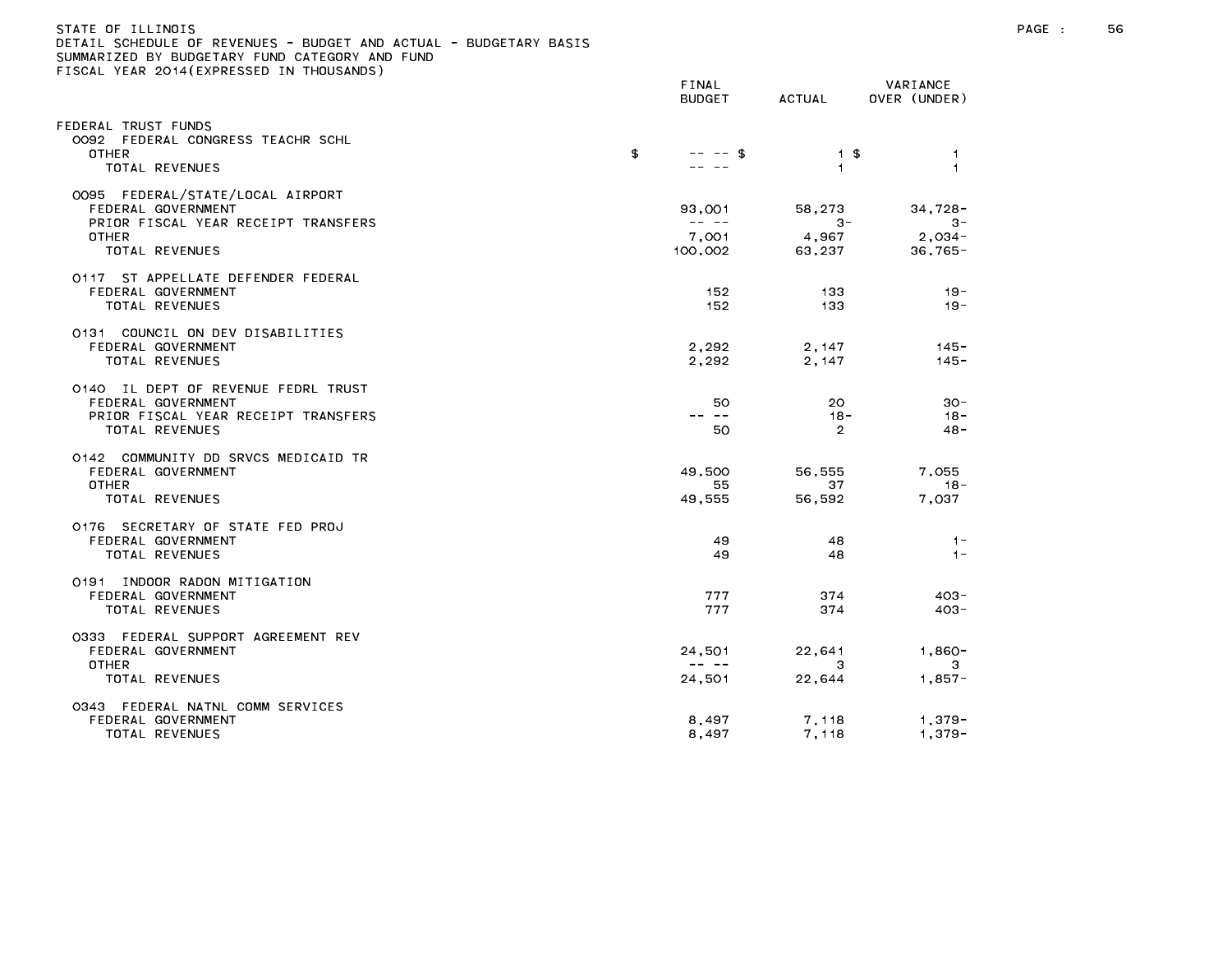| STATE OF ILLINOIS<br>DETAIL SCHEDULE OF REVENUES - BUDGET AND ACTUAL - BUDGETARY BASIS<br>SUMMARIZED BY BUDGETARY FUND CATEGORY AND FUND<br>FISCAL YEAR 2014 (EXPRESSED IN THOUSANDS) | FINAL<br><b>BUDGET</b>       | ACTUAL                                  | VARIANCE<br>OVER (UNDER)                 |
|---------------------------------------------------------------------------------------------------------------------------------------------------------------------------------------|------------------------------|-----------------------------------------|------------------------------------------|
|                                                                                                                                                                                       |                              |                                         |                                          |
| FEDERAL TRUST FUNDS<br>0347<br>EMPLOYMENT & TRAINING<br>FEDERAL GOVERNMENT<br>TOTAL REVENUES                                                                                          | \$<br>506,500 \$<br>506,500  | 471,812 \$<br>471.812                   | $34,688-$<br>$34,688-$                   |
| 0349 AFDC OPPORTUNITIES<br><b>TOTAL REVENUES</b>                                                                                                                                      |                              |                                         |                                          |
| 0394 GAINING EARLY AWARENESS & READ<br>FEDERAL GOVERNMENT<br><b>OTHER</b><br><b>TOTAL REVENUES</b>                                                                                    | 2,825<br>97<br>2.922         | 29<br>29                                | $2,825 -$<br>- 68<br>$2.893 -$           |
| 0396 SENIOR HEALTH INSURANCE PROG<br>FEDERAL GOVERNMENT<br><b>TOTAL REVENUES</b>                                                                                                      | 2,285<br>2.285               | 1,009<br>1.009                          | $1,276 -$<br>$1,276-$                    |
| 0404 URBAN PLANNING ASSISTANCE<br><b>TOTAL REVENUES</b>                                                                                                                               |                              |                                         |                                          |
| 0408 DHS SPECIAL PURPOSE TRUST<br>FEDERAL GOVERNMENT<br>PRIOR FISCAL YEAR RECEIPT TRANSFERS<br><b>OTHER</b><br><b>TOTAL REVENUES</b>                                                  | 230.173<br>-- --<br>230, 173 | 254,007<br>$45.455 -$<br>827<br>209,379 | 23.834<br>$45.455 -$<br>827<br>$20,794-$ |
| 0410 SBE FEDERAL DEPT OF AGRI<br>FEDERAL GOVERNMENT<br><b>OTHER</b>                                                                                                                   | 643,058                      | 753,786<br>14                           | 110,728<br>14                            |
| TOTAL REVENUES                                                                                                                                                                        | 643,058                      | 753,800                                 | 110,742                                  |

| .                                     | .   | .     |  |
|---------------------------------------|-----|-------|--|
| FEDERAL AG MARKETING SERVICES<br>0439 |     |       |  |
| FEDERAL GOVERNMENT                    | 4   | 4     |  |
| TOTAL REVENUES                        | 4   |       |  |
| FLOOD CONTROL LAND LEASE<br>0443      |     |       |  |
| <b>OTHER</b>                          | 792 | 228   |  |
| TOTAL REVENUES                        | 792 | 228   |  |
| EDUCATION<br>0447<br>G I              |     |       |  |
| FEDERAL GOVERNMENT                    | 887 | 1.597 |  |
| TOTAL REVENUES                        | 887 | 1.597 |  |
|                                       |     |       |  |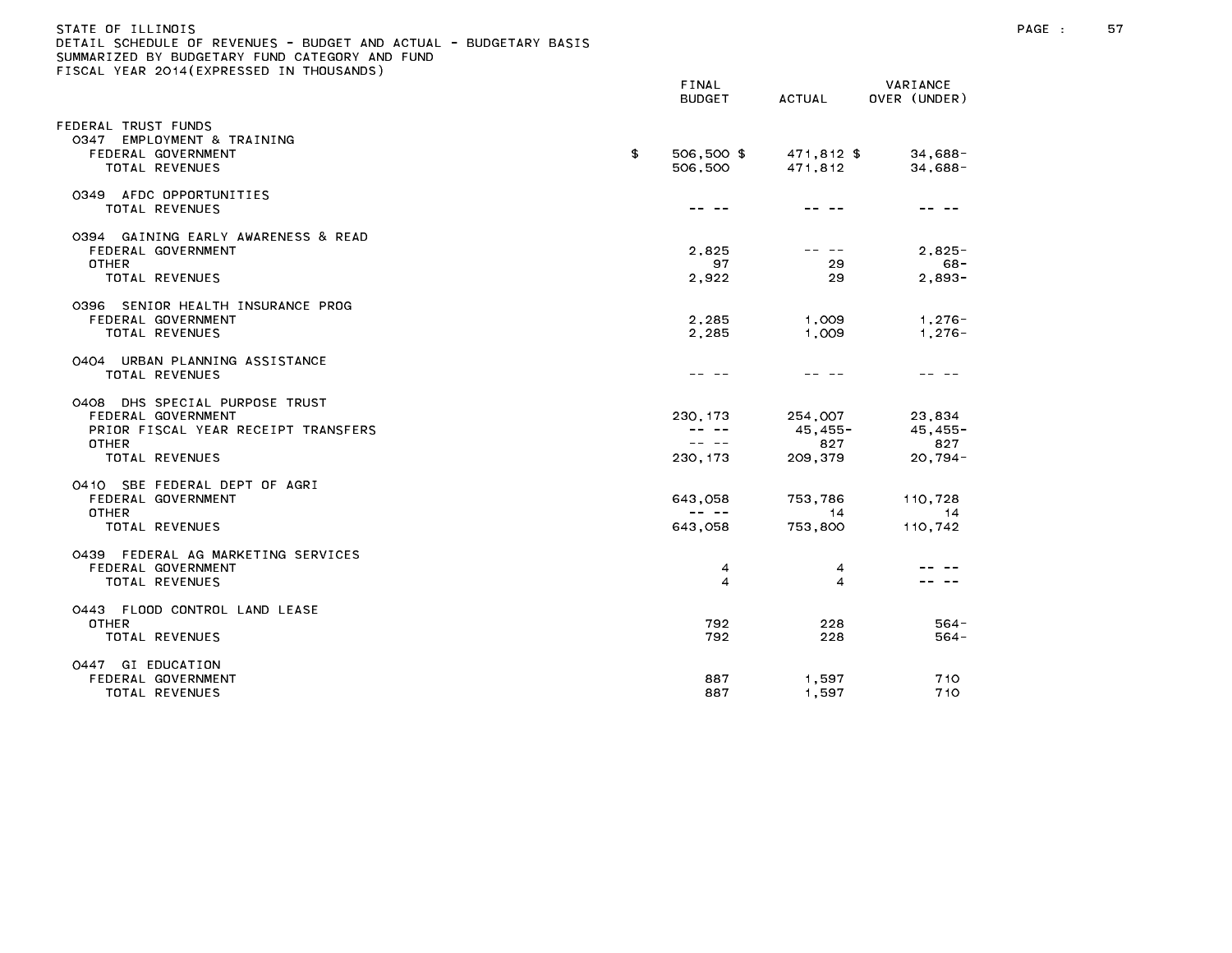| STATE OF ILLINOIS                                                 |  |
|-------------------------------------------------------------------|--|
| DETAIL SCHEDULE OF REVENUES - BUDGET AND ACTUAL - BUDGETARY BASIS |  |
| SUMMARIZED BY BUDGETARY FUND CATEGORY AND FUND                    |  |
| FISCAL YEAR 2014(EXPRESSED IN THOUSANDS)                          |  |

|                                                                                                                                     | FINAL<br><b>BUDGET</b>           | <b>ACTUAL</b>              | VARIANCE<br>OVER (UNDER)               |
|-------------------------------------------------------------------------------------------------------------------------------------|----------------------------------|----------------------------|----------------------------------------|
| EDERAL TRUST FUNDS                                                                                                                  |                                  |                            |                                        |
| LIBRARY SERVICES<br>0470<br>FEDERAL GOVERNMENT<br>TOTAL REVENUES                                                                    | \$<br>7,000 \$<br>7.000          | $6,821$ \$<br>6.821        | $179 -$<br>$179 -$                     |
| 0476 WHOLESOME MEAT<br>FEDERAL GOVERNMENT<br><b>TOTAL REVENUES</b>                                                                  | 7,599<br>7,599                   | 5,304<br>5,304             | $2, 295 -$<br>$2.295 -$                |
| 0484 NUCLEAR CIVIL PROTECTION PLAN<br>FEDERAL GOVERNMENT<br><b>TOTAL REVENUES</b>                                                   | 2,600<br>2,600                   | 273<br>273                 | $2,327-$<br>$2,327-$                   |
| 0488 CRIMINAL JUSTICE TRUST<br>FEDERAL GOVERNMENT<br><b>OTHER</b><br>TOTAL REVENUES                                                 | 32, 150<br>81<br>32,231          | 31.126<br>115<br>31,241    | $1.024 -$<br>34<br>$990 -$             |
| 0491 FEDERAL AID DISASTER<br>FEDERAL GOVERNMENT<br><b>TOTAL REVENUES</b>                                                            | 65,482<br>65,482                 | 30,650<br>30,650           | $34,832-$<br>$34,832-$                 |
| 0492 FEDERAL HARDWARE ASSISTANCE<br>TOTAL REVENUES                                                                                  |                                  | -- --                      |                                        |
| 0495 OLD AGE SURVIVORS INSURANCE<br>FEDERAL GOVERNMENT<br>TOTAL REVENUES                                                            | 76,564<br>76,564                 | 76,312<br>76,312           | $252 -$<br>$252 -$                     |
| FEDERAL CIVIL PREPARED ADMIN<br>0497<br>FEDERAL GOVERNMENT<br>PRIOR FISCAL YEAR RECEIPT TRANSFERS<br><b>OTHER</b><br>TOTAL REVENUES | 1,851<br>-- --<br>-- --<br>1,851 | 848<br>$287 -$<br>9<br>570 | $1.003 -$<br>$287 -$<br>9<br>$1,281 -$ |
| 0506 SMALL BUSINESS CREDIT INITIATV<br><b>OTHER</b><br>TOTAL REVENUES                                                               | 300<br>300                       | 4,960<br>4,960             | 4,660<br>4,660                         |
| EMERGENCY MANAGEMENT PREPAREDN<br>0526<br>TOTAL REVENUES                                                                            |                                  | -- --                      |                                        |
| 0560 SBE FEDERAL AGENCY SERVICES<br>FEDERAL GOVERNMENT<br>TOTAL REVENUES                                                            | 837<br>837                       | 92<br>92                   | $745 -$<br>$745 -$                     |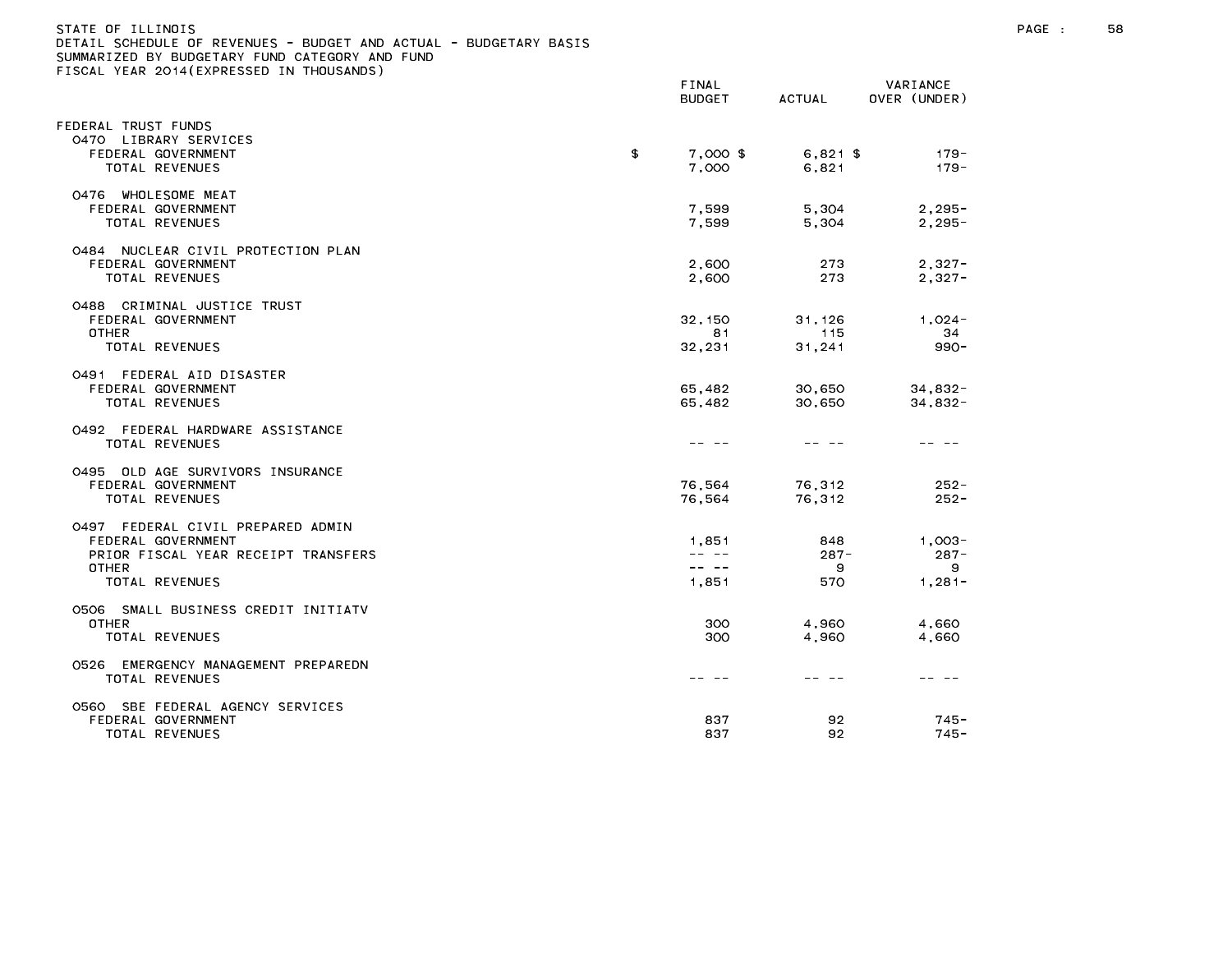|                                                                                                                                                 | FINAL<br><b>BUDGET</b>                                                                                                                                                                                                                                                                                                                                                                                                          | ACTUAL                                            | VARIANCE<br>OVER (UNDER)                                                                                                                                                                                                                                                                                                                                                                                       |
|-------------------------------------------------------------------------------------------------------------------------------------------------|---------------------------------------------------------------------------------------------------------------------------------------------------------------------------------------------------------------------------------------------------------------------------------------------------------------------------------------------------------------------------------------------------------------------------------|---------------------------------------------------|----------------------------------------------------------------------------------------------------------------------------------------------------------------------------------------------------------------------------------------------------------------------------------------------------------------------------------------------------------------------------------------------------------------|
| EDERAL TRUST FUNDS                                                                                                                              |                                                                                                                                                                                                                                                                                                                                                                                                                                 |                                                   |                                                                                                                                                                                                                                                                                                                                                                                                                |
| 0561 SBE FEDERAL DEPT OF EDUCATION<br>FEDERAL GOVERNMENT<br>OTHER                                                                               | $1,627,522$ \$<br>\$<br>$\frac{1}{2} \frac{1}{2} \frac{1}{2} \frac{1}{2} \frac{1}{2} \frac{1}{2} \frac{1}{2} \frac{1}{2} \frac{1}{2} \frac{1}{2} \frac{1}{2} \frac{1}{2} \frac{1}{2} \frac{1}{2} \frac{1}{2} \frac{1}{2} \frac{1}{2} \frac{1}{2} \frac{1}{2} \frac{1}{2} \frac{1}{2} \frac{1}{2} \frac{1}{2} \frac{1}{2} \frac{1}{2} \frac{1}{2} \frac{1}{2} \frac{1}{2} \frac{1}{2} \frac{1}{2} \frac{1}{2} \frac{$            | 1,584,432 \$<br>88                                | 43.090-<br>88                                                                                                                                                                                                                                                                                                                                                                                                  |
| <b>TOTAL REVENUES</b>                                                                                                                           | 1,627,522                                                                                                                                                                                                                                                                                                                                                                                                                       | 1,584,520                                         | $43,002 -$                                                                                                                                                                                                                                                                                                                                                                                                     |
| 0566 DCFS FEDERAL PROJECTS<br>FEDERAL GOVERNMENT<br>TOTAL REVENUES                                                                              | 6,263<br>6,263                                                                                                                                                                                                                                                                                                                                                                                                                  | 6.198<br>6,198                                    | $65 -$<br>$65 -$                                                                                                                                                                                                                                                                                                                                                                                               |
| 0580 FIRE PREVENTION DIVISION<br>FEDERAL GOVERNMENT<br>TOTAL REVENUES                                                                           |                                                                                                                                                                                                                                                                                                                                                                                                                                 | 629<br>629                                        | 629<br>629                                                                                                                                                                                                                                                                                                                                                                                                     |
| 0581 JUVENILE ACCT INCENTIVE BLOCK<br>FEDERAL GOVERNMENT<br><b>OTHER</b><br>TOTAL REVENUES                                                      | 710<br>-13<br>723                                                                                                                                                                                                                                                                                                                                                                                                               | 3,719<br>8<br>3,727                               | 3,009<br>5 –<br>3,004                                                                                                                                                                                                                                                                                                                                                                                          |
| 0592 DHS FEDERAL PROJECTS<br>FEDERAL GOVERNMENT<br>PRIOR FISCAL YEAR RECEIPT TRANSFERS<br><b>OTHER</b><br><b>LESS REFUNDS</b><br>TOTAL REVENUES | 19,689<br>-- --<br>$\frac{1}{2} \frac{1}{2} \frac{1}{2} \frac{1}{2} \frac{1}{2} \frac{1}{2} \frac{1}{2} \frac{1}{2} \frac{1}{2} \frac{1}{2} \frac{1}{2} \frac{1}{2} \frac{1}{2} \frac{1}{2} \frac{1}{2} \frac{1}{2} \frac{1}{2} \frac{1}{2} \frac{1}{2} \frac{1}{2} \frac{1}{2} \frac{1}{2} \frac{1}{2} \frac{1}{2} \frac{1}{2} \frac{1}{2} \frac{1}{2} \frac{1}{2} \frac{1}{2} \frac{1}{2} \frac{1}{2} \frac{$<br>25<br>19,664 | 15,619<br>$\overline{1}$<br>62<br>-- --<br>15,682 | $4,070-$<br>$\mathbf{1}$<br>62<br>$25 -$<br>$3,982-$                                                                                                                                                                                                                                                                                                                                                           |
| 0607 SPECIAL PROJECTS DIVISION<br>FEDERAL GOVERNMENT<br>TOTAL REVENUES                                                                          | 2,650<br>2,650                                                                                                                                                                                                                                                                                                                                                                                                                  | 2,445<br>2,445                                    | $205 -$<br>$205 -$                                                                                                                                                                                                                                                                                                                                                                                             |
| 0618 SERVICES FOR OLDER AMERICANS<br>FEDERAL GOVERNMENT<br><b>OTHER</b><br>TOTAL REVENUES                                                       | 48,345<br>$\frac{1}{2} \frac{1}{2} \frac{1}{2} \frac{1}{2} \frac{1}{2} \frac{1}{2} \frac{1}{2} \frac{1}{2} \frac{1}{2} \frac{1}{2} \frac{1}{2} \frac{1}{2} \frac{1}{2} \frac{1}{2} \frac{1}{2} \frac{1}{2} \frac{1}{2} \frac{1}{2} \frac{1}{2} \frac{1}{2} \frac{1}{2} \frac{1}{2} \frac{1}{2} \frac{1}{2} \frac{1}{2} \frac{1}{2} \frac{1}{2} \frac{1}{2} \frac{1}{2} \frac{1}{2} \frac{1}{2} \frac{$<br>48,345                | 52.782<br>$\circ$<br>52,782                       | 4.437<br>$\frac{1}{2} \frac{1}{2} \frac{1}{2} \frac{1}{2} \frac{1}{2} \frac{1}{2} \frac{1}{2} \frac{1}{2} \frac{1}{2} \frac{1}{2} \frac{1}{2} \frac{1}{2} \frac{1}{2} \frac{1}{2} \frac{1}{2} \frac{1}{2} \frac{1}{2} \frac{1}{2} \frac{1}{2} \frac{1}{2} \frac{1}{2} \frac{1}{2} \frac{1}{2} \frac{1}{2} \frac{1}{2} \frac{1}{2} \frac{1}{2} \frac{1}{2} \frac{1}{2} \frac{1}{2} \frac{1}{2} \frac{$<br>4,437 |
| 0636 COMMERCE & COMM AFFAIRS ASST<br>FEDERAL GOVERNMENT<br>TOTAL REVENUES                                                                       | 5.585<br>5,585                                                                                                                                                                                                                                                                                                                                                                                                                  | 5,626<br>5,626                                    | 41<br>41                                                                                                                                                                                                                                                                                                                                                                                                       |
| 0646 ALCOHOLISM & SUBSTANCE ABUSE<br>FEDERAL GOVERNMENT<br><b>OTHER</b><br>TOTAL REVENUES                                                       | 6,637<br>122<br>6,759                                                                                                                                                                                                                                                                                                                                                                                                           | 6,332<br>115<br>6,447                             | $305 -$<br>$7 -$<br>$312 -$                                                                                                                                                                                                                                                                                                                                                                                    |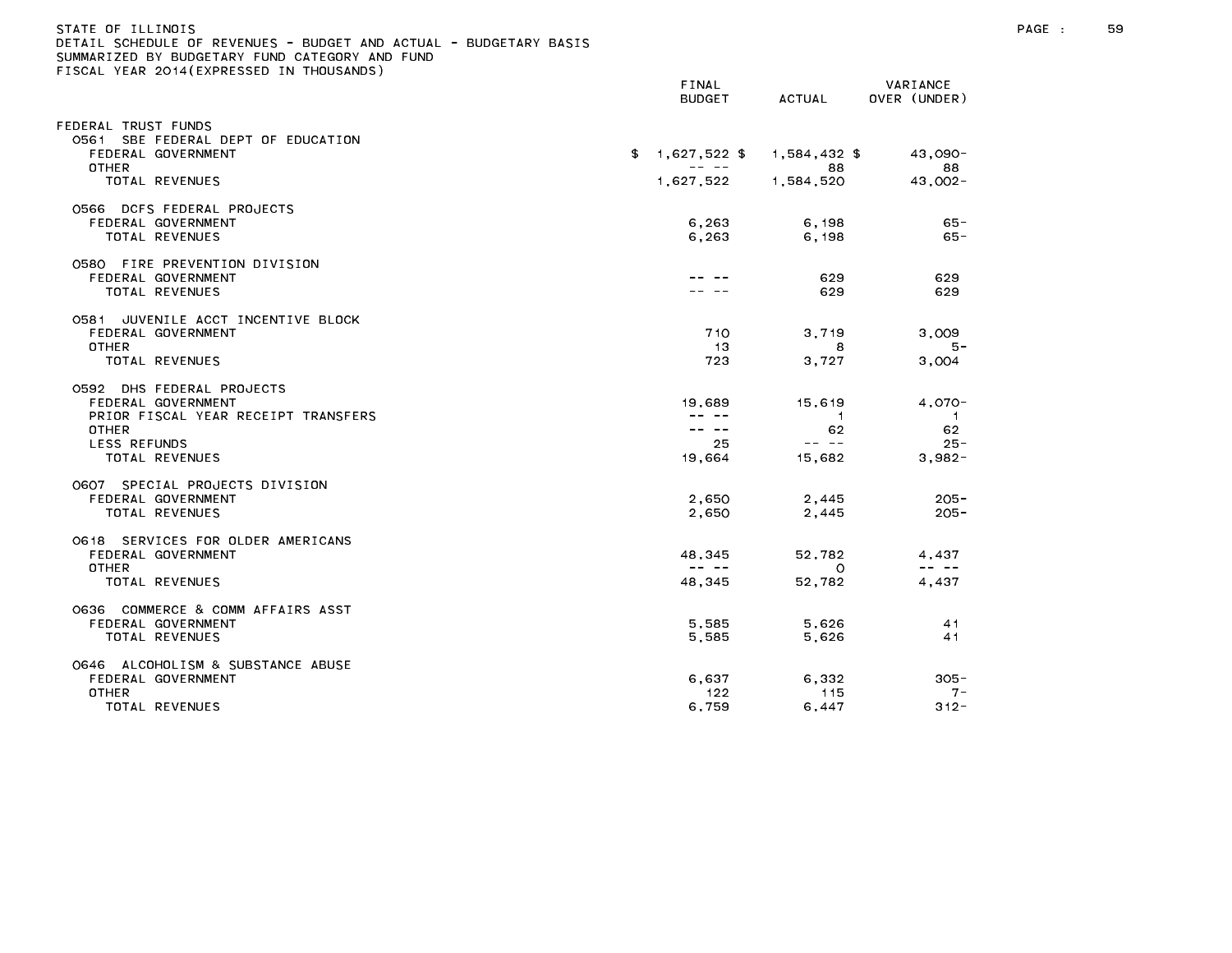| STATE OF ILLINOIS                                                 |
|-------------------------------------------------------------------|
| DETAIL SCHEDULE OF REVENUES - BUDGET AND ACTUAL - BUDGETARY BASIS |
| SUMMARIZED BY BUDGETARY FUND CATEGORY AND FUND                    |
| FISCAL YEAR 2014(EXPRESSED IN THOUSANDS)                          |

|                                                                                                      | FINAL<br><b>BUDGET</b>              | <b>ACTUAL</b>                                                                                                                                                                                                                                                                                                                                                                                                                 | VARIANCE<br>OVER (UNDER)                      |
|------------------------------------------------------------------------------------------------------|-------------------------------------|-------------------------------------------------------------------------------------------------------------------------------------------------------------------------------------------------------------------------------------------------------------------------------------------------------------------------------------------------------------------------------------------------------------------------------|-----------------------------------------------|
| EDERAL TRUST FUNDS<br>0647 STATE BOARD OF ELECT FED TRUST<br>TOTAL REVENUES                          | \$<br>$-- - -$ \$                   | $-- - -$ \$                                                                                                                                                                                                                                                                                                                                                                                                                   | -- --                                         |
| 0657 IL ARTS COUNCIL FEDERAL GRANT<br>FEDERAL GOVERNMENT<br>TOTAL REVENUES                           | 1,080<br>1,080                      | 807<br>807                                                                                                                                                                                                                                                                                                                                                                                                                    | $273 -$<br>$273 -$                            |
| 0663 FEDERAL STUDENT LOAN<br>FEDERAL GOVERNMENT<br><b>OTHER</b><br>TOTAL REVENUES                    | 85,077<br>128,265<br>213,342        | 61,301<br>138,672<br>199,973                                                                                                                                                                                                                                                                                                                                                                                                  | $23,776-$<br>10,407<br>$13,369-$              |
| 0664 STUDENT LOAN OPERATION<br>OTHER<br>TOTAL REVENUES                                               | 38,057<br>38,057                    | 43,459<br>43,459                                                                                                                                                                                                                                                                                                                                                                                                              | 5,402<br>5,402                                |
| 0670 FEDERAL TITLE IV FIRE PROT<br>FEDERAL GOVERNMENT<br>TOTAL REVENUES                              | 736<br>736                          | 567<br>567                                                                                                                                                                                                                                                                                                                                                                                                                    | $169 -$<br>$169 -$                            |
| 0680 FEDERAL RESEARCH AND TECHNLOGY<br><b>TOTAL REVENUES</b>                                         |                                     |                                                                                                                                                                                                                                                                                                                                                                                                                               |                                               |
| 0681 FED LOW INC HOUSING TAX CR GAP<br><b>TOTAL REVENUES</b>                                         |                                     |                                                                                                                                                                                                                                                                                                                                                                                                                               |                                               |
| 0682 FED LOW INC HOUSNG TAX CR EXCH<br>TOTAL REVENUES                                                |                                     | -- --                                                                                                                                                                                                                                                                                                                                                                                                                         |                                               |
| 0687 COURT OF CLAIMS FEDERAL GRANT<br>FEDERAL GOVERNMENT<br>OTHER<br>TOTAL REVENUES                  | 1,997<br>46<br>2,043                | 3,812<br>22<br>3,834                                                                                                                                                                                                                                                                                                                                                                                                          | 1,815<br>24 -<br>1,791                        |
| 0689 AGRICULTURE PESTICIDE CONTROL<br>FEDERAL GOVERNMENT<br>TOTAL REVENUES                           | 650<br>650                          | 591<br>591                                                                                                                                                                                                                                                                                                                                                                                                                    | $59 -$<br>$59 -$                              |
| 0693 AMERICAN RECOVERY & REINVESTMT<br>TOTAL REVENUES                                                |                                     |                                                                                                                                                                                                                                                                                                                                                                                                                               |                                               |
| 0700 USDA WOMEN, INFANTS & CHILDREN<br>FEDERAL GOVERNMENT<br>OTHER<br>LESS REFUNDS<br>TOTAL REVENUES | 214,125<br>80,096<br>200<br>294,021 | 201, 198<br>75,708<br>$\frac{1}{2} \frac{1}{2} \frac{1}{2} \frac{1}{2} \frac{1}{2} \frac{1}{2} \frac{1}{2} \frac{1}{2} \frac{1}{2} \frac{1}{2} \frac{1}{2} \frac{1}{2} \frac{1}{2} \frac{1}{2} \frac{1}{2} \frac{1}{2} \frac{1}{2} \frac{1}{2} \frac{1}{2} \frac{1}{2} \frac{1}{2} \frac{1}{2} \frac{1}{2} \frac{1}{2} \frac{1}{2} \frac{1}{2} \frac{1}{2} \frac{1}{2} \frac{1}{2} \frac{1}{2} \frac{1}{2} \frac{$<br>276,906 | 12,927-<br>$4,388-$<br>$200 -$<br>$17, 115 -$ |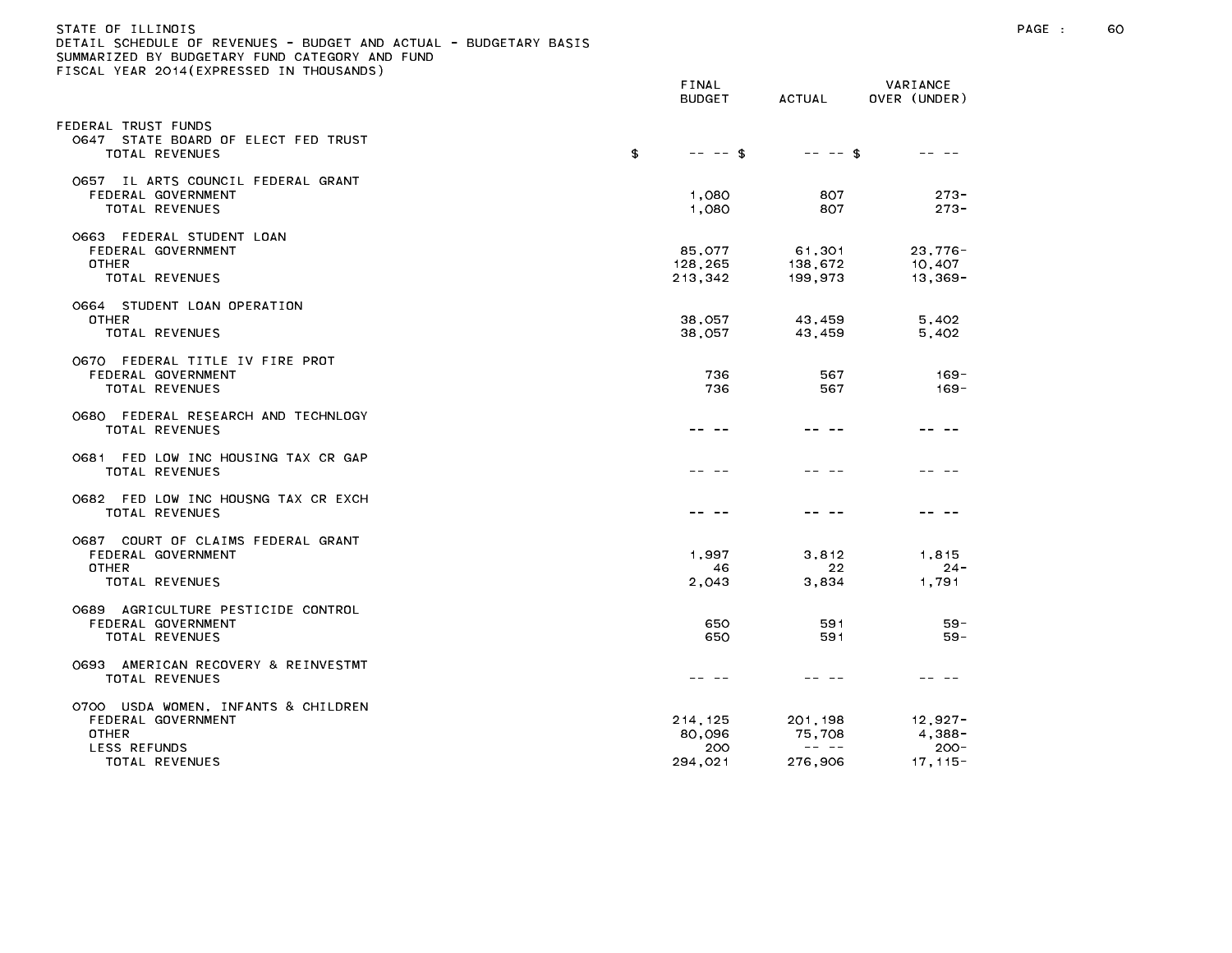| STATE OF ILLINOIS<br>DETAIL SCHEDULE OF REVENUES - BUDGET AND ACTUAL - BUDGETARY BASIS<br>SUMMARIZED BY BUDGETARY FUND CATEGORY AND FUND<br>FISCAL YEAR 2014(EXPRESSED IN THOUSANDS) | FINAL<br><b>BUDGET</b> | ACTUAL     | VARIANCE<br>OVER (UNDER) |
|--------------------------------------------------------------------------------------------------------------------------------------------------------------------------------------|------------------------|------------|--------------------------|
| FEDERAL TRUST FUNDS                                                                                                                                                                  |                        |            |                          |
| 0701<br>FEDERAL STUDENT INCENTIVE TR                                                                                                                                                 |                        |            |                          |
| FEDERAL GOVERNMENT                                                                                                                                                                   | \$<br>$4,654$ \$       | $5,855$ \$ | 1,201                    |
| TOTAL REVENUES                                                                                                                                                                       | 4,654                  | 5,855      | 1,201                    |
| 0724 DEPT OF LABOR FEDERAL PROJECTS                                                                                                                                                  |                        |            |                          |
| FEDERAL GOVERNMENT                                                                                                                                                                   | 1,296                  | 1,020      | $276 -$                  |
| TOTAL REVENUES                                                                                                                                                                       | 1,296                  | 1,020      | $276 -$                  |
|                                                                                                                                                                                      |                        |            |                          |
| 0726 FEDERAL INDUSTRIAL SERVICES                                                                                                                                                     |                        |            |                          |
| FEDERAL GOVERNMENT                                                                                                                                                                   | 1,526                  | 1,727      | 201                      |
| TOTAL REVENUES                                                                                                                                                                       | 1,526                  | 1,727      | 201                      |
|                                                                                                                                                                                      |                        |            |                          |
| ENERGY ADMINISTRATION<br>0737<br>FEDERAL GOVERNMENT                                                                                                                                  | 8,900                  | 9,311      | 411                      |
| TOTAL REVENUES                                                                                                                                                                       | 8,900                  | 9,311      | 411                      |
|                                                                                                                                                                                      |                        |            |                          |
| 0762 LOCAL INITIATIVE                                                                                                                                                                |                        |            |                          |
| TOTAL REVENUES                                                                                                                                                                       |                        |            |                          |
|                                                                                                                                                                                      |                        |            |                          |

| 0737 ENERGY ADMINISTRATION<br>FEDERAL GOVERNMENT<br>TOTAL REVENUES                          | 8,900<br>8,900        | 9.311<br>9,311        | 411<br>411      |
|---------------------------------------------------------------------------------------------|-----------------------|-----------------------|-----------------|
| 0762 LOCAL INITIATIVE<br>TOTAL REVENUES                                                     |                       |                       |                 |
| 0765 FEDERAL SURFACE MINING CONTROL<br>FEDERAL GOVERNMENT<br>TOTAL REVENUES                 | 3.496<br>3,496        | 3.473<br>3,473        | 23<br>23        |
| 0798 REHAB SERVS EL & SECOND ED ACT<br>FEDERAL GOVERNMENT<br><b>OTHER</b><br>TOTAL REVENUES | 423<br>263<br>686     | 443<br>299<br>742     | 20<br>36<br>56  |
| 0811 LT GOV FEDERAL PROJECT GRANT<br>TOTAL REVENUES                                         |                       |                       |                 |
| 0820 DCEO ENERGY PROJECTS<br>FEDERAL GOVERNMENT<br>TOTAL REVENUES                           | 200<br>200            | 4 1 4<br>4 1 4        | 214<br>214      |
| 0826 AGRICULTURE FEDERAL PROJECTS<br>FEDERAL GOVERNMENT<br>OTHER<br>TOTAL REVENUES          | 1,396<br>172<br>1,568 | 1,539<br>103<br>1,642 | 143<br>69<br>74 |
| PUBLIC HEALTH FEDERAL PROJECTS<br>0838<br>FEDERAL GOVERNMENT<br>TOTAL REVENUES              | 175<br>175            | 125<br>125            | 50<br>50        |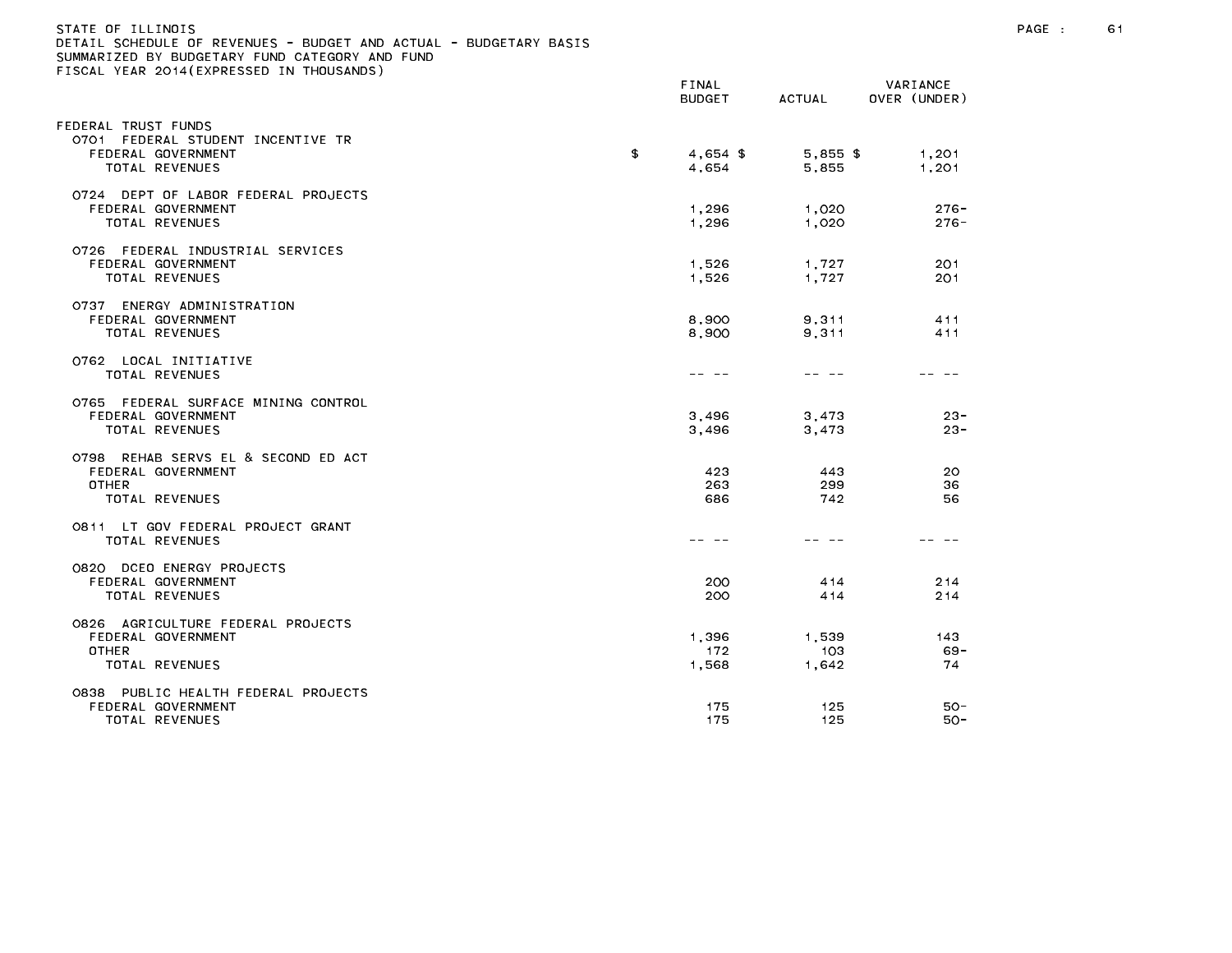#### STATE OF ILLINOIS PAGE : 62 DETAIL SCHEDULE OF REVENUES - BUDGET AND ACTUAL - BUDGETARY BASIS

| TEAN LUIT (LATINEUULD IN THU                                                                                        | FINAL<br><b>BUDGET</b>                                                                                                                                                                                                                                                                                                                                                                                             | ACTUAL                           | VARIANCE<br>OVER (UNDER)                                                                                                                                                                                                                                                                                                                                                                                              |
|---------------------------------------------------------------------------------------------------------------------|--------------------------------------------------------------------------------------------------------------------------------------------------------------------------------------------------------------------------------------------------------------------------------------------------------------------------------------------------------------------------------------------------------------------|----------------------------------|-----------------------------------------------------------------------------------------------------------------------------------------------------------------------------------------------------------------------------------------------------------------------------------------------------------------------------------------------------------------------------------------------------------------------|
| FEDERAL TRUST FUNDS<br>0843 COURT OF CLMS FD RC VIC CMP GT<br><b>OTHER</b><br>TOTAL REVENUES                        | \$<br>$--$ \$                                                                                                                                                                                                                                                                                                                                                                                                      | $14 \text{ } $$<br>14            | 14<br>14                                                                                                                                                                                                                                                                                                                                                                                                              |
|                                                                                                                     |                                                                                                                                                                                                                                                                                                                                                                                                                    |                                  |                                                                                                                                                                                                                                                                                                                                                                                                                       |
| FEDERAL MODERATE REHAB HOUSING<br>0851<br>FEDERAL GOVERNMENT<br>PRIOR FISCAL YEAR RECEIPT TRANSFERS<br><b>OTHER</b> |                                                                                                                                                                                                                                                                                                                                                                                                                    | 305<br>$\circ$<br>$\overline{1}$ | 305<br>$\frac{1}{2} \frac{1}{2} \frac{1}{2} \frac{1}{2} \frac{1}{2} \frac{1}{2} \frac{1}{2} \frac{1}{2} \frac{1}{2} \frac{1}{2} \frac{1}{2} \frac{1}{2} \frac{1}{2} \frac{1}{2} \frac{1}{2} \frac{1}{2} \frac{1}{2} \frac{1}{2} \frac{1}{2} \frac{1}{2} \frac{1}{2} \frac{1}{2} \frac{1}{2} \frac{1}{2} \frac{1}{2} \frac{1}{2} \frac{1}{2} \frac{1}{2} \frac{1}{2} \frac{1}{2} \frac{1}{2} \frac{$<br>$\overline{1}$ |
| TOTAL REVENUES                                                                                                      |                                                                                                                                                                                                                                                                                                                                                                                                                    | 306                              | 306                                                                                                                                                                                                                                                                                                                                                                                                                   |
| 0853 FEDERAL MASS TRANSIT TRUST<br>FEDERAL GOVERNMENT<br><b>OTHER</b><br>TOTAL REVENUES                             | 39, 150<br>$\frac{1}{2} \frac{1}{2} \frac{1}{2} \frac{1}{2} \frac{1}{2} \frac{1}{2} \frac{1}{2} \frac{1}{2} \frac{1}{2} \frac{1}{2} \frac{1}{2} \frac{1}{2} \frac{1}{2} \frac{1}{2} \frac{1}{2} \frac{1}{2} \frac{1}{2} \frac{1}{2} \frac{1}{2} \frac{1}{2} \frac{1}{2} \frac{1}{2} \frac{1}{2} \frac{1}{2} \frac{1}{2} \frac{1}{2} \frac{1}{2} \frac{1}{2} \frac{1}{2} \frac{1}{2} \frac{1}{2} \frac{$<br>39, 150 | 20, 148<br>22<br>20,170          | $19,002 -$<br>22<br>$18,980 -$                                                                                                                                                                                                                                                                                                                                                                                        |
| 0855 NATIONAL FLOOD INSURANCE PROG<br>FEDERAL GOVERNMENT<br>TOTAL REVENUES                                          | 483<br>483                                                                                                                                                                                                                                                                                                                                                                                                         | 234<br>234                       | $249 -$<br>$249 -$                                                                                                                                                                                                                                                                                                                                                                                                    |
| 0857 US DPT OF ED JOBS PRG FED TRST<br><b>TOTAL REVENUES</b>                                                        |                                                                                                                                                                                                                                                                                                                                                                                                                    |                                  |                                                                                                                                                                                                                                                                                                                                                                                                                       |
| 0859 FEDERAL ENERGY<br>FEDERAL GOVERNMENT<br><b>OTHER</b><br>TOTAL REVENUES                                         | 3,000<br>$\frac{1}{2} \frac{1}{2} \frac{1}{2} \frac{1}{2} \frac{1}{2} \frac{1}{2} \frac{1}{2} \frac{1}{2} \frac{1}{2} \frac{1}{2} \frac{1}{2} \frac{1}{2} \frac{1}{2} \frac{1}{2} \frac{1}{2} \frac{1}{2} \frac{1}{2} \frac{1}{2} \frac{1}{2} \frac{1}{2} \frac{1}{2} \frac{1}{2} \frac{1}{2} \frac{1}{2} \frac{1}{2} \frac{1}{2} \frac{1}{2} \frac{1}{2} \frac{1}{2} \frac{1}{2} \frac{1}{2} \frac{$<br>3,000     | 1,837<br>$\Omega$<br>1,837       | $1,163-$<br>$\frac{1}{2} \frac{1}{2} \frac{1}{2} \frac{1}{2} \frac{1}{2} \frac{1}{2} \frac{1}{2} \frac{1}{2} \frac{1}{2} \frac{1}{2} \frac{1}{2} \frac{1}{2} \frac{1}{2} \frac{1}{2} \frac{1}{2} \frac{1}{2} \frac{1}{2} \frac{1}{2} \frac{1}{2} \frac{1}{2} \frac{1}{2} \frac{1}{2} \frac{1}{2} \frac{1}{2} \frac{1}{2} \frac{1}{2} \frac{1}{2} \frac{1}{2} \frac{1}{2} \frac{1}{2} \frac{1}{2} \frac{$<br>$1,163-$  |
|                                                                                                                     |                                                                                                                                                                                                                                                                                                                                                                                                                    |                                  |                                                                                                                                                                                                                                                                                                                                                                                                                       |
| 0870 LOW INC HOME ENERGY BLOCK GRNT<br>FEDERAL GOVERNMENT<br>OTHER                                                  | 198,000<br>$\frac{1}{2} \frac{1}{2} \frac{1}{2} \frac{1}{2} \frac{1}{2} \frac{1}{2} \frac{1}{2} \frac{1}{2} \frac{1}{2} \frac{1}{2} \frac{1}{2} \frac{1}{2} \frac{1}{2} \frac{1}{2} \frac{1}{2} \frac{1}{2} \frac{1}{2} \frac{1}{2} \frac{1}{2} \frac{1}{2} \frac{1}{2} \frac{1}{2} \frac{1}{2} \frac{1}{2} \frac{1}{2} \frac{1}{2} \frac{1}{2} \frac{1}{2} \frac{1}{2} \frac{1}{2} \frac{1}{2} \frac{$            | 208,269<br>$\circ$               | 10,269<br>$\frac{1}{2} \frac{1}{2} \frac{1}{2} \frac{1}{2} \frac{1}{2} \frac{1}{2} \frac{1}{2} \frac{1}{2} \frac{1}{2} \frac{1}{2} \frac{1}{2} \frac{1}{2} \frac{1}{2} \frac{1}{2} \frac{1}{2} \frac{1}{2} \frac{1}{2} \frac{1}{2} \frac{1}{2} \frac{1}{2} \frac{1}{2} \frac{1}{2} \frac{1}{2} \frac{1}{2} \frac{1}{2} \frac{1}{2} \frac{1}{2} \frac{1}{2} \frac{1}{2} \frac{1}{2} \frac{1}{2} \frac{$                |
| TOTAL REVENUES                                                                                                      | 198,000                                                                                                                                                                                                                                                                                                                                                                                                            | 208,269                          | 10,269                                                                                                                                                                                                                                                                                                                                                                                                                |
| 0871 COMMUNITY SERVICES BLOCK GRANT<br>FEDERAL GOVERNMENT<br><b>TOTAL REVENUES</b>                                  | 31,000<br>31,000                                                                                                                                                                                                                                                                                                                                                                                                   | 29,000<br>29,000                 | $2,000-$<br>$2.000 -$                                                                                                                                                                                                                                                                                                                                                                                                 |
| 0872 MATERNAL & CHILD HLTH SERV BLK<br>FEDERAL GOVERNMENT<br><b>OTHER</b><br>LESS REFUNDS                           | 20, 132<br>$\frac{1}{2} \frac{1}{2} \frac{1}{2} \frac{1}{2} \frac{1}{2} \frac{1}{2} \frac{1}{2} \frac{1}{2} \frac{1}{2} \frac{1}{2} \frac{1}{2} \frac{1}{2} \frac{1}{2} \frac{1}{2} \frac{1}{2} \frac{1}{2} \frac{1}{2} \frac{1}{2} \frac{1}{2} \frac{1}{2} \frac{1}{2} \frac{1}{2} \frac{1}{2} \frac{1}{2} \frac{1}{2} \frac{1}{2} \frac{1}{2} \frac{1}{2} \frac{1}{2} \frac{1}{2} \frac{1}{2} \frac{$<br>10      | 23,401<br>4<br>-- --             | 3,269<br>$\overline{4}$<br>$10 -$                                                                                                                                                                                                                                                                                                                                                                                     |
| TOTAL REVENUES                                                                                                      | 20, 122                                                                                                                                                                                                                                                                                                                                                                                                            | 23,405                           | 3,283                                                                                                                                                                                                                                                                                                                                                                                                                 |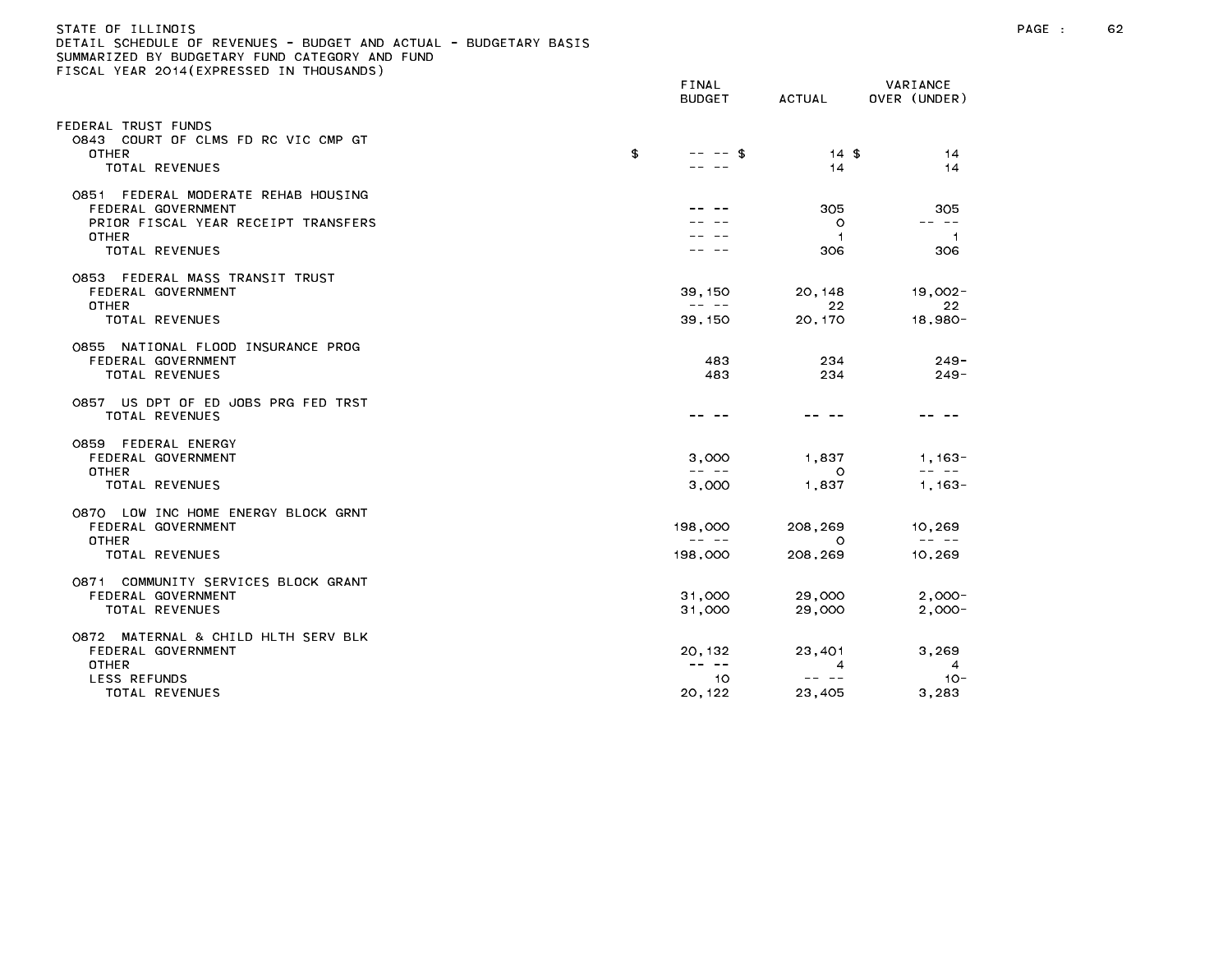| STATE OF ILLINOIS                                                 |  |
|-------------------------------------------------------------------|--|
| DETAIL SCHEDULE OF REVENUES - BUDGET AND ACTUAL - BUDGETARY BASIS |  |
| SUMMARIZED BY BUDGETARY FUND CATEGORY AND FUND                    |  |
| FISCAL YEAR 2014(EXPRESSED IN THOUSANDS)                          |  |

|                                       | FINAL<br><b>BUDGET</b>                                                                                                                                                                                                                                                                                                                                                                       | <b>ACTUAL</b>                                                                                                                                                                                                                                                                                                                                                                                | VARIANCE<br>OVER (UNDER) |
|---------------------------------------|----------------------------------------------------------------------------------------------------------------------------------------------------------------------------------------------------------------------------------------------------------------------------------------------------------------------------------------------------------------------------------------------|----------------------------------------------------------------------------------------------------------------------------------------------------------------------------------------------------------------------------------------------------------------------------------------------------------------------------------------------------------------------------------------------|--------------------------|
| EDERAL TRUST FUNDS                    |                                                                                                                                                                                                                                                                                                                                                                                              |                                                                                                                                                                                                                                                                                                                                                                                              |                          |
| 0873 PREVENTIVE HEALTH&HLTH SERV BL   |                                                                                                                                                                                                                                                                                                                                                                                              |                                                                                                                                                                                                                                                                                                                                                                                              |                          |
| FEDERAL GOVERNMENT                    | \$<br>$1.350$ \$                                                                                                                                                                                                                                                                                                                                                                             | $1,587$ \$                                                                                                                                                                                                                                                                                                                                                                                   | 237                      |
| LESS REFUNDS                          | 5                                                                                                                                                                                                                                                                                                                                                                                            | $\frac{1}{2} \frac{1}{2} \frac{1}{2} \frac{1}{2} \frac{1}{2} \frac{1}{2} \frac{1}{2} \frac{1}{2} \frac{1}{2} \frac{1}{2} \frac{1}{2} \frac{1}{2} \frac{1}{2} \frac{1}{2} \frac{1}{2} \frac{1}{2} \frac{1}{2} \frac{1}{2} \frac{1}{2} \frac{1}{2} \frac{1}{2} \frac{1}{2} \frac{1}{2} \frac{1}{2} \frac{1}{2} \frac{1}{2} \frac{1}{2} \frac{1}{2} \frac{1}{2} \frac{1}{2} \frac{1}{2} \frac{$ | 5 –                      |
| <b>TOTAL REVENUES</b>                 | 1,345                                                                                                                                                                                                                                                                                                                                                                                        | 1,587                                                                                                                                                                                                                                                                                                                                                                                        | 242                      |
| 0875 COM DEV/SMALL CITY BLK GRANT     |                                                                                                                                                                                                                                                                                                                                                                                              |                                                                                                                                                                                                                                                                                                                                                                                              |                          |
| FEDERAL GOVERNMENT                    | 57,750                                                                                                                                                                                                                                                                                                                                                                                       | 91,928                                                                                                                                                                                                                                                                                                                                                                                       | 34, 178                  |
| PRIOR FISCAL YEAR RECEIPT TRANSFERS   | $\frac{1}{2} \frac{1}{2} \frac{1}{2} \frac{1}{2} \frac{1}{2} \frac{1}{2} \frac{1}{2} \frac{1}{2} \frac{1}{2} \frac{1}{2} \frac{1}{2} \frac{1}{2} \frac{1}{2} \frac{1}{2} \frac{1}{2} \frac{1}{2} \frac{1}{2} \frac{1}{2} \frac{1}{2} \frac{1}{2} \frac{1}{2} \frac{1}{2} \frac{1}{2} \frac{1}{2} \frac{1}{2} \frac{1}{2} \frac{1}{2} \frac{1}{2} \frac{1}{2} \frac{1}{2} \frac{1}{2} \frac{$ | $480 -$                                                                                                                                                                                                                                                                                                                                                                                      | $480 -$                  |
| <b>OTHER</b>                          | 450                                                                                                                                                                                                                                                                                                                                                                                          | $\frac{1}{2} \frac{1}{2} \frac{1}{2} \frac{1}{2} \frac{1}{2} \frac{1}{2} \frac{1}{2} \frac{1}{2} \frac{1}{2} \frac{1}{2} \frac{1}{2} \frac{1}{2} \frac{1}{2} \frac{1}{2} \frac{1}{2} \frac{1}{2} \frac{1}{2} \frac{1}{2} \frac{1}{2} \frac{1}{2} \frac{1}{2} \frac{1}{2} \frac{1}{2} \frac{1}{2} \frac{1}{2} \frac{1}{2} \frac{1}{2} \frac{1}{2} \frac{1}{2} \frac{1}{2} \frac{1}{2} \frac{$ | $450 -$                  |
| TOTAL REVENUES                        | 58,200                                                                                                                                                                                                                                                                                                                                                                                       | 91,448                                                                                                                                                                                                                                                                                                                                                                                       | 33,248                   |
| 0876 COMMUNITY MH SERVS BLOCK GRNT    |                                                                                                                                                                                                                                                                                                                                                                                              |                                                                                                                                                                                                                                                                                                                                                                                              |                          |
| FEDERAL GOVERNMENT                    | 16,721                                                                                                                                                                                                                                                                                                                                                                                       | 17,474                                                                                                                                                                                                                                                                                                                                                                                       | 753                      |
| <b>OTHER</b>                          | $\frac{1}{2} \frac{1}{2} \frac{1}{2} \frac{1}{2} \frac{1}{2} \frac{1}{2} \frac{1}{2} \frac{1}{2} \frac{1}{2} \frac{1}{2} \frac{1}{2} \frac{1}{2} \frac{1}{2} \frac{1}{2} \frac{1}{2} \frac{1}{2} \frac{1}{2} \frac{1}{2} \frac{1}{2} \frac{1}{2} \frac{1}{2} \frac{1}{2} \frac{1}{2} \frac{1}{2} \frac{1}{2} \frac{1}{2} \frac{1}{2} \frac{1}{2} \frac{1}{2} \frac{1}{2} \frac{1}{2} \frac{$ | 125                                                                                                                                                                                                                                                                                                                                                                                          | 125                      |
| TOTAL REVENUES                        | 16,721                                                                                                                                                                                                                                                                                                                                                                                       | 17,599                                                                                                                                                                                                                                                                                                                                                                                       | 878                      |
| 0883 INTRA-AGENCY SERVICES            |                                                                                                                                                                                                                                                                                                                                                                                              |                                                                                                                                                                                                                                                                                                                                                                                              |                          |
| <b>OTHER</b>                          |                                                                                                                                                                                                                                                                                                                                                                                              | $\circ$                                                                                                                                                                                                                                                                                                                                                                                      |                          |
| TOTAL REVENUES                        |                                                                                                                                                                                                                                                                                                                                                                                              | -- --                                                                                                                                                                                                                                                                                                                                                                                        |                          |
| 0894 DNR FEDERAL PROJECTS             |                                                                                                                                                                                                                                                                                                                                                                                              |                                                                                                                                                                                                                                                                                                                                                                                              |                          |
| FEDERAL GOVERNMENT                    | 1,432                                                                                                                                                                                                                                                                                                                                                                                        | 7,759                                                                                                                                                                                                                                                                                                                                                                                        | 6,327                    |
| <b>TOTAL REVENUES</b>                 | 1,432                                                                                                                                                                                                                                                                                                                                                                                        | 7,759                                                                                                                                                                                                                                                                                                                                                                                        | 6,327                    |
|                                       |                                                                                                                                                                                                                                                                                                                                                                                              |                                                                                                                                                                                                                                                                                                                                                                                              |                          |
| 0897 VETERANS' AFFAIRS FED PROJECTS   |                                                                                                                                                                                                                                                                                                                                                                                              |                                                                                                                                                                                                                                                                                                                                                                                              | $28 -$                   |
| FEDERAL GOVERNMENT<br>TOTAL REVENUES  | 327<br>327                                                                                                                                                                                                                                                                                                                                                                                   | 299<br>299                                                                                                                                                                                                                                                                                                                                                                                   | $28 -$                   |
|                                       |                                                                                                                                                                                                                                                                                                                                                                                              |                                                                                                                                                                                                                                                                                                                                                                                              |                          |
| 0900 PETROLEUM VIOLATION              |                                                                                                                                                                                                                                                                                                                                                                                              |                                                                                                                                                                                                                                                                                                                                                                                              |                          |
| <b>TOTAL REVENUES</b>                 |                                                                                                                                                                                                                                                                                                                                                                                              |                                                                                                                                                                                                                                                                                                                                                                                              |                          |
| 0904 IL STATE POLICE FEDERAL<br>PROJS |                                                                                                                                                                                                                                                                                                                                                                                              |                                                                                                                                                                                                                                                                                                                                                                                              |                          |
| FEDERAL GOVERNMENT                    | 19,349                                                                                                                                                                                                                                                                                                                                                                                       | 13.026                                                                                                                                                                                                                                                                                                                                                                                       | $6.323 -$                |
| <b>OTHER</b>                          | -1                                                                                                                                                                                                                                                                                                                                                                                           | 33                                                                                                                                                                                                                                                                                                                                                                                           | 32                       |
| TOTAL REVENUES                        | 19,350                                                                                                                                                                                                                                                                                                                                                                                       | 13,059                                                                                                                                                                                                                                                                                                                                                                                       | $6, 291 -$               |
| JUVENILE JUSTICE TRUST<br>0911        |                                                                                                                                                                                                                                                                                                                                                                                              |                                                                                                                                                                                                                                                                                                                                                                                              |                          |
| FEDERAL GOVERNMENT                    | 2,150                                                                                                                                                                                                                                                                                                                                                                                        | 2,071                                                                                                                                                                                                                                                                                                                                                                                        | $79 -$                   |
| TOTAL REVENUES                        | 2,150                                                                                                                                                                                                                                                                                                                                                                                        | 2,071                                                                                                                                                                                                                                                                                                                                                                                        | $79 -$                   |
| 0983<br>BHE FEDERAL GRANTS            |                                                                                                                                                                                                                                                                                                                                                                                              |                                                                                                                                                                                                                                                                                                                                                                                              |                          |
| FEDERAL GOVERNMENT                    | 5,500                                                                                                                                                                                                                                                                                                                                                                                        | 2,469                                                                                                                                                                                                                                                                                                                                                                                        | $3,031-$                 |
| TOTAL REVENUES                        | 5,500                                                                                                                                                                                                                                                                                                                                                                                        | 2,469                                                                                                                                                                                                                                                                                                                                                                                        | $3,031-$                 |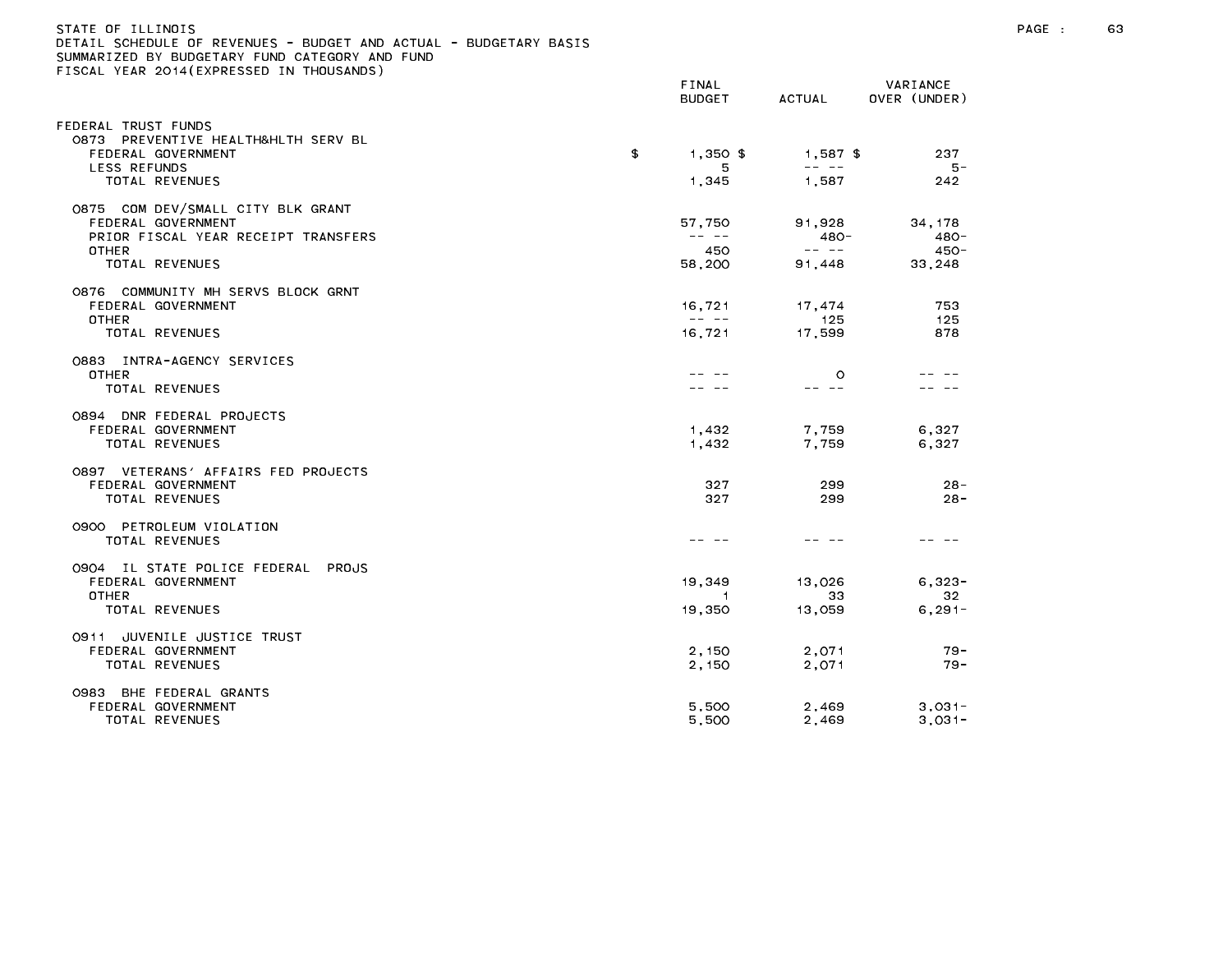| STATE OF ILLINOIS                                                 |  |
|-------------------------------------------------------------------|--|
| DETAIL SCHEDULE OF REVENUES - BUDGET AND ACTUAL - BUDGETARY BASIS |  |
| SUMMARIZED BY BUDGETARY FUND CATEGORY AND FUND                    |  |
| FISCAL YEAR 2014(EXPRESSED IN THOUSANDS)                          |  |

| . SUAL TEAR EUTREATREUGED IN THUOSANDU) | FINAL<br><b>BUDGET</b> | ACTUAL         | VARIANCE<br>OVER (UNDER) |
|-----------------------------------------|------------------------|----------------|--------------------------|
| FEDERAL TRUST FUNDS                     |                        |                |                          |
| ATTORNEY GENERAL FEDERAL GRANT<br>0988  |                        |                |                          |
| FEDERAL GOVERNMENT                      | \$<br>$2,719$ \$       | $1,592$ \$     | $1,127-$                 |
| OTHER                                   |                        | з              | 3                        |
| TOTAL REVENUES                          | 2,719                  | 1,595          | $1, 124 -$               |
| ABANDONED MINED LANDS RECLAM<br>0991    |                        |                |                          |
| FEDERAL GOVERNMENT                      | 10, 103                | 13,240         | 3, 137                   |
| TOTAL REVENUES                          | 10.103                 | 13,240         | 3.137                    |
| TOTAL FEDERAL TRUST FUNDS               |                        |                |                          |
| INCOME TAXES                            |                        |                |                          |
| SALES TAXES                             |                        |                |                          |
| MOTOR FUEL TAXES                        |                        |                |                          |
| PUBLIC UTILITY TAXES                    |                        |                |                          |
| FEDERAL GOVERNMENT                      | 4,807,843              | 4,789,882      | $17,961-$                |
| PRIOR FISCAL YEAR RECEIPT TRANSFERS     |                        | 46.186-        | $46, 186 -$              |
| <b>OTHER</b>                            | 296,665                | 357,908        | 61,243                   |
| LESS REFUNDS                            | 320                    |                | $320 -$                  |
| TOTAL REVENUES                          | 5,104,188 \$<br>\$     | $5,101,604$ \$ | $2,584-$                 |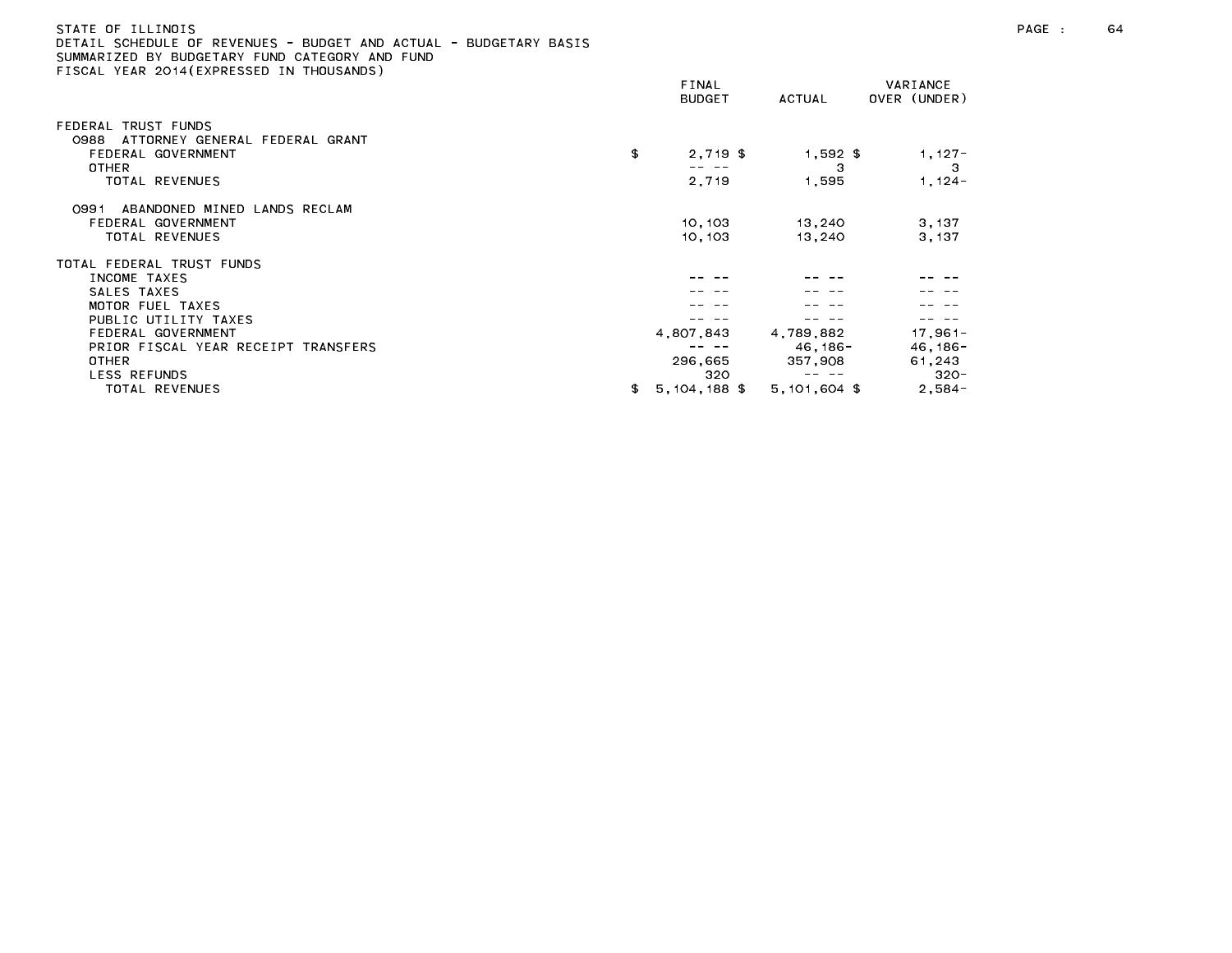# STATE OF ILLINOIS PAGE : 65 DETAIL SCHEDULE OF REVENUES - BUDGET AND ACTUAL - BUDGETARY BASIS

|                                            | FINAL<br><b>BUDGET</b>                                                                                                                                                                                                                                                                                                                                                                       | ACTUAL         | VARIANCE<br>OVER (UNDER)                                                                                                                                                                                                                                                                                                                                                                     |
|--------------------------------------------|----------------------------------------------------------------------------------------------------------------------------------------------------------------------------------------------------------------------------------------------------------------------------------------------------------------------------------------------------------------------------------------------|----------------|----------------------------------------------------------------------------------------------------------------------------------------------------------------------------------------------------------------------------------------------------------------------------------------------------------------------------------------------------------------------------------------------|
| REVOLVING FUNDS                            |                                                                                                                                                                                                                                                                                                                                                                                              |                |                                                                                                                                                                                                                                                                                                                                                                                              |
| 0301 WORKING CAPITAL REVOLVING             |                                                                                                                                                                                                                                                                                                                                                                                              |                |                                                                                                                                                                                                                                                                                                                                                                                              |
| PRIOR FISCAL YEAR RECEIPT TRANSFERS        | \$<br>$-- -$ \$                                                                                                                                                                                                                                                                                                                                                                              | $12 - $$       | $12 -$                                                                                                                                                                                                                                                                                                                                                                                       |
| <b>OTHER</b>                               | 51,693                                                                                                                                                                                                                                                                                                                                                                                       | 51,279         | $414 -$                                                                                                                                                                                                                                                                                                                                                                                      |
| LESS REFUNDS                               | 27                                                                                                                                                                                                                                                                                                                                                                                           | 24             | $3 -$                                                                                                                                                                                                                                                                                                                                                                                        |
| TOTAL REVENUES                             | 51,666                                                                                                                                                                                                                                                                                                                                                                                       | 51,243         | $423 -$                                                                                                                                                                                                                                                                                                                                                                                      |
| 0303 STATE GARAGE REVOLVING                |                                                                                                                                                                                                                                                                                                                                                                                              |                |                                                                                                                                                                                                                                                                                                                                                                                              |
| PRIOR FISCAL YEAR RECEIPT TRANSFERS        | -- --                                                                                                                                                                                                                                                                                                                                                                                        | $\overline{1}$ | $\overline{1}$                                                                                                                                                                                                                                                                                                                                                                               |
| <b>OTHER</b>                               | 49,506                                                                                                                                                                                                                                                                                                                                                                                       | 59,903         | 10,397                                                                                                                                                                                                                                                                                                                                                                                       |
| LESS REFUNDS<br>TOTAL REVENUES             | $\overline{1}$                                                                                                                                                                                                                                                                                                                                                                               | $\circ$        | $1 -$<br>10,399                                                                                                                                                                                                                                                                                                                                                                              |
|                                            | 49,505                                                                                                                                                                                                                                                                                                                                                                                       | 59,904         |                                                                                                                                                                                                                                                                                                                                                                                              |
| 0304 STATISTICAL SERVS REVOLVING           |                                                                                                                                                                                                                                                                                                                                                                                              |                |                                                                                                                                                                                                                                                                                                                                                                                              |
| <b>OTHER</b>                               | 142,897                                                                                                                                                                                                                                                                                                                                                                                      | 156,881        | 13,984                                                                                                                                                                                                                                                                                                                                                                                       |
| LESS REFUNDS                               | 5,300                                                                                                                                                                                                                                                                                                                                                                                        | $\circ$        | $5,300-$                                                                                                                                                                                                                                                                                                                                                                                     |
| TOTAL REVENUES                             | 137.597                                                                                                                                                                                                                                                                                                                                                                                      | 156,881        | 19,284                                                                                                                                                                                                                                                                                                                                                                                       |
| 0308 PAPER & PRINTING REVOLVING            |                                                                                                                                                                                                                                                                                                                                                                                              |                |                                                                                                                                                                                                                                                                                                                                                                                              |
| <b>TOTAL REVENUES</b>                      |                                                                                                                                                                                                                                                                                                                                                                                              |                |                                                                                                                                                                                                                                                                                                                                                                                              |
| 0309 AIR TRANSPORTATION REVOLVING          |                                                                                                                                                                                                                                                                                                                                                                                              |                |                                                                                                                                                                                                                                                                                                                                                                                              |
| <b>OTHER</b>                               | 750                                                                                                                                                                                                                                                                                                                                                                                          | 800            | 50                                                                                                                                                                                                                                                                                                                                                                                           |
| TOTAL REVENUES                             | 750                                                                                                                                                                                                                                                                                                                                                                                          | 800            | 50                                                                                                                                                                                                                                                                                                                                                                                           |
| 0312 COMMUNICATIONS REVOLVING              |                                                                                                                                                                                                                                                                                                                                                                                              |                |                                                                                                                                                                                                                                                                                                                                                                                              |
| FEDERAL GOVERNMENT                         | 12.130                                                                                                                                                                                                                                                                                                                                                                                       | 26.917         | 14,787                                                                                                                                                                                                                                                                                                                                                                                       |
| PRIOR FISCAL YEAR RECEIPT TRANSFERS        | $\frac{1}{2} \frac{1}{2} \frac{1}{2} \frac{1}{2} \frac{1}{2} \frac{1}{2} \frac{1}{2} \frac{1}{2} \frac{1}{2} \frac{1}{2} \frac{1}{2} \frac{1}{2} \frac{1}{2} \frac{1}{2} \frac{1}{2} \frac{1}{2} \frac{1}{2} \frac{1}{2} \frac{1}{2} \frac{1}{2} \frac{1}{2} \frac{1}{2} \frac{1}{2} \frac{1}{2} \frac{1}{2} \frac{1}{2} \frac{1}{2} \frac{1}{2} \frac{1}{2} \frac{1}{2} \frac{1}{2} \frac{$ | $1 -$          | $-1-$                                                                                                                                                                                                                                                                                                                                                                                        |
| <b>OTHER</b>                               | 109,274                                                                                                                                                                                                                                                                                                                                                                                      | 100,561        | $8,713-$                                                                                                                                                                                                                                                                                                                                                                                     |
| LESS REFUNDS                               | 3,293                                                                                                                                                                                                                                                                                                                                                                                        | 50             | $3,243-$                                                                                                                                                                                                                                                                                                                                                                                     |
| TOTAL REVENUES                             | 118, 111                                                                                                                                                                                                                                                                                                                                                                                     | 127,427        | 9,316                                                                                                                                                                                                                                                                                                                                                                                        |
| 0314 FACILITIES MANAGEMENT REVOLV          |                                                                                                                                                                                                                                                                                                                                                                                              |                |                                                                                                                                                                                                                                                                                                                                                                                              |
| FEDERAL GOVERNMENT                         | $\frac{1}{2} \frac{1}{2} \frac{1}{2} \frac{1}{2} \frac{1}{2} \frac{1}{2} \frac{1}{2} \frac{1}{2} \frac{1}{2} \frac{1}{2} \frac{1}{2} \frac{1}{2} \frac{1}{2} \frac{1}{2} \frac{1}{2} \frac{1}{2} \frac{1}{2} \frac{1}{2} \frac{1}{2} \frac{1}{2} \frac{1}{2} \frac{1}{2} \frac{1}{2} \frac{1}{2} \frac{1}{2} \frac{1}{2} \frac{1}{2} \frac{1}{2} \frac{1}{2} \frac{1}{2} \frac{1}{2} \frac{$ | $\circ$        | $\frac{1}{2} \frac{1}{2} \frac{1}{2} \frac{1}{2} \frac{1}{2} \frac{1}{2} \frac{1}{2} \frac{1}{2} \frac{1}{2} \frac{1}{2} \frac{1}{2} \frac{1}{2} \frac{1}{2} \frac{1}{2} \frac{1}{2} \frac{1}{2} \frac{1}{2} \frac{1}{2} \frac{1}{2} \frac{1}{2} \frac{1}{2} \frac{1}{2} \frac{1}{2} \frac{1}{2} \frac{1}{2} \frac{1}{2} \frac{1}{2} \frac{1}{2} \frac{1}{2} \frac{1}{2} \frac{1}{2} \frac{$ |
| OTHER                                      | 198,418                                                                                                                                                                                                                                                                                                                                                                                      | 192,956        | $5,462-$                                                                                                                                                                                                                                                                                                                                                                                     |
| TOTAL REVENUES                             | 198,418                                                                                                                                                                                                                                                                                                                                                                                      | 192,956        | $5,462-$                                                                                                                                                                                                                                                                                                                                                                                     |
| 0315 EFFICIENCY INITIATIVES REVOLVI        |                                                                                                                                                                                                                                                                                                                                                                                              |                |                                                                                                                                                                                                                                                                                                                                                                                              |
| TOTAL REVENUES                             |                                                                                                                                                                                                                                                                                                                                                                                              |                |                                                                                                                                                                                                                                                                                                                                                                                              |
|                                            |                                                                                                                                                                                                                                                                                                                                                                                              |                |                                                                                                                                                                                                                                                                                                                                                                                              |
| 0317 PROFESSIONAL SERVICES<br><b>OTHER</b> | 44                                                                                                                                                                                                                                                                                                                                                                                           | 44             |                                                                                                                                                                                                                                                                                                                                                                                              |
| TOTAL REVENUES                             | 44                                                                                                                                                                                                                                                                                                                                                                                           | 44             |                                                                                                                                                                                                                                                                                                                                                                                              |
|                                            |                                                                                                                                                                                                                                                                                                                                                                                              |                |                                                                                                                                                                                                                                                                                                                                                                                              |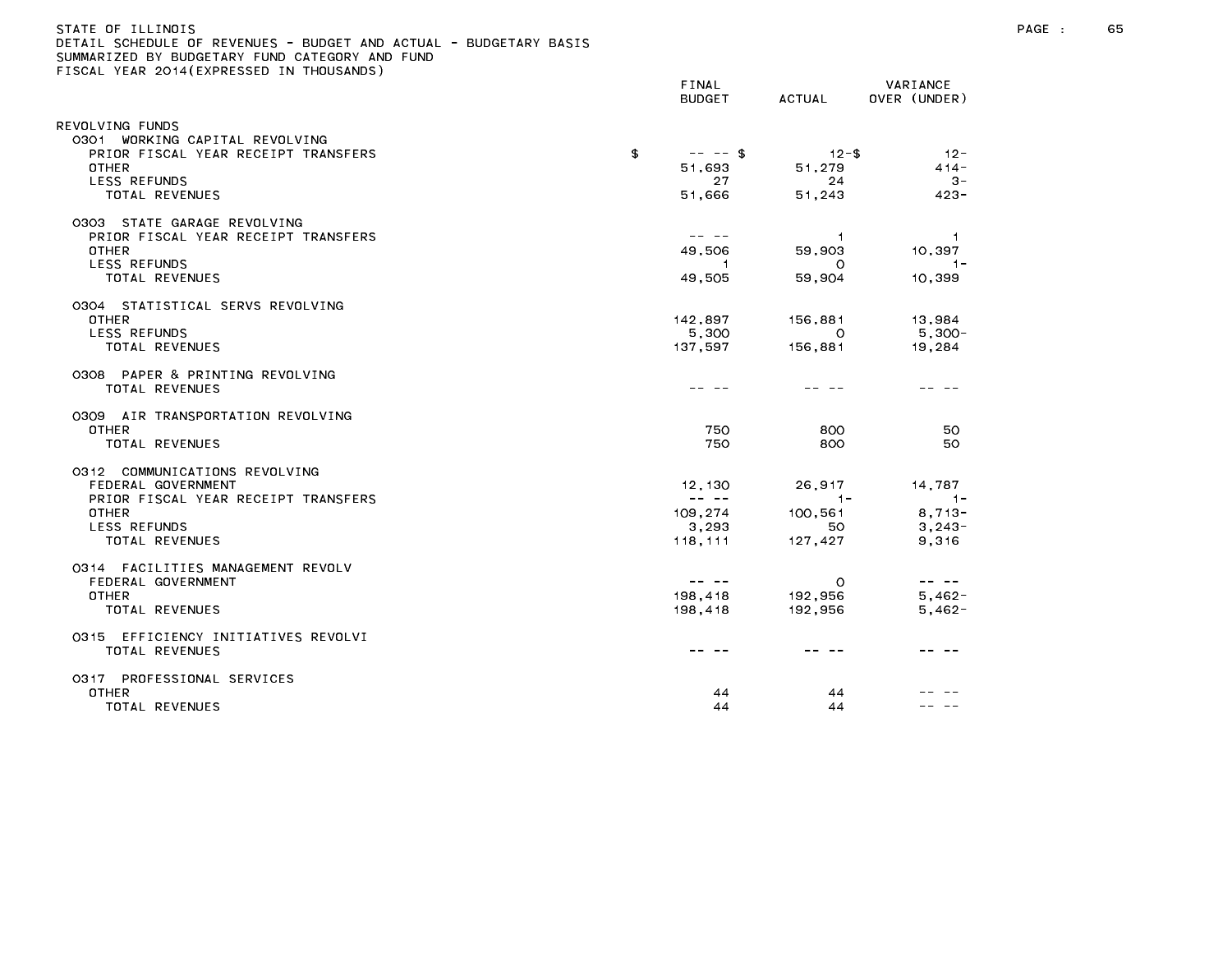| STATE OF ILLINOIS                                                 |  |
|-------------------------------------------------------------------|--|
| DETAIL SCHEDULE OF REVENUES - BUDGET AND ACTUAL - BUDGETARY BASIS |  |
| SUMMARIZED BY BUDGETARY FUND CATEGORY AND FUND                    |  |
| FISCAL YEAR 2014(EXPRESSED IN THOUSANDS)                          |  |

|                                     | FINAL |               |            | VARIANCE     |
|-------------------------------------|-------|---------------|------------|--------------|
|                                     |       | <b>BUDGET</b> | ACTUAL     | OVER (UNDER) |
| REVOLVING FUNDS                     |       |               |            |              |
| 0332 WORKERS' COMPENSATION REVOLV   |       |               |            |              |
| OTHER                               | \$    | $1,573$ \$    | $1,088$ \$ | 485-         |
| TOTAL REVENUES                      |       | 1,573         | 1.088      | $485 -$      |
| STATE SURPLUS PROPERTY REV<br>0903  |       |               |            |              |
| FEDERAL GOVERNMENT                  |       | 80            | 60         | $20 -$       |
| PRIOR FISCAL YEAR RECEIPT TRANSFERS |       |               | $3 -$      | $3 -$        |
| OTHER                               |       | 3,749         | 4,110      | 361          |
| TOTAL REVENUES                      |       | 3,829         | 4,167      | 338          |
| TOTAL REVOLVING FUNDS               |       |               |            |              |
| INCOME TAXES                        |       |               |            |              |
| SALES TAXES                         |       |               |            |              |
| MOTOR FUEL TAXES                    |       |               |            |              |
| PUBLIC UTILITY TAXES                |       |               |            |              |
| FEDERAL GOVERNMENT                  |       | 12,210        | 26,977     | 14,767       |
| PRIOR FISCAL YEAR RECEIPT TRANSFERS |       |               | $15 -$     | $15 -$       |
| <b>OTHER</b>                        |       | 557,904       | 567,622    | 9,718        |
| <b>LESS REFUNDS</b>                 |       | 8,621         | 74         | $8,547-$     |
| TOTAL REVENUES                      | \$    | 561,493 \$    | 594,510 \$ | 33,017       |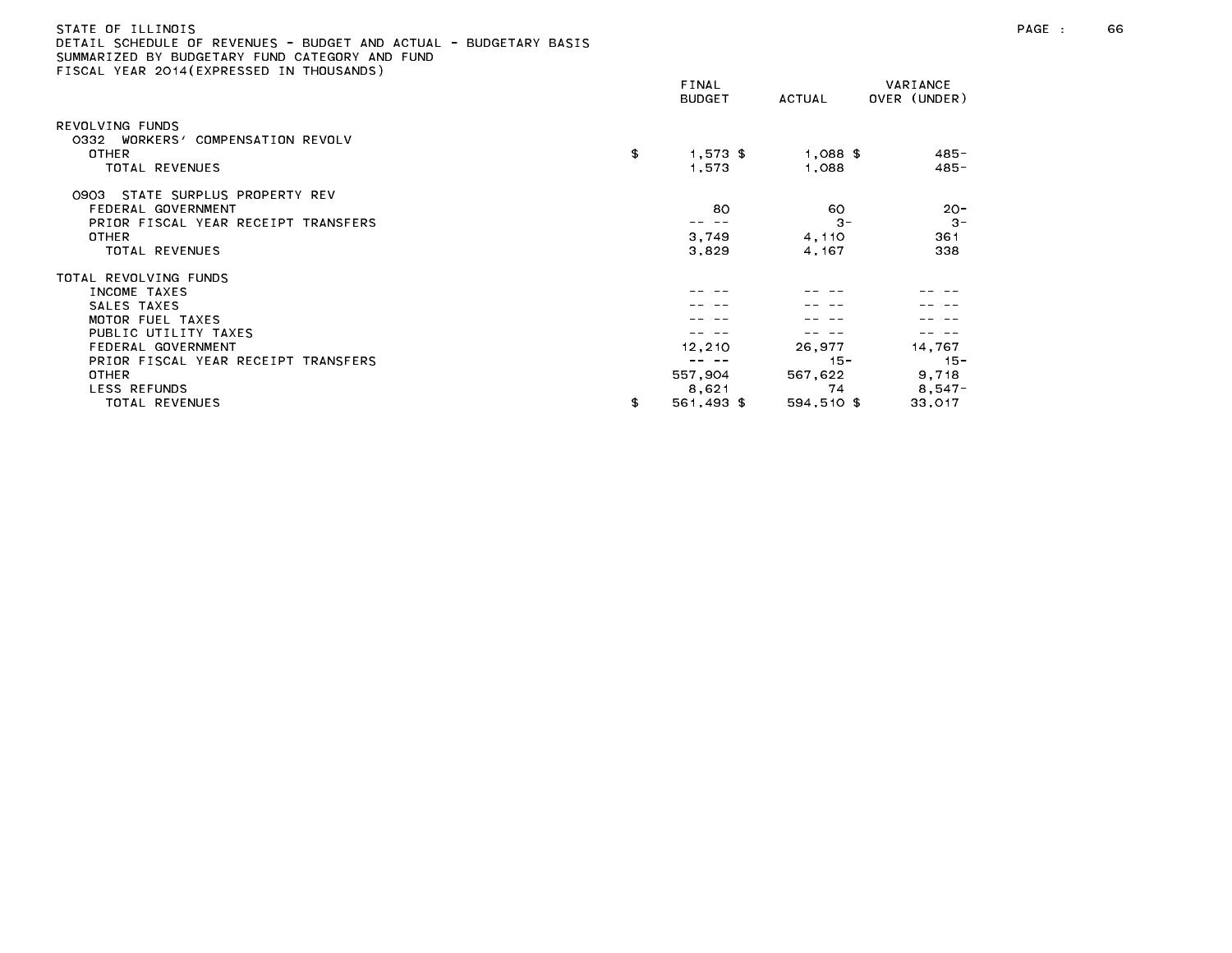# STATE OF ILLINOIS PAGE : 67 DETAIL SCHEDULE OF REVENUES - BUDGET AND ACTUAL - BUDGETARY BASIS

|                                                                                         | FINAL<br><b>BUDGET</b>    | ACTUAL                    | VARIANCE<br>OVER (UNDER)       |
|-----------------------------------------------------------------------------------------|---------------------------|---------------------------|--------------------------------|
| STATE TRUST FUNDS<br>0002 WARRANT CLEARING<br><b>TOTAL REVENUES</b>                     | \$<br>$-- - -$ \$         | $-- - -$ \$               | -- -                           |
| 0074 EPA SPEC STATE PROJ TRUST<br>FEDERAL GOVERNMENT<br><b>OTHER</b><br>TOTAL REVENUES  | -- --<br>1,185<br>1,185   | 245<br>510<br>755         | 245<br>$675 -$<br>$430 -$      |
| 0125 MUNI WIRELESS SERV EMERGENCY<br>OTHER<br>TOTAL REVENUES                            | 6,730<br>6,730            | 6,730<br>6,730            |                                |
| 0138 HOME RULE MUNICIPAL ROT<br>SALES TAXES<br><b>OTHER</b><br>TOTAL REVENUES           | 908,468<br>257<br>908,725 | 908,468<br>257<br>908,725 |                                |
| 0144 SBE SPECIAL PURPOSE TRUST<br>FEDERAL GOVERNMENT<br><b>OTHER</b><br>TOTAL REVENUES  | 3,657<br>248<br>3,905     | 2,717<br>105<br>2,822     | $940 -$<br>$143 -$<br>$1,083-$ |
| 0154 EPA COURT ORDERED TRUST<br><b>OTHER</b><br>TOTAL REVENUES                          |                           | $\circ$<br>-- --          |                                |
| 0159 SBE TEACHER CERTIFICATION INST<br><b>OTHER</b><br>TOTAL REVENUES                   | 646<br>646                | 429<br>429                | $217 -$<br>$217 -$             |
| 0161 SBE GED TESTING<br><b>OTHER</b><br>TOTAL REVENUES                                  | 437<br>437                | 276<br>276                | $161 -$<br>$161 -$             |
| 0168 CMS VS AFSCME WAGES TRUST<br>TOTAL REVENUES                                        | -- --                     |                           |                                |
| 0190 COUNTY OPTION MOTOR FUEL TAX<br>MOTOR FUEL TAXES<br><b>OTHER</b><br>TOTAL REVENUES | 32,220<br>18<br>32,238    | 32.220<br>18<br>32,238    |                                |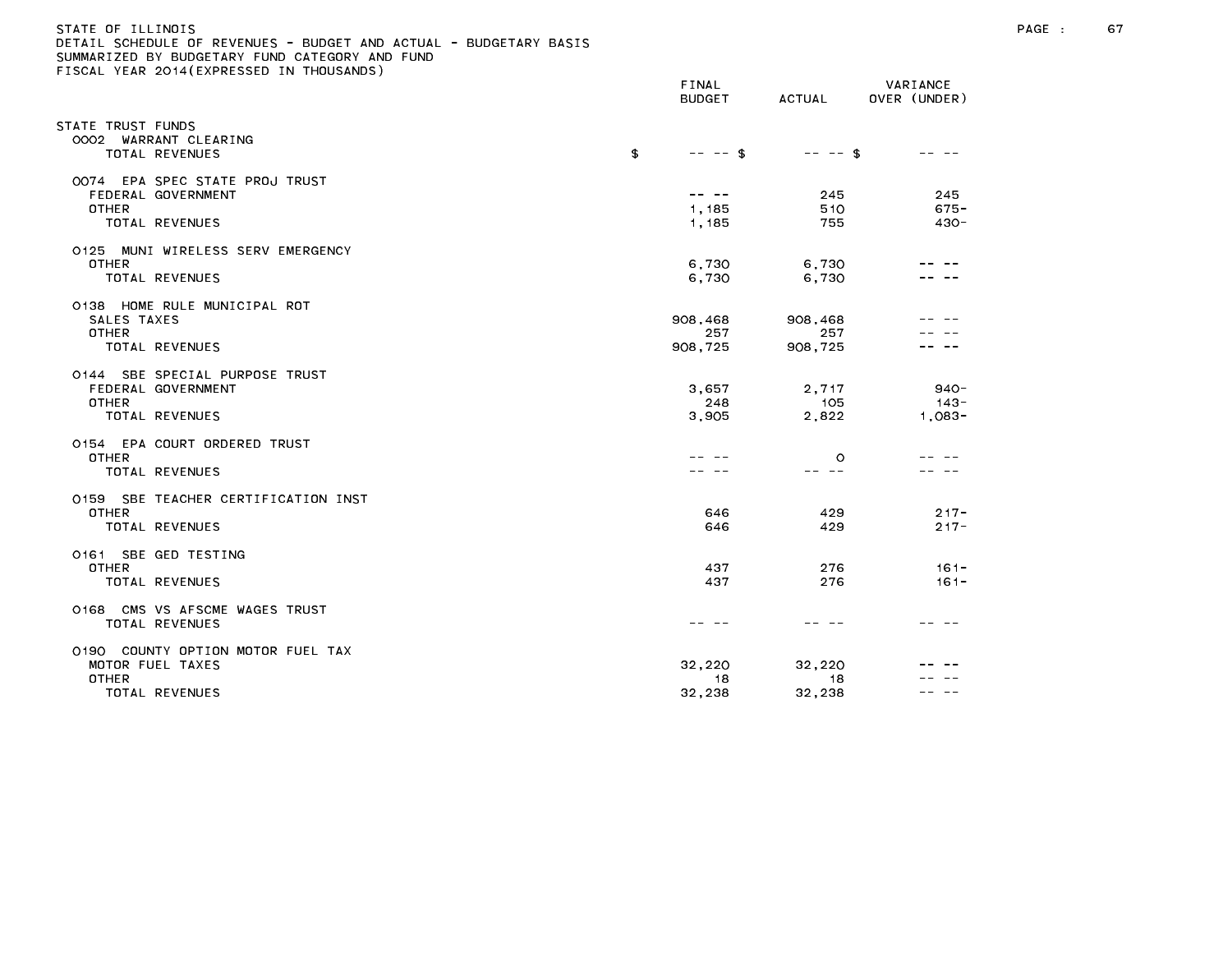# STATE OF ILLINOIS PAGE : 68 DETAIL SCHEDULE OF REVENUES - BUDGET AND ACTUAL - BUDGETARY BASIS

| $\sim$ . Toome term for the contract of the thood model                                       | FINAL<br><b>BUDGET</b> | ACTUAL                  | VARIANCE<br>OVER (UNDER) |
|-----------------------------------------------------------------------------------------------|------------------------|-------------------------|--------------------------|
| STATE TRUST FUNDS<br>0194 ILLINOIS STATE MUSEUM<br><b>TOTAL REVENUES</b>                      | \$<br>$-- - -$ \$      | $-- -5$                 | -- --                    |
| 0201 HUMAN RIGHTS COMM SPEC PROJS<br><b>OTHER</b><br>TOTAL REVENUES                           |                        | 58<br>58                | 58<br>58                 |
| 0211 DHS TECHNOLOGY INITIATIVE<br>FEDERAL GOVERNMENT<br><b>OTHER</b><br><b>TOTAL REVENUES</b> |                        | 1,970<br>3,977<br>5,947 | 1,970<br>3,977<br>5,947  |
| 0217 STANDARDBRED PURSE<br><b>OTHER</b><br>TOTAL REVENUES                                     |                        | 332<br>332              | 332<br>332               |
| 0234 KANERVA VS. STATE TRUST<br><b>OTHER</b><br>TOTAL REVENUES                                | 22,813<br>22,813       | 22,813<br>22,813        |                          |
| 0248 RACING BD FINGERPRINT LICENSE<br><b>TOTAL REVENUES</b>                                   |                        |                         |                          |
| 0252 BLUE WATER DITCH FLOOD CONTROL<br><b>OTHER</b><br>TOTAL REVENUES                         |                        | 8<br>8                  | 8<br>8                   |
| 0257 AML RECLAMATION SET ASIDE<br>FEDERAL GOVERNMENT<br>OTHER<br>TOTAL REVENUES               | 4,881<br>81<br>4,962   | 5,200<br>119<br>5,319   | 319<br>38<br>357         |
| 0318 ICJIA VIO PREVENT SP PRJ<br>FEDERAL GOVERNMENT<br>TOTAL REVENUES                         |                        | 387<br>387              | 387<br>387               |
| 0321 SOUTH SUBURBAN INCREMENT<br>TOTAL REVENUES                                               |                        |                         |                          |
| 0335 CRIMINAL JUSTICE INFO PROJECTS<br><b>OTHER</b><br>TOTAL REVENUES                         | 201<br>201             | 193<br>193              | 8 -<br>8 –               |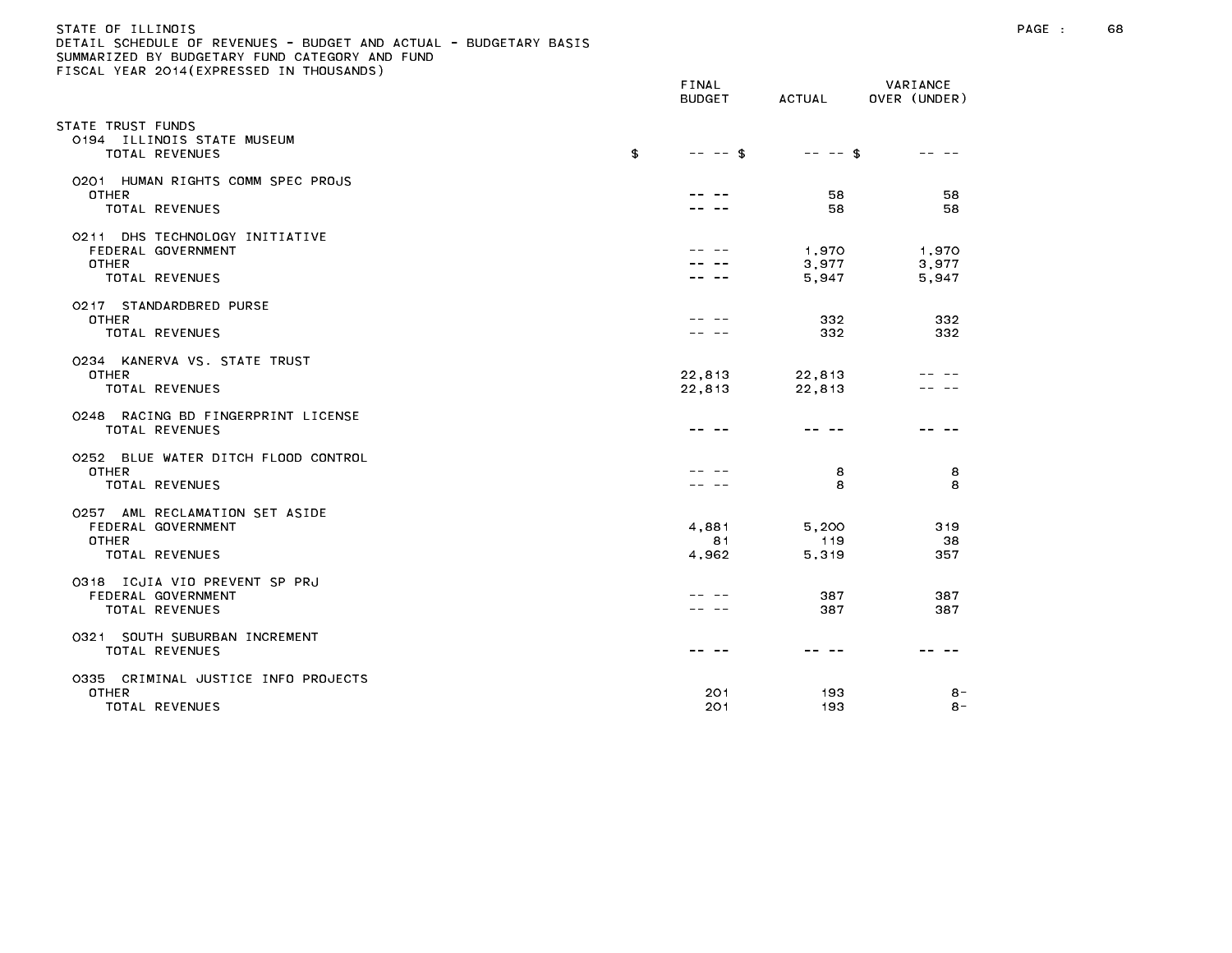## STATE OF ILLINOIS PAGE : 69 DETAIL SCHEDULE OF REVENUES - BUDGET AND ACTUAL - BUDGETARY BASIS

| TLAN LUIT (LAINLUULD IN THU                                                                                        | FINAL<br><b>BUDGET</b>                                                                                                                                                                                                                                                                                                                                                                                             | ACTUAL                             | VARIANCE<br>OVER (UNDER)           |
|--------------------------------------------------------------------------------------------------------------------|--------------------------------------------------------------------------------------------------------------------------------------------------------------------------------------------------------------------------------------------------------------------------------------------------------------------------------------------------------------------------------------------------------------------|------------------------------------|------------------------------------|
| STATE TRUST FUNDS<br>0338 FEDERAL HOME INVESTMENT TRUST<br>FEDERAL GOVERNMENT<br>OTHER<br>TOTAL REVENUES           | \$<br>$24.624$ \$<br>3,926<br>28,550                                                                                                                                                                                                                                                                                                                                                                               | 8,878 \$<br>6,851<br>15,729        | 15,746-<br>2,925<br>$12,821-$      |
| 0361 ST APPELLATE DEFNDR SPEC ST<br>TOTAL REVENUES                                                                 | -- --                                                                                                                                                                                                                                                                                                                                                                                                              |                                    |                                    |
| 0376 STATE POLICE MTR VEHICLE THEFT<br><b>OTHER</b><br>TOTAL REVENUES                                              | 570<br>570                                                                                                                                                                                                                                                                                                                                                                                                         | 435<br>435                         | $135 -$<br>$135 -$                 |
| 0421 PUBLIC AID RECOVERIES TRUST<br>FEDERAL GOVERNMENT<br><b>OTHER</b><br>TOTAL REVENUES                           | $\frac{1}{2} \frac{1}{2} \frac{1}{2} \frac{1}{2} \frac{1}{2} \frac{1}{2} \frac{1}{2} \frac{1}{2} \frac{1}{2} \frac{1}{2} \frac{1}{2} \frac{1}{2} \frac{1}{2} \frac{1}{2} \frac{1}{2} \frac{1}{2} \frac{1}{2} \frac{1}{2} \frac{1}{2} \frac{1}{2} \frac{1}{2} \frac{1}{2} \frac{1}{2} \frac{1}{2} \frac{1}{2} \frac{1}{2} \frac{1}{2} \frac{1}{2} \frac{1}{2} \frac{1}{2} \frac{1}{2} \frac{$<br>602,883<br>602,883 | 81, 173<br>622,647<br>703,820      | 81, 173<br>19,764<br>100,937       |
| 0424 IL POWER AGENCY TRUST<br><b>OTHER</b><br>TOTAL REVENUES                                                       | 1,017<br>1.017                                                                                                                                                                                                                                                                                                                                                                                                     | 655<br>655                         | $362 -$<br>$362 -$                 |
| 0440 AGRICULTURAL MASTER<br>FEDERAL GOVERNMENT<br><b>OTHER</b><br>TOTAL REVENUES                                   | 5<br>900<br>905                                                                                                                                                                                                                                                                                                                                                                                                    | $\circ$<br>877<br>877              | $5 -$<br>$23 -$<br>$28 -$          |
| 0457 GROUP INSURANCE PREMIUM<br>FEDERAL GOVERNMENT<br><b>OTHER</b><br>TOTAL REVENUES                               | 16<br>82,060<br>82,076                                                                                                                                                                                                                                                                                                                                                                                             | 58<br>85,511<br>85,569             | 42<br>3,451<br>3,493               |
| 0465 LAND & WATER RECREATION<br>FEDERAL GOVERNMENT<br>TOTAL REVENUES                                               | 1, 175<br>1,175                                                                                                                                                                                                                                                                                                                                                                                                    | 641<br>641                         | $534 -$<br>$534 -$                 |
| 0479 STATE EMPLOYEES RETIREMENT SYS<br>OTHER<br>TOTAL REVENUES                                                     | 2, 136, 603<br>2,136,603                                                                                                                                                                                                                                                                                                                                                                                           | 2,136,603<br>2,136,603             |                                    |
| 0502 EARLY INTERVENTION SERVICE REV<br>FEDERAL GOVERNMENT<br><b>OTHER</b><br><b>LESS REFUNDS</b><br>TOTAL REVENUES | 63,333<br>71,855<br>300<br>134,888                                                                                                                                                                                                                                                                                                                                                                                 | 74,920<br>84,547<br>157<br>159,310 | 11,587<br>12,692<br>-143<br>24,422 |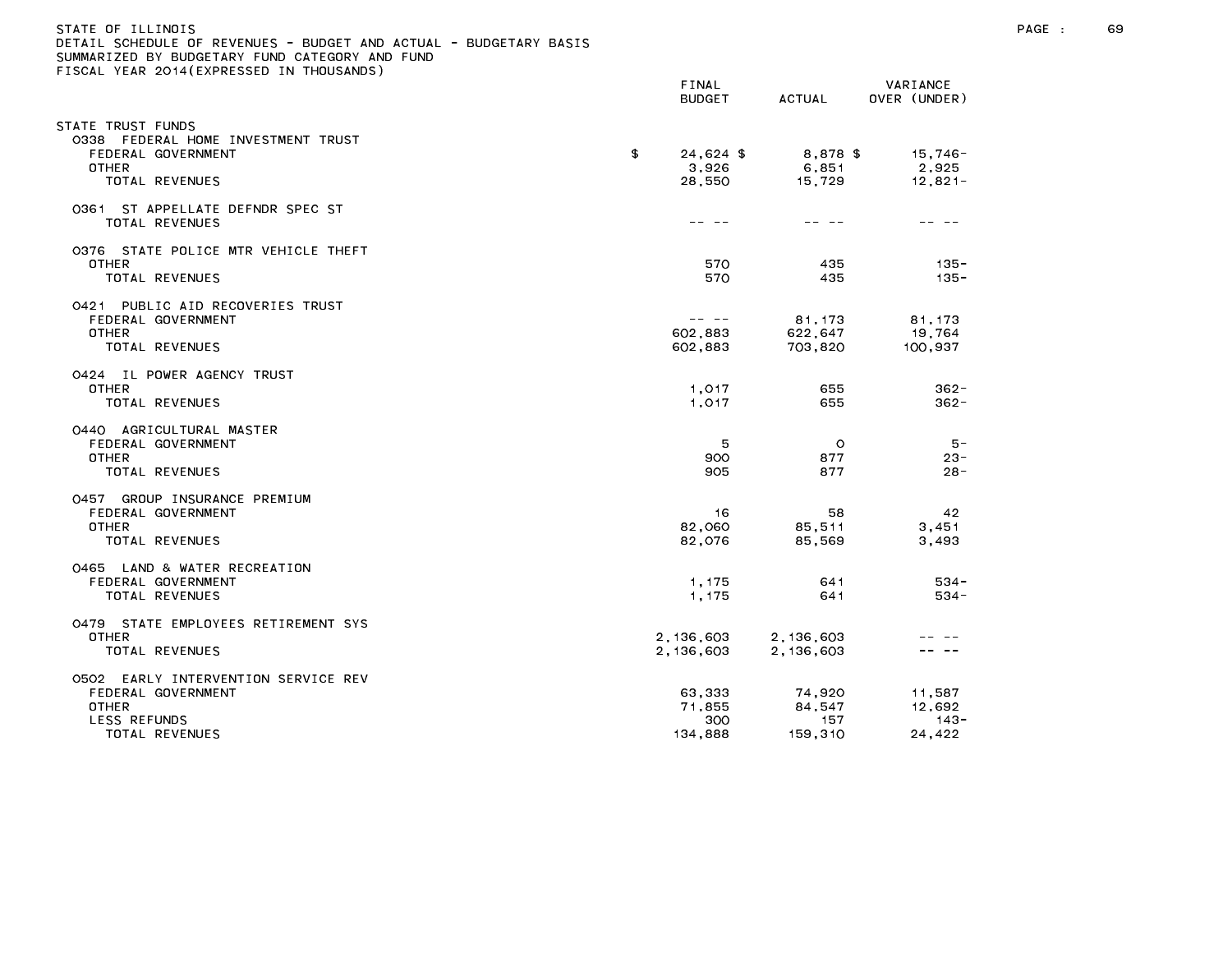| STATE OF ILLINOIS                                                 |  |
|-------------------------------------------------------------------|--|
| DETAIL SCHEDULE OF REVENUES - BUDGET AND ACTUAL - BUDGETARY BASIS |  |
| SUMMARIZED BY BUDGETARY FUND CATEGORY AND FUND                    |  |
| FISCAL YEAR 2014(EXPRESSED IN THOUSANDS)                          |  |
|                                                                   |  |

| $10071$ . This evit (TAT is 500 to the Thoughings)                                   | FINAL<br><b>BUDGET</b>  | ACTUAL                  | VARIANCE<br>OVER (UNDER) |
|--------------------------------------------------------------------------------------|-------------------------|-------------------------|--------------------------|
| STATE TRUST FUNDS<br>0525 STATEWIDE GRAND JURY PROSECUTI<br>TOTAL REVENUES           | \$<br>$-- - -$ \$       | $-- - -$ \$             |                          |
| 0557 IL PREPAID TUITION TRUST<br><b>OTHER</b><br>TOTAL REVENUES                      |                         | 132,244<br>132,244      | 132,244<br>132,244       |
| 0582 DCFS SPECIAL PURPOSE TRUST<br><b>OTHER</b><br>TOTAL REVENUES                    | 267<br>267              | 175<br>175              | $92 -$<br>$92 -$         |
| 0591 STAR BONDS SCHL IMPRV & OPS<br><b>TOTAL REVENUES</b>                            |                         |                         |                          |
| 0595 IL RURAL REHABILITATION<br><b>TOTAL REVENUES</b>                                |                         |                         |                          |
| O6O6 HEALTH INFORMATION EXCHANGE<br>FEDERAL GOVERNMENT<br>OTHER<br>TOTAL REVENUES    |                         | 1,188<br>4,097<br>5,285 | 1,188<br>4,097<br>5,285  |
| 0615 DEBT SETTLMNT CONSUMER PROTECT<br><b>OTHER</b><br>TOTAL REVENUES                |                         | -1<br>$\mathbf{1}$      | -1<br>$\overline{1}$     |
| O616 DEBT MGT SERV CONSUMER PROTECT<br>TOTAL REVENUES                                |                         |                         |                          |
| O642 DHS STATE PROJECTS<br><b>OTHER</b><br><b>TOTAL REVENUES</b>                     | 385<br>385              | 7,152<br>7,152          | 6,767<br>6,767           |
| 0667 DISASTER RESPONSE AND RECOVERY<br>FEDERAL GOVERNMENT<br>OTHER<br>TOTAL REVENUES | -- --<br>2,000<br>2,000 | 294<br>4,164<br>4,458   | 294<br>2, 164<br>2,458   |
| 0676 IL STATE POLICE PROJECTS TRUST<br>TOTAL REVENUES                                |                         | ---                     |                          |
| 0690 DHS PRIVATE RESOURCE<br><b>OTHER</b><br>TOTAL REVENUES                          | 358<br>358              | 371<br>371              | 13<br>13                 |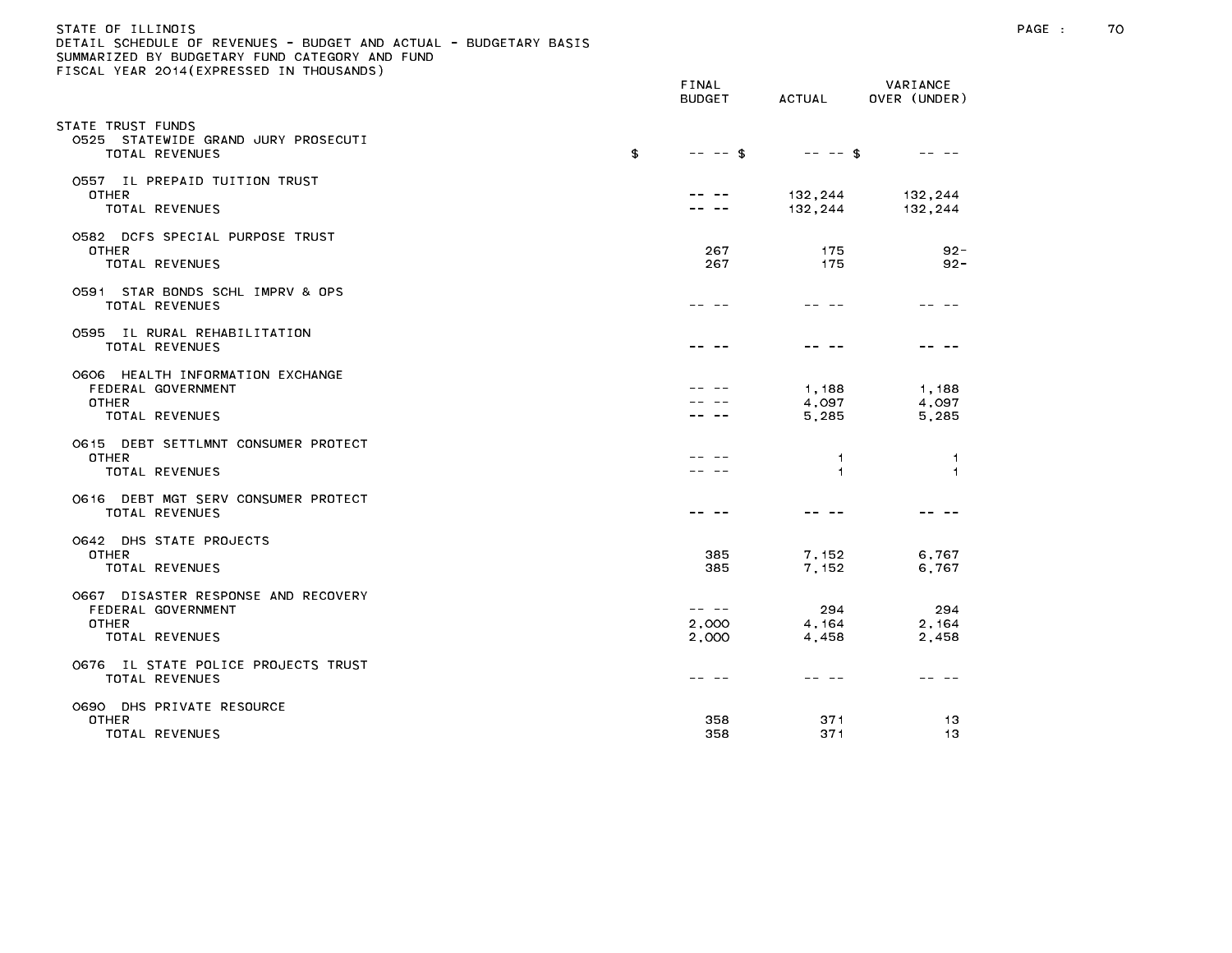| STATE OF ILLINOIS                                                 |
|-------------------------------------------------------------------|
| DETAIL SCHEDULE OF REVENUES - BUDGET AND ACTUAL - BUDGETARY BASIS |
| SUMMARIZED BY BUDGETARY FUND CATEGORY AND FUND                    |
| FISCAL YEAR 2014(EXPRESSED IN THOUSANDS)                          |
|                                                                   |

|                                                                                                                 | FINAL<br><b>BUDGET</b>             | ACTUAL                         | VARIANCE<br>OVER (UNDER)                                                                                                                                                                                                                                                                                                                                                                                     |
|-----------------------------------------------------------------------------------------------------------------|------------------------------------|--------------------------------|--------------------------------------------------------------------------------------------------------------------------------------------------------------------------------------------------------------------------------------------------------------------------------------------------------------------------------------------------------------------------------------------------------------|
| TATE TRUST FUNDS<br>0719 MUNICIPAL TELECOMMUNICATIONS<br>PUBLIC UTILITY TAXES<br>LESS REFUNDS<br>TOTAL REVENUES | \$<br>236,379 \$<br>-12<br>236,367 | 236,379 \$<br>-- --<br>236,379 | $\frac{1}{2} \frac{1}{2} \frac{1}{2} \frac{1}{2} \frac{1}{2} \frac{1}{2} \frac{1}{2} \frac{1}{2} \frac{1}{2} \frac{1}{2} \frac{1}{2} \frac{1}{2} \frac{1}{2} \frac{1}{2} \frac{1}{2} \frac{1}{2} \frac{1}{2} \frac{1}{2} \frac{1}{2} \frac{1}{2} \frac{1}{2} \frac{1}{2} \frac{1}{2} \frac{1}{2} \frac{1}{2} \frac{1}{2} \frac{1}{2} \frac{1}{2} \frac{1}{2} \frac{1}{2} \frac{1}{2} \frac{$<br>$12 -$<br>12 |
| 0722 COMPTROLLER DEBT RECOVERY TRST<br><b>OTHER</b><br>TOTAL REVENUES                                           | 47,273<br>47,273                   | 47,273<br>47,273               |                                                                                                                                                                                                                                                                                                                                                                                                              |
| 0730 IL NAT GUARD ST ACTIVE DUTY<br>TOTAL REVENUES                                                              |                                    |                                |                                                                                                                                                                                                                                                                                                                                                                                                              |
| 0755 STATE EMPLOYEES DEF COMP PLAN<br><b>OTHER</b><br>TOTAL REVENUES                                            | 167,025<br>167,025                 | 167,025<br>167,025             |                                                                                                                                                                                                                                                                                                                                                                                                              |
| 0774 OIL SPILL RESPONSE<br><b>OTHER</b><br>TOTAL REVENUES                                                       |                                    | $\circ$<br>-- --               |                                                                                                                                                                                                                                                                                                                                                                                                              |
| 0801 AG STATE PROJ & CRT ORDER DIST<br><b>OTHER</b><br>TOTAL REVENUES                                           | 7,580<br>7,580                     | 2,702<br>2,702                 | $4,878-$<br>$4,878-$                                                                                                                                                                                                                                                                                                                                                                                         |
| 0807 CORN COMMODITY TRUST<br><b>OTHER</b><br>TOTAL REVENUES                                                     |                                    | $\circ$<br>-- --               |                                                                                                                                                                                                                                                                                                                                                                                                              |
| 0809 TRANSPORTATION DEVLPMT PRTNSHP<br>TOTAL REVENUES                                                           |                                    |                                |                                                                                                                                                                                                                                                                                                                                                                                                              |
| 0830 DEPT ON AGING STATE PROJECTS<br>FEDERAL GOVERNMENT<br>TOTAL REVENUES                                       | 11<br>11                           |                                | $11 -$<br>$11 -$                                                                                                                                                                                                                                                                                                                                                                                             |
| 0831 NATURAL RESOURCES RESTORATION<br><b>OTHER</b><br>TOTAL REVENUES                                            | 992<br>992                         | 635<br>635                     | $357 -$<br>$357 -$                                                                                                                                                                                                                                                                                                                                                                                           |
| 0835 STATE FAIR PROMO ACTIVITIES<br>TOTAL REVENUES                                                              | -- -                               |                                |                                                                                                                                                                                                                                                                                                                                                                                                              |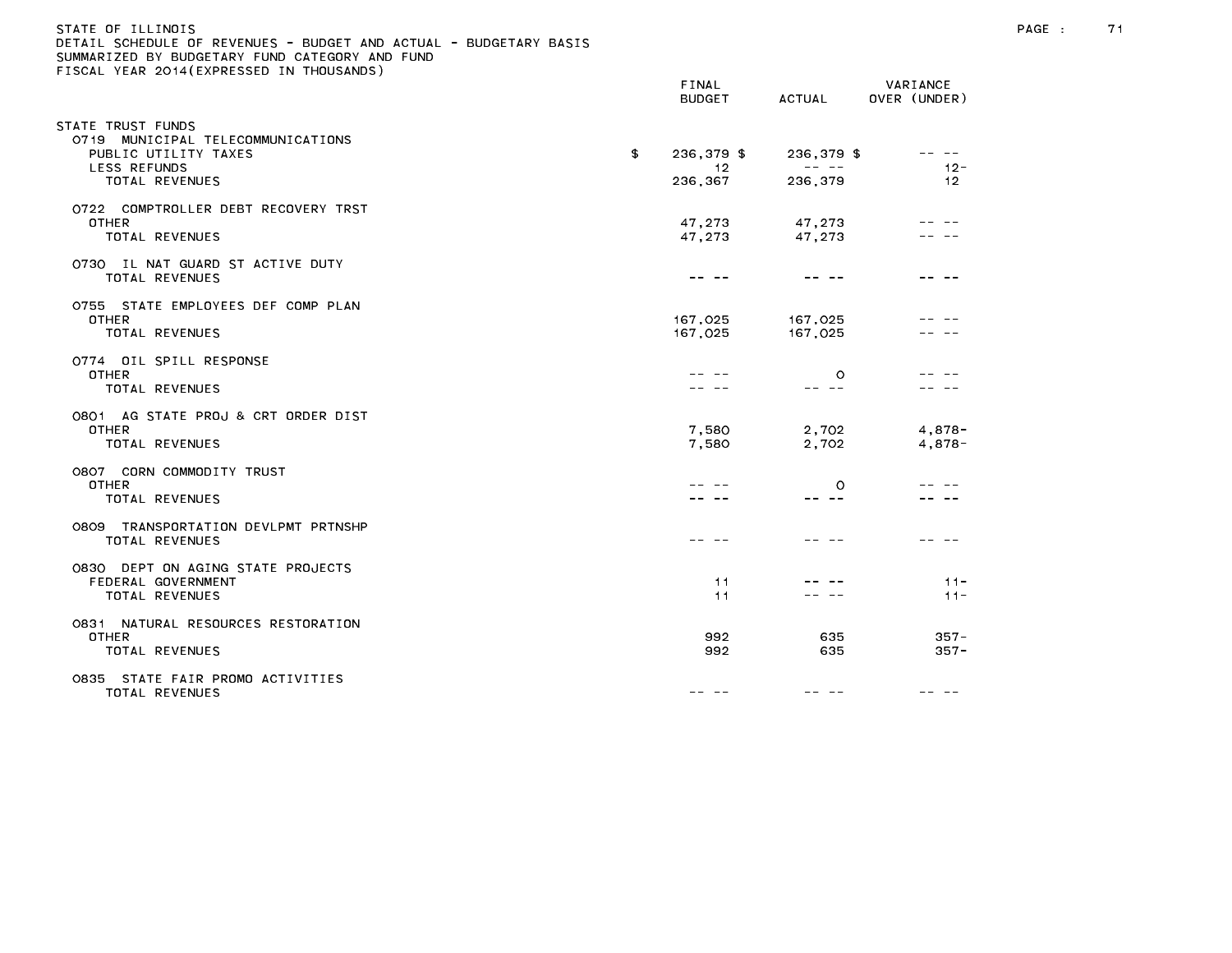## STATE OF ILLINOIS PAGE : 72 DETAIL SCHEDULE OF REVENUES - BUDGET AND ACTUAL - BUDGETARY BASIS

| TIGGAL TEAR EGIT (EAT REGGED IN                                                                                                                                 | FINAL<br><b>BUDGET</b>                                                                                                                                                                                                                                                                                                                                                                                                                                                                                                                                                                                                                                                                                                                                                                                                                  | ACTUAL                                                                                                                                                                                                                                                                                                                                                                                                                                          | VARIANCE<br>OVER (UNDER)                                                                                                                                                                                                                                                                                                                                                                                          |
|-----------------------------------------------------------------------------------------------------------------------------------------------------------------|-----------------------------------------------------------------------------------------------------------------------------------------------------------------------------------------------------------------------------------------------------------------------------------------------------------------------------------------------------------------------------------------------------------------------------------------------------------------------------------------------------------------------------------------------------------------------------------------------------------------------------------------------------------------------------------------------------------------------------------------------------------------------------------------------------------------------------------------|-------------------------------------------------------------------------------------------------------------------------------------------------------------------------------------------------------------------------------------------------------------------------------------------------------------------------------------------------------------------------------------------------------------------------------------------------|-------------------------------------------------------------------------------------------------------------------------------------------------------------------------------------------------------------------------------------------------------------------------------------------------------------------------------------------------------------------------------------------------------------------|
| STATE TRUST FUNDS<br>0845 ENVIRONMENTAL PROTECTION TRUST<br>PRIOR FISCAL YEAR RECEIPT TRANSFERS<br>OTHER<br><b>TOTAL REVENUES</b>                               | \$<br>$-- - - $ \$<br>3,005<br>3,005                                                                                                                                                                                                                                                                                                                                                                                                                                                                                                                                                                                                                                                                                                                                                                                                    | $100 - $$<br>2,200<br>2,100                                                                                                                                                                                                                                                                                                                                                                                                                     | $100 -$<br>$805 -$<br>$905 -$                                                                                                                                                                                                                                                                                                                                                                                     |
| 0848 SETTLEMENT<br>TOTAL REVENUES                                                                                                                               | -- --                                                                                                                                                                                                                                                                                                                                                                                                                                                                                                                                                                                                                                                                                                                                                                                                                                   |                                                                                                                                                                                                                                                                                                                                                                                                                                                 |                                                                                                                                                                                                                                                                                                                                                                                                                   |
| 0858 LAND RECLAMATION<br><b>OTHER</b><br>TOTAL REVENUES                                                                                                         | 100<br>100                                                                                                                                                                                                                                                                                                                                                                                                                                                                                                                                                                                                                                                                                                                                                                                                                              | 215<br>215                                                                                                                                                                                                                                                                                                                                                                                                                                      | 115<br>115                                                                                                                                                                                                                                                                                                                                                                                                        |
| 0882 SHEFFIELD 2/1982 AGREED ORDER<br><b>OTHER</b><br>TOTAL REVENUES                                                                                            | 12<br>12                                                                                                                                                                                                                                                                                                                                                                                                                                                                                                                                                                                                                                                                                                                                                                                                                                | 14<br>14                                                                                                                                                                                                                                                                                                                                                                                                                                        | 2<br>$\overline{2}$                                                                                                                                                                                                                                                                                                                                                                                               |
| 0896 PUBLIC HEALTH SPEC STATE PROJ<br>FEDERAL GOVERNMENT<br>PRIOR FISCAL YEAR RECEIPT TRANSFERS<br>OTHER<br>TOTAL REVENUES                                      | 5,695<br>$\frac{1}{2} \frac{1}{2} \frac{1}{2} \frac{1}{2} \frac{1}{2} \frac{1}{2} \frac{1}{2} \frac{1}{2} \frac{1}{2} \frac{1}{2} \frac{1}{2} \frac{1}{2} \frac{1}{2} \frac{1}{2} \frac{1}{2} \frac{1}{2} \frac{1}{2} \frac{1}{2} \frac{1}{2} \frac{1}{2} \frac{1}{2} \frac{1}{2} \frac{1}{2} \frac{1}{2} \frac{1}{2} \frac{1}{2} \frac{1}{2} \frac{1}{2} \frac{1}{2} \frac{1}{2} \frac{1}{2} \frac{$<br>3,900<br>9,595                                                                                                                                                                                                                                                                                                                                                                                                                 | 4.361<br>$46 -$<br>7,957<br>12,272                                                                                                                                                                                                                                                                                                                                                                                                              | $1.334 -$<br>$46 -$<br>4.057<br>2,677                                                                                                                                                                                                                                                                                                                                                                             |
| 0921 DHS RECOVERIES TRUST<br>FEDERAL GOVERNMENT<br>OTHER<br>TOTAL REVENUES                                                                                      | 8,346<br>8.346                                                                                                                                                                                                                                                                                                                                                                                                                                                                                                                                                                                                                                                                                                                                                                                                                          | 1,227<br>12,915<br>14.142                                                                                                                                                                                                                                                                                                                                                                                                                       | 1,227<br>4,569<br>5,796                                                                                                                                                                                                                                                                                                                                                                                           |
| 0951 NARCOTICS PROFIT FORFEITURE<br><b>OTHER</b><br><b>TOTAL REVENUES</b>                                                                                       | 2,500<br>2,500                                                                                                                                                                                                                                                                                                                                                                                                                                                                                                                                                                                                                                                                                                                                                                                                                          | 1,237<br>1,237                                                                                                                                                                                                                                                                                                                                                                                                                                  | $1,263-$<br>$1.263 -$                                                                                                                                                                                                                                                                                                                                                                                             |
| TOTAL STATE TRUST FUNDS<br>INCOME TAXES<br>SALES TAXES<br>MOTOR FUEL TAXES<br>PUBLIC UTILITY TAXES<br>FEDERAL GOVERNMENT<br>PRIOR FISCAL YEAR RECEIPT TRANSFERS | $\frac{1}{2} \frac{1}{2} \frac{1}{2} \frac{1}{2} \frac{1}{2} \frac{1}{2} \frac{1}{2} \frac{1}{2} \frac{1}{2} \frac{1}{2} \frac{1}{2} \frac{1}{2} \frac{1}{2} \frac{1}{2} \frac{1}{2} \frac{1}{2} \frac{1}{2} \frac{1}{2} \frac{1}{2} \frac{1}{2} \frac{1}{2} \frac{1}{2} \frac{1}{2} \frac{1}{2} \frac{1}{2} \frac{1}{2} \frac{1}{2} \frac{1}{2} \frac{1}{2} \frac{1}{2} \frac{1}{2} \frac{$<br>908,468<br>32,220<br>236,379<br>103,397<br>$\frac{1}{2} \frac{1}{2} \frac{1}{2} \frac{1}{2} \frac{1}{2} \frac{1}{2} \frac{1}{2} \frac{1}{2} \frac{1}{2} \frac{1}{2} \frac{1}{2} \frac{1}{2} \frac{1}{2} \frac{1}{2} \frac{1}{2} \frac{1}{2} \frac{1}{2} \frac{1}{2} \frac{1}{2} \frac{1}{2} \frac{1}{2} \frac{1}{2} \frac{1}{2} \frac{1}{2} \frac{1}{2} \frac{1}{2} \frac{1}{2} \frac{1}{2} \frac{1}{2} \frac{1}{2} \frac{1}{2} \frac{$ | $\frac{1}{2} \frac{1}{2} \frac{1}{2} \frac{1}{2} \frac{1}{2} \frac{1}{2} \frac{1}{2} \frac{1}{2} \frac{1}{2} \frac{1}{2} \frac{1}{2} \frac{1}{2} \frac{1}{2} \frac{1}{2} \frac{1}{2} \frac{1}{2} \frac{1}{2} \frac{1}{2} \frac{1}{2} \frac{1}{2} \frac{1}{2} \frac{1}{2} \frac{1}{2} \frac{1}{2} \frac{1}{2} \frac{1}{2} \frac{1}{2} \frac{1}{2} \frac{1}{2} \frac{1}{2} \frac{1}{2} \frac{$<br>908,468<br>32,220<br>236,379<br>183,259<br>146- | $\frac{1}{2} \frac{1}{2} \frac{1}{2} \frac{1}{2} \frac{1}{2} \frac{1}{2} \frac{1}{2} \frac{1}{2} \frac{1}{2} \frac{1}{2} \frac{1}{2} \frac{1}{2} \frac{1}{2} \frac{1}{2} \frac{1}{2} \frac{1}{2} \frac{1}{2} \frac{1}{2} \frac{1}{2} \frac{1}{2} \frac{1}{2} \frac{1}{2} \frac{1}{2} \frac{1}{2} \frac{1}{2} \frac{1}{2} \frac{1}{2} \frac{1}{2} \frac{1}{2} \frac{1}{2} \frac{1}{2} \frac{$<br>79,862<br>$146 -$ |
| OTHER<br><b>LESS REFUNDS</b><br>TOTAL REVENUES                                                                                                                  | \$<br>3, 176, 173<br>312<br>4.456.325 \$                                                                                                                                                                                                                                                                                                                                                                                                                                                                                                                                                                                                                                                                                                                                                                                                | 3,364,328<br>157<br>4.724.351 \$                                                                                                                                                                                                                                                                                                                                                                                                                | 188, 155<br>155-<br>268,026                                                                                                                                                                                                                                                                                                                                                                                       |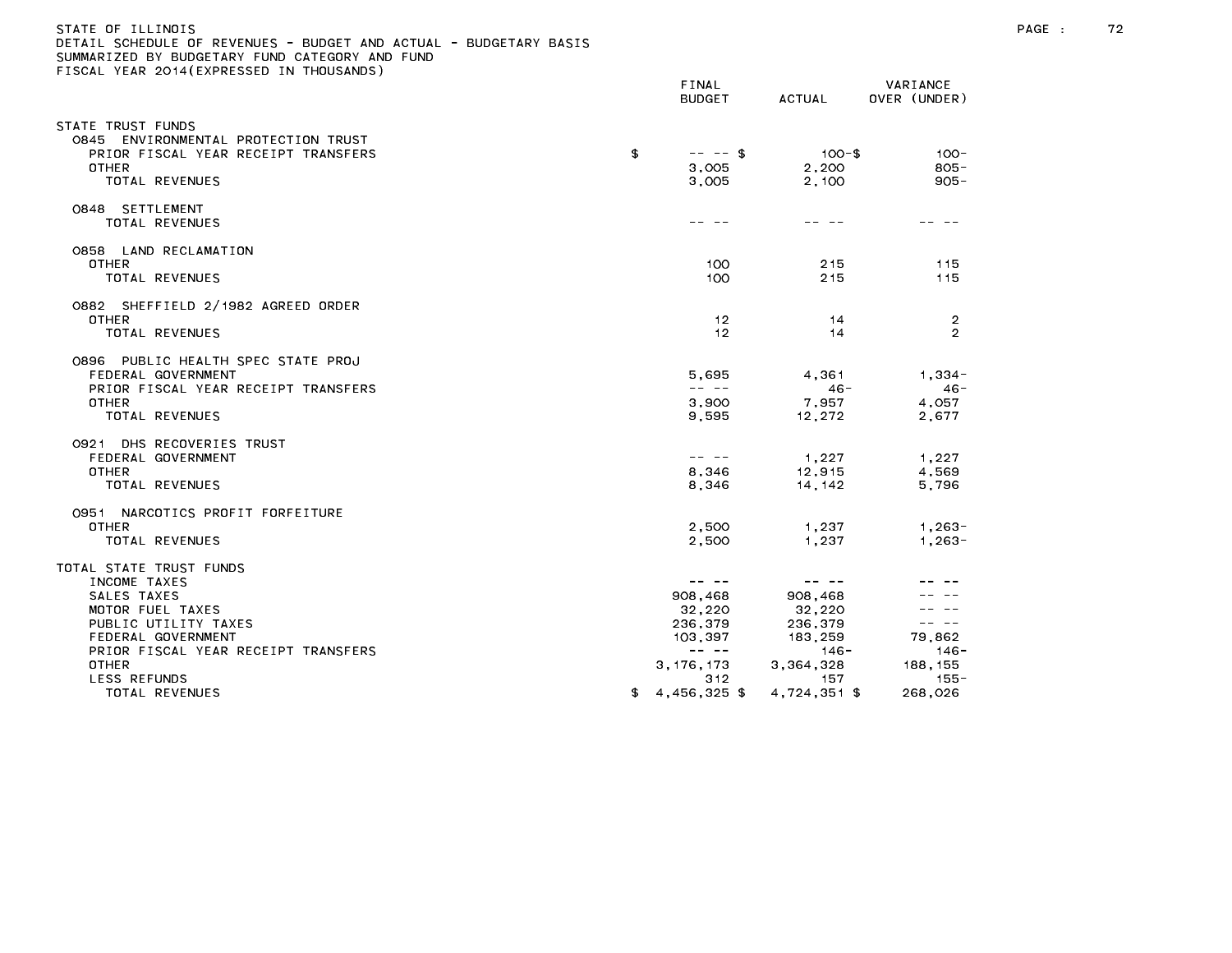| -STATE OF TELINOIS                                                    |  |
|-----------------------------------------------------------------------|--|
| DETAIL SCHEDULE OF EXPENDITURES - BUDGET AND ACTUAL - BUDGETARY BASIS |  |
| SUMMARIZED BY BUDGETARY FUND CATEGORY AND FUND                        |  |

FISCAL YEAR 2014(EXPRESSED IN THOUSANDS)

FINAL VARIANCE BUDGET ACTUAL OVER (UNDER) GENERAL FUNDS GENERAL REVENUE GENERAL ASSEMBLY SENATE ORDINARY & INCIDENTAL EXPENSES 6.295 4.202 1.093-ORDINARY & INCIDENTAL EXPENSES THE SECOND SECOND SECOND SECOND SECOND SECOND SECOND SECOND SECOND SECOND SECOND ORDINARY & INCIDENTAL EXPENSES And the state of the state of the state of the state of the state of the state o ORDINARY AND CONTINGENT EXPNSE 114 30 84- ORDINARY & INCIDENTAL EXPENSES 69-8 and the set of the set of the set of the set of the set of the set of the set of the set of the set of the set of the set of the set of the set of the set of the set of the set of the se ALLOWANCES FOR PARTICULAR & 84 -- -- 84- ALLOWANCES FOR PARTICULAR & 84 72 12- FOR TRAVEL,INCLUDING EXPENSES 58 2 56- LEGIS DUTIES & RESPONSBILITIES 4,901 4,654 247- USE OF STANDING COMMITTEES 3,038 2,166 872- PLAN & PREPARE OF REDISTRICTNG 390 273-PLAN & PREPARE OF REDISTRICTNG 434 --- 434 --- 434 --- 434 --- 434 --- 434 --- 434 -- 434 -- 434 -- 434 -- 434 -- 434 -- 434 -- 435 -- 437 -- 437 -- 437 -- 437 -- 438 -- 437 -- 438 -- 437 -- 438 -- 437 -- 437 -- 438 -- 437 HOUSE OF REPRESENTATIVES ORDINARY & INCIDENTAL EXPENSES THE SERIES ON STREET STATES AND THE SERIES OF A 4,629 481-ORDINARY & INCIDENTAL EXPENSES And the set of the contract of the contract of the contract of the contract of the contract of the contract of the contract of the contract of the contract of the contract of the contract of ORDINARY & INCIDENTAL EXPENSES THE SERIES ON A SUB-LINE SERIES AND SUB-LINE SERIES AND SUB-LINE SERIES ON A SUB-ORDINARY & INCIDENTAL EXPENSES 637-88 58 58 37-FOR TRAVEL,INCLUDING EXPENSES 30 5 25- PLAN & PREPARE OF REDISTRICTNG 442 A 442 A 442 A 442-LEGIS DUTIES & RESPONSBILITIES 8,190 7,728 462- USE OF STANDING COMMITTEES AND STANDING COMMITTEES AND SALL SERVICE STANDING COMMITTEES AND SALL SERVICE STAND PLAN & PREPARE OF REDISTRICTNG 479 --- 479-PLAN & PREPARE OF REDISTRICTNG 476 4 472- JOINT CHAMBER ORDINARY & CONTINGENT EXPENSES And the state of the state of the state of the state of the state of the state o AUDITOR GENERAL GENERAL OFFICE REGULAR POSITIONS 5,593 5,592 1- STATE PAID RETIREMENT CONTRIB And the state of the state of the state of the state of the state of the state of the state of the state of the state of the state of the state of the state of the state of the state of the st SOC SEC/MEDICARE CONTRIBUTIONS AND RESOLUTIONS A LOCALITY OF A LOCAL AND HE SAME AND HE SAME AND HE SAME ASSESS CONTRACTUAL SERVICES 603 602 1- COMMODITIES 2-ELECTRONIC DATA PROCESSING THE RELECTRONIC DATA PROCESSING THE RELECTRONIC DATA PROCESSING TELECOMMUNICATION OPERATION OF AUTO EQUIPMENT And the control of the control of the control of the control of the control of the control of the control of the control of the control of the control of the control of the control of the contro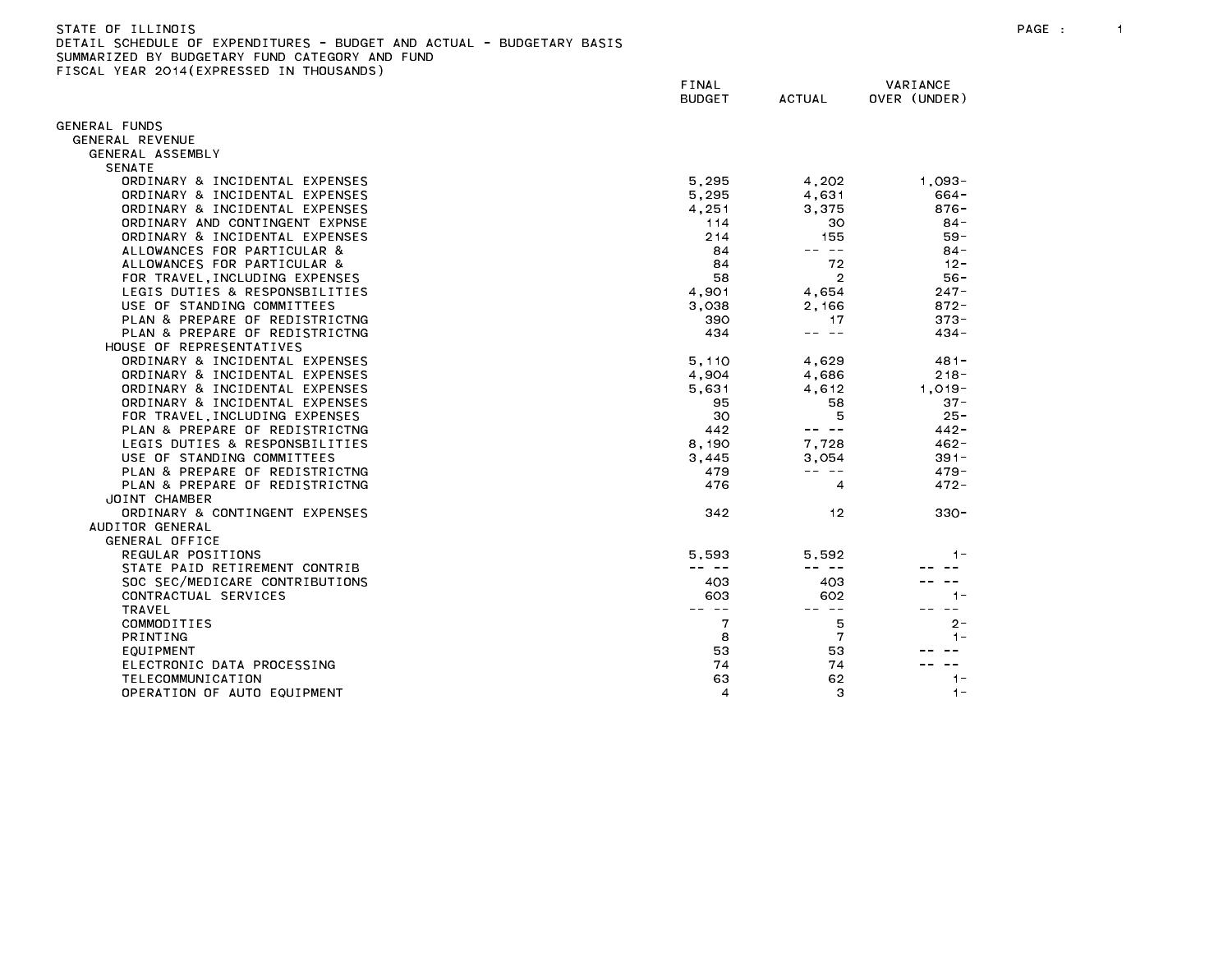# STATE OF ILLINOIS PAGE : 2 DETAIL SCHEDULE OF EXPENDITURES - BUDGET AND ACTUAL - BUDGETARY BASIS

|                                | FINAL<br><b>BUDGET</b> | <b>ACTUAL</b> | VARIANCE<br>OVER (UNDER) |
|--------------------------------|------------------------|---------------|--------------------------|
| GENERAL FUNDS                  |                        |               |                          |
| GENERAL REVENUE                |                        |               |                          |
| COMM GOVT FRCSTING & ACCNTBLTY |                        |               |                          |
| GENERAL OFFICE                 |                        |               |                          |
| MAKING PENSION PICK UP CONTRIB | 1,500                  | 903           | $597 -$                  |
| OPERATIONAL EXPENSES           | 1,201                  | 1,150         | $51 -$                   |
| LEGISLATIVE INFORMATION SYSTEM |                        |               |                          |
| GENERAL OPERATIONS             |                        |               |                          |
| OPERATIONAL EXPENSES           | 5, 167                 | 4,760         | $407 -$                  |
| LEGISLATIVE AUDIT COMMISSION   |                        |               |                          |
| GENERAL OFFICE                 |                        |               |                          |
| OPERATIONAL EXPENSES           | 243                    | 243           |                          |
| IL LEGISLATIVE PRINTING UNIT   |                        |               |                          |
| OPERATIONS                     |                        |               |                          |
| OPERATIONAL EXPENSES           | 2,160                  | 2,053         | $107 -$                  |
| IL LEGISLATIVE RESEARCH UNIT   |                        |               |                          |
| OPERATIONS                     |                        |               |                          |
| OPERATIONAL EXPENSES           | 2,951                  | 2,761         | $190 -$                  |
| LEGISLATIVE REFERENCE BUREAU   |                        |               |                          |
| GENERAL OFFICE                 |                        |               |                          |
| OPERATIONAL EXPENSES           | 2,489                  | 2,296         | $193 -$                  |
| LEGISLATIVE ETHICS COMMISSION  |                        |               |                          |
| ADMINISTRATION                 |                        |               |                          |
| LUMP SUMS AND OTHER PURPOSES   | 313                    | 121           | $192 -$                  |
| GENERAL ASSEMBLY RETIRE SYS    |                        |               |                          |
| GENERAL OFFICE                 |                        |               |                          |
| GENERAL ASSEMBLY RETIREMENT    | 13,856                 | 13,856        |                          |
| ARCHITECT OF THE CAPITOL       |                        |               |                          |
| GENERAL OFFICE                 |                        |               |                          |
| OPERATIONAL EXPENSES           | 1,670                  | 1,150         | $520 -$                  |
| JOINT COMMITTEE ON ADMIN RULES |                        |               |                          |
| GENERAL OPERATIONS             |                        |               |                          |
| OPERATIONAL EXPENSES           | 1,141                  | 1,083         | $58 -$                   |
| SUPREME COURT                  |                        |               |                          |
| SUPREME COURT                  |                        |               |                          |
| PROBATION REIMBURSEMENTS       | 63,600                 | 63,600        |                          |
| OPERATIONAL EXPENSES, AWARDS,  | 238,221                | 238,221       |                          |
| DEPOSIT FOREIGN LANG INTRP FND | 500                    | 500           |                          |
| JUDGES RETIREMENT SYSTEM       |                        |               |                          |
| GENERAL OFFICE                 |                        |               |                          |
| JUDGES RETIREMENT              | 126,808                | 126,808       |                          |
| JUDICIAL INQUIRY BOARD         |                        |               |                          |
| GENERAL OFFICE                 |                        |               |                          |
| REGULAR POSITIONS              | 321                    | 310           | $11 -$                   |
|                                |                        |               |                          |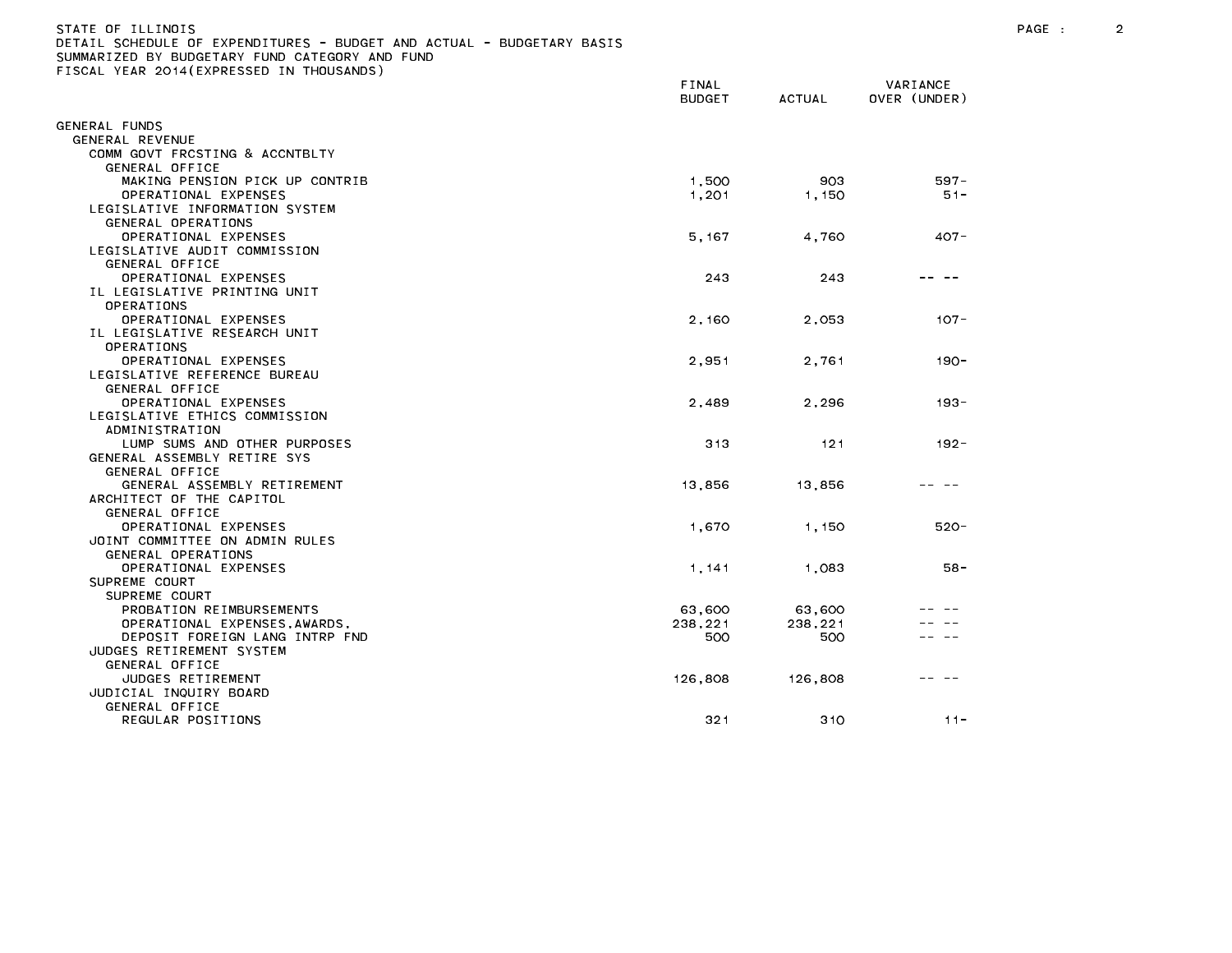## STATE OF ILLINOIS PAGE : 3 DETAIL SCHEDULE OF EXPENDITURES - BUDGET AND ACTUAL - BUDGETARY BASIS

|                                                      | FINAL<br><b>BUDGET</b> | <b>ACTUAL</b>  | VARIANCE<br>OVER (UNDER) |
|------------------------------------------------------|------------------------|----------------|--------------------------|
| GENERAL FUNDS                                        |                        |                |                          |
| GENERAL REVENUE                                      |                        |                |                          |
| GENERAL ASSEMBLY                                     |                        |                |                          |
| <b>SENATE</b>                                        |                        |                |                          |
| STATE PAID RETIREMENT CONTRIB                        | 12                     | 12             |                          |
| STATE EMPLOYEE RETIREMENT                            | $\sim$ $-$             | $\sim$ $-$     |                          |
| SOC SEC/MEDICARE CONTRIBUTIONS                       | 23                     | 22             | 1-                       |
| CONTRACTUAL SERVICES                                 | 310                    | 309            | $1 -$                    |
| TRAVEL                                               | 3                      | 3              |                          |
| COMMODITIES                                          | $\overline{2}$         | $\overline{2}$ |                          |
| <b>PRINTING</b>                                      | $\overline{2}$         |                | $1 -$                    |
| EQUIPMENT                                            |                        |                |                          |
| ELECTRONIC DATA PROCESSING                           |                        |                |                          |
| TELECOMMUNICATION                                    | 5                      | 4              | $1 -$                    |
| OPERATION OF AUTO EQUIPMENT                          | $\overline{2}$         | $\overline{2}$ |                          |
| OFF OF THE STATE APPELLATE DEF                       |                        |                |                          |
| GENERAL OPERATIONS                                   |                        |                |                          |
| REGULAR POSITIONS                                    | 15,400                 | 14.974         | $426 -$                  |
| SOC SEC/MEDICARE CONTRIBUTIONS                       | 1,076                  | 1,075          | $1 -$                    |
| CONTRACTUAL SERVICES                                 | 2.079                  | 2.071          | $8 -$                    |
| TRAVEL                                               | 60                     | 56             | $4 -$                    |
| COMMODITIES                                          | 44                     | 37             | $7 -$                    |
| <b>PRINTING</b>                                      | 30                     | 27             | $3 -$                    |
| EQUIPMENT                                            | 56                     | 56             | $- -$                    |
| ELECTRONIC DATA PROCESSING                           | 946                    | 939            | $7 -$                    |
| TELECOMMUNICATION                                    | 161                    | 161            |                          |
| 0&C EXPUNGEMENT PROGRAM                              | 175                    | 172            | $3 -$                    |
| STATEWIDE TRAIN TO PUB DEFEND<br>LAW STUDENT PROGRAM | 63                     | 63<br>$- -$    |                          |
| VIOLENT CRIMES APPEALS UNIT                          |                        |                |                          |
| FOR STATE MATCHING                                   | 60                     | 51             | $9 -$                    |
| STATE'S ATTYS APPELLATE PROSEC                       |                        |                |                          |
| GENERAL OPERATIONS                                   |                        |                |                          |
| REGULAR POSITIONS                                    | 3,440                  | 3,440          |                          |
| REGULAR POSITIONS                                    | 1,469                  | 1,469          |                          |
| REGULAR POSITIONS                                    | 125                    | 125            |                          |
| STATE PAID RETIREMENT CONTRIB                        | 135                    | 135            |                          |
| STATE PAID RETIREMENT CONTRIB                        | 59                     | 59             |                          |
| STATE PAID RETIREMENT CONTRIB                        | 5                      | 5              |                          |
| STATE EMPLOYEE RETIREMENT                            |                        |                |                          |
| STATE EMPLOYEE RETIREMENT                            |                        |                |                          |
| STATE EMPLOYEE RETIREMENT                            |                        |                |                          |
| SOC SEC/MEDICARE CONTRIBUTIONS                       | 254                    | 254            |                          |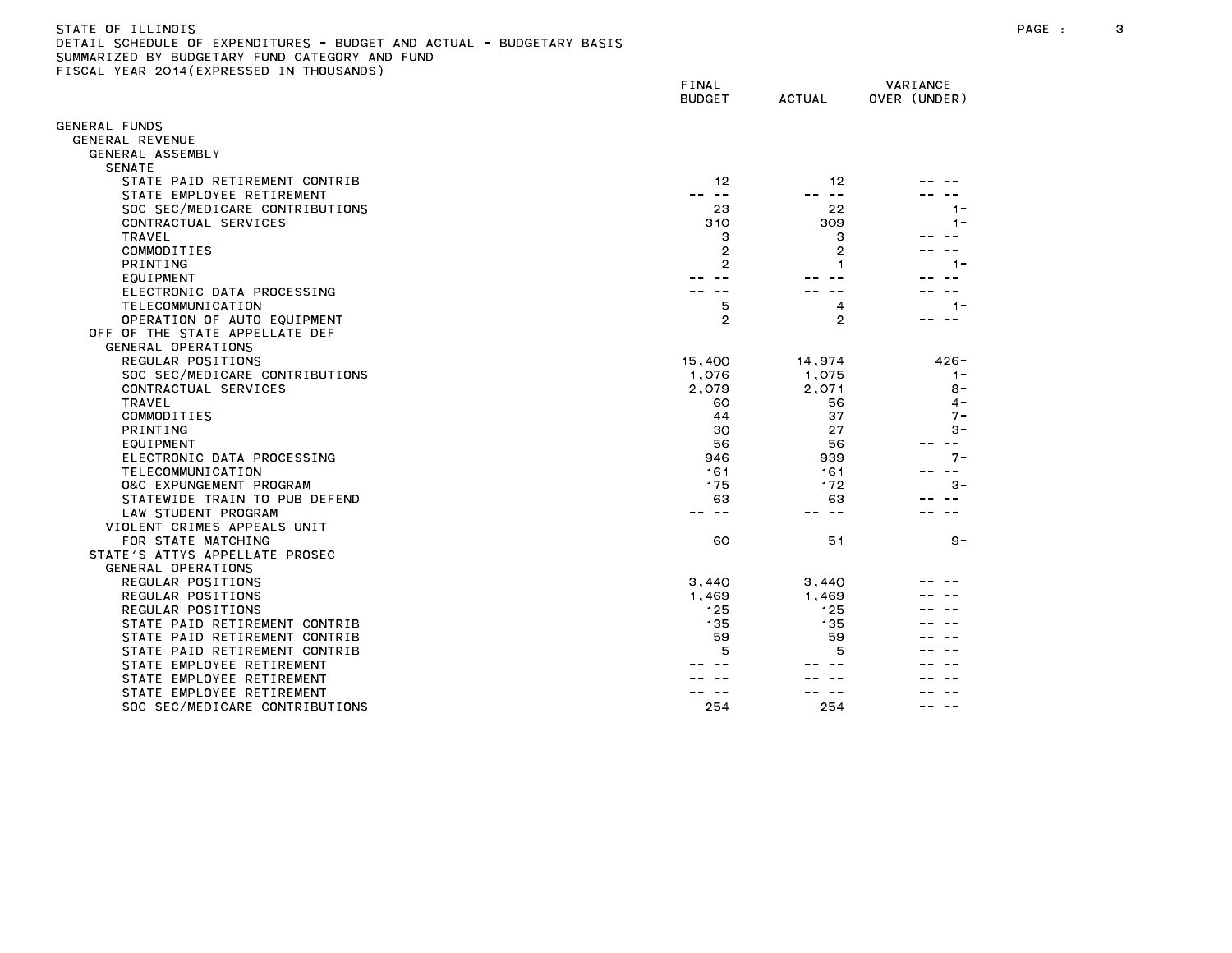| STATE OF ILLINOIS                                                     |
|-----------------------------------------------------------------------|
| DETAIL SCHEDULE OF EXPENDITURES - BUDGET AND ACTUAL - BUDGETARY BASIS |
| SUMMARIZED BY BUDGETARY FUND CATEGORY AND FUND                        |
| FISCAL YEAR 2014(EXPRESSED IN THOUSANDS)                              |

|                                                  | FINAL<br><b>BUDGET</b> | <b>ACTUAL</b>  | VARIANCE<br>OVER (UNDER) |
|--------------------------------------------------|------------------------|----------------|--------------------------|
| GENERAL FUNDS                                    |                        |                |                          |
| GENERAL REVENUE                                  |                        |                |                          |
| GENERAL ASSEMBLY                                 |                        |                |                          |
| <b>SENATE</b>                                    |                        |                |                          |
| SOC SEC/MEDICARE CONTRIBUTIONS                   | 97                     | 97             |                          |
| SOC SEC/MEDICARE CONTRIBUTIONS                   | 8                      | 8              |                          |
| CONTRACTUAL SERVICES                             | 93                     | 93             |                          |
| CONTRACTUAL SERVICES                             | 14                     | 14             |                          |
| CONTRACTUAL SERVICES                             | $\sim$ $-$<br>$- -$    | $\sim$ $-$     |                          |
| RENTAL, REAL PROPERTY                            | 175                    | 166            | $9 -$                    |
| TRAVEL                                           | 9                      | 9              | $ -$                     |
| <b>TRAVEL</b>                                    | -- --                  | $\sim$ $ -$    |                          |
| COMMODITIES                                      | 10                     | 10             |                          |
| COMMODITIES                                      | $- -$<br>- -           |                |                          |
| <b>PRINTING</b>                                  | 4                      | 4              |                          |
| EQUIPMENT                                        | 1                      | 1              |                          |
| EQUIPMENT                                        | $ -$                   |                |                          |
| ELECTRONIC DATA PROCESSING                       | -1<br>23               | -1<br>23       |                          |
| TELECOMMUNICATION<br>OPERATION OF AUTO EQUIPMENT | 10                     | 10             |                          |
| OPERATION OF AUTO EQUIPMENT                      | $- -$                  | $ -$           |                          |
| LUMP SUMS AND OTHER PURPOSES                     | 86                     | 85             | $1 -$                    |
| LUMP SUM, OPERATIONS                             | $- -$<br>--            | $- -$          |                          |
| LUMP SUM, OPERATIONS                             | 100                    | 100            |                          |
| LUMP SUM, OPERATIONS                             | $\sim$ $-$<br>$- -$    | $- -$<br>$- -$ |                          |
| TRAINING PROGRAMS                                | 40                     | 40             |                          |
| AWARDS AND GRANTS                                | 2,000                  | 1,940          | $60 -$                   |
| AWARDS AND GRANTS                                | $\sim$ $-$             | $- -$          |                          |
| TRAINING GRANTS                                  |                        |                |                          |
| <b>GOVERNOR</b>                                  |                        |                |                          |
| <b>EXECUTIVE OFFICE</b>                          |                        |                |                          |
| OPERATIONAL EXPENSES                             | 5,521                  | 5,009          | $512 -$                  |
| LIEUTENANT GOVERNOR                              |                        |                |                          |
| GENERAL OFFICE                                   |                        |                |                          |
| OPERATIONAL EXPENSES                             | 1,396                  | 1,264          | $132 -$                  |
| ATTORNEY GENERAL                                 |                        |                |                          |
| GENERAL OFFICE                                   |                        |                |                          |
| FOR DISBURSEMENT TO IL EQUAL                     | 1,400                  | 1,400          |                          |
| OPERATIONAL EXPENSES                             | 30,843                 | 30,843         |                          |
| SECRETARY OF STATE                               |                        |                |                          |
| EXECUTIVE GROUP                                  |                        |                |                          |
| REGULAR POSITIONS                                | 5,767                  | 5,748          | $19 -$                   |
| STATE PAID RETIREMENT CONTRIB                    | 117                    | 116<br>59      | $1 -$<br>$10 -$          |
| FOR EXTRA HELP                                   | 69                     |                |                          |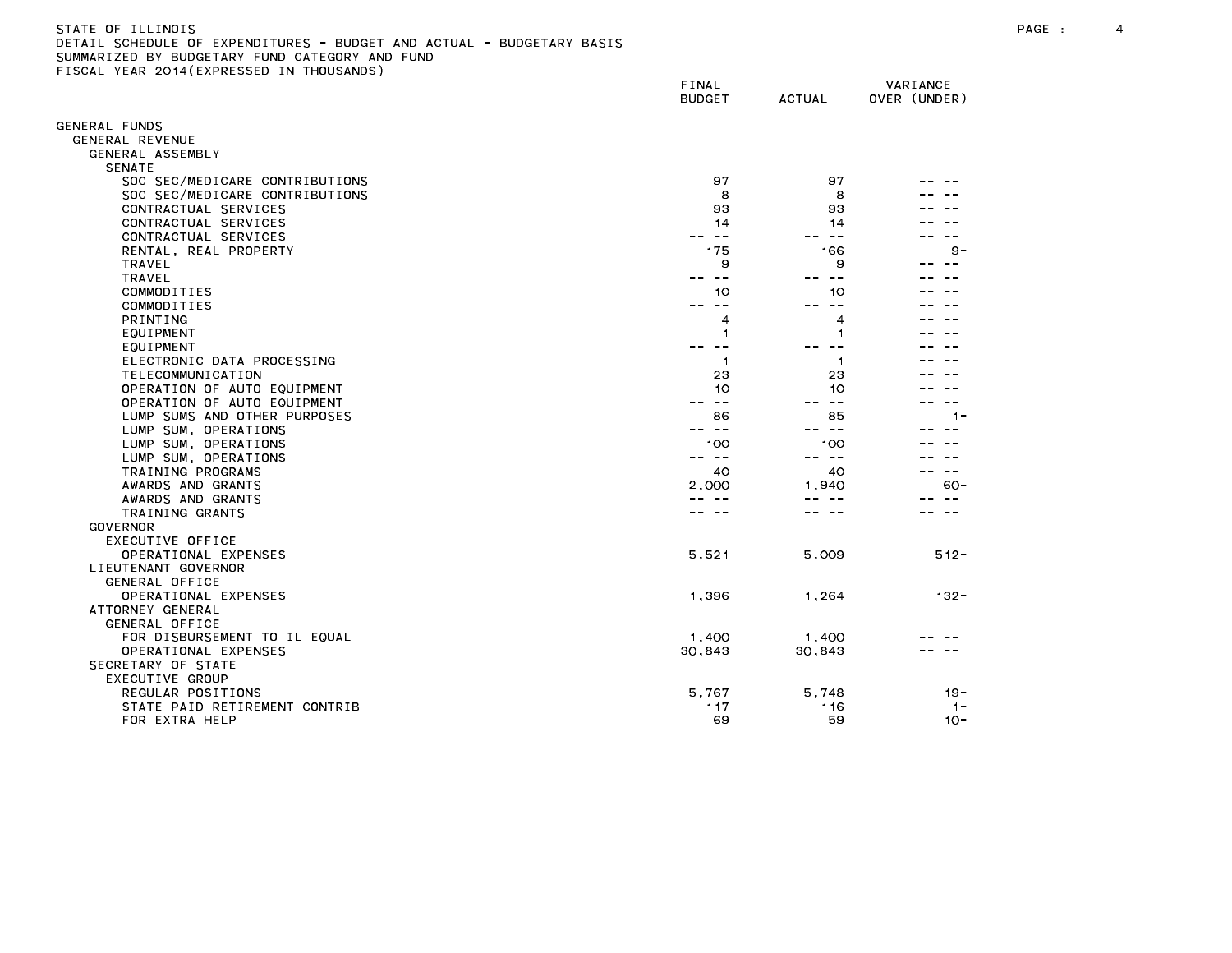| STATE OF ILLINOIS                                                     |  |
|-----------------------------------------------------------------------|--|
| DETAIL SCHEDULE OF EXPENDITURES - BUDGET AND ACTUAL - BUDGETARY BASIS |  |
| SUMMARIZED BY BUDGETARY FUND CATEGORY AND FUND                        |  |
| FISCAL YEAR 2014(EXPRESSED IN THOUSANDS)                              |  |

|                                                           | <b>FINAL</b><br><b>BUDGET</b> | <b>ACTUAL</b>   | VARIANCE<br>OVER (UNDER) |
|-----------------------------------------------------------|-------------------------------|-----------------|--------------------------|
| <b>GENERAL FUNDS</b>                                      |                               |                 |                          |
| GENERAL REVENUE                                           |                               |                 |                          |
| GENERAL ASSEMBLY                                          |                               |                 |                          |
| <b>SENATE</b>                                             |                               |                 |                          |
| SOC SEC/MEDICARE CONTRIBUTIONS                            | 415                           | 413             | $2 -$                    |
| CONTRACTUAL SERVICES                                      | 439                           | 397             | $42 -$                   |
| TRAVEL                                                    | 39                            | 33              | $6 -$                    |
| COMMODITIES                                               | 24                            | 23              | $1 -$                    |
| <b>PRINTING</b>                                           | 9                             | З               | $6 -$                    |
| EQUIPMENT                                                 | 8                             | 3               | $5 -$                    |
| TELECOMMUNICATION                                         | 89                            | 81              | $8 -$                    |
| GENERAL ADMINISTRATION GROUP                              |                               |                 |                          |
| REGULAR POSITIONS                                         | 49.772                        | 49.623          | $149 -$                  |
| STATE PAID RETIREMENT CONTRIB                             | 998                           | 991             | $7 -$                    |
| EXTRA HELP                                                | 469                           | 469             | $- -$                    |
| SOC SEC/MEDICARE CONTRIBUTIONS                            | 3,806                         | 3,753           | $53 -$                   |
| CONTRACTUAL SERVICES                                      | 18,379                        | 18,297          | $82 -$                   |
| TRAVEL                                                    | 101                           | 91              | $10 -$                   |
| COMMODITIES                                               | 854                           | 818             | $36 -$                   |
| <b>PRINTING</b>                                           | 380                           | 374             | $6 -$                    |
| EQUIPMENT                                                 | 1,369                         | 1,366           | $3 -$                    |
| TELECOMMUNICATION                                         | 277                           | 253             | $24 -$                   |
| OPERATION OF AUTO EQUIPMENT                               | 413                           | 413             |                          |
| GRANT/CHICAGO PUBLIC LIBRARY                              | 1,289                         | 1.289           |                          |
| GRANT TO OAK PARK LIBRARY                                 | 100                           | 100             |                          |
| GRANT/NORTH RIVERSIDE LIBRARY                             | 100                           | 100             |                          |
| GRANT TO LAGRANGE LIBRARY                                 | 50                            | 50              |                          |
| GRANT TO LAGRANGE PARK LIBRARY                            | 50                            | 50              |                          |
| ANNUAL EQUALIZATION GRANTS                                | 12,482<br>-- --               | 12,482<br>-- -- |                          |
| P SEVERNS SUMMER FAM LITERACY<br>ANNUAL PER CAPITA GARNTS | 215                           | 215             | $ -$                     |
| ANNUAL LIBRARY TECHNOLOGY GRAN                            | 35                            | 20              | $15 -$                   |
| SUPPRT & EXPAN LITERACY PROGRM                            | 3,718                         | 3.718           |                          |
| IL ARCHIVAL DEPOSIT SYS INTERN                            | -- --                         | -- --           |                          |
| LIBRARY SERV BLIND & PHYS HAND                            | 865                           | 865             |                          |
| PROJCT NEXT GENERATION PROGRAM                            | $- -$<br>$- -$                | -- --           | $\sim$ $-$               |
| PERMANENT IMPROVEMENT SOS                                 | 425                           | 415             | $10 -$                   |
| <b>REFUNDS</b>                                            | -- --                         | س س             | $\sim$ $-$               |
| MOTOR VEHICLE GROUP                                       |                               |                 |                          |
| REGULAR POSITIONS                                         | 116,847                       | 116,225         | $622 -$                  |
| STATE PAID RETIREMENT CONTRIB                             | 2,511                         | 2.477           | $34 -$                   |
| EXTRA HELP                                                | 6,066                         | 6,066           | -- --                    |
|                                                           |                               |                 |                          |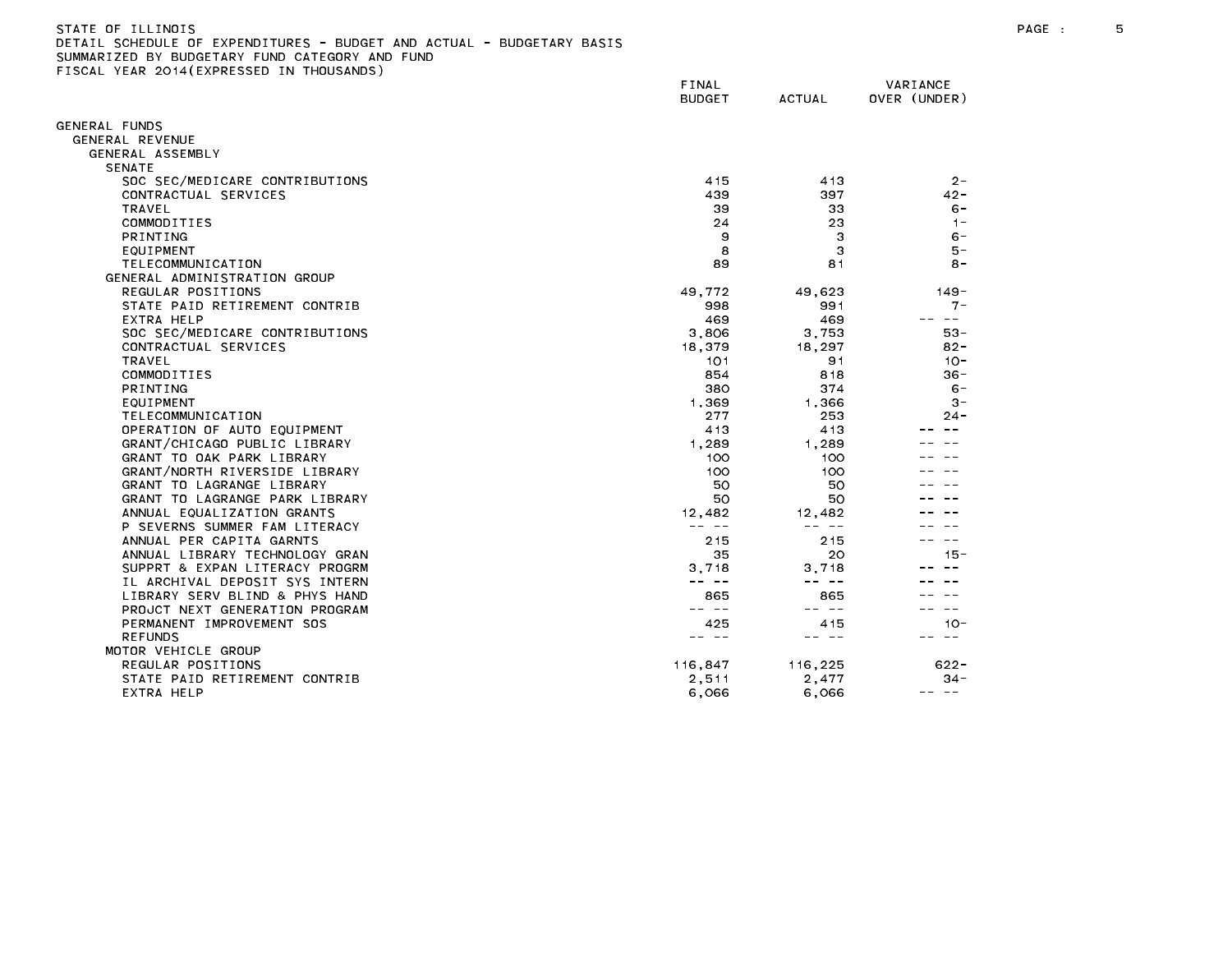## STATE OF ILLINOIS PAGE : 6 DETAIL SCHEDULE OF EXPENDITURES - BUDGET AND ACTUAL - BUDGETARY BASIS

|                                               | FINAL<br><b>BUDGET</b> | <b>ACTUAL</b> | VARIANCE<br>OVER (UNDER) |
|-----------------------------------------------|------------------------|---------------|--------------------------|
| GENERAL FUNDS                                 |                        |               |                          |
| GENERAL REVENUE                               |                        |               |                          |
| GENERAL ASSEMBLY                              |                        |               |                          |
| <b>SENATE</b>                                 |                        |               |                          |
| SOC SEC/MEDICARE CONTRIBUTIONS                | 8,824                  | 8,736         | $88 -$                   |
| CONTRACTUAL SERVICES                          | 14,232                 | 14, 170       | $62 -$                   |
| <b>TRAVEL</b>                                 | 250                    | 248           | $2 -$                    |
| COMMODITIES                                   | 286                    | 284           | $2 -$                    |
| PRINTING                                      | 1.170                  | 1.138         | $32 -$                   |
| EQUIPMENT                                     | 771                    | 766           | $5 -$                    |
| TELECOMMUNICATION                             | 1,511                  | 1,508         | $3 -$                    |
| OPERATION AUTOMOTIVE EQUIPMENT                | 510                    | 492           | $18 -$                   |
| PERM IMPROVE-SOS FACILITIES                   | 3,200                  | 3,058         | $142 -$                  |
| COMPTROLLER                                   |                        |               |                          |
| ADMINISTRATION                                |                        |               |                          |
| REGULAR POSITIONS                             | 15,050                 | 14.767        | $283 -$                  |
| STATE PAID RETIREMENT CONTRIB                 |                        |               |                          |
| STATE EMPLOYEE RETIREMENT                     |                        |               |                          |
| SOC SEC/MEDICARE CONTRIBUTIONS                | 1,166                  | 1,166         |                          |
| CONTRACTUAL SERVICES                          | 4.666                  | 4,420         | $246 -$                  |
| CONTRACTUAL SERVICES                          | 25                     | -- --         | $25 -$                   |
| <b>TRAVEL</b>                                 | 128                    | 23            | $105 -$                  |
| COMMODITIES                                   | 225                    | 54            | $171 -$                  |
| PRINTING                                      | 345                    | 51            | $294 -$                  |
| EQUIPMENT                                     | 13                     | 12            | $1 -$                    |
| ELECTRONIC DATA PROCESSING                    | 1.695                  | 965           | $730 -$                  |
| TELECOMMUNICATION                             | 269                    | 267           | $2 -$                    |
| OPERATION OF AUTO EQUIPMENT                   | 9                      | 8             | $1 -$                    |
| ADM SEC 15-125 OF PENSION CODE                | 103                    | 27<br>$- -$   | 76 -                     |
| FOR EXPENSES OF LOCAL GOVRNMNT                | 13                     |               | $13 -$                   |
| ORDINARY & CONTINGENT EXPENSES                | 200                    | 49            | $151 -$                  |
| DEPOSIT/BACKLOG PAYMENT FUND                  | 50,000                 | 50,000        |                          |
| MERIT COMMISSION<br>MERIT COMMISSION EXPENSES |                        |               | $32 -$                   |
| INSPECTOR GENERAL                             | 93                     | 61            |                          |
| 0&C EXPENSES INSPECTOR GENERAL                | 70                     | 20            | $50 -$                   |
| STATE OFFICER SALARIES & OTHER                |                        |               |                          |
| GEN ASSEMBLY OFFICERS/MEMBERS                 | 7,766                  | 7.647         | $119 -$                  |
| GEN ASSEMBLY OFFICERS/MEMBERS                 | 3,948                  | 3,818         | $130 -$                  |
| GEN ASSEMBLY OFFICERS/MEMBERS                 | 2,139                  | 1,530         | $609 -$                  |
| GEN ASSEMBLY OFFICERS/MEMBERS                 | 400                    | 327           | $73 -$                   |
|                                               |                        |               |                          |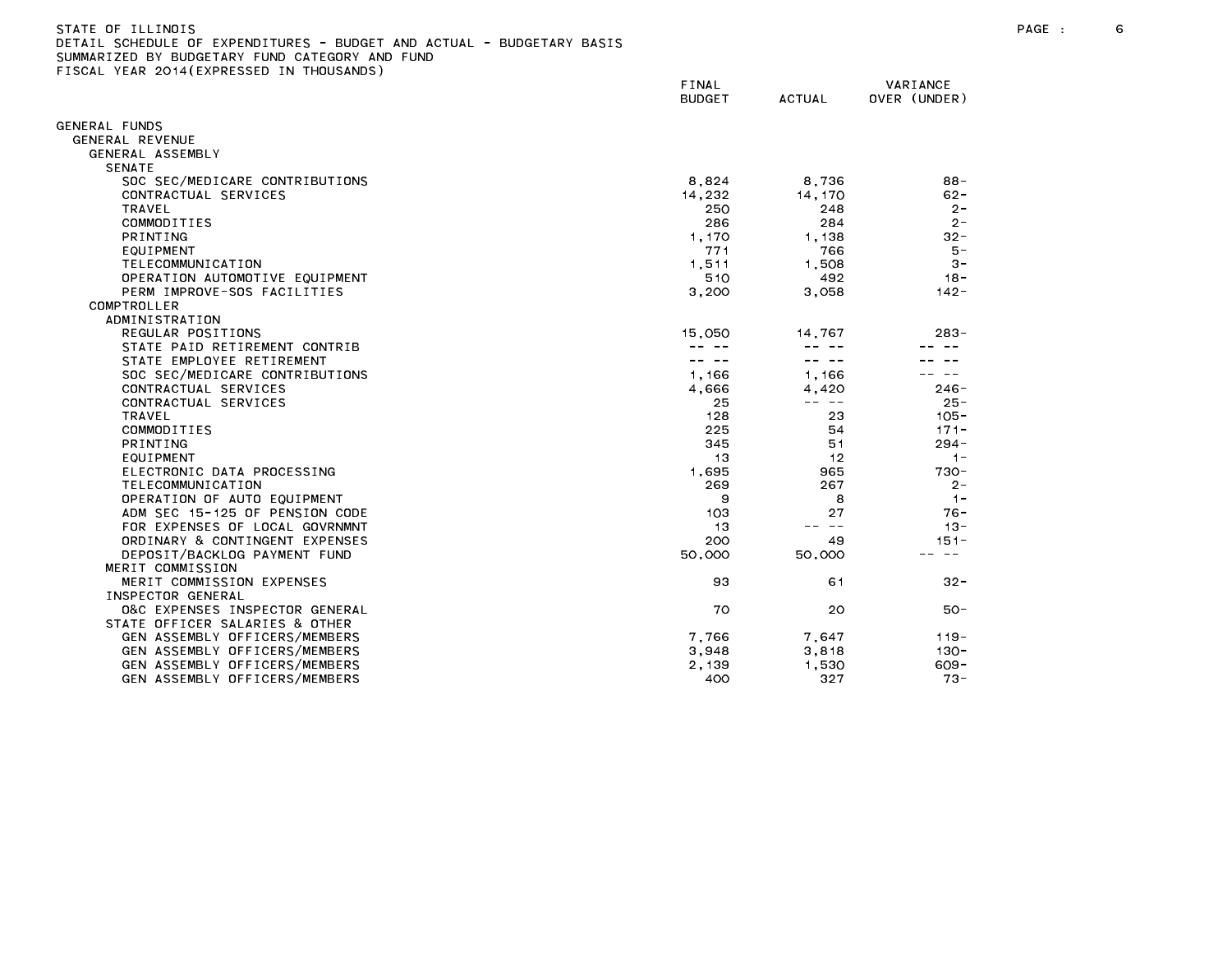| STATE OF ILLINOIS                                                     |
|-----------------------------------------------------------------------|
| DETAIL SCHEDULE OF EXPENDITURES - BUDGET AND ACTUAL - BUDGETARY BASIS |
| SUMMARIZED BY BUDGETARY FUND CATEGORY AND FUND                        |
| FISCAL YEAR 2014(EXPRESSED IN THOUSANDS)                              |

|                                | FINAL<br><b>BUDGET</b>                                                                                                                                                                                                                                                                                                                                                                       | <b>ACTUAL</b>                                                                                                                                                                                                                                                                                                                                                                                | VARIANCE<br>OVER (UNDER)                                                                                                                                                                                                                                                                                                                                                                     |
|--------------------------------|----------------------------------------------------------------------------------------------------------------------------------------------------------------------------------------------------------------------------------------------------------------------------------------------------------------------------------------------------------------------------------------------|----------------------------------------------------------------------------------------------------------------------------------------------------------------------------------------------------------------------------------------------------------------------------------------------------------------------------------------------------------------------------------------------|----------------------------------------------------------------------------------------------------------------------------------------------------------------------------------------------------------------------------------------------------------------------------------------------------------------------------------------------------------------------------------------------|
|                                |                                                                                                                                                                                                                                                                                                                                                                                              |                                                                                                                                                                                                                                                                                                                                                                                              |                                                                                                                                                                                                                                                                                                                                                                                              |
| GENERAL FUNDS                  |                                                                                                                                                                                                                                                                                                                                                                                              |                                                                                                                                                                                                                                                                                                                                                                                              |                                                                                                                                                                                                                                                                                                                                                                                              |
| GENERAL REVENUE                |                                                                                                                                                                                                                                                                                                                                                                                              |                                                                                                                                                                                                                                                                                                                                                                                              |                                                                                                                                                                                                                                                                                                                                                                                              |
| GENERAL ASSEMBLY               |                                                                                                                                                                                                                                                                                                                                                                                              |                                                                                                                                                                                                                                                                                                                                                                                              |                                                                                                                                                                                                                                                                                                                                                                                              |
| <b>SENATE</b>                  |                                                                                                                                                                                                                                                                                                                                                                                              |                                                                                                                                                                                                                                                                                                                                                                                              |                                                                                                                                                                                                                                                                                                                                                                                              |
| GEN ASSEMBLY OFFICERS/MEMBERS  | 800                                                                                                                                                                                                                                                                                                                                                                                          | 688                                                                                                                                                                                                                                                                                                                                                                                          | $112 -$                                                                                                                                                                                                                                                                                                                                                                                      |
| GEN ASSEMBLY OFFICERS/MEMBERS  | 272                                                                                                                                                                                                                                                                                                                                                                                          | 2 1 4                                                                                                                                                                                                                                                                                                                                                                                        | $58 -$                                                                                                                                                                                                                                                                                                                                                                                       |
| ELECTED OFFICERS: EXEC BRANCH  | 898                                                                                                                                                                                                                                                                                                                                                                                          | 898                                                                                                                                                                                                                                                                                                                                                                                          | -- --                                                                                                                                                                                                                                                                                                                                                                                        |
| OTHER STATE OFFICERS           | 10,096                                                                                                                                                                                                                                                                                                                                                                                       | 9.430                                                                                                                                                                                                                                                                                                                                                                                        | 666-                                                                                                                                                                                                                                                                                                                                                                                         |
| FOR EXEC INSPECTOR GENERAL     | 579                                                                                                                                                                                                                                                                                                                                                                                          | 546                                                                                                                                                                                                                                                                                                                                                                                          | $33 -$                                                                                                                                                                                                                                                                                                                                                                                       |
| SOC SEC/MEDICARE CONTRIBUTIONS | 1,168                                                                                                                                                                                                                                                                                                                                                                                        | 988                                                                                                                                                                                                                                                                                                                                                                                          | $180 -$<br>$97 -$                                                                                                                                                                                                                                                                                                                                                                            |
| TRAVEL<br>FOR CONTINGENCIES    | 450<br>1,578                                                                                                                                                                                                                                                                                                                                                                                 | 353<br>-- --                                                                                                                                                                                                                                                                                                                                                                                 | $1.578 -$                                                                                                                                                                                                                                                                                                                                                                                    |
| COURT REPORTING                |                                                                                                                                                                                                                                                                                                                                                                                              |                                                                                                                                                                                                                                                                                                                                                                                              |                                                                                                                                                                                                                                                                                                                                                                                              |
| PERSONAL SERVICES              | 41,108                                                                                                                                                                                                                                                                                                                                                                                       | 40,213                                                                                                                                                                                                                                                                                                                                                                                       | $895 -$                                                                                                                                                                                                                                                                                                                                                                                      |
| EMPLOYEE RETIRE CONTRIBUTIONS  | $\frac{1}{2} \frac{1}{2} \frac{1}{2} \frac{1}{2} \frac{1}{2} \frac{1}{2} \frac{1}{2} \frac{1}{2} \frac{1}{2} \frac{1}{2} \frac{1}{2} \frac{1}{2} \frac{1}{2} \frac{1}{2} \frac{1}{2} \frac{1}{2} \frac{1}{2} \frac{1}{2} \frac{1}{2} \frac{1}{2} \frac{1}{2} \frac{1}{2} \frac{1}{2} \frac{1}{2} \frac{1}{2} \frac{1}{2} \frac{1}{2} \frac{1}{2} \frac{1}{2} \frac{1}{2} \frac{1}{2} \frac{$ | -- --                                                                                                                                                                                                                                                                                                                                                                                        | -- --                                                                                                                                                                                                                                                                                                                                                                                        |
| STATE EMPLOYEES RETIRE SYSTEM  | -- --                                                                                                                                                                                                                                                                                                                                                                                        | -- --                                                                                                                                                                                                                                                                                                                                                                                        |                                                                                                                                                                                                                                                                                                                                                                                              |
| SOCIAL SECURITY                | 3,145                                                                                                                                                                                                                                                                                                                                                                                        | 2,918                                                                                                                                                                                                                                                                                                                                                                                        | $227 -$                                                                                                                                                                                                                                                                                                                                                                                      |
| CONTRACTUAL SERVICES           | 4,014                                                                                                                                                                                                                                                                                                                                                                                        | 3,975                                                                                                                                                                                                                                                                                                                                                                                        | $39 -$                                                                                                                                                                                                                                                                                                                                                                                       |
| TRAVEL                         | 168                                                                                                                                                                                                                                                                                                                                                                                          | 140                                                                                                                                                                                                                                                                                                                                                                                          | $28 -$                                                                                                                                                                                                                                                                                                                                                                                       |
| COMMODITIES                    | 1                                                                                                                                                                                                                                                                                                                                                                                            | $\sim$ $-$                                                                                                                                                                                                                                                                                                                                                                                   | $1 -$                                                                                                                                                                                                                                                                                                                                                                                        |
| <b>PRINTING</b>                | -- --                                                                                                                                                                                                                                                                                                                                                                                        |                                                                                                                                                                                                                                                                                                                                                                                              | $\sim$ $-$                                                                                                                                                                                                                                                                                                                                                                                   |
| EQUIPMENT                      | 5                                                                                                                                                                                                                                                                                                                                                                                            |                                                                                                                                                                                                                                                                                                                                                                                              | $5 -$                                                                                                                                                                                                                                                                                                                                                                                        |
| ELECTRONIC DATA PROCESSING     | 5                                                                                                                                                                                                                                                                                                                                                                                            | $\overline{2}$                                                                                                                                                                                                                                                                                                                                                                               | $3 -$                                                                                                                                                                                                                                                                                                                                                                                        |
| TELECOMMUNICATIONS             | $\overline{2}$                                                                                                                                                                                                                                                                                                                                                                               | 2                                                                                                                                                                                                                                                                                                                                                                                            | $ -$                                                                                                                                                                                                                                                                                                                                                                                         |
| ORDINARY & CONTINGENT EXPENSES | 750                                                                                                                                                                                                                                                                                                                                                                                          | $- -$                                                                                                                                                                                                                                                                                                                                                                                        | $750 -$                                                                                                                                                                                                                                                                                                                                                                                      |
| <b>TREASURER</b>               |                                                                                                                                                                                                                                                                                                                                                                                              |                                                                                                                                                                                                                                                                                                                                                                                              |                                                                                                                                                                                                                                                                                                                                                                                              |
| GENERAL OFFICE                 |                                                                                                                                                                                                                                                                                                                                                                                              |                                                                                                                                                                                                                                                                                                                                                                                              |                                                                                                                                                                                                                                                                                                                                                                                              |
| OPERATIONAL EXPENSES           | 8,002                                                                                                                                                                                                                                                                                                                                                                                        | 7,587                                                                                                                                                                                                                                                                                                                                                                                        | $415 -$                                                                                                                                                                                                                                                                                                                                                                                      |
| REFUNDS, N.E.C.                | -- --                                                                                                                                                                                                                                                                                                                                                                                        |                                                                                                                                                                                                                                                                                                                                                                                              |                                                                                                                                                                                                                                                                                                                                                                                              |
| AGING                          |                                                                                                                                                                                                                                                                                                                                                                                              |                                                                                                                                                                                                                                                                                                                                                                                              |                                                                                                                                                                                                                                                                                                                                                                                              |
| DISTRIBUTIVE ITEMS             |                                                                                                                                                                                                                                                                                                                                                                                              |                                                                                                                                                                                                                                                                                                                                                                                              |                                                                                                                                                                                                                                                                                                                                                                                              |
| OPERATIONAL EXPENSES           | 45.535                                                                                                                                                                                                                                                                                                                                                                                       | 38.187                                                                                                                                                                                                                                                                                                                                                                                       | 7.348-                                                                                                                                                                                                                                                                                                                                                                                       |
| OPERATIONAL EXPENSES           | $\frac{1}{2} \frac{1}{2} \frac{1}{2} \frac{1}{2} \frac{1}{2} \frac{1}{2} \frac{1}{2} \frac{1}{2} \frac{1}{2} \frac{1}{2} \frac{1}{2} \frac{1}{2} \frac{1}{2} \frac{1}{2} \frac{1}{2} \frac{1}{2} \frac{1}{2} \frac{1}{2} \frac{1}{2} \frac{1}{2} \frac{1}{2} \frac{1}{2} \frac{1}{2} \frac{1}{2} \frac{1}{2} \frac{1}{2} \frac{1}{2} \frac{1}{2} \frac{1}{2} \frac{1}{2} \frac{1}{2} \frac{$ | $\frac{1}{2} \frac{1}{2} \frac{1}{2} \frac{1}{2} \frac{1}{2} \frac{1}{2} \frac{1}{2} \frac{1}{2} \frac{1}{2} \frac{1}{2} \frac{1}{2} \frac{1}{2} \frac{1}{2} \frac{1}{2} \frac{1}{2} \frac{1}{2} \frac{1}{2} \frac{1}{2} \frac{1}{2} \frac{1}{2} \frac{1}{2} \frac{1}{2} \frac{1}{2} \frac{1}{2} \frac{1}{2} \frac{1}{2} \frac{1}{2} \frac{1}{2} \frac{1}{2} \frac{1}{2} \frac{1}{2} \frac{$ |                                                                                                                                                                                                                                                                                                                                                                                              |
| RETIRED SENIOR VOLUNTEER PROGR | 552                                                                                                                                                                                                                                                                                                                                                                                          | 552                                                                                                                                                                                                                                                                                                                                                                                          |                                                                                                                                                                                                                                                                                                                                                                                              |
| FOR AREA AGENCIE ON AGING      | 7,722                                                                                                                                                                                                                                                                                                                                                                                        | 7,722                                                                                                                                                                                                                                                                                                                                                                                        |                                                                                                                                                                                                                                                                                                                                                                                              |
| FOSTER GRANDPARENT PROGRAM     | 241                                                                                                                                                                                                                                                                                                                                                                                          | 241                                                                                                                                                                                                                                                                                                                                                                                          |                                                                                                                                                                                                                                                                                                                                                                                              |
| LONG-TERM CARE SYSTEMS DEVELOP | 244                                                                                                                                                                                                                                                                                                                                                                                          | 244                                                                                                                                                                                                                                                                                                                                                                                          |                                                                                                                                                                                                                                                                                                                                                                                              |
| GRANTS FOR COMMUNITY BASED SER | 751                                                                                                                                                                                                                                                                                                                                                                                          | 751                                                                                                                                                                                                                                                                                                                                                                                          | $\frac{1}{2} \frac{1}{2} \frac{1}{2} \frac{1}{2} \frac{1}{2} \frac{1}{2} \frac{1}{2} \frac{1}{2} \frac{1}{2} \frac{1}{2} \frac{1}{2} \frac{1}{2} \frac{1}{2} \frac{1}{2} \frac{1}{2} \frac{1}{2} \frac{1}{2} \frac{1}{2} \frac{1}{2} \frac{1}{2} \frac{1}{2} \frac{1}{2} \frac{1}{2} \frac{1}{2} \frac{1}{2} \frac{1}{2} \frac{1}{2} \frac{1}{2} \frac{1}{2} \frac{1}{2} \frac{1}{2} \frac{$ |
| COMMUNITY CARE PROGRAM         | 882.821                                                                                                                                                                                                                                                                                                                                                                                      | 826.116                                                                                                                                                                                                                                                                                                                                                                                      | $56.705 -$                                                                                                                                                                                                                                                                                                                                                                                   |
| CAPITATED CARE COORDINATION    | 32,230                                                                                                                                                                                                                                                                                                                                                                                       | 6,345                                                                                                                                                                                                                                                                                                                                                                                        | $25,885-$                                                                                                                                                                                                                                                                                                                                                                                    |
| COMPREHENSIVE CASE COORDINATIO | 60,758                                                                                                                                                                                                                                                                                                                                                                                       | 54,675                                                                                                                                                                                                                                                                                                                                                                                       | $6,083-$                                                                                                                                                                                                                                                                                                                                                                                     |
| <b>AGRICULTURE</b>             |                                                                                                                                                                                                                                                                                                                                                                                              |                                                                                                                                                                                                                                                                                                                                                                                              |                                                                                                                                                                                                                                                                                                                                                                                              |
| ADMINISTRATIVE SERVICES        |                                                                                                                                                                                                                                                                                                                                                                                              |                                                                                                                                                                                                                                                                                                                                                                                              |                                                                                                                                                                                                                                                                                                                                                                                              |
| REGULAR POSITIONS              | 754                                                                                                                                                                                                                                                                                                                                                                                          | 754                                                                                                                                                                                                                                                                                                                                                                                          |                                                                                                                                                                                                                                                                                                                                                                                              |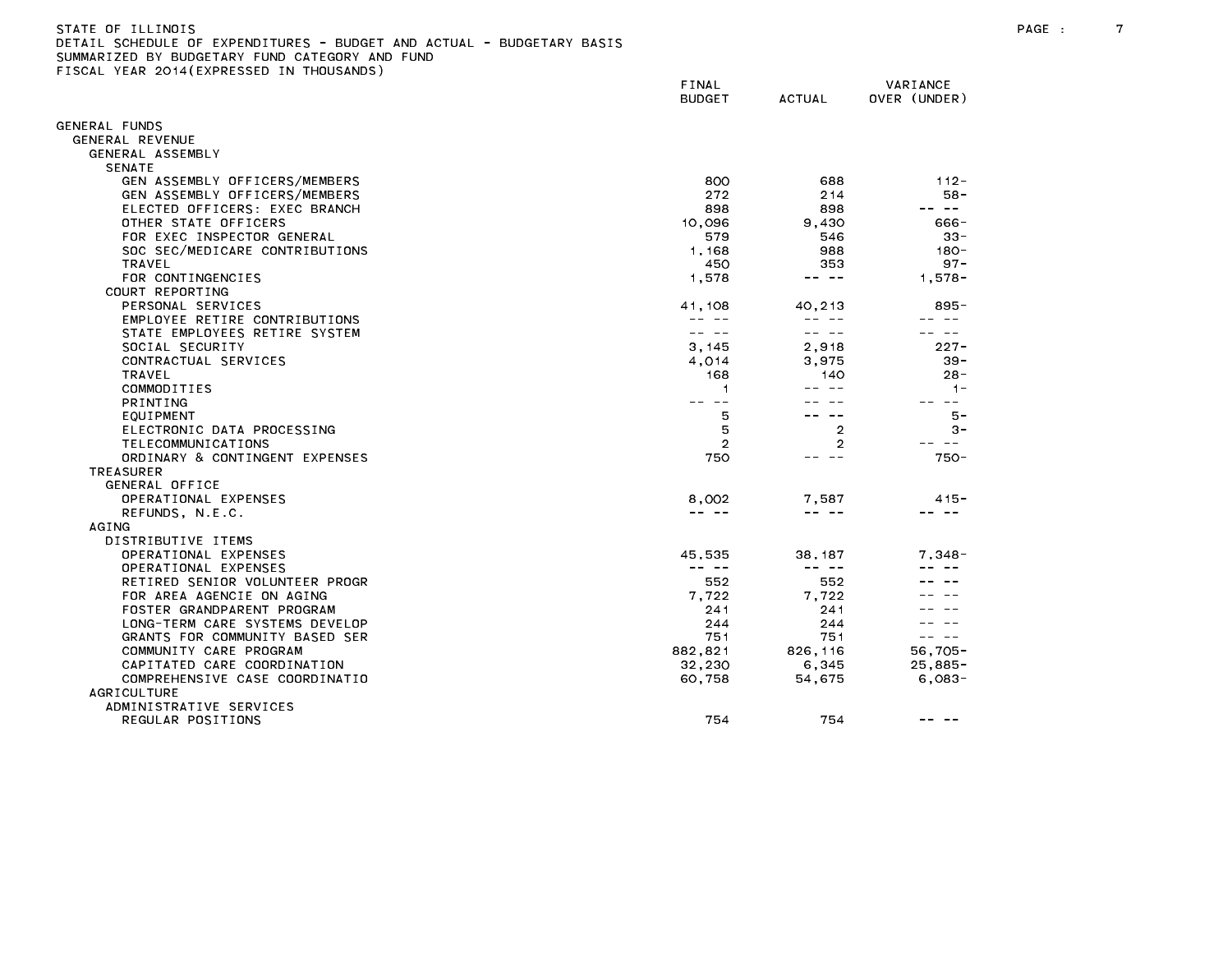# STATE OF ILLINOIS PAGE : 8 DETAIL SCHEDULE OF EXPENDITURES - BUDGET AND ACTUAL - BUDGETARY BASIS

|                                | FINAL<br><b>BUDGET</b> | <b>ACTUAL</b>  | VARIANCE<br>OVER (UNDER) |
|--------------------------------|------------------------|----------------|--------------------------|
| ENERAL FUNDS                   |                        |                |                          |
| GENERAL REVENUE                |                        |                |                          |
| GENERAL ASSEMBLY               |                        |                |                          |
| <b>SENATE</b>                  |                        |                |                          |
| SOC SEC/MEDICARE CONTRIBUTIONS | 56                     | 56             |                          |
| CONTRACTUAL SERVICES           | 275                    | 275            |                          |
| <b>TRAVEL</b>                  |                        |                |                          |
| PRINTING                       |                        |                |                          |
| COSTS & EXPENSES               | 800                    | 800            |                          |
| <b>REFUNDS</b>                 |                        | $\sim$ $-$     |                          |
| COMPUTER SERVICES              |                        |                |                          |
| REGULAR POSITIONS              | 334                    | 334            |                          |
| SOC SEC/MEDICARE CONTRIBUTIONS | 25                     | 25             |                          |
| AGRICULTURE REGULATION         |                        |                |                          |
| REGULAR POSITIONS              | 1,618                  | 1,618          |                          |
| SOC SEC/MEDICARE CONTRIBUTIONS | 119                    | 119            |                          |
| CONTRACTUAL SERVICES           | 67                     | 67             |                          |
| <b>TRAVEL</b>                  | $\overline{2}$         | $\overline{2}$ |                          |
| COMMODITIES                    | 3                      | 3              |                          |
| PRINTING                       | $\overline{2}$         | $\overline{2}$ |                          |
| EQUIPMENT                      | 10                     | 10             |                          |
| TELECOMMUNICATIONS SERVICES    | 7                      | 7              |                          |
| OPERATION OF AUTO EQUIPMENT    | 84                     | 84             |                          |
| MARKETING                      |                        |                |                          |
| REGULAR POSITIONS              | 661                    | 661            |                          |
| SOC SEC/MEDICARE CONTRIBUTIONS | 50                     | 48             | $2 -$                    |
| ANIMAL INDUSTRIES              |                        |                |                          |
| REGULAR POSITIONS              | 2.276                  | 2.275          | $1 -$                    |
| SOC SEC/MEDICARE CONTRIBUTIONS | 166                    | 165            | $1 -$                    |
| CONTRACTUAL SERVICES           | 365                    | 364            | $1 -$                    |
| TRAVEL                         | 18                     | 12             | $6 -$                    |
| COMMODITIES                    | 323                    | 321            | $2 -$                    |
| PRINTING                       | 5                      | з              | $2 -$                    |
| EQUIPMENT                      | $\overline{2}$         | 1              | $1 -$                    |
| TELECOMMUNICATIONS SERVICES    | 22                     | 22             |                          |
| OPERATION OF AUTO EQUIPMENT    | 15                     | 15             |                          |
| MEAT INSPECTION                |                        |                |                          |
| REGULAR POSITIONS              | 3.140                  | 3,140          |                          |
| SOC SEC/MEDICARE CONTRIBUTIONS | 230                    | 230            |                          |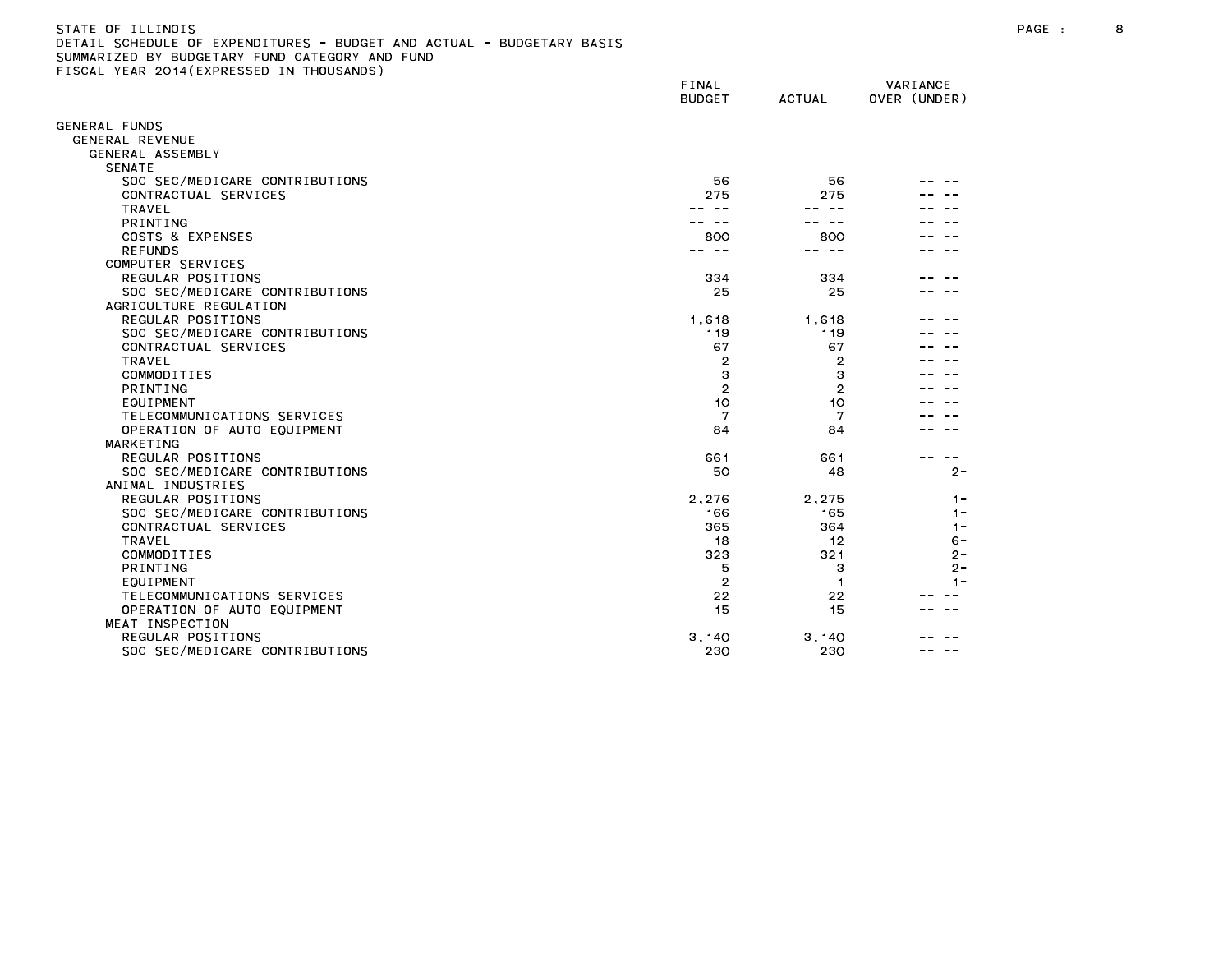| STATE OF ILLINOIS                                                     |
|-----------------------------------------------------------------------|
| DETAIL SCHEDULE OF EXPENDITURES - BUDGET AND ACTUAL - BUDGETARY BASIS |
| SUMMARIZED BY BUDGETARY FUND CATEGORY AND FUND                        |
| FISCAL YEAR 2014(EXPRESSED IN THOUSANDS)                              |

|                                                       | FINAL<br><b>BUDGET</b> | <b>ACTUAL</b> | VARIANCE<br>OVER (UNDER) |
|-------------------------------------------------------|------------------------|---------------|--------------------------|
|                                                       |                        |               |                          |
| <b>GENERAL FUNDS</b>                                  |                        |               |                          |
| GENERAL REVENUE                                       |                        |               |                          |
| GENERAL ASSEMBLY<br><b>SENATE</b>                     |                        |               |                          |
|                                                       | 76                     | 76            |                          |
| OPERATION OF AUTO EQUIPMENT<br>ENVIRONMENTAL PROGRAMS |                        |               |                          |
| LIVSTOCK MANAGE FACILITIES ACT                        | 276                    | 275           | $1 -$                    |
| IMPLMNT FOREVER GREEN IL PRGM                         | 750                    | ---           | $750 -$                  |
| DETECT RID & CNTRL EXOTIC PEST                        | 456                    | 456           |                          |
| GRNTS/FOREVER GREEN IL PROGRAM                        | $\sim$ $-$<br>$ -$     | $\sim$ $-$    |                          |
| SPRNGFLD/ST FAIR BLDGS & GRNDS                        |                        |               |                          |
| REGULAR POSITIONS                                     | 1,745                  | 1,745         |                          |
| SOC SEC/MEDICARE CONTRIBUTIONS                        | 179                    | 179           |                          |
| CONTRACTUAL SERVICES                                  | 3,280                  | 3,280         |                          |
| FIRE PROTECTION SERVICES                              | 114                    | 109           | 5 -                      |
| COMMODITIES                                           | 138                    | 138           |                          |
| EQUIPMENT                                             | 192                    | 192           |                          |
| TELECOMMUNICATIONS SERVICES                           | 54                     | 54            |                          |
| DUQUOIN BUILDINGS & GROUNDS                           |                        |               |                          |
| REGULAR POSITIONS                                     | 436                    | 436           |                          |
| SOC SEC/MEDICARE CONTRIBUTIONS                        | 36                     | 35            | $1 -$                    |
| CONTRACTUAL SERVICES                                  | 1,222                  | 1,163         | $59 -$                   |
| COMMODITIES                                           | 65                     | 59            | $6 -$                    |
| EQUIPMENT                                             | 45                     | 43            | $2 -$                    |
| TELECOMMUNICATIONS SERVICES                           | 30                     | 30            | $- -$                    |
| OPERATION AUTO EQUIPMENT                              | 25                     | 24            | $1 -$                    |
| DUQUOIN STATE FAIR                                    |                        |               |                          |
| REGULAR POSITIONS                                     | 557                    | 556           | $1 -$                    |
| SOC SEC/MEDICARE CONTRIBUTIONS                        | 43                     | 42            | $1 -$                    |
| CONTRACTUAL SERVICES                                  | 362                    | 362           |                          |
| <b>TRAVEL</b>                                         | 1                      | 1             |                          |
| COMMODITIES                                           | 3                      | 2             | $1 -$                    |
| <b>PRINTING</b>                                       | 4                      | 3             | $1 -$                    |
| EQUIPMENT                                             | $\sim$ $\sim$          | $- -$         |                          |
| TELECOMMUNICATIONS SERVICES                           | 30                     | 27            | $3 -$                    |
| CENTRAL MANAGEMENT                                    |                        |               |                          |
| BUREAU OF ADMIN OPERATIONS                            |                        |               |                          |
| OP EXPNSE OF CORRECTIONS                              | 15,000                 | 15,000        |                          |
| OPERATIONAL EXPENSES                                  | 13,848                 | 13,036        | $812 -$                  |
| <b>BUREAU OF BENEFITS</b>                             |                        |               |                          |
| PROVISION OF HLTHCARE COVERAGE                        | 1,446,000              | 1,446,000     |                          |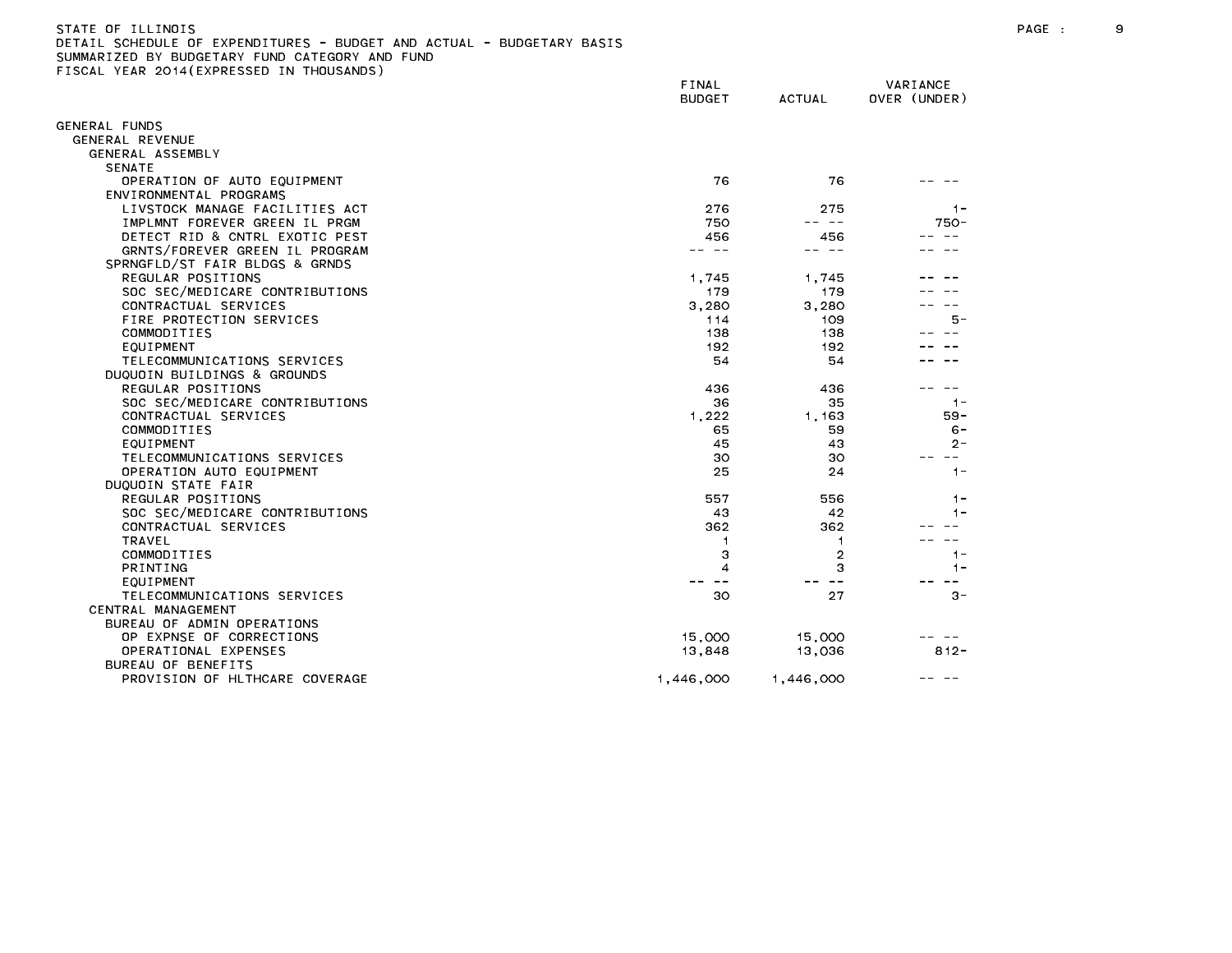## STATE OF ILLINOIS PAGE : 10 DETAIL SCHEDULE OF EXPENDITURES - BUDGET AND ACTUAL - BUDGETARY BASIS

|                                | FINAL<br><b>BUDGET</b> | <b>ACTUAL</b> | VARIANCE<br>OVER (UNDER) |
|--------------------------------|------------------------|---------------|--------------------------|
| GENERAL FUNDS                  |                        |               |                          |
| GENERAL REVENUE                |                        |               |                          |
| GENERAL ASSEMBLY               |                        |               |                          |
| <b>SENATE</b>                  |                        |               |                          |
| PAY CLAIMS CIVIL LAWSUITS ACT  | 1, 145                 | 1,112         | $33 -$                   |
| AUTO LIABILITY CLAIMS          | 1.360                  | 936           | $424 -$                  |
| BUREAU OF PERSONNEL            |                        |               |                          |
| AWARDS TO EMPLOYEES            | 4                      |               | $4 -$                    |
| WAGE CLAIMS                    | 1,113                  | 1.108         | $5 -$                    |
| VETERANS JOS ASSISTANCE PROGM  | 282                    | 270           | $12 -$                   |
| NURSES TUITION                 | 80                     | 75            | 5 –                      |
| GOV & MARZULLO INTERN PROGRAM  | 573                    | 432           | $141 -$                  |
| BUREAU OF PROPERTY MANAGEMENT  |                        |               |                          |
| CONTRACTUAL SERVICES           | 34,965                 | 34,965        |                          |
| CHILDREN AND FAMILY SERVICES   |                        |               |                          |
| LUMP SUMDS                     |                        |               |                          |
| REGULAR POSITIONS              | 210,726                | 207,022       | $3.704 -$                |
| SOC SEC/MEDICARE CONTRIBUTIONS | 16.117                 | 15.245        | $872 -$                  |
| CONTRACTUAL SERVICES           | 26,721                 | 25,262        | $1,459-$                 |
| TRAVEL                         | 6,768                  | 6,026         | 742 -                    |
| COMMODITIES                    | 465                    | 322           | $143 -$                  |
| PRINTING                       | 474                    | 307           | $167 -$                  |
| EQUIPMENT                      | 47                     | 19            | $28 -$                   |
| ELECTRONIC DATA PROCESSING     | 1,571                  | 1.269         | $302 -$                  |
| TELECOMMUNICATION              | 4,975                  | 3,930         | $1.045 -$                |
| OPERATION OF AUTO EQUIPMENT    | 174                    | 137           | $37 -$                   |
| REGIONAL OFFICES               |                        |               |                          |
| YOUTH IN TRANSITION PROGRAM    | 887                    | 855           | $32 -$                   |
| COUNSELING & AUXILIARY SERVICE | 8,801                  | 8,205         | $596 -$                  |
| CASH ASST & HOUSING LOCATOR    | 1,344                  | 1,048         | $296 -$                  |
| MCO TECH ASST & PROG DEVEL     | 1,408                  | 1.194         | $214 -$                  |
| PRE ADM/POST DISCHRG PSYCH SCR | 3,004                  | 2,794         | $210 -$                  |
| CHILDRENS ADVOCACY CENTERS     | 1,942                  | 1,942         | -- --                    |
| PSYCHOLOGICAL ASSESSMENTS      | 1.810                  | 1.796         | $14 -$                   |
| FAMILY PRESERVATION SERVICES   | 1,692                  | 1,647         | $45 -$                   |
| HEALTH CARE NETWORK            | 1,662                  | 1,348         | $314 -$                  |
| FOSTER HOME & SPEC FOSTER CARE | 131.746                | 131.497       | 249 -                    |
| PURCHASE ADOPTION & GUARD SERV | 94,780                 | 94,406        | $374 -$                  |
| INSTITUTION & GROUP HOME CARE  | 136,435                | 136,414       | $21 -$                   |
| SERVICE FOSTER CARE INITIATIVE | 6, 281                 | 6,190         | $91 -$                   |
| CENTRAL ADMINISTRATION         |                        |               |                          |
| CHILD WELFARE LITIGATION ISSUE | 474                    | 137           | $337 -$                  |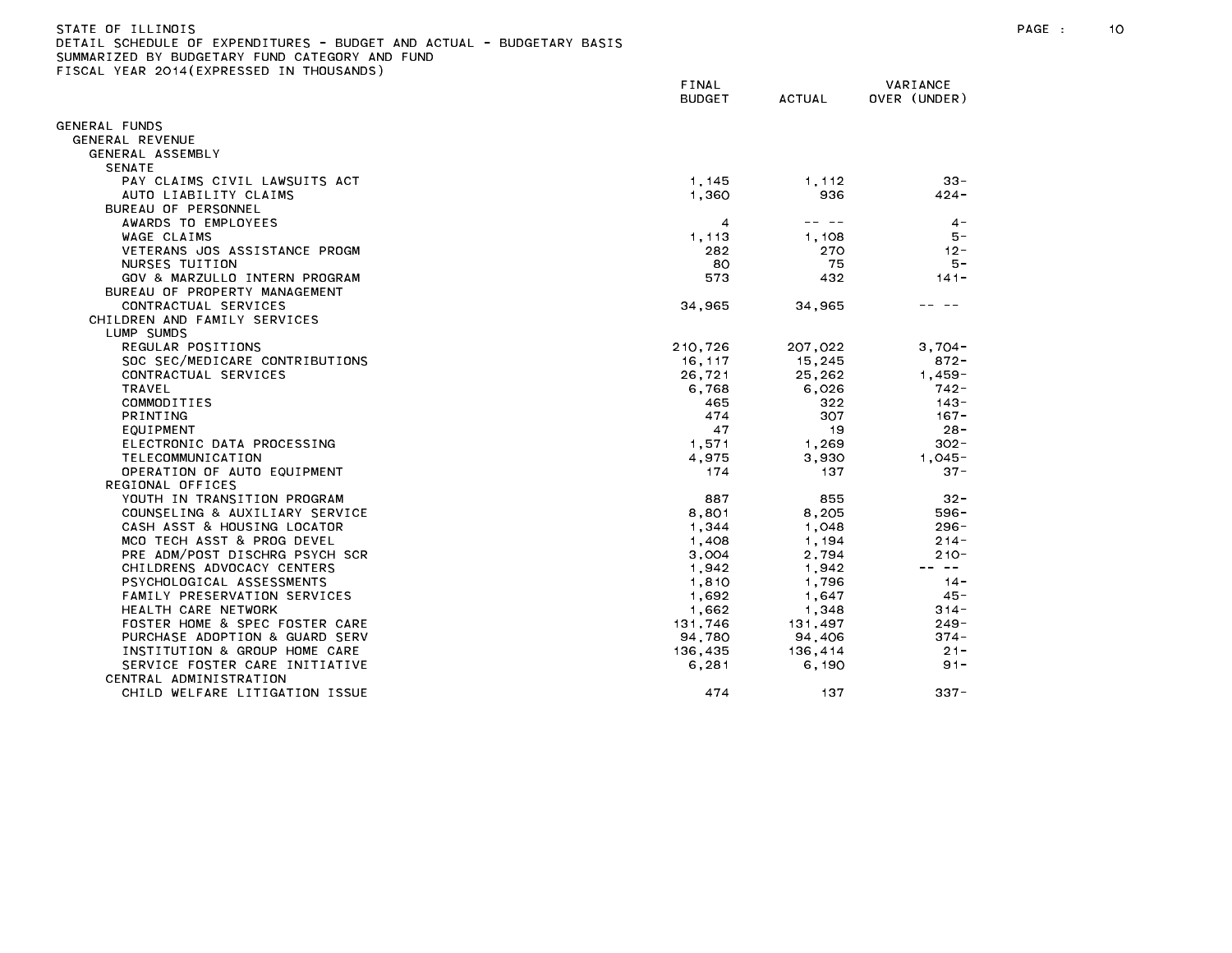# STATE OF ILLINOIS PAGE : 11 DETAIL SCHEDULE OF EXPENDITURES - BUDGET AND ACTUAL - BUDGETARY BASIS

|                                                         | FINAL<br><b>BUDGET</b> | <b>ACTUAL</b> | VARIANCE<br>OVER (UNDER) |
|---------------------------------------------------------|------------------------|---------------|--------------------------|
| GENERAL FUNDS                                           |                        |               |                          |
| GENERAL REVENUE                                         |                        |               |                          |
| GENERAL ASSEMBLY                                        |                        |               |                          |
| <b>SENATE</b>                                           |                        |               |                          |
| DEPARTMENT SCHOLARSHIP PROGRAM                          | 1,241                  | 926           | $315 -$                  |
| OFFICE OF QUALITY ASSURANCE                             |                        |               |                          |
| CHILD DEATH REVIEW TEAMS                                | 106                    | 102           | $4 -$                    |
| CHILD WELFARE                                           |                        |               |                          |
| TARGETED CASE MANAGEMENT                                | 9,908                  | 9,907         | $1 -$                    |
| CHILD PROTECTION                                        |                        |               |                          |
| PROTECTIVE/FAM MAINT DAYCARE                            | 24,334                 | 24,327        | $7 -$                    |
| SUPPORT SERVICES                                        |                        |               |                          |
| TORT CLAIMS                                             | 75                     | 34            | $41 -$                   |
| FOR REFUNDS                                             |                        |               |                          |
| COMMERCE AND ECONOMIC OPPORTUN                          |                        |               |                          |
| OPERATIONAL EXPENSES                                    |                        |               |                          |
| OPERATIONAL EXPENSES                                    | 10,541                 | 10,334        | $207 -$                  |
| <b>TOURISM</b>                                          |                        |               |                          |
| AWARDS & GRANTS - LUMP SUM                              | 500                    | 500           |                          |
| AWARDS & GRANTS - LUMP SUM                              | 500                    | 500           |                          |
| TECHNOLOGY&INDUSTRIAL COMPETIT                          |                        |               |                          |
| FOR GRANTS, CONTRACTS, & ADMIN                          | 5,500                  | 5,500         |                          |
| FOR GRANTS, CONTRACTS, & ADMIN                          | 2,500                  | 2,500         |                          |
| <b>BUSINESS DEVELOPMENT</b>                             |                        |               |                          |
| GRANT/IL MANUFACTURERS ASSOC                            | 1,500                  | 1,500         |                          |
| GRNT/CHICAGO FEDERATION LABOR                           | 1,500                  | 1,500         |                          |
| IL MANUFACTURING EXTENSION CTR                          | 1,000                  | 1,000         |                          |
| CHICAGOLAND REG COLLEGE PRGRM                           | 2,000                  | 2,000         |                          |
| NEW START INC                                           | 750                    | 750           |                          |
| BUSINESS & COMMUNITY DEVELPMNT                          | 5,065                  | 5,065         |                          |
| FOR GRANTS CONTRACTS & ADMIN                            | 9,000                  | 8,813         | $187 -$                  |
| ILLINOIS TRADE OFFICE                                   |                        |               |                          |
| FOR GRANTS, CONTRACTS & ADMIN                           | 1,500                  | 1,494         | $6 -$                    |
| COMMUNITY DEVELOPMENT<br>NORTHEAST DUPAGE SPEC REC ASSC | 250                    | 250           |                          |
|                                                         |                        |               |                          |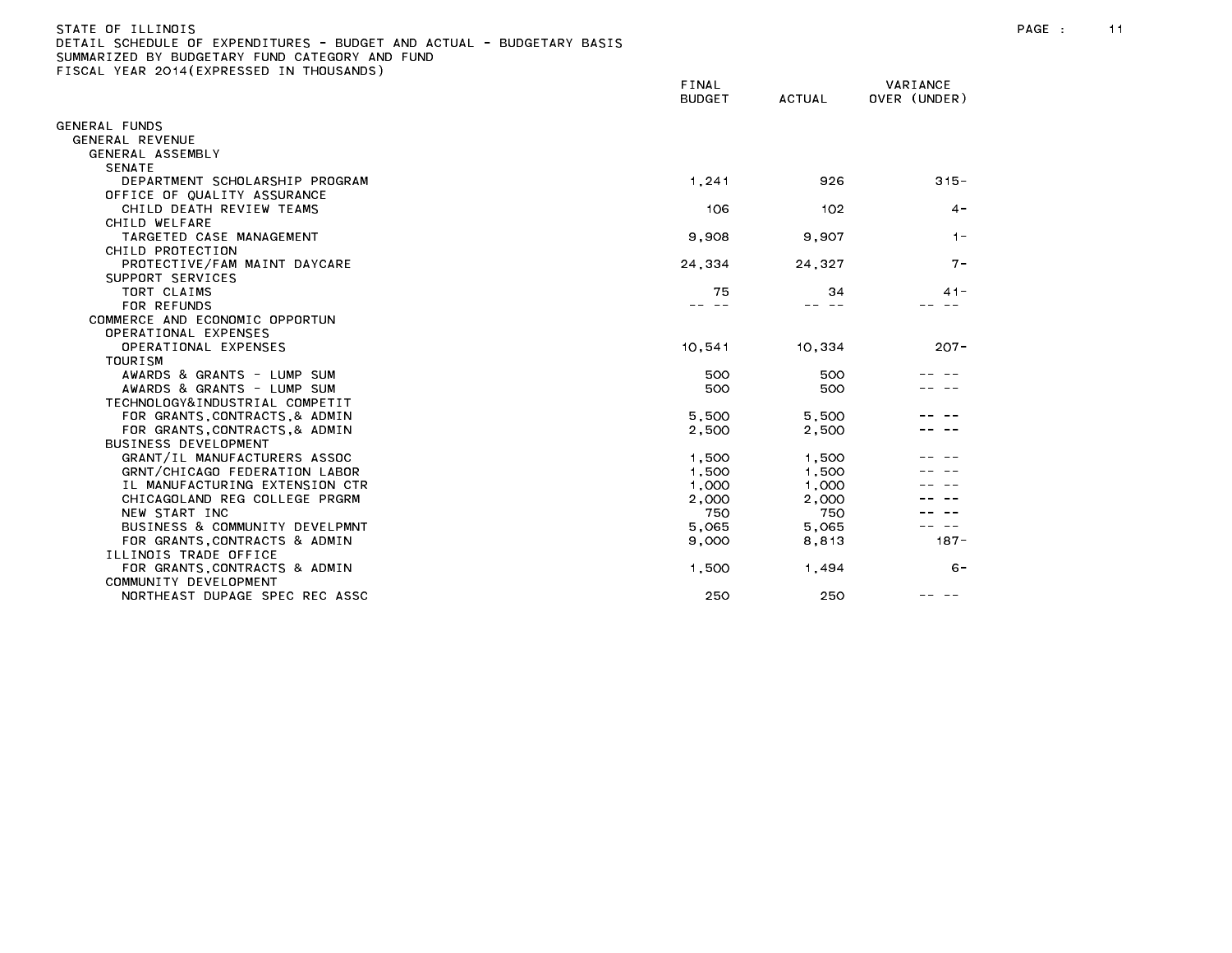#### STATE OF ILLINOIS PAGE : 12 DETAIL SCHEDULE OF EXPENDITURES - BUDGET AND ACTUAL - BUDGETARY BASIS

|                                | FINAL<br><b>BUDGET</b> | <b>ACTUAL</b> | VARIANCE<br>OVER (UNDER) |
|--------------------------------|------------------------|---------------|--------------------------|
| <b>SENERAL FUNDS</b>           |                        |               |                          |
| GENERAL REVENUE                |                        |               |                          |
| GENERAL ASSEMBLY               |                        |               |                          |
| <b>SENATE</b>                  |                        |               |                          |
| AFRICAN AMERICAN FAMILY COMM   | 750                    | 750           |                          |
| GRANTS/AGUDATH ISRAEL OF IL    | 1,200                  | 1,200         |                          |
| NATURAL RESOURCES              |                        |               |                          |
| CONSERVATION 2000 OPERATIONS   |                        |               |                          |
| OPERATIONAL EXPENSES           | 44, 122                | 44,094        | $28 -$                   |
| LUMP SUM PERSNL SERVCE & SS    | 446                    | 446           |                          |
| WATER RESOURCES OPERATIONS     |                        |               |                          |
| OPERATING EXPENSES             | 57                     | 49            | $8 -$                    |
| WATER RESOURCES CAPITAL        |                        |               |                          |
| FOR OBJECTS, USES, &PURPOSES   | 970                    | 894           | $76 -$                   |
| JUVENILE JUSTICE               |                        |               |                          |
| GENERAL OFFICE                 |                        |               |                          |
| PYMNT STATEWIDE HOSPITALIZATIN | 40                     | 15            | $25 -$                   |
| LUMP SUM PERSNL SERVICE & SS   | 2,504                  | 2,503         | $1 -$                    |
| OPERATIONAL EXPENSES           | 116,498                | 111,854       | $4,644-$                 |
| REPAIRS, MAINTENANCE & OTHER   | 350                    | 250           | $100 -$                  |
| CORRECTIONS                    |                        |               |                          |
| GENERAL OFFICE                 |                        |               |                          |
| STATEWIDE HOSPITALIZATION SRVC | 8,883                  | 8,881         | $2 -$                    |
| LUMP SUM PERSNL SERVIE & SS    | 36,911                 | 36,910        | $1 -$                    |
| OPERATING COSTS & EXPENSES     | 1,227,667              | 1,227,015     | $652 -$                  |
| PAYMENTS TO LOC GOV EMPLOYEES  | 327                    | 327           | $\sim 100$               |
| PAYMENTS TO LOC GOV EMPLOYEES  | 365                    | 171           | 194 -                    |
| PERMANENT IMPROVEMENT-LUMP SUM | 2,911                  | 2,824         | $87 -$                   |
| ADULT FIELD SERVICES           |                        |               |                          |
| IL SENTENCING POLICY ADV CNCL  |                        |               |                          |
| IL SENTENCING POLICY ADV CNCL  | 668                    | 244           | $424 -$                  |
| EMPLOYMENT SECURITY            |                        |               |                          |
| TRUST FUND UNIT                |                        |               |                          |
| UNEMPLOYMENT COMPENSATION PMNT | 24,000                 | 24,000        |                          |
| HUMAN RIGHTS                   |                        |               |                          |
| ADMINISTRATION                 |                        |               |                          |
| COMMISSION ON DISCRIMINATION   | 75                     | 75            |                          |
| OPERATIONAL EXPENSES           | 8,404                  | 8,404         |                          |
| CHARGE PROCESSING              |                        |               |                          |
| HUMAN RIGHTS CASES             | 1,001                  | 1,001         |                          |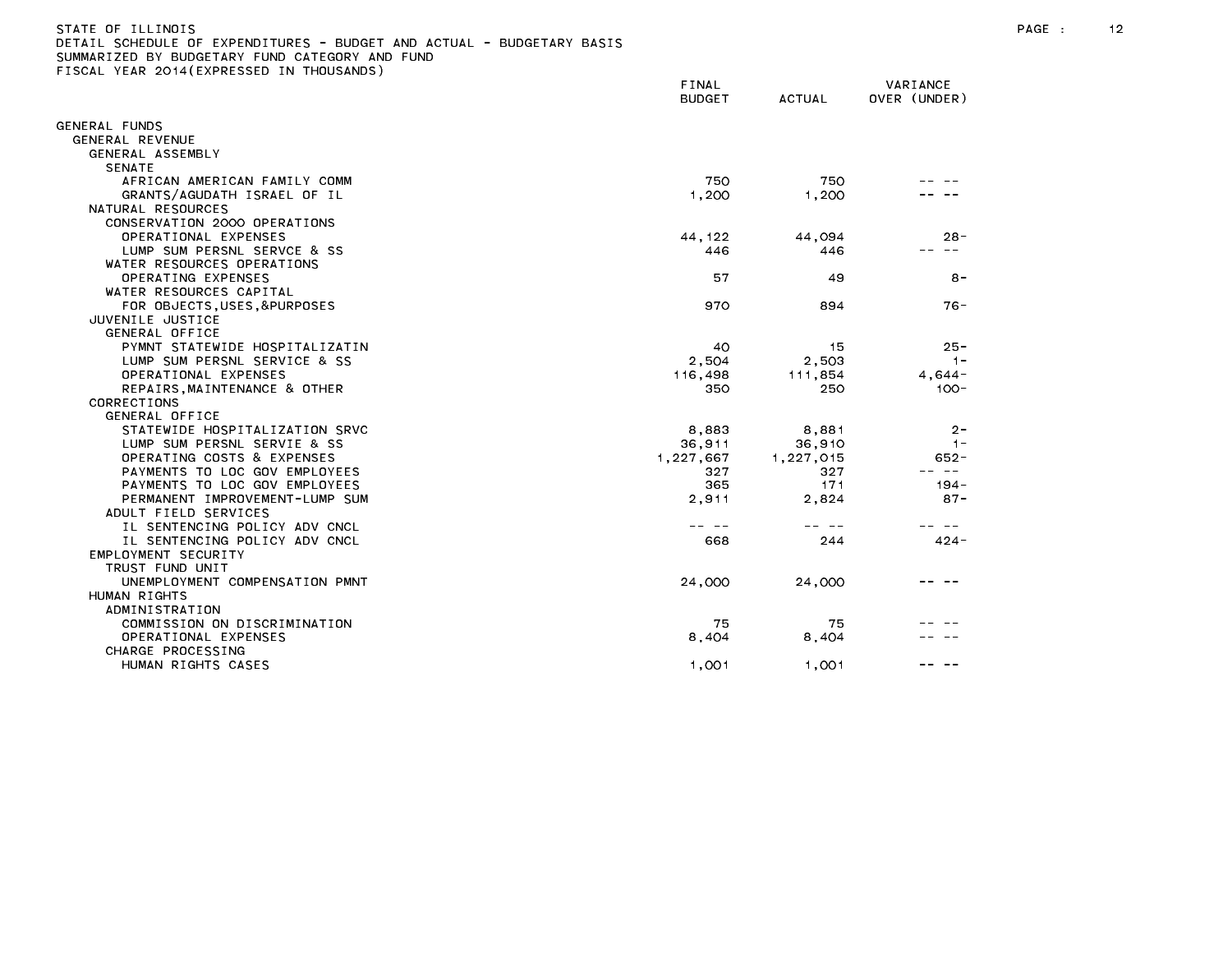| STATE OF ILLINOIS                              |                                                                       |
|------------------------------------------------|-----------------------------------------------------------------------|
|                                                | DETAIL SCHEDULE OF EXPENDITURES - BUDGET AND ACTUAL - BUDGETARY BASIS |
| SUMMARIZED BY BUDGETARY FUND CATEGORY AND FUND |                                                                       |

FISCAL YEAR 2014(EXPRESSED IN THOUSANDS)

FINAL VARIANCE BUDGET ACTUAL OVER (UNDER) GENERAL FUNDS GENERAL REVENUE HUMAN SERVICES DISTRIBUTIVE ITEMS AID TO AGED BLIND OR DISABLED 31,549 30,918 631- TEMP ASSIST FOR NEEDY FAMILIES 178,410 178,410 178,300 110-STATE TRANSITIONAL ASSISTANCE And the state of the state of the state of the state of the state of the state of the state of the state of the state of the state of the state of the state of the state of the state of the st ST FAMILY & CHILD ASSIST PRGM -- -- -- -- -- -- FUNERAL AND BURIAL EXPENSES 9,585 9,583 2- CHILD CARE SERVICES 312,491 310,021 2,470- REFUGEE SOCIAL SERVICES 209 206 3- IMMIGRANT INTEGRATION SERVICES And the series of the contract of the contract of the contract of the contract of the contract of the contract of the contract of the contract of the contract of the contract of the contract COSTS/IL WELCOMING CENTERS THE SERVICE STATES AND STATES AND STATES AND STATES AND STATES AND THE SERVICE STATES AGGREGATED PER SERV & FRINGES ORDINARY & CONTINGENT EXPENSES THE RESERVE SERVICE SERVICE SERVICE SERVICE SERVICE SERVICE SERVICE SERVICE SE -- -- الساحة الساحة المساحة المساحة المساحة المساحة المساحة المساحة المساحة المساحة المساحة المساحة المساحة ال HOME SERVICES PROGRAM COMMUNITY REINTEGRATION PRGRM 1,263 1,263 1,263 -- --HOME SERVICES PROGRAM 339,375 339,340 35- CAPITATED CARE COORDINATION **6,935** 5,716 1,219-MH GRNTS-IN AID&PURCHASE CARE MNTL HLTH INDIVIDUAL CARE GRNT 22,415 9,624 12,791- MENTAL HLTH PSYCHOTROPIC DRUGS 1,882 1,882 1,882 -- --COMMUNITY TRANSITIONS & 35,520 33,519 2,001- SUPPORTIVE MI HOUSING 24,393 24,300 93- FOR COMMUNITY SERVICE PROGRAMS 163,699 159,871 3,828-CAPITATED CARE COORDINATION CARE COORDINATION CAPITATED CARE COORDINATION DD GRANTS-IN-AID&PUR OF CARE GRANT BEST BUDDIES 500 500 -- -- GRANT TO AUTISM PROGRAM 4,300 4,148 152- COMM BASED SRV FOR PERSON/DD 730,223 726,731 3,492- SPECIALIZED SERV PERSONS W/DD 7,667 7,667 -- -- DD QUALITY ASSURANCE WAIVER 48 1 28 - 481 343 138 - 481 343 138 - 481 343 138 - 481 343 138 - 481 35 138 - 481 35 138 - 481 35 138 - 481 35 138 - 481 35 138 - 481 35 138 - 481 35 138 - 481 35 138 - 481 35 138 - 481 35 138 DD COMMUNITY TRANS/ST OP FAC 14,342 12,387 1,955- TRANS FROM DCFS TO DD SER SYS 2,394 2,387 7- ADDICTION TREATMENT COMM BASE ADDICTION TREATMENT 49,063 48,963 100-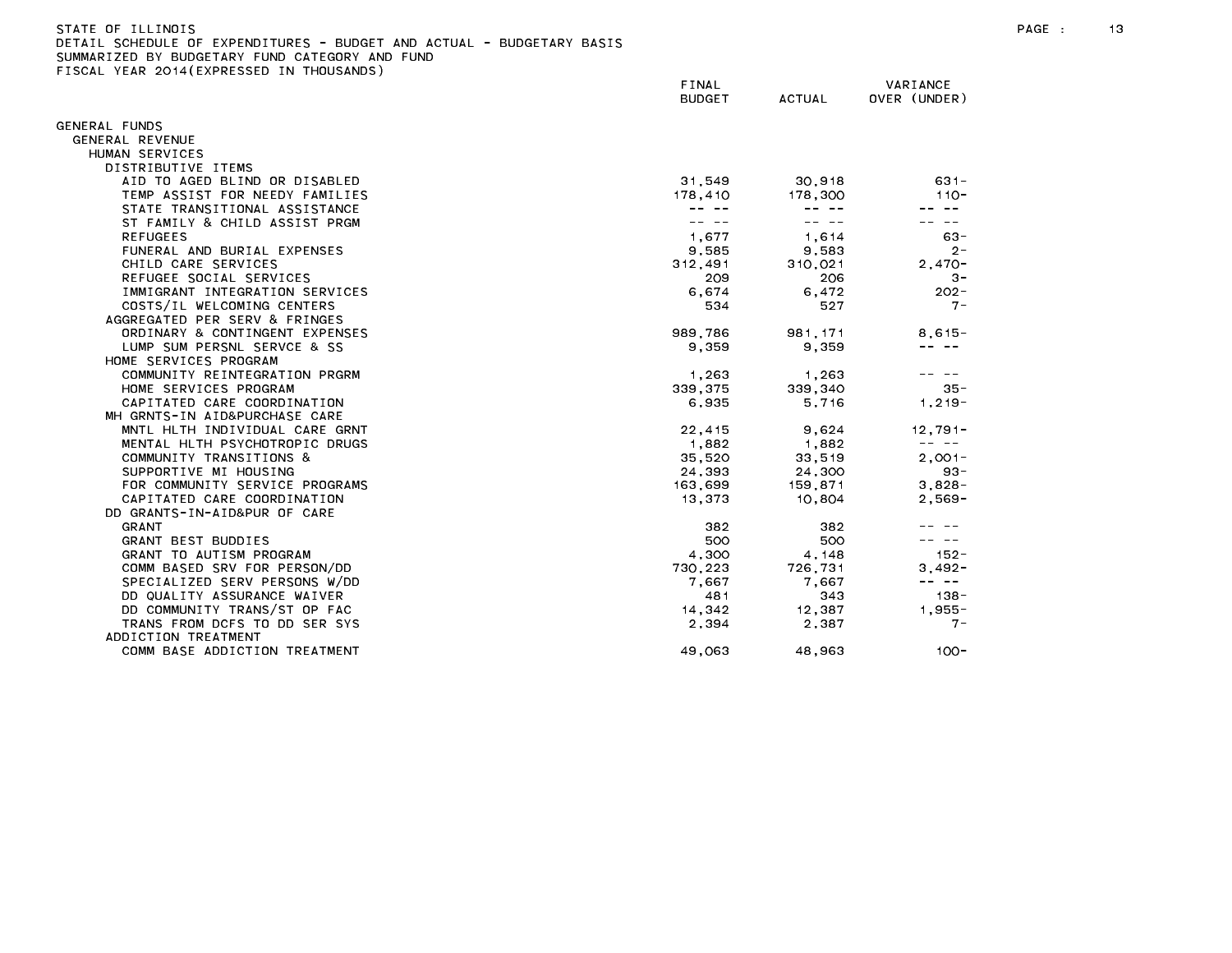| STATE OF ILLINOIS                                                     |
|-----------------------------------------------------------------------|
| DETAIL SCHEDULE OF EXPENDITURES - BUDGET AND ACTUAL - BUDGETARY BASIS |
| SUMMARIZED BY BUDGETARY FUND CATEGORY AND FUND                        |
| FISCAL YEAR 2014(EXPRESSED IN THOUSANDS)                              |

|                                | FINAL<br><b>BUDGET</b> | <b>ACTUAL</b> | VARIANCE<br>OVER (UNDER)                                                                                                                                                                                                                                                                                                                                                                     |
|--------------------------------|------------------------|---------------|----------------------------------------------------------------------------------------------------------------------------------------------------------------------------------------------------------------------------------------------------------------------------------------------------------------------------------------------------------------------------------------------|
| GENERAL FUNDS                  |                        |               |                                                                                                                                                                                                                                                                                                                                                                                              |
| GENERAL REVENUE                |                        |               |                                                                                                                                                                                                                                                                                                                                                                                              |
| GENERAL ASSEMBLY               |                        |               |                                                                                                                                                                                                                                                                                                                                                                                              |
| <b>SENATE</b>                  |                        |               |                                                                                                                                                                                                                                                                                                                                                                                              |
| CAPITATED CARE COORDINATION    | 3,334                  | 2,388         | $946 -$                                                                                                                                                                                                                                                                                                                                                                                      |
| COMM BASED ADDICTION TREATMENT | 60,941                 | 60,777        | $164 -$                                                                                                                                                                                                                                                                                                                                                                                      |
| ADDCTN TREATMNT SV/DCFS CLIENT | 9, 165                 | 9,133         | $32 -$                                                                                                                                                                                                                                                                                                                                                                                       |
| ADDICTION TREATMENT SERVICES   | 5,825                  | 5,623         | $202 -$                                                                                                                                                                                                                                                                                                                                                                                      |
| PILOT PROGRAM                  | 500                    | 489           | $11 -$                                                                                                                                                                                                                                                                                                                                                                                       |
| REHABILITATION SERVICE BUREAUS |                        |               |                                                                                                                                                                                                                                                                                                                                                                                              |
| CASE SERVICES TO INDIVIDUALS   | 8,951                  | 8,930         | $21 -$                                                                                                                                                                                                                                                                                                                                                                                       |
| CASE SERVICES MIGRANT WORKERS  | 19                     | 18            | $1 -$                                                                                                                                                                                                                                                                                                                                                                                        |
| GRANTS INDEPENDENT LIVING CNTR | 4,297                  | 4,296         | $1 -$                                                                                                                                                                                                                                                                                                                                                                                        |
| INDEPND LIVING OLDER/BLIND GRT | 134                    | 128           | $6 -$                                                                                                                                                                                                                                                                                                                                                                                        |
| EMPLOYMENT & SOC SERVICE PROG  |                        |               |                                                                                                                                                                                                                                                                                                                                                                                              |
| GRANT TO CHILDREN'S PLACE      | 390                    | 390           |                                                                                                                                                                                                                                                                                                                                                                                              |
| SEXUAL ASSAULT PRV/VICTMS ASST | 6,160                  | 6,160         |                                                                                                                                                                                                                                                                                                                                                                                              |
| GRNTS/REDUCE INFANT MORTALITY  | 36,793                 | 34, 138       | $2.655 -$                                                                                                                                                                                                                                                                                                                                                                                    |
| EARLY INTERVENTION             | 83,692                 | 83,692        | $\frac{1}{2} \frac{1}{2} \frac{1}{2} \frac{1}{2} \frac{1}{2} \frac{1}{2} \frac{1}{2} \frac{1}{2} \frac{1}{2} \frac{1}{2} \frac{1}{2} \frac{1}{2} \frac{1}{2} \frac{1}{2} \frac{1}{2} \frac{1}{2} \frac{1}{2} \frac{1}{2} \frac{1}{2} \frac{1}{2} \frac{1}{2} \frac{1}{2} \frac{1}{2} \frac{1}{2} \frac{1}{2} \frac{1}{2} \frac{1}{2} \frac{1}{2} \frac{1}{2} \frac{1}{2} \frac{1}{2} \frac{$ |
| EMPLOYABILITY DEVELOPMENT SVCS | 10,646                 | 9,827         | $819 -$                                                                                                                                                                                                                                                                                                                                                                                      |
| FOOD STAMP EMPLOY & TRAINING   | 3,651                  | 2,758         | 893-                                                                                                                                                                                                                                                                                                                                                                                         |
| TEEN PARENT SERVICES           | 1,427                  | 808           | $619 -$                                                                                                                                                                                                                                                                                                                                                                                      |
| EMERGENCY FOOD PROGRAM         | 220                    | 129           | $91 -$                                                                                                                                                                                                                                                                                                                                                                                       |
| DOMESTIC VIOLNCE SHLTR&SVC PRG | 18,635                 | 18.549        | $86 -$                                                                                                                                                                                                                                                                                                                                                                                       |
| PARENTS TOO SOON PROGRAM       | 6,870                  | 6,870         | $\sim$ $-$                                                                                                                                                                                                                                                                                                                                                                                   |
| HEALTH FAMILIES PROGRAM        | 10,040                 | 9,697         | $343 -$                                                                                                                                                                                                                                                                                                                                                                                      |
| HOMELESS YOUTH SERVICES        | 3,598                  | 3,558         | $40 -$                                                                                                                                                                                                                                                                                                                                                                                       |
| ICAP PROGRAMS                  | 5.645                  | 5.534         | $111 -$                                                                                                                                                                                                                                                                                                                                                                                      |
| W SIDE HLTH AUTH CRISIS INTRVN | 200                    | 200           | $\sim$ $-$                                                                                                                                                                                                                                                                                                                                                                                   |
| ADDICTION PRVNTION/RELATED SVC | 25                     | -- --         | $25 -$                                                                                                                                                                                                                                                                                                                                                                                       |
| COMP COMM-BASED SRVCS TO YOUTH | 11.046                 | 10.870        | $176 -$                                                                                                                                                                                                                                                                                                                                                                                      |
| REDEPLOY ILLINOIS              | 4,885                  | 3,392         | $1.493 -$                                                                                                                                                                                                                                                                                                                                                                                    |
| HOMELESS PREVENTION            | 1,000                  | 994           | $6 -$                                                                                                                                                                                                                                                                                                                                                                                        |
| AFTER SCHOOL YOUTH SUPRT PRGMS | 8,800                  | 8.723         | $77 -$                                                                                                                                                                                                                                                                                                                                                                                       |
| SSI ADVOCACY SERVICES          | 1,316                  | 1.250         | $66 -$                                                                                                                                                                                                                                                                                                                                                                                       |
| LABOR                          |                        |               |                                                                                                                                                                                                                                                                                                                                                                                              |
| GENERAL OFFICE                 |                        |               |                                                                                                                                                                                                                                                                                                                                                                                              |
| REGULAR POSITIONS              | 5.804                  | 4.712         | $1.092 -$                                                                                                                                                                                                                                                                                                                                                                                    |
| SOC SEC/MEDICARE CONTRIBUTIONS | 410                    | 346           | $64 -$                                                                                                                                                                                                                                                                                                                                                                                       |
| CONTRACTUAL SERVICES           | 341                    | 282           | $59 -$                                                                                                                                                                                                                                                                                                                                                                                       |
| TRAVEL                         | 89                     | 88            | $1 -$                                                                                                                                                                                                                                                                                                                                                                                        |
| COMMODITIES                    | 11                     | 8             | $3 -$                                                                                                                                                                                                                                                                                                                                                                                        |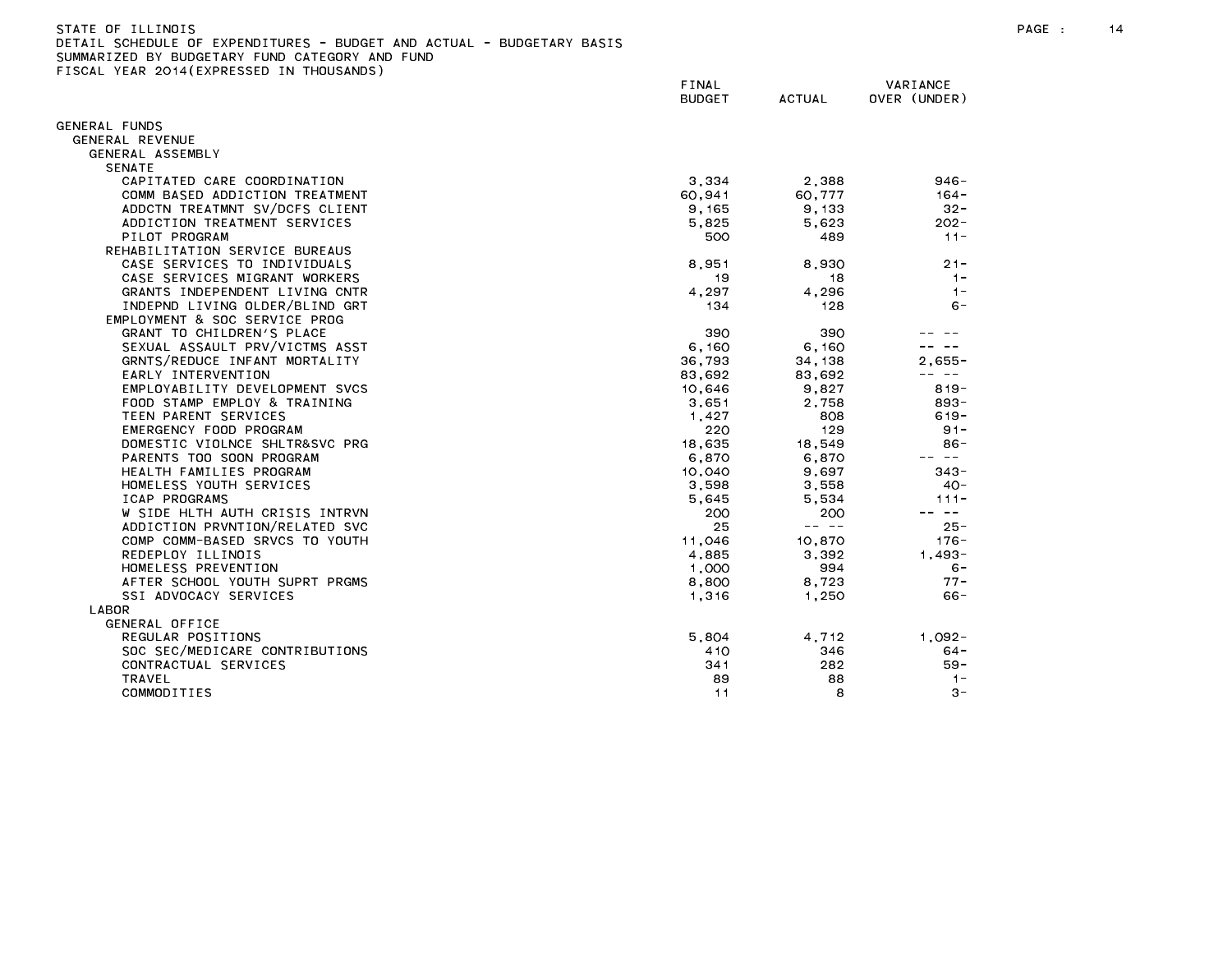## STATE OF ILLINOIS PAGE : 15 DETAIL SCHEDULE OF EXPENDITURES - BUDGET AND ACTUAL - BUDGETARY BASIS

|                                | FINAL<br><b>BUDGET</b> | <b>ACTUAL</b> | VARIANCE<br>OVER (UNDER) |
|--------------------------------|------------------------|---------------|--------------------------|
| GENERAL FUNDS                  |                        |               |                          |
| GENERAL REVENUE                |                        |               |                          |
| GENERAL ASSEMBLY               |                        |               |                          |
| <b>SENATE</b>                  |                        |               |                          |
| PRINTING                       | з                      | 2             | $1 -$                    |
| EQUIPMENT                      | 1                      | 1             |                          |
| ELECTRONIC DATA PROCESSING     | 6                      | 6             |                          |
| TELECOMMUNICATION              | 75                     | 67            | $8 -$                    |
| OPERATION OF AUTO EQUIPMENT    | $\mathbf{1}$           | 1             | $\sim$ $-$               |
| MILITARY AFFAIRS               |                        |               |                          |
| OFFICE OF THE ADJUTANT GENERAL |                        |               |                          |
| REGULAR POSITIONS              | 1,613                  | 1,564         | $49 -$                   |
| SOC SEC/MEDICARE CONTRIBUTIONS | 123                    | 114           | $9 -$                    |
| ELECTRONIC DATA PROCESSING     | 32                     | 32            |                          |
| LINCOLNS CHALLENGE             | 2,200                  | 2,200         |                          |
| ST OFFICERS CANDIDATE SCHOOL   | 1                      | 1             |                          |
| EXPNS/CARE & PRESERVATION      | 7                      | 7             |                          |
| ORDINARY & CONTINGENT EXPENSES | 3,686                  | 3,293         | 393 -                    |
| IL MILITARY FAMILY RELIEF FUND | 800                    | 800           | $- -$                    |
| FACILITIES OPERATIONS          |                        |               |                          |
| REGULAR POSITIONS              | 5,974                  | 5,327         | $647 -$                  |
| SOC SEC/MEDICARE CONTRIBUTIONS | 454                    | 390           | $64 -$                   |
| HEALTHCARE & FAMILY SERVICES   |                        |               |                          |
| PROGRAM ADMINISTRATION         |                        |               |                          |
| OPERATIONAL EXPENSES &         | 68.251                 | 68,186        | $65 -$                   |
| DEPOSIT/RECOVERIES TRUST FUND  | 4.500                  | 4.500         | $\sim$ $\sim$            |
| MEDICAL                        |                        |               |                          |
| HEALTHCARE PROVIDER RELIEF FND | 64,233                 | 64,233        |                          |
| DEPOSIT HELTHCRE PRVDR RLF FD  | -- --                  | -- --         |                          |
| DEPOSIT HELTHCRE PRVDR RLF FD  | 600,000                | 600,000       | $- -$                    |
| PHYSICIANS MEDICAL ASSISTANCE  | 798.951                | 798.939       | $12 -$                   |
| DENTISTS MEDICAL ASSISTANCE    | 241,077                | 241,077       |                          |
| OPTOMETRISTS MEDICAL ASSISTNCE | 36,064                 | 36,064        |                          |
| PODIATRISTS MEDICAL ASSISTANCE | 3,213                  | 3, 213        |                          |
| CHIROPRACTORS MEDICAL ASSIST   | 379                    | 379           |                          |
| FOR HOSPITAL IN-PATIENT        | 2,401,744              | 2,401,741     | $3 -$                    |
| FOR FEDERALLY DEFINED INST FOR | 89,760                 | 89,760        |                          |
| SUPPORTIVE LIVING FACILITIES   | 110,652                | 110,652       |                          |
| ALL OTHER SKILLED, INTERMED &  | 761,239                | 761,239       |                          |
| FOR COMMUNITY HEALTH CENTERS   | 248.650                | 248,650       |                          |
| FOR HOSPICE CARE               | 63, 147                | 63,078        | $69 -$                   |
| FOR INDEPENDENT LABORATORIES   | 38,673                 | 38,672        | $1 -$                    |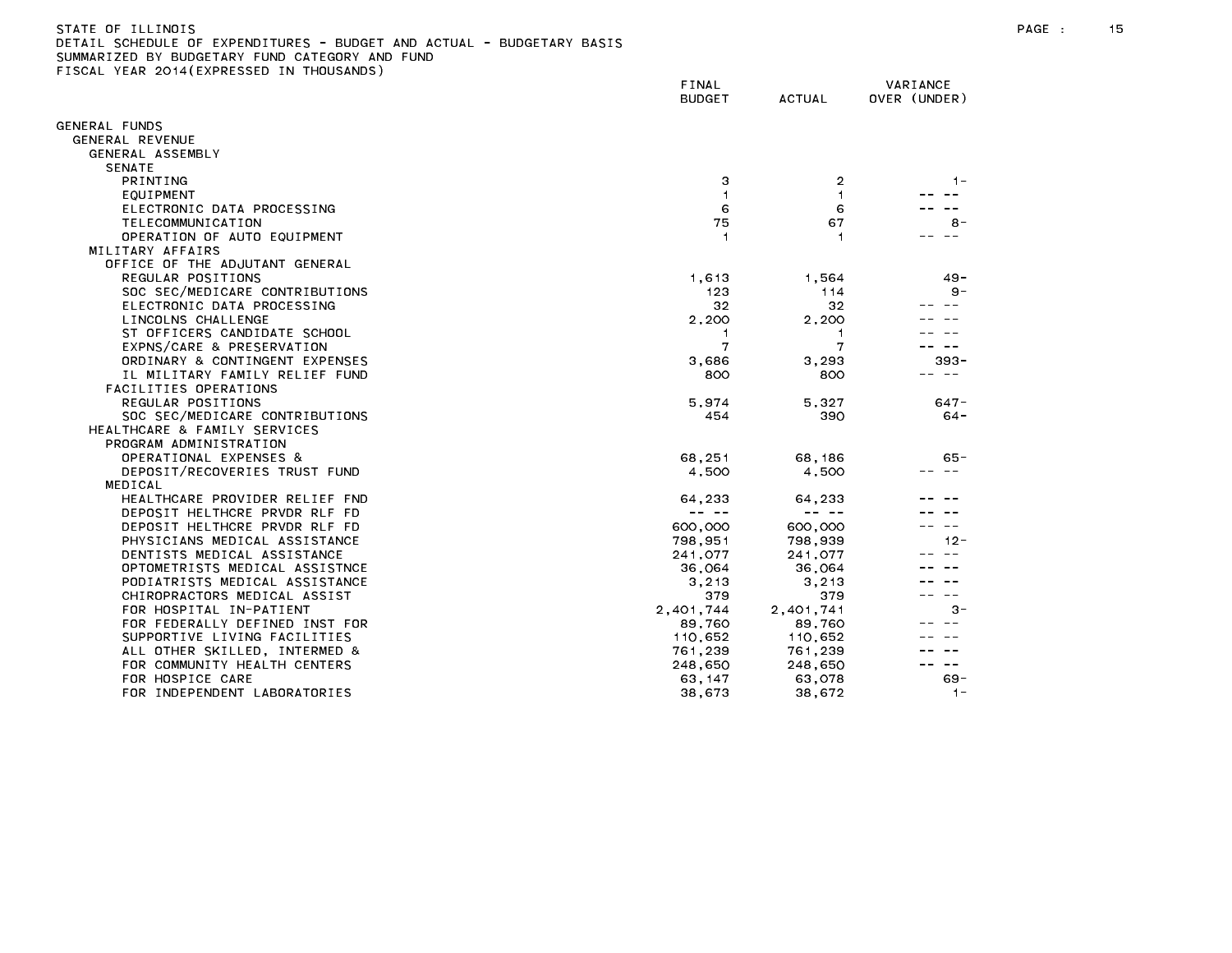| STATE OF ILLINOIS                                                     |
|-----------------------------------------------------------------------|
| DETAIL SCHEDULE OF EXPENDITURES - BUDGET AND ACTUAL - BUDGETARY BASIS |
| SUMMARIZED BY BUDGETARY FUND CATEGORY AND FUND                        |
| FISCAL YEAR 2014(EXPRESSED IN THOUSANDS)                              |

|                                | FINAL<br><b>BUDGET</b> | <b>ACTUAL</b> | VARIANCE<br>OVER (UNDER) |
|--------------------------------|------------------------|---------------|--------------------------|
| <b>GENERAL FUNDS</b>           |                        |               |                          |
| GENERAL REVENUE                |                        |               |                          |
| GENERAL ASSEMBLY               |                        |               |                          |
| <b>SENATE</b>                  |                        |               |                          |
| HOME HEALTH CARE, THERAPY AND  | 46,059                 | 46,056        | 3-                       |
| FOR APPLIANCES                 | 56.707                 | 56.707        |                          |
| FOR TRANSPORTATION             | 49,922                 | 49,922        |                          |
| FOR MEDICARE PART A PREMIUMS   | 13,912                 |               | $13,912 -$               |
| MEDICARE PART B PREMIUMS FOR   | 25,911                 |               | $25, 911 -$              |
| FOR MEDICARE PART B PREMIUMS   | 306,991                |               | $306, 991 -$             |
| CHRONIC RENAL DISEASE MEDICAL  | 167                    | 167           |                          |
| HEMOPHILIA MEDICAL CARE GRANTS | 1,385                  | 1,385         |                          |
| SEXUAL ASSAULT VICTIMS MEDICAL | 171                    | 171           |                          |
| GRANTS TO ALTGELD CLINIC       | 400                    | 400           |                          |
| FOR PRESCRIBED DRUGS ASSIST    | 681.152                | 681, 152      |                          |
| OTHER RELATED MEDICAL SERVICES | 139,425                | 139,423       | $2 -$                    |
| FOR HMO'S/MANAGED CARE ENTITIE | 736,770                | 736,770       |                          |
| FOR DIV OF SPECIALIZED CARE    | 48,548                 | 48,548        |                          |
| CHILDREN'S HEALTH INSURANCE    | 500                    | 500           |                          |
| PUBLIC HEALTH                  |                        |               |                          |
| DIRECTORS OFFICE OPERATIONS    |                        |               |                          |
| LUMP SUM PERSNL SERVICE & SS   | 781                    | 781           |                          |
| OPERATIONAL EXPENSES           | 57,271                 | 56,508        | $763 -$                  |
| OFFICE OF FINANCE AND ADMIN    |                        |               |                          |
| MEDIA & FILM PRODUCTION &      | 50                     | 36            | $14 -$                   |
| LUMP SUMS AND OTHER PURPOSES   | 97                     |               | $97 -$                   |
| OPERATIONAL EXPENSES           | 13                     |               | $13 -$                   |
| OTHER REFUNDS                  | $\sim$ $-$             |               | $- -$                    |
| DIVISION OF EDP                |                        |               |                          |
| LUMP SUMS AND OTHER PURPOSES   | 409                    | 396           | $13 -$                   |
| LUMP SUMS AND OTHER PURPOSES   | 146                    | 106           | 40 -                     |
| LUMP SUM, OPERATIONS           | 110                    | 30            | $80 -$                   |
| EPIDEMIOLOGY & HEALTH SYSTEMS  |                        |               |                          |
| LUMP SUMS AND OTHER PURPOSES   | 1,039                  | 999           | $40-$                    |
| LUMP SUMS AND OTHER PURPOSES   | 155                    | 155           | $\sim$ $-$               |
| CENTER FOR RURAL HEALTH        | 291                    | 235           | $56 -$                   |
| OFFICE OF HEALTH PROMOTION     |                        |               |                          |
| SYNDROME (SIDS) PROGRAM        | 250                    | 250           | $- -$                    |
| MULTIPLE SCLEROSIS TASK FORCE  | 40                     | 12            | $28 -$                   |
| MEDICAL CANNABIS ACT           | 1,000                  | 162           | $838 -$                  |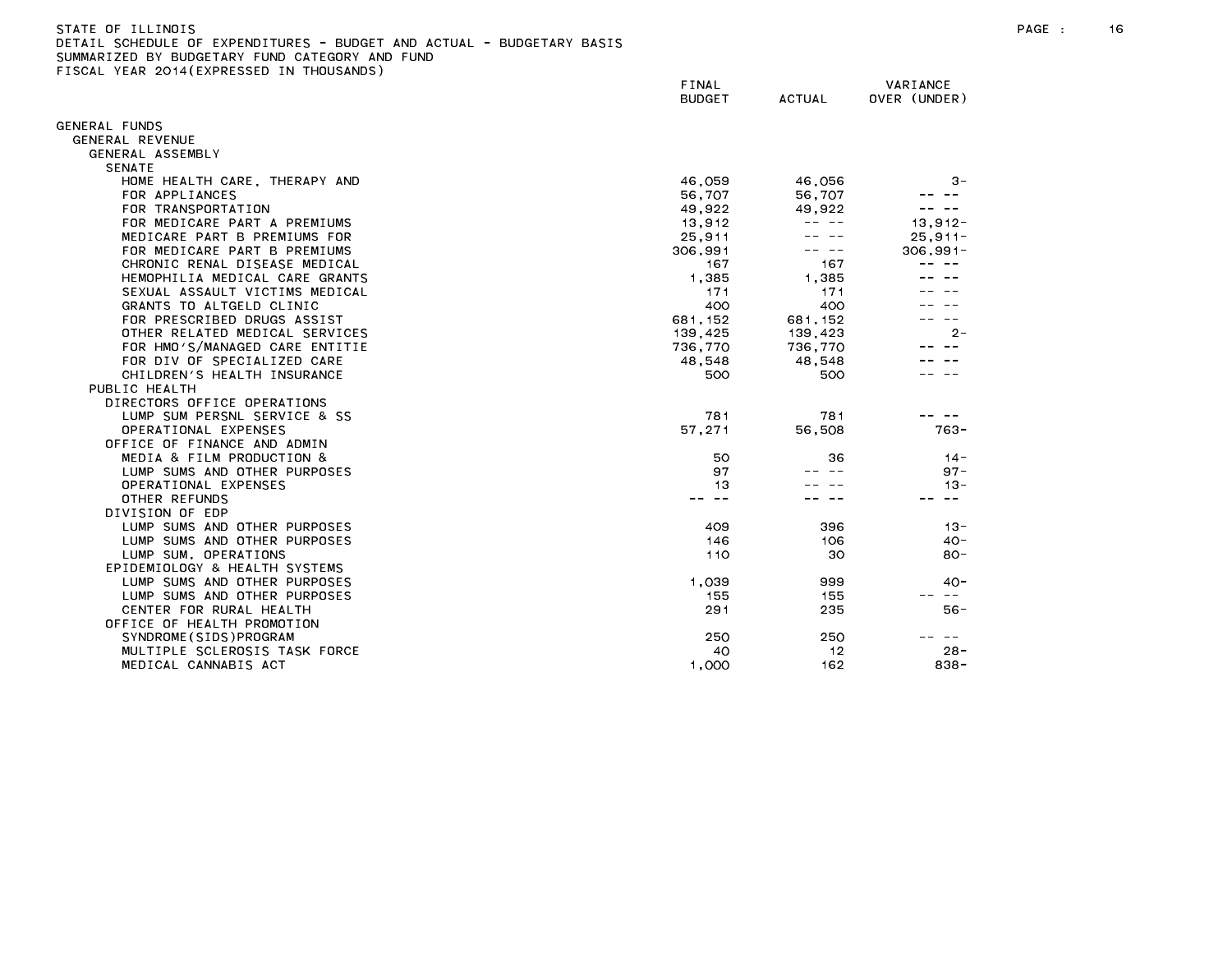| STATE OF ILLINOIS                                                     |  |
|-----------------------------------------------------------------------|--|
| DETAIL SCHEDULE OF EXPENDITURES - BUDGET AND ACTUAL - BUDGETARY BASIS |  |
| SUMMARIZED BY BUDGETARY FUND CATEGORY AND FUND                        |  |
| FISCAL YEAR 2014(EXPRESSED IN THOUSANDS)                              |  |

|                                | FINAL<br><b>BUDGET</b> | <b>ACTUAL</b> | VARIANCE<br>OVER (UNDER) |
|--------------------------------|------------------------|---------------|--------------------------|
|                                |                        |               |                          |
| GENERAL FUNDS                  |                        |               |                          |
| <b>GENERAL REVENUE</b>         |                        |               |                          |
| GENERAL ASSEMBLY               |                        |               |                          |
| <b>SENATE</b>                  |                        |               |                          |
| U OF I SICKLE CELL CLINIC      | 495                    | 495           |                          |
| AWARDS AND GRANTS              | 1,114                  | 1,114         |                          |
| IL VIOLENT DEATH REPORTING SYS | 85                     | 85            |                          |
| PROSTRATE CANCER AWARENESS &   | 150                    | 140           | $10 -$                   |
| FOR GRANTS                     | 380                    | 370           | $10 -$                   |
| OFFICE OF HEALTH CARE REG      |                        |               |                          |
| FOR EXPENSES OF ASSISTED       | 211                    | 211           |                          |
| OFFICE OF HEALTH PROTECTION    |                        |               |                          |
| LUMP SUMS AND OTHER PURPOSES   | 472                    | 433           | $39 -$                   |
| LUMP SUMS AND OTHER PURPOSES   | 315                    | 228           | $87 -$                   |
| LUMP SUMS AND OTHER PURPOSES   | 340                    | 265           | $75 -$                   |
| U OF I SICKLE CELL CLINIC      | $\sim$ $-$             | $\sim$ $-$    |                          |
| FOR DEPOSIT/LEAD POISONING SCR | 679                    | 679           |                          |
| AWARDS AND GRANTS              | 4,619                  | 4,538         | $81 -$                   |
| GRANTS TO LOC GOVERNMENTS, NEC | 17,099                 | 17,099        |                          |
| HEALTH PROTECTION: AIDS        |                        |               |                          |
| EXPENSES OF AIDS/HIV EDUCATION | 25,000                 | 22,300        | $2.700 -$                |
| PUBLIC HEALTH LABORATORIES     |                        |               |                          |
| OPERATIONAL EXPENSES           | 3,339                  | 2,971         | $368 -$                  |
| <b>WOMENS HEALTH</b>           |                        |               |                          |
| EXPENSES/FOR CANCER SCREENINGS | 13,823                 | 12,470        | $1.353 -$                |
| EXPENSES/PROMOTION PROGRAMS    | 485                    | 481           | $4 -$                    |
| EXPENSES/SCHOOL HEALTH CENTERS | 1,279                  | 1,279         |                          |
| GRNTS/FAMILY PLANNING PROGRAMS | 470                    | 470           |                          |
| PUBLIC HEALTH PREPAREDNESS     |                        |               |                          |
| GRANTS/METRO CHICAGO HOSPITAL  | 1,331                  | 1,331         |                          |
| <b>REVENUE</b>                 |                        |               |                          |
| OPERATING                      |                        |               |                          |
| OPERATIONAL EXPENSES           | 105,317                | 103,749       | $1,568 -$                |
| GOVERNMENT SERVICES            |                        |               |                          |
| OTHER TAX REFUNDS              |                        |               |                          |
| SHARED SERVICES                |                        |               |                          |
| SHARED SERVICES CENTER         | 1,871                  | 1,606         | $265 -$                  |
|                                |                        |               |                          |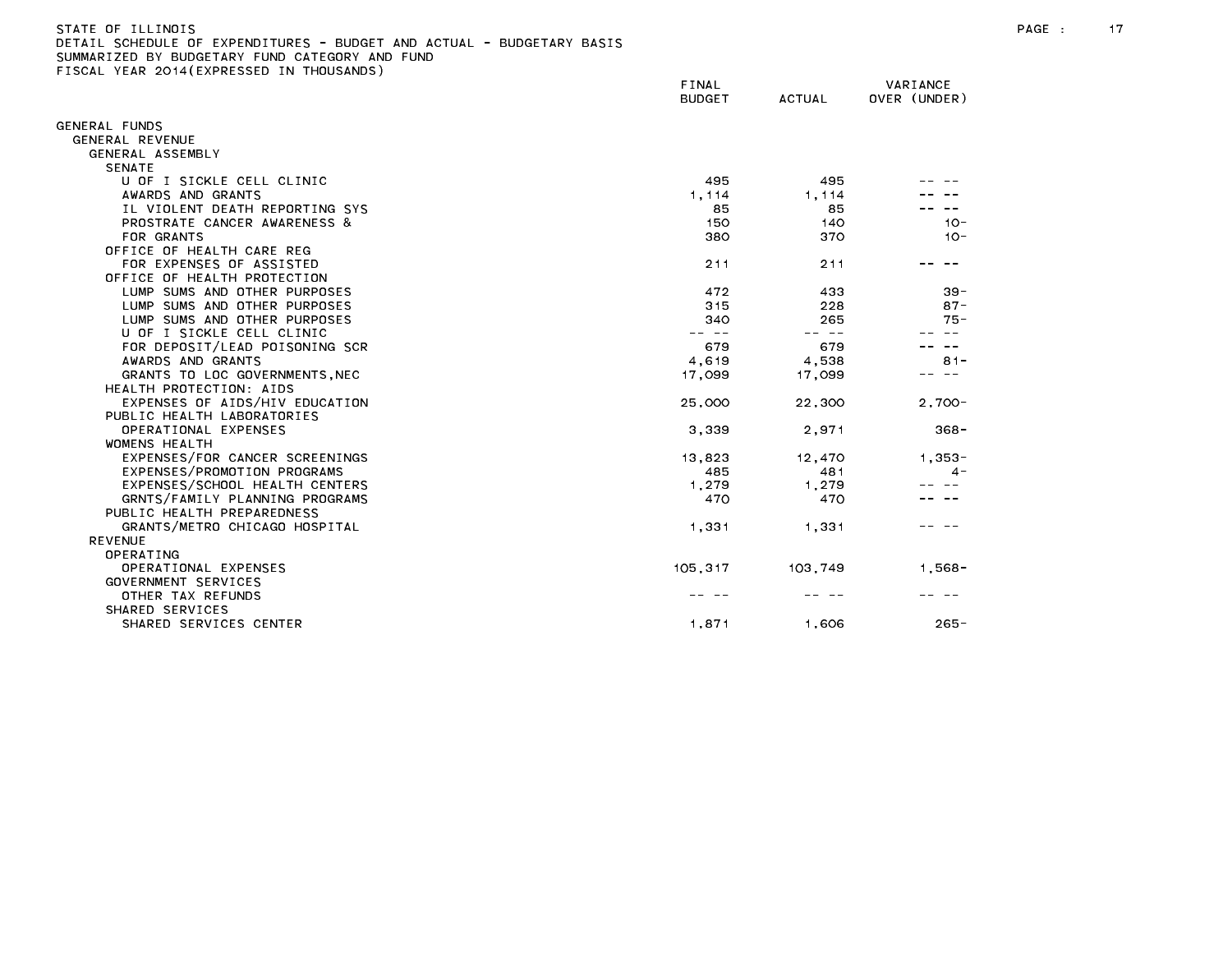| STATE OF ILLINOIS                                                     |
|-----------------------------------------------------------------------|
| DETAIL SCHEDULE OF EXPENDITURES - BUDGET AND ACTUAL - BUDGETARY BASIS |
| SUMMARIZED BY BUDGETARY FUND CATEGORY AND FUND                        |
| FISCAL YEAR 2014(EXPRESSED IN THOUSANDS)                              |

|                                | FINAL         |               | VARIANCE      |
|--------------------------------|---------------|---------------|---------------|
|                                | <b>BUDGET</b> | <b>ACTUAL</b> | OVER (UNDER)  |
| GENERAL FUNDS                  |               |               |               |
| GENERAL REVENUE                |               |               |               |
| STATE POLICE                   |               |               |               |
| LUMP SUM APPROPS               |               |               |               |
| OPERATING COSTS & EXPENSES     | 240,484       | 239,967       | $517 -$       |
| PAYMENT OF SETTLEMENT          | 40,000        | 40,000        |               |
| DIVISION OF STATE TROOPERS     |               |               |               |
| GRANT TO SOUTH SUBURBAN MAJOR  | 97            | 97            |               |
| FORENSIC SERV & IDENTIFICATION |               |               |               |
| LUMP SUM, OPERATIONS           | 58            | 58            |               |
| COMBINED DNA INDEX SYSTEM      | 2,255         | 2,135         | $120 -$       |
| CONCEAL & CARRY PERMIT EXPENSE | 2,600         | 2,599         | $1 -$         |
| INTERNAL INVESTIGATIONS        |               |               |               |
| NRSNG HOME IDNTFD OFFENDER PRG | 718           | 717           | $1 -$         |
| <b>TRANSPORTATION</b>          |               |               |               |
| CENTRAL OFFICE, ADM & PLANNING |               |               |               |
| LATINO CHILDREN & FAMILIES     | 750           | 425           | $325 -$       |
| AERONAUTICS, GENERAL OFFICE    |               |               |               |
| <b>TRAVEL</b>                  | 265           | 260           | $5 -$         |
| PUBLIC TRANSPORTION            |               |               |               |
| <b>GRANTS RTA</b>              | 16,500        | 16,500        |               |
| GRANT TO RTA FOR ADA PARATRANS | 4,675         | 4,675         |               |
| VETERANS' AFFAIRS              |               |               |               |
| GENERAL OFFICE                 |               |               |               |
| OUTPATIENT COUNSELING PROGRAM  |               |               |               |
| OPERATIONAL EXPENSES           | 67,752        | 67 153        | $599 -$       |
| GRANT TO/ON BEHALF OF VETERANS | 198           | 166           | $32 -$        |
| GRANT TO/ON BEHALF OF VETERANS | 74            | 41            | $33 -$        |
| GRANT TO/ON BEHALF OF VETERANS | 241           | 241           | ---           |
| IL ARTS COUNCIL                |               |               |               |
| GENERAL OFFICE                 |               |               |               |
| OPERATIONAL EXPENSES           | 1,602         | 1,435         | $167 -$       |
| AWARDS AND GRANTS              | 4,126         | 4,125         | $1 -$         |
| AWARDS AND GRANTS              | 370           | 370           | $\sim$ $\sim$ |
| AWARDS AND GRANTS              | 583           | 582           | $1 -$         |
| AWARDS AND GRANTS              | 1,417         | 1,417         |               |
| AWARDS AND GRANTS              | 2,012         | 2,012         |               |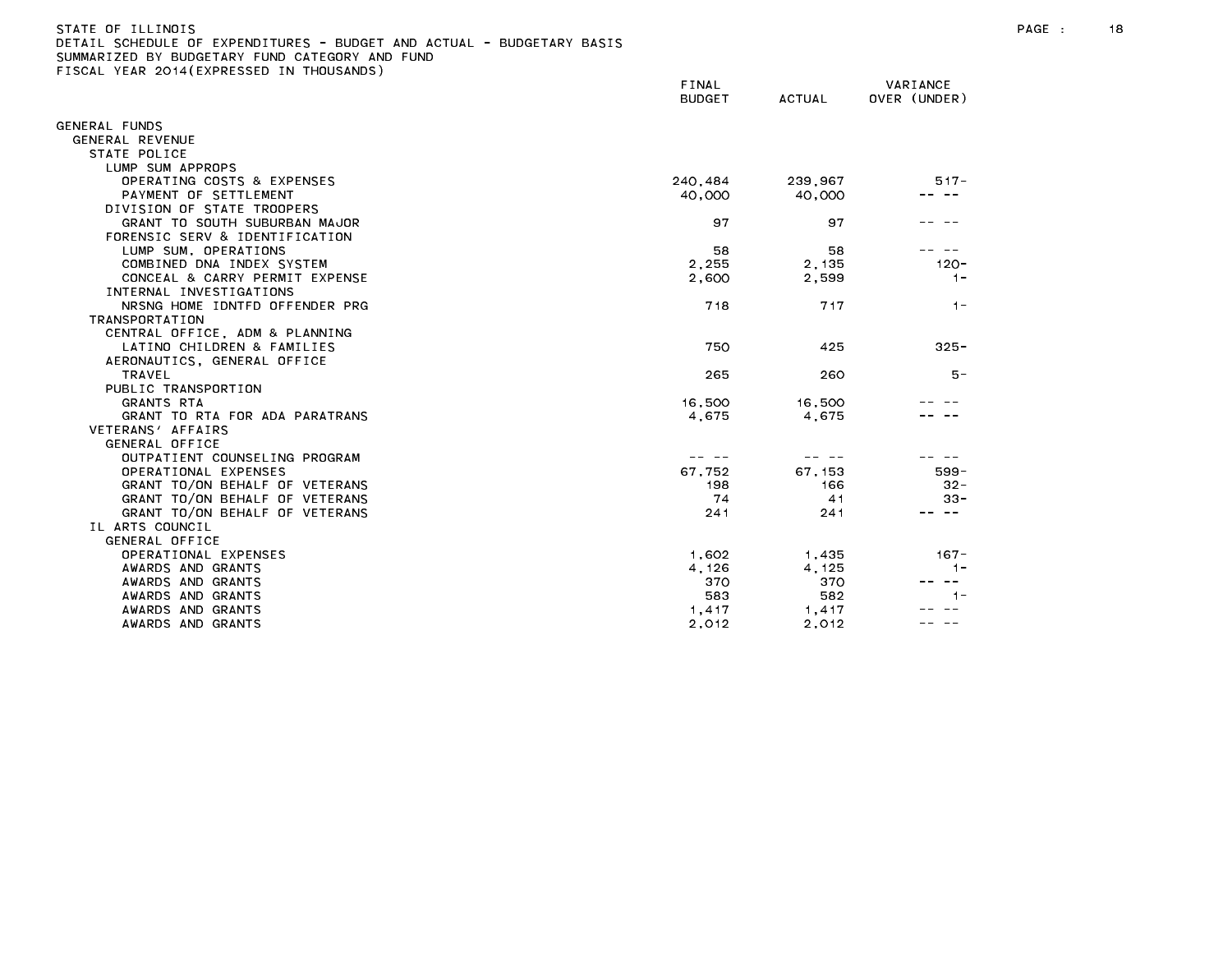# STATE OF ILLINOIS PAGE : 19 DETAIL SCHEDULE OF EXPENDITURES - BUDGET AND ACTUAL - BUDGETARY BASIS

|                                            | FINAL<br><b>BUDGET</b> | <b>ACTUAL</b>  | VARIANCE<br>OVER (UNDER)                                                                                                                                                                                                                                                                                                                                                                                                                                                   |
|--------------------------------------------|------------------------|----------------|----------------------------------------------------------------------------------------------------------------------------------------------------------------------------------------------------------------------------------------------------------------------------------------------------------------------------------------------------------------------------------------------------------------------------------------------------------------------------|
| GENERAL FUNDS                              |                        |                |                                                                                                                                                                                                                                                                                                                                                                                                                                                                            |
| GENERAL REVENUE                            |                        |                |                                                                                                                                                                                                                                                                                                                                                                                                                                                                            |
| GOVERNOR'S OFF OF MGT & BUDGET             |                        |                |                                                                                                                                                                                                                                                                                                                                                                                                                                                                            |
| OPERATIONS                                 |                        |                |                                                                                                                                                                                                                                                                                                                                                                                                                                                                            |
| REGULAR POSITIONS                          | 1,503                  | 1,423          | $80 -$                                                                                                                                                                                                                                                                                                                                                                                                                                                                     |
| SOC SEC/MEDICARE CONTRIBUTIONS             | 123                    | 104            | $19 -$                                                                                                                                                                                                                                                                                                                                                                                                                                                                     |
| CONTRACTUAL SERVICES                       | 115                    | 56             | $59 -$                                                                                                                                                                                                                                                                                                                                                                                                                                                                     |
| <b>TRAVEL</b>                              | 35                     | 28             | $7 -$                                                                                                                                                                                                                                                                                                                                                                                                                                                                      |
| COMMODITIES                                | $\overline{2}$         | $\mathbf{1}$   | $1 -$                                                                                                                                                                                                                                                                                                                                                                                                                                                                      |
| PRINTING                                   | 5                      | $\overline{2}$ | $3 -$                                                                                                                                                                                                                                                                                                                                                                                                                                                                      |
| EQUIPMENT                                  | $\overline{2}$         | $\overline{2}$ | $- -$                                                                                                                                                                                                                                                                                                                                                                                                                                                                      |
| ELECTRONIC DATA PROCESSING                 | 26                     | 18             | $8 -$                                                                                                                                                                                                                                                                                                                                                                                                                                                                      |
| TELECOMMUNICATIONS SERVICES                | 35                     | 34             | $1 -$                                                                                                                                                                                                                                                                                                                                                                                                                                                                      |
| OFFICE OF INSPECTOR GENERAL                |                        |                |                                                                                                                                                                                                                                                                                                                                                                                                                                                                            |
| GENERAL OFFICE                             |                        |                |                                                                                                                                                                                                                                                                                                                                                                                                                                                                            |
| OPERATIONAL EXPENSES                       | 5,927                  | 5,576          | $351 -$                                                                                                                                                                                                                                                                                                                                                                                                                                                                    |
| EXECUTIVE ETHICS COMMISSION                |                        |                |                                                                                                                                                                                                                                                                                                                                                                                                                                                                            |
| OPERATIONS                                 |                        |                |                                                                                                                                                                                                                                                                                                                                                                                                                                                                            |
| OPERATIONAL EXPENSES                       | 6,589                  | 6,555          | $34 -$                                                                                                                                                                                                                                                                                                                                                                                                                                                                     |
| CIVIL SERVICE COMMISSION<br>GENERAL OFFICE |                        |                |                                                                                                                                                                                                                                                                                                                                                                                                                                                                            |
| REGULAR POSITIONS                          | 249                    | 222            | $27 -$                                                                                                                                                                                                                                                                                                                                                                                                                                                                     |
| SOC SEC/MEDICARE CONTRIBUTIONS             | 20                     | 16             | $4 -$                                                                                                                                                                                                                                                                                                                                                                                                                                                                      |
| OPERATIONAL EXPENSES                       | 111                    | 100            | $11 -$                                                                                                                                                                                                                                                                                                                                                                                                                                                                     |
| DEAF & HARD OF HEARING COMM                |                        |                |                                                                                                                                                                                                                                                                                                                                                                                                                                                                            |
| <b>OPERATIONS</b>                          |                        |                |                                                                                                                                                                                                                                                                                                                                                                                                                                                                            |
| OPERATIONAL EXPENSES                       | 650                    | 602            | $48 -$                                                                                                                                                                                                                                                                                                                                                                                                                                                                     |
| COURT OF CLAIMS                            |                        |                |                                                                                                                                                                                                                                                                                                                                                                                                                                                                            |
| CLAIMS ADJUDICATION                        |                        |                |                                                                                                                                                                                                                                                                                                                                                                                                                                                                            |
| REGULAR POSITIONS                          | 1, 174                 | 1,119          | 55 -                                                                                                                                                                                                                                                                                                                                                                                                                                                                       |
| STATE PAID RETIREMENT CONTRIB              | 47                     | 45             | $2 -$                                                                                                                                                                                                                                                                                                                                                                                                                                                                      |
| SOC SEC/MEDICARE CONTRIBUTIONS             | 90                     | 77             | $13 -$                                                                                                                                                                                                                                                                                                                                                                                                                                                                     |
| CONTRACTUAL SERVICES                       | 18                     | 15             | $3 -$                                                                                                                                                                                                                                                                                                                                                                                                                                                                      |
| <b>TRAVEL</b>                              | 14                     | 14             | $\frac{1}{2} \left( \frac{1}{2} \right) \left( \frac{1}{2} \right) \left( \frac{1}{2} \right) \left( \frac{1}{2} \right) \left( \frac{1}{2} \right) \left( \frac{1}{2} \right) \left( \frac{1}{2} \right) \left( \frac{1}{2} \right) \left( \frac{1}{2} \right) \left( \frac{1}{2} \right) \left( \frac{1}{2} \right) \left( \frac{1}{2} \right) \left( \frac{1}{2} \right) \left( \frac{1}{2} \right) \left( \frac{1}{2} \right) \left( \frac{1}{2} \right) \left( \frac$ |
| COMMODITIES                                | 4                      | -1             | $3 -$                                                                                                                                                                                                                                                                                                                                                                                                                                                                      |
| PRINTING                                   | 5                      | 4              | $1 -$                                                                                                                                                                                                                                                                                                                                                                                                                                                                      |
| EQUIPMENT                                  | 10                     | 7              | $3 -$                                                                                                                                                                                                                                                                                                                                                                                                                                                                      |
| TELECOMMUNICATION                          | $\overline{4}$         | 3              | $1 -$                                                                                                                                                                                                                                                                                                                                                                                                                                                                      |
| LUMP SUM, OPERATIONS                       | 30                     | 30             |                                                                                                                                                                                                                                                                                                                                                                                                                                                                            |
| REIMBURSE GRF, SUPP                        | 50                     | 50             |                                                                                                                                                                                                                                                                                                                                                                                                                                                                            |
| REIMBURSE GRF, SUPP                        | $\sim$ $\sim$          |                |                                                                                                                                                                                                                                                                                                                                                                                                                                                                            |
| PAYMENT LINE DUTY AWRDS, SUPP              | 7,000                  | $\sim$ $-$     | $7,000 -$                                                                                                                                                                                                                                                                                                                                                                                                                                                                  |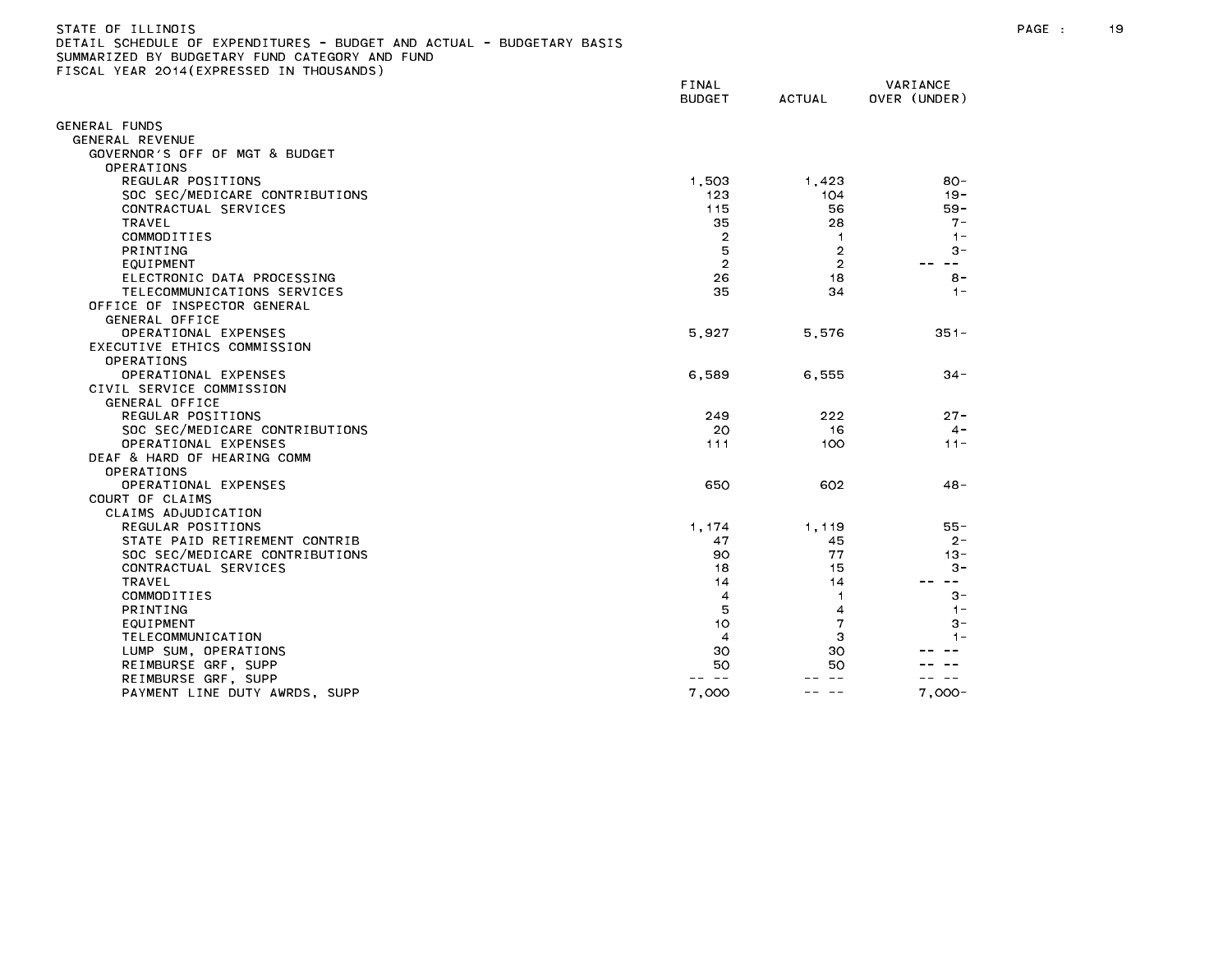| STATE OF TILINOIS                                                     |  |
|-----------------------------------------------------------------------|--|
| DETAIL SCHEDULE OF EXPENDITURES - BUDGET AND ACTUAL - BUDGETARY BASIS |  |
| SUMMARIZED BY BUDGETARY FUND CATEGORY AND FUND                        |  |
| FISCAL YEAR 2014(EXPRESSED IN THOUSANDS)                              |  |

|                                | FINAL<br><b>BUDGET</b> | <b>ACTUAL</b> | VARIANCE<br>OVER (UNDER) |
|--------------------------------|------------------------|---------------|--------------------------|
| ENERAL FUNDS                   |                        |               |                          |
| GENERAL REVENUE                |                        |               |                          |
| GENERAL ASSEMBLY               |                        |               |                          |
| <b>SENATE</b>                  |                        |               |                          |
| PAYMENT OF LINE OF DUTY AWARDS | 8,000                  | 1,368         | $6,632-$                 |
| CLAIMS/CRIME VIC COMP ACT, SUP | 6,000                  | -- --         | $6,000 -$                |
| CLAIMS/CRIME VICTIMS COMP ACT  | 6,000                  | 5.990         | $10 -$                   |
| CLAIMS/NOT CRIME VIC, SUPP     | 9,807                  | -- --         | $9,807 -$                |
| CLAIMS/OTHER THAN CRIME VICTMS | 9,807                  | 8,855         | $952 -$                  |
| FOR PAYMENT OF AWARDS          | 1,000                  | 999           | $1 -$                    |
| CLAIM FOR DAMAGES              | 87                     | 87            |                          |
| CLAIMS                         | 427                    | 427           |                          |
| AWARDS AND GRANTS, SUPP        | 5,264                  | 5.264         |                          |
| AWARD LAPSING APPROP, SUPP     | 1,000                  |               | $1.000 -$                |
| REFUNDS, N.E.C.                | -- --                  |               | $- -$                    |
| E ST. LOUIS FINANCE ADVIS AUTH |                        |               |                          |
| GENERAL OFFICE                 |                        |               |                          |
| OPERATIONAL EXPENSES           | 116                    | 115           | $1 -$                    |
| GUARDIAN & ADVOCACY COMM       |                        |               |                          |
| GENERAL OFFICE                 |                        |               |                          |
| OPERATIONAL EXPENSES           | 10,000                 | 9,839         | $161 -$                  |
| HISTORIC PRESERVATION AGENCY   |                        |               |                          |
| CONSTITUENT SERVICES           |                        |               |                          |
| REGULAR POSITIONS              | 1,253                  | 1.253         |                          |
| SOC SEC/MEDICARE CONTRIBUTIONS | 92                     | 92            |                          |
| SOC SEC/MEDICARE CONTRIBUTIONS | 99                     | 96            | $3 -$                    |
| <b>TRAVEL</b>                  | 6                      | 6             |                          |
| COMMODITIES                    | 3                      | 3             |                          |
| PRINTING                       | 9                      | 7             | $2 -$                    |
| ELECTRONIC DATA PROCESSING     | 27                     | 27            | $- -$                    |
| TELECOMMUNICATIONS SERVICES    | 20                     | 19            | $1 -$                    |
| GRNT/DUSABLE MUSEUM OF AFRICAN | 250                    | 200           | $50 -$                   |
| PRESERVATION SERVICES DIVISION |                        |               |                          |
| REGULAR POSITIONS              | 400                    | 399           | $1 -$                    |
| CONTRIBUTIONS TO SOCIAL SECRTY | 30                     | 30            |                          |
| CONTRACTUAL SERVICES           | з                      | з             |                          |
| COMMODITIES                    | 1                      | $\mathbf{1}$  |                          |
| TELECOMMUNICATIONS SERVICES    | 6                      | 6             |                          |
| ADMINISTRATIVE SERVICES        |                        |               |                          |
| REGULAR POSITIONS              | 495                    | 495           |                          |
| SOC SEC/MEDICARE CONTRIBUTIONS | 37                     | 37            |                          |
| CONTRACTUAL SERVICES           | 226                    | 226           |                          |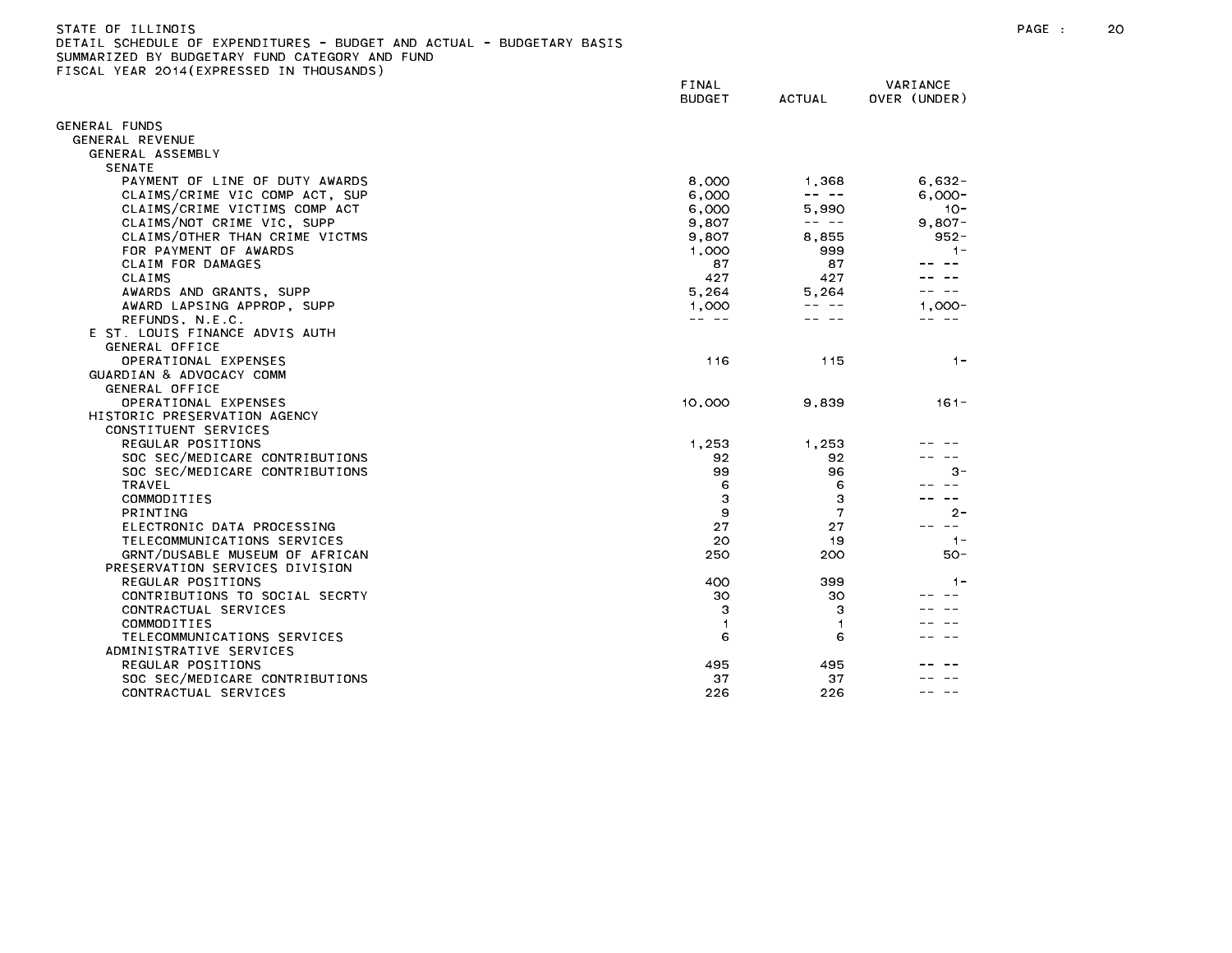## STATE OF ILLINOIS PAGE : 21 DETAIL SCHEDULE OF EXPENDITURES - BUDGET AND ACTUAL - BUDGETARY BASIS

|                                         | FINAL<br><b>BUDGET</b> | <b>ACTUAL</b>  | VARIANCE<br>OVER (UNDER) |
|-----------------------------------------|------------------------|----------------|--------------------------|
| GENERAL FUNDS                           |                        |                |                          |
| GENERAL REVENUE                         |                        |                |                          |
| GENERAL ASSEMBLY                        |                        |                |                          |
| <b>SENATE</b>                           |                        |                |                          |
| COMMODITIES                             | 6                      | 6              |                          |
| <b>PRINTING</b>                         | $\mathbf{1}$           | $\mathbf{1}$   |                          |
| TELECOMMUNICATIONS SERVICES             | 13                     | 13             |                          |
| OPERATION OF AUTO EQUIPMENT             | 5                      | 5              |                          |
| HISTORIC SITES                          |                        |                |                          |
| REGULAR POSITIONS                       | 4,315                  | 4,315          |                          |
| SOC SEC/MEDICARE CONTRIBUTIONS          | 318                    | 318            |                          |
| CONTRACTUAL SERVICES                    | 659                    | 659            |                          |
| COMMODITIES                             | 60                     | 60             |                          |
| EQUIPMENT                               | 20                     | 18             | $2 -$                    |
| TELECOMMUNICATIONS SERVICES             | 61                     | 60             | $1 -$                    |
| OPERATION OF AUTO EQUIPMENT             | 18                     | 18             |                          |
| LUMP SUM, OPERATIONS                    | 243                    | 243            |                          |
| COMMISSION ON HUMAN RIGHTS              |                        |                |                          |
| GENERAL OFFICE                          |                        |                |                          |
| TORTURE INQUIRY & RELIEF COMM           | 300                    | 186            | $114 -$                  |
| OPERATIONAL EXPENSES                    | 1,799                  | 1,730          | $69 -$                   |
| IL CRIMINAL JUSTICE INFO AUTH           |                        |                |                          |
| OPERATIONS                              |                        |                |                          |
| REGULAR POSITIONS                       | 1,182                  | 1,044          | $138 -$                  |
| SOC SEC/MEDICARE CONTRIBUTIONS          | 90                     | 78             | $12 -$                   |
| CONTRACTUAL SERVICES                    | 389                    | 332            | $57 -$                   |
| TRAVEL                                  | 5                      | 5              |                          |
| COMMODITIES                             | $\overline{2}$<br>5    | 2              |                          |
| PRINTING                                | $\sim$ $\sim$          | 4<br>$ -$      | $1 -$<br>$\sim$ $-$      |
| EQUIPMENT<br>ELECTRONIC DATA PROCESSING | 31                     | 8              | $23 -$                   |
| TELECOMMUNICATION                       | 29                     | 29             |                          |
| OPERATION OF AUTO EQUIPMENT             | $\overline{2}$         | $\overline{2}$ | $\sim$ $-$               |
| FAMILY VIOLENCE COORDINATING            | 528                    | 498            | $30 -$                   |
| BULLYING PREVENTION/ALL COSTS           | 265                    | 206            | $59 -$                   |
| OPERATIONAL EXPENSES & AWARDS           | 635                    | 635            | -- --                    |
| ADULT REDEPLOY PROGRAM                  | 7,000                  | 5,928          | $1,072 -$                |
| PURPOSE OF AWARDING GRANTS,             | 1,000                  | 774            | $226 -$                  |
| VIOLENCE PREVENTION PROGRAMS            | 15,000                 | 9,076          | $5,924-$                 |
| AFTER SCHOOL PROGRAMS                   | 10,000                 | 6,411          | $3.589 -$                |
| CHICAGO AREA PROJECT                    | 5,000                  | 3,833          | $1,167-$                 |
| CHICAGO AREA PROJECT                    | 177                    | 111            | 66-                      |
| OPERATION CEASEFIRE                     | 4.700                  | 3.575          | $1, 125 -$               |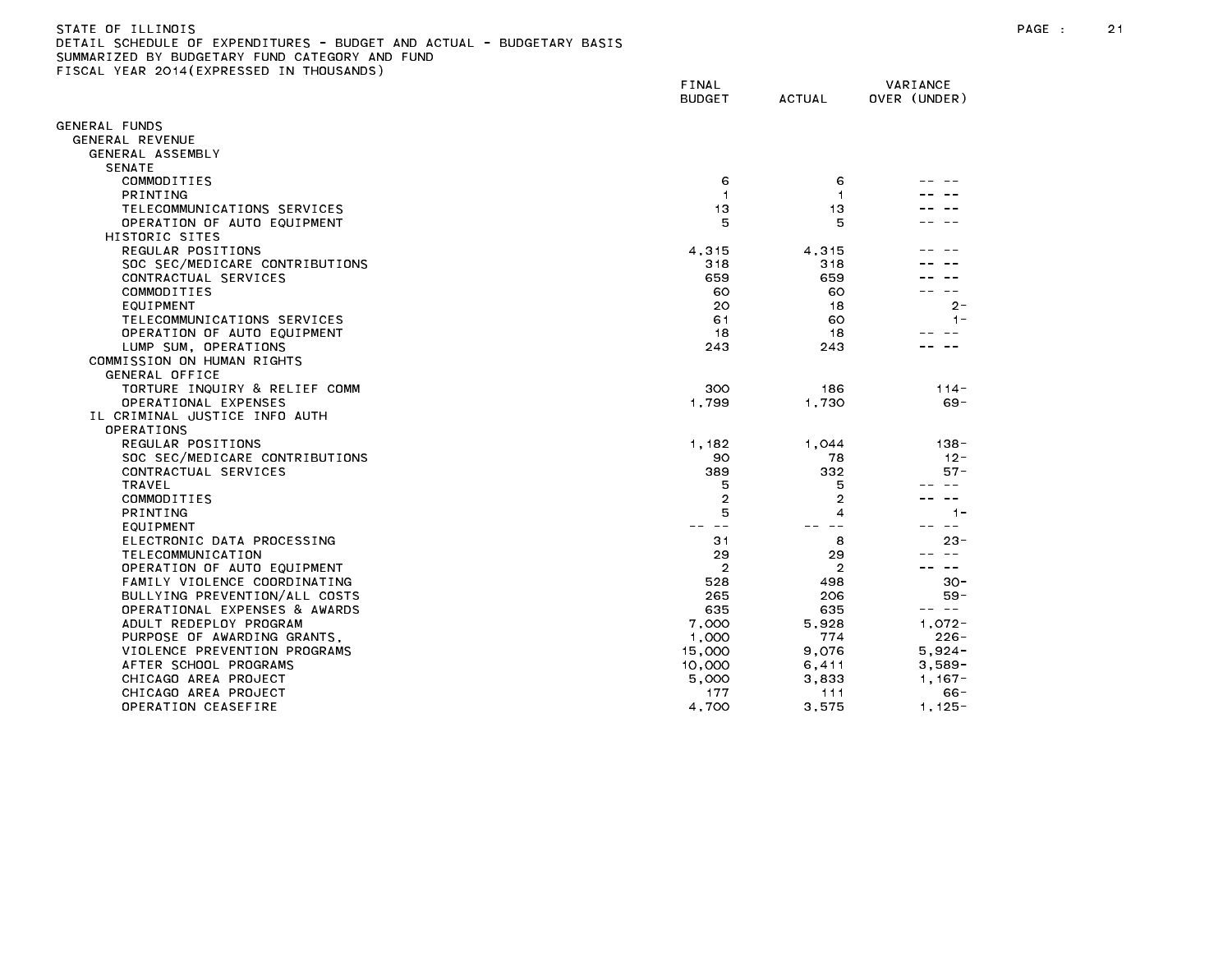## STATE OF ILLINOIS PAGE : 22 DETAIL SCHEDULE OF EXPENDITURES - BUDGET AND ACTUAL - BUDGETARY BASIS

|                                                         | FINAL<br><b>BUDGET</b> | <b>ACTUAL</b>  | VARIANCE<br>OVER (UNDER) |
|---------------------------------------------------------|------------------------|----------------|--------------------------|
| GENERAL FUNDS                                           |                        |                |                          |
| GENERAL REVENUE                                         |                        |                |                          |
| GENERAL ASSEMBLY                                        |                        |                |                          |
| <b>SENATE</b>                                           |                        |                |                          |
| METHAMPHETAMINE PILOT PROGRAM                           | 1,200                  | 1,200          |                          |
| PROCUREMENT POLICY BOARD                                |                        |                |                          |
| OPERATIONS                                              |                        |                |                          |
| OPERATIONAL EXPENSES                                    | 475                    | 474            | $1 -$                    |
| IL INDEPENDENT TAX TRIBUNAL                             |                        |                |                          |
| GENERAL OFFICE                                          |                        |                |                          |
| OPERATIONAL EXPENSES                                    | 438                    | 302            | $136 -$                  |
| PRISONER REVIEW BOARD                                   |                        |                |                          |
| GENERAL OFFICE                                          |                        |                |                          |
| REGULAR POSITIONS                                       | 1,006                  | 999            | $7 -$                    |
| SOC SEC/MEDICARE CONTRIBUTIONS                          | 73                     | 72             | $1 -$                    |
| CONTRACTUAL SERVICES                                    | 238                    | 238            |                          |
| TRAVEL                                                  | 84                     | 84             |                          |
| COMMODITIES                                             | 10                     | 10             |                          |
| PRINTING                                                | 3                      | $\overline{2}$ | $1 -$                    |
| ELECTRONIC DATA PROCESSING                              | 70                     | 70             |                          |
| TELECOMMUNICATION                                       | 47                     | 47             |                          |
| SW IL DEVELOPMENT AUTHORITY                             |                        |                |                          |
| GENERAL OFFICE                                          |                        |                |                          |
| GRANTS TO LOC GOVERNMENTS, NEC                          | 653                    |                | 653-                     |
| GRANTS TO LOC GOVERNMENTS, NEC                          | 1,403                  | 1,403          |                          |
| GRANTS TO LOC GOVERNMENTS, NEC                          | 235                    | 227            | $8 -$                    |
| STATE BOARD OF EDUCATION                                |                        |                |                          |
| GENERAL OFFICE                                          |                        |                |                          |
| ISBE STRATEGIC PLAN                                     |                        | ---            |                          |
| EDUCATOR MISCONDUCT INVSTGTINS                          | 184<br>-- --           | 37<br>-- --    | $147 -$<br>$\sim$ $-$    |
| STANDARDS, MATERIALS & TRAINING<br>OPERATIONAL EXPENSES | 23, 181                | 23, 139        | $42 -$                   |
| <b>GRANTS</b>                                           |                        |                |                          |
| TRUANT ALTRNTV & OP ED PROGRAM                          | 11,500                 | 11,498         | $2 -$                    |
| NATIONAL BRD CERTIFIED TEACHRS                          | 1,000                  | 1,000          |                          |
| GROWTH MODEL ASSESSMENTS                                |                        |                |                          |
| FOR TEACHERS & ADMINISTRATORS                           |                        |                |                          |
| FOR PRINCIPAL MENTORING PROGRM                          | $- -$                  | -- --          |                          |
| IL COALITION IMMIGRANT &                                | 1,000                  | 1,000          |                          |
| EAST ST LOUIS SCHOOL DIST 189                           | 3,000                  | 3,000          |                          |
| <b>GRANTS</b>                                           |                        |                |                          |
| FOR DEPOSIT INTO SCHOOL DIST                            | 1,500                  | 1,500          |                          |
|                                                         |                        |                |                          |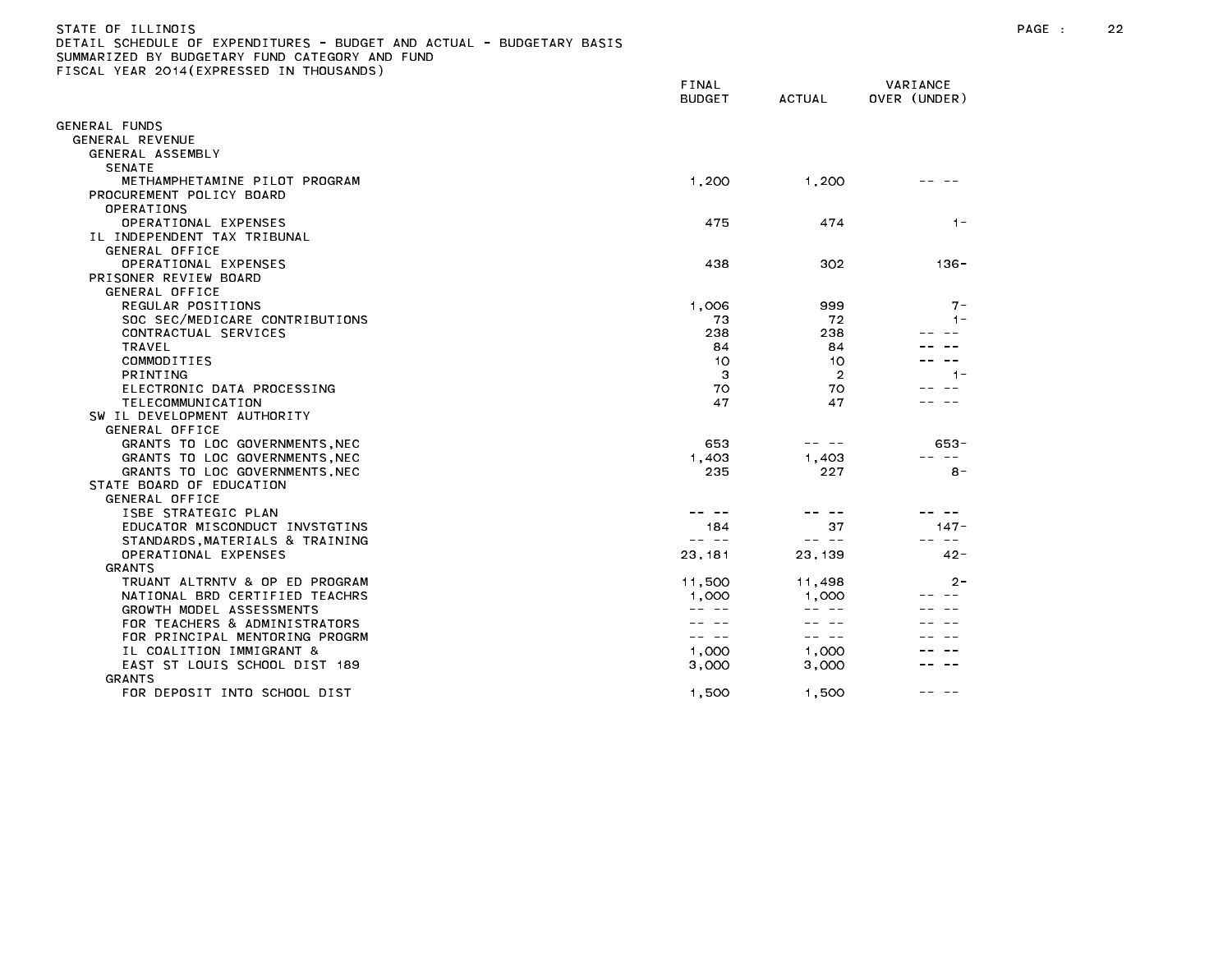| STATE OF ILLINOIS                                                     |        | PAGE : | 23 |
|-----------------------------------------------------------------------|--------|--------|----|
| DETAIL SCHEDULE OF EXPENDITURES - BUDGET AND ACTUAL - BUDGETARY BASIS |        |        |    |
| SUMMARIZED BY BUDGETARY FUND CATEGORY AND FUND                        |        |        |    |
| FISCAL YEAR 2014(EXPRESSED IN THOUSANDS)                              |        |        |    |
|                                                                       | ------ | .      |    |

|                                | FINAL<br><b>BUDGET</b> | <b>ACTUAL</b> | VARIANCE<br>OVER (UNDER) |
|--------------------------------|------------------------|---------------|--------------------------|
| GENERAL FUNDS                  |                        |               |                          |
| GENERAL REVENUE                |                        |               |                          |
| GENERAL ASSEMBLY               |                        |               |                          |
| <b>SENATE</b>                  |                        |               |                          |
| PHILIP J ROCK CENTER & SCHOOL  | 3,578                  | 3,578         |                          |
| VISUALLY IMPAIRED/EDUCATIONAL  | 1,421                  | 1,421         |                          |
| DISABLED STUDENT TUITION       | 218,948                | 218,948       |                          |
| EXTRAORDINARY FUNDING FOR      | 303,092                | 303,092       |                          |
| FOR DISABLED STUDENT PERSONNEL | 439,062                | 439,062       |                          |
| SPECIAL EDUCATION REIMBURSEMNT | 105,000                | 100,066       | 4.934-                   |
| TRANSPORTATION-REGULAR/        | 206,947                | 206,947       |                          |
| DISABLED STUDENT TRNSPORTATION | 440,500                | 440,500       |                          |
| FREE BREAKFAST/LUNCH PROGRAM   | 14,300                 | 14,300        |                          |
| TAX-EQUIVALENT GRANTS 18-4.4   | 223                    | 223           |                          |
| FOR BLIND/DYSLEXIC PERSONS     | 817                    | 817           |                          |
| GRNTS/LOCAL EDUCATION AGENCIES | 1,250                  | 1,249         | $1 -$                    |
| REGULAR EDUCATION REIMBURSEMNT | 12,000                 | 11,160        | 840-                     |
| SUMMER SCHOOL PAYMENTS         | 10,100                 | 10, 100       | $\sim$ $-$               |
| TECHNOLOGY FOR SUCCESS         | 2,500                  | 2,484         | $16 -$                   |
| BILINGUAL EDUCATION            | 2,000                  | 1,986         | $14 -$                   |
| BILINGUAL EDUCATION            | 61,381                 | 61,381        | $\qquad \qquad -$        |
| FOR TARGETED INITIATIVES       | 350                    | 350           |                          |
| ADVANCED PLACEMENT CLASSES     | 500                    | 500           |                          |
| CAREER & TECHNICAL EDUCATION   | 38,062                 | 38.062        |                          |
| TEACH FOR AMERICA              | 1,000                  | 1,000         |                          |
| LOWEST PERFORMING SCHOOLS      | 1,003                  | 1,003         |                          |
| AUTISM TRAINING & TECH ASSIST  | 100                    | 100           |                          |
| CHILDRENS MNTL HLTH PARTNERSHP | 300                    | 300           |                          |
| FOR ARTS & FOREIGN LANGUAGE    | -- --                  | -- --         |                          |
| ALTRNTV ED/REGIONAL SAFE SCHLS | 6,300                  | 6,300         | $\sim$ $-$               |
| EARLY CHILDHOOD EDUCATION      | 6,230                  | 5,916         | $314 -$                  |
| EARLY CHILDHOOD EDUCATION      | 293,962                | 293,918       | $44 -$                   |
| DISTRICT CONSOLIDATION COSTS   | 2,900                  | 2,853         | $47 -$                   |
| TEACHING & LEARNING SERVICES   |                        |               |                          |
| STUDENT ASSESSMENTS            | 27,400                 | 27.377        | $23 -$                   |
| LOCAL PROJECTS                 |                        |               |                          |
| AFTER SCHOOL MATTERS/ALL COSTS | 2,000                  | 2,000         |                          |
| COMMUNITY RES SVCS AUTHORITY   |                        |               |                          |
| COMMNITY RESIDENTIAL SRVS AUTH | 592                    | 534           | 58 -                     |
| STATE BOARD OF ELECTIONS       |                        |               |                          |
| THE BOARD                      |                        |               |                          |
| CONTRACTUAL SERVICES           | 27                     | 16            | $11 -$                   |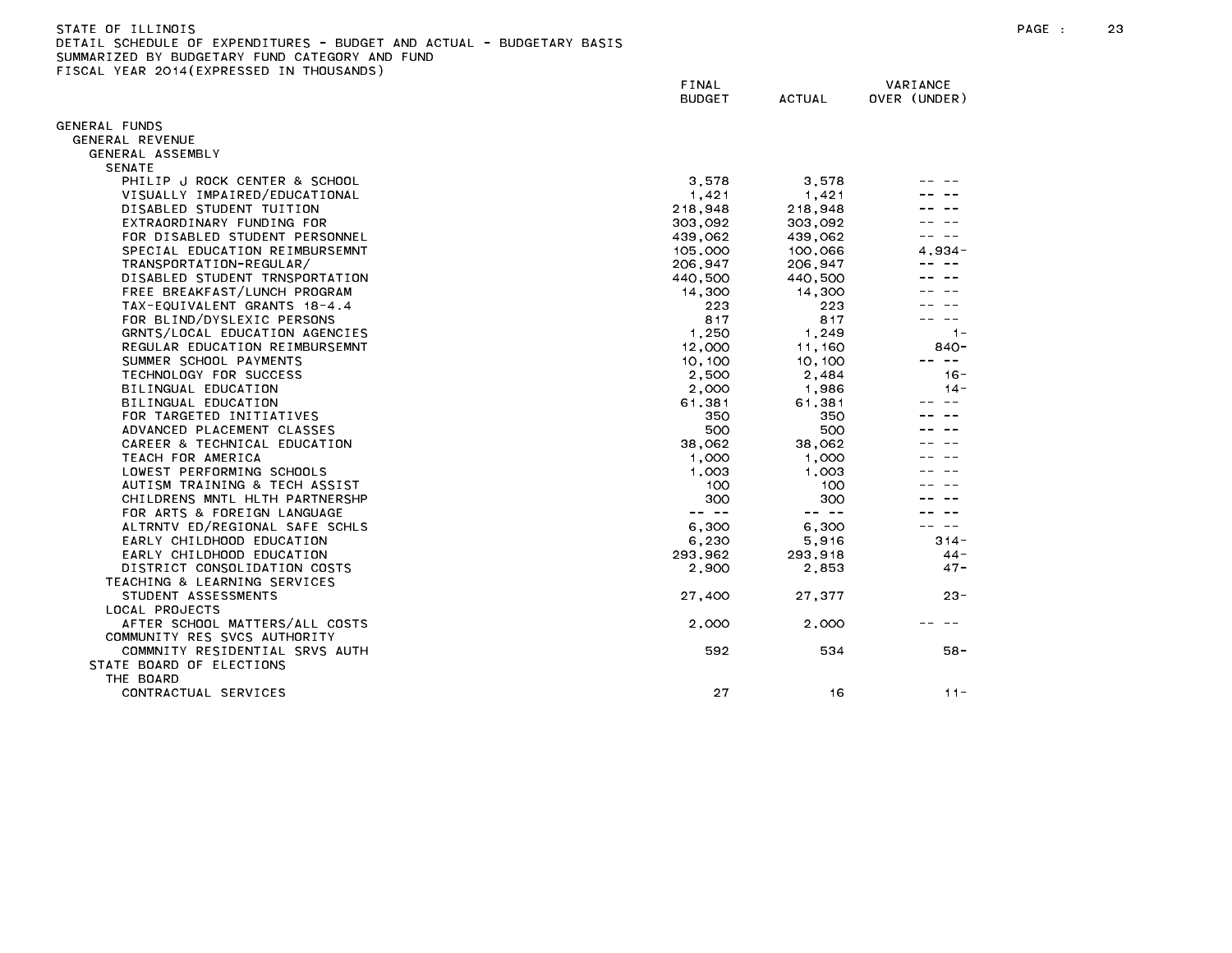## STATE OF ILLINOIS PAGE : 24 DETAIL SCHEDULE OF EXPENDITURES - BUDGET AND ACTUAL - BUDGETARY BASIS

|                                | FINAL<br><b>BUDGET</b> | <b>ACTUAL</b>  | VARIANCE<br>OVER (UNDER) |
|--------------------------------|------------------------|----------------|--------------------------|
| <b>SENERAL FUNDS</b>           |                        |                |                          |
| GENERAL REVENUE                |                        |                |                          |
| GENERAL ASSEMBLY               |                        |                |                          |
| <b>SENATE</b>                  |                        |                |                          |
| <b>TRAVEL</b>                  | 19                     | 17             | $2 -$                    |
| EQUIPMENT                      | 1                      | $\sim$ $-$     | $1 -$                    |
| ADMINISTRATION                 |                        |                |                          |
| REGULAR POSITIONS              | 754                    | 663            | $91 -$                   |
| STATE PAID RETIREMENT CONTRIB  | 30                     | 27             | $3 -$                    |
| SOC SEC/MEDICARE CONTRIBUTIONS | 58                     | 48             | $10 -$                   |
| CONTRACTUAL SERVICES           | 569                    | 518            | $51 -$                   |
| TRAVEL                         | 14                     | 8              | $6 -$                    |
| COMMODITIES                    | 16                     | 9              | $7 -$                    |
| PRINTING                       | 10                     | 7              | $3 -$                    |
| EQUIPMENT                      | 6                      | 5              | $1 -$                    |
| TELECOMMUNICATION              | 144                    | 133            | $11 -$                   |
| OPERATION OF AUTO EQUIPMENT    | 5                      | $\overline{2}$ | $3 -$                    |
| <b>ELECTIONS</b>               |                        |                |                          |
| REGULAR POSITIONS              | 1,703                  | 1,492          | $211 -$                  |
| STATE PAID RETIREMENT CONTRIB  | 68                     | 59             | $9 -$                    |
| SOC SEC/MEDICARE CONTRIBUTIONS | 130                    | 109            | $21 -$                   |
| CONTRACTUAL SERVICES           | 33                     | 5              | $28 -$                   |
| CONTRACTUAL SERVICES           | 18                     | 4              | $14 -$                   |
| <b>TRAVEL</b>                  | 51                     | 20             | $31 -$                   |
| <b>PRINTING</b>                |                        | 6              | $1 -$                    |
| EQUIPMENT                      | 3                      | $\overline{2}$ | $1 -$                    |
| FOR HAVA MAINTENANCE OF EFFORT | 550                    | 514            | $36 -$                   |
| FOR FY2014 COSTS RELATED TO    | 65                     | 7              | $58 -$                   |
| FOR FY2014 REIMBURSEMENT &     | 3,700                  | 3,319          | $381 -$                  |
| GENERAL COUNSEL                |                        |                |                          |
| REGULAR POSITIONS              | 320                    | 319            | $1 -$                    |
| STATE PAID RETIREMENT CONTRIB  | 13                     | 13             |                          |
| SOC SEC/MEDICARE CONTRIBUTIONS | 24                     | 23             | $1 -$                    |
| CONTRACTUAL SERVICES           | 122                    | 81             | $41 -$                   |
| <b>TRAVEL</b>                  | 12                     | 11             | $1 -$                    |
| EQUIPMENT                      | 1                      | $ -$           | $1 -$                    |
| CAMPAIGN FINANCING             |                        |                |                          |
| REGULAR POSITIONS              | 780                    | 731            | $49 -$                   |
| STATE PAID RETIREMENT CONTRIB  | 31                     | 29             | $2 -$                    |
| SOC SEC/MEDICARE CONTRIBUTIONS | 60                     | 53             | $7 -$                    |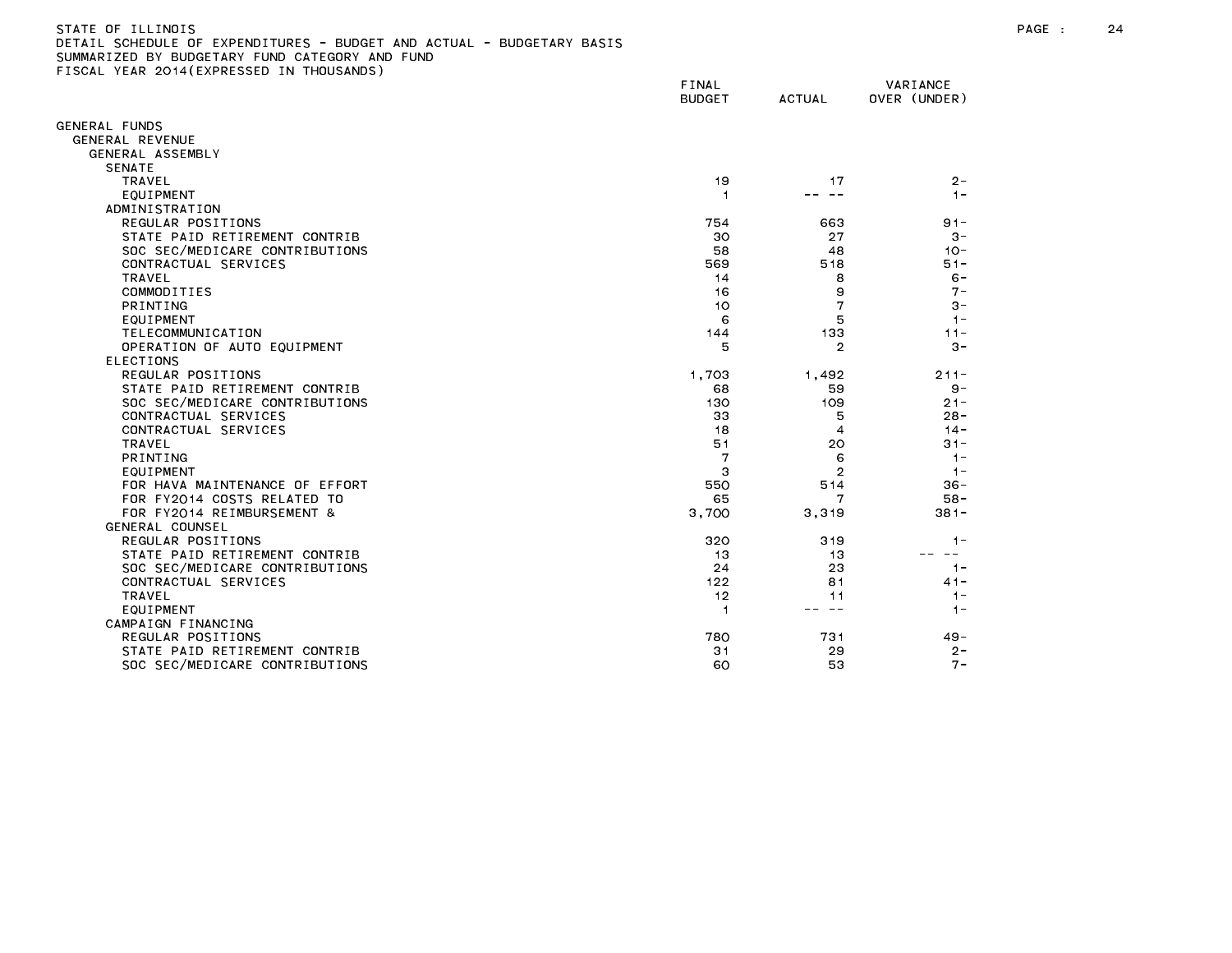# STATE OF ILLINOIS PAGE : 25 DETAIL SCHEDULE OF EXPENDITURES - BUDGET AND ACTUAL - BUDGETARY BASIS

|                                | FINAL<br><b>BUDGET</b> | <b>ACTUAL</b>  | VARIANCE<br>OVER (UNDER) |
|--------------------------------|------------------------|----------------|--------------------------|
| GENERAL FUNDS                  |                        |                |                          |
| GENERAL REVENUE                |                        |                |                          |
| GENERAL ASSEMBLY               |                        |                |                          |
| <b>SENATE</b>                  |                        |                |                          |
| CONTRACTUAL SERVICES           | 2                      | -1             | $1 -$                    |
| <b>TRAVEL</b>                  | 11                     | 3              | $8 -$                    |
| PRINTING                       | 20                     | $\overline{2}$ | $18 -$                   |
| EQUIPMENT                      | 1                      |                | $1 -$                    |
| ELECTRONIC DATA PROCESSING     |                        |                |                          |
| REGULAR POSITIONS              | 728                    | 676            | $52 -$                   |
| STATE PAID RETIREMENT CONTRIB  | 29                     | 26             | $3 -$                    |
| SOC SEC/MEDICARE CONTRIBUTIONS | 56                     | 50             | $6 -$                    |
| CONTRACTUAL SERVICES           | 342                    | 295            | $47 -$                   |
| <b>TRAVEL</b>                  | 11                     | 3              | $8 -$                    |
| COMMODITIES                    | 24                     | 14             | $10 -$                   |
| PRINTING                       | 1                      | $\sim$ $-$     | $1 -$                    |
| EQUIPMENT                      | 131                    | 110            | $21 -$                   |
| IL EMERGENCY MANAGEMENT AGCY   |                        |                |                          |
| MNGMNT/ADMINISTRATIVE SUPPORT  |                        |                |                          |
| REGULAR POSITIONS              | 1,198                  | 1,194          | 4 -                      |
| SOC SEC/MEDICARE CONTRIBUTIONS | 88                     | 88             | --<br>7 –                |
| CONTRACTUAL SERVICES           | 21                     | 14             |                          |
| <b>TRAVEL</b><br>PRINTING      |                        |                |                          |
| EQUIPMENT                      |                        |                |                          |
| TELECOMMUNICATION              |                        |                |                          |
| FOR TRAINING AND EDUCATION     |                        |                |                          |
| OPERATIONS                     |                        |                |                          |
| REGULAR POSITIONS              | 812                    | 803            | 9 –                      |
| SOC SEC/MEDICARE CONTRIBUTIONS | 60                     | 59             | $1 -$                    |
| COMMODITIES                    |                        |                |                          |
| TELECOMMUNICATION              |                        |                |                          |
| DISASTER ASSIST&PREPAREDNESS   |                        |                |                          |
| REGULAR POSITIONS              | 318                    | 318            |                          |
| SOC SEC/MEDICARE CONTRIBUTIONS | 24                     | 23             | 1 –                      |
| <b>TRAVEL</b>                  |                        | $\sim$ $\sim$  |                          |
| TELECOMMUNICATION              |                        |                |                          |
| DEPOSIT DISASTER RSPNS & RECVR | 300                    | 300            |                          |
| STATE EMPLOYEES' RETIRE SYSTEM |                        |                |                          |
| GENERAL OPERATIONS             |                        |                |                          |
| PERSONAL SERVICES              | 71                     | 71             |                          |
|                                |                        |                |                          |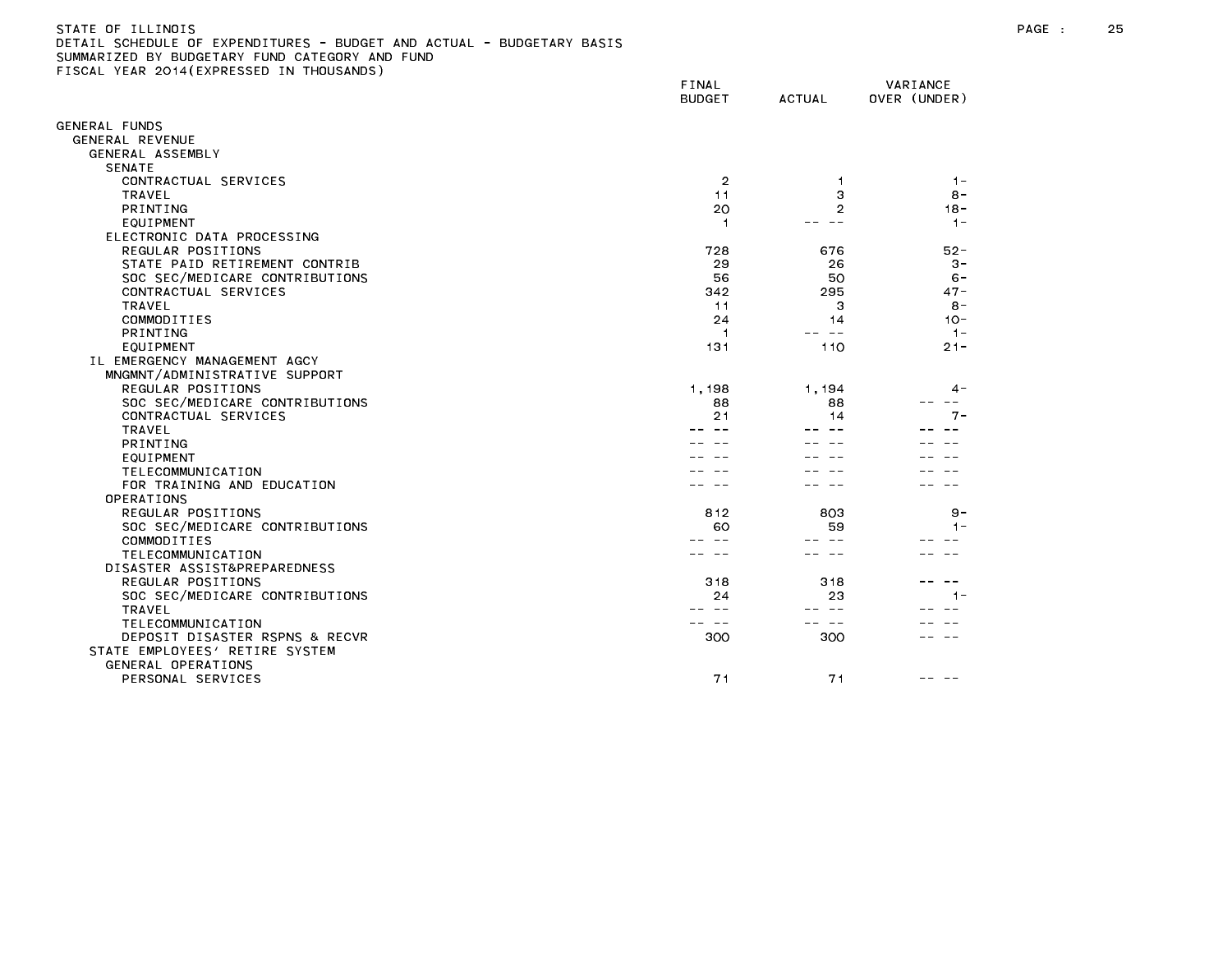| STATE OF ILLINOIS                                                     |  |
|-----------------------------------------------------------------------|--|
| DETAIL SCHEDULE OF EXPENDITURES - BUDGET AND ACTUAL - BUDGETARY BASIS |  |
| SUMMARIZED BY BUDGETARY FUND CATEGORY AND FUND                        |  |
| FISCAL YEAR 2014(EXPRESSED IN THOUSANDS)                              |  |
|                                                                       |  |

|                                | FINAL<br><b>BUDGET</b> | <b>ACTUAL</b> | VARIANCE<br>OVER (UNDER) |
|--------------------------------|------------------------|---------------|--------------------------|
| ENERAL FUNDS                   |                        |               |                          |
| GENERAL REVENUE                |                        |               |                          |
| GENERAL ASSEMBLY               |                        |               |                          |
| <b>SENATE</b>                  |                        |               |                          |
| RETIREMENT CONTRIBUTIONS       | з                      | 2             | $1 -$                    |
| STATES CONTRIBUTION            | 1,097,360              | 1,097,360     |                          |
| STATE CONTRIBUTIONS TO SOC SEC | 5                      | 5             |                          |
| CONTRACTUAL SERVICES           | 16                     | 16            |                          |
| TRAVEL                         | 1                      |               |                          |
| COMMODITIES                    |                        |               |                          |
| PRINTING                       |                        |               |                          |
| EQUIPMENT                      |                        |               |                          |
| ELECTRONIC DATA PROCESSING     | 1                      | 1             |                          |
| TELECOMMUNICATIONS SERVICES    |                        |               |                          |
| IL LABOR RELATIONS BOARD       |                        |               |                          |
| GENERAL OFFICE                 |                        |               |                          |
| REGULAR POSITIONS              | 1,244                  | 1,219         | $25 -$                   |
| SOC SEC/MEDICARE CONTRIBUTIONS | 95                     | 89            | $6 -$                    |
| CONTRACTUAL SERVICES           | 133                    | 125           | $8 -$<br>$1 -$           |
| TRAVEL<br>COMMODITIES          | 17<br>2                | 16            |                          |
| PRINTING                       | 4                      | 2<br>4        |                          |
| EQUIPMENT                      | -1                     | 1             |                          |
| ELECTRONIC DATA PROCESSING     | 28                     | 27            | $1 -$                    |
| TELECOMMUNICATION              | 36                     | 30            | $6 -$                    |
| STATE POLICE MERIT BOARD       |                        |               |                          |
| GENERAL OFFICE                 |                        |               |                          |
| REGULAR POSITIONS              | 423                    | 370           | $53 -$                   |
| SOC SEC/MEDICARE CONTRIBUTIONS | 32                     | 25            | $7 -$                    |
| CONTRACTUAL SERVICES           | 344                    | 342           | $2 -$                    |
| TRAVEL                         | 10                     | 9             | $1 -$                    |
| COMMODITIES                    | 9                      | 9             | --                       |
| PRINTING                       | 6                      | 3             | $3 -$                    |
| EQUIPMENT                      |                        | $\sim$ $\sim$ |                          |
| ELECTRONIC DATA PROCESSING     | 13                     | 13            |                          |
| TELECOMMUNICATION              | 10                     | 10            |                          |
| OPERATION OF AUTO EQUIPMENT    | 5                      | 5             |                          |
| TEACHERS' RETIREMENT SYSTEM    |                        |               |                          |
| GENERAL OFFICE                 |                        |               |                          |
| CONTING APPROP 40 ILCS 15/1.3  | 27,808                 | 27,808        |                          |
| TEACHERS' PENS & RETIRE SYS, C |                        |               |                          |
| GENERAL OFFICE                 |                        |               |                          |
| STATE CONTRIB RETIRE CONTRIB   | 11,903                 | 11,903        |                          |
| BOARD OF HIGHER EDUCATION      |                        |               |                          |
| <b>GENERAL OFFICE</b>          |                        |               |                          |
| REGULAR POSITIONS              | 2,131                  | 2,130         | $1 -$                    |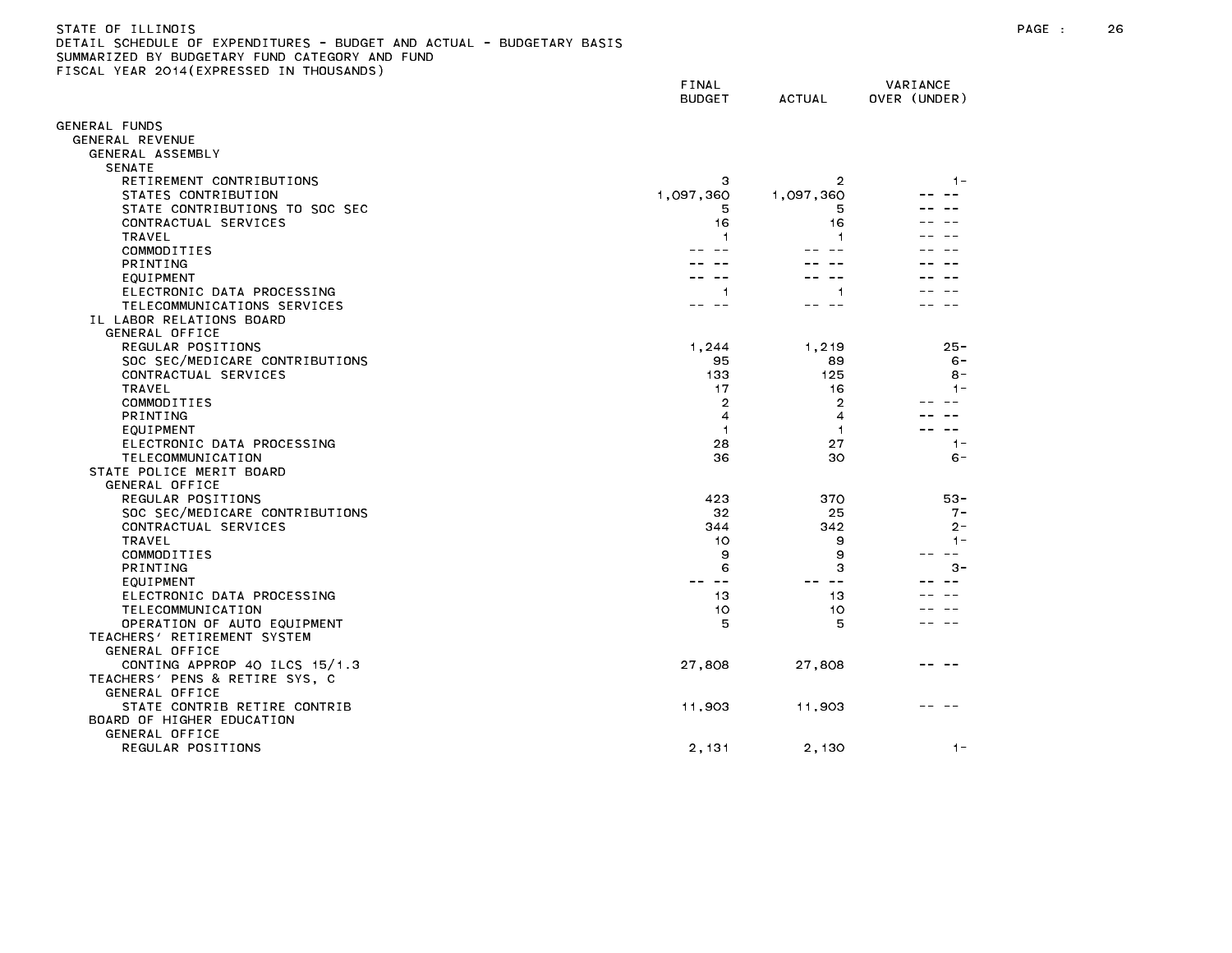| STATE OF ILLINOIS                                                     |
|-----------------------------------------------------------------------|
| DETAIL SCHEDULE OF EXPENDITURES - BUDGET AND ACTUAL - BUDGETARY BASIS |
| SUMMARIZED BY BUDGETARY FUND CATEGORY AND FUND                        |
| FISCAL YEAR 2014(EXPRESSED IN THOUSANDS)                              |

|                                                              | FINAL<br><b>BUDGET</b> | <b>ACTUAL</b>  | VARIANCE<br>OVER (UNDER) |
|--------------------------------------------------------------|------------------------|----------------|--------------------------|
| GENERAL FUNDS                                                |                        |                |                          |
| GENERAL REVENUE                                              |                        |                |                          |
| GENERAL ASSEMBLY                                             |                        |                |                          |
| <b>SENATE</b>                                                |                        |                |                          |
| SOC SEC/MEDICARE CONTRIBUTIONS                               | 31                     | 29             | $2 -$                    |
| CONTRACTUAL SERVICES                                         | 435                    | 419            | $16 -$                   |
| TRAVEL                                                       | 50                     | 48             | $2 -$                    |
| COMMODITIES                                                  | 6                      | 6              | $\sim$ $-$               |
| <b>PRINTING</b>                                              | 4                      | 3              | $1 -$                    |
| EQUIPMENT                                                    | 11                     | 10             | $1 -$                    |
| TELECOMMUNICATION                                            | 30                     | 27             | $3 -$                    |
| OPERATION OF AUTO EQUIPMENT                                  | $\overline{4}$         | 3              | $1 -$                    |
| IL LONGITUDINAL DATA SYSTEM                                  | 434                    | 406            | $28 -$                   |
| WASHINGTON CENTER INTERN PRGRM                               | 100                    | 100            | $\sim$ $\sim$            |
| AWARDS AND GRANTS                                            | 425                    | 376            | $49 -$                   |
| AWARDS AND GRANTS                                            | 224                    | 210            | $14 -$                   |
| COSTS/U.SELECT SYSTEM                                        | 208                    | 208            |                          |
| C.A.H.M.C.P.                                                 | 1.467                  | 1.467          |                          |
| EDUCATION GRANTS, HIGHER ED.                                 | 84                     | 84             |                          |
| LUMP SUMS AND OTHER PURPOSES                                 | 109                    | 109            | $- -$                    |
| EDUCATION GRANTS, HIGHER ED.                                 | 1,115                  | 1.102          | $13 -$                   |
| UNIVERSITY CENTER-LAKE COUNTY                                | 1,200                  | 1,200          | $\sim$ $ -$              |
| AWARDS & GRANTS - LUMP SUM<br>GROW YOUR OWN TEACHERS PROGRAM | 1,490                  | 1,485          | 5 –<br>$34 -$            |
| UNIVERSITY OF ILLINOIS                                       | 1,500                  | 1,466          |                          |
| GENERAL OPERATIONS                                           |                        |                |                          |
| PRAIRIE RESEARCH INSTITUTE                                   | 16,827                 | 16.827         |                          |
| U OF I HOSPITAL                                              | 45,000                 | 45,000         |                          |
| IL COMMUNITY COLLEGE BOARD                                   |                        |                |                          |
| CENTRAL OFFICE                                               |                        |                |                          |
| REGULAR POSITIONS                                            | 1,182                  | 1,060          | $122 -$                  |
| SOC SEC/MEDICARE CONTRIBUTIONS                               | 16                     | 14             | $2 -$                    |
| CONTRACTUAL SERVICES                                         | 300                    | 261            | $39 -$                   |
| <b>TRAVEL</b>                                                | 44                     | 35             | 9 –                      |
| COMMODITIES                                                  | 5                      | $\overline{1}$ | $4 -$                    |
| <b>PRINTING</b>                                              | 6                      | 1              | 5 –                      |
| EQUIPMENT                                                    | $\sim$ $\sim$          | $\sim$ $\sim$  | $- -$                    |
| ELECTRONIC DATA PROCESSING                                   | 399                    | 336            | $63 -$                   |
| TELECOMMUNICATION                                            | 31                     | 19             | $12 -$                   |
| OPERATION OF AUTO EQUIPMENT                                  | 3                      | 3              | $\frac{1}{2}$            |
| LUMP SUMS AND OTHER PURPOSES                                 | 980                    | 638            | $342 -$                  |
| LPN & RN PREPARATION                                         | 500                    | 500            | $- -$                    |
| AWARDS AND GRANTS TO STUDENTS                                | 62                     | 41             | $21 -$<br>$- -$<br>$- -$ |
| GRANT TO ROCK VALLEY COLLEGE                                 | 400                    | 400            |                          |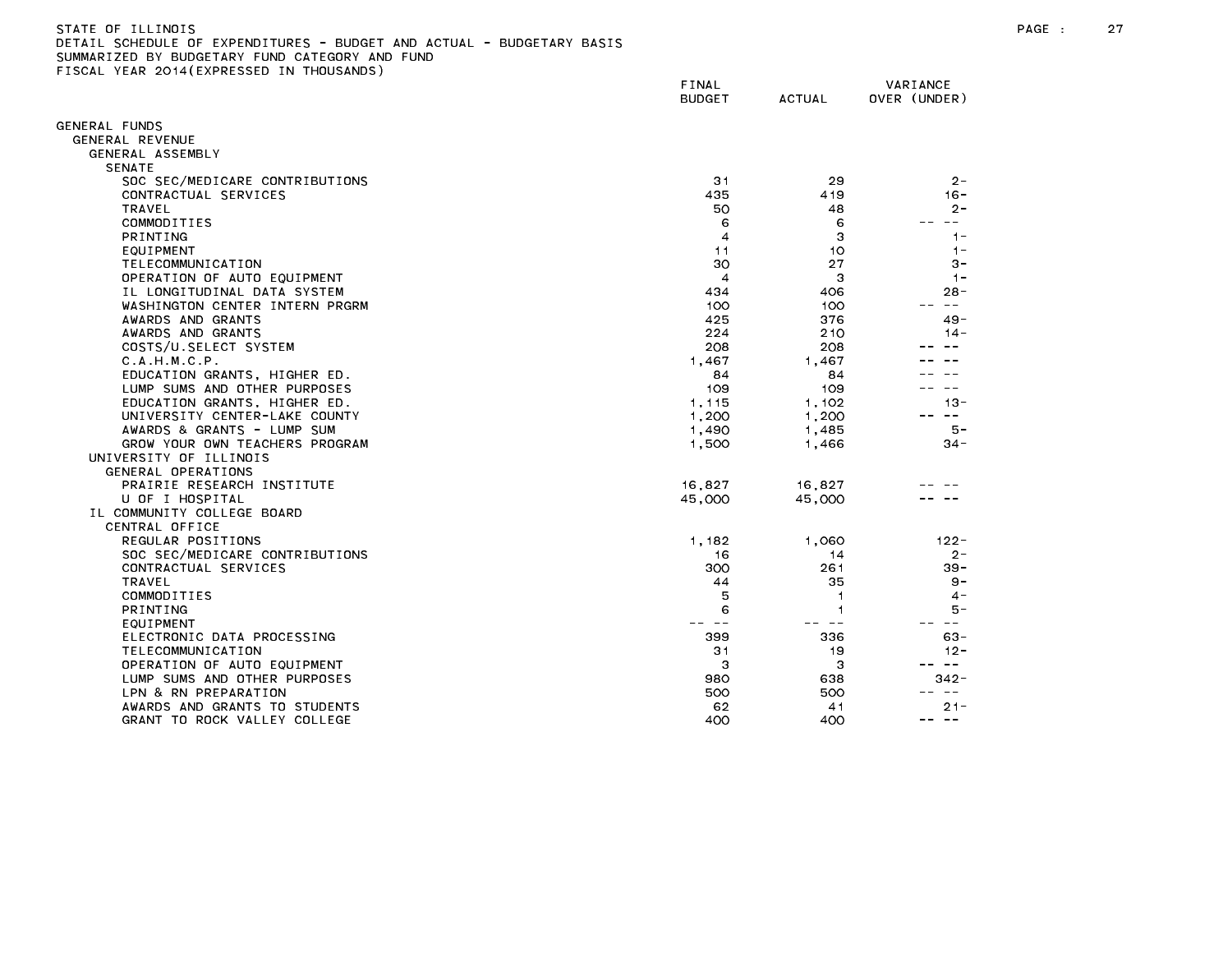DETAIL SCHEDULE OF EXPENDITURES - BUDGET AND ACTUAL - BUDGETARY BASIS SUMMARIZED BY BUDGETARY FUND CATEGORY AND FUND

FISCAL YEAR 2014(EXPRESSED IN THOUSANDS)

FINAL VARIANCE BUDGET ACTUAL OVER (UNDER) GENERAL FUNDS GENERAL REVENUE GENERAL ASSEMBLY SENATE ALTERNATIVE SCHOOLS NETWORK 6,301 6,175 126- EDUCATION GRANTS, HIGHER ED. A strategy of the strategy of the strategy of the strategy of the strategy of the strategy of the strategy of the strategy of the strategy of the strategy of the strategy of the strategy of the EDUCATION GRANTS, HIGHER ED.  $\frac{1}{2} \frac{1}{2} \frac{1}{2} \frac{1}{2} \frac{1}{2} \frac{1}{2} \frac{1}{2} \frac{1}{2} \frac{1}{2} \frac{1}{2} \frac{1}{2} \frac{1}{2} \frac{1}{2} \frac{1}{2} \frac{1}{2} \frac{1}{2} \frac{1}{2} \frac{1}{2} \frac{1}{2} \frac{1}{2} \frac{1}{2} \frac{1}{2} \frac{1}{2} \frac{1}{2} \frac{1}{2} \frac{1}{2} \frac{1}{2} \frac{1}{2} \frac{1}{2} \frac{1}{2} \frac{1}{2} \frac{$  $\frac{1}{2} \frac{1}{2} \frac{1}{2} \frac{1}{2} \frac{1}{2} \frac{1}{2} \frac{1}{2} \frac{1}{2} \frac{1}{2} \frac{1}{2} \frac{1}{2} \frac{1}{2} \frac{1}{2} \frac{1}{2} \frac{1}{2} \frac{1}{2} \frac{1}{2} \frac{1}{2} \frac{1}{2} \frac{1}{2} \frac{1}{2} \frac{1}{2} \frac{1}{2} \frac{1}{2} \frac{1}{2} \frac{1}{2} \frac{1}{2} \frac{1}{2} \frac{1}{2} \frac{1}{2} \frac{1}{2} \frac{$  $\frac{1}{2} \frac{1}{2} \frac{1}{2} \frac{1}{2} \frac{1}{2} \frac{1}{2} \frac{1}{2} \frac{1}{2} \frac{1}{2} \frac{1}{2} \frac{1}{2} \frac{1}{2} \frac{1}{2} \frac{1}{2} \frac{1}{2} \frac{1}{2} \frac{1}{2} \frac{1}{2} \frac{1}{2} \frac{1}{2} \frac{1}{2} \frac{1}{2} \frac{1}{2} \frac{1}{2} \frac{1}{2} \frac{1}{2} \frac{1}{2} \frac{1}{2} \frac{1}{2} \frac{1}{2} \frac{1}{2} \frac{$ EDUCATION GRANTS, HIGHER ED. 14,079 14,079 -- -- EDUCATION GRANTS, HIGHER ED. SEPTED AND STRING STRING STRING STRING STRING STRING STRING STRING STRING STRING PERFORMANCE FUNDING GRANTS AND RESERVE THE SERIES OF STATE OF A SERIES OF SERIES OF A SERIES OF A SERIES OF A S REIMBURSE VARIOUS COLLEGES 750 750 -- -- AWARDS & GRANTS - LUMP SUM 1,492 1,232 260-AWARDS & GRANTS - LUMP SUM 17,569 16,750 819-AWARDS & GRANTS - LUMP SUM 16,026 16,012 14- AWARDS & GRANTS - LUMP SUM 10,702 10,702 -- --AWARDS & GRANTS - LUMP SUM 5,546 5,546 -- -- IL STUDENT ASSISTANCE COMM IL STUDENT GRANT PROGS DIV ADM FOR ADMINISTRATIVE COSTS NOT 373,198 372,328 870- STATE UNIV RETIREMENT SYS GENERAL OFFICE STATES CONTRIBUTION 6-1.2011 1,311,766 1,311,766 1,311,766 -- --PYMT COMM COLL HLT INS CNT APP **A** series that the community of the community of the community of the community of the community of the community of the community of the community of the community of the community of the c STATE UNIV CIVIL SERV MERIT BD GENERAL OFFICE REGULAR POSITIONS 932 879 53- CONTRACTUAL SERVICES 200 198 2- COMMODITIES 6 5 1- TELECOMMUNICATION 25 22 3- OPERATION OF AUTO EQUIPMENT And the contract of the contract of the contract of the contract of the contract of the contract of the contract of the contract of the contract of the contract of the contract of the contract o STATUTORY TRANSFERS TRANSFERS REAPPROP TO SUBSEQUENT FISCAL YEAR 26,757- -- -- 26,757 REFUNDS MADE DURING FISCAL YEAR --- -- 14,774- 14,774- 14,774-0001 GENERAL REVENUE TOTAL 22,704,290 22,110,497 593,793- GR - CS SPECIAL ACCT STATUTORY TRANSFERS TRANSFERS 0005 GR - CS SPECIAL ACCT TOTAL 0 0 0 EDUCATION ASSISTANCE COURT OF CLAIMS

CLAIMS ADJUDICATION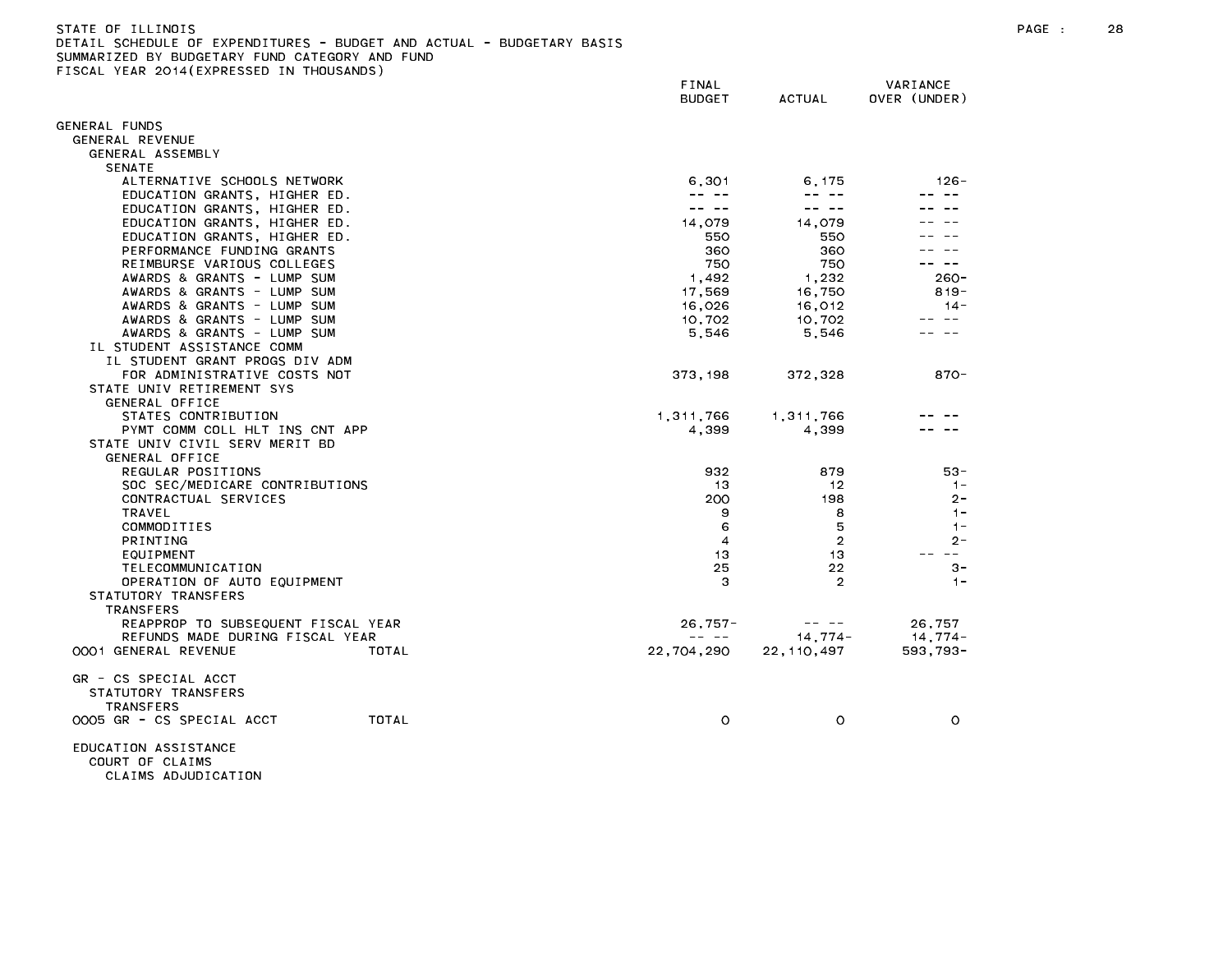| STATE OF ILLINOIS                                                     |
|-----------------------------------------------------------------------|
| DETAIL SCHEDULE OF EXPENDITURES - BUDGET AND ACTUAL - BUDGETARY BASIS |
| SUMMARIZED BY BUDGETARY FUND CATEGORY AND FUND                        |
| FISCAL YEAR 2014(EXPRESSED IN THOUSANDS)                              |

|                                         | <b>FINAL</b>  |               | VARIANCE     |
|-----------------------------------------|---------------|---------------|--------------|
|                                         | <b>BUDGET</b> | <b>ACTUAL</b> | OVER (UNDER) |
| <b>GENERAL FUNDS</b>                    |               |               |              |
| EDUCATION ASSISTANCE                    |               |               |              |
| COURT OF CLAIMS                         |               |               |              |
| CLAIMS ADJUDICATION                     |               |               |              |
| REIMBURSE GRF, SUPP                     | 64            | 64            |              |
| AWARDS AND GRANTS, SUPP                 | 10            | 10            |              |
| STATE BOARD OF EDUCATION                |               |               |              |
| <b>GRANTS</b>                           |               |               |              |
| GENERAL STATE AID                       | 404,000       | 404,000       |              |
| TEACHERS' RETIREMENT SYSTEM             |               |               |              |
| GENERAL OFFICE                          |               |               |              |
| FOR TEACHERS HEALTH INSURANCE           | 62,622        | 62,622        |              |
| MINIMUM RETIREMENT ALLOWANCES           | 1,100         | 905           | $195 -$      |
| CHICAGO STATE UNIVERSITY                |               |               |              |
| GENERAL OPERATIONS                      |               |               |              |
| PERSONAL SERVICES                       | 35,634        | 35,634        |              |
| GROUP INSURANCE                         | 1,024         | 1.024         |              |
| AWARDS AND GRANTS                       | 104           | 104           |              |
| FINANCIAL ASSIST OUTREACH CTR           | 500           | 438           | $62 -$       |
| EASTERN IL UNIVERSITY                   |               |               |              |
| GENERAL OPERATIONS<br>PERSONAL SERVICES | 41,978        | 41,978        |              |
| CONTRACTUAL SERVICES                    | 1,300         | 1,300         |              |
| EQUIPMENT                               | 500           | 500           |              |
| TELECOMMUNICATIONS SERVICES             | 300           | 300           |              |
| GOVERNORS STATE UNIVERSITY              |               |               |              |
| GENERAL OPERATIONS                      |               |               |              |
| PERSONAL SERVICES                       | 21,879        | 21,879        |              |
| FOR GROUP INSURANCE                     | 656           | 656           |              |
| CONTRACTUAL SERVICES                    | 1,725         | 1,725         |              |
| COMMODITIES                             | 75            | 75            |              |
| EQUIPMENT                               | 250           | 250           |              |
| AWARDS & GRANTS                         | 90            | 90            |              |
| NORTHEASTERN IL UNIVERSITY              |               |               |              |
| GENERAL OPERATIONS                      |               |               |              |
| PERSONAL SERVICES                       | 36,775        | 36,775        |              |
| GROUP INSURANCE                         | 1,073         | 1,073         |              |
| EQUIPMENT                               | -- --         | -- --         |              |
| WESTERN IL UNIVERSITY                   |               |               |              |
| GENERAL OPERATIONS                      |               |               |              |
| PERSONAL SERVICES                       | 46,597        | 46,597        |              |
| SOCIAL SECURITY                         | 800           | 800           |              |
| GROUP INSURANCE                         | 1,745         | 1,745         |              |
| CONTRACTUAL SERVICES                    | 2,500         | 2,500         |              |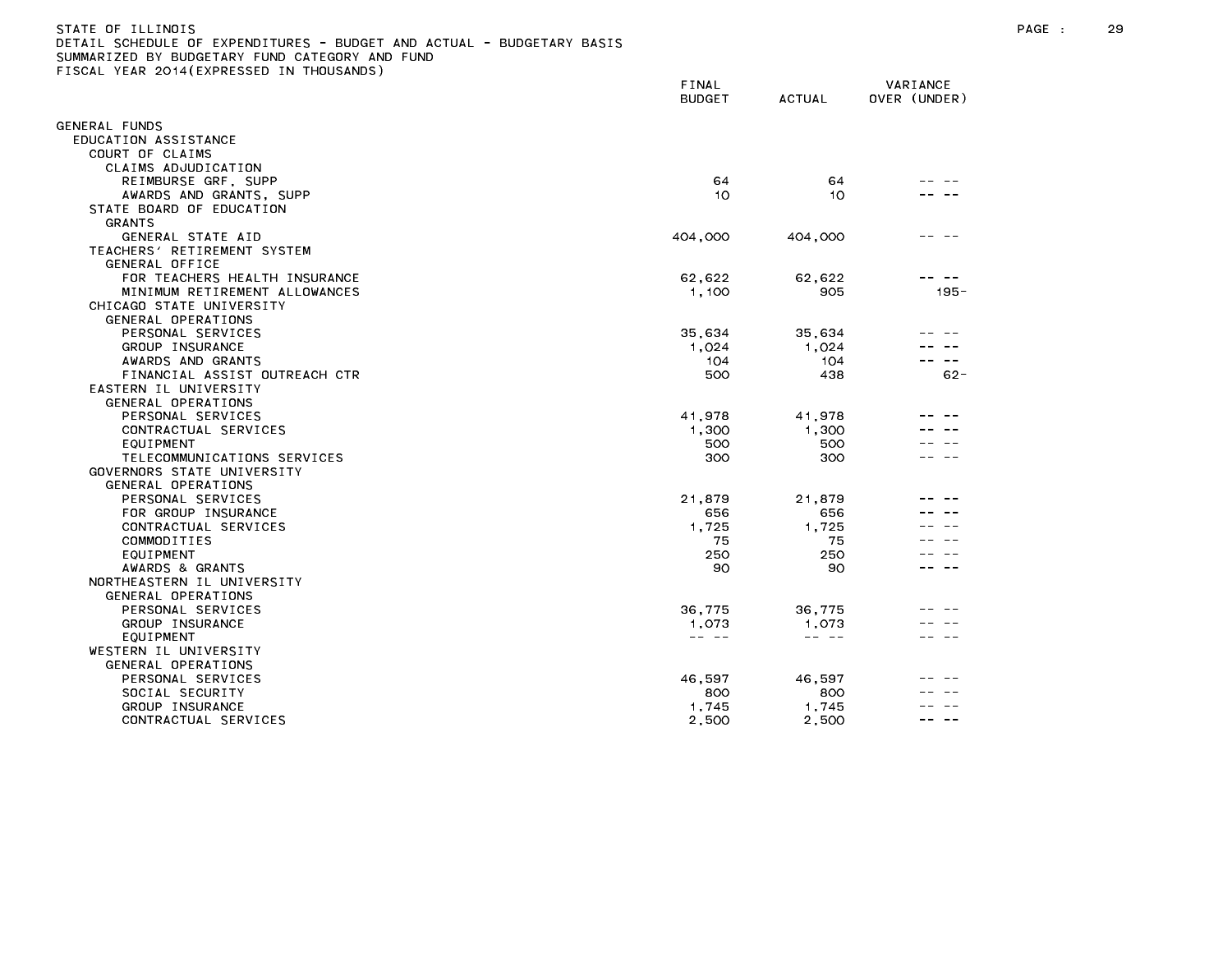#### STATE OF ILLINOIS PAGE : 30 DETAIL SCHEDULE OF EXPENDITURES - BUDGET AND ACTUAL - BUDGETARY BASIS SUMMARIZED BY BUDGETARY FUND CATEGORY AND FUND FISCAL YEAR 2014(EXPRESSED IN THOUSANDS)

|                                | FINAL<br><b>BUDGET</b> | <b>ACTUAL</b> | VARIANCE<br>OVER (UNDER) |
|--------------------------------|------------------------|---------------|--------------------------|
| GENERAL FUNDS                  |                        |               |                          |
| EDUCATION ASSISTANCE           |                        |               |                          |
| COURT OF CLAIMS                |                        |               |                          |
| CLAIMS ADJUDICATION            |                        |               |                          |
| COMMODITIES                    | 383                    | 383           |                          |
| EQUIPMENT                      | 400                    | 400           |                          |
| TELECOMMUNICATIONS SERVICES    | 150                    | 150           |                          |
| OPERATION AUTOMOTIVE EQUIPMENT | 180                    | 180           |                          |
| ILLINOIS STATE UNIVERSITY      |                        |               |                          |
| GENERAL OPERATIONS             |                        |               |                          |
| PERSONAL SERVICES              | 74,089                 | 74,089        |                          |
| NORTHERN IL UNIVERSITY         |                        |               |                          |
| GENERAL OPERATIONS             |                        |               |                          |
| PERSONAL SERVICES              | 82,634                 | 82,634        |                          |
| SOCIAL SECURITY                | 884                    | 884           |                          |
| GROUP INSURANCE                | 2,337                  | 2,337         |                          |
| CONTRACTUAL SERVICES           | 4,241                  | 4,241         |                          |
| COMMODITIES                    | 1,413                  | 1.413         |                          |
| EQUIPMENT                      | 1,074                  | 1,074         |                          |
| TELECOMMUNICATIONS SERVICES    | 725                    | 725           |                          |
|                                |                        |               |                          |
| OPERATION AUTOMOTIVE EQUIPMENT | 107                    | 107           |                          |
| SOUTHERN IL UNIVERSITY         |                        |               |                          |
| GENERAL OPERATIONS             |                        |               |                          |
| PERSONAL SERVICES              | 186,022                | 186,022       |                          |
| SOCIAL SECURITY                | 2,309                  | 2,309         |                          |
| GROUP INSURANCE                | 3,060                  | 3,060         |                          |
| CONTRACTUAL SERVICES           | 8,165                  | 8 165         |                          |
| <b>TRAVEL</b>                  | 37                     | 37            |                          |
| COMMODITIES                    | 903                    | 903           |                          |
| EQUIPMENT                      | 1,006                  | 1.006         |                          |
| TELECOMMUNICATIONS SERVICES    | 1,307                  | 1,307         |                          |
| OPERATION AUTOMOTIVE EQUIPMENT | 575                    | 575           |                          |
| SIMMONSCOOPER CANCER CENTER    | 1,200                  | 1.200         |                          |
| UNIVERSITY OF ILLINOIS         |                        |               |                          |
| GENERAL OPERATIONS             |                        |               |                          |
| PERSONAL SERVICES              | 520, 161               | 520, 161      |                          |
| CONTRIBUTIONS SOC SEC/MEDICARE | 9,737                  | 9,737         |                          |
| GROUP INSURANCE                | 24,893                 | 24,893        |                          |
| CONTRACTUAL SERVICES           | 37,000                 | 37,000        |                          |
| HISPANIC CENTER FOR EXCELLENCE | 751                    | 751           |                          |
| DIXON SPRINGS AGRICULTURAL CTR | 308                    | 308           |                          |
| PUBLIC POLICY INSTIT CHICAGO   | 1,173                  | 1.173         |                          |
| DEGREE PROGRAMS                | 702                    | 702           |                          |
| CERTIFICATE PROGRAMS           | 550                    | 550           | $\sim$ $\sim$            |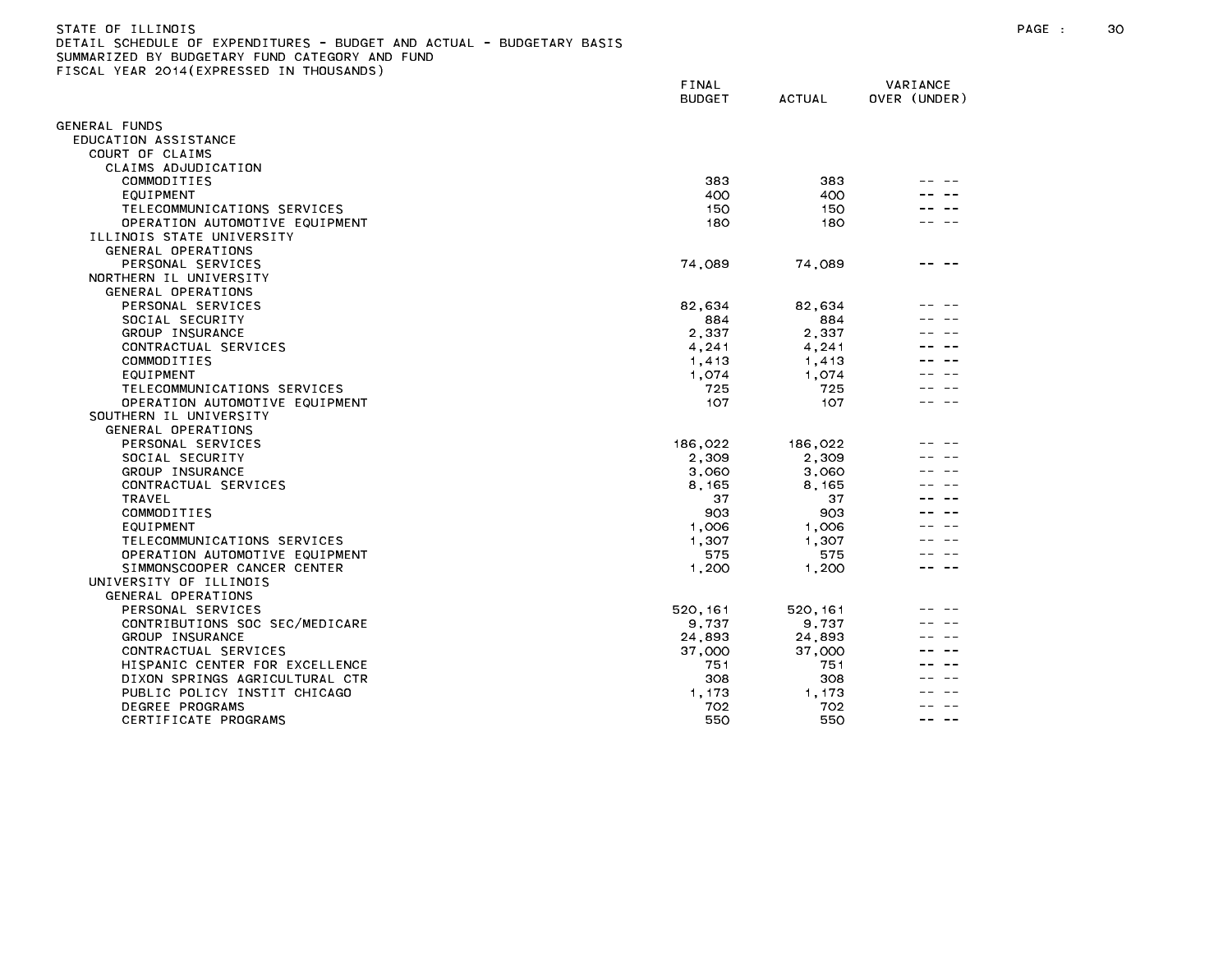| DETAIL SCHEDULE OF EXPENDITURES - BUDGET AND ACTUAL - BUDGETARY BASIS |                                                                                                                                                                                                                                                                                                                                                                                              |               |              |
|-----------------------------------------------------------------------|----------------------------------------------------------------------------------------------------------------------------------------------------------------------------------------------------------------------------------------------------------------------------------------------------------------------------------------------------------------------------------------------|---------------|--------------|
| SUMMARIZED BY BUDGETARY FUND CATEGORY AND FUND                        |                                                                                                                                                                                                                                                                                                                                                                                              |               |              |
| FISCAL YEAR 2014(EXPRESSED IN THOUSANDS)                              |                                                                                                                                                                                                                                                                                                                                                                                              |               |              |
|                                                                       | FINAL                                                                                                                                                                                                                                                                                                                                                                                        |               | VARIANCE     |
|                                                                       | <b>BUDGET</b>                                                                                                                                                                                                                                                                                                                                                                                | <b>ACTUAL</b> | OVER (UNDER) |
|                                                                       |                                                                                                                                                                                                                                                                                                                                                                                              |               |              |
| GENERAL FUNDS                                                         |                                                                                                                                                                                                                                                                                                                                                                                              |               |              |
| EDUCATION ASSISTANCE                                                  |                                                                                                                                                                                                                                                                                                                                                                                              |               |              |
| COURT OF CLAIMS                                                       |                                                                                                                                                                                                                                                                                                                                                                                              |               |              |
| CLAIMS ADJUDICATION                                                   |                                                                                                                                                                                                                                                                                                                                                                                              |               |              |
| AWARDS & GRANTS                                                       | 6,058                                                                                                                                                                                                                                                                                                                                                                                        | 6,058         |              |
|                                                                       |                                                                                                                                                                                                                                                                                                                                                                                              |               |              |
| GRANT/COLLEGE OF DENTISTRY                                            | 329                                                                                                                                                                                                                                                                                                                                                                                          | 329           |              |
| IL COMMUNITY COLLEGE BOARD                                            |                                                                                                                                                                                                                                                                                                                                                                                              |               |              |
| CENTRAL OFFICE                                                        |                                                                                                                                                                                                                                                                                                                                                                                              |               |              |
| EDUCATION GRANTS, HIGHER ED.                                          | 191,272                                                                                                                                                                                                                                                                                                                                                                                      | 191,272       |              |
| EQUALIZATION GRANTS                                                   | 75,571                                                                                                                                                                                                                                                                                                                                                                                       | 75,571        |              |
| IL STUDENT ASSISTANCE COMM                                            |                                                                                                                                                                                                                                                                                                                                                                                              |               |              |
| IL STUDENT GRANT PROGS DIV ADM                                        |                                                                                                                                                                                                                                                                                                                                                                                              |               |              |
| VETS HOME NURSES LOAN REPAYMNT                                        | 30                                                                                                                                                                                                                                                                                                                                                                                           | 30            | $- -$        |
| GRANTS ELIGIBLE NURSE EDUCATOR                                        | 300                                                                                                                                                                                                                                                                                                                                                                                          | 298           | $2 -$        |
| MINORITY TEACHER SCHOLARSHIPS                                         | 2.500                                                                                                                                                                                                                                                                                                                                                                                        | 1,751         | $749 -$      |
| PAYMENT OF SCHOLARSHIPS                                               | 1,050                                                                                                                                                                                                                                                                                                                                                                                        | 1,045         | $5 -$        |
| IL SCHOLARS SCHOLARSHIPS                                              | 40                                                                                                                                                                                                                                                                                                                                                                                           | 40            | $\sim$ $ -$  |
| PAYMENT/GOLDEN APPLE SCHOLARS                                         | 6,648                                                                                                                                                                                                                                                                                                                                                                                        | 6,468         | $180 -$      |
| LOAN REPAYMNT TEACHERS PROGRAM                                        | 500                                                                                                                                                                                                                                                                                                                                                                                          | 499           | $1 -$        |
| IL MATH AND SCIENCE ACADEMY                                           |                                                                                                                                                                                                                                                                                                                                                                                              |               |              |
| GENERAL OFFICE                                                        |                                                                                                                                                                                                                                                                                                                                                                                              |               |              |
|                                                                       |                                                                                                                                                                                                                                                                                                                                                                                              |               |              |
| REGULAR POSITIONS                                                     | 12,766                                                                                                                                                                                                                                                                                                                                                                                       | 12.766        |              |
| RETIREMENT                                                            | $\frac{1}{2} \frac{1}{2} \frac{1}{2} \frac{1}{2} \frac{1}{2} \frac{1}{2} \frac{1}{2} \frac{1}{2} \frac{1}{2} \frac{1}{2} \frac{1}{2} \frac{1}{2} \frac{1}{2} \frac{1}{2} \frac{1}{2} \frac{1}{2} \frac{1}{2} \frac{1}{2} \frac{1}{2} \frac{1}{2} \frac{1}{2} \frac{1}{2} \frac{1}{2} \frac{1}{2} \frac{1}{2} \frac{1}{2} \frac{1}{2} \frac{1}{2} \frac{1}{2} \frac{1}{2} \frac{1}{2} \frac{$ | -- --         |              |
| STATE CONTRIBUTIONS TO SOC SEC                                        | 189                                                                                                                                                                                                                                                                                                                                                                                          | 183           | 6 -          |
| CONTRACTUAL SERVICES                                                  | 4,124                                                                                                                                                                                                                                                                                                                                                                                        | 4,124         | $- -$        |
| TRAVEL                                                                | 128                                                                                                                                                                                                                                                                                                                                                                                          | 111           | $17 -$       |
| COMMODITIES                                                           | 314                                                                                                                                                                                                                                                                                                                                                                                          | 310           | $4 -$        |
| EQUIPMENT                                                             | 638                                                                                                                                                                                                                                                                                                                                                                                          | 636           | $2 -$        |
| ELECTRONIC DATA PROCESSING                                            | 135                                                                                                                                                                                                                                                                                                                                                                                          | 132           | $3 -$        |
| TELECOMMUNICATIONS                                                    | 100                                                                                                                                                                                                                                                                                                                                                                                          | 99            | $1 -$        |
| OPERATION OF AUTO EQUIPMENT                                           | 52                                                                                                                                                                                                                                                                                                                                                                                           | 52            | $\sim$ $ -$  |
| STATUTORY TRANSFERS                                                   |                                                                                                                                                                                                                                                                                                                                                                                              |               |              |
| <b>TRANSFERS</b>                                                      |                                                                                                                                                                                                                                                                                                                                                                                              |               |              |
| REFUNDS MADE DURING FISCAL YEAR                                       |                                                                                                                                                                                                                                                                                                                                                                                              | $66 -$        | $66 -$       |
| 0007 EDUCATION ASSISTANCE<br>TOTAL                                    | 1.934.521                                                                                                                                                                                                                                                                                                                                                                                    | 1.933.228     | 1.293-       |
|                                                                       |                                                                                                                                                                                                                                                                                                                                                                                              |               |              |
| COMMON SCHOOL                                                         |                                                                                                                                                                                                                                                                                                                                                                                              |               |              |
| STATE BOARD OF EDUCATION                                              |                                                                                                                                                                                                                                                                                                                                                                                              |               |              |
|                                                                       |                                                                                                                                                                                                                                                                                                                                                                                              |               |              |
| GRANTS                                                                |                                                                                                                                                                                                                                                                                                                                                                                              |               |              |
| GENERAL STATE AID                                                     | 4,038,198                                                                                                                                                                                                                                                                                                                                                                                    | 4,038,198     |              |
| TEACHERS' RETIREMENT SYSTEM                                           |                                                                                                                                                                                                                                                                                                                                                                                              |               |              |
| GENERAL OFFICE                                                        |                                                                                                                                                                                                                                                                                                                                                                                              |               |              |
| STATES CONTRIBUTION                                                   | 3,437,478                                                                                                                                                                                                                                                                                                                                                                                    | 3,437,478     |              |
| FMPLOYER CONTRIBUTIONS                                                | - 120                                                                                                                                                                                                                                                                                                                                                                                        | - 120         |              |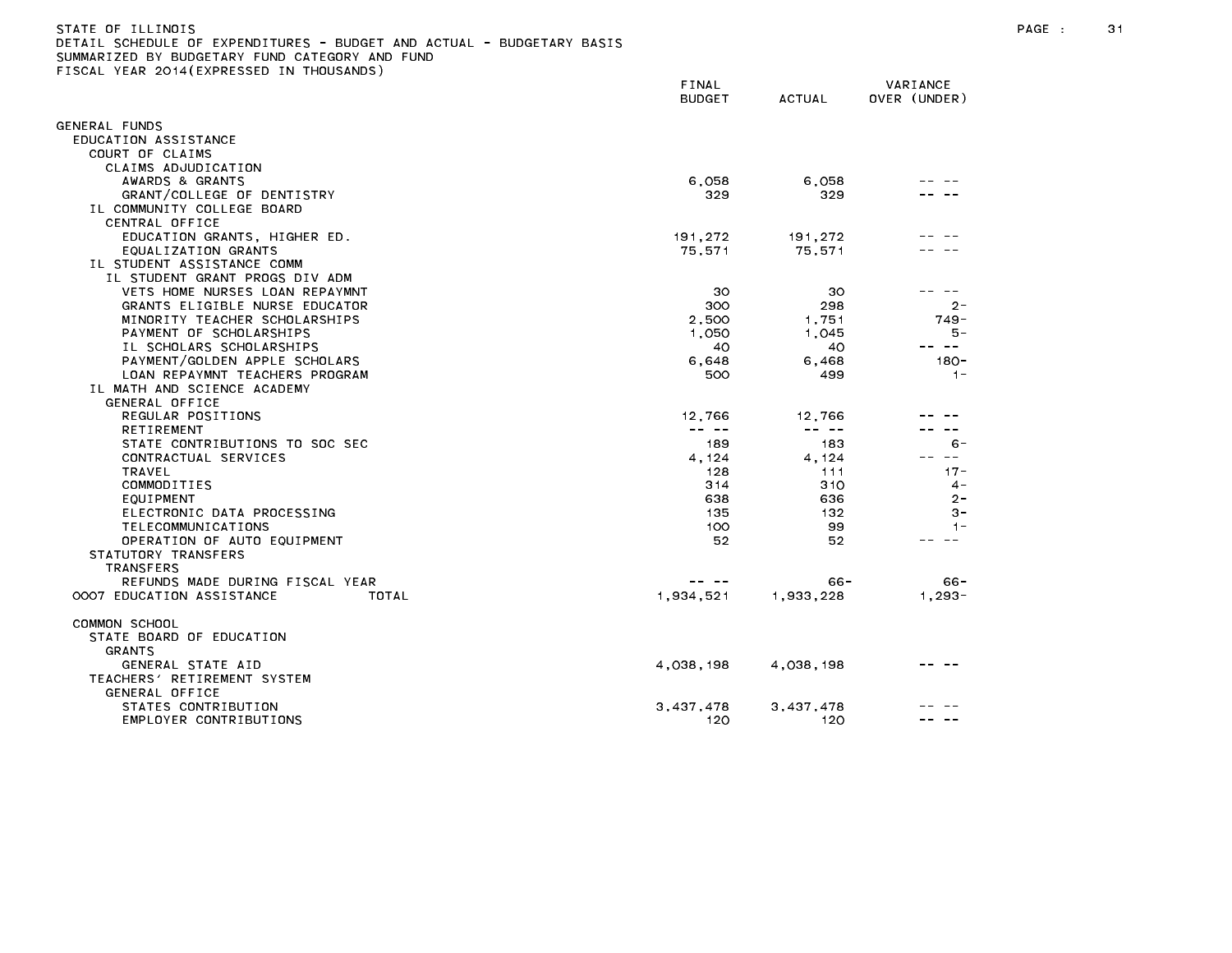| STATE OF ILLINOIS<br>SUMMARIZED BY BUDGETARY FUND CATEGORY AND FUND<br>FISCAL YEAR 2014(EXPRESSED IN THOUSANDS) | DETAIL SCHEDULE OF EXPENDITURES - BUDGET AND ACTUAL - BUDGETARY BASIS |                        |           |                          | PAGE : | 32 |
|-----------------------------------------------------------------------------------------------------------------|-----------------------------------------------------------------------|------------------------|-----------|--------------------------|--------|----|
|                                                                                                                 |                                                                       | FINAL<br><b>BUDGET</b> | ACTUAL    | VARIANCE<br>OVER (UNDER) |        |    |
| GENERAL FUNDS<br>COMMON SCHOOL<br>STATUTORY TRANSFERS<br>TRANSFERS                                              |                                                                       |                        |           |                          |        |    |
| 0412 COMMON SCHOOL                                                                                              | TOTAL                                                                 | 7 475 796              | 7.475.796 |                          |        |    |

GENERAL FUNDS TOTAL 32,114,607 31,519,521 595,086-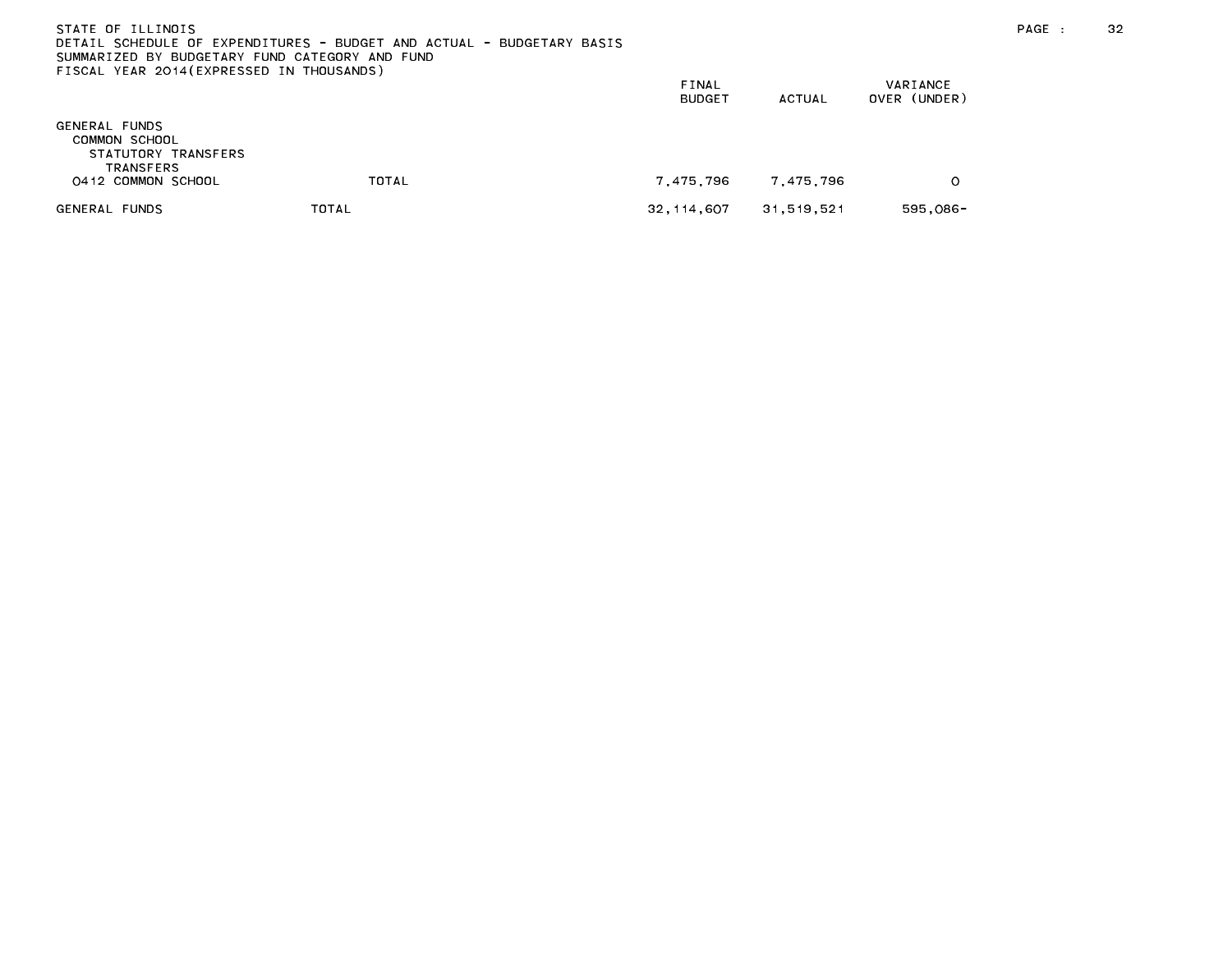#### STATE OF ILLINOIS PAGE : 33 DETAIL SCHEDULE OF EXPENDITURES - BUDGET AND ACTUAL - BUDGETARY BASIS SUMMARIZED BY BUDGETARY FUND CATEGORY AND FUND FISCAL YEAR 2014(EXPRESSED IN THOUSANDS)

|                                                 | FINAL<br><b>BUDGET</b> | <b>ACTUAL</b> | VARIANCE<br>OVER (UNDER) |
|-------------------------------------------------|------------------------|---------------|--------------------------|
| IIGHWAY FUNDS                                   |                        |               |                          |
| ROAD                                            |                        |               |                          |
| SECRETARY OF STATE                              |                        |               |                          |
| EXECUTIVE GROUP                                 |                        |               |                          |
| STATE PAID RETIREMENT CONTRIB                   |                        |               |                          |
| GENERAL ADMINISTRATION GROUP                    |                        |               |                          |
| REGULAR POSITIONS                               |                        |               |                          |
| EXTRA HELP                                      |                        |               |                          |
| STATE EMPLOYEE RETIREMENT                       |                        |               |                          |
| SOC SEC/MEDICARE CONTRIBUTIONS                  |                        |               |                          |
| CONTRACTUAL SERVICES                            |                        |               |                          |
| TRAVEL                                          |                        |               |                          |
| COMMODITIES                                     |                        |               |                          |
| PRINTING                                        |                        |               |                          |
| EQUIPMENT                                       |                        |               |                          |
| ELECTRONIC DATA PROCESSING                      |                        |               |                          |
| TELECOMMUNICATION                               |                        |               |                          |
| <b>REFUNDS</b>                                  |                        |               |                          |
| MOTOR VEHICLE GROUP                             |                        |               |                          |
| REGULAR POSITIONS                               |                        |               |                          |
| EXTRA HELP                                      |                        |               |                          |
| STATE EMPLOYEE RETIREMENT                       |                        |               |                          |
| SOC SEC/MEDICARE CONTRIBUTIONS                  |                        |               |                          |
| CONTRACTUAL SERVICES                            |                        |               |                          |
| <b>TRAVEL</b>                                   |                        |               |                          |
| COMMODITIES                                     |                        |               |                          |
| PRINTING                                        |                        |               |                          |
| EQUIPMENT                                       |                        |               |                          |
| TELECOMMUNICATION                               |                        |               |                          |
| OPERATION AUTOMOTIVE EQUIPMENT                  |                        |               |                          |
| COMPTROLLER<br>STATE OFFICER SALARIES & OTHER   |                        |               |                          |
| OTHER STATE OFFICERS                            | 278                    | 150           | $128 -$                  |
|                                                 |                        |               |                          |
| STATE CONTRIB TO SERS                           | 112                    | 61            | $51 -$                   |
| STATE CONTRIB TO SOC SEC                        | 21                     | 9             | $12 -$                   |
| GROUP INSURANCE                                 | 46                     | 22            | $24 -$                   |
| CENTRAL MANAGEMENT<br><b>BUREAU OF BENEFITS</b> |                        |               |                          |
|                                                 |                        |               |                          |
| PROVISION OF HLTHCARE COVERAGE                  | 131,300                | 120,773       | $10,527 -$               |
| EMPLOYMENT SECURITY                             |                        |               |                          |
| TRUST FUND UNIT                                 |                        |               |                          |
| UNEMPLOYMENT COMPENSATION PMNT                  | 1.900                  | 1,900         |                          |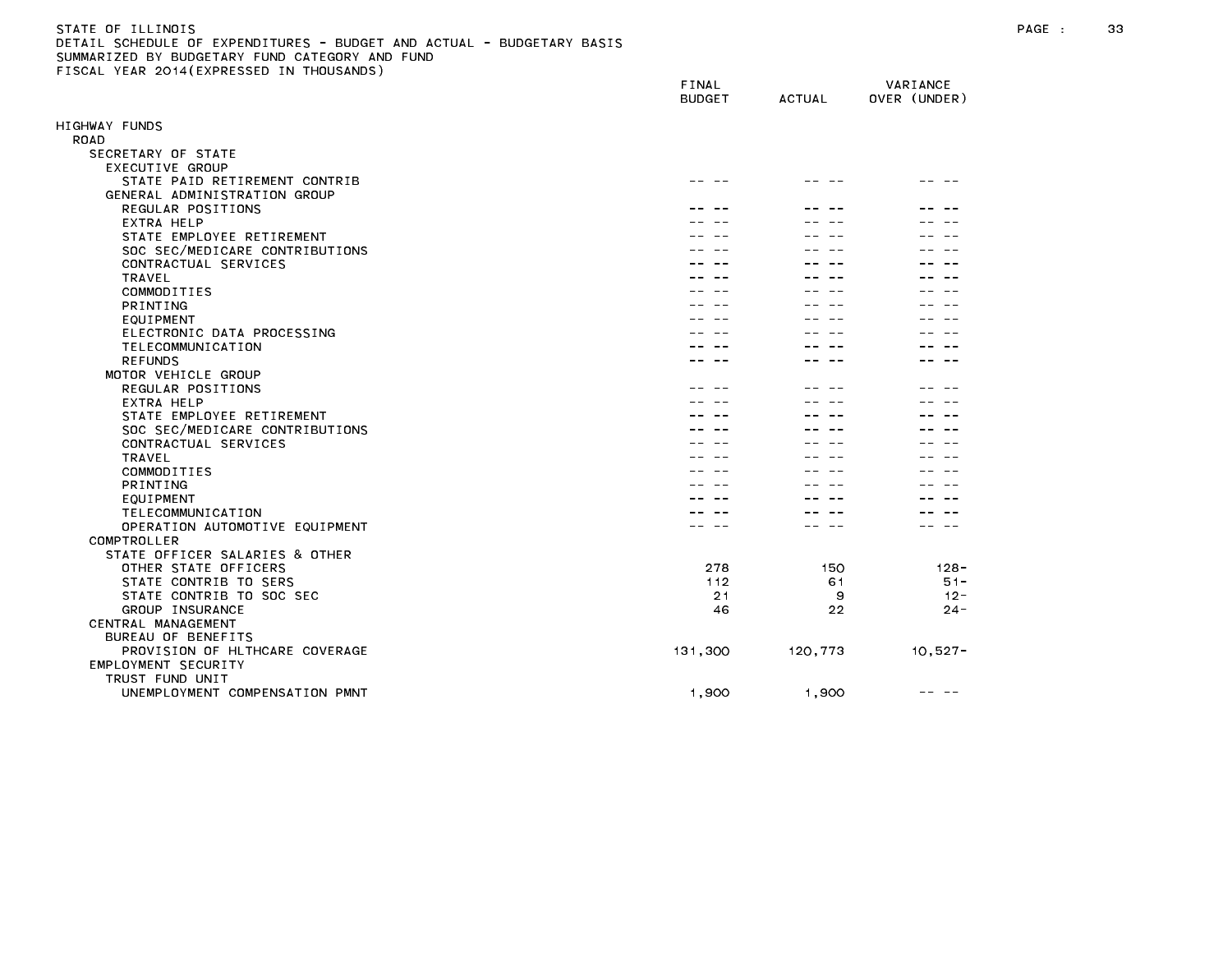| STATE OF ILLINOIS                                                     |
|-----------------------------------------------------------------------|
| DETAIL SCHEDULE OF EXPENDITURES - BUDGET AND ACTUAL - BUDGETARY BASIS |
| SUMMARIZED BY BUDGETARY FUND CATEGORY AND FUND                        |
| FISCAL YEAR 2014(EXPRESSED IN THOUSANDS)                              |

|                                | FINAL<br><b>BUDGET</b>                                                                                                                                                                                                                                                                                                                                                                       | <b>ACTUAL</b>                                                                                                                                                                                                                                                                                                                                                                                | VARIANCE<br>OVER (UNDER) |
|--------------------------------|----------------------------------------------------------------------------------------------------------------------------------------------------------------------------------------------------------------------------------------------------------------------------------------------------------------------------------------------------------------------------------------------|----------------------------------------------------------------------------------------------------------------------------------------------------------------------------------------------------------------------------------------------------------------------------------------------------------------------------------------------------------------------------------------------|--------------------------|
|                                |                                                                                                                                                                                                                                                                                                                                                                                              |                                                                                                                                                                                                                                                                                                                                                                                              |                          |
| HIGHWAY FUNDS                  |                                                                                                                                                                                                                                                                                                                                                                                              |                                                                                                                                                                                                                                                                                                                                                                                              |                          |
| ROAD                           |                                                                                                                                                                                                                                                                                                                                                                                              |                                                                                                                                                                                                                                                                                                                                                                                              |                          |
| TRANSPORTATION                 |                                                                                                                                                                                                                                                                                                                                                                                              |                                                                                                                                                                                                                                                                                                                                                                                              |                          |
| CENTRAL OFFICE, ADM & PLANNING |                                                                                                                                                                                                                                                                                                                                                                                              |                                                                                                                                                                                                                                                                                                                                                                                              |                          |
| REGULAR POSITIONS              | 29,807                                                                                                                                                                                                                                                                                                                                                                                       | 29,303                                                                                                                                                                                                                                                                                                                                                                                       | $504 -$                  |
| STATE EMPLOYEE RETIREMENT      | 12,025                                                                                                                                                                                                                                                                                                                                                                                       | 11,826                                                                                                                                                                                                                                                                                                                                                                                       | $199 -$                  |
| SOC SEC/MEDICARE CONTRIBUTIONS | 2,195                                                                                                                                                                                                                                                                                                                                                                                        | 2,144                                                                                                                                                                                                                                                                                                                                                                                        | $51 -$                   |
| CONTRACTUAL SERVICES           | 26,757                                                                                                                                                                                                                                                                                                                                                                                       | 25,631                                                                                                                                                                                                                                                                                                                                                                                       | $1,126-$                 |
| <b>TRAVEL</b>                  | 429                                                                                                                                                                                                                                                                                                                                                                                          | 391                                                                                                                                                                                                                                                                                                                                                                                          | $38 -$                   |
| COMMODITIES                    | 315                                                                                                                                                                                                                                                                                                                                                                                          | 252                                                                                                                                                                                                                                                                                                                                                                                          | $63 -$                   |
| <b>PRINTING</b>                | 355                                                                                                                                                                                                                                                                                                                                                                                          | 288                                                                                                                                                                                                                                                                                                                                                                                          | $67 -$                   |
| EQUIPMENT                      | 220                                                                                                                                                                                                                                                                                                                                                                                          | 167                                                                                                                                                                                                                                                                                                                                                                                          | $53 -$                   |
| EQUIPMENT PURCHASE CARS&TRUCKS | 2,500                                                                                                                                                                                                                                                                                                                                                                                        | 2,500                                                                                                                                                                                                                                                                                                                                                                                        |                          |
| EQUIPMENT PURCHASE CARS&TRUCKS | $- - - - -$                                                                                                                                                                                                                                                                                                                                                                                  | -- --                                                                                                                                                                                                                                                                                                                                                                                        | $\sim$ $-$               |
| TELECOMMUNICATION              | 426                                                                                                                                                                                                                                                                                                                                                                                          | 420                                                                                                                                                                                                                                                                                                                                                                                          | $6 -$                    |
| OPERATION OF AUTO EQUIPMENT    | 5,283                                                                                                                                                                                                                                                                                                                                                                                        | 5,242                                                                                                                                                                                                                                                                                                                                                                                        | $41 -$                   |
| PLANNG RESEARCH & DEV PURPOSE  | 550                                                                                                                                                                                                                                                                                                                                                                                          | 232                                                                                                                                                                                                                                                                                                                                                                                          | $318 -$                  |
| PLANNG RESEARCH & DEV PURPOSE  | 1,840                                                                                                                                                                                                                                                                                                                                                                                        | 367                                                                                                                                                                                                                                                                                                                                                                                          | $1,473-$                 |
| HAZARDOUS MATERIAL ABATEMENT   | 600                                                                                                                                                                                                                                                                                                                                                                                          | 90                                                                                                                                                                                                                                                                                                                                                                                           | $510 -$                  |
| ASBESTOS ABATEMENT             | 811                                                                                                                                                                                                                                                                                                                                                                                          | 326                                                                                                                                                                                                                                                                                                                                                                                          | $485 -$                  |
| METROPOLITAN PLAN & RESEARCH   | 37,000                                                                                                                                                                                                                                                                                                                                                                                       | 16,285                                                                                                                                                                                                                                                                                                                                                                                       | $20,715-$                |
| METROPOLITAN PLAN & RESEARCH   | 55,071                                                                                                                                                                                                                                                                                                                                                                                       | 24, 105                                                                                                                                                                                                                                                                                                                                                                                      | $30,966 -$               |
| METROPOLITAN PLAN & RESEARCH   | 6,000                                                                                                                                                                                                                                                                                                                                                                                        | 2,824                                                                                                                                                                                                                                                                                                                                                                                        | $3,176-$                 |
| METROPOLITAN PLAN & RESEARCH   | 11,930                                                                                                                                                                                                                                                                                                                                                                                       | 1,094                                                                                                                                                                                                                                                                                                                                                                                        | $10,836 -$               |
| FED REIMBRS BY SAFETEA-LU      | 1,750                                                                                                                                                                                                                                                                                                                                                                                        | 1,606                                                                                                                                                                                                                                                                                                                                                                                        | $144 -$                  |
| FED SHARE OF IDOT ITS PROGRAM  | 1,000                                                                                                                                                                                                                                                                                                                                                                                        | $\frac{1}{2} \frac{1}{2} \frac{1}{2} \frac{1}{2} \frac{1}{2} \frac{1}{2} \frac{1}{2} \frac{1}{2} \frac{1}{2} \frac{1}{2} \frac{1}{2} \frac{1}{2} \frac{1}{2} \frac{1}{2} \frac{1}{2} \frac{1}{2} \frac{1}{2} \frac{1}{2} \frac{1}{2} \frac{1}{2} \frac{1}{2} \frac{1}{2} \frac{1}{2} \frac{1}{2} \frac{1}{2} \frac{1}{2} \frac{1}{2} \frac{1}{2} \frac{1}{2} \frac{1}{2} \frac{1}{2} \frac{$ | $1,000-$                 |
| FED SHARE OF IDOT ITS PROGRAM  | 17,962                                                                                                                                                                                                                                                                                                                                                                                       | 27                                                                                                                                                                                                                                                                                                                                                                                           | $17,935-$                |
| STATE SHARE OF IDOT ITS PROGRM | 3,500                                                                                                                                                                                                                                                                                                                                                                                        | -- --                                                                                                                                                                                                                                                                                                                                                                                        | $3,500-$                 |
| STATE SHARE OF IDOT ITS PROGRM | 18.142                                                                                                                                                                                                                                                                                                                                                                                       | 2.562                                                                                                                                                                                                                                                                                                                                                                                        | $15,580-$                |
| MONITORING RR CROSSING SAFETY  | $\frac{1}{2} \frac{1}{2} \frac{1}{2} \frac{1}{2} \frac{1}{2} \frac{1}{2} \frac{1}{2} \frac{1}{2} \frac{1}{2} \frac{1}{2} \frac{1}{2} \frac{1}{2} \frac{1}{2} \frac{1}{2} \frac{1}{2} \frac{1}{2} \frac{1}{2} \frac{1}{2} \frac{1}{2} \frac{1}{2} \frac{1}{2} \frac{1}{2} \frac{1}{2} \frac{1}{2} \frac{1}{2} \frac{1}{2} \frac{1}{2} \frac{1}{2} \frac{1}{2} \frac{1}{2} \frac{1}{2} \frac{$ | $\frac{1}{2} \frac{1}{2} \frac{1}{2} \frac{1}{2} \frac{1}{2} \frac{1}{2} \frac{1}{2} \frac{1}{2} \frac{1}{2} \frac{1}{2} \frac{1}{2} \frac{1}{2} \frac{1}{2} \frac{1}{2} \frac{1}{2} \frac{1}{2} \frac{1}{2} \frac{1}{2} \frac{1}{2} \frac{1}{2} \frac{1}{2} \frac{1}{2} \frac{1}{2} \frac{1}{2} \frac{1}{2} \frac{1}{2} \frac{1}{2} \frac{1}{2} \frac{1}{2} \frac{1}{2} \frac{1}{2} \frac{$ | -- --                    |
| ADMINISTRATIVE EXPENSES-ARRA   | 5,743                                                                                                                                                                                                                                                                                                                                                                                        | 353                                                                                                                                                                                                                                                                                                                                                                                          | $5.390 -$                |
| REPRESENT & INDEMNIFICATION    | 225                                                                                                                                                                                                                                                                                                                                                                                          | 97                                                                                                                                                                                                                                                                                                                                                                                           | $128 -$                  |
| TORT CLAIMS                    | 1,426                                                                                                                                                                                                                                                                                                                                                                                        | 1,342                                                                                                                                                                                                                                                                                                                                                                                        | $84 -$                   |
| VARIOUS PROJECTS               | 5,000                                                                                                                                                                                                                                                                                                                                                                                        | $\frac{1}{2} \frac{1}{2} \frac{1}{2} \frac{1}{2} \frac{1}{2} \frac{1}{2} \frac{1}{2} \frac{1}{2} \frac{1}{2} \frac{1}{2} \frac{1}{2} \frac{1}{2} \frac{1}{2} \frac{1}{2} \frac{1}{2} \frac{1}{2} \frac{1}{2} \frac{1}{2} \frac{1}{2} \frac{1}{2} \frac{1}{2} \frac{1}{2} \frac{1}{2} \frac{1}{2} \frac{1}{2} \frac{1}{2} \frac{1}{2} \frac{1}{2} \frac{1}{2} \frac{1}{2} \frac{1}{2} \frac{$ | $5,000 -$                |
| ENHANCEMENT & CONGESTION       | 31,406                                                                                                                                                                                                                                                                                                                                                                                       | 3,110                                                                                                                                                                                                                                                                                                                                                                                        | $28, 296 -$              |
| AUTO LIAB PAYMNTS DOT, ISP&SOS | 3,611                                                                                                                                                                                                                                                                                                                                                                                        | 1,798                                                                                                                                                                                                                                                                                                                                                                                        | $1,813-$                 |
| CAPITAL IMPROVEMENTS, HIGHWAYS |                                                                                                                                                                                                                                                                                                                                                                                              |                                                                                                                                                                                                                                                                                                                                                                                              |                          |
| FOR PERMANENT IMPROVEMENTS     | 10.750                                                                                                                                                                                                                                                                                                                                                                                       | -- --                                                                                                                                                                                                                                                                                                                                                                                        | $10.750 -$               |
| FOR PERMANENT IMPROVEMENTS     | 35,769                                                                                                                                                                                                                                                                                                                                                                                       | 9,697                                                                                                                                                                                                                                                                                                                                                                                        | $26,072-$                |
| INFORMATION PROCESSING         |                                                                                                                                                                                                                                                                                                                                                                                              |                                                                                                                                                                                                                                                                                                                                                                                              |                          |
| REGULAR POSITIONS              | 5.798                                                                                                                                                                                                                                                                                                                                                                                        | 5.625                                                                                                                                                                                                                                                                                                                                                                                        | $173 -$                  |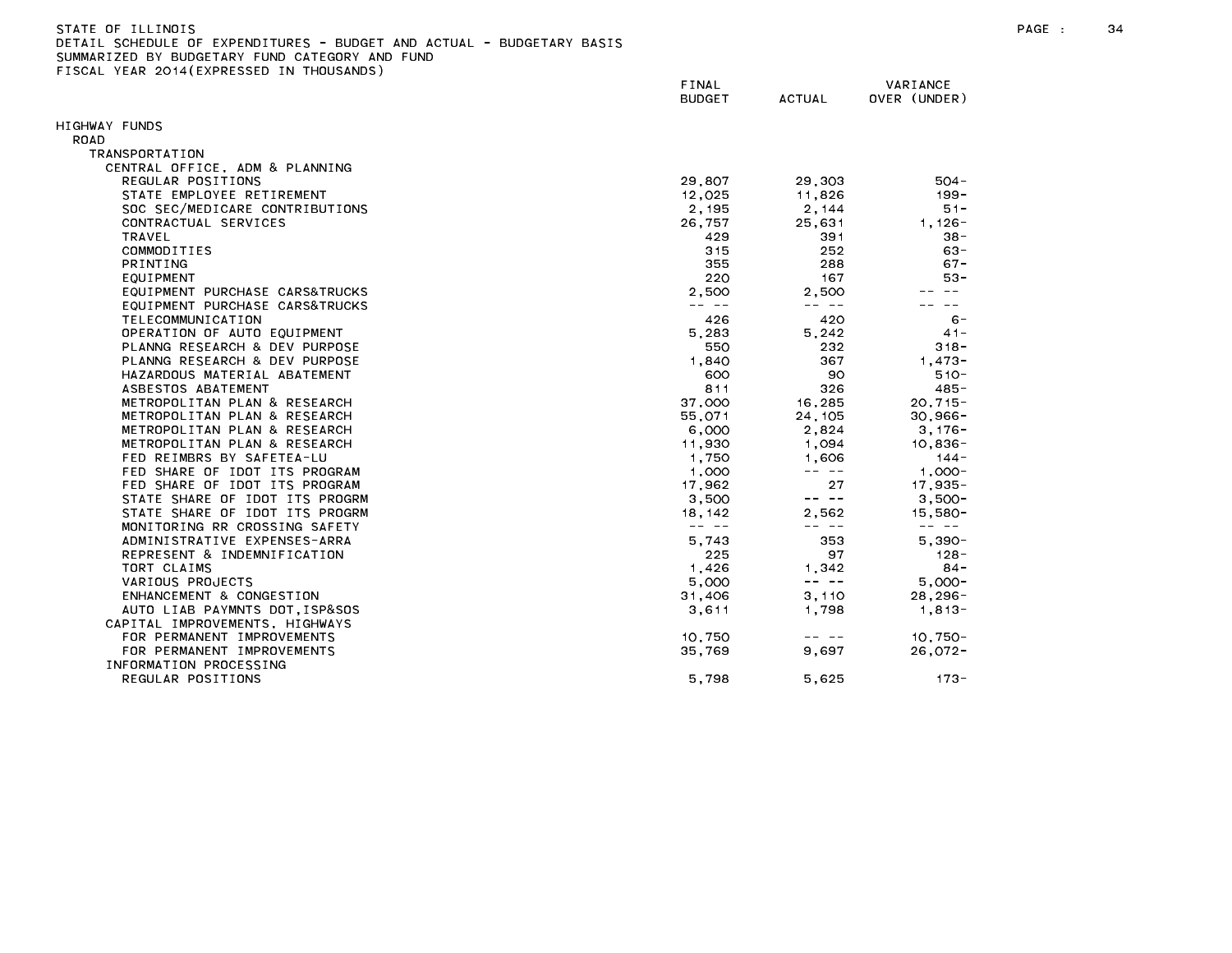| STATE OF ILLINOIS                                                     |  |
|-----------------------------------------------------------------------|--|
| DETAIL SCHEDULE OF EXPENDITURES - BUDGET AND ACTUAL - BUDGETARY BASIS |  |
| SUMMARIZED BY BUDGETARY FUND CATEGORY AND FUND                        |  |
| FISCAL YEAR 2014(EXPRESSED IN THOUSANDS)                              |  |

|                                | FINAL<br><b>BUDGET</b> | <b>ACTUAL</b> | VARIANCE<br>OVER (UNDER)                                                                                                                                                                                                                                                                                                                                                                     |  |
|--------------------------------|------------------------|---------------|----------------------------------------------------------------------------------------------------------------------------------------------------------------------------------------------------------------------------------------------------------------------------------------------------------------------------------------------------------------------------------------------|--|
| HIGHWAY FUNDS                  |                        |               |                                                                                                                                                                                                                                                                                                                                                                                              |  |
| ROAD                           |                        |               |                                                                                                                                                                                                                                                                                                                                                                                              |  |
| SECRETARY OF STATE             |                        |               |                                                                                                                                                                                                                                                                                                                                                                                              |  |
| EXECUTIVE GROUP                |                        |               |                                                                                                                                                                                                                                                                                                                                                                                              |  |
| STATE EMPLOYEE RETIREMENT      | 2,354                  | 2,269         | $85 -$                                                                                                                                                                                                                                                                                                                                                                                       |  |
| SOC SEC/MEDICARE CONTRIBUTIONS | 501                    | 414           | $87 -$                                                                                                                                                                                                                                                                                                                                                                                       |  |
| CONTRACTUAL SERVICES           | 9,575                  | 8,847         | 728 -                                                                                                                                                                                                                                                                                                                                                                                        |  |
| <b>TRAVEL</b>                  | 31                     | 8             | $23 -$                                                                                                                                                                                                                                                                                                                                                                                       |  |
| COMMODITIES                    | 26                     | 25            | $1 -$                                                                                                                                                                                                                                                                                                                                                                                        |  |
| EQUIPMENT                      | 7                      | -1            | $6 -$                                                                                                                                                                                                                                                                                                                                                                                        |  |
| ELECTRONIC DATA PROCESSING     | 15,500                 | 13,024        | $2.476 -$                                                                                                                                                                                                                                                                                                                                                                                    |  |
| TELECOMMUNICATION              | 434                    | 330           | $104 -$                                                                                                                                                                                                                                                                                                                                                                                      |  |
| CENT OFFICES, DIV OF HIGHWAYS  |                        |               |                                                                                                                                                                                                                                                                                                                                                                                              |  |
| REGULAR POSITIONS              | 29,600                 | 28,488        | $1, 112 -$                                                                                                                                                                                                                                                                                                                                                                                   |  |
| EXTRA HELP                     | 850                    | 646           | $204 -$                                                                                                                                                                                                                                                                                                                                                                                      |  |
| STATE EMPLOYEE RETIREMENT      | 11,995                 | 11,760        | $235 -$                                                                                                                                                                                                                                                                                                                                                                                      |  |
| SOC SEC/MEDICARE CONTRIBUTIONS | 2,287                  | 2,130         | $157 -$                                                                                                                                                                                                                                                                                                                                                                                      |  |
| CONTRACTUAL SERVICES           | 4,570                  | 3.295         | $1.275 -$                                                                                                                                                                                                                                                                                                                                                                                    |  |
| <b>TRAVEL</b>                  | 371                    | 314           | $57 -$                                                                                                                                                                                                                                                                                                                                                                                       |  |
| COMMODITIES                    | 331                    | 269           | $62 -$                                                                                                                                                                                                                                                                                                                                                                                       |  |
| EQUIPMENT                      | 370                    | 41            | $329 -$                                                                                                                                                                                                                                                                                                                                                                                      |  |
| EQUIPMENT                      | 288                    | 270           | $18 -$                                                                                                                                                                                                                                                                                                                                                                                       |  |
| EQUIPMENT: PURCHASE CARS&TRUCK | 78                     | 16            | $62 -$                                                                                                                                                                                                                                                                                                                                                                                       |  |
| EQUIPMENT: PURCHASE CARS&TRUCK | 61                     | 61            | -- --                                                                                                                                                                                                                                                                                                                                                                                        |  |
| TELECOMMUNICATION              | 2,131                  | 1,661         | $470 -$                                                                                                                                                                                                                                                                                                                                                                                      |  |
| OPERATION OF AUTO EQUIPMENT    | 284                    | 275           | $9 -$                                                                                                                                                                                                                                                                                                                                                                                        |  |
| REPAIR DAMAGE BY MOTORISTS     | 1,000                  | 227           | $773 -$                                                                                                                                                                                                                                                                                                                                                                                      |  |
| VEHICLE DAMAGES                | 2,332                  | 353           | $1,979-$                                                                                                                                                                                                                                                                                                                                                                                     |  |
| STATE RADIO COMMUNICATIONS     | 3,000                  | 1.908         | $1.092 -$                                                                                                                                                                                                                                                                                                                                                                                    |  |
| STATE RADIO COMMUNICATIONS     | 820                    | 533           | $287 -$                                                                                                                                                                                                                                                                                                                                                                                      |  |
| TECHNOLOGY TRANSFER CENTER     | 100                    | 7             | $93 -$                                                                                                                                                                                                                                                                                                                                                                                       |  |
| TECHNOLOGY TRANSFER CENTER     | 78                     | 71            | $7 -$                                                                                                                                                                                                                                                                                                                                                                                        |  |
| IL TERRORISM TASK FORCE        | 1,000                  | -- --         | $1,000 -$                                                                                                                                                                                                                                                                                                                                                                                    |  |
| COSTS IL TERRORISM TASK FORCE  | 6,396                  | 625           | $5.771 -$                                                                                                                                                                                                                                                                                                                                                                                    |  |
| NATURAL DISASTERS COSTS        | 3,000                  | 311           | $2,689-$                                                                                                                                                                                                                                                                                                                                                                                     |  |
| REIMBRS CO ENGINEERS COMP PRGM | 3,485                  | 3,485         | $\frac{1}{2} \frac{1}{2} \frac{1}{2} \frac{1}{2} \frac{1}{2} \frac{1}{2} \frac{1}{2} \frac{1}{2} \frac{1}{2} \frac{1}{2} \frac{1}{2} \frac{1}{2} \frac{1}{2} \frac{1}{2} \frac{1}{2} \frac{1}{2} \frac{1}{2} \frac{1}{2} \frac{1}{2} \frac{1}{2} \frac{1}{2} \frac{1}{2} \frac{1}{2} \frac{1}{2} \frac{1}{2} \frac{1}{2} \frac{1}{2} \frac{1}{2} \frac{1}{2} \frac{1}{2} \frac{1}{2} \frac{$ |  |
| LOC TRAFFIC SIGNAL MAINT AGREE | 4,000                  | 1,600         | $2,400-$                                                                                                                                                                                                                                                                                                                                                                                     |  |
| LOC TRAFFIC SIGNAL MAINT AGREE | 22,099                 | 11,918        | $10, 181 -$                                                                                                                                                                                                                                                                                                                                                                                  |  |
| CITY CO & OTHER ST MAINT AGREE | 10,500                 | 7,374         | $3,126-$                                                                                                                                                                                                                                                                                                                                                                                     |  |
| ENGINEERING/CONSULTANT CONTRAC | 4,776                  | 334           | $4,442-$                                                                                                                                                                                                                                                                                                                                                                                     |  |
| IDENTIFICATION & DISPOSAL      | 750                    | 378           | $372 -$                                                                                                                                                                                                                                                                                                                                                                                      |  |
| IDENTIFICATION & DISPOSAL      | 8,578                  | 419           | $8,159-$                                                                                                                                                                                                                                                                                                                                                                                     |  |
| FOR MAINTENANCE, TRAFFIC       | 36,700                 | 20, 219       | $16,481-$                                                                                                                                                                                                                                                                                                                                                                                    |  |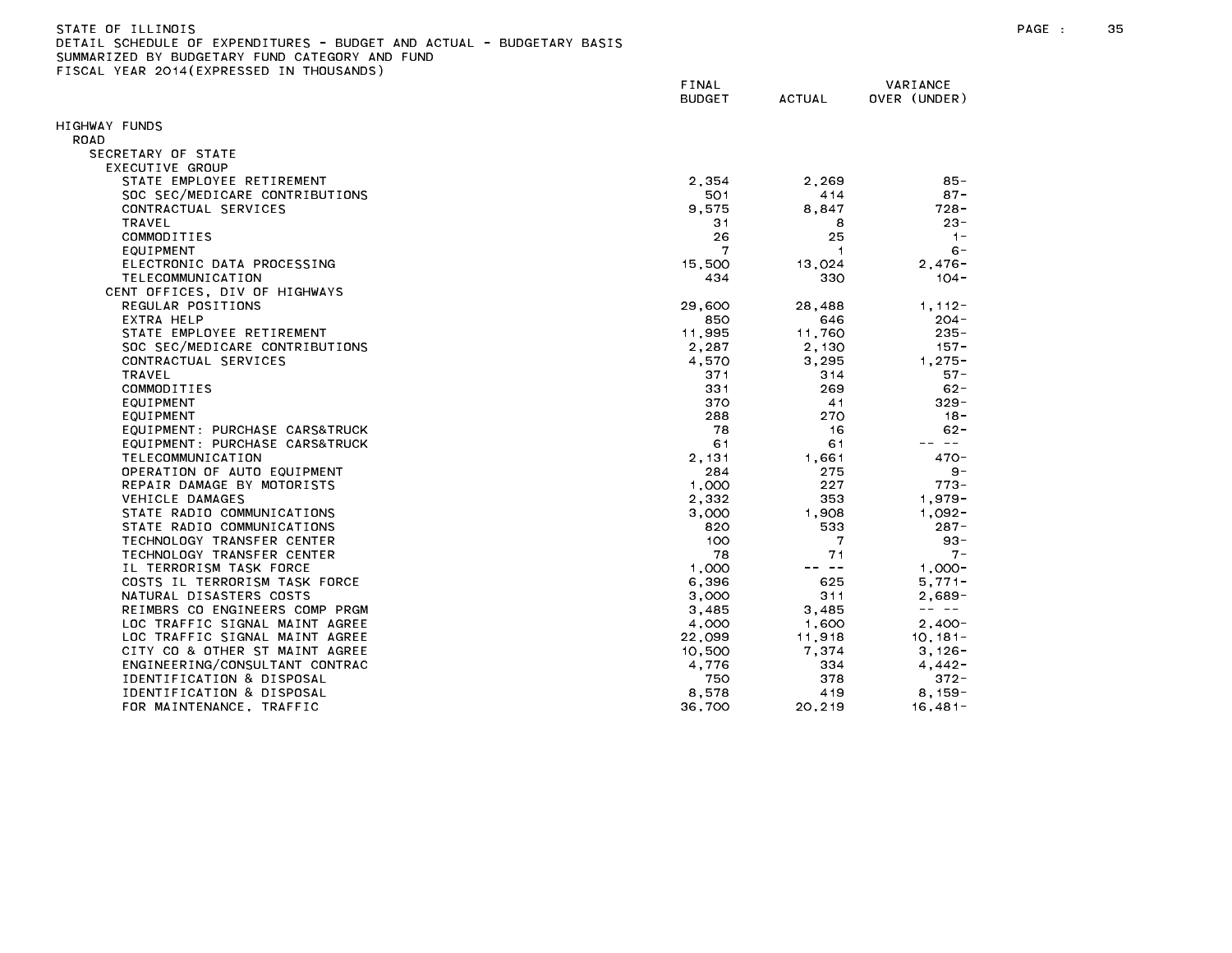| STATE OF ILLINOIS                              |  |  |  |  |  |  |                                                                       |  |
|------------------------------------------------|--|--|--|--|--|--|-----------------------------------------------------------------------|--|
|                                                |  |  |  |  |  |  | DETAIL SCHEDULE OF EXPENDITURES - BUDGET AND ACTUAL - BUDGETARY BASIS |  |
| SUMMARIZED BY BUDGETARY FUND CATEGORY AND FUND |  |  |  |  |  |  |                                                                       |  |

FISCAL YEAR 2014(EXPRESSED IN THOUSANDS)

FINAL VARIANCE BUDGET ACTUAL OVER (UNDER) HIGHWAY FUNDS ROAD SECRETARY OF STATE EXECUTIVE GROUP FOR MAINTENANCE, TRAFFIC 27,729 11,970 15,759- REPAIR OF DAMAGES BY MOTORISTS And the set of the set of the set of the set of the set of the set of the set of the set of the set of the set of the set of the set of the set of the set of the set of the set of the set of REPAIR OF DAMAGES BY MOTORISTS And the set of the set of the set of the set of the set of the set of the set of the set of the set of the set of the set of the set of the set of the set of the set of the set of the set of FOR MAINTENANCE, TRAFFIC 13,200 12,537 663- REFUNDS, N.E.C. -- -- -- -- -- -- DIVISION OF TRAFFIC SAFETY REGULAR POSITIONS 6,070 5,805 265- STATE EMPLOYEE RETIREMENT THE RESERVE RESERVE THE RESERVE RESERVE THE RESERVE RESERVE THE RESERVE THE RESERVE TH SOC SEC/MEDICARE CONTRIBUTIONS 47-CONTRACTUAL SERVICES 245 193 52- EQUIPMENT: CARS AND TRUCKS -- -- -- -- -- -- EQUIPMENT: CARS AND TRUCKS  $\begin{array}{cccccc} \bot & \bot & \bot & \bot \end{array}$ 22. 22  $\sim$   $\sim$  $\sim$ TELECOMMUNICATION 145 136 9- OPERATION OF AUTO EQUIPMENT And the state of the state of the state of the state of the state of the state of the state of the state of the state of the state of the state of the state of the state of the state of the stat IMPROVEMENTS TRAFFIC SAFETY **1.187 1.187 1.187 1.187** 2,050 5,137-DISTRACTED DRIVING PROGRAMS 600 -- -- 600-  $\frac{1}{2} \frac{1}{2} \frac{1}{2} \frac{1}{2} \frac{1}{2} \frac{1}{2} \frac{1}{2} \frac{1}{2} \frac{1}{2} \frac{1}{2} \frac{1}{2} \frac{1}{2} \frac{1}{2} \frac{1}{2} \frac{1}{2} \frac{1}{2} \frac{1}{2} \frac{1}{2} \frac{1}{2} \frac{1}{2} \frac{1}{2} \frac{1}{2} \frac{1}{2} \frac{1}{2} \frac{1}{2} \frac{1}{2} \frac{1}{2} \frac{1}{2} \frac{1}{2} \frac{1}{2} \frac{1}{2} \frac{$ DISTRACTED DRIVING PROGRAMS 600 600-REFUNDS, N.E.C. -- -- -- -- -- -- ICCB-HIGHWAY SAFETY PROGRAM REGULAR POSITIONS -- -- -- -- -- -- STATE EMPLOYEE RETIREMENT And the state of the state of the state of the state of the state of the state of the state of the state of the state of the state of the state of the state of the state of the state of the state SOC SEC/MEDICARE CONTRIBUTIONS And the second second service of the service of the service of the service of the service of the service of the service of the service of the service of the service of the service of the serv HWY SAFETY PROG.LIQUOR CONT CO CONTRACTUAL SERVICES 3 -- -- 3- OPERATION OF AUTO FOUIPMENT And the state of the state of the state of the state of the state of the state of t DAY LABOR REGULAR POSITIONS 3,602 3,196 406- STATE EMPLOYEE RETIREMENT THE RESERVE RESERVE THE RESERVE THAT A SERVE THE RESERVE THAT A SERVER THAT A SERVER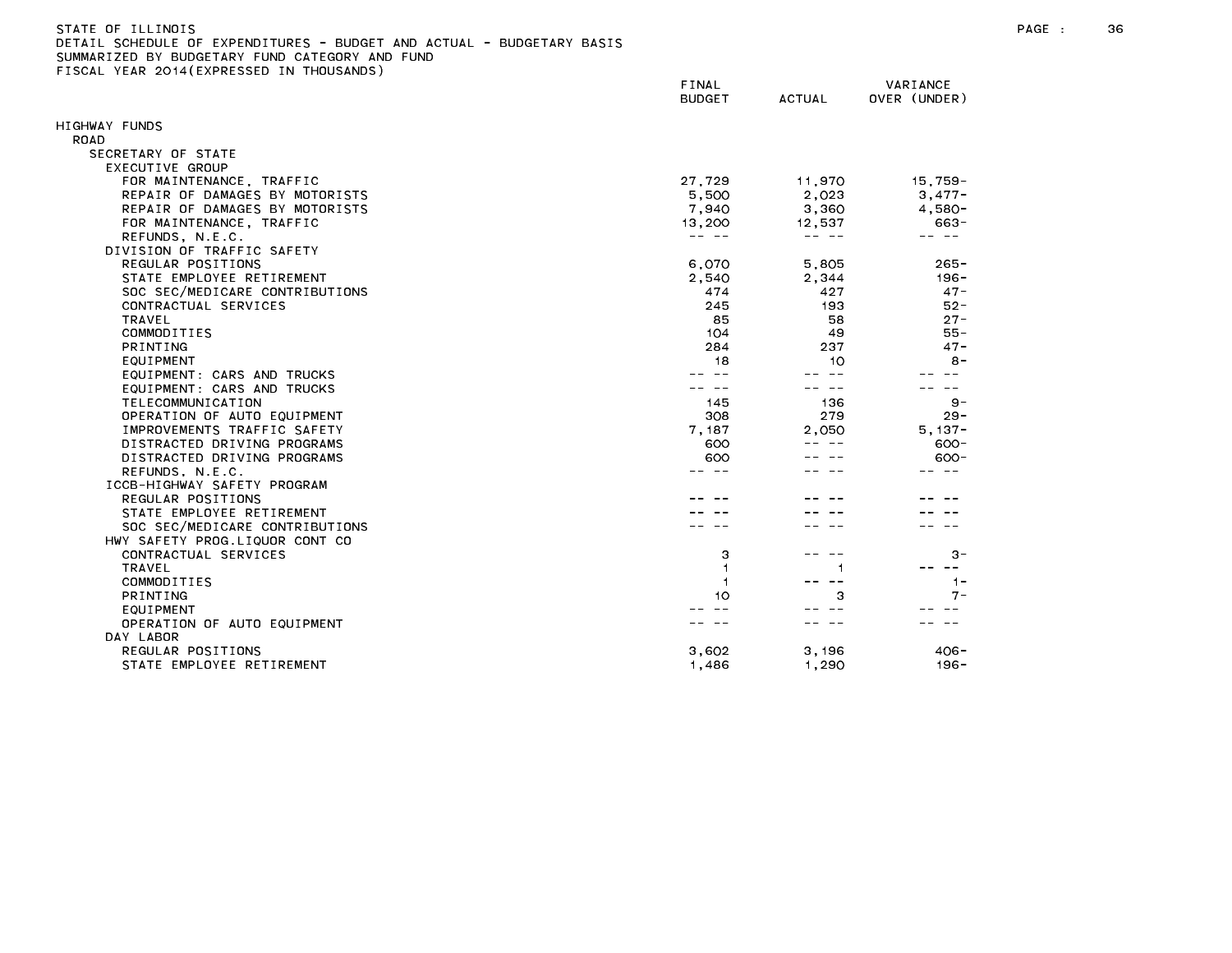| STATE OF ILLINOIS                                                     |  |
|-----------------------------------------------------------------------|--|
| DETAIL SCHEDULE OF EXPENDITURES - BUDGET AND ACTUAL - BUDGETARY BASIS |  |
| SUMMARIZED BY BUDGETARY FUND CATEGORY AND FUND                        |  |
| FISCAL YEAR 2014(EXPRESSED IN THOUSANDS)                              |  |

|                                | FINAL<br><b>BUDGET</b> | ACTUAL  | VARIANCE<br>OVER (UNDER)                                                                                                                                                                                                                                                                                                                                                                     |
|--------------------------------|------------------------|---------|----------------------------------------------------------------------------------------------------------------------------------------------------------------------------------------------------------------------------------------------------------------------------------------------------------------------------------------------------------------------------------------------|
| HIGHWAY FUNDS                  |                        |         |                                                                                                                                                                                                                                                                                                                                                                                              |
| ROAD                           |                        |         |                                                                                                                                                                                                                                                                                                                                                                                              |
| SECRETARY OF STATE             |                        |         |                                                                                                                                                                                                                                                                                                                                                                                              |
| EXECUTIVE GROUP                |                        |         |                                                                                                                                                                                                                                                                                                                                                                                              |
| SOC SEC/MEDICARE CONTRIBUTIONS | 435                    | 400     | $35 -$                                                                                                                                                                                                                                                                                                                                                                                       |
| CONTRACTUAL SERVICES           | 4.150                  | 3.909   | $241 -$                                                                                                                                                                                                                                                                                                                                                                                      |
| <b>TRAVEL</b>                  | 120                    | 94      | $26 -$                                                                                                                                                                                                                                                                                                                                                                                       |
| COMMODITIES                    | 142                    | 132     | $10 -$                                                                                                                                                                                                                                                                                                                                                                                       |
| EQUIPMENT                      | 600                    | 13      | $587 -$<br>-- --                                                                                                                                                                                                                                                                                                                                                                             |
| EQUIPMENT                      | 26                     | 26      |                                                                                                                                                                                                                                                                                                                                                                                              |
| EQUIPMENT: CARS & TRUCKS       | 494                    | 47      | $447 -$                                                                                                                                                                                                                                                                                                                                                                                      |
| EQUIPMENT: CARS & TRUCKS       | 549                    | 538     | $11 -$                                                                                                                                                                                                                                                                                                                                                                                       |
| TELECOMMUNICATION              | 31                     | 30      | $1 -$                                                                                                                                                                                                                                                                                                                                                                                        |
| OPERATION OF AUTO EQUIPMENT    | 605                    | 538     | $67 -$                                                                                                                                                                                                                                                                                                                                                                                       |
| HUMAN SERVICE-HIGHWAY SAFETY   |                        |         |                                                                                                                                                                                                                                                                                                                                                                                              |
| COMMODITIES                    | 25                     |         | $25 -$                                                                                                                                                                                                                                                                                                                                                                                       |
| <b>PRINTING</b>                | $\overline{2}$         |         | $2 -$                                                                                                                                                                                                                                                                                                                                                                                        |
| DISTRICT 1, SCHAUMBURG OFFICE  |                        |         |                                                                                                                                                                                                                                                                                                                                                                                              |
| REGULAR POSITIONS              | 104,084                | 104,001 | $83 -$                                                                                                                                                                                                                                                                                                                                                                                       |
| EXTRA HELP                     | 15,787                 | 14,863  | $924 -$                                                                                                                                                                                                                                                                                                                                                                                      |
| STATE EMPLOYEE RETIREMENT      | 48,891                 | 48,056  | $835 -$                                                                                                                                                                                                                                                                                                                                                                                      |
| SOC SEC/MEDICARE CONTRIBUTIONS | 9, 127                 | 8,820   | $307 -$                                                                                                                                                                                                                                                                                                                                                                                      |
| CONTRACTUAL SERVICES           | 13,950                 | 13,039  | $911 -$                                                                                                                                                                                                                                                                                                                                                                                      |
| <b>TRAVEL</b>                  | 286                    | 272     | $14 -$                                                                                                                                                                                                                                                                                                                                                                                       |
| COMMODITIES                    | 16, 104                | 11,352  | $4,752-$                                                                                                                                                                                                                                                                                                                                                                                     |
| EQUIPMENT                      | 1.524                  | 623     | $901 -$                                                                                                                                                                                                                                                                                                                                                                                      |
| EQUIPMENT                      | 895                    | 815     | $80 -$                                                                                                                                                                                                                                                                                                                                                                                       |
| EQUIPMENT: CARS & TRUCKS       | 5,841                  | 774     | $5,067-$                                                                                                                                                                                                                                                                                                                                                                                     |
| EQUIPMENT: CARS & TRUCKS       | 5,764                  | 5,762   | $2 -$                                                                                                                                                                                                                                                                                                                                                                                        |
| TELECOMMUNICATION              | 3.375                  | 2.961   | $414 -$                                                                                                                                                                                                                                                                                                                                                                                      |
| OPERATION OF AUTO EQUIPMENT    | 15,203                 | 14,226  | $977 -$                                                                                                                                                                                                                                                                                                                                                                                      |
| DISTRICT 2, DIXON OFFICE       |                        |         |                                                                                                                                                                                                                                                                                                                                                                                              |
| REGULAR POSITIONS              | 30,678                 | 30,441  | $237 -$                                                                                                                                                                                                                                                                                                                                                                                      |
| EXTRA HELP                     | 3.952                  | 3.550   | $402 -$                                                                                                                                                                                                                                                                                                                                                                                      |
| STATE EMPLOYEE RETIREMENT      | 13,923                 | 13,738  | $185 -$                                                                                                                                                                                                                                                                                                                                                                                      |
| SOC SEC/MEDICARE CONTRIBUTIONS | 2,601                  | 2,512   | $89 -$                                                                                                                                                                                                                                                                                                                                                                                       |
| CONTRACTUAL SERVICES           | 3,846                  | 3,600   | $246 -$                                                                                                                                                                                                                                                                                                                                                                                      |
| <b>TRAVEL</b>                  | 82                     | 66      | $16 -$                                                                                                                                                                                                                                                                                                                                                                                       |
| COMMODITIES                    | 5,615                  | 5.401   | $214 -$                                                                                                                                                                                                                                                                                                                                                                                      |
| EQUIPMENT                      | 1.063                  | 379     | $684 -$                                                                                                                                                                                                                                                                                                                                                                                      |
| EQUIPMENT                      | 778                    | 778     | $\frac{1}{2} \frac{1}{2} \frac{1}{2} \frac{1}{2} \frac{1}{2} \frac{1}{2} \frac{1}{2} \frac{1}{2} \frac{1}{2} \frac{1}{2} \frac{1}{2} \frac{1}{2} \frac{1}{2} \frac{1}{2} \frac{1}{2} \frac{1}{2} \frac{1}{2} \frac{1}{2} \frac{1}{2} \frac{1}{2} \frac{1}{2} \frac{1}{2} \frac{1}{2} \frac{1}{2} \frac{1}{2} \frac{1}{2} \frac{1}{2} \frac{1}{2} \frac{1}{2} \frac{1}{2} \frac{1}{2} \frac{$ |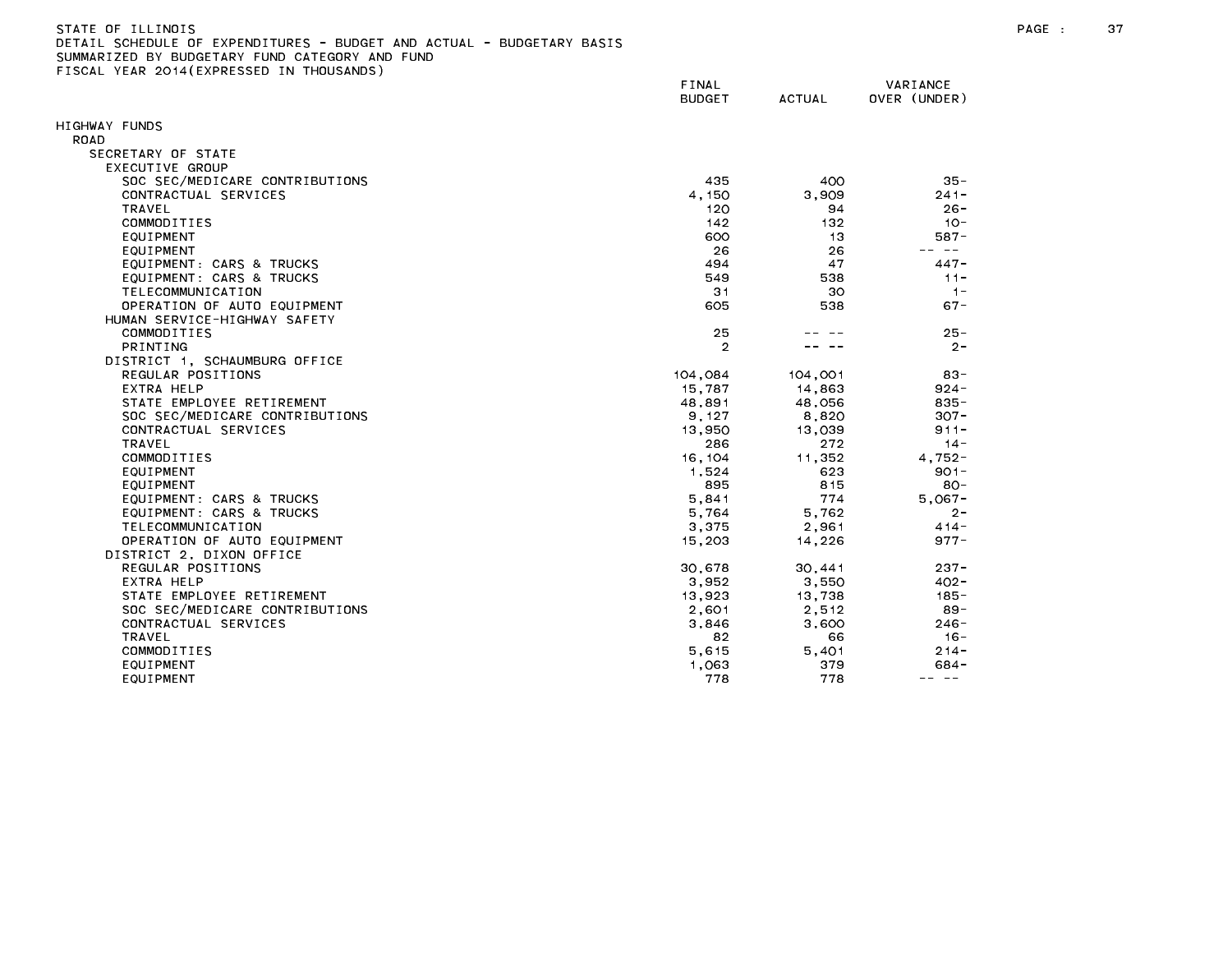| STATE OF TLLINDIS                                                     |
|-----------------------------------------------------------------------|
| DETAIL SCHEDULE OF EXPENDITURES - BUDGET AND ACTUAL - BUDGETARY BASIS |
| SUMMARIZED BY BUDGETARY FUND CATEGORY AND FUND                        |
| FISCAL YEAR 2014(EXPRESSED IN THOUSANDS)                              |

| LIGORE TEAR EUTR(EATREGUED IN  | FINAL<br><b>BUDGET</b> | <b>ACTUAL</b> | VARIANCE<br>OVER (UNDER) |
|--------------------------------|------------------------|---------------|--------------------------|
| HIGHWAY FUNDS                  |                        |               |                          |
| ROAD                           |                        |               |                          |
| SECRETARY OF STATE             |                        |               |                          |
| EXECUTIVE GROUP                |                        |               |                          |
| EQUIPMENT: CARS & TRUCKS       | 1,606                  | 204           | $1,402 -$                |
| EQUIPMENT: CARS & TRUCKS       | 1,973                  | 1,973         | $\sim$ $-$               |
| TELECOMMUNICATION              | 270                    | 224           | $46 -$                   |
| OPERATION OF AUTO EQUIPMENT    | 5,565                  | 5,438         | $127 -$                  |
| DISTRICT 3, OTTAWA OFFICE      |                        |               |                          |
| REGULAR POSITIONS              | 28,467                 | 28.287        | $180 -$                  |
| EXTRA HELP                     | 4,222                  | 4,039         | $183 -$                  |
| STATE EMPLOYEE RETIREMENT      | 13, 178                | 13,078        | $100 -$                  |
| SOC SEC/MEDICARE CONTRIBUTIONS | 2,442                  | 2,394         | $48 -$                   |
| CONTRACTUAL SERVICES           | 3,517                  | 3,425         | $92 -$                   |
| <b>TRAVEL</b>                  | 70                     | 37            | $33 -$                   |
| COMMODITIES                    | 4,274                  | 4.162         | $112 -$                  |
| EQUIPMENT                      | 1.063                  | 200           | $863 -$                  |
| EQUIPMENT                      | 720                    | 716           | $4 -$                    |
| EQUIPMENT: CARS & TRUCKS       | 1,929                  | 221           | $1,708-$                 |
| EQUIPMENT: CARS & TRUCKS       | 1,612                  | 1,612         | $\sim$ $-$               |
| TELECOMMUNICATION              | 243                    | 241           | $2 -$                    |
| OPERATION OF AUTO EQUIPMENT    | 5,746                  | 5,738         | $8 -$                    |
| DISTRICT 4, PEORIA OFFICE      |                        |               |                          |
| REGULAR POSITIONS              | 26,633                 | 26,429        | $204 -$                  |
| EXTRA HELP                     | 4,469                  | 3,777         | $692 -$                  |
| STATE EMPLOYEE RETIREMENT      | 12,327                 | 12,213        | $114 -$                  |
| SOC SEC/MEDICARE CONTRIBUTIONS | 2,278                  | 2,231         | $47 -$                   |
| CONTRACTUAL SERVICES           | 4.130                  | 2.710         | $1.420 -$                |
| TRAVEL                         | 71                     | 40            | $31 -$                   |
| COMMODITIES                    | 2,684                  | 2,533         | $151 -$                  |
| EQUIPMENT                      | 1.093                  | 441           | $652 -$                  |
| EQUIPMENT                      | 768                    | 768           |                          |
| EQUIPMENT: CARS & TRUCKS       | 1,709                  | 264           | $1.445 -$                |
| EQUIPMENT: CARS & TRUCKS       | 2.275                  | 2.275         | -- --                    |
| TELECOMMUNICATION              | 259                    | 247           | $12 -$                   |
| OPERATION OF AUTO EQUIPMENT    | 4,979                  | 4,901         | $78 -$                   |
| DISTRICT 5. PARIS OFFICE       |                        |               |                          |
| REGULAR POSITIONS              | 21.757                 | 21,659        | $98 -$                   |
| EXTRA HELP                     | 2,676                  | 2,481         | $195 -$                  |
| STATE EMPLOYEE RETIREMENT      | 9.819                  | 9.758         | 61-                      |
| SOC SEC/MEDICARE CONTRIBUTIONS | 1.819                  | 1.779         | $40 -$                   |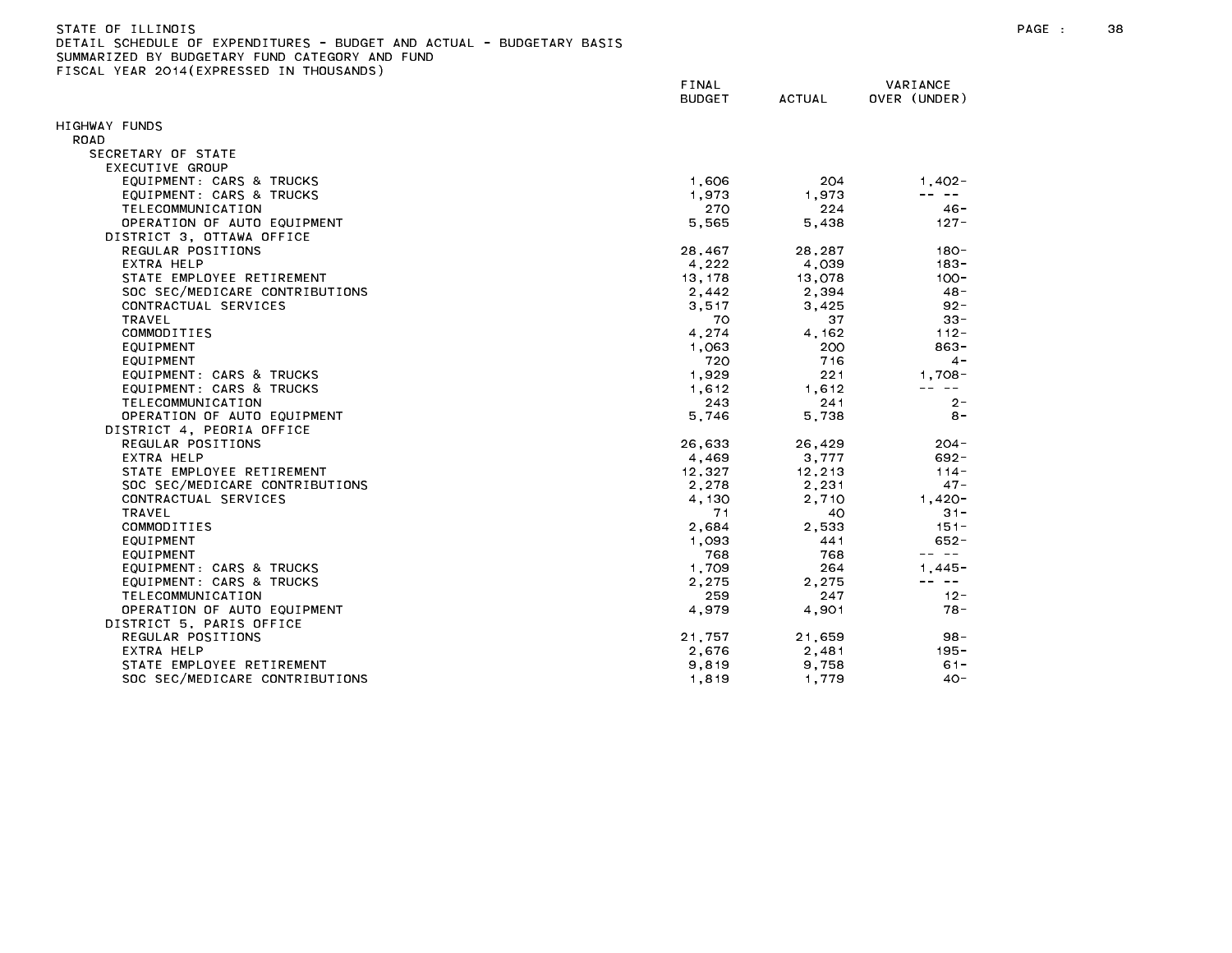| STATE OF ILLINOIS                                                     |
|-----------------------------------------------------------------------|
| DETAIL SCHEDULE OF EXPENDITURES - BUDGET AND ACTUAL - BUDGETARY BASIS |
| SUMMARIZED BY BUDGETARY FUND CATEGORY AND FUND                        |
| FISCAL YEAR 2014(EXPRESSED IN THOUSANDS)                              |

|                                | FINAL<br><b>BUDGET</b> | <b>ACTUAL</b> | VARIANCE<br>OVER (UNDER) |
|--------------------------------|------------------------|---------------|--------------------------|
| HIGHWAY FUNDS                  |                        |               |                          |
| ROAD                           |                        |               |                          |
| SECRETARY OF STATE             |                        |               |                          |
| EXECUTIVE GROUP                |                        |               |                          |
| CONTRACTUAL SERVICES           | 2.923                  | 2.674         |                          |
|                                |                        |               | $249 -$                  |
| TRAVEL<br>COMMODITIES          | 54                     | 29            | $25 -$                   |
|                                | 1.815                  | 1.725         | $90 -$                   |
| EQUIPMENT                      | 1,093                  | 501           | $592 -$                  |
| EQUIPMENT                      | 726                    | 725           | $1 -$                    |
| EQUIPMENT: CARS & TRUCKS       | 876                    | 95            | $781 -$<br>-- --         |
| EQUIPMENT: CARS & TRUCKS       | 933                    | 933           |                          |
| TELECOMMUNICATION              | 192                    | 179           | $13 -$                   |
| OPERATION OF AUTO EQUIPMENT    | 3.865                  | 3,361         | $504 -$                  |
| DISTRICT 6, SPRINGFIELD OFFICE |                        |               |                          |
| REGULAR POSITIONS              | 29, 195                | 29,072        | $123 -$                  |
| EXTRA HELP                     | 2,450                  | 2,402         | $48 -$                   |
| STATE EMPLOYEE RETIREMENT      | 12,804                 | 12.727        | $77 -$                   |
| SOC SEC/MEDICARE CONTRIBUTIONS | 2,389                  | 2,324         | $65 -$                   |
| CONTRACTUAL SERVICES           | 3,903                  | 3,647         | $256 -$                  |
| TRAVEL                         | 73                     | 33            | $40 -$                   |
| COMMODITIES                    | 3.185                  | 3.098         | $87 -$                   |
| EQUIPMENT                      | 1,046                  | 278           | 768-                     |
| EQUIPMENT                      | 537                    | 537           | -- --                    |
| EQUIPMENT: CARS & TRUCKS       | 2,792                  | 555           | $2,237-$                 |
| EQUIPMENT: CARS & TRUCKS       | 2,276                  | 2.275         | $1 -$                    |
| TELECOMMUNICATION              | 321                    | 320           | $1 -$                    |
| OPERATION OF AUTO EQUIPMENT    | 4,934                  | 4.789         | $145 -$                  |
| DISTRICT 7, EFFINGHAM OFFICE   |                        |               |                          |
| REGULAR POSITIONS              | 23.931                 | 23.794        | $137 -$                  |
| EXTRA HELP                     | 2,310                  | 2,006         | $304 -$                  |
| STATE EMPLOYEE RETIREMENT      | 10,506                 | 10,434        | $72 -$                   |
| SOC SEC/MEDICARE CONTRIBUTIONS | 1,942                  | 1,901         | $41 -$                   |
| CONTRACTUAL SERVICES           | 3,315                  | 3,259         | $56 -$                   |
| TRAVEL                         | 79                     | 37            | $42 -$                   |
| COMMODITIES                    | 2,270                  | 2,048         | $222 -$                  |
| EQUIPMENT                      | 1,084                  | 261           | $823 -$                  |
| EQUIPMENT                      | 755                    | 755           | $\sim$ $ -$              |
| EQUIPMENT: CARS & TRUCKS       | 978                    | 110           | $868 -$                  |
| EQUIPMENT: CARS & TRUCKS       | 1,277                  | 1,277         | -- --                    |
| TELECOMMUNICATION              | 165                    | 143           | $22 -$                   |
| OPERATION OF AUTO EQUIPMENT    | 3.743                  | 3,644         | $99 -$                   |
| DIST 8, COLLINSVILLE OFFICE    |                        |               |                          |
| REGULAR POSITIONS              | 39,015                 | 38,768        | $247 -$                  |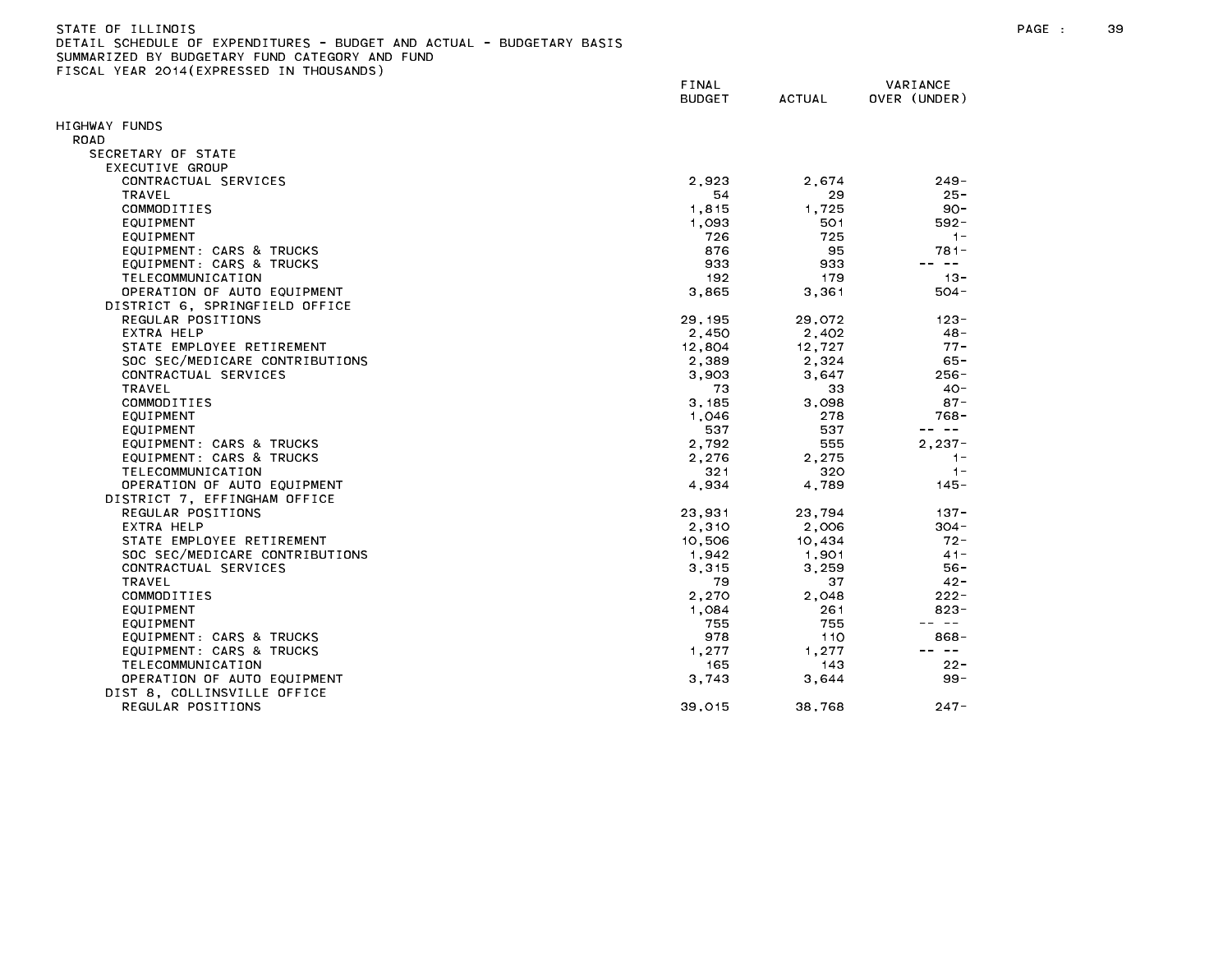| STATE OF ILLINOIS                                                     |
|-----------------------------------------------------------------------|
| DETAIL SCHEDULE OF EXPENDITURES - BUDGET AND ACTUAL - BUDGETARY BASIS |
| SUMMARIZED BY BUDGETARY FUND CATEGORY AND FUND                        |
| FISCAL YEAR 2014(EXPRESSED IN THOUSANDS)                              |

|                                                                 | FINAL<br><b>BUDGET</b> | <b>ACTUAL</b>                                                                                                                                                                                                                                                                                                                                                                                | VARIANCE<br>OVER (UNDER)                                                                                                                                                                                                                                                                                                                                                                     |
|-----------------------------------------------------------------|------------------------|----------------------------------------------------------------------------------------------------------------------------------------------------------------------------------------------------------------------------------------------------------------------------------------------------------------------------------------------------------------------------------------------|----------------------------------------------------------------------------------------------------------------------------------------------------------------------------------------------------------------------------------------------------------------------------------------------------------------------------------------------------------------------------------------------|
| HIGHWAY FUNDS                                                   |                        |                                                                                                                                                                                                                                                                                                                                                                                              |                                                                                                                                                                                                                                                                                                                                                                                              |
| <b>ROAD</b>                                                     |                        |                                                                                                                                                                                                                                                                                                                                                                                              |                                                                                                                                                                                                                                                                                                                                                                                              |
| SECRETARY OF STATE                                              |                        |                                                                                                                                                                                                                                                                                                                                                                                              |                                                                                                                                                                                                                                                                                                                                                                                              |
| EXECUTIVE GROUP                                                 |                        |                                                                                                                                                                                                                                                                                                                                                                                              |                                                                                                                                                                                                                                                                                                                                                                                              |
| EXTRA HELP                                                      | 2.752                  | 2.705                                                                                                                                                                                                                                                                                                                                                                                        | $47 -$                                                                                                                                                                                                                                                                                                                                                                                       |
| STATE EMPLOYEE RETIREMENT                                       | 17,077                 | 16,796                                                                                                                                                                                                                                                                                                                                                                                       | $281 -$                                                                                                                                                                                                                                                                                                                                                                                      |
| SOC SEC/MEDICARE CONTRIBUTIONS                                  | 3, 173                 | 3,042                                                                                                                                                                                                                                                                                                                                                                                        | $131 -$                                                                                                                                                                                                                                                                                                                                                                                      |
| CONTRACTUAL SERVICES                                            | 7,252                  | 6,832                                                                                                                                                                                                                                                                                                                                                                                        | $420 -$                                                                                                                                                                                                                                                                                                                                                                                      |
| <b>TRAVEL</b>                                                   | 179                    | 76                                                                                                                                                                                                                                                                                                                                                                                           | $103 -$                                                                                                                                                                                                                                                                                                                                                                                      |
| COMMODITIES                                                     | 3,047                  | 2.842                                                                                                                                                                                                                                                                                                                                                                                        | $205 -$                                                                                                                                                                                                                                                                                                                                                                                      |
| EQUIPMENT                                                       | 1,448                  | 60                                                                                                                                                                                                                                                                                                                                                                                           | $1.388 -$                                                                                                                                                                                                                                                                                                                                                                                    |
| EQUIPMENT                                                       | 1,071                  | 1,069                                                                                                                                                                                                                                                                                                                                                                                        | $2 -$                                                                                                                                                                                                                                                                                                                                                                                        |
| EQUIPMENT: CARS & TRUCKS                                        | 1,352                  | 158                                                                                                                                                                                                                                                                                                                                                                                          | $1,194-$                                                                                                                                                                                                                                                                                                                                                                                     |
| EQUIPMENT: CARS & TRUCKS                                        | 1,730                  | 1.730                                                                                                                                                                                                                                                                                                                                                                                        | $\frac{1}{2} \frac{1}{2} \frac{1}{2} \frac{1}{2} \frac{1}{2} \frac{1}{2} \frac{1}{2} \frac{1}{2} \frac{1}{2} \frac{1}{2} \frac{1}{2} \frac{1}{2} \frac{1}{2} \frac{1}{2} \frac{1}{2} \frac{1}{2} \frac{1}{2} \frac{1}{2} \frac{1}{2} \frac{1}{2} \frac{1}{2} \frac{1}{2} \frac{1}{2} \frac{1}{2} \frac{1}{2} \frac{1}{2} \frac{1}{2} \frac{1}{2} \frac{1}{2} \frac{1}{2} \frac{1}{2} \frac{$ |
| TELECOMMUNICATION                                               | 660                    | 516                                                                                                                                                                                                                                                                                                                                                                                          | $144 -$                                                                                                                                                                                                                                                                                                                                                                                      |
| OPERATION OF AUTO EQUIPMENT                                     | 4,981                  | 4,943                                                                                                                                                                                                                                                                                                                                                                                        | $38 -$                                                                                                                                                                                                                                                                                                                                                                                       |
| DISTRICT 9, CARBONDALE OFFICE                                   |                        |                                                                                                                                                                                                                                                                                                                                                                                              |                                                                                                                                                                                                                                                                                                                                                                                              |
| REGULAR POSITIONS                                               | 22,377                 | 22,340                                                                                                                                                                                                                                                                                                                                                                                       | $37 -$                                                                                                                                                                                                                                                                                                                                                                                       |
| EXTRA HELP                                                      | 1,966                  | 1,685                                                                                                                                                                                                                                                                                                                                                                                        | $281 -$                                                                                                                                                                                                                                                                                                                                                                                      |
| STATE EMPLOYEE RETIREMENT                                       | 9,754                  | 9,717                                                                                                                                                                                                                                                                                                                                                                                        | $37 -$                                                                                                                                                                                                                                                                                                                                                                                       |
| SOC SEC/MEDICARE CONTRIBUTIONS                                  | 1,796                  | 1,760                                                                                                                                                                                                                                                                                                                                                                                        | $36 -$                                                                                                                                                                                                                                                                                                                                                                                       |
| CONTRACTUAL SERVICES<br><b>TRAVEL</b>                           | 3,283                  | 3,277                                                                                                                                                                                                                                                                                                                                                                                        | $6 -$                                                                                                                                                                                                                                                                                                                                                                                        |
|                                                                 | 48                     | 42                                                                                                                                                                                                                                                                                                                                                                                           | $6 -$                                                                                                                                                                                                                                                                                                                                                                                        |
| COMMODITIES                                                     | 1,892                  | 1,700                                                                                                                                                                                                                                                                                                                                                                                        | $192 -$                                                                                                                                                                                                                                                                                                                                                                                      |
| EQUIPMENT                                                       | 1,054                  | 197                                                                                                                                                                                                                                                                                                                                                                                          | 857-<br>-- --                                                                                                                                                                                                                                                                                                                                                                                |
| EQUIPMENT                                                       | 680                    | 680                                                                                                                                                                                                                                                                                                                                                                                          |                                                                                                                                                                                                                                                                                                                                                                                              |
| EQUIPMENT: CARS & TRUCKS                                        | 534                    | 100                                                                                                                                                                                                                                                                                                                                                                                          | 434 -                                                                                                                                                                                                                                                                                                                                                                                        |
| EQUIPMENT: CARS & TRUCKS                                        | 728                    | 728                                                                                                                                                                                                                                                                                                                                                                                          | $\sim$ $-$                                                                                                                                                                                                                                                                                                                                                                                   |
| TELECOMMUNICATION                                               | 148                    | 135                                                                                                                                                                                                                                                                                                                                                                                          | $13 -$                                                                                                                                                                                                                                                                                                                                                                                       |
| OPERATION OF AUTO EQUIPMENT                                     | 3,437                  | 3.361                                                                                                                                                                                                                                                                                                                                                                                        | $76 -$                                                                                                                                                                                                                                                                                                                                                                                       |
| CONSTRUCTION& LAND ACQUISTION<br>FOR APPORTIONMENT TO COUNTIES  |                        |                                                                                                                                                                                                                                                                                                                                                                                              |                                                                                                                                                                                                                                                                                                                                                                                              |
|                                                                 | 15,000                 | 3,576                                                                                                                                                                                                                                                                                                                                                                                        | $11,424-$                                                                                                                                                                                                                                                                                                                                                                                    |
| FOR APPORTIONMENT TO COUNTIES                                   | 25,931                 | 10,085                                                                                                                                                                                                                                                                                                                                                                                       | $15,846 -$                                                                                                                                                                                                                                                                                                                                                                                   |
| APPORTIONMENT/NEEDY TOWNSHIPS<br>APPORTIONMENT/HIGH-GROWTH CITY | 10,014<br>4,000        | 10,014<br>4,000                                                                                                                                                                                                                                                                                                                                                                              |                                                                                                                                                                                                                                                                                                                                                                                              |
| APPORTIONMENT TO COUNTIES                                       | 21,800                 | 21,800                                                                                                                                                                                                                                                                                                                                                                                       | $\sim$ $ -$                                                                                                                                                                                                                                                                                                                                                                                  |
| ALL ENGINEERING CONSTRUCTION                                    | 85,762                 |                                                                                                                                                                                                                                                                                                                                                                                              | $75,451-$                                                                                                                                                                                                                                                                                                                                                                                    |
| PAVEMENT PRESERVATION PROGRAMS                                  | 37                     | 10,311<br>$- - - - -$                                                                                                                                                                                                                                                                                                                                                                        | $37 -$                                                                                                                                                                                                                                                                                                                                                                                       |
| NORTH AVENUE BRIDGE CHICAGO                                     | 324                    | $\frac{1}{2} \frac{1}{2} \frac{1}{2} \frac{1}{2} \frac{1}{2} \frac{1}{2} \frac{1}{2} \frac{1}{2} \frac{1}{2} \frac{1}{2} \frac{1}{2} \frac{1}{2} \frac{1}{2} \frac{1}{2} \frac{1}{2} \frac{1}{2} \frac{1}{2} \frac{1}{2} \frac{1}{2} \frac{1}{2} \frac{1}{2} \frac{1}{2} \frac{1}{2} \frac{1}{2} \frac{1}{2} \frac{1}{2} \frac{1}{2} \frac{1}{2} \frac{1}{2} \frac{1}{2} \frac{1}{2} \frac{$ | $324 -$                                                                                                                                                                                                                                                                                                                                                                                      |
| HIGH PRIORITY PROJECTS                                          | 120.138                | 16, 193                                                                                                                                                                                                                                                                                                                                                                                      | $103, 945 -$                                                                                                                                                                                                                                                                                                                                                                                 |
| TRANSPORTATION, COMMUNITY &                                     | 9,315                  | 1,021                                                                                                                                                                                                                                                                                                                                                                                        | $8,294-$                                                                                                                                                                                                                                                                                                                                                                                     |
| LAND ACQUISITION EXPENSES                                       | 12,023                 | 641                                                                                                                                                                                                                                                                                                                                                                                          | $11,382 -$                                                                                                                                                                                                                                                                                                                                                                                   |
|                                                                 |                        |                                                                                                                                                                                                                                                                                                                                                                                              |                                                                                                                                                                                                                                                                                                                                                                                              |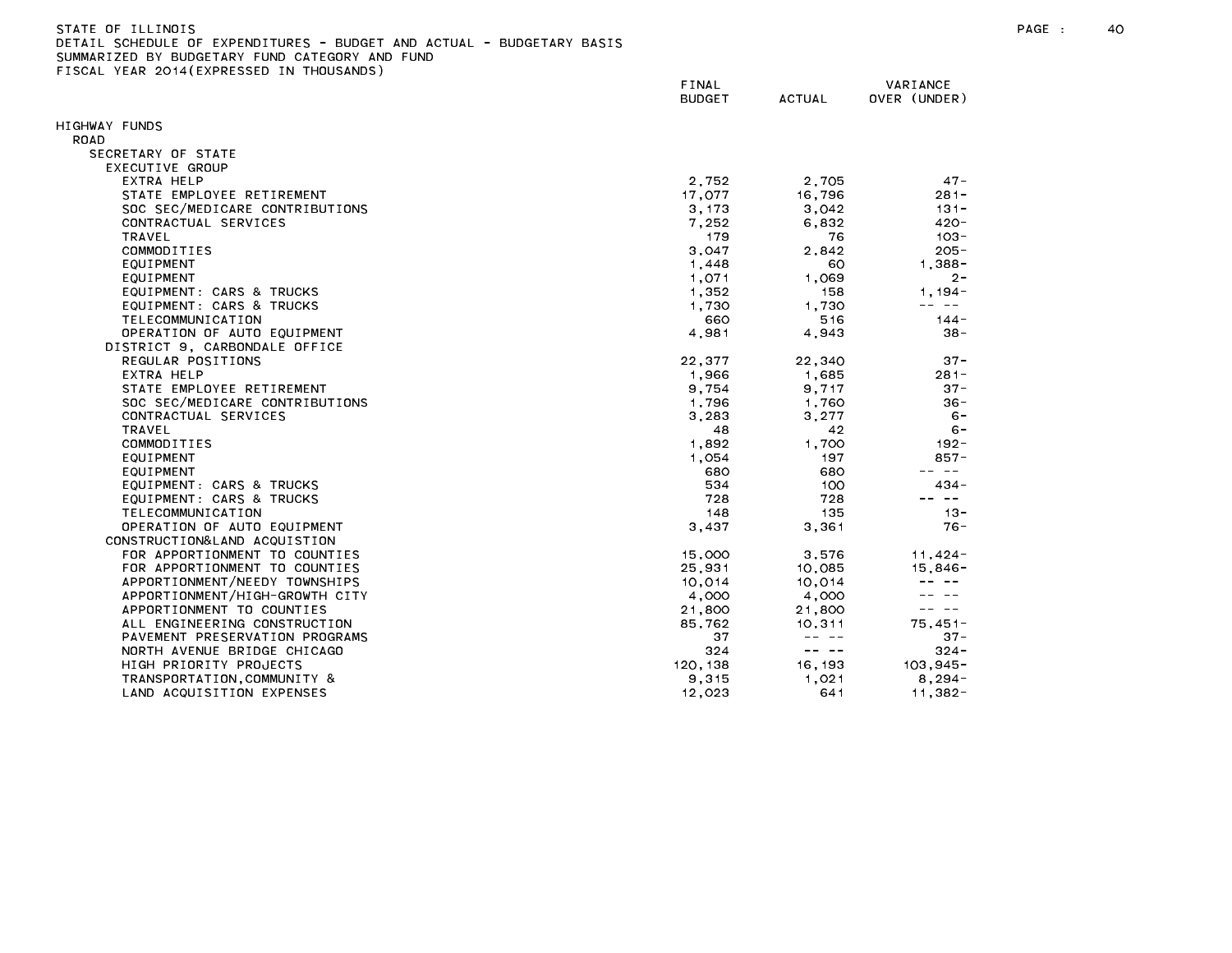| STATE OF TLLINDIS                                                     |
|-----------------------------------------------------------------------|
| DETAIL SCHEDULE OF EXPENDITURES - BUDGET AND ACTUAL - BUDGETARY BASIS |
| SUMMARIZED BY BUDGETARY FUND CATEGORY AND FUND                        |
| FISCAL YEAR 2014(EXPRESSED IN THOUSANDS)                              |

| LIGORE TERN EGIT(EATINESSED IN | FINAL<br><b>BUDGET</b> | <b>ACTUAL</b> | VARIANCE<br>OVER (UNDER) |
|--------------------------------|------------------------|---------------|--------------------------|
| HIGHWAY FUNDS                  |                        |               |                          |
| ROAD                           |                        |               |                          |
| SECRETARY OF STATE             |                        |               |                          |
| EXECUTIVE GROUP                |                        |               |                          |
| NATIONAL CORRIDOR PLANNING     | 12                     |               | $12 -$                   |
| FOR TCSP                       | 6,340                  | 52            | $6.288 -$                |
| CANAL CORRIDOR ASSOCIATION     | 400                    |               | $400 -$                  |
| HOMEWOOD IL RAILROAD STATION   | 16                     |               | $16 -$                   |
| VILLAGE OF GLENCOE             | 105                    |               | $105 -$                  |
| ANNIE GLIDDEN ROAD DEKALB      | 152                    | 22            | 130-                     |
| CONVOCATION CENTER ROADWAY     | 152                    |               | $152 -$                  |
| GREAT RIVER RD/MERCER COUNTY   | 15                     |               | $15 -$                   |
| ITS I-74 IN PEORIA             | 750                    |               | 750-                     |
| KASKASKIA REGIONAL PORT DIST   | 10                     |               | $10 -$                   |
| LONG MEADOW PARKWAY            | 125                    |               | $125 -$                  |
| SAUK TRAIL RECONSTRUCTION      | 330                    |               | $330 -$                  |
| SAUK VILLAGE INDUSTRIAL PARK   | 472                    |               | 472 -                    |
| ST CHARLES ILLINOIS            | 260                    |               | $260 -$                  |
| US 51 CHRISTIAN/SHELBY COUNTIE | 767                    | 650           | $117 -$                  |
| W GRAND AVE FROM NW TO N CALIF | 800                    |               | $800 -$                  |
| BRIDGE DISCRETIONARY           | 1,917                  |               | $1.917 -$                |
| INTERSTATE MAINTENANCE DISCRET | 1,400                  |               | $1,400-$                 |
| 171ST STREET RECONSTRUCTION    | 6                      |               | $6 -$                    |
| 67TH ST PEDESTRIAN UNDERPASS   | 400                    |               | $400 -$                  |
| CAMP ST UPGRADES E PEORIA      | 220                    |               | $220 -$                  |
| CERMAK AND KENTON AVENUES      | 751                    |               | $751 -$                  |
| CICERO AVE LIGHTING/UNIV PARK  | 107                    |               | $107 -$                  |
| DES PLAINES ILLINOIS           | 16                     |               | $16 -$                   |
| FULTON COUNTY HIGHWAY 6        | 52                     |               | $52 -$                   |
| I-290 CAP OAK PARK             | 963                    | 23            | $940 -$                  |
| KBS RAILROAD HAZARD            | 300                    | د د           | 300-                     |
| MACARTHUR BOULEVARD EXTENSION  | 138                    | 24            | $114 -$                  |
| MCHENRY COUNTY                 | 158                    |               | $158 -$                  |
| MILWAUKEE AVENUE               | 20                     |               | $20 -$                   |
| ROUTE 178 RELOCATION           | 456                    |               | $456 -$                  |
| SHERIDAN ROAD                  | 8                      |               | $8 -$                    |
| SIDEWALKS NEAR FORD HEIGHTS    | 200                    |               | $200 -$                  |
| STREET IMPROVEMENTS            | $\overline{2}$         |               | 2-                       |
| STREET IMPROVEMENTS            | 12                     |               | $12 -$                   |
| STREET IMPROVEMENTS            | 9                      |               | $9 -$                    |
| STREETLIGHTS & SALT DOME       | 300                    |               | $300 -$                  |
| US 41/I-176 INTERCHANGE        | 800                    | 152           | 648 -                    |
| WINFIELD PEDESTRIAN TUNNEL     | 98                     | -- --         | $98 -$                   |
| FED DISCRETIONARY PRGRM AWARDS | 15,047                 | 2,526         | $12,521-$                |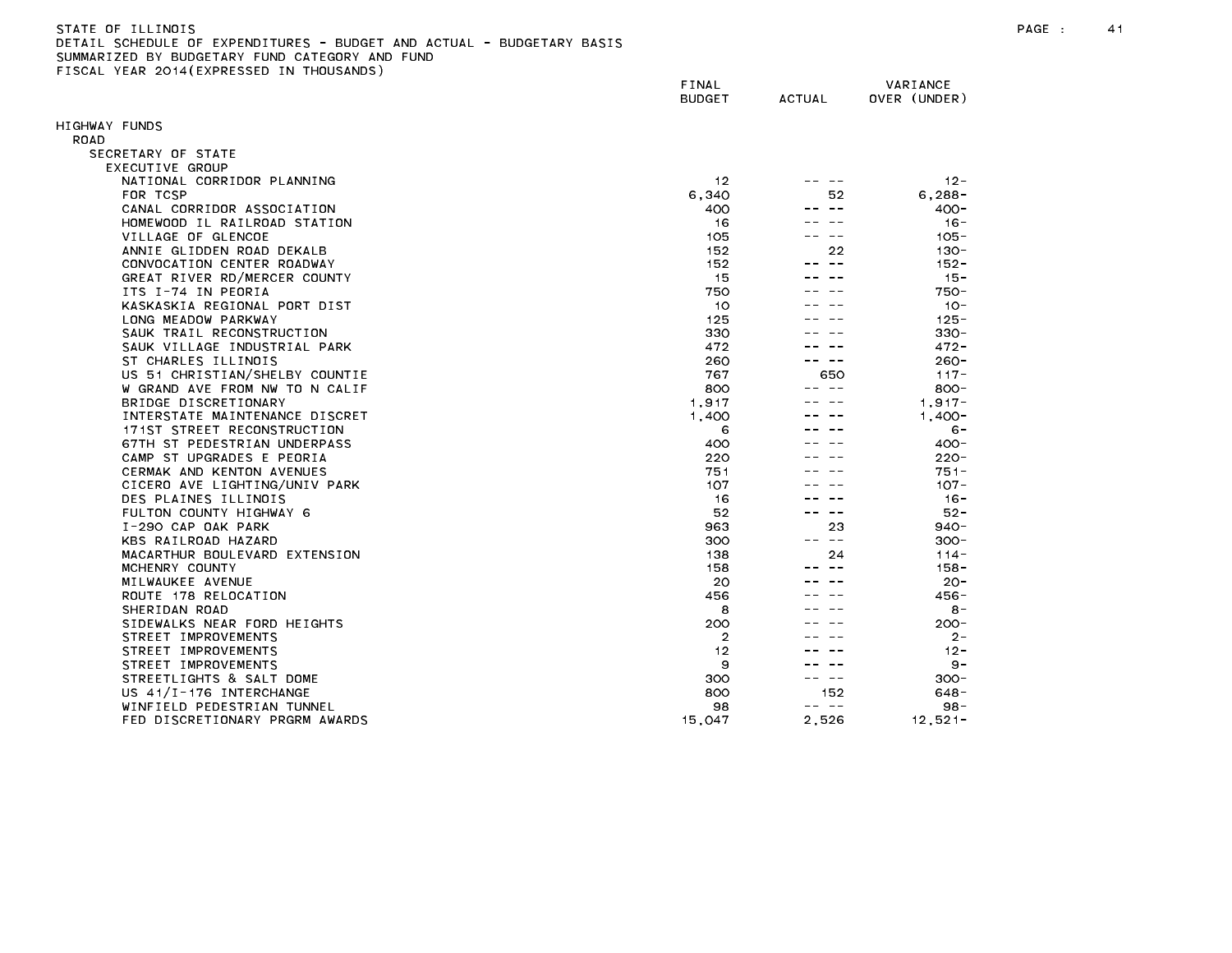| STATE OF ILLINOIS                                                     | PAGE | 42 |
|-----------------------------------------------------------------------|------|----|
| DETAIL SCHEDULE OF EXPENDITURES - BUDGET AND ACTUAL - BUDGETARY BASIS |      |    |
| SUMMARIZED BY BUDGETARY FUND CATEGORY<br>AND FUND                     |      |    |

FINAL VARIANCE BUDGET ACTUAL OVER (UNDER) HIGHWAY FUNDS ROAD SECRETARY OF STATE EXECUTIVE GROUP TIGER III PROGRAM AWARDS AS 7,913 7,913 -- -- FED EMRGNCY RELIEF PROG AWARDS 131 ---- 131-FEDERAL DISCRETIONARY PROJECTS 13,453 1,215 12,238- ROAD IMPROVEMENT PROGRAM COSTS 805,986 117,512 688,474-PRELIMINARY & CONSTRUCTION **172** 17492-17492-17492-17492-17492-17492-17492-17492-PRELIMINARY & CONSTRUCTION 234,643 51,264 183,379- PRELIMINARY & CONSTRUCTION 261,650 119,148 142,502- PRELIMINARY ENGINEERING & 669,741 221,726 448,015- STATEWIDE PROJECTS 79,536 13,158 66,378- PUBLIC PRIVATE AGREEMENTS 15,000 6,236 8,764- PRELIMINARY & CONSTRUCTION 427,200 41,175 386,025- PRELIMINARY & CONSTRUCTION 159,351 58,052 101,299-PRELIMINARY & CONSTRUCTION 111,818 39,800 72,018- PRELIMINARY & CONSTRUCTION 217,428 97,480 119,948- PRELIMINARY & CONSTRUCTION 258,092 112,298 145,794- STATEWIDE PROJECTS 233,475 69,924 163,551- HIGH PRIORITY PROJECTS 38,201 1,821 36,380- LOCAL MATCH OF ALL OTHER NON- 839 76 763- LOCAL MATCH OF ALL OTHER 1,980 -- -- 1,980- FOR LOCAL MATCH OF ALL OTHER 657 86 571- PRELIMINARY & CONSTRUCTION 30,725 1,859 28,866- FOR TIGER II EARMARKS 9,444 4,990 4,454- TIGER II EARMARKS 3,200 ---- 3,200 ---- 3,200 ---- 3,200 ---- 3,200 --- 3,200 --- 3,200 --- 3,200 -- 3,200 --FOR LOCAL MATCH OF ALL OTHER 625 5 620- FEDERAL DISCRETIONARY PROJECTS 770 73 697- CONSTRUCTION OF MILBURN BYPASS 31,703 -- -- 31,703- AERONAUTICS, GENERAL OFFICE REGULAR POSITIONS 6,003 5,903 100- STATE EMPLOYEE RETIREMENT TO A RESOLUTION CONTROLLER STATE AND 2,390 TO 2,390 TO 2 SOC SEC/MEDICARE CONTRIBUTIONS 461 436 25- CONTRACTUAL SERVICES 2,244 2,054 190- COMMODITIES 858 706 152- EQUIPMENT: CARS & TRUCKS -- -- -- -- -- -- EQUIPMENT: CARS & TRUCKS  $\frac{1}{2} \frac{1}{2} \frac{1}{2} \frac{1}{2} \frac{1}{2} \frac{1}{2} \frac{1}{2} \frac{1}{2} \frac{1}{2} \frac{1}{2} \frac{1}{2} \frac{1}{2} \frac{1}{2} \frac{1}{2} \frac{1}{2} \frac{1}{2} \frac{1}{2} \frac{1}{2} \frac{1}{2} \frac{1}{2} \frac{1}{2} \frac{1}{2} \frac{1}{2} \frac{1}{2} \frac{1}{2} \frac{1}{2} \frac{1}{2} \frac{1}{2} \frac{1}{2} \frac{1}{2} \frac{1}{2} \frac{$ -- -- $\frac{1}{2} \frac{1}{2} \frac{1}{2} \frac{1}{2} \frac{1}{2} \frac{1}{2} \frac{1}{2} \frac{1}{2} \frac{1}{2} \frac{1}{2} \frac{1}{2} \frac{1}{2} \frac{1}{2} \frac{1}{2} \frac{1}{2} \frac{1}{2} \frac{1}{2} \frac{1}{2} \frac{1}{2} \frac{1}{2} \frac{1}{2} \frac{1}{2} \frac{1}{2} \frac{1}{2} \frac{1}{2} \frac{1}{2} \frac{1}{2} \frac{1}{2} \frac{1}{2} \frac{1}{2} \frac{1}{2} \frac{$ TELECOMMUNICATION OPERATION OF AUTO EQUIPMENT And the control of the control of the control of the control of the control of the control of the control of the control of the control of the control of the control of the control of the contro PURSUANT TO SECTS 31 & 34 OF 400 -- -- 400-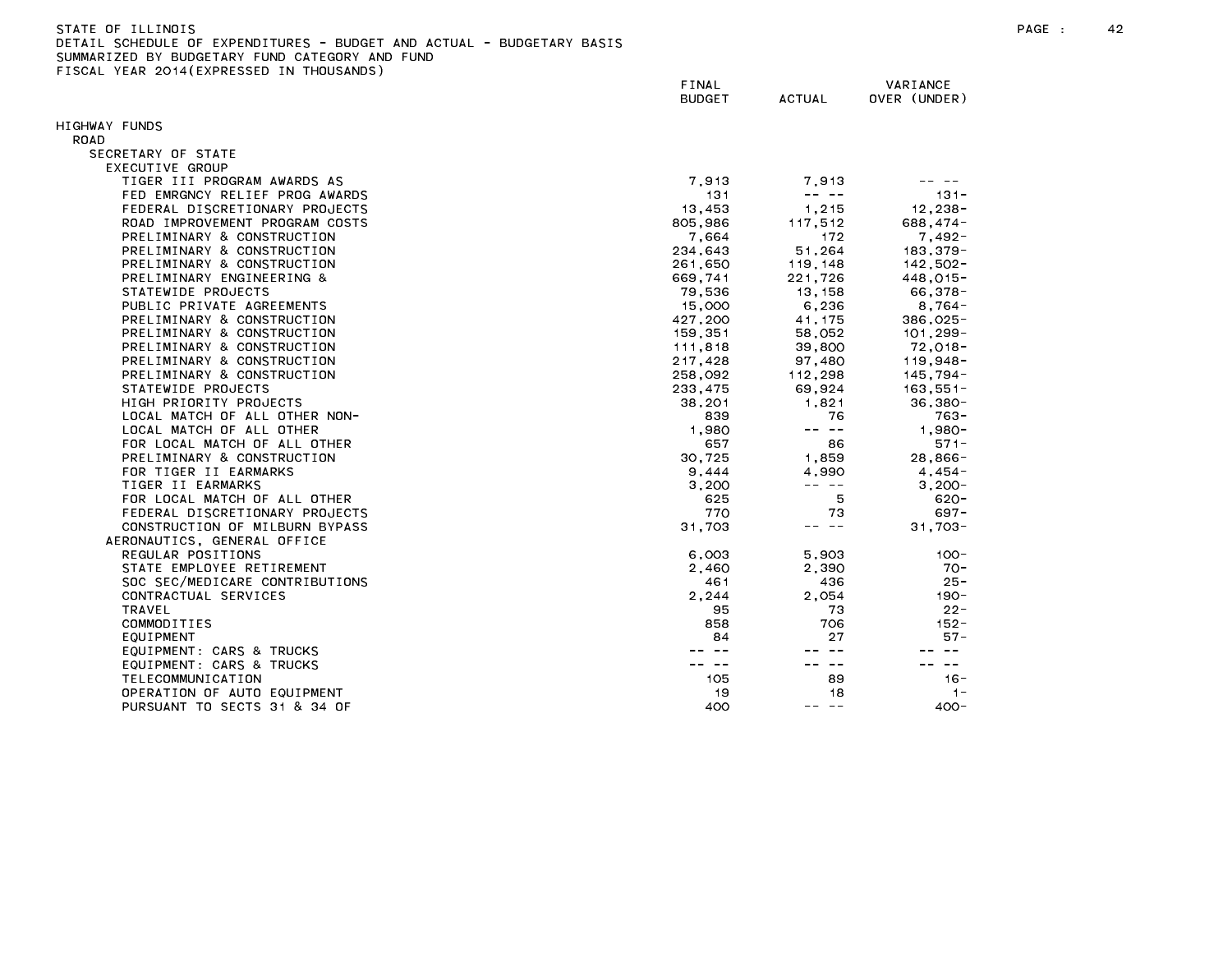| STATE OF ILLINDIS                                                     |  |
|-----------------------------------------------------------------------|--|
| DETAIL SCHEDULE OF EXPENDITURES - BUDGET AND ACTUAL - BUDGETARY BASIS |  |
| SUMMARIZED BY BUDGETARY FUND CATEGORY AND FUND                        |  |
| FISCAL YEAR 2014(EXPRESSED IN THOUSANDS)                              |  |
|                                                                       |  |

|                                | FINAL<br><b>BUDGET</b> | <b>ACTUAL</b>      | VARIANCE<br>OVER (UNDER) |
|--------------------------------|------------------------|--------------------|--------------------------|
| <b>HIGHWAY FUNDS</b>           |                        |                    |                          |
| ROAD                           |                        |                    |                          |
| SECRETARY OF STATE             |                        |                    |                          |
| EXECUTIVE GROUP                |                        |                    |                          |
| PURSUANT TO SECTS 31 & 34 OF   | 1,132                  | 187                | $945 -$                  |
| HIGHWAY SAFETY PROGRAM - DTS   |                        |                    |                          |
| REGULAR POSITIONS              | 1,368                  | 1,351              | $17 -$                   |
| REGULAR POSITIONS              | 2,370                  | 2,259              | $111 -$                  |
| STATE EMPLOYEE RETIREMENT      | 551                    | 545                | $6 -$                    |
| STATE EMPLOYEE RETIREMENT      | 996                    | 912                | $84 -$                   |
| SOC SEC/MEDICARE CONTRIBUTIONS | 102                    | 99                 | $3 -$                    |
| SOC SEC/MEDICARE CONTRIBUTIONS | 185                    | 166                | $19 -$                   |
| CONTRACTUAL SERVICES           | 224                    | 113                | $111 -$                  |
| CONTRACTUAL SERVICES           | 688                    | 586                | $102 -$                  |
| CONTRACTUAL SERVICES           | 131                    | 122                | $9 -$                    |
| CONTRACTUAL SERVICES           | 253                    | 155                | $98 -$                   |
| <b>TRAVEL</b>                  | 40                     | 21                 | $19 -$                   |
| <b>TRAVEL</b>                  | 151                    | 64                 | $87 -$                   |
| <b>TRAVEL</b>                  | 30                     | $\overline{1}$     | $29 -$                   |
| <b>TRAVEL</b>                  | 36                     | $\overline{2}$     | $34 -$                   |
| COMMODITIES                    | 236                    | 59                 | $177 -$                  |
| COMMODITIES                    | 56                     | 12                 | $44 -$                   |
| COMMODITIES                    | 94                     | 89                 | $5 -$                    |
| COMMODITIES                    | 22                     | $\sim$ $-$         | $22 -$                   |
| <b>PRINTING</b>                | 140                    | 73                 | $67 -$                   |
| PRINTING                       | 11                     |                    | $11 -$                   |
| <b>PRINTING</b>                | 5                      | $- -$              | $5 -$                    |
| PRINTING                       | 15                     | 11                 | $4 -$                    |
| EQUIPMENT                      | 60                     | 5                  | 55 -                     |
| EQUIPMENT                      | 85                     | 11                 | $74 -$                   |
| EQUIPMENT: CARS & TRUCKS       |                        |                    |                          |
| EQUIPMENT                      |                        |                    |                          |
| EQUIPMENT                      | 100                    | 52                 | $48 -$                   |
| TELECOMMUNICATION              | $- -$                  | $- -$              | $- -$                    |
| TELECOMMUNICATION              | 105                    | 60                 | $45 -$                   |
| TELECOMMUNICATION              | $- -$                  |                    |                          |
| OPERATION OF AUTO EQUIPMENT    |                        |                    | $\sim$ $-$               |
| LOCAL HIGHWAY SAFETY PROJECTS  | 3,798                  |                    | $3,798-$                 |
| LOCAL HIGHWAY SAFETY PROJECTS  | 5.391                  |                    | $5.391 -$                |
| LOCAL HIGHWAY SAFETY PROJECTS  | 3,565                  | $\sim$ $-$<br>$ -$ | $3,565-$                 |
| LOCAL HIGHWAY SAFETY PROJECTS  | 7,500                  | 2,568              | $4,932-$                 |
| LOCAL HIGHWAY SAFETY PROJECTS  | 11, 112                | 4.947              | $6.165 -$                |
| LOCAL HIGHWAY SAFETY PROJECTS  | 136                    | -- --              | $136 -$                  |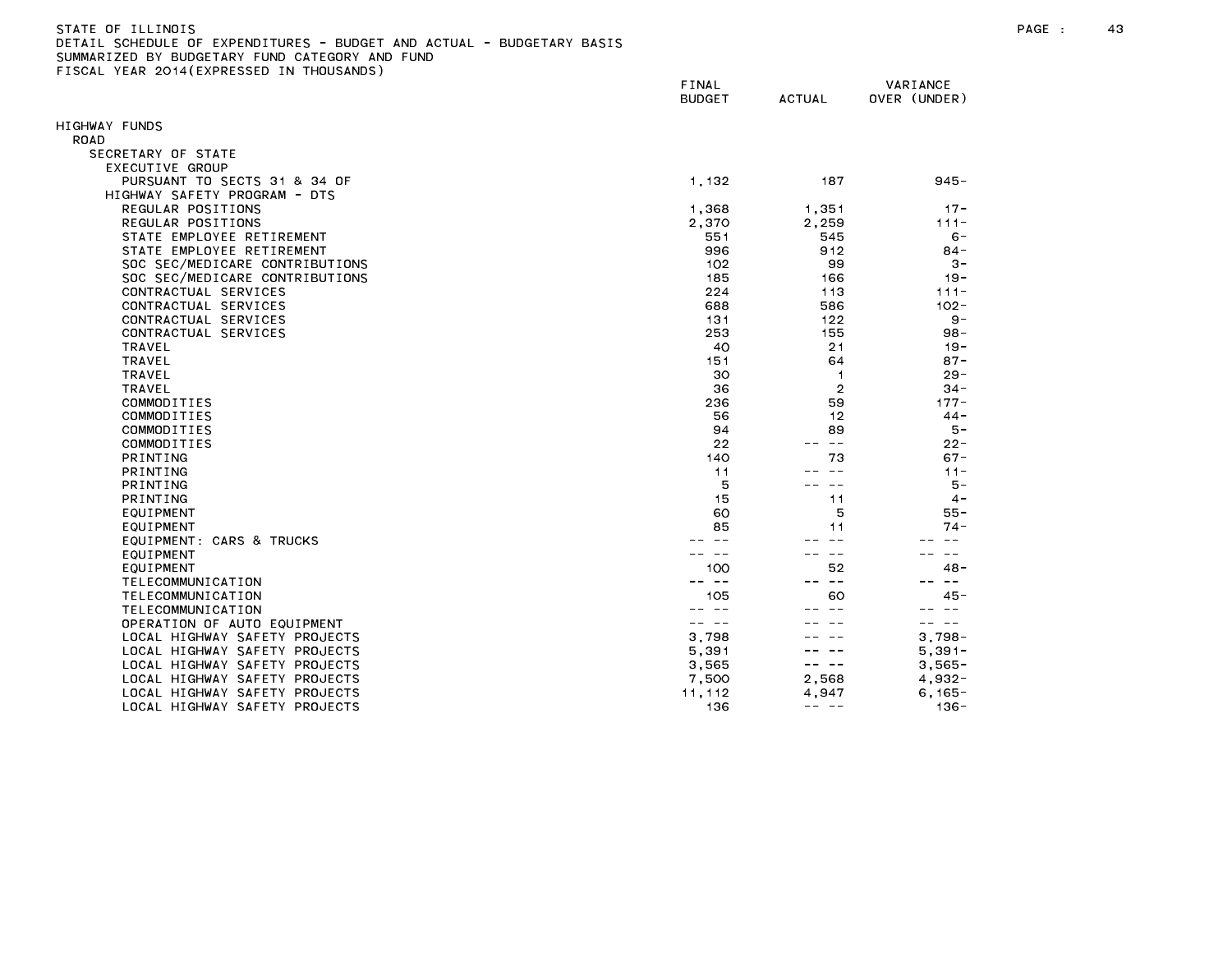| STATE OF ILL<br>LINOI!                                                              | PAGE |  |
|-------------------------------------------------------------------------------------|------|--|
| <b>DETAT</b><br>SCHEDULE OF EXPENDITURES - BUDGET AND ACTUAL<br>- - BUDGETARY BASIS |      |  |
| CUBBLANTTER BY BURGETIAN FULLS ALTEGABY LUB FULLS                                   |      |  |

|                                | FINAL<br><b>BUDGET</b>       | <b>ACTUAL</b>           | VARIANCE<br>OVER (UNDER) |
|--------------------------------|------------------------------|-------------------------|--------------------------|
|                                |                              |                         |                          |
| IGHWAY FUNDS<br><b>ROAD</b>    |                              |                         |                          |
| SECRETARY OF STATE             |                              |                         |                          |
| EXECUTIVE GROUP                |                              |                         |                          |
| LOCAL HIGHWAY SAFETY PROJECTS  | 283                          |                         | $283 -$                  |
| LOCAL HIGHWAY SAFETY PROJECTS  | 3,000                        | -1                      | $2,999-$                 |
| LOCAL HIGHWAY SAFETY PROJECTS  | 6,718                        | 800                     | $5,918-$                 |
| LOCAL HIGHWAY SAFETY PROJECTS  | 2,000                        | 518                     | $1,482 -$                |
| LOCAL HIGHWAY SAFETY PROJECTS  | 4,357                        | 1,376                   | $2,981-$                 |
| HIGHWAY SAFETY PROGRAM - SOS   |                              |                         |                          |
| REGULAR POSITIONS              | 121                          | 89                      | $32 -$                   |
| REGULAR POSITIONS              | $ -$<br>$\sim$ $\sim$ $\sim$ | $\sim$ $-$              | -- --                    |
| REGULAR POSITIONS              | 56                           | 41                      | $15 -$                   |
| EMPLOYEE RETIREMENT            | 3                            | 2                       | $1 -$                    |
| EMPLOYEE RETIREMENT            | $\sim$ $-$                   |                         | $- -$                    |
| EMPLOYEE RETIREMENT            | $\overline{2}$               | $\overline{1}$          | $1 -$                    |
| STATE EMPLOYEE RETIREMENT      | 49                           | 36                      | $13 -$                   |
| STATE EMPLOYEE RETIREMENT      | $\sim$ $-$                   | $- -$                   | $- -$                    |
| STATE EMPLOYEE RETIREMENT      | 23                           | 16                      | $7-$                     |
| SOC SEC/MEDICARE CONTRIBUTIONS | $\overline{2}$               | 1                       | $1 -$                    |
| SOC SEC/MEDICARE CONTRIBUTIONS | 12                           | 3                       | $9-$                     |
| SOC SEC/MEDICARE CONTRIBUTIONS | -1                           | 1                       |                          |
| CONTRACTUAL SERVICES           | $\sim$ $\sim$                |                         |                          |
| CONTRACTUAL SERVICES           | 155                          | 133                     | $22 -$                   |
| CONTRACTUAL SERVICES           | $\mathbf{1}$                 |                         | $1 -$                    |
| <b>TRAVEL</b>                  |                              |                         | - -                      |
| TRAVEL                         | 4                            |                         | $3 -$                    |
| <b>TRAVEL</b>                  | $\overline{2}$               |                         | 2-                       |
| COMMODITIES                    | $\sim$ $\sim$                |                         |                          |
| COMMODITIES                    | 5                            | $\overline{\mathbf{4}}$ | $1 -$                    |
| COMMODITIES                    | 33                           | 33                      |                          |
| PRINTING                       |                              |                         |                          |
| <b>PRINTING</b>                | 3                            |                         | $3 -$                    |
| PRINTING                       | 3                            |                         | з-                       |
| EQUIPMENT                      |                              |                         |                          |
| EQUIPMENT                      |                              |                         |                          |
| EQUIPMENT                      |                              |                         |                          |
| TELECOMMUNICATION              |                              |                         |                          |
| OPERATION OF AUTO EQUIPMENT    | 23                           | 14                      | $9 -$                    |
| OPERATION OF AUTO EQUIPMENT    |                              |                         |                          |
| OPERATION OF AUTO EQUIPMENT    |                              |                         |                          |
| HIGHWAY SAFETY PROGRAM - DPH   |                              |                         |                          |
| CONTRACTUAL SERVICES           |                              |                         |                          |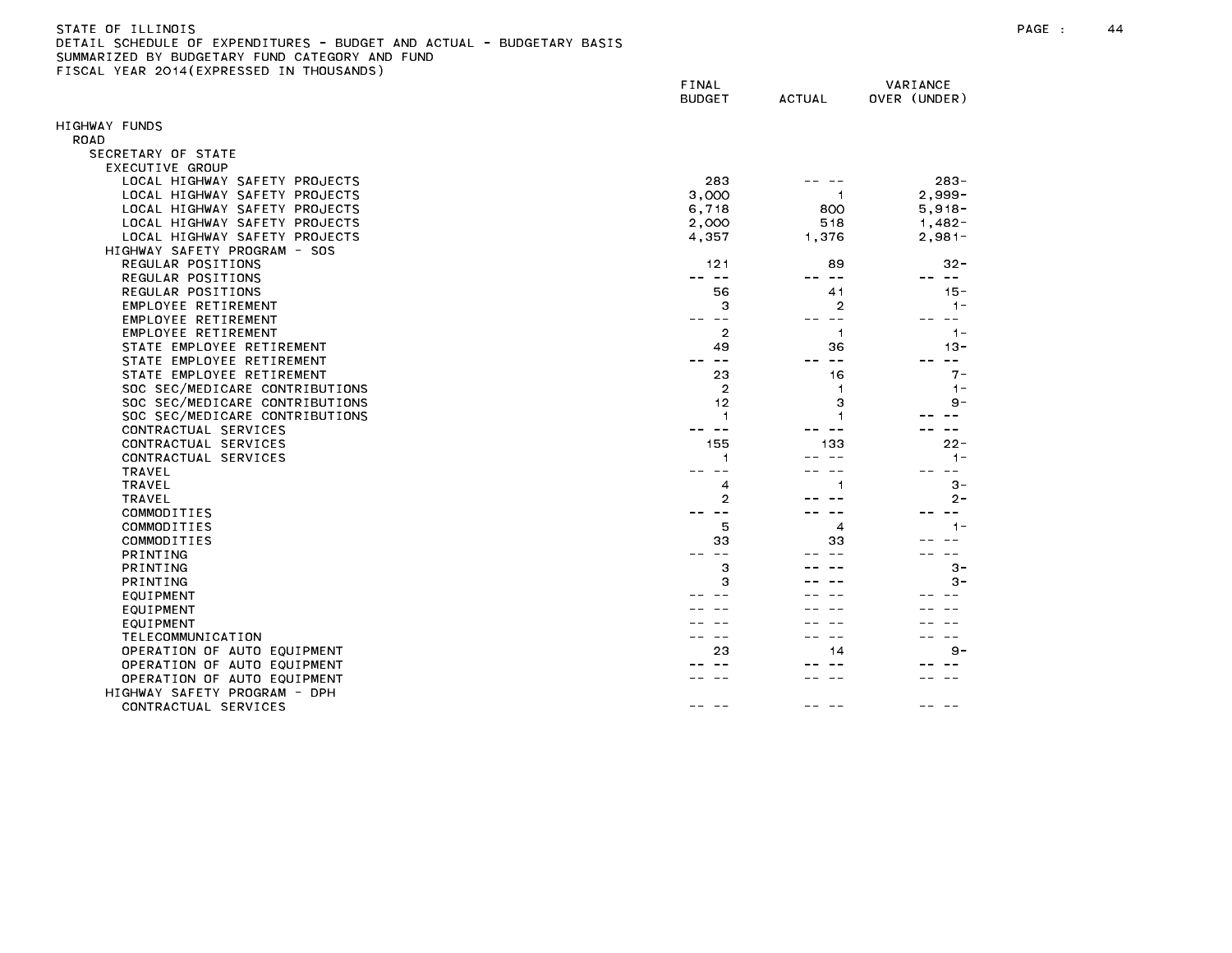| STATE OF ILLINOIS                                                     | PAGE | 45 |
|-----------------------------------------------------------------------|------|----|
| DETAIL SCHEDULE OF EXPENDITURES - BUDGET AND ACTUAL - BUDGETARY BASIS |      |    |
| SUMMARIZED BY BUDGETARY<br>' FUND CATEGORY<br>AND FUND                |      |    |

FINAL VARIANCE BUDGET ACTUAL OVER (UNDER) HIGHWAY FUNDS ROAD SECRETARY OF STATE EXECUTIVE GROUP CONTRACTUAL SERVICES 270 143 127- HIGHWAY SAFETY PROGRAM - DSP REGULAR POSITIONS 2,459 1,949 510- REGULAR POSITIONS 6,125 5,028 1,097- REGULAR POSITIONS -- -- -- -- -- -- REGULAR POSITIONS 541 519 22- STATE EMPLOYEE RETIREMENT 991 786 205- STATE EMPLOYEE RETIREMENT And the state of the state of the state of the state of the state of the state of the state of the state of the state of the state of the state of the state of the state of the state of the state STATE EMPLOYEE RETIREMENT And the state of the state of the state of the state of the state of the state of the state of the state of the state of the state of the state of the state of the state of the state of the state STATE EMPLOYEE RETIREMENT And the state of the state of the state of the state of the state of the state of the state of the state of the state of the state of the state of the state of the state of the state of the state SOC SEC/MEDICARE CONTRIBUTIONS 40 31 9- SOC SEC/MEDICARE CONTRIBUTIONS 118 79 39- SOC SEC/MEDICARE CONTRIBUTIONS And the second second service in the second service in the service in the service of the service in the service of the service in the service in the service in the service in the service in t SOC SEC/MEDICARE CONTRIBUTIONS And the second second services and services are services and services are services and services are services and services are services and services are services and services are services and CONTRACTUAL SERVICES 143 15 128- CONTRACTUAL SERVICES 63-88 (CONTRACTUAL SERVICES 63-8) CONTRACTUAL SERVICES 322 6 316- CONTRACTUAL SERVICES 8 8 -- -- COMMODITIES 38 8 30- COMMODITIES 77 30 47-  $\sim$   $\sim$  2  $\sim$  -- --  $\sim$  -- --  $\sim$  2  $\sim$  -- --EQUIPMENT: CARS & TRUCKS -- -- -- -- -- -- TELECOMMUNICATION 115 74 41- TELECOMMUNICATION -- -- -- -- -- -- OPERATION OF AUTO EQUIPMENT And the state of the state of the state of the state of the state of the state of the state of the state of the state of the state of the state of the state of the state of the state of the stat OPERATION OF AUTO EQUIPMENT And the control of the control of the control of the control of the control of the control of the control of the control of the control of the control of the control of the control of the contro OPERATION OF AUTO EQUIPMENT And the state of the state of the state of the state of the state of the state of t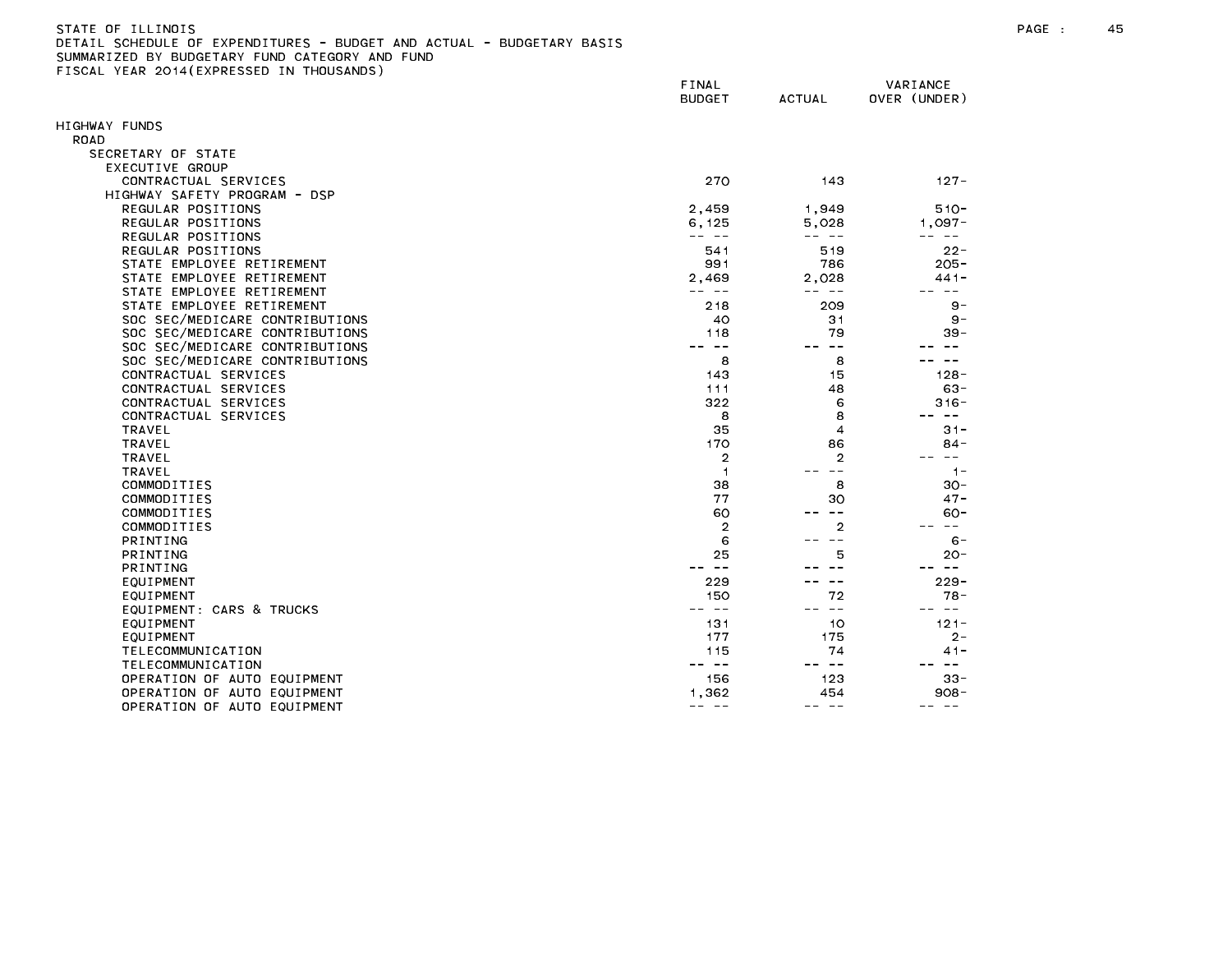| STATE OF ILLINOIS                                                     |
|-----------------------------------------------------------------------|
| DETAIL SCHEDULE OF EXPENDITURES - BUDGET AND ACTUAL - BUDGETARY BASIS |
| SUMMARIZED BY BUDGETARY FUND CATEGORY AND FUND                        |
| FISCAL YEAR 2014(EXPRESSED IN THOUSANDS)                              |

| HIGHWAY FUNDS<br>ROAD<br>SECRETARY OF STATE<br>EXECUTIVE GROUP<br>OPERATION OF AUTO EQUIPMENT<br>45<br>44<br>$1 -$<br>HIGHWAY SAFETY PROGRAM - LLEOB<br>CONTRACTUAL SERVICES<br>75<br>49<br>$26 -$<br>CONTRACTUAL SERVICES<br>250<br>118<br>$132 -$<br>PRINTING<br><b>PRINTING</b><br>HIGHWAY SAFETY PROG - S. COURT<br>CONTRACTUAL SERVICES<br>18<br>14<br>$4 -$<br>18<br><b>TRAVEL</b><br>10<br>$8 -$<br>COMMODITIES<br>4<br>$\overline{\mathbf{4}}$<br>PUBLIC TRANSPORTION<br>REGULAR POSITIONS<br>$72 -$<br>3,203<br>3.131<br>STATE EMPLOYEE RETIREMENT<br>1.265<br>$202 -$<br>1,467<br>SOC SEC/MEDICARE CONTRIBUTIONS<br>269<br>228<br>$41 -$<br>53<br>42<br>$11 -$<br>CONTRACTUAL SERVICES<br><b>TRAVEL</b><br>44<br>41<br>$3 -$<br>3<br>COMMODITIES<br>4<br>$1 -$<br>3<br>3<br>EQUIPMENT<br>EQUIPMENT: CARS & TRUCKS<br>TELECOMMUNICATION<br>37<br>45<br>$8 -$<br>OPERATION OF AUTO EQUIPMENT<br>259<br>$210 -$<br>PUBLIC TRANSPORTATION<br>49<br>872<br>TECHNICAL STUDIES<br>95<br>$777-$<br>GRNTS REGIONAL TRANS AUTHORITY<br>17,570<br>17,570<br>GRNT/REGIONAL TRANS AUTHORITY<br>3,825<br>3,825<br>$\sim$ $-$<br>$16,837-$<br>FOR GRANTS/ROAD CONSTRUCTION<br>20,829<br>3,992<br>CREATE PROGRAM<br>10,440<br>$10,440-$<br>INTERCITY RAIL PASSENGER SERV<br>QUAD CITY TRACK IMPROVEMENTS<br>475<br>$475 -$<br>ST SHARE INTERCITY RAIL PSSNGR<br>38,000<br>$3,918-$<br>34.082<br>RAIL PROJECTS<br>10,000<br>$10,000 -$<br>LOCALLY-OWNED UTILITIES<br>1,300<br>$1,300-$<br>FEDERAL STIMULUS - ARRA<br>$213,020 -$<br>GRANTS, ROAD CONSTRUCTION-ARRA<br>225.639<br>12,619<br>$\frac{1}{2} \frac{1}{2} \frac{1}{2} \frac{1}{2} \frac{1}{2} \frac{1}{2} \frac{1}{2} \frac{1}{2} \frac{1}{2} \frac{1}{2} \frac{1}{2} \frac{1}{2} \frac{1}{2} \frac{1}{2} \frac{1}{2} \frac{1}{2} \frac{1}{2} \frac{1}{2} \frac{1}{2} \frac{1}{2} \frac{1}{2} \frac{1}{2} \frac{1}{2} \frac{1}{2} \frac{1}{2} \frac{1}{2} \frac{1}{2} \frac{1}{2} \frac{1}{2} \frac{1}{2} \frac{1}{2} \frac{$ |                                | FINAL<br><b>BUDGET</b> | <b>ACTUAL</b> | VARIANCE<br>OVER (UNDER) |
|----------------------------------------------------------------------------------------------------------------------------------------------------------------------------------------------------------------------------------------------------------------------------------------------------------------------------------------------------------------------------------------------------------------------------------------------------------------------------------------------------------------------------------------------------------------------------------------------------------------------------------------------------------------------------------------------------------------------------------------------------------------------------------------------------------------------------------------------------------------------------------------------------------------------------------------------------------------------------------------------------------------------------------------------------------------------------------------------------------------------------------------------------------------------------------------------------------------------------------------------------------------------------------------------------------------------------------------------------------------------------------------------------------------------------------------------------------------------------------------------------------------------------------------------------------------------------------------------------------------------------------------------------------------------------------------------------------------------------------------------------------------------------------------------------------------------------------------------------------------------------------------------------------------------------------------------------------------------------------|--------------------------------|------------------------|---------------|--------------------------|
|                                                                                                                                                                                                                                                                                                                                                                                                                                                                                                                                                                                                                                                                                                                                                                                                                                                                                                                                                                                                                                                                                                                                                                                                                                                                                                                                                                                                                                                                                                                                                                                                                                                                                                                                                                                                                                                                                                                                                                                  |                                |                        |               |                          |
|                                                                                                                                                                                                                                                                                                                                                                                                                                                                                                                                                                                                                                                                                                                                                                                                                                                                                                                                                                                                                                                                                                                                                                                                                                                                                                                                                                                                                                                                                                                                                                                                                                                                                                                                                                                                                                                                                                                                                                                  |                                |                        |               |                          |
|                                                                                                                                                                                                                                                                                                                                                                                                                                                                                                                                                                                                                                                                                                                                                                                                                                                                                                                                                                                                                                                                                                                                                                                                                                                                                                                                                                                                                                                                                                                                                                                                                                                                                                                                                                                                                                                                                                                                                                                  |                                |                        |               |                          |
|                                                                                                                                                                                                                                                                                                                                                                                                                                                                                                                                                                                                                                                                                                                                                                                                                                                                                                                                                                                                                                                                                                                                                                                                                                                                                                                                                                                                                                                                                                                                                                                                                                                                                                                                                                                                                                                                                                                                                                                  |                                |                        |               |                          |
|                                                                                                                                                                                                                                                                                                                                                                                                                                                                                                                                                                                                                                                                                                                                                                                                                                                                                                                                                                                                                                                                                                                                                                                                                                                                                                                                                                                                                                                                                                                                                                                                                                                                                                                                                                                                                                                                                                                                                                                  |                                |                        |               |                          |
|                                                                                                                                                                                                                                                                                                                                                                                                                                                                                                                                                                                                                                                                                                                                                                                                                                                                                                                                                                                                                                                                                                                                                                                                                                                                                                                                                                                                                                                                                                                                                                                                                                                                                                                                                                                                                                                                                                                                                                                  |                                |                        |               |                          |
|                                                                                                                                                                                                                                                                                                                                                                                                                                                                                                                                                                                                                                                                                                                                                                                                                                                                                                                                                                                                                                                                                                                                                                                                                                                                                                                                                                                                                                                                                                                                                                                                                                                                                                                                                                                                                                                                                                                                                                                  |                                |                        |               |                          |
|                                                                                                                                                                                                                                                                                                                                                                                                                                                                                                                                                                                                                                                                                                                                                                                                                                                                                                                                                                                                                                                                                                                                                                                                                                                                                                                                                                                                                                                                                                                                                                                                                                                                                                                                                                                                                                                                                                                                                                                  |                                |                        |               |                          |
|                                                                                                                                                                                                                                                                                                                                                                                                                                                                                                                                                                                                                                                                                                                                                                                                                                                                                                                                                                                                                                                                                                                                                                                                                                                                                                                                                                                                                                                                                                                                                                                                                                                                                                                                                                                                                                                                                                                                                                                  |                                |                        |               |                          |
|                                                                                                                                                                                                                                                                                                                                                                                                                                                                                                                                                                                                                                                                                                                                                                                                                                                                                                                                                                                                                                                                                                                                                                                                                                                                                                                                                                                                                                                                                                                                                                                                                                                                                                                                                                                                                                                                                                                                                                                  |                                |                        |               |                          |
|                                                                                                                                                                                                                                                                                                                                                                                                                                                                                                                                                                                                                                                                                                                                                                                                                                                                                                                                                                                                                                                                                                                                                                                                                                                                                                                                                                                                                                                                                                                                                                                                                                                                                                                                                                                                                                                                                                                                                                                  |                                |                        |               |                          |
|                                                                                                                                                                                                                                                                                                                                                                                                                                                                                                                                                                                                                                                                                                                                                                                                                                                                                                                                                                                                                                                                                                                                                                                                                                                                                                                                                                                                                                                                                                                                                                                                                                                                                                                                                                                                                                                                                                                                                                                  |                                |                        |               |                          |
|                                                                                                                                                                                                                                                                                                                                                                                                                                                                                                                                                                                                                                                                                                                                                                                                                                                                                                                                                                                                                                                                                                                                                                                                                                                                                                                                                                                                                                                                                                                                                                                                                                                                                                                                                                                                                                                                                                                                                                                  |                                |                        |               |                          |
|                                                                                                                                                                                                                                                                                                                                                                                                                                                                                                                                                                                                                                                                                                                                                                                                                                                                                                                                                                                                                                                                                                                                                                                                                                                                                                                                                                                                                                                                                                                                                                                                                                                                                                                                                                                                                                                                                                                                                                                  |                                |                        |               |                          |
|                                                                                                                                                                                                                                                                                                                                                                                                                                                                                                                                                                                                                                                                                                                                                                                                                                                                                                                                                                                                                                                                                                                                                                                                                                                                                                                                                                                                                                                                                                                                                                                                                                                                                                                                                                                                                                                                                                                                                                                  |                                |                        |               |                          |
|                                                                                                                                                                                                                                                                                                                                                                                                                                                                                                                                                                                                                                                                                                                                                                                                                                                                                                                                                                                                                                                                                                                                                                                                                                                                                                                                                                                                                                                                                                                                                                                                                                                                                                                                                                                                                                                                                                                                                                                  |                                |                        |               |                          |
|                                                                                                                                                                                                                                                                                                                                                                                                                                                                                                                                                                                                                                                                                                                                                                                                                                                                                                                                                                                                                                                                                                                                                                                                                                                                                                                                                                                                                                                                                                                                                                                                                                                                                                                                                                                                                                                                                                                                                                                  |                                |                        |               |                          |
|                                                                                                                                                                                                                                                                                                                                                                                                                                                                                                                                                                                                                                                                                                                                                                                                                                                                                                                                                                                                                                                                                                                                                                                                                                                                                                                                                                                                                                                                                                                                                                                                                                                                                                                                                                                                                                                                                                                                                                                  |                                |                        |               |                          |
|                                                                                                                                                                                                                                                                                                                                                                                                                                                                                                                                                                                                                                                                                                                                                                                                                                                                                                                                                                                                                                                                                                                                                                                                                                                                                                                                                                                                                                                                                                                                                                                                                                                                                                                                                                                                                                                                                                                                                                                  |                                |                        |               |                          |
|                                                                                                                                                                                                                                                                                                                                                                                                                                                                                                                                                                                                                                                                                                                                                                                                                                                                                                                                                                                                                                                                                                                                                                                                                                                                                                                                                                                                                                                                                                                                                                                                                                                                                                                                                                                                                                                                                                                                                                                  |                                |                        |               |                          |
|                                                                                                                                                                                                                                                                                                                                                                                                                                                                                                                                                                                                                                                                                                                                                                                                                                                                                                                                                                                                                                                                                                                                                                                                                                                                                                                                                                                                                                                                                                                                                                                                                                                                                                                                                                                                                                                                                                                                                                                  |                                |                        |               |                          |
|                                                                                                                                                                                                                                                                                                                                                                                                                                                                                                                                                                                                                                                                                                                                                                                                                                                                                                                                                                                                                                                                                                                                                                                                                                                                                                                                                                                                                                                                                                                                                                                                                                                                                                                                                                                                                                                                                                                                                                                  |                                |                        |               |                          |
|                                                                                                                                                                                                                                                                                                                                                                                                                                                                                                                                                                                                                                                                                                                                                                                                                                                                                                                                                                                                                                                                                                                                                                                                                                                                                                                                                                                                                                                                                                                                                                                                                                                                                                                                                                                                                                                                                                                                                                                  |                                |                        |               |                          |
|                                                                                                                                                                                                                                                                                                                                                                                                                                                                                                                                                                                                                                                                                                                                                                                                                                                                                                                                                                                                                                                                                                                                                                                                                                                                                                                                                                                                                                                                                                                                                                                                                                                                                                                                                                                                                                                                                                                                                                                  |                                |                        |               |                          |
|                                                                                                                                                                                                                                                                                                                                                                                                                                                                                                                                                                                                                                                                                                                                                                                                                                                                                                                                                                                                                                                                                                                                                                                                                                                                                                                                                                                                                                                                                                                                                                                                                                                                                                                                                                                                                                                                                                                                                                                  |                                |                        |               |                          |
|                                                                                                                                                                                                                                                                                                                                                                                                                                                                                                                                                                                                                                                                                                                                                                                                                                                                                                                                                                                                                                                                                                                                                                                                                                                                                                                                                                                                                                                                                                                                                                                                                                                                                                                                                                                                                                                                                                                                                                                  |                                |                        |               |                          |
|                                                                                                                                                                                                                                                                                                                                                                                                                                                                                                                                                                                                                                                                                                                                                                                                                                                                                                                                                                                                                                                                                                                                                                                                                                                                                                                                                                                                                                                                                                                                                                                                                                                                                                                                                                                                                                                                                                                                                                                  |                                |                        |               |                          |
|                                                                                                                                                                                                                                                                                                                                                                                                                                                                                                                                                                                                                                                                                                                                                                                                                                                                                                                                                                                                                                                                                                                                                                                                                                                                                                                                                                                                                                                                                                                                                                                                                                                                                                                                                                                                                                                                                                                                                                                  |                                |                        |               |                          |
|                                                                                                                                                                                                                                                                                                                                                                                                                                                                                                                                                                                                                                                                                                                                                                                                                                                                                                                                                                                                                                                                                                                                                                                                                                                                                                                                                                                                                                                                                                                                                                                                                                                                                                                                                                                                                                                                                                                                                                                  |                                |                        |               |                          |
|                                                                                                                                                                                                                                                                                                                                                                                                                                                                                                                                                                                                                                                                                                                                                                                                                                                                                                                                                                                                                                                                                                                                                                                                                                                                                                                                                                                                                                                                                                                                                                                                                                                                                                                                                                                                                                                                                                                                                                                  |                                |                        |               |                          |
|                                                                                                                                                                                                                                                                                                                                                                                                                                                                                                                                                                                                                                                                                                                                                                                                                                                                                                                                                                                                                                                                                                                                                                                                                                                                                                                                                                                                                                                                                                                                                                                                                                                                                                                                                                                                                                                                                                                                                                                  |                                |                        |               |                          |
|                                                                                                                                                                                                                                                                                                                                                                                                                                                                                                                                                                                                                                                                                                                                                                                                                                                                                                                                                                                                                                                                                                                                                                                                                                                                                                                                                                                                                                                                                                                                                                                                                                                                                                                                                                                                                                                                                                                                                                                  |                                |                        |               |                          |
|                                                                                                                                                                                                                                                                                                                                                                                                                                                                                                                                                                                                                                                                                                                                                                                                                                                                                                                                                                                                                                                                                                                                                                                                                                                                                                                                                                                                                                                                                                                                                                                                                                                                                                                                                                                                                                                                                                                                                                                  |                                |                        |               |                          |
|                                                                                                                                                                                                                                                                                                                                                                                                                                                                                                                                                                                                                                                                                                                                                                                                                                                                                                                                                                                                                                                                                                                                                                                                                                                                                                                                                                                                                                                                                                                                                                                                                                                                                                                                                                                                                                                                                                                                                                                  |                                |                        |               |                          |
|                                                                                                                                                                                                                                                                                                                                                                                                                                                                                                                                                                                                                                                                                                                                                                                                                                                                                                                                                                                                                                                                                                                                                                                                                                                                                                                                                                                                                                                                                                                                                                                                                                                                                                                                                                                                                                                                                                                                                                                  |                                |                        |               |                          |
|                                                                                                                                                                                                                                                                                                                                                                                                                                                                                                                                                                                                                                                                                                                                                                                                                                                                                                                                                                                                                                                                                                                                                                                                                                                                                                                                                                                                                                                                                                                                                                                                                                                                                                                                                                                                                                                                                                                                                                                  |                                |                        |               |                          |
|                                                                                                                                                                                                                                                                                                                                                                                                                                                                                                                                                                                                                                                                                                                                                                                                                                                                                                                                                                                                                                                                                                                                                                                                                                                                                                                                                                                                                                                                                                                                                                                                                                                                                                                                                                                                                                                                                                                                                                                  |                                |                        |               |                          |
|                                                                                                                                                                                                                                                                                                                                                                                                                                                                                                                                                                                                                                                                                                                                                                                                                                                                                                                                                                                                                                                                                                                                                                                                                                                                                                                                                                                                                                                                                                                                                                                                                                                                                                                                                                                                                                                                                                                                                                                  |                                |                        |               |                          |
|                                                                                                                                                                                                                                                                                                                                                                                                                                                                                                                                                                                                                                                                                                                                                                                                                                                                                                                                                                                                                                                                                                                                                                                                                                                                                                                                                                                                                                                                                                                                                                                                                                                                                                                                                                                                                                                                                                                                                                                  |                                |                        |               |                          |
|                                                                                                                                                                                                                                                                                                                                                                                                                                                                                                                                                                                                                                                                                                                                                                                                                                                                                                                                                                                                                                                                                                                                                                                                                                                                                                                                                                                                                                                                                                                                                                                                                                                                                                                                                                                                                                                                                                                                                                                  | ARRA-TRACK & SIGNAL IMPROVMNTS | 6,000                  |               | $6,000 -$                |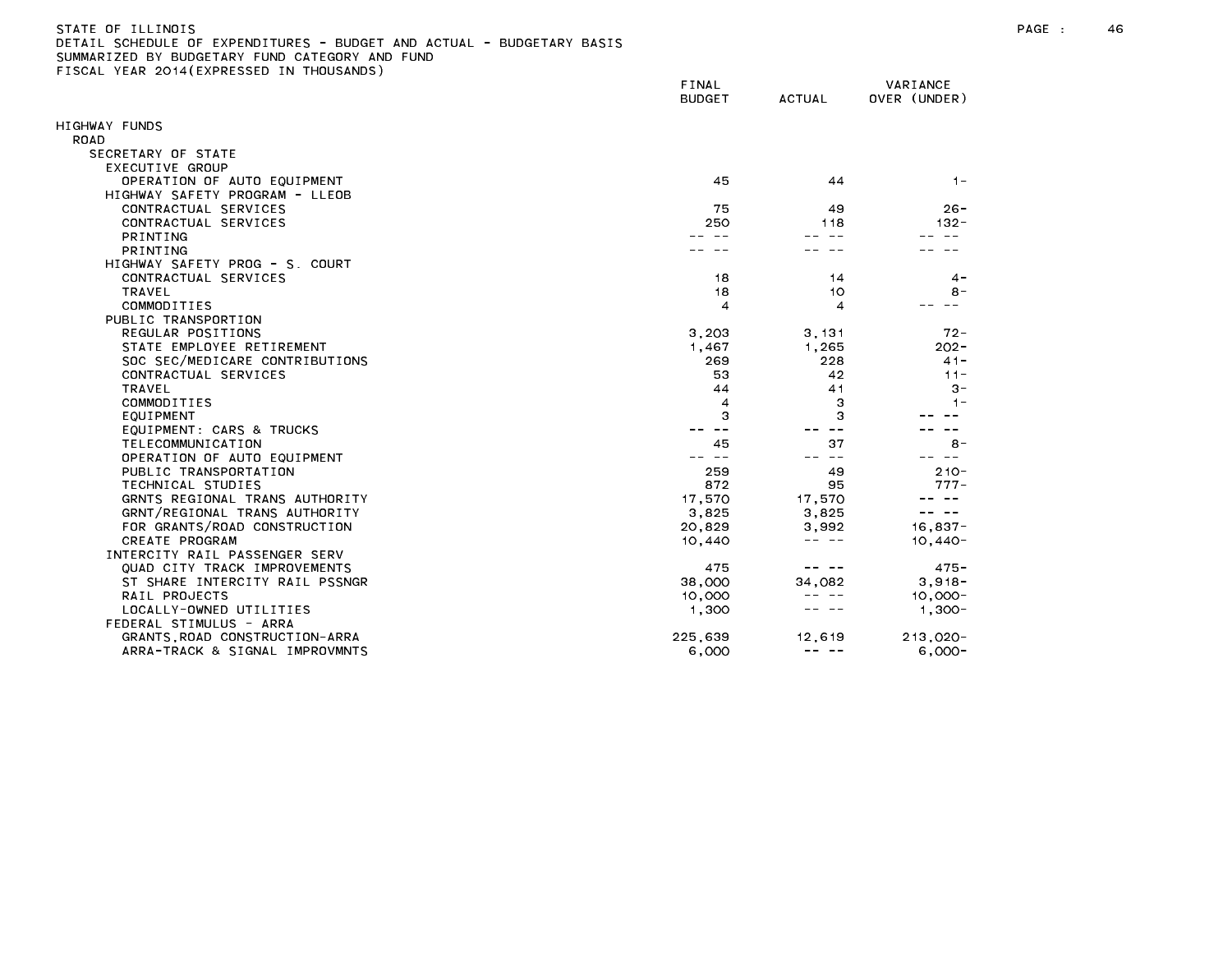| STATE OF ILLINOIS                                                     |
|-----------------------------------------------------------------------|
| DETAIL SCHEDULE OF EXPENDITURES - BUDGET AND ACTUAL - BUDGETARY BASIS |
| SUMMARIZED BY BUDGETARY FUND CATEGORY AND FUND                        |
| FISCAL YEAR 2014(EXPRESSED IN THOUSANDS)                              |

|                                    | FINAL<br><b>BUDGET</b> | ACTUAL    | VARIANCE<br>OVER (UNDER) |  |
|------------------------------------|------------------------|-----------|--------------------------|--|
| IIGHWAY FUNDS                      |                        |           |                          |  |
| <b>ROAD</b>                        |                        |           |                          |  |
| SECRETARY OF STATE                 |                        |           |                          |  |
| EXECUTIVE GROUP                    |                        |           |                          |  |
| PRELIMINARY ENGINEERING &          | 283,932                | 1,605     | $282, 327 -$             |  |
| PRELIMINARY ENGINEERING-ARRA       | 24,932                 | 2.722     | $22, 210 -$              |  |
| LOCAL FUNDING FOR PROJECT          | 17,139                 | 75        | $17,064-$                |  |
| COURT OF CLAIMS                    |                        |           |                          |  |
| CLAIMS ADJUDICATION                |                        |           |                          |  |
| AWARDS AND GRANTS                  | 1,000                  | 585       | $415 -$                  |  |
| AWARDS AND GRANTS, SUPP            | 178                    | 178       | - - -                    |  |
| STATUTORY TRANSFERS                |                        |           |                          |  |
| TRANSFERS                          |                        |           |                          |  |
| REAPPROP TO SUBSEQUENT FISCAL YEAR | $3,432,334-$           | - --      | 3,432,334                |  |
| REFUNDS MADE DURING FISCAL YEAR    |                        | 886-      | 886-                     |  |
| OO11 ROAD<br>TOTAL                 | 2,769,646              | 2,317,662 | $451,984-$               |  |
| MOTOR FUEL TAX                     |                        |           |                          |  |
| SECRETARY OF STATE                 |                        |           |                          |  |
| GENERAL ADMINISTRATION GROUP       |                        |           |                          |  |
| CONTRACTUAL SERVICES               | 1,300                  | 1.300     |                          |  |
| <b>REVENUE</b>                     |                        |           |                          |  |
| GOVERNMENT SERVICES                |                        |           |                          |  |
| REIMBURSE INTL FUEL TAX AGREE      | 6,000                  | 674       | $5,326 -$                |  |
| MOTOR FUEL TAX REFUNDS             |                        | -- --     | -- --                    |  |
| TAX OPERATIONS                     |                        |           |                          |  |
| REGULAR POSITIONS                  | 17,775                 | 17,742    | 33-                      |  |
| STATE EMPLOYEE RETIREMENT          | 7,165                  | 7,151     | $14 -$                   |  |
| SOC SEC/MEDICARE CONTRIBUTIONS     | 1,360                  | 1,279     | $81 -$                   |  |
| EMPLOYER CONTRB GRP INSURANCE      | 4,416                  | 3,827     | 589-                     |  |
| CONTRACTUAL SERVICES               | 1.720                  | 1.624     | $96 -$                   |  |
| TRAVEL                             | 773                    | 758       | $15 -$                   |  |
| COMMODITIES                        | 58                     | 14        | $44 -$                   |  |
| PRINTING                           | 185                    | 115       | $70 -$                   |  |
| EQUIPMENT                          | 15                     | -- --     | $15 -$                   |  |
| ELECTRONIC DATA PROCESSING         | 7,036                  | 6,947     | $89 -$                   |  |
| TELECOMMUNICATION                  | 767                    | 764       | $3 -$                    |  |
| OPERATION OF AUTO EQUIPMENT        | 43                     | 43        | $\sim$ $-$               |  |
| ADMINISTRATIVE COSTS               | 150                    | 63        | $87 -$                   |  |
| SHARED SERVICES                    |                        |           |                          |  |
| SHARED SERVICES CENTER             | 1,056                  | 951       | $105 -$                  |  |
| <b>TRANSPORTATION</b>              |                        |           |                          |  |
| MOTOR FUEL TAX ADMINISTRATION      |                        |           |                          |  |
| REGULAR POSITIONS                  | 8,072                  | 7,314     | 758-                     |  |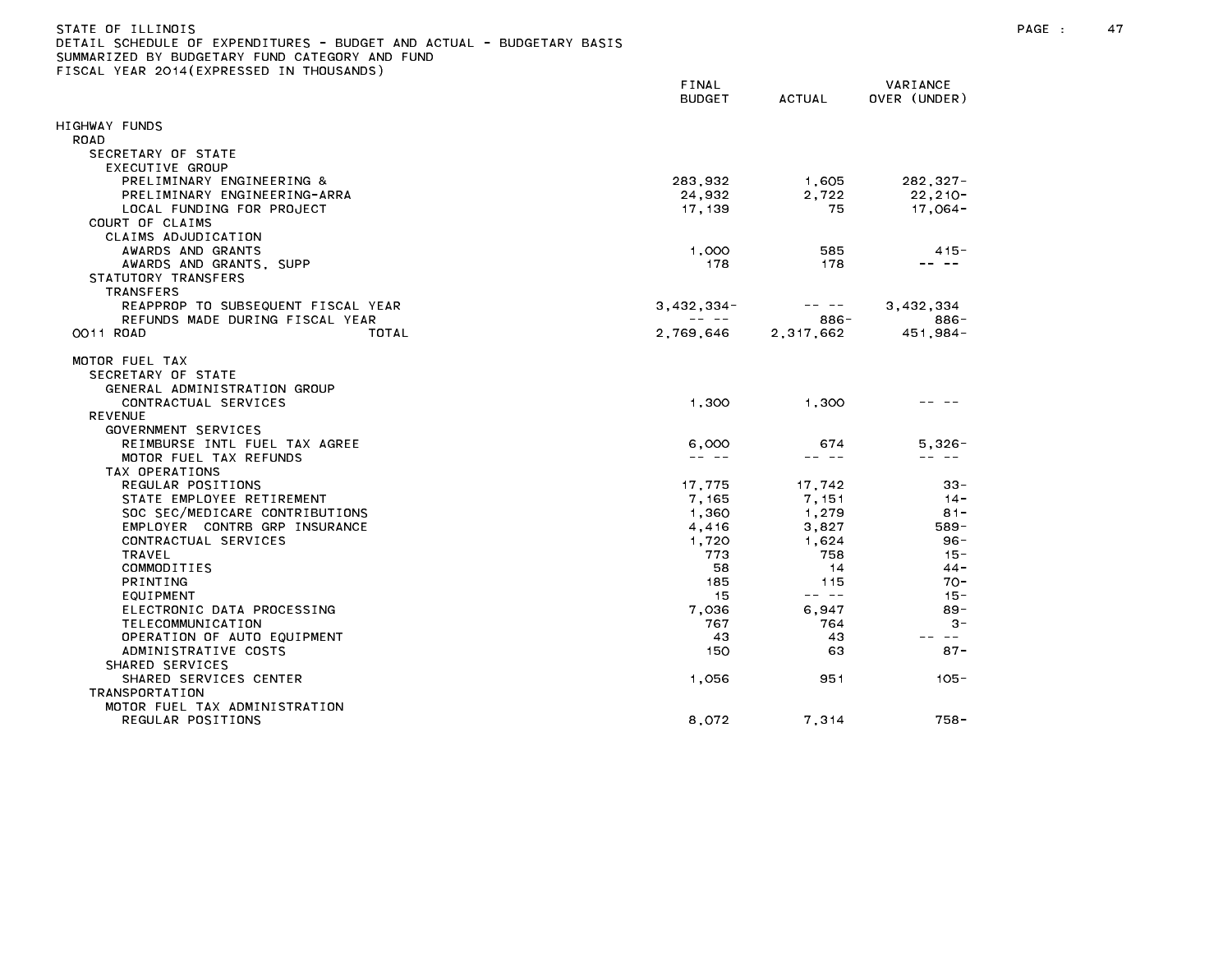| STATE OF ILLINOIS                                                     |  |
|-----------------------------------------------------------------------|--|
| DETAIL SCHEDULE OF EXPENDITURES - BUDGET AND ACTUAL - BUDGETARY BASIS |  |
| SUMMARIZED BY BUDGETARY FUND CATEGORY AND FUND                        |  |
| FISCAL YEAR 2014(EXPRESSED IN THOUSANDS)                              |  |

|                                                                                                                  | FINAL<br><b>BUDGET</b>                                                                                                                                                                                                                                                                                                                                                                                      | <b>ACTUAL</b>  | VARIANCE<br>OVER (UNDER) |
|------------------------------------------------------------------------------------------------------------------|-------------------------------------------------------------------------------------------------------------------------------------------------------------------------------------------------------------------------------------------------------------------------------------------------------------------------------------------------------------------------------------------------------------|----------------|--------------------------|
| HIGHWAY FUNDS                                                                                                    |                                                                                                                                                                                                                                                                                                                                                                                                             |                |                          |
| MOTOR FUEL TAX                                                                                                   |                                                                                                                                                                                                                                                                                                                                                                                                             |                |                          |
| SECRETARY OF STATE                                                                                               |                                                                                                                                                                                                                                                                                                                                                                                                             |                |                          |
| GENERAL ADMINISTRATION GROUP                                                                                     |                                                                                                                                                                                                                                                                                                                                                                                                             |                |                          |
| STATE EMPLOYEE RETIREMENT                                                                                        | 3,254                                                                                                                                                                                                                                                                                                                                                                                                       | 2,955          | $299 -$                  |
| SOC SEC/MEDICARE CONTRIBUTIONS                                                                                   | 603                                                                                                                                                                                                                                                                                                                                                                                                         | 534            | $69 -$                   |
| EMPLOYER CONTRB GRP INSURANCE                                                                                    | 2,458                                                                                                                                                                                                                                                                                                                                                                                                       | 1,943          | $515 -$                  |
| CONTRACTUAL SERVICES                                                                                             | 76                                                                                                                                                                                                                                                                                                                                                                                                          | 51             | $25 -$                   |
| TRAVEL                                                                                                           | 36                                                                                                                                                                                                                                                                                                                                                                                                          | 27             | $9 -$                    |
| COMMODITIES                                                                                                      | 12                                                                                                                                                                                                                                                                                                                                                                                                          | 7              | $5 -$                    |
| <b>PRINTING</b>                                                                                                  | 34                                                                                                                                                                                                                                                                                                                                                                                                          | -- --          | $34 -$                   |
| EQUIPMENT                                                                                                        | 3                                                                                                                                                                                                                                                                                                                                                                                                           | $\overline{1}$ | $2 -$                    |
| TELECOMMUNICATION                                                                                                | 17                                                                                                                                                                                                                                                                                                                                                                                                          | 15             | $2 -$                    |
| OPERATION OF AUTO EQUIPMENT                                                                                      | 7                                                                                                                                                                                                                                                                                                                                                                                                           | З              | $4 -$                    |
| COURT OF CLAIMS                                                                                                  |                                                                                                                                                                                                                                                                                                                                                                                                             |                |                          |
| CLAIMS ADJUDICATION                                                                                              |                                                                                                                                                                                                                                                                                                                                                                                                             |                |                          |
| REIMBURSE GRF, SUPP                                                                                              | 13                                                                                                                                                                                                                                                                                                                                                                                                          | 13<br>-- --    |                          |
| AWARDS AND GRANTS, SUPP                                                                                          | -- --                                                                                                                                                                                                                                                                                                                                                                                                       |                |                          |
| STATUTORY TRANSFERS                                                                                              |                                                                                                                                                                                                                                                                                                                                                                                                             |                |                          |
| <b>TRANSFERS</b><br>REFUNDS MADE DURING FISCAL YEAR                                                              | -- --                                                                                                                                                                                                                                                                                                                                                                                                       | $1 -$          |                          |
| OO12 MOTOR FUEL TAX<br>TOTAL                                                                                     | 64,404                                                                                                                                                                                                                                                                                                                                                                                                      | 56, 114        | $1 -$<br>$8,290-$        |
|                                                                                                                  |                                                                                                                                                                                                                                                                                                                                                                                                             |                |                          |
| GRADE CROSSING PROTECTION<br><b>TRANSPORTATION</b><br>GRADE CROSSING PROTECTION                                  |                                                                                                                                                                                                                                                                                                                                                                                                             |                |                          |
| INSTALL/GRADE CROSSING PROTECT                                                                                   | 39,000                                                                                                                                                                                                                                                                                                                                                                                                      | -1             | $38,999-$                |
| INSTALL/GRADE CROSSING PROTECT                                                                                   | 97, 142                                                                                                                                                                                                                                                                                                                                                                                                     | 26, 105        | $71,037 -$               |
| STATUTORY TRANSFERS                                                                                              |                                                                                                                                                                                                                                                                                                                                                                                                             |                |                          |
| <b>TRANSFERS</b>                                                                                                 |                                                                                                                                                                                                                                                                                                                                                                                                             |                |                          |
| REAPPROP TO SUBSEQUENT FISCAL YEAR                                                                               | $110,036 -$<br>$\frac{1}{2} \frac{1}{2} \frac{1}{2} \frac{1}{2} \frac{1}{2} \frac{1}{2} \frac{1}{2} \frac{1}{2} \frac{1}{2} \frac{1}{2} \frac{1}{2} \frac{1}{2} \frac{1}{2} \frac{1}{2} \frac{1}{2} \frac{1}{2} \frac{1}{2} \frac{1}{2} \frac{1}{2} \frac{1}{2} \frac{1}{2} \frac{1}{2} \frac{1}{2} \frac{1}{2} \frac{1}{2} \frac{1}{2} \frac{1}{2} \frac{1}{2} \frac{1}{2} \frac{1}{2} \frac{1}{2} \frac{$ | -- --          | 110,036                  |
| REFUNDS MADE DURING FISCAL YEAR                                                                                  |                                                                                                                                                                                                                                                                                                                                                                                                             | $48 -$         | $48 -$                   |
| 0019 GRADE CROSSING PROTECTION<br>TOTAL                                                                          | 26,106                                                                                                                                                                                                                                                                                                                                                                                                      | 26,058         | $48 -$                   |
| MOTOR FUEL TAX-COUNTIES<br>TRANSPORTATION<br>MOTOR FUEL TAX ADMINISTRATION                                       |                                                                                                                                                                                                                                                                                                                                                                                                             |                |                          |
| DISTRIBUTIVE ITEMS: COUNTIES                                                                                     | 212,868                                                                                                                                                                                                                                                                                                                                                                                                     | 197,855        | 15,013-                  |
| 0413 MOTOR FUEL TAX-COUNTIES<br>TOTAL                                                                            | 212,868                                                                                                                                                                                                                                                                                                                                                                                                     | 197,855        | $15,013-$                |
| MOTOR FUEL TAX-MUNICIPALITIES<br>TRANSPORTATION<br>MOTOR FUEL TAX ADMINISTRATION<br>DISTRB ITEMS: MUNICIPALITIES | 298,040                                                                                                                                                                                                                                                                                                                                                                                                     | 277,482        | $20,558 -$               |
| 0414 MOTOR FUEL TAX-MUNICIPALITIES<br>TOTAL                                                                      | 298,040                                                                                                                                                                                                                                                                                                                                                                                                     | 277,482        | $20,558 -$               |
| MOTOR FUEL TAX-TOWN & ROAD DIS<br><b>TRANSPORTATION</b><br>MOTOR FUEL TAX ADMINISTRATION                         |                                                                                                                                                                                                                                                                                                                                                                                                             |                |                          |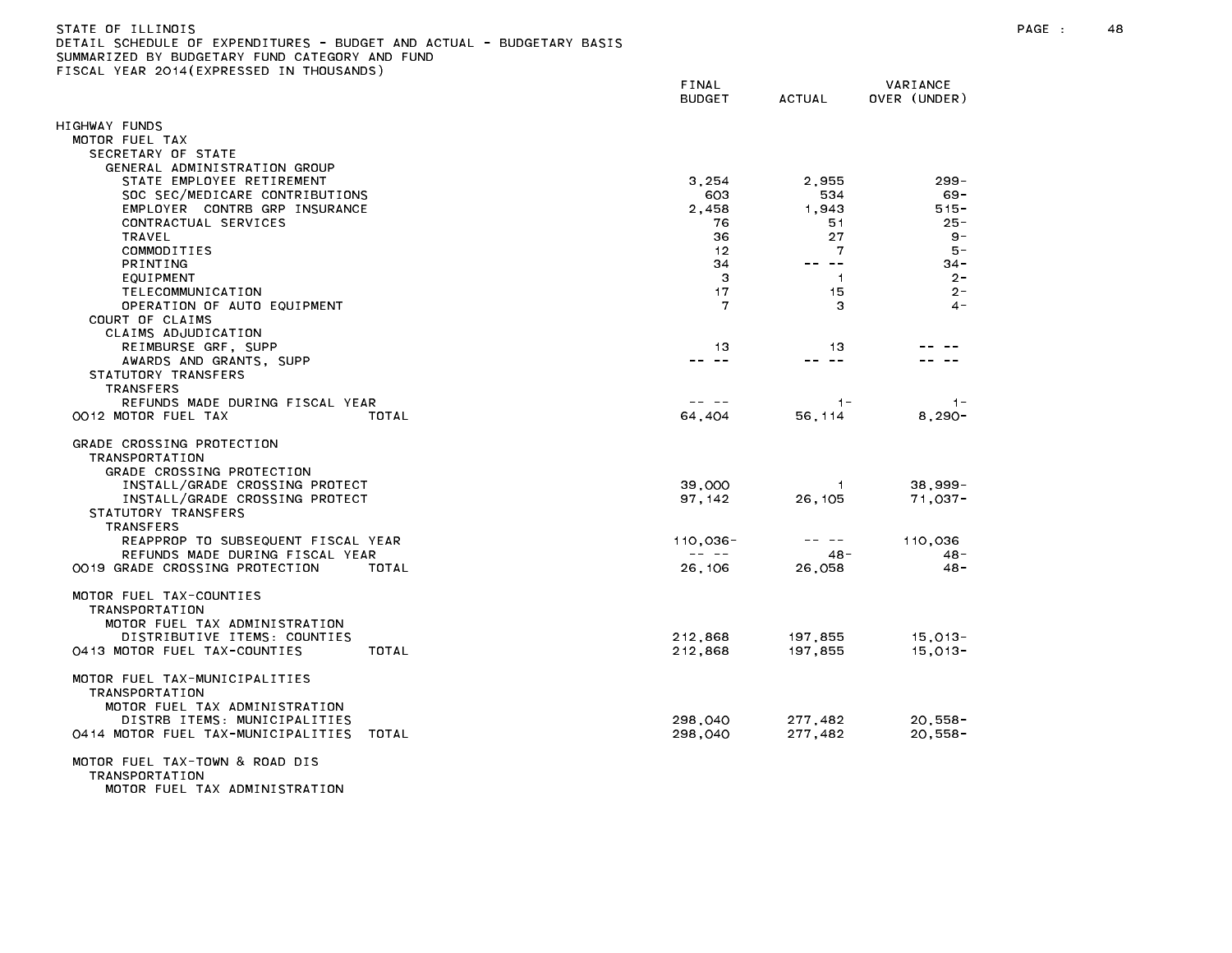| DETAIL SCHEDULE OF EXPENDITURES - BUDGET AND ACTUAL - BUDGETARY BASIS<br>SUMMARIZED BY BUDGETARY FUND CATEGORY AND FUND<br>FISCAL YEAR 2014(EXPRESSED IN THOUSANDS) |                        |           |                          |
|---------------------------------------------------------------------------------------------------------------------------------------------------------------------|------------------------|-----------|--------------------------|
|                                                                                                                                                                     | FINAL<br><b>BUDGET</b> | ACTUAL    | VARIANCE<br>OVER (UNDER) |
| HIGHWAY FUNDS                                                                                                                                                       |                        |           |                          |
| MOTOR FUEL TAX-TOWN & ROAD DIS<br><b>TRANSPORTATION</b><br>MOTOR FUEL TAX ADMINISTRATION                                                                            |                        |           |                          |
| DISTRB ITEMS: CO FOR ROAD DIST                                                                                                                                      | 96.592                 | 89.800    | $6,792-$                 |
| 0415 MOTOR FUEL TAX-TOWN & ROAD DIS TOTAL                                                                                                                           | 96.592                 | 89.800    | $6.792 -$                |
| STATE CONSTRUCTION ACCOUNT<br><b>TRANSPORTATION</b><br>CENT OFFICES. DIV OF HIGHWAYS                                                                                |                        |           |                          |
| ENGINEERING/CONSULTANT CONTRAC<br>CONSTRUCTION& LAND ACQUISTION                                                                                                     | 4,736                  | 433       | $4,303-$                 |
| ROAD IMPROVEMENT PROGRAM COSTS                                                                                                                                      | 591,000                | 205,566   | $385.434 -$              |
| ROAD IMPROVEMENT PRGRM COSTS                                                                                                                                        | 45,565                 | 15,723    | $29,842-$                |
| ROAD IMPROVEMENT PROGRAM COSTS                                                                                                                                      | 31,959                 | 24,196    | 7.763-                   |
| ROAD IMPROVEMENT PROGRAM COSTS                                                                                                                                      | 206.379                | 153,374   | $53,005 -$               |
| ROAD IMPROVEMENT PROGRAM COSTS                                                                                                                                      | 440.186                | 227.867   | $212, 319 -$             |
| STATEWIDE PROJECTS                                                                                                                                                  | 31.931                 | 14.214    | $17.717 -$               |
| PHASE II OF I-57/294<br>STATUTORY TRANSFERS                                                                                                                         | 247                    | 46        | $201 -$                  |
| <b>TRANSFERS</b><br>REAPPROP TO SUBSEQUENT FISCAL YEAR                                                                                                              | $710,583 -$            |           | 710.583                  |
| REFUNDS MADE DURING FISCAL YEAR                                                                                                                                     | -- --                  | $144 -$   | $144 -$                  |
| 0902 STATE CONSTRUCTION ACCOUNT<br>TOTAL                                                                                                                            | 641,420                | 641,275   | $145 -$                  |
| HIGHWAY FUNDS<br>TOTAL                                                                                                                                              | 4.109.076              | 3.606.246 | $502.830 -$              |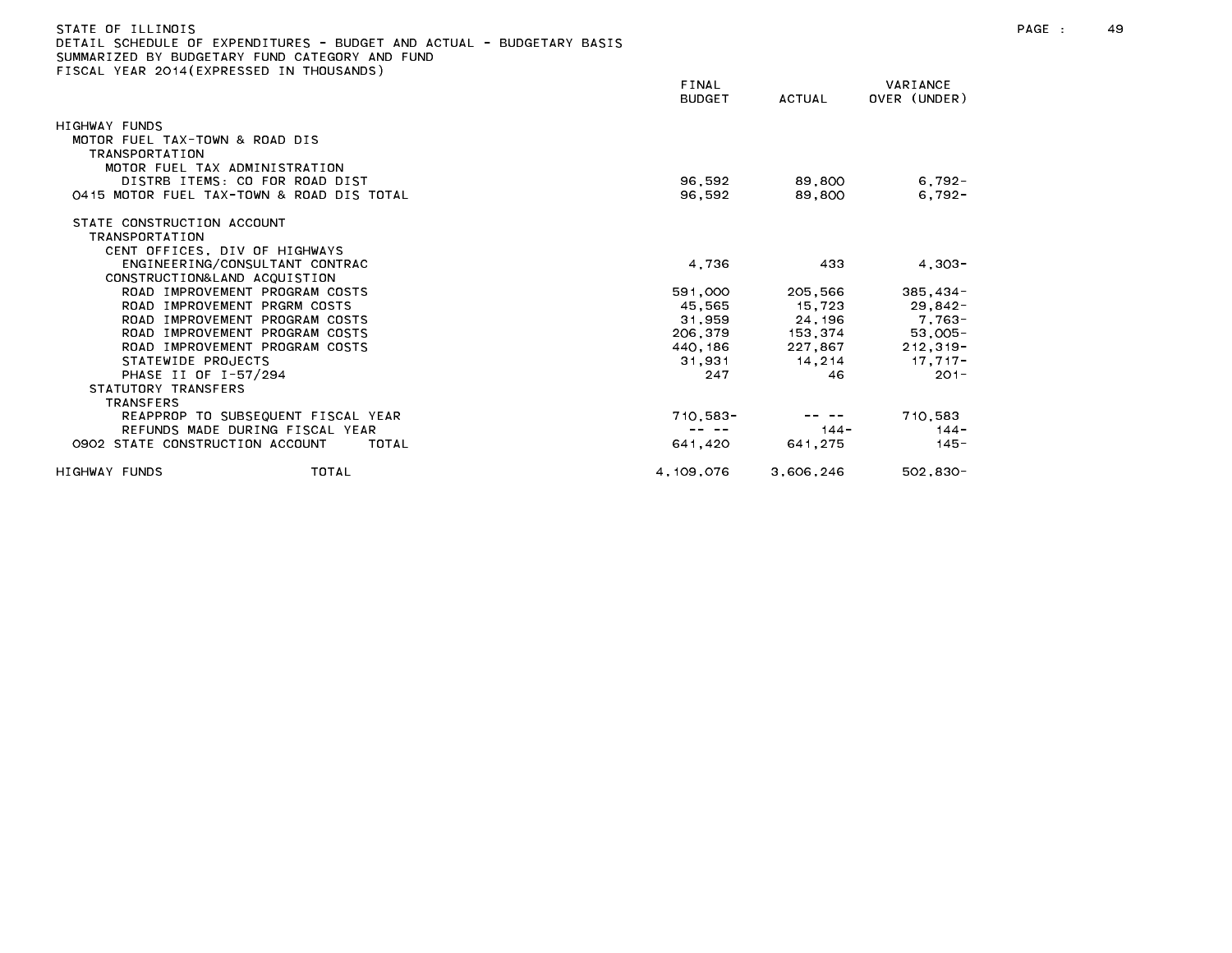| STATE OF ILLINOIS                                                     |  |
|-----------------------------------------------------------------------|--|
| DETAIL SCHEDULE OF EXPENDITURES - BUDGET AND ACTUAL - BUDGETARY BASIS |  |
| SUMMARIZED BY BUDGETARY FUND CATEGORY AND FUND                        |  |
| FISCAL YEAR 2014(EXPRESSED IN THOUSANDS)                              |  |

|                                                    | BUDGET         | <b>ACTUAL</b>  | OVER (UNDER)   |
|----------------------------------------------------|----------------|----------------|----------------|
| PECIAL STATE FUNDS                                 |                |                |                |
| FOOD & DRUG SAFETY                                 |                |                |                |
| PUBLIC HEALTH                                      |                |                |                |
| OFFICE OF HEALTH PROMOTION<br>MEDICAL CANNABIS ACT | 1,000          |                | $1,000 -$      |
| OFFICE OF HEALTH PROTECTION                        |                |                |                |
| LUMP SUMS AND OTHER PURPOSES                       | 1,400          | 835            | $565 -$        |
| COURT OF CLAIMS                                    |                |                |                |
| CLAIMS ADJUDICATION                                |                |                |                |
| AWARDS AND GRANTS, SUPP<br>STATUTORY TRANSFERS     | $\overline{1}$ | $\overline{1}$ |                |
| <b>TRANSFERS</b>                                   |                |                |                |
| OO14 FOOD & DRUG SAFETY<br>TOTAL                   | 2,401          | 836            | $1,565-$       |
|                                                    |                |                |                |
| P SEVERNS BREAST&CERVICAL CANC                     |                |                |                |
| PUBLIC HEALTH<br><b>WOMENS HEALTH</b>              |                |                |                |
| AWARDS AND GRANTS                                  | 600            | 131            | $469 -$        |
| 0015 P SEVERNS BREAST&CERVICAL CANC TOTAL          | 600            | 131            | $469 -$        |
| TEACHER CERTIFICATE FEE REVOLV                     |                |                |                |
| COURT OF CLAIMS                                    |                |                |                |
| CLAIMS ADJUDICATION                                |                |                |                |
| REIMBURSE GRF, SUPP<br>STATE BOARD OF EDUCATION    |                |                |                |
| <b>GRANTS</b>                                      |                |                |                |
| TEACHER CERTIFICATE PROCESSING                     | 5,000          | 2,604          | $2,396-$       |
| STATUTORY TRANSFERS                                |                |                |                |
| <b>TRANSFERS</b>                                   |                |                |                |
| 0016 TEACHER CERTIFICATE FEE REVOLV TOTAL          | 5,000          | 2,604          | $2,396-$       |
| TRANSPORTATION REGULATORY                          |                |                |                |
| IL COMMERCE COMMISSION                             |                |                |                |
| CHAIRMAN & COMMISSIONER OFFICE                     |                |                |                |
| REGULAR POSITIONS<br>STATE EMPLOYEE RETIREMENT     | 65<br>26       | 62<br>25       | $3 -$<br>$1 -$ |
| SOC SEC/MEDICARE CONTRIBUTIONS                     | 5              | 5              |                |
| EMPLOYER CONTRB GRP INSURANCE                      | 29             | 24             | 5 –            |
| CONTRACTUAL SERVICES                               | -1             | $\sim$ $-$     | $1 -$          |
| TRAVEL<br>EQUIPMENT                                | $\overline{2}$ | 1              | $1 -$          |
| TELECOMMUNICATION                                  | 4              | з              |                |
| OPERATION OF AUTO EQUIPMENT                        |                |                |                |

FINAL VARIANCE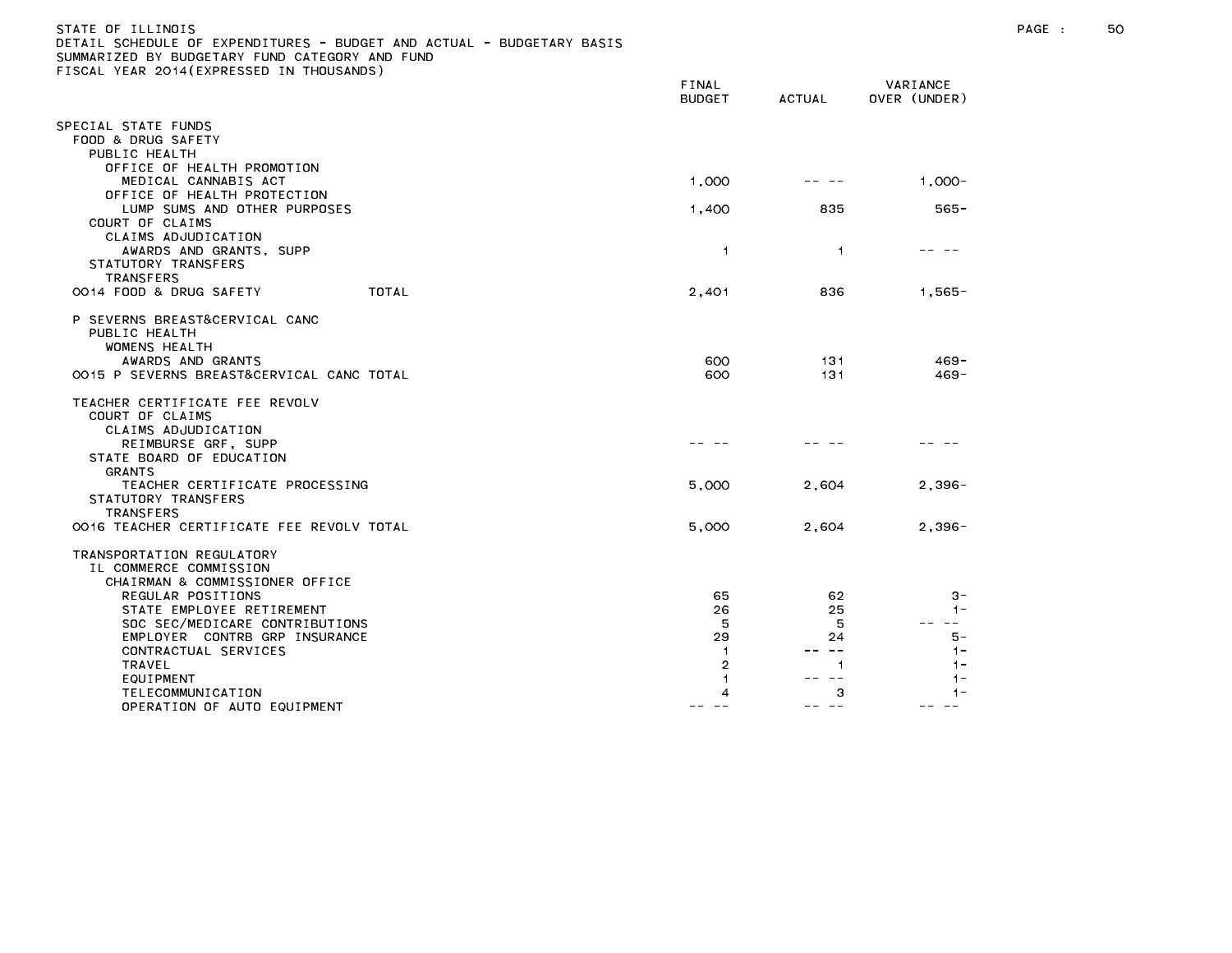| STATE OF ILLINOIS                                                     |
|-----------------------------------------------------------------------|
| DETAIL SCHEDULE OF EXPENDITURES - BUDGET AND ACTUAL - BUDGETARY BASIS |
| SUMMARIZED BY BUDGETARY FUND CATEGORY AND FUND                        |
| FISCAL YEAR 2014(EXPRESSED IN THOUSANDS)                              |

|                                                                               | FINAL<br><b>BUDGET</b> | <b>ACTUAL</b>                                                                                                                                                                                                                                                                                                                                                                                | VARIANCE<br>OVER (UNDER) |
|-------------------------------------------------------------------------------|------------------------|----------------------------------------------------------------------------------------------------------------------------------------------------------------------------------------------------------------------------------------------------------------------------------------------------------------------------------------------------------------------------------------------|--------------------------|
| SPECIAL STATE FUNDS                                                           |                        |                                                                                                                                                                                                                                                                                                                                                                                              |                          |
| TRANSPORTATION REGULATORY                                                     |                        |                                                                                                                                                                                                                                                                                                                                                                                              |                          |
| IL COMMERCE COMMISSION                                                        |                        |                                                                                                                                                                                                                                                                                                                                                                                              |                          |
| TRANSPORTATION                                                                |                        |                                                                                                                                                                                                                                                                                                                                                                                              |                          |
| REGULAR POSITIONS                                                             | 6,528                  | 5,759                                                                                                                                                                                                                                                                                                                                                                                        | $769 -$                  |
| STATE EMPLOYEE RETIREMENT                                                     | 2,632                  | 2,326                                                                                                                                                                                                                                                                                                                                                                                        | $306 -$                  |
| SOC SEC/MEDICARE CONTRIBUTIONS                                                | 497                    | 376                                                                                                                                                                                                                                                                                                                                                                                          | $121 -$                  |
| EMPLOYER CONTRB GRP INSURANCE                                                 | 1,900                  | 1,387                                                                                                                                                                                                                                                                                                                                                                                        | $513 -$                  |
| CONTRACTUAL SERVICES                                                          | 908                    | 640                                                                                                                                                                                                                                                                                                                                                                                          | $268 -$                  |
| <b>TRAVEL</b>                                                                 | 99                     | 60                                                                                                                                                                                                                                                                                                                                                                                           | $39 -$                   |
| COMMODITIES                                                                   | 41                     | 24                                                                                                                                                                                                                                                                                                                                                                                           | $17 -$                   |
| <b>PRINTING</b>                                                               | 81                     | 13                                                                                                                                                                                                                                                                                                                                                                                           | $68 -$                   |
| EQUIPMENT                                                                     | 279                    | 91                                                                                                                                                                                                                                                                                                                                                                                           | $188 -$                  |
| ELECTRONIC DATA PROCESSING                                                    | 357                    | 133                                                                                                                                                                                                                                                                                                                                                                                          | $224 -$                  |
| TELECOMMUNICATION                                                             | 227                    | 133                                                                                                                                                                                                                                                                                                                                                                                          | $94 -$                   |
| OPERATION OF AUTO EQUIPMENT                                                   | 223                    | 108                                                                                                                                                                                                                                                                                                                                                                                          | $115 -$                  |
| LUMP SUMS AND OTHER PURPOSES                                                  | 400                    | $\frac{1}{2} \frac{1}{2} \frac{1}{2} \frac{1}{2} \frac{1}{2} \frac{1}{2} \frac{1}{2} \frac{1}{2} \frac{1}{2} \frac{1}{2} \frac{1}{2} \frac{1}{2} \frac{1}{2} \frac{1}{2} \frac{1}{2} \frac{1}{2} \frac{1}{2} \frac{1}{2} \frac{1}{2} \frac{1}{2} \frac{1}{2} \frac{1}{2} \frac{1}{2} \frac{1}{2} \frac{1}{2} \frac{1}{2} \frac{1}{2} \frac{1}{2} \frac{1}{2} \frac{1}{2} \frac{1}{2} \frac{$ | $400 -$                  |
| AWARDS & GRANTS - LUMP SUM                                                    | 4,240                  | 2,602                                                                                                                                                                                                                                                                                                                                                                                        | $1,638-$                 |
| REFUNDS, N.E.C.                                                               | -- --                  | -- --                                                                                                                                                                                                                                                                                                                                                                                        |                          |
| STATUTORY TRANSFERS                                                           |                        |                                                                                                                                                                                                                                                                                                                                                                                              |                          |
| <b>TRANSFERS</b>                                                              |                        |                                                                                                                                                                                                                                                                                                                                                                                              |                          |
| 0018 TRANSPORTATION REGULATORY<br>TOTAL                                       | 18,545                 | 13,772                                                                                                                                                                                                                                                                                                                                                                                       | $4,773-$                 |
| ALZHEIMER'S AWARENESS<br>SECRETARY OF STATE<br>NO ORG NAME                    |                        |                                                                                                                                                                                                                                                                                                                                                                                              |                          |
|                                                                               |                        |                                                                                                                                                                                                                                                                                                                                                                                              |                          |
| <b>TOTAL</b><br>0020 ALZHEIMER'S AWARENESS                                    | $\circ$                | $\Omega$                                                                                                                                                                                                                                                                                                                                                                                     | $\Omega$                 |
| FINANCIAL INSTITUTION<br>FINANCIAL AND PROFESSIONAL REG<br>ADMINISTRAITIVE-FI |                        |                                                                                                                                                                                                                                                                                                                                                                                              |                          |
| REGULAR POSITIONS                                                             | 4,159                  | 3,715                                                                                                                                                                                                                                                                                                                                                                                        | $444 -$                  |
| STATE EMPLOYEE RETIREMENT                                                     | 1,677                  | 1,501                                                                                                                                                                                                                                                                                                                                                                                        | $176 -$                  |
| SOC SEC/MEDICARE CONTRIBUTIONS                                                | 318                    | 274                                                                                                                                                                                                                                                                                                                                                                                          | $44 -$                   |
| EMPLOYER CONTRB GRP INSURANCE                                                 | 1.081                  | 833                                                                                                                                                                                                                                                                                                                                                                                          | $248 -$                  |
| CONTRACTUAL SERVICES                                                          | 93                     | 8                                                                                                                                                                                                                                                                                                                                                                                            | 85-                      |
| <b>TRAVEL</b>                                                                 | 228                    | 180                                                                                                                                                                                                                                                                                                                                                                                          | $48 -$                   |
| REFUNDS, N.E.C.                                                               | $- -$                  | -- --                                                                                                                                                                                                                                                                                                                                                                                        | $ -$                     |
| COURT OF CLAIMS                                                               |                        |                                                                                                                                                                                                                                                                                                                                                                                              |                          |
| CLAIMS ADJUDICATION                                                           |                        |                                                                                                                                                                                                                                                                                                                                                                                              |                          |
| REIMBURSE GRF, SUPP                                                           |                        |                                                                                                                                                                                                                                                                                                                                                                                              |                          |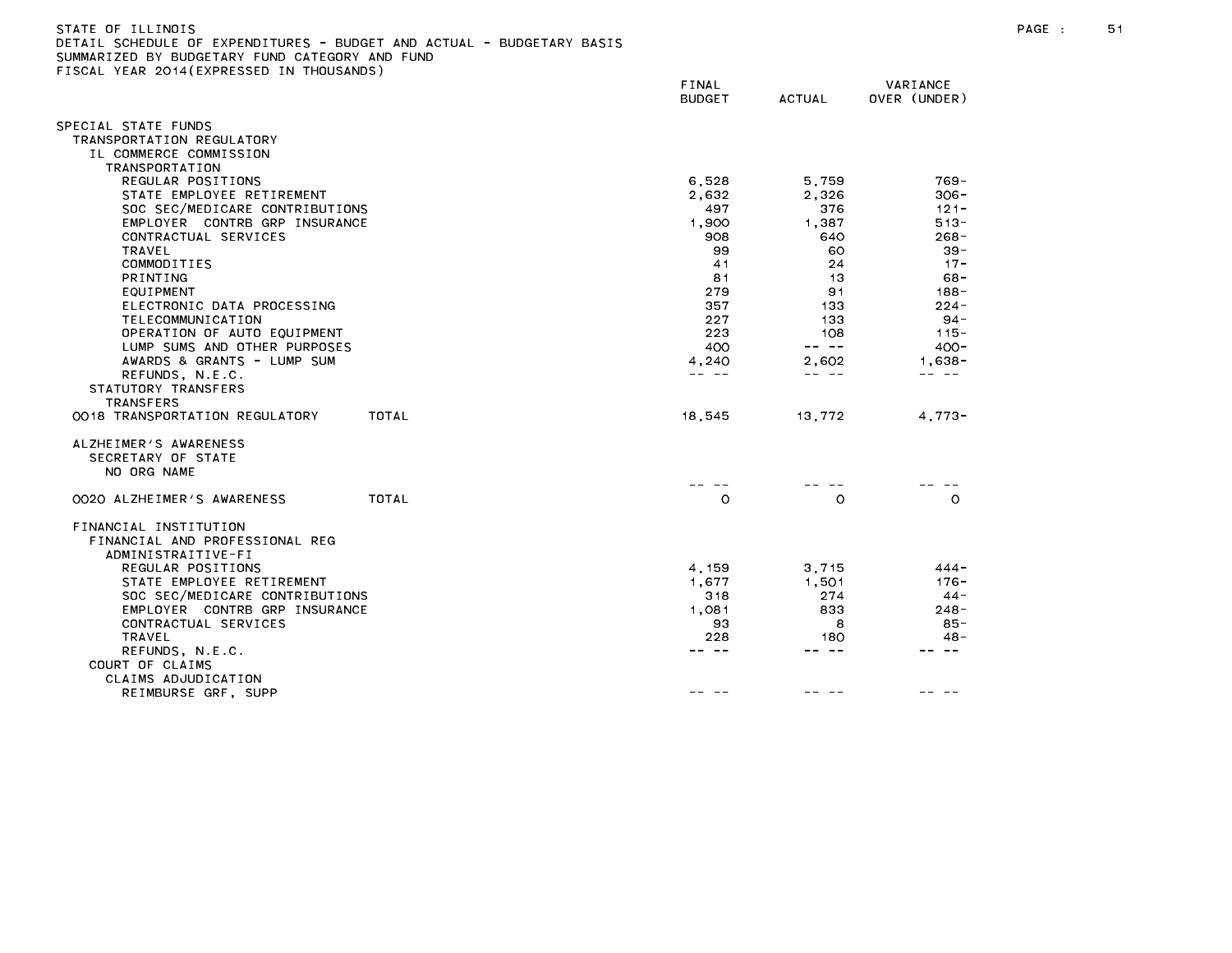| )ETAIL SCHEDULE OF EXPENDITURES - BUDGET AND ACTUAL - BUDGETARY BASIS<br>SUMMARIZED BY BUDGETARY FUND CATEGORY AND FUND |                        |         |                          |
|-------------------------------------------------------------------------------------------------------------------------|------------------------|---------|--------------------------|
| FISCAL YEAR 2014(EXPRESSED IN THOUSANDS)                                                                                | FINAL<br><b>BUDGET</b> | ACTUAL  | VARIANCE<br>OVER (UNDER) |
| SPECIAL STATE FUNDS<br>FINANCIAL INSTITUTION<br>STATUTORY TRANSFERS                                                     |                        |         |                          |
| <b>TRANSFERS</b>                                                                                                        |                        |         |                          |
| REFUNDS MADE DURING FISCAL YEAR                                                                                         |                        | $\circ$ |                          |
| 0021 FINANCIAL INSTITUTION<br>TOTAL                                                                                     | 7,556                  | 6,511   | $1,045-$                 |
| GENERAL PROFESSIONS DEDICATED<br>FINANCIAL AND PROFESSIONAL REG<br>GENERAL PROFESSIONS-DPR                              |                        |         |                          |
| REGULAR POSITIONS                                                                                                       | 3,215                  | 2,148   | $1,067-$                 |
| STATE EMPLOYEE RETIREMENT                                                                                               | 1,296                  | 871     | $425 -$                  |
| SOC SEC/MEDICARE CONTRIBUTIONS                                                                                          | 246                    | 162     | $84 -$                   |
| EMPLOYER CONTRB GRP INSURANCE                                                                                           | 989                    | 644     | $345 -$                  |
| CONTRACTUAL SERVICES                                                                                                    | 194                    | 179     | $15 -$                   |
| TRAVEL                                                                                                                  | 80                     | 8       | $72 -$                   |
| REFUNDS, N.E.C.                                                                                                         | -- --                  | -- --   | -- --                    |
| COURT OF CLAIMS                                                                                                         |                        |         |                          |
| CLAIMS ADJUDICATION                                                                                                     |                        |         |                          |
| REIMBURSE GRF, SUPP                                                                                                     |                        |         |                          |
| CHICAGO STATE UNIVERSITY                                                                                                |                        |         |                          |
| GENERAL OPERATIONS                                                                                                      |                        |         |                          |
| DEVELOPMENT, SUPPORT OR ADMIN                                                                                           | 307                    | 307     |                          |
| SOUTHERN IL UNIVERSITY                                                                                                  |                        |         |                          |
| GENERAL OPERATIONS                                                                                                      |                        |         |                          |
| FOR ALL COSTS ASSOCIATED WITH                                                                                           | 1,250                  | 1,250   |                          |
| UNIVERSITY OF ILLINOIS                                                                                                  |                        |         |                          |
|                                                                                                                         |                        |         |                          |
| GENERAL OPERATIONS                                                                                                      | 500                    | 500     |                          |
| DEVELOPMENT, SUPPORT OR                                                                                                 |                        |         |                          |
| STATUTORY TRANSFERS                                                                                                     |                        |         |                          |
| <b>TRANSFERS</b>                                                                                                        |                        |         |                          |
| 0022 GENERAL PROFESSIONS DEDICATED TOTAL                                                                                | 8,077                  | 6,069   | $2,008-$                 |
| ECONOMIC RESEARCH & INFO<br>COMMERCE AND ECONOMIC OPPORTUN<br>BUSINESS DEVELOPMENT                                      |                        |         |                          |
| LUMP SUMS AND OTHER PURPOSES                                                                                            | 230                    | 4       | $226 -$                  |
| 0023 ECONOMIC RESEARCH & INFO<br>TOTAL                                                                                  | 230                    | 4       | $226 -$                  |
| IL DEPT OF AG LAB SERV REVOLV<br><b>AGRICULTURE</b>                                                                     |                        |         |                          |

ANIMAL INDUSTRIES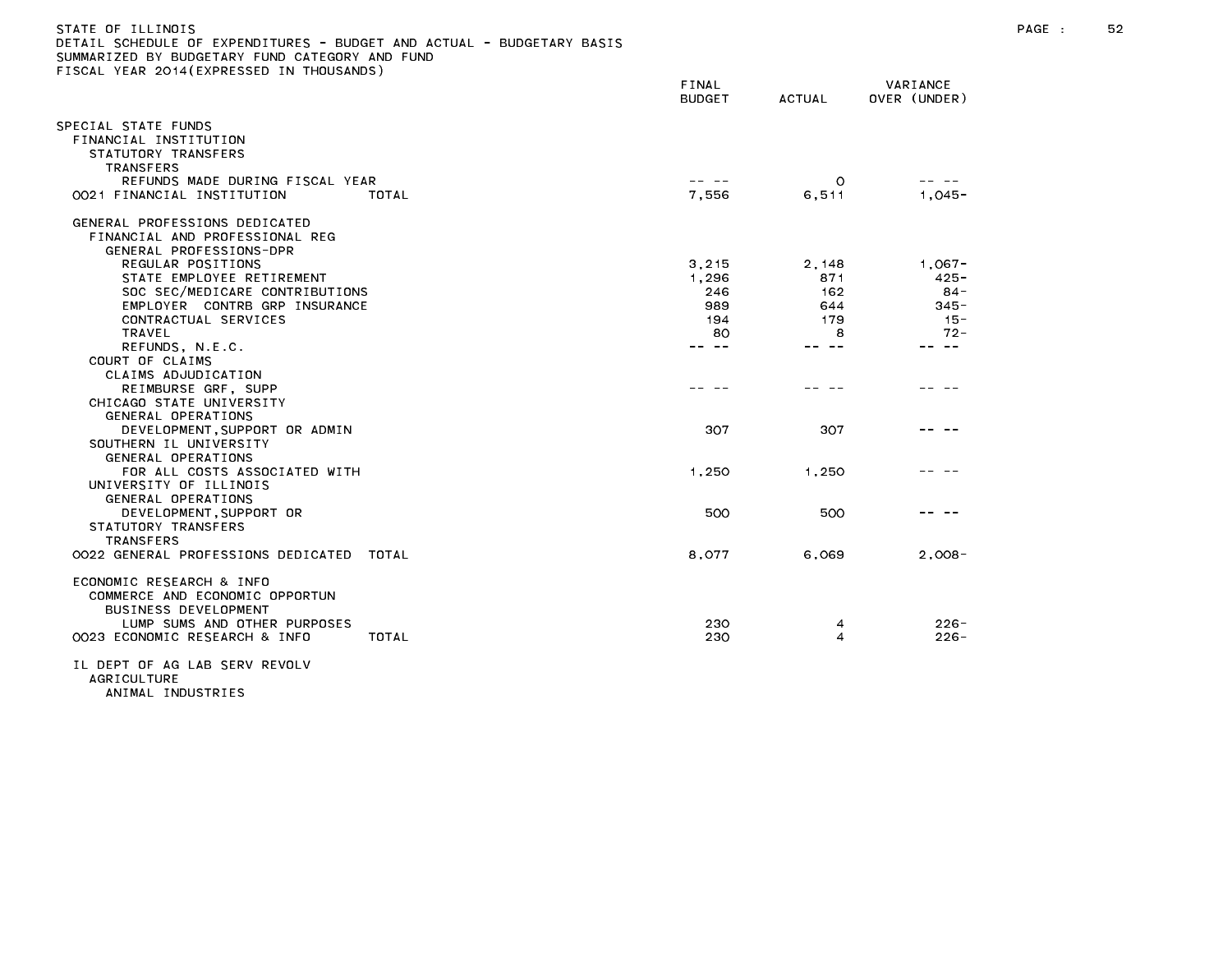| STATE OF ILLINOIS                                                     |
|-----------------------------------------------------------------------|
| DETAIL SCHEDULE OF EXPENDITURES - BUDGET AND ACTUAL - BUDGETARY BASIS |
| SUMMARIZED BY BUDGETARY FUND CATEGORY AND FUND                        |
| FISCAL YEAR 2014(EXPRESSED IN THOUSANDS)                              |

|                                                                     | FINAL<br><b>BUDGET</b> | <b>ACTUAL</b>  | VARIANCE<br>OVER (UNDER) |
|---------------------------------------------------------------------|------------------------|----------------|--------------------------|
| PECIAL STATE FUNDS                                                  |                        |                |                          |
| IL DEPT OF AG LAB SERV REVOLV                                       |                        |                |                          |
| AGRICULTURE<br>ANIMAL INDUSTRIES                                    |                        |                |                          |
| ANIMAL DISEASE LABORATORY ACT<br>COURT OF CLAIMS                    | 1,250                  | 560            | $690 -$                  |
| CLAIMS ADJUDICATION<br>REIMBURSE GRF, SUPP<br>STATUTORY TRANSFERS   | $\overline{1}$         | $\overline{1}$ |                          |
| <b>TRANSFERS</b><br>0024 IL DEPT OF AG LAB SERV REVOLV TOTAL        | 1,251                  | 561            | $690 -$                  |
| GROUP HOME LOAN REVOLVING<br>HUMAN SERVICES                         |                        |                |                          |
| ADDICTION TREATMENT<br>GROUP HOME LOANS                             | 200                    | 40             | $160 -$                  |
| 0025 GROUP HOME LOAN REVOLVING<br>TOTAL                             | 200                    | 40             | $160 -$                  |
| LIVE & LEARN<br>SECRETARY OF STATE<br>GENERAL ADMINISTRATION GROUP  |                        |                |                          |
| GRANTS TO LIBRARY SYSTEMS                                           | 274                    | 274            |                          |
| ANNUAL EQUALIZATION GRANTS                                          | 16,004                 | 16,004         |                          |
| LIBRARY CONSTRUCTION GRANTS<br>ANNUAL PER CAPITA GRANTS             | 621<br>1, 145          | 621<br>1,140   | 5 -                      |
| ANNUAL LIBRARY TECHNOLOGY GRAN                                      | 306                    | 306            | $- -$                    |
| SUPPRT & EXPAN LITERACY PROGRM                                      | 500                    | 499            | $1 -$                    |
| PROMOTE ORGN & TISSUE DONATION                                      | 1,750                  | 1.362          | $388 -$                  |
| LIBRARY SERV BLIN & PHY HANDIC<br>COURT OF CLAIMS                   | 300                    | 300            |                          |
| CLAIMS ADJUDICATION<br>REIMBURSE GRF, SUPP<br>STATUTORY TRANSFERS   |                        |                |                          |
| <b>TRANSFERS</b><br>REFUNDS MADE DURING FISCAL YEAR                 |                        | $\circ$        |                          |
| OO26 LIVE & LEARN<br>TOTAL                                          | 20,900                 | 20,506         | $394 -$                  |
| POLICE BENEV, & PROTECT, ASSOC<br>SECRETARY OF STATE<br>NO ORG NAME |                        |                |                          |
| 0027 POLICE BENEV. & PROTECT. ASSOC TOTAL                           | $\circ$                | $\circ$        | $\circ$                  |
| ILLINOIS NURSES FOUNDATION                                          |                        |                |                          |

NO AGENCY NAME

NO ORG NAME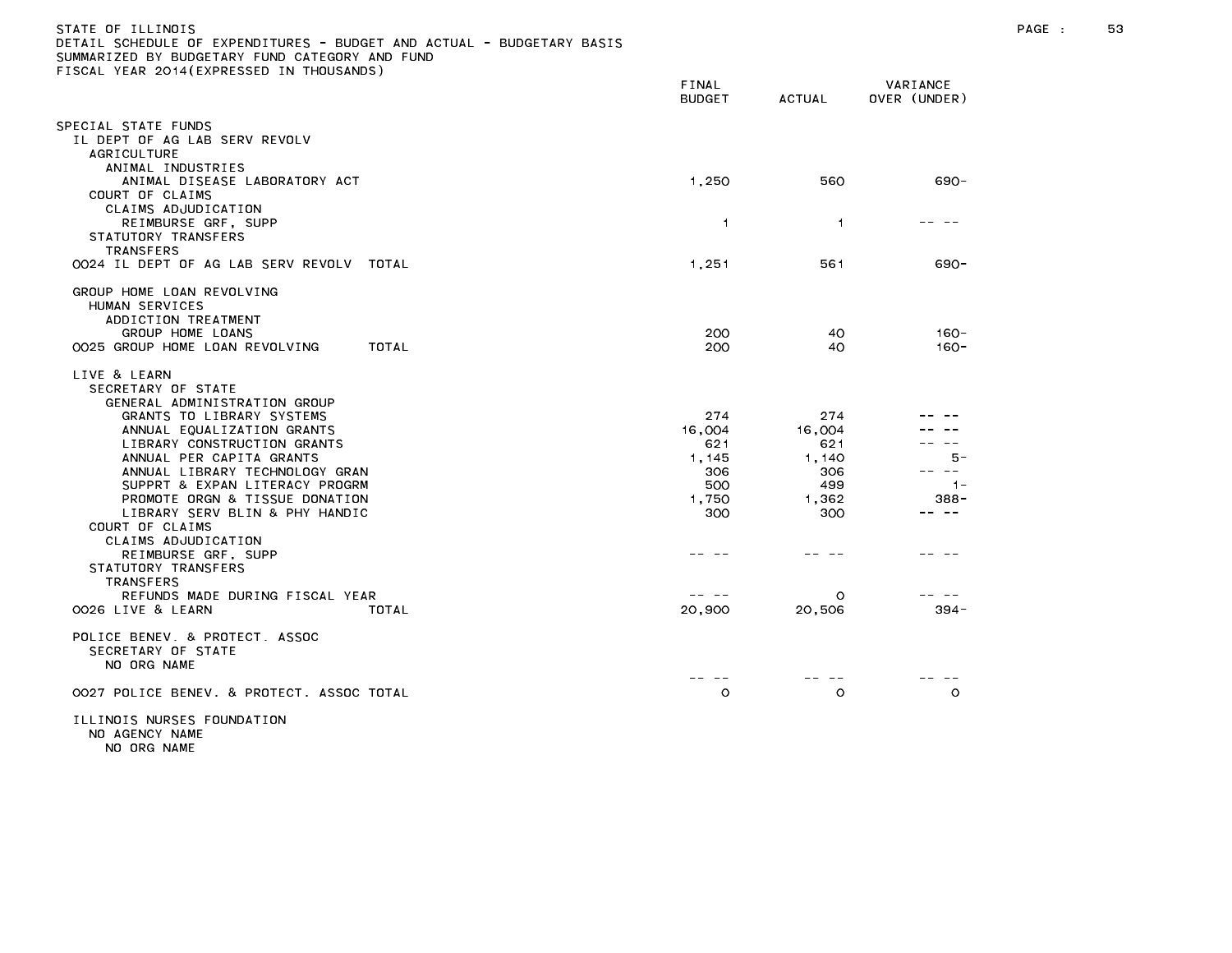## STATE OF ILLINOIS PAGE : 54 DETAIL SCHEDULE OF EXPENDITURES - BUDGET AND ACTUAL - BUDGETARY BASIS

|                                                                                                                         |              | FINAL<br><b>BUDGET</b>         | <b>ACTUAL</b>    | VARIANCE<br>OVER (UNDER) |
|-------------------------------------------------------------------------------------------------------------------------|--------------|--------------------------------|------------------|--------------------------|
| SPECIAL STATE FUNDS<br>ILLINOIS NURSES FOUNDATION<br>NO AGENCY NAME<br>NO ORG NAME                                      |              | <b><i><u>Part 2004</u></i></b> |                  |                          |
| 0028 ILLINOIS NURSES FOUNDATION                                                                                         | TOTAL        | $\circ$                        | O                | $\circ$                  |
| AMERICAN RED CROSS<br>SECRETARY OF STATE<br>NO ORG NAME                                                                 |              |                                |                  |                          |
| 0029 AMERICAN RED CROSS                                                                                                 | <b>TOTAL</b> | $\circ$                        | $\circ$          | $\circ$                  |
| SUPREME COURT SPECIAL PURPOSES<br>SUPREME COURT<br>SUPREME COURT<br>SPECIAL PURPOSES FUND                               |              | 300                            |                  | $300 -$                  |
| 0030 SUPREME COURT SPECIAL PURPOSES TOTAL                                                                               |              | 300                            | $\circ$          | $300 -$                  |
| DRIVERS EDUCATION<br>STATE BOARD OF EDUCATION<br>DRIVER EDUCATION GRANTS<br>DRIVERS EDUCATION<br>0031 DRIVERS EDUCATION | <b>TOTAL</b> | 15,000<br>15,000               | 15,000<br>15,000 | $\circ$                  |
| IL SHERIFFS' SCHOLSHIP & TRN<br>NO AGENCY NAME<br>NO ORG NAME                                                           |              |                                |                  |                          |
| 0032 IL SHERIFFS' SCHOLSHIP & TRN                                                                                       | TOTAL        | $\circ$                        | $\circ$          | $\circ$                  |
| COMMITTED TO A CURE<br>NO AGENCY NAME<br>NO ORG NAME                                                                    |              |                                |                  |                          |
| 0033 COMMITTED TO A CURE                                                                                                | <b>TOTAL</b> | $\circ$                        | $\circ$          | $\circ$                  |
| IL STATE POLICE MEMORIAL PARK<br>NO AGENCY NAME<br>NO ORG NAME                                                          |              |                                |                  |                          |
| 0034 IL STATE POLICE MEMORIAL PARK                                                                                      | TOTAL        | O                              | $\circ$          | O                        |
| ACCESS TO JUSTICE                                                                                                       |              |                                |                  |                          |

NO AGENCY NAME NO ORG NAME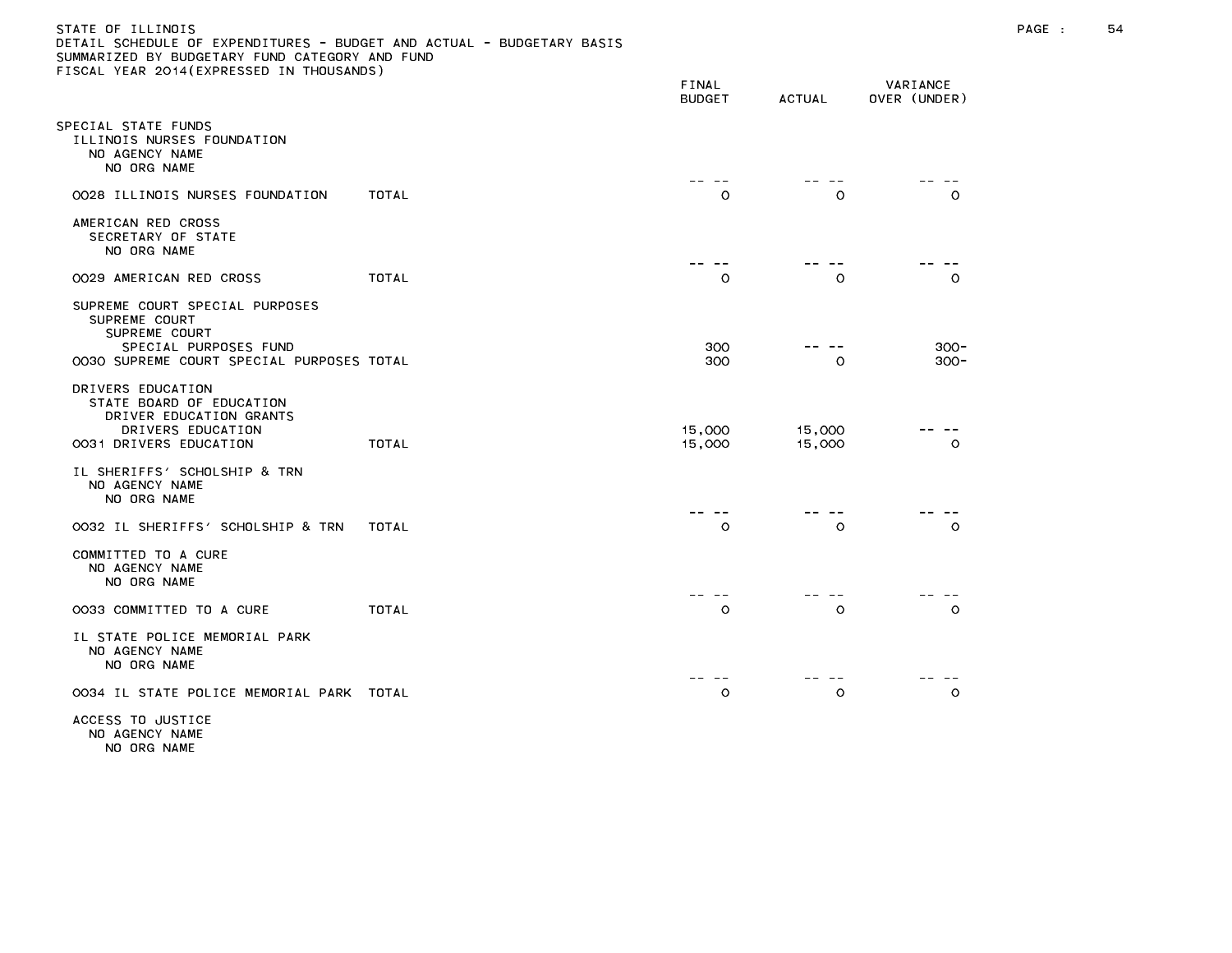| STATE OF ILLINOIS                                                     |  |
|-----------------------------------------------------------------------|--|
| DETAIL SCHEDULE OF EXPENDITURES - BUDGET AND ACTUAL - BUDGETARY BASIS |  |
| SUMMARIZED BY BUDGETARY FUND CATEGORY AND FUND                        |  |
| FISCAL YEAR 2014(EXPRESSED IN THOUSANDS)                              |  |

|                                                                                                                                                                                                                                                                                                                                                                                                                                                                    | FINAL<br><b>BUDGET</b>                                             | <b>ACTUAL</b>                                                                    | VARIANCE<br>OVER (UNDER)                                                                                  |
|--------------------------------------------------------------------------------------------------------------------------------------------------------------------------------------------------------------------------------------------------------------------------------------------------------------------------------------------------------------------------------------------------------------------------------------------------------------------|--------------------------------------------------------------------|----------------------------------------------------------------------------------|-----------------------------------------------------------------------------------------------------------|
| SPECIAL STATE FUNDS<br>ACCESS TO JUSTICE<br>NO AGENCY NAME<br>NO ORG NAME                                                                                                                                                                                                                                                                                                                                                                                          |                                                                    |                                                                                  |                                                                                                           |
| TOTAL<br>0035 ACCESS TO JUSTICE                                                                                                                                                                                                                                                                                                                                                                                                                                    | $\circ$                                                            | $\circ$                                                                          | $\circ$                                                                                                   |
| IL VETERANS' REHABILITATION<br>HUMAN SERVICES<br>REHABILITATION SERVICE BUREAUS<br>REGULAR POSITIONS<br><b>RETIREMENT</b><br>SOC SEC/MEDICARE CONTRIBUTIONS<br>EMPLOYER CONTRB GRP INSURANCE<br><b>TRAVEL</b><br>COMMODITIES<br>EQUIPMENT<br>TELECOMMUNICATION<br>CASE SERVICES TO INDIVIDUALS<br>STATUTORY TRANSFERS<br><b>TRANSFERS</b><br>REFUNDS MADE DURING FISCAL YEAR<br>0036 IL VETERANS' REHABILITATION<br>TOTAL<br>PUBLIC SAFETY DIVER<br>NO AGENCY NAME | 1,774<br>715<br>136<br>506<br>12<br>6<br>7<br>20<br>2,414<br>5,590 | 1,542<br>622<br>114<br>402<br>12<br>-- --<br>6<br>20<br>2,398<br>$14 -$<br>5,102 | $232 -$<br>$93 -$<br>$22 -$<br>104 -<br>$- -$<br>$6 -$<br>$1 -$<br>$\sim$ $-$<br>$16 -$<br>$14 -$<br>488- |
| NO ORG NAME                                                                                                                                                                                                                                                                                                                                                                                                                                                        |                                                                    |                                                                                  |                                                                                                           |
| 0037 PUBLIC SAFETY DIVER<br>TOTAL                                                                                                                                                                                                                                                                                                                                                                                                                                  | $\circ$                                                            | $\circ$                                                                          | $\circ$                                                                                                   |
| ILLINOIS POLICE K-9 MEMORIAL<br>SECRETARY OF STATE<br>NO ORG NAME                                                                                                                                                                                                                                                                                                                                                                                                  |                                                                    |                                                                                  |                                                                                                           |
| 0038 ILLINOIS POLICE K-9 MEMORIAL<br>TOTAL                                                                                                                                                                                                                                                                                                                                                                                                                         | $\circ$                                                            | $\circ$                                                                          | $\circ$                                                                                                   |
| STATE BOATING ACT<br>NATURAL RESOURCES<br>GENERAL OFFICE OPERATIONS<br>REGULAR POSITIONS<br>STATE EMPLOYEE RETIREMENT<br>SOC SEC/MEDICARE CONTRIBUTIONS<br>GROUP INSURANCE<br>CONTRACTUAL SERVICES                                                                                                                                                                                                                                                                 | 370<br>149<br>29<br>130<br>131                                     | 231<br>93<br>16<br>76<br>19                                                      | $139 -$<br>$56 -$<br>$13 -$<br>$54 -$<br>$112 -$                                                          |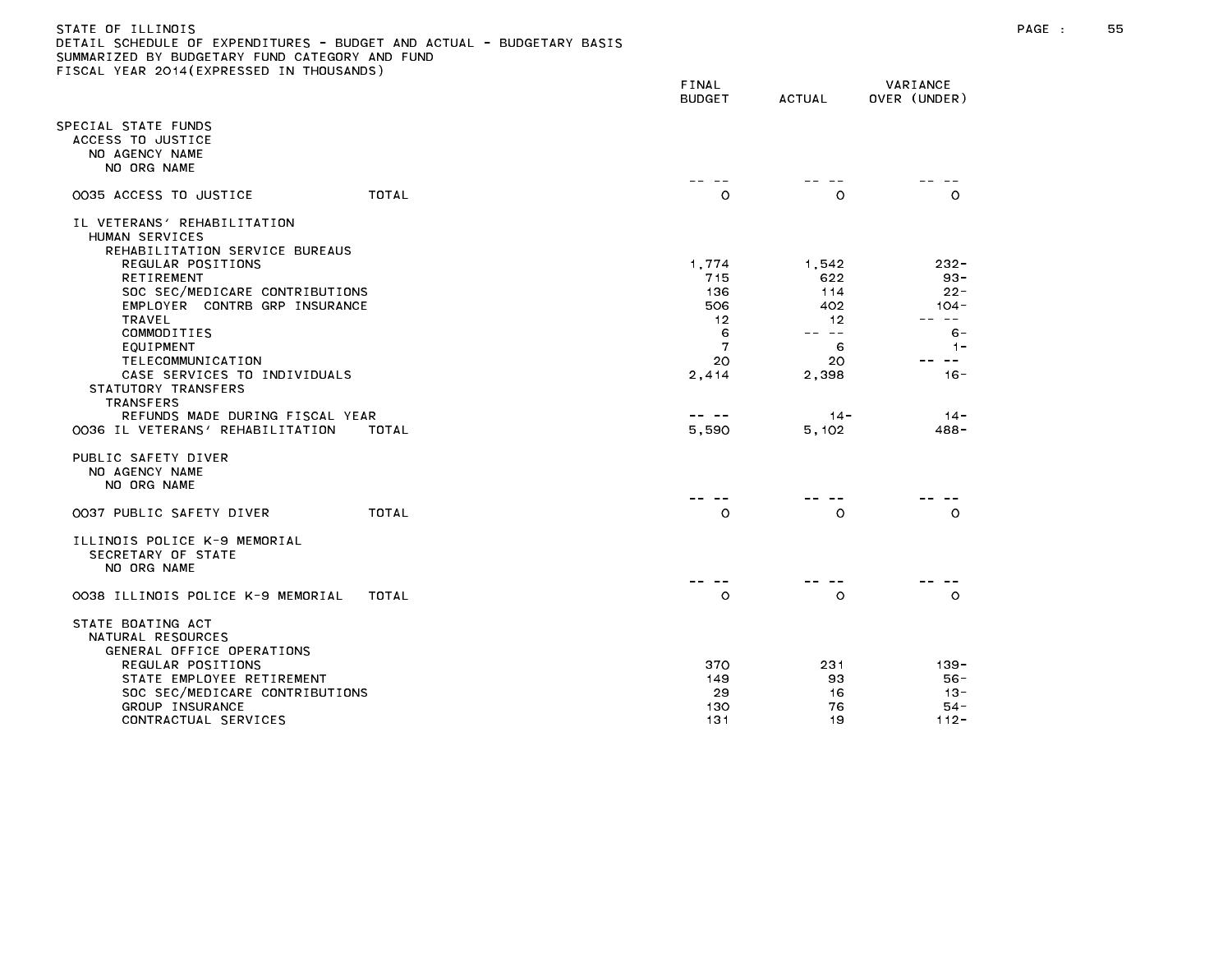STATE OF ILLINOIS PAGE : 56 DETAIL SCHEDULE OF EXPENDITURES - BUDGET AND ACTUAL - BUDGETARY BASIS

|                                | FINAL<br><b>BUDGET</b> | <b>ACTUAL</b>  | VARIANCE<br>OVER (UNDER)              |
|--------------------------------|------------------------|----------------|---------------------------------------|
| SPECIAL STATE FUNDS            |                        |                |                                       |
| STATE BOATING ACT              |                        |                |                                       |
| NATURAL RESOURCES              |                        |                |                                       |
| GENERAL OFFICE CAPITAL         |                        |                |                                       |
| GRANT TO CHAIN O'LAKES         | 150                    | 150            |                                       |
| GRANTS LOCAL GOVERNMENT UNITS  | 725                    |                | $725 -$                               |
| GRANTS LOCAL GOVERNMENT UNITS  | 2,526                  |                | $2.526 -$                             |
| GRANTS LOCAL GOVERNMENT UNITS  | 1.379                  |                | $1.379 -$                             |
| SNOWMOBILE TRAIL & ACCESS AREA | 120                    | 17             | $103 -$                               |
| SNOWMOBILE TRAIL & ACCESS AREA | 289                    | 174            | $115 -$                               |
| CONSTRUCTION & DEVELOPMENT     | 75                     | -- --          | $75 -$                                |
| CONSTRUCTION & DEVELOPMENT     | 5,989                  | 1.274          | $4.715 -$                             |
| MULTIPLE USE FACILITIES        | 1,500                  | -- --          | $1,500 -$                             |
| MULTIPLE USE FACILITIES        | 5,284                  | 1,407          | $3,877-$                              |
| ARCH, ENGINEERING & GRANTS     |                        |                |                                       |
| REGULAR POSITIONS              | 111                    | 87             | $24 -$                                |
| STATE EMPLOYEE RETIREMENT      | 45                     | 35             | $10 -$                                |
| SOC SEC/MEDICARE CONTRIBUTIONS | 9                      | 6              | $3 -$                                 |
| EMPLOYER CONTRB GRP INSURANCE  | 33                     | 23             | $10 -$                                |
| HEAVY EQUIPEMENT DREDGING CREW | 548                    | 232            | $316 -$                               |
| OFFICE OF BUSINESS SERVICES    |                        |                |                                       |
| REGULAR POSITIONS              | 985                    | 804            | $181 -$                               |
| STATE EMPLOYEE RETIREMENT      | 397                    | 324            | $73 -$                                |
| SOC SEC/MEDICARE CONTRIBUTIONS | 76                     | 59             | $17 -$                                |
| EMPLOYER CONTRB GRP INSURANCE  | 452                    | 271            | $181 -$                               |
| CONTRACTUAL SERVICES           | 171                    | 77             | $94 -$<br>$\sim$ $-$                  |
| POSTAGE/DNR HEADQUARTERS       | 35                     | 35             |                                       |
| COMMODITIES<br>COMMODITIES     | 136<br>3               | 45<br>з        | $91 -$<br>$\rightarrow$ $\rightarrow$ |
| PRINTING                       | 211                    | 139            | $72 -$                                |
| ELECTRONIC DATA PROCESSING     | 150                    | 84             | $66 -$                                |
| OPERATION OF AUTO EQUIPMENT    | 5                      | $\overline{1}$ | $4 -$                                 |
| EXPENSES/WATERCRAFT TITLING    | 359                    | 227            | $132 -$                               |
| <b>REFUNDS</b>                 | -- --                  | -- --          | $\sim$ $\sim$                         |
| LAW ENFORCEMENT                |                        |                |                                       |
| REGULAR POSITIONS              | 3,402                  | 3,068          | $334 -$                               |
| STATE EMPLOYEE RETIREMENT      | 1,372                  | 1,239          | $133 -$                               |
| SOC SEC/MEDICARE CONTRIBUTIONS | 261                    | 49             | $212 -$                               |
| EMPLOYER CONTRB GRP INSURANCE  | 1.099                  | 801            | $298 -$                               |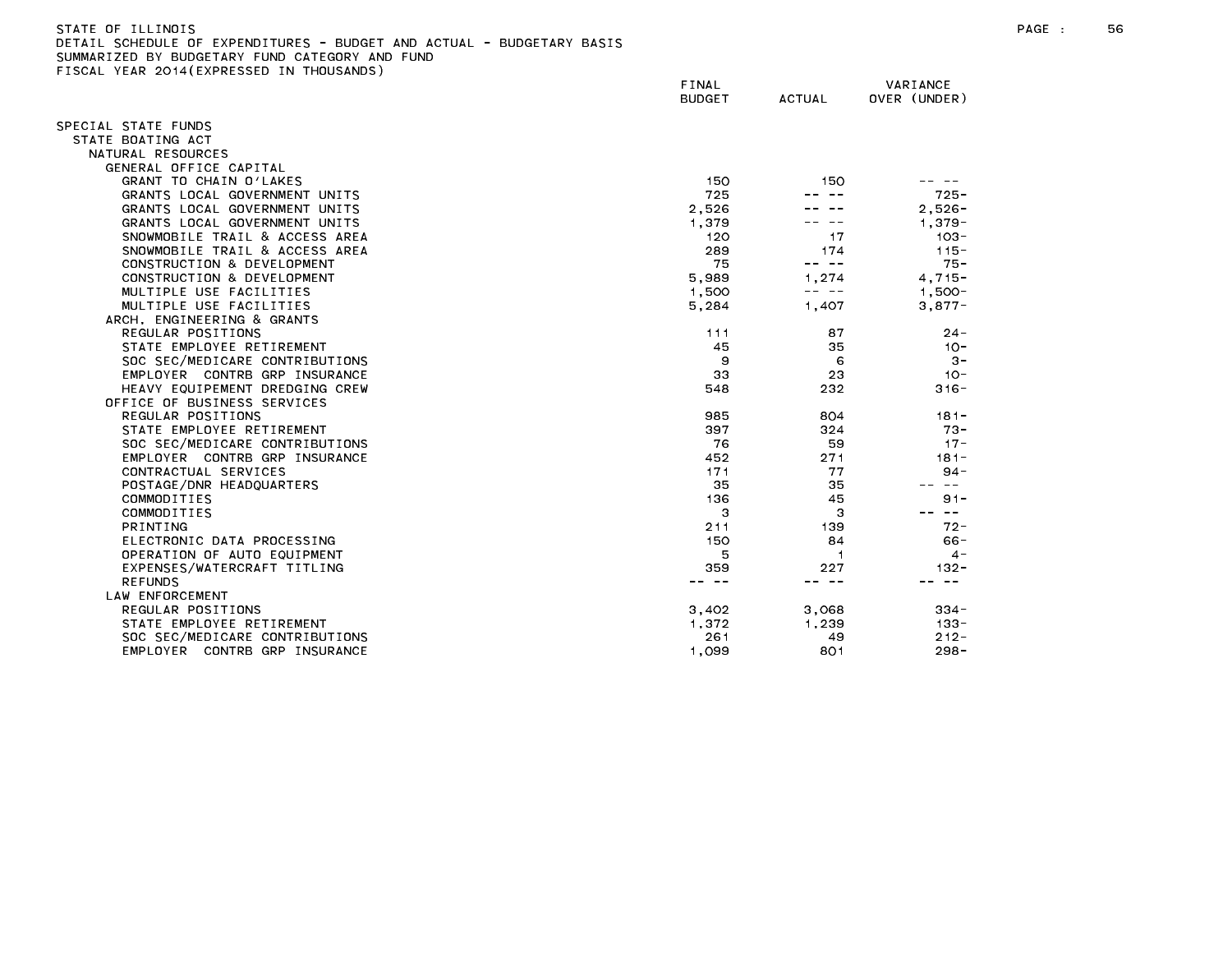| DETAIL SCHEDULE OF EXPENDITURES - BUDGET AND ACTUAL - BUDGETARY BASIS<br>SUMMARIZED BY BUDGETARY FUND CATEGORY AND FUND |                                                                                                                                                                                                                                                                                                                                                                                              |               |                     |
|-------------------------------------------------------------------------------------------------------------------------|----------------------------------------------------------------------------------------------------------------------------------------------------------------------------------------------------------------------------------------------------------------------------------------------------------------------------------------------------------------------------------------------|---------------|---------------------|
| FISCAL YEAR 2014(EXPRESSED IN THOUSANDS)                                                                                |                                                                                                                                                                                                                                                                                                                                                                                              |               |                     |
|                                                                                                                         | FINAL                                                                                                                                                                                                                                                                                                                                                                                        |               | VARIANCE            |
|                                                                                                                         | <b>BUDGET</b>                                                                                                                                                                                                                                                                                                                                                                                | <b>ACTUAL</b> | OVER (UNDER)        |
|                                                                                                                         |                                                                                                                                                                                                                                                                                                                                                                                              |               |                     |
| SPECIAL STATE FUNDS                                                                                                     |                                                                                                                                                                                                                                                                                                                                                                                              |               |                     |
| STATE BOATING ACT                                                                                                       |                                                                                                                                                                                                                                                                                                                                                                                              |               |                     |
| NATURAL RESOURCES                                                                                                       |                                                                                                                                                                                                                                                                                                                                                                                              |               |                     |
| GENERAL OFFICE OPERATIONS                                                                                               |                                                                                                                                                                                                                                                                                                                                                                                              |               |                     |
| CONTRACTUAL SERVICES                                                                                                    | 110                                                                                                                                                                                                                                                                                                                                                                                          | 110           |                     |
| TRAVEL                                                                                                                  | 25                                                                                                                                                                                                                                                                                                                                                                                           | 25            |                     |
| COMMODITIES                                                                                                             | 65                                                                                                                                                                                                                                                                                                                                                                                           | 63            | 2-                  |
| EQUIPMENT                                                                                                               | 151                                                                                                                                                                                                                                                                                                                                                                                          | 150           | $1 -$               |
| TELECOMMUNICATION                                                                                                       | 158                                                                                                                                                                                                                                                                                                                                                                                          | 158           |                     |
| OPERATION OF AUTO EQUIPMENT                                                                                             | 307                                                                                                                                                                                                                                                                                                                                                                                          | 307           |                     |
| FOR EXPENSES DUI/OUI EQUIPMENT                                                                                          | 20                                                                                                                                                                                                                                                                                                                                                                                           | 20            |                     |
| SNOWMOBILE PROGRAM                                                                                                      | 35                                                                                                                                                                                                                                                                                                                                                                                           | 35            |                     |
| LAND MANAGEMENT & EDUCATION                                                                                             |                                                                                                                                                                                                                                                                                                                                                                                              |               |                     |
| REGULAR POSITIONS                                                                                                       | 1.651                                                                                                                                                                                                                                                                                                                                                                                        | 1.096         | 555-                |
| STATE EMPLOYEE RETIREMENT                                                                                               | 666                                                                                                                                                                                                                                                                                                                                                                                          | 443           | $223 -$             |
| SOC SEC/MEDICARE CONTRIBUTIONS                                                                                          | 127                                                                                                                                                                                                                                                                                                                                                                                          | 80            | $47 -$              |
| EMPLOYER CONTRB GRP INSURANCE                                                                                           | 643                                                                                                                                                                                                                                                                                                                                                                                          | 397           | $246 -$             |
| CONTRACTUAL SERVICES                                                                                                    | 451                                                                                                                                                                                                                                                                                                                                                                                          | 403           | $48 -$              |
| TRAVEL                                                                                                                  | 6                                                                                                                                                                                                                                                                                                                                                                                            | -- --         | $6 -$               |
| COMMODITIES                                                                                                             | 51                                                                                                                                                                                                                                                                                                                                                                                           | 44            | $7 -$               |
| SNOWMOBILE PROGRAMS                                                                                                     | 47                                                                                                                                                                                                                                                                                                                                                                                           | 46            | $1 -$               |
| WATER RESOURCES OPERATIONS                                                                                              |                                                                                                                                                                                                                                                                                                                                                                                              |               |                     |
| REGULAR POSITIONS                                                                                                       | 1,289                                                                                                                                                                                                                                                                                                                                                                                        | 582           | $707 -$             |
| STATE EMPLOYEE RETIREMENT                                                                                               | 519                                                                                                                                                                                                                                                                                                                                                                                          | 235           | $284 -$             |
| SOC SEC/MEDICARE CONTRIBUTIONS                                                                                          | 99                                                                                                                                                                                                                                                                                                                                                                                           | 41            | $58 -$              |
| EMPLOYER CONTRB GRP INSURANCE                                                                                           | 495                                                                                                                                                                                                                                                                                                                                                                                          | 153           | $342 -$             |
| CONTRACTUAL SERVICES                                                                                                    | 689                                                                                                                                                                                                                                                                                                                                                                                          | 555           | 134 -               |
| TRAVEL<br>COMMODITIES                                                                                                   | 32<br>14                                                                                                                                                                                                                                                                                                                                                                                     | 29<br>14      | $3 -$<br>$\sim$ $-$ |
| EQUIPMENT                                                                                                               | 60                                                                                                                                                                                                                                                                                                                                                                                           | 41            | $19 -$              |
|                                                                                                                         | 8                                                                                                                                                                                                                                                                                                                                                                                            | 8             | $\sim$ $-$          |
| TELECOMMUNICATION<br>OPERATION OF AUTO EQUIPMENT                                                                        | $\overline{4}$                                                                                                                                                                                                                                                                                                                                                                               | 3             | $1 -$               |
| BOAT GRANT MATCH                                                                                                        | 100                                                                                                                                                                                                                                                                                                                                                                                          | 93            | $7 -$               |
| REPAIRS/MODIFICATIONS FACILITI                                                                                          | 54                                                                                                                                                                                                                                                                                                                                                                                           | 25            | $29 -$              |
| COURT OF CLAIMS                                                                                                         |                                                                                                                                                                                                                                                                                                                                                                                              |               |                     |
| CLAIMS ADJUDICATION                                                                                                     |                                                                                                                                                                                                                                                                                                                                                                                              |               |                     |
| REIMBURSE GRF, SUPP                                                                                                     | 5                                                                                                                                                                                                                                                                                                                                                                                            | 5             |                     |
| STATUTORY TRANSFERS                                                                                                     |                                                                                                                                                                                                                                                                                                                                                                                              |               |                     |
| <b>TRANSFERS</b>                                                                                                        |                                                                                                                                                                                                                                                                                                                                                                                              |               |                     |
| REAPPROP TO SUBSEQUENT FISCAL YEAR                                                                                      | 15,016-                                                                                                                                                                                                                                                                                                                                                                                      |               | 15,016              |
| REFUNDS MADE DURING FISCAL YEAR                                                                                         | $\frac{1}{2} \frac{1}{2} \frac{1}{2} \frac{1}{2} \frac{1}{2} \frac{1}{2} \frac{1}{2} \frac{1}{2} \frac{1}{2} \frac{1}{2} \frac{1}{2} \frac{1}{2} \frac{1}{2} \frac{1}{2} \frac{1}{2} \frac{1}{2} \frac{1}{2} \frac{1}{2} \frac{1}{2} \frac{1}{2} \frac{1}{2} \frac{1}{2} \frac{1}{2} \frac{1}{2} \frac{1}{2} \frac{1}{2} \frac{1}{2} \frac{1}{2} \frac{1}{2} \frac{1}{2} \frac{1}{2} \frac{$ | 5 –           | 5 -                 |
| 0039 STATE BOATING ACT<br>TOTAL                                                                                         | 21,571                                                                                                                                                                                                                                                                                                                                                                                       | 16,222        | $5,349-$            |
|                                                                                                                         |                                                                                                                                                                                                                                                                                                                                                                                              |               |                     |

STATE PARKS

NATURAL RESOURCES GENERAL OFFICE OPERATIONS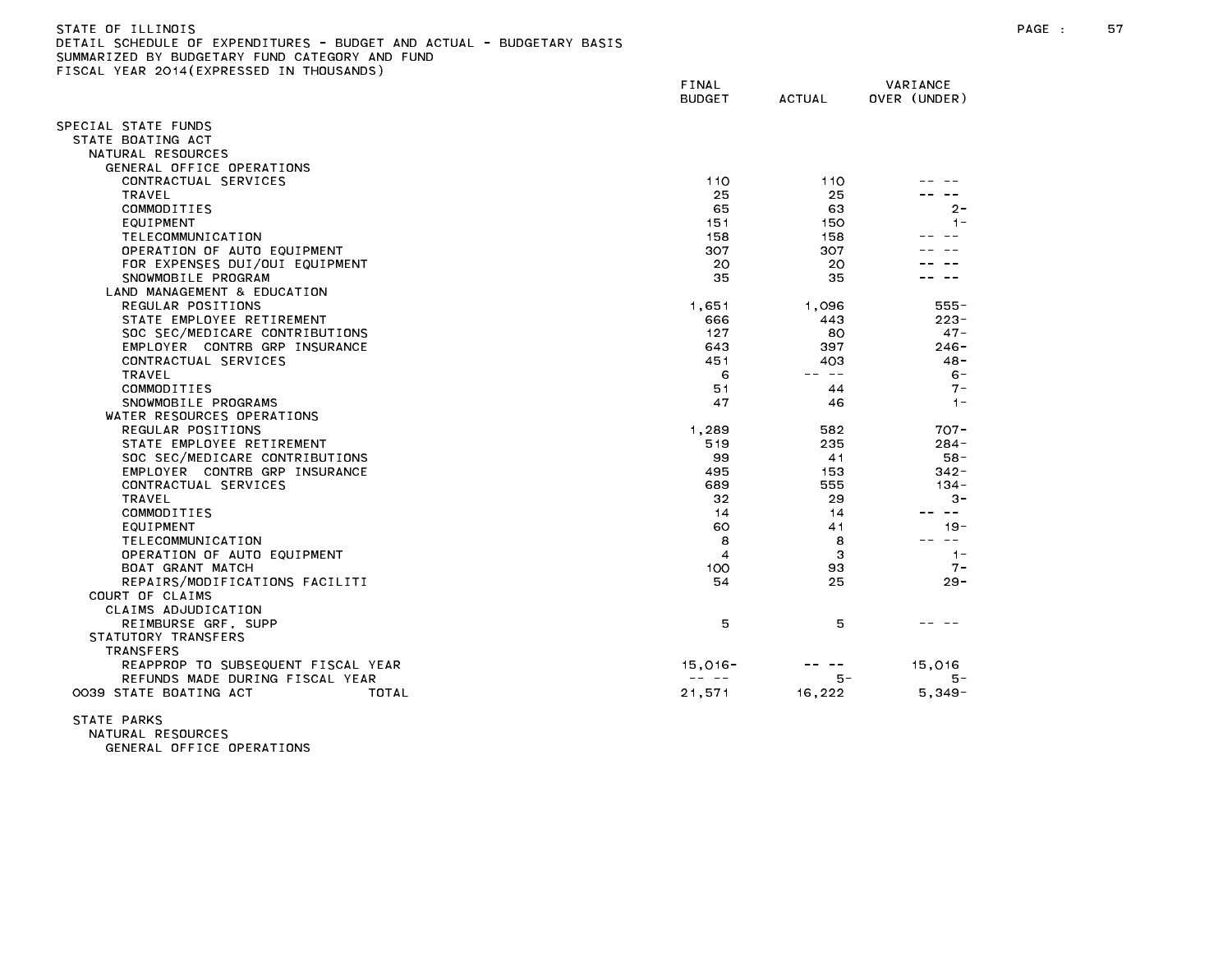| STATE OF ILLINOIS                                                                                               | PAGE | 58. |
|-----------------------------------------------------------------------------------------------------------------|------|-----|
| DETAIL SCHEDULE OF EXPENDITURES - BUDGET AND ACTUAL - BUDGETARY BASIS                                           |      |     |
| additional company and company company and company are company and company company and company company and comp |      |     |

| SUCH TEAR LUTTLEAT REUDED      | FINAL<br><b>BUDGET</b> | <b>ACTUAL</b>  | VARIANCE<br>OVER (UNDER) |
|--------------------------------|------------------------|----------------|--------------------------|
| SPECIAL STATE FUNDS            |                        |                |                          |
| STATE PARKS                    |                        |                |                          |
| NATURAL RESOURCES              |                        |                |                          |
| GENERAL OFFICE OPERATIONS      |                        |                |                          |
| CONTRACTUAL SERVICES           | 300                    | 280            | $20 -$                   |
| GENERAL OFFICE CAPITAL         |                        |                |                          |
| MULTIPLE USE FACILITIES        | 150                    |                | $150 -$                  |
| MULTIPLE USE FACILITIES        | 150                    |                | $150 -$                  |
| MULTIPLE USE FACILITIES AND    | 245                    |                | $245 -$                  |
| OFC OF REAL ESTATE & ENVRN PLN |                        |                |                          |
| COMMODITIES                    | 8                      | 6              | $2 -$                    |
| EQUIPMENT                      | 26                     | $\overline{1}$ | $25 -$                   |
| OFFICE OF BUSINESS SERVICES    |                        |                |                          |
| ELECTRONIC DATA PROCESSING     | 40                     | 40             |                          |
| RESERVATION SYSTEM             | 332                    | 283            | $49 -$                   |
| PUBLIC EVENTS & PROMOTIONS     | 47                     | 12             | $35 -$                   |
| OPERATION & MAINTENANCE        | 50                     | 19             | $31 -$                   |
| SPECIAL EVENTS                 |                        |                |                          |
| WORLD SHOOTING & REC COMPLEX   | 1.373                  | 1.296          | $77 -$                   |
| WORLD SHOOTING & REC COMPLEX   | 350                    | 349            | $1 -$                    |
| FOR SPARTA IMPREST ACCOUNT     | 200                    | 91             | $109 -$                  |
| WORLD SHOOTING & REC COMPLEX   | 1.971                  | 830            | $1, 141 -$               |
| LAW ENFORCEMENT                |                        |                |                          |
| REGULAR POSITIONS              | 1.528                  | 1.445          | $83 -$                   |
| STATE EMPLOYEE RETIREMENT      | 616                    | 583            | $33 -$                   |
| SOC SEC/MEDICARE CONTRIBUTIONS | 102                    | 27             | $75 -$                   |
| EMPLOYER CONTRB GRP INSURANCE  | 464                    | 270            | $194 -$                  |
| EQUIPMENT                      | 75                     | 75             | $\sim$ $-$               |
| LAND MANAGEMENT & EDUCATION    |                        |                |                          |
| REGULAR POSITIONS              | 441                    | 376            | $65 -$                   |
| STATE EMPLOYEE RETIREMENT      | 178                    | 152            | $26 -$                   |
| SOC SEC/MEDICARE CONTRIBUTIONS | 34                     | 28             | $6 -$                    |
| EMPLOYER CONTRB GRP INSURANCE  | 183                    | 124            | $59 -$                   |
| CONTRACTUAL SERVICES           | 1,900                  | 1,501          | $399 -$                  |
| TRAVEL                         | 50                     | 20             | $30 -$                   |
| COMMODITIES                    | 443                    | 433            | $10 -$                   |
| EQUIPMENT                      | 200                    | 170            | $30 -$                   |
| <b>TELECOMMUNICATION</b>       | 300                    | 278            | $22 -$                   |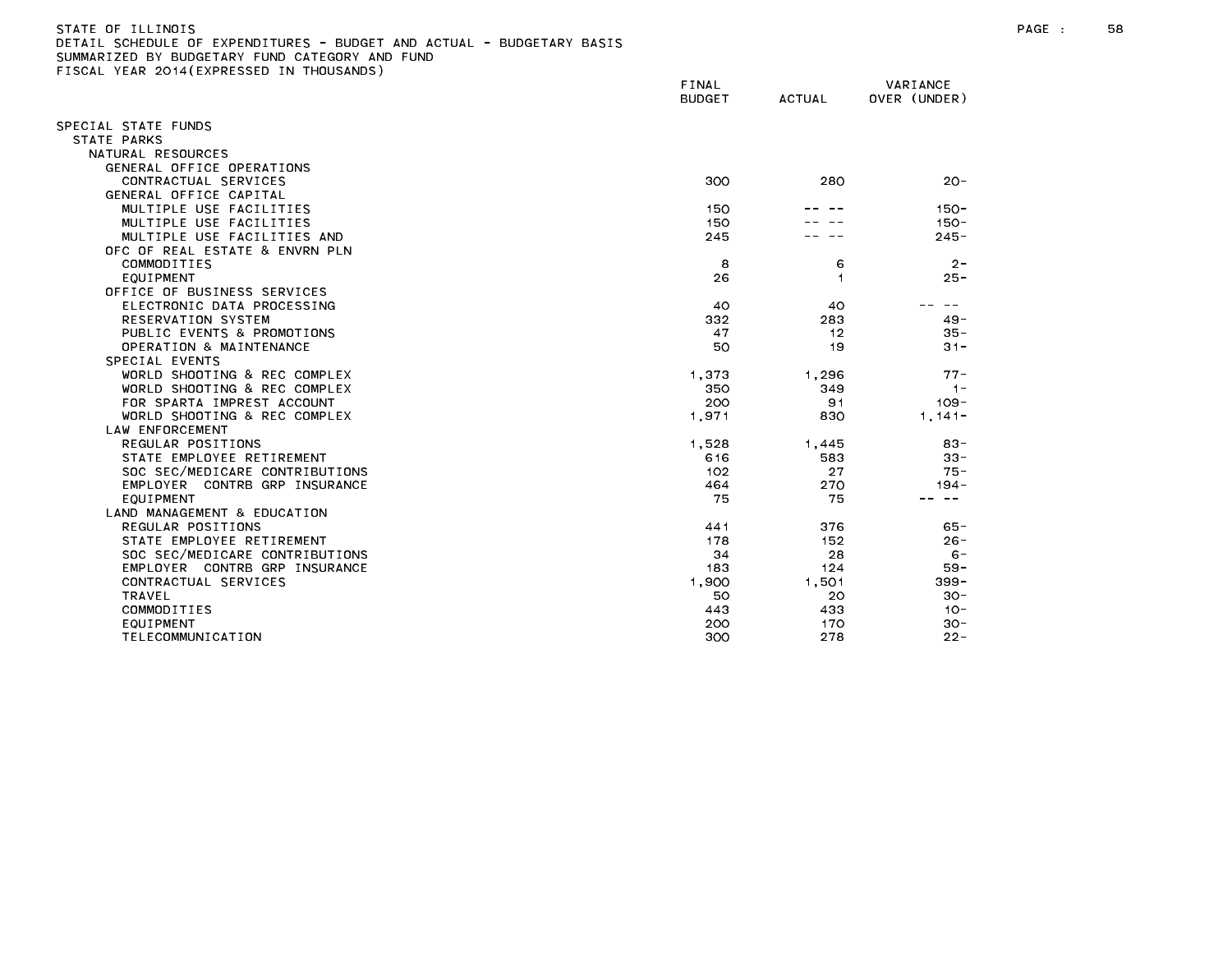| STATE OF ILLINOIS                                                    |  |  |  |
|----------------------------------------------------------------------|--|--|--|
| DETAIL SCHEDULE OF EXPENDITURES - BUDGET AND ACTUAL - BUDGETARY BASI |  |  |  |
| SUMMARIZED BY BUDGETARY FUND CATEGORY AND FUND                       |  |  |  |

FINAL VARIANCE BUDGET ACTUAL OVER (UNDER) SPECIAL STATE FUNDS STATE PARKS NATURAL RESOURCES GENERAL OFFICE OPERATIONS OPERATION OF AUTO EQUIPMENT 250 240 10- ILLINOIS-MICHIGAN CANAL 118 118 -- -- OPERATIONS & MAINTENANCE 229-OPERATIONS & MAINTENANCE 2,233 1,157 1,076-MULTIPLE USE FACILITIES And the set of the set of the set of the set of the set of the set of the set of the set of the set of the set of the set of the set of the set of the set of the set of the set of the set of the set COURT OF CLAIMS CLAIMS ADJUDICATION REIMBURSE GRF, SUPP -- -- -- -- -- -- AWARDS AND GRANTS, SUPP 26 26 26 27 27 28 27 28 27 28 27 28 27 28 27 28 28 28 29 28 28 28 29 28 28 28 28 28 28 STATUTORY TRANSFERS TRANSFERS REAPPROP TO SUBSEQUENT FISCAL YEAR 3,808- --- 3,808- 3,808- 3,808- 3,808- 3,808-REFUNDS MADE DURING FISCAL YEAR -- -- 5- 5- 0040 STATE PARKS TOTAL 12,464 11,083 1,381- WILDLIFE & FISH NATURAL RESOURCES GENERAL OFFICE OPERATIONS REGULAR POSITIONS 939 870 69- STATE EMPLOYEE RETIREMENT And the state of the state of the state of the state of the state of the state of the state of the state of the state of the state of the state of the state of the state of the state of the state SOC SEC/MEDICARE CONTRIBUTIONS 72 64 8- GROUP INSURANCE 23-CONTRACTUAL SERVICES 115 9 106- CONTRACTUAL SERVICES 75 10 65- GENERAL OFFICE CAPITAL N AMERICAN WATERFOWL MANG PLAN 100 100 100 ----HUNTING & FISHING LANDS 10,000 -- -- 10,000- FOR ACQUISITION,ENGINEERING 204 -- -- 204- CONSTRUCTION & RENOVATION 100 -- -- 100- CONSTRUCTION & RENOVATION 995 -- -- 995- ARCH, ENGINEERING & GRANTS EXPENSES/HEAVY EQUIPMENT 49-OFC OF REAL ESTATE & ENVRN PLN REGULAR POSITIONS 20-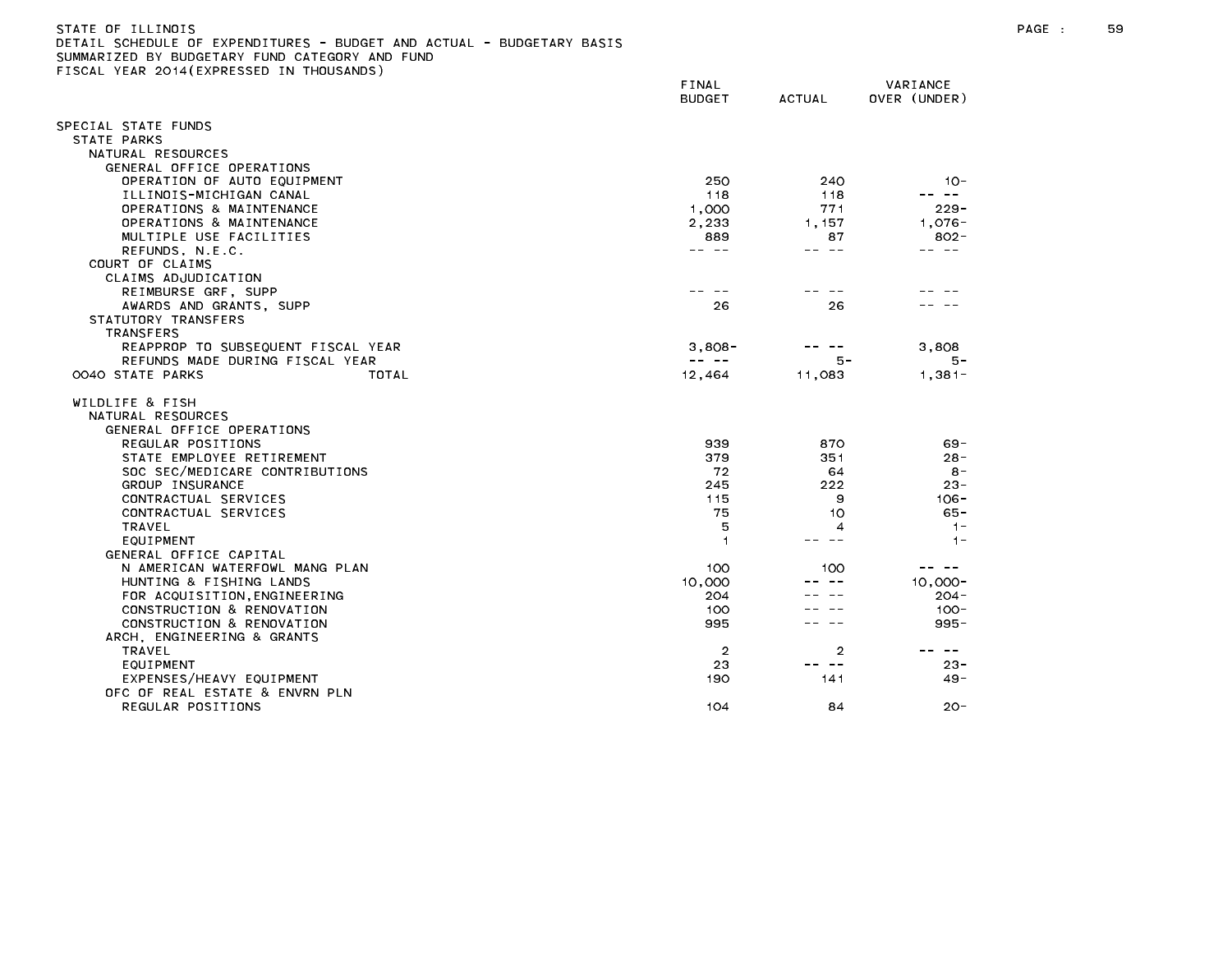| ETAIL SCHEDULE OF EXPENDITURES - BUDGET AND ACTUAL - BUDGETARY BASIS |                |               |                  |
|----------------------------------------------------------------------|----------------|---------------|------------------|
| UMMARIZED BY BUDGETARY FUND CATEGORY AND FUND                        |                |               |                  |
| ISCAL YEAR 2014 (EXPRESSED IN THOUSANDS)                             |                |               |                  |
|                                                                      | FINAL          |               | VARIANCE         |
|                                                                      | <b>BUDGET</b>  | <b>ACTUAL</b> | OVER (UNDER)     |
|                                                                      |                |               |                  |
| PECIAL STATE FUNDS                                                   |                |               |                  |
| WILDLIFE & FISH                                                      |                |               |                  |
| NATURAL RESOURCES                                                    |                |               |                  |
| GENERAL OFFICE OPERATIONS                                            |                |               |                  |
| STATE EMPLOYEE RETIREMENT                                            | 42             | 34            | $8 -$            |
| SOC SEC/MEDICARE CONTRIBUTIONS                                       | 8              | 6             | $2 -$            |
| EMPLOYER CONTRB GRP INSURANCE                                        | 33             | 23            | $10 -$           |
| OFFICE OF BUSINESS SERVICES                                          |                |               |                  |
| REGULAR POSITIONS                                                    | 2,707          | 2,187         | $520 -$          |
| STATE EMPLOYEE RETIREMENT                                            | 1,091          | 883           | $208 -$          |
| SOC SEC/MEDICARE CONTRIBUTIONS                                       | 208            | 161           | $47 -$           |
| EMPLOYER CONTRB GRP INSURANCE                                        | 863            | 587           | $276 -$          |
| CONTRACTUAL SERVICES                                                 | 753            | 379           | $374 -$          |
| POSTAGE/DNR HEADQUARTERS                                             | 35             | 35            | $\sim$ $-$<br>-- |
| TRAVEL                                                               | 31             | 18            | $13 -$           |
| COMMODITIES                                                          | 180            | 128           | $52 -$           |
| COMMODITIES                                                          | 48             | 38            | $10 -$           |
| <b>PRINTING</b>                                                      | 181            | 148           | $33 -$           |
| EQUIPMENT                                                            | 57             | 41            | $16 -$           |
| ELECTRONIC DATA PROCESSING                                           | 940            | 724           | $216 -$          |
| OPERATION OF AUTO EQUIPMENT                                          | 27             | 21            | $6 -$            |
| POINT OF SALE SYSTEM                                                 | 3.000          | 2,309         | $691 -$          |
| TRANSFER OF CHECK-OFF DOLLARS                                        | 5              | $- - - - -$   | $5 -$            |
| EDUCATIONAL PUBLICATIONS SERV                                        | 25             | 10            | $15 -$           |
| EXPENSES STATE FAIR                                                  | 16             | 10            | $6 -$            |
| PUBLIC EVENTS & PROMOTIONS                                           | $\overline{2}$ | $- -$         | $2 -$            |
| SPORTSMAN AGAINST HUNGER PROG                                        | 120            | 49            | $71 -$           |
| <b>REFUNDS</b>                                                       | $\sim$ $-$     | -- --         | $- -$            |
| SPECIAL EVENTS                                                       |                |               |                  |
| WORLD SHOOTING & REC COMPLEX                                         | 1,455          | 1,222         | $233 -$          |
| RESOURCE CONSERVATION                                                |                |               |                  |
| REGULAR POSITIONS                                                    | 12,607         | 10,579        | $2,028 -$        |
| STATE EMPLOYEE RETIREMENT                                            | 5,082          | 4,277         | $805 -$          |
| SOC SEC/MEDICARE CONTRIBUTIONS                                       | 968            | 779           | $189 -$          |
| EMPLOYER CONTRB GRP INSURANCE                                        | 4,027          | 3,026         | $1,001-$         |
| CONTRACTUAL SERVICES                                                 | 1,918          | 1.823         | $95 -$           |
| TRAVEL                                                               | 96             | 62            | $34 -$           |
| COMMODITIES                                                          | 1,454          | 1,180         | $274 -$          |
| <b>PRINTING</b>                                                      | 134            | 105           | $29 -$           |
| EQUIPMENT                                                            | 280            | 251           | $29 -$           |
| TELECOMMUNICATION                                                    | 120            | 120           | -- --            |
|                                                                      |                |               |                  |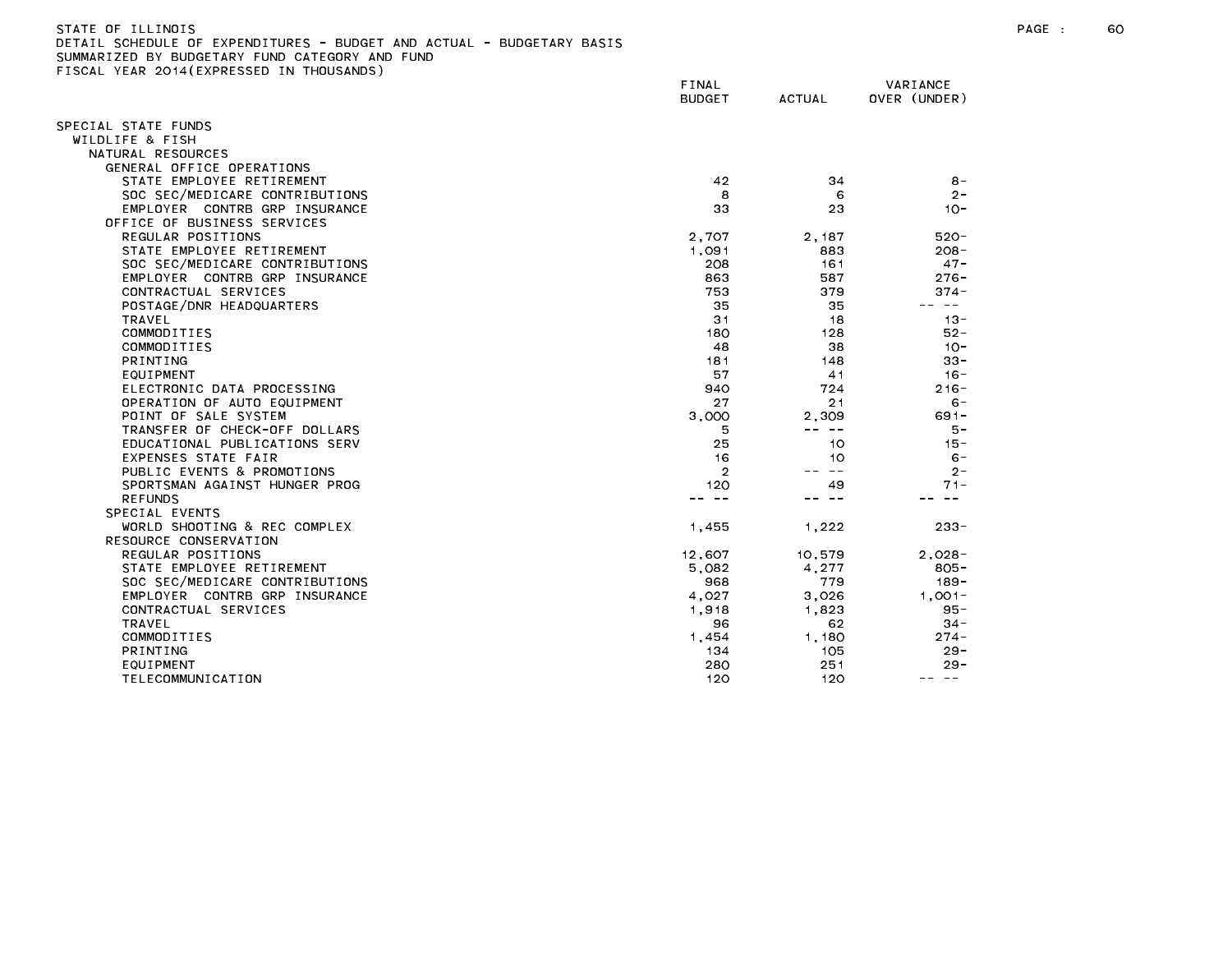STATE OF ILLINOIS PAGE : 61 DETAIL SCHEDULE OF EXPENDITURES - BUDGET AND ACTUAL - BUDGETARY BASIS

| $\sim$ 1998 $\sim$ 1988 2914 (2016) $\sim$ 29929 | FINAL<br><b>BUDGET</b> | <b>ACTUAL</b> | VARIANCE<br>OVER (UNDER) |
|--------------------------------------------------|------------------------|---------------|--------------------------|
| SPECIAL STATE FUNDS                              |                        |               |                          |
| WILDLIFE & FISH                                  |                        |               |                          |
| NATURAL RESOURCES                                |                        |               |                          |
| GENERAL OFFICE OPERATIONS                        |                        |               |                          |
| OPERATION OF AUTO EQUIPMENT                      | 734                    | 510           | $224 -$                  |
| FOR WILDLIFE CONSERVATION                        | 211                    | 108           | $103 -$                  |
| NON-FEDERAL COST SHARE                           | 250                    | 29            | $221 -$                  |
| NON-FEDERAL COST SHARE                           | 250                    | 195           | $55 -$                   |
| EXPENSES/SUBGRANTEE PAYMENTS                     | 1,500                  | 122           | $1.378 -$                |
| SUBGRANTEE PAYMENTS, REAP FY10                   | 1,910                  | 850           | $1.060 -$                |
| ORDINARY & CONTINGENT EXPENSES                   | 1,500                  | 1,330         | $170 -$                  |
| (I) REALLOCATION OF WILDLIFE                     | 7,250                  | 3,120         | $4.130 -$                |
| (I) REALLOCATION OF WILDLIFE                     | 2,786                  | 1,962         | $824 -$                  |
| OPERATIONAL EXPENSES                             | 1,500                  | 91            | $1.409 -$                |
| ORDINARY & CONTINGENT EXPENSES                   | 1,128                  | 424           | $704 -$                  |
| URBAN FISHING PROGRAM                            | 286                    | 280           | $6 -$                    |
| WORKSHOPS TRAINING & OTHER ACT                   | 10                     | 5             | $5 -$                    |
| OPERATIONAL EXPENSES OF                          | 458                    | 398           | $60 -$                   |
| LAW ENFORCEMENT                                  |                        |               |                          |
| REGULAR POSITIONS                                | 3,279                  | 3,208         | $71 -$                   |
| STATE EMPLOYEE RETIREMENT                        | 1.322                  | 1.296         | $26 -$                   |
| SOC SEC/MEDICARE CONTRIBUTIONS                   | 78                     | 51            | $27 -$                   |
| EMPLOYER CONTRB GRP INSURANCE                    | 1,063                  | 866           | $197 -$                  |
| CONTRACTUAL SERVICES                             | 150                    | 136           | $14 -$                   |
| <b>TRAVEL</b>                                    | 29                     | 29            | $\sim$ $-$               |
| COMMODITIES                                      | 46                     | 45            | $1 -$                    |
| PRINTING                                         | 6                      | 5             | $1 -$                    |
| EQUIPMENT                                        | 115                    | 115           | $\sim$ $-$               |
| TELECOMMUNICATION                                | 247                    | 231           | $16 -$                   |
| OPERATION OF AUTO EQUIPMENT                      | 200                    | 200           | $- -$                    |
| LAND MANAGEMENT & EDUCATION<br>REGULAR POSITIONS |                        | 7.828         | $1.219 -$                |
| STATE EMPLOYEE RETIREMENT                        | 9,047                  |               | 475 -                    |
| SOC SEC/MEDICARE CONTRIBUTIONS                   | 3,647<br>694           | 3,172<br>574  | $120 -$                  |
| EMPLOYER CONTRB GRP INSURANCE                    | 3,256                  | 2,666         | 590-                     |
| CONTRACTUAL SERVICES                             | 1,344                  | 1.145         | $199 -$                  |
| <b>TRAVEL</b>                                    | 15                     | 3             | $12 -$                   |
| COMMODITIES                                      | 538                    | 533           | 5 –                      |
| EQUIPMENT                                        | 200                    | 164           | $36 -$                   |
| TELECOMMUNICATION                                | 33                     | 31            | $2 -$                    |
| OPERATION OF AUTO EQUIPMENT                      | 205                    | 176           | $29 -$                   |
| UNION COUNTY & HORSESHOE LAKE                    | 466                    | 387           | $79 -$                   |
|                                                  |                        |               |                          |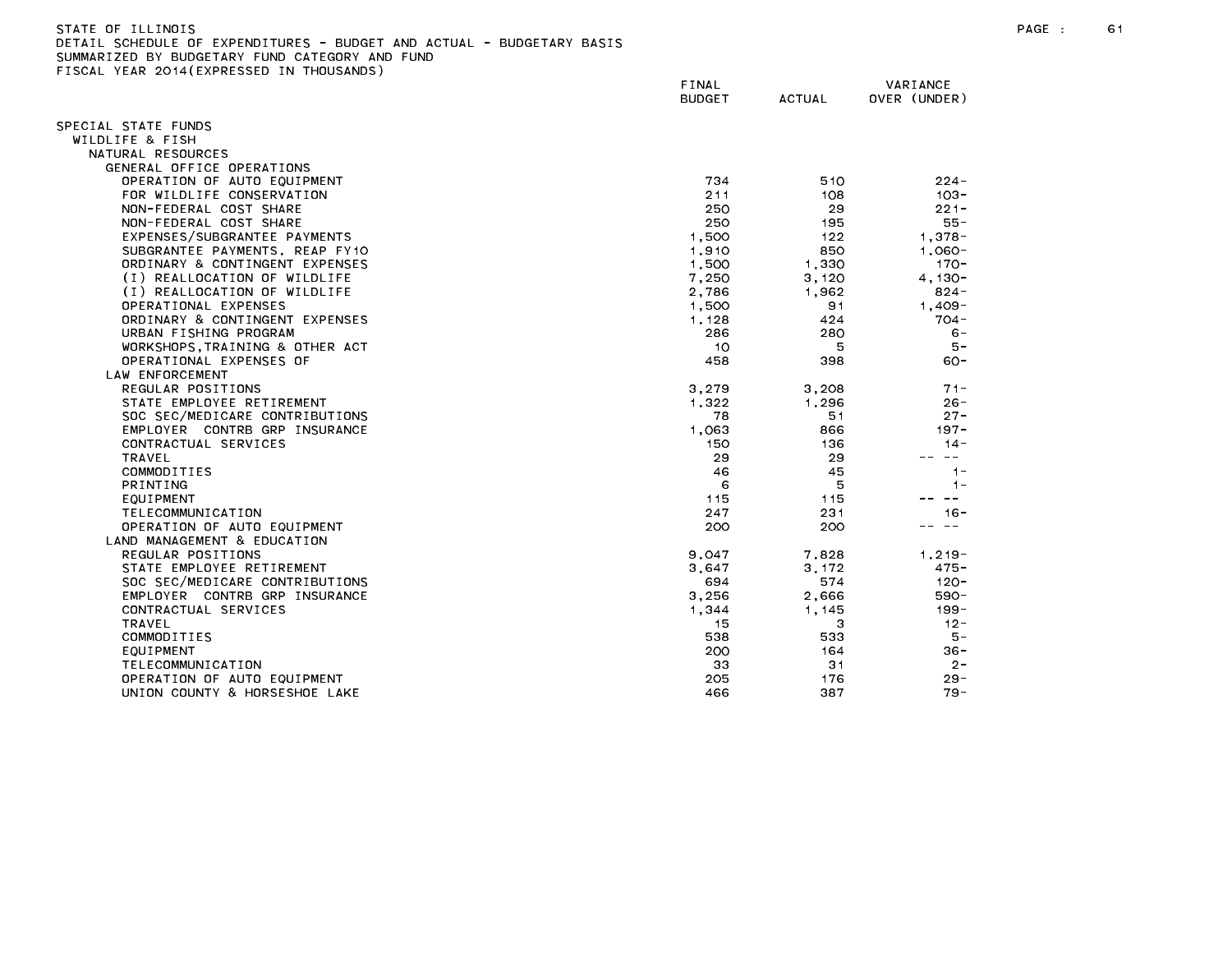| STATE OF ILLINOIS                                                     |  |  |
|-----------------------------------------------------------------------|--|--|
| DETAIL SCHEDULE OF EXPENDITURES - BUDGET AND ACTUAL - BUDGETARY BASIS |  |  |
| SUMMARIZED BY BUDGETARY FUND CATEGORY AND FUND                        |  |  |

FINAL VARIANCE BUDGET ACTUAL OVER (UNDER) SPECIAL STATE FUNDS WILDLIFE & FISH NATURAL RESOURCES GENERAL OFFICE OPERATIONS OPERATIONS & MAINTENANCE 1,809 1,157 652- OPERATIONS & MAINTENANCE 2,469 1,047-WATER RESOURCES OPERATIONS OPERATION & MAINTENANCE 200 200 -- -- COURT OF CLAIMS CLAIMS ADJUDICATION REIMBURSE GRF, SUPP 2 2 -- -- STATUTORY TRANSFERS TRANSFERS REAPPROP TO SUBSEQUENT FISCAL YEAR 22.941 22.941- 22.941- 22.941 REFUNDS MADE DURING FISCAL YEAR -- -- 10- 10- 0041 WILDLIFE & FISH TOTAL 80,401 69,175 11,226- SALMON NATURAL RESOURCES RESOURCE CONSERVATION REGULAR POSITIONS 186 158 28- STATE EMPLOYEE RETIREMENT And the state of the state of the state of the state of the state of the state of the state of the state of the state of the state of the state of the state of the state of the state of the state SOC SEC/MEDICARE CONTRIBUTIONS 6. THE SECOND RESERVED ASSESSED. THE SECOND RESERVED ASSESSED. THE SECOND RESERVED ASSESSED. EMPLOYER CONTRB GRP INSURANCE **1999 124-** 24-MILITARY AFFAIRS TRUST MILITARY AFFAIRS OFFICE OF THE ADJUTANT GENERAL LUMP SUMS AND OTHER PURPOSES 1,000 303 697- 0043 MILITARY AFFAIRS TRUST TOTAL 1,000 303 697- LOBBYIST REGISTRATION ADMIN SECRETARY OF STATE GENERAL ADMINISTRATION GROUP REGULAR POSITIONS 530 347 183- STATE PAID RETIREMENT CONTRIB **11** 4-STATE EMPLOYEE RETIREMENT 74-SOC SEC/MEDICARE CONTRIBUTIONS 42 28 14- EMPLOYER CONTRB GRP INSURANCE 154 92 62- CONTRACTUAL SERVICES 193 57 136- COMMODITIES 3 1 2-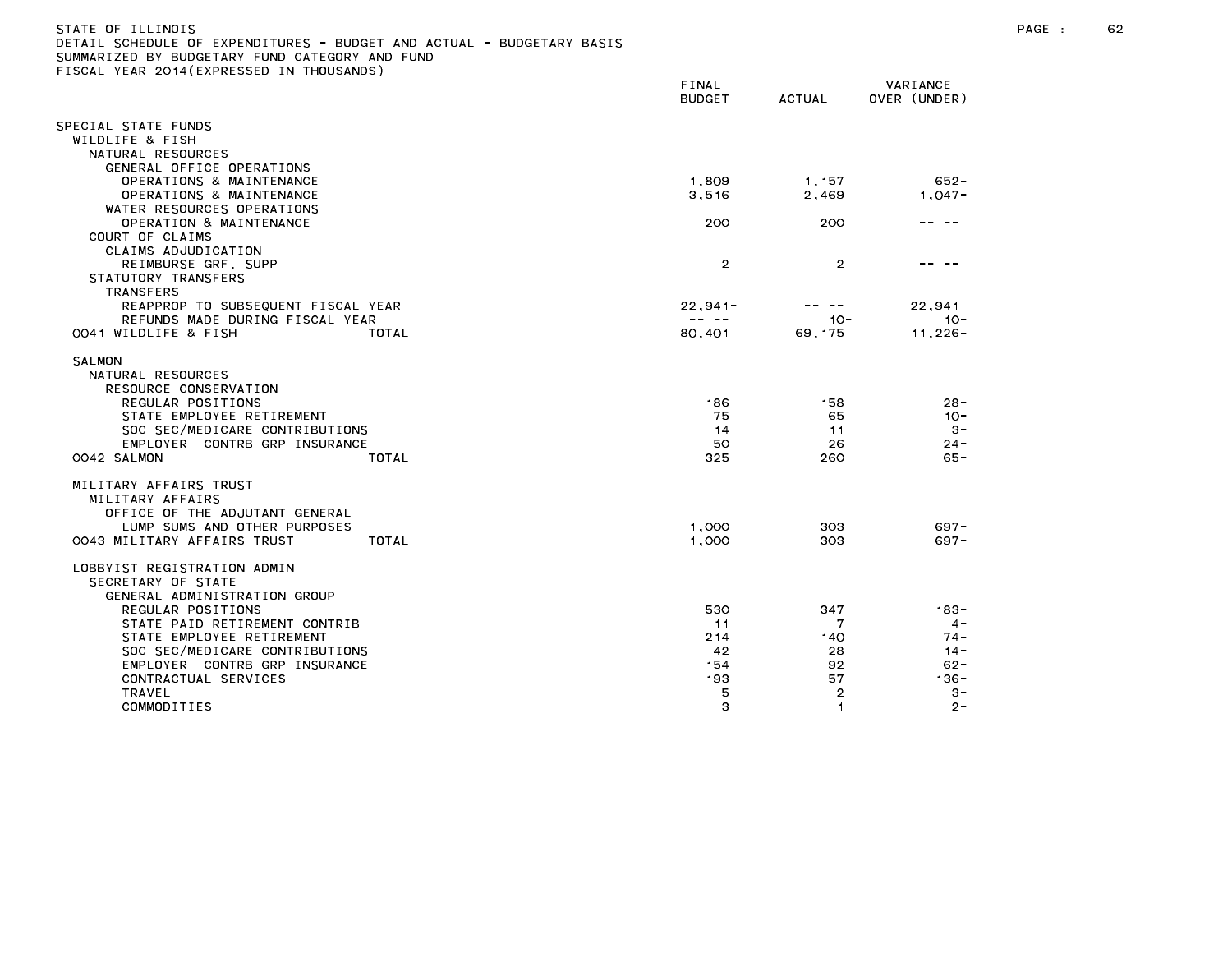| STATE OF ILLINOIS<br>DETAIL SCHEDULE OF EXPENDITURES - BUDGET AND ACTUAL - BUDGETARY BASIS<br>SUMMARIZED BY BUDGETARY FUND CATEGORY AND FUND<br>FISCAL YEAR 2014(EXPRESSED IN THOUSANDS) | FINAL<br><b>BUDGET</b> | ACTUAL | VARIANCE<br>OVER (UNDER) |
|------------------------------------------------------------------------------------------------------------------------------------------------------------------------------------------|------------------------|--------|--------------------------|
| SPECIAL STATE FUNDS<br>LOBBYIST REGISTRATION ADMIN<br>SECRETARY OF STATE<br>GENERAL ADMINISTRATION GROUP                                                                                 |                        |        |                          |
| PRINTING                                                                                                                                                                                 | 6                      |        | $2 -$                    |
| EQUIPMENT                                                                                                                                                                                | 8                      |        | $8 -$                    |
| TELECOMMUNICATION                                                                                                                                                                        |                        | 6      | $\blacksquare$           |
| STATUTORY TRANSFERS<br><b>TRANSFERS</b>                                                                                                                                                  |                        |        |                          |
| 0044 LOBBYIST REGISTRATION ADMIN<br>TOTAL                                                                                                                                                | 1.173                  | 684    | 489-                     |

| UTT LUDDIIJI KLUIJIKAIIUN ADMIN | .      | v v –          |   |
|---------------------------------|--------|----------------|---|
| GRICULTURAL PREMIUM             |        |                |   |
| LIEUTENANT GOVERNOR             |        |                |   |
| GENERAL OFFICE                  |        |                |   |
| RURAL AFFAIRS COUNCIL           | 48     | 34             |   |
| <b>AGRICULTURE</b>              |        |                |   |
| ADMINISTRATIVE SERVICES         |        |                |   |
| FOOD SAFETY MODERNIZATION INIT  | 200    | 10             |   |
| DEPOSIT ST COOP EXTEN SERV FUN  | 10,000 | 10,000         |   |
| COMPUTER SERVICES               |        |                |   |
| REGULAR POSITIONS               | 300    | 290            |   |
| STATE EMPLOYEE RETIREMENT       | 121    | 117            |   |
| SOC SEC/MEDICARE CONTRIBUTIONS  | 23     | 21             |   |
| CONTRACTUAL SERVICES            | 1,140  | 809            |   |
| COMMODITIES                     | 10     |                |   |
| PRINTING                        | 10     |                |   |
| EQUIPMENT                       | 50     | $\overline{2}$ |   |
| TELECOMMUNICATION               | 42     | 33             |   |
| AGRICULTURE REGULATION          |        |                |   |
| MEDICAL CANNABIS ACT            | 500    | 66             | 4 |
| MARKETING                       |        |                |   |
| FARMERS MARKET TECHNOLOGY       | 50     | 50             |   |
| PROMTE & MARKET AG & AG EXPORT  | 2.500  | 2.264          | 2 |
| PROMTE DEVEL BIOTECH INDUSTRY   | 100    | 100            |   |
| VITICULTURIST & ENOLOGIST       | 150    | 150            |   |
| LAND AND WATER RESOURCES        |        |                |   |
| REGULAR POSITIONS               | 600    | 596            |   |
| STATE EMPLOYEE RETIREMENT       | 242    | 241            |   |
| SOC SEC/MEDICARE CONTRIBUTIONS  | 46     | 44             |   |
| CONTRACTUAL SERVICES            | 110    | 106            |   |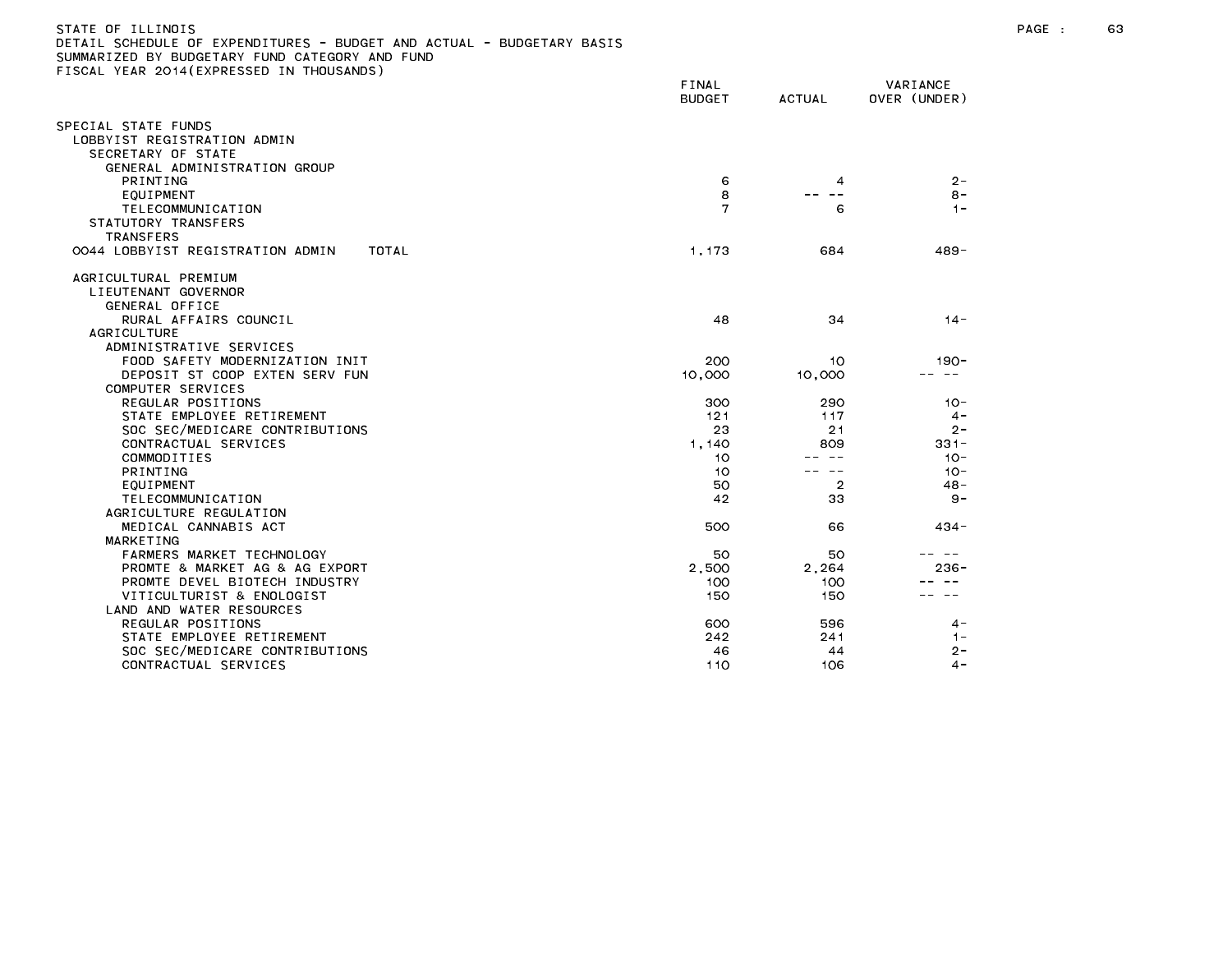| SUMMARIZED BY BUDGETARY FUND CATEGORY AND FUND |                |               |              |
|------------------------------------------------|----------------|---------------|--------------|
| FISCAL YEAR 2014(EXPRESSED IN THOUSANDS)       | FINAL          |               | VARIANCE     |
|                                                | <b>BUDGET</b>  | <b>ACTUAL</b> | OVER (UNDER) |
| SPECIAL STATE FUNDS                            |                |               |              |
| AGRICULTURAL PREMIUM                           |                |               |              |
| LIEUTENANT GOVERNOR                            |                |               |              |
| GENERAL OFFICE                                 |                |               |              |
| TRAVEL                                         | 10             | 9             | $1 -$        |
| COMMODITIES                                    | 6              | 6             |              |
| PRINTING                                       | $\overline{4}$ | 3             | $1 -$        |
| EQUIPMENT                                      | 25             | 3             | $22 -$       |
| TELECOMMUNICATION                              | 11             | 9             | $2 -$        |
| OPERATION OF AUTO EQUIPMENT                    | 15             | 10            | 5 –          |
| 0&C NAT RESOURCE ADVISORY BRD                  | $\overline{2}$ |               | $2 -$        |
| SPRNGFLD/ST FAIR BLDGS & GRNDS                 |                |               |              |
| ILLINOIS STATE FAIRGROUNDS                     | 1,800          | 1,791         | $9 -$        |
| DUQUOIN BUILDINGS & GROUNDS                    |                |               |              |
| ACTIVITIES AT IL ST FAIRGRNDS                  | 750            | 368           | $382 -$      |
| DUQUOIN STATE FAIRGROUNDS                      | 750            | 750           |              |
| DUQUOIN STATE FAIR                             |                |               |              |
| ENTERTAINMENT DUQUOIN ST FAIR                  | 696            | 683           | $13 -$       |
| COUNTY FAIRS & HORSE RACING                    |                |               |              |
| REGULAR POSITIONS                              | 63             | 62            | $1 -$        |
| STATE EMPLOYEE RETIREMENT                      | 25             | 25            | $- -$        |
| SOC SEC/MEDICARE CONTRIBUTIONS                 | 7              | 6             | $1 -$        |
| CONTRACTUAL SERVICES                           | 28             | 26            | $2 -$        |
| TRAVEL                                         | $\overline{2}$ | $- -$         | 2-           |
| COMMODITIES                                    | 2              | 1             | $1 -$        |
| <b>PRINTING</b>                                | 3              | 2             | $1 -$        |
| EQUIPMENT                                      | 4              |               | 4 –          |
| TELECOMMUNICATION                              | 5              | 1             | 4 -          |
| OPERATION OF AUTO EQUIPMENT                    | 4              | -- --         | 4 –          |
| ENCOURAGE & AID COUNTY FAIRS                   | 1,799          | 1,799         |              |
| PREMIUMS AG EXTENSION OR 4-H                   | 786            | 786           |              |
| PREMIUMS VOC AGRICULTURE FAIR                  | 325            | 325           |              |
| REHAB COUNTY FAIRGROUNDS                       | 1,301          | 1,301         |              |
| GRANT CNTY & ST FAIR HORSE RAC                 | 329            | 329           |              |
| COMMERCE AND ECONOMIC OPPORTUN                 |                |               |              |
| COMMUNITY DEVELOPMENT                          |                |               |              |
| GRANTS TO OTHER STATE AGENCIES                 | 160            | 160           |              |
| COURT OF CLAIMS                                |                |               |              |
| CLAIMS ADJUDICATION                            |                |               |              |
| REIMBURSE GRF, SUPP                            | 9              | 9             |              |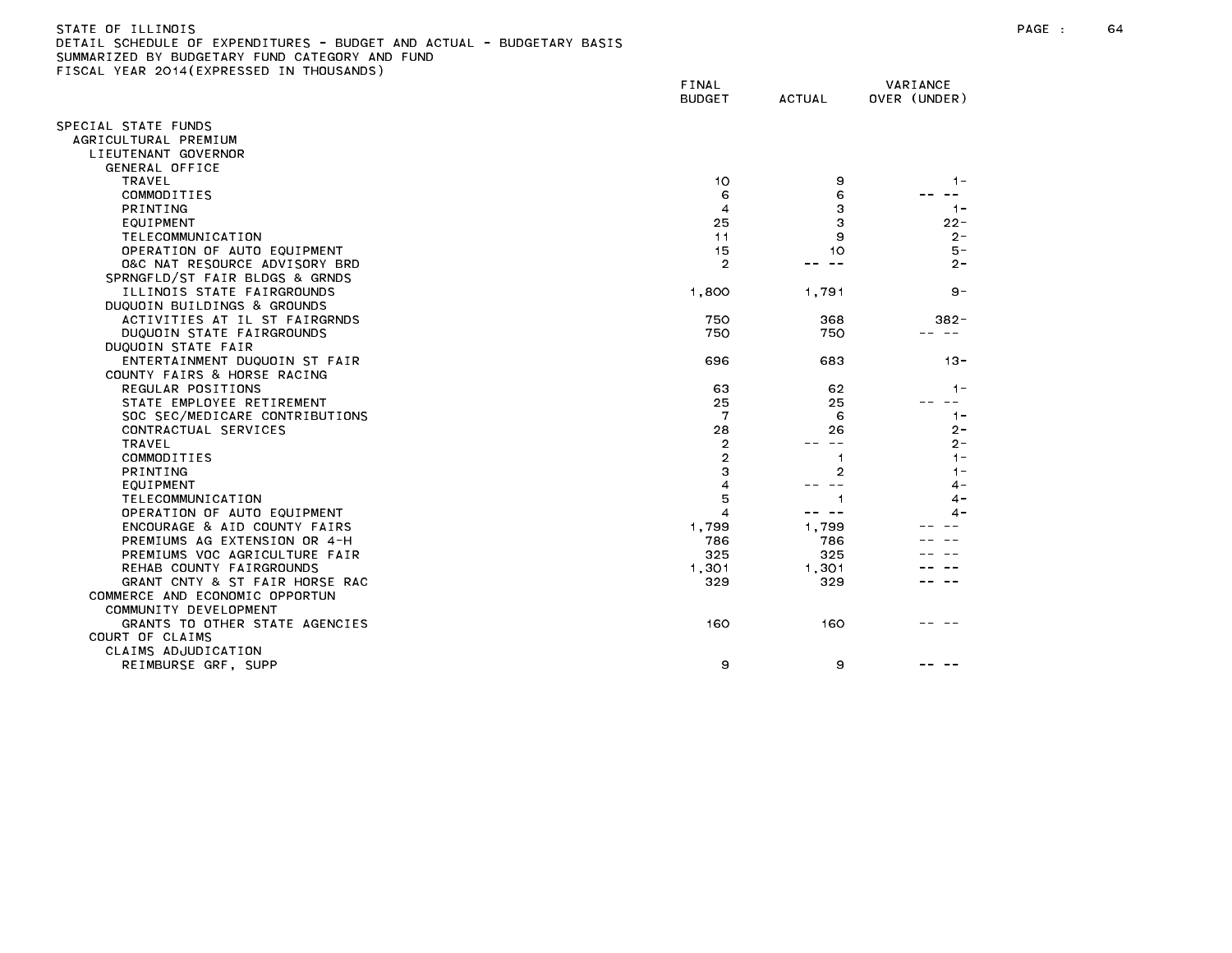| STATE OF ILLINOIS<br>DETAIL SCHEDULE OF EXPENDITURES - BUDGET AND ACTUAL - BUDGETARY BASIS<br>SUMMARIZED BY BUDGETARY FUND CATEGORY AND FUND<br>FISCAL YEAR 2014(EXPRESSED IN THOUSANDS) | FINAL<br>BUDGET | ACTUAL | VARIANCE<br>OVER (UNDER) |
|------------------------------------------------------------------------------------------------------------------------------------------------------------------------------------------|-----------------|--------|--------------------------|
| SPECIAL STATE FUNDS<br>AGRICULTURAL PREMIUM<br>LIEUTENANT GOVERNOR<br>GENEDAL OFFICE                                                                                                     |                 |        |                          |

| 145    | 145                            |                                |
|--------|--------------------------------|--------------------------------|
| 25,308 | O<br>23,542                    | $1,766 -$                      |
| 50     | 11                             | $39 -$                         |
|        | $- -$                          | $\sim$ $-$                     |
| 50     | 11                             | $39 -$                         |
|        |                                |                                |
| 116    | 116                            |                                |
| 47     | 47                             |                                |
| 9      | 9                              |                                |
| 23     | 17                             | $6 -$                          |
|        |                                |                                |
|        |                                |                                |
| 440    | 421                            | $19 -$                         |
| 390    | 383                            | $7 -$                          |
|        |                                |                                |
|        |                                |                                |
| 14     | 14                             |                                |
|        |                                |                                |
|        |                                |                                |
|        |                                | $494 -$                        |
| 3,710  | 3,510                          | $200 -$                        |
|        |                                | $128 -$                        |
|        |                                | $446 -$                        |
|        |                                | $15 -$                         |
| 83     | 56                             | $27 -$                         |
| 63     | 58                             | $5 -$                          |
| 27     | 24                             | $3 -$                          |
| 22     | 20                             | $2 -$                          |
| 886    | 786                            | $100 -$                        |
| 224    | 184                            | $40 -$                         |
|        | 9,204<br>704<br>2,498<br>1,232 | 8,710<br>576<br>2,052<br>1,217 |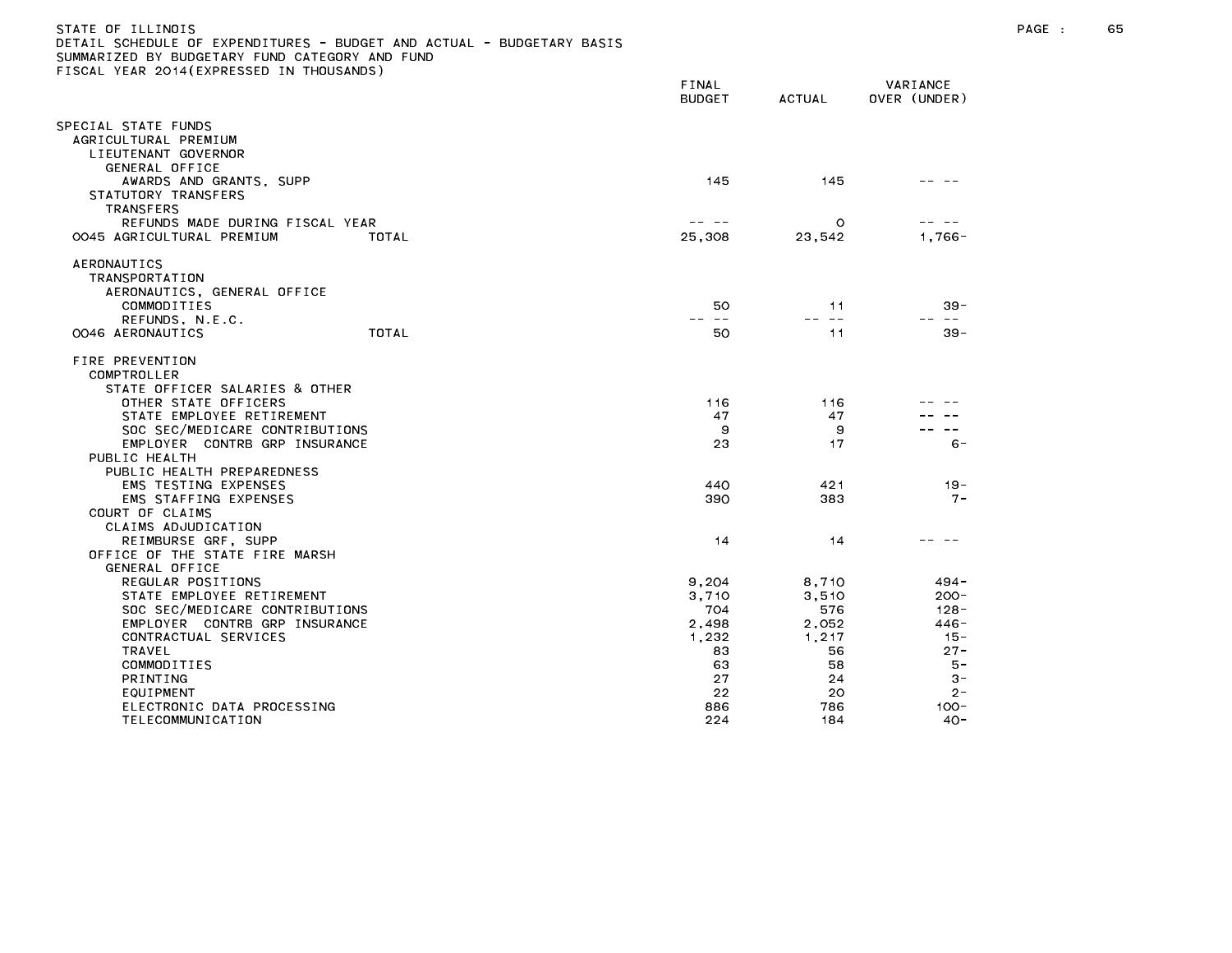| STATE OF ILLINOIS<br>DETAIL SCHEDULE OF EXPENDITURES - BUDGET AND ACTUAL - BUDGETARY BASIS<br>SUMMARIZED BY BUDGETARY FUND CATEGORY AND FUND<br>FISCAL YEAR 2014 (EXPRESSED IN THOUSANDS) |                        |               |                          | $PAGE$ : | 66 |
|-------------------------------------------------------------------------------------------------------------------------------------------------------------------------------------------|------------------------|---------------|--------------------------|----------|----|
|                                                                                                                                                                                           | FINAL<br><b>BUDGET</b> | <b>ACTUAL</b> | VARIANCE<br>OVER (UNDER) |          |    |
| SPECIAL STATE FUNDS                                                                                                                                                                       |                        |               |                          |          |    |
| FIRE PREVENTION                                                                                                                                                                           |                        |               |                          |          |    |
| COMPTROLLER                                                                                                                                                                               |                        |               |                          |          |    |
| STATE OFFICER SALARIES & OTHER                                                                                                                                                            |                        |               |                          |          |    |
| OPERATION OF AUTO EQUIPMENT                                                                                                                                                               | 200                    | 182           | -18                      |          |    |
| LUMP SUMS AND OTHER PURPOSES                                                                                                                                                              | 25                     | 17            | $8 -$                    |          |    |
| LUMP SUMS AND OTHER PURPOSES                                                                                                                                                              | 10                     | 5             | $5 -$                    |          |    |
| SENIOR OFFICER TRAINING                                                                                                                                                                   | 55                     | 20.           | $35 -$                   |          |    |
| FIREFIGHTER TESTING & TRAINING<br>FIRE EXPLORER & CADET SCHOOL                                                                                                                            | 150<br>65              | 150<br>65     |                          |          |    |
| FOR TRANSFER                                                                                                                                                                              | $\sim$ $-$             |               |                          |          |    |
| FOR TRANSFER                                                                                                                                                                              | -- --                  | -- --         |                          |          |    |
| GRANTS FOR COSTS & SERVICES                                                                                                                                                               | 125                    | 125           |                          |          |    |
| SMALL EQUIPMENT GRANT PROGRAM                                                                                                                                                             | 4,000                  | 3,972         | $28 -$                   |          |    |
| GRANTS TO LOC GOVERNMENTS, NEC                                                                                                                                                            | 2,349                  | 2,349         |                          |          |    |
| GRANTS TO LOC GOVERNMENTS, NEC                                                                                                                                                            | -1                     | -1            |                          |          |    |
| GRANTS TO LOC GOVERNMENTS, NEC                                                                                                                                                            | 950                    | 950           |                          |          |    |
| REFUNDS, N.E.C.                                                                                                                                                                           | -- --                  | -- --         |                          |          |    |
| SHARED SERVICES                                                                                                                                                                           |                        |               |                          |          |    |
| SHARED SERVICES CENTER                                                                                                                                                                    | 868                    | 785           | $83 -$                   |          |    |
| UNIVERSITY OF ILLINOIS                                                                                                                                                                    |                        |               |                          |          |    |
| IL FIRE SERVICE INSTITUTE                                                                                                                                                                 |                        |               |                          |          |    |
| MAINTAINING IL FIRE SERVICE                                                                                                                                                               | 3,524                  | 3,524         |                          |          |    |
| STATUTORY TRANSFERS                                                                                                                                                                       |                        |               |                          |          |    |
| <b>TRANSFERS</b>                                                                                                                                                                          |                        |               |                          |          |    |
| REFUNDS MADE DURING FISCAL YEAR                                                                                                                                                           | -- --                  | 4 -           | $4 -$                    |          |    |
| 0047 FIRE PREVENTION<br>TOTAL                                                                                                                                                             | 32,014                 | 30,341        | $1,673-$                 |          |    |
| RURAL/DOWNSTATE HEALTH ACCESS<br>NO AGENCY NAME<br>NO ORG NAME                                                                                                                            |                        |               |                          |          |    |
| 0048 RURAL/DOWNSTATE HEALTH ACCESS TOTAL                                                                                                                                                  | $\circ$                | $\circ$       | $\circ$                  |          |    |
|                                                                                                                                                                                           |                        |               |                          |          |    |
| INDUSTRIAL HYGIENE REGULATORY<br>STATUTORY TRANSFERS<br><b>TRANSFERS</b>                                                                                                                  |                        |               |                          |          |    |
| 0049 INDUSTRIAL HYGIENE REGULATORY TOTAL                                                                                                                                                  | $\circ$                | $\circ$       | $\circ$                  |          |    |
| MENTAL HEALTH<br>HUMAN SERVICES<br>ADMIN & PROGRAM SUPPORT                                                                                                                                |                        |               |                          |          |    |
| BEHAVIORAL HLTH SPECIAL PROJCT                                                                                                                                                            | 6,000                  | 3,343         | $2,657-$                 |          |    |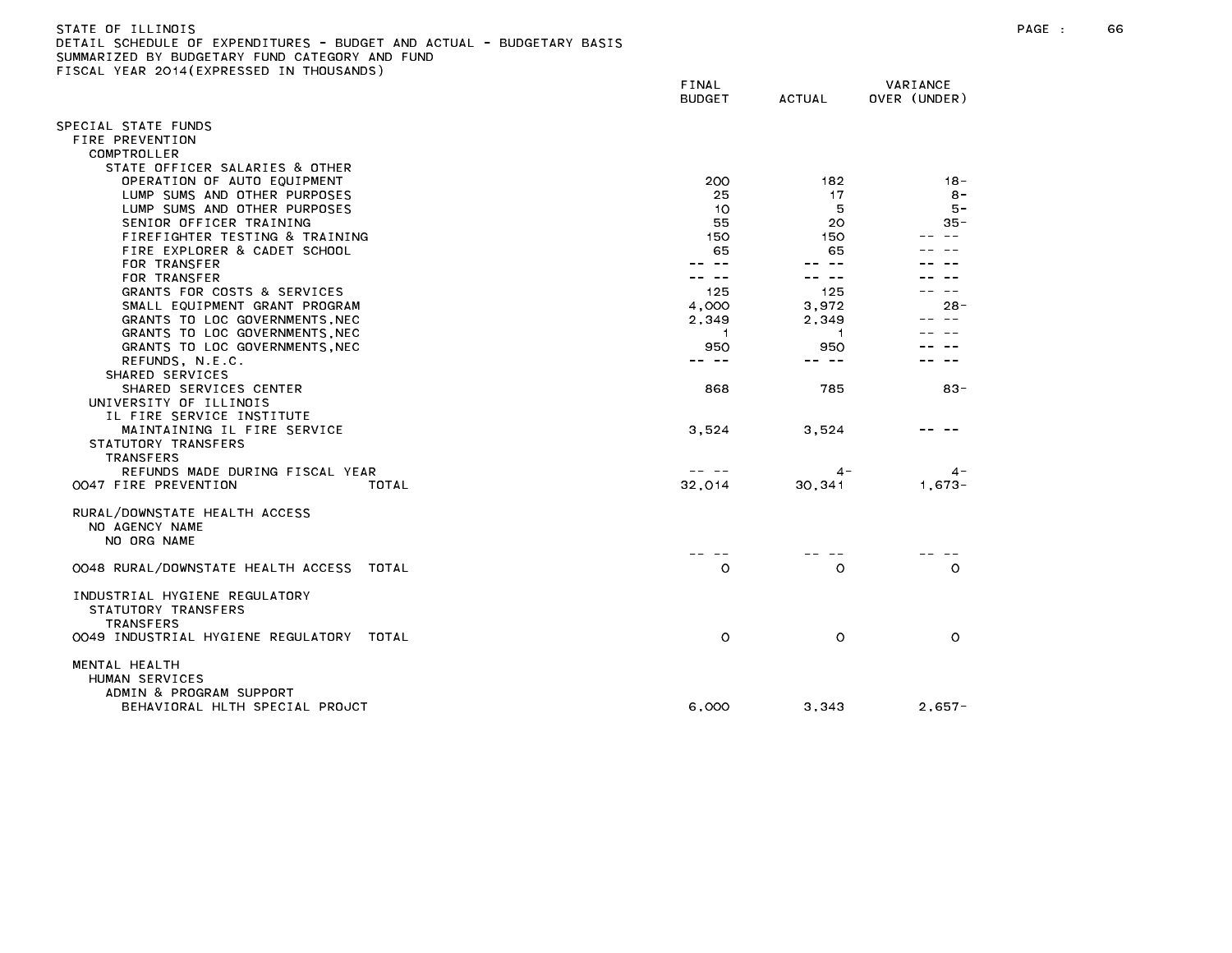## STATE OF ILLINOIS PAGE : 67 DETAIL SCHEDULE OF EXPENDITURES - BUDGET AND ACTUAL - BUDGETARY BASIS SUMMARIZED BY BUDGETARY FUND CATEGORY AND FUND FISCAL YEAR 2014(EXPRESSED IN THOUSANDS)

| $1,803-$<br>1,197<br>-- --<br>-- --<br>$3,979-$ |                                                                                                                            |
|-------------------------------------------------|----------------------------------------------------------------------------------------------------------------------------|
|                                                 |                                                                                                                            |
|                                                 |                                                                                                                            |
|                                                 |                                                                                                                            |
|                                                 |                                                                                                                            |
|                                                 |                                                                                                                            |
|                                                 |                                                                                                                            |
|                                                 |                                                                                                                            |
|                                                 |                                                                                                                            |
|                                                 |                                                                                                                            |
|                                                 |                                                                                                                            |
| 582<br>$918 -$                                  |                                                                                                                            |
| $4,546-$                                        |                                                                                                                            |
| $2,209-$                                        |                                                                                                                            |
|                                                 |                                                                                                                            |
|                                                 |                                                                                                                            |
|                                                 |                                                                                                                            |
|                                                 |                                                                                                                            |
|                                                 |                                                                                                                            |
| $21, 138 -$                                     |                                                                                                                            |
|                                                 |                                                                                                                            |
| $\circ$<br>$\circ$                              |                                                                                                                            |
|                                                 |                                                                                                                            |
|                                                 |                                                                                                                            |
|                                                 |                                                                                                                            |
| $330 -$                                         |                                                                                                                            |
| 3                                               |                                                                                                                            |
|                                                 |                                                                                                                            |
|                                                 | 2,333<br>4,982<br>$4,984-$<br>4,285<br>10,091<br>3<br>$42 -$<br>$42 -$<br>26,774<br>$\circ$<br>$\circ$<br>9,014<br>198,000 |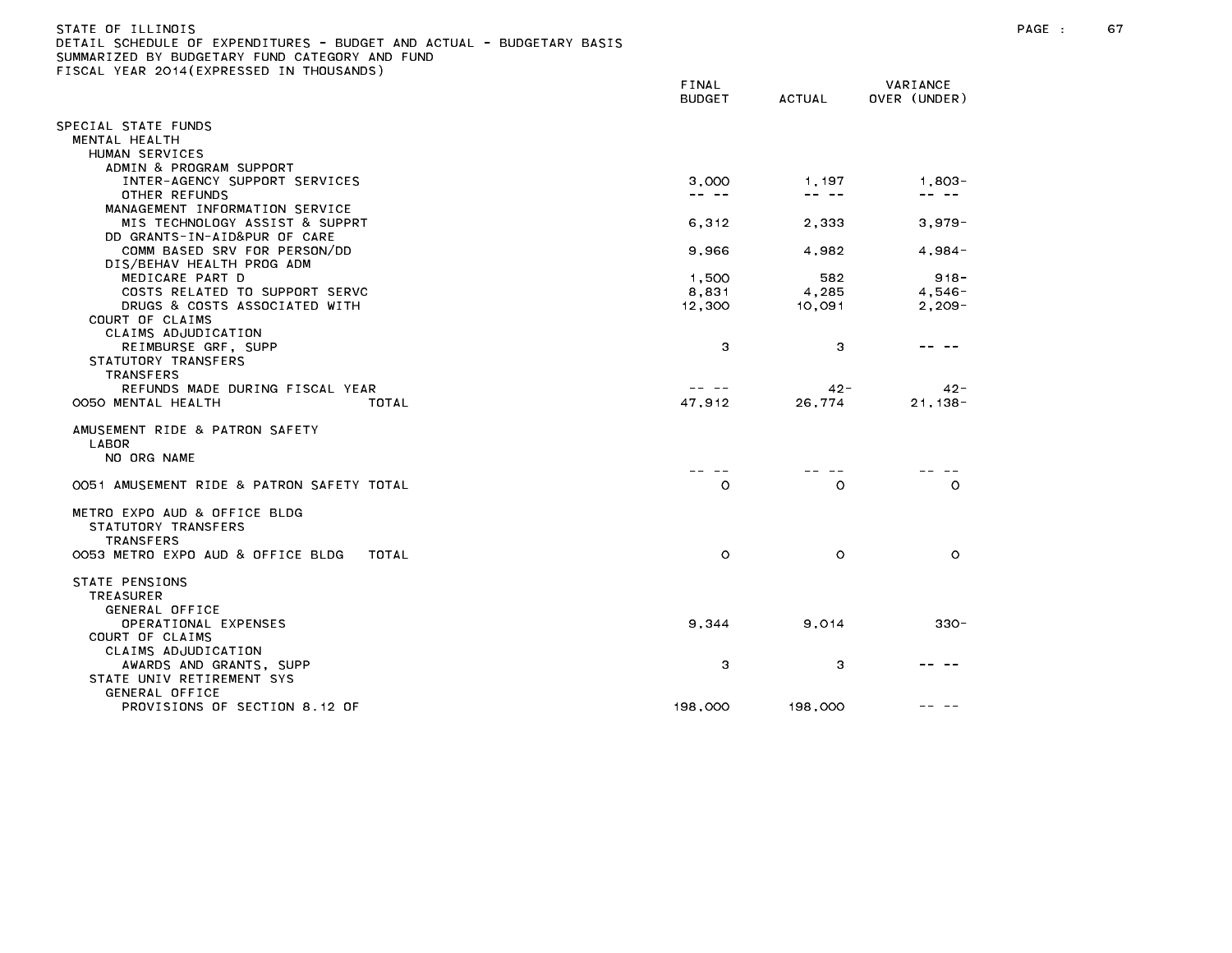| )ETAIL SCHEDULE OF EXPENDITURES – BUDGET AND ACTUAL – BUDGETARY BASIS<br>SUMMARIZED BY BUDGETARY FUND CATEGORY AND FUND<br>ISCAL YEAR 2014(EXPRESSED IN THOUSANDS): |                        |                  |                          |
|---------------------------------------------------------------------------------------------------------------------------------------------------------------------|------------------------|------------------|--------------------------|
|                                                                                                                                                                     | FINAL<br><b>BUDGET</b> | ACTUAL           | VARIANCE<br>OVER (UNDER) |
| SPECIAL STATE FUNDS<br>STATE PENSIONS<br>STATUTORY TRANSFERS<br>TRANSFERS                                                                                           |                        |                  |                          |
| REFUNDS MADE DURING FISCAL YEAR<br>0054 STATE PENSIONS<br>TOTAL                                                                                                     | -- --<br>207.347       | $2 -$<br>207,015 | $2 -$<br>$332 -$         |
| IL STATE PHARMACY DISCIPLINARY<br>FINANCIAL AND PROFESSIONAL REG<br>PHARMACY-DPR                                                                                    |                        |                  |                          |
| REGULAR POSITIONS                                                                                                                                                   | 896                    | 639              | $257 -$                  |
| STATE EMPLOYEE RETIREMENT                                                                                                                                           | 361                    | 258              | $103 -$                  |
| SOC SEC/MEDICARE CONTRIBUTIONS                                                                                                                                      | 69                     | 46               | $23 -$                   |
| EMPLOYER CONTRB GRP INSURANCE                                                                                                                                       | 207                    | 179              | $28 -$                   |
| CONTRACTUAL SERVICES<br>TRAVEL                                                                                                                                      | 113<br>29              | 98<br>3          | $15 -$<br>$26 -$         |
| REFUNDS, N.E.C.                                                                                                                                                     | $\sim$ $-$             | $ -$             | $\sim$ $-$               |
| COURT OF CLAIMS<br>CLAIMS ADJUDICATION<br>REIMBURSE GRF, SUPP                                                                                                       | 7                      | 7                |                          |
| STATUTORY TRANSFERS<br><b>TRANSFERS</b>                                                                                                                             |                        |                  |                          |
| OO57 IL STATE PHARMACY DISCIPLINARY TOTAL                                                                                                                           | 1,682                  | 1.230            | $452 -$                  |
| NATL. WILD TURKEY FEDERATION<br>SECRETARY OF STATE<br>NO ORG NAME                                                                                                   |                        |                  |                          |
|                                                                                                                                                                     |                        |                  |                          |
| 0058 NATL, WILD TURKEY FEDERATION<br>TOTAL                                                                                                                          | $\circ$                | $\circ$          | $\circ$                  |
| PUBLIC UTILITY<br>IL COMMERCE COMMISSION<br>CHAIRMAN & COMMISSIONER OFFICE                                                                                          |                        |                  |                          |
| REGULAR POSITIONS                                                                                                                                                   | 789                    | 701              | $88 -$                   |
| STATE EMPLOYEE RETIREMENT                                                                                                                                           | 318                    | 283              | $35 -$                   |
| SOC SEC/MEDICARE CONTRIBUTIONS                                                                                                                                      | 60                     | 52               | $8 -$                    |
| EMPLOYER CONTRB GRP INSURANCE                                                                                                                                       | 238                    | 133              | $105 -$                  |
| CONTRACTUAL SERVICES                                                                                                                                                | 25                     | 20               | 5 –                      |
| TRAVEL<br>COMMODITIES                                                                                                                                               | 60<br>$\overline{2}$   | 35               | $25 -$<br>$2 -$          |
| EQUIPMENT                                                                                                                                                           | 1                      |                  | $1 -$                    |
| TELECOMMUNICATION                                                                                                                                                   | 14                     | 9                | 5 –                      |
|                                                                                                                                                                     |                        |                  |                          |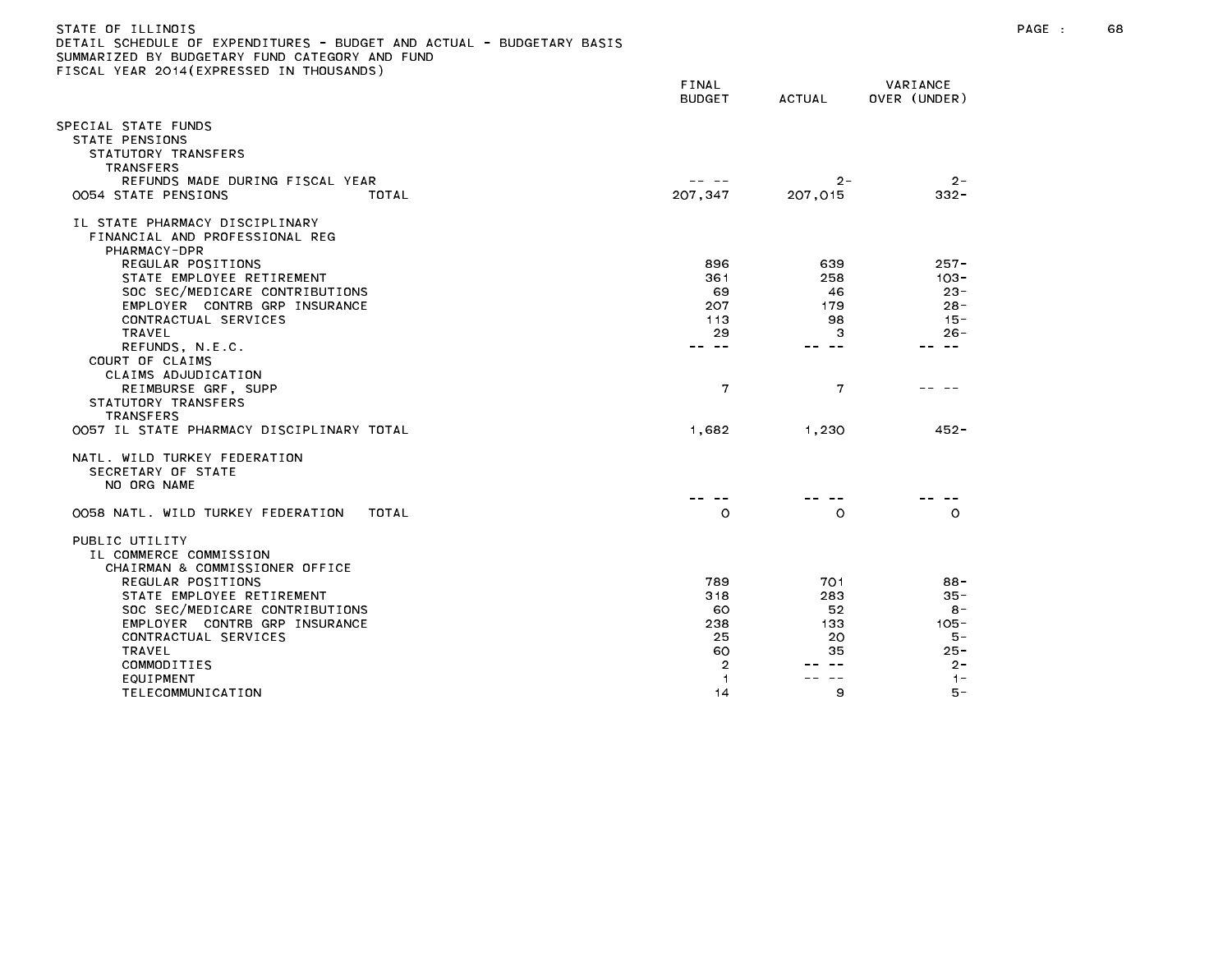| STATE OF ILLINOIS                                                     |  |
|-----------------------------------------------------------------------|--|
| DETAIL SCHEDULE OF EXPENDITURES - BUDGET AND ACTUAL - BUDGETARY BASIS |  |
| SUMMARIZED BY BUDGETARY FUND CATEGORY AND FUND                        |  |
| FISCAL YEAR 2014(EXPRESSED IN THOUSANDS)                              |  |

|                                                                 | FINAL<br><b>BUDGET</b> | <b>ACTUAL</b> | VARIANCE<br>OVER (UNDER) |
|-----------------------------------------------------------------|------------------------|---------------|--------------------------|
| SPECIAL STATE FUNDS                                             |                        |               |                          |
| PUBLIC UTILITY                                                  |                        |               |                          |
| IL COMMERCE COMMISSION                                          |                        |               |                          |
| CHAIRMAN & COMMISSIONER OFFICE<br>OPERATION OF AUTO EQUIPMENT   | $\overline{1}$         |               | $1 -$                    |
| PUBLIC UTILITIES                                                |                        |               |                          |
| REGULAR POSITIONS                                               | 15,380                 | 14,547        | $833 -$                  |
| STATE EMPLOYEE RETIREMENT                                       | 6,200                  | 5,879         | $321 -$                  |
| SOC SEC/MEDICARE CONTRIBUTIONS                                  | 1,174                  | 1,061         | $113 -$                  |
| EMPLOYER CONTRB GRP INSURANCE                                   | 4,442                  | 3,503         | $939 -$                  |
| CONTRACTUAL SERVICES                                            | 1,666                  | 1,359         | $307 -$                  |
| <b>TRAVEL</b><br>COMMODITIES                                    | 100<br>24              | 67<br>11      | $33 -$<br>$13 -$         |
| PRINTING                                                        | 22                     | 13            | $9 -$                    |
| EQUIPMENT                                                       | 46                     | -- --         | $46 -$                   |
| ELECTRONIC DATA PROCESSING                                      | 773                    | 289           | 484 -                    |
| TELECOMMUNICATION                                               | 260                    | 180           | $80 -$                   |
| OPERATION OF AUTO EQUIPMENT                                     | 69                     | 29            | $40 -$                   |
| REFUNDS, N.E.C.<br>STATUTORY TRANSFERS                          | $ -$                   | -- --         | $\sim$ $-$               |
| TRANSFERS                                                       |                        |               |                          |
| REFUNDS MADE DURING FISCAL YEAR                                 |                        | $\circ$       |                          |
| 0059 PUBLIC UTILITY<br>TOTAL                                    | 31,664                 | 28, 171       | $3,493-$                 |
| ALZHEIMER'S DISEASE RESEARCH                                    |                        |               |                          |
| PUBLIC HEALTH                                                   |                        |               |                          |
| OFFICE OF HEALTH PROMOTION                                      |                        |               |                          |
| AWARDS AND GRANTS<br>0060 ALZHEIMER'S DISEASE RESEARCH<br>TOTAL | 350<br>350             | 94<br>94      | $256 -$<br>$256 -$       |
|                                                                 |                        |               |                          |
| LOU GEHRIG'S DISEASE (ALS) RES                                  |                        |               |                          |
| NO AGENCY NAME                                                  |                        |               |                          |
| NO ORG NAME                                                     |                        |               |                          |
| 0061 LOU GEHRIG'S DISEASE (ALS) RES TOTAL                       | $\circ$                | $\circ$       | $\circ$                  |
|                                                                 |                        |               |                          |
| SUPPORTIVE LIVING FACILITY<br>NO AGENCY NAME                    |                        |               |                          |
| NO ORG NAME                                                     |                        |               |                          |
| OO62 SUPPORTIVE LIVING FACILITY<br>TOTAL                        | $\circ$                | $\circ$       | $\circ$                  |
| CURING CHILDHOOD CANCER                                         |                        |               |                          |
|                                                                 |                        |               |                          |

SECRETARY OF STATE NO ORG NAME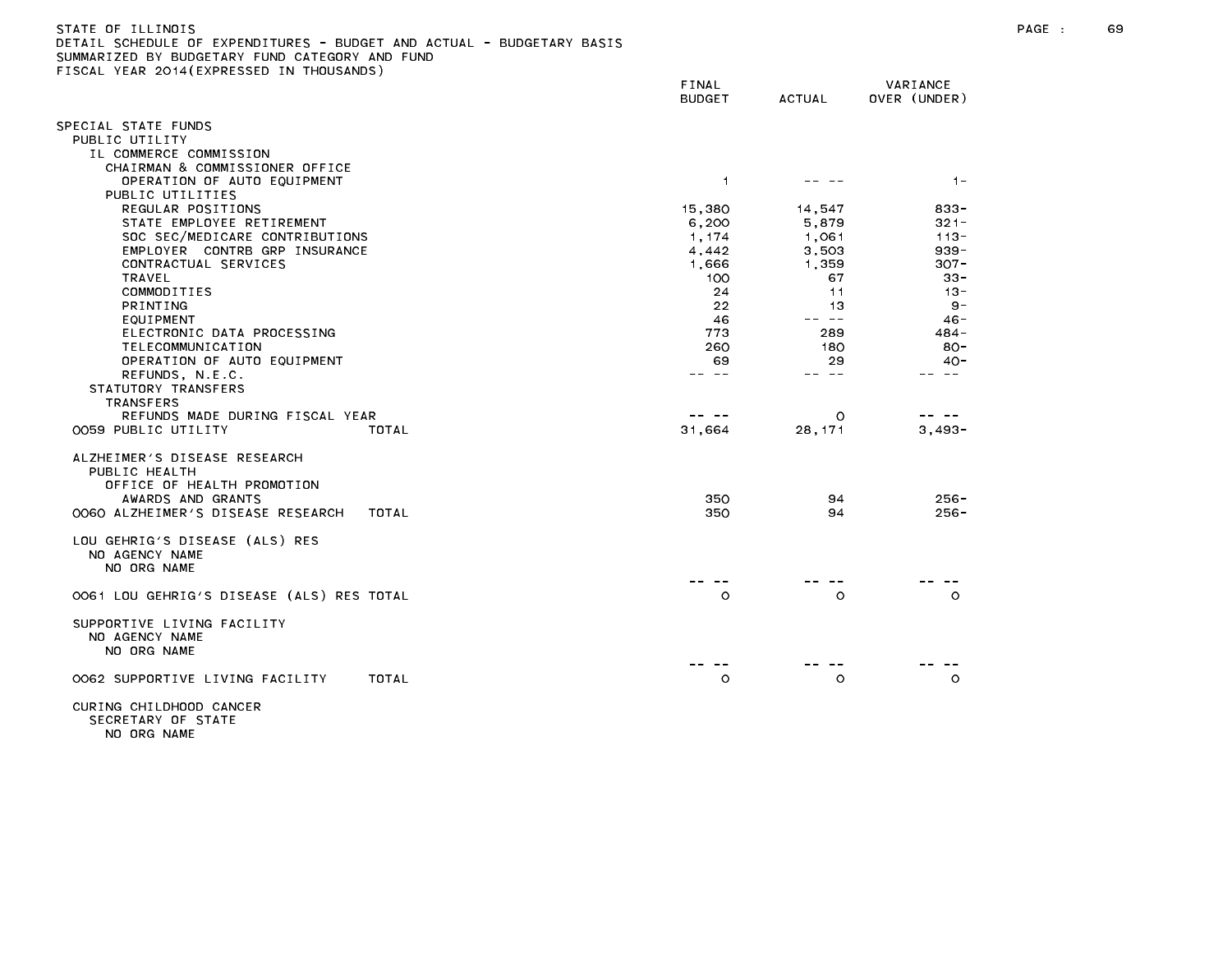|                                                                      | FINAL<br><b>BUDGET</b> | <b>ACTUAL</b>       | VARIANCE<br>OVER (UNDER) |
|----------------------------------------------------------------------|------------------------|---------------------|--------------------------|
| SPECIAL STATE FUNDS<br>CURING CHILDHOOD CANCER<br>SECRETARY OF STATE |                        |                     |                          |
| NO ORG NAME                                                          |                        |                     |                          |
| OO66 CURING CHILDHOOD CANCER<br>TOTAL                                | $\circ$                | $\circ$             | $\circ$                  |
| RADIATION PROTECTION                                                 |                        |                     |                          |
| COMPTROLLER                                                          |                        |                     |                          |
| STATE OFFICER SALARIES & OTHER                                       |                        |                     |                          |
| OTHER STATE OFFICERS                                                 | 116                    | 116                 |                          |
| STATE CONTRIB TO SERS                                                | 47<br>9                | 47                  |                          |
| STATE CONTRIB TO SOC SEC<br>GROUP INSURANCE                          | 23                     | 9<br>$\overline{2}$ | $21 -$                   |
| COURT OF CLAIMS                                                      |                        |                     |                          |
| CLAIMS ADJUDICATION                                                  |                        |                     |                          |
| REIMBURSE GRF, SUPP                                                  | $\mathbf{1}$           | $\mathbf{1}$        |                          |
| IL EMERGENCY MANAGEMENT AGCY                                         |                        |                     |                          |
| MNGMNT/ADMINISTRATIVE SUPPORT                                        |                        |                     |                          |
| CONTRACTUAL SERVICES                                                 | 940                    | 814                 | $126 -$                  |
| <b>TRAVEL</b>                                                        | 2                      | $- -$               | $2 -$                    |
| COMMODITIES                                                          | 9                      | 4                   | 5 –                      |
| <b>PRINTING</b>                                                      |                        | $ -$                | $\sim$ $-$               |
| ELECTRONIC DATA PROCESSING                                           | 200                    | 189                 | $11 -$                   |
| TELECOMMUNICATION                                                    | 11                     | 7                   | $4 -$                    |
| OPERATION OF AUTO EQUIPMENT                                          | 11                     | -- --               | $11 -$                   |
| ORDINARY & CONTINGENT EXPENSES                                       | 100                    | 4                   | $96 -$                   |
| RADIATION SAFETY                                                     |                        |                     |                          |
| REGULAR POSITIONS                                                    | 3,215                  | 3,150               | $65 -$                   |
| STATE EMPLOYEE RETIREMENT                                            | 1,296                  | 1,275               | $21 -$                   |
| SOC SEC/MEDICARE CONTRIBUTIONS                                       | 246                    | 230                 | $16 -$                   |
| EMPLOYER CONTRB GRP INSURANCE                                        | 809                    | 669                 | $140 -$                  |
| CONTRACTUAL SERVICES                                                 | 74                     | 34                  | $40 -$                   |
| TRAVEL                                                               | 50                     | 30                  | $20 -$                   |
| COMMODITIES                                                          | 4                      | 2                   | $2 -$                    |
| PRINTING                                                             | 3                      | $\sim$ $-$          | $3 -$                    |
| EQUIPMENT                                                            | 27                     | 20                  | $7 -$                    |
| TELECOMMUNICATION                                                    | 30                     | 29                  | $1 -$                    |
| RADIOLOGICAL EMERGENCIES                                             | 45<br>$- -$            |                     | 45 -<br>$\sim$ $\sim$    |
| REFUNDS, N.E.C.                                                      |                        |                     |                          |
| ENVIRONMENTAL SAFETY                                                 |                        |                     |                          |
| LICENSING FACILITIES                                                 | 1,350                  | 896                 | $454 -$                  |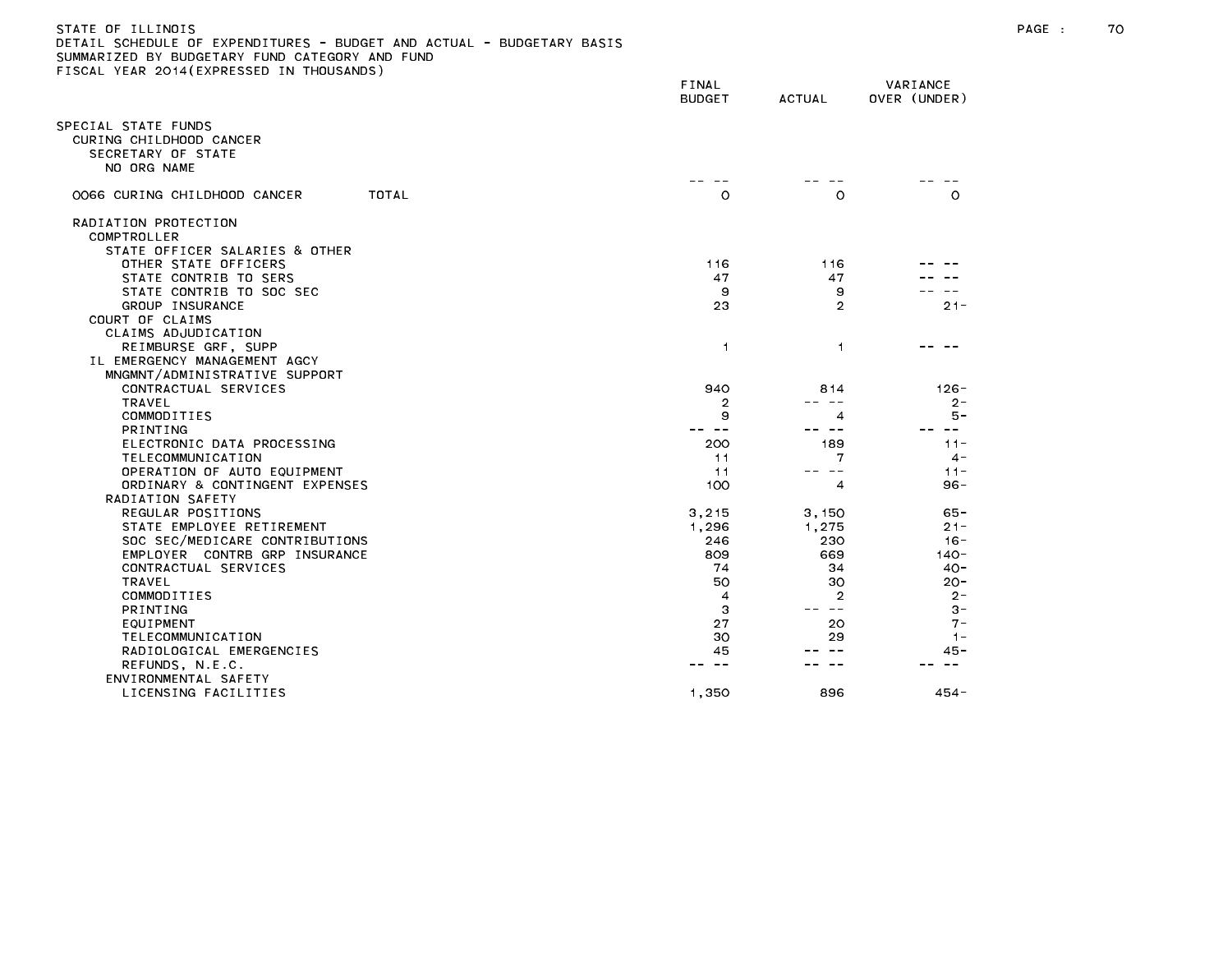| STATE OF ILLINOIS                                                     |
|-----------------------------------------------------------------------|
| DETAIL SCHEDULE OF EXPENDITURES - BUDGET AND ACTUAL - BUDGETARY BASIS |
| SUMMARIZED BY BUDGETARY FUND CATEGORY AND FUND                        |
| FISCAL YEAR 2014(EXPRESSED IN THOUSANDS)                              |

|                                                              | FINAL<br><b>BUDGET</b> | <b>ACTUAL</b> | VARIANCE<br>OVER (UNDER) |
|--------------------------------------------------------------|------------------------|---------------|--------------------------|
| PECIAL STATE FUNDS:                                          |                        |               |                          |
| RADIATION PROTECTION                                         |                        |               |                          |
| COMPTROLLER                                                  |                        |               |                          |
| STATE OFFICER SALARIES & OTHER                               |                        |               | $50 -$                   |
| ENVIRONMENTAL CLEANUP<br>RECOVERY AND REMEDIATION            | 50<br>620              | 446           | $174 -$                  |
| LOCAL RESPONDER TRAINING                                     | 150                    | з             | $147 -$                  |
| SHARED SERVICES                                              |                        |               |                          |
| ORDINARY & CONTINGENT EXPENSES                               |                        |               |                          |
| STATUTORY TRANSFERS<br><b>TRANSFERS</b>                      |                        |               |                          |
| 0067 RADIATION PROTECTION<br>TOTAL                           | 9,438                  | 7.977         | $1,461-$                 |
|                                                              |                        |               |                          |
| ICCB INSTRCTNL DEV & ENHCMT AP<br>IL COMMUNITY COLLEGE BOARD |                        |               |                          |
| CENTRAL OFFICE                                               |                        |               |                          |
| LUMP SUMS AND OTHER PURPOSES                                 | 300                    | 107           | $193 -$                  |
| 0070 ICCB INSTRCTNL DEV & ENHCMT AP TOTAL                    | 300                    | 107           | $193 -$                  |
| FIREARM OWNER'S NOTIFICATION                                 |                        |               |                          |
| STATE POLICE                                                 |                        |               |                          |
| FORENSIC SERV & IDENTIFICATION                               |                        |               |                          |
| LUMP SUM, OPERATIONS                                         |                        |               |                          |
| STATUTORY TRANSFERS<br>TRANSFERS                             |                        |               |                          |
| OO71 FIREARM OWNER'S NOTIFICATION<br>TOTAL                   | $\circ$                | $\circ$       | $\circ$                  |
|                                                              |                        |               |                          |
| UNDERGROUND STORAGE TANK<br><b>REVENUE</b>                   |                        |               |                          |
| GOVERNMENT SERVICES                                          |                        |               |                          |
| MOTOR FUEL TAX REFUNDS                                       |                        |               |                          |
| TAX OPERATIONS                                               |                        |               |                          |
| REGULAR POSITIONS                                            | 839                    | 829           | $10 -$                   |
| STATE EMPLOYEE RETIREMENT<br>SOC SEC/MEDICARE CONTRIBUTIONS  | 338<br>64              | 335<br>61     | $3 -$<br>$3 -$           |
| EMPLOYER CONTRB GRP INSURANCE                                | 253                    | 210           | $43 -$                   |
| <b>TRAVEL</b>                                                | 30                     | 30            | $\sim$ $-$               |
| COMMODITIES                                                  | $\overline{2}$         | ---           | $2 -$                    |
| <b>PRINTING</b><br>ELECTRONIC DATA PROCESSING                | $\overline{2}$<br>243  | س س<br>233    | $2 -$<br>$10 -$          |
| TELECOMMUNICATION                                            | 61                     | 61            | $ -$                     |
| COURT OF CLAIMS                                              |                        |               |                          |
| CLAIMS ADJUDICATION                                          |                        |               |                          |
| AWARDS AND GRANTS, SUPP                                      |                        |               |                          |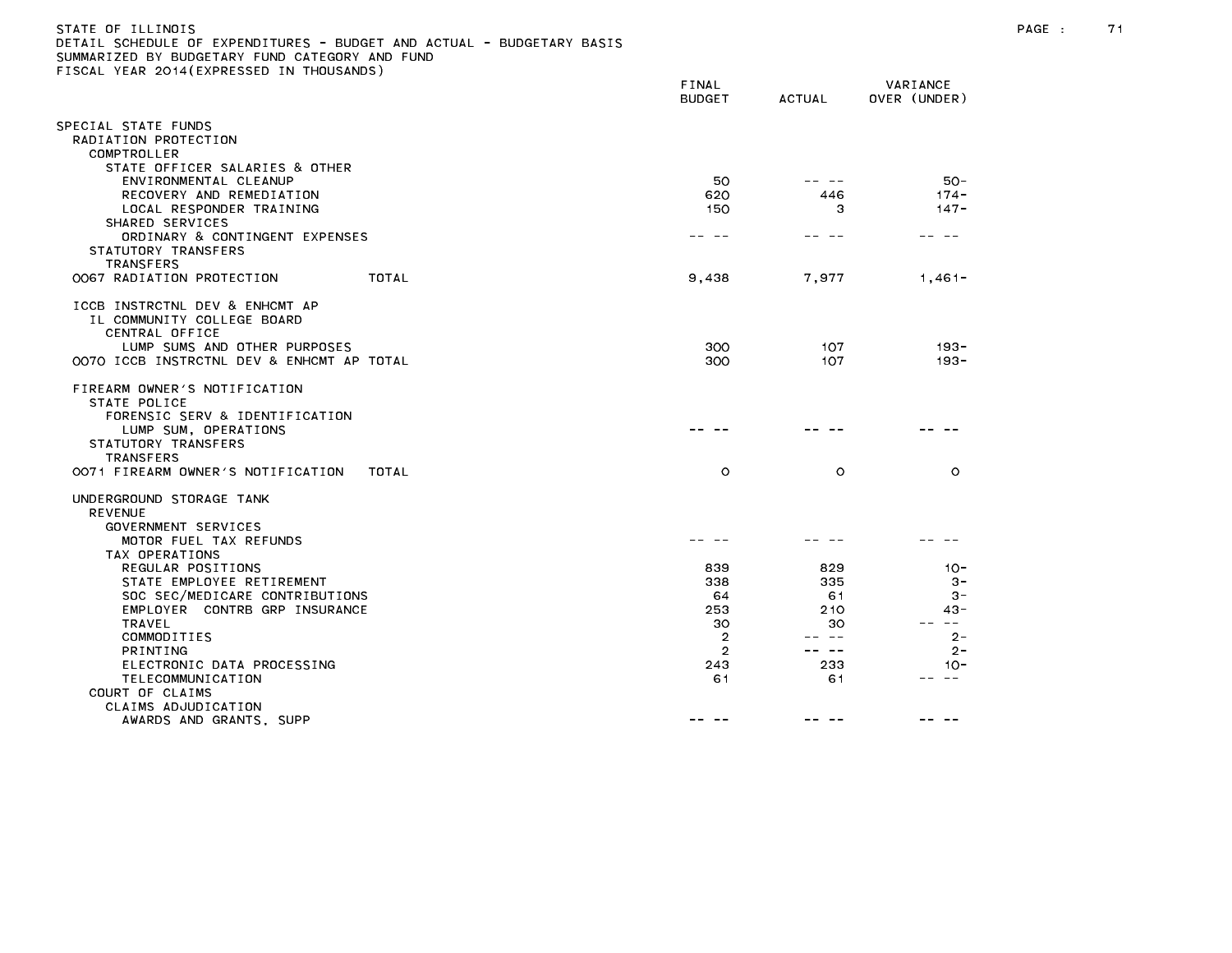| STATE OF ILLINOIS                                                     |
|-----------------------------------------------------------------------|
| DETAIL SCHEDULE OF EXPENDITURES - BUDGET AND ACTUAL - BUDGETARY BASIS |
| SUMMARIZED BY BUDGETARY FUND CATEGORY AND FUND                        |
| FISCAL YEAR 2014(EXPRESSED IN THOUSANDS)                              |

|                                        | FINAL<br><b>BUDGET</b> | <b>ACTUAL</b> | VARIANCE<br>OVER (UNDER) |
|----------------------------------------|------------------------|---------------|--------------------------|
| SPECIAL STATE FUNDS                    |                        |               |                          |
| UNDERGROUND STORAGE TANK               |                        |               |                          |
| ENVIRONMENTAL PROTECT AGENCY           |                        |               |                          |
| ADMINISTRATION                         |                        |               |                          |
| CONTRACTUAL SERVICES                   | 385                    | 385           |                          |
| ELECTRONIC DATA PROCESSING             | 174                    | 174           |                          |
| LAND POLLUTION CONTROL                 |                        |               |                          |
| REGULAR POSITIONS                      | 3,262                  | 3,249         | $13 -$                   |
| STATE EMPLOYEE RETIREMENT              | 1,315                  | 1,312         | $3 -$                    |
| SOC SEC/MEDICARE CONTRIBUTIONS         | 251                    | 238           | $13 -$                   |
| EMPLOYER CONTRB GRP INSURANCE          | 910                    | 861           | $49 -$                   |
| CONTRACTUAL SERVICES                   | 320                    | 91            | $229 -$                  |
| TRAVEL                                 | 8                      | $ -$          | $8 -$                    |
| COMMODITIES                            | 20                     |               | $20 -$                   |
| <b>PRINTING</b>                        | 5                      |               | 5 –                      |
| EQUIPMENT                              | 100                    |               | $100 -$                  |
| TELECOMMUNICATION                      | 50                     | 50            | $\sim$ $-$               |
| OPERATION OF AUTO EQUIPMENT            | 16                     | 13            | $3 -$                    |
| CONTRACTUAL SERVICES                   | 60,100                 | 27,720        | $32,380 -$               |
| POLLUTION CONTROL BOARD                |                        |               |                          |
| CASE PROCESSING OF LEAKING             | 430                    | 419           | $11 -$                   |
| OFFICE OF THE STATE FIRE MARSH         |                        |               |                          |
| <b>GENERAL OFFICE</b>                  |                        |               |                          |
| REGULAR POSITIONS                      | 1,754                  | 1,676         | $78 -$                   |
| STATE EMPLOYEE RETIREMENT              | 707                    | 679           | $28 -$                   |
| SOC SEC/MEDICARE CONTRIBUTIONS         | 134                    | 123           | $11 -$                   |
| EMPLOYER CONTRB GRP INSURANCE          | 501                    | 454           | $47 -$                   |
| CONTRACTUAL SERVICES<br><b>TRAVEL</b>  | 368                    | 323<br>7      | $45 -$<br>$4 -$          |
| COMMODITIES                            | 11<br>10               | 1             | $9 -$                    |
| PRINTING                               | -1                     |               | $\sim$ $\sim$            |
| EQUIPMENT                              | 10                     | 8             | $2 -$                    |
| ELECTRONIC DATA PROCESSING             | 21                     | 15            | $6 -$                    |
| TELECOMMUNICATION                      | 26                     | 15            | $11 -$                   |
| OPERATION OF AUTO EQUIPMENT            | 65                     | 59            | $6 -$                    |
| GRANT TO CITY OF CHICAGO               | 550                    | 550           |                          |
| REFUNDS, N.E.C.                        |                        |               |                          |
| STATUTORY TRANSFERS                    |                        |               |                          |
| <b>TRANSFERS</b>                       |                        |               |                          |
| REFUNDS MADE DURING FISCAL YEAR        |                        | $25 -$        | $25 -$                   |
| 0072 UNDERGROUND STORAGE TANK<br>TOTAL | 73,336                 | 40, 157       | $33,179-$                |
|                                        |                        |               |                          |

COMPASSION USE MED CANNABIS PUBLIC HEALTH

OFFICE OF HEALTH PROMOTION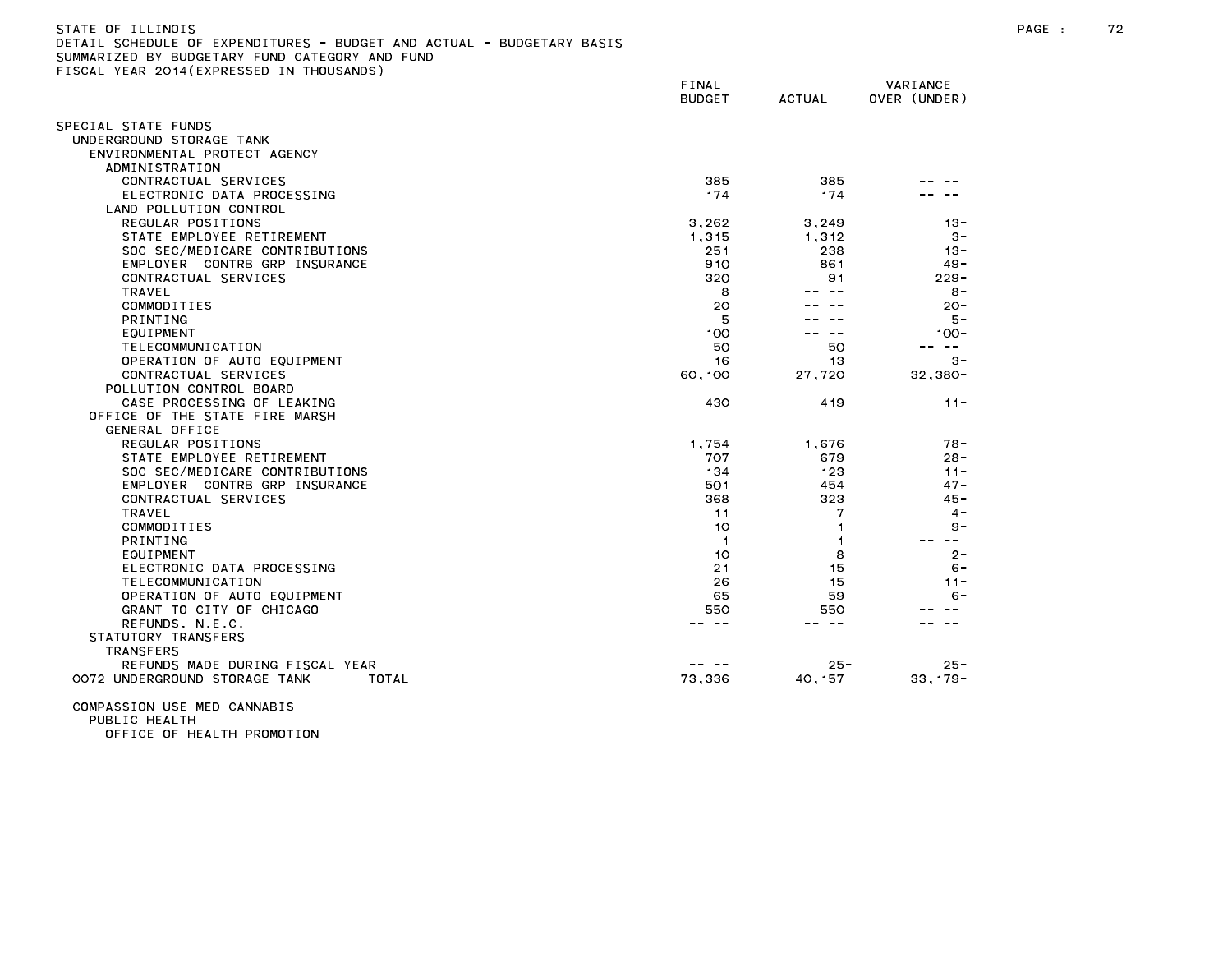| STATE OF ILLINOIS<br>DETAIL SCHEDULE OF EXPENDITURES - BUDGET AND ACTUAL - BUDGETARY BASIS<br>SUMMARIZED BY BUDGETARY FUND CATEGORY AND FUND<br>FISCAL YEAR 2014 (EXPRESSED IN THOUSANDS) |                                                                                                                                                                                                                                                                                                                                                                                              |                                                                                                                                                                                                                                                                                                                                                                                              |                          | PAGE : | 73 |
|-------------------------------------------------------------------------------------------------------------------------------------------------------------------------------------------|----------------------------------------------------------------------------------------------------------------------------------------------------------------------------------------------------------------------------------------------------------------------------------------------------------------------------------------------------------------------------------------------|----------------------------------------------------------------------------------------------------------------------------------------------------------------------------------------------------------------------------------------------------------------------------------------------------------------------------------------------------------------------------------------------|--------------------------|--------|----|
|                                                                                                                                                                                           | FINAL<br><b>BUDGET</b>                                                                                                                                                                                                                                                                                                                                                                       | ACTUAL                                                                                                                                                                                                                                                                                                                                                                                       | VARIANCE<br>OVER (UNDER) |        |    |
| SPECIAL STATE FUNDS<br>COMPASSION USE MED CANNABIS<br>PUBLIC HEALTH<br>OFFICE OF HEALTH PROMOTION                                                                                         |                                                                                                                                                                                                                                                                                                                                                                                              |                                                                                                                                                                                                                                                                                                                                                                                              |                          |        |    |
| MEDICAL CANNABIS ACT                                                                                                                                                                      | 4,000                                                                                                                                                                                                                                                                                                                                                                                        |                                                                                                                                                                                                                                                                                                                                                                                              | $4,000-$                 |        |    |
| 0075 COMPASSION USE MED CANNABIS<br>TOTAL                                                                                                                                                 | 4,000                                                                                                                                                                                                                                                                                                                                                                                        | $\circ$                                                                                                                                                                                                                                                                                                                                                                                      | $4,000-$                 |        |    |
| SOLID WASTE MANAGEMENT<br>COMMERCE AND ECONOMIC OPPORTUN<br>ENERGY CONSERVATION                                                                                                           |                                                                                                                                                                                                                                                                                                                                                                                              |                                                                                                                                                                                                                                                                                                                                                                                              |                          |        |    |
| AWARDS & GRANTS - LUMP SUM<br>ENVIRONMENTAL PROTECT AGENCY<br>ADMINISTRATION                                                                                                              | 7,000                                                                                                                                                                                                                                                                                                                                                                                        | 4,375                                                                                                                                                                                                                                                                                                                                                                                        | $2,625 -$                |        |    |
| CONTRACTUAL SERVICES                                                                                                                                                                      | 593                                                                                                                                                                                                                                                                                                                                                                                          | 593                                                                                                                                                                                                                                                                                                                                                                                          |                          |        |    |
| ELECTRONIC DATA PROCESSING<br>LAND POLLUTION CONTROL                                                                                                                                      | 138                                                                                                                                                                                                                                                                                                                                                                                          | 138                                                                                                                                                                                                                                                                                                                                                                                          |                          |        |    |
| REGULAR POSITIONS                                                                                                                                                                         | 4,927                                                                                                                                                                                                                                                                                                                                                                                        | 4,675                                                                                                                                                                                                                                                                                                                                                                                        | $252 -$                  |        |    |
| STATE EMPLOYEE RETIREMENT                                                                                                                                                                 | 1.986                                                                                                                                                                                                                                                                                                                                                                                        | 1.888                                                                                                                                                                                                                                                                                                                                                                                        | $98 -$                   |        |    |
| SOC SEC/MEDICARE CONTRIBUTIONS                                                                                                                                                            | 377                                                                                                                                                                                                                                                                                                                                                                                          | 343                                                                                                                                                                                                                                                                                                                                                                                          | 34 -                     |        |    |
| EMPLOYER CONTRB GRP INSURANCE                                                                                                                                                             | 1,449                                                                                                                                                                                                                                                                                                                                                                                        | 1,206                                                                                                                                                                                                                                                                                                                                                                                        | $243 -$                  |        |    |
| CONTRACTUAL SERVICES                                                                                                                                                                      | 122                                                                                                                                                                                                                                                                                                                                                                                          | 96                                                                                                                                                                                                                                                                                                                                                                                           | $26 -$                   |        |    |
| TRAVEL                                                                                                                                                                                    | 25                                                                                                                                                                                                                                                                                                                                                                                           | 4                                                                                                                                                                                                                                                                                                                                                                                            | $21 -$                   |        |    |
| COMMODITIES                                                                                                                                                                               | 10                                                                                                                                                                                                                                                                                                                                                                                           | 4                                                                                                                                                                                                                                                                                                                                                                                            | - 6                      |        |    |
| PRINTING                                                                                                                                                                                  | 25                                                                                                                                                                                                                                                                                                                                                                                           | -- --                                                                                                                                                                                                                                                                                                                                                                                        | $25 -$                   |        |    |
| EQUIPMENT                                                                                                                                                                                 | -13                                                                                                                                                                                                                                                                                                                                                                                          | $\overline{1}$                                                                                                                                                                                                                                                                                                                                                                               | $12 -$                   |        |    |
| TELECOMMUNICATION                                                                                                                                                                         | 50                                                                                                                                                                                                                                                                                                                                                                                           | 22                                                                                                                                                                                                                                                                                                                                                                                           | $28 -$                   |        |    |
| OPERATION OF AUTO EQUIPMENT                                                                                                                                                               | 15                                                                                                                                                                                                                                                                                                                                                                                           | 9                                                                                                                                                                                                                                                                                                                                                                                            | $6 -$                    |        |    |
| SOLID WASTE MNGMNT ACTIVITIES                                                                                                                                                             | 4,000                                                                                                                                                                                                                                                                                                                                                                                        | 1,546                                                                                                                                                                                                                                                                                                                                                                                        | $2,454-$                 |        |    |
| GRANTS TO LOC GOVERNMENTS, NEC                                                                                                                                                            | 1,700                                                                                                                                                                                                                                                                                                                                                                                        | 1,503                                                                                                                                                                                                                                                                                                                                                                                        | $197 -$                  |        |    |
| REFUNDS, N.E.C.                                                                                                                                                                           | $\frac{1}{2} \frac{1}{2} \frac{1}{2} \frac{1}{2} \frac{1}{2} \frac{1}{2} \frac{1}{2} \frac{1}{2} \frac{1}{2} \frac{1}{2} \frac{1}{2} \frac{1}{2} \frac{1}{2} \frac{1}{2} \frac{1}{2} \frac{1}{2} \frac{1}{2} \frac{1}{2} \frac{1}{2} \frac{1}{2} \frac{1}{2} \frac{1}{2} \frac{1}{2} \frac{1}{2} \frac{1}{2} \frac{1}{2} \frac{1}{2} \frac{1}{2} \frac{1}{2} \frac{1}{2} \frac{1}{2} \frac{$ | $\frac{1}{2} \frac{1}{2} \frac{1}{2} \frac{1}{2} \frac{1}{2} \frac{1}{2} \frac{1}{2} \frac{1}{2} \frac{1}{2} \frac{1}{2} \frac{1}{2} \frac{1}{2} \frac{1}{2} \frac{1}{2} \frac{1}{2} \frac{1}{2} \frac{1}{2} \frac{1}{2} \frac{1}{2} \frac{1}{2} \frac{1}{2} \frac{1}{2} \frac{1}{2} \frac{1}{2} \frac{1}{2} \frac{1}{2} \frac{1}{2} \frac{1}{2} \frac{1}{2} \frac{1}{2} \frac{1}{2} \frac{$ | -- --                    |        |    |
| STATUTORY TRANSFERS                                                                                                                                                                       |                                                                                                                                                                                                                                                                                                                                                                                              |                                                                                                                                                                                                                                                                                                                                                                                              |                          |        |    |
| TRANSFERS                                                                                                                                                                                 |                                                                                                                                                                                                                                                                                                                                                                                              |                                                                                                                                                                                                                                                                                                                                                                                              |                          |        |    |
| REFUNDS MADE DURING FISCAL YEAR                                                                                                                                                           | -- --                                                                                                                                                                                                                                                                                                                                                                                        | 196 -                                                                                                                                                                                                                                                                                                                                                                                        | 196 -                    |        |    |
|                                                                                                                                                                                           |                                                                                                                                                                                                                                                                                                                                                                                              |                                                                                                                                                                                                                                                                                                                                                                                              |                          |        |    |
| OO78 SOLID WASTE MANAGEMENT<br>TOTAL                                                                                                                                                      | 22,430                                                                                                                                                                                                                                                                                                                                                                                       | 16.207                                                                                                                                                                                                                                                                                                                                                                                       | $6, 223 -$               |        |    |
| GANG CRIME WITNESS PROTECTION<br>NO AGENCY NAME<br>NO ORG NAME                                                                                                                            |                                                                                                                                                                                                                                                                                                                                                                                              |                                                                                                                                                                                                                                                                                                                                                                                              |                          |        |    |
| 0083 GANG CRIME WITNESS PROTECTION TOTAL                                                                                                                                                  | O                                                                                                                                                                                                                                                                                                                                                                                            | O                                                                                                                                                                                                                                                                                                                                                                                            | $\circ$                  |        |    |
| TI CAMING IAW ENEODCEMENT                                                                                                                                                                 |                                                                                                                                                                                                                                                                                                                                                                                              |                                                                                                                                                                                                                                                                                                                                                                                              |                          |        |    |

ENFORCEMENT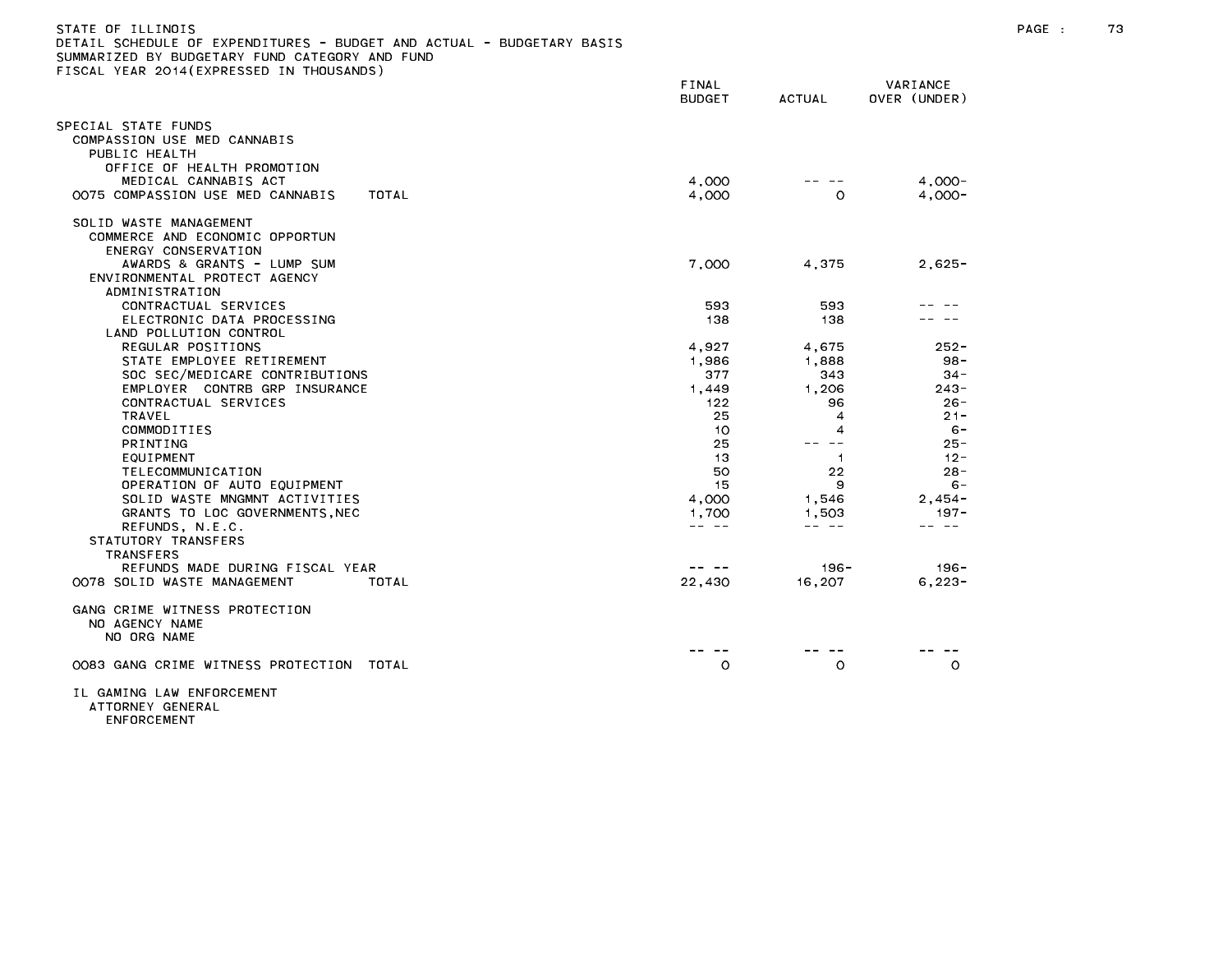| )ETAIL SCHEDULE OF EXPENDITURES - BUDGET AND ACTUAL - BUDGETARY BASIS |               |               |              |
|-----------------------------------------------------------------------|---------------|---------------|--------------|
| SUMMARIZED BY BUDGETARY FUND CATEGORY AND FUND                        |               |               |              |
| FISCAL YEAR 2014(EXPRESSED IN THOUSANDS)                              |               |               |              |
|                                                                       | FINAL         |               | VARIANCE     |
|                                                                       | <b>BUDGET</b> | <b>ACTUAL</b> | OVER (UNDER) |
|                                                                       |               |               |              |
| SPECIAL STATE FUNDS                                                   |               |               |              |
| IL GAMING LAW ENFORCEMENT                                             |               |               |              |
|                                                                       |               |               |              |
| ATTORNEY GENERAL                                                      |               |               |              |
| ENFORCEMENT                                                           |               |               |              |
| STATE LAW ENFOCEMENT PURPOSES                                         | 1,000         | 979           | $21 -$       |
| <b>REVENUE</b>                                                        |               |               |              |
| GOVERNMENT SERVICES                                                   |               |               |              |
| GRNT LAW ENFORCE CHARTBLE GAME                                        | 1,100         | 979           | $121 -$      |
| TAX OPERATIONS                                                        |               |               |              |
| REGULAR POSITIONS                                                     | 382           | 371           | $11 -$       |
| STATE EMPLOYEE RETIREMENT                                             | 154           | 150           | $4 -$        |
| SOC SEC/MEDICARE CONTRIBUTIONS                                        | 29            | 27            | $2 -$        |
| EMPLOYER CONTRB GRP INSURANCE                                         | 138           | 119           | $19 -$       |
| CONTRACTUAL SERVICES                                                  | 10            | -- --         | $10 -$       |
| STATUTORY TRANSFERS                                                   |               |               |              |
| TRANSFERS                                                             |               |               |              |
| 0085 IL GAMING LAW ENFORCEMENT<br>TOTAL                               | 2,813         |               | $188 -$      |
|                                                                       |               | 2,625         |              |
| ARSONIST REGISTRATION                                                 |               |               |              |
| NO AGENCY NAME                                                        |               |               |              |
| NO ORG NAME                                                           |               |               |              |
|                                                                       |               |               |              |
| 0087 ARSONIST REGISTRATION<br>TOTAL                                   | $\circ$       | O             | $\circ$      |
|                                                                       |               |               |              |
| SUBTITLE D MANAGEMENT                                                 |               |               |              |
| ENVIRONMENTAL PROTECT AGENCY                                          |               |               |              |
| ADMINISTRATION                                                        |               |               |              |
|                                                                       |               |               |              |
| CONTRACTUAL SERVICES                                                  | 121           | 121           |              |
| ELECTRONIC DATA PROCESSING                                            | 57            | 57            |              |
| LAND POLLUTION CONTROL                                                |               |               |              |
| REGULAR POSITIONS                                                     | 725           | 716           | $9 -$        |
| STATE EMPLOYEE RETIREMENT                                             | 303           | 289           | $14 -$       |
| SOC SEC/MEDICARE CONTRIBUTIONS                                        | 56            | 52            | $4 -$        |
| EMPLOYER CONTRB GRP INSURANCE                                         | 188           | 188           | $\sim$ $ -$  |
| CONTRACTUAL SERVICES                                                  | 243           | 151           | $92 -$       |
| <b>TRAVEL</b>                                                         | 8             | -- --         | $8 -$        |
| COMMODITIES                                                           | 20            | 1             | $19 -$       |
| PRINTING                                                              | 25            | — — —         | $25 -$       |
| EQUIPMENT                                                             | 25            | $\sim$ $-$    | $25 -$       |
| TELECOMMUNICATION                                                     | 75            | 35            | $40 -$       |
| OPERATION OF AUTO EQUIPMENT                                           | 18            | 8             | $10 -$       |
| CTATHTODY TDANCEEDC                                                   |               |               |              |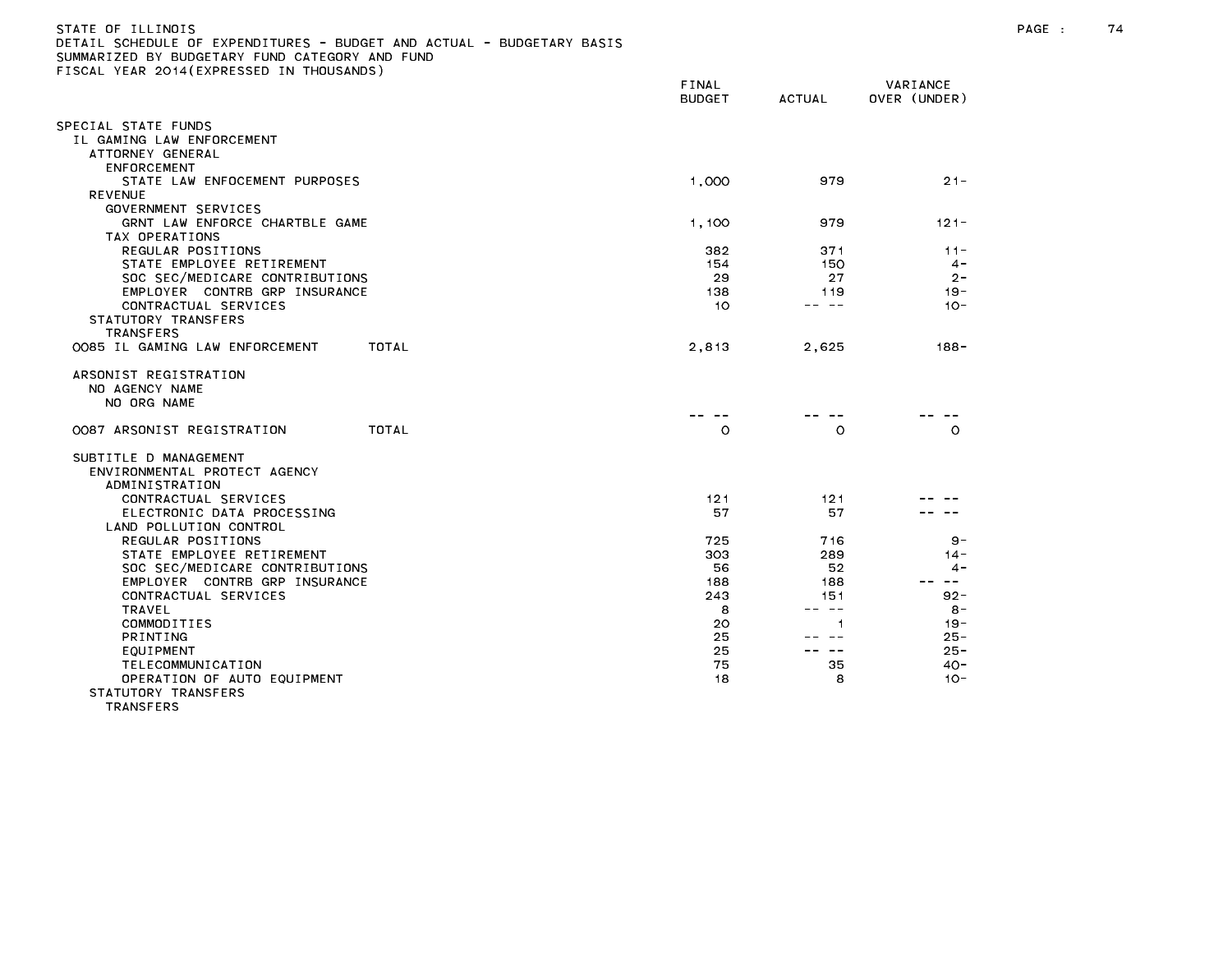| STATE OF ILLINOIS<br>DETAIL SCHEDULE OF EXPENDITURES - BUDGET AND ACTUAL - BUDGETARY BASIS<br>SUMMARIZED BY BUDGETARY FUND CATEGORY AND FUND<br>FISCAL YEAR 2014 (EXPRESSED IN THOUSANDS) |                        |        |                          | PAGE : | 75 |
|-------------------------------------------------------------------------------------------------------------------------------------------------------------------------------------------|------------------------|--------|--------------------------|--------|----|
|                                                                                                                                                                                           | FINAL<br><b>BUDGET</b> | ACTUAL | VARIANCE<br>OVER (UNDER) |        |    |
| SPECIAL STATE FUNDS<br>SUBTITLE D MANAGEMENT<br>ENVIRONMENTAL PROTECT AGENCY<br>ADMINISTRATION                                                                                            |                        |        |                          |        |    |
| TOTAL<br>OO89 SUBTITLE D MANAGEMENT                                                                                                                                                       | 1,864                  | 1,618  | $246 -$                  |        |    |
| CLEAN AIR ACT (CAA) PERMIT<br>ENVIRONMENTAL PROTECT AGENCY<br>ADMINISTRATION                                                                                                              |                        |        |                          |        |    |
| CONTRACTUAL SERVICES                                                                                                                                                                      | 1,006                  | 729    | $277 -$                  |        |    |
| ELECTRONIC DATA PROCESSING<br>AIR-POLLUTION CONTROL                                                                                                                                       | 335                    | 210    | $125 -$                  |        |    |
| FUNDING CLEAN AIR ACT TITLE V                                                                                                                                                             | 18,707                 | 16,267 | $2,440-$                 |        |    |
| POLLUTION CONTROL BOARD                                                                                                                                                                   |                        |        |                          |        |    |
| REGULAR POSITIONS                                                                                                                                                                         | 800                    | 680    | 120-                     |        |    |
| STATE EMPLOYEE RETIREMENT                                                                                                                                                                 | 322                    | 274    | 48 -                     |        |    |
| SOC SEC/MEDICARE CONTRIBUTIONS                                                                                                                                                            | 61                     | 50     | $11 -$                   |        |    |
| EMPLOYER CONTRB GRP INSURANCE                                                                                                                                                             | 276                    | 163    | $113 -$                  |        |    |
| CONTRACTUAL SERVICES                                                                                                                                                                      | 10                     | 10     | -- --                    |        |    |
| STATUTORY TRANSFERS                                                                                                                                                                       |                        |        |                          |        |    |
| <b>TRANSFERS</b>                                                                                                                                                                          |                        |        |                          |        |    |
| REFUNDS MADE DURING FISCAL YEAR                                                                                                                                                           | -- --                  | $33 -$ | $33 -$                   |        |    |
| 0091 CLEAN AIR ACT (CAA) PERMIT<br>TOTAL                                                                                                                                                  | 21,517                 | 18.350 | $3.167 -$                |        |    |
| IL STATE MEDICAL DISCIPLINARY<br>FINANCIAL AND PROFESSIONAL REG<br>MEDICAL-DPR                                                                                                            |                        |        |                          |        |    |
| REGULAR POSITIONS                                                                                                                                                                         | 2,413                  | 1,803  | $610 -$                  |        |    |
| STATE EMPLOYEE RETIREMENT                                                                                                                                                                 | 973                    | 728    | $245 -$                  |        |    |
| SOC SEC/MEDICARE CONTRIBUTIONS                                                                                                                                                            | 185                    | 141    | $44 -$                   |        |    |
| EMPLOYER CONTRB GRP INSURANCE                                                                                                                                                             | 644                    | 405    | $239 -$                  |        |    |
| CONTRACTUAL SERVICES                                                                                                                                                                      | 264                    | 258    | $6 -$                    |        |    |
| TRAVEL                                                                                                                                                                                    | 28                     | 14     | $14 -$                   |        |    |
| REFUNDS, N.E.C.                                                                                                                                                                           | -- --                  | -- --  | -- --                    |        |    |
| COURT OF CLAIMS                                                                                                                                                                           |                        |        |                          |        |    |
| CLAIMS ADJUDICATION                                                                                                                                                                       |                        |        |                          |        |    |
| REIMBURSE GRF, SUPP                                                                                                                                                                       | $\overline{1}$         | 1.     |                          |        |    |
| STATUTORY TRANSFERS                                                                                                                                                                       |                        |        |                          |        |    |
| <b>TRANSFERS</b>                                                                                                                                                                          |                        |        |                          |        |    |
| OO93 IL STATE MEDICAL DISCIPLINARY TOTAL                                                                                                                                                  | 4,508                  | 3,350  | $1,158-$                 |        |    |
| ACCICIANOE TO THE HOMELECC.                                                                                                                                                               |                        |        |                          |        |    |

ASSISTANCE TO THE HOMELESS HUMAN SERVICES EMPLOYMENT & SOC SERVICE PROG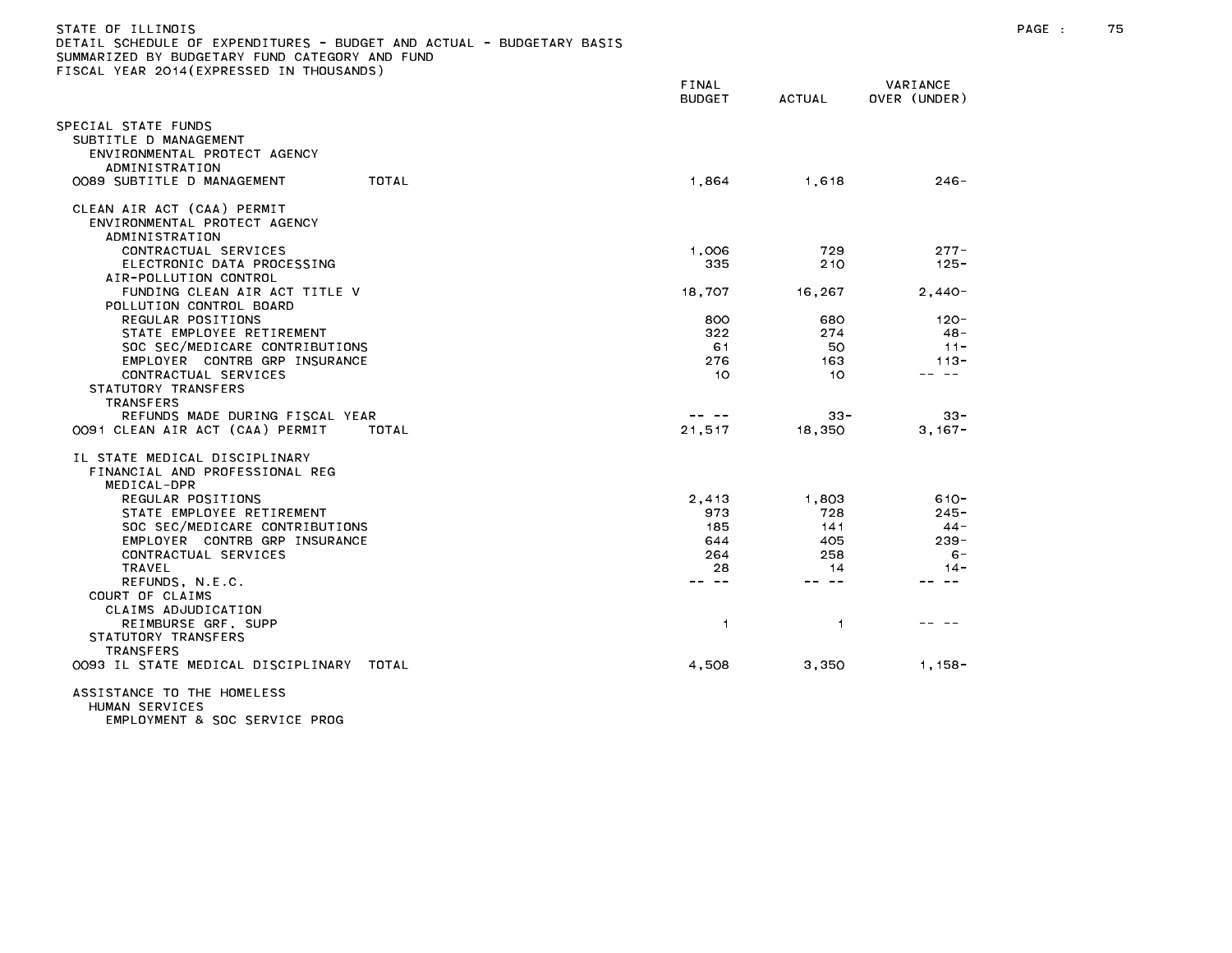| )ETAIL SCHEDULE OF EXPENDITURES – BUDGET AND ACTUAL – BUDGETARY BASIS<br>SUMMARIZED BY BUDGETARY FUND CATEGORY AND FUND<br>ISCAL YEAR 2014(EXPRESSED IN THOUSANDS): |              |                        |               |                          |  |
|---------------------------------------------------------------------------------------------------------------------------------------------------------------------|--------------|------------------------|---------------|--------------------------|--|
|                                                                                                                                                                     |              | FINAL<br><b>BUDGET</b> | <b>ACTUAL</b> | VARIANCE<br>OVER (UNDER) |  |
| SPECIAL STATE FUNDS<br>ASSISTANCE TO THE HOMELESS<br>HUMAN SERVICES<br>EMPLOYMENT & SOC SERVICE PROG<br>ASSISTANCE TO THE HOMELESS                                  |              | 300                    | 258           | $42 -$                   |  |
| 0100 ASSISTANCE TO THE HOMELESS<br>IL VETERANS' HOMES<br>VETERANS' AFFAIRS<br>GENERAL OFFICE<br>LUMP SUMS AND OTHER PURPOSES                                        | TOTAL        | 300<br>150             | 258<br>125    | $42 -$<br>$25 -$         |  |
| 0102 IL VETERANS' HOMES                                                                                                                                             | <b>TOTAL</b> | 150                    | 125           | $25 -$                   |  |
| ACCESSIBLE ELECTRONIC INFO SER<br>SECRETARY OF STATE<br>GENERAL ADMINISTRATION GROUP<br>LIBRARY SERV BLIND & PHY HAND<br>0106 ACCESSIBLE ELECTRONIC INFO SER TOTAL  |              | 60<br>60               | 53<br>53      | $7 -$<br>$7 -$           |  |
| GENERAL OBLIGATION BOND REBATE<br><b>TREASURER</b><br>GENERAL OFFICE<br>ARBITRAGE REBATE PAYMENTS TO<br>O107 GENERAL OBLIGATION BOND REBATE TOTAL                   |              | 1.000<br>1,000         | $\circ$       | $1.000 -$<br>$1.000 -$   |  |
| REVIEW COURT ALTRNTV DISPUTE<br>NO AGENCY NAME<br>NO ORG NAME                                                                                                       |              |                        |               |                          |  |
| 0108 REVIEW COURT ALTRNTV DISPUTE                                                                                                                                   | TOTAL        | $\circ$                | $\circ$       | O                        |  |
| CDLIS/AAMVANET/NMVTIS TRUST<br>SECRETARY OF STATE<br>MOTOR VEHICLE GROUP                                                                                            |              |                        |               |                          |  |
| CONTRACTUAL SERVICES<br>EQUIPMENT<br>STATUTORY TRANSFERS<br><b>TRANSFERS</b>                                                                                        |              | 800<br>100             | 646<br>-- --  | $154 -$<br>$100 -$       |  |
| 0109 CDLIS/AAMVANET/NMVTIS TRUST                                                                                                                                    | TOTAL        | 900                    | 646           | $254 -$                  |  |
| TOXIC POLLUTION PREVENTION<br>NO AGENCY NAME<br>NO ORG NAME                                                                                                         |              |                        |               |                          |  |
| 0111 TOXIC POLLUTION PREVENTION                                                                                                                                     | TOTAL        | $\circ$                | $\circ$       | $\circ$                  |  |
| COMMUNITY HEALTH CENTER CARE<br>PUBLIC HEALTH<br>EPIDEMIOLOGY & HEALTH SYSTEMS                                                                                      |              |                        |               |                          |  |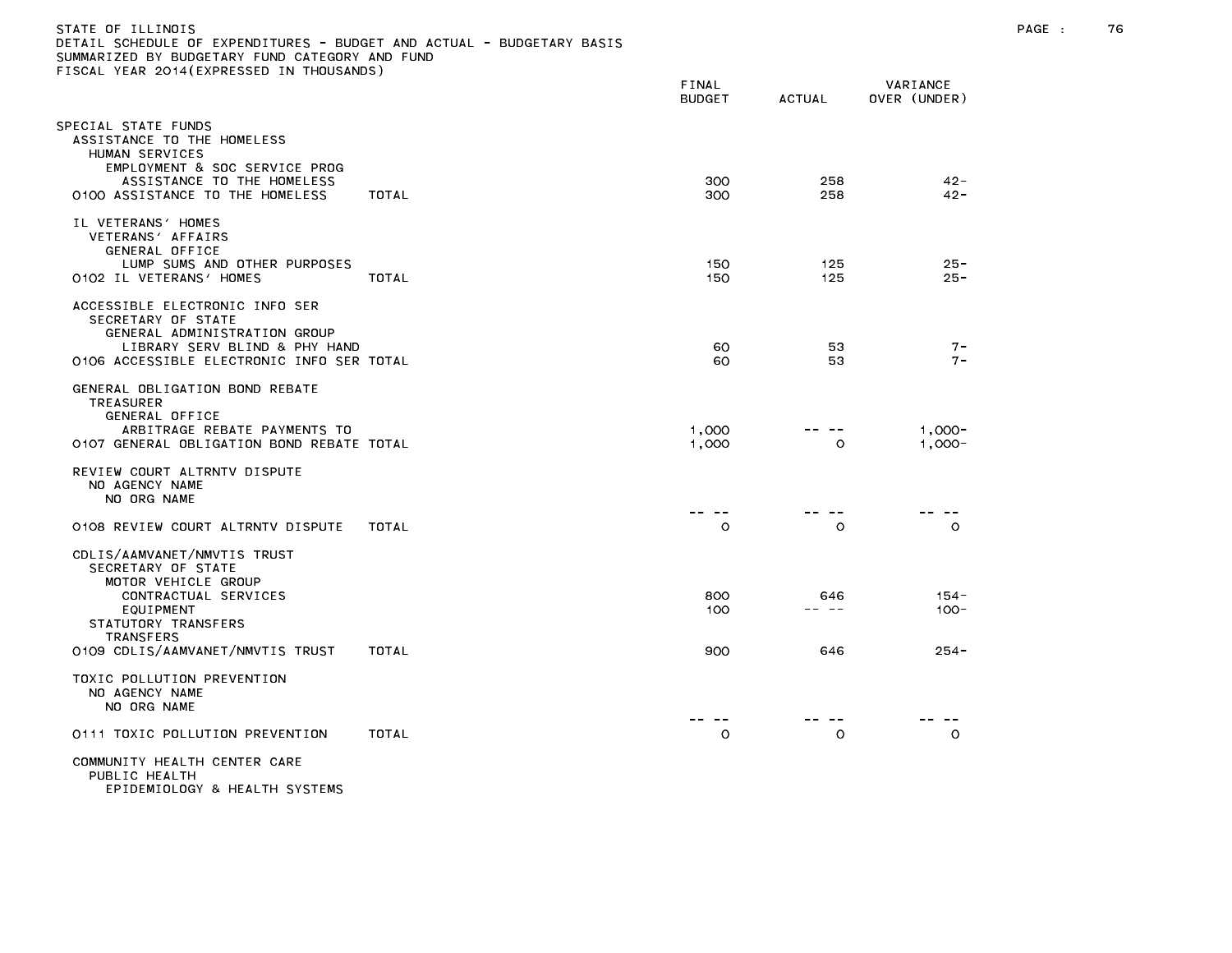| )ETAIL SCHEDULE OF EXPENDITURES - BUDGET AND ACTUAL - BUDGETARY BASIS<br>SUMMARIZED BY BUDGETARY FUND CATEGORY AND FUND<br>TISCAL YEAR 2014(EXPRESSED IN THOUSANDS) |       |                        |                  |                          |
|---------------------------------------------------------------------------------------------------------------------------------------------------------------------|-------|------------------------|------------------|--------------------------|
|                                                                                                                                                                     |       | FINAL<br><b>BUDGET</b> | <b>ACTUAL</b>    | VARIANCE<br>OVER (UNDER) |
| SPECIAL STATE FUNDS<br>COMMUNITY HEALTH CENTER CARE<br>PUBLIC HEALTH<br>EPIDEMIOLOGY & HEALTH SYSTEMS<br>LUMP SUMS AND OTHER PURPOSES                               |       | 1,000                  | 225              | $775 -$                  |
| 0113 COMMUNITY HEALTH CENTER CARE                                                                                                                                   | TOTAL | 1.000                  | 225              | $775 -$                  |
| EMERGENCY RESPONSE REIMBURS<br>NO AGENCY NAME<br>NO ORG NAME                                                                                                        |       | -- --                  |                  |                          |
| 0114 EMERGENCY RESPONSE REIMBURS                                                                                                                                    | TOTAL | $\circ$                | $\circ$          | $\circ$                  |
| SAFE BOTTLED WATER<br>PUBLIC HEALTH<br>OFFICE OF HEALTH PROTECTION                                                                                                  |       |                        |                  |                          |
| LUMP SUMS AND OTHER PURPOSES<br>0115 SAFE BOTTLED WATER                                                                                                             | TOTAL | 75<br>75               | 15<br>15         | $60 -$<br>$60 -$         |
| MEDICAID RESEARCH & ED SUPPORT<br>HEALTHCARE & FAMILY SERVICES<br>MEDICAL<br>MEDICAID RESRCH & ED EHNC PAY                                                          |       | -- --                  |                  | -- -                     |
| MEDICAID RESRCH & ED EHNC PAY<br>0116 MEDICAID RESEARCH & ED SUPPORT TOTAL                                                                                          |       | 28,000<br>28,000       | $\circ$          | 28.000-<br>$28,000-$     |
| FACILITY LICENSING<br>PUBLIC HEALTH<br>OFFICE OF HEALTH PROTECTION<br>LUMP SUMS AND OTHER PURPOSES<br>STATUTORY TRANSFERS                                           |       | 3,000                  | 2.377            | $623 -$                  |
| TRANSFERS<br>0118 FACILITY LICENSING                                                                                                                                | TOTAL | 3,000                  | 2,377            | $623 -$                  |
| FORECLOSURE PREVENT PROG GRAD<br><b>TREASURER</b><br>NO ORG NAME                                                                                                    |       |                        |                  |                          |
| 0119 FORECLOSURE PREVENT PROG GRAD                                                                                                                                  | TOTAL | $- - - - -$<br>$\circ$ | -- --<br>$\circ$ | $\circ$                  |
| HOME SERVICES MEDICAID TRUST<br>HUMAN SERVICES<br>HOME SERVICES PROGRAM<br>HOME SERVICES PROGRAM<br>REFUNDS MADE DURING FISCAL YEAR                                 |       | 246,000<br>-- --       | 221,824<br>74 -  | $24, 176 -$<br>$74 -$    |
| 0120 HOME SERVICES MEDICAID TRUST                                                                                                                                   | TOTAL | 246,000                | 221,750          | $24,250-$                |
| ESTATE TAX REFUND<br><b>TDEACHDED</b>                                                                                                                               |       |                        |                  |                          |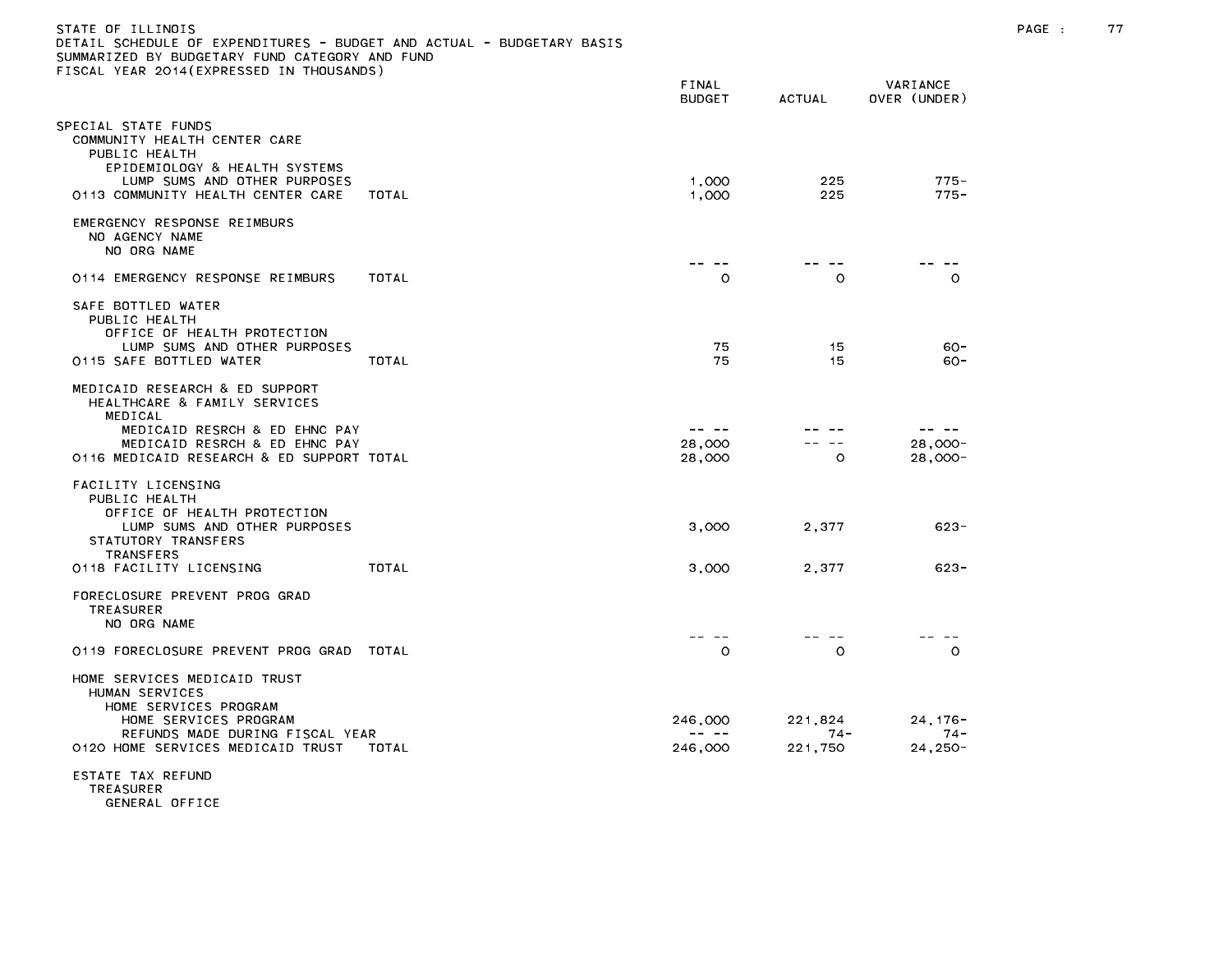## STATE OF ILLINOIS PAGE : 78 DETAIL SCHEDULE OF EXPENDITURES - BUDGET AND ACTUAL - BUDGETARY BASIS

|                                                             | FINAL<br><b>BUDGET</b>                                                                                                                                                                                                                                                                                                                                                                                | ACTUAL         | VARIANCE<br>OVER (UNDER) |
|-------------------------------------------------------------|-------------------------------------------------------------------------------------------------------------------------------------------------------------------------------------------------------------------------------------------------------------------------------------------------------------------------------------------------------------------------------------------------------|----------------|--------------------------|
| SPECIAL STATE FUNDS                                         |                                                                                                                                                                                                                                                                                                                                                                                                       |                |                          |
| ESTATE TAX REFUND<br><b>TREASURER</b>                       |                                                                                                                                                                                                                                                                                                                                                                                                       |                |                          |
| GENERAL OFFICE                                              |                                                                                                                                                                                                                                                                                                                                                                                                       |                |                          |
| ESTATE TX REFUNDS CONT, APPROP                              |                                                                                                                                                                                                                                                                                                                                                                                                       |                |                          |
| 0121 ESTATE TAX REFUND<br>TOTAL                             | $\circ$                                                                                                                                                                                                                                                                                                                                                                                               | $\circ$        | $\circ$                  |
| FY13/FY14 BACKLOG PAYMENT                                   |                                                                                                                                                                                                                                                                                                                                                                                                       |                |                          |
| STATUTORY TRANSFERS                                         |                                                                                                                                                                                                                                                                                                                                                                                                       |                |                          |
| <b>TRANSFERS</b><br>0122 FY13/FY14 BACKLOG PAYMENT<br>TOTAL | $\circ$                                                                                                                                                                                                                                                                                                                                                                                               | $\circ$        | $\circ$                  |
|                                                             |                                                                                                                                                                                                                                                                                                                                                                                                       |                |                          |
| IL UNDERGROUND UTL FAC DAMAGE                               |                                                                                                                                                                                                                                                                                                                                                                                                       |                |                          |
| IL COMMERCE COMMISSION                                      |                                                                                                                                                                                                                                                                                                                                                                                                       |                |                          |
| PUBLIC UTILITIES<br>AWARDS AND GRANTS                       | 125                                                                                                                                                                                                                                                                                                                                                                                                   | 63             | $62 -$                   |
| REFUNDS, N.E.C.                                             | -- --                                                                                                                                                                                                                                                                                                                                                                                                 | $- -$          | $- -$                    |
| 0127 IL UNDERGROUND UTL FAC DAMAGE<br>TOTAL                 | 125                                                                                                                                                                                                                                                                                                                                                                                                   | 63             | $62 -$                   |
| YOUTH ALCOHOL&SUBSTANCE ABUSE                               |                                                                                                                                                                                                                                                                                                                                                                                                       |                |                          |
| HUMAN SERVICES                                              |                                                                                                                                                                                                                                                                                                                                                                                                       |                |                          |
| EMPLOYMENT & SOC SERVICE PROG                               |                                                                                                                                                                                                                                                                                                                                                                                                       |                |                          |
| COMMUNITY-BASED ALCOHOL &<br>ADDICTION PREVENT RELATED SERV | 150                                                                                                                                                                                                                                                                                                                                                                                                   | 28             | $122 -$<br>$337 -$       |
| REFUNDS MADE DURING FISCAL YEAR                             | 1,050<br>$\frac{1}{2} \frac{1}{2} \frac{1}{2} \frac{1}{2} \frac{1}{2} \frac{1}{2} \frac{1}{2} \frac{1}{2} \frac{1}{2} \frac{1}{2} \frac{1}{2} \frac{1}{2} \frac{1}{2} \frac{1}{2} \frac{1}{2} \frac{1}{2} \frac{1}{2} \frac{1}{2} \frac{1}{2} \frac{1}{2} \frac{1}{2} \frac{1}{2} \frac{1}{2} \frac{1}{2} \frac{1}{2} \frac{1}{2} \frac{1}{2} \frac{1}{2} \frac{1}{2} \frac{1}{2} \frac{1}{2} \frac{$ | 713<br>$14 -$  | $14 -$                   |
| 0128 YOUTH ALCOHOL&SUBSTANCE ABUSE TOTAL                    | 1,200                                                                                                                                                                                                                                                                                                                                                                                                 | 727            | $473 -$                  |
| STATE GAMING                                                |                                                                                                                                                                                                                                                                                                                                                                                                       |                |                          |
| HUMAN SERVICES                                              |                                                                                                                                                                                                                                                                                                                                                                                                       |                |                          |
| ADDICTION TREATMENT                                         |                                                                                                                                                                                                                                                                                                                                                                                                       |                |                          |
| TREATMENT COMPULSIVE GAMBLERS                               | 1,023                                                                                                                                                                                                                                                                                                                                                                                                 | 846            | $177 -$                  |
| ILLINOIS GAMING BOARD<br>OPERATING EXPENSES                 |                                                                                                                                                                                                                                                                                                                                                                                                       |                |                          |
| PERSONAL SERVICES                                           | 11,550                                                                                                                                                                                                                                                                                                                                                                                                | 9,340          | $2.210 -$                |
| SERS/STATE CONTRIBUTIONS                                    | 4,656                                                                                                                                                                                                                                                                                                                                                                                                 | 3,769          | 887-                     |
| SOC SEC/STATE CONTRIBUTIONS                                 | 420                                                                                                                                                                                                                                                                                                                                                                                                   | 336            | 84-                      |
| GROUP INSURANCE<br>CONTRACTUAL SERVICES                     | 3.151<br>650                                                                                                                                                                                                                                                                                                                                                                                          | 2.100<br>582   | $1.051 -$<br>68-         |
| TRAVEL                                                      | 75                                                                                                                                                                                                                                                                                                                                                                                                    | 48             | $27 -$                   |
| COMMODITIES                                                 | 20                                                                                                                                                                                                                                                                                                                                                                                                    | 10             | $10 -$                   |
| PRINTING                                                    | 5                                                                                                                                                                                                                                                                                                                                                                                                     | 3              | $2 -$                    |
| EQUIPMENT                                                   | 25                                                                                                                                                                                                                                                                                                                                                                                                    | $\overline{2}$ | $23 -$                   |
| ELECTRONIC DATA PROCESSING<br>TELECOMMUNICATIONS            | 138<br>350                                                                                                                                                                                                                                                                                                                                                                                            | 113<br>244     | $25 -$<br>$106 -$        |
|                                                             |                                                                                                                                                                                                                                                                                                                                                                                                       |                |                          |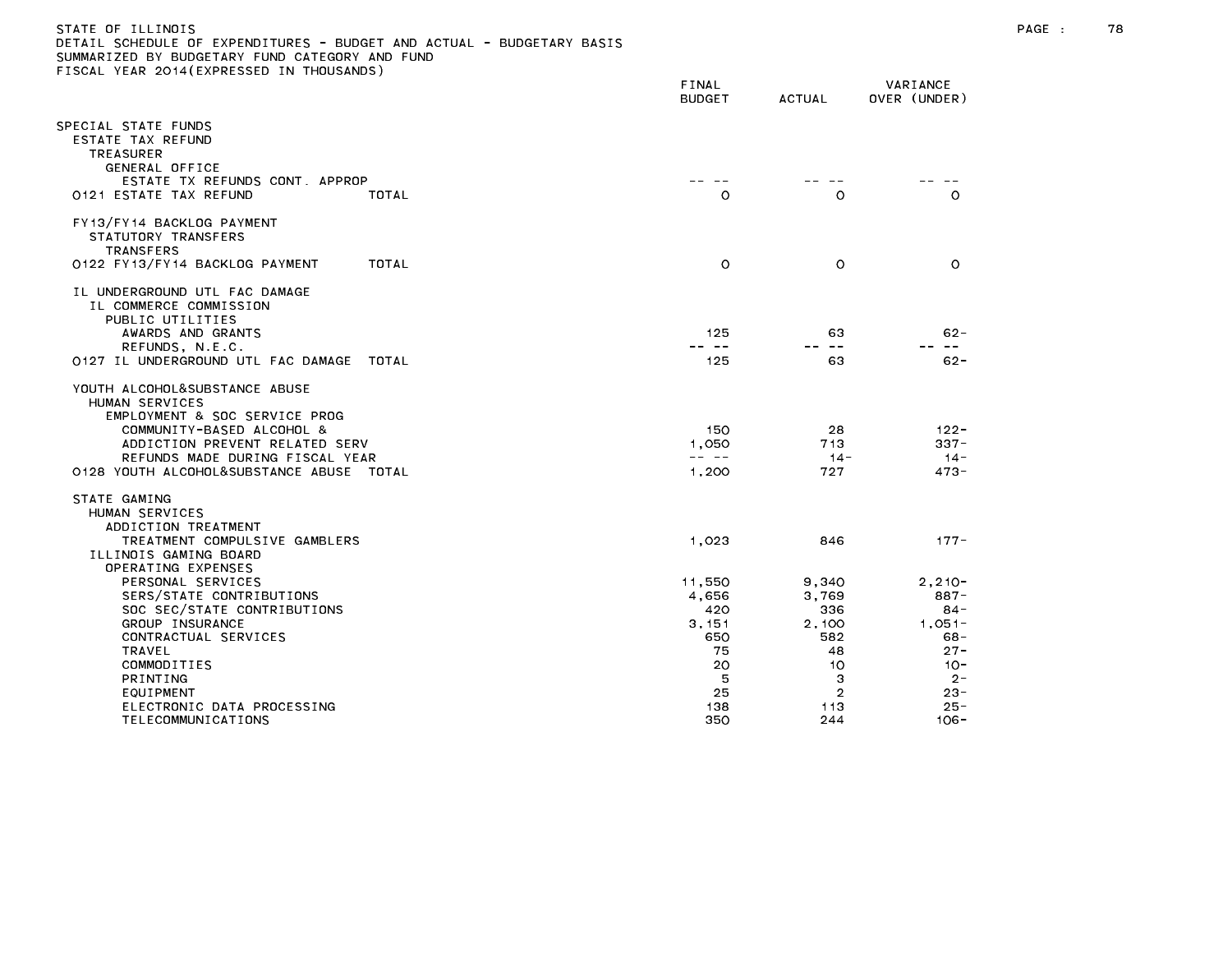| -STATE OF ILLINDIS                                                    |  |
|-----------------------------------------------------------------------|--|
| DETAIL SCHEDULE OF EXPENDITURES - BUDGET AND ACTUAL - BUDGETARY BASIS |  |
| SUMMARIZED BY BUDGETARY FUND CATEGORY AND FUND                        |  |
| FISCAL YEAR 2014(EXPRESSED IN THOUSANDS)                              |  |
|                                                                       |  |

|                                                                         | FINAL<br><b>BUDGET</b>                                                                                                                                                                                                                                                                                                                                                                                 | <b>ACTUAL</b>                                                                                                                                                                                                                                                                                                                                                                                          | VARIANCE<br>OVER (UNDER)                                                                                                                                                                                                                                                                                                                                                                                 |
|-------------------------------------------------------------------------|--------------------------------------------------------------------------------------------------------------------------------------------------------------------------------------------------------------------------------------------------------------------------------------------------------------------------------------------------------------------------------------------------------|--------------------------------------------------------------------------------------------------------------------------------------------------------------------------------------------------------------------------------------------------------------------------------------------------------------------------------------------------------------------------------------------------------|----------------------------------------------------------------------------------------------------------------------------------------------------------------------------------------------------------------------------------------------------------------------------------------------------------------------------------------------------------------------------------------------------------|
| SPECIAL STATE FUNDS                                                     |                                                                                                                                                                                                                                                                                                                                                                                                        |                                                                                                                                                                                                                                                                                                                                                                                                        |                                                                                                                                                                                                                                                                                                                                                                                                          |
| STATE GAMING<br>HUMAN SERVICES                                          |                                                                                                                                                                                                                                                                                                                                                                                                        |                                                                                                                                                                                                                                                                                                                                                                                                        |                                                                                                                                                                                                                                                                                                                                                                                                          |
| ADDICTION TREATMENT                                                     |                                                                                                                                                                                                                                                                                                                                                                                                        |                                                                                                                                                                                                                                                                                                                                                                                                        |                                                                                                                                                                                                                                                                                                                                                                                                          |
| OPERATION OF AUTO EQUIPMENT                                             | 93                                                                                                                                                                                                                                                                                                                                                                                                     | 75                                                                                                                                                                                                                                                                                                                                                                                                     | $18 -$                                                                                                                                                                                                                                                                                                                                                                                                   |
| EXPENSES/IL STATE POLICE                                                | 14,875                                                                                                                                                                                                                                                                                                                                                                                                 | 12,182                                                                                                                                                                                                                                                                                                                                                                                                 | $2,693-$                                                                                                                                                                                                                                                                                                                                                                                                 |
| IMP & ADMIN/VIDEO GAMING ACT<br>FOR CHICAGO STATE UNIVERSITY            | 20,975<br>$\frac{1}{2} \frac{1}{2} \frac{1}{2} \frac{1}{2} \frac{1}{2} \frac{1}{2} \frac{1}{2} \frac{1}{2} \frac{1}{2} \frac{1}{2} \frac{1}{2} \frac{1}{2} \frac{1}{2} \frac{1}{2} \frac{1}{2} \frac{1}{2} \frac{1}{2} \frac{1}{2} \frac{1}{2} \frac{1}{2} \frac{1}{2} \frac{1}{2} \frac{1}{2} \frac{1}{2} \frac{1}{2} \frac{1}{2} \frac{1}{2} \frac{1}{2} \frac{1}{2} \frac{1}{2} \frac{1}{2} \frac{$ | 16,452<br>$\frac{1}{2} \frac{1}{2} \frac{1}{2} \frac{1}{2} \frac{1}{2} \frac{1}{2} \frac{1}{2} \frac{1}{2} \frac{1}{2} \frac{1}{2} \frac{1}{2} \frac{1}{2} \frac{1}{2} \frac{1}{2} \frac{1}{2} \frac{1}{2} \frac{1}{2} \frac{1}{2} \frac{1}{2} \frac{1}{2} \frac{1}{2} \frac{1}{2} \frac{1}{2} \frac{1}{2} \frac{1}{2} \frac{1}{2} \frac{1}{2} \frac{1}{2} \frac{1}{2} \frac{1}{2} \frac{1}{2} \frac{$ | $4,523-$<br>$\frac{1}{2} \frac{1}{2} \frac{1}{2} \frac{1}{2} \frac{1}{2} \frac{1}{2} \frac{1}{2} \frac{1}{2} \frac{1}{2} \frac{1}{2} \frac{1}{2} \frac{1}{2} \frac{1}{2} \frac{1}{2} \frac{1}{2} \frac{1}{2} \frac{1}{2} \frac{1}{2} \frac{1}{2} \frac{1}{2} \frac{1}{2} \frac{1}{2} \frac{1}{2} \frac{1}{2} \frac{1}{2} \frac{1}{2} \frac{1}{2} \frac{1}{2} \frac{1}{2} \frac{1}{2} \frac{1}{2} \frac{$ |
| DEPOST CSU ED IMPROVE FUND                                              | 3,000                                                                                                                                                                                                                                                                                                                                                                                                  | 3.000                                                                                                                                                                                                                                                                                                                                                                                                  | $\frac{1}{2} \frac{1}{2} \frac{1}{2} \frac{1}{2} \frac{1}{2} \frac{1}{2} \frac{1}{2} \frac{1}{2} \frac{1}{2} \frac{1}{2} \frac{1}{2} \frac{1}{2} \frac{1}{2} \frac{1}{2} \frac{1}{2} \frac{1}{2} \frac{1}{2} \frac{1}{2} \frac{1}{2} \frac{1}{2} \frac{1}{2} \frac{1}{2} \frac{1}{2} \frac{1}{2} \frac{1}{2} \frac{1}{2} \frac{1}{2} \frac{1}{2} \frac{1}{2} \frac{1}{2} \frac{1}{2} \frac{$             |
| ADMISSIONS & WAGERING TAX                                               | 115,000                                                                                                                                                                                                                                                                                                                                                                                                | 96,823                                                                                                                                                                                                                                                                                                                                                                                                 | $18, 177 -$                                                                                                                                                                                                                                                                                                                                                                                              |
| <b>REFUNDS</b><br>SHARED SERVICES                                       | $\frac{1}{2} \frac{1}{2} \frac{1}{2} \frac{1}{2} \frac{1}{2} \frac{1}{2} \frac{1}{2} \frac{1}{2} \frac{1}{2} \frac{1}{2} \frac{1}{2} \frac{1}{2} \frac{1}{2} \frac{1}{2} \frac{1}{2} \frac{1}{2} \frac{1}{2} \frac{1}{2} \frac{1}{2} \frac{1}{2} \frac{1}{2} \frac{1}{2} \frac{1}{2} \frac{1}{2} \frac{1}{2} \frac{1}{2} \frac{1}{2} \frac{1}{2} \frac{1}{2} \frac{1}{2} \frac{1}{2} \frac{$           | $\frac{1}{2} \frac{1}{2} \frac{1}{2} \frac{1}{2} \frac{1}{2} \frac{1}{2} \frac{1}{2} \frac{1}{2} \frac{1}{2} \frac{1}{2} \frac{1}{2} \frac{1}{2} \frac{1}{2} \frac{1}{2} \frac{1}{2} \frac{1}{2} \frac{1}{2} \frac{1}{2} \frac{1}{2} \frac{1}{2} \frac{1}{2} \frac{1}{2} \frac{1}{2} \frac{1}{2} \frac{1}{2} \frac{1}{2} \frac{1}{2} \frac{1}{2} \frac{1}{2} \frac{1}{2} \frac{1}{2} \frac{$           | $\frac{1}{2} \frac{1}{2} \frac{1}{2} \frac{1}{2} \frac{1}{2} \frac{1}{2} \frac{1}{2} \frac{1}{2} \frac{1}{2} \frac{1}{2} \frac{1}{2} \frac{1}{2} \frac{1}{2} \frac{1}{2} \frac{1}{2} \frac{1}{2} \frac{1}{2} \frac{1}{2} \frac{1}{2} \frac{1}{2} \frac{1}{2} \frac{1}{2} \frac{1}{2} \frac{1}{2} \frac{1}{2} \frac{1}{2} \frac{1}{2} \frac{1}{2} \frac{1}{2} \frac{1}{2} \frac{1}{2} \frac{$             |
| SHARED SERVICES CENTER                                                  | 390                                                                                                                                                                                                                                                                                                                                                                                                    | 277                                                                                                                                                                                                                                                                                                                                                                                                    | $113 -$                                                                                                                                                                                                                                                                                                                                                                                                  |
| STATUTORY TRANSFERS                                                     |                                                                                                                                                                                                                                                                                                                                                                                                        |                                                                                                                                                                                                                                                                                                                                                                                                        |                                                                                                                                                                                                                                                                                                                                                                                                          |
| <b>TRANSFERS</b><br>0129 STATE GAMING<br><b>TOTAL</b>                   | 176,396                                                                                                                                                                                                                                                                                                                                                                                                |                                                                                                                                                                                                                                                                                                                                                                                                        | $30, 194 -$                                                                                                                                                                                                                                                                                                                                                                                              |
|                                                                         |                                                                                                                                                                                                                                                                                                                                                                                                        | 146,202                                                                                                                                                                                                                                                                                                                                                                                                |                                                                                                                                                                                                                                                                                                                                                                                                          |
| SCHOOL DIST EMERG FINANC ASST                                           |                                                                                                                                                                                                                                                                                                                                                                                                        |                                                                                                                                                                                                                                                                                                                                                                                                        |                                                                                                                                                                                                                                                                                                                                                                                                          |
| STATE BOARD OF EDUCATION                                                |                                                                                                                                                                                                                                                                                                                                                                                                        |                                                                                                                                                                                                                                                                                                                                                                                                        |                                                                                                                                                                                                                                                                                                                                                                                                          |
| <b>GRANTS</b><br>EMERGENCY FINANCIAL ASSISTANCE                         | 16, 140                                                                                                                                                                                                                                                                                                                                                                                                | 1,434                                                                                                                                                                                                                                                                                                                                                                                                  | 14,706-                                                                                                                                                                                                                                                                                                                                                                                                  |
| 0130 SCHOOL DIST EMERG FINANC ASST TOTAL                                | 16, 140                                                                                                                                                                                                                                                                                                                                                                                                | 1,434                                                                                                                                                                                                                                                                                                                                                                                                  | 14,706-                                                                                                                                                                                                                                                                                                                                                                                                  |
| FOOD & AGRICULTURAL RESEARCH<br>NO AGENCY NAME<br>NO ORG NAME           |                                                                                                                                                                                                                                                                                                                                                                                                        |                                                                                                                                                                                                                                                                                                                                                                                                        |                                                                                                                                                                                                                                                                                                                                                                                                          |
| 0133 FOOD & AGRICULTURAL RESEARCH<br>TOTAL                              | $\circ$                                                                                                                                                                                                                                                                                                                                                                                                | O                                                                                                                                                                                                                                                                                                                                                                                                      | $\circ$                                                                                                                                                                                                                                                                                                                                                                                                  |
| MENTAL HEALTH TRANSPORTATION<br>NO AGENCY NAME<br>NO ORG NAME           |                                                                                                                                                                                                                                                                                                                                                                                                        |                                                                                                                                                                                                                                                                                                                                                                                                        |                                                                                                                                                                                                                                                                                                                                                                                                          |
| 0134 MENTAL HEALTH TRANSPORTATION<br>TOTAL                              | $\circ$                                                                                                                                                                                                                                                                                                                                                                                                | $\circ$                                                                                                                                                                                                                                                                                                                                                                                                | $\circ$                                                                                                                                                                                                                                                                                                                                                                                                  |
| HEARTSAVER AED<br>PUBLIC HEALTH<br>PUBLIC HEALTH PREPAREDNESS           |                                                                                                                                                                                                                                                                                                                                                                                                        |                                                                                                                                                                                                                                                                                                                                                                                                        |                                                                                                                                                                                                                                                                                                                                                                                                          |
| HEARTSAVER AED PROG. EXPENSES<br>COURT OF CLAIMS<br>CLAIMS ADJUDICATION | 125                                                                                                                                                                                                                                                                                                                                                                                                    | 33                                                                                                                                                                                                                                                                                                                                                                                                     | $92 -$                                                                                                                                                                                                                                                                                                                                                                                                   |
| REIMBURSE GRF, SUPP                                                     | 24                                                                                                                                                                                                                                                                                                                                                                                                     | 24                                                                                                                                                                                                                                                                                                                                                                                                     |                                                                                                                                                                                                                                                                                                                                                                                                          |
| AWARDS AND GRANTS, SUPP                                                 | 8                                                                                                                                                                                                                                                                                                                                                                                                      | 8                                                                                                                                                                                                                                                                                                                                                                                                      |                                                                                                                                                                                                                                                                                                                                                                                                          |
| 0135 HEARTSAVER AED<br>TOTAL                                            | 157                                                                                                                                                                                                                                                                                                                                                                                                    | 65                                                                                                                                                                                                                                                                                                                                                                                                     | $92 -$                                                                                                                                                                                                                                                                                                                                                                                                   |
| IINTVERSTTY OF TI HOSPITAL SERV                                         |                                                                                                                                                                                                                                                                                                                                                                                                        |                                                                                                                                                                                                                                                                                                                                                                                                        |                                                                                                                                                                                                                                                                                                                                                                                                          |

HEALTHCARE & FAMILY SERVICES MEDICAL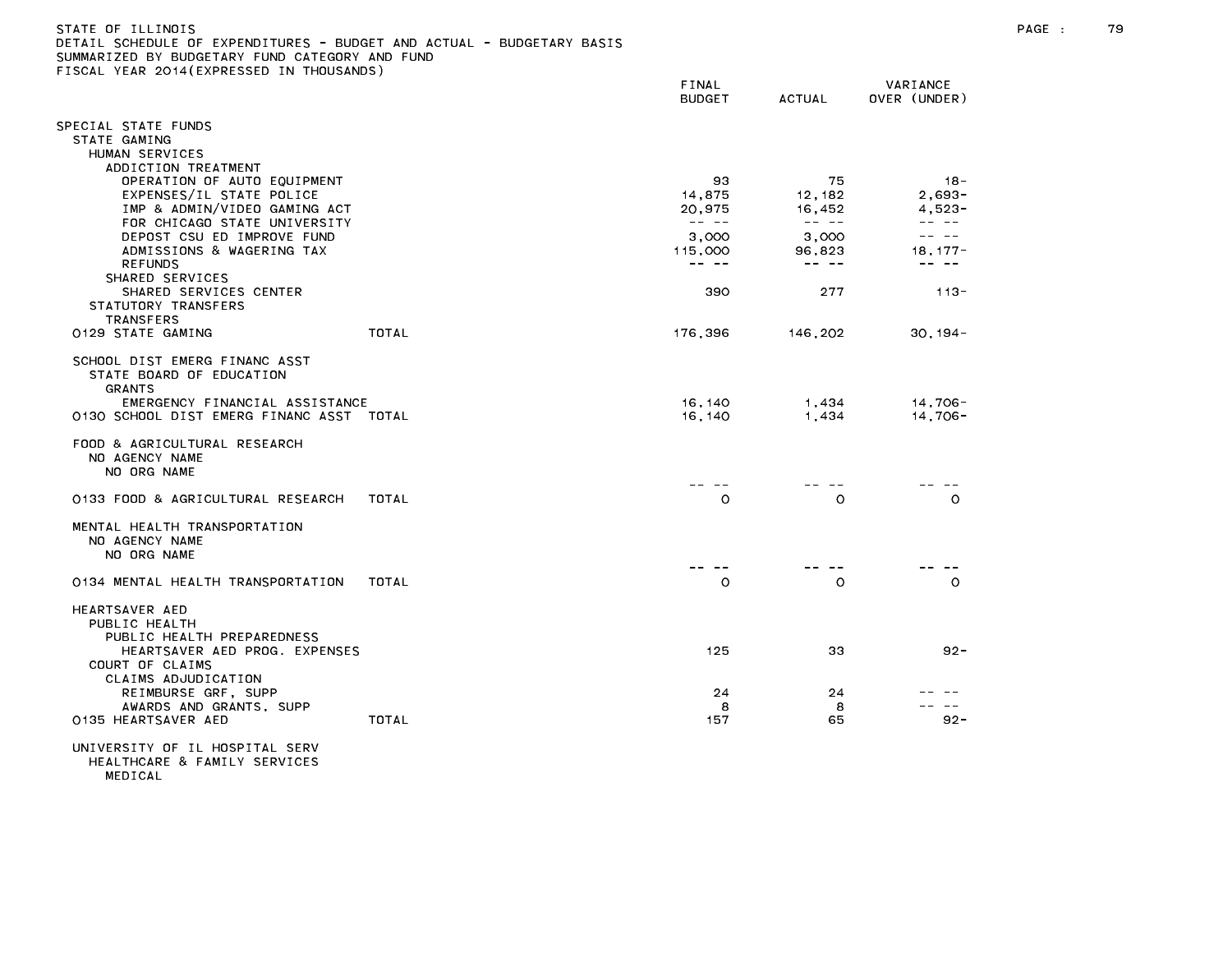| STATE OF ILLINOIS                                                     |       |                |               |              |
|-----------------------------------------------------------------------|-------|----------------|---------------|--------------|
| DETAIL SCHEDULE OF EXPENDITURES - BUDGET AND ACTUAL - BUDGETARY BASIS |       |                |               |              |
| SUMMARIZED BY BUDGETARY FUND CATEGORY AND FUND                        |       |                |               |              |
| FISCAL YEAR 2014(EXPRESSED IN THOUSANDS)                              |       |                |               |              |
|                                                                       |       | FINAL          |               | VARIANCE     |
|                                                                       |       | <b>BUDGET</b>  | <b>ACTUAL</b> | OVER (UNDER) |
|                                                                       |       |                |               |              |
| SPECIAL STATE FUNDS                                                   |       |                |               |              |
| UNIVERSITY OF IL HOSPITAL SERV                                        |       |                |               |              |
| HEALTHCARE & FAMILY SERVICES                                          |       |                |               |              |
| MEDICAL                                                               |       |                |               |              |
| TO REIMBURSE U OF I HOSPITAL                                          |       | 375,000        | 302,522       | 72,478-      |
| STATUTORY TRANSFERS                                                   |       |                |               |              |
| <b>TRANSFERS</b>                                                      |       |                |               |              |
| 0136 UNIVERSITY OF IL HOSPITAL SERV TOTAL                             |       | 375,000        | 302,522       | 72,478-      |
|                                                                       |       |                |               |              |
| PLUGGING & RESTORATION                                                |       |                |               |              |
| NATURAL RESOURCES                                                     |       |                |               |              |
|                                                                       |       |                |               |              |
| GENERAL OFFICE OPERATIONS                                             |       |                |               |              |
| CONTRACTUAL SERVICES                                                  |       | 33             | 19            | $14 -$       |
| MINES AND MINERALS                                                    |       |                |               |              |
| REGULAR POSITIONS                                                     |       | 167            | 130           | $37 -$       |
| STATE EMPLOYEE RETIREMENT                                             |       | 68             | 53            | $15 -$       |
| SOC SEC/MEDICARE CONTRIBUTIONS                                        |       | 13             | 9             | $4 -$        |
| EMPLOYER CONTRB GRP INSURANCE                                         |       | 55             | 51            | $4 -$        |
| TRAVEL                                                                |       | $\overline{2}$ | $\sim$ $-$    | $2 -$        |
| ELECTRONIC DATA PROCESSING                                            |       | 6              | $\sim$ $-$    | $6 -$        |
| OPERATION OF AUTO EQUIPMENT                                           |       | 43             | 16            | $27 -$       |
| PLUGGING & RESTORATION PROJECT                                        |       | 63             | 27            | $36 -$       |
| LANDOWNER GRANT PROGRAM                                               |       | 110            | 53            | $57 -$       |
| REFUNDS, N.E.C.                                                       |       | -- --          | $\sim$ $-$    | $\sim$ $-$   |
| COURT OF CLAIMS                                                       |       |                |               |              |
| CLAIMS ADJUDICATION                                                   |       |                |               |              |
| REIMBURSE GRF, SUPP                                                   |       |                |               |              |
| STATUTORY TRANSFERS                                                   |       |                |               |              |
| <b>TRANSFERS</b>                                                      |       |                |               |              |
| 0137 PLUGGING & RESTORATION                                           | TOTAL | 560            | 358           | $202 -$      |
|                                                                       |       |                |               |              |
| EXPLOSIVES REGULATORY                                                 |       |                |               |              |
| NATURAL RESOURCES                                                     |       |                |               |              |
| MINES AND MINERALS                                                    |       |                |               |              |
| EXPLOSIVE REGULATION                                                  |       | 63             | 58            | 5 –          |
| STATUTORY TRANSFERS                                                   |       |                |               |              |
| <b>TRANSFERS</b>                                                      |       |                |               |              |
| 0145 EXPLOSIVES REGULATORY                                            | TOTAL | 63             | 58            | 5 –          |
|                                                                       |       |                |               |              |
| AGGREGATE OPERATION REGULATORY                                        |       |                |               |              |
| NATURAL RESOURCES                                                     |       |                |               |              |
| GENERAL OFFICE OPERATIONS                                             |       |                |               |              |
| TELECOMMUNICATION                                                     |       | 16             | -- -          | $16 -$       |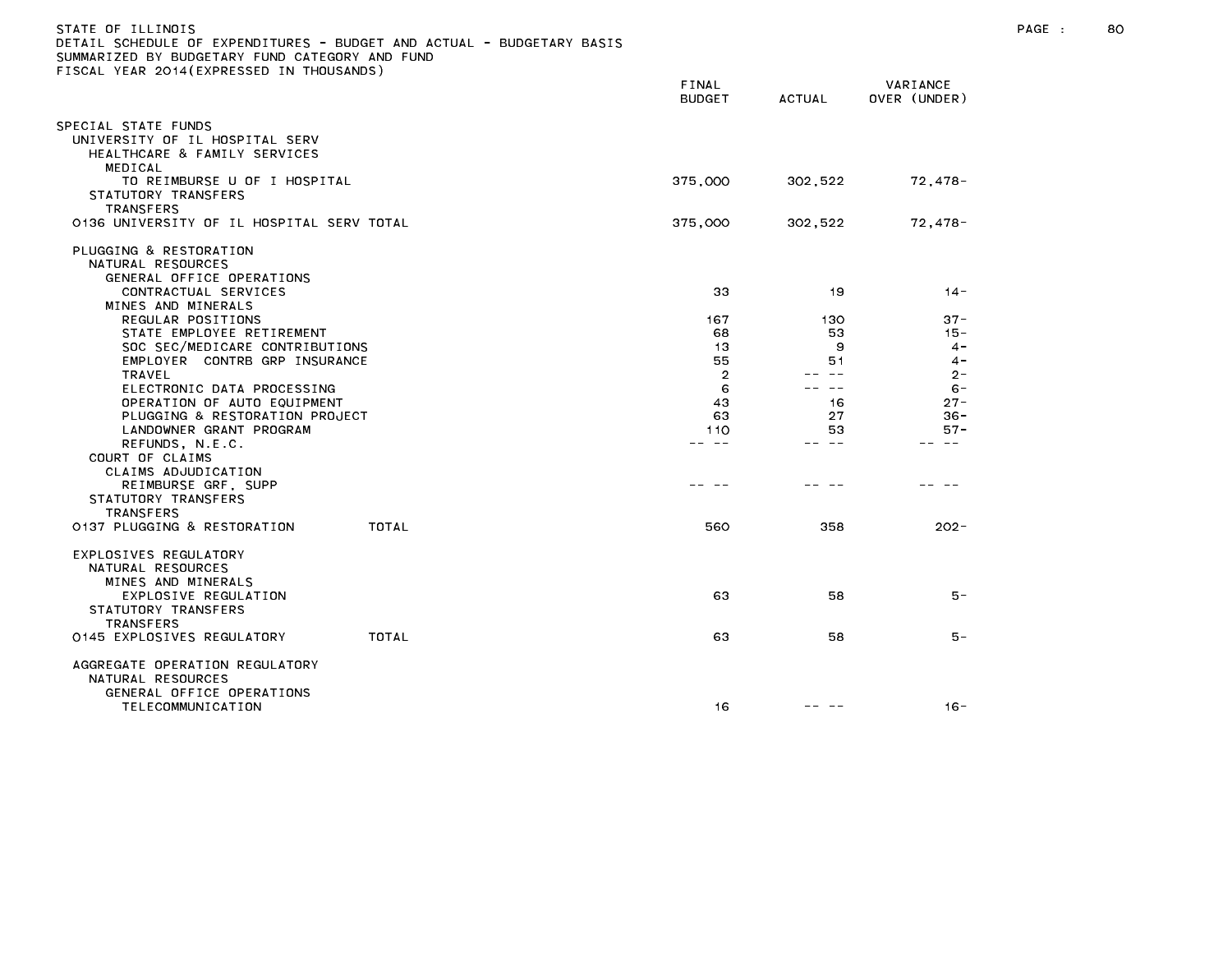| SUMEDULE OF EXPENDITURES<br>SUMMARIZED BY BUDGETARY FUND CATEGORY AND FUND<br>FISCAL YEAR 2014(EXPRESSED IN THOUSANDS)                                     | DUDGET AND ACTUAL | DUDULIANI DAJIJ |                        |                          |                             |
|------------------------------------------------------------------------------------------------------------------------------------------------------------|-------------------|-----------------|------------------------|--------------------------|-----------------------------|
|                                                                                                                                                            |                   |                 | FINAL<br><b>BUDGET</b> | <b>ACTUAL</b>            | VARIANCE<br>OVER (UNDER)    |
| SPECIAL STATE FUNDS<br>AGGREGATE OPERATION REGULATORY<br>NATURAL RESOURCES                                                                                 |                   |                 |                        |                          |                             |
| OFFICE OF BUSINESS SERVICES<br>COMMODITIES                                                                                                                 |                   |                 | $\overline{2}$         |                          | $2 -$                       |
| MINES AND MINERALS<br>AGGREGATE MINING REGULATION<br>STATUTORY TRANSFERS                                                                                   |                   |                 | 269                    | 187                      | $82 -$                      |
| TRANSFERS<br>REFUNDS MADE DURING FISCAL YEAR<br>0146 AGGREGATE OPERATION REGULATORY TOTAL                                                                  |                   |                 | 287                    | $1 -$<br>186             | $1 -$<br>$101 -$            |
| COAL MINING REGULATORY<br>COMPTROLLER                                                                                                                      |                   |                 |                        |                          |                             |
| STATE OFFICER SALARIES & OTHER<br>OTHER STATE OFFICERS<br>STATE CONTRIB TO SERS                                                                            |                   |                 | 146                    | 146<br>-- --             |                             |
| STATE CONTRIB TO SOC SEC<br>GROUP INSURANCE<br>NATURAL RESOURCES                                                                                           |                   |                 | 11                     | 11<br>.                  |                             |
| MINES AND MINERALS<br>COORDINATING TRAINING & EDUCAT<br>SURFACE COAL MINING REGULATION<br>MINING SAFETY PROGRAM<br>STATUTORY TRANSFERS<br><b>TRANSFERS</b> |                   |                 | 33<br>212<br>5,488     | 32<br>186<br>3,514       | $-1-$<br>$26 -$<br>$1,974-$ |
| 0147 COAL MINING REGULATORY                                                                                                                                | TOTAL             |                 | 5,890                  | 3,889                    | $2.001 -$                   |
| MENTAL HEALTH REPORTING<br>HUMAN SERVICES<br>MH GRNTS-IN AID&PURCHASE CARE                                                                                 |                   |                 |                        |                          |                             |
| IMPLMNT FIREARM CONCEAL CARRY<br>DIS/BEHAV HEALTH PROG ADM<br>IMPLMNT FIREARM CONCEAL CARRY<br>STATE POLICE                                                |                   |                 | 2,500                  | 496                      | $2.004 -$                   |
| FORENSIC SERV & IDENTIFICATION<br>EXPNSE OF CONCEAL CARRY<br>0148 MENTAL HEALTH REPORTING                                                                  | TOTAL             |                 | 6,250<br>8,750         | $\qquad \qquad -$<br>496 | $6.250 -$<br>$8,254-$       |
|                                                                                                                                                            |                   |                 |                        |                          |                             |

CAPITOL RESTORATION TRUST NO AGENCY NAME

NO ORG NAME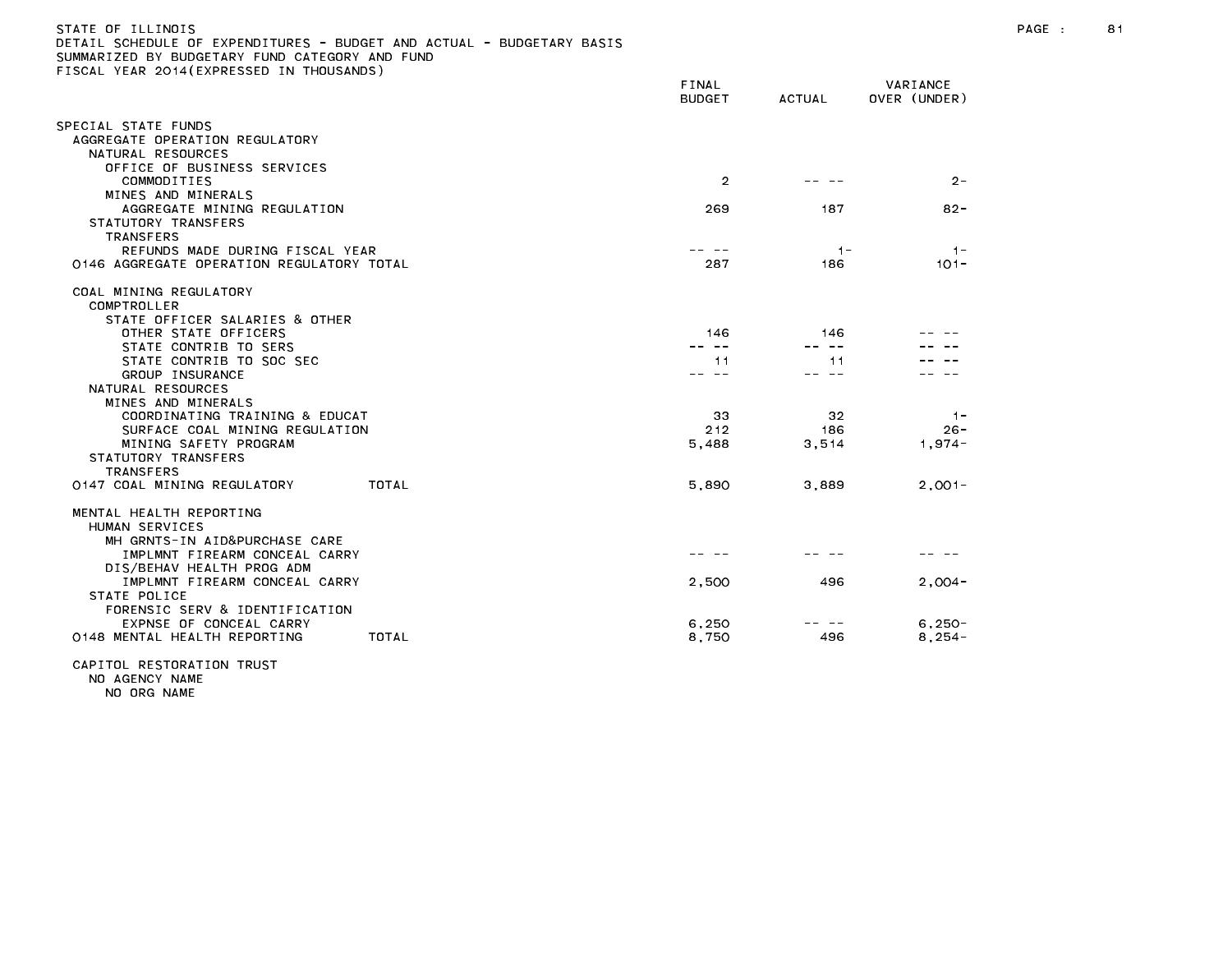| STATE OF ILLINOIS                                                     |
|-----------------------------------------------------------------------|
| DETAIL SCHEDULE OF EXPENDITURES - BUDGET AND ACTUAL - BUDGETARY BASIS |
| SUMMARIZED BY BUDGETARY FUND CATEGORY AND FUND                        |
| FISCAL YEAR 2014(EXPRESSED IN THOUSANDS)                              |

|                                                                                                                                                                                                                                                     | FINAL<br><b>BUDGET</b>                   | <b>ACTUAL</b>            | VARIANCE<br>OVER (UNDER)        |
|-----------------------------------------------------------------------------------------------------------------------------------------------------------------------------------------------------------------------------------------------------|------------------------------------------|--------------------------|---------------------------------|
| PECIAL STATE FUNDS<br>CAPITOL RESTORATION TRUST<br>NO AGENCY NAME<br>NO ORG NAME                                                                                                                                                                    |                                          | -- --                    |                                 |
| TOTAL<br>0149 CAPITOL RESTORATION TRUST                                                                                                                                                                                                             | <b><i><u>Property</u></i></b><br>$\circ$ | O                        | $\Omega$                        |
| RENTAL HOUSING SUPPORT PROGRAM<br><b>REVENUE</b><br>GOVERNMENT SERVICES<br>ADMIN RENTL HOUSING SUP PROGRM<br>RENTAL ASSISTANCE<br>0150 RENTAL HOUSING SUPPORT PROGRAM TOTAL                                                                         | 1,100<br>25,000<br>26,100                | 669<br>18, 194<br>18,863 | $431 -$<br>$6,806-$<br>$7,237-$ |
| REG CPA ADMIN & DISCIPLINARY<br>FINANCIAL AND PROFESSIONAL REG<br>CERTIFIED PUBLIC ACCOUNTNT-DPR<br>LUMP SUMS AND OTHER PURPOSES<br>COURT OF CLAIMS<br>CLAIMS ADJUDICATION<br>REIMBURSE GRF, SUPP<br>AWARDS AND GRANTS, SUPP<br>STATUTORY TRANSFERS | 328<br>$\overline{1}$                    | 259<br>1.                | $69 -$                          |
| <b>TRANSFERS</b><br>0151 REG CPA ADMIN & DISCIPLINARY<br>TOTAL                                                                                                                                                                                      | 329                                      | 260                      | 69 -                            |
| STATE CRIME LABORATORY<br>STATE POLICE<br>FORENSIC SERV & IDENTIFICATION<br>STATE CRIME LABORATORIES<br>0152 STATE CRIME LABORATORY<br>TOTAL                                                                                                        | 3,000<br>3,000                           | 493<br>493               | $2,507-$<br>$2,507-$            |
| GEN ASSEMBLY COMPUTER EQUIP<br>LEGISLATIVE INFORMATION SYSTEM<br>GENERAL OPERATIONS<br>LUMP SUM, OPERATIONS<br>0155 GEN ASSEMBLY COMPUTER EQUIP<br>TOTAL                                                                                            | 1,600<br>1,600                           | 21<br>21                 | $1,579-$<br>$1,579-$            |
| MOTOR VEHICLE THEFT PREVENTION<br>IL CRIMINAL JUSTICE INFO AUTH<br>OPERATIONS<br>REGULAR POSITIONS<br>ORDINARY & CONTINGENT EXPENSES<br>AWARDS & GRANTS - LUMP SUM                                                                                  | 254<br>265<br>6.500                      | 253<br>233<br>6.244      | $1 -$<br>32-<br>$256 -$         |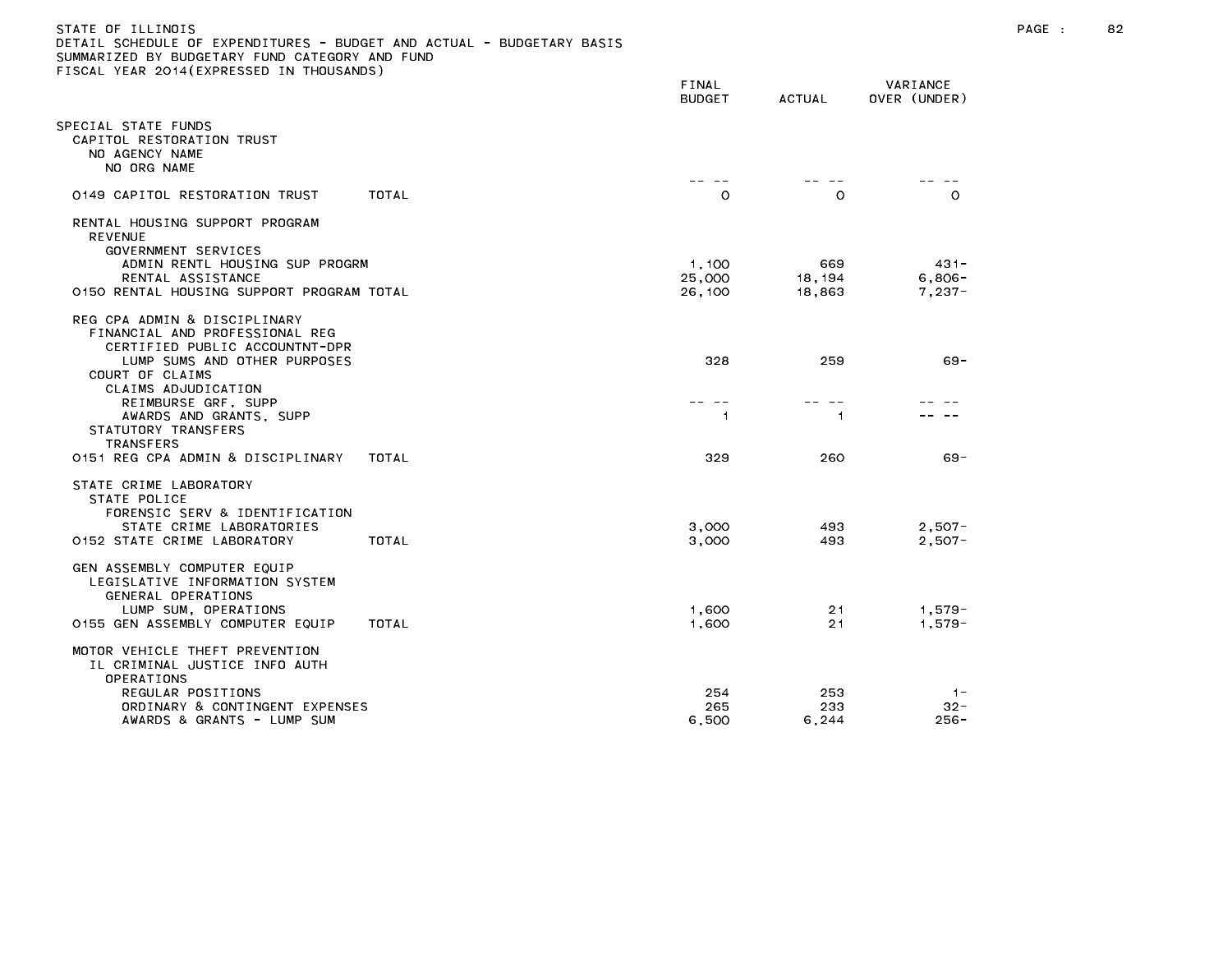## STATE OF ILLINOIS PAGE : 83 DETAIL SCHEDULE OF EXPENDITURES - BUDGET AND ACTUAL - BUDGETARY BASIS SUMMARIZED BY BUDGETARY FUND CATEGORY AND FUND FISCAL YEAR 2014(EXPRESSED IN THOUSANDS)

|                                                                                                            | FINAL<br><b>BUDGET</b> | <b>ACTUAL</b> | VARIANCE<br>OVER (UNDER) |
|------------------------------------------------------------------------------------------------------------|------------------------|---------------|--------------------------|
|                                                                                                            |                        |               |                          |
| SPECIAL STATE FUNDS<br>MOTOR VEHICLE THEFT PREVENTION<br>IL CRIMINAL JUSTICE INFO AUTH<br>OPERATIONS       |                        |               |                          |
| REFUNDS, N.E.C.<br>STATUTORY TRANSFERS<br>TRANSFERS<br>REFUNDS MADE DURING FISCAL YEAR                     |                        | $1 -$         | $1 -$                    |
| 0156 MOTOR VEHICLE THEFT PREVENTION TOTAL                                                                  | 7,019                  | 6,729         | $290 -$                  |
| PUB/PRIV PARTNSHP FOR TRANS<br>TRANSPORTATION<br>CONSTRUCTION&LAND ACQUISTION<br>TRANSPORTATION FACILITIES | 5.000                  |               | $5.000 -$                |
| 0157 PUB/PRIV PARTNSHP FOR TRANS<br>TOTAL                                                                  | 5,000                  | O             | $5,000 -$                |
| SEXUAL ASSAULT SERVICES & PREV<br>HUMAN SERVICES<br>EMPLOYMENT & SOC SERVICE PROG                          |                        |               |                          |
| SEXUAL ASSAULT SERVICES &<br>0158 SEXUAL ASSAULT SERVICES & PREV TOTAL                                     | 100<br>100             | $\circ$       | $100 -$<br>$100 -$       |
| WEIGHTS & MEASURES<br>COMPTROLLER<br>STATE OFFICER SALARIES & OTHER                                        |                        |               |                          |
| OTHER STATE OFFICERS                                                                                       | 247                    | 133           | $114 -$                  |
| STATE CONTRIB TO SERS<br>STATE CONTRIB TO SOC SEC                                                          | 99<br>19               | 54<br>9       | $45 -$<br>$10 -$         |
| GROUP INSURANCE                                                                                            | 46                     | 17            | $29 -$                   |
| <b>AGRICULTURE</b>                                                                                         |                        |               |                          |
| BUREAU OF WEIGHTS & MEASURES<br>REGULAR POSITIONS                                                          | 2,952                  | 2,380         | $572 -$                  |
| STATE EMPLOYEE RETIREMENT                                                                                  | 1,190                  | 961           | $229 -$                  |
| SOC SEC/MEDICARE CONTRIBUTIONS                                                                             | 226                    | 175           | $51 -$                   |
| EMPLOYER CONTRB GRP INSURANCE                                                                              | 1.021                  | 731           | $290 -$                  |
| CONTRACTUAL SERVICES                                                                                       | 373                    | 252           | $121 -$                  |
| <b>TRAVEL</b>                                                                                              | 90                     | 38            | $52 -$                   |
| COMMODITIES                                                                                                | 30                     | 13            | $17 -$                   |
| <b>PRINTING</b>                                                                                            | 12                     | 7             | 5 –                      |
| EQUIPMENT                                                                                                  | 442                    | 270           | $172 -$                  |
| TELECOMMUNICATION<br>OPERATION OF AUTO EQUIPMENT                                                           | 45<br>372              | 44<br>344     | $1 -$<br>$28 -$          |
| REFUNDS, N.E.C.                                                                                            |                        |               |                          |
| STATUTORY TRANSFERS<br><b>TRANSFERS</b>                                                                    |                        |               |                          |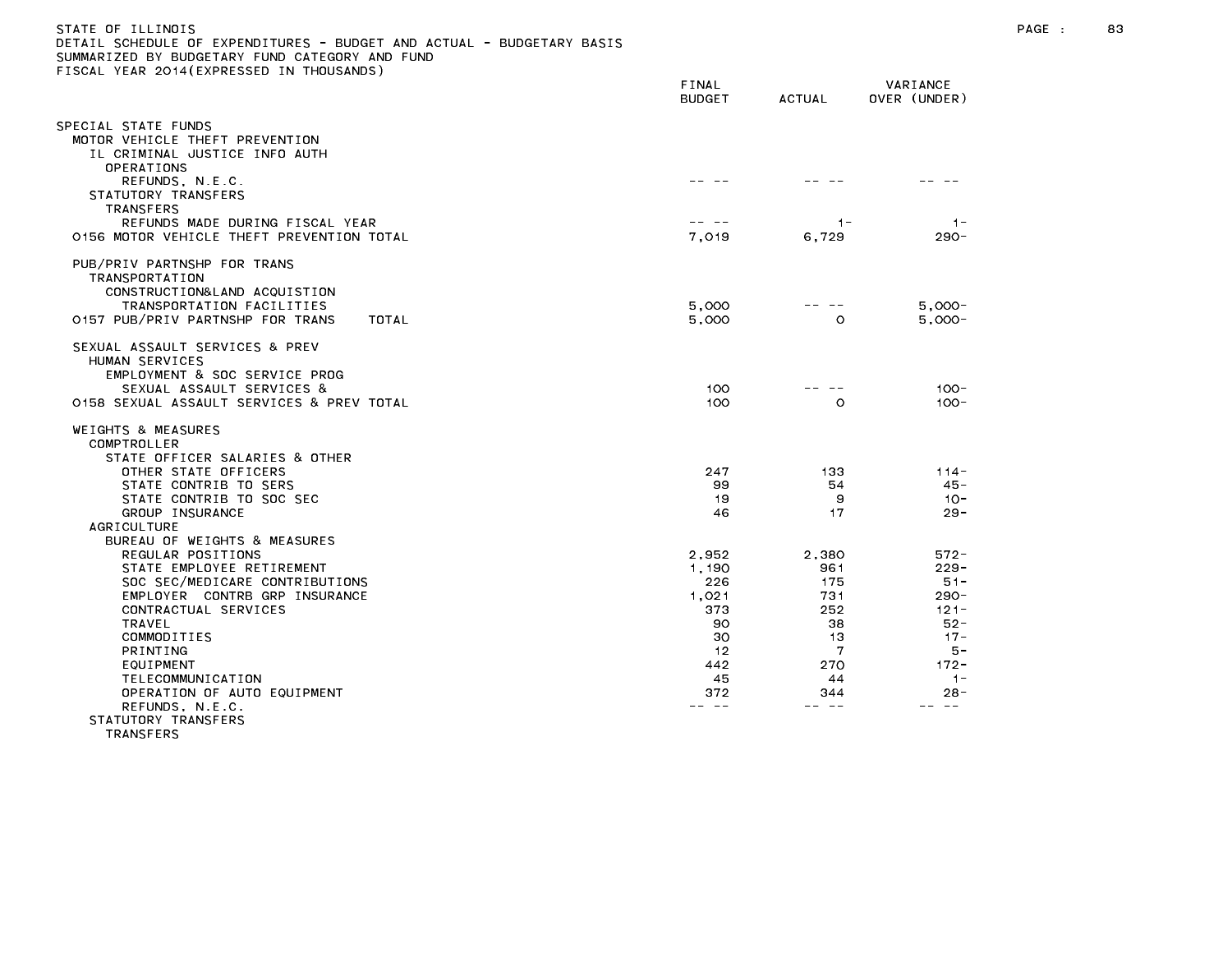| JETAIL SUMEDULE UF EXPENDITURES - BUDGET AND AUTUAL - BUDGETARY BASIS<br>SUMMARIZED BY BUDGETARY FUND CATEGORY AND FUND<br>TISCAL YEAR 2014(EXPRESSED IN THOUSANDS)                                                                                                                                                                                        |                                                                 |                                                                          |                                                                              |
|------------------------------------------------------------------------------------------------------------------------------------------------------------------------------------------------------------------------------------------------------------------------------------------------------------------------------------------------------------|-----------------------------------------------------------------|--------------------------------------------------------------------------|------------------------------------------------------------------------------|
|                                                                                                                                                                                                                                                                                                                                                            | FINAL<br><b>BUDGET</b>                                          | <b>ACTUAL</b>                                                            | VARIANCE<br>OVER (UNDER)                                                     |
| SPECIAL STATE FUNDS<br>WEIGHTS & MEASURES<br>COMPTROLLER<br>STATE OFFICER SALARIES & OTHER                                                                                                                                                                                                                                                                 |                                                                 |                                                                          |                                                                              |
| REFUNDS MADE DURING FISCAL YEAR<br>0163 WEIGHTS & MEASURES<br>TOTAL                                                                                                                                                                                                                                                                                        | 7,164                                                           | $\circ$<br>5,428                                                         | $1.736 -$                                                                    |
| KOREAN WAR MEMORIAL CONSTRCTN<br>SECRETARY OF STATE<br>NO ORG NAME                                                                                                                                                                                                                                                                                         |                                                                 |                                                                          |                                                                              |
| 0164 KOREAN WAR MEMORIAL CONSTRCTN TOTAL                                                                                                                                                                                                                                                                                                                   | $\circ$                                                         | $\circ$                                                                  | $\circ$                                                                      |
| ST POLICE MERIT BD PUB SAFETY<br>STATE POLICE MERIT BOARD<br>GENERAL OFFICE<br>ORDINARY & CONTINGENT EXPENSES<br>CADET PROGRAM FOR STATE POLICE                                                                                                                                                                                                            | 500<br>4,300                                                    | 356<br>1,455                                                             | $144 -$<br>$2,845-$                                                          |
| 0166 ST POLICE MERIT BD PUB SAFETY TOTAL                                                                                                                                                                                                                                                                                                                   | 4,800                                                           | 1,811                                                                    | $2,989-$                                                                     |
| DIVISION OF CORP REGIS LLP<br>SECRETARY OF STATE<br>GENERAL ADMINISTRATION GROUP<br>REGULAR POSITIONS<br>STATE PAID RETIREMENT CONTRIB<br>STATE EMPLOYEE RETIREMENT<br>SOC SEC/MEDICARE CONTRIBUTIONS<br>EMPLOYER CONTRB GRP INSURANCE<br>CONTRACTUAL SERVICES<br>COMMODITIES<br>EQUIPMENT<br>TELECOMMUNICATION<br>STATUTORY TRANSFERS<br><b>TRANSFERS</b> | 92<br>$\overline{2}$<br>37<br>7<br>48<br>-1<br>1<br>$- -$<br>-1 | 34<br>-1<br>14<br>2<br>18<br>$\sim$ $\sim$<br>$\mathbf{1}$<br>$\sim$ $-$ | $58 -$<br>$-1-$<br>$23 -$<br>$5 -$<br>$30 -$<br>$1 -$<br>$\sim$ $-$<br>$1 -$ |
| 0167 DIVISION OF CORP REGIS LLP<br>TOTAL                                                                                                                                                                                                                                                                                                                   | 189                                                             | 70                                                                       | $119 -$                                                                      |
| IL INDEPENDENT TAX TRIBUNAL<br>IL INDEPENDENT TAX TRIBUNAL<br>GENERAL OFFICE<br>OPERATIONAL EXPENSES<br>0169 IL INDEPENDENT TAX TRIBUNAL<br>TOTAL<br>CHILDHOOD CANCER RESEARCH                                                                                                                                                                             | 79<br>79                                                        | $\circ$                                                                  | $79 -$<br>$79 -$                                                             |
| PUBLIC HEALTH                                                                                                                                                                                                                                                                                                                                              |                                                                 |                                                                          |                                                                              |

OFFICE OF HEALTH PROMOTION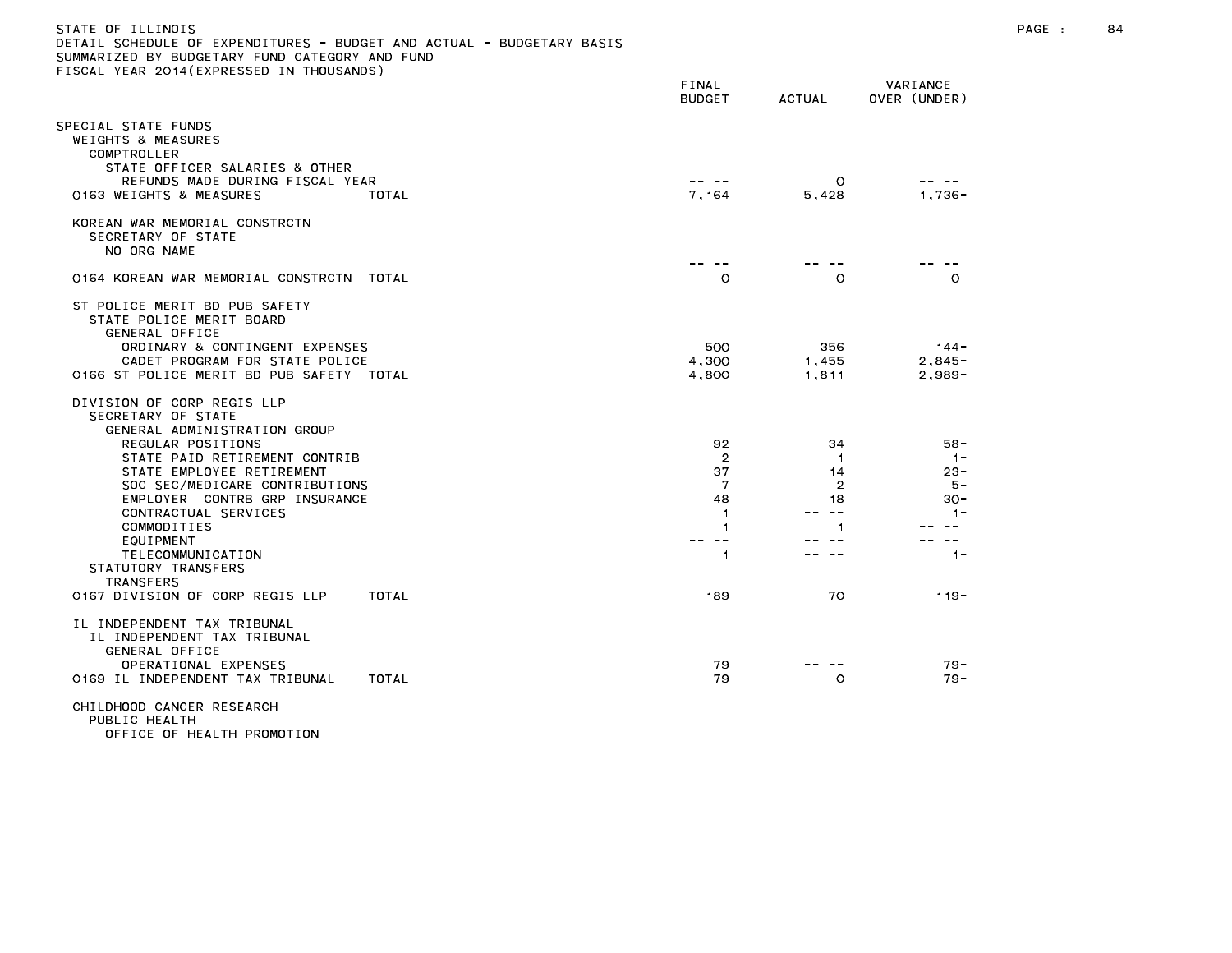| STATE OF ILLINOIS<br>DETAIL SCHEDULE OF EXPENDITURES - BUDGET AND ACTUAL - BUDGETARY BASIS<br>SUMMARIZED BY BUDGETARY FUND CATEGORY AND FUND<br>FISCAL YEAR 2014 (EXPRESSED IN THOUSANDS) | FINAL<br>BUDGET | ACTUAL | VARIANCE<br>OVER (UNDER) |
|-------------------------------------------------------------------------------------------------------------------------------------------------------------------------------------------|-----------------|--------|--------------------------|
| SPECIAL STATE FUNDS<br>CHILDHOOD CANCER RESEARCH<br>PUBLIC HEALTH<br>OFFICE OF HEALTH PROMOTION<br>GRNTS/CHILDHOOD CANCER RESRCH<br>0172 CHILDHOOD CANCER RESEARCH<br>TOTAL               | 100<br>100      | O      | $100 -$<br>$100 -$       |
| EMERGENCY PLANNING & TRAINING                                                                                                                                                             |                 |        |                          |

| EMERGENCY PLANNING & TRAINING<br>IL EMERGENCY MANAGEMENT AGCY<br>DISASTER ASSIST&PREPAREDNESS<br>COMMUNITY RIGHT TO KNOW ACT<br>0173 EMERGENCY PLANNING & TRAINING                                    | TOTAL | 146<br>146     | 2<br>2     | $144 -$<br>$144 -$     |
|-------------------------------------------------------------------------------------------------------------------------------------------------------------------------------------------------------|-------|----------------|------------|------------------------|
| IL SCHOOL ASBESTOS<br>ABATEMENT<br>PUBLIC HEALTH<br>OFFICE OF HEALTH PROTECTION<br>LUMP SUMS AND OTHER PURPOSES<br>STATUTORY TRANSFERS<br><b>TRANSFERS</b><br>0175 IL SCHOOL ASBESTOS ABATEMENT TOTAL |       | 1.200<br>1.200 | 890<br>890 | $310 -$<br>$310 -$     |
| CHILDREN'S WELLNESS CHARITIES<br>HUMAN SERVICES<br>EMPLOYMENT & SOC SERVICE PROG<br>CHILDRENS WELLNESS CHARITIES<br>0178 CHILDREN'S WELLNESS CHARITIES                                                | TOTAL | 100<br>100     | $\Omega$   | $100 -$<br>$100 -$     |
| HOUSING FOR FAMILIES<br>HUMAN SERVICES<br>EMPLOYMENT & SOC SERVICE PROG<br>GRANTS/HOUSING FOR FAMILIES<br>0181 HOUSING FOR FAMILIES                                                                   | TOTAL | 100<br>100     | $\circ$    | $100 -$<br>$100 -$     |
| DRIVER SERVICES ADMINISTRATION<br>SECRETARY OF STATE<br>MOTOR VEHICLE GROUP<br>COSTS FOR TEMP DRIVER LICENSES<br>0182 DRIVER SERVICES ADMINISTRATION TOTAL                                            |       | 1,000<br>1.000 | $\circ$    | $1.000 -$<br>$1.000 -$ |
| ICJIA VIOLENCE PREVENTION<br>IL CRIMINAL JUSTICE INFO AUTH<br>OPERATIONS<br>REGULAR POSITIONS<br>STATE CONTRIBUTIONS TO SERS                                                                          |       | 498<br>201     | 348<br>140 | $150 -$<br>$61 -$      |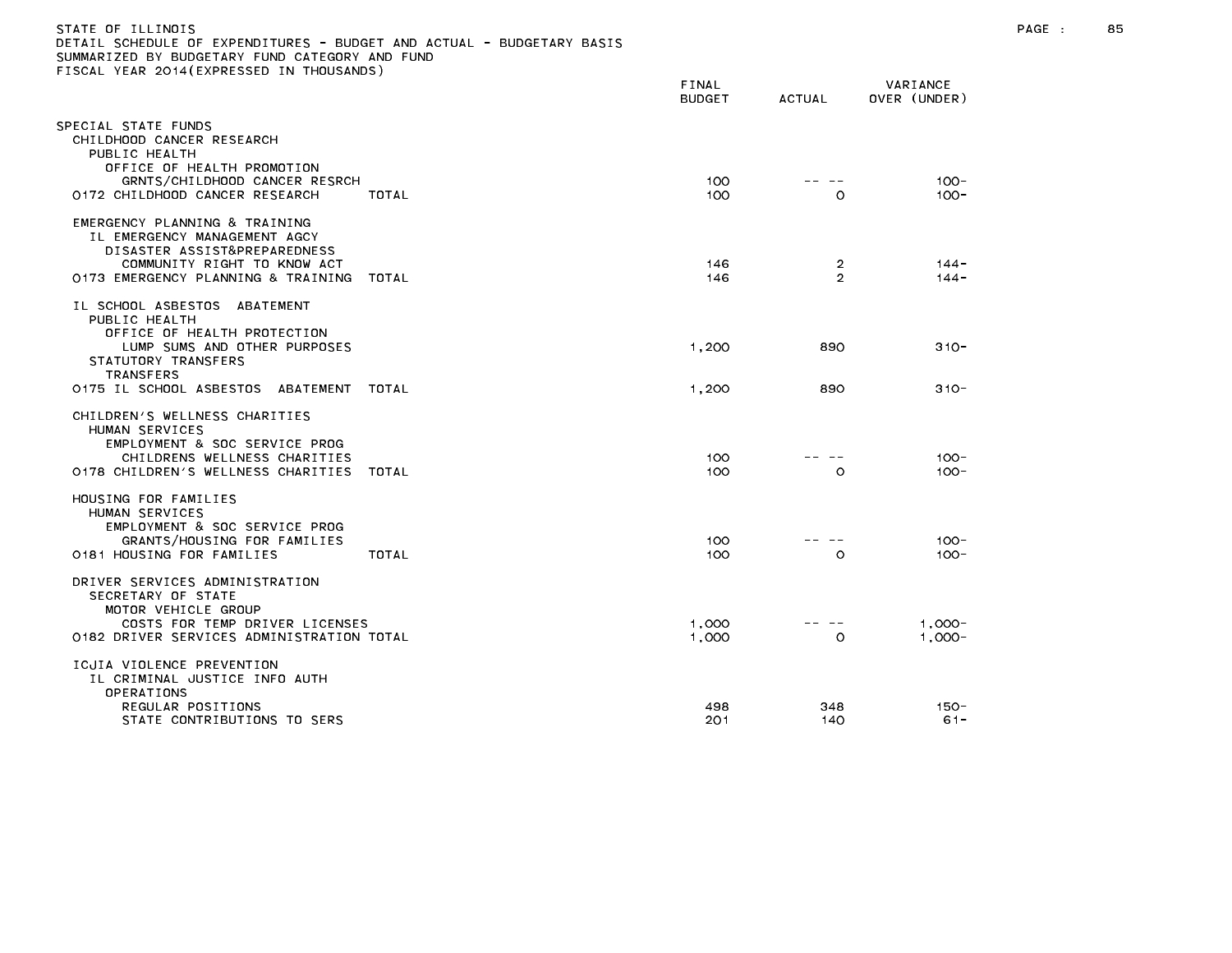| STATE OF ILLINOIS                                                     |  |
|-----------------------------------------------------------------------|--|
| DETAIL SCHEDULE OF EXPENDITURES - BUDGET AND ACTUAL - BUDGETARY BASIS |  |
| SUMMARIZED BY BUDGETARY FUND CATEGORY AND FUND                        |  |
| FISCAL YEAR 2014(EXPRESSED IN THOUSANDS)                              |  |

|                                                                                      | FINAL<br><b>BUDGET</b> | <b>ACTUAL</b>  | VARIANCE<br>OVER (UNDER) |
|--------------------------------------------------------------------------------------|------------------------|----------------|--------------------------|
| SPECIAL STATE FUNDS                                                                  |                        |                |                          |
| ICJIA VIOLENCE PREVENTION                                                            |                        |                |                          |
| IL CRIMINAL JUSTICE INFO AUTH                                                        |                        |                |                          |
| OPERATIONS                                                                           |                        |                |                          |
| SOC SEC/MEDICARE CONTRIBUTIONS                                                       | 38                     | 24             | $14 -$                   |
| GROUP INSURANCE                                                                      | 195                    | 141            | $54 -$                   |
| CONTRACTUAL SERVICES                                                                 | 7                      | $\overline{1}$ | $6 -$                    |
| TRAVEL                                                                               | 6                      | 6              | $- -$                    |
| COMMODITIES                                                                          |                        |                | $3 -$                    |
| <b>PRINTING</b>                                                                      |                        |                | $1 -$                    |
| EQUIPMENT                                                                            |                        |                | $1 -$                    |
| ELECTRONIC DATA PROCESSING                                                           | 3                      |                | $3 -$                    |
| TELECOMMUNICATION                                                                    | 10                     | 10             | - -                      |
| PURPOSE OF AWARDING GRANTS                                                           | 1,200                  | 890            | $310 -$                  |
| STATUTORY TRANSFERS                                                                  |                        |                |                          |
| <b>TRANSFERS</b>                                                                     |                        |                |                          |
| REFUNDS MADE DURING FISCAL YEAR                                                      |                        | $25 -$         | $25 -$                   |
| 0184 ICJIA VIOLENCE PREVENTION<br>TOTAL                                              | 2,163                  | 1.535          | $628 -$                  |
| SECRETARY OF STATE SPEC LIC PL<br>SECRETARY OF STATE<br>GENERAL ADMINISTRATION GROUP |                        |                |                          |
| GRANTS VETERANS HOME LIBRARIES<br>MOTOR VEHICLE GROUP                                | 50                     | 50             |                          |
| REGULAR POSITIONS                                                                    | 780                    | 468            | $312 -$                  |
| STATE PAID RETIREMENT CONTRIB                                                        | 16                     | 9              | $7 -$                    |
| STATE EMPLOYEE RETIREMENT                                                            | 315                    | 189            | $126 -$                  |
| SOC SEC/MEDICARE CONTRIBUTIONS                                                       | 60                     | 35             | $25 -$                   |
| EMPLOYER CONTRB GRP INSURANCE                                                        | 400                    | 220            | $180 -$                  |
| CONTRACTUAL SERVICES                                                                 | 680                    | 640            | $40 -$                   |
| TRAVEL                                                                               | 14                     | 13             | $1 -$                    |
| COMMODITIES                                                                          | 1,000                  | 1.000          | $\sim$ $ -$              |
| <b>PRINTING</b>                                                                      | 2,279                  | 903            | $1,376 -$                |
| <b>EQUIPMENT</b>                                                                     | 108                    | -- --          | $108 -$                  |
| TELECOMMUNICATION                                                                    | 300                    | 300            | -- --                    |
| STATUTORY TRANSFERS                                                                  |                        |                |                          |
| <b>TRANSFERS</b>                                                                     |                        |                |                          |
| REFUNDS MADE DURING FISCAL YEAR                                                      |                        | 7 –            | $7 -$                    |
| 0185 SECRETARY OF STATE SPEC LIC PL TOTAL                                            | 6,002                  | 3,820          | $2,182-$                 |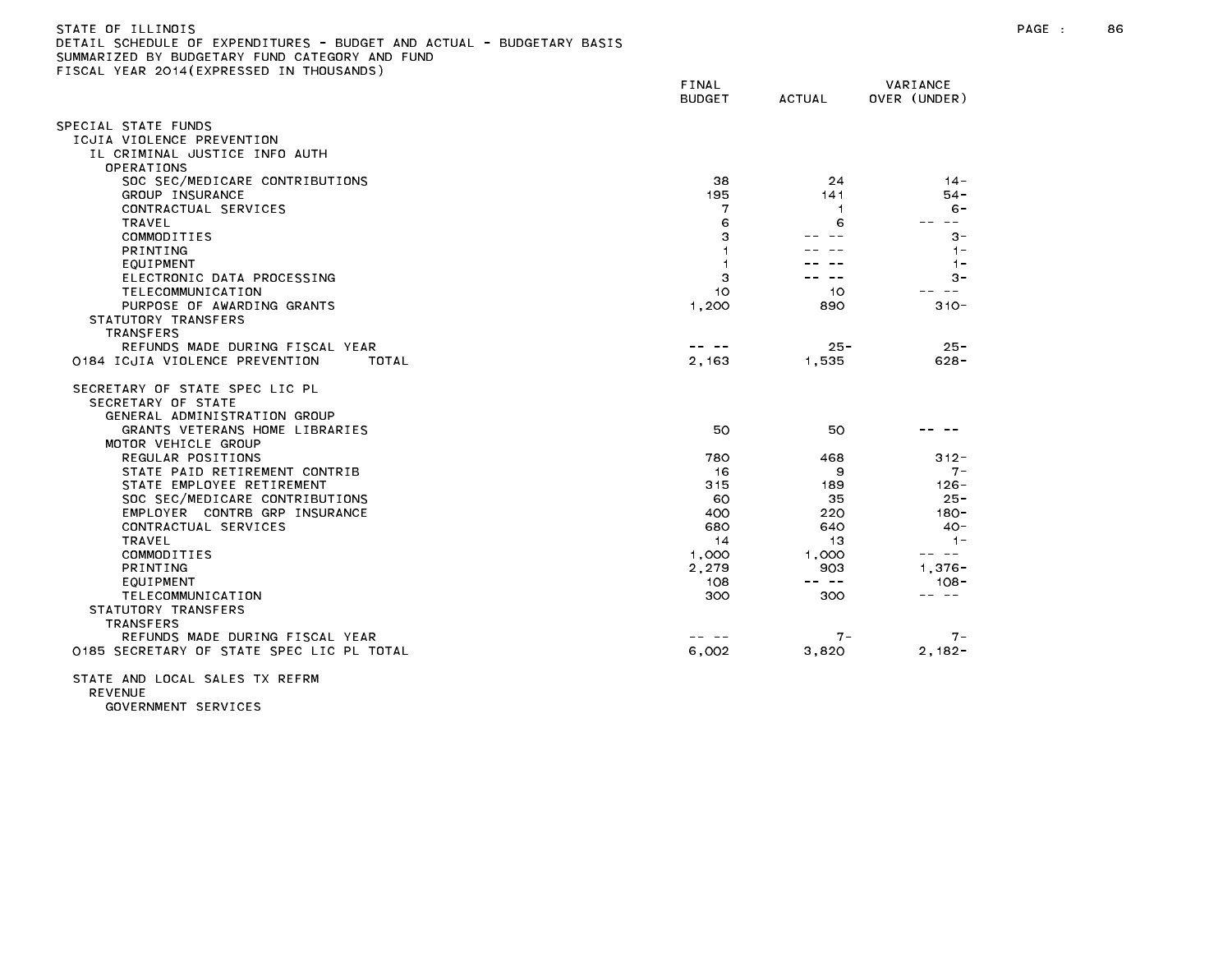| STATE OF ILLINOIS<br>DETAIL SCHEDULE OF EXPENDITURES - BUDGET AND ACTUAL - BUDGETARY BASIS<br>SUMMARIZED BY BUDGETARY FUND CATEGORY AND FUND<br>FISCAL YEAR 2014 (EXPRESSED IN THOUSANDS) |                        |                  |                          | PAGE : | 87 |
|-------------------------------------------------------------------------------------------------------------------------------------------------------------------------------------------|------------------------|------------------|--------------------------|--------|----|
|                                                                                                                                                                                           | FINAL<br><b>BUDGET</b> | <b>ACTUAL</b>    | VARIANCE<br>OVER (UNDER) |        |    |
| SPECIAL STATE FUNDS<br>STATE AND LOCAL SALES TX REFRM<br><b>REVENUE</b>                                                                                                                   |                        |                  |                          |        |    |
| GOVERNMENT SERVICES<br>CHICAGO ADDITONL 1.25% USE TAX<br>GRANT TO MADISON COUNTY<br>STATUTORY TRANSFERS                                                                                   | 64,000<br>2,614        | 62,976<br>2,174  | $1,024-$<br>$440 -$      |        |    |
| <b>TRANSFERS</b><br>0186 STATE AND LOCAL SALES TX REFRM TOTAL                                                                                                                             | 66,614                 | 65,150           | $1,464-$                 |        |    |
| RTA OCCUP&USE TAX REPLACEMENT<br><b>REVENUE</b><br>GOVERNMENT SERVICES                                                                                                                    |                        |                  |                          |        |    |
| RTA FOR 10% OF 1.25% USE TAX<br>STATUTORY TRANSFERS<br><b>TRANSFERS</b>                                                                                                                   | 32,000                 | 31,536           | $464 -$                  |        |    |
| 0187 RTA OCCUP&USE TAX REPLACEMENT TOTAL                                                                                                                                                  | 32,000                 | 31,536           | 464 -                    |        |    |
| PROFESSIONAL REGUL EVIDENCE<br>FINANCIAL AND PROFESSIONAL REG<br>PROFESSIONAL EVIDENCE-DPR<br>CONDUCTING COVERT ACTIVITIES                                                                | 10 <sup>°</sup>        | -- --            | $10 -$                   |        |    |
| 0192 PROFESSIONAL REGUL EVIDENCE<br>TOTAL<br>GEN ASSEMBLY OPERATIONS REV                                                                                                                  | 10                     | $\circ$          | $10 -$                   |        |    |
| GENERAL ASSEMBLY<br><b>SENATE</b>                                                                                                                                                         |                        |                  |                          |        |    |
| ORDINARY & CONTINGENT EXPENSES<br>HOUSE OF REPRESENTATIVES                                                                                                                                | 250                    | 13               | $237 -$                  |        |    |
| ORDINARY & CONTINGENT EXPENSES<br>0196 GEN ASSEMBLY OPERATIONS REV<br>TOTAL                                                                                                               | 250<br>500             | 11<br>24         | $239 -$<br>$476 -$       |        |    |
| EPILEPSY TRTMT&EDUC GRANTINAID<br>NO AGENCY NAME<br>NO ORG NAME                                                                                                                           |                        |                  |                          |        |    |
| 0197 EPILEPSY TRTMT&EDUC GRANTINAID TOTAL                                                                                                                                                 | -- --<br>$\circ$       | $\circ$          | $\circ$                  |        |    |
| DIABETES RESEARCH CHECKOFF<br>PUBLIC HEALTH<br>OFFICE OF HEALTH PROMOTION<br>AWARDS & GRANTS - LUMP SUM<br>0198 DIABETES RESEARCH CHECKOFF<br>TOTAL                                       | 250<br>250             | -- --<br>$\circ$ | $250 -$<br>$250 -$       |        |    |
| ILLINOIS FISHERIES MANAGEMENT<br>NATURAL RESOURCES<br>RESOURCE CONSERVATION                                                                                                               |                        |                  |                          |        |    |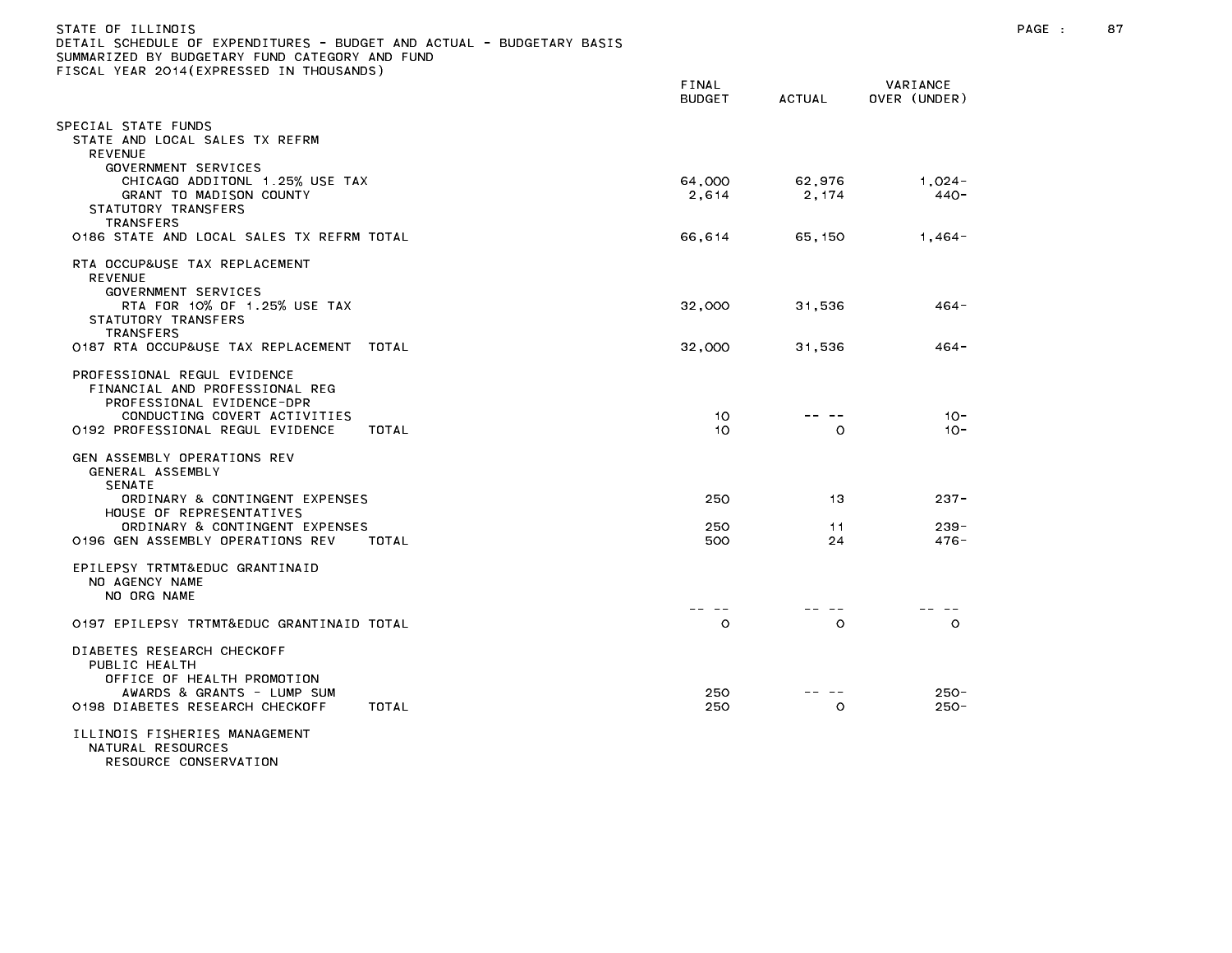| STATE OF ILLINOIS<br>DETAIL SCHEDULE OF EXPENDITURES - BUDGET AND ACTUAL - BUDGETARY BASIS<br>SUMMARIZED BY BUDGETARY FUND CATEGORY AND FUND<br>FISCAL YEAR 2014 (EXPRESSED IN THOUSANDS)             |                                   |                              |                                                 | PAGE : | 88 |
|-------------------------------------------------------------------------------------------------------------------------------------------------------------------------------------------------------|-----------------------------------|------------------------------|-------------------------------------------------|--------|----|
|                                                                                                                                                                                                       | FINAL<br><b>BUDGET</b>            | <b>ACTUAL</b>                | VARIANCE<br>OVER (UNDER)                        |        |    |
| SPECIAL STATE FUNDS<br>ILLINOIS FISHERIES MANAGEMENT<br>NATURAL RESOURCES<br>RESOURCE CONSERVATION<br>OPERATIONAL EXPENSES RELATED<br>0199 ILLINOIS FISHERIES MANAGEMENT TOTAL                        | 1,680<br>1,680                    | 969<br>969                   | $711 -$<br>$711 -$                              |        |    |
| HELP ILLINOIS VOTE<br>STATE BOARD OF ELECTIONS<br><b>ELECTIONS</b><br>IMPLEMENTATION OF STATEWIDE<br>DISTRIBUTION TO LOCAL ELECTION<br>FOR ADMINISTRATIVE COSTS &<br>0206 HELP ILLINOIS VOTE<br>TOTAL | 3,600<br>9,300<br>2,000<br>14,900 | 583<br>1,883<br>162<br>2,628 | $3,017-$<br>$7,417-$<br>$1,838-$<br>$12, 272 -$ |        |    |
| CAROLYN ADMS TCKT FOR CURE GRT<br>PUBLIC HEALTH<br><b>WOMENS HEALTH</b><br>GRANTS AND RELATED EXPENSES<br>0208 CAROLYN ADMS TCKT FOR CURE GRT TOTAL                                                   | 3,000<br>3,000                    | 323<br>323                   | $2,677-$<br>$2,677-$                            |        |    |
| STATE POLICE FIREARM SERVICES<br>STATE POLICE<br>FORENSIC SERV & IDENTIFICATION<br>EXPNSE OF CONCEAL CARRY<br>OP AND ADMIN CONCEAL CARRY<br>0209 STATE POLICE FIREARM SERVICES TOTAL                  | 17,000<br>153<br>17, 153          | 2,083<br>143<br>2,226        | $14,917-$<br>$10 -$<br>$14,927-$                |        |    |
| FEDERAL FINANCING COST REIMB<br>NO AGENCY NAME<br>NO ORG NAME                                                                                                                                         | -- --                             | .                            | .                                               |        |    |
| 0212 FEDERAL FINANCING COST REIMB<br>TOTAL                                                                                                                                                            | $\circ$                           | $\circ$                      | $\circ$                                         |        |    |
| BROWNFIELDS REDEVELOPMENT<br>ENVIRONMENTAL PROTECT AGENCY<br>LAND POLLUTION CONTROL<br>BROWNFIELDS REDEVELOPMENT PROG<br>AWARDS & GRANTS - LUMP SUM<br>STATUTORY TRANSFERS<br><b>TRANSFERS</b>        | 1,657<br>4,500                    | 1,467<br>809                 | $190 -$<br>$3,691-$                             |        |    |
| 0214 BROWNFIELDS REDEVELOPMENT<br>TOTAL                                                                                                                                                               | 6,157                             | 2,276                        | $3,881-$                                        |        |    |
| CAPITAL DEVELOP BRD REVOLVING                                                                                                                                                                         |                                   |                              |                                                 |        |    |

CAPITAL DEVELOPMENT BOARD GENERAL OFFICE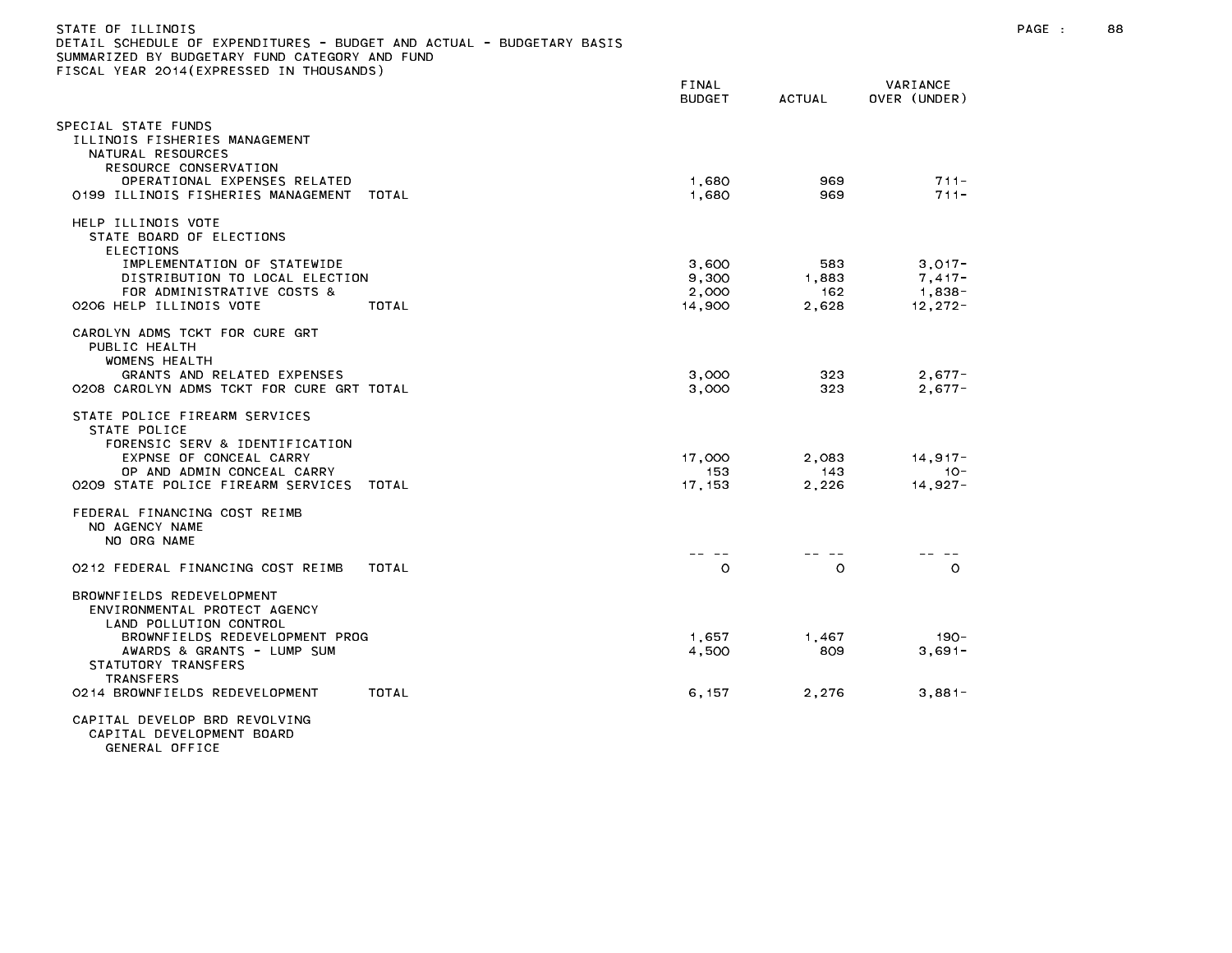| STATE OF ILLINOIS                                                     |  |
|-----------------------------------------------------------------------|--|
| DETAIL SCHEDULE OF EXPENDITURES - BUDGET AND ACTUAL - BUDGETARY BASIS |  |
| SUMMARIZED BY BUDGETARY FUND CATEGORY AND FUND                        |  |
| FISCAL YEAR 2014(EXPRESSED IN THOUSANDS)                              |  |

| TEAN EUIT (EAT NEUGED IN THUU                               | FINAL<br><b>BUDGET</b>                                                                                                                                                                                                                                                                                                                                                                       | <b>ACTUAL</b> | VARIANCE<br>OVER (UNDER) |
|-------------------------------------------------------------|----------------------------------------------------------------------------------------------------------------------------------------------------------------------------------------------------------------------------------------------------------------------------------------------------------------------------------------------------------------------------------------------|---------------|--------------------------|
| SPECIAL STATE FUNDS                                         |                                                                                                                                                                                                                                                                                                                                                                                              |               |                          |
| CAPITAL DEVELOP BRD REVOLVING                               |                                                                                                                                                                                                                                                                                                                                                                                              |               |                          |
| CAPITAL DEVELOPMENT BOARD                                   |                                                                                                                                                                                                                                                                                                                                                                                              |               |                          |
| GENERAL OFFICE                                              |                                                                                                                                                                                                                                                                                                                                                                                              |               |                          |
| REGULAR POSITIONS                                           | 4,723                                                                                                                                                                                                                                                                                                                                                                                        | 4,040         | 683-                     |
| STATE EMPLOYEE RETIREMENT                                   | 1.904                                                                                                                                                                                                                                                                                                                                                                                        | 1.630         | $274 -$                  |
| SOC SEC/MEDICARE CONTRIBUTIONS                              | 371                                                                                                                                                                                                                                                                                                                                                                                          | 297           | $74 -$                   |
| EMPLOYER CONTRB GRP INSURANCE                               | 1.307                                                                                                                                                                                                                                                                                                                                                                                        | 993           | $314 -$                  |
| CONTRACTUAL SERVICES                                        | 283                                                                                                                                                                                                                                                                                                                                                                                          | 224           | $59 -$                   |
| <b>TRAVEL</b>                                               | 158                                                                                                                                                                                                                                                                                                                                                                                          | 158           |                          |
| COMMODITIES                                                 | 11                                                                                                                                                                                                                                                                                                                                                                                           | 11            | $- -$                    |
| PRINTING                                                    | 15                                                                                                                                                                                                                                                                                                                                                                                           | 14            | $1 -$                    |
| EQUIPMENT                                                   | 10                                                                                                                                                                                                                                                                                                                                                                                           | 9             | $1 -$                    |
| ELECTRONIC DATA PROCESSING                                  | 285                                                                                                                                                                                                                                                                                                                                                                                          | 226           | 59 -                     |
| TELECOMMUNICATION                                           | 92                                                                                                                                                                                                                                                                                                                                                                                           | 91            | $1 -$                    |
| OPERATIONAL EXPENSES                                        | 310                                                                                                                                                                                                                                                                                                                                                                                          | 280           | $30 -$                   |
| STATUTORY TRANSFERS                                         |                                                                                                                                                                                                                                                                                                                                                                                              |               |                          |
| TRANSFERS                                                   |                                                                                                                                                                                                                                                                                                                                                                                              |               |                          |
| REFUNDS MADE DURING FISCAL YEAR                             | $\frac{1}{2} \frac{1}{2} \frac{1}{2} \frac{1}{2} \frac{1}{2} \frac{1}{2} \frac{1}{2} \frac{1}{2} \frac{1}{2} \frac{1}{2} \frac{1}{2} \frac{1}{2} \frac{1}{2} \frac{1}{2} \frac{1}{2} \frac{1}{2} \frac{1}{2} \frac{1}{2} \frac{1}{2} \frac{1}{2} \frac{1}{2} \frac{1}{2} \frac{1}{2} \frac{1}{2} \frac{1}{2} \frac{1}{2} \frac{1}{2} \frac{1}{2} \frac{1}{2} \frac{1}{2} \frac{1}{2} \frac{$ | $15 -$        | $15 -$                   |
| 0215 CAPITAL DEVELOP BRD REVOLVING TOTAL                    | 9,469                                                                                                                                                                                                                                                                                                                                                                                        | 7,958         | $1.511 -$                |
| PROFESSIONS INDIRECT COST                                   |                                                                                                                                                                                                                                                                                                                                                                                              |               |                          |
| COMPTROLLER                                                 |                                                                                                                                                                                                                                                                                                                                                                                              |               |                          |
| STATE OFFICER SALARIES & OTHER                              |                                                                                                                                                                                                                                                                                                                                                                                              |               |                          |
| OTHER STATE OFFICERS                                        | 375                                                                                                                                                                                                                                                                                                                                                                                          | 375           |                          |
| STATE CONTRIB TO SERS                                       | 151                                                                                                                                                                                                                                                                                                                                                                                          | 151           |                          |
| STATE CONTRIB TO SOC SEC                                    | 29                                                                                                                                                                                                                                                                                                                                                                                           | 26            | $3 -$                    |
| GROUP INSURANCE                                             | 69                                                                                                                                                                                                                                                                                                                                                                                           | 55            | $14 -$                   |
| FINANCIAL AND PROFESSIONAL REG                              |                                                                                                                                                                                                                                                                                                                                                                                              |               |                          |
| PROFESSIONL INDIRECT COST-DPR                               |                                                                                                                                                                                                                                                                                                                                                                                              |               |                          |
| REGULAR POSITIONS                                           | 13,795                                                                                                                                                                                                                                                                                                                                                                                       | 9,269         | $4.526 -$                |
| STATE EMPLOYEE RETIREMENT<br>SOC SEC/MEDICARE CONTRIBUTIONS | 5,561                                                                                                                                                                                                                                                                                                                                                                                        | 3,743<br>719  | $1.818 -$                |
| EMPLOYER CONTRB GRP INSURANCE                               | 1,055<br>3.772                                                                                                                                                                                                                                                                                                                                                                               |               | $336 -$<br>$1.355 -$     |
| CONTRACTUAL SERVICES                                        | 9,252                                                                                                                                                                                                                                                                                                                                                                                        | 2,417         | $998 -$                  |
| <b>TRAVEL</b>                                               | 72                                                                                                                                                                                                                                                                                                                                                                                           | 8,254<br>60   | $12 -$                   |
| COMMODITIES                                                 | 111                                                                                                                                                                                                                                                                                                                                                                                          | 101           | $10 -$                   |
| <b>PRINTING</b>                                             | 162                                                                                                                                                                                                                                                                                                                                                                                          | 46            | $116 -$                  |
| EQUIPMENT                                                   | 188                                                                                                                                                                                                                                                                                                                                                                                          | 38            | $150 -$                  |
| ELECTRONIC DATA PROCESSING                                  | 2,917                                                                                                                                                                                                                                                                                                                                                                                        | 2.009         | $908 -$                  |
| TELECOMMUNICATION                                           | 841                                                                                                                                                                                                                                                                                                                                                                                          | 455           | $386 -$                  |
| OPERATION OF AUTO EQUIPMENT                                 | 218                                                                                                                                                                                                                                                                                                                                                                                          | 53            | $165 -$                  |
| SHARED SERVICES                                             |                                                                                                                                                                                                                                                                                                                                                                                              |               |                          |
| SHARED SERVICES CENTER                                      | 2,770                                                                                                                                                                                                                                                                                                                                                                                        | 1,775         | $995 -$                  |
|                                                             |                                                                                                                                                                                                                                                                                                                                                                                              |               |                          |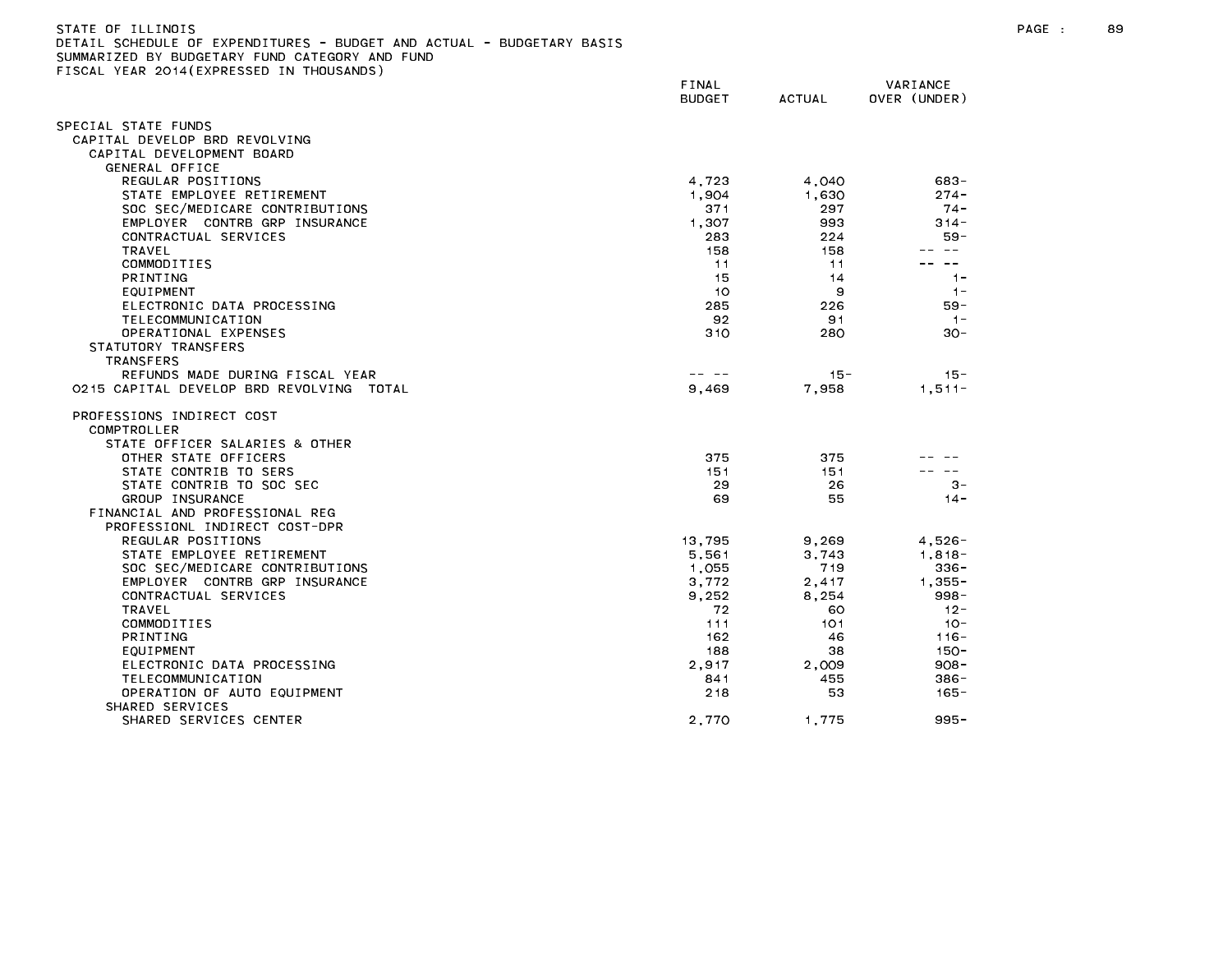| SUMMARIZED BY BUDGETARY FUND CATEGORY AND FUND                  |                                                                                                                                                                                                                                                                                                                                                                                              |                  |                                                                                                                                                                                                                                                                                                                                                                                                         |
|-----------------------------------------------------------------|----------------------------------------------------------------------------------------------------------------------------------------------------------------------------------------------------------------------------------------------------------------------------------------------------------------------------------------------------------------------------------------------|------------------|---------------------------------------------------------------------------------------------------------------------------------------------------------------------------------------------------------------------------------------------------------------------------------------------------------------------------------------------------------------------------------------------------------|
| FISCAL YEAR 2014(EXPRESSED IN THOUSANDS)                        | FINAL                                                                                                                                                                                                                                                                                                                                                                                        |                  | VARIANCE                                                                                                                                                                                                                                                                                                                                                                                                |
|                                                                 | <b>BUDGET</b>                                                                                                                                                                                                                                                                                                                                                                                | ACTUAL           | OVER (UNDER)                                                                                                                                                                                                                                                                                                                                                                                            |
| SPECIAL STATE FUNDS                                             |                                                                                                                                                                                                                                                                                                                                                                                              |                  |                                                                                                                                                                                                                                                                                                                                                                                                         |
| PROFESSIONS INDIRECT COST                                       |                                                                                                                                                                                                                                                                                                                                                                                              |                  |                                                                                                                                                                                                                                                                                                                                                                                                         |
| COURT OF CLAIMS                                                 |                                                                                                                                                                                                                                                                                                                                                                                              |                  |                                                                                                                                                                                                                                                                                                                                                                                                         |
| CLAIMS ADJUDICATION                                             |                                                                                                                                                                                                                                                                                                                                                                                              |                  |                                                                                                                                                                                                                                                                                                                                                                                                         |
| REIMBURSE GRF, SUPP                                             | 16                                                                                                                                                                                                                                                                                                                                                                                           | 16               |                                                                                                                                                                                                                                                                                                                                                                                                         |
| REFUNDS MADE DURING FISCAL YEAR                                 | $\frac{1}{2} \frac{1}{2} \frac{1}{2} \frac{1}{2} \frac{1}{2} \frac{1}{2} \frac{1}{2} \frac{1}{2} \frac{1}{2} \frac{1}{2} \frac{1}{2} \frac{1}{2} \frac{1}{2} \frac{1}{2} \frac{1}{2} \frac{1}{2} \frac{1}{2} \frac{1}{2} \frac{1}{2} \frac{1}{2} \frac{1}{2} \frac{1}{2} \frac{1}{2} \frac{1}{2} \frac{1}{2} \frac{1}{2} \frac{1}{2} \frac{1}{2} \frac{1}{2} \frac{1}{2} \frac{1}{2} \frac{$ | $-1-$            | $-1-$                                                                                                                                                                                                                                                                                                                                                                                                   |
| 0218 PROFESSIONS INDIRECT COST<br>TOTAL                         | 41.354                                                                                                                                                                                                                                                                                                                                                                                       | 29,561           | $11.793 -$                                                                                                                                                                                                                                                                                                                                                                                              |
| DCFS CHILDREN'S SERVICES                                        |                                                                                                                                                                                                                                                                                                                                                                                              |                  |                                                                                                                                                                                                                                                                                                                                                                                                         |
| COMPTROLLER                                                     |                                                                                                                                                                                                                                                                                                                                                                                              |                  |                                                                                                                                                                                                                                                                                                                                                                                                         |
| STATE OFFICER SALARIES & OTHER                                  |                                                                                                                                                                                                                                                                                                                                                                                              |                  |                                                                                                                                                                                                                                                                                                                                                                                                         |
| OTHER STATE OFFICERS                                            | 163                                                                                                                                                                                                                                                                                                                                                                                          | 150              | $13 -$                                                                                                                                                                                                                                                                                                                                                                                                  |
| STATE CONTRIB TO SERS                                           | 62.                                                                                                                                                                                                                                                                                                                                                                                          | 62               | $\frac{1}{2} \frac{1}{2} \frac{1}{2} \frac{1}{2} \frac{1}{2} \frac{1}{2} \frac{1}{2} \frac{1}{2} \frac{1}{2} \frac{1}{2} \frac{1}{2} \frac{1}{2} \frac{1}{2} \frac{1}{2} \frac{1}{2} \frac{1}{2} \frac{1}{2} \frac{1}{2} \frac{1}{2} \frac{1}{2} \frac{1}{2} \frac{1}{2} \frac{1}{2} \frac{1}{2} \frac{1}{2} \frac{1}{2} \frac{1}{2} \frac{1}{2} \frac{1}{2} \frac{1}{2} \frac{1}{2} \frac{$            |
| STATE CONTRIB TO SOC SEC                                        | 12                                                                                                                                                                                                                                                                                                                                                                                           | 9                | $3 -$                                                                                                                                                                                                                                                                                                                                                                                                   |
| GROUP INSURANCE                                                 | 23                                                                                                                                                                                                                                                                                                                                                                                           | 17               | $6 -$                                                                                                                                                                                                                                                                                                                                                                                                   |
| CHILDREN AND FAMILY SERVICES                                    |                                                                                                                                                                                                                                                                                                                                                                                              |                  |                                                                                                                                                                                                                                                                                                                                                                                                         |
| REGIONAL OFFICES                                                |                                                                                                                                                                                                                                                                                                                                                                                              |                  |                                                                                                                                                                                                                                                                                                                                                                                                         |
| COST ASSOC PRIOR YR LIABILITY                                   | $\frac{1}{2} \frac{1}{2} \frac{1}{2} \frac{1}{2} \frac{1}{2} \frac{1}{2} \frac{1}{2} \frac{1}{2} \frac{1}{2} \frac{1}{2} \frac{1}{2} \frac{1}{2} \frac{1}{2} \frac{1}{2} \frac{1}{2} \frac{1}{2} \frac{1}{2} \frac{1}{2} \frac{1}{2} \frac{1}{2} \frac{1}{2} \frac{1}{2} \frac{1}{2} \frac{1}{2} \frac{1}{2} \frac{1}{2} \frac{1}{2} \frac{1}{2} \frac{1}{2} \frac{1}{2} \frac{1}{2} \frac{$ | -- --            |                                                                                                                                                                                                                                                                                                                                                                                                         |
| COST ASSOC PRIOR YR LIABILITY                                   | 75                                                                                                                                                                                                                                                                                                                                                                                           | 75               |                                                                                                                                                                                                                                                                                                                                                                                                         |
| COUNSELING & AUXILIARY SERVICE                                  | 12.047                                                                                                                                                                                                                                                                                                                                                                                       | 8,950            | $3.097 -$                                                                                                                                                                                                                                                                                                                                                                                               |
| CHILD PERSONAL & PHYS MAINTAIN                                  | 2,856                                                                                                                                                                                                                                                                                                                                                                                        | 1.993            | 863-                                                                                                                                                                                                                                                                                                                                                                                                    |
| PURCHASE CHILDRENS SERVICES                                     | 1,315                                                                                                                                                                                                                                                                                                                                                                                        | 1,094            | $221 -$                                                                                                                                                                                                                                                                                                                                                                                                 |
| CASH ASSIST & HOUSING LOCATOR<br>ASSIST DEV CHILD ADVOCACY CNTR | 2,071                                                                                                                                                                                                                                                                                                                                                                                        | 1,748<br>1.398   | $323 -$<br>$\frac{1}{2} \frac{1}{2} \frac{1}{2} \frac{1}{2} \frac{1}{2} \frac{1}{2} \frac{1}{2} \frac{1}{2} \frac{1}{2} \frac{1}{2} \frac{1}{2} \frac{1}{2} \frac{1}{2} \frac{1}{2} \frac{1}{2} \frac{1}{2} \frac{1}{2} \frac{1}{2} \frac{1}{2} \frac{1}{2} \frac{1}{2} \frac{1}{2} \frac{1}{2} \frac{1}{2} \frac{1}{2} \frac{1}{2} \frac{1}{2} \frac{1}{2} \frac{1}{2} \frac{1}{2} \frac{1}{2} \frac{$ |
| FOR PSYCHOLOGICAL ASSESSMENTS                                   | 1,398<br>1,200                                                                                                                                                                                                                                                                                                                                                                               | 986              | $214 -$                                                                                                                                                                                                                                                                                                                                                                                                 |
| FAMILY PRESERVATION SERVICES                                    | 21,899                                                                                                                                                                                                                                                                                                                                                                                       |                  | 644 -                                                                                                                                                                                                                                                                                                                                                                                                   |
| FAMILY CENTERED SER INITIATIVE                                  | 16,490                                                                                                                                                                                                                                                                                                                                                                                       | 21,255<br>15,087 | $1.403 -$                                                                                                                                                                                                                                                                                                                                                                                               |
| HEALTH CARE NETWORK                                             | 2,361                                                                                                                                                                                                                                                                                                                                                                                        | 2.291            | $70 -$                                                                                                                                                                                                                                                                                                                                                                                                  |
| FOSTER HOMES & SPEC FOSTR CARE                                  | 175, 124                                                                                                                                                                                                                                                                                                                                                                                     | 167,460          | $7,664-$                                                                                                                                                                                                                                                                                                                                                                                                |
| PURCHASE ADOPT & GUARDSHIP SER                                  | 93,325                                                                                                                                                                                                                                                                                                                                                                                       |                  |                                                                                                                                                                                                                                                                                                                                                                                                         |
| INSTIT & GRP HOME CARE & PREV                                   | 94.211                                                                                                                                                                                                                                                                                                                                                                                       | 90, 175          | $3,150-$<br>$4.600 -$                                                                                                                                                                                                                                                                                                                                                                                   |
| FOSTER CARE INITITAIVE                                          | 1,477                                                                                                                                                                                                                                                                                                                                                                                        | 89,611<br>1,173  | $304 -$                                                                                                                                                                                                                                                                                                                                                                                                 |
| CHILD WELFARE                                                   |                                                                                                                                                                                                                                                                                                                                                                                              |                  |                                                                                                                                                                                                                                                                                                                                                                                                         |
| INDEPENDENT LIVING INITIATIVE                                   | 9,300                                                                                                                                                                                                                                                                                                                                                                                        | 7,593            | $1,707-$                                                                                                                                                                                                                                                                                                                                                                                                |
| SUPPORT SERVICES                                                |                                                                                                                                                                                                                                                                                                                                                                                              |                  |                                                                                                                                                                                                                                                                                                                                                                                                         |
| TITLE IV-E REIMBRS ENHANCEMENT                                  | 4,229                                                                                                                                                                                                                                                                                                                                                                                        | 3,229            | $1,000 -$                                                                                                                                                                                                                                                                                                                                                                                               |
| SSI REIMBURSEMENT                                               | 1,513                                                                                                                                                                                                                                                                                                                                                                                        | 1.172            | $341 -$                                                                                                                                                                                                                                                                                                                                                                                                 |
| AFCARS/SACWIS INFORMATION SYST                                  | 15,419                                                                                                                                                                                                                                                                                                                                                                                       | 13,862           | $1,557-$                                                                                                                                                                                                                                                                                                                                                                                                |
| TORT CLAIMS                                                     | 2,800                                                                                                                                                                                                                                                                                                                                                                                        | 2,105            | $695 -$                                                                                                                                                                                                                                                                                                                                                                                                 |
| TITLE IV-E REIMBRS COUNTIES                                     | 5,000                                                                                                                                                                                                                                                                                                                                                                                        | 1.154            | $3.846 -$                                                                                                                                                                                                                                                                                                                                                                                               |
|                                                                 |                                                                                                                                                                                                                                                                                                                                                                                              |                  |                                                                                                                                                                                                                                                                                                                                                                                                         |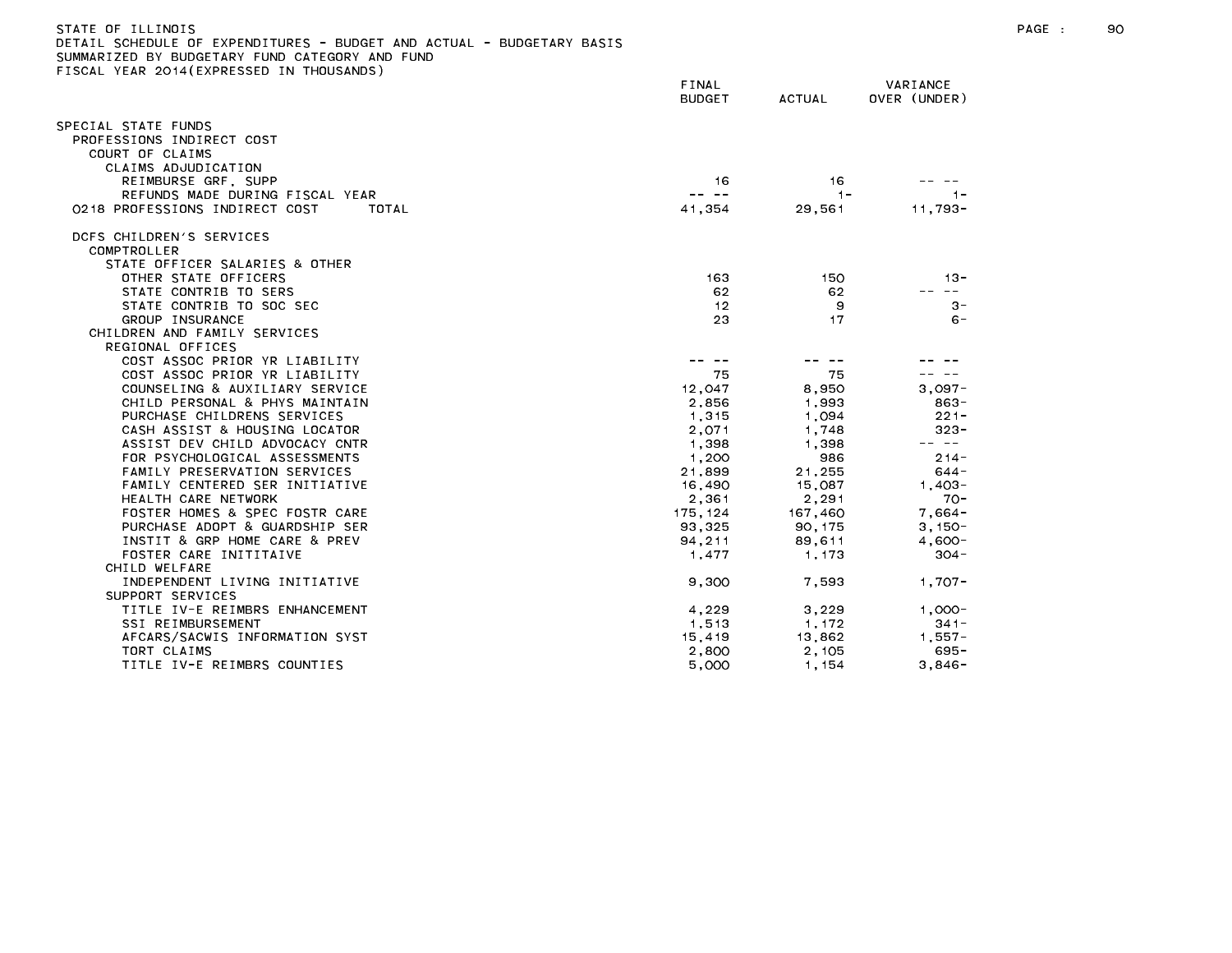| STATE OF ILLINOIS<br>DETAIL SCHEDULE OF EXPENDITURES - BUDGET AND ACTUAL - BUDGETARY BASIS<br>SUMMARIZED BY BUDGETARY FUND CATEGORY AND FUND<br>FISCAL YEAR 2014 (EXPRESSED IN THOUSANDS) | FINAL<br><b>BUDGET</b> | ACTUAL  | VARIANCE<br>OVER (UNDER) |  |
|-------------------------------------------------------------------------------------------------------------------------------------------------------------------------------------------|------------------------|---------|--------------------------|--|
| SPECIAL STATE FUNDS<br>DCFS CHILDREN'S SERVICES<br>CHILDREN AND FAMILY SERVICES                                                                                                           |                        |         |                          |  |
| CLINICAL SERVICES<br>FOSTER & ADOPT CARE TRAINING<br>COURT OF CLAIMS                                                                                                                      | 10,000                 | 5.768   | 4.232-                   |  |
| CLAIMS ADJUDICATION<br>AWARDS AND GRANTS<br>STATUTORY TRANSFERS                                                                                                                           | 1.500                  | 1.469   | $31 -$                   |  |
| TRANSFERS<br>DECHMOC MADE DUDING ETCOAL VEAD                                                                                                                                              | ____                   | $000 -$ | $000 -$                  |  |

| <b>TRANSFERS</b><br>REFUNDS MADE DURING FISCAL YEAR<br>0220 DCFS CHILDREN'S SERVICES | TOTAL | 475,870 | 880-<br>439,006 | 880-<br>$36,864-$ |
|--------------------------------------------------------------------------------------|-------|---------|-----------------|-------------------|
| STATE POLICE DUI<br>STATE POLICE<br>DIVISION OF STATE TROOPERS                       |       |         |                 |                   |
| EQUIPMENT PURCHASES<br>FORENSIC SERV & IDENTIFICATION                                |       | 1,300   | 1,275           | $25 -$            |
| STATE CRIME LABORATORIES                                                             |       | 150     | 80              | $70 -$            |
| 0222 STATE POLICE DUI                                                                | TOTAL | 1,450   | 1,355           | $95 -$            |
| CHICAGO ST UNIV ED IMPROVEMENT<br>CHICAGO STATE UNIVERSITY<br>GENERAL OPERATIONS     |       |         |                 |                   |
| ANY EXPENSES INCURRED                                                                |       | 4,600   | 4.600           |                   |
| 0223 CHICAGO ST UNIV ED IMPROVEMENT TOTAL                                            |       | 4,600   | 4,600           | O                 |
| ASBESTOS ABATEMENT<br>ATTORNEY GENERAL<br>ASBESTOS LITIGATION DIVISION               |       |         |                 |                   |
| ORDINARY & CONTINGENT EXPENSES<br>CAPITAL DEVELOPMENT BOARD<br>GENERAL OFFICE        |       | 1,700   | 1,420           | $280 -$           |
| ASBESTOS SURVEYS & EMERGENCY                                                         |       | 84      | 4               | $80 -$            |
| SURVEYING & ABATING ASBESTOS-                                                        |       | 35      |                 | $35 -$            |
| REAPPROP TO SUBSEQUENT FISCAL YEAR                                                   |       | $115 -$ |                 | 115               |
| 0224 ASBESTOS ABATEMENT                                                              | TOTAL | 1,704   | 1,424           | $280 -$           |

IL SPORTS FACILITIES

IL SPORTS FACILITIES AUTH GENERAL OFFICE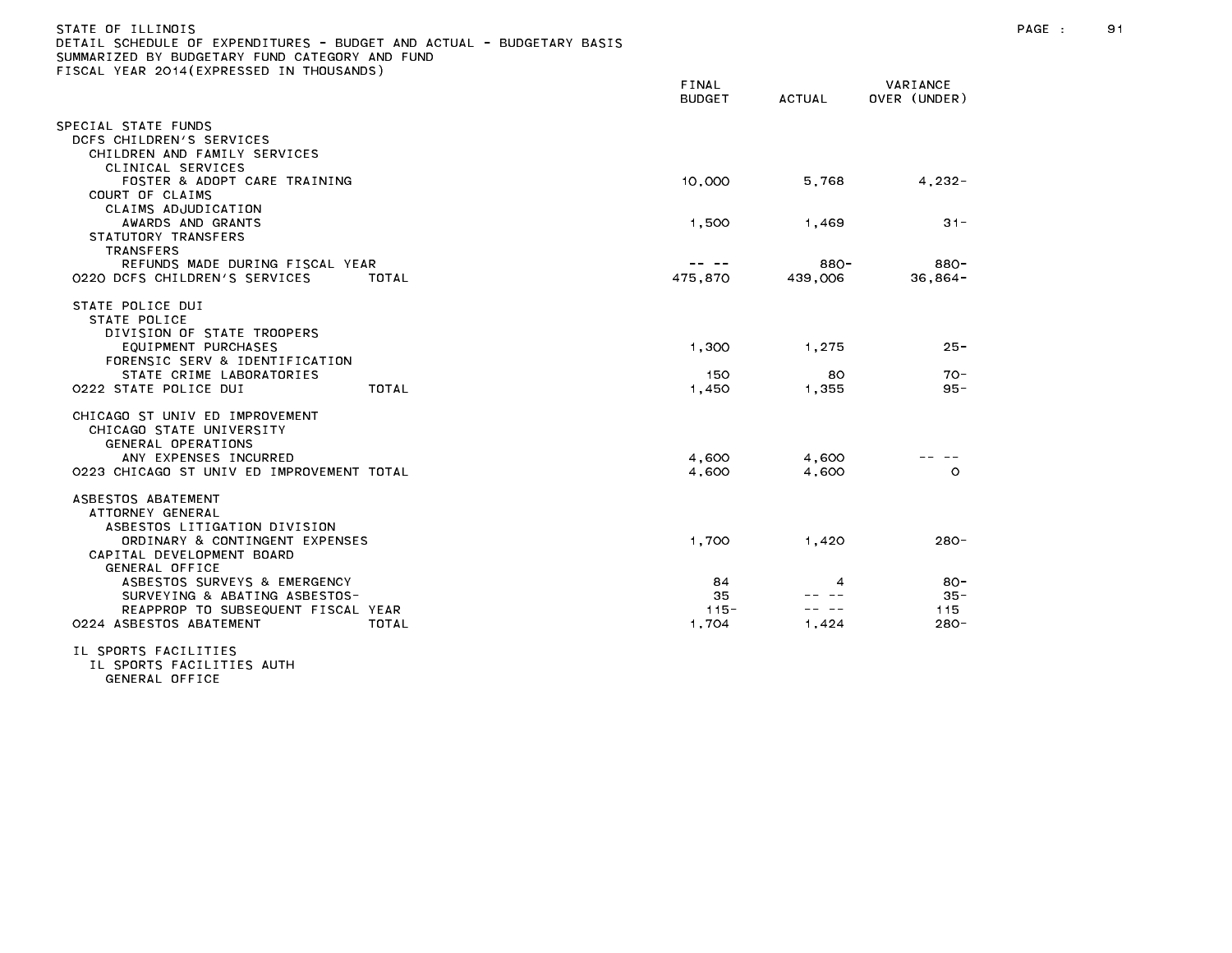| STATE OF ILLINOIS<br>DETAIL SCHEDULE OF EXPENDITURES - BUDGET AND ACTUAL - BUDGETARY BASIS<br>SUMMARIZED BY BUDGETARY FUND CATEGORY AND FUND<br>FISCAL YEAR 2014(EXPRESSED IN THOUSANDS) |                         |                          |                                | PAGE : | 92 |
|------------------------------------------------------------------------------------------------------------------------------------------------------------------------------------------|-------------------------|--------------------------|--------------------------------|--------|----|
|                                                                                                                                                                                          | FINAL<br><b>BUDGET</b>  | ACTUAL                   | VARIANCE<br>OVER (UNDER)       |        |    |
| SPECIAL STATE FUNDS<br>IL SPORTS FACILITIES<br>IL SPORTS FACILITIES AUTH<br>GENERAL OFFICE<br>FOR CORPORATE PURPOSES                                                                     | 52,730                  | 44,000                   | $8,730-$                       |        |    |
| TOTAL<br>0225 IL SPORTS FACILITIES                                                                                                                                                       | 52,730                  | 44,000                   | $8,730-$                       |        |    |
| TRAFFIC CONTROL SIGNAL PREEMPT<br>NO AGENCY NAME<br>NO ORG NAME                                                                                                                          |                         |                          |                                |        |    |
| 0226 TRAFFIC CONTROL SIGNAL PREEMPT TOTAL                                                                                                                                                | -- --<br>$\circ$        | $\circ$                  | -- --<br>$\circ$               |        |    |
| AUTISM RESEARCH CHECKOFF<br>HUMAN SERVICES<br>DD GRANTS-IN-AID&PUR OF CARE<br>COSTS ASSOC W/AUSTIM RESEARCH<br>0228 AUTISM RESEARCH CHECKOFF<br>TOTAL                                    | 100<br>100              | 48<br>48                 | $52 -$<br>52 -                 |        |    |
| MINES AND MINERALS REGULATORY<br>NATURAL RESOURCES<br>MINES AND MINERALS<br>OFFICE OF MINES & MINERALS<br>0231 MINES AND MINERALS REGULATORY TOTAL                                       | 8,000<br>8,000          | 119<br>119               | $7,881-$<br>$7,881-$           |        |    |
| INTERCITY PASSENGER RAIL<br>TRANSPORTATION<br>INTERCITY RAIL PASSENGER SERV<br>OPERATION INTERCITY RAIL SRVC<br>0233 INTERCITY PASSENGER RAIL<br>TOTAL                                   | 540<br>540              | -- --<br>$\circ$         | $540 -$<br>$540 -$             |        |    |
| IL VETERANS ASSISTANCE<br>VETERANS' AFFAIRS<br>GENERAL OFFICE<br>MAKING GRNTS/FUNDING ADD'L SRV<br>REFUNDS MADE DURING FISCAL YEAR<br>0236 IL VETERANS ASSISTANCE<br>TOTAL               | 8,300<br>-- --<br>8,300 | 1.704<br>$32 -$<br>1,672 | $6,596-$<br>$32 -$<br>$6,628-$ |        |    |
| MEDICAID FRAUD&ABUSE PREVENT<br>STATE POLICE<br>FINANCIAL FRAUD AND FORGERY<br>LUMP SUM, OPERATIONS<br>0237 MEDICAID FRAUD&ABUSE PREVENT<br>TOTAL<br>IL HEALTH FACILITIES PLANNING       | 250<br>250              | -- --<br>$\circ$         | $250 -$<br>$250 -$             |        |    |
| PUBLIC HEALTH<br>EPIDEMIOLOGY & HEALTH SYSTEMS                                                                                                                                           |                         |                          |                                |        |    |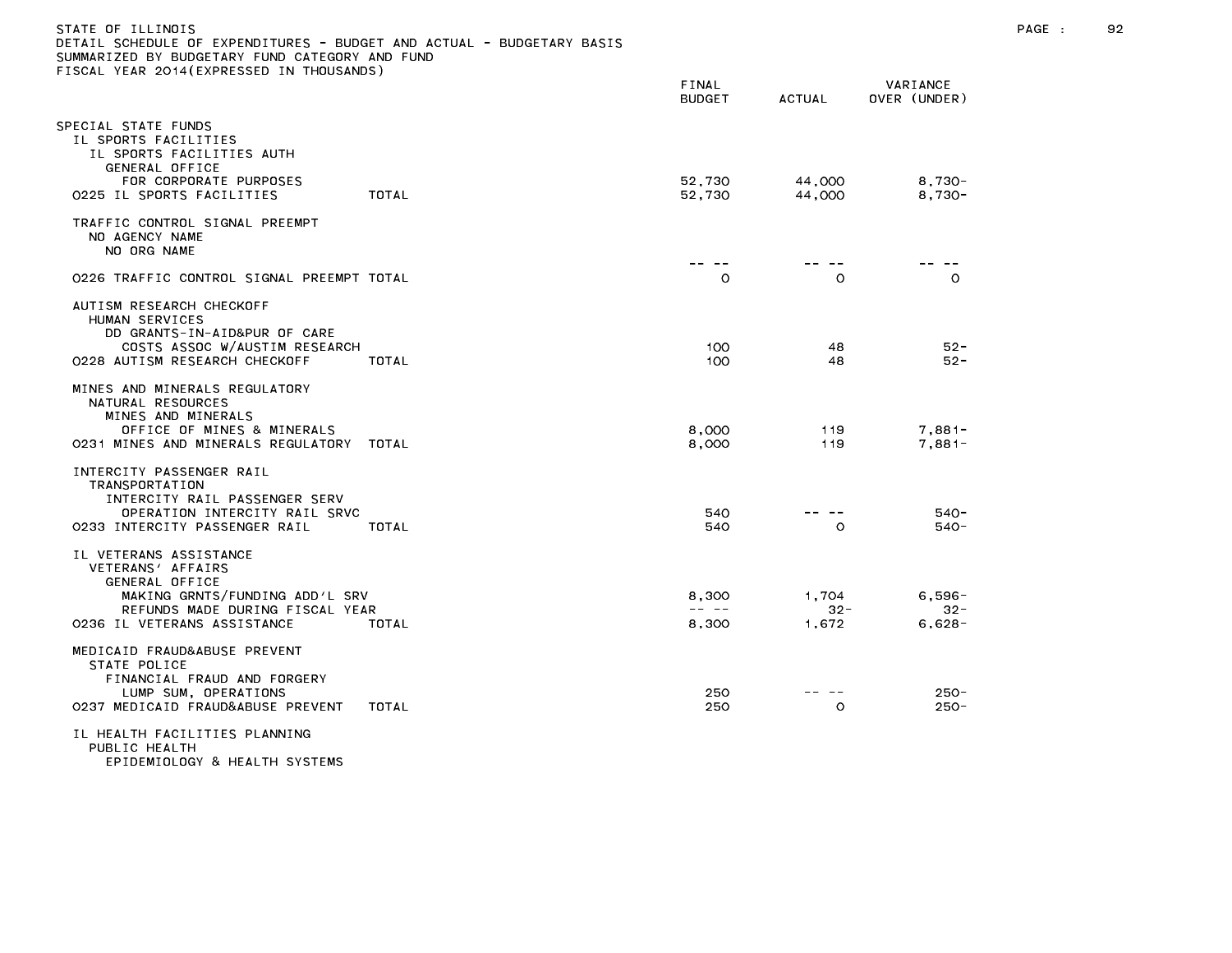| )ETAIL SCHEDULE OF EXPENDITURES – BUDGET AND ACTUAL – BUDGETARY BASIS<br>SUMMARIZED BY BUDGETARY FUND CATEGORY AND FUND                     |       |                                      |                |                                        |
|---------------------------------------------------------------------------------------------------------------------------------------------|-------|--------------------------------------|----------------|----------------------------------------|
| TISCAL YEAR 2014(EXPRESSED IN THOUSANDS)                                                                                                    |       | <b>FINAL</b><br><b>BUDGET</b>        | <b>ACTUAL</b>  | VARIANCE<br>OVER (UNDER)               |
| SPECIAL STATE FUNDS<br>IL HEALTH FACILITIES PLANNING<br>PUBLIC HEALTH                                                                       |       |                                      |                |                                        |
| EPIDEMIOLOGY & HEALTH SYSTEMS<br>LUMP SUMS AND OTHER PURPOSES<br>LUMP SUMS AND OTHER PURPOSES<br>STATUTORY TRANSFERS<br><b>TRANSFERS</b>    |       | 1,200<br>2,500                       | 883<br>946     | $317 -$<br>$1,554-$                    |
| 0238 IL HEALTH FACILITIES PLANNING TOTAL                                                                                                    |       | 3.700                                | 1.829          | $1.871 -$                              |
| EMERGENCY PUBLIC HEALTH<br>PUBLIC HEALTH<br>OFFICE OF HEALTH PROTECTION<br>LUMP SUMS AND OTHER PURPOSES<br>UNIVERSITY OF ILLINOIS           |       | 5,100                                | 4,251          | 849-                                   |
| GENERAL OPERATIONS<br>EMERGENCY MOSQUITO ABATEMENT<br>STATUTORY TRANSFERS<br><b>TRANSFERS</b>                                               |       | 200                                  | 200            |                                        |
| REFUNDS MADE DURING FISCAL YEAR<br>0240 EMERGENCY PUBLIC HEALTH                                                                             | TOTAL | 5.300                                | $7 -$<br>4.444 | $7 -$<br>856-                          |
| TOMA CONSUMER PROTECTION<br>FINANCIAL AND PROFESSIONAL REG<br>CONSUMER PROTECTION-FI<br>REFUNDS, N.E.C.                                     |       |                                      |                |                                        |
| 0241 TOMA CONSUMER PROTECTION                                                                                                               | TOTAL | $\circ$                              | $\Omega$       | $\circ$                                |
| ISAC ACCOUNTS RECEIVABLE<br>IL STUDENT ASSISTANCE COMM<br>EXECUTIVE DIVISION ADMIN<br>LUMP SUM, OPERATIONS<br>0242 ISAC ACCOUNTS RECEIVABLE | TOTAL | 300<br>300                           | 75<br>75       | $225 -$<br>$225 -$                     |
| CREDIT UNION<br>FINANCIAL AND PROFESSIONAL REG<br>CREDIT UNION-FI                                                                           |       |                                      |                |                                        |
| REGULAR POSITIONS<br>STATE EMPLOYEE RETIREMENT                                                                                              |       | 2,361<br>952                         | 1,822<br>735   | 539-<br>$217 -$                        |
| SOC SEC/MEDICARE CONTRIBUTIONS                                                                                                              |       | 181                                  | 135            | $46 -$                                 |
| EMPLOYER CONTRB GRP INSURANCE                                                                                                               |       | 575                                  | 433            | $142 -$                                |
| CONTRACTUAL SERVICES<br>TRAVEL                                                                                                              |       | 45<br>261                            | 17<br>194      | $28 -$<br>$67 -$                       |
| REFUNDS, N.E.C.                                                                                                                             |       | $\qquad \qquad \cdots \qquad \qquad$ | -- --          | $\qquad \qquad -$<br>$\qquad \qquad -$ |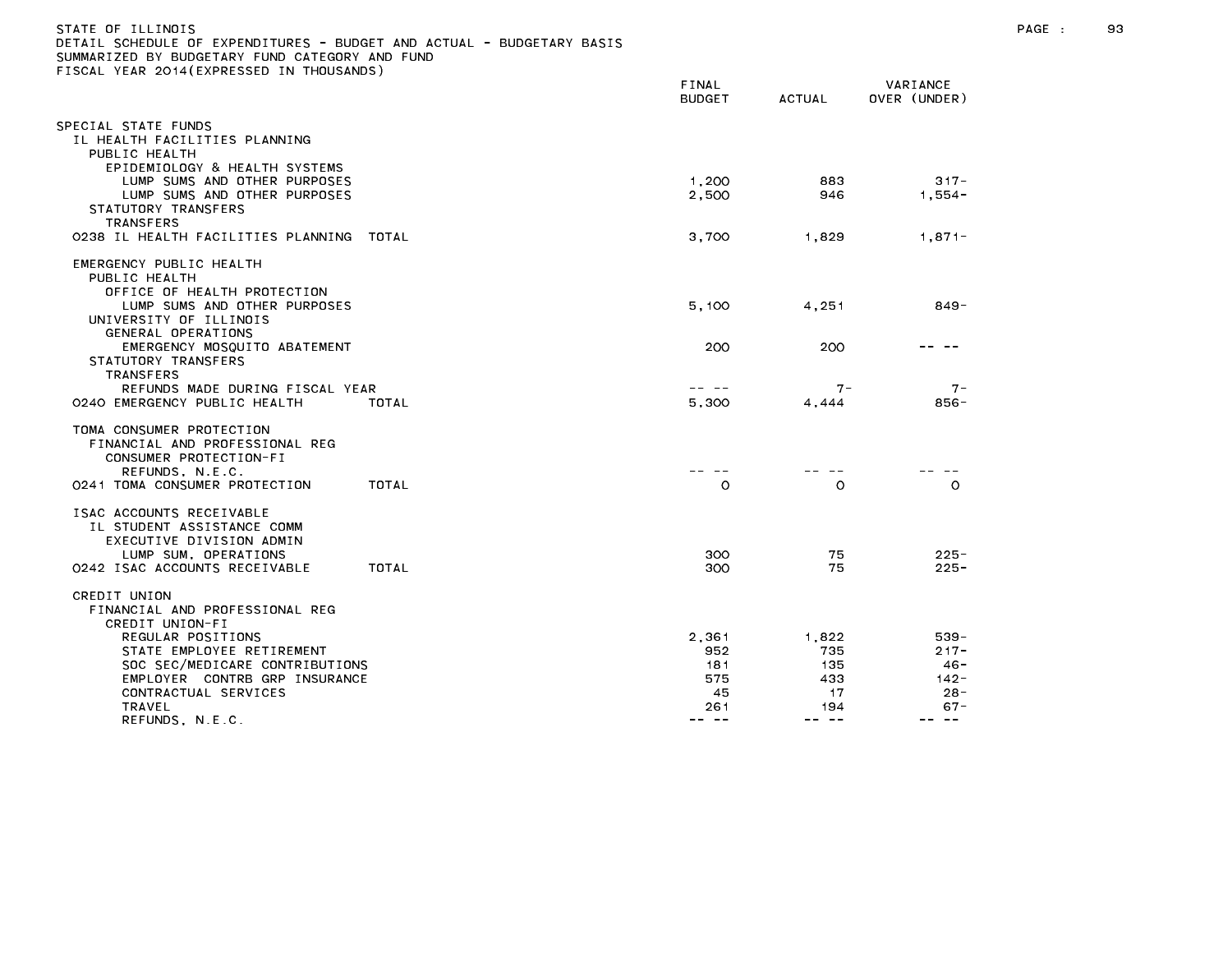| STATE OF ILLINOIS                                                     |   |
|-----------------------------------------------------------------------|---|
| DETAIL SCHEDULE OF EXPENDITURES - BUDGET AND ACTUAL - BUDGETARY BASIS |   |
| SUMMARIZED BY BUDGETARY FUND CATEGORY AND FUND                        |   |
| FISCAL YEAR 2014(EXPRESSED IN THOUSANDS)                              |   |
|                                                                       | . |

|                                                                                                                         |                                                                                                                                                              |       | FINAL<br><b>BUDGET</b>                            | <b>ACTUAL</b>                                   | VARIANCE<br>OVER (UNDER)                                           |  |
|-------------------------------------------------------------------------------------------------------------------------|--------------------------------------------------------------------------------------------------------------------------------------------------------------|-------|---------------------------------------------------|-------------------------------------------------|--------------------------------------------------------------------|--|
| SPECIAL STATE FUNDS<br>CREDIT UNION<br>STATUTORY TRANSFERS<br><b>TRANSFERS</b><br>0243 CREDIT UNION                     |                                                                                                                                                              | TOTAL | 4,375                                             | 3,336                                           | $1,039-$                                                           |  |
|                                                                                                                         | SAVINGS & RESID FINANCE REG<br>FINANCIAL AND PROFESSIONAL REG<br>SAVINGS&RESIDENT'L FIN REG-BRE                                                              |       |                                                   |                                                 |                                                                    |  |
| TRAVEL<br>STATUTORY TRANSFERS                                                                                           | REGULAR POSITIONS<br>STATE EMPLOYEE RETIREMENT<br>SOC SEC/MEDICARE CONTRIBUTIONS<br>EMPLOYER CONTRB GRP INSURANCE<br>CONTRACTUAL SERVICES<br>REFUNDS, N.E.C. |       | 1,912<br>771<br>146<br>529<br>135<br>165<br>-- -- | 1,523<br>615<br>111<br>427<br>42<br>22<br>-- -- | $389 -$<br>156-<br>$35 -$<br>$102 -$<br>$93 -$<br>$143 -$<br>- - - |  |
| <b>TRANSFERS</b>                                                                                                        | 0244 SAVINGS & RESID FINANCE REG                                                                                                                             | TOTAL | 3,658                                             | 2,740                                           | $918 -$                                                            |  |
| <b>FAIR &amp; EXPOSITION</b><br><b>AGRICULTURE</b><br>STATUTORY TRANSFERS<br><b>TRANSFERS</b><br>0245 FAIR & EXPOSITION | COUNTY FAIRS & HORSE RACING<br>DISTRIBUTE TO COUNTY FAIRS                                                                                                    | TOTAL | 900<br>900                                        | 900<br>900                                      | $\circ$                                                            |  |
| STATE POLICE VEHICLE<br>STATE POLICE                                                                                    | DIVISION OF ADMINISTRATION<br>LUMP SUMS AND OTHER PURPOSES<br>0246 STATE POLICE VEHICLE                                                                      | TOTAL | 12,000<br>12,000                                  | 9,664<br>9,664                                  | $2,336-$<br>$2,336-$                                               |  |
| NO AGENCY NAME<br>NO ORG NAME                                                                                           | SO SUBURBAN AIRPORT IMPROVEMNT                                                                                                                               |       |                                                   |                                                 |                                                                    |  |
|                                                                                                                         | 0249 SO SUBURBAN AIRPORT IMPROVEMNT TOTAL                                                                                                                    |       | $\circ$                                           | $\circ$                                         | $\circ$                                                            |  |
|                                                                                                                         |                                                                                                                                                              |       |                                                   |                                                 |                                                                    |  |

RIVERFRONT DEVELOPMENT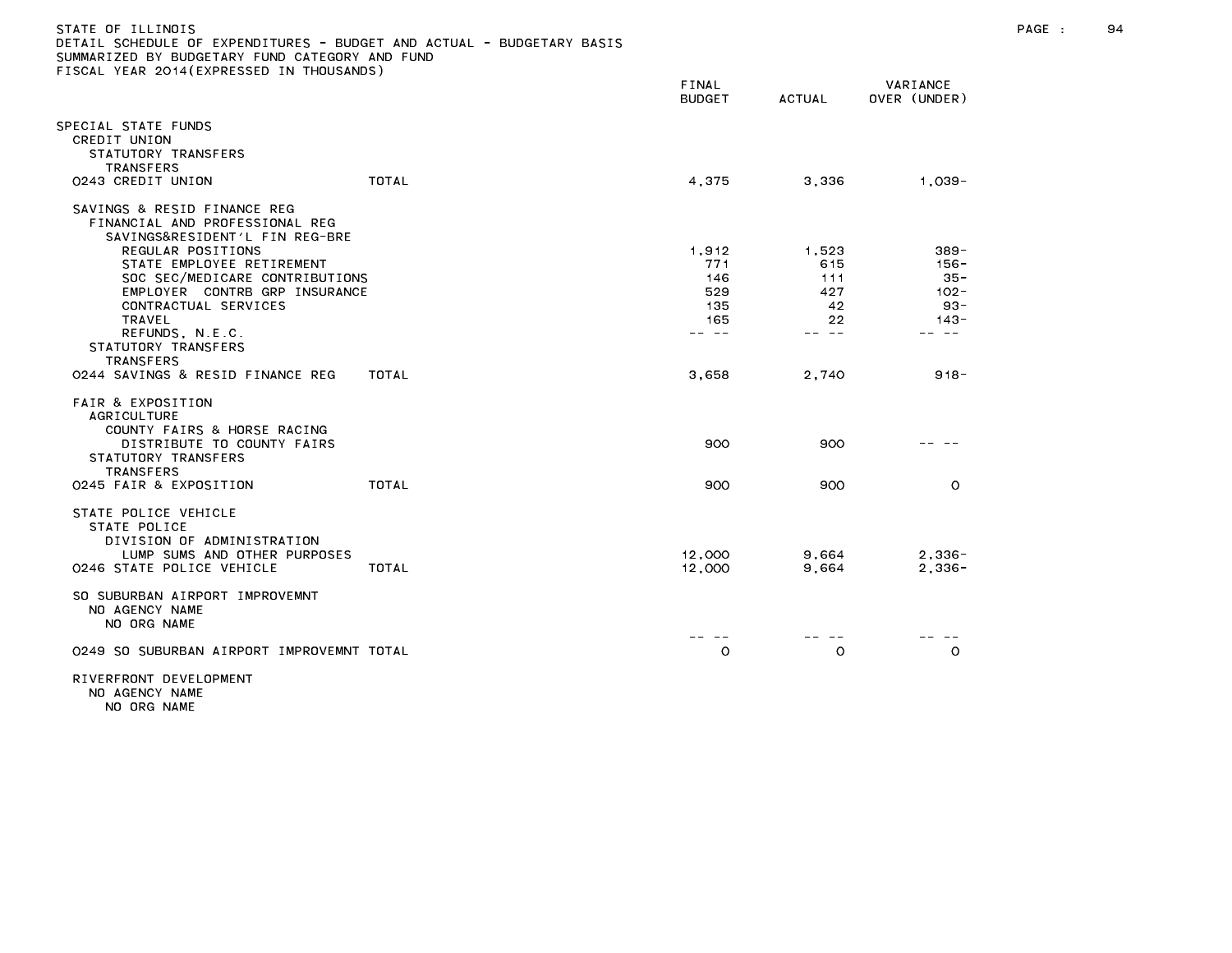| DETAIL SCHEDULE OF EXPENDITURES - BUDGET AND ACTUAL - BUDGETARY BASIS |
|-----------------------------------------------------------------------|
| SUMMARIZED BY BUDGETARY FUND CATEGORY AND FUND                        |
| FISCAL YEAR 2014(EXPRESSED IN THOUSANDS)                              |

|                                                                                                            | FINAL<br><b>BUDGET</b> | <b>ACTUAL</b>  | VARIANCE<br>OVER (UNDER) |
|------------------------------------------------------------------------------------------------------------|------------------------|----------------|--------------------------|
| SPECIAL STATE FUNDS<br>RIVERFRONT DEVELOPMENT<br>NO AGENCY NAME<br>NO ORG NAME                             |                        |                |                          |
| 0253 RIVERFRONT DEVELOPMENT<br>TOTAL                                                                       | $\circ$                | $\circ$        | $\circ$                  |
| PUBLIC HEALTH WATER PERMIT<br>PUBLIC HEALTH<br>OFFICE OF HEALTH PROTECTION<br>LUMP SUMS AND OTHER PURPOSES | 200                    | 67             | $133 -$                  |
| 0256 PUBLIC HEALTH WATER PERMIT<br>TOTAL                                                                   | 200                    | 67             | $133 -$                  |
| NURSING DEDICATED & PROFESSNL<br>FINANCIAL AND PROFESSIONAL REG<br>NURSE-DPR                               |                        |                |                          |
| REGULAR POSITIONS                                                                                          | 1,141                  | 881            | 260-                     |
| STATE EMPLOYEE RETIREMENT                                                                                  | 460                    | 360            | $100 -$                  |
| SOC SEC/MEDICARE CONTRIBUTIONS                                                                             | 87                     | 65             | $22 -$                   |
| EMPLOYER CONTRB GRP INSURANCE                                                                              | 299                    | 216            | $83 -$                   |
| CONTRACTUAL SERVICES                                                                                       | 127                    | 113            | $14 -$                   |
| <b>TRAVEL</b>                                                                                              | 24                     | $\overline{4}$ | $20 -$                   |
| LUMP SUMS AND OTHER PURPOSES                                                                               | 500<br><b>1000 mm</b>  | 16<br>$- -$    | 484 -                    |
| REFUNDS, N.E.C.                                                                                            |                        |                |                          |
| PUBLIC HEALTH                                                                                              |                        |                |                          |
| EPIDEMIOLOGY & HEALTH SYSTEMS                                                                              |                        |                |                          |
| LUMP SUMS AND OTHER PURPOSES<br>STATUTORY TRANSFERS                                                        | 1,200                  | 1,200          |                          |
| <b>TRANSFERS</b>                                                                                           |                        |                |                          |
| 0258 NURSING DEDICATED & PROFESSNL<br>TOTAL                                                                | 3,838                  | 2.855          | $983 -$                  |
| OPTOMETRIC LICN & DISC BRD<br>FINANCIAL AND PROFESSIONAL REG<br>OPTOMETRIC-DPR                             |                        |                |                          |
| REGULAR POSITIONS                                                                                          | 136                    | 72             | $64 -$                   |
| STATE EMPLOYEE RETIREMENT                                                                                  | 55                     | 29             | $26 -$                   |
| SOC SEC/MEDICARE CONTRIBUTIONS                                                                             | 11                     | 5              | $6 -$                    |
| EMPLOYER CONTRB GRP INSURANCE                                                                              | 46                     | 27             | $19 -$                   |
| CONTRACTUAL SERVICES                                                                                       | 73                     | 15             | $58 -$                   |
| TRAVEL                                                                                                     | 12                     | -1             | $11 -$                   |
| REFUNDS, N.E.C.                                                                                            | $\sim$ $-$             | $\sim$ $-$     |                          |
| IL STUDENT ASSISTANCE COMM                                                                                 |                        |                |                          |
| IL STUDENT GRANT PROGS DIV ADM                                                                             |                        |                |                          |
| AWARDS AND GRANTS TO STUDENTS                                                                              | 50                     | 50             |                          |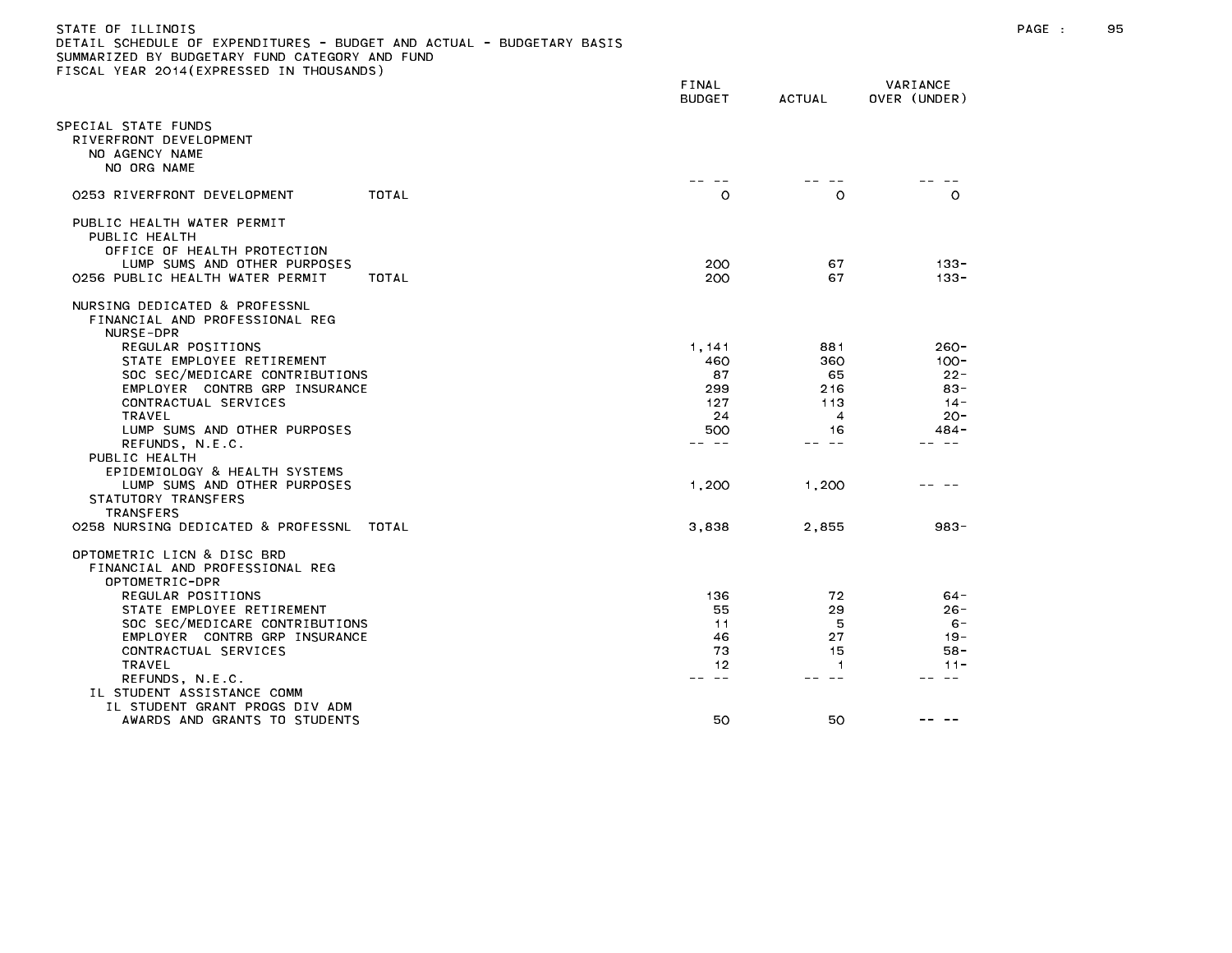| DETAIL SCHEDULE UF EXPENDITURES - BUDGET AND ACTUAL - BUDGETARY BASIS<br>SUMMARIZED BY BUDGETARY FUND CATEGORY AND FUND<br>FISCAL YEAR 2014 (EXPRESSED IN THOUSANDS) |                 |                |                          |
|----------------------------------------------------------------------------------------------------------------------------------------------------------------------|-----------------|----------------|--------------------------|
|                                                                                                                                                                      | FINAL<br>BUDGET | <b>ACTUAL</b>  | VARIANCE<br>OVER (UNDER) |
| SPECIAL STATE FUNDS<br>OPTOMETRIC LICN & DISC BRD<br>STATUTORY TRANSFERS<br>TRANSFERS                                                                                |                 |                |                          |
| 0259 OPTOMETRIC LICN & DISC BRD<br>TOTAL                                                                                                                             | 383             | 199            | $184 -$                  |
| FISH & WILDLIFE ENDOWMENT<br><b>TREASURER</b><br>NO ORG NAME                                                                                                         |                 |                |                          |
| TOTAL<br>0260 FISH & WILDLIFE ENDOWMENT                                                                                                                              | $\circ$         | $\circ$        | $\circ$                  |
| UNDERGROUND RESOURCE CONSERV<br>NATURAL RESOURCES<br>GENERAL OFFICE OPERATIONS<br>CONTRACTUAL SERVICES                                                               | 63              | 55             | $8 -$                    |
| MINES AND MINERALS                                                                                                                                                   |                 |                |                          |
| REGULAR POSITIONS<br>STATE EMPLOYEE RETIREMENT                                                                                                                       | 461<br>186      | 401<br>162     | $60 -$<br>$24 -$         |
| SOC SEC/MEDICARE CONTRIBUTIONS                                                                                                                                       | 35              | 29             | $6 -$                    |
| EMPLOYER CONTRB GRP INSURANCE                                                                                                                                        | 178             | 117            | $61 -$                   |
| CONTRACTUAL SERVICES                                                                                                                                                 | 45              | 45             | $\sim$ $-$               |
| TRAVEL<br>COMMODITIES                                                                                                                                                | 6<br>5          | з<br>3         | $3 -$<br>$2-$            |
| <b>PRINTING</b>                                                                                                                                                      | 3               | 1              | $2 -$                    |
| EQUIPMENT                                                                                                                                                            | 3               | $\sim$ $-$     | $3 -$                    |
| ELECTRONIC DATA PROCESSING                                                                                                                                           | 4               | з              | $1 -$                    |
| TELECOMMUNICATION                                                                                                                                                    | 16              | 14             | $2 -$                    |
| OPERATION OF AUTO EQUIPMENT<br>INTEREST PENALTY ESCROW                                                                                                               | 63<br>1         | 59<br>$- -$    | 4 -<br>$1 -$             |
| REFUNDS, N.E.C.                                                                                                                                                      | -- --           | - -            |                          |
| STATUTORY TRANSFERS                                                                                                                                                  |                 |                |                          |
| TRANSFERS                                                                                                                                                            |                 |                |                          |
| 0261 UNDERGROUND RESOURCE CONSERV<br>TOTAL                                                                                                                           | 1,069           | 892            | $177 -$                  |
| MANDATORY ARBITRATION<br>SUPREME COURT<br>SUPREME COURT                                                                                                              |                 |                |                          |
| MANDATORY ARBITRATION PROGRAMS<br>COURT OF CLAIMS                                                                                                                    | 26,515          | 4,196          | $22, 319 -$              |
| CLAIMS ADJUDICATION<br>REIMBURSE GRF, SUPP                                                                                                                           | $\overline{2}$  | $\overline{2}$ |                          |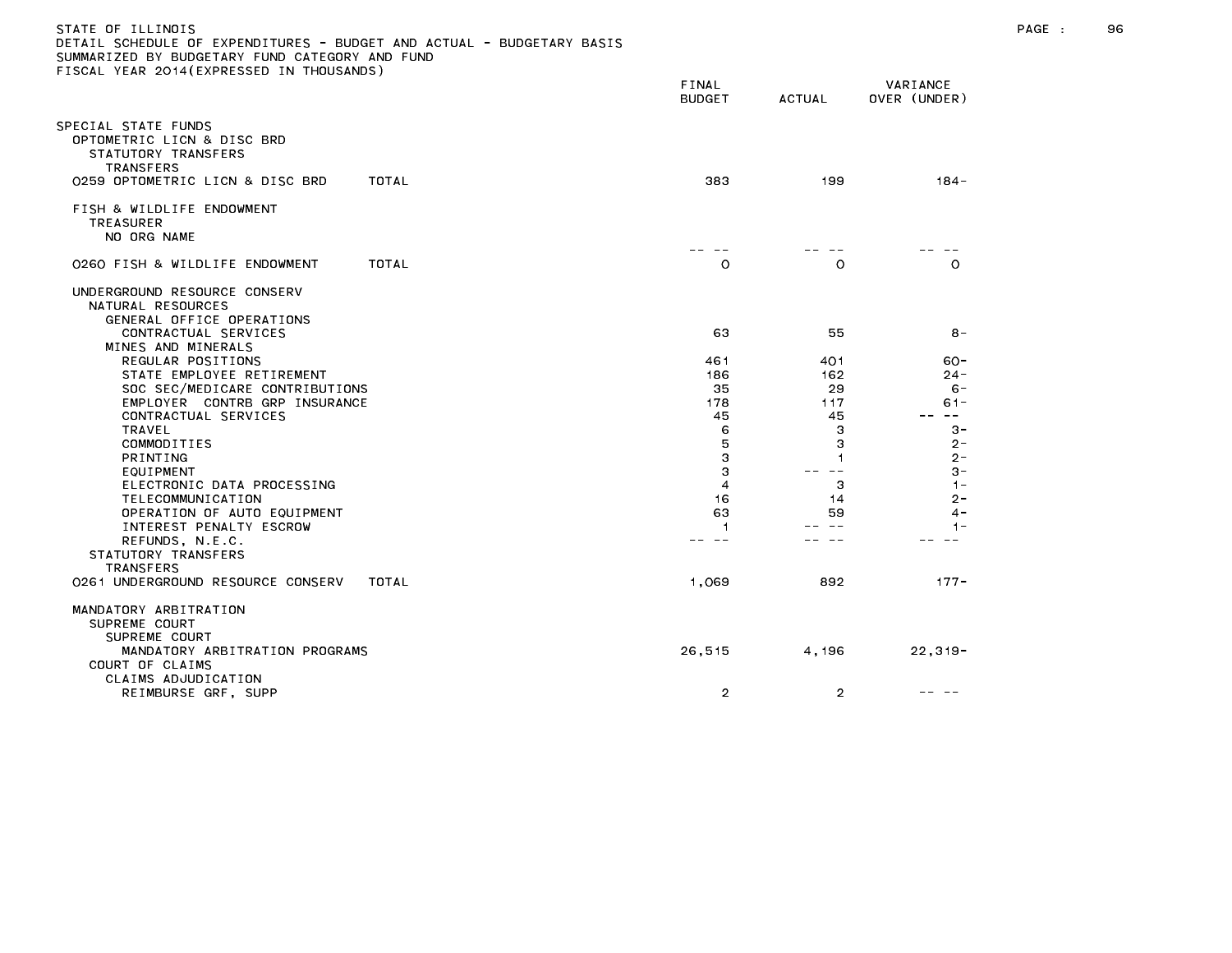| STATE OF ILLINOIS                                                     |  |
|-----------------------------------------------------------------------|--|
| DETAIL SCHEDULE OF EXPENDITURES - BUDGET AND ACTUAL - BUDGETARY BASIS |  |
| SUMMARIZED BY BUDGETARY FUND CATEGORY AND FUND                        |  |
| FISCAL YEAR 2014(EXPRESSED IN THOUSANDS)                              |  |

|                                                                                                           | FINAL<br><b>BUDGET</b>                                                                                                                                                                                                                                                                                                                                                                       | <b>ACTUAL</b>                                                                                                                                                                                                                                                                                                                                                                                | VARIANCE<br>OVER (UNDER)                                                                                                                                                                                                                                                                                                                                                                     |
|-----------------------------------------------------------------------------------------------------------|----------------------------------------------------------------------------------------------------------------------------------------------------------------------------------------------------------------------------------------------------------------------------------------------------------------------------------------------------------------------------------------------|----------------------------------------------------------------------------------------------------------------------------------------------------------------------------------------------------------------------------------------------------------------------------------------------------------------------------------------------------------------------------------------------|----------------------------------------------------------------------------------------------------------------------------------------------------------------------------------------------------------------------------------------------------------------------------------------------------------------------------------------------------------------------------------------------|
| SPECIAL STATE FUNDS<br>MANDATORY ARBITRATION<br>SUPREME COURT                                             |                                                                                                                                                                                                                                                                                                                                                                                              |                                                                                                                                                                                                                                                                                                                                                                                              |                                                                                                                                                                                                                                                                                                                                                                                              |
| SUPREME COURT<br>AWARDS AND GRANTS, SUPP<br>STATUTORY TRANSFERS<br><b>TRANSFERS</b>                       | $\overline{2}$                                                                                                                                                                                                                                                                                                                                                                               | $\overline{2}$                                                                                                                                                                                                                                                                                                                                                                               |                                                                                                                                                                                                                                                                                                                                                                                              |
| REFUNDS MADE DURING FISCAL YEAR<br>0262 MANDATORY ARBITRATION<br>TOTAL                                    | 26,519                                                                                                                                                                                                                                                                                                                                                                                       | $4 -$<br>4,196                                                                                                                                                                                                                                                                                                                                                                               | $\mathbf{4}$ –<br>$22, 323 -$                                                                                                                                                                                                                                                                                                                                                                |
| STATE RAIL FREIGHT LOAN REPAY<br><b>TRANSPORTATION</b><br>INTERCITY RAIL PASSENGER SERV                   |                                                                                                                                                                                                                                                                                                                                                                                              |                                                                                                                                                                                                                                                                                                                                                                                              |                                                                                                                                                                                                                                                                                                                                                                                              |
| STATE RAIL FREIGHT LOAN REPAY<br>STATE RAIL FREIGHT LOAN REPAY<br>STATUTORY TRANSFERS<br><b>TRANSFERS</b> | 2,700<br>14,795                                                                                                                                                                                                                                                                                                                                                                              | 180                                                                                                                                                                                                                                                                                                                                                                                          | $2,700-$<br>$14.615 -$                                                                                                                                                                                                                                                                                                                                                                       |
| REAPPROP TO SUBSEQUENT FISCAL YEAR<br>O265 STATE RAIL FREIGHT LOAN REPAY TOTAL                            | $17,315 -$<br>180                                                                                                                                                                                                                                                                                                                                                                            | 180                                                                                                                                                                                                                                                                                                                                                                                          | 17,315<br>O                                                                                                                                                                                                                                                                                                                                                                                  |
| VOTERS' GUIDE<br>NO AGENCY NAME<br>NO ORG NAME                                                            |                                                                                                                                                                                                                                                                                                                                                                                              |                                                                                                                                                                                                                                                                                                                                                                                              |                                                                                                                                                                                                                                                                                                                                                                                              |
| TOTAL<br>0266 VOTERS' GUIDE                                                                               | $\circ$                                                                                                                                                                                                                                                                                                                                                                                      | $\circ$                                                                                                                                                                                                                                                                                                                                                                                      | $\circ$                                                                                                                                                                                                                                                                                                                                                                                      |
| WATER REVOLVING<br>ENVIRONMENTAL PROTECT AGENCY<br>ADMINISTRATION                                         |                                                                                                                                                                                                                                                                                                                                                                                              |                                                                                                                                                                                                                                                                                                                                                                                              |                                                                                                                                                                                                                                                                                                                                                                                              |
| CONTRACTUAL SERVICES                                                                                      | 943                                                                                                                                                                                                                                                                                                                                                                                          | 943                                                                                                                                                                                                                                                                                                                                                                                          |                                                                                                                                                                                                                                                                                                                                                                                              |
| ELECTRONIC DATA PROCESSING                                                                                | 355                                                                                                                                                                                                                                                                                                                                                                                          | 316                                                                                                                                                                                                                                                                                                                                                                                          | $39 -$                                                                                                                                                                                                                                                                                                                                                                                       |
| BUREAU OF WATER                                                                                           |                                                                                                                                                                                                                                                                                                                                                                                              |                                                                                                                                                                                                                                                                                                                                                                                              |                                                                                                                                                                                                                                                                                                                                                                                              |
| FOR ADMINISTRATIVE COSTS<br>FOR PROGRAM SUPPORT COSTS                                                     | 3,434<br>10,996                                                                                                                                                                                                                                                                                                                                                                              | 3,144<br>9,934                                                                                                                                                                                                                                                                                                                                                                               | $290 -$<br>1,062-                                                                                                                                                                                                                                                                                                                                                                            |
| FOR ADMINISTRATIVE COSTS                                                                                  | 2.069                                                                                                                                                                                                                                                                                                                                                                                        | 1.763                                                                                                                                                                                                                                                                                                                                                                                        | $306 -$                                                                                                                                                                                                                                                                                                                                                                                      |
| FOR PROGRAM SUPPORT COSTS                                                                                 | 3,067                                                                                                                                                                                                                                                                                                                                                                                        | 2,974                                                                                                                                                                                                                                                                                                                                                                                        | $93 -$                                                                                                                                                                                                                                                                                                                                                                                       |
| FINANCIAL ASSIST TO LOCAL GOV                                                                             | $\frac{1}{2} \frac{1}{2} \frac{1}{2} \frac{1}{2} \frac{1}{2} \frac{1}{2} \frac{1}{2} \frac{1}{2} \frac{1}{2} \frac{1}{2} \frac{1}{2} \frac{1}{2} \frac{1}{2} \frac{1}{2} \frac{1}{2} \frac{1}{2} \frac{1}{2} \frac{1}{2} \frac{1}{2} \frac{1}{2} \frac{1}{2} \frac{1}{2} \frac{1}{2} \frac{1}{2} \frac{1}{2} \frac{1}{2} \frac{1}{2} \frac{1}{2} \frac{1}{2} \frac{1}{2} \frac{1}{2} \frac{$ | $\frac{1}{2} \frac{1}{2} \frac{1}{2} \frac{1}{2} \frac{1}{2} \frac{1}{2} \frac{1}{2} \frac{1}{2} \frac{1}{2} \frac{1}{2} \frac{1}{2} \frac{1}{2} \frac{1}{2} \frac{1}{2} \frac{1}{2} \frac{1}{2} \frac{1}{2} \frac{1}{2} \frac{1}{2} \frac{1}{2} \frac{1}{2} \frac{1}{2} \frac{1}{2} \frac{1}{2} \frac{1}{2} \frac{1}{2} \frac{1}{2} \frac{1}{2} \frac{1}{2} \frac{1}{2} \frac{1}{2} \frac{$ | $\frac{1}{2} \frac{1}{2} \frac{1}{2} \frac{1}{2} \frac{1}{2} \frac{1}{2} \frac{1}{2} \frac{1}{2} \frac{1}{2} \frac{1}{2} \frac{1}{2} \frac{1}{2} \frac{1}{2} \frac{1}{2} \frac{1}{2} \frac{1}{2} \frac{1}{2} \frac{1}{2} \frac{1}{2} \frac{1}{2} \frac{1}{2} \frac{1}{2} \frac{1}{2} \frac{1}{2} \frac{1}{2} \frac{1}{2} \frac{1}{2} \frac{1}{2} \frac{1}{2} \frac{1}{2} \frac{1}{2} \frac{$ |
| FINANCIAL ASSIST TO LOCAL GOV                                                                             | 350,000                                                                                                                                                                                                                                                                                                                                                                                      | 3,523                                                                                                                                                                                                                                                                                                                                                                                        | $346, 477 -$                                                                                                                                                                                                                                                                                                                                                                                 |
| FINANCIAL ASSIST TO LOCAL GOV                                                                             | 505,969                                                                                                                                                                                                                                                                                                                                                                                      | 178,452                                                                                                                                                                                                                                                                                                                                                                                      | $327,517-$                                                                                                                                                                                                                                                                                                                                                                                   |
| FINANCIAL ASSIST TO LOCAL GOV                                                                             | 150,000                                                                                                                                                                                                                                                                                                                                                                                      | 1.192                                                                                                                                                                                                                                                                                                                                                                                        | 148,808-                                                                                                                                                                                                                                                                                                                                                                                     |
| FINANCIAL ASSIST TO LOCAL GOV                                                                             | 387,073                                                                                                                                                                                                                                                                                                                                                                                      | 88,567                                                                                                                                                                                                                                                                                                                                                                                       | $298,506-$                                                                                                                                                                                                                                                                                                                                                                                   |
| FINANCIAL ASSISTANCE PROGRAM                                                                              | 2,000                                                                                                                                                                                                                                                                                                                                                                                        | $- - - - -$<br>-- --                                                                                                                                                                                                                                                                                                                                                                         | $2,000-$                                                                                                                                                                                                                                                                                                                                                                                     |
| FINANCIAL ASSISTANCE PROGRAM                                                                              | 5,000                                                                                                                                                                                                                                                                                                                                                                                        |                                                                                                                                                                                                                                                                                                                                                                                              | $5,000 -$                                                                                                                                                                                                                                                                                                                                                                                    |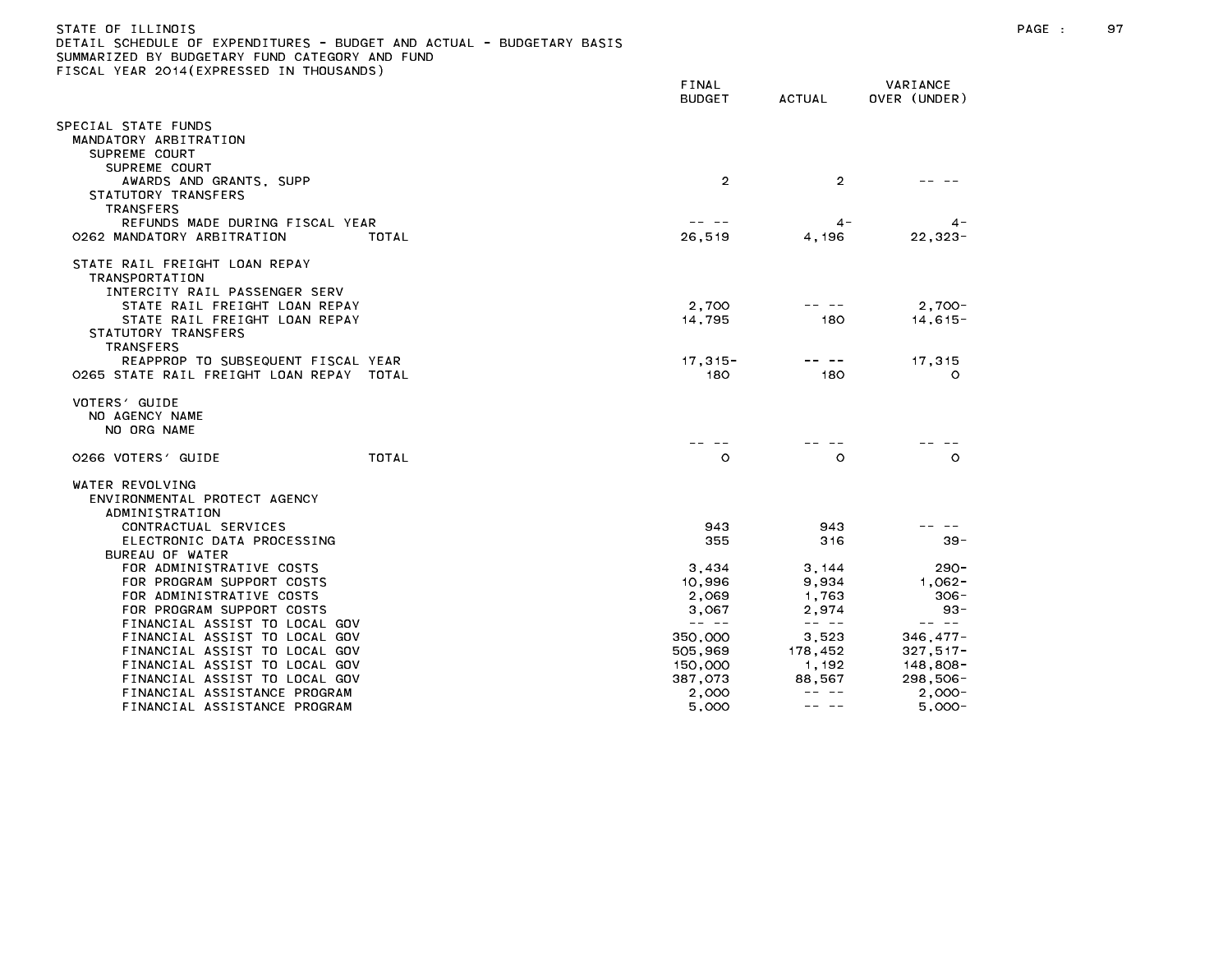| JETAIL SUMEDULE UF EXPENDITURES - BUDGET AND AUTUAL - BUDGETARY BASIS<br>SUMMARIZED BY BUDGETARY FUND CATEGORY AND FUND |       |                                |               |              |
|-------------------------------------------------------------------------------------------------------------------------|-------|--------------------------------|---------------|--------------|
| FISCAL YEAR 2014(EXPRESSED IN THOUSANDS)                                                                                |       |                                |               |              |
|                                                                                                                         |       | <b>FINAL</b>                   |               | VARIANCE     |
|                                                                                                                         |       | <b>BUDGET</b>                  | <b>ACTUAL</b> | OVER (UNDER) |
| SPECIAL STATE FUNDS                                                                                                     |       |                                |               |              |
| WATER REVOLVING                                                                                                         |       |                                |               |              |
| ENVIRONMENTAL PROTECT AGENCY                                                                                            |       |                                |               |              |
| ADMINISTRATION                                                                                                          |       |                                |               |              |
| GREEN INFRASTRUCTURE FINANCIAL                                                                                          |       | 7.245                          | 3.330         | $3.915 -$    |
| FINANCIAL ASSISTANCE PROGRAM                                                                                            |       | 41                             | -- --         | $41 -$       |
|                                                                                                                         |       |                                | -- --         |              |
| REAPPROP TO SUBSEQUENT FISCAL YEAR                                                                                      |       | $1, 132, 264 -$<br>$- - - - -$ |               | 1, 132, 264  |
| REFUNDS MADE DURING FISCAL YEAR                                                                                         |       |                                | 46 -          | $46 -$       |
| 0270 WATER REVOLVING                                                                                                    | TOTAL | 295.928                        | 294,092       | $1.836 -$    |
| LASALLE VETERANS HOME                                                                                                   |       |                                |               |              |
| VETERANS' AFFAIRS                                                                                                       |       |                                |               |              |
| LASALLE VETERANS' HOME                                                                                                  |       |                                |               |              |
| REGULAR POSITIONS                                                                                                       |       | 5,655                          | 3,261         | $2,394-$     |
| STATE EMPLOYEE RETIREMENT                                                                                               |       | 2,280                          | 1,315         | 965-         |
| SOC SEC/MEDICARE CONTRIBUTIONS                                                                                          |       | 433                            | 239           | $194 -$      |
| CONTRACTUAL SERVICES                                                                                                    |       | 2,254                          | 1.745         | $509 -$      |
| TRAVEL                                                                                                                  |       | 8                              | 4             | $4 -$        |
| COMMODITIES                                                                                                             |       | 1,198                          | 1,125         | $73 -$       |
| PRINTING                                                                                                                |       | 10                             | 9             | $1 -$        |
| EQUIPMENT                                                                                                               |       | 80                             | 62            | $18 -$       |
| ELECTRONIC DATA PROCESSING                                                                                              |       | 26                             | 13            | $13 -$       |
| TELECOMMUNICATION                                                                                                       |       | 55                             | 51            | $4 -$        |
| OPERATION OF AUTO EQUIPMENT                                                                                             |       | 25                             | 13            | $12 -$       |
| PERMANENT IMPROVEMENTS                                                                                                  |       | 25                             | 10            | $15 -$       |
| REFUNDS, N.E.C.                                                                                                         |       | -- --                          | -- --         |              |
| COURT OF CLAIMS                                                                                                         |       |                                |               |              |
| CLAIMS ADJUDICATION                                                                                                     |       |                                |               |              |
| REIMBURSE GRF, SUPP                                                                                                     |       |                                |               |              |
| REFUNDS MADE DURING FISCAL YEAR                                                                                         |       |                                | $2 -$         | $2 -$        |
| 0272 LASALLE VETERANS HOME                                                                                              | TOTAL | 12,049                         | 7.845         | $4.204 -$    |
| ANNA VETERANS HOME                                                                                                      |       |                                |               |              |
| VETERANS' AFFAIRS                                                                                                       |       |                                |               |              |
| ANNA VETERANS' HOME                                                                                                     |       |                                |               |              |
| REGULAR POSITIONS                                                                                                       |       | 1.188                          |               | $1.188 -$    |
| STATE EMPLOYEE RETIREMENT                                                                                               |       | 479                            |               | $479 -$      |
| SOC SEC/MEDICARE CONTRIBUTIONS                                                                                          |       | 60                             | .             | $60 -$       |
| CONTRACTUAL SERVICES                                                                                                    |       | 679                            | 670           | $9 -$        |
| <b>TRAVEL</b>                                                                                                           |       | -12                            | 11            | $-1-$        |
| COMMODITIES                                                                                                             |       | 365                            | 353           | $12 -$       |
| <b>PRINTING</b>                                                                                                         |       | 4                              | 3             | $1 -$        |
|                                                                                                                         |       | $\cdot$ $\cdot$                | $\sim$        |              |

ELECTRONIC DATA PROCESSING 12 12 -- --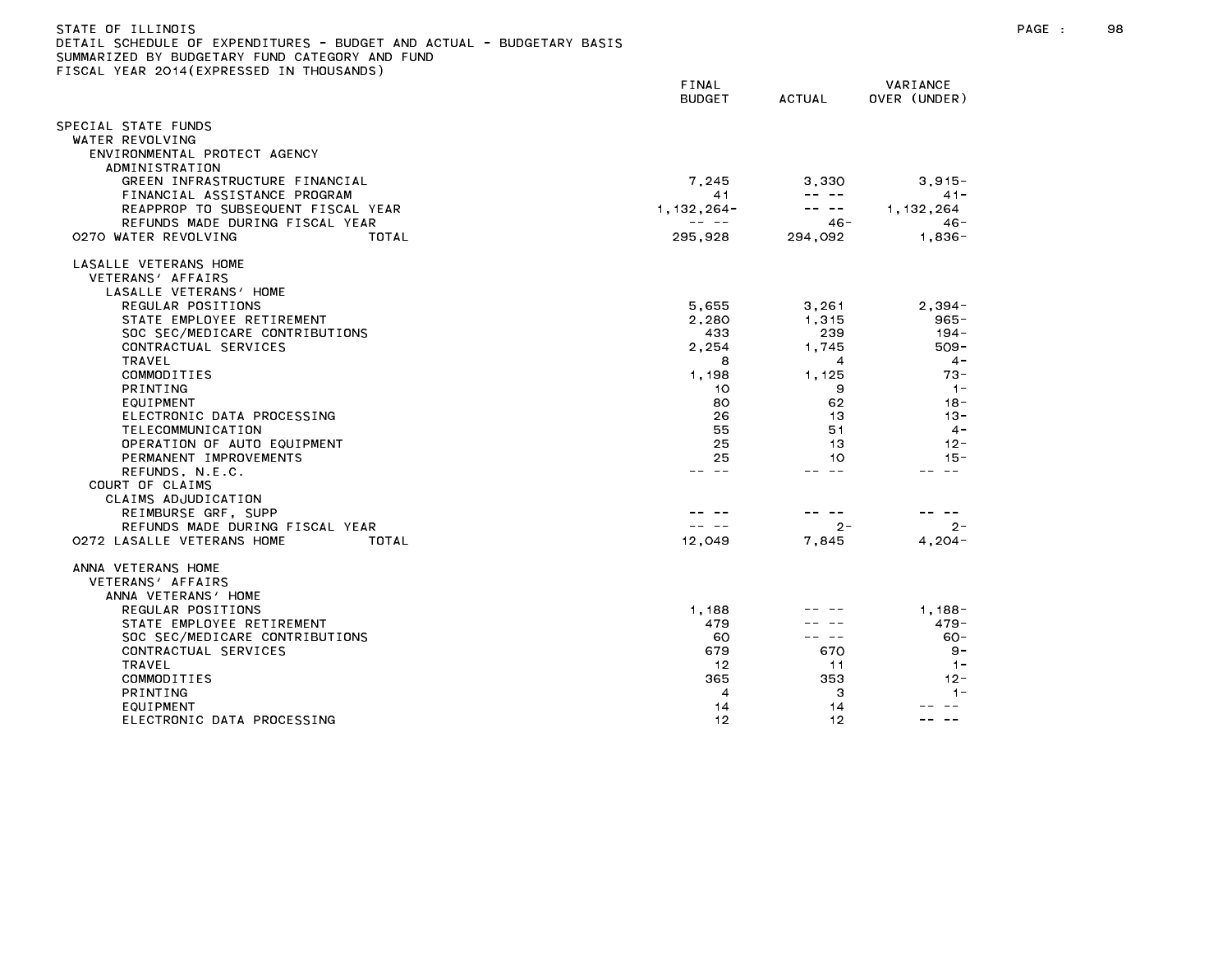## STATE OF ILLINOIS PAGE : 99 DETAIL SCHEDULE OF EXPENDITURES - BUDGET AND ACTUAL - BUDGETARY BASIS SUMMARIZED BY BUDGETARY FUND CATEGORY AND FUND FISCAL YEAR 2014(EXPRESSED IN THOUSANDS)

|                                                                                    | FINAL<br><b>BUDGET</b> | <b>ACTUAL</b>            | VARIANCE<br>OVER (UNDER) |
|------------------------------------------------------------------------------------|------------------------|--------------------------|--------------------------|
| SPECIAL STATE FUNDS<br>ANNA VETERANS HOME                                          |                        |                          |                          |
| VETERANS' AFFAIRS<br>ANNA VETERANS' HOME                                           |                        |                          |                          |
| TELECOMMUNICATION<br>OPERATION OF AUTO EQUIPMENT                                   | 18<br>10               | 17<br>9                  | $1 -$<br>$1 -$           |
| PERMANENT IMPROVEMENTS<br>REFUNDS, N.E.C.<br>COURT OF CLAIMS                       | 10<br>$- -$            | 9<br>$- -$               | $1 -$                    |
| CLAIMS ADJUDICATION<br>REIMBURSE GRF, SUPP                                         | -- --                  | -- --                    |                          |
| TOTAL<br>0273 ANNA VETERANS HOME                                                   | 2,851                  | 1,098                    | $1,753-$                 |
| VINCE DEMUZIO MEM COLON CANCER<br>NO AGENCY NAME<br>NO ORG NAME                    |                        |                          |                          |
| 0275 VINCE DEMUZIO MEM COLON CANCER TOTAL                                          | $\circ$                | $\circ$                  | $\Omega$                 |
| DRUNK&DRUGGED DRIVING PREVENT<br>HUMAN SERVICES<br>ADDICTION TREATMENT             |                        |                          |                          |
| ADDICTION TREATMNT & RELATE SV<br>COURT OF CLAIMS<br>CLAIMS ADJUDICATION           | 3,170                  | 1,894                    | $1,276-$                 |
| REIMBURSE GRF, SUPP<br>STATUTORY TRANSFERS<br><b>TRANSFERS</b>                     | 40                     | 40                       |                          |
| REFUNDS MADE DURING FISCAL YEAR<br>0276 DRUNK&DRUGGED DRIVING PREVENT TOTAL        | -- --<br>3,210         | O<br>1,934               | $1,276-$                 |
| POLLUTION CONTROL BOARD<br>ENVIRONMENTAL PROTECT AGENCY<br>POLLUTION CONTROL BOARD |                        |                          |                          |
| CONTRACTUAL SERVICES<br>TELECOMMUNICATION                                          | 45<br>4                | 12<br>4                  | $33 -$                   |
| REFUNDS, N.E.C.                                                                    | $- -$                  | $\overline{\phantom{m}}$ | $\sim$ $-$               |
| TOTAL<br>0277 POLLUTION CONTROL BOARD                                              | 49                     | 16                       | $33 -$                   |
| INCOME TAX REFUND<br><b>REVENUE</b><br>TAX OPERATIONS                              |                        |                          |                          |
| INCOME TAX REFUNDS                                                                 |                        |                          |                          |
| INCOME TAX REFUNDS                                                                 |                        |                          |                          |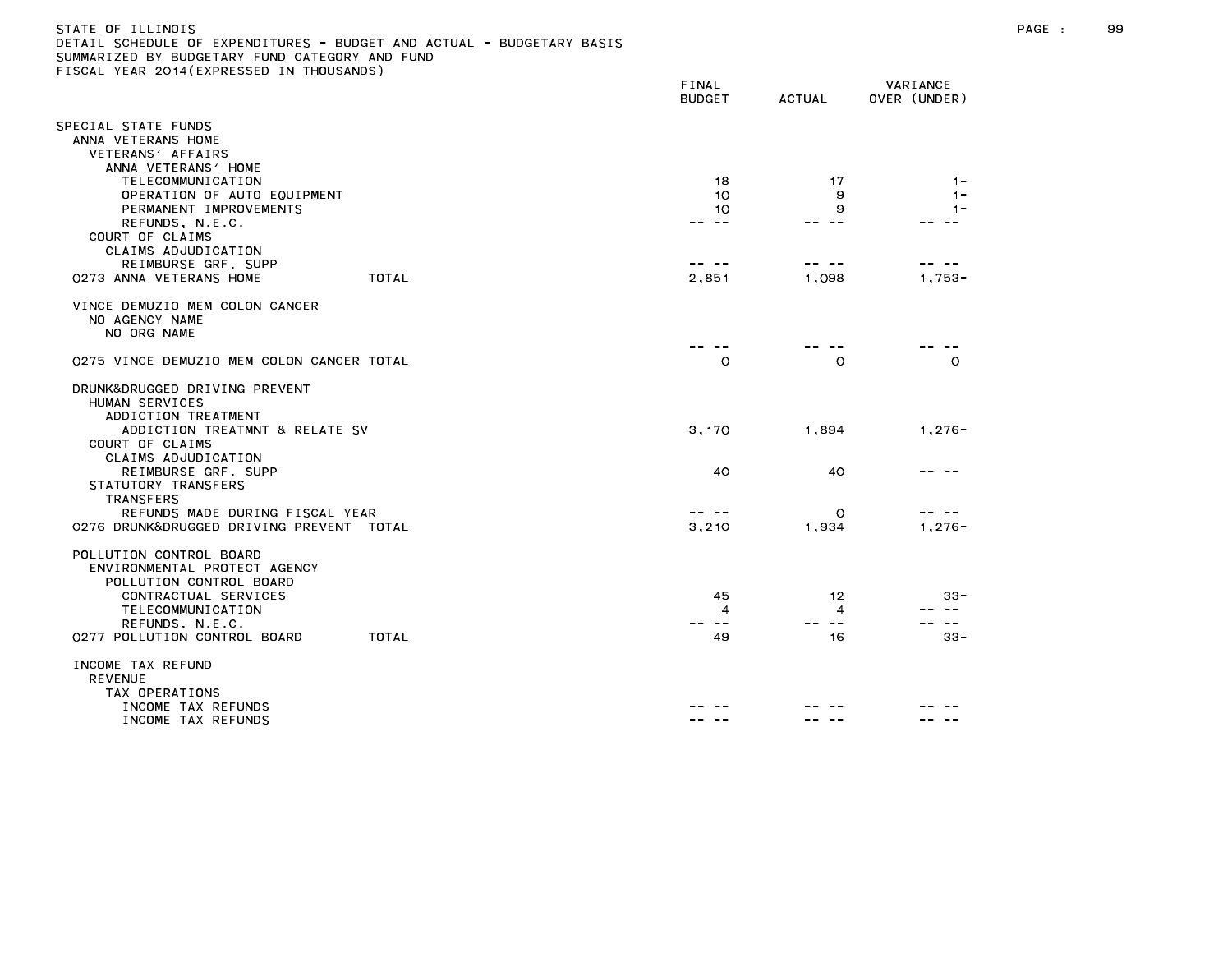| DETAIL SCHEDULE OF EXPENDITURES - BUDGET AND ACTUAL - BUDGETARY BASIS<br>SUMMARIZED BY BUDGETARY FUND CATEGORY AND FUND<br>FISCAL YEAR 2014(EXPRESSED IN THOUSANDS) |       |                        |                     |                          |  |
|---------------------------------------------------------------------------------------------------------------------------------------------------------------------|-------|------------------------|---------------------|--------------------------|--|
|                                                                                                                                                                     |       | FINAL<br><b>BUDGET</b> | <b>ACTUAL</b>       | VARIANCE<br>OVER (UNDER) |  |
| SPECIAL STATE FUNDS<br>INCOME TAX REFUND<br>STATUTORY TRANSFERS<br><b>TRANSFERS</b>                                                                                 |       |                        |                     |                          |  |
| REFUNDS MADE DURING FISCAL YEAR<br>0278 INCOME TAX REFUND                                                                                                           | TOTAL | $\circ$                | 9,406-<br>$9.406 -$ | $9,406 -$<br>$9.406 -$   |  |
| DEBT COLLECTION<br><b>REVENUE</b><br>TAX OPERATIONS                                                                                                                 |       |                        |                     |                          |  |
| STATEWIDE DEBT COLLECTION<br>0279 DEBT COLLECTION                                                                                                                   | TOTAL | 20<br>20               | 15<br>15            | 5 –<br>$5 -$             |  |
| IL TAX INCREMENT<br><b>REVENUE</b><br>TAX OPERATIONS                                                                                                                |       |                        |                     |                          |  |
| REGULAR POSITIONS                                                                                                                                                   |       | 322                    |                     | $322 -$                  |  |
| STATE EMPLOYEE RETIREMENT<br>SOC SEC/MEDICARE CONTRIBUTIONS                                                                                                         |       | 130<br>25              |                     | $130 -$<br>$25 -$        |  |
| EMPLOYER CONTRB GRP INSURANCE                                                                                                                                       |       | 92                     |                     | $92 -$                   |  |
| ELECTRONIC DATA PROCESSING<br>TELECOMMUNICATION<br>STATUTORY TRANSFERS<br><b>TRANSFERS</b>                                                                          |       | 135<br>-19             |                     | $135 -$<br>$19 -$        |  |
| 0281 IL TAX INCREMENT                                                                                                                                               | TOTAL | 723                    | $\circ$             | $723 -$                  |  |
| HAZARDOUS WASTE OCCUP LICENSE<br>ENVIRONMENTAL PROTECT AGENCY<br>LAND POLLUTION CONTROL<br>LUMP SUM, OPERATIONS<br>0282 HAZARDOUS WASTE OCCUP LICENSE TOTAL         |       | 50<br>50               | $\Omega$            | $50 -$<br>$50 -$         |  |
| METHAMPHETAMINE LAW ENFORCEMNT<br><b>TREASURER</b><br>NO ORG NAME                                                                                                   |       |                        |                     |                          |  |
| 0283 METHAMPHETAMINE LAW ENFORCEMNT TOTAL                                                                                                                           |       | $\circ$                | $\circ$             | $\circ$                  |  |
| HOSPITAL BASIC SERVICES PRESER<br>STATUTORY TRANSFERS<br><b>TRANSFERS</b>                                                                                           |       |                        |                     |                          |  |
| 0284 HOSPITAL BASIC SERVICES PRESER TOTAL                                                                                                                           |       | $\circ$                | $\circ$             | $\circ$                  |  |
| LONG TERM CARE MONITOR/RECEIVE<br>PUBLIC HEALTH<br>OFFICE OF HEALTH CADE DEC                                                                                        |       |                        |                     |                          |  |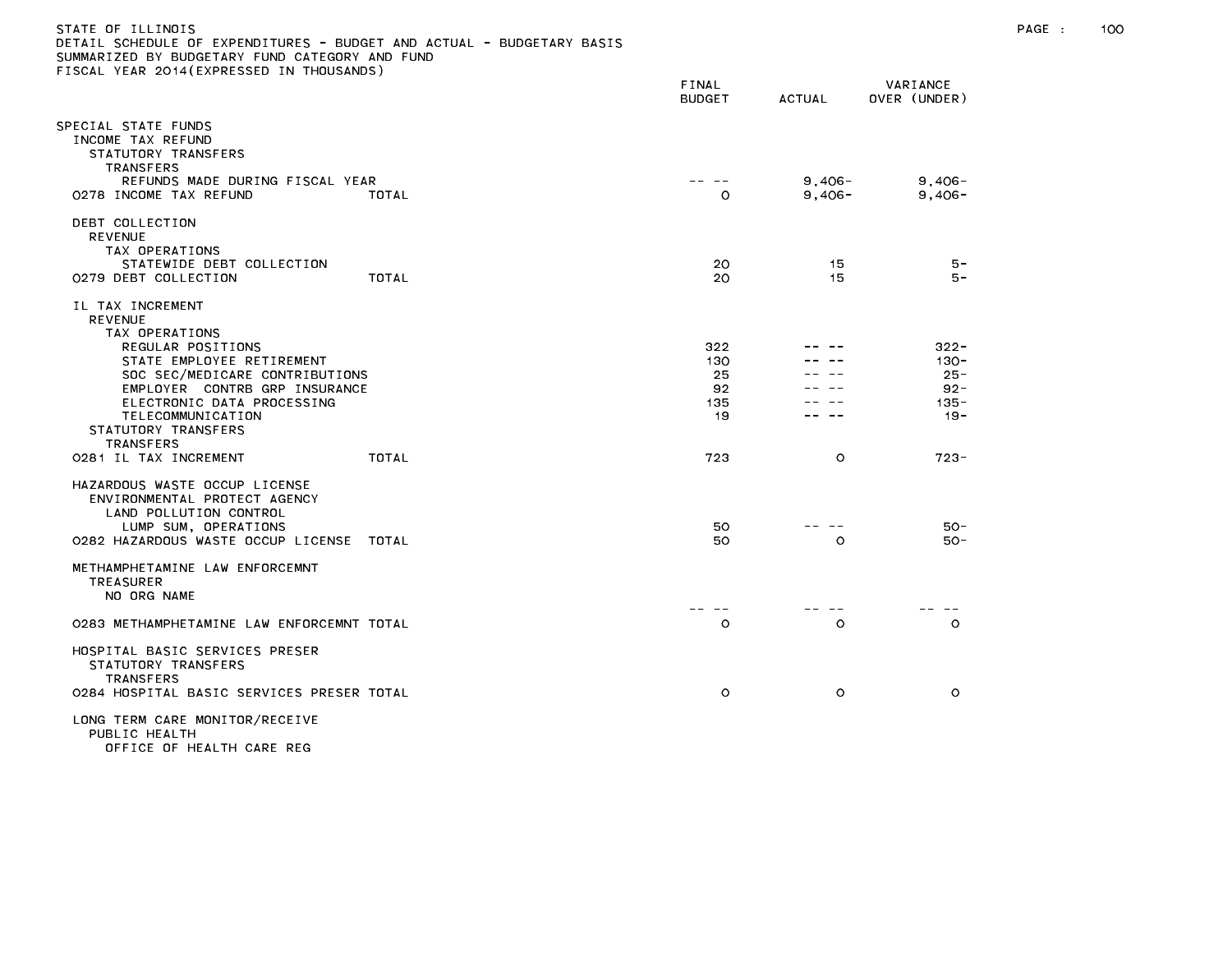| DETAIL SCHEDULE OF EXPENDITURES – BUDGET AND ACTUAL – BUDGETARY BASIS<br>SUMMARIZED BY BUDGETARY FUND CATEGORY AND FUND |                                                                                                                                                                                                                                                                                                                                                                                              |                                                                                                                                                                                                                                                                                                                                                                                              |                          |
|-------------------------------------------------------------------------------------------------------------------------|----------------------------------------------------------------------------------------------------------------------------------------------------------------------------------------------------------------------------------------------------------------------------------------------------------------------------------------------------------------------------------------------|----------------------------------------------------------------------------------------------------------------------------------------------------------------------------------------------------------------------------------------------------------------------------------------------------------------------------------------------------------------------------------------------|--------------------------|
| FISCAL YEAR 2014(EXPRESSED IN THOUSANDS)                                                                                |                                                                                                                                                                                                                                                                                                                                                                                              |                                                                                                                                                                                                                                                                                                                                                                                              |                          |
|                                                                                                                         | FINAL<br><b>BUDGET</b>                                                                                                                                                                                                                                                                                                                                                                       | <b>ACTUAL</b>                                                                                                                                                                                                                                                                                                                                                                                | VARIANCE<br>OVER (UNDER) |
| SPECIAL STATE FUNDS                                                                                                     |                                                                                                                                                                                                                                                                                                                                                                                              |                                                                                                                                                                                                                                                                                                                                                                                              |                          |
| LONG TERM CARE MONITOR/RECEIVE                                                                                          |                                                                                                                                                                                                                                                                                                                                                                                              |                                                                                                                                                                                                                                                                                                                                                                                              |                          |
| PUBLIC HEALTH                                                                                                           |                                                                                                                                                                                                                                                                                                                                                                                              |                                                                                                                                                                                                                                                                                                                                                                                              |                          |
| OFFICE OF HEALTH CARE REG                                                                                               |                                                                                                                                                                                                                                                                                                                                                                                              |                                                                                                                                                                                                                                                                                                                                                                                              |                          |
| LUMP SUMS AND OTHER PURPOSES                                                                                            | 14,400                                                                                                                                                                                                                                                                                                                                                                                       | 12,527                                                                                                                                                                                                                                                                                                                                                                                       | $1,873-$                 |
| COURT OF CLAIMS                                                                                                         |                                                                                                                                                                                                                                                                                                                                                                                              |                                                                                                                                                                                                                                                                                                                                                                                              |                          |
| CLAIMS ADJUDICATION                                                                                                     |                                                                                                                                                                                                                                                                                                                                                                                              |                                                                                                                                                                                                                                                                                                                                                                                              | -- --                    |
| REIMBURSE GRF, SUPP<br>STATUTORY TRANSFERS                                                                              | 1                                                                                                                                                                                                                                                                                                                                                                                            | $\mathbf{1}$                                                                                                                                                                                                                                                                                                                                                                                 |                          |
| <b>TRANSFERS</b>                                                                                                        |                                                                                                                                                                                                                                                                                                                                                                                              |                                                                                                                                                                                                                                                                                                                                                                                              |                          |
| 0285 LONG TERM CARE MONITOR/RECEIVE TOTAL                                                                               | 14,401                                                                                                                                                                                                                                                                                                                                                                                       | 12,528                                                                                                                                                                                                                                                                                                                                                                                       | $1,873-$                 |
| IL AFFORDABLE HOUSING TRUST                                                                                             |                                                                                                                                                                                                                                                                                                                                                                                              |                                                                                                                                                                                                                                                                                                                                                                                              |                          |
| HUMAN SERVICES                                                                                                          |                                                                                                                                                                                                                                                                                                                                                                                              |                                                                                                                                                                                                                                                                                                                                                                                              |                          |
| EMPLOYMENT & SOC SERVICE PROG                                                                                           |                                                                                                                                                                                                                                                                                                                                                                                              |                                                                                                                                                                                                                                                                                                                                                                                              | -- --                    |
| FOR HOMELESS YOUTH SERVICES<br>FOR HOMELESS PREVENTION                                                                  | 1,000<br>3,000                                                                                                                                                                                                                                                                                                                                                                               | 1,000<br>2,981                                                                                                                                                                                                                                                                                                                                                                               | $19 -$                   |
| EMRGNCY & TRANSITIONAL HOUSING                                                                                          | 9,384                                                                                                                                                                                                                                                                                                                                                                                        | 8,915                                                                                                                                                                                                                                                                                                                                                                                        | $469 -$                  |
| <b>REVENUE</b>                                                                                                          |                                                                                                                                                                                                                                                                                                                                                                                              |                                                                                                                                                                                                                                                                                                                                                                                              |                          |
| GOVERNMENT SERVICES                                                                                                     |                                                                                                                                                                                                                                                                                                                                                                                              |                                                                                                                                                                                                                                                                                                                                                                                              |                          |
| ADMIN IL AFFORDBLE HOUSING ACT                                                                                          | 4,000                                                                                                                                                                                                                                                                                                                                                                                        | 3,515                                                                                                                                                                                                                                                                                                                                                                                        | $485 -$                  |
| GRANTS RENTAL ASSISTANCE                                                                                                | 3,000                                                                                                                                                                                                                                                                                                                                                                                        | $\frac{1}{2} \frac{1}{2} \frac{1}{2} \frac{1}{2} \frac{1}{2} \frac{1}{2} \frac{1}{2} \frac{1}{2} \frac{1}{2} \frac{1}{2} \frac{1}{2} \frac{1}{2} \frac{1}{2} \frac{1}{2} \frac{1}{2} \frac{1}{2} \frac{1}{2} \frac{1}{2} \frac{1}{2} \frac{1}{2} \frac{1}{2} \frac{1}{2} \frac{1}{2} \frac{1}{2} \frac{1}{2} \frac{1}{2} \frac{1}{2} \frac{1}{2} \frac{1}{2} \frac{1}{2} \frac{1}{2} \frac{$ | $3.000 -$                |
| GRANTS IL AFFRDBLE HOUSING ACT<br>VETERANS' AFFAIRS                                                                     | 50,000                                                                                                                                                                                                                                                                                                                                                                                       | 49,985                                                                                                                                                                                                                                                                                                                                                                                       | $15 -$                   |
| GENERAL OFFICE                                                                                                          |                                                                                                                                                                                                                                                                                                                                                                                              |                                                                                                                                                                                                                                                                                                                                                                                              |                          |
| LUMP SUMS AND OTHER PURPOSES                                                                                            | 223                                                                                                                                                                                                                                                                                                                                                                                          | 179                                                                                                                                                                                                                                                                                                                                                                                          | $44 -$                   |
| STATUTORY TRANSFERS                                                                                                     |                                                                                                                                                                                                                                                                                                                                                                                              |                                                                                                                                                                                                                                                                                                                                                                                              |                          |
| <b>TRANSFERS</b>                                                                                                        |                                                                                                                                                                                                                                                                                                                                                                                              |                                                                                                                                                                                                                                                                                                                                                                                              |                          |
| REFUNDS MADE DURING FISCAL YEAR                                                                                         | $\frac{1}{2} \frac{1}{2} \frac{1}{2} \frac{1}{2} \frac{1}{2} \frac{1}{2} \frac{1}{2} \frac{1}{2} \frac{1}{2} \frac{1}{2} \frac{1}{2} \frac{1}{2} \frac{1}{2} \frac{1}{2} \frac{1}{2} \frac{1}{2} \frac{1}{2} \frac{1}{2} \frac{1}{2} \frac{1}{2} \frac{1}{2} \frac{1}{2} \frac{1}{2} \frac{1}{2} \frac{1}{2} \frac{1}{2} \frac{1}{2} \frac{1}{2} \frac{1}{2} \frac{1}{2} \frac{1}{2} \frac{$ | 10, 190-                                                                                                                                                                                                                                                                                                                                                                                     | $10, 190 -$              |
| 0286 IL AFFORDABLE HOUSING TRUST<br>TOTAL                                                                               | 70,607                                                                                                                                                                                                                                                                                                                                                                                       | 56,385                                                                                                                                                                                                                                                                                                                                                                                       | $14,222-$                |
| HOME CARE SERVCS AGY LICENSURE                                                                                          |                                                                                                                                                                                                                                                                                                                                                                                              |                                                                                                                                                                                                                                                                                                                                                                                              |                          |
| PUBLIC HEALTH                                                                                                           |                                                                                                                                                                                                                                                                                                                                                                                              |                                                                                                                                                                                                                                                                                                                                                                                              |                          |
| OFFICE OF HEALTH CARE REG                                                                                               |                                                                                                                                                                                                                                                                                                                                                                                              |                                                                                                                                                                                                                                                                                                                                                                                              |                          |
| EXPS HOME CARE SVCS LICENSURE<br>0287 HOME CARE SERVCS AGY LICENSURE TOTAL                                              | 1,050<br>1.050                                                                                                                                                                                                                                                                                                                                                                               | 706<br>706                                                                                                                                                                                                                                                                                                                                                                                   | $344 -$<br>$344 -$       |
|                                                                                                                         |                                                                                                                                                                                                                                                                                                                                                                                              |                                                                                                                                                                                                                                                                                                                                                                                              |                          |
| COMMUNITY WATER SUPPLY LAB                                                                                              |                                                                                                                                                                                                                                                                                                                                                                                              |                                                                                                                                                                                                                                                                                                                                                                                              |                          |
| ENVIRONMENTAL PROTECT AGENCY                                                                                            |                                                                                                                                                                                                                                                                                                                                                                                              |                                                                                                                                                                                                                                                                                                                                                                                              |                          |
| LABORATORY SERVICES                                                                                                     |                                                                                                                                                                                                                                                                                                                                                                                              |                                                                                                                                                                                                                                                                                                                                                                                              |                          |
| FOR PURPOSE OF PERFORMING<br>STATUTORY TRANSFERS                                                                        | 1.325                                                                                                                                                                                                                                                                                                                                                                                        | 844                                                                                                                                                                                                                                                                                                                                                                                          | 481-                     |
| <b>TRANSFERS</b>                                                                                                        |                                                                                                                                                                                                                                                                                                                                                                                              |                                                                                                                                                                                                                                                                                                                                                                                              |                          |
| TOTAL<br>0288 COMMUNITY WATER SUPPLY LAB                                                                                | 1,325                                                                                                                                                                                                                                                                                                                                                                                        | 844                                                                                                                                                                                                                                                                                                                                                                                          | 481-                     |
|                                                                                                                         |                                                                                                                                                                                                                                                                                                                                                                                              |                                                                                                                                                                                                                                                                                                                                                                                              |                          |
| MOTOR FUEL & PETROLEUM STRDS<br><b>AGRICULTURE</b>                                                                      |                                                                                                                                                                                                                                                                                                                                                                                              |                                                                                                                                                                                                                                                                                                                                                                                              |                          |
| BUREAU OF WEIGHTS & MEASURES                                                                                            |                                                                                                                                                                                                                                                                                                                                                                                              |                                                                                                                                                                                                                                                                                                                                                                                              |                          |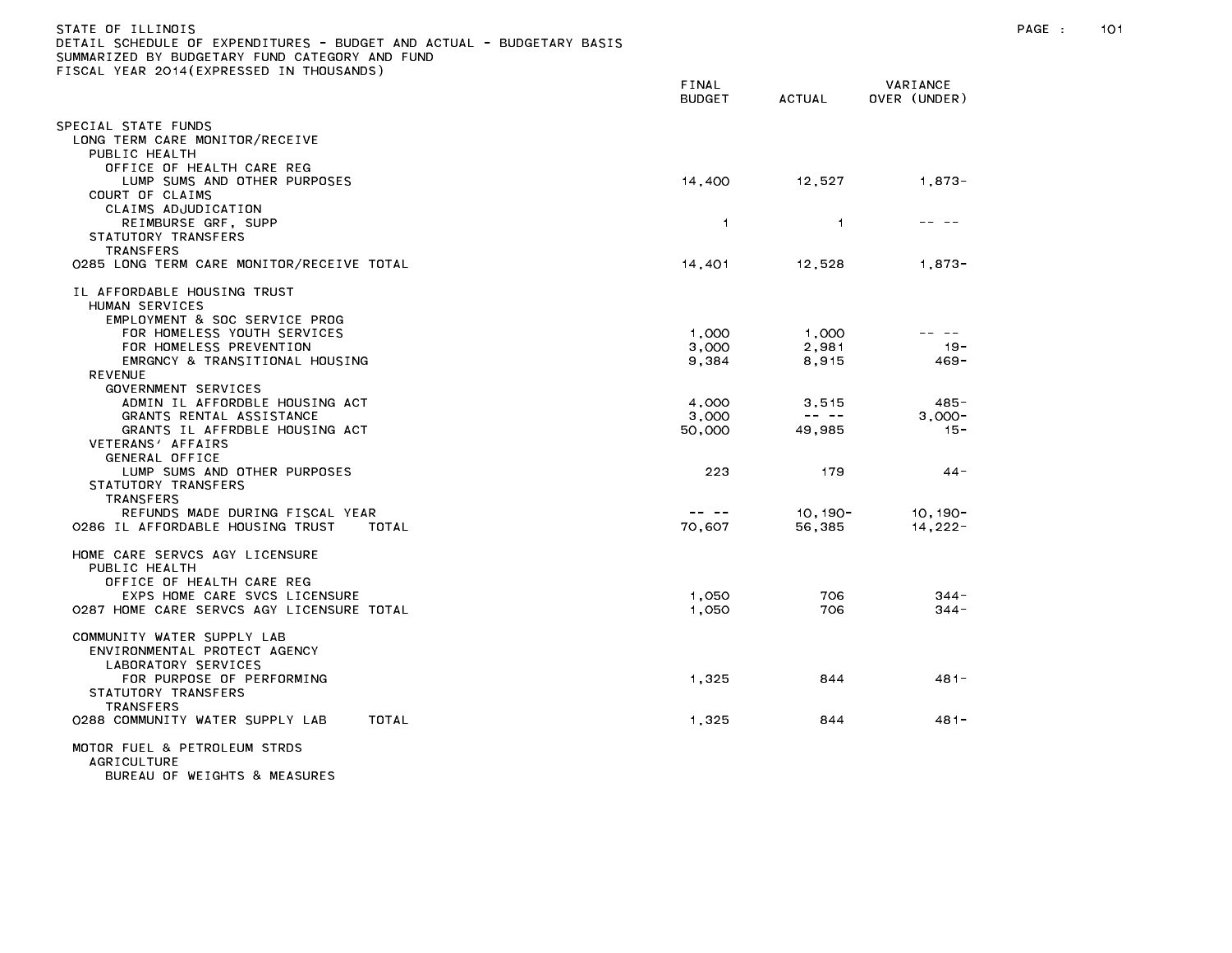| STATE OF ILLINOIS<br>DETAIL SCHEDULE OF EXPENDITURES - BUDGET AND ACTUAL - BUDGETARY BASIS<br>SUMMARIZED BY BUDGETARY FUND CATEGORY AND FUND<br>FISCAL YEAR 2014(EXPRESSED IN THOUSANDS) |                                |                                                                                                                                                                                                                                                                                                                                                                                                                |                                | PAGE : | 102 |
|------------------------------------------------------------------------------------------------------------------------------------------------------------------------------------------|--------------------------------|----------------------------------------------------------------------------------------------------------------------------------------------------------------------------------------------------------------------------------------------------------------------------------------------------------------------------------------------------------------------------------------------------------------|--------------------------------|--------|-----|
|                                                                                                                                                                                          | FINAL<br><b>BUDGET</b>         | ACTUAL                                                                                                                                                                                                                                                                                                                                                                                                         | VARIANCE<br>OVER (UNDER)       |        |     |
| SPECIAL STATE FUNDS<br>MOTOR FUEL & PETROLEUM STRDS<br>AGRICULTURE<br>BUREAU OF WEIGHTS & MEASURES                                                                                       |                                |                                                                                                                                                                                                                                                                                                                                                                                                                |                                |        |     |
| REGULATION MOTOR FUEL QUALITY<br>0289 MOTOR FUEL & PETROLEUM STRDS<br>TOTAL                                                                                                              | 50<br>50                       | 28<br>28                                                                                                                                                                                                                                                                                                                                                                                                       | $22 -$<br>$22 -$               |        |     |
| FERTILIZER CONTROL<br><b>AGRICULTURE</b><br>AGRICULTURE REGULATION                                                                                                                       |                                |                                                                                                                                                                                                                                                                                                                                                                                                                |                                |        |     |
| AGRCLTURAL PRODUCTS INSPECTION<br>STATUTORY TRANSFERS<br>TRANSFERS                                                                                                                       | 1,500                          | 1,000                                                                                                                                                                                                                                                                                                                                                                                                          | $500 -$                        |        |     |
| 0290 FERTILIZER CONTROL<br>TOTAL                                                                                                                                                         | 1,500                          | 1,000                                                                                                                                                                                                                                                                                                                                                                                                          | $500 -$                        |        |     |
| SECURITIES INVESTORS EDUCATION<br>SECRETARY OF STATE<br>GENERAL ADMINISTRATION GROUP<br>DANGERS OF SECURITIES FRAUD                                                                      | 1,500                          | 983                                                                                                                                                                                                                                                                                                                                                                                                            | $517 -$                        |        |     |
| COURT OF CLAIMS<br>CLAIMS ADJUDICATION<br>REIMBURSE GRF, SUPP<br>STATUTORY TRANSFERS                                                                                                     | 5                              | 5                                                                                                                                                                                                                                                                                                                                                                                                              | -- --                          |        |     |
| TRANSFERS<br>0292 SECURITIES INVESTORS EDUCATION TOTAL                                                                                                                                   | 1,505                          | 988                                                                                                                                                                                                                                                                                                                                                                                                            | $517 -$                        |        |     |
| STATE FURBEARER<br>NATURAL RESOURCES<br>GENERAL OFFICE CAPITAL                                                                                                                           |                                |                                                                                                                                                                                                                                                                                                                                                                                                                |                                |        |     |
| CONSERV FUR BEARING MAMMALS<br>CONSERV FUR BEARING MAMMALS<br>REAPPROP TO SUBSEQUENT FISCAL YEAR<br>REFUNDS MADE DURING FISCAL YEAR                                                      | 100<br>154<br>$195 -$<br>-- -- | 36<br>23<br>$\frac{1}{2} \frac{1}{2} \frac{1}{2} \frac{1}{2} \frac{1}{2} \frac{1}{2} \frac{1}{2} \frac{1}{2} \frac{1}{2} \frac{1}{2} \frac{1}{2} \frac{1}{2} \frac{1}{2} \frac{1}{2} \frac{1}{2} \frac{1}{2} \frac{1}{2} \frac{1}{2} \frac{1}{2} \frac{1}{2} \frac{1}{2} \frac{1}{2} \frac{1}{2} \frac{1}{2} \frac{1}{2} \frac{1}{2} \frac{1}{2} \frac{1}{2} \frac{1}{2} \frac{1}{2} \frac{1}{2} \frac{$<br>10 | $64 -$<br>$131 -$<br>195<br>10 |        |     |
| 0293 STATE FURBEARER<br>TOTAL                                                                                                                                                            | 59                             | 69                                                                                                                                                                                                                                                                                                                                                                                                             | 10                             |        |     |
| USED TIRE MANAGEMENT<br><b>AGRICULTURE</b><br>ENVIRONMENTAL PROGRAMS                                                                                                                     |                                |                                                                                                                                                                                                                                                                                                                                                                                                                |                                |        |     |
| MOSQUITO CONTROL<br>PUBLIC HEALTH<br>OFFICE OF HEALTH PROTECTION                                                                                                                         | 40                             | 40                                                                                                                                                                                                                                                                                                                                                                                                             |                                |        |     |
| LUMP SUMS AND OTHER PURPOSES<br>COURT OF CLAIMS<br>CLAIMS ADJUDICATION                                                                                                                   | 500                            | 449                                                                                                                                                                                                                                                                                                                                                                                                            | $51 -$                         |        |     |
| REIMBURSE GRF, SUPP                                                                                                                                                                      | -- --                          | -- --                                                                                                                                                                                                                                                                                                                                                                                                          |                                |        |     |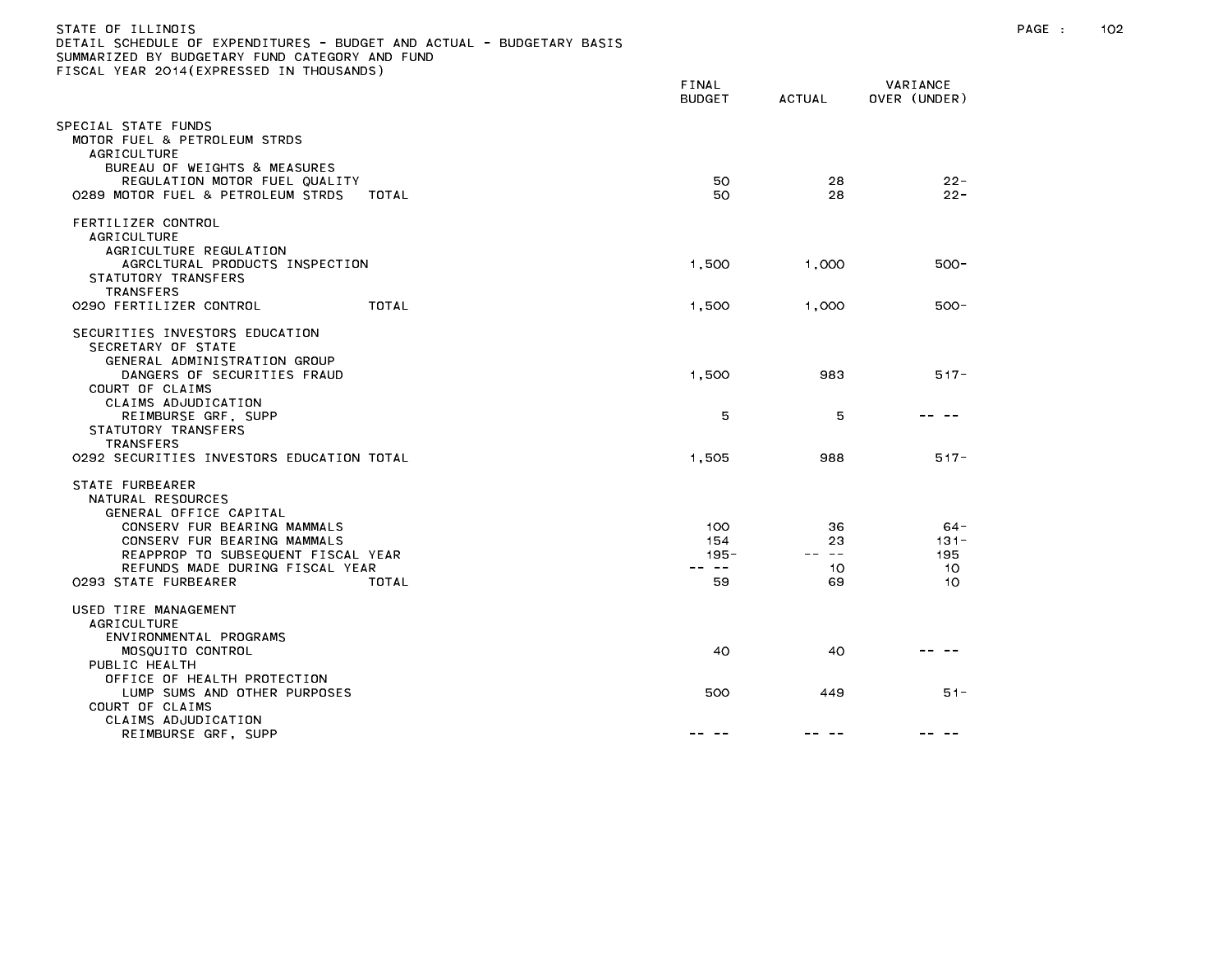| STATE OF ILLINOIS                                                     |
|-----------------------------------------------------------------------|
| DETAIL SCHEDULE OF EXPENDITURES - BUDGET AND ACTUAL - BUDGETARY BASIS |
| SUMMARIZED BY BUDGETARY FUND CATEGORY AND FUND                        |
| FISCAL YEAR 2014(EXPRESSED IN THOUSANDS)                              |

|                                                       | FINAL<br><b>BUDGET</b> | <b>ACTUAL</b> | VARIANCE<br>OVER (UNDER) |
|-------------------------------------------------------|------------------------|---------------|--------------------------|
| SPECIAL STATE FUNDS                                   |                        |               |                          |
| USED TIRE MANAGEMENT                                  |                        |               |                          |
| ENVIRONMENTAL PROTECT AGENCY                          |                        |               |                          |
| ADMINISTRATION                                        |                        |               |                          |
| CONTRACTUAL SERVICES                                  | 390                    | 390           |                          |
| ELECTRONIC DATA PROCESSING                            | 154                    | 154           |                          |
| LAND POLLUTION CONTROL                                |                        |               |                          |
| REGULAR POSITIONS                                     | 2,923                  | 2,675         | $248 -$                  |
| STATE EMPLOYEE RETIREMENT                             | 1.178                  | 1.081         | $97 -$                   |
| SOC SEC/MEDICARE CONTRIBUTIONS                        | 224                    | 196           | $28 -$                   |
| EMPLOYER CONTRB GRP INSURANCE                         | 775                    | 710           | $65 -$                   |
| CONTRACTUAL SERVICES                                  | 4,060                  | 1.268         | $2.792 -$                |
| <b>TRAVEL</b>                                         | 30                     | 9             | $21 -$                   |
| COMMODITIES                                           | 25                     | 2             | $23 -$                   |
| PRINTING                                              | 10                     |               | $10 -$                   |
| EQUIPMENT                                             | 48                     | $\sim$ $-$    | $48 -$                   |
| TELECOMMUNICATION                                     | 40                     | 11            | $29 -$                   |
| OPERATION OF AUTO EQUIPMENT                           | 25                     | 24            | $1 -$                    |
| POLLUTION CONTROL BOARD                               |                        |               |                          |
| PURPOSES PROVIDED/SECT 55.6<br>UNIVERSITY OF ILLINOIS | 260                    | 250           | $10 -$                   |
| GENERAL OPERATIONS                                    |                        |               |                          |
| MOSQUITO RESEARCH & ABATEMENT                         | 200                    | 200           |                          |
| STATUTORY TRANSFERS                                   |                        |               |                          |
| <b>TRANSFERS</b>                                      |                        |               |                          |
| 0294 USED TIRE MANAGEMENT<br>TOTAL                    | 10,882                 | 7,459         | $3,423-$                 |
|                                                       |                        |               |                          |
| GUARDIANSHIP & ADVOCACY                               |                        |               |                          |
| COURT OF CLAIMS                                       |                        |               |                          |
| CLAIMS ADJUDICATION                                   |                        |               |                          |
| AWARDS AND GRANTS, SUPP                               |                        |               |                          |
| GUARDIAN & ADVOCACY COMM                              |                        |               |                          |
| GENERAL OFFICE                                        |                        |               |                          |
| SERVICES PURSUANT TO SECTION 5                        | 500                    | 93            | $407 -$                  |
| 0297 GUARDIANSHIP & ADVOCACY<br>TOTAL                 | 500                    | 93            | $407 -$                  |
|                                                       |                        |               |                          |
| NATURAL AREAS ACQUISITION                             |                        |               |                          |
| NATURAL RESOURCES                                     |                        |               |                          |
| GENERAL OFFICE CAPITAL                                |                        |               |                          |
| ACQUIRE, PRESERVE & STEWARDSHP                        | 3,000                  | 21            | $2,979-$                 |
|                                                       |                        |               |                          |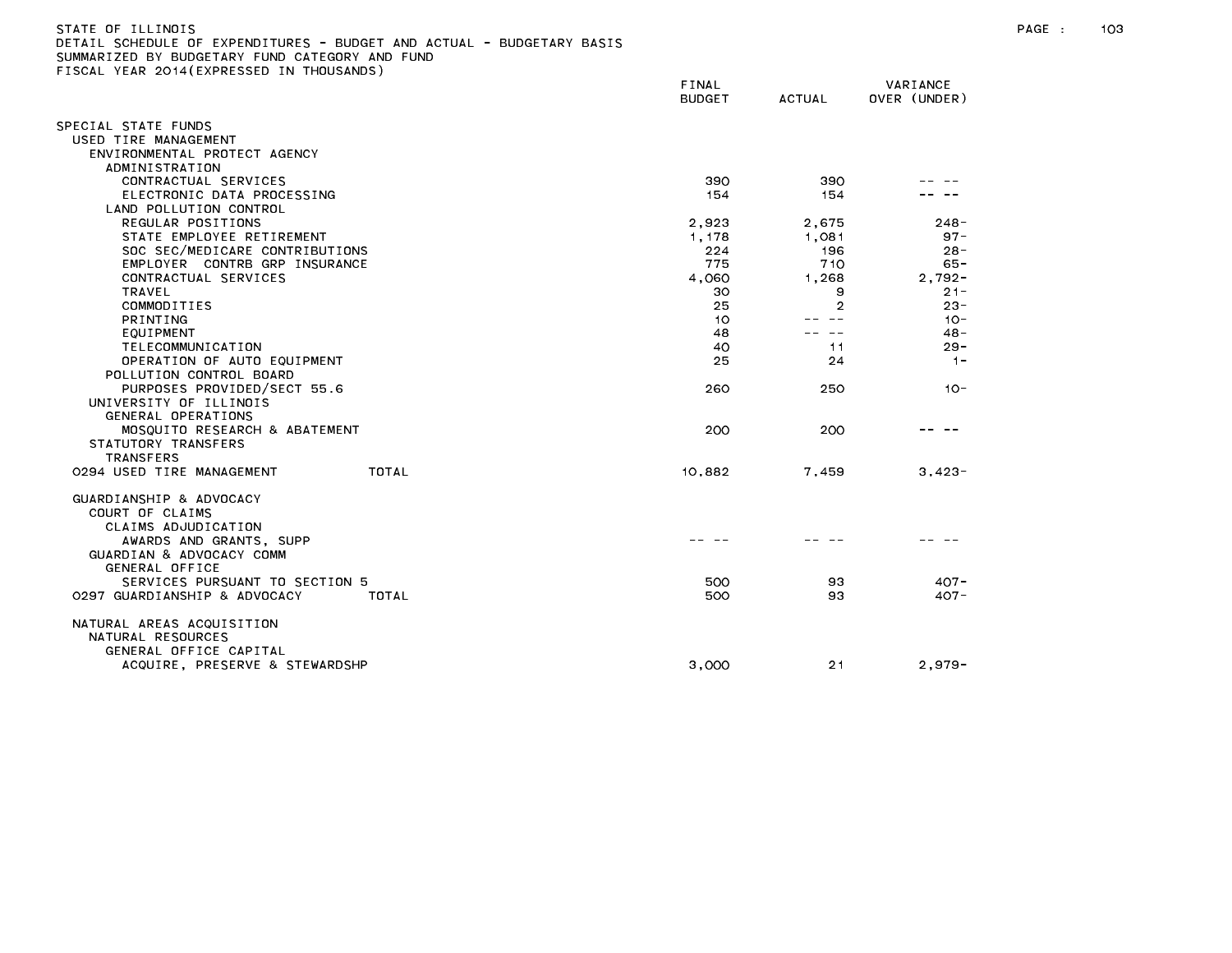| DETAIL SCHEDULE OF EXPENDITURES - BUDGET AND ACTUAL - BUDGETARY BASIS                       |               |                                                                                                                                                                                                                                                                                                                                                                                              |              |
|---------------------------------------------------------------------------------------------|---------------|----------------------------------------------------------------------------------------------------------------------------------------------------------------------------------------------------------------------------------------------------------------------------------------------------------------------------------------------------------------------------------------------|--------------|
| SUMMARIZED BY BUDGETARY FUND CATEGORY AND FUND<br>FISCAL YEAR 2014 (EXPRESSED IN THOUSANDS) |               |                                                                                                                                                                                                                                                                                                                                                                                              |              |
|                                                                                             | FINAL         |                                                                                                                                                                                                                                                                                                                                                                                              | VARIANCE     |
|                                                                                             | <b>BUDGET</b> | <b>ACTUAL</b>                                                                                                                                                                                                                                                                                                                                                                                | OVER (UNDER) |
|                                                                                             |               |                                                                                                                                                                                                                                                                                                                                                                                              |              |
| SPECIAL STATE FUNDS                                                                         |               |                                                                                                                                                                                                                                                                                                                                                                                              |              |
| NATURAL AREAS ACQUISITION                                                                   |               |                                                                                                                                                                                                                                                                                                                                                                                              |              |
| NATURAL RESOURCES                                                                           |               |                                                                                                                                                                                                                                                                                                                                                                                              |              |
| GENERAL OFFICE CAPITAL                                                                      |               |                                                                                                                                                                                                                                                                                                                                                                                              |              |
| ACQUIRE, PRESERVE & STEWARDSHP                                                              | 11,139        | 715                                                                                                                                                                                                                                                                                                                                                                                          | $10,424-$    |
| OFC OF REAL ESTATE & ENVRN PLN                                                              |               |                                                                                                                                                                                                                                                                                                                                                                                              |              |
| NATURAL AREAS EXECUTION                                                                     | 188           | 167                                                                                                                                                                                                                                                                                                                                                                                          | $21 -$       |
| OFFICE OF BUSINESS SERVICES                                                                 |               |                                                                                                                                                                                                                                                                                                                                                                                              |              |
| ELECTRONIC DATA PROCESSING                                                                  | 50            | 50                                                                                                                                                                                                                                                                                                                                                                                           |              |
| RESOURCE CONSERVATION                                                                       |               |                                                                                                                                                                                                                                                                                                                                                                                              |              |
| REGULAR POSITIONS                                                                           | 1.402         | 1.394                                                                                                                                                                                                                                                                                                                                                                                        | $8 -$        |
| STATE EMPLOYEE RETIREMENT                                                                   | 565           | 563                                                                                                                                                                                                                                                                                                                                                                                          | $2 -$        |
| SOC SEC/MEDICARE CONTRIBUTIONS                                                              | 108           | 103                                                                                                                                                                                                                                                                                                                                                                                          | $5 -$        |
| EMPLOYER CONTRB GRP INSURANCE                                                               | 443           | 356                                                                                                                                                                                                                                                                                                                                                                                          | $87 -$       |
| CONTRACTUAL SERVICES                                                                        | 79            | 69                                                                                                                                                                                                                                                                                                                                                                                           | $10 -$       |
| TRAVEL                                                                                      | 32            | 14                                                                                                                                                                                                                                                                                                                                                                                           | $18 -$       |
| COMMODITIES                                                                                 | 40            | 40                                                                                                                                                                                                                                                                                                                                                                                           | $\sim$ $ -$  |
| <b>PRINTING</b>                                                                             | 12            | $- -$                                                                                                                                                                                                                                                                                                                                                                                        | $12 -$       |
| EQUIPMENT                                                                                   | 85            | 65                                                                                                                                                                                                                                                                                                                                                                                           | $20 -$       |
| TELECOMMUNICATION                                                                           | 34            | 34                                                                                                                                                                                                                                                                                                                                                                                           | -- --        |
| OPERATION OF AUTO EQUIPMENT                                                                 | 69            | 60                                                                                                                                                                                                                                                                                                                                                                                           | $9 -$        |
| <b>EXPENSES</b>                                                                             | 1,509         | 1,275                                                                                                                                                                                                                                                                                                                                                                                        | 234 -        |
| EXPENSES/ENDANGERED SPECIES                                                                 | 387           | 180                                                                                                                                                                                                                                                                                                                                                                                          | $207 -$      |
| ADMIN/IL NATURAL AREAS PRE ACT                                                              | 2,053         | 1,980                                                                                                                                                                                                                                                                                                                                                                                        | $73 -$       |
| STATUTORY TRANSFERS                                                                         |               |                                                                                                                                                                                                                                                                                                                                                                                              |              |
| <b>TRANSFERS</b>                                                                            |               |                                                                                                                                                                                                                                                                                                                                                                                              |              |
| REAPPROP TO SUBSEQUENT FISCAL YEAR                                                          | $13,402 -$    | $\frac{1}{2} \frac{1}{2} \frac{1}{2} \frac{1}{2} \frac{1}{2} \frac{1}{2} \frac{1}{2} \frac{1}{2} \frac{1}{2} \frac{1}{2} \frac{1}{2} \frac{1}{2} \frac{1}{2} \frac{1}{2} \frac{1}{2} \frac{1}{2} \frac{1}{2} \frac{1}{2} \frac{1}{2} \frac{1}{2} \frac{1}{2} \frac{1}{2} \frac{1}{2} \frac{1}{2} \frac{1}{2} \frac{1}{2} \frac{1}{2} \frac{1}{2} \frac{1}{2} \frac{1}{2} \frac{1}{2} \frac{$ | 13,402       |
| 0298 NATURAL AREAS ACQUISITION<br>TOTAL                                                     | 7.793         | 7.086                                                                                                                                                                                                                                                                                                                                                                                        | $707 -$      |
| OPEN SPACE LANDS ACQUIS&DEVEL                                                               |               |                                                                                                                                                                                                                                                                                                                                                                                              |              |
| NATURAL RESOURCES                                                                           |               |                                                                                                                                                                                                                                                                                                                                                                                              |              |
| GENERAL OFFICE CAPITAL                                                                      |               |                                                                                                                                                                                                                                                                                                                                                                                              |              |
| GRANTS TO LOCAL GOVERNMENTS                                                                 | 14,000        |                                                                                                                                                                                                                                                                                                                                                                                              | $14.000 -$   |
| GRANTS TO LOCAL GOVERNMENTS                                                                 | 72,330        | 9,610                                                                                                                                                                                                                                                                                                                                                                                        | $62,720-$    |
| ARCH, ENGINEERING & GRANTS                                                                  |               |                                                                                                                                                                                                                                                                                                                                                                                              |              |
| EXPENSES OSLAD PROGRAM                                                                      | 1.313         | 964                                                                                                                                                                                                                                                                                                                                                                                          | $349 -$      |
| OFC OF REAL ESTATE & ENVRN PLN                                                              |               |                                                                                                                                                                                                                                                                                                                                                                                              |              |
| EXPENSES OF THE OSLAD PROGRAM                                                               | 388           | 351                                                                                                                                                                                                                                                                                                                                                                                          | $37 -$       |
| STATUTORY TRANSFERS                                                                         |               |                                                                                                                                                                                                                                                                                                                                                                                              |              |
| <b>TDANCEEDS</b>                                                                            |               |                                                                                                                                                                                                                                                                                                                                                                                              |              |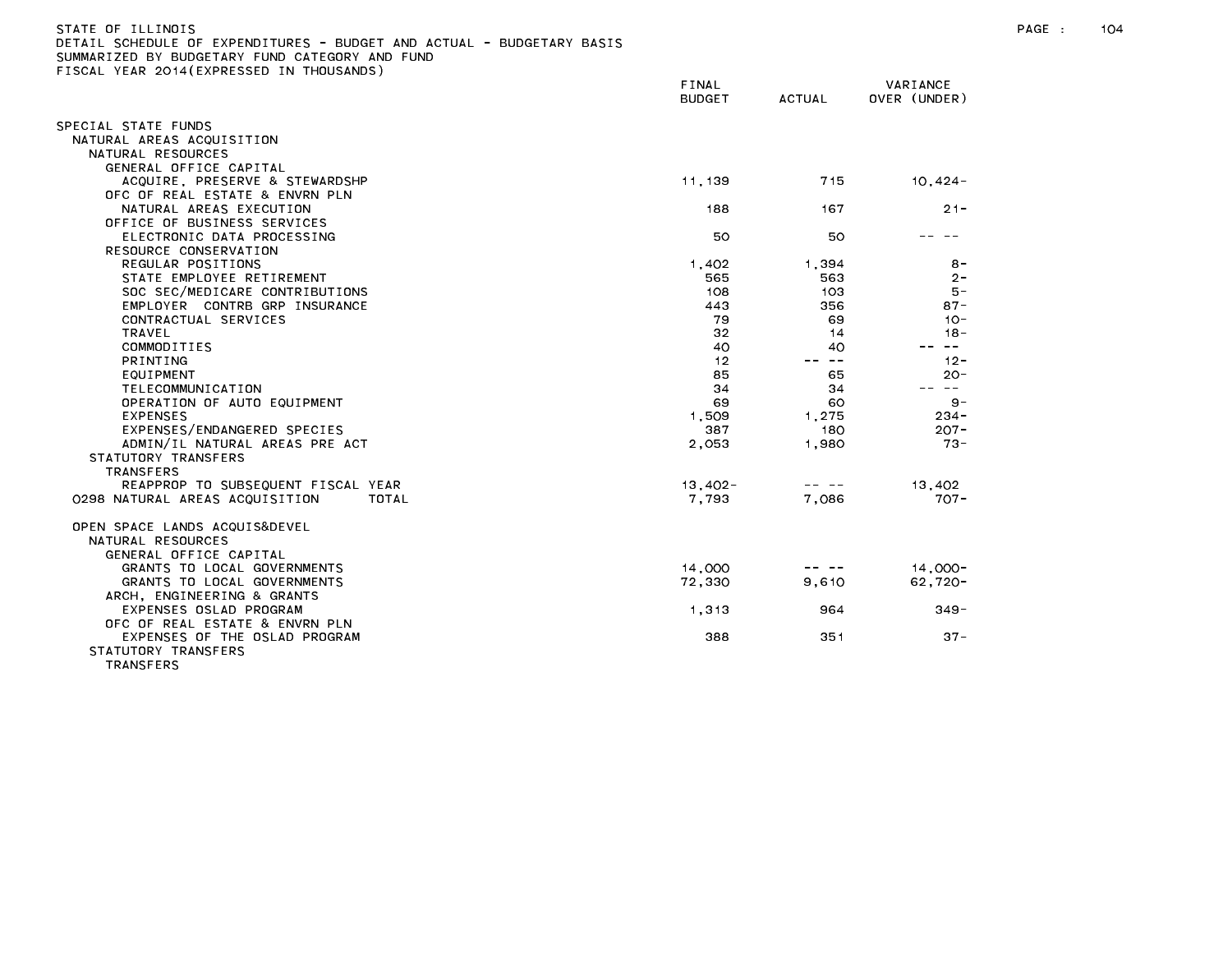| STATE OF ILLINOIS<br>DETAIL SCHEDULE OF EXPENDITURES - BUDGET AND ACTUAL - BUDGETARY BASIS<br>SUMMARIZED BY BUDGETARY FUND CATEGORY AND FUND<br>FISCAL YEAR 2014(EXPRESSED IN THOUSANDS)                                                  |                                                                                                                                                                                                                                                                                                                                                                                                        |                   |                                        | PAGE : | 105 |
|-------------------------------------------------------------------------------------------------------------------------------------------------------------------------------------------------------------------------------------------|--------------------------------------------------------------------------------------------------------------------------------------------------------------------------------------------------------------------------------------------------------------------------------------------------------------------------------------------------------------------------------------------------------|-------------------|----------------------------------------|--------|-----|
|                                                                                                                                                                                                                                           | FINAL<br><b>BUDGET</b>                                                                                                                                                                                                                                                                                                                                                                                 | <b>ACTUAL</b>     | VARIANCE<br>OVER (UNDER)               |        |     |
| SPECIAL STATE FUNDS<br>OPEN SPACE LANDS ACQUIS&DEVEL<br>NATURAL RESOURCES<br>GENERAL OFFICE CAPITAL<br>REAPPROP TO SUBSEQUENT FISCAL YEAR                                                                                                 | $76,719-$                                                                                                                                                                                                                                                                                                                                                                                              | -- --             | 76,719                                 |        |     |
| REFUNDS MADE DURING FISCAL YEAR<br>0299 OPEN SPACE LANDS ACQUIS&DEVEL TOTAL                                                                                                                                                               | $\frac{1}{2} \frac{1}{2} \frac{1}{2} \frac{1}{2} \frac{1}{2} \frac{1}{2} \frac{1}{2} \frac{1}{2} \frac{1}{2} \frac{1}{2} \frac{1}{2} \frac{1}{2} \frac{1}{2} \frac{1}{2} \frac{1}{2} \frac{1}{2} \frac{1}{2} \frac{1}{2} \frac{1}{2} \frac{1}{2} \frac{1}{2} \frac{1}{2} \frac{1}{2} \frac{1}{2} \frac{1}{2} \frac{1}{2} \frac{1}{2} \frac{1}{2} \frac{1}{2} \frac{1}{2} \frac{1}{2} \frac{$<br>11,312 | $133 -$<br>10,792 | $133 -$<br>520-                        |        |     |
| $I - FLY$<br>NO AGENCY NAME<br>NO ORG NAME                                                                                                                                                                                                |                                                                                                                                                                                                                                                                                                                                                                                                        |                   |                                        |        |     |
| TOTAL<br>0306 I-FLY                                                                                                                                                                                                                       | -- --<br>O                                                                                                                                                                                                                                                                                                                                                                                             | -- --<br>$\circ$  | $\circ$                                |        |     |
| WORKING CAPITAL REVOLVING LOAN<br>TRANSPORTATION<br>CENTRAL OFFICE, ADM & PLANNING<br>LOANS DISADVNTGE BUS ENTERPRIS<br>LOANS DISADVNTGE BUS ENTERPRIS<br>REAPPROP TO SUBSEQUENT FISCAL YEAR<br>0307 WORKING CAPITAL REVOLVING LOAN TOTAL | 3,000<br>-- --<br>$3,000-$<br>$\Omega$                                                                                                                                                                                                                                                                                                                                                                 | $\circ$           | $3,000-$<br>-- --<br>3,000<br>$\Omega$ |        |     |
| TAX RECOVERY<br>TRANSPORTATION<br>AERONAUTICS, GENERAL OFFICE<br>IN LIEU LEASEHOLD TAXES LOST<br>TOTAL<br>0310 TAX RECOVERY                                                                                                               | 600<br>600                                                                                                                                                                                                                                                                                                                                                                                             | 600<br>600        | - -<br>$\circ$                         |        |     |
| SO SUBURBAN BROWNSFLDS REDEVEL<br>NO AGENCY NAME<br>NO ORG NAME                                                                                                                                                                           | -- --                                                                                                                                                                                                                                                                                                                                                                                                  |                   |                                        |        |     |
| 0320 SO SUBURBAN BROWNSFLDS REDEVEL TOTAL                                                                                                                                                                                                 | $\circ$                                                                                                                                                                                                                                                                                                                                                                                                | $\circ$           | $\circ$                                |        |     |
| FAMILY RESPONSIBILITY<br>SECRETARY OF STATE<br>GENERAL ADMINISTRATION GROUP<br>FAMILY FINANCIAL RSPNSBLTY LAW<br>0322 FAMILY RESPONSIBILITY<br>TOTAL                                                                                      | 200<br>200                                                                                                                                                                                                                                                                                                                                                                                             | 90<br>90          | $110 -$<br>$110 -$                     |        |     |
| MOTOR VEHICLE REVIEW BOARD<br>SECRETARY OF STATE<br>MOTOR VEHICLE GROUP<br>REGULAR POSITIONS                                                                                                                                              | 145                                                                                                                                                                                                                                                                                                                                                                                                    | 97                | $48 -$                                 |        |     |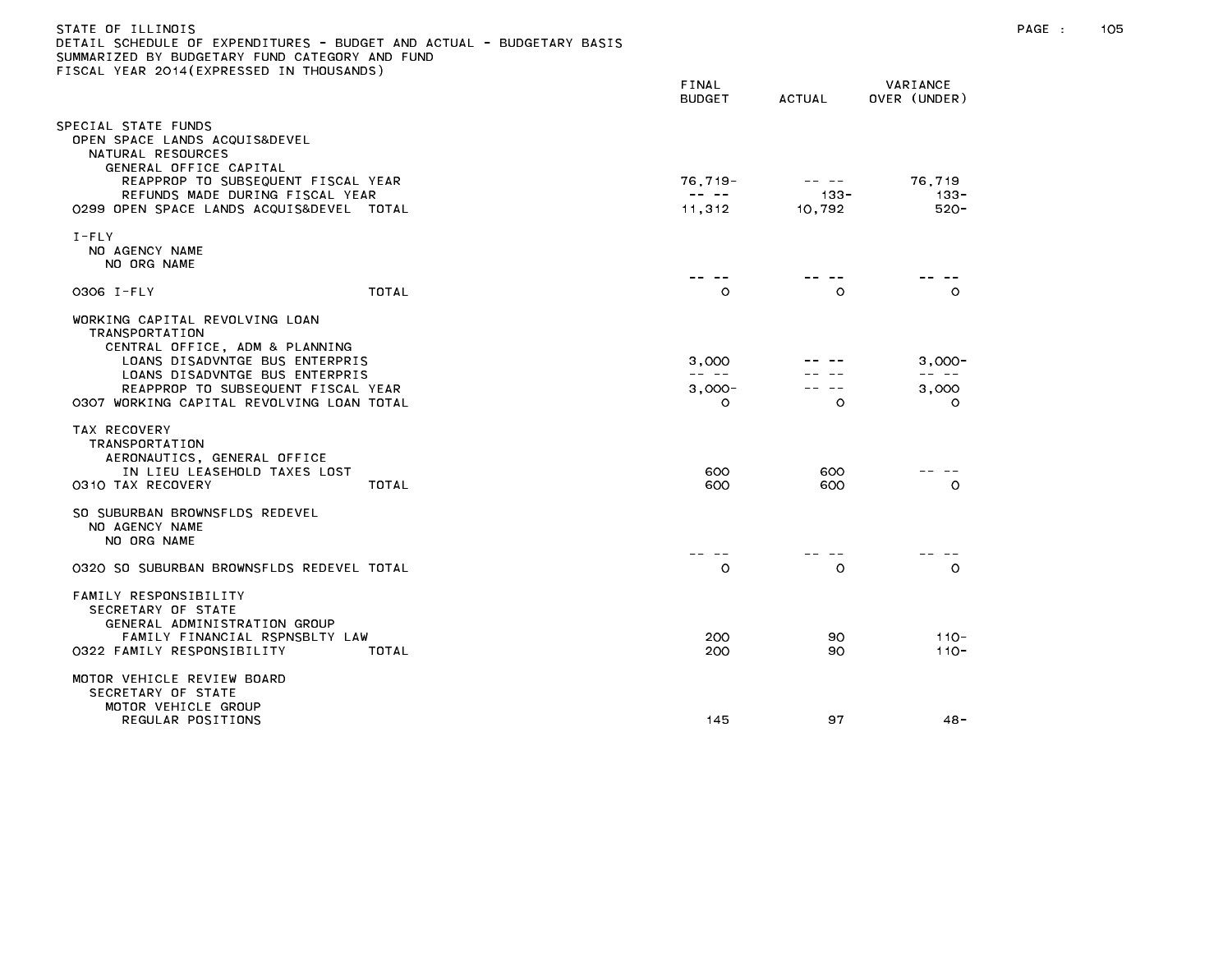| STATE OF ILLINOIS                                                     |  |
|-----------------------------------------------------------------------|--|
| DETAIL SCHEDULE OF EXPENDITURES - BUDGET AND ACTUAL - BUDGETARY BASIS |  |
| SUMMARIZED BY BUDGETARY FUND CATEGORY AND FUND                        |  |
| FISCAL YEAR 2014(EXPRESSED IN THOUSANDS)                              |  |

| TEAN LUIT (LATINEUULD IN THU                                                   | FINAL<br><b>BUDGET</b> | <b>ACTUAL</b> | VARIANCE<br>OVER (UNDER)         |
|--------------------------------------------------------------------------------|------------------------|---------------|----------------------------------|
| SPECIAL STATE FUNDS                                                            |                        |               |                                  |
| MOTOR VEHICLE REVIEW BOARD<br>SECRETARY OF STATE                               |                        |               |                                  |
| MOTOR VEHICLE GROUP<br>STATE PAID RETIREMENT CONTRIB                           | 3                      | 2             | $-1-$                            |
| STATE EMPLOYEE RETIREMENT                                                      | 59                     | 39            | $20 -$                           |
| SOC SEC/MEDICARE CONTRIBUTIONS<br>EMPLOYER CONTRB GRP INSURANCE                | 11<br>$\sim$ $-$       | 7<br>-- --    | $4-$<br>$\overline{\phantom{m}}$ |
| CONTRACTUAL SERVICES                                                           | 45                     | 27            | $18 -$                           |
| TRAVEL                                                                         |                        |               | $ -$                             |
| COMMODITIES<br><b>PRINTING</b>                                                 | 2                      |               | $\sim$ $-$<br>$2 -$              |
| EQUIPMENT                                                                      | $\sim$ $-$             |               | $\sim$ $-$                       |
| TELECOMMUNICATION                                                              | $\mathbf{1}$<br>266    | 172           | $1 -$<br>$94 -$                  |
| 0323 MOTOR VEHICLE REVIEW BOARD<br>TOTAL                                       |                        |               |                                  |
| AFRICAN-AMERICAN HIV/AIDS RESP<br>PUBLIC HEALTH<br>HEALTH PROTECTION: AIDS     |                        |               |                                  |
| GRANTS AND OTHER EXPENSES                                                      | 1,500                  | 1,191         | $309 -$                          |
| 0326 AFRICAN-AMERICAN HIV/AIDS RESP TOTAL                                      | 1,500                  | 1.191         | $309 -$                          |
| TATOO & BODY PRCNG ESTAB REGIS<br>PUBLIC HEALTH<br>OFFICE OF HEALTH PROTECTION |                        |               |                                  |
| EXPENSES OF ADMINISTERING                                                      | 300                    | 222           | $78 -$                           |
| 0327 TATOO & BODY PRCNG ESTAB REGIS TOTAL                                      | 300                    | 222           | $78 -$                           |
| STATE POLICE VEHICLE MNTCE<br>STATE POLICE                                     |                        |               |                                  |
| DIVISION OF ADMINISTRATION<br>OPERATION OF AUTO EQUIPMENT                      | 700                    | 500           | $200 -$                          |
| 0328 STATE POLICE VEHICLE MNTCE<br>TOTAL                                       | 700                    | 500           | $200 -$                          |
| COUNTY PROVIDER TRUST<br>HEALTHCARE & FAMILY SERVICES                          |                        |               |                                  |
| MEDICAL<br>FOR ADMINISTRATIVE EXPENDITURE<br>FOR ADMINISTRATIVE EXPENDITURE    | 25,000                 | 24,911        | $89 -$<br>$\sim$ $\sim$          |
| FOR MEDICAL SERVICES                                                           | 1,981,119              | 1,981,116     | $3 -$                            |
| FOR REFUNDS OF OVERPAYMENTS OR<br>0329 COUNTY PROVIDER TRUST<br>TOTAL          | 2,006,119              | 2,006,027     | $- - -$<br>$92 -$                |
| TREASURER'S RENTAL FEE                                                         |                        |               |                                  |

STATUTORY TRANSFERS

TRANSFERS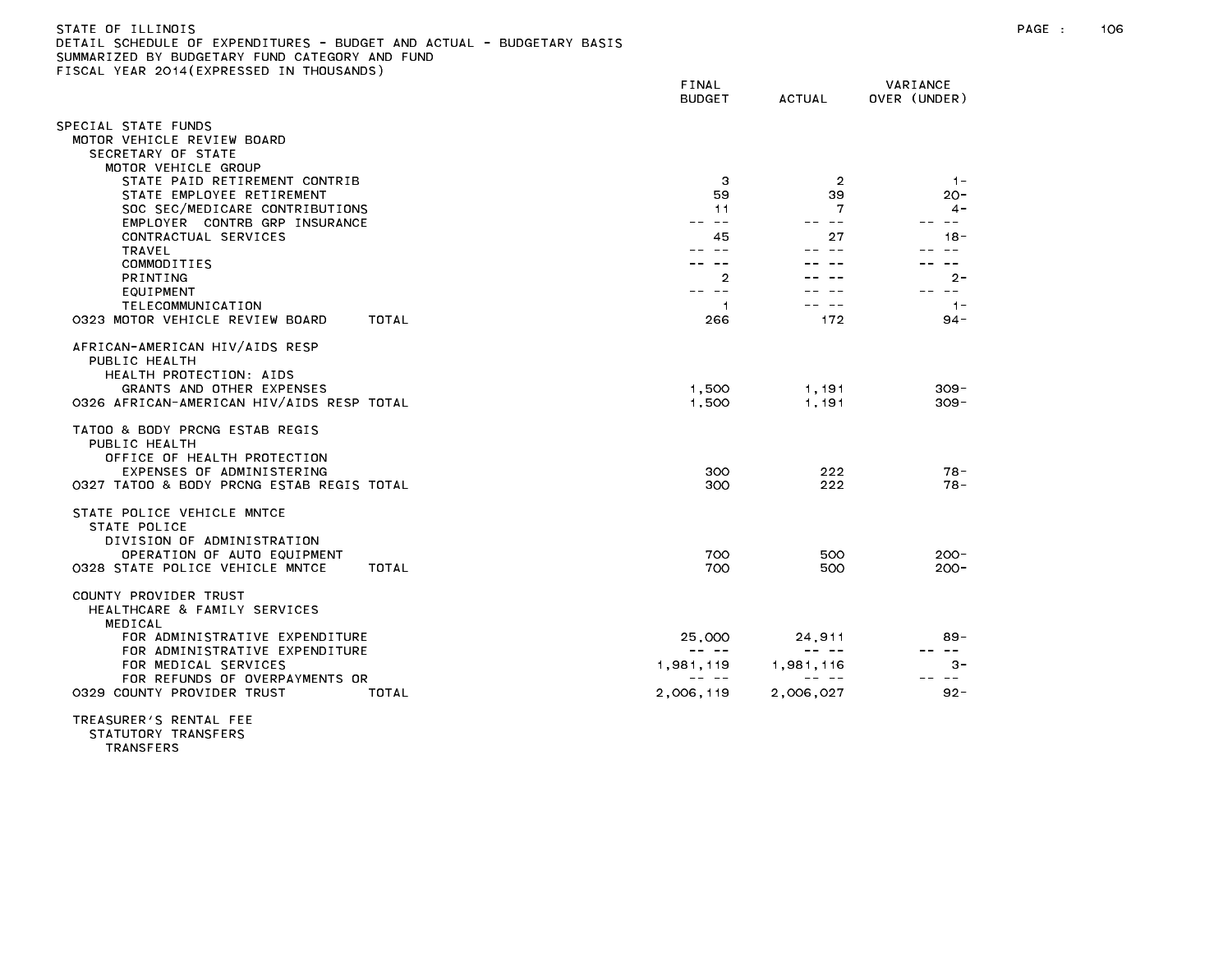| )ETAIL SCHEDULE OF EXPENDITURES - BUDGET AND ACTUAL - BUDGETARY BASIS<br>SUMMARIZED BY BUDGETARY FUND CATEGORY AND FUND<br>TISCAL YEAR 2014(EXPRESSED IN THOUSANDS) |                        |                                                                                                                                                                                                                                                                                                                                                                                              |                          |  |
|---------------------------------------------------------------------------------------------------------------------------------------------------------------------|------------------------|----------------------------------------------------------------------------------------------------------------------------------------------------------------------------------------------------------------------------------------------------------------------------------------------------------------------------------------------------------------------------------------------|--------------------------|--|
|                                                                                                                                                                     | FINAL<br><b>BUDGET</b> | ACTUAL                                                                                                                                                                                                                                                                                                                                                                                       | VARIANCE<br>OVER (UNDER) |  |
| SPECIAL STATE FUNDS<br>TREASURER'S RENTAL FEE<br>STATUTORY TRANSFERS<br>TRANSFERS<br>0331 TREASURER'S RENTAL FEE<br><b>TOTAL</b>                                    | $\circ$                | $\circ$                                                                                                                                                                                                                                                                                                                                                                                      | $\circ$                  |  |
| AMBULANCE REVOLVING LOAN<br>IL FINANCE AUTHORITY<br>GENERAL OFFICE                                                                                                  |                        |                                                                                                                                                                                                                                                                                                                                                                                              |                          |  |
| FOR PURPOSE OF MAKING LOANS<br>OFFICE OF THE STATE FIRE MARSH<br>GENERAL OFFICE                                                                                     | 7,007                  |                                                                                                                                                                                                                                                                                                                                                                                              | $7,007-$                 |  |
| PAYMENT TO FINANCE AUTHORITY                                                                                                                                        | 3.770                  | 3.770                                                                                                                                                                                                                                                                                                                                                                                        | -- --                    |  |
| REAPPROP TO SUBSEQUENT FISCAL YEAR                                                                                                                                  | $7,007 -$              | $\frac{1}{2} \frac{1}{2} \frac{1}{2} \frac{1}{2} \frac{1}{2} \frac{1}{2} \frac{1}{2} \frac{1}{2} \frac{1}{2} \frac{1}{2} \frac{1}{2} \frac{1}{2} \frac{1}{2} \frac{1}{2} \frac{1}{2} \frac{1}{2} \frac{1}{2} \frac{1}{2} \frac{1}{2} \frac{1}{2} \frac{1}{2} \frac{1}{2} \frac{1}{2} \frac{1}{2} \frac{1}{2} \frac{1}{2} \frac{1}{2} \frac{1}{2} \frac{1}{2} \frac{1}{2} \frac{1}{2} \frac{$ | 7,007                    |  |
| 0334 AMBULANCE REVOLVING LOAN<br>TOTAL                                                                                                                              | 3,770                  | 3,770                                                                                                                                                                                                                                                                                                                                                                                        | $\circ$                  |  |
| ENVIRONMENTAL LAB CERTIFICAT<br>ENVIRONMENTAL PROTECT AGENCY<br>LABORATORY SERVICES<br>LUMP SUM, OPERATIONS                                                         | 540                    | 511                                                                                                                                                                                                                                                                                                                                                                                          | $29 -$                   |  |
| STATUTORY TRANSFERS                                                                                                                                                 |                        |                                                                                                                                                                                                                                                                                                                                                                                              |                          |  |
| TRANSFERS<br>0336 ENVIRONMENTAL LAB CERTIFICAT<br>TOTAL                                                                                                             | 540                    | 511                                                                                                                                                                                                                                                                                                                                                                                          | $29 -$                   |  |
| IL COMM COLL BRD CONTRCT & GRT<br>IL COMMUNITY COLLEGE BOARD<br>CENTRAL OFFICE                                                                                      |                        |                                                                                                                                                                                                                                                                                                                                                                                              |                          |  |
| LUMP SUMS AND OTHER PURPOSES                                                                                                                                        | 5.725                  | 5,400                                                                                                                                                                                                                                                                                                                                                                                        | $325 -$                  |  |
| 0339 IL COMM COLL BRD CONTRCT & GRT TOTAL                                                                                                                           | 5,725                  | 5,400                                                                                                                                                                                                                                                                                                                                                                                        | $325 -$                  |  |
| PUBLIC HEALTH LAB SERVS REV<br>PUBLIC HEALTH<br>PUBLIC HEALTH LABORATORIES                                                                                          |                        |                                                                                                                                                                                                                                                                                                                                                                                              |                          |  |
| FOR EXPENSES INCLUDING REFUNDS<br>STATUTORY TRANSFERS<br><b>TRANSFERS</b>                                                                                           | 5,000                  | 2,837                                                                                                                                                                                                                                                                                                                                                                                        | $2,163-$                 |  |
| REFUNDS MADE DURING FISCAL YEAR<br>0340 PUBLIC HEALTH LAB SERVS REV<br>TOTAL                                                                                        | -- --<br>5,000         | $1 -$<br>2,836                                                                                                                                                                                                                                                                                                                                                                               | $-1-$<br>$2,164-$        |  |
| PROVIDER INQUIRY TRUST<br>HEALTHCARE & FAMILY SERVICES<br>MEDICAL                                                                                                   |                        |                                                                                                                                                                                                                                                                                                                                                                                              |                          |  |
| EXPENSES FOR PROVIDING ACCESS<br>0341 PROVIDER INQUIRY TRUST<br>TOTAL                                                                                               | 2,500<br>2,500         | 2,498<br>2,498                                                                                                                                                                                                                                                                                                                                                                               | $2 -$<br>$2 -$           |  |
| ALIDIT EVDEMEE                                                                                                                                                      |                        |                                                                                                                                                                                                                                                                                                                                                                                              |                          |  |
|                                                                                                                                                                     |                        |                                                                                                                                                                                                                                                                                                                                                                                              |                          |  |

AUDITOR GENERAL GENERAL OFFICE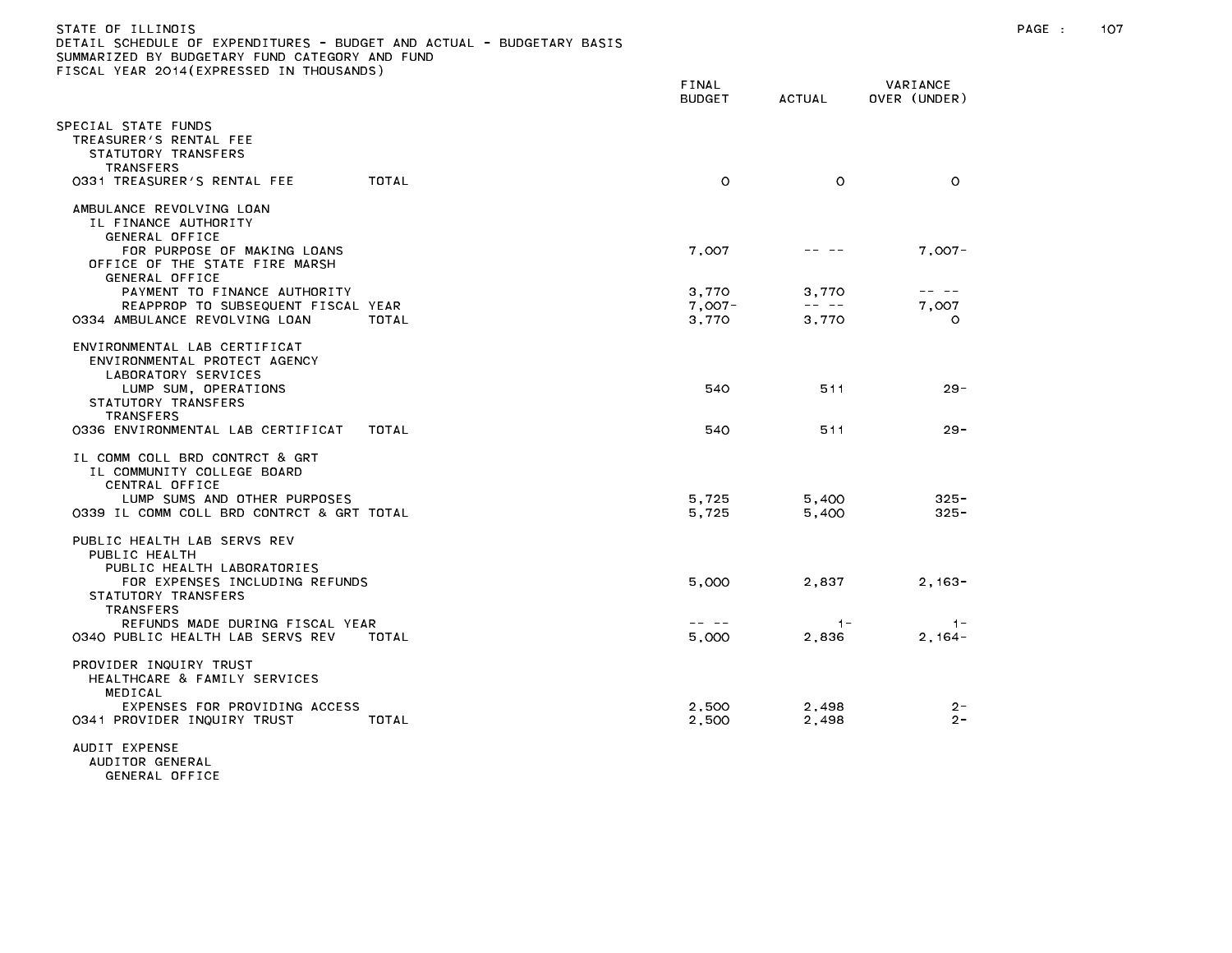| STATE OF ILLINOIS<br>DETAIL SCHEDULE OF EXPENDITURES – BUDGET AND ACTUAL – BUDGETARY BASIS<br>SUMMARIZED BY BUDGETARY FUND CATEGORY AND FUND<br>FISCAL YEAR 2014(EXPRESSED IN THOUSANDS) |                 |        |                          |  |
|------------------------------------------------------------------------------------------------------------------------------------------------------------------------------------------|-----------------|--------|--------------------------|--|
|                                                                                                                                                                                          | FINAL<br>BUDGET | ACTUAL | VARIANCE<br>OVER (UNDER) |  |

| PECIAL STATE FUNDS<br>AUDIT EXPENSE<br>AUDITOR GENERAL                               |                    |                |                       |
|--------------------------------------------------------------------------------------|--------------------|----------------|-----------------------|
| GENERAL OFFICE<br>AUDITS STUDIES & INVESTIGATION<br>STATUTORY TRANSFERS<br>TRANSFERS | 22,110             | 20,876         | $1,234-$              |
| TOTAL<br>0342 AUDIT EXPENSE                                                          | 22,110             | 20,876         | $1,234-$              |
| CARE PROV FOR PERSONS WITH DD<br>HUMAN SERVICES<br>DD GRANTS-IN-AID&PUR OF CARE      |                    |                |                       |
| INTERMEDIATE CARE FACILITIES<br>HEALTHCARE & FAMILY SERVICES                         | 52,000             | 33, 178        | $18,822 -$            |
| MEDICAL<br>ADMINISTRATIVE EXPENDITURES<br>FOR REFUNDS OF OVERPAYMENTS OR             | 205<br>-- --       | 159<br>-- --   | $46 -$                |
| STATUTORY TRANSFERS<br>TRANSFERS                                                     |                    |                |                       |
| 0344 CARE PROV FOR PERSONS WITH DD TOTAL                                             | 52,205             | 33,337         | $18,868-$             |
| LONG TERM CARE PROVIDER<br>HEALTHCARE & FAMILY SERVICES                              |                    |                |                       |
| INSPECTOR GENERAL<br>LUMP SUM, OPERATIONS                                            | 300                | 268            | $32 -$                |
| MEDICAL                                                                              |                    |                |                       |
| ADMINISTRATIVE EXPENDITURES<br>FOR SKILLED, INTERMEDIATE, &                          | 1,630<br>700,000   | 715<br>432,251 | $915 -$<br>$267,749-$ |
| FOR REFUNDS OR OVERPAYMENTS OF                                                       | -- --              |                |                       |
| PUBLIC HEALTH<br>EPIDEMIOLOGY & HEALTH SYSTEMS                                       |                    |                |                       |
| IDENTIFIED OFFENDERS ASSESSMNT                                                       | 2,000              | 1,172          | $828 -$               |
| STATUTORY TRANSFERS                                                                  |                    |                |                       |
| <b>TRANSFERS</b><br>REFUNDS MADE DURING FISCAL YEAR                                  |                    | $\circ$        |                       |
| 0345 LONG TERM CARE PROVIDER<br>TOTAL                                                | 703.930            | 434,406        | $269.524 -$           |
| HOSPITAL PROVIDER                                                                    |                    |                |                       |
| HEALTHCARE & FAMILY SERVICES                                                         |                    |                |                       |
| MEDICAL                                                                              |                    |                |                       |
| FOR HOSPITALS<br>FOR REFUNDS OF OVERPAYMENTS OR                                      | 2,713,000<br>-- -- | 2,529,034      | 183,966-              |
| STATUTORY TRANSFERS<br>TRANSFERS                                                     |                    |                |                       |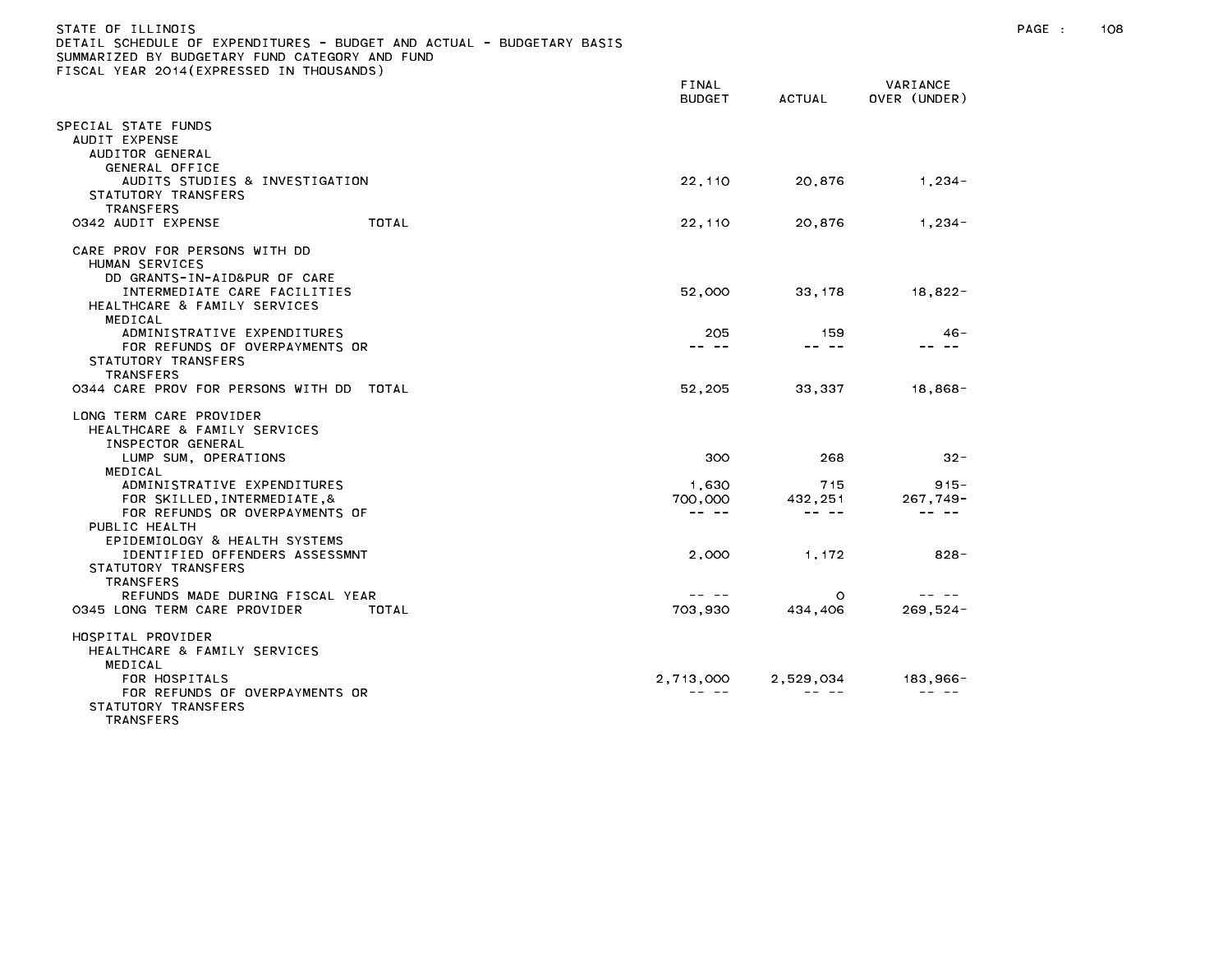| DETAIL SCHEDULE OF EXPENDITURES – BUDGET AND ACTUAL – BUDGETARY BASIS<br>SUMMARIZED BY BUDGETARY FUND CATEGORY AND FUND                                                                                                 |       |                                  |                                     |                                                  |
|-------------------------------------------------------------------------------------------------------------------------------------------------------------------------------------------------------------------------|-------|----------------------------------|-------------------------------------|--------------------------------------------------|
| FISCAL YEAR 2014(EXPRESSED IN THOUSANDS)                                                                                                                                                                                |       | FINAL<br><b>BUDGET</b>           | <b>ACTUAL</b>                       | VARIANCE<br>OVER (UNDER)                         |
| SPECIAL STATE FUNDS<br>HOSPITAL PROVIDER<br>HEALTHCARE & FAMILY SERVICES<br>MEDICAL                                                                                                                                     |       |                                  |                                     |                                                  |
| REFUNDS MADE DURING FISCAL YEAR<br>0346 HOSPITAL PROVIDER                                                                                                                                                               | TOTAL | $- - - - -$<br>2,713,000         | $777 -$<br>2,528,257                | $777 -$<br>184,743-                              |
| ICCB FEDERAL TRUST<br>IL COMMUNITY COLLEGE BOARD<br>CENTRAL OFFICE                                                                                                                                                      |       |                                  |                                     |                                                  |
| LUMP SUMS AND OTHER PURPOSES<br>0350 ICCB FEDERAL TRUST                                                                                                                                                                 | TOTAL | 450<br>450                       | 190<br>190                          | $260 -$<br>$260 -$                               |
| MINORITY&FEMALE BUS ENTERPRISE<br>STATUTORY TRANSFERS<br><b>TRANSFERS</b><br>0352 MINORITY&FEMALE BUS ENTERPRISE TOTAL                                                                                                  |       | $\circ$                          | $\circ$                             | $\circ$                                          |
|                                                                                                                                                                                                                         |       |                                  |                                     |                                                  |
| STATE PHEASANT<br>NATURAL RESOURCES<br>GENERAL OFFICE CAPITAL<br>CONSERVATION OF PHEASANTS<br>CONSERVATION OF PHEASANTS<br>REAPPROP TO SUBSEQUENT FISCAL YEAR<br>REFUNDS MADE DURING FISCAL YEAR<br>0353 STATE PHEASANT | TOTAL | 550<br>1,840<br>$1,977 -$<br>413 | 18<br>394<br>-- --<br>$33 -$<br>379 | $532 -$<br>$1,446-$<br>1,977<br>$33 -$<br>$34 -$ |
| SPECIAL ED MEDICAID MATCHING<br>HEALTHCARE & FAMILY SERVICES<br>MEDICAL                                                                                                                                                 |       |                                  |                                     |                                                  |
| GRANTS TO LOCAL EDUCATION<br>STATUTORY TRANSFERS<br><b>TRANSFERS</b>                                                                                                                                                    |       | 200,000                          | 152,071                             | 47,929-                                          |
| 0355 SPECIAL ED MEDICAID MATCHING                                                                                                                                                                                       | TOTAL | 200,000                          | 152,071                             | 47,929-                                          |
| LAW ENFORCEMENT CAMERA GRANT<br>IL LAW ENFORCE TRAIN & STDS BD<br>GENERAL OFFICE<br>GRANTS/TO UNITS OF LOCAL GOV<br>STATUTORY TRANSFERS                                                                                 |       | 1,000                            |                                     | $1,000-$                                         |
| TRANSFERS<br>REFUNDS MADE DURING FISCAL YEAR<br>0356 LAW ENFORCEMENT CAMERA GRANT                                                                                                                                       | TOTAL | -- --<br>1,000                   | $21 -$<br>$21 -$                    | $21 -$<br>$1,021-$                               |
| CHILD LABOR ENFORCEMENT<br>LABOR                                                                                                                                                                                        |       |                                  |                                     |                                                  |

FAIR LABOR STANDARDS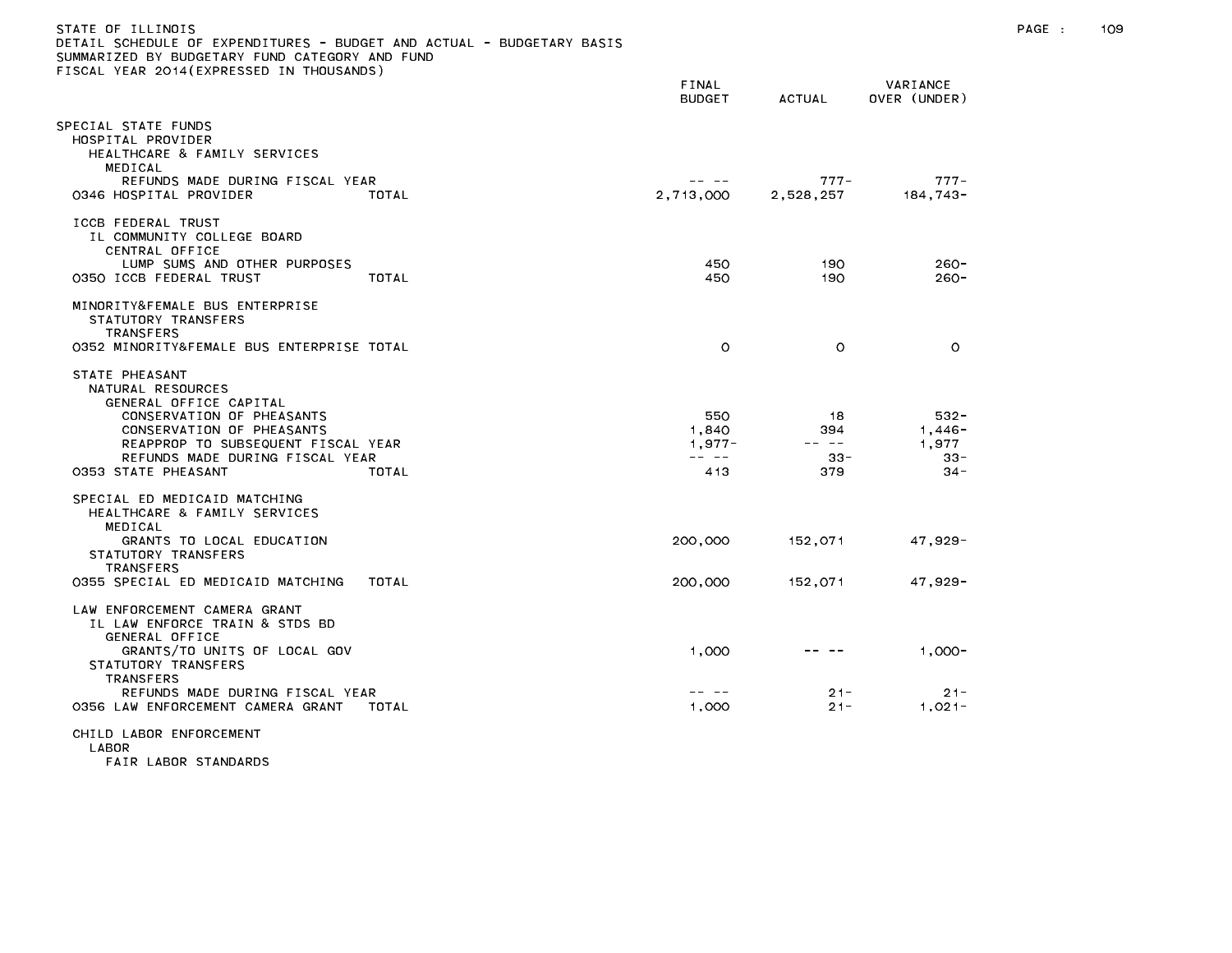| DETAIL SCHEDULE OF EXPENDITURES - BUDGET AND ACTUAL - BUDGETARY BASIS<br>SUMMARIZED BY BUDGETARY FUND CATEGORY AND FUND<br>FISCAL YEAR 2014 (EXPRESSED IN THOUSANDS) |                               |                |                          |
|----------------------------------------------------------------------------------------------------------------------------------------------------------------------|-------------------------------|----------------|--------------------------|
|                                                                                                                                                                      | <b>FINAL</b><br><b>BUDGET</b> | <b>ACTUAL</b>  | VARIANCE<br>OVER (UNDER) |
| SPECIAL STATE FUNDS                                                                                                                                                  |                               |                |                          |
| CHILD LABOR ENFORCEMENT                                                                                                                                              |                               |                |                          |
| LABOR                                                                                                                                                                |                               |                |                          |
| FAIR LABOR STANDARDS                                                                                                                                                 |                               |                |                          |
| PERSONAL SERVICES                                                                                                                                                    | 307                           | 222            | $85 -$                   |
| STATE CONTRIBUTIONS TO SERS<br>STATE CONTRIBUTIONS/SOC SECRTY                                                                                                        | 124<br>24                     | 89<br>16       | $35 -$<br>$8 -$          |
| GROUP INSURANCE                                                                                                                                                      | 115                           | 80             | $35 -$                   |
| CONTRACTUAL SERVICES                                                                                                                                                 | 8                             | 5              | $3 -$                    |
| <b>TRAVEL</b>                                                                                                                                                        | 10                            | $\overline{4}$ | $6 -$                    |
| COMMODITIES                                                                                                                                                          | 14                            | 8              | $6 -$                    |
| PRINTING                                                                                                                                                             |                               |                | $1 -$                    |
| EQUIPMENT                                                                                                                                                            | 2                             |                | $2 -$                    |
| TELECOMMUNICATIONS SERVICES                                                                                                                                          | 3                             | 3              | $\sim$ $-$               |
| TOTAL<br>0357 CHILD LABOR ENFORCEMENT                                                                                                                                | 608                           | 427            | $181 -$                  |
| LEAD POISONING, SCREENING                                                                                                                                            |                               |                |                          |
| PUBLIC HEALTH                                                                                                                                                        |                               |                |                          |
| OFFICE OF FINANCE AND ADMIN                                                                                                                                          | 110                           |                |                          |
| OPERATIONAL EXPENSES<br>OFFICE OF HEALTH PROTECTION                                                                                                                  |                               |                | $110 -$                  |
| LUMP SUMS AND OTHER PURPOSES                                                                                                                                         | 2,897                         | 1,119          | $1,778-$                 |
| GRANTS FOR LEAD POISONING SCRN                                                                                                                                       | 1,500                         | 912            | $588 -$                  |
| PUBLIC HEALTH LABORATORIES                                                                                                                                           |                               |                |                          |
| FOR EXPENSES INCLUDING REFUNDS                                                                                                                                       | 1,398                         | 270            | $1, 128 -$               |
| STATUTORY TRANSFERS                                                                                                                                                  |                               |                |                          |
| <b>TRANSFERS</b>                                                                                                                                                     |                               |                |                          |
| REFUNDS MADE DURING FISCAL YEAR                                                                                                                                      |                               | $1 -$          | $1 -$                    |
| 0360 LEAD POISONING, SCREENING<br>TOTAL                                                                                                                              | 5,905                         | 2,300          | $3,605 -$                |
| SECURITIES AUDIT & ENFORCEMENT<br>SECRETARY OF STATE                                                                                                                 |                               |                |                          |
| EXECUTIVE GROUP                                                                                                                                                      |                               |                |                          |
| REGULAR POSITIONS                                                                                                                                                    |                               |                |                          |
| STATE PAID RETIREMENT CONTRIB                                                                                                                                        |                               |                |                          |
| STATE EMPLOYEE RETIREMENT                                                                                                                                            |                               |                |                          |
| SOC SEC/MEDICARE CONTRIBUTIONS                                                                                                                                       |                               |                |                          |
| EMPLOYER CONTRB GRP INSURANCE                                                                                                                                        |                               |                |                          |

REGULAR POSITIONS 6,148 2,715 3,433- STATE PAID RETIREMENT CONTRIB 129 57 72-

GENERAL ADMINISTRATION GROUP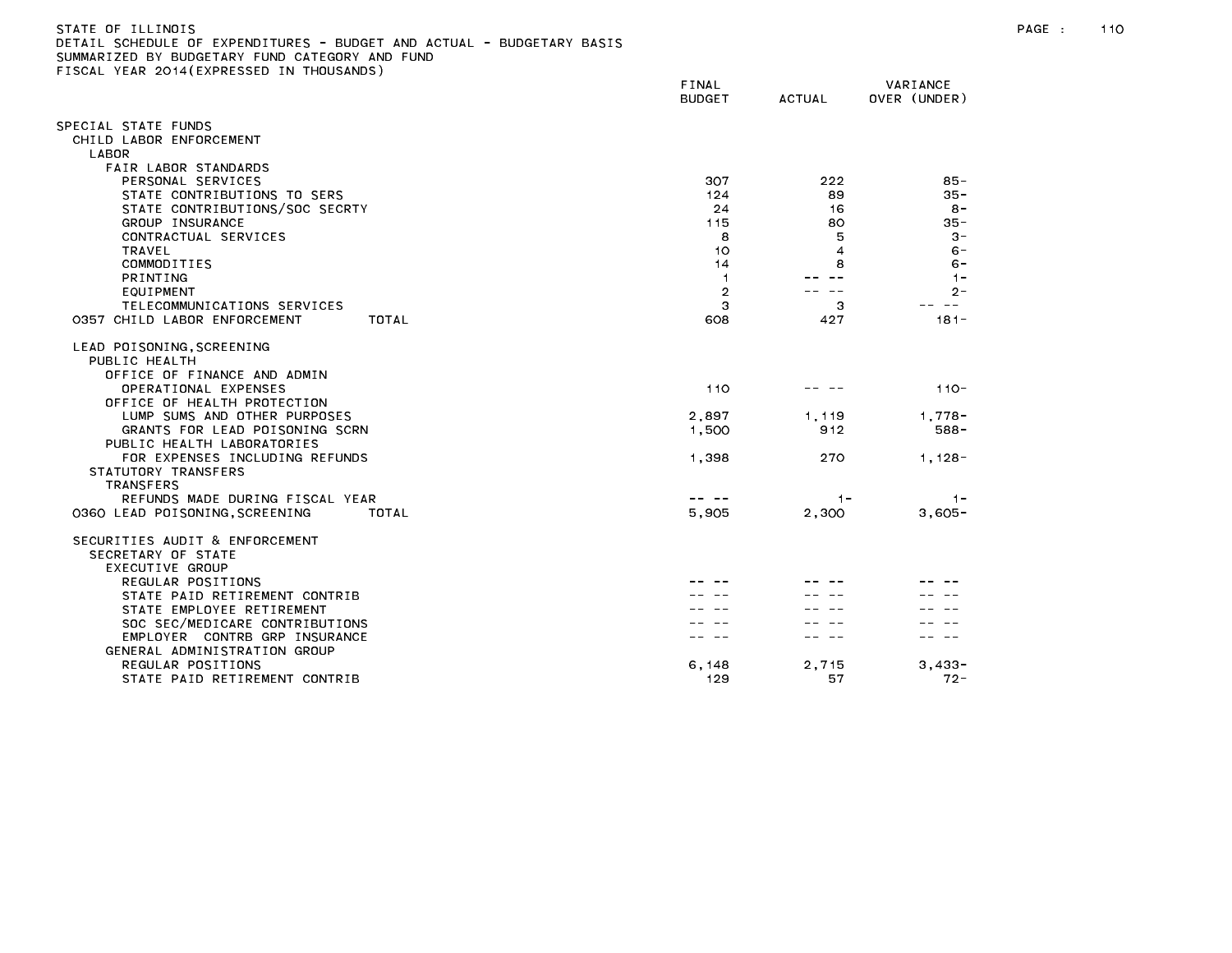| STATE OF ILLINOIS                                                     |
|-----------------------------------------------------------------------|
| DETAIL SCHEDULE OF EXPENDITURES - BUDGET AND ACTUAL - BUDGETARY BASIS |
| SUMMARIZED BY BUDGETARY FUND CATEGORY AND FUND                        |
| FISCAL YEAR 2014(EXPRESSED IN THOUSANDS)                              |

|                                            | FINAL<br><b>BUDGET</b> | <b>ACTUAL</b>                                                                                                                                                                                                                                                                                                                                                                                | VARIANCE<br>OVER (UNDER) |
|--------------------------------------------|------------------------|----------------------------------------------------------------------------------------------------------------------------------------------------------------------------------------------------------------------------------------------------------------------------------------------------------------------------------------------------------------------------------------------|--------------------------|
| SPECIAL STATE FUNDS                        |                        |                                                                                                                                                                                                                                                                                                                                                                                              |                          |
| SECURITIES AUDIT & ENFORCEMENT             |                        |                                                                                                                                                                                                                                                                                                                                                                                              |                          |
| SECRETARY OF STATE                         |                        |                                                                                                                                                                                                                                                                                                                                                                                              |                          |
| EXECUTIVE GROUP                            |                        |                                                                                                                                                                                                                                                                                                                                                                                              |                          |
| EXTRA HELP                                 | 9                      | 9                                                                                                                                                                                                                                                                                                                                                                                            |                          |
| STATE EMPLOYEE RETIREMENT                  | 2,481                  | 1.099                                                                                                                                                                                                                                                                                                                                                                                        | $1.382 -$                |
| SOC SEC/MEDICARE CONTRIBUTIONS             | 438                    | 182                                                                                                                                                                                                                                                                                                                                                                                          | $256 -$                  |
| EMPLOYER CONTRB GRP INSURANCE              | 1,900                  | 854                                                                                                                                                                                                                                                                                                                                                                                          | $1,046-$                 |
| CONTRACTUAL SERVICES                       | 1,593                  | 1.026                                                                                                                                                                                                                                                                                                                                                                                        | $567 -$                  |
| TRAVEL                                     | 28                     | 5                                                                                                                                                                                                                                                                                                                                                                                            | $23 -$                   |
| COMMODITIES                                | 14                     | 11                                                                                                                                                                                                                                                                                                                                                                                           | $3 -$                    |
| PRINTING                                   | 58                     | -- --                                                                                                                                                                                                                                                                                                                                                                                        | $58 -$                   |
| EQUIPMENT                                  | 175                    | 48                                                                                                                                                                                                                                                                                                                                                                                           | $127 -$                  |
| TELECOMMUNICATION                          | 84                     | 25                                                                                                                                                                                                                                                                                                                                                                                           | $59 -$                   |
| OPERATION OF AUTO EQUIPMENT                | 193                    | 165                                                                                                                                                                                                                                                                                                                                                                                          | $28 -$                   |
| COURT OF CLAIMS                            |                        |                                                                                                                                                                                                                                                                                                                                                                                              |                          |
| CLAIMS ADJUDICATION                        |                        |                                                                                                                                                                                                                                                                                                                                                                                              |                          |
| REIMBURSE GRF, SUPP                        |                        |                                                                                                                                                                                                                                                                                                                                                                                              |                          |
| STATUTORY TRANSFERS                        |                        |                                                                                                                                                                                                                                                                                                                                                                                              |                          |
| <b>TRANSFERS</b>                           |                        |                                                                                                                                                                                                                                                                                                                                                                                              |                          |
| REFUNDS MADE DURING FISCAL YEAR            |                        | $1 -$                                                                                                                                                                                                                                                                                                                                                                                        | $1 -$                    |
| 0362 SECURITIES AUDIT & ENFORCEMENT TOTAL  | 13,250                 | 6, 195                                                                                                                                                                                                                                                                                                                                                                                       | $7,055-$                 |
| DEPT OF BUSINESS SERV SP OPS               |                        |                                                                                                                                                                                                                                                                                                                                                                                              |                          |
| SECRETARY OF STATE                         |                        |                                                                                                                                                                                                                                                                                                                                                                                              |                          |
| GENERAL ADMINISTRATION GROUP               |                        |                                                                                                                                                                                                                                                                                                                                                                                              |                          |
| REGULAR POSITIONS                          | 6.175                  | 5.273                                                                                                                                                                                                                                                                                                                                                                                        | $902 -$                  |
| STATE PAID RETIREMENT CONTRIB              | 124                    | 105                                                                                                                                                                                                                                                                                                                                                                                          | $19 -$                   |
| EXTRA HELP                                 | 73                     | $\frac{1}{2} \frac{1}{2} \frac{1}{2} \frac{1}{2} \frac{1}{2} \frac{1}{2} \frac{1}{2} \frac{1}{2} \frac{1}{2} \frac{1}{2} \frac{1}{2} \frac{1}{2} \frac{1}{2} \frac{1}{2} \frac{1}{2} \frac{1}{2} \frac{1}{2} \frac{1}{2} \frac{1}{2} \frac{1}{2} \frac{1}{2} \frac{1}{2} \frac{1}{2} \frac{1}{2} \frac{1}{2} \frac{1}{2} \frac{1}{2} \frac{1}{2} \frac{1}{2} \frac{1}{2} \frac{1}{2} \frac{$ | $73 -$                   |
| STATE EMPLOYEE RETIREMENT                  | 2,547                  | 2,129                                                                                                                                                                                                                                                                                                                                                                                        | $418 -$                  |
| SOC SEC/MEDICARE CONTRIBUTIONS             | 474                    | 388                                                                                                                                                                                                                                                                                                                                                                                          | $86 -$                   |
| EMPLOYER CONTRB GRP INSURANCE              | 2,138                  | 1,616                                                                                                                                                                                                                                                                                                                                                                                        | $522 -$                  |
| CONTRACTUAL SERVICES                       | 749                    | 645                                                                                                                                                                                                                                                                                                                                                                                          | $104 -$                  |
| TRAVEL                                     | 7                      | $\overline{2}$                                                                                                                                                                                                                                                                                                                                                                               | $5 -$                    |
| COMMODITIES                                | 12                     | 11                                                                                                                                                                                                                                                                                                                                                                                           | $1 -$                    |
| <b>PRINTING</b>                            | 44                     | 39                                                                                                                                                                                                                                                                                                                                                                                           | 5 –                      |
| EQUIPMENT                                  | 76                     | 76                                                                                                                                                                                                                                                                                                                                                                                           | $  \,$                   |
| TELECOMMUNICATION                          | 51                     | 49                                                                                                                                                                                                                                                                                                                                                                                           | $2 -$                    |
| OPERATION OF AUTO EQUIPMENT                | 94                     | 93                                                                                                                                                                                                                                                                                                                                                                                           | $1 -$                    |
| STATUTORY TRANSFERS                        |                        |                                                                                                                                                                                                                                                                                                                                                                                              |                          |
| <b>TRANSFERS</b>                           |                        |                                                                                                                                                                                                                                                                                                                                                                                              |                          |
| 0363 DEPT OF BUSINESS SERV SP OPS<br>TOTAL | 12,564                 | 10.426                                                                                                                                                                                                                                                                                                                                                                                       | $2.138 -$                |
| LICAL TURLIMANI CEDV MEDICAID TD           |                        |                                                                                                                                                                                                                                                                                                                                                                                              |                          |

HEALTH&HUMAN SERV MEDICAID TR HUMAN SERVICES DD GRANTS-IN-AID&PUR OF CARE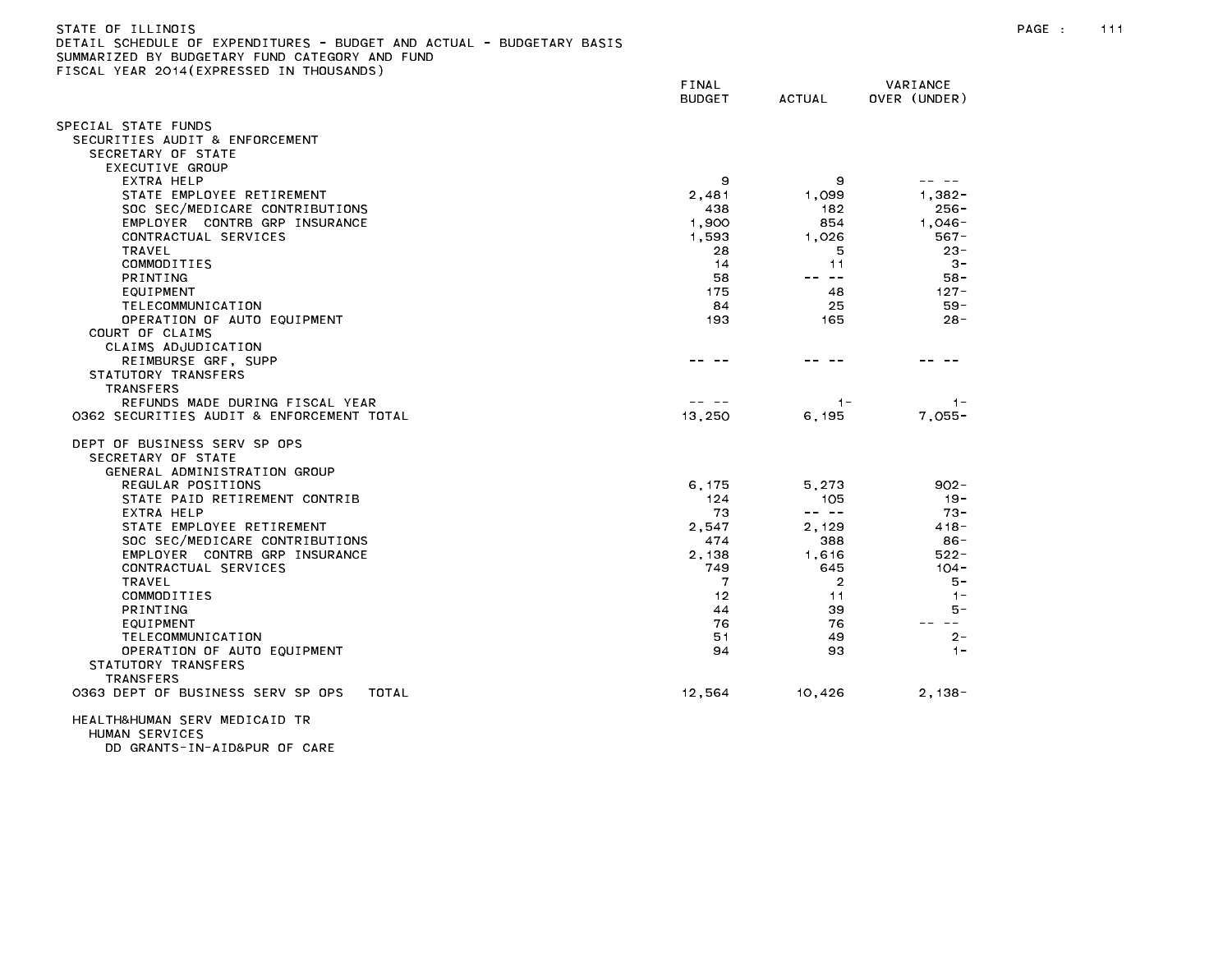| STATE OF ILLINOIS<br>SUMMARIZED BY BUDGETARY FUND CATEGORY AND FUND<br>FISCAL YEAR 2014(EXPRESSED IN THOUSANDS)                               | DETAIL SCHEDULE OF EXPENDITURES - BUDGET AND ACTUAL - BUDGETARY BASIS |                        |                  |                          | PAGE : | 112 |
|-----------------------------------------------------------------------------------------------------------------------------------------------|-----------------------------------------------------------------------|------------------------|------------------|--------------------------|--------|-----|
|                                                                                                                                               |                                                                       | FINAL<br><b>BUDGET</b> | ACTUAL           | VARIANCE<br>OVER (UNDER) |        |     |
| SPECIAL STATE FUNDS<br>HEALTH&HUMAN SERV MEDICAID TR<br>HUMAN SERVICES                                                                        |                                                                       |                        |                  |                          |        |     |
| DD GRANTS-IN-AID&PUR OF CARE<br>AWARDS & GRANTS                                                                                               |                                                                       | 34,450                 | 31,604           | $2,846-$                 |        |     |
| EMPLOYMENT & SOC SERVICE PROG<br>GRNTS/SUPPORTIVE HOUSING SRVCS<br>COURT OF CLAIMS                                                            |                                                                       | 3,383                  | 3,383            | -- --                    |        |     |
| CLAIMS ADJUDICATION<br>REIMBURSE GRF, SUPP<br>STATUTORY TRANSFERS<br><b>TRANSFERS</b>                                                         |                                                                       | 25                     | 25               | -- --                    |        |     |
| REFUNDS MADE DURING FISCAL YEAR<br>0365 HEALTH&HUMAN SERV MEDICAID TR TOTAL                                                                   |                                                                       | 37,858                 | 1,589-<br>33,423 | $1,589-$<br>4,435-       |        |     |
| PRISONER REVIEW BD VHCL & EQUP<br>PRISONER REVIEW BOARD<br>GENERAL OFFICE                                                                     |                                                                       |                        |                  |                          |        |     |
| ORDINARY & CONTINGENT SERVICES<br>0366 PRISONER REVIEW BD VHCL & EQUP TOTAL                                                                   |                                                                       | 200<br>200             | 139<br>139       | $61 -$<br>$61 -$         |        |     |
| DRUG TREATMENT<br>HUMAN SERVICES<br>ADMIN & PROGRAM SUPPORT                                                                                   |                                                                       |                        |                  |                          |        |     |
| OTHER REFUNDS<br>ADDICTION TREATMENT                                                                                                          |                                                                       |                        |                  |                          |        |     |
| ADDICTION TREATMNT & RELATE SV<br>STATUTORY TRANSFERS<br>TRANSFERS                                                                            |                                                                       | 5,074                  | 3,418            | 1,656-                   |        |     |
| 0368 DRUG TREATMENT                                                                                                                           | TOTAL                                                                 | 5,074                  | 3,418            | 1,656-                   |        |     |
| FEED CONTROL<br><b>AGRICULTURE</b><br>AGRICULTURE REGULATION<br>FEED CONTROL<br>COURT OF CLAIMS<br>CLAIMS ADJUDICATION<br>REIMBURSE GRF, SUPP |                                                                       | 1,800<br>- -           | 841              | $959 -$                  |        |     |
| STATUTORY TRANSFERS<br><b>TRANSFERS</b><br>REFUNDS MADE DURING FISCAL YEAR<br>0369 FEED CONTROL                                               | TOTAL                                                                 | -- --<br>1,800         | $\circ$<br>841   | -- --<br>$959 -$         |        |     |
| TANNING FACILITY PERMIT<br>PUBLIC HEALTH                                                                                                      |                                                                       |                        |                  |                          |        |     |

OFFICE OF HEALTH PROTECTION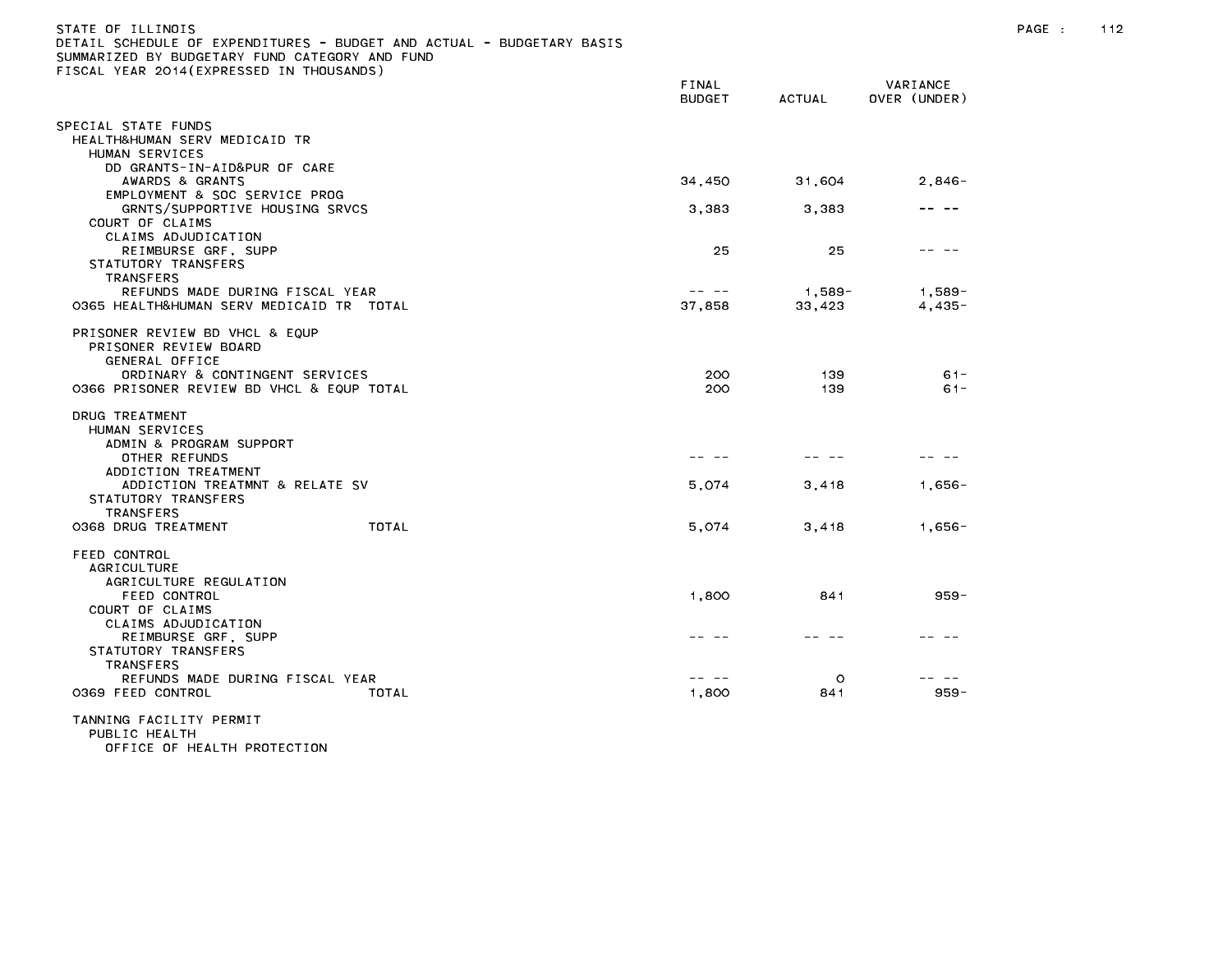| STATE OF ILLINOIS                                                     |       |          |
|-----------------------------------------------------------------------|-------|----------|
| DETAIL SCHEDULE OF EXPENDITURES - BUDGET AND ACTUAL - BUDGETARY BASIS |       |          |
| SUMMARIZED BY BUDGETARY FUND CATEGORY AND FUND                        |       |          |
| FISCAL YEAR 2014(EXPRESSED IN THOUSANDS)                              |       |          |
|                                                                       | FINAL | VARIANCE |

|                                                                                                                                                                                              |       | <b>BUDGET</b>      | <b>ACTUAL</b>      | OVER (UNDER)             |  |
|----------------------------------------------------------------------------------------------------------------------------------------------------------------------------------------------|-------|--------------------|--------------------|--------------------------|--|
| PECIAL STATE FUNDS<br>TANNING FACILITY PERMIT<br>PUBLIC HEALTH<br>OFFICE OF HEALTH PROTECTION<br>LUMP SUMS AND OTHER PURPOSES<br>0370 TANNING FACILITY PERMIT                                | TOTAL | 500<br>500         | 280<br>280         | $220 -$<br>$220 -$       |  |
| EQUITY IN LNG-TRM CARE QLTY<br>PUBLIC HEALTH<br>OFFICE OF HEALTH CARE REG<br>GRANTS TO ASSIST RESIDENTS OF<br>0371 EQUITY IN LNG-TRM CARE QLTY                                               | TOTAL | 3.500<br>3,500     | $\circ$            | $3.500 -$<br>$3,500-$    |  |
| PLUMBING LICENSURE & PROGRAM<br>PUBLIC HEALTH<br>OFFICE OF HEALTH PROTECTION<br>LUMP SUMS AND OTHER PURPOSES<br>STATUTORY TRANSFERS<br><b>TRANSFERS</b><br>0372 PLUMBING LICENSURE & PROGRAM | TOTAL | 1,950<br>1,950     | 1,142<br>1,142     | $808 -$<br>$808 -$       |  |
| STATE TREASURER'S BANK SERVICE<br>TREASURER<br>GENERAL OFFICE<br>CONTRACTUAL SERVICES<br>0373 STATE TREASURER'S BANK SERVICE TOTAL                                                           |       | 8,100<br>8,100     | 2,885<br>2,885     | $5, 215 -$<br>$5, 215 -$ |  |
| SECRETARY OF STATE EVIDENCE<br>SECRETARY OF STATE<br>MOTOR VEHICLE GROUP<br>PURCHASE OF EVIDENCE<br>0374 SECRETARY OF STATE EVIDENCE                                                         | TOTAL | 5<br>5             | 5<br>5             | $\circ$                  |  |
| NATURAL HERITAGE<br>NO AGENCY NAME<br>NO ORG NAME                                                                                                                                            |       | --                 |                    |                          |  |
| 0375 NATURAL HERITAGE                                                                                                                                                                        | TOTAL | O                  | $\circ$            | $\circ$                  |  |
| MCCORMICK PLACE EXPANSION PROJ<br>METRO PIER & EXPOSITION AUTH<br>GENERAL OFFICE<br>FOR DEBT SERVICE<br>0377 MCCORMICK PLACE EXPANSION PROJ TOTAL                                            |       | 138,386<br>138,386 | 138,385<br>138,385 | $1 -$<br>$1 -$           |  |
| INSURANCE PREMIUM TAX REFUND<br>INSURANCE                                                                                                                                                    |       |                    |                    |                          |  |

PRODUCER ADMINISTRATION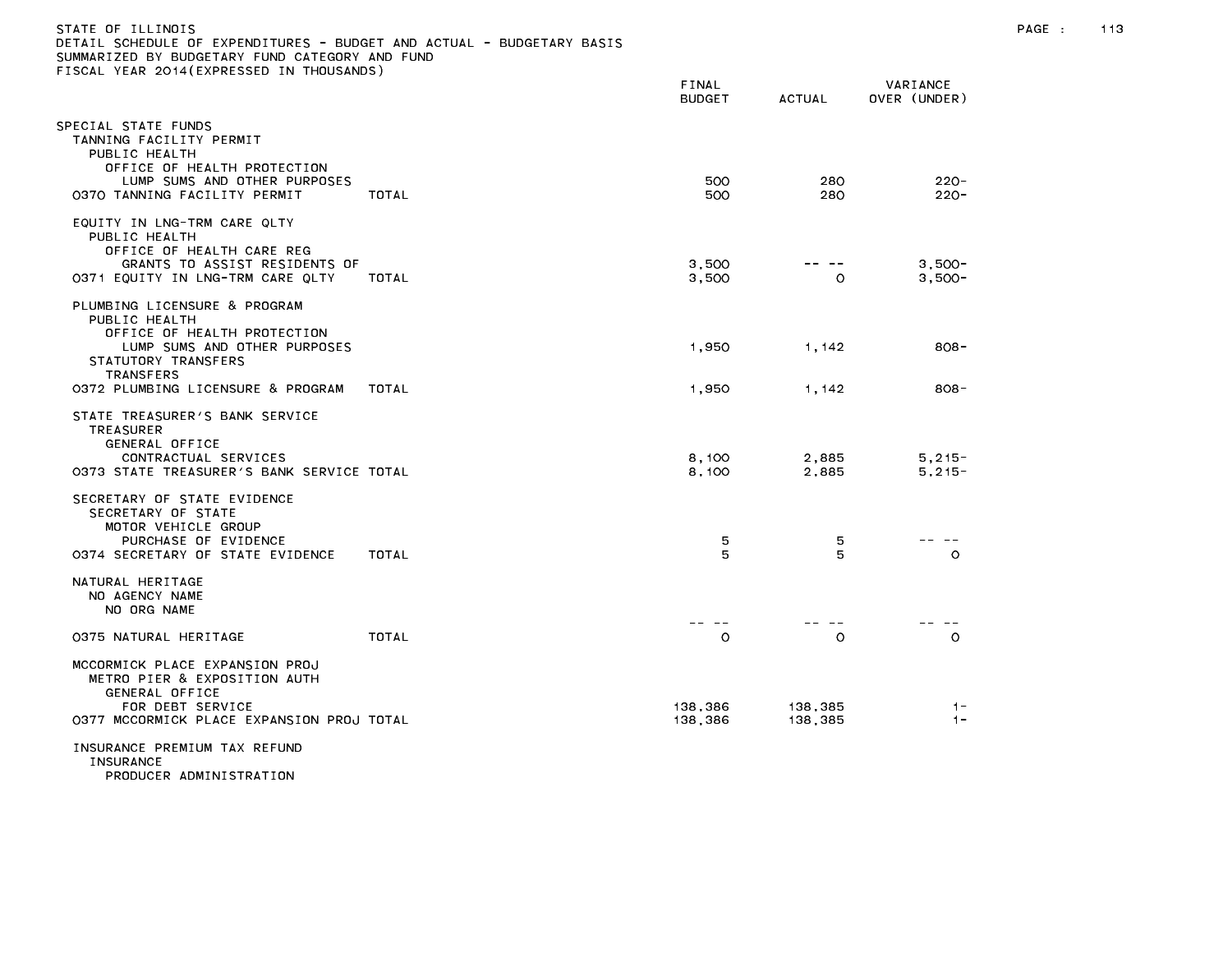| STATE OF ILLINOIS                                                     |  |
|-----------------------------------------------------------------------|--|
| DETAIL SCHEDULE OF EXPENDITURES - BUDGET AND ACTUAL - BUDGETARY BASIS |  |
| SUMMARIZED BY BUDGETARY FUND CATEGORY AND FUND                        |  |
| FISCAL YEAR 2014 (EXPRESSED IN THOUSANDS)                             |  |

|                                                               | FINAL<br><b>BUDGET</b> | <b>ACTUAL</b>                 | VARIANCE<br>OVER (UNDER) |
|---------------------------------------------------------------|------------------------|-------------------------------|--------------------------|
| SPECIAL STATE FUNDS                                           |                        |                               |                          |
| INSURANCE PREMIUM TAX REFUND<br><b>INSURANCE</b>              |                        |                               |                          |
| PRODUCER ADMINISTRATION                                       |                        |                               |                          |
| INSURANCE PRIVILEGE TAX REFUND                                |                        |                               |                          |
| 0378 INSURANCE PREMIUM TAX REFUND<br>TOTAL                    | $\circ$                | $\circ$                       | $\circ$                  |
| CORPORATE FRANCHISE TAX REFUND                                |                        |                               |                          |
| SECRETARY OF STATE                                            |                        |                               |                          |
| GENERAL ADMINISTRATION GROUP<br>FUNDS RECEIVED FROM CORPORATE |                        |                               |                          |
| STATUTORY TRANSFERS                                           |                        |                               |                          |
| <b>TRANSFERS</b>                                              |                        |                               |                          |
| 0380 CORPORATE FRANCHISE TAX REFUND TOTAL                     | $\circ$                | $\circ$                       | $\circ$                  |
| END STAGE RENAL DISEASE FACILI                                |                        |                               |                          |
| NO AGENCY NAME                                                |                        |                               |                          |
| NO ORG NAME                                                   |                        |                               |                          |
| 0381 END STAGE RENAL DISEASE FACILI TOTAL                     | $\circ$                | $\Omega$                      | $\Omega$                 |
|                                                               |                        |                               |                          |
| TAX COMPLIANCE & ADMIN                                        |                        |                               |                          |
| <b>REVENUE</b><br>TAX OPERATIONS                              |                        |                               |                          |
| REGULAR POSITIONS                                             | 3.373                  | 2.798                         | $575 -$                  |
| STATE EMPLOYEE RETIREMENT                                     | 1.360                  | 1.145                         | $215 -$                  |
| SOC SEC/MEDICARE CONTRIBUTIONS                                | 258                    | 195                           | $63 -$                   |
| EMPLOYER CONTRB GRP INSURANCE                                 | 1,524                  | 724                           | $800 -$                  |
| CONTRACTUAL SERVICES<br><b>TRAVEL</b>                         | 440<br>300             | 239<br>292                    | $201 -$<br>$8 -$         |
| COMMODITIES                                                   | $\overline{2}$         | -- --                         | $2 -$                    |
| ELECTRONIC DATA PROCESSING                                    | 3,463                  | 1.468                         | $1,995 -$                |
| TELECOMMUNICATION                                             | 97                     | 26                            | $71 -$                   |
| DRY CLEAN ENVIRO RESPONSE TRST                                | 116                    | 115                           | $1 -$                    |
| IL PETRO EDUC & MARKETING ACT<br>SIMPLIFIED TELECOMM ACT      | 9<br>2,547             | $\blacktriangleleft$<br>2,413 | $8 -$<br>134 -           |
| MUNICIPALITY SALES TAX                                        | 163                    | 156                           | $7 -$                    |
| SHARED SERVICES                                               |                        |                               |                          |
| SHARED SERVICES CENTER                                        | 467                    | 61                            | $406 -$                  |
| STATUTORY TRANSFERS<br><b>TRANSFERS</b>                       |                        |                               |                          |
| 0384 TAX COMPLIANCE & ADMIN<br>TOTAL                          | 14, 119                | 9,633                         | $4,486-$                 |
|                                                               |                        |                               |                          |

APPRAISAL ADMINISTRATION FINANCIAL AND PROFESSIONAL REG APPRAISAL ADMINISTRATION-BRE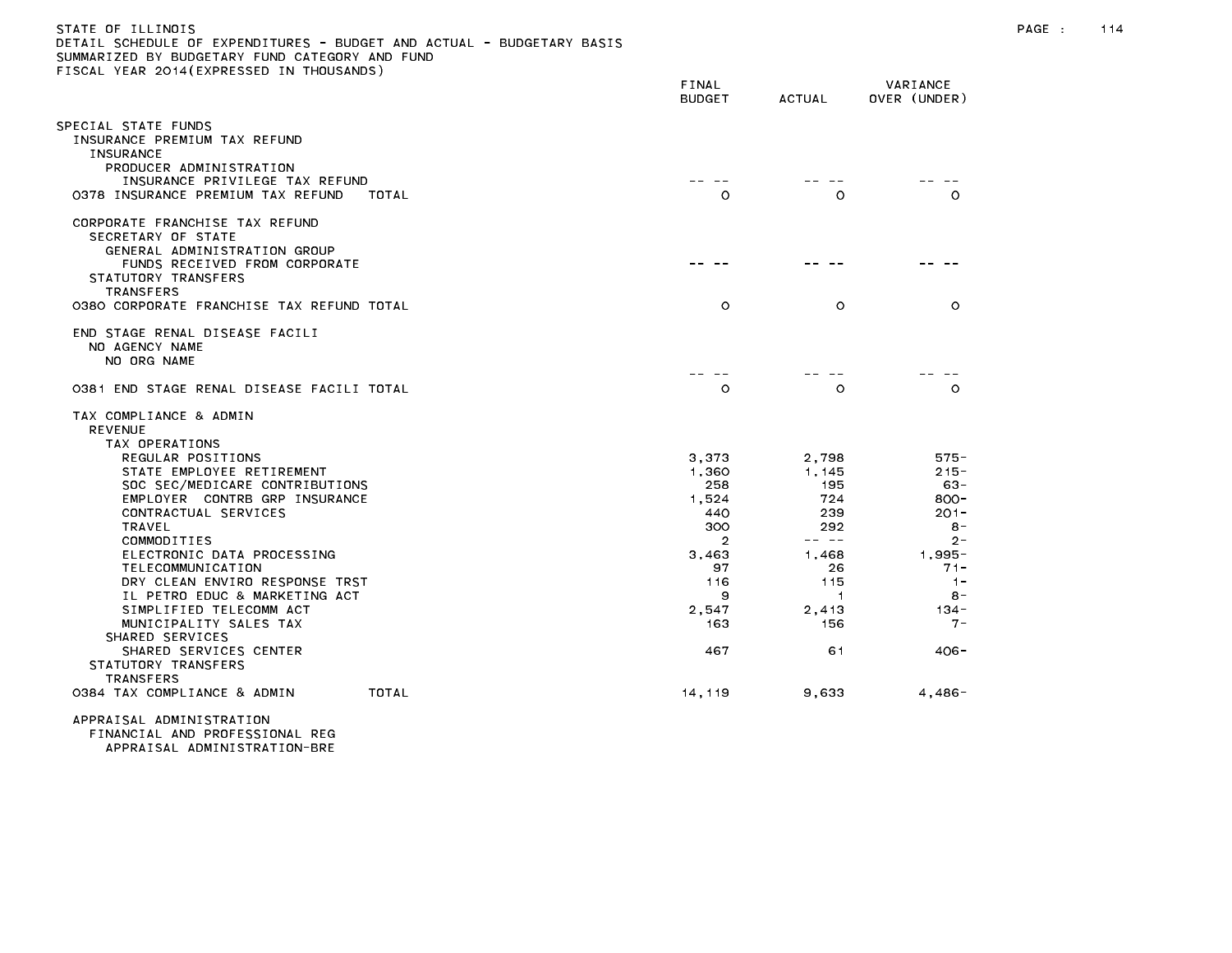| STATE OF ILLINOIS                                                     |
|-----------------------------------------------------------------------|
| DETAIL SCHEDULE OF EXPENDITURES - BUDGET AND ACTUAL - BUDGETARY BASIS |
| SUMMARIZED BY BUDGETARY FUND CATEGORY AND FUND                        |
| FISCAL YEAR 2014(EXPRESSED IN THOUSANDS)                              |

|                                                                                                                                                                                                                                                                    | FINAL<br><b>BUDGET</b>                     | <b>ACTUAL</b>                                     | VARIANCE<br>OVER (UNDER)                                                       |
|--------------------------------------------------------------------------------------------------------------------------------------------------------------------------------------------------------------------------------------------------------------------|--------------------------------------------|---------------------------------------------------|--------------------------------------------------------------------------------|
| SPECIAL STATE FUNDS<br>APPRAISAL ADMINISTRATION<br>FINANCIAL AND PROFESSIONAL REG                                                                                                                                                                                  |                                            |                                                   |                                                                                |
| APPRAISAL ADMINISTRATION-BRE<br>REGULAR POSITIONS<br>STATE EMPLOYEE RETIREMENT<br>SOC SEC/MEDICARE CONTRIBUTIONS<br>EMPLOYER CONTRB GRP INSURANCE<br>CONTRACTUAL SERVICES<br>TRAVEL<br>SHARED REVENUE PAYMENTS                                                     | 551<br>222<br>42<br>161<br>81<br>22<br>230 | 356<br>144<br>26<br>80<br>26<br>7<br>229<br>-- -- | 195 -<br>78-<br>$16 -$<br>$81 -$<br>$55 -$<br>$15 -$<br>$-1-$<br>$\sim$ $\sim$ |
| REFUNDS, N.E.C.<br>COURT OF CLAIMS<br>CLAIMS ADJUDICATION<br>REIMBURSE GRF, SUPP<br>STATUTORY TRANSFERS<br><b>TRANSFERS</b>                                                                                                                                        |                                            |                                                   |                                                                                |
| 0386 APPRAISAL ADMINISTRATION<br>TOTAL                                                                                                                                                                                                                             | 1,309                                      | 868                                               | 441-                                                                           |
| SMALL BUS ENVIRONMENTAL ASSIST<br>COMMERCE AND ECONOMIC OPPORTUN<br>TECHNOLOGY&INDUSTRIAL COMPETIT<br>AWARDS & GRANTS - LUMP SUM<br>STATUTORY TRANSFERS<br><b>TRANSFERS</b><br>0387 SMALL BUS ENVIRONMENTAL ASSIST TOTAL                                           | 425<br>425                                 | 398<br>398                                        | $27 -$<br>$27 -$                                                               |
| REGUL EVAL & BASIC ENFORCEMENT<br>PUBLIC HEALTH<br>EPIDEMIOLOGY & HEALTH SYSTEMS<br>LUMP SUMS AND OTHER PURPOSES<br>OFFICE OF HEALTH CARE REG<br>EXPENSES<br>0388 REGUL EVAL & BASIC ENFORCEMENT TOTAL                                                             | 75<br>75<br>150                            | 25<br>-- --<br>25                                 | $50 -$<br>$75 -$<br>$125 -$                                                    |
| SEXUAL ASSAULT SERVICES<br>HUMAN SERVICES<br>ADMIN & PROGRAM SUPPORT<br>OTHER REFUNDS<br>EMPLOYMENT & SOC SERVICE PROG<br>SEXUAL ASSAULT SVC PROGRM GRNT<br>COURT OF CLAIMS<br>CLAIMS ADJUDICATION<br>REIMBURSE GRF, SUPP<br>0389 SEXUAL ASSAULT SERVICES<br>TOTAL | 100<br>5<br>105                            | 100<br>5<br>105                                   | $\circ$                                                                        |
| IL HABITAT<br>NATURAL RESOURCES                                                                                                                                                                                                                                    |                                            |                                                   |                                                                                |

GENERAL OFFICE CAPITAL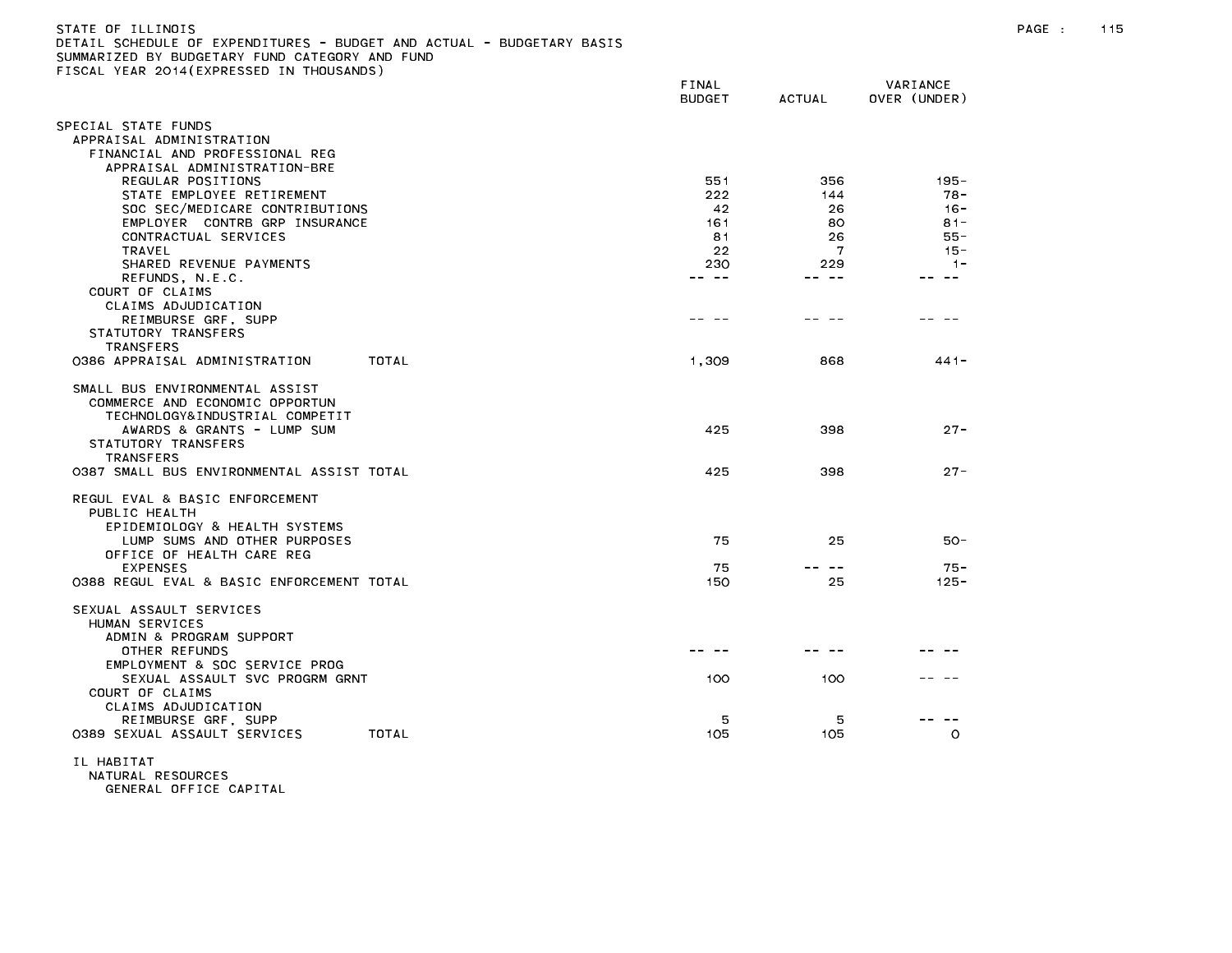|  | STATE OF ILLINOIS                              |  |  |  |  |                                                                       |  |
|--|------------------------------------------------|--|--|--|--|-----------------------------------------------------------------------|--|
|  |                                                |  |  |  |  | DETAIL SCHEDULE OF EXPENDITURES - BUDGET AND ACTUAL - BUDGETARY BASIS |  |
|  | SUMMARIZED BY BUDGETARY FUND CATEGORY AND FUND |  |  |  |  |                                                                       |  |

FISCAL YEAR 2014(EXPRESSED IN THOUSANDS)

| LIGORE TEAN EUTR(ENTIMEGUED IN                    | FINAL<br><b>BUDGET</b>                                                                                                                                                                                                                                                                                                                                                                       | <b>ACTUAL</b> | VARIANCE<br>OVER (UNDER) |
|---------------------------------------------------|----------------------------------------------------------------------------------------------------------------------------------------------------------------------------------------------------------------------------------------------------------------------------------------------------------------------------------------------------------------------------------------------|---------------|--------------------------|
| SPECIAL STATE FUNDS                               |                                                                                                                                                                                                                                                                                                                                                                                              |               |                          |
| IL HABITAT                                        |                                                                                                                                                                                                                                                                                                                                                                                              |               |                          |
| NATURAL RESOURCES                                 |                                                                                                                                                                                                                                                                                                                                                                                              |               |                          |
| GENERAL OFFICE CAPITAL                            |                                                                                                                                                                                                                                                                                                                                                                                              |               |                          |
| PRESERVATION & MAINTENANCE                        | 1,350                                                                                                                                                                                                                                                                                                                                                                                        | -- --         | $1,350-$                 |
| PRESERVATION & MAINTENANCE                        | 5, 158                                                                                                                                                                                                                                                                                                                                                                                       | 843           | $4, 315 -$               |
| PRESERVATION & MAINTENANCE                        | 250                                                                                                                                                                                                                                                                                                                                                                                          | 62<br>15      | 188-                     |
| PRESERVATION & MAINTENANCE<br>STATUTORY TRANSFERS | 1,877                                                                                                                                                                                                                                                                                                                                                                                        |               | $1,862-$                 |
| <b>TRANSFERS</b>                                  |                                                                                                                                                                                                                                                                                                                                                                                              |               |                          |
| REAPPROP TO SUBSEQUENT FISCAL YEAR                | $7,714-$                                                                                                                                                                                                                                                                                                                                                                                     | $\sim$ $-$    | 7,714                    |
| REFUNDS MADE DURING FISCAL YEAR                   | $\frac{1}{2} \frac{1}{2} \frac{1}{2} \frac{1}{2} \frac{1}{2} \frac{1}{2} \frac{1}{2} \frac{1}{2} \frac{1}{2} \frac{1}{2} \frac{1}{2} \frac{1}{2} \frac{1}{2} \frac{1}{2} \frac{1}{2} \frac{1}{2} \frac{1}{2} \frac{1}{2} \frac{1}{2} \frac{1}{2} \frac{1}{2} \frac{1}{2} \frac{1}{2} \frac{1}{2} \frac{1}{2} \frac{1}{2} \frac{1}{2} \frac{1}{2} \frac{1}{2} \frac{1}{2} \frac{1}{2} \frac{$ | $15 -$        | $15 -$                   |
| 0391 IL HABITAT<br>TOTAL                          | 921                                                                                                                                                                                                                                                                                                                                                                                          | 905           | $16 -$                   |
| TRAUMA CENTER                                     |                                                                                                                                                                                                                                                                                                                                                                                              |               |                          |
| HEALTHCARE & FAMILY SERVICES                      |                                                                                                                                                                                                                                                                                                                                                                                              |               |                          |
| MEDICAL<br>FOR ADJUSTMENT PAYMENTS TO             | 15,000                                                                                                                                                                                                                                                                                                                                                                                       | 10, 102       | 4,898-                   |
| PUBLIC HEALTH                                     |                                                                                                                                                                                                                                                                                                                                                                                              |               |                          |
| PUBLIC HEALTH PREPAREDNESS                        |                                                                                                                                                                                                                                                                                                                                                                                              |               |                          |
| EXPS/PAYMENTS TO TRAUMA CNTRS                     | 7,000                                                                                                                                                                                                                                                                                                                                                                                        | 4,974         | $2,026 -$                |
| REFUNDS MADE DURING FISCAL YEAR                   | -- --                                                                                                                                                                                                                                                                                                                                                                                        | $9 -$         | 9-                       |
| 0397 TRAUMA CENTER<br>TOTAL                       | 22,000                                                                                                                                                                                                                                                                                                                                                                                       | 15,067        | $6,933-$                 |
| EMS ASSISTANCE                                    |                                                                                                                                                                                                                                                                                                                                                                                              |               |                          |
| PUBLIC HEALTH                                     |                                                                                                                                                                                                                                                                                                                                                                                              |               |                          |
| PUBLIC HEALTH PREPAREDNESS                        |                                                                                                                                                                                                                                                                                                                                                                                              |               |                          |
| EXPENSES/EMS ASSISTANCE FUND                      | 1,100                                                                                                                                                                                                                                                                                                                                                                                        | 407           | $693 -$                  |
| 0398 EMS ASSISTANCE<br>TOTAL                      | 1,100                                                                                                                                                                                                                                                                                                                                                                                        | 407           | 693-                     |
| MURDRER & VLNT OFNDR AGNST YTH                    |                                                                                                                                                                                                                                                                                                                                                                                              |               |                          |
| STATE POLICE                                      |                                                                                                                                                                                                                                                                                                                                                                                              |               |                          |
| NO ORG NAME                                       |                                                                                                                                                                                                                                                                                                                                                                                              |               |                          |
| 0400 MURDRER & VLNT OFNDR AGNST YTH TOTAL         | $\circ$                                                                                                                                                                                                                                                                                                                                                                                      | O             | $\circ$                  |
| COMPREHENSIVE REGIONAL PLANNIN                    |                                                                                                                                                                                                                                                                                                                                                                                              |               |                          |
| NO AGENCY NAME<br>NO ORG NAME                     |                                                                                                                                                                                                                                                                                                                                                                                              |               |                          |
|                                                   |                                                                                                                                                                                                                                                                                                                                                                                              |               |                          |
| 0406 COMPREHENSIVE REGIONAL PLANNIN TOTAL         | $\circ$                                                                                                                                                                                                                                                                                                                                                                                      | $\circ$       | $\circ$                  |
| STATE COLLEGE & UNIV TRUST                        |                                                                                                                                                                                                                                                                                                                                                                                              |               |                          |

EASTERN IL UNIVERSITY GENERAL OPERATIONS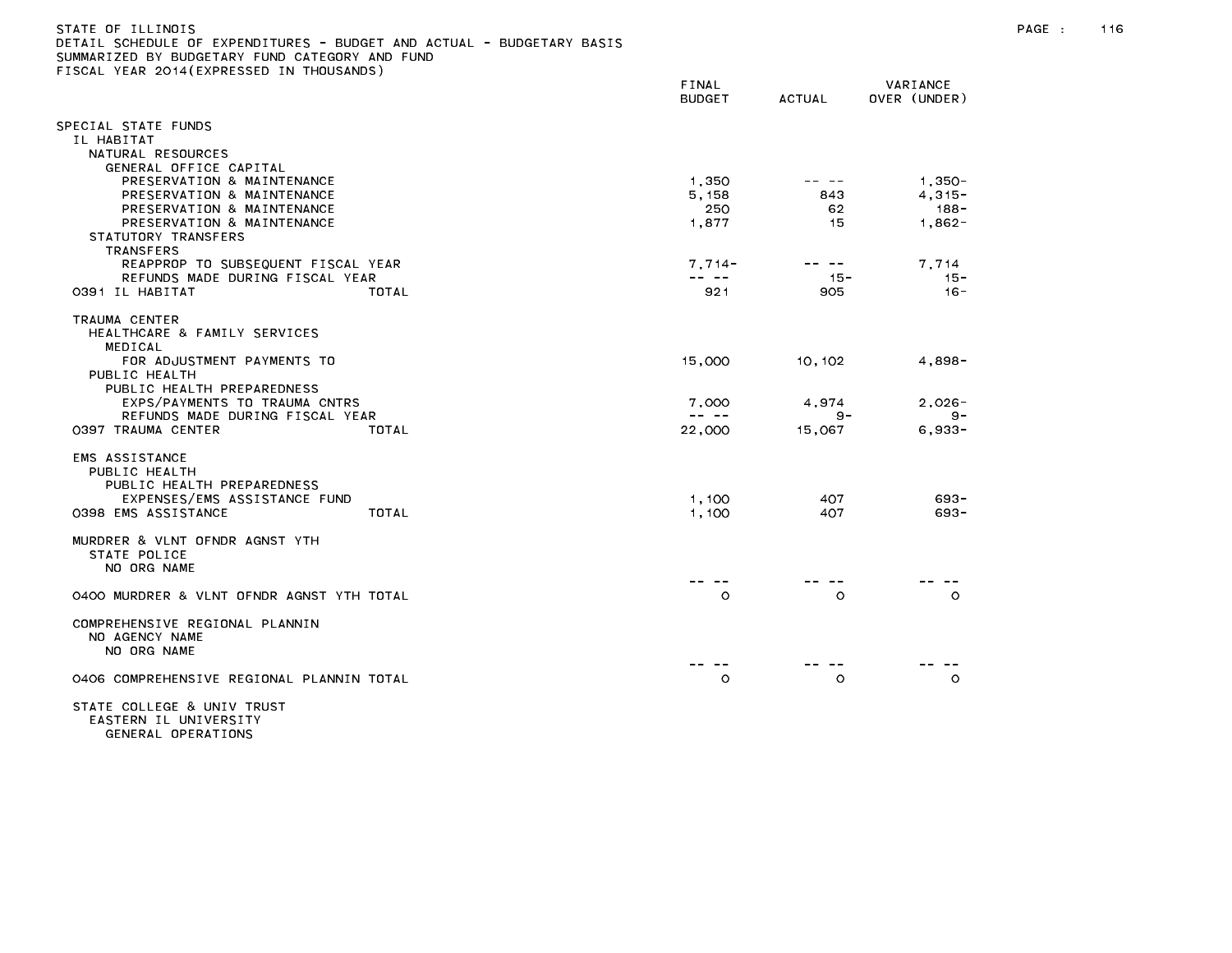| STATE OF ILLINOIS                                                     |
|-----------------------------------------------------------------------|
| DETAIL SCHEDULE OF EXPENDITURES - BUDGET AND ACTUAL - BUDGETARY BASIS |
| SUMMARIZED BY BUDGETARY FUND CATEGORY AND FUND                        |
| FISCAL YEAR 2014(EXPRESSED IN THOUSANDS)                              |

|                                                         |       | FINAL<br><b>BUDGET</b>                                                                                                                                                                                                                                                                                                                                                                                | <b>ACTUAL</b>  | VARIANCE<br>OVER (UNDER) |
|---------------------------------------------------------|-------|-------------------------------------------------------------------------------------------------------------------------------------------------------------------------------------------------------------------------------------------------------------------------------------------------------------------------------------------------------------------------------------------------------|----------------|--------------------------|
| SPECIAL STATE FUNDS                                     |       |                                                                                                                                                                                                                                                                                                                                                                                                       |                |                          |
| STATE COLLEGE & UNIV TRUST<br>EASTERN IL UNIVERSITY     |       |                                                                                                                                                                                                                                                                                                                                                                                                       |                |                          |
| GENERAL OPERATIONS                                      |       |                                                                                                                                                                                                                                                                                                                                                                                                       |                |                          |
| AWARDS AND GRANTS TO STUDENTS                           |       | 5                                                                                                                                                                                                                                                                                                                                                                                                     | 5              |                          |
| WESTERN IL UNIVERSITY                                   |       |                                                                                                                                                                                                                                                                                                                                                                                                       |                |                          |
| GENERAL OPERATIONS<br>AWARDS AND GRANTS                 |       | 20                                                                                                                                                                                                                                                                                                                                                                                                    | 20             |                          |
| NORTHERN IL UNIVERSITY                                  |       |                                                                                                                                                                                                                                                                                                                                                                                                       |                |                          |
| GENERAL OPERATIONS<br>AWARDS AND GRANTS                 |       | 36                                                                                                                                                                                                                                                                                                                                                                                                    | 21             | $15 -$                   |
| SOUTHERN IL UNIVERSITY                                  |       |                                                                                                                                                                                                                                                                                                                                                                                                       |                |                          |
| GENERAL OPERATIONS                                      |       |                                                                                                                                                                                                                                                                                                                                                                                                       |                |                          |
| SCHOLARSHIP GRANT AWARDS<br>UNIVERSITY OF ILLINOIS      |       | 27                                                                                                                                                                                                                                                                                                                                                                                                    | 27             |                          |
| GENERAL OPERATIONS                                      |       |                                                                                                                                                                                                                                                                                                                                                                                                       |                |                          |
| SCHOLARSHIP GRANT AWARDS                                |       | 250                                                                                                                                                                                                                                                                                                                                                                                                   | 188            | $62 -$                   |
| 0417 STATE COLLEGE & UNIV TRUST                         | TOTAL | 338                                                                                                                                                                                                                                                                                                                                                                                                   | 261            | $77 -$                   |
| UNIVERSITY GRANT                                        |       |                                                                                                                                                                                                                                                                                                                                                                                                       |                |                          |
| IL STUDENT ASSISTANCE COMM                              |       |                                                                                                                                                                                                                                                                                                                                                                                                       |                |                          |
| EXECUTIVE DIVISION ADMIN<br>AWARDS AND GRANTS           |       | 90                                                                                                                                                                                                                                                                                                                                                                                                    | 84             | $6 -$                    |
| 0418 UNIVERSITY GRANT                                   | TOTAL | 90                                                                                                                                                                                                                                                                                                                                                                                                    | 84             | $6 -$                    |
| MONETARY AWARD PROGRAM RESERVE                          |       |                                                                                                                                                                                                                                                                                                                                                                                                       |                |                          |
| NO AGENCY NAME                                          |       |                                                                                                                                                                                                                                                                                                                                                                                                       |                |                          |
| NO ORG NAME                                             |       |                                                                                                                                                                                                                                                                                                                                                                                                       |                |                          |
| 0420 MONETARY AWARD PROGRAM RESERVE TOTAL               |       | $\circ$                                                                                                                                                                                                                                                                                                                                                                                               | $\circ$        | $\circ$                  |
|                                                         |       |                                                                                                                                                                                                                                                                                                                                                                                                       |                |                          |
| ALTERNATE FUELS<br>SECRETARY OF STATE                   |       |                                                                                                                                                                                                                                                                                                                                                                                                       |                |                          |
| MOTOR VEHICLE GROUP                                     |       |                                                                                                                                                                                                                                                                                                                                                                                                       |                |                          |
| ADMINISTER ALTERNATE FUEL ACT                           |       | 225                                                                                                                                                                                                                                                                                                                                                                                                   | 225            |                          |
| COMMERCE AND ECONOMIC OPPORTUN<br>ENERGY CONSERVATION   |       |                                                                                                                                                                                                                                                                                                                                                                                                       |                |                          |
| AWARDS & GRANTS - LUMP SUM                              |       | 1,000                                                                                                                                                                                                                                                                                                                                                                                                 | 324            | $676 -$                  |
| ENVIRONMENTAL PROTECT AGENCY<br>AIR-POLLUTION CONTROL   |       |                                                                                                                                                                                                                                                                                                                                                                                                       |                |                          |
| ADMINISTERING ALTERNATE FUELS                           |       | 225                                                                                                                                                                                                                                                                                                                                                                                                   | 190            | $35 -$                   |
| ADMINISTERING ALTERNATE FUELS                           |       | 3,000                                                                                                                                                                                                                                                                                                                                                                                                 | 188            | $2,812-$                 |
| REFUNDS MADE DURING FISCAL YEAR<br>0422 ALTERNATE FUELS | TOTAL | $\frac{1}{2} \frac{1}{2} \frac{1}{2} \frac{1}{2} \frac{1}{2} \frac{1}{2} \frac{1}{2} \frac{1}{2} \frac{1}{2} \frac{1}{2} \frac{1}{2} \frac{1}{2} \frac{1}{2} \frac{1}{2} \frac{1}{2} \frac{1}{2} \frac{1}{2} \frac{1}{2} \frac{1}{2} \frac{1}{2} \frac{1}{2} \frac{1}{2} \frac{1}{2} \frac{1}{2} \frac{1}{2} \frac{1}{2} \frac{1}{2} \frac{1}{2} \frac{1}{2} \frac{1}{2} \frac{1}{2} \frac{$<br>4,450 | $165 -$<br>762 | $165 -$<br>$3,688-$      |
|                                                         |       |                                                                                                                                                                                                                                                                                                                                                                                                       |                |                          |
| IL POWER AGENCY OPERATIONS<br>COMPTROLLER               |       |                                                                                                                                                                                                                                                                                                                                                                                                       |                |                          |

STATE OFFICER SALARIES & OTHER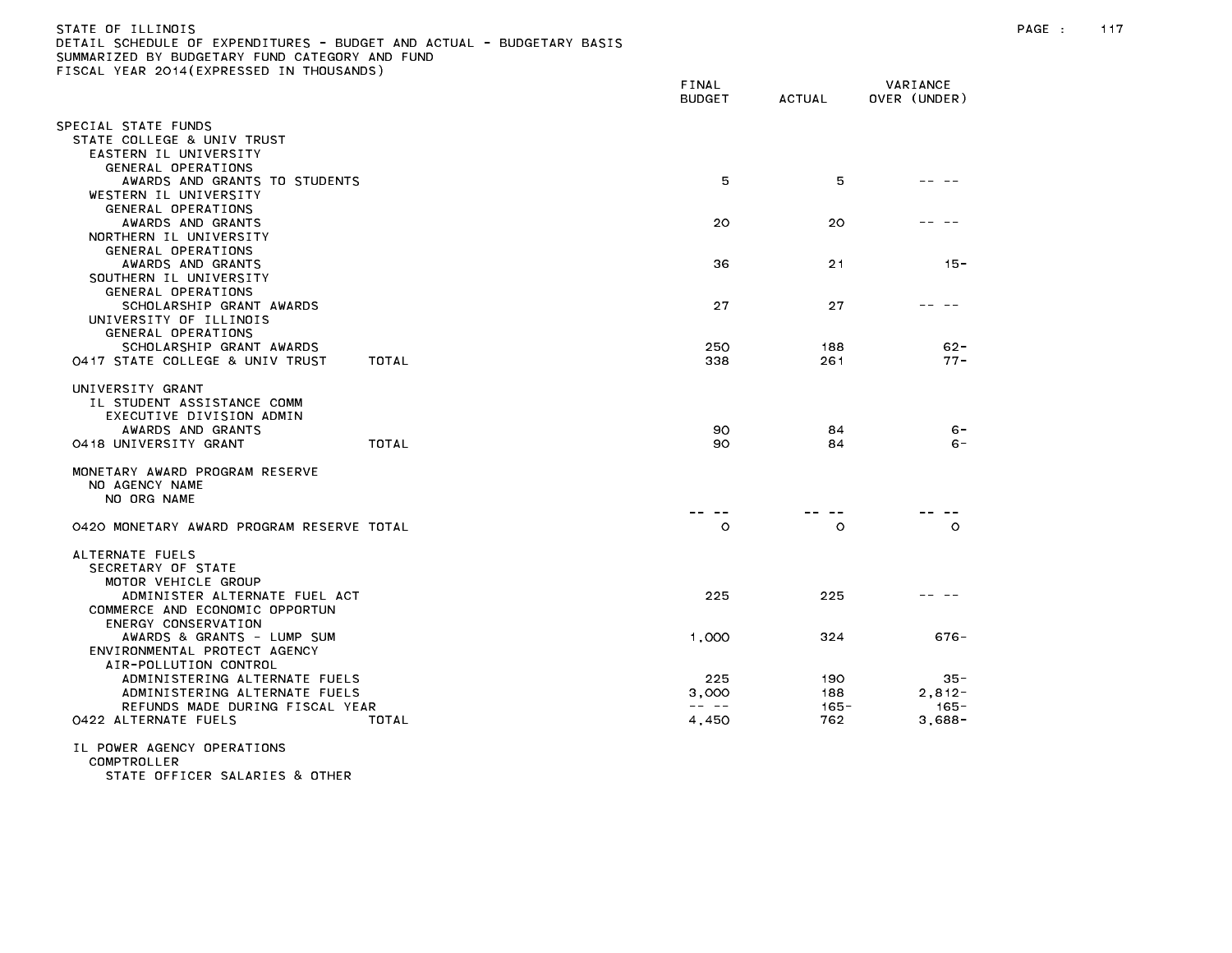| STATE OF TILINOIS                                                     |
|-----------------------------------------------------------------------|
| DETAIL SCHEDULE OF EXPENDITURES - BUDGET AND ACTUAL - BUDGETARY BASIS |
| SUMMARIZED BY BUDGETARY FUND CATEGORY AND FUND                        |
| FISCAL YEAR 2014(EXPRESSED IN THOUSANDS)                              |

|                                                                           | FINAL<br><b>BUDGET</b> | <b>ACTUAL</b> | VARIANCE<br>OVER (UNDER) |
|---------------------------------------------------------------------------|------------------------|---------------|--------------------------|
| PECIAL STATE FUNDS                                                        |                        |               |                          |
| IL POWER AGENCY OPERATIONS                                                |                        |               |                          |
| COMPTROLLER                                                               |                        |               |                          |
| STATE OFFICER SALARIES & OTHER                                            |                        |               |                          |
| OTHER STATE OFFICERS                                                      | 104                    | 104           |                          |
| STATE CONTRIB TO SERS                                                     | 42                     | 42            |                          |
| STATE CONTRIB TO SOC SEC                                                  | 8                      | 8             |                          |
| GROUP INSURANCE                                                           | 26                     | 26            |                          |
| ILLINOIS POWER AGENCY<br>ADMINISTRATIVE COSTS                             |                        |               |                          |
| ORDINARY & CONTINGENT EXPENSES                                            | 2,627                  | 1,239         | $1,388 -$                |
| STATUTORY TRANSFERS                                                       |                        |               |                          |
| <b>TRANSFERS</b>                                                          |                        |               |                          |
| 0425 IL POWER AGENCY OPERATIONS<br>TOTAL                                  | 2,807                  | 1,419         | $1,388-$                 |
| SUPREME COURT HISTORIC PRESERV                                            |                        |               |                          |
| SUPREME COURT HISTORIC PRSRVTN                                            |                        |               |                          |
| <b>ADMINISTRAION</b>                                                      |                        |               |                          |
| HISTORIC PRESERVATION PURPOSES                                            | 10,000                 | 598           | $9,402 -$                |
| STATUTORY TRANSFERS                                                       |                        |               |                          |
| <b>TRANSFERS</b>                                                          |                        |               |                          |
| 0428 SUPREME COURT HISTORIC PRESERV TOTAL                                 | 10,000                 | 598           | $9,402 -$                |
| MULTIPLE SCLEROSIS RESEARCH                                               |                        |               |                          |
| PUBLIC HEALTH                                                             |                        |               |                          |
| OFFICE OF HEALTH PROMOTION                                                |                        |               |                          |
| <b>GRANTS</b>                                                             | 2,000                  | 1,303         | $697 -$                  |
| 0429 MULTIPLE SCLEROSIS RESEARCH<br>TOTAL                                 | 2,000                  | 1,303         | $697 -$                  |
| LIVESTOCK MGMT FACILITIES                                                 |                        |               |                          |
| <b>AGRICULTURE</b>                                                        |                        |               |                          |
| ENVIRONMENTAL PROGRAMS                                                    |                        |               |                          |
| ADMIN LIVESTCK MANAGE FACILITY<br>0430 LIVESTOCK MGMT FACILITIES<br>TOTAL | 30<br>30               | 3<br>з        | $27 -$<br>$27 -$         |
|                                                                           |                        |               |                          |
| FEDERAL HIGH SPEED RAIL TRUST                                             |                        |               |                          |
| <b>TRANSPORTATION</b>                                                     |                        |               |                          |
| INTERCITY RAIL PASSENGER SERV                                             |                        |               |                          |
| HIGH SPEED RAIL PROJECTS                                                  | 500,000                |               | 500,000-                 |
| HIGH SPEED RAIL PROJECTS<br>FEDERAL STIMULUS - ARRA                       | 596,812                | 23,698        | $573, 114 -$             |
| HIGH SPEED RAIL PROJECTS                                                  | 1,054,193              | 132,570       | $921,623-$               |
| STATUTORY TRANSFERS                                                       |                        |               |                          |
| <b>TRANSFERS</b>                                                          |                        |               |                          |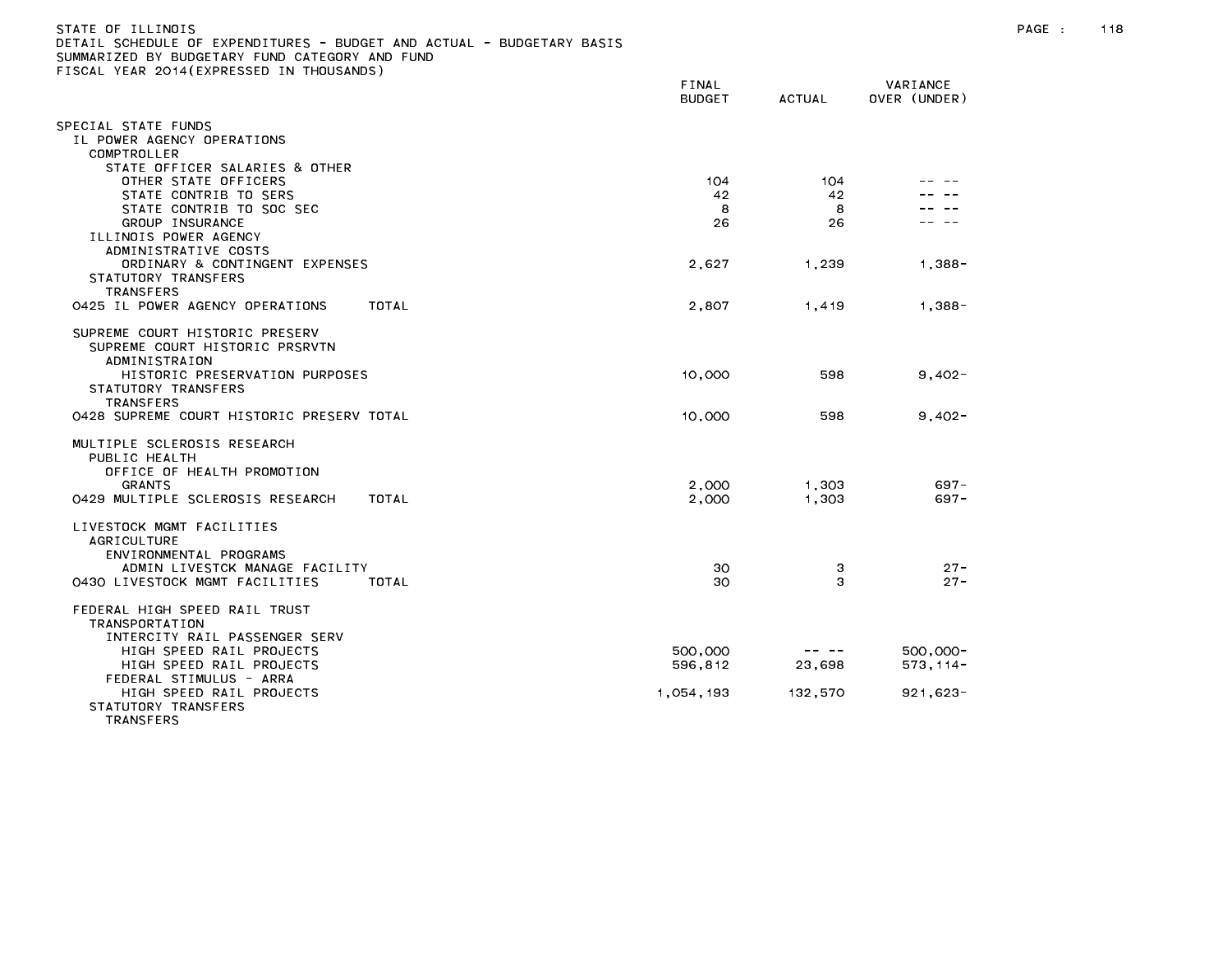| STATE OF ILLINOIS<br>DETAIL SCHEDULE OF EXPENDITURES - BUDGET AND ACTUAL - BUDGETARY BASIS<br>SUMMARIZED BY BUDGETARY FUND CATEGORY AND FUND<br>FISCAL YEAR 2014(EXPRESSED IN THOUSANDS) |                            |                                                                                                                                                                                                                                                                                                                                                                                                                                                             |                                     | PAGE : | 119 |
|------------------------------------------------------------------------------------------------------------------------------------------------------------------------------------------|----------------------------|-------------------------------------------------------------------------------------------------------------------------------------------------------------------------------------------------------------------------------------------------------------------------------------------------------------------------------------------------------------------------------------------------------------------------------------------------------------|-------------------------------------|--------|-----|
|                                                                                                                                                                                          | FINAL<br><b>BUDGET</b>     | ACTUAL                                                                                                                                                                                                                                                                                                                                                                                                                                                      | VARIANCE<br>OVER (UNDER)            |        |     |
| SPECIAL STATE FUNDS<br>FEDERAL HIGH SPEED RAIL TRUST<br>NO AGENCY NAME<br>NO ORG NAME<br>REAPPROP TO SUBSEQUENT FISCAL YEAR                                                              | 1,994,738-                 | $\mathcal{L}(\mathcal{L}(\mathcal{L}(\mathcal{L}(\mathcal{L}(\mathcal{L}(\mathcal{L}(\mathcal{L}(\mathcal{L}(\mathcal{L}(\mathcal{L}(\mathcal{L}(\mathcal{L}(\mathcal{L}(\mathcal{L}(\mathcal{L}(\mathcal{L}(\mathcal{L}(\mathcal{L}(\mathcal{L}(\mathcal{L}(\mathcal{L}(\mathcal{L}(\mathcal{L}(\mathcal{L}(\mathcal{L}(\mathcal{L}(\mathcal{L}(\mathcal{L}(\mathcal{L}(\mathcal{L}(\mathcal{L}(\mathcal{L}(\mathcal{L}(\mathcal{L}(\mathcal{L}(\mathcal{$ | 1,994,738                           |        |     |
| 0433 FEDERAL HIGH SPEED RAIL TRUST TOTAL                                                                                                                                                 | 156.267                    | 156,268                                                                                                                                                                                                                                                                                                                                                                                                                                                     | -1                                  |        |     |
| COURT OF CLAIMS ADMIN & GRANT<br>COURT OF CLAIMS<br>CLAIMS ADJUDICATION                                                                                                                  |                            |                                                                                                                                                                                                                                                                                                                                                                                                                                                             |                                     |        |     |
| LUMP SUM, OPERATIONS                                                                                                                                                                     | 450                        | 250                                                                                                                                                                                                                                                                                                                                                                                                                                                         | $200 -$<br>-- --                    |        |     |
| REIMBURSE GRF, SUPP<br>0434 COURT OF CLAIMS ADMIN & GRANT TOTAL                                                                                                                          | -1<br>451                  | -1<br>251                                                                                                                                                                                                                                                                                                                                                                                                                                                   | $200 -$                             |        |     |
| CHARITABLE TRUST STABILIZATION<br>TREASURER<br>GENERAL OFFICE                                                                                                                            |                            |                                                                                                                                                                                                                                                                                                                                                                                                                                                             |                                     |        |     |
| OPERATIONAL COSTS & GRANTS<br>0435 CHARITABLE TRUST STABILIZATION TOTAL                                                                                                                  | 2,000<br>2,000             | $\overline{2}$<br>$\overline{2}$                                                                                                                                                                                                                                                                                                                                                                                                                            | 1.998-<br>$1,998 -$                 |        |     |
| QUALITY OF LIFE ENDOWMENT<br>PUBLIC HEALTH<br>HEALTH PROTECTION: AIDS<br>FOR GRANTS AND EXPENSES<br>0437 QUALITY OF LIFE ENDOWMENT<br>TOTAL                                              | 2,400<br>2,400             | 1,456<br>1,456                                                                                                                                                                                                                                                                                                                                                                                                                                              | $944 -$<br>$944 -$                  |        |     |
| IL STATE FAIR<br><b>AGRICULTURE</b><br>SPRNGFLD/ST FAIR BLDGS & GRNDS<br>OPERATIONS OF IL STATE FAIR                                                                                     | 5,500                      | 4,998                                                                                                                                                                                                                                                                                                                                                                                                                                                       | $502 -$                             |        |     |
| ACTIVITIES AT IL ST FAIRGRNDS<br>AWARDS LIVESTOCK BREEDERS<br>AWARDS & PREMIUMS IL ST FAIR<br>AWARDS GRAND CIRCUIT HORSE RAC<br>COURT OF CLAIMS<br>CLAIMS ADJUDICATION                   | 1.500<br>222<br>483<br>179 | 813<br>218<br>458<br>179                                                                                                                                                                                                                                                                                                                                                                                                                                    | $687 -$<br>$4 -$<br>$25 -$<br>-- -- |        |     |
| REIMBURSE GRF, SUPP<br>STATUTORY TRANSFERS<br><b>TRANSFERS</b><br>REFUNDS MADE DURING FISCAL YEAR                                                                                        | $\overline{1}$<br>-- --    | 1.<br>$2 -$                                                                                                                                                                                                                                                                                                                                                                                                                                                 | -- --<br>$2 -$                      |        |     |
| 0438 IL STATE FAIR<br>TOTAL                                                                                                                                                              | 7,885                      | 6,665                                                                                                                                                                                                                                                                                                                                                                                                                                                       | $1,220-$                            |        |     |
| HIGH SPEED INTERNET SERVICES                                                                                                                                                             |                            |                                                                                                                                                                                                                                                                                                                                                                                                                                                             |                                     |        |     |

NO AGENCY NAME

NO ORG NAME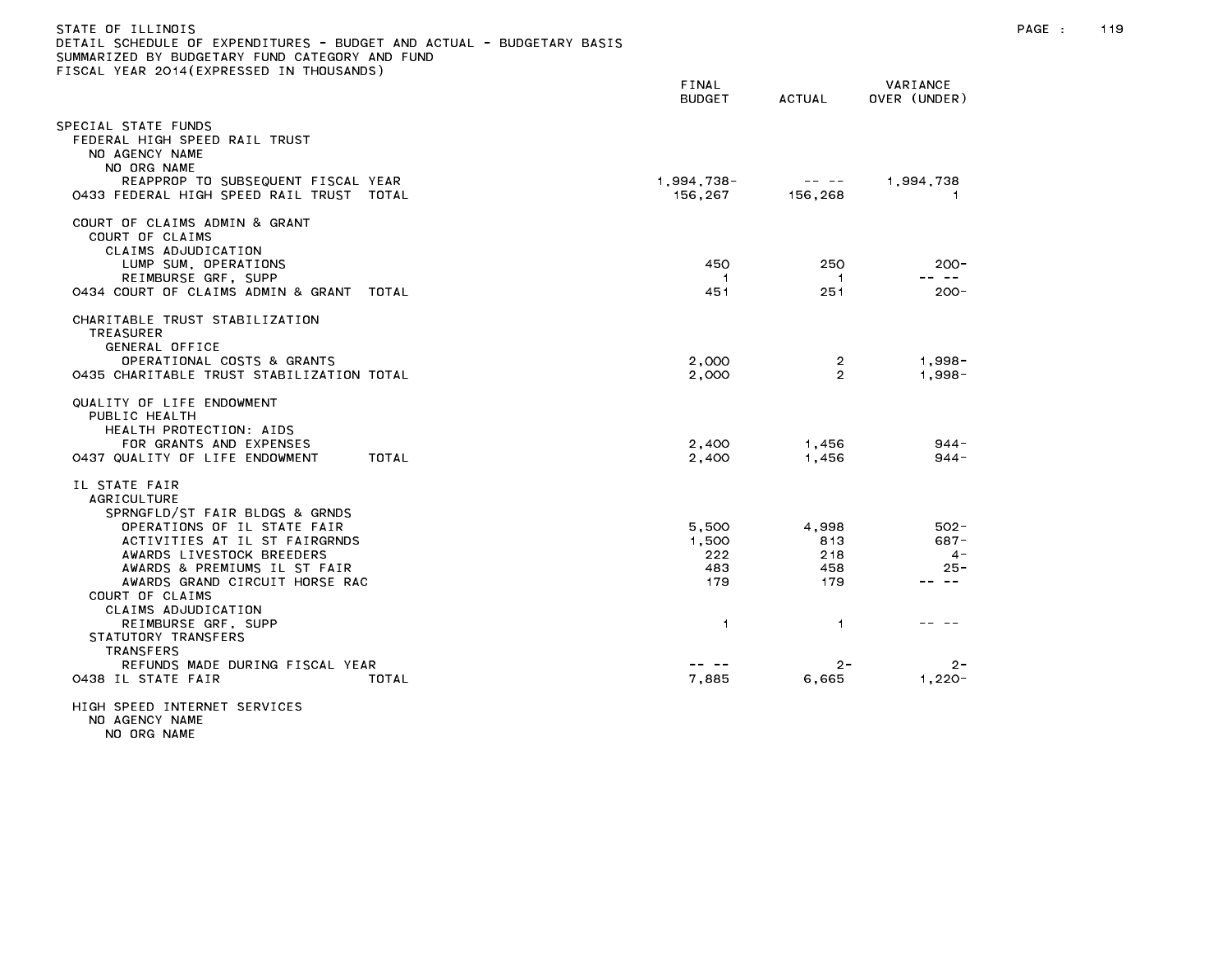| DETAIL SCHEDULE OF EXPENDITURES - BUDGET AND ACTUAL - BUDGETARY BASIS<br>SUMMARIZED BY BUDGETARY FUND CATEGORY AND FUND<br>FISCAL YEAR 2014(EXPRESSED IN THOUSANDS)                                                                                                                                                                      |       |                                                          |                       |                                                                                                  |
|------------------------------------------------------------------------------------------------------------------------------------------------------------------------------------------------------------------------------------------------------------------------------------------------------------------------------------------|-------|----------------------------------------------------------|-----------------------|--------------------------------------------------------------------------------------------------|
|                                                                                                                                                                                                                                                                                                                                          |       | FINAL<br><b>BUDGET</b>                                   | <b>ACTUAL</b>         | VARIANCE<br>OVER (UNDER)                                                                         |
| SPECIAL STATE FUNDS<br>HIGH SPEED INTERNET SERVICES<br>NO AGENCY NAME<br>NO ORG NAME                                                                                                                                                                                                                                                     |       |                                                          |                       |                                                                                                  |
| 0444 HIGH SPEED INTERNET SERVICES                                                                                                                                                                                                                                                                                                        | TOTAL | $\circ$                                                  | $\circ$               | $\circ$                                                                                          |
| SEX OFFENDER INVESTIGATION<br>STATE POLICE<br>DIVISION OF STATE TROOPERS<br>LUMP SUMS AND OTHER PURPOSES<br>0445 SEX OFFENDER INVESTIGATION                                                                                                                                                                                              | TOTAL | 100<br>100                                               | 97<br>97              | $3 -$<br>$3 -$                                                                                   |
| EMPLOYEE CLASSIFICATION<br>LABOR<br>FAIR LABOR STANDARDS<br>PERSONAL SERVICES<br>STATE CONTRIBUTIONS TO SERS<br>STATE CONTRIBUTIONS/SOC SECRTY<br>GROUP INSURANCE<br>CONTRACTUAL SERVICES<br>TRAVEL<br>COMMODITIES<br>PRINTING<br>EQUIPMENT<br>ELECTRONIC DATA PROCESSING<br>TELECOMMUNICATIONS SERVICES<br>0446 EMPLOYEE CLASSIFICATION | TOTAL | 75<br>30<br>6<br>23<br>$\overline{2}$<br>1.<br>1.<br>138 | $\sim$ $-$<br>$\circ$ | $75 -$<br>$30 -$<br>$6 -$<br>$23 -$<br>$2 -$<br>$- -$<br>$\sim$ $-$<br>$1 -$<br>$1 -$<br>$138 -$ |
| INTERPRETERS FOR THE DEAF<br>DEAF & HARD OF HEARING COMM<br>OPERATIONS<br>ADMINISTRATION & ENFORCEMENT<br>0449 INTERPRETERS FOR THE DEAF                                                                                                                                                                                                 | TOTAL | 200<br>200                                               | 157<br>157            | $43 -$<br>$43 -$                                                                                 |
| INDIGENT BAIID<br>SECRETARY OF STATE<br>MOTOR VEHICLE GROUP<br>TO REIMBURSE IGNITION<br>COURT OF CLAIMS<br>CLAIMS ADJUDICATION<br>REIMBURSE GRF, SUPP                                                                                                                                                                                    |       | 500                                                      | 144                   | $356 -$                                                                                          |
| 0451 INDIGENT BAIID                                                                                                                                                                                                                                                                                                                      | TOTAL | 500                                                      | 144                   | $356 -$                                                                                          |
| MONITORING DEVICE DRVNG PERMIT                                                                                                                                                                                                                                                                                                           |       |                                                          |                       |                                                                                                  |

MOTOR VEHICLE GROUP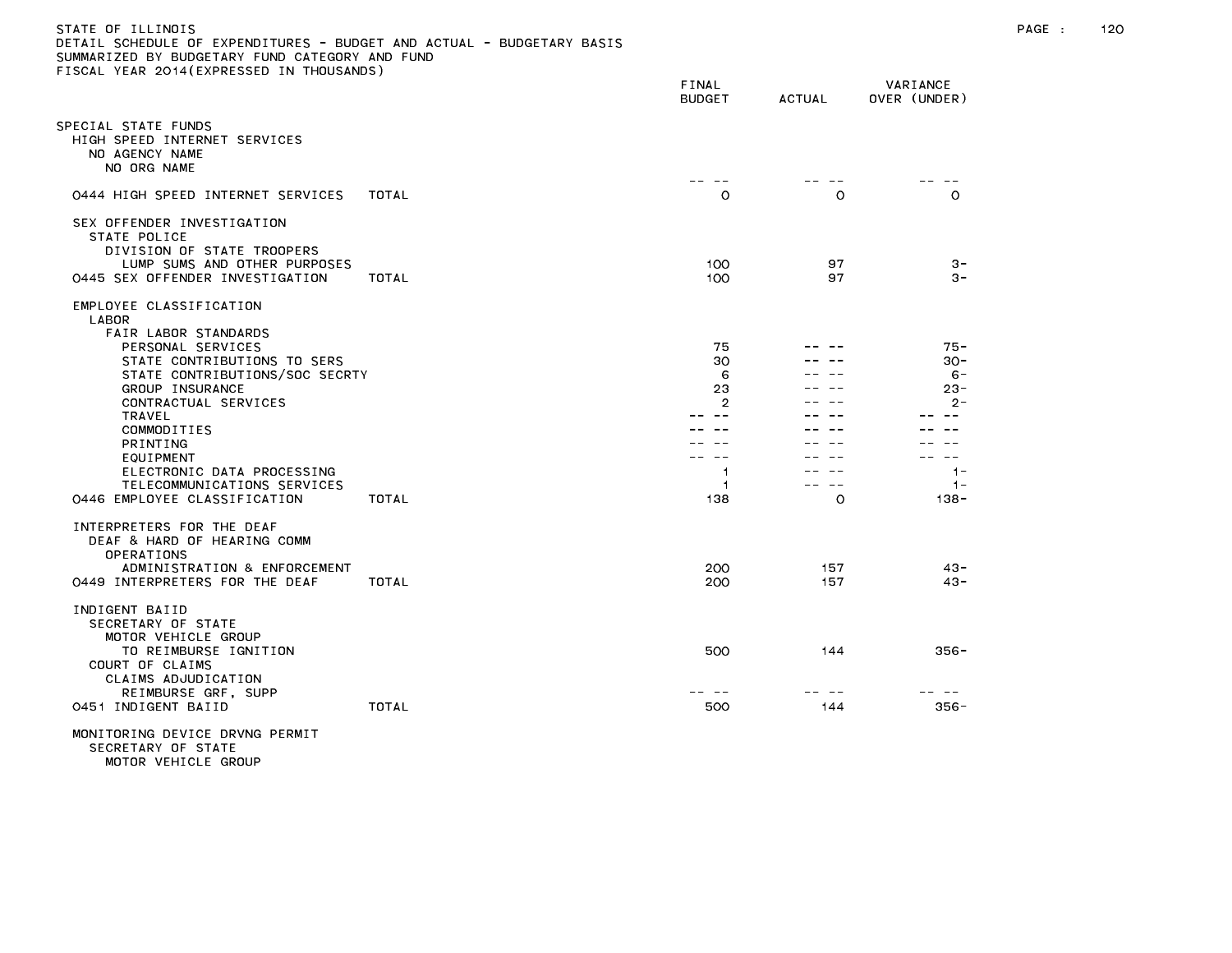| STATE OF ILLINOIS<br>DETAIL SCHEDULE OF EXPENDITURES - BUDGET AND ACTUAL - BUDGETARY BASIS<br>SUMMARIZED BY BUDGETARY FUND CATEGORY AND FUND<br>FISCAL YEAR 2014(EXPRESSED IN THOUSANDS) |                        |                     |                          | PAGE : | 121 |
|------------------------------------------------------------------------------------------------------------------------------------------------------------------------------------------|------------------------|---------------------|--------------------------|--------|-----|
|                                                                                                                                                                                          | FINAL<br><b>BUDGET</b> | <b>ACTUAL</b>       | VARIANCE<br>OVER (UNDER) |        |     |
| SPECIAL STATE FUNDS<br>MONITORING DEVICE DRVNG PERMIT<br>SECRETARY OF STATE<br>MOTOR VEHICLE GROUP                                                                                       |                        |                     |                          |        |     |
| FOR ALL COSTS ASSOCIATED WITH<br>STATUTORY TRANSFERS<br>TRANSFERS                                                                                                                        | 3,000                  | 1,122               | 1,878-                   |        |     |
| 0453 MONITORING DEVICE DRVNG PERMIT TOTAL                                                                                                                                                | 3,000                  | 1,122               | $1,878-$                 |        |     |
| ROTARY CLUB<br>SECRETARY OF STATE<br>GENERAL ADMINISTRATION GROUP<br>GRANTS FOR CHARITABLE PURPOSES<br>0454 ROTARY CLUB<br>TOTAL                                                         | 5<br>5                 | 5<br>5              | $\circ$                  |        |     |
| LUNG CANCER RESEARCH<br>NO AGENCY NAME<br>NO ORG NAME                                                                                                                                    |                        |                     |                          |        |     |
| TOTAL<br>0456 LUNG CANCER RESEARCH                                                                                                                                                       | .<br>$\circ$           | $\circ$             | $\circ$                  |        |     |
| AUTISM AWARENESS<br>HUMAN SERVICES<br>DD GRANTS-IN-AID&PUR OF CARE<br>COSTS ASSOC W/AUSTIM AWARENESS<br>0458 AUTISM AWARENESS<br>TOTAL                                                   | 100<br>100             | $\circ$             | $100 -$<br>$100 -$       |        |     |
| OVARIAN CANCER AWARENESS<br>SECRETARY OF STATE<br>GENERAL ADMINISTRATION GROUP<br>GRNTS/NAT'L OVARIAN CANCER<br>0459 OVARIAN CANCER AWARENESS<br>TOTAL                                   | 10<br>10               | 10.<br>10           | -- --<br>$\circ$         |        |     |
| IL PROFSNL GOLFERS ASC JR GOLF<br>SECRETARY OF STATE<br>GENERAL ADMINISTRATION GROUP<br>FOR GRANTS TO IL PGA<br>0463 IL PROFSNL GOLFERS ASC JR GOLF TOTAL                                | 50<br>50               | 50<br>50            | $\circ$                  |        |     |
| BOY SCOUT AND GIRL SCOUT<br>SECRETARY OF STATE<br>GENERAL ADMINISTRATION GROUP<br>GRANTS TO IL DIVISIONS<br>0464 BOY SCOUT AND GIRL SCOUT<br>TOTAL                                       | 20<br>20               | 2<br>$\overline{2}$ | -18<br>18 -              |        |     |
| AGRICULTURE IN THE CLASSROOM<br>SECRETARY OF STATE<br>GENERAL ADMINISTRATION GROUP                                                                                                       |                        |                     |                          |        |     |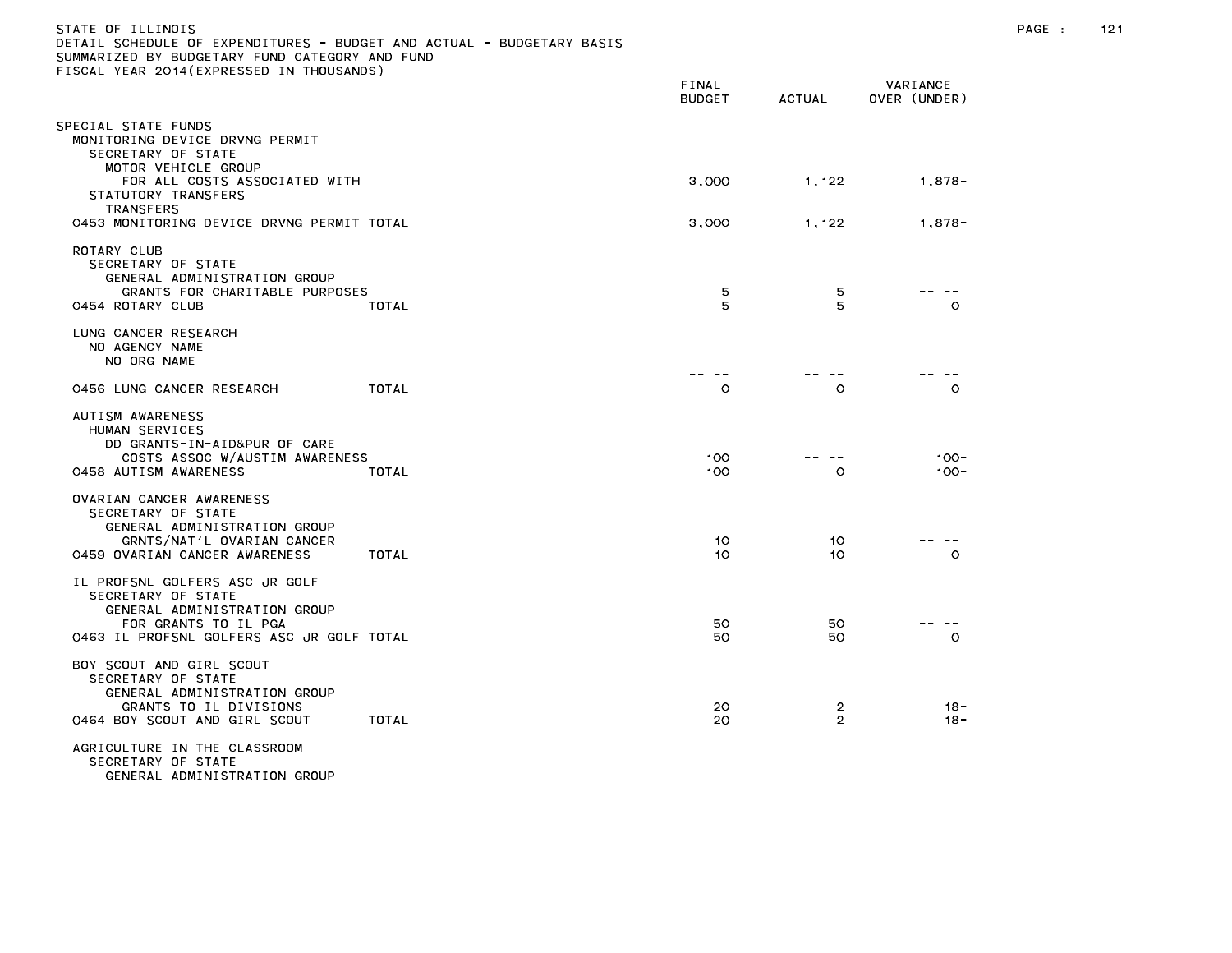| DETAIL SCHEDULE OF EXPENDITURES – BUDGET AND ACTUAL – BUDGETARY BASIS<br>SUMMARIZED BY BUDGETARY FUND CATEGORY AND FUND<br>FISCAL YEAR 2014(EXPRESSED IN THOUSANDS) |       |                        |               |                          |  |
|---------------------------------------------------------------------------------------------------------------------------------------------------------------------|-------|------------------------|---------------|--------------------------|--|
|                                                                                                                                                                     |       | FINAL<br><b>BUDGET</b> | <b>ACTUAL</b> | VARIANCE<br>OVER (UNDER) |  |
| SPECIAL STATE FUNDS<br>AGRICULTURE IN THE CLASSROOM<br>SECRETARY OF STATE<br>GENERAL ADMINISTRATION GROUP<br>GRANTS TO SUPPORT AGRICULTURE                          |       | 70                     | 70            |                          |  |
| 0466 AGRICULTURE IN THE CLASSROOM                                                                                                                                   | TOTAL | 70                     | 70            | $\circ$                  |  |
| SHEET METAL WORKERS INTRNATNL<br>SECRETARY OF STATE<br>GENERAL ADMINISTRATION GROUP<br>GRANTS FOR CHARITABLE PURPOSES<br>0468 SHEET METAL WORKERS INTRNATNL TOTAL   |       | 6<br>6                 | $- -$<br>O    | $6 -$<br>$6 -$           |  |
| AUTOIMMUNE DISEASE RESEARCH<br>PUBLIC HEALTH<br>OFFICE OF HEALTH PROMOTION<br><b>GRANTS</b><br>0469 AUTOIMMUNE DISEASE RESEARCH                                     | TOTAL | 45<br>45               | $\circ$       | $45 -$<br>45 -           |  |
| STATE LIBRARY<br>SECRETARY OF STATE<br>GENERAL ADMINISTRATION GROUP<br>UPKEEP & MAINTAIN ST LIBRARY<br>0471 STATE LIBRARY                                           | TOTAL | 24<br>24               | 6<br>6        | $18 -$<br>$18 -$         |  |
| PENSION CONTRIBUTION<br>NO AGENCY NAME<br>NO ORG NAME                                                                                                               |       |                        |               |                          |  |
| 0472 PENSION CONTRIBUTION                                                                                                                                           | TOTAL | $\circ$                | $\circ$       | $\circ$                  |  |
| HUMAN SERVICES PRIORITY CAPITL<br><b>TREASURER</b><br>NO ORG NAME                                                                                                   |       |                        |               |                          |  |
| 0474 HUMAN SERVICES PRIORITY CAPITL TOTAL                                                                                                                           |       | $\circ$                | O             | $\circ$                  |  |
| PREDATORY LENDING DATABASE PRG<br><b>REVENUE</b><br>GOVERNMENT SERVICES<br><b>GRANTS</b><br>0478 PREDATORY LENDING DATABASE PRG TOTAL                               |       | 845<br>845             | 845<br>845    | $\circ$                  |  |
| SECRETARY OF STATE ID SECURITY<br>SECRETARY OF STATE<br>MOTOD VEHICLE COOID                                                                                         |       |                        |               |                          |  |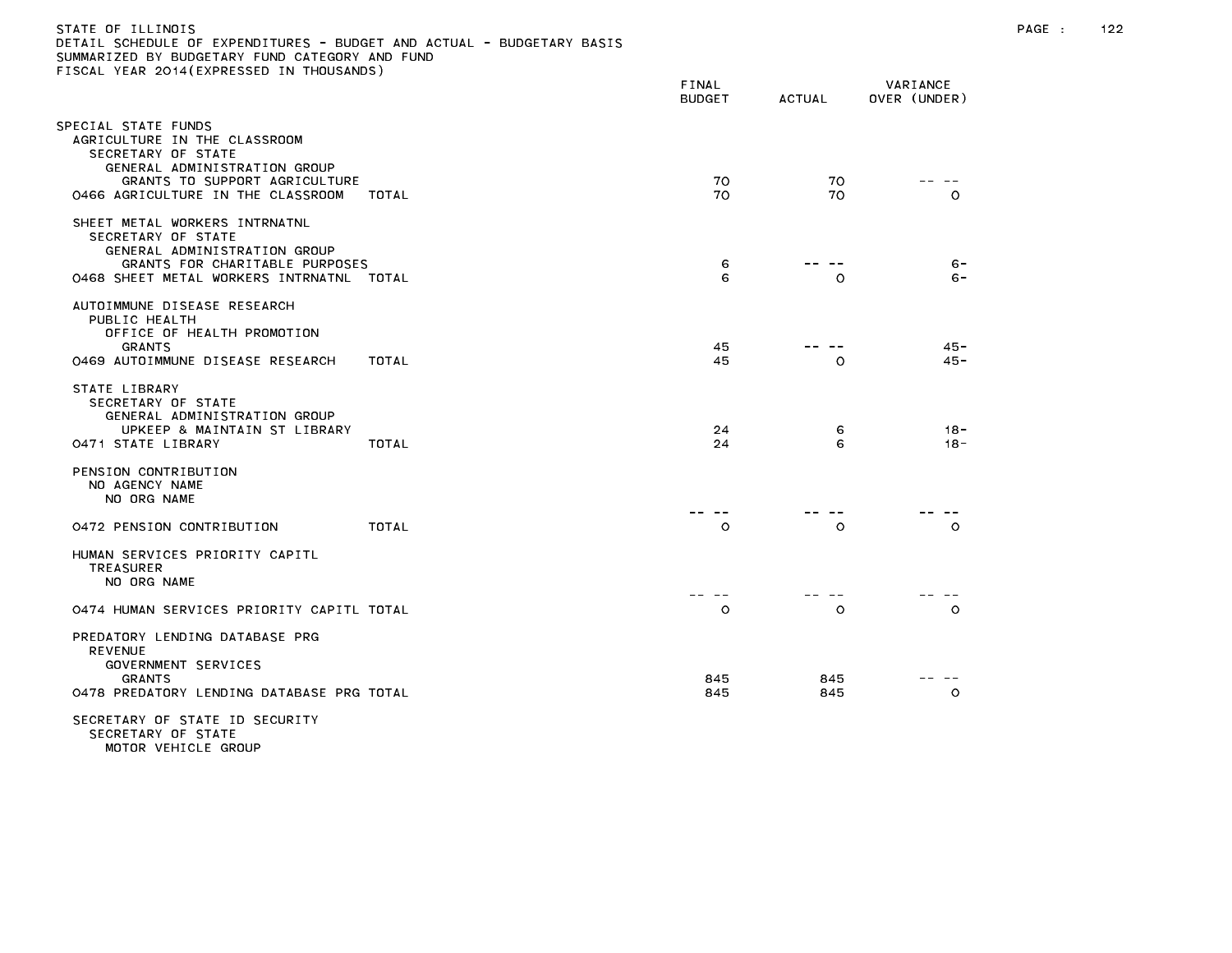| STATE OF ILLINOIS<br>DETAIL SCHEDULE OF EXPENDITURES - BUDGET AND ACTUAL - BUDGETARY BASIS<br>SUMMARIZED BY BUDGETARY FUND CATEGORY AND FUND<br>FISCAL YEAR 2014(EXPRESSED IN THOUSANDS) |                        |         |                          |  | 123 |
|------------------------------------------------------------------------------------------------------------------------------------------------------------------------------------------|------------------------|---------|--------------------------|--|-----|
|                                                                                                                                                                                          | FINAL<br><b>BUDGET</b> | ACTUAL  | VARIANCE<br>OVER (UNDER) |  |     |
| SPECIAL STATE FUNDS<br>SECRETARY OF STATE ID SECURITY<br>SECRETARY OF STATE                                                                                                              |                        |         |                          |  |     |
| MOTOR VEHICLE GROUP<br>FOR ALL COSTS RELATED TO<br>STATUTORY TRANSFERS                                                                                                                   | 7,000                  | 2,804   | $4.196 -$                |  |     |
| TRANSFERS<br>0480 SECRETARY OF STATE ID SECURITY TOTAL                                                                                                                                   | 7,000                  | 2,804   | 4, 196-                  |  |     |
| SECRETARY OF STATE SPEC SERV<br>SECRETARY OF STATE<br>GENERAL ADMINISTRATION GROUP                                                                                                       |                        |         |                          |  |     |
| ELECTRONIC DATA PROCESSING                                                                                                                                                               | 9,000                  | 8,531   | $469 -$                  |  |     |
| OFFICE AUTOMATION & TECHNOLOGY                                                                                                                                                           | 17, 124                | 12,213  | $4,911-$                 |  |     |
| GRANTS TO LIBRARY SYSTEMS                                                                                                                                                                | 226                    | 224     | $2 -$<br>$3 -$           |  |     |
| ANNUAL LIBRARY TECHNOLOGY GRAN                                                                                                                                                           | 1,600                  | 1,597   | .                        |  |     |
| SUPPRT & EXPAN LITERACY PROGRM<br>COURT OF CLAIMS<br>CLAIMS ADJUDICATION                                                                                                                 | 1,300                  | 1,300   |                          |  |     |
| REIMBURSE GRF, SUPP<br>STATUTORY TRANSFERS<br>TRANSFERS                                                                                                                                  |                        |         |                          |  |     |
| REFUNDS MADE DURING FISCAL YEAR                                                                                                                                                          | -- --                  | $100 -$ | $100 -$                  |  |     |
| 0483 SECRETARY OF STATE SPEC SERV<br>TOTAL                                                                                                                                               | 29,250                 | 23,765  | $5,485-$                 |  |     |
| MEDICAL RESEARCH & DEVELOPMENT<br>NO AGENCY NAME<br>NO ORG NAME                                                                                                                          |                        |         |                          |  |     |
| 0486 MEDICAL RESEARCH & DEVELOPMENT TOTAL                                                                                                                                                | $\circ$                | $\circ$ | $\circ$                  |  |     |
| POST-TERTIARY CLINICAL SERVICE<br>NO AGENCY NAME<br>NO ORG NAME                                                                                                                          |                        |         |                          |  |     |
| 0487 POST-TERTIARY CLINICAL SERVICE TOTAL                                                                                                                                                | $\circ$                | $\circ$ | $\circ$                  |  |     |
| FRANCHISE TAX AND LICENSE FEE<br>NO AGENCY NAME<br>NO ORG NAME                                                                                                                           |                        |         |                          |  |     |
| 0490 FRANCHISE TAX AND LICENSE FEE TOTAL                                                                                                                                                 | $\circ$                | $\circ$ | $\circ$                  |  |     |
| CIGARETTE FIRE SAFETY STANDARD<br>NO AGENCY NAME                                                                                                                                         |                        |         |                          |  |     |

NO ORG NAME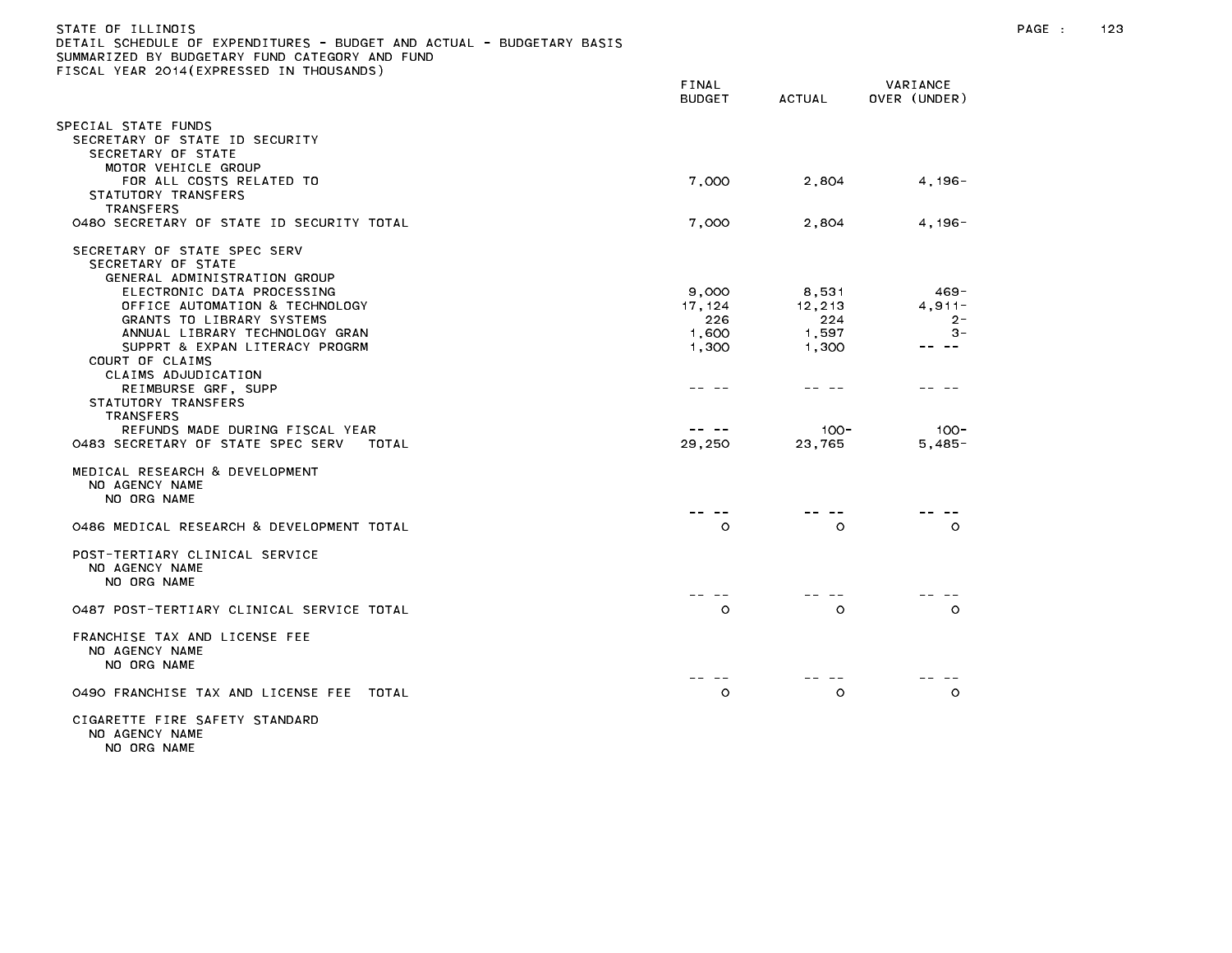| STATE OF TILINOIS                                                     |  |
|-----------------------------------------------------------------------|--|
| DETAIL SCHEDULE OF EXPENDITURES - BUDGET AND ACTUAL - BUDGETARY BASIS |  |
| SUMMARIZED BY BUDGETARY FUND CATEGORY AND FUND                        |  |
| FISCAL YEAR 2014(EXPRESSED IN THOUSANDS)                              |  |

|                                                                                                                                                                                                                               | FINAL<br><b>BUDGET</b>      | ACTUAL                        | VARIANCE<br>OVER (UNDER)           |
|-------------------------------------------------------------------------------------------------------------------------------------------------------------------------------------------------------------------------------|-----------------------------|-------------------------------|------------------------------------|
| PECIAL STATE FUNDS<br>CIGARETTE FIRE SAFETY STANDARD<br>NO AGENCY NAME<br>NO ORG NAME                                                                                                                                         |                             |                               |                                    |
| 0494 CIGARETTE FIRE SAFETY STANDARD TOTAL                                                                                                                                                                                     | $\circ$                     | $\circ$                       | $\circ$                            |
| SUPPORT OUR TROOPS<br>SECRETARY OF STATE<br>GENERAL ADMINISTRATION GROUP<br>GRNTS TO IL SUPPORT OUR TROOPS<br>0496 SUPPORT OUR TROOPS<br>TOTAL                                                                                | 30<br>30                    | O                             | $30 -$<br>$30 -$                   |
| DOMESTIC VIOLENCE<br>ATTORNEY GENERAL<br>GENERAL OFFICE<br>GRANTS TO PUBLIC OR PRIVATE<br>REFUNDS MADE DURING FISCAL YEAR<br>0499 DOMESTIC VIOLENCE<br>TOTAL                                                                  | 500<br>500                  | 478<br>$1 -$<br>477           | $22 -$<br>$-1-$<br>$23 -$          |
| ELECTRONIC HEALTH RECORD<br>HEALTHCARE & FAMILY SERVICES<br>MEDICAL<br>PAYMENTS HEALTH CARE PROVIDERS<br>STATUTORY TRANSFERS<br><b>TRANSFERS</b><br>REFUNDS MADE DURING FISCAL YEAR<br>0503 ELECTRONIC HEALTH RECORD<br>TOTAL | 200,000<br>-- --<br>200,000 | 137,276<br>$997 -$<br>136,279 | $62,724-$<br>$997 -$<br>$63,721 -$ |
| WILDLIFE PRAIRIE PARK<br>NATURAL RESOURCES<br>LAND MANAGEMENT & EDUCATION<br>WILDLIFE PRAIRIE PARK<br>TOTAL<br>0504 WILDLIFE PRAIRIE PARK                                                                                     | 100<br>100                  | 2<br>$\overline{2}$           | $98 -$<br>$98 -$                   |
| ATHLETICS SUPERVISION AND REG<br>FINANCIAL AND PROFESSIONAL REG<br>ATHLETICS<br>BOXING/FULL CNTCT MARTIAL ARTS<br>STATUTORY TRANSFERS<br><b>TRANSFERS</b><br>0505 ATHLETICS SUPERVISION AND REG TOTAL                         | 400<br>400                  | 157<br>157                    | $243 -$<br>$243 -$                 |
| MASTER MASON<br>SECRETARY OF STATE                                                                                                                                                                                            |                             |                               |                                    |

GENERAL ADMINISTRATION GROUP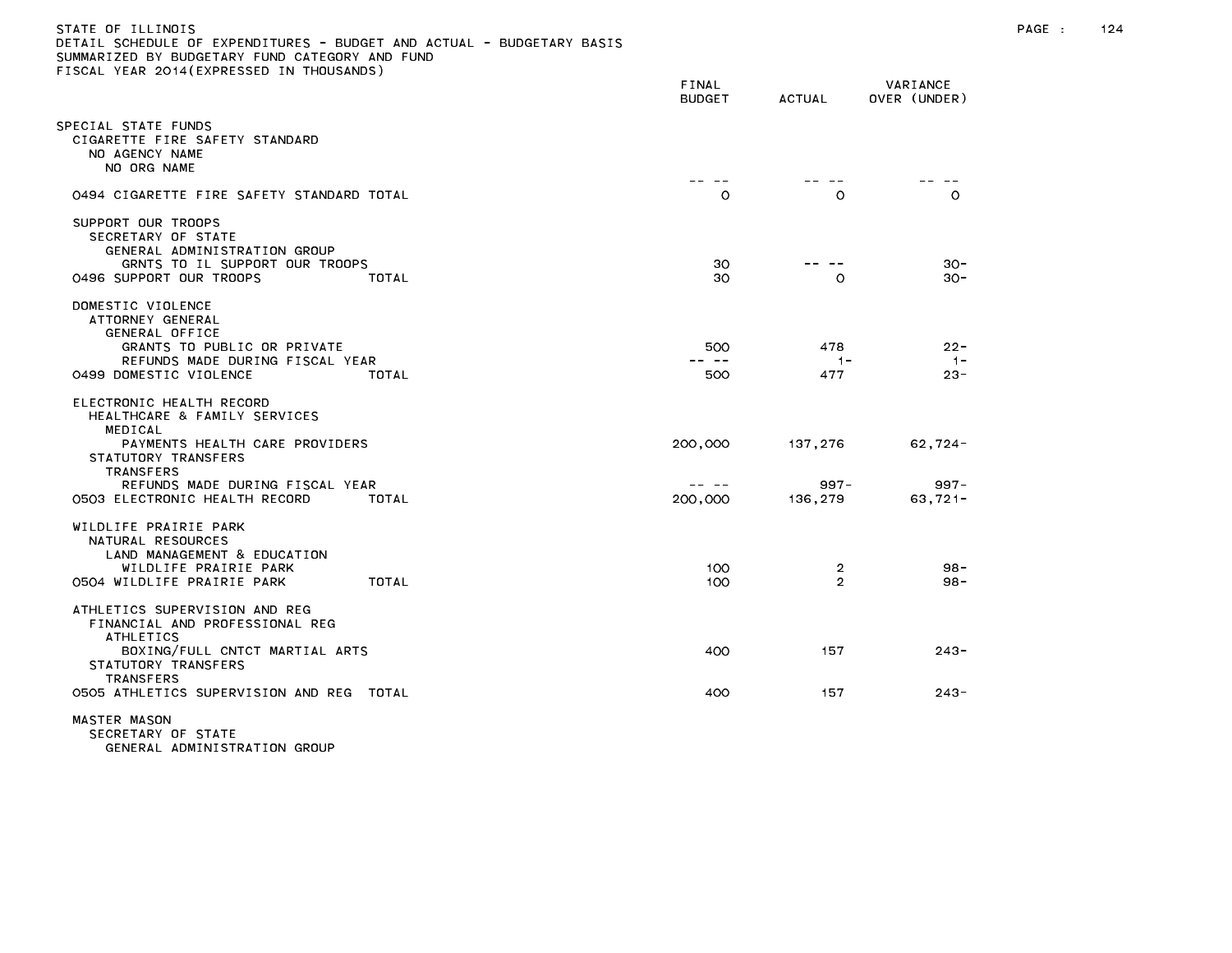| STATE OF ILLINOIS                                                     |
|-----------------------------------------------------------------------|
| DETAIL SCHEDULE OF EXPENDITURES - BUDGET AND ACTUAL - BUDGETARY BASIS |
| SUMMARIZED BY BUDGETARY FUND CATEGORY AND FUND                        |
| FISCAL YEAR 2014(EXPRESSED IN THOUSANDS)                              |

| TOORL TEAR EUTTLEAT RESSED IN                                                                                                                                                                                      |              | FINAL<br><b>BUDGET</b>       | <b>ACTUAL</b>                | VARIANCE<br>OVER (UNDER) |
|--------------------------------------------------------------------------------------------------------------------------------------------------------------------------------------------------------------------|--------------|------------------------------|------------------------------|--------------------------|
| PECIAL STATE FUNDS<br>MASTER MASON<br>SECRETARY OF STATE                                                                                                                                                           |              |                              |                              |                          |
| GENERAL ADMINISTRATION GROUP<br>GRANTS IL MASONIC FOUNDATION<br>0508 MASTER MASON                                                                                                                                  | TOTAL        | 40<br>40                     | 40<br>40                     | $\circ$                  |
| DHS COMMUNITY SERVICES<br>HUMAN SERVICES<br>MH GRNTS-IN AID&PURCHASE CARE<br>COMMUNITY SERVICES GRANT PRGMS<br>REFUNDS MADE DURING FISCAL YEAR                                                                     |              | 20,000<br>$- - - - -$        | 15,048<br>$867 -$            | $4,952-$<br>$867 -$      |
| 0509 DHS COMMUNITY SERVICES                                                                                                                                                                                        | TOTAL        | 20,000                       | 14,181                       | $5,819-$                 |
| IL FIRE FIGHTERS' MEMORIAL<br>COURT OF CLAIMS<br>CLAIMS ADJUDICATION<br>REIMBURSE GRF, SUPP<br>OFFICE OF THE STATE FIRE MARSH<br>GENERAL OFFICE<br>LUMP SUMS AND OTHER PURPOSES<br>0510 IL FIRE FIGHTERS' MEMORIAL | TOTAL        | $\overline{2}$<br>200<br>202 | $\overline{2}$<br>129<br>131 | $71 -$<br>$71 -$         |
| ILLINOIS MAIN STREET<br>NO AGENCY NAME<br>NO ORG NAME                                                                                                                                                              |              |                              |                              |                          |
| 0511 ILLINOIS MAIN STREET                                                                                                                                                                                          | <b>TOTAL</b> | $\circ$                      | $\circ$                      | $\circ$                  |
| AFTER SCHOOL RESCUE<br>STATE BOARD OF EDUCATION<br>LOCAL PROJECTS<br>ORDINARY & CONTINGENT EXPENSES<br>0512 AFTER SCHOOL RESCUE                                                                                    | TOTAL        | 200<br>200                   | $\circ$                      | $200 -$<br>$200 -$       |
| IL STATE CRIME STOPPERS ASSOC<br>IL CRIMINAL JUSTICE INFO AUTH<br>OPERATIONS<br>CRIME STOPPERS PROGRAMS IN IL<br>0513 IL STATE CRIME STOPPERS ASSOC TOTAL                                                          |              | 25<br>25                     | $\circ$                      | $25 -$<br>$25 -$         |
| STATE ASSET FORFEITURE<br>STATE POLICE                                                                                                                                                                             |              |                              |                              |                          |

DIVISION OF ADMINISTRATION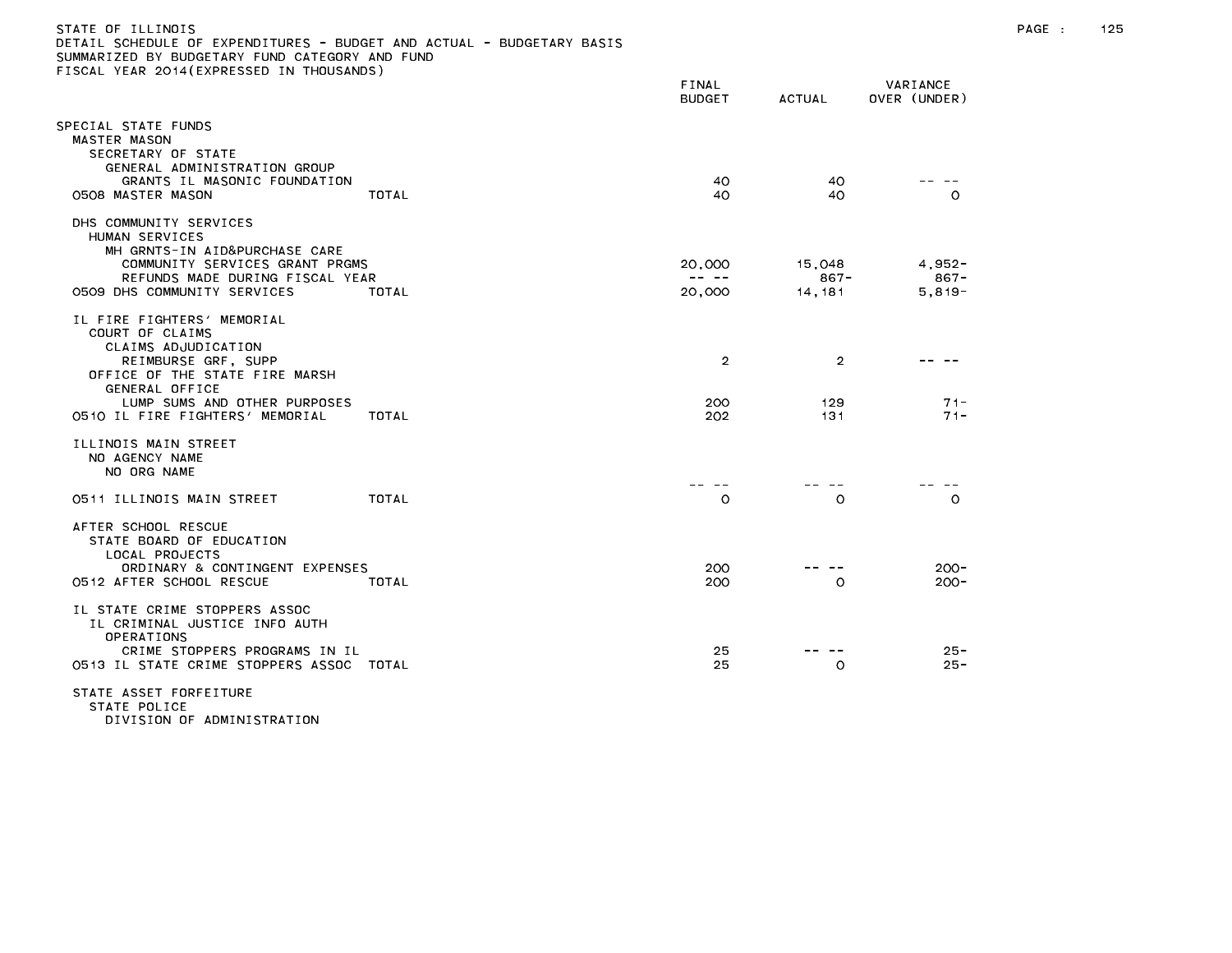| STATE OF ILLINOIS                                                     |       |          |
|-----------------------------------------------------------------------|-------|----------|
| DETAIL SCHEDULE OF EXPENDITURES - BUDGET AND ACTUAL - BUDGETARY BASIS |       |          |
| SUMMARIZED BY BUDGETARY FUND CATEGORY AND FUND                        |       |          |
| FISCAL YEAR 2014(EXPRESSED IN THOUSANDS)                              |       |          |
|                                                                       | FINAL | VARIANCE |

|                                                                                                                                                             |       | <b>BUDGET</b>           | AUIUAL         | UVER (UNDER)         |
|-------------------------------------------------------------------------------------------------------------------------------------------------------------|-------|-------------------------|----------------|----------------------|
| SPECIAL STATE FUNDS<br>STATE ASSET FORFEITURE<br>STATE POLICE                                                                                               |       |                         |                |                      |
| DIVISION OF ADMINISTRATION<br>EXP OUTLINED IN IL DRUG ASSET<br>COURT OF CLAIMS                                                                              |       | 4,500                   | 3,336          | $1,164-$             |
| CLAIMS ADJUDICATION<br>REIMBURSE GRF, SUPP<br>0514 STATE ASSET FORFEITURE                                                                                   | TOTAL | $\overline{1}$<br>4,501 | 1.<br>3,337    | $1,164-$             |
| LOCAL GOVERNMENT DISTRIBUTIVE<br><b>REVENUE</b><br>GOVERNMENT SERVICES                                                                                      |       |                         |                |                      |
| LOC GOVS ADDITNL 1.25% USE TAX                                                                                                                              |       | 184,280                 | 180,727        | $3,553-$             |
| TAX OPERATIONS<br>DISBURSE 1/10 SHARE INCME TAX<br>STATUTORY TRANSFERS<br><b>TRANSFERS</b>                                                                  |       | 1,223,196               | 1,223,196      |                      |
| 0515 LOCAL GOVERNMENT DISTRIBUTIVE TOTAL                                                                                                                    |       | 1,407,476               | 1,403,923      | $3,553-$             |
| SMALL BUSINESS DEV GRANT<br>NO AGENCY NAME<br>NO ORG NAME                                                                                                   |       |                         |                |                      |
| 0516 SMALL BUSINESS DEV GRANT                                                                                                                               | TOTAL | $\circ$                 | 0              | $\circ$              |
| POLICE TRAINING BOARD SERVICES<br>IL LAW ENFORCE TRAIN & STDS BD<br>GENERAL OFFICE<br>LAW ENFORCEMENT TRAINING<br>0517 POLICE TRAINING BOARD SERVICES TOTAL |       | 100<br>100              | 1.<br>1        | $99 -$<br>$99 -$     |
| FIRE SERVICE AND SMALL EQUIPMT<br>NO AGENCY NAME<br>NO ORG NAME                                                                                             |       |                         |                |                      |
| 0518 FIRE SERVICE AND SMALL EQUIPMT TOTAL                                                                                                                   |       | $\circ$                 | $\circ$        | $\circ$              |
| FEDERAL ASSET FORFEITURE<br>STATE POLICE<br>DIVISION OF ADMINISTRATION<br>PAYMENT OF EXPENDITURES IN<br>0520 FEDERAL ASSET FORFEITURE                       | TOTAL | 2,500<br>2,500          | 1,400<br>1,400 | $1,100-$<br>$1,100-$ |
| MONEY FOLLOWS PRSN BDGT TRNSFR<br>HEALTHCARE & FAMILY SERVICES                                                                                              |       |                         |                |                      |

MEDICAL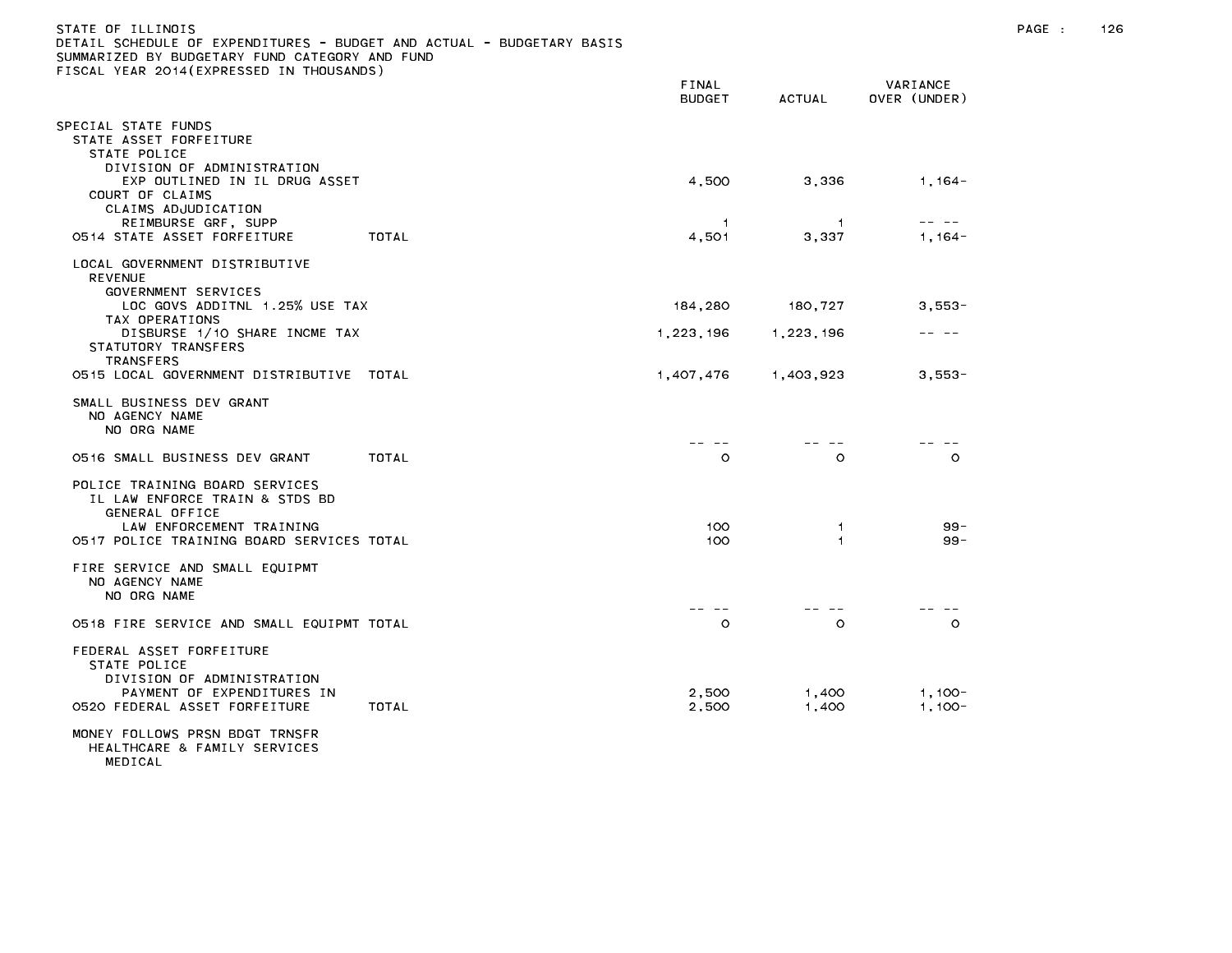| STATE OF ILLINOIS<br>DETAIL SCHEDULE OF EXPENDITURES - BUDGET AND ACTUAL - BUDGETARY BASIS<br>SUMMARIZED BY BUDGETARY FUND CATEGORY AND FUND<br>FISCAL YEAR 2014(EXPRESSED IN THOUSANDS) |                                                                                                                                                                                                                                                                                                                                                                                                        |                 |                          | PAGE : | 127 |
|------------------------------------------------------------------------------------------------------------------------------------------------------------------------------------------|--------------------------------------------------------------------------------------------------------------------------------------------------------------------------------------------------------------------------------------------------------------------------------------------------------------------------------------------------------------------------------------------------------|-----------------|--------------------------|--------|-----|
|                                                                                                                                                                                          | FINAL<br><b>BUDGET</b>                                                                                                                                                                                                                                                                                                                                                                                 | <b>ACTUAL</b>   | VARIANCE<br>OVER (UNDER) |        |     |
| SPECIAL STATE FUNDS<br>MONEY FOLLOWS PRSN BDGT TRNSFR<br>HEALTHCARE & FAMILY SERVICES<br>MEDICAL                                                                                         |                                                                                                                                                                                                                                                                                                                                                                                                        |                 |                          |        |     |
| SUPPORT OF FEDERALLY-APPROVED                                                                                                                                                            | 15,000                                                                                                                                                                                                                                                                                                                                                                                                 | 2,147           | 12,853-                  |        |     |
| REFUNDS MADE DURING FISCAL YEAR<br>0522 MONEY FOLLOWS PRSN BDGT TRNSFR TOTAL                                                                                                             | $\frac{1}{2} \frac{1}{2} \frac{1}{2} \frac{1}{2} \frac{1}{2} \frac{1}{2} \frac{1}{2} \frac{1}{2} \frac{1}{2} \frac{1}{2} \frac{1}{2} \frac{1}{2} \frac{1}{2} \frac{1}{2} \frac{1}{2} \frac{1}{2} \frac{1}{2} \frac{1}{2} \frac{1}{2} \frac{1}{2} \frac{1}{2} \frac{1}{2} \frac{1}{2} \frac{1}{2} \frac{1}{2} \frac{1}{2} \frac{1}{2} \frac{1}{2} \frac{1}{2} \frac{1}{2} \frac{1}{2} \frac{$<br>15,000 | $22 -$<br>2,125 | $22 -$<br>$12,875-$      |        |     |
| DEPT OF CORRECTIONS REIMBURSEM<br>JUVENILE JUSTICE<br>GENERAL OFFICE                                                                                                                     |                                                                                                                                                                                                                                                                                                                                                                                                        |                 |                          |        |     |
| LUMP SUMS AND OTHER PURPOSES                                                                                                                                                             | 5,000                                                                                                                                                                                                                                                                                                                                                                                                  | 1.796           | $3,204-$                 |        |     |
| LUMP SUMS AND OTHER PURPOSES                                                                                                                                                             | 3,000                                                                                                                                                                                                                                                                                                                                                                                                  | 862             | $2,138-$                 |        |     |
| LUMP SUMS AND OTHER PURPOSES<br>CORRECTIONS<br>GENERAL OFFICE                                                                                                                            | 5,000                                                                                                                                                                                                                                                                                                                                                                                                  | 1,366           | $3,634-$                 |        |     |
| LUMP SUMS AND OTHER PURPOSES                                                                                                                                                             | 5,000                                                                                                                                                                                                                                                                                                                                                                                                  | 1,996           | $3,004-$                 |        |     |
| EXPENSES WITH FEDERAL PROGRAMS                                                                                                                                                           | 5,000                                                                                                                                                                                                                                                                                                                                                                                                  | 1,122           | $3,878-$                 |        |     |
| PERMANENT IMPROVEMENT-LUMP SUM<br>STATUTORY TRANSFERS<br>TRANSFERS                                                                                                                       | 27,000                                                                                                                                                                                                                                                                                                                                                                                                 | 25,602          | 1,398-                   |        |     |
| REFUNDS MADE DURING FISCAL YEAR                                                                                                                                                          | $\frac{1}{2} \frac{1}{2} \frac{1}{2} \frac{1}{2} \frac{1}{2} \frac{1}{2} \frac{1}{2} \frac{1}{2} \frac{1}{2} \frac{1}{2} \frac{1}{2} \frac{1}{2} \frac{1}{2} \frac{1}{2} \frac{1}{2} \frac{1}{2} \frac{1}{2} \frac{1}{2} \frac{1}{2} \frac{1}{2} \frac{1}{2} \frac{1}{2} \frac{1}{2} \frac{1}{2} \frac{1}{2} \frac{1}{2} \frac{1}{2} \frac{1}{2} \frac{1}{2} \frac{1}{2} \frac{1}{2} \frac{$           | $8 -$           | $8 -$                    |        |     |
| 0523 DEPT OF CORRECTIONS REIMBURSEM TOTAL                                                                                                                                                | 50,000                                                                                                                                                                                                                                                                                                                                                                                                 | 32,736          | 17,264-                  |        |     |
| HEALTH FACILITY PLAN REVIEW<br>PUBLIC HEALTH                                                                                                                                             |                                                                                                                                                                                                                                                                                                                                                                                                        |                 |                          |        |     |
| OFFICE OF HEALTH CARE REG<br>LUMP SUMS AND OTHER PURPOSES                                                                                                                                | 1,727                                                                                                                                                                                                                                                                                                                                                                                                  | 1,713           | $14 -$                   |        |     |
| COURT OF CLAIMS<br>CLAIMS ADJUDICATION                                                                                                                                                   |                                                                                                                                                                                                                                                                                                                                                                                                        |                 |                          |        |     |
| AWARDS AND GRANTS, SUPP<br>STATUTORY TRANSFERS                                                                                                                                           | $\overline{1}$                                                                                                                                                                                                                                                                                                                                                                                         | $\overline{1}$  |                          |        |     |
| <b>TRANSFERS</b>                                                                                                                                                                         | $\cdots \cdots \cdots$                                                                                                                                                                                                                                                                                                                                                                                 |                 |                          |        |     |
| REFUNDS MADE DURING FISCAL YEAR<br>0524 HEALTH FACILITY PLAN REVIEW<br>TOTAL                                                                                                             | 1,728                                                                                                                                                                                                                                                                                                                                                                                                  | $1 -$<br>1,713  | $1 -$<br>$15 -$          |        |     |
| SEX OFFENDER MANAGEMENT BOARD<br>SEX OFFENDER MANAGEMENT BOARD<br>GENERAL OFFICE                                                                                                         |                                                                                                                                                                                                                                                                                                                                                                                                        |                 |                          |        |     |
| AUTH BY SEX OFFEND MNG BD ACT<br>STATUTORY TRANSFERS                                                                                                                                     | 100                                                                                                                                                                                                                                                                                                                                                                                                    |                 | $100 -$                  |        |     |
| TRANSFERS<br>0527 SEX OFFENDER MANAGEMENT BOARD TOTAL                                                                                                                                    | 100                                                                                                                                                                                                                                                                                                                                                                                                    | $\circ$         | $100 -$                  |        |     |
| DOMESTIC VIOLENCE ABUSER SERVI<br>HUMAN SERVICES<br>EMPLOYMENT & SOC SERVICE PROG                                                                                                        |                                                                                                                                                                                                                                                                                                                                                                                                        |                 |                          |        |     |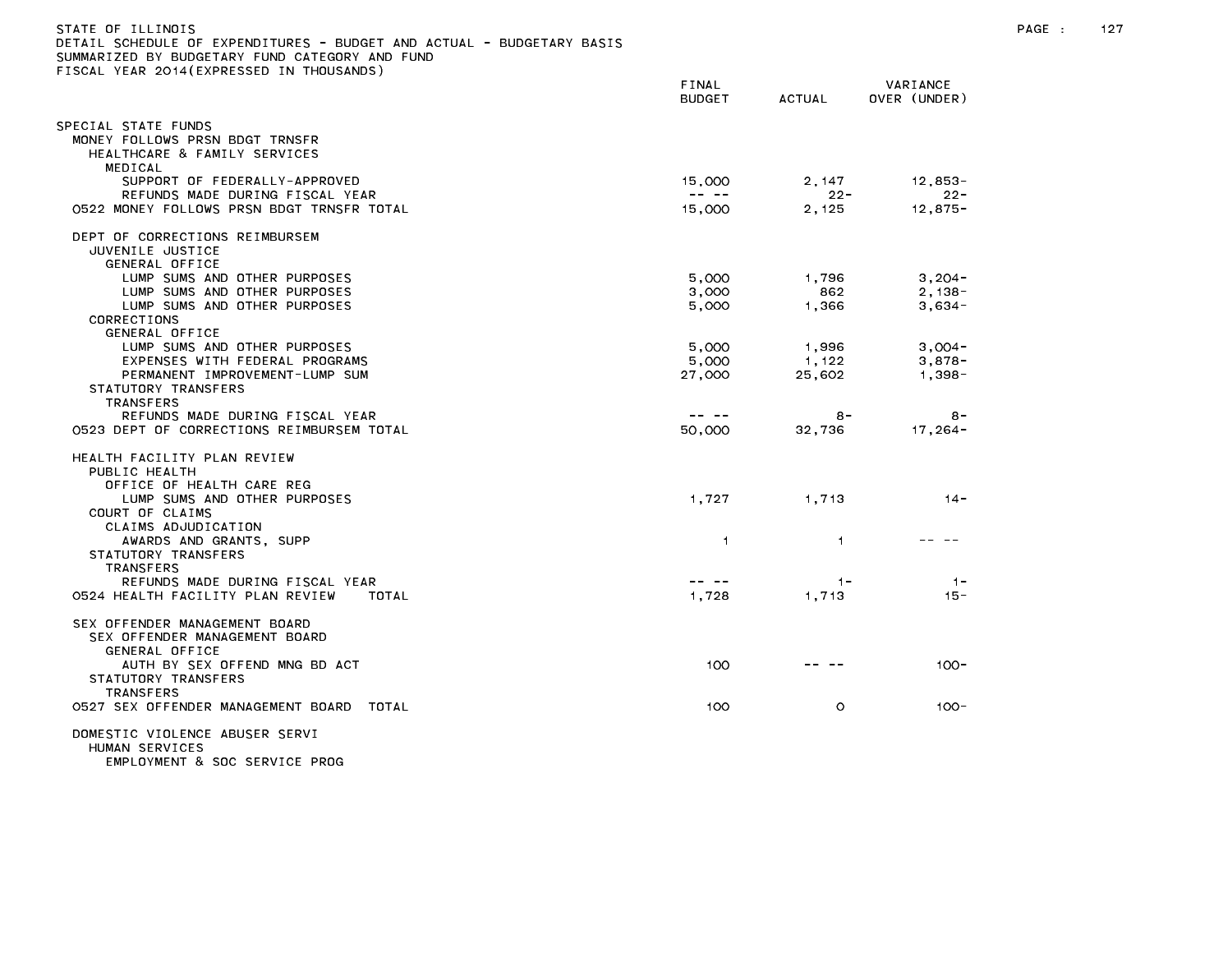| ETAIL SCHEDULE OF EXPENDITURES - BUDGET AND ACTUAL - BUDGETARY BASIS<br>UMMARIZED BY BUDGETARY FUND CATEGORY AND FUND |                        |                |                          |
|-----------------------------------------------------------------------------------------------------------------------|------------------------|----------------|--------------------------|
| ISCAL YEAR 2014(EXPRESSED IN THOUSANDS)                                                                               |                        |                |                          |
|                                                                                                                       | FINAL<br><b>BUDGET</b> | ACTUAL         | VARIANCE<br>OVER (UNDER) |
| PECIAL STATE FUNDS                                                                                                    |                        |                |                          |
| DOMESTIC VIOLENCE ABUSER SERVI<br>HUMAN SERVICES<br>EMPLOYMENT & SOC SERVICE PROG                                     |                        |                |                          |
| DOMESTIC VIOLENCE ABUSER SVCS<br>0528 DOMESTIC VIOLENCE ABUSER SERVI TOTAL                                            | 100<br>100             | $\circ$        | $100 -$<br>$100 -$       |
| ENERGY EFFICIENCY PORTFOLIO<br>COMMERCE AND ECONOMIC OPPORTUN<br>ENERGY CONSERVATION                                  |                        |                |                          |
| ENERGY EFFICIENCY PROGRAMS                                                                                            | 125,000                | 67,823         | $57, 177 -$              |
| REFUNDS MADE DURING FISCAL YEAR                                                                                       | -- --                  | $151 -$        | $151 -$                  |
| 0531 ENERGY EFFICIENCY PORTFOLIO<br>TOTAL                                                                             | 125,000                | 67,672         | $57,328 -$               |
| IL DOC PAROLE DIV OFNDR SPRVSN<br>TREASURER<br>NO ORG NAME                                                            |                        |                |                          |
| 0532 IL DOC PAROLE DIV OFNDR SPRVSN TOTAL                                                                             | $\circ$                | $\circ$        | $\circ$                  |
| ATTORNEY GENERAL TOBACCO<br>ATTORNEY GENERAL<br>GENERAL OFFICE                                                        |                        |                |                          |
| MASTER SETTLEMENT AGREEMENT                                                                                           | 3,500                  | 3,351          | $149 -$                  |
| 0533 ATTORNEY GENERAL TOBACCO<br>TOTAL                                                                                | 3,500                  | 3.351          | $149 -$                  |
| IL WORKERS' COMP COMM OPERATNS<br>COMPTROLLER                                                                         |                        |                |                          |
| STATE OFFICER SALARIES & OTHER                                                                                        |                        |                |                          |
| OTHER STATE OFFICERS<br>STATE CONTRIB TO SERS                                                                         | 1,204                  | 1,125          | $79 -$<br>$29 -$         |
| STATE CONTRIB TO SOC SEC                                                                                              | 485<br>92              | 456<br>82      | $10 -$                   |
| GROUP INSURANCE                                                                                                       | 230                    | 204            | $26 -$                   |
| <b>INSURANCE</b>                                                                                                      |                        |                |                          |
| WORKERS' COMPENSATION                                                                                                 |                        |                |                          |
| COSTS WITH ADMINISTRATION &                                                                                           | 950                    | 370            | 580-                     |
| IL WORKERS' COMPENSATION COMMI                                                                                        |                        |                |                          |
| GENERAL OFFICE<br>REGULAR POSITIONS                                                                                   | 7,788                  |                | 199 -                    |
| REGULAR POSITIONS                                                                                                     | 3.613                  | 7,589<br>3.336 | $277 -$                  |
| STATE EMPLOYEE RETIREMENT                                                                                             | 3, 112                 | 3,046          | - 66                     |
| STATE EMPLOYEE RETIREMENT                                                                                             | 1,401                  | 1.350          | $51 -$                   |
| SOC SEC/MEDICARE CONTRIBUTIONS                                                                                        | 857                    | 770            | $87 -$                   |
| EMPLOYER CONTRB GRP INSURANCE                                                                                         | 3,404                  | 2,638          | 766-                     |

STATE OF ILLINOIS PAGE : 128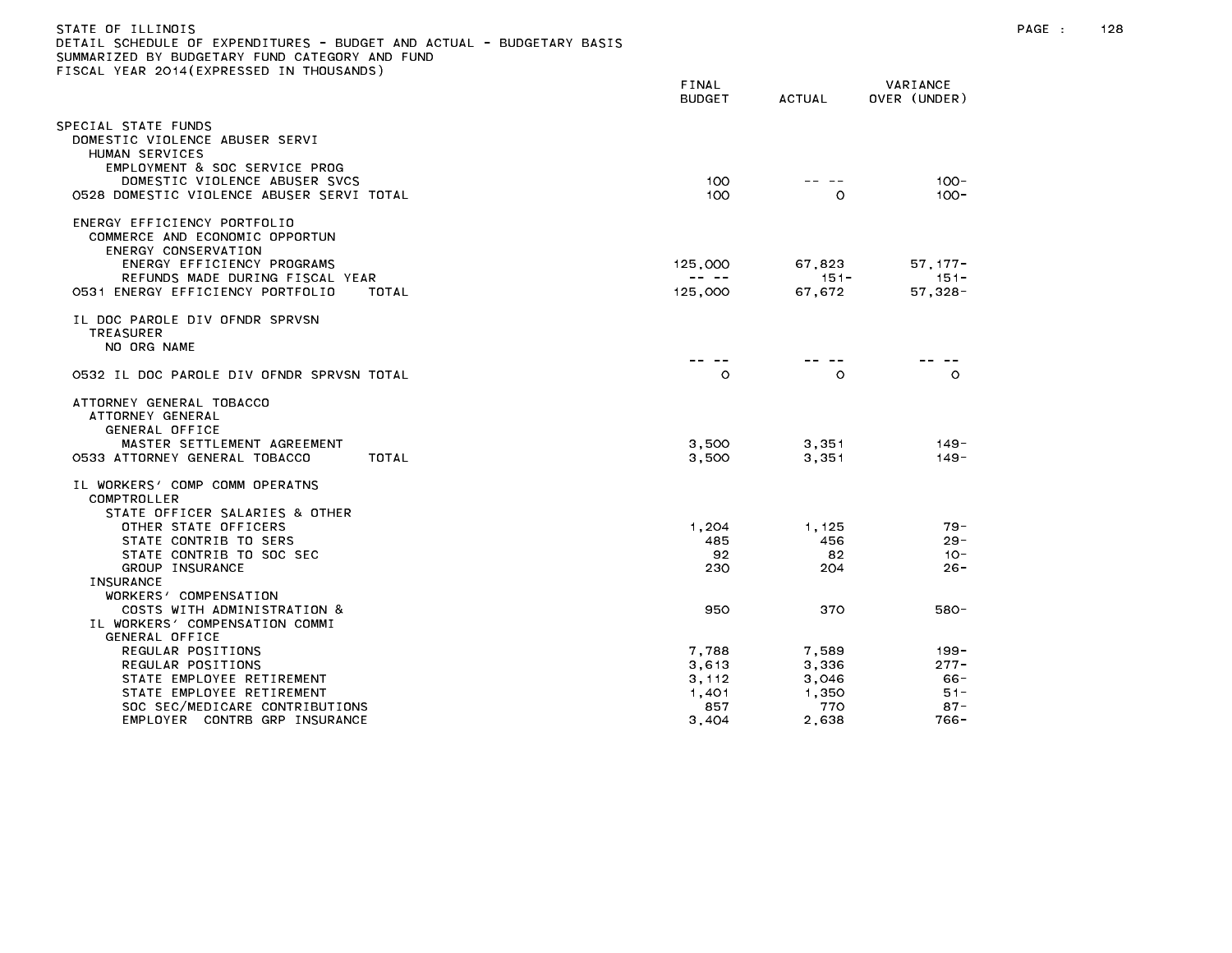| STATE OF ILLINOIS<br>DETAIL SCHEDULE OF EXPENDITURES - BUDGET AND ACTUAL - BUDGETARY BASIS<br>SUMMARIZED BY BUDGETARY FUND CATEGORY AND FUND<br>FISCAL YEAR 2014 (EXPRESSED IN THOUSANDS) |                        |          |                          |
|-------------------------------------------------------------------------------------------------------------------------------------------------------------------------------------------|------------------------|----------|--------------------------|
|                                                                                                                                                                                           | FINAL<br><b>BUDGET</b> | ACTUAL   | VARIANCE<br>OVER (UNDER) |
| SPECIAL STATE FUNDS                                                                                                                                                                       |                        |          |                          |
| IL WORKERS' COMP COMM OPERATNS                                                                                                                                                            |                        |          |                          |
| COMPTROLLER                                                                                                                                                                               |                        |          |                          |
| STATE OFFICER SALARIES & OTHER                                                                                                                                                            |                        |          |                          |
| CONTRACTUAL SERVICES                                                                                                                                                                      | 1.754                  | 1,699    | $55 -$                   |
| TRAVEL                                                                                                                                                                                    | 400                    | 346      | $54 -$                   |
| COMMODITIES                                                                                                                                                                               | 68                     | 40       | $28 -$                   |
| PRINTING                                                                                                                                                                                  | 35                     | 35       |                          |
| EQUIPMENT                                                                                                                                                                                 | 66                     | 65       | $1 -$                    |
| TELECOMMUNICATION                                                                                                                                                                         | 100                    | 71       | $29 -$                   |
| PRINTING & DISTRIBUTION                                                                                                                                                                   |                        |          |                          |
| ACCIDENT REPORTING SYSTEM                                                                                                                                                                 | 199                    | 82       | $117 -$                  |
| INSURANCE COMPLIANCE DIVISION                                                                                                                                                             | 1,351                  | 1,199    | $152 -$                  |
| ESTAB/MEDICAL FEE SCHEDULE                                                                                                                                                                | 100                    | 79       | $21 -$                   |
| ELECTRONIC DATA PROCESSING                                                                                                                                                                |                        |          |                          |
| REGULAR POSITIONS                                                                                                                                                                         | 979                    | 577      | $402 -$                  |
| STATE EMPLOYEE RETIREMENT                                                                                                                                                                 | 395                    | 225      | $170 -$                  |
| SOC SEC/MEDICARE CONTRIBUTIONS                                                                                                                                                            | 72                     | $\Delta$ | $21 -$                   |

| 300 SEO/MEDIOANE CONTRIBUTIONS<br>GROUP INSURANCE                |       | . . <i>.</i><br>253 | ╌<br>126 | $127 -$  |
|------------------------------------------------------------------|-------|---------------------|----------|----------|
| CONTRACTUAL SERVICES                                             |       | 240                 | 175      | $65 -$   |
|                                                                  |       |                     |          |          |
| TRAVEL                                                           |       |                     | з        | $4 -$    |
| COMMODITIES                                                      |       | 15                  | 11       | $4 -$    |
| PRINTING                                                         |       | $\overline{2}$      | 2        |          |
| EQUIPMENT                                                        |       | 50                  | 45       | $5 -$    |
| TELECOMMUNICATION                                                |       | 90                  | 87       | $3 -$    |
| STATUTORY TRANSFERS                                              |       |                     |          |          |
| <b>TRANSFERS</b>                                                 |       |                     |          |          |
| REFUNDS MADE DURING FISCAL YEAR                                  |       |                     | $\Omega$ |          |
| 0534 IL WORKERS' COMP COMM OPERATNS TOTAL                        |       | 29.313              | 25,875   | $3,438-$ |
| SEX OFFENDER REGISTRATION<br>STATE POLICE                        |       |                     |          |          |
| DIVISION OF STATE TROOPERS                                       |       |                     |          |          |
| SEX OFFENDER REGISTRATION PROG                                   |       | 100                 | 99       | $1 -$    |
| 0535 SEX OFFENDER REGISTRATION                                   | TOTAL | 100                 | 99       | $1 -$    |
|                                                                  |       |                     |          |          |
| LEADS MAINTENANCE<br>STATE POLICE<br>INFORMATION SERVICES BUREAU |       |                     |          |          |
| EXPENSES LEADS SYSTEM                                            |       | 3,500               | 1,661    | $1,839-$ |
| 0536 LEADS MAINTENANCE                                           | TOTAL | 3,500               | 1,661    | $1,839-$ |
|                                                                  |       |                     |          |          |
| STATE OFFENDER DNA IDENTIFICAT                                   |       |                     |          |          |

STATE POLICE

FORENSIC SERV & IDENTIFICATION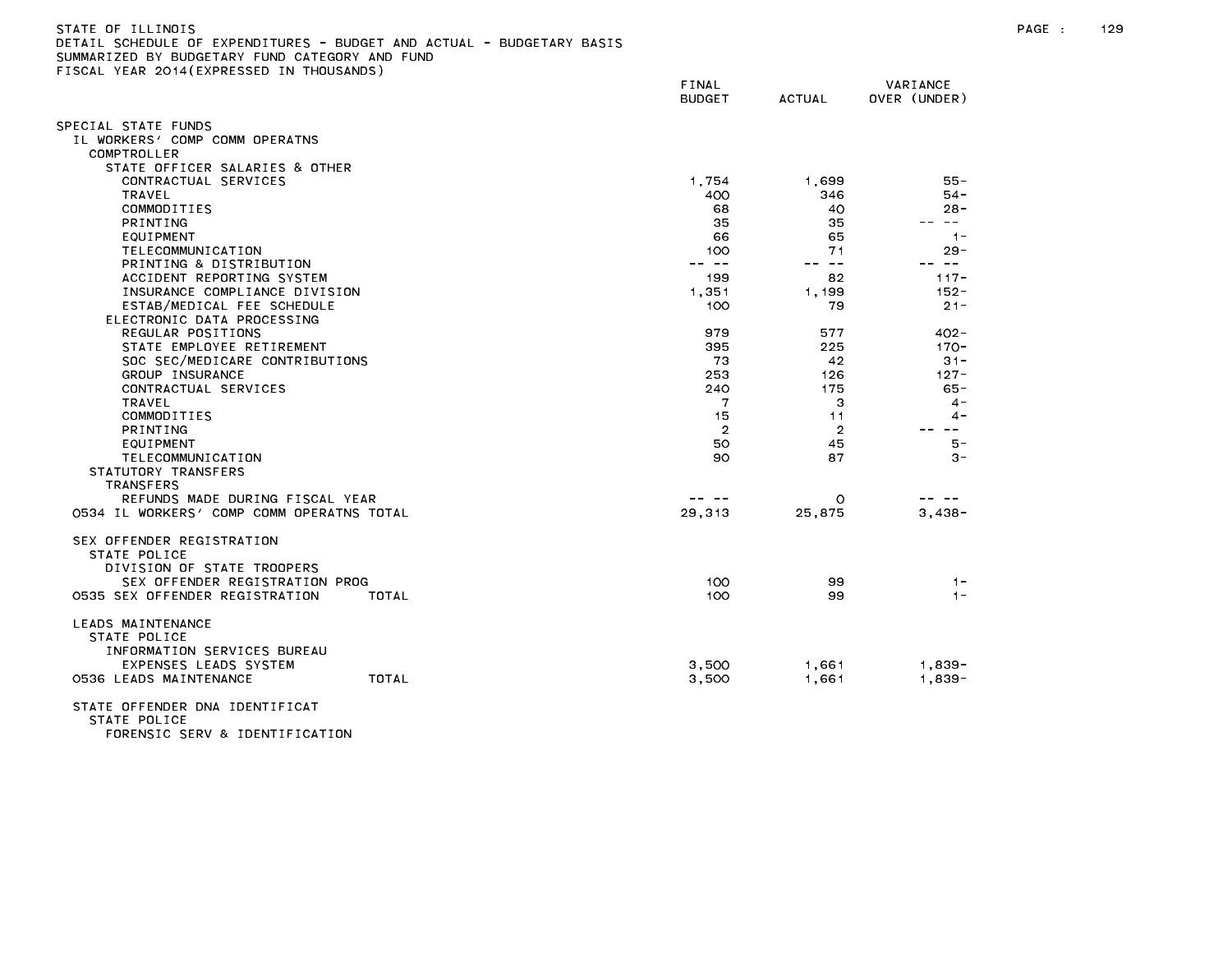| STATE OF ILLINOIS<br>DETAIL SCHEDULE OF EXPENDITURES - BUDGET AND ACTUAL - BUDGETARY BASIS<br>SUMMARIZED BY BUDGETARY FUND CATEGORY AND FUND |                        |             |                          | PAGE : | 130 |
|----------------------------------------------------------------------------------------------------------------------------------------------|------------------------|-------------|--------------------------|--------|-----|
| FISCAL YEAR 2014(EXPRESSED IN THOUSANDS)                                                                                                     | FINAL<br><b>BUDGET</b> | ACTUAL      | VARIANCE<br>OVER (UNDER) |        |     |
| SPECIAL STATE FUNDS                                                                                                                          |                        |             |                          |        |     |
| STATE OFFENDER DNA IDENTIFICAT                                                                                                               |                        |             |                          |        |     |
| STATE POLICE                                                                                                                                 |                        |             |                          |        |     |
| FORENSIC SERV & IDENTIFICATION                                                                                                               |                        |             |                          |        |     |
| STATE CRIME LABORATORIES                                                                                                                     | 3,424                  | 2,514       | $910 -$                  |        |     |
| COURT OF CLAIMS                                                                                                                              |                        |             |                          |        |     |
| CLAIMS ADJUDICATION                                                                                                                          |                        |             |                          |        |     |
| REIMBURSE GRF, SUPP                                                                                                                          |                        |             |                          |        |     |
| 0537 STATE OFFENDER DNA IDENTIFICAT TOTAL                                                                                                    | 3,425                  | 2,515       | $910 -$                  |        |     |
| IL HISTORIC SITES                                                                                                                            |                        |             |                          |        |     |
| HISTORIC PRESERVATION AGENCY                                                                                                                 |                        |             |                          |        |     |
| CONSTITUENT SERVICES                                                                                                                         |                        |             |                          |        |     |
| HISTORIC PRESERVATION PROGRAMS                                                                                                               | 50                     | 37          | $13 -$                   |        |     |
| PRESERVATION SERVICES DIVISION                                                                                                               |                        |             |                          |        |     |
| REGULAR POSITIONS                                                                                                                            | 543                    | 406         | $137 -$                  |        |     |
| STATE EMPLOYEE RETIREMENT                                                                                                                    | 219                    | 164         | 55 -                     |        |     |
| SOC SEC/MEDICARE CONTRIBUTIONS                                                                                                               | 42                     | 30          | $12 -$                   |        |     |
| EMPLOYER CONTRB GRP INSURANCE                                                                                                                | 184                    | 115         | $69 -$                   |        |     |
| CONTRACTUAL SERVICES                                                                                                                         | 79                     | 43          | 36-                      |        |     |
| FOR HISTORIC PRESERVATION PROG                                                                                                               | 300                    | 170         | -130                     |        |     |
| AWARDS AND GRANTS                                                                                                                            | 150                    | 7           | $143 -$                  |        |     |
| AWARDS & GRNTS HIS PRES PRGRMS                                                                                                               | 277                    | 153         | $124 -$                  |        |     |
| ADMINISTRATIVE SERVICES                                                                                                                      |                        |             |                          |        |     |
| ORDINARY & CONTINGENT EXPENSES                                                                                                               | 275                    | 258         | $17 -$                   |        |     |
| HISTORIC SITES                                                                                                                               |                        |             |                          |        |     |
| REGULAR POSITIONS                                                                                                                            | 325                    | 269         | $56 -$                   |        |     |
| STATE EMPLOYEE RETIREMENT                                                                                                                    | 131                    | 108         | $23 -$                   |        |     |
| SOC SEC/MEDICARE CONTRIBUTIONS                                                                                                               | 25                     | 21          | 4 -                      |        |     |
| CONTRACTUAL SERVICES                                                                                                                         | 300                    | 300         |                          |        |     |
| TRAVEL                                                                                                                                       | 5                      | 5           |                          |        |     |
| COMMODITIES<br>EQUIPMENT                                                                                                                     | 20<br>25               | 20<br>-- -- | $25 -$                   |        |     |
| TELECOMMUNICATION                                                                                                                            |                        |             |                          |        |     |
| OPERATION OF AUTO EQUIPMENT                                                                                                                  | -15<br>10              | 15<br>10    |                          |        |     |
| LUMP SUMS AND OTHER PURPOSES                                                                                                                 | 450                    | 450         | -- --                    |        |     |
| HISTORIC PRESERVATION PROGRAMS                                                                                                               | 300                    | 129         | $171 -$                  |        |     |
| PERMANENT IMPROVEMENTS                                                                                                                       | 75                     | 47          | $28 -$                   |        |     |
| PRESIDENTIAL LIBRARY & MUSEUM                                                                                                                |                        |             |                          |        |     |
| LUMP SUMS AND OTHER PURPOSES                                                                                                                 | 75                     | -- --       | $75 -$                   |        |     |
|                                                                                                                                              |                        |             |                          |        |     |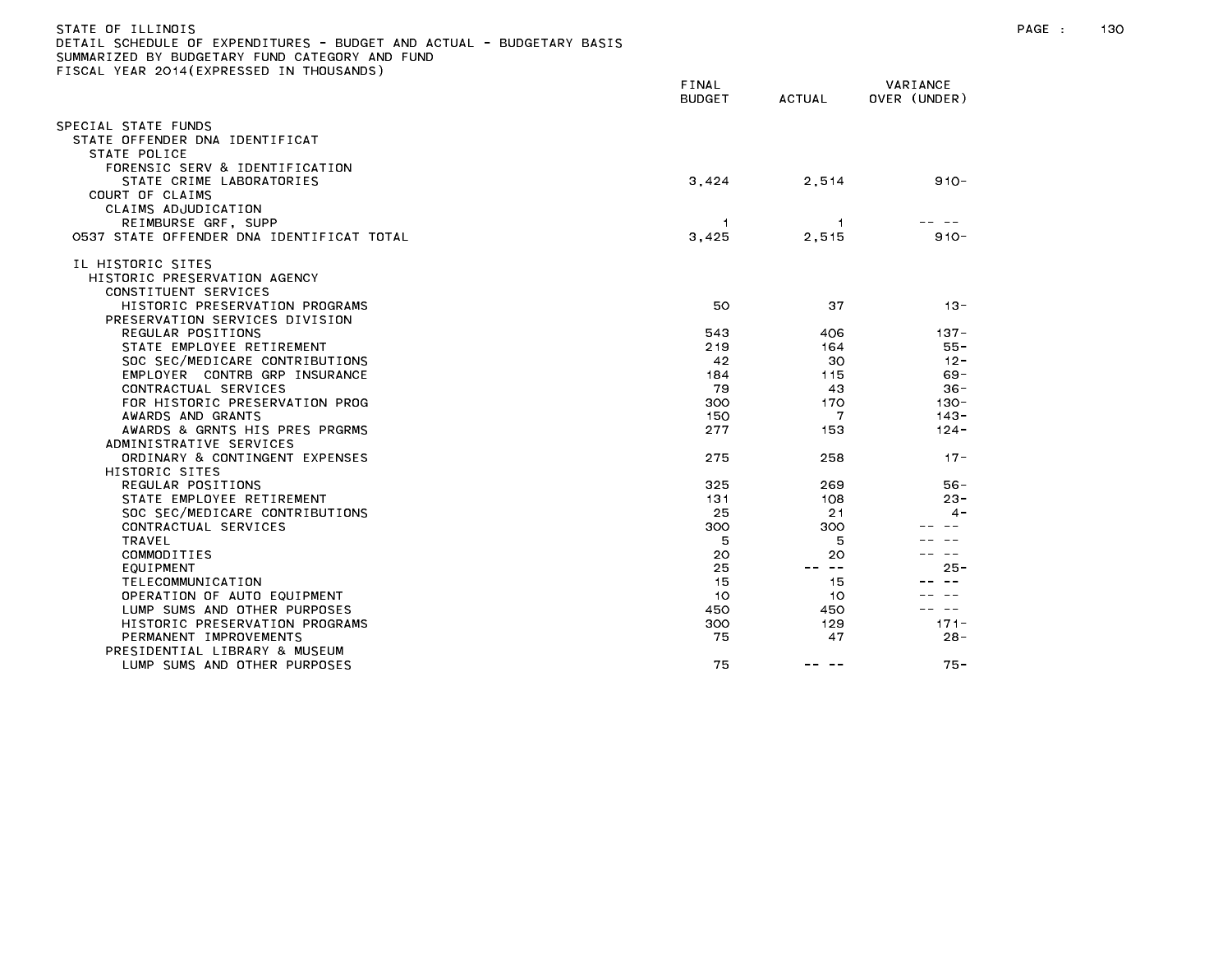| STATE OF ILLINOIS                                                     |
|-----------------------------------------------------------------------|
| DETAIL SCHEDULE OF EXPENDITURES - BUDGET AND ACTUAL - BUDGETARY BASIS |
| SUMMARIZED BY BUDGETARY FUND CATEGORY AND FUND                        |
| FISCAL YEAR 2014(EXPRESSED IN THOUSANDS)                              |

|                                                                                                                                          | FINAL<br><b>BUDGET</b> | ACTUAL                                                                                                                                                                                                                                                                                                                                                                                              | VARIANCE<br>OVER (UNDER) |
|------------------------------------------------------------------------------------------------------------------------------------------|------------------------|-----------------------------------------------------------------------------------------------------------------------------------------------------------------------------------------------------------------------------------------------------------------------------------------------------------------------------------------------------------------------------------------------------|--------------------------|
| SPECIAL STATE FUNDS<br>IL HISTORIC SITES<br>HISTORIC PRESERVATION AGENCY                                                                 |                        |                                                                                                                                                                                                                                                                                                                                                                                                     |                          |
| CONSTITUENT SERVICES<br>LUMP SUMS AND OTHER PURPOSES<br>STATUTORY TRANSFERS<br><b>TRANSFERS</b>                                          | 175                    | 25                                                                                                                                                                                                                                                                                                                                                                                                  | $150 -$                  |
| REAPPROP TO SUBSEQUENT FISCAL YEAR                                                                                                       | $268 -$                |                                                                                                                                                                                                                                                                                                                                                                                                     | 268                      |
| REFUNDS MADE DURING FISCAL YEAR<br>0538 IL HISTORIC SITES<br>TOTAL                                                                       | -- --<br>3,782         | $1 -$<br>2,781                                                                                                                                                                                                                                                                                                                                                                                      | $1 -$<br>$1,001-$        |
| DEATH PENALTY ABOLITION<br>IL CRIMINAL JUSTICE INFO AUTH<br>OPERATIONS                                                                   |                        |                                                                                                                                                                                                                                                                                                                                                                                                     |                          |
| REGULAR POSITIONS                                                                                                                        | 291                    | 110                                                                                                                                                                                                                                                                                                                                                                                                 | $181 -$                  |
| ORDINARY & CONTINGENT EXPENSES<br>AWARDS & GRANTS TO UNITS OF                                                                            | 691<br>13,313          | 109<br>$\frac{1}{2} \frac{1}{2} \frac{1}{2} \frac{1}{2} \frac{1}{2} \frac{1}{2} \frac{1}{2} \frac{1}{2} \frac{1}{2} \frac{1}{2} \frac{1}{2} \frac{1}{2} \frac{1}{2} \frac{1}{2} \frac{1}{2} \frac{1}{2} \frac{1}{2} \frac{1}{2} \frac{1}{2} \frac{1}{2} \frac{1}{2} \frac{1}{2} \frac{1}{2} \frac{1}{2} \frac{1}{2} \frac{1}{2} \frac{1}{2} \frac{1}{2} \frac{1}{2} \frac{1}{2} \frac{1}{2} \frac{$ | $582 -$<br>$13,313-$     |
| AWARDS & GRANTS TO STATE                                                                                                                 | 3.478                  | 350                                                                                                                                                                                                                                                                                                                                                                                                 | $3,128-$                 |
| 0539 DEATH PENALTY ABOLITION<br>TOTAL                                                                                                    | 17,773                 | 569                                                                                                                                                                                                                                                                                                                                                                                                 | 17, 204 -                |
| AG COURT ORDER & VOL COMPLY<br>ATTORNEY GENERAL<br>GENERAL OFFICE<br>EXERCISES OF DUTIES OF AG<br>COURT OF CLAIMS<br>CLAIMS ADJUDICATION | 8,750                  | 7,891                                                                                                                                                                                                                                                                                                                                                                                               | 859-                     |
| REIMBURSE GRF, SUPP                                                                                                                      | -1                     | -1                                                                                                                                                                                                                                                                                                                                                                                                  |                          |
| REFUNDS MADE DURING FISCAL YEAR                                                                                                          | -- --                  | $\circ$                                                                                                                                                                                                                                                                                                                                                                                             | $\sim$ $-$               |
| 0542 AG COURT ORDER & VOL COMPLY<br>TOTAL                                                                                                | 8,751                  | 7,892                                                                                                                                                                                                                                                                                                                                                                                               | $859 -$                  |
| COMPTROLLER'S ADMINISTRATIVE<br>COMPTROLLER<br>ADMINISTRATION<br>LUMP SUMS AND OTHER PURPOSES                                            | 1,500                  | 791                                                                                                                                                                                                                                                                                                                                                                                                 | $709 -$                  |
| REFUNDS MADE DURING FISCAL YEAR                                                                                                          | -- --                  | $1 -$                                                                                                                                                                                                                                                                                                                                                                                               | $1 -$                    |
| 0543 COMPTROLLER'S ADMINISTRATIVE<br>TOTAL                                                                                               | 1,500                  | 790                                                                                                                                                                                                                                                                                                                                                                                                 | $710 -$                  |
| DOMESTIC VIOLENCE SURVEILLANCE<br>NO AGENCY NAME<br>NO ORG NAME                                                                          |                        |                                                                                                                                                                                                                                                                                                                                                                                                     |                          |
| 0545 DOMESTIC VIOLENCE SURVEILLANCE TOTAL                                                                                                | $\circ$                | $\circ$                                                                                                                                                                                                                                                                                                                                                                                             | $\circ$                  |
| PUBLIC PENSION REGULATION<br>INSURANCE                                                                                                   |                        |                                                                                                                                                                                                                                                                                                                                                                                                     |                          |

PENSION DIVISION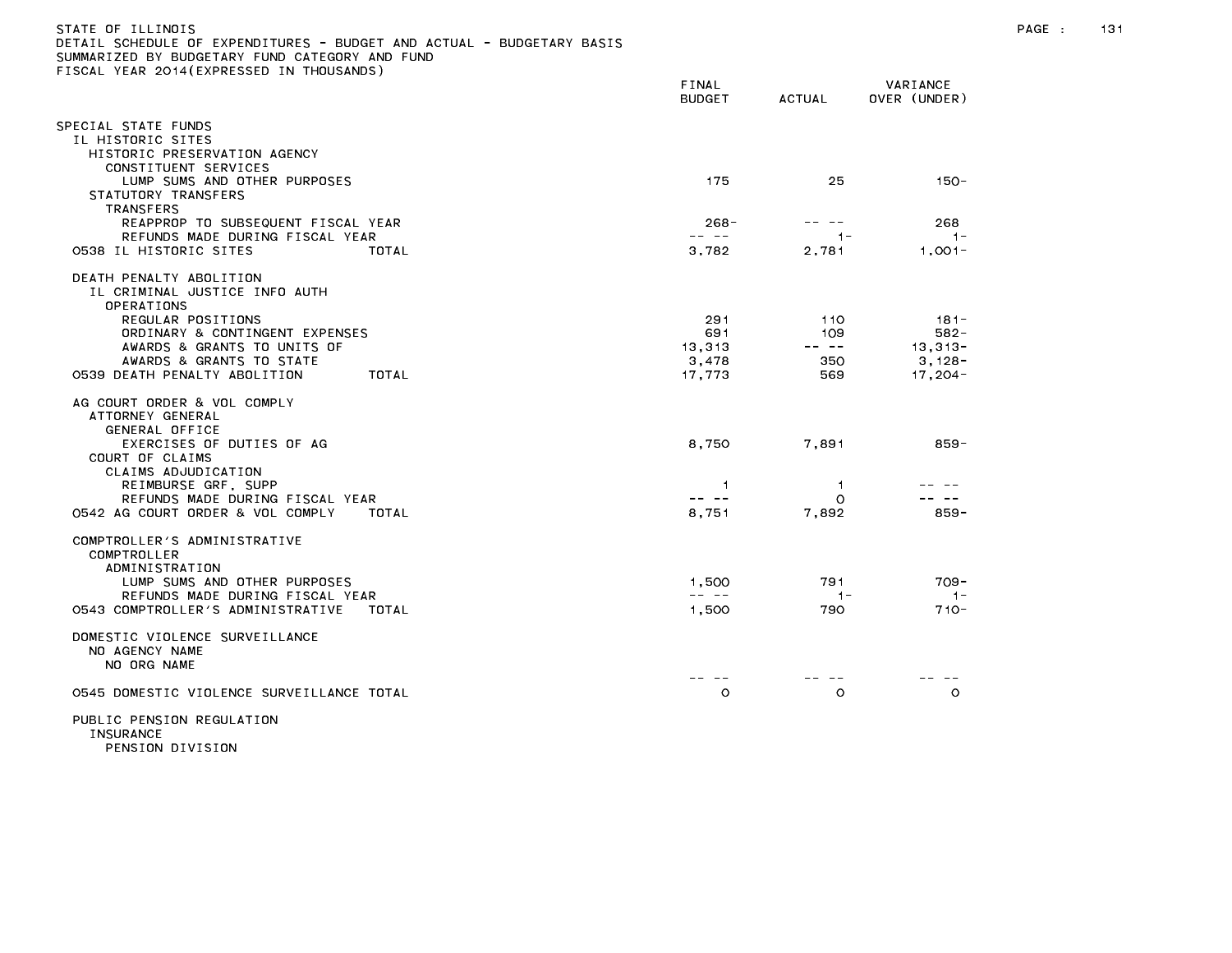| STATE OF ILLINOIS                                                     |
|-----------------------------------------------------------------------|
| DETAIL SCHEDULE OF EXPENDITURES - BUDGET AND ACTUAL - BUDGETARY BASIS |
| SUMMARIZED BY BUDGETARY FUND CATEGORY AND FUND                        |
| FISCAL YEAR 2014(EXPRESSED IN THOUSANDS)                              |

| ISOAL TEAN ESTRIENTNESSED IN THOUSANDS,                                | FINAL<br><b>BUDGET</b> | <b>ACTUAL</b>                                                                                                                                                                                                                                                                                                                                                                                                                                                              | VARIANCE<br>OVER (UNDER) |  |
|------------------------------------------------------------------------|------------------------|----------------------------------------------------------------------------------------------------------------------------------------------------------------------------------------------------------------------------------------------------------------------------------------------------------------------------------------------------------------------------------------------------------------------------------------------------------------------------|--------------------------|--|
| SPECIAL STATE FUNDS                                                    |                        |                                                                                                                                                                                                                                                                                                                                                                                                                                                                            |                          |  |
| PUBLIC PENSION REGULATION<br><b>INSURANCE</b>                          |                        |                                                                                                                                                                                                                                                                                                                                                                                                                                                                            |                          |  |
| PENSION DIVISION                                                       |                        |                                                                                                                                                                                                                                                                                                                                                                                                                                                                            |                          |  |
| PERSONAL SERVICES                                                      | 1,909                  | 653                                                                                                                                                                                                                                                                                                                                                                                                                                                                        | $1,256 -$                |  |
| EMPLOYEES' RETIREMENT SYSTEM                                           | 770                    | 264                                                                                                                                                                                                                                                                                                                                                                                                                                                                        | 506-                     |  |
| SOCIAL SECURITY                                                        | 146                    | 48                                                                                                                                                                                                                                                                                                                                                                                                                                                                         | $98 -$                   |  |
| GROUP INSURANCE                                                        | 667                    | 196                                                                                                                                                                                                                                                                                                                                                                                                                                                                        | $471 -$                  |  |
| CONTRACTUAL SERVICES                                                   | 58                     | 12                                                                                                                                                                                                                                                                                                                                                                                                                                                                         | $46 -$                   |  |
| TRAVEL                                                                 | 78                     | 20                                                                                                                                                                                                                                                                                                                                                                                                                                                                         | $58 -$                   |  |
| COMMODITIES                                                            | 15                     | -- --                                                                                                                                                                                                                                                                                                                                                                                                                                                                      | $15 -$                   |  |
| PRINTING                                                               | 11                     | -- --                                                                                                                                                                                                                                                                                                                                                                                                                                                                      | $11 -$                   |  |
| EQUIPMENT                                                              | 35                     | $\mathbf{1}$                                                                                                                                                                                                                                                                                                                                                                                                                                                               | $34 -$                   |  |
| TELECOMMUNICATIONS SERVICES<br>AGENCYS OPERATIONS                      | 18<br>500              | -- --<br>387                                                                                                                                                                                                                                                                                                                                                                                                                                                               | $18 -$<br>$113 -$        |  |
| AGENCYS OPERATIONS                                                     | -- --                  | $\frac{1}{2} \left( \frac{1}{2} \right) \left( \frac{1}{2} \right) \left( \frac{1}{2} \right) \left( \frac{1}{2} \right) \left( \frac{1}{2} \right) \left( \frac{1}{2} \right) \left( \frac{1}{2} \right) \left( \frac{1}{2} \right) \left( \frac{1}{2} \right) \left( \frac{1}{2} \right) \left( \frac{1}{2} \right) \left( \frac{1}{2} \right) \left( \frac{1}{2} \right) \left( \frac{1}{2} \right) \left( \frac{1}{2} \right) \left( \frac{1}{2} \right) \left( \frac$ | $- -$                    |  |
| STATUTORY TRANSFERS                                                    |                        |                                                                                                                                                                                                                                                                                                                                                                                                                                                                            |                          |  |
| <b>TRANSFERS</b>                                                       |                        |                                                                                                                                                                                                                                                                                                                                                                                                                                                                            |                          |  |
| 0546 PUBLIC PENSION REGULATION<br>TOTAL                                | 4,207                  | 1,581                                                                                                                                                                                                                                                                                                                                                                                                                                                                      | $2,626-$                 |  |
|                                                                        |                        |                                                                                                                                                                                                                                                                                                                                                                                                                                                                            |                          |  |
| CONSRV POLICE OPS ASSIST                                               |                        |                                                                                                                                                                                                                                                                                                                                                                                                                                                                            |                          |  |
| NATURAL RESOURCES                                                      |                        |                                                                                                                                                                                                                                                                                                                                                                                                                                                                            |                          |  |
| LAW ENFORCEMENT                                                        |                        |                                                                                                                                                                                                                                                                                                                                                                                                                                                                            |                          |  |
| CONSERVATION POLICE OFFICERS<br>0547 CONSRV POLICE OPS ASSIST<br>TOTAL | 1,250<br>1,250         | 314<br>314                                                                                                                                                                                                                                                                                                                                                                                                                                                                 | $936 -$<br>$936 -$       |  |
|                                                                        |                        |                                                                                                                                                                                                                                                                                                                                                                                                                                                                            |                          |  |
| DRYCLEANER ENVIRON RESPONSE TR                                         |                        |                                                                                                                                                                                                                                                                                                                                                                                                                                                                            |                          |  |
| DRYCLEANER COUNCIL                                                     |                        |                                                                                                                                                                                                                                                                                                                                                                                                                                                                            |                          |  |
| ADMINISTRATION                                                         |                        |                                                                                                                                                                                                                                                                                                                                                                                                                                                                            |                          |  |
| FOR USE IN ACCORDANCE                                                  | 5.360                  | 3,488                                                                                                                                                                                                                                                                                                                                                                                                                                                                      | $1,872-$                 |  |
| 0548 DRYCLEANER ENVIRON RESPONSE TR TOTAL                              | 5,360                  | 3,488                                                                                                                                                                                                                                                                                                                                                                                                                                                                      | $1,872-$                 |  |
|                                                                        |                        |                                                                                                                                                                                                                                                                                                                                                                                                                                                                            |                          |  |
| IL CHARITY BUREAU<br>ATTORNEY GENERAL                                  |                        |                                                                                                                                                                                                                                                                                                                                                                                                                                                                            |                          |  |
| GENERAL OFFICE                                                         |                        |                                                                                                                                                                                                                                                                                                                                                                                                                                                                            |                          |  |
| ENFORCE SOLICTATON CHARITY ACT                                         | 1,900                  | 1,887                                                                                                                                                                                                                                                                                                                                                                                                                                                                      | $13 -$                   |  |
| 0549 IL CHARITY BUREAU<br>TOTAL                                        | 1,900                  | 1,887                                                                                                                                                                                                                                                                                                                                                                                                                                                                      | $13 -$                   |  |
|                                                                        |                        |                                                                                                                                                                                                                                                                                                                                                                                                                                                                            |                          |  |
| SUPPLEMENTAL LOW INCOME ENERGY                                         |                        |                                                                                                                                                                                                                                                                                                                                                                                                                                                                            |                          |  |
| COMMERCE AND ECONOMIC OPPORTUN                                         |                        |                                                                                                                                                                                                                                                                                                                                                                                                                                                                            |                          |  |
| ENERGY ASSISTANCE                                                      |                        |                                                                                                                                                                                                                                                                                                                                                                                                                                                                            |                          |  |
| GRANTS & ADMINISTRATIVE EXPNS<br>COURT OF CLAIMS                       | 150,000                | 128,304                                                                                                                                                                                                                                                                                                                                                                                                                                                                    | $21,696 -$               |  |
| CLAIMS ADJUDICATION                                                    |                        |                                                                                                                                                                                                                                                                                                                                                                                                                                                                            |                          |  |
| REIMBURSE GRF, SUPP                                                    | -1                     | $\overline{1}$                                                                                                                                                                                                                                                                                                                                                                                                                                                             |                          |  |
| REFUNDS MADE DURING FISCAL YEAR                                        | -- --                  | $1.403 -$                                                                                                                                                                                                                                                                                                                                                                                                                                                                  | $1.403 -$                |  |
| 0550 SUPPLEMENTAL LOW INCOME ENERGY TOTAL                              | 150,001                | 126,902                                                                                                                                                                                                                                                                                                                                                                                                                                                                    | $23,099-$                |  |
|                                                                        |                        |                                                                                                                                                                                                                                                                                                                                                                                                                                                                            |                          |  |
| WORKFORCE, TECHNOLOGY, AND ECO                                         |                        |                                                                                                                                                                                                                                                                                                                                                                                                                                                                            |                          |  |
| COMMERCE AND ECONOMIC OPPORTUN<br>TECHNOLOGY&INDUSTRIAL COMPETIT       |                        |                                                                                                                                                                                                                                                                                                                                                                                                                                                                            |                          |  |
|                                                                        |                        |                                                                                                                                                                                                                                                                                                                                                                                                                                                                            |                          |  |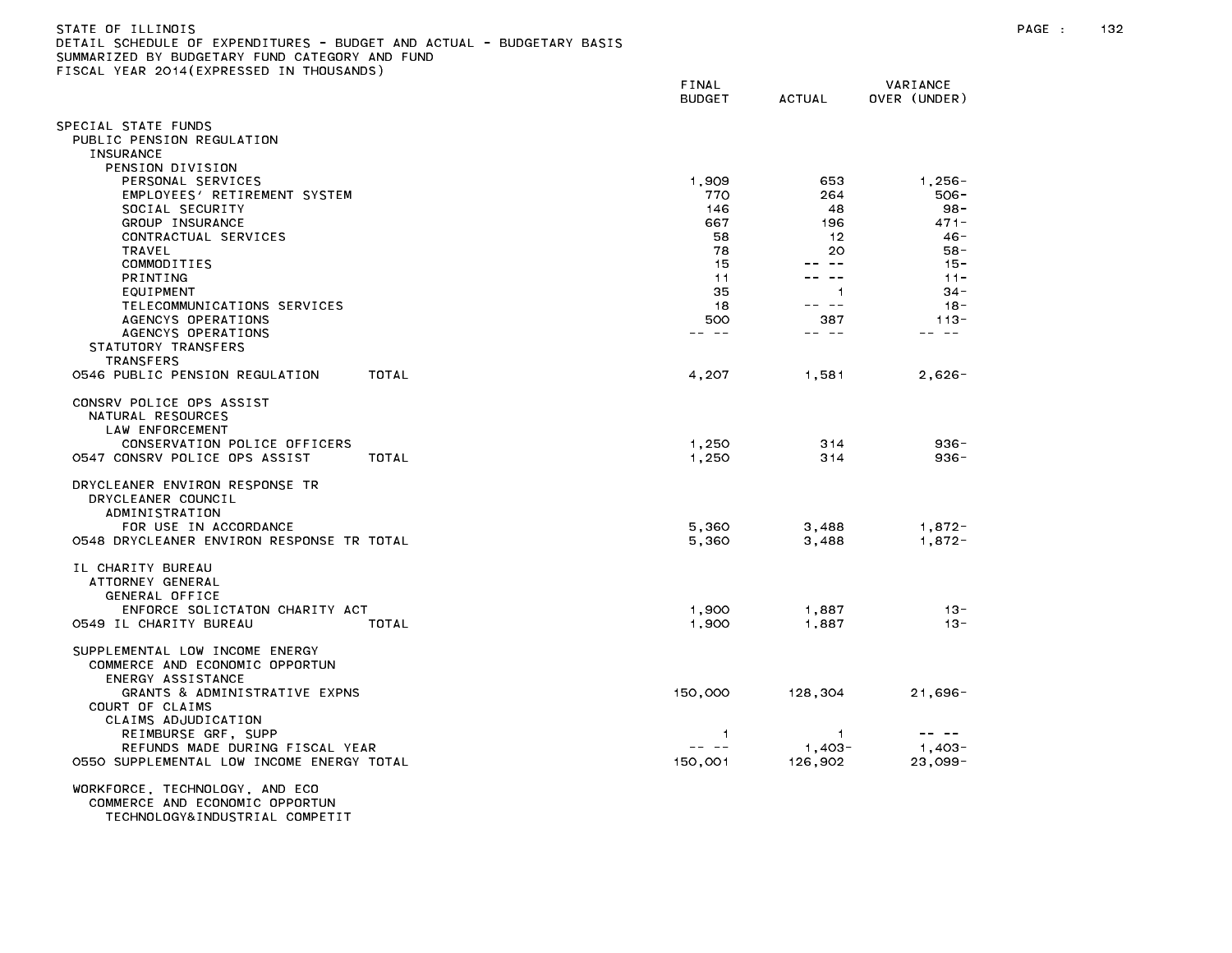| STATE OF ILLINOIS<br>DETAIL SCHEDULE OF EXPENDITURES - BUDGET AND ACTUAL - BUDGETARY BASIS<br>SUMMARIZED BY BUDGETARY FUND CATEGORY AND FUND<br>FISCAL YEAR 2014 (EXPRESSED IN THOUSANDS) |                          |                     |                                                                                                                                                                                                                                                                                                                                                                                                                    | PAGE : | 133 |
|-------------------------------------------------------------------------------------------------------------------------------------------------------------------------------------------|--------------------------|---------------------|--------------------------------------------------------------------------------------------------------------------------------------------------------------------------------------------------------------------------------------------------------------------------------------------------------------------------------------------------------------------------------------------------------------------|--------|-----|
|                                                                                                                                                                                           | FINAL<br><b>BUDGET</b>   | <b>ACTUAL</b>       | VARIANCE<br>OVER (UNDER)                                                                                                                                                                                                                                                                                                                                                                                           |        |     |
| SPECIAL STATE FUNDS<br>WORKFORCE, TECHNOLOGY, AND ECO<br>COMMERCE AND ECONOMIC OPPORTUN<br>TECHNOLOGY&INDUSTRIAL COMPETIT<br>AWARDS & GRANTS - LUMP SUM                                   | 1,000                    | 113                 | $887 -$                                                                                                                                                                                                                                                                                                                                                                                                            |        |     |
| 0552 WORKFORCE, TECHNOLOGY, AND ECO TOTAL                                                                                                                                                 | 1,000                    | 113                 | $887 -$                                                                                                                                                                                                                                                                                                                                                                                                            |        |     |
| GOOD SAMARITAN ENERGY TRUST<br>COMMERCE AND ECONOMIC OPPORTUN<br>ENERGY ASSISTANCE<br>GRANTS, CONTRACTS & ADMNSTRTIVE                                                                     | 500                      | -- --               | $500 -$                                                                                                                                                                                                                                                                                                                                                                                                            |        |     |
| 0555 GOOD SAMARITAN ENERGY TRUST<br>TOTAL                                                                                                                                                 | 500                      | $\circ$             | 500-                                                                                                                                                                                                                                                                                                                                                                                                               |        |     |
| DOWNSTATE TRANSIT IMPROVEMENT<br>TRANSPORTATION<br>PUBLIC TRANSPORTION                                                                                                                    |                          |                     |                                                                                                                                                                                                                                                                                                                                                                                                                    |        |     |
| COMPETITIVE CAPITAL GRANTS<br>COMPETITIVE CAPITAL GRANTS<br>STATE BOARD OF EDUCATION<br>GRANTS                                                                                            | 15,000<br>44,987         |                     | 15,000-<br>$44,987-$                                                                                                                                                                                                                                                                                                                                                                                               |        |     |
| GRNTS/LOCAL EDUCATION AGENCIES<br>REAPPROP TO SUBSEQUENT FISCAL YEAR<br>0559 DOWNSTATE TRANSIT IMPROVEMENT TOTAL                                                                          | 550<br>$59.987 -$<br>550 | 550<br>-- --<br>550 | $\frac{1}{2} \frac{1}{2} \frac{1}{2} \frac{1}{2} \frac{1}{2} \frac{1}{2} \frac{1}{2} \frac{1}{2} \frac{1}{2} \frac{1}{2} \frac{1}{2} \frac{1}{2} \frac{1}{2} \frac{1}{2} \frac{1}{2} \frac{1}{2} \frac{1}{2} \frac{1}{2} \frac{1}{2} \frac{1}{2} \frac{1}{2} \frac{1}{2} \frac{1}{2} \frac{1}{2} \frac{1}{2} \frac{1}{2} \frac{1}{2} \frac{1}{2} \frac{1}{2} \frac{1}{2} \frac{1}{2} \frac{$<br>59,987<br>$\Omega$ |        |     |
| PAWNBROKER REGULATION<br>FINANCIAL AND PROFESSIONAL REG<br>PAWNBROKER REGULATION-BRE                                                                                                      |                          |                     |                                                                                                                                                                                                                                                                                                                                                                                                                    |        |     |
| REGULAR POSITIONS<br>STATE EMPLOYEE RETIREMENT<br>SOC SEC/MEDICARE CONTRIBUTIONS                                                                                                          | 169<br>68<br>13          | 94<br>38<br>7       | $75 -$<br>$30 -$<br>$6 -$                                                                                                                                                                                                                                                                                                                                                                                          |        |     |
| EMPLOYER CONTRB GRP INSURANCE<br>CONTRACTUAL SERVICES<br>TRAVEL                                                                                                                           | 46<br>-5<br>12           | 16<br>4<br>4        | $30 -$<br>$\blacksquare$<br>$8 -$                                                                                                                                                                                                                                                                                                                                                                                  |        |     |
| REFUNDS, N.E.C.<br>STATUTORY TRANSFERS<br><b>TRANSFERS</b>                                                                                                                                | -- --                    | $\sim$ $-$          | $\sim$ $-$                                                                                                                                                                                                                                                                                                                                                                                                         |        |     |
| 0562 PAWNBROKER REGULATION<br>TOTAL                                                                                                                                                       | 313                      | 163                 | $150 -$                                                                                                                                                                                                                                                                                                                                                                                                            |        |     |
| IL LAW ENFORCEMENT ALARM SYS<br>NO AGENCY NAME<br>NO ORG NAME                                                                                                                             | -- --                    | -- --               | -- --                                                                                                                                                                                                                                                                                                                                                                                                              |        |     |
| 0563 IL LAW ENFORCEMENT ALARM SYS<br>TOTAL                                                                                                                                                | $\circ$                  | $\circ$             | $\circ$                                                                                                                                                                                                                                                                                                                                                                                                            |        |     |
| RENEWABLE ENERGY RESOURCES TR                                                                                                                                                             |                          |                     |                                                                                                                                                                                                                                                                                                                                                                                                                    |        |     |

COMMERCE AND ECONOMIC OPPORTUN ENERGY CONSERVATION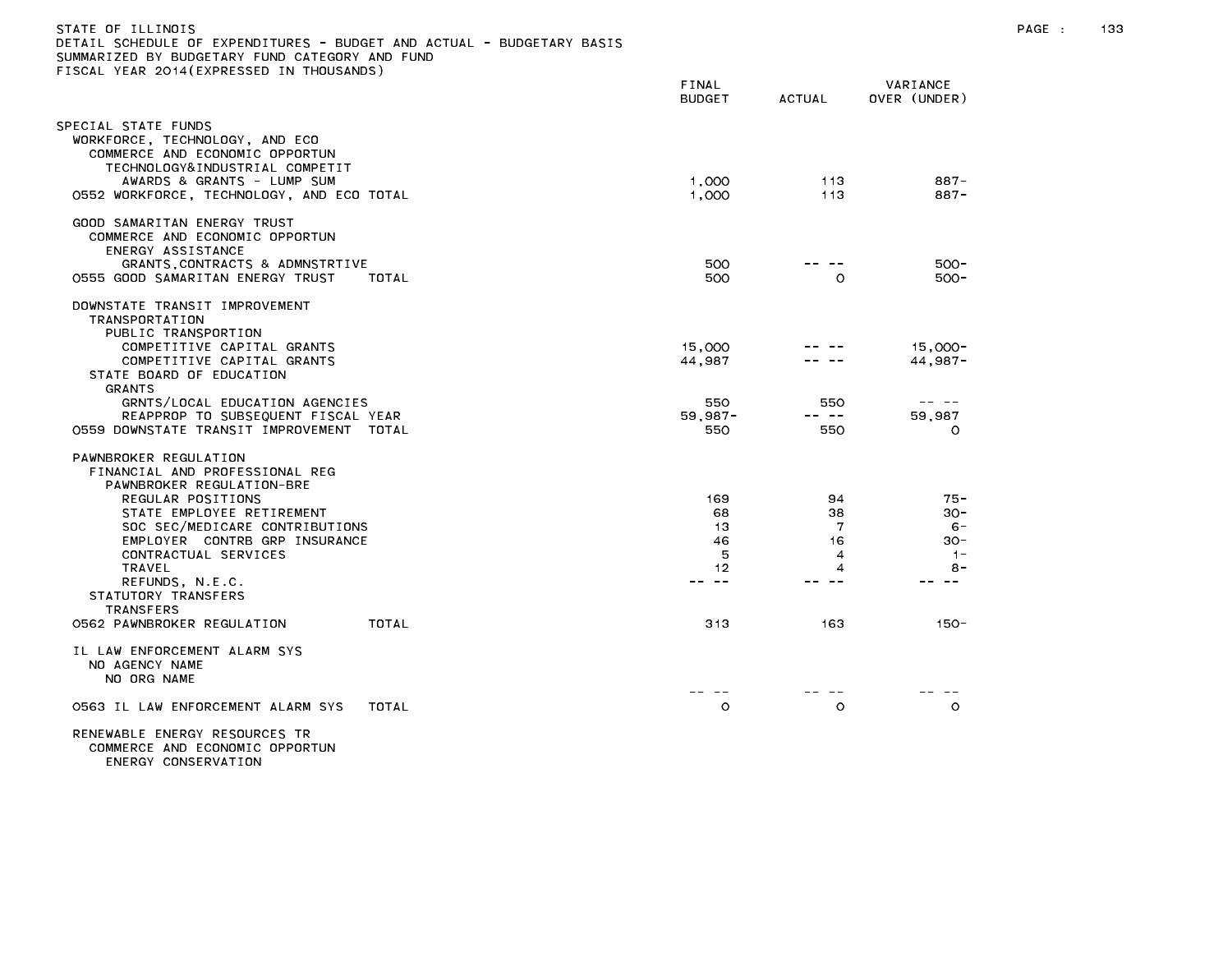| STATE OF ILLINOIS<br>DETAIL SCHEDULE OF EXPENDITURES - BUDGET AND ACTUAL - BUDGETARY BASIS<br>SUMMARIZED BY BUDGETARY FUND CATEGORY AND FUND<br>FISCAL YEAR 2014(EXPRESSED IN THOUSANDS) |                                                                                                                                                                                                                                                                                                                                                                                              |                |                          | PAGE : | 134 |
|------------------------------------------------------------------------------------------------------------------------------------------------------------------------------------------|----------------------------------------------------------------------------------------------------------------------------------------------------------------------------------------------------------------------------------------------------------------------------------------------------------------------------------------------------------------------------------------------|----------------|--------------------------|--------|-----|
|                                                                                                                                                                                          | FINAL<br><b>BUDGET</b>                                                                                                                                                                                                                                                                                                                                                                       | ACTUAL         | VARIANCE<br>OVER (UNDER) |        |     |
|                                                                                                                                                                                          |                                                                                                                                                                                                                                                                                                                                                                                              |                |                          |        |     |
| SPECIAL STATE FUNDS<br>RENEWABLE ENERGY RESOURCES TR<br>COMMERCE AND ECONOMIC OPPORTUN<br>ENERGY CONSERVATION                                                                            |                                                                                                                                                                                                                                                                                                                                                                                              |                |                          |        |     |
| AWARDS & GRANTS - LUMP SUM                                                                                                                                                               | 9,000                                                                                                                                                                                                                                                                                                                                                                                        | 4,821          | $4, 179 -$               |        |     |
| AWARDS & GRANTS - LUMP SUM<br>STATUTORY TRANSFERS<br>TRANSFERS                                                                                                                           | 3,330                                                                                                                                                                                                                                                                                                                                                                                        | 2,966          | 364 -                    |        |     |
| REFUNDS MADE DURING FISCAL YEAR                                                                                                                                                          | $\frac{1}{2} \frac{1}{2} \frac{1}{2} \frac{1}{2} \frac{1}{2} \frac{1}{2} \frac{1}{2} \frac{1}{2} \frac{1}{2} \frac{1}{2} \frac{1}{2} \frac{1}{2} \frac{1}{2} \frac{1}{2} \frac{1}{2} \frac{1}{2} \frac{1}{2} \frac{1}{2} \frac{1}{2} \frac{1}{2} \frac{1}{2} \frac{1}{2} \frac{1}{2} \frac{1}{2} \frac{1}{2} \frac{1}{2} \frac{1}{2} \frac{1}{2} \frac{1}{2} \frac{1}{2} \frac{1}{2} \frac{$ | $718 -$        | $718 -$                  |        |     |
| 0564 RENEWABLE ENERGY RESOURCES TR TOTAL                                                                                                                                                 | 12,330                                                                                                                                                                                                                                                                                                                                                                                       | 7,069          | $5,261-$                 |        |     |
| VETS TRM BRN INJRY & PTSD PSA<br>NO AGENCY NAME<br>NO ORG NAME                                                                                                                           |                                                                                                                                                                                                                                                                                                                                                                                              |                |                          |        |     |
|                                                                                                                                                                                          | -- -                                                                                                                                                                                                                                                                                                                                                                                         |                | -- --                    |        |     |
| 0565 VETS TRM BRN INJRY & PTSD PSA TOTAL                                                                                                                                                 | $\circ$                                                                                                                                                                                                                                                                                                                                                                                      | $\circ$        | $\circ$                  |        |     |
| CHARTER SCHOOLS REVOLVING LOAN<br>STATE BOARD OF EDUCATION<br>CHARTER SCHOOLS GRANTS                                                                                                     |                                                                                                                                                                                                                                                                                                                                                                                              |                |                          |        |     |
| CHARTER SCHOOLS LOANS<br>0567 CHARTER SCHOOLS REVOLVING LOAN TOTAL                                                                                                                       | 20<br>20                                                                                                                                                                                                                                                                                                                                                                                     | .<br>$\Omega$  | $20 -$<br>$20 -$         |        |     |
| SCHOOL INFRASTRUCTURE<br>GOVERNOR'S OFF OF MGT & BUDGET<br>OPERATIONS                                                                                                                    |                                                                                                                                                                                                                                                                                                                                                                                              |                |                          |        |     |
| OPERATIONAL EXPENSES<br>CAPITAL DEVELOPMENT BOARD                                                                                                                                        | 113                                                                                                                                                                                                                                                                                                                                                                                          | 45             | 68-                      |        |     |
| GENERAL OFFICE<br>SCHOOL INFRASTRUCTURE PROGRAM<br>STATE BOARD OF EDUCATION                                                                                                              | 600                                                                                                                                                                                                                                                                                                                                                                                          | 571            | $29 -$                   |        |     |
| FISCAL SUPPORT SERVICES<br>ORDINARY & CONTINGENT EXPENSES<br>STATUTORY TRANSFERS<br><b>TRANSFERS</b>                                                                                     | 600                                                                                                                                                                                                                                                                                                                                                                                          | 212            | $388 -$                  |        |     |
| 0568 SCHOOL INFRASTRUCTURE<br>TOTAL                                                                                                                                                      | 1,313                                                                                                                                                                                                                                                                                                                                                                                        | 828            | $485 -$                  |        |     |
| SCHOOL TECHNOLOGY REVOLV LN<br>STATE BOARD OF EDUCATION<br>SCHOOL TECHNOLOGY GRANTS<br>SCHOOL TECHNOLOGY LOANS<br>0569 SCHOOL TECHNOLOGY REVOLV LN<br>TOTAL                              | 5,000<br>5,000                                                                                                                                                                                                                                                                                                                                                                               | 3,515<br>3,515 | 1,485-<br>$1,485-$       |        |     |
| IL & MICHIGAN CANAL<br>NATURAL RESOURCES<br>LAND MANAGEMENT & EDUCATION                                                                                                                  |                                                                                                                                                                                                                                                                                                                                                                                              |                |                          |        |     |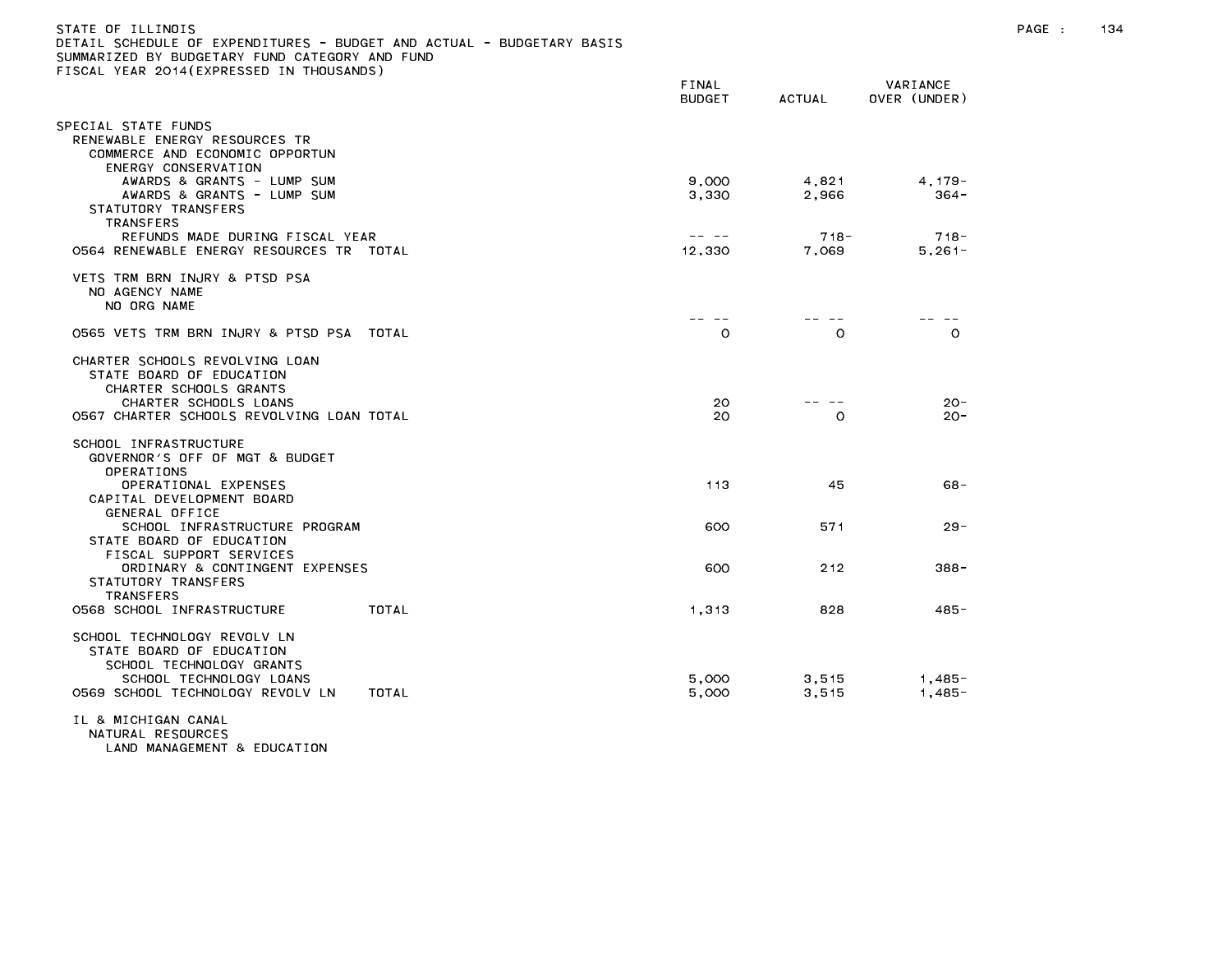| STATE OF ILLINOIS                                                     |  |
|-----------------------------------------------------------------------|--|
| DETAIL SCHEDULE OF EXPENDITURES - BUDGET AND ACTUAL - BUDGETARY BASIS |  |
| SUMMARIZED BY BUDGETARY FUND CATEGORY AND FUND                        |  |
| FISCAL YEAR 2014 (EXPRESSED IN THOUSANDS)                             |  |
|                                                                       |  |

| TEAR EUIT (EAT REUUED IN                                                                                                                                                                                                              | FINAL<br><b>BUDGET</b>                                                                                                                                                                                                                                                                                                                                                                                                   | ACTUAL                                                                                                                                                                                                                                                                                                                                                                                                         | VARIANCE<br>OVER (UNDER)                |
|---------------------------------------------------------------------------------------------------------------------------------------------------------------------------------------------------------------------------------------|--------------------------------------------------------------------------------------------------------------------------------------------------------------------------------------------------------------------------------------------------------------------------------------------------------------------------------------------------------------------------------------------------------------------------|----------------------------------------------------------------------------------------------------------------------------------------------------------------------------------------------------------------------------------------------------------------------------------------------------------------------------------------------------------------------------------------------------------------|-----------------------------------------|
| SPECIAL STATE FUNDS<br>IL & MICHIGAN CANAL<br>NATURAL RESOURCES<br>LAND MANAGEMENT & EDUCATION<br>ILLINOIS-MICHIGAN CANAL<br>0570 IL & MICHIGAN CANAL<br>TOTAL                                                                        | 75<br>75                                                                                                                                                                                                                                                                                                                                                                                                                 | 75<br>75                                                                                                                                                                                                                                                                                                                                                                                                       | $\Omega$                                |
| ENERGY EFFICIENCY TRUST<br>COMMERCE AND ECONOMIC OPPORTUN<br>ENERGY CONSERVATION<br>AWARDS & GRANTS - LUMP SUM<br>STATUTORY TRANSFERS<br><b>TRANSFERS</b><br>REFUNDS MADE DURING FISCAL YEAR<br>0571 ENERGY EFFICIENCY TRUST<br>TOTAL | 6,000<br>$\frac{1}{2} \frac{1}{2} \frac{1}{2} \frac{1}{2} \frac{1}{2} \frac{1}{2} \frac{1}{2} \frac{1}{2} \frac{1}{2} \frac{1}{2} \frac{1}{2} \frac{1}{2} \frac{1}{2} \frac{1}{2} \frac{1}{2} \frac{1}{2} \frac{1}{2} \frac{1}{2} \frac{1}{2} \frac{1}{2} \frac{1}{2} \frac{1}{2} \frac{1}{2} \frac{1}{2} \frac{1}{2} \frac{1}{2} \frac{1}{2} \frac{1}{2} \frac{1}{2} \frac{1}{2} \frac{1}{2} \frac{$<br>6,000           | 1,696<br>$\Omega$<br>1,696                                                                                                                                                                                                                                                                                                                                                                                     | $4,304-$<br>$4,304-$                    |
| FIRE TRUCK REVOLVING LOAN<br>IL FINANCE AUTHORITY<br>GENERAL OFFICE<br>FOR PURPOSE OF MAKING LOANS<br>OFFICE OF THE STATE FIRE MARSH<br>GENERAL OFFICE                                                                                | 2.383                                                                                                                                                                                                                                                                                                                                                                                                                    |                                                                                                                                                                                                                                                                                                                                                                                                                | $2.383 -$                               |
| PAYMENT TO FINANCE AUTHORITY<br>REAPPROP TO SUBSEQUENT FISCAL YEAR<br>0572 FIRE TRUCK REVOLVING LOAN<br><b>TOTAL</b>                                                                                                                  | 4.507<br>$2.383 -$<br>4,507                                                                                                                                                                                                                                                                                                                                                                                              | 4.507<br>$\frac{1}{2} \frac{1}{2} \frac{1}{2} \frac{1}{2} \frac{1}{2} \frac{1}{2} \frac{1}{2} \frac{1}{2} \frac{1}{2} \frac{1}{2} \frac{1}{2} \frac{1}{2} \frac{1}{2} \frac{1}{2} \frac{1}{2} \frac{1}{2} \frac{1}{2} \frac{1}{2} \frac{1}{2} \frac{1}{2} \frac{1}{2} \frac{1}{2} \frac{1}{2} \frac{1}{2} \frac{1}{2} \frac{1}{2} \frac{1}{2} \frac{1}{2} \frac{1}{2} \frac{1}{2} \frac{1}{2} \frac{$<br>4,507 | 2.383<br>O                              |
| PETROLEUM RESOURCE REVOLVING<br>NO AGENCY NAME<br>NO ORG NAME                                                                                                                                                                         |                                                                                                                                                                                                                                                                                                                                                                                                                          |                                                                                                                                                                                                                                                                                                                                                                                                                |                                         |
| 0573 PETROLEUM RESOURCE REVOLVING<br>TOTAL                                                                                                                                                                                            | $\circ$                                                                                                                                                                                                                                                                                                                                                                                                                  | $\circ$                                                                                                                                                                                                                                                                                                                                                                                                        | $\Omega$                                |
| OFF HIGHWAY VEHICLE TRAILS<br>NATURAL RESOURCES<br>GENERAL OFFICE CAPITAL<br>OPERATE, MAITAIN & ACQURE LAND<br>OPERATE, MAITAIN & ACQURE LAND<br>REAPPROP TO SUBSEQUENT FISCAL YEAR<br>REFUNDS MADE DURING FISCAL YEAR                | 400<br>2.817<br>$3,121-$<br>$\frac{1}{2} \frac{1}{2} \frac{1}{2} \frac{1}{2} \frac{1}{2} \frac{1}{2} \frac{1}{2} \frac{1}{2} \frac{1}{2} \frac{1}{2} \frac{1}{2} \frac{1}{2} \frac{1}{2} \frac{1}{2} \frac{1}{2} \frac{1}{2} \frac{1}{2} \frac{1}{2} \frac{1}{2} \frac{1}{2} \frac{1}{2} \frac{1}{2} \frac{1}{2} \frac{1}{2} \frac{1}{2} \frac{1}{2} \frac{1}{2} \frac{1}{2} \frac{1}{2} \frac{1}{2} \frac{1}{2} \frac{$ | 96<br>-- --<br>$69 -$                                                                                                                                                                                                                                                                                                                                                                                          | $400 -$<br>$2.721 -$<br>3.121<br>$69 -$ |
| 0574 OFF HIGHWAY VEHICLE TRAILS<br>TOTAL                                                                                                                                                                                              | 96                                                                                                                                                                                                                                                                                                                                                                                                                       | 27                                                                                                                                                                                                                                                                                                                                                                                                             | $69 -$                                  |

MEDICAL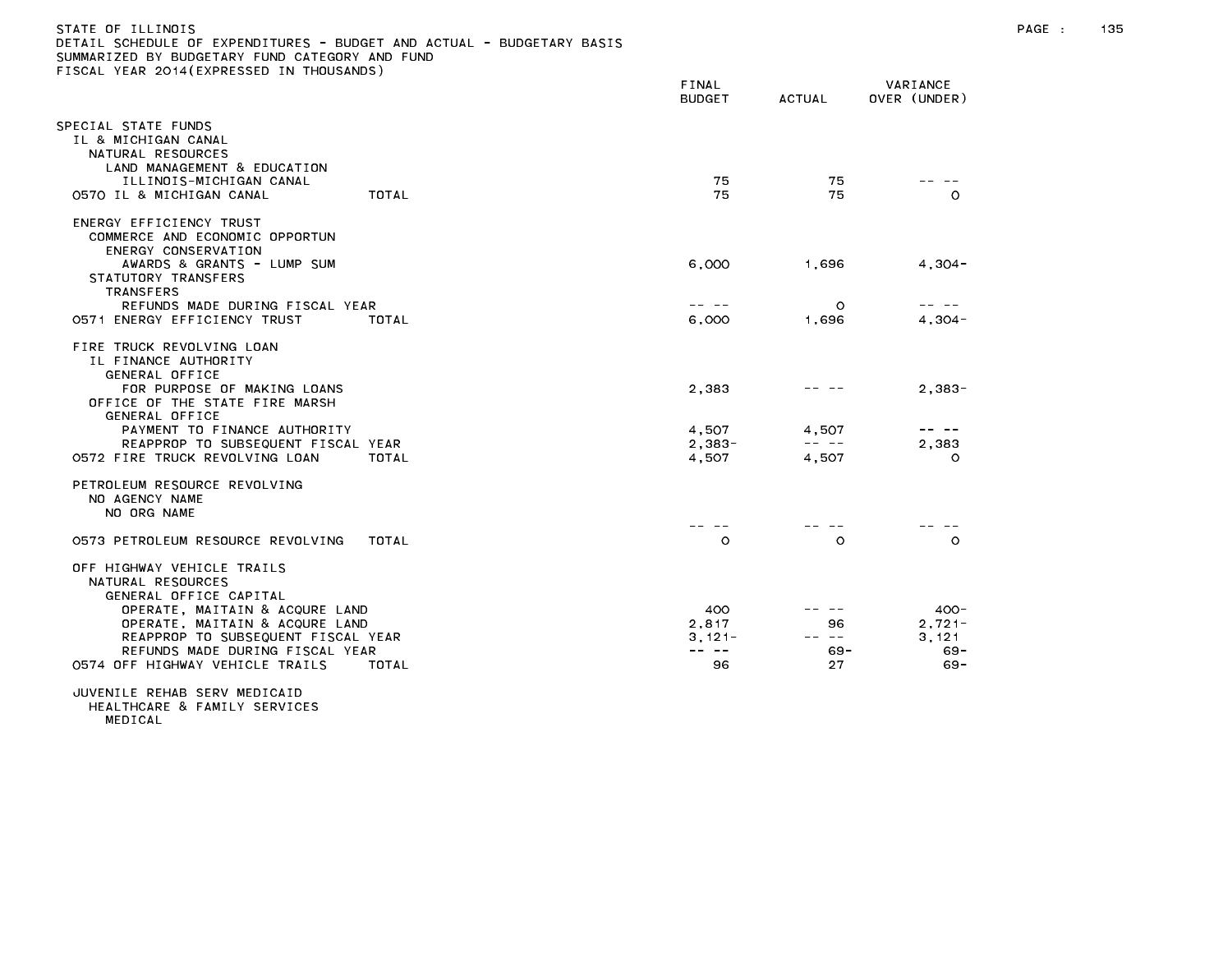| STATE OF ILLINOIS<br>DETAIL SCHEDULE OF EXPENDITURES - BUDGET AND ACTUAL - BUDGETARY BASIS<br>SUMMARIZED BY BUDGETARY FUND CATEGORY AND FUND<br>FISCAL YEAR 2014(EXPRESSED IN THOUSANDS) |                        |                |                          | PAGE : | 136 |
|------------------------------------------------------------------------------------------------------------------------------------------------------------------------------------------|------------------------|----------------|--------------------------|--------|-----|
|                                                                                                                                                                                          | FINAL<br><b>BUDGET</b> | ACTUAL         | VARIANCE<br>OVER (UNDER) |        |     |
| SPECIAL STATE FUNDS<br>JUVENILE REHAB SERV MEDICAID<br>HEALTHCARE & FAMILY SERVICES<br>MEDICAL<br>GRANT TO DEPT OF JUVENILE                                                              | 4,000                  | 85.            | $3,915 -$                |        |     |
| 0575 JUVENILE REHAB SERV MEDICAID<br>TOTAL                                                                                                                                               | 4,000                  | 85.            | $3.915 -$                |        |     |
| PESTICIDE CONTROL<br><b>AGRICULTURE</b><br>ENVIRONMENTAL PROGRAMS<br>ADMIN & ENFORCE PESTICIDE ACT                                                                                       | 6,325                  | 5,181          | $1,144-$                 |        |     |
| PUBLIC HEALTH<br>OFFICE OF HEALTH PROTECTION<br>LUMP SUMS AND OTHER PURPOSES<br>COURT OF CLAIMS                                                                                          | 420                    | 401            | $19 -$                   |        |     |
| CLAIMS ADJUDICATION<br>REIMBURSE GRF, SUPP<br>STATUTORY TRANSFERS<br><b>TRANSFERS</b>                                                                                                    | $\overline{1}$         | $\overline{1}$ | -- --                    |        |     |
| 0576 PESTICIDE CONTROL<br>TOTAL                                                                                                                                                          | 6,746                  | 5,583          | 1,163-                   |        |     |
| SAVING INSTITUTIONS REGULATORY<br>FINANCIAL AND PROFESSIONAL REG<br>THRIFT REGULATION<br>ORDINARY & CONTINGENT EXPENSES<br>STATUTORY TRANSFERS<br><b>TRANSFERS</b>                       | 1,400                  | 48             | $1,352-$                 |        |     |
| 0579 SAVING INSTITUTIONS REGULATORY TOTAL                                                                                                                                                | 1,400                  | 48             | $1.352 -$                |        |     |
| IL PAN HELLENIC TRUST<br>SECRETARY OF STATE<br>GENERAL ADMINISTRATION GROUP<br>GRANTS FOR CHARITABLE PURPOSES                                                                            | 75                     | 49             | $26 -$                   |        |     |
| 0584 IL PAN HELLENIC TRUST<br>TOTAL                                                                                                                                                      | 75                     | 49             | $26 -$                   |        |     |
| PARK DISTRICT YOUTH PROGRAM<br>SECRETARY OF STATE<br>GENERAL ADMINISTRATION GROUP<br>IL ASSC PARK DIST AFTER SCHOOL<br>0585 PARK DISTRICT YOUTH PROGRAM<br>TOTAL                         | 30<br>30               | 30<br>30       | .<br>$\circ$             |        |     |
| HOSPICE<br>PURLIC HEALTH                                                                                                                                                                 |                        |                |                          |        |     |

OFFICE OF HEALTH CARE REG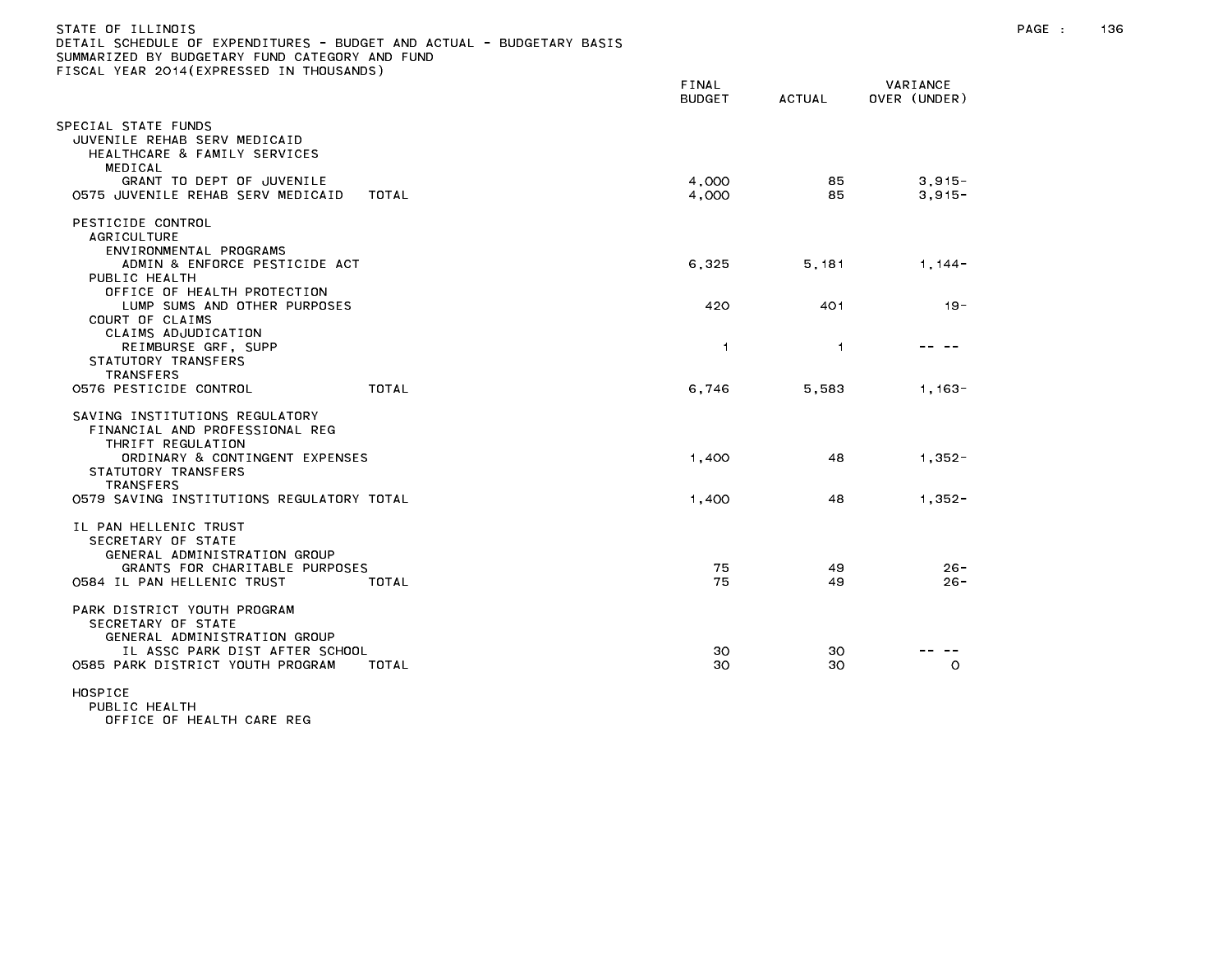## STATE OF ILLINOIS PAGE : 137 DETAIL SCHEDULE OF EXPENDITURES - BUDGET AND ACTUAL - BUDGETARY BASIS SUMMARIZED BY BUDGETARY FUND CATEGORY AND FUND FISCAL YEAR 2014(EXPRESSED IN THOUSANDS)

| ISSAE TEAN ESTATEMINESSED                                                                                                                                                            |              | FINAL<br><b>BUDGET</b> | ACTUAL     | VARIANCE<br>OVER (UNDER) |
|--------------------------------------------------------------------------------------------------------------------------------------------------------------------------------------|--------------|------------------------|------------|--------------------------|
| PECIAL STATE FUNDS:<br>HOSPICE<br>PUBLIC HEALTH<br>OFFICE OF HEALTH CARE REG                                                                                                         |              |                        |            |                          |
| AWARDS AND GRANTS<br>0586 HOSPICE                                                                                                                                                    | <b>TOTAL</b> | 15<br>15               | O          | $15 -$<br>$15 -$         |
| PROF SPORTS TEAM EDUCATION<br>STATUTORY TRANSFERS<br><b>TRANSFERS</b><br>0587 PROF SPORTS TEAM EDUCATION                                                                             | TOTAL        | $\circ$                | $\circ$    | $\circ$                  |
| SEPTEMBER 11TH<br>IL EMERGENCY MANAGEMENT AGCY<br>MNGMNT/ADMINISTRATIVE SUPPORT<br>GRANTS CONTRACTS & ADMIN EXPEN<br>STATUTORY TRANSFERS                                             |              | 100                    | 62         | $38 -$                   |
| <b>TRANSFERS</b><br>0588 SEPTEMBER 11TH                                                                                                                                              | TOTAL        | 100                    | 62         | $38 -$                   |
| TRANS SAFETY HIGHWAY HIRE-BACK<br>TRANSPORTATION<br>CENT OFFICES, DIV OF HIGHWAYS<br>PATROL OFFICERS HIGHWY CONST<br>O589 TRANS SAFETY HIGHWAY HIRE-BACK TOTAL<br>STAR BONDS REVENUE |              | 600<br>600             | 200<br>200 | $400 -$<br>$400 -$       |
| NO AGENCY NAME<br>NO ORG NAME                                                                                                                                                        |              |                        |            |                          |
| 0590 STAR BONDS REVENUE                                                                                                                                                              | TOTAL        | $\circ$                | O          | $\circ$                  |
| IL ROUTE 66 HERITAGE PROJECT<br>SECRETARY OF STATE<br>GENERAL ADMINISTRATION GROUP<br>GRANTS TO PROMOTE ROUTE 66<br>0594 IL ROUTE 66 HERITAGE PROJECT                                | TOTAL        | 200<br>200             | 200<br>200 | $\circ$                  |
| ILLIANA EXPRESSWAY PROCEEDS<br>TRANSPORTATION<br>CONSTRUCTION& LAND ACQUISTION<br>COSTS/ILLIANA EXPRESSWAY ACT<br>0596 ILLIANA EXPRESSWAY PROCEEDS                                   | TOTAL        | 5,000<br>5,000         | O          | $5.000 -$<br>$5,000 -$   |
| FOREIGN LANGUAGE INTERPRETER<br>SUPREME COURT                                                                                                                                        |              |                        |            |                          |

SUPREME COURT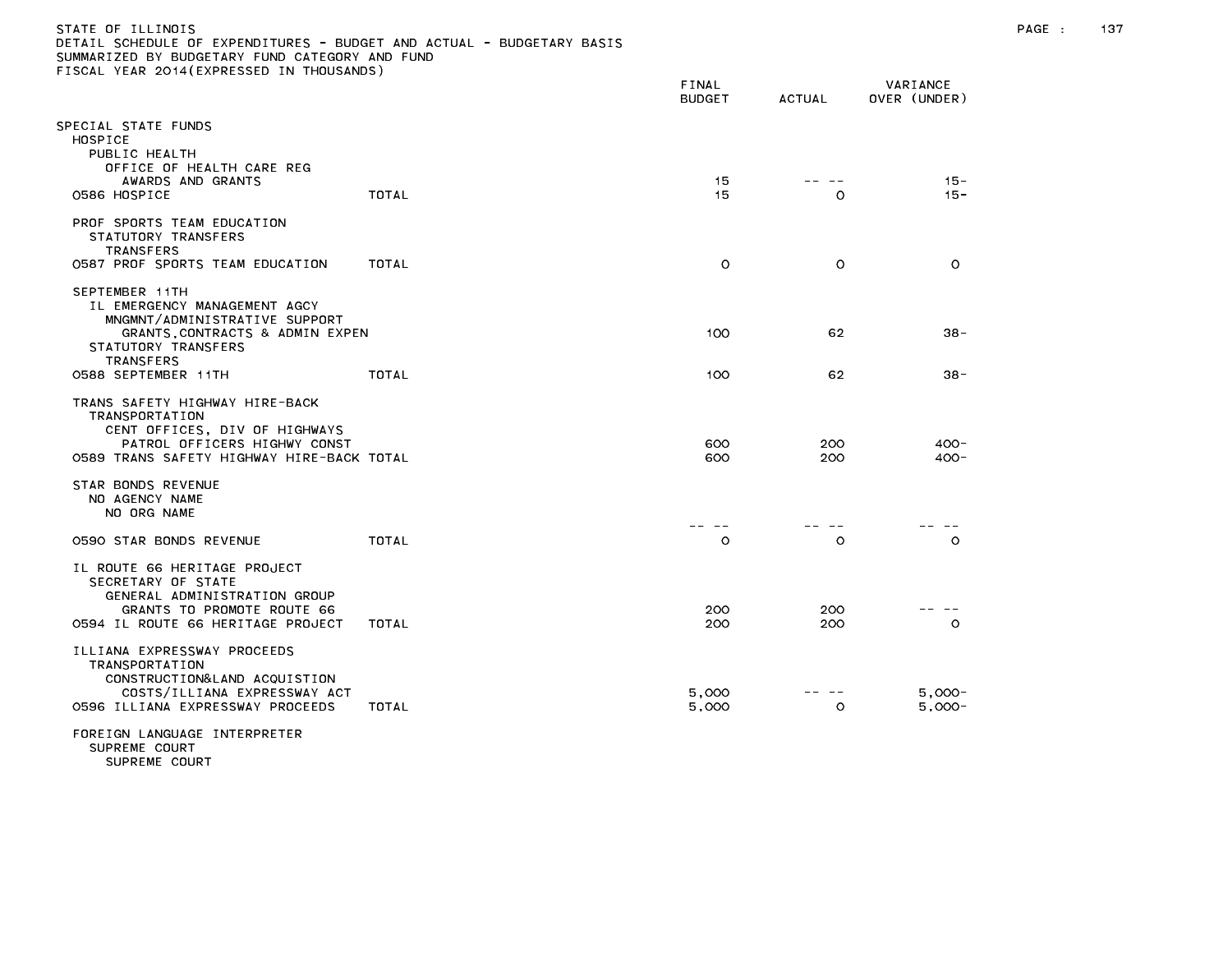| )ETAIL SCHEDULE OF EXPENDITURES - BUDGET AND ACTUAL - BUDGETARY BASIS<br>SUMMARIZED BY BUDGETARY FUND CATEGORY AND FUND<br>TISCAL YEAR 2014(EXPRESSED IN THOUSANDS) |                               |                |                              |
|---------------------------------------------------------------------------------------------------------------------------------------------------------------------|-------------------------------|----------------|------------------------------|
|                                                                                                                                                                     | FINAL<br><b>BUDGET</b>        | <b>ACTUAL</b>  | VARIANCE<br>OVER (UNDER)     |
| SPECIAL STATE FUNDS<br>FOREIGN LANGUAGE INTERPRETER<br>SUPREME COURT<br>SUPREME COURT                                                                               |                               |                |                              |
| FOREIGN LANGUAGE INTERPRE PROG<br>0597 FOREIGN LANGUAGE INTERPRETER<br>TOTAL                                                                                        | 645<br>645                    | $\Omega$       | 645-<br>$645 -$              |
| POLICE MEMORIAL COMMITTEE<br>SECRETARY OF STATE<br>GENERAL ADMINISTRATION GROUP                                                                                     |                               |                |                              |
| MAINTAINING A MEMORIAL STATUE<br>0598 POLICE MEMORIAL COMMITTEE<br>TOTAL                                                                                            | 200<br>200                    | 200<br>200     | $\circ$                      |
| MAMMOGRAM<br>SECRETARY OF STATE<br>GENERAL ADMINISTRATION GROUP<br>GRANTS BREAST CANCER RESEARCH<br>TOTAL<br>O599 MAMMOGRAM                                         | 140<br>140                    | 140<br>140     | $\circ$                      |
| ATTORNEY GENERAL WHISTLEBLOWER<br>ATTORNEY GENERAL<br>GENERAL OFFICE                                                                                                |                               |                |                              |
| STATE LAW ENFOCEMENT PURPOSES<br>COURT OF CLAIMS<br>CLAIMS ADJUDICATION<br>REIMBURSE GRF, SUPP                                                                      | 7,700<br>1                    | 7,426<br>1.    | $274 -$                      |
| REFUNDS MADE DURING FISCAL YEAR<br>0600 ATTORNEY GENERAL WHISTLEBLOWER TOTAL                                                                                        | -- --<br>7,701                | $1 -$<br>7,426 | $-1-$<br>$275 -$             |
| PORT DEVELOPMENT REVOLVNG LOAN<br>COMMERCE AND ECONOMIC OPPORTUN<br>BUSINESS DEVELOPMENT                                                                            |                               |                |                              |
| GRANTS & LOANS ASSOC W/PROGRAM<br>REAPPROP TO SUBSEQUENT FISCAL YEAR<br>0603 PORT DEVELOPMENT REVOLVNG LOAN TOTAL                                                   | 3,000<br>$3.000 -$<br>$\circ$ | $\circ$        | $3,000-$<br>3,000<br>$\circ$ |
| MULTIPLE SCLEROSIS ASSISTANCE<br>NO AGENCY NAME<br>NO ORG NAME                                                                                                      |                               |                |                              |
| 0604 MULTIPLE SCLEROSIS ASSISTANCE<br>TOTAL                                                                                                                         | O                             | O              | $\circ$                      |
| TEMPORARY RELOCATION EXPENSES                                                                                                                                       |                               |                |                              |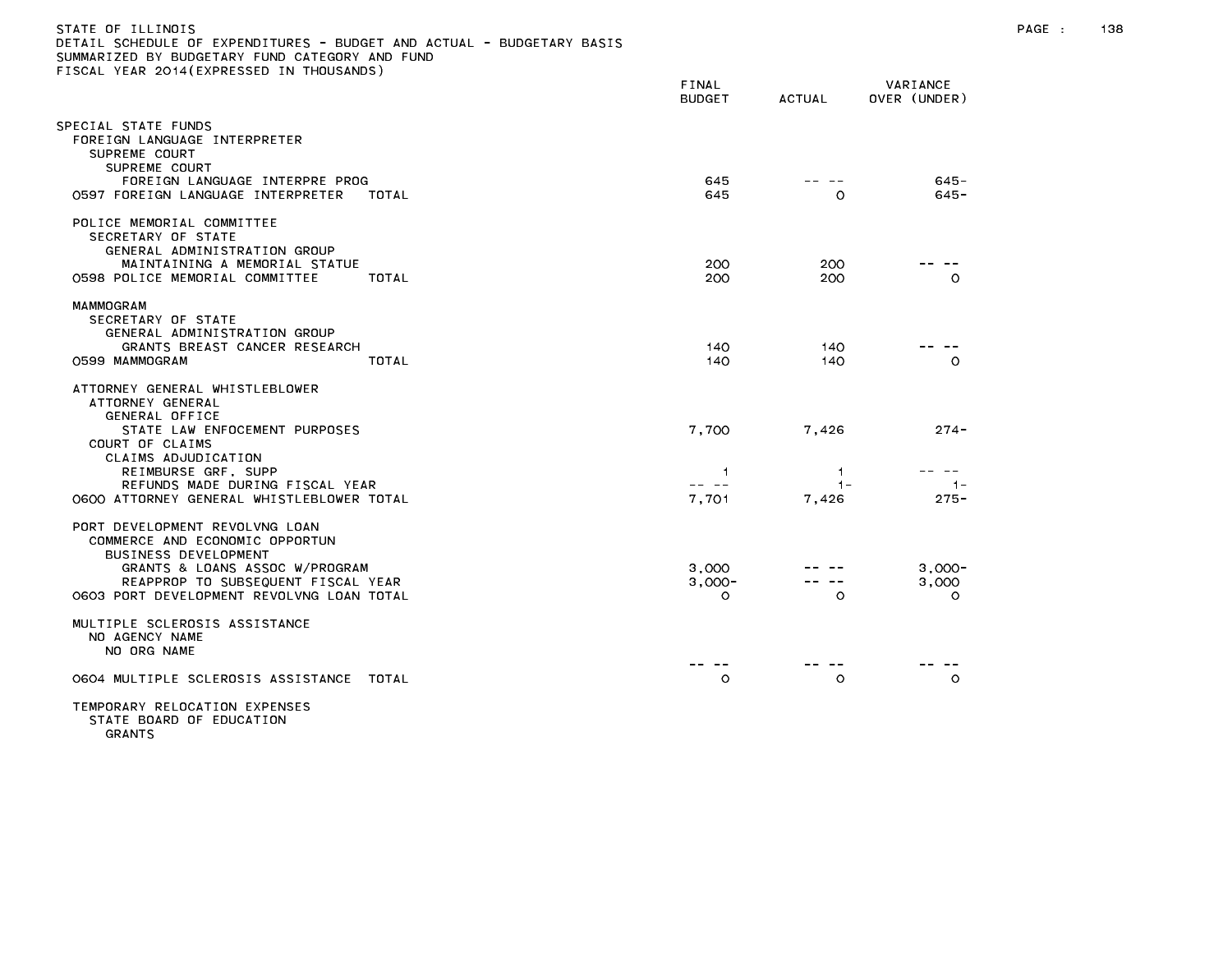| STATE OF ILLINOIS                                                     |               |                                                                                                                                                                                                                                                                                                                                                                                              |              | PAGE : | 139 |
|-----------------------------------------------------------------------|---------------|----------------------------------------------------------------------------------------------------------------------------------------------------------------------------------------------------------------------------------------------------------------------------------------------------------------------------------------------------------------------------------------------|--------------|--------|-----|
| DETAIL SCHEDULE OF EXPENDITURES - BUDGET AND ACTUAL - BUDGETARY BASIS |               |                                                                                                                                                                                                                                                                                                                                                                                              |              |        |     |
| SUMMARIZED BY BUDGETARY FUND CATEGORY AND FUND                        |               |                                                                                                                                                                                                                                                                                                                                                                                              |              |        |     |
| FISCAL YEAR 2014(EXPRESSED IN THOUSANDS)                              |               |                                                                                                                                                                                                                                                                                                                                                                                              |              |        |     |
|                                                                       | FINAL         |                                                                                                                                                                                                                                                                                                                                                                                              | VARIANCE     |        |     |
|                                                                       | <b>BUDGET</b> | ACTUAL                                                                                                                                                                                                                                                                                                                                                                                       | OVER (UNDER) |        |     |
|                                                                       |               |                                                                                                                                                                                                                                                                                                                                                                                              |              |        |     |
| SPECIAL STATE FUNDS                                                   |               |                                                                                                                                                                                                                                                                                                                                                                                              |              |        |     |
| TEMPORARY RELOCATION EXPENSES                                         |               |                                                                                                                                                                                                                                                                                                                                                                                              |              |        |     |
| STATE BOARD OF EDUCATION                                              |               |                                                                                                                                                                                                                                                                                                                                                                                              |              |        |     |
| <b>GRANTS</b>                                                         |               |                                                                                                                                                                                                                                                                                                                                                                                              |              |        |     |
| SECTION 2-3.77 OF SCHOOL CODE                                         | 1,400         | 399                                                                                                                                                                                                                                                                                                                                                                                          | $1.001 -$    |        |     |
| REFUNDS MADE DURING FISCAL YEAR                                       | -- --         | $25 -$                                                                                                                                                                                                                                                                                                                                                                                       | $25 -$       |        |     |
| O6O5 TEMPORARY RELOCATION EXPENSES TOTAL                              | 1,400         | 374                                                                                                                                                                                                                                                                                                                                                                                          | $1,026-$     |        |     |
| PARTNERS FOR CONSERVATION                                             |               |                                                                                                                                                                                                                                                                                                                                                                                              |              |        |     |
| AGRICULTURE                                                           |               |                                                                                                                                                                                                                                                                                                                                                                                              |              |        |     |
| ADMINISTRATIVE SERVICES                                               |               |                                                                                                                                                                                                                                                                                                                                                                                              |              |        |     |
| INTERFUND CASH TRANSFERS                                              | 995           | 995                                                                                                                                                                                                                                                                                                                                                                                          |              |        |     |
| FOR DEPOSIT                                                           | 2,449         | 2,449                                                                                                                                                                                                                                                                                                                                                                                        |              |        |     |
| LAND AND WATER RESOURCES                                              |               |                                                                                                                                                                                                                                                                                                                                                                                              |              |        |     |
| REGULAR POSITIONS                                                     | 405           | 373                                                                                                                                                                                                                                                                                                                                                                                          | $32 -$       |        |     |
| STATE EMPLOYEE RETIREMENT                                             | 163           | 150                                                                                                                                                                                                                                                                                                                                                                                          | -13          |        |     |
| SOC SEC/MEDICARE CONTRIBUTIONS                                        | 31            | 28                                                                                                                                                                                                                                                                                                                                                                                           | $3 -$        |        |     |
| EMPLOYER CONTRB GRP INSURANCE                                         | 126           | 59                                                                                                                                                                                                                                                                                                                                                                                           | -67          |        |     |
| CONSERVATION 2000 PROGRAM                                             | 4,500         | 4,500                                                                                                                                                                                                                                                                                                                                                                                        |              |        |     |
| GRANTS SOIL & WATER CONSERVATN                                        | 3,000         | 3,000                                                                                                                                                                                                                                                                                                                                                                                        | .            |        |     |
| NATURAL RESOURCES                                                     |               |                                                                                                                                                                                                                                                                                                                                                                                              |              |        |     |
| OFC OF REAL ESTATE & ENVRN PLN                                        |               |                                                                                                                                                                                                                                                                                                                                                                                              |              |        |     |
| PARTNERS FOR CONSERVATION PRG                                         | 1,590         | 1,265                                                                                                                                                                                                                                                                                                                                                                                        | $325 -$      |        |     |
| RESOURCE CONSERVATION                                                 |               |                                                                                                                                                                                                                                                                                                                                                                                              |              |        |     |
| ORDINARY & CONTINGENT EXPENSES                                        | 1,574         | 1,196                                                                                                                                                                                                                                                                                                                                                                                        | $378 -$      |        |     |
| ECOSYSTEM-BASED MANAGEMENT                                            | 927           | 660                                                                                                                                                                                                                                                                                                                                                                                          | $267 -$      |        |     |
| PARTNERS FOR CONSERVATION PRGM                                        | 1.000         | $\qquad \qquad - -$                                                                                                                                                                                                                                                                                                                                                                          | $1.000 -$    |        |     |
| PARTNERS FOR CONSERVATION PRGM                                        | 961           | 296                                                                                                                                                                                                                                                                                                                                                                                          | $665 -$      |        |     |
| ENVIRONMENTAL PROTECT AGENCY                                          |               |                                                                                                                                                                                                                                                                                                                                                                                              |              |        |     |
| BUREAU OF WATER                                                       |               |                                                                                                                                                                                                                                                                                                                                                                                              |              |        |     |
| FINANCIAL ASSISTANCE FOR LAKE                                         | 754           | 701                                                                                                                                                                                                                                                                                                                                                                                          | $53 -$       |        |     |
| STATUTORY TRANSFERS                                                   |               |                                                                                                                                                                                                                                                                                                                                                                                              |              |        |     |
| TRANSFERS                                                             |               |                                                                                                                                                                                                                                                                                                                                                                                              |              |        |     |
| REAPPROP TO SUBSEQUENT FISCAL YEAR                                    | 1,932-        | $\frac{1}{2} \frac{1}{2} \frac{1}{2} \frac{1}{2} \frac{1}{2} \frac{1}{2} \frac{1}{2} \frac{1}{2} \frac{1}{2} \frac{1}{2} \frac{1}{2} \frac{1}{2} \frac{1}{2} \frac{1}{2} \frac{1}{2} \frac{1}{2} \frac{1}{2} \frac{1}{2} \frac{1}{2} \frac{1}{2} \frac{1}{2} \frac{1}{2} \frac{1}{2} \frac{1}{2} \frac{1}{2} \frac{1}{2} \frac{1}{2} \frac{1}{2} \frac{1}{2} \frac{1}{2} \frac{1}{2} \frac{$ | 1,932        |        |     |
| 0608 PARTNERS FOR CONSERVATION<br>TOTAL                               | 16.543        | 15,672                                                                                                                                                                                                                                                                                                                                                                                       | $871 -$      |        |     |
| PARTNERS FOR CONSERVATION PROJ                                        |               |                                                                                                                                                                                                                                                                                                                                                                                              |              |        |     |
| AGRICULTURE                                                           |               |                                                                                                                                                                                                                                                                                                                                                                                              |              |        |     |
| LAND AND WATER RESOURCES                                              |               |                                                                                                                                                                                                                                                                                                                                                                                              |              |        |     |
| COST-SHARE PROGRAM                                                    | 2,613         | $\qquad \qquad \cdots \qquad \qquad$                                                                                                                                                                                                                                                                                                                                                         | $2,613-$     |        |     |
| NATURAL RESOURCES                                                     |               |                                                                                                                                                                                                                                                                                                                                                                                              |              |        |     |
| GENERAL OFFICE CAPITAL                                                |               |                                                                                                                                                                                                                                                                                                                                                                                              |              |        |     |
| ACQUISITION, PLANNING &                                               | 1,710         |                                                                                                                                                                                                                                                                                                                                                                                              | $1,710-$     |        |     |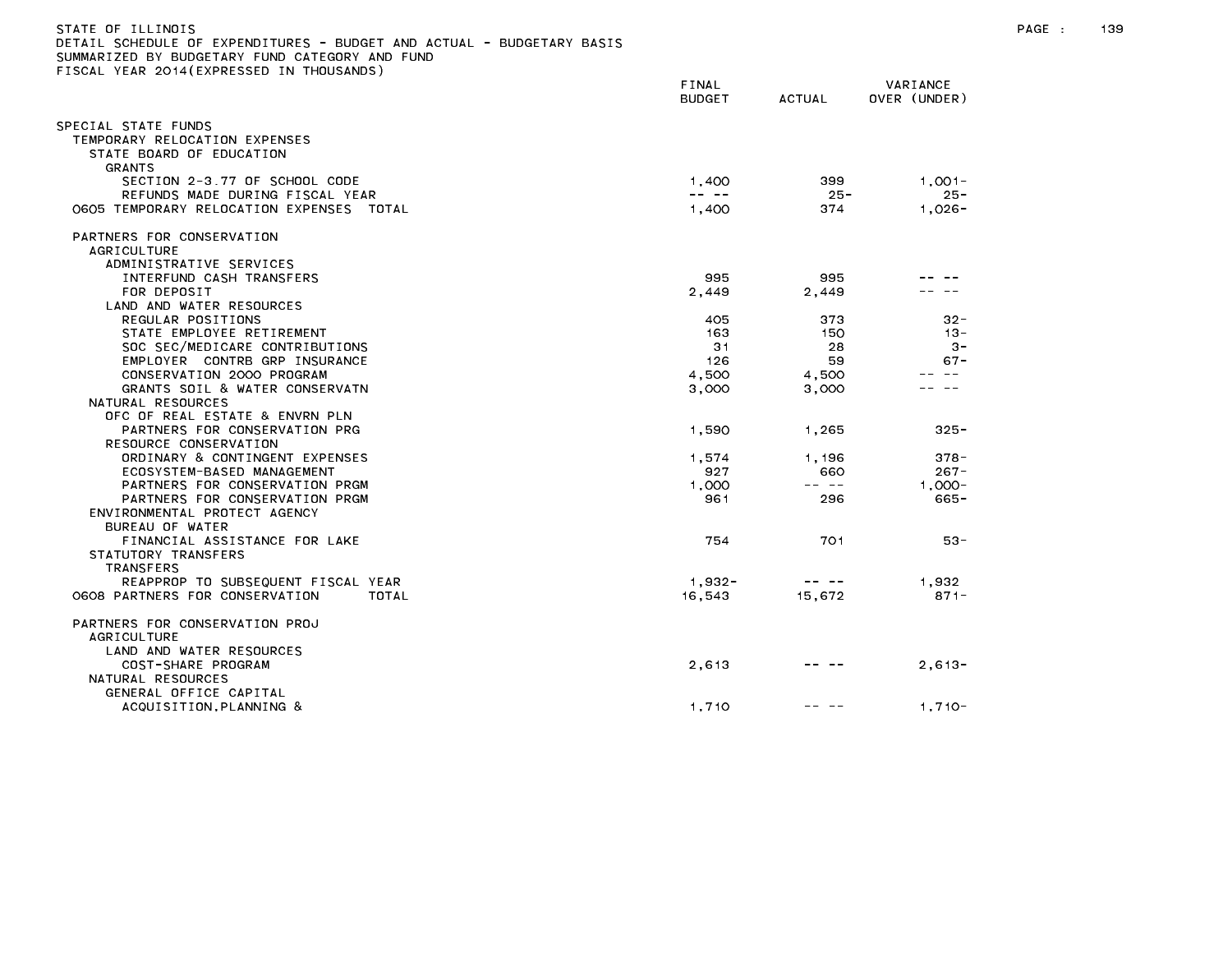| STATE OF ILLINOIS<br>DETAIL SCHEDULE OF EXPENDITURES - BUDGET AND ACTUAL - BUDGETARY BASIS<br>SUMMARIZED BY BUDGETARY FUND CATEGORY AND FUND<br>FISCAL YEAR 2014 (EXPRESSED IN THOUSANDS) |                                                                                                                                                                                                                                                                                                                                                                                                                                 |                                              |                               | PAGE : | 140 |
|-------------------------------------------------------------------------------------------------------------------------------------------------------------------------------------------|---------------------------------------------------------------------------------------------------------------------------------------------------------------------------------------------------------------------------------------------------------------------------------------------------------------------------------------------------------------------------------------------------------------------------------|----------------------------------------------|-------------------------------|--------|-----|
|                                                                                                                                                                                           | FINAL<br><b>BUDGET</b>                                                                                                                                                                                                                                                                                                                                                                                                          | <b>ACTUAL</b>                                | VARIANCE<br>OVER (UNDER)      |        |     |
| SPECIAL STATE FUNDS<br>PARTNERS FOR CONSERVATION PROJ<br>AGRICULTURE<br>LAND AND WATER RESOURCES<br>ACQUISITION, PLANNING &                                                               | 1,433                                                                                                                                                                                                                                                                                                                                                                                                                           | HH HH                                        | 1,433-                        |        |     |
| REAPPROP TO SUBSEQUENT FISCAL YEAR<br>O6O9 PARTNERS FOR CONSERVATION PROJ TOTAL                                                                                                           | $3,143-$<br>2,613                                                                                                                                                                                                                                                                                                                                                                                                               | -- --<br>$\circ$                             | 3,143<br>$2.613 -$            |        |     |
| FUND FOR ILLINOIS' FUTURE<br>COMMERCE AND ECONOMIC OPPORTUN<br>LOCAL PROJECTS                                                                                                             |                                                                                                                                                                                                                                                                                                                                                                                                                                 |                                              |                               |        |     |
| GRANTS TO UNITS OF GOVERNMENT<br>REAPPROP TO SUBSEQUENT FISCAL YEAR<br>REFUNDS MADE DURING FISCAL YEAR                                                                                    | 13,295<br>$13,295 -$<br>$\frac{1}{2} \frac{1}{2} \frac{1}{2} \frac{1}{2} \frac{1}{2} \frac{1}{2} \frac{1}{2} \frac{1}{2} \frac{1}{2} \frac{1}{2} \frac{1}{2} \frac{1}{2} \frac{1}{2} \frac{1}{2} \frac{1}{2} \frac{1}{2} \frac{1}{2} \frac{1}{2} \frac{1}{2} \frac{1}{2} \frac{1}{2} \frac{1}{2} \frac{1}{2} \frac{1}{2} \frac{1}{2} \frac{1}{2} \frac{1}{2} \frac{1}{2} \frac{1}{2} \frac{1}{2} \frac{1}{2} \frac{$<br>$\circ$ | $\qquad \qquad - - - - -$<br>-- --<br>$32 -$ | $13,295-$<br>13,295<br>$32 -$ |        |     |
| 0611 FUND FOR ILLINOIS' FUTURE<br>TOTAL<br>WIRELESS SERVICE EMERGENCY<br>IL COMMERCE COMMISSION<br>PUBLIC UTILITIES                                                                       |                                                                                                                                                                                                                                                                                                                                                                                                                                 | $32 -$                                       | $32 -$                        |        |     |
| AWARDS & GRANTS - LUMP SUM<br>STATUTORY TRANSFERS<br>TRANSFERS                                                                                                                            | 77,130                                                                                                                                                                                                                                                                                                                                                                                                                          | 63,048                                       | 14,082-                       |        |     |
| 0612 WIRELESS SERVICE EMERGENCY<br>TOTAL<br>WIRELESS CARRIER REIMBURSEMENT<br>IL COMMERCE COMMISSION<br>PUBLIC UTILITIES                                                                  | 77.130                                                                                                                                                                                                                                                                                                                                                                                                                          | 63.048                                       | 14.082-                       |        |     |
| DEPOSIT/PUBLIC UTILITY FUND<br>AWARDS & GRANTS - LUMP SUM<br>STATUTORY TRANSFERS<br><b>TRANSFERS</b>                                                                                      | 9,000<br>5,690                                                                                                                                                                                                                                                                                                                                                                                                                  | 9,000<br>2,610                               | -- --<br>$3,080 -$            |        |     |
| 0613 WIRELESS CARRIER REIMBURSEMENT TOTAL<br>CAPITAL LITIGATION<br>NO AGENCY NAME<br>NO ORG NAME                                                                                          | 14,690                                                                                                                                                                                                                                                                                                                                                                                                                          | 11,610                                       | $3,080-$                      |        |     |
| TOTAL<br>O614 CAPITAL LITIGATION                                                                                                                                                          | $\circ$                                                                                                                                                                                                                                                                                                                                                                                                                         | $\circ$                                      | $\circ$                       |        |     |
| QUINCY VETERAN HOME<br>VETERANS' AFFAIRS<br>QUINCY VETERANS' HOME                                                                                                                         |                                                                                                                                                                                                                                                                                                                                                                                                                                 |                                              |                               |        |     |
| REGULAR POSITIONS<br>FOR MEMBER COMPENSATION                                                                                                                                              | 9.904<br>35                                                                                                                                                                                                                                                                                                                                                                                                                     | 7,254<br>17                                  | $2,650-$<br>- 18 -            |        |     |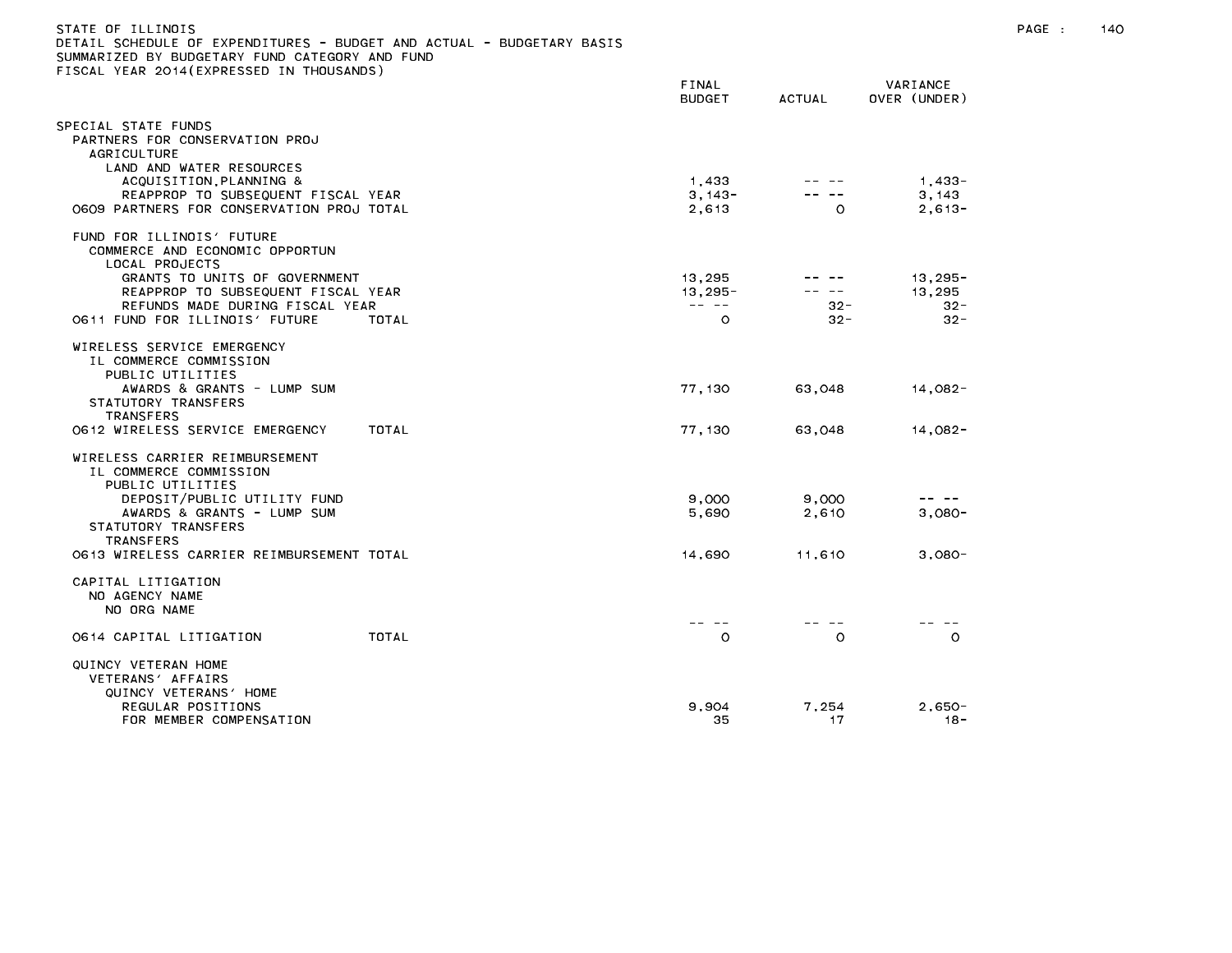| JETAIL SUMEDULE UF EXPENDITURES - BUDGET AND AUTUAL - BUDGETARY BASIS<br>SUMMARIZED BY BUDGETARY FUND CATEGORY AND FUND |               |                |                     |
|-------------------------------------------------------------------------------------------------------------------------|---------------|----------------|---------------------|
| FISCAL YEAR 2014(EXPRESSED IN THOUSANDS)                                                                                |               |                |                     |
|                                                                                                                         | <b>FINAL</b>  |                | VARIANCE            |
|                                                                                                                         | <b>BUDGET</b> | <b>ACTUAL</b>  | OVER (UNDER)        |
| SPECIAL STATE FUNDS                                                                                                     |               |                |                     |
| QUINCY VETERAN HOME                                                                                                     |               |                |                     |
| VETERANS' AFFAIRS                                                                                                       |               |                |                     |
| QUINCY VETERANS' HOME                                                                                                   |               |                |                     |
| STATE EMPLOYEE RETIREMENT                                                                                               | 3.993         | 2,929          | 1.064-              |
| SOC SEC/MEDICARE CONTRIBUTIONS                                                                                          | 758           | 531            | $227 -$             |
| CONTRACTUAL SERVICES                                                                                                    | 3,100         | 2,657          | $443 -$             |
| TRAVEL                                                                                                                  | 6             | 2              | $4 -$               |
| COMMODITIES                                                                                                             | 4.783         | 4.425          | 358 -               |
| PRINTING                                                                                                                | 24            | 21             | $3 -$               |
| EQUIPMENT                                                                                                               | 119           | 106            | $13 -$              |
| ELECTRONIC DATA PROCESSING                                                                                              | 68            | 41             | $27 -$              |
| TELECOMMUNICATION                                                                                                       | 101           | 99             | $2 -$               |
| OPERATION OF AUTO EQUIPMENT                                                                                             | 85            | 51             | $34 -$              |
| PERMANENT IMPROVEMENTS<br>REFUNDS, N.E.C.                                                                               | 20<br>-- --   | 14<br>-- --    | $6 -$<br>$\sim$ $-$ |
| REFUNDS MADE DURING FISCAL YEAR                                                                                         | $\sim$ $-$    | $\circ$        | $\sim$ $-$          |
| O619 QUINCY VETERAN HOME<br>TOTAL                                                                                       | 22,996        | 18, 147        | $4.849 -$           |
|                                                                                                                         |               |                |                     |
| INTERNATIONAL TOURISM                                                                                                   |               |                |                     |
| COMMERCE AND ECONOMIC OPPORTUN                                                                                          |               |                |                     |
| TOURISM                                                                                                                 |               |                |                     |
| GRANTS/CONTRACTS/ADMIN EXPENSE                                                                                          | 5,000         | 3,934          | $1,066-$            |
| ILLINOIS TRADE OFFICE                                                                                                   |               |                |                     |
| LUMP SUMS AND OTHER PURPOSES                                                                                            | 5,000         | 1,849          | $3,151-$            |
| STATUTORY TRANSFERS                                                                                                     |               |                |                     |
| <b>TRANSFERS</b>                                                                                                        |               |                |                     |
| 0621 INTERNATIONAL TOURISM<br>TOTAL                                                                                     | 10,000        | 5.783          | $4, 217 -$          |
|                                                                                                                         |               |                |                     |
| MOTOR VEHICLE LICENSE PLATE                                                                                             |               |                |                     |
| SECRETARY OF STATE                                                                                                      |               |                |                     |
| MOTOR VEHICLE GROUP                                                                                                     |               |                |                     |
| NEW & REPLACE LICENSE PLATES<br>COURT OF CLAIMS                                                                         | 14,386        | 11,779         | $2,607-$            |
| CLAIMS ADJUDICATION                                                                                                     |               |                |                     |
| REIMBURSE GRF, SUPP                                                                                                     | 1             | $\overline{1}$ |                     |
| STATUTORY TRANSFERS                                                                                                     |               |                |                     |
| <b>TRANSFERS</b>                                                                                                        |               |                |                     |
| 0622 MOTOR VEHICLE LICENSE PLATE<br>TOTAL                                                                               | 14,387        | 11,780         | $2,607-$            |
|                                                                                                                         |               |                |                     |
|                                                                                                                         |               |                |                     |

SPECIAL OLYMPIC ILLINOIS HUMAN SERVICES DD GRANTS-IN-AID&PUR OF CARE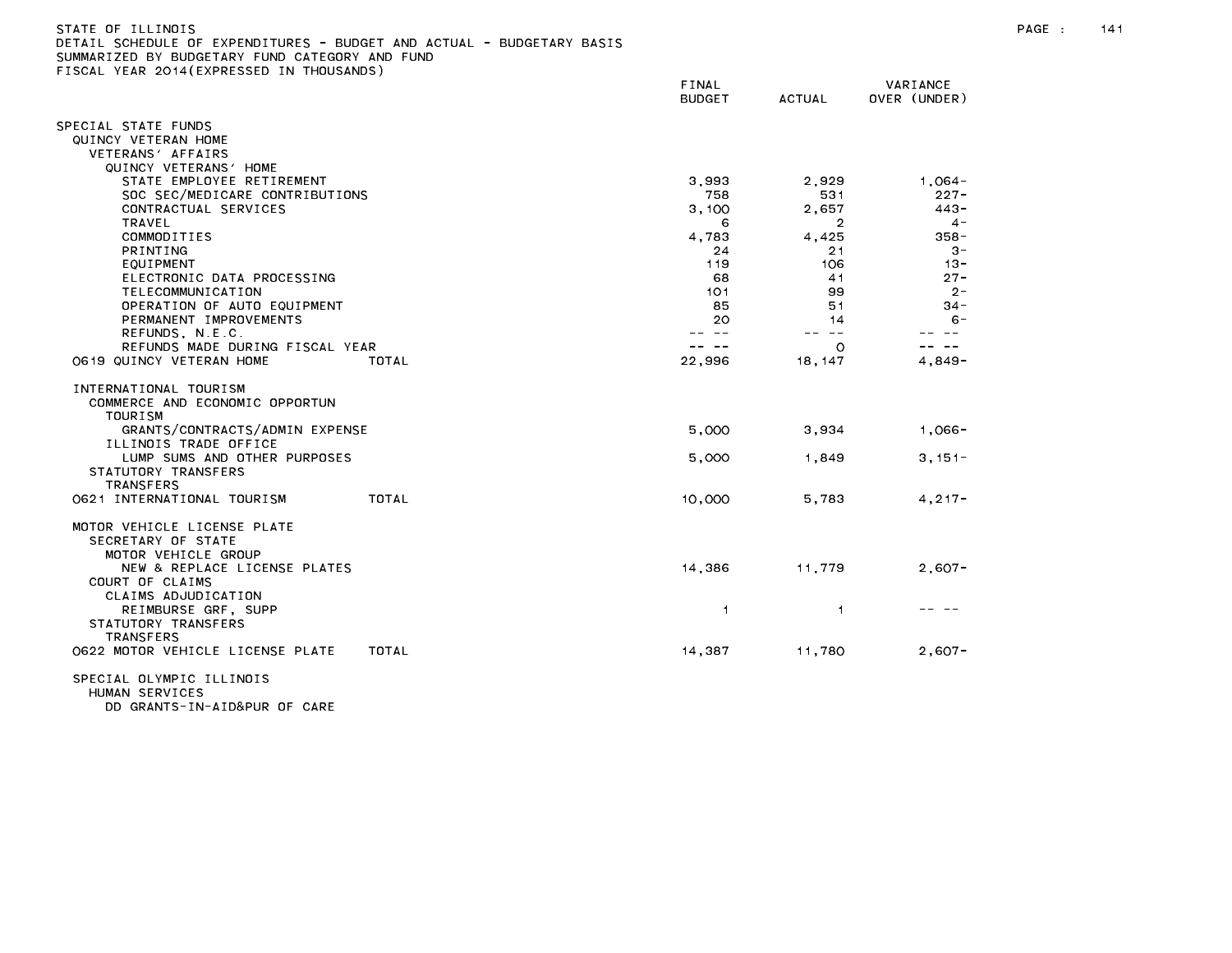| DETAIL SCHEDULE OF EXPENDITURES – BUDGET AND ACTUAL – BUDGETARY BASIS<br>SUMMARIZED BY BUDGETARY FUND CATEGORY AND FUND                                            |       |                                    |                                    |                             |
|--------------------------------------------------------------------------------------------------------------------------------------------------------------------|-------|------------------------------------|------------------------------------|-----------------------------|
| FISCAL YEAR 2014(EXPRESSED IN THOUSANDS)                                                                                                                           |       | FINAL<br><b>BUDGET</b>             | <b>ACTUAL</b>                      | VARIANCE<br>OVER (UNDER)    |
| SPECIAL STATE FUNDS<br>SPECIAL OLYMPIC ILLINOIS<br>HUMAN SERVICES<br>DD GRANTS-IN-AID&PUR OF CARE                                                                  |       |                                    |                                    |                             |
| SPECIAL OLYMPICS COSTS<br>0623 SPECIAL OLYMPIC ILLINOIS                                                                                                            | TOTAL | 100<br>100                         | 16<br>16                           | $84 -$<br>$84 -$            |
| CHICAGO TRAVEL INDUSTRY PROMO<br>METRO PIER & EXPOSITION AUTH<br>GENERAL OFFICE                                                                                    |       |                                    |                                    |                             |
| GRANT TO CHICAGO CONVENTION &<br>0624 CHICAGO TRAVEL INDUSTRY PROMO TOTAL                                                                                          |       | 8,935<br>8,935                     | 8,935<br>8,935                     | $\Omega$                    |
| PROSTATE CANCER RESEARCH<br>PUBLIC HEALTH<br>OFFICE OF HEALTH PROMOTION                                                                                            |       |                                    |                                    |                             |
| AWARDS AND GRANTS<br>0626 PROSTATE CANCER RESEARCH                                                                                                                 | TOTAL | 30<br>30                           | -- -<br>$\circ$                    | $30 -$<br>$30 -$            |
| PUBLIC TRANSPORTATION<br><b>TRANSPORTATION</b><br>PUBLIC TRANSPORTION                                                                                              |       |                                    |                                    |                             |
| PURPOSE SEC 4.09 OF RTA ACT<br>SEC 4.09 PF RTA ACT, CONT APPR<br>GRANT TO RTA<br>GRANT TO RTA<br>OFFICE OF INSPECTOR GENERAL                                       |       | 342,000<br>743<br>40,000<br>91,000 | 342,000<br>743<br>39,739<br>90,449 | $- -$<br>$261 -$<br>$551 -$ |
| GENERAL OFFICE<br>OPERATIONAL EXPENSES<br>STATUTORY TRANSFERS<br><b>TRANSFERS</b>                                                                                  |       | 1,611                              | 1,236                              | $375 -$                     |
| 0627 PUBLIC TRANSPORTATION                                                                                                                                         | TOTAL | 475,354                            | 474, 167                           | $1,187-$                    |
| HORSE RACING EQUITY<br>RACING BOARD<br>GENERAL OFFICE                                                                                                              |       |                                    |                                    |                             |
| FOR PURPOSES SET FORTH IN<br>0630 HORSE RACING EQUITY                                                                                                              | TOTAL | 23,000<br>23,000                   | 23,000<br>23,000                   | $\circ$                     |
| IL RACING QUARTR HORSE BREEDER<br><b>AGRICULTURE</b><br>COUNTY FAIRS & HORSE RACING<br>PROMOTE HORSE RACNG & BREEDING<br>0631 IL RACING QUARTR HORSE BREEDER TOTAL |       | 30<br>30                           | 7<br>7                             | $23 -$<br>$23 -$            |
| HORSE RACING<br>COMPTROLLER<br>STATE OFFICER SALARIES & OTHER                                                                                                      |       |                                    |                                    |                             |

STATE OF ILLINOIS PAGE : 142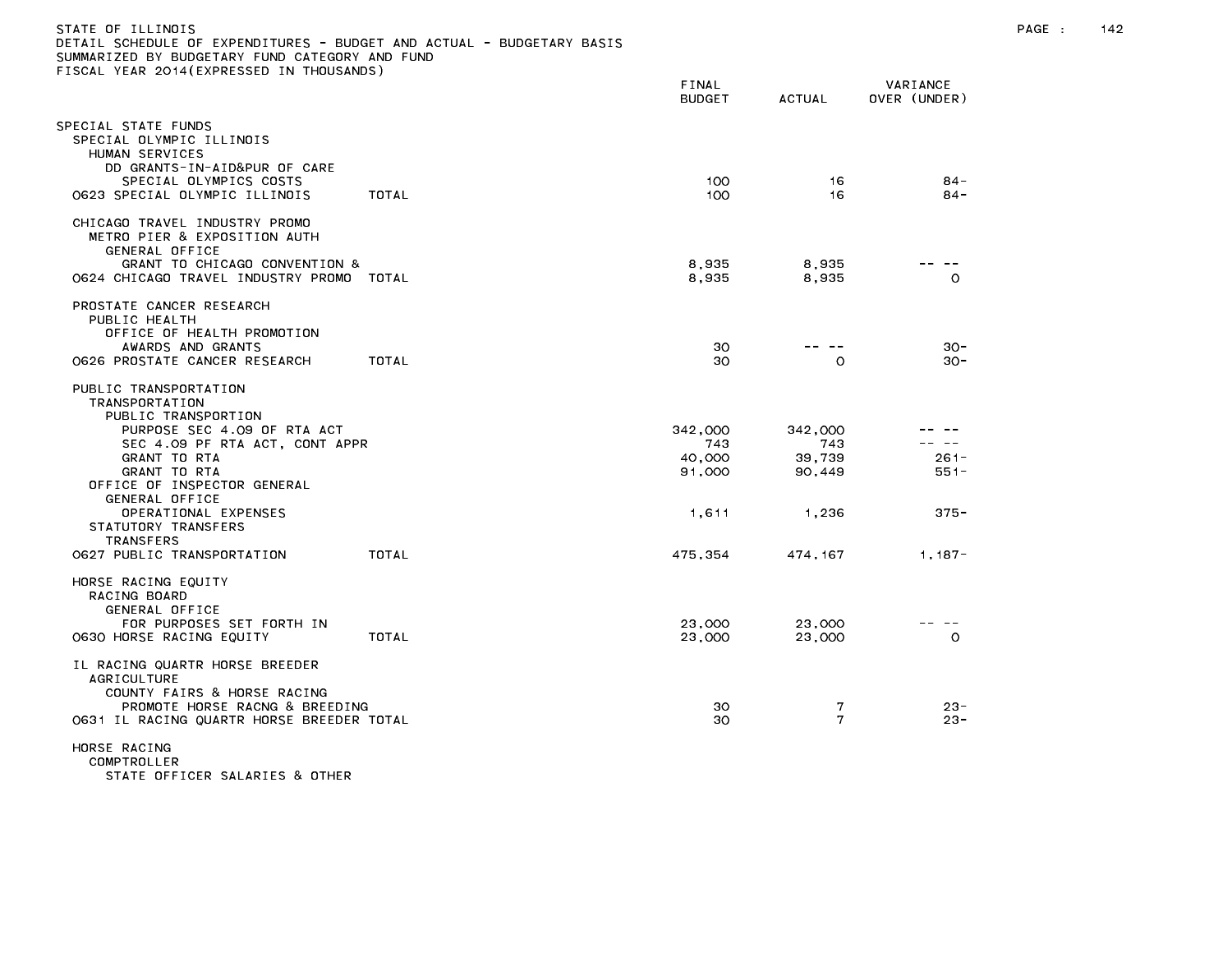| DETAIL SCHEDULE OF EXPENDITURES - BUDGET AND ACTUAL - BUDGETARY BASIS<br>SUMMARIZED BY BUDGETARY FUND CATEGORY AND FUND<br>FISCAL YEAR 2014 (EXPRESSED IN THOUSANDS) |              |                        |                  |                          |
|----------------------------------------------------------------------------------------------------------------------------------------------------------------------|--------------|------------------------|------------------|--------------------------|
|                                                                                                                                                                      |              | FINAL<br><b>BUDGET</b> | <b>ACTUAL</b>    | VARIANCE<br>OVER (UNDER) |
| SPECIAL STATE FUNDS<br>HORSE RACING<br>COMPTROLLER                                                                                                                   |              |                        |                  |                          |
| STATE OFFICER SALARIES & OTHER                                                                                                                                       |              |                        |                  |                          |
| OTHER STATE OFFICERS                                                                                                                                                 |              | 138                    | 32               | $106 -$                  |
| STATE EMPLOYEE RETIREMENT                                                                                                                                            |              | 53                     | 12 <sup>°</sup>  | $41 -$                   |
| SOC SEC/MEDICARE CONTRIBUTIONS                                                                                                                                       |              | 11                     | $\overline{2}$   | $9 -$                    |
| COURT OF CLAIMS                                                                                                                                                      |              |                        |                  |                          |
| CLAIMS ADJUDICATION                                                                                                                                                  |              |                        |                  |                          |
| REIMBURSE GRF, SUPP                                                                                                                                                  |              |                        |                  |                          |
| RACING BOARD                                                                                                                                                         |              |                        |                  |                          |
| GENERAL OFFICE                                                                                                                                                       |              |                        |                  |                          |
| PERSONAL SERVICES                                                                                                                                                    |              | 1,083                  | 984              | $99 -$                   |
| SERS/STATE CONTRIBUTIONS                                                                                                                                             |              | 437                    | 398              | $39 -$                   |
| SOC SEC/STATE CONTRIBUTIONS                                                                                                                                          |              | 83                     | 72               | $11 -$                   |
| GROUP INSURANCE                                                                                                                                                      |              | 368                    | 295              | $73 -$                   |
| CONTRACTUAL SERVICES                                                                                                                                                 |              | 198                    | 157              | $41 -$                   |
| <b>TRAVEL</b>                                                                                                                                                        |              | 26                     | 24               | $2 -$                    |
| COMMODITIES                                                                                                                                                          |              | 4                      | 3                | $1 -$                    |
| PRINTING                                                                                                                                                             |              | $\overline{1}$         | 1                | $  \,$                   |
| EQUIPMENT                                                                                                                                                            |              | $\overline{2}$         | $- -$            | $2 -$<br>$\sim$ $\sim$   |
| ELECTRONIC DATA PROCESSING                                                                                                                                           | 60           | 60                     |                  |                          |
| TELECOMMUNICATIONS SERVICES                                                                                                                                          |              | 93                     | 79               | $14 -$                   |
| OPERATION OF AUTO EQUIPMENT<br>EXPENSES/LABORATORY PROGRAM                                                                                                           | 12<br>1.796  | 11<br>1.458            | $-1-$<br>$338 -$ |                          |
| EXPNS/REGULATION OF RACING PRG                                                                                                                                       | 3,573        | 2,991                  | $582 -$          |                          |
| FOR ADMISSIONS TAX                                                                                                                                                   | 500          | 320                    | $180 -$          |                          |
| <b>REFUNDS</b>                                                                                                                                                       |              |                        | -- --            |                          |
| SHARED SERVICES                                                                                                                                                      |              |                        |                  |                          |
| SHARED SERVICES CENTER                                                                                                                                               |              | 194                    | 105              | 89 -                     |
| STATUTORY TRANSFERS                                                                                                                                                  |              |                        |                  |                          |
| <b>TRANSFERS</b>                                                                                                                                                     |              |                        |                  |                          |
| 0632 HORSE RACING                                                                                                                                                    | <b>TOTAL</b> | 8,632                  | 7,004            | $1,628-$                 |
| RECIPROCAL TAX COLLECTION<br>NO AGENCY NAME<br>NO ORG NAME                                                                                                           |              |                        |                  |                          |
|                                                                                                                                                                      |              |                        |                  |                          |
| 0633 RECIPROCAL TAX COLLECTION                                                                                                                                       | TOTAL        | $\circ$                | O                | $\circ$                  |
| DEATH CEDITETOATE CHDCHADOE                                                                                                                                          |              |                        |                  |                          |

DEATH CERTIFICATE SURCHARGE<br>PUBLIC HEALTH OFFICE OF FINANCE AND ADMIN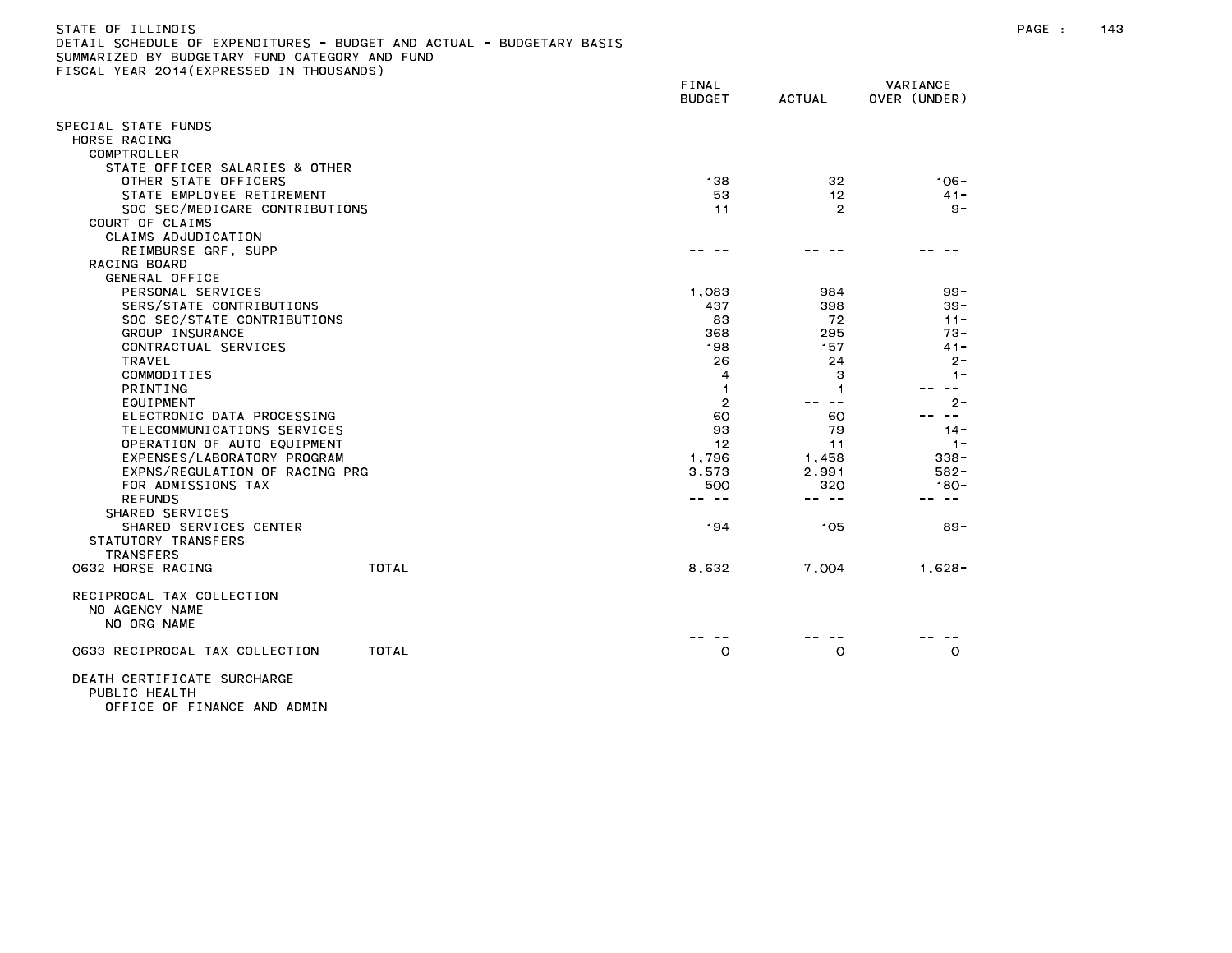| STATE OF ILLINOIS<br>DETAIL SCHEDULE OF EXPENDITURES - BUDGET AND ACTUAL - BUDGETARY BASIS<br>SUMMARIZED BY BUDGETARY FUND CATEGORY AND FUND                      |                        |            |                          |  | 144 |
|-------------------------------------------------------------------------------------------------------------------------------------------------------------------|------------------------|------------|--------------------------|--|-----|
| FISCAL YEAR 2014(EXPRESSED IN THOUSANDS)                                                                                                                          | FINAL<br><b>BUDGET</b> | ACTUAL     | VARIANCE<br>OVER (UNDER) |  |     |
| SPECIAL STATE FUNDS<br>DEATH CERTIFICATE SURCHARGE<br>PUBLIC HEALTH                                                                                               |                        |            |                          |  |     |
| OFFICE OF FINANCE AND ADMIN<br>LUMP SUMS AND OTHER PURPOSES<br>IL LAW ENFORCE TRAIN & STDS BD<br>GENERAL OFFICE                                                   | 2,500                  | 1,326      | $1,174-$                 |  |     |
| COST OF DEATH INVESTIGATION<br>STATUTORY TRANSFERS<br><b>TRANSFERS</b>                                                                                            | 400                    | 358        | $42 -$                   |  |     |
| 0635 DEATH CERTIFICATE SURCHARGE<br>TOTAL                                                                                                                         | 2,900                  | 1,684      | $1,216-$                 |  |     |
| STATE POLICE WIRELESS SERVICE<br>STATE POLICE<br>DIVISION OF ADMINISTRATION                                                                                       |                        |            |                          |  |     |
| LUMP SUMS AND OTHER PURPOSES<br>0637 STATE POLICE WIRELESS SERVICE TOTAL                                                                                          | 1,800<br>1,800         | 827<br>827 | $973 -$<br>$973 -$       |  |     |
| IL ADOPT REGISTRY & MED INFO<br>PUBLIC HEALTH<br>OFFICE OF FINANCE AND ADMIN<br>ADOPTION RGSTRY/MED INFOR EXCH                                                    | 125                    | .          | $125 -$                  |  |     |
| 0638 IL ADOPT REGISTRY & MED INFO<br>TOTAL                                                                                                                        | 125                    | $\circ$    | $125 -$                  |  |     |
| CHICAGO POLICE MEMORIAL FNDTN<br>SECRETARY OF STATE<br>GENERAL ADMINISTRATION GROUP<br>GRNTS/CHICAGO POLICE MEM FOUND<br>0639 CHICAGO POLICE MEMORIAL FNDTN TOTAL | 20<br>20               | 20<br>20   | -- --<br>$\circ$         |  |     |
| FUND FOR ADVNCMNT OF EDUCATION<br>NO AGENCY NAME<br>NO ORG NAME                                                                                                   |                        |            |                          |  |     |
| 0640 FUND FOR ADVNCMNT OF EDUCATION TOTAL                                                                                                                         | -- --<br>$\circ$       | $\circ$    | $\circ$                  |  |     |
| AUCTION REGULATION ADMINISTRAT<br>STATUTORY TRANSFERS<br><b>TRANSFERS</b><br>0641 AUCTION REGULATION ADMINISTRAT TOTAL                                            | $\circ$                | $\circ$    | $\circ$                  |  |     |
| AUCTION RECOVERY<br>STATUTORY TRANSFERS                                                                                                                           |                        |            |                          |  |     |

TRANSFERS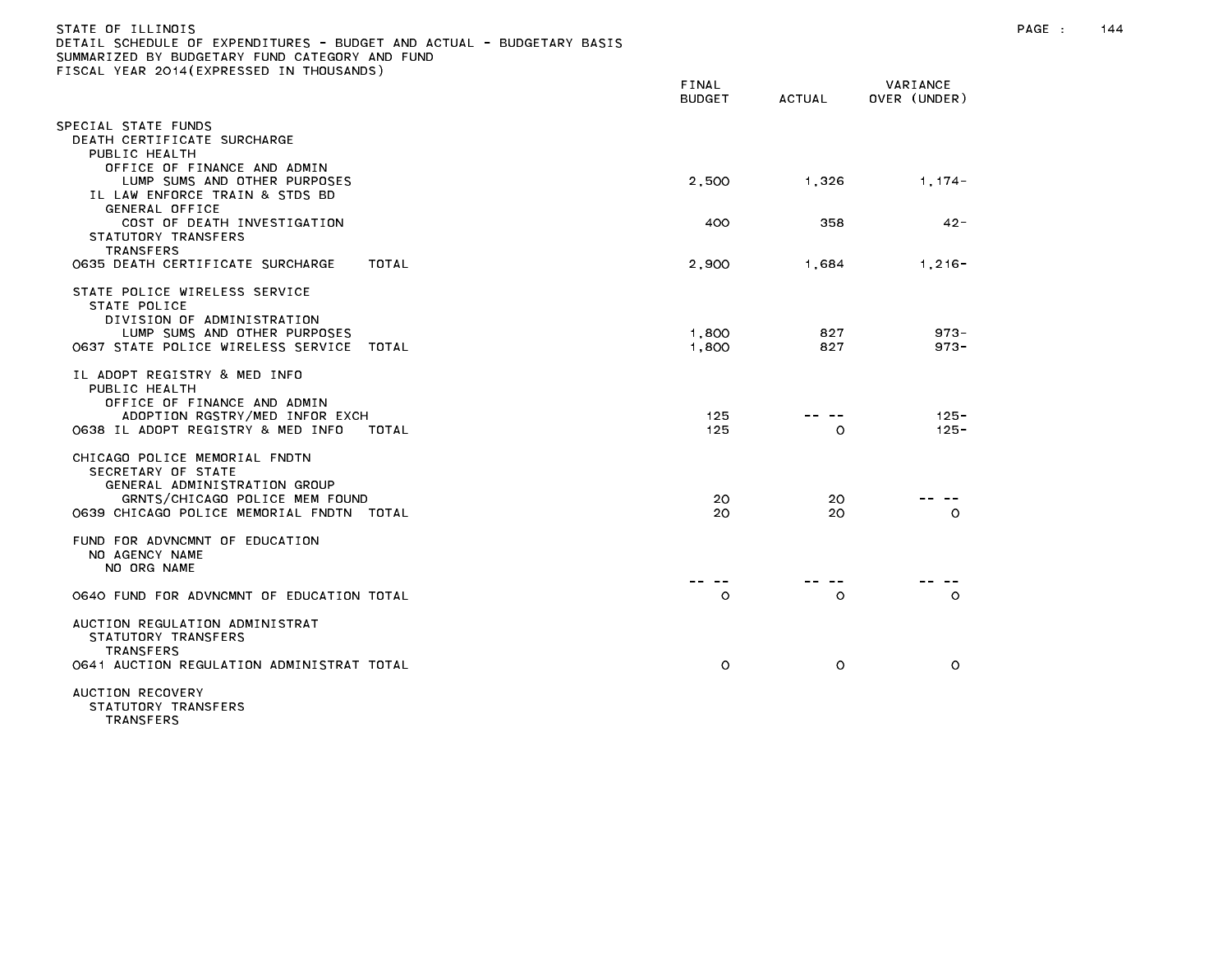## STATE OF ILLINOIS PAGE : 145 DETAIL SCHEDULE OF EXPENDITURES - BUDGET AND ACTUAL - BUDGETARY BASIS

|                                                                                                            |       | FINAL<br><b>BUDGET</b> | <b>ACTUAL</b> | VARIANCE<br>OVER (UNDER) |
|------------------------------------------------------------------------------------------------------------|-------|------------------------|---------------|--------------------------|
| PECIAL STATE FUNDS<br>AUCTION RECOVERY<br>STATUTORY TRANSFERS<br><b>TRANSFERS</b><br>0643 AUCTION RECOVERY | TOTAL | $\circ$                | $\circ$       | $\circ$                  |
| COMMITMENT TO HUMAN SERVICES<br>NO AGENCY NAME<br>NO ORG NAME                                              |       |                        |               |                          |
| 0644 COMMITMENT TO HUMAN SERVICES                                                                          | TOTAL | $\circ$                | $\circ$       | $\circ$                  |
| DOWNSTATE PUBL TRANSPORTATION<br>TRANSPORTATION<br>PUBLIC TRANSPORTION                                     |       |                        |               |                          |
| CHAMPAIGN-URBANA MASS TRAN DST                                                                             |       | 27,467                 | 21,191        | $6,276-$                 |
| GREATER PEORIA MASS TRANS DIST                                                                             |       | 21,270                 | 16,306        | $4,964-$                 |
| ROCK ISLAND CO METRO MTD                                                                                   |       | 17,319                 | 16,478        | $841 -$                  |
| ROCKFORD MASS TRANSIT DISTRICT                                                                             |       | 14,375                 | 9,806         | $4.569 -$                |
| SPRINGFIELD MASS TRANSIT DIST                                                                              |       | 13,979                 | 8,584         | $5,395-$                 |
| BLOOMINGTON-NORMAL MASS TRANS                                                                              |       | 7.841                  | 6.378         | $1,463-$                 |
| CITY OF DECATUR<br>CITY OF QUINCY                                                                          |       | 6,866<br>3,433         | 3,949         | $2,917-$<br>$1,342 -$    |
| CITY OF GALESBURG                                                                                          |       | 1,561                  | 2,091<br>873  | 688-                     |
| CITY OF SOUTH BELOIT                                                                                       |       | 366                    | 292           | $74 -$                   |
| CITY OF DANVILLE                                                                                           |       | 2,497                  | 1.812         | 685-                     |
| AUDIT ADJUSTMENTS                                                                                          |       | 586                    | -- --         | 586-                     |
| RIDES MASS TRANSIT DISTRICT                                                                                |       | 6,695                  | 6,613         | $82 -$                   |
| SO CENTRAL IL MASS TRANS DIST                                                                              |       | 5,218                  | 5,032         | $186 -$                  |
| RIVER VALLEY METRO MASS TRANS                                                                              |       | 4,607                  | 4,108         | $499 -$                  |
| JACKSON CO MASS TRANS DISTRICT                                                                             |       | 426                    | 426           | -- --                    |
| CITY OF DEKALB                                                                                             |       | 3,224                  | 2,731         | $493 -$                  |
| CITY OF MACOMB                                                                                             |       | 2,155                  | 1,898         | $257 -$                  |
| SHAWNEE MASS TRANSIT DISTRICT                                                                              |       | 1.986                  | 1.882         | $104 -$                  |
| ST CLAIR CO TRANSIT DISTRICT                                                                               |       | 51,129                 | 45,861        | 5,268-                   |
| WEST CENTRAL MASS TRANS DIST                                                                               |       | 985                    | 985           | -- --                    |
| MONROE-RANDOLPH                                                                                            |       | 887                    | 608           | $279 -$                  |
| MADISON CNTY MASS TRANSIT DIST                                                                             |       | 20,373                 | 13,418        | 6.955-                   |
| BOND COUNTY                                                                                                |       | 314                    | 314           |                          |
| BUREAU COUNTY                                                                                              |       | 715                    | 715           |                          |
| COLES COUNTY                                                                                               |       | 481                    | 481           |                          |
| EDGAR COUNTY                                                                                               |       | $\sim$ $-$             | -- --         |                          |
| STEPHENSON COUNTY                                                                                          |       | 837                    | 409           | $428 -$                  |
| HENRY COUNTY                                                                                               |       | 369                    | 369           | $\sim$ $-$<br>$- -$      |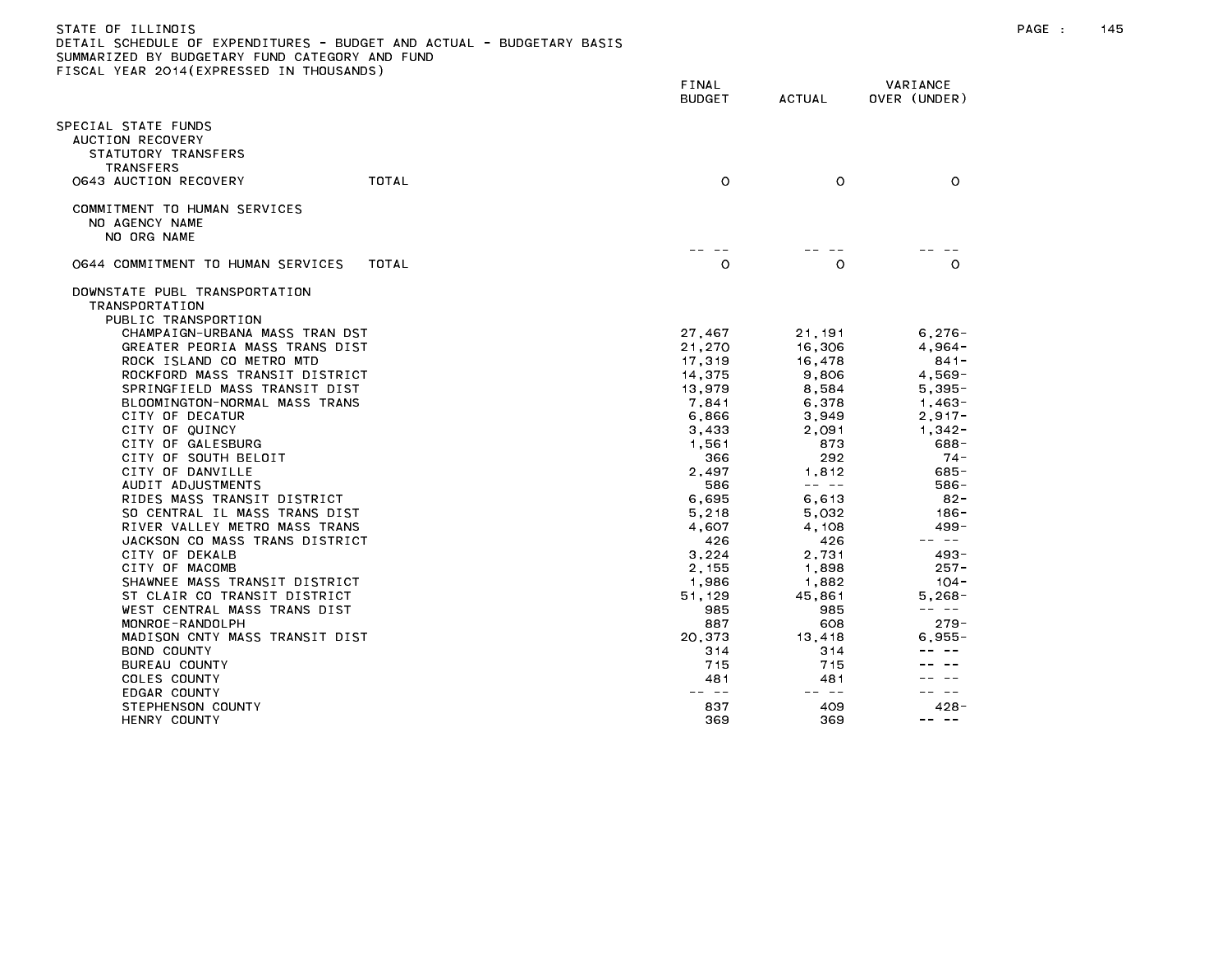| STATE OF ILLINOIS                                                     |  |
|-----------------------------------------------------------------------|--|
| DETAIL SCHEDULE OF EXPENDITURES - BUDGET AND ACTUAL - BUDGETARY BASIS |  |
| SUMMARIZED BY BUDGETARY FUND CATEGORY AND FUND                        |  |
| FISCAL YEAR 2014(EXPRESSED IN THOUSANDS)                              |  |
|                                                                       |  |

|                                                      | FINAL<br><b>BUDGET</b> | <b>ACTUAL</b> | VARIANCE<br>OVER (UNDER) |
|------------------------------------------------------|------------------------|---------------|--------------------------|
|                                                      |                        |               |                          |
| SPECIAL STATE FUNDS<br>DOWNSTATE PUBL TRANSPORTATION |                        |               |                          |
| <b>TRANSPORTATION</b>                                |                        |               |                          |
| PUBLIC TRANSPORTION                                  |                        |               |                          |
| JO DAVIESS COUNTY                                    | 505                    | 442           | $63 -$                   |
| KANKAKEE/MCLEAN COUNTIES                             | 656                    | 455           | 201-                     |
| PEORIA COUNTY                                        | 458                    | 458           | $\sim$ $-$               |
| PIATT COUNTY                                         | 440                    | 440           |                          |
| SHELBY COUNTY                                        | 729                    | 729           | $ -$                     |
| TAZEWELL/WOODFORD COUNTIES                           | 676                    | 342           | $334 -$                  |
| CRIS RURAL MASS TRANSIT DIST                         | 676                    | 544           | $132 -$                  |
| KENDALL COUNTY                                       | 1,570                  | 613           | $957 -$                  |
| MCLEAN COUNTY                                        | 1,502                  | 1,397         | $105 -$                  |
| WOODFORD COUNTY                                      | 297                    | 243           | $54-$                    |
| LEE-OGLE TRANSIT DISTRICT                            | 726                    | 448           | $278 -$                  |
| WHITESIDE COUNTY                                     | 599                    | 392           | $207 -$                  |
| CHAMPAIGN COUNTY                                     | 578                    | 340           | $238 -$                  |
| BOONE COUNTY                                         | 121                    | 39            | $82 -$                   |
| DEKALB COUNTY                                        | 454                    | 338           | $116 -$                  |
| GRUNDY COUNTY                                        | 278                    | 268           | $10 -$                   |
| STARK COUNTY<br>WARREN COUNTY                        | 121<br>169             | 105<br>169    | $16 -$<br>$\sim$ $-$     |
| ROCK ISLAND/MERCER COUNTIES                          | 278                    | 228           | $50 -$                   |
| HANCOCK COUNTY                                       | 176                    | 140           | 36-                      |
| MACOUPIN COUNTY                                      | 363                    | 363           | $- -$                    |
| <b>FULTON COUNTY</b>                                 | 242                    | 178           | $64 -$                   |
| EFFINGHAM COUNTY                                     | 363                    | 363           | $\sim$ $-$               |
| CITY OF OTTAWA                                       | 968                    | 443           | 525 -                    |
| CARROLL COUNTY                                       | 145                    | 145           |                          |
| CASS COUNTY                                          | 121                    | 121           | $\sim$ $-$               |
| KNOX COUNTY                                          | 194                    | -- --         | $194 -$                  |
| LOGAN COUNTY                                         | 387                    | 134           | $253 -$                  |
| MACON COUNTY                                         | 169                    | -- --         | $169 -$                  |
| SCHUYLER COUNTY                                      | 61                     | 61            | $\sim$ $-$               |
| SANGAMON COUNTY                                      | 400                    | 15            | $385 -$                  |
| CHRISTIAN COUNTY                                     | 250                    | $ -$<br>---   | $250 -$                  |
| STATUTORY TRANSFERS                                  |                        |               |                          |
| <b>TRANSFERS</b>                                     |                        |               |                          |
| 0648 DOWNSTATE PUBL TRANSPORTATION<br>TOTAL          | 232,633                | 183,563       | $49,070-$                |
| MOTOR CARRIER SAFETY INSPECTIO                       |                        |               |                          |
| STATE POLICE                                         |                        |               |                          |
| DIVISION OF STATE TROOPERS                           |                        |               |                          |
| FED MOTOR CARRIER SAFETY REGS                        | 2,600                  | 2.282         | $318 -$                  |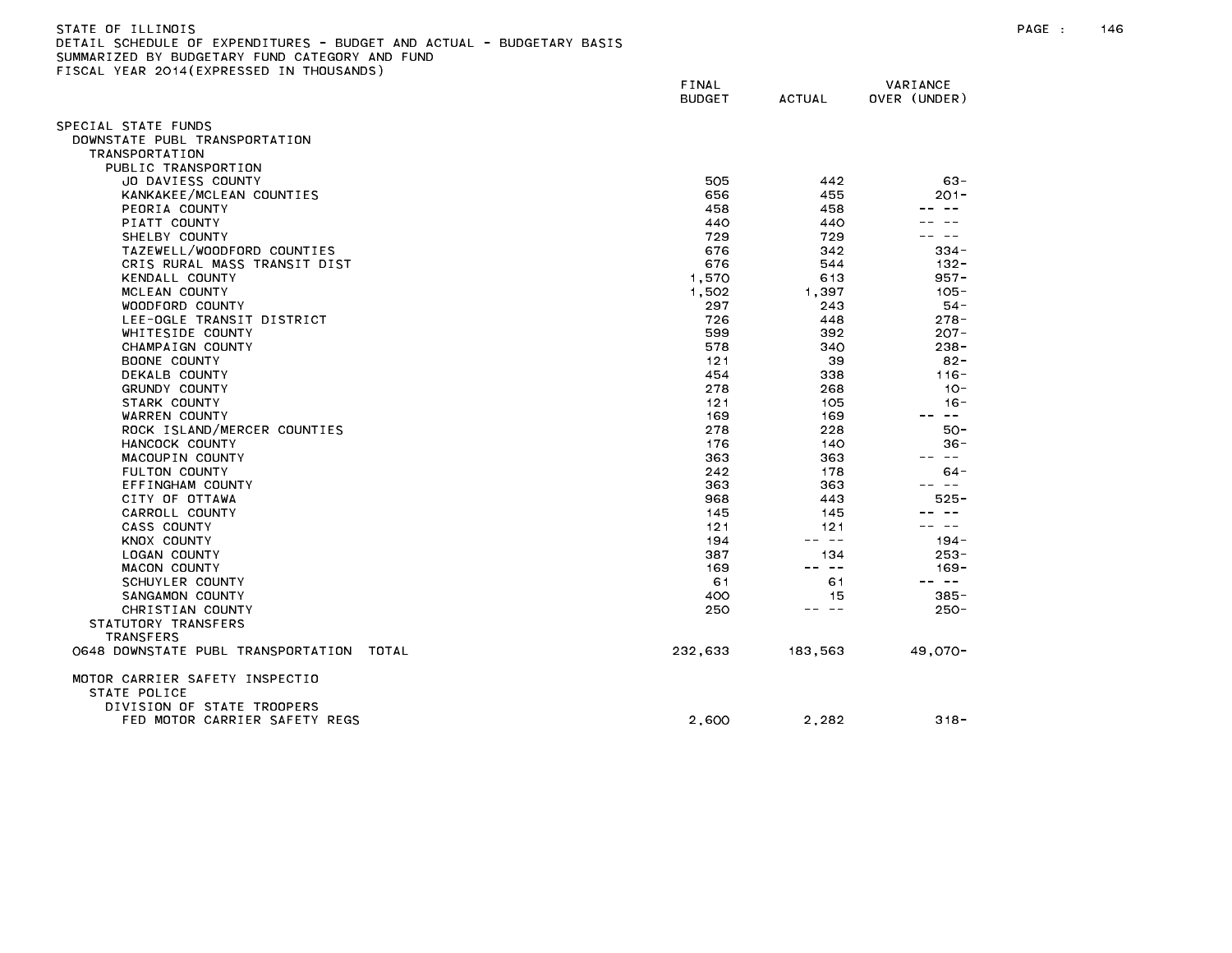| STATE OF ILLINOIS<br>DETAIL SCHEDULE OF EXPENDITURES - BUDGET AND ACTUAL - BUDGETARY BASIS<br>SUMMARIZED BY BUDGETARY FUND CATEGORY AND FUND<br>FISCAL YEAR 2014 (EXPRESSED IN THOUSANDS) |                        |                  |                          | PAGE :<br>147 |  |
|-------------------------------------------------------------------------------------------------------------------------------------------------------------------------------------------|------------------------|------------------|--------------------------|---------------|--|
|                                                                                                                                                                                           | FINAL<br><b>BUDGET</b> | <b>ACTUAL</b>    | VARIANCE<br>OVER (UNDER) |               |  |
| SPECIAL STATE FUNDS<br>MOTOR CARRIER SAFETY INSPECTIO<br>STATUTORY TRANSFERS<br><b>TRANSFERS</b><br>0649 MOTOR CARRIER SAFETY INSPECTIO TOTAL                                             | 2,600                  | 2,282            | $318 -$                  |               |  |
| OVER DIMNSNL LOAD POLICE ESCRT<br>STATE POLICE<br>DIVISION OF STATE TROOPERS<br>LUMP SUM, OPERATIONS<br>0652 OVER DIMNSNL LOAD POLICE ESCRT TOTAL                                         | 125<br>125             | 122<br>122       | $3 -$<br>$3 -$           |               |  |
| HEALTHY SMILES<br>PUBLIC HEALTH<br>OFFICE OF HEALTH PROMOTION<br>EXPENSES HEALTHY SMILES PRGRM<br>O654 HEALTHY SMILES<br>TOTAL                                                            | 400<br>400             | 354<br>354       | $46 -$<br>46-            |               |  |
| IL POLICE ASSOCIATION<br>SECRETARY OF STATE<br>GENERAL ADMINISTRATION GROUP<br>PROVIDING DEATH BENEFITS<br>TOTAL<br>0655 IL POLICE ASSOCIATION                                            | 75<br>75               | 75<br>75         | -- --<br>$\circ$         |               |  |
| HISTORIC PROPERTY ADMIN<br>COMMERCE AND ECONOMIC OPPORTUN<br>BUSINESS DEVELOPMENT<br>LUMP SUMS AND OTHER PURPOSES<br>0659 HISTORIC PROPERTY ADMIN<br>TOTAL                                | 225<br>225             | -- --<br>$\circ$ | $225 -$<br>$225 -$       |               |  |
| ACADEMIC QUALITY ASSURANCE<br>BOARD OF HIGHER EDUCATION<br>GENERAL OFFICE<br>SUPPLEMENTAL SUPPORT<br>O660 ACADEMIC QUALITY ASSURANCE<br>TOTAL                                             | 400<br>400             | 202<br>202       | $198 -$<br>198-          |               |  |
| PRIVATE CLLGE ACDMC QUAL ASSUR<br>BOARD OF HIGHER EDUCATION<br>GENERAL OFFICE<br>SUPPLEMENTAL SUPPORT<br>O661 PRIVATE CLLGE ACDMC QUAL ASSUR TOTAL                                        | 80<br>80               | 59<br>59         | $21 -$<br>$21 -$         |               |  |
| OCTAVE CHANUTE AERO HERITAGE<br>SECRETARY OF STATE<br>NO ORG NAME                                                                                                                         |                        |                  |                          |               |  |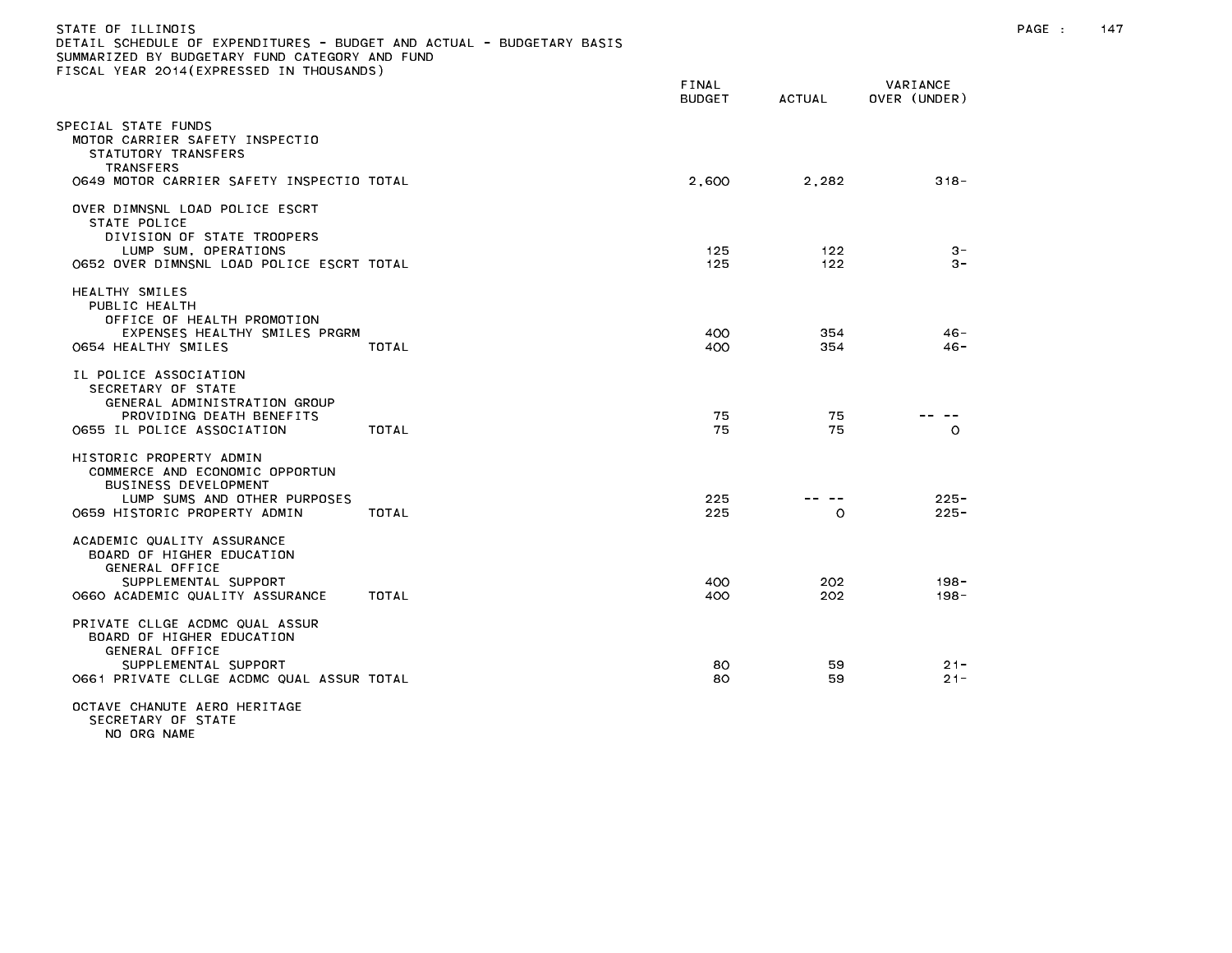| DETAIL SCHEDULE OF EXPENDITURES – BUDGET AND ACTUAL – BUDGETARY BASIS<br>SUMMARIZED BY BUDGETARY FUND CATEGORY AND FUND<br>FISCAL YEAR 2014(EXPRESSED IN THOUSANDS)                     |       |                        |                        |                            |
|-----------------------------------------------------------------------------------------------------------------------------------------------------------------------------------------|-------|------------------------|------------------------|----------------------------|
|                                                                                                                                                                                         |       | FINAL<br><b>BUDGET</b> | <b>ACTUAL</b>          | VARIANCE<br>OVER (UNDER)   |
| SPECIAL STATE FUNDS<br>OCTAVE CHANUTE AERO HERITAGE<br>SECRETARY OF STATE<br>NO ORG NAME                                                                                                |       |                        |                        |                            |
| 0662 OCTAVE CHANUTE AERO HERITAGE                                                                                                                                                       | TOTAL | $\circ$                | $\circ$                | $\circ$                    |
| PRESCRIPT PILL & DRUG DISPOSAL<br>IL CRIMINAL JUSTICE INFO AUTH<br><b>OPERATIONS</b><br>FOR PURPOSE OF COLLECTION,<br>O665 PRESCRIPT PILL & DRUG DISPOSAL TOTAL                         |       | 150<br>150             | O                      | $150 -$<br>$150 -$         |
| AIRPORT LAND LOAN REVOLVING<br><b>TREASURER</b><br>NO ORG NAME                                                                                                                          |       |                        |                        |                            |
| 0669 AIRPORT LAND LOAN REVOLVING                                                                                                                                                        | TOTAL | -- --<br>$\circ$       | $\circ$                | $\circ$                    |
| STATE CHARTER SCHOOL COMM<br>STATE BOARD OF EDUCATION<br>STATE CHARTER SCHOOL<br>STATE CHARTER SCHOOL COMM<br>STATUTORY TRANSFERS<br><b>TRANSFERS</b><br>0674 STATE CHARTER SCHOOL COMM | TOTAL | 600<br>600             | 550<br>550             | $50 -$<br>$50 -$           |
| ELECTRONICS RECYCLING<br>ENVIRONMENTAL PROTECT AGENCY<br>LAND POLLUTION CONTROL<br>FOR USE PER PUBLIC ACT 95-0959<br>REFUNDS MADE DURING FISCAL YEAR<br>0675 ELECTRONICS RECYCLING      | TOTAL | 500<br>-- --<br>500    | 4 1 7<br>$11 -$<br>406 | $83 -$<br>$11 -$<br>$94 -$ |
| IL STDNT ASST COMM CONTR & GRT<br>IL STUDENT ASSISTANCE COMM<br>EXECUTIVE DIVISION ADMIN<br>LUMP SUMS AND OTHER PURPOSES<br>O677 IL STDNT ASST COMM CONTR & GRT TOTAL                   |       | 10,000<br>10,000       | $\circ$                | $10,000 -$<br>$10,000 -$   |
| FYO9 BUDGET RELIEF<br>COMMERCE AND ECONOMIC OPPORTUN<br>WORKFORCE DEVELOPMENT<br>SUMMER JOBS FOR YOUTH PROGRAM<br>0678 FYO9 BUDGET RELIEF                                               | TOTAL | 14,000<br>14,000       | 13,969<br>13,969       | $31 -$<br>$31 -$           |
| RUDCET STARTLIZATION                                                                                                                                                                    |       |                        |                        |                            |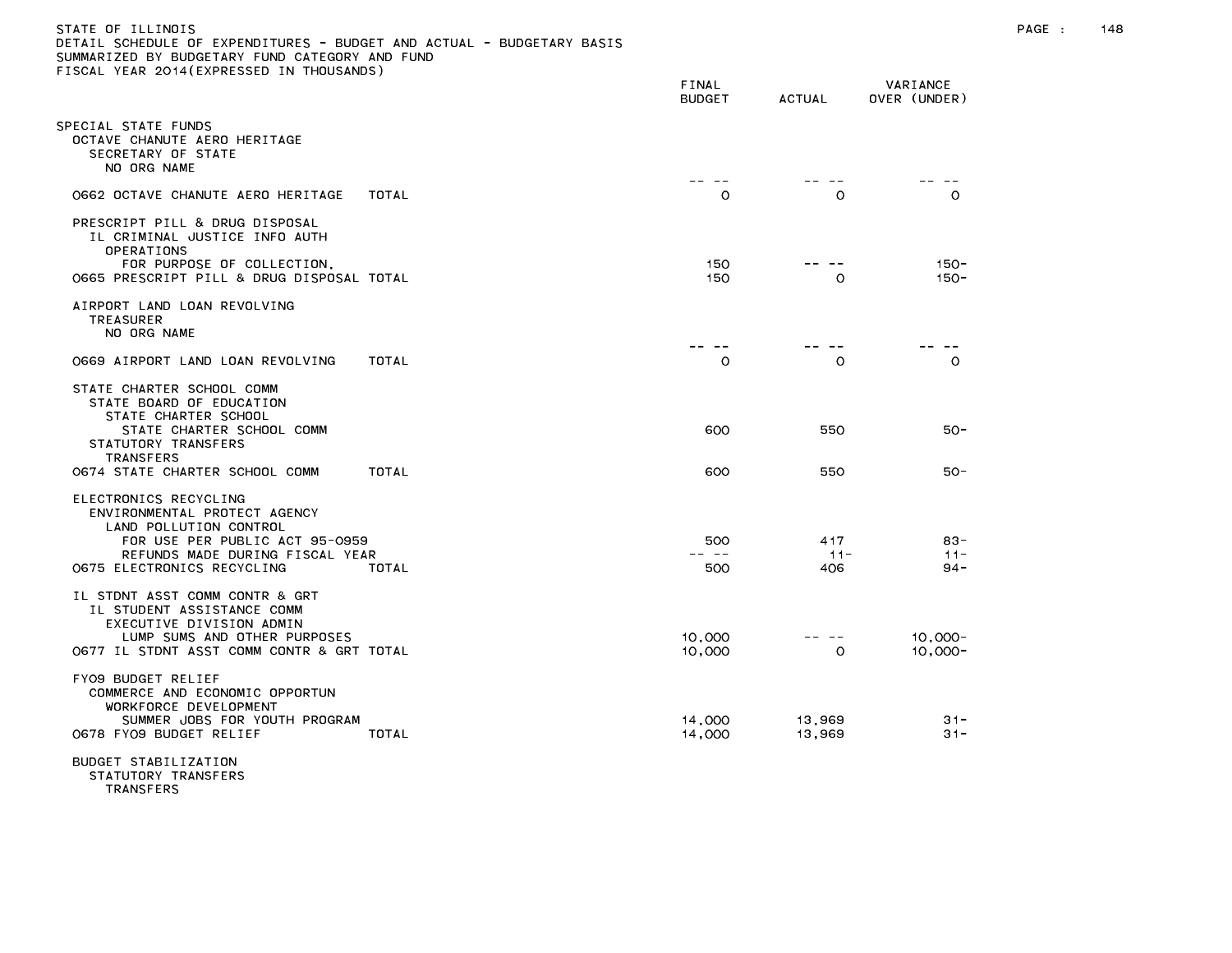## STATE OF ILLINOIS PAGE : 149 DETAIL SCHEDULE OF EXPENDITURES - BUDGET AND ACTUAL - BUDGETARY BASIS SUMMARIZED BY BUDGETARY FUND CATEGORY AND FUND FISCAL YEAR 2014(EXPRESSED IN THOUSANDS)

|                                                                                                                                                  | FINAL<br><b>BUDGET</b>                                                                                                                                                                                                                                                                                                                                                                                 | <b>ACTUAL</b>            | VARIANCE<br>OVER (UNDER)        |
|--------------------------------------------------------------------------------------------------------------------------------------------------|--------------------------------------------------------------------------------------------------------------------------------------------------------------------------------------------------------------------------------------------------------------------------------------------------------------------------------------------------------------------------------------------------------|--------------------------|---------------------------------|
| SPECIAL STATE FUNDS<br>BUDGET STABILIZATION<br>STATUTORY TRANSFERS<br><b>TRANSFERS</b>                                                           |                                                                                                                                                                                                                                                                                                                                                                                                        |                          |                                 |
| 0686 BUDGET STABILIZATION<br>TOTAL                                                                                                               | $\circ$                                                                                                                                                                                                                                                                                                                                                                                                | $\circ$                  | $\Omega$                        |
| LEUKEMIA TREATMENT & EDUCATION<br>NO AGENCY NAME<br>NO ORG NAME                                                                                  |                                                                                                                                                                                                                                                                                                                                                                                                        |                          |                                 |
| 0691 LEUKEMIA TREATMENT & EDUCATION TOTAL                                                                                                        | $\circ$                                                                                                                                                                                                                                                                                                                                                                                                | $\circ$                  | $\Omega$                        |
| ICCB ADULT EDUCATION<br>COURT OF CLAIMS<br>CLAIMS ADJUDICATION<br>REIMBURSE GRF, SUPP<br>IL COMMUNITY COLLEGE BOARD<br>CENTRAL OFFICE            | 12                                                                                                                                                                                                                                                                                                                                                                                                     | 12                       |                                 |
| LUMP SUMS AND OTHER PURPOSES                                                                                                                     | 1,250                                                                                                                                                                                                                                                                                                                                                                                                  | 689                      | $561 -$                         |
| AWARDS & GRANTS - LUMP SUM<br>REFUNDS MADE DURING FISCAL YEAR                                                                                    | 23,250<br>$\frac{1}{2} \frac{1}{2} \frac{1}{2} \frac{1}{2} \frac{1}{2} \frac{1}{2} \frac{1}{2} \frac{1}{2} \frac{1}{2} \frac{1}{2} \frac{1}{2} \frac{1}{2} \frac{1}{2} \frac{1}{2} \frac{1}{2} \frac{1}{2} \frac{1}{2} \frac{1}{2} \frac{1}{2} \frac{1}{2} \frac{1}{2} \frac{1}{2} \frac{1}{2} \frac{1}{2} \frac{1}{2} \frac{1}{2} \frac{1}{2} \frac{1}{2} \frac{1}{2} \frac{1}{2} \frac{1}{2} \frac{$ | 18,384<br>$22 -$         | 4,866-<br>$22 -$                |
| 0692 ICCB ADULT EDUCATION<br>TOTAL                                                                                                               | 24,512                                                                                                                                                                                                                                                                                                                                                                                                 | 19,063                   | $5,449-$                        |
| OLYMPIC & PARALYMPIC GAME TRST<br>NO AGENCY NAME<br>NO ORG NAME                                                                                  |                                                                                                                                                                                                                                                                                                                                                                                                        |                          |                                 |
| O696 OLYMPIC & PARALYMPIC GAME TRST TOTAL                                                                                                        | $\circ$                                                                                                                                                                                                                                                                                                                                                                                                | $\circ$                  | $\circ$                         |
| ROADSIDE MEMORIAL<br><b>TRANSPORTATION</b><br>CENT OFFICES, DIV OF HIGHWAYS<br>PAYMENT OF FEES IN WHOLE OR IN<br>0697 ROADSIDE MEMORIAL<br>TOTAL | 45<br>45                                                                                                                                                                                                                                                                                                                                                                                               | $\circ$                  | $45 -$<br>$45 -$                |
| LONG TERM CARE OMBUDSMAN                                                                                                                         |                                                                                                                                                                                                                                                                                                                                                                                                        |                          |                                 |
| AGING<br>DISTRIBUTIVE ITEMS<br>EXPENSES OF LONG TERM CARE<br>REFUNDS MADE DURING FISCAL YEAR<br>0698 LONG TERM CARE OMBUDSMAN<br>TOTAL           | 3,000<br>-- --<br>3.000                                                                                                                                                                                                                                                                                                                                                                                | 1,115<br>$40 -$<br>1.075 | $1,885-$<br>$40 -$<br>$1,925 -$ |
| NURSING HOME CONVERSION                                                                                                                          |                                                                                                                                                                                                                                                                                                                                                                                                        |                          |                                 |

NO AGENCY NAME NO ORG NAME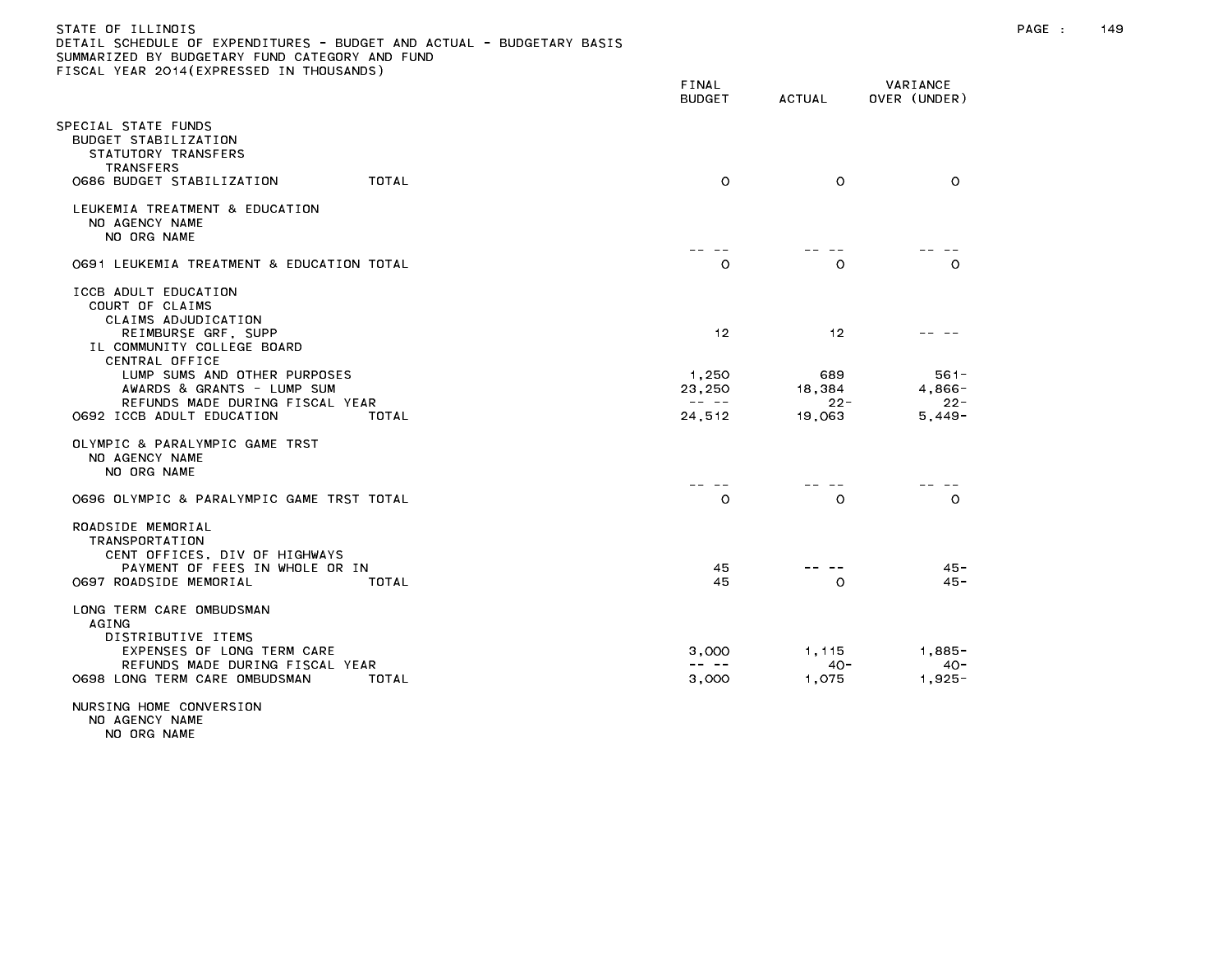| STATE OF ILLINOIS                                                     |
|-----------------------------------------------------------------------|
| DETAIL SCHEDULE OF EXPENDITURES - BUDGET AND ACTUAL - BUDGETARY BASIS |
| SUMMARIZED BY BUDGETARY FUND CATEGORY AND FUND                        |
| FISCAL YEAR 2014(EXPRESSED IN THOUSANDS)                              |

|                                                                                                                                                           | FINAL<br><b>BUDGET</b> | <b>ACTUAL</b>  | VARIANCE<br>OVER (UNDER) |
|-----------------------------------------------------------------------------------------------------------------------------------------------------------|------------------------|----------------|--------------------------|
| PECIAL STATE FUNDS<br>NURSING HOME CONVERSION<br>NO AGENCY NAME<br>NO ORG NAME                                                                            |                        | $- -$          |                          |
| TOTAL<br>0699 NURSING HOME CONVERSION                                                                                                                     | $- -$<br>$\circ$       | $\circ$        | $\circ$                  |
| ASSIST LIVING & SHARED HOU REG<br>PUBLIC HEALTH<br>OFFICE OF HEALTH CARE REG<br>LUMP SUM, OPERATIONS<br>STATUTORY TRANSFERS                               | 601                    | 585            | $16 -$                   |
| TRANSFERS<br>0702 ASSIST LIVING & SHARED HOU REG TOTAL                                                                                                    | 601                    | 585            | $16 -$                   |
| SCHOOL WIND & SOLAR GEN REV LN<br>NO AGENCY NAME<br>NO ORG NAME                                                                                           |                        |                |                          |
| 0704 SCHOOL WIND & SOLAR GEN REV LN TOTAL                                                                                                                 | $\circ$                | $\circ$        | $\circ$                  |
| STATE POLICE WHISTLEBLOWER REW<br>STATE POLICE<br>DIVISION OF STATE TROOPERS<br>ST WHISTLEBLOWER PROTECT ACT<br>O7O5 STATE POLICE WHISTLEBLOWER REW TOTAL | 14,000<br>14,000       | 8,630<br>8,630 | $5,370-$<br>$5,370-$     |
| HUNGER RELIEF<br>HUMAN SERVICES<br>EMPLOYMENT & SOC SERVICE PROG<br>HUNGER RELIEF CHECKOFF<br>0706 HUNGER RELIEF<br>TOTAL                                 | 300<br>300             | 68<br>68       | $232 -$<br>$232 -$       |
| PUBLIC INTEREST ATTORNEY LOAN<br>NO AGENCY NAME<br>NO ORG NAME                                                                                            |                        |                |                          |
| 0707 PUBLIC INTEREST ATTORNEY LOAN<br>TOTAL                                                                                                               | $\circ$                | $\circ$        | $\circ$                  |
| IL STANDARDBRED BREEDERS<br><b>AGRICULTURE</b><br>COUNTY FAIRS & HORSE RACING<br>REGULAR POSITIONS<br>STATE EMPLOYEE RETIREMENT                           | 65<br>26               | 26<br>11       | $39 -$<br>$15 -$         |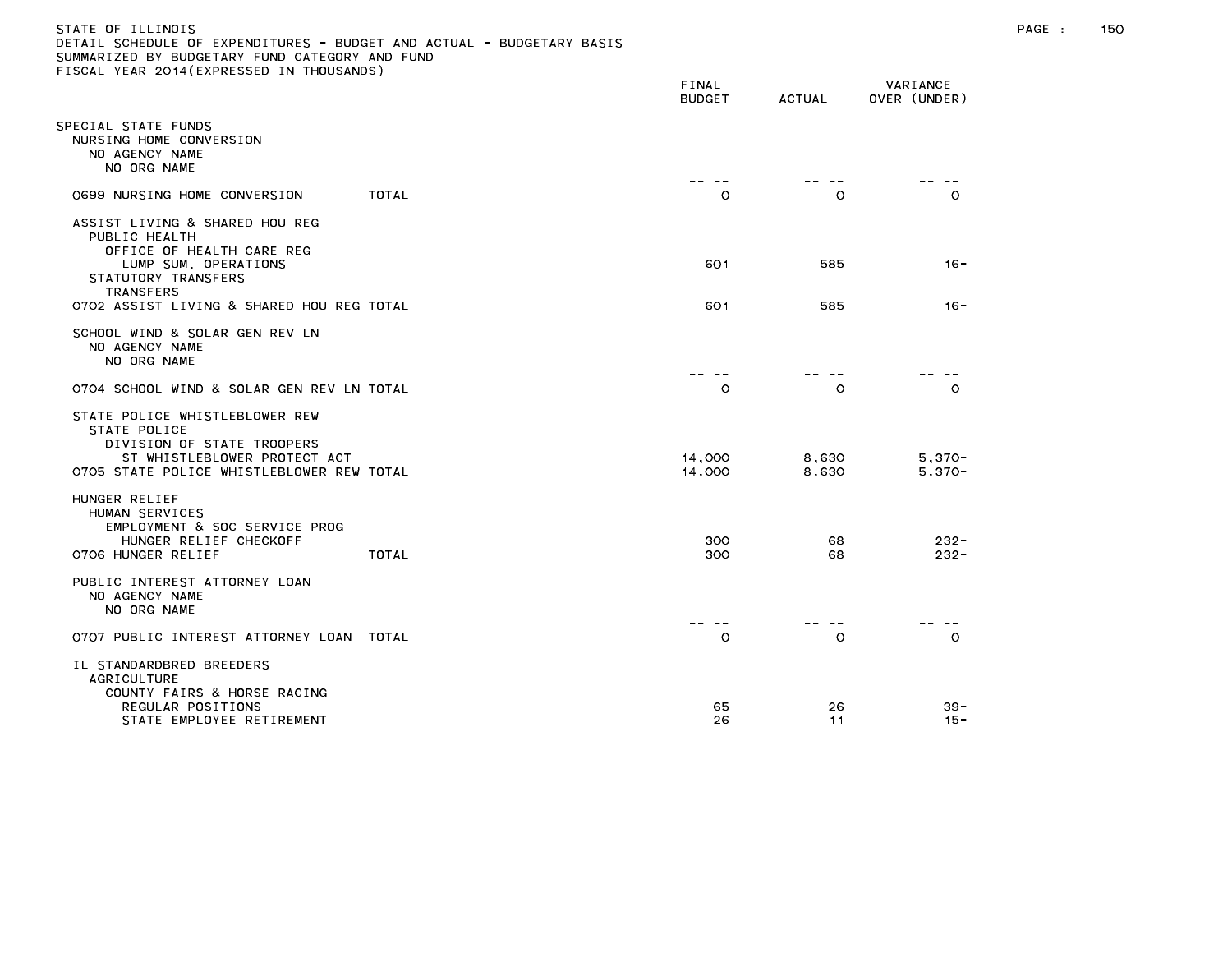| STATE OF ILLINOIS                                                     |
|-----------------------------------------------------------------------|
| DETAIL SCHEDULE OF EXPENDITURES - BUDGET AND ACTUAL - BUDGETARY BASIS |
| SUMMARIZED BY BUDGETARY FUND CATEGORY AND FUND                        |
| FISCAL YEAR 2014(EXPRESSED IN THOUSANDS)                              |

| TEAR EUITREATHEUUED EN THU                                     | FINAL<br><b>BUDGET</b>                                                                                                                                                                                                                                                                                                                                                                       | <b>ACTUAL</b>         | VARIANCE<br>OVER (UNDER) |
|----------------------------------------------------------------|----------------------------------------------------------------------------------------------------------------------------------------------------------------------------------------------------------------------------------------------------------------------------------------------------------------------------------------------------------------------------------------------|-----------------------|--------------------------|
| SPECIAL STATE FUNDS                                            |                                                                                                                                                                                                                                                                                                                                                                                              |                       |                          |
| IL STANDARDBRED BREEDERS                                       |                                                                                                                                                                                                                                                                                                                                                                                              |                       |                          |
| <b>AGRICULTURE</b>                                             |                                                                                                                                                                                                                                                                                                                                                                                              |                       |                          |
| COUNTY FAIRS & HORSE RACING                                    |                                                                                                                                                                                                                                                                                                                                                                                              |                       |                          |
| SOC SEC/MEDICARE CONTRIBUTIONS                                 | 8                                                                                                                                                                                                                                                                                                                                                                                            | 3                     | $5 -$                    |
| CONTRACTUAL SERVICES                                           | 89                                                                                                                                                                                                                                                                                                                                                                                           | 39                    | 50-                      |
| TRAVEL<br>COMMODITIES                                          | 2<br>3                                                                                                                                                                                                                                                                                                                                                                                       | $\sim$ $-$<br>--<br>З | $2 -$<br>$\sim$ $-$      |
| <b>PRINTING</b>                                                | З                                                                                                                                                                                                                                                                                                                                                                                            | $\mathbf{1}$          | $2 -$                    |
| OPERATION OF AUTO EQUIPMENT                                    | 12                                                                                                                                                                                                                                                                                                                                                                                           | 5                     | $7 -$                    |
| GRANTS AND OTHER PURPOSES                                      | 1,188                                                                                                                                                                                                                                                                                                                                                                                        | 1,186                 | $2 -$                    |
| COURT OF CLAIMS                                                |                                                                                                                                                                                                                                                                                                                                                                                              |                       |                          |
| CLAIMS ADJUDICATION                                            |                                                                                                                                                                                                                                                                                                                                                                                              |                       |                          |
| REIMBURSE GRF, SUPP                                            |                                                                                                                                                                                                                                                                                                                                                                                              |                       |                          |
| STATUTORY TRANSFERS                                            |                                                                                                                                                                                                                                                                                                                                                                                              |                       |                          |
| <b>TRANSFERS</b>                                               |                                                                                                                                                                                                                                                                                                                                                                                              |                       |                          |
| 0708 IL STANDARDBRED BREEDERS<br>TOTAL                         | 1,396                                                                                                                                                                                                                                                                                                                                                                                        | 1.274                 | $122 -$                  |
| IL THOROUGHBRED BREEDERS                                       |                                                                                                                                                                                                                                                                                                                                                                                              |                       |                          |
| <b>AGRICULTURE</b>                                             |                                                                                                                                                                                                                                                                                                                                                                                              |                       |                          |
| COUNTY FAIRS & HORSE RACING                                    |                                                                                                                                                                                                                                                                                                                                                                                              |                       |                          |
| REGULAR POSITIONS                                              | 238                                                                                                                                                                                                                                                                                                                                                                                          | 178                   | $60 -$                   |
| STATE EMPLOYEE RETIREMENT                                      | 96                                                                                                                                                                                                                                                                                                                                                                                           | 72                    | $24 -$                   |
| STATE EMPLOYEE RETIREMENT                                      | 24                                                                                                                                                                                                                                                                                                                                                                                           | 15                    | -9                       |
| CONTRACTUAL SERVICES                                           | 84                                                                                                                                                                                                                                                                                                                                                                                           | 55                    | $29 -$                   |
| TRAVEL                                                         | 2                                                                                                                                                                                                                                                                                                                                                                                            | $\sim$ $-$            | $2 -$                    |
| COMMODITIES                                                    | $\overline{2}$<br>$\overline{2}$                                                                                                                                                                                                                                                                                                                                                             | $\overline{2}$        | $ -$<br>$2 -$            |
| <b>PRINTING</b><br>EQUIPMENT                                   | 4                                                                                                                                                                                                                                                                                                                                                                                            | $\sim$ $-$            | $\sim$                   |
| TELECOMMUNICATION                                              | 10                                                                                                                                                                                                                                                                                                                                                                                           | 3                     | $7 -$                    |
| OPERATION OF AUTO EQUIPMENT                                    | 10                                                                                                                                                                                                                                                                                                                                                                                           | 3                     | $7 -$                    |
| GRANTS AND OTHER PURPOSES                                      | 1,610                                                                                                                                                                                                                                                                                                                                                                                        | 1,609                 | $1 -$                    |
| STATUTORY TRANSFERS                                            |                                                                                                                                                                                                                                                                                                                                                                                              |                       |                          |
| <b>TRANSFERS</b>                                               |                                                                                                                                                                                                                                                                                                                                                                                              |                       |                          |
| 0709 IL THOROUGHBRED BREEDERS<br>TOTAL                         | 2,082                                                                                                                                                                                                                                                                                                                                                                                        | 1,937                 | $145 -$                  |
|                                                                |                                                                                                                                                                                                                                                                                                                                                                                              |                       |                          |
| HOMELAND SECURITY EMERG PREPAR<br>IL EMERGENCY MANAGEMENT AGCY |                                                                                                                                                                                                                                                                                                                                                                                              |                       |                          |
| MNGMNT/ADMINISTRATIVE SUPPORT                                  |                                                                                                                                                                                                                                                                                                                                                                                              |                       |                          |
| EMRGNCY PREPAREDNESS GRNT PROG                                 | 20,000                                                                                                                                                                                                                                                                                                                                                                                       | 11,055                | $8,945-$                 |
| TERRORISM PREPARED & TRAINING                                  | 70,000                                                                                                                                                                                                                                                                                                                                                                                       | 22,834                | 47, 166-                 |
| TERRORISM PREPARED & TRAINING                                  | 205,000                                                                                                                                                                                                                                                                                                                                                                                      | 49,860                | $155, 140-$              |
| REFUNDS MADE DURING FISCAL YEAR                                | $\frac{1}{2} \frac{1}{2} \frac{1}{2} \frac{1}{2} \frac{1}{2} \frac{1}{2} \frac{1}{2} \frac{1}{2} \frac{1}{2} \frac{1}{2} \frac{1}{2} \frac{1}{2} \frac{1}{2} \frac{1}{2} \frac{1}{2} \frac{1}{2} \frac{1}{2} \frac{1}{2} \frac{1}{2} \frac{1}{2} \frac{1}{2} \frac{1}{2} \frac{1}{2} \frac{1}{2} \frac{1}{2} \frac{1}{2} \frac{1}{2} \frac{1}{2} \frac{1}{2} \frac{1}{2} \frac{1}{2} \frac{$ | $66 -$                | $66 -$                   |
| 0710 HOMELAND SECURITY EMERG PREPAR TOTAL                      | 295,000                                                                                                                                                                                                                                                                                                                                                                                      | 83,683                | $211, 317 -$             |
|                                                                |                                                                                                                                                                                                                                                                                                                                                                                              |                       |                          |
| STATE LOTTERY<br>COMPTROLLER                                   |                                                                                                                                                                                                                                                                                                                                                                                              |                       |                          |

STATEWIDE FISCAL OPERATIONS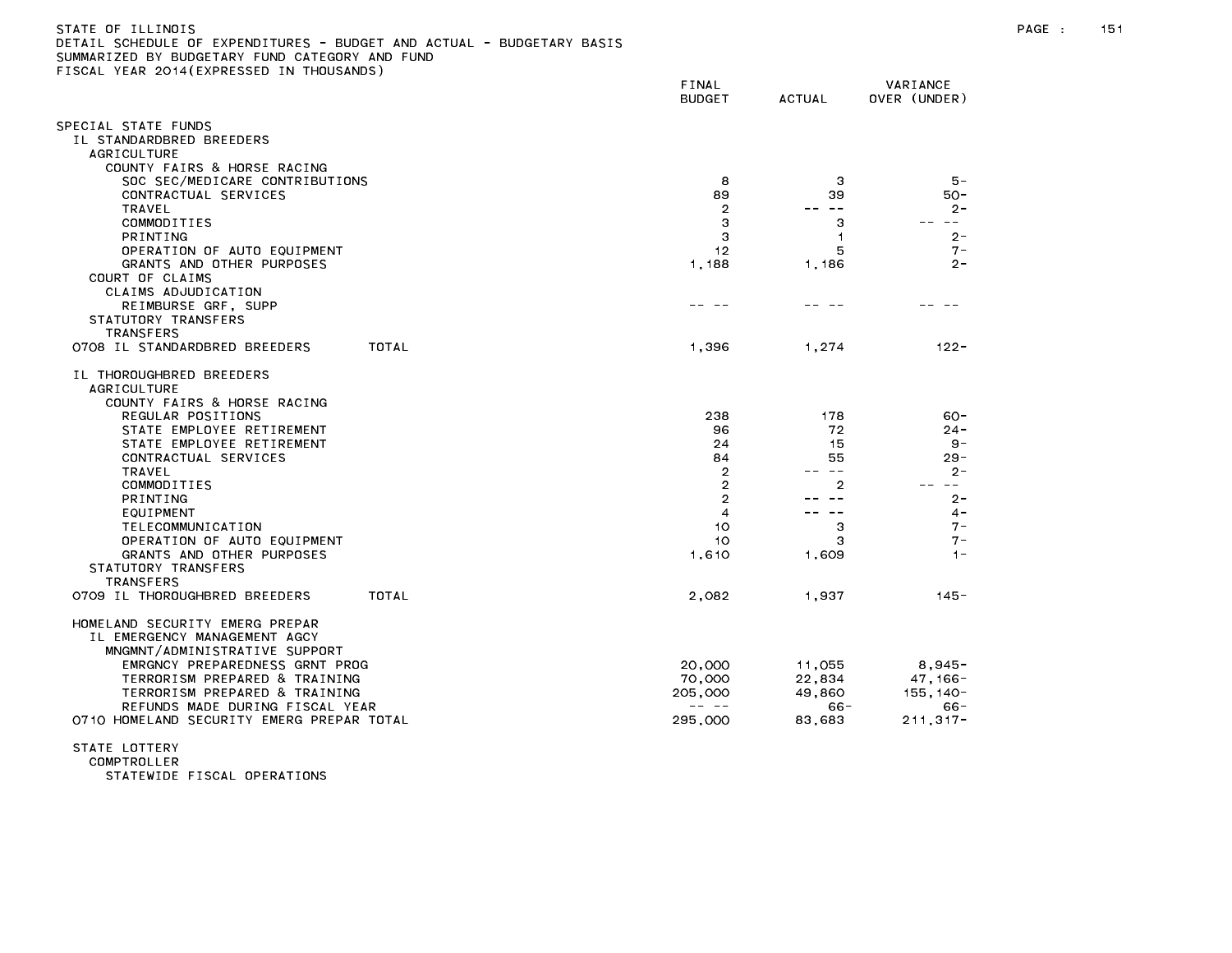| .<br>SUMEDULE OF EXPENDITURES<br>DUDGET AND ACTUAL<br>DUUGETANT DAJIJ<br>SUMMARIZED BY BUDGETARY FUND CATEGORY AND FUND |               |                |              |
|-------------------------------------------------------------------------------------------------------------------------|---------------|----------------|--------------|
| FISCAL YEAR 2014(EXPRESSED IN THOUSANDS)                                                                                |               |                |              |
|                                                                                                                         | FINAL         |                | VARIANCE     |
|                                                                                                                         | <b>BUDGET</b> | <b>ACTUAL</b>  | OVER (UNDER) |
|                                                                                                                         |               |                |              |
| SPECIAL STATE FUNDS                                                                                                     |               |                |              |
| STATE LOTTERY<br>COMPTROLLER                                                                                            |               |                |              |
| STATEWIDE FISCAL OPERATIONS                                                                                             |               |                |              |
| EXPENSES WITH STATE LOTTERY                                                                                             | 50            | 50             |              |
| STATE OFFICER SALARIES & OTHER                                                                                          |               |                |              |
| OTHER STATE OFFICERS                                                                                                    | 142           | 142            |              |
| STATE CONTRIB TO SERS                                                                                                   | 58            | 58             |              |
| STATE CONTRIB TO SOC SEC                                                                                                | 10            | 9              | $1 -$        |
| GROUP INSURANCE                                                                                                         | 25            | 25             |              |
| STATE LOTTERY                                                                                                           |               |                |              |
| OPERATIONS                                                                                                              |               |                |              |
| PERSONAL SERVICES                                                                                                       | 11,837        | 8,424          | $3,413-$     |
| EMPLOYEES' RETIREMENT SYSTEM                                                                                            | 4.772         | 3,402          | $1.370 -$    |
| SOCIAL SECURITY                                                                                                         | 909           | 611            | $298 -$      |
| GROUP INSURANCE                                                                                                         | 4,025         | 2,607          | $1,418-$     |
| CONTRACTUAL SERVICES                                                                                                    | 7,185         | 3,726          | 3,459-       |
| TRAVEL                                                                                                                  | 135           | 61             | $74 -$       |
| COMMODITIES                                                                                                             | 50            | 27             | $23 -$       |
| PRINTING                                                                                                                | 30            | 12             | $18 -$       |
| EQUIPMENT                                                                                                               | 850           | 9              | $841 -$      |
| ELECTRONIC DATA PROCESSING                                                                                              | 5,350         | 3,045          | $2.305 -$    |
| TELECOMMUNICATIONS SERVICES                                                                                             | 964           | 259            | $705 -$      |
| OPERATION OF AUTO EQUIPMENT                                                                                             | 376           | 241            | $135 -$      |
| EXPENSES OF LOTTERY GAMES                                                                                               | 192,800       | 56,512         | $136, 288 -$ |
| EXPENSES OF LOTTERY BOARD                                                                                               | 8             | $\overline{1}$ | $7 -$        |
| PAYMNT/WINNING LOTTERY TICKETS                                                                                          | 1,000,000     | 513,514        | 486, 486-    |
| <b>REFUNDS</b>                                                                                                          | -- --         | -- --          | $- - - - -$  |
| SHARED SERVICES                                                                                                         |               |                |              |
| SHARED SERVICES CENTER                                                                                                  | 536           | 452            | 84-          |
| COURT OF CLAIMS                                                                                                         |               |                |              |
| CLAIMS ADJUDICATION                                                                                                     |               |                |              |
| REIMBURSE GRF, SUPP                                                                                                     |               |                |              |
| AWARDS AND GRANTS, SUPP                                                                                                 | 35            | 35             |              |
| STATUTORY TRANSFERS                                                                                                     |               |                |              |
| <b>TRANSFERS</b>                                                                                                        |               |                |              |
| REFUNDS MADE DURING FISCAL YEAR                                                                                         |               | 4 –            | 4 –          |
| TOTAL<br>0711 STATE LOTTERY                                                                                             | 1.230.147     | 593, 218       | 636.929-     |
|                                                                                                                         |               |                |              |

POST TRANSPLANT MAINTENANCE NO AGENCY NAME

NO ORG NAME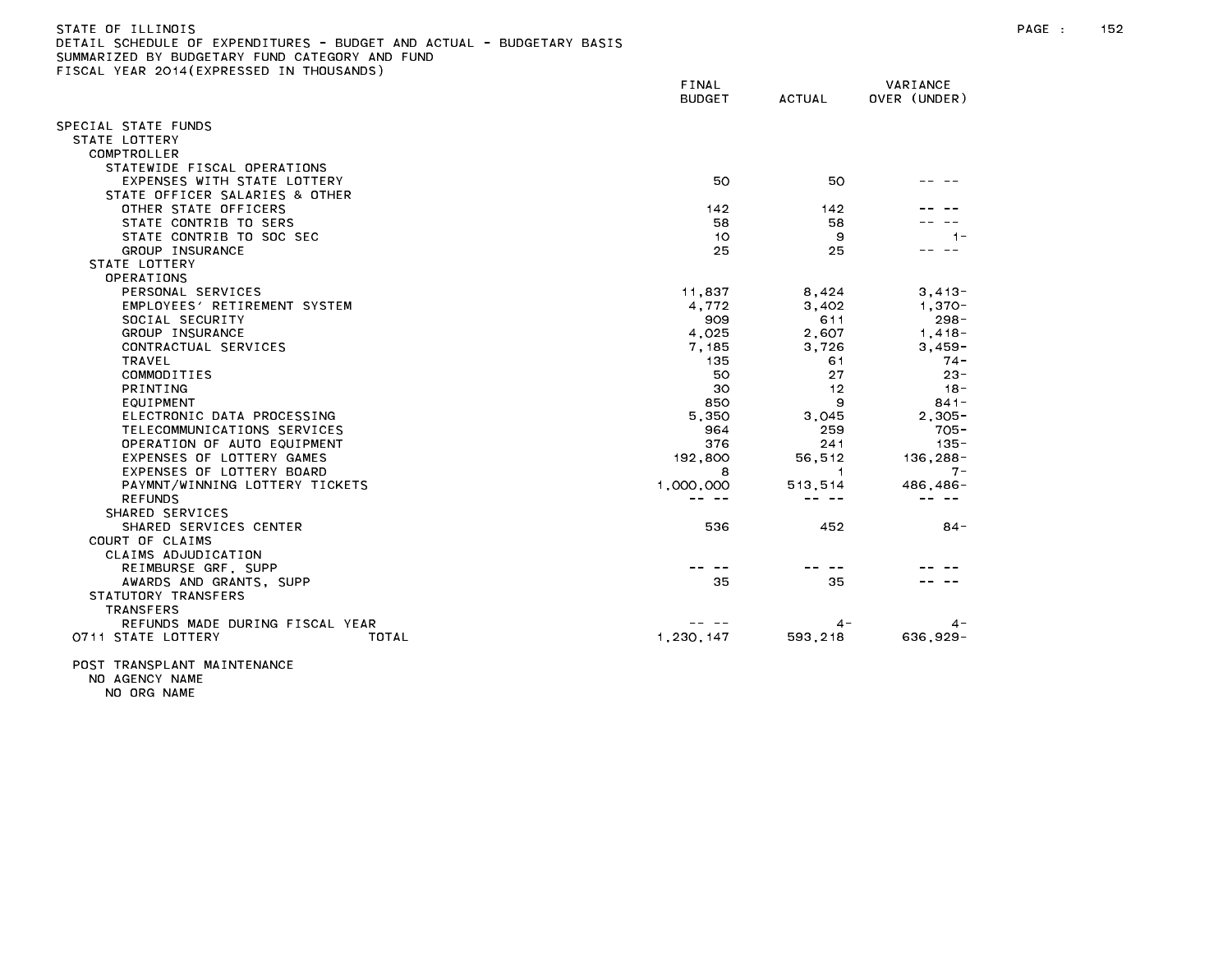| STATE OF ILLINOIS                                                     |
|-----------------------------------------------------------------------|
| DETAIL SCHEDULE OF EXPENDITURES - BUDGET AND ACTUAL - BUDGETARY BASIS |
| SUMMARIZED BY BUDGETARY FUND CATEGORY AND FUND                        |
| FISCAL YEAR 2014(EXPRESSED IN THOUSANDS)                              |

|                                                                                                                                                                                                                                    | FINAL<br><b>BUDGET</b> | <b>ACTUAL</b>               | VARIANCE<br>OVER (UNDER)         |
|------------------------------------------------------------------------------------------------------------------------------------------------------------------------------------------------------------------------------------|------------------------|-----------------------------|----------------------------------|
| PECIAL STATE FUNDS<br>POST TRANSPLANT MAINTENANCE<br>NO AGENCY NAME<br>NO ORG NAME                                                                                                                                                 |                        |                             |                                  |
| 0712 POST TRANSPLANT MAINTENANCE<br>TOTAL                                                                                                                                                                                          | O                      | $\circ$                     | $\circ$                          |
| ASTHMA &<br>LUNG RESEARCH<br>NO AGENCY NAME<br>NO ORG NAME                                                                                                                                                                         |                        |                             |                                  |
| <b>TOTAL</b><br>O713 ASTHMA &<br>LUNG RESEARCH                                                                                                                                                                                     | $\circ$                | $\circ$                     | $\circ$                          |
| SPINAL CORD INJURY PARALYSIS<br>PUBLIC HEALTH<br>PUBLIC HEALTH PREPAREDNESS<br>GRNTS/SPINAL CORD INJURY RSRCH<br>0714 SPINAL CORD INJURY PARALYSIS<br>TOTAL                                                                        | 800<br>800             | O                           | $800 -$<br>$800 -$               |
| ROSELAND COMM MEDI DIST INCOME<br>NO AGENCY NAME<br>NO ORG NAME                                                                                                                                                                    |                        |                             |                                  |
| 0715 ROSELAND COMM MEDI DIST INCOME TOTAL                                                                                                                                                                                          | $\circ$                | $\circ$                     | $\circ$                          |
| ORGAN DONOR AWARENESS<br>SECRETARY OF STATE<br>GENERAL ADMINISTRATION GROUP<br>GRANT REGIONAL ORGAN BANK<br>0716 ORGAN DONOR AWARENESS<br>TOTAL                                                                                    | 200<br>200             | 188<br>188                  | $12 -$<br>$12 -$                 |
| COMMUNITY MENTAL HEALTH MEDICA<br>HUMAN SERVICES<br>MH GRNTS-IN AID&PURCHASE CARE<br>SPEC MNTL HLTH REBAB FAC COMM<br>MEDICAID SERV-PERSONS W/MENTAL<br>STATUTORY TRANSFERS<br><b>TRANSFERS</b><br>REFUNDS MADE DURING FISCAL YEAR | 8,200<br>122,852       | 2,262<br>103,638<br>$432 -$ | $5,938-$<br>$19, 214 -$<br>432 - |
| 0718 COMMUNITY MENTAL HEALTH MEDICA TOTAL                                                                                                                                                                                          | 131,052                | 105,468                     | $25,584-$                        |
| MEDICAL INTERAGENCY PROGRAM                                                                                                                                                                                                        |                        |                             |                                  |

MEDICAL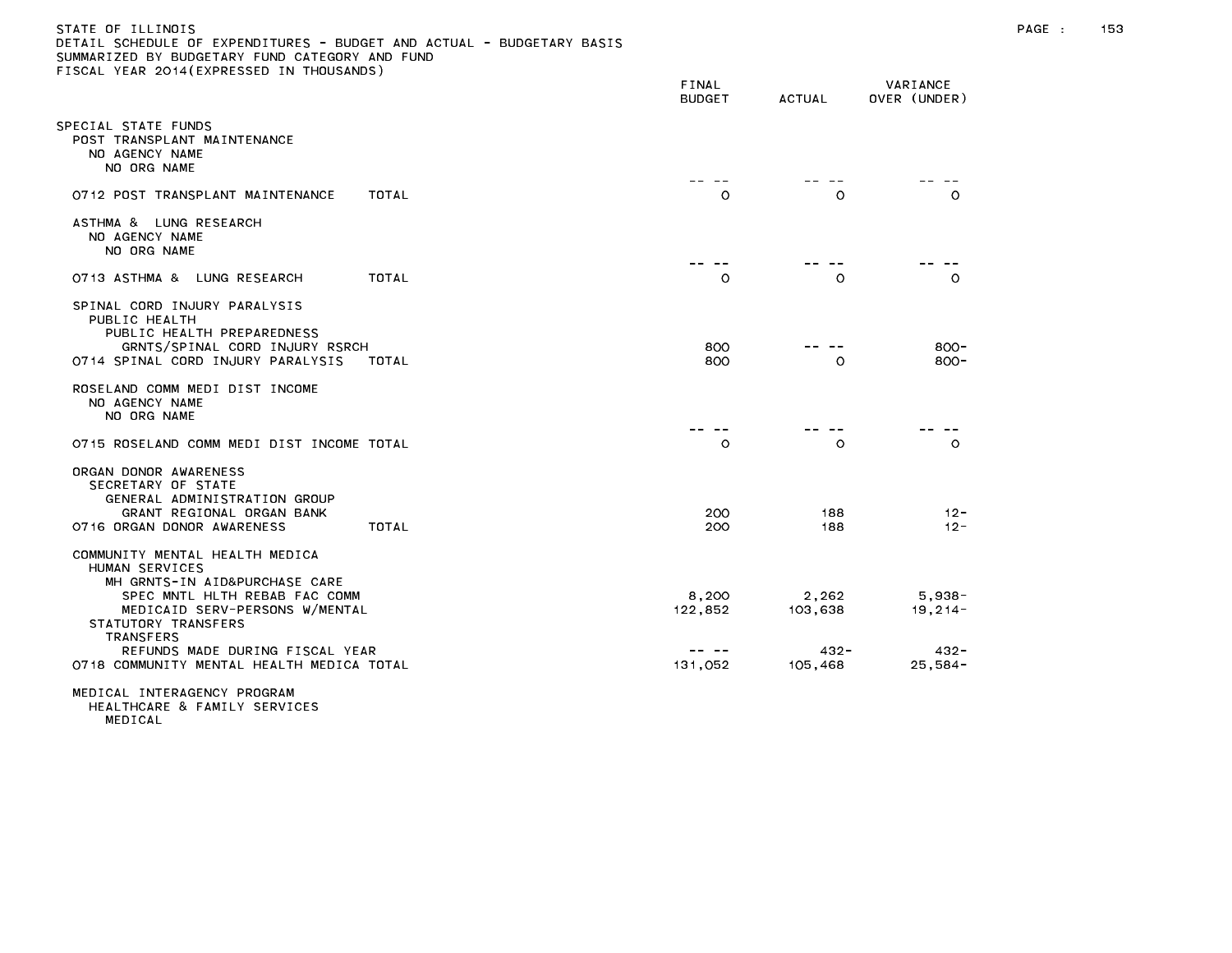| ETAIL SCHEDULE OF EXPENDITURES – BUDGET AND ACTUAL – BUDGETARY BASIS<br>UMMARIZED BY BUDGETARY FUND CATEGORY AND FUND:                      |                               |                   |                          |
|---------------------------------------------------------------------------------------------------------------------------------------------|-------------------------------|-------------------|--------------------------|
| ISCAL YEAR 2014(EXPRESSED IN THOUSANDS)                                                                                                     | <b>FINAL</b><br><b>BUDGET</b> | ACTUAL            | VARIANCE<br>OVER (UNDER) |
| PECIAL STATE FUNDS<br>MEDICAL INTERAGENCY PROGRAM<br>HEALTHCARE & FAMILY SERVICES<br>MEDICAL                                                |                               |                   |                          |
| MEDICAL ASSISTANCE PAYMENTS<br>COURT OF CLAIMS<br>CLAIMS ADJUDICATION                                                                       | 70,000                        | 69,359            | 641-                     |
| AWARDS AND GRANTS, SUPP<br>STATUTORY TRANSFERS                                                                                              | 13                            | 13                |                          |
| <b>TRANSFERS</b><br>0720 MEDICAL INTERAGENCY PROGRAM<br>TOTAL                                                                               | 70,013                        | 69,372            | $641 -$                  |
| NATIONAL GD AND NAVAL MIL GRNT<br>IL STUDENT ASSISTANCE COMM<br>IL STUDENT GRANT PROGS DIV ADM<br>AWARDS AND GRANTS TO STUDENTS             | 20                            |                   | $20 -$                   |
| 0721 NATIONAL GD AND NAVAL MIL GRNT TOTAL                                                                                                   | 20                            | O                 | $20 -$                   |
| IL MILITARY FAMILY RELIEF<br>MILITARY AFFAIRS<br>OFFICE OF THE ADJUTANT GENERAL<br>AWARDS AND GRANTS<br>VETERANS' AFFAIRS<br>GENERAL OFFICE | 5,000                         | 463               | $4.537 -$                |
| AWARDS AND GRANTS<br>0725 IL MILITARY FAMILY RELIEF<br>TOTAL                                                                                | 250<br>5.250                  | -- --<br>463      | $250 -$<br>$4.787 -$     |
| DRUG REBATE<br>HEALTHCARE & FAMILY SERVICES<br>MEDICAL                                                                                      |                               |                   |                          |
| MEDICAL ASSISTANCE<br>STATUTORY TRANSFERS<br>TRANSFERS                                                                                      | 700,000                       | 524,180           | 175,820-                 |
| REFUNDS MADE DURING FISCAL YEAR<br>TOTAL<br>0728 DRUG REBATE                                                                                | $- - - - -$<br>700,000        | 1,354-<br>522,826 | - 1,354 -<br>177, 174-   |
| IL CLEAN WATER FUND<br>COURT OF CLAIMS<br>CLAIMS ADJUDICATION                                                                               |                               |                   |                          |
| REIMBURSE GRF, SUPP<br>ENVIRONMENTAL PROTECT AGENCY<br>ADMINISTRATION                                                                       | $\mathbf{1}$                  | $\overline{1}$    |                          |
| PERSONAL SERVICES<br>EMPLOYEES' RETIREMENT SYSTEM                                                                                           | 1,068<br>430                  | 910<br>367        | $158 -$<br>63-           |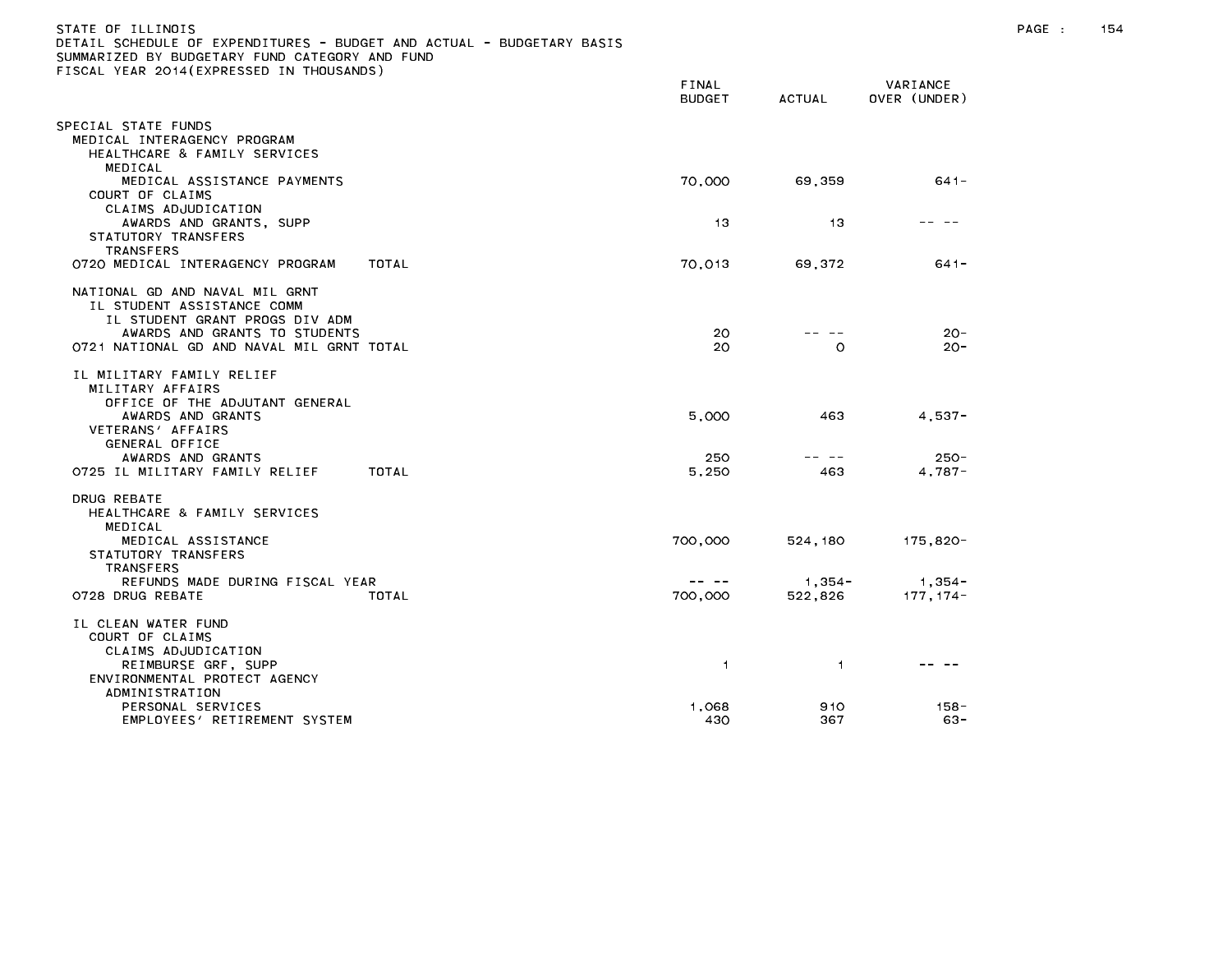| SUMMARIZED BY BUDGETARY FUND CATEGORY AND FUND |               |                |              |
|------------------------------------------------|---------------|----------------|--------------|
| FISCAL YEAR 2014(EXPRESSED IN THOUSANDS)       | FINAL         |                | VARIANCE     |
|                                                | <b>BUDGET</b> | <b>ACTUAL</b>  | OVER (UNDER) |
| SPECIAL STATE FUNDS                            |               |                |              |
| IL CLEAN WATER FUND                            |               |                |              |
| COURT OF CLAIMS                                |               |                |              |
| CLAIMS ADJUDICATION                            |               |                |              |
| SOCIAL SECURITY                                | 82            | 63             | $19 -$       |
| GROUP INSURANCE                                | 260           | 225            | $35 -$       |
| CONTRACTUAL SERVICES                           | 210           | 85             | $125 -$      |
|                                                |               | 629            |              |
| CONTRACTUAL SERVICES                           | 661           |                | $32 -$       |
| TRAVEL                                         | 18            | $\overline{2}$ | $16 -$       |
| COMMODITIES                                    | 37            | 24             | $13 -$       |
| EQUIPMENT                                      | 50            | 27             | $23 -$       |
| ELECTRONIC DATA PROCESSING                     | 624           | 624            | $\sim$ $-$   |
| TELECOMMUNICATIONS SERVICES                    | 58            | 29             | $29 -$       |
| OPERATION AUTO EQUIPMENT                       | 43            | 10             | $33 -$       |
| LABORATORY SERVICES                            |               |                |              |
| LABORATORY ANALYSIS OF SAMPLES                 | 1,339         | 1,335          | $4 -$        |
| BUREAU OF WATER                                |               |                |              |
| FOR ALL COSTS                                  | 12,563        | 11,571         | $992 -$      |
| STATUTORY TRANSFERS                            |               |                |              |
| TRANSFERS                                      |               |                |              |
| REFUNDS MADE DURING FISCAL YEAR                | -- --         | $2 -$          | $2 -$        |
| 0731 IL CLEAN WATER FUND<br>TOTAL              | 17,444        | 15,900         | $1.544 -$    |
| SECRETARY OF STATE DUI ADMINIS                 |               |                |              |
| SECRETARY OF STATE                             |               |                |              |
| MOTOR VEHICLE GROUP                            |               |                |              |
| OPERATE ADMINISTRATIVE HEARING                 | 2.500         | 1.942          | $558 -$      |
| COURT OF CLAIMS                                |               |                |              |
| CLAIMS ADJUDICATION                            |               |                |              |
| REIMBURSE GRF, SUPP                            |               |                |              |
| STATUTORY TRANSFERS                            |               |                |              |
| <b>TRANSFERS</b>                               |               |                |              |
| 0732 SECRETARY OF STATE DUI ADMINIS TOTAL      | 2,500         | 1,942          | $558 -$      |
| TOBACCO SETTLEMENT RECOVERY                    |               |                |              |
| <b>AGING</b>                                   |               |                |              |
| DISTRIBUTIVE ITEMS                             |               |                |              |
| SENIOR HEALTH ASSIST PROGRAMS                  | 1,600         | 1,600          |              |
| HUMAN SERVICES                                 |               |                |              |
| EMPLOYMENT & SOC SERVICE PROG                  |               |                |              |
| COALITION F/TECH ASSIST-CHILD                  | 250           | 250            |              |
| CHILDRENS HEALTH PROGRAMS                      | 1,139         | 1,139          |              |
|                                                |               |                |              |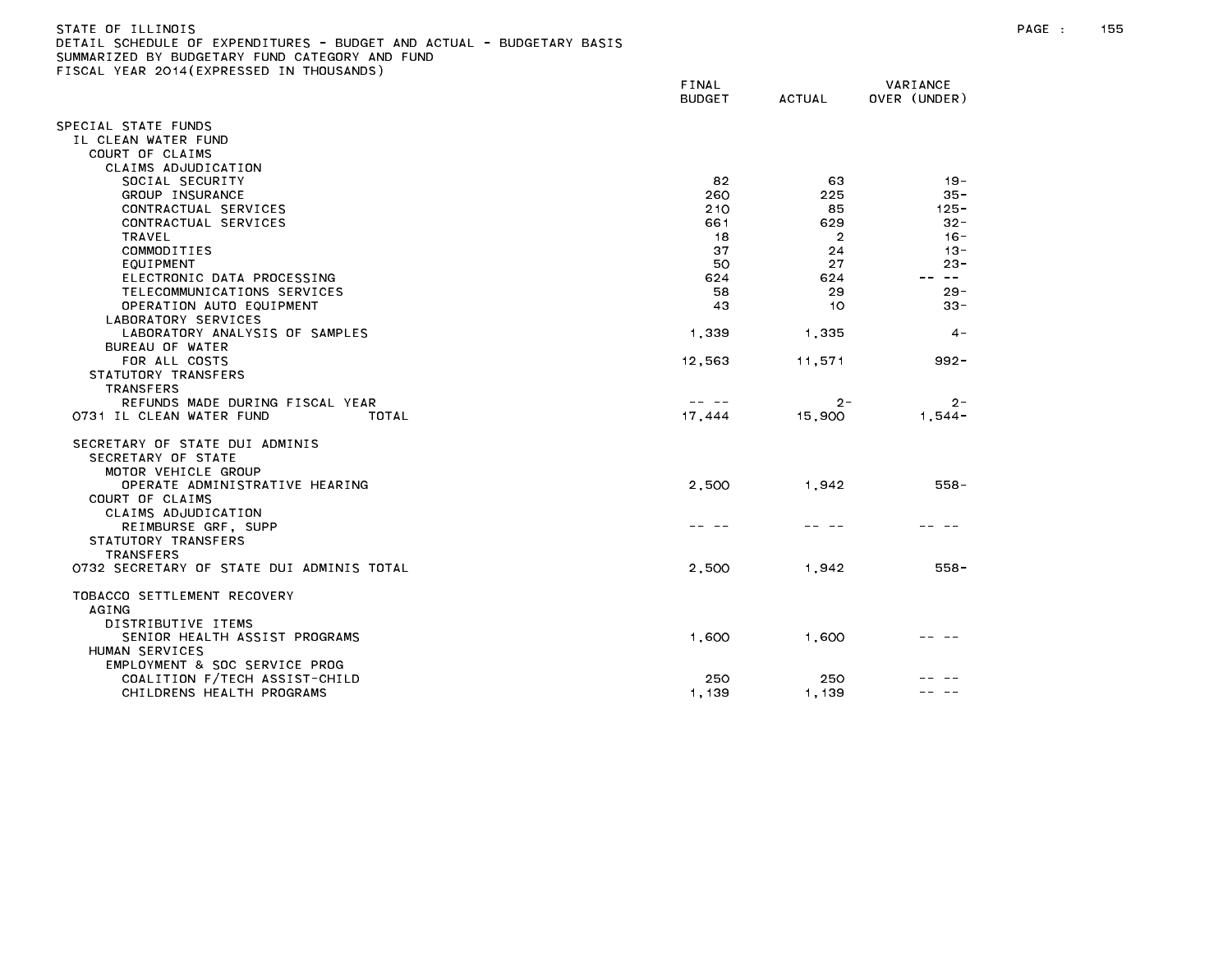| STATE OF ILLINOIS                                                     |        |   |                         |
|-----------------------------------------------------------------------|--------|---|-------------------------|
| DETAIL SCHEDULE OF EXPENDITURES - BUDGET AND ACTUAL - BUDGETARY BASIS |        |   |                         |
| SUMMARIZED BY BUDGETARY FUND CATEGORY AND FUND                        |        |   |                         |
| FISCAL YEAR 2014(EXPRESSED IN THOUSANDS)                              |        |   |                         |
|                                                                       | FINAL  |   | VARIANCE                |
|                                                                       | ------ | . | _ _ _ _ _ _ _ _ _ _ _ _ |

|                                             | <b>DUDGLI</b> | AUIUAL  | UVER (UNDER)   |
|---------------------------------------------|---------------|---------|----------------|
| SPECIAL STATE FUNDS                         |               |         |                |
| TOBACCO SETTLEMENT RECOVERY                 |               |         |                |
| HEALTHCARE & FAMILY SERVICES                |               |         |                |
| MEDICAL                                     |               |         |                |
| MEDICAL ASSISTANCE                          | 200,600       | 179,569 | $21,031-$      |
| PUBLIC HEALTH                               |               |         |                |
| EPIDEMIOLOGY & HEALTH SYSTEMS               |               |         |                |
| AWARDS AND GRANTS                           | 1,365         | 1,167   | $198 -$        |
| OFFICE OF HEALTH PROMOTION                  |               |         |                |
| AMERICAN LUNG ASSOC FOR                     | 100           | 100     | -- --          |
| AWARDS AND GRANTS                           | 5.000         | 4,837   | $163 -$        |
| AWARDS AND GRANTS                           | 2,000         | 2,000   | -- --          |
| AWARDS & GRANTS - LUMP SUM                  | 4,000         | 3,367   | $633 -$        |
| WOMENS HEALTH                               |               |         |                |
| CHILDRENS HEALTH PROGRAMS                   | 980           | 980     |                |
| COURT OF CLAIMS                             |               |         |                |
| CLAIMS ADJUDICATION                         |               |         |                |
| REIMBURSE GRF, SUPP                         | -3            | -3      |                |
| AWARDS AND GRANTS, SUPP                     | 33            | 33      |                |
| STATUTORY TRANSFERS                         |               |         |                |
| <b>TRANSFERS</b>                            |               |         |                |
| REFUNDS MADE DURING FISCAL YEAR             |               | $1 -$   | $\blacksquare$ |
| 0733 TOBACCO SETTLEMENT RECOVERY<br>TOTAL   | 217,070       | 195,044 | $22,026 -$     |
|                                             |               |         |                |
| INDEPENDENT ACADEMIC MEDICAL C              |               |         |                |
| NO AGENCY NAME                              |               |         |                |
| NO ORG NAME                                 |               |         |                |
|                                             |               |         |                |
| 0735 INDEPENDENT ACADEMIC MEDICAL C TOTAL   | $\circ$       | $\circ$ | $\circ$        |
|                                             |               |         |                |
| ALTERNATIVE COMPLIANCE MARKET               |               |         |                |
| ENVIRONMENTAL PROTECT AGENCY                |               |         |                |
| AIR-POLLUTION CONTROL                       |               |         |                |
| LUMP SUMS AND OTHER PURPOSES                | 150           | 150     |                |
| 0738 ALTERNATIVE COMPLIANCE MARKET<br>TOTAL | 150           | 150     | $\circ$        |
|                                             |               |         |                |
| GROUP WORKERS' COMP POOL INSOL              |               |         |                |
| <b>INSURANCE</b>                            |               |         |                |
| PRODUCER ADMINISTRATION                     |               |         |                |
| PER PA 91-0757 GRP WORKERS                  | 254           | 254     |                |
| REFUNDS MADE DURING FISCAL YEAR             |               | $\circ$ | $\sim$ $-$     |
| 0739 GROUP WORKERS' COMP POOL INSOL TOTAL   | 254           | 254     | $\circ$        |
|                                             |               |         |                |
| MEDICAID BUY IN PROGRAM REVOLV              |               |         |                |
| HEALTHCARE & FAMILY SERVICES                |               |         |                |

MEDICAL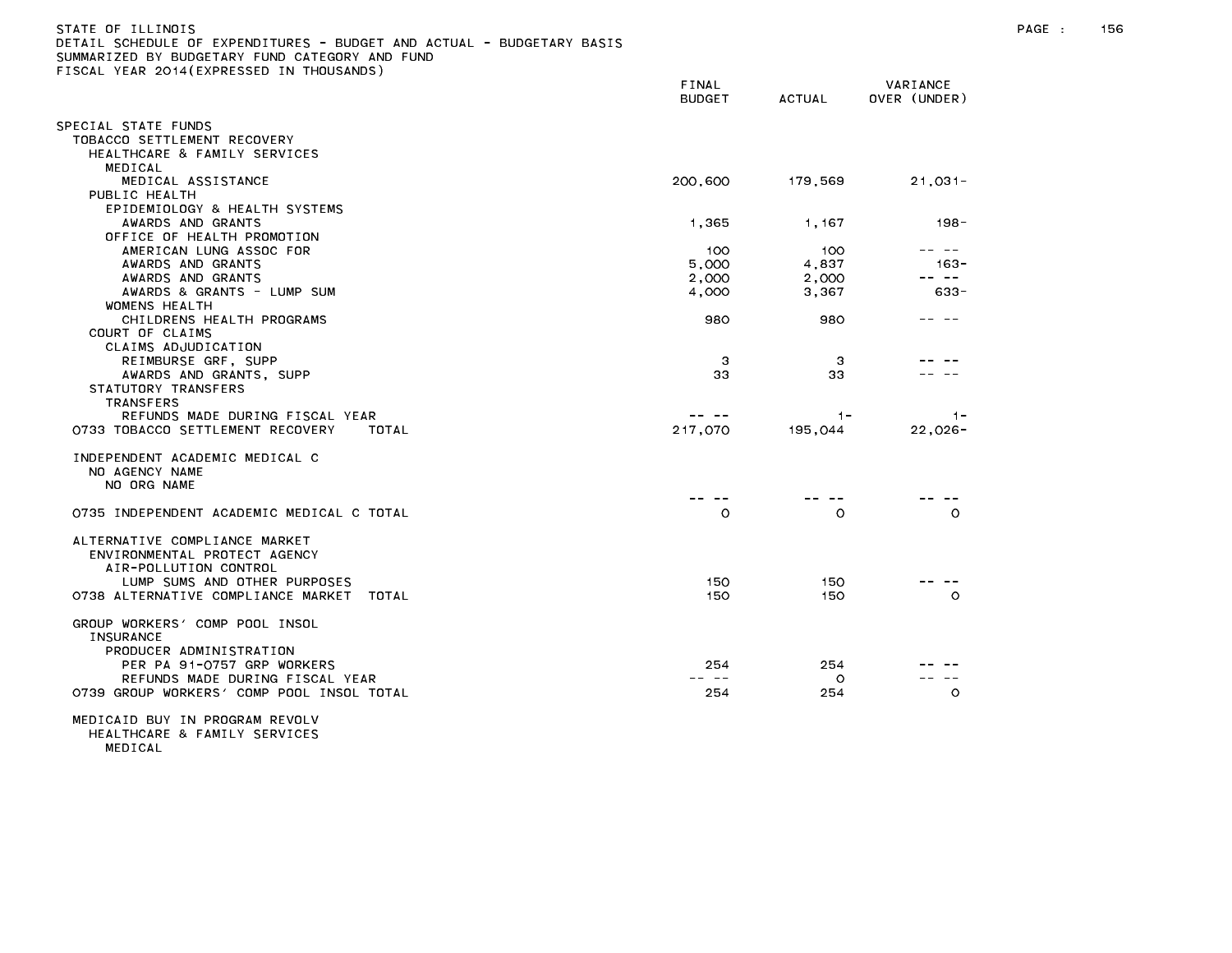| 3 . A . L   U     I LLLINU 13<br>DETAIL SCHEDULE OF EXPENDITURES – BUDGET AND ACTUAL – BUDGETARY BASIS<br>SUMMARIZED BY BUDGETARY FUND CATEGORY AND FUND<br>FISCAL YEAR 2014(EXPRESSED IN THOUSANDS) |                         |               |                                   |
|------------------------------------------------------------------------------------------------------------------------------------------------------------------------------------------------------|-------------------------|---------------|-----------------------------------|
|                                                                                                                                                                                                      | FINAL<br><b>BUDGET</b>  | <b>ACTUAL</b> | VARIANCE<br>OVER (UNDER)          |
| SPECIAL STATE FUNDS                                                                                                                                                                                  |                         |               |                                   |
| MEDICAID BUY IN PROGRAM REVOLV<br>HEALTHCARE & FAMILY SERVICES                                                                                                                                       |                         |               |                                   |
| MEDICAL                                                                                                                                                                                              |                         |               |                                   |
| MEDICAL ASSISTANCE<br>0740 MEDICAID BUY IN PROGRAM REVOLV TOTAL                                                                                                                                      | 465<br>465              | 462<br>462    | $3 -$<br>$3 -$                    |
| IL ANIMAL ABUSE                                                                                                                                                                                      |                         |               |                                   |
| <b>AGRICULTURE</b>                                                                                                                                                                                   |                         |               |                                   |
| ANIMAL INDUSTRIES                                                                                                                                                                                    |                         |               |                                   |
| EXPENSES ASSOCIATED WITH                                                                                                                                                                             | 4                       | 4             |                                   |
| 0744 IL ANIMAL ABUSE<br>TOTAL                                                                                                                                                                        | $\overline{\mathbf{4}}$ | 4             | $\circ$                           |
|                                                                                                                                                                                                      |                         |               |                                   |
| STATE'S ATTY APPEL PROSEC CO                                                                                                                                                                         |                         |               |                                   |
| STATE'S ATTYS APPELLATE PROSEC                                                                                                                                                                       |                         |               |                                   |
| GENERAL OPERATIONS                                                                                                                                                                                   |                         |               |                                   |
| REGULAR POSITIONS                                                                                                                                                                                    | 1,130                   | 696           | 434 -                             |
| REGULAR POSITIONS                                                                                                                                                                                    | 70                      | 70            | $- -$<br>$\overline{\phantom{m}}$ |
| STATE PAID RETIREMENT CONTRIB                                                                                                                                                                        | 45                      | 20            | 25-                               |
| STATE PAID RETIREMENT CONTRIB                                                                                                                                                                        | 3                       | 3             | $\sim$ $ -$                       |
| STATE EMPLOYEE RETIREMENT                                                                                                                                                                            | 456                     | 282           | $174 -$                           |
| STATE EMPLOYEE RETIREMENT                                                                                                                                                                            | 29                      | 29            | $\sim$ $-$                        |
| SOC SEC/MEDICARE CONTRIBUTIONS                                                                                                                                                                       | 74                      | 50            | 24 –                              |
| SOC SEC/MEDICARE CONTRIBUTIONS                                                                                                                                                                       | 5                       | 5             | $\sim$ $-$                        |
| EMPLOYER CONTRB GRP INSURANCE                                                                                                                                                                        | 311                     | 84            | $227 -$                           |
| EMPLOYER CONTRB GRP INSURANCE                                                                                                                                                                        | 23                      | 15            | 8 -                               |
| CONTRACTUAL SERVICES                                                                                                                                                                                 | 229                     | 178           | $51 -$                            |
| CONTRACTUAL SERVICES                                                                                                                                                                                 | 36                      | 36            | $\sim$ $-$                        |
| CONTRACTUAL SERVICES                                                                                                                                                                                 | 157                     | 155           | $2 -$                             |
| RENTAL, REAL PROPERTY                                                                                                                                                                                | 138                     | 92            | $46 -$                            |
| TRAVEL                                                                                                                                                                                               | 21                      | 17            | 4 -                               |
| <b>TRAVEL</b>                                                                                                                                                                                        | $\sim$ $-$              |               |                                   |
| COMMODITIES                                                                                                                                                                                          | 5                       |               | 5 –                               |
| COMMODITIES                                                                                                                                                                                          | $\sim$ $\sim$           |               | $- -$                             |
| PRINTING                                                                                                                                                                                             | 1                       |               | $1 -$                             |
| EQUIPMENT                                                                                                                                                                                            | 2                       |               | 2-                                |
| EQUIPMENT                                                                                                                                                                                            | $\sim$ $-$              |               |                                   |
| ELECTRONIC DATA PROCESSING                                                                                                                                                                           | 4                       | 4             | $\sim$ $\sim$                     |
| TELECOMMUNICATION                                                                                                                                                                                    | 20                      | 11            | $9 -$                             |
| OPERATION OF AUTO EQUIPMENT                                                                                                                                                                          | 12                      | 9             | $3 -$                             |
| OPERATION OF AUTO EQUIPMENT                                                                                                                                                                          |                         |               |                                   |
| LUMP SUMS AND OTHER PURPOSES                                                                                                                                                                         | $ -$                    | $\sim$ $\sim$ |                                   |
| LUMP SUM, OPERATIONS                                                                                                                                                                                 | 28                      | 19            | 9 –                               |
| LUMP SUM, OPERATIONS                                                                                                                                                                                 | -- --                   | -- --         | $\sim$ $-$                        |

STATE OF ILLINOIS PAGE : 157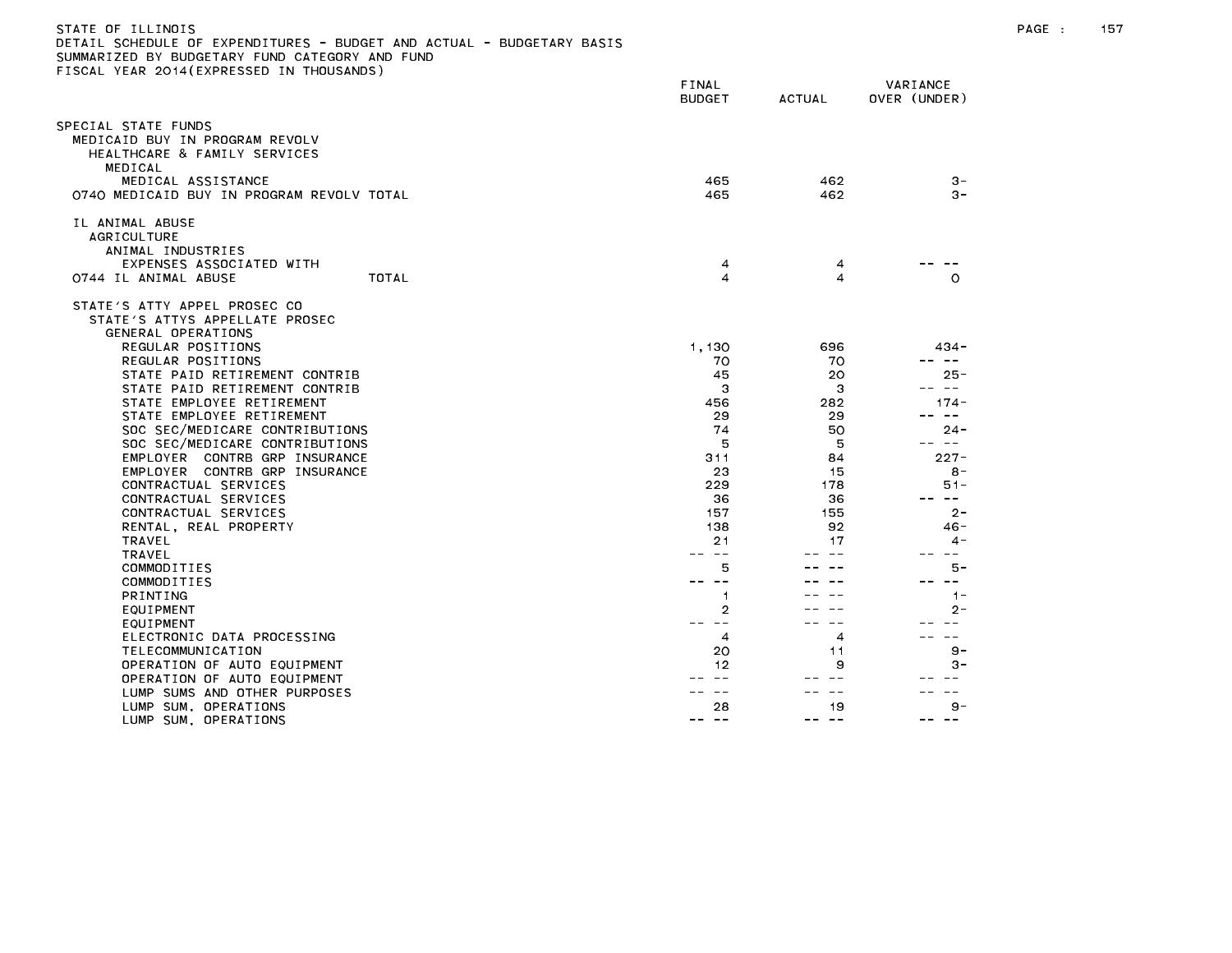| DETAIL SCHEDULE OF EXPENDITURES - BUDGET AND ACTUAL - BUDGETARY BASIS<br>SUMMARIZED BY BUDGETARY FUND CATEGORY AND FUND<br>FISCAL YEAR 2014(EXPRESSED IN THOUSANDS) |              |                        |                |                          |
|---------------------------------------------------------------------------------------------------------------------------------------------------------------------|--------------|------------------------|----------------|--------------------------|
|                                                                                                                                                                     |              | FINAL<br><b>BUDGET</b> | <b>ACTUAL</b>  | VARIANCE<br>OVER (UNDER) |
| SPECIAL STATE FUNDS<br>STATE'S ATTY APPEL PROSEC CO<br>COURT OF CLAIMS                                                                                              |              |                        |                |                          |
| CLAIMS ADJUDICATION<br>REIMBURSE GRF, SUPP                                                                                                                          |              | $\overline{1}$         | $\overline{1}$ |                          |
| AWARDS AND GRANTS, SUPP                                                                                                                                             |              | 9                      | 9              |                          |
| 0745 STATE'S ATTY APPEL PROSEC CO                                                                                                                                   | TOTAL        | 2,809                  | 1,785          | $1,024-$                 |
| HOME INSPECTOR ADMINISTRATION<br>FINANCIAL AND PROFESSIONAL REG<br>HOME INSPECTOR ADM-BRE                                                                           |              |                        |                |                          |
| REGULAR POSITIONS                                                                                                                                                   |              | 81                     | 44             | $37 -$                   |
| STATE EMPLOYEE RETIREMENT                                                                                                                                           |              | 33<br>6                | 18             | $15 -$                   |
| SOC SEC/MEDICARE CONTRIBUTIONS<br>EMPLOYER CONTRB GRP INSURANCE                                                                                                     |              | 26                     | з<br>24        | $3 -$<br>$2 -$           |
| CONTRACTUAL SERVICES                                                                                                                                                |              | 9                      |                | $9 -$                    |
| TRAVEL                                                                                                                                                              |              | 5                      |                | $5 -$                    |
| REFUNDS, N.E.C.                                                                                                                                                     |              |                        |                |                          |
| STATUTORY TRANSFERS<br><b>TRANSFERS</b>                                                                                                                             |              |                        |                |                          |
| 0746 HOME INSPECTOR ADMINISTRATION                                                                                                                                  | TOTAL        | 160                    | 89             | $71 -$                   |
| FY12 HOSPITAL RELIEF<br>NO AGENCY NAME<br>NO ORG NAME                                                                                                               |              |                        |                |                          |
| 0748 FY12 HOSPITAL RELIEF                                                                                                                                           | TOTAL        | $\circ$                | $\circ$        | $\circ$                  |
| REAL ESTATE AUDIT<br>FINANCIAL AND PROFESSIONAL REG<br>REAL ESTATE AUDIT-BRE<br>LUMP SUM, OPERATIONS                                                                |              | 39                     |                | $39 -$                   |
| 0750 REAL ESTATE AUDIT                                                                                                                                              | <b>TOTAL</b> | 39                     | $\circ$        | $39 -$                   |
| PRIV BUS & VOC SCHL QLTY ASRNC<br>BOARD OF HIGHER EDUCATION<br>GENERAL OFFICE                                                                                       |              |                        |                |                          |
| COSTS & EXPENSES ASSOCIATED<br>0751 PRIV BUS & VOC SCHL QLTY ASRNC TOTAL                                                                                            |              | 550<br>550             | 231<br>231     | $319 -$<br>$319 -$       |
| GOLDEN APPLE SCHOLARS OF ILL                                                                                                                                        |              |                        |                |                          |

IL STUDENT ASSISTANCE COMM IL STUDENT GRANT PROGS DIV ADM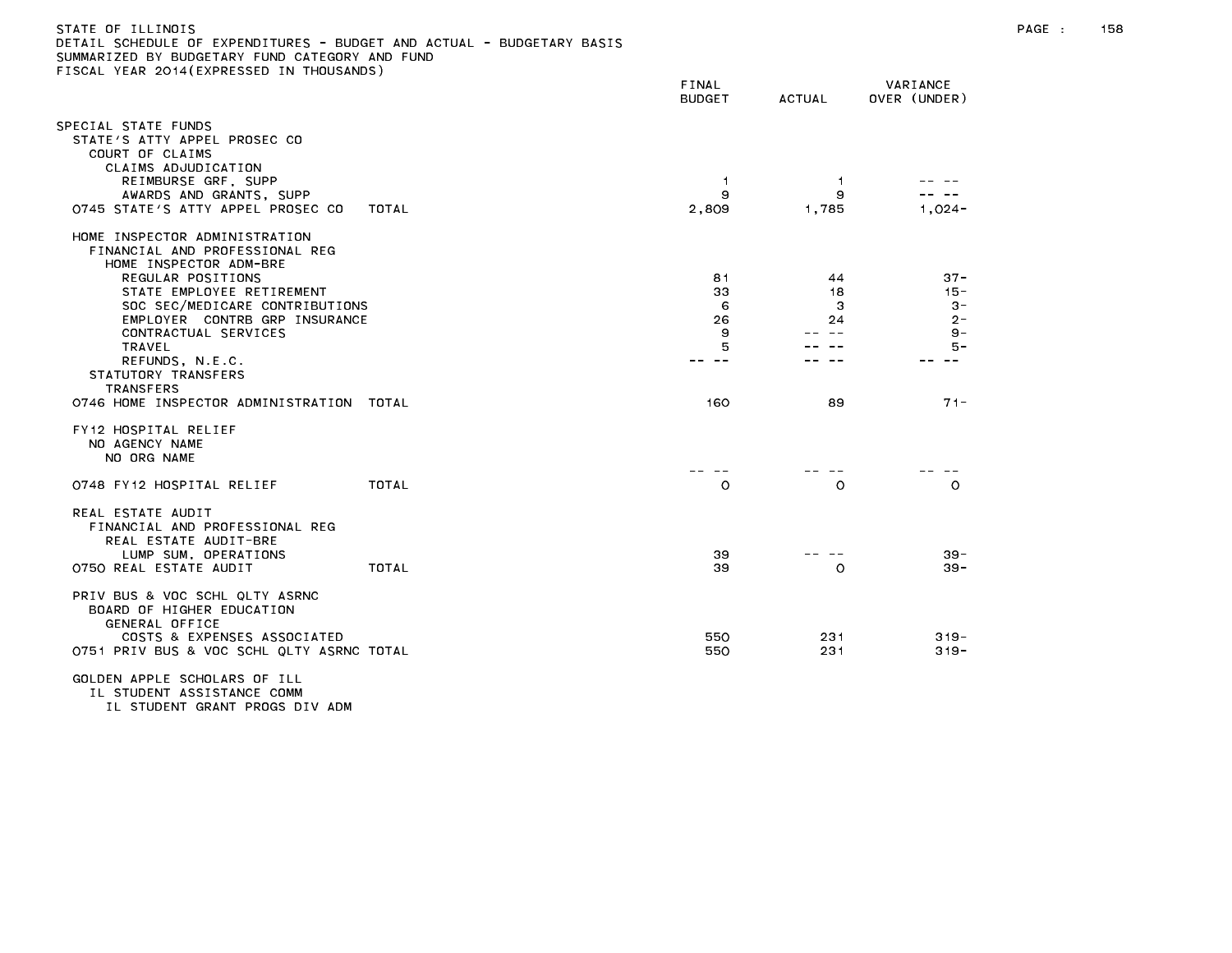| STATE OF ILLINOIS                                                     |  |
|-----------------------------------------------------------------------|--|
| DETAIL SCHEDULE OF EXPENDITURES - BUDGET AND ACTUAL - BUDGETARY BASIS |  |
| SUMMARIZED BY BUDGETARY FUND CATEGORY AND FUND                        |  |
| FISCAL YEAR 2014(EXPRESSED IN THOUSANDS)                              |  |

|                                                                                                                                                      | FINAL<br><b>BUDGET</b> | <b>ACTUAL</b>  | VARIANCE<br>OVER (UNDER) |
|------------------------------------------------------------------------------------------------------------------------------------------------------|------------------------|----------------|--------------------------|
| PECIAL STATE FUNDS<br>GOLDEN APPLE SCHOLARS OF ILL<br>IL STUDENT ASSISTANCE COMM<br>IL STUDENT GRANT PROGS DIV ADM<br>GOLDEN APPLE SHOLARS OF IL PRG | 140                    |                | $140 -$                  |
| 0753 GOLDEN APPLE SCHOLARS OF ILL<br>TOTAL                                                                                                           | 140                    | O              | $140 -$                  |
| IL AGRIFIRST PROGRAM<br>AGRICULTURE<br>NO ORG NAME                                                                                                   |                        |                |                          |
| 0754 IL AGRIFIRST PROGRAM<br>TOTAL                                                                                                                   | $\circ$                | $\circ$        | $\circ$                  |
| CHICAGO & NE IL DIST COUNCIL<br>NO AGENCY NAME<br>NO ORG NAME                                                                                        |                        |                |                          |
| 0756 CHICAGO & NE IL DIST COUNCIL<br>TOTAL                                                                                                           | $\circ$                | $\circ$        | $\Omega$                 |
| CHILD SUPPORT ADMINISTRATIVE<br>ATTORNEY GENERAL<br>GENERAL OFFICE<br>CHILD SUPPORT ENFORCE PURPOSES                                                 | 240                    | 217            | $23 -$                   |
| HEALTHCARE & FAMILY SERVICES<br>CHILD SUPPORT ENFORCEMENT                                                                                            |                        |                |                          |
| REGULAR POSITIONS                                                                                                                                    | 65,210                 | 58,801         | $6,409-$                 |
| STATE PAID RETIREMENT CONTRIB                                                                                                                        | 62                     | 19             | $43 -$                   |
| STATE EMPLOYEE RETIREMENT                                                                                                                            | 26,288                 | 23,741         | $2,547 -$                |
| SOC SEC/MEDICARE CONTRIBUTIONS                                                                                                                       | 4,819                  | 4,302          | $517 -$                  |
| EMPLOYER CONTRB GRP INSURANCE                                                                                                                        | 22,419                 | 18,035         | $4,384-$                 |
| CONTRACTUAL SERVICES                                                                                                                                 | 63,914                 | 45,083         | $18,831-$                |
| TRAVEL<br>COMMODITIES                                                                                                                                | 500<br>286             | 322<br>63      | $178 -$<br>$223 -$       |
| PRINTING                                                                                                                                             | 223                    | 117            | - 106                    |
| EQUIPMENT                                                                                                                                            | 600                    | 154            | 446 -                    |
| TELECOMMUNICATION                                                                                                                                    | 3,839                  | 2.840          | $999 -$                  |
| LUMP SUMS AND OTHER PURPOSES                                                                                                                         | 900                    | 318            | $582 -$                  |
| LUMP SUM, OPERATIONS                                                                                                                                 | 10,800                 | 6,847          | $3.953 -$                |
| LUMP SUMS AND OTHER PURPOSES                                                                                                                         | 12,843                 | 9,233          | $3,610-$                 |
| COURT OF CLAIMS                                                                                                                                      |                        |                |                          |
| CLAIMS ADJUDICATION                                                                                                                                  |                        |                |                          |
| REIMBURSE GRF, SUPP                                                                                                                                  | $\overline{2}$         | $\overline{2}$ |                          |
| STATUTORY TRANSFERS<br><b>TRANSFERS</b>                                                                                                              |                        |                |                          |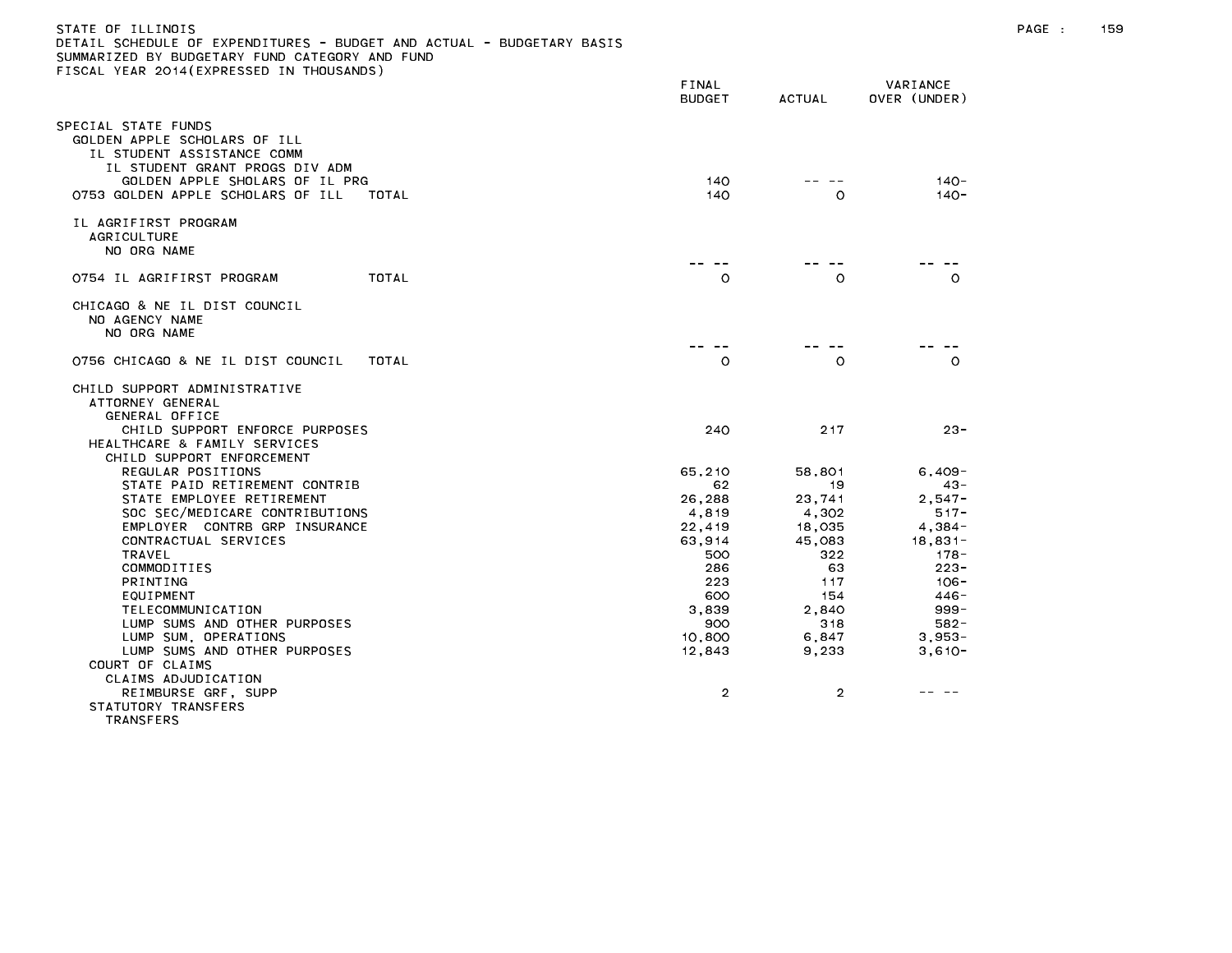| STATE OF ILLINOIS<br>DETAIL SCHEDULE OF EXPENDITURES - BUDGET AND ACTUAL - BUDGETARY BASIS<br>SUMMARIZED BY BUDGETARY FUND CATEGORY AND FUND<br>FISCAL YEAR 2014(EXPRESSED IN THOUSANDS) |                                         |                                         |                                             | PAGE : | 160 |
|------------------------------------------------------------------------------------------------------------------------------------------------------------------------------------------|-----------------------------------------|-----------------------------------------|---------------------------------------------|--------|-----|
|                                                                                                                                                                                          | FINAL<br><b>BUDGET</b>                  | ACTUAL                                  | VARIANCE<br>OVER (UNDER)                    |        |     |
| SPECIAL STATE FUNDS<br>CHILD SUPPORT ADMINISTRATIVE<br>ATTORNEY GENERAL<br>GENERAL OFFICE<br>REFUNDS MADE DURING FISCAL YEAR<br>0757 CHILD SUPPORT ADMINISTRATIVE<br>TOTAL               | -- --<br>212,945                        | $4 -$<br>170,090                        | $4 -$<br>$42,855-$                          |        |     |
| SECRETARY OF STATE POLICE DUI<br>SECRETARY OF STATE<br>MOTOR VEHICLE GROUP                                                                                                               |                                         |                                         |                                             |        |     |
| PAYMENTS OF GOODS & SERVICES<br>0758 SECRETARY OF STATE POLICE DUI TOTAL                                                                                                                 | 30<br>30                                | 4<br>4                                  | 26-<br>26-                                  |        |     |
| SECRETARY OF STATE POLICE SERV<br>SECRETARY OF STATE<br>MOTOR VEHICLE GROUP<br>SECRETARY OF STATE POLICE<br>STATUTORY TRANSFERS                                                          | 600                                     | 442                                     | $158 -$                                     |        |     |
| <b>TRANSFERS</b><br>0759 SECRETARY OF STATE POLICE SERV TOTAL                                                                                                                            | 600                                     | 442                                     | 158-                                        |        |     |
| MARINE CORPS SCHOLARSHIP<br>SECRETARY OF STATE<br>GENERAL ADMINISTRATION GROUP<br>GRANTS SCHOLARSHIPS HIGHER ED<br>0760 MARINE CORPS SCHOLARSHIP<br>TOTAL                                | 100<br>100                              | 100<br>100                              | $\circ$                                     |        |     |
| CORPORATE HQ RELOCATION ASSIST<br>STATUTORY TRANSFERS<br>NO ORG NAME                                                                                                                     |                                         |                                         |                                             |        |     |
| O761 CORPORATE HQ RELOCATION ASSIST TOTAL                                                                                                                                                | $\circ$                                 | $\circ$                                 | $\circ$                                     |        |     |
| TOURISM PROMOTION<br>COMMERCE AND ECONOMIC OPPORTUN<br>GENERAL ADMINISTRATION<br>ORDINARY & CONTINGENT EXPENSES                                                                          | 6,801                                   | 6,094                                   | $707 -$                                     |        |     |
| TOURISM<br>ADMINISTRATIVE/GRANT EXPENSES<br>LUMP SUMS AND OTHER PURPOSES<br>ADVERTISING & PROMOTION<br>ADBERTISING & PROMOTION<br>ORDINARY & CONTINGENT EXPENSES                         | 7,318<br>50<br>12,579<br>3,741<br>4.092 | 7,193<br>19<br>12,560<br>3,732<br>3.945 | 125 -<br>$31 -$<br>- 19<br>$9 -$<br>$147 -$ |        |     |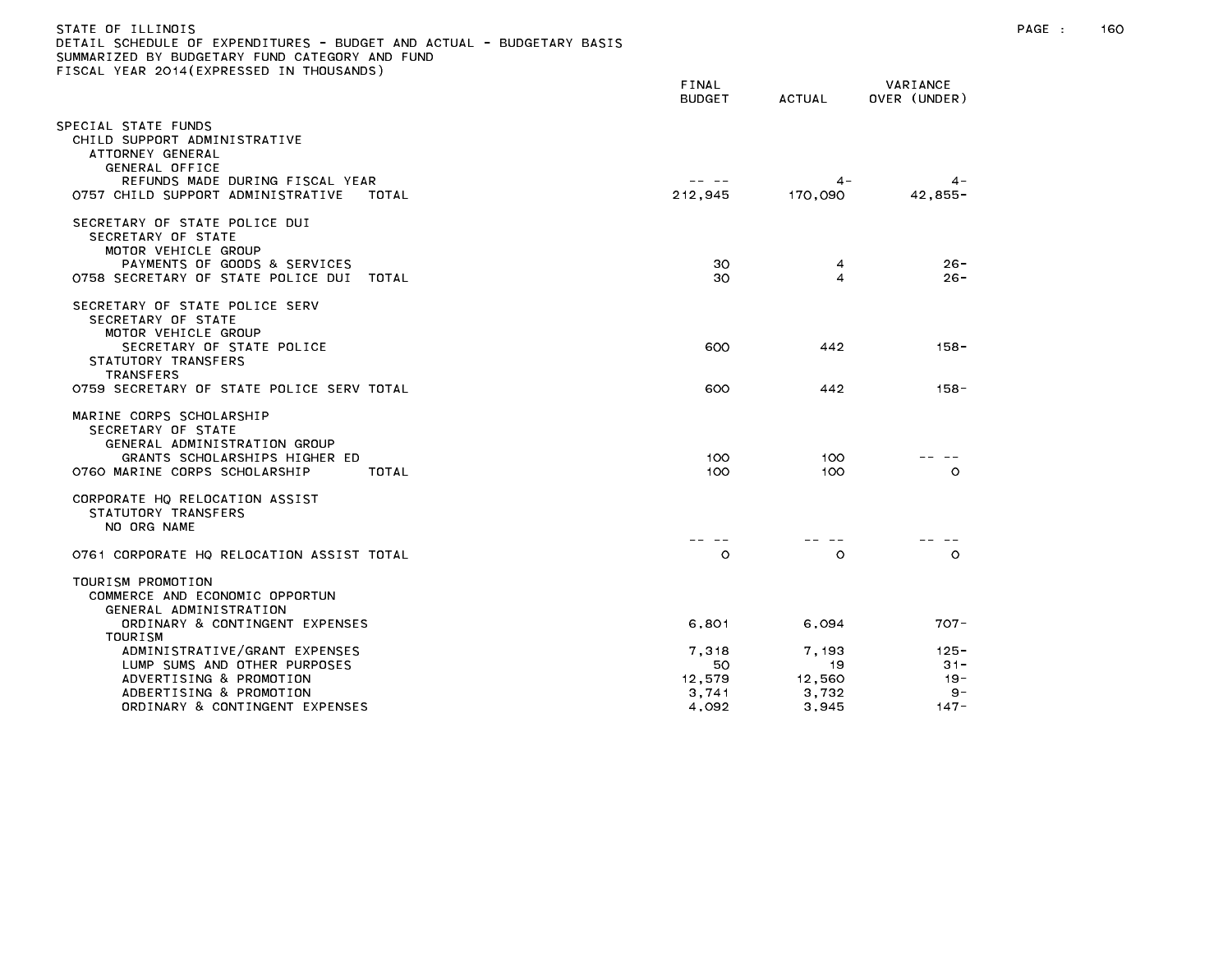| STATE OF ILLINOIS                                                    |  |  |  |
|----------------------------------------------------------------------|--|--|--|
| DETAIL SCHEDULE OF EXPENDITURES - BUDGET AND ACTUAL - BUDGETARY BASI |  |  |  |
| SUMMARIZED BY BUDGETARY FUND CATEGORY AND FUND                       |  |  |  |

SUMMARIZED BY BUDGETARY FUND CATEGORY AND FUND<br>FISCAL YEAR 2014(EXPRESSED IN THOUSANDS)

|                                      | FINAL<br><b>BUDGET</b> | ACTUAL  | VARIANCE<br>OVER (UNDER) |
|--------------------------------------|------------------------|---------|--------------------------|
| SPECIAL STATE FUNDS                  |                        |         |                          |
| TOURISM PROMOTION                    |                        |         |                          |
| COMMERCE AND ECONOMIC OPPORTUN       |                        |         |                          |
| GENERAL ADMINISTRATION               |                        |         |                          |
| AWARDS & GRANTS - LUMP SUM           | 1,203                  | 1,174   | $29 -$                   |
| AWARDS & GRANTS - LUMP SUM           | 722                    | 697     | $25 -$                   |
| AWARDS & GRANTS - LUMP SUM           | 2,065                  | 2,013   | $52 -$                   |
| AWARDS & GRANTS - LUMP SUM           | 660                    | 659     | $1 -$                    |
| AWARDS & GRANTS - LUMP SUM           | 528                    | 528     | $\sim$ $\sim$            |
| GRANTS/CONTRACTS/ADMIN EXPENSE       | 150                    | 150     |                          |
| FILMS                                |                        |         |                          |
| LUMP SUMS AND OTHER PURPOSES         | 1,318                  | 1,111   | $207 -$                  |
| ILLINOIS TRADE OFFICE                |                        |         |                          |
| FOR GRANTS, CONTRACTS & ADMIN        | 3,000                  | 2,150   | 850-                     |
| STATUTORY TRANSFERS                  |                        |         |                          |
| <b>TRANSFERS</b>                     |                        |         |                          |
| REFUNDS MADE DURING FISCAL YEAR      | -- --                  | 186-    | 186-                     |
| 0763 TOURISM PROMOTION<br>TOTAL      | 44,227                 | 41,839  | $2,388-$                 |
|                                      |                        |         |                          |
| PET POPULATION CONTROL               |                        |         |                          |
| PUBLIC HEALTH                        |                        |         |                          |
| OFFICE OF HEALTH PROTECTION          |                        |         |                          |
| LUMP SUMS AND OTHER PURPOSES         | 250                    |         | $250 -$                  |
| 0764 PET POPULATION CONTROL<br>TOTAL | 250                    | $\circ$ | $250 -$                  |
|                                      |                        |         |                          |
| IL MATH & SCIENCE ACAD INCOME        |                        |         |                          |
| EMPLOYMENT SECURITY                  |                        |         |                          |
| TRUST FUND UNIT                      |                        |         |                          |
| UNEMPLOYMENT COMPENSATION PMNT       | 17                     |         | $17 -$                   |
| IL MATH AND SCIENCE ACADEMY          |                        |         |                          |
| GENERAL OFFICE                       |                        |         |                          |
| REGULAR POSITIONS                    | 2,262                  | 1,684   | $578 -$                  |
| SOC SEC/MEDICARE CONTRIBUTIONS       | 46                     | 34      | $12 -$                   |
| CONTRACTUAL SERVICES                 | 295                    | 282     | $13 -$                   |
| TRAVEL                               | 127                    | 26      | $101 -$                  |
| COMMODITIES                          | 143                    | 110     | $33 -$                   |
| EQUIPMENT                            | 65                     | з       | $62 -$                   |
| TELECOMMUNICATION                    | 80                     | 15      | $65 -$                   |
| OPERATION OF AUTO EQUIPMENT          | 5                      | 2       | $3 -$                    |
| REFUNDS, N.E.C.                      |                        |         |                          |
| STATUTORY TRANSFERS                  |                        |         |                          |

TRANSFERS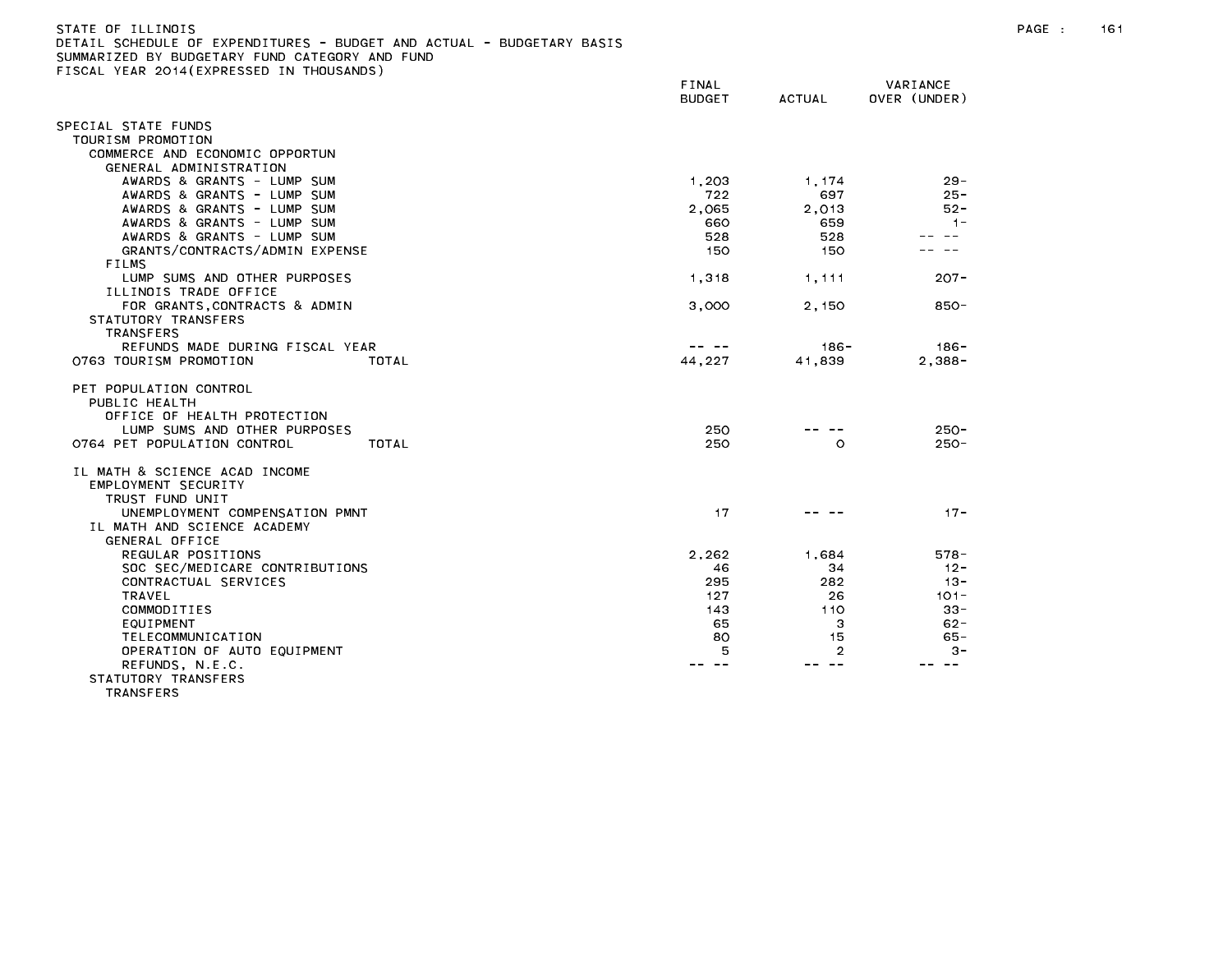| STATE OF ILLINOIS<br>DETAIL SCHEDULE OF EXPENDITURES - BUDGET AND ACTUAL - BUDGETARY BASIS<br>SUMMARIZED BY BUDGETARY FUND CATEGORY AND FUND |                                                                                                                                                                                                                                                                                                                                                                                                                |                       |                                 | PAGE : | 162 |
|----------------------------------------------------------------------------------------------------------------------------------------------|----------------------------------------------------------------------------------------------------------------------------------------------------------------------------------------------------------------------------------------------------------------------------------------------------------------------------------------------------------------------------------------------------------------|-----------------------|---------------------------------|--------|-----|
| FISCAL YEAR 2014(EXPRESSED IN THOUSANDS)                                                                                                     | FINAL<br><b>BUDGET</b>                                                                                                                                                                                                                                                                                                                                                                                         | ACTUAL                | VARIANCE<br>OVER (UNDER)        |        |     |
| SPECIAL STATE FUNDS<br>IL MATH & SCIENCE ACAD INCOME<br>EMPLOYMENT SECURITY<br>TRUST FUND UNIT<br>REFUNDS MADE DURING FISCAL YEAR            | -- --                                                                                                                                                                                                                                                                                                                                                                                                          | $\circ$               | -- --                           |        |     |
| O768 IL MATH & SCIENCE ACAD INCOME TOTAL                                                                                                     | 3,040                                                                                                                                                                                                                                                                                                                                                                                                          | 2,156                 | 884-                            |        |     |
| LAWYERS' ASSISTANCE PROGRAM<br>SUPREME COURT<br>SUPREME COURT                                                                                |                                                                                                                                                                                                                                                                                                                                                                                                                |                       |                                 |        |     |
| FOR LAWYERS ASSISTANCE PROGRAM<br>0769 LAWYERS' ASSISTANCE PROGRAM<br>TOTAL                                                                  | 940<br>940                                                                                                                                                                                                                                                                                                                                                                                                     | 480<br>480            | $460 -$<br>$460 -$              |        |     |
| DIGITAL DIVIDE ELIMINATION<br>COMMERCE AND ECONOMIC OPPORTUN<br>TECHNOLOGY&INDUSTRIAL COMPETIT                                               |                                                                                                                                                                                                                                                                                                                                                                                                                |                       |                                 |        |     |
| COMMUNITY TECH CTR GRNT PROGRM<br>REFUNDS MADE DURING FISCAL YEAR<br>0770 DIGITAL DIVIDE ELIMINATION<br>TOTAL                                | 5,000<br>$\frac{1}{2} \frac{1}{2} \frac{1}{2} \frac{1}{2} \frac{1}{2} \frac{1}{2} \frac{1}{2} \frac{1}{2} \frac{1}{2} \frac{1}{2} \frac{1}{2} \frac{1}{2} \frac{1}{2} \frac{1}{2} \frac{1}{2} \frac{1}{2} \frac{1}{2} \frac{1}{2} \frac{1}{2} \frac{1}{2} \frac{1}{2} \frac{1}{2} \frac{1}{2} \frac{1}{2} \frac{1}{2} \frac{1}{2} \frac{1}{2} \frac{1}{2} \frac{1}{2} \frac{1}{2} \frac{1}{2} \frac{$<br>5,000 | .<br>$76 -$<br>$76 -$ | $5.000 -$<br>$76 -$<br>$5,076-$ |        |     |
| DIGITAL DIVIDE ELIMINATION INF<br>STATUTORY TRANSFERS<br><b>TRANSFERS</b>                                                                    |                                                                                                                                                                                                                                                                                                                                                                                                                |                       |                                 |        |     |
| 0771 DIGITAL DIVIDE ELIMINATION INF TOTAL                                                                                                    | $\circ$                                                                                                                                                                                                                                                                                                                                                                                                        | $\circ$               | $\circ$                         |        |     |
| CAREER AND TECHNICAL EDUCATION<br>IL COMMUNITY COLLEGE BOARD<br>CENTRAL OFFICE                                                               |                                                                                                                                                                                                                                                                                                                                                                                                                |                       |                                 |        |     |
| AWARDS & GRANTS - LUMP SUM<br>REFUNDS MADE DURING FISCAL YEAR                                                                                | 18,500<br>$\frac{1}{2} \frac{1}{2} \frac{1}{2} \frac{1}{2} \frac{1}{2} \frac{1}{2} \frac{1}{2} \frac{1}{2} \frac{1}{2} \frac{1}{2} \frac{1}{2} \frac{1}{2} \frac{1}{2} \frac{1}{2} \frac{1}{2} \frac{1}{2} \frac{1}{2} \frac{1}{2} \frac{1}{2} \frac{1}{2} \frac{1}{2} \frac{1}{2} \frac{1}{2} \frac{1}{2} \frac{1}{2} \frac{1}{2} \frac{1}{2} \frac{1}{2} \frac{1}{2} \frac{1}{2} \frac{1}{2} \frac{$         | 15,050<br>$91 -$      | $3,450-$<br>$91 -$              |        |     |
| 0772 CAREER AND TECHNICAL EDUCATION TOTAL                                                                                                    | 18,500                                                                                                                                                                                                                                                                                                                                                                                                         | 14,959                | $3,541-$                        |        |     |
| PRES LIBR & MUSEUM OPERATING<br>COURT OF CLAIMS<br>CLAIMS ADJUDICATION                                                                       |                                                                                                                                                                                                                                                                                                                                                                                                                |                       |                                 |        |     |
| REIMBURSE GRF, SUPP<br>AWARDS AND GRANTS, SUPP<br>HISTORIC PRESERVATION AGENCY                                                               | $\overline{1}$<br>5                                                                                                                                                                                                                                                                                                                                                                                            | $\overline{1}$<br>5   |                                 |        |     |
| PRESIDENTIAL LIBRARY & MUSEUM<br>ORDINARY & CONTINGENT EXPENSES<br>STATUTORY TRANSFERS<br><b>TRANSFERS</b>                                   | 14,200                                                                                                                                                                                                                                                                                                                                                                                                         | 12,629                | $1,571-$                        |        |     |
| REFUNDS MADE DURING FISCAL YEAR<br>0776 PRES LIBR & MUSEUM OPERATING<br>TOTAL                                                                | -- --<br>14,206                                                                                                                                                                                                                                                                                                                                                                                                | $32 -$<br>12,603      | $32 -$<br>$1,603-$              |        |     |
| CRISIS NURSERY<br>HUMAN SERVICES<br>EMPLOYMENT & SOC SERVICE PROG                                                                            |                                                                                                                                                                                                                                                                                                                                                                                                                |                       |                                 |        |     |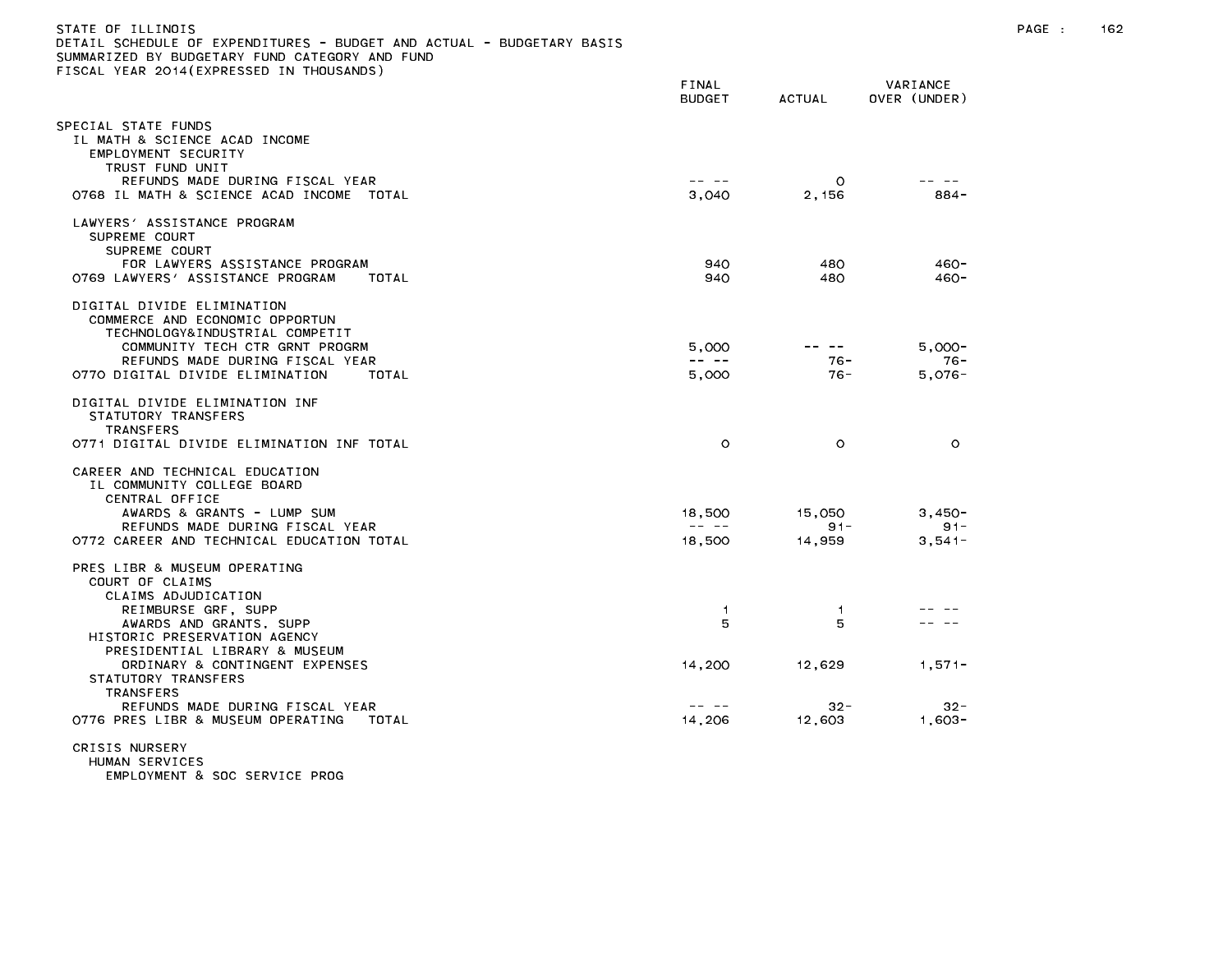| STATE OF ILLINOIS                                                     |
|-----------------------------------------------------------------------|
| DETAIL SCHEDULE OF EXPENDITURES - BUDGET AND ACTUAL - BUDGETARY BASIS |
| SUMMARIZED BY BUDGETARY FUND CATEGORY AND FUND                        |
| FISCAL YEAR 2014(EXPRESSED IN THOUSANDS)                              |

|                                                                                                                                                                   |       | FINAL<br><b>BUDGET</b> | <b>ACTUAL</b> | VARIANCE<br>OVER (UNDER) |
|-------------------------------------------------------------------------------------------------------------------------------------------------------------------|-------|------------------------|---------------|--------------------------|
| PECIAL STATE FUNDS<br>CRISIS NURSERY<br>HUMAN SERVICES<br>EMPLOYMENT & SOC SERVICE PROG                                                                           |       |                        |               |                          |
| GRANTS/CRISIS NURSERIES IN IL<br>0777 CRISIS NURSERY                                                                                                              | TOTAL | 100<br>100             | $\circ$       | $100 -$<br>$100 -$       |
| DHR TRAINING AND DEVELOPMENT<br>HUMAN RIGHTS<br>ADMINISTRATION                                                                                                    |       |                        |               |                          |
| ADMINISTRATION EXPENSES<br>0778 DHR TRAINING AND DEVELOPMENT                                                                                                      | TOTAL | 350<br>350             | 9<br>9        | $341 -$<br>$341 -$       |
| STRETCHER VAN LICENSURE<br>NO AGENCY NAME<br>NO ORG NAME                                                                                                          |       |                        |               |                          |
| 0779 STRETCHER VAN LICENSURE                                                                                                                                      | TOTAL | O                      | O             | O                        |
| INTERMODAL FACILITY PROMOTION<br>COMMERCE AND ECONOMIC OPPORTUN<br><b>BUSINESS DEVELOPMENT</b><br>PROMOTING CONSTRUCTION OF<br>0780 INTERMODAL FACILITY PROMOTION | TOTAL | 3,000<br>3,000         | 262<br>262    | $2,738-$<br>$2,738-$     |
| FARM FRESH SCHOOLS PROGRAM<br>NO AGENCY NAME<br>NO ORG NAME                                                                                                       |       |                        |               |                          |
| 0781 FARM FRESH SCHOOLS PROGRAM                                                                                                                                   | TOTAL | $\circ$                | $\circ$       | $\circ$                  |
| STATE PARKING FACILITY MAINT<br>SECRETARY OF STATE<br>GENERAL ADMINISTRATION GROUP<br>MAINTAIN OF PARKING FACILITIES                                              |       | 100                    | 75            | $25 -$                   |
| 0782 STATE PARKING FACILITY MAINT                                                                                                                                 | TOTAL | 100                    | 75            | $25 -$                   |
| HOSPITAL STROKE CARE<br>NO AGENCY NAME<br>NO ORG NAME                                                                                                             |       |                        |               |                          |
| 0783 HOSPITAL STROKE CARE                                                                                                                                         | TOTAL | O                      | $\circ$       | $\circ$                  |
| PERFORMANCE ENHANCING SUB TEST                                                                                                                                    |       |                        |               |                          |

TREASURER NO ORG NAME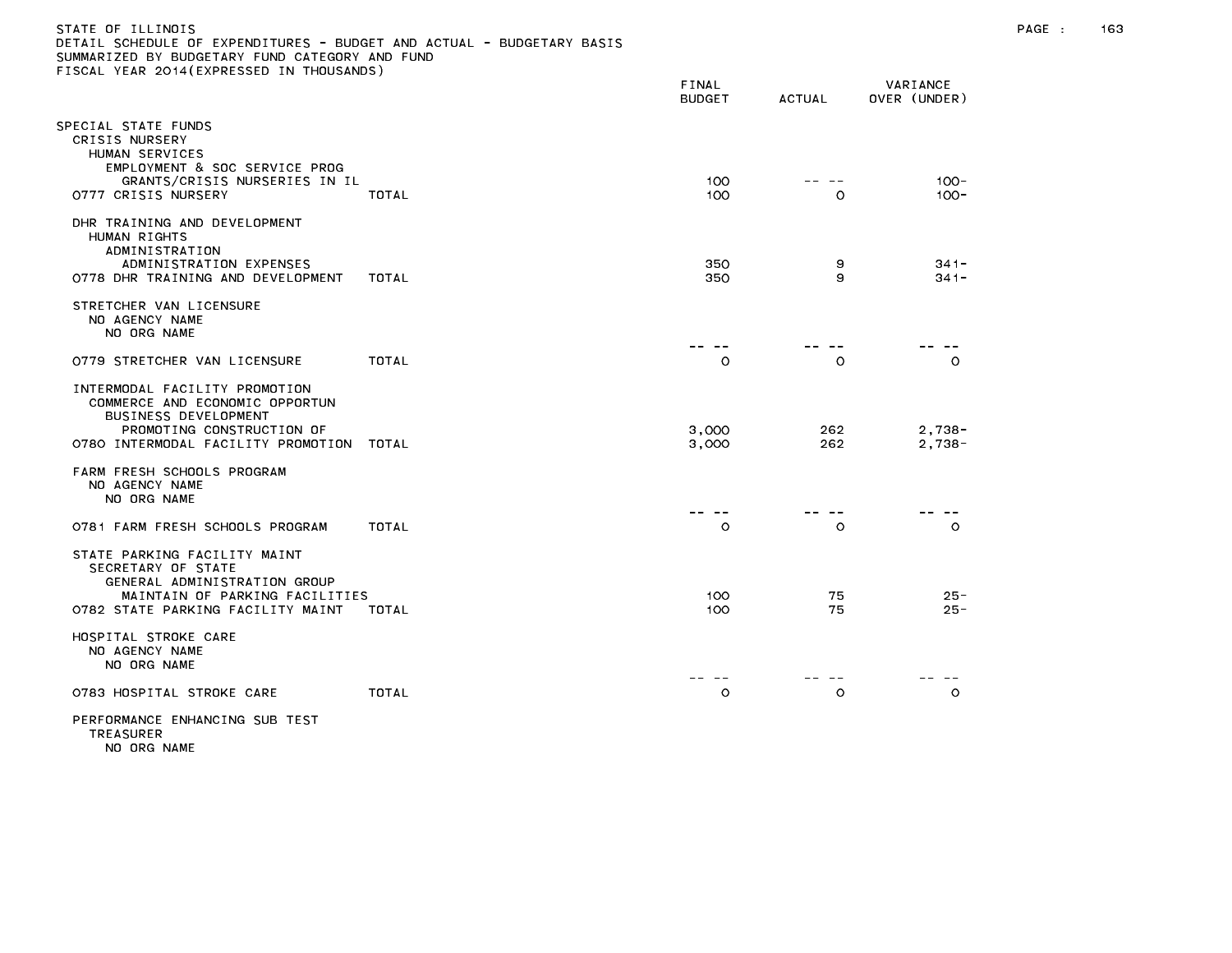| STATE OF ILLINOIS                                                     |  |
|-----------------------------------------------------------------------|--|
| DETAIL SCHEDULE OF EXPENDITURES - BUDGET AND ACTUAL - BUDGETARY BASIS |  |
| SUMMARIZED BY BUDGETARY FUND CATEGORY AND FUND                        |  |
| FISCAL YEAR 2014(EXPRESSED IN THOUSANDS)                              |  |

| TOORL TEAR EQTACLATINESSED IN                                                                                                                                                                                    | FINAL<br>BUDGET                  | ACTUAL                                                                                                                                                                                                                                                                                                                                                                                                               | VARIANCE<br>OVER (UNDER)                 |
|------------------------------------------------------------------------------------------------------------------------------------------------------------------------------------------------------------------|----------------------------------|----------------------------------------------------------------------------------------------------------------------------------------------------------------------------------------------------------------------------------------------------------------------------------------------------------------------------------------------------------------------------------------------------------------------|------------------------------------------|
| PECIAL STATE FUNDS<br>PERFORMANCE ENHANCING SUB TEST<br><b>TREASURER</b><br>NO ORG NAME                                                                                                                          |                                  |                                                                                                                                                                                                                                                                                                                                                                                                                      |                                          |
| 0784 PERFORMANCE ENHANCING SUB TEST TOTAL                                                                                                                                                                        | $\circ$                          | $\circ$                                                                                                                                                                                                                                                                                                                                                                                                              | $\circ$                                  |
| PRIVATE SEWAGE DISPOSAL PROGRM<br>PUBLIC HEALTH<br>OFFICE OF HEALTH PROTECTION<br>FOR EXPENSES OF ADMINISTERING<br>0790 PRIVATE SEWAGE DISPOSAL PROGRM TOTAL                                                     | 250<br>250                       | 235<br>235                                                                                                                                                                                                                                                                                                                                                                                                           | $15 -$<br>$15 -$                         |
| CEMETERY OVERSIGHT LCNS&DSCPLN<br>FINANCIAL AND PROFESSIONAL REG<br>CEMETERY OVERSIGHT                                                                                                                           |                                  |                                                                                                                                                                                                                                                                                                                                                                                                                      |                                          |
| CEMETERY OVERSIGHT ACT<br>STATUTORY TRANSFERS<br><b>TRANSFERS</b>                                                                                                                                                | 2,318                            | 1,004                                                                                                                                                                                                                                                                                                                                                                                                                | $1,314-$                                 |
| 0792 CEMETERY OVERSIGHT LCNS&DSCPLN TOTAL                                                                                                                                                                        | 2,318                            | 1,004                                                                                                                                                                                                                                                                                                                                                                                                                | $1,314-$                                 |
| HEALTHCARE PROVIDER RELIEF<br>HUMAN SERVICES<br>DD GRANTS-IN-AID&PUR OF CARE<br>MED BILLS & RELATED EXPENSES<br>ADDICTION TREATMENT<br>MEDICAL BILLS/RELATED EXPENSES<br>HEALTHCARE & FAMILY SERVICES<br>MEDICAL | 370,000<br>10,000                | 369,956<br>181                                                                                                                                                                                                                                                                                                                                                                                                       | 44 -<br>$9,819-$                         |
| OPERATIONAL EXPENSES &<br>IMPROVEMENT/MEDICAL ASSISTANCE<br>MEDICAL ASSISTANCE PROVIDERS<br>STATUTORY TRANSFERS<br><b>TRANSFERS</b>                                                                              | 71,106<br>1,202,000<br>3,500,000 | 60, 184<br>$\frac{1}{2} \frac{1}{2} \frac{1}{2} \frac{1}{2} \frac{1}{2} \frac{1}{2} \frac{1}{2} \frac{1}{2} \frac{1}{2} \frac{1}{2} \frac{1}{2} \frac{1}{2} \frac{1}{2} \frac{1}{2} \frac{1}{2} \frac{1}{2} \frac{1}{2} \frac{1}{2} \frac{1}{2} \frac{1}{2} \frac{1}{2} \frac{1}{2} \frac{1}{2} \frac{1}{2} \frac{1}{2} \frac{1}{2} \frac{1}{2} \frac{1}{2} \frac{1}{2} \frac{1}{2} \frac{1}{2} \frac{$<br>2,266,145 | $10,922 -$<br>$1,202,000 -$<br>1,233,855 |
| REFUNDS MADE DURING FISCAL YEAR<br>0793 HEALTHCARE PROVIDER RELIEF<br>TOTAL                                                                                                                                      | -- --<br>5, 153, 106             | $21,600 -$<br>2,674,866                                                                                                                                                                                                                                                                                                                                                                                              | $21,600 -$<br>2,478,240-                 |
| METRO-EAST PUB TRANSPORTATION<br>NO AGENCY NAME<br>NO ORG NAME                                                                                                                                                   |                                  |                                                                                                                                                                                                                                                                                                                                                                                                                      |                                          |
| 0794 METRO-EAST PUB TRANSPORTATION TOTAL                                                                                                                                                                         | $\circ$                          | $\circ$                                                                                                                                                                                                                                                                                                                                                                                                              | $\circ$                                  |
| BANK & TRUST COMPANY<br>COMPTROLLER<br>STATE OFFICER SALARIES & OTHER                                                                                                                                            |                                  |                                                                                                                                                                                                                                                                                                                                                                                                                      |                                          |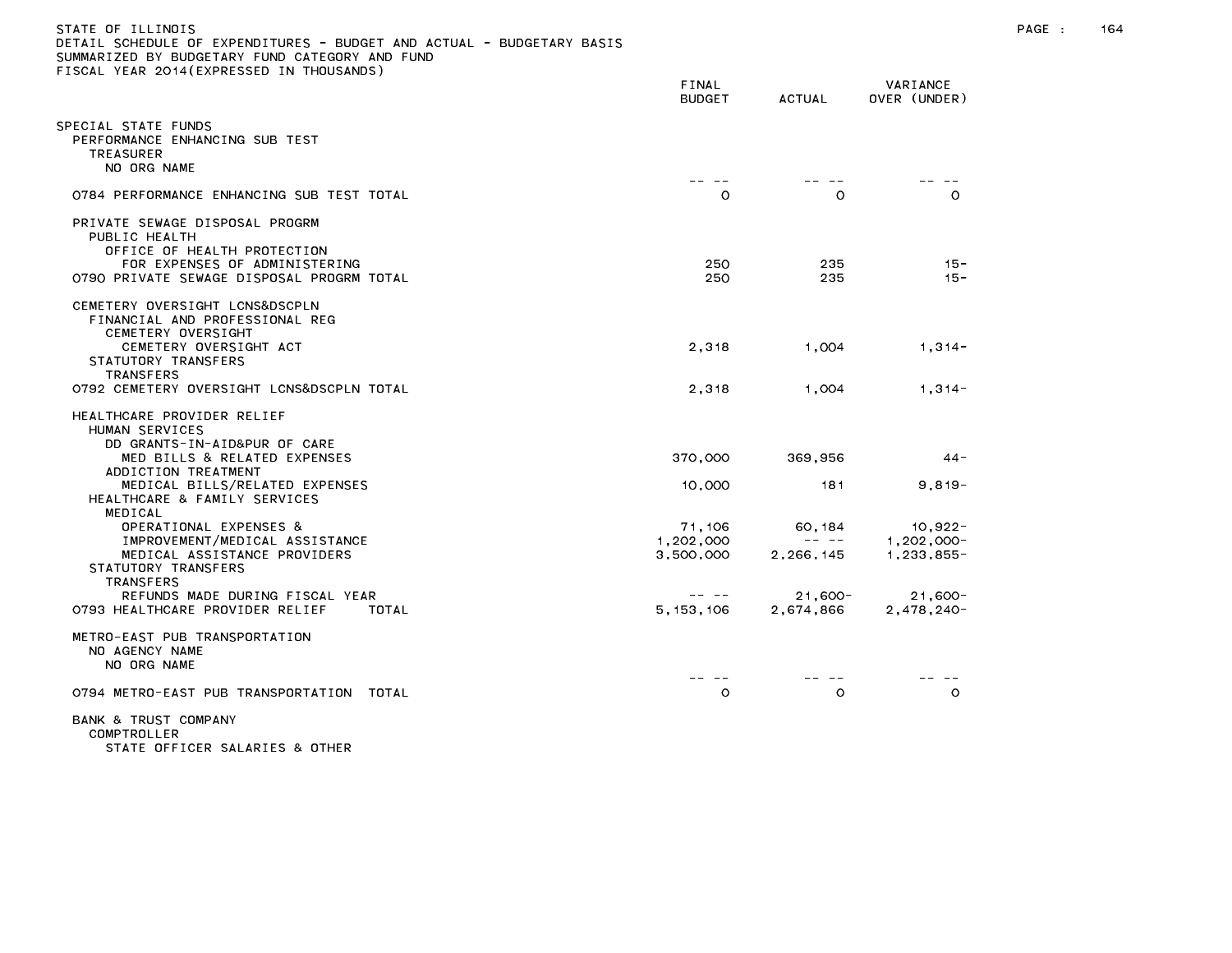| STATE OF ILLINOIS                              |  |  |  |  |                                                                       |  |
|------------------------------------------------|--|--|--|--|-----------------------------------------------------------------------|--|
|                                                |  |  |  |  | DETAIL SCHEDULE OF EXPENDITURES - BUDGET AND ACTUAL - BUDGETARY BASIS |  |
| SUMMARIZED BY BUDGETARY FUND CATEGORY AND FUND |  |  |  |  |                                                                       |  |

SUMMARIZED BY BUDGETARY FUND CATEGORY AND FUND<br>FISCAL YEAR 2014(EXPRESSED IN THOUSANDS)

| LOURE TERR EUTTLEMINEUUED IN       | FINAL<br><b>BUDGET</b>                                                                                                                                                                                                                                                                                                                                                                       | ACTUAL                                                                                                                                                                                                                                                                                                                                                                                                                                                | VARIANCE<br>OVER (UNDER) |
|------------------------------------|----------------------------------------------------------------------------------------------------------------------------------------------------------------------------------------------------------------------------------------------------------------------------------------------------------------------------------------------------------------------------------------------|-------------------------------------------------------------------------------------------------------------------------------------------------------------------------------------------------------------------------------------------------------------------------------------------------------------------------------------------------------------------------------------------------------------------------------------------------------|--------------------------|
| SPECIAL STATE FUNDS                |                                                                                                                                                                                                                                                                                                                                                                                              |                                                                                                                                                                                                                                                                                                                                                                                                                                                       |                          |
| BANK & TRUST COMPANY               |                                                                                                                                                                                                                                                                                                                                                                                              |                                                                                                                                                                                                                                                                                                                                                                                                                                                       |                          |
| COMPTROLLER                        |                                                                                                                                                                                                                                                                                                                                                                                              |                                                                                                                                                                                                                                                                                                                                                                                                                                                       |                          |
| STATE OFFICER SALARIES & OTHER     |                                                                                                                                                                                                                                                                                                                                                                                              |                                                                                                                                                                                                                                                                                                                                                                                                                                                       |                          |
| OTHER STATE OFFICERS               | 136                                                                                                                                                                                                                                                                                                                                                                                          | 26                                                                                                                                                                                                                                                                                                                                                                                                                                                    | $110 -$                  |
| STATE EMPLOYEE RETIREMENT          | 52                                                                                                                                                                                                                                                                                                                                                                                           | 11                                                                                                                                                                                                                                                                                                                                                                                                                                                    | $41 -$                   |
| SOC SEC/MEDICARE CONTRIBUTIONS     | 9                                                                                                                                                                                                                                                                                                                                                                                            | 2                                                                                                                                                                                                                                                                                                                                                                                                                                                     | $7 -$                    |
| EMPLOYER CONTRB GRP INSURANCE      | 23                                                                                                                                                                                                                                                                                                                                                                                           | -- --                                                                                                                                                                                                                                                                                                                                                                                                                                                 | $23 -$                   |
| FINANCIAL AND PROFESSIONAL REG     |                                                                                                                                                                                                                                                                                                                                                                                              |                                                                                                                                                                                                                                                                                                                                                                                                                                                       |                          |
| BANK&TRUST COMPANY-BRE             |                                                                                                                                                                                                                                                                                                                                                                                              |                                                                                                                                                                                                                                                                                                                                                                                                                                                       |                          |
| REGULAR POSITIONS                  | 12,403                                                                                                                                                                                                                                                                                                                                                                                       | 9,821                                                                                                                                                                                                                                                                                                                                                                                                                                                 | $2,582-$                 |
| STATE EMPLOYEE RETIREMENT          | 5,000                                                                                                                                                                                                                                                                                                                                                                                        | 3.968                                                                                                                                                                                                                                                                                                                                                                                                                                                 | 1.032-                   |
| SOC SEC/MEDICARE CONTRIBUTIONS     | 949                                                                                                                                                                                                                                                                                                                                                                                          | 721                                                                                                                                                                                                                                                                                                                                                                                                                                                   | $228 -$                  |
| EMPLOYER CONTRB GRP INSURANCE      | 2,898                                                                                                                                                                                                                                                                                                                                                                                        | 2,298                                                                                                                                                                                                                                                                                                                                                                                                                                                 | $600 -$                  |
|                                    |                                                                                                                                                                                                                                                                                                                                                                                              |                                                                                                                                                                                                                                                                                                                                                                                                                                                       |                          |
| CONTRACTUAL SERVICES               | 274                                                                                                                                                                                                                                                                                                                                                                                          | 221                                                                                                                                                                                                                                                                                                                                                                                                                                                   | $53 -$                   |
| TRAVEL                             | 1,028                                                                                                                                                                                                                                                                                                                                                                                        | 955<br>$\frac{1}{2} \left( \frac{1}{2} \right) \frac{1}{2} \left( \frac{1}{2} \right) \frac{1}{2} \left( \frac{1}{2} \right) \frac{1}{2} \left( \frac{1}{2} \right) \frac{1}{2} \left( \frac{1}{2} \right) \frac{1}{2} \left( \frac{1}{2} \right) \frac{1}{2} \left( \frac{1}{2} \right) \frac{1}{2} \left( \frac{1}{2} \right) \frac{1}{2} \left( \frac{1}{2} \right) \frac{1}{2} \left( \frac{1}{2} \right) \frac{1}{2} \left( \frac{1}{2} \right)$ | $73 -$                   |
| LUMP SUMS AND OTHER PURPOSES       | 485                                                                                                                                                                                                                                                                                                                                                                                          |                                                                                                                                                                                                                                                                                                                                                                                                                                                       | $485 -$                  |
| REFUNDS, N.E.C.                    | $\frac{1}{2} \frac{1}{2} \frac{1}{2} \frac{1}{2} \frac{1}{2} \frac{1}{2} \frac{1}{2} \frac{1}{2} \frac{1}{2} \frac{1}{2} \frac{1}{2} \frac{1}{2} \frac{1}{2} \frac{1}{2} \frac{1}{2} \frac{1}{2} \frac{1}{2} \frac{1}{2} \frac{1}{2} \frac{1}{2} \frac{1}{2} \frac{1}{2} \frac{1}{2} \frac{1}{2} \frac{1}{2} \frac{1}{2} \frac{1}{2} \frac{1}{2} \frac{1}{2} \frac{1}{2} \frac{1}{2} \frac{$ |                                                                                                                                                                                                                                                                                                                                                                                                                                                       | $\sim$ $-$               |
| STATUTORY TRANSFERS                |                                                                                                                                                                                                                                                                                                                                                                                              |                                                                                                                                                                                                                                                                                                                                                                                                                                                       |                          |
| <b>TRANSFERS</b>                   |                                                                                                                                                                                                                                                                                                                                                                                              |                                                                                                                                                                                                                                                                                                                                                                                                                                                       |                          |
| TOTAL<br>0795 BANK & TRUST COMPANY | 23,257                                                                                                                                                                                                                                                                                                                                                                                       | 18,023                                                                                                                                                                                                                                                                                                                                                                                                                                                | $5,234-$                 |
| NUC SAFETY EMERG PREPAREDNESS      |                                                                                                                                                                                                                                                                                                                                                                                              |                                                                                                                                                                                                                                                                                                                                                                                                                                                       |                          |
| COMPTROLLER                        |                                                                                                                                                                                                                                                                                                                                                                                              |                                                                                                                                                                                                                                                                                                                                                                                                                                                       |                          |
| STATE OFFICER SALARIES & OTHER     |                                                                                                                                                                                                                                                                                                                                                                                              |                                                                                                                                                                                                                                                                                                                                                                                                                                                       |                          |
| OTHER STATE OFFICERS               | 129                                                                                                                                                                                                                                                                                                                                                                                          | 129                                                                                                                                                                                                                                                                                                                                                                                                                                                   |                          |
| STATE CONTRIB TO SERS              | 52                                                                                                                                                                                                                                                                                                                                                                                           | 52                                                                                                                                                                                                                                                                                                                                                                                                                                                    |                          |
| STATE CONTRIB TO SOC SEC           | $\mathbf{7}$                                                                                                                                                                                                                                                                                                                                                                                 | $\overline{2}$                                                                                                                                                                                                                                                                                                                                                                                                                                        | $5 -$                    |
| GROUP INSURANCE                    | 26                                                                                                                                                                                                                                                                                                                                                                                           | 26                                                                                                                                                                                                                                                                                                                                                                                                                                                    |                          |
| COURT OF CLAIMS                    |                                                                                                                                                                                                                                                                                                                                                                                              |                                                                                                                                                                                                                                                                                                                                                                                                                                                       |                          |
| CLAIMS ADJUDICATION                |                                                                                                                                                                                                                                                                                                                                                                                              |                                                                                                                                                                                                                                                                                                                                                                                                                                                       |                          |
| REIMBURSE GRF, SUPP                | 21                                                                                                                                                                                                                                                                                                                                                                                           | 21                                                                                                                                                                                                                                                                                                                                                                                                                                                    |                          |
| AWARDS AND GRANTS, SUPP            | 8                                                                                                                                                                                                                                                                                                                                                                                            | 8                                                                                                                                                                                                                                                                                                                                                                                                                                                     |                          |
| IL EMERGENCY MANAGEMENT AGCY       |                                                                                                                                                                                                                                                                                                                                                                                              |                                                                                                                                                                                                                                                                                                                                                                                                                                                       |                          |
| MNGMNT/ADMINISTRATIVE SUPPORT      |                                                                                                                                                                                                                                                                                                                                                                                              |                                                                                                                                                                                                                                                                                                                                                                                                                                                       |                          |
| REGULAR POSITIONS                  | 1,548                                                                                                                                                                                                                                                                                                                                                                                        | 1,483                                                                                                                                                                                                                                                                                                                                                                                                                                                 | $65 -$                   |
| STATE EMPLOYEE RETIREMENT          | 624                                                                                                                                                                                                                                                                                                                                                                                          | 598                                                                                                                                                                                                                                                                                                                                                                                                                                                   | $26 -$                   |
| SOC SEC/MEDICARE CONTRIBUTIONS     | 119                                                                                                                                                                                                                                                                                                                                                                                          | 109                                                                                                                                                                                                                                                                                                                                                                                                                                                   | $10 -$                   |
| EMPLOYER CONTRB GRP INSURANCE      | 474                                                                                                                                                                                                                                                                                                                                                                                          | 383                                                                                                                                                                                                                                                                                                                                                                                                                                                   | $91 -$                   |
| CONTRACTUAL SERVICES               | 2,057                                                                                                                                                                                                                                                                                                                                                                                        | 2,032                                                                                                                                                                                                                                                                                                                                                                                                                                                 | $25 -$                   |
| TRAVEL                             | 18                                                                                                                                                                                                                                                                                                                                                                                           | 2                                                                                                                                                                                                                                                                                                                                                                                                                                                     | $16 -$                   |
| COMMODITIES                        | 6                                                                                                                                                                                                                                                                                                                                                                                            | $\overline{4}$                                                                                                                                                                                                                                                                                                                                                                                                                                        | $2 -$                    |
| PRINTING                           | 20                                                                                                                                                                                                                                                                                                                                                                                           | 12                                                                                                                                                                                                                                                                                                                                                                                                                                                    | $8 -$                    |
| EQUIPMENT                          | 21                                                                                                                                                                                                                                                                                                                                                                                           | 4                                                                                                                                                                                                                                                                                                                                                                                                                                                     | $17 -$                   |
|                                    |                                                                                                                                                                                                                                                                                                                                                                                              |                                                                                                                                                                                                                                                                                                                                                                                                                                                       |                          |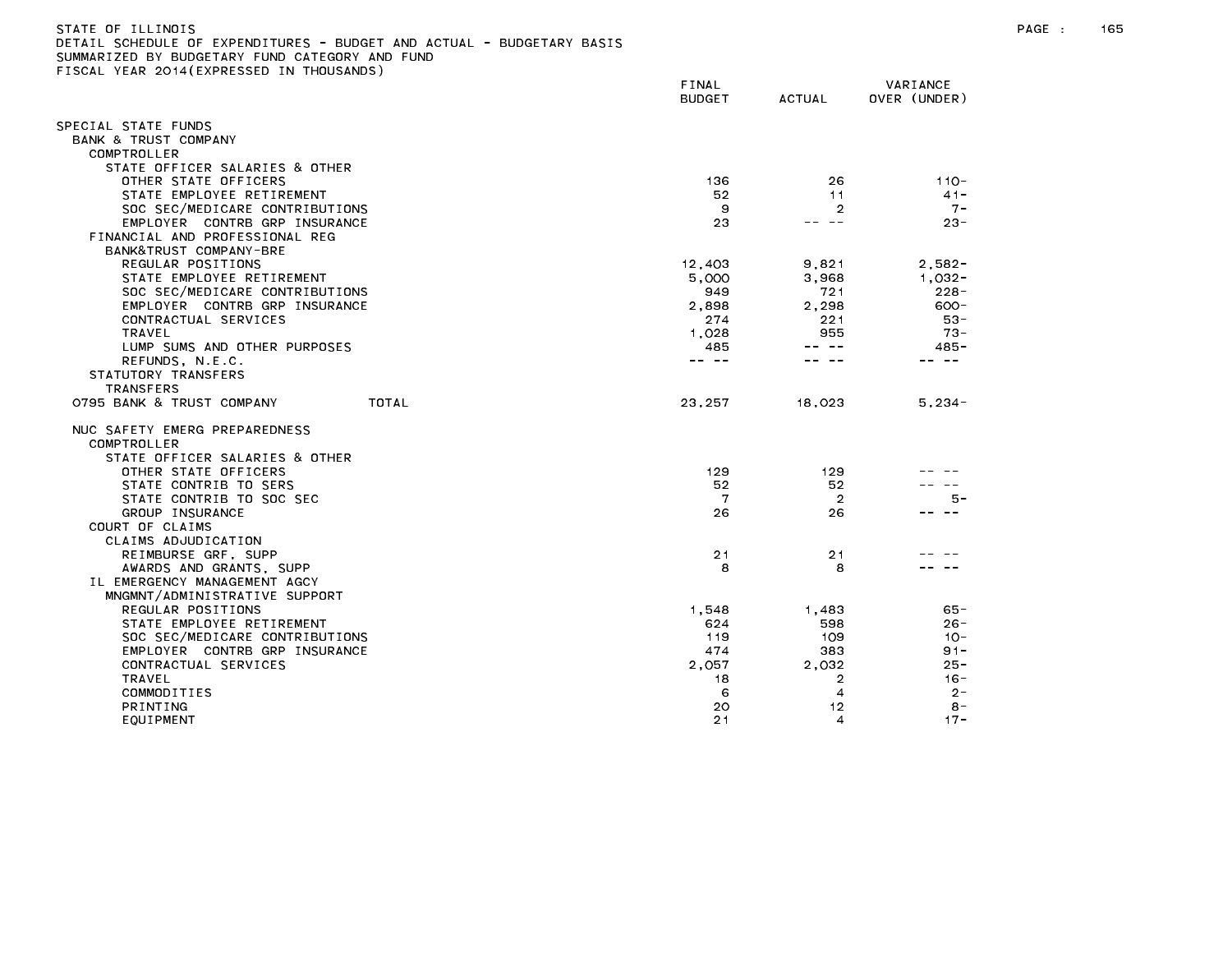| STATE OF ILLINOIS                                                     |
|-----------------------------------------------------------------------|
| DETAIL SCHEDULE OF EXPENDITURES - BUDGET AND ACTUAL - BUDGETARY BASIS |
| SUMMARIZED BY BUDGETARY FUND CATEGORY AND FUND                        |
| FISCAL YEAR 2014(EXPRESSED IN THOUSANDS)                              |

|                                | FINAL<br><b>BUDGET</b> | <b>ACTUAL</b> | VARIANCE<br>OVER (UNDER) |
|--------------------------------|------------------------|---------------|--------------------------|
| PECIAL STATE FUNDS             |                        |               |                          |
| NUC SAFETY EMERG PREPAREDNESS  |                        |               |                          |
| COMPTROLLER                    |                        |               |                          |
| STATE OFFICER SALARIES & OTHER |                        |               |                          |
| ELECTRONIC DATA PROCESSING     | 497                    | 345           | $152 -$                  |
| TELECOMMUNICATION              | 171                    | 142           | $29 -$                   |
| OPERATION OF AUTO EQUIPMENT    | 229                    | 176           | $53 -$                   |
| ORDINARY & CONTINGENT EXPENSES | 1.000                  | 535           | $465 -$                  |
| OPERATIONS                     |                        |               |                          |
| REGULAR POSITIONS              | 914                    | 793           | $121 -$                  |
| STATE EMPLOYEE RETIREMENT      | 369                    | 321           | $48 -$                   |
| SOC SEC/MEDICARE CONTRIBUTIONS | 70                     | 58            | $12 -$                   |
| EMPLOYER CONTRB GRP INSURANCE  | 271                    | 206           | $65 -$                   |
| CONTRACTUAL SERVICES           | 22                     | -1            | $21 -$                   |
| <b>TRAVEL</b>                  | 20                     | 20            | $- -$                    |
| COMMODITIES                    | 10                     | 8             | $2 -$                    |
| <b>PRINTING</b>                | 3                      | $\sim$ $-$    | $3 -$                    |
| EQUIPMENT                      | 10                     | 4             | $6 -$                    |
| TELECOMMUNICATION              | 280                    | 161           | $119 -$                  |
| NUCLEAR FACILITY SAFETY        |                        |               |                          |
| REGULAR POSITIONS              | 4,000                  | 3,880         | $120 -$                  |
| STATE EMPLOYEE RETIREMENT      | 1,612                  | 1,575         | $37 -$                   |
| SOC SEC/MEDICARE CONTRIBUTIONS | 306                    | 280           | $26 -$                   |
| EMPLOYER CONTRB GRP INSURANCE  | 947                    | 826           | $121 -$                  |
| CONTRACTUAL SERVICES           | 907                    | 284           | $623 -$                  |
| <b>TRAVEL</b>                  | 114                    | 85            | $29 -$                   |
| COMMODITIES                    | 184                    | 139           | $45 -$                   |
| PRINTING                       | -- --                  | -- --         | $\sim$ $-$               |
| EQUIPMENT                      | 416                    | 266           | $150 -$                  |
| TELECOMMUNICATION              | 420                    | 324           | $96 -$                   |
| DISASTER ASSIST&PREPAREDNESS   |                        |               |                          |
| REGULAR POSITIONS              | 508                    | 453           | 55 -                     |
| STATE EMPLOYEE RETIREMENT      | 205                    | 184           | $21 -$                   |
| SOC SEC/MEDICARE CONTRIBUTIONS | 39                     | 34            | $5 -$                    |
| EMPLOYER CONTRB GRP INSURANCE  | 150                    | 120           | $30 -$                   |
| CONTRACTUAL SERVICES           | 93                     | 85            | $8 -$                    |
| <b>TRAVEL</b>                  | 35                     | 13            | $22 -$                   |
| COMMODITIES                    | 11                     | 4             | $7 -$                    |
| PRINTING                       | 3                      | 1             | $2 -$                    |
| EQUIPMENT                      | $\overline{2}$         |               | $2 -$                    |
| TELECOMMUNICATION              | 10                     | 7             | $3 -$                    |
|                                |                        |               |                          |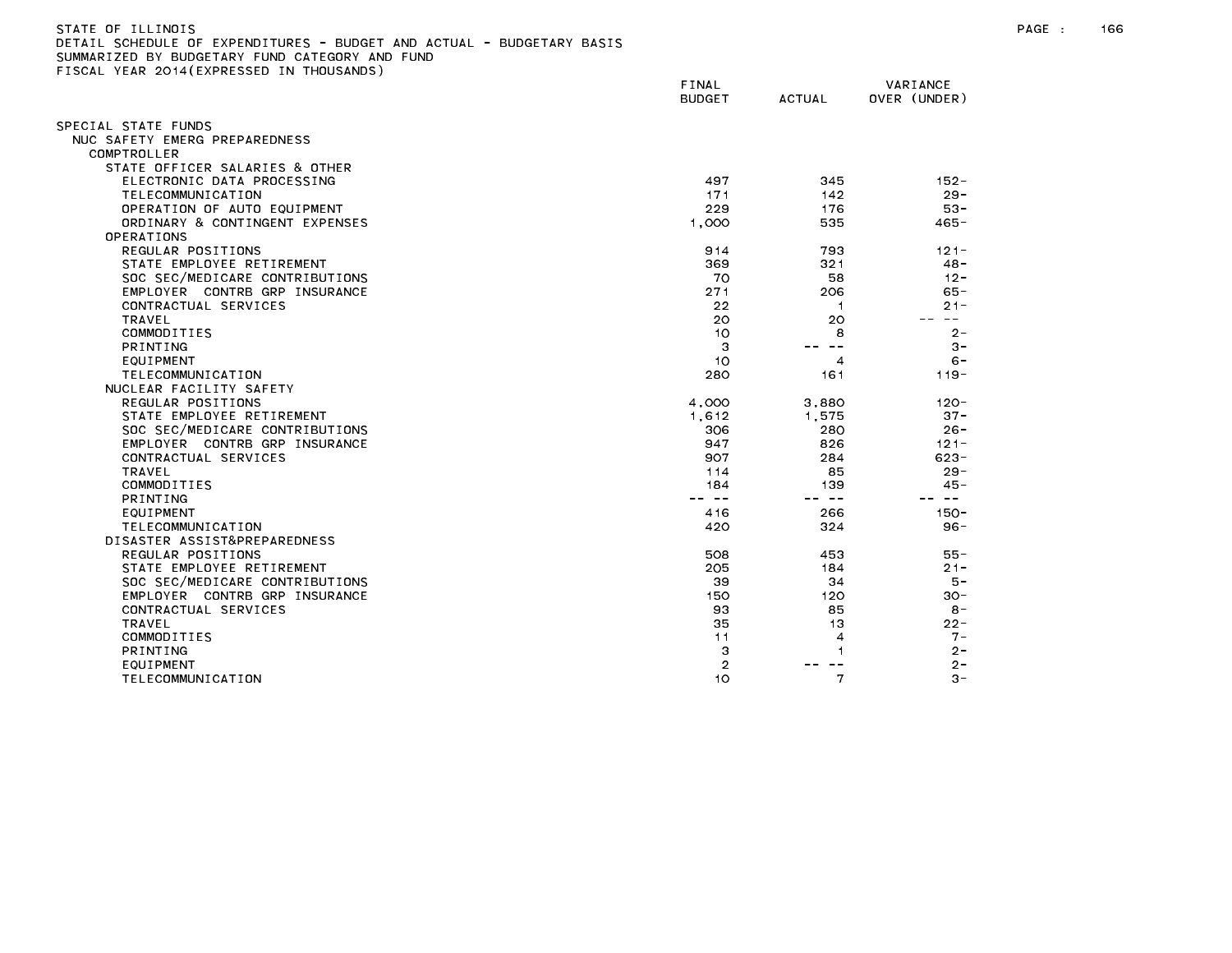| STATE OF ILLINOIS                                                     |       |
|-----------------------------------------------------------------------|-------|
| DETAIL SCHEDULE OF EXPENDITURES - BUDGET AND ACTUAL - BUDGETARY BASIS |       |
| SUMMARIZED BY BUDGETARY FUND CATEGORY AND FUND                        |       |
| FISCAL YEAR 2014(EXPRESSED IN THOUSANDS)                              |       |
|                                                                       | FINAL |

|                                                   | <b>BUDGET</b> | ACTUAL  | OVER (UNDER) |
|---------------------------------------------------|---------------|---------|--------------|
| SPECIAL STATE FUNDS                               |               |         |              |
| NUC SAFETY EMERG PREPAREDNESS                     |               |         |              |
| COMPTROLLER                                       |               |         |              |
| STATE OFFICER SALARIES & OTHER                    |               |         |              |
| BY THE NUCLEAR SAFE PREP ACT                      | 650           | 650     |              |
| ENVIRONMENTAL SAFETY                              |               |         |              |
| REGULAR POSITIONS                                 | 1,849         | 1,712   | $137 -$      |
| STATE EMPLOYEE RETIREMENT                         | 746           | 696     | $50 -$       |
| SOC SEC/MEDICARE CONTRIBUTIONS                    | 142           | 126     | $16 -$       |
| EMPLOYER CONTRB GRP INSURANCE                     | 508           | 440     | $68 -$       |
| CONTRACTUAL SERVICES                              | 294           | 149     | $145 -$      |
| TRAVEL                                            | 44            | 11      | $33 -$       |
| COMMODITIES                                       | 92            | 50      | $42 -$       |
| <b>PRINTING</b>                                   | -- --         | $- -$   | -- --        |
| EQUIPMENT                                         | 200           | 83      | $117 -$      |
| TELECOMMUNICATION                                 | 30            | 20      | $10 -$       |
| TRAINING AND TRAVEL EXPENSES                      | 97            | 12      | $85 -$       |
| SHARED SERVICES<br>ORDINARY & CONTINGENT EXPENSES | 312           | 217     |              |
| STATUTORY TRANSFERS                               |               |         | $95 -$       |
| <b>TRANSFERS</b>                                  |               |         |              |
| REFUNDS MADE DURING FISCAL YEAR                   |               | $31 -$  | $31 -$       |
| 0796 NUC SAFETY EMERG PREPAREDNESS TOTAL          | 23,922        | 20.330  | $3.592 -$    |
|                                                   |               |         |              |
| DEPT HUMAN RIGHTS SPECIAL                         |               |         |              |
| HUMAN RIGHTS                                      |               |         |              |
| ADMINISTRATION                                    |               |         |              |
| FUNDING EXPENSES OF DEPARTMENT                    | 350           | 72      | $278 -$      |
| 0797 DEPT HUMAN RIGHTS SPECIAL<br>TOTAL           | 350           | 72      | $278 -$      |
|                                                   |               |         |              |
| IL EMS MEMORIAL SCHLRSHP & TRG                    |               |         |              |
| SECRETARY OF STATE                                |               |         |              |
| GENERAL ADMINISTRATION GROUP                      |               |         |              |
| GRANTS TO PROVIDE SCHOLARSHIPS                    | 5             |         | $5 -$        |
| O8OO IL EMS MEMORIAL SCHLRSHP & TRG TOTAL         | 5             | $\circ$ | $5 -$        |
|                                                   |               |         |              |
| PERSONAL PROPERTY TAX REPLACE                     |               |         |              |
| <b>REVENUE</b>                                    |               |         |              |
| GOVERNMENT SERVICES                               |               |         |              |
| ADDTL COMP LOCAL ASSESSORS                        | 660           | 324     | $336 -$      |
| ST SHARE CNTY SUPVSRS ASSESS                      | 3,150         | 2,874   | $276 -$      |
| ADDTL COMP LOCAL ASSESSORS                        | 350           | 167     | $183 -$      |

BUDGET ACTUAL OVER (UNDER)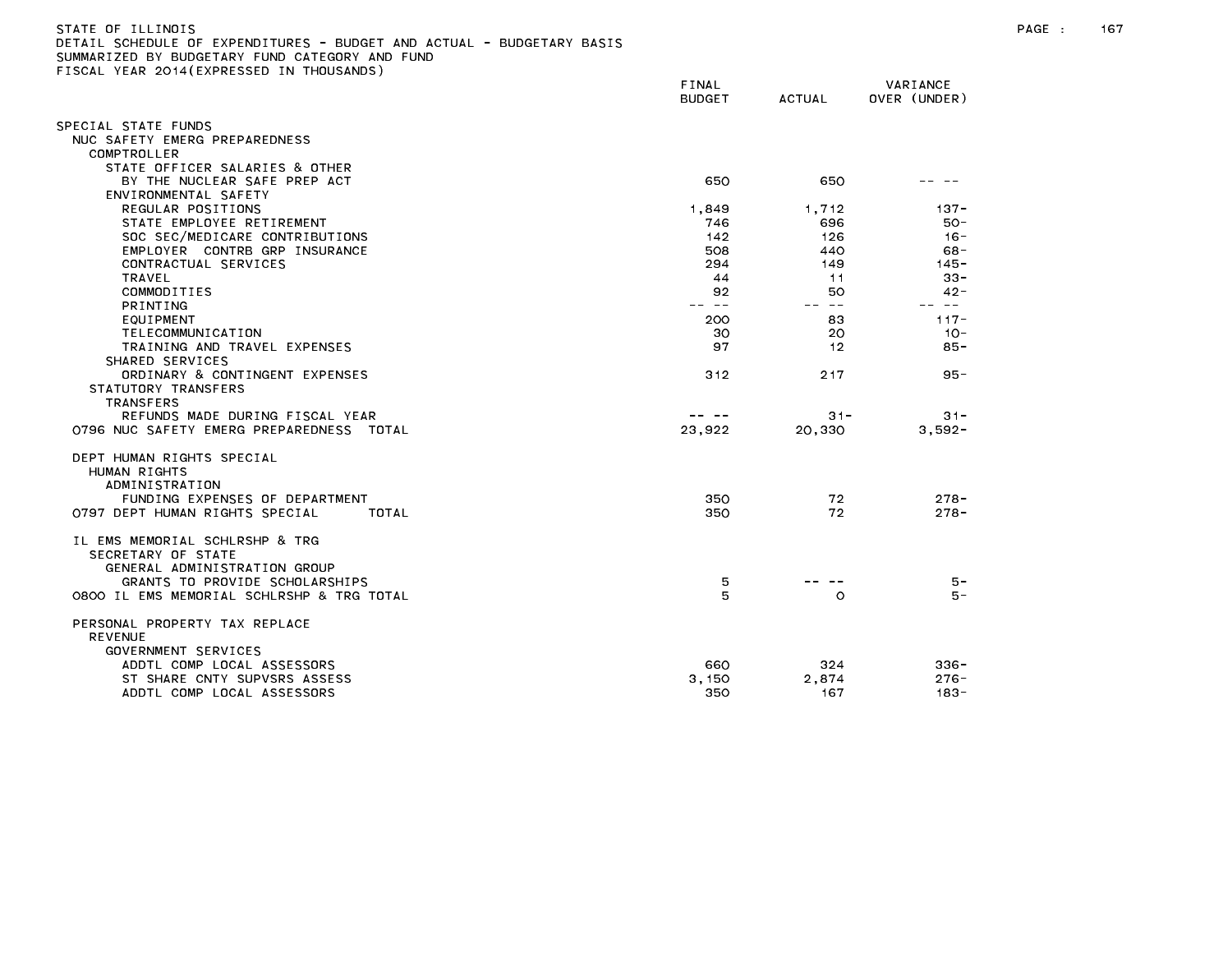| ISCAL YEAR 2014(EXPRESSED IN THOUSANDS) |                        |                |                          |
|-----------------------------------------|------------------------|----------------|--------------------------|
|                                         | FINAL<br><b>BUDGET</b> | <b>ACTUAL</b>  | VARIANCE<br>OVER (UNDER) |
| PECIAL STATE FUNDS;                     |                        |                |                          |
| PERSONAL PROPERTY TAX REPLACE           |                        |                |                          |
| <b>REVENUE</b>                          |                        |                |                          |
| GOVERNMENT SERVICES                     |                        |                |                          |
| ADDTL COMP COUNTY TREASURERS            | 663                    | 663            |                          |
| ST SHARE OF ST ATTORNEYS                | 13,804                 | 13,475         | $329 -$                  |
| ANNUAL STIPEND SHERIFFS                 | 663                    | 663            | $\sim$ $-$               |
| ST SHARE CO PUBL DEFNDR SALRY           | 7,000                  | 6,351          | 649-                     |
| ANNUAL STIPEND CNTY CORONERS            | 663                    | 663            |                          |
| ADDTL COMP COUNTY AUDITORS              | 111                    | 111            |                          |
| TAX OPERATIONS                          |                        |                |                          |
| REGULAR POSITIONS                       | 11, 121                | 11,092         | $29 -$                   |
| STATE EMPLOYEE RETIREMENT               | 4,482                  | 4,477          | 5 –                      |
| SOC SEC/MEDICARE CONTRIBUTIONS          | 823                    | 807            | $16 -$                   |
| EMPLOYER CONTRB GRP INSURANCE           | 3,751                  | 3,550          | $201 -$                  |
| CONTRACTUAL SERVICES                    | 1,003                  | 1,001          | $2 -$                    |
| TRAVEL                                  | 244                    | 244            | $\sim$ $\sim$            |
| COMMODITIES                             | 53                     | 51             | $2 -$                    |
| PRINTING                                | 27                     | 26             | $1 -$                    |
| ELECTRONIC DATA PROCESSING              | 4,925                  | 4,924          | $1 -$                    |
| TELECOMMUNICATION                       | 561                    | 560            | $1 -$                    |
| OPERATION OF AUTO EQUIPMENT             | 18                     | 18             |                          |
| DISBURSE PPRT TO LOCL TAXING            | 1,370,966              | 1,370,966      |                          |
| COURT OF CLAIMS                         |                        |                |                          |
| CLAIMS ADJUDICATION                     |                        |                |                          |
| REIMBURSE GRF, SUPP                     | $\mathbf{1}$           | 1              |                          |
| IL EDUCAT LABOR RELATIONS BD            |                        |                |                          |
| GENERAL OFFICE                          |                        |                |                          |
| REGULAR POSITIONS                       | 837                    | 796            | $41 -$                   |
| RETIREMENT CONTRIBUTIONS                | 338                    | 321            | $17 -$                   |
| SOC SEC/MEDICARE CONTRIBUTIONS          | 64                     | 57             | $7 -$                    |
| GROUP INSURANCE                         | 267                    | 249            | $18 -$                   |
| CONTRACTUAL SERVICES                    | 121                    | 100            | $21 -$                   |
| TRAVEL                                  | 11                     | 11             |                          |
| COMMODITIES                             | З                      | з              |                          |
| <b>PRINTING</b>                         | $\mathbf{1}$           | $\mathbf{1}$   |                          |
| EQUIPMENT                               | 6                      | 6              |                          |
| ELECTRONIC DATA PROCESSING              | $\overline{2}$         | $\mathbf{1}$   | 1-                       |
| TELECOMMUNICATION                       | 12                     | 12             |                          |
| OPERATION OF AUTO EQUIPMENT             | $\overline{2}$         | $\overline{2}$ |                          |
| PROPERTY TAX APPEAL BOARD               |                        |                |                          |
| DOWN STATE OFFICES                      |                        |                |                          |
| REGULAR POSITIONS                       | 2,422                  | 2,367          | $55 -$                   |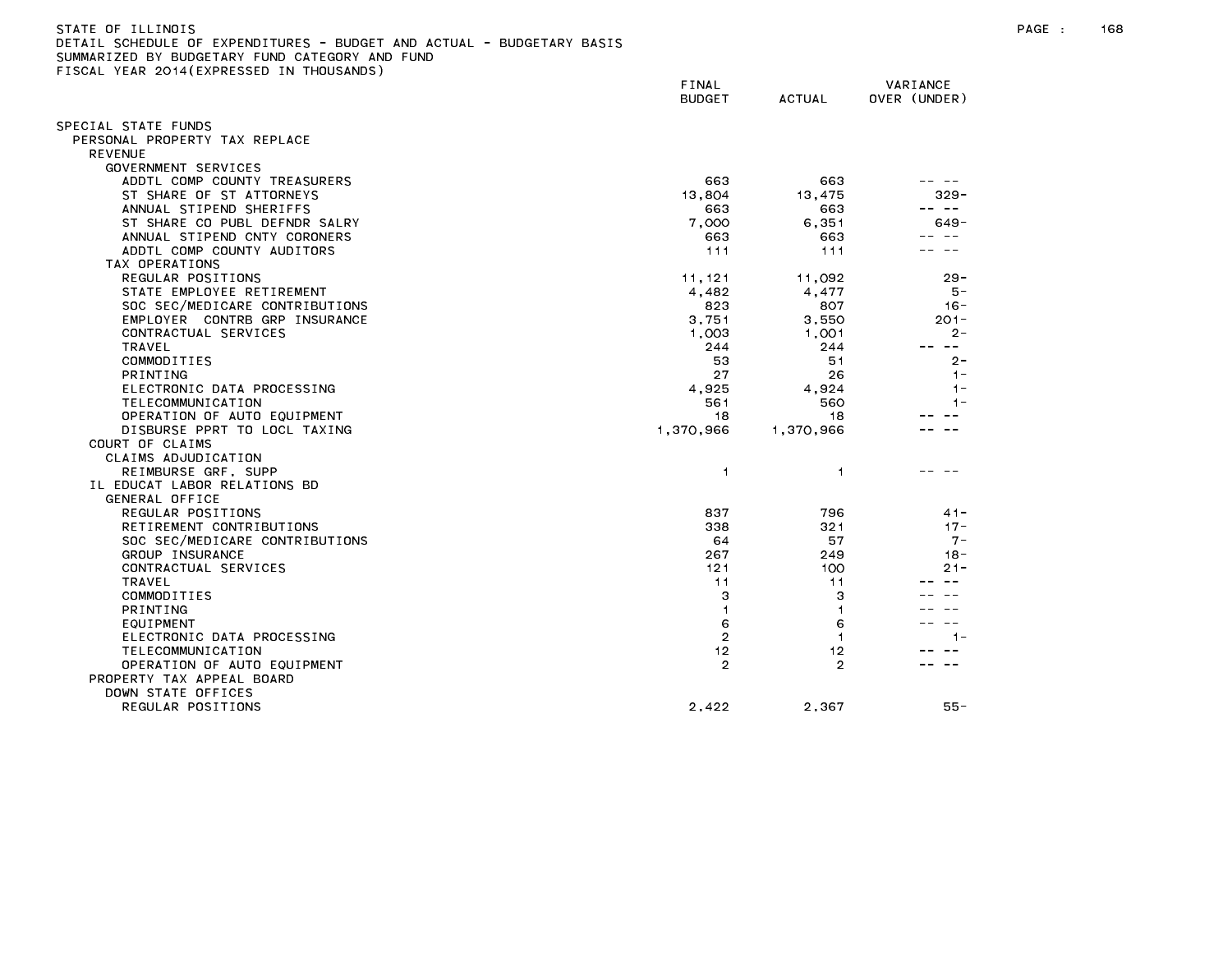| )ETAIL SCHEDULE OF EXPENDITURES - BUDGET AND ACTUAL - BUDGETARY BASIS<br>SUMMARIZED BY BUDGETARY FUND CATEGORY AND FUND |                        |           |                          |
|-------------------------------------------------------------------------------------------------------------------------|------------------------|-----------|--------------------------|
| FISCAL YEAR 2014(EXPRESSED IN THOUSANDS)                                                                                |                        |           |                          |
|                                                                                                                         | FINAL<br><b>BUDGET</b> | ACTUAL    | VARIANCE<br>OVER (UNDER) |
| SPECIAL STATE FUNDS                                                                                                     |                        |           |                          |
| PERSONAL PROPERTY TAX REPLACE                                                                                           |                        |           |                          |
| <b>REVENUE</b>                                                                                                          |                        |           |                          |
| GOVERNMENT SERVICES                                                                                                     |                        |           |                          |
| CONTRIBUTIONS TO SERS                                                                                                   | 976                    | 955       | $21 -$                   |
| SOC SEC/MEDICARE CONTRIBUTIONS                                                                                          | 185                    | 173       | $12 -$                   |
| FOR GROUP INSURANCE                                                                                                     | 802                    | 685       | $117 -$                  |
| CONTRACTUAL SERVICES                                                                                                    | 76                     | 76        | $\sim$ $ -$              |
| TRAVEL                                                                                                                  | 34                     | 30        | $4 -$                    |
| COMMODITIES                                                                                                             | 10                     | 10        | ---                      |
| PRINTING                                                                                                                | 6                      | 4         | $2 -$                    |
| EQUIPMENT                                                                                                               | 5                      | З         | $2 -$                    |
| ELECTRONIC DATA PROCESSING                                                                                              | 43                     | 43        | $\sim$ $\sim$            |
| TELECOMMUNICATION                                                                                                       | 30                     | 30        |                          |
| OPERATION OF AUTO EQUIPMENT                                                                                             | 6                      | 5         | $1 -$                    |
| LUMP SUMS AND OTHER PURPOSES                                                                                            | 200                    | 198       | $2 -$                    |
| REFUNDS, N.E.C.                                                                                                         | -- --                  | -- --     | $- -$                    |
| STATE BOARD OF EDUCATION                                                                                                |                        |           |                          |
| <b>GRANTS</b>                                                                                                           |                        |           |                          |
| REGIONAL SUPERINTENDENTS SRVCS                                                                                          | 70                     | 70        |                          |
| REGIONAL SUPERINTENDENTS SRVCS                                                                                          | 2,225                  | 2,222     | $3 -$                    |
| <b>GRANTS</b><br>COMPENSATION & RELATED BENEFIT                                                                         |                        |           |                          |
|                                                                                                                         | 12,400                 | 11,343    | $1,057-$                 |
| STATE BOARD OF ELECTIONS<br><b>ELECTIONS</b>                                                                            |                        |           |                          |
| REIMBURSEMENT TO COUNTIES FOR                                                                                           | 2.300                  | 1.775     | $525 -$                  |
| PAYMENT OF LUMP SUM AWARDS TO                                                                                           | 806                    | 796       | $10 -$                   |
| STATUTORY TRANSFERS                                                                                                     |                        |           |                          |
| TRANSFERS                                                                                                               |                        |           |                          |
| REFUNDS MADE DURING FISCAL YEAR                                                                                         | - - -                  | $11 -$    | $11 -$                   |
| 0802 PERSONAL PROPERTY TAX REPLACE TOTAL                                                                                | 1,449,299              | 1,445,341 | $3,958-$                 |
|                                                                                                                         |                        |           |                          |
| INTERNTL BROTHRHD OF TEAMSTERS                                                                                          |                        |           |                          |
| SECRETARY OF STATE                                                                                                      |                        |           |                          |
| GENERAL ADMINISTRATION GROUP                                                                                            |                        |           |                          |
| GRANTS FOR VARIOUS PURPOSES                                                                                             | 3                      |           | $3 -$                    |
| 0803 INTERNTL BROTHRHD OF TEAMSTERS TOTAL                                                                               | з                      | $\circ$   | $3 -$                    |
| UNITED AUTO WORKERS'                                                                                                    |                        |           |                          |
| NO AGENCY NAME                                                                                                          |                        |           |                          |
| NO ORG NAME                                                                                                             |                        |           |                          |

-- -- -- -- -- --

0804 UNITED AUTO WORKERS' TOTAL TOTAL CONTROLLY DO CONTROLLY ON CONTROLLY ON CONTROLLY O

PRE-NEED FUNERAL CONSUMER PROT NO AGENCY NAME NO ORG NAME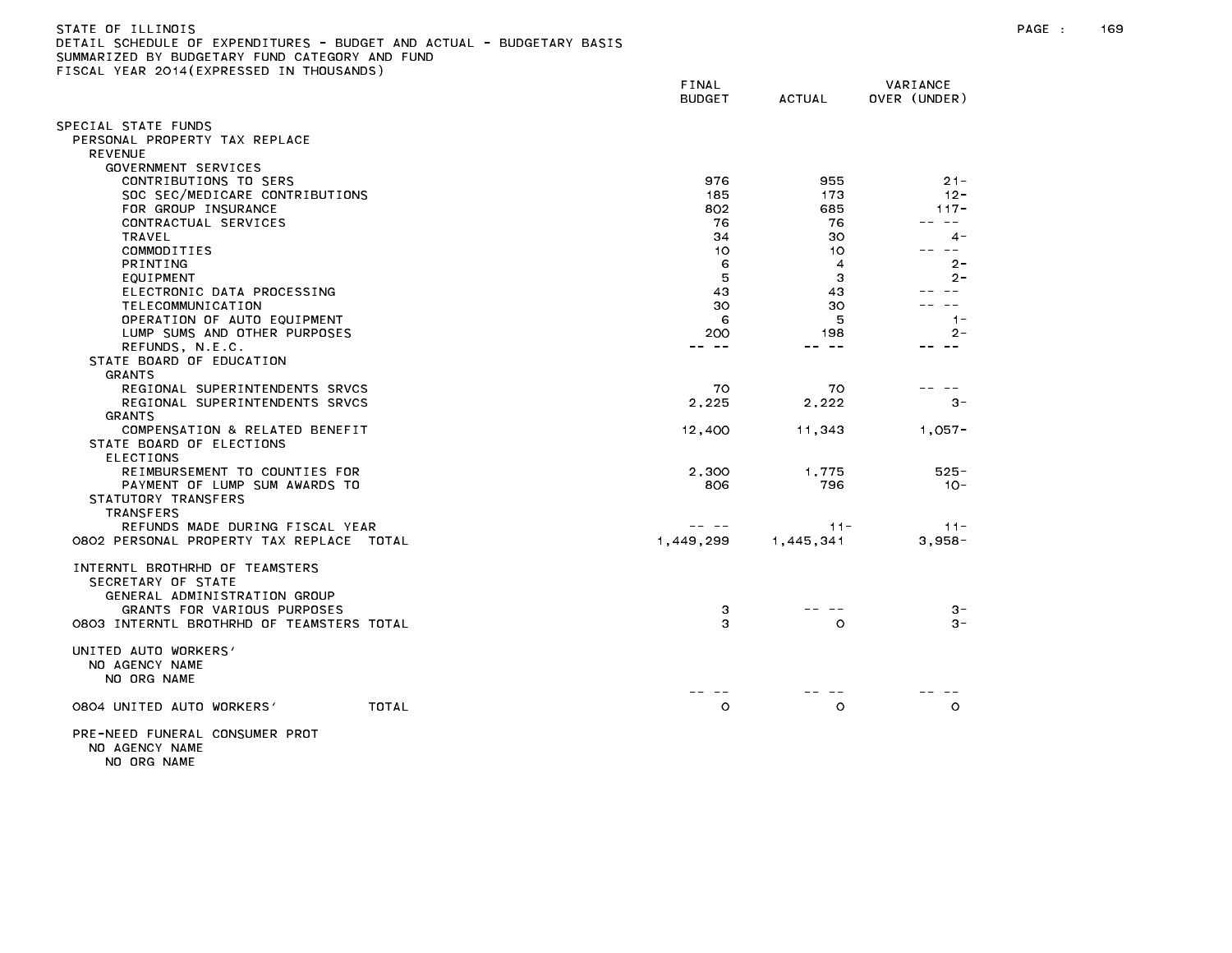| STATE OF ILLINOIS                                                     |
|-----------------------------------------------------------------------|
| DETAIL SCHEDULE OF EXPENDITURES - BUDGET AND ACTUAL - BUDGETARY BASIS |
| SUMMARIZED BY BUDGETARY FUND CATEGORY AND FUND                        |
| FISCAL YEAR 2014(EXPRESSED IN THOUSANDS)                              |

|                                                                                                                                                          |              | FINAL<br><b>BUDGET</b> | <b>ACTUAL</b>    | VARIANCE<br>OVER (UNDER) |
|----------------------------------------------------------------------------------------------------------------------------------------------------------|--------------|------------------------|------------------|--------------------------|
| PECIAL STATE FUNDS<br>PRE-NEED FUNERAL CONSUMER PROT<br>NO AGENCY NAME<br>NO ORG NAME                                                                    |              |                        |                  |                          |
| 0805 PRE-NEED FUNERAL CONSUMER PROT TOTAL                                                                                                                |              | $\circ$                | $\circ$          | $\circ$                  |
| EX OFFENDER<br>NO AGENCY NAME<br>NO ORG NAME                                                                                                             |              |                        |                  |                          |
| 0806 EX OFFENDER                                                                                                                                         | <b>TOTAL</b> | $\circ$                | $\circ$          | $\Omega$                 |
| MEDICAL SPECIAL PURPOSE TRUST<br>HEALTHCARE & FAMILY SERVICES<br>MEDICAL                                                                                 |              |                        |                  |                          |
| FOR MEDICAL DEMONSTRATION<br>ELIGIBLE VERIFY & ENROLL SYSTM<br>FEDERAL STIMULUS - ARRA                                                                   |              | 20,500<br>60,000       | 1,737<br>46,306  | $18,763-$<br>$13,694-$   |
| HLTH INFO TECH INITIATIVE-ARRA<br>0808 MEDICAL SPECIAL PURPOSE TRUST TOTAL                                                                               |              | 30,000<br>110,500      | 11,795<br>59,838 | $18,205 -$<br>$50,662 -$ |
| $2 - 1 - 1 -$ ACCOUNT<br>NO AGENCY NAME<br>NO ORG NAME                                                                                                   |              |                        |                  |                          |
| 0810 2-1-1- ACCOUNT                                                                                                                                      | <b>TOTAL</b> | $\circ$                | $\circ$          | $\circ$                  |
| TRUCKING ENVIRONMENTL AND EDUC<br>NO AGENCY NAME<br>NO ORG NAME                                                                                          |              |                        |                  |                          |
| 0813 TRUCKING ENVIRONMENTL AND EDUC TOTAL                                                                                                                |              | $\circ$                | $\circ$          | $\circ$                  |
| METRO PIER AND EXPO INCENTIVE<br>METRO PIER & EXPOSITION AUTH<br><b>GENERAL OFFICE</b><br>FOR CERTIFIED INCENTIVES PAID<br>FOR CERTIFIED INCENTIVES PAID |              | 7,500<br>7,500         | 7,500<br>3,906   | $3.594 -$                |
| 0814 METRO PIER AND EXPO INCENTIVE                                                                                                                       | TOTAL        | 15,000                 | 11,406           | $3.594 -$                |
|                                                                                                                                                          |              |                        |                  |                          |

NO ORG NAME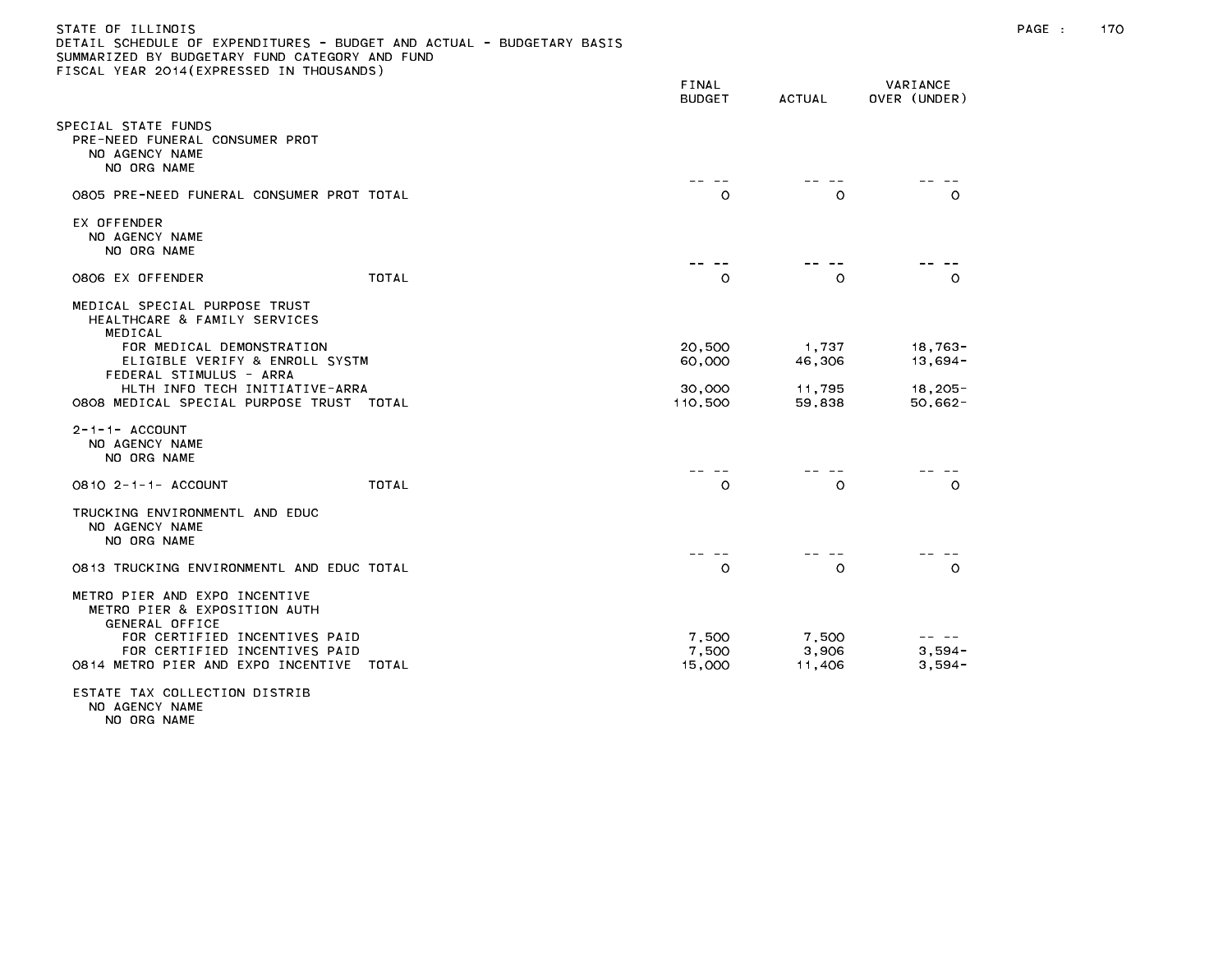| STATE OF ILLINOIS                                                     |
|-----------------------------------------------------------------------|
| DETAIL SCHEDULE OF EXPENDITURES - BUDGET AND ACTUAL - BUDGETARY BASIS |
| SUMMARIZED BY BUDGETARY FUND CATEGORY AND FUND                        |
| FISCAL YEAR 2014(EXPRESSED IN THOUSANDS)                              |

|                                                                                                                                                                                                                                                                                                                                                                                                                                                                                                                              | FINAL<br><b>BUDGET</b>                                                                                                               | ACTUAL                                                                                                              | VARIANCE<br>OVER (UNDER)                                                                                                                                              |
|------------------------------------------------------------------------------------------------------------------------------------------------------------------------------------------------------------------------------------------------------------------------------------------------------------------------------------------------------------------------------------------------------------------------------------------------------------------------------------------------------------------------------|--------------------------------------------------------------------------------------------------------------------------------------|---------------------------------------------------------------------------------------------------------------------|-----------------------------------------------------------------------------------------------------------------------------------------------------------------------|
| PECIAL STATE FUNDS<br>ESTATE TAX COLLECTION DISTRIB<br>NO AGENCY NAME<br>NO ORG NAME                                                                                                                                                                                                                                                                                                                                                                                                                                         |                                                                                                                                      |                                                                                                                     |                                                                                                                                                                       |
| 0815 ESTATE TAX COLLECTION DISTRIB<br>TOTAL                                                                                                                                                                                                                                                                                                                                                                                                                                                                                  | $\circ$                                                                                                                              | $\circ$                                                                                                             | $\circ$                                                                                                                                                               |
| MONEY LAUNDERING ASSET RECOVER<br>STATE POLICE<br>DIVISION OF ADMINISTRATION<br>ORDINARY & CONTINGENT EXPENSES<br>0816 MONEY LAUNDERING ASSET RECOVER TOTAL                                                                                                                                                                                                                                                                                                                                                                  | 2,000<br>2,000                                                                                                                       | 1,346<br>1,346                                                                                                      | $654 -$<br>$654 -$                                                                                                                                                    |
| STATE POLICE OPERATIONS ASSIST<br>STATE POLICE<br>DIVISION OF STATE TROOPERS<br>ORDINARY & CONTINGENT EXPENSES<br>0817 STATE POLICE OPERATIONS ASSIST TOTAL                                                                                                                                                                                                                                                                                                                                                                  | 22,000<br>22,000                                                                                                                     | 14,583<br>14,583                                                                                                    | $7,417-$<br>$7.417 -$                                                                                                                                                 |
| DRAM SHOP<br><b>REVENUE</b><br>LIQUOR CONTROL-GENERAL OFFICE<br>REGULAR POSITIONS<br>STATE EMPLOYEE RETIREMENT<br>SOC SEC/MEDICARE CONTRIBUTIONS<br>EMPLOYER CONTRB GRP INSURANCE<br>CONTRACTUAL SERVICES<br>TRAVEL<br>COMMODITIES<br><b>PRINTING</b><br>EQUIPMENT<br>ELECTRONIC DATA PROCESSING<br>TELECOMMUNICATION<br>OPERATION OF AUTO EQUIPMENT<br>PARENTAL RESPONSIBILITY GRANT<br>TOBACCO STUDY<br>BASSET PROGRAM<br>RETAILER EDUCATION PROGRAM<br>GRANTS TO LOCAL GOVERNMENTAL<br>REFUNDS, N.E.C.<br>SHARED SERVICES | 3, 164<br>1,276<br>242<br>1.040<br>297<br>110<br>7<br>5<br>З<br>748<br>80<br>75<br>200<br>1,388<br>271<br>244<br>1,000<br>$\sim$ $-$ | 2,625<br>1,060<br>192<br>758<br>274<br>86<br>1<br>--<br>$- -$<br>272<br>36<br>45<br>186<br>937<br>247<br>213<br>994 | $539 -$<br>$216 -$<br>$50 -$<br>$282 -$<br>$23 -$<br>$24 -$<br>$6 -$<br>5 –<br>$3 -$<br>$476 -$<br>$44 -$<br>$30 -$<br>$14 -$<br>$451 -$<br>$24 -$<br>$31 -$<br>$6 -$ |
| SHARED SERVICES CENTER<br>COURT OF CLAIMS<br>CLAIMS ADJUDICATION                                                                                                                                                                                                                                                                                                                                                                                                                                                             | 135                                                                                                                                  | 39                                                                                                                  | 96 -                                                                                                                                                                  |
| REIMBURSE GRF, SUPP                                                                                                                                                                                                                                                                                                                                                                                                                                                                                                          | 49                                                                                                                                   | 49                                                                                                                  |                                                                                                                                                                       |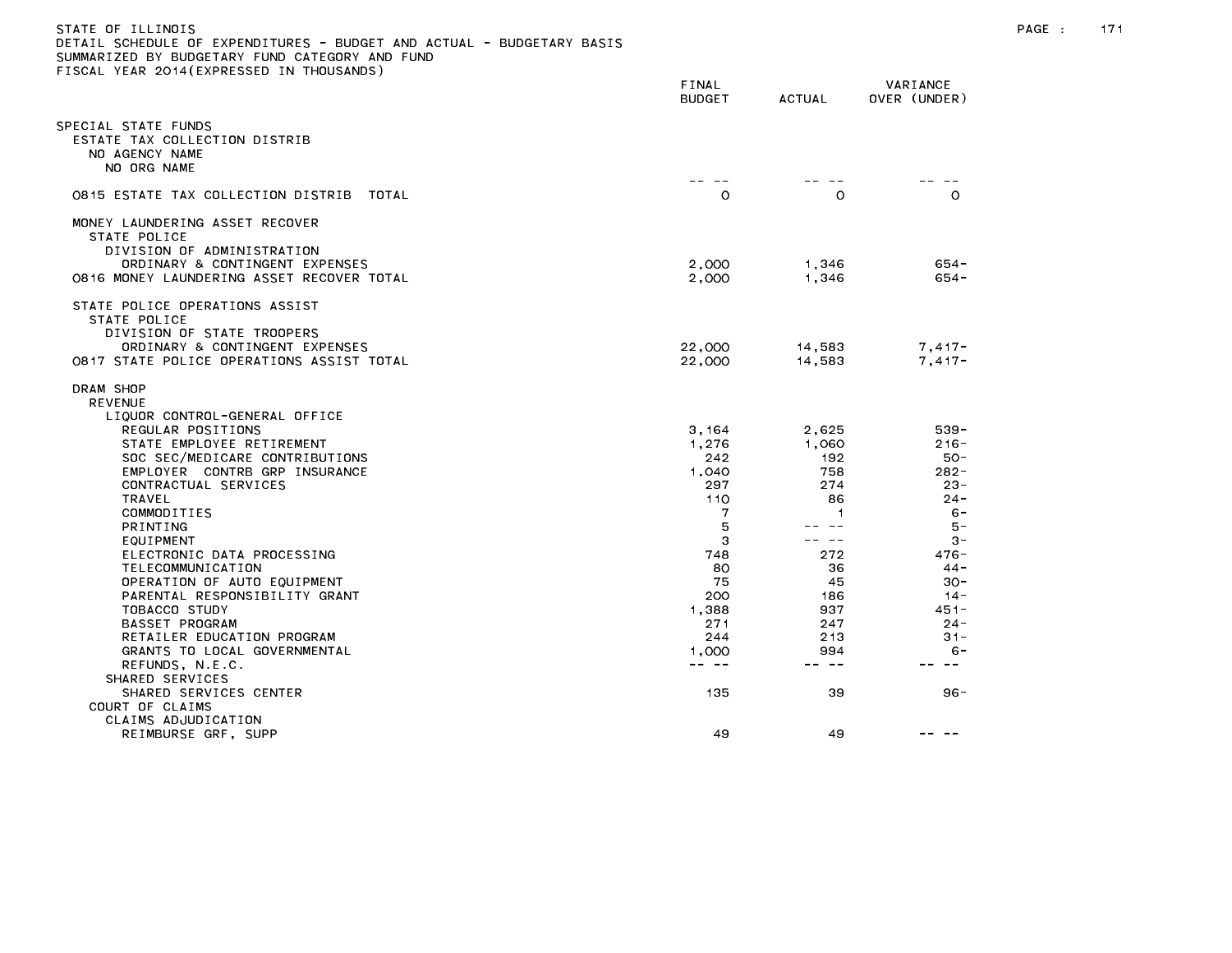| STATE OF ILLINOIS                                                     |  |
|-----------------------------------------------------------------------|--|
| DETAIL SCHEDULE OF EXPENDITURES - BUDGET AND ACTUAL - BUDGETARY BASIS |  |
| SUMMARIZED BY BUDGETARY FUND CATEGORY AND FUND                        |  |
| FISCAL YEAR 2014(EXPRESSED IN THOUSANDS)                              |  |

|                                                                              | FINAL<br><b>BUDGET</b> | <b>ACTUAL</b> | VARIANCE<br>OVER (UNDER) |
|------------------------------------------------------------------------------|------------------------|---------------|--------------------------|
| PECIAL STATE FUNDS<br>DRAM SHOP<br>STATUTORY TRANSFERS<br><b>TRANSFERS</b>   |                        |               |                          |
| 0821 DRAM SHOP<br><b>TOTAL</b>                                               | 10,334                 | 8,014         | $2,320 -$                |
| FIRE STATION REVOLVING LOAN<br>NO AGENCY NAME<br>NO ORG NAME                 |                        |               |                          |
| 0822 FIRE STATION REVOLVING LOAN<br>TOTAL                                    | O                      | O             | $\circ$                  |
| IL STATE DENTAL DISCIPLINARY<br>FINANCIAL AND PROFESSIONAL REG<br>DENTAL-DPR |                        |               |                          |
| REGULAR POSITIONS                                                            | 560                    | 506           | $54 -$                   |
| STATE EMPLOYEE RETIREMENT                                                    | 226                    | 205           | $21 -$                   |
| SOC SEC/MEDICARE CONTRIBUTIONS                                               | 43                     | 36            | $7 -$                    |
| EMPLOYER CONTRB GRP INSURANCE                                                | 161                    | 152           | $9 -$                    |
| CONTRACTUAL SERVICES<br><b>TRAVEL</b>                                        | 84<br>4                | 74<br>2       | $10 -$<br>$2 -$          |
| REFUNDS, N.E.C.<br>STATUTORY TRANSFERS<br><b>TRANSFERS</b>                   | $\sim$ $-$             | $- -$         | $\sim$ $-$               |
| 0823 IL STATE DENTAL DISCIPLINARY<br>TOTAL                                   | 1,078                  | 975           | $103 -$                  |
| HAZARDOUS WASTE<br>ENVIRONMENTAL PROTECT AGENCY<br>ADMINISTRATION            |                        |               |                          |
| CONTRACTUAL SERVICES                                                         | 489                    | 171           | $318 -$                  |
| ELECTRONIC DATA PROCESSING<br>LAND POLLUTION CONTROL                         | 142                    | 142           |                          |
| REGULAR POSITIONS                                                            | 4,384                  | 3,963         | $421 -$                  |
| STATE EMPLOYEE RETIREMENT                                                    | 1,767                  | 1,600         | $167 -$                  |
| SOC SEC/MEDICARE CONTRIBUTIONS                                               | 335                    | 291           | $44 -$                   |
| EMPLOYER CONTRB GRP INSURANCE                                                | 1,219                  | 982           | $237 -$                  |
| CONTRACTUAL SERVICES                                                         | 443                    | 194           | $249 -$                  |
| CONTRACTUAL SERVICES<br><b>TRAVEL</b>                                        | 4,000<br>30            | 840<br>11     | $3,160-$<br>$19 -$       |
| COMMODITIES                                                                  | 15                     | 8             | $7 -$                    |
| <b>PRINTING</b>                                                              | 25                     | 5             | $20 -$                   |
|                                                                              |                        |               |                          |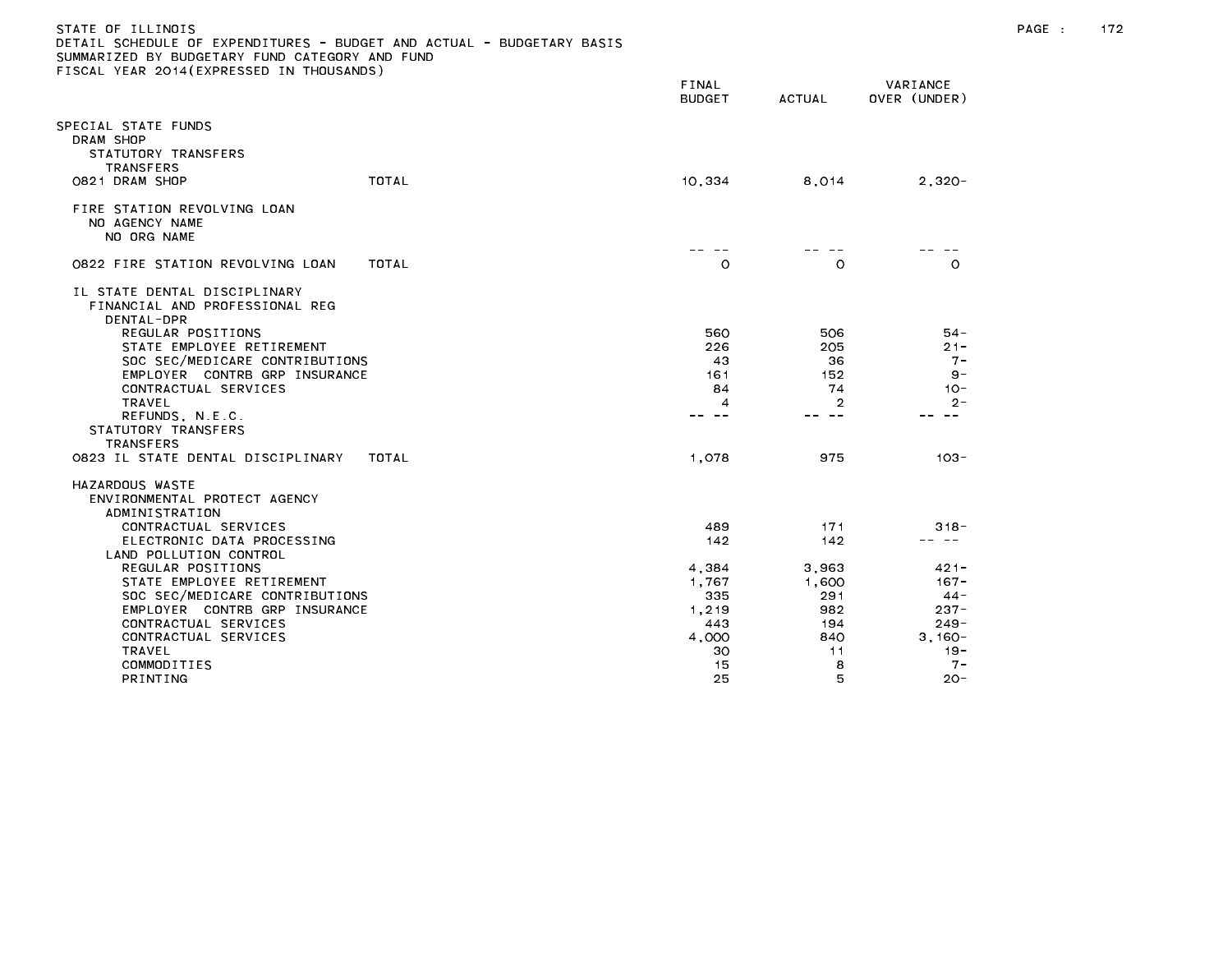## STATE OF ILLINOIS PAGE : 173 DETAIL SCHEDULE OF EXPENDITURES - BUDGET AND ACTUAL - BUDGETARY BASIS SUMMARIZED BY BUDGETARY FUND CATEGORY AND FUND FISCAL YEAR 2014(EXPRESSED IN THOUSANDS)

|                                                                                                                                                                                         | FINAL<br><b>BUDGET</b>  | <b>ACTUAL</b>            | VARIANCE<br>OVER (UNDER)                 |
|-----------------------------------------------------------------------------------------------------------------------------------------------------------------------------------------|-------------------------|--------------------------|------------------------------------------|
| PECIAL STATE FUNDS<br>HAZARDOUS WASTE<br>ENVIRONMENTAL PROTECT AGENCY                                                                                                                   |                         |                          |                                          |
| ADMINISTRATION<br>EQUIPMENT<br>TELECOMMUNICATION<br>OPERATION OF AUTO EQUIPMENT<br><b>REFUNDS</b><br>STATUTORY TRANSFERS<br><b>TRANSFERS</b>                                            | 40<br>29<br>38<br>$- -$ | -- --<br>4<br>5<br>$- -$ | $40 -$<br>$25 -$<br>$33 -$<br>$\sim$ $-$ |
| REFUNDS MADE DURING FISCAL YEAR<br>0828 HAZARDOUS WASTE<br>TOTAL                                                                                                                        | -- --<br>12,956         | $20 -$<br>8,196          | $20 -$<br>$4,760-$                       |
| COMM ASSOC MANAGER LCNS & DISC<br>FINANCIAL AND PROFESSIONAL REG<br>COMM ASSOC LICSN&DISP<br>CMNTY ASSOC MGR LIC & DISC ACT<br>STATUTORY TRANSFERS                                      | 394                     | 164                      | $230 -$                                  |
| <b>TRANSFERS</b><br>0829 COMM ASSOC MANAGER LCNS & DISC TOTAL                                                                                                                           | 394                     | 164                      | $230 -$                                  |
| 21ST CENTURY WORKFORCE DEVELOP<br>NO AGENCY NAME<br>NO ORG NAME                                                                                                                         |                         |                          |                                          |
| 0832 21ST CENTURY WORKFORCE DEVELOP TOTAL                                                                                                                                               | $\circ$                 | $\circ$                  | $\circ$                                  |
| CEMETERY RELIEF<br><b>TREASURER</b><br>NO ORG NAME                                                                                                                                      |                         |                          |                                          |
| TOTAL<br>0833 CEMETERY RELIEF                                                                                                                                                           | $ -$<br>$\circ$         | $\circ$                  | $\Omega$                                 |
| IL POWER AGENCY RENWBL ENERGY<br>ILLINOIS POWER AGENCY<br>ADMINISTRATIVE COSTS<br>RENEWABLE ENERGY OR CREDITS<br>0836 IL POWER AGENCY RENWBL ENERGY<br>TOTAL                            | 51,000<br>51,000        | 1,719<br>1,719           | $49, 281 -$<br>$49, 281 -$               |
| HAZARDOUS WASTE RESEARCH<br>UNIVERSITY OF ILLINOIS<br>GENERAL OPERATIONS<br>ORDINARY & CONTINGENT EXPENSES<br>REFUNDS MADE DURING FISCAL YEAR<br>0840 HAZARDOUS WASTE RESEARCH<br>TOTAL | 500<br>500              | 500<br>5 -<br>495        | 5-<br>5 –                                |
| LOCAL GOV'T VIDEO GAMING DIST<br><b>REVENUE</b>                                                                                                                                         |                         |                          |                                          |

GOVERNMENT SERVICES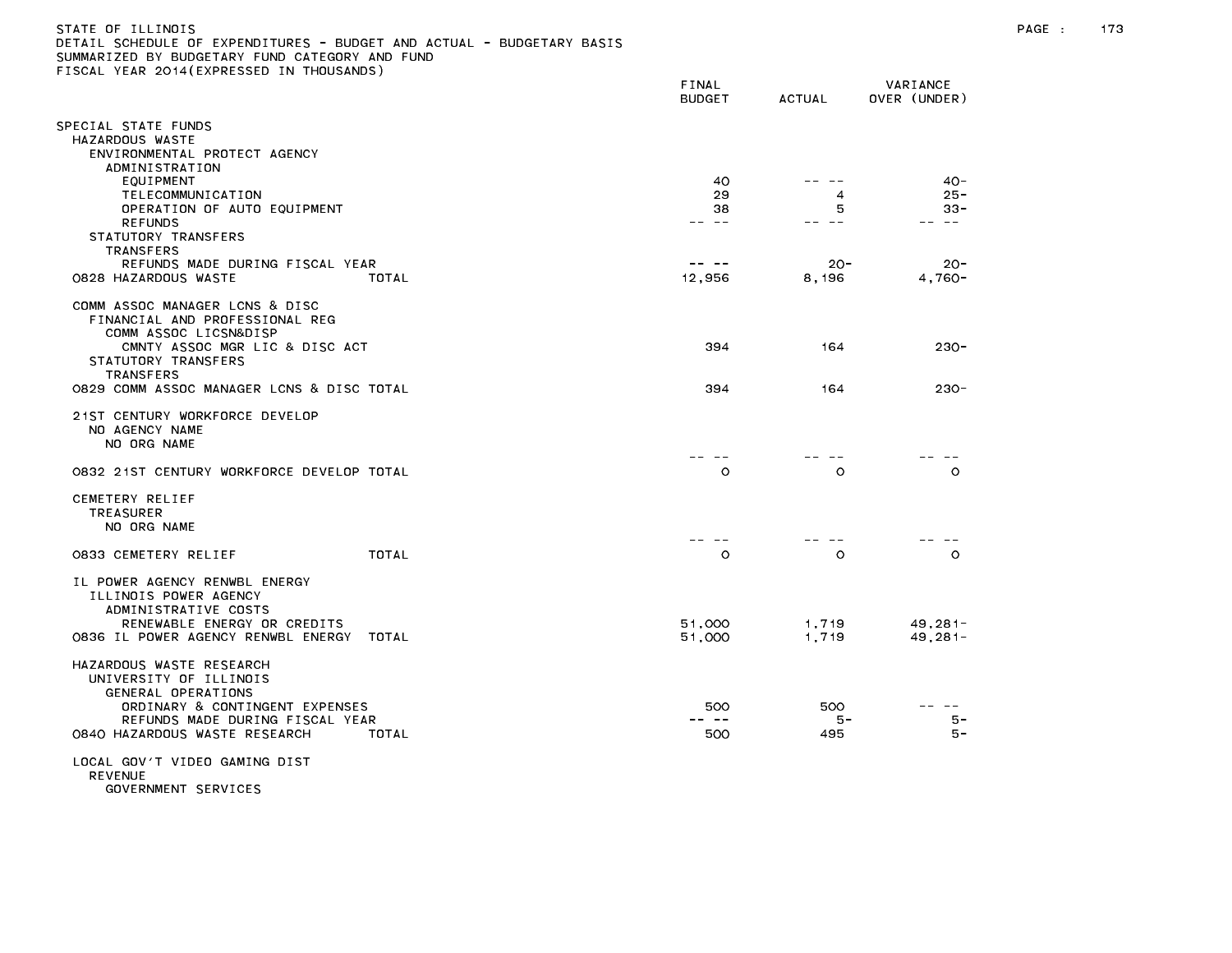| STATE OF ILLINOIS<br>DETAIL SCHEDULE OF EXPENDITURES - BUDGET AND ACTUAL - BUDGETARY BASIS<br>SUMMARIZED BY BUDGETARY FUND CATEGORY AND FUND<br>FISCAL YEAR 2014 (EXPRESSED IN THOUSANDS)                                                                            |                                                                                                                                                                                                                                                                                                                                                                                                        |                                         |                                                                     | PAGE : | 174 |
|----------------------------------------------------------------------------------------------------------------------------------------------------------------------------------------------------------------------------------------------------------------------|--------------------------------------------------------------------------------------------------------------------------------------------------------------------------------------------------------------------------------------------------------------------------------------------------------------------------------------------------------------------------------------------------------|-----------------------------------------|---------------------------------------------------------------------|--------|-----|
|                                                                                                                                                                                                                                                                      | <b>FINAL</b><br><b>BUDGET</b>                                                                                                                                                                                                                                                                                                                                                                          | <b>ACTUAL</b>                           | VARIANCE<br>OVER (UNDER)                                            |        |     |
| SPECIAL STATE FUNDS<br>LOCAL GOV'T VIDEO GAMING DIST<br><b>REVENUE</b>                                                                                                                                                                                               |                                                                                                                                                                                                                                                                                                                                                                                                        |                                         |                                                                     |        |     |
| GOVERNMENT SERVICES<br>ALLOCATION TO LOCAL GOVERNMNTS                                                                                                                                                                                                                | 45,000                                                                                                                                                                                                                                                                                                                                                                                                 | 21,317                                  | $23,683-$                                                           |        |     |
| REFUNDS MADE DURING FISCAL YEAR<br>0842 LOCAL GOV'T VIDEO GAMING DIST TOTAL                                                                                                                                                                                          | $\frac{1}{2} \frac{1}{2} \frac{1}{2} \frac{1}{2} \frac{1}{2} \frac{1}{2} \frac{1}{2} \frac{1}{2} \frac{1}{2} \frac{1}{2} \frac{1}{2} \frac{1}{2} \frac{1}{2} \frac{1}{2} \frac{1}{2} \frac{1}{2} \frac{1}{2} \frac{1}{2} \frac{1}{2} \frac{1}{2} \frac{1}{2} \frac{1}{2} \frac{1}{2} \frac{1}{2} \frac{1}{2} \frac{1}{2} \frac{1}{2} \frac{1}{2} \frac{1}{2} \frac{1}{2} \frac{1}{2} \frac{$<br>45,000 | $-1-$<br>21,316                         | $-1-$<br>$23,684-$                                                  |        |     |
| CONTINUING LEGAL EDUC TRUST<br>STATE'S ATTYS APPELLATE PROSEC<br>GENERAL OPERATIONS<br>TRAINING FOR VIOLENT CRIME                                                                                                                                                    | 408                                                                                                                                                                                                                                                                                                                                                                                                    | 108                                     | $300 -$                                                             |        |     |
| LUMP SUM, OPERATIONS                                                                                                                                                                                                                                                 | 150<br>$\cdots \cdots \cdots$                                                                                                                                                                                                                                                                                                                                                                          |                                         | 150-<br>-- --                                                       |        |     |
| TRAINING GRANT PROGRAMS<br>VIOLENT CRIME GRANTS<br>VIOLENT CRIME GRNTS/COOK CNTY<br>DIVERSION COURT PROGRAMS<br>0844 CONTINUING LEGAL EDUC TRUST<br>TOTAL                                                                                                            | 42<br>300<br>150<br>1.050                                                                                                                                                                                                                                                                                                                                                                              | -- --<br>68<br>104<br>280               | $42 -$<br>$232 -$<br>- 46<br>$770 -$                                |        |     |
| STATE POLICE STREETGANG CRIME<br>STATE POLICE<br>DIVISION OF STATE TROOPERS<br>OPERATIONS/STREETGANG-RELATED<br>0846 STATE POLICE STREETGANG CRIME TOTAL                                                                                                             | 10<br>10                                                                                                                                                                                                                                                                                                                                                                                               | -- --<br>$\Omega$                       | $10 -$<br>$10 -$                                                    |        |     |
| REAL ESTATE RESEARCH & EDUC<br>FINANCIAL AND PROFESSIONAL REG<br>REAL ESTATE RESEARCH & ED-BRE<br>ORDINARY & CONTINGENT EXPENSES<br>0849 REAL ESTATE RESEARCH & EDUC<br>TOTAL                                                                                        | 19<br>19                                                                                                                                                                                                                                                                                                                                                                                               | 19<br>19                                | $\circ$                                                             |        |     |
| REAL ESTATE LICENSE ADMIN<br>FINANCIAL AND PROFESSIONAL REG<br>REAL ESTATE LICENSE ADM-BRE<br>REGULAR POSITIONS<br>STATE EMPLOYEE RETIREMENT<br>SOC SEC/MEDICARE CONTRIBUTIONS<br>EMPLOYER CONTRB GRP INSURANCE<br>CONTRACTUAL SERVICES<br>TRAVEL<br>REFUNDS, N.E.C. | 3,409<br>1,374<br>261<br>897<br>169<br>118<br>-- --                                                                                                                                                                                                                                                                                                                                                    | 2,251<br>909<br>166<br>527<br>-19<br>27 | 1, 158 –<br>$465 -$<br>95-<br>$370 -$<br>$150 -$<br>$91 -$<br>-- -- |        |     |
| COURT OF CLAIMS<br>CLAIMS ADJUDICATION<br>AWARDS AND GRANTS, SUPP                                                                                                                                                                                                    | 19                                                                                                                                                                                                                                                                                                                                                                                                     | 19                                      | -- --                                                               |        |     |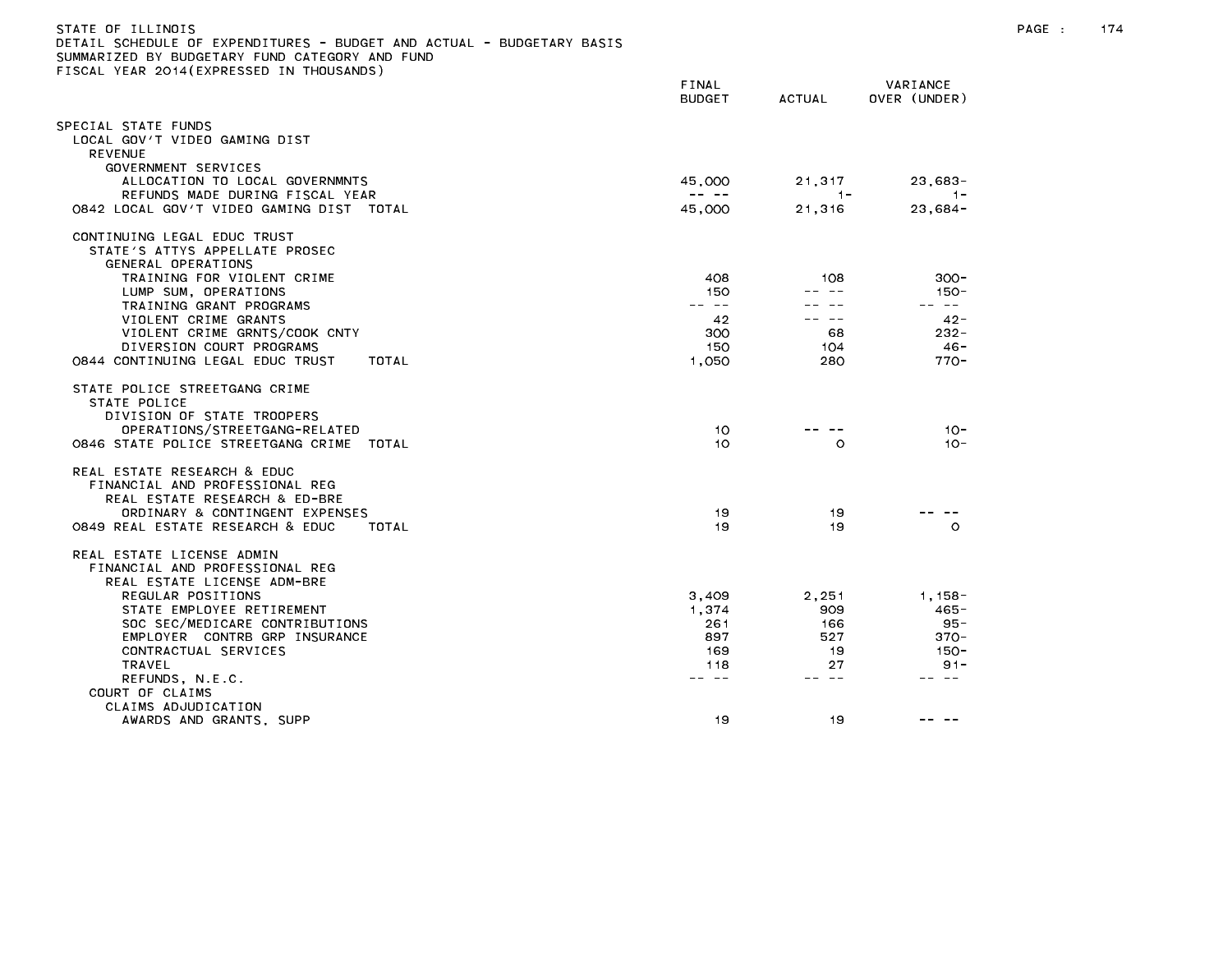| STATE OF ILLINOIS<br>DETAIL SCHEDULE OF EXPENDITURES - BUDGET AND ACTUAL - BUDGETARY BASIS<br>SUMMARIZED BY BUDGETARY FUND CATEGORY AND FUND<br>FISCAL YEAR 2014 (EXPRESSED IN THOUSANDS)                                                                            |                                                |                                                               |                                                                        | PAGE : | 175 |
|----------------------------------------------------------------------------------------------------------------------------------------------------------------------------------------------------------------------------------------------------------------------|------------------------------------------------|---------------------------------------------------------------|------------------------------------------------------------------------|--------|-----|
|                                                                                                                                                                                                                                                                      | FINAL<br><b>BUDGET</b>                         | ACTUAL                                                        | VARIANCE<br>OVER (UNDER)                                               |        |     |
| SPECIAL STATE FUNDS<br>REAL ESTATE LICENSE ADMIN<br>STATUTORY TRANSFERS<br><b>TRANSFERS</b><br>0850 REAL ESTATE LICENSE ADMIN<br>TOTAL                                                                                                                               | 6,247                                          | 3,918                                                         | $2,329-$                                                               |        |     |
| APP PROSECUTOR ANTI CORRUPTION<br>NO AGENCY NAME<br>NO ORG NAME                                                                                                                                                                                                      |                                                |                                                               |                                                                        |        |     |
| 0852 APP PROSECUTOR ANTI CORRUPTION TOTAL                                                                                                                                                                                                                            | $\circ$                                        | $\circ$                                                       | $\circ$                                                                |        |     |
| SHARE THE ROAD<br>SECRETARY OF STATE<br>GENERAL ADMINISTRATION GROUP<br>GRNTS/LEAGUE OF IL BICYCLISTS<br>0854 SHARE THE ROAD<br>TOTAL                                                                                                                                | 20<br>20                                       | 20<br>20                                                      | $\circ$                                                                |        |     |
| EMPLOYMENT OF IL WORKERS<br>NO AGENCY NAME<br>NO ORG NAME                                                                                                                                                                                                            |                                                |                                                               |                                                                        |        |     |
| 0856 EMPLOYMENT OF IL WORKERS<br>TOTAL                                                                                                                                                                                                                               | $\circ$                                        | $\circ$                                                       | $\circ$                                                                |        |     |
| CYCLE RIDER SAFETY TRAINING<br>TRANSPORTATION<br>DIVISION OF TRAFFIC SAFETY<br>REGULAR POSITIONS<br>STATE EMPLOYEE RETIREMENT<br>SOC SEC/MEDICARE CONTRIBUTIONS<br>EMPLOYER CONTRB GRP INSURANCE<br>CONTRACTUAL SERVICES<br>TRAVEL<br>COMMODITIES<br><b>PRINTING</b> | 298<br>120<br>22<br>70<br>120<br>11<br>-1<br>2 | 192<br>78<br>14<br>42<br>$\overline{2}$<br>2<br>$\sim$ $\sim$ | $106 -$<br>$42 -$<br>$8 -$<br>$28 -$<br>118 -<br>9 –<br>$1 -$<br>$2 -$ |        |     |
| EQUIPMENT<br>OPERATION OF AUTO EQUIPMENT<br>CYCLE RIDER SAFETY TRAIN PRGM<br>CYCLE RIDER SAFETY TRAIN PRGM<br>CYCLE RIDER SAFETY TRAIN PRGM<br>STATUTORY TRANSFERS                                                                                                   | 2<br>-- --<br>819<br>5,500<br>4,510            | -- --<br>132<br>3,809                                         | $2 -$<br>$\sim$ $-$<br>$819 -$<br>5,368-<br>$701 -$                    |        |     |

TRANSFERS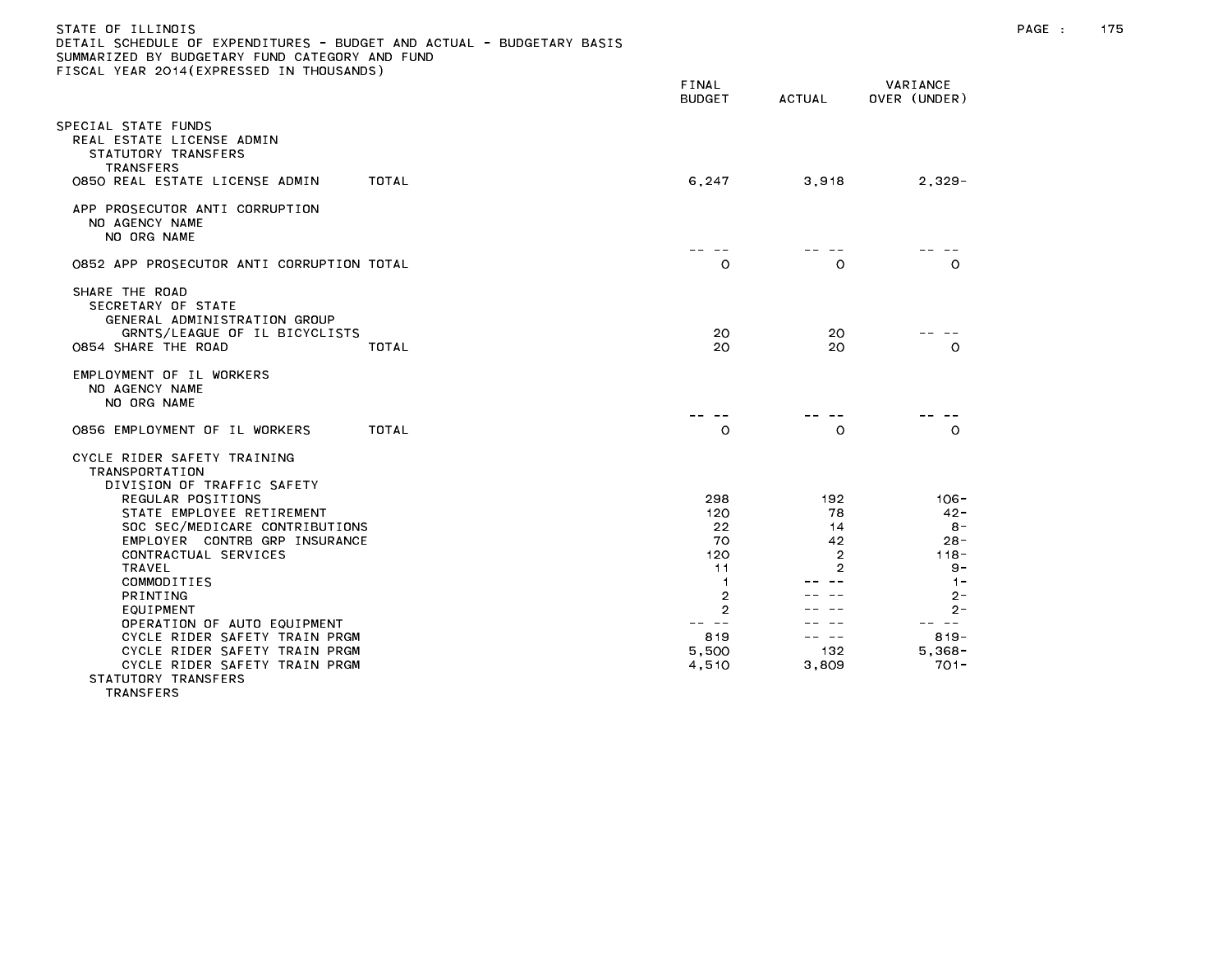| STATE OF ILLINOIS<br>DETAIL SCHEDULE OF EXPENDITURES - BUDGET AND ACTUAL - BUDGETARY BASIS<br>SUMMARIZED BY BUDGETARY FUND CATEGORY AND FUND<br>FISCAL YEAR 2014(EXPRESSED IN THOUSANDS) |                        |               |                          | PAGE : | 176 |
|------------------------------------------------------------------------------------------------------------------------------------------------------------------------------------------|------------------------|---------------|--------------------------|--------|-----|
|                                                                                                                                                                                          | FINAL<br><b>BUDGET</b> | <b>ACTUAL</b> | VARIANCE<br>OVER (UNDER) |        |     |
| SPECIAL STATE FUNDS<br>CYCLE RIDER SAFETY TRAINING<br>TRANSPORTATION<br>DIVISION OF TRAFFIC SAFETY<br>REAPPROP TO SUBSEQUENT FISCAL YEAR                                                 | $6,069-$               | -- --         | 6,069                    |        |     |
| 0863 CYCLE RIDER SAFETY TRAINING<br>TOTAL                                                                                                                                                | 5,406                  | 4,271         | $1,135-$                 |        |     |
| FARMERS' MARKET TECH IMPROVMNT<br>HUMAN SERVICES<br>EMPLOYMENT & SOC SERVICE PROG                                                                                                        |                        |               |                          |        |     |
| FARMERS MARKET TECHNOLOGY                                                                                                                                                                | 1,000                  | 10.           | $990 -$                  |        |     |
| 0864 FARMERS' MARKET TECH IMPROVMNT TOTAL                                                                                                                                                | 1,000                  | 10.           | $990 -$                  |        |     |
| DOMESTIC VIOLENCE SHELTER&SERV<br>HUMAN SERVICES<br>ADMIN & PROGRAM SUPPORT                                                                                                              |                        |               |                          |        |     |
| LEASED PROPERTY MANAGEMENT<br>EMPLOYMENT & SOC SERVICE PROG                                                                                                                              | 64                     |               | $64 -$                   |        |     |
| DOMESTIC VIOLENCE SHELTERS<br>COURT OF CLAIMS<br>CLAIMS ADJUDICATION                                                                                                                     | 952                    | 578           | $374 -$                  |        |     |
| REIMBURSE GRF, SUPP                                                                                                                                                                      | 7                      | 7             | -- --                    |        |     |
| REFUNDS MADE DURING FISCAL YEAR<br>0865 DOMESTIC VIOLENCE SHELTER&SERV TOTAL                                                                                                             | -- --<br>1,023         | $2 -$<br>583  | $2 -$<br>440-            |        |     |
| SNOWMOBILE TRAIL ESTABLISHMENT<br>NATURAL RESOURCES<br>GENERAL OFFICE CAPITAL                                                                                                            |                        |               |                          |        |     |
| ADMIN & PAYMENT OF GRANTS                                                                                                                                                                | 140                    | 40            | $100 -$                  |        |     |
| ADMIN & PAYMENT OF GRANTS<br>REAPPROP TO SUBSEQUENT FISCAL YEAR                                                                                                                          | 139<br>$175 -$         | 64<br>-- --   | -75 -<br>175             |        |     |
| 0866 SNOWMOBILE TRAIL ESTABLISHMENT TOTAL                                                                                                                                                | 104                    | 104           | $\circ$                  |        |     |
| FRATERNAL ORDER OF POLICE<br>SECRETARY OF STATE<br>GENERAL ADMINISTRATION GROUP                                                                                                          |                        |               |                          |        |     |
| GRNTS/FRATERNAL ORDER POLICE<br>0867 FRATERNAL ORDER OF POLICE<br>TOTAL                                                                                                                  | 20<br>20               | 20<br>20      | - --<br>$\circ$          |        |     |
| ILLINOIS ROUTE 66<br>NO AGENCY NAME<br>NO ORG NAME                                                                                                                                       |                        |               |                          |        |     |
| TOTAL<br>0874 ILLINOIS ROUTE 66                                                                                                                                                          | $- -$<br>$\circ$       | $\circ$       | $\circ$                  |        |     |
| HABITAT FOR HUMANITY<br>HUMAN SERVICES                                                                                                                                                   |                        |               |                          |        |     |

EMPLOYMENT & SOC SERVICE PROG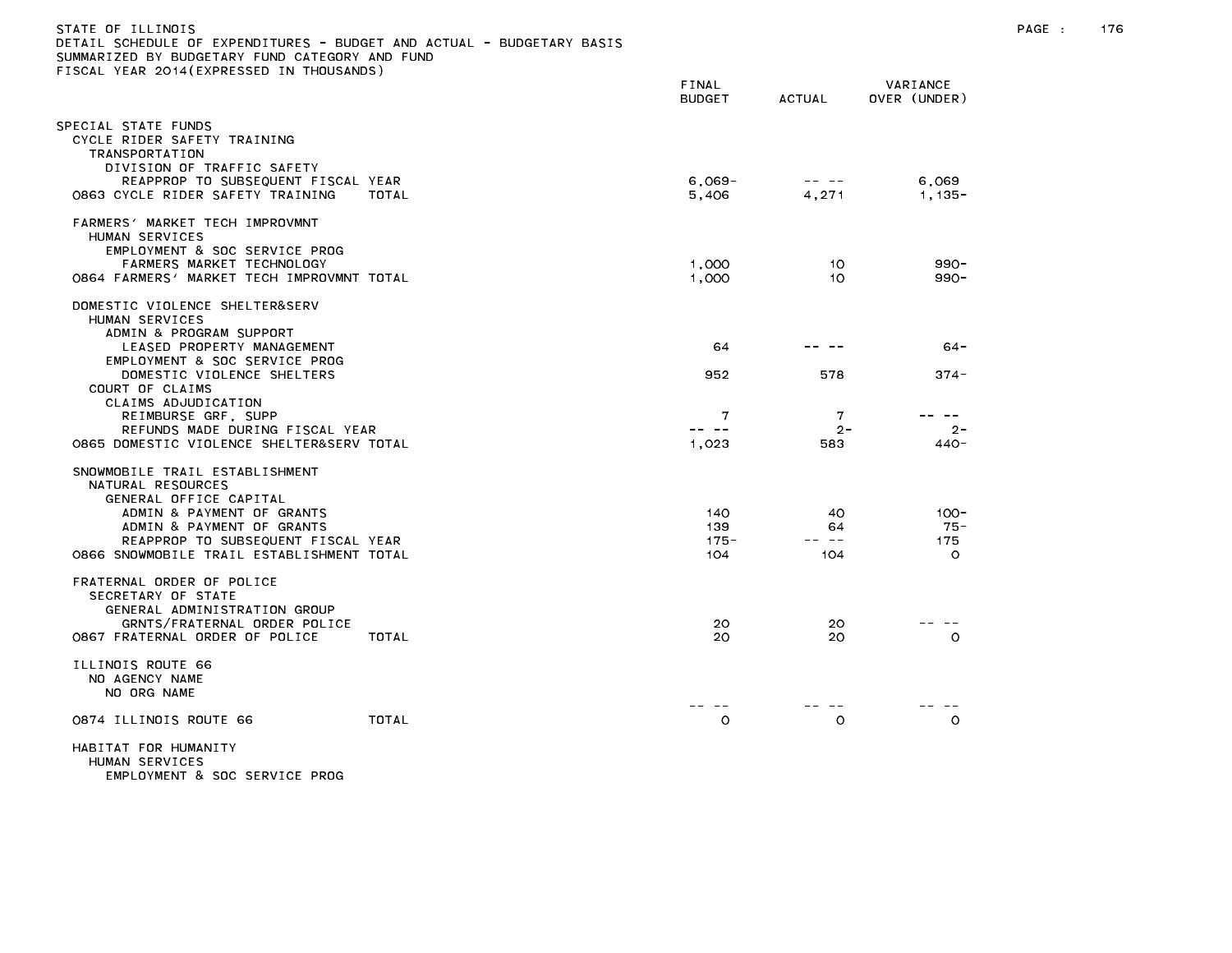| DUDULI AND AVIONL<br>SUMMARIZED BY BUDGETARY FUND CATEGORY AND FUND<br>TISCAL YEAR 2014(EXPRESSED IN THOUSANDS) |                        |                          |                          |
|-----------------------------------------------------------------------------------------------------------------|------------------------|--------------------------|--------------------------|
|                                                                                                                 | FINAL<br><b>BUDGET</b> | <b>ACTUAL</b>            | VARIANCE<br>OVER (UNDER) |
| SPECIAL STATE FUNDS<br>HABITAT FOR HUMANITY<br>HUMAN SERVICES                                                   |                        |                          |                          |
| EMPLOYMENT & SOC SERVICE PROG<br>GRANTS TO HABITAT FOR HUMANITY<br>0877 HABITAT FOR HUMANITY<br>TOTAL           |                        | 100<br>100<br>$\circ$    | $100 -$<br>$100 -$       |
| DRUG TRAFFIC PREVENTION<br>NATURAL RESOURCES<br>LAW ENFORCEMENT                                                 |                        |                          |                          |
| ENFORCING LAWS<br>STATE POLICE<br>DIVISION OF STATE TROOPERS                                                    |                        | 25<br>25                 |                          |
| GRANTS TO LOC GOVERNMENTS, NEC<br>0878 DRUG TRAFFIC PREVENTION<br>TOTAL                                         |                        | 500<br>150<br>525<br>175 | $350 -$<br>$350 -$       |
| TRAFFIC & CRIM CONVICTION SUR<br>STATE POLICE<br>DIVISION OF STATE TROOPERS                                     |                        |                          |                          |
| REGULAR POSITIONS<br>STATE EMPLOYEE RETIREMENT                                                                  |                        | 503<br>499<br>203<br>201 | 4 -<br>$2 -$             |
| SOC SEC/MEDICARE CONTRIBUTIONS<br>EMPLOYER CONTRB GRP INSURANCE                                                 |                        | 7<br>7<br>155<br>143     | <b>Service</b><br>$12 -$ |
| CONTRACTUAL SERVICES<br>TRAVEL                                                                                  |                        | 465<br>445<br>38<br>14   | $20 -$<br>$24 -$         |
| COMMODITIES<br><b>PRINTING</b>                                                                                  |                        | 175<br>149<br>27<br>27   | $26 -$<br>$\sim$ $-$     |
| TELECOMMUNICATION<br>OPERATION OF AUTO EQUIPMENT<br>COURT OF CLAIMS                                             | 1,666<br>1,762         | 1,646<br>1,733           | $20 -$<br>$29 -$         |
| CLAIMS ADJUDICATION<br>AWARDS AND GRANTS                                                                        |                        | 100<br>48<br>-- --       | $52 -$                   |
| AWARDS AND GRANTS, SUPP<br>IL LAW ENFORCE TRAIN & STDS BD<br>GENERAL OFFICE                                     |                        | з                        | $3 -$                    |
| REGULAR POSITIONS<br>STATE EMPLOYEE RETIREMENT                                                                  | 1,887                  | 1,196<br>725<br>484      | $691 -$<br>$241 -$       |
| SOC SEC/MEDICARE CONTRIBUTIONS                                                                                  |                        | 94<br>94                 | -- --                    |
| EMPLOYER CONTRB GRP INSURANCE                                                                                   |                        | 621<br>353               | $268 -$                  |
| CONTRACTUAL SERVICES<br>TRAVEL                                                                                  |                        | 431<br>427<br>29<br>20   | $4 -$<br>$9 -$           |
| COMMODITIES                                                                                                     |                        | 9<br>9                   |                          |
| PRINTING<br>EQUIPMENT                                                                                           |                        | 1<br>1<br>1              | $\sim$ $\sim$            |
|                                                                                                                 |                        |                          |                          |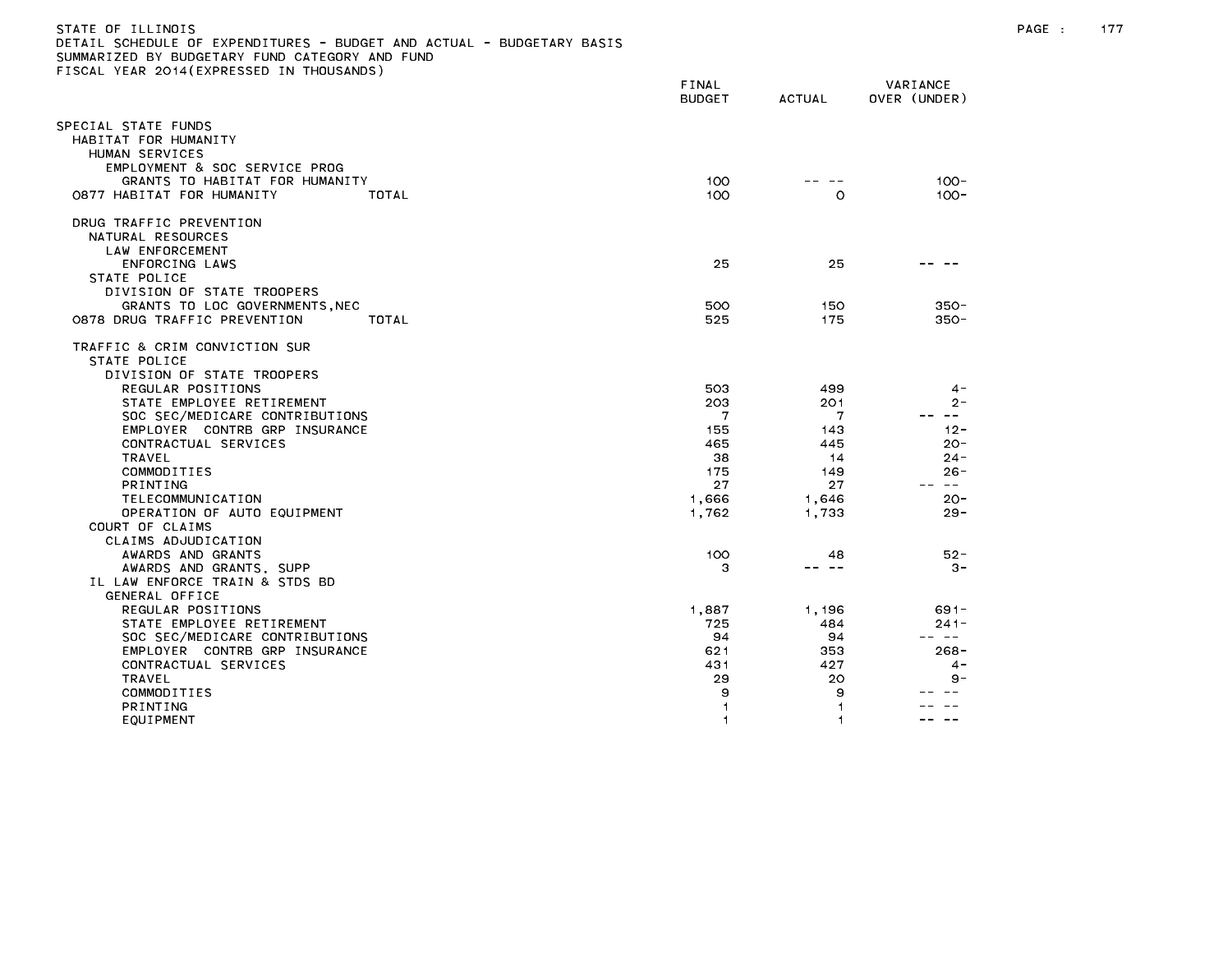| STATE OF ILLINOIS                                                     |
|-----------------------------------------------------------------------|
| DETAIL SCHEDULE OF EXPENDITURES - BUDGET AND ACTUAL - BUDGETARY BASIS |
| SUMMARIZED BY BUDGETARY FUND CATEGORY AND FUND                        |
| FISCAL YEAR 2014(EXPRESSED IN THOUSANDS)                              |

| <b>ILAN EUIT (LAINLUULD</b>                                                                                                                        | FINAL<br><b>BUDGET</b> | <b>ACTUAL</b> | VARIANCE<br>OVER (UNDER) |
|----------------------------------------------------------------------------------------------------------------------------------------------------|------------------------|---------------|--------------------------|
| SPECIAL STATE FUNDS                                                                                                                                |                        |               |                          |
| TRAFFIC & CRIM CONVICTION SUR                                                                                                                      |                        |               |                          |
| STATE POLICE                                                                                                                                       |                        |               |                          |
| DIVISION OF STATE TROOPERS                                                                                                                         |                        |               |                          |
| ELECTRONIC DATA PROCESSING                                                                                                                         | 73                     | 73            |                          |
| TELECOMMUNICATION<br>OPERATION OF AUTO EQUIPMENT                                                                                                   | 33<br>21               | 33<br>21      |                          |
| TRAINING & TRAINING SERVICES                                                                                                                       | -- --                  | -- --         |                          |
| TRAINING & TRAINING SERVICES                                                                                                                       | 11,700                 | 11,579        | $121 -$                  |
| STATUTORY TRANSFERS                                                                                                                                |                        |               |                          |
| <b>TRANSFERS</b>                                                                                                                                   |                        |               |                          |
| REFUNDS MADE DURING FISCAL YEAR                                                                                                                    |                        | $2 -$         | $2 -$                    |
| 0879 TRAFFIC & CRIM CONVICTION SUR TOTAL                                                                                                           | 20,729                 | 19,201        | $1,528-$                 |
| DISABLED VETS PROP TAX RELIEF<br>VETERANS' AFFAIRS<br>GENERAL OFFICE<br>PROPERTY TAX RELIEF DSBLD VETS<br>0880 DISABLED VETS PROP TAX RELIEF TOTAL | $\circ$                | $\circ$       | $\Omega$                 |
| GREEN MANUFACTURING<br>NO AGENCY NAME<br>NO ORG NAME                                                                                               |                        |               |                          |
| <b>TOTAL</b><br>0881 GREEN MANUFACTURING                                                                                                           | $\circ$                | $\circ$       | $\Omega$                 |
| WAGE THEFT ENFORCEMENT<br>LABOR<br>GENERAL OFFICE                                                                                                  |                        |               |                          |
| REGULAR POSITIONS                                                                                                                                  | 85                     |               | $85 -$                   |
| STATE CONTRIBUTIONS TO SERS                                                                                                                        | 34                     |               | $34 -$                   |
| SOC SEC/MEDICARE CONTRIBUTIONS                                                                                                                     | 7                      |               | $7 -$                    |
| GROUP INSURANCE<br>CONTRACTUAL SERVICES                                                                                                            | 23                     |               | $23 -$                   |
| <b>TRAVEL</b>                                                                                                                                      |                        |               |                          |
| COMMODITIES                                                                                                                                        |                        |               |                          |
| PRINTING                                                                                                                                           |                        |               |                          |
| EQUIPMENT                                                                                                                                          |                        |               |                          |
| ELECTRONIC DATA PROCESSING                                                                                                                         |                        |               |                          |
| TELECOMMUNICATION                                                                                                                                  |                        | $\sim$ $\sim$ |                          |
| 0885 WAGE THEFT ENFORCEMENT<br>TOTAL                                                                                                               | 149                    | $\circ$       | $149 -$                  |
|                                                                                                                                                    |                        |               |                          |

CRIMINAL JUSTICE INFO SYS TR NO AGENCY NAME NO ORG NAME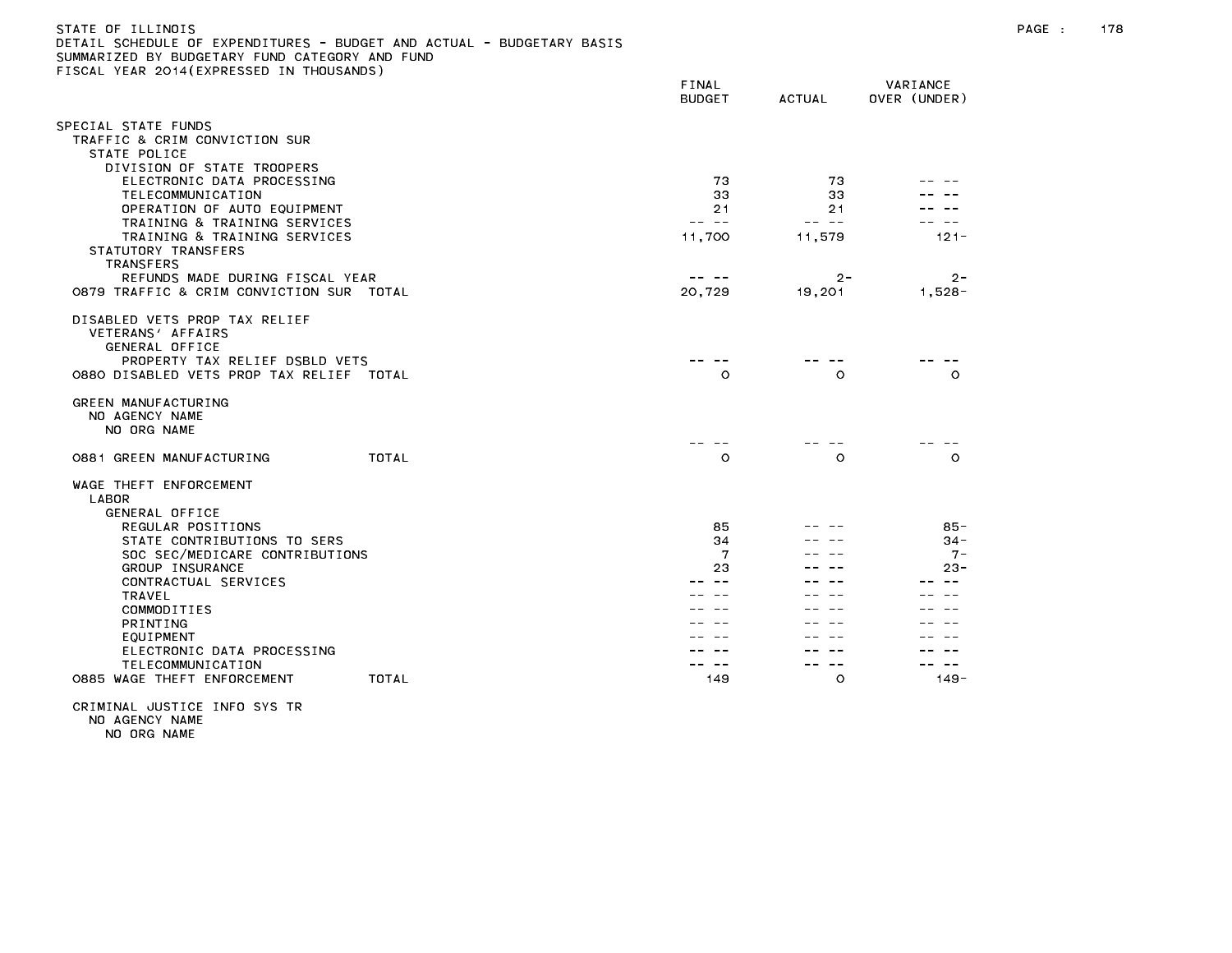| DETAIL SCHEDULE OF EXPENDITURES - BUDGET AND ACTUAL - BUDGETARY BASIS<br>SUMMARIZED BY BUDGETARY FUND CATEGORY AND FUND<br>FISCAL YEAR 2014(EXPRESSED IN THOUSANDS)    |                                              |                                             |                                                                     |
|------------------------------------------------------------------------------------------------------------------------------------------------------------------------|----------------------------------------------|---------------------------------------------|---------------------------------------------------------------------|
|                                                                                                                                                                        | FINAL<br><b>BUDGET</b>                       | <b>ACTUAL</b>                               | VARIANCE<br>OVER (UNDER)                                            |
| SPECIAL STATE FUNDS<br>CRIMINAL JUSTICE INFO SYS TR<br>NO AGENCY NAME<br>NO ORG NAME                                                                                   |                                              |                                             |                                                                     |
| 0886 CRIMINAL JUSTICE INFO SYS TR<br>TOTAL                                                                                                                             | $\Omega$                                     | $\Omega$                                    | $\Omega$                                                            |
| DESIGN PROFESSIONAL ADMIN & IN<br>FINANCIAL AND PROFESSIONAL REG<br>DESIGN-DPR                                                                                         |                                              |                                             |                                                                     |
| REGULAR POSITIONS<br>STATE EMPLOYEE RETIREMENT<br>SOC SEC/MEDICARE CONTRIBUTIONS<br>EMPLOYER CONTRB GRP INSURANCE<br>CONTRACTUAL SERVICES<br>TRAVEL<br>REFUNDS, N.E.C. | 512<br>206<br>39<br>161<br>87<br>53<br>-- -- | 424<br>171<br>31<br>124<br>59<br>4<br>-- -- | $88 -$<br>$35 -$<br>-8<br>$37 -$<br>$28 -$<br>$49 -$<br>$\sim$ $ -$ |
| STATUTORY TRANSFERS<br><b>TRANSFERS</b><br>0888 DESIGN PROFESSIONAL ADMIN & IN TOTAL                                                                                   | 1,058                                        | 813                                         | $245 -$                                                             |
| FORECLOSURE PREVENTION PROGRAM<br><b>REVENUE</b><br>GOVERNMENT SERVICES<br>GRNTS & ADMIN EXPNS FOR PROGRM<br>0891 FORECLOSURE PREVENTION PROGRAM TOTAL                 | 20,000<br>20,000                             | 3,433<br>3,433                              | 16,567-<br>$16,567-$                                                |
| ABANDONED RES PROP MUN REL PRG<br><b>REVENUE</b><br>GOVERNMENT SERVICES<br>GRNTS & ADMIN EXPNS FOR PROGRM<br>0892 ABANDONED RES PROP MUN REL PRG TOTAL                 | 30,000<br>30,000                             | 7,372<br>7,372                              | $22,628-$<br>$22,628-$                                              |
| SOIL AND WATER CONSERVATION<br>NO AGENCY NAME<br>NO ORG NAME                                                                                                           |                                              |                                             |                                                                     |
| 0895 SOIL AND WATER CONSERVATION<br>TOTAL                                                                                                                              | -- --<br>$\circ$                             | $\circ$                                     | $\circ$                                                             |
| ST JUDE CHILDREN'S RESEARCH<br>SECRETARY OF STATE<br>GENERAL ADMINISTRATION GROUP<br>GRANTS TO ST JUDES HOSPITAL<br>0899 ST JUDE CHILDREN'S RESEARCH<br>TOTAL          | 4<br>$\overline{\mathbf{4}}$                 | $\circ$                                     | $4 -$<br>$4 -$                                                      |
| ATTORNEY GENERAL'S GRANT<br>NO AGENCY NAME                                                                                                                             |                                              |                                             |                                                                     |

NO ORG NAME

# STATE OF ILLINOIS PAGE : 179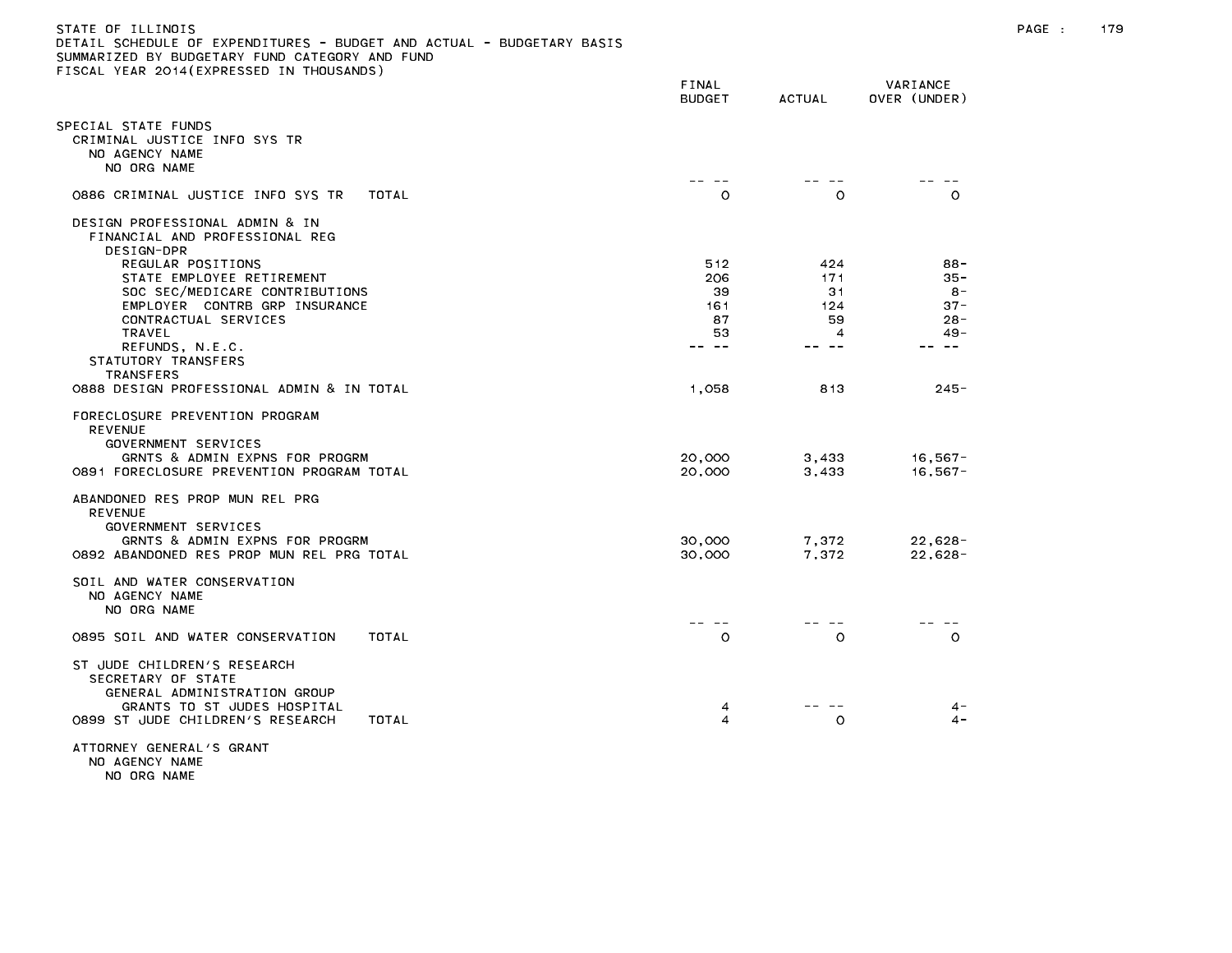| STATE OF ILLINOIS<br>DETAIL SCHEDULE OF EXPENDITURES - BUDGET AND ACTUAL - BUDGETARY BASIS |                                                                                                                                                                                                                                                                                                                                                                                                       |                      |                          | PAGE : | 180 |
|--------------------------------------------------------------------------------------------|-------------------------------------------------------------------------------------------------------------------------------------------------------------------------------------------------------------------------------------------------------------------------------------------------------------------------------------------------------------------------------------------------------|----------------------|--------------------------|--------|-----|
| SUMMARIZED BY BUDGETARY FUND CATEGORY AND FUND                                             |                                                                                                                                                                                                                                                                                                                                                                                                       |                      |                          |        |     |
| FISCAL YEAR 2014(EXPRESSED IN THOUSANDS)                                                   | FINAL<br><b>BUDGET</b>                                                                                                                                                                                                                                                                                                                                                                                | <b>ACTUAL</b>        | VARIANCE<br>OVER (UNDER) |        |     |
| SPECIAL STATE FUNDS<br>ATTORNEY GENERAL'S GRANT<br>NO AGENCY NAME<br>NO ORG NAME           |                                                                                                                                                                                                                                                                                                                                                                                                       |                      |                          |        |     |
| 0901 ATTORNEY GENERAL'S GRANT<br>TOTAL                                                     | -- --<br>$\circ$                                                                                                                                                                                                                                                                                                                                                                                      | $\circ$              | -- --<br>$\circ$         |        |     |
| IL FORESTRY DEVELOPMENT<br>NATURAL RESOURCES<br>OFFICE OF BUSINESS SERVICES                |                                                                                                                                                                                                                                                                                                                                                                                                       |                      |                          |        |     |
| ELECTRONIC DATA PROCESSING<br>EXPENSES STATE FAIR                                          | 25<br>20                                                                                                                                                                                                                                                                                                                                                                                              | 23<br>$\overline{1}$ | $2 -$<br>- 19            |        |     |
| RESOURCE CONSERVATION<br>ORDINARY AND CONTINGENT EXPNS                                     | 1,100                                                                                                                                                                                                                                                                                                                                                                                                 | 780                  | $320 -$                  |        |     |
| ORDINARY & CONTINGENT EXPENSES<br>TIMBER BUYERS BOND FORFEITURES                           | 280<br>140                                                                                                                                                                                                                                                                                                                                                                                            | 249<br>82            | $31 -$<br>$58 -$         |        |     |
| EXPNSES OF IL FORSTRY DEV COUN<br>GRANT TO TIMBER GROWERS                                  | 119<br>625                                                                                                                                                                                                                                                                                                                                                                                            | 45<br>-- --          | $74 -$<br>$625 -$        |        |     |
| GRANT TO TIMBER GROWERS<br>FOREST STEWARDSHIP TECH ASSIST                                  | 3,967<br>300                                                                                                                                                                                                                                                                                                                                                                                          | 75<br>300            | 3,892-<br>-- --          |        |     |
| FOREST STEWARDSHIP TECH ASSIST<br>REAPPROP TO SUBSEQUENT FISCAL YEAR                       | -13<br>$4,868 -$                                                                                                                                                                                                                                                                                                                                                                                      | -13<br>-- --         | -- --<br>4,868           |        |     |
| REFUNDS MADE DURING FISCAL YEAR<br>0905 IL FORESTRY DEVELOPMENT<br>TOTAL                   | $\frac{1}{2} \frac{1}{2} \frac{1}{2} \frac{1}{2} \frac{1}{2} \frac{1}{2} \frac{1}{2} \frac{1}{2} \frac{1}{2} \frac{1}{2} \frac{1}{2} \frac{1}{2} \frac{1}{2} \frac{1}{2} \frac{1}{2} \frac{1}{2} \frac{1}{2} \frac{1}{2} \frac{1}{2} \frac{1}{2} \frac{1}{2} \frac{1}{2} \frac{1}{2} \frac{1}{2} \frac{1}{2} \frac{1}{2} \frac{1}{2} \frac{1}{2} \frac{1}{2} \frac{1}{2} \frac{1}{2} \frac{$<br>1,721 | $\circ$<br>1,568     | -- --<br>-153 -          |        |     |
| STATE POLICE SERVICES<br>STATE POLICE                                                      |                                                                                                                                                                                                                                                                                                                                                                                                       |                      |                          |        |     |
| DIVISION OF STATE TROOPERS<br>FEDERAL & IDOT PROGRAMS                                      | 8,400                                                                                                                                                                                                                                                                                                                                                                                                 | 2,481                | $5,919-$                 |        |     |
| MISCELLANEOUS PROGRAMS<br>FINGERPRINT PROGRAM                                              | 4,300<br>25,000                                                                                                                                                                                                                                                                                                                                                                                       | 3,075<br>13, 188     | $1,225-$<br>$11, 812 -$  |        |     |
| RIVERBOAT GAMBLING<br>COURT OF CLAIMS<br>CLAIMS ADJUDICATION                               | 1,500                                                                                                                                                                                                                                                                                                                                                                                                 | 700                  | $800 -$                  |        |     |
| REIMBURSE GRF, SUPP<br>STATUTORY TRANSFERS<br><b>TRANSFERS</b>                             | -13                                                                                                                                                                                                                                                                                                                                                                                                   | -13                  | -- --                    |        |     |
| 0906 STATE POLICE SERVICES<br>TOTAL                                                        | 39,213                                                                                                                                                                                                                                                                                                                                                                                                | 19,457               | $19,756 -$               |        |     |
| HEALTH INSURANCE RESERVE<br>CENTRAL MANAGEMENT<br>BUREAU OF BENEFITS                       |                                                                                                                                                                                                                                                                                                                                                                                                       |                      |                          |        |     |
| PROVISION OF HLTHCARE COVERAGE                                                             | 2.943.000                                                                                                                                                                                                                                                                                                                                                                                             | 2.625.894            | $317.106 -$              |        |     |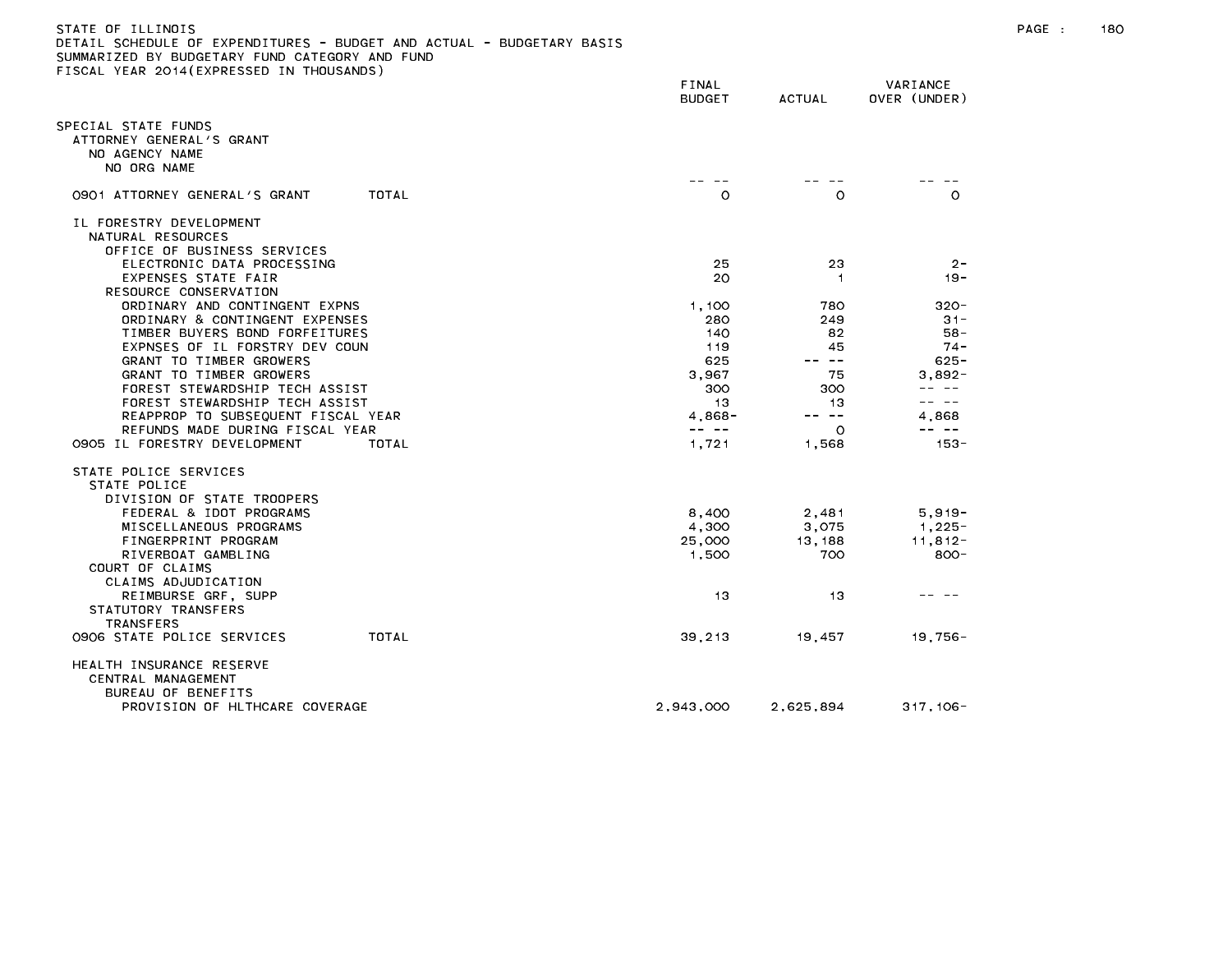| DETAIL SCHEDULE OF EXPENDITURES - BUDGET AND ACTUAL - BUDGETARY BASIS<br>SUMMARIZED BY BUDGETARY FUND CATEGORY AND FUND |                        |               |                          |  |
|-------------------------------------------------------------------------------------------------------------------------|------------------------|---------------|--------------------------|--|
| FISCAL YEAR 2014(EXPRESSED IN THOUSANDS)                                                                                | FINAL<br><b>BUDGET</b> | <b>ACTUAL</b> | VARIANCE<br>OVER (UNDER) |  |
| SPECIAL STATE FUNDS                                                                                                     |                        |               |                          |  |
| HEALTH INSURANCE RESERVE<br>CENTRAL MANAGEMENT<br>SHARED SERVICES                                                       |                        |               |                          |  |
| GENERAL & REGULATORY SSC                                                                                                | 502                    | 486           | $16 -$                   |  |
| REFUNDS MADE DURING FISCAL YEAR                                                                                         |                        | $10 -$        | $10 -$                   |  |
| 0907 HEALTH INSURANCE RESERVE<br>TOTAL                                                                                  | 2,943,502              | 2,626,370     | $317, 132 -$             |  |
| IL WILDLIFE PRESERVATION<br>NATURAL RESOURCES<br>OFC OF REAL ESTATE & ENVRN PLN                                         |                        |               |                          |  |
| OPERATION OF CONSERVATION PRGM<br>RESOURCE CONSERVATION                                                                 | 1,200                  |               | $1,200 -$                |  |
| IL NON-GAME WILDLIFE PROT ACT                                                                                           | 500                    | 38.           | $462 -$                  |  |
| IL NON-GAME WILDLIFE PROT ACT.                                                                                          | 1.835                  | 621           | $1.214 -$                |  |
| REAPPROP TO SUBSEQUENT FISCAL YEAR                                                                                      | $1,677-$               | -- --         | 1,677                    |  |
| 0909 IL WILDLIFE PRESERVATION<br>TOTAL                                                                                  | 1,858                  | 659           | $1,199-$                 |  |
| YOUTH DRUG ABUSE PREVENTION<br>HUMAN SERVICES<br>ADMIN & PROGRAM SUPPORT                                                |                        |               |                          |  |
| OTHER REFUNDS<br>ADDICTION TREATMENT                                                                                    |                        |               |                          |  |
| ADDICTION TREATMNT & RELATE SV                                                                                          | 530                    | 240           | $290 -$                  |  |
| 0910 YOUTH DRUG ABUSE PREVENTION<br>TOTAL                                                                               | 530                    | 240           | $290 -$                  |  |
| FEDERAL WORKFORCE TRAINING<br>COMMERCE AND ECONOMIC OPPORTUN<br>WORKFORCE DEVELOPMENT                                   |                        |               |                          |  |
| AWARDS AND GRANTS<br>FEDERAL STIMULUS - ARRA                                                                            | 275,000                | 120,279       | $154,721-$               |  |
| AWARDS AND GRANTS<br>STATUTORY TRANSFERS<br><b>TRANSFERS</b>                                                            | 6,000                  |               | $6.000 -$                |  |
| REFUNDS MADE DURING FISCAL YEAR                                                                                         |                        | $156 -$       | $156 -$                  |  |
| 0913 FEDERAL WORKFORCE TRAINING<br>TOTAL                                                                                | 281,000                | 120.123       | $160, 877 -$             |  |
|                                                                                                                         |                        |               |                          |  |

## NATURAL RESOURCES INFORMATION NO AGENCY NAME

NO ORG NAME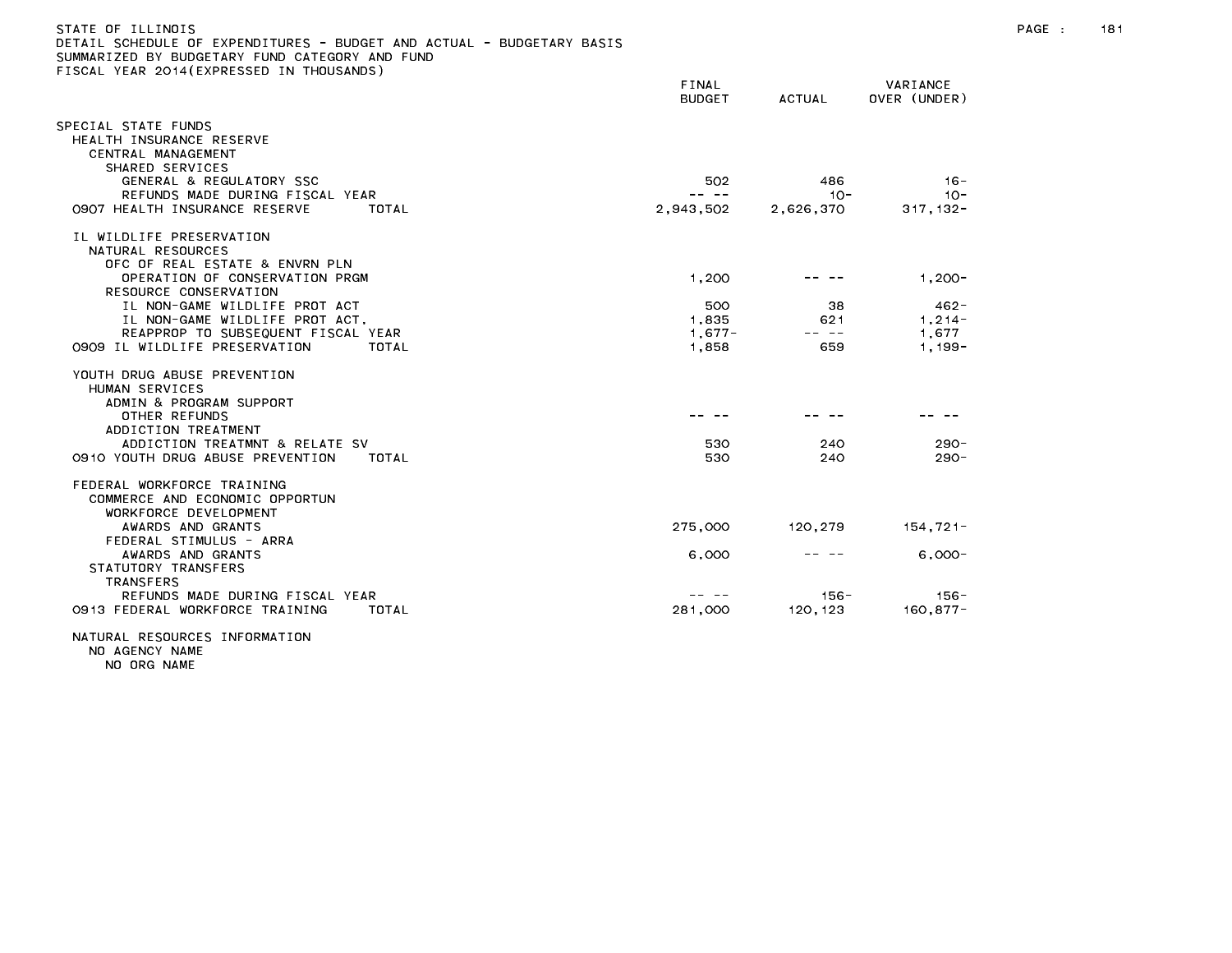| DETAIL SCHEDULE OF EXPENDITURES - BUDGET AND ACTUAL - BUDGETARY BASIS<br>SUMMARIZED BY BUDGETARY FUND CATEGORY AND FUND<br>FISCAL YEAR 2014(EXPRESSED IN THOUSANDS) |       |                        |               |                          |
|---------------------------------------------------------------------------------------------------------------------------------------------------------------------|-------|------------------------|---------------|--------------------------|
|                                                                                                                                                                     |       | FINAL<br><b>BUDGET</b> | <b>ACTUAL</b> | VARIANCE<br>OVER (UNDER) |
| SPECIAL STATE FUNDS<br>NATURAL RESOURCES INFORMATION<br>NO AGENCY NAME<br>NO ORG NAME                                                                               |       |                        |               |                          |
| 0914 NATURAL RESOURCES INFORMATION TOTAL                                                                                                                            |       | $\circ$                | O             | $\circ$                  |
| $4 - H$<br>SECRETARY OF STATE<br>GENERAL ADMINISTRATION GROUP<br>GRANTS TO IL 4-H FOUNDATION                                                                        |       | 8                      | 8             |                          |
| $0915$ 4-H                                                                                                                                                          | TOTAL | 8                      | 8             | $\circ$                  |
| DUCKS UNLIMITED<br>SECRETARY OF STATE<br>GENERAL ADMINISTRATION GROUP<br>GRANTS TO DUCKS UNLIMITED INC<br>0918 DUCKS UNLIMITED                                      | TOTAL | 40<br>40               | 40<br>40      | $\circ$                  |
| METABOLIC SCREENING & TREATMNT<br>PUBLIC HEALTH<br>OFFICE OF FINANCE AND ADMIN<br>OPERATIONAL EXPENSES                                                              |       | 80                     | 80            |                          |
| OFFICE OF HEALTH PROMOTION<br>LUMP SUM, OPERATIONS                                                                                                                  |       | 3,297                  | 2,262         | $1,035-$                 |
| AWARDS AND GRANTS                                                                                                                                                   |       | 3,250                  | 2,223         | $1,027-$                 |
| MEDICAL/FOOD SUPPLY, FREE DISTR                                                                                                                                     |       | 2,500                  | 2.170         | $330 -$                  |
| PUBLIC HEALTH LABORATORIES<br>FOR EXPENSES INCLUDING REFUNDS<br>STATUTORY TRANSFERS<br><b>TRANSFERS</b>                                                             |       | 9,984                  | 7,815         | $2,169-$                 |
| REFUNDS MADE DURING FISCAL YEAR                                                                                                                                     |       |                        | 7 –           | $7 -$                    |
| 0920 METABOLIC SCREENING & TREATMNT TOTAL                                                                                                                           |       | 19, 111                | 14,543        | $4,568-$                 |
| INSURANCE PRODUCER ADMIN<br>COMPTROLLER                                                                                                                             |       |                        |               |                          |
| STATE OFFICER SALARIES & OTHER<br>OTHER STATE OFFICERS                                                                                                              |       | 135                    | 135           |                          |

ersonal services that the contract of the contract of the contract of the contract of the contract of the contract of the contract of the contract of the contract of the contract of the contract of the contract of the cont

INSURANCE

PRODUCER ADMINISTRATION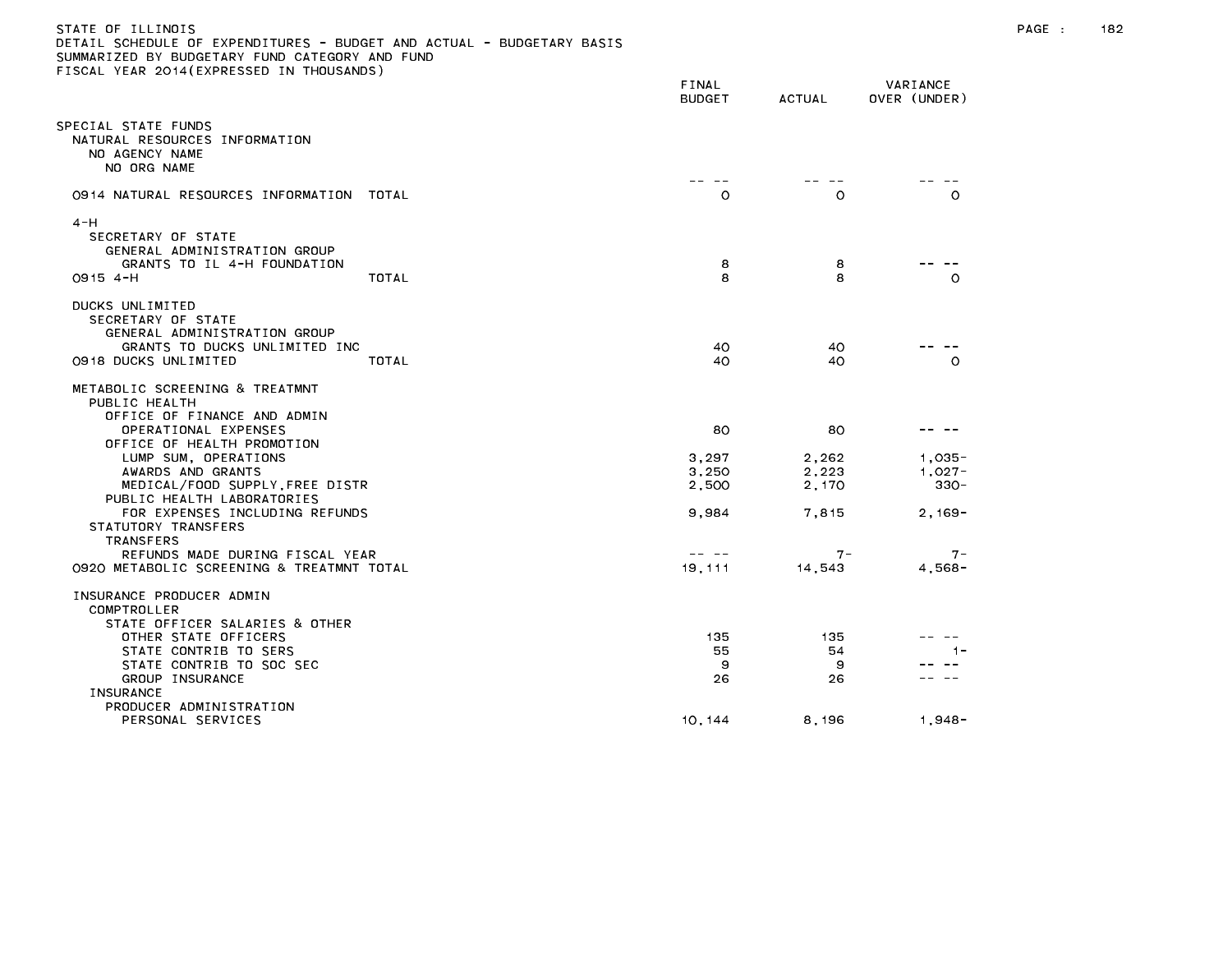| . <del>.</del><br>SUILDULL UI LAILIUITUNLU<br>DUDULI AND AVIUAL<br>SUMMARIZED BY BUDGETARY FUND CATEGORY AND FUND<br>TISCAL YEAR 2014(EXPRESSED IN THOUSANDS) |                        |                |                          |
|---------------------------------------------------------------------------------------------------------------------------------------------------------------|------------------------|----------------|--------------------------|
|                                                                                                                                                               | FINAL<br><b>BUDGET</b> | ACTUAL         | VARIANCE<br>OVER (UNDER) |
| SPECIAL STATE FUNDS                                                                                                                                           |                        |                |                          |
| INSURANCE PRODUCER ADMIN                                                                                                                                      |                        |                |                          |
| COMPTROLLER                                                                                                                                                   |                        |                |                          |
| STATE OFFICER SALARIES & OTHER                                                                                                                                |                        |                |                          |
| EMPLOYEES' RETIREMENT SYSTEM                                                                                                                                  | 4.090                  | 3.310          | 780-                     |
| SOCIAL SECURITY                                                                                                                                               | 776                    | 607            | 169-<br>$985 -$          |
| GROUP INSURANCE                                                                                                                                               | 3,335                  | 2,350          | $197 -$                  |
| CONTRACTUAL SERVICES<br>TRAVEL                                                                                                                                | 1,850<br>145           | 1,653<br>82    | $63 -$                   |
| COMMODITIES                                                                                                                                                   | 23                     | 4              | $19 -$                   |
| <b>PRINTING</b>                                                                                                                                               | 35                     | 9              | $26 -$                   |
| EQUIPMENT                                                                                                                                                     | 89                     | 45             | $44 -$                   |
| ELECTRONIC DATA PROCESSING                                                                                                                                    | 500                    | 433            | $67 -$                   |
| TELECOMMUNICATIONS SERVICES                                                                                                                                   | 231                    | 231            | $\sim$ $-$               |
| OPERATION OF AUTO EQUIPMENT                                                                                                                                   | 9                      | $\overline{2}$ | $7 -$                    |
| OPERATIONAL COSTS & EXPENSES                                                                                                                                  | 750                    | 235            | $515 -$                  |
| <b>REFUNDS</b>                                                                                                                                                | -- --                  | -- --          |                          |
| SHARED SERVICES                                                                                                                                               |                        |                |                          |
| SHARED SERVICES CENTER                                                                                                                                        | 627                    | 516            | $111 -$                  |
| COURT OF CLAIMS                                                                                                                                               |                        |                |                          |
| CLAIMS ADJUDICATION                                                                                                                                           |                        |                |                          |
| REIMBURSE GRF, SUPP                                                                                                                                           | 8                      | 8              |                          |
| STATUTORY TRANSFERS                                                                                                                                           |                        |                |                          |
| TRANSFERS                                                                                                                                                     |                        |                |                          |
| 0922 INSURANCE PRODUCER ADMIN<br>TOTAL                                                                                                                        | 22,837                 | 17.905         | $4.932 -$                |
| LIEUTENANT GOVERNOR'S GRANT                                                                                                                                   |                        |                |                          |
| NO AGENCY NAME                                                                                                                                                |                        |                |                          |
| NO ORG NAME                                                                                                                                                   |                        |                |                          |
|                                                                                                                                                               |                        |                |                          |
| TOTAL<br>0924 LIEUTENANT GOVERNOR'S GRANT                                                                                                                     | $\circ$                | $\circ$        | $\circ$                  |
| COAL TECHNOLOGY DEV ASSIST                                                                                                                                    |                        |                |                          |
| COMMERCE AND ECONOMIC OPPORTUN                                                                                                                                |                        |                |                          |
| COAL MARKETING & DEVELOPMENT                                                                                                                                  |                        |                |                          |
| AWARDS & GRANTS - LUMP SUM                                                                                                                                    | 20,000                 | 19,111         | 889-                     |
| STATUTORY TRANSFERS                                                                                                                                           |                        |                |                          |
| <b>TRANSFERS</b>                                                                                                                                              |                        |                |                          |
| REFUNDS MADE DURING FISCAL YEAR                                                                                                                               |                        | $274 -$        | $274 -$                  |
| 0925 COAL TECHNOLOGY DEV ASSIST<br>TOTAL                                                                                                                      | 20,000                 | 18,837         | $1.163 -$                |
|                                                                                                                                                               |                        |                |                          |

IL NATNL GUARD ARMORY CONSTR MILITARY AFFAIRS FACILITIES OPERATIONS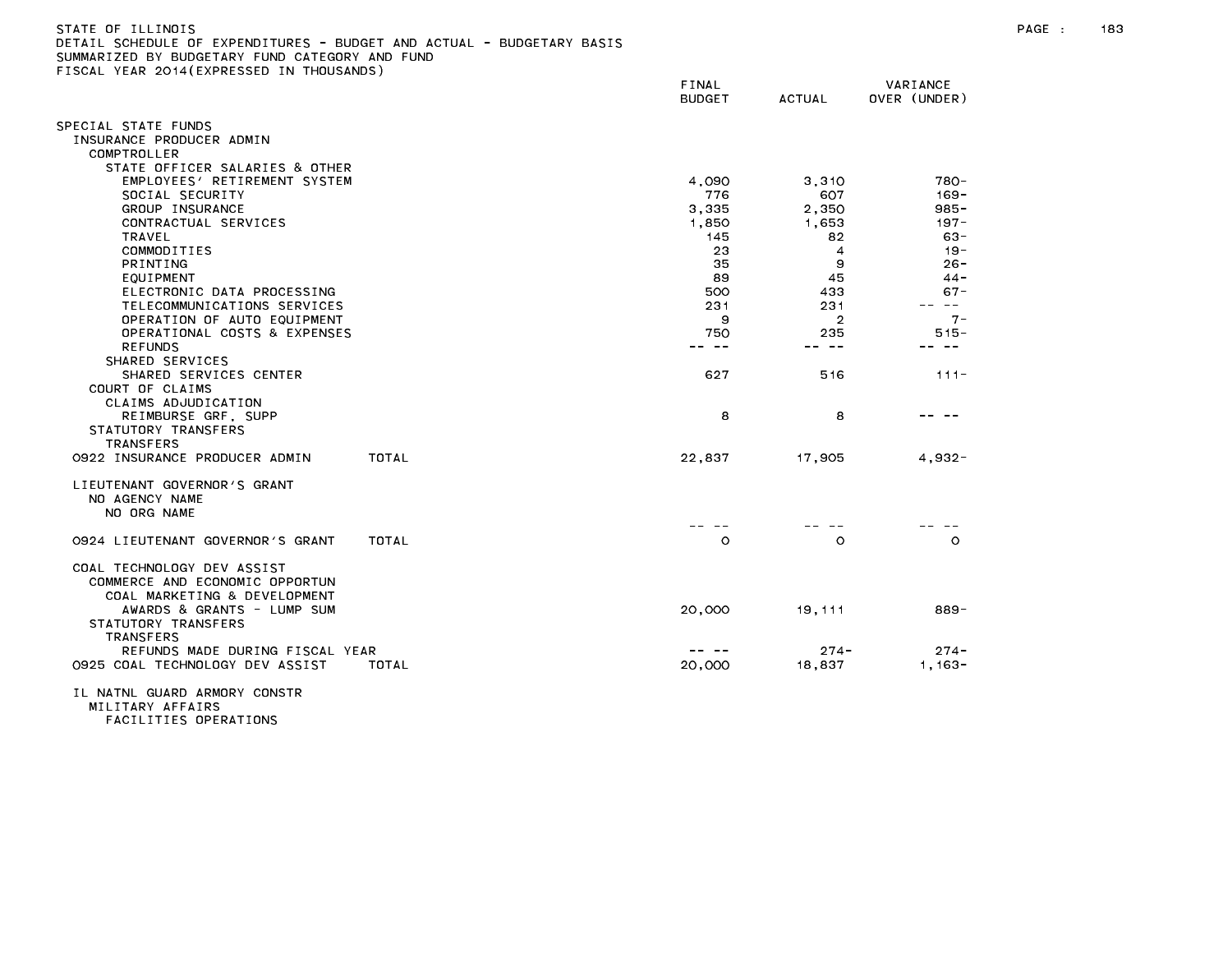| SUMMARIZED BY BUDGETARY FUND CATEGORY AND FUND<br>FISCAL YEAR 2014(EXPRESSED IN THOUSANDS) |                        |           |                          |
|--------------------------------------------------------------------------------------------|------------------------|-----------|--------------------------|
|                                                                                            | FINAL<br><b>BUDGET</b> | ACTUAL    | VARIANCE<br>OVER (UNDER) |
| SPECIAL STATE FUNDS                                                                        |                        |           |                          |
| IL NATNL GUARD ARMORY CONSTR                                                               |                        |           |                          |
| MILITARY AFFAIRS                                                                           |                        |           |                          |
| FACILITIES OPERATIONS                                                                      |                        |           |                          |
| CONSTRUCT NTL GUARD FACILITIES                                                             | 500                    | 28        | $472 -$                  |
| LAND ACQUISITION & CONSTRUCTIO                                                             | 92                     | -- --     | $92 -$                   |
| REAPPROP TO SUBSEQUENT FISCAL YEAR                                                         | $564 -$                | -- --     | 564                      |
| 0927 IL NATNL GUARD ARMORY CONSTR<br>TOTAL                                                 | 28                     | 28        | $\circ$                  |
| VIOLENT CRIME VICTIMS ASSIST<br>ATTORNEY GENERAL                                           |                        |           |                          |
| CRIME VICTIMS ASSISTANCE                                                                   |                        |           |                          |
| REGULAR POSITIONS                                                                          | 1,029                  | 1,028     | $1 -$                    |
| STATE EMPLOYEE RETIREMENT                                                                  | 416                    | 415       | $1 -$                    |
| SOC SEC/MEDICARE CONTRIBUTIONS<br>EMPLOYER CONTRB GRP INSURANCE                            | 77<br>483              | 75<br>328 | $2 -$<br>155 -           |
| OPERATION CRIME VICTIM SER DIV                                                             | 150                    | 44        | $106 -$                  |
| OPERATE AUTO VICTIM NOTIFY SYS                                                             | 800                    | 673       | $127 -$                  |
| AWARDS AND GRANTS                                                                          | 6,000                  | 4,722     | $1,278-$                 |
| REFUNDS MADE DURING FISCAL YEAR                                                            | $\cdots \cdots \cdots$ | $18 -$    | $18 -$                   |
| 0929 VIOLENT CRIME VICTIMS ASSIST<br>TOTAL                                                 | 8,955                  | 7,267     | 1,688-                   |
| SENIOR CITIZEN REAL EST DEF TA<br><b>REVENUE</b><br>GOVERNMENT SERVICES                    |                        |           |                          |
| PAY TO COUNTY BY SR CITZN REAL                                                             | 9.200                  | 5.571     | $3.629 -$                |
| 0930 SENIOR CITIZEN REAL EST DEF TA TOTAL                                                  | 9.200                  | 5.571     | $3.629 -$                |
| CHILD ABUSE PREVENTION<br>CHILDREN AND FAMILY SERVICES<br>CHILD PROTECTION                 |                        |           |                          |
| CHILD ABUSE PREVENTION                                                                     | 500                    | 149       | $351 -$                  |
| REFUNDS MADE DURING FISCAL YEAR                                                            | -- --                  | $6 -$     | $6 -$                    |
| 0934 CHILD ABUSE PREVENTION<br>TOTAL                                                       | 500                    | 143       | $357 -$                  |
| RAIL FREIGHT LOAN REPAYMENT<br>TRANSPORTATION                                              |                        |           |                          |
| INTERCITY RAIL PASSENGER SERV                                                              |                        |           |                          |
| RAIL FREIGHT SERV ASSIST PROG<br>FAIL FREIGHT SERV ASST PRGM                               | 250<br>4.263           |           | $250 -$<br>$4.263 -$     |
| REAPPROP TO SUBSEQUENT FISCAL YEAR                                                         | $4.513 -$              |           | 4,513                    |
| 0936 RAIL FREIGHT LOAN REPAYMENT<br>TOTAL                                                  | $\circ$                | $\circ$   | $\circ$                  |
| HEARING INSTRUMENT DISPEN EXAM<br>PUBLIC HEALTH                                            |                        |           |                          |

OFFICE OF HEALTH PROMOTION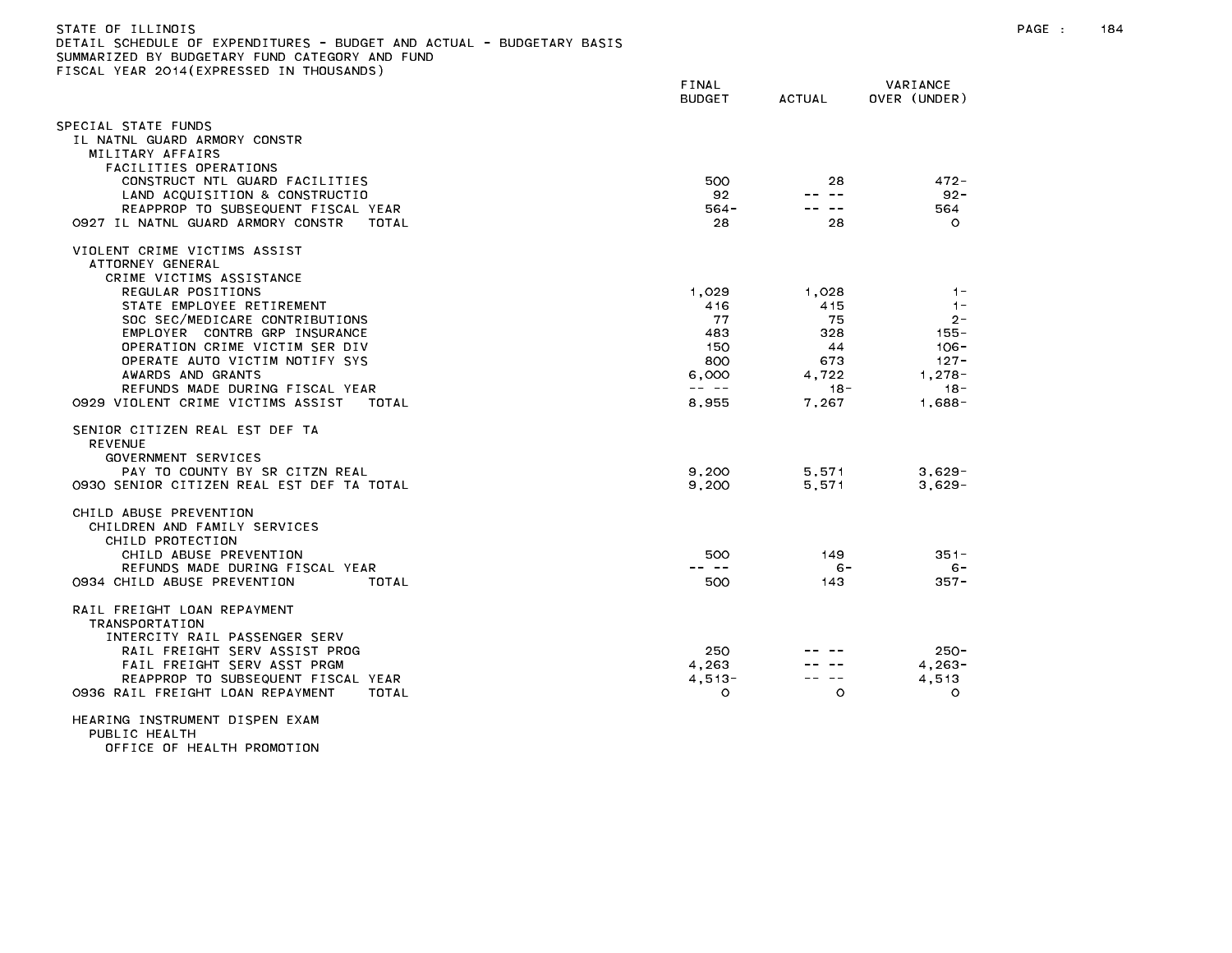| STATE OF ILLINOIS<br>DETAIL SCHEDULE OF EXPENDITURES - BUDGET AND ACTUAL - BUDGETARY BASIS<br>SUMMARIZED BY BUDGETARY FUND CATEGORY AND FUND<br>FISCAL YEAR 2014 (EXPRESSED IN THOUSANDS) |                                                                  |                  |                                                                                                                                                                                                                                                                                                                                                                                              | PAGE : | 185 |
|-------------------------------------------------------------------------------------------------------------------------------------------------------------------------------------------|------------------------------------------------------------------|------------------|----------------------------------------------------------------------------------------------------------------------------------------------------------------------------------------------------------------------------------------------------------------------------------------------------------------------------------------------------------------------------------------------|--------|-----|
|                                                                                                                                                                                           | FINAL<br><b>BUDGET</b>                                           | ACTUAL           | VARIANCE<br>OVER (UNDER)                                                                                                                                                                                                                                                                                                                                                                     |        |     |
| SPECIAL STATE FUNDS                                                                                                                                                                       |                                                                  |                  |                                                                                                                                                                                                                                                                                                                                                                                              |        |     |
| HEARING INSTRUMENT DISPEN EXAM                                                                                                                                                            |                                                                  |                  |                                                                                                                                                                                                                                                                                                                                                                                              |        |     |
| PUBLIC HEALTH                                                                                                                                                                             |                                                                  |                  |                                                                                                                                                                                                                                                                                                                                                                                              |        |     |
| OFFICE OF HEALTH PROMOTION<br>LUMP SUMS AND OTHER PURPOSES                                                                                                                                | 100                                                              | 95               | $5 -$                                                                                                                                                                                                                                                                                                                                                                                        |        |     |
| STATUTORY TRANSFERS                                                                                                                                                                       |                                                                  |                  |                                                                                                                                                                                                                                                                                                                                                                                              |        |     |
| <b>TRANSFERS</b>                                                                                                                                                                          |                                                                  |                  |                                                                                                                                                                                                                                                                                                                                                                                              |        |     |
| 0938 HEARING INSTRUMENT DISPEN EXAM TOTAL                                                                                                                                                 | 100                                                              | 95               | 5 –                                                                                                                                                                                                                                                                                                                                                                                          |        |     |
| LOW-LEVEL RAD WSTE FAC DEV&OP                                                                                                                                                             |                                                                  |                  |                                                                                                                                                                                                                                                                                                                                                                                              |        |     |
| IL EMERGENCY MANAGEMENT AGCY                                                                                                                                                              |                                                                  |                  |                                                                                                                                                                                                                                                                                                                                                                                              |        |     |
| ENVIRONMENTAL SAFETY                                                                                                                                                                      |                                                                  |                  |                                                                                                                                                                                                                                                                                                                                                                                              |        |     |
| LOW-LEVEL RAD WASTE DISP FACIL                                                                                                                                                            | 990                                                              | 835<br>-- --     | 155-<br>-- --                                                                                                                                                                                                                                                                                                                                                                                |        |     |
| LOW-LEVEL WASTE GENERATORS<br>STATUTORY TRANSFERS                                                                                                                                         |                                                                  |                  |                                                                                                                                                                                                                                                                                                                                                                                              |        |     |
| <b>TRANSFERS</b>                                                                                                                                                                          |                                                                  |                  |                                                                                                                                                                                                                                                                                                                                                                                              |        |     |
| 0942 LOW-LEVEL RAD WSTE FAC DEV&OP<br>TOTAL                                                                                                                                               | 990                                                              | 835              | 155-                                                                                                                                                                                                                                                                                                                                                                                         |        |     |
| LOW-LEVEL RAD WSTE FAC CLS&CMP                                                                                                                                                            |                                                                  |                  |                                                                                                                                                                                                                                                                                                                                                                                              |        |     |
| <b>TREASURER</b>                                                                                                                                                                          |                                                                  |                  |                                                                                                                                                                                                                                                                                                                                                                                              |        |     |
| NO ORG NAME                                                                                                                                                                               |                                                                  |                  |                                                                                                                                                                                                                                                                                                                                                                                              |        |     |
| 0943 LOW-LEVEL RAD WSTE FAC CLS&CMP TOTAL                                                                                                                                                 | $\qquad \qquad \bullet \qquad \bullet \qquad \bullet$<br>$\circ$ | -- --<br>$\circ$ | -- --<br>$\circ$                                                                                                                                                                                                                                                                                                                                                                             |        |     |
| ENVIRO PROTECT PERMIT & INSP                                                                                                                                                              |                                                                  |                  |                                                                                                                                                                                                                                                                                                                                                                                              |        |     |
| COURT OF CLAIMS                                                                                                                                                                           |                                                                  |                  |                                                                                                                                                                                                                                                                                                                                                                                              |        |     |
| CLAIMS ADJUDICATION                                                                                                                                                                       |                                                                  |                  |                                                                                                                                                                                                                                                                                                                                                                                              |        |     |
| REIMBURSE GRF, SUPP                                                                                                                                                                       | $\overline{2}$                                                   | $\overline{2}$   | -- -                                                                                                                                                                                                                                                                                                                                                                                         |        |     |
| ENVIRONMENTAL PROTECT AGENCY                                                                                                                                                              |                                                                  |                  |                                                                                                                                                                                                                                                                                                                                                                                              |        |     |
| ADMINISTRATION                                                                                                                                                                            |                                                                  |                  |                                                                                                                                                                                                                                                                                                                                                                                              |        |     |
| CONTRACTUAL SERVICES                                                                                                                                                                      | 376                                                              | 20               | $356 -$                                                                                                                                                                                                                                                                                                                                                                                      |        |     |
| ELECTRONIC DATA PROCESSING                                                                                                                                                                | 142                                                              | 10               | $132 -$                                                                                                                                                                                                                                                                                                                                                                                      |        |     |
| <b>REFUNDS</b>                                                                                                                                                                            | $- - - - -$                                                      | -- --            | -- --                                                                                                                                                                                                                                                                                                                                                                                        |        |     |
| AIR-POLLUTION CONTROL                                                                                                                                                                     |                                                                  |                  |                                                                                                                                                                                                                                                                                                                                                                                              |        |     |
| REGULAR POSITIONS<br>LUMP SUM, EXCEPT PERSONAL SERV                                                                                                                                       | 2.140<br>2,286                                                   | 1.935<br>1,579   | $205 -$<br>$707 -$                                                                                                                                                                                                                                                                                                                                                                           |        |     |
| LAND POLLUTION CONTROL                                                                                                                                                                    |                                                                  |                  |                                                                                                                                                                                                                                                                                                                                                                                              |        |     |
| REGULAR POSITIONS                                                                                                                                                                         | 1.879                                                            | 1.660            | $219 -$                                                                                                                                                                                                                                                                                                                                                                                      |        |     |
| STATE EMPLOYEE RETIREMENT                                                                                                                                                                 | 757                                                              | 670              | $87 -$                                                                                                                                                                                                                                                                                                                                                                                       |        |     |
| SOC SEC/MEDICARE CONTRIBUTIONS                                                                                                                                                            | 144                                                              | 121              | $23 -$                                                                                                                                                                                                                                                                                                                                                                                       |        |     |
| EMPLOYER CONTRB GRP INSURANCE                                                                                                                                                             | 570                                                              | 446              | -124                                                                                                                                                                                                                                                                                                                                                                                         |        |     |
| CONTRACTUAL SERVICES                                                                                                                                                                      | 30                                                               | 30               | $\frac{1}{2} \frac{1}{2} \frac{1}{2} \frac{1}{2} \frac{1}{2} \frac{1}{2} \frac{1}{2} \frac{1}{2} \frac{1}{2} \frac{1}{2} \frac{1}{2} \frac{1}{2} \frac{1}{2} \frac{1}{2} \frac{1}{2} \frac{1}{2} \frac{1}{2} \frac{1}{2} \frac{1}{2} \frac{1}{2} \frac{1}{2} \frac{1}{2} \frac{1}{2} \frac{1}{2} \frac{1}{2} \frac{1}{2} \frac{1}{2} \frac{1}{2} \frac{1}{2} \frac{1}{2} \frac{1}{2} \frac{$ |        |     |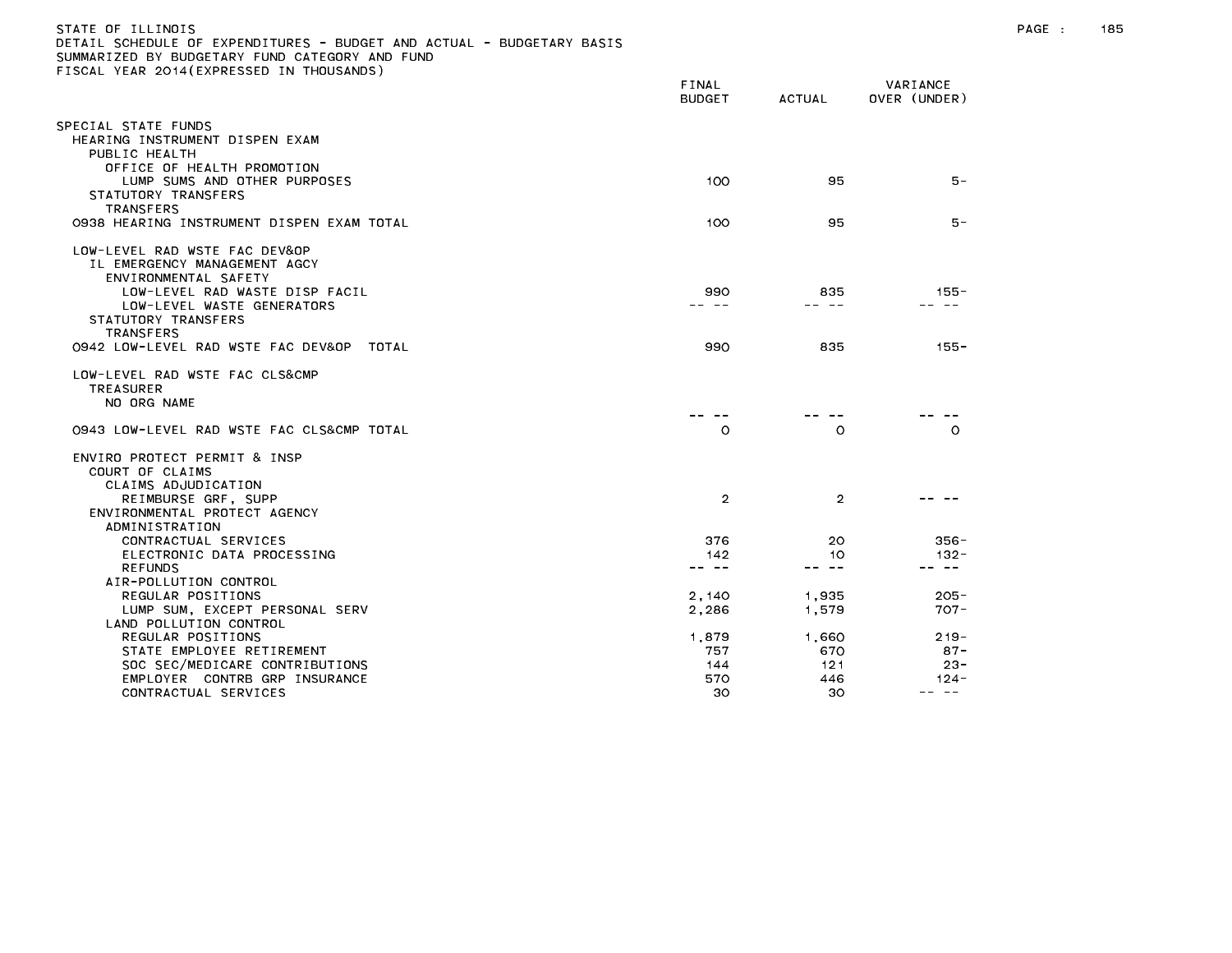| SUMMARIZED BY BUDGETARY FUND CATEGORY AND FUND                                          |                        |                |                          |  |
|-----------------------------------------------------------------------------------------|------------------------|----------------|--------------------------|--|
| FISCAL YEAR 2014(EXPRESSED IN THOUSANDS)                                                | FINAL<br><b>BUDGET</b> | <b>ACTUAL</b>  | VARIANCE<br>OVER (UNDER) |  |
|                                                                                         |                        |                |                          |  |
| SPECIAL STATE FUNDS                                                                     |                        |                |                          |  |
| ENVIRO PROTECT PERMIT & INSP                                                            |                        |                |                          |  |
| COURT OF CLAIMS                                                                         |                        |                |                          |  |
| CLAIMS ADJUDICATION                                                                     |                        |                |                          |  |
| TRAVEL                                                                                  | 7                      |                | $7 -$                    |  |
| COMMODITIES                                                                             | 5                      | 4              | $1 -$                    |  |
| PRINTING                                                                                | 5                      | 5              | $- -$                    |  |
| <b>EQUIPMENT</b>                                                                        | 5                      |                | $5 -$                    |  |
| TELECOMMUNICATION                                                                       | 15                     |                | $15 -$                   |  |
| OPERATION OF AUTO EQUIPMENT                                                             | 5                      |                | $5 -$                    |  |
| BUREAU OF WATER                                                                         |                        |                |                          |  |
| REGULAR POSITIONS                                                                       | 317                    | 297            | $20 -$                   |  |
| STATE EMPLOYEE RETIREMENT                                                               | 128                    | 120            | $8 -$                    |  |
| SOC SEC/MEDICARE CONTRIBUTIONS                                                          | 24                     | 22             | $2 -$                    |  |
| EMPLOYER CONTRB GRP INSURANCE                                                           | 115                    | 79             | $36 -$                   |  |
| CONTRACTUAL SERVICES                                                                    | 10                     | 6              | $4 -$                    |  |
| TRAVEL                                                                                  | 10                     |                | $10 -$                   |  |
| COMMODITIES                                                                             | 10                     | -1             | $9 -$                    |  |
| EQUIPMENT                                                                               | 20                     | $\overline{2}$ | $18 -$                   |  |
| TELECOMMUNICATION                                                                       | 15                     | 10             | $5 -$                    |  |
| OPERATION OF AUTO EQUIPMENT                                                             | 10                     | 9              | $1 -$                    |  |
| POLLUTION CONTROL BOARD                                                                 |                        |                |                          |  |
| REGULAR POSITIONS                                                                       | 551                    | 541            | $10 -$                   |  |
| STATE EMPLOYEE RETIREMENT                                                               | 222                    | 219            | $3 -$                    |  |
| SOC SEC/MEDICARE CONTRIBUTIONS                                                          | 42                     | 39             | $3 -$                    |  |
| EMPLOYER CONTRB GRP INSURANCE                                                           | 161                    | 148            | $13 -$                   |  |
| CONTRACTUAL SERVICES                                                                    |                        |                |                          |  |
| TRAVEL                                                                                  |                        |                |                          |  |
| TELECOMMUNICATION                                                                       |                        |                |                          |  |
| STATUTORY TRANSFERS                                                                     |                        |                |                          |  |
| <b>TRANSFERS</b>                                                                        |                        |                |                          |  |
| 0944 ENVIRO PROTECT PERMIT & INSP<br>TOTAL                                              | 10,003                 | 7,975          | $2,028-$                 |  |
| LANDFILL CLOSURE & POST-CLOSE<br>ENVIRONMENTAL PROTECT AGENCY<br>LAND POLLUTION CONTROL |                        |                |                          |  |
| LUMP SUMS AND OTHER PURPOSES                                                            | 400                    |                | $400 -$                  |  |
| 0945 LANDFILL CLOSURE & POST-CLOSE TOTAL                                                | 400                    | O              | $400 -$                  |  |
|                                                                                         |                        |                |                          |  |

DETAIL SCHEDULE OF EXPENDITURES - BUDGET AND ACTUAL - BUDGETARY BASIS

GOVERNOR'S GRANT GOVERNOR EXECUTIVE OFFICE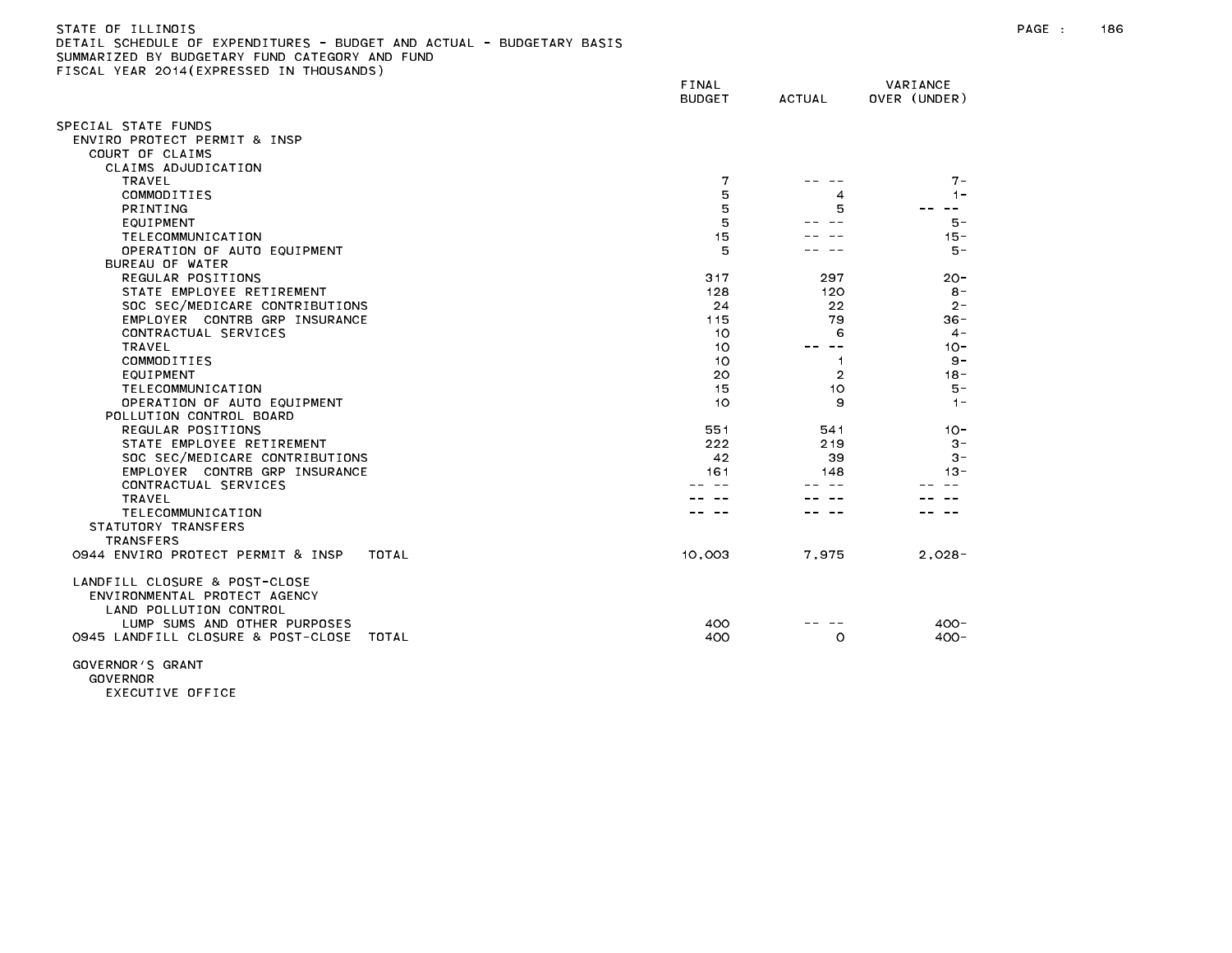| STATE OF ILLINOIS                                                     |
|-----------------------------------------------------------------------|
| DETAIL SCHEDULE OF EXPENDITURES - BUDGET AND ACTUAL - BUDGETARY BASIS |
| SUMMARIZED BY BUDGETARY FUND CATEGORY AND FUND                        |
| FISCAL YEAR 2014(EXPRESSED IN THOUSANDS)                              |

| TOORE TEAR ESTATEM RESSED                                                            | FINAL<br><b>BUDGET</b> | <b>ACTUAL</b>  | VARIANCE<br>OVER (UNDER) |
|--------------------------------------------------------------------------------------|------------------------|----------------|--------------------------|
| PECIAL STATE FUNDS<br>GOVERNOR'S GRANT<br><b>GOVERNOR</b>                            |                        |                |                          |
| EXECUTIVE OFFICE<br>EXPEND IN WHICH FUNDS RECEIVED<br>0947 GOVERNOR'S GRANT<br>TOTAL | 100<br>100             | $\circ$        | $100 -$<br>$100 -$       |
| SECRETARY OF STATE'S GRANT<br>SECRETARY OF STATE<br>GENERAL ADMINISTRATION GROUP     |                        |                |                          |
| LUMP SUMS AND OTHER PURPOSES<br>0948 SECRETARY OF STATE'S GRANT<br>TOTAL             | 500<br>500             | 71<br>71       | $429 -$<br>$429 -$       |
| STATE MIGRATORY WATERFOWL STAM<br>NATURAL RESOURCES<br>GENERAL OFFICE CAPITAL        |                        |                |                          |
| PAYMENT OF GRANTS                                                                    | 250                    | 250            |                          |
| PAYMENT OF GRANTS                                                                    | 250                    | 250            | $- -$                    |
| ATTRACTING WATERFOWL<br>ATTRACTING WATERFOWL                                         | 300<br>2,432           | -- --<br>192   | $300 -$<br>$2,240-$      |
| RESOURCE CONSERVATION                                                                |                        |                |                          |
| FOR STAMP FUND OPERATIONS                                                            | 250                    | 165            | $85 -$                   |
| REAPPROP TO SUBSEQUENT FISCAL YEAR                                                   | $2.540 -$              | -- --          | 2.540                    |
| 0953 STATE MIGRATORY WATERFOWL STAM TOTAL                                            | 942                    | 857            | $85 -$                   |
| IL STATE PODIATRIC DISCIPLINE<br>FINANCIAL AND PROFESSIONAL REG<br>PODIATRY-DPR      |                        |                |                          |
| CONTRACTUAL SERVICES                                                                 | 5                      | $\overline{2}$ | $3 -$                    |
| <b>TRAVEL</b><br>REFUNDS, N.E.C.                                                     | 5                      |                | 5 –                      |
| PUBLIC HEALTH<br>EPIDEMIOLOGY & HEALTH SYSTEMS                                       |                        |                |                          |
| LUMP SUMS AND OTHER PURPOSES<br>STATUTORY TRANSFERS<br><b>TRANSFERS</b>              | 100                    | 49             | $51 -$                   |
| 0954 IL STATE PODIATRIC DISCIPLINE<br>TOTAL                                          | 110                    | 51             | $59 -$                   |
| AG SEX OFFNDR AWARE TRAIN & ED<br>ATTORNEY GENERAL<br>GENERAL OFFICE                 |                        |                |                          |
| TO ADMINISTER I-SORT PROGRAM<br>0958 AG SEX OFFNDR AWARE TRAIN & ED TOTAL            | 50<br>50               | $\circ$        | 50-<br>50-               |
| BUILD ILLINOIS                                                                       |                        |                |                          |

STATUTORY TRANSFERS

TRANSFERS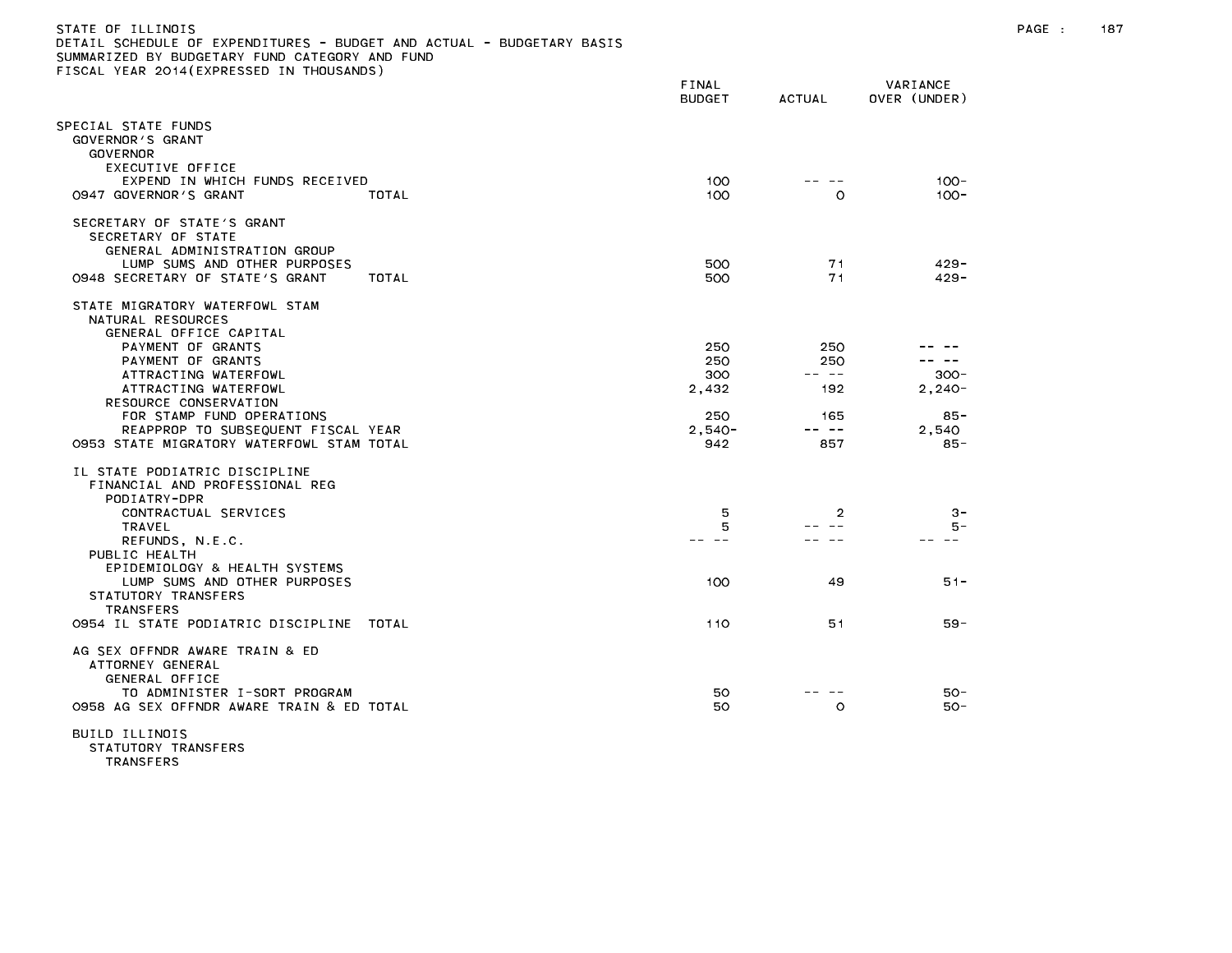## STATE OF ILLINOIS PAGE : 188 DETAIL SCHEDULE OF EXPENDITURES - BUDGET AND ACTUAL - BUDGETARY BASIS

|                                                                                 |       | FINAL<br><b>BUDGET</b> | <b>ACTUAL</b>  | VARIANCE<br>OVER (UNDER) |
|---------------------------------------------------------------------------------|-------|------------------------|----------------|--------------------------|
| PECIAL STATE FUNDS<br>BUILD ILLINOIS<br>STATUTORY TRANSFERS<br><b>TRANSFERS</b> |       |                        |                |                          |
| 0960 BUILD ILLINOIS                                                             | TOTAL | $\circ$                | $\circ$        | $\circ$                  |
| MFEA IMPROVEMENT BOND<br>NO AGENCY NAME<br>NO ORG NAME                          |       |                        |                |                          |
| 0961 MFEA IMPROVEMENT BOND                                                      | TOTAL | $\circ$                | O              | $\circ$                  |
| PARK & CONSERVATION<br>COMPTROLLER                                              |       |                        |                |                          |
| STATE OFFICER SALARIES & OTHER                                                  |       |                        |                |                          |
| OTHER STATE OFFICERS<br>STATE CONTRIB TO SERS                                   |       | 258<br>104             | 133<br>54      | $125 -$<br>$50 -$        |
| STATE CONTRIB TO SOC SEC                                                        |       | 20                     | 9              | $11 -$                   |
| GROUP INSURANCE                                                                 |       | 46                     | 16             | $30 -$                   |
| NATURAL RESOURCES                                                               |       |                        |                |                          |
| GENERAL OFFICE OPERATIONS                                                       |       |                        |                |                          |
| CONTRACTUAL SERVICES                                                            |       | 1,600                  | 845            | $755 -$                  |
| EXPENSES/PARK & CONSER PROGRAM                                                  |       | 1,780                  | 995            | $785 -$                  |
| EXPENSES/PARK & CONSER PROGRAM                                                  |       | 347                    | 117            | $230 -$                  |
| GENERAL OFFICE CAPITAL                                                          |       |                        |                |                          |
| GRANTS TO UNITS OF LOC GOVERNM                                                  |       | 1,000                  | $\sim$ $-$     | $1,000 -$                |
| GRANTS TO UNITS OF LOC GOVERNM                                                  |       | 10,035                 | 299            | $9,736 -$                |
| MULTIPLE USE FACILITIES                                                         |       | 1,000                  | 14             | $986 -$                  |
| MULTIPLE USE FACILITIES                                                         |       | 4,885                  | 819            | $4,066-$                 |
| FOR MULTIPLE USE FACILITES                                                      |       | 1, 144                 | $\overline{2}$ | $1,142-$                 |
| CONSTRUCTION & MAINTENANCE OF                                                   |       | 10,000                 | 4.018          | $5.982 -$                |
| MULITIPLE USE FACILITIES &                                                      |       | 546                    |                | $546 -$                  |
| DEVEL AND MAINTAIN BIKE PATHS                                                   |       | 750                    | $- -$          | $750 -$                  |
| DEVEL AND MAINTAIN BIKE PATHS                                                   |       | 5,551                  | 86             | $5,465 -$                |
| DEVELOPMENT AND MAINTENANCE                                                     |       | 2,000                  | -- --          | $2,000-$                 |
| DEVELOPMENT AND MAINTENANCE                                                     |       | 8,517                  | 1,999          | $6, 518 -$               |
| ARCH, ENGINEERING & GRANTS                                                      |       |                        |                |                          |
| ORDINARY & CONTINGENT EXPENSES                                                  |       | 2,672                  | 1.816          | 856 -                    |
| EXPENSES/BIKEWAYS PROGRAM                                                       |       | 580                    | 36             | $544 -$                  |
| OFC OF REAL ESTATE & ENVRN PLN                                                  |       |                        |                |                          |
| ORDINARY & CONTINGENT EXPENSES                                                  |       | 3,389                  | 2,832          | $557 -$                  |
|                                                                                 |       |                        |                |                          |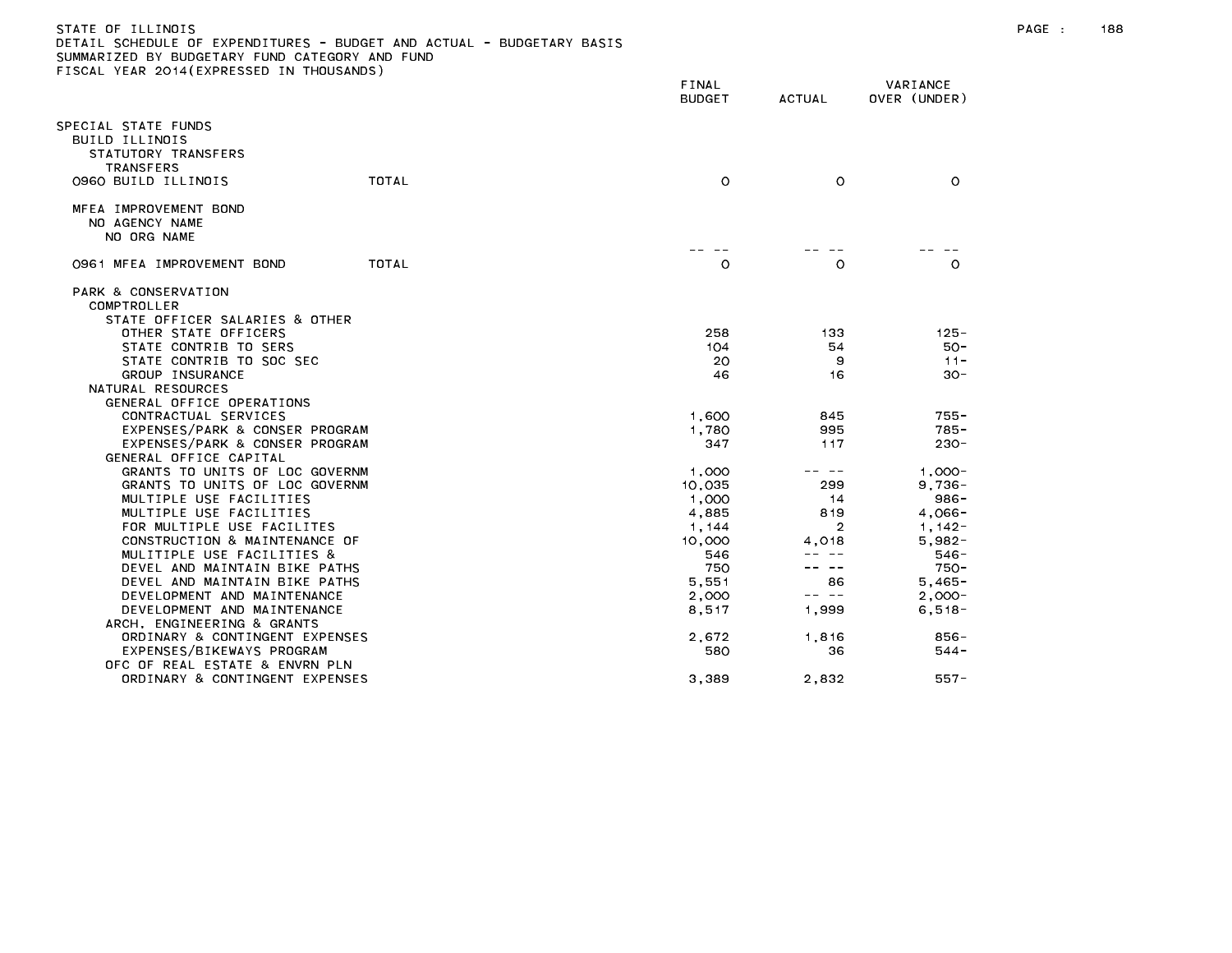| JETAIL SUMEDULE UF EXPENDITURES - BUDGET AND AUTUAL - BUDGETARY BASIS |                                                                                                                                                                                                                                                                                                                                                                                                       |              |                        |
|-----------------------------------------------------------------------|-------------------------------------------------------------------------------------------------------------------------------------------------------------------------------------------------------------------------------------------------------------------------------------------------------------------------------------------------------------------------------------------------------|--------------|------------------------|
| UMMARIZED BY BUDGETARY FUND CATEGORY AND FUND                         |                                                                                                                                                                                                                                                                                                                                                                                                       |              |                        |
| ISCAL YEAR 2014(EXPRESSED IN THOUSANDS)                               |                                                                                                                                                                                                                                                                                                                                                                                                       |              |                        |
|                                                                       | <b>FINAL</b>                                                                                                                                                                                                                                                                                                                                                                                          |              | VARIANCE               |
|                                                                       | <b>BUDGET</b>                                                                                                                                                                                                                                                                                                                                                                                         | ACTUAL       | OVER (UNDER)           |
| SPECIAL STATE FUNDS                                                   |                                                                                                                                                                                                                                                                                                                                                                                                       |              |                        |
| PARK & CONSERVATION                                                   |                                                                                                                                                                                                                                                                                                                                                                                                       |              |                        |
| COMPTROLLER                                                           |                                                                                                                                                                                                                                                                                                                                                                                                       |              |                        |
| STATE OFFICER SALARIES & OTHER                                        |                                                                                                                                                                                                                                                                                                                                                                                                       |              |                        |
| BIKEWAYS PROGRAM                                                      | 504                                                                                                                                                                                                                                                                                                                                                                                                   | 449          | 55 -                   |
| OFFICE OF BUSINESS SERVICES                                           |                                                                                                                                                                                                                                                                                                                                                                                                       |              |                        |
| ORDINARY & CONTINGENT EXPENSES                                        | 896                                                                                                                                                                                                                                                                                                                                                                                                   | 750          | $146 -$                |
| EXPENSES STATE FAIR                                                   | 57                                                                                                                                                                                                                                                                                                                                                                                                    | 47           | $10 -$                 |
| LAND MANAGEMENT & EDUCATION                                           |                                                                                                                                                                                                                                                                                                                                                                                                       |              |                        |
| EXPENSES/PARK & CONSERV PROG                                          | 20,253                                                                                                                                                                                                                                                                                                                                                                                                | 17,122       | $3,131-$               |
| EXPENSES/BIKEWAYS PROGRAM                                             | 1,665                                                                                                                                                                                                                                                                                                                                                                                                 | 1,334        | $331 -$                |
| EXPENSES RELATED TO FEMA GRNTS                                        | 1,000                                                                                                                                                                                                                                                                                                                                                                                                 | 132          | 868-                   |
| STATUTORY TRANSFERS                                                   |                                                                                                                                                                                                                                                                                                                                                                                                       |              |                        |
| <b>TRANSFERS</b>                                                      |                                                                                                                                                                                                                                                                                                                                                                                                       |              |                        |
| REAPPROP TO SUBSEQUENT FISCAL YEAR                                    | $39,205 -$                                                                                                                                                                                                                                                                                                                                                                                            | -- --        | 39,205                 |
| REFUNDS MADE DURING FISCAL YEAR                                       | $\frac{1}{2} \frac{1}{2} \frac{1}{2} \frac{1}{2} \frac{1}{2} \frac{1}{2} \frac{1}{2} \frac{1}{2} \frac{1}{2} \frac{1}{2} \frac{1}{2} \frac{1}{2} \frac{1}{2} \frac{1}{2} \frac{1}{2} \frac{1}{2} \frac{1}{2} \frac{1}{2} \frac{1}{2} \frac{1}{2} \frac{1}{2} \frac{1}{2} \frac{1}{2} \frac{1}{2} \frac{1}{2} \frac{1}{2} \frac{1}{2} \frac{1}{2} \frac{1}{2} \frac{1}{2} \frac{1}{2} \frac{$          | $21 -$       | $21 -$                 |
| 0962 PARK & CONSERVATION<br>TOTAL                                     | 41,394                                                                                                                                                                                                                                                                                                                                                                                                | 33,903       | $7,491-$               |
|                                                                       |                                                                                                                                                                                                                                                                                                                                                                                                       |              |                        |
| VEHICLE INSPECTION                                                    |                                                                                                                                                                                                                                                                                                                                                                                                       |              |                        |
| SECRETARY OF STATE                                                    |                                                                                                                                                                                                                                                                                                                                                                                                       |              |                        |
| EXECUTIVE GROUP                                                       |                                                                                                                                                                                                                                                                                                                                                                                                       |              |                        |
| STATE PAID RETIREMENT CONTRIB                                         |                                                                                                                                                                                                                                                                                                                                                                                                       |              |                        |
| MOTOR VEHICLE GROUP                                                   |                                                                                                                                                                                                                                                                                                                                                                                                       |              |                        |
| REGULAR POSITIONS                                                     | 1,492                                                                                                                                                                                                                                                                                                                                                                                                 | 1.067        | $425 -$                |
| STATE PAID RETIREMENT CONTRIB                                         | 30                                                                                                                                                                                                                                                                                                                                                                                                    | 22           | $8 -$                  |
| EXTRA HELP                                                            | 47                                                                                                                                                                                                                                                                                                                                                                                                    | 36           | $11 -$                 |
| STATE EMPLOYEE RETIREMENT                                             | 620                                                                                                                                                                                                                                                                                                                                                                                                   | 445          | $175 -$                |
| SOC SEC/MEDICARE CONTRIBUTIONS<br>EMPLOYER CONTRB GRP INSURANCE       | 114<br>671                                                                                                                                                                                                                                                                                                                                                                                            | 86           | $28 -$                 |
|                                                                       |                                                                                                                                                                                                                                                                                                                                                                                                       | 460          | $211 -$                |
| CONTRACTUAL SERVICES                                                  | 1,081<br>$\frac{1}{2} \frac{1}{2} \frac{1}{2} \frac{1}{2} \frac{1}{2} \frac{1}{2} \frac{1}{2} \frac{1}{2} \frac{1}{2} \frac{1}{2} \frac{1}{2} \frac{1}{2} \frac{1}{2} \frac{1}{2} \frac{1}{2} \frac{1}{2} \frac{1}{2} \frac{1}{2} \frac{1}{2} \frac{1}{2} \frac{1}{2} \frac{1}{2} \frac{1}{2} \frac{1}{2} \frac{1}{2} \frac{1}{2} \frac{1}{2} \frac{1}{2} \frac{1}{2} \frac{1}{2} \frac{1}{2} \frac{$ | 930<br>-- -- | $151 -$<br>$\sim$ $ -$ |
| TRAVEL                                                                |                                                                                                                                                                                                                                                                                                                                                                                                       | 23           | $2 -$                  |
| COMMODITIES                                                           | 25                                                                                                                                                                                                                                                                                                                                                                                                    | $\sim$ $-$   | $\sim$ $\sim$          |
| <b>PRINTING</b>                                                       | $\sim$ $-$                                                                                                                                                                                                                                                                                                                                                                                            | $- -$        | $\sim$ $\sim$          |
| EQUIPMENT                                                             | 30                                                                                                                                                                                                                                                                                                                                                                                                    | 20           | $10 -$                 |
| TELECOMMUNICATION                                                     |                                                                                                                                                                                                                                                                                                                                                                                                       |              |                        |
| ENVIRONMENTAL PROTECT AGENCY                                          |                                                                                                                                                                                                                                                                                                                                                                                                       |              |                        |
| ADMINISTRATION<br>CONTRACTUAL SERVICES                                | 709                                                                                                                                                                                                                                                                                                                                                                                                   | 709          |                        |
|                                                                       | 342                                                                                                                                                                                                                                                                                                                                                                                                   | 342          |                        |
| ELECTRONIC DATA PROCESSING                                            |                                                                                                                                                                                                                                                                                                                                                                                                       |              |                        |
| AIR-POLLUTION CONTROL                                                 |                                                                                                                                                                                                                                                                                                                                                                                                       |              | $928 -$                |
| REGULAR POSITIONS                                                     | 5,459                                                                                                                                                                                                                                                                                                                                                                                                 | 4,531        |                        |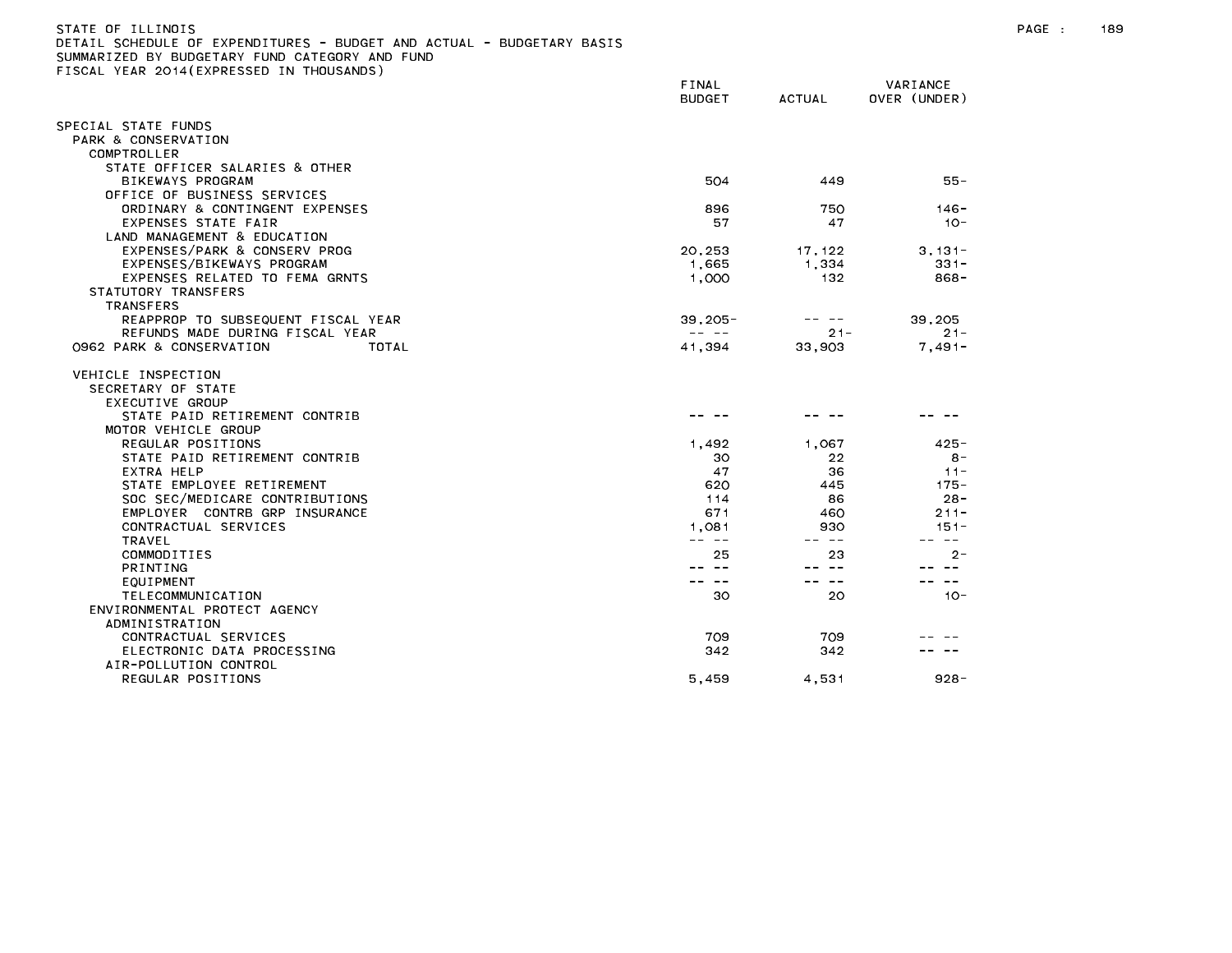| STATE OF ILLINOIS<br>DETAIL SCHEDULE OF EXPENDITURES - BUDGET AND ACTUAL - BUDGETARY BASIS<br>SUMMARIZED BY BUDGETARY FUND CATEGORY AND FUND<br>FISCAL YEAR 2014(EXPRESSED IN THOUSANDS) | FINAL<br><b>BUDGET</b> | ACTUAL | VARIANCE<br>OVER (UNDER) |
|------------------------------------------------------------------------------------------------------------------------------------------------------------------------------------------|------------------------|--------|--------------------------|
| SPECIAL STATE FUNDS<br>VEHICLE INSPECTION<br>SECRETARY OF STATE                                                                                                                          |                        |        |                          |

| STATE EMPLUTEE RETIREMENT       |       | 2,201  | 1,020                                                                                                                                                                                                                                                                                                                                                                                        | <i>oro</i> - |
|---------------------------------|-------|--------|----------------------------------------------------------------------------------------------------------------------------------------------------------------------------------------------------------------------------------------------------------------------------------------------------------------------------------------------------------------------------------------------|--------------|
| SOC SEC/MEDICARE CONTRIBUTIONS  |       | 418    | 330                                                                                                                                                                                                                                                                                                                                                                                          | 88-          |
| EMPLOYER CONTRB GRP INSURANCE   |       | 1,863  | 1,482                                                                                                                                                                                                                                                                                                                                                                                        | $381 -$      |
| CONTRACTUAL SERVICES            |       | 15,565 | 15,296                                                                                                                                                                                                                                                                                                                                                                                       | $269 -$      |
| <b>TRAVEL</b>                   |       | 40     | 12                                                                                                                                                                                                                                                                                                                                                                                           | $28 -$       |
| COMMODITIES                     |       | 15     | $\overline{4}$                                                                                                                                                                                                                                                                                                                                                                               | $11 -$       |
| <b>PRINTING</b>                 |       | 334    | 107                                                                                                                                                                                                                                                                                                                                                                                          | $227 -$      |
|                                 |       |        |                                                                                                                                                                                                                                                                                                                                                                                              |              |
| EQUIPMENT                       |       | 61     | 15                                                                                                                                                                                                                                                                                                                                                                                           | $46 -$       |
| TELECOMMUNICATION               |       | 175    | 139                                                                                                                                                                                                                                                                                                                                                                                          | $36 -$       |
| OPERATION OF AUTO EQUIPMENT     |       | 29     | 18                                                                                                                                                                                                                                                                                                                                                                                           | $11 -$       |
| ALTERNATE FUELS REBATE & GRANT  |       | 10,000 | 9,993                                                                                                                                                                                                                                                                                                                                                                                        | $7 -$        |
| STATUTORY TRANSFERS             |       |        |                                                                                                                                                                                                                                                                                                                                                                                              |              |
| <b>TRANSFERS</b>                |       |        |                                                                                                                                                                                                                                                                                                                                                                                              |              |
| 0963 VEHICLE INSPECTION         | TOTAL | 41,321 | 37,895                                                                                                                                                                                                                                                                                                                                                                                       | $3,426-$     |
|                                 |       |        |                                                                                                                                                                                                                                                                                                                                                                                              |              |
| LOCAL TOURISM                   |       |        |                                                                                                                                                                                                                                                                                                                                                                                              |              |
| COMMERCE AND ECONOMIC OPPORTUN  |       |        |                                                                                                                                                                                                                                                                                                                                                                                              |              |
| <b>TOURISM</b>                  |       |        |                                                                                                                                                                                                                                                                                                                                                                                              |              |
|                                 |       |        |                                                                                                                                                                                                                                                                                                                                                                                              |              |
| AWARDS & GRANTS - LUMP SUM      |       | 12,277 | 12,277                                                                                                                                                                                                                                                                                                                                                                                       |              |
| AWARDS & GRANTS - LUMP SUM      |       | 2.695  | 2.695                                                                                                                                                                                                                                                                                                                                                                                        |              |
| AWARDS & GRANTS - LUMP SUM      |       | 308    | $\frac{1}{2} \frac{1}{2} \frac{1}{2} \frac{1}{2} \frac{1}{2} \frac{1}{2} \frac{1}{2} \frac{1}{2} \frac{1}{2} \frac{1}{2} \frac{1}{2} \frac{1}{2} \frac{1}{2} \frac{1}{2} \frac{1}{2} \frac{1}{2} \frac{1}{2} \frac{1}{2} \frac{1}{2} \frac{1}{2} \frac{1}{2} \frac{1}{2} \frac{1}{2} \frac{1}{2} \frac{1}{2} \frac{1}{2} \frac{1}{2} \frac{1}{2} \frac{1}{2} \frac{1}{2} \frac{1}{2} \frac{$ | $308 -$      |
| STATUTORY TRANSFERS             |       |        |                                                                                                                                                                                                                                                                                                                                                                                              |              |
| <b>TRANSFERS</b>                |       |        |                                                                                                                                                                                                                                                                                                                                                                                              |              |
| 0969 LOCAL TOURISM              | TOTAL | 15,280 | 14,972                                                                                                                                                                                                                                                                                                                                                                                       | $308 -$      |
|                                 |       |        |                                                                                                                                                                                                                                                                                                                                                                                              |              |
| IL CAPITAL REVOLVING LOAN       |       |        |                                                                                                                                                                                                                                                                                                                                                                                              |              |
| COMMERCE AND ECONOMIC OPPORTUN  |       |        |                                                                                                                                                                                                                                                                                                                                                                                              |              |
| <b>BUSINESS DEVELOPMENT</b>     |       |        |                                                                                                                                                                                                                                                                                                                                                                                              |              |
|                                 |       |        |                                                                                                                                                                                                                                                                                                                                                                                              |              |
| AWARDS & GRANTS - LUMP SUM      |       | 10,500 | 1,263                                                                                                                                                                                                                                                                                                                                                                                        | $9,237-$     |
| STATUTORY TRANSFERS             |       |        |                                                                                                                                                                                                                                                                                                                                                                                              |              |
| <b>TRANSFERS</b>                |       |        |                                                                                                                                                                                                                                                                                                                                                                                              |              |
| REFUNDS MADE DURING FISCAL YEAR |       |        | $1 -$                                                                                                                                                                                                                                                                                                                                                                                        | $1 -$        |
| 0973 IL CAPITAL REVOLVING LOAN  | TOTAL | 10.500 | 1,262                                                                                                                                                                                                                                                                                                                                                                                        | $9,238-$     |
|                                 |       |        |                                                                                                                                                                                                                                                                                                                                                                                              |              |
| IL EQUITY                       |       |        |                                                                                                                                                                                                                                                                                                                                                                                              |              |
| COMMERCE AND ECONOMIC OPPORTUN  |       |        |                                                                                                                                                                                                                                                                                                                                                                                              |              |
| <b>BUSINESS DEVELOPMENT</b>     |       |        |                                                                                                                                                                                                                                                                                                                                                                                              |              |
| AWARDS & GRANTS - LUMP SUM      |       | 1,000  | 264                                                                                                                                                                                                                                                                                                                                                                                          | $736 -$      |
|                                 |       |        |                                                                                                                                                                                                                                                                                                                                                                                              |              |
| 0974 IL EQUITY                  | TOTAL | 1,000  | 264                                                                                                                                                                                                                                                                                                                                                                                          | $736 -$      |
|                                 |       |        |                                                                                                                                                                                                                                                                                                                                                                                              |              |

LARGE BUSINESS ATTRACTION COMMERCE AND ECONOMIC OPPORTUN BUSINESS DEVELOPMENT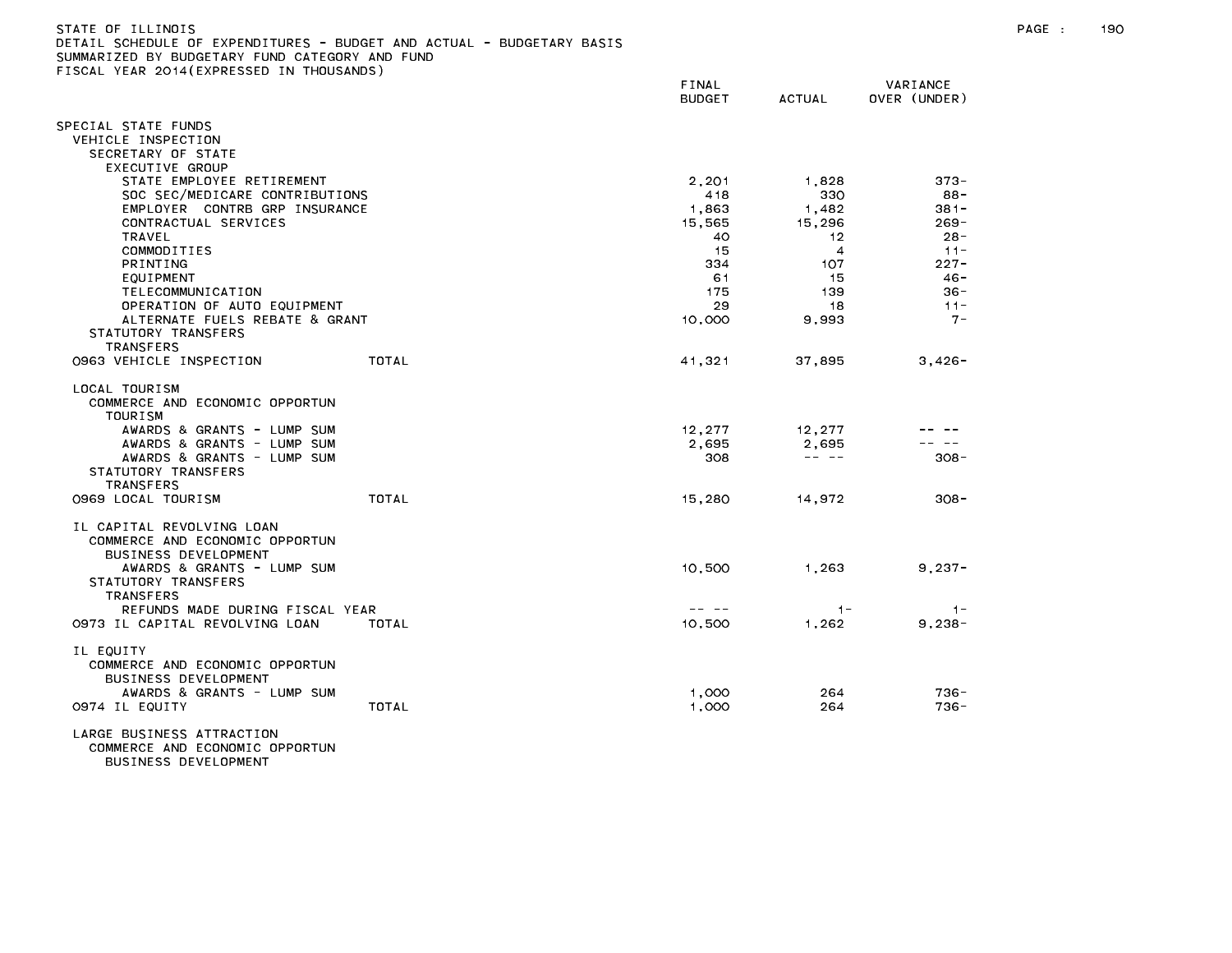| DETAIL SCHEDULE OF EXPENDITURES - BUDGET AND ACTUAL - BUDGETARY BASIS<br>SUMMARIZED BY BUDGETARY FUND CATEGORY AND FUND<br>FISCAL YEAR 2014(EXPRESSED IN THOUSANDS) |                        |               |                          |
|---------------------------------------------------------------------------------------------------------------------------------------------------------------------|------------------------|---------------|--------------------------|
|                                                                                                                                                                     | FINAL<br><b>BUDGET</b> | <b>ACTUAL</b> | VARIANCE<br>OVER (UNDER) |
| SPECIAL STATE FUNDS                                                                                                                                                 |                        |               |                          |
| LARGE BUSINESS ATTRACTION                                                                                                                                           |                        |               |                          |
| COMMERCE AND ECONOMIC OPPORTUN                                                                                                                                      |                        |               |                          |
| BUSINESS DEVELOPMENT                                                                                                                                                |                        |               |                          |
| AWARDS & GRANTS - LUMP SUM<br>0975 LARGE BUSINESS ATTRACTION                                                                                                        | 1,500                  |               | $1,500-$<br>$1.500 -$    |
| TOTAL                                                                                                                                                               | 1,500                  | O             |                          |
| MANTENO VETERANS HOME                                                                                                                                               |                        |               |                          |
| VETERANS' AFFAIRS                                                                                                                                                   |                        |               |                          |
| MANTENO VETERAN'S HOME                                                                                                                                              |                        |               |                          |
| REGULAR POSITIONS<br>STUDENT MEMBER/INMATE COMPENS                                                                                                                  | 7.521<br>26            | 5.622<br>24   | 1.899-<br>$2 -$          |
| STATE EMPLOYEE RETIREMENT                                                                                                                                           | 3,032                  | 2,271         | $761 -$                  |
| SOC SEC/MEDICARE CONTRIBUTIONS                                                                                                                                      | 575                    | 411           | $164 -$                  |
| CONTRACTUAL SERVICES                                                                                                                                                | 6, 124                 | 5,856         | $268 -$                  |
| TRAVEL                                                                                                                                                              | 9                      | 7             | $2 -$                    |
| COMMODITIES                                                                                                                                                         | 1.605                  | 1.117         | 488-                     |
| <b>PRINTING</b>                                                                                                                                                     | 20                     | 18            | $2 -$                    |
| EQUIPMENT                                                                                                                                                           | 365                    | 246           | $119 -$                  |
| ELECTRONIC DATA PROCESSING                                                                                                                                          | 51                     | 32            | $19 -$                   |
| TELECOMMUNICATION                                                                                                                                                   | 99                     | 92            | $7 -$                    |
| OPERATION OF AUTO EQUIPMENT                                                                                                                                         | 90                     | 57            | 33-                      |
| COSTS/ASSOC WITH OPERATION                                                                                                                                          | 50                     | 15            | $35 -$                   |
| PERMANENT IMPROVEMENTS<br>REFUNDS, N.E.C.                                                                                                                           | 75<br>-- --            | 35<br>-- --   | $40 -$<br>-- --          |
| COURT OF CLAIMS                                                                                                                                                     |                        |               |                          |
| CLAIMS ADJUDICATION                                                                                                                                                 |                        |               |                          |
| REIMBURSE GRF. SUPP                                                                                                                                                 | 38                     | 38            |                          |
| REFUNDS MADE DURING FISCAL YEAR                                                                                                                                     | -- --                  | $2 -$         | $2 -$                    |
| 0980 MANTENO VETERANS HOME<br>TOTAL                                                                                                                                 | 19,680                 | 15,839        | $3,841-$                 |
| ADELINE JAY GEO-KARIS IL BEACH                                                                                                                                      |                        |               |                          |
| NATURAL RESOURCES                                                                                                                                                   |                        |               |                          |
| LAND MANAGEMENT & EDUCATION                                                                                                                                         |                        |               |                          |
| N POINT MARINA/WINTHROP HARBOR                                                                                                                                      | 2.105                  | 827           | $1.278 -$                |
| REHABILITATION RECONSTRUCTION                                                                                                                                       | 375                    | -- --         | $375 -$                  |
| REHABILITATION RECONSTRUCTION                                                                                                                                       | 2,582                  | 29            | $2,553-$                 |
| REFUNDS, N.E.C.                                                                                                                                                     | -- --                  | -- --         | -- --                    |
| STATUTORY TRANSFERS                                                                                                                                                 |                        |               |                          |
| TRANSFERS                                                                                                                                                           |                        |               |                          |
| REAPPROP TO SUBSEQUENT FISCAL YEAR                                                                                                                                  | $2,928 -$              | $- - -$       | 2.928                    |
| 0982 ADELINE JAY GEO-KARIS IL BEACH TOTAL                                                                                                                           | 2,134                  | 856           | $1,278-$                 |
| INTERNATIONAL & PROMOTIONAL                                                                                                                                         |                        |               |                          |

COMMERCE AND ECONOMIC OPPORTUN ILLINOIS TRADE OFFICE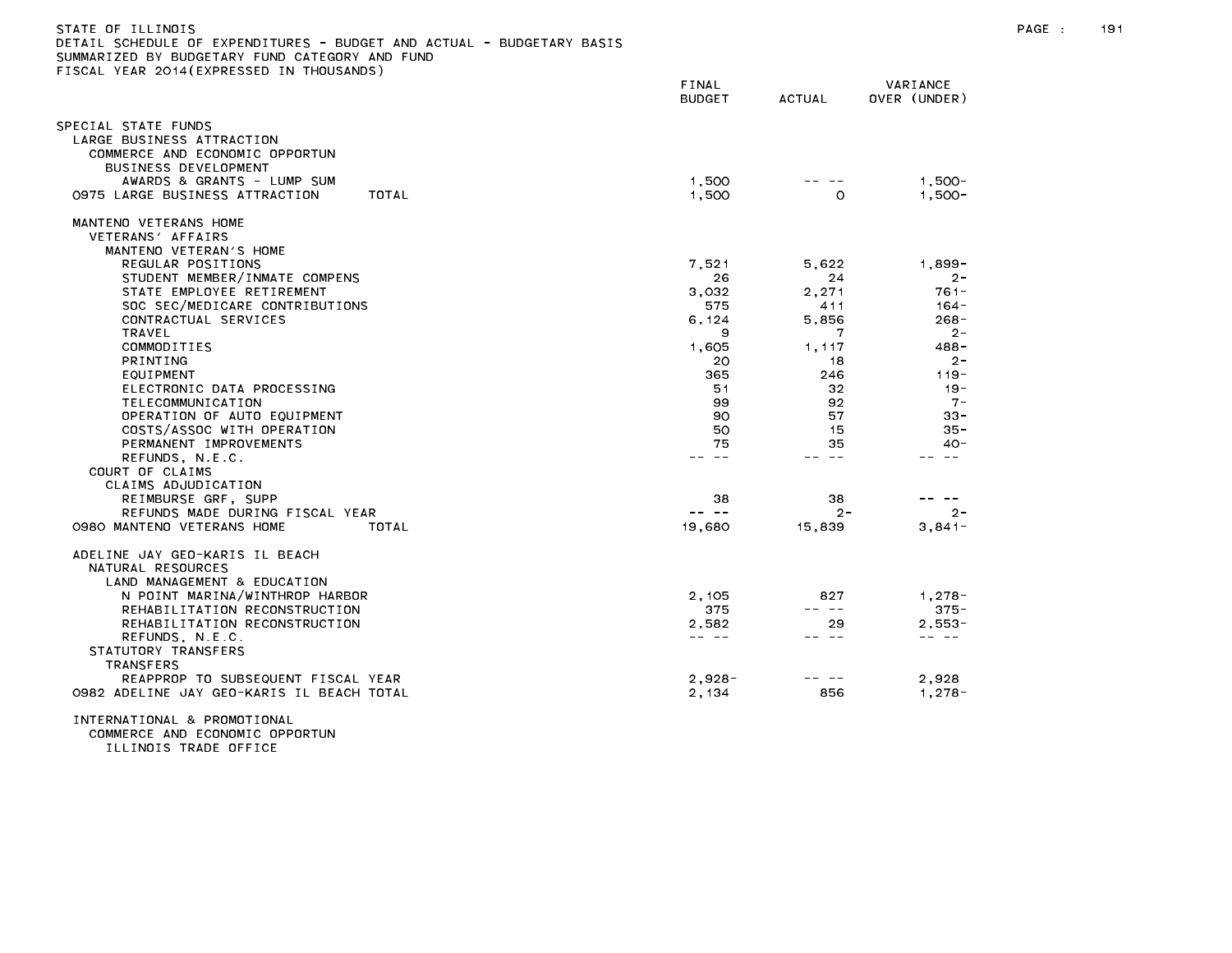| STATE OF ILLINOIS                                                     |
|-----------------------------------------------------------------------|
| DETAIL SCHEDULE OF EXPENDITURES - BUDGET AND ACTUAL - BUDGETARY BASIS |
| SUMMARIZED BY BUDGETARY FUND CATEGORY AND FUND                        |
| FISCAL YEAR 2014(EXPRESSED IN THOUSANDS)                              |

|                                                                                                               | FINAL<br><b>BUDGET</b> | <b>ACTUAL</b> | VARIANCE<br>OVER (UNDER) |  |
|---------------------------------------------------------------------------------------------------------------|------------------------|---------------|--------------------------|--|
| SPECIAL STATE FUNDS<br>INTERNATIONAL & PROMOTIONAL<br>COMMERCE AND ECONOMIC OPPORTUN<br>ILLINOIS TRADE OFFICE |                        |               |                          |  |
| LUMP SUMS AND OTHER PURPOSES<br>0984 INTERNATIONAL & PROMOTIONAL<br>TOTAL                                     | 500<br>500             | 10<br>10      | $490 -$<br>$490 -$       |  |
| PUBLIC INFRASTRUCTURE CONST LN<br>COMMERCE AND ECONOMIC OPPORTUN<br><b>BUSINESS DEVELOPMENT</b>               |                        |               |                          |  |
| AWARDS & GRANTS - LUMP SUM                                                                                    | 12,000                 | 820           | $11,180-$                |  |
| 0993 PUBLIC INFRASTRUCTURE CONST LN TOTAL                                                                     | 12,000                 | 820           | $11,180-$                |  |
| INSURANCE FINANCIAL REGULATION<br><b>INSURANCE</b><br>FINANCIAL REGULATION                                    |                        |               |                          |  |
| PERSONAL SERVICES                                                                                             | 12,352                 | 9,604         | $2,748-$                 |  |
| EMPLOYEES' RETIREMENT SYSTEM                                                                                  | 4,980                  | 3,882         | $1,098-$                 |  |
| SOCIAL SECURITY                                                                                               | 945                    | 698           | $247 -$                  |  |
| GROUP INSURANCE                                                                                               | 3,611                  | 2,451         | $1.160 -$                |  |
| CONTRACTUAL SERVICES                                                                                          | 1,850                  | 1,255         | 595-                     |  |
| TRAVEL                                                                                                        | 300                    | 76            | $224 -$                  |  |
| COMMODITIES                                                                                                   | 23                     | 11            | $12 -$                   |  |
| <b>PRINTING</b>                                                                                               | 35                     | 11            | $24 -$                   |  |
| EQUIPMENT                                                                                                     | 66                     | 26            | $40 -$                   |  |
| ELECTRONIC DATA PROCESSING                                                                                    | 500                    | 434           | 66-                      |  |
| TELECOMMUNICATIONS SERVICES                                                                                   | 219                    | 207           | $12 -$                   |  |
| OPERATION OF AUTO EQUIPMENT                                                                                   | 9                      | 1             | $8 -$                    |  |
| OPERATIONAL COSTS & EXPENSES                                                                                  | 250                    | 92            | $158 -$                  |  |
| <b>REFUNDS</b>                                                                                                |                        | $- -$         |                          |  |
| SHARED SERVICES                                                                                               |                        |               |                          |  |
| SHARED SERVICES CENTER                                                                                        | 476                    | 128           | $348 -$                  |  |
| COURT OF CLAIMS                                                                                               |                        |               |                          |  |
| CLAIMS ADJUDICATION                                                                                           |                        |               |                          |  |
| REIMBURSE GRF, SUPP                                                                                           |                        |               |                          |  |
| STATUTORY TRANSFERS                                                                                           |                        |               |                          |  |
| <b>TRANSFERS</b>                                                                                              |                        |               |                          |  |
| 0997 INSURANCE FINANCIAL REGULATION TOTAL                                                                     | 25,616                 | 18,876        | $6,740-$                 |  |
| SPECIAL STATE FUNDS<br>TOTAL                                                                                  | 25, 715, 659           | 19,858,567    | $5,857,092 -$            |  |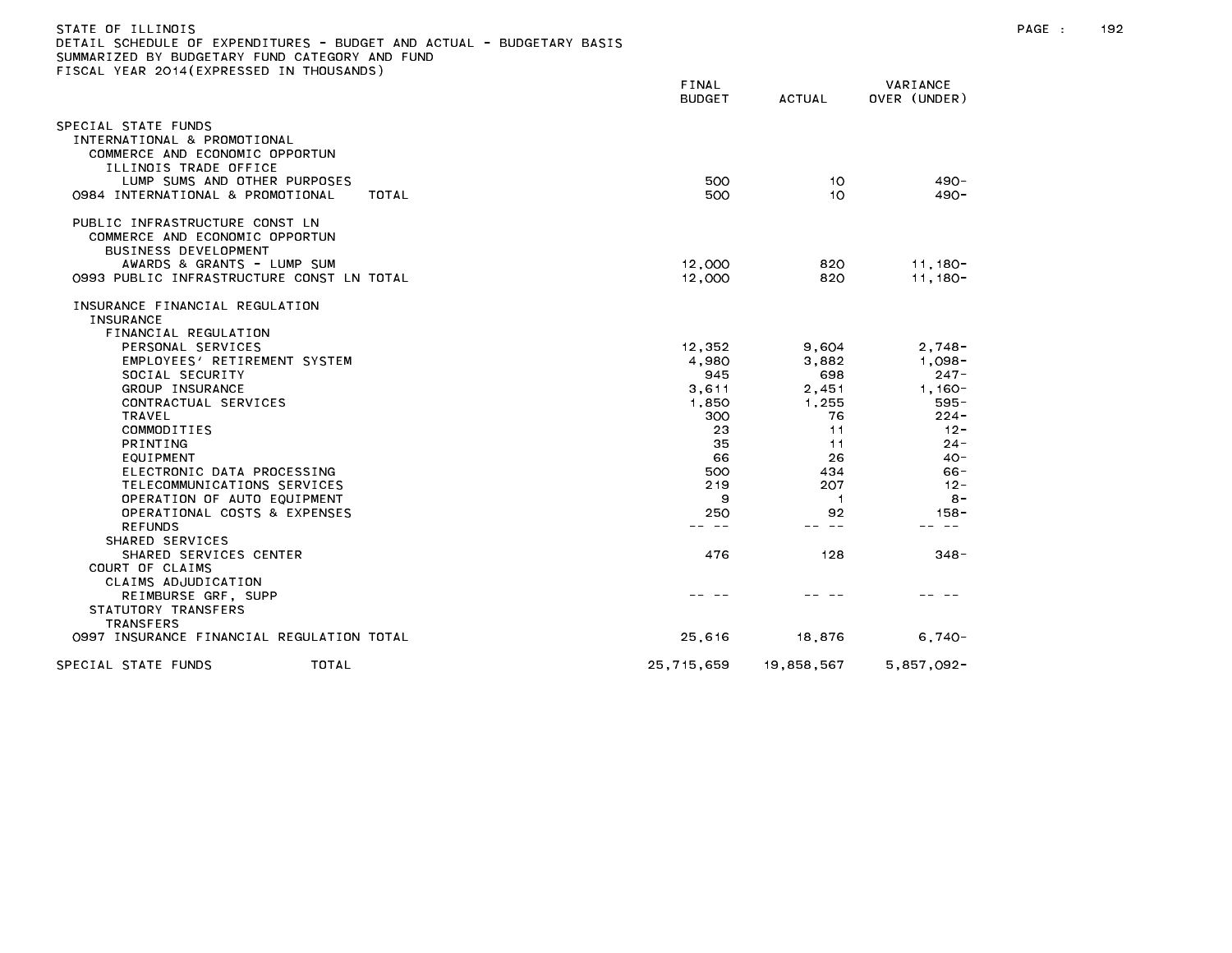| STATE OF ILLINOIS |                                                                       | PAGE |
|-------------------|-----------------------------------------------------------------------|------|
|                   | DETAIL SCHEDULE OF EXPENDITURES - BUDGET AND ACTUAL - BUDGETARY BASIS |      |
|                   | SUMMARIZED BY BUDGETARY FUND CATEGORY AND<br>FUND                     |      |

FINAL VARIANCE BUDGET ACTUAL OVER (UNDER) BOND FINANCED FUNDS CAPITAL DEVELOPMENT ARCHITECT OF THE CAPITOL GENERAL OFFICE CAPITOL BUILDING/SPRINGFIELD 22 22 -- -- CAPITOL BUILDING/SPRINGFIELD 10,038 ---- 10,038-CAPITOL BUILDING/SPRINGFIELD 799 799 -- -- CAPITOL BUILDING/SPRINGFIELD 250,000 -- -- 250,000- CAPITOL BUILDING/SPRINGFIELD 323 ---- 323-DEMOLITION OF 222 S COLLEGE 964 -- -- 964- DEMOLITION OF 222 S COLLEGE 585 -- -- 585- WILLIAM G STRATTON BLDG 6,686 -- -- 6,686- CAPITAL UPGRADES & IMPROVEMNTS 39,864 7,906 31,958- CAPITOL BUILDING/SPRINGFIELD 204 105 99- REMODELING, PLANNING, RELOCATION 548 --- -- 548 --- 548-PLANS,SPECIFICATIONS,AND 4 -- -- 4- SECRETARY OF STATE GENERAL ADMINISTRATION GROUP VARIOUS BUILDINGS OF SOS 1,000 17 983- NEW CONSTRUCTION & ALTERATIONS AND RESERVE THE SERVER SERVER AND RESERVE THE SERVER SERVER SERVER AND RESERVE CENTRAL MANAGEMENT COMMUNICATION AND COMPUTER SRV INFRASTRUCTURE IMPROVEMENT 5,434 2,055 3,379- FOR IL CENTURY NETWORK 11,574 3,455 8,119- COMMERCE AND ECONOMIC OPPORTUN LOCAL PROJECTS FOR GRANTS TO LOCAL GOVERNMNTS 30,455 205 30,250- FOR GRANTS TO LOCAL GOVERNMNTS 10,000 -- -- 10,000- CHICAGO HOUSING AUTHORITY 1,195 --- 1,195-FOR OPEN SPACES,RECREATIONAL & 29,795 662 29,133- MEDICAL DISTRICT COMMISSION 8,972 3,252 5,720- UNIVERSITY/CHICAGO MED CNTR 3,740 -- -- 3,740- IL MASONIC HOSPITAL 1,798 -- -- 1,798- COMMUNITY HEALTH & EMERGENCY 2,250 166 2,084- NATURAL RESOURCES GENERAL OFFICE CAPITAL GRANTS TO LOCAL GOVERNMENTS 3,490 613 2,877- PLAN, DESIGN & CONSTRUCT **12,786** --- 12,786 --- 12,786-PLANNING, DESIGN & CONSTRUCTION 853 ---- 853-PLANNING, DESIGN & CONSTRUCTION OPEN LAND TRUST PROGRAM 20,824 2,258 18,566- ACQUIRE,PROTECT,& PRESERVE 304-FOR IL OPEN LAND TRUST PROGRAM 25,000 -- -- 25,000-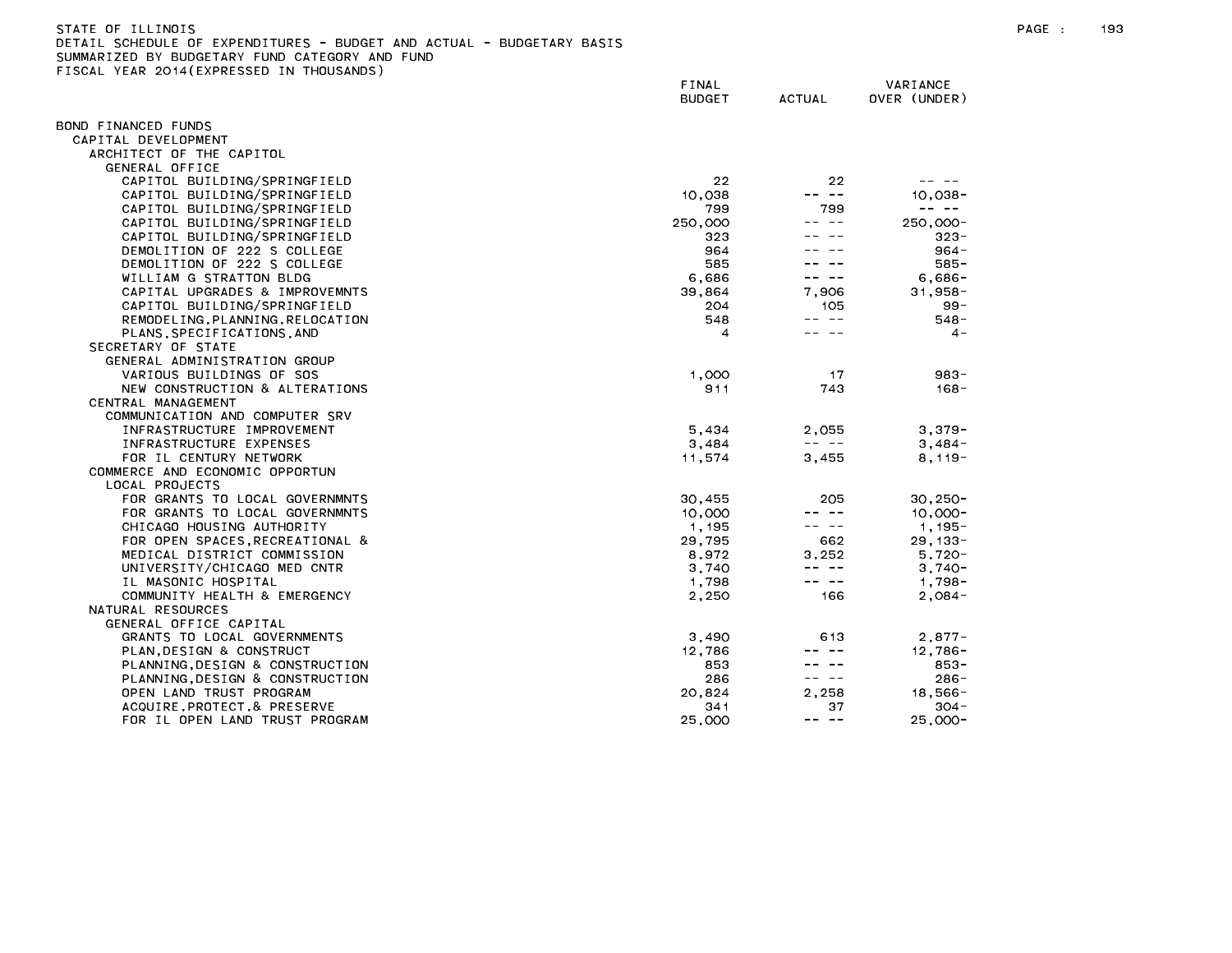| STATE OF ILLINOIS                                                     |
|-----------------------------------------------------------------------|
| DETAIL SCHEDULE OF EXPENDITURES - BUDGET AND ACTUAL - BUDGETARY BASIS |
| SUMMARIZED BY BUDGETARY FUND CATEGORY AND FUND                        |
| FISCAL YEAR 2014(EXPRESSED IN THOUSANDS)                              |

|                                | FINAL<br><b>BUDGET</b> | <b>ACTUAL</b> | VARIANCE<br>OVER (UNDER) |  |
|--------------------------------|------------------------|---------------|--------------------------|--|
| BOND FINANCED FUNDS            |                        |               |                          |  |
| CAPITAL DEVELOPMENT            |                        |               |                          |  |
| ARCHITECT OF THE CAPITOL       |                        |               |                          |  |
| <b>GENERAL OFFICE</b>          |                        |               |                          |  |
| UPGRADES TO LODGES, CAMPS &    | 4,748                  | 125           | $4,623-$                 |  |
| RESOURCE CONSERVATION          |                        |               |                          |  |
| NON-FEDERAL COST SHARE OF      | 42,894                 | 3,080         | $39, 814 -$              |  |
| ESTABLISH LONG-TERM CONTRACTS  | 943                    | 194           | $749 -$                  |  |
| WATER RESOURCES CAPITAL        |                        |               |                          |  |
| EXP BY OFC OF WATER RESOURCES  | 503                    |               | $503 -$                  |  |
| FOR WATER DEVELOPMENT PROJECTS | 38,417                 | 3,588         | $34,829-$                |  |
| FOR EXPENDITURE BY OFFICE OF   | 8.771                  | 399           | $8.372 -$                |  |
| FOR EXPENDITURE BY OFFICE OF   | 8,079                  | -- --         | $8,079-$                 |  |
| FOR WATER RESOURCE MANAGEMENT  | 20,000                 | -- --         | $20,000 -$               |  |
| FOR UPGRADING & REHAB DAMS     | 38,329                 | 1,016         | $37,313-$                |  |
| IMPROVEMENTS NEEDED AT STATE-  | 9, 137                 | 2,057         | $7,080 -$                |  |
| <b>MUSEUMS</b>                 |                        |               |                          |  |
| CAPITAL GRNTS PUBLIC MUSEUMS   | 38,607                 | 3,516         | $35,091 -$               |  |
| GOVERNOR'S OFF OF MGT & BUDGET |                        |               |                          |  |
| OPERATIONS                     |                        |               |                          |  |
| ORDINARY & CONTINGENT EXPENSES | 1,543                  | 1,064         | $479 -$                  |  |
| CAPITAL DEVELOPMENT BOARD      |                        |               |                          |  |
| <b>GENERAL OFFICE</b>          |                        |               |                          |  |
| REGULAR POSITIONS              | 6,753                  | 6,508         | $245 -$                  |  |
| STATE EMPLOYEE RETIREMENT      | 2,722                  | 2,629         | $93 -$                   |  |
| SOC SEC/MEDICARE CONTRIBUTIONS | 535                    | 478           | $57 -$                   |  |
| EMPLOYER CONTRB GRP INSURANCE  | 1,866                  | 1,586         | $280 -$                  |  |
| CONTRACTUAL SERVICES           | 200                    | 178           | $22 -$                   |  |
| <b>TRAVEL</b>                  | $\sim$ $-$             | -- --         | $- -$                    |  |
| COMMODITIES                    | 15                     | 14            | $1 -$                    |  |
| PRINTING                       |                        |               |                          |  |
| EQUIPMENT                      |                        |               |                          |  |
| ELECTRONIC DATA PROCESSING     |                        | $\sim$ $-$    | $\sim$ $-$               |  |
| TELECOMMUNICATION              | 72                     | 71            | $1 -$                    |  |
| OPERATION OF AUTO EQUIPMENT    | 24                     | 16            | $8 -$                    |  |
| FACILITIES CONDITIONS ANALYSIS | 600                    | $\sim$ $-$    | $600 -$                  |  |
| AMERICAN WITH DISABILITIES ACT | 1,925                  | 436           | $1.489 -$                |  |
| FACILITIES CONDITIONS ANALYSIS | 900                    |               | $900 -$                  |  |
| IMPROVING ENERGY EFFICIENCY    | 56                     |               | $56 -$                   |  |
| PROJECT MANAGEMENT TRACKING    | 500                    |               | $500 -$                  |  |
| SECRETARY OF STATE             | 301                    |               | $301 -$                  |  |
|                                |                        |               |                          |  |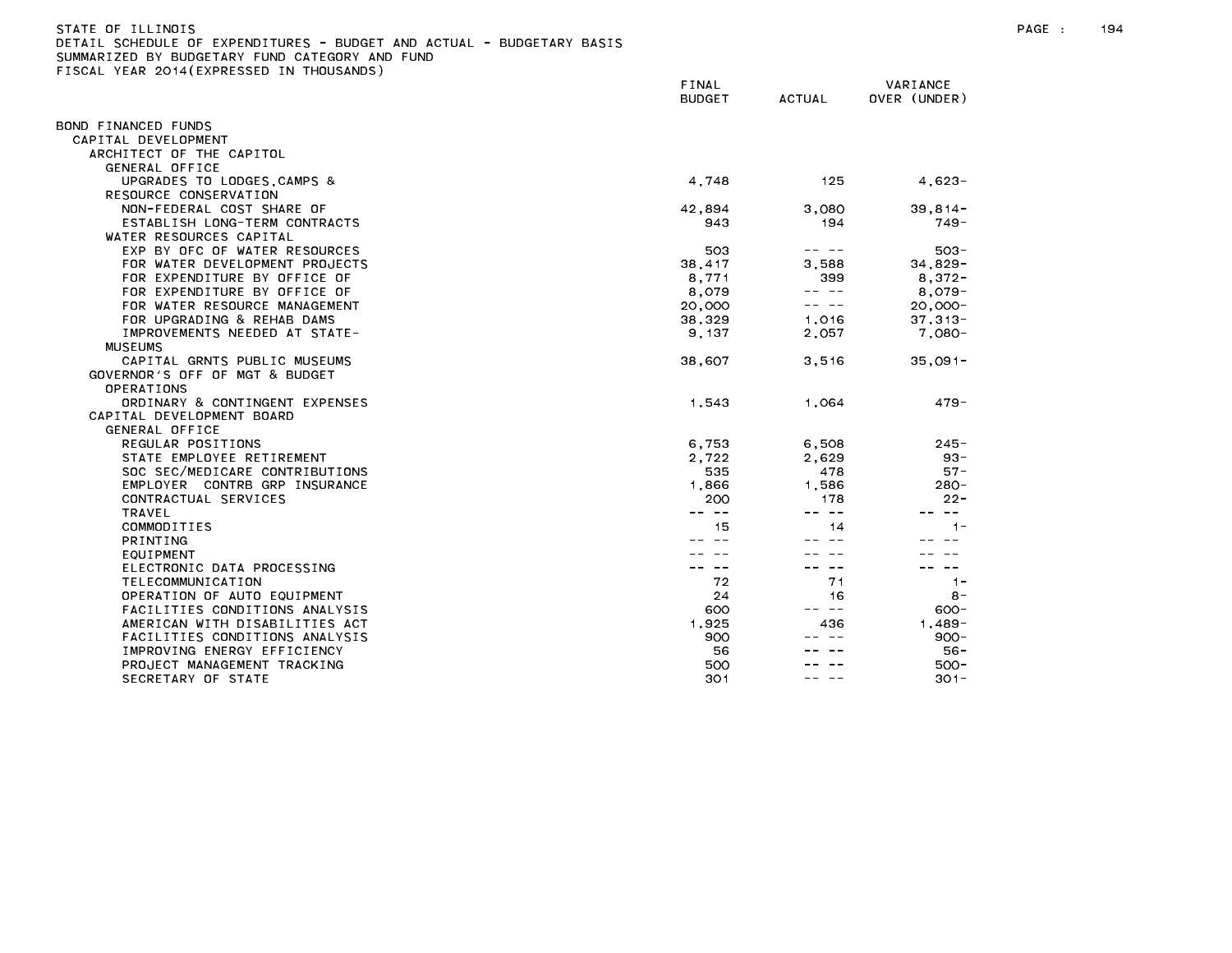| STATE OF ILLINOIS                                                          | PAGE | 195 |
|----------------------------------------------------------------------------|------|-----|
| L SCHEDULE OF EXPENDITURES - BUDGET AND ACTUAL - BUDGETARY BASIS<br>DETAIL |      |     |
| CUMMADIZED BY BUDGETADY EUND CATEGODY AND EUND                             |      |     |

PROJECT MANAGEMENT TRACKING ABATING HAZARDOUS MATERIALS MECHANIZED REFRIGERATION EQUIP SURVEYS & MODIFICATIONS BLDGS

BOND FINANCED FUNDS CAPITAL DEVELOPMENT

> ARCHITECT OF THE CAPITOL GENERAL OFFICE

| - |                        |          |                          |
|---|------------------------|----------|--------------------------|
|   | FINAL<br><b>BUDGET</b> | ACTUAL   | VARIANCE<br>OVER (UNDER) |
|   |                        |          |                          |
|   | 500                    |          | $500 -$                  |
|   | 8                      |          | $8 -$                    |
|   | 650                    | 266      | $384 -$                  |
|   | 31                     |          | $31 -$                   |
|   | 82                     |          | $82 -$                   |
|   | 400                    | 319      | $81 -$                   |
|   | 28,359                 | 9,368    | $18,991-$                |
|   | 3,000                  |          | $3,000-$                 |
|   | 2,477                  | 100      | $2,377-$                 |
|   | .                      | $\cdots$ | EO 4                     |

| SURVEYS & MODIFICATIONS BLDGS  | 82      |            | $82 -$      |
|--------------------------------|---------|------------|-------------|
| OPERATIONAL EXPENSES           | 400     | 319        | $81 -$      |
| COMMUNITY HEALTH CENTER        | 28,359  | 9,368      | $18,991 -$  |
| GRANTS/SCHOOL-BASED HLTH CTRS  | 3,000   | -- --      | $3.000 -$   |
| GRANTS/UNITS OF LOCAL GOVERN   | 2,477   | 100        | $2.377 -$   |
| <b>STATEWIDE</b>               | 2,561   | 1.967      | $594 -$     |
| <b>STATEWIDE</b>               | 15,062  | 1.581      | $13.481 -$  |
| CONSTRUCTION OF FACILITIES     | 1,725   |            | $1,725-$    |
| <b>STATEWIDE</b>               | 23.353  |            | $23.353 -$  |
| PRVDNG CONSTRUCTION CONTINGNCY | 774     |            | $774 -$     |
| STORAGE TANKS                  | 891     | 32         | $859 -$     |
| SURVEYS & MODIFICATIONS BLDGS  | 52      |            | $52 -$      |
| ENVIRONMENTAL EQUIP & HVAC     | 36      |            | $36 -$      |
| SURVEYS & MODIFICATIONS BLDGS  | 22      |            | $22 -$      |
| REFRIGERATION EQUIPMENT        | 582     | 188        | $394 -$     |
| STATE CAPITAL FACILITIES       | 15      |            | $15 -$      |
| NEW STATE EMERGENCY OPER CTR   | 174     |            | $174 -$     |
| GRANTS/PUBLIC COMM COLLEGES    | 104,378 | 4.853      | $99,525 -$  |
| CHILD CARE FACILITIES          | 2,517   |            | $2.517 -$   |
| EMERGENCY REPAIRS & HAZARDOUS  | 168     | 44         | $124 -$     |
| CHICAGO BOARD OF EDUCATION     | 75,000  | $- -$      | 75,000-     |
| OPEN SPACES                    | 24,093  | 1,979      | $22, 114 -$ |
| CHILD CARE FACILITIES          | 4,642   | 7          | $4,635-$    |
| USE BY THE STATE               | 78,339  | 16, 171    | $62, 168 -$ |
| WATER RESOURCE MNGMNT PROJECTS | 475     |            | $475 -$     |
| CENTRAL MANAGEMENT SERVICES    |         |            |             |
| JAMES R THOMPSON CNTR-CHICAGO  | 556     | 121        | $435 -$     |
| REHABILITATE EXTERIOR COLUMNS  | 12      |            | $12 -$      |
| UPGRADING BLDG SECURITY SYSTEM | 655     |            | $655 -$     |
| MICHAEL A BILANDIC BLDG-CHICGO | 697     |            | $697 -$     |
| JAMES R THOMPSON CNTR-CHICAGO  | 557     | 94         | $463 -$     |
| SPRINGFIELD REG OFC BLDG       | 57      | $\sim$ $-$ | $57 -$      |
| ELGIN REGIONAL OFFICE BLDG     | 2.367   | 9          | $2.358 -$   |
| UPGRADE COMPUTER RM/ELEC SYS   | 23      |            | $23 -$      |
| INSTALLING EMERGENCY GENERATOR | 3,545   |            | $3,545-$    |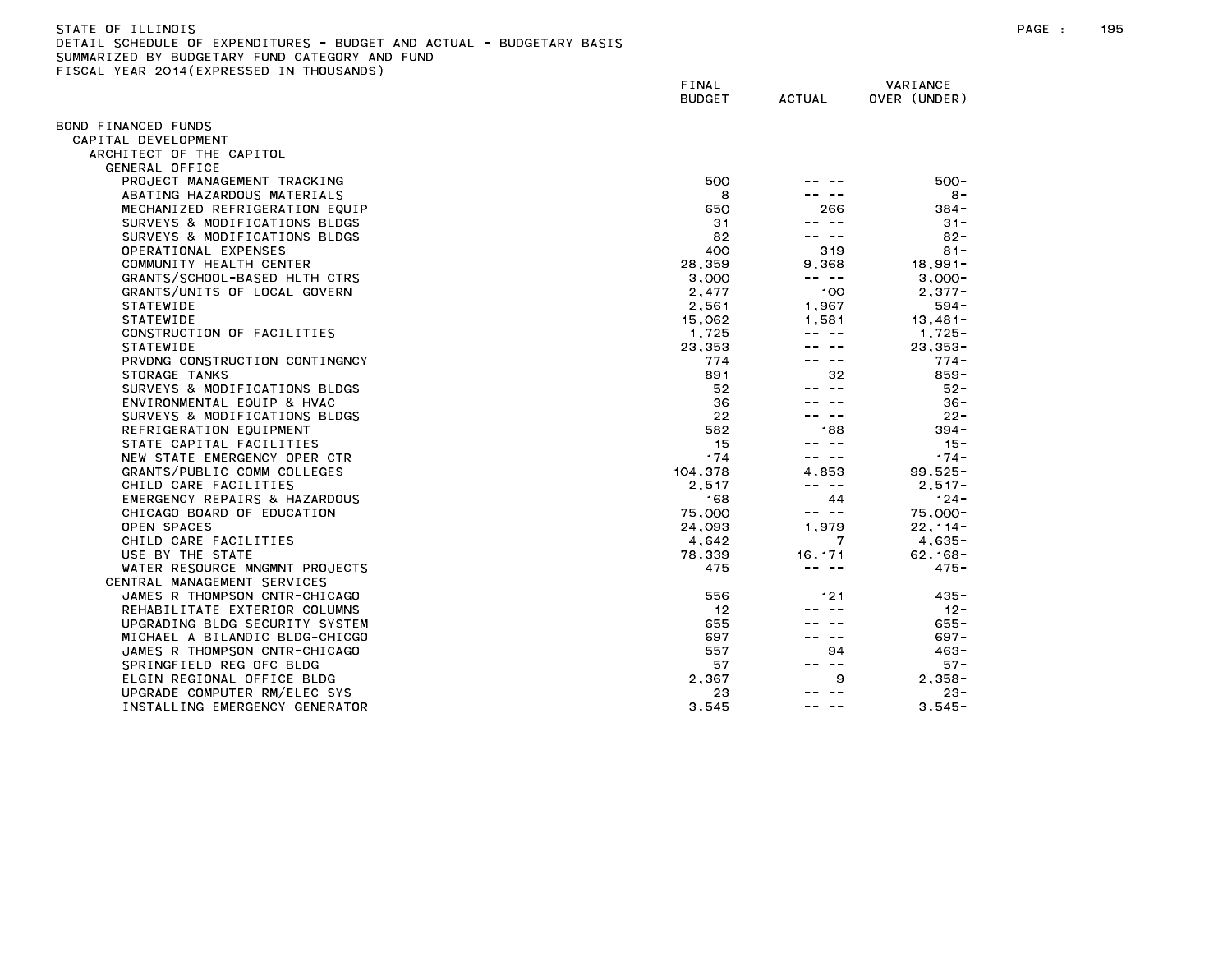| STATE OF ILLINOIS                                                                  | PAGE | 196 |
|------------------------------------------------------------------------------------|------|-----|
| DETAIL<br>L SCHEDULE OF EXPENDITURES - BUDGET<br>AND ACTUAL<br>∟ - BUDGETARY BASIS |      |     |
| BY BUDGETARY<br>FUND CATFGORY<br>SUMMARIZED<br>AND FUND                            |      |     |

SUMMARIZED BY BUDGETARY FUND CATEGORY AND FUND<br>FISCAL YEAR 2014(EXPRESSED IN THOUSANDS)

|                                | FINAL<br><b>BUDGET</b> | <b>ACTUAL</b> | VARIANCE<br>OVER (UNDER) |
|--------------------------------|------------------------|---------------|--------------------------|
| BOND FINANCED FUNDS            |                        |               |                          |
| CAPITAL DEVELOPMENT            |                        |               |                          |
| ARCHITECT OF THE CAPITOL       |                        |               |                          |
| GENERAL OFFICE                 |                        |               |                          |
| SUBURBAN N REG OFC-DES PLAINES | 92                     |               | $92 -$                   |
| COLLINSVILLE REGIONAL OFC BLDG | 1.013                  |               | $1,013-$                 |
| REPLACE HALON/UPGRADE AIR COND | 163                    |               | 163-                     |
| KENNETH HALL REG OFC BLDG      | 23                     |               | $23 -$                   |
| CHICAGO MEDICAL CNTR-OFC & LAB | 932                    | 834           | $98 -$                   |
| MEDICAL CTR-CHICAGO            | 185                    | -- --         | 185 -                    |
| <b>STATEWIDE</b>               | 102                    |               | $102 -$                  |
| COLLINSVILLE REG OFC COMPLEX   | 181                    |               | $181 -$                  |
| JAMES R THOMPSON CTR-CHICAGO   | 1,980                  |               | $1,980 -$                |
| RENOVATION/STATE-OWNED PROPRTY | 158                    | 96            | $62 -$                   |
| PLANNING/BEGINNING RENOVATION  | 463                    | $\sim$ $-$    | $463 -$                  |
| UPGRADE FIRE & SAFETY SYSTEMS  | 27                     |               | $27 -$                   |
| REPLACE ROOF/UPGRADE MECH/ELEC | 322                    |               | $322 -$                  |
| EXPANDING SURPLUS WAREHOUSE    | 74                     |               | $74 -$                   |
| UPGRADING MECHANICAL SYSTEMS   | 27                     |               | $27 -$                   |
| RENOVATE STATE OWNED PROPERTY  | 881                    |               | $881 -$                  |
| AGRICULTURE                    |                        |               |                          |
| IL STATE FAIRGROUNDS-SPRINGFLD | 1,694                  | 367           | $1,327-$                 |
| COMPLETING THE UPGRADE         | 101                    |               | $101 -$                  |
| REPLACEMENT OF WATER & SEWER   | 74                     |               | $74 -$                   |
| IL STATE FAIRGROUNDS-SPRINGFLD | 195                    |               | $195 -$                  |
| AIRLOCK ADDITION TO METROLOGY  | 53                     |               | $53 -$                   |
| IL STATE FAIRGROUNDS-SPRINGFLD | 29                     | 27            | $2 -$                    |
| FOR REPLACING ROOF STATEWIDE   | 322                    | -- --         | $322 -$                  |
| CONSTRUCTING MULTI-PURPOSE BLD | 46                     | 5             | $41 -$                   |
| CHICAGO STATE UNIVERSITY       |                        |               |                          |
| CHICAGO STATE UNIVERSITY       | 13, 125                |               | $13, 125 -$              |
| UPGRADES & IMPROVEMENTS        | 6,500                  |               | $6,500 -$                |
| PLANNING & BEGINNING           | 575                    | 46            | $529 -$                  |
| REMODELING BUILDING K          | 8,352                  | 201           | $8,151-$                 |
| CHICAGO STATE UNIVERSITY       | 3,000                  | 177           | $2,823-$                 |
| CHICAGO STATE UNIVERSITY       | 4,835                  | ———           | $4,835-$                 |
| PRIMARY ELEC FEEDER CABLE      | 115                    | -- --         | $115 -$                  |
| CHICAGO STATE UNIVERSITY       | 5.000                  | 751           | 4.249-                   |
| NEW LIBRARY FACILITY           | 56                     | -- --         | $56 -$                   |
| CONST OF A DAY CARE            | 4,864                  |               | $4,864-$                 |
| TECH IMPROVE/DEFERRED MAINT    | 497                    | 3             | 494 -                    |
| STUDENT FINAN OUTREACH BLDG    | 4.719                  | -- --         | $4.719 -$                |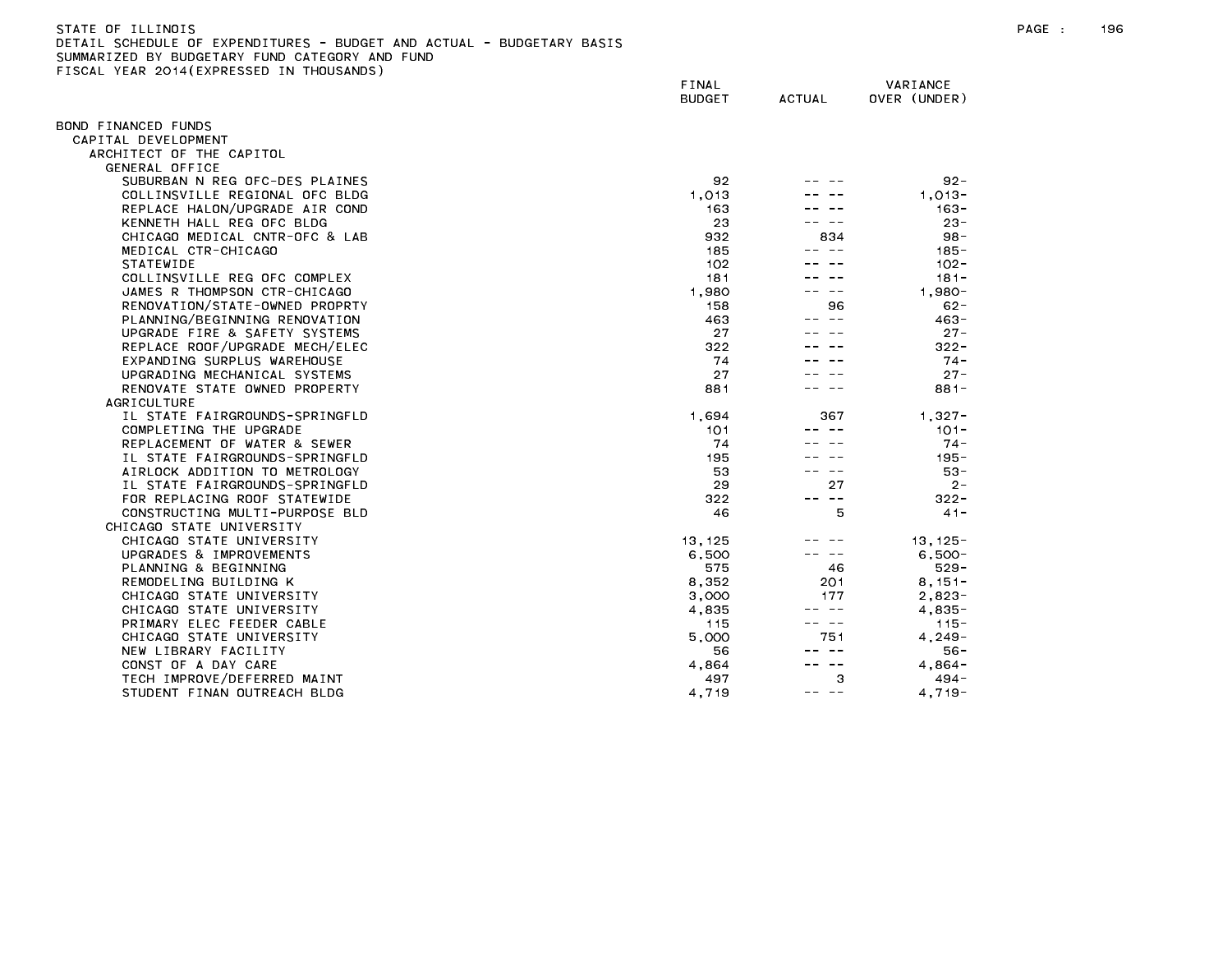| STATE OF ILLINDIS                                                     |  |
|-----------------------------------------------------------------------|--|
| DETAIL SCHEDULE OF EXPENDITURES - BUDGET AND ACTUAL - BUDGETARY BASIS |  |
| SUMMARIZED BY BUDGETARY FUND CATEGORY AND FUND                        |  |

|                                | FINAL<br><b>BUDGET</b> | <b>ACTUAL</b> | VARIANCE<br>OVER (UNDER) |
|--------------------------------|------------------------|---------------|--------------------------|
| BOND FINANCED FUNDS            |                        |               |                          |
| CAPITAL DEVELOPMENT            |                        |               |                          |
| ARCHITECT OF THE CAPITOL       |                        |               |                          |
| GENERAL OFFICE                 |                        |               |                          |
| CHICAGO STATE UNIVERSITY       | 1,024                  | 226           | $798 -$                  |
| MISC CAPITAL IMPROVEMENTS      | 300                    | 36            | $264 -$                  |
| EASTERN ILLINOIS UNIVERSITY    |                        |               |                          |
| EASTERN ILLINOIS UNIVERSITY    | 4,757                  | $- -$         | $4.757 -$                |
| FINE ARTS CENTER/PHASE I       | 134                    | 32            | $102 -$                  |
| ELECTRICAL DISTRIBUTION SYS    | 59                     | -- --         | $59 -$                   |
| FINE ARTS CENTER               | 47                     | 32            | $15 -$                   |
| CAMPUS BUILDINGS               | 10                     | З             | $7 -$                    |
| EASTERN IL UNIVERSITY          | 1,804                  | 21            | $1,783-$                 |
| MISC CAPITAL IMPROVEMENTS      | 2,433                  | $\sim$ $-$    | $2,433-$                 |
| GOVERNORS STATE UNIVERSITY     |                        |               |                          |
| GOVERNORS STATE UNIVERSITY     | 1,757                  | 1,064         | $693 -$                  |
| TEACHING & LEARNING COMPLEX    | 6,027                  | 4,589         | $1,438-$                 |
| GOVERNORS STATE UNIVERSITY     | 2,028                  | 94            | $1,934-$                 |
| GOVERNORS STATE UNIVERSITY     | 790                    | 569           | $221 -$                  |
| MISC CAPITAL IMPROVEMENTS      | 75                     | -- --         | $75 -$                   |
| NORTHEASTERN IL UNIVERSITY     |                        |               |                          |
| NORTHEASTERN IL UNIVERSITY     | 72,977                 |               | $72,977-$                |
| NEIU/BUILDINGS A, B & E        | 126                    |               | $126 -$                  |
| NEIU/SCIENCE BUILDING          | 2,021                  |               | $2.021 -$                |
| NEIU/BUILDINGS C, E & F        | 6,233                  |               | $6, 233 -$               |
| FIRE ALARM SYS/LIGHTING/CEILIN | 116                    |               | $116 -$                  |
| NORTHEASTERN IL UNIVERSITY     | 1,727                  | 119           | $1,608-$                 |
| MISC CAPITAL IMPROVEMENTS      | 840                    | -- --         | $840 -$                  |
| NATURAL RESOURCES/CONSERVATION |                        |               |                          |
| PLANNING/CONSTRUCTIN/RECONSTRU | 415                    |               | $415 -$                  |
| BIG RIVER STATE FOREST         | 191                    |               | $191 -$                  |
| REPLACE/REPAIR ROOFING SYSTEMS | 115                    |               | $115 -$                  |
| REPLACE/REPAIR ROOFING SYSTEMS | 245                    |               | $245 -$                  |
| DEVELOP SITE/ASSOC LAND ACQUIS | 245                    |               | $245 -$                  |
| GIANT CITY ST PRK-JACKSON CNTY | 459                    | 356           | $103 -$                  |
| LODGES & CONCESSION BUILDINGS  | 879                    |               | $879 -$                  |
| REHABILITATING DAMS & BRIDGES  | 117                    |               | $117 -$                  |
| MORAINE HILLS STATE PARK       | 377                    |               | $377 -$                  |
| I&M CANAL-CHANNAHON-GRNDY CNTY | 364                    |               | $364 -$                  |
| CAMPGROUND/SEWAGE TREATMNT SYS | 358                    | 6             | $352 -$                  |
|                                |                        |               |                          |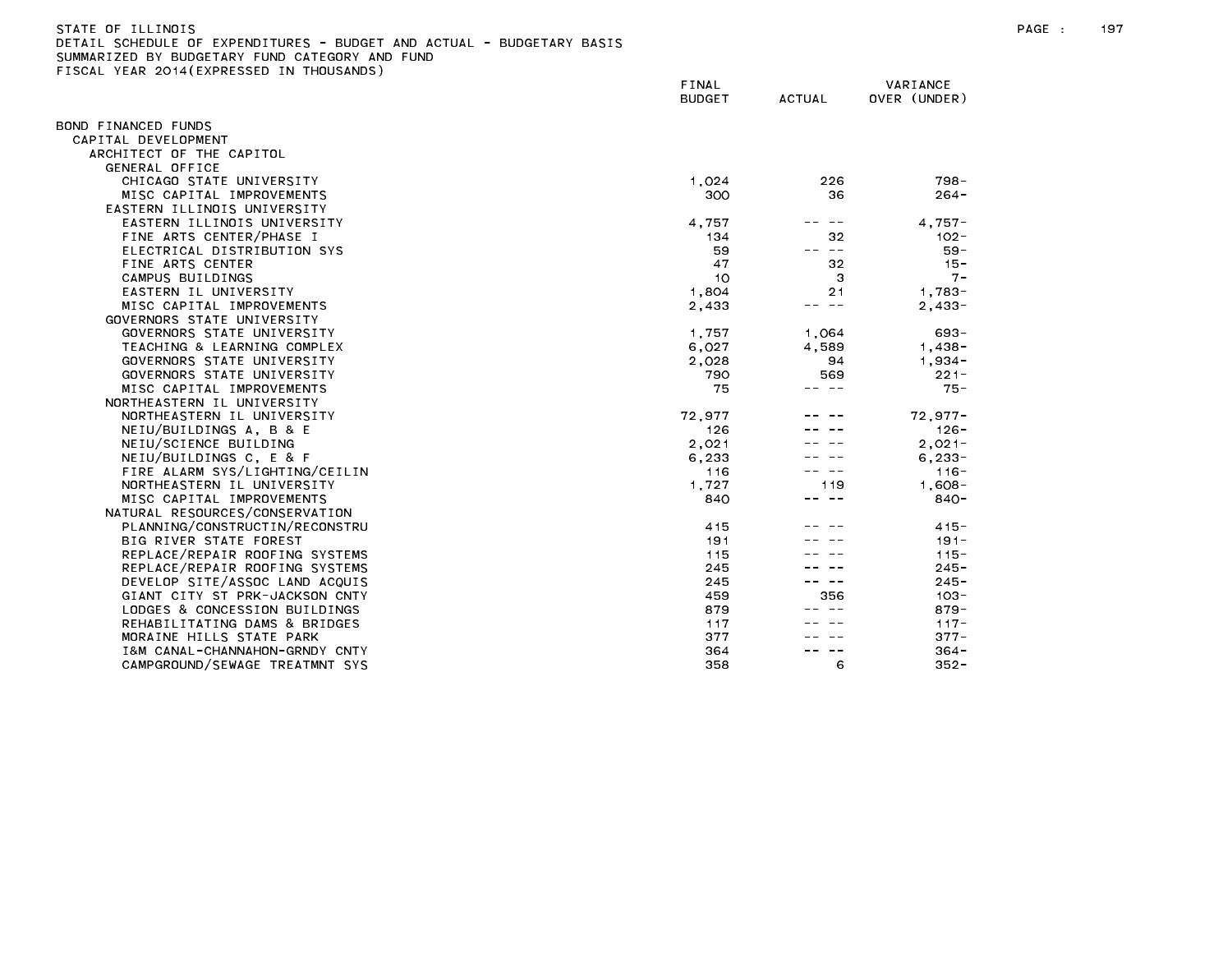| STATE OF ILLINOIS                                                     |  |
|-----------------------------------------------------------------------|--|
| DETAIL SCHEDULE OF EXPENDITURES - BUDGET AND ACTUAL - BUDGETARY BASIS |  |
| SUMMARIZED BY BUDGETARY FUND CATEGORY AND FUND                        |  |
| FISCAL YEAR 2014(EXPRESSED IN THOUSANDS)                              |  |

|                                | FINAL<br><b>BUDGET</b> | <b>ACTUAL</b> | VARIANCE<br>OVER (UNDER) |
|--------------------------------|------------------------|---------------|--------------------------|
| BOND FINANCED FUNDS            |                        |               |                          |
| CAPITAL DEVELOPMENT            |                        |               |                          |
| ARCHITECT OF THE CAPITOL       |                        |               |                          |
| GENERAL OFFICE                 |                        |               |                          |
| PERE MARQUETTE STATE PARK      | 25                     | 18            | $7 -$                    |
| IL BEACH ST PRK-LAKE CNTY      | 924                    | 6             | $918 -$                  |
| REPLACING ROOFS                | 135                    | $\sim$ $-$    | 135 -                    |
| SEWER SYSTEM                   | 11                     | $\sim$ $-$    | $11 -$                   |
| JAKE WOLF MEMORIAL FISH HTCHRY | 88                     | 55            | $33 -$                   |
| REPLACING FLOATING BOARDWALK   | 25                     | -- --         | $25 -$                   |
| REHAB SEWAGE TREATMENT PLANT   | 683                    | 93            | 590-                     |
| CARLYLE ST FISH & WILDLIFE     | 550                    |               | $550 -$                  |
| REHABILITATE/REPAIR RR BRIDGES | 852                    |               | $852 -$                  |
| STEPHEN A FORBES STATE PARK    | 23                     |               | $23 -$                   |
| PYRAMID STATE PARK             | 809                    |               | $809 -$                  |
| IMPROVE DUPAGE RIVER SPILLWAY  | 2                      |               | $2 -$                    |
| REPLACING LOCK 14 BRIDGE       | 298                    | 5             | $293 -$                  |
| ROCK CUT STATE PARK            | -12                    |               | $12 -$                   |
| IMPROVE DUPAGE RIVER SPILLWAY  | 854                    |               | $854 -$                  |
| STARVED ROCK ST PARK & LODGE   | 7                      | $\sim$ $-$    | $7 -$                    |
| UPGRADE SEWAGE TREATMENT PLANT | 1,032                  | 151           | $881 -$                  |
| W FITZGERRELL ST REC AREA      | 150                    |               | $150 -$                  |
| MISCELLANEOUS IMPROVEMENTS     | 45                     |               | $45 -$                   |
| WRLD SHTNG CMPLX-SPRTA-RNDLPH  | 46                     |               | $46 -$                   |
| ROAD & SITE IMPROVEMENTS       | 1,477                  |               | $1,477-$                 |
| REHABILITATE OFFICE SERV AREA  | 1,119                  |               | $1, 119 -$               |
| INFRASTRUCTURE/SITE IMPROVEMNT | 765                    |               | $765 -$                  |
| PERE MARQUETTE STATE PARK      | 263                    |               | $263 -$                  |
| STEPHEN FORBES STATE PARK      | 9                      |               | $9 -$                    |
| DAM REHABILITATION             | 843                    |               | 843-                     |
| BUFFALO ROCK STATE PARK        | 58                     |               | $58 -$                   |
| REPLACING SANITARY SEWER LINES | 8                      |               | $8 -$                    |
| RENOVATING INTERIOR            | 18                     |               | $18 -$                   |
| OFFICE BLDG/INTERPRETIVE CENT  | 166                    |               | 166-                     |
| CONST HAZARDOUS MAT STOR BLDGS | 10                     |               | $10 -$                   |
| REPLACE/CONST VAULT TOILETS    | 168                    |               | $168 -$                  |
| REPLACING VAULT TOILETS        | 286                    |               | $286 -$                  |
| CONSTRUCTING VAULT TOILETS     | 138                    |               | $138 -$                  |
| REHABILITATING DAMS            | 25                     |               | $25 -$                   |
| REPLACING ROOFS                | 207                    |               | $207 -$                  |
| JUVENILE JUSTICE               |                        |               |                          |
| IL YOUTH CTR-JOLIET            | 26                     |               | $26 -$                   |
| IL YOUTH CTR-KEWANEE           | 2.161                  | 433           | $1.728 -$                |
|                                |                        |               |                          |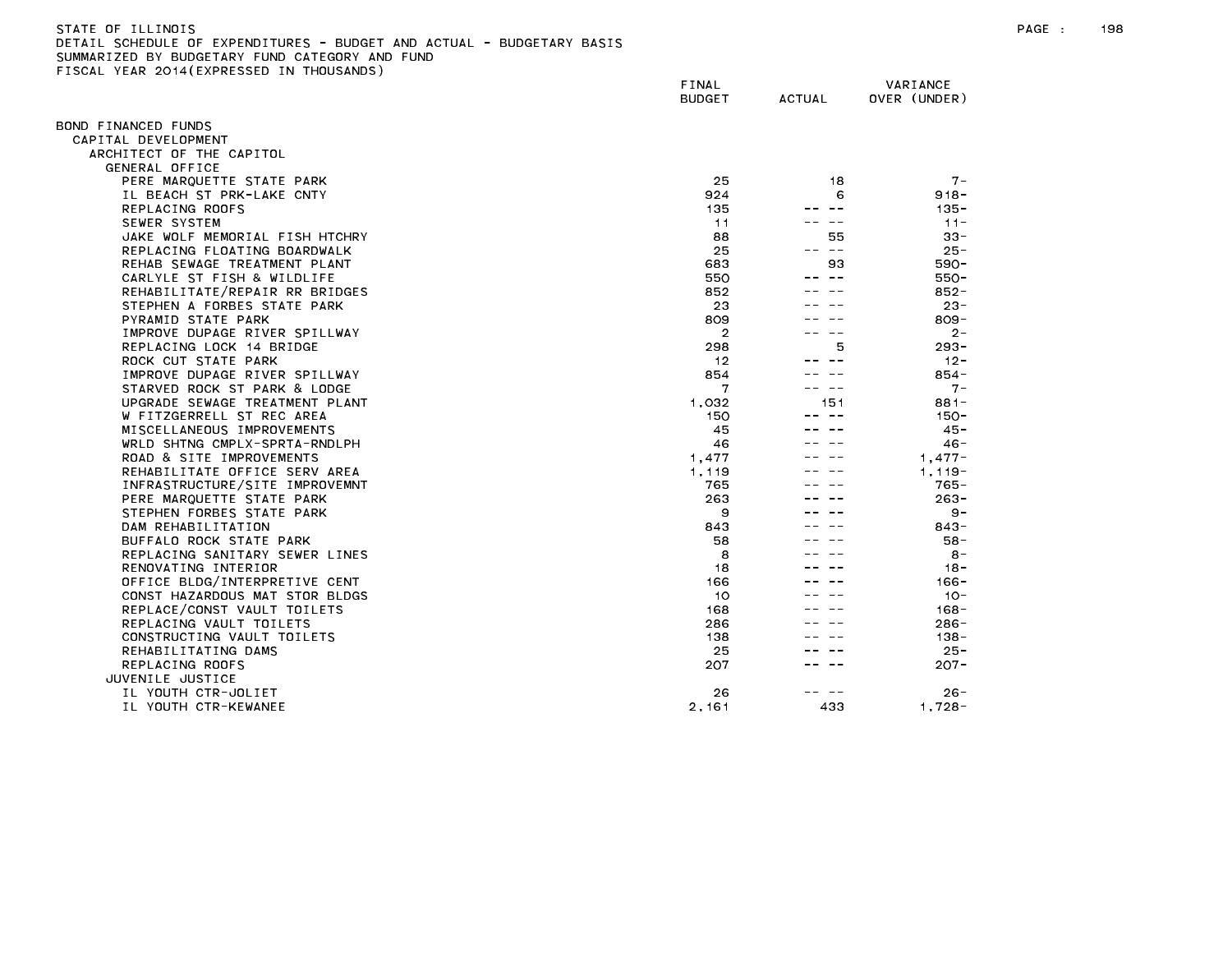| STATE OF ILLINOIS                                                     |
|-----------------------------------------------------------------------|
| DETAIL SCHEDULE OF EXPENDITURES - BUDGET AND ACTUAL - BUDGETARY BASIS |
| SUMMARIZED BY BUDGETARY FUND CATEGORY AND FUND                        |
| FISCAL YEAR 2014(EXPRESSED IN THOUSANDS)                              |

| OND FINANCED FUNDS<br>CAPITAL DEVELOPMENT<br>ARCHITECT OF THE CAPITOL<br>GENERAL OFFICE<br>IL YOUTH CTR-PERE MARQUETTE<br>193<br>181<br>$12 -$<br>IL YOUTH CTR-ST CHARLES<br>22<br>54<br>$32 -$<br>CORRECTIONS<br>RENOVATION OF BUILDINGS<br>30<br>$30 -$<br>91<br>$91 -$<br>CONST/MULTI-PURPOSE PROG BLDG<br>$308 -$<br>CONVERTING ADMIN BLDG<br>308<br><b>CORRECTIONS</b><br>DIXON CORRECTIONAL CTR<br>452<br>$452 -$<br>REPLACING COOLING TOWER<br>202<br>$202 -$<br>$10 -$<br>REPAIR & REPLACE ROOFING SYSTM<br>10<br>2,035<br>651<br>LINCOLN CORRECTIONAL CTR<br>$1.384 -$<br>LOGAN CORRECTIONAL CTR<br>46<br>-- --<br>$46 -$<br>VANDALIA CORRECTIONAL CTR<br>37<br>$37 -$<br>105<br>JACKSONVILLE CORRECTIONAL CTR<br>540<br>$435 -$<br>VIENNA CORRECTIONAL CENTER<br>146<br>$146 -$<br>CENTRALIA CORRECTIONAL CTR<br>538<br>$538 -$<br>REPLACING WINDOWS<br>$\sim$ $-$<br>— —<br>UPGRADING THE ROOFING SYSTEM<br>417<br>13<br>$404 -$<br>SOUTHWESTERN CORRECTIONAL CTR<br>180<br>137<br>$43 -$<br>720<br>STATEVILLE CORRECTIONAL CTR<br>228<br>$492 -$<br>UPGRADING MECHANICAL SYSTEM<br>14<br>$\sim$ $-$<br>$14 -$<br>HARDIN COUNTY WORK CAMP<br>24<br>$24 -$<br>---<br>VANDALIA CORRECTIONAL CTR<br>48<br>$758 -$<br>806<br>270<br>RENOVATING HOUSING UNIT C8<br>$270 -$<br>-- --<br>9,241<br>560<br>REPAIRS & UPGRADES<br>$8,681-$<br>UTILITY UPGRADE<br>4,559<br>22<br>$4,537-$<br>-- --<br>RENOVATING BUILDINGS<br>275<br>$275 -$<br>801<br>76<br>$725 -$<br>VANDALIA CORRECTIONAL CTR<br>REPLACING DOORS AND LOCKS<br>32<br>-- --<br>$32 -$<br>UPGRADE SEWAGE TREATMENT PLANT<br>67<br>$67 -$<br>2,118<br>124<br>$1,994-$<br>VIENNA CORRECTIONAL CTR<br>VIENNA CORRECTIONAL CTR<br>24<br>$24 -$<br>PLANNING/UPGRADE POWER PLANT<br>156<br>$156 -$<br>IL RIVER CORRECTIONAL CTR<br>240<br>$240 -$<br>RENOVATING ELECTRICAL DIST SYS<br>67<br>$67 -$<br>TAYLORVILLE CORRECTIONAL CTR<br>34<br>$34 -$<br>$\frac{1}{2} \left( \frac{1}{2} \right) \frac{1}{2} \left( \frac{1}{2} \right) \frac{1}{2} \left( \frac{1}{2} \right) \frac{1}{2} \left( \frac{1}{2} \right) \frac{1}{2} \left( \frac{1}{2} \right) \frac{1}{2} \left( \frac{1}{2} \right) \frac{1}{2} \left( \frac{1}{2} \right) \frac{1}{2} \left( \frac{1}{2} \right) \frac{1}{2} \left( \frac{1}{2} \right) \frac{1}{2} \left( \frac{1}{2} \right) \frac{1}{2} \left( \frac{1}{2} \right)$<br>308<br>1,131<br>$823 -$<br>ALL COSTS/CONSTRUCTING X-HOUSE<br>REPLACING DOORS & FRAMES<br>1,620<br>$1,620 -$<br>-- -- | 1998 - ILAN 2017(ININESSED | FINAL<br><b>BUDGET</b> | ACTUAL | VARIANCE<br>OVER (UNDER) |
|------------------------------------------------------------------------------------------------------------------------------------------------------------------------------------------------------------------------------------------------------------------------------------------------------------------------------------------------------------------------------------------------------------------------------------------------------------------------------------------------------------------------------------------------------------------------------------------------------------------------------------------------------------------------------------------------------------------------------------------------------------------------------------------------------------------------------------------------------------------------------------------------------------------------------------------------------------------------------------------------------------------------------------------------------------------------------------------------------------------------------------------------------------------------------------------------------------------------------------------------------------------------------------------------------------------------------------------------------------------------------------------------------------------------------------------------------------------------------------------------------------------------------------------------------------------------------------------------------------------------------------------------------------------------------------------------------------------------------------------------------------------------------------------------------------------------------------------------------------------------------------------------------------------------------------------------------------------------------------------------------------------------------------------------------------------------------------------------------------------------------------------------------------------------------------------------------------------------------------------------------------------------------------------------------------------------------------------------------------------------------------------------------------------------------------------------------------------------------------------|----------------------------|------------------------|--------|--------------------------|
|                                                                                                                                                                                                                                                                                                                                                                                                                                                                                                                                                                                                                                                                                                                                                                                                                                                                                                                                                                                                                                                                                                                                                                                                                                                                                                                                                                                                                                                                                                                                                                                                                                                                                                                                                                                                                                                                                                                                                                                                                                                                                                                                                                                                                                                                                                                                                                                                                                                                                          |                            |                        |        |                          |
|                                                                                                                                                                                                                                                                                                                                                                                                                                                                                                                                                                                                                                                                                                                                                                                                                                                                                                                                                                                                                                                                                                                                                                                                                                                                                                                                                                                                                                                                                                                                                                                                                                                                                                                                                                                                                                                                                                                                                                                                                                                                                                                                                                                                                                                                                                                                                                                                                                                                                          |                            |                        |        |                          |
|                                                                                                                                                                                                                                                                                                                                                                                                                                                                                                                                                                                                                                                                                                                                                                                                                                                                                                                                                                                                                                                                                                                                                                                                                                                                                                                                                                                                                                                                                                                                                                                                                                                                                                                                                                                                                                                                                                                                                                                                                                                                                                                                                                                                                                                                                                                                                                                                                                                                                          |                            |                        |        |                          |
|                                                                                                                                                                                                                                                                                                                                                                                                                                                                                                                                                                                                                                                                                                                                                                                                                                                                                                                                                                                                                                                                                                                                                                                                                                                                                                                                                                                                                                                                                                                                                                                                                                                                                                                                                                                                                                                                                                                                                                                                                                                                                                                                                                                                                                                                                                                                                                                                                                                                                          |                            |                        |        |                          |
|                                                                                                                                                                                                                                                                                                                                                                                                                                                                                                                                                                                                                                                                                                                                                                                                                                                                                                                                                                                                                                                                                                                                                                                                                                                                                                                                                                                                                                                                                                                                                                                                                                                                                                                                                                                                                                                                                                                                                                                                                                                                                                                                                                                                                                                                                                                                                                                                                                                                                          |                            |                        |        |                          |
|                                                                                                                                                                                                                                                                                                                                                                                                                                                                                                                                                                                                                                                                                                                                                                                                                                                                                                                                                                                                                                                                                                                                                                                                                                                                                                                                                                                                                                                                                                                                                                                                                                                                                                                                                                                                                                                                                                                                                                                                                                                                                                                                                                                                                                                                                                                                                                                                                                                                                          |                            |                        |        |                          |
|                                                                                                                                                                                                                                                                                                                                                                                                                                                                                                                                                                                                                                                                                                                                                                                                                                                                                                                                                                                                                                                                                                                                                                                                                                                                                                                                                                                                                                                                                                                                                                                                                                                                                                                                                                                                                                                                                                                                                                                                                                                                                                                                                                                                                                                                                                                                                                                                                                                                                          |                            |                        |        |                          |
|                                                                                                                                                                                                                                                                                                                                                                                                                                                                                                                                                                                                                                                                                                                                                                                                                                                                                                                                                                                                                                                                                                                                                                                                                                                                                                                                                                                                                                                                                                                                                                                                                                                                                                                                                                                                                                                                                                                                                                                                                                                                                                                                                                                                                                                                                                                                                                                                                                                                                          |                            |                        |        |                          |
|                                                                                                                                                                                                                                                                                                                                                                                                                                                                                                                                                                                                                                                                                                                                                                                                                                                                                                                                                                                                                                                                                                                                                                                                                                                                                                                                                                                                                                                                                                                                                                                                                                                                                                                                                                                                                                                                                                                                                                                                                                                                                                                                                                                                                                                                                                                                                                                                                                                                                          |                            |                        |        |                          |
|                                                                                                                                                                                                                                                                                                                                                                                                                                                                                                                                                                                                                                                                                                                                                                                                                                                                                                                                                                                                                                                                                                                                                                                                                                                                                                                                                                                                                                                                                                                                                                                                                                                                                                                                                                                                                                                                                                                                                                                                                                                                                                                                                                                                                                                                                                                                                                                                                                                                                          |                            |                        |        |                          |
|                                                                                                                                                                                                                                                                                                                                                                                                                                                                                                                                                                                                                                                                                                                                                                                                                                                                                                                                                                                                                                                                                                                                                                                                                                                                                                                                                                                                                                                                                                                                                                                                                                                                                                                                                                                                                                                                                                                                                                                                                                                                                                                                                                                                                                                                                                                                                                                                                                                                                          |                            |                        |        |                          |
|                                                                                                                                                                                                                                                                                                                                                                                                                                                                                                                                                                                                                                                                                                                                                                                                                                                                                                                                                                                                                                                                                                                                                                                                                                                                                                                                                                                                                                                                                                                                                                                                                                                                                                                                                                                                                                                                                                                                                                                                                                                                                                                                                                                                                                                                                                                                                                                                                                                                                          |                            |                        |        |                          |
|                                                                                                                                                                                                                                                                                                                                                                                                                                                                                                                                                                                                                                                                                                                                                                                                                                                                                                                                                                                                                                                                                                                                                                                                                                                                                                                                                                                                                                                                                                                                                                                                                                                                                                                                                                                                                                                                                                                                                                                                                                                                                                                                                                                                                                                                                                                                                                                                                                                                                          |                            |                        |        |                          |
|                                                                                                                                                                                                                                                                                                                                                                                                                                                                                                                                                                                                                                                                                                                                                                                                                                                                                                                                                                                                                                                                                                                                                                                                                                                                                                                                                                                                                                                                                                                                                                                                                                                                                                                                                                                                                                                                                                                                                                                                                                                                                                                                                                                                                                                                                                                                                                                                                                                                                          |                            |                        |        |                          |
|                                                                                                                                                                                                                                                                                                                                                                                                                                                                                                                                                                                                                                                                                                                                                                                                                                                                                                                                                                                                                                                                                                                                                                                                                                                                                                                                                                                                                                                                                                                                                                                                                                                                                                                                                                                                                                                                                                                                                                                                                                                                                                                                                                                                                                                                                                                                                                                                                                                                                          |                            |                        |        |                          |
|                                                                                                                                                                                                                                                                                                                                                                                                                                                                                                                                                                                                                                                                                                                                                                                                                                                                                                                                                                                                                                                                                                                                                                                                                                                                                                                                                                                                                                                                                                                                                                                                                                                                                                                                                                                                                                                                                                                                                                                                                                                                                                                                                                                                                                                                                                                                                                                                                                                                                          |                            |                        |        |                          |
|                                                                                                                                                                                                                                                                                                                                                                                                                                                                                                                                                                                                                                                                                                                                                                                                                                                                                                                                                                                                                                                                                                                                                                                                                                                                                                                                                                                                                                                                                                                                                                                                                                                                                                                                                                                                                                                                                                                                                                                                                                                                                                                                                                                                                                                                                                                                                                                                                                                                                          |                            |                        |        |                          |
|                                                                                                                                                                                                                                                                                                                                                                                                                                                                                                                                                                                                                                                                                                                                                                                                                                                                                                                                                                                                                                                                                                                                                                                                                                                                                                                                                                                                                                                                                                                                                                                                                                                                                                                                                                                                                                                                                                                                                                                                                                                                                                                                                                                                                                                                                                                                                                                                                                                                                          |                            |                        |        |                          |
|                                                                                                                                                                                                                                                                                                                                                                                                                                                                                                                                                                                                                                                                                                                                                                                                                                                                                                                                                                                                                                                                                                                                                                                                                                                                                                                                                                                                                                                                                                                                                                                                                                                                                                                                                                                                                                                                                                                                                                                                                                                                                                                                                                                                                                                                                                                                                                                                                                                                                          |                            |                        |        |                          |
|                                                                                                                                                                                                                                                                                                                                                                                                                                                                                                                                                                                                                                                                                                                                                                                                                                                                                                                                                                                                                                                                                                                                                                                                                                                                                                                                                                                                                                                                                                                                                                                                                                                                                                                                                                                                                                                                                                                                                                                                                                                                                                                                                                                                                                                                                                                                                                                                                                                                                          |                            |                        |        |                          |
|                                                                                                                                                                                                                                                                                                                                                                                                                                                                                                                                                                                                                                                                                                                                                                                                                                                                                                                                                                                                                                                                                                                                                                                                                                                                                                                                                                                                                                                                                                                                                                                                                                                                                                                                                                                                                                                                                                                                                                                                                                                                                                                                                                                                                                                                                                                                                                                                                                                                                          |                            |                        |        |                          |
|                                                                                                                                                                                                                                                                                                                                                                                                                                                                                                                                                                                                                                                                                                                                                                                                                                                                                                                                                                                                                                                                                                                                                                                                                                                                                                                                                                                                                                                                                                                                                                                                                                                                                                                                                                                                                                                                                                                                                                                                                                                                                                                                                                                                                                                                                                                                                                                                                                                                                          |                            |                        |        |                          |
|                                                                                                                                                                                                                                                                                                                                                                                                                                                                                                                                                                                                                                                                                                                                                                                                                                                                                                                                                                                                                                                                                                                                                                                                                                                                                                                                                                                                                                                                                                                                                                                                                                                                                                                                                                                                                                                                                                                                                                                                                                                                                                                                                                                                                                                                                                                                                                                                                                                                                          |                            |                        |        |                          |
|                                                                                                                                                                                                                                                                                                                                                                                                                                                                                                                                                                                                                                                                                                                                                                                                                                                                                                                                                                                                                                                                                                                                                                                                                                                                                                                                                                                                                                                                                                                                                                                                                                                                                                                                                                                                                                                                                                                                                                                                                                                                                                                                                                                                                                                                                                                                                                                                                                                                                          |                            |                        |        |                          |
|                                                                                                                                                                                                                                                                                                                                                                                                                                                                                                                                                                                                                                                                                                                                                                                                                                                                                                                                                                                                                                                                                                                                                                                                                                                                                                                                                                                                                                                                                                                                                                                                                                                                                                                                                                                                                                                                                                                                                                                                                                                                                                                                                                                                                                                                                                                                                                                                                                                                                          |                            |                        |        |                          |
|                                                                                                                                                                                                                                                                                                                                                                                                                                                                                                                                                                                                                                                                                                                                                                                                                                                                                                                                                                                                                                                                                                                                                                                                                                                                                                                                                                                                                                                                                                                                                                                                                                                                                                                                                                                                                                                                                                                                                                                                                                                                                                                                                                                                                                                                                                                                                                                                                                                                                          |                            |                        |        |                          |
|                                                                                                                                                                                                                                                                                                                                                                                                                                                                                                                                                                                                                                                                                                                                                                                                                                                                                                                                                                                                                                                                                                                                                                                                                                                                                                                                                                                                                                                                                                                                                                                                                                                                                                                                                                                                                                                                                                                                                                                                                                                                                                                                                                                                                                                                                                                                                                                                                                                                                          |                            |                        |        |                          |
|                                                                                                                                                                                                                                                                                                                                                                                                                                                                                                                                                                                                                                                                                                                                                                                                                                                                                                                                                                                                                                                                                                                                                                                                                                                                                                                                                                                                                                                                                                                                                                                                                                                                                                                                                                                                                                                                                                                                                                                                                                                                                                                                                                                                                                                                                                                                                                                                                                                                                          |                            |                        |        |                          |
|                                                                                                                                                                                                                                                                                                                                                                                                                                                                                                                                                                                                                                                                                                                                                                                                                                                                                                                                                                                                                                                                                                                                                                                                                                                                                                                                                                                                                                                                                                                                                                                                                                                                                                                                                                                                                                                                                                                                                                                                                                                                                                                                                                                                                                                                                                                                                                                                                                                                                          |                            |                        |        |                          |
|                                                                                                                                                                                                                                                                                                                                                                                                                                                                                                                                                                                                                                                                                                                                                                                                                                                                                                                                                                                                                                                                                                                                                                                                                                                                                                                                                                                                                                                                                                                                                                                                                                                                                                                                                                                                                                                                                                                                                                                                                                                                                                                                                                                                                                                                                                                                                                                                                                                                                          |                            |                        |        |                          |
|                                                                                                                                                                                                                                                                                                                                                                                                                                                                                                                                                                                                                                                                                                                                                                                                                                                                                                                                                                                                                                                                                                                                                                                                                                                                                                                                                                                                                                                                                                                                                                                                                                                                                                                                                                                                                                                                                                                                                                                                                                                                                                                                                                                                                                                                                                                                                                                                                                                                                          |                            |                        |        |                          |
|                                                                                                                                                                                                                                                                                                                                                                                                                                                                                                                                                                                                                                                                                                                                                                                                                                                                                                                                                                                                                                                                                                                                                                                                                                                                                                                                                                                                                                                                                                                                                                                                                                                                                                                                                                                                                                                                                                                                                                                                                                                                                                                                                                                                                                                                                                                                                                                                                                                                                          |                            |                        |        |                          |
|                                                                                                                                                                                                                                                                                                                                                                                                                                                                                                                                                                                                                                                                                                                                                                                                                                                                                                                                                                                                                                                                                                                                                                                                                                                                                                                                                                                                                                                                                                                                                                                                                                                                                                                                                                                                                                                                                                                                                                                                                                                                                                                                                                                                                                                                                                                                                                                                                                                                                          |                            |                        |        |                          |
|                                                                                                                                                                                                                                                                                                                                                                                                                                                                                                                                                                                                                                                                                                                                                                                                                                                                                                                                                                                                                                                                                                                                                                                                                                                                                                                                                                                                                                                                                                                                                                                                                                                                                                                                                                                                                                                                                                                                                                                                                                                                                                                                                                                                                                                                                                                                                                                                                                                                                          |                            |                        |        |                          |
|                                                                                                                                                                                                                                                                                                                                                                                                                                                                                                                                                                                                                                                                                                                                                                                                                                                                                                                                                                                                                                                                                                                                                                                                                                                                                                                                                                                                                                                                                                                                                                                                                                                                                                                                                                                                                                                                                                                                                                                                                                                                                                                                                                                                                                                                                                                                                                                                                                                                                          |                            |                        |        |                          |
|                                                                                                                                                                                                                                                                                                                                                                                                                                                                                                                                                                                                                                                                                                                                                                                                                                                                                                                                                                                                                                                                                                                                                                                                                                                                                                                                                                                                                                                                                                                                                                                                                                                                                                                                                                                                                                                                                                                                                                                                                                                                                                                                                                                                                                                                                                                                                                                                                                                                                          |                            |                        |        |                          |
|                                                                                                                                                                                                                                                                                                                                                                                                                                                                                                                                                                                                                                                                                                                                                                                                                                                                                                                                                                                                                                                                                                                                                                                                                                                                                                                                                                                                                                                                                                                                                                                                                                                                                                                                                                                                                                                                                                                                                                                                                                                                                                                                                                                                                                                                                                                                                                                                                                                                                          |                            |                        |        |                          |
|                                                                                                                                                                                                                                                                                                                                                                                                                                                                                                                                                                                                                                                                                                                                                                                                                                                                                                                                                                                                                                                                                                                                                                                                                                                                                                                                                                                                                                                                                                                                                                                                                                                                                                                                                                                                                                                                                                                                                                                                                                                                                                                                                                                                                                                                                                                                                                                                                                                                                          |                            |                        |        |                          |
|                                                                                                                                                                                                                                                                                                                                                                                                                                                                                                                                                                                                                                                                                                                                                                                                                                                                                                                                                                                                                                                                                                                                                                                                                                                                                                                                                                                                                                                                                                                                                                                                                                                                                                                                                                                                                                                                                                                                                                                                                                                                                                                                                                                                                                                                                                                                                                                                                                                                                          |                            |                        |        |                          |
|                                                                                                                                                                                                                                                                                                                                                                                                                                                                                                                                                                                                                                                                                                                                                                                                                                                                                                                                                                                                                                                                                                                                                                                                                                                                                                                                                                                                                                                                                                                                                                                                                                                                                                                                                                                                                                                                                                                                                                                                                                                                                                                                                                                                                                                                                                                                                                                                                                                                                          |                            |                        |        |                          |
|                                                                                                                                                                                                                                                                                                                                                                                                                                                                                                                                                                                                                                                                                                                                                                                                                                                                                                                                                                                                                                                                                                                                                                                                                                                                                                                                                                                                                                                                                                                                                                                                                                                                                                                                                                                                                                                                                                                                                                                                                                                                                                                                                                                                                                                                                                                                                                                                                                                                                          |                            |                        |        |                          |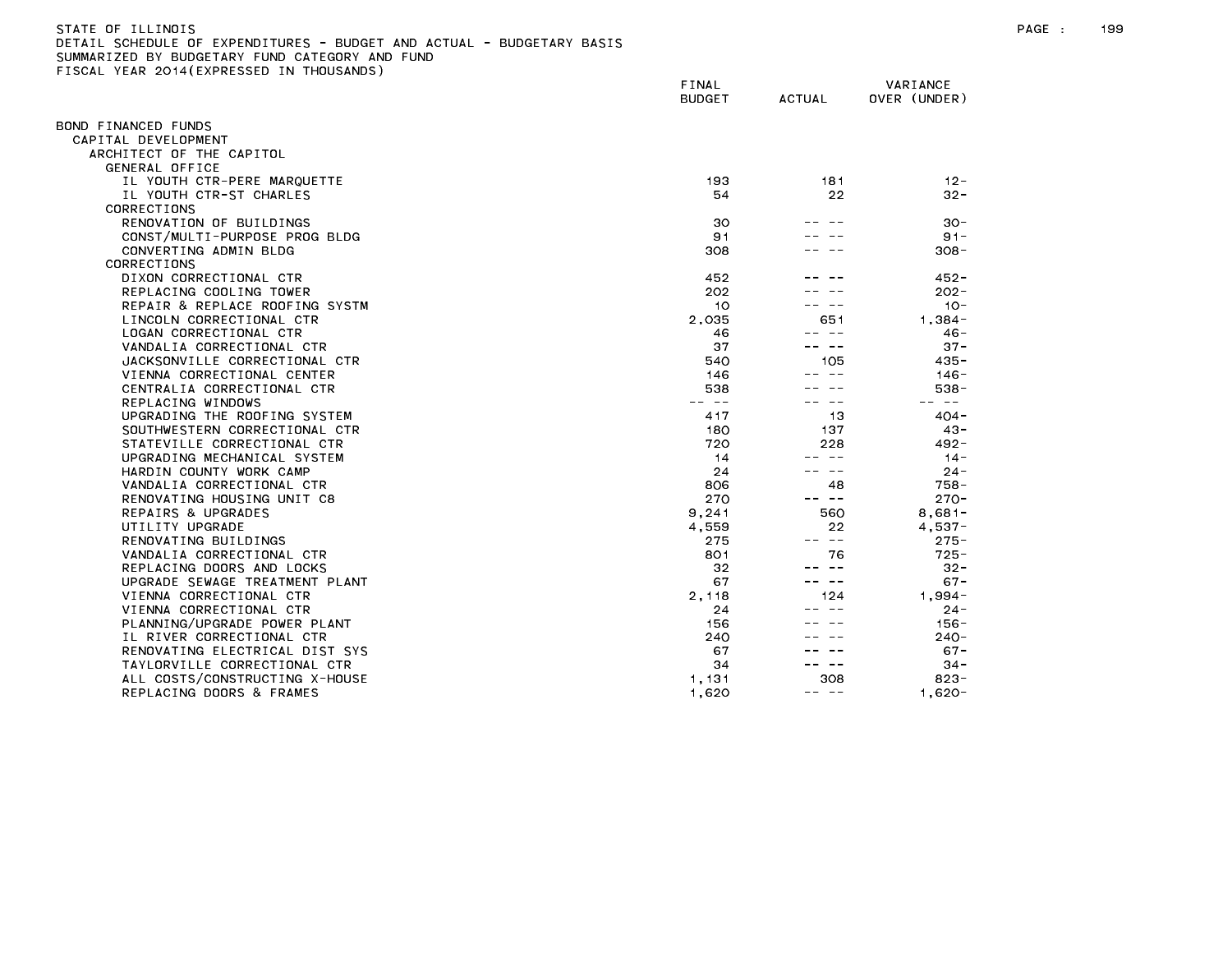| STATE OF ILLINOIS                                                     |  |
|-----------------------------------------------------------------------|--|
| DETAIL SCHEDULE OF EXPENDITURES - BUDGET AND ACTUAL - BUDGETARY BASIS |  |
| SUMMARIZED BY BUDGETARY FUND CATEGORY AND FUND                        |  |
| FISCAL YEAR 2014(EXPRESSED IN THOUSANDS)                              |  |

| $1.271$ , $20.17$ ( $2.11$ , $1.20$ | FINAL<br><b>BUDGET</b> | <b>ACTUAL</b>                                                                                                                                                                                                                                                                                                                                                                                         | VARIANCE<br>OVER (UNDER) |
|-------------------------------------|------------------------|-------------------------------------------------------------------------------------------------------------------------------------------------------------------------------------------------------------------------------------------------------------------------------------------------------------------------------------------------------------------------------------------------------|--------------------------|
| BOND FINANCED FUNDS                 |                        |                                                                                                                                                                                                                                                                                                                                                                                                       |                          |
| CAPITAL DEVELOPMENT                 |                        |                                                                                                                                                                                                                                                                                                                                                                                                       |                          |
| ARCHITECT OF THE CAPITOL            |                        |                                                                                                                                                                                                                                                                                                                                                                                                       |                          |
| GENERAL OFFICE                      |                        |                                                                                                                                                                                                                                                                                                                                                                                                       |                          |
| CNTRLZD MED & LNG-TRM CARE FAC      | 4, 175                 |                                                                                                                                                                                                                                                                                                                                                                                                       | $4, 175 -$               |
| UPGRADING HVAC SYSTEM               | 424                    |                                                                                                                                                                                                                                                                                                                                                                                                       | $424 -$                  |
| POWER PLANT/UTILITY DIST SYS        | 17                     |                                                                                                                                                                                                                                                                                                                                                                                                       | $17 -$                   |
| STATEVILLE CORR CTR-JOLIET          | 865                    |                                                                                                                                                                                                                                                                                                                                                                                                       | $865 -$                  |
| REPLACING EMERGENCY GENERATOR       | 45                     |                                                                                                                                                                                                                                                                                                                                                                                                       | $45 -$                   |
| REPLACING DOORS & LOCKS             | 580                    |                                                                                                                                                                                                                                                                                                                                                                                                       | 580-                     |
| UPGRADING ELECTRICAL SYSTEM         | 83                     |                                                                                                                                                                                                                                                                                                                                                                                                       | $83 -$                   |
| REPLACING COOLER & FREEZER          | 357                    |                                                                                                                                                                                                                                                                                                                                                                                                       | $357 -$                  |
| REPLACING WINDOWS IN B HOUSE        | 126                    |                                                                                                                                                                                                                                                                                                                                                                                                       | $126 -$                  |
| UPGRADING POWER PLANT               | 20                     |                                                                                                                                                                                                                                                                                                                                                                                                       | $20 -$                   |
| CONST/MEDICAL & DIETARY BLDGS       | 722                    |                                                                                                                                                                                                                                                                                                                                                                                                       | $722 -$                  |
| RENOVATE/REPLACE OLD HOSPITAL       | 36                     |                                                                                                                                                                                                                                                                                                                                                                                                       | $36 -$                   |
| PLANNING/CONST OF ADMIN BLDG        | 15                     |                                                                                                                                                                                                                                                                                                                                                                                                       | $15 -$                   |
| REPLACING TOILETS/WASTE LINES       | 364                    |                                                                                                                                                                                                                                                                                                                                                                                                       | $364 -$                  |
| REPLACING ROOFING SYSTEMS           | 112                    | 24                                                                                                                                                                                                                                                                                                                                                                                                    | 88-                      |
| SECURITY & MONITORING SYSTEMS       | 279                    |                                                                                                                                                                                                                                                                                                                                                                                                       | $279 -$                  |
| PLANNING & REPLACING WINDOWS        | 2,227                  |                                                                                                                                                                                                                                                                                                                                                                                                       | $2.227 -$                |
| REPLACING SECURITY FENCING          | 292                    |                                                                                                                                                                                                                                                                                                                                                                                                       | $292 -$                  |
| CONST/R&C BLDG & OTHER IMPROVE      | 61                     |                                                                                                                                                                                                                                                                                                                                                                                                       | $61 -$                   |
| UPGRADE FIRE & SAFETY SYSTEMS       | 1, 162                 | -- --                                                                                                                                                                                                                                                                                                                                                                                                 | $1,162-$                 |
| FEMALE MULTI-SECURITY COR CTR       | 55,039                 | 325                                                                                                                                                                                                                                                                                                                                                                                                   | $54, 714 -$              |
| REPLACING ROOFING SYSTEMS           | 125                    | 4                                                                                                                                                                                                                                                                                                                                                                                                     | $121 -$                  |
| REPLACING DOORS & LOCKS             | 1,015                  | $- -$                                                                                                                                                                                                                                                                                                                                                                                                 | $1,015 -$                |
| UPGRADING WATER TOWERS              | 1,465                  | 23                                                                                                                                                                                                                                                                                                                                                                                                    | $1,442-$                 |
| UPGRADE/MEDICAL CARE FACILITY       | 24                     |                                                                                                                                                                                                                                                                                                                                                                                                       | $24 -$                   |
| CONST MULTI-PURPOSE BUILDING        | 322                    |                                                                                                                                                                                                                                                                                                                                                                                                       | $322 -$                  |
| REPLACING ADMINISTRATION BLDG       | $\overline{2}$         | $\sim$ $-$                                                                                                                                                                                                                                                                                                                                                                                            | $2 -$                    |
| CORRECTIONAL PURPOSES               | 77,028                 | 3                                                                                                                                                                                                                                                                                                                                                                                                     | $77,025-$                |
| CORRECTIONS, NEW FACILITIES         |                        |                                                                                                                                                                                                                                                                                                                                                                                                       |                          |
| PLANNING MAXIMUM SEC FACILITY       | 72,085                 | 8,362<br>$\frac{1}{2} \frac{1}{2} \frac{1}{2} \frac{1}{2} \frac{1}{2} \frac{1}{2} \frac{1}{2} \frac{1}{2} \frac{1}{2} \frac{1}{2} \frac{1}{2} \frac{1}{2} \frac{1}{2} \frac{1}{2} \frac{1}{2} \frac{1}{2} \frac{1}{2} \frac{1}{2} \frac{1}{2} \frac{1}{2} \frac{1}{2} \frac{1}{2} \frac{1}{2} \frac{1}{2} \frac{1}{2} \frac{1}{2} \frac{1}{2} \frac{1}{2} \frac{1}{2} \frac{1}{2} \frac{1}{2} \frac{$ | $63,723-$                |
| PLAN/MEDIUM SEC FAC & LAND ACQ      | 2,629                  |                                                                                                                                                                                                                                                                                                                                                                                                       | $2,629-$                 |
| ADD CELLHOUSE                       | 2,282                  | 1,936                                                                                                                                                                                                                                                                                                                                                                                                 | $346 -$                  |
| WESTERN ILLINOIS UNIVERSITY         |                        |                                                                                                                                                                                                                                                                                                                                                                                                       |                          |
| WIU-MACOMB                          | 66,673                 | 63<br>12                                                                                                                                                                                                                                                                                                                                                                                              | $66, 610 -$<br>$735 -$   |
| PERFORMING ARTS CENTER-WIU          | 747<br>958             | 51                                                                                                                                                                                                                                                                                                                                                                                                    | $907 -$                  |
| WIU-QUAD CITIES                     |                        |                                                                                                                                                                                                                                                                                                                                                                                                       |                          |
| WIU/RIVERFRONT CAMPUS               | 38,038                 | 22,782<br>$\cdots \cdots \cdots \cdots$                                                                                                                                                                                                                                                                                                                                                               | $15,256-$                |
| MEMORIAL HALL-WIU                   | 222                    |                                                                                                                                                                                                                                                                                                                                                                                                       | $222 -$                  |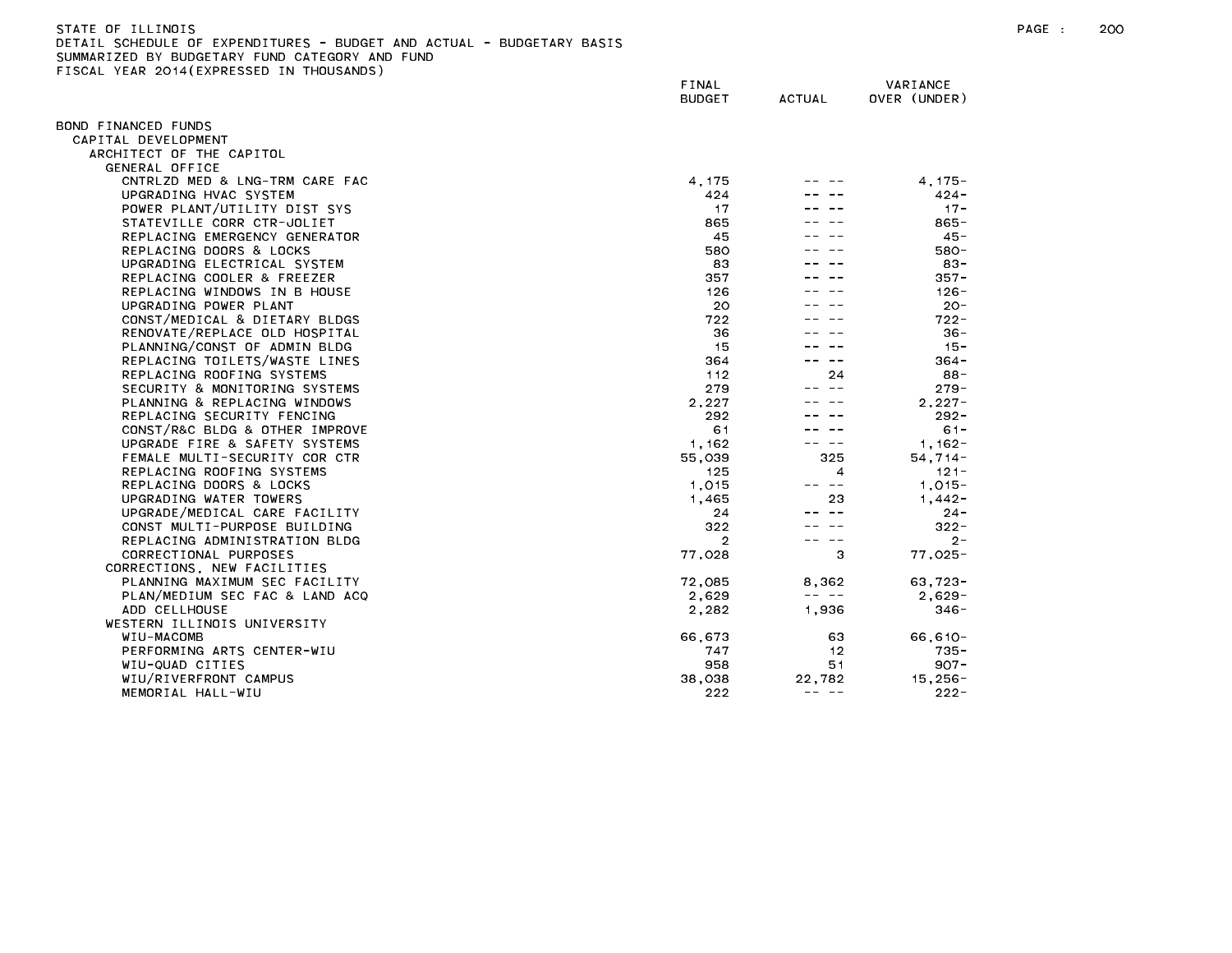| STATE OF ILLINOIS                                                     |
|-----------------------------------------------------------------------|
| DETAIL SCHEDULE OF EXPENDITURES - BUDGET AND ACTUAL - BUDGETARY BASIS |
| SUMMARIZED BY BUDGETARY FUND CATEGORY AND FUND                        |
| FISCAL YEAR 2014(EXPRESSED IN THOUSANDS)                              |

|                                | FINAL<br><b>BUDGET</b> | <b>ACTUAL</b> | VARIANCE<br>OVER (UNDER) |
|--------------------------------|------------------------|---------------|--------------------------|
| OND FINANCED FUNDS             |                        |               |                          |
| CAPITAL DEVELOPMENT            |                        |               |                          |
| ARCHITECT OF THE CAPITOL       |                        |               |                          |
| GENERAL OFFICE                 |                        |               |                          |
| WESTERN IL UNIVERSITY          | 2,227                  | 1,273         | $954 -$                  |
| MISC CAPITAL IMPROVEMENTS      | 371                    |               | $371 -$                  |
| SECRETARY OF STATE             |                        |               |                          |
| HOWLETT BLDG-SPRINGFIELD       | 427                    | 16            | $411 -$                  |
| UPGRADE FIRE ALARM/SECURITY SY | 17                     | $- -$         | $17 -$                   |
| HOWLETT BLDG-SPRINGFIELD       | 334                    | 323           | $11 -$                   |
| WEST - CHICAGO                 | 117                    | -- --         | $117 -$                  |
| HOWLETT BLDG-SPRINGFIELD       | 18                     | 8             | $10 -$                   |
| IL STATE LIBRARY-SPRINGFIELD   | 35                     | $- -$         | $35 -$                   |
| CAPITOL COMPLEX-SPRINGFIELD    | 165                    | 124           | $41 -$                   |
| CAPITOL COMPLEX-SPRINGFIELD    | 1,212                  | 852           | $360 -$                  |
| CHICAGO DRIVER FACILITES       | 1,928                  | 32            | $1,896-$                 |
| ILLINOIS STATE UNIVERSITY      |                        |               |                          |
| ILLINOIS STATE UNIVERSITY      | 54,250                 | 331           | $53,919-$                |
| STEVENSON & TURNER HALLS-ISU   | 703                    | 417           | $286 -$                  |
| JULIAN & MOULTON HALLS-ISU     | 377                    |               | $377 -$                  |
| SCHROEDER HALL-ISU             | 1,869                  |               | $1.869 -$                |
| IL STATE UNIVERSITY            | 3,454                  | 71            | $3,383-$                 |
| MISC CAPITAL IMPROVEMENTS      | 1.147                  | $\sim$ $-$    | $1.147 -$                |
| ATTORNEY GENERAL               |                        |               |                          |
| ATTORNEY GENERAL BLDG          | 174                    | 172           | $2 -$                    |
| ATTORNEY GENERAL BLDG          | 66                     | -- --         | $66 -$                   |
| ATTORNEY GENERAL BLDG          | 911                    | 149           | $762 -$                  |
| ATTORNEY GENERAL BLDG          | 45                     | -- --         | $45 -$                   |
| HISTORIC PRESERVATION          |                        |               |                          |
| MATCHING ISTEA FED GRANT FUNDS | 3                      | 3             |                          |
| ELECTRICAL AT CAMPGROUNDS      | 110                    |               | $110 -$                  |
| BLACK HAWS STATE HISTORIC SITE | 179                    |               | $179 -$                  |
| STATEWIDE ISTEA 21 MATCH       | 333                    | 63            | $270 -$                  |
| REPAIRING ELEVATORS            | 387                    |               | $387 -$                  |
| CREATE NEW ENTRANCE AROUND     | 67                     |               | $67 -$                   |
| LIBRARY & MUSEUM COMPLEX       | 2,493                  | 13            | $2.480 -$                |
| DANA THOMAS HOUSE              | 591                    | 6             | $585 -$                  |
| LINCOLN LOG CABIN              | 12                     |               | $12 -$                   |
| RESTORE MANSION/SITE IMPROVE   | 1,447                  |               | $1.447 -$                |
| REHABILITATING SITE            | 94                     |               | $94 -$                   |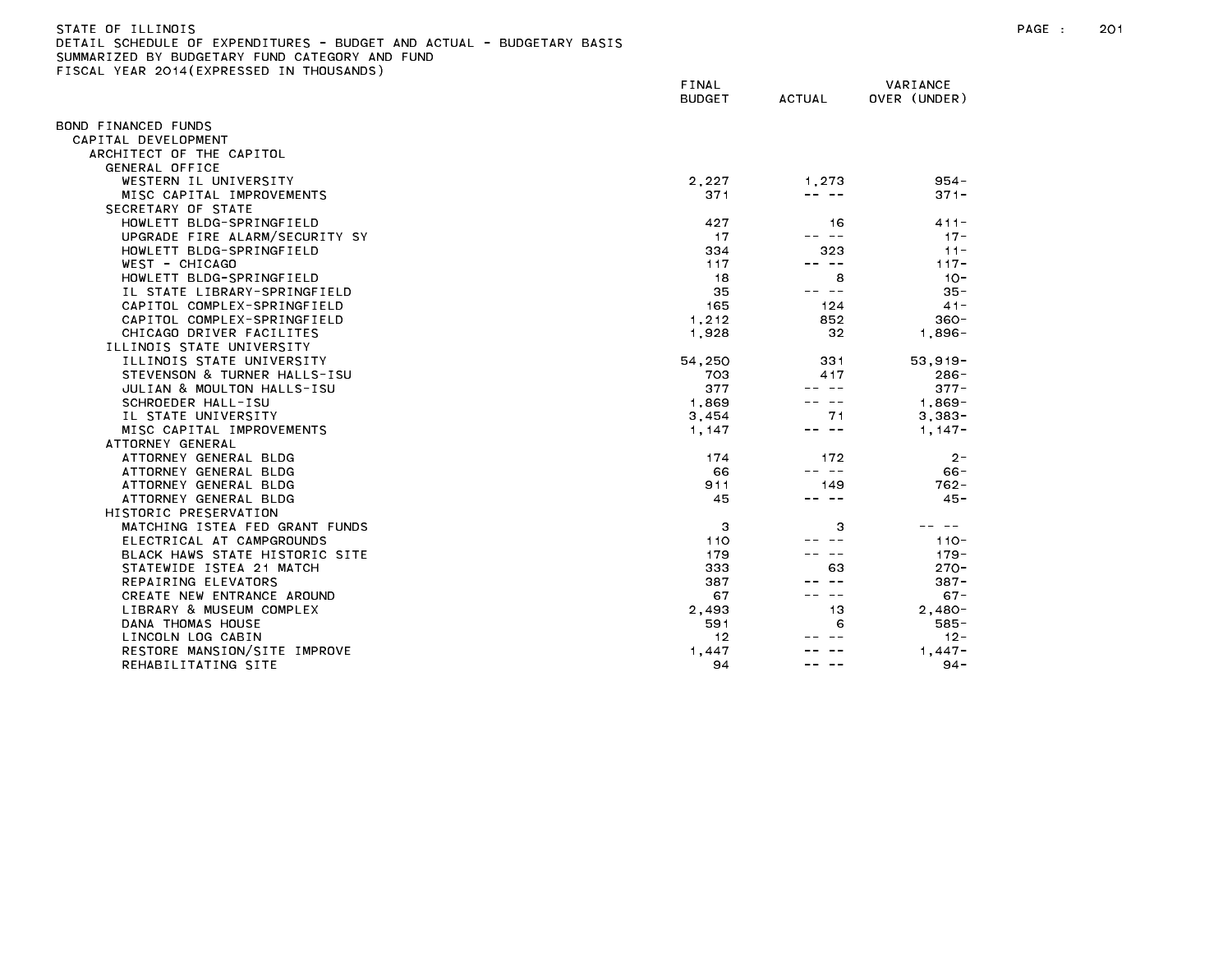| STATE OF ILLINOIS                                                     |  |  |  |
|-----------------------------------------------------------------------|--|--|--|
| DETAIL SCHEDULE OF EXPENDITURES - BUDGET AND ACTUAL - BUDGETARY BASIS |  |  |  |
| SUMMARIZED BY BUDGETARY FUND CATEGORY AND FUND                        |  |  |  |

| $1.57$ $1.77$ $1.77$ $1.53$    | FINAL<br><b>BUDGET</b> | <b>ACTUAL</b> | VARIANCE<br>OVER (UNDER) |
|--------------------------------|------------------------|---------------|--------------------------|
| BOND FINANCED FUNDS            |                        |               |                          |
| CAPITAL DEVELOPMENT            |                        |               |                          |
| ARCHITECT OF THE CAPITOL       |                        |               |                          |
| <b>GENERAL OFFICE</b>          |                        |               |                          |
| LINCOLN'S TOMB-SPRINGFIELD     | 622                    | 302           | $320 -$                  |
| LINCOLN-HERNDON LAW OFFICE     | 1.000                  | 52            | $948 -$                  |
| PURCHASING/REHABILITATING      | 22                     |               | $22 -$                   |
| REPLACE MONKS MOUNDS STAIRS    | 211                    |               | $211 -$                  |
| PURCHASING PRIVATE LAND        | 190                    |               | $190 -$                  |
| RESTORATION OF MONKS MOUND     | 606                    |               | $606 -$                  |
| HUMAN SERVICES                 |                        |               |                          |
| ALTON MNTL HLTH CTR-MDSON CNTY | 568                    | 540           | $28 -$                   |
| REPLACE/REPAIR ROOFING SYSTEMS | 35                     | -- --         | $35 -$                   |
| CHICAGO-READ MNTL HLTH CTR     | 210                    | 23            | $187 -$                  |
| INTERIOR DOORS/FLOORING/WALLS  | 249                    | -- --         | 249 -                    |
| REPLACING ROOFING SYSTEMS      | 245                    | ——            | $245 -$                  |
| CHOATE MNTL HLTH DEV CTR-ANNA  | 1,726                  | 31            | $1,695 -$                |
| REPLACE/REPAIR ROOFING SYSTEMS | 559                    |               | $559 -$                  |
| HIGH SCHOOL BUILDING PHASE II  | 135                    |               | $135 -$                  |
| REPLACE SMOKE & HEAT DETECTORS | 440                    |               | $440 -$                  |
| RENOVATING SYCAMORE HALL       | 4,385                  |               | $4.385 -$                |
| CHOATE MNTL HLTH DEV CTR-ANNA  | 7,107                  | 14            | 7.093-                   |
| RENOVATING FORENSIC COMPLEX    | 3,900                  | $\sim$ $-$    | $3,900-$                 |
| UPGRADING HVAC SYSTEMS         | 145                    | $\sim$ $-$    | 145 -                    |
| CONSTRUCTING TWO BLDG ADDITION | 6,485                  | 1.255         | $5,230-$                 |
| FOX DEV CTR-DWIGHT             | 224                    | -- --         | $224 -$                  |
| RENOVATING POWER HOUSE         | 656                    | -- --         | $656 -$                  |
| IL SCHOOL FOR THE DEAF         | 2,417                  | 341           | $2,076-$                 |
| PLANNING/BEGINNING REPLACEMENT | 36                     |               | $36 -$                   |
| RENOVATING SYCAMORE HALL       | 95                     |               | $95 -$                   |
| IL SCHOOL FOR VISUALLY IMPAIRD | 69                     |               | $69 -$                   |
| JACKSONVILLE DEV CTR-MRGN CNTY | 37                     |               | $37 -$                   |
| RENOVATING HIGH SCHOOL BLDG    | 97                     |               | $97 -$                   |
| CONVERT FACILITY/NATURAL GAS   | 112                    |               | $112 -$                  |
| KILEY DEVELOPMENTAL CENTER     | 132                    |               | $132 -$                  |
| REPAIRING/REPLACING FURNACES   | 42                     |               | $42 -$                   |
| MCFARLAND MNTL HLTH CTR        | 1,668                  |               | $1,668-$                 |
| REPLACING MECHANICALS          | 38                     |               | $38 -$                   |
| MCFARLAND MNTL HLTH CTR        | 773                    |               | $773 -$                  |
| RENOVATION OF THE POWERHOUSE   | 37                     |               | $37 -$                   |
| AUDITORIUM/CLASSROOM/ADMIN BLD | 2.026                  | $\sim$ $-$    | $2.026 -$                |
| CHICAGO-READ MNTL HLTH CTR     | 3,365                  | 1.454         | $1.911 -$                |
| CLASSROOMS IN BUILDING 17      | 1,251                  | -- --         | $1,251-$                 |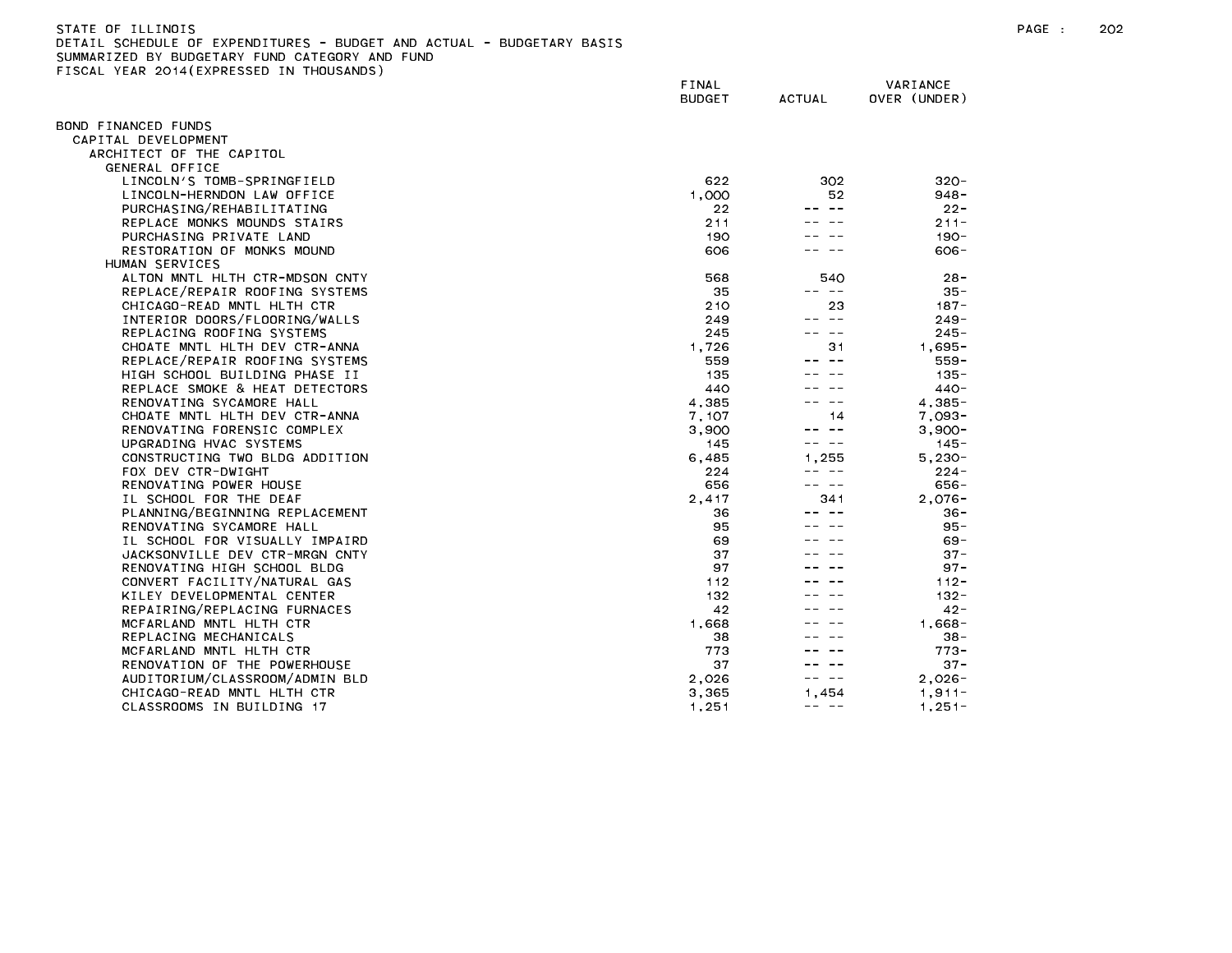| STATE OF ILLINOIS                                                     | PAGE | 203 |
|-----------------------------------------------------------------------|------|-----|
| DETAIL SCHEDULE OF EXPENDITURES - BUDGET AND ACTUAL - BUDGETARY BASIS |      |     |
| SUMMARIZED BY BUDGETARY FUND CATEGORY AND FUND                        |      |     |

FINAL VARIANCE BUDGET ACTUAL OVER (UNDER) BOND FINANCED FUNDS CAPITAL DEVELOPMENT ARCHITECT OF THE CAPITOL GENERAL OFFICE elgin mutl health ctr is a compared to the compared of the 1120 in the 1120 in the 1136 in the 1136 in the 1130 SEWER SYSTEM/SOUTH CAMPUS 2,056 ---- 2,056-2,056 2,056-2,056 ---- 2,056-UPGRADING ELECTRICAL PANE 176-18 (1999) 176-176-2001 176-2002 176-2002 176-2003 176-2003 176-2003 176-2003 176-MADDEN MNTL HEALTH CTR 514 435 79- REPLACING WATER MAINS & VALVES **210** --- 210 RENOVATION OF DIETARY 203 -- -- 203- KILEY DEVELOPMENTAL CTR 385 -- -- 385- FIRE DAMPER DEFICIENCIES And the set of the set of the set of the set of the set of the set of the set of the set of the set of the set of the set of the set of the set of the set of the set of the set of the set of the se IL SCHOOL FOR DEAF 1,306 794 512- REPLACE SMOKE & HEAT DETECTORS 37 --- 37-RENOVATING DIETARY AND STORES FOR THE SERVICE OF STORES AND STORES SUPERVIEW OF SERVICE OF STORES AND STORES RENOVATION OF BOILER HOUSE 2,991 ---- 2,991 CENTRAL DIETARY & KITCHEN 3,704 --- 3,704-POWER PLANT & ENGINEERING BLDG **A CONSERVER SEE A CONSERVER A CONSERVER A** 4,926 ---- 4,926-UPGRADING FIRE ALARM SYSTEMS 48 --- 48 --- 48-COMPLETING THE UPGRADE OF FIRE A REAL PROPERTY COMPLETING THE UPGRADE OF FIRE A REAL PROPERTY COMPLETING THE UPGRADE OF FIRE VARIOUS CAPITAL IMPROVEMENTS 627 --- 527-REPAIRING OR REPLACING ROOFS 188 -- -- 188- RENOVATING HOMES PHASE II 77 --- 77-PLUMBING/HVAC/BOILER SYSTEMS 48 --- 48-RENOVATING PAVILIONS 577 452 125- RENOVATING DIETARY 730 -- -- 730- MECHANICALS/RESIDENTIAL AREAS 692 ---- 692-RENOVATING RESIDENCES 85 --- 85-UPGRADE OF TUNNELS PHASE II 367 - 367 - 367 - 367 - 367 - 367 - 367 - 367 - 367 - 367 - 367 - 367 - 367 - 367 - 367 - 367 - 367 - 367 - 367 - 367 - 367 - 367 - 367 - 367 - 367 - 367 - 367 - 367 - 367 - 367 - 367 - 367 - 36 RESIDENTIAL/NEIGHBORHOOD HOMES 46 -- -- 46- RENOVATIONS TO THE POWERHOUSE And the state of the state of the state of the state of the state of the state of the state of the state of the state of the state of the state of the state of the state of the state of the st REPLACE/REPAIR ROOFING SYSTEMS 58 --- 58-NORTHERN ILLINOIS UNIVERSITY NORTHERN IL UNIVERSITY 21,516 485 21,031- HOFFMAN ESTATES-NIU 1,315 -- -- 1,315- FOUNDERS LIBRARY BSMT-NIU FOUNDERS LIBRARY SOLUTION AND SALL CONTROL CONTROL CONTROL CONTROL CONTROL CONTROL CONTROL CONTROL CONTROL CONTROL CONTROL CONTROL CONTROL CONTROL CONTROL CONTROL CONTROL CONTROL CONTROL CONTROL C ALTGELD HALL-NIU 94 -- -- 94- NORTHERN IL UNIVERSITY 2,787 -- -- 2,787- NIU/RENOVATE COLE HALL 2,132 --- 2,132 ENGINEERING BUILDING-NIU 12 -- -- 12- NORTHERN IL UNIVERSITY MISC CAPITAL IMPROVEMENTS 6.161-8.161-8.161-8.161-8.161-8.161-8.161-8.161-8.161-8.161-8.161-8.161-8.161-8.161-BOARD OF HIGHER EDUCATION CSU/WESTSIDE CAMPUS/CONSTRCTN 39,000 -- -- 39,000-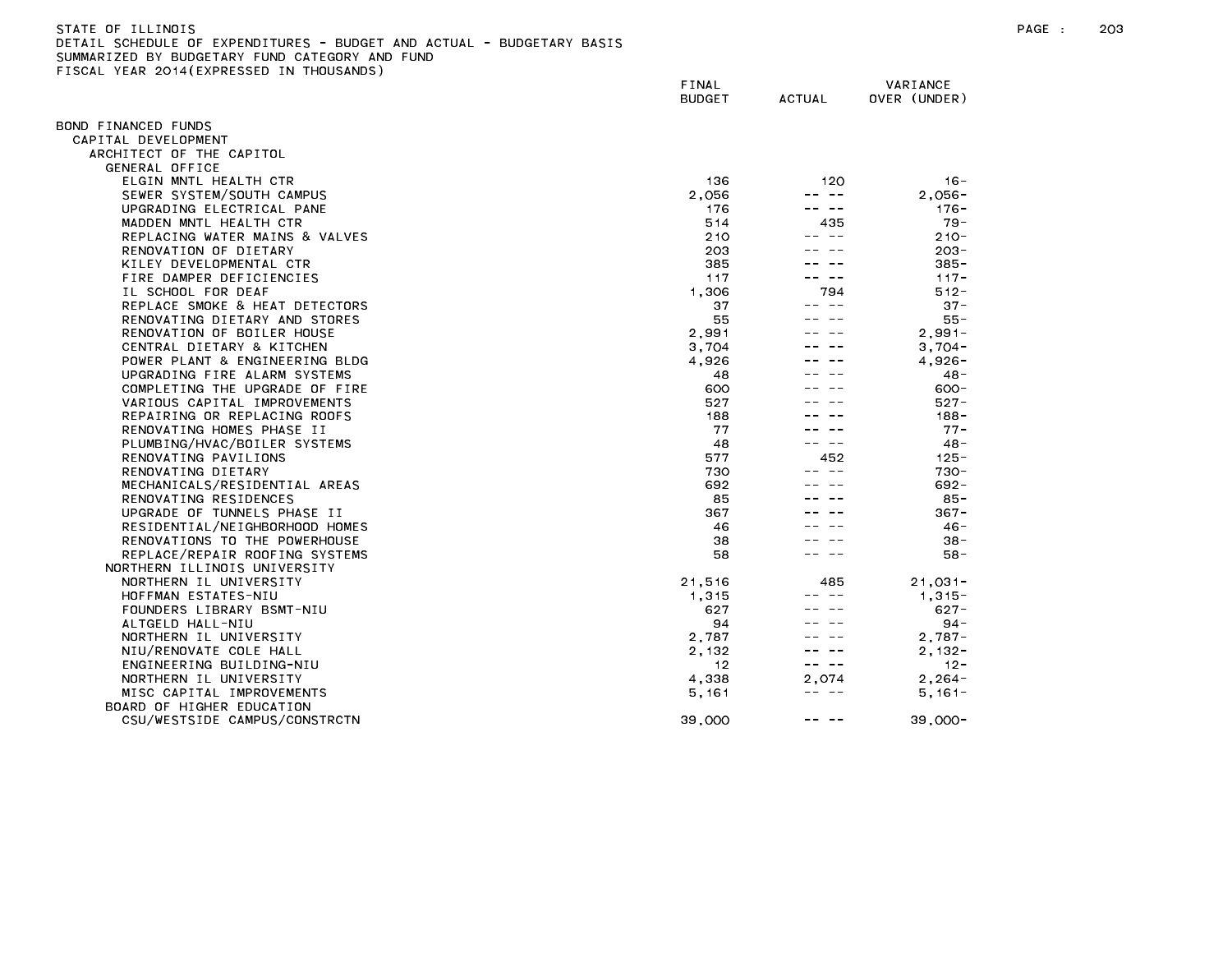| STATE OF ILLINOIS                                                     |
|-----------------------------------------------------------------------|
| DETAIL SCHEDULE OF EXPENDITURES - BUDGET AND ACTUAL - BUDGETARY BASIS |
| SUMMARIZED BY BUDGETARY FUND CATEGORY AND FUND                        |
| FISCAL YEAR 2014(EXPRESSED IN THOUSANDS)                              |

|                                | FINAL<br><b>BUDGET</b> | <b>ACTUAL</b> | VARIANCE<br>OVER (UNDER) |
|--------------------------------|------------------------|---------------|--------------------------|
| BOND FINANCED FUNDS            |                        |               |                          |
| CAPITAL DEVELOPMENT            |                        |               |                          |
| ARCHITECT OF THE CAPITOL       |                        |               |                          |
| <b>GENERAL OFFICE</b>          |                        |               |                          |
| NEIU/LATINO CULTURAL CENTER    | 1,500                  | 1.500         |                          |
| CONST UNIV CNTR/PURCHASE EQUIP | 1.                     |               | $1 -$                    |
| MISC CAPITAL IMPROVEMENTS      | 110                    |               | $110 -$                  |
| MENTAL HEALTH                  |                        |               |                          |
| REHABILITATION/CENTRAL DIETARY | 9                      |               | $9 -$                    |
| ROADS/PARKING LOTS/ST LIGHTS   | 134                    |               | $134 -$                  |
| RENOVATION/RESIDENTIAL BLDGS   | 73                     |               | $73 -$                   |
| RENOVATION OF PAVILIONS        | 61                     | 26            | $35 -$                   |
| REPLACEMENT OF ROOFING SYSTEMS | 119                    | ت ب           | $119 -$                  |
| SOUTHERN ILLINOIS UNIVERSITY   |                        |               |                          |
| SIU-EDWARDSVILLE               | 34,870                 | 4,833         | $30,037 -$               |
| MORRIS LIBRARY-SIU CARBONDALE  | 14                     | -- --         | $14 -$                   |
| SIU-CARBONDALE                 | 4,222                  | 575           | $3,647-$                 |
| SIU-CARBONDALE                 | 4,255                  | 862           | $3,393-$                 |
| COMBINED LABORATORY            | 5                      | -- --         | 5 –                      |
| SIU-CARBONDALE                 | 5,097                  | 697           | $4.400 -$                |
| MISC CAPITAL IMPROVEMENTS      | 1,058                  | $\sim$ $-$    | $1,058-$                 |
| MISC CAPITAL IMPROVEMENTS      | 118                    | $  -$         | $118 -$                  |
| SIU-EDWARDSVILLE               | 3,302                  | 1,269         | $2,033-$                 |
| MISC CAPITAL IMPROVEMENTS      | 775                    | -- --         | $775 -$                  |
| MILITARY AFFAIRS               |                        |               |                          |
| <b>STATEWIDE</b>               | 236                    | 22            | $214 -$                  |
| REHAB/MECHANICAL/ELECT SYSTEMS | 17                     |               | $17 -$                   |
| CONST/MILITARY ACADEMY FACILIT | 39                     |               | $39 -$                   |
| DEPT OF MILITARY AFFAIRS       | 5.824                  | 253           | $5.571 -$                |
| UPGRADING INTERIOR & EXTERIOR  | 32                     |               | $32 -$                   |
| LINCOLNS CHALLENGE ACADEMY     | 37,279                 | 1.283         | $35,996 -$               |
| UPGRADING ELECTRICAL SYSTEM    | 2,357                  |               | $2,357-$                 |
| REPLACE/MECHANICAL&ELECTRICAL  | 73                     |               | $73 -$                   |
| REHAB INTERIOR & EXTERIOR      | 15                     |               | $15 -$                   |
| REPLACING ELECTRICAL SYSTEM    | $22 \,$                |               | $22 -$                   |
| REPLACING MECHANICAL SYSTEMS   | 46                     |               | $46 -$                   |
| MATHEMATICS & SCIENCE ACADEMY  |                        |               |                          |
| IL MATH & SCIENCE ACADEMY      | 6,260                  | 336           | $5.924 -$                |
| IL MATH & SCIENCE ACADEMY      | 3,600                  |               | $3.600 -$                |
| PLAN & BEGIN CONSTRUCTION      | 109                    |               | $109 -$                  |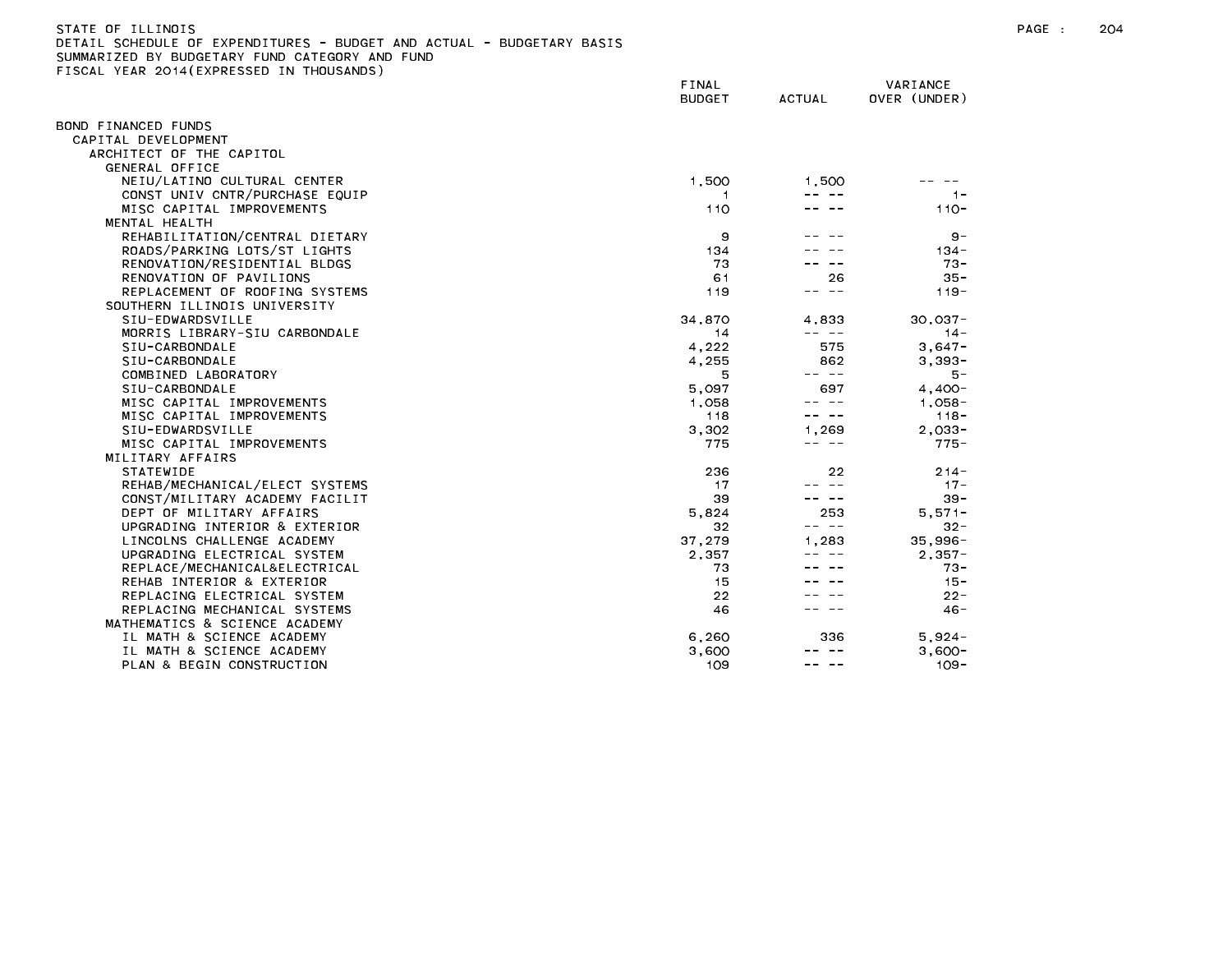| STATE OF ILLINOIS                                                     |
|-----------------------------------------------------------------------|
| DETAIL SCHEDULE OF EXPENDITURES - BUDGET AND ACTUAL - BUDGETARY BASIS |
| SUMMARIZED BY BUDGETARY FUND CATEGORY AND FUND                        |
| FISCAL YEAR 2014(EXPRESSED IN THOUSANDS)                              |

|                                 | FINAL<br><b>BUDGET</b> | <b>ACTUAL</b> | VARIANCE<br>OVER (UNDER) |  |
|---------------------------------|------------------------|---------------|--------------------------|--|
| BOND FINANCED FUNDS             |                        |               |                          |  |
| CAPITAL DEVELOPMENT             |                        |               |                          |  |
| CAPITAL DEVELOPMENT BOARD       |                        |               |                          |  |
| MEDICAL DISTRICT                |                        |               |                          |  |
| UPGRADE/UTIL & INFRASTRUCTURE   | 413                    |               | $413 -$                  |  |
| UPGRADING CORE UTILITIES        | 101                    |               | $101 -$                  |  |
| UPGRADING RESEARCH CENTER       | 347                    |               | $347 -$                  |  |
| UNIVERSITY OF ILLINOIS          |                        |               |                          |  |
| U OF I-CHICAGO                  | 20,212                 | 358           | $19,854-$                |  |
| MICROELECTRONICS LAB            | 42                     | -- --         | $42 -$                   |  |
| U OF I-URBANA/CHAMPAIGN         | 10,736                 | 1,021         | $9,715 -$                |  |
| CHEMICAL SCIENCES BLDG          | 57,600                 | 815           | $56.785 -$               |  |
| COURT AREA & LECTURE CENTER     | 55                     | -- --         | $55 -$                   |  |
| CLINICAL SCIENCES BUILDING      | 854                    |               | $854 -$                  |  |
| U OF I-URBANA/CHAMPAIGN         | 20,034                 |               | $20,034-$                |  |
| U OF I-URBANA/CHAMPAIGN         | 10,361                 | 9,218         | $1,143-$                 |  |
| U OF I/PUBLIC SAFETY BUILDING   | 3,928                  | 173           | $3.755 -$                |  |
| FOR LAND, PLANNING, REMODELING, | 1                      |               | $1 -$                    |  |
| PLAN & BEGIN CONST OF FACILITY  | 50                     |               | $50 -$                   |  |
| CHEMICAL SCIENCES BLDG          | 3,549                  |               | $3,549 -$                |  |
| BIOTECHNOLOGY GENOMIC FACILITY  | 434                    |               | $434 -$                  |  |
| SUPERCOMPUTING APPLICATION FAC  | 88                     |               | $88 -$                   |  |
| U OF I-CHICAGO                  | 12,267                 | 880           | $11,387-$                |  |
| MISC CAPITAL IMPROVEMENTS       | 7,849                  |               | $7,849-$                 |  |
| MISC CAPITAL IMPROVEMENTS       | 284                    |               | $284 -$                  |  |
| U OF I-SPRINGFIELD              | 985                    | 241           | $744 -$                  |  |
| MISC CAPITAL IMPROVEMENTS       | 649                    | -- --         | $649 -$                  |  |
| U OF I-URBANA/CHAMPAIGN         | 15,806                 | 2,520         | $13.286 -$               |  |
| MISC CAPITAL IMPROVEMENTS       | 9,335                  | -- --         | $9.335 -$                |  |
| PUBLIC HEALTH                   |                        |               |                          |  |
| BIO-SAFETY 3 LABORATORY         | 160                    |               | $160 -$                  |  |
| IL COMMUNITY COLLEGE BOARD      |                        |               |                          |  |
| FOR IL COMMUNITY COLLEGE BOARD  | 24,560                 | 4,026         | $20,534-$                |  |
| MISC CAPITAL IMPROVEMENTS       | 3,564                  | $\sim$ $-$    | $3,564-$                 |  |
| MISC CAPITAL IMPROVEMENTS       | 17,438                 | 6             | $17,432-$                |  |
| CULINARY ARTS EDUCATIONAL FACL  | 10,875                 | $\sim$ $-$    | $10,875 -$               |  |
| LAKE LAND COLLEGE               | 2,361                  | 426           | $1,935 -$                |  |
| MISC CAPITAL IMPROVEMENTS       | 4,838                  |               | $4.838 -$                |  |
| STUDENT SERV BLDG ADDITION      | 6,498                  |               | $6,498-$                 |  |
|                                 |                        |               |                          |  |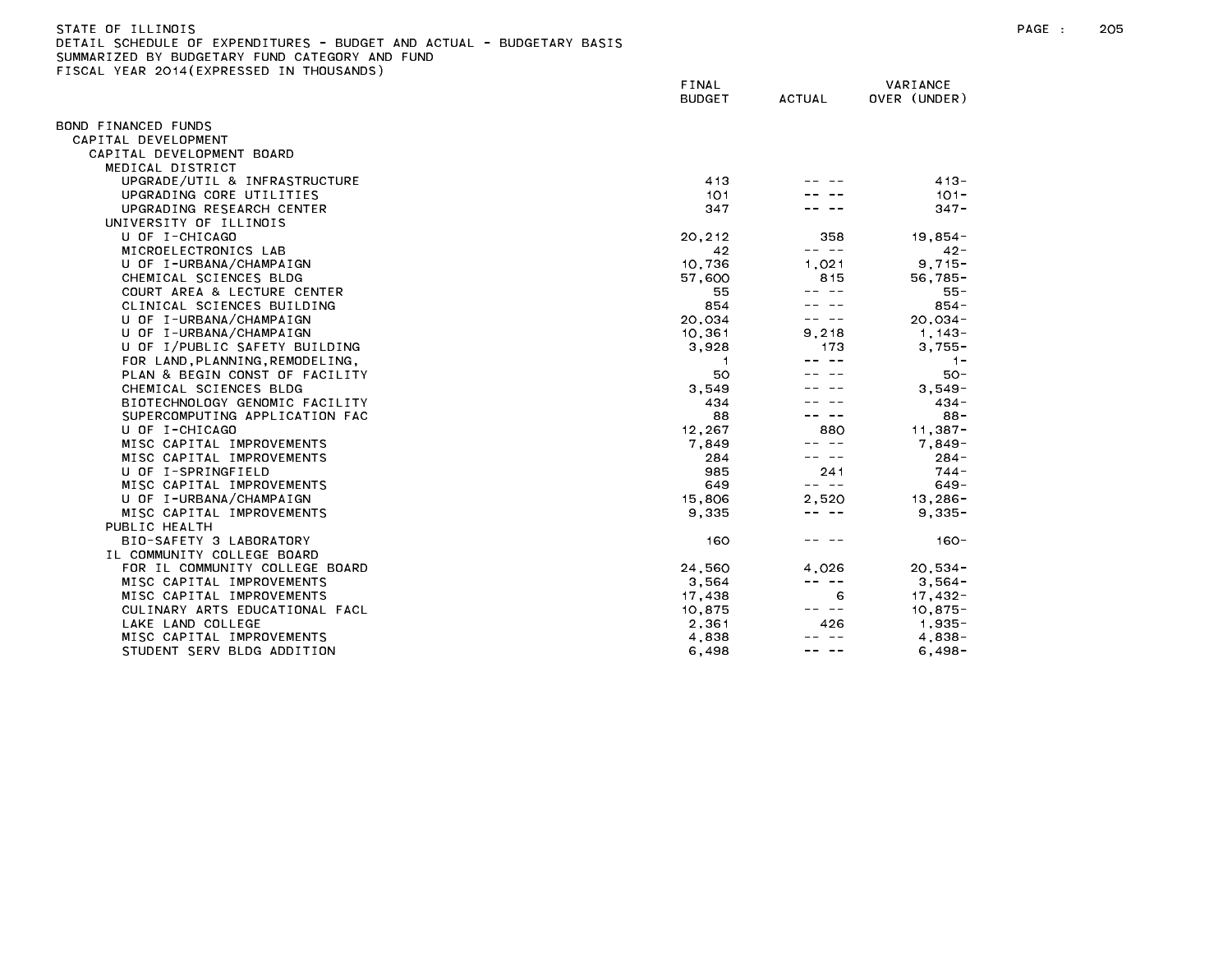| STATE OF ILLINOIS                                                     |
|-----------------------------------------------------------------------|
| DETAIL SCHEDULE OF EXPENDITURES - BUDGET AND ACTUAL - BUDGETARY BASIS |
| SUMMARIZED BY BUDGETARY FUND CATEGORY AND FUND                        |
| FISCAL YEAR 2014(EXPRESSED IN THOUSANDS)                              |

|                                | FINAL<br><b>BUDGET</b> | <b>ACTUAL</b>                                                                                                                                                                                                                                                                                                                                                                                | VARIANCE<br>OVER (UNDER) |
|--------------------------------|------------------------|----------------------------------------------------------------------------------------------------------------------------------------------------------------------------------------------------------------------------------------------------------------------------------------------------------------------------------------------------------------------------------------------|--------------------------|
|                                |                        |                                                                                                                                                                                                                                                                                                                                                                                              |                          |
| 3OND FINANCED FUNDS            |                        |                                                                                                                                                                                                                                                                                                                                                                                              |                          |
| CAPITAL DEVELOPMENT            |                        |                                                                                                                                                                                                                                                                                                                                                                                              |                          |
| ARCHITECT OF THE CAPITOL       |                        |                                                                                                                                                                                                                                                                                                                                                                                              |                          |
| GENERAL OFFICE                 |                        |                                                                                                                                                                                                                                                                                                                                                                                              |                          |
| TRITON COLLEGE                 | 9,893                  | 2,748                                                                                                                                                                                                                                                                                                                                                                                        | $7.145 -$                |
| BONDABLE CAPITAL IMPROVEMENTS  | 570                    | $\frac{1}{2} \frac{1}{2} \frac{1}{2} \frac{1}{2} \frac{1}{2} \frac{1}{2} \frac{1}{2} \frac{1}{2} \frac{1}{2} \frac{1}{2} \frac{1}{2} \frac{1}{2} \frac{1}{2} \frac{1}{2} \frac{1}{2} \frac{1}{2} \frac{1}{2} \frac{1}{2} \frac{1}{2} \frac{1}{2} \frac{1}{2} \frac{1}{2} \frac{1}{2} \frac{1}{2} \frac{1}{2} \frac{1}{2} \frac{1}{2} \frac{1}{2} \frac{1}{2} \frac{1}{2} \frac{1}{2} \frac{$ | $570 -$                  |
| JOLIET JUNIOR COLLEGE          | 4,212                  | 3,817                                                                                                                                                                                                                                                                                                                                                                                        | $395 -$                  |
| ROCK VALLEY COLLEGE            | 26.712                 | 743                                                                                                                                                                                                                                                                                                                                                                                          | $25.969 -$               |
| REHABIL/LIBERAL ARTS BUILDING  | 1.537                  | $\frac{1}{2} \frac{1}{2} \frac{1}{2} \frac{1}{2} \frac{1}{2} \frac{1}{2} \frac{1}{2} \frac{1}{2} \frac{1}{2} \frac{1}{2} \frac{1}{2} \frac{1}{2} \frac{1}{2} \frac{1}{2} \frac{1}{2} \frac{1}{2} \frac{1}{2} \frac{1}{2} \frac{1}{2} \frac{1}{2} \frac{1}{2} \frac{1}{2} \frac{1}{2} \frac{1}{2} \frac{1}{2} \frac{1}{2} \frac{1}{2} \frac{1}{2} \frac{1}{2} \frac{1}{2} \frac{1}{2} \frac{$ | $1,537-$                 |
| ELGIN COMMUNITY COLLEGE        | 2.245                  |                                                                                                                                                                                                                                                                                                                                                                                              | $2.245 -$                |
| REHABIL/POTABLE WATER DIST SYS | 70                     |                                                                                                                                                                                                                                                                                                                                                                                              | $70 -$                   |
| PARKLAND COLLEGE               | 1,774                  | 1.363                                                                                                                                                                                                                                                                                                                                                                                        | $411 -$                  |
| CONST CLASSROOM/ADMIN BLDG     | 42                     | -- --                                                                                                                                                                                                                                                                                                                                                                                        | $42 -$                   |
| WILLIAM RAINEY HARPER COLLEGE  | 18,881                 | 15.550                                                                                                                                                                                                                                                                                                                                                                                       | $3,331-$                 |
| ICCB/MISC CAPITAL IMPROVEMENTS | 1,406                  | $\frac{1}{2} \frac{1}{2} \frac{1}{2} \frac{1}{2} \frac{1}{2} \frac{1}{2} \frac{1}{2} \frac{1}{2} \frac{1}{2} \frac{1}{2} \frac{1}{2} \frac{1}{2} \frac{1}{2} \frac{1}{2} \frac{1}{2} \frac{1}{2} \frac{1}{2} \frac{1}{2} \frac{1}{2} \frac{1}{2} \frac{1}{2} \frac{1}{2} \frac{1}{2} \frac{1}{2} \frac{1}{2} \frac{1}{2} \frac{1}{2} \frac{1}{2} \frac{1}{2} \frac{1}{2} \frac{1}{2} \frac{$ | $1.406 -$                |
| REND LAKE COLLEGE              | 416                    | 339                                                                                                                                                                                                                                                                                                                                                                                          | $77 -$                   |
| LAKE LAND COLLEGE              | 7,524                  | $- - - - -$                                                                                                                                                                                                                                                                                                                                                                                  | $7,524-$                 |
| COLLEGE OF DUPAGE              | 1.545                  |                                                                                                                                                                                                                                                                                                                                                                                              | $1.545 -$                |
| WORKFORCE PREPARATION CENTERS  | 3,576                  | -- --                                                                                                                                                                                                                                                                                                                                                                                        | $3,576-$                 |
| WILLIAM RAINEY HARPER COLLEGE  | 40,334                 | 682                                                                                                                                                                                                                                                                                                                                                                                          | $39,652 -$               |
| ALLIED HLTH PROGRAM FACILITIES | 4.298                  | -- --                                                                                                                                                                                                                                                                                                                                                                                        | $4.298 -$                |
| IL VALLEY COMMUNITY COLLEGE    | 1,168                  | 1.089                                                                                                                                                                                                                                                                                                                                                                                        | $79 -$                   |
| COLLEGE OF LAKE COUNTY         | 35.927                 | -- --                                                                                                                                                                                                                                                                                                                                                                                        | $35.927 -$               |
| RICHLAND COMMUNITY COLLEGE     | 3,498                  | 189                                                                                                                                                                                                                                                                                                                                                                                          | $3,309-$                 |
| ADULT TRAINING/OUTREACH CENTER | 812                    | -- --                                                                                                                                                                                                                                                                                                                                                                                        | $812 -$                  |
| IECC-LINCOLN TRAIL COLLEGE     | 7,570                  |                                                                                                                                                                                                                                                                                                                                                                                              | $7,570-$                 |
| CONST LAB/CLASSROOM FACILITY   | 227                    |                                                                                                                                                                                                                                                                                                                                                                                              | $227 -$                  |
| OLIVE HARVEY COLLEGE           | 30.054                 | 5.111                                                                                                                                                                                                                                                                                                                                                                                        | $24,943-$                |
| WAUBONSEE COMMUNITY COLLEGE    | 2,615                  | -- --                                                                                                                                                                                                                                                                                                                                                                                        | $2,615-$                 |
| IECC-OLNEY CENTRAL             | 1,039                  | 90                                                                                                                                                                                                                                                                                                                                                                                           | $949 -$                  |
| CONSTRUCTING CLASSROOMS        | 473                    | -- --                                                                                                                                                                                                                                                                                                                                                                                        | $473 -$                  |
| COLLEGE OF DUPAGE              | 24,857                 | 2.542                                                                                                                                                                                                                                                                                                                                                                                        | $22, 315 -$              |
| JOLIET JUNIOR COLLEGE          | 440                    | 396                                                                                                                                                                                                                                                                                                                                                                                          | $44 -$                   |
| IL VALLEY CC                   | 2.032                  | 1.884                                                                                                                                                                                                                                                                                                                                                                                        | $148 -$                  |
| IMPROVING FLOOD RETENTION      | 437                    |                                                                                                                                                                                                                                                                                                                                                                                              | $437 -$                  |
| LINCOLN LAND CC                | 2.991                  |                                                                                                                                                                                                                                                                                                                                                                                              | $2.991 -$                |
| IECC-WABASH VALLEY             | 4,029                  | -- --                                                                                                                                                                                                                                                                                                                                                                                        | $4,029-$                 |
| LEWIS & CLARK CC               | 1,663                  | 132                                                                                                                                                                                                                                                                                                                                                                                          | $1,531-$                 |
| LEWIS & CLARK CC               | 1,537                  | -- --                                                                                                                                                                                                                                                                                                                                                                                        | $1,537 -$                |
| PARKLAND COLLEGE               | 53                     | 6                                                                                                                                                                                                                                                                                                                                                                                            | $47 -$                   |
| COLLEGE OF LAKE COUNTY         | 16,921                 | 433                                                                                                                                                                                                                                                                                                                                                                                          | 16,488-                  |
| IECC-LINCOLN TRAIL COLLEGE     | 1,496                  | $\frac{1}{2} \frac{1}{2} \frac{1}{2} \frac{1}{2} \frac{1}{2} \frac{1}{2} \frac{1}{2} \frac{1}{2} \frac{1}{2} \frac{1}{2} \frac{1}{2} \frac{1}{2} \frac{1}{2} \frac{1}{2} \frac{1}{2} \frac{1}{2} \frac{1}{2} \frac{1}{2} \frac{1}{2} \frac{1}{2} \frac{1}{2} \frac{1}{2} \frac{1}{2} \frac{1}{2} \frac{1}{2} \frac{1}{2} \frac{1}{2} \frac{1}{2} \frac{1}{2} \frac{1}{2} \frac{1}{2} \frac{$ | $1,496-$                 |
| IL CENTRAL COLLEGE             | 2.634                  |                                                                                                                                                                                                                                                                                                                                                                                              | $2.634 -$                |
| MCHENRY COUNTY COLLEGE         | 672                    | -- --                                                                                                                                                                                                                                                                                                                                                                                        | $672 -$                  |
|                                |                        |                                                                                                                                                                                                                                                                                                                                                                                              |                          |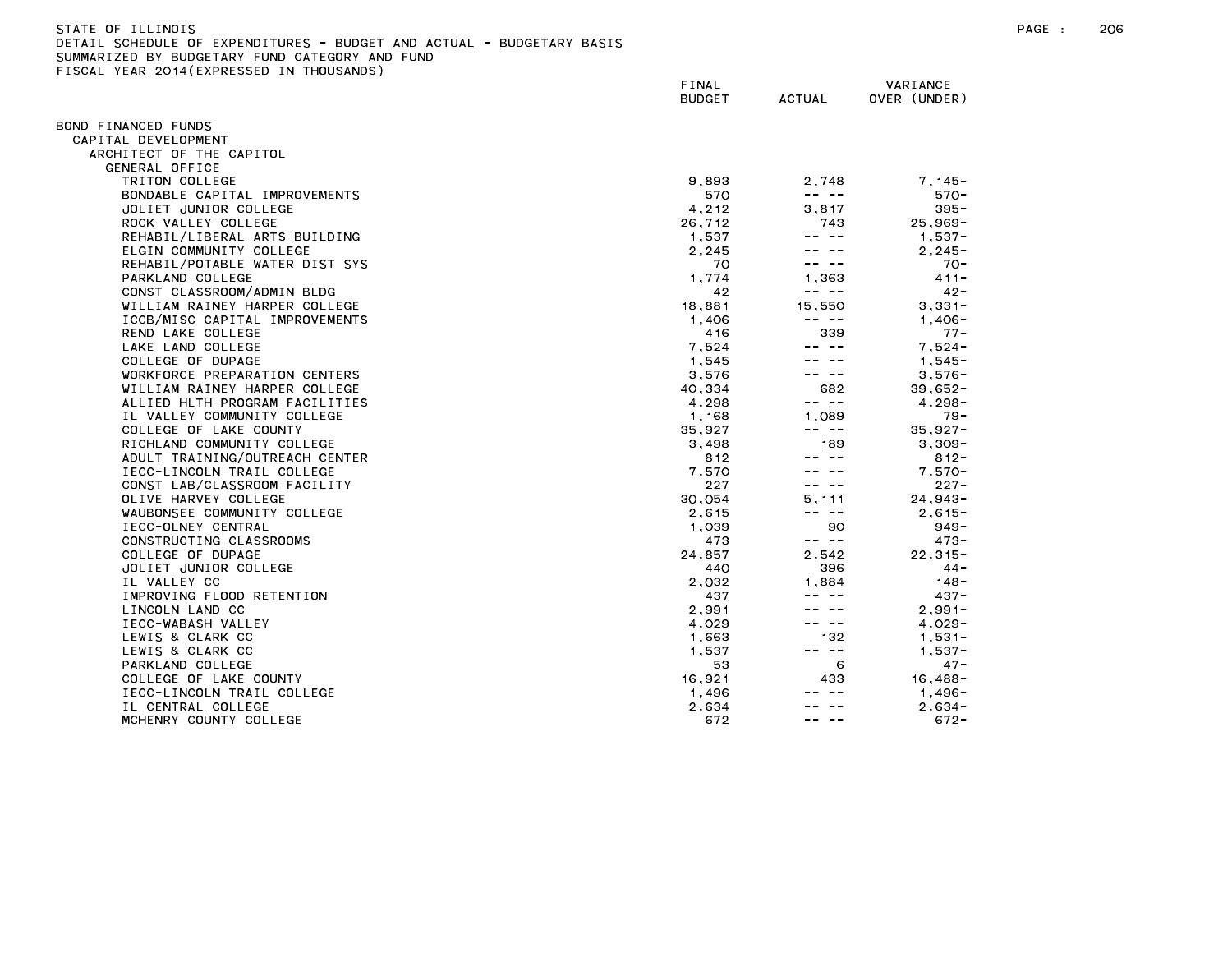| STATE OF ILLINOIS                                                     | PAGE | -207 |
|-----------------------------------------------------------------------|------|------|
| DETAIL SCHEDULE OF EXPENDITURES - BUDGET AND ACTUAL - BUDGETARY BASIS |      |      |
| SUMMARIZED BY BUDGETARY FUND CATEGORY AND FUND                        |      |      |

SUMMARIZED BY BUDGETARY FUND CATEGORY AND FUND<br>FISCAL YEAR 2014(EXPRESSED IN THOUSANDS)

|                                | FINAL<br><b>BUDGET</b> | <b>ACTUAL</b>                                                                                                                                                                                                                                                                                                                                                                                | VARIANCE<br>OVER (UNDER) |
|--------------------------------|------------------------|----------------------------------------------------------------------------------------------------------------------------------------------------------------------------------------------------------------------------------------------------------------------------------------------------------------------------------------------------------------------------------------------|--------------------------|
| BOND FINANCED FUNDS            |                        |                                                                                                                                                                                                                                                                                                                                                                                              |                          |
| CAPITAL DEVELOPMENT            |                        |                                                                                                                                                                                                                                                                                                                                                                                              |                          |
| ARCHITECT OF THE CAPITOL       |                        |                                                                                                                                                                                                                                                                                                                                                                                              |                          |
| <b>GENERAL OFFICE</b>          |                        |                                                                                                                                                                                                                                                                                                                                                                                              |                          |
| MCHENRY COUNTY COLLEGE         | 116                    |                                                                                                                                                                                                                                                                                                                                                                                              | $116 -$                  |
| SPOON RIVER COLLEGE            | 3,937                  | 264                                                                                                                                                                                                                                                                                                                                                                                          | $3,673-$                 |
| WILLIAM RAINEY HARPER COLLEGE  | 3,945                  |                                                                                                                                                                                                                                                                                                                                                                                              | $3,945-$                 |
| LAKE LAND COLLEGE              | 9,882                  |                                                                                                                                                                                                                                                                                                                                                                                              | $9,882-$                 |
| ICCB/PRAIRIE STATE COLLEGE     | 4,096                  | 778                                                                                                                                                                                                                                                                                                                                                                                          | $3,318-$                 |
| ICCB/HUMBOLDT PARK VOCATIONAL  | 5,000                  | -- --                                                                                                                                                                                                                                                                                                                                                                                        | $5,000 -$                |
| ICCB/MORTON COLLEGE            | 2,500                  | 2.000                                                                                                                                                                                                                                                                                                                                                                                        | $500 -$                  |
| ICCB/TRUMAN COLLEGE            | 5,000                  | $\frac{1}{2} \frac{1}{2} \frac{1}{2} \frac{1}{2} \frac{1}{2} \frac{1}{2} \frac{1}{2} \frac{1}{2} \frac{1}{2} \frac{1}{2} \frac{1}{2} \frac{1}{2} \frac{1}{2} \frac{1}{2} \frac{1}{2} \frac{1}{2} \frac{1}{2} \frac{1}{2} \frac{1}{2} \frac{1}{2} \frac{1}{2} \frac{1}{2} \frac{1}{2} \frac{1}{2} \frac{1}{2} \frac{1}{2} \frac{1}{2} \frac{1}{2} \frac{1}{2} \frac{1}{2} \frac{1}{2} \frac{$ | $5.000 -$                |
| ICCB/KASKASKIA COLLEGE         | 5,600                  |                                                                                                                                                                                                                                                                                                                                                                                              | $5,600-$                 |
| ICCB/LEWIS & CLARK COLLEGE     | 1,179                  | 1,179                                                                                                                                                                                                                                                                                                                                                                                        | -- --                    |
| STATE BOARD OF EDUCATION       |                        |                                                                                                                                                                                                                                                                                                                                                                                              |                          |
| GRANTS TO SCHOOL DISTRICTS     | 23,259                 | 19,840                                                                                                                                                                                                                                                                                                                                                                                       | $3,419-$                 |
| <b>REVENUE</b>                 |                        |                                                                                                                                                                                                                                                                                                                                                                                              |                          |
| WILLARD ICE BLDG-SPRINGFIELD   | 79                     | 64                                                                                                                                                                                                                                                                                                                                                                                           | $15 -$                   |
| BUILDING MANAGEMENT CONTROLS   | 400                    | 214                                                                                                                                                                                                                                                                                                                                                                                          | $186 -$                  |
| WILLARD ICE BLDG-SPRINGFIELD   | 834                    | 587                                                                                                                                                                                                                                                                                                                                                                                          | $247 -$                  |
| UPGRADE BLDG MNGMNT CONTROLS   | 3,495                  | 9                                                                                                                                                                                                                                                                                                                                                                                            | $3.486 -$                |
| REPLACING DOCK EXHAUST SYSTEM  | 173                    |                                                                                                                                                                                                                                                                                                                                                                                              | $173 -$                  |
| UPGRADING PLUMBING SYSTEM      | 908                    |                                                                                                                                                                                                                                                                                                                                                                                              | $908 -$                  |
| RENOVATE INTERIOR/UPGRADE HVAC | 2,848                  | 9                                                                                                                                                                                                                                                                                                                                                                                            | $2.839 -$                |
| STATE POLICE, DEPARTMENT OF    |                        |                                                                                                                                                                                                                                                                                                                                                                                              |                          |
| AMERICAN GENERAL BLDG-SPRNGFLD | 1,988                  | 688                                                                                                                                                                                                                                                                                                                                                                                          | $1.300 -$                |
| PLANNING & BEGINNING CONSTRUC  | 1.129                  | -- --                                                                                                                                                                                                                                                                                                                                                                                        | $1.129 -$                |
| EFFINGHAM DISTRICT 12          | 62                     |                                                                                                                                                                                                                                                                                                                                                                                              | $62 -$                   |
| METRO-EAST FORENSIC LAB-BLVILE | 1,377                  | 796                                                                                                                                                                                                                                                                                                                                                                                          | $581 -$                  |
| CODIS LABORATORY               | 278                    | -- --                                                                                                                                                                                                                                                                                                                                                                                        | $278 -$                  |
| ULLIN DISTRICT 12              | 72                     | -- --                                                                                                                                                                                                                                                                                                                                                                                        | $72 -$                   |
| DEPT OF STATE POLICE           | 750                    | 397                                                                                                                                                                                                                                                                                                                                                                                          | $353 -$                  |
| FORENSIC LAB IN BELLEVILLE     | 25,931                 | 13,046                                                                                                                                                                                                                                                                                                                                                                                       | $12,885-$                |
| SPRINGFIELD ARMORY             | 353                    |                                                                                                                                                                                                                                                                                                                                                                                              | $353 -$                  |
| REPLACING COMMUNICATIONS       | 539                    |                                                                                                                                                                                                                                                                                                                                                                                              | $539 -$                  |
| REPLACING RADIO COMMUNICATION  | 250                    |                                                                                                                                                                                                                                                                                                                                                                                              | $250 -$                  |
| SUPREME COURT                  |                        |                                                                                                                                                                                                                                                                                                                                                                                              |                          |
| SPRNGFLD-SUPREME COURT BLDG    | 13,195                 | 10.519                                                                                                                                                                                                                                                                                                                                                                                       | $2,676-$                 |
| INSTALL HUMID/WATER FILTRA SYS | 1.107                  | 425                                                                                                                                                                                                                                                                                                                                                                                          | $682 -$                  |
| RENOVATING HVAC SYSTEM/3RD FL  | 140                    | $\frac{1}{2} \frac{1}{2} \frac{1}{2} \frac{1}{2} \frac{1}{2} \frac{1}{2} \frac{1}{2} \frac{1}{2} \frac{1}{2} \frac{1}{2} \frac{1}{2} \frac{1}{2} \frac{1}{2} \frac{1}{2} \frac{1}{2} \frac{1}{2} \frac{1}{2} \frac{1}{2} \frac{1}{2} \frac{1}{2} \frac{1}{2} \frac{1}{2} \frac{1}{2} \frac{1}{2} \frac{1}{2} \frac{1}{2} \frac{1}{2} \frac{1}{2} \frac{1}{2} \frac{1}{2} \frac{1}{2} \frac{$ | $140 -$                  |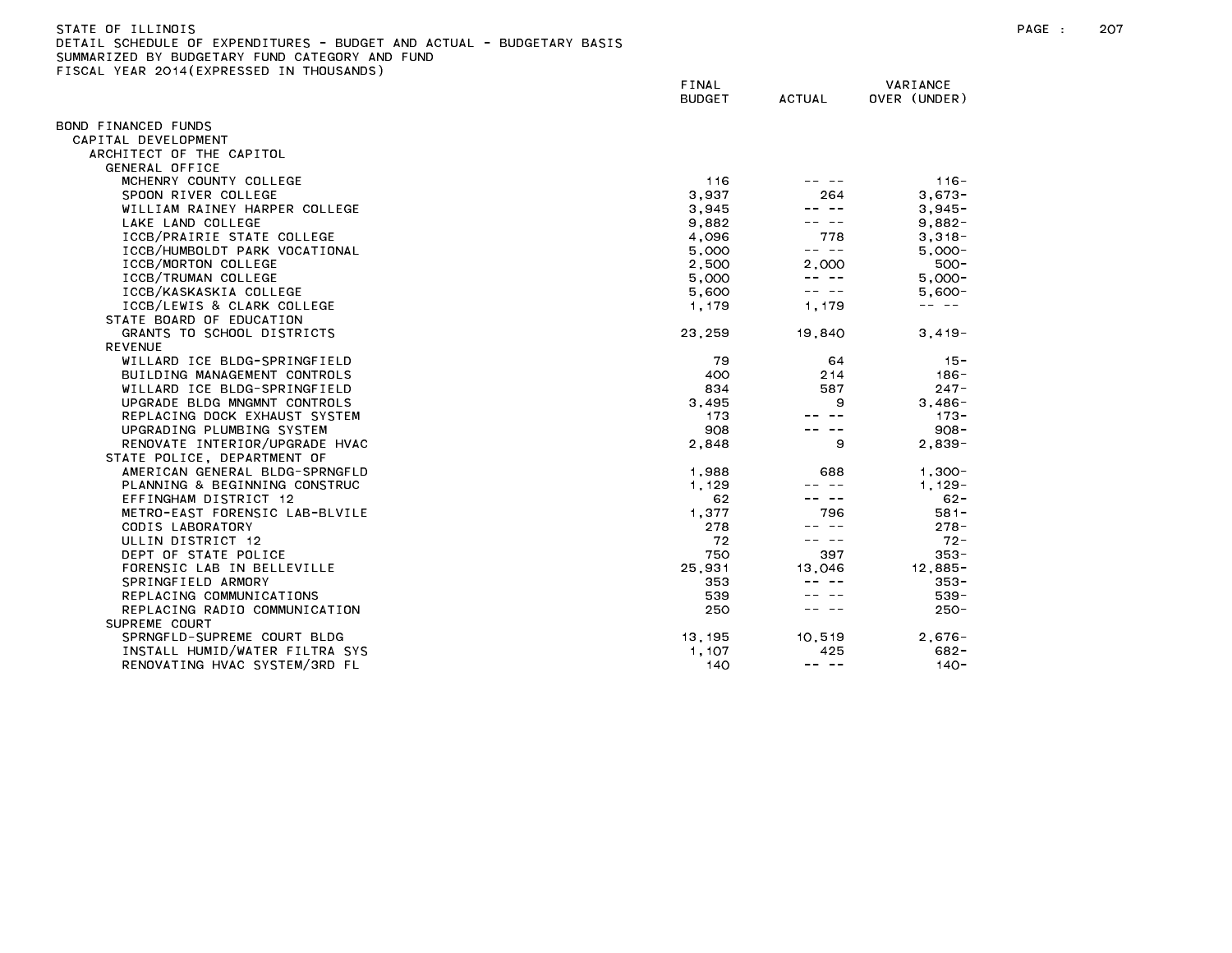STATE OF ILLINOIS PAGE : 208 DETAIL SCHEDULE OF EXPENDITURES - BUDGET AND ACTUAL - BUDGETARY BASIS SUMMARIZED BY BUDGETARY FUND CATEGORY AND FUND FISCAL YEAR 2014(EXPRESSED IN THOUSANDS)

|                                            | FINAL<br><b>BUDGET</b> | <b>ACTUAL</b> | VARIANCE<br>OVER (UNDER) |
|--------------------------------------------|------------------------|---------------|--------------------------|
|                                            |                        |               |                          |
| BOND FINANCED FUNDS                        |                        |               |                          |
| CAPITAL DEVELOPMENT                        |                        |               |                          |
| ARCHITECT OF THE CAPITOL<br>GENERAL OFFICE |                        |               |                          |
| MISCELLANEOUS IMPROVEMENTS                 | 61                     |               | $61 -$                   |
| VETERANS' AFFAIRS                          |                        |               |                          |
| ANNA VETERAN'S HOME                        | 367                    | 309           | 58-                      |
| REPLACE CONDENSING UNITS                   | 65                     | -- --         | $65 -$                   |
| REPLACE CHIMNEY STACK & ASH                | 168                    | 12            | $156 -$                  |
| LASALLE VETERAN'S HOME                     | 88                     | $\sim$ $-$    | $88 -$                   |
| UPGRADING STORM SEWER                      | 98                     |               | $98 -$                   |
| ROADS & PARKING LOTS                       | 29                     |               | $29 -$                   |
| IMPROVEMENTS TO VARIOUS BLDGS              | 1,465                  | 63            | $1,402-$                 |
| QUINCY VETERAN'S HOME                      | 3,248                  | 638           | $2.610 -$                |
| STORAGE & SUPPORT AREAS                    | 73                     | -- --         | $73 -$                   |
| REPLACE AIR CONDITION CHILLERS             | 27                     | ———           | $27 -$                   |
| QUINCY VETERAN'S HOME                      | 876                    | 35            | $841 -$                  |
| <b>STATEWIDE</b>                           | 10,815                 | 441           | $10.374 -$               |
| CONST BUS & AMBULANCE GARAGE               | 299                    | 33            | $266 -$                  |
| DEPT OF VETERANS AFFAIRS                   | 2,000                  | -- --         | $2.000 -$                |
| CONSTRUCTION/200 BED VETERANS              | 48,500                 | $\sim$ $-$    | 48,500-                  |
| IL COMMERCE COMMISSION                     |                        |               |                          |
| TRANSPORTATION                             |                        |               |                          |
| TRAIN WHISTLE ABATEMENT                    | 53                     |               | 53-                      |
| COURT OF CLAIMS                            |                        |               |                          |
| CLAIMS ADJUDICATION                        |                        |               |                          |
| REIMBURSE GRF, SUPP                        | З                      | 3             |                          |
| ENVIRONMENTAL PROTECT AGENCY               |                        |               |                          |
| LAND POLLUTION CONTROL                     |                        |               |                          |
| FINANCIAL ASSISTANCE TO                    | 5,026                  |               | $5,026 -$                |
| HISTORIC PRESERVATION AGENCY               |                        |               |                          |
| HISTORIC SITES                             |                        |               |                          |
| IMPRV SUGAR LOAF/FOX MOUNDS                | 143                    |               | $143 -$                  |
| STATE BOARD OF EDUCATION                   |                        |               |                          |
| <b>GRANTS</b>                              |                        |               |                          |
| GRANTS TO SCHOOL DISTRICTS                 | 25,000                 |               | 25,000-                  |
| EASTERN IL UNIVERSITY                      |                        |               |                          |
| GENERAL OPERATIONS                         |                        |               |                          |
| PURCHASE EQUIPMENT TO COMPLETE             | 957                    | 470           | $487 -$                  |
| SOUTHERN IL UNIVERSITY                     |                        |               |                          |
| GENERAL OPERATIONS                         |                        |               |                          |
| CONSTRUCTION & EQUIPMENT                   | 7,046                  | 6,791         | $255 -$                  |
| REAPPROP TO SUBSEQUENT FISCAL YEAR         | $2, 168, 216 -$        | -- --         | 2, 168, 216              |
| REFUNDS MADE DURING FISCAL YEAR            | -- --                  | $882 -$       | $882 -$                  |
| 0141 CAPITAL DEVELOPMENT<br>TOTAL          | 533,793                | 272,231       | $261,562 -$              |

SCHOOL CONSTRUCTION

CAPITAL DEVELOPMENT BOARD

GENERAL OFFICE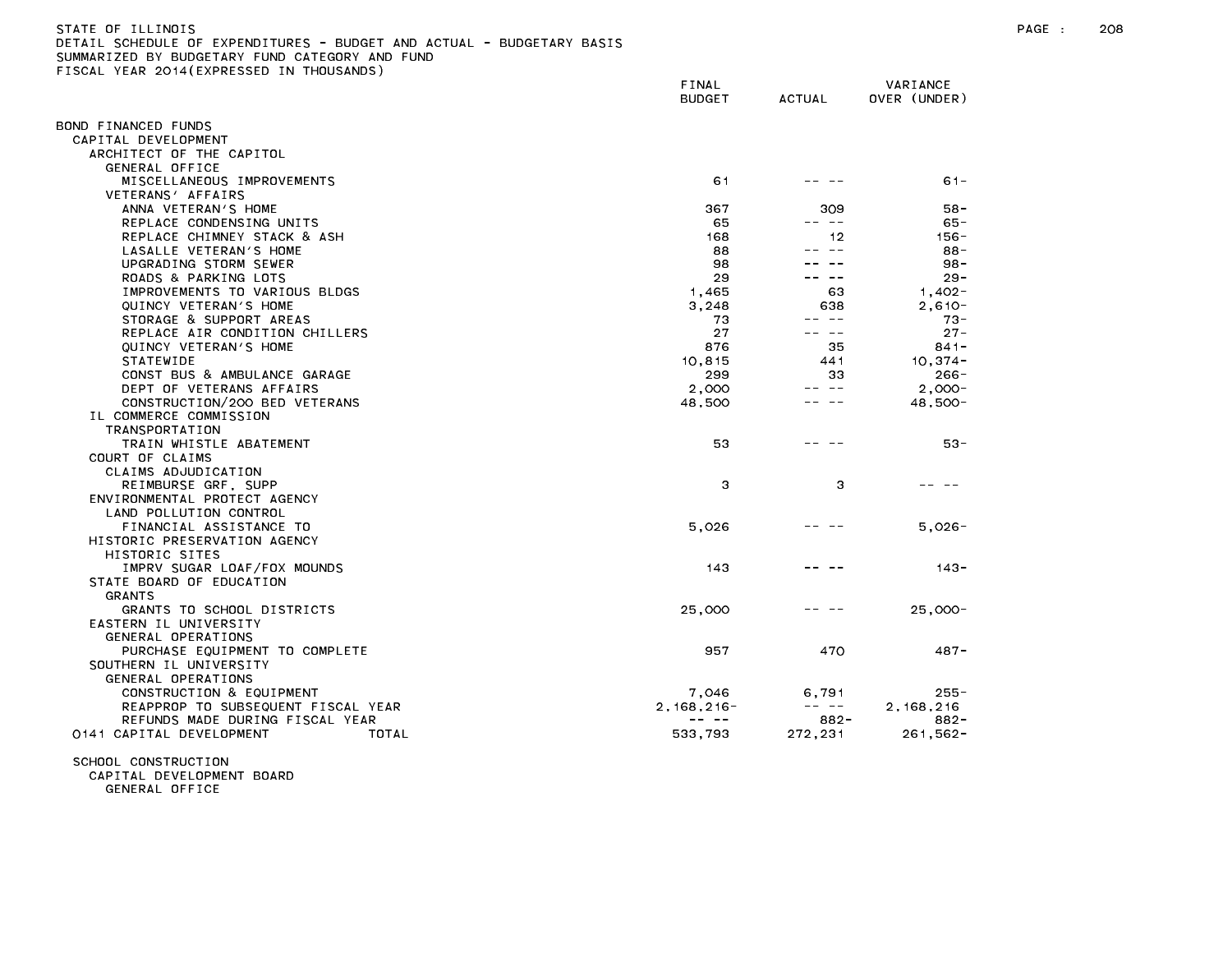| STATE OF ILLINOIS                                                     |
|-----------------------------------------------------------------------|
| DETAIL SCHEDULE OF EXPENDITURES - BUDGET AND ACTUAL - BUDGETARY BASIS |
| SUMMARIZED BY BUDGETARY FUND CATEGORY AND FUND                        |
| FISCAL YEAR 2014(EXPRESSED IN THOUSANDS)                              |

|                                            | FINAL<br><b>BUDGET</b>                                                                                                                                                                                                                                                                                                                                                                       | ACTUAL                                                                                                                                                                                                                                                                                                                                                                                       | VARIANCE<br>OVER (UNDER)                                                                                                                                                                                                                                                                                                                                                                     |
|--------------------------------------------|----------------------------------------------------------------------------------------------------------------------------------------------------------------------------------------------------------------------------------------------------------------------------------------------------------------------------------------------------------------------------------------------|----------------------------------------------------------------------------------------------------------------------------------------------------------------------------------------------------------------------------------------------------------------------------------------------------------------------------------------------------------------------------------------------|----------------------------------------------------------------------------------------------------------------------------------------------------------------------------------------------------------------------------------------------------------------------------------------------------------------------------------------------------------------------------------------------|
| BOND FINANCED FUNDS                        |                                                                                                                                                                                                                                                                                                                                                                                              |                                                                                                                                                                                                                                                                                                                                                                                              |                                                                                                                                                                                                                                                                                                                                                                                              |
| SCHOOL CONSTRUCTION                        |                                                                                                                                                                                                                                                                                                                                                                                              |                                                                                                                                                                                                                                                                                                                                                                                              |                                                                                                                                                                                                                                                                                                                                                                                              |
| CAPITAL DEVELOPMENT BOARD                  |                                                                                                                                                                                                                                                                                                                                                                                              |                                                                                                                                                                                                                                                                                                                                                                                              |                                                                                                                                                                                                                                                                                                                                                                                              |
| GENERAL OFFICE                             |                                                                                                                                                                                                                                                                                                                                                                                              |                                                                                                                                                                                                                                                                                                                                                                                              |                                                                                                                                                                                                                                                                                                                                                                                              |
| GRANTS TO SCHOOL DISTRICTS FOR             | 833,845                                                                                                                                                                                                                                                                                                                                                                                      | 282,856                                                                                                                                                                                                                                                                                                                                                                                      | 550,989-                                                                                                                                                                                                                                                                                                                                                                                     |
| SCHOOL CONSTRUCTION GRANTS                 | 3,684                                                                                                                                                                                                                                                                                                                                                                                        | 3,684                                                                                                                                                                                                                                                                                                                                                                                        | $\frac{1}{2} \frac{1}{2} \frac{1}{2} \frac{1}{2} \frac{1}{2} \frac{1}{2} \frac{1}{2} \frac{1}{2} \frac{1}{2} \frac{1}{2} \frac{1}{2} \frac{1}{2} \frac{1}{2} \frac{1}{2} \frac{1}{2} \frac{1}{2} \frac{1}{2} \frac{1}{2} \frac{1}{2} \frac{1}{2} \frac{1}{2} \frac{1}{2} \frac{1}{2} \frac{1}{2} \frac{1}{2} \frac{1}{2} \frac{1}{2} \frac{1}{2} \frac{1}{2} \frac{1}{2} \frac{1}{2} \frac{$ |
| GRANTS/SCHOOL DISTRICTS                    | 18,000                                                                                                                                                                                                                                                                                                                                                                                       | $\frac{1}{2} \frac{1}{2} \frac{1}{2} \frac{1}{2} \frac{1}{2} \frac{1}{2} \frac{1}{2} \frac{1}{2} \frac{1}{2} \frac{1}{2} \frac{1}{2} \frac{1}{2} \frac{1}{2} \frac{1}{2} \frac{1}{2} \frac{1}{2} \frac{1}{2} \frac{1}{2} \frac{1}{2} \frac{1}{2} \frac{1}{2} \frac{1}{2} \frac{1}{2} \frac{1}{2} \frac{1}{2} \frac{1}{2} \frac{1}{2} \frac{1}{2} \frac{1}{2} \frac{1}{2} \frac{1}{2} \frac{$ | 18,000-                                                                                                                                                                                                                                                                                                                                                                                      |
| E ST LOUIS SCHOOL DISTRICT 189             | 2,356                                                                                                                                                                                                                                                                                                                                                                                        | 2,356                                                                                                                                                                                                                                                                                                                                                                                        |                                                                                                                                                                                                                                                                                                                                                                                              |
| SILVIS SCHOOL DISTRICT 34                  | 4.050                                                                                                                                                                                                                                                                                                                                                                                        | 4.050                                                                                                                                                                                                                                                                                                                                                                                        |                                                                                                                                                                                                                                                                                                                                                                                              |
| CAROL STREAM CCSD 93                       | 834                                                                                                                                                                                                                                                                                                                                                                                          | 834                                                                                                                                                                                                                                                                                                                                                                                          |                                                                                                                                                                                                                                                                                                                                                                                              |
| DUQUOIN CUSD 300                           | $\frac{1}{2} \frac{1}{2} \frac{1}{2} \frac{1}{2} \frac{1}{2} \frac{1}{2} \frac{1}{2} \frac{1}{2} \frac{1}{2} \frac{1}{2} \frac{1}{2} \frac{1}{2} \frac{1}{2} \frac{1}{2} \frac{1}{2} \frac{1}{2} \frac{1}{2} \frac{1}{2} \frac{1}{2} \frac{1}{2} \frac{1}{2} \frac{1}{2} \frac{1}{2} \frac{1}{2} \frac{1}{2} \frac{1}{2} \frac{1}{2} \frac{1}{2} \frac{1}{2} \frac{1}{2} \frac{1}{2} \frac{$ | $\frac{1}{2} \frac{1}{2} \frac{1}{2} \frac{1}{2} \frac{1}{2} \frac{1}{2} \frac{1}{2} \frac{1}{2} \frac{1}{2} \frac{1}{2} \frac{1}{2} \frac{1}{2} \frac{1}{2} \frac{1}{2} \frac{1}{2} \frac{1}{2} \frac{1}{2} \frac{1}{2} \frac{1}{2} \frac{1}{2} \frac{1}{2} \frac{1}{2} \frac{1}{2} \frac{1}{2} \frac{1}{2} \frac{1}{2} \frac{1}{2} \frac{1}{2} \frac{1}{2} \frac{1}{2} \frac{1}{2} \frac{$ |                                                                                                                                                                                                                                                                                                                                                                                              |
| BETHALTO CUSD 8                            | 666                                                                                                                                                                                                                                                                                                                                                                                          | 666                                                                                                                                                                                                                                                                                                                                                                                          |                                                                                                                                                                                                                                                                                                                                                                                              |
| WESTMONT CUSD 201                          | 899                                                                                                                                                                                                                                                                                                                                                                                          | $\frac{1}{2} \frac{1}{2} \frac{1}{2} \frac{1}{2} \frac{1}{2} \frac{1}{2} \frac{1}{2} \frac{1}{2} \frac{1}{2} \frac{1}{2} \frac{1}{2} \frac{1}{2} \frac{1}{2} \frac{1}{2} \frac{1}{2} \frac{1}{2} \frac{1}{2} \frac{1}{2} \frac{1}{2} \frac{1}{2} \frac{1}{2} \frac{1}{2} \frac{1}{2} \frac{1}{2} \frac{1}{2} \frac{1}{2} \frac{1}{2} \frac{1}{2} \frac{1}{2} \frac{1}{2} \frac{1}{2} \frac{$ | $899 -$                                                                                                                                                                                                                                                                                                                                                                                      |
| STATE BOARD OF EDUCATION                   |                                                                                                                                                                                                                                                                                                                                                                                              |                                                                                                                                                                                                                                                                                                                                                                                              |                                                                                                                                                                                                                                                                                                                                                                                              |
| GRANTS                                     |                                                                                                                                                                                                                                                                                                                                                                                              |                                                                                                                                                                                                                                                                                                                                                                                              |                                                                                                                                                                                                                                                                                                                                                                                              |
| MAINTENANCE PROJECTS                       | 67,285                                                                                                                                                                                                                                                                                                                                                                                       | 46,929                                                                                                                                                                                                                                                                                                                                                                                       | 20,356-                                                                                                                                                                                                                                                                                                                                                                                      |
| REAPPROP TO SUBSEQUENT FISCAL YEAR         | $590, 245 -$                                                                                                                                                                                                                                                                                                                                                                                 | and the second second                                                                                                                                                                                                                                                                                                                                                                        | 590,245                                                                                                                                                                                                                                                                                                                                                                                      |
| REFUNDS MADE DURING FISCAL YEAR            | $\frac{1}{2} \frac{1}{2} \frac{1}{2} \frac{1}{2} \frac{1}{2} \frac{1}{2} \frac{1}{2} \frac{1}{2} \frac{1}{2} \frac{1}{2} \frac{1}{2} \frac{1}{2} \frac{1}{2} \frac{1}{2} \frac{1}{2} \frac{1}{2} \frac{1}{2} \frac{1}{2} \frac{1}{2} \frac{1}{2} \frac{1}{2} \frac{1}{2} \frac{1}{2} \frac{1}{2} \frac{1}{2} \frac{1}{2} \frac{1}{2} \frac{1}{2} \frac{1}{2} \frac{1}{2} \frac{1}{2} \frac{$ | $771 -$                                                                                                                                                                                                                                                                                                                                                                                      | $771 -$                                                                                                                                                                                                                                                                                                                                                                                      |
| 0143 SCHOOL CONSTRUCTION<br>TOTAL          | 341.374                                                                                                                                                                                                                                                                                                                                                                                      | 340.604                                                                                                                                                                                                                                                                                                                                                                                      | $770-$                                                                                                                                                                                                                                                                                                                                                                                       |
| ANTI-POLLUTION                             |                                                                                                                                                                                                                                                                                                                                                                                              |                                                                                                                                                                                                                                                                                                                                                                                              |                                                                                                                                                                                                                                                                                                                                                                                              |
| ENVIRONMENTAL PROTECT AGENCY               |                                                                                                                                                                                                                                                                                                                                                                                              |                                                                                                                                                                                                                                                                                                                                                                                              |                                                                                                                                                                                                                                                                                                                                                                                              |
| LAND POLLUTION CONTROL                     |                                                                                                                                                                                                                                                                                                                                                                                              |                                                                                                                                                                                                                                                                                                                                                                                              |                                                                                                                                                                                                                                                                                                                                                                                              |
| REIMBURSEMENTS TO ELIGIBLE                 | 43,000                                                                                                                                                                                                                                                                                                                                                                                       |                                                                                                                                                                                                                                                                                                                                                                                              | 43,000-                                                                                                                                                                                                                                                                                                                                                                                      |
| BUREAU OF WATER                            |                                                                                                                                                                                                                                                                                                                                                                                              |                                                                                                                                                                                                                                                                                                                                                                                              |                                                                                                                                                                                                                                                                                                                                                                                              |
| DEPOSIT WATER REVOLVING FUND               | 54, 170                                                                                                                                                                                                                                                                                                                                                                                      |                                                                                                                                                                                                                                                                                                                                                                                              | $54.170 -$                                                                                                                                                                                                                                                                                                                                                                                   |
| DEPOSIT/WATER REVOLVING FUND               | 8.942                                                                                                                                                                                                                                                                                                                                                                                        |                                                                                                                                                                                                                                                                                                                                                                                              | $8.942 -$                                                                                                                                                                                                                                                                                                                                                                                    |
| DEPOSIT/WATER REVOLVING FUND               | 1,407                                                                                                                                                                                                                                                                                                                                                                                        |                                                                                                                                                                                                                                                                                                                                                                                              | $1,407-$                                                                                                                                                                                                                                                                                                                                                                                     |
| FOR GRANTS                                 | 2,506                                                                                                                                                                                                                                                                                                                                                                                        |                                                                                                                                                                                                                                                                                                                                                                                              | $2,506 -$                                                                                                                                                                                                                                                                                                                                                                                    |
| REAPPROP TO SUBSEQUENT FISCAL YEAR         | $110.025 -$                                                                                                                                                                                                                                                                                                                                                                                  | $\frac{1}{2} \frac{1}{2} \frac{1}{2} \frac{1}{2} \frac{1}{2} \frac{1}{2} \frac{1}{2} \frac{1}{2} \frac{1}{2} \frac{1}{2} \frac{1}{2} \frac{1}{2} \frac{1}{2} \frac{1}{2} \frac{1}{2} \frac{1}{2} \frac{1}{2} \frac{1}{2} \frac{1}{2} \frac{1}{2} \frac{1}{2} \frac{1}{2} \frac{1}{2} \frac{1}{2} \frac{1}{2} \frac{1}{2} \frac{1}{2} \frac{1}{2} \frac{1}{2} \frac{1}{2} \frac{1}{2} \frac{$ | 110.025                                                                                                                                                                                                                                                                                                                                                                                      |
| 0551 ANTI-POLLUTION<br>TOTAL               | $\circ$                                                                                                                                                                                                                                                                                                                                                                                      | $\Omega$                                                                                                                                                                                                                                                                                                                                                                                     | $\Omega$                                                                                                                                                                                                                                                                                                                                                                                     |
| TRANSPORTATION BOND SERIES A               |                                                                                                                                                                                                                                                                                                                                                                                              |                                                                                                                                                                                                                                                                                                                                                                                              |                                                                                                                                                                                                                                                                                                                                                                                              |
| <b>TRANSPORTATION</b>                      |                                                                                                                                                                                                                                                                                                                                                                                              |                                                                                                                                                                                                                                                                                                                                                                                              |                                                                                                                                                                                                                                                                                                                                                                                              |
| CONSTRUCTION, BOND FUND A                  |                                                                                                                                                                                                                                                                                                                                                                                              |                                                                                                                                                                                                                                                                                                                                                                                              |                                                                                                                                                                                                                                                                                                                                                                                              |
| PRELIMINARY & CONSTRUCTION                 | 265.237                                                                                                                                                                                                                                                                                                                                                                                      | 140,574                                                                                                                                                                                                                                                                                                                                                                                      | 124,663-                                                                                                                                                                                                                                                                                                                                                                                     |
| REAPPROP TO SUBSEQUENT FISCAL YEAR         | $124.663 -$                                                                                                                                                                                                                                                                                                                                                                                  | $\frac{1}{2} \frac{1}{2} \frac{1}{2} \frac{1}{2} \frac{1}{2} \frac{1}{2} \frac{1}{2} \frac{1}{2} \frac{1}{2} \frac{1}{2} \frac{1}{2} \frac{1}{2} \frac{1}{2} \frac{1}{2} \frac{1}{2} \frac{1}{2} \frac{1}{2} \frac{1}{2} \frac{1}{2} \frac{1}{2} \frac{1}{2} \frac{1}{2} \frac{1}{2} \frac{1}{2} \frac{1}{2} \frac{1}{2} \frac{1}{2} \frac{1}{2} \frac{1}{2} \frac{1}{2} \frac{1}{2} \frac{$ | 124,663                                                                                                                                                                                                                                                                                                                                                                                      |
| REFUNDS MADE DURING FISCAL YEAR            | $\frac{1}{2} \frac{1}{2} \frac{1}{2} \frac{1}{2} \frac{1}{2} \frac{1}{2} \frac{1}{2} \frac{1}{2} \frac{1}{2} \frac{1}{2} \frac{1}{2} \frac{1}{2} \frac{1}{2} \frac{1}{2} \frac{1}{2} \frac{1}{2} \frac{1}{2} \frac{1}{2} \frac{1}{2} \frac{1}{2} \frac{1}{2} \frac{1}{2} \frac{1}{2} \frac{1}{2} \frac{1}{2} \frac{1}{2} \frac{1}{2} \frac{1}{2} \frac{1}{2} \frac{1}{2} \frac{1}{2} \frac{$ | 86-                                                                                                                                                                                                                                                                                                                                                                                          | $86 -$                                                                                                                                                                                                                                                                                                                                                                                       |
| 0553 TRANSPORTATION BOND SERIES A<br>TOTAL | 140.574                                                                                                                                                                                                                                                                                                                                                                                      | 140.488                                                                                                                                                                                                                                                                                                                                                                                      | $86 -$                                                                                                                                                                                                                                                                                                                                                                                       |
| TRANCROBIATION BOND CEBIEC B               |                                                                                                                                                                                                                                                                                                                                                                                              |                                                                                                                                                                                                                                                                                                                                                                                              |                                                                                                                                                                                                                                                                                                                                                                                              |

TRANSPORTATION BOND SERIES B TRANSPORTATION AERONAUTICS, GENERAL OFFICE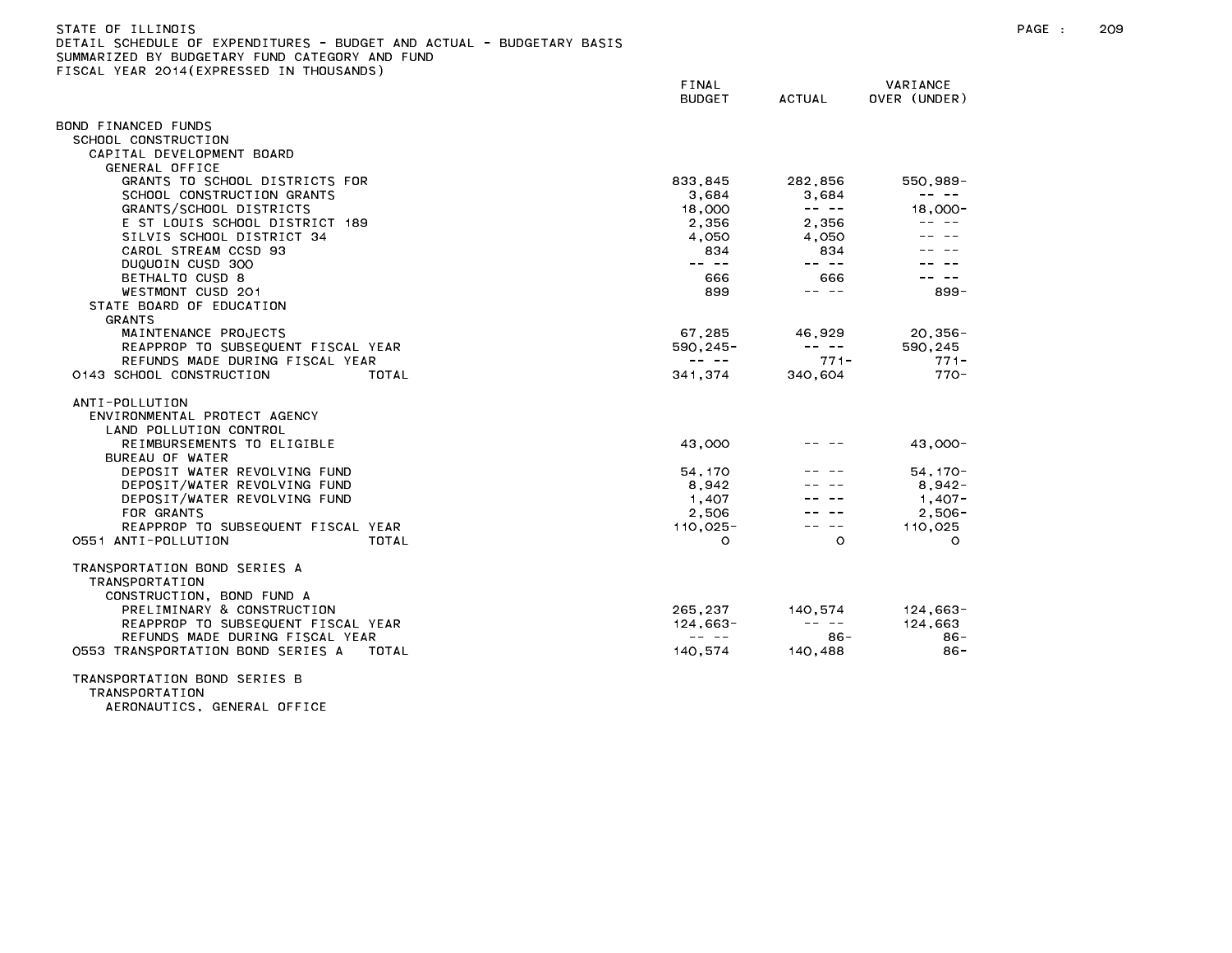| STATE OF ILLINOIS<br>DETAIL SCHEDULE OF EXPENDITURES - BUDGET AND ACTUAL - BUDGETARY BASIS<br>SUMMARIZED BY BUDGETARY FUND CATEGORY AND FUND<br>FISCAL YEAR 2014 (EXPRESSED IN THOUSANDS) |                        |                                                                                                                                                                                                                                                                                                                                                                                              |                          | PAGE : | 210 |
|-------------------------------------------------------------------------------------------------------------------------------------------------------------------------------------------|------------------------|----------------------------------------------------------------------------------------------------------------------------------------------------------------------------------------------------------------------------------------------------------------------------------------------------------------------------------------------------------------------------------------------|--------------------------|--------|-----|
|                                                                                                                                                                                           | FINAL<br><b>BUDGET</b> | ACTUAL                                                                                                                                                                                                                                                                                                                                                                                       | VARIANCE<br>OVER (UNDER) |        |     |
| BOND FINANCED FUNDS                                                                                                                                                                       |                        |                                                                                                                                                                                                                                                                                                                                                                                              |                          |        |     |
| TRANSPORTATION BOND SERIES B                                                                                                                                                              |                        |                                                                                                                                                                                                                                                                                                                                                                                              |                          |        |     |
| TRANSPORTATION                                                                                                                                                                            |                        |                                                                                                                                                                                                                                                                                                                                                                                              |                          |        |     |
| AERONAUTICS, GENERAL OFFICE                                                                                                                                                               |                        |                                                                                                                                                                                                                                                                                                                                                                                              |                          |        |     |
| FOR CONSTRUCTION COSTS,                                                                                                                                                                   | 29, 197                | 3,925                                                                                                                                                                                                                                                                                                                                                                                        | $25.272 -$               |        |     |
| REIMBURSEMNTS/AIRPORT SPONSORS                                                                                                                                                            | 150                    | 146                                                                                                                                                                                                                                                                                                                                                                                          | $4 -$                    |        |     |
| SOUTH SUBURBAN AIRPORT                                                                                                                                                                    | 62,208                 | 12,020                                                                                                                                                                                                                                                                                                                                                                                       | 50, 188-                 |        |     |
| LAND ACQUISITION EXPENSES                                                                                                                                                                 | 28,120                 | 28,120                                                                                                                                                                                                                                                                                                                                                                                       |                          |        |     |
| SOUTH SUBURBAN AIRPORT                                                                                                                                                                    | 8,844                  | 8,844                                                                                                                                                                                                                                                                                                                                                                                        |                          |        |     |
| LAND ACQUISITION                                                                                                                                                                          | 1,704                  | 1,704                                                                                                                                                                                                                                                                                                                                                                                        |                          |        |     |
| PUBLIC TRANSPORTION                                                                                                                                                                       |                        |                                                                                                                                                                                                                                                                                                                                                                                              |                          |        |     |
| PURSUANT TO SECTION 4 (B) (1)<br>FOR THE COUNTIES OF COOK, KANE                                                                                                                           | 14,186<br>369          | 726<br>-- --                                                                                                                                                                                                                                                                                                                                                                                 | 13.460-<br>$369 -$       |        |     |
| FOR THE COUNTIES OUTSIDE COOK                                                                                                                                                             | 622                    | $\frac{1}{2} \frac{1}{2} \frac{1}{2} \frac{1}{2} \frac{1}{2} \frac{1}{2} \frac{1}{2} \frac{1}{2} \frac{1}{2} \frac{1}{2} \frac{1}{2} \frac{1}{2} \frac{1}{2} \frac{1}{2} \frac{1}{2} \frac{1}{2} \frac{1}{2} \frac{1}{2} \frac{1}{2} \frac{1}{2} \frac{1}{2} \frac{1}{2} \frac{1}{2} \frac{1}{2} \frac{1}{2} \frac{1}{2} \frac{1}{2} \frac{1}{2} \frac{1}{2} \frac{1}{2} \frac{1}{2} \frac{$ | $622 -$                  |        |     |
| FOR DOT'S GREENLIGHT PROGRAM                                                                                                                                                              | 5.523                  | -- --                                                                                                                                                                                                                                                                                                                                                                                        | $5.523 -$                |        |     |
| EXTND MTRLINK TO MID-AM AIRPRT                                                                                                                                                            | 3,871                  | 3,265                                                                                                                                                                                                                                                                                                                                                                                        | $606 -$                  |        |     |
| CONSTRUCTION COSTS, MAKING                                                                                                                                                                | 18, 152                | 2,694                                                                                                                                                                                                                                                                                                                                                                                        | $15,458-$                |        |     |
| CONSTRUCTION COSTS, MAKING                                                                                                                                                                | 1,203,344              | 381,334                                                                                                                                                                                                                                                                                                                                                                                      | $822,010-$               |        |     |
| CONSTRUCTION COSTS, MAKING                                                                                                                                                                | 900,000                | $\frac{1}{2} \frac{1}{2} \frac{1}{2} \frac{1}{2} \frac{1}{2} \frac{1}{2} \frac{1}{2} \frac{1}{2} \frac{1}{2} \frac{1}{2} \frac{1}{2} \frac{1}{2} \frac{1}{2} \frac{1}{2} \frac{1}{2} \frac{1}{2} \frac{1}{2} \frac{1}{2} \frac{1}{2} \frac{1}{2} \frac{1}{2} \frac{1}{2} \frac{1}{2} \frac{1}{2} \frac{1}{2} \frac{1}{2} \frac{1}{2} \frac{1}{2} \frac{1}{2} \frac{1}{2} \frac{1}{2} \frac{$ | $900,000 -$              |        |     |
| CONSTRUCTION COSTS, MAKING                                                                                                                                                                | 183,513                | 17,545                                                                                                                                                                                                                                                                                                                                                                                       | 165,968-                 |        |     |
| CONSTRUCTION COSTS, MAKING                                                                                                                                                                | 100.000                | $\frac{1}{2} \frac{1}{2} \frac{1}{2} \frac{1}{2} \frac{1}{2} \frac{1}{2} \frac{1}{2} \frac{1}{2} \frac{1}{2} \frac{1}{2} \frac{1}{2} \frac{1}{2} \frac{1}{2} \frac{1}{2} \frac{1}{2} \frac{1}{2} \frac{1}{2} \frac{1}{2} \frac{1}{2} \frac{1}{2} \frac{1}{2} \frac{1}{2} \frac{1}{2} \frac{1}{2} \frac{1}{2} \frac{1}{2} \frac{1}{2} \frac{1}{2} \frac{1}{2} \frac{1}{2} \frac{1}{2} \frac{$ | $100,000 -$              |        |     |
| GRANTS ROAD CONSTRUCTION & ALL                                                                                                                                                            | 277,560                | 27,592                                                                                                                                                                                                                                                                                                                                                                                       | $249,968-$               |        |     |
| INTERCITY RAIL PASSENGER SERV                                                                                                                                                             |                        |                                                                                                                                                                                                                                                                                                                                                                                              |                          |        |     |
| <b>IMPROVEMENTS</b>                                                                                                                                                                       | 17,823                 | 4,228                                                                                                                                                                                                                                                                                                                                                                                        | 13,595-                  |        |     |
| TRACK & SIGNAL IMPROVEMENTS                                                                                                                                                               | 116,042                | 9,570                                                                                                                                                                                                                                                                                                                                                                                        | 106,472-                 |        |     |
| LEVERAGE FEDERAL FUNDING                                                                                                                                                                  | 284, 129               | 11,522                                                                                                                                                                                                                                                                                                                                                                                       | $272,607-$               |        |     |
| REAPPROP TO SUBSEQUENT FISCAL YEAR                                                                                                                                                        | $2,742,119-$           | $\frac{1}{2} \frac{1}{2} \frac{1}{2} \frac{1}{2} \frac{1}{2} \frac{1}{2} \frac{1}{2} \frac{1}{2} \frac{1}{2} \frac{1}{2} \frac{1}{2} \frac{1}{2} \frac{1}{2} \frac{1}{2} \frac{1}{2} \frac{1}{2} \frac{1}{2} \frac{1}{2} \frac{1}{2} \frac{1}{2} \frac{1}{2} \frac{1}{2} \frac{1}{2} \frac{1}{2} \frac{1}{2} \frac{1}{2} \frac{1}{2} \frac{1}{2} \frac{1}{2} \frac{1}{2} \frac{1}{2} \frac{$ | 2,742,119                |        |     |
| 0554 TRANSPORTATION BOND SERIES B<br>TOTAL                                                                                                                                                | 513,238                | 513,235                                                                                                                                                                                                                                                                                                                                                                                      | $3 -$                    |        |     |
| IL CIVIC CENTER BOND                                                                                                                                                                      |                        |                                                                                                                                                                                                                                                                                                                                                                                              |                          |        |     |
| NO AGENCY NAME                                                                                                                                                                            |                        |                                                                                                                                                                                                                                                                                                                                                                                              |                          |        |     |
| NO ORG NAME                                                                                                                                                                               |                        |                                                                                                                                                                                                                                                                                                                                                                                              |                          |        |     |
|                                                                                                                                                                                           |                        |                                                                                                                                                                                                                                                                                                                                                                                              |                          |        |     |
| TOTAL<br>0556 IL CIVIC CENTER BOND                                                                                                                                                        | $\circ$                | $\circ$                                                                                                                                                                                                                                                                                                                                                                                      | $\circ$                  |        |     |
|                                                                                                                                                                                           |                        |                                                                                                                                                                                                                                                                                                                                                                                              |                          |        |     |
| COAL DEVELOPMENT<br>COMMERCE AND ECONOMIC OPPORTUN<br>COAL MARKETING & DEVELOPMENT                                                                                                        |                        |                                                                                                                                                                                                                                                                                                                                                                                              |                          |        |     |
| CAP DEV OF COAL RESOURCES                                                                                                                                                                 | 2,517                  | 1,297                                                                                                                                                                                                                                                                                                                                                                                        | 1,220-                   |        |     |
| GRANTS COAL REVIVAL PROGRAM                                                                                                                                                               | 44,000                 | $\frac{1}{2} \frac{1}{2} \frac{1}{2} \frac{1}{2} \frac{1}{2} \frac{1}{2} \frac{1}{2} \frac{1}{2} \frac{1}{2} \frac{1}{2} \frac{1}{2} \frac{1}{2} \frac{1}{2} \frac{1}{2} \frac{1}{2} \frac{1}{2} \frac{1}{2} \frac{1}{2} \frac{1}{2} \frac{1}{2} \frac{1}{2} \frac{1}{2} \frac{1}{2} \frac{1}{2} \frac{1}{2} \frac{1}{2} \frac{1}{2} \frac{1}{2} \frac{1}{2} \frac{1}{2} \frac{1}{2} \frac{$ | 44.000-                  |        |     |
| GRANT COMM SCALE LOW EMISSIONS                                                                                                                                                            | 16, 167                | 1.080                                                                                                                                                                                                                                                                                                                                                                                        | $15,087 -$               |        |     |
| FACILITY COST REPORTS                                                                                                                                                                     | 265                    | -- --                                                                                                                                                                                                                                                                                                                                                                                        | $265 -$                  |        |     |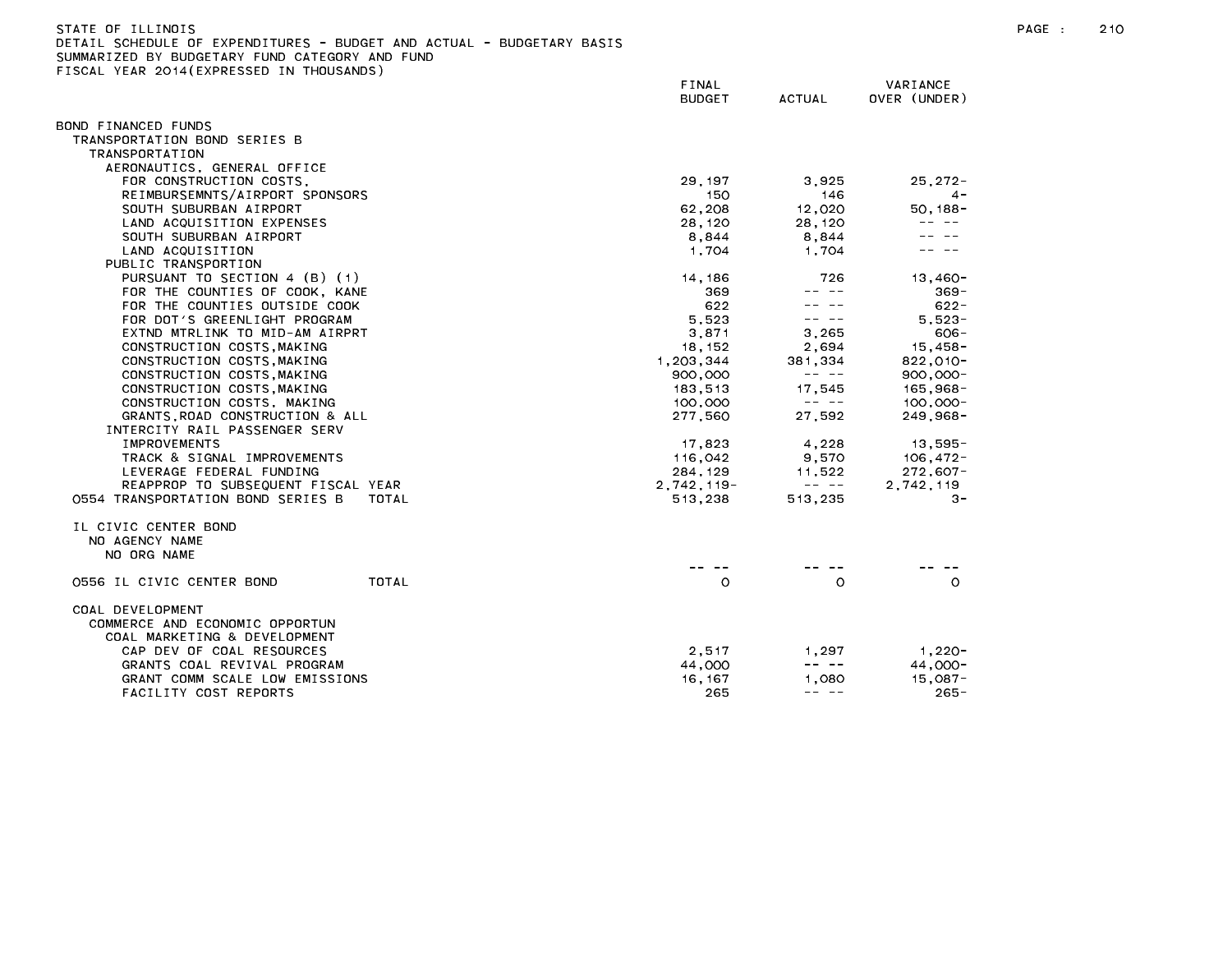| STATE OF ILLINOIS                                                     |
|-----------------------------------------------------------------------|
| DETAIL SCHEDULE OF EXPENDITURES - BUDGET AND ACTUAL - BUDGETARY BASIS |
| SUMMARIZED BY BUDGETARY FUND CATEGORY AND FUND                        |
| FISCAL YEAR 2014(EXPRESSED IN THOUSANDS)                              |

|                                                              | FINAL<br><b>BUDGET</b> | <b>ACTUAL</b> | VARIANCE<br>OVER (UNDER) |
|--------------------------------------------------------------|------------------------|---------------|--------------------------|
| OND FINANCED FUNDS                                           |                        |               |                          |
| COAL DEVELOPMENT                                             |                        |               |                          |
| COMMERCE AND ECONOMIC OPPORTUN                               |                        |               |                          |
| COAL MARKETING & DEVELOPMENT                                 |                        |               |                          |
| DEVELOPMENT COSTS                                            | 4,900                  |               | $4,900 -$                |
| OWNER OF GENERATING FACILITY                                 | 6,000                  |               | $6,000-$                 |
| REAPPROP TO SUBSEQUENT FISCAL YEAR                           | $71,207 -$             |               | 71,207                   |
| 0653 COAL DEVELOPMENT<br>TOTAL                               | 2,642                  | 2,377         | $265 -$                  |
| TRANSPORTATION BOND SERIES D                                 |                        |               |                          |
| TRANSPORTATION                                               |                        |               |                          |
| CONSTRUCTION&LAND ACQUISTION<br>GRANTS TO COUNTIES,ROAD DIST | 200,000                | 199,999       | $1 -$                    |
| PRELIMINARY ENGINEERING                                      | 1,832,806              | 476,834       | 1,355,972                |
| REAPPROP TO SUBSEQUENT FISCAL YEAR                           | $1,355,974-$           |               | 1,355,974                |
| REFUNDS MADE DURING FISCAL YEAR                              | $- - - - -$            | $156 -$       | 156-                     |
| 0695 TRANSPORTATION BOND SERIES D<br>TOTAL                   | 676,832                | 676.677       | $155 -$                  |
| BUILD ILLINOIS BOND                                          |                        |               |                          |
| SECRETARY OF STATE                                           |                        |               |                          |
| GENERAL ADMINISTRATION GROUP                                 |                        |               |                          |
| FOR PERMANENT IMPROVEMENTS                                   | 49,780                 | 14,425        | $35,355-$                |
| COMMERCE AND ECONOMIC OPPORTUN                               |                        |               |                          |
| LOCAL PROJECTS<br>CHOTEAU NAMEOKI VENICE                     | 25                     |               | $25 -$                   |
| WILLIAM BEDELL CENTER                                        | -- --                  |               | -- --                    |
| CITY OF CHICAGO                                              | 100                    | 25            | $75 -$                   |
| HEALTHCARE ALTERNATIVE SYS INC                               | 100                    |               | $100 -$                  |
| INSTITUTE FOR PUERTO RICAN                                   | 50                     |               | 50-                      |
| ASPIRA INCORPORATED OF IL                                    | 100                    |               | $100 -$                  |
| CHICAGO PARK DISTRICT                                        | 165                    |               | $165 -$                  |
| BICKERDIKE REDEVELOPMENT CORP                                | 250                    |               | $250 -$                  |
| CHICAGO PARK DISTRICT                                        | 100                    |               | $100 -$                  |
| CITY OF CHICAGO<br>CITY OF CHICAGO                           | 100                    |               | $100 -$                  |
| LATINO PASTORAL ACTION CENTER                                | 100<br>100             |               | $100 -$<br>$100 -$       |
| CHICAGO PUBLIC SCHOOLS                                       | 50                     |               | $50 -$                   |
| BLACKHAWK COLLEGE                                            | 1,000                  |               | $1.000 -$                |
| REND LAKE CONSERVANCY DIST                                   | 45                     |               | $45 -$                   |
| VILLAGE OF STONEFRONT                                        | 25                     |               | $25 -$                   |
| VILLAGE OF ZIEGLER                                           | 90                     |               | 90-                      |
| VILLAGE OF FREEMAN SPUR                                      | 30                     |               | $30 -$                   |
| VILLAGE OF CRAINVILLE                                        | 50                     |               | 50-                      |
| VILLAGE OF NORTH CITY                                        | 25                     | -- --         | $25 -$                   |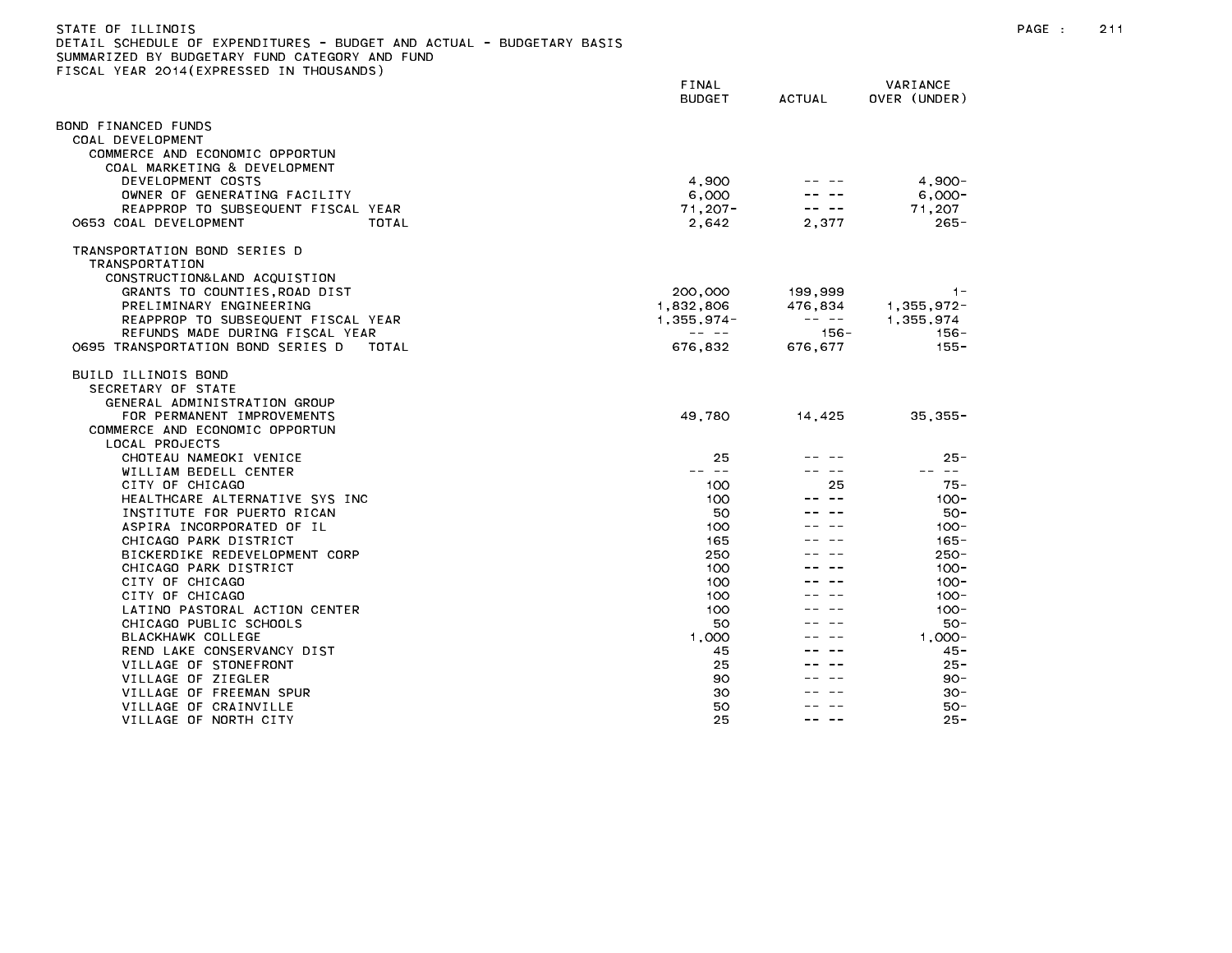| STATE OF ILLINOIS                                                     |
|-----------------------------------------------------------------------|
| DETAIL SCHEDULE OF EXPENDITURES - BUDGET AND ACTUAL - BUDGETARY BASIS |
| SUMMARIZED BY BUDGETARY FUND CATEGORY AND FUND                        |
| FISCAL YEAR 2014(EXPRESSED IN THOUSANDS)                              |

|                                              | FINAL<br><b>BUDGET</b> | <b>ACTUAL</b> | VARIANCE<br>OVER (UNDER)      |
|----------------------------------------------|------------------------|---------------|-------------------------------|
|                                              |                        |               |                               |
| OND FINANCED FUNDS<br>BUILD ILLINOIS BOND    |                        |               |                               |
| SECRETARY OF STATE                           |                        |               |                               |
| GENERAL ADMINISTRATION GROUP                 |                        |               |                               |
| CITY OF MARION                               | 150                    | 38            | $112 -$                       |
| VILLAGE OF BUSH                              | 30                     | $- -$         | $30 -$                        |
| VILLAGE OF CAMBRIA                           | 50                     |               | $50 -$                        |
| CITY OF CARTERVILLE                          | 90                     | $- -$         | $90 -$                        |
| FRANKLIN COUNTY                              | 67                     | 67            | $\sim$ $-$                    |
| VILLAGE OF EWING                             | 25                     |               | $25 -$                        |
| CITY OF SESSER                               | 50                     |               | $50 -$                        |
| CITY OF CREAL SPRINGS                        | 30                     |               | $30 -$                        |
| VILLAGE OF HURST                             | 30                     |               | $30 -$                        |
| VILLAGE OF HANAFORD                          | 30                     |               | $30 -$                        |
| VILLAGE OF THOMPSONVILLE                     | 35                     |               | $35 -$                        |
| VILLAGE OF PITTSBURGH                        | $\overline{2}$         |               | $2 -$                         |
| VILLAGE OF SPILLERTOWN                       | 30                     |               | $30 -$                        |
| CITY OF ORIENT                               | 35                     |               | $35 -$                        |
| VILLAGE OF CRAB ORCHARD                      | 35                     |               | $35 -$                        |
| CITY OF WEST CITY                            | 25                     |               | $25 -$                        |
| WILLIAMSON CTY AIRPORT AUTHRTY               | 80                     |               | $80 -$                        |
| ADVOCATE CHRIST MEDICAL CTR                  | 100                    |               | $100 -$                       |
| LITTLE COMPANY OF MARY HOSPITL               | 100                    |               | $100 -$                       |
| OAK LAWN PUBLIC LIBRARY                      | 25                     |               | $25 -$                        |
| EVERGREEN PARK PUBLIC LIBRARY                | 25                     |               | $25 -$                        |
| CHICAGO RIDGE PUBLIC LIBRARY                 | 25                     |               | $25 -$                        |
| METROPOLITAN FAMILY SVCS                     | 25                     | $- -$         | $25 -$<br>$\sim$ $-$<br>$- -$ |
| CHICAGO PARK DISTRICT                        | 19<br>25               | 19<br>$ -$    |                               |
| VILLAGE OF EVERGREEN PARK<br>CITY OF CHICAGO |                        | 43            | $25 -$<br>$407 -$             |
| CITY OF CHICAGO                              | 450<br>200             |               | $200 -$                       |
| WALTER MCCRONE INDUSTRIES                    | 150                    |               | $150 -$                       |
| CENTER FOR NEW HORIZONS                      | 150                    |               | $150 -$                       |
| UNITED SERVICES OF CHICAGO                   | 150                    |               | $150 -$                       |
| BLACK UNITED FUND OF IL                      | 50                     |               | $50 -$                        |
| DUSABLE MUSEUM OF AFRICAN                    | 100                    |               | $100 -$                       |
| EDWARD G IRVIN FOUNDATION                    | 100                    |               | $100 -$                       |
| PARAMOUNT ARTS CENTRE                        | 80                     |               | $80 -$                        |
| CITY OF AURORA                               | 500                    | 500           | $\sim$ $-$                    |
| MOECHERVILLE FIRE DEPT                       | 50                     |               | 50 -                          |
| VILLAGE OF MONTGOMERY                        | 100                    |               | $100 -$                       |
| E AURORA SCHOOL DIST 131                     | 200                    |               | $200 -$                       |
| CHICAGO AREA PROJECT                         | 300                    |               | $300 -$                       |
| MT VERNON BAPTIST CHURCH                     | 200                    |               | $200 -$                       |
|                                              |                        |               |                               |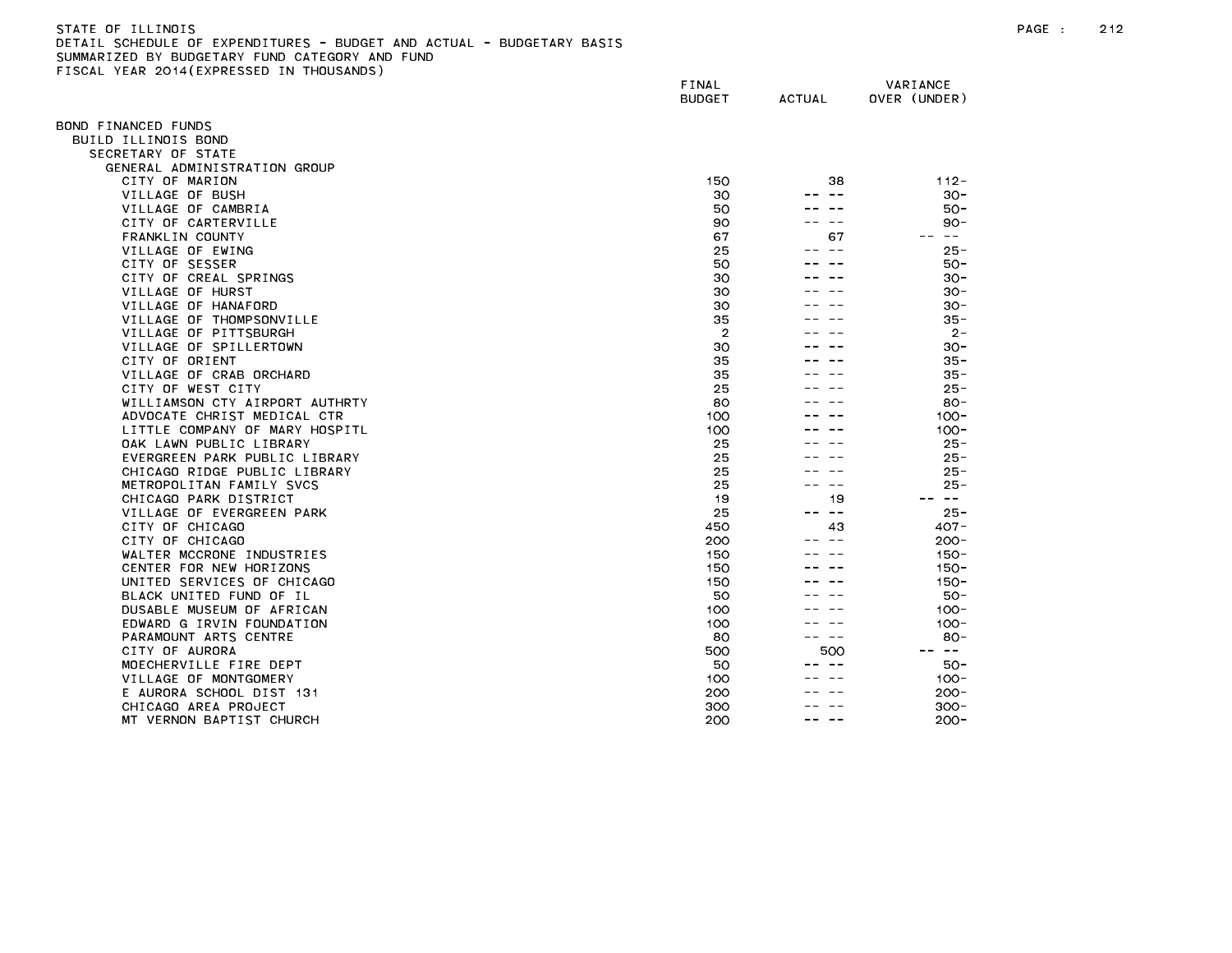| STATE OF ILL<br>LINOIS                                                         | PAGE |  |
|--------------------------------------------------------------------------------|------|--|
| EXPENDITURES - BUDGET AND ACTUAL - BUDGETARY BASIS -<br>DETAT<br>. SCHEDULE OF |      |  |
| SHMMADIZED BY RHDGETADY FHND CATEGODY<br>AND FIIND                             |      |  |

SUMMARIZED BY BUDGETARY FUND CATEGORY AND FUND<br>FISCAL YEAR 2014(EXPRESSED IN THOUSANDS)

|                                | FINAL<br><b>BUDGET</b> | <b>ACTUAL</b> | VARIANCE<br>OVER (UNDER) |
|--------------------------------|------------------------|---------------|--------------------------|
| BOND FINANCED FUNDS            |                        |               |                          |
| BUILD ILLINOIS BOND            |                        |               |                          |
| COMMERCE AND ECONOMIC OPPORTUN |                        |               |                          |
| LOCAL PROJECTS                 |                        |               |                          |
| HAVEN OF REST MISSIONARY       | 400                    |               | 400-                     |
| YMCA OF METROPOLITAN CHICAGO   | 113                    | 113           |                          |
| CALVARY BAPTIST CHURCH IN CHGO | -- --                  |               | $\sim$ $-$               |
| XI LAMBDA CHPTR OF A PHI A INC | 73                     |               | $73 -$                   |
| HEGEWISCH CHAMBER OF COMMERCE  | 75                     |               | $75 -$                   |
| CITY OF CHICAGO                | 205                    |               | $205 -$                  |
| LA CAUSA COMMUNITY COMMITTEE   | 64                     |               | $64 -$                   |
| HEGEWISCH COMMUNITY COMMITTEE  | 75                     |               | $75 -$                   |
| CHILDREN'S ADVOCACY CTR        | 23                     |               | $23 -$                   |
| STREAMWOOD PARK DISTRICT       | 30                     |               | $30 -$                   |
| WOMEN IN NEED GROWING STRONGER | 30                     | 30            | $\sim$ $-$               |
| ROOSEVELT UNIVERSITY           | 75                     |               | $75 -$                   |
| STREAMWOOD PARK DISTRICT       | $\sim$ $-$             |               |                          |
| CHICAGO PARK DISTRICT          | 100                    |               | $100 -$                  |
| CHICAGO PARK DISTRICT          | 100                    |               | $100 -$                  |
| CHICAGO PARK DISTRICT          | 100                    |               | $100 -$                  |
| CHICAGO PARK DISTRICT          | س س                    |               | $\sim$ $-$               |
| CHICAGO PARK DISTRICT          | 100                    |               | $100 -$                  |
| CHICAGO PUBLIC SCHOOLS         |                        |               |                          |
| CHICAGO PUBLIC SCHOOLS         | $ -$                   |               | $\sim$ $-$               |
| CHICAGO PUBLIC SCHOOLS         | 28                     |               | $28 -$                   |
| CHICAGO PUBLIC SCHOOLS         | 28                     |               | $28 -$                   |
| CHICAGO PUBLIC SCHOOLS         | $\sim$ $-$             |               | $\sim$ $-$               |
| CHICAGO PUBLIC SCHOOLS         | $\overline{2}$         |               | $1 -$                    |
| CHICAGO PUBLIC SCHOOLS         |                        |               |                          |
| CHICAGO PUBLIC SCHOOLS         |                        |               | $\sim$ $-$               |
| CHICAGO PUBLIC SCHOOLS         | 50                     | 27            | $23 -$                   |
| CHICAGO PUBLIC SCHOOLS         | 50                     | -- --         | $50 -$                   |
| CHICAGO PUBLIC SCHOOLS         | 200                    | 197           | $3 -$                    |
| CHICAGO PUBLIC SCHOOLS         | 200                    |               | $200 -$                  |
| CHICAGO DEPT OF TRANSPORTATION | 150                    |               | 150-                     |
| CHICAGO DEPT OF TRANSPORTATION | $\sim$ $-$             |               | $\sim$ $-$               |
| ADA S MCKINLEY COMMUNITY SVCS  | 50                     |               | $50 -$                   |
| ADA S MCKINLEY COMMUNITY SVCS  | 50                     |               | 50 -                     |
| CHICAGO YOUTH CENTERS          | 50                     |               | $50 -$                   |
| EXCELLENT WAY URBAN OUTREACH   | $\sim$ $-$             |               | $- -$                    |
| HYDE PARK NEIGHBORHOOD CLUB    | 50                     |               | 50-                      |
| SOUTH CNTRL COMMUNITY SVCS INC | 75                     |               | $75 -$                   |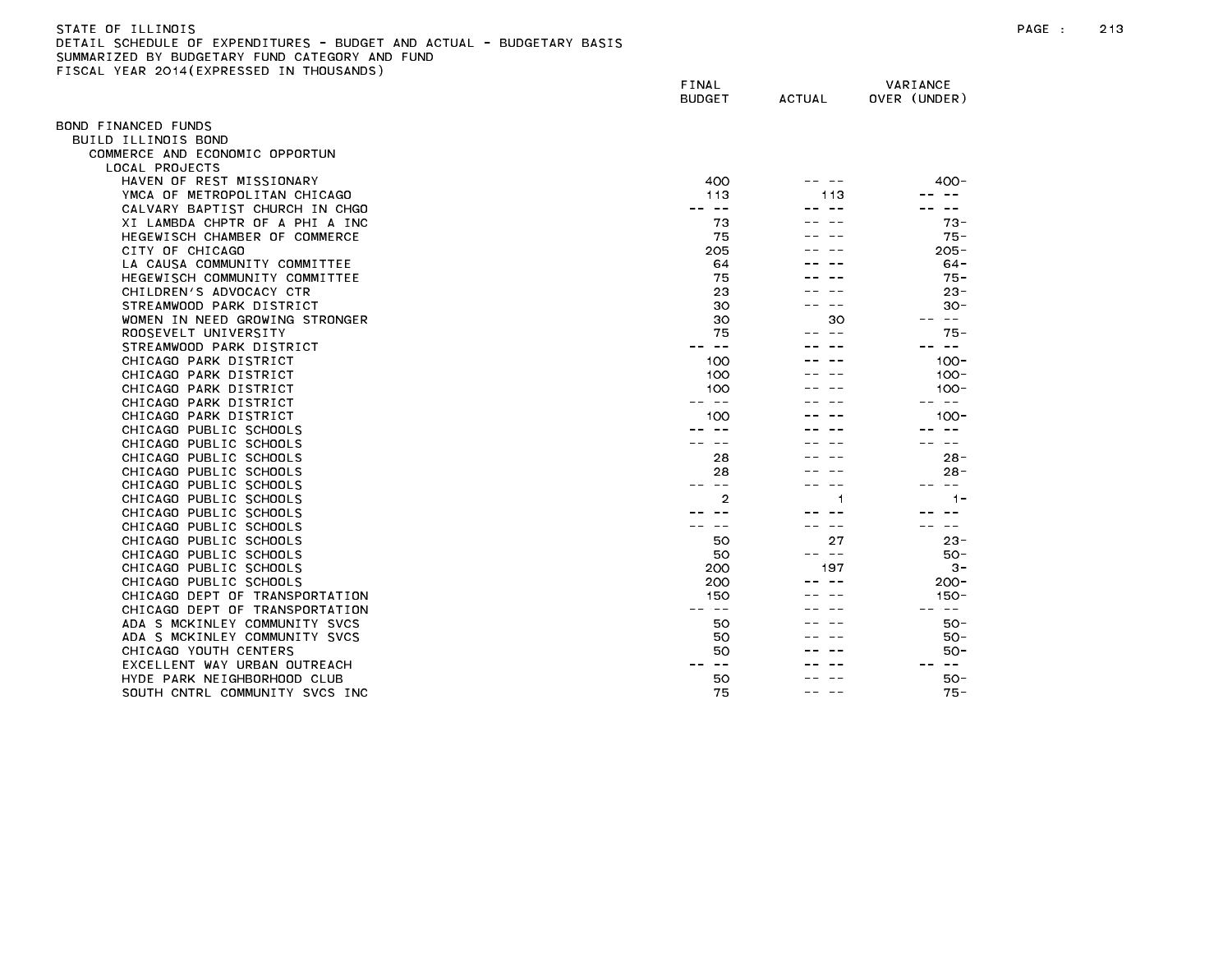| STATE OF ILLINOIS                                                     | PAGE |  |
|-----------------------------------------------------------------------|------|--|
| DETAIL SCHEDULE OF EXPENDITURES - BUDGET AND ACTUAL - BUDGETARY BASIS |      |  |
| SHMMARTZED BY BHDGETARY FHND CATEGORY AND FHND                        |      |  |

SUMMARIZED BY BUDGETARY FUND CATEGORY AND FUND<br>FISCAL YEAR 2014(EXPRESSED IN THOUSANDS)

| LIGGAL TEAR EGIT(EATRESSED    | FINAL<br><b>BUDGET</b> | <b>ACTUAL</b> | VARIANCE<br>OVER (UNDER) |
|-------------------------------|------------------------|---------------|--------------------------|
| BOND FINANCED FUNDS           |                        |               |                          |
| BUILD ILLINOIS BOND           |                        |               |                          |
| SECRETARY OF STATE            |                        |               |                          |
| GENERAL ADMINISTRATION GROUP  |                        |               |                          |
| S E ALCOHOL & DRUG ABUSE CTR  |                        |               |                          |
| YMCA OF METROPOLITAN CHICAGO  | 75                     |               | $75 -$                   |
| YMCA OF METROPOLITAN CHICAGO  | 75                     |               | $75 -$                   |
| ACCESS COMMUNITY HLTH NETWORK | 100                    |               | $100 -$                  |
| CHICAGO FAMILY HEALTH CTR     | -- --                  |               | $- -$                    |
| <b>FAMILY RESCUE</b>          | 100                    |               | $100 -$                  |
| BLACK UNITED FUND OF IL INC   | 100                    |               | $100 -$                  |
| YMCA OF METROPOLITAN CHICAGO  | 45                     | 45            | $- -$                    |
| NILES PARK DISTRICT           | 25                     | $- -$<br>--   | $25 -$                   |
| CHICAGO PARK DISTRICT         | 21                     | 21            | -- --                    |
| CITY OF NILES                 | 70                     | -- --         | $70-$                    |
| CHICAGO PUBLIC SCHOOLS        | $\overline{4}$         | 4             | $- -$                    |
| CHICAGO PARK DISTRICT         | 50                     |               | $50 -$                   |
| CHICAGO PUBLIC SCHOOLS        | 41                     |               | $41 -$                   |
| MISERICORDIA HOME             | 75                     |               | 75 -                     |
| CHICAGO PUBLIC SCHOOLS        | 17                     | 2             | $15 -$                   |
| IRISH AMERICAN HERITAGE CTR   | 50                     |               | $50 -$                   |
| MORTON GROVE PARK DISTRICT    | 75                     |               | $75 -$                   |
| CHICAGO PUBLIC SCHOOLS        | 50                     |               | $50 -$                   |
| CITY OF CHICAGO               | 100                    |               | $100 -$                  |
| ALBANY PARK COMMUNITY CTR     | $ -$                   |               | $\sim$ $-$               |
| VILLAGE OF CALUMET PARK       | 50                     |               | 50-                      |
| CITY OF CRESTWOOD             | 25                     |               | $25 -$                   |
| CHICAGO PARK DISTRICT         | 250                    |               | $250 -$                  |
| CHICAGO PARK DISTRICT         | 100                    |               | $100 -$                  |
| CHICAGO PARK DISTRICT         | 7                      |               | $7 -$                    |
| CHICAGO PUBLIC SCHOOLS        | 150                    |               | $150 -$                  |
| CHICAGO PUBLIC SCHOOLS        | 40                     |               | $40 -$                   |
| VILLAGE OF PALOS PARK         | 50                     |               | $50 -$                   |
| CHICAGO PUBLIC SCHOOLS        | 275                    |               | $275 -$                  |
| CHICAGO PUBLIC SCHOOLS        | 25                     | $ -$          | $25 -$                   |
| CHICAGO PUBLIC SCHOOLS        | 60                     | 40            | $20 -$                   |
| CHICAGO PUBLIC SCHOOLS        | 60                     |               | $60 -$                   |
| CITY OF ALSIP                 | 75                     |               | $75 -$                   |
| CITY OF BLUE ISLAND           | 25                     |               | $25 -$                   |
| BRAINERD COMMUNITY DEV CORP   | 533                    | $ -$          | $533 -$                  |
| VILLAGE OF CALUMET PARK       | 100                    | 25            | 75 -                     |
| LOCAL PROJECTS                |                        |               |                          |
| VILLAGE OF RIVERDALE          | 100                    | -- -          | $100 -$                  |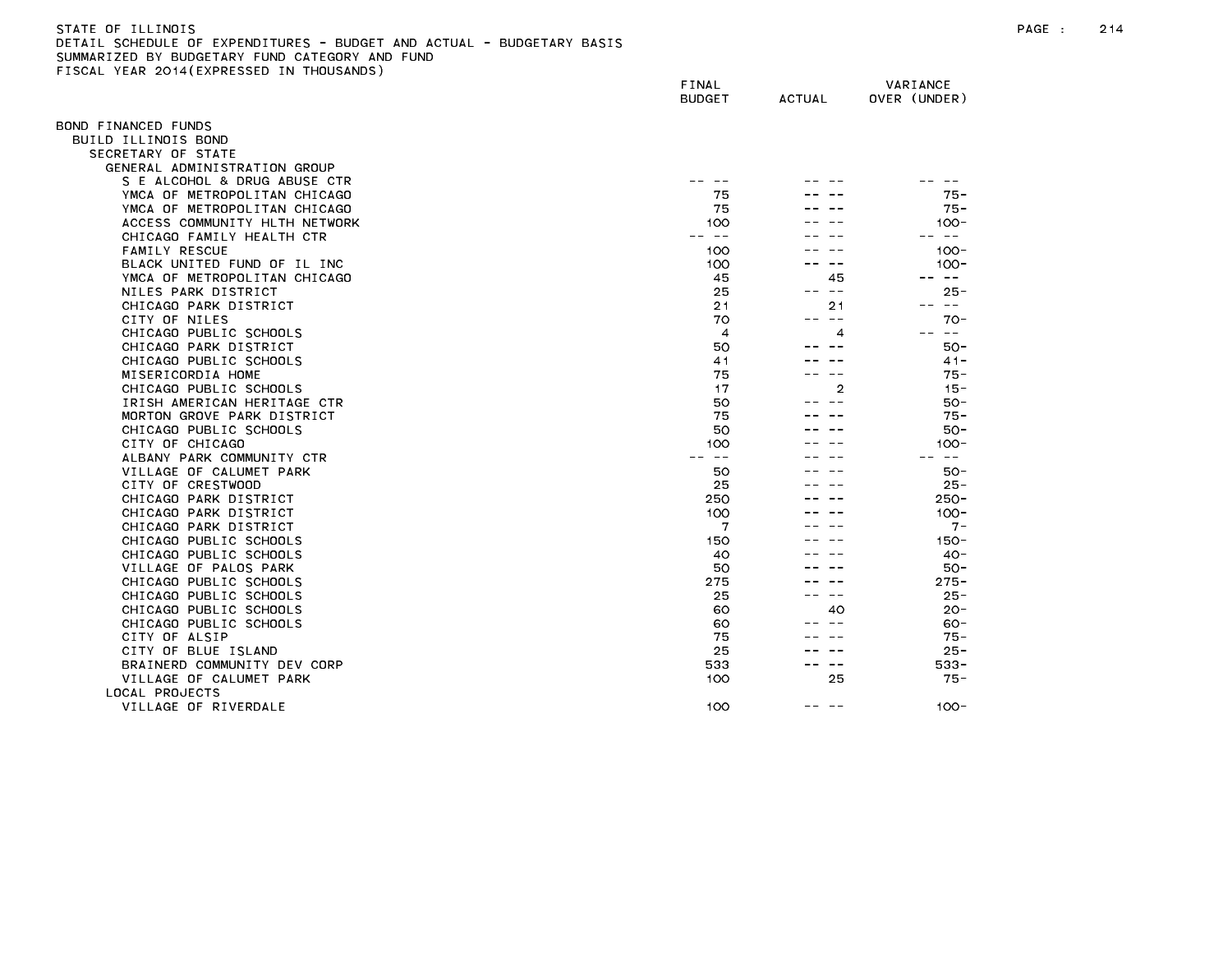## STATE OF ILLINOIS PAGE : 215 DETAIL SCHEDULE OF EXPENDITURES - BUDGET AND ACTUAL - BUDGETARY BASIS SUMMARIZED BY BUDGETARY FUND CATEGORY AND FUND FISCAL YEAR 2014(EXPRESSED IN THOUSANDS)

|                                                 | FINAL<br><b>BUDGET</b> | <b>ACTUAL</b> | VARIANCE<br>OVER (UNDER) |
|-------------------------------------------------|------------------------|---------------|--------------------------|
| OND FINANCED FUNDS                              |                        |               |                          |
| BUILD ILLINOIS BOND                             |                        |               |                          |
| SECRETARY OF STATE                              |                        |               |                          |
| GENERAL ADMINISTRATION GROUP                    |                        |               |                          |
| CITY OF DOLTON                                  | 50                     |               | $50 -$                   |
| CITY OF MARKHAM                                 | 94                     | 20            | $74 -$                   |
| VILLAGE OF DIXMOOR                              | 50                     |               | 50-                      |
| VILLAGE OF HAZEL CREST                          | 45                     |               | $45 -$                   |
| VILLAGE OF HOMEWOOD                             | 100                    |               | $100 -$                  |
| CITY OF OAK FOREST                              | 100                    |               | $100 -$                  |
| VILLAGE OF MIDLOTHIAN                           | 100                    |               | $100 -$                  |
| VILLAGE OF POSEN                                | 70                     |               | $70 -$                   |
| VILLAGE OF POSEN                                | 25                     |               | $25 -$                   |
| VILLAGE OF ROBBINS                              | 150                    |               | $150 -$                  |
| CITY OF CHICAGO                                 | 80                     | 20            | $60 -$                   |
| VILLAGE OF ROBBINS                              | 38                     | $- -$         | $38 -$                   |
| CITY OF MOMENCE                                 | $\sim$ $-$             | ت ب           | $- -$                    |
| VILLAGE OF BRADLEY                              | 20                     | 8             | $12 -$                   |
| VILLAGE OF ST ANNE                              | 53                     |               | 53-                      |
| VILLAGE OF AROMA PARK                           | 100                    |               | $100 -$                  |
| VILLAGE OF HOPKINS PARK                         | 300                    |               | $300 -$                  |
| VILLAGE OF PEOTONE                              | 100                    |               | $100 -$                  |
| PEMBROKE TOWNSHIP                               | 100                    | $- -$         | $100 -$                  |
| MATTHEW HOUSE                                   | 20                     | 5             | $15 -$                   |
| DOOR OF HOPE RESCUE MISSION                     | 60                     | $\sim$ $-$    | $60 -$                   |
| CENTERS FOR NEW HORIZONS                        | 250                    |               | $250 -$                  |
| CHICAGO PUBLIC SCHOOLS                          | 330                    |               | $330 -$                  |
| BRAND NEW BEGINNINGS                            | $\sim$ $-$             |               | -- --                    |
| BOYS & GIRLS OF CHICAGO                         | 30                     |               | $30 -$                   |
| KLEO COMMUNITY FAMILY LIFE CTR                  | 40                     |               | $40 -$                   |
| DUNDEE TOWNSHIP PARK DIST                       | 200                    |               | $200 -$                  |
| CHICAGO PARK DISTRICT                           | 100                    |               | $100 -$                  |
| HOWARD BROWN HEALTH CTR                         | 146                    | 4             | $142 -$                  |
| JEWISH FED OF METRO CHICAGO                     | 100                    |               | $100 -$                  |
| JEWISH FED OF METRO CHICAGO                     | 100                    |               | $100 -$                  |
| VILLAGE OF FINDLAY                              | 72                     |               | $72 -$                   |
| CITY OF WINDSOR                                 | 80                     |               | $80 -$                   |
| LOCAL PROJECTS                                  |                        |               |                          |
| CITY OF CHICAGO                                 | 150                    |               | $150 -$                  |
| CITY OF CHICAGO                                 | 100<br>36              |               | $100 -$<br>$36 -$        |
| HOLY CROSS HOSPITAL<br>LEO CATHOLIC HIGH SCHOOL | 225                    |               | $225 -$                  |
| CITY OF CHICAGO                                 | 150                    |               | $150 -$                  |
|                                                 |                        |               |                          |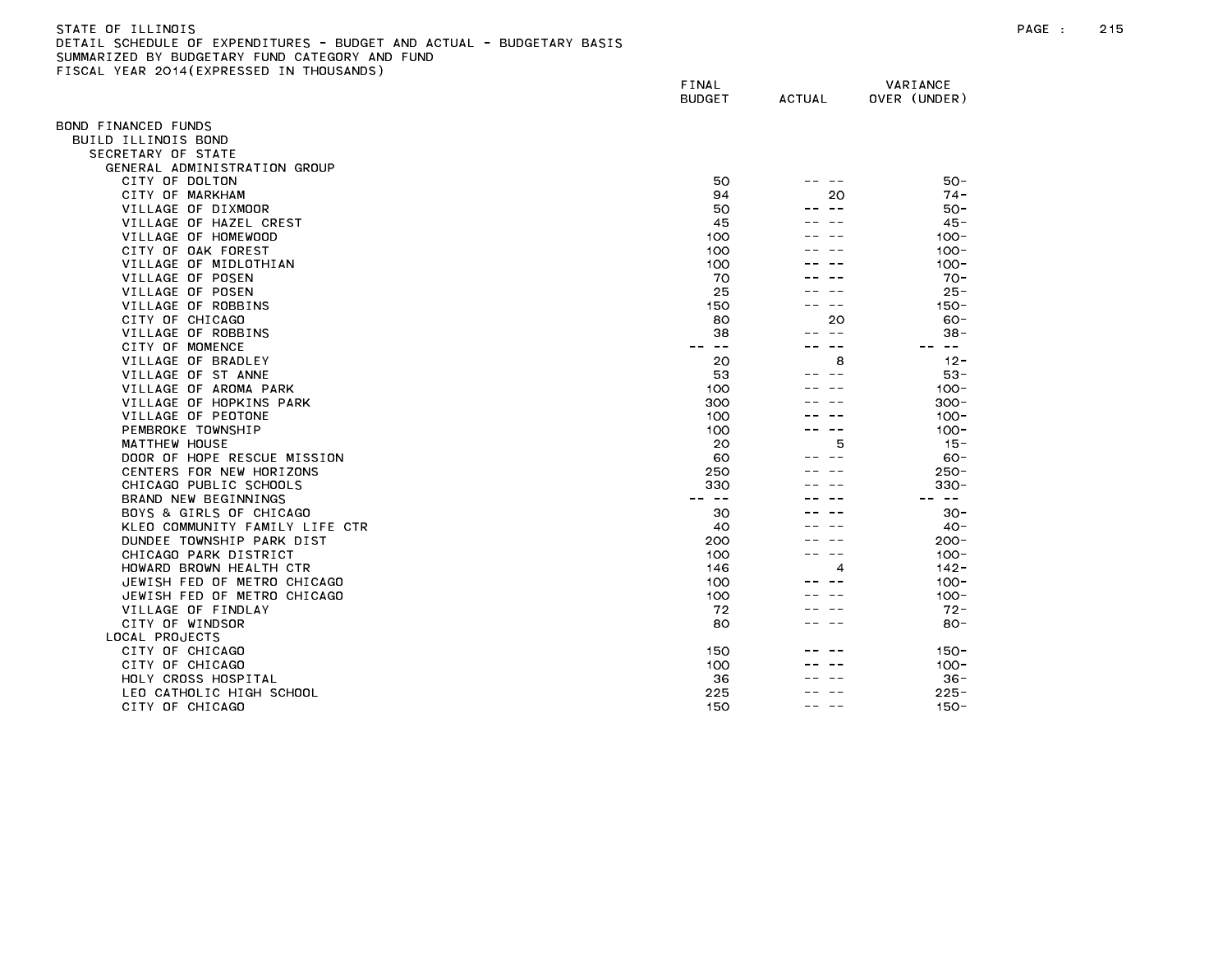## STATE OF ILLINOIS PAGE : 216 DETAIL SCHEDULE OF EXPENDITURES - BUDGET AND ACTUAL - BUDGETARY BASIS SUMMARIZED BY BUDGETARY FUND CATEGORY AND FUND FISCAL YEAR 2014(EXPRESSED IN THOUSANDS)

|                                | FINAL<br><b>BUDGET</b> | <b>ACTUAL</b> | VARIANCE<br>OVER (UNDER) |
|--------------------------------|------------------------|---------------|--------------------------|
| OND FINANCED FUNDS             |                        |               |                          |
| BUILD ILLINOIS BOND            |                        |               |                          |
| SECRETARY OF STATE             |                        |               |                          |
| GENERAL ADMINISTRATION GROUP   |                        |               |                          |
| MUHAMMAD HOLY TEMPLE OF ISLAM  | 150                    |               | $150 -$                  |
| CITY OF CHICAGO                | 100                    |               | $100 -$                  |
| CHICAGO PUBLIC SCHOOLS         | $\sim$ $-$             |               | -- --                    |
| CITY OF ROLLING MEADOWS        | 38                     | 33            | 5 –                      |
| HANOVER PARK DISTRICT          | 75                     | $\sim$ $-$    | $75 -$                   |
| ELK GROVE VILLAGE              | 75                     |               | $75 -$                   |
| VILLAGE OF ROSELLE             | 75                     |               | $75 -$                   |
| VILLAGE OF HANOVER PARK        | 50                     |               | $50 -$                   |
| PEACE & EDUCATION COALITION    | $- -$                  |               | س س                      |
| DANIEL J NELLUM YOUTH SVCS INC | 38                     |               | $38 -$                   |
| CITY OF CHICAGO                | $\sim$ $-$             |               | $\sim$ $ -$              |
| BISHOP SHEPARD LITTLE MEM CTR  | 200                    |               | $200 -$                  |
| CHICAGO PARK DISTRICT          | 94                     | 94            | $\sim$ $-$               |
| CHICAGO PARK DISTRICT          | 100                    | -- --         | $100 -$                  |
| VILLAGE OF BUCKINGHAM          | 225                    | 225           | $- -$                    |
| VILLAGE OF BRACEVILLE          | $\sim$ $-$             | -- --         | $- -$                    |
| <b>CUSTER TOWNSHIP</b>         | 38                     | 36            | $2 -$                    |
| VILLAGE OF GARDNER             | 50                     |               | $50 -$                   |
| VILLAGE OF COAL CITY           | 50                     |               | $50 -$                   |
| VILLAGE OF HERSCHER            | 50                     |               | $50 -$                   |
| VILLAGE OF DIAMOND             | 50                     |               | 50-                      |
| LIMESTONE TOWNSHIP             | 25                     |               | $25 -$                   |
| VILLAGE OF ESSEX               | 50                     |               | $50 -$                   |
| YWCA OF PEORIA                 | 500                    |               | $500 -$                  |
| PEORIA CANCER CENTER           | 200                    |               | $200 -$                  |
| PEORIA SCHOOL DISTRICT 150     | $- -$                  | $\sim$ $\sim$ | $\sim$ $-$               |
| NEIGHBORHOOD ALLNCE OF PEORIA  | 52                     | 29            | $23 -$                   |
| LIMESTONE COMM HS DIST 310     | 50                     | 50            | $\sim 100$               |
| EASTER SEALS OF PEORIA         | 25                     |               | $25 -$                   |
| JUNIOR LEAGUE OF PEORIA        | 25                     |               | $25 -$                   |
| EVANSTON HISTORY CENTER        | 200                    |               | $200 -$                  |
| SHORE COMMUNITY SVCS INC       | 95                     |               | $95 -$                   |
| JEWISH FED OF METRO CHICAGO    | 85                     |               | 85-                      |
| LOCAL PROJECTS                 |                        |               |                          |
| YOUTH ORGS UMBRELLA INC        | 35                     |               | 35 -                     |
| BUNKER HILL LIBRARY DISTRICT   | 50                     | 50            | $- -$                    |
| CHICAGO PARK DISTRICT          | 100                    |               | $100 -$                  |
| CHICAGO PARK DISTRICT          | 100                    |               | $100 -$                  |
| CITY OF CHICAGO                | 200                    |               | $200 -$                  |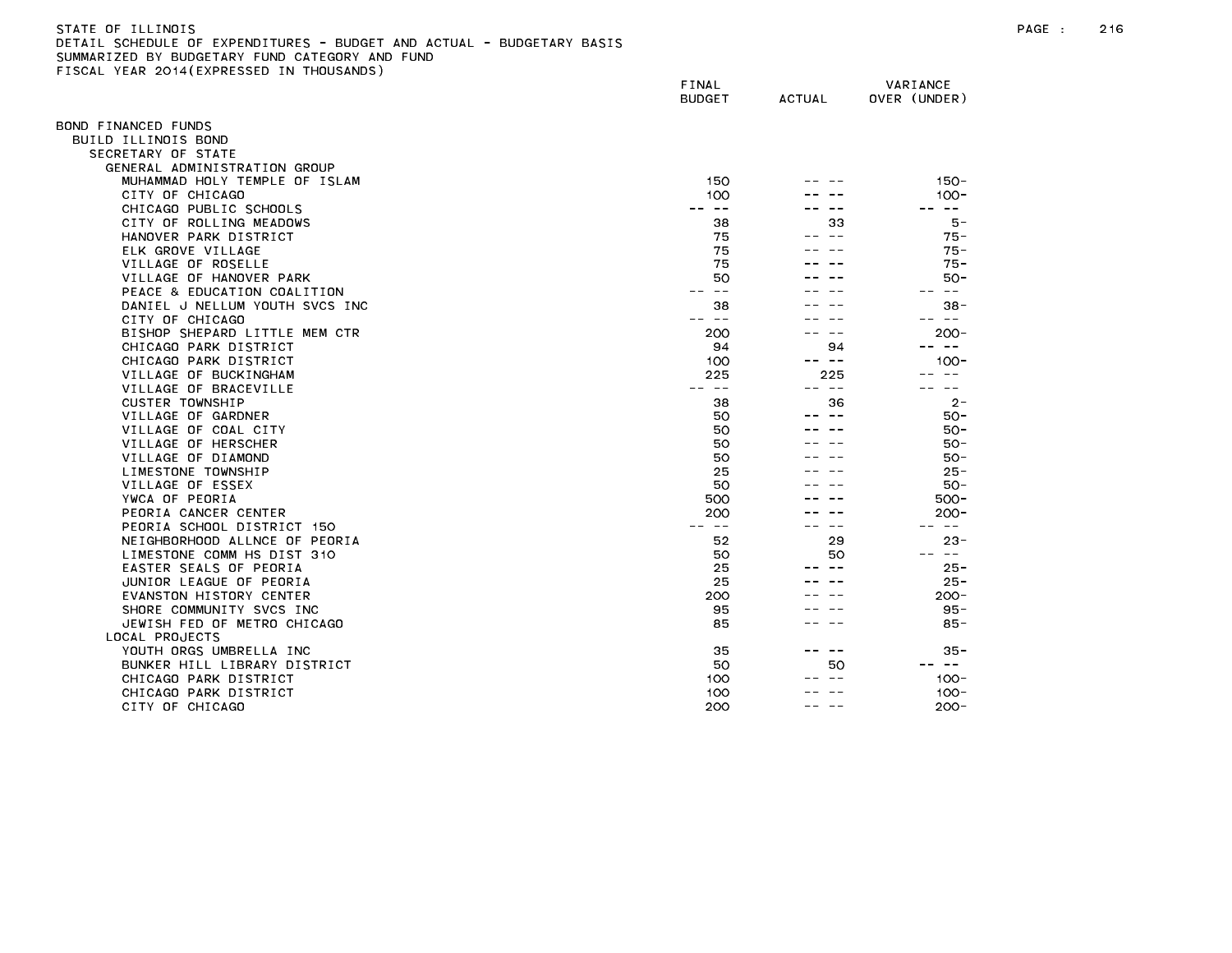| STATE OF ILLINOIS                                                     |
|-----------------------------------------------------------------------|
| DETAIL SCHEDULE OF EXPENDITURES - BUDGET AND ACTUAL - BUDGETARY BASIS |
| SUMMARIZED BY BUDGETARY FUND CATEGORY AND FUND                        |
| FISCAL YEAR 2014(EXPRESSED IN THOUSANDS)                              |

| TOURE TEAR EUTROLINESSED     | FINAL<br><b>BUDGET</b> | <b>ACTUAL</b>                    | VARIANCE<br>OVER (UNDER) |
|------------------------------|------------------------|----------------------------------|--------------------------|
| OND FINANCED FUNDS           |                        |                                  |                          |
| BUILD ILLINOIS BOND          |                        |                                  |                          |
| SECRETARY OF STATE           |                        |                                  |                          |
| GENERAL ADMINISTRATION GROUP |                        |                                  |                          |
| CHICAGO PARK DISTRICT        | 75                     |                                  | $75 -$                   |
| CHICAGO PARK DISTRICT        | 100                    |                                  | $100 -$                  |
| CHICAGO PUBLIC SCHOOLS       | 4                      |                                  | $4 -$                    |
| CHICAGO PUBLIC SCHOOLS       | 100                    |                                  | $100 -$                  |
| CITY OF CHICAGO              | 300                    |                                  | $300 -$                  |
| CLYDE PARK DISTRICT          | 475                    |                                  | $475 -$                  |
| CITY OF CICERO               | 75                     | 12                               | $63 -$                   |
| CITY OF CICERO               | З                      | $\sim$ $-$                       | $3 -$                    |
| BERWYN FIRE DEPT             | 50                     | $- -$                            | 50-                      |
| CITY OF BERWYN               | 50                     | 13                               | $37 -$                   |
| VILLAGE OF MARYVILLE         | 6                      | $- -$                            | $6 -$                    |
| HOLLYWOOD HEIGHTS FIRE DEPT  | 50                     | 13                               | $37 -$                   |
| VILLAGE OF GLEN CARBON       | 35                     | -- --                            | 35 -                     |
| FAIRVIEW HEIGHTS             | 38                     | 38                               | $\sim$ $-$               |
| NAMEOKI TOWNSHIP             | 8                      |                                  | $8 -$                    |
| NAMEOKI TOWNSHIP             | $\sim$ $\sim$          |                                  | $\sim$ $\sim$            |
| CITY OF GRANITE CITY         | 30                     |                                  | $30 -$                   |
| GRANITE CITY TOWNSHIP        | 65                     |                                  | $65 -$                   |
| CITY OF EDWARDSVILLE         | 50                     |                                  | $50 -$                   |
| EDWARDSVILLE TOWNSHIP        | 55                     |                                  | 55 -                     |
| GLEN CARBON VOL FIRE DEPT    | 50                     |                                  | 50-                      |
| CITY OF GRANITE CITY         | 25                     |                                  | $25 -$                   |
| CITY OF BELLEVILLE           | 1,000                  |                                  | $1,000-$                 |
| VILLAGE OF CASEYVILLE        | 89                     | 89                               | -- --                    |
| VILLAGE OF SWANSEA           | 200                    |                                  | $200 -$                  |
| CITY OF CHICAGO              | 40                     |                                  | $40 -$                   |
| CITY OF CHICAGO              | 575                    |                                  | $575 -$                  |
| CITY OF CHICAGO              | 5                      |                                  | 5 –                      |
| CITY OF CHICAGO              | 181                    |                                  | $181 -$                  |
| CITY OF CHICAGO              | 25                     |                                  | $25 -$                   |
| CITY OF CHICAGO              | 100                    |                                  | $100 -$                  |
| VILLAGE OF LANSING           | 75                     |                                  | $75 -$                   |
| CITY OF VENICE               | 150                    |                                  | $150 -$                  |
| CITY OF MADISON              | 125                    |                                  | $125 -$                  |
| CITY OF VELLEVILLE           | 100                    |                                  | $100 -$                  |
| VILLAGE OF WASHINGTON PARK   | 200                    | $\overline{\phantom{m}}$<br>$ -$ | $200 -$                  |
| CITY OF MASCOUTAH            | 125                    | 31                               | $94 -$                   |
| VILLAGE OF MILLSTADT         | 100                    | 25                               | $75 -$                   |
| CITY OF O'FALLON             | 150                    | 150                              | $\sim$ $-$               |
| VILLAGE OF SHILOH            | 150                    | -- --                            | $150 -$                  |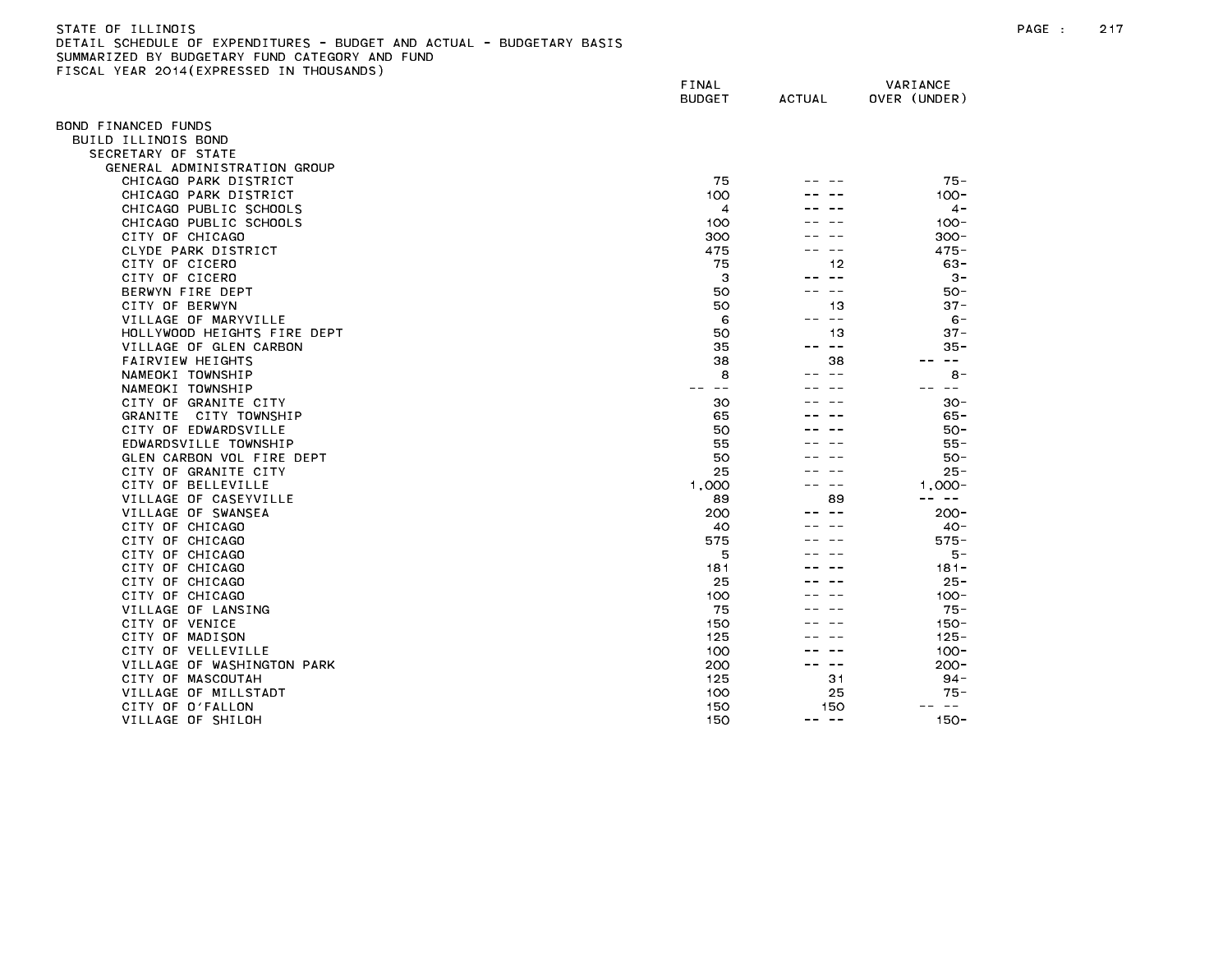| STATE OF ILLINOIS                                                     |
|-----------------------------------------------------------------------|
| DETAIL SCHEDULE OF EXPENDITURES - BUDGET AND ACTUAL - BUDGETARY BASIS |
| SUMMARIZED BY BUDGETARY FUND CATEGORY AND FUND                        |
| FISCAL YEAR 2014(EXPRESSED IN THOUSANDS)                              |

|                                | FINAL<br><b>BUDGET</b> | <b>ACTUAL</b> | VARIANCE<br>OVER (UNDER) |
|--------------------------------|------------------------|---------------|--------------------------|
| OND FINANCED FUNDS             |                        |               |                          |
| BUILD ILLINOIS BOND            |                        |               |                          |
| SECRETARY OF STATE             |                        |               |                          |
| GENERAL ADMINISTRATION GROUP   |                        |               |                          |
| VILLAGE OF CAHOKIA             | 125                    |               | $125 -$                  |
| VILLAGE OF BROOKLYN            | 150                    |               | $150 -$                  |
| VILLAGE OF ALORTON             | 100                    |               | $100 -$                  |
| VILLAGE OF SWANSEA             | 100                    | 25            | $75 -$                   |
| STITES TOWNSHIP                | 50                     |               | $50 -$                   |
| CITY OF MADISON                | 75                     |               | $75 -$                   |
| ORPHEUM CHILDREN'S MUSEUM      | 250                    |               | $250 -$                  |
| CRISIS NURSERY IN URBANA       | 200                    | 50            | $150 -$                  |
| CHAMPAIGN PARK DISTRICT        | 150                    | 150           | -- --                    |
| LOCAL PROJECTS                 |                        |               |                          |
| PRESERVATION & CONSERVATION    |                        |               | $28 -$                   |
|                                | 28                     |               | $225 -$                  |
| DEV SVCS CTR OF CHAMPAIGN CTY  | 225                    |               |                          |
| ST ELIZABETH CATHOLIC COMM CTR | 100                    |               | $100 -$                  |
| ROCKFORD MASS TRANSIT DIST     | 200                    |               | $200 -$                  |
| CARPENTER'S PLACE              | 150                    |               | $150 -$                  |
| PROGRESSIVE W ROCKFORD COMM    | 100                    |               | $100 -$                  |
| NORTHWEST COMMUNITY CENTER     | 100                    |               | $100 -$                  |
| ROCKFORD PUBLIC LIBRARY FOUND  | $\sim$ $-$             | 1 –           | $1 -$                    |
| GIRL SCOUTS-ROCK RIVER VALLEY  | 50                     |               | $50 -$                   |
| BLACKHAWK AREA COUNCIL OF BOY  | 50                     |               | $50 -$                   |
| WINNEBAGO CTY HEALTH DEPT      | 50                     |               | $50 -$                   |
| BOYS & GIRLS CLUB OF ROCKFORD  | 50                     |               | $50 -$                   |
| CHICAGO PARK DISTRICT          | 300                    | $ -$          | $300 -$                  |
| CHICAGO PARK DISTRICT          | 88                     | 68            | $20 -$                   |
| VILLAGE OF OAK LAWN            | 50                     |               | $50 -$                   |
| VILLAGE OF MERRIONETTE PARK    | 50                     |               | $50 -$                   |
| WORTH PARK DISTRICT            | $\sim$ $-$             |               |                          |
| VILLAGE OF PALOS PARK          | 43                     | 43            | $\sim$ $\sim$            |
| VILLAGE OF PALOS PARK          | 16                     |               | $16 -$                   |
| VILLAGE OF WORTH               |                        |               |                          |
| HELPING HAND REHAB CTR         | $\sim$ $\sim$          | $\sim$ $\sim$ |                          |
| CHICAGO PUBLIC SCHOOLS         | 50                     | 50            |                          |
| NILES TOWNSHIP                 | 23                     | 23            | $\sim$ $-$               |
| VILLAGE OF MORTON GROVE        | 100                    |               | $100 -$                  |
| VILLAGE OF MORTON GROVE        | 75                     |               | $75 -$                   |
| HOLOCAUST MEM FOUND OF IL      | $\sim$ $-$             |               | $\sim$ $ -$              |
| SHORE COMMUNITY SERVICES       | 27                     | 1             | $26 -$                   |
| METROPOLITAN FAMILY SERVICES   | 40                     |               | $40 -$                   |
| OAKTON COMMUNITY COLLEGE       | 100                    | $\sim$ $-$    | $100 -$                  |
|                                |                        |               |                          |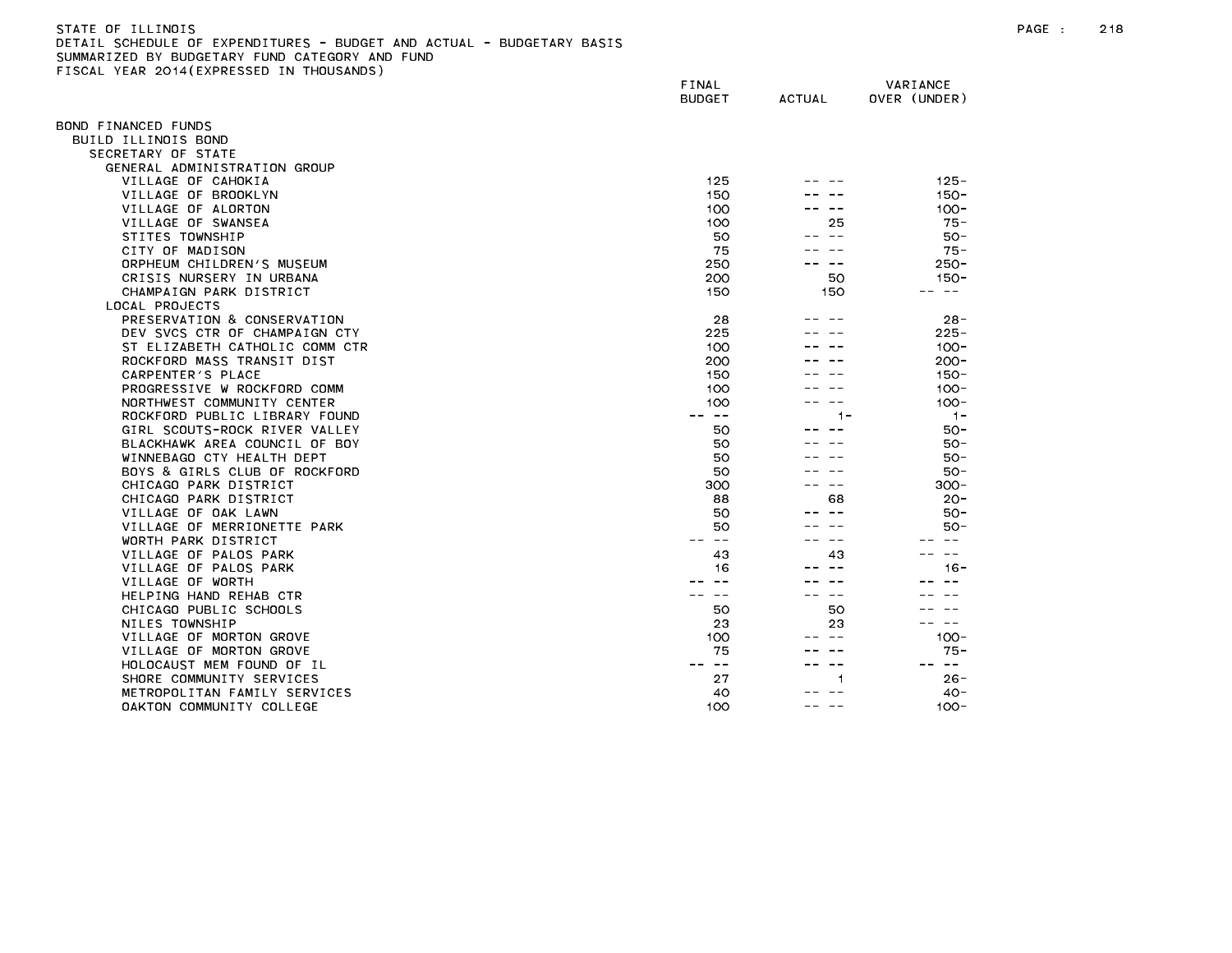| STATE OF ILLINOIS                                                     |
|-----------------------------------------------------------------------|
| DETAIL SCHEDULE OF EXPENDITURES - BUDGET AND ACTUAL - BUDGETARY BASIS |
| SUMMARIZED BY BUDGETARY FUND CATEGORY AND FUND                        |
| FISCAL YEAR 2014(EXPRESSED IN THOUSANDS)                              |

|                                                    | FINAL<br><b>BUDGET</b> | <b>ACTUAL</b> | VARIANCE<br>OVER (UNDER) |
|----------------------------------------------------|------------------------|---------------|--------------------------|
|                                                    |                        |               |                          |
| BOND FINANCED FUNDS                                |                        |               |                          |
| BUILD ILLINOIS BOND                                |                        |               |                          |
| SECRETARY OF STATE<br>GENERAL ADMINISTRATION GROUP |                        |               |                          |
| VILLAGE OF LINCOLNWOOD                             | 200                    |               | $200 -$                  |
| VILLAGE OF SKOKIE                                  | 820                    |               | $820 -$                  |
| VITAL BRIDGES NFP                                  | 100                    |               | $100 -$                  |
| MISERICORDIA HOME                                  | 100                    |               | $100 -$                  |
| AGUDATH ISRAEL OF IL                               | 250                    |               | $250 -$                  |
| INDO-AMERICAN CENTER                               | 68                     | 68            | $\sim$ $-$               |
| IRISH AM HERITAGE CTR/CHICAGO                      | 19                     | 19            | $\sim$ $-$               |
| CHICAGO PARK DISTRICT                              | 400                    | $- -$         | $400 -$                  |
| DAUGHTERS OF ST MARY OF PRVDNC                     | 25                     |               | $25 -$                   |
| CHICAGO TRANSIT AUTHORITY                          | 200                    |               | $200 -$                  |
| CHICAGO PUBLIC SCHOOLS                             | 520                    |               | $520 -$                  |
| NEW HORIZONS IN CHICAGO                            | 25                     |               | $25 -$                   |
| MARYVILLE CTR FOR CHILDREN                         | $\sim$ $-$             |               | $- -$                    |
| CITY OF OTTAWA                                     | 300                    |               | $300 -$                  |
| VILLAGE OF CHERRY                                  | 75                     |               | $75 -$                   |
| CITY OF SPRING VALLEY                              | 200                    |               | $200 -$                  |
| VILLAGE OF NAPLATE                                 | 25                     |               | $25 -$                   |
| VILLAGE OF NORTH UTICA                             | 50                     |               | $50 -$                   |
| VILLAGE OF CEDAR POINT                             | 50                     |               | $50 -$                   |
| VILLAGE OF GRAND RIDGE                             | 50                     |               | $50 -$                   |
| VILLAGE OF VAN ORIN                                | 25                     |               | $25 -$                   |
| VILLAGE OF HOLLOWAYVILLE<br>VILLAGE OF STANDARD    | 25<br>25               |               | $25 -$<br>$25 -$         |
| VILLAGE OF MALDEN                                  | 25                     |               | $25 -$                   |
| VILLAGE OF DEPUE                                   | $\sim$ $-$             |               | $\sim$ $-$               |
| VILLAGE OF DAYTON                                  | 25                     |               | $25 -$                   |
| CITY OF LASALLE                                    | 150                    |               | 150-                     |
| VILLAGE OF TRIUMPH                                 | 25                     |               | $25 -$                   |
| VILLAGE OF TROY GROVE                              | 25                     |               | $25 -$                   |
| VILLAGE OF LAMOILLE                                | 75                     |               | 75 -                     |
| VILLAGE OF PUTNAM                                  | 25                     |               | $25 -$                   |
| VILLAGE OF MARK                                    | 25                     |               | $25 -$                   |
| VILLAGE OF OGLESBY                                 | 150                    |               | $150 -$                  |
| CITY OF MENDOTA                                    | 300                    |               | $300 -$                  |
| CITY OF PERU                                       | 350                    |               | $350 -$                  |
| VILLAGE OF BANNOCKBURN                             | 100                    |               | $100 -$                  |
| WEST DEERFIELD TOWNSHIP                            | 50                     |               | $50 -$                   |
| VILLAGE OF DEERFIELD                               | 300                    |               | $300 -$                  |
| LOCAL PROJECTS                                     |                        |               |                          |
| ANIXTER CENTER                                     | 100                    |               | $100 -$                  |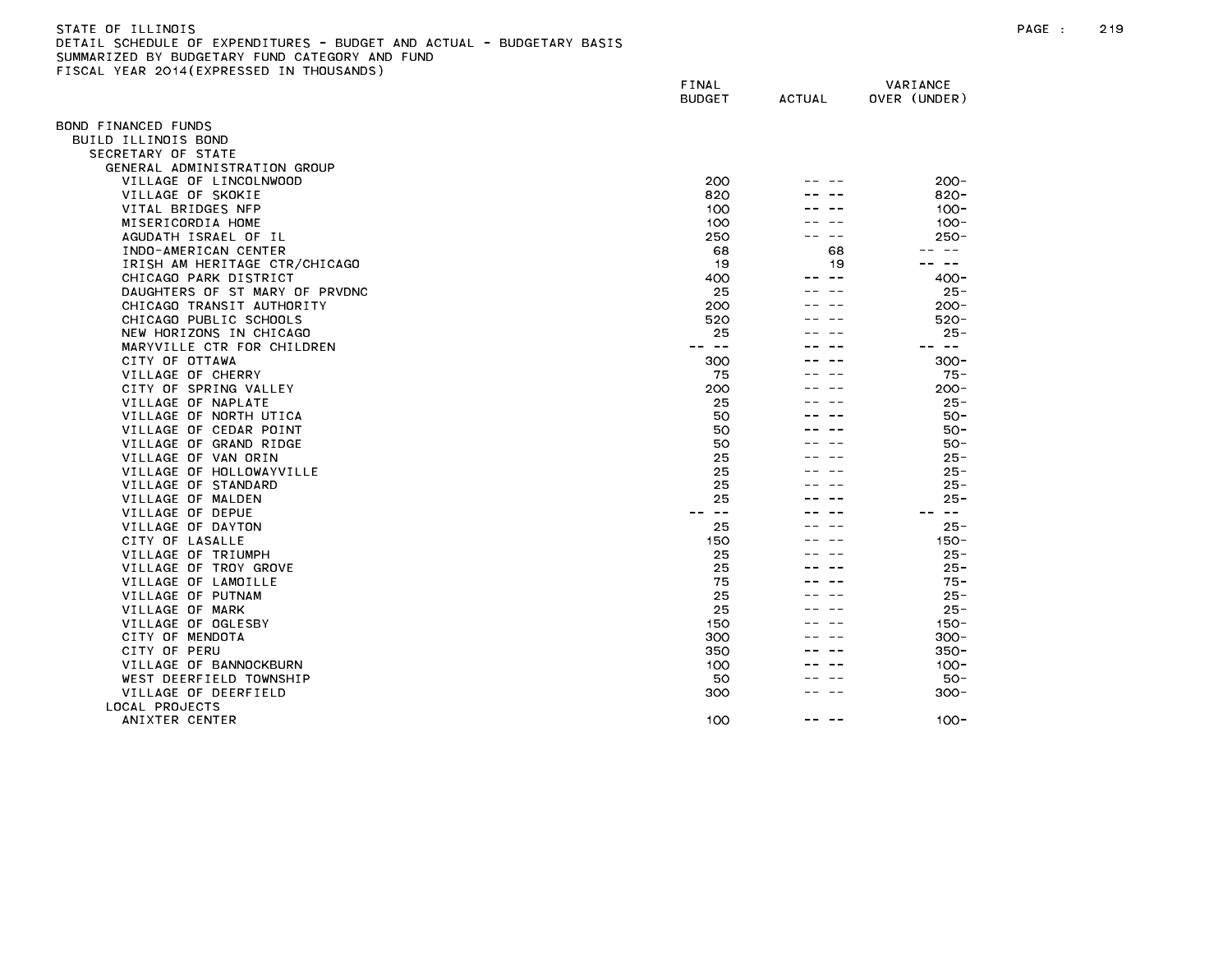## STATE OF ILLINOIS PAGE : 220 DETAIL SCHEDULE OF EXPENDITURES - BUDGET AND ACTUAL - BUDGETARY BASIS SUMMARIZED BY BUDGETARY FUND CATEGORY AND FUND FISCAL YEAR 2014(EXPRESSED IN THOUSANDS)

|                                             | FINAL<br><b>BUDGET</b> | <b>ACTUAL</b> | VARIANCE<br>OVER (UNDER) |
|---------------------------------------------|------------------------|---------------|--------------------------|
| OND FINANCED FUNDS                          |                        |               |                          |
| BUILD ILLINOIS BOND                         |                        |               |                          |
| SECRETARY OF STATE                          |                        |               |                          |
| GENERAL ADMINISTRATION GROUP                |                        |               |                          |
| CITY OF CREST HILL                          | з                      | з             |                          |
| DUPAGE TOWNSHIP                             | 50                     | 50            |                          |
| TAFT SCHOOL DIST 90                         |                        | $\sim$ $-$    |                          |
| LOCKPORT TWNSHP H S DIST 205                |                        |               |                          |
| CORNERSTONE SVCS INC                        | 100                    | 58            | $42 -$                   |
| LOCKPORT TOWNSHIP PARK DIST                 | 40                     |               | $40 -$                   |
| BOLINGBROOK PARK DIST                       | 40                     |               | $40 -$                   |
| WILCO AREA CAREER CTR                       | 20                     |               | $20 -$                   |
| VILLAGE OF TINLEY PARK                      | 150                    |               | $150 -$                  |
| VILLAGE OF ORLAND PARK                      | 400                    |               | $400 -$                  |
| VILLAGE OF ORLAND HILLS                     | 188                    |               | $188 -$                  |
| FRANKFORT TOWNSHIP                          | 50                     |               | $50 -$                   |
| TINLEY PARK PARK DISTRICT                   | 60                     |               | $60 -$                   |
| OAK FOREST PARK DISTRICT                    | 30                     |               | $30 -$                   |
| BIG BROTHERS BIG SISTERSOF                  | 50                     |               | $50 -$                   |
| FRANKFORT SQUARE PARK DIST                  | 50                     |               | $50 -$                   |
| SERTOMA CENTRE-ALSIP                        | 25                     |               | $25 -$                   |
| TOWNSHIP OF BREMEN                          | 50                     |               | $50 -$                   |
| JOLIET JUNIOR COLLEGE                       | 100                    |               | $100 -$                  |
| VILLAGE OF MANHATTAN                        | 50                     |               | $50 -$                   |
| VILLAGE OF ELWOOD                           | 100                    |               | $100 -$                  |
| VILLAGE OF ELWOOD                           | 50                     |               | $50 -$                   |
| WILL COUNTY                                 | 100                    |               | $100 -$                  |
| MANHATTAN TOWNSHIP                          | 19                     |               | $19 -$                   |
| WILL-GRUNDY CTR FOR IND LVG                 | 25<br>57               | 57            | $25 -$<br>$\sim$ $-$     |
| IGNATIA FOUNDATION<br>CHICAGO PARK DISTRICT |                        |               |                          |
| CHICAGO PARK DISTRICT                       | 180<br>25              |               | $180 -$<br>$25 -$        |
| CHICAGO PARK DISTRICT                       | $ -$                   |               | -- --                    |
| CHICAGO PUBLIC LIBRARY                      | 500                    | $ -$          | 500-                     |
| CHICAGO PUBLIC SCHOOLS                      | 29                     | 10            | $19 -$                   |
| CHICAGO PUBLIC SCHOOLS                      | 80                     | $\sim$ $\sim$ | $80 -$                   |
| CHICAGO PUBLIC SCHOOLS                      | -- --                  | $\sim$ $\sim$ | -- --                    |
| BRIGHTON PARK NGHBRHOOD COUNCL              | 338                    | 5             | $333 -$                  |
| ACCESS COMMUNITY HLTH NETWORK               | 50                     |               | $50 -$                   |
| CITY OF CALUMET CITY                        | 211                    |               | $211 -$                  |
| VILLAGE OF THORNTON                         | 175                    |               | $175 -$                  |
| VILLAGE OF DOLTON                           | 138                    |               | $138 -$                  |
| VILLAGE OF DOLTON                           | 20                     |               | $20 -$                   |
| VILLAGE OF GLENWOOD                         | 30                     |               | $30 -$                   |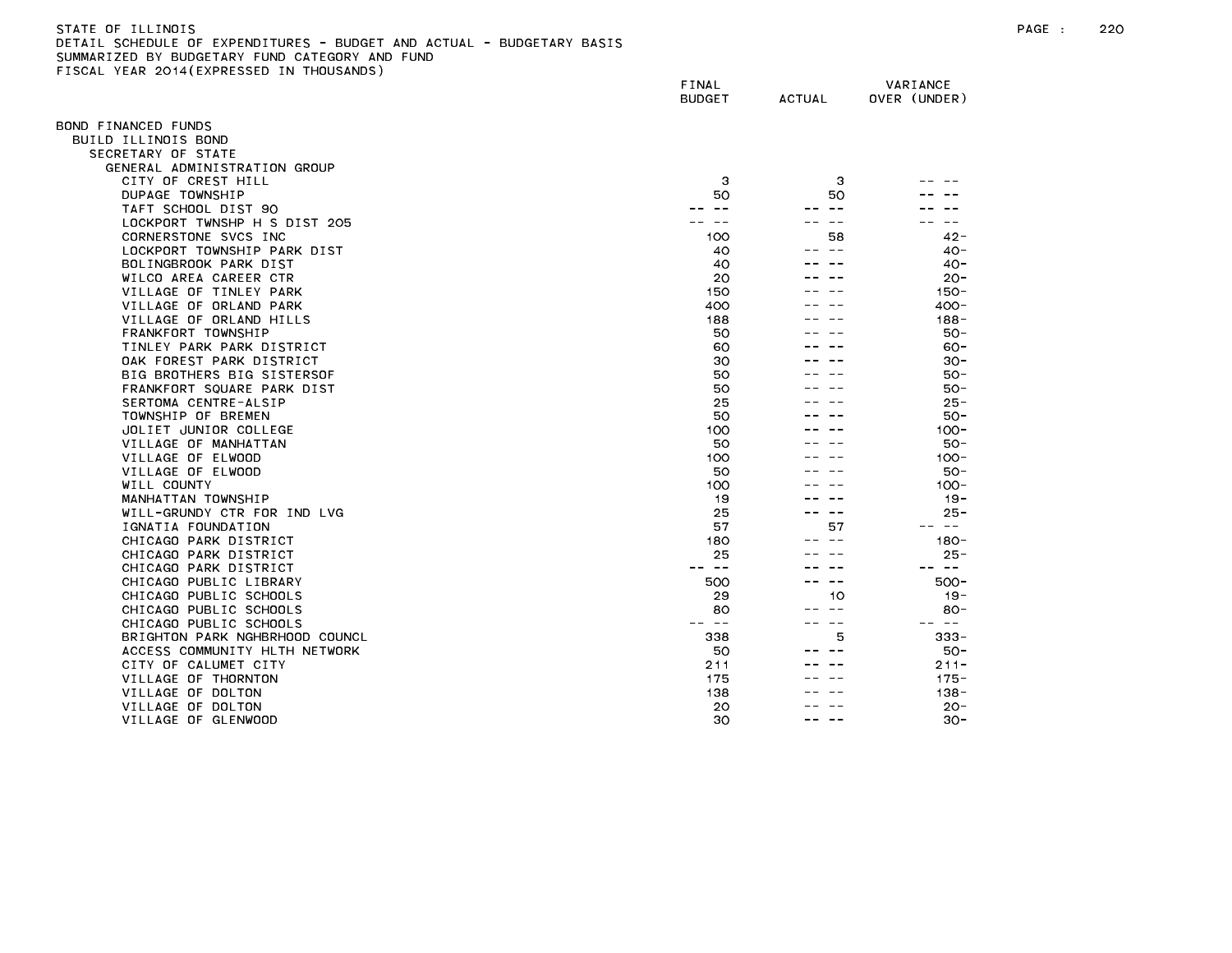# STATE OF ILLINOIS PAGE : 221 DETAIL SCHEDULE OF EXPENDITURES - BUDGET AND ACTUAL - BUDGETARY BASIS SUMMARIZED BY BUDGETARY FUND CATEGORY AND FUND FISCAL YEAR 2014(EXPRESSED IN THOUSANDS)

|                                          | FINAL<br><b>BUDGET</b> | <b>ACTUAL</b> | VARIANCE<br>OVER (UNDER) |
|------------------------------------------|------------------------|---------------|--------------------------|
| OND FINANCED FUNDS                       |                        |               |                          |
| BUILD ILLINOIS BOND                      |                        |               |                          |
| SECRETARY OF STATE                       |                        |               |                          |
| GENERAL ADMINISTRATION GROUP             |                        |               |                          |
| VILLAGE OF SOUTH HOLLAND                 | 50                     |               | $50 -$                   |
| VILLAGE OF GLENWOOD                      | 175                    |               | $175 -$                  |
| VILLAGE OF BURNHAM                       | 80                     | 80            | $\sim$ $-$               |
| VILLAGE OF FORD HEIGHTS                  | 360                    |               | $360 -$                  |
| VILLAGE OF LANSING                       | 110                    |               | $110 -$                  |
| MAINE TOWNSHIP                           | ———                    |               | س س                      |
| VILLAGE OF GLENVIEW                      | 150                    |               | $150 -$                  |
| VILLAGE OF NORTHBROOK                    | 200                    |               | $200 -$                  |
| VILLAGE OF NILES                         | 100                    |               | $100 -$                  |
| VILLAGE OF MOUNT PROSPECT                | 100                    |               | $100 -$                  |
| CHICAGO PARK DISTRICT                    | - - -                  |               | $\sim$ $\sim$            |
| LOCAL PROJECTS                           |                        |               |                          |
| CHICAGO PUBLIC SCHOOLS                   | 108                    | 104           | 4 -                      |
| HARRISBURG CUSD 3                        | 2                      | 2             | --                       |
| CITY OF ANNA                             | 3                      |               | $3 -$                    |
| VILLAGE OF NEW HAVEN                     | 25<br>$\sim$ $-$       |               | $25 -$<br>$\sim$ $\sim$  |
| VILLAGE OF GALATIA<br>VILLAGE OF RIDGWAY |                        |               | $ -$                     |
| EGYPTIAN HEALTH DEPT                     | 19<br>25               | 19            | $25 -$                   |
| CITY OF CHESTER                          | 50                     |               | $50 -$                   |
| VILLAGE OF DUPO                          | 40                     |               | 40-                      |
| VILLAGE OF EAST CARONDELET               | 30                     |               | $30 -$                   |
| VILLAGE OF EVANSVILLE                    | $\overline{4}$         | 4             | $\sim$ $\sim$            |
| VILLAGE OF FAYETTEVILLE                  | З                      | 3             | $\overline{\phantom{m}}$ |
| VILLAGE OF LENZBURG                      | 16                     | 2-            | $18 -$                   |
| VILLAGE OF MARISSA                       | 25                     | 25            | ست س                     |
| CITY OF SPARTA                           | 50                     |               | $50 -$                   |
| RANDOLPH COUNTY                          | 75                     |               | $75 -$                   |
| MONROE COUNTY                            | 75                     |               | $75 -$                   |
| JARROT MANSION                           | 25                     |               | $25 -$                   |
| PERANDOE EVANSVILLE PROGRAM              | 25                     |               | $25 -$                   |
| BECK VOCATIONAL CTR                      | 25                     |               | $25 -$                   |
| ST CLAIR CTY INTERGOV GRNTS              | 75                     |               | $75 -$                   |
| CALUMET TOWNSHIP                         | 113                    | 96            | $17 -$                   |
| CITY OF CHICAGO                          | 125                    |               | $125 -$                  |
| VILLAGE OF ROBBINS                       | 35                     |               | $35 -$                   |
| LOCAL PROJECTS                           |                        |               |                          |
| TOWNSHIP OF CALUMET                      | 150                    |               | $150 -$                  |
|                                          |                        |               |                          |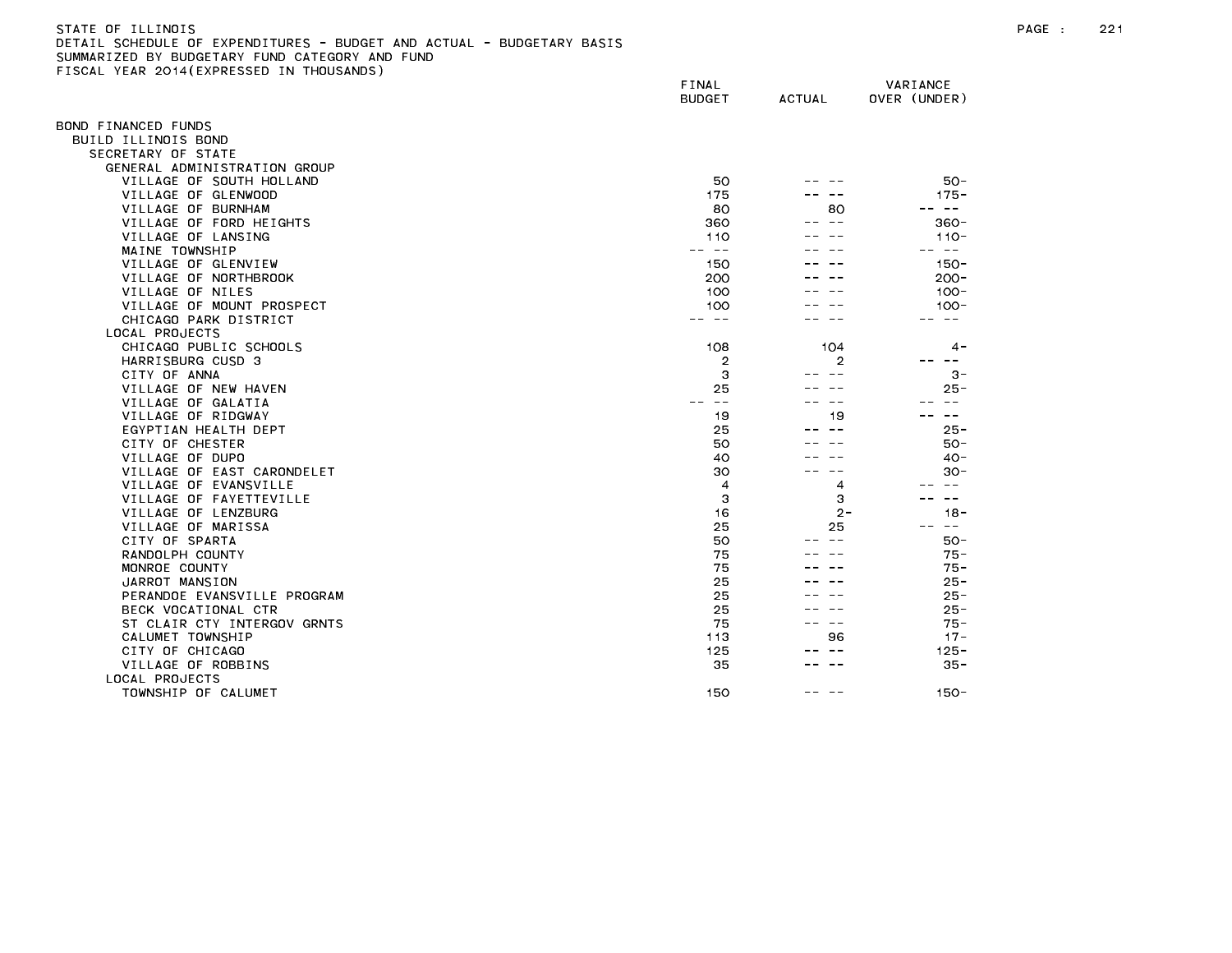# STATE OF ILLINOIS PAGE : 222 DETAIL SCHEDULE OF EXPENDITURES - BUDGET AND ACTUAL - BUDGETARY BASIS

|                                | FINAL<br>BUDGET | <b>ACTUAL</b>                                                                                                                                                                                                                                                                                                                                                                                | VARIANCE<br>OVER (UNDER) |
|--------------------------------|-----------------|----------------------------------------------------------------------------------------------------------------------------------------------------------------------------------------------------------------------------------------------------------------------------------------------------------------------------------------------------------------------------------------------|--------------------------|
| OND FINANCED FUNDS             |                 |                                                                                                                                                                                                                                                                                                                                                                                              |                          |
| BUILD ILLINOIS BOND            |                 |                                                                                                                                                                                                                                                                                                                                                                                              |                          |
| SECRETARY OF STATE             |                 |                                                                                                                                                                                                                                                                                                                                                                                              |                          |
| GENERAL ADMINISTRATION GROUP   |                 |                                                                                                                                                                                                                                                                                                                                                                                              |                          |
| CITY OF BLUE ISLAND            | 25              |                                                                                                                                                                                                                                                                                                                                                                                              | $25 -$                   |
| CITY OF OAK FOREST             | $- -$           |                                                                                                                                                                                                                                                                                                                                                                                              | $- -$                    |
| CALUMET PARK RECREATION CTR    | 25              | 25                                                                                                                                                                                                                                                                                                                                                                                           |                          |
| CORNERSTONE RECOVERING COMMNTY | 25              |                                                                                                                                                                                                                                                                                                                                                                                              | 25 -                     |
| CITY OF BLUE ISLAND            | -- --           |                                                                                                                                                                                                                                                                                                                                                                                              | $\sim$ $ -$              |
| CITY OF CHICAGO                | 125             |                                                                                                                                                                                                                                                                                                                                                                                              | $125 -$                  |
| VILLAGE OF CRESTWOOD           | 25              |                                                                                                                                                                                                                                                                                                                                                                                              | $25 -$                   |
| CITY OF BLUE ISLAND            | $ -$            |                                                                                                                                                                                                                                                                                                                                                                                              | -- --                    |
| <b>GUILDHAUS</b>               | 25              |                                                                                                                                                                                                                                                                                                                                                                                              | $25 -$                   |
| VILLAGE OF CRESTWOOD           | $- -$<br>$- -$  |                                                                                                                                                                                                                                                                                                                                                                                              | -- --                    |
| VILLAGE OF CALUMET PARK        | 50              |                                                                                                                                                                                                                                                                                                                                                                                              | $50 -$                   |
| METROPOLITAN FAMILY SERVICES   | 25              |                                                                                                                                                                                                                                                                                                                                                                                              | $25 -$                   |
| CALUMET TOWNSHIP               | 25              |                                                                                                                                                                                                                                                                                                                                                                                              | $25 -$                   |
| ALEXIAN BRO CTR FOR MNTL HLTH  | 100             |                                                                                                                                                                                                                                                                                                                                                                                              | $100 -$                  |
| ANIXTER CTR                    | 100             | $\sim$ $-$                                                                                                                                                                                                                                                                                                                                                                                   | $100 -$                  |
| AVENUES FOR INDEPENDENCE       | 75              | 75                                                                                                                                                                                                                                                                                                                                                                                           | -- --                    |
| YMCA OF GREATER LAKE COUNTY    | 150             | $\sim$ $-$                                                                                                                                                                                                                                                                                                                                                                                   | $150 -$                  |
| COUNTRYSIDE ASSOC FOR PEOPLE   | 100             |                                                                                                                                                                                                                                                                                                                                                                                              | $100 -$                  |
| HAVEN CENTER                   | 25              |                                                                                                                                                                                                                                                                                                                                                                                              | $25 -$                   |
| THRESHOLDS PSYCHIATRIC REHAB   | 100             |                                                                                                                                                                                                                                                                                                                                                                                              | $100 -$                  |
| NORTHPOINTE RESOURCES INC      | 100             |                                                                                                                                                                                                                                                                                                                                                                                              | $100 -$                  |
| ROSALIND FRANKLIN UNIVERSITY   | 150             | 150                                                                                                                                                                                                                                                                                                                                                                                          | $- - -$                  |
| SHELTER INC                    | 25              | $\frac{1}{2} \frac{1}{2} \frac{1}{2} \frac{1}{2} \frac{1}{2} \frac{1}{2} \frac{1}{2} \frac{1}{2} \frac{1}{2} \frac{1}{2} \frac{1}{2} \frac{1}{2} \frac{1}{2} \frac{1}{2} \frac{1}{2} \frac{1}{2} \frac{1}{2} \frac{1}{2} \frac{1}{2} \frac{1}{2} \frac{1}{2} \frac{1}{2} \frac{1}{2} \frac{1}{2} \frac{1}{2} \frac{1}{2} \frac{1}{2} \frac{1}{2} \frac{1}{2} \frac{1}{2} \frac{1}{2} \frac{$ | 25-                      |
| WINGS PROGRAM INC              | 50              | 50                                                                                                                                                                                                                                                                                                                                                                                           | $\qquad \qquad -$        |
| LAKE CTY CTR FOR IND LIVING    | 46              | 45                                                                                                                                                                                                                                                                                                                                                                                           | $1 -$                    |
| CITY OF EAST PEORIA            |                 |                                                                                                                                                                                                                                                                                                                                                                                              |                          |
| VILLAGE OF LIVERPOOL           |                 |                                                                                                                                                                                                                                                                                                                                                                                              | $ -$                     |
| ERIE NEIGHBORHOOD HOUSE IN     | 80              |                                                                                                                                                                                                                                                                                                                                                                                              | $80 -$                   |
| HOLY TRINITY HIGH SCHOOL IN    | 50              |                                                                                                                                                                                                                                                                                                                                                                                              | $50 -$                   |
| PUERTO RICAN CULTURAL CTR IN   | 50              |                                                                                                                                                                                                                                                                                                                                                                                              | $50 -$                   |
| NEAR NW NEIGHBORHOOD NETWRK IN | 70              |                                                                                                                                                                                                                                                                                                                                                                                              | $70 -$                   |
| CHICAGO PUBLIC SCHOOLS         | 140             |                                                                                                                                                                                                                                                                                                                                                                                              | $140 -$                  |
| HLTHCARE ALTER SYS IN CHICAGO  | 20              |                                                                                                                                                                                                                                                                                                                                                                                              | $20 -$                   |
| SPANISH ACTION COMMITTEE OF    | 100             |                                                                                                                                                                                                                                                                                                                                                                                              | $100 -$                  |
| CHICAGO PUBLIC SCHOOLS         | 100             |                                                                                                                                                                                                                                                                                                                                                                                              | $100 -$                  |
| WILBUR WRIGHT COLLEGE/CHICAGO  | 100             |                                                                                                                                                                                                                                                                                                                                                                                              | $100 -$                  |
| NEW LIFE COVENANT CHURCH IN    | 100             |                                                                                                                                                                                                                                                                                                                                                                                              | $100 -$                  |
| MCCORMICK YMCA OF METRO CHICGO | 225             |                                                                                                                                                                                                                                                                                                                                                                                              | $225 -$                  |
| INSTITUTE FOR PUERTO RICAN     | 100             |                                                                                                                                                                                                                                                                                                                                                                                              | $100 -$                  |
| HISPANIC HOUSING IN CHICAGO    | 150             |                                                                                                                                                                                                                                                                                                                                                                                              | $150 -$                  |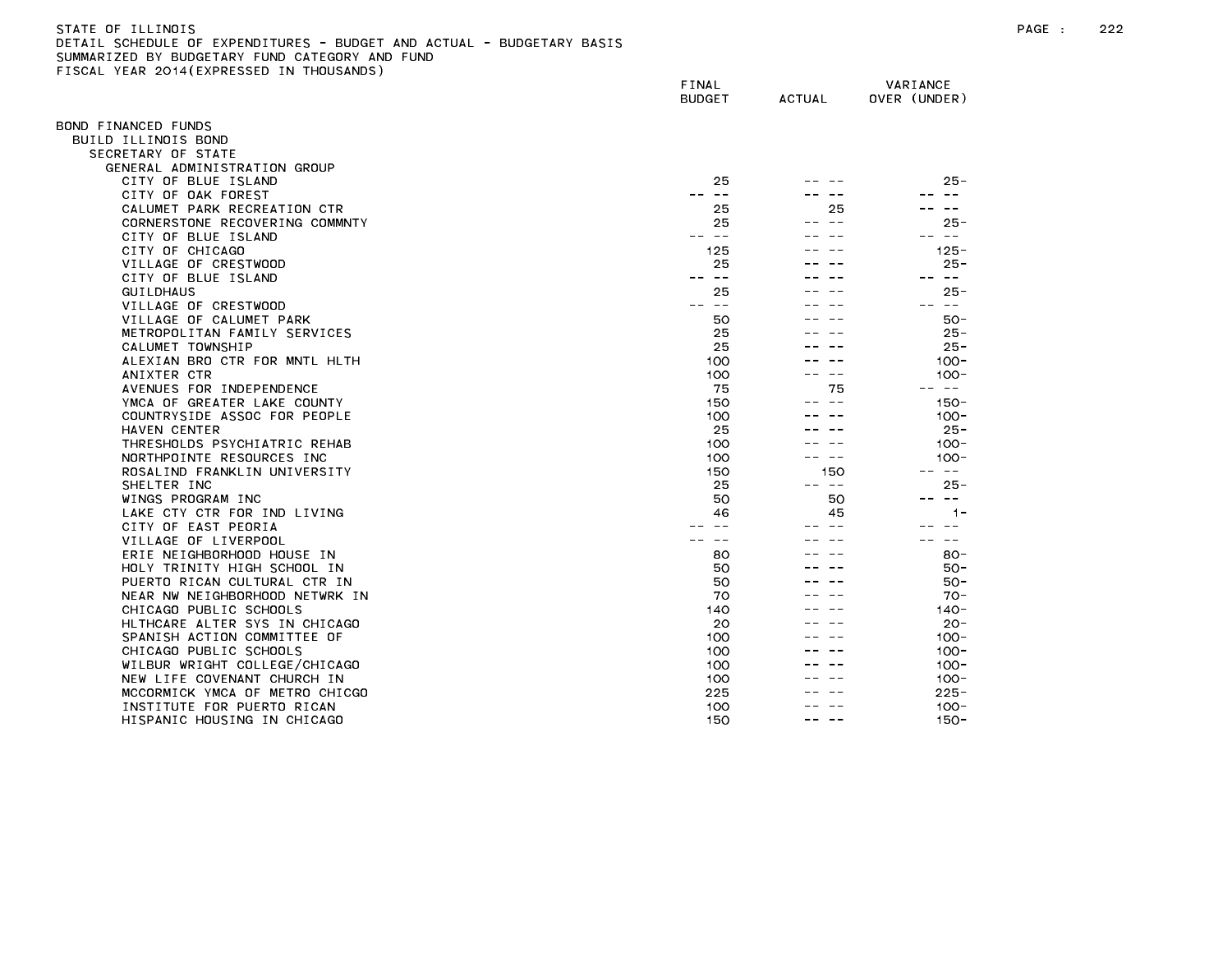## STATE OF ILLINOIS PAGE : 223 DETAIL SCHEDULE OF EXPENDITURES - BUDGET AND ACTUAL - BUDGETARY BASIS SUMMARIZED BY BUDGETARY FUND CATEGORY AND FUND FISCAL YEAR 2014(EXPRESSED IN THOUSANDS)

|                                | FINAL<br><b>BUDGET</b> | <b>ACTUAL</b>    | VARIANCE<br>OVER (UNDER) |
|--------------------------------|------------------------|------------------|--------------------------|
| BOND FINANCED FUNDS            |                        |                  |                          |
| BUILD ILLINOIS BOND            |                        |                  |                          |
| SECRETARY OF STATE             |                        |                  |                          |
| GENERAL ADMINISTRATION GROUP   |                        |                  |                          |
| CENTRO SIN FRONTERAS/CHICAGO   | 150                    |                  | $150 -$                  |
| ACCESS COMMUNITY HEALTH        | 100                    |                  | $100 -$                  |
| PROJECT BROTHERHOOD            | $\sim$ $-$             |                  | $\sim$ $ -$              |
| CHICAGO PARK DISTRICT          | 9                      |                  | $9 -$                    |
| CHICAGO DEPT OF TRANSPORTATION | 40                     |                  | $40 -$                   |
| CHICAGO DEPT OF TRANSPORTATION | 40                     |                  | $40 -$                   |
| CHICAGO DEPT OF TRANSPORTATION | 20                     |                  | $20 -$                   |
| CITY OF CHICAGO                | $\mathbf{1}$           |                  | $1 -$                    |
| CHICAGO PUBLIC SCHOOLS         | $\overline{2}$         |                  | $2 -$                    |
| CHICAGO PUBLIC SCHOOLS         | $- -$                  |                  | $\sim$ $-$               |
| CITY OF CHICAGO                | 150                    | 38               | $112 -$                  |
| LOCAL PROJECTS                 |                        |                  |                          |
| CITY OF CHICAGO                | 6                      | $- -$            | $6 -$                    |
| CITY OF CHICAGO                | 80                     | 20               | $60 -$                   |
| CHICAGO DEPT OF TRANSPORTATION | 50                     | $\sim$ $-$       | 50-                      |
| CHICAGO PARK DISTRICT          | 100                    |                  | $100 -$                  |
| AIDSCARE VETERANS HOME         | 150                    | $\sim$ $-$       | $150 -$                  |
| ACCESS COMMUNITY HLTH NETWORK  | 105                    | 105              | $\sim$ $-$               |
| LAWNDALE CHRISTIAN DEV CORP    | 50                     | $\sim$ $-$       | $50 -$                   |
| LAWNDALE CHRISTIAN HLTH CTR    | 150                    | $\sim$ $-$       | $150 -$                  |
| CHICAGO LIGHTHOUSE FOR BLIND   | 250                    | 250              | $\sim$ $-$               |
| HAYMARKET CENTER               | 200                    |                  | $200 -$                  |
| JEWISH FED OF METRO CHICAGO    | 125                    |                  | $125 -$                  |
| HABILITATIVE SYSTEMS INC       | 100                    |                  | $100 -$                  |
| LAWNDALE CHRISTIAN REFORM      | 100                    |                  | $100 -$                  |
| HOMAN SQUARE POWR HOUSE        | 150                    |                  | $150 -$                  |
| MERCY HOME FOR BOYS & GIRLS    | 100                    |                  | $100 -$                  |
| CHICAGO REHABILITATION NETWORK | 109                    | 109              | $\sim 100$               |
| UHLICH CHILDRENS ADVNTGE NTWRK | 125                    |                  | $125 -$                  |
| CHRISTIAN VALLEY BAPTIST CHRCH | 50                     |                  | 50-                      |
| THE ALLENDALE ASSOCIATION      | 100                    |                  | $100 -$                  |
| BLACK UNITED FUND OF IL INC    | 50                     |                  | $50 -$                   |
| VILLAGE OF NEW WINDSOR         | 50                     |                  | $50 -$                   |
| MERCER COUNTY                  | 8                      | 8                | $\sim$ $-$               |
| ROCK ISLAND                    | 25                     |                  | $25 -$                   |
| IL CITY/BUFFALO PRAIRIE FIRE   | $\sim$ $-$             |                  | $\sim$ $ -$<br>$- -$     |
| VILLAGE OF MOUNT PROSPECT      | 66                     |                  | 66 -                     |
| ROOSEVELT UNVRSTY SCHAUMBURG   | 31                     | 31               |                          |
| WAUKEGAN PARK DISTRICT         | $- -$<br>$- -$         | $\sim$ $-$<br>-- | $\sim$ $\sim$            |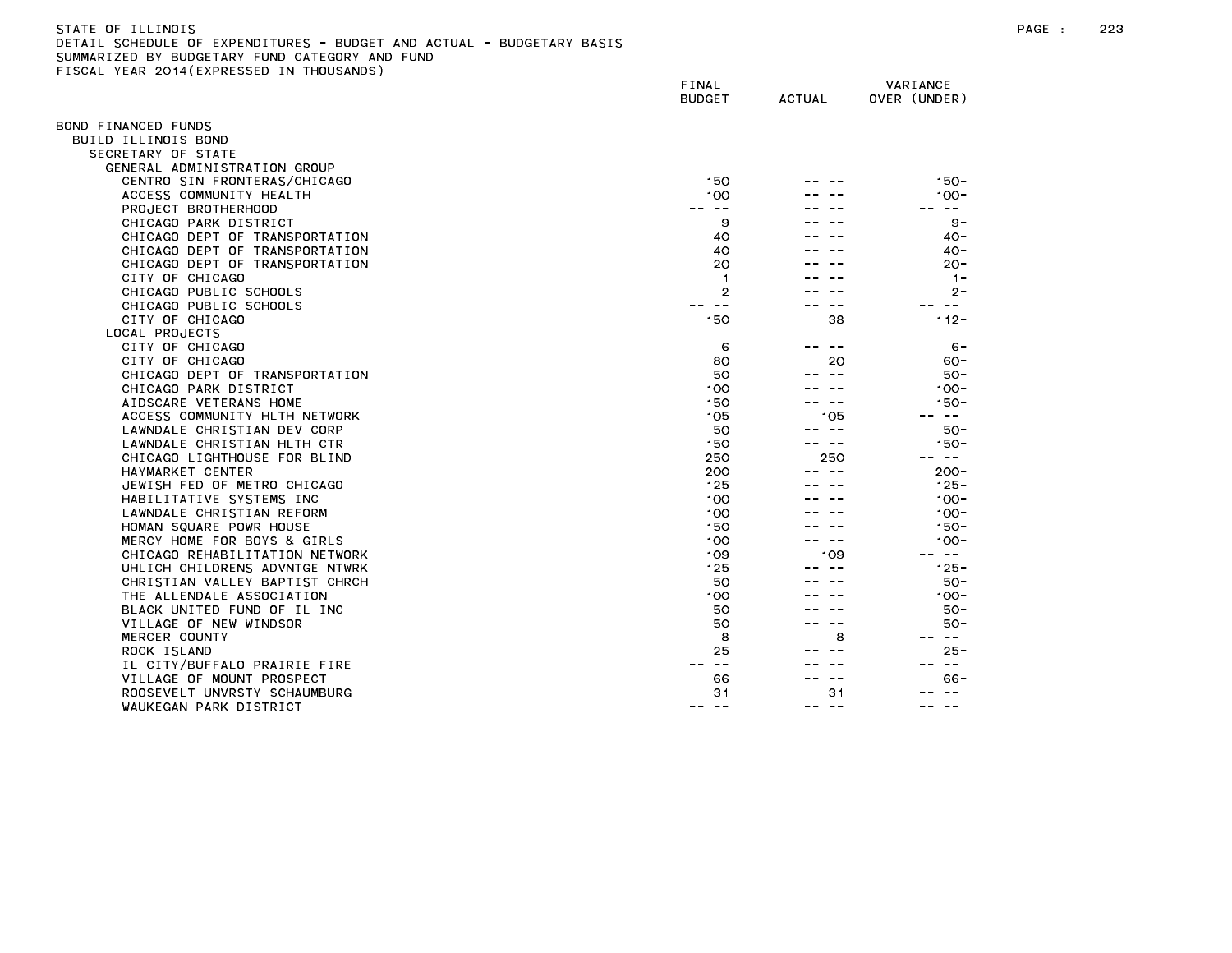FISCAL YEAR 2014(EXPRESSED IN THOUSANDS)

FINAL VARIANCE BUDGET ACTUAL OVER (UNDER) BOND FINANCED FUNDS BUILD ILLINOIS BOND SECRETARY OF STATE GENERAL ADMINISTRATION GROUP BLACK CHAMBER OF COMMERCE OF 163 163 -- -- BOYS/GIRLS CLUB OF WAUKEGAN 75 -- -- 75- WAUKEGAN REGIONAL AIRPORT AND SERVICE SERVICE SERVICE SERVICE SERVICE SERVICE SERVICE SERVICE SERVICE SERVICE SERVICE SERVICE SERVICE SERVICE SERVICE SERVICE SERVICE SERVICE SERVICE SERVICE SERVICE SERVICE SERVICE SERVICE WAUKEGAN BAPTIST BIBLE CHURCH 50 --- 50 --- 50-VILLAGE OF MAYWOOD SERVER SERVER AND SOLLAGE OF MAYWOOD SUMPLIFE SOLLAGE OF MAYWOOD VILLAGE OF WESTCHESTER 200 91 109- VILLAGE OF SUMMIT CONTROL CONTROL CONTROL CONTROL CONTROL CONTROL CONTROL CONTROL CONTROL CONTROL CONTROL CONTROL CONTROL CONTROL CONTROL CONTROL CONTROL CONTROL CONTROL CONTROL CONTROL CONTROL CONTROL CONTROL CONTROL CONT VILLAGE OF RIVERSIDE 75 75 -- -- VILLAGE OF BROOKFIELD And the state of the state of the state of the state of the state of the state of the state of the state of the state of the state of the state of the state of the state of the state of the state of t VILLAGE OF BROOKFIELD 182 - 182 - 182 - 182-VILLAGE OF LAGRANGE PARK 113 113 -- -- ACCESS COMMUNITY HLTH NETWORK 50 14 36- CHICAGO PUBLIC SCHOOLS 250 - 250 - 250 - 250 - 250 - 250 - 250 - 250 - 250 - 250 - 250 - 250 - 250 - 250 - 250 CASA NORTE INC 100 -- -- 100- JULIA CENTER INC 100 -- -- 100- LOCAL PROJECTS YOUTH SERVICE PROJECT 100 -- -- 100- BOYS & GIRLS CLUB OF CHICAGO 20 ---- 20-<br>AP RANDOLPH PULLMAN PRTP MUS*'M* BRIDGING THE TYS TO JORDAN 50 --- 50-VILLAGE OF LANSING -- -- -- -- -- -- VILLAGE OF GLENWOOD AND A SERVICE OF SALE AND THE SERVICE OF SALE AND THE SERVICE OF SALE AND THE SERVICE OF SALE AND THE SERVICE OF SALE AND THE SERVICE OF SALE AND THE SERVICE OF SALE AND THE SERVICE OF SALE AND THE SERV U OF I COLLEGE OF DENTISTRY 4 -- -- 4- CITY OF CALUMET CITY And the state of the state of the state of the state of the state of the state of the state of the state of the state of the state of the state of the state of the state of the state of the state of th VILLAGE OF THORNTON 75 -- -- 75- ERIE FAMILY HLTH CTR INC 60 -- -- 60- CITY OF CHICAGO 100-100-2000 100-2000 100-2000 100-2000 100-2000 100-2000 100-2000 100-2000 100-2000 100-2000 CHICAGO PARK DISTRICT AND ISLAMIC CHICAGO PARK DISTRICT AND ISLAMIC CHICAGO CHICAGO PARK DISTRICT VILLAGE OF TINLEY PARK 200 -- -- 200- CHICAGO PUBLIC SCHOOLS 6 -- -- 6- CHICAGO PUBLIC SCHOOLS 13 -- -- 13- CHICAGO PUBLIC SCHOOLS -- -- -- -- -- -- SHERIDAN CROSSING 75 --- 75-NORTH SHORE CHURCH OF CHRIST<br>DAISYS RESOURCE DEV/MNTL CTR CHICAGO PUBLIC SCHOOLS 25 -- -- 25-CHICAGO PUBLIC SCHOOLS 25  $25 -$ CHICAGO PUBLIC SCHOOLS  $25$  $\frac{1}{2} \frac{1}{2} \frac{1}{2} \frac{1}{2} \frac{1}{2} \frac{1}{2} \frac{1}{2} \frac{1}{2} \frac{1}{2} \frac{1}{2} \frac{1}{2} \frac{1}{2} \frac{1}{2} \frac{1}{2} \frac{1}{2} \frac{1}{2} \frac{1}{2} \frac{1}{2} \frac{1}{2} \frac{1}{2} \frac{1}{2} \frac{1}{2} \frac{1}{2} \frac{1}{2} \frac{1}{2} \frac{1}{2} \frac{1}{2} \frac{1}{2} \frac{1}{2} \frac{1}{2} \frac{1}{2} \frac{$  $25 -$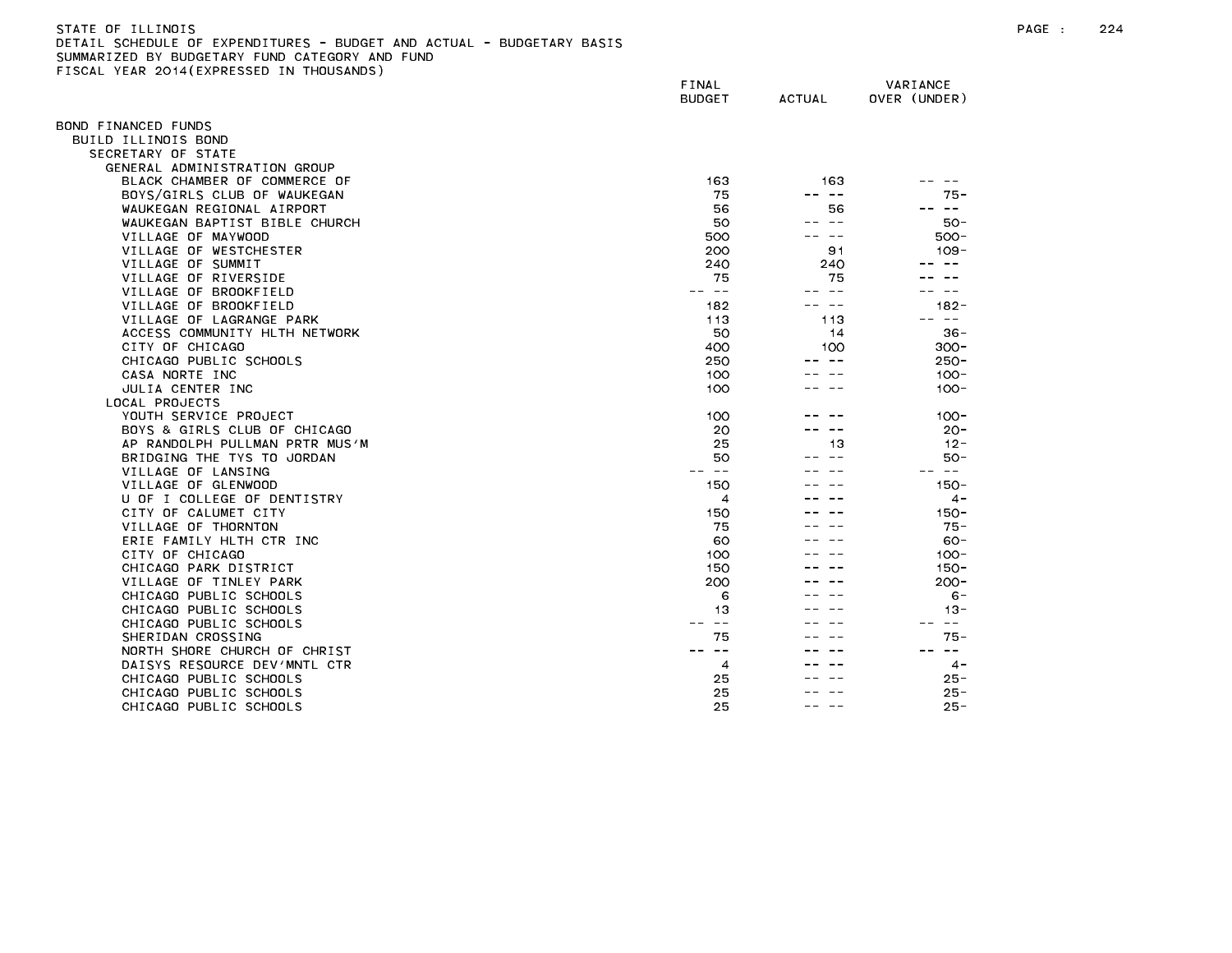| STATE OF ILLINOIS                                                     |       |          |
|-----------------------------------------------------------------------|-------|----------|
| DETAIL SCHEDULE OF EXPENDITURES - BUDGET AND ACTUAL - BUDGETARY BASIS |       |          |
| SUMMARIZED BY BUDGETARY FUND CATEGORY AND FUND                        |       |          |
| FISCAL YEAR 2014(EXPRESSED IN THOUSANDS)                              |       |          |
|                                                                       | FINAL | VARIANCE |

| OND FINANCED FUNDS                                           |           |           |                                     |
|--------------------------------------------------------------|-----------|-----------|-------------------------------------|
| BUILD ILLINOIS BOND                                          |           |           |                                     |
| SECRETARY OF STATE                                           |           |           |                                     |
| GENERAL ADMINISTRATION GROUP                                 | 100       |           | $100 -$                             |
| EL RINCON COMMUNITY CLINIC                                   |           |           | $\sim$ $-$                          |
| SEGUNDO RUIZ BELVIS CULTURAL<br>NIGHTS SHIELD IN W FRANKFORT | 150<br>69 | 150<br>34 | $35 -$                              |
|                                                              | 25        |           | $25 -$                              |
| CITY OF HERRIN                                               | 50        |           | $50 -$                              |
| SOUTHERN IL HEALTHCARE                                       | 50        |           | $50 -$                              |
| HEARTLAND REGIONAL MED CTR                                   |           |           |                                     |
| FRANKLIN HOSPITAL                                            | 45        |           | $45 -$<br>$\frac{1}{2}$             |
| LIGHTHOUSE SHLTR IN MARION                                   | 125       | 125       |                                     |
| CASA OF FRANKLIN COUNTY                                      | 25        |           | $25 -$                              |
| MARION REGIONAL HUMANE SOCIETY                               | 25        |           | $25 -$                              |
| ROCKFORD FIRE DEPT                                           | 50        |           | $50 -$                              |
| LA VOZ LATINA INC IN ROCKFORD                                | 100       |           | $100 -$                             |
| S.W. IDEAS FOR TODAY &                                       | 13        | 13        | $\frac{1}{2}$                       |
| VETERANS MEMORIAL HALL IN                                    | 50        |           | $50 -$                              |
| YMCA OF ROCK RIVER VALLEY                                    | 50        |           | 50-                                 |
| YOUNG WOMENS CHRISTIAN ASSOC                                 | 50        |           | $50 -$                              |
| LIFESCAPE COMMUNITY SVCS INC                                 | 50        |           | $50 -$                              |
| BARBARA OLSON CTR OF HOPE INC                                | 50        |           | $50 -$                              |
| JANET WATTLES MTL HLTH CTR INC                               | 50        |           | $50 -$                              |
| PLEASANT DALE PARK DIST                                      | 289       |           | $289 -$                             |
| HOLOCAUST MEMORIAL FOUND OF IL                               | 1,000     |           | $1,000 -$                           |
| KANE COUNTY SHERIFFS DEPT                                    | 100       |           | $100 -$                             |
| CATHOLIC CHARITIES OF                                        | 5,563     | 5.563     |                                     |
| SEGUIN SERVICES                                              | 32        | 32        | $\sim$ $-$                          |
| VILLAGE OF JUSTICE                                           | 1,600     |           | $1,600 -$                           |
| CITY OF CHICAGO                                              | 50        |           | 50-                                 |
| CITY OF PEORIA                                               | $- -$     |           |                                     |
| LIMESTONE TWNSHP IN PEORIA CTY                               | 19        | 19        |                                     |
| WEST PEORIA RESIDENTS ASSOC                                  | 19        |           | $19 -$                              |
| ALPHA PARK LIBRARY                                           | 25        | $- -$     | $25 -$                              |
| PEORIA CITIZENS COMMITTEE FOR                                | 37        | 37        | $\sim$ $-$                          |
| CHICAGO PARK DISTRICT                                        | 475       |           | 475-                                |
| CHICAGO PARK DISTRICT                                        | 250       |           | $250 -$                             |
| CATHOLIC CHARITIES OF THE                                    | 45        | $ -$      | $45 -$                              |
| CHICAGO PARK DISTRICT                                        | 100       | 100       | $\longrightarrow$ $\longrightarrow$ |
| VILLAGE OF VALIER                                            | 30        |           | $30 -$                              |
| SERTOMA CENTRE IN ALSIP                                      | 25        |           | $25 -$                              |
| CAPITAL PROJECTS                                             |           |           |                                     |
| TRUTH & DELIVERANCE INTN'L                                   | 40        |           | $40 -$                              |
|                                                              |           |           |                                     |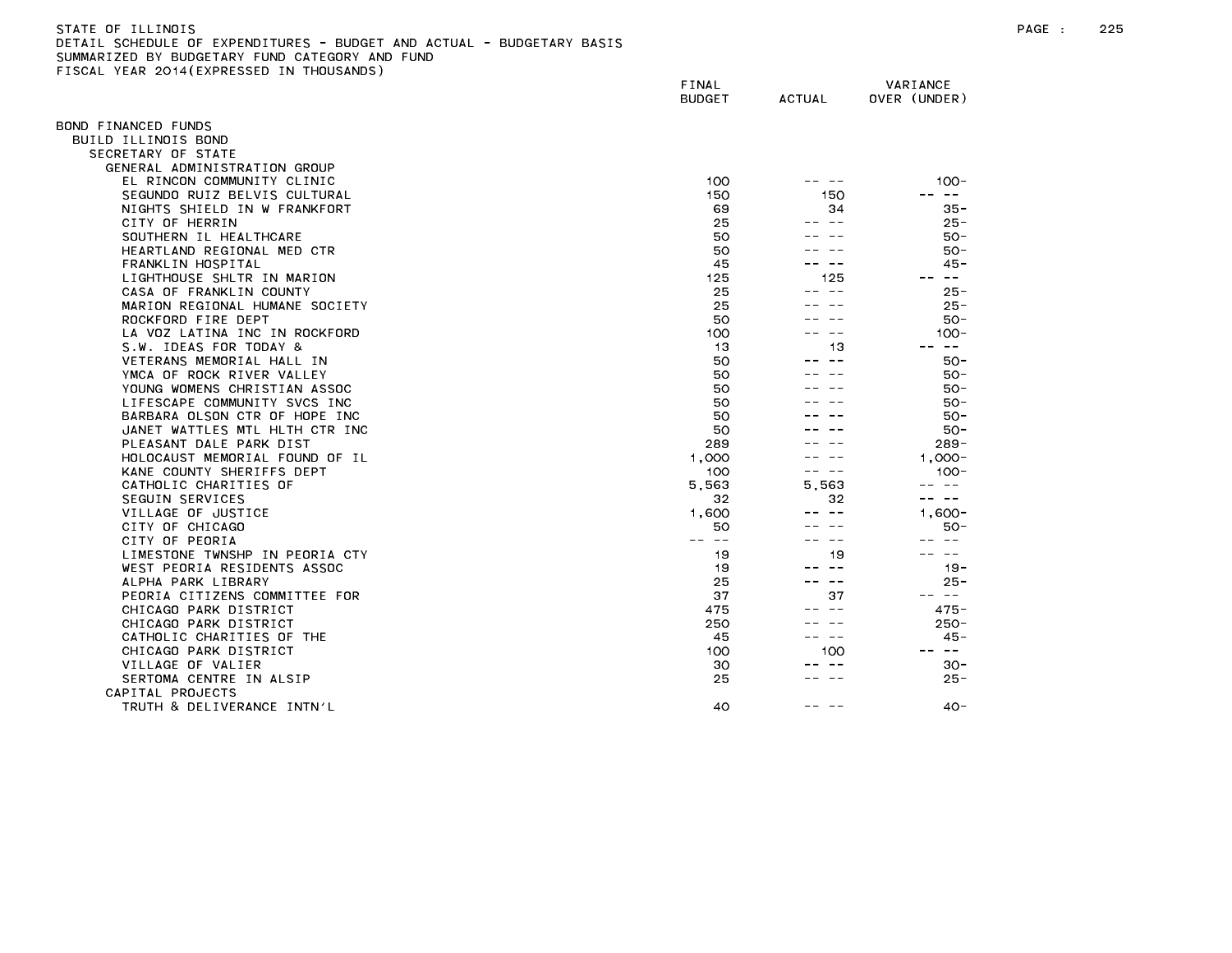| STATE OF ILLINOIS                                                     |
|-----------------------------------------------------------------------|
| DETAIL SCHEDULE OF EXPENDITURES - BUDGET AND ACTUAL - BUDGETARY BASIS |
| SUMMARIZED BY BUDGETARY FUND CATEGORY AND FUND                        |
| FISCAL YEAR 2014(EXPRESSED IN THOUSANDS)                              |

|                                                   | FINAL<br><b>BUDGET</b> | <b>ACTUAL</b>                                                                                                                                                                                                                                                                                                                                                                                | VARIANCE<br>OVER (UNDER) |
|---------------------------------------------------|------------------------|----------------------------------------------------------------------------------------------------------------------------------------------------------------------------------------------------------------------------------------------------------------------------------------------------------------------------------------------------------------------------------------------|--------------------------|
|                                                   |                        |                                                                                                                                                                                                                                                                                                                                                                                              |                          |
| OND FINANCED FUNDS                                |                        |                                                                                                                                                                                                                                                                                                                                                                                              |                          |
| BUILD ILLINOIS BOND<br>SECRETARY OF STATE         |                        |                                                                                                                                                                                                                                                                                                                                                                                              |                          |
| GENERAL ADMINISTRATION GROUP                      |                        |                                                                                                                                                                                                                                                                                                                                                                                              |                          |
| PLEASANT RIDGE MISSIONARY                         | 35                     |                                                                                                                                                                                                                                                                                                                                                                                              | $35 -$                   |
| CHICAGO PARK DISTRICT                             | 100                    |                                                                                                                                                                                                                                                                                                                                                                                              | $100 -$                  |
| CHICAGO PARK DISTRICT                             | 25                     |                                                                                                                                                                                                                                                                                                                                                                                              | $25 -$                   |
| CHICAGO PUBLIC SCHOOLS                            | 20                     | 7                                                                                                                                                                                                                                                                                                                                                                                            | $13 -$                   |
| CHICAGO PUBLIC SCHOOLS                            | 14                     | 3                                                                                                                                                                                                                                                                                                                                                                                            | $11 -$                   |
| CHICAGO PUBLIC SCHOOLS                            | $\overline{2}$         |                                                                                                                                                                                                                                                                                                                                                                                              | $2 -$                    |
| CHICAGO PUBLIC SCHOOLS                            | 20                     |                                                                                                                                                                                                                                                                                                                                                                                              | $20 -$                   |
| CHICAGO PUBLIC SCHOOLS                            | 20                     |                                                                                                                                                                                                                                                                                                                                                                                              | $20 -$                   |
| CHICAGO PUBLIC SCHOOLS                            | 20                     |                                                                                                                                                                                                                                                                                                                                                                                              | $20 -$                   |
| CHICAGO PUBLIC SCHOOLS                            | 20                     | 20                                                                                                                                                                                                                                                                                                                                                                                           |                          |
| CHICAGO PUBLIC SCHOOLS                            | 10                     | 10                                                                                                                                                                                                                                                                                                                                                                                           | $\overline{\phantom{m}}$ |
| CHICAGO PUBLIC SCHOOLS                            | 20                     | $- -$                                                                                                                                                                                                                                                                                                                                                                                        | $20 -$                   |
| CHICAGO PUBLIC SCHOOLS                            | $\sim$ $-$             |                                                                                                                                                                                                                                                                                                                                                                                              | $\sim$ $-$               |
| NORTH CTR FOR HANDICAPPED                         | 20<br>20               | 20                                                                                                                                                                                                                                                                                                                                                                                           | $\sim$ $\sim$<br>$20 -$  |
| GRACE LUTHERAN SCHOOL/CHICAGO                     | 20                     |                                                                                                                                                                                                                                                                                                                                                                                              | $20 -$                   |
| SALEM CHRISTIAN ACADEMY<br>ARCHDIOCESE OF CHICAGO | 20                     | $\sim$ $\sim$                                                                                                                                                                                                                                                                                                                                                                                | $20 -$                   |
| ARCHDIOCESE OF CHICAGO                            | 20                     | 20                                                                                                                                                                                                                                                                                                                                                                                           | -- --                    |
| COMMUTER RAIL DIVISION OF RTA                     | 7,500                  | 989                                                                                                                                                                                                                                                                                                                                                                                          | $6, 511 -$               |
| ALDEN TOWNSHIP                                    | 75                     | 75                                                                                                                                                                                                                                                                                                                                                                                           | $- -$                    |
| BURTON TOWNSHIP                                   | 75                     | $\frac{1}{2} \frac{1}{2} \frac{1}{2} \frac{1}{2} \frac{1}{2} \frac{1}{2} \frac{1}{2} \frac{1}{2} \frac{1}{2} \frac{1}{2} \frac{1}{2} \frac{1}{2} \frac{1}{2} \frac{1}{2} \frac{1}{2} \frac{1}{2} \frac{1}{2} \frac{1}{2} \frac{1}{2} \frac{1}{2} \frac{1}{2} \frac{1}{2} \frac{1}{2} \frac{1}{2} \frac{1}{2} \frac{1}{2} \frac{1}{2} \frac{1}{2} \frac{1}{2} \frac{1}{2} \frac{1}{2} \frac{$ | $75 -$                   |
| CHEMUNG TOWNSHIP                                  | 10                     | 10                                                                                                                                                                                                                                                                                                                                                                                           | $\sim$ $-$               |
| DORR TOWNSHIP                                     | 75                     | -- --                                                                                                                                                                                                                                                                                                                                                                                        | $75 -$                   |
| DUNHAM TOWNSHIP                                   | 75                     | 19                                                                                                                                                                                                                                                                                                                                                                                           | $56 -$                   |
| GRAFTON TOWNSHIP                                  | 56                     | 56                                                                                                                                                                                                                                                                                                                                                                                           |                          |
| HARTLAND TOWNSHIP                                 | 33                     | 33                                                                                                                                                                                                                                                                                                                                                                                           | $\sim$ $\sim$            |
| <b>HEBRON TOWNSHIP</b>                            | 75                     | $\sim$ $-$                                                                                                                                                                                                                                                                                                                                                                                   | $75 -$                   |
| MARENGO TOWNSHIP                                  | 75                     | 75                                                                                                                                                                                                                                                                                                                                                                                           |                          |
| MCHENRY TOWNSHIP                                  | 150                    | 150                                                                                                                                                                                                                                                                                                                                                                                          |                          |
| NUNDA TOWNSHIP                                    | $\sim$ $-$<br>--       | $ -$                                                                                                                                                                                                                                                                                                                                                                                         |                          |
| SENECA TOWNSHIP                                   | 75                     | 75                                                                                                                                                                                                                                                                                                                                                                                           | $\sim$ $-$               |
| VILLAGE OF HEBRON<br>CITY OF CRYSTAL LAKE         | 150                    | -- --<br>700                                                                                                                                                                                                                                                                                                                                                                                 | $150 -$                  |
| CITY OF WOODSTOCK                                 | 700<br>300             | 300                                                                                                                                                                                                                                                                                                                                                                                          |                          |
| VILLAGE OF LAKE IN THE HILLS                      | -- --                  |                                                                                                                                                                                                                                                                                                                                                                                              | $\sim$ $-$               |
| CITY OF MARENGO                                   | 150                    |                                                                                                                                                                                                                                                                                                                                                                                              | $150 -$                  |
| CITY OF AUBURN                                    | 107                    |                                                                                                                                                                                                                                                                                                                                                                                              | $107 -$                  |
| VILLAGE OF BERLIN                                 | 25                     |                                                                                                                                                                                                                                                                                                                                                                                              | $25 -$                   |
| VILLAGE OF BERLIN                                 | 27                     |                                                                                                                                                                                                                                                                                                                                                                                              | $27 -$                   |
| VILLAGE OF BROADWELL                              | 52                     |                                                                                                                                                                                                                                                                                                                                                                                              | $52 -$                   |
|                                                   |                        |                                                                                                                                                                                                                                                                                                                                                                                              |                          |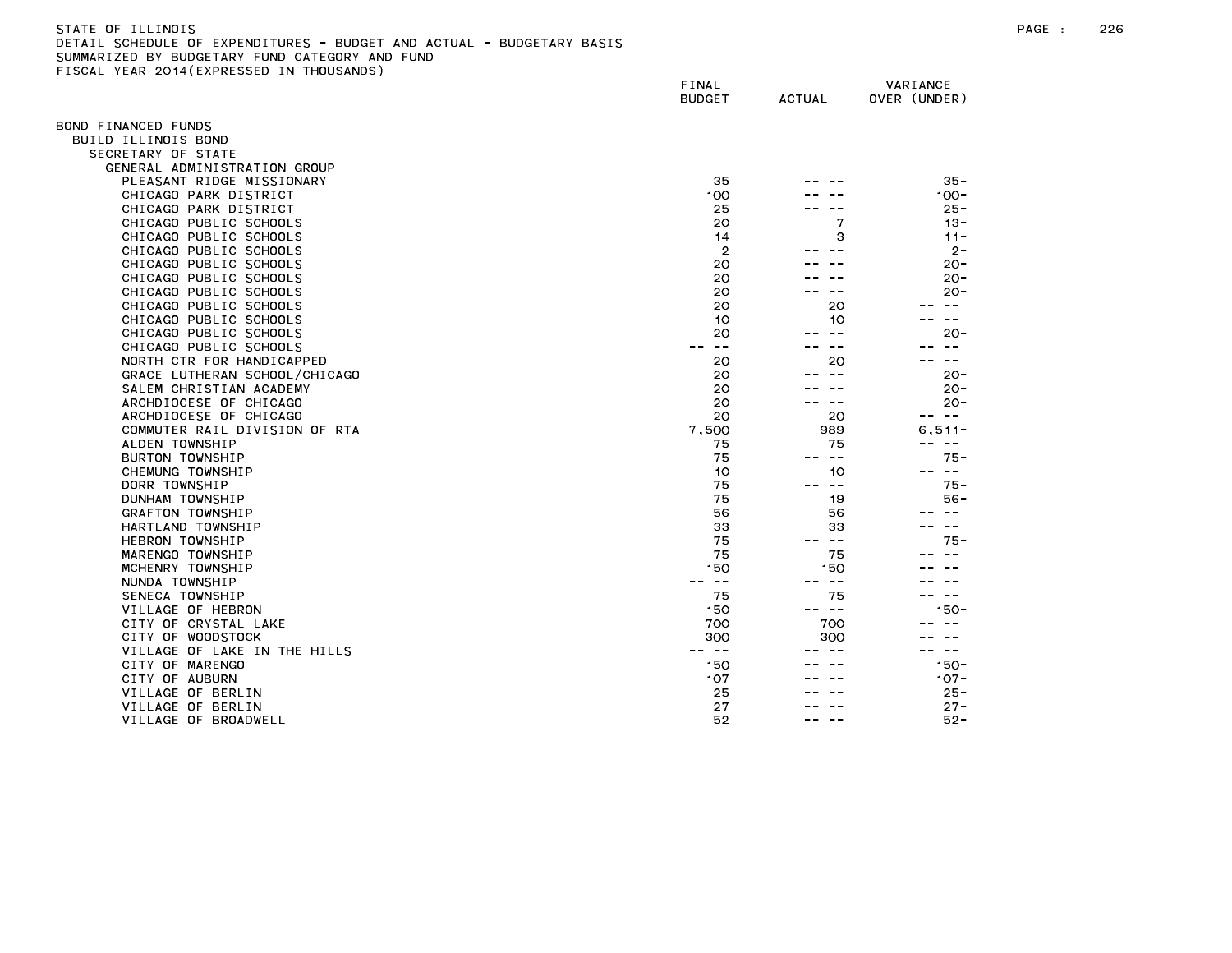# STATE OF ILLINOIS PAGE : 227 DETAIL SCHEDULE OF EXPENDITURES - BUDGET AND ACTUAL - BUDGETARY BASIS SUMMARIZED BY BUDGETARY FUND CATEGORY AND FUND FISCAL YEAR 2014(EXPRESSED IN THOUSANDS)

|                                | FINAL<br><b>BUDGET</b> | <b>ACTUAL</b>                                                                                                                                                                                                                                                                                                                                                                                | VARIANCE<br>OVER (UNDER) |
|--------------------------------|------------------------|----------------------------------------------------------------------------------------------------------------------------------------------------------------------------------------------------------------------------------------------------------------------------------------------------------------------------------------------------------------------------------------------|--------------------------|
| BOND FINANCED FUNDS            |                        |                                                                                                                                                                                                                                                                                                                                                                                              |                          |
| BUILD ILLINOIS BOND            |                        |                                                                                                                                                                                                                                                                                                                                                                                              |                          |
| SECRETARY OF STATE             |                        |                                                                                                                                                                                                                                                                                                                                                                                              |                          |
| GENERAL ADMINISTRATION GROUP   |                        |                                                                                                                                                                                                                                                                                                                                                                                              |                          |
| VILLAGE OF CURRAN              | 52                     | 13                                                                                                                                                                                                                                                                                                                                                                                           | $39 -$                   |
| VILLAGE OF ELKHART             | 214                    | $\rightarrow$ $\rightarrow$                                                                                                                                                                                                                                                                                                                                                                  | $214 -$                  |
| GREENVIEW CIVIC IMPRVMNT ASSOC | 36                     | 36                                                                                                                                                                                                                                                                                                                                                                                           | -- --                    |
| CITY OF LINCOLN                | 40                     | 12                                                                                                                                                                                                                                                                                                                                                                                           | $28 -$                   |
| CITY OF LINCOLN                | 100                    | 25                                                                                                                                                                                                                                                                                                                                                                                           | $75 -$                   |
| LOAMI FIRE PROTECTION DISTRICT | $\sim$ $-$             | $\sim$ $-$                                                                                                                                                                                                                                                                                                                                                                                   | $\frac{1}{2}$            |
| MIDDLETOWN STAGE COACH INN     | 42                     | $ -$                                                                                                                                                                                                                                                                                                                                                                                         | $42 -$                   |
| VILLAGE OF NEW BERLIN          | 144                    | 144                                                                                                                                                                                                                                                                                                                                                                                          |                          |
| VILLAGE OF OAKFORD             |                        |                                                                                                                                                                                                                                                                                                                                                                                              |                          |
| VILLAGE OF PAWNEE              |                        |                                                                                                                                                                                                                                                                                                                                                                                              |                          |
| VILLAGE OF PAWNEE              |                        |                                                                                                                                                                                                                                                                                                                                                                                              |                          |
| CITY OF PETERSBURG             | 155                    |                                                                                                                                                                                                                                                                                                                                                                                              | $155 -$                  |
| VILLAGE OF SHERMAN             | $- -$                  |                                                                                                                                                                                                                                                                                                                                                                                              | $\overline{\phantom{m}}$ |
| GROWTH INT'L                   | 69                     |                                                                                                                                                                                                                                                                                                                                                                                              | $69 -$                   |
| IL CHANNEL ORG                 | 100                    |                                                                                                                                                                                                                                                                                                                                                                                              | $100 -$                  |
| SPRINGFIELD YMCA               | 200                    | 200                                                                                                                                                                                                                                                                                                                                                                                          | --<br>$\sim$ $-$         |
| VILLAGE OF TALLULA             | 150                    | -- --                                                                                                                                                                                                                                                                                                                                                                                        | $150 -$                  |
| VILLAGE OF WILLIAMSVILLE       | 161                    | 15                                                                                                                                                                                                                                                                                                                                                                                           | $146 -$                  |
| CITY OF AMBOY                  | 250                    | 63                                                                                                                                                                                                                                                                                                                                                                                           | $187 -$                  |
| VILLAGE OF ASHTON              | 150                    | 38                                                                                                                                                                                                                                                                                                                                                                                           | $112 -$                  |
| VILLAGE OF ATKINSON            | 125                    | 36                                                                                                                                                                                                                                                                                                                                                                                           | $89 -$                   |
| LOWDEN STATE PARK              | 350                    | $\sim$ $-$                                                                                                                                                                                                                                                                                                                                                                                   | $350 -$                  |
| CITY OF DIXON                  | 300                    | $- -$                                                                                                                                                                                                                                                                                                                                                                                        | $300 -$                  |
|                                |                        |                                                                                                                                                                                                                                                                                                                                                                                              |                          |
| VILLAGE OF FRANKLIN GROVE      | 125                    | 31<br>-- --                                                                                                                                                                                                                                                                                                                                                                                  | $94 -$                   |
| CITY OF FREEPORT               | 300                    |                                                                                                                                                                                                                                                                                                                                                                                              | $300 -$                  |
| VILLAGE OF HANOVER             | 100                    | 25                                                                                                                                                                                                                                                                                                                                                                                           | $75 -$                   |
| DEPT OF NATURAL RESOURCES      | 120                    | $\frac{1}{2} \frac{1}{2} \frac{1}{2} \frac{1}{2} \frac{1}{2} \frac{1}{2} \frac{1}{2} \frac{1}{2} \frac{1}{2} \frac{1}{2} \frac{1}{2} \frac{1}{2} \frac{1}{2} \frac{1}{2} \frac{1}{2} \frac{1}{2} \frac{1}{2} \frac{1}{2} \frac{1}{2} \frac{1}{2} \frac{1}{2} \frac{1}{2} \frac{1}{2} \frac{1}{2} \frac{1}{2} \frac{1}{2} \frac{1}{2} \frac{1}{2} \frac{1}{2} \frac{1}{2} \frac{1}{2} \frac{$ | $120 -$                  |
| HIGHLAND COLLEGE               | 50                     | 50                                                                                                                                                                                                                                                                                                                                                                                           | $\overline{\phantom{m}}$ |
| VILLAGE OF LANARK              | 75                     | $\overline{\phantom{m}}$<br>$- -$                                                                                                                                                                                                                                                                                                                                                            | $75 -$                   |
| VILLAGE OF WEST BROOKLYN       | 75                     | 75                                                                                                                                                                                                                                                                                                                                                                                           | $\sim$ $\sim$            |
| CAPITAL PROJECTS               |                        |                                                                                                                                                                                                                                                                                                                                                                                              |                          |
| VILLAGE OF FORRESTON           | 75                     | 75                                                                                                                                                                                                                                                                                                                                                                                           |                          |
| CITY OF GALENA                 | 50                     | $\sim$ $-$                                                                                                                                                                                                                                                                                                                                                                                   | $50 -$                   |
| PHENIX TOWNSHIP                | 110                    | 110                                                                                                                                                                                                                                                                                                                                                                                          | $- -$                    |
| VILLAGE OF PEARL CITY          | 113                    | -- --                                                                                                                                                                                                                                                                                                                                                                                        | $113 -$                  |
| CITY OF ROCK FALLS             | 303                    | 303                                                                                                                                                                                                                                                                                                                                                                                          | $\sim$ $-$               |
| STERLING YMCA                  | 250                    | 63                                                                                                                                                                                                                                                                                                                                                                                           | $187 -$                  |
| VILLAGE OF SCALES MOUND        | 100                    | 25                                                                                                                                                                                                                                                                                                                                                                                           | 75 -                     |
| STEPHENSON COUNTY              | 341                    | 341                                                                                                                                                                                                                                                                                                                                                                                          | $\frac{1}{2}$<br>$- -$   |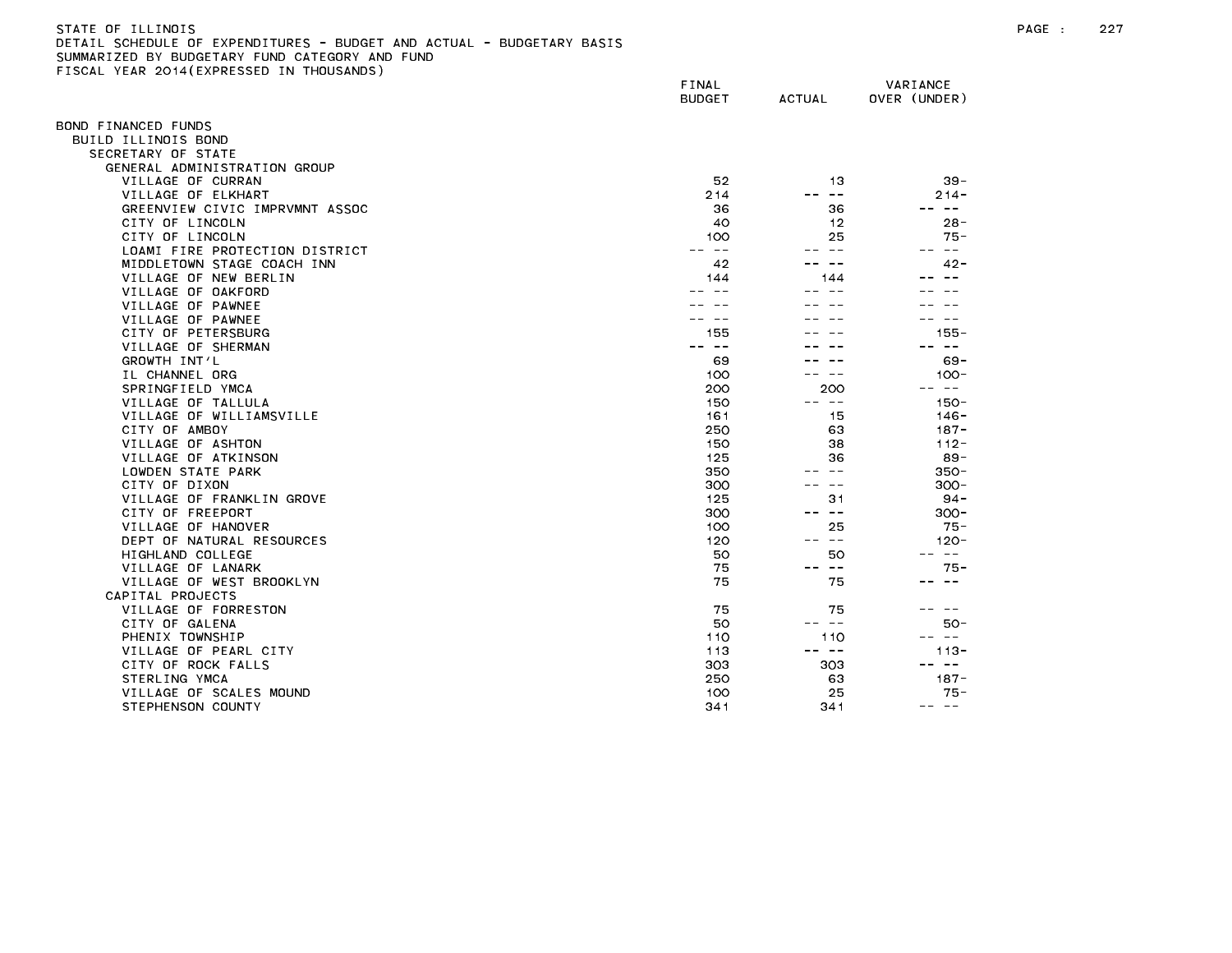| STATE OF ILLINOIS                                                     |
|-----------------------------------------------------------------------|
| DETAIL SCHEDULE OF EXPENDITURES - BUDGET AND ACTUAL - BUDGETARY BASIS |
| SUMMARIZED BY BUDGETARY FUND CATEGORY AND FUND                        |
| FISCAL YEAR 2014(EXPRESSED IN THOUSANDS)                              |

|                                               | FINAL<br><b>BUDGET</b> | <b>ACTUAL</b>           | VARIANCE<br>OVER (UNDER) |
|-----------------------------------------------|------------------------|-------------------------|--------------------------|
| BOND FINANCED FUNDS                           |                        |                         |                          |
| BUILD ILLINOIS BOND                           |                        |                         |                          |
| SECRETARY OF STATE                            |                        |                         |                          |
| GENERAL ADMINISTRATION GROUP                  |                        |                         |                          |
| VILLAGE OF GLENDALE HEIGHTS                   | 250                    | 63                      | $187 -$                  |
| VILLAGE OF ITASCA                             | 250                    | 63                      | $187 -$                  |
| CITY OF WOOD DALE                             | 250                    | 250                     | $\overline{\phantom{m}}$ |
| VILLAGE OF BENSENVILLE                        | 150                    | 150                     |                          |
| VILLAGE OF BLOOMINGDALE                       | 150                    | 150                     | $\sim$ $-$               |
| VILLAGE OF CAROL STREAM                       | 150                    | 38                      | $112 -$                  |
| CITY OF ELMHURST                              | 150                    | $\sim$ $-$              | $150 -$                  |
| VILLAGE OF ROSELLE                            | 150                    | 150                     | $\sim$ $-$               |
| CITY OF WHEATON                               | 150                    | 150                     | $- -$                    |
| VILLAGE OF LOMBARD                            | 50                     | $ -$                    | 50-                      |
| VILLAGE OF GLEN ELLYN                         | 50                     | $ -$                    | $50 -$                   |
| VILLAGE OF VILLA PARK                         | 50                     | 13                      | $37 -$                   |
| VILLAGE OF WINFIELD                           | 50                     | 13                      | $37 -$                   |
| FOREST PRESERVE DST/DUPAGE CTY                | 450                    | $ -$                    | $450 -$                  |
| FOREST PRESERVE DST/DUPAGE CTY                | 50                     | $\sim$ $-$              | $50 -$                   |
| FOREST PRESERVE DST/DUPAGE CTY                | 375                    | 76                      | $299 -$                  |
| FOREST PRESERVE DST/DUPAGE CTY                | 353                    | 266                     | $87 -$                   |
| ADDISON PARK DISTRICT                         | 50                     | -- --                   | $50 -$                   |
| MEDINAH PARK DIST                             | 50                     | 13                      | $37 -$                   |
| WOOD DALE PARK DIST                           | 50                     | -- --                   | $50 -$<br>$- -$          |
| ITASCA LIBRARY DIST                           | 38                     | 38                      |                          |
| CITY OF MATTOON                               | 625                    | 156<br>$\sim$ $-$<br>-- | $469 -$                  |
| CHARLESTON TRANS'TNL FACILITY                 | 50                     |                         | $50 -$                   |
| VILLAGE OF JEWETT                             | 25                     | 6                       | $19 -$                   |
| CITY OF PARIS                                 | 100                    | 25                      | $75 -$                   |
| CITY OF ST FRANCISVILLE                       | 25<br>55               |                         | $25 -$<br>$55 -$         |
| OBLONG CHILDREN'S HOME<br>VILLAGE OF ALTAMONT | 50                     |                         | $50 -$                   |
| CITY OF SHELBYVILLE                           | 50                     | $\sim$ $\sim$           | $50 -$                   |
| COLES CTY ASSOC                               | 100                    | 100                     |                          |
| CITY OF MARTINSVILLE                          | 22                     | 22                      | $- -$                    |
| CRAWFORD CTY SENIOR CITIZENS                  | 100                    | $\sim$ $-$              | $100 -$                  |
| VILLAGE OF SHUMWAY                            | 150                    | 39                      | $111 -$                  |
| CITY OF BRIDGEPORT                            | 300                    |                         | $300 -$                  |
| CITY OF NEOGA                                 | 100                    |                         | $100 -$                  |
| VILLAGE OF BEECHER CITY                       | 25                     |                         | $25 -$                   |
| VILLAGE OF STRASBURG                          | $\overline{2}$         |                         | $2 -$                    |
| SHELBY COUNTY                                 | 200                    |                         | $200 -$                  |
| CITY OF MT CARMEL                             | 200                    |                         | $200 -$                  |
| VILLAGE OF HUTSONVILLE                        | 105                    | 2                       | $103 -$                  |
|                                               |                        |                         |                          |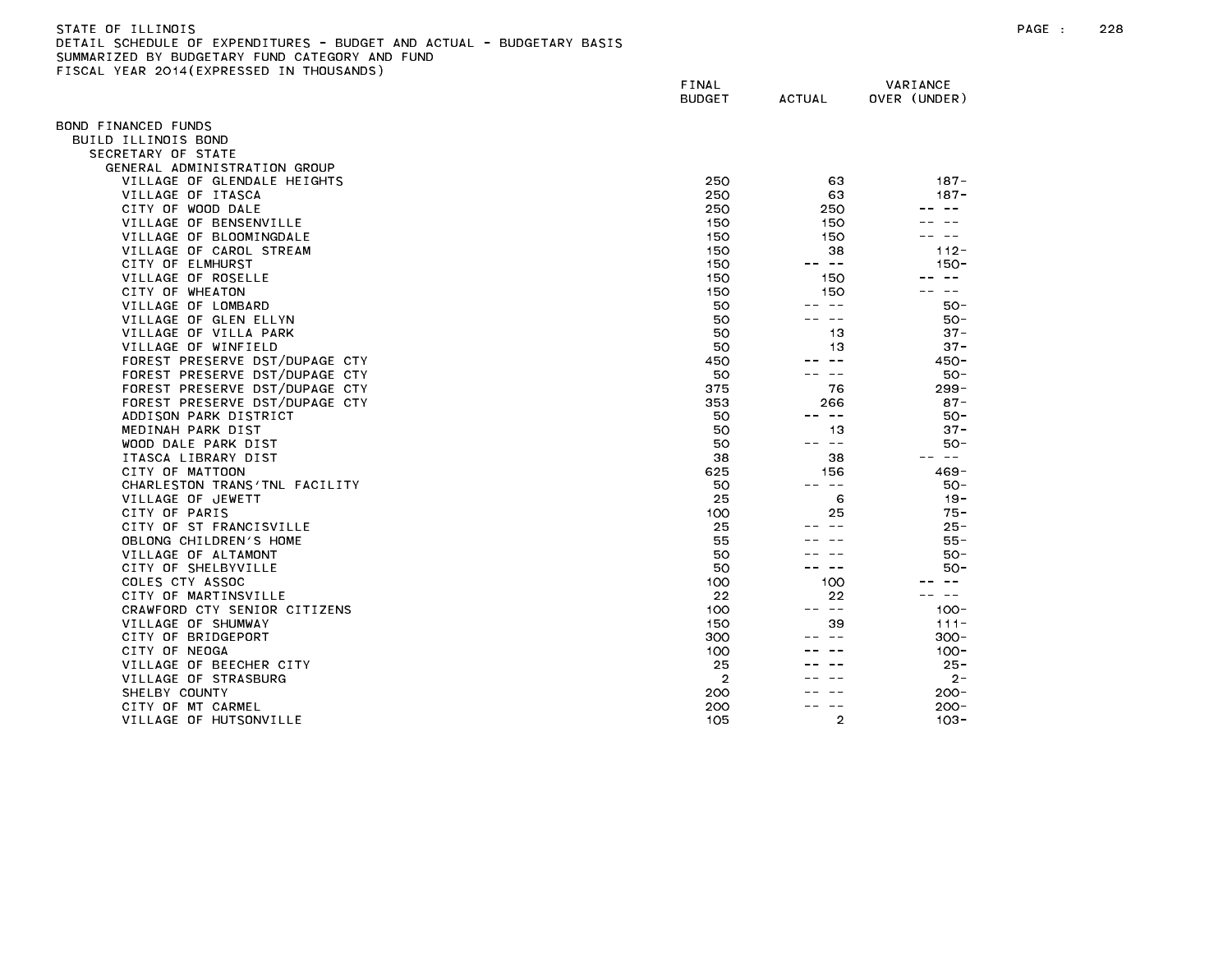| STATE OF ILLINOIS                                                     |
|-----------------------------------------------------------------------|
| DETAIL SCHEDULE OF EXPENDITURES - BUDGET AND ACTUAL - BUDGETARY BASIS |
| SUMMARIZED BY BUDGETARY FUND CATEGORY AND FUND                        |
| FISCAL YEAR 2014(EXPRESSED IN THOUSANDS)                              |

|                                | FINAL<br><b>BUDGET</b>                                                                                                                                                                                                                                                                                                                                                                       | <b>ACTUAL</b> | VARIANCE<br>OVER (UNDER) |
|--------------------------------|----------------------------------------------------------------------------------------------------------------------------------------------------------------------------------------------------------------------------------------------------------------------------------------------------------------------------------------------------------------------------------------------|---------------|--------------------------|
| OND FINANCED FUNDS             |                                                                                                                                                                                                                                                                                                                                                                                              |               |                          |
| BUILD ILLINOIS BOND            |                                                                                                                                                                                                                                                                                                                                                                                              |               |                          |
| SECRETARY OF STATE             |                                                                                                                                                                                                                                                                                                                                                                                              |               |                          |
| GENERAL ADMINISTRATION GROUP   |                                                                                                                                                                                                                                                                                                                                                                                              |               |                          |
| VILLAGE OF KANSAS              | 100                                                                                                                                                                                                                                                                                                                                                                                          |               | $100 -$                  |
| CITY OF CHRISMAN               | 100                                                                                                                                                                                                                                                                                                                                                                                          |               | $100 -$                  |
| CITY OF ELMHURST               | 250                                                                                                                                                                                                                                                                                                                                                                                          |               | $250 -$                  |
| VILLAGE OF VILLA PARK          | 80                                                                                                                                                                                                                                                                                                                                                                                           | 20            | $60 -$                   |
| VILLAGE OF VILLA PARK          | 50                                                                                                                                                                                                                                                                                                                                                                                           | 13            | $37 -$                   |
| VILLAGE OF OAK BROOK           | 188                                                                                                                                                                                                                                                                                                                                                                                          | $- -$         | $188 -$                  |
| VILLAGE OF BERKELEY            | 250                                                                                                                                                                                                                                                                                                                                                                                          |               | $250 -$                  |
| VILLAGE OF NORTH RIVERSIDE     | 45                                                                                                                                                                                                                                                                                                                                                                                           | 11            | $34 -$                   |
| VILLAGE OF NORTH RIVERSIDE     | 60                                                                                                                                                                                                                                                                                                                                                                                           | 60            | $ -$                     |
| VILLAGE OF LAGRANGE PARK       | $\sim$ $-$                                                                                                                                                                                                                                                                                                                                                                                   |               | $\overline{\phantom{m}}$ |
| FRIENDS OF DUPAGE CTY ANIMAL   | 25                                                                                                                                                                                                                                                                                                                                                                                           |               | $25 -$                   |
| TOWNSHIP OF YORK               | 100                                                                                                                                                                                                                                                                                                                                                                                          |               | $100 -$                  |
| DUPAGE CTY HOUSING AUTHORITY   | 25                                                                                                                                                                                                                                                                                                                                                                                           |               | $25 -$                   |
| TWNSHP OF MILTON HIGHWAY DEPT  | 25                                                                                                                                                                                                                                                                                                                                                                                           | 6             | $19 -$                   |
| RAY GRAHAM ASSOC               |                                                                                                                                                                                                                                                                                                                                                                                              |               |                          |
| GOOD SAMARITAN HOSPITAL        |                                                                                                                                                                                                                                                                                                                                                                                              |               |                          |
| CHICAGO ZOOLOGICAL SOCIETY     |                                                                                                                                                                                                                                                                                                                                                                                              |               |                          |
| DUPAGE CTY CONVALESCENT CTR    | 25                                                                                                                                                                                                                                                                                                                                                                                           | 6             | $19 -$                   |
| TOWNSHIP OF PROVISO            | 19                                                                                                                                                                                                                                                                                                                                                                                           | 19            |                          |
| CHILD'S VOICE SCHOOL           | 25                                                                                                                                                                                                                                                                                                                                                                                           | 25            |                          |
| ELMHURST PARK DIST             | 300                                                                                                                                                                                                                                                                                                                                                                                          | 300           | $\qquad \qquad -$        |
| FOREST PRSRVE DIST/DUPAGE CNTY | 75                                                                                                                                                                                                                                                                                                                                                                                           | -- --         | $75 -$                   |
| LISLE-WOODRIDGE FIRE PROT DIST | 32                                                                                                                                                                                                                                                                                                                                                                                           | 16            | $16 -$                   |
| GENERAL ADMINISTRATION         |                                                                                                                                                                                                                                                                                                                                                                                              |               |                          |
| ORDINARY & CONTINGENT EXPENSES | 2,000                                                                                                                                                                                                                                                                                                                                                                                        | 1,895         | $105 -$                  |
| LOCAL PROJECTS                 |                                                                                                                                                                                                                                                                                                                                                                                              |               |                          |
| ELMHURST SCHOOL DIST 205 FOUND | 25                                                                                                                                                                                                                                                                                                                                                                                           | 6             | $19 -$                   |
| VILLA PARK SCHOOL DIST 45      | 150                                                                                                                                                                                                                                                                                                                                                                                          |               | 150-                     |
| VILLAGE OF HENNEPIN            | $\sim$ $-$                                                                                                                                                                                                                                                                                                                                                                                   | $ -$          |                          |
| CITY OF LASALLE                | 115                                                                                                                                                                                                                                                                                                                                                                                          | 115           |                          |
| VILLAGE OF SEATONVILLE         | 40                                                                                                                                                                                                                                                                                                                                                                                           | 11            | $29 -$                   |
| VILLAGE OF KANGLEY             | 135                                                                                                                                                                                                                                                                                                                                                                                          | $ -$          | $135 -$                  |
| VILLAGE OF TONICA              | $\frac{1}{2} \frac{1}{2} \frac{1}{2} \frac{1}{2} \frac{1}{2} \frac{1}{2} \frac{1}{2} \frac{1}{2} \frac{1}{2} \frac{1}{2} \frac{1}{2} \frac{1}{2} \frac{1}{2} \frac{1}{2} \frac{1}{2} \frac{1}{2} \frac{1}{2} \frac{1}{2} \frac{1}{2} \frac{1}{2} \frac{1}{2} \frac{1}{2} \frac{1}{2} \frac{1}{2} \frac{1}{2} \frac{1}{2} \frac{1}{2} \frac{1}{2} \frac{1}{2} \frac{1}{2} \frac{1}{2} \frac{$ | ———           | $- -$                    |
| PUTNAM CTY EMER MGT AGENCY     | 150                                                                                                                                                                                                                                                                                                                                                                                          | 150           |                          |
| LASALLE CTY SHERIFF'S DEPT     | 250                                                                                                                                                                                                                                                                                                                                                                                          | 63            | $187 -$                  |
| BUREAU CTY SHERIFF'S DEPT      | 150                                                                                                                                                                                                                                                                                                                                                                                          | 38            | $112 -$<br>$\sim$ $\sim$ |
| PUTNAM CTY SHERIFF'S DEPT      |                                                                                                                                                                                                                                                                                                                                                                                              |               |                          |
| GRUNDY CTY SHERIFF'S DEPT      | 200                                                                                                                                                                                                                                                                                                                                                                                          | $- -$         | $200 -$                  |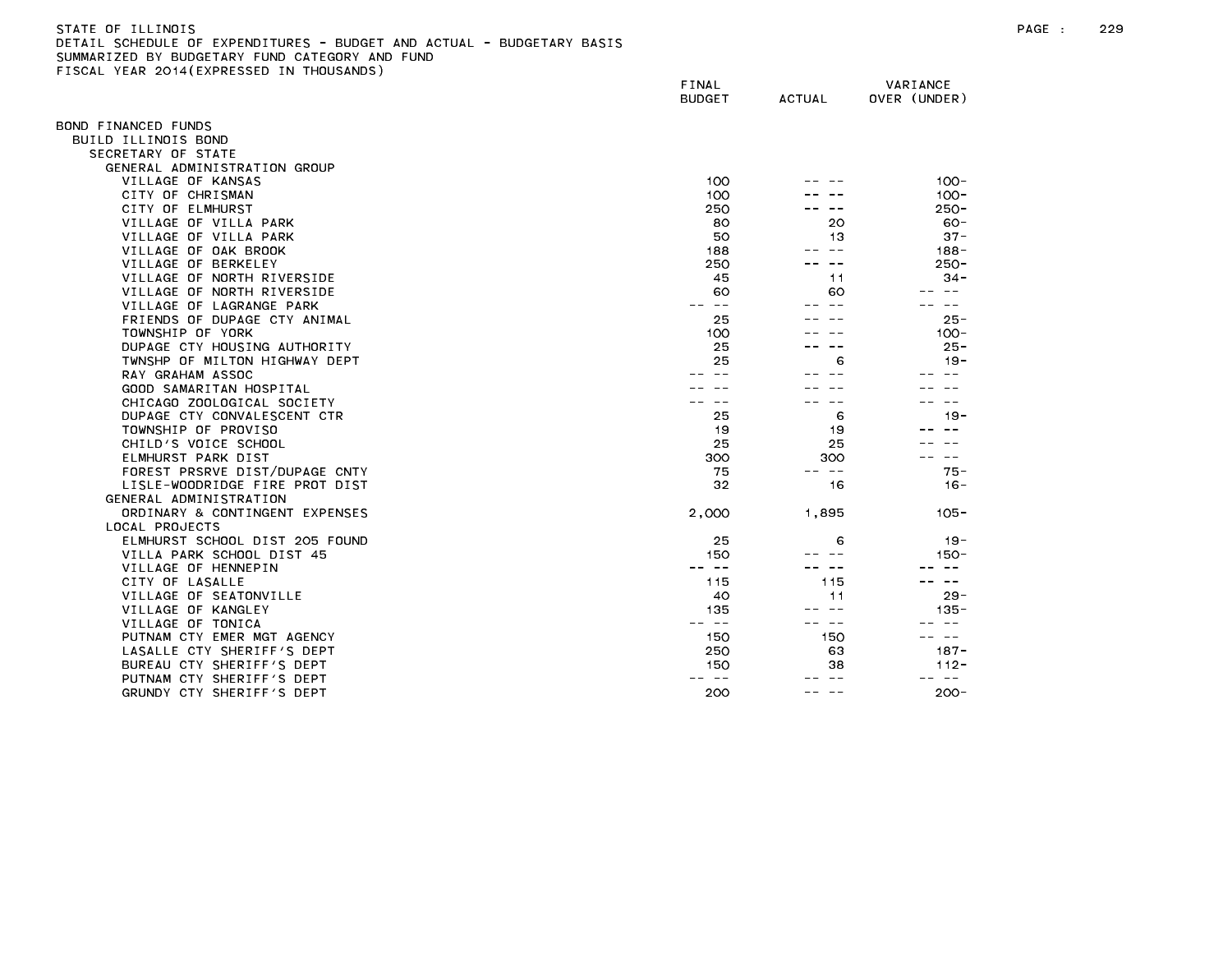| -STATE OF ILLINDIS                                                    |  |
|-----------------------------------------------------------------------|--|
| DETAIL SCHEDULE OF EXPENDITURES - BUDGET AND ACTUAL - BUDGETARY BASIS |  |
| SUMMARIZED BY BUDGETARY FUND CATEGORY AND FUND                        |  |
| FISCAL YEAR 2014(EXPRESSED IN THOUSANDS)                              |  |
|                                                                       |  |

| LOOME TEAR EUTTLEAT RESS                      | FINAL<br><b>BUDGET</b> | <b>ACTUAL</b>    | VARIANCE<br>OVER (UNDER) |
|-----------------------------------------------|------------------------|------------------|--------------------------|
| BOND FINANCED FUNDS                           |                        |                  |                          |
| BUILD ILLINOIS BOND                           |                        |                  |                          |
| SECRETARY OF STATE                            |                        |                  |                          |
| GENERAL ADMINISTRATION GROUP                  |                        |                  |                          |
| KANKAKEE CTY SHERIFF'S DEPT                   | 150                    |                  | $150 -$                  |
| IROQUOIS CTY SHERIFF'S DEPT                   | 50                     |                  | $50 -$                   |
| VILLAGE OF BUREAU JUNCTION                    | 215                    | 54               | $161 -$                  |
| VILLAGE OF EAST BROOKLYN                      | 300                    | $\sim$ $-$       | $300 -$                  |
| CITY OF CHENOA                                | 22                     | 22               | $\sim$ $-$<br>$- -$      |
| CITY OF HOOPESTON                             | 25                     | $\sim$ $-$       | $25 -$                   |
| CITY OF MINONK                                | 25                     | 25               | -- --                    |
| CITY OF PONTIAC                               | 530                    | $ -$             | 530-                     |
| CITY OF WASHINGTON                            | 25                     | 25               | $- -$<br>$- -$           |
| CITY OF WATSEKA                               | -- --                  | $\sim$ $-$<br>-- |                          |
| GIBSON AREA HOSPITAL                          | 10                     | 10               |                          |
| LIVINGSTON COUNTY                             | 500                    |                  | 500-                     |
| MCLEAN CTY HIGHWAY DEPT                       | -- --                  |                  | -- --                    |
| ST JAMES HOSPITAL                             | 50                     |                  | 50-                      |
| TOWN OF CHATSWORTH                            | $ -$                   |                  | $\sim$ $ -$              |
| RANKIN FIRE PROTECTION DISTRCT                | 25                     |                  | $25 -$                   |
| VILLAGE OF ASHKUM                             | $\sim$ $\sim$          |                  | $\frac{1}{2}$            |
| VILLAGE OF BELLFLOWER                         |                        |                  | $- -$                    |
| VILLAGE OF CAMPUS                             | 25                     | 8                | $17 -$                   |
| VILLAGE OF CARLOCK                            | 25                     | 21               | $4 -$                    |
| VILLAGE OF CLIFTON                            | 25                     | $- -$            | $25 -$<br>$- -$          |
| VILLAGE OF COOKSVILLE                         | 25                     | 25<br>$\sim$ $-$ |                          |
| VILLAGE OF CORNELL                            | 25                     |                  | 25 -                     |
| VILLAGE OF CRESCENT CITY<br>VILLAGE OF CULLOM | 25<br>$\sim$ $-$       | 25               | $\sim$ $-$               |
| VILLAGE OF DANFORTH                           | 25                     |                  | $25 -$                   |
| VILLAGE OF DOWNS                              | 25                     |                  | 25 -                     |
| VILLAGE OF EMINGTON                           | $\overline{4}$         | 4                | $\sim$ $ -$<br>$- -$     |
| VILLAGE OF HUDSON                             | 25                     |                  | $25 -$                   |
| VILLAGE OF LODA                               | 25                     |                  | $25 -$                   |
| VILLAGE OF LONG POINT                         | $- -$                  |                  | $\sim$ $-$               |
| VILLAGE OF LOSTANT                            | 25                     |                  | $25 -$                   |
| VILLAGE OF MORTON                             | 65                     | 65               |                          |
| VILLAGE OF ODELL                              |                        |                  |                          |
| VILLAGE OF RUTLAND                            |                        |                  | $\sim$ $-$               |
| VILLAGE OF SAYBROOK                           | 25                     |                  | $25 -$                   |
| VILLAGE OF SHELDON                            | 25                     | $ -$             | $25 -$                   |
| VILLAGE OF SIBLEY                             | 25                     | 6                | $19 -$                   |
| VILLAGE OF STANFORD                           | 25                     | 6                | $19 -$                   |
| VILLAGE OF THAWVILLE                          | 25                     | $ -$<br>--       | $25 -$                   |
|                                               |                        |                  |                          |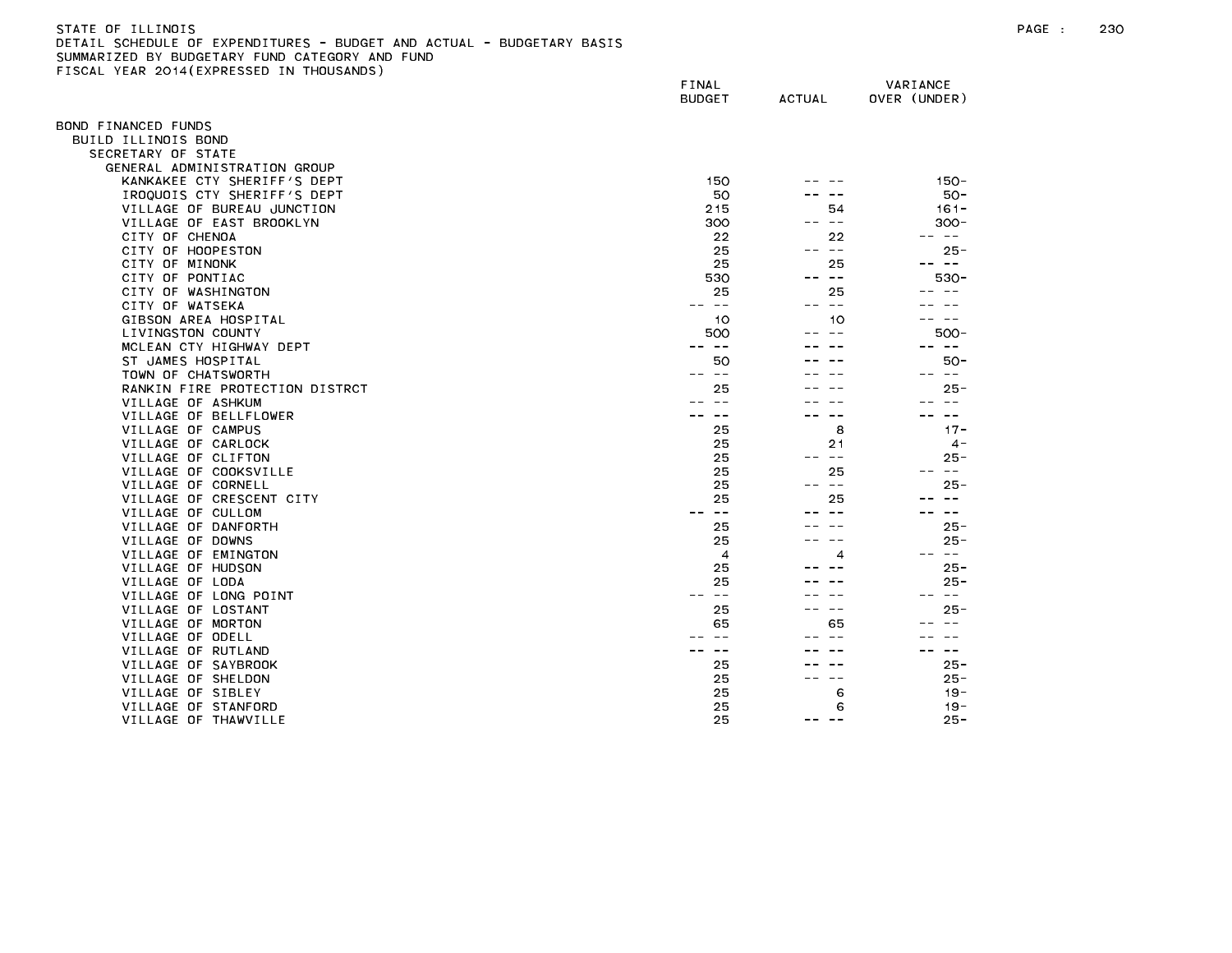# STATE OF ILLINOIS PAGE : 231 DETAIL SCHEDULE OF EXPENDITURES - BUDGET AND ACTUAL - BUDGETARY BASIS SUMMARIZED BY BUDGETARY FUND CATEGORY AND FUND FISCAL YEAR 2014(EXPRESSED IN THOUSANDS)

| $1.57$ $1.50$ $1.7$ $(1.71)$ $(1.50)$ | FINAL<br><b>BUDGET</b>   | <b>ACTUAL</b>                                                                                                                                                                                                                                                                                                                                                                                | VARIANCE<br>OVER (UNDER) |
|---------------------------------------|--------------------------|----------------------------------------------------------------------------------------------------------------------------------------------------------------------------------------------------------------------------------------------------------------------------------------------------------------------------------------------------------------------------------------------|--------------------------|
| OND FINANCED FUNDS                    |                          |                                                                                                                                                                                                                                                                                                                                                                                              |                          |
| BUILD ILLINOIS BOND                   |                          |                                                                                                                                                                                                                                                                                                                                                                                              |                          |
| COMMERCE AND ECONOMIC OPPORTUN        |                          |                                                                                                                                                                                                                                                                                                                                                                                              |                          |
| LOCAL PROJECTS                        |                          |                                                                                                                                                                                                                                                                                                                                                                                              |                          |
| WOODFORD COUNTY                       | 200                      | 200                                                                                                                                                                                                                                                                                                                                                                                          |                          |
| VILLAGE OF BARRINGTON                 | $\overline{2}$           |                                                                                                                                                                                                                                                                                                                                                                                              | $2 -$                    |
| VILLAGE OF CARY                       | 338                      |                                                                                                                                                                                                                                                                                                                                                                                              | $338 -$                  |
| VILLAGE OF CRYSTAL LAKE               | ---                      | $- -$                                                                                                                                                                                                                                                                                                                                                                                        |                          |
| VILLAGE OF DEER PARK                  | 150                      | 150                                                                                                                                                                                                                                                                                                                                                                                          |                          |
| VILLAGE OF FOX RIVER GROVE            | 150                      | 121                                                                                                                                                                                                                                                                                                                                                                                          | $29 -$                   |
| VILLAGE OF LIBERTYVILLE               | $\overline{2}$           | -- --                                                                                                                                                                                                                                                                                                                                                                                        | $2 -$                    |
| VILLAGE OF LONG GROVE                 | 75                       | .                                                                                                                                                                                                                                                                                                                                                                                            | $75 -$                   |
| CITY OF MCHENRY                       | 700                      | 175                                                                                                                                                                                                                                                                                                                                                                                          | $525 -$                  |
| VILLAGE OF MUNDELEIN                  | 350                      | 88                                                                                                                                                                                                                                                                                                                                                                                           | $262 -$                  |
| VILLAGE OF ROUND LAKE                 | 30                       |                                                                                                                                                                                                                                                                                                                                                                                              | $30 -$                   |
| STARK COUNTY                          | 50                       |                                                                                                                                                                                                                                                                                                                                                                                              | $50 -$                   |
| WOODFORD COUNTY                       | 250                      |                                                                                                                                                                                                                                                                                                                                                                                              | $250 -$                  |
| CITY OF EUREKA                        | $\sim$ $-$               |                                                                                                                                                                                                                                                                                                                                                                                              | $- -$                    |
| CITY OF GALESBURG                     | 100                      | $- -$                                                                                                                                                                                                                                                                                                                                                                                        | $100 -$                  |
| CITY OF KEWANEE                       | 100                      | 100                                                                                                                                                                                                                                                                                                                                                                                          | $\sim$ $\sim$            |
| CITY OF DEKALB                        | $- -$                    | $\sim$ $-$                                                                                                                                                                                                                                                                                                                                                                                   | $\sim$ $-$               |
| VILLAGE OF POPLAR GROVE               | 100                      | $- -$                                                                                                                                                                                                                                                                                                                                                                                        | $100 -$                  |
| VILLAGE OF CAPRON                     | 100                      | 29                                                                                                                                                                                                                                                                                                                                                                                           | $71 -$                   |
| ROCKFORD MASS TRANSIT AUTHORTY        | 150                      | 150                                                                                                                                                                                                                                                                                                                                                                                          | $\sim$ $-$               |
| CITY OF ROCKFORD                      | 150                      | $\frac{1}{2} \frac{1}{2} \frac{1}{2} \frac{1}{2} \frac{1}{2} \frac{1}{2} \frac{1}{2} \frac{1}{2} \frac{1}{2} \frac{1}{2} \frac{1}{2} \frac{1}{2} \frac{1}{2} \frac{1}{2} \frac{1}{2} \frac{1}{2} \frac{1}{2} \frac{1}{2} \frac{1}{2} \frac{1}{2} \frac{1}{2} \frac{1}{2} \frac{1}{2} \frac{1}{2} \frac{1}{2} \frac{1}{2} \frac{1}{2} \frac{1}{2} \frac{1}{2} \frac{1}{2} \frac{1}{2} \frac{$ | $150 -$                  |
| WINNEBAGO COUNTY                      | 50                       | 13                                                                                                                                                                                                                                                                                                                                                                                           | $37 -$                   |
| ROCKFORD PARK DISTRICT                | $- -$<br>$- -$           | $\frac{1}{2} \frac{1}{2} \frac{1}{2} \frac{1}{2} \frac{1}{2} \frac{1}{2} \frac{1}{2} \frac{1}{2} \frac{1}{2} \frac{1}{2} \frac{1}{2} \frac{1}{2} \frac{1}{2} \frac{1}{2} \frac{1}{2} \frac{1}{2} \frac{1}{2} \frac{1}{2} \frac{1}{2} \frac{1}{2} \frac{1}{2} \frac{1}{2} \frac{1}{2} \frac{1}{2} \frac{1}{2} \frac{1}{2} \frac{1}{2} \frac{1}{2} \frac{1}{2} \frac{1}{2} \frac{1}{2} \frac{$ | -- --                    |
| CITY OF SANDWICH                      | 300                      | 75                                                                                                                                                                                                                                                                                                                                                                                           | $225 -$                  |
| VILLAGE OF KIRKLAND                   | 200                      | 50                                                                                                                                                                                                                                                                                                                                                                                           | $150 -$                  |
| CITY OF GENOA                         | $\sim$ $-$<br>$\sim$ $-$ | $\sim$ $-$                                                                                                                                                                                                                                                                                                                                                                                   |                          |
| VILLAGE OF KINGSTON                   | 28                       | 28                                                                                                                                                                                                                                                                                                                                                                                           | $- -$                    |
| VILLAGE OF STILLMAN VALLEY            | 100                      | 40                                                                                                                                                                                                                                                                                                                                                                                           | $60 -$                   |
| VILLAGE OF WATERMAN                   | 100                      | $- -$                                                                                                                                                                                                                                                                                                                                                                                        | $100 -$                  |
| ROME TOWNSHIP                         | $\sim$ $-$               | $\sim$ $-$                                                                                                                                                                                                                                                                                                                                                                                   | $\sim$ $-$               |
| GRAND PRAIRIE TOWNSHIP                | 75                       | 19                                                                                                                                                                                                                                                                                                                                                                                           | $56 -$                   |
| BLISSVILLE TOWNSHIP                   | 45                       | 45                                                                                                                                                                                                                                                                                                                                                                                           | $\sim$ $ -$              |
| FARRINGTON TOWNSHIP                   | 100                      | 25                                                                                                                                                                                                                                                                                                                                                                                           | $75 -$                   |
| KINMUNDY FIRE DEPT                    | 100                      | 100                                                                                                                                                                                                                                                                                                                                                                                          | $- -$                    |
| GEFF COMM CONSOL SCHOOL DST 14        | 42                       | 42                                                                                                                                                                                                                                                                                                                                                                                           | $\sim$ $-$               |
| CITY OF FLORA                         | 600                      | 150                                                                                                                                                                                                                                                                                                                                                                                          | $450 -$                  |
| CITY OF BREESE                        | 400                      | 100                                                                                                                                                                                                                                                                                                                                                                                          | $300 -$                  |
| CITY OF SALEM                         | 250                      | 63                                                                                                                                                                                                                                                                                                                                                                                           | $187 -$                  |
|                                       |                          |                                                                                                                                                                                                                                                                                                                                                                                              |                          |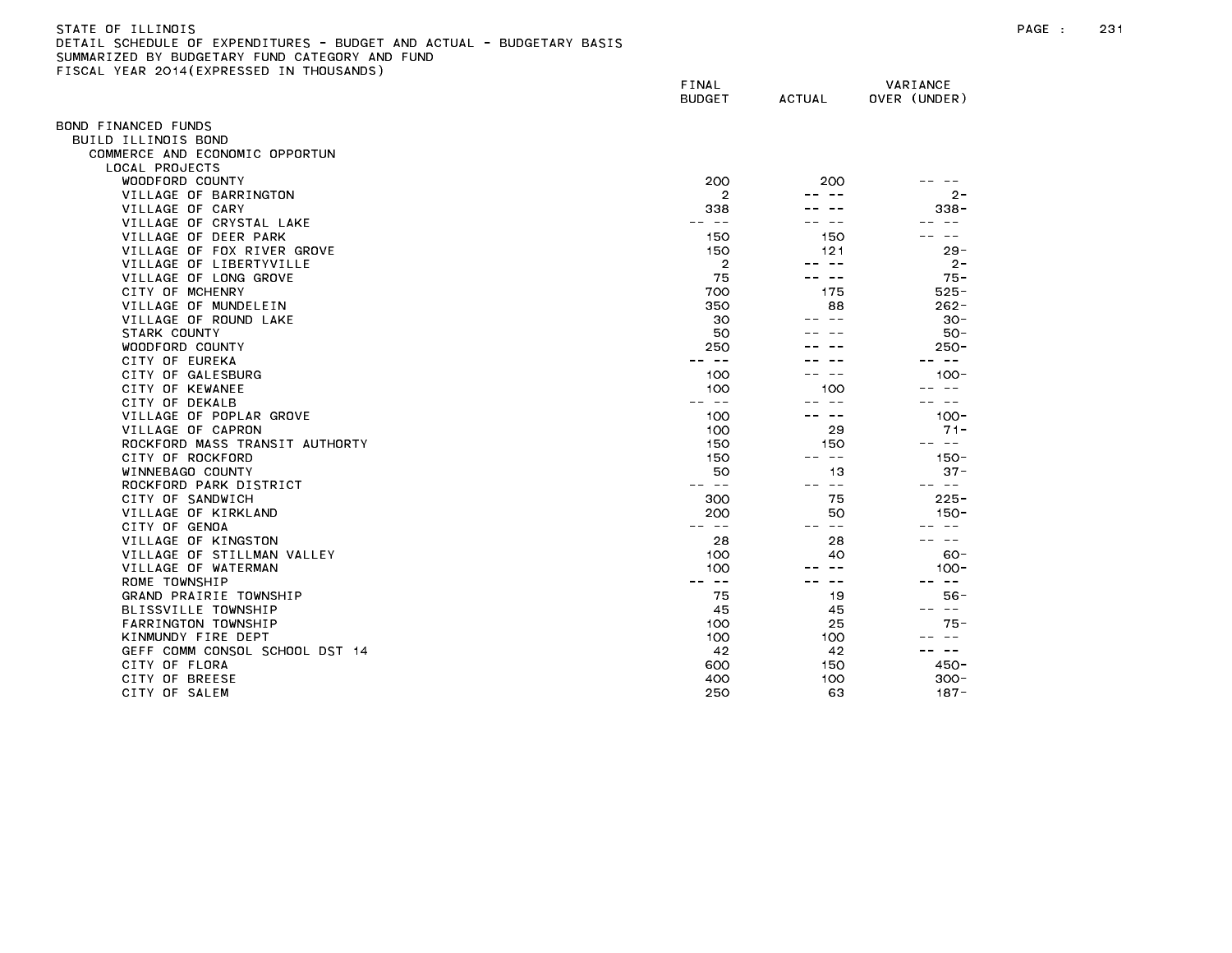# STATE OF ILLINOIS PAGE : 232 DETAIL SCHEDULE OF EXPENDITURES - BUDGET AND ACTUAL - BUDGETARY BASIS SUMMARIZED BY BUDGETARY FUND CATEGORY AND FUND FISCAL YEAR 2014(EXPRESSED IN THOUSANDS)

|                               | FINAL<br><b>BUDGET</b> | <b>ACTUAL</b> | VARIANCE<br>OVER (UNDER) |
|-------------------------------|------------------------|---------------|--------------------------|
| OND FINANCED FUNDS            |                        |               |                          |
| BUILD ILLINOIS BOND           |                        |               |                          |
| SECRETARY OF STATE            |                        |               |                          |
| GENERAL ADMINISTRATION GROUP  |                        |               |                          |
| CITY OF MT VERNON             | 495                    | 495           |                          |
| CITY OF FAIRFIELD             | 250                    | $- -$         | $250 -$                  |
| CITY OF OLNEY                 | 300                    | 75            | $225 -$                  |
| VILLAGE OF INVERNESS          | 75                     | $ -$          | $75 -$                   |
| NW SPECIAL RECREATION ASSOC   | $-$                    |               | $\sim$ $-$               |
| JEWISH UNITED FUND/JEWISH FED | 50                     |               | $50 -$                   |
| BRIDGE YOUTH & FAMILY SVCS    | 25                     |               | $25 -$                   |
| VILLAGE OF WHEELING           | 50                     | $- -$         | $50 -$                   |
| WINGS                         | 200                    | 200           |                          |
| COMM CONSOL SCHOOL DIST 21    | 200                    | 200           |                          |
| PALATINE TOWNSHIP TOWN FUND   | 50                     | 16            | $34 -$                   |
| PALATINE TOWNSHIP SENIOR CTR  | 50                     | 50            |                          |
| WHEELING TOWNSHIP             | 140                    | 140           |                          |
| ACCESS TO CARE                | 55                     | 55            | $\sim$ $-$               |
| CITY OF ROLLING MEADOWS       | 255                    | 64            | $191 -$                  |
| INDIAN TRAILS PUBLIC LIBRARY  | 150                    | -- --         | $150 -$                  |
| CITY OF PROSPECT HEIGHTS      | 325                    | 325           | $\sim$ $-$               |
| VILLAGE OF BUFFALO GROVE      | 400                    |               | $400 -$                  |
| ROCKFORD PARK DISTRICT        | 127                    | ———           | $127 -$                  |
| LOCAL PROJECTS                |                        |               |                          |
| WINNEBAGO COUNTY              | 150                    | $ -$          | $150 -$                  |
| CITY OF SOUTH BELOIT          | 40                     | 10            | 30-                      |
| ROCKFORD BOYS & GIRLS CLUB    | $- -$                  |               | $\sim$ $-$               |
| HARLEM COMMUNITY CENTER       | 50                     |               | 50-                      |
| ROCK VALLEY COLLEGE           | 200                    | $\sim$ $-$    | $200 -$                  |
| CITY OF LOVES PARK            | 150                    | 150           | $- -$                    |
| COUNTY OF BOONE               | 100                    | -- --         | $100 -$                  |
| GOLDIE FLOBERG CENTER         | 50                     | - --          | $50 -$                   |
| ROCKFORD SCHOOL DISTRICT #205 | 130                    | 130           |                          |
| PATRIOTS GATEWAY              | 100                    | 100           |                          |
| CRUSADER CLINIC               | 100                    | 100           | $\sim$ $-$               |
| VILLAGE OF ROSCOE             | 40                     |               | $40 -$                   |
| VILLAGE OF HEYWORTH           | 50                     | 30            | $20 -$                   |
|                               | 30                     |               | $22 -$                   |
| HEYWORTH FIRE PROT DIST       |                        | 8             | $- -$<br>$- -$           |
| AUSTIN TOWNSHIP               | 30                     | 30            |                          |
| CITY OF FARMER CITY           | 30                     | $\sim$ $-$    | $30 -$                   |
| VILLAGE OF SPAULDING          | 30                     | 24            | $6 -$                    |
| VILLAGE OF HOPEDALE           | 50                     | 13            | $37 -$                   |
| FARMER CITY FIRE PROT DIST    | 50                     | -- --         | $50 -$                   |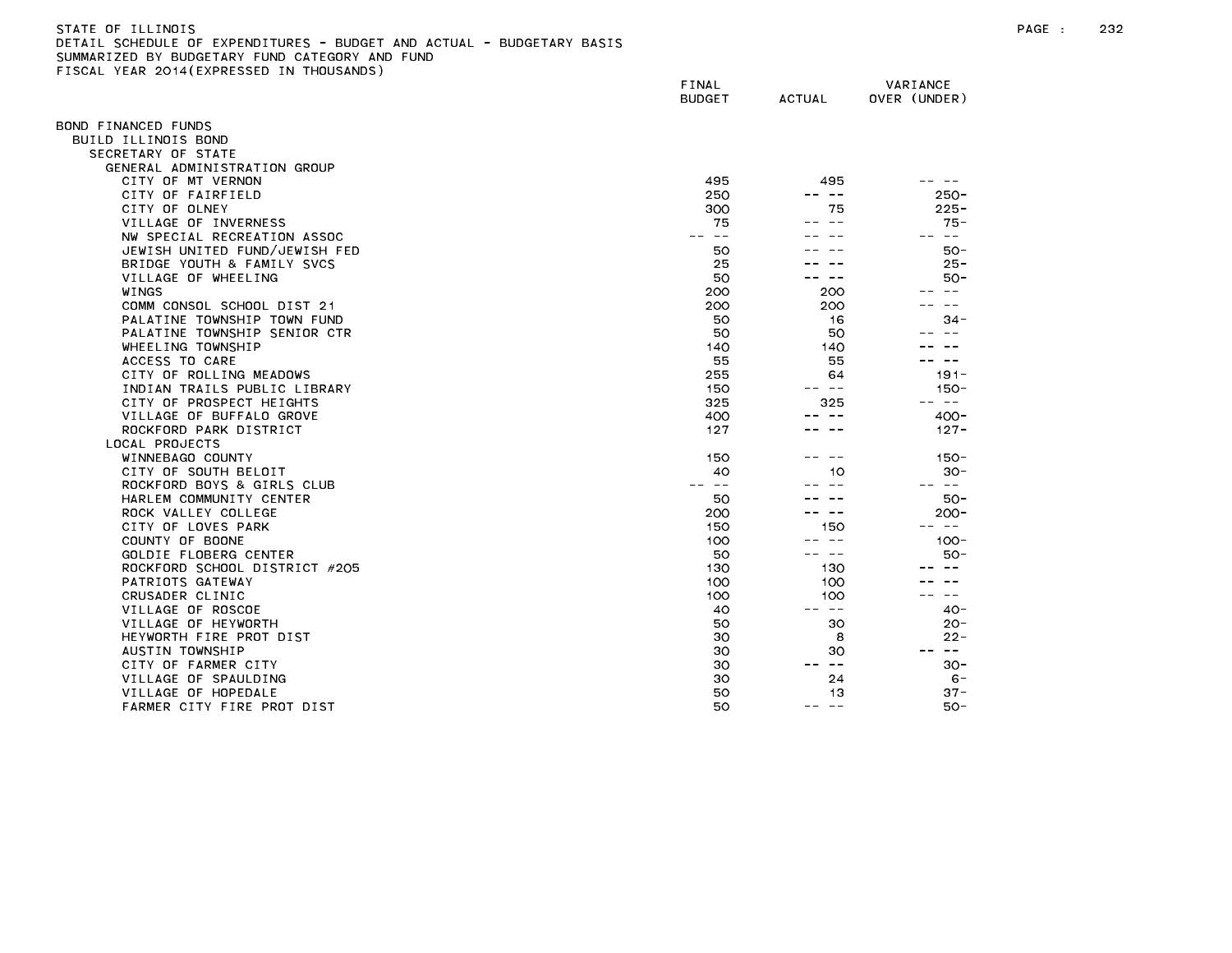FISCAL YEAR 2014(EXPRESSED IN THOUSANDS)

FINAL VARIANCE BUDGET ACTUAL OVER (UNDER) BOND FINANCED FUNDS BUILD ILLINOIS BOND SECRETARY OF STATE GENERAL ADMINISTRATION GROUP ARGENTA-OREANA FIRE PROT DIST AND SOLUTION OF SOLUTION AND SOLUTION OF THE SOLUTION OF SOLUTION OF THE SOLUTION SOUTH MACON FIRE PROT DIST SOLUTH MACON FIRE PROT DIST BEASON FIRE PROT DIST 50 --- 50 --- 50 --- 50-TAZEWELL COUNTY CORONER 50 -- -- 50- VILLAGE OF MOUNT AUBURN 19-VILLAGE OF EDINBURG 19-ATLANTA FIRE PROT DIST 25 25 -- -- HOPEDALE MEDICAL FOUNDATION 100 32 68- VILLAGE OF MT PULASKI 100 100 -- -- CITY OF BLOOMINGTON 750 -- -- 750- TOWN OF NORMAL 500 -- -- 500- DAVID DAVIS MANSION FOUNDATION 60 -- -- 60- VILLAGE OF BUFFALO 30 8 22- COMMUNITY CANCER CTR AND RESERVED A CONTROL COMMUNITY CANCER CTR STONINGTON AMERICAN LEGION 25 --- 25-CHRISTIAN CTY SENIOR CTR 60-IL STATE UNIVERSITY 199 162 37- CITY OF CLINTON 125 125 -- -- DECATUR MEM HSPTL CANCER CTR 150 --- 150 --- 150 --- 150 --- 150 --- 150 --- 150 -- 150 -- 150 -- 150 -- 150 -ST ROBERT BELLARMINE CATHOLIC **200** --- 200-HEARTLAND COMMUNITY COLLEGE 125 31 94-VILLAGE OF BARTLETT **1999 CONTROL** 228 228 228 ----VILLAGE OF SCHAUMBURG 206 206 -- -- VILLAGE OF CAROL STREAM -- -- -- -- -- -- VILLAGE OF FIK GROVE VILLAGE 175 --- 175 175-CITY OF WEST CHICAGO -- -- -- -- -- -- CITY OF ST CHARLES 245-80 (2001) 2245-80 (2002) 2245-80 (2002) 2245-80 (2003) 2245-9 (2003) 2345-9 (2003) 235-VILLAGE OF ROSELLE 200-VILLAGE OF SOUTH ELGIN 112-VILLAGE OF BLOOMINGDALE 200 200 -- -- VILLAGE OF WAYNE 100 -- 100 -- 100 -- 100 -- 100 -- 100 -- 100 -- 100 -- 100 -- 100 -- 100 -- 100 -- 100 -- 100 -- 100 -- 100 -- 100 -- 100 -- 100 -- 100 -- 100 -- 100 -- 100 -- 100 -- 100 -- 100 -- 100 -- 100 -- 100 -- 10 CITY OF ROLLING MEADOWS AND RESERVE THE RESERVE OF THE RESERVE OF THE RESERVE OF THE RESERVE OF THE RESERVE OF THE RESERVE OF THE RESERVE OF THE RESERVE OF THE RESERVE OF THE RESERVE OF THE RESERVE OF THE RESERVE OF THE RE RAY GRAHAM ASSOCIATION 11-CAROL STREAM PARK DIST 100 100 100 100 -- --NE DUPAGE SPEC RECRASSOC 25 15 10-WESTERN DUPAGE SPEC RECR ASSOC 50 50 -- -- CHILDRENS HOME & AID SOCIETY 25 --- 25-CHILDRENS ADVOCACY CTR 100 -- -- 100-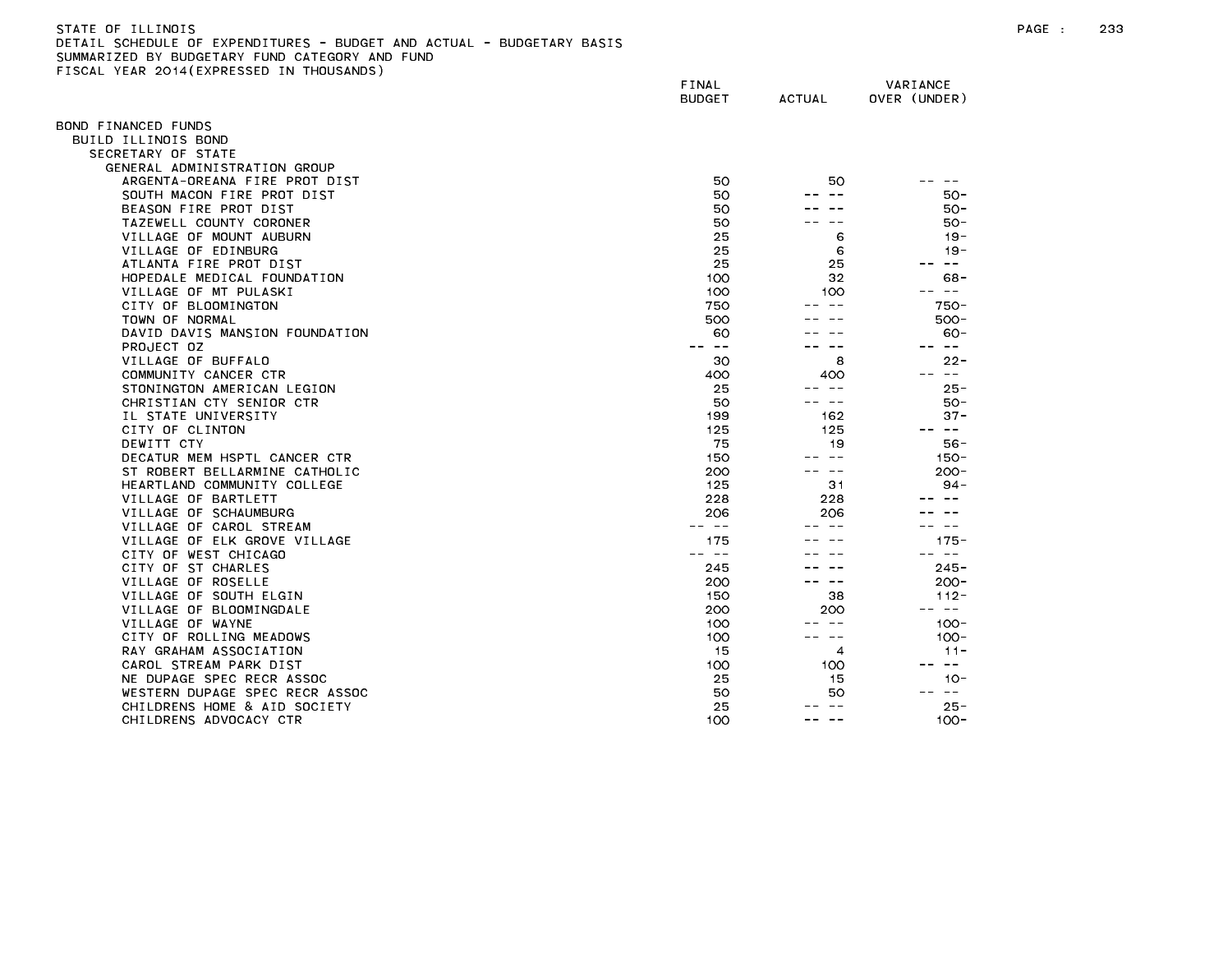| STATE OF ILLINOIS                                                     |
|-----------------------------------------------------------------------|
| DETAIL SCHEDULE OF EXPENDITURES - BUDGET AND ACTUAL - BUDGETARY BASIS |
| SUMMARIZED BY BUDGETARY FUND CATEGORY AND FUND                        |
| FISCAL YEAR 2014(EXPRESSED IN THOUSANDS)                              |

| ISUAL TEAN ZOTA(EAFNESSED IN THOUSANDS) | FINAL<br><b>BUDGET</b> | <b>ACTUAL</b> | VARIANCE<br>OVER (UNDER) |
|-----------------------------------------|------------------------|---------------|--------------------------|
| OND FINANCED FUNDS                      |                        |               |                          |
| BUILD ILLINOIS BOND                     |                        |               |                          |
| SECRETARY OF STATE                      |                        |               |                          |
| GENERAL ADMINISTRATION GROUP            |                        |               |                          |
| HANOVER PARK DIST                       | 100                    |               | $100 -$                  |
| DUPAGE CTY AREA PROJECT                 | 45                     | 45            |                          |
| BARTLETT FIRE PROTECTION DIST           | 200                    | 200           | $\overline{\phantom{m}}$ |
| WAYNE TOWNSHIP HGWY DEPT                | 150                    |               | 150-                     |
| <b>EDUCARE</b>                          | $- -$                  |               | $\sim 100$               |
| KANE CTY SHERIFFS DEPT                  | 100                    |               | $100 -$                  |
| SCHAUMBURG TOWNSHIP                     | 100                    |               | $100 -$                  |
| KIWANIS CLUB OF WHEATON                 | 50                     |               | $50 -$                   |
| GATEWAY FOUNDATION                      | 50                     | 50            | -- --                    |
| SERENITY HOUSE                          | 50                     | 13            | $37 -$                   |
| LOCAL PROJECTS                          |                        |               |                          |
| OUTREACH MINISTRIES                     |                        | $- -$         |                          |
| OUTREACH MINISTRIES                     | 8                      | 8             |                          |
| EASTER SEALS DUPAGE & FOX VALY          | 40                     | 12            | $28 -$                   |
| CITY OF WHEATON                         | 188                    | 188           | $\sim$ $\sim$            |
| CITY OF WARRENVILLE                     | 113                    | 113           |                          |
| CITY OF WEST CHICAGO                    | 150                    | 150           |                          |
| CITY OF BATAVIA                         | 75                     | $- -$         | $75 -$                   |
| CITY OF GENEVA                          | 75                     | 75            |                          |
| VILLAGE OF WINFIELD                     | 60                     | 60            |                          |
| CITY OF AURORA                          | 160                    | 160           | $- -$                    |
| CITY OF NORTH AURORA                    | 60                     | 15            | $45 -$                   |
| WEST CHICAGO FIRE DEPT                  | $\sim$ $-$             | $\sim$ $\sim$ | $\sim$ $-$               |
| WINFIELD PARK DIST                      | 4                      | -- --         | $\sim$                   |
| WHEATON PARK DIST                       | 150                    | 150           |                          |
| WARRENVILLE PARK DIST                   | 100                    | 100           | $- -$                    |
| BATAVIA PARK DIST                       | 100                    | -- --         | $100 -$                  |
| WEST CHICAGO PARK DIST                  | 100                    | - --          | $100 -$                  |
| GENEVA PARK DIST                        | 100                    | 100           |                          |
| FOX VALLEY PARK DIST                    | 100                    | 100           | $\sim 100$               |
| NAPERVILLE PARK DIST                    | 100                    | 25            | $75 -$                   |
| DUPAGE CTY CONVALESCENT CTR             | 50                     | 13            | $37 -$                   |
| FOREST PRESRV DIST/DUPAGE CTY           | 100                    | 25            | 75 -                     |
| FOREST PRESRV DIST/DUPAGE CTY           | 75                     |               | $75 -$                   |
| VILLAGE OF HINSDALE                     | 495                    |               | $495 -$                  |
| VILLAGE OF WESTMONT                     | 200                    |               | $200 -$                  |
| VILLAGE OF CLARENDON HILLS              | 188                    | $\sim$ $-$    | 188-                     |
| CHICAGO ZOOLOGICAL SOCIETY              | 100                    | 100           | $\sim$ $-$               |
| VILLAGE OF BOLINGBROOK                  | 150                    | -- --         | $150 -$                  |
|                                         |                        |               |                          |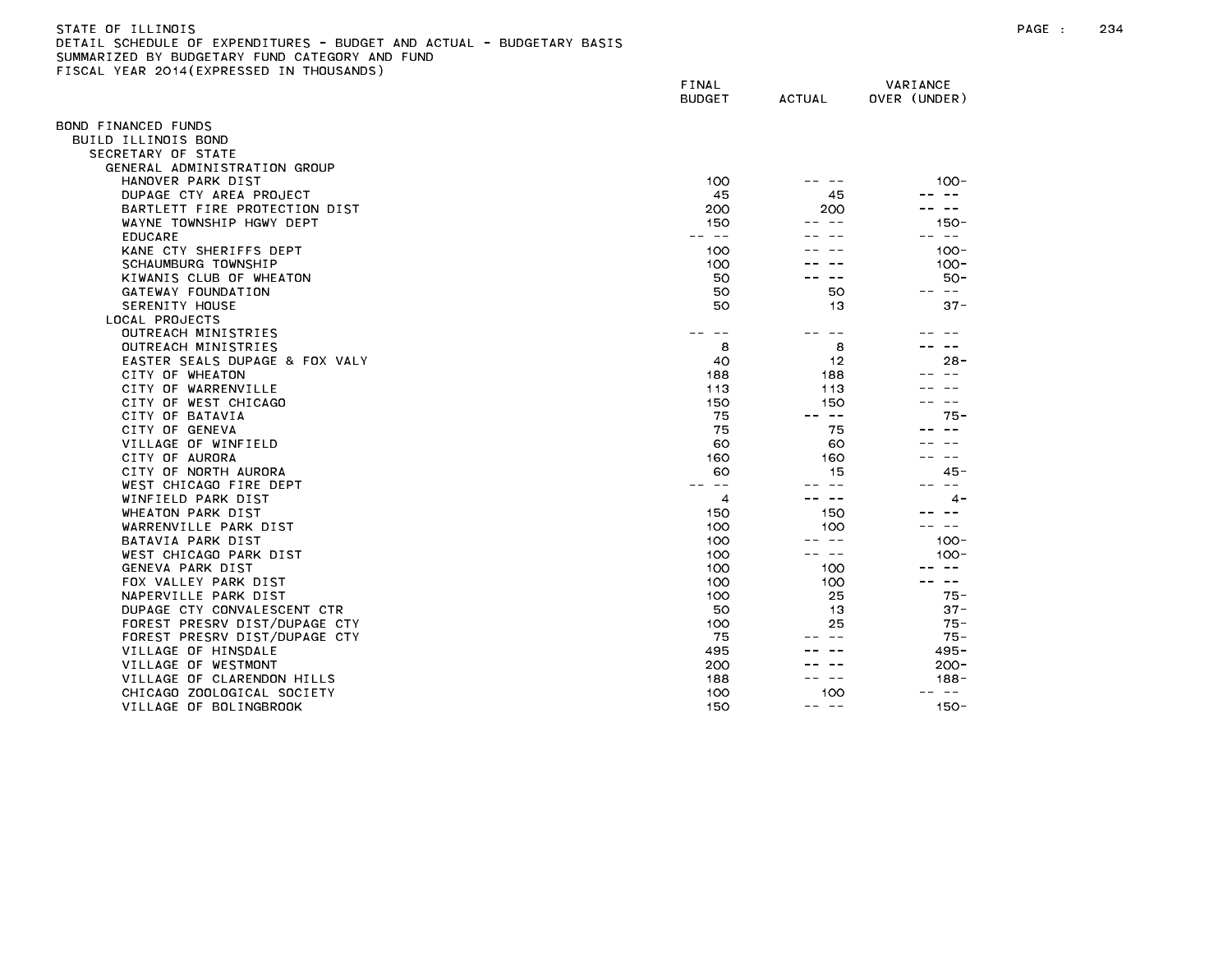| STATE OF ILLINOIS                                                     |
|-----------------------------------------------------------------------|
| DETAIL SCHEDULE OF EXPENDITURES - BUDGET AND ACTUAL - BUDGETARY BASIS |
| SUMMARIZED BY BUDGETARY FUND CATEGORY AND FUND                        |
| FISCAL YEAR 2014(EXPRESSED IN THOUSANDS)                              |

| 1998 - ILAN 2017(ININESSED         | FINAL<br><b>BUDGET</b>                                                                                                                                                                                                                                                                                                                                                                       | ACTUAL                     | VARIANCE<br>OVER (UNDER)                                                                                                                                                                                                                                                                                                                                                                                                                       |
|------------------------------------|----------------------------------------------------------------------------------------------------------------------------------------------------------------------------------------------------------------------------------------------------------------------------------------------------------------------------------------------------------------------------------------------|----------------------------|------------------------------------------------------------------------------------------------------------------------------------------------------------------------------------------------------------------------------------------------------------------------------------------------------------------------------------------------------------------------------------------------------------------------------------------------|
| OND FINANCED FUNDS                 |                                                                                                                                                                                                                                                                                                                                                                                              |                            |                                                                                                                                                                                                                                                                                                                                                                                                                                                |
| BUILD ILLINOIS BOND                |                                                                                                                                                                                                                                                                                                                                                                                              |                            |                                                                                                                                                                                                                                                                                                                                                                                                                                                |
| SECRETARY OF STATE                 |                                                                                                                                                                                                                                                                                                                                                                                              |                            |                                                                                                                                                                                                                                                                                                                                                                                                                                                |
| GENERAL ADMINISTRATION GROUP       |                                                                                                                                                                                                                                                                                                                                                                                              |                            |                                                                                                                                                                                                                                                                                                                                                                                                                                                |
| VILLAGE OF WILLOWBROOK             | 92                                                                                                                                                                                                                                                                                                                                                                                           | 23                         | 69 -                                                                                                                                                                                                                                                                                                                                                                                                                                           |
| WESTERN ILLINOIS UNIVERSITY        | 3                                                                                                                                                                                                                                                                                                                                                                                            | $\sim$ $-$                 | $3 -$                                                                                                                                                                                                                                                                                                                                                                                                                                          |
| VILLAGE OF LISLE                   | 105                                                                                                                                                                                                                                                                                                                                                                                          | 91                         | $14 -$                                                                                                                                                                                                                                                                                                                                                                                                                                         |
| WHEATON PARK DIST                  | 130                                                                                                                                                                                                                                                                                                                                                                                          | 13                         | $117 -$                                                                                                                                                                                                                                                                                                                                                                                                                                        |
| WOODRIDGE PARK DIST                | 200                                                                                                                                                                                                                                                                                                                                                                                          | $\sim$ $\sim$              | $200 -$                                                                                                                                                                                                                                                                                                                                                                                                                                        |
| HINSDALE ADVENTIST HOSPITAL        | 35                                                                                                                                                                                                                                                                                                                                                                                           |                            | $35 -$                                                                                                                                                                                                                                                                                                                                                                                                                                         |
| ADVOCATE GOOD SAMARITAN HSPTL      | 35                                                                                                                                                                                                                                                                                                                                                                                           |                            | $35 -$                                                                                                                                                                                                                                                                                                                                                                                                                                         |
| DELNOR COMMUNITY HOSPITAL          | 200                                                                                                                                                                                                                                                                                                                                                                                          |                            | $200 -$                                                                                                                                                                                                                                                                                                                                                                                                                                        |
| PROVENA MERCY HOSPITAL             | 250                                                                                                                                                                                                                                                                                                                                                                                          | 74                         | $176 -$                                                                                                                                                                                                                                                                                                                                                                                                                                        |
| WAUBONSEE COMMUNITY COLLEGE        | 250                                                                                                                                                                                                                                                                                                                                                                                          | 250                        | $\sim$ $-$                                                                                                                                                                                                                                                                                                                                                                                                                                     |
| ELGIN COMMUNITY COLLEGE            | 250                                                                                                                                                                                                                                                                                                                                                                                          | 79                         | $171 -$                                                                                                                                                                                                                                                                                                                                                                                                                                        |
| AURORA W SCHOOL DIST 129           | 300                                                                                                                                                                                                                                                                                                                                                                                          | -- --                      | $300 -$                                                                                                                                                                                                                                                                                                                                                                                                                                        |
| GATEWAY FOUNDATION                 | 500                                                                                                                                                                                                                                                                                                                                                                                          | ———                        | $500 -$                                                                                                                                                                                                                                                                                                                                                                                                                                        |
| VILLAGE OF GILBERTS                | 350                                                                                                                                                                                                                                                                                                                                                                                          | 350                        | $\sim$ $-$<br>$\sim$ $-$                                                                                                                                                                                                                                                                                                                                                                                                                       |
| MUTUAL GROUND INC                  | 150                                                                                                                                                                                                                                                                                                                                                                                          | 68                         | $82 -$                                                                                                                                                                                                                                                                                                                                                                                                                                         |
| TRI-CITY FAMILY SVCS INC           | 100                                                                                                                                                                                                                                                                                                                                                                                          | 55                         | $45 -$                                                                                                                                                                                                                                                                                                                                                                                                                                         |
| FMLY COUNSELING SVC OF AURORA      | $\frac{1}{2} \frac{1}{2} \frac{1}{2} \frac{1}{2} \frac{1}{2} \frac{1}{2} \frac{1}{2} \frac{1}{2} \frac{1}{2} \frac{1}{2} \frac{1}{2} \frac{1}{2} \frac{1}{2} \frac{1}{2} \frac{1}{2} \frac{1}{2} \frac{1}{2} \frac{1}{2} \frac{1}{2} \frac{1}{2} \frac{1}{2} \frac{1}{2} \frac{1}{2} \frac{1}{2} \frac{1}{2} \frac{1}{2} \frac{1}{2} \frac{1}{2} \frac{1}{2} \frac{1}{2} \frac{1}{2} \frac{$ | $ -$                       | -- --                                                                                                                                                                                                                                                                                                                                                                                                                                          |
| PUBLIC ACTION TO DELIVER           | 100                                                                                                                                                                                                                                                                                                                                                                                          | 90                         | $10 -$                                                                                                                                                                                                                                                                                                                                                                                                                                         |
| PRESTBURY CITIZENS ASSOC           | 50                                                                                                                                                                                                                                                                                                                                                                                           | 13                         | $37 -$                                                                                                                                                                                                                                                                                                                                                                                                                                         |
| FAMILY SVC ASSOC OF GREATER        | 100                                                                                                                                                                                                                                                                                                                                                                                          | $ -$                       | $100 -$                                                                                                                                                                                                                                                                                                                                                                                                                                        |
| VILLAGE OF NEWARK                  | 46                                                                                                                                                                                                                                                                                                                                                                                           | 46                         | $\frac{1}{2} \left( \frac{1}{2} \right) \frac{1}{2} \left( \frac{1}{2} \right) \frac{1}{2} \left( \frac{1}{2} \right) \frac{1}{2} \left( \frac{1}{2} \right) \frac{1}{2} \left( \frac{1}{2} \right) \frac{1}{2} \left( \frac{1}{2} \right) \frac{1}{2} \left( \frac{1}{2} \right) \frac{1}{2} \left( \frac{1}{2} \right) \frac{1}{2} \left( \frac{1}{2} \right) \frac{1}{2} \left( \frac{1}{2} \right) \frac{1}{2} \left( \frac{1}{2} \right)$ |
| VILLAGE OF HAMPSHIRE               | 100                                                                                                                                                                                                                                                                                                                                                                                          | -- --                      | $100 -$                                                                                                                                                                                                                                                                                                                                                                                                                                        |
| ASSOC FOR INDIVIDUAL DEVELPMNT     | 250                                                                                                                                                                                                                                                                                                                                                                                          | 250                        | $\sim$ $-$                                                                                                                                                                                                                                                                                                                                                                                                                                     |
| ELGIN ECKER CTR FOR MNTL HLTH      | 30                                                                                                                                                                                                                                                                                                                                                                                           | 8                          | $22 -$<br>$\sim$ $ -$                                                                                                                                                                                                                                                                                                                                                                                                                          |
| ELBURN BLACKBERRY TOWNSHIP         | 135                                                                                                                                                                                                                                                                                                                                                                                          | 135                        |                                                                                                                                                                                                                                                                                                                                                                                                                                                |
| GILBERTS FMLY BRNCH OF GRTR        | 100                                                                                                                                                                                                                                                                                                                                                                                          | -- --                      | $100 -$                                                                                                                                                                                                                                                                                                                                                                                                                                        |
| KANE COUNTY<br>VILLAGE OF ALHAMBRA | 188<br>50                                                                                                                                                                                                                                                                                                                                                                                    | 13                         | $188 -$<br>$37 -$                                                                                                                                                                                                                                                                                                                                                                                                                              |
| VILLAGE OF ALTAMONT                | 35                                                                                                                                                                                                                                                                                                                                                                                           | 13                         | $22 -$                                                                                                                                                                                                                                                                                                                                                                                                                                         |
| CITY OF ARTHUR                     | 113                                                                                                                                                                                                                                                                                                                                                                                          | $\overline{\phantom{m}}$ . | $113 -$                                                                                                                                                                                                                                                                                                                                                                                                                                        |
| DECATUR MEMORIAL HOSPITAL          | 120                                                                                                                                                                                                                                                                                                                                                                                          | 30                         | $90 -$                                                                                                                                                                                                                                                                                                                                                                                                                                         |
| ST MARY'S HOSPITAL                 | 250                                                                                                                                                                                                                                                                                                                                                                                          | -- --                      | $250 -$                                                                                                                                                                                                                                                                                                                                                                                                                                        |
| CITY OF GREENVILLE                 | 281                                                                                                                                                                                                                                                                                                                                                                                          | 272                        | 9 –                                                                                                                                                                                                                                                                                                                                                                                                                                            |
| CITY OF HIGHLAND                   | 60                                                                                                                                                                                                                                                                                                                                                                                           |                            | $60 -$                                                                                                                                                                                                                                                                                                                                                                                                                                         |
| CITY OF LEBANON                    | 75                                                                                                                                                                                                                                                                                                                                                                                           |                            | 75 -                                                                                                                                                                                                                                                                                                                                                                                                                                           |
| CITY OF MASCOUTAH                  | $\sim$ $-$                                                                                                                                                                                                                                                                                                                                                                                   | $\sim$ $-$                 |                                                                                                                                                                                                                                                                                                                                                                                                                                                |
| CITY OF O'FALLON                   | 92                                                                                                                                                                                                                                                                                                                                                                                           | 92                         | $\sim$ $-$                                                                                                                                                                                                                                                                                                                                                                                                                                     |
| ARGENTA-OREANA FIRE PROT DIST      | 50                                                                                                                                                                                                                                                                                                                                                                                           | -- --                      | $50-$                                                                                                                                                                                                                                                                                                                                                                                                                                          |
| VILLAGE OF SORENTO                 | 25                                                                                                                                                                                                                                                                                                                                                                                           | 25                         |                                                                                                                                                                                                                                                                                                                                                                                                                                                |
| VILLAGE OF ST JACOB                | ---<br>$- -$                                                                                                                                                                                                                                                                                                                                                                                 | -- --                      | $\sim$ $-$                                                                                                                                                                                                                                                                                                                                                                                                                                     |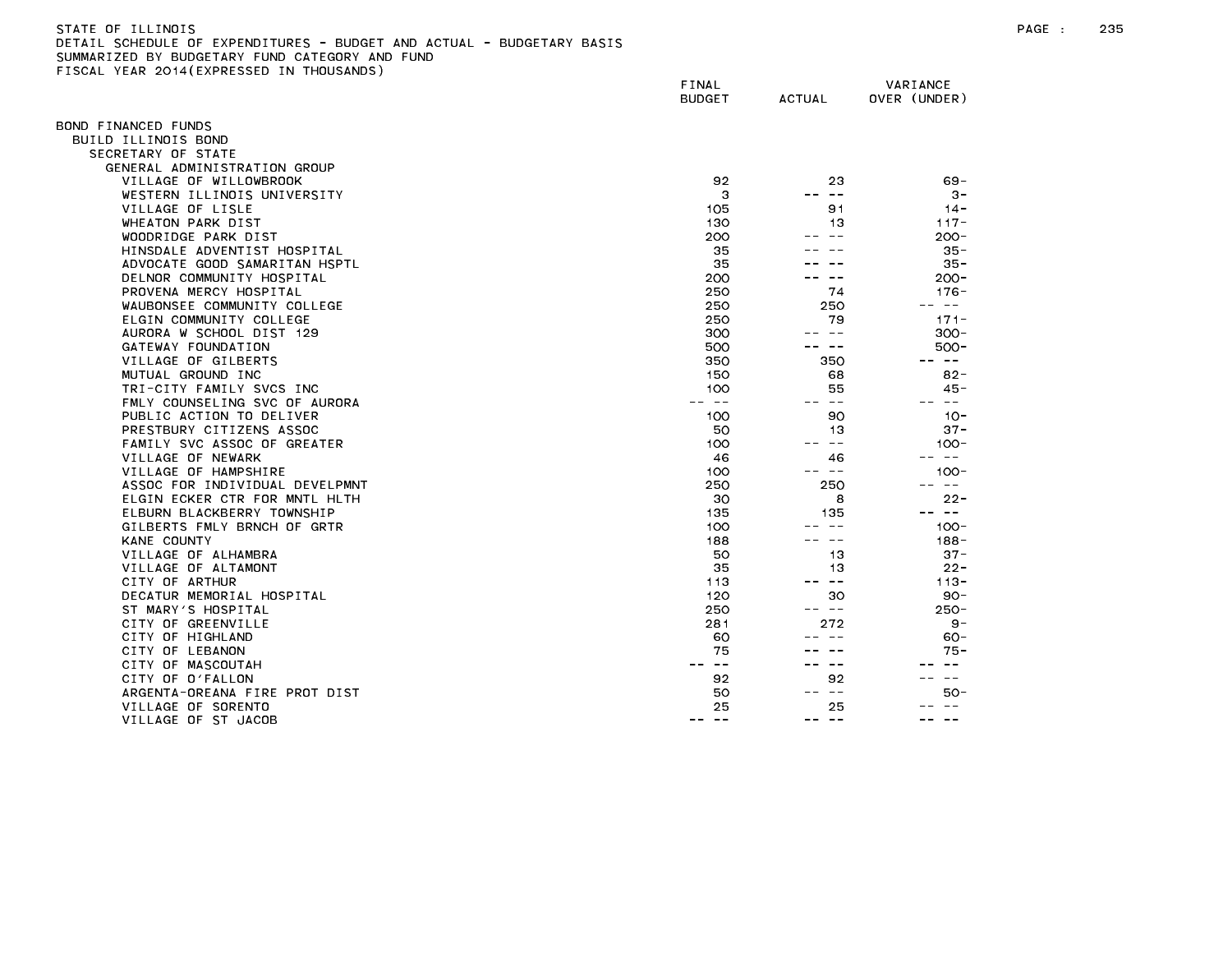| STATE OF ILLINOIS                                                     |
|-----------------------------------------------------------------------|
| DETAIL SCHEDULE OF EXPENDITURES - BUDGET AND ACTUAL - BUDGETARY BASIS |
| SUMMARIZED BY BUDGETARY FUND CATEGORY AND FUND                        |
| FISCAL YEAR 2014(EXPRESSED IN THOUSANDS)                              |

|                              | FINAL<br><b>BUDGET</b> | <b>ACTUAL</b>       | VARIANCE<br>OVER (UNDER) |
|------------------------------|------------------------|---------------------|--------------------------|
| 30ND FINANCED FUNDS          |                        |                     |                          |
| BUILD ILLINOIS BOND          |                        |                     |                          |
| SECRETARY OF STATE           |                        |                     |                          |
| GENERAL ADMINISTRATION GROUP |                        |                     |                          |
| VILLAGE OF ST PETER          | 37                     | 37                  |                          |
| CITY OF SULLIVAN             | 100                    | 100                 |                          |
| VILLAGE OF TROY              | 30                     | -- --               | $30 -$                   |
| CITY OF VANDALIA             | 200                    | 200                 | $\sim$ $ -$<br>$- -$     |
| SHELBY COUNTY                | 160                    | 40                  | $120 -$                  |
| THE H GROUP BBT INC          | 50                     | 50                  | $- -$                    |
| BOYS & GIRLS CLUB/CARBONDALE | 50                     | 13                  | $37 -$                   |
| PIERRE MENARD HOME           | 50                     | $\sim$ $-$          | $50-$                    |
| BECK VOCATIONAL CTR          | 25                     | 25                  | $\sim$ $-$               |
| SHAWNEE HEALTH CTR           | 50                     | 50                  |                          |
| VILLAGE OF ADDIEVILLE        | 18                     | 16                  | $2 -$                    |
| CITY OF AVA                  | 40                     | 13                  | $27 -$                   |
| VILLAGE OF ALBERS            | 38                     | 38                  | $- -$                    |
| VILLAGE OF ALTO PASS         | 3                      | 3                   | $- -$                    |
| VILLAGE OF CAMPBELL HILL     | 40                     | 10                  | $30 -$                   |
| VILLAGE OF CAHOKIA           | 113                    | 91                  | $22 -$                   |
| LOCAL PROJECTS               |                        |                     |                          |
| CITY OF CHESTER              | 68                     | 68                  |                          |
| VILLAGE OF COBDEN            | 40                     | 40                  | $\sim$ $-$               |
| VILLAGE OF COULTERVILLE      | 50                     | 18                  | $32 -$                   |
| CITY OF COLUMBIA             | 100                    | 50                  | $50 -$                   |
| VILLAGE OF CUTLER            | 40                     | $- -$               | $40 -$                   |
| VILLAGE OF DUBOIS            | 30                     | $- -$               | $30 -$                   |
| CITY DUQUOIN                 | 100                    | 25                  | $75 -$                   |
| VILLAGE OF DESOTO            | 26                     | 26                  | س س                      |
| VILLAGE OF DOWELL            | 35                     | 9                   | $26 -$                   |
| VILLAGE OF DUPO              | 100                    | $\sim$ $\sim$       | $100 -$                  |
| VILLAGE OF ELKVILLE          | 50                     | 13                  | $37 -$                   |
| VILLAGE OF EVANSVILLE        | $\sim$ $-$             | $\sim$ $-$          |                          |
| VILLAGE OF FREEBURG          | 25                     | 25                  |                          |
| VILLAGE OF HECKER            | 50                     | 50                  | $\sim$ $\sim$            |
| CITY OF JONESBORO            | 80                     | 32                  | $48 -$                   |
| VILLAGE OF MAKANDA           | 30                     | 30                  | $ -$                     |
| VILLAGE OF MAEYSTOWN         | 33                     | $\sim$ $-$          | $33 -$                   |
| VILLAGE OF MILLSTADT         | 80                     | 80                  | $- -$<br>$\frac{1}{2}$   |
| CITY OF MURPHYSBORO          | 100                    | $\sim$ $-$<br>$- -$ | $100 -$                  |
| VILLAGE OF OAKDALE           | 35                     | 14                  | $21 -$                   |
| VILLAGE OF OKAWVILLE         | 100                    | 100                 | $\sim$ $-$               |
| VILLAGE OF PERCY             | 50                     | -- --               | $50-$                    |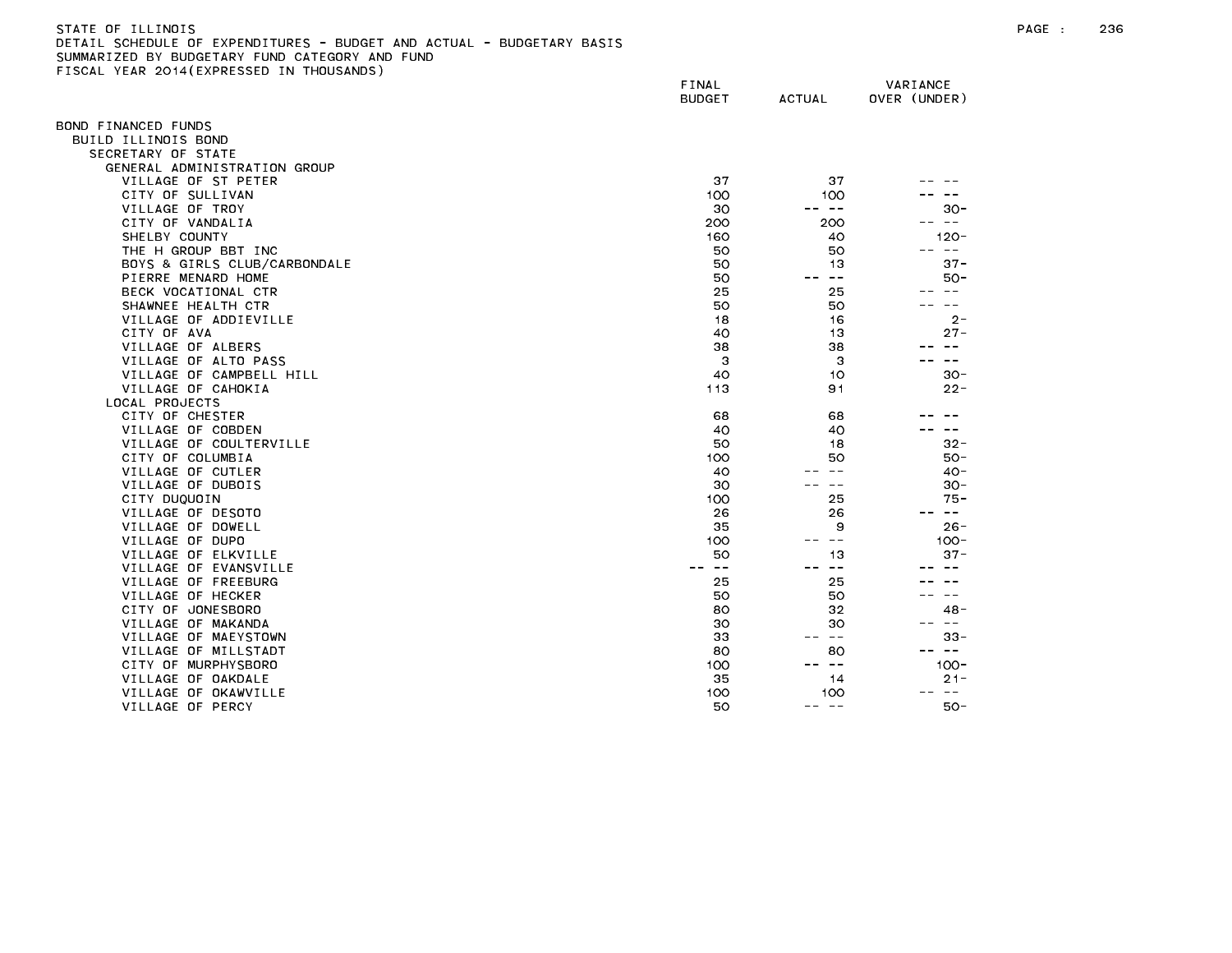| STATE OF ILLINOIS                                                     |
|-----------------------------------------------------------------------|
| DETAIL SCHEDULE OF EXPENDITURES - BUDGET AND ACTUAL - BUDGETARY BASIS |
| SUMMARIZED BY BUDGETARY FUND CATEGORY AND FUND                        |
| FISCAL YEAR 2014(EXPRESSED IN THOUSANDS)                              |

|                                | FINAL<br><b>BUDGET</b> | <b>ACTUAL</b>                                                                                                                                                                                                                                                                                                                                                                                | VARIANCE<br>OVER (UNDER) |
|--------------------------------|------------------------|----------------------------------------------------------------------------------------------------------------------------------------------------------------------------------------------------------------------------------------------------------------------------------------------------------------------------------------------------------------------------------------------|--------------------------|
| BOND FINANCED FUNDS            |                        |                                                                                                                                                                                                                                                                                                                                                                                              |                          |
| BUILD ILLINOIS BOND            |                        |                                                                                                                                                                                                                                                                                                                                                                                              |                          |
| SECRETARY OF STATE             |                        |                                                                                                                                                                                                                                                                                                                                                                                              |                          |
| GENERAL ADMINISTRATION GROUP   |                        |                                                                                                                                                                                                                                                                                                                                                                                              |                          |
| CITY OF PINCKNEYVILLE          | 100                    | 25                                                                                                                                                                                                                                                                                                                                                                                           | $75 -$                   |
| CITY OF RED BUD                | 80                     | 20                                                                                                                                                                                                                                                                                                                                                                                           | $60 -$                   |
| VILLAGE OF RICHVIEW            | 30                     | 19                                                                                                                                                                                                                                                                                                                                                                                           | $11 -$                   |
| VILLAGE OF ST LIBORY           | 60                     | 31                                                                                                                                                                                                                                                                                                                                                                                           | $29 -$                   |
| VILLAGE OF SMITHTON            | 80                     | 20                                                                                                                                                                                                                                                                                                                                                                                           | $60 -$                   |
| CITY OF SPARTA                 | 100                    | $\rightarrow$ $\rightarrow$                                                                                                                                                                                                                                                                                                                                                                  | $100 -$                  |
| VILLAGE OF TAMAROA             | 60                     | 60                                                                                                                                                                                                                                                                                                                                                                                           | $- -$                    |
| VILLAGE OF TILDEN              | 40                     | 28                                                                                                                                                                                                                                                                                                                                                                                           | $12 -$                   |
| VILLAGE OF VALMEYER            | 40                     | 40                                                                                                                                                                                                                                                                                                                                                                                           | -- --                    |
| VILLAGE OF VERGENNES           | 40                     | $\sim$ $-$                                                                                                                                                                                                                                                                                                                                                                                   | $40 -$                   |
| VILLAGE OF WILLISVILLE         | 30                     | $- -$                                                                                                                                                                                                                                                                                                                                                                                        | $30 -$                   |
| VILLAGE OF FAYETTEVILLE        | 50                     | 13                                                                                                                                                                                                                                                                                                                                                                                           | $37 -$                   |
| VILLAGE OF RADOM               | 40                     | 10                                                                                                                                                                                                                                                                                                                                                                                           | $30 -$                   |
| VILLAGE OF ROCKWOOD            | 15                     | 15                                                                                                                                                                                                                                                                                                                                                                                           | $\sim$ $-$<br>$- -$      |
| VILLAGE OF LENZBURG            | 29                     | $\sim$ $-$                                                                                                                                                                                                                                                                                                                                                                                   | $29 -$                   |
| VILLAGE OF FULTS               | 25                     | $- -$                                                                                                                                                                                                                                                                                                                                                                                        | $25 -$                   |
| VILLAGE OF OKAWVILLE           | 150                    | 150                                                                                                                                                                                                                                                                                                                                                                                          |                          |
| VILLAGE OF VENEDY              | 13                     | 13                                                                                                                                                                                                                                                                                                                                                                                           | $- -$                    |
| CITY OF CARBONDALE             | 165                    | $\frac{1}{2} \frac{1}{2} \frac{1}{2} \frac{1}{2} \frac{1}{2} \frac{1}{2} \frac{1}{2} \frac{1}{2} \frac{1}{2} \frac{1}{2} \frac{1}{2} \frac{1}{2} \frac{1}{2} \frac{1}{2} \frac{1}{2} \frac{1}{2} \frac{1}{2} \frac{1}{2} \frac{1}{2} \frac{1}{2} \frac{1}{2} \frac{1}{2} \frac{1}{2} \frac{1}{2} \frac{1}{2} \frac{1}{2} \frac{1}{2} \frac{1}{2} \frac{1}{2} \frac{1}{2} \frac{1}{2} \frac{$ | $165 -$                  |
| ASPIRE                         | 71                     | 70                                                                                                                                                                                                                                                                                                                                                                                           | $1 -$                    |
| LINCOLNWAY SPECIAL RECR ASSOC  | 75                     | 75                                                                                                                                                                                                                                                                                                                                                                                           |                          |
| PILLARS                        | 27                     | 27                                                                                                                                                                                                                                                                                                                                                                                           |                          |
| PILLARS COMMUNITY SERVICES     | 26                     | 17                                                                                                                                                                                                                                                                                                                                                                                           | $9 -$                    |
| CHICAGO ZOOLOGICAL SOCIETY     | 65                     | 65                                                                                                                                                                                                                                                                                                                                                                                           |                          |
| DUPAGE CTY CONVALESCENT CTR    |                        |                                                                                                                                                                                                                                                                                                                                                                                              |                          |
| FOREST PRESERVE DST/DUPAGE CTY |                        |                                                                                                                                                                                                                                                                                                                                                                                              | $\sim$ $\sim$            |
| LEMONT TOWNSHIP                | 100                    | $\overline{\phantom{m}}$                                                                                                                                                                                                                                                                                                                                                                     | $100 -$                  |
| VILLAGE OF LAGRANGE            | 68                     | 14                                                                                                                                                                                                                                                                                                                                                                                           | $54-$                    |
| VILLAGE OF WILLOWBROOK         | 45                     |                                                                                                                                                                                                                                                                                                                                                                                              | $45 -$                   |
| VILLAGE OF WOODRIDGE           | 75                     | $- -$                                                                                                                                                                                                                                                                                                                                                                                        | $75 -$                   |
| NORTHEAST DUPAGE SPECIAL       | 117                    | 117                                                                                                                                                                                                                                                                                                                                                                                          | -- --                    |
| VILLAGE OF HARWOOD HEIGHTS     | 100                    | 25                                                                                                                                                                                                                                                                                                                                                                                           | $75 -$                   |
| SCHORSCH VILLAGE IMP ASSOC     | 100                    | -- --                                                                                                                                                                                                                                                                                                                                                                                        | $100 -$                  |
| NEW HORIZON CTR FOR            | 100                    | $\sim$ $-$                                                                                                                                                                                                                                                                                                                                                                                   | $100 -$                  |
| CHICAGO PARK DIST              | 300                    | 253                                                                                                                                                                                                                                                                                                                                                                                          | $47 -$                   |
| LOCAL PROJECTS                 |                        |                                                                                                                                                                                                                                                                                                                                                                                              |                          |
| TRITON COMMUNITY COLLEGE       | 100                    | 34                                                                                                                                                                                                                                                                                                                                                                                           | 66 -                     |
| FOX VALLE PARK DIST            | 50                     | $\sim$ $-$                                                                                                                                                                                                                                                                                                                                                                                   | $50 -$                   |
| DUPAGE CTY CONVALESCENT        | 15                     | $\overline{2}$                                                                                                                                                                                                                                                                                                                                                                               | $13 -$                   |
|                                |                        |                                                                                                                                                                                                                                                                                                                                                                                              |                          |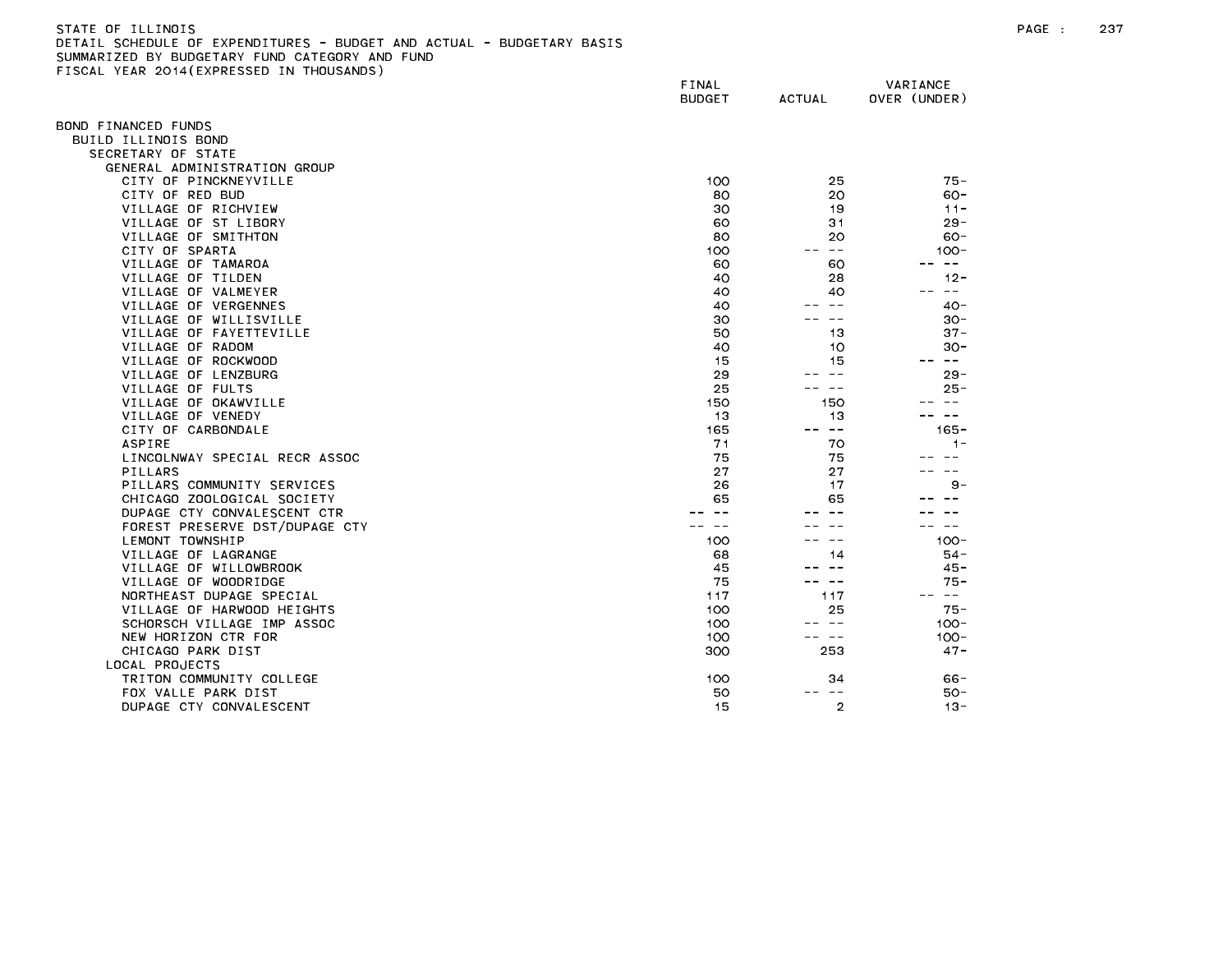# STATE OF ILLINOIS PAGE : 238 DETAIL SCHEDULE OF EXPENDITURES - BUDGET AND ACTUAL - BUDGETARY BASIS SUMMARIZED BY BUDGETARY FUND CATEGORY AND FUND FISCAL YEAR 2014(EXPRESSED IN THOUSANDS)

|                                           | FINAL<br><b>BUDGET</b> | <b>ACTUAL</b> | VARIANCE<br>OVER (UNDER) |
|-------------------------------------------|------------------------|---------------|--------------------------|
|                                           |                        |               |                          |
| OND FINANCED FUNDS                        |                        |               |                          |
| BUILD ILLINOIS BOND<br>SECRETARY OF STATE |                        |               |                          |
| GENERAL ADMINISTRATION GROUP              |                        |               |                          |
| LOAVES & FISHES                           | 50                     | 50            |                          |
| HERITAGE YMCA                             | 40                     |               | $40-$                    |
| LITTLE FRIENDS                            | 50                     |               | 50 -                     |
| INDIAN PRAIRIE SCHOOL DIST 204            | 40                     |               | $40 -$                   |
| NAPERVILLE COMM SCHOOL DST 203            | 40                     |               | $40 -$                   |
| NAPERVILLE PARK DIST                      | $- -$                  |               | $\overline{\phantom{m}}$ |
| TURNING POINTE                            | 40                     |               | $40 -$                   |
| AID                                       | 40                     |               | $40 -$                   |
| BATAVIA TOWNSHIP                          | 25                     |               | $25 -$                   |
| BLACKBERRY TOWNSHIP                       | 6                      | 6             | $\sim 100$               |
| BIG GROVE TOWNSHIP                        | 10                     |               | $10 -$                   |
| BIG ROCK TOWNSHIP                         | 35                     |               | $35 -$                   |
| VILLAGE OF BICK ROCK<br>CAMPTON TOWNSHIP  | 40                     |               | $40 -$<br>$45 -$         |
| VILLAGE OF CAMPTON HILLS                  | 45<br>35               |               | $35 -$                   |
| VILLAGE OF ELBURN                         | 40                     |               | $40 -$                   |
| KANEVILLE TOWNSHIP                        | 35                     |               | $35 -$                   |
| VILLAGE OF MAPLE PARK                     | 40                     | $ -$          | $40 -$                   |
| VILLAGE OF MONTGOMERY                     | 30                     | 30            | $\sim$ $-$               |
| VILLAGE OF NEWARK                         | 40                     | $\sim$ $-$    | 40-                      |
| NORTHERN IL FOOD DEPOSITORY               | 40                     | 40            | ست س                     |
| VILLAGE OF NORTH AURORA                   | 40                     | $\sim$ $\sim$ | $40 -$                   |
| VILLAGE OF OSWEGO                         | 40                     | $- -$         | 40 -                     |
| SENIOR SERVICES ASSOC                     | 15                     | 15            | $\sim$ $-$               |
| VILLAGE OF SHERIDAN                       | 5                      | $ -$          | $5 -$                    |
| SOUTHERN KANE CTY TRN'NG ASSOC            | 50                     |               | $50 -$                   |
| VILLAGE OF SUGAR GROVE                    | 40                     |               | $40-$                    |
| UNITED CITY OF YORKVILLE                  | 40                     |               | $40-$                    |
| VILLAGE OF VIRGIL                         | 40                     |               | 40-                      |
| FOX TOWNSHIP                              | 30                     |               | $30 -$<br>$8 -$          |
| VIRGIL TOWNSHIP<br>CITY OF PLANO          | 8<br>40                |               | 40-                      |
| VILLAGE OF HEYWORTH                       | 50                     |               | $50 -$                   |
| HEYWORTH FIRE PROT DIST                   | $- -$                  |               | $\overline{\phantom{m}}$ |
| VILLAGE OF SPAULDING                      | 30                     |               | $30 -$                   |
| VILLAGE OF BUFFALO                        | 50                     |               | $50 -$                   |
| HOLY FAMILY SCHOOL                        | 50                     |               | $50 -$                   |
| LUTHERAN SCHOOL ASSOC                     | 50                     |               | $50 -$                   |
| DECATUR CHRISTIAN SCHOOL                  | 50                     |               | $50 -$                   |
| LATHAM FIRE PROT DIST                     | 50                     | $- -$         | 50-                      |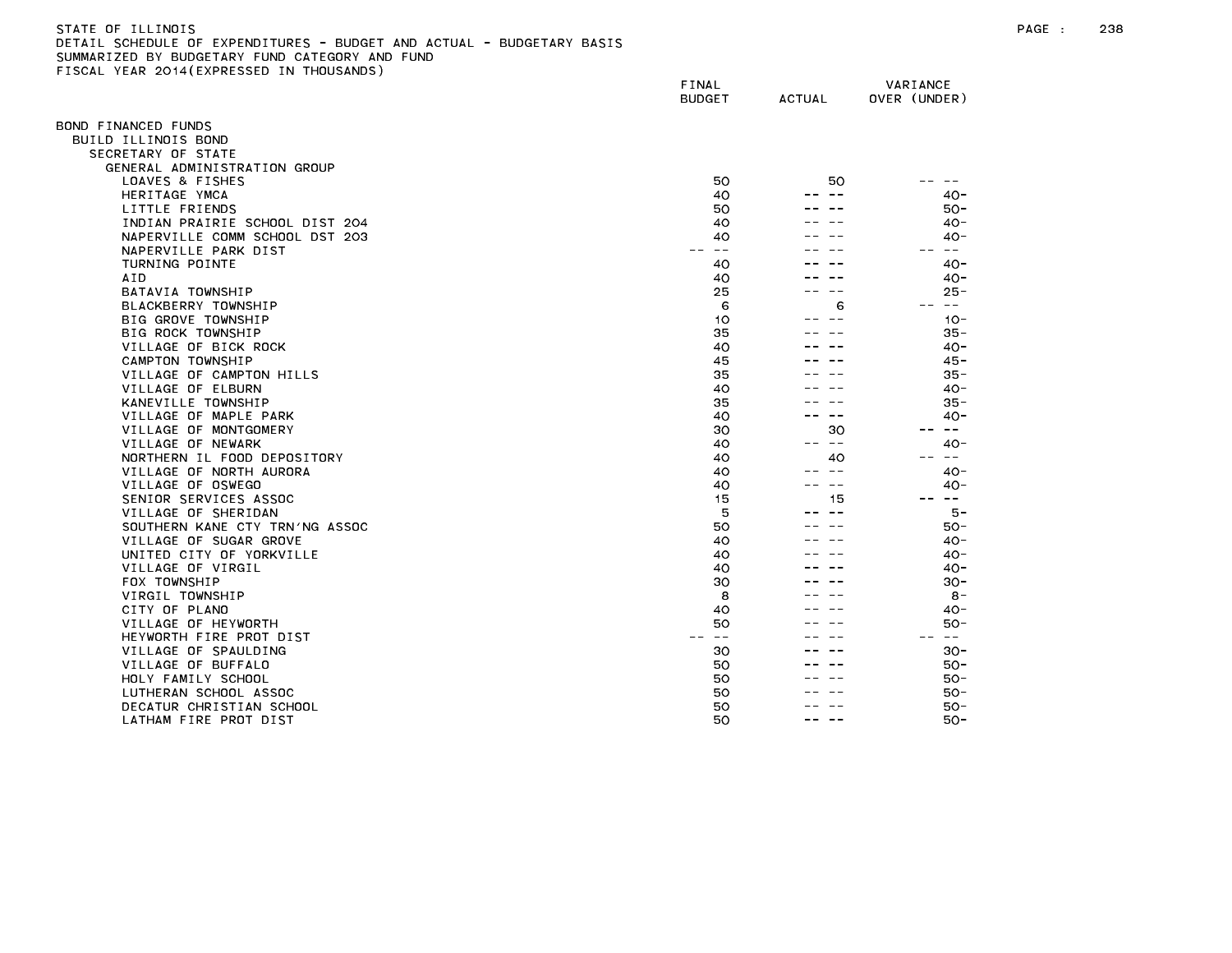| STATE OF ILLINOIS                                                                   | PAGE | 239 |
|-------------------------------------------------------------------------------------|------|-----|
| L SCHEDULE OF EXPENDITURES - BUDGET<br>AND ACTUAL,<br>DETAIL<br>L - BUDGETARY BASIS |      |     |
| SUMMARIZED BY BUDGETARY<br>FUND CATFGORY<br>AND FIIND                               |      |     |

SUMMARIZED BY BUDGETARY FUND CATEGORY AND FUND<br>FISCAL YEAR 2014(EXPRESSED IN THOUSANDS)

|                                                                                                                                                                       | VARIANCE<br>OVER (UNDER) | <b>ACTUAL</b>                                                                                                             | FINAL<br><b>BUDGET</b>                                                                                                                                     |                                                                                                                                                                                                                                                                                                                                                                                                                                                                                                                                                                                                                                                                 |
|-----------------------------------------------------------------------------------------------------------------------------------------------------------------------|--------------------------|---------------------------------------------------------------------------------------------------------------------------|------------------------------------------------------------------------------------------------------------------------------------------------------------|-----------------------------------------------------------------------------------------------------------------------------------------------------------------------------------------------------------------------------------------------------------------------------------------------------------------------------------------------------------------------------------------------------------------------------------------------------------------------------------------------------------------------------------------------------------------------------------------------------------------------------------------------------------------|
|                                                                                                                                                                       |                          |                                                                                                                           |                                                                                                                                                            | BOND FINANCED FUNDS                                                                                                                                                                                                                                                                                                                                                                                                                                                                                                                                                                                                                                             |
|                                                                                                                                                                       |                          |                                                                                                                           |                                                                                                                                                            | BUILD ILLINOIS BOND                                                                                                                                                                                                                                                                                                                                                                                                                                                                                                                                                                                                                                             |
|                                                                                                                                                                       |                          |                                                                                                                           |                                                                                                                                                            | SECRETARY OF STATE                                                                                                                                                                                                                                                                                                                                                                                                                                                                                                                                                                                                                                              |
|                                                                                                                                                                       |                          |                                                                                                                           |                                                                                                                                                            | GENERAL ADMINISTRATION GROUP                                                                                                                                                                                                                                                                                                                                                                                                                                                                                                                                                                                                                                    |
|                                                                                                                                                                       |                          |                                                                                                                           | $\sim$ $-$                                                                                                                                                 | CLINTON AMERICAN LEGION                                                                                                                                                                                                                                                                                                                                                                                                                                                                                                                                                                                                                                         |
| $50 -$                                                                                                                                                                |                          |                                                                                                                           | 50                                                                                                                                                         | AMERICAN LEGION POST #382                                                                                                                                                                                                                                                                                                                                                                                                                                                                                                                                                                                                                                       |
| $50 -$                                                                                                                                                                |                          |                                                                                                                           | 50                                                                                                                                                         | STONINGTON AM LEG POST #257                                                                                                                                                                                                                                                                                                                                                                                                                                                                                                                                                                                                                                     |
| 50-                                                                                                                                                                   |                          |                                                                                                                           | 50                                                                                                                                                         | ATLANTA FIRE PROT DIST                                                                                                                                                                                                                                                                                                                                                                                                                                                                                                                                                                                                                                          |
| $50 -$                                                                                                                                                                |                          |                                                                                                                           | 50                                                                                                                                                         | SOUTH MACON FIRE PROT DIST                                                                                                                                                                                                                                                                                                                                                                                                                                                                                                                                                                                                                                      |
| $30 -$                                                                                                                                                                |                          |                                                                                                                           | 30                                                                                                                                                         | CITY OF FARMER CITY                                                                                                                                                                                                                                                                                                                                                                                                                                                                                                                                                                                                                                             |
| $20 -$                                                                                                                                                                |                          |                                                                                                                           | 20                                                                                                                                                         | ST THERESA HIGH SCHOOL                                                                                                                                                                                                                                                                                                                                                                                                                                                                                                                                                                                                                                          |
|                                                                                                                                                                       | -- --                    |                                                                                                                           | -- --                                                                                                                                                      | AUSTIN TOWNSHIP                                                                                                                                                                                                                                                                                                                                                                                                                                                                                                                                                                                                                                                 |
| $50 -$                                                                                                                                                                |                          |                                                                                                                           | 50                                                                                                                                                         | VILLAGE OF HOPEDALE                                                                                                                                                                                                                                                                                                                                                                                                                                                                                                                                                                                                                                             |
|                                                                                                                                                                       |                          | 25                                                                                                                        | 25                                                                                                                                                         | FARMER CITY FIRE PROT DIST                                                                                                                                                                                                                                                                                                                                                                                                                                                                                                                                                                                                                                      |
| $- -$                                                                                                                                                                 |                          | 50                                                                                                                        | 50                                                                                                                                                         | ARGENTA FIRE DEPT                                                                                                                                                                                                                                                                                                                                                                                                                                                                                                                                                                                                                                               |
| $70 -$                                                                                                                                                                |                          | $\sim$ $-$                                                                                                                | 70                                                                                                                                                         |                                                                                                                                                                                                                                                                                                                                                                                                                                                                                                                                                                                                                                                                 |
| $100 -$                                                                                                                                                               |                          | $\sim$ $-$                                                                                                                | 100                                                                                                                                                        | RIVERTON FIRE PROT DIST                                                                                                                                                                                                                                                                                                                                                                                                                                                                                                                                                                                                                                         |
| $52 -$                                                                                                                                                                |                          |                                                                                                                           |                                                                                                                                                            |                                                                                                                                                                                                                                                                                                                                                                                                                                                                                                                                                                                                                                                                 |
| 50-                                                                                                                                                                   |                          | $ -$                                                                                                                      |                                                                                                                                                            |                                                                                                                                                                                                                                                                                                                                                                                                                                                                                                                                                                                                                                                                 |
| $25 -$                                                                                                                                                                |                          |                                                                                                                           |                                                                                                                                                            |                                                                                                                                                                                                                                                                                                                                                                                                                                                                                                                                                                                                                                                                 |
| $50 -$                                                                                                                                                                |                          |                                                                                                                           |                                                                                                                                                            |                                                                                                                                                                                                                                                                                                                                                                                                                                                                                                                                                                                                                                                                 |
| 50-                                                                                                                                                                   |                          |                                                                                                                           |                                                                                                                                                            |                                                                                                                                                                                                                                                                                                                                                                                                                                                                                                                                                                                                                                                                 |
|                                                                                                                                                                       |                          |                                                                                                                           |                                                                                                                                                            |                                                                                                                                                                                                                                                                                                                                                                                                                                                                                                                                                                                                                                                                 |
| $50 -$                                                                                                                                                                |                          |                                                                                                                           |                                                                                                                                                            |                                                                                                                                                                                                                                                                                                                                                                                                                                                                                                                                                                                                                                                                 |
|                                                                                                                                                                       |                          |                                                                                                                           |                                                                                                                                                            |                                                                                                                                                                                                                                                                                                                                                                                                                                                                                                                                                                                                                                                                 |
|                                                                                                                                                                       |                          |                                                                                                                           |                                                                                                                                                            |                                                                                                                                                                                                                                                                                                                                                                                                                                                                                                                                                                                                                                                                 |
|                                                                                                                                                                       |                          |                                                                                                                           |                                                                                                                                                            |                                                                                                                                                                                                                                                                                                                                                                                                                                                                                                                                                                                                                                                                 |
|                                                                                                                                                                       |                          |                                                                                                                           |                                                                                                                                                            |                                                                                                                                                                                                                                                                                                                                                                                                                                                                                                                                                                                                                                                                 |
|                                                                                                                                                                       |                          |                                                                                                                           |                                                                                                                                                            |                                                                                                                                                                                                                                                                                                                                                                                                                                                                                                                                                                                                                                                                 |
|                                                                                                                                                                       |                          |                                                                                                                           |                                                                                                                                                            |                                                                                                                                                                                                                                                                                                                                                                                                                                                                                                                                                                                                                                                                 |
|                                                                                                                                                                       |                          |                                                                                                                           |                                                                                                                                                            |                                                                                                                                                                                                                                                                                                                                                                                                                                                                                                                                                                                                                                                                 |
|                                                                                                                                                                       |                          |                                                                                                                           |                                                                                                                                                            |                                                                                                                                                                                                                                                                                                                                                                                                                                                                                                                                                                                                                                                                 |
|                                                                                                                                                                       |                          |                                                                                                                           |                                                                                                                                                            |                                                                                                                                                                                                                                                                                                                                                                                                                                                                                                                                                                                                                                                                 |
|                                                                                                                                                                       |                          |                                                                                                                           |                                                                                                                                                            |                                                                                                                                                                                                                                                                                                                                                                                                                                                                                                                                                                                                                                                                 |
|                                                                                                                                                                       |                          |                                                                                                                           |                                                                                                                                                            |                                                                                                                                                                                                                                                                                                                                                                                                                                                                                                                                                                                                                                                                 |
|                                                                                                                                                                       |                          |                                                                                                                           |                                                                                                                                                            |                                                                                                                                                                                                                                                                                                                                                                                                                                                                                                                                                                                                                                                                 |
|                                                                                                                                                                       |                          |                                                                                                                           |                                                                                                                                                            |                                                                                                                                                                                                                                                                                                                                                                                                                                                                                                                                                                                                                                                                 |
|                                                                                                                                                                       |                          |                                                                                                                           |                                                                                                                                                            |                                                                                                                                                                                                                                                                                                                                                                                                                                                                                                                                                                                                                                                                 |
|                                                                                                                                                                       |                          |                                                                                                                           |                                                                                                                                                            |                                                                                                                                                                                                                                                                                                                                                                                                                                                                                                                                                                                                                                                                 |
| $\sim$ $-$                                                                                                                                                            |                          |                                                                                                                           |                                                                                                                                                            |                                                                                                                                                                                                                                                                                                                                                                                                                                                                                                                                                                                                                                                                 |
| $30 -$                                                                                                                                                                |                          | $ -$                                                                                                                      |                                                                                                                                                            |                                                                                                                                                                                                                                                                                                                                                                                                                                                                                                                                                                                                                                                                 |
|                                                                                                                                                                       |                          |                                                                                                                           |                                                                                                                                                            |                                                                                                                                                                                                                                                                                                                                                                                                                                                                                                                                                                                                                                                                 |
| $30 -$                                                                                                                                                                |                          |                                                                                                                           | 30                                                                                                                                                         | VILLAGE OF LONG POINT                                                                                                                                                                                                                                                                                                                                                                                                                                                                                                                                                                                                                                           |
| $\sim$ $ -$<br>$74 -$<br>$50 -$<br>$10 -$<br>$25 -$<br>$25 -$<br>50-<br>$\sim$ $-$<br>$19 -$<br>$188 -$<br>400-<br>$\sim$ $-$<br>$50 -$<br>$10 -$<br>$15 -$<br>$30 -$ | --<br>$\sim$ $-$         | 18<br>20<br>د د<br>126<br>$ -$<br>150<br>$\sim$ $\sim$<br>340<br>$\sim$ $-$<br>$\sim$ $-$<br>5<br>$\sim$ $-$<br>- -<br>30 | 70<br>50<br>25<br>50<br>50<br>20<br>50<br>200<br>50<br>10<br>25<br>25<br>50<br>150<br>19<br>188<br>400<br>-- --<br>340<br>50<br>10<br>20<br>30<br>30<br>30 | MT PULASKI FIRE PROT DIST<br>HICKORY POINT FIRE DEPT<br>MAROA FIRE PROT DIST<br>LTL MACKINAW TWNSHP FR PRT DST<br>MACKINAW FIRE DIST<br>WAPELLA FIRE PROT DIST<br>KINNEY FIRE PROT DIST<br>TAZEWELL CTY CORONER<br>VILLAGE OF FORSYTH<br>LINCOLN RURAL FIRE PROT DIST<br>MCLEAN FIRE PROT DIST<br>VILLAGE OF MT AUBURN<br>VILLAGE OF EDINBURG<br>VILLAGE OF MECHANICSBURG<br>VILLAGE OF WOODRIDGE<br>DUPAGE COUNTY<br>GOWER SCHOOL DIST 62<br>VILLAGE OF LAGRANGE<br>VILLAGE OF INDIAN HEAD PARK<br>CITY OF DARIEN<br>HELPING HAND REHAB CTR<br>VILLAGE OF PANOLA<br>TAZEWELL COUNTY<br>CITY OF PONTIAC<br>VILLAGE OF MORTON<br>CITY OF LEROY<br>LOCAL PROJECTS |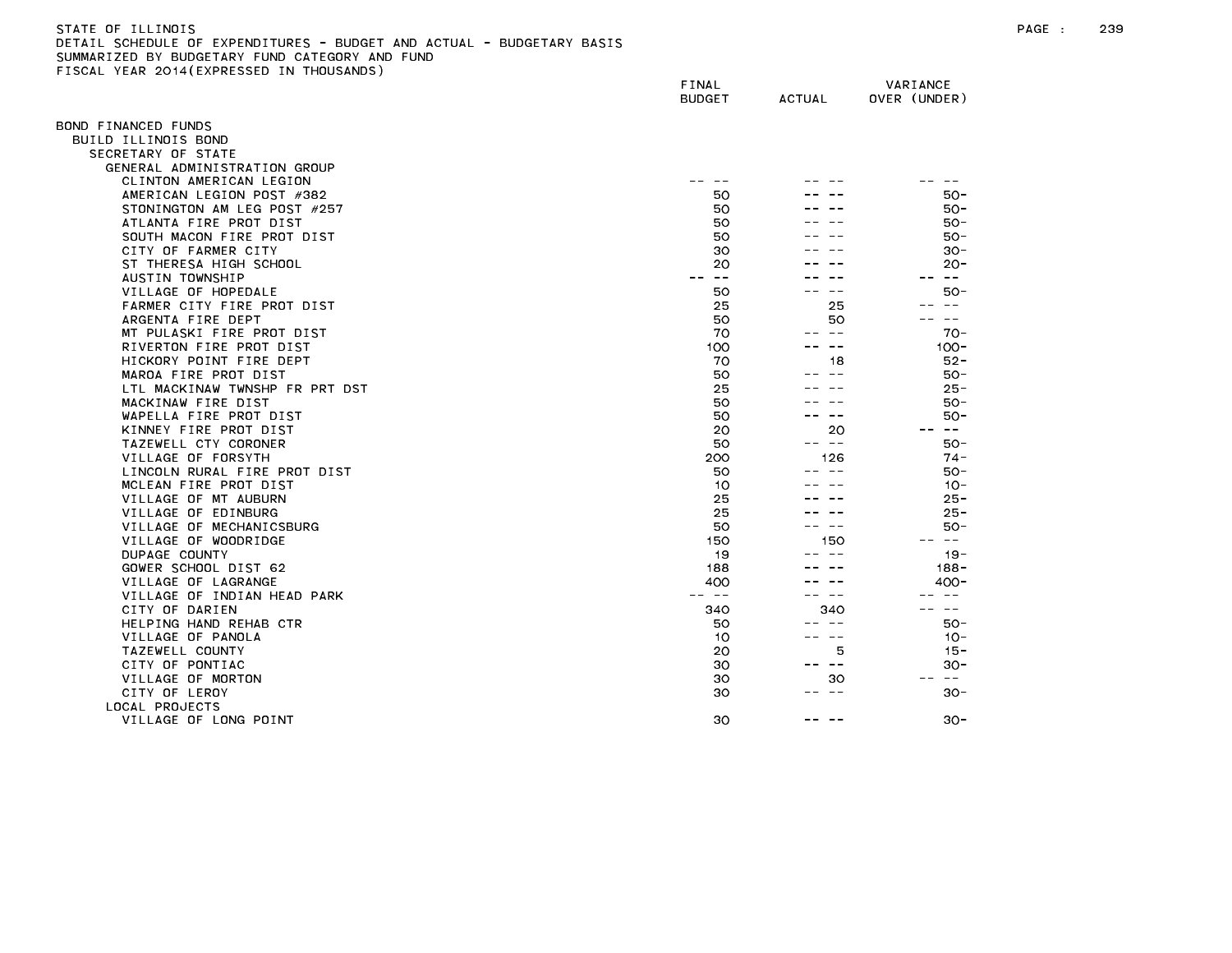## STATE OF ILLINOIS PAGE : 240 DETAIL SCHEDULE OF EXPENDITURES - BUDGET AND ACTUAL - BUDGETARY BASIS SUMMARIZED BY BUDGETARY FUND CATEGORY AND FUND FISCAL YEAR 2014(EXPRESSED IN THOUSANDS)

|                                           | FINAL<br><b>BUDGET</b> | <b>ACTUAL</b> | VARIANCE<br>OVER (UNDER) |
|-------------------------------------------|------------------------|---------------|--------------------------|
|                                           |                        |               |                          |
| OND FINANCED FUNDS                        |                        |               |                          |
| BUILD ILLINOIS BOND                       |                        |               |                          |
| SECRETARY OF STATE                        |                        |               |                          |
| GENERAL ADMINISTRATION GROUP              |                        |               |                          |
| VILLAGE OF DOWNS                          | 30                     |               | $30 -$                   |
| CITY OF LEXINGTON                         | 30                     |               | $30 -$                   |
| VILLAGE OF FLANAGAN                       | 30                     |               | $30 -$                   |
| VILLAGE OF STANFORD                       | 30                     | 8             | $22 -$                   |
| VILLAGE OF GRIDLEY                        | 30                     |               | $30 -$                   |
| CITY OF MINONK                            | 30                     |               | $30 -$                   |
| VILLAGE OF HUDSON                         | 30                     |               | $30 -$                   |
| CITY OF ELPASO                            | 30                     |               | $30 -$                   |
| VILLAGE OF LENORE                         | 30                     |               | $30 -$                   |
| VILLAGE OF RUTLAND                        | 30                     |               | $30 -$                   |
| VILLAGE OF GOODFIELD                      | 30<br>30               |               | $30 -$<br>$30 -$         |
| VILLAGE OF SECOR                          | 30                     |               | $30 -$                   |
| CITY OF EAST PEORIA<br>VILLAGE OF CORNELL | 30                     |               |                          |
| VILLAGE OF DANA                           | $- -$                  |               | $30 -$<br>$\sim$ $-$     |
| VILLAGE OF ELLSWORTH                      | 30                     |               | $30 -$                   |
| CITY OF EUREKA                            | 23                     | 23            |                          |
| VILLAGE OF DEER CREEK                     | $\sim$ $-$             | $- -$         | $- -$                    |
| VILLAGE OF COOKSVILLE                     | 30                     |               | $30 -$                   |
| VILLAGE OF TOWANDA                        | 30                     |               | $30 -$                   |
| VILLAGE OF CARLOCK                        | 30                     |               | $30 -$                   |
| VILLAGE OF LOSTANT                        | 30                     |               | $30 -$                   |
| VILLAGE OF KAPPA                          | 30                     |               | $30 -$                   |
| MORTON TOWNSHIP                           | 20                     |               | $20 -$                   |
| WASHINGTON TOWNSHIP                       | 20                     |               | $20 -$                   |
| FONDULAC TOWNSHIP                         | 20                     |               | $20 -$                   |
| DEER CREEK TOWNSHIP                       | 20                     |               | -20                      |
| EUREKA-GOODFIELD FIRE DEPT                | 15                     | 15            | $\sim$ $-$<br>$- -$      |
| ALLIN TOWNSHIP                            | 15                     | -- --         | $15 -$                   |
| DECKER TOWNSHIP                           | 50                     | $\sim$ $-$    | $50 -$                   |
| FAIRFIELD COMM HIGH SCHOOL                | 12                     | 12            | $\sim$ $ -$              |
| HARTER/STANFORD FIRE DIST                 | 150                    | $\sim$ $-$    | $150 -$                  |
| VILLAGE OF CLAREMONT                      | 26                     | 26            | $- -$                    |
| WAYNE COUNTY ETSB                         | $- -$                  | $- -$         | $\sim$ $-$               |
| JASPER COUNTY BOARD                       | 200                    |               | $200 -$                  |
| CLAREMONT TOWNSHIP                        | 50                     |               | $50 -$                   |
| MADISON TOWNSHIP                          | 3                      |               | $3 -$                    |
| CHILDRENS MUSEUM FOUND CORP               | 1,000                  |               | $1.000 -$                |
| LINCOLNS NEW SALEM PARK                   | 98                     |               | $98 -$                   |
| BOYS & GIRLS CLUB/SPRINGFIELD             | 75                     | --            | $75 -$                   |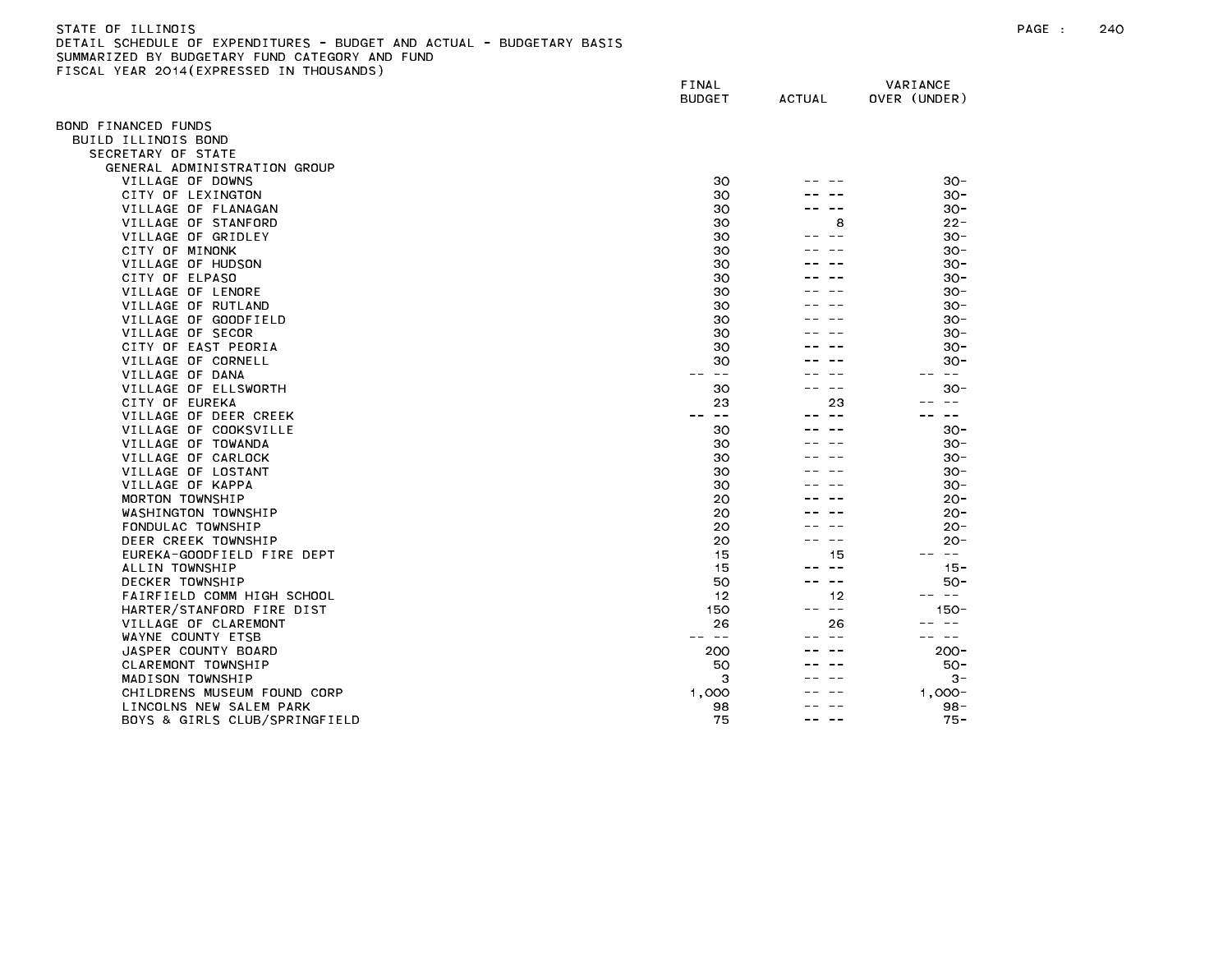| STATE OF ILLINOIS                                                     |
|-----------------------------------------------------------------------|
| DETAIL SCHEDULE OF EXPENDITURES - BUDGET AND ACTUAL - BUDGETARY BASIS |
| SUMMARIZED BY BUDGETARY FUND CATEGORY AND FUND                        |
| FISCAL YEAR 2014(EXPRESSED IN THOUSANDS)                              |

| $1.5.7$ $2.5.1$ $7.5.7$ $1.5.5$ $3.5.5$<br>. | FINAL<br><b>BUDGET</b> | <b>ACTUAL</b> | VARIANCE<br>OVER (UNDER) |
|----------------------------------------------|------------------------|---------------|--------------------------|
| BOND FINANCED FUNDS                          |                        |               |                          |
| BUILD ILLINOIS BOND                          |                        |               |                          |
| SECRETARY OF STATE                           |                        |               |                          |
| GENERAL ADMINISTRATION GROUP                 |                        |               |                          |
| CITY OF SPRINGFIELD                          | 50                     | 50            |                          |
| DOWNTOWN SPRINGFIELD INC                     | 75                     |               | $75 -$                   |
| GROWTH INTERNATIONAL                         | 50                     |               | $50 -$                   |
| UNTD CEREBRAL PLSY LND OF LNCN               |                        |               | $\sim$ $\sim$            |
| CENTRAL IL FOODBANK                          |                        |               |                          |
| KUMLER OUTREACH MINISTRIES                   | 50                     |               | $50 -$                   |
| HISTORIC WEST SIDE                           | 25                     |               | $25 -$                   |
| ENOS PARK NEIGHBORHOOD ASSOC                 | 50                     |               | $50 -$                   |
| HARVRD PARK NEIGHBORHOOD ASSOC               | 25                     |               | $25 -$                   |
| SALVATION ARMY                               | 56                     | $ -$          | $56 -$                   |
| FREE MASON CNTRL LODGE #3                    | 23                     | 17            | $6 -$                    |
| ILES PARK NGHBRHD ASSOC                      | 25                     | $ -$          | $25 -$                   |
| LINCOLN PARK NGHBRHD ASSOC                   | 25                     |               | $25 -$                   |
| OAK RIDGE PARK NGHBRHD ASSOC                 | 50                     |               | $50 -$                   |
| TWIN LAKE HOMEOWNERS ASSOC                   | 25                     |               | $25 -$                   |
| VINEGAR HILL NGHBRHD ASSOC                   | 25                     |               | $25 -$                   |
| OAKHILL CEMETARY OF CLEARLAKE                | 25                     |               | $25 -$                   |
| IL STATE FAIR MUSEUM FOUND                   | 25                     |               | $25 -$                   |
| IL STATE POLICE HERITAGE FOUND               | 100                    |               | $100 -$                  |
| SENIOR SVCS OF CENTRAL IL                    | 50                     |               | $50 -$                   |
| CITY OF SPRINGFIELD                          | 19                     | 19            | -- --                    |
| SPRINGFIELD MUNI OPERA                       | 50                     | -- --         | 50-                      |
| CUBA TOWNSHIP ROAD DISTRICT                  | 188                    | 57            | $131 -$                  |
| ALGONQUIN TOWNSHIP ROAD DIST                 | 56                     | 56            | $\sim$ $ -$              |
| GRANT TOWNSHIP ROAD DIST                     | 150                    | $ -$          | $150 -$                  |
| AVON TOWNSHIP ROAD DIST                      | 75                     | 75            | $- -$                    |
| BARRINGTON TOWNSHIP                          | $- -$                  |               | $- -$                    |
| DUPAGE PADS                                  | 60                     |               | $60 -$                   |
| VILLAGE OF LISLE                             | 75                     |               | $75 -$                   |
| VILLAGE OF WOODRIDGE                         | 50                     |               | $50 -$                   |
| CITY OF WHEATON                              | 11                     | 11            | $\sim$ $-$               |
| VILLAGE OF BOLINGBROOK                       | 10                     | $\sim$ $\sim$ | $10 -$                   |
| NAPERVILLE PARK DIST                         | $\sim$ $-$             |               | $\sim$ $-$               |
| LISLE PARK DIST                              | 15                     | $\sim$ $-$    | $15 -$                   |
| DUPAGE CONVALESCENT CTR                      | 19                     | 3             | $16 -$                   |
| BENEDICTINE UNIVERSITY                       | 150                    | $- -$         | $150 -$                  |
| LISLE WOODRIDGE FIRE DIST                    | 100                    |               | $100 -$                  |
| LOCAL PROJECTS                               |                        |               |                          |
| LISLE TOWNSHIP                               | 19                     |               | $19 -$                   |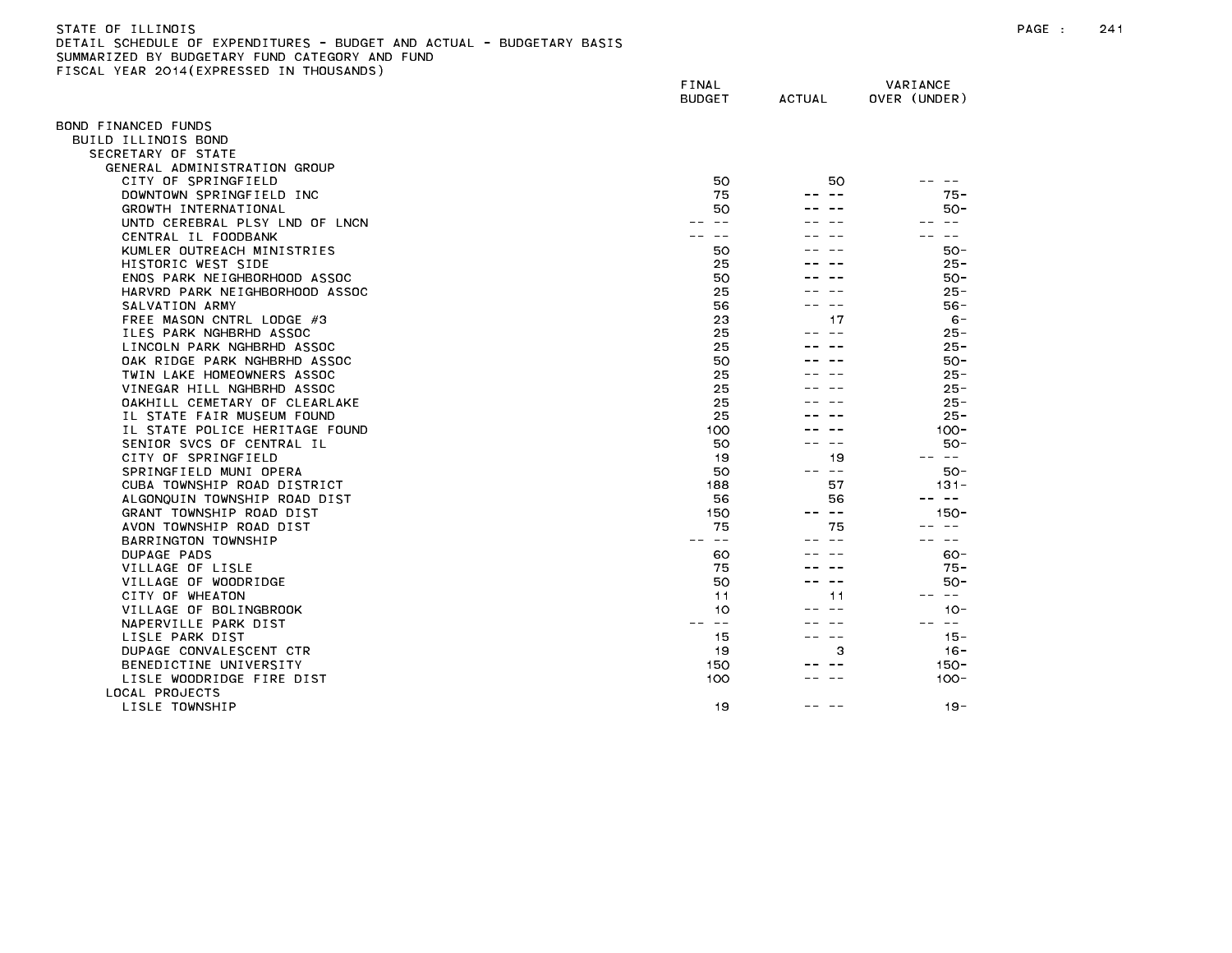| STATE OF ILLINOIS                                                     |
|-----------------------------------------------------------------------|
| DETAIL SCHEDULE OF EXPENDITURES - BUDGET AND ACTUAL - BUDGETARY BASIS |
| SUMMARIZED BY BUDGETARY FUND CATEGORY AND FUND                        |
| FISCAL YEAR 2014(EXPRESSED IN THOUSANDS)                              |

| TLAN LOTTLEAT RESSED IN THO    | FINAL<br><b>BUDGET</b> | <b>ACTUAL</b> | VARIANCE<br>OVER (UNDER) |
|--------------------------------|------------------------|---------------|--------------------------|
| 3OND FINANCED FUNDS            |                        |               |                          |
| BUILD ILLINOIS BOND            |                        |               |                          |
| SECRETARY OF STATE             |                        |               |                          |
| GENERAL ADMINISTRATION GROUP   |                        |               |                          |
| COACH CARE CENTER              | 25                     |               | $25 -$                   |
| HERITAGE YMCA                  | 40                     |               | $40 -$                   |
| ST PATRICKS RESIDENCE          | 15                     |               | $15 -$                   |
| LOAVES & FISHES                | 50                     |               | $50 -$                   |
| CITY OF CASEY                  | 75                     |               | $75 -$                   |
| CASEY-WESTFIELD CUSD 4C        | 50                     |               | $50 -$                   |
| CITY OF MARSHALL               | 60                     | 5             | $55 -$                   |
| MARSHAL CUSD 2C                | 50                     | $- -$<br>- -  | $50 -$                   |
| LAKE LAND COLLEGE FORSYTH CTR  | 10                     | 10            | $\sim$ $-$               |
| MARTINSVILLE CUSD 3C           | 25                     | 25            | $- -$                    |
| VILLAGE OF WESTFIELD           | 15                     | $- -$         | $15 -$                   |
| WEST UNION PARK DIST           | 10                     |               | $10 -$                   |
| VILLAGE OF FLAT ROCK           | 20                     |               | $20 -$                   |
| HUTSONVILLE CUSD 1             | 50                     |               | $50 -$                   |
| VILLAGE OF HARTFORD            | 25                     |               | $25 -$                   |
| VILLAGE OF HUTSONVILLE         | 25                     |               | $25 -$                   |
| OBLONG CUSD 4                  | 50                     |               | $50 -$                   |
| IL OIL FIELD MUSEUM            | 15                     |               | $15 -$                   |
| VILLAGE OF OBLONG              | 50                     |               | $50 -$                   |
| OBLONG CHILDRENS CHRISTIAN HME | 20                     |               | $20 -$                   |
| PALESTINE CUSD 3               | 50                     | $- -$         | $50 -$                   |
| VILLAGE OF PALESTINE           | 33                     | 1             | $32 -$                   |
| ROBINSON CUSD 2                | 50                     |               | $50 -$                   |
| CITY OF ROBINSON               | 25                     |               | $25 -$                   |
| CITY OF ROBINSON               | 38                     | $\sim$ $-$    | $38 -$                   |
| LINCOLN TRAIL COLLEGE          | 25                     | 25            | $\sim$ $-$               |
| CRAWFORD COUNTY                | 20                     | $\sim$ $-$    | $20 -$                   |
| VILLAGE OF GREENUP             | $\sim$ $-$             |               |                          |
| VILLAGE OF JEWETT              | 25                     |               | $25 -$                   |
| NEOGA CUSD 3                   | 50                     |               | $50 -$                   |
| CUMBERLAND CUSD 77             | 50                     |               | $50 -$                   |
| VILLAGE OF TOLEDO              | 50                     |               | $50 -$                   |
| EDGAR CTY CUSD 6               | 50                     | $- -$         | $50 -$                   |
| KANSAS CUSD 3                  | 25                     | 6             | $19 -$                   |
| PARIS CUSD 4                   | 50                     |               | $50 -$                   |
| PARIS UNION SD 95              | 50                     |               | $50 -$                   |
| PAUL WARNER RESCUE             | 15                     |               | $15 -$                   |
| ALTAMONT CUSD 10               | 20                     |               | $20 -$                   |
| CITY OF ALTAMONT               | 25                     | -- --         | $25 -$                   |
| BEECHER CUSD 20                | 25                     |               | $25 -$                   |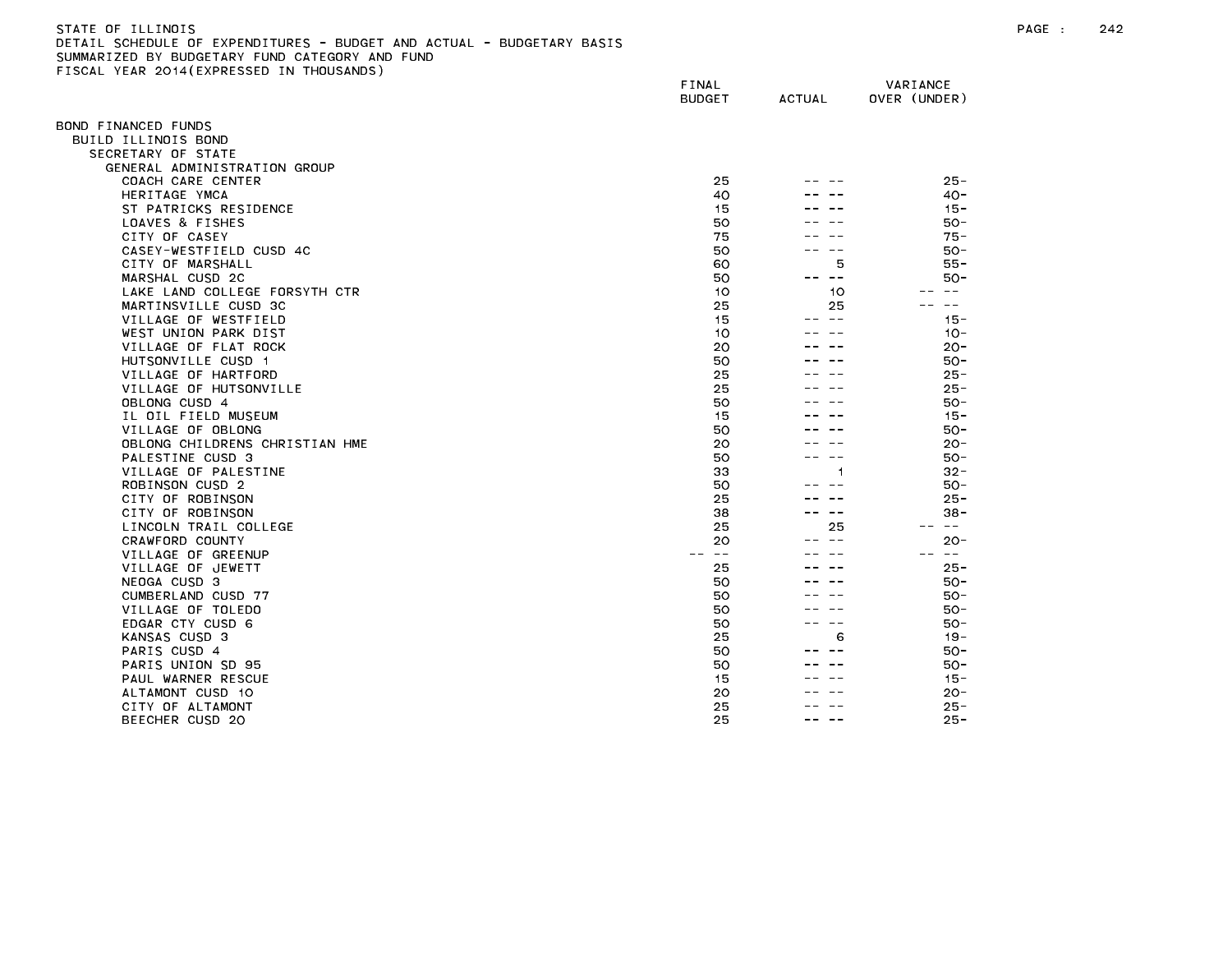| STATE OF ILLINOIS                                                     |
|-----------------------------------------------------------------------|
| DETAIL SCHEDULE OF EXPENDITURES - BUDGET AND ACTUAL - BUDGETARY BASIS |
| SUMMARIZED BY BUDGETARY FUND CATEGORY AND FUND                        |
| FISCAL YEAR 2014(EXPRESSED IN THOUSANDS)                              |

| ISSAE TEAN ESTATEMINESSED    | FINAL<br><b>BUDGET</b> | <b>ACTUAL</b> | VARIANCE<br>OVER (UNDER) |
|------------------------------|------------------------|---------------|--------------------------|
| OND FINANCED FUNDS:          |                        |               |                          |
| BUILD ILLINOIS BOND          |                        |               |                          |
| SECRETARY OF STATE           |                        |               |                          |
| GENERAL ADMINISTRATION GROUP |                        |               |                          |
| VILLAGE OF BEECHER CITY      | 25                     |               | $25 -$                   |
| RED HILL CUSD 10             | 50                     |               | $50 -$                   |
| LAWRENCE CTY CUSD 20         | 50                     |               | 50 -                     |
| CITY OF LAWRENCEVILLE        | 50                     | 50            | -- --                    |
| VILLAGE OF ST FRANCISVILLE   | 25                     | -- --         | $25 -$                   |
| VILLAGE OF SUMMER            | 50                     |               | $50 -$                   |
| STEWARDSON-STRASBURG CUSD 5A | 50                     |               | $50 -$                   |
| SHELBYVILLE CUSD 4           | 20                     |               | $20 -$                   |
| CITY OF SHELBYVILLE          | 25                     |               | $25 -$                   |
| ALLENDALE CUSD 17            | 25                     |               | $25 -$                   |
| WABASH CUSD 348              | 50                     |               | $50 -$                   |
| CITY OF WAMAC                | 25                     |               | $25 -$                   |
| CITY OF NASON                | 25                     |               | $25 -$                   |
| VILLAGE OF BELLE RIVE        | 20                     |               | $20 -$                   |
| VILLAGE OF BONNIE            | 20                     |               | $20 -$                   |
| VILLAGE OF BLUFORD           | 20                     |               | $20 -$                   |
| VILLAGE OF INA               | 40                     |               | $40 -$                   |
| VILLAGE OF WOODLAWN          | 25                     |               | $25 -$                   |
| JEFFERSON CTY SHERIFF'S DEPT | 25                     | 6             | $19 -$                   |
| MT VERNON POLICE DEPT        | 20                     | ———           | $20 -$                   |
| VILLAGE OF WALTONVILLE       | 20                     | 20            | $\sim 100$               |
| VILLAGE OF PATOKA            | 20                     | $- -$         | $20 -$                   |
| VILLAGE OF WALNUT HILL       | 20                     | $- -$         | $20 -$                   |
| SALEM COMM ACTIVITIES CTR    | 25                     | 25            | -- --                    |
| MARION CTY FAIR ASSOC        | 25                     | -- --         | $25 -$                   |
| CENTRALIA CITY FIRE DEPT     | 30                     | 8             | $22 -$                   |
| SALEM POLICE DEPT            | 20                     |               | $20 -$                   |
| CITY OF SANDOVAL             | 20                     |               | $20 -$                   |
| IL THEATER                   | 25                     |               | $25 -$                   |
| VILLAGE OF BARTELSO          | 20                     |               | $20 -$                   |
| VILLAGE OF BECKEMEYER        | 20                     | $- -$         | $20 -$                   |
| CLINTON CTY SHERIFF'S DEPT   | 25                     | 6             | $19 -$                   |
| VILLAGE OF HOFFMAN           | 20                     |               | $20 -$                   |
| CARLYLE FIRE PROT DIST       | 20                     |               | $20 -$                   |
| SALEM FIRE PROT DIST         | 20                     |               | $20 -$                   |
| CITY OF ALMA                 | 25                     |               | $25 -$                   |
| VILLAGE OF ODIN              | 20                     |               | $20 -$                   |
| VILLAGE OF IUKA              | 20                     |               | $20 -$                   |
| BREESE FIRE DEPT             | 20<br>$- -$<br>- - -   | ---           | $20 -$<br>-- --          |
| CITY OF GERMANTOWN           |                        |               |                          |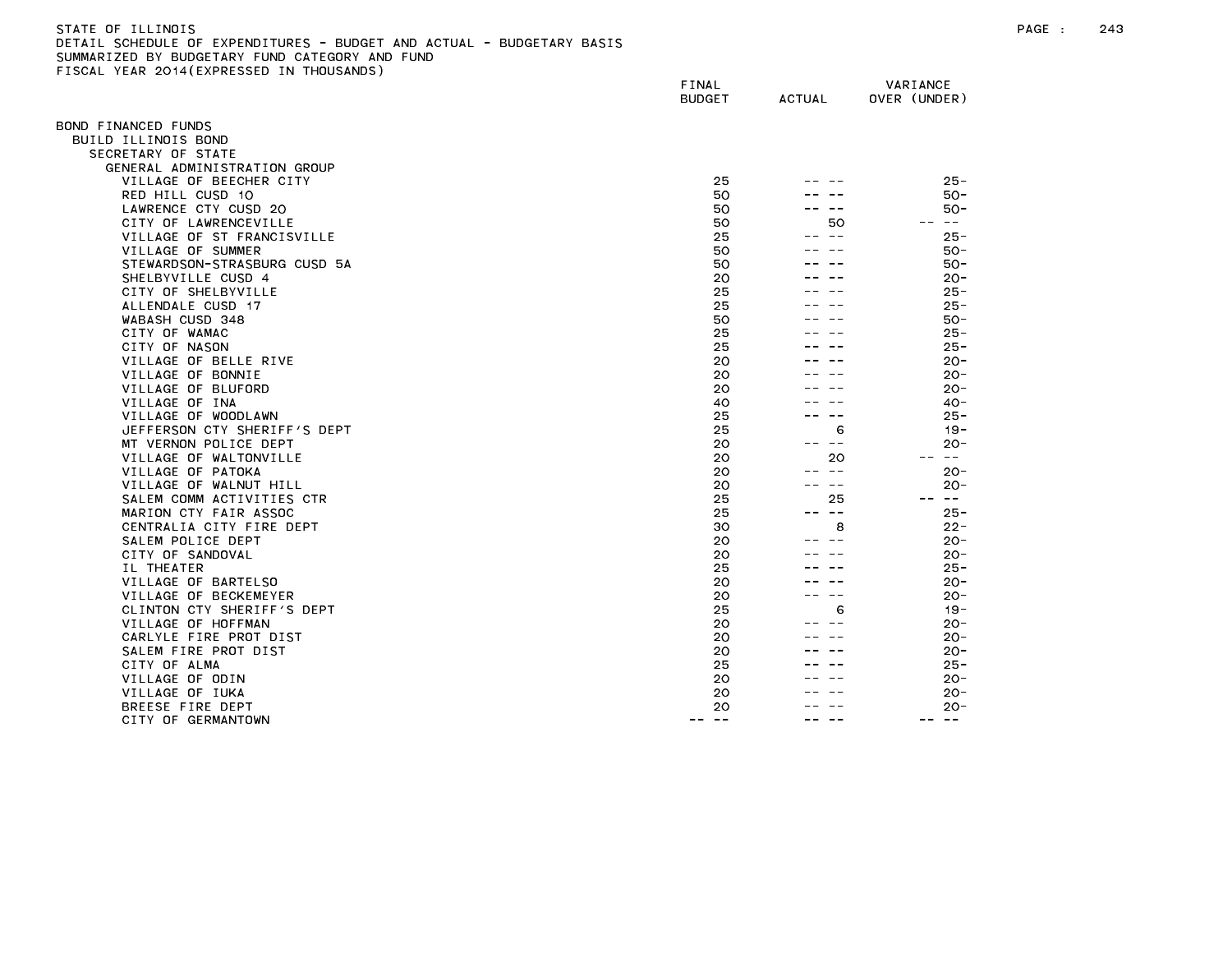| STATE OF ILLINOIS                                                     |
|-----------------------------------------------------------------------|
| DETAIL SCHEDULE OF EXPENDITURES - BUDGET AND ACTUAL - BUDGETARY BASIS |
| SUMMARIZED BY BUDGETARY FUND CATEGORY AND FUND                        |
| FISCAL YEAR 2014(EXPRESSED IN THOUSANDS)                              |

| ISSAE TEAN ESTATENTNESSED IN   | FINAL<br><b>BUDGET</b> | <b>ACTUAL</b>               | VARIANCE<br>OVER (UNDER) |
|--------------------------------|------------------------|-----------------------------|--------------------------|
| OND FINANCED FUNDS             |                        |                             |                          |
| BUILD ILLINOIS BOND            |                        |                             |                          |
| SECRETARY OF STATE             |                        |                             |                          |
| GENERAL ADMINISTRATION GROUP   |                        |                             |                          |
| CITY OF CARLYLE                | 21                     | 1                           | $20 -$                   |
| SALEM AREA AQUATICS FOUNDATION | 20                     |                             | $20 -$                   |
| SALEM COMMUNITY THEATRE &      | 40                     |                             | $40 -$                   |
| CARLYLE POLICE DEPT            | 20                     |                             | $20 -$                   |
| BREESE POLICE DEPT             | 10                     | з                           | $7 -$                    |
| CITY OF BREESE                 | 49                     | $\sim$ $-$                  | $49 -$                   |
| CITY OF ROLLING MEADOWS        | 56                     | 56                          | $\sim$ $-$               |
| LOCAL PROJECTS                 |                        |                             |                          |
| VILLAGE OF HOFFMAN ESTATES     | 56                     |                             | $56 -$                   |
| VILLAGE OF INVERNESS           | 75                     |                             | $75 -$                   |
| PALATINE PARK DIST             | 75                     |                             | $75 -$                   |
| ROLLING MEADOWS PARK DIST      | 75                     |                             | $75 -$                   |
| COMMUNITY CONSOL SCHOOL DST 15 | 75                     |                             | $75 -$                   |
| TOWNSHIP HIGH SCHOOL DIST 211  | 75                     |                             | $75 -$                   |
| PALATINE TOWNSHIP SENIOR CTR   | 50                     | 13                          | $37 -$                   |
| PALATINE TOWNSHIP              | 42                     | -- --                       | $42 -$                   |
| ALEXIAN BROTHERS CTR FOR MH    | 48                     | $\sim$ $\sim$               | $48 -$                   |
| WINGS                          | 20                     | 20                          | $- -$                    |
| SHELTER INC                    | 20                     | 11                          | 9 -                      |
| VILLAGE OF CARPENTERSVILLE     | 190                    | $\rightarrow$ $\rightarrow$ | $190 -$                  |
| VILLAGE OF SOUTH ELGIN         | 225                    | 56                          | $169 -$                  |
| VILLAGE OF GILBERTS            | 225                    |                             | $225 -$                  |
| VILLAGE OF HAMPSHIRE           | 225                    |                             | $225 -$                  |
| PINGREE GROVE                  | 120                    |                             | $120 -$                  |
| CITY OF ALGONQUIN              | 100                    |                             | $100 -$                  |
| VILLAGE OF WEST DUNDEE         | 190                    |                             | $190 -$                  |
| CITY OF ST CHARLES             | 225                    |                             | $225 -$                  |
| CITY OF ELGIN                  | 225                    | $- -$                       | $225 -$                  |
| VILLAGE OF BURLINGTON          | 109                    | 15                          | $94 -$                   |
| RUTLAND TOWNSHIP               | 225                    | 56                          | $169 -$                  |
| GENEVA TOWNSHIP                | 50                     | $ -$                        | 50-                      |
| BATAVIA PARK DIST              | 100                    |                             | $100 -$                  |
| FOREST PRES DIST/KANE COUNTY   | 275                    |                             | $275 -$                  |
| GENEVA PARK DIST               | 100                    |                             | $100 -$                  |
| ST CHARLES PARK DIST           | 100                    |                             | $100 -$                  |
| DUNDEE PARK DIST               | 11                     | 11                          | $\sim$ $-$               |
| VILLAGE OF ANCHOR              | 6                      | $- -$                       | $6 -$                    |
| VILLAGE OF CRESCENT CITY       | 50                     | $- -$                       | 50-                      |
| VILLAGE OF ROBERTS             | 50                     | 13                          | $37 -$                   |
|                                |                        |                             |                          |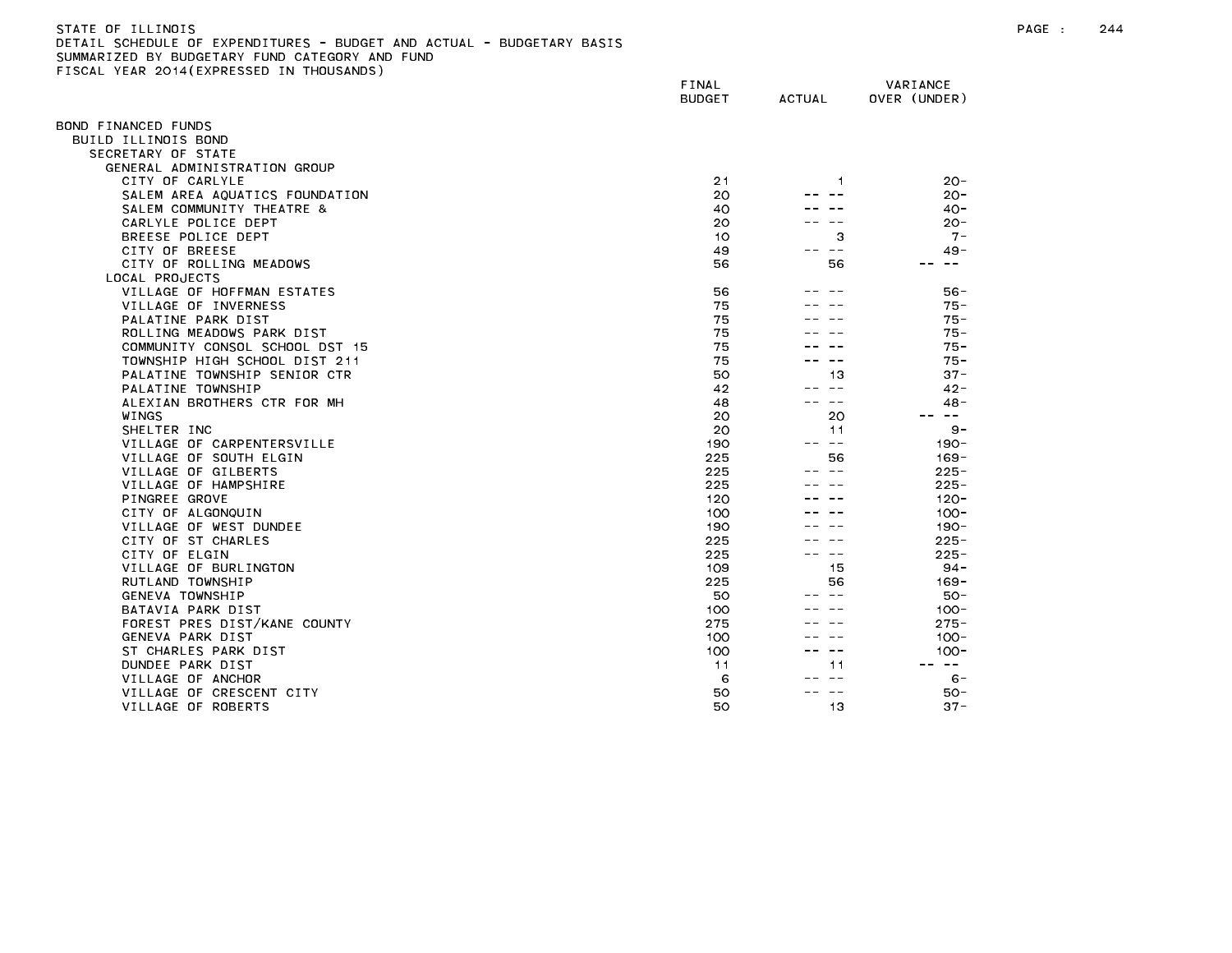| STATE OF ILLINOIS                                                     |
|-----------------------------------------------------------------------|
| DETAIL SCHEDULE OF EXPENDITURES - BUDGET AND ACTUAL - BUDGETARY BASIS |
| SUMMARIZED BY BUDGETARY FUND CATEGORY AND FUND                        |
| FISCAL YEAR 2014(EXPRESSED IN THOUSANDS)                              |

| ISSAL TEAN ESTATEM NESSED                | FINAL<br><b>BUDGET</b> | <b>ACTUAL</b> | VARIANCE<br>OVER (UNDER) |
|------------------------------------------|------------------------|---------------|--------------------------|
| OND FINANCED FUNDS                       |                        |               |                          |
| BUILD ILLINOIS BOND                      |                        |               |                          |
| SECRETARY OF STATE                       |                        |               |                          |
| GENERAL ADMINISTRATION GROUP             |                        |               |                          |
| VILLAGE OF CISSNA PARK                   | 30                     | 30            |                          |
| GIBSON CITY                              | 50                     | 50            |                          |
| VILLAGE OF STRAWN                        | 41                     | $\sim$ $\sim$ | $41 -$                   |
| IROQUOIS CTY AG & 4-H CLB FAIR           | 100                    | $ -$          | $100 -$                  |
| VILLAGE OF PIPER CITY                    | 50                     | 38            | $12 -$                   |
| VILLAGE OF CULLOM                        | $\sim$ $-$             | $- -$         | $\sim$ $-$               |
| VILLAGE OF ELLIOT                        | 50                     | $\sim$ $-$    | 50-                      |
| VILLAGE OF BUCKLEY                       | 50                     | 18            | $32 -$                   |
| VILLAGE OF DANFORTH                      | 22                     | $- -$         | $22 -$                   |
| STOCKLAND TOWNSHIP                       | 20                     |               | $20 -$                   |
| VILLAGE OF MELVIN                        | 16                     | 4             | $12 -$                   |
| VILLAGE OF IROQUOIS                      | 20                     |               | $20 -$                   |
| IROQUOIS CTY                             | 75                     |               | $75 -$                   |
| VILLAGE OF FOOSLAND                      | 35                     |               | $35 -$                   |
| VILLAGE OF BELLFLOWER                    | 20                     |               | $20 -$                   |
| VILLAGE OF WOODLAND                      | 50                     |               | $50 -$                   |
| VILLAGE OF FORREST                       | $- -$<br>$ -$          |               | $\sim$ $-$               |
| IROQUOIS-FORD FIRE PROT DIST             | 50                     |               | $50 -$                   |
| VILLAGE OF EMINGTON                      | 15                     |               | $15 -$                   |
|                                          |                        |               | $50 -$                   |
| VILLAGE OF MILFORD<br>VILLAGE OF CLIFTON | 50<br>50               | 13            | $37 -$                   |
|                                          |                        | $\sim$ $-$    |                          |
| VILLAGE OF THAWVILLE                     | 50<br>20               | 20            | $50 -$<br>$\sim$ $\sim$  |
| DIXON COMM FIRE PROT DIST                |                        |               |                          |
| PADS HOMELESS SHELTER                    | 100                    | 100           |                          |
| PHENIX TOWNSHIP                          | 32                     | 32            | $- -$                    |
| AMBOY FIRE PROT DIST                     | 30                     | 8             | $22 -$                   |
| CITY OF DIXON                            | 150                    | $\sim$ $-$    | $150 -$                  |
| POLO PARK BOARD                          | 38                     | 10            | $28 -$<br>$- -$          |
| PHENIX TOWNSHIP                          | 30                     | 30            |                          |
| CITY OF ROCK FALLS                       | 28                     | 19            | $9 -$                    |
| POLO FIRE PROT DIST                      |                        |               |                          |
| VILLAGE OF PERRY                         | $\sim$ $-$             | $\sim$ $-$    | $- -$                    |
| VILLAGE OF GOLDEN                        | 38                     | 7             | $31 -$                   |
| MID RIVER PORT COMMISSION                | 75                     | 75            |                          |
| QUINCY FAMILY YMCA                       | 126                    | 126           | $- -$                    |
| CITY OF WINCHESTER                       | 38                     | $\sim$ $-$    | $38 -$                   |
| VILLAGE OF VERSAILLES                    | 20                     | $\sim$ $-$    | $20 -$                   |
| VILLAGE OF ALSEY                         | 35                     | 35            | $\sim$ $-$               |
| CITY OF BEARDSTOWN                       | 30                     | 30            | $\frac{1}{2}$            |
| VILLAGE OF BLUFFS                        | 50                     | $- -$         | $50-$                    |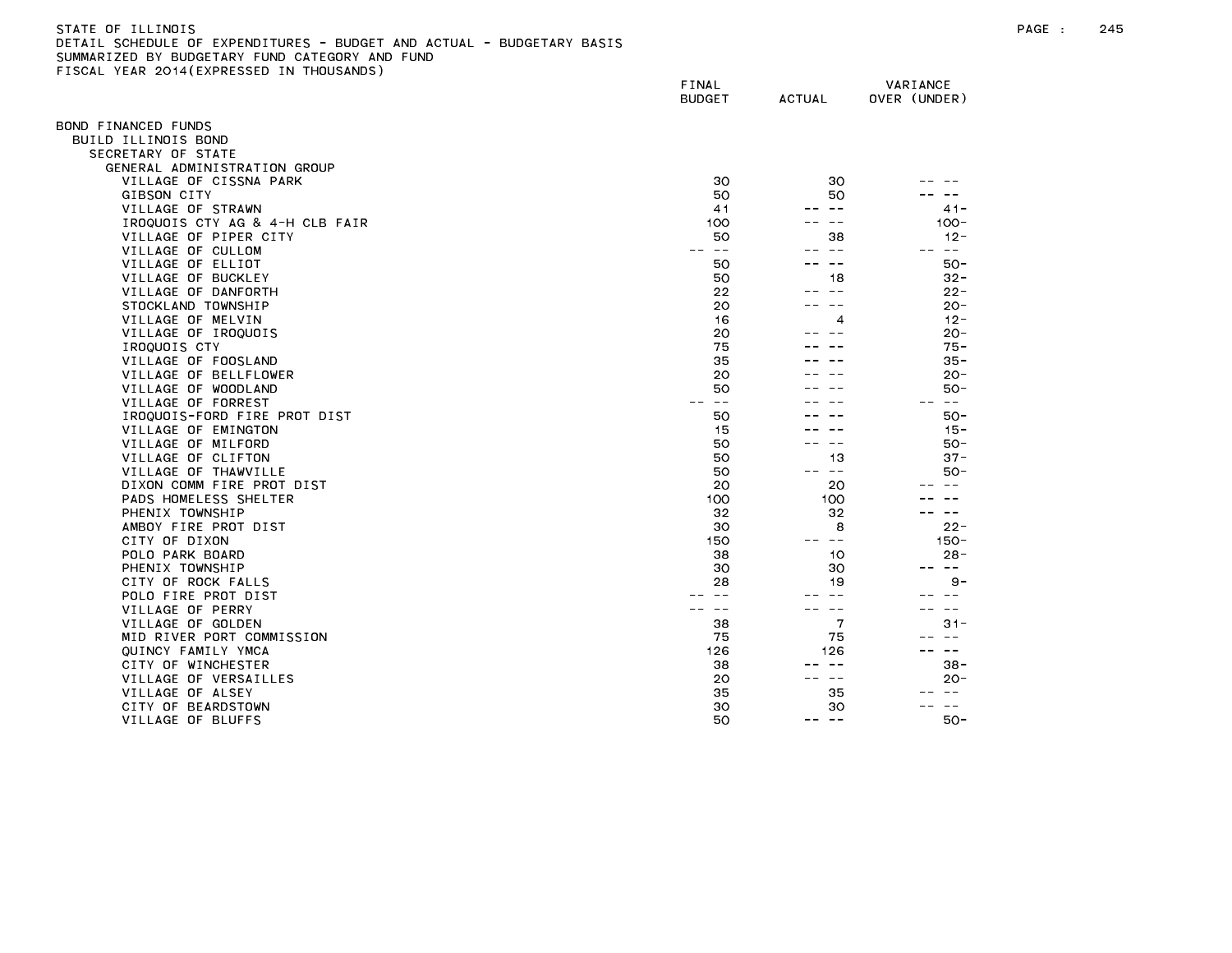| STATE OF ILLINOIS                                                     |  |
|-----------------------------------------------------------------------|--|
| DETAIL SCHEDULE OF EXPENDITURES - BUDGET AND ACTUAL - BUDGETARY BASIS |  |
| SUMMARIZED BY BUDGETARY FUND CATEGORY AND FUND                        |  |
| FISCAL YEAR 2014(EXPRESSED IN THOUSANDS)                              |  |

| ISSAE TEAN ESTATEMINESSED      | FINAL<br><b>BUDGET</b> | <b>ACTUAL</b>            | VARIANCE<br>OVER (UNDER) |
|--------------------------------|------------------------|--------------------------|--------------------------|
| OND FINANCED FUNDS             |                        |                          |                          |
| BUILD ILLINOIS BOND            |                        |                          |                          |
| SECRETARY OF STATE             |                        |                          |                          |
| GENERAL ADMINISTRATION GROUP   |                        |                          |                          |
| CITY OF RUSHVILLE              | 50                     |                          | $50 -$                   |
| SCOTT CTY RURAL WATER COOP     | 10                     | з                        | $7 -$                    |
| VILLAGE OF MANCHESTER          | $- -$                  |                          | $- -$                    |
| VILLAGE OF ASHLAND             | 25                     |                          | $25 -$                   |
| VILLAGE OF KIRKWOOD            | 150                    |                          | $150 -$                  |
| VILLAGE OF WARSAW              | 50                     | 50                       | س س                      |
| CITY OF HAMILTON               | 100                    | ست س                     | $100 -$                  |
| VILLAGE OF ROSEVILLE           | 50                     | 13                       | $37 -$                   |
| VILLAGE OF INDUSTRY            | 100                    | 100                      | -- --                    |
| LOCAL PROJECTS                 |                        |                          |                          |
| FAIRVIEW FIRE PROT DISTRICT    | 42                     | 42                       |                          |
| VILLAGE OF ALEXIS              | 50                     | 50                       |                          |
| HANCOCK MCDONOUGH ROE 26       | 25                     | 25                       |                          |
| LITTLE WORK FIRE PROT DIST     | 25                     |                          | $25 -$                   |
| CITY OF BELVIDERE              | $\sim$ $\sim$          |                          | $\sim$ $-$               |
| CITY OF ROCKFORD               |                        |                          |                          |
| CITY OF SOUTH BELOIT           | 30                     | 30                       | $\sim$ $\sim$            |
| VILLAGE OF CHERRY VALLEY       | 70                     | $\overline{\phantom{m}}$ | $70-$                    |
| VILLAGE OF ROSCOE              | 40                     | 40                       |                          |
| VILLAGE OF TIMBERLANE          | 30                     | 30                       |                          |
| BELVIDERE PARK DISTRICT        | 100                    |                          | $100 -$                  |
| BLACKHAWK AREA COUNCIL OF BOY  | 25                     |                          | $25 -$                   |
| RIVER ROCK COUNCIL GIRL SCOUTS | 25                     |                          | $25 -$                   |
| CITY OF BATAVIA                | 75                     |                          | $75 -$                   |
| CITY OF WEST CHICAGO           | 150                    |                          | 150-                     |
| CITY OF WHEATON                | 113                    | 113                      | $\sim$ $\sim$            |
| CITY OF WARRENVILLE            | $\sim$ $-$             | $\sim$ $-$               | $\sim$ $\sim$            |
| DUPAGE COUNTY                  | 38                     | з                        | $35 -$                   |
| DUPAGE CTY FOREST PRES DIST    | 75                     | -- --                    | $75 -$                   |
| GENEVA TOWNSHIP                | 50                     | 50                       | $ -$                     |
| WESTERN DUPAGE SPECIAL         | 38                     | 38                       | $\sim$ $-$               |
| TRITON COLLEGE                 | 193                    | 48                       | $145 -$                  |
| LEYDEN TOWNSHIP                | 135                    |                          | $135 -$                  |
| LEYDEN TOWNSHIP                | 90                     |                          | $90 -$                   |
| LEYDEN TOWNSHIP                | 11                     |                          | $11 -$                   |
| LEYDEN TOWNSHIP                | 38                     |                          | $38 -$                   |
| CITY OF NORTHLAKE              | ——<br>--               |                          | $\sim$ $-$<br>$- -$      |
| VILLAGE OF SCHILLER PARK       | 300                    |                          | $300 -$                  |
| VILLAGE OF SCHILLER PARK       | 300                    |                          | $300 -$                  |
|                                |                        |                          |                          |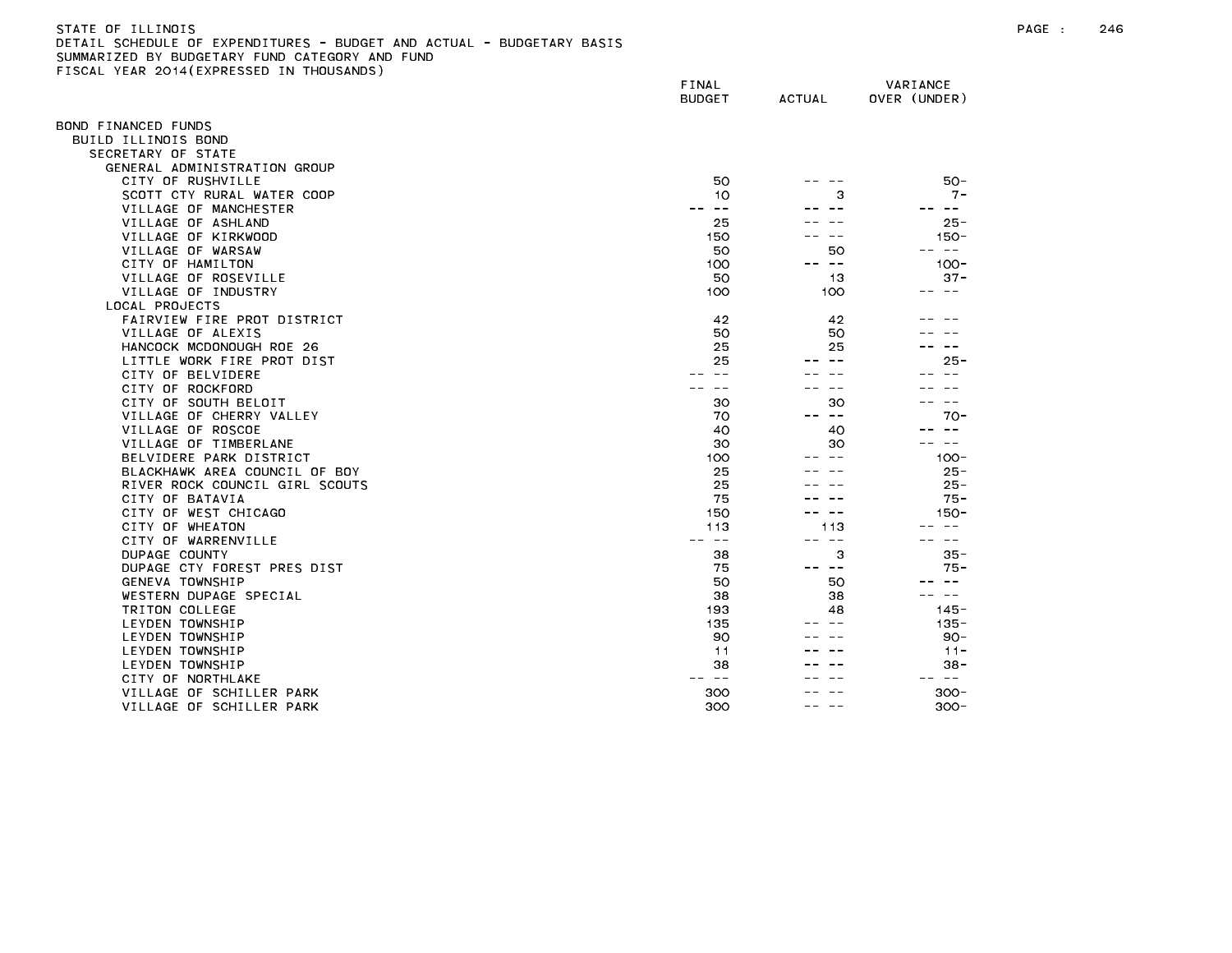| STATE OF ILLINOIS                                                     |
|-----------------------------------------------------------------------|
| DETAIL SCHEDULE OF EXPENDITURES - BUDGET AND ACTUAL - BUDGETARY BASIS |
| SUMMARIZED BY BUDGETARY FUND CATEGORY AND FUND                        |
| FISCAL YEAR 2014(EXPRESSED IN THOUSANDS)                              |

|                                | FINAL<br><b>BUDGET</b> | <b>ACTUAL</b>     | VARIANCE<br>OVER (UNDER) |
|--------------------------------|------------------------|-------------------|--------------------------|
| BOND FINANCED FUNDS            |                        |                   |                          |
| BUILD ILLINOIS BOND            |                        |                   |                          |
| SECRETARY OF STATE             |                        |                   |                          |
| GENERAL ADMINISTRATION GROUP   |                        |                   |                          |
| VILLAGE OF ELMWOOD PARK        | 100                    |                   | $100 -$                  |
| VILLAGE OF BENSENVILLE         | 400                    | 400               |                          |
| VILLAGE OF FRANKLIN PARK       | 275                    | 275               |                          |
| VILLAGE OF FRANKLIN PARK       | 300                    | 300               |                          |
| VILLAGE OF ELMWOOD PARK        | 125                    | -- --             | $125 -$                  |
| VILLAGE OF ELMWOOD PARK        | 300                    |                   | $300 -$                  |
| DOWNERS GROVE PARK DIST        | 35                     |                   | $35 -$                   |
| WOODRIDGE PARK DIST            | 35                     |                   | 35 -                     |
| AMERICAN LEGION POST 250       | 5                      |                   | 5 –                      |
| WESTMONT AMRCN LEGION POST 338 | 5                      |                   | $5 -$                    |
| SEASPAR SPECIAL RECREATION DST | 20                     |                   | $20 -$                   |
| WESTMONT PARK DISTRICT         | 20                     |                   | $20 -$                   |
| NORTHEAST DUPAGE SPEC REC ASSC | 15                     |                   | $15 -$                   |
| DUPAGE CONVALESCENT CENTER     | 38                     |                   | $38 -$                   |
| INDIAN BOUNDARY YMCA           | 50                     |                   | $50 -$                   |
| ALMOST HOME KIDS               | 50                     |                   | $50 -$                   |
| GIANT STEPS                    | 50                     | 50                | $\sim$ $-$               |
| EASTER SEALS DUPAGE-FOX VALLEY | 20                     | 5                 | $15 -$                   |
| VILLAGE OF WESTMONT            | 125                    | 45                | $80 -$                   |
| CITY OF DARIEN                 | 14                     |                   | $14 -$                   |
| CITY OF DARIEN                 | 40                     |                   | $40 -$                   |
| VILLAGE OF WILLOWBROOK         | 50                     |                   | $50 -$                   |
| VILLAGE OF WOODRIDGE           | 150                    |                   | $150 -$                  |
| VILLAGE OF WOODRIDGE           | 50                     |                   | $50 -$                   |
| SERENITY HOUSE                 | 10                     |                   | $10 -$                   |
| FAMILY SHELTER                 | 15                     |                   | $15 -$                   |
| RAY GRAHAM                     | 25                     | 6                 | $19 -$                   |
| UNIVERSITY HIGH SCHOOL         | 360                    | 356               | $4 -$                    |
| LOCAL PROJECTS                 |                        |                   |                          |
| BLOOMINGTON TOWNSHIP FIRE DEPT | 20                     | $\sim$ $-$<br>- - | 20-                      |
| TOWN OF NORMAL                 | 126                    | 126               | $\sim$ $-$               |
| MEDINAH PARK DISTRICT          | 23                     | $ -$              | $23 -$                   |
| ROSELLE PARK DISTRICT          | 23                     |                   | $23 -$                   |
| CAROL STREAM PARK DISTRICT     | 23                     |                   | $23 -$                   |
| GLENDALE HEIGHTS PARK DISTRICT | 23                     |                   | $23 -$                   |
| VILLAGE OF ADDISON             | 18                     |                   | $18 -$                   |
| VILLAGE OF CAROL STREAM        | 14                     |                   | $14 -$                   |
| CITY OF WHEATON                | 75                     |                   | 75 -                     |
| DUPAGE COUNTY                  | 75                     | 36                | $39 -$                   |
|                                |                        |                   |                          |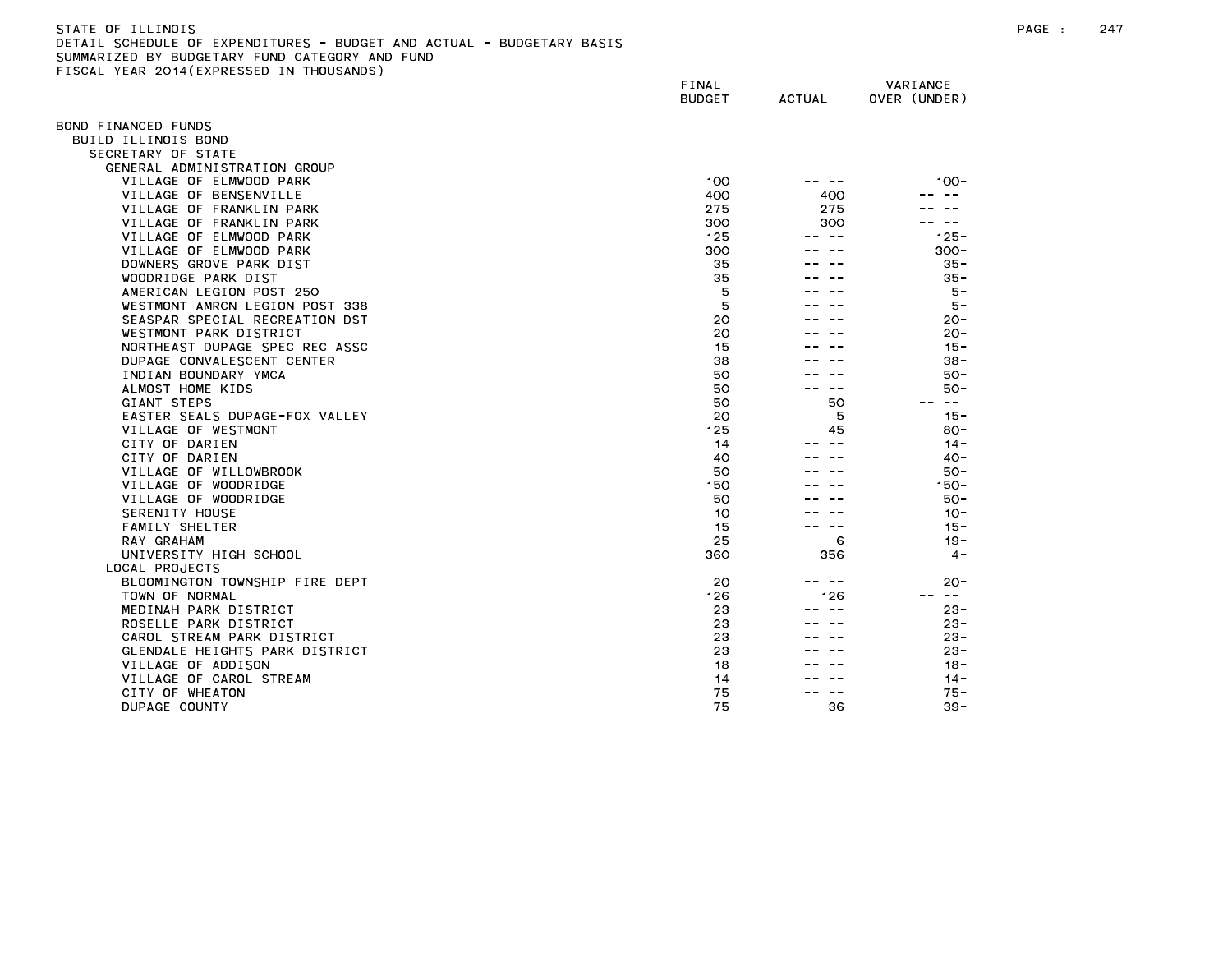## STATE OF ILLINOIS PAGE : 248 DETAIL SCHEDULE OF EXPENDITURES - BUDGET AND ACTUAL - BUDGETARY BASIS SUMMARIZED BY BUDGETARY FUND CATEGORY AND FUND FISCAL YEAR 2014(EXPRESSED IN THOUSANDS)

| ISSAL TEAN ESTATEM NESSED      | FINAL<br><b>BUDGET</b> | <b>ACTUAL</b>     | VARIANCE<br>OVER (UNDER) |
|--------------------------------|------------------------|-------------------|--------------------------|
| OND FINANCED FUNDS             |                        |                   |                          |
| BUILD ILLINOIS BOND            |                        |                   |                          |
| SECRETARY OF STATE             |                        |                   |                          |
| GENERAL ADMINISTRATION GROUP   |                        |                   |                          |
| SERENITY HOUSE                 | 25                     |                   | $25 -$                   |
| RAY GRAHAM ASSOC               | 11                     |                   | $11 -$                   |
| WESTERN DUPAGE RECREATION ASSC | 25                     | 25                | $\sim$ $-$               |
| EASTER SEALS DUPAGE            | 14                     | $\sim$ $-$        | $14 -$                   |
| OUTREACH COMM CTR/CAROL STREAM | 25                     | $\sim$ $-$        | $25 -$                   |
| CARL SANDBURG COMM COLLEGE     | 100                    | 100               | $\sim$ $ -$              |
| CITY OF GALESBURG FIRE DEPT    | 75                     | 19                | $56 -$                   |
| CITY OF PRINCETON              | 50                     | $\qquad \qquad -$ | 50 -                     |
| FREEDOM HOUSE                  | 25                     | $- -$             | $25 -$                   |
| CITY OF ONEIDA                 | 65                     | 65                |                          |
| VILLAGE OF ALTONA              | 65                     | 65                | $- -$                    |
| CITY ABINGDON                  | 65                     | $\sim$ $-$        | $65 -$                   |
| KNOX COUNTY BOARD              | 50                     | $- -$             | 50 -                     |
| ELBA-SALEM FIRE DIST           | 40                     | 40                | $- -$<br>$- -$           |
| CITY OF WYOMING                | 40                     | $\sim$ $-$        | $40 -$                   |
| VILLAGE OF TOULON              | 20                     |                   | $20 -$                   |
| AUNT MARTHAS YOUTH SVCS CTR    | 20                     |                   | $20 -$                   |
| ABILITIES PLUS                 | 25                     | — —               | $25 -$                   |
| BLACK HAWK COLLEGE-EAST CAMPUS | 100                    | 100               | -- --                    |
| VILLAGE OF CAMBRIDGE           | 100                    | 25                | 75 -                     |
| VILLAGE OF WOODHULL            | 65                     | 65                | $- -$                    |
| VILLAGE OF ALPHA               | 65                     | 16                | $49 -$                   |
| VILLAGE OF ANNAWAN             | 53                     | $\sim$ $-$        | 53-                      |
| CITY OF PRINCETON              | 56                     | 56                | $\sim$ $-$               |
| VILLAGE OF WYANET              | 50                     | $- -$             | $50 -$                   |
| VILLAGE OF WALNUT              | 50                     | $\sim$ $-$        | $50 -$                   |
| VILLAGE OF OHIO                | 50                     | 13                | $37 -$                   |
| BUDA FIRE DISTRICT             | 25                     | $\sim$ $-$        | $25 -$                   |
| VILLAGE OF SHEFFIELD           | 50                     |                   | $50 -$                   |
| VILLAGE OF MANLIUS             | 50                     | $\sim$ $-$        | $50 -$                   |
| BARTLETT FIRE PROT DIST        | 150                    | 150               | $- -$                    |
| CITY OF WEST CHICAGO           | 113                    |                   | $113 -$                  |
| WAYNE TOWNSHIP ROAD DISTRICT   | 100                    |                   | $100 -$                  |
| VILLAGE OF BARTLETT            | $\sim$ $-$             |                   | $\sim$ $-$               |
| CITY OF ST CHARLES             | 100                    |                   | $100 -$                  |
| VILLAGE OF SOUTH ELGIN         | 50                     | -- --             | $50 -$                   |
| VILLAGE OF HANOVER PARK        | 50                     | 50                | -- --                    |
| VILLAGE OF WAYNE               | 50                     | 13                | $37 -$                   |
| WESTERN DUPAGE SPCIAL REC ASSC | 15                     | $- -$             | $15 -$                   |
| ARLINGTON HEIGHTS SCHL DIST 25 | 50                     | $- - -$           | 50-                      |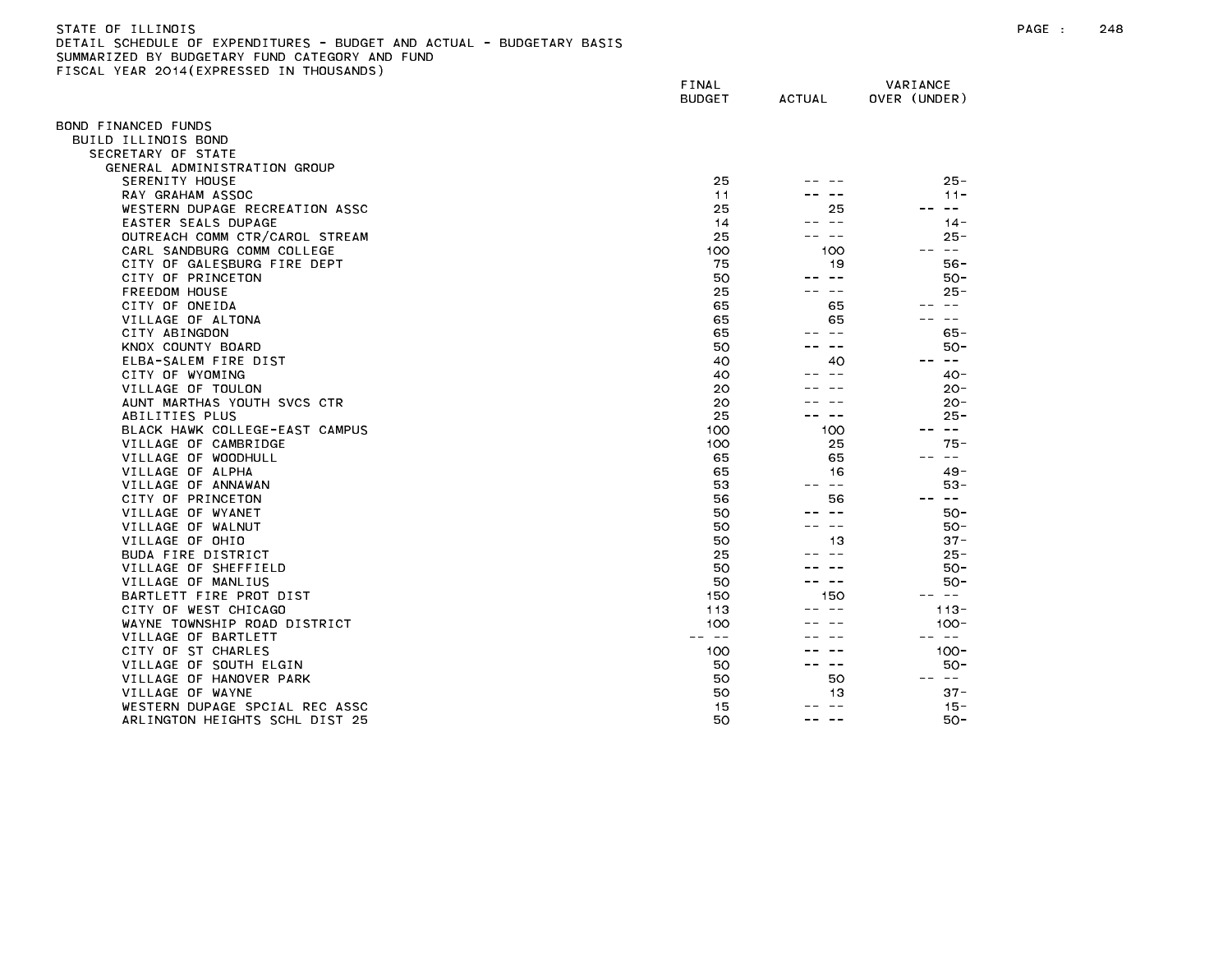| STATE OF TLLINDIS                                                     |
|-----------------------------------------------------------------------|
| DETAIL SCHEDULE OF EXPENDITURES - BUDGET AND ACTUAL - BUDGETARY BASIS |
| SUMMARIZED BY BUDGETARY FUND CATEGORY AND FUND                        |
| FISCAL YEAR 2014(EXPRESSED IN THOUSANDS)                              |

| ISSAE TEAN ESTATEM NESSED IN   | FINAL<br><b>BUDGET</b> | <b>ACTUAL</b>  | VARIANCE<br>OVER (UNDER) |
|--------------------------------|------------------------|----------------|--------------------------|
| OND FINANCED FUNDS             |                        |                |                          |
| BUILD ILLINOIS BOND            |                        |                |                          |
| SECRETARY OF STATE             |                        |                |                          |
| GENERAL ADMINISTRATION GROUP   |                        |                |                          |
| COMM CONSOL SCHOOL DIST 21     |                        |                |                          |
| CLEARBROOK                     | 25                     | 25             |                          |
| WHEELING TOWNSHIP ROAD DIST    | 75                     |                | $75 -$                   |
| INDIAN TRAILS PBLC LIBRARY DST | 50                     |                | $50 -$                   |
| ARLINGTON HEIGHTS MEM LIBRARY  | 50                     |                | $50 -$                   |
| MT PROSPECT PARK DISTRICT      | 50                     |                | $50 -$                   |
| ARLINGTON HEIGHTS PARK DIST    | 55                     |                | 55 -                     |
| ARLINGTON HEIGHTS PARK DIST    | 90                     |                | $90 -$                   |
| CITY OF PROSPECT HEIGHTS       | 100                    |                | $100 -$                  |
| VILLAGE OF ARLINGTON HEIGHTS   | 150                    | 150            | $\sim$ $-$               |
| VILLAGE OF BUFFALO GROVE       | 150                    | 150            | $\sim$ $\sim$            |
| BENSENVILLE PARK DIST          | 25                     | -- --          | 25 -                     |
| ITASCA PARK DIST               | 19                     | 19             |                          |
| ELMHURST PARK DIST             | 25                     | 25             |                          |
| <b>VFW POST</b>                | 10                     | 10             |                          |
| ADDISON FIRE PROT DIST         | 50                     | $\sim$ $-$     | $50 -$                   |
| SERENITY HOUSE                 | 25                     |                | $25 -$                   |
| AMERICAN LEGION POST 1205      | 10                     |                | $10 -$                   |
| LOCAL PROJECTS                 |                        |                |                          |
| ADDISON PARK DIST              | 50                     |                | $50-$                    |
| EASTER SEAL DUPAGE & FOX       | 10                     |                | $10 -$                   |
| LOMBARD PARK DISTRICT          | 25                     |                | $25 -$                   |
| VFW ADDISON POST 7446          | 10                     | 10             | $\sim$ $-$               |
| ADDISON TOWNSHIP               | 10                     |                | $10 -$                   |
| FENTON COMM HIGH SCHL DIST 100 | 100                    | $ -$           | $100 -$                  |
| VILLAGE OF ITASCA              | 75                     | 75             | $\sim$ $-$               |
| VILLAGE OF VILLA PARK          | 20                     |                | $20 -$                   |
| ELMHURST YMCA                  | 20                     |                | $20 -$                   |
| CITY OF ELMHURST               | 100                    |                | $100 -$                  |
| ELMHURST CUSD 205              | 250                    |                | $250 -$                  |
| RAY GRAHAM ASSOC               | 10                     |                | $10 -$                   |
| NE DUPAGE SPECIAL REC ASSOC    | 10                     |                | $10 -$                   |
| VILLAGE OF LOMBARD             | 150                    | $\sim$ $-$     | $150 -$                  |
| VILLAGE OF HAMEL               | 56                     | 31             | $25 -$                   |
| VFW POST 1377                  | 50                     |                | 50-                      |
| MULBERRY GROVE FIRE DEPT       | 14                     |                | $14 -$                   |
| CITY OF TROY                   | 23                     | $ -$           | $23 -$                   |
| MASCOUTAH FIRE DEPT            | 33                     | 12             | $21 -$                   |
| VILLAGE OF TROY FIRE DEPT      | 17                     | $- -$<br>$- -$ | $17 -$                   |
|                                |                        |                |                          |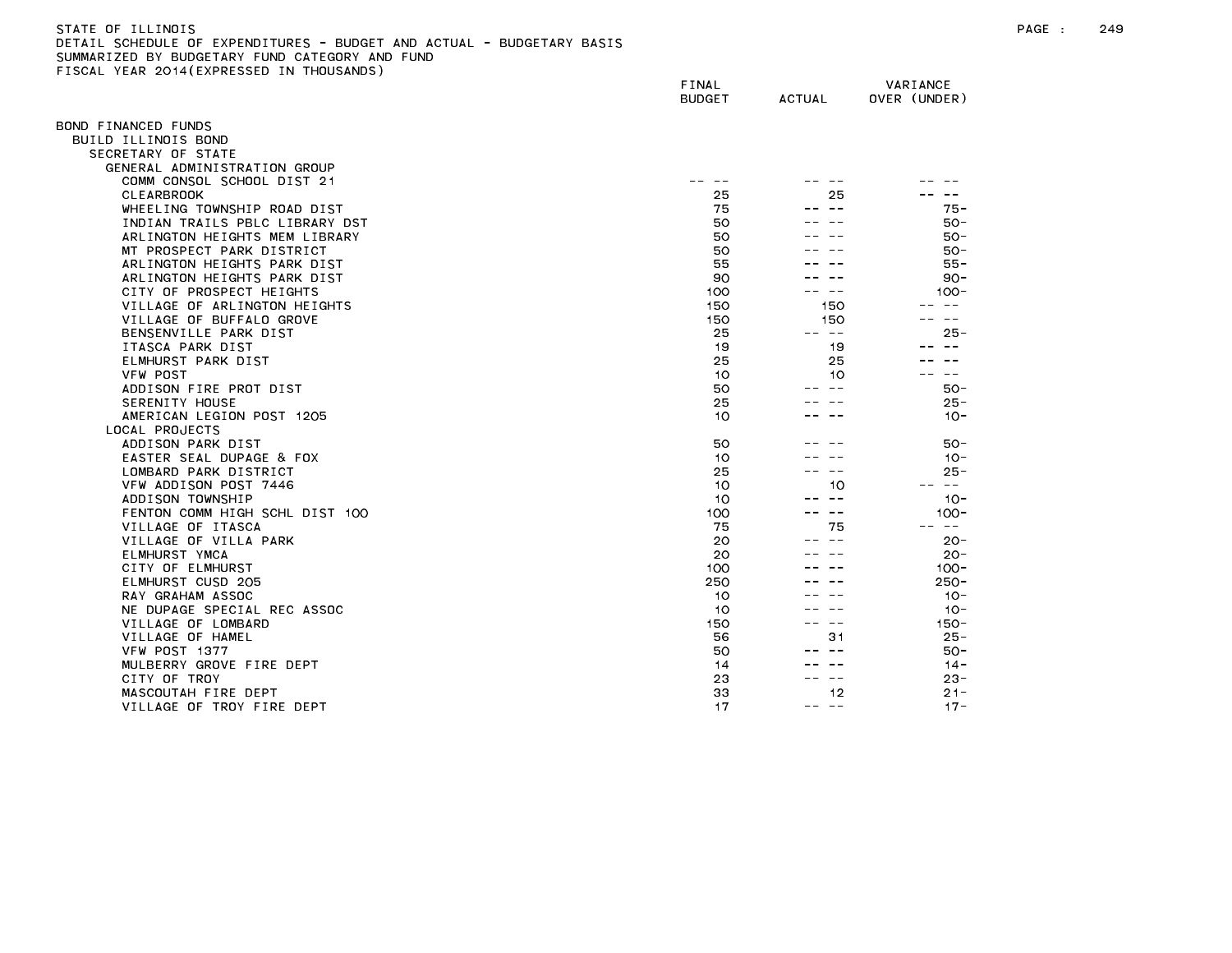| STATE OF ILLINOIS                                                     |
|-----------------------------------------------------------------------|
| DETAIL SCHEDULE OF EXPENDITURES - BUDGET AND ACTUAL - BUDGETARY BASIS |
| SUMMARIZED BY BUDGETARY FUND CATEGORY AND FUND                        |
| FISCAL YEAR 2014(EXPRESSED IN THOUSANDS)                              |

| 1998 - ILAN 2017(ININESSED    | FINAL<br><b>BUDGET</b> | ACTUAL        | VARIANCE<br>OVER (UNDER) |
|-------------------------------|------------------------|---------------|--------------------------|
| OND FINANCED FUNDS            |                        |               |                          |
| BUILD ILLINOIS BOND           |                        |               |                          |
| SECRETARY OF STATE            |                        |               |                          |
| GENERAL ADMINISTRATION GROUP  |                        |               |                          |
| MADISON CTY FAIR ASSOC        | 25                     |               | $25 -$                   |
| VILLAGE OF ALHAMBRA           | 50                     |               | $50 -$                   |
| BOND CTY HUMANE SOCIETY       | 75                     |               | $75 -$                   |
| BOND CTY SENIOR CENTER        | 200                    | 200           | $\sim$ $-$<br>$- -$      |
| VILLAGE OF POCAHONTAS         | 40                     | $\sim$ $\sim$ | $40 -$                   |
| ST ELMO HISTORICAL SOCIETY    | 75                     |               | $75 -$                   |
| VILLAGE OF SORENTO            | 42                     | $- -$         | $42 -$                   |
| CITY OF VANDALIA              | 100                    | 25            | 75 -                     |
| CITY OF TRENTON               | $\sim$ $-$             | -- --         | -- --                    |
| VILLAGE OF TOWER HILL         | 25                     |               | $25 -$                   |
|                               | 95                     |               | $95 -$                   |
| VILLAGE OF SUMMERVILLE        |                        |               |                          |
| VILLAGE OF SMITHBORO          | 50                     |               | $50 -$                   |
| VILLAGE OF ST PETER           | 37                     |               | $37 -$                   |
| VILLAGE OF ST PETER           | 100                    | $ -$          | $100 -$                  |
| VILLAGE OF ST JACOB           | 75                     | 75            | $\sim$ $-$               |
| VILLAGE OF ST ELMO            | 100                    | $ -$          | $100 -$                  |
| VILLAGE OF PANAMA             | 75                     | $- -$         | $75 -$                   |
| CITY OF O'FALLON              | 96                     | 96            | $\sim$ $-$               |
| CITY OF LEBANON               | 25                     | $- -$         | $25 -$                   |
| VILLAGE OF KEYESPORT          | 40                     |               | $40 -$                   |
| CITY OF HIGHLAND              | 100                    |               | $100 -$                  |
| CITY OF HIGHLAND              | 30                     |               | $30 -$                   |
| VILLAGE OF AVISTON            | $- -$                  | $- -$         | $\sim$ $-$               |
| VILLAGE OF BROWNSTOWN         | 100                    | 25            | $75 -$                   |
| VILLAGE OF COWDEN             | 40                     |               | 40 -                     |
| IL WOMENS MILITARY & CIVILIAN | 400                    |               | $400 -$                  |
| TRINITY SERVICES INC          | 30                     |               | $30 -$                   |
| VILLAGE OF MULBERRY GROVE     | 36                     |               | $36 -$                   |
| NUNDA TOWNSHIP                | -- --                  | $\sim$ $\sim$ |                          |
| ALGONQUIN TOWNSHIP            | 250                    | 250           | $\sim$ $-$               |
| VILLAGE OF LAKE IN THE HILLS  | 2                      |               | $2 -$                    |
| <b>LAKESIDE</b>               | 75                     |               | 75 -                     |
| VILLAGE OF FOX RIVER GROVE    | $\sim$ $-$             | $- -$         |                          |
| LUDLOW CCSD 142               | 59                     | 59            |                          |
| VERMILION CTY CNSRVTN DIST    | 95                     | 95            | $\sim$ $-$               |
| VILLAGE OF POTOMAC            | 120                    | 18            | $102 -$                  |
| VILLAGE OF TILTON             | 30                     | 30            |                          |
| VILLAGE OF OGDEN              | 140                    | 140           |                          |
| GENERATIONS OF HOPE           | 73                     | 73            |                          |
| JO DAVIESS COUNTY             | 100                    | 100           |                          |
|                               |                        |               |                          |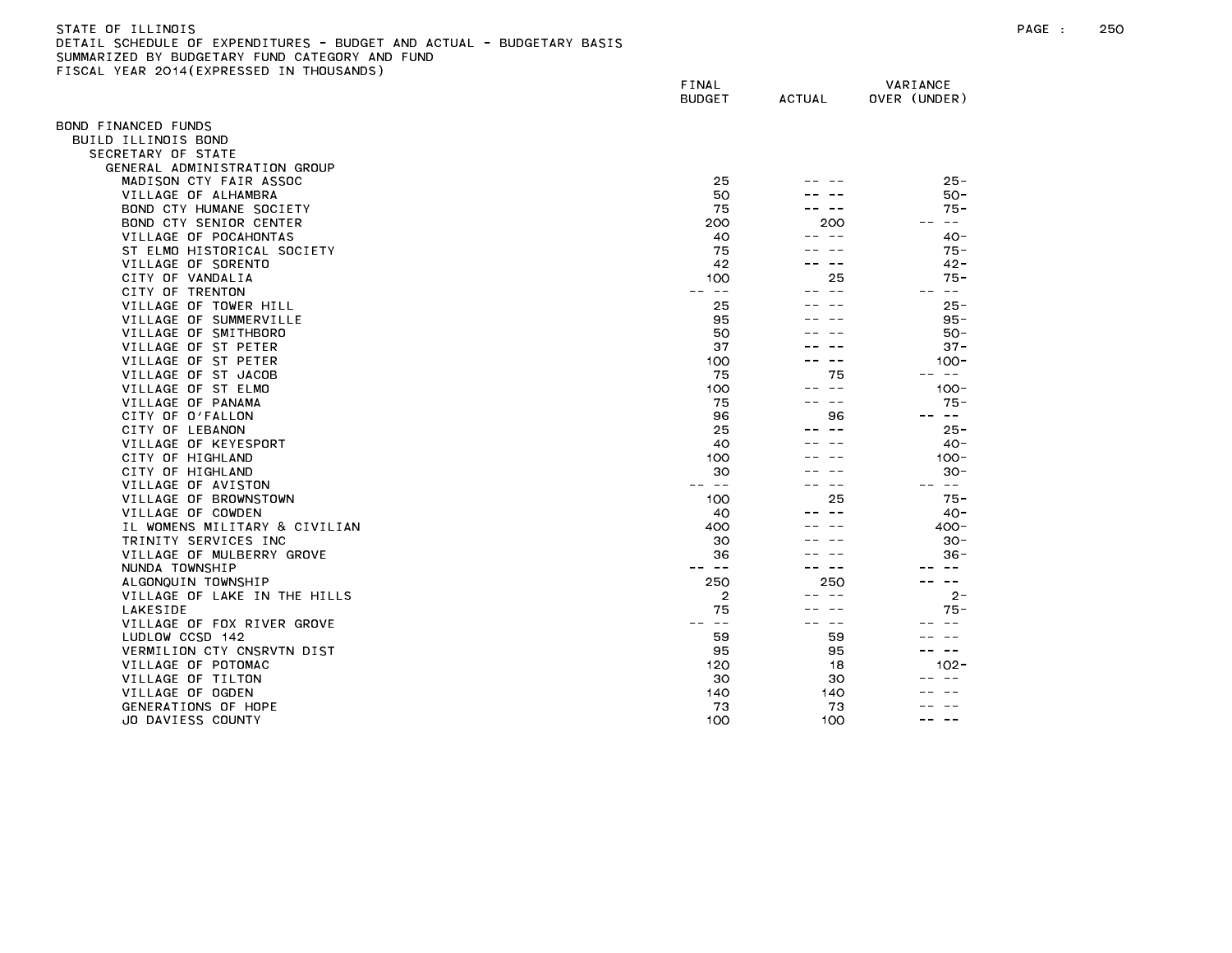| STATE OF ILLINOIS                                                     |
|-----------------------------------------------------------------------|
| DETAIL SCHEDULE OF EXPENDITURES - BUDGET AND ACTUAL - BUDGETARY BASIS |
| SUMMARIZED BY BUDGETARY FUND CATEGORY AND FUND                        |
| FISCAL YEAR 2014(EXPRESSED IN THOUSANDS)                              |

|                                | FINAL<br><b>BUDGET</b> | <b>ACTUAL</b>            | VARIANCE<br>OVER (UNDER) |
|--------------------------------|------------------------|--------------------------|--------------------------|
| OND FINANCED FUNDS             |                        |                          |                          |
| BUILD ILLINOIS BOND            |                        |                          |                          |
| SECRETARY OF STATE             |                        |                          |                          |
| GENERAL ADMINISTRATION GROUP   |                        |                          |                          |
| VILLAGE OF ELIZABETH           | 50                     | 13                       | $37 -$                   |
| VILLAGE OF LEAF RIVER          | 50                     |                          | $50 -$                   |
| VILLAGE OF WINNEBAGO           | 50                     |                          | 50-                      |
| VILLAGE OF DAKOTA              | 50                     |                          | $50 -$                   |
| VILLAGE OF SCALES MOUND        | 70                     |                          | $70 -$                   |
| VILLAGE OF SHANNON             | 38                     | 38                       | $\sim$ $-$               |
| VILLAGE OF NORA                | 50                     | $\sim$ $-$               | $50 -$                   |
| CITY OF FREEPORT               | 100                    | $\sim$ $-$               | $100 -$                  |
| STEPHENSON COUNTY              | 100                    | 25                       | $75 -$                   |
| VILLAGE OF ORANGEVILLE         | 50                     | $\sim$ $-$               | $50 -$                   |
| VILLAGE OF WARREN              | 22                     | 22                       | س س                      |
| VILLAGE OF WINSLOW             | 50                     | $- -$                    | $50 -$                   |
| VILLAGE OF HANOVER             | 50                     | 13                       | $37 -$                   |
| CITY OF LANARK                 | 50                     |                          | $50 -$                   |
| CITY OF GALENA                 | 50                     |                          | $50 -$                   |
| VILLAGE OF DAVIS               | 50                     |                          | $50 -$                   |
| VILLAGE OF MENOMONIE           | 50                     |                          | $50 -$                   |
| GALENA-JO DAVIES CTY HIST SOC  | 50                     | 13                       | $37 -$                   |
| VILLAGE OF ROCK CITY           | 50                     | $\sim$ $-$               | 50-                      |
| LOCAL PROJECTS                 |                        |                          |                          |
| FULLERSBURG HISTORIC FOUND     | 10                     |                          | $10 -$                   |
| VILLAGE OF BERKELEY            | 40                     |                          | $40 -$                   |
| CHICAGO ZOOLOGICAL SOCIETY     | 55                     | 55                       |                          |
| VILLAGE OF LAGRANGE PARK       | 56                     | 56                       |                          |
| CITY OF ELMHURST               | 100                    | 100                      | $\sim$ $-$               |
| VILLAGE OF VILLA PARK          | 50                     | $ -$                     | $50-$                    |
| RAY GRAHAM ASSOC               | -1                     | --                       | $1 -$                    |
| VILLAGE OF OAKBROOK            | 56                     | 56                       | $\sim$ $-$               |
| VILLAGE OF BROOKFIELD          | 50                     |                          | $50 -$                   |
| OAKBROOK TERRACE               | $\sim$ $-$             |                          | $\sim$ $-$               |
| VILLAGE OF RIVERSIDE           | 40                     |                          | $40 -$                   |
| RIVERSIDE TOWNSHIP             | 30                     |                          | $30 -$                   |
| CAT NAP FROM THE HEART         | 5                      |                          | 5 –                      |
| YORK TOWNSHIP                  | 25                     |                          | $25 -$                   |
| WAY BACK INN INC               | 25                     |                          | $25 -$                   |
| <b>ASPIRE</b>                  | 15                     |                          | $15 -$                   |
| VILLAGE OF MACHESNEY PARK      | 50                     | $\overline{\phantom{m}}$ | 50-                      |
| WINNABAGO CTY FOREST PRES DIST | 50                     | 13                       | $37 -$                   |
| VILLAGE OF ROCKTON             | 38                     | 38                       | $- -$<br>$- -$           |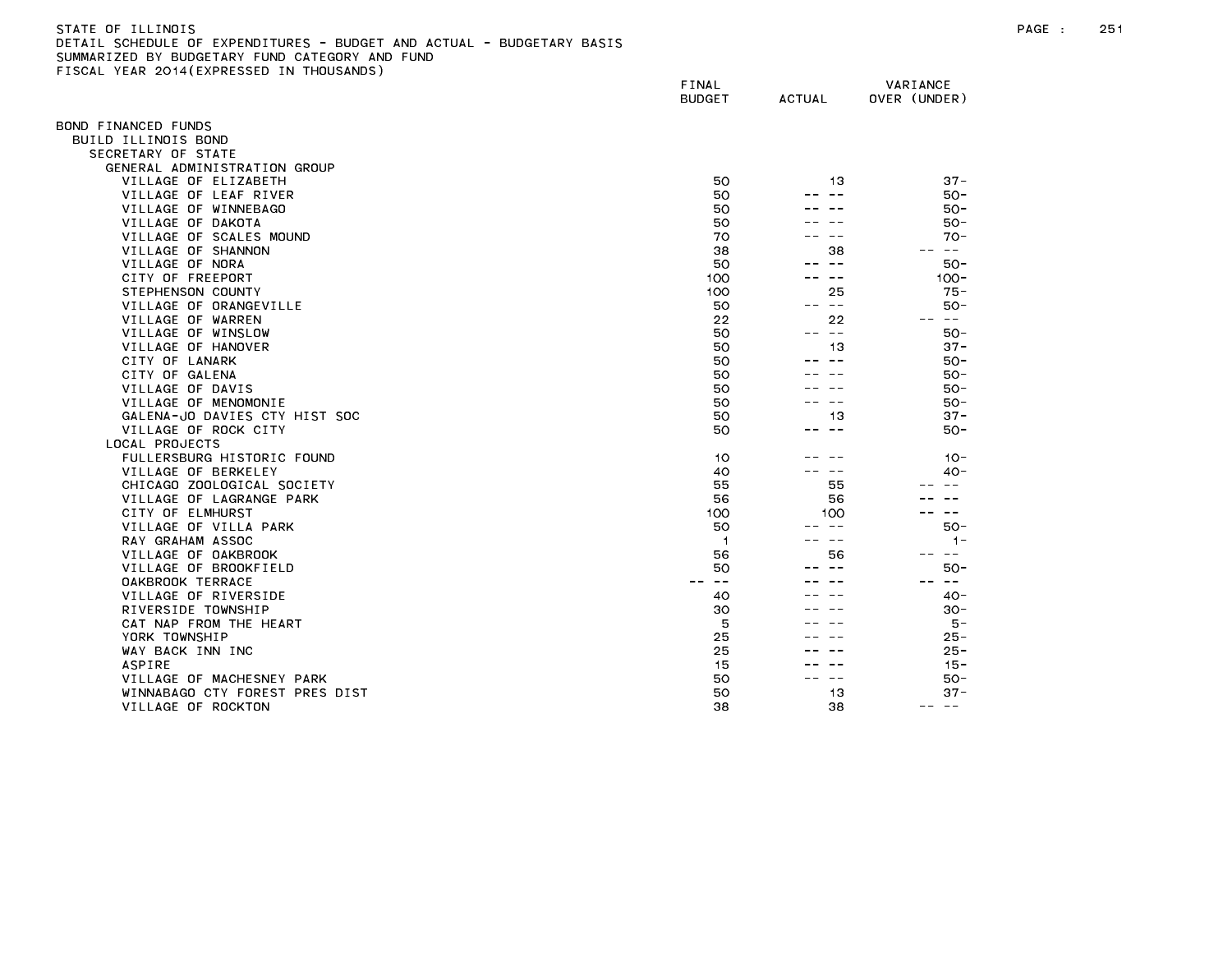| STATE OF ILLINOIS                                                     |  |
|-----------------------------------------------------------------------|--|
| DETAIL SCHEDULE OF EXPENDITURES - BUDGET AND ACTUAL - BUDGETARY BASIS |  |
| SUMMARIZED BY BUDGETARY FUND CATEGORY AND FUND                        |  |
| FISCAL YEAR 2014(EXPRESSED IN THOUSANDS)                              |  |

| <b>ILAN ESTRICATIVESSED</b>    | FINAL<br><b>BUDGET</b> | <b>ACTUAL</b>       | VARIANCE<br>OVER (UNDER) |
|--------------------------------|------------------------|---------------------|--------------------------|
| OND FINANCED FUNDS             |                        |                     |                          |
| BUILD ILLINOIS BOND            |                        |                     |                          |
| SECRETARY OF STATE             |                        |                     |                          |
| GENERAL ADMINISTRATION GROUP   |                        |                     |                          |
| WINNEBAGO COUNTY               | 50                     |                     | $50 -$                   |
| CITY OF LOVES PARK             | 65                     | 16                  | $49 -$                   |
| LA VOZ LATINA                  | 35                     |                     | $35 -$                   |
| GIRL SCOUTS OF NORTHERN IL     | 25                     |                     | $25 -$                   |
| BLACKHAWK AREA COUNCIL BOYS    | 25                     |                     | $25 -$                   |
| ROCKFORD MEMORIAL HOSPITAL     | 50                     |                     | $50 -$                   |
| SWEDISH AMERICAN HOSPITAL      | 50                     |                     | $50 -$                   |
| CITY OF VILLA GROVE            | 150                    |                     | $150 -$                  |
| CHARLESTON TRANSITIONAL FACLTY | 75                     |                     | $75 -$                   |
| DISABLED CITIZENS FOUNDATION   | 100                    |                     | $100 -$                  |
| VILLAGE OF MAHOMET             | $\sim$ $-$             |                     | $\sim$ $ -$              |
| TOWN OF CORTLAND               | 75                     |                     | $75 -$                   |
|                                |                        | $ -$                | $25 -$                   |
| TOWN OF CORTLAND               | 25                     |                     |                          |
| VILLAGE OF DAVIS JUNCTION      | 100                    | 25                  | $75 -$                   |
| VILLAGE OF HILLCREST           | 100                    | 25                  | $75 -$                   |
| VILLAGE OF HINCKLEY            | 100                    | $\sim$ $ -$         | $100 -$                  |
| VILLAGE OF LEE                 | 100                    | 40                  | $60 -$                   |
| VILLAGE OF MALTA               | 100                    | 25                  | $75 -$                   |
| VILLAGE OF DEER PARK           | 36                     | 8                   | $28 -$                   |
| VILLAGE OF KILDEER             | 125                    | 31                  | $94 -$                   |
| VILLAGE OF LONG GROVE          | 131                    | -- --               | $131 -$                  |
| VILLAGE OF LAKE ZURICH         | 240                    | 240                 | $\sim$ $-$               |
| VILLAGE OF LIBERTYVILLE        | -- --                  | -- --               | $\sim$ $-$               |
| COUNTY OF PEORIA               | 300                    | 257                 | $43 -$                   |
| METHODIST MEDICAL CTR OF IL    | 200                    |                     | $200 -$                  |
| ANTIOCH TOWNSHIP               | 50                     | -- --               | $50 -$                   |
| VILLAGE OF BEACH PARK          | 200                    | 200                 | $- -$                    |
| GRANT TOWNSHIP HIGHWAY         | 150                    |                     | $150 -$                  |
| VILLAGE OF LAKE VILLA          | 200                    |                     | $200 -$                  |
| LAKE VILLA TOWNSHIP HGWY DEPT  | $\sim$ $-$             | $\sim$ $-$          |                          |
| VILLAGE OF LINDENHURST         | 100                    | 100                 |                          |
| NORTHWEST LAKE COUNTY FIRE     | $\sim$ $-$             | $ -$                |                          |
| VILLAGE OF WINTHROP HARBOR     | $\sim$ $-$             | $- -$               | $\sim$ $-$               |
| ZION PARK DISTRICT             | 300                    | 75                  | $225 -$                  |
| PIKE COUNTY                    | 350                    |                     | $350 -$                  |
| MORGAN COUNTY                  | 150                    | -- --               | $150 -$                  |
| GREEN CTY SHERIFFS DEPT        | 26                     | 22                  | $4 -$                    |
| CITY OF JERSEYVILLE            | 14                     | 14                  |                          |
| JACKSONVILLE YMCA              | 50                     | 50                  | $\sim$ $\sim$            |
| VILLAGE OF SOUTH JACKSONVILLE  | 25                     | $\sim$ $-$<br>$- -$ | $25 -$                   |
|                                |                        |                     |                          |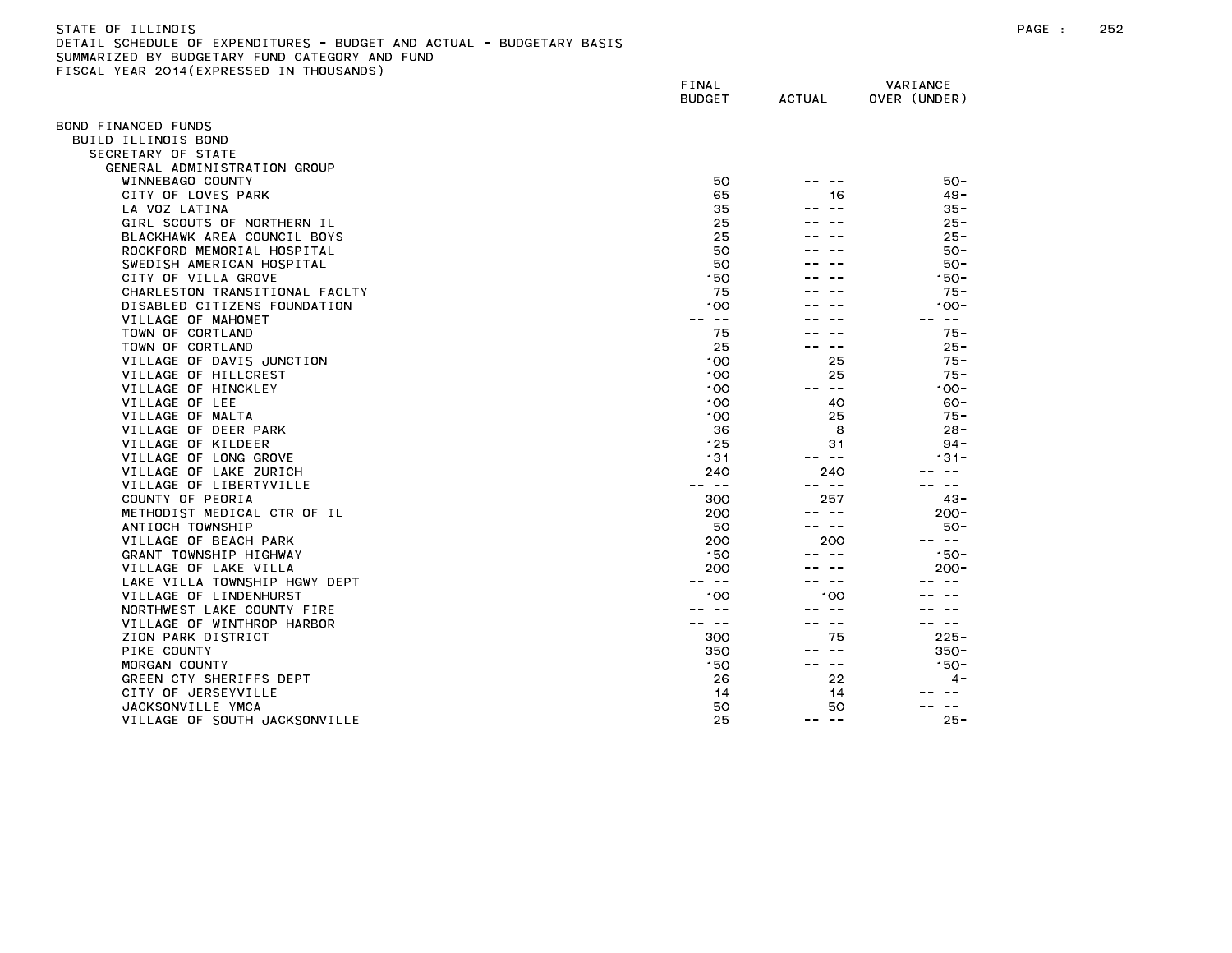| STATE OF ILLINOIS                                                     |
|-----------------------------------------------------------------------|
| DETAIL SCHEDULE OF EXPENDITURES - BUDGET AND ACTUAL - BUDGETARY BASIS |
| SUMMARIZED BY BUDGETARY FUND CATEGORY AND FUND                        |
| FISCAL YEAR 2014(EXPRESSED IN THOUSANDS)                              |

| TOURE TEAR EUTROPHINESSED      | FINAL<br><b>BUDGET</b> | ACTUAL           | VARIANCE<br>OVER (UNDER)    |
|--------------------------------|------------------------|------------------|-----------------------------|
| OND FINANCED FUNDS             |                        |                  |                             |
| BUILD ILLINOIS BOND            |                        |                  |                             |
| SECRETARY OF STATE             |                        |                  |                             |
| GENERAL ADMINISTRATION GROUP   |                        |                  |                             |
| JEFFERSON PARK ASSOCIATION     | 50                     |                  | $50 -$                      |
| VILLAGE OF ROODHOUSE           |                        |                  |                             |
| LOCAL PROJECTS                 |                        |                  |                             |
| VILLAGE OF LINDENHURST         | 163                    |                  | $163 -$                     |
| ROUND LAKE AREA PARK DISTRICT  | $\overline{1}$         |                  | $1 -$                       |
| VILLAGE OF ROUND LAKE BEACH    | 75                     | 5                | $70 -$                      |
| WILDWOOD PARK DISTRICT         | 9                      | $- -$            | $9 -$                       |
| BRIDGE COMMUNITIES             | 30                     | 23               | $7 -$                       |
| BUTLER SCHOOL DISTRICT 45      | 20                     | $\sim$ $-$<br>-- | $20 -$                      |
| BUTTERFIELD PARK DISTRICT      | 14                     | 14               | $\sim$ $\sim$               |
| VILLAGE OF LOMBARD             | $- -$                  |                  |                             |
| DUPAGE CTR FOR INDPNDNT LIVING | 10                     |                  | $10 -$                      |
| CITY OF OAK TERRACE            | 40                     |                  | $40 -$                      |
| COMM CONSOLIDATED SCHL DST 89  | 6                      |                  | $6 -$                       |
| COMM CONSOLIDATED SCHL DST 99  | 40                     |                  | 40-                         |
| COMMUNITY HOUSING ASSOC DUPAGE | 15                     |                  | $15 -$                      |
| DOWNERS GROVE SCHOOL DIST 58   | 20                     |                  | $20 -$                      |
| DOWNERS GROVE PARK DIST        | 15                     | $ -$             | $15 -$                      |
| DUPAGE CONVALESCENT CTR        | 30                     | 30               | $\rightarrow$ $\rightarrow$ |
| DUPAGE PADS                    | 40                     | $\sim$ $\sim$    | $40 -$                      |
| EASTER SEALS OF DUPAGE & FOX   | $\overline{1}$         |                  | $1 -$                       |
| GLEN ELLYN HISTORICAL SOCIETY  | 33                     |                  | $33 -$                      |
| GLEN ELLYN PARK DISTRICT       | 40                     |                  | $40 -$                      |
| GLEN ELLYN PUBLIC LIBRARY      | 30                     |                  | $30 -$                      |
| GLEN ELLYN SCHOOL DIST 41      | 45                     | $\sim$ $-$       | 45 -                        |
| GLEN TWNSHP HIGH SCHOOL DST 87 | 42                     | 42               | $\sim$ $ -$                 |
| LISLE PARK DISTRICT            | 30                     |                  | $30 -$                      |
| LISLE TOWNSHIP HIGHWAY DEPT    | 15                     |                  | $15 -$                      |
| LOMBARD ELEMENTARY DIST 44     | 15                     |                  | $15 -$                      |
| LOMBARD PARK DISTRICT          | 30                     |                  | $30 -$                      |
| MILTON TOWNSHIP HIGHWAY DEPT   | 45                     |                  | 45 -                        |
| NE DUPAGE SPECIAL REC ASSOC    | 40                     |                  | $40 -$                      |
| OAKBROOK TERRACE PARK DIST     | 10                     |                  | $10 -$                      |
| PEOPLES RESOURCE CENTER        | 25                     |                  | 25 -                        |
| RAY GRAHAM ASSOC               | 20                     |                  | $20 -$                      |
| SCHOOL DIST 45/DUPAGE COUNTY   | 30                     |                  | $30 -$                      |
| TWNSHP OF DWNRS GROVE HWY DEPT | 40                     |                  | 40-                         |
| VILLAGE OF VILLA PRK PBLC LBRY | 10                     |                  | $10 -$                      |
| VILLAGE OF DOWNERS GROVE       | 35                     | 9                | $26 -$                      |
|                                |                        |                  |                             |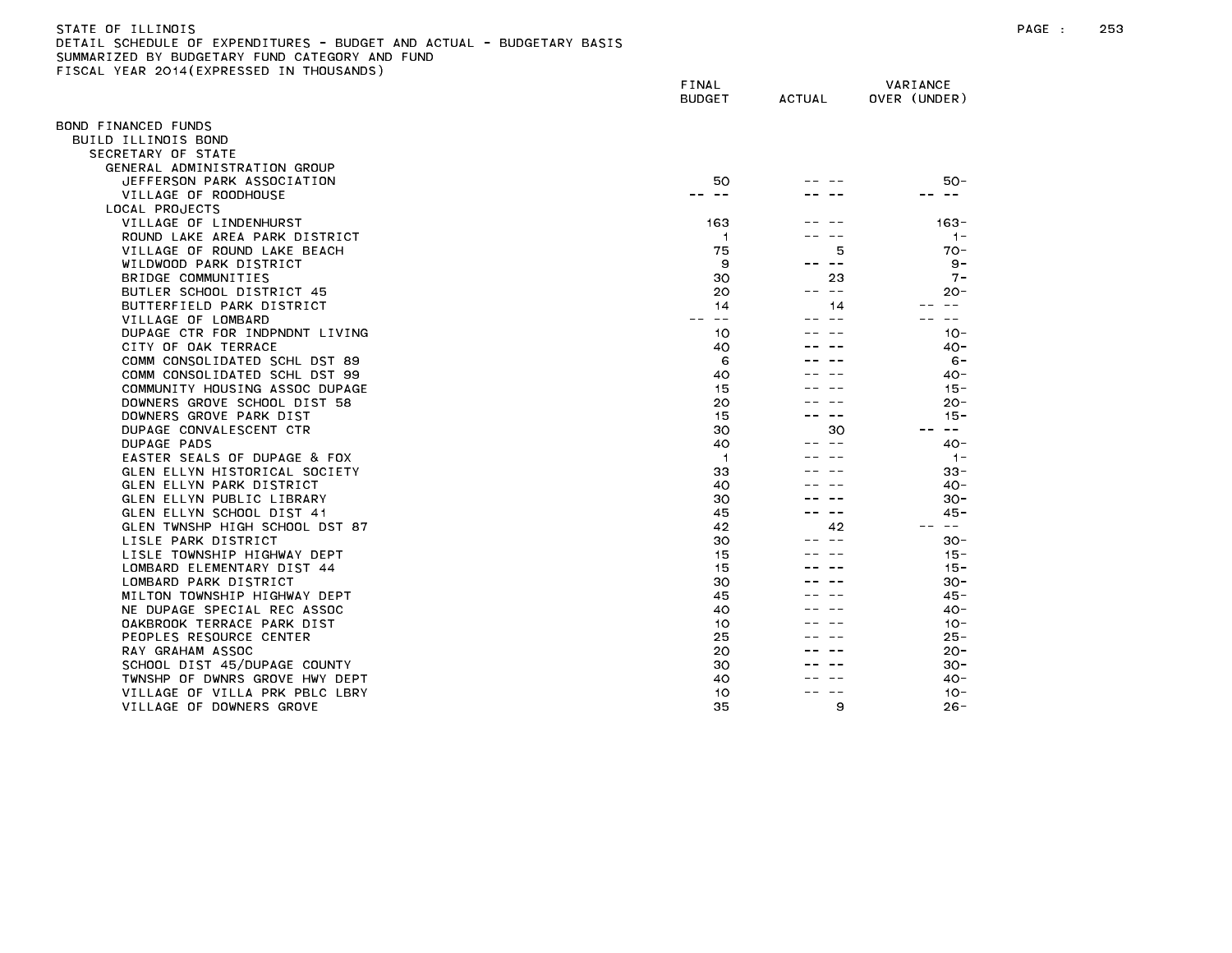| STATE OF ILLINOIS                                                     |  |
|-----------------------------------------------------------------------|--|
| DETAIL SCHEDULE OF EXPENDITURES - BUDGET AND ACTUAL - BUDGETARY BASIS |  |
| SUMMARIZED BY BUDGETARY FUND CATEGORY AND FUND                        |  |
| FISCAL YEAR 2014(EXPRESSED IN THOUSANDS)                              |  |

|                                    | FINAL<br><b>BUDGET</b> | <b>ACTUAL</b> | VARIANCE<br>OVER (UNDER) |
|------------------------------------|------------------------|---------------|--------------------------|
| BOND FINANCED FUNDS                |                        |               |                          |
| BUILD ILLINOIS BOND                |                        |               |                          |
| SECRETARY OF STATE                 |                        |               |                          |
| GENERAL ADMINISTRATION GROUP       |                        |               |                          |
| VILLAGE OF GLEN ELLYN              | 45                     |               | $45 -$                   |
| VILLAGE OF VILLA PARK              | 20                     |               | $20 -$                   |
| WESTERN DUPAGE SPEC REC ASSOC      | 40                     |               | $40 -$                   |
| CITY OF WHEATON                    | 40                     |               | $40 -$                   |
| YORK CTR FIRE PROT DIST            | 40                     |               | $40 -$                   |
| YORK TOWNSHIP                      | 15                     |               | $15 -$                   |
| YORK TOWNSHIP HIGHWAY DEPT         | 30                     |               | $30 -$                   |
| MIDWEST SHLTR HOMELESS VETS        | 20                     |               | $20 -$                   |
| GLEN ELLYN PARK DIST               | 40                     |               | $40 -$                   |
| VILLAGE OF NEW LENOX               | 50                     | $- -$         | $50 -$                   |
| VILLAGE OF NEW LENOX               | 300                    | 109           | $191 -$                  |
| VILLAGE OF ORLAND PARK             | 175                    |               | $175 -$                  |
| VILLAGE OF TINLEY PARK             | 50                     |               | 50-                      |
| FOREST PRESERVE DIST/WILL CTY      | 75                     |               | 75 -                     |
| HOMER TOWNSHIP FIRE PROT DIST      | $- -$                  |               | $\sim$ $-$               |
| VILLAGE OF HOMER GLEN              | 175                    |               | $175 -$                  |
| MOKENA FIRE PROT DIST              | 45                     | 45            |                          |
| VILLAGE OF GLENVIEW                |                        |               |                          |
| VILLAGE OF NORTHFIELD              | $\sim$ $\sim$          |               | $- -$                    |
| RAINBOW HOSPICE & PALLIATIVE       | 40                     |               | $40 -$                   |
| PARK RIDGE FIRE DEPT               | 40                     | 36            | $4 -$                    |
| CITY OF DES PLAINES                | 300                    | $\sim$ $-$    | $300 -$                  |
| DES PLAINES CCSD 62                | 50                     | 50            | $\sim$ $-$<br>$- -$      |
| AVENUES TO INDEPENDENCE            | 50                     | $- -$         | $50 -$                   |
| DES PLAINES FIRE DEPT              | 30                     | $- -$         | 30-                      |
| PARK RIDGE POLICE DEPT             | 30                     | 30            | $\sim 100$               |
| VILLAGE OF ADDIEVILLE              | 15<br>25               |               | $15 -$                   |
| VILLAGE OF ALTO PASS               | 20                     |               | $25 -$<br>$20 -$         |
| CITY OF ASHLEY                     |                        |               |                          |
| CITY OF AVA<br>VILLAGE OF CAMPBELL | 15<br>15               |               | $15 -$<br>$15 -$         |
| CITY OF CARBONDALE                 | 263                    |               | $263 -$                  |
| LOCAL PROJECTS                     |                        |               |                          |
| VILLAGE OF COBDEN                  | 27                     |               | $27 -$                   |
| VILLAGE OF DAMIANSVILLE            | 15                     |               | $15 -$                   |
| VILLAGE OF DOWELL                  | 15                     |               | $15 -$                   |
| VILLAGE OF DUBOIS                  | 15                     |               | $15 -$                   |
| CITY OF DUQUOIN                    | $- -$                  |               | $\overline{\phantom{m}}$ |
| VILLAGE OF HOYLETON                | 15                     |               | $15 -$                   |
|                                    |                        |               |                          |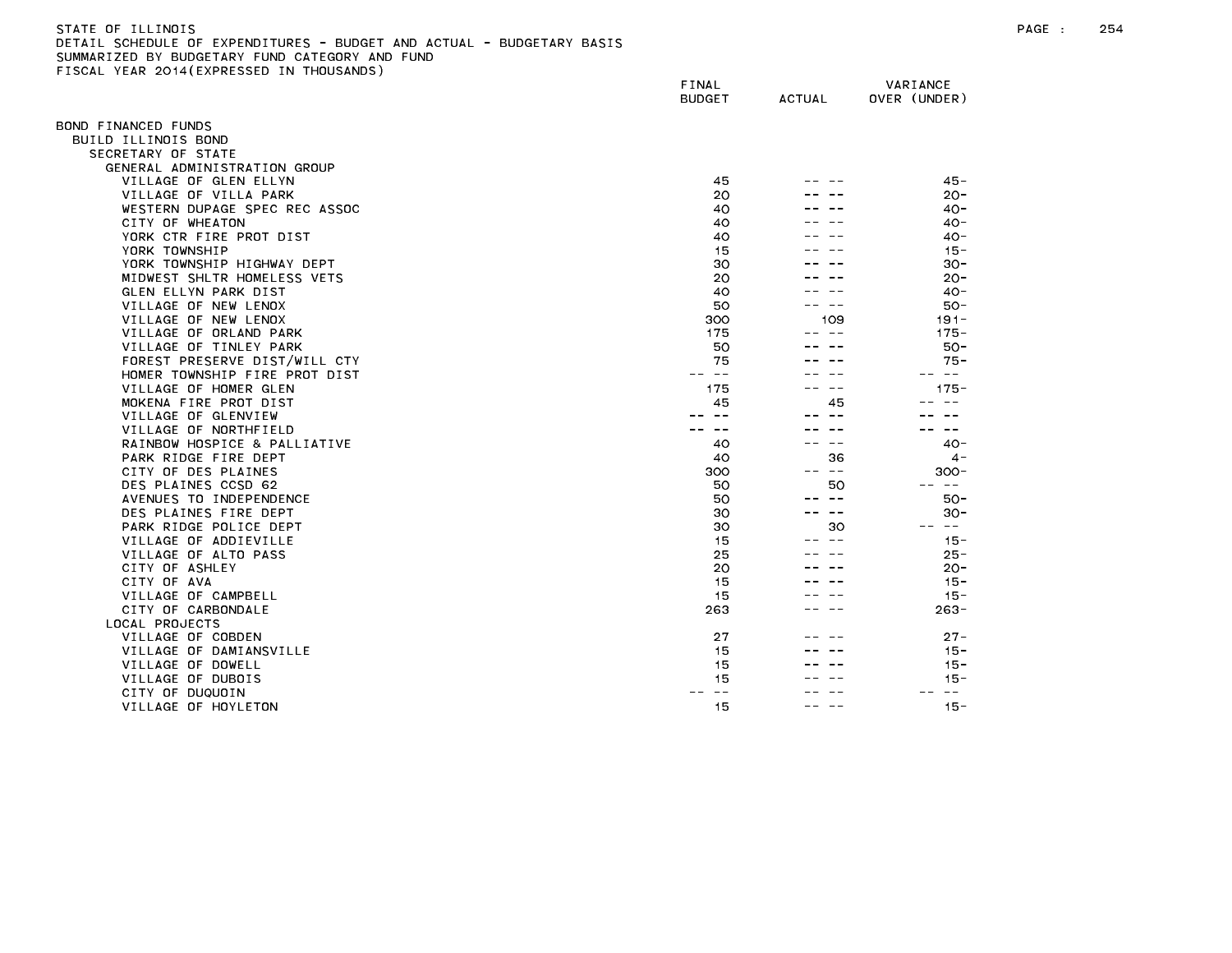## STATE OF ILLINOIS PAGE : 255 DETAIL SCHEDULE OF EXPENDITURES - BUDGET AND ACTUAL - BUDGETARY BASIS SUMMARIZED BY BUDGETARY FUND CATEGORY AND FUND FISCAL YEAR 2014(EXPRESSED IN THOUSANDS)

|                                                     | FINAL<br><b>BUDGET</b> | <b>ACTUAL</b> | VARIANCE<br>OVER (UNDER) |
|-----------------------------------------------------|------------------------|---------------|--------------------------|
| OND FINANCED FUNDS                                  |                        |               |                          |
| BUILD ILLINOIS BOND                                 |                        |               |                          |
| SECRETARY OF STATE                                  |                        |               |                          |
| GENERAL ADMINISTRATION GROUP                        |                        |               |                          |
| VILLAGE OF ELKVILLE                                 | 20                     | 5             | $15 -$                   |
| VILLAGE OF IRVINGTON                                | 15                     |               | $15 -$                   |
| CITY OF JONESBORO                                   | 75                     |               | $75 -$                   |
| VILLAGE OF MAKANDA                                  | 20                     |               | $20 -$                   |
| CITY OF MURPHYSBORO                                 | $\sim$ $-$             |               | $\sim$ $-$               |
| MURPHYSBORO HEALTH CENTER                           | 200                    |               | $200 -$                  |
| VILLAGE OF NEW BADEN                                | 125                    | 97            | $28 -$                   |
| VILLAGE OF OAKDALE                                  | 15                     | 4             | $11 -$                   |
| VILLAGE OF OKAWVILLE                                | 150                    |               | $150 -$                  |
| CITY OF PINCKNEYVILLE                               | $\sim$ $-$             |               | $\sim$ $-$               |
| VILLAGE OF RADOM                                    | 20                     |               | $20 -$                   |
| VILLAGE OF RICHVIEW                                 | 15                     |               | $15 -$                   |
| VILLAGE OF TAMAROA                                  | 25                     |               | $25 -$                   |
| VILLAGE OF VENEDY                                   | 15                     | 15            | $\sim$ $-$               |
| VILLAGE OF VERGENNES                                | 17                     | $\sim$ $\sim$ | $17 -$                   |
| VILLAGE OF DESOTO                                   | 32                     | 32<br>$ -$    | $- -$                    |
| READY SET RIDE                                      | 25                     | $- -$         | $25 -$                   |
| VILLAGE OF ROMEOVILLE<br>PLAINFIELD AMERICAN LEGION | 350<br>150             | 150           | $350 -$                  |
| VILLAGE OF PLAINFIELD                               | 499                    | 499           |                          |
| PLAINFIELD TOWNSHIP                                 | 100                    | 100           | $- -$                    |
| PLAINFIELD POLICE DEPT                              | 100                    | 25            | $75 -$                   |
| PLAINFIELD FOOD PANTRY                              | 100                    | $\sim$ $-$    | $100 -$                  |
| CONSERVATION PLAINFIELD                             | 100                    |               | $100 -$                  |
| PLAINFIELD PARK DISTRICT                            | 315                    | 4             | $311 -$                  |
| OSWEGO TOWNSHIP                                     | 100                    |               | $100 -$                  |
| OSWEGO FIRE PROT DIST                               | 200                    |               | $200 -$                  |
| OSWEGO PUBLIC LIBRARY                               | $\sim$ $-$             |               | $\sim$ $ -$              |
| OSWEGO CUSD 308                                     | 675                    |               | $675 -$                  |
| OSWEGO PARK DISTRICT                                | 600                    |               | $600 -$                  |
| OSWEGO POLICE DEPT                                  | 100                    |               | $100 -$                  |
| VILLAGE OF SHOREWOOD                                |                        |               | $- -$                    |
| SHOREWOOD POLICE DEPT                               | 100                    | $- -$         | $100 -$                  |
| SHOREWOOD PUBLIC LIBRARY DIST                       | 200                    | 200           |                          |
| TROY TOWNSHIP                                       | $ -$                   |               | $\sim$ $-$               |
| TROY CCSD 30C                                       | 500                    |               | 500-                     |
| TROY BASEBALL LEAGUE                                | $- -$                  |               | $- -$                    |
| WHEATLAND TOWNSHIP                                  | 100                    |               | $100 -$                  |
| KENDALL COUNTY FAIR ASSOC                           | 150                    | 87            | $63 -$                   |
| KENDALL COUNTY HISTORICAL SOC                       | 120                    | $- -$<br>--   | $120 -$                  |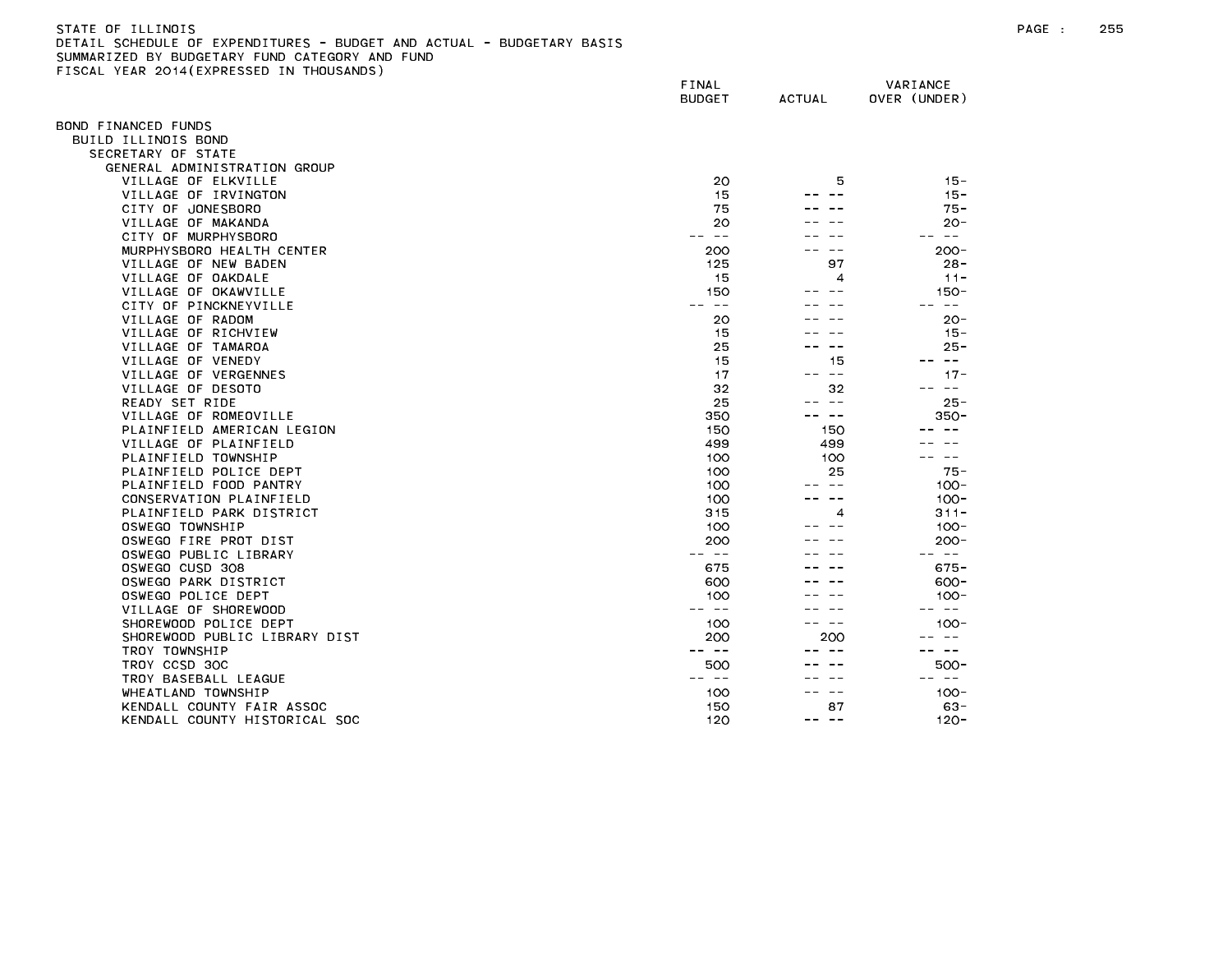| STATE OF ILLINOIS                                                     |
|-----------------------------------------------------------------------|
| DETAIL SCHEDULE OF EXPENDITURES - BUDGET AND ACTUAL - BUDGETARY BASIS |
| SUMMARIZED BY BUDGETARY FUND CATEGORY AND FUND                        |
| FISCAL YEAR 2014(EXPRESSED IN THOUSANDS)                              |

| ISSAE TEAN ESTATEM NESSED      | FINAL<br><b>BUDGET</b> | <b>ACTUAL</b> | VARIANCE<br>OVER (UNDER) |
|--------------------------------|------------------------|---------------|--------------------------|
| OND FINANCED FUNDS             |                        |               |                          |
| BUILD ILLINOIS BOND            |                        |               |                          |
| SECRETARY OF STATE             |                        |               |                          |
| GENERAL ADMINISTRATION GROUP   |                        |               |                          |
| FOX VALLEY FAMILY YMCA         | 75                     | 71            | 4 –                      |
| KENDALL CTY SENIOR SERVICES    | З                      | з             |                          |
| ST MARYS IMMACULATE PARISH     | 250                    |               | $250 -$                  |
| CW AVERY YMCA                  | 200                    |               | $200 -$                  |
| HERITAGE YMCA                  | 25                     |               | $25 -$                   |
| YORKVILLE LEGION               | 50                     |               | $50 -$                   |
| MISERICORDIA                   | 300                    |               | $300 -$                  |
| CHICAGO ZOOLOGICAL SOCIETY     | 1,000                  |               | $1.000 -$                |
| VILLAGE OF NEW LENOX           | $- - - -$              |               | -- --                    |
| DUPAGE CTY CONVALESCENT CTR    | 375                    |               | $375 -$                  |
| VILLAGE OF GLENDALE HEIGHTS    | 38                     | 38            | -- --                    |
| CITY OF EFFINGHAM              | 250                    | $\sim$ $-$    | $250 -$                  |
| SCHAUMBURG TWHSHP HWY DEPT     | 75                     |               | $75 -$                   |
| IL CONSERVATION FOUNDATION     | 100                    |               | $100 -$                  |
| BARTLETT PARK DIST             | 35                     |               | $35 -$                   |
| HANOVER PARK DIST              | 25                     |               | $25 -$                   |
| CAROL STREAM PARK DIST         | 25                     |               | $25 -$                   |
| <b>KESHET</b>                  | 40                     | 16            | $24 -$                   |
| ROCK VALLEY COLLEGE            | 100                    |               | $100 -$                  |
| ALLENDALE ASSOCIATION          | 25                     |               | $25 -$                   |
| FAMILY FRIENDLY COMM DEV CORP  | 75                     |               | $75 -$                   |
| AURORA TOWNSHIP                | 35                     |               | $35 -$                   |
| QUINCY SALVATION ARMY          | 100                    |               | $100 -$                  |
| CORNERSTONE SERVICES           | 300                    | 136           | $164 -$                  |
| VILLAGE OF PAWNEE              | -- --                  |               | -- --                    |
| WHEATON PARK DISTRICT          | 40                     |               | $40 -$                   |
| EASTER SEALS/DUPAGE/FOX VALLEY | 10                     | $\sim$ $-$    | $10 -$                   |
| CAPITAL IMPVMNTS TO CIVIC CTRS | 21,456                 | 9.502         | $11,954-$                |
| HELEN M PLUM MEMORIAL LIBRARY  | 15                     |               | $15 -$                   |
| GRANT TO CITY OF CHICAGO       | $\sim$ $-$             |               | $\sim$ $-$               |
| VILLAGE OF WASHINGTON PARK     | 25                     |               | $25 -$                   |
| CHICAGO DOT                    | -- --                  |               | -- --                    |
| LOCAL PROJECTS                 |                        |               |                          |
| WHEATLAND TOWNSHIP             | 25                     |               | $25 -$                   |
| CASA NORTE                     | 300                    |               | $300 -$                  |
| VILLAGE OF NORTHBROOK          | 45                     |               | $45 -$                   |
| KWAME NKRUMAH ACADEMY          | 300                    |               | $300 -$                  |
| FAMILY GUIDANCE CENTERS INC    | 1,731                  |               | $1.731 -$                |
| VILLAGE OF MENDON              | 25                     |               | $25 -$                   |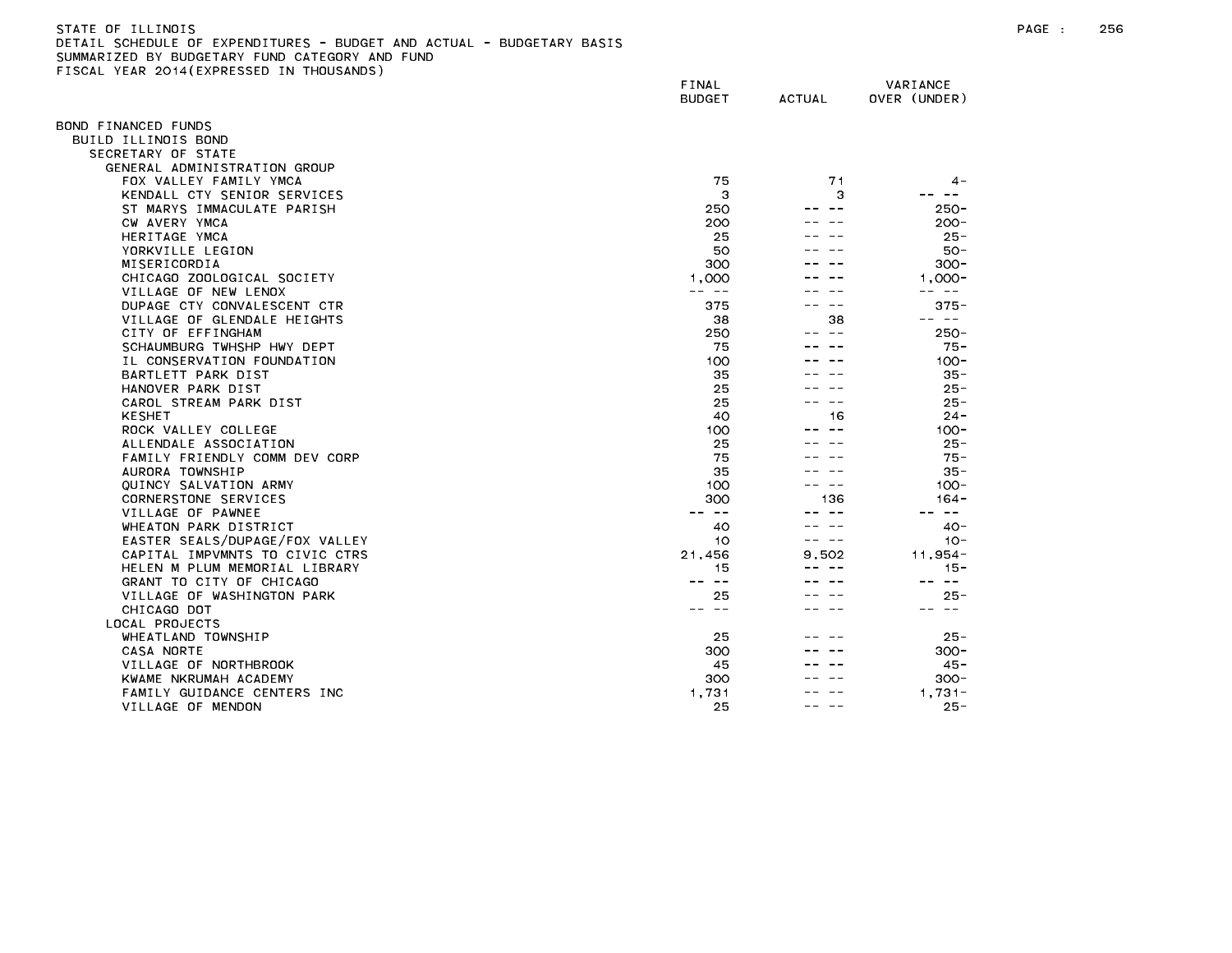| STATE OF ILLINOIS                                                     |
|-----------------------------------------------------------------------|
| DETAIL SCHEDULE OF EXPENDITURES - BUDGET AND ACTUAL - BUDGETARY BASIS |
| SUMMARIZED BY BUDGETARY FUND CATEGORY AND FUND                        |
| FISCAL YEAR 2014(EXPRESSED IN THOUSANDS)                              |

| TOURE TEAR EUTT(EATALOULD      | FINAL<br><b>BUDGET</b>   | <b>ACTUAL</b> | VARIANCE<br>OVER (UNDER) |
|--------------------------------|--------------------------|---------------|--------------------------|
| OND FINANCED FUNDS             |                          |               |                          |
| BUILD ILLINOIS BOND            |                          |               |                          |
| SECRETARY OF STATE             |                          |               |                          |
| GENERAL ADMINISTRATION GROUP   |                          |               |                          |
| VILLAGE OF STEGER              | 75                       |               | $75 -$                   |
| FOOD & SHELTER FOUNDATION      | 225                      |               | $225 -$                  |
| CLEANER GREENER NEIGHBORHOODS  | 16                       | 16            | $\sim$ $-$               |
| LIFE COMMUNITY DEVELOPMNT CORP | 400                      | .             | $400 -$                  |
| <b>UCAN</b>                    | 100                      | 100           | $\sim$ $ -$<br>$- -$     |
| AUSTIN PEOPLE'S ACTION CENTER  | 400                      | -- --         | $400 -$                  |
| BETHEL NEW LIFE INC            | 200                      |               | $200 -$                  |
| PROGRESSIVE MINISTRIES         | 200                      | $\sim$ $-$    | $200 -$                  |
| PROVISO-LEYDEN COUNCIL FOR     | 200                      | 50            | $150 -$                  |
| WESTSIDE HOLISTIC FAMILY SRVCS | 300                      | $\sim$ $-$    | $300 -$                  |
| KUICHE CAFE & CULNRY ARTS ACAD | 150                      | $\sim$ $-$    | $150 -$                  |
| VILLAGE OF LAGRANGE PARK       | 281                      | 281           | -- --                    |
| CALOR                          | 50                       | 13            | $37 -$                   |
| DOLTON-RIVERDALE SD 148        | 25                       | 25            |                          |
| CHICAGO PARK DISTRICT          | $\sim$ $-$<br>$\sim$ $-$ | $\sim$ $\sim$ | $\qquad \qquad -$        |
| CHICAGO PUBLIC SCHOOLS         | 30                       |               | $30 -$                   |
| CHICAGO PUBLIC SCHOOLS         | 30                       |               | $30 -$                   |
| CHICAGO PUBLIC SCHOOLS         | 30                       |               | $30 -$                   |
| CHICAGO PUBLIC SCHOOLS         | 25                       |               | $25 -$                   |
|                                |                          |               |                          |
| POPE JOHN PAUL II ELEMTRY SCHL | 30                       | $ -$          | $30 -$                   |
| MAINE & NORTHFIELD TOWNSHIPS   | 150                      |               | $150 -$                  |
| CITY OF METROPOLIS             | 75                       | 50            | $25 -$<br>$- -$          |
| FAMILY COUNSELING CENTERS INC  | 30                       | 30            |                          |
| VILLAGE OF MATTESON            | 190                      | 48            | $142 -$                  |
| CITY OF COUNTRY CLUB HILLS     | 131                      | 131           | -- --                    |
| VILLAGE OF OLYMPIA FIELDS      | 179                      | $\sim$ $-$    | $179 -$                  |
| VILLAGE OF PARK FOREST         | $\overline{2}$           | ---           | $2 -$                    |
| VILLAGE OF HAZEL CREST         | 128                      | 71            | $57 -$                   |
| VILLAGE OF HOMEWOOD            | 49                       | 49            |                          |
| VILLAGE OF FLOSSMOOR           | $- -$                    | -- --         | $- -$                    |
| CITY OF MARKHAM                | 130                      | 128           | $2 -$                    |
| <b>BREMEN TOWNSHIP</b>         | 52                       | $\sim$ $-$    | $52 -$                   |
| HARVEY PARK DISTRICT           | 30                       |               | $30 -$                   |
| MOBILE CARE FOUNDATION         | 112                      | $ -$          | $112 -$                  |
| LOCAL PROJECTS                 |                          |               |                          |
| VILLAGE OF STEGER              |                          |               | $ -$                     |
| ALTON YWCA                     | 50                       |               | $50 -$                   |
| FOSTERBURG FIRE PROTECTION DST | 50                       |               | $50 -$                   |
| HOLIDAY SHORES FIRE DEPARTMENT | 50                       | $\sim$ $-$    | 50-                      |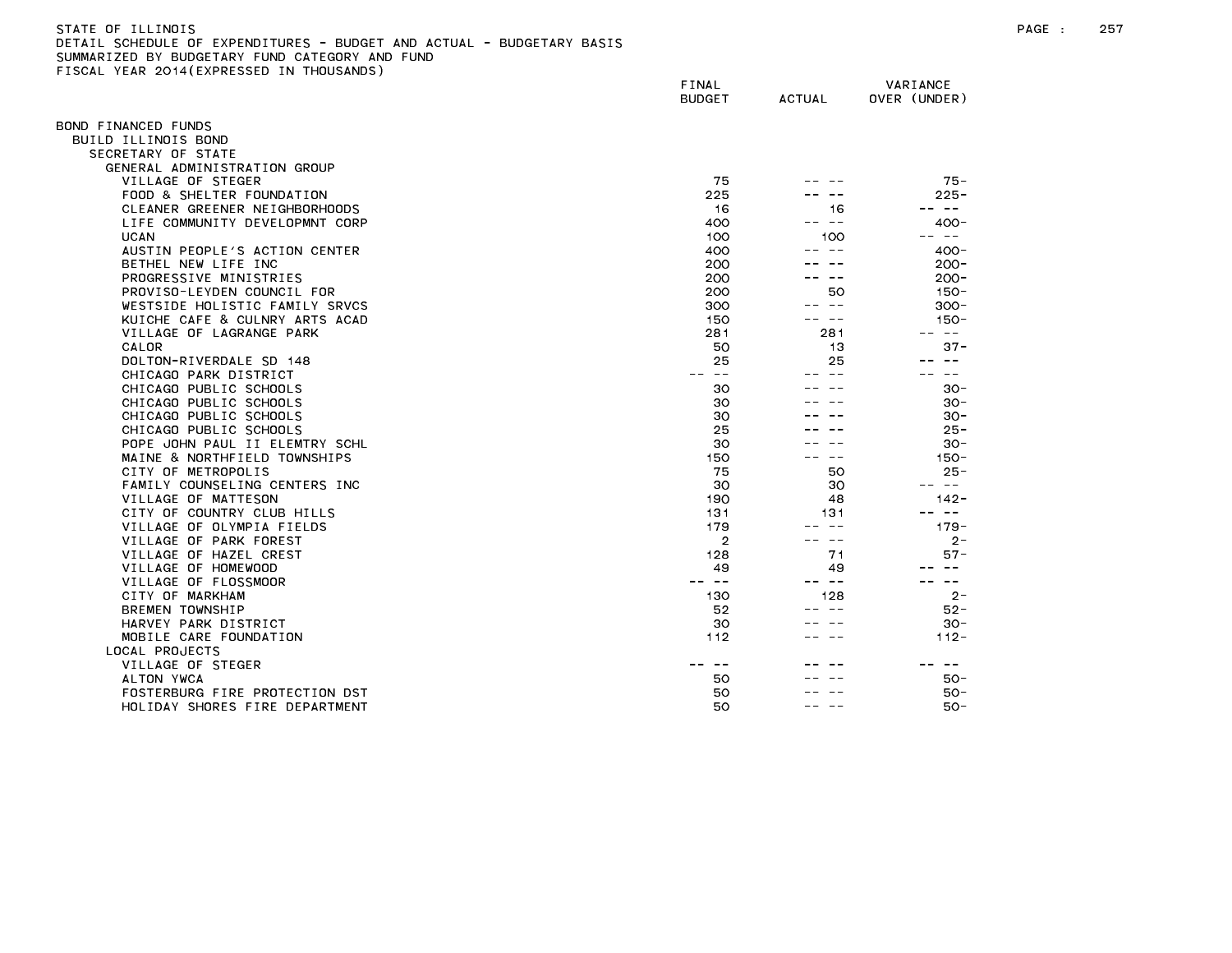| STATE OF ILLINOIS                                                     |
|-----------------------------------------------------------------------|
| DETAIL SCHEDULE OF EXPENDITURES - BUDGET AND ACTUAL - BUDGETARY BASIS |
| SUMMARIZED BY BUDGETARY FUND CATEGORY AND FUND                        |
| FISCAL YEAR 2014(EXPRESSED IN THOUSANDS)                              |

|                                | FINAL<br><b>BUDGET</b> | <b>ACTUAL</b> | VARIANCE<br>OVER (UNDER) |
|--------------------------------|------------------------|---------------|--------------------------|
| OND FINANCED FUNDS             |                        |               |                          |
| BUILD ILLINOIS BOND            |                        |               |                          |
| SECRETARY OF STATE             |                        |               |                          |
| GENERAL ADMINISTRATION GROUP   |                        |               |                          |
| CITY OF WOOD RIVER             | 90                     | 90            |                          |
| VILLAGE OF OAK LAWN            | 800                    |               | $800 -$                  |
| VILLAGE OF CHICAGO RIDGE       | $\sim$ $-$             |               |                          |
| PARK LAWN ASSOCIATION INC      | 20                     | 20            |                          |
| FULLER PARK COMM DEV CTR       | 99                     | 23            | 76-                      |
| CHICAGO DOT                    | 227                    |               | $227 -$                  |
| VILLAGE OF BURNHAM             | 59                     |               | $59 -$                   |
| VILLAGE OF STONEFORT           | $\sim$ $-$             |               | $ -$                     |
| CITY OF GOLCONDA               |                        |               |                          |
| HARDIN COUNTY                  | 50                     | 20            | $30 -$                   |
| GREATER GALILEE BAPTIST CHURCH | 50                     |               | $50 -$                   |
| ROOSEVELT SQUARE PARTNERS      | 200                    |               | $200 -$                  |
| MLK DEVELOPER LLC              | 100                    |               | $100 -$                  |
| VILLAGE OF MARISSA             | 25                     |               | $25 -$                   |
| CHICAGO DOT                    | 73                     |               | $73 -$                   |
| HOME OF LIFE MSNRY BAPT CHURCH | 20                     |               | $20 -$                   |
| CHICAGO PUBLIC SCHOOLS         | 25                     |               | $25 -$                   |
| CITY OF BERWYN                 | 30                     | 30            | $- -$<br>$- -$           |
| CHICAGO PUBLIC SCHOOLS         | 25                     |               | $25 -$                   |
| FAMILY SVC & MTL HLTH CTR      | $\overline{1}$         |               | $1 -$                    |
| CHICAGO PUBLIC SCHOOLS         | 25                     |               | $25 -$                   |
| WAUKEGAN FIRE DEPT             | 1                      | $\sim$ $\sim$ | $1 -$                    |
| HOPE COMMUNITY CHURCH          | 48                     | 48            |                          |
| MARILLAC SOCIAL CENTER         | 1,663                  | 1.663         |                          |
| BLOOMINGTON-NORMAL YMC         | 135                    |               | $135 -$                  |
| YWCA MCLEAN COUNTY             | 135                    |               | $135 -$                  |
| VILLAGE OF LAKE BARRINGTON     | 100                    |               | $100 -$                  |
| DUPAGE EASTER SEALS            | $\sim$ $-$             | $ -$          | $\sim$ $-$               |
| JOSEPH ACADEMY INC             | 150                    | 44            | $106 -$                  |
| NE DUPAGE SPECIAL REC ASSOC    | 50                     | 50            |                          |
| PLUNKETT FOUNDATION            | 100                    | 100           |                          |
| VILLAGE OF DEPUE               | 75                     | 75            | $ -$                     |
| MARSHALL COUNTY                | 75                     | 19            | $56 -$                   |
| HENRY COUNTY BOARD             | 75                     | 75            | س س                      |
| VILLAGE OF WESTCHESTER         | 50                     | 13            | $37 -$                   |
| ELMHURST YMCA                  | 10                     | $ -$          | $10 -$                   |
| SPRINGFIELD YMCA               | 10                     | 10            | $\sim 100$               |
| YOUTH CONNECTION CHARTER       | 100                    | $\sim$ $-$    | $100 -$                  |
| CHICAGO HOUSE AND SOCIAL SERV  | 21                     | 21            | $\sim$ $-$               |
| GARFIELD PARK GATORS           | 100                    | -- --         | $100 -$                  |
|                                |                        |               |                          |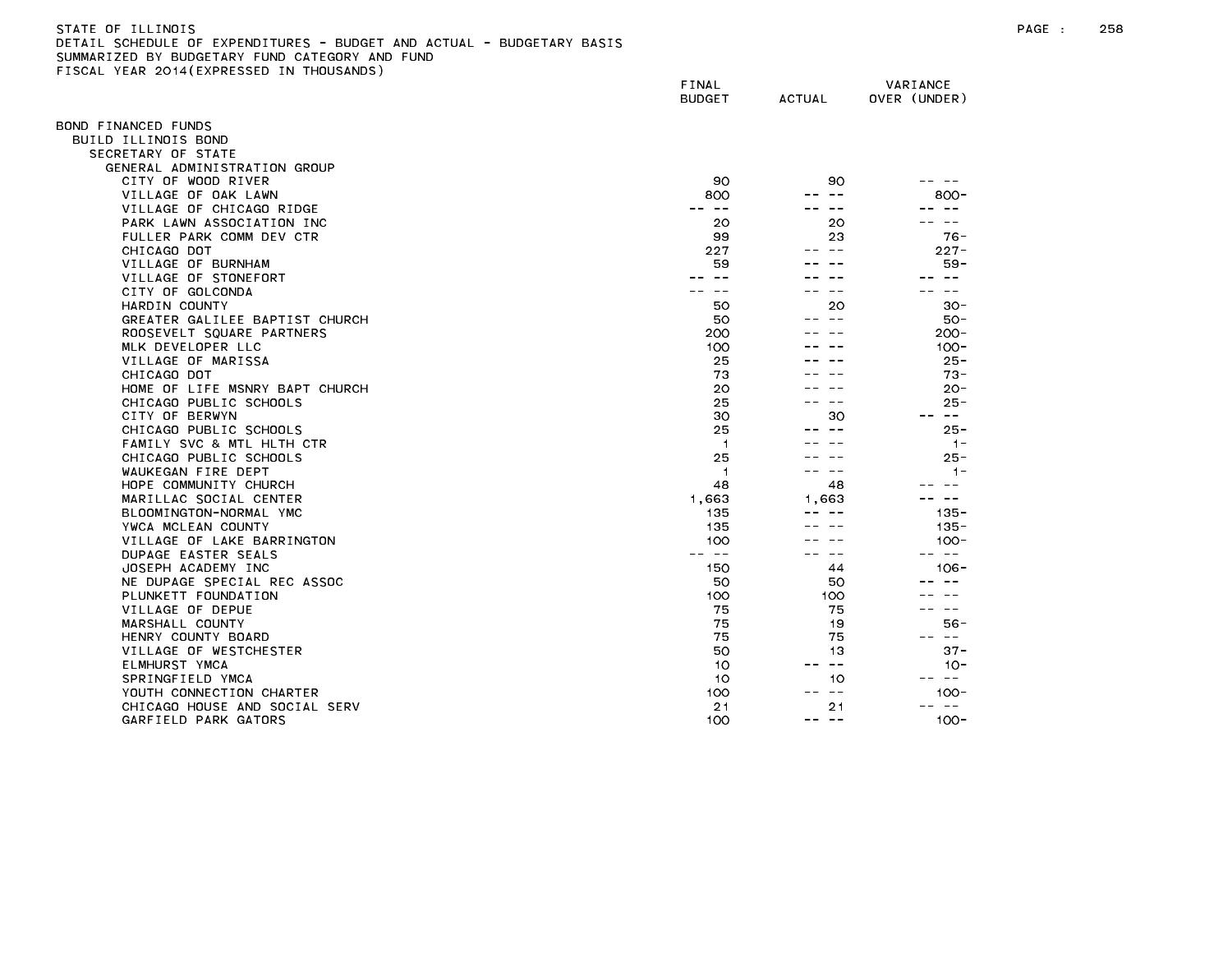| STATE OF ILLINOIS                                                     |  |
|-----------------------------------------------------------------------|--|
| DETAIL SCHEDULE OF EXPENDITURES - BUDGET AND ACTUAL - BUDGETARY BASI! |  |
| SUMMARIZED BY BUDGETARY FUND CATEGORY AND FUND                        |  |
| FISCAL YEAR 2014(EXPRESSED IN THOUSANDS)                              |  |

|                                | FINAL<br><b>BUDGET</b> | <b>ACTUAL</b> | VARIANCE<br>OVER (UNDER) |
|--------------------------------|------------------------|---------------|--------------------------|
| BOND FINANCED FUNDS            |                        |               |                          |
| BUILD ILLINOIS BOND            |                        |               |                          |
| SECRETARY OF STATE             |                        |               |                          |
| GENERAL ADMINISTRATION GROUP   |                        |               |                          |
| GARFIELD PARK LIT LEAGUE       | 750                    |               | $750 -$                  |
| BOYS & GIRLS CLUB W COOK CTY   | 125                    | 55            | $70-$                    |
| UNIVERSITY OF CHICAGO          | 150                    | $\sim$ $-$    | $150 -$                  |
| FAMILY GUIDANCE CENTER         | 250                    | 250           | $- - -$                  |
| MAYWOOD FINE ARTS ASSOCIATION  | 150                    |               | $150 -$                  |
| SUDER MONTESSORI MAGNET PTA    | 100                    |               | $100 -$                  |
| YOUTH PEACE CENTER OF ROSELAND | 25                     |               | $25 -$                   |
| BLUE ISLAND POLICE DEPARTMENT  | 25                     | $\sim$ $-$    | $25 -$                   |
| IMPACT FAMILY CENTER           | 25                     | 25            | $- -$                    |
| TECHNOLOGY&INDUSTRIAL COMPETIT |                        |               |                          |
| GRANT TO ARGONNE NTL LAB       | 1,255                  | 1,255         |                          |
| ARGONNE NATIONAL LABORATORY    | 680                    | 680           |                          |
| PROVIDE GRANTS, LOANS, & OTHER | 6,438                  | 1,350         | $5.088 -$                |
| GRANTS & LOANS                 | 3,654                  | 2,661         | $993 -$                  |
| GRANTS & LOANS                 | 5,913                  | 999           | $4,914-$                 |
| LOCAL PROJECTS                 |                        |               |                          |
| JOHN D SHOOP ACADEMY OF MATH,  | 50                     | $ -$          | 50-                      |
| VILLAGE OF BRIDGEVIEW          | 30                     | 8             | $22 -$                   |
| CHICAGO PARK DISTRICT          | 75                     |               | $75 -$                   |
| CHICAGO PARK DISTRICT          | 75                     |               | $75 -$                   |
| CHICAGO BOARD OF EDUCATION     | 38                     |               | $38 -$                   |
| CHICAGO BOARD OF EDUCATION     | 21                     |               | $21 -$                   |
| CHICAGO BOARD OF EDUCATION     | 38                     |               | $38 -$                   |
| CHICAGO BOARD OF EDUCATION     | 38                     |               | $38 -$                   |
| CHICAGO BOARD OF EDUCATION     | 38                     |               | $38 -$                   |
| WINGS PROGRAM INC              | 528                    | 528           | $\sim 100$               |
| CITY OF CHICAGO                | 300                    | 290           | $10 -$                   |
| IL BASKETBALL HALL OF FAME     | 115                    | -- --         | $115 -$                  |
| VILLAGE OF LYONS               | 50                     | 50            |                          |
| CITY OF GRAYVILLE              | 50                     | 50            | $\sim$ $-$               |
| BLACK OAKS CNTR FOR SUB RENEWL | 50                     | $\sim$ $-$    | $50 -$                   |
| FRNDSHIP HOUSE OF CHRISTIAN SV | 250                    | 189           | $61 -$                   |
| VILLAGE OF COLP                | 205                    | 51            | $154 -$                  |
| S CENTRAL COMMUNITY SRVCS INC  | 250                    | $- -$         | $250 -$                  |
| VILLAGE OF ROBBINS             | 60                     | -- --         | $60 -$                   |
| CITY OF HOMETOWN               | 290                    | 101           | $189 -$                  |
| CHICAGO BOARD OF EDUCATION     | 100                    | 98            | $2 -$                    |
| ETHIOPIAN COMMUNITY ASSOC      | 136                    | 48            | $88 -$                   |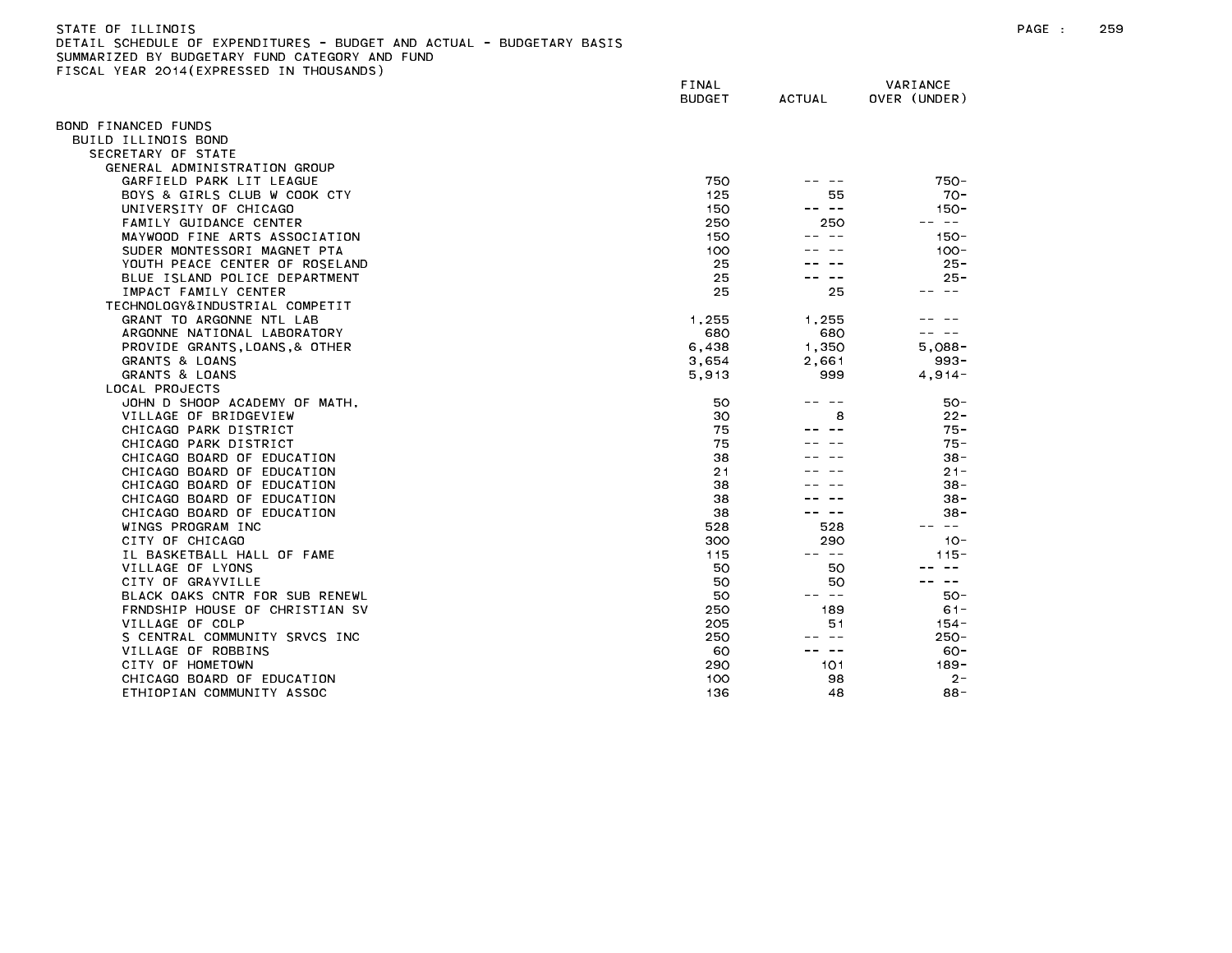| STATE OF ILLINOIS                                                     |  |  | PAGE |
|-----------------------------------------------------------------------|--|--|------|
| DETAIL SCHEDULE OF EXPENDITURES - BUDGET AND ACTUAL - BUDGETARY BASIS |  |  |      |
| SUMMARIZED BY BUDGETARY FUND CATEGORY AND FUND                        |  |  |      |

FISCAL YEAR 2014(EXPRESSED IN THOUSANDS)

FINAL VARIANCE BUDGET ACTUAL OVER (UNDER) BOND FINANCED FUNDS BUILD ILLINOIS BOND SECRETARY OF STATE GENERAL ADMINISTRATION GROUP CHICAGO BOARD OF EDUCATION 200 -- -- 200- CHICAGO BOARD OF EDUCATION 25 --- 25-CHICAGOLAND CZECH-AMERICAN 100 -- -- 100- U OF I COLLEGE OF MEDICINE AT -- -- -- -- -- -- DANVILLE ART LEAGUE 75 -- -- 75- KANE COUNTY ROAD AND CAP IMPR 25 24 25 24 1-GRANTS FOR LAND ACQUISITION, 2,500 2,500 -- -- GRNT/COOK CNTY HLTH & HOSP SYS 1,500 ---- 1,500 ---- 1,500 ---- 1,500 ---- 1,500 --- 1,500 --- 1,500 --- 1,500 --- 1,500 --- 1,500 --- 1,500 -- 1,500 -- 1,500 -- 1,500 -- 1,500 -- 1,500 -- 1,500 -- 1,500 -- 1,500 -- 1,500 CITY OF CHICAGO 50 - 50-CITY OF CHICAGO 150 123 27- CHICAGO PARK DISTRICT AND THE RESERVE OF THE RESERVE OF THE RESERVE OF THE RESERVE OF THE RESERVE OF THE RESERVE OF THE RESERVE OF THE RESERVE OF THE RESERVE OF THE RESERVE OF THE RESERVE OF THE RESERVE OF THE RESERVE OF T PUERTO RICAN CHAMBER OF COMMRC 140 -- 140 -- 140 -- 140 -- 140 -- 140 -- 140 -- 140 -- 140 -- 140 -- 140 -- 140 -- 140 -- 140 -- 140 -- 140 -- 140 -- 140 -- 140 -- 140 -- 140 -- 140 -- 140 -- 140 -- 140 -- 140 -- 140 -- 14 CHICAGO BOARD OF EDUCATION AND A SAND HOT CHICAGO DO HOT CHICAGO DO HOT CHICAGO DO HOT CHICAGO DO HOT CHICAGO CITY OF COLCHESTER 135 34 101-CHICAGO BOARD OF EDUCATION 150 - 150 - 150 - 150 - 150 - 150 - 150 - 150 - 150 - 150 - 150 - 150 - 150 - 150 -CHICAGO PARK DISTRICT 215-CHICAGO URBAN LEAGUE 100 -- -- 100 -- 100 -- 100 -- 100 -- 100 -- 100 -- 100 -- 100 -- 100 -- 100 -- 100 -- 100 -- 100 -- 100 -- 100 -- 100 -- 100 -- 100 -- 100 -- 100 -- 100 -- 100 -- 100 -- 100 -- 100 -- 100 -- 100 -- 10 PLANO CHILD DEVELOPMENT CENTER 400 -- -- 400- GREATER GALILEE MISSIONARY 200 -- -- 200- VILLAGE OF OQUAWKA 40 10 30- VILLAGE OF STRONGHURST 35 9 26- VILLAGE OF PLYMOUTH 70 70 -- -- VILLAGE OF CLAYTON 52-DE LA SALLE INSTITUTE 200 200 -- -- HUMAN RESOURCES DVLOPMENT INST 150 -- -- 150- QUINN CHAPEL AME CHURCH 200 -- -- 200- BLACK ENSEMBLE THEATER 100 100 -- -- CHICAGO BOARD OF EDUCATION 50 -- 50-VANDERCOOK COLLEGE OF MUSIC And the set of the set of the set of the set of the set of the set of the set of the set of the set of the set of the set of the set of the set of the set of the set of the set of the set of the ADLER SCHOOL OF PROFESSIONAL 38 -- -- 38- NATIONAL PUBLIC HOUSING MUSEUM And the state of the state of the state of the state of the state of the state o COMMUNITY COUNSELING CENTERS THE RESERVE COMMUNITY COUNSELING CENTERS AND ALL COMMUNITY COUNSELING CENTERS FAMILY GUIDANCE CENTER THE RELATION OF THE RELATIONS OF THE RELATIONS OF THE RELATIONS OF THE RELATIONS OF THE RELATIONS OF THE RELATIONS OF THE RELATIONS OF THE RELATIONS OF THE RELATIONS OF THE RELATIONS OF THE RELATIONS EDUCARE OF WEST DUPAGE 1,000 1,000 -- -- ERIE NEIGHBORHOOD HOUSE 500 500 -- -- CHICAGO PARK DISTRICT YOUTH ORGANIZATIONS UMBRELLA 100 -- -- 100- NORTH RIVERSIDE HISTORICAL SOC 30 8 22- CHICAGO PARK DISTRICT AND RESERVE THE SERVE OF STRING AND STRING AND STRING AND STRING AND STRING AND STRING A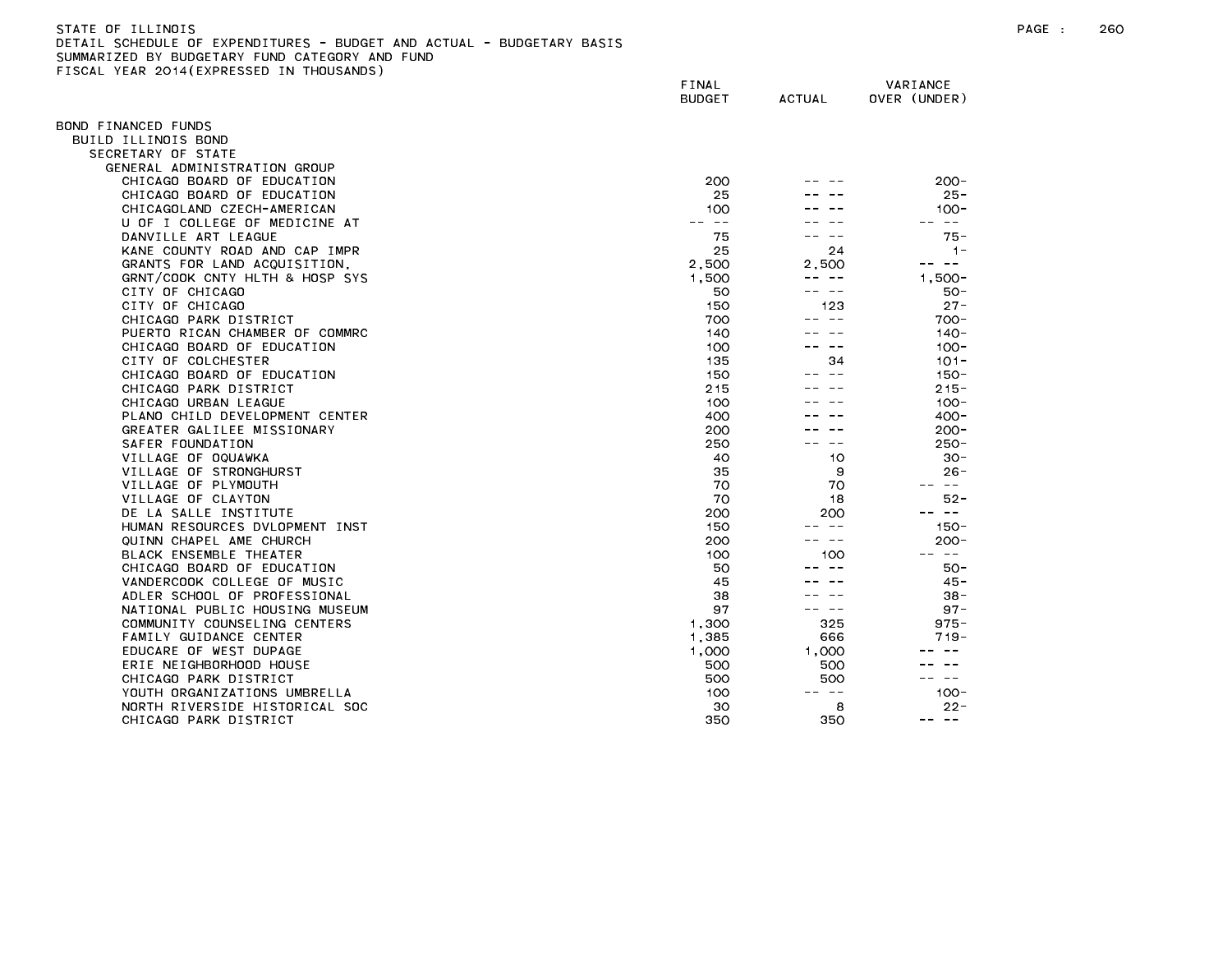| STATE OF ILL<br>LINOIS                                                     | PAGE |
|----------------------------------------------------------------------------|------|
| . SCHEDULE OF EXPENDITURES - BUDGET AND ACTUAL - BUDGETARY BASIS<br>DETAIL |      |
| SUMMARIZED BY BUDGFTARY<br>FUND CATEGORY<br>AND FUND                       |      |

SUMMARIZED BY BUDGETARY FUND CATEGORY AND FUND<br>FISCAL YEAR 2014(EXPRESSED IN THOUSANDS)

| LIGGAL TEAR EGIT(EATALGSED     | FINAL<br><b>BUDGET</b> | <b>ACTUAL</b> | VARIANCE<br>OVER (UNDER) |
|--------------------------------|------------------------|---------------|--------------------------|
| BOND FINANCED FUNDS            |                        |               |                          |
| BUILD ILLINOIS BOND            |                        |               |                          |
| SECRETARY OF STATE             |                        |               |                          |
| GENERAL ADMINISTRATION GROUP   |                        |               |                          |
| SUSAN G KOMEN MEMORIAL         | 15                     |               | $15 -$                   |
| CARVER COMMUNITY CENTER        | 25                     |               | $25 -$                   |
| ST PIUS V CHURCH & SCHOOL      | 350                    | 225           | $125 -$                  |
| CHINATOWN MUSEUM               | 125                    | $\sim$ $-$    | $125 -$                  |
| CHICAGO BRIDGEPORT VFW #5079   | 25                     |               | $25 -$                   |
| INSTITUTO HEALTH SCIENCES      | 300                    | 75            | $225 -$                  |
| BOONE CNTY HISTORICAL SOCIETY  | 50                     | $\sim$ $-$    | $50 -$                   |
| CHERRY VALLEY PBLC LIBRARY DST | 60                     | س س           | $60 -$                   |
| CITY OF SOUTH BELOIT           | 50                     | 13            | $37 -$                   |
| BLOOMINGDALE PARK DISTRICT     | 43                     | 43            | $- - -$                  |
| NEVILLE HOUSE C/O MID-CENTRAL  | 25                     | $ -$          | $25 -$                   |
| BLOOMINGTON PUBLIC LIBRARY     | 50                     | $ -$          | 50-                      |
| TIMBER POINT OUTDOOR CENTER    | 25                     | 25            | $ -$                     |
| LOCAL PROJECTS                 |                        |               |                          |
| CATHOLIC CHARITIES OF DIOCESE  | 50                     | 50            | ———                      |
| SOUTH SUBURBAN MAJOR CRIMES    | 160                    | -- --         | $160 -$                  |
| PRAIRIE HILLS SCHOOL DIST 144  | 65                     | 65            | $\sim$ $-$               |
| CHICAGO PARK DISTRICT          | 60                     | $\sim$ $-$    | $60 -$                   |
| THE METCALF COLLECTION         | 50                     |               | $50 -$                   |
| VFW POST 8141                  | 40                     | .             | $40 -$                   |
| BUTTERFIELD PARK DISTRICT      | 100                    | 100           | $\sim$ $-$               |
| F.0.R.U.M.                     | 225                    | 56            | $169 -$                  |
| SOUTH SHORE HOSPITAL           | 85                     |               | 85-                      |
| LIFE CNTR CHURCH OF DELIVERANC | 10                     |               | $10 -$                   |
| RAVENSWOOD BUDLONG CONGREGATIN | 28                     | .             | $28 -$                   |
| <b>EDUCARE</b>                 | 150                    | 150           | $\sim$ $-$               |
| DUPAGE COUNTY CHILDRENS CNTR   | 100                    | -- --         | $100 -$                  |
| GRANT TO CHICAGO FILM STUDIOS  | 10,000                 | 10,000        | -- --                    |
| GRNT/CHICAGO CHILDRENS THEATER | 4,500                  |               | $4.500 -$                |
| GRANT/ERIE NEIGHBORHOOD HOUSE  | 1,000                  |               | $1,000 -$                |
| GRANT/FAMILY GUIDANCE CENTER   | 1,500                  |               | $1,500 -$                |
| GRANT/EDUCARE OF WEST DUPAGE   | 500                    |               | $500 -$                  |
| VILLAGE OF CHICAGO HEIGHTS     | 25                     |               | $25 -$                   |
| CITY OF CHICAGO/5OTH WARD      | 175                    |               | $175 -$                  |
| VILLAGE OF ORLAND PARK         | 50                     |               | $50 -$                   |
| VILLAGE OF ORLAND HILLS        | 50                     |               | 50-                      |
| VILLAGE OF ORLAND TOWNSHIP     | 50                     |               | 50-                      |
| GORDON TECH COLLEGE PREP       | 250                    |               | $250 -$                  |
| CHICAGO PARK DISTRICT          | 3.500                  |               | $3.500 -$                |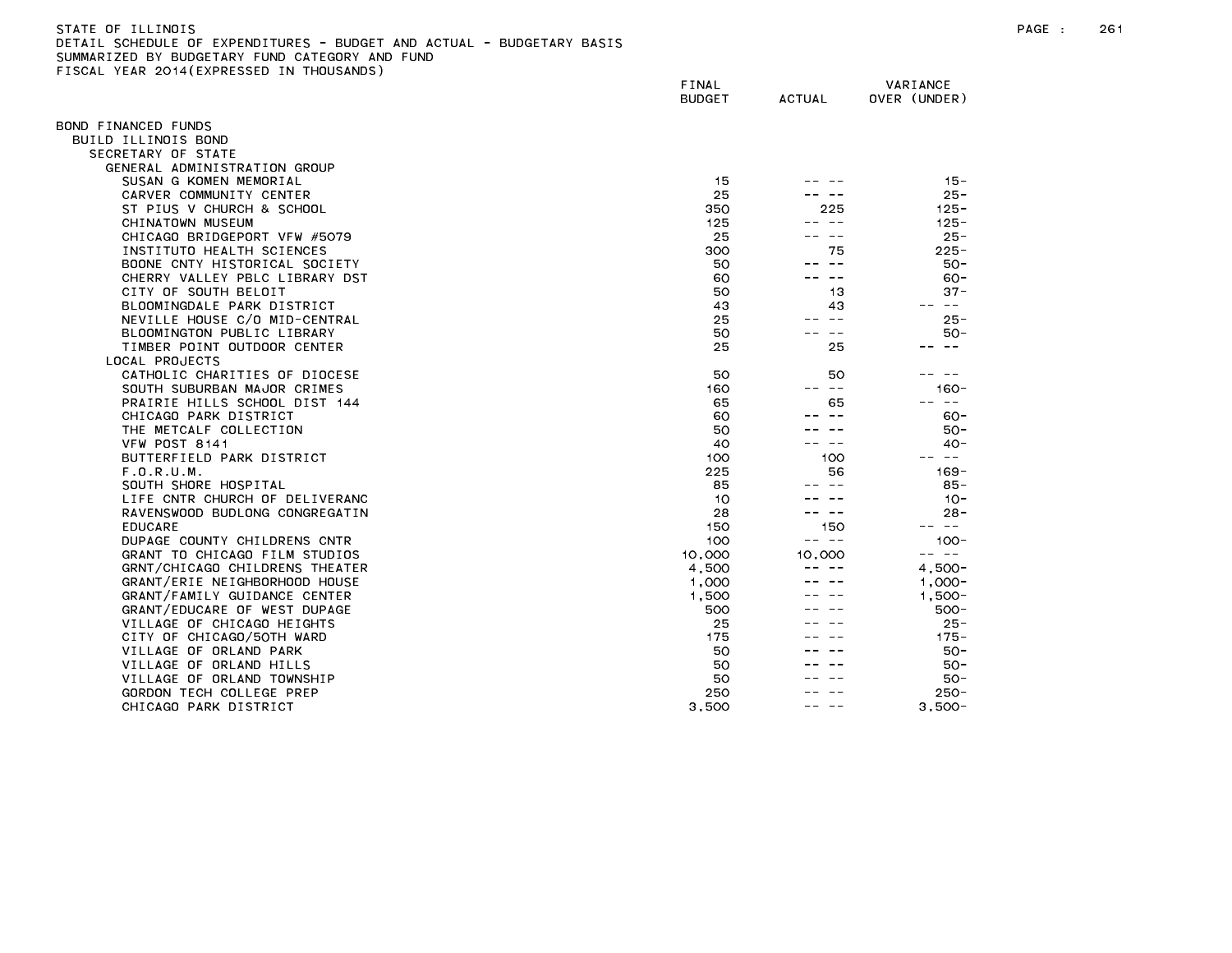| STATE OF ILLINDIS                                                     |  |
|-----------------------------------------------------------------------|--|
| DETAIL SCHEDULE OF EXPENDITURES - BUDGET AND ACTUAL - BUDGETARY BASIS |  |
| SUMMARIZED BY BUDGETARY FUND CATEGORY AND FUND                        |  |
| FISCAL YEAR 2014(EXPRESSED IN THOUSANDS)                              |  |

| $F = F \cup F$                | FINAL<br><b>BUDGET</b> | <b>ACTUAL</b> | VARIANCE<br>OVER (UNDER) |
|-------------------------------|------------------------|---------------|--------------------------|
| BOND FINANCED FUNDS           |                        |               |                          |
| BUILD ILLINOIS BOND           |                        |               |                          |
| SECRETARY OF STATE            |                        |               |                          |
| GENERAL ADMINISTRATION GROUP  |                        |               |                          |
| YOUTH SERVICE PROJECT         | 200                    | 57            | $143 -$                  |
| NEAR NORTHWEST NEIGHBORHOOD   | 50                     | $\sim$ $-$    | $50 -$                   |
| GRANT TO THE CENTER           | 50                     |               | $50 -$                   |
| VILLAGE OF WILLOW SPRINGS     | 50                     |               | $50 -$                   |
| ARAB AMERICAN FAMILY SERVICES | 10                     |               | $10 -$                   |
| VILLAGE OF BRIDGEVIEW         | 15                     |               | $15 -$                   |
| VILLAGE OF BROOKFIELD         | 10                     |               | $10 -$                   |
| CITY OF BERWYN                | 25                     |               | $25 -$                   |
| ENLACE CHICAGO                | 25                     |               | $25 -$                   |
| CITY OF CHICAGO               | 125                    |               | $125 -$                  |
| VILLAGE OF MARKHAM            | 100                    |               | $100 -$                  |
| VILLAGE OF PHOENIX            | 80                     |               | $80 -$                   |
| VILLAGE OF DOLTON             | 120                    |               | $120 -$                  |
| VILLAGE OF HARVEY             | 500                    |               | $500 -$                  |
| CALUMET CITY                  | 100                    |               | $100 -$                  |
| VILLAGE OF UNIVERSITY PARK    | 50                     |               | $50 -$                   |
| VILLAGE OF HOMEWOOD           | 150                    |               | $150 -$                  |
| VILLAGE OF CRETE              | 75                     |               | $75 -$                   |
| VILLAGE OF MIDLOTHIAN         | 60                     |               | $60 -$                   |
| VILLAGE OF GLENWOOD           | 50                     |               | 50-                      |
| VILLAGE OF SOUTH HOLLAND      | 245                    |               | $245 -$                  |
| HARVEY PARK DISTRICT          | 200                    |               | $200 -$                  |
| SCHOOL DISTRICT 149           | 30                     |               | $30 -$                   |
| WEST HARVEY-DIXMOOR SCHOOL    | 55                     |               | 55 -                     |
| DOLTON PARK DISTRICT          | 40                     |               | $40 -$                   |
| CITY OF OAK FOREST            | 30                     |               | $30 -$                   |
| VILLAGE OF LANSING            | 55                     |               | 55 -                     |
| AMERICAN LEGION POST 738      | 20                     |               | $20 -$                   |
| CHICAGO BOTANIC GARDEN        | 30                     |               | $30 -$                   |
| DEVELOPING COMMUNITY PROJECTS | 50                     | $\sim$ $-$    | $50 -$                   |
| VILLAGE OF BEECHER            | 20                     | 5             | $15 -$                   |
| CITY OF MOMENCE               | 20                     | 5             | $15 -$                   |
| VILLAGE OF MONTENO            | 20                     | $- -$         | $20 -$                   |
| SOUTHLAND HEALTH CARE FORUM   | 15                     | $\sim$ $-$    | $15 -$                   |
| COMMUNITY PARTNERS FOR        | 50                     | 50            | $\sim$ $-$               |
| PADS LAKE COUNTY              | 50                     |               | $50 -$                   |
| VILLAGE OF PALATINE           | 200                    |               | $200 -$                  |
| CITY OF HIGHWOOD              | 200                    |               | $200 -$                  |
| <b>KESHET</b>                 | 50                     |               | 50-                      |
| MISERICORDIA                  | 200                    | - -           | $200 -$                  |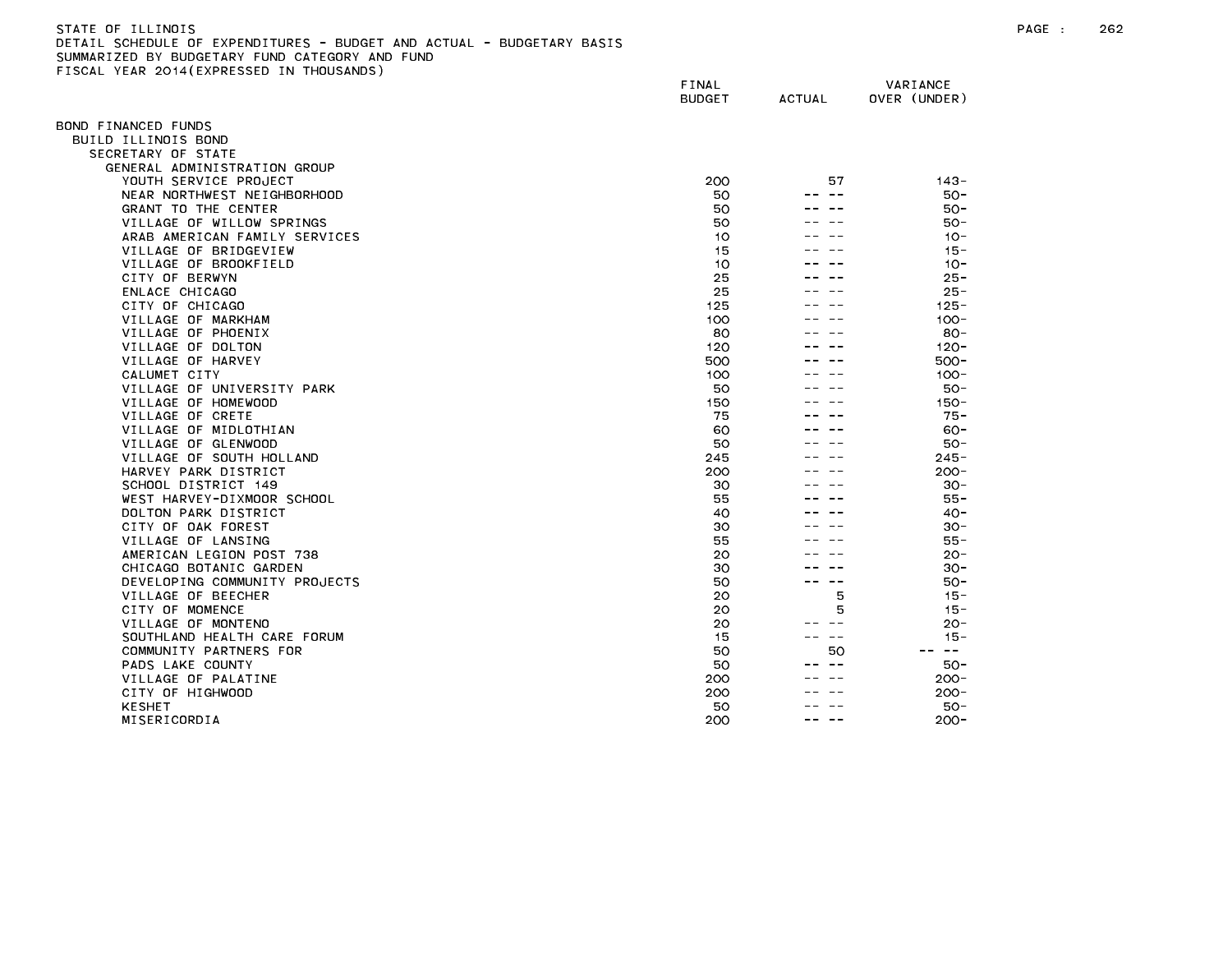### STATE OF ILLINOIS PAGE : 263 DETAIL SCHEDULE OF EXPENDITURES - BUDGET AND ACTUAL - BUDGETARY BASIS SUMMARIZED BY BUDGETARY FUND CATEGORY AND FUND FISCAL YEAR 2014(EXPRESSED IN THOUSANDS)

|                                | FINAL<br><b>BUDGET</b> | <b>ACTUAL</b> | VARIANCE<br>OVER (UNDER) |
|--------------------------------|------------------------|---------------|--------------------------|
| BOND FINANCED FUNDS            |                        |               |                          |
| BUILD ILLINOIS BOND            |                        |               |                          |
| SECRETARY OF STATE             |                        |               |                          |
| GENERAL ADMINISTRATION GROUP   |                        |               |                          |
| JEWISH UNITED FUND             | 100                    |               | $100 -$                  |
| TOWNSHIP HIGH SCHOOL DIST 214  | 100                    |               | $100 -$                  |
| CHICAGO BOARD OF EDUCATION     | 200                    |               | $200 -$                  |
| VILLAGE OF FREEBURG            | 25                     |               | $25 -$                   |
| VILLAGE OF SMITHTON            | 50                     |               | $50 -$                   |
| CITY OF OFALLON                | 25                     |               | $25 -$                   |
| ST AUGUSTINE COLLEGE           | 200                    |               | $200 -$                  |
| CITY OF ELGIN                  | 300                    |               | $300 -$                  |
| VILLAGE OF SUMMIT              | 100                    |               | $100 -$                  |
| VILLAGE OF RIVERSIDE           | 50                     |               | $50 -$                   |
| VILLAGE OF FOREST VIEW         | 100                    |               | $100 -$                  |
| VILLAGE OF LYONS               | 100                    |               | $100 -$                  |
| VILLAGE OF STICKNEY            | 100                    |               | $100 -$                  |
| CITY OF CICERO                 | 200                    |               | $200 -$                  |
| VILLAGE OF BEDFORD PARK        | 100                    |               | $100 -$                  |
| VILLAGE OF MCCOOK              | 100                    |               | $100 -$                  |
| CITY OF BURBANK                | 100                    |               | $100 -$                  |
| CITY OF CHICAGO                | 50                     |               | $50 -$                   |
| CITY OF CHICAGO                | 50                     |               | $50 -$                   |
| CITY OF CICERO                 | 50                     |               | $50 -$                   |
| CITY OF CHICAGO                | 175                    |               | $175 -$                  |
| NORTH BERWYN PARK DISTRICT     | 100                    |               | $100 -$                  |
| CHICAGOLAND CZECH-AMERICAN ASC | 10                     |               | $10 -$                   |
| LITTLE VILLAGE CHAMBER COMMERC | 20                     |               | $20 -$                   |
| LITTLE VILLAGE COMMUNITY COUNC | 10                     |               | $10 -$                   |
| LATINOS PROGRESANDO            | 15                     |               | $15 -$                   |
| EL VALOR                       | 10                     |               | $10 -$                   |
| UNIVERSIDAD POPULAR            | 10                     |               | $10 -$                   |
| FIRST TEE                      | 50                     |               | $50 -$                   |
| IL MATH & SCIENCE ACADEMY      | 130                    |               | $130 -$                  |
| <b>FAMILY FOCUS</b>            | 250                    | -- --         | $250 -$                  |
| AURORA UNIVERSITY              | 500                    | 252           | $248 -$                  |
| LOCAL PROJECTS                 |                        |               |                          |
| VILLAGE OF MATTESON            | 250                    | ---<br>--     | $250 -$                  |
| VILLAGE OF COUNTRY CLUBHILLS   | 250                    | 63            | $187 -$                  |
| VILLAGE OF HAZEL CRESTS        | 50                     |               | $50 -$                   |
| VILLAGE OF OLYMPIA FIELDS      | 60                     |               | $60 -$                   |
| RICH TOWNSHIP                  | 200                    |               | $200 -$                  |
| VILLAGE OF TINLEY PARK         | 100                    |               | $100 -$                  |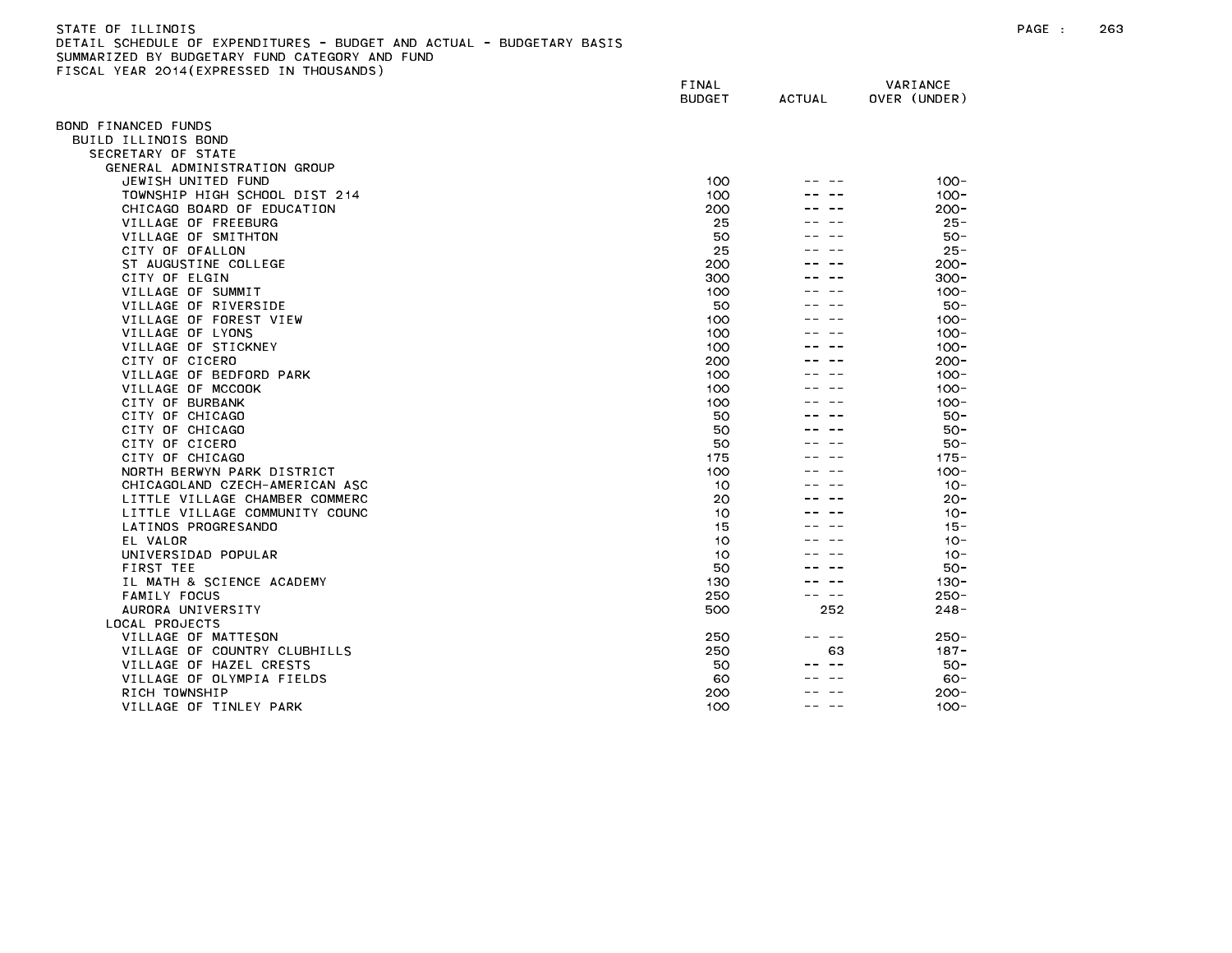| STATE OF ILLINOIS                                                     | PAGE | 264 |
|-----------------------------------------------------------------------|------|-----|
| DETAIL SCHEDULE OF EXPENDITURES - BUDGET AND ACTUAL - BUDGETARY BASIS |      |     |
| SUMMARIZED BY BUDGETARY FUND CATEGORY AND FUND                        |      |     |
| FISCAL YEAR 2014(EXPRESSED IN THOUSANDS)                              |      |     |

|                                                             | FINAL<br><b>BUDGET</b> | <b>ACTUAL</b>  | VARIANCE<br>OVER (UNDER) |
|-------------------------------------------------------------|------------------------|----------------|--------------------------|
| OND FINANCED FUNDS                                          |                        |                |                          |
| BUILD ILLINOIS BOND                                         |                        |                |                          |
| SECRETARY OF STATE                                          |                        |                |                          |
| GENERAL ADMINISTRATION GROUP                                |                        |                |                          |
| HYDE PARK NEIGHBORHOOD CLUB                                 | 190                    |                | $190 -$                  |
| CHICAGO PARK DISTRICT                                       | 210                    |                | $210 -$                  |
| LATINO ORG OF THE SOUTHWEST                                 | 150                    |                | $150 -$                  |
| UNITED BUSINESS ASSOC MIDWAY                                | 150                    |                | $150 -$                  |
| LITTLE VILLAGE ENVIRONMENTAL                                | 25                     |                | $25 -$                   |
| BRIGHTON PARK NEIGHBORHOOD                                  | 25                     |                | $25 -$                   |
| CITY OF CHICAGO                                             | 15                     |                | $15 -$                   |
| AFC COMMUNITY DEVELOPMENT CORP                              | 50                     |                | $50 -$                   |
| WORLDWIDE FAMILY CENTER                                     | 150                    |                | $150 -$                  |
| CITY OF CHICAGO                                             | $\sim$ $-$             |                | $\sim$ $-$               |
| VILLAGE OF WILLOW SPRINGS                                   | 150                    |                | $150 -$                  |
| VILLAGE OF RIVERDALE                                        | 80                     |                | $80 -$                   |
| DEVELOPING COMMUNITY PROJ INC                               | 85                     |                | $85 -$                   |
| ST MARY PERPETUAL HEALTH                                    | 100                    |                | $100 -$                  |
| NAMASTE CHARTER SCHOOL                                      | 100                    |                | $100 -$                  |
| BRIDGEPORT CATHOLIC ACADEMY                                 | 100                    |                | $100 -$                  |
| ST GULL PARISH                                              | 100                    |                | $100 -$                  |
| ST BRUNO PARISH                                             | 100                    |                | $100 -$                  |
| BLESSED SACRAMENT PARISH                                    | 200                    |                | $200 -$                  |
| ST JEROME PARISH                                            | 100                    |                | $100 -$                  |
| ST BARBARA CHURCH                                           | 100                    |                | $100 -$<br>$25 -$        |
| CHCGO BRIDGEPORT VFW POST 5079                              | 25                     |                |                          |
| NATIVITY OF OUR LORD CHURCH                                 | 100                    |                | $100 -$                  |
| ST PANCRATIUS PARISH                                        | 100<br>100             |                | $100 -$<br>$100 -$       |
| POPE JOHN PAUL II CATH SCHOOL<br>GLORIA DAY LUTHERAN CHURCH | 100                    |                | $100 -$                  |
| BLOOM TOWNSHIP                                              | 138                    |                | $138 -$                  |
| LEYDEN TOWNSHIP                                             | 50                     |                | $50 -$                   |
| AMBASSADORS FOR CHRIST CHURCH                               | 200                    | -- --          | $200 -$                  |
| UHLICH CHILDRENS ASSOC NETWORK                              | 1.500                  | 1.500          | $\sim$ $ -$<br>$- -$     |
| SAFE CITIES INC                                             | 300                    |                | $300 -$                  |
| EBENEZER COMMUNITY OUTREACH                                 | 150                    |                | $150 -$                  |
| SAVING OUR SONS MINISTRIES                                  | 200                    | $- -$          | $200 -$                  |
| LIFESCAPE COMMUNITY SERVICES                                | 45                     | 11             | $34 -$                   |
| ROCKFORD PUBLIC LIBRARY                                     | 35                     |                | $35 -$                   |
| SHELTER CARE MINISTRIES                                     | 30                     |                | $30 -$                   |
| ROCKFORD BOYS & GIRLS CLUB                                  | 25                     |                | $25 -$                   |
| BOOKER WASHINGTON CENTER                                    | 15                     | $- -$          | $15 -$                   |
| RAY GRAHAM ASSOCIATION                                      | 250                    | 63             | $187 -$                  |
| DEICKE HOME                                                 | 100                    | $- -$<br>$- -$ | $100 -$                  |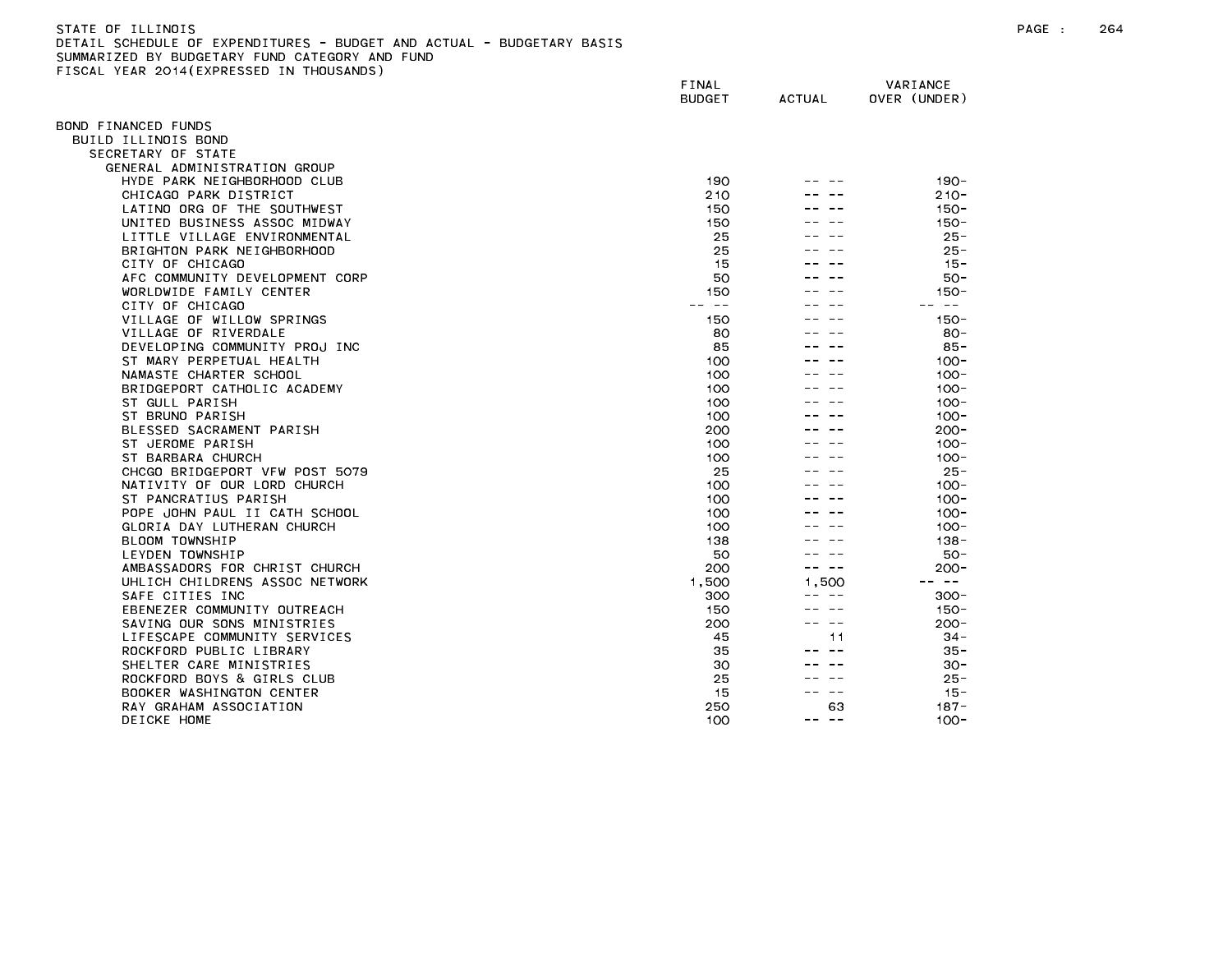| STATE OF ILLINOIS                                                     | PAGE | 265 |
|-----------------------------------------------------------------------|------|-----|
| DETAIL SCHEDULE OF EXPENDITURES - BUDGET AND ACTUAL - BUDGETARY BASIS |      |     |
| SUMMARIZED BY BUDGETARY FUND CATEGORY AND FUND                        |      |     |
| FISCAL YEAR 2014(EXPRESSED IN THOUSANDS)                              |      |     |

|                                                                | FINAL<br><b>BUDGET</b> | <b>ACTUAL</b> | VARIANCE<br>OVER (UNDER) |  |
|----------------------------------------------------------------|------------------------|---------------|--------------------------|--|
| OND FINANCED FUNDS                                             |                        |               |                          |  |
| BUILD ILLINOIS BOND                                            |                        |               |                          |  |
| SECRETARY OF STATE                                             |                        |               |                          |  |
| GENERAL ADMINISTRATION GROUP                                   |                        |               |                          |  |
| EASTER SEALS DUPAGE & FOX                                      | 150                    |               | $150 -$                  |  |
| CHICAGO BOARD OF EDUCATION                                     | 25                     |               | $25 -$                   |  |
| CHICAGO BOARD OF EDUCATION                                     | 25                     |               | $25 -$                   |  |
| CHICAGO BOARD OF EDUCATION                                     | 25                     |               | $25 -$                   |  |
| CHICAGO BOARD OF EDUCATION                                     | 25<br>25               |               | $25 -$<br>$25 -$         |  |
| CHICAGO BOARD OF EDUCATION<br>CHICAGO BOARD OF EDUCATION       | 25                     |               | $25 -$                   |  |
| CHICAGO BOARD OF EDUCATION                                     | 25                     |               | $25 -$                   |  |
| CHICAGO BOARD OF EDUCATION                                     | 25                     |               | $25 -$                   |  |
| CHICAGO BOARD OF EDUCATION                                     | 25                     |               | $25 -$                   |  |
| CHICAGO BOARD OF EDUCATION                                     | 25                     |               | $25 -$                   |  |
| CHICAGO BOARD OF EDUCATION                                     | 25                     |               | $25 -$                   |  |
| CHICAGO BOARD OF EDUCATION                                     | 25                     |               | $25 -$                   |  |
| CHICAGO BOARD OF EDUCATION                                     | 25                     |               | $25 -$                   |  |
| CHICAGO BOARD OF EDUCATION                                     | 25                     |               | $25 -$                   |  |
| CHICAGO BOARD OF EDUCATION                                     | 25                     |               | $25 -$                   |  |
| CHICAGO BOARD OF EDUCATION                                     | 25                     |               | $25 -$                   |  |
| CHICAGO BOARD OF EDUCATION                                     | 25                     |               | $25 -$                   |  |
| CHICAGO BOARD OF EDUCATION                                     | 25                     |               | $25 -$                   |  |
| QUEEN OF THE UNIVERSE SCHOOL                                   | 25                     |               | $25 -$                   |  |
| ST MARY STAR OF SEA SCHOOL                                     | 25                     |               | $25 -$                   |  |
| ST SYMPHOROSA SCHOOL                                           | 25                     |               | $25 -$                   |  |
| ST TURIBIUS SCHOOL                                             | 25                     |               | $25 -$                   |  |
| ST NICHOLAS TOLENTINE SCHOOL                                   | 25                     |               | $25 -$                   |  |
| ST GALL SCHOOL                                                 | 25                     |               | $25 -$                   |  |
| ST RENE GOUPIL                                                 | 25<br>25               |               | $25 -$<br>$25 -$         |  |
| RIVERSIDE/BROOKFIELD HIGH SCHL<br>ST DANIEL THE PROPHET SCHOOL | 25                     |               | $25 -$                   |  |
| CHICAGO BOARD OF EDUCATION                                     | 100                    |               | $100 -$                  |  |
| CHICAGO BOARD OF EDUCATION                                     | 250                    |               | $250 -$                  |  |
| CHICAGO BOARD OF EDUCATION                                     | 100                    |               | $100 -$                  |  |
| CHICAGO BOARD OF EDUCATION                                     | 25                     |               | $25 -$                   |  |
| CHICAGO BOARD OF EDUCATION                                     | 25                     |               | $25 -$                   |  |
| CHICAGO BOARD OF EDUCATION                                     | 25                     |               | $25 -$                   |  |
| CHICAGO BOARD OF EDUCATION                                     | 25                     |               | $25 -$                   |  |
| CHICAGO BOARD OF EDUCATION                                     | 25                     |               | $25 -$                   |  |
| CHICAGO BOARD OF EDUCATION                                     | 25                     |               | $25 -$                   |  |
| CHICAGO BOARD OF EDUCATION                                     | 25                     |               | $25 -$                   |  |
| CHICAGO BOARD OF EDUCATION                                     | 25                     |               | $25 -$                   |  |
| CHICAGO BOARD OF EDUCATION                                     | 25                     |               | 25 -                     |  |
|                                                                |                        |               |                          |  |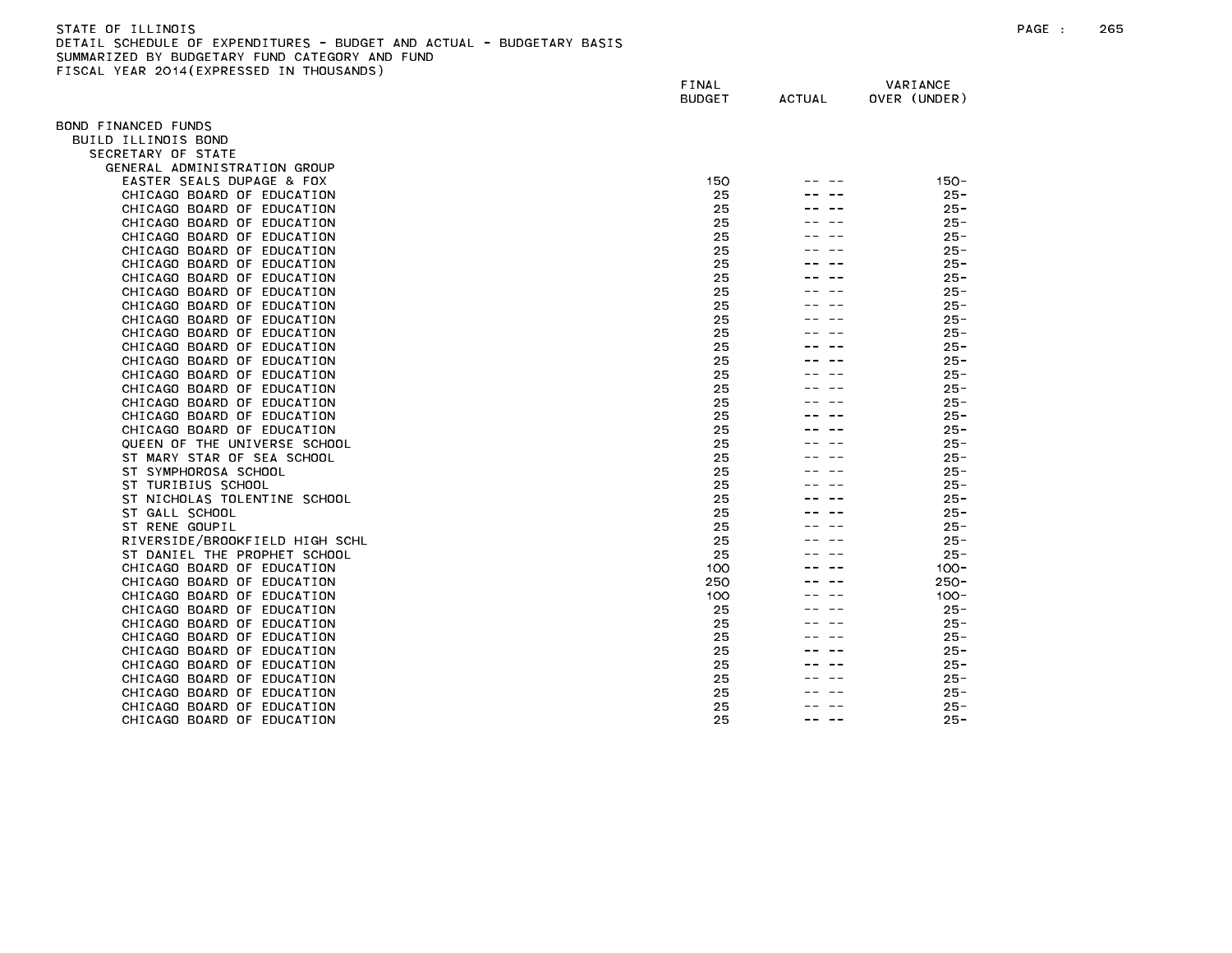| -STATE OF ILLINOIS                                                    |
|-----------------------------------------------------------------------|
| DETAIL SCHEDULE OF EXPENDITURES - BUDGET AND ACTUAL - BUDGETARY BASIS |
| SUMMARIZED BY BUDGETARY FUND CATEGORY AND FUND                        |
| FISCAL YEAR 2014(EXPRESSED IN THOUSANDS)                              |

| ISSAL TEAR ESTATEM RESSED      | FINAL<br><b>BUDGET</b> | <b>ACTUAL</b> | VARIANCE<br>OVER (UNDER) |
|--------------------------------|------------------------|---------------|--------------------------|
| OND FINANCED FUNDS             |                        |               |                          |
| BUILD ILLINOIS BOND            |                        |               |                          |
| SECRETARY OF STATE             |                        |               |                          |
| GENERAL ADMINISTRATION GROUP   |                        |               |                          |
| CHICAGO BOARD OF EDUCATION     | 25                     |               | $25 -$                   |
| VILLAGE OF HAZEL CREST         | 60                     |               | $60 -$                   |
| VILLAGE OF STEGER              | 25                     |               | $25 -$                   |
| THORNTON TOWNSHIP HS DIST 205  | 130                    |               | $130 -$                  |
| RIVERDALE PARK DISTRICT        | 25                     |               | $25 -$                   |
| BUILDING OUR OWN COMMUNITY     | 10                     |               | $10 -$                   |
| CHICAGO BOARD OF EDUCATION     | 300                    |               | $300 -$                  |
| CHICAGO INTERNATIONAL CHARTER  | 300                    |               | $300 -$                  |
| VILLAGE OF SOUTH ROXANA        | 25                     |               | $25 -$                   |
| VILLAGE OF HARTFORD            | 25                     |               | $25 -$                   |
| IL RESOURCE CENTER             | 20                     |               | $20 -$                   |
| HOFFMAN ESTATES PARK DISTRICT  | 25                     |               | $25 -$                   |
| CITY OF CHICAGO                | 66                     |               | $66 -$                   |
| VILLAGE OF FLOSSMOOR           | 105                    |               | $105 -$                  |
| LOCAL PROJECTS                 |                        |               |                          |
| VILLAGE OF NEW LENOX           | 35                     |               | $35 -$                   |
| VILLAGE OF MOKENA              | 35                     |               | $35 -$                   |
| CITY OF UNIVERSITY PARK        | 60                     |               | 60-                      |
| VILLAGE OF MANHATTAN           | 100                    |               | $100 -$                  |
| VILLAGE OF FRANKFORT           | 50                     |               | $50 -$                   |
| VILLAGE OF PARK FOREST         | $- -$                  |               | -- --                    |
| VILLAGE OF SOUTH CHICAGO HGHTS | 50                     |               | 50 -                     |
| VILLAGE OF ST ANNE             | 50                     |               | $50 -$                   |
| VILLAGE OF SOUTH WILMINGTON    | 50                     |               | $50 -$                   |
| COUNTY OF KANKAKEE             | 100                    |               | $100 -$                  |
| VILLAGE OF BONFIELD            | 50                     |               | $50 -$                   |
| VILLAGE OF SUN RIVER TERRACE   | 50                     |               | $50 -$                   |
| VILLAGE OF LIMESTONE           | 50                     |               | $50 -$                   |
| VILLAGE OF REDDICK             | 50                     |               | 50-                      |
| DUNBAR PARK                    | 290                    | — —           | $290 -$                  |
| CENTER ON HALSTED              | 100                    | 50            | 50-                      |
| CITY OF SPRINGFIELD            | 110                    | $\sim$ $-$    | $110 -$                  |
| ST MARYS HOSPITAL              | 250                    |               | $250 -$                  |
| DECATUR MEMORIAL HOSPITAL      | 120                    |               | $120 -$                  |
| CITY OF DECATUR                | 175                    |               | $175 -$                  |
| INTROSPECT YOUTH SERVICES      | 50                     |               | $50 -$                   |
| NORTH RIVERSIDE                | 30                     |               | $30 -$                   |
| PEACE CORNER YOUTH CENTER      | 50                     |               | 50-                      |
| MARTIN LUTHER KING BOYS CLUB   | 38                     |               | $38 -$                   |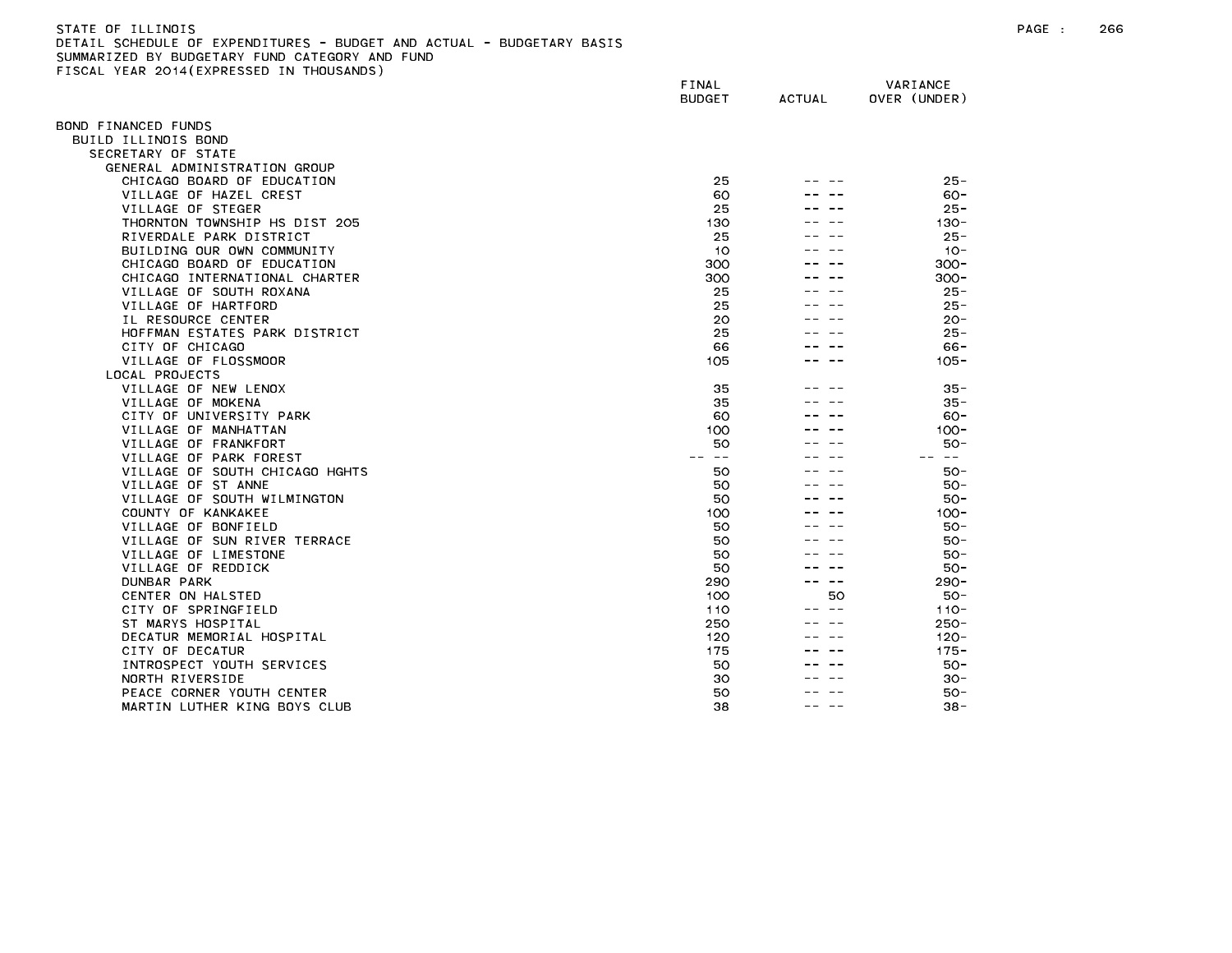| STATE OF ILLINOIS                                                     |
|-----------------------------------------------------------------------|
| DETAIL SCHEDULE OF EXPENDITURES - BUDGET AND ACTUAL - BUDGETARY BASIS |
| SUMMARIZED BY BUDGETARY FUND CATEGORY AND FUND                        |
| FISCAL YEAR 2014(EXPRESSED IN THOUSANDS)                              |

|                                | FINAL<br><b>BUDGET</b>                                                                                                                                                                                                                                                                                                                                                                       | <b>ACTUAL</b> | VARIANCE<br>OVER (UNDER)                                                                                                                                                                                                                                                                                                                                                                     |
|--------------------------------|----------------------------------------------------------------------------------------------------------------------------------------------------------------------------------------------------------------------------------------------------------------------------------------------------------------------------------------------------------------------------------------------|---------------|----------------------------------------------------------------------------------------------------------------------------------------------------------------------------------------------------------------------------------------------------------------------------------------------------------------------------------------------------------------------------------------------|
| 3OND FINANCED FUNDS            |                                                                                                                                                                                                                                                                                                                                                                                              |               |                                                                                                                                                                                                                                                                                                                                                                                              |
| BUILD ILLINOIS BOND            |                                                                                                                                                                                                                                                                                                                                                                                              |               |                                                                                                                                                                                                                                                                                                                                                                                              |
| SECRETARY OF STATE             |                                                                                                                                                                                                                                                                                                                                                                                              |               |                                                                                                                                                                                                                                                                                                                                                                                              |
| GENERAL ADMINISTRATION GROUP   |                                                                                                                                                                                                                                                                                                                                                                                              |               |                                                                                                                                                                                                                                                                                                                                                                                              |
| CHICAGO PARK DISTRICT          | 50                                                                                                                                                                                                                                                                                                                                                                                           |               | $50 -$                                                                                                                                                                                                                                                                                                                                                                                       |
| CHICAGO PARK DISTRICT          | 50                                                                                                                                                                                                                                                                                                                                                                                           |               | $50 -$                                                                                                                                                                                                                                                                                                                                                                                       |
| CHICAGO PARK DISTRICT          | 50                                                                                                                                                                                                                                                                                                                                                                                           |               | $50 -$                                                                                                                                                                                                                                                                                                                                                                                       |
| CHICAGO PARK DISTRICT          | 50                                                                                                                                                                                                                                                                                                                                                                                           |               | $50 -$                                                                                                                                                                                                                                                                                                                                                                                       |
| ST MALACHY PRECIOUS BLOOD      | 42                                                                                                                                                                                                                                                                                                                                                                                           |               | $42 -$                                                                                                                                                                                                                                                                                                                                                                                       |
| IL RESOURCE CENTER             | 10                                                                                                                                                                                                                                                                                                                                                                                           |               | $10 -$                                                                                                                                                                                                                                                                                                                                                                                       |
| FRENCH VILLAGE FIRE DEPARTMENT | 20                                                                                                                                                                                                                                                                                                                                                                                           |               | $20 -$                                                                                                                                                                                                                                                                                                                                                                                       |
| STATE PARK FIRE DEPARTMENT     | 20                                                                                                                                                                                                                                                                                                                                                                                           |               | $20 -$                                                                                                                                                                                                                                                                                                                                                                                       |
| CITY OF FAIRMONT FIRE DEPT     | 50                                                                                                                                                                                                                                                                                                                                                                                           |               | $50 -$                                                                                                                                                                                                                                                                                                                                                                                       |
| VILLAGE OF SWANSEA             | 250                                                                                                                                                                                                                                                                                                                                                                                          |               | $250 -$                                                                                                                                                                                                                                                                                                                                                                                      |
| VILLAGE OF VENICE              | 50                                                                                                                                                                                                                                                                                                                                                                                           |               | $50 -$                                                                                                                                                                                                                                                                                                                                                                                       |
| VILLAGE OF ORLAND PARK         | 50                                                                                                                                                                                                                                                                                                                                                                                           |               | $50 -$                                                                                                                                                                                                                                                                                                                                                                                       |
| VILLAGE OF ALSIP               | 25                                                                                                                                                                                                                                                                                                                                                                                           |               | $25 -$                                                                                                                                                                                                                                                                                                                                                                                       |
| VILLAGE OF ORLAND HILLS        | 50                                                                                                                                                                                                                                                                                                                                                                                           |               | $50 -$                                                                                                                                                                                                                                                                                                                                                                                       |
| CHICAGO HOUSE TRANSLATE CENTER | 100                                                                                                                                                                                                                                                                                                                                                                                          |               | $100 -$                                                                                                                                                                                                                                                                                                                                                                                      |
| CHICAGO PARK DISTRICT          | 100                                                                                                                                                                                                                                                                                                                                                                                          |               | $100 -$                                                                                                                                                                                                                                                                                                                                                                                      |
| CITY OF CHICAGO                | 150                                                                                                                                                                                                                                                                                                                                                                                          |               | $150 -$                                                                                                                                                                                                                                                                                                                                                                                      |
| CITY OF CHICAGO                | 100                                                                                                                                                                                                                                                                                                                                                                                          |               | $100 -$                                                                                                                                                                                                                                                                                                                                                                                      |
| COUNTY OF MASSAC               | 50                                                                                                                                                                                                                                                                                                                                                                                           |               | $50 -$                                                                                                                                                                                                                                                                                                                                                                                       |
| CITY OF HARRISBURG             | 45                                                                                                                                                                                                                                                                                                                                                                                           |               | $45 -$                                                                                                                                                                                                                                                                                                                                                                                       |
| COUNTY OF HAMILTON             | 50                                                                                                                                                                                                                                                                                                                                                                                           |               | $50 -$                                                                                                                                                                                                                                                                                                                                                                                       |
| COUNTY OF ALEXANDER            |                                                                                                                                                                                                                                                                                                                                                                                              |               |                                                                                                                                                                                                                                                                                                                                                                                              |
| COUNTY OF JACKSON              |                                                                                                                                                                                                                                                                                                                                                                                              |               | $- -$                                                                                                                                                                                                                                                                                                                                                                                        |
| CITY OF OLIVE BRANCH           | 25                                                                                                                                                                                                                                                                                                                                                                                           |               | $25 -$                                                                                                                                                                                                                                                                                                                                                                                       |
| CITY OF METROPOLIS             | 50                                                                                                                                                                                                                                                                                                                                                                                           |               | $50 -$                                                                                                                                                                                                                                                                                                                                                                                       |
| CITY OF ELDORADO               | 75                                                                                                                                                                                                                                                                                                                                                                                           |               | $75 -$                                                                                                                                                                                                                                                                                                                                                                                       |
| CITY OF ELDORADO               | $\frac{1}{2} \frac{1}{2} \frac{1}{2} \frac{1}{2} \frac{1}{2} \frac{1}{2} \frac{1}{2} \frac{1}{2} \frac{1}{2} \frac{1}{2} \frac{1}{2} \frac{1}{2} \frac{1}{2} \frac{1}{2} \frac{1}{2} \frac{1}{2} \frac{1}{2} \frac{1}{2} \frac{1}{2} \frac{1}{2} \frac{1}{2} \frac{1}{2} \frac{1}{2} \frac{1}{2} \frac{1}{2} \frac{1}{2} \frac{1}{2} \frac{1}{2} \frac{1}{2} \frac{1}{2} \frac{1}{2} \frac{$ |               | $\frac{1}{2} \frac{1}{2} \frac{1}{2} \frac{1}{2} \frac{1}{2} \frac{1}{2} \frac{1}{2} \frac{1}{2} \frac{1}{2} \frac{1}{2} \frac{1}{2} \frac{1}{2} \frac{1}{2} \frac{1}{2} \frac{1}{2} \frac{1}{2} \frac{1}{2} \frac{1}{2} \frac{1}{2} \frac{1}{2} \frac{1}{2} \frac{1}{2} \frac{1}{2} \frac{1}{2} \frac{1}{2} \frac{1}{2} \frac{1}{2} \frac{1}{2} \frac{1}{2} \frac{1}{2} \frac{1}{2} \frac{$ |
| TOVEY GRADE SCHOOL             | 50                                                                                                                                                                                                                                                                                                                                                                                           |               | $50 -$                                                                                                                                                                                                                                                                                                                                                                                       |
| CITY OF NORTHLAKE              | 50                                                                                                                                                                                                                                                                                                                                                                                           |               | $50 -$                                                                                                                                                                                                                                                                                                                                                                                       |
| VILLAGE OF MELROSE PARK        | 50                                                                                                                                                                                                                                                                                                                                                                                           |               | $50 -$                                                                                                                                                                                                                                                                                                                                                                                       |
| VILLAGE OF STONE PARK          | 50                                                                                                                                                                                                                                                                                                                                                                                           |               | 50-                                                                                                                                                                                                                                                                                                                                                                                          |
| IL RESOURCE CENTER             | 10                                                                                                                                                                                                                                                                                                                                                                                           |               | $10 -$                                                                                                                                                                                                                                                                                                                                                                                       |
| VILLAGE OF HICKORY HILLS       | 50                                                                                                                                                                                                                                                                                                                                                                                           |               | 50-                                                                                                                                                                                                                                                                                                                                                                                          |
| VILLAGE OF STICKNEY            | 50                                                                                                                                                                                                                                                                                                                                                                                           |               | $50 -$                                                                                                                                                                                                                                                                                                                                                                                       |
| VILLAGE OF HICKORY HILLS       | 50                                                                                                                                                                                                                                                                                                                                                                                           |               | $50 -$                                                                                                                                                                                                                                                                                                                                                                                       |
| VILLAGE OF STICKNEY            | 60                                                                                                                                                                                                                                                                                                                                                                                           |               | $60 -$                                                                                                                                                                                                                                                                                                                                                                                       |
| BIG ISLAND SOIL & WATER        | 70                                                                                                                                                                                                                                                                                                                                                                                           |               | $70-$                                                                                                                                                                                                                                                                                                                                                                                        |
| VILLAGE OF ANDALUSIA           | 50                                                                                                                                                                                                                                                                                                                                                                                           |               | $50 -$                                                                                                                                                                                                                                                                                                                                                                                       |
| VILLAGE OF REYNOLDS            | 50                                                                                                                                                                                                                                                                                                                                                                                           |               | $50 -$                                                                                                                                                                                                                                                                                                                                                                                       |
| CITY OF ROCK ISLAND            | 25                                                                                                                                                                                                                                                                                                                                                                                           | ---           | $25 -$                                                                                                                                                                                                                                                                                                                                                                                       |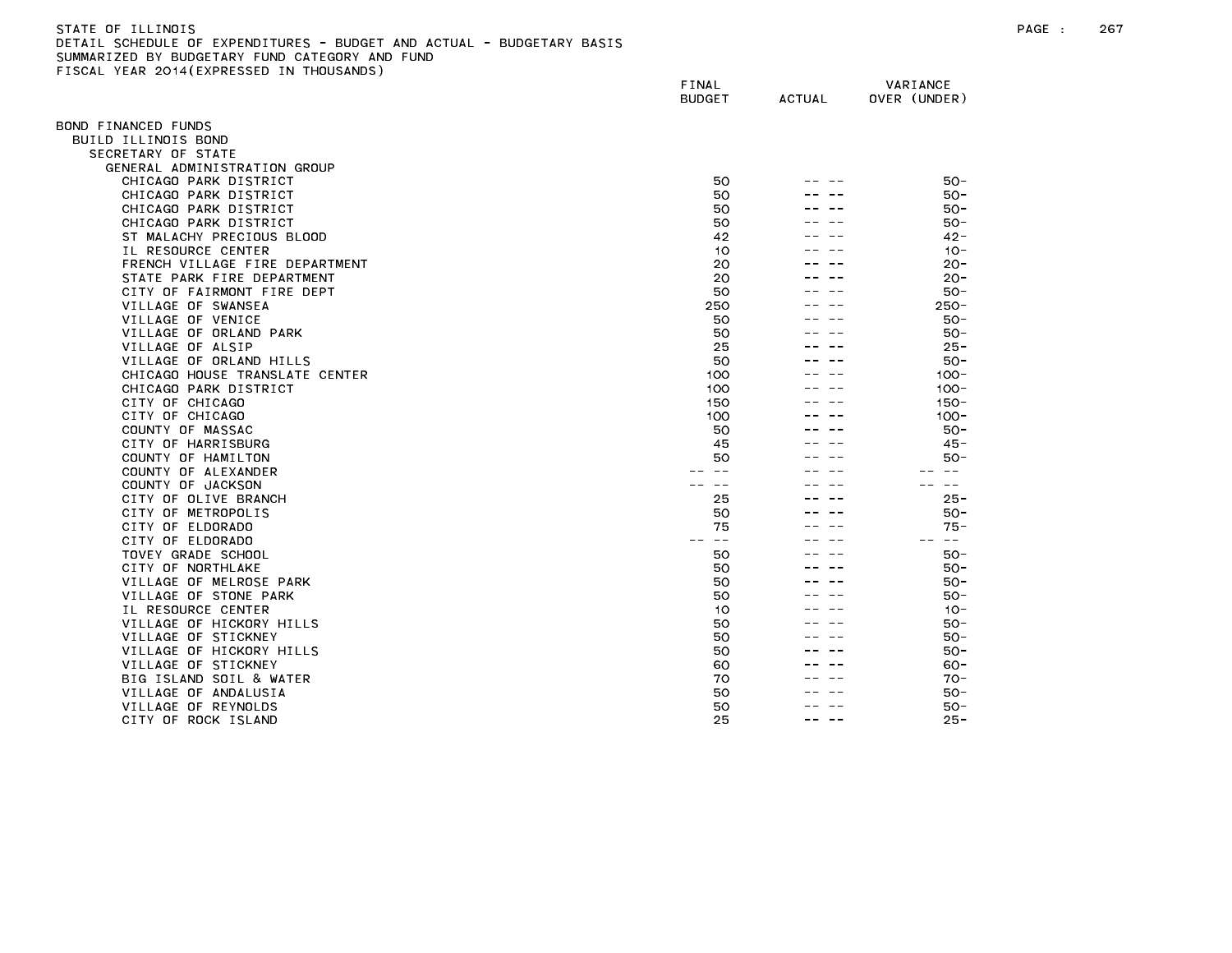### STATE OF ILLINOIS PAGE : 268 DETAIL SCHEDULE OF EXPENDITURES - BUDGET AND ACTUAL - BUDGETARY BASIS SUMMARIZED BY BUDGETARY FUND CATEGORY AND FUND FISCAL YEAR 2014(EXPRESSED IN THOUSANDS)

|                                | FINAL<br><b>BUDGET</b> | <b>ACTUAL</b> | VARIANCE<br>OVER (UNDER) |
|--------------------------------|------------------------|---------------|--------------------------|
| BOND FINANCED FUNDS            |                        |               |                          |
| BUILD ILLINOIS BOND            |                        |               |                          |
| SECRETARY OF STATE             |                        |               |                          |
| GENERAL ADMINISTRATION GROUP   |                        |               |                          |
| CITY OF ROCK ISLAND            | 50                     |               | $50 -$                   |
| HOPE CREEK CARE CNTR AUXILIARY | 80                     |               | $80 -$                   |
| VILLAGE OF MILAN               | 100                    |               | $100 -$                  |
| CITY OF MOLINE                 | 50                     |               | $50 -$                   |
| CITY OF SILVAS                 | 20                     |               | $20 -$                   |
| VILLAGE OF ELK GROVE           | 100                    |               | $100 -$                  |
| VILLAGE OF RIVERSIDE           | 75                     |               | $75 -$                   |
| VILLAGE LAGRANGE               | 200                    |               | $200 -$                  |
| TOWN OF CICERO                 | 100                    |               | $100 -$                  |
| VILLAGE OF OAK PARK            | 150                    |               | $150 -$                  |
| CHICAGO NORTH AVE 29TH WARD    | 125                    |               | $125 -$                  |
| VILLAGE OF ELMWOOD             | 125                    |               | $125 -$                  |
| CHICAGO PARK DISTRICT          | 125                    |               | $125 -$                  |
| VILLAGE OF RIVER GROVE         | 200                    |               | $200 -$                  |
| VILLAGE OF FRANKLIN PARK       | 200                    |               | $200 -$                  |
| CHICAGO DEPT OF TRANSPORTATION | 20                     |               | $20 -$                   |
| VILLAGE OF JUSTICE             | 20                     |               | $20 -$                   |
| MARYS MISSION IN WAUKEGAN      | 50                     |               | $50 -$                   |
| DAISY RESOURCE CENTER          | 75                     |               | $75 -$                   |
| FAMILY FIRST CENTER            | 100                    |               | $100 -$                  |
| IL CENTRAL COLLEGE             | 65                     |               | $65 -$                   |
| CHICAGO BOARD OF EDUCATION     | 100                    |               | $100 -$                  |
| CITY OF CHICAGO                | 300                    |               | $300 -$                  |
| COUNTY GALLATIN                | 50                     |               | $50 -$                   |
| COUNTY OF SALINE               | 150                    |               | $150 -$                  |
| VILLAGE OF PARK FOREST         | 150                    |               | $150 -$                  |
| VILLAGE OF OLYMPIA FIELDS      | 105                    | $\sim$ $-$    | $105 -$                  |
| CITY OF CHICAGO HEIGHTS        | 305                    | 76            | $229 -$                  |
| CITY OF MCLEANSBORO            | 25                     |               | $25 -$                   |
| CITY OF CARBONDALE             | 50                     |               | $50 -$                   |
| OAK PARK YMCA                  | 200                    |               | $200 -$                  |
| MT BETHEL HEALING TEMPLE       | 50                     |               | $50 -$                   |
| CITY OF EAST MOLINE            | 50                     |               | $50 -$                   |
| SHERMAN UNITED METHODIST CHRCH | 115                    |               | $115 -$                  |
| URBANA SCHOOL DIST 116         | 25                     |               | $25 -$                   |
| VILLAGE OF ROUND LAKE BEACH    | 25                     |               | $25 -$                   |
| LOCAL PROJECTS                 |                        |               |                          |
| GRAYSLAKE PARK DISTRICT        | 20                     |               | 20-                      |
| ROUND LAKE PARK DISTRICT       | 20                     | 5             | $15 -$                   |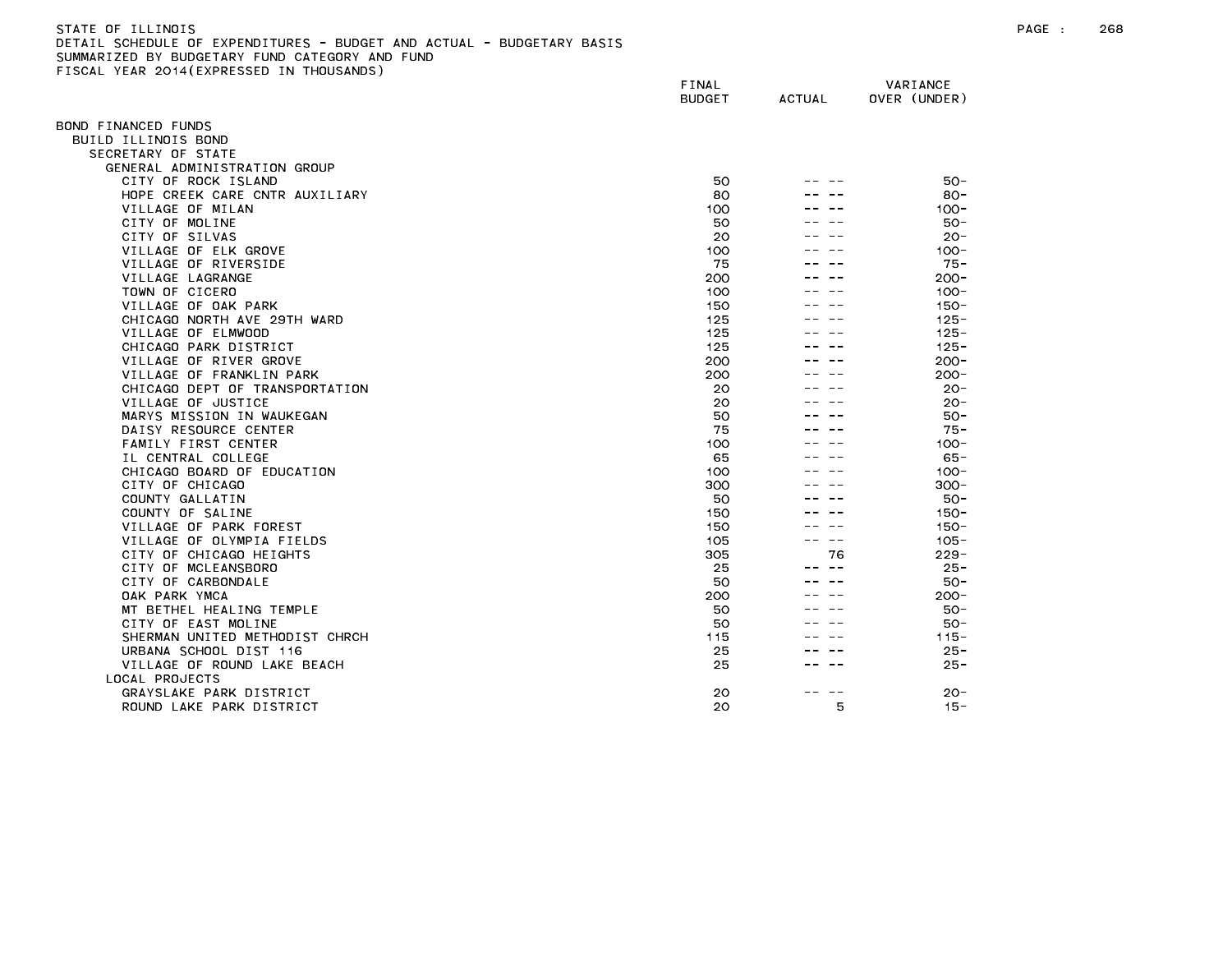| STATE OF ILLINOIS                                                     |  |
|-----------------------------------------------------------------------|--|
| DETAIL SCHEDULE OF EXPENDITURES - BUDGET AND ACTUAL - BUDGETARY BASIS |  |
| SUMMARIZED BY BUDGETARY FUND CATEGORY AND FUND                        |  |
| FISCAL YEAR 2014(EXPRESSED IN THOUSANDS)                              |  |

| TOOAL TEAR ESTATEATRESSED      | FINAL<br><b>BUDGET</b> | <b>ACTUAL</b> | VARIANCE<br>OVER (UNDER) |
|--------------------------------|------------------------|---------------|--------------------------|
| OND FINANCED FUNDS             |                        |               |                          |
| BUILD ILLINOIS BOND            |                        |               |                          |
| SECRETARY OF STATE             |                        |               |                          |
| GENERAL ADMINISTRATION GROUP   |                        |               |                          |
| VILLAGE OF THIRD LAKE          | 10                     |               | $10 -$                   |
| MT EBENEZER BAPTIST CHURCH     | 18                     |               | $18 -$                   |
| UNITY TEMPLE                   | 100                    |               | $100 -$                  |
| CHICAGO NORTH AVEN 37TH WARD   | 125                    |               | $125 -$                  |
| AUSTIN YMCA                    | 50                     |               | $50 -$                   |
| AUSTIN DREAM MAKERS            | 150                    |               | $150 -$                  |
| AUSTIN CHAMBER OF COMMERCE     | 150                    |               | $150 -$                  |
| UNITED PENTECOSTAL CHURCH      | 350                    |               | $350 -$                  |
| YOUNG MENS RESIDENTIAL CENTER  | 500                    |               | $500 -$                  |
| ROCK HERITAGE CENTER           | 500                    |               | $500 -$                  |
| PROVISO LEYDEN COUNCIL FOR     | 250                    |               | $250 -$                  |
| MAYWOOD FINE ARTS ASSOCIATION  | 150                    |               | $150 -$                  |
| PROGRESSIVE FITNESS CENTER     | 500                    |               | $500 -$                  |
| RIVERBENDER COMMUNITY CENTER   | 50                     |               | $50 -$                   |
| <b>OASIS WOMENS CENTER</b>     | 50                     |               | 50-                      |
| WAUKEGAN PARK DISTRICT         | 100                    |               | $100 -$                  |
| ARDEN SHORE                    | 100                    |               | $100 -$                  |
| FATHER GARY GRAF CENTER        | 50                     |               | $50 -$                   |
| COMMUNITY ACTION PROJECT       | 100                    |               | $100 -$                  |
| TOWNSHIP OF WAUKEGAN           | 50                     |               | 50-                      |
| WAUKEGAN AIRPORT               | 75                     |               | $75 -$                   |
| NEW WAY OF LIFE                | 50                     |               | $50 -$                   |
| BLACK CHAMBER TRAINING ACADEMY | 100                    |               | $100 -$                  |
| WAUKEGAN PUBLIC LIBRARY        | 50                     |               | $50 -$                   |
| LIONS MATH & SCIENCE ACADEMY   | 60                     |               | $60 -$                   |
| YOUTH BUILD NORTH CHICAGO      | 50                     |               | $50 -$                   |
| FORMER INMATES STRIVE TOGETHER | 50                     |               | $50 -$                   |
| CHICAGO PARK DISTRICT          | 3,000                  |               | $3.000 -$                |
| STREAMWOOD PARK DISTRICT       | 47                     |               | $47 -$                   |
| WEST SIDE HEALTH AUTHORITY     | 700                    |               | $700 -$                  |
| AUSTIN DREAM MAKERS            | 100                    |               | $100 -$                  |
| CITY OF CHICAGO                | 100                    |               | $100 -$                  |
| VILLAGE OF WORTH               | 25                     |               | $25 -$                   |
| VILLAGE OF PALOS PARK          | 25                     |               | $25 -$                   |
| CITY OF PALOS HEIGHTS          | 25                     |               | $25 -$                   |
| CHICAGO PARK DISTRICT          | 50                     |               | $50 -$                   |
| LANSING LIBRARY                | 30                     |               | 30-                      |
| CITY OF LANSING                | 50                     |               | $50 -$                   |
| CITY OF CALUMET                | 100                    |               | $100 -$                  |
| VILLAGE OF LYNWOOD             | 50                     |               | 50-                      |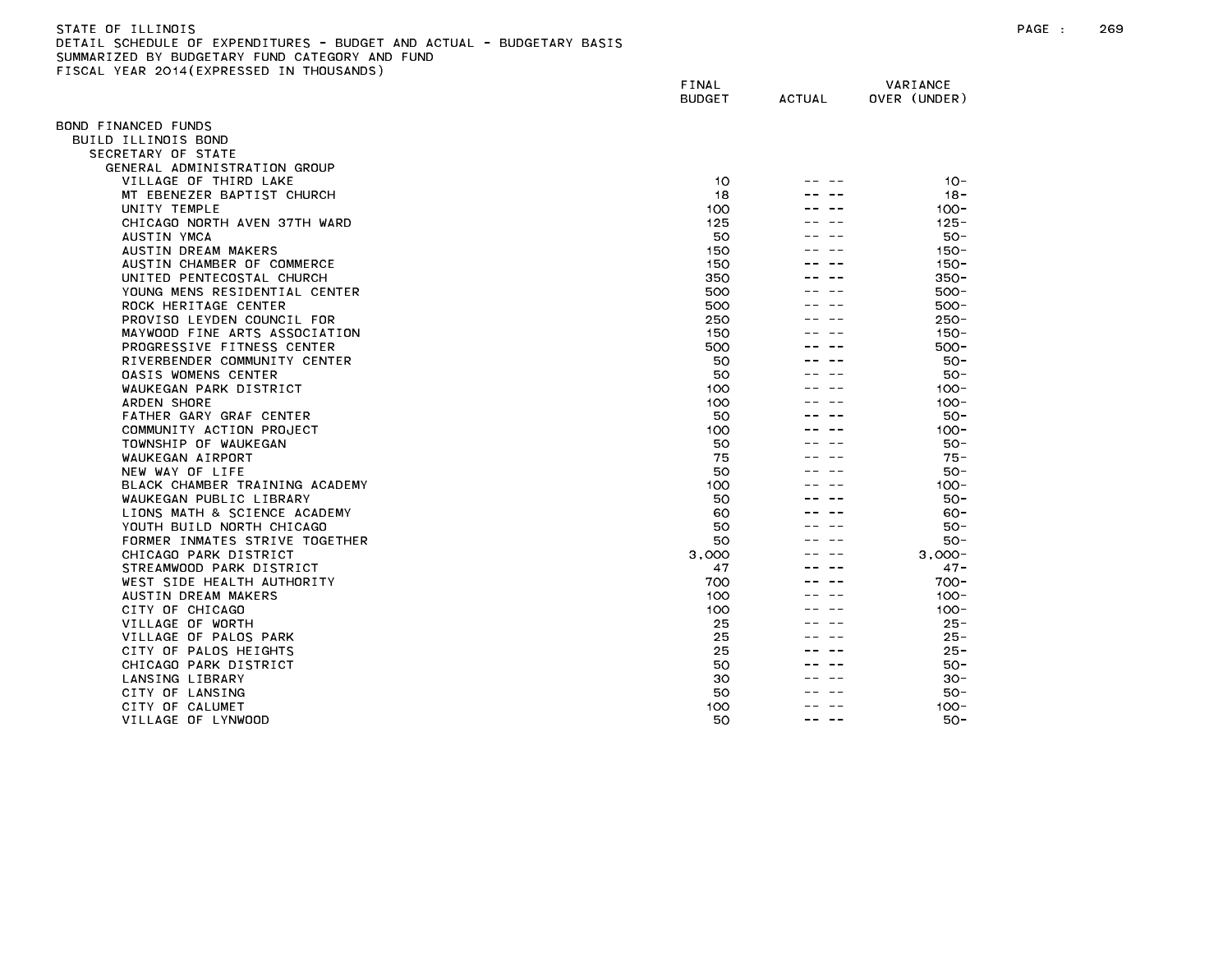| STATE OF ILLINOIS                                                     |
|-----------------------------------------------------------------------|
| DETAIL SCHEDULE OF EXPENDITURES - BUDGET AND ACTUAL - BUDGETARY BASIS |
| SUMMARIZED BY BUDGETARY FUND CATEGORY AND FUND                        |
| FISCAL YEAR 2014(EXPRESSED IN THOUSANDS)                              |

|                                                       | FINAL<br><b>BUDGET</b> | <b>ACTUAL</b> | VARIANCE<br>OVER (UNDER) |
|-------------------------------------------------------|------------------------|---------------|--------------------------|
|                                                       |                        |               |                          |
| 3OND FINANCED FUNDS<br>BUILD ILLINOIS BOND            |                        |               |                          |
| SECRETARY OF STATE                                    |                        |               |                          |
| GENERAL ADMINISTRATION GROUP                          |                        |               |                          |
| VILLAGE OF SAUK                                       | 50                     |               | $50 -$                   |
| MEMORIAL PARK DISTRICT                                | 25                     |               | $25 -$                   |
| OAK PARK DISTRICT                                     | 25                     |               | $25 -$                   |
| TOWNSHIP OF THORNTON                                  | 100                    |               | $100 -$                  |
| SOUTH SUBURBAN COLLEGE                                | 100                    |               | $100 -$                  |
| VILLAGE OF SAUK                                       | 25                     |               | $25 -$                   |
| VILLAGE OF LYNWOOD                                    | 25                     |               | $25 -$                   |
| VILLAGE OF SOUTH HOLLAND                              | 25                     |               | $25 -$                   |
| VILLAGE OF MANTENO                                    | 25                     |               | $25 -$                   |
| VILLAGE OF BEECHER                                    | 25                     |               | 25 -                     |
| CITY OF CHICAGO                                       | 105                    |               | $105 -$                  |
| CITY OF CHICAGO                                       | 50                     |               | $50 -$                   |
| CHICAGO BOARD OF EDUCATION                            | 15                     |               | $15 -$                   |
| CHICAGO BOARD OF EDUCATION                            | 15                     |               | $15 -$                   |
| CHICAGO BOARD OF EDUCATION                            | 15                     |               | $15 -$                   |
| CHICAGO BOARD OF EDUCATION                            | 15                     |               | $15 -$                   |
| CHICAGO BOARD OF EDUCATION                            | 15                     |               | $15 -$                   |
| CHICAGO BOARD OF EDUCATION                            | 15                     |               | $15 -$                   |
| COMMUNITY CONSOLIDATED SCHOOL                         | 10                     |               | $10 -$                   |
| LANSING SCHOOL DISTRICT 168                           | 10                     |               | $10 -$                   |
| BEECHER SCHOOL DISTRICT 200-U                         | 10                     |               | $10 -$                   |
| CICERO PUBLIC SCHOOL DIST 99<br>CHICAGO PARK DISTRICT | 10<br>15               |               | $10 -$<br>$15 -$         |
| CHICAGO PARK DISTRICT                                 | 15                     |               | $15 -$                   |
| CHICAGO PARK DISTRICT                                 | 15                     |               | $15 -$                   |
| VILLAGE OF ROMEOVILLE                                 | 50                     |               | $50 -$                   |
| VILLAGE OF BOLINGBROOK                                | 50                     |               | 50-                      |
| QUEEN BEE SCHOOL DIST 16                              | 25                     |               | $25 -$                   |
| VILLAGE OF VILLA PARK                                 | 35                     |               | $35 -$                   |
| VILLAGE OF GLENDALE HEIGHTS                           | 35                     |               | $35 -$                   |
| VILLAGE OF CAROL STREAM                               | 15                     |               | $15 -$                   |
| ELMHURST CUSD 205                                     | 10                     |               | $10 -$                   |
| CITY OF CHICAGO                                       | 50                     |               | $50 -$                   |
| VILLAGE OF WASHINGTON PARK                            | 25                     |               | $25 -$                   |
| VILLAGE OF BROOKLYN                                   | 25                     |               | $25 -$                   |
| CITY OF MADISON                                       | 50                     |               | $50 -$                   |
| CITY OF FAIRMONT                                      | 20                     | -- --         | $20 -$                   |
| AURORA UNIVERSITY                                     | 3,000                  | 3.000         | $\sim$ $-$               |
| CHICAGO BOARD OF EDUCATION                            | 60                     | -- --         | 60-                      |
| CHICAGO BOARD OF EDUCATION                            | 50                     | -- --         | $50 -$                   |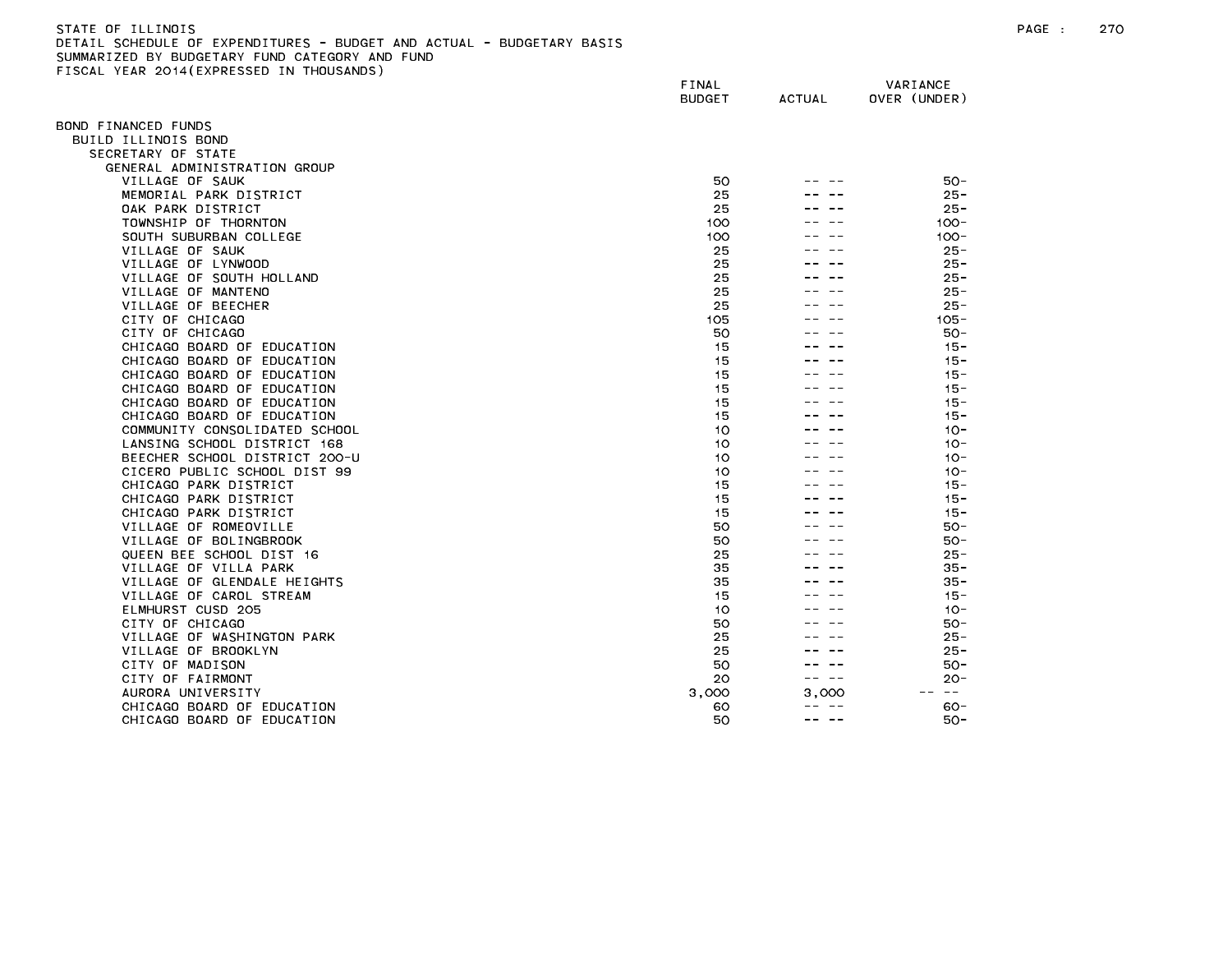| STATE OF ILLINDIS                                                    |
|----------------------------------------------------------------------|
| DETAIL SCHEDULE OF EXPENDITURES - BUDGET AND ACTUAL - BUDGETARY BASI |
| SUMMARIZED BY BUDGETARY FUND CATEGORY AND FUND                       |
| FISCAL YEAR 2014(EXPRESSED IN THOUSANDS)                             |

|                                                     | FINAL<br><b>BUDGET</b> | <b>ACTUAL</b> | VARIANCE<br>OVER (UNDER) |
|-----------------------------------------------------|------------------------|---------------|--------------------------|
| OND FINANCED FUNDS                                  |                        |               |                          |
| BUILD ILLINOIS BOND                                 |                        |               |                          |
| SECRETARY OF STATE                                  |                        |               |                          |
| GENERAL ADMINISTRATION GROUP                        |                        |               |                          |
| CHERRY VALLEY PUBLIC LIBRARY                        | 40                     |               | $40 -$                   |
| VILLAGE OF POPLAR GROVE                             | 25                     |               | $25 -$                   |
| BOONE COUNTY                                        | 135                    |               | $135 -$                  |
| ROCKFORD FIRE DEPARTMENT                            | 50                     |               | $50 -$                   |
| WINNEBAGO COUNTY                                    | 100                    |               | $100 -$                  |
| NEW LENOX TOWNSHIP                                  | 50                     | 13            | $37 -$                   |
| VILLAGE GROVE                                       | 100                    | -- --         | $100 -$                  |
| ROCKFORD PARK DISTRICT                              | 100                    |               | $100 -$                  |
| CITY OF HARVARD                                     | 150                    | $- -$         | $150 -$                  |
| VILLAGE OF SPRING GROVE                             | 150                    | 38            | $112 -$                  |
| HOPE TECH AND ED CNTR FAC RENO                      | 100                    |               | $100 -$                  |
| CHGO PRK DIST LIGHT & GEN INFR                      | 75                     |               | $75 -$                   |
| CHGO FAM HLTH CNTR PLNT IMPR                        | 100                    |               | $100 -$                  |
| INNR-CTY MUSLIM ACT CNTR RENO                       | 50                     | 13            | $37 -$                   |
| CHGO BRD ED THOMAS DRUMMON ELM                      | 38                     |               | $38 -$                   |
| ROCKDALE EXTN RTE 6 WTR MAIN                        | 200                    |               | $200 -$                  |
| BREMEN TNWSHP GEN INFRASTRUCT                       | 25                     |               | $25 -$                   |
| PRJT BRTHRHOOD REHAB REAL PROP                      | 343                    |               | $343 -$                  |
| LOCAL PROJECTS                                      |                        |               |                          |
| BROOKFIELD IMPRV KIWANIS PRK                        | 35                     |               | $35 -$                   |
| THORNTON GEN INFRASTRUCTURE                         | 175                    |               | $175 -$                  |
| NORTH SHORE CHRCH INFRA IMPROV                      | 50                     |               | $50 -$                   |
| PAN AMERICN CHMBR OF COMMERCE                       | 500                    |               | $500 -$                  |
| CLARETIAN ASSC PHYS PLNT IMPR                       | 100                    |               | $100 -$                  |
| S CHCGO ARTS CNTR PHYS PLNT IM                      | 100                    |               | $100 -$                  |
| METRO FAM SRVCS PHYS PLNT IMP                       | 100                    |               | $100 -$                  |
| ST GAB CATHOLIC SCHL STEM BOIL                      | 175                    |               | $175 -$                  |
| ST GAB CATHOLIC SCHL STM BOIL                       | 100                    |               | $100 -$                  |
| CHGO BRD ED JOHN HOPE COLLEGE                       | 25                     |               | $25 -$                   |
| NWPRT FIRE PROT DIST INFRA                          | 100                    |               | $100 -$                  |
| BELVIDERE TRANSPORTATION ENHAN                      | 310                    |               | $310 -$                  |
| BUSINESS DEVELOPMENT                                |                        |               |                          |
| GRANT ILL SCIENCE&TECH PARK                         | 15,000                 | 875<br>-- --  | $14, 125 -$              |
| GRANTS ASSOCIATED WITH                              | 17,000                 |               | $17,000-$                |
| FOR GRANTS, REAPPROP. FY'O7<br>FOR GRANTS AND LOANS | 6,000                  | 500           | $5.500 -$                |
| FOR GRANTS AND LOANS                                | 3,130<br>2,600         |               | $3,130-$<br>$2,600-$     |
| FOR GRANTS AND LOANS                                |                        |               |                          |
|                                                     | 5,567                  |               | $5,567-$                 |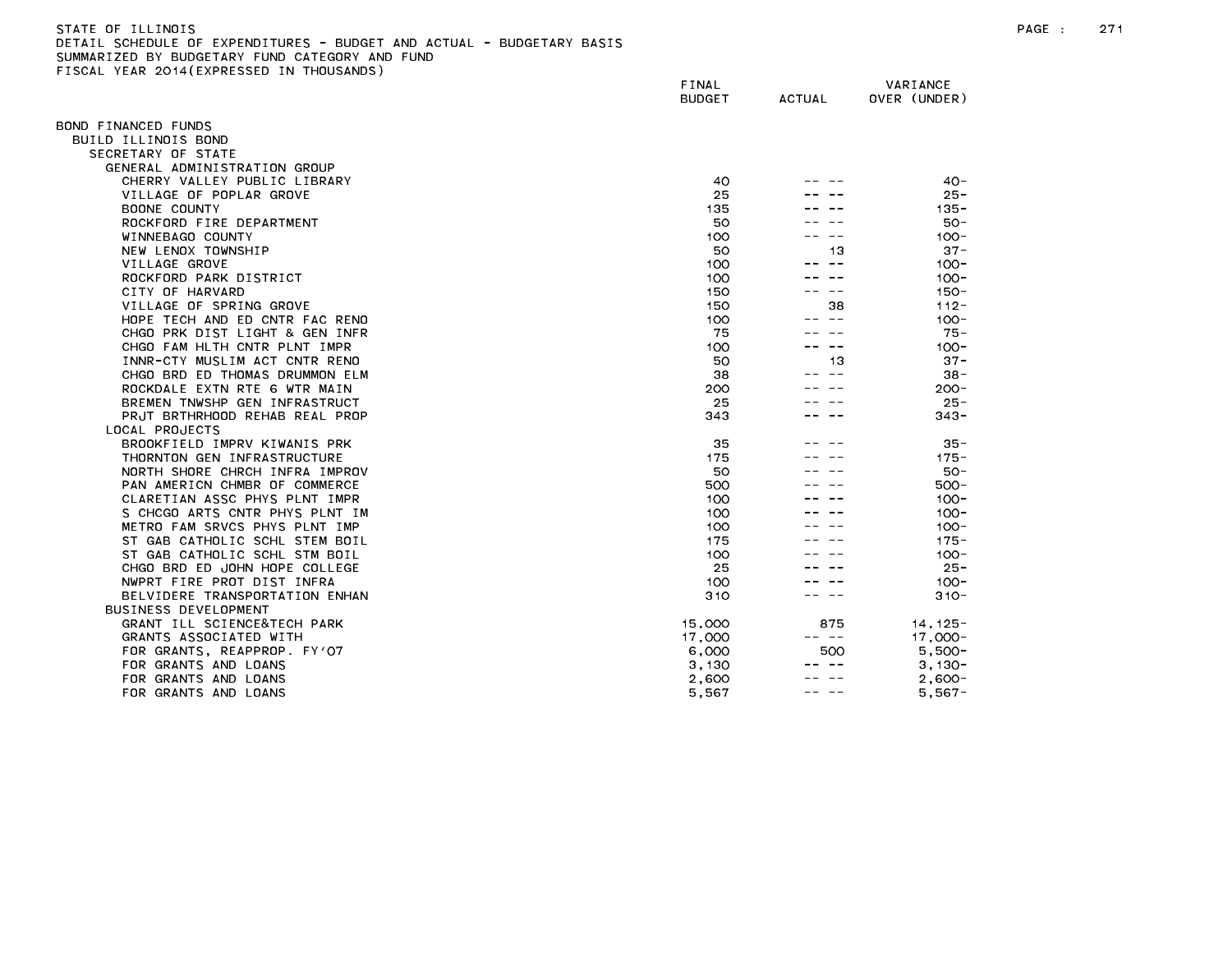| STATE OF ILLINOIS                                                     |              |
|-----------------------------------------------------------------------|--------------|
| DETAIL SCHEDULE OF EXPENDITURES - BUDGET AND ACTUAL - BUDGETARY BASIS |              |
| SUMMARIZED BY BUDGETARY FUND CATEGORY AND FUND                        |              |
| FISCAL YEAR 2014(EXPRESSED IN THOUSANDS)                              |              |
|                                                                       | <b>FTMAI</b> |

|                                | FINAL<br><b>BUDGET</b> | <b>ACTUAL</b>                                                                                                                                                                                                                                                                                                                                                                                | VARIANCE<br>OVER (UNDER)                                                                                                                                                                                                                                                                                                                                                                     |  |
|--------------------------------|------------------------|----------------------------------------------------------------------------------------------------------------------------------------------------------------------------------------------------------------------------------------------------------------------------------------------------------------------------------------------------------------------------------------------|----------------------------------------------------------------------------------------------------------------------------------------------------------------------------------------------------------------------------------------------------------------------------------------------------------------------------------------------------------------------------------------------|--|
| OND FINANCED FUNDS             |                        |                                                                                                                                                                                                                                                                                                                                                                                              |                                                                                                                                                                                                                                                                                                                                                                                              |  |
| BUILD ILLINOIS BOND            |                        |                                                                                                                                                                                                                                                                                                                                                                                              |                                                                                                                                                                                                                                                                                                                                                                                              |  |
| SECRETARY OF STATE             |                        |                                                                                                                                                                                                                                                                                                                                                                                              |                                                                                                                                                                                                                                                                                                                                                                                              |  |
| GENERAL ADMINISTRATION GROUP   |                        |                                                                                                                                                                                                                                                                                                                                                                                              |                                                                                                                                                                                                                                                                                                                                                                                              |  |
| FOR GRANTS AND LOANS           | 4,524                  |                                                                                                                                                                                                                                                                                                                                                                                              | $4.524 -$                                                                                                                                                                                                                                                                                                                                                                                    |  |
| FOR GRANTS AND LOANS           | 3,981                  |                                                                                                                                                                                                                                                                                                                                                                                              | $3,981-$                                                                                                                                                                                                                                                                                                                                                                                     |  |
| FOR GRANTS PURSUANT TO ARTICLE | 23, 125                | 2,875                                                                                                                                                                                                                                                                                                                                                                                        | $20, 250 -$                                                                                                                                                                                                                                                                                                                                                                                  |  |
| REDEVELOPMENT/BROWNFIELD SITES | 11,000                 | 1,250                                                                                                                                                                                                                                                                                                                                                                                        | $9,750-$                                                                                                                                                                                                                                                                                                                                                                                     |  |
| ENERGY ASSISTANCE              |                        |                                                                                                                                                                                                                                                                                                                                                                                              |                                                                                                                                                                                                                                                                                                                                                                                              |  |
| URBAN WEATHERIZATION           | 414, 177               | 5.390                                                                                                                                                                                                                                                                                                                                                                                        | $408,787-$                                                                                                                                                                                                                                                                                                                                                                                   |  |
| ENERGY CONSERVATION            |                        |                                                                                                                                                                                                                                                                                                                                                                                              |                                                                                                                                                                                                                                                                                                                                                                                              |  |
| FOR GRANTS, REAPPROP. FY'O7    | 20,000                 |                                                                                                                                                                                                                                                                                                                                                                                              | $20,000 -$                                                                                                                                                                                                                                                                                                                                                                                   |  |
| IL RENWEABLE FUEL DEV ACT      | 1,975                  | $\frac{1}{2} \frac{1}{2} \frac{1}{2} \frac{1}{2} \frac{1}{2} \frac{1}{2} \frac{1}{2} \frac{1}{2} \frac{1}{2} \frac{1}{2} \frac{1}{2} \frac{1}{2} \frac{1}{2} \frac{1}{2} \frac{1}{2} \frac{1}{2} \frac{1}{2} \frac{1}{2} \frac{1}{2} \frac{1}{2} \frac{1}{2} \frac{1}{2} \frac{1}{2} \frac{1}{2} \frac{1}{2} \frac{1}{2} \frac{1}{2} \frac{1}{2} \frac{1}{2} \frac{1}{2} \frac{1}{2} \frac{$ | 1,975-                                                                                                                                                                                                                                                                                                                                                                                       |  |
| PROVIDE LOANS & GRANTS         | 13,000                 | 4,081                                                                                                                                                                                                                                                                                                                                                                                        | $8,919-$                                                                                                                                                                                                                                                                                                                                                                                     |  |
| UNITED NEIGHBORHOOD ORG        | 35,332                 | 20.332                                                                                                                                                                                                                                                                                                                                                                                       | $15,000 -$                                                                                                                                                                                                                                                                                                                                                                                   |  |
| LOCAL PROJECTS                 |                        |                                                                                                                                                                                                                                                                                                                                                                                              |                                                                                                                                                                                                                                                                                                                                                                                              |  |
| FOR FOSTERING ECONOMIC DEVELOP | 47,500                 | 25,000                                                                                                                                                                                                                                                                                                                                                                                       | $22,500 -$                                                                                                                                                                                                                                                                                                                                                                                   |  |
| CHICAGO ZOOLOGICAL SOCIETY     |                        | $\frac{1}{2} \frac{1}{2} \frac{1}{2} \frac{1}{2} \frac{1}{2} \frac{1}{2} \frac{1}{2} \frac{1}{2} \frac{1}{2} \frac{1}{2} \frac{1}{2} \frac{1}{2} \frac{1}{2} \frac{1}{2} \frac{1}{2} \frac{1}{2} \frac{1}{2} \frac{1}{2} \frac{1}{2} \frac{1}{2} \frac{1}{2} \frac{1}{2} \frac{1}{2} \frac{1}{2} \frac{1}{2} \frac{1}{2} \frac{1}{2} \frac{1}{2} \frac{1}{2} \frac{1}{2} \frac{1}{2} \frac{$ | $\frac{1}{2} \frac{1}{2} \frac{1}{2} \frac{1}{2} \frac{1}{2} \frac{1}{2} \frac{1}{2} \frac{1}{2} \frac{1}{2} \frac{1}{2} \frac{1}{2} \frac{1}{2} \frac{1}{2} \frac{1}{2} \frac{1}{2} \frac{1}{2} \frac{1}{2} \frac{1}{2} \frac{1}{2} \frac{1}{2} \frac{1}{2} \frac{1}{2} \frac{1}{2} \frac{1}{2} \frac{1}{2} \frac{1}{2} \frac{1}{2} \frac{1}{2} \frac{1}{2} \frac{1}{2} \frac{1}{2} \frac{$ |  |
| MAKING GRANTS & LOANS TO LOCAL | 143,465                | 15,813                                                                                                                                                                                                                                                                                                                                                                                       | $127,652-$                                                                                                                                                                                                                                                                                                                                                                                   |  |
| GRANTS & LOANS                 | 8,836                  | 1,314                                                                                                                                                                                                                                                                                                                                                                                        | $7,522 -$                                                                                                                                                                                                                                                                                                                                                                                    |  |
| FOR DEVELOPMENT & IMPROVEMENT  | 9,590                  | 808                                                                                                                                                                                                                                                                                                                                                                                          | $8,782-$                                                                                                                                                                                                                                                                                                                                                                                     |  |
| INFRASTRUCTURE PROJECTS        | 25,000                 | 2,500                                                                                                                                                                                                                                                                                                                                                                                        | $22,500-$                                                                                                                                                                                                                                                                                                                                                                                    |  |
| LEVERAGE CAPITAL-RELATED/ARRA  | 26,126                 | 8,358                                                                                                                                                                                                                                                                                                                                                                                        | 17,768-                                                                                                                                                                                                                                                                                                                                                                                      |  |
| PHOENIX FOUND OF SOUTHERN IL   | 1, 157                 | 1,032                                                                                                                                                                                                                                                                                                                                                                                        | $125 -$                                                                                                                                                                                                                                                                                                                                                                                      |  |
| ROCKFORD DISTRICT 205          | 2,000                  | 500                                                                                                                                                                                                                                                                                                                                                                                          | $1,500 -$                                                                                                                                                                                                                                                                                                                                                                                    |  |
| GRANTS FOR ACQUISITION,        | 9,000                  | $\qquad \qquad \  \  \, - - -$                                                                                                                                                                                                                                                                                                                                                               | $9,000 -$                                                                                                                                                                                                                                                                                                                                                                                    |  |
| PROVIDE GRANTS FOR LAND        | 8,278                  | 2,203                                                                                                                                                                                                                                                                                                                                                                                        | $6,075-$                                                                                                                                                                                                                                                                                                                                                                                     |  |
| CITY OF ROCK ISLAND            | 400                    | 400                                                                                                                                                                                                                                                                                                                                                                                          | -- --                                                                                                                                                                                                                                                                                                                                                                                        |  |
| CITY OF ROCK ISLAND            | 385                    | 385                                                                                                                                                                                                                                                                                                                                                                                          | -- --                                                                                                                                                                                                                                                                                                                                                                                        |  |
| SKIP-A-LONG CHILD DEV SVCS     | 400                    | -- --                                                                                                                                                                                                                                                                                                                                                                                        | $400 -$                                                                                                                                                                                                                                                                                                                                                                                      |  |
| CITY OF MORRISON               | 56                     | 37                                                                                                                                                                                                                                                                                                                                                                                           | $19 -$                                                                                                                                                                                                                                                                                                                                                                                       |  |
| CITY OF ROCK ISLAND            | 75                     | -- --                                                                                                                                                                                                                                                                                                                                                                                        | $75 -$                                                                                                                                                                                                                                                                                                                                                                                       |  |
| COUNTY OF ROCK ISLAND          | 160                    | 40                                                                                                                                                                                                                                                                                                                                                                                           | $120 -$                                                                                                                                                                                                                                                                                                                                                                                      |  |
| CITY OF ROCK ISLAND            | 40                     | 40                                                                                                                                                                                                                                                                                                                                                                                           |                                                                                                                                                                                                                                                                                                                                                                                              |  |
| TWO RIVERS YMCA                |                        |                                                                                                                                                                                                                                                                                                                                                                                              |                                                                                                                                                                                                                                                                                                                                                                                              |  |
| ADVOCATE ADLT DWN SYNDRM CTR   |                        |                                                                                                                                                                                                                                                                                                                                                                                              | $\sim$ $-$                                                                                                                                                                                                                                                                                                                                                                                   |  |
| AVENUES TO INDEPENDENCE        | 25                     | $- -$                                                                                                                                                                                                                                                                                                                                                                                        | $25 -$                                                                                                                                                                                                                                                                                                                                                                                       |  |
| CHICAGO ZOOLOGICAL SOCIETY     | 25                     | 25                                                                                                                                                                                                                                                                                                                                                                                           | $\sim$ $-$                                                                                                                                                                                                                                                                                                                                                                                   |  |
| CITY OF DES PLAINES            | 425                    | $\sim$ $-$                                                                                                                                                                                                                                                                                                                                                                                   | $425 -$                                                                                                                                                                                                                                                                                                                                                                                      |  |
| CITY OF ROLLING MEADOWS        | 75                     | 19                                                                                                                                                                                                                                                                                                                                                                                           | $56 -$                                                                                                                                                                                                                                                                                                                                                                                       |  |
| ELK GROVE TOWNSHIP             | 25                     | -- --                                                                                                                                                                                                                                                                                                                                                                                        | $25 -$                                                                                                                                                                                                                                                                                                                                                                                       |  |
|                                |                        |                                                                                                                                                                                                                                                                                                                                                                                              |                                                                                                                                                                                                                                                                                                                                                                                              |  |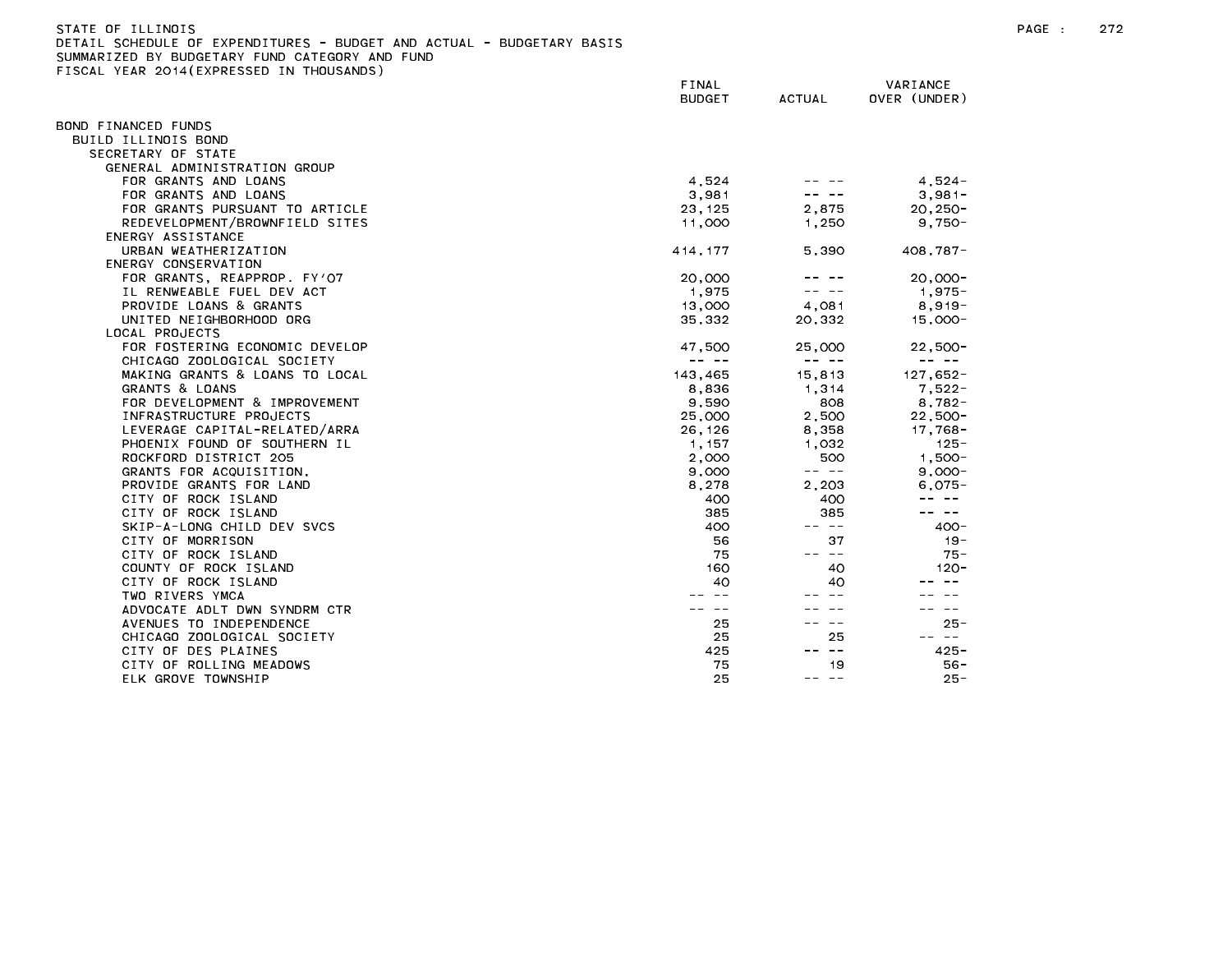| STATE OF ILLINOIS                                                     |  |
|-----------------------------------------------------------------------|--|
| DETAIL SCHEDULE OF EXPENDITURES - BUDGET AND ACTUAL - BUDGETARY BASIS |  |
| SUMMARIZED BY BUDGETARY FUND CATEGORY AND FUND                        |  |
| FISCAL YEAR 2014(EXPRESSED IN THOUSANDS)                              |  |

| $1.271$ , $20.17$ ( $2.11$ $N = 332$ | FINAL<br><b>BUDGET</b>                                                                                                                                                                                                                                                                                                                                                                       | ACTUAL        | VARIANCE<br>OVER (UNDER) |
|--------------------------------------|----------------------------------------------------------------------------------------------------------------------------------------------------------------------------------------------------------------------------------------------------------------------------------------------------------------------------------------------------------------------------------------------|---------------|--------------------------|
| OND FINANCED FUNDS                   |                                                                                                                                                                                                                                                                                                                                                                                              |               |                          |
| BUILD ILLINOIS BOND                  |                                                                                                                                                                                                                                                                                                                                                                                              |               |                          |
| SECRETARY OF STATE                   |                                                                                                                                                                                                                                                                                                                                                                                              |               |                          |
| GENERAL ADMINISTRATION GROUP         |                                                                                                                                                                                                                                                                                                                                                                                              |               |                          |
| GRANT TO CLEARBROOK                  | 25                                                                                                                                                                                                                                                                                                                                                                                           | 6             | $19 -$                   |
|                                      |                                                                                                                                                                                                                                                                                                                                                                                              |               |                          |
| ELK GROVE VILLAGE                    | 225                                                                                                                                                                                                                                                                                                                                                                                          |               | $225 -$<br>$25 -$        |
| GRANT TO H.A.V.E. DREAMS             | 25                                                                                                                                                                                                                                                                                                                                                                                           |               |                          |
| GRANT TO INDO-AMERICAN CENTER        | 30                                                                                                                                                                                                                                                                                                                                                                                           | 30            | $\sim$ $-$               |
| OAKTON COMMUNITY COLLEGE             | 125                                                                                                                                                                                                                                                                                                                                                                                          | 125           |                          |
| GRANT TO ROOSEVELT UNIVERSITY        | $\frac{1}{2} \frac{1}{2} \frac{1}{2} \frac{1}{2} \frac{1}{2} \frac{1}{2} \frac{1}{2} \frac{1}{2} \frac{1}{2} \frac{1}{2} \frac{1}{2} \frac{1}{2} \frac{1}{2} \frac{1}{2} \frac{1}{2} \frac{1}{2} \frac{1}{2} \frac{1}{2} \frac{1}{2} \frac{1}{2} \frac{1}{2} \frac{1}{2} \frac{1}{2} \frac{1}{2} \frac{1}{2} \frac{1}{2} \frac{1}{2} \frac{1}{2} \frac{1}{2} \frac{1}{2} \frac{1}{2} \frac{$ |               | $\sim$ $-$               |
| VILLAGE OF ARLINGTON HEIGHTS         | 450                                                                                                                                                                                                                                                                                                                                                                                          |               | $450 -$                  |
| VILLAGE OF MOUNT PROSPECT            | 100                                                                                                                                                                                                                                                                                                                                                                                          |               | $100 -$                  |
| VILLAGE OF MOUNT PROSPECT            | 100                                                                                                                                                                                                                                                                                                                                                                                          |               | $100 -$                  |
| VILLAGE OF NILES                     | 25                                                                                                                                                                                                                                                                                                                                                                                           |               | $25 -$                   |
| VILLAGE OF NILES                     | 50                                                                                                                                                                                                                                                                                                                                                                                           |               | $50 -$                   |
| VILLAGE OF NILES                     | 45                                                                                                                                                                                                                                                                                                                                                                                           | 45            | -- --                    |
| VILLAGE OF SCHAUMBERT                | 50                                                                                                                                                                                                                                                                                                                                                                                           | $\sim$ $-$    | $50 -$                   |
| VILLAGE OF MOUNT PROSPECT            | 200                                                                                                                                                                                                                                                                                                                                                                                          |               | $200 -$                  |
| ORPHEUM CHLDRNS SCIENCE MUSEUM       | 250                                                                                                                                                                                                                                                                                                                                                                                          |               | $250 -$                  |
| CRISIS NURSERY                       | 200                                                                                                                                                                                                                                                                                                                                                                                          | 50            | $150 -$                  |
| URBANA PARK DISTRICT                 | 200                                                                                                                                                                                                                                                                                                                                                                                          | -- --         | $200 -$                  |
| CHAMPAIGN PARK DISTRICT              | 200                                                                                                                                                                                                                                                                                                                                                                                          | 50            | $150 -$                  |
| MNTL HLTH CTR/CHAMPAIGN CTY          |                                                                                                                                                                                                                                                                                                                                                                                              | -- --         |                          |
|                                      | 25                                                                                                                                                                                                                                                                                                                                                                                           |               | $25 -$                   |
| HARWOOD SOLON HOUSE                  | 188                                                                                                                                                                                                                                                                                                                                                                                          | 100           | $88 -$                   |
| DISABLED CITIZENS FOUNDATION         | 200                                                                                                                                                                                                                                                                                                                                                                                          | -- --         | $200 -$                  |
| VERMILION CTY CONSRVATION DIST       | 82                                                                                                                                                                                                                                                                                                                                                                                           | 82            | -- --                    |
| CITY OF DANVILLE                     | 225                                                                                                                                                                                                                                                                                                                                                                                          |               | $225 -$                  |
| CHICAGO PUBLIC SCHOOL DIST 299       | $\overline{4}$                                                                                                                                                                                                                                                                                                                                                                               |               | $4 -$                    |
| CHICAGO PUBLIC SCHOOL DIST 299       |                                                                                                                                                                                                                                                                                                                                                                                              |               |                          |
| CHICAGO PUBLIC SCHOOL DIST 299       | 10                                                                                                                                                                                                                                                                                                                                                                                           |               | $10 -$                   |
| CHICAGO CHESED FUND                  | $\sim$ $-$                                                                                                                                                                                                                                                                                                                                                                                   |               | $\sim$ $-$               |
| CITY OF CHICAGO                      | 25                                                                                                                                                                                                                                                                                                                                                                                           |               | $25 -$                   |
| CHICAGO PUBLIC SCHOOL DIST 299       | 4                                                                                                                                                                                                                                                                                                                                                                                            |               | $\sim$                   |
| CHICAGO PUBLIC SCHOOL DIST 299       | 1                                                                                                                                                                                                                                                                                                                                                                                            |               | $1 -$                    |
| CHICAGO PUBLIC SCHOOL DIST 299       | 6                                                                                                                                                                                                                                                                                                                                                                                            |               | $6 -$                    |
| CHICAGO PUBLIC SCHOOL DIST 299       | 3                                                                                                                                                                                                                                                                                                                                                                                            |               | 3-                       |
| CHICAGO PUBLIC SCHOOL DIST 299       | $ -$                                                                                                                                                                                                                                                                                                                                                                                         |               | $- -$                    |
| CHICAGO PUBLIC SCHOOL DIST 299       | 25                                                                                                                                                                                                                                                                                                                                                                                           |               | $25 -$                   |
| HANUL FAMILY ALLIANCE                | $\sim$ $-$                                                                                                                                                                                                                                                                                                                                                                                   | $\sim$ $\sim$ | $\overline{\phantom{m}}$ |
| GLENVIEW CCSD 34                     | 25                                                                                                                                                                                                                                                                                                                                                                                           | 6             | $19 -$                   |
|                                      |                                                                                                                                                                                                                                                                                                                                                                                              | -- --         | 5 –                      |
| GOLF SCHOOL DIST 67                  | 5                                                                                                                                                                                                                                                                                                                                                                                            |               | $\frac{1}{2}$            |
| INDO-AMERICAN CENTER                 | 113                                                                                                                                                                                                                                                                                                                                                                                          | 113           |                          |
| IRISH AMERICAN HERITAGE CENTER       | 25                                                                                                                                                                                                                                                                                                                                                                                           | $- -$         | $25 -$                   |
| CHICAGO PUBLIC SCHOOL DIST 299       | 15                                                                                                                                                                                                                                                                                                                                                                                           | 15            | $\sim$ $-$<br>$- -$      |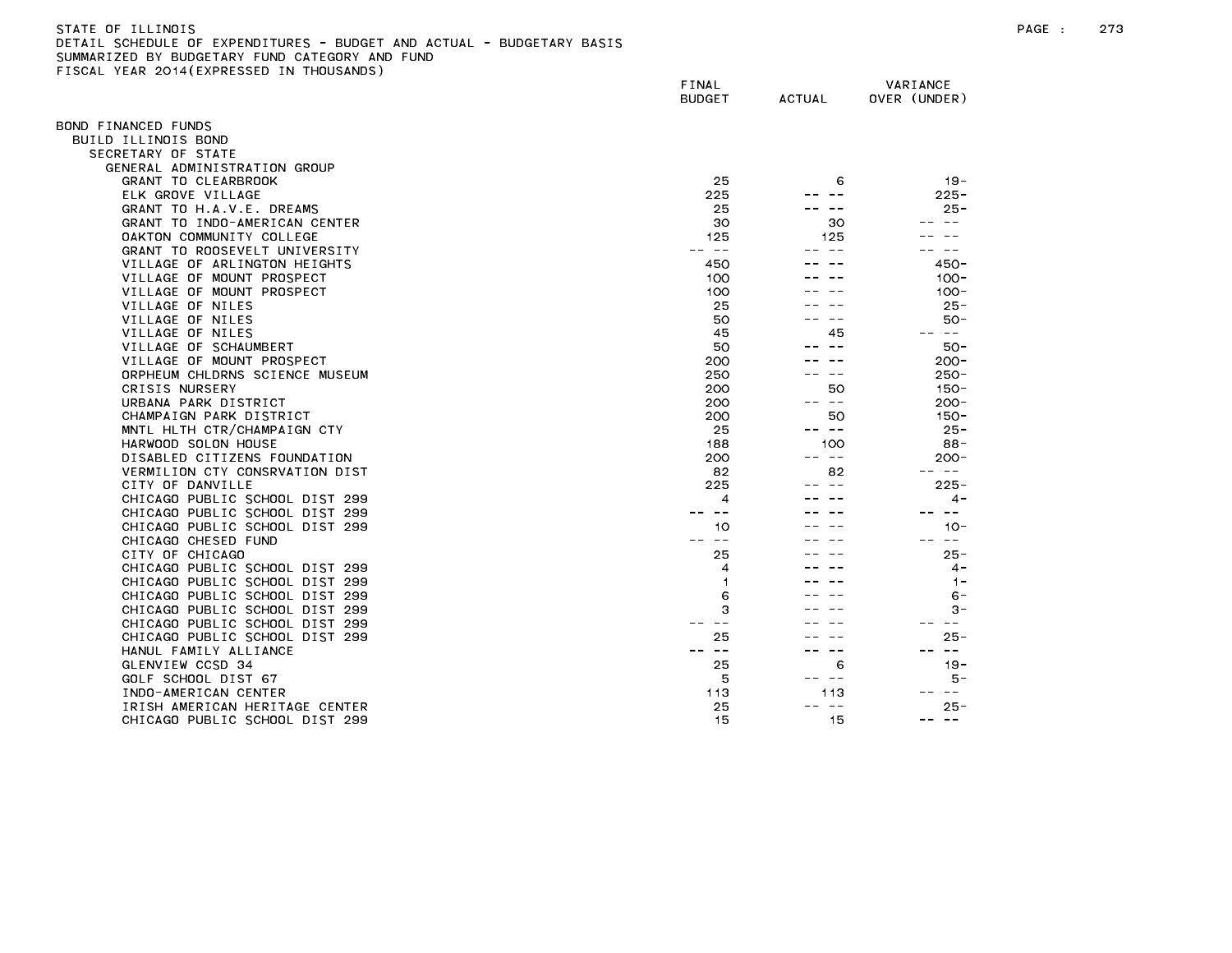| STATE OF ILLINOIS                                                     |  |
|-----------------------------------------------------------------------|--|
| DETAIL SCHEDULE OF EXPENDITURES - BUDGET AND ACTUAL - BUDGETARY BASIS |  |
| SUMMARIZED BY BUDGETARY FUND CATEGORY AND FUND                        |  |
| FISCAL YEAR 2014(EXPRESSED IN THOUSANDS)                              |  |

|                                                        | FINAL<br><b>BUDGET</b> | <b>ACTUAL</b> | VARIANCE<br>OVER (UNDER) |
|--------------------------------------------------------|------------------------|---------------|--------------------------|
|                                                        |                        |               |                          |
| BOND FINANCED FUNDS                                    |                        |               |                          |
| BUILD ILLINOIS BOND                                    |                        |               |                          |
| SECRETARY OF STATE                                     |                        |               |                          |
| GENERAL ADMINISTRATION GROUP                           |                        |               |                          |
| CHICAGO PUBLIC SCHOOL DIST 299                         | 25                     |               | $25 -$                   |
| HISTORIC PRESERVATION AGENCY                           | 25                     |               | $25 -$                   |
| NILES TOWNSHIP DIST FOR                                | 25                     |               | $25 -$                   |
| KOREAN SENIOR CENTER                                   | 19                     | 19            | $\sim$ $-$               |
| LOCAL PROJECTS                                         |                        |               |                          |
| LINCOLNWOOD SCHOOL DIST 74                             | 25                     | 6             | $19 -$                   |
| LINCOLNWOOD PARK DISTRICT                              | 50                     |               | $50 -$                   |
| LINCOLNWOOD PUBLIC LIBRARY                             | 25                     |               | $25 -$                   |
| CHICAGO PUBLIC SCHOOL DIST 299                         | 25                     |               | $25 -$                   |
| CHICAGO PUBLIC SCHOOL DIST 299                         | 25                     | 25            | $- -$                    |
| E MAINE SCHOOL DIST 63                                 | 25                     | $\sim$ $-$    | $25 -$                   |
| METROPOLITAN FAMILY SERVICES                           | 35                     | 19            | $16 -$                   |
| MORTON GROVE PARK DIST                                 | 50                     |               | $50 -$                   |
| MORTON GROVE PUBLIC LIBRARY                            | 25                     |               | $25 -$                   |
| MUSLIM WOMEN RESOURCE CENTER                           | 38                     |               | 38 -                     |
| NILES PARK DISTRICT                                    | 25                     |               | $25 -$                   |
| NILES PUBLIC LIBRARY<br>CHICAGO PUBLIC SCHOOL DIST 299 | 25<br>25               |               | $25 -$<br>$25 -$         |
| CHICAGO PUBLIC SCHOOL DIST 299                         | 25                     |               | $25 -$                   |
| CHICAGO PUBLIC SCHOOL DIST 299                         |                        |               | $25 -$                   |
| NOTRE DAME HIGH SCHOOL NILES                           | 25<br>25               |               | $25 -$                   |
| SKOKIE SCHOOL DIST 73.5                                | 25                     |               | $25 -$                   |
| CHICAGO PUBLIC SCHOOL DIST 299                         | 25                     |               | $25 -$                   |
| LINCOLNWOOD SCHOOL DIST 74                             | 25                     |               | $25 -$                   |
| CHICAGO PUBLIC SCHOOL DIST 299                         | 25                     |               | $25 -$                   |
| SAUGANASH NEIGHBORS                                    | 75                     |               | $75 -$                   |
| GRANT TO SHALVA                                        | 25                     |               | $25 -$                   |
| SHORE COMMUNITY SERVICES INC                           | 15                     |               | $15 -$                   |
| SKOKIE PUBLIC LIBRARY                                  | 25                     |               | $25 -$                   |
| CHICAGO PUBLIC SCHOOL DIST 299                         | 25                     |               | $25 -$                   |
| TELSHE YESHIVA CHICAGO                                 | 100                    |               | $100 -$                  |
| SKOKIE & MORTON GROVE DIST 69                          | 25                     |               | $25 -$                   |
| LINCOLNWOOD SCHOOL DIST 74                             | 25                     |               | $25 -$                   |
| E MAINE SCHOOL DIST 63                                 | 25                     |               | $25 -$                   |
| CHICAGO PUBLIC SCHOOL DIST 299                         | 25                     |               | $25 -$                   |
| <b>GRANT TO PTACH</b>                                  | 25                     |               | $25 -$                   |
| KOREAN AMRCN RESOURCE &                                | 30                     |               | $30 -$                   |
| VILLAGE OF NILES                                       | 60                     | 60            | $\sim$ $-$               |
| JEWISH FEDERATION                                      | 60                     | ———<br>--     | $60 -$                   |
|                                                        |                        |               |                          |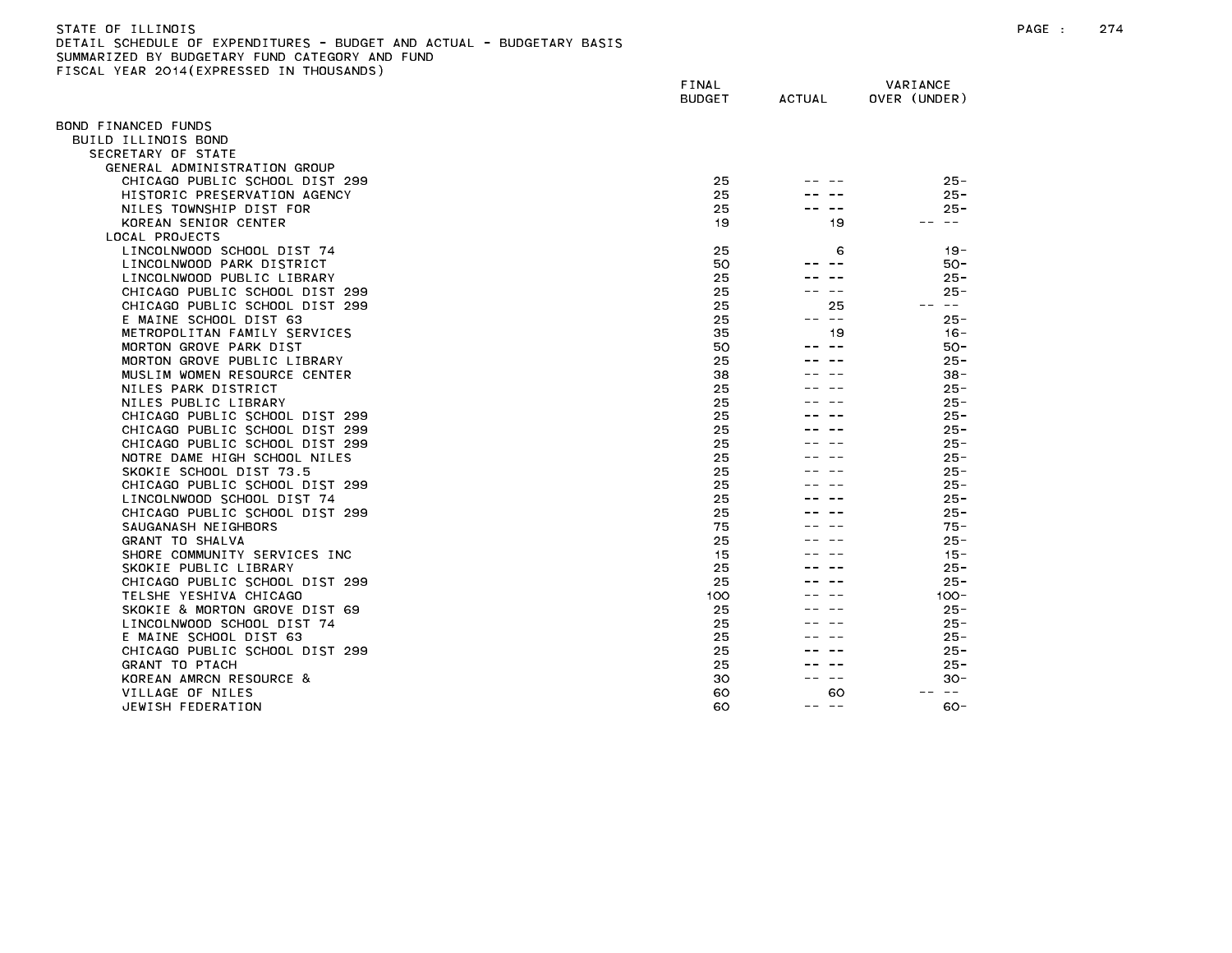| STATE OF ILLINOIS                                                     |
|-----------------------------------------------------------------------|
| DETAIL SCHEDULE OF EXPENDITURES - BUDGET AND ACTUAL - BUDGETARY BASIS |
| SUMMARIZED BY BUDGETARY FUND CATEGORY AND FUND                        |
| FISCAL YEAR 2014(EXPRESSED IN THOUSANDS)                              |

| TOURE TEAR EUTROPHINESSED      | FINAL<br><b>BUDGET</b>                                                                                                                                                                                                                                                                                                                                                                       | <b>ACTUAL</b> | VARIANCE<br>OVER (UNDER) |
|--------------------------------|----------------------------------------------------------------------------------------------------------------------------------------------------------------------------------------------------------------------------------------------------------------------------------------------------------------------------------------------------------------------------------------------|---------------|--------------------------|
| OND FINANCED FUNDS             |                                                                                                                                                                                                                                                                                                                                                                                              |               |                          |
| BUILD ILLINOIS BOND            |                                                                                                                                                                                                                                                                                                                                                                                              |               |                          |
| SECRETARY OF STATE             |                                                                                                                                                                                                                                                                                                                                                                                              |               |                          |
| GENERAL ADMINISTRATION GROUP   |                                                                                                                                                                                                                                                                                                                                                                                              |               |                          |
| <b>GRANT TO THRESHOLDS</b>     | 15                                                                                                                                                                                                                                                                                                                                                                                           |               | $15 -$                   |
| AGUDATH ISRAEL                 | 150                                                                                                                                                                                                                                                                                                                                                                                          |               | 150-                     |
| GRANT/CHICAGO PARK DISTRICT    | $- -$                                                                                                                                                                                                                                                                                                                                                                                        |               | $\sim$ $-$               |
| GRANT/CHICAGO PARK DISTRICT    | 38                                                                                                                                                                                                                                                                                                                                                                                           | 38            |                          |
| VILLAGE OF EVERGREEN PARK      | 200                                                                                                                                                                                                                                                                                                                                                                                          | $- -$         | $200 -$                  |
| CITY OF CHICAGO RIDGE          | 200                                                                                                                                                                                                                                                                                                                                                                                          |               | $200 -$                  |
| VILLAGE OF MERRIONETTE PARK    | 50                                                                                                                                                                                                                                                                                                                                                                                           |               | $50 -$                   |
| VILLAGE OF PALOS PARK          | 106                                                                                                                                                                                                                                                                                                                                                                                          | 106           |                          |
| CITY OF HICKORY HILLS          | $\frac{1}{2} \frac{1}{2} \frac{1}{2} \frac{1}{2} \frac{1}{2} \frac{1}{2} \frac{1}{2} \frac{1}{2} \frac{1}{2} \frac{1}{2} \frac{1}{2} \frac{1}{2} \frac{1}{2} \frac{1}{2} \frac{1}{2} \frac{1}{2} \frac{1}{2} \frac{1}{2} \frac{1}{2} \frac{1}{2} \frac{1}{2} \frac{1}{2} \frac{1}{2} \frac{1}{2} \frac{1}{2} \frac{1}{2} \frac{1}{2} \frac{1}{2} \frac{1}{2} \frac{1}{2} \frac{1}{2} \frac{$ | $ -$          |                          |
| VILLAGE OF WORTH               | 29                                                                                                                                                                                                                                                                                                                                                                                           | 29            |                          |
| METROPOLITAN FAMILY SRVCS      | 50                                                                                                                                                                                                                                                                                                                                                                                           | 50            | $- -$                    |
| ADVOCATE CHRIST HSPTL/MED CTR  | 100                                                                                                                                                                                                                                                                                                                                                                                          | -- --         | $100 -$                  |
| LITTLE COMPANY OF MARY HOSPITL | 100                                                                                                                                                                                                                                                                                                                                                                                          | 25            | $75 -$                   |
| EVERGREEN PARK PUBLIC LIBRARY  | 9                                                                                                                                                                                                                                                                                                                                                                                            | 9             | -- --                    |
| MORAINE VALLEY COLLEGE         | 100                                                                                                                                                                                                                                                                                                                                                                                          |               | $100 -$                  |
| RIDGE HISTORICAL SOCIETY       | 25                                                                                                                                                                                                                                                                                                                                                                                           |               | $25 -$                   |
| BEACON THERAPEUTIC & DIAGNSTC  | 25                                                                                                                                                                                                                                                                                                                                                                                           |               | $25 -$                   |
| SW SPEC RECREATION ASSOC       | 25                                                                                                                                                                                                                                                                                                                                                                                           | 6             | $19 -$                   |
| RICHARD J DALEY COLLEGE        | 336                                                                                                                                                                                                                                                                                                                                                                                          | 336           | س س                      |
| CHICAGO PUBLIC SCHOOL DIST 299 | 500                                                                                                                                                                                                                                                                                                                                                                                          | 125           | $375 -$                  |
| J STERLING MORTON HS DIST 201  |                                                                                                                                                                                                                                                                                                                                                                                              | $- -$         | $- -$                    |
| J STERLING MORTON HS DIST 201  |                                                                                                                                                                                                                                                                                                                                                                                              |               |                          |
| PILSEN WELLNESS CENTER         | 793                                                                                                                                                                                                                                                                                                                                                                                          | 590           | $203 -$                  |
| NORTH BERWYN PARK DIST         | 376                                                                                                                                                                                                                                                                                                                                                                                          | 376           | $\sim$ $ -$              |
| CHICAGO PARK DISTRICT          | 500                                                                                                                                                                                                                                                                                                                                                                                          | 65            | $435 -$                  |
| NORTH BERWYN PARK DIST         | 65                                                                                                                                                                                                                                                                                                                                                                                           | 63            | $2 -$                    |
| CASA AZTLAN                    | 200                                                                                                                                                                                                                                                                                                                                                                                          | $\sim$ $-$    | $200 -$                  |
| BERWYN PARK DISTRICT           | $\frac{1}{2} \frac{1}{2} \frac{1}{2} \frac{1}{2} \frac{1}{2} \frac{1}{2} \frac{1}{2} \frac{1}{2} \frac{1}{2} \frac{1}{2} \frac{1}{2} \frac{1}{2} \frac{1}{2} \frac{1}{2} \frac{1}{2} \frac{1}{2} \frac{1}{2} \frac{1}{2} \frac{1}{2} \frac{1}{2} \frac{1}{2} \frac{1}{2} \frac{1}{2} \frac{1}{2} \frac{1}{2} \frac{1}{2} \frac{1}{2} \frac{1}{2} \frac{1}{2} \frac{1}{2} \frac{1}{2} \frac{$ | $- -$         | -- --                    |
| PILSEN WELLNESS CENTER         | 773                                                                                                                                                                                                                                                                                                                                                                                          | 282           | $491 -$                  |
| PUERTO RICAN CULTURAL CENTER   | 450                                                                                                                                                                                                                                                                                                                                                                                          | -- --         | $450 -$                  |
| FELLOWSHIP CONNECT'N COMM CTR  | 178                                                                                                                                                                                                                                                                                                                                                                                          | 178           | $ -$                     |
| ERIE ELEMENTARY CHARTER SCHOOL | 56                                                                                                                                                                                                                                                                                                                                                                                           | 56            |                          |
| LOCAL PROJECTS                 |                                                                                                                                                                                                                                                                                                                                                                                              |               |                          |
| CHICAGO PUBLIC SCHOOL DIST 299 | 250                                                                                                                                                                                                                                                                                                                                                                                          |               | $250 -$                  |
| HUMBOLDT PARK FAMILY HLTH CTR  | 60                                                                                                                                                                                                                                                                                                                                                                                           | $- -$         | $60 -$                   |
| HLTHCARE ALTERNATIVES SVCS INC | 75                                                                                                                                                                                                                                                                                                                                                                                           | 75            |                          |
| SEGUNDO RUIZ BELVIS            | 75                                                                                                                                                                                                                                                                                                                                                                                           | 75            |                          |
| DIVISION ST BUSINESS DEV ASSOC | 25                                                                                                                                                                                                                                                                                                                                                                                           | 25            |                          |
| IL MTRNL & CHILD HLTH COALITN  | 12                                                                                                                                                                                                                                                                                                                                                                                           | 12            |                          |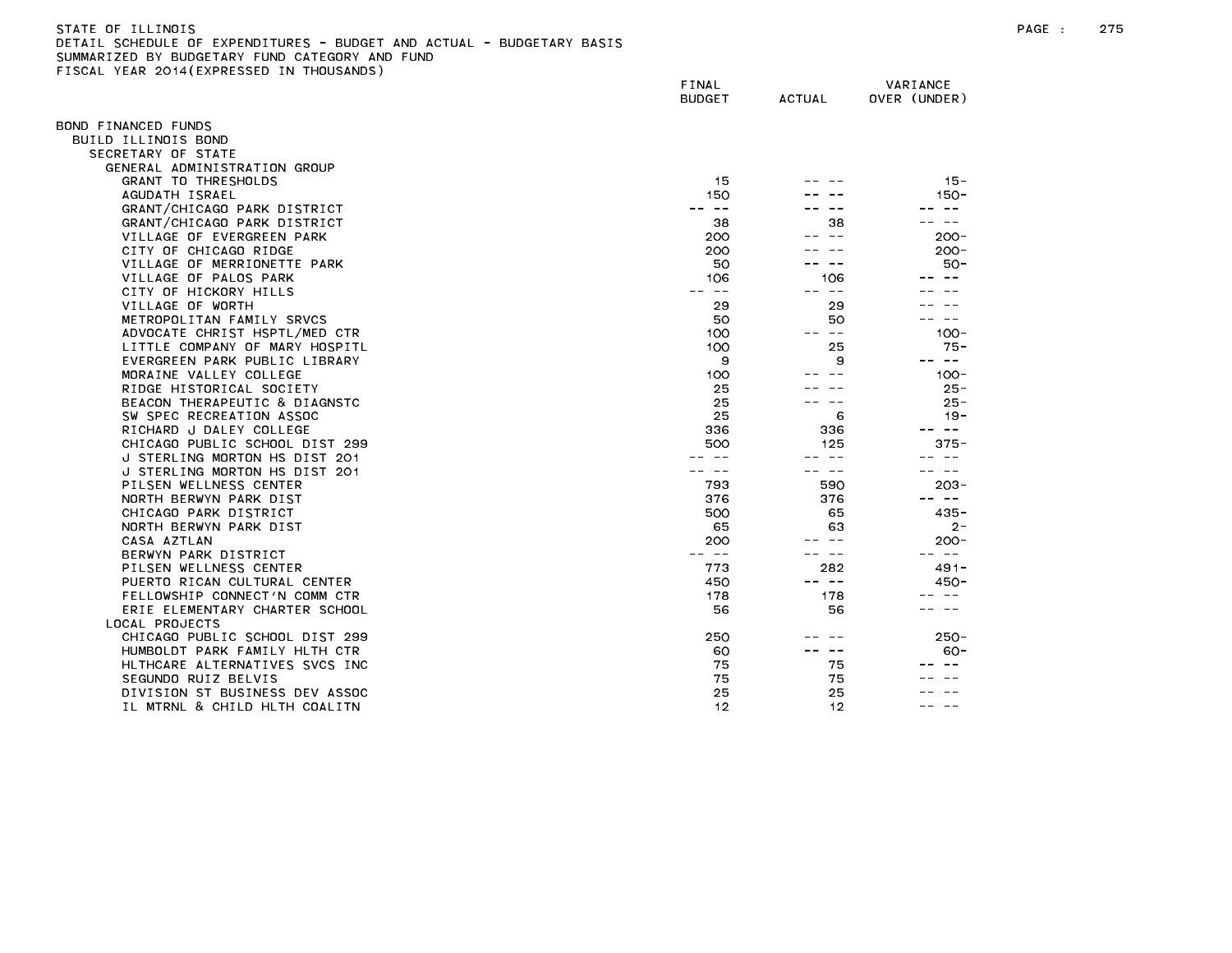FISCAL YEAR 2014(EXPRESSED IN THOUSANDS)

FINAL VARIANCE BUDGET ACTUAL OVER (UNDER) BOND FINANCED FUNDS BUILD ILLINOIS BOND SECRETARY OF STATE GENERAL ADMINISTRATION GROUP ROSALIND FRANKLIN UNIVERSITY 200 200 -- -- ALLENDALE ASSOCIATION 200 -- -- 200- CHICAGO WELLNESS CENTER 56 -- -- 56 -- 56 -- 56 -- 56 -- 56 -- 56 -- 56 -- 56 -- 56 -- 56 -- 56 -- 56 -- 56 --CITY OF NORTH CHICAGO 50 -- -- 50- CITY OF NORTH CHICAGO **100** -- -- 100-CITY OF NORTH CHICAGO 25 -- -- 25- CITY OF NORTH CHICAGO 25 22. 22  $25 -$ CITY OF NORTH CHICAGO 25 22. 22  $25 -$ CITY OF PARK CITY And the state of the state of the state of the state of the state of the state of the state o ANIXTER CENTER 40 -- -- 40- COUNTRYSIDE ASSOC FOR PEOPLE **A COUNTRYSIDE ASSOC FOR PEOPLE** SPECIAL EDUCATION SERVICES And the series of the series of the series of the series of the series of the series of the series of the series of the series of the series of the series of the series of the series of the serie VILLAGE OF MCCOOK AND RESERVE THE SERVE OF MCCOOK ASSESSED AS A 485 AND 121 AND 1364-JUSTICE-WILLOW SPRNGS WTR COMM -- -- -- -- -- -- CITY OF EVANSTON 563 563 -- -- VILLAGE OF GLENVIEW 250 -- -- 250- VILLAGE OF SKOKIE -- -- -- -- -- -- ACCESS COMMUNITY HLTH NETWORK 188 ---- 188-188-2011 YOUTH JOB CNTR OF EVANSTON INC And the set of the set of the set of the set of the set of the set of the set o CJE SENIORLIFE 150 150 -- -- NORTH SHORE SENIOR CENTER 12-FULTON COUNTY HEALTH DEPARTMNT And the state of the state of the state of the state of the state of the state o CANTON FAMILY YMCA 100 -- -- 100- TAZEWELL COUNTY HOUSE OF HOPE 25 -- -- 25- HEARTLAND COMM HEALTH CLINIC 500 466 34- CITY OF FARMINGTON 100 -- -- 100- FULTON COUNTY 125 -- -- 125- SHAWNEE COMMUNITY COLLEGE A SHAWNEE COMMUNITY COLLEGE A SHAWNEE COMMUNITY COLLEGE SOUTHEASTERN IL COLLEGE 40 40 -- -- VILLAGE OF GALATIA 50 --- 50- $\frac{1}{2} \frac{1}{2} \frac{1}{2} \frac{1}{2} \frac{1}{2} \frac{1}{2} \frac{1}{2} \frac{1}{2} \frac{1}{2} \frac{1}{2} \frac{1}{2} \frac{1}{2} \frac{1}{2} \frac{1}{2} \frac{1}{2} \frac{1}{2} \frac{1}{2} \frac{1}{2} \frac{1}{2} \frac{1}{2} \frac{1}{2} \frac{1}{2} \frac{1}{2} \frac{1}{2} \frac{1}{2} \frac{1}{2} \frac{1}{2} \frac{1}{2} \frac{1}{2} \frac{1}{2} \frac{1}{2} \frac{$ CITY OF SHAWNEETOWN 50 50 50 -- --ELDORADO CSD NO 4 40 -- - 40-GALLATIN COUNTY 11-SALINE COUNTY And the set of the set of the set of the set of the set of the set of the set of the set of the set of the set of the set of the set of the set of the set of the set of the set of the set of the set of the se 14 UNION COUNTY 25 6 19- CITY OF EQUALITY 19 19 -- -- CITY OF JOHNSTON CITY AND RESERVE THE SECTION OF SECTION OF SECTION OF SECTION OF SECTION AND SECTION OF SECTION OF SECTION OF SECTION OF SECTION OF SECTION OF SECTION OF SECTION OF SECTION OF SECTION OF SECTION OF SECTION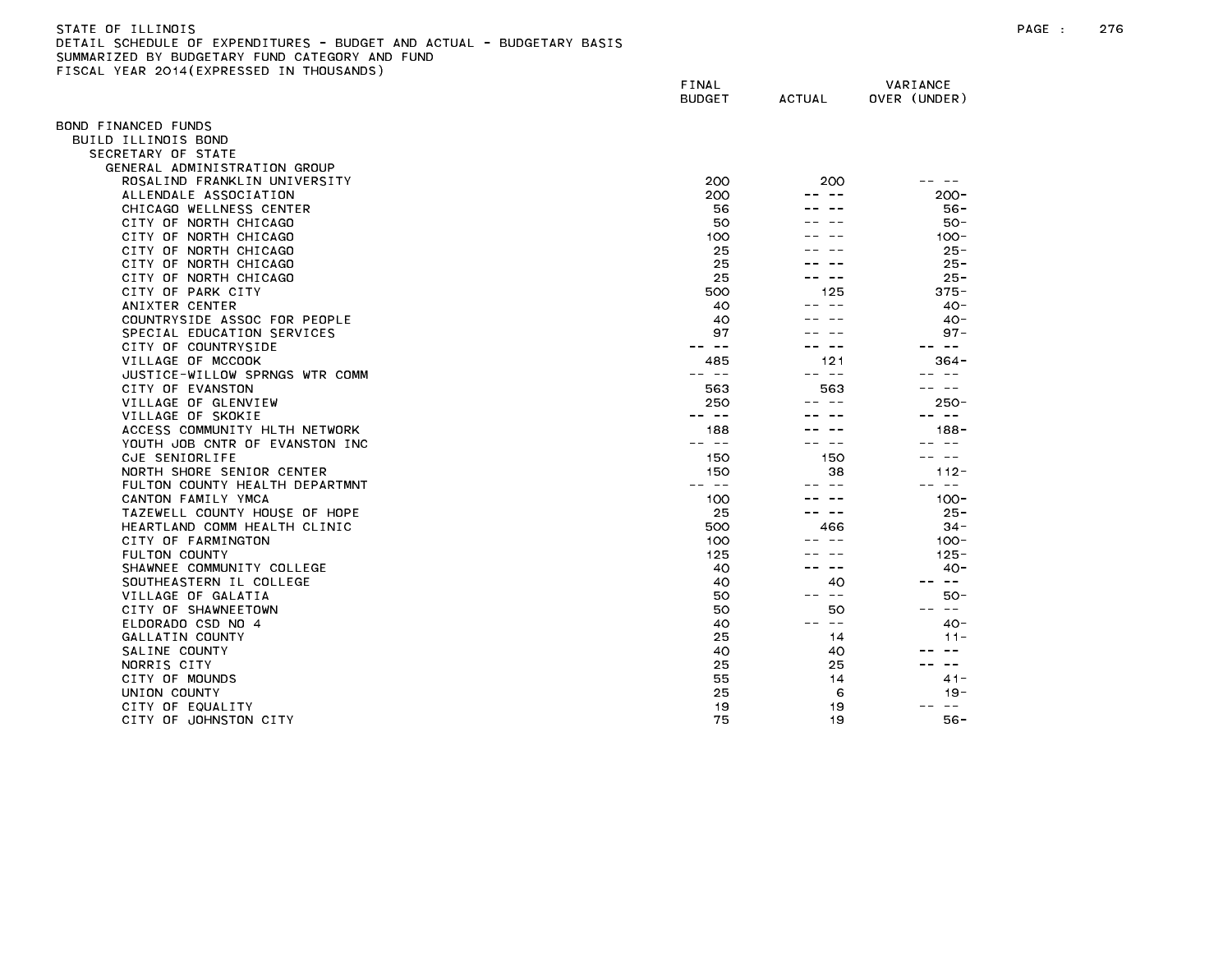| STATE OF ILLINOIS                                                     |
|-----------------------------------------------------------------------|
| DETAIL SCHEDULE OF EXPENDITURES - BUDGET AND ACTUAL - BUDGETARY BASIS |
| SUMMARIZED BY BUDGETARY FUND CATEGORY AND FUND                        |
| FISCAL YEAR 2014(EXPRESSED IN THOUSANDS)                              |

| 1998 - ILAN 2017(ININESSED     | FINAL<br><b>BUDGET</b> | <b>ACTUAL</b> | VARIANCE<br>OVER (UNDER) |
|--------------------------------|------------------------|---------------|--------------------------|
| OND FINANCED FUNDS             |                        |               |                          |
| BUILD ILLINOIS BOND            |                        |               |                          |
| SECRETARY OF STATE             |                        |               |                          |
| GENERAL ADMINISTRATION GROUP   |                        |               |                          |
| CITY OF MARION                 | 75                     | 75            |                          |
| WEST FRANKFORT CUSD            | 75                     | $- -$         | 75 -                     |
| CITY OF HERRIN                 | 324                    | 324           |                          |
| CITY OF ENERGY                 | 40                     | 40            |                          |
| VILLAGE OF THORNTON            | 30                     |               | $30 -$                   |
| BLACK ON BLACK LOVE            | 200                    |               | $200 -$                  |
| TCA HEALTH INC                 | 100                    |               | $100 -$                  |
| SOUTHEAST UNITED METHODIST     | 50                     |               | $50 -$                   |
| LOCAL PROJECTS                 |                        |               |                          |
| PUBLIC IMAGE PARTNERSHIP NFP   | 75                     | 75            |                          |
| COLES ELMNTRY LANGUAGE ACADEMY | 50                     | 32            | $18 -$                   |
| CITY OF BURNHAM                | 100                    | $- -$         | $100 -$                  |
| CITY OF CHICAGO                | ———                    | $- -$         | $ -$                     |
| ETA CREATIVE ARTS FOUNDATION   | 500                    | 187           | $313 -$                  |
| GLOBAL GIRLS INC               | 50                     | 37            | $13 -$                   |
| HENRY'S SOBER LIVING HOUSE     | 50                     | -- --         | $50 -$                   |
| PARK DIST OF HIGHLAND PARK     | 111                    | 111           | $\frac{1}{2}$            |
| VILLAGE OF GLENCOE             | з                      | $- -$         | $3 -$                    |
| VILLAGE OF LAKE BLUFF          | 183                    | 183           | $\sim$ $-$               |
| VILLAGE OF MOUNT PROSPECT      | 100                    | -- --         | $100 -$                  |
| BARNES JEWISH HOSPITAL         | 70                     | 70            |                          |
| COMMUNITY COUNSELING CENTER    | 50                     | 50            |                          |
| WYCA OF ALTON                  | 23                     | 23            |                          |
| LEWIS & CLARK SOC OF AMERICA   | 150                    |               | $150 -$                  |
| NAMEOKI TOWNSHIP               | 25                     |               | $25 -$                   |
| MITCHELL PUBLIC WATER DISTRICT | 3                      | 3             | $\sim$ $-$               |
| ST ANTHONY'S HEALTH CENTER     | 125                    |               | $125 -$                  |
| THE WILLIAM M BEDELL           | $- -$                  |               | $- -$                    |
| CITY OF ALTON                  | 600                    |               | $600 -$                  |
| VILLAGE OF BETHALTO            | 539                    | -- --         | $539 -$                  |
| VILLAGE OF EAST ALTON          | 310                    | 232           | $78 -$                   |
| WORDEN PUBLIC LIBRARY          | 95                     | 24            | $71 -$                   |
| VILLAGE OF MARYVILLE           | 6                      | $\sim$ $-$    | $6 -$                    |
| VILLAGE OF GLEN CARBON         | 25                     | 6             | $19 -$                   |
| CITY OF COLLINSVILLE           | 50                     | 50            | $\sim 100$               |
| CITY OF FAIRVIEW HEIGHTS       | 50                     |               | $50 -$                   |
| VILLAGE OF PONTOON BEACH       | 43                     |               | $43 -$                   |
| COLLINSVILLE TOWNSHIP HWY DEPT | 31                     |               | $31 -$                   |
| CITY OF EDWARDSVILLE           | -- --                  |               | ———<br>--                |
|                                |                        |               |                          |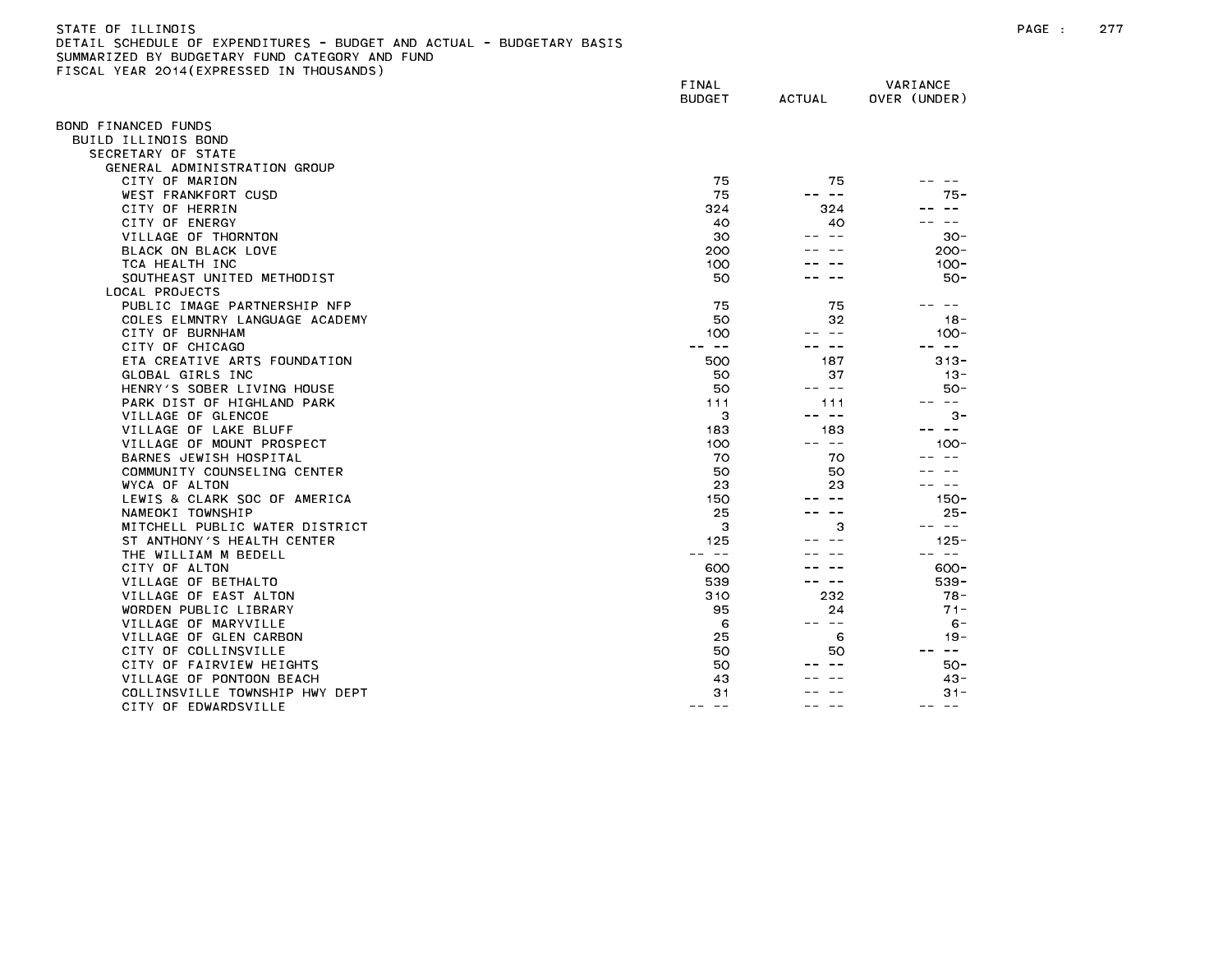| STATE OF ILLINOIS                                                     |
|-----------------------------------------------------------------------|
| DETAIL SCHEDULE OF EXPENDITURES - BUDGET AND ACTUAL - BUDGETARY BASIS |
| SUMMARIZED BY BUDGETARY FUND CATEGORY AND FUND                        |
| FISCAL YEAR 2014(EXPRESSED IN THOUSANDS)                              |

|                                    | FINAL<br><b>BUDGET</b> | <b>ACTUAL</b> | VARIANCE<br>OVER (UNDER) |
|------------------------------------|------------------------|---------------|--------------------------|
|                                    |                        |               |                          |
| BOND FINANCED FUNDS                |                        |               |                          |
| BUILD ILLINOIS BOND                |                        |               |                          |
| SECRETARY OF STATE                 |                        |               |                          |
| GENERAL ADMINISTRATION GROUP       |                        |               |                          |
| CITY OF BELLEVILLE                 | 500                    |               | $500 -$<br>$- -$         |
| CITY OF EAST ST LOUIS              | 335                    | 335           |                          |
| CITY OF CENTREVILLE                | 200                    |               | $200 -$                  |
| CITY OF SWANSEA<br>CITY OF MADISON | 150<br>150             |               | $150 -$<br>$150 -$       |
| CITY OF GRANITE CITY               | 300                    |               | $300 -$                  |
| CITY OF MILLSTADT                  | 100                    |               | $100 -$                  |
| CITY OF BROOKLYN                   | 75                     |               | $75 -$                   |
| CITY OF ALORTON                    | 50                     |               | $50 -$                   |
| CITY OF CASEYVILLE                 | 50                     |               | $50 -$                   |
| CITY OF MASCOUTAH                  | 100                    |               | $100 -$                  |
| CITY OF CAHOKIA                    | 75                     |               | $75 -$                   |
| CITY OF FAIRVIEW HEIGHTS           | 100                    |               | $100 -$                  |
| CITY OF SHILOH                     | 100                    |               | $100 -$                  |
| VENICE TOWNSHIP/EAGLE PARK         | 100                    |               | $100 -$                  |
| CITY OF SAUGET                     | 100                    |               | $100 -$                  |
| ACCESS COMMUNITY HLTH NETWORK      | 60                     |               | $60 -$                   |
| ERIE FAMILY HEALTH CENTER          | 250                    |               | $250 -$                  |
| CHICAGO PUBLIC LIBRARY             | 500                    |               | 500-                     |
| LATINO PASTORAL ACTION CTR         | 100                    |               | $100 -$                  |
| INSTITUTE FOR PUERTO RICAN         | 65                     |               | $65 -$                   |
| BRENTANO MATH & SCIENCE ACADMY     | 25                     |               | $25 -$                   |
| HEALTHCARE ALTERNATIVE SYSTEMS     | 75                     | 17            | $58 -$                   |
| IGNATIA HOUSE                      | 38                     | 38            | $\sim$ $-$               |
| CITY OF CHICAGO                    | 100                    |               | $100 -$                  |
| CHICAGO PARK DISTRICT              | 100                    |               | $100 -$                  |
| CITY OF CHICAGO                    | 400                    |               | $400 -$                  |
| CHICAGO PARK DISTRICT              | 250                    |               | $250 -$                  |
| CHICAGO PARK DISTRICT              | 200                    |               | $200 -$                  |
| LOCAL PROJECTS                     |                        |               |                          |
| CHICAGO PUBLIC SCHOOLS             | 200                    | $- -$         | $200 -$                  |
| HEATLAND ALLIANCE                  | 100                    | 25            | $75 -$                   |
| EPWORTH UNITED METHODIST CHRCH     | 100                    | 92            | $8 -$                    |
| TEST POSITIVE AWARE NETWORK        | 112                    | 112           |                          |
| CITY OF ELGIN                      | 750                    | 750           | $- -$                    |
| VILLAGE OF CARPENTERSVILLE         | 250                    | $- -$         | $250 -$                  |
| ST ODILO ELMNTRY SCHOOL            | 19                     | $\sim$ $-$    | $19 -$                   |
| TOWN OF CICERO                     | 3,750                  | 1.650         | $2,100 -$                |
| IL MATH & SCIENCE ACADEMY          | 150                    | -- --         | $150 -$                  |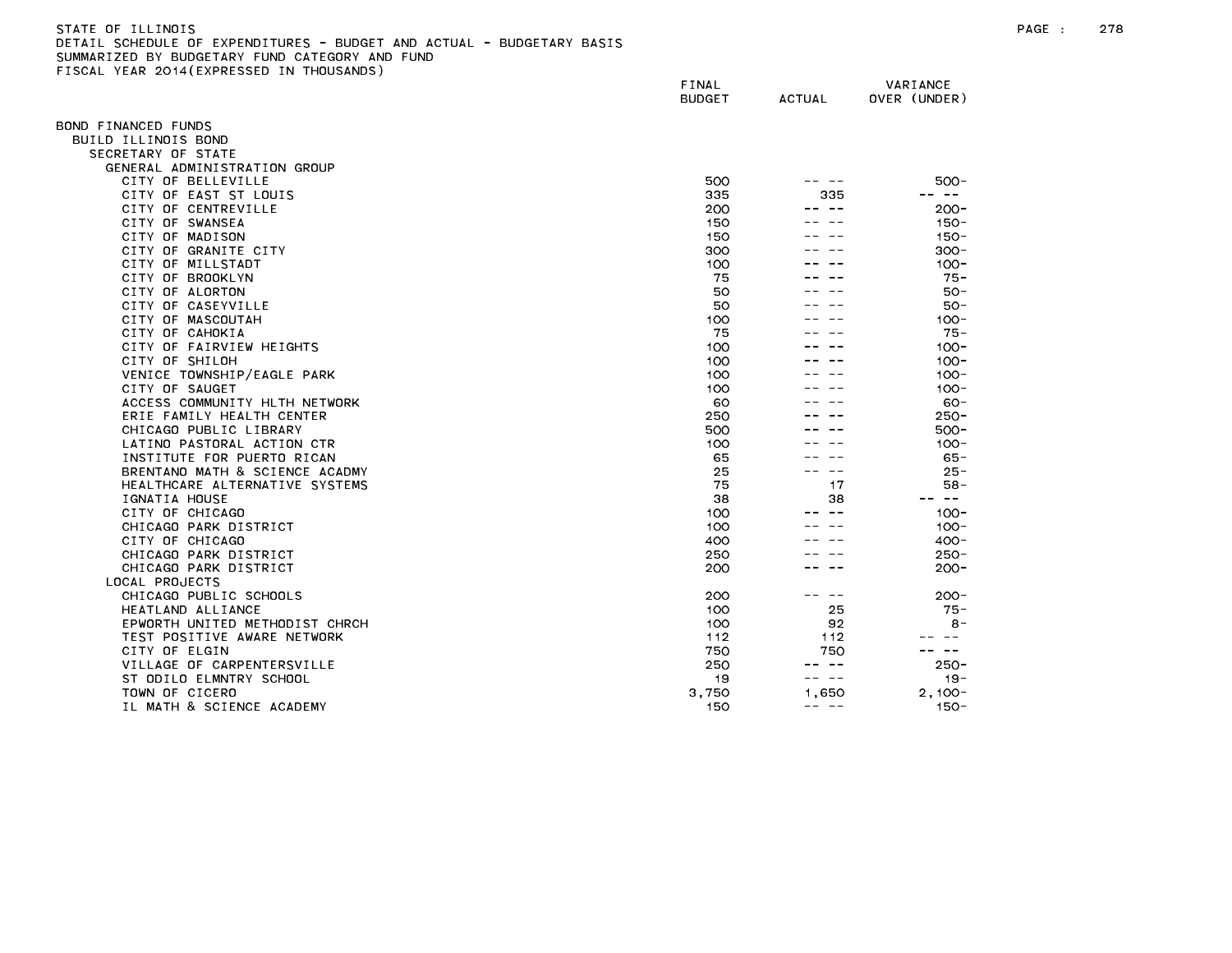#### STATE OF ILLINOIS PAGE : 279 DETAIL SCHEDULE OF EXPENDITURES - BUDGET AND ACTUAL - BUDGETARY BASIS SUMMARIZED BY BUDGETARY FUND CATEGORY AND FUND FISCAL YEAR 2014(EXPRESSED IN THOUSANDS)

|                                | FINAL<br><b>BUDGET</b>      | <b>ACTUAL</b> | VARIANCE<br>OVER (UNDER) |
|--------------------------------|-----------------------------|---------------|--------------------------|
| OND FINANCED FUNDS             |                             |               |                          |
| BUILD ILLINOIS BOND            |                             |               |                          |
| SECRETARY OF STATE             |                             |               |                          |
| GENERAL ADMINISTRATION GROUP   |                             |               |                          |
| VILLAGE OF OSWEGO              | ---                         |               |                          |
| CORNERSTONE SERVICES INC       | 50                          |               | $50 -$                   |
| TROY FIRE PROTECTION DIST      | 170                         |               | $170 -$                  |
| CITY OF AURORA                 | 100                         |               | $100 -$                  |
| ADELINE GEO-KARIS STATE PARK   | 54                          | 54            | $\sim$ $-$               |
| YOUTHBUILD LAKE COUNTY         | 154                         | 6             | $148 -$                  |
| VILLAGE OF BEACH PARK          |                             | $ -$          |                          |
| ARBOR PARK SCHOOL DIST 145     | $\rightarrow$ $\rightarrow$ | $\sim$ $-$    |                          |
| CITY OF MARKHAM PARK DIST      | 18                          | 18            |                          |
| VILLAGE OF MATTESON            | 200                         | $\sim$ $\sim$ | $200 -$                  |
| GRAND PRAIRIE SERVICES         | 56                          | 21            | $35 -$                   |
| SOUTH SUBURBAN COLLEGE         | 56                          |               | $56 -$                   |
| VILLAGE OF FLOSSMOOR           | 55                          |               | 55 -                     |
| VILLAGE OF HAZEL CREST         | 200                         |               | $200 -$                  |
| VILLAGE OF OLYMPIA FIELDS      | 155                         |               | $155 -$                  |
| VILLAGE OF RICHTON PARK        | 200                         |               | $200 -$                  |
| SOUTH SUBURBAN COUNCIL         | 7                           |               | $7 -$                    |
| ADA S MCKINLEY COMM SRVCS      | 25                          |               | $25 -$                   |
| ALLENDALE ASSOC                | 25                          |               | $25 -$                   |
| LOCAL PROJECTS                 |                             |               |                          |
| CHICAGO PARK DIST              | 45                          |               | $45 -$                   |
| CHICAGO PARK DIST              | 40                          |               | $40-$                    |
| CHICAGO PARK DISTRICT          | 50                          |               | $50 -$                   |
| CHICAGO BOARD OF EDUCATION     | 50                          |               | $50 -$                   |
| BLACK METROPOLIS CONVENTION &  | 50                          |               | $50 -$                   |
| EDWARD G IRVIN FOUNDATION      | 400                         |               | $400 -$                  |
| ETA CREATIVE ARTS FOUNDATION   | 100                         |               | $100 -$                  |
| BLACK UNITED FUND              | 175                         |               | $175 -$                  |
| SOUTH CHICAGO YMCA             | 19                          | 19            | $\sim$ $-$               |
| ACCESS COMMUNITY HLTH NETWORK  | 60                          | $ -$          | $60 -$                   |
| CENTERS FOR NEW HORIZONS       | 250                         | $- -$         | $250 -$                  |
| FRIEND FAMILY HEALTH CENTER    | 200                         | 50            | $150 -$                  |
| HARRIS PARK ADVISORY COUNCIL   | 50                          |               | $50 -$                   |
| FEATHERFIST CENTER             | 200                         |               | $200 -$                  |
| PEGGY NOTEBART NATURE MUSEUM   | 1,000                       |               | $1,000 -$                |
| BACK OF THE YARDS NEIGHBORHOOD | 1,000                       |               | $1,000 -$                |
| SENIOR SERVICES OF ELGIN       | 30                          |               | $30 -$                   |
| JEWISH FED OF METRO CHICAGO    | 105                         | 105           | $- -$<br>--              |
| SIU EDWARDSVILLE SCHOOL OF     | 3.091                       | 3,007         | 84 -                     |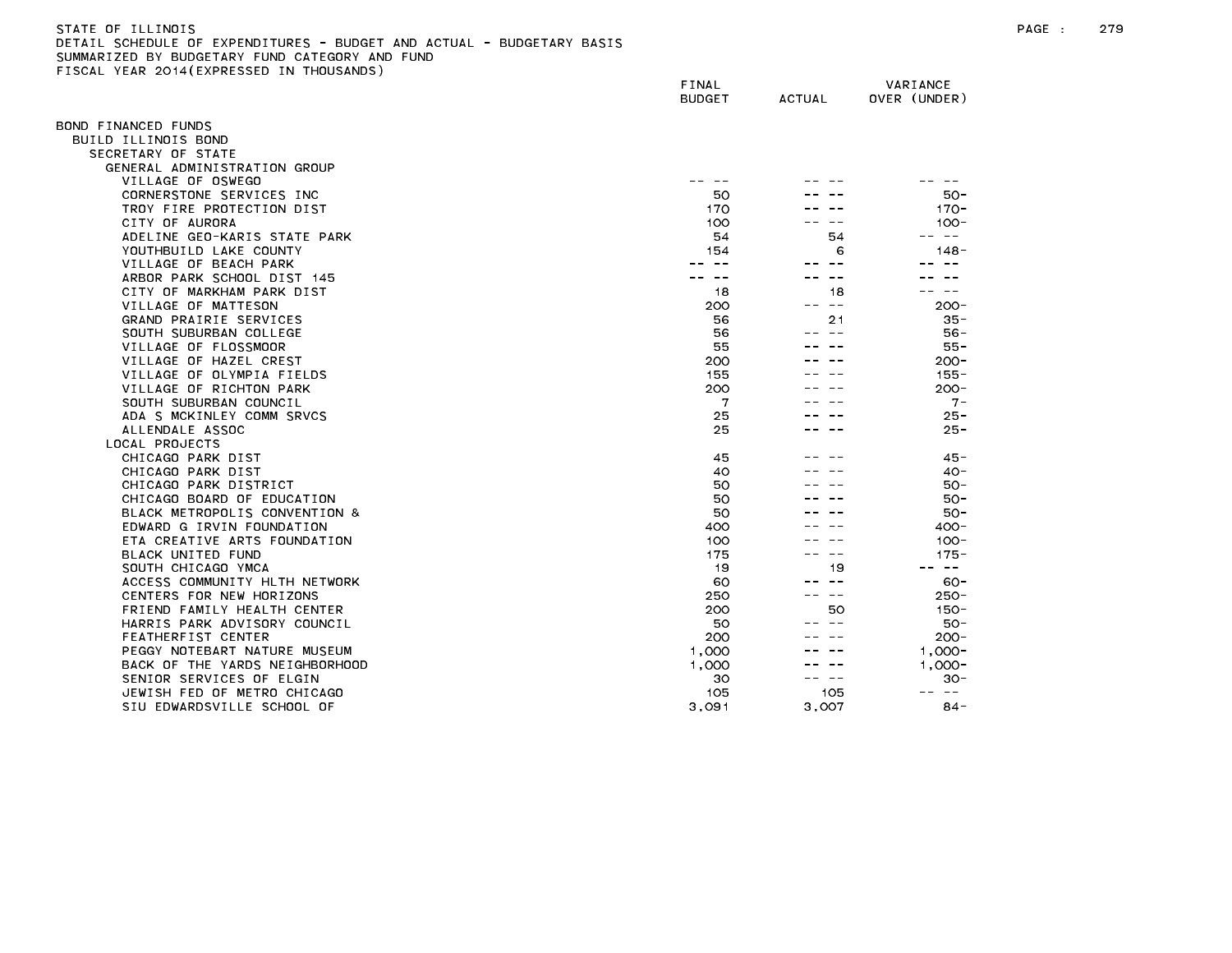| STATE OF ILLINOIS                                                     |
|-----------------------------------------------------------------------|
| DETAIL SCHEDULE OF EXPENDITURES - BUDGET AND ACTUAL - BUDGETARY BASIS |
| SUMMARIZED BY BUDGETARY FUND CATEGORY AND FUND                        |
| FISCAL YEAR 2014(EXPRESSED IN THOUSANDS)                              |

| $1.5.11$ $2.017$ ( $2.11$ $1.200$ | FINAL<br><b>BUDGET</b> | <b>ACTUAL</b> | VARIANCE<br>OVER (UNDER) |
|-----------------------------------|------------------------|---------------|--------------------------|
| OND FINANCED FUNDS                |                        |               |                          |
| BUILD ILLINOIS BOND               |                        |               |                          |
| SECRETARY OF STATE                |                        |               |                          |
| GENERAL ADMINISTRATION GROUP      |                        |               |                          |
| LINCOLN PARK CONSERVANCY CTR      | 100                    |               | $100 -$                  |
| HOWARD BROWN HEALTH CENTER        | 75                     | 75            | $\sim$ $\sim$            |
| ANIXTER CENTER                    | 159                    | 159           | $\sim$ $-$               |
| AIDS FOUNDATION OF CHICAGO        | 500                    | -- --         | $500 -$                  |
| KANKAKEE COMMUNITY COLLEGE        | 5,000                  | 1,250         | $3.750 -$                |
| COUNTY OF MACOUPIN                | 100                    | 25            | $75 -$                   |
| COUNTY OF GREENE                  | 60                     | 58            | $2 -$                    |
| COUNTY OF PIKE                    | 100                    |               | $100 -$                  |
| CITY OF COFFEEN                   | 70                     |               | $70-$                    |
| GREENFIELD CUSD 10                | 96                     |               | $96 -$                   |
| VILLAGE OF ROYAL LAKES            | 70                     | 18            | $52 -$                   |
| VILLAGE OF MODESTO                | 50                     | $- -$         | $50 -$                   |
| GREENFIELD CUSD 10                | 25                     |               | $25 -$                   |
| LOCAL PROJECTS                    |                        |               |                          |
| CITY OF BUNKER HILL               | 100                    | 25            | $75 -$                   |
| VILLAGE OF ROYAL LAKES            | 25                     | 6             | $19 -$                   |
| CITY OF BUNKER HILL               | 100                    |               | $100 -$                  |
| ACCESS COMMUNITY HEALTH NETWRK    | $- -$                  |               | $- -$                    |
| ACCESS COMMUNITY HEALTH NETWRK    | 30                     |               | $30 -$                   |
| CITY OF BERWYN                    | 95                     | 24            | $71 -$                   |
| CITY OF BERWYN                    | 50                     | 50            | $\sim$ $-$               |
| CITY OF BERWYN                    | 40                     | 10            | $30 -$                   |
| PLEASANT RIDGE MISSIONARY         | 100                    | $\sim$ $-$    | $100 -$                  |
| PROVISO TOWNSHIP                  | 50                     | 13            | $37 -$                   |
| RESOURCE CENTER FOR WESTSIDE      | 450                    | $- -$         | $450 -$                  |
| VILLAGE OF NORTH RIVERSIDE        | 200                    | $\sim$ $-$    | $200 -$                  |
| VISION OF RESTORATION INC         | 500                    | 163           | $337 -$                  |
| CHICAGO PARK DISTRICT             | 30                     |               | $30 -$                   |
| CHICAGO PARK DISTRICT             | 100                    |               | $100 -$                  |
| CHICAGO PARK DISTRICT             | 100                    |               | $100 -$                  |
| CHICAGO PARK DISTRICT             | 25                     |               | $25 -$                   |
| CITY OF CHICAGO                   | 100                    | 25            | $75 -$                   |
| GREATER AUBURN GRESHAM DEV        | 60                     |               | $60 -$                   |
| NEW DIRECTION OUTREACH            | 165                    | $- -$         | $165 -$                  |
| OAK LAWN PARK DIST                | 150                    | 38            | $112 -$                  |
| OAK LAWN PARK DIST                | 80                     |               | $80 -$                   |
| GREATER AUBURN GRESHAM DEV CRP    | 500                    |               | $500 -$                  |
| VILLAGE OF JUSTICE                |                        |               | $ -$                     |
| HENRY'S SOBER LIVING HOUSE        | 25                     |               | $25 -$                   |
|                                   |                        |               |                          |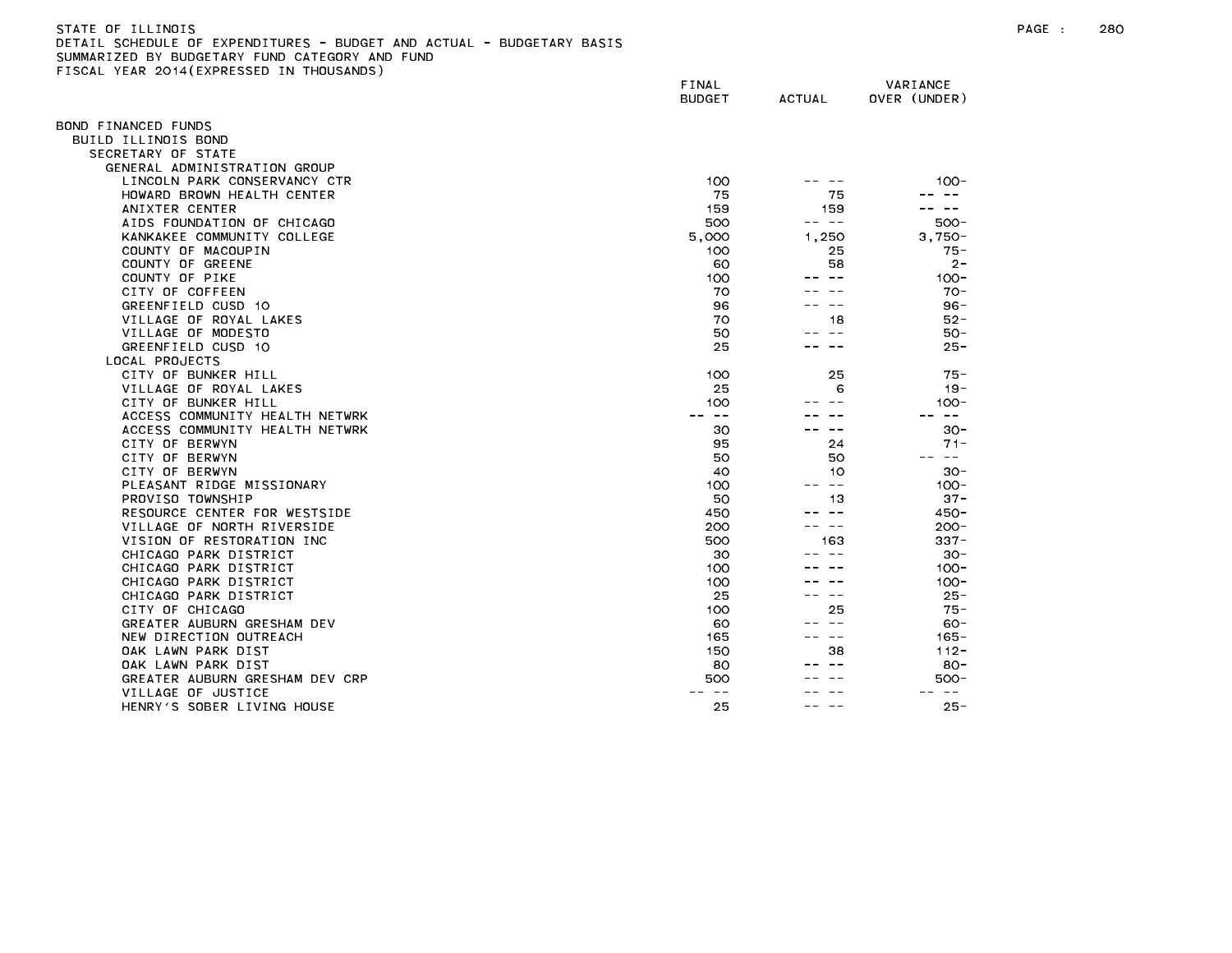| STATE OF ILLINOIS                                                     |
|-----------------------------------------------------------------------|
| DETAIL SCHEDULE OF EXPENDITURES - BUDGET AND ACTUAL - BUDGETARY BASIS |
| SUMMARIZED BY BUDGETARY FUND CATEGORY AND FUND                        |
| FISCAL YEAR 2014(EXPRESSED IN THOUSANDS)                              |

| $F = F \cup F$                 | FINAL<br><b>BUDGET</b> | <b>ACTUAL</b>              | VARIANCE<br>OVER (UNDER) |
|--------------------------------|------------------------|----------------------------|--------------------------|
| BOND FINANCED FUNDS            |                        |                            |                          |
| BUILD ILLINOIS BOND            |                        |                            |                          |
| SECRETARY OF STATE             |                        |                            |                          |
| GENERAL ADMINISTRATION GROUP   |                        |                            |                          |
| INNER-CITY MUSLIM ACTION       | 200                    | 53                         | $147 -$                  |
| BLANDINSVILLE SR CITIZENS ORG  | 25                     | $ -$                       | $25 -$                   |
| CASS COUNTY                    | 14                     | $\overline{\phantom{m}}$ . | $14 -$                   |
| CITY OF BEARDSTOWN             | 100                    | 25                         | $75 -$                   |
| CITY OF COLCHESTER             | 25                     | 6                          | $19 -$                   |
| CITY OF HAMILTON               | 75                     |                            | $75 -$                   |
| CITY OF HAVANA                 | $- -$                  |                            | $\sim$ $\sim$            |
| CITY OF NAUVOO                 | 9                      |                            | 9 -                      |
| CITY OF WINCHESTER             | 50                     | $\sim$ $-$                 | 50-                      |
| FAIRVIEW FIRE PROTECTION DIST  | 25                     | 25                         |                          |
| FULTON COUNTY HEALTH DEPT      | 50                     | 50                         |                          |
| HANCOCK COUNTY                 | 50                     | 50                         |                          |
| KIRKWOOD VILLAGE               | 6                      | 6                          | $\sim$ $-$               |
| VILLAGE OF LONDON MILLS        | 25                     | 6                          | $19 -$                   |
| MCDONOUGH COUNTY               | 25                     | $\overline{\phantom{m}}$   | 25 -                     |
| MCDONOUGH COUNTY               | 75                     | 75                         | $- -$                    |
| VILLAGE OF MOUNT STERLING      | 50                     | 13                         | $37 -$                   |
| VILLAGE OF ROSEVILLE           | 50                     | 13                         | $37 -$                   |
| ROSEVILLE FIRE PROTECTION DIST | 50                     | 50                         | س س                      |
| CITY OF RUSHVILLE              | 100                    | $\sim$ $-$                 | $100 -$                  |
| SCHUYLER COUNTY HIGHWAY DEPT   | 50                     | 50                         | $\sim$ $-$<br>$ -$       |
| VILLAGE OF ALSEY               | 25                     | 15                         | $10 -$                   |
| VILLAGE OF BIGGSVILLE          | 25                     | $ -$                       | $25 -$                   |
| VILLAGE OF BLUFFS              | 25                     | $\sim$ $-$                 | $25 -$                   |
| VILLAGE OF EASTON              | 25                     | 6                          | $19 -$                   |
| VILLAGE OF OQUAWKA             | 30                     | 30                         | $\sim$ $-$               |
| VILLAGE OF VERSAILLES          | 50                     | $- -$                      | $50 -$                   |
| DALLAS CITY                    | 25                     | $\sim$ $-$                 | $25 -$                   |
| CITY OF BUSHNELL               | 50                     | 50                         | $\sim$ $-$<br>$- -$      |
| VILLAGE OF ASTORIA             | 50                     | $\sim$ $\sim$              | $50 -$                   |
| VILLAGE OF MANITO              | 25                     |                            | $25 -$                   |
| MASON CITY                     | 25                     |                            | $25 -$                   |
| VILLAGE OF CAMP POINT          | 25                     | $ -$                       | $25 -$                   |
| VILLAGE OF LIBERTY             | 25                     | 25                         | $\sim$ $\sim$            |
| LOCAL PROJECTS                 |                        |                            |                          |
| FOREST PARK COMMUNITY CTR      | $ -$                   |                            |                          |
| GREATER JOLIET AREA YMCA       | 50                     |                            | 50-                      |
| WILL COUNTY HISTORICAL SOCIETY | 50                     |                            | $50 -$                   |
| VILLAGE OF BOLINGBROOK         | 400                    |                            | $400 -$                  |
|                                |                        |                            |                          |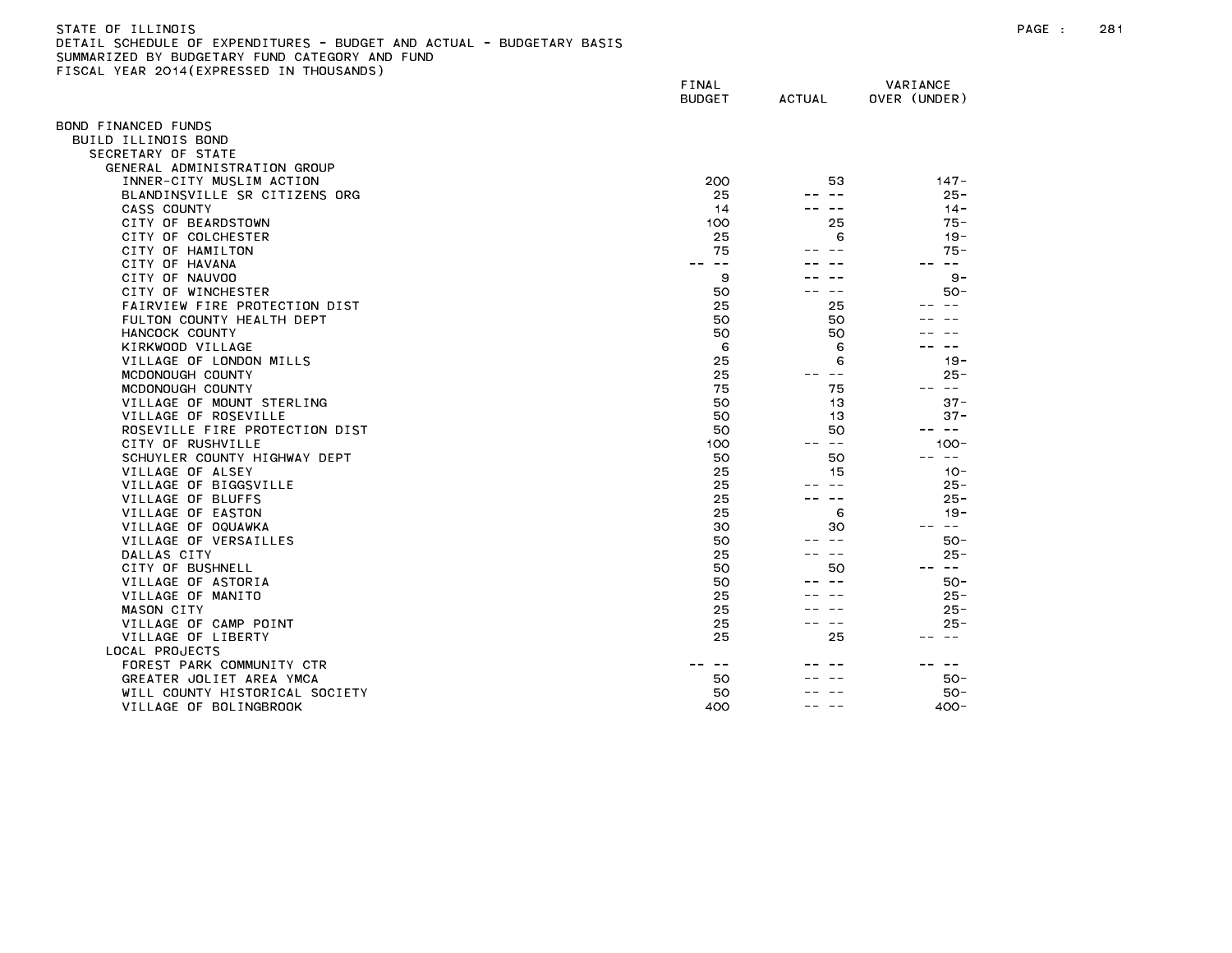| STATE OF ILLINOIS                                                     |
|-----------------------------------------------------------------------|
| DETAIL SCHEDULE OF EXPENDITURES - BUDGET AND ACTUAL - BUDGETARY BASIS |
| SUMMARIZED BY BUDGETARY FUND CATEGORY AND FUND                        |
| FISCAL YEAR 2014(EXPRESSED IN THOUSANDS)                              |

|                                    | FINAL<br><b>BUDGET</b>      | <b>ACTUAL</b> | VARIANCE<br>OVER (UNDER) |
|------------------------------------|-----------------------------|---------------|--------------------------|
|                                    |                             |               |                          |
| BOND FINANCED FUNDS                |                             |               |                          |
| BUILD ILLINOIS BOND                |                             |               |                          |
| SECRETARY OF STATE                 |                             |               |                          |
| GENERAL ADMINISTRATION GROUP       |                             |               |                          |
| VILLAGE OF CHANNAHON               | 75                          |               | $75 -$                   |
| CITY OF CREST HILL                 | 150                         |               | $150 -$                  |
| CITY OF JOLIET                     | 7                           |               | $7 -$                    |
| CITY OF JOLIET                     | 150                         |               | $150 -$                  |
| CITY OF JOLIET<br>CITY OF LOCKPORT | 150<br>150                  |               | $150 -$<br>$150 -$       |
| VILLAGE OF ROCKDALE                | 50                          |               | $50 -$                   |
| VILLAGE OF ROMEOVILLE              | 300                         |               | $300 -$                  |
| VILLAGE OF SHOREWOOD               | 50                          |               | 50-                      |
| DUPAGE TOWNSHIP                    | 50                          |               | $50 -$                   |
| GREEN GARDEN TWNSHIP HGWY DEPT     | 25                          |               | $25 -$                   |
| JACKSON TOWNSHIP                   | 30                          |               | $30 -$                   |
| JOLIET TOWNSHIP                    | 50                          |               | 50-                      |
| LOCKPORT TOWNSHIP                  | 50                          | $- -$         | $50 -$                   |
| MANHATTAN TOWNSHIP                 | 30                          | 30            |                          |
| TROY TOWNSHIP                      | 30                          | 30            |                          |
| VILLAGE OF ROMEOVILLE PARKS &      | 38                          | 38            | $- -$                    |
| CORNERSTONE SERVICES INC           | 500                         | 171           | $329 -$                  |
| FOREST PRSRV DIST OF WILL CTY      | 120                         | $ -$          | $120 -$                  |
| JOLIET ARSENAL DEV AUTHORITY       | 100                         |               | $100 -$                  |
| VILLAGE OF CRESTWOOD               | 60                          |               | $60 -$                   |
| CITY OF BLUE ISLAND                |                             |               |                          |
| CITY OF BLUE ISLAND                |                             | $\sim$ $\sim$ |                          |
| CHICAGO SCHOOL DIST 299            | 22                          | 22            | $\overline{\phantom{m}}$ |
| CHICAGO SCHOOL DIST 299            | 79                          |               | 79 -                     |
| CHICAGO SCHOOL DIST 299            | $\sim$ $-$                  |               | $\sim$ $ -$              |
| CHICAGO SCHOOL DIST 299            | 65                          | $\sim$ $-$    | 65 -                     |
| CHICAGO SCHOOL DIST 299            | 160                         | 108           | $52 -$                   |
| VILLAGE OF PALOS PARK              | 50                          | $- -$         | $50 -$                   |
| VILLAGE OF PALOS PARK              | 140                         |               | $140 -$                  |
| VILLAGE OF PALOS PARK              | 60                          |               | 60-                      |
| VILLAGE OF PALOS PARK              | 150                         |               | $150 -$                  |
| VILLAGE OF PALOS PARK              | 85                          |               | $85 -$                   |
| CITY OF CHICAGO                    | 18                          | $\sim$ $-$    | $18 -$                   |
| CITY OF CHICAGO                    | 125                         | 31            | $94 -$                   |
| CITY OF CHICAGO                    | 150                         |               | $150 -$                  |
| CITY OF CHICAGO                    | 125                         |               | $125 -$                  |
| VILLAGE OF CALUMET PARK            | 65                          |               | $65 -$                   |
| CALUMET PARK RECREATION CTR        | 25                          |               | $25 -$                   |
| CITY OF BLUE ISLAND                | $\frac{1}{2}$<br>$\sim$ $-$ |               | $- -$<br>$- -$           |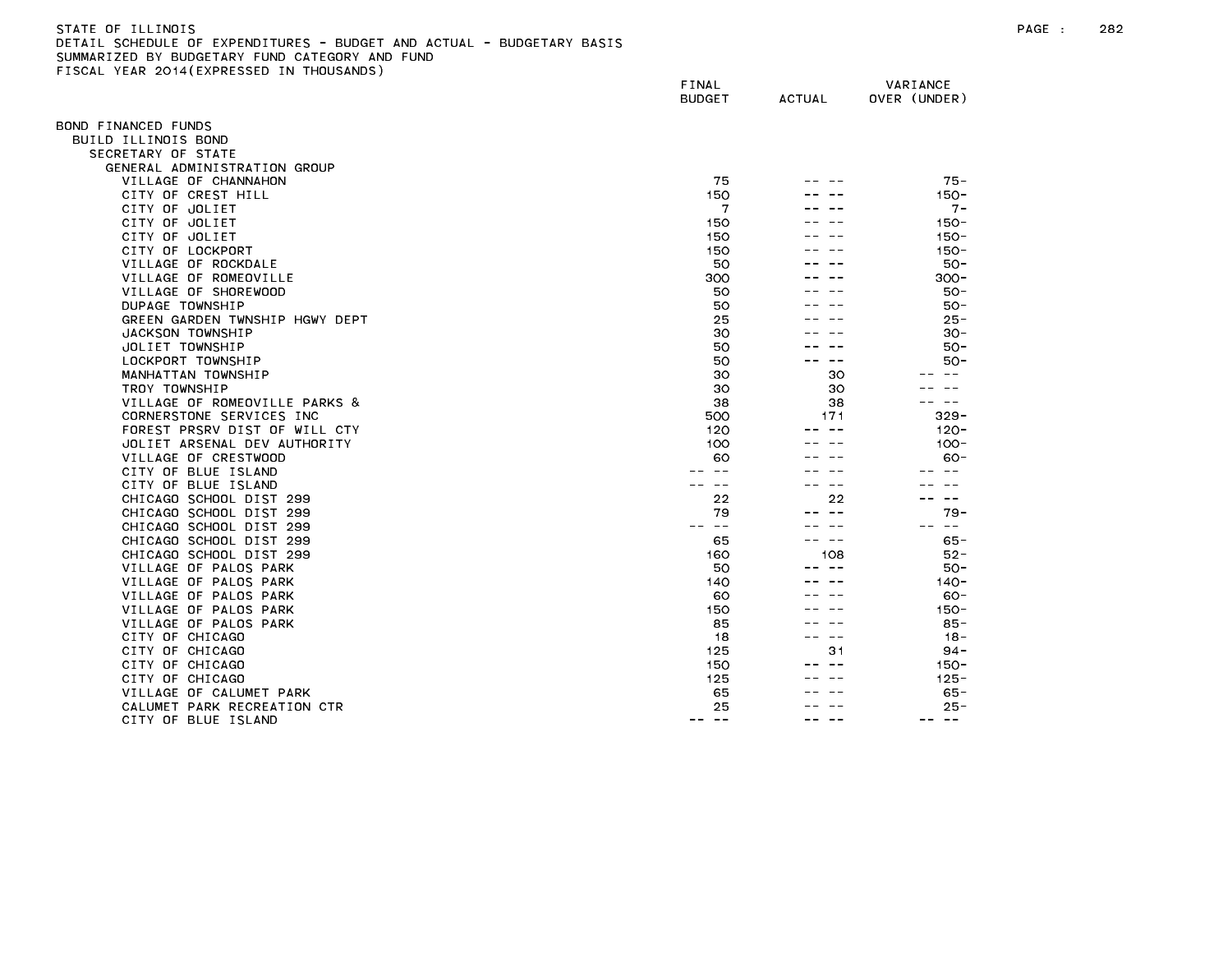## STATE OF ILLINOIS PAGE : 283 DETAIL SCHEDULE OF EXPENDITURES - BUDGET AND ACTUAL - BUDGETARY BASIS SUMMARIZED BY BUDGETARY FUND CATEGORY AND FUND FISCAL YEAR 2014(EXPRESSED IN THOUSANDS)

| <b>ILAN EUIT LEAT NEUGED</b>   | FINAL<br><b>BUDGET</b> | ACTUAL     | VARIANCE<br>OVER (UNDER) |
|--------------------------------|------------------------|------------|--------------------------|
| OND FINANCED FUNDS             |                        |            |                          |
| BUILD ILLINOIS BOND            |                        |            |                          |
| SECRETARY OF STATE             |                        |            |                          |
| GENERAL ADMINISTRATION GROUP   |                        |            |                          |
| CITY OF BLUE ISLAND            |                        |            |                          |
| BLUE ISLAND PARK DIST          | 150                    |            | $150 -$                  |
| CALUMET TOWNSHIP               | 53                     | 41         | $12 -$                   |
| MIDLOTHIAN PARK DIST           | 30                     | 30         |                          |
| VILLAGE OF CRESTWOOD           | $\sim$ $-$<br>--       |            |                          |
| CITY OF OAK FOREST             | 50                     |            | $50 -$                   |
| CITY OF BLUE ISLAND            | $ -$                   |            | $\sim$ $\sim$            |
| CORNERSTONE CHICAGO            | 25                     |            | $25 -$                   |
| BRIDGE THE GAP INC             | 25                     |            | $25 -$                   |
| BLUE ISLAND LITTLE LEAGUE      | $\sim$ $-$<br>$- -$    |            | $- -$                    |
| METROPOLITAN FAMILY SERVICES   | 25                     | 25         | $- -$                    |
| BLUE ISLAN FIRE DEPT           | 25                     | 6          | $19 -$                   |
| OAK FOREST PARK DIST           | 25                     |            | $25 -$                   |
| VILLAGE OF MIDLOTHIAN          | 30                     |            | $30 -$                   |
| BREMEN TOWNSHIP                | 25                     |            | $25 -$                   |
| BACK OF THE YARDS NEIGHBORHOOD | 800                    |            | $800 -$                  |
| OUR LADY OF GOOD COUNSEL CHRCH | 100                    |            | $100 -$                  |
| OFFICER DONALD MARQUEZ CHARTER | $\sim$ $-$             |            | $\sim$ $-$               |
| MUJERES LATINAS EN ACCION      | 200                    | $\sim$ $-$ | $200 -$                  |
| LOUIS L VALENTINE BOYS & GIRLS | 383                    | 110        | $273 -$                  |
| GENERAL ROBERT E WOODS BOYS &  | 250                    | 63         | $187 -$                  |
| RAUNER FAMILY YMCA             | 500                    | -- --      | $500 -$                  |
| SAINT PAUL PARISH              | 100                    | $\sim$ $-$ | $100 -$                  |
| ST ANN CATHOLIC SCHOOL         | 100                    | 100        | $\sim 100$               |
| BRIGHTON PRK NEIGHBORHOOD CNCL | 450                    | -- --      | $450 -$                  |
| ACCESS COMMUNITY HLTH NETWORK  | 100                    | 100        | $\sim$ $ -$              |
| CENTRO DE SALUD ESPERANZA      | 100                    | 25         | $75 -$                   |
| LOCAL PROJECTS                 |                        |            |                          |
| CENTERS FOR NEW HORIZONS       | 250                    |            | $250 -$                  |
| CHICAGO BAPTIST INSTITUTE      | 75                     | ---        | $75 -$                   |
| BISHOP SHEPARD LITTLE MEMORIAL | 75                     | 19         | $56 -$                   |
| GORDIE'S FOUNDATION INC        | 9                      | 9          | $- -$                    |
| ADA S MCKINLEY COMM SVCS INC   | $- -$                  |            | $\sim$ $-$               |
| DANIEL J NELLUM YOUTH SVCS INC | 34                     |            | $34 -$                   |
| UNION MISSIONARY BAPTIST CHRCH | 75                     |            | $75 -$                   |
| SOUTH PARK BAPTIST CHURCH      | 100                    |            | $100 -$                  |
| CHICAGO HEIGHTS PARK DIST      | 100                    |            | $100 -$                  |
| CITY OF CHICAGO HEIGHTS        | $\sim$ $-$             |            | $- -$                    |
| CITY OF MOMENCE                | 50                     |            | $50 -$                   |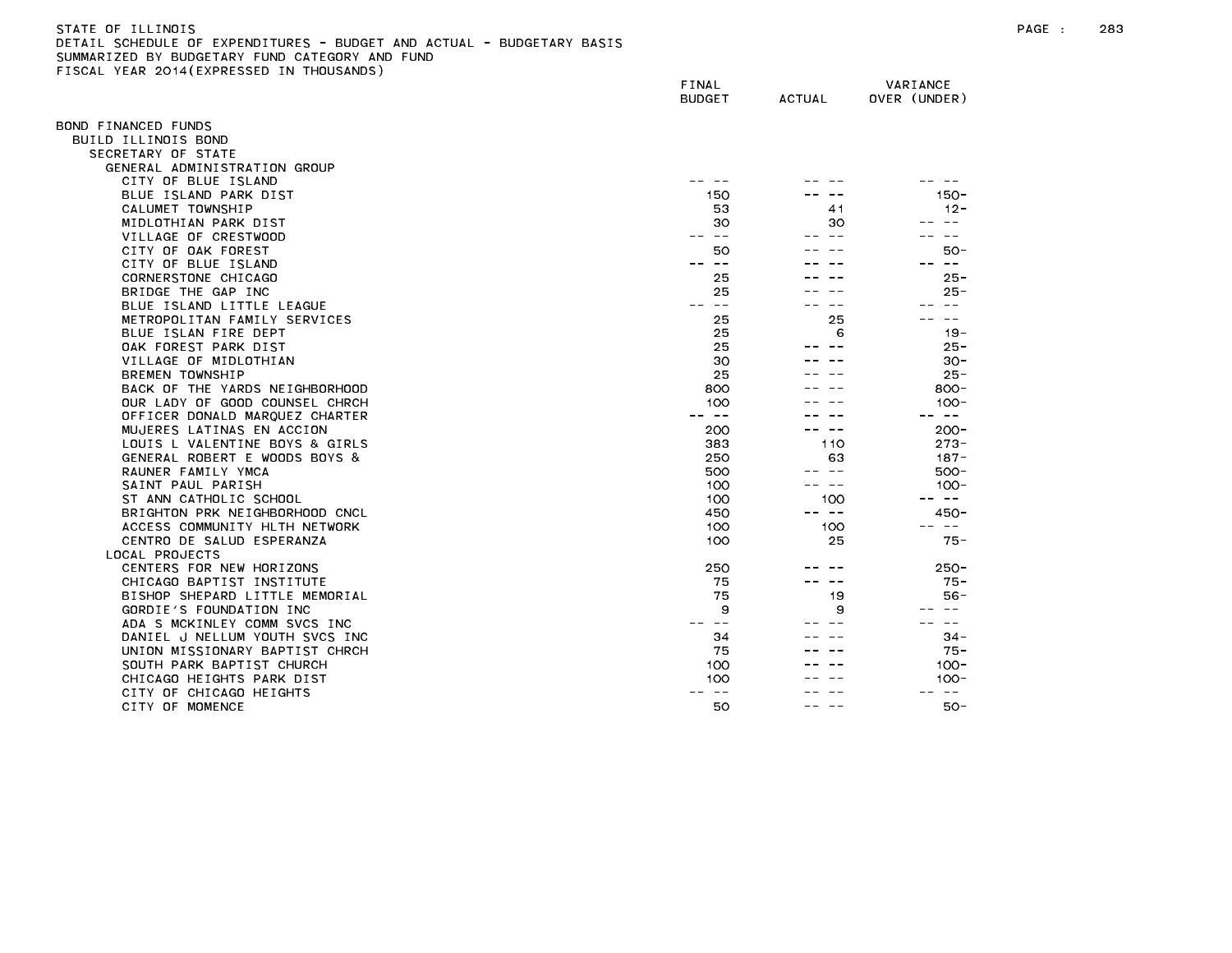# STATE OF ILLINOIS PAGE : 284 DETAIL SCHEDULE OF EXPENDITURES - BUDGET AND ACTUAL - BUDGETARY BASIS SUMMARIZED BY BUDGETARY FUND CATEGORY AND FUND FISCAL YEAR 2014(EXPRESSED IN THOUSANDS)

| $1.271$ , $20.17$ ( $2.11$ $N = 0.02$ | FINAL<br><b>BUDGET</b> | <b>ACTUAL</b> | VARIANCE<br>OVER (UNDER) |
|---------------------------------------|------------------------|---------------|--------------------------|
| OND FINANCED FUNDS                    |                        |               |                          |
| BUILD ILLINOIS BOND                   |                        |               |                          |
| SECRETARY OF STATE                    |                        |               |                          |
| GENERAL ADMINISTRATION GROUP          |                        |               |                          |
| EASTERN WILL CNTY SENIOR TRANS        | 138                    |               | $138 -$                  |
| VILLAGE OF AROMA PARK                 | 155                    |               | $155 -$                  |
| VILLAGE OF BEECHER                    | 50                     |               | 50-                      |
| VILLAGE OF BRADLEY                    | 75                     |               | $75 -$                   |
| VILLAGE OF FLOSSMOOR                  |                        |               | $\sim$ $\sim$            |
| VILLAGE OF GLENWOOD                   |                        |               |                          |
| VILLAGE OF HOMEWOOD                   |                        |               | س س                      |
| VILLAGE OF SAUK VILLAGE               | 135                    |               | $135 -$                  |
| GLENWOOD SCHOOL FOR BOYS              | 25                     |               | $25 -$                   |
| CHICAGO HEIGHTS YTH COMMITTEE         | 25                     |               | $25 -$                   |
| SOUTH SUBURBAN AREA PROJECT           | 25                     |               | $25 -$                   |
| GRAND PRAIRIE SERVICES                | 25                     | 6             | $19 -$                   |
| AUNT MARTHA'S HLTH CARE NETWRK        | 25                     |               | $25 -$                   |
| SOUTH STAR SERVICES                   | 25                     |               | $25 -$                   |
| LYNWOOD                               | 50                     |               | $50 -$                   |
| BLOOM TOWNSHIP                        | 30                     |               | $30 -$                   |
| SOUTH CHICAGO HEIGHTS                 | 125                    |               | $125 -$                  |
| WASHINGTON TOWNSHIP                   | 15                     | $\sim$ $-$    | $15 -$                   |
| KANKAKEE COURTHOUSE                   | 375                    | 94            | $281 -$                  |
| CITY OF NORTHLAKE                     | 300                    |               | $300 -$                  |
| HEPHZIBAH CHILDREN'S ASSOC            | $\sim$ $-$             |               | $\sim$ $-$               |
| TRITON COLLEGE                        | 400                    | $- -$         | $400 -$                  |
| UNITY TEMPLE RESTORATION FNDTN        | 250                    | 63            | $187 -$                  |
| VILLAGE OF STONE PARK                 | 675                    | 675           |                          |
| LINCOLN PARK ZOO                      | -- --                  |               | س س                      |
| VILLAGE OF TINLEY PARK                | 150                    |               | $150 -$                  |
| IL COALITION FOR IMMIGRANT &          | 250                    |               | $250 -$                  |
| CHICAGO PUBLIC SCHOOLS                | 200                    |               | $200 -$                  |
| LA CASA                               | 100                    |               | $100 -$                  |
| ALIVIO MEDICAL CENTER                 | 200                    |               | $200 -$                  |
| FEDERACION DE CLUBES                  | -- --                  |               | -- --                    |
| ST ANN CATHOLIC SCHOOL                | 100                    |               | $100 -$                  |
| MUJERES LATINAS EN ACCION             | 150                    |               | $150 -$                  |
| DORMAN DUNN CHAPTER OF VFW            | 18                     |               | $18 -$                   |
| MCKINLEY CHAPTER OF VFW               | 50                     |               | $50 -$                   |
| CHICAGO PUBLIC SCHOOLS                | 20                     |               | $20 -$                   |
| CHICAGO PUBLIC SCHOOLS                | 100                    |               | $100 -$                  |
| CHICAGO PUBLIC SCHOOLS                | 100                    |               | $100 -$                  |
| CHICAGO PUBLIC SCHOOLS                | 100<br>$- -$<br>$- -$  | $\sim$ $-$    | $100 -$<br>-- --         |
| CHICAGO PUBLIC SCHOOLS                |                        |               |                          |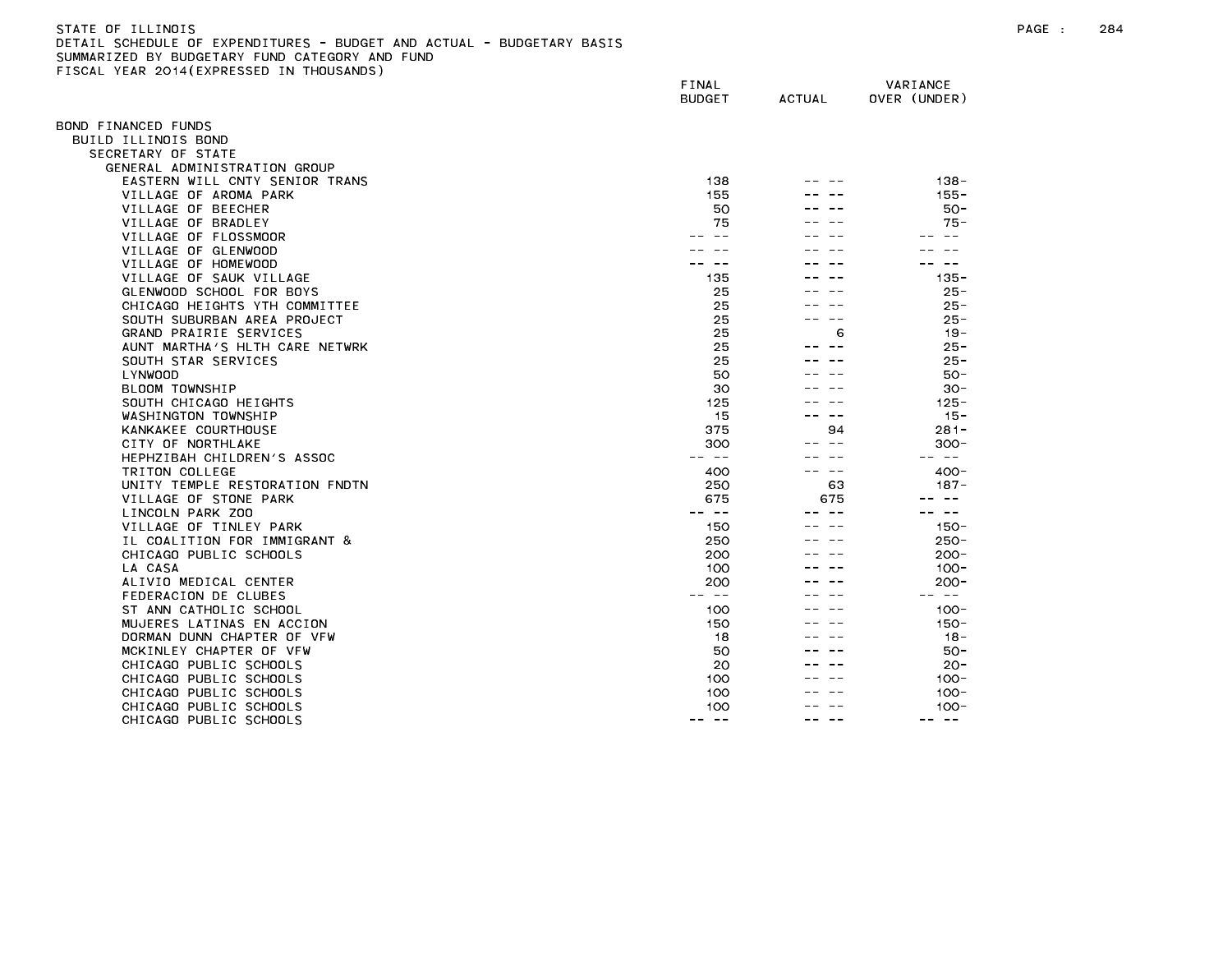# STATE OF ILLINOIS PAGE : 285 DETAIL SCHEDULE OF EXPENDITURES - BUDGET AND ACTUAL - BUDGETARY BASIS SUMMARIZED BY BUDGETARY FUND CATEGORY AND FUND FISCAL YEAR 2014(EXPRESSED IN THOUSANDS)

|                                | FINAL<br><b>BUDGET</b>                                                                                                                                                                                                                                                                                                                                                                       | ACTUAL                                                                                                                                                                                                                                                                                                                                                                                       | VARIANCE<br>OVER (UNDER)                                                                                                                                                                                                                                                                                                                                                                     |
|--------------------------------|----------------------------------------------------------------------------------------------------------------------------------------------------------------------------------------------------------------------------------------------------------------------------------------------------------------------------------------------------------------------------------------------|----------------------------------------------------------------------------------------------------------------------------------------------------------------------------------------------------------------------------------------------------------------------------------------------------------------------------------------------------------------------------------------------|----------------------------------------------------------------------------------------------------------------------------------------------------------------------------------------------------------------------------------------------------------------------------------------------------------------------------------------------------------------------------------------------|
| BOND FINANCED FUNDS            |                                                                                                                                                                                                                                                                                                                                                                                              |                                                                                                                                                                                                                                                                                                                                                                                              |                                                                                                                                                                                                                                                                                                                                                                                              |
| BUILD ILLINOIS BOND            |                                                                                                                                                                                                                                                                                                                                                                                              |                                                                                                                                                                                                                                                                                                                                                                                              |                                                                                                                                                                                                                                                                                                                                                                                              |
| SECRETARY OF STATE             |                                                                                                                                                                                                                                                                                                                                                                                              |                                                                                                                                                                                                                                                                                                                                                                                              |                                                                                                                                                                                                                                                                                                                                                                                              |
| GENERAL ADMINISTRATION GROUP   |                                                                                                                                                                                                                                                                                                                                                                                              |                                                                                                                                                                                                                                                                                                                                                                                              |                                                                                                                                                                                                                                                                                                                                                                                              |
| SEEDS OF HOPE INC              |                                                                                                                                                                                                                                                                                                                                                                                              |                                                                                                                                                                                                                                                                                                                                                                                              |                                                                                                                                                                                                                                                                                                                                                                                              |
| HEALTHCARE ALTERNATIVE SYSTEMS | 150                                                                                                                                                                                                                                                                                                                                                                                          |                                                                                                                                                                                                                                                                                                                                                                                              | $150 -$                                                                                                                                                                                                                                                                                                                                                                                      |
| NAMEOKI TOWNSHIP               | 75                                                                                                                                                                                                                                                                                                                                                                                           |                                                                                                                                                                                                                                                                                                                                                                                              | $75 -$                                                                                                                                                                                                                                                                                                                                                                                       |
| ST ANTHONY'S HEALTH CENTER     | 100                                                                                                                                                                                                                                                                                                                                                                                          |                                                                                                                                                                                                                                                                                                                                                                                              | $100 -$                                                                                                                                                                                                                                                                                                                                                                                      |
| ALTON MEMORIAL HOSPITAL        | 70                                                                                                                                                                                                                                                                                                                                                                                           |                                                                                                                                                                                                                                                                                                                                                                                              | $70-$                                                                                                                                                                                                                                                                                                                                                                                        |
| ALTON TOWNSHIP                 | 50                                                                                                                                                                                                                                                                                                                                                                                           |                                                                                                                                                                                                                                                                                                                                                                                              | 50-                                                                                                                                                                                                                                                                                                                                                                                          |
| NATURAL RESOURCES              |                                                                                                                                                                                                                                                                                                                                                                                              |                                                                                                                                                                                                                                                                                                                                                                                              |                                                                                                                                                                                                                                                                                                                                                                                              |
| GENERAL OFFICE CAPITAL         |                                                                                                                                                                                                                                                                                                                                                                                              |                                                                                                                                                                                                                                                                                                                                                                                              |                                                                                                                                                                                                                                                                                                                                                                                              |
| MUD TO PARKS DREDGING IL       | 3,139                                                                                                                                                                                                                                                                                                                                                                                        | 1,044                                                                                                                                                                                                                                                                                                                                                                                        | $2,095 -$                                                                                                                                                                                                                                                                                                                                                                                    |
| CAPITAL GRANTS TO PARKS        | 144,480                                                                                                                                                                                                                                                                                                                                                                                      | 17,405                                                                                                                                                                                                                                                                                                                                                                                       | $127.075 -$                                                                                                                                                                                                                                                                                                                                                                                  |
| SPARTA WORLD SHOOTING COMPLEX  | 175                                                                                                                                                                                                                                                                                                                                                                                          | 18                                                                                                                                                                                                                                                                                                                                                                                           | $157 -$                                                                                                                                                                                                                                                                                                                                                                                      |
| <b>MUSEUMS</b>                 |                                                                                                                                                                                                                                                                                                                                                                                              |                                                                                                                                                                                                                                                                                                                                                                                              |                                                                                                                                                                                                                                                                                                                                                                                              |
| CAPITAL GRNTS                  | 1,500                                                                                                                                                                                                                                                                                                                                                                                        | -- --                                                                                                                                                                                                                                                                                                                                                                                        | $1,500 -$                                                                                                                                                                                                                                                                                                                                                                                    |
| HUMAN SERVICES                 |                                                                                                                                                                                                                                                                                                                                                                                              |                                                                                                                                                                                                                                                                                                                                                                                              |                                                                                                                                                                                                                                                                                                                                                                                              |
| ADMIN & PROGRAM SUPPORT        |                                                                                                                                                                                                                                                                                                                                                                                              |                                                                                                                                                                                                                                                                                                                                                                                              |                                                                                                                                                                                                                                                                                                                                                                                              |
| ELGIN MENTAL HEALTH CENTER     | 100                                                                                                                                                                                                                                                                                                                                                                                          |                                                                                                                                                                                                                                                                                                                                                                                              | $100 -$                                                                                                                                                                                                                                                                                                                                                                                      |
| PUBLIC HEALTH                  |                                                                                                                                                                                                                                                                                                                                                                                              |                                                                                                                                                                                                                                                                                                                                                                                              |                                                                                                                                                                                                                                                                                                                                                                                              |
| OFFICE OF FINANCE AND ADMIN    |                                                                                                                                                                                                                                                                                                                                                                                              |                                                                                                                                                                                                                                                                                                                                                                                              |                                                                                                                                                                                                                                                                                                                                                                                              |
| HOSPITAL CAPITAL INVSTMNT PROG | 59,023                                                                                                                                                                                                                                                                                                                                                                                       | 58,377                                                                                                                                                                                                                                                                                                                                                                                       | $646 -$                                                                                                                                                                                                                                                                                                                                                                                      |
| OFFICE OF HEALTH PROTECTION    |                                                                                                                                                                                                                                                                                                                                                                                              |                                                                                                                                                                                                                                                                                                                                                                                              |                                                                                                                                                                                                                                                                                                                                                                                              |
| CLEAR-WIN GRANT PROGRAM        | 2,915                                                                                                                                                                                                                                                                                                                                                                                        | 1,928                                                                                                                                                                                                                                                                                                                                                                                        | $987 -$                                                                                                                                                                                                                                                                                                                                                                                      |
| <b>REVENUE</b>                 |                                                                                                                                                                                                                                                                                                                                                                                              |                                                                                                                                                                                                                                                                                                                                                                                              |                                                                                                                                                                                                                                                                                                                                                                                              |
| GOVERNMENT SERVICES            |                                                                                                                                                                                                                                                                                                                                                                                              |                                                                                                                                                                                                                                                                                                                                                                                              |                                                                                                                                                                                                                                                                                                                                                                                              |
| IL HOUSING DEV AUTH            | 70,330                                                                                                                                                                                                                                                                                                                                                                                       | 54,517                                                                                                                                                                                                                                                                                                                                                                                       | $15, 813 -$                                                                                                                                                                                                                                                                                                                                                                                  |
| IL HOUSING DEV AUTH            | 1,003                                                                                                                                                                                                                                                                                                                                                                                        | 1,003                                                                                                                                                                                                                                                                                                                                                                                        | $\frac{1}{2}$                                                                                                                                                                                                                                                                                                                                                                                |
| GOVERNOR'S OFF OF MGT & BUDGET |                                                                                                                                                                                                                                                                                                                                                                                              |                                                                                                                                                                                                                                                                                                                                                                                              |                                                                                                                                                                                                                                                                                                                                                                                              |
| OPERATIONS                     |                                                                                                                                                                                                                                                                                                                                                                                              |                                                                                                                                                                                                                                                                                                                                                                                              |                                                                                                                                                                                                                                                                                                                                                                                              |
| ORDINARY & CONTINGENT EXPENSES | 440                                                                                                                                                                                                                                                                                                                                                                                          | 347                                                                                                                                                                                                                                                                                                                                                                                          | $93 -$                                                                                                                                                                                                                                                                                                                                                                                       |
| CAPITAL DEVELOPMENT BOARD      |                                                                                                                                                                                                                                                                                                                                                                                              |                                                                                                                                                                                                                                                                                                                                                                                              |                                                                                                                                                                                                                                                                                                                                                                                              |
| GENERAL OFFICE                 |                                                                                                                                                                                                                                                                                                                                                                                              |                                                                                                                                                                                                                                                                                                                                                                                              |                                                                                                                                                                                                                                                                                                                                                                                              |
| GRANT TO NORTHWESTERN UNIV     |                                                                                                                                                                                                                                                                                                                                                                                              |                                                                                                                                                                                                                                                                                                                                                                                              |                                                                                                                                                                                                                                                                                                                                                                                              |
| METROPOLITAN FAMILY SERVICES   | 5,000                                                                                                                                                                                                                                                                                                                                                                                        | 500                                                                                                                                                                                                                                                                                                                                                                                          | $4,500 -$                                                                                                                                                                                                                                                                                                                                                                                    |
| EARL CHILDHOOD CONSTRUCTION    | 38,654                                                                                                                                                                                                                                                                                                                                                                                       | 11,268                                                                                                                                                                                                                                                                                                                                                                                       | $27,386-$                                                                                                                                                                                                                                                                                                                                                                                    |
| MISC CAP IMPROVE/STATE FACILIT | $\frac{1}{2} \frac{1}{2} \frac{1}{2} \frac{1}{2} \frac{1}{2} \frac{1}{2} \frac{1}{2} \frac{1}{2} \frac{1}{2} \frac{1}{2} \frac{1}{2} \frac{1}{2} \frac{1}{2} \frac{1}{2} \frac{1}{2} \frac{1}{2} \frac{1}{2} \frac{1}{2} \frac{1}{2} \frac{1}{2} \frac{1}{2} \frac{1}{2} \frac{1}{2} \frac{1}{2} \frac{1}{2} \frac{1}{2} \frac{1}{2} \frac{1}{2} \frac{1}{2} \frac{1}{2} \frac{1}{2} \frac{$ | $\frac{1}{2} \frac{1}{2} \frac{1}{2} \frac{1}{2} \frac{1}{2} \frac{1}{2} \frac{1}{2} \frac{1}{2} \frac{1}{2} \frac{1}{2} \frac{1}{2} \frac{1}{2} \frac{1}{2} \frac{1}{2} \frac{1}{2} \frac{1}{2} \frac{1}{2} \frac{1}{2} \frac{1}{2} \frac{1}{2} \frac{1}{2} \frac{1}{2} \frac{1}{2} \frac{1}{2} \frac{1}{2} \frac{1}{2} \frac{1}{2} \frac{1}{2} \frac{1}{2} \frac{1}{2} \frac{1}{2} \frac{$ | $\frac{1}{2} \frac{1}{2} \frac{1}{2} \frac{1}{2} \frac{1}{2} \frac{1}{2} \frac{1}{2} \frac{1}{2} \frac{1}{2} \frac{1}{2} \frac{1}{2} \frac{1}{2} \frac{1}{2} \frac{1}{2} \frac{1}{2} \frac{1}{2} \frac{1}{2} \frac{1}{2} \frac{1}{2} \frac{1}{2} \frac{1}{2} \frac{1}{2} \frac{1}{2} \frac{1}{2} \frac{1}{2} \frac{1}{2} \frac{1}{2} \frac{1}{2} \frac{1}{2} \frac{1}{2} \frac{1}{2} \frac{$ |
| DEVELOPMENT & IMPROVEMENT OF   | 49,045                                                                                                                                                                                                                                                                                                                                                                                       | 835                                                                                                                                                                                                                                                                                                                                                                                          | $48, 210 -$                                                                                                                                                                                                                                                                                                                                                                                  |
| CENTRAL MANAGEMENT SERVICES    |                                                                                                                                                                                                                                                                                                                                                                                              |                                                                                                                                                                                                                                                                                                                                                                                              |                                                                                                                                                                                                                                                                                                                                                                                              |
| UPGRADE KITCHEN & PLUMBING     | 186                                                                                                                                                                                                                                                                                                                                                                                          |                                                                                                                                                                                                                                                                                                                                                                                              | $186 -$                                                                                                                                                                                                                                                                                                                                                                                      |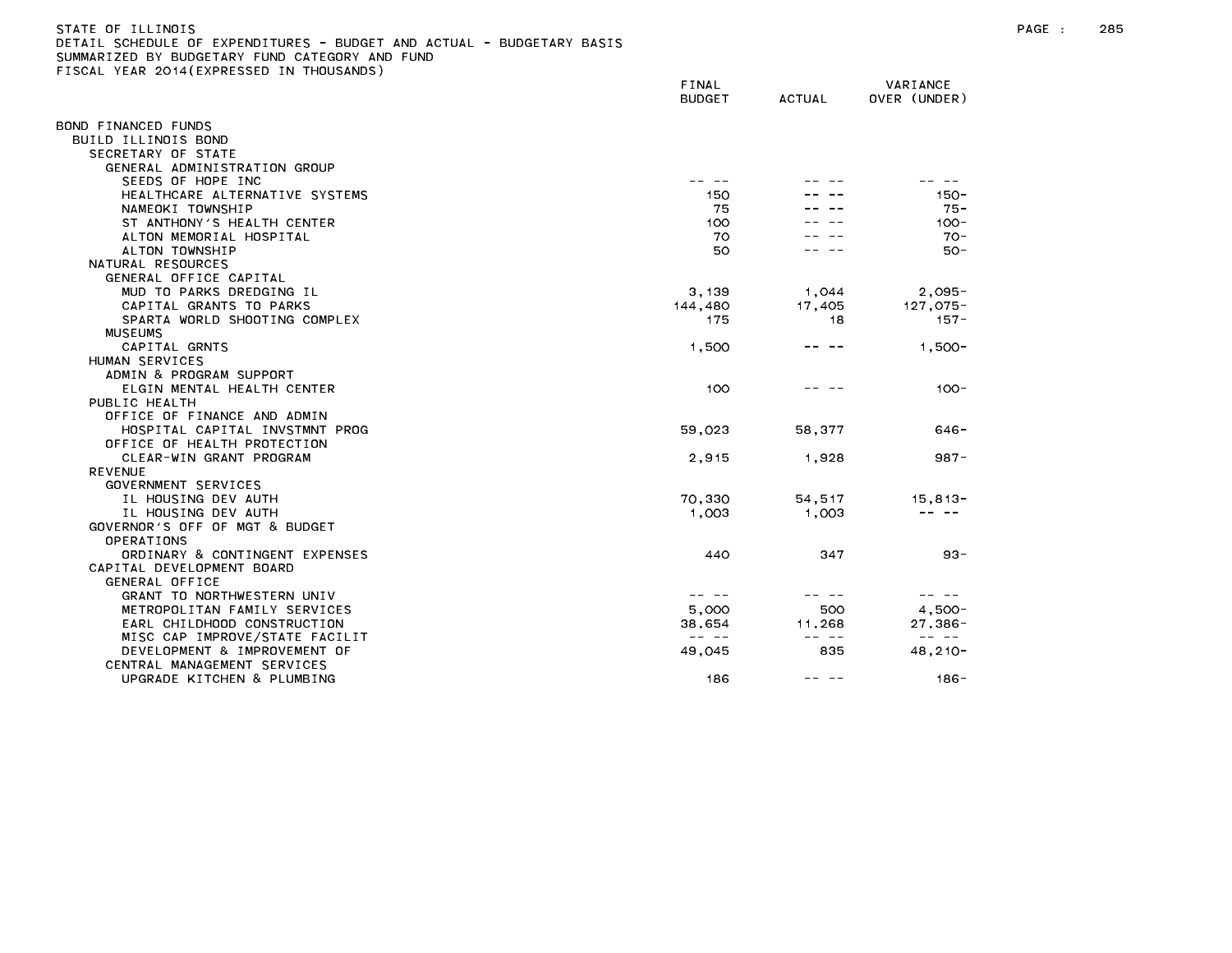| STATE OF ILLINOIS                                                     |
|-----------------------------------------------------------------------|
| DETAIL SCHEDULE OF EXPENDITURES - BUDGET AND ACTUAL - BUDGETARY BASIS |
| SUMMARIZED BY BUDGETARY FUND CATEGORY AND FUND                        |
| FISCAL YEAR 2014(EXPRESSED IN THOUSANDS)                              |

|                                | FINAL<br><b>BUDGET</b> | <b>ACTUAL</b> | VARIANCE<br>OVER (UNDER) |  |
|--------------------------------|------------------------|---------------|--------------------------|--|
| BOND FINANCED FUNDS            |                        |               |                          |  |
| BUILD ILLINOIS BOND            |                        |               |                          |  |
| CAPITAL DEVELOPMENT BOARD      |                        |               |                          |  |
| CHICAGO STATE UNIVERSITY       |                        |               |                          |  |
| MISC CAPITAL IMPROVEMENTS      | 120                    |               | $120 -$                  |  |
| EASTERN ILLINOIS UNIVERSITY    |                        |               |                          |  |
| MISC CAPITAL IMPROVEMENTS      | 856                    |               | $856 -$                  |  |
| GOVERNORS STATE UNIVERSITY     |                        |               |                          |  |
| MISC CAPITAL IMPROVEMENTS      | 189                    |               | $189 -$                  |  |
| NORTHEASTERN IL UNIVERSITY     |                        |               |                          |  |
| MISC CAPITAL IMPROVEMENTS      | 504                    |               | $504 -$                  |  |
| NATURAL RESOURCES/CONSERVATION |                        |               |                          |  |
| REHAB VISITORS CENTER EXTERIOR | 23                     |               | $23 -$                   |  |
| CORRECTIONS                    |                        |               |                          |  |
| REPLACE DOOR LOCKING CONTROLS  | 2.221                  |               | $2.221 -$                |  |
| INSTALLING FIRE ALARM SYSTEMS  | 1,600                  |               | $1,600-$                 |  |
| WESTERN ILLINOIS UNIVERSITY    |                        |               |                          |  |
| MISC CAPITAL IMPROVEMENTS      | 105                    |               | $105 -$                  |  |
| SECRETARY OF STATE             |                        |               |                          |  |
| UPGRADING FIRE ALARM SYSTEMS   | 18                     |               | $18 -$                   |  |
| ILLINOIS STATE UNIVERSITY      |                        |               |                          |  |
| MISC CAPITAL IMPROVEMENTS      | 648                    |               | $648 -$                  |  |
| HISTORIC PRESERVATION          |                        |               |                          |  |
| STABILIZATION & RESTORATION    | 652                    | 40            | $612 -$                  |  |
| REHAB/INTERIOR & EXTERIOR      | 24                     |               | $24 -$                   |  |
| HUMAN SERVICES                 |                        |               |                          |  |
| MECHANICALS IN POWER PLANT     | 46                     |               | $46 -$                   |  |
| REPLACING DORM DOORS           | 1,946                  |               | $1.946 -$                |  |
| RENOVATE/WATER TREATMENT PLANT | 678                    |               | $678 -$                  |  |
| REPAIR & OR REPLACEMENT ROOFS  | 61                     |               | $61 -$                   |  |
| NORTHERN ILLINOIS UNIVERSITY   |                        |               |                          |  |
| MISC CAPITAL IMPROVEMENTS      | 2,414                  |               | $2.414 -$                |  |
|                                |                        |               |                          |  |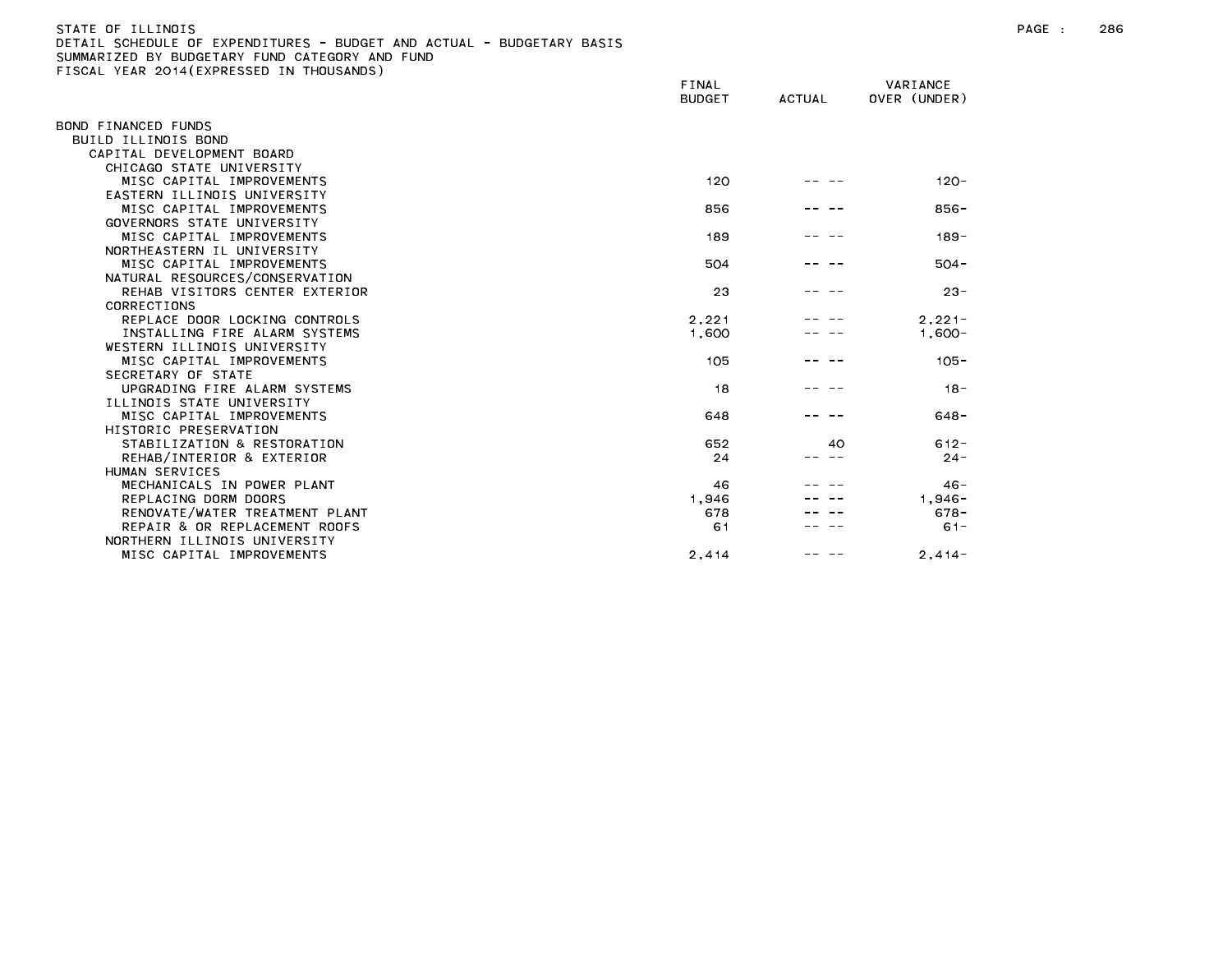| STATE OF ILLINOIS                                                     |
|-----------------------------------------------------------------------|
| DETAIL SCHEDULE OF EXPENDITURES - BUDGET AND ACTUAL - BUDGETARY BASIS |
| SUMMARIZED BY BUDGETARY FUND CATEGORY AND FUND                        |
| FISCAL YEAR 2014(EXPRESSED IN THOUSANDS)                              |

|                                | FINAL<br><b>BUDGET</b> | <b>ACTUAL</b> | VARIANCE<br>OVER (UNDER) |  |
|--------------------------------|------------------------|---------------|--------------------------|--|
|                                |                        |               |                          |  |
| BOND FINANCED FUNDS            |                        |               |                          |  |
| BUILD ILLINOIS BOND            |                        |               |                          |  |
| CAPITAL DEVELOPMENT BOARD      |                        |               |                          |  |
| BOARD OF HIGHER EDUCATION      |                        |               |                          |  |
| IL BOARD OF HIGHER EDUCATION   | 190,000                | 90,000        | $100,000 -$              |  |
| SOUTHERN ILLINOIS UNIVERSITY   |                        |               |                          |  |
| MISC CAPITAL IMPROVEMENTS      | 599                    |               | $599 -$                  |  |
| MISC CAPITAL IMPROVEMENTS      | 464                    |               | $464 -$                  |  |
| MILITARY AFFAIRS               |                        |               |                          |  |
| REHABILITATING EXTERIOR AND    | 177                    |               | $177 -$                  |  |
| UNIVERSITY OF ILLINOIS         |                        |               |                          |  |
| MISC CAPITAL IMPROVEMENTS      | 3.854                  |               | $3.854 -$                |  |
| MISC CAPITAL IMPROVEMENTS      | 74                     |               | $74 -$                   |  |
| MISC CAPITAL IMPROVEMENTS      | 336                    |               | $336 -$                  |  |
| MISC CAPITAL IMPROVEMENTS      | 5,665                  |               | $5,665-$                 |  |
| IL COMMUNITY COLLEGE BOARD     |                        |               |                          |  |
| MISC CAPITAL IMPROVEMENTS      | 47,649                 | 6             | $47,643-$                |  |
| <b>REVENUE</b>                 |                        |               |                          |  |
| COMPLETE UPGRADE PLUMBING SYS  | 600                    |               | $600 -$                  |  |
| SUPREME COURT                  |                        |               |                          |  |
| RENOVATE LIBRARY/COMPLETE HVAC | 235                    | 189           | $46 -$                   |  |
| COURT OF CLAIMS                |                        |               |                          |  |
| CLAIMS ADJUDICATION            |                        |               |                          |  |
| AWARDS AND GRANTS              | 16                     | 16            |                          |  |
| ENVIRONMENTAL PROTECT AGENCY   |                        |               |                          |  |
| ADMINISTRATION                 |                        |               |                          |  |
| WASTEWATER COMPLIANCE GRANTS   | 4,386                  |               | $4,386-$                 |  |
| LAND POLLUTION CONTROL         |                        |               |                          |  |
| FOR DEPOSIT                    | 2,000                  |               | $2.000 -$                |  |
| FOR DEPOSIT                    | 2,000                  |               | $2,000 -$                |  |
| FOR DEPOSIT                    | 9,500                  |               | $9.500 -$                |  |
| FOR FINANCIAL ASSISTANCE       | 4,777                  |               | $4.777-$                 |  |
| BUREAU OF WATER                |                        |               |                          |  |
| FOR GRANTS AND CONTRACTS       | 472                    |               | $472 -$                  |  |
|                                |                        |               |                          |  |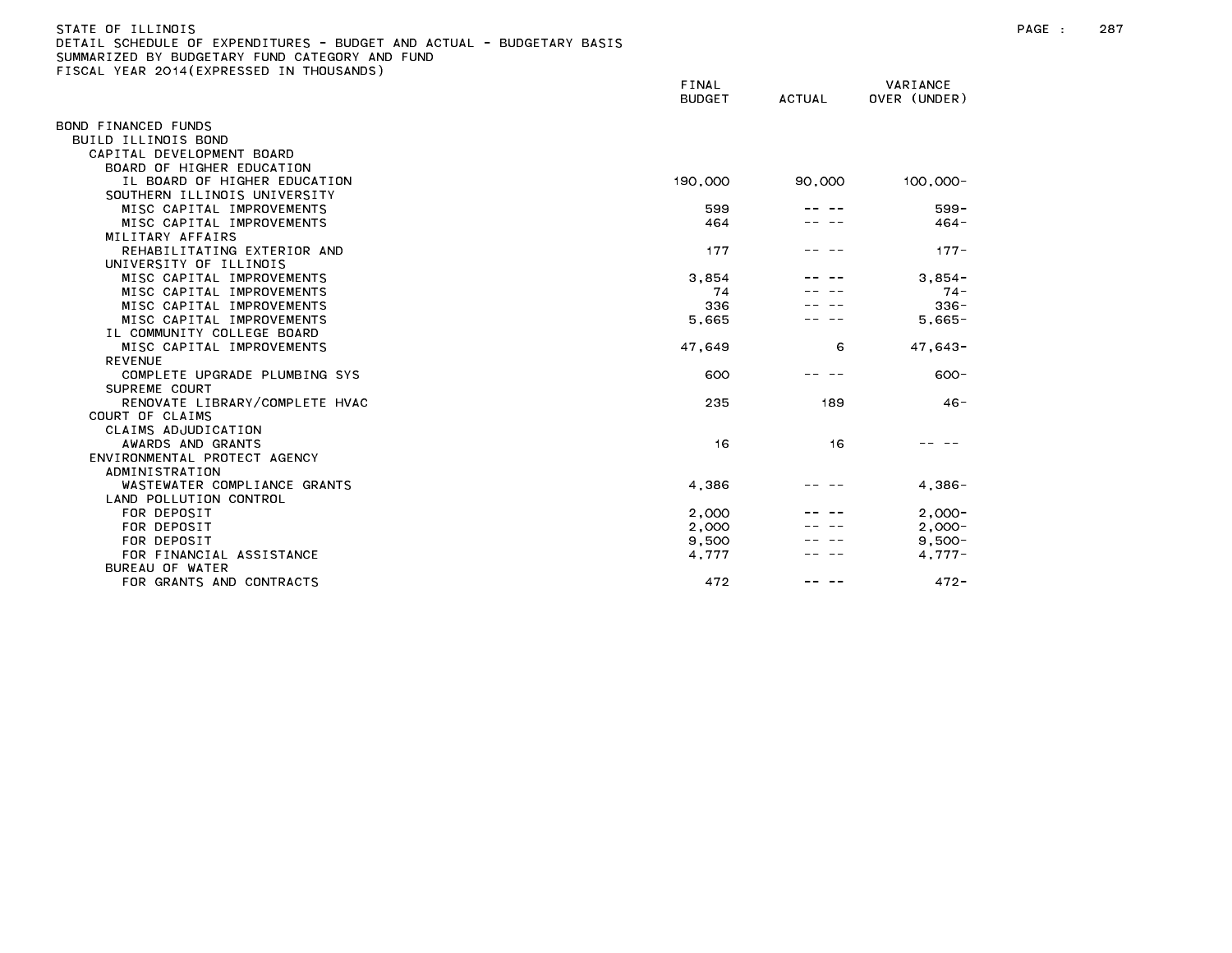# STATE OF ILLINOIS PAGE : 288 DETAIL SCHEDULE OF EXPENDITURES - BUDGET AND ACTUAL - BUDGETARY BASIS SUMMARIZED BY BUDGETARY FUND CATEGORY AND FUND FISCAL YEAR 2014(EXPRESSED IN THOUSANDS)

|                                    | FINAL<br><b>BUDGET</b> | ACTUAL    | VARIANCE<br>OVER (UNDER) |  |
|------------------------------------|------------------------|-----------|--------------------------|--|
| BOND FINANCED FUNDS                |                        |           |                          |  |
| BUILD ILLINOIS BOND                |                        |           |                          |  |
| SECRETARY OF STATE                 |                        |           |                          |  |
| GENERAL ADMINISTRATION GROUP       |                        |           |                          |  |
| FOR PROTECTION, PRESERVATION       | 7,858                  |           | 7,858-                   |  |
| GRANTS TO UNITS OF LOCAL GOVT      | 40,000                 |           | $40,000 -$               |  |
| FOR PROTECTION, PRESERVATION       | 16,600                 |           | $16,600-$                |  |
| STATE BOARD OF EDUCATION           |                        |           |                          |  |
| <b>GRANTS</b>                      |                        |           |                          |  |
| TECHNOLOGY IMMERSION PROJECT       |                        |           |                          |  |
| TECHNOLOGY IMMERSION PROJECT       |                        |           |                          |  |
| IL EMERGENCY MANAGEMENT AGCY       |                        |           |                          |  |
| MNGMNT/ADMINISTRATIVE SUPPORT      |                        |           |                          |  |
| SAFETY & SECURITY IMPROVEMENTS     | 25,000                 |           | $25,000-$                |  |
| SOUTHERN IL UNIVERSITY             |                        |           |                          |  |
| GENERAL OPERATIONS                 |                        |           |                          |  |
| KATHERINE DUNHAM MUSEUM            | 100                    | 24        | $76 -$                   |  |
| IL COMMUNITY COLLEGE BOARD         |                        |           |                          |  |
| CENTRAL OFFICE                     |                        |           |                          |  |
| REMODELING OF FACILITIES           | 315                    |           | $315 -$                  |  |
| REAPPROP TO SUBSEQUENT FISCAL YEAR | 1,531,729-             |           | 1,531,729                |  |
| REFUNDS MADE DURING FISCAL YEAR    |                        | 1,036-    | 1,036-                   |  |
| 0971 BUILD ILLINOIS BOND<br>TOTAL  | 484,345                | 448,365   | $35,980-$                |  |
| TOTAL<br>BOND FINANCED FUNDS       | 2,692,798              | 2,393,977 | $298,821-$               |  |
|                                    |                        |           |                          |  |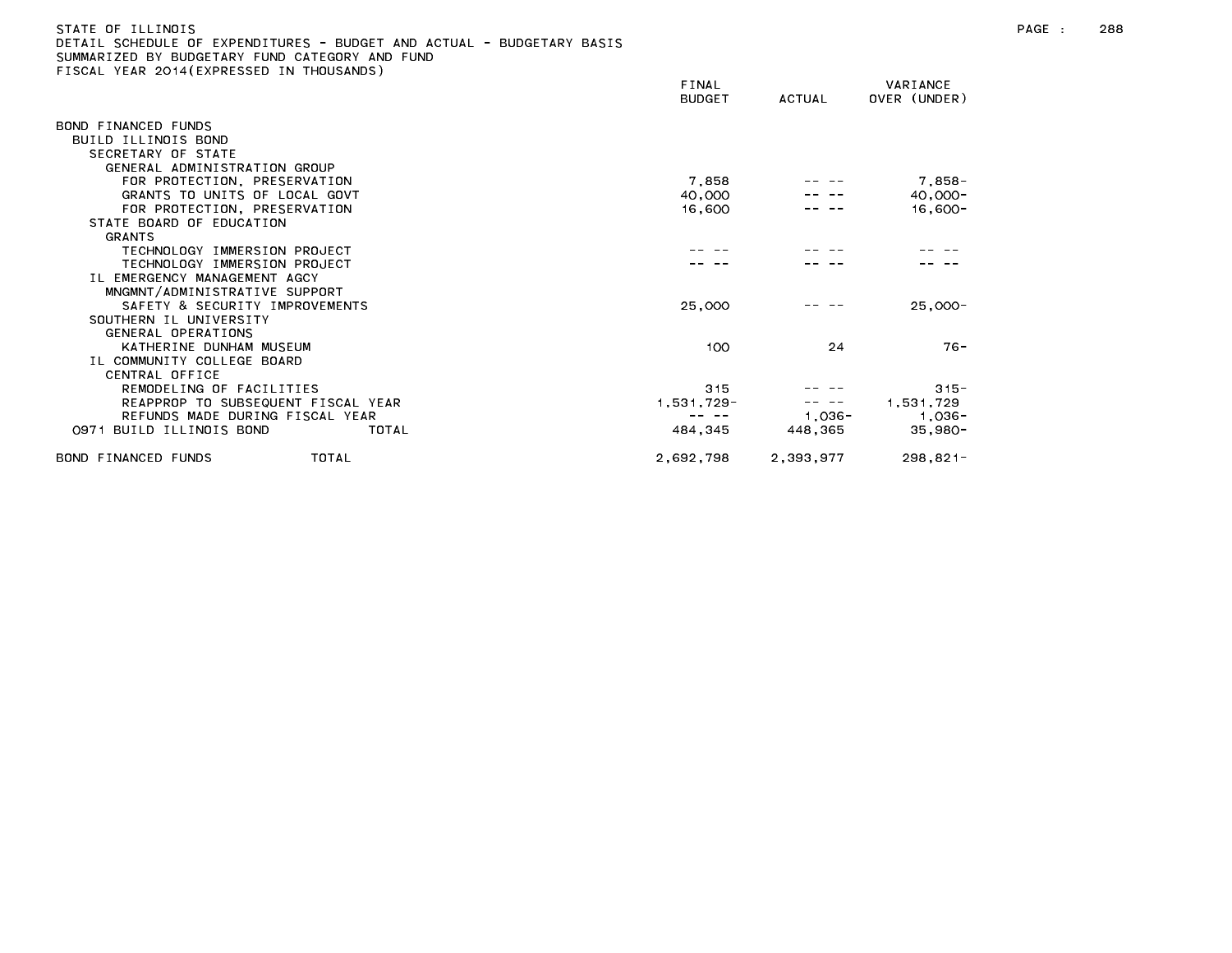| STATE OF ILLINOIS<br>DETAIL SCHEDULE OF EXPENDITURES - BUDGET AND ACTUAL - BUDGETARY BASIS<br>SUMMARIZED BY BUDGETARY FUND CATEGORY AND FUND<br>FISCAL YEAR 2014 (EXPRESSED IN THOUSANDS) |       | FINAL<br><b>BUDGET</b> | ACTUAL      | VARIANCE<br>OVER (UNDER) |
|-------------------------------------------------------------------------------------------------------------------------------------------------------------------------------------------|-------|------------------------|-------------|--------------------------|
| DEBT SERVICE FUNDS                                                                                                                                                                        |       |                        |             |                          |
| GENERAL OBLIGATION BR&I                                                                                                                                                                   |       |                        |             |                          |
| TREASURER                                                                                                                                                                                 |       |                        |             |                          |
| GENERAL OFFICE                                                                                                                                                                            |       |                        |             |                          |
| CURRENT MATURITIES - PRINCIPAL                                                                                                                                                            |       | 1,668,415              | 1,668,415   |                          |
| CURRENT MATURITIES - INTEREST                                                                                                                                                             |       | 1,424,857              | 1,424,857   |                          |
| INTEREST FY14 GEN OB BONDS                                                                                                                                                                |       | 43,239                 | 43,239      |                          |
| 0101 GENERAL OBLIGATION BR&I                                                                                                                                                              | TOTAL | 3, 136, 511            | 3, 136, 511 | $\circ$                  |
| IL CIVIC CENTER BR&I<br>GOVERNOR'S OFF OF MGT & BUDGET<br><b>OPERATIONS</b>                                                                                                               |       |                        |             |                          |
| DEBT SERVICE                                                                                                                                                                              |       | 14.000                 | 13,817      | $183 -$                  |
| 0105 IL CIVIC CENTER BR&I                                                                                                                                                                 | TOTAL | 14,000                 | 13.817      | $183 -$                  |
| MATURED BOND & COUPON<br>NO AGENCY NAME                                                                                                                                                   |       |                        |             |                          |

| NO ORG NAME                                                                   |       |           |           |            |
|-------------------------------------------------------------------------------|-------|-----------|-----------|------------|
| 0625 MATURED BOND & COUPON                                                    | TOTAL | O         | $\circ$   | $\circ$    |
| CAPITAL PROJECTS<br>STATUTORY TRANSFERS<br><b>TRANSFERS</b>                   |       |           |           |            |
| O694 CAPITAL PROJECTS                                                         | TOTAL | O         | $\circ$   | $\circ$    |
| BUILD ILLINOIS B R & I<br>GOVERNOR'S OFF OF MGT & BUDGET<br><b>OPERATIONS</b> |       |           |           |            |
| DEBT SERVICE                                                                  |       | 378,000   | 366.852   | 11, 148-   |
| DEBT SERVICE CONT APPROP                                                      |       | 71.251    | 71.251    | -- --      |
| 0970 BUILD ILLINOIS B R & I                                                   | TOTAL | 449.251   | 438, 103  | $11.148 -$ |
| TOTAL<br>DEBT SERVICE FUNDS                                                   |       | 3.599.762 | 3.588.431 | $11.331 -$ |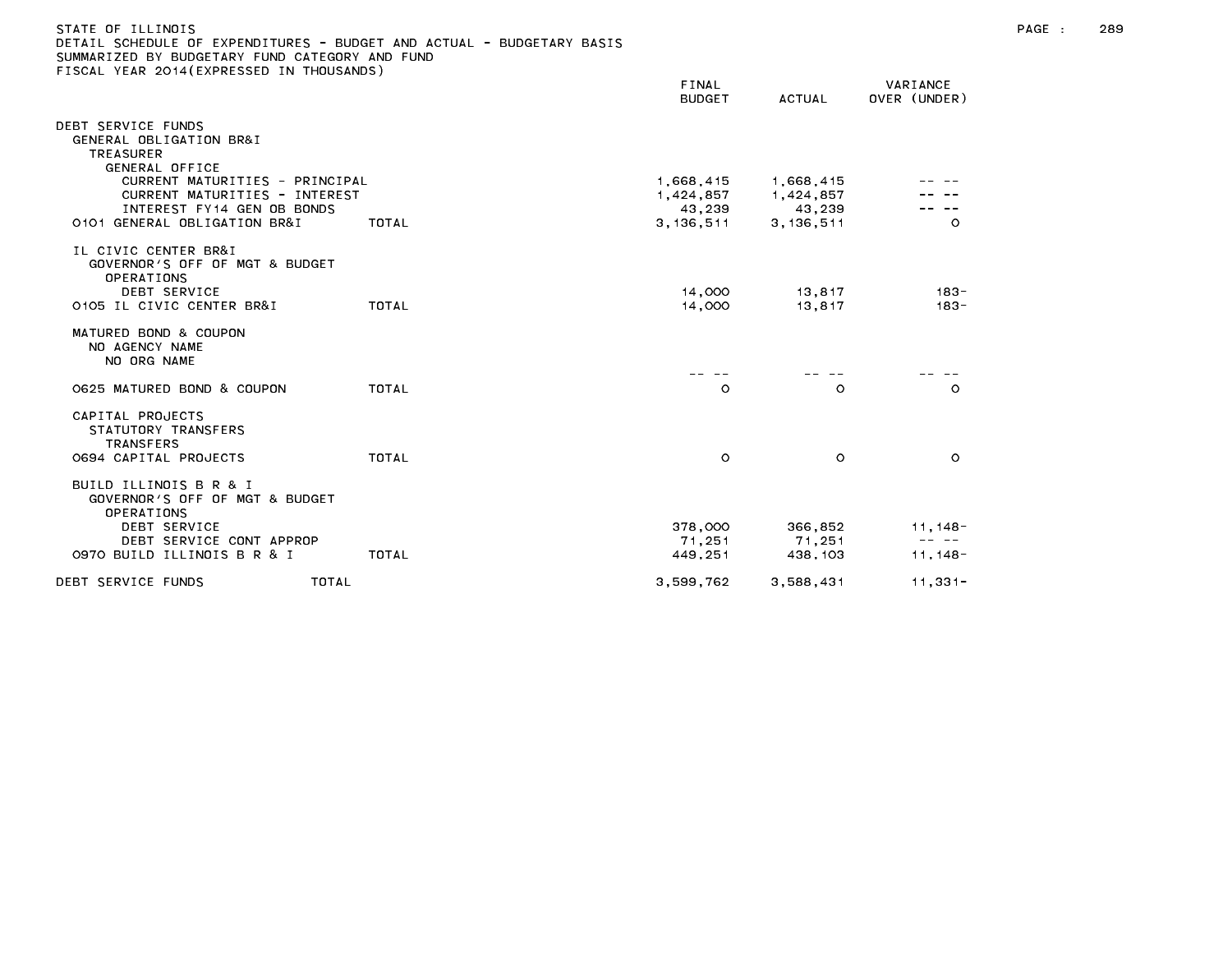| STATE OF ILLINOIS<br>DETAIL SCHEDULE OF EXPENDITURES - BUDGET AND ACTUAL - BUDGETARY BASIS<br>SUMMARIZED BY BUDGETARY FUND CATEGORY AND FUND<br>FISCAL YEAR 2014 (EXPRESSED IN THOUSANDS) | FINAL<br>BUDGET | ACTUAL | VARIANCE<br>OVER (UNDER) |
|-------------------------------------------------------------------------------------------------------------------------------------------------------------------------------------------|-----------------|--------|--------------------------|
| FEDERAL TRUST FUNDS<br>PREVENT & TREAT ALCOHOL & SUB                                                                                                                                      |                 |        |                          |
| HUMAN SERVICES                                                                                                                                                                            |                 |        |                          |
| ADMIN & PROGRAM SUPPORT                                                                                                                                                                   |                 |        |                          |
| LEASED PROPERTY MANAGEMENT                                                                                                                                                                | 220             |        | $220 -$                  |
| ADDICTION TREATMENT                                                                                                                                                                       |                 |        |                          |

| ADDICTION TREATMENT                         |            |         |            |
|---------------------------------------------|------------|---------|------------|
| REGULAR POSITIONS                           | 2,686      | 1,872   | $814 -$    |
| <b>RETIREMENT</b>                           | 1,083      | 758     | $325 -$    |
| SOC SEC/MEDICARE CONTRIBUTIONS              | 206        | 150     | $56 -$     |
| EMPLOYER CONTRB GRP INSURANCE               | 644        | 399     | $245 -$    |
| CONTRACTUAL SERVICES                        | 1.228      | 368     | 860-       |
| <b>TRAVEL</b>                               | 200        | 24      | $176 -$    |
| COMMODITIES                                 | 54         | З       | $51 -$     |
| <b>PRINTING</b>                             | 35         |         | $35 -$     |
| EQUIPMENT                                   | 14         | 2       | $12 -$     |
| ELECTRONIC DATA PROCESSING                  | 300        | -- --   | $300 -$    |
| TELECOMMUNICATION                           | 118        | 7       | $111 -$    |
| OPERATION OF AUTO EQUIPMENT                 | 20         | 4       | $16 -$     |
| ALCOHOL & SUB ABUSE PREV&TREAT              | 215        |         | $215 -$    |
| ADDICTION TREATMNT & RELATE SV              | 57,500     | 48,762  | $8.738 -$  |
| EMPLOYMENT & SOC SERVICE PROG               |            |         |            |
| EARLY INTERVENTION SERV PRGRM               | 16,000     | 14,796  | $1, 204 -$ |
| COURT OF CLAIMS                             |            |         |            |
| CLAIMS ADJUDICATION                         |            |         |            |
| REIMBURSE GRF, SUPP                         | 22         | 22      |            |
| AWARDS AND GRANTS, SUPP                     | 239        | 239     |            |
| REFUNDS MADE DURING FISCAL YEAR             | $\sim$ $-$ | $9 -$   | $9 -$      |
| 0013 PREVENT & TREAT ALCOHOL & SUB<br>TOTAL | 80,784     | 67,397  | $13,387-$  |
| FEDERAL TITLE III SS & EMPLOY               |            |         |            |
| COMPTROLLER                                 |            |         |            |
| STATE OFFICER SALARIES & OTHER              |            |         |            |
| OTHER STATE OFFICERS                        | 217        | 2 1 4   | $3 -$      |
| STATE EMPLOYEE RETIREMENT                   | 83         | 73      | $10 -$     |
| SOC SEC/MEDICARE CONTRIBUTIONS              | 15         | 14      | $1 -$      |
| EMPLOYER CONTRB GRP INSURANCE               | 138        | 51      | $87 -$     |
| EMPLOYMENT SECURITY                         |            |         |            |
| TRUST FUND UNIT                             |            |         |            |
| UNEMPLOYMENT COMPENSATION PMNT              | 1,734      | 656     | $1,078-$   |
| WORKFORCE DEVELOPMENT                       |            |         |            |
| OPERATIONAL EXPENSES, AWARDS,               | 295,058    | 223,166 | $71,892 -$ |
|                                             |            |         |            |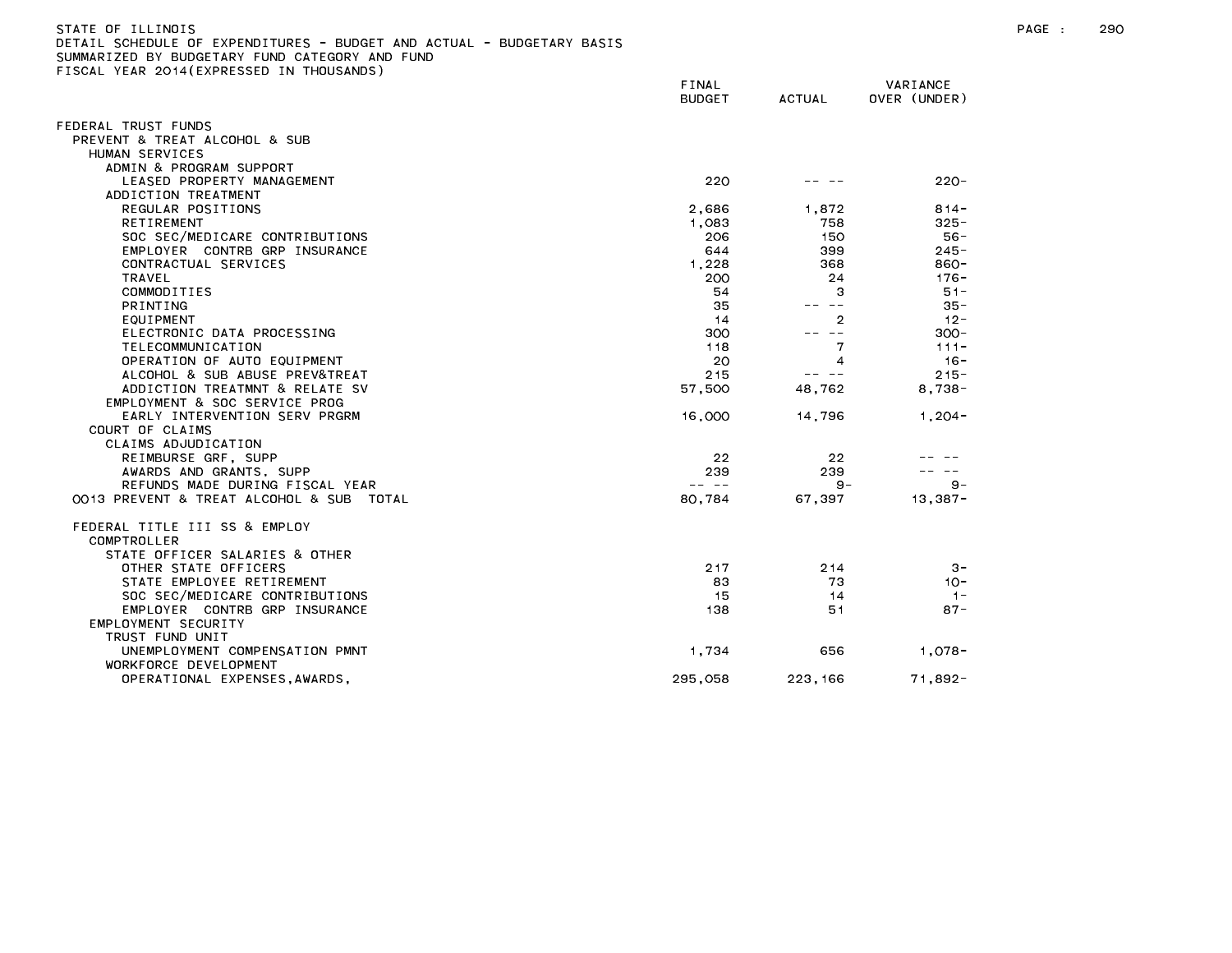| STATE OF ILLINOIS                                                     |
|-----------------------------------------------------------------------|
| DETAIL SCHEDULE OF EXPENDITURES - BUDGET AND ACTUAL - BUDGETARY BASIS |
| SUMMARIZED BY BUDGETARY FUND CATEGORY AND FUND                        |
| FISCAL YEAR 2014(EXPRESSED IN THOUSANDS)                              |

FINAL VARIANCE BUDGET ACTUAL OVER (UNDER) FEDERAL TRUST FUNDS FEDERAL TITLE III SS & EMPLOY COMPTROLLER STATE OFFICER SALARIES & OTHER LUMP SUMS AND OTHER PURPOSES 100 -- -- 100- LUMP SUMS AND OTHER PURPOSES 7,000 -- -- 7,000- LUMP SUMS AND OTHER PURPOSES 4,500 -- -- 4,500- AWARDS AND GRANTS 95 64 31- TORT CLAIMS 679 30 649- COURT OF CLAIMS CLAIMS ADJUDICATION REIMBURSE GRF, SUPP 5 5 -- -- AWARDS AND GRANTS, SUPP 42 42 -- -- STATUTORY TRANSFERS TRANSFERS REFUNDS MADE DURING FISCAL YEAR -- -- 1- 1- 0052 FEDERAL TITLE III SS & EMPLOY TOTAL 309 (309,666 224,314 85,352-FEDERAL UNEMPLOYMENT COMP EMPLOYMENT SECURITY WORKFORCE DEVELOPMENT LUMP SUM, OPERATIONS 2,000 1,269 731- INTERFUND CASH TRANSFERS 25,750 25,750 -- -- INTEREST PENALTY 100 -- -- 100- REFUNDS MADE DURING FISCAL YEAR -- -- 3- 3- 0055 FEDERAL UNEMPLOYMENT COMP TOTAL 27,850 27,016 834- PUBLIC HEALTH SERVICES PUBLIC HEALTH DIRECTORS OFFICE OPERATIONS IL HLTH INSURANCE MARKETPLACE 30,000 23,594 6,406- LUMP SUMS AND OTHER PURPOSES 300 24 276- OPERATIONAL EXPENSES TO 514 198 316- AWARDS AND GRANTS 1,950 1,174 776- OFFICE OF FINANCE AND ADMIN REGULAR POSITIONS 200 178 22- STATE EMPLOYEE RETIREMENT And the state of the state of the state of the state of the state of the state of the state of the state of the state of the state of the state of the state of the state of the state of the state SOC SEC/MEDICARE CONTRIBUTIONS 15 13 2-EMPLOYER CONTRB GRP INSURANCE 66 54 12- CONTRACTUAL SERVICES 485 315 170- -18 COMMODITIES 6 6 -- --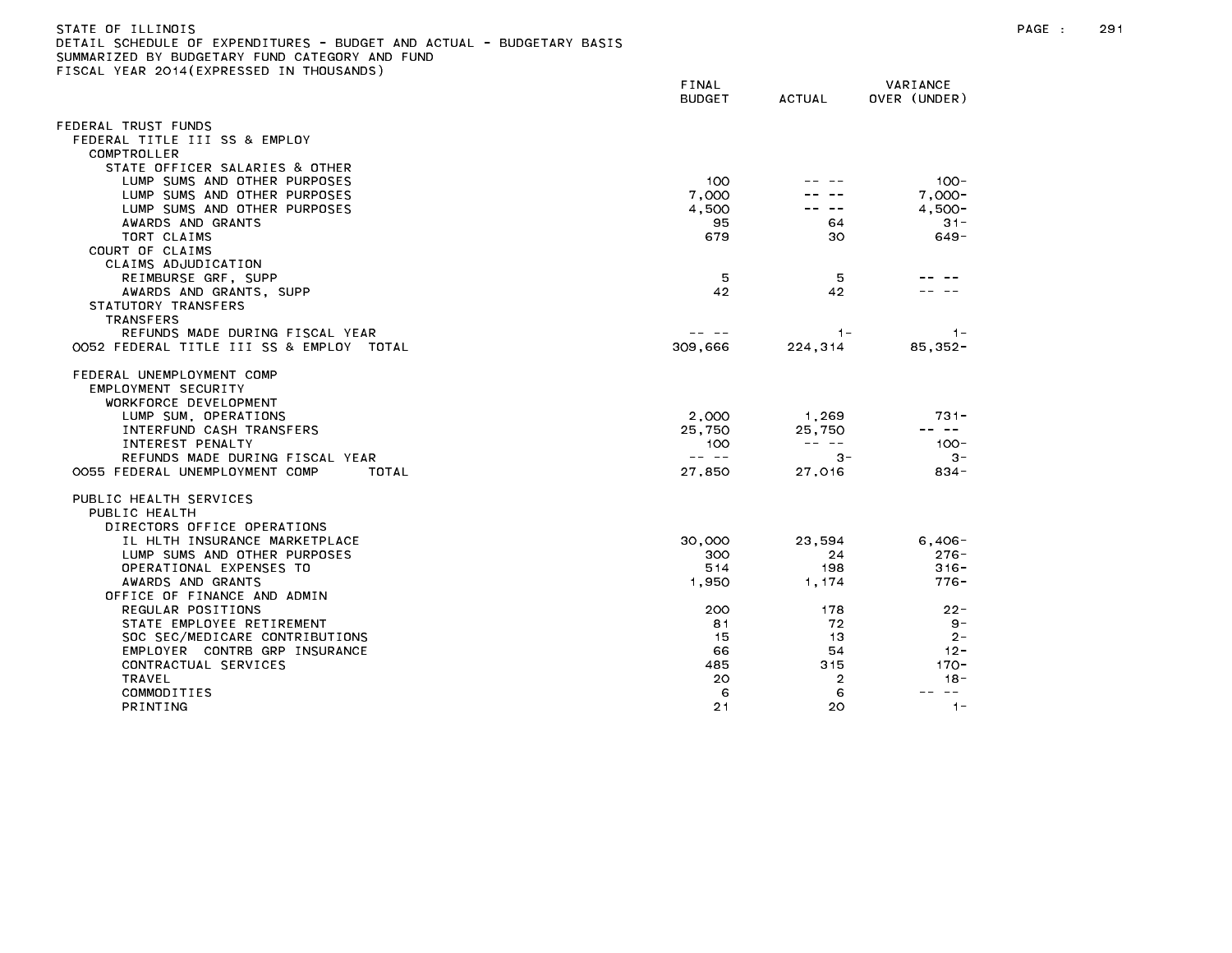| STATE OF ILLINOIS                                                     |
|-----------------------------------------------------------------------|
| DETAIL SCHEDULE OF EXPENDITURES - BUDGET AND ACTUAL - BUDGETARY BASIS |
| SUMMARIZED BY BUDGETARY FUND CATEGORY AND FUND                        |
| FISCAL YEAR 2014(EXPRESSED IN THOUSANDS)                              |

|                                | FINAL<br><b>BUDGET</b> | <b>ACTUAL</b>  | VARIANCE<br>OVER (UNDER) |
|--------------------------------|------------------------|----------------|--------------------------|
| FEDERAL TRUST FUNDS            |                        |                |                          |
| PUBLIC HEALTH SERVICES         |                        |                |                          |
| PUBLIC HEALTH                  |                        |                |                          |
| DIRECTORS OFFICE OPERATIONS    |                        |                |                          |
| EQUIPMENT                      | 80                     | 9              | $71 -$                   |
| <b>TELECOMMUNICATION</b>       | 370                    | 105            | $265 -$                  |
| OPERATIONAL EXPENSES           | 400                    |                | $400 -$                  |
| REFUNDS OF FEDERAL GRANTS      | -- --                  |                | - - -                    |
| DIVISION OF EDP                |                        |                |                          |
| LUMP SUMS AND OTHER PURPOSES   | 1.250                  | 1.019          | $231 -$                  |
| EPIDEMIOLOGY & HEALTH SYSTEMS  |                        |                |                          |
| LUMP SUMS AND OTHER PURPOSES   | 12, 110                | 8,838          | $3.272 -$                |
| LUMP SUMS AND OTHER PURPOSES   | 2,000                  | 1.479          | $521 -$                  |
| LUMP SUMS AND OTHER PURPOSES   | 300                    | 234            | $66 -$                   |
| AWARDS AND GRANTS              | 450                    | 72             | $378 -$                  |
| AWARDS AND GRANTS              | 900                    | 372            | $528 -$                  |
| OFFICE OF HEALTH PROMOTION     |                        |                |                          |
| REGULAR POSITIONS              | 1.427                  | 478            | $949 -$                  |
| STATE EMPLOYEE RETIREMENT      | 575                    | 193            | $382 -$                  |
| SOC SEC/MEDICARE CONTRIBUTIONS | 109                    | 35             | $74 -$                   |
| EMPLOYER CONTRB GRP INSURANCE  | 381                    | 136            | $245 -$                  |
| CONTRACTUAL SERVICES           | 650                    | 22             | $628 -$                  |
| <b>TRAVEL</b>                  | 160                    | $\overline{4}$ | $156 -$                  |
| COMMODITIES                    | 13                     | 2              | $11 -$                   |
| <b>PRINTING</b>                | 44                     |                | $44 -$                   |
| EQUIPMENT                      | 50                     |                | $50 -$                   |
| TELECOMMUNICATION              | 65                     | $\overline{4}$ | $61 -$                   |
| AWARDS & GRANTS - LUMP SUM     | 9,530                  | 4,146          | $5,384-$                 |
| OFFICE OF HEALTH CARE REG      |                        |                |                          |
| REGULAR POSITIONS              | 9,421                  | 8,345          | $1,076-$                 |
| STATE EMPLOYEE RETIREMENT      | 3,798                  | 3,371          | $427 -$                  |
| SOC SEC/MEDICARE CONTRIBUTIONS | 722                    | 615            | $107 -$                  |
| EMPLOYER CONTRB GRP INSURANCE  | 2,501                  | 2,080          | $421 -$                  |
| CONTRACTUAL SERVICES           | 1,000                  | 618            | $382 -$                  |
| <b>TRAVEL</b>                  | 1,100                  | 792            | $308 -$                  |
| COMMODITIES                    | 8                      | $\overline{4}$ | $4 -$                    |
| <b>PRINTING</b>                | 10                     | 3              | $7 -$                    |
| EQUIPMENT                      | 440                    | 12             | $428 -$                  |
| TELECOMMUNICATION              | 49                     | -1             | $48 -$                   |
| LUMP SUMS AND OTHER PURPOSES   | 1,750                  | 338            | $1,412-$                 |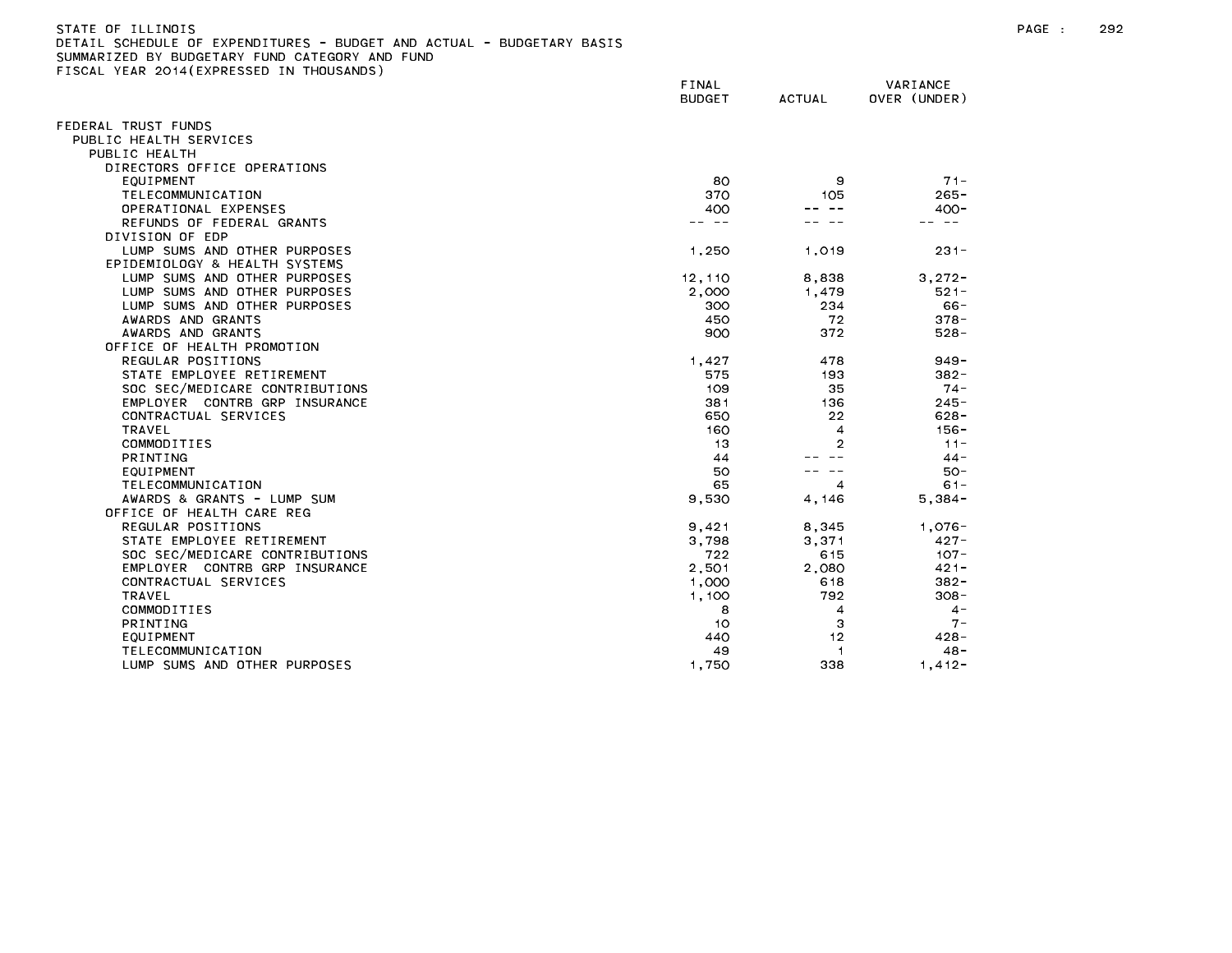| STATE OF ILLINOIS                                                     |       |          |
|-----------------------------------------------------------------------|-------|----------|
| DETAIL SCHEDULE OF EXPENDITURES - BUDGET AND ACTUAL - BUDGETARY BASIS |       |          |
| SUMMARIZED BY BUDGETARY FUND CATEGORY AND FUND                        |       |          |
| FISCAL YEAR 2014(EXPRESSED IN THOUSANDS)                              |       |          |
|                                                                       | FINAL | VARIANCE |

| EDERAL TRUST FUNDS             |        |                |            |
|--------------------------------|--------|----------------|------------|
| PUBLIC HEALTH SERVICES         |        |                |            |
| PUBLIC HEALTH                  |        |                |            |
| OFFICE OF HEALTH PROTECTION    |        |                |            |
| REGULAR POSITIONS              | 5,946  | 3,938          | $2.008 -$  |
| STATE EMPLOYEE RETIREMENT      | 2.397  | 1.590          | $807 -$    |
| SOC SEC/MEDICARE CONTRIBUTIONS | 441    | 289            | $152 -$    |
| EMPLOYER CONTRB GRP INSURANCE  | 1,250  | 989            | $261 -$    |
| CONTRACTUAL SERVICES           | 3,183  | 1.962          | $1,221 -$  |
| <b>TRAVEL</b>                  | 346    | 79             | $267 -$    |
| COMMODITIES                    | 405    | 37             | $368 -$    |
| <b>PRINTING</b>                | 71     | ———            | $71 -$     |
| EQUIPMENT                      | 365    | 33             | $332 -$    |
| TELECOMMUNICATION              | 287    | 28             | $259 -$    |
| OPERATION OF AUTO EQUIPMENT    | 40     | $\overline{4}$ | $36 -$     |
| LUMP SUMS AND OTHER PURPOSES   | 5,750  | 3,221          | $2,529 -$  |
| EXPS/SUMMER FOOD INSPECT PROG  | 45     | 45             | -- --      |
| HEALTH PROTECTION: AIDS        |        |                |            |
| EXPS/PREVENTION OF AIDS/HIV    | 6,250  | 5.076          | $1.174-$   |
| EXPS/SURVEILLANCE PROGRAMS     | 1,750  | 905            | $845 -$    |
| EXPENSES/RYAN WHITE (CARE)     | 48,000 | 41,507         | $6.493 -$  |
| PUBLIC HEALTH LABORATORIES     |        |                |            |
| REGULAR POSITIONS              | 1,636  | 770            | $866 -$    |
| STATE EMPLOYEE RETIREMENT      | 660    | 311            | $349 -$    |
| SOC SEC/MEDICARE CONTRIBUTIONS | 125    | 56             | $69 -$     |
| EMPLOYER CONTRB GRP INSURANCE  | 316    | 197            | $119 -$    |
| CONTRACTUAL SERVICES           | 535    | 56             | $479 -$    |
| <b>TRAVEL</b>                  | 27     | 5              | $22 -$     |
| COMMODITIES                    | 1,625  | 483            | $1, 142 -$ |
| <b>PRINTING</b>                | 10     | $\sim$ $-$     | $10 -$     |
| EQUIPMENT                      | 500    | 36             | $464 -$    |
| TELECOMMUNICATION              | 10     | -- --          | $10 -$     |
| WOMENS HEALTH                  |        |                |            |
| REGULAR POSITIONS              | 691    | 521            | $170 -$    |
| STATE EMPLOYEE RETIREMENT      | 279    | 210            | $69 -$     |
| SOC SEC/MEDICARE CONTRIBUTIONS | 53     | 38             | $15 -$     |
| EMPLOYER CONTRB GRP INSURANCE  | 239    | 127            | $112 -$    |
| CONTRACTUAL SERVICES           | 500    | 286            | $214 -$    |
| <b>TRAVEL</b>                  | 50     | 10             | $40 -$     |
|                                |        |                |            |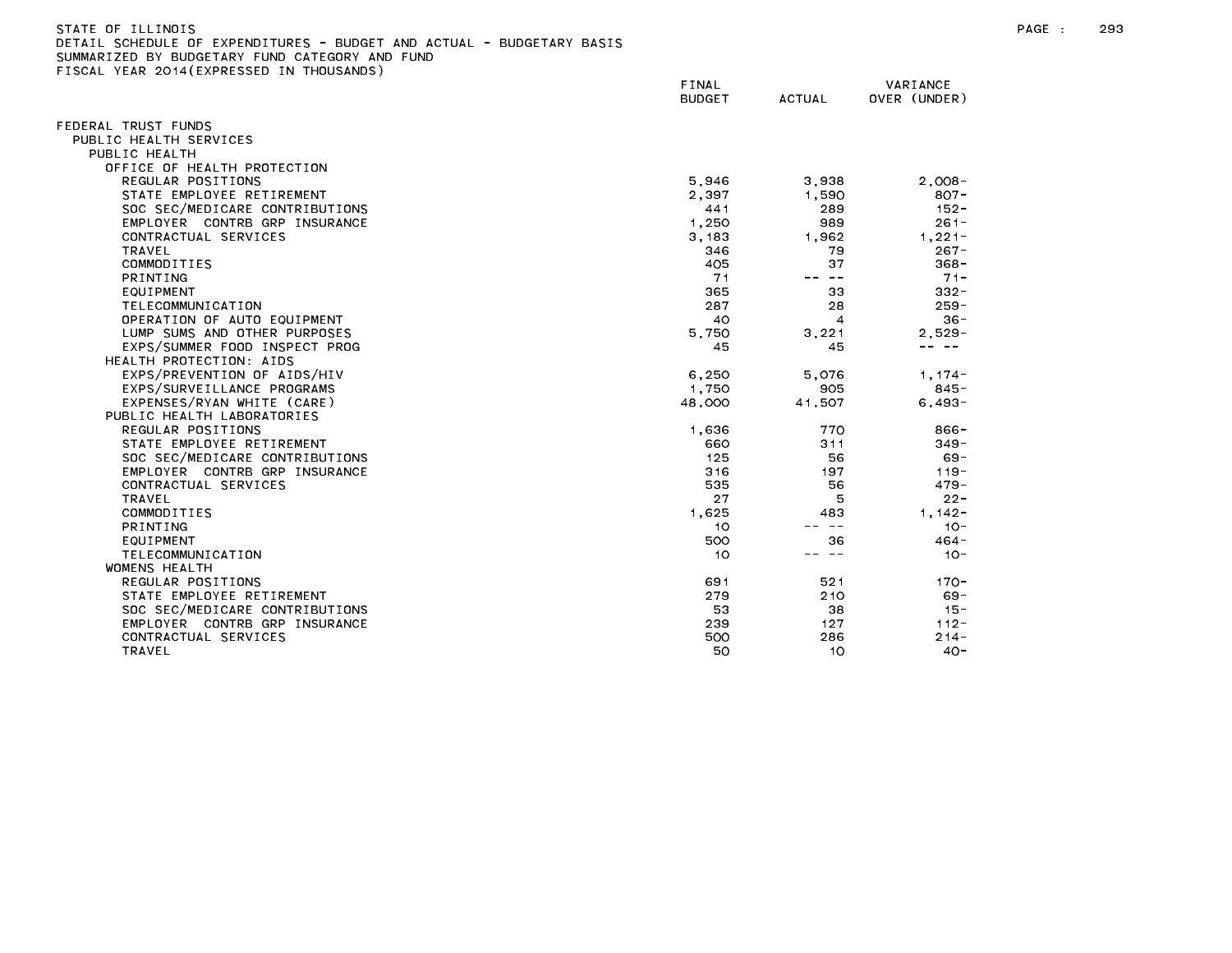| STATE OF ILLINOIS                                                     |
|-----------------------------------------------------------------------|
| DETAIL SCHEDULE OF EXPENDITURES - BUDGET AND ACTUAL - BUDGETARY BASIS |
| SUMMARIZED BY BUDGETARY FUND CATEGORY AND FUND                        |
| FISCAL YEAR 2014(EXPRESSED IN THOUSANDS)                              |

|                                      | FINAL<br><b>BUDGET</b> | <b>ACTUAL</b>      | VARIANCE<br>OVER (UNDER) |
|--------------------------------------|------------------------|--------------------|--------------------------|
| FEDERAL TRUST FUNDS                  |                        |                    |                          |
| PUBLIC HEALTH SERVICES               |                        |                    |                          |
| PUBLIC HEALTH                        |                        |                    |                          |
| DIRECTORS OFFICE OPERATIONS          |                        |                    |                          |
| COMMODITIES                          | 53                     | 10                 | $43 -$                   |
| <b>PRINTING</b>                      | 35                     | $\sim$ $-$<br>$ -$ | $35 -$                   |
| EQUIPMENT                            | 50                     | $\overline{4}$     | $46 -$                   |
| TELECOMMUNICATION                    | 10                     | 10                 | -- --                    |
| EXPENSES/WOMENS HEALTH PROGRAM       | 3,000                  | 1,748              | $1,252 -$                |
| MATERNAL & CHILD HEALTH PRGMS        | 13,000                 | 9,610              | $3,390-$                 |
| AWARDS AND GRANTS                    | 6,000                  | 4,745              | $1,255 -$                |
| PUBLIC HEALTH PREPAREDNESS           |                        |                    |                          |
| EXPS/EMERGENCY PREPAREDNESS          | 70,000                 | 33,402             | $36.598 -$               |
| FEDERAL STIMULUS - ARRA              |                        |                    |                          |
| IMMUNIZATIONS, CHRONIC DISEASE       | 4,000                  | 44                 | $3,956 -$                |
| COURT OF CLAIMS                      |                        |                    |                          |
| CLAIMS ADJUDICATION                  |                        |                    |                          |
| REIMBURSE GRF, SUPP                  | 44                     | 44                 |                          |
| AWARDS AND GRANTS, SUPP              | 162                    | 162                |                          |
| REFUNDS MADE DURING FISCAL YEAR      | -- --                  | $47 -$             | $47 -$                   |
| 0063 PUBLIC HEALTH SERVICES<br>TOTAL | 265,457                | 171,518            | 93,939-                  |
| U S ENVIRONMENTAL PROTECTION         |                        |                    |                          |
| COURT OF CLAIMS                      |                        |                    |                          |
| CLAIMS ADJUDICATION                  |                        |                    |                          |
| REIMBURSE GRF, SUPP                  | -1                     | -1                 |                          |
| AWARDS AND GRANTS, SUPP              | 6                      | 6                  |                          |
| ENVIRONMENTAL PROTECT AGENCY         |                        |                    |                          |
| ADMINISTRATION                       |                        |                    |                          |
| CONTRACTUAL SERVICES                 | 1,491                  | 768                | $723 -$                  |
| ELECTRONIC DATA PROCESSING           | 473                    | 313                | $160 -$                  |
| ALL COSTS ASSOC WITH PROJECTS        | 400                    | -- --              | $400 -$                  |
| AIR-POLLUTION CONTROL                |                        |                    |                          |
| REGULAR POSITIONS                    | 3,645                  | 3,393              | $252 -$                  |
| STATE EMPLOYEE RETIREMENT            | 1,470                  | 1,370              | $100 -$                  |
| SOC SEC/MEDICARE CONTRIBUTIONS       | 280                    | 249                | $31 -$                   |
| EMPLOYER CONTRB GRP INSURANCE        | 980                    | 784                | $196 -$                  |
| CONTRACTUAL SERVICES                 | 2,704                  | 2,016              | $688 -$                  |
| <b>TRAVEL</b>                        | 32                     | 9                  | $23 -$                   |
| COMMODITIES                          | 132                    | 19                 | $113 -$                  |
| PRINTING                             | 15                     | $- - - - -$        | $15 -$                   |
|                                      |                        |                    |                          |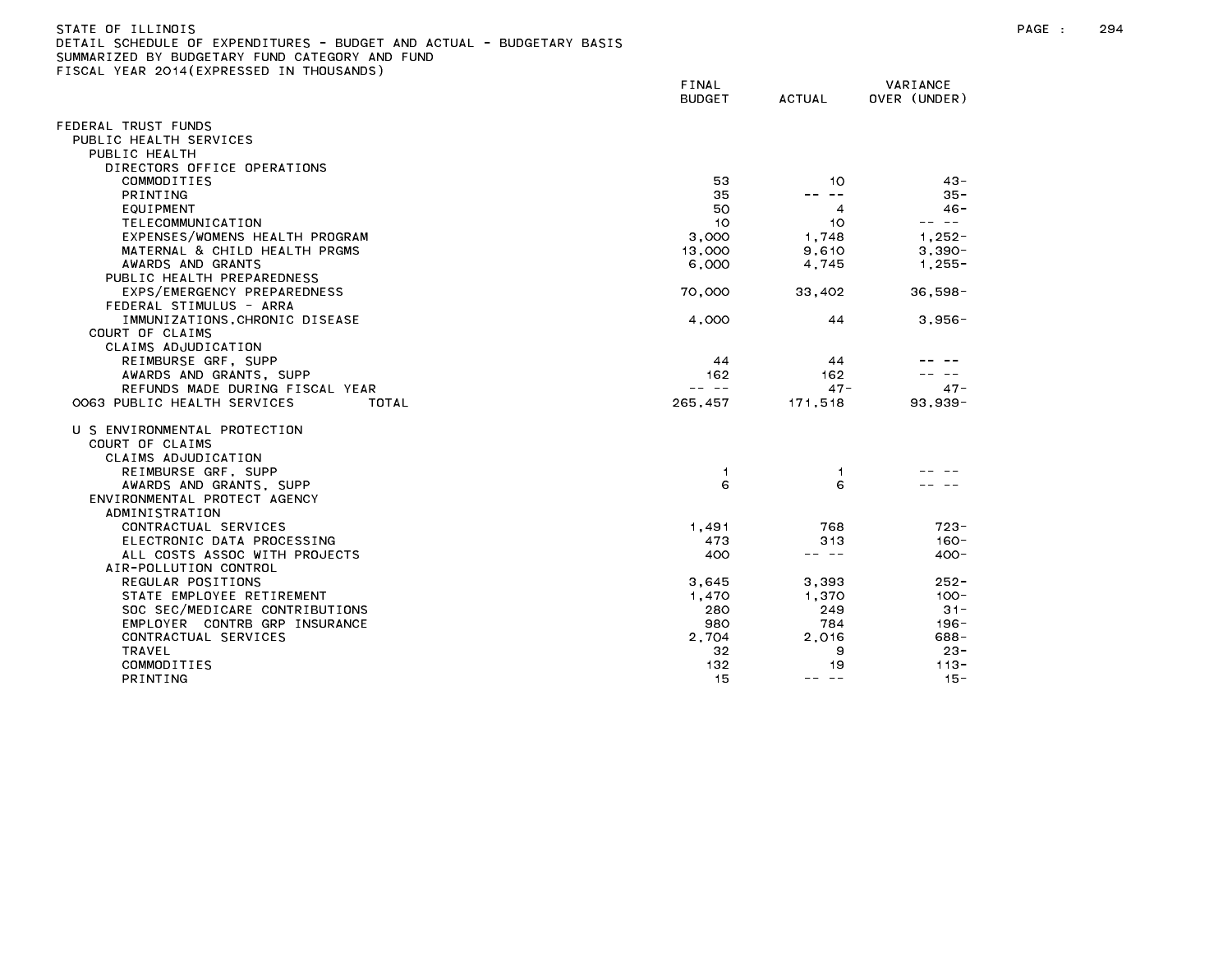| STATE OF ILLINOIS                                                     |
|-----------------------------------------------------------------------|
| DETAIL SCHEDULE OF EXPENDITURES - BUDGET AND ACTUAL - BUDGETARY BASIS |
| SUMMARIZED BY BUDGETARY FUND CATEGORY AND FUND                        |
| FISCAL YEAR 2014(EXPRESSED IN THOUSANDS)                              |

|                                | FINAL<br><b>BUDGET</b> | <b>ACTUAL</b> | VARIANCE<br>OVER (UNDER) |
|--------------------------------|------------------------|---------------|--------------------------|
| FEDERAL TRUST FUNDS            |                        |               |                          |
| U S ENVIRONMENTAL PROTECTION   |                        |               |                          |
| COURT OF CLAIMS                |                        |               |                          |
| CLAIMS ADJUDICATION            |                        |               |                          |
| EQUIPMENT                      | 355                    | 127           | $228 -$                  |
| TELECOMMUNICATION              | 215                    | 170           | $45 -$                   |
| OPERATION OF AUTO EQUIPMENT    | 52                     | 49            | $3 -$                    |
| LUMP SUMS AND OTHER PURPOSES   | 375                    | 369           | $6 -$                    |
| EXPENSES/CLEAN AIR ACTIVITIES  | 4,950                  | 2,230         | $2,720-$                 |
| LAND POLLUTION CONTROL         |                        |               |                          |
| REGULAR POSITIONS              | 2,662                  | 2,533         | $129 -$                  |
| REGULAR POSITIONS              | 1,044                  | 839           | $205 -$                  |
| STATE EMPLOYEE RETIREMENT      | 1,073                  | 1,023         | $50 -$                   |
| STATE EMPLOYEE RETIREMENT      | 421                    | 339           | $82 -$                   |
| SOC SEC/MEDICARE CONTRIBUTIONS | 199                    | 184           | $15 -$                   |
| SOC SEC/MEDICARE CONTRIBUTIONS | 80                     | 61            | $19 -$                   |
| EMPLOYER CONTRB GRP INSURANCE  | 825                    | 714           | $111 -$                  |
| EMPLOYER CONTRB GRP INSURANCE  | 295                    | 218           | $77 -$                   |
| CONTRACTUAL SERVICES           | 200                    | 23            | $177 -$                  |
| CONTRACTUAL SERVICES           | 140                    | 55            | $85 -$                   |
| CONTRACTUAL SERVICES           | 9,000                  | 1.681         | $7.319 -$                |
| <b>TRAVEL</b>                  | 40                     | 6             | $34 -$                   |
| <b>TRAVEL</b>                  | 50                     | 12            | $38 -$                   |
| COMMODITIES                    | 25                     | 12            | $13 -$                   |
| COMMODITIES                    | 50                     | 3             | $47 -$                   |
| <b>PRINTING</b>                | 20                     | 8             | $12 -$                   |
| PRINTING                       | 10                     | 5             | $5 -$                    |
| <b>EQUIPMENT</b>               | 26                     | 11            | $15 -$                   |
| <b>EQUIPMENT</b>               | 50                     | $\sim$ $-$    | 50-                      |
| TELECOMMUNICATION              | 100                    | 97            | $3 -$                    |
| TELECOMMUNICATION              | 50                     | 13            | $37 -$                   |
| OPERATION OF AUTO EQUIPMENT    | 25                     | 20<br>$- -$   | $5 -$                    |
| OPERATION OF AUTO EQUIPMENT    | 35                     |               | 35 -                     |
| LUMP SUMS AND OTHER PURPOSES   | 25                     | $\sim$ $-$    | $25 -$                   |
| LUMP SUMS AND OTHER PURPOSES   | 2,600                  | 1,397         | $1,203-$                 |
| BUREAU OF WATER                |                        |               |                          |
| REGULAR POSITIONS              | 7,160                  | 5.925         | $1.235 -$                |
| STATE EMPLOYEE RETIREMENT      | 2,887                  | 2,394         | 493-                     |
| SOC SEC/MEDICARE CONTRIBUTIONS | 548                    | 435           | $113 -$                  |
| EMPLOYER CONTRB GRP INSURANCE  | 2,012                  | 1,552         | 460-                     |
| CONTRACTUAL SERVICES           | 1,800                  | 968           | $832 -$                  |
| TRAVEL                         | 114                    | 55            | $59 -$                   |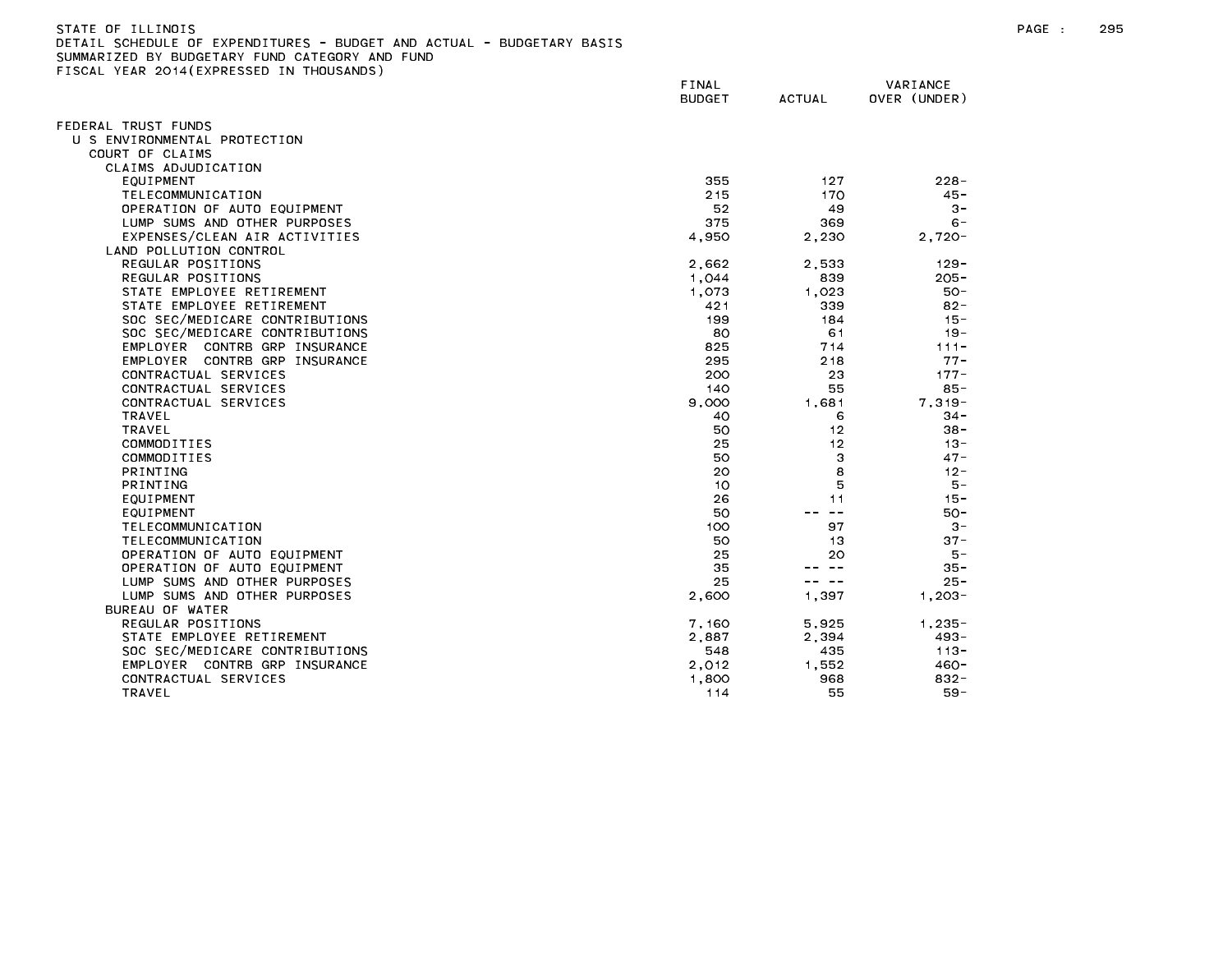| DETAIL SCHEDULE OF EXPENDITURES - BUDGET AND ACTUAL - BUDGETARY BASIS<br>SUMMARIZED BY BUDGETARY FUND CATEGORY AND FUND |                        |                                                                                                                                                                                                                                                                                                                                                                                              |                          |
|-------------------------------------------------------------------------------------------------------------------------|------------------------|----------------------------------------------------------------------------------------------------------------------------------------------------------------------------------------------------------------------------------------------------------------------------------------------------------------------------------------------------------------------------------------------|--------------------------|
| FISCAL YEAR 2014(EXPRESSED IN THOUSANDS)                                                                                |                        |                                                                                                                                                                                                                                                                                                                                                                                              |                          |
|                                                                                                                         | FINAL<br><b>BUDGET</b> | <b>ACTUAL</b>                                                                                                                                                                                                                                                                                                                                                                                | VARIANCE<br>OVER (UNDER) |
| FEDERAL TRUST FUNDS                                                                                                     |                        |                                                                                                                                                                                                                                                                                                                                                                                              |                          |
| U S ENVIRONMENTAL PROTECTION                                                                                            |                        |                                                                                                                                                                                                                                                                                                                                                                                              |                          |
| COURT OF CLAIMS                                                                                                         |                        |                                                                                                                                                                                                                                                                                                                                                                                              |                          |
| CLAIMS ADJUDICATION                                                                                                     |                        |                                                                                                                                                                                                                                                                                                                                                                                              |                          |
| COMMODITIES                                                                                                             | 31                     | 20                                                                                                                                                                                                                                                                                                                                                                                           | $11 -$                   |
| PRINTING                                                                                                                | 48                     | 19                                                                                                                                                                                                                                                                                                                                                                                           | $29 -$                   |
| EQUIPMENT                                                                                                               | 140                    | 23                                                                                                                                                                                                                                                                                                                                                                                           | $117 -$                  |
| TELECOMMUNICATION                                                                                                       | 106                    | 105                                                                                                                                                                                                                                                                                                                                                                                          | $1 -$                    |
| OPERATION OF AUTO EQUIPMENT                                                                                             | 35                     | 29                                                                                                                                                                                                                                                                                                                                                                                           | $6 -$                    |
| LUMP SUMS AND OTHER PURPOSES                                                                                            | 8,950                  | 6,090                                                                                                                                                                                                                                                                                                                                                                                        | $2,860-$                 |
| LUMP SUMS AND OTHER PURPOSES                                                                                            | 830                    | 676                                                                                                                                                                                                                                                                                                                                                                                          | $154 -$                  |
| LUMP SUMS AND OTHER PURPOSES                                                                                            | 900                    | 339                                                                                                                                                                                                                                                                                                                                                                                          | $561 -$                  |
| LUMP SUMS AND OTHER PURPOSES                                                                                            | 150                    | 145                                                                                                                                                                                                                                                                                                                                                                                          | 5 –                      |
| 0065 U S ENVIRONMENTAL PROTECTION<br>TOTAL                                                                              | 62,332                 | 39,902                                                                                                                                                                                                                                                                                                                                                                                       | $22,430-$                |
| MINES & MINERALS UIC                                                                                                    |                        |                                                                                                                                                                                                                                                                                                                                                                                              |                          |
| NATURAL RESOURCES                                                                                                       |                        |                                                                                                                                                                                                                                                                                                                                                                                              |                          |
| MINES AND MINERALS                                                                                                      |                        |                                                                                                                                                                                                                                                                                                                                                                                              |                          |
| REGULAR POSITIONS                                                                                                       | 210                    | 124                                                                                                                                                                                                                                                                                                                                                                                          | 86-                      |
| STATE EMPLOYEE RETIREMENT                                                                                               | 85                     | 50                                                                                                                                                                                                                                                                                                                                                                                           | $35 -$                   |
| SOC SEC/MEDICARE CONTRIBUTIONS                                                                                          | 16                     | 9                                                                                                                                                                                                                                                                                                                                                                                            | $7 -$                    |
| EMPLOYER CONTRB GRP INSURANCE                                                                                           | 66                     | 46                                                                                                                                                                                                                                                                                                                                                                                           | $20 -$                   |
| <b>TRAVEL</b>                                                                                                           | $\overline{2}$         |                                                                                                                                                                                                                                                                                                                                                                                              | $2 -$                    |
| EQUIPMENT                                                                                                               | 20                     |                                                                                                                                                                                                                                                                                                                                                                                              | $20 -$                   |
| OO77 MINES & MINERALS UIC<br>TOTAL                                                                                      | 399                    | 229                                                                                                                                                                                                                                                                                                                                                                                          | $170 -$                  |
| VOCATIONAL REHABILITATION                                                                                               |                        |                                                                                                                                                                                                                                                                                                                                                                                              |                          |
| HUMAN SERVICES                                                                                                          |                        |                                                                                                                                                                                                                                                                                                                                                                                              |                          |
| ADMIN & PROGRAM SUPPORT                                                                                                 |                        |                                                                                                                                                                                                                                                                                                                                                                                              |                          |
| REGULAR POSITIONS                                                                                                       | 6,333                  | 4,490                                                                                                                                                                                                                                                                                                                                                                                        | $1,843-$                 |
| <b>RETIREMENT</b>                                                                                                       | 2,553                  | 1.812                                                                                                                                                                                                                                                                                                                                                                                        | 741-                     |
| SOC SEC/MEDICARE CONTRIBUTIONS                                                                                          | 485                    | 330                                                                                                                                                                                                                                                                                                                                                                                          | $155 -$                  |
| EMPLOYER CONTRB GRP INSURANCE                                                                                           | 2,300                  | 1,380                                                                                                                                                                                                                                                                                                                                                                                        | 920-                     |
| CONTRACTUAL SERVICES                                                                                                    | 1,331                  | 31                                                                                                                                                                                                                                                                                                                                                                                           | $1.300 -$                |
| LEASED PROPERTY MANAGEMENT                                                                                              | 5,076                  | 4,447                                                                                                                                                                                                                                                                                                                                                                                        | $629 -$                  |
| TRAVEL<br>COMMODITIES                                                                                                   | 136<br>137             | 17<br>-- --                                                                                                                                                                                                                                                                                                                                                                                  | 119 -<br>$137 -$         |
| <b>PRINTING</b>                                                                                                         | 37                     | 19                                                                                                                                                                                                                                                                                                                                                                                           | $18 -$                   |
| EQUIPMENT                                                                                                               | 199                    | $\frac{1}{2} \frac{1}{2} \frac{1}{2} \frac{1}{2} \frac{1}{2} \frac{1}{2} \frac{1}{2} \frac{1}{2} \frac{1}{2} \frac{1}{2} \frac{1}{2} \frac{1}{2} \frac{1}{2} \frac{1}{2} \frac{1}{2} \frac{1}{2} \frac{1}{2} \frac{1}{2} \frac{1}{2} \frac{1}{2} \frac{1}{2} \frac{1}{2} \frac{1}{2} \frac{1}{2} \frac{1}{2} \frac{1}{2} \frac{1}{2} \frac{1}{2} \frac{1}{2} \frac{1}{2} \frac{1}{2} \frac{$ | $199 -$                  |
| TELECOMMUNICATION                                                                                                       | 227                    | 114                                                                                                                                                                                                                                                                                                                                                                                          | $113 -$                  |
|                                                                                                                         |                        |                                                                                                                                                                                                                                                                                                                                                                                              |                          |

OPERATION OF AUTO EQUIPMENT And the contract of the contract of the contract of the contract of the contract of the contract of the contract of the contract of the contract of the contract of the contract of the contract o TORT CLAIMS 10 -- -- 10- OTHER REFUNDS -- -- -- -- -- --

REGULAR POSITIONS 2,848 1,588 1,260-

MANAGEMENT INFORMATION SERVICE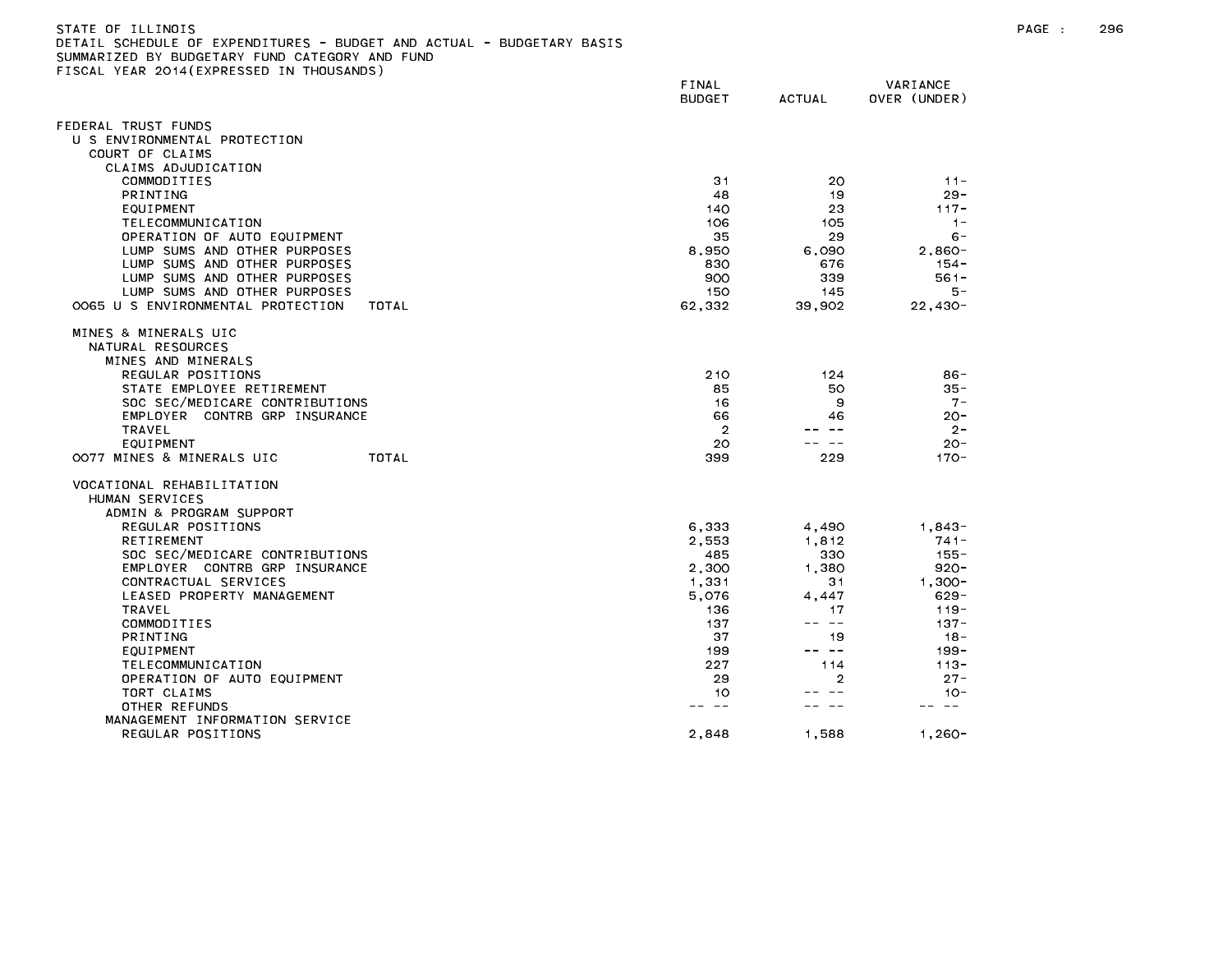| STATE OF ILLINDIS                                                     |
|-----------------------------------------------------------------------|
| DETAIL SCHEDULE OF EXPENDITURES - BUDGET AND ACTUAL - BUDGETARY BASIS |
| SUMMARIZED BY BUDGETARY FUND CATEGORY AND FUND                        |
| FISCAL YEAR 2014(EXPRESSED IN THOUSANDS)                              |

|                                                                  | FINAL<br><b>BUDGET</b> | <b>ACTUAL</b> | VARIANCE<br>OVER (UNDER) |
|------------------------------------------------------------------|------------------------|---------------|--------------------------|
| EDERAL TRUST FUNDS                                               |                        |               |                          |
| VOCATIONAL REHABILITATION                                        |                        |               |                          |
| HUMAN SERVICES                                                   |                        |               |                          |
| ADMIN & PROGRAM SUPPORT                                          |                        |               |                          |
| <b>RETIREMENT</b>                                                | 1, 148                 | 641           | $507 -$                  |
| SOC SEC/MEDICARE CONTRIBUTIONS                                   | 218                    | 116           | $102 -$                  |
| EMPLOYER CONTRB GRP INSURANCE                                    | 706                    | 372           | $334 -$                  |
| CONTRACTUAL SERVICES                                             | 1,805                  | З             | $1,802 -$                |
| INFORMATION TECH MANAGEMENT                                      | 1,481                  | 206           | $1.275 -$                |
| <b>TRAVEL</b>                                                    | 50                     |               | $50 -$                   |
| COMMODITIES                                                      | 61                     |               | $61 -$                   |
| <b>PRINTING</b>                                                  | 66                     |               | 66-                      |
| EQUIPMENT                                                        | 850                    |               | $850 -$                  |
| TELECOMMUNICATION                                                | 1.950                  | 11            | $1,939-$                 |
| OPERATION OF AUTO EQUIPMENT                                      | З                      | -- --         | $3 -$                    |
| REHABILITATION SERVICE BUREAUS                                   |                        |               |                          |
| REGULAR POSITIONS                                                | 39,493                 | 31,824        | $7,669-$                 |
| <b>RETIREMENT</b>                                                | 15,920                 | 12,832        | $3,088-$                 |
| SOC SEC/MEDICARE CONTRIBUTIONS                                   | 3,021                  | 2,359         | $662 -$                  |
| EMPLOYER CONTRB GRP INSURANCE                                    | 12,300                 | 8,924         | $3,376 -$                |
| CONTRACTUAL SERVICES                                             | 8,625                  | 1.976         | $6,649-$                 |
| <b>TRAVEL</b>                                                    | 1,450                  | 744           | 706-                     |
| COMMODITIES                                                      | 307                    | 86            | $221 -$                  |
| PRINTING                                                         | 145                    | -- --         | $145 -$                  |
| EQUIPMENT                                                        | 670                    | 39            | $631 -$                  |
| TELECOMMUNICATION                                                | 1.493                  | 905           | $588 -$                  |
| OPERATION OF AUTO EQUIPMENT                                      | 6                      | 4             | $2 -$                    |
| STATEWIDE DEAF EVALUATION CNTR                                   | 428                    | 291           | $137 -$                  |
| IN-SERVICE TRAINING                                              | 367                    | 96            | $271 -$                  |
| CASE SERVICES TO INDIVIDUALS                                     | 61,111                 | 43,390        | $17,721-$                |
| SUPPORTED EMPLOYMENT                                             | 1.900                  | 841           | 1.059-                   |
| CASE SERVICES MIGRANT WORKERS                                    | 210                    | 155           | $55 -$                   |
| GRANTS INDEPENDNT LIVING CNTRS                                   | 2.000                  | 1.941         | $59 -$<br>-- --          |
| GRANTS INDEPENDNT LIVING CNTRS                                   | 77                     | 77<br>514     | $536 -$                  |
| PRJ INDIV ALL AGES W/DISABLITY<br>SMALL BUSINESS ENTERPRISE PRGM | 1,050<br>3,527         | 2,420         | $1,107-$                 |
| INDEPENDENT LIVING OLDER BLIND                                   | 246                    | 9             | $237 -$                  |
| INDEPND LIVNG OLD/BLIND FORMLA                                   | 1.500                  | 1,121         | $379 -$                  |
| CLIENT ASSISTANCE PROJECT                                        |                        |               |                          |
| REGULAR POSITIONS                                                | 478                    | 161           | $317 -$                  |
| <b>RETIREMENT</b>                                                | 193                    | 65            | $128 -$                  |
| SOC SEC/MEDICARE CONTRIBUTIONS                                   | 37                     | 12            | $25 -$                   |
|                                                                  |                        |               |                          |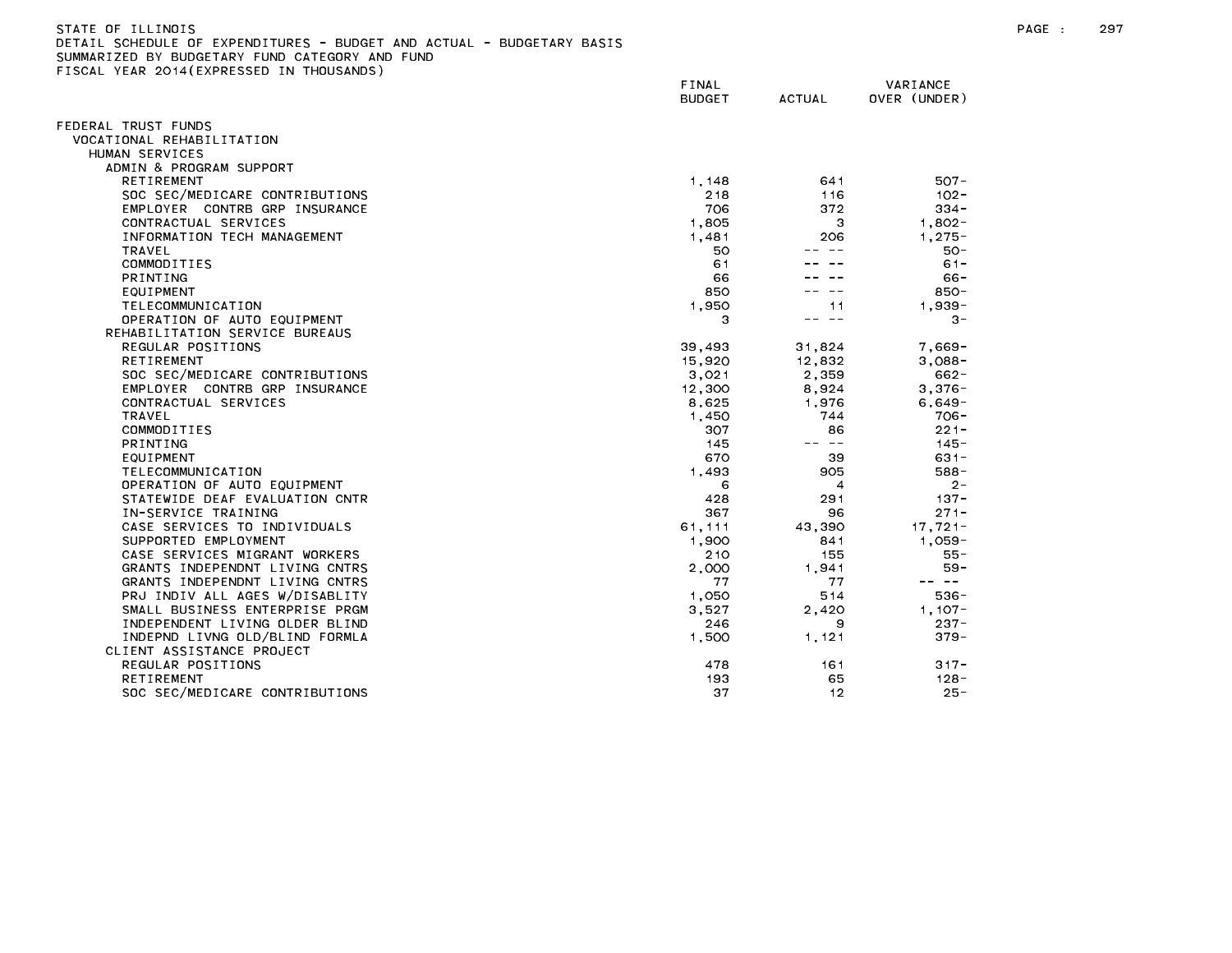| SUMMARIZED BY BUDGETARY FUND CATEGORY AND FUND<br>FISCAL YEAR 2014(EXPRESSED IN THOUSANDS)                                                                          |                                                                                                                                                                                                                                                                                                                                                                                                            |                                                                                                                                                                                                                                                                                                                                                                                                            |                             |
|---------------------------------------------------------------------------------------------------------------------------------------------------------------------|------------------------------------------------------------------------------------------------------------------------------------------------------------------------------------------------------------------------------------------------------------------------------------------------------------------------------------------------------------------------------------------------------------|------------------------------------------------------------------------------------------------------------------------------------------------------------------------------------------------------------------------------------------------------------------------------------------------------------------------------------------------------------------------------------------------------------|-----------------------------|
|                                                                                                                                                                     | FINAL<br><b>BUDGET</b>                                                                                                                                                                                                                                                                                                                                                                                     | <b>ACTUAL</b>                                                                                                                                                                                                                                                                                                                                                                                              | VARIANCE<br>OVER (UNDER)    |
| FEDERAL TRUST FUNDS<br>VOCATIONAL REHABILITATION<br>HUMAN SERVICES                                                                                                  |                                                                                                                                                                                                                                                                                                                                                                                                            |                                                                                                                                                                                                                                                                                                                                                                                                            |                             |
| ADMIN & PROGRAM SUPPORT<br>EMPLOYER CONTRB GRP INSURANCE<br>CONTRACTUAL SERVICES<br>TRAVEL                                                                          | 184<br>29<br>38                                                                                                                                                                                                                                                                                                                                                                                            | 42<br>$\overline{1}$<br>1                                                                                                                                                                                                                                                                                                                                                                                  | $142 -$<br>$28 -$<br>$37 -$ |
| COMMODITIES<br>PRINTING                                                                                                                                             | 3<br>$\frac{1}{2} \frac{1}{2} \frac{1}{2} \frac{1}{2} \frac{1}{2} \frac{1}{2} \frac{1}{2} \frac{1}{2} \frac{1}{2} \frac{1}{2} \frac{1}{2} \frac{1}{2} \frac{1}{2} \frac{1}{2} \frac{1}{2} \frac{1}{2} \frac{1}{2} \frac{1}{2} \frac{1}{2} \frac{1}{2} \frac{1}{2} \frac{1}{2} \frac{1}{2} \frac{1}{2} \frac{1}{2} \frac{1}{2} \frac{1}{2} \frac{1}{2} \frac{1}{2} \frac{1}{2} \frac{1}{2} \frac{$          | $\sim$ $\sim$<br>$ -$                                                                                                                                                                                                                                                                                                                                                                                      | $3 -$<br>-- --              |
| EQUIPMENT<br>TELECOMMUNICATION<br>GRNT/CLIENT ASSISTANCE PROJECT<br>SCHOOL FOR THE DEAF                                                                             | 32<br>13<br>50                                                                                                                                                                                                                                                                                                                                                                                             | -- --<br>5<br>$\frac{1}{2} \frac{1}{2} \frac{1}{2} \frac{1}{2} \frac{1}{2} \frac{1}{2} \frac{1}{2} \frac{1}{2} \frac{1}{2} \frac{1}{2} \frac{1}{2} \frac{1}{2} \frac{1}{2} \frac{1}{2} \frac{1}{2} \frac{1}{2} \frac{1}{2} \frac{1}{2} \frac{1}{2} \frac{1}{2} \frac{1}{2} \frac{1}{2} \frac{1}{2} \frac{1}{2} \frac{1}{2} \frac{1}{2} \frac{1}{2} \frac{1}{2} \frac{1}{2} \frac{1}{2} \frac{1}{2} \frac{$ | $32 -$<br>$8 -$<br>50-      |
| SECONDRY TRANSITION EXPERIENCE<br>SCHOOL FOR VISUALLY IMPAIRED                                                                                                      | 50                                                                                                                                                                                                                                                                                                                                                                                                         | 37                                                                                                                                                                                                                                                                                                                                                                                                         | $13 -$                      |
| SECONDRY TRANSITION EXPERIENCE<br>REHABILITATION & EDUCATION CTR<br>SECONDARY TRANS EXPERIENCE PRG<br>COURT OF CLAIMS                                               | 43<br>60                                                                                                                                                                                                                                                                                                                                                                                                   | 23<br>60                                                                                                                                                                                                                                                                                                                                                                                                   | $20 -$                      |
| CLAIMS ADJUDICATION<br>AWARDS AND GRANTS<br>AWARDS AND GRANTS, SUPP<br>REFUNDS MADE DURING FISCAL YEAR                                                              | 125<br>214<br>$\frac{1}{2} \frac{1}{2} \frac{1}{2} \frac{1}{2} \frac{1}{2} \frac{1}{2} \frac{1}{2} \frac{1}{2} \frac{1}{2} \frac{1}{2} \frac{1}{2} \frac{1}{2} \frac{1}{2} \frac{1}{2} \frac{1}{2} \frac{1}{2} \frac{1}{2} \frac{1}{2} \frac{1}{2} \frac{1}{2} \frac{1}{2} \frac{1}{2} \frac{1}{2} \frac{1}{2} \frac{1}{2} \frac{1}{2} \frac{1}{2} \frac{1}{2} \frac{1}{2} \frac{1}{2} \frac{1}{2} \frac{$ | 86<br>214<br>$112 -$                                                                                                                                                                                                                                                                                                                                                                                       | $39 -$<br>-- --<br>$112 -$  |
| 0081 VOCATIONAL REHABILITATION<br>TOTAL<br>FOREST RESERVE<br>NATURAL RESOURCES<br>GENERAL OFFICE CAPITAL                                                            | 187,434                                                                                                                                                                                                                                                                                                                                                                                                    | 126,722                                                                                                                                                                                                                                                                                                                                                                                                    | $60, 712 -$                 |
| US FOREST SERVICE<br>TOTAL<br>0086 FOREST RESERVE                                                                                                                   | 500<br>500                                                                                                                                                                                                                                                                                                                                                                                                 | 263<br>263                                                                                                                                                                                                                                                                                                                                                                                                 | $237 -$<br>$237 -$          |
| SPECIAL FEDERAL GRANT PROJECT<br>STATE'S ATTYS APPELLATE PROSEC<br>GENERAL OPERATIONS<br>EXPENSES/FEDERALLY ASSIST PROG<br>OO9O SPECIAL FEDERAL GRANT PROJECT TOTAL | 2,200<br>2,200                                                                                                                                                                                                                                                                                                                                                                                             | 530<br>530                                                                                                                                                                                                                                                                                                                                                                                                 | $1.670 -$<br>$1.670 -$      |
| FEDERAL CONGRESS TEACHR SCHL<br>IL STUDENT ASSISTANCE COMM<br>IL STUDENT GRANT PROGS DIV ADM                                                                        |                                                                                                                                                                                                                                                                                                                                                                                                            |                                                                                                                                                                                                                                                                                                                                                                                                            |                             |
| LUMP SUMS AND OTHER PURPOSES<br>0092 FEDERAL CONGRESS TEACHR SCHL<br>TOTAL                                                                                          | 400<br>400                                                                                                                                                                                                                                                                                                                                                                                                 | 28<br>28                                                                                                                                                                                                                                                                                                                                                                                                   | $372 -$<br>$372 -$          |
| FEDERAL/STATE/LOCAL AIRPORT<br>TRANSPORTATION                                                                                                                       |                                                                                                                                                                                                                                                                                                                                                                                                            |                                                                                                                                                                                                                                                                                                                                                                                                            |                             |

AERONAUTICS, GENERAL OFFICE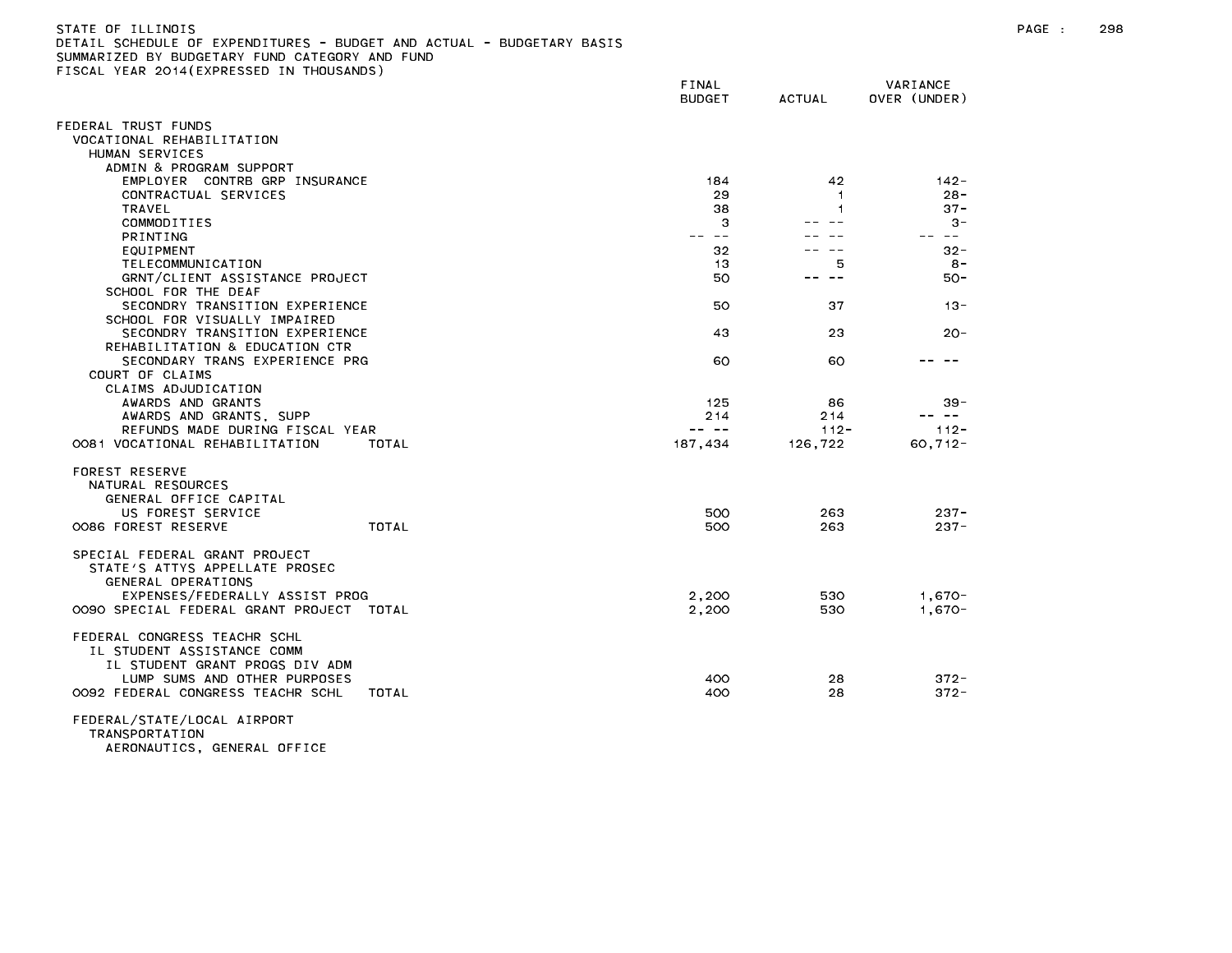| STATE OF ILLINOIS<br>DETAIL SCHEDULE OF EXPENDITURES - BUDGET AND ACTUAL - BUDGETARY BASIS<br>SUMMARIZED BY BUDGETARY FUND CATEGORY AND FUND<br>FISCAL YEAR 2014(EXPRESSED IN THOUSANDS) |                                                                                                                                                                                                                                                                                                                                                                                                                       |                                                                                                                                                                                                                                                                                                                                                                                                                |                            | PAGE : | 299 |
|------------------------------------------------------------------------------------------------------------------------------------------------------------------------------------------|-----------------------------------------------------------------------------------------------------------------------------------------------------------------------------------------------------------------------------------------------------------------------------------------------------------------------------------------------------------------------------------------------------------------------|----------------------------------------------------------------------------------------------------------------------------------------------------------------------------------------------------------------------------------------------------------------------------------------------------------------------------------------------------------------------------------------------------------------|----------------------------|--------|-----|
|                                                                                                                                                                                          | FINAL<br><b>BUDGET</b>                                                                                                                                                                                                                                                                                                                                                                                                | ACTUAL                                                                                                                                                                                                                                                                                                                                                                                                         | VARIANCE<br>OVER (UNDER)   |        |     |
| FEDERAL TRUST FUNDS<br>FEDERAL/STATE/LOCAL AIRPORT<br>TRANSPORTATION                                                                                                                     |                                                                                                                                                                                                                                                                                                                                                                                                                       |                                                                                                                                                                                                                                                                                                                                                                                                                |                            |        |     |
| AERONAUTICS, GENERAL OFFICE<br>FUNDING/LOCAL OR FEDERAL SHARE<br>FUNDING/LOCAL OR FEDERAL SHARE                                                                                          | 120,000<br>536,444                                                                                                                                                                                                                                                                                                                                                                                                    | $\frac{1}{2} \frac{1}{2} \frac{1}{2} \frac{1}{2} \frac{1}{2} \frac{1}{2} \frac{1}{2} \frac{1}{2} \frac{1}{2} \frac{1}{2} \frac{1}{2} \frac{1}{2} \frac{1}{2} \frac{1}{2} \frac{1}{2} \frac{1}{2} \frac{1}{2} \frac{1}{2} \frac{1}{2} \frac{1}{2} \frac{1}{2} \frac{1}{2} \frac{1}{2} \frac{1}{2} \frac{1}{2} \frac{1}{2} \frac{1}{2} \frac{1}{2} \frac{1}{2} \frac{1}{2} \frac{1}{2} \frac{$<br>62,616         | $120,000 -$<br>473,828-    |        |     |
| REAPPROP TO SUBSEQUENT FISCAL YEAR<br>REFUNDS MADE DURING FISCAL YEAR<br>0095 FEDERAL/STATE/LOCAL AIRPORT<br>TOTAL                                                                       | $593,827 -$<br>$\frac{1}{2} \frac{1}{2} \frac{1}{2} \frac{1}{2} \frac{1}{2} \frac{1}{2} \frac{1}{2} \frac{1}{2} \frac{1}{2} \frac{1}{2} \frac{1}{2} \frac{1}{2} \frac{1}{2} \frac{1}{2} \frac{1}{2} \frac{1}{2} \frac{1}{2} \frac{1}{2} \frac{1}{2} \frac{1}{2} \frac{1}{2} \frac{1}{2} \frac{1}{2} \frac{1}{2} \frac{1}{2} \frac{1}{2} \frac{1}{2} \frac{1}{2} \frac{1}{2} \frac{1}{2} \frac{1}{2} \frac{$<br>62,617 | $\frac{1}{2} \frac{1}{2} \frac{1}{2} \frac{1}{2} \frac{1}{2} \frac{1}{2} \frac{1}{2} \frac{1}{2} \frac{1}{2} \frac{1}{2} \frac{1}{2} \frac{1}{2} \frac{1}{2} \frac{1}{2} \frac{1}{2} \frac{1}{2} \frac{1}{2} \frac{1}{2} \frac{1}{2} \frac{1}{2} \frac{1}{2} \frac{1}{2} \frac{1}{2} \frac{1}{2} \frac{1}{2} \frac{1}{2} \frac{1}{2} \frac{1}{2} \frac{1}{2} \frac{1}{2} \frac{1}{2} \frac{$<br>65 -<br>62,551 | 593,827<br>65-<br>66-      |        |     |
| ST APPELLATE DEFENDER FEDERAL<br>OFF OF THE STATE APPELLATE DEF<br>VIOLENT CRIMES APPEALS UNIT<br>FEDERALLY ASSISTED PROGRAMS                                                            | 200                                                                                                                                                                                                                                                                                                                                                                                                                   | 144                                                                                                                                                                                                                                                                                                                                                                                                            | 56-                        |        |     |
| 0117 ST APPELLATE DEFENDER FEDERAL TOTAL                                                                                                                                                 | 200                                                                                                                                                                                                                                                                                                                                                                                                                   | 144                                                                                                                                                                                                                                                                                                                                                                                                            | 56-                        |        |     |
| COUNCIL ON DEV DISABILITIES<br>COUNCIL ON DEVELOPMENTAL DISAB<br>GENERAL OFFICE                                                                                                          |                                                                                                                                                                                                                                                                                                                                                                                                                       |                                                                                                                                                                                                                                                                                                                                                                                                                |                            |        |     |
| REGULAR POSITIONS<br>STATE EMPLOYEE RETIREMENT                                                                                                                                           | 865<br>349                                                                                                                                                                                                                                                                                                                                                                                                            | 590<br>238                                                                                                                                                                                                                                                                                                                                                                                                     | $275 -$<br>$111 -$         |        |     |
| SOC SEC/MEDICARE CONTRIBUTIONS<br>EMPLOYER CONTRB GRP INSURANCE<br>CONTRACTUAL SERVICES                                                                                                  | 66<br>288<br>470                                                                                                                                                                                                                                                                                                                                                                                                      | 43<br>170<br>243                                                                                                                                                                                                                                                                                                                                                                                               | $23 -$<br>118-<br>$227 -$  |        |     |
| TRAVEL<br>COMMODITIES<br><b>PRINTING</b>                                                                                                                                                 | 43<br>30<br>38                                                                                                                                                                                                                                                                                                                                                                                                        | 14<br>-1                                                                                                                                                                                                                                                                                                                                                                                                       | $29 -$<br>$29 -$<br>$37 -$ |        |     |
| EQUIPMENT<br>ELECTRONIC DATA PROCESSING<br>TELECOMMUNICATION                                                                                                                             | 15<br>25<br>45                                                                                                                                                                                                                                                                                                                                                                                                        | -- --<br>5<br>-15                                                                                                                                                                                                                                                                                                                                                                                              | $15 -$<br>$20 -$<br>$30 -$ |        |     |
| AWARDS AND GRANTS<br>TOTAL<br>0131 COUNCIL ON DEV DISABILITIES                                                                                                                           | 2,500<br>4,734                                                                                                                                                                                                                                                                                                                                                                                                        | 952<br>2,272                                                                                                                                                                                                                                                                                                                                                                                                   | $1,548-$<br>$2,462-$       |        |     |
| IL DEPT OF REVENUE FEDRL TRUST<br><b>REVENUE</b>                                                                                                                                         |                                                                                                                                                                                                                                                                                                                                                                                                                       |                                                                                                                                                                                                                                                                                                                                                                                                                |                            |        |     |
| TAX OPERATIONS<br>COST OF IL REV FED TRUST FUND<br>COURT OF CLAIMS                                                                                                                       | 250                                                                                                                                                                                                                                                                                                                                                                                                                   | 146                                                                                                                                                                                                                                                                                                                                                                                                            | $104 -$                    |        |     |
| CLAIMS ADJUDICATION<br>REIMBURSE GRF, SUPP<br>AWARDS AND GRANTS, SUPP                                                                                                                    | .                                                                                                                                                                                                                                                                                                                                                                                                                     | $\sim$ $-$                                                                                                                                                                                                                                                                                                                                                                                                     | $- -$                      |        |     |
| 0140 IL DEPT OF REVENUE FEDRL TRUST TOTAL                                                                                                                                                | 250                                                                                                                                                                                                                                                                                                                                                                                                                   | 146                                                                                                                                                                                                                                                                                                                                                                                                            | $104 -$                    |        |     |
| COMMUNITY DD SRVCS MEDICAID TR<br>HUMAN SERVICES                                                                                                                                         |                                                                                                                                                                                                                                                                                                                                                                                                                       |                                                                                                                                                                                                                                                                                                                                                                                                                |                            |        |     |

DD GRANTS-IN-AID&PUR OF CARE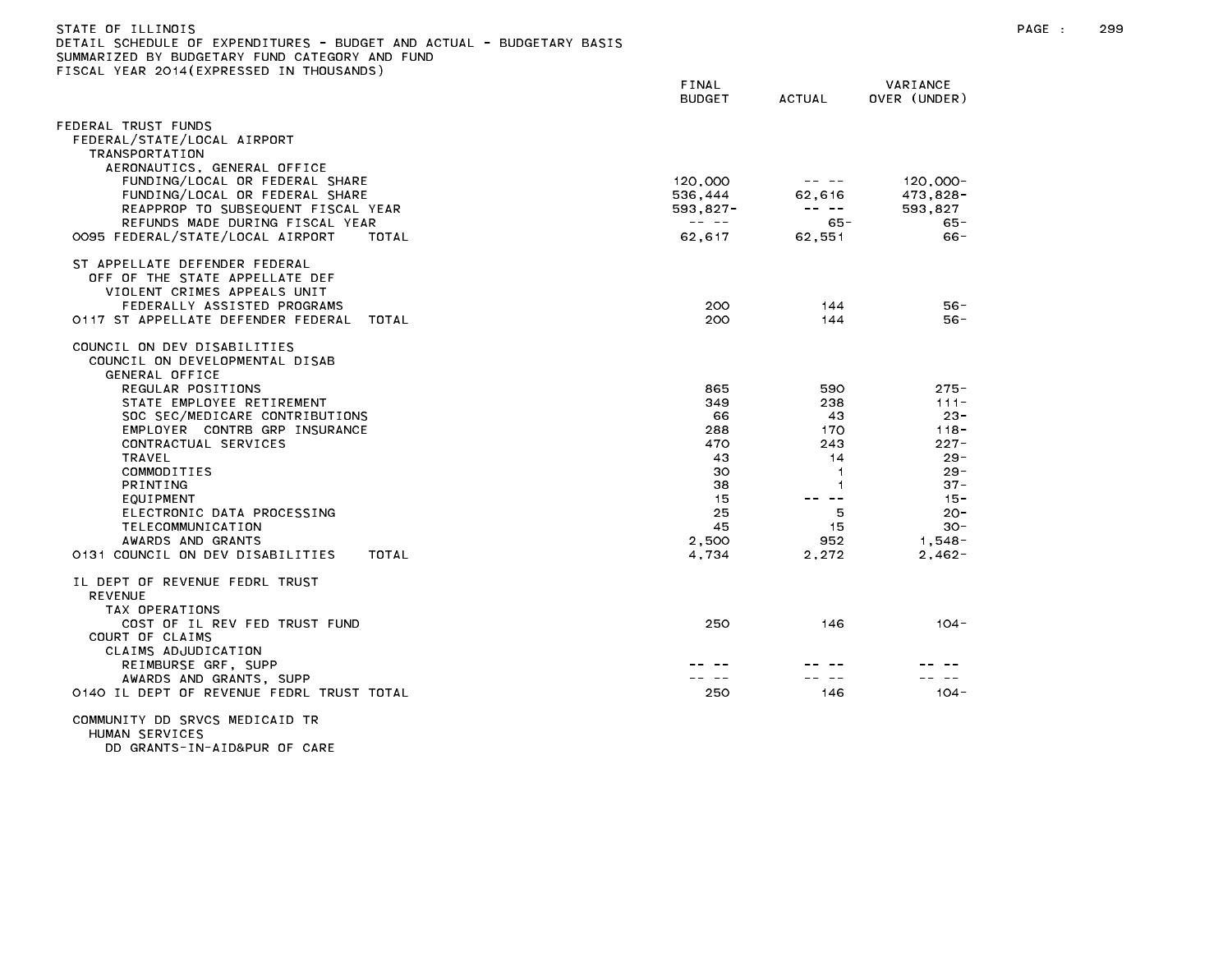| STATE OF ILLINOIS<br>DETAIL SCHEDULE OF EXPENDITURES - BUDGET AND ACTUAL - BUDGETARY BASIS<br>SUMMARIZED BY BUDGETARY FUND CATEGORY AND FUND<br>FISCAL YEAR 2014(EXPRESSED IN THOUSANDS)                                                                                                                                                    |                                                                                                                                                                                                                                                                                                                                                                                                                                                |                                                   |                                                               | PAGE : | 300 |
|---------------------------------------------------------------------------------------------------------------------------------------------------------------------------------------------------------------------------------------------------------------------------------------------------------------------------------------------|------------------------------------------------------------------------------------------------------------------------------------------------------------------------------------------------------------------------------------------------------------------------------------------------------------------------------------------------------------------------------------------------------------------------------------------------|---------------------------------------------------|---------------------------------------------------------------|--------|-----|
|                                                                                                                                                                                                                                                                                                                                             | FINAL<br><b>BUDGET</b>                                                                                                                                                                                                                                                                                                                                                                                                                         | <b>ACTUAL</b>                                     | VARIANCE<br>OVER (UNDER)                                      |        |     |
| FEDERAL TRUST FUNDS<br>COMMUNITY DD SRVCS MEDICAID TR<br>HUMAN SERVICES<br>DD GRANTS-IN-AID&PUR OF CARE<br>COMM BASED SRV FOR PERSON/DD<br>0142 COMMUNITY DD SRVCS MEDICAID TR TOTAL                                                                                                                                                        | 50,000<br>50,000                                                                                                                                                                                                                                                                                                                                                                                                                               | 22,317<br>22,317                                  | $27,683-$<br>$27,683-$                                        |        |     |
| SECRETARY OF STATE FED PROJ<br>SECRETARY OF STATE<br>MOTOR VEHICLE GROUP<br>IL COMMERCIAL MOTOR VEHICLE<br>0176 SECRETARY OF STATE FED PROJ<br>TOTAL                                                                                                                                                                                        | 700<br>700                                                                                                                                                                                                                                                                                                                                                                                                                                     | 52<br>52                                          | $648 -$<br>$648 -$                                            |        |     |
| INDOOR RADON MITIGATION<br>IL EMERGENCY MANAGEMENT AGCY<br>RADIATION SAFETY<br>STATE INDOOR RADON ABATE PROG<br>REFUNDS MADE DURING FISCAL YEAR<br>0191 INDOOR RADON MITIGATION<br>TOTAL                                                                                                                                                    | 802<br>$\frac{1}{2} \frac{1}{2} \frac{1}{2} \frac{1}{2} \frac{1}{2} \frac{1}{2} \frac{1}{2} \frac{1}{2} \frac{1}{2} \frac{1}{2} \frac{1}{2} \frac{1}{2} \frac{1}{2} \frac{1}{2} \frac{1}{2} \frac{1}{2} \frac{1}{2} \frac{1}{2} \frac{1}{2} \frac{1}{2} \frac{1}{2} \frac{1}{2} \frac{1}{2} \frac{1}{2} \frac{1}{2} \frac{1}{2} \frac{1}{2} \frac{1}{2} \frac{1}{2} \frac{1}{2} \frac{1}{2} \frac{$<br>802                                     | 329<br>$2 -$<br>327                               | $473 -$<br>$2 -$<br>475 -                                     |        |     |
| FEDERAL SUPPORT AGREEMENT REV<br>MILITARY AFFAIRS<br>OFFICE OF THE ADJUTANT GENERAL<br>LUMP SUMS AND OTHER PURPOSES<br>REIMB & PMNTS TO BENEFIT RECIP<br>FACILITIES OPERATIONS<br>LUMP SUMS AND OTHER PURPOSES<br>LUMP SUMS AND OTHER PURPOSES<br>REFUNDS MADE DURING FISCAL YEAR<br>0333 FEDERAL SUPPORT AGREEMENT REV TOTAL               | 6,600<br>1,200<br>13,000<br>13,479<br>$\frac{1}{2} \frac{1}{2} \frac{1}{2} \frac{1}{2} \frac{1}{2} \frac{1}{2} \frac{1}{2} \frac{1}{2} \frac{1}{2} \frac{1}{2} \frac{1}{2} \frac{1}{2} \frac{1}{2} \frac{1}{2} \frac{1}{2} \frac{1}{2} \frac{1}{2} \frac{1}{2} \frac{1}{2} \frac{1}{2} \frac{1}{2} \frac{1}{2} \frac{1}{2} \frac{1}{2} \frac{1}{2} \frac{1}{2} \frac{1}{2} \frac{1}{2} \frac{1}{2} \frac{1}{2} \frac{1}{2} \frac{$<br>34,279   | 5,856<br>348<br>7,235<br>9.840<br>$-1-$<br>23,278 | 744 -<br>852-<br>$5,765-$<br>$3.639 -$<br>$1 -$<br>$11,001 -$ |        |     |
| FEDERAL NATNL COMM SERVICES<br>HUMAN SERVICES<br>ADMIN & PROGRAM SUPPORT<br>LEASED PROPERTY MANAGEMENT<br>EMPLOYMENT & SOC SERVICE PROG<br>COMMUNITY ACTIVITIES<br>COURT OF CLAIMS<br>CLAIMS ADJUDICATION<br>REIMBURSE GRF, SUPP<br>AWARDS AND GRANTS, SUPP<br>REFUNDS MADE DURING FISCAL YEAR<br>0343 FEDERAL NATNL COMM SERVICES<br>TOTAL | 38<br>12,978<br>$\overline{4}$<br>31<br>$\frac{1}{2} \frac{1}{2} \frac{1}{2} \frac{1}{2} \frac{1}{2} \frac{1}{2} \frac{1}{2} \frac{1}{2} \frac{1}{2} \frac{1}{2} \frac{1}{2} \frac{1}{2} \frac{1}{2} \frac{1}{2} \frac{1}{2} \frac{1}{2} \frac{1}{2} \frac{1}{2} \frac{1}{2} \frac{1}{2} \frac{1}{2} \frac{1}{2} \frac{1}{2} \frac{1}{2} \frac{1}{2} \frac{1}{2} \frac{1}{2} \frac{1}{2} \frac{1}{2} \frac{1}{2} \frac{1}{2} \frac{$<br>13,051 | 7,073<br>$\overline{4}$<br>31<br>$4 -$<br>7,104   | $38 -$<br>$5,905 -$<br>$4 -$<br>$5,947-$                      |        |     |
| EMPLOYMENT & TRAINING                                                                                                                                                                                                                                                                                                                       |                                                                                                                                                                                                                                                                                                                                                                                                                                                |                                                   |                                                               |        |     |

HUMAN SERVICES

EMPLOYMENT & SOC SERVICE PROG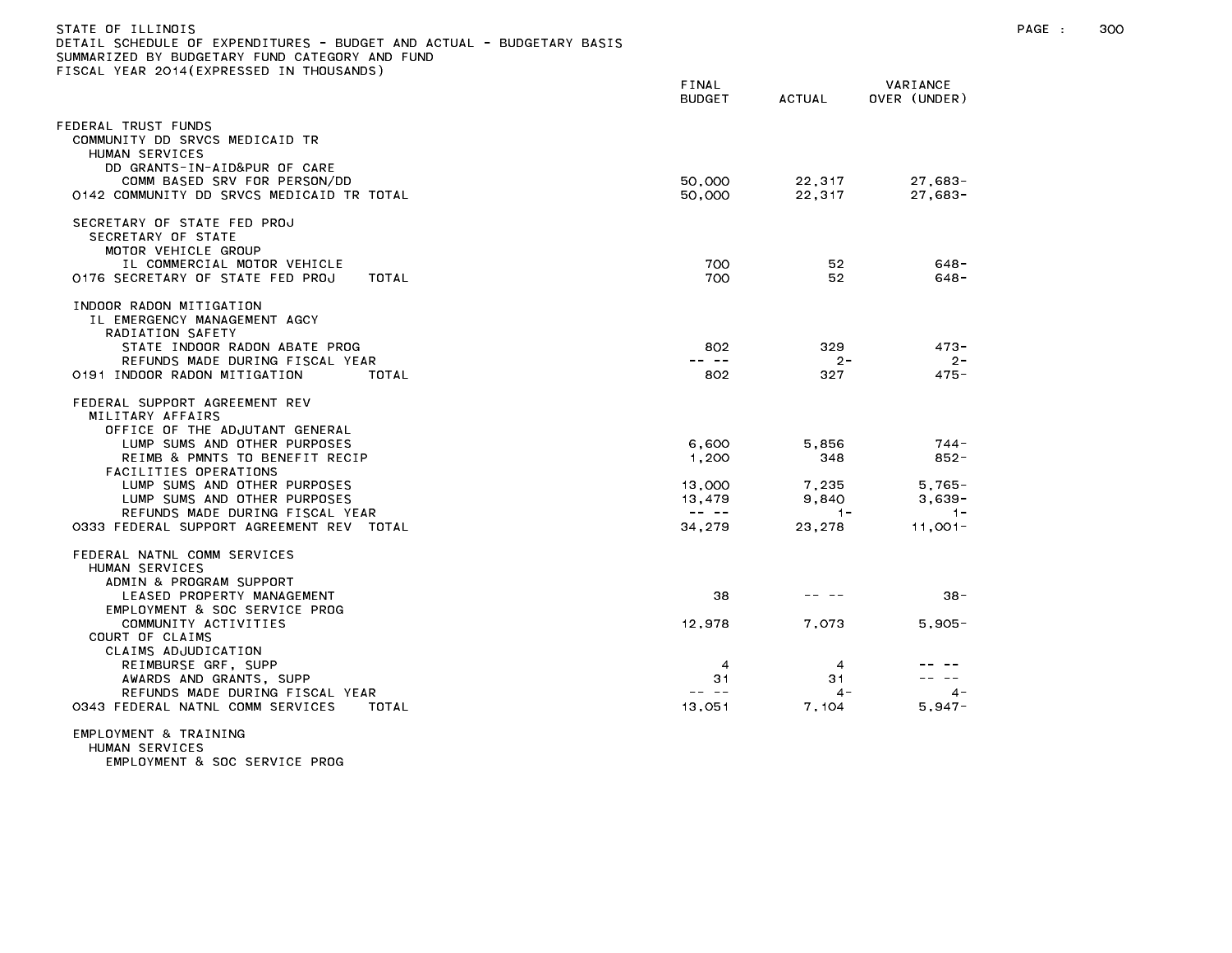| )ETAIL SCHEDULE OF EXPENDITURES – BUDGET AND ACTUAL – BUDGETARY BASIS<br>SUMMARIZED BY BUDGETARY FUND CATEGORY AND FUND |       |                                                                                                                                                                                                                                                                                                                                                                                                         |                     |                                                                                                                                                                                                                                                                                                                                                                                              |  |
|-------------------------------------------------------------------------------------------------------------------------|-------|---------------------------------------------------------------------------------------------------------------------------------------------------------------------------------------------------------------------------------------------------------------------------------------------------------------------------------------------------------------------------------------------------------|---------------------|----------------------------------------------------------------------------------------------------------------------------------------------------------------------------------------------------------------------------------------------------------------------------------------------------------------------------------------------------------------------------------------------|--|
| FISCAL YEAR 2014(EXPRESSED IN THOUSANDS)                                                                                |       | FINAL                                                                                                                                                                                                                                                                                                                                                                                                   |                     | VARIANCE                                                                                                                                                                                                                                                                                                                                                                                     |  |
|                                                                                                                         |       | <b>BUDGET</b>                                                                                                                                                                                                                                                                                                                                                                                           | <b>ACTUAL</b>       | OVER (UNDER)                                                                                                                                                                                                                                                                                                                                                                                 |  |
| FEDERAL TRUST FUNDS                                                                                                     |       |                                                                                                                                                                                                                                                                                                                                                                                                         |                     |                                                                                                                                                                                                                                                                                                                                                                                              |  |
| EMPLOYMENT & TRAINING<br>HUMAN SERVICES<br>EMPLOYMENT & SOC SERVICE PROG                                                |       |                                                                                                                                                                                                                                                                                                                                                                                                         |                     |                                                                                                                                                                                                                                                                                                                                                                                              |  |
| EMPLOYMENT & TRAINING PROGRAMS<br>FEDERAL STIMULUS - ARRA                                                               |       | 485,000                                                                                                                                                                                                                                                                                                                                                                                                 | 483,729             | $1,271-$                                                                                                                                                                                                                                                                                                                                                                                     |  |
| TANF & OTHER SOCIAL SVCS-ARRA<br>COURT OF CLAIMS<br>CLAIMS ADJUDICATION                                                 |       | 20,000                                                                                                                                                                                                                                                                                                                                                                                                  |                     | $20,000-$                                                                                                                                                                                                                                                                                                                                                                                    |  |
| REIMBURSE GRF, SUPP                                                                                                     |       | 12                                                                                                                                                                                                                                                                                                                                                                                                      | 12                  | $\frac{1}{2} \frac{1}{2} \frac{1}{2} \frac{1}{2} \frac{1}{2} \frac{1}{2} \frac{1}{2} \frac{1}{2} \frac{1}{2} \frac{1}{2} \frac{1}{2} \frac{1}{2} \frac{1}{2} \frac{1}{2} \frac{1}{2} \frac{1}{2} \frac{1}{2} \frac{1}{2} \frac{1}{2} \frac{1}{2} \frac{1}{2} \frac{1}{2} \frac{1}{2} \frac{1}{2} \frac{1}{2} \frac{1}{2} \frac{1}{2} \frac{1}{2} \frac{1}{2} \frac{1}{2} \frac{1}{2} \frac{$ |  |
| REFUNDS MADE DURING FISCAL YEAR<br>0347 EMPLOYMENT & TRAINING                                                           | TOTAL | $\frac{1}{2} \frac{1}{2} \frac{1}{2} \frac{1}{2} \frac{1}{2} \frac{1}{2} \frac{1}{2} \frac{1}{2} \frac{1}{2} \frac{1}{2} \frac{1}{2} \frac{1}{2} \frac{1}{2} \frac{1}{2} \frac{1}{2} \frac{1}{2} \frac{1}{2} \frac{1}{2} \frac{1}{2} \frac{1}{2} \frac{1}{2} \frac{1}{2} \frac{1}{2} \frac{1}{2} \frac{1}{2} \frac{1}{2} \frac{1}{2} \frac{1}{2} \frac{1}{2} \frac{1}{2} \frac{1}{2} \frac{$<br>505,012 | $2,078-$<br>481,663 | $2,078-$<br>$23,349-$                                                                                                                                                                                                                                                                                                                                                                        |  |
| AFDC OPPORTUNITIES                                                                                                      |       |                                                                                                                                                                                                                                                                                                                                                                                                         |                     |                                                                                                                                                                                                                                                                                                                                                                                              |  |
| NO AGENCY NAME<br>NO ORG NAME                                                                                           |       |                                                                                                                                                                                                                                                                                                                                                                                                         |                     |                                                                                                                                                                                                                                                                                                                                                                                              |  |
| 0349 AFDC OPPORTUNITIES                                                                                                 | TOTAL | $\circ$                                                                                                                                                                                                                                                                                                                                                                                                 | $\circ$             | $\circ$                                                                                                                                                                                                                                                                                                                                                                                      |  |
| GAINING EARLY AWARENESS & READ<br>HUMAN SERVICES<br>EMPLOYMENT & SOC SERVICE PROG<br>G.E.A.R.U.P. GRANTS & ADMIN.       |       | 3,500                                                                                                                                                                                                                                                                                                                                                                                                   | 1,920               | $1,580-$                                                                                                                                                                                                                                                                                                                                                                                     |  |
| COURT OF CLAIMS<br>CLAIMS ADJUDICATION                                                                                  |       |                                                                                                                                                                                                                                                                                                                                                                                                         |                     |                                                                                                                                                                                                                                                                                                                                                                                              |  |
| REIMBURSE GRF, SUPP<br>AWARDS AND GRANTS, SUPP                                                                          |       | $\overline{2}$<br>8                                                                                                                                                                                                                                                                                                                                                                                     | $\overline{2}$<br>8 |                                                                                                                                                                                                                                                                                                                                                                                              |  |
| REFUNDS MADE DURING FISCAL YEAR                                                                                         |       | $- -$                                                                                                                                                                                                                                                                                                                                                                                                   | $120 -$             | $120 -$                                                                                                                                                                                                                                                                                                                                                                                      |  |
| 0394 GAINING EARLY AWARENESS & READ TOTAL                                                                               |       | 3,510                                                                                                                                                                                                                                                                                                                                                                                                   | 1,810               | $1,700-$                                                                                                                                                                                                                                                                                                                                                                                     |  |
| SENIOR HEALTH INSURANCE PROG<br>AGING<br>SENIOR HEALTH INSURANCE                                                        |       |                                                                                                                                                                                                                                                                                                                                                                                                         |                     |                                                                                                                                                                                                                                                                                                                                                                                              |  |
| SENIOR HEALTH INSURANCE PROGRM<br>COURT OF CLAIMS<br>CLAIMS ADJUDICATION                                                |       | 3,000                                                                                                                                                                                                                                                                                                                                                                                                   | 962                 | $2,038-$                                                                                                                                                                                                                                                                                                                                                                                     |  |
| REIMBURSE GRF, SUPP                                                                                                     |       | -- --                                                                                                                                                                                                                                                                                                                                                                                                   | -- --               | -- --                                                                                                                                                                                                                                                                                                                                                                                        |  |
| 0396 SENIOR HEALTH INSURANCE PROG                                                                                       | TOTAL | 3,000                                                                                                                                                                                                                                                                                                                                                                                                   | 962                 | $2.038 -$                                                                                                                                                                                                                                                                                                                                                                                    |  |
| URBAN PLANNING ASSISTANCE<br>NO AGENCY NAME<br>NO ORG NAME                                                              |       |                                                                                                                                                                                                                                                                                                                                                                                                         |                     |                                                                                                                                                                                                                                                                                                                                                                                              |  |
| 0404 URBAN PLANNING ASSISTANCE                                                                                          | TOTAL | $\circ$                                                                                                                                                                                                                                                                                                                                                                                                 | O                   | $\circ$                                                                                                                                                                                                                                                                                                                                                                                      |  |
| DHS SPECIAL PURPOSE TRUST<br>HUMAN SERVICES<br>ADMIN & PROGRAM SUPPORT                                                  |       |                                                                                                                                                                                                                                                                                                                                                                                                         |                     |                                                                                                                                                                                                                                                                                                                                                                                              |  |

STATE OF ILLINOIS PAGE : 301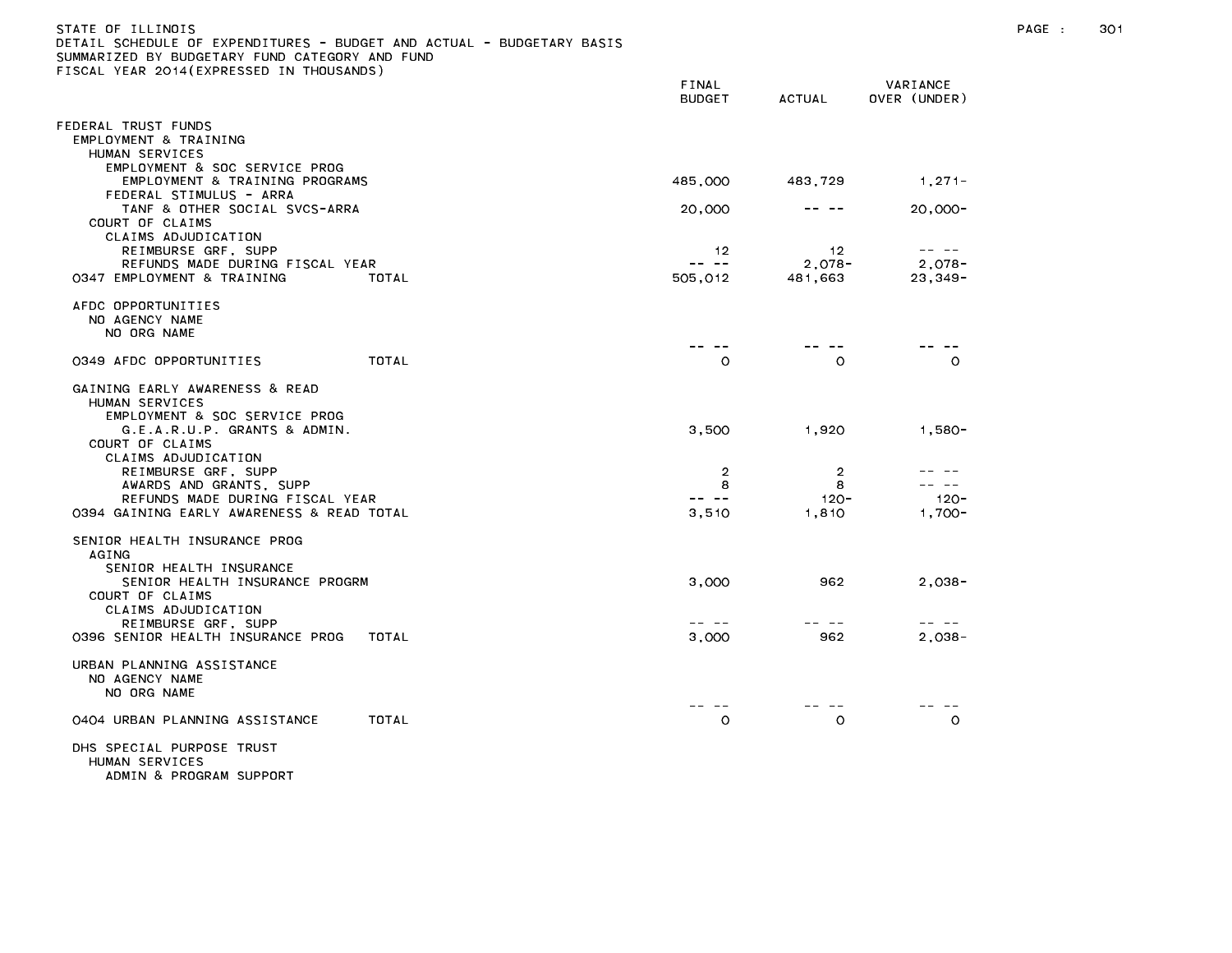| DETAIL SCHEDULE OF EXPENDITURES - BUDGET AND ACTUAL - BUDGETARY BASIS |                 |                |                |
|-----------------------------------------------------------------------|-----------------|----------------|----------------|
| SUMMARIZED BY BUDGETARY FUND CATEGORY AND FUND                        |                 |                |                |
| FISCAL YEAR 2014(EXPRESSED IN THOUSANDS)                              |                 |                |                |
|                                                                       | FINAL           |                | VARIANCE       |
|                                                                       | <b>BUDGET</b>   | ACTUAL         | OVER (UNDER)   |
|                                                                       |                 |                |                |
| FEDERAL TRUST FUNDS                                                   |                 |                |                |
| DHS SPECIAL PURPOSE TRUST                                             |                 |                |                |
| HUMAN SERVICES                                                        |                 |                |                |
| ADMIN & PROGRAM SUPPORT                                               |                 |                |                |
| LEASED PROPERTY MANAGEMENT                                            | 575             | 195            | $380 -$        |
| EMPLOYMENT & SOC SERVICE PROG                                         |                 |                |                |
| FEDERAL EMPLOYMENT PROGRAMS                                           | 10,680          | 4.593          | $6.087 -$      |
| COMMUNITY GRANTS                                                      | 2,258           | 2,227          | $31 -$         |
| GRNTS/RACE TO THE TOP PROGRAM                                         | 10,000          | 5.487          | $4,513-$       |
| GRNTS/SNAP EDUCATION                                                  | 20,000          | 9,530          | $10,470-$      |
| VIOLENCE PREVENTION SERVICES                                          | 5,003           |                | 1.356-         |
|                                                                       |                 | 3,647          |                |
| PARENTS TOO SOON PROGRAM                                              | 2,490           | 2.150          | $340 -$        |
| EMERGENCY FOOD PROGRAM                                                | 5,150           | 2,818          | $2,332-$       |
| SSI ADVOCACY SERVICES                                                 | 974             | 367            | $607 -$        |
| FED/STATE EMPLOYMENT PROGRAMS                                         | 5,000           | 657            | $4,343-$       |
| GRANTS FOR GREAT START PROGRAM                                        | 5,200           | 5,200          |                |
| GRANTS FOR CHILD CARE SERVICES                                        | 197,217         | 192,920        | $4,297-$       |
| MIGRANT CHILD CARE SERV GRANTS                                        | 3.388           | 2.732          | 656 -          |
| REFUGEE RESETTLEMENT SERVICES                                         | 10,583          | 7,920          | $2,663-$       |
| MIEC HOME VISITING PROGRAM                                            | 14,000          | 11.677         | $2.323 -$      |
| HEAD START STATE COLLABORATION                                        | 500             | 188            | $312 -$        |
| COURT OF CLAIMS                                                       |                 |                |                |
| CLAIMS ADJUDICATION                                                   |                 |                |                |
| REIMBURSE GRF, SUPP                                                   | 5               | 5              | $\sim$ $-$     |
| REFUNDS MADE DURING FISCAL YEAR                                       | -- --           | $175 -$        | $175 -$        |
| 0408 DHS SPECIAL PURPOSE TRUST<br>TOTAL                               | 293,023         | 252,138        | $40,885-$      |
| SBE FEDERAL DEPT OF AGRI                                              |                 |                |                |
| COURT OF CLAIMS                                                       |                 |                |                |
| CLAIMS ADJUDICATION                                                   |                 |                |                |
| REIMBURSE GRF, SUPP                                                   |                 |                |                |
| AWARDS AND GRANTS, SUPP                                               |                 |                |                |
| STATE BOARD OF EDUCATION                                              |                 |                |                |
| FISCAL SUPPORT SERVICES                                               |                 |                |                |
| REGULAR POSITIONS                                                     | 335             | 254            | $81 -$         |
| STATE PAID RETIREMENT CONTRIB                                         | 5               | $\overline{2}$ | $3 -$          |
| RETIREMENT                                                            | 134             | 98             | $36 -$         |
| SOC SEC/MEDICARE CONTRIBUTIONS                                        | 31              | 12             | $19 -$         |
| EMPLOYER CONTRB GRP INSURANCE                                         | 129             | 75             | $54 -$         |
| CONTRACTUAL SERVICES                                                  | 2.100           | 894            | $1.206 -$      |
| <b>TRAVEL</b>                                                         | 400             | 270            | 130-           |
| COMMODITIES                                                           | 85              | 15             | $70-$          |
| <b>DRIVITILO</b>                                                      | $\overline{AB}$ | $\overline{a}$ | $\overline{1}$ |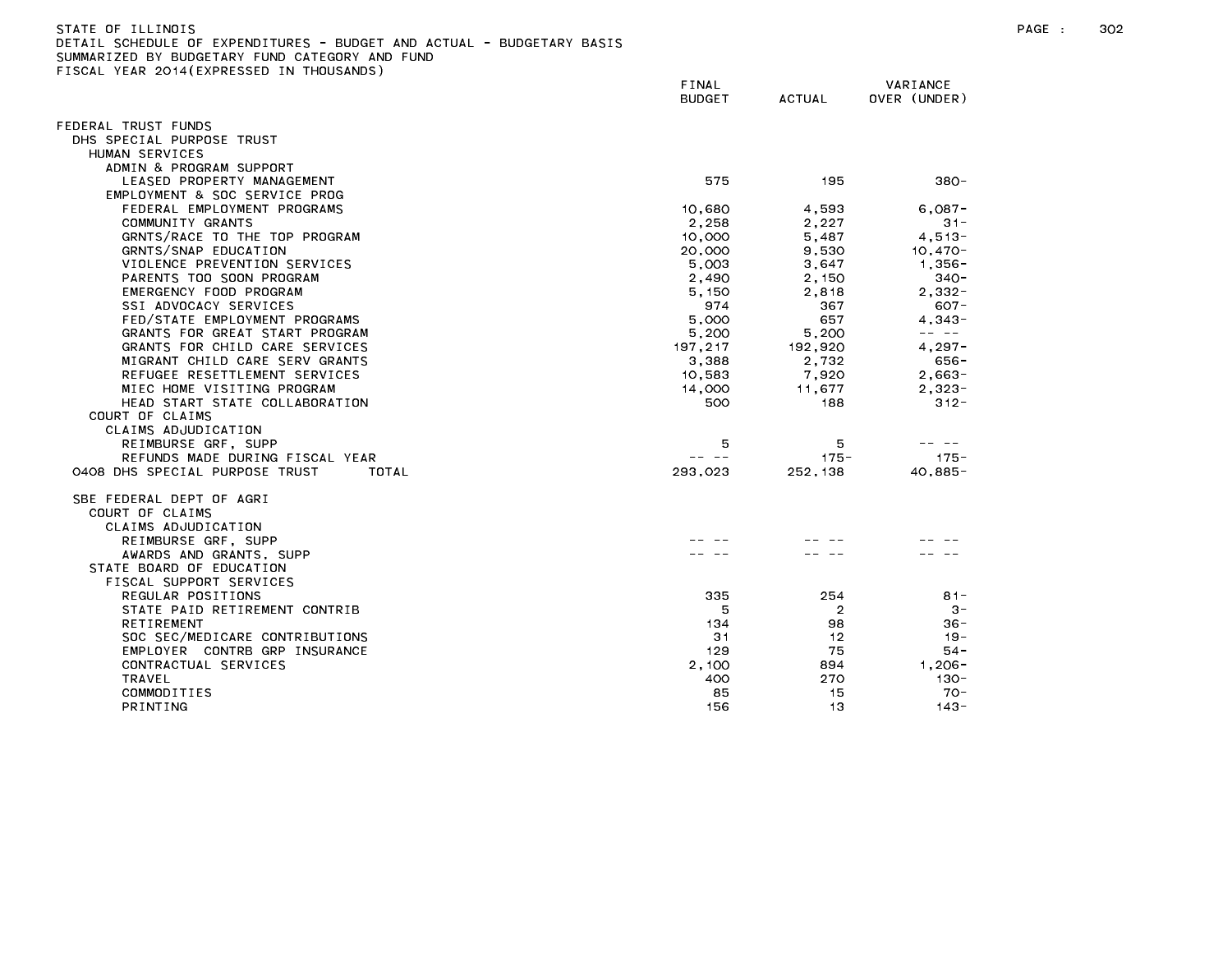| DETAIL SCHEDULE OF EXPENDITURES - BUDGET AND ACTUAL - BUDGETARY BASIS<br>SUMMARIZED BY BUDGETARY FUND CATEGORY AND FUND                                                                                                                              |                                                                                                                                                                                                                                                                                                                                                                                              |                                               |                                                                         |
|------------------------------------------------------------------------------------------------------------------------------------------------------------------------------------------------------------------------------------------------------|----------------------------------------------------------------------------------------------------------------------------------------------------------------------------------------------------------------------------------------------------------------------------------------------------------------------------------------------------------------------------------------------|-----------------------------------------------|-------------------------------------------------------------------------|
| FISCAL YEAR 2014(EXPRESSED IN THOUSANDS)                                                                                                                                                                                                             | FINAL                                                                                                                                                                                                                                                                                                                                                                                        |                                               | VARIANCE                                                                |
|                                                                                                                                                                                                                                                      | <b>BUDGET</b>                                                                                                                                                                                                                                                                                                                                                                                | <b>ACTUAL</b>                                 | OVER (UNDER)                                                            |
| FEDERAL TRUST FUNDS                                                                                                                                                                                                                                  |                                                                                                                                                                                                                                                                                                                                                                                              |                                               |                                                                         |
| SBE FEDERAL DEPT OF AGRI                                                                                                                                                                                                                             |                                                                                                                                                                                                                                                                                                                                                                                              |                                               |                                                                         |
| COURT OF CLAIMS                                                                                                                                                                                                                                      |                                                                                                                                                                                                                                                                                                                                                                                              |                                               |                                                                         |
| CLAIMS ADJUDICATION                                                                                                                                                                                                                                  |                                                                                                                                                                                                                                                                                                                                                                                              |                                               |                                                                         |
| EQUIPMENT<br>TELECOMMUNICATION                                                                                                                                                                                                                       | 310<br>50                                                                                                                                                                                                                                                                                                                                                                                    | 4                                             | $306 -$<br>$50 -$                                                       |
| GRANTS                                                                                                                                                                                                                                               |                                                                                                                                                                                                                                                                                                                                                                                              |                                               |                                                                         |
| CHILD NUTRITION                                                                                                                                                                                                                                      | 725,000                                                                                                                                                                                                                                                                                                                                                                                      | 713,221                                       | 11,779-                                                                 |
| SCHOOL SUPPORT SERVICES                                                                                                                                                                                                                              |                                                                                                                                                                                                                                                                                                                                                                                              |                                               |                                                                         |
| REGULAR POSITIONS                                                                                                                                                                                                                                    | 3,496                                                                                                                                                                                                                                                                                                                                                                                        | 2,455                                         | 1,041-                                                                  |
| STATE PAID RETIREMENT CONTRIB                                                                                                                                                                                                                        | 12                                                                                                                                                                                                                                                                                                                                                                                           | 4                                             | $8 -$                                                                   |
| RETIREMENT                                                                                                                                                                                                                                           | 1,473                                                                                                                                                                                                                                                                                                                                                                                        | 902                                           | $571 -$                                                                 |
| SOC SEC/MEDICARE CONTRIBUTIONS                                                                                                                                                                                                                       | 160                                                                                                                                                                                                                                                                                                                                                                                          | 59                                            | $101 -$                                                                 |
| EMPLOYER CONTRB GRP INSURANCE<br>CONTRACTUAL SERVICES                                                                                                                                                                                                | 1,029<br>2,111                                                                                                                                                                                                                                                                                                                                                                               | 736<br>1.085                                  | $293 -$<br>$1.026 -$                                                    |
| REFUNDS MADE DURING FISCAL YEAR                                                                                                                                                                                                                      | $\frac{1}{2} \frac{1}{2} \frac{1}{2} \frac{1}{2} \frac{1}{2} \frac{1}{2} \frac{1}{2} \frac{1}{2} \frac{1}{2} \frac{1}{2} \frac{1}{2} \frac{1}{2} \frac{1}{2} \frac{1}{2} \frac{1}{2} \frac{1}{2} \frac{1}{2} \frac{1}{2} \frac{1}{2} \frac{1}{2} \frac{1}{2} \frac{1}{2} \frac{1}{2} \frac{1}{2} \frac{1}{2} \frac{1}{2} \frac{1}{2} \frac{1}{2} \frac{1}{2} \frac{1}{2} \frac{1}{2} \frac{$ | 199 -                                         | 199 -                                                                   |
| 0410 SBE FEDERAL DEPT OF AGRI<br>TOTAL                                                                                                                                                                                                               | 737,016                                                                                                                                                                                                                                                                                                                                                                                      | 719,900                                       | $17.116 -$                                                              |
| FEDERAL AG MARKETING SERVICES<br><b>AGRICULTURE</b><br>MARKETING<br>RESEARCH MARKETING OF AG PRODS<br>0439 FEDERAL AG MARKETING SERVICES TOTAL                                                                                                       | 4<br>$\overline{\mathbf{4}}$                                                                                                                                                                                                                                                                                                                                                                 | 4<br>4                                        | $\Omega$                                                                |
| FLOOD CONTROL LAND LEASE<br>NATURAL RESOURCES<br>WATER RESOURCES CAPITAL<br>DISBURSEMENT OF MONIES<br>TOTAL<br>0443 FLOOD CONTROL LAND LEASE                                                                                                         | 900<br>900                                                                                                                                                                                                                                                                                                                                                                                   | 757<br>757                                    | $143 -$<br>$143 -$                                                      |
| GI EDUCATION<br>VETERANS' AFFAIRS<br>STATE APPROVING AGENCY<br>REGULAR POSITIONS<br>STATE EMPLOYEE RETIREMENT<br>SOC SEC/MEDICARE CONTRIBUTIONS<br>EMPLOYER CONTRB GRP INSURANCE<br>CONTRACTUAL SERVICES<br><b>TRAVEL</b><br>COMMODITIES<br>PRINTING | 781<br>315<br>60<br>184<br>56<br>42<br>З<br>12                                                                                                                                                                                                                                                                                                                                               | 627<br>253<br>46<br>130<br>38<br>20<br>1<br>3 | 154 -<br>$62 -$<br>$14 -$<br>$54 -$<br>- 18<br>$22 -$<br>$2 -$<br>$9 -$ |
| EQUIPMENT                                                                                                                                                                                                                                            | 67                                                                                                                                                                                                                                                                                                                                                                                           | 4                                             | $63 -$                                                                  |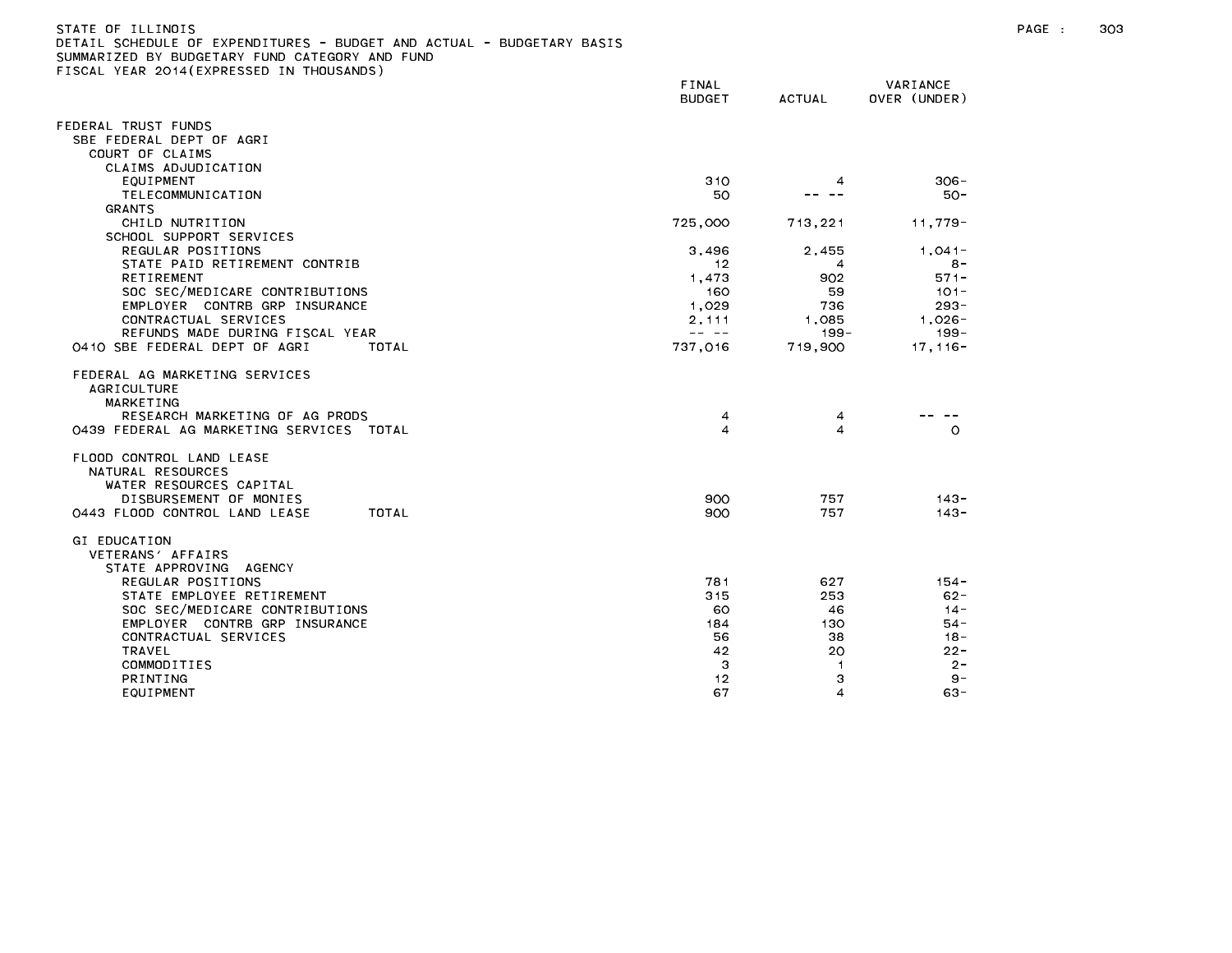| STATE OF ILLINOIS                                                     |  |
|-----------------------------------------------------------------------|--|
| DETAIL SCHEDULE OF EXPENDITURES - BUDGET AND ACTUAL - BUDGETARY BASIS |  |
| SUMMARIZED BY BUDGETARY FUND CATEGORY AND FUND                        |  |
| FISCAL YEAR 2014(EXPRESSED IN THOUSANDS)                              |  |

| FINAL<br><b>BUDGET</b> | <b>ACTUAL</b>                                                                                               | VARIANCE<br>OVER (UNDER)                                                                                                                           |
|------------------------|-------------------------------------------------------------------------------------------------------------|----------------------------------------------------------------------------------------------------------------------------------------------------|
|                        |                                                                                                             |                                                                                                                                                    |
|                        |                                                                                                             |                                                                                                                                                    |
|                        |                                                                                                             |                                                                                                                                                    |
|                        |                                                                                                             |                                                                                                                                                    |
|                        |                                                                                                             | $2 -$<br>$7 -$                                                                                                                                     |
|                        |                                                                                                             | $3 -$                                                                                                                                              |
|                        |                                                                                                             |                                                                                                                                                    |
|                        |                                                                                                             |                                                                                                                                                    |
| -1                     | -1                                                                                                          |                                                                                                                                                    |
|                        |                                                                                                             | $410 -$                                                                                                                                            |
|                        |                                                                                                             |                                                                                                                                                    |
|                        |                                                                                                             |                                                                                                                                                    |
|                        |                                                                                                             |                                                                                                                                                    |
|                        |                                                                                                             | $177 -$<br>$- -$                                                                                                                                   |
| -- --                  |                                                                                                             | $6 -$                                                                                                                                              |
| 7,000                  | 6,817                                                                                                       | $183 -$                                                                                                                                            |
|                        |                                                                                                             |                                                                                                                                                    |
|                        |                                                                                                             |                                                                                                                                                    |
|                        |                                                                                                             | $31 -$                                                                                                                                             |
|                        |                                                                                                             | $12 -$                                                                                                                                             |
| 18                     | 15                                                                                                          | $3 -$                                                                                                                                              |
| 69                     | 41                                                                                                          | $28 -$                                                                                                                                             |
| 110                    | 58                                                                                                          | $52 -$                                                                                                                                             |
|                        |                                                                                                             | $1 -$                                                                                                                                              |
|                        |                                                                                                             | $8 -$<br>$3 -$                                                                                                                                     |
|                        |                                                                                                             | $27 -$                                                                                                                                             |
| 100                    | 98                                                                                                          | $2 -$                                                                                                                                              |
|                        |                                                                                                             |                                                                                                                                                    |
| 3,567                  | 2,809                                                                                                       | 758 -                                                                                                                                              |
|                        |                                                                                                             | $308 -$                                                                                                                                            |
|                        |                                                                                                             | $66 -$                                                                                                                                             |
|                        |                                                                                                             | $531 -$<br>$13 -$                                                                                                                                  |
|                        |                                                                                                             | $35 -$                                                                                                                                             |
| 32                     | 21                                                                                                          | $11 -$                                                                                                                                             |
| 6                      | $\overline{2}$                                                                                              | $4 -$                                                                                                                                              |
| 45                     | 27                                                                                                          | $18 -$                                                                                                                                             |
|                        | 13<br>18<br>18<br>1,570<br>7,000<br>236<br>95<br>10<br>11<br>З<br>28<br>1,438<br>273<br>1,427<br>504<br>150 | 11<br>11<br>15<br>1,160<br>6,823<br>$- - - - -$<br>6 -<br>205<br>83<br>9<br>3<br>$\sim$ $-$<br>$\overline{1}$<br>1,130<br>207<br>896<br>491<br>115 |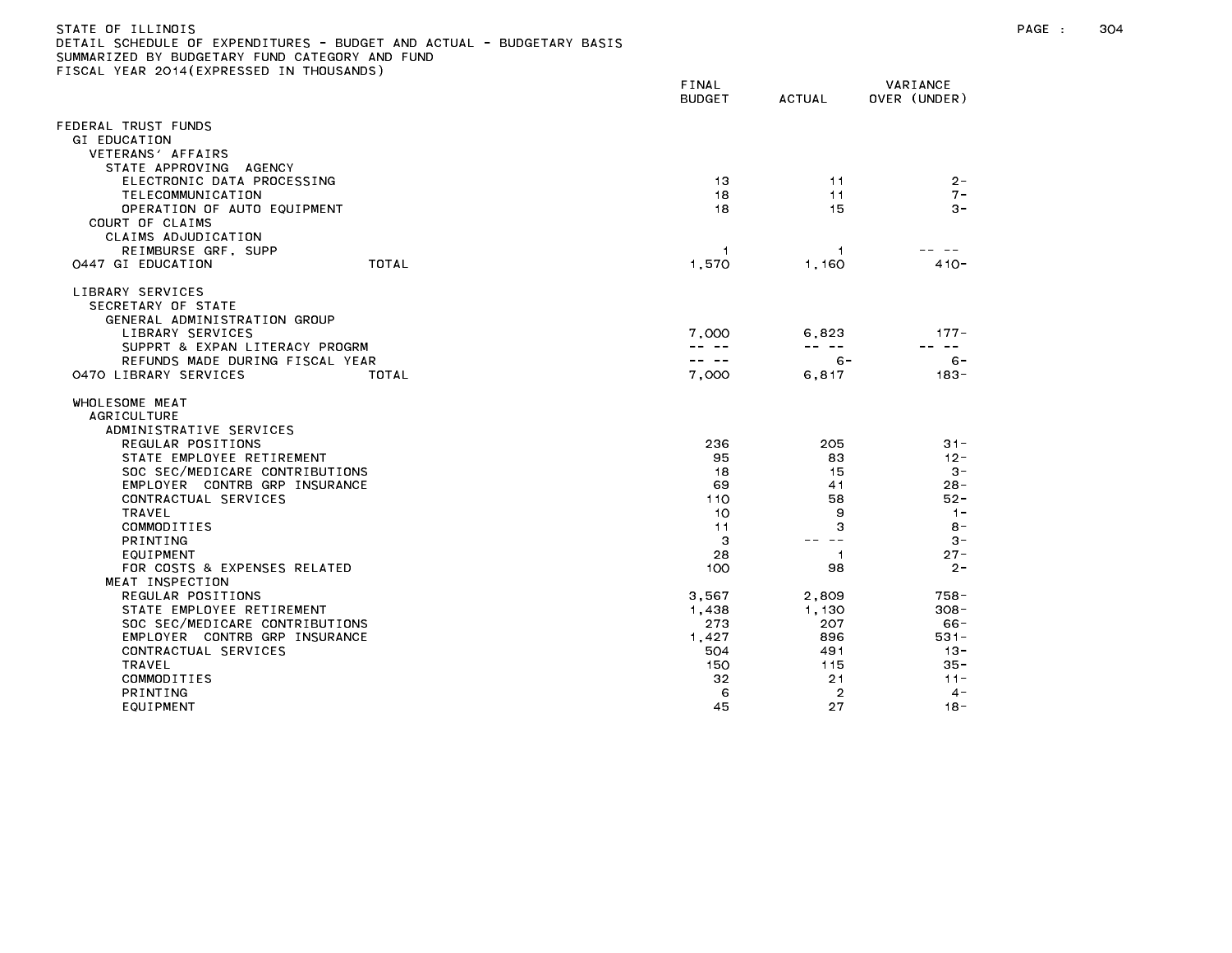| STATE OF ILLINOIS<br>DETAIL SCHEDULE OF EXPENDITURES - BUDGET AND ACTUAL - BUDGETARY BASIS<br>SUMMARIZED BY BUDGETARY FUND CATEGORY AND FUND<br>FISCAL YEAR 2014(EXPRESSED IN THOUSANDS) | FINAL<br>BUDGET | ACTUAL | VARIANCE<br>OVER (UNDER) |
|------------------------------------------------------------------------------------------------------------------------------------------------------------------------------------------|-----------------|--------|--------------------------|
| FEDERAL TRUST FUNDS<br>WHOLESOME MEAT<br>AGRICULTURE<br>ADMINISTRATIVE SERVICES                                                                                                          |                 |        |                          |
| TELECOMMUNICATION                                                                                                                                                                        | 53              | 33     | $20 -$                   |

| OPERATION OF AUTO EQUIPMENT<br>COURT OF CLAIMS<br>CLAIMS ADJUDICATION                                                                                                                  | 172                      | 125                    | $47 -$                             |
|----------------------------------------------------------------------------------------------------------------------------------------------------------------------------------------|--------------------------|------------------------|------------------------------------|
| AWARDS AND GRANTS, SUPP<br>TOTAL<br>0476 WHOLESOME MEAT                                                                                                                                | 8,347                    | 6,369                  | $1,978 -$                          |
| NUCLEAR CIVIL PROTECTION PLAN<br>IL EMERGENCY MANAGEMENT AGCY<br>DISASTER ASSIST&PREPAREDNESS<br>FEDERAL PROJECTS<br>MITIGATION ASSISTANCE<br>0484 NUCLEAR CIVIL PROTECTION PLAN TOTAL | 500<br>2,000<br>2,500    | 179<br>179             | 500-<br>$1,821-$<br>$2,321-$       |
| CRIMINAL JUSTICE TRUST<br>COURT OF CLAIMS<br>CLAIMS ADJUDICATION<br>AWARDS AND GRANTS, SUPP                                                                                            | 106                      | 106                    |                                    |
| IL CRIMINAL JUSTICE INFO AUTH<br>OPERATIONS<br>SUPPORT OF FEDERAL ASSIST PROG<br>LUMP SUMS AND OTHER PURPOSES<br>AWARDS AND GRANTS                                                     | 5,800<br>1,700<br>47,000 | 3,866<br>138<br>26,412 | $1,934-$<br>$1,562-$<br>$20,588 -$ |
| AWARDS & GRANTS/STATE AGENCIES<br>FEDERAL STIMULUS - ARRA<br>FEDERAL ASSISTANCE PRGRMS-ARRA<br>VIOLENCE AGAINST WOMEN AWARDS                                                           | 15,000<br>700<br>-- --   | 3,407<br>673<br>-- --  | $11,593 -$<br>$27 -$<br>22. 22     |
| BYRNE/JAG AWARDS & GRANTS-ARRA<br>BYRNE/JAG AWARDS & GRANTS-ARRA<br>STATUTORY TRANSFERS<br><b>TRANSFERS</b>                                                                            | 16,700<br>3,000          | 3.838<br>109           | $12,862 -$<br>$2,891-$             |
| REFUNDS MADE DURING FISCAL YEAR<br>0488 CRIMINAL JUSTICE TRUST<br>TOTAL                                                                                                                | 90,006                   | $167 -$<br>38,382      | $167 -$<br>$51,624-$               |
| FEDERAL AID DISASTER<br>IL EMERGENCY MANAGEMENT AGCY<br>DISASTER ASSIST&PREPAREDNESS                                                                                                   |                          |                        |                                    |
| FEDERAL DISASTER RELIEF PROG<br>HAZARD MITIGATION PROGRAM                                                                                                                              | 1.000<br>1.000           | 376<br>250             | $624 -$<br>$750 -$                 |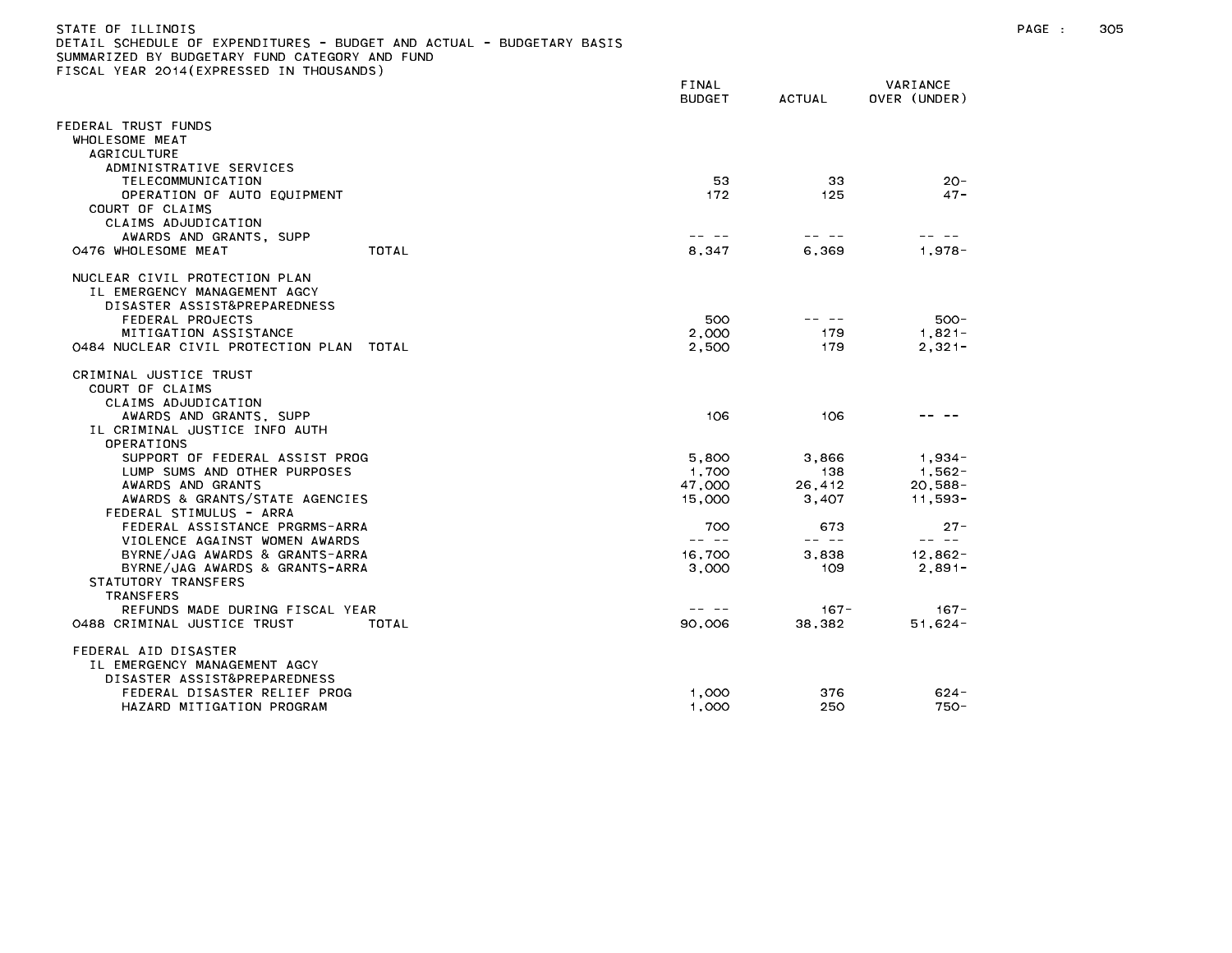| DETAIL SCHEDULE OF EXPENDITURES – BUDGET AND ACTUAL – BUDGETARY BASIS<br>SUMMARIZED BY BUDGETARY FUND CATEGORY AND FUND<br>FISCAL YEAR 2014(EXPRESSED IN THOUSANDS) |                                                                                                                                                                                                                                                                                                                                                                                                                  |                                                                                                                                                                                                                                                                                                                                                                                              |                                                                                                                                                                                                                                                                                                                                                                                              |
|---------------------------------------------------------------------------------------------------------------------------------------------------------------------|------------------------------------------------------------------------------------------------------------------------------------------------------------------------------------------------------------------------------------------------------------------------------------------------------------------------------------------------------------------------------------------------------------------|----------------------------------------------------------------------------------------------------------------------------------------------------------------------------------------------------------------------------------------------------------------------------------------------------------------------------------------------------------------------------------------------|----------------------------------------------------------------------------------------------------------------------------------------------------------------------------------------------------------------------------------------------------------------------------------------------------------------------------------------------------------------------------------------------|
|                                                                                                                                                                     | FINAL<br><b>BUDGET</b>                                                                                                                                                                                                                                                                                                                                                                                           | <b>ACTUAL</b>                                                                                                                                                                                                                                                                                                                                                                                | VARIANCE<br>OVER (UNDER)                                                                                                                                                                                                                                                                                                                                                                     |
| FEDERAL TRUST FUNDS<br>FEDERAL AID DISASTER<br>IL EMERGENCY MANAGEMENT AGCY<br>DISASTER ASSIST&PREPAREDNESS                                                         |                                                                                                                                                                                                                                                                                                                                                                                                                  |                                                                                                                                                                                                                                                                                                                                                                                              |                                                                                                                                                                                                                                                                                                                                                                                              |
| FEDERAL DISASTER DECLARATIONS<br>DISASTER RELIEF-HAZARD MITIGA<br>REFUNDS MADE DURING FISCAL YEAR                                                                   | 70,000<br>55,000<br>$\frac{1}{2} \frac{1}{2} \frac{1}{2} \frac{1}{2} \frac{1}{2} \frac{1}{2} \frac{1}{2} \frac{1}{2} \frac{1}{2} \frac{1}{2} \frac{1}{2} \frac{1}{2} \frac{1}{2} \frac{1}{2} \frac{1}{2} \frac{1}{2} \frac{1}{2} \frac{1}{2} \frac{1}{2} \frac{1}{2} \frac{1}{2} \frac{1}{2} \frac{1}{2} \frac{1}{2} \frac{1}{2} \frac{1}{2} \frac{1}{2} \frac{1}{2} \frac{1}{2} \frac{1}{2} \frac{1}{2} \frac{$ | 18,192<br>17.747<br>$22 -$                                                                                                                                                                                                                                                                                                                                                                   | $51,808 -$<br>$37,253-$<br>$22 -$                                                                                                                                                                                                                                                                                                                                                            |
| 0491 FEDERAL AID DISASTER<br>TOTAL                                                                                                                                  | 127,000                                                                                                                                                                                                                                                                                                                                                                                                          | 36,543                                                                                                                                                                                                                                                                                                                                                                                       | $90,457 -$                                                                                                                                                                                                                                                                                                                                                                                   |
| FEDERAL HARDWARE ASSISTANCE<br>NO AGENCY NAME<br>NO ORG NAME                                                                                                        |                                                                                                                                                                                                                                                                                                                                                                                                                  |                                                                                                                                                                                                                                                                                                                                                                                              |                                                                                                                                                                                                                                                                                                                                                                                              |
|                                                                                                                                                                     |                                                                                                                                                                                                                                                                                                                                                                                                                  |                                                                                                                                                                                                                                                                                                                                                                                              |                                                                                                                                                                                                                                                                                                                                                                                              |
| 0492 FEDERAL HARDWARE ASSISTANCE<br>TOTAL                                                                                                                           | $\circ$                                                                                                                                                                                                                                                                                                                                                                                                          | $\circ$                                                                                                                                                                                                                                                                                                                                                                                      | $\Omega$                                                                                                                                                                                                                                                                                                                                                                                     |
| OLD AGE SURVIVORS INSURANCE<br>HUMAN SERVICES<br>ADMIN & PROGRAM SUPPORT                                                                                            |                                                                                                                                                                                                                                                                                                                                                                                                                  |                                                                                                                                                                                                                                                                                                                                                                                              |                                                                                                                                                                                                                                                                                                                                                                                              |
| LEASED PROPERTY MANAGEMENT<br>DISABILITY DET SERVICES BUR                                                                                                           | 2.879                                                                                                                                                                                                                                                                                                                                                                                                            | 2.671                                                                                                                                                                                                                                                                                                                                                                                        | $208 -$                                                                                                                                                                                                                                                                                                                                                                                      |
| REGULAR POSITIONS<br>RETIREMENT                                                                                                                                     | 34,902<br>14,070                                                                                                                                                                                                                                                                                                                                                                                                 | 27,436<br>11,070                                                                                                                                                                                                                                                                                                                                                                             | 7,466-<br>$3,000-$                                                                                                                                                                                                                                                                                                                                                                           |
| SOC SEC/MEDICARE CONTRIBUTIONS                                                                                                                                      | 2,670                                                                                                                                                                                                                                                                                                                                                                                                            | 2,246                                                                                                                                                                                                                                                                                                                                                                                        | 424 -                                                                                                                                                                                                                                                                                                                                                                                        |
| EMPLOYER CONTRB GRP INSURANCE<br>CONTRACTUAL SERVICES                                                                                                               | 10,581<br>11,602                                                                                                                                                                                                                                                                                                                                                                                                 | 7,552<br>4,279                                                                                                                                                                                                                                                                                                                                                                               | $3,029-$<br>$7,323-$                                                                                                                                                                                                                                                                                                                                                                         |
| TRAVEL                                                                                                                                                              | 198                                                                                                                                                                                                                                                                                                                                                                                                              | 90                                                                                                                                                                                                                                                                                                                                                                                           | $108 -$                                                                                                                                                                                                                                                                                                                                                                                      |
| COMMODITIES                                                                                                                                                         | 379                                                                                                                                                                                                                                                                                                                                                                                                              | 8                                                                                                                                                                                                                                                                                                                                                                                            | $371 -$                                                                                                                                                                                                                                                                                                                                                                                      |
| PRINTING                                                                                                                                                            | 384                                                                                                                                                                                                                                                                                                                                                                                                              | 107                                                                                                                                                                                                                                                                                                                                                                                          | $277 -$                                                                                                                                                                                                                                                                                                                                                                                      |
| EQUIPMENT                                                                                                                                                           | 1,601                                                                                                                                                                                                                                                                                                                                                                                                            | 109                                                                                                                                                                                                                                                                                                                                                                                          | 1,492-                                                                                                                                                                                                                                                                                                                                                                                       |
| TELECOMMUNICATION                                                                                                                                                   | 1,405                                                                                                                                                                                                                                                                                                                                                                                                            | 364                                                                                                                                                                                                                                                                                                                                                                                          | 1,041-                                                                                                                                                                                                                                                                                                                                                                                       |
| OPERATION OF AUTO EQUIPMENT                                                                                                                                         | $\frac{1}{2} \frac{1}{2} \frac{1}{2} \frac{1}{2} \frac{1}{2} \frac{1}{2} \frac{1}{2} \frac{1}{2} \frac{1}{2} \frac{1}{2} \frac{1}{2} \frac{1}{2} \frac{1}{2} \frac{1}{2} \frac{1}{2} \frac{1}{2} \frac{1}{2} \frac{1}{2} \frac{1}{2} \frac{1}{2} \frac{1}{2} \frac{1}{2} \frac{1}{2} \frac{1}{2} \frac{1}{2} \frac{1}{2} \frac{1}{2} \frac{1}{2} \frac{1}{2} \frac{1}{2} \frac{1}{2} \frac{$                     | $\frac{1}{2} \frac{1}{2} \frac{1}{2} \frac{1}{2} \frac{1}{2} \frac{1}{2} \frac{1}{2} \frac{1}{2} \frac{1}{2} \frac{1}{2} \frac{1}{2} \frac{1}{2} \frac{1}{2} \frac{1}{2} \frac{1}{2} \frac{1}{2} \frac{1}{2} \frac{1}{2} \frac{1}{2} \frac{1}{2} \frac{1}{2} \frac{1}{2} \frac{1}{2} \frac{1}{2} \frac{1}{2} \frac{1}{2} \frac{1}{2} \frac{1}{2} \frac{1}{2} \frac{1}{2} \frac{1}{2} \frac{$ | $\frac{1}{2} \frac{1}{2} \frac{1}{2} \frac{1}{2} \frac{1}{2} \frac{1}{2} \frac{1}{2} \frac{1}{2} \frac{1}{2} \frac{1}{2} \frac{1}{2} \frac{1}{2} \frac{1}{2} \frac{1}{2} \frac{1}{2} \frac{1}{2} \frac{1}{2} \frac{1}{2} \frac{1}{2} \frac{1}{2} \frac{1}{2} \frac{1}{2} \frac{1}{2} \frac{1}{2} \frac{1}{2} \frac{1}{2} \frac{1}{2} \frac{1}{2} \frac{1}{2} \frac{1}{2} \frac{1}{2} \frac{$ |
| SERVICE DISABLED INDIVIDUALS<br>COURT OF CLAIMS                                                                                                                     | 25,000                                                                                                                                                                                                                                                                                                                                                                                                           | 17,656                                                                                                                                                                                                                                                                                                                                                                                       | $7,344-$                                                                                                                                                                                                                                                                                                                                                                                     |
| CLAIMS ADJUDICATION                                                                                                                                                 |                                                                                                                                                                                                                                                                                                                                                                                                                  |                                                                                                                                                                                                                                                                                                                                                                                              |                                                                                                                                                                                                                                                                                                                                                                                              |
| REIMBURSE GRF, SUPP                                                                                                                                                 | 13                                                                                                                                                                                                                                                                                                                                                                                                               | 13                                                                                                                                                                                                                                                                                                                                                                                           |                                                                                                                                                                                                                                                                                                                                                                                              |
| REFUNDS MADE DURING FISCAL YEAR                                                                                                                                     | -- --                                                                                                                                                                                                                                                                                                                                                                                                            | $16 -$                                                                                                                                                                                                                                                                                                                                                                                       | $16 -$                                                                                                                                                                                                                                                                                                                                                                                       |
| 0495 OLD AGE SURVIVORS INSURANCE<br>TOTAL                                                                                                                           | 105,684                                                                                                                                                                                                                                                                                                                                                                                                          | 73,585                                                                                                                                                                                                                                                                                                                                                                                       | $32.099 -$                                                                                                                                                                                                                                                                                                                                                                                   |
| FEDERAL CIVIL PREPARED ADMIN<br>COURT OF CLAIMS<br>CLAIMS ADJUDICATION                                                                                              |                                                                                                                                                                                                                                                                                                                                                                                                                  |                                                                                                                                                                                                                                                                                                                                                                                              |                                                                                                                                                                                                                                                                                                                                                                                              |
| REIMBURSE GRF, SUPP<br>IL EMERGENCY MANAGEMENT AGCY<br>OPERATIONS                                                                                                   | 1                                                                                                                                                                                                                                                                                                                                                                                                                | 1                                                                                                                                                                                                                                                                                                                                                                                            |                                                                                                                                                                                                                                                                                                                                                                                              |
| TRAINING AND EDUCATION                                                                                                                                              | 1.000                                                                                                                                                                                                                                                                                                                                                                                                            | 721                                                                                                                                                                                                                                                                                                                                                                                          | $279 -$                                                                                                                                                                                                                                                                                                                                                                                      |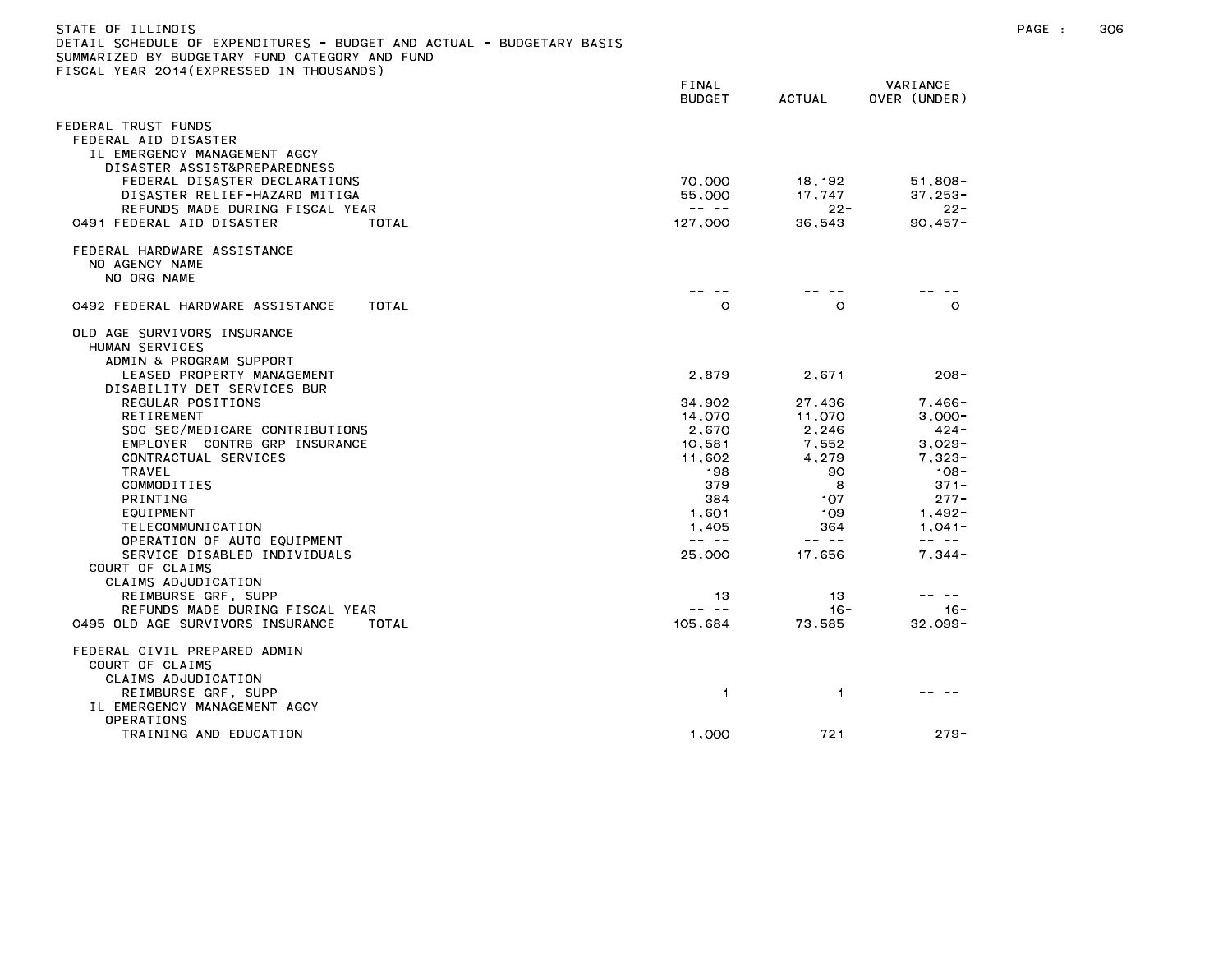| STATE OF ILLINOIS<br>DETAIL SCHEDULE OF EXPENDITURES - BUDGET AND ACTUAL - BUDGETARY BASIS<br>SUMMARIZED BY BUDGETARY FUND CATEGORY AND FUND<br>FISCAL YEAR 2014 (EXPRESSED IN THOUSANDS) |                                                                                                                                                                                                                                                                                                                                                                                                       |                      |                          | PAGE : | 307 |
|-------------------------------------------------------------------------------------------------------------------------------------------------------------------------------------------|-------------------------------------------------------------------------------------------------------------------------------------------------------------------------------------------------------------------------------------------------------------------------------------------------------------------------------------------------------------------------------------------------------|----------------------|--------------------------|--------|-----|
|                                                                                                                                                                                           | FINAL<br><b>BUDGET</b>                                                                                                                                                                                                                                                                                                                                                                                | <b>ACTUAL</b>        | VARIANCE<br>OVER (UNDER) |        |     |
| FEDERAL TRUST FUNDS<br>FEDERAL CIVIL PREPARED ADMIN<br>IL EMERGENCY MANAGEMENT AGCY<br>DISASTER ASSIST&PREPAREDNESS<br>TRAINING AND EDUCATION                                             | 1.851                                                                                                                                                                                                                                                                                                                                                                                                 | 253                  | 1,598-                   |        |     |
| REFUNDS MADE DURING FISCAL YEAR<br>0497 FEDERAL CIVIL PREPARED ADMIN<br>TOTAL                                                                                                             | $\frac{1}{2} \frac{1}{2} \frac{1}{2} \frac{1}{2} \frac{1}{2} \frac{1}{2} \frac{1}{2} \frac{1}{2} \frac{1}{2} \frac{1}{2} \frac{1}{2} \frac{1}{2} \frac{1}{2} \frac{1}{2} \frac{1}{2} \frac{1}{2} \frac{1}{2} \frac{1}{2} \frac{1}{2} \frac{1}{2} \frac{1}{2} \frac{1}{2} \frac{1}{2} \frac{1}{2} \frac{1}{2} \frac{1}{2} \frac{1}{2} \frac{1}{2} \frac{1}{2} \frac{1}{2} \frac{1}{2} \frac{$<br>2,852 | $287 -$<br>688       | $287 -$<br>$2,164-$      |        |     |
| SMALL BUSINESS CREDIT INITIATV<br>COMMERCE AND ECONOMIC OPPORTUN<br>BUSINESS DEVELOPMENT                                                                                                  |                                                                                                                                                                                                                                                                                                                                                                                                       |                      |                          |        |     |
| SMALL BSINESS CREDIT INIT PRGM<br>0506 SMALL BUSINESS CREDIT INITIATV TOTAL                                                                                                               | 68,000<br>68,000                                                                                                                                                                                                                                                                                                                                                                                      | 18,207<br>18,207     | 49.793-<br>$49,793-$     |        |     |
| EMERGENCY MANAGEMENT PREPAREDN<br>NO AGENCY NAME<br>NO ORG NAME                                                                                                                           |                                                                                                                                                                                                                                                                                                                                                                                                       |                      |                          |        |     |
| 0526 EMERGENCY MANAGEMENT PREPAREDN TOTAL                                                                                                                                                 | $\circ$                                                                                                                                                                                                                                                                                                                                                                                               | $\circ$              | $\circ$                  |        |     |
| SBE FEDERAL AGENCY SERVICES<br>STATE BOARD OF EDUCATION<br>FISCAL SUPPORT SERVICES                                                                                                        |                                                                                                                                                                                                                                                                                                                                                                                                       |                      |                          |        |     |
| CONTRACTUAL SERVICES<br>TRAVEL                                                                                                                                                            | 27<br>30                                                                                                                                                                                                                                                                                                                                                                                              |                      | $27 -$<br>$26 -$         |        |     |
| COMMODITIES                                                                                                                                                                               | 20                                                                                                                                                                                                                                                                                                                                                                                                    |                      | $20 -$                   |        |     |
| <b>PRINTING</b><br>EQUIPMENT                                                                                                                                                              | $\overline{1}$<br>-11                                                                                                                                                                                                                                                                                                                                                                                 |                      | $1 -$<br>$11 -$          |        |     |
| TELECOMMUNICATION                                                                                                                                                                         | 9                                                                                                                                                                                                                                                                                                                                                                                                     |                      | $9 -$                    |        |     |
| TEACHING & LEARNING SERVICES<br>REGULAR POSITIONS                                                                                                                                         | 107                                                                                                                                                                                                                                                                                                                                                                                                   | 25                   | $82 -$                   |        |     |
| RETIREMENT                                                                                                                                                                                | 57                                                                                                                                                                                                                                                                                                                                                                                                    | 9                    | $48 -$                   |        |     |
| SOC SEC/MEDICARE CONTRIBUTIONS                                                                                                                                                            | 5                                                                                                                                                                                                                                                                                                                                                                                                     | $\overline{1}$       | $4 -$                    |        |     |
| EMPLOYER CONTRB GRP INSURANCE<br>CONTRACTUAL SERVICES                                                                                                                                     | 26<br>919                                                                                                                                                                                                                                                                                                                                                                                             | 10<br>$\overline{4}$ | - 16<br>$915 -$          |        |     |
| 0560 SBE FEDERAL AGENCY SERVICES<br>TOTAL                                                                                                                                                 | 1,212                                                                                                                                                                                                                                                                                                                                                                                                 | 53                   | $1,159-$                 |        |     |
| SBE FEDERAL DEPT OF EDUCATION<br>COURT OF CLAIMS                                                                                                                                          |                                                                                                                                                                                                                                                                                                                                                                                                       |                      |                          |        |     |
| CLAIMS ADJUDICATION<br>REIMBURSE GRF, SUPP                                                                                                                                                | 8                                                                                                                                                                                                                                                                                                                                                                                                     | 8                    |                          |        |     |
|                                                                                                                                                                                           |                                                                                                                                                                                                                                                                                                                                                                                                       |                      |                          |        |     |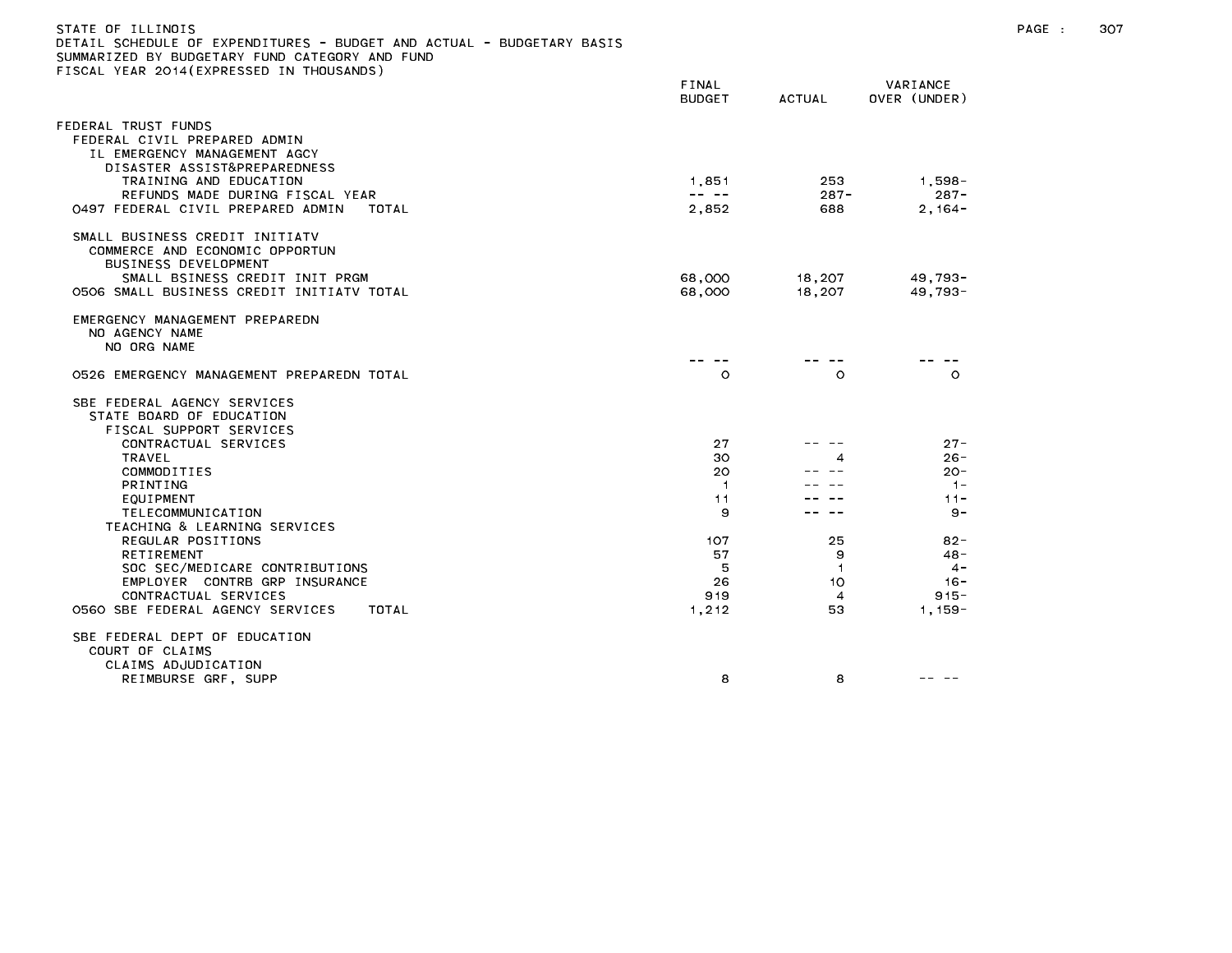| STATE OF ILLINOIS                                                     |
|-----------------------------------------------------------------------|
| DETAIL SCHEDULE OF EXPENDITURES - BUDGET AND ACTUAL - BUDGETARY BASIS |
| SUMMARIZED BY BUDGETARY FUND CATEGORY AND FUND                        |
| FISCAL YEAR 2014(EXPRESSED IN THOUSANDS)                              |

|                                | FINAL<br><b>BUDGET</b> | <b>ACTUAL</b> | VARIANCE<br>OVER (UNDER) |
|--------------------------------|------------------------|---------------|--------------------------|
| FEDERAL TRUST FUNDS            |                        |               |                          |
| SBE FEDERAL DEPT OF EDUCATION  |                        |               |                          |
| COURT OF CLAIMS                |                        |               |                          |
| CLAIMS ADJUDICATION            |                        |               |                          |
| AWARDS AND GRANTS, SUPP        |                        |               |                          |
| STATE BOARD OF EDUCATION       |                        |               |                          |
| FISCAL SUPPORT SERVICES        |                        |               |                          |
| REGULAR POSITIONS              | 2,133                  | 1,025         | $1,108-$                 |
| STATE PAID RETIREMENT CONTRIB  | 11                     | 5             | $6 -$                    |
| RETIREMENT                     | 793                    | 382           | $411 -$                  |
| SOC SEC/MEDICARE CONTRIBUTIONS | 160                    | 29            | $131 -$                  |
| EMPLOYER CONTRB GRP INSURANCE  | 692                    | 343           | $349 -$                  |
| CONTRACTUAL SERVICES           | 3,150                  | 1,538         | $1,612-$                 |
| TRAVEL                         | 1,600                  | 499           | $1,101-$                 |
| COMMODITIES                    | 305                    | 29            | $276 -$                  |
| <b>PRINTING</b>                | 341                    | -3            | $338 -$                  |
| EQUIPMENT                      | 679                    | 20            | $659 -$                  |
| TELECOMMUNICATION              | 400                    | -- --         | $400 -$                  |
| GRANTS                         |                        |               |                          |
| EARLY LEARNING CHALLENGE       | 35,000                 | 7,319         | $27,681-$                |
| TTLE VI RURL&LOW INCOME STUDNT | 2,000                  | 1.294         | $706 -$                  |
| RACE TO THE TOP                | 42,800                 | 11,062        | $31,738 -$               |
| <b>GRANTS</b>                  |                        |               |                          |
| TITLE III ENGLISH LANG ACQUIST | 45,250                 | 25,595        | $19,655 -$               |
| SCHOOL SUPPORT SERVICES        |                        |               |                          |
| REGULAR POSITIONS              | 507                    | 4             | $503 -$                  |
| STATE PAID RETIREMENT CONTRIB  | 6                      |               | $6 -$                    |
| RETIREMENT                     | 198                    | 1             | $197 -$                  |
| SOC SEC/MEDICARE CONTRIBUTIONS | 80                     | $\sim$ $-$    | $80 -$                   |
| EMPLOYER CONTRB GRP INSURANCE  | 113                    | -1            | $112 -$                  |
| CONTRACTUAL SERVICES           | 1,575                  | 19            | $1,556-$                 |
| CHARTER SCHOOLS GRANTS         |                        |               |                          |
| CHARTER SCHOOLS                | 9,000                  |               | $9.000 -$                |
| INTERNAL AUDITOR               |                        |               |                          |
| CONTRACTUAL SERVICES           | 210                    |               | $210 -$                  |
| ADVANCED PLACEMENT GRANTS      |                        |               |                          |
| ADVANCED PLACEMENT FEE         | 3,000                  | 2,192         | $808 -$                  |
| TITLE I GRANTS                 |                        |               |                          |
| TITLE I                        | 930,000                | 702,706       | $227, 294 -$             |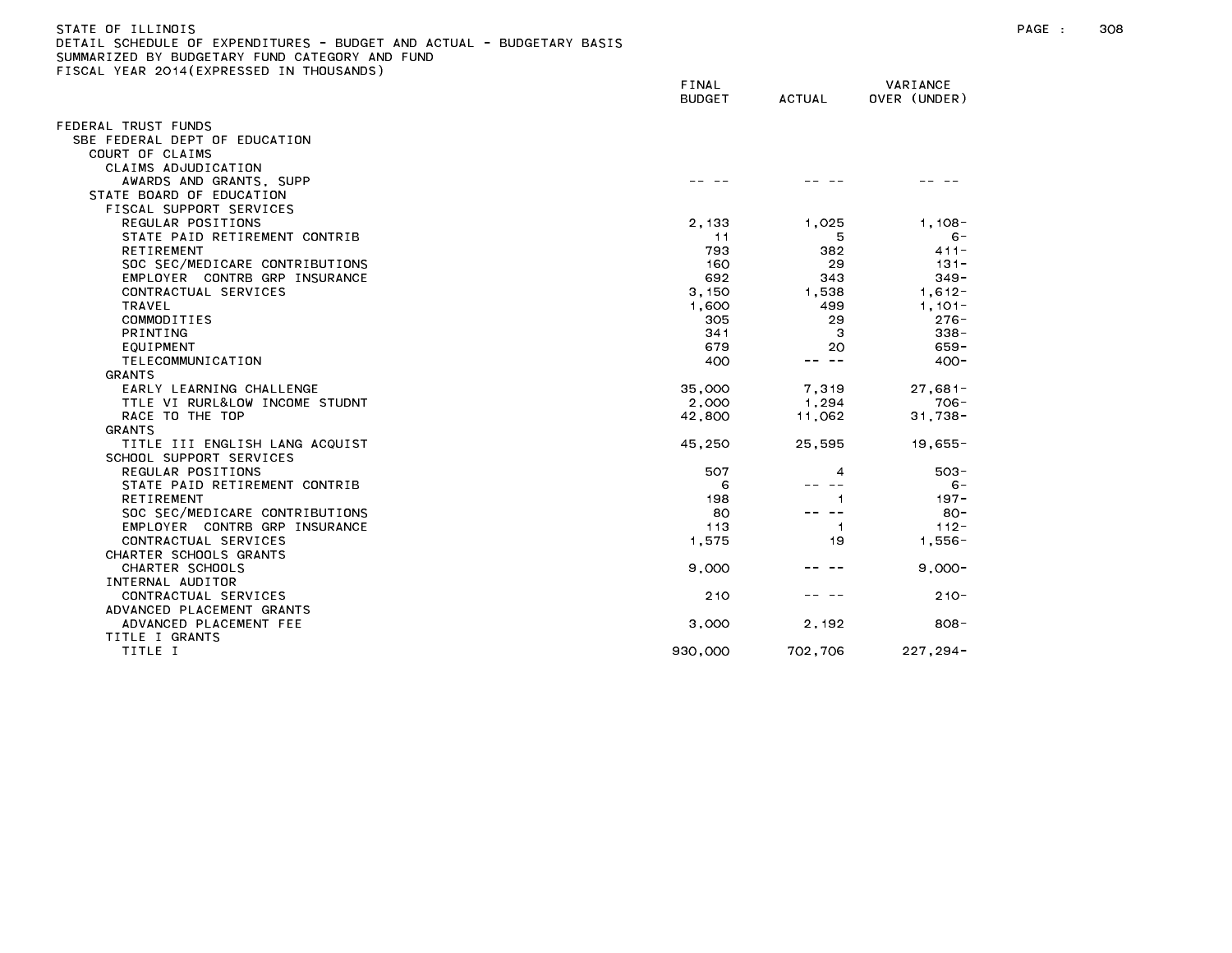| )ETAIL SCHEDULE OF EXPENDITURES - BUDGET AND ACTUAL - BUDGETARY BASIS |               |         |              |
|-----------------------------------------------------------------------|---------------|---------|--------------|
| UMMARIZED BY BUDGETARY FUND CATEGORY AND FUND:                        |               |         |              |
| ISCAL YEAR 2014(EXPRESSED IN THOUSANDS)                               |               |         |              |
|                                                                       | FINAL         |         | VARIANCE     |
|                                                                       | <b>BUDGET</b> | ACTUAL  | OVER (UNDER) |
| EDERAL TRUST FUNDS                                                    |               |         |              |
| SBE FEDERAL DEPT OF EDUCATION                                         |               |         |              |
| STATE BOARD OF EDUCATION                                              |               |         |              |
| TITLE IV GRANTS                                                       |               |         |              |
| TITLE IV                                                              |               |         |              |
|                                                                       | 74,000        | 48,344  | $25,656 -$   |
| TITLE II GRANTS                                                       |               |         |              |
| TITLE II TEACHER/PRINCIPAL TRN                                        | 157,000       | 104,551 | $52,449-$    |
| MATH/SCIENCE PARTNERSHIP                                              | 14,000        | 3,036   | $10,964-$    |
| MCKINNEY HOMELESS GRANTS                                              |               |         |              |
| TITLE X HOMELESS EDUCATION                                            | 5,000         | 2,399   | $2.601 -$    |
| SPECIAL EDUCATION SERVICES                                            |               |         |              |
| REGULAR POSITIONS                                                     | 5,503         | 3,649   | $1,854-$     |
| STATE PAID RETIREMENT CONTRIB                                         | 27            | 18      | $9 -$        |
| RETIREMENT                                                            | 2,833         | 1,328   | $1,505 -$    |
| SOC SEC/MEDICARE CONTRIBUTIONS                                        | 311           | 67      | $244 -$      |
| EMPLOYER CONTRB GRP INSURANCE                                         | 1,670         | 1, 143  | $527 -$      |
| CONTRACTUAL SERVICES                                                  | 4,200         | 2,305   | $1,895 -$    |
| LOGITUDINAL DATA SYSTEM                                               |               |         |              |
| FOR LONGITUDINAL DATA SYSTEMS                                         | 5,200         | 2,840   | $2,360-$     |
| IDEA PRESCHOOL GRANTS                                                 |               |         |              |
| IND WITH DISABLTY-PRE-SCHOOL                                          | 25,000        | 16,128  | $8,872-$     |
| TEACHING & LEARNING SERVICES                                          |               |         |              |
| REGULAR POSITIONS                                                     | 5.816         | 3,161   | $2,655-$     |
| STATE PAID RETIREMENT CONTRIB                                         | 54            | 13      | $41 -$       |
| RETIREMENT                                                            | 2,245         | 1, 144  | $1,101-$     |
| SOC SEC/MEDICARE CONTRIBUTIONS                                        | 512           | 76      | $436 -$      |
| EMPLOYER CONTRB GRP INSURANCE                                         | 1,545         | 949     | $596 -$      |
| CONTRACTUAL SERVICES                                                  | 12,235        | 5,664   | $6,571-$     |
| STUDENT ASSESSMENTS                                                   | 23,780        | 12,322  | 11,458-      |
| IDEA IMPROVEMENT GRANTS                                               |               |         |              |
| IND W DISABLTY ACT, IMPRV PRGM                                        | 4,350         | 1.784   | $2,566-$     |
| IDEA GRANTS                                                           |               |         |              |
| IND WITH DISABLTY ACT, IDEA                                           | 700,000       | 475,413 | $224,587-$   |
| DEAF-BLIND GRANTS                                                     |               |         |              |
| IND W DISARLTY ACT DEAF/BLIND                                         | 500           | 329     | $171 -$      |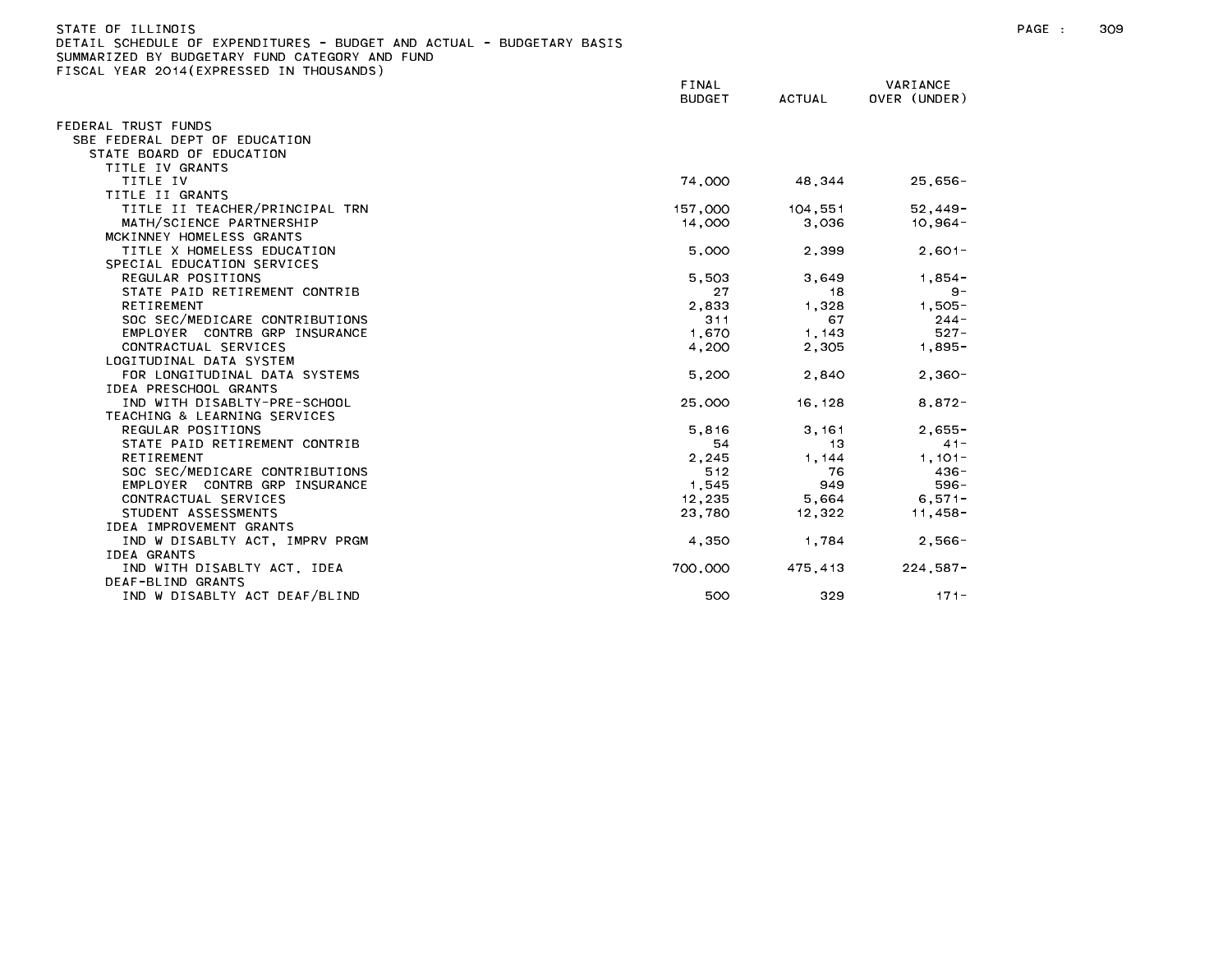| STATE OF ILLINOIS<br>DETAIL SCHEDULE OF EXPENDITURES - BUDGET AND ACTUAL - BUDGETARY BASIS<br>SUMMARIZED BY BUDGETARY FUND CATEGORY AND FUND<br>FISCAL YEAR 2014(EXPRESSED IN THOUSANDS) |                        |           |                          | PAGE : | 310 |
|------------------------------------------------------------------------------------------------------------------------------------------------------------------------------------------|------------------------|-----------|--------------------------|--------|-----|
|                                                                                                                                                                                          | FINAL<br><b>BUDGET</b> | ACTUAL    | VARIANCE<br>OVER (UNDER) |        |     |
| FEDERAL TRUST FUNDS                                                                                                                                                                      |                        |           |                          |        |     |
| SBE FEDERAL DEPT OF EDUCATION<br>STATE BOARD OF EDUCATION                                                                                                                                |                        |           |                          |        |     |
| CAREER & TECHNICAL ED GRANTS                                                                                                                                                             |                        |           |                          |        |     |
| GRANTS FOR VOCATIONAL ED BASIC                                                                                                                                                           | 55,000                 | 21,806    | $33,194-$                |        |     |
| CONGRESSIONAL PROJECTS                                                                                                                                                                   |                        |           |                          |        |     |
| SP FED CONGRESSIONAL PROJECTS                                                                                                                                                            | 5,000                  |           | 5.000-                   |        |     |
| FEDERAL STIMULUS - ARRA                                                                                                                                                                  |                        |           |                          |        |     |
| TITLE I                                                                                                                                                                                  | 73,400                 | 33, 163   | $40, 237 -$              |        |     |
| LONGITUDINAL DATA SYSTEM                                                                                                                                                                 | 10,000                 | 1,513     | 8,487-                   |        |     |
| STATUTORY TRANSFERS<br>TRANSFERS                                                                                                                                                         |                        |           |                          |        |     |
| REFUNDS MADE DURING FISCAL YEAR                                                                                                                                                          |                        | $543 -$   | $543 -$                  |        |     |
| 0561 SBE FEDERAL DEPT OF EDUCATION TOTAL                                                                                                                                                 | 2,269,192              | 1,496,676 | $772.516 -$              |        |     |
| DCFS FEDERAL PROJECTS<br>CHILDREN AND FAMILY SERVICES<br>CHILD WELFARE                                                                                                                   |                        |           |                          |        |     |
| FEDERAL CHILD WELFARE PROJECTS<br>CHILD PROTECTION                                                                                                                                       | 717                    | 434       | $283 -$                  |        |     |
| FED CHILD PROTECTION PROJECTS                                                                                                                                                            | 9,695                  | 5,934     | $3,761-$                 |        |     |
| COURT OF CLAIMS                                                                                                                                                                          |                        |           |                          |        |     |
| CLAIMS ADJUDICATION                                                                                                                                                                      |                        |           |                          |        |     |
| REIMBURSE GRF, SUPP                                                                                                                                                                      | 5                      | -5        |                          |        |     |
| AWARDS AND GRANTS, SUPP                                                                                                                                                                  | 51                     | 51        | -- --                    |        |     |
| TOTAL<br>O566 DCFS FEDERAL PROJECTS                                                                                                                                                      | 10,468                 | 6,424     | $4,044-$                 |        |     |
| FIRE PREVENTION DIVISION<br>OFFICE OF THE STATE FIRE MARSH<br>GENERAL OFFICE                                                                                                             |                        |           |                          |        |     |
| LUMP SUMS AND OTHER PURPOSES                                                                                                                                                             | 2,000                  | 551       | 1,449-                   |        |     |
| 0580 FIRE PREVENTION DIVISION<br>TOTAL                                                                                                                                                   | 2,000                  | 551       | 1,449-                   |        |     |
| JUVENILE ACCT INCENTIVE BLOCK<br>HUMAN SERVICES<br>EMPLOYMENT & SOC SERVICE PROG                                                                                                         |                        |           |                          |        |     |
| JUVENILE ACCNT BLOCK GRNT PRGM<br>IL CRIMINAL JUSTICE INFO AUTH<br>OPERATIONS                                                                                                            | 10,000                 | 802       | $9,198-$                 |        |     |
| AWARDS & GRANTS - LUMP SUM                                                                                                                                                               | 4,500                  | 1,560     | $2,940-$                 |        |     |
| REFUNDS MADE DURING FISCAL YEAR                                                                                                                                                          | -- --                  | $2 -$     | $2 -$                    |        |     |
| 0581 JUVENILE ACCT INCENTIVE BLOCK TOTAL                                                                                                                                                 | 14,500                 | 2,360     | 12, 140-                 |        |     |
| DHS FEDERAL PROJECTS<br>LIMAN CEDVICES                                                                                                                                                   |                        |           |                          |        |     |

HUMAN SERVICES<br>ADMIN & PROGRAM SUPPORT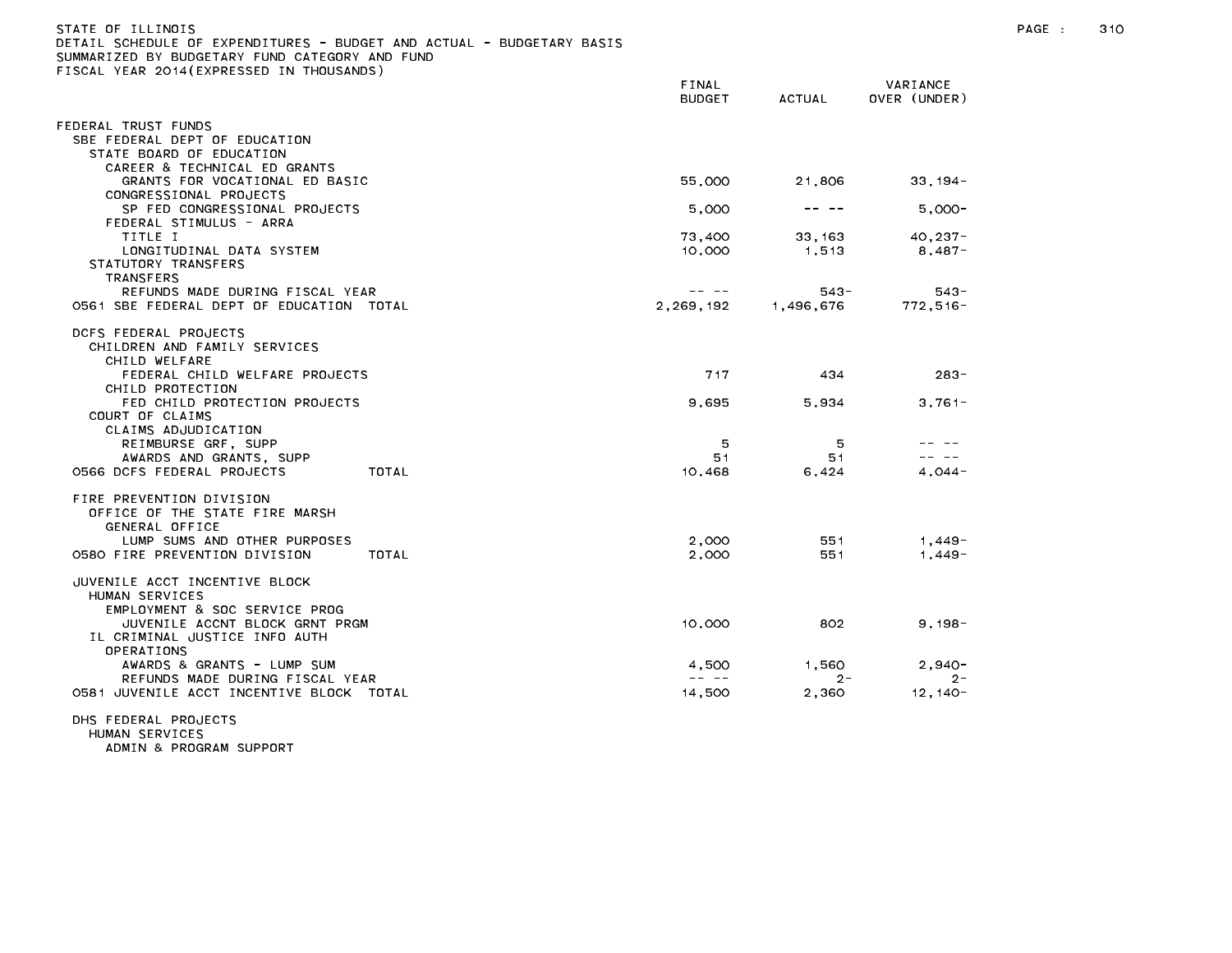| STATE OF ILLINOIS                                                     |
|-----------------------------------------------------------------------|
| DETAIL SCHEDULE OF EXPENDITURES - BUDGET AND ACTUAL - BUDGETARY BASIS |
| SUMMARIZED BY BUDGETARY FUND CATEGORY AND FUND                        |
| FISCAL YEAR 2014(EXPRESSED IN THOUSANDS)                              |

|                                         | FINAL<br><b>BUDGET</b> | <b>ACTUAL</b> | VARIANCE<br>OVER (UNDER) |
|-----------------------------------------|------------------------|---------------|--------------------------|
| FEDERAL TRUST FUNDS                     |                        |               |                          |
| DHS FEDERAL PROJECTS                    |                        |               |                          |
| HUMAN SERVICES                          |                        |               |                          |
| ADMIN & PROGRAM SUPPORT                 |                        |               |                          |
| LEASED PROPERTY MANAGEMENT              | 135                    |               | $135 -$                  |
| ASSETS TO INDEPENDENCE PROGRAM          | 2.000                  |               | $2.000 -$                |
| OTHER REFUNDS                           | -- --                  |               | -- --                    |
| MH GRNTS-IN AID&PURCHASE CARE           |                        |               |                          |
| COMMUNITY SERVICES GRANT PRGMS          | 16,023                 | 6,775         | $9,248-$                 |
| DIS/BEHAV HEALTH PROG ADM               |                        |               |                          |
| FEDERALLY ASSISTED PROGRAMS             | 5,979                  | 1 1 1 1 5     | $4,864-$                 |
| EMPLOYMENT & SOC SERVICE PROG           |                        |               |                          |
| GRANTS PUBLIC HEALTH PROGRAMS           | 10,712                 | 3,376         | $7,336-$                 |
| GRANTS FAMILY PLANNING PROGRMS          | 3,512                  | -- --         | $3,512-$                 |
| FEDERAL HEALTHY START PROGRAM           | 4.000                  | 933           | $3.067 -$                |
| PARTNERSHIP FOR SUCCESS PROGRM          | 5,000                  | 2,221         | $2,779-$                 |
| JUVENILE ACCOUNT BLOCK GRANT            | 7,000                  | -- --         | $7,000-$                 |
| JUSTICE ASSISTANCE                      | 589                    | 46            | $543 -$                  |
| COURT OF CLAIMS                         |                        |               |                          |
| CLAIMS ADJUDICATION                     |                        |               |                          |
| REIMBURSE GRF, SUPP                     | 4                      | 4             |                          |
| REFUNDS MADE DURING FISCAL YEAR         | $\sim$ $-$             | $347 -$       | $347 -$                  |
| 0592 DHS FEDERAL PROJECTS<br>TOTAL      | 54,954                 | 14, 123       | $40,831 -$               |
| SPECIAL PROJECTS DIVISION               |                        |               |                          |
| HUMAN RIGHTS                            |                        |               |                          |
| CHARGE PROCESSING                       |                        |               |                          |
| REGULAR POSITIONS                       | 2,564                  | 1,630         | $934 -$                  |
| STATE EMPLOYEE RETIREMENT               | 1,033                  | 658           | $375 -$                  |
| SOC SEC/MEDICARE CONTRIBUTIONS          | 129                    | 120           | 9 -                      |
| EMPLOYER CONTRB GRP INSURANCE           | 464                    | 450           | $14 -$                   |
| CONTRACTUAL SERVICES                    | 244                    | 171           | $73 -$                   |
| <b>TRAVEL</b>                           | 37                     | 37            |                          |
| COMMODITIES                             | 7                      | 7             |                          |
| <b>PRINTING</b>                         | 9                      | 9             |                          |
| EQUIPMENT                               |                        |               |                          |
| TELECOMMUNICATION                       |                        | $- -$         |                          |
| 0607 SPECIAL PROJECTS DIVISION<br>TOTAL | 4,487                  | 3,082         | $1.405 -$                |
|                                         |                        |               |                          |

SERVICES FOR OLDER AMERICANS AGING

DISTRIBUTIVE ITEMS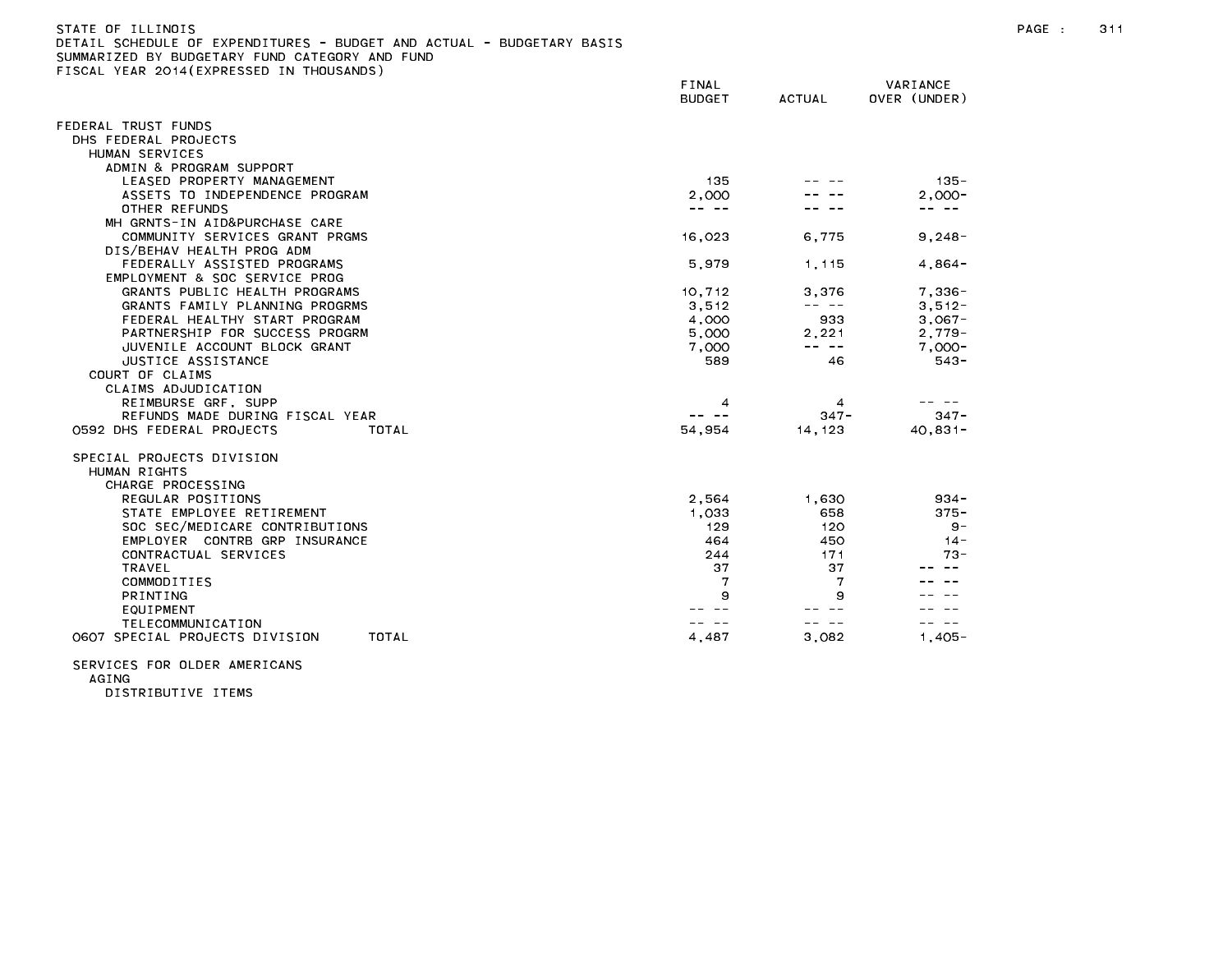| STATE OF ILLINOIS                                                     | PAGE |
|-----------------------------------------------------------------------|------|
| DETAIL SCHEDULE OF EXPENDITURES - BUDGET AND ACTUAL - BUDGETARY BASIS |      |
| SUMMARIZED BY BUDGETARY FUND CATEGORY AND FUND                        |      |

FISCAL YEAR 2014(EXPRESSED IN THOUSANDS)

FINAL VARIANCE BUDGET ACTUAL OVER (UNDER) FEDERAL TRUST FUNDS SERVICES FOR OLDER AMERICANS AGING DISTRIBUTIVE ITEMS SENIOR MEAL PROGRAM 29-20 20 20 20 39-39 39-39 39-39 39-39 39-39 39-39 39-39 39-39 39-39 39-39 39-39 39-39 39-OLDER AMERICANS TRAINING 125 81 44- DISCRETIONARY GOV'T PROJECTS 3,000 522 2,478- TRAINING & CONFERENCE PLANNING 150 123-ADMINISTRATIVE EXPENSES OF 300 154 146-ADULT FOOD CARE PROGRAM 200 94 106- TITLE V EMPLOYMENT SERVICES And the series of the series of the series of the series of the series of the series of the series of the series of the series of the series of the series of the series of the series of the seri TITLE III SOCIAL SERVICES 17,000 16,939 61- NATIONAL LUNCH PROGRAM 2,500 1,497 1,003-FOR NATIONAL FAMILY CAREGIVER 7,500 4,468 3,032- FOR TITLE VII PREVENTION OF 500 174 326- FOR TITLE VII LONG TERM CARE 1,000 541 459-FOR TITLE III D PREVENTIVE 1,000 745 255- NUTRITION SVCS INCENTIVE PRGM 8 and the set of the set of the set of the set of the set of the set of the set o ADDITIONAL TITLE V GRANT -- -- -- -- -- -- FOR TITLE III C-1 CONGREGATE 21,000 12,265 8,735- TITLE III C-2 HOME DELIVERED 11,000 8,131 2,869- FINANCE & ADMIN-FEDERAL REGULAR POSITIONS 34-STATE EMPLOYEE RETIREMENT And the state of the state of the state of the state of the state of the state of the state of the state of the state of the state of the state of the state of the state of the state of the state SOC SEC/MEDICARE CONTRIBUTIONS 20 15 5- EMPLOYER CONTRB GRP INSURANCE **12-12-12-20 12-12-20 12-12-20 12-12-20 12-12-20 12-**CONTRACTUAL SERVICES 50 50 -- -- ELECTRONIC DATA PROCESSING **1994 60** 51 9-TELECOMMUNICATION 60 -- -- 60- OPERATION OF AUTO EQUIPMENT And the contract of the contract of the contract of the contract of the contract of  $2$ HOME & COMMUNITY SVCS-FEDERAL STATE EMPLOYEE RETIREMENT 340 278 62- SOC SEC/MEDICARE CONTRIBUTIONS 65 51 14-EMPLOYER CONTRB GRP INSURANCE 253 111-CONTRACTUAL SERVICES 36 -- -- 36- TRAVEL -48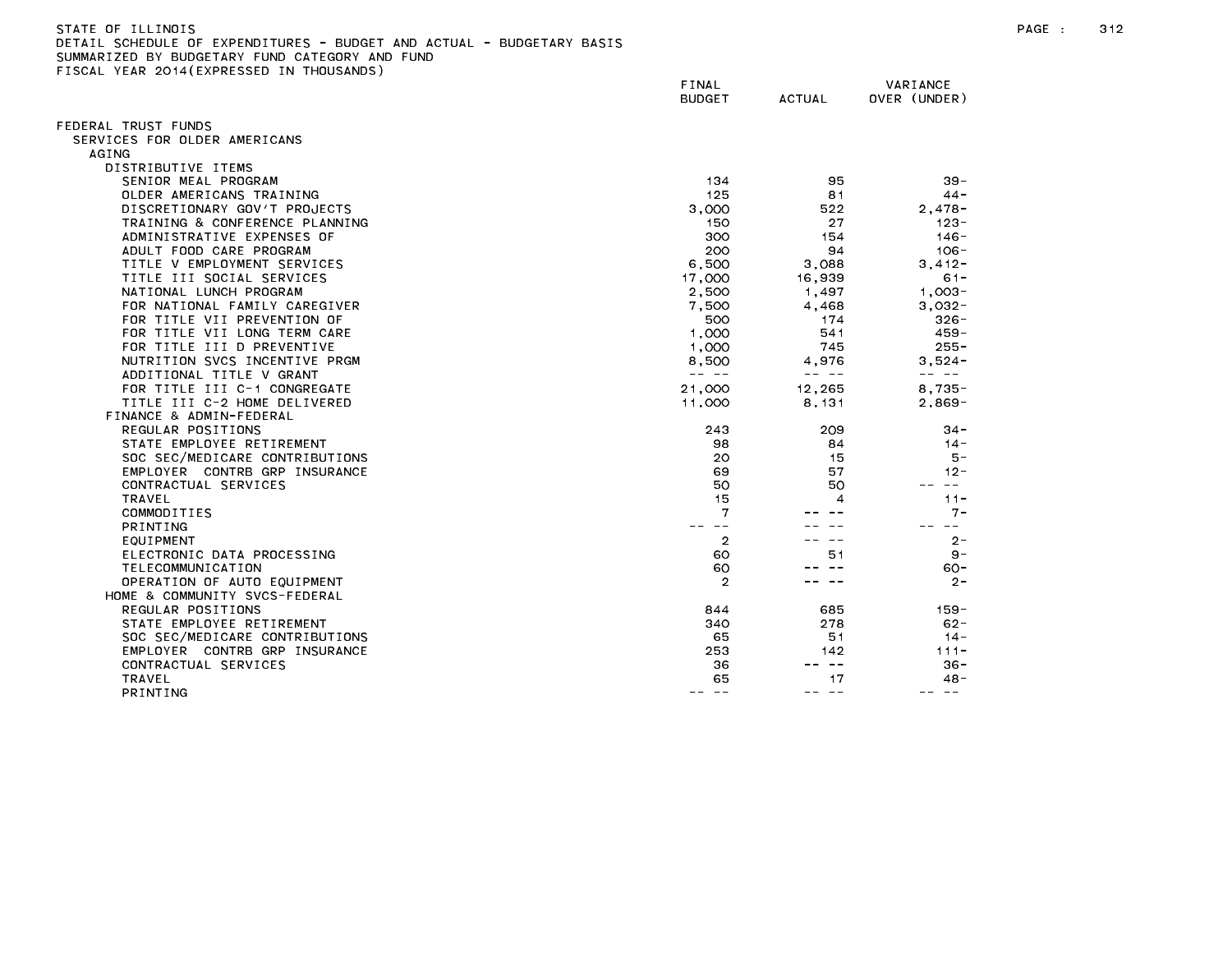| STATE OF ILLINOIS<br>DETAIL SCHEDULE OF EXPENDITURES - BUDGET AND ACTUAL - BUDGETARY BASIS<br>SUMMARIZED BY BUDGETARY FUND CATEGORY AND FUND<br>FISCAL YEAR 2014(EXPRESSED IN THOUSANDS) |                                                                                                                                                                                                                                                                                                                                                                                              |                 |                          | PAGE : | 313 |
|------------------------------------------------------------------------------------------------------------------------------------------------------------------------------------------|----------------------------------------------------------------------------------------------------------------------------------------------------------------------------------------------------------------------------------------------------------------------------------------------------------------------------------------------------------------------------------------------|-----------------|--------------------------|--------|-----|
|                                                                                                                                                                                          | FINAL<br><b>BUDGET</b>                                                                                                                                                                                                                                                                                                                                                                       | ACTUAL          | VARIANCE<br>OVER (UNDER) |        |     |
| FEDERAL TRUST FUNDS<br>SERVICES FOR OLDER AMERICANS<br>AGING                                                                                                                             |                                                                                                                                                                                                                                                                                                                                                                                              |                 |                          |        |     |
| DISTRIBUTIVE ITEMS                                                                                                                                                                       |                                                                                                                                                                                                                                                                                                                                                                                              |                 |                          |        |     |
| TELECOMMUNICATION<br>REFUNDS MADE DURING FISCAL YEAR                                                                                                                                     | -- --                                                                                                                                                                                                                                                                                                                                                                                        | -- --<br>$75 -$ | -- --<br>75 -            |        |     |
| 0618 SERVICES FOR OLDER AMERICANS<br>TOTAL                                                                                                                                               | 82,638                                                                                                                                                                                                                                                                                                                                                                                       | 55,365          | $27, 273 -$              |        |     |
| COMMERCE & COMM AFFAIRS ASST<br>COMMERCE AND ECONOMIC OPPORTUN<br>TECHNOLOGY&INDUSTRIAL COMPETIT                                                                                         |                                                                                                                                                                                                                                                                                                                                                                                              |                 |                          |        |     |
| AWARDS & GRANTS - LUMP SUM                                                                                                                                                               | 14,000                                                                                                                                                                                                                                                                                                                                                                                       | 4.687           | $9,313-$                 |        |     |
| GRNTS/CONTRACTS/ADMIN EXPENSES<br>AWARDS & GRANTS - LUMP SUM                                                                                                                             | 750<br>4,000                                                                                                                                                                                                                                                                                                                                                                                 | 559<br>-- --    | $191 -$<br>$4.000 -$     |        |     |
| STATUTORY TRANSFERS<br>TRANSFERS                                                                                                                                                         |                                                                                                                                                                                                                                                                                                                                                                                              |                 |                          |        |     |
| REFUNDS MADE DURING FISCAL YEAR                                                                                                                                                          | $\frac{1}{2} \frac{1}{2} \frac{1}{2} \frac{1}{2} \frac{1}{2} \frac{1}{2} \frac{1}{2} \frac{1}{2} \frac{1}{2} \frac{1}{2} \frac{1}{2} \frac{1}{2} \frac{1}{2} \frac{1}{2} \frac{1}{2} \frac{1}{2} \frac{1}{2} \frac{1}{2} \frac{1}{2} \frac{1}{2} \frac{1}{2} \frac{1}{2} \frac{1}{2} \frac{1}{2} \frac{1}{2} \frac{1}{2} \frac{1}{2} \frac{1}{2} \frac{1}{2} \frac{1}{2} \frac{1}{2} \frac{$ | $112 -$         | $112 -$                  |        |     |
| 0636 COMMERCE & COMM AFFAIRS ASST<br>TOTAL                                                                                                                                               | 18,750                                                                                                                                                                                                                                                                                                                                                                                       | 5,134           | $13,616 -$               |        |     |
| ALCOHOLISM & SUBSTANCE ABUSE<br>HUMAN SERVICES<br>ADDICTION TREATMENT                                                                                                                    |                                                                                                                                                                                                                                                                                                                                                                                              |                 |                          |        |     |
| ADDICTION TREATMNT & RELATE SV<br>EMPLOYMENT & SOC SERVICE PROG                                                                                                                          | 22, 129                                                                                                                                                                                                                                                                                                                                                                                      | 6,816           | $15,313-$                |        |     |
| ADDICTION PREVENT RELATED SERV<br>COURT OF CLAIMS                                                                                                                                        | 8,309                                                                                                                                                                                                                                                                                                                                                                                        | 45              | $8,264-$                 |        |     |
| CLAIMS ADJUDICATION<br>REIMBURSE GRF, SUPP                                                                                                                                               | 28                                                                                                                                                                                                                                                                                                                                                                                           | 28              | -- --                    |        |     |
| REFUNDS MADE DURING FISCAL YEAR                                                                                                                                                          | $\frac{1}{2} \frac{1}{2} \frac{1}{2} \frac{1}{2} \frac{1}{2} \frac{1}{2} \frac{1}{2} \frac{1}{2} \frac{1}{2} \frac{1}{2} \frac{1}{2} \frac{1}{2} \frac{1}{2} \frac{1}{2} \frac{1}{2} \frac{1}{2} \frac{1}{2} \frac{1}{2} \frac{1}{2} \frac{1}{2} \frac{1}{2} \frac{1}{2} \frac{1}{2} \frac{1}{2} \frac{1}{2} \frac{1}{2} \frac{1}{2} \frac{1}{2} \frac{1}{2} \frac{1}{2} \frac{1}{2} \frac{$ | $3 -$           | $3 -$                    |        |     |
| 0646 ALCOHOLISM & SUBSTANCE ABUSE<br>TOTAL                                                                                                                                               | 30,466                                                                                                                                                                                                                                                                                                                                                                                       | 6,886           | $23,580-$                |        |     |
| STATE BOARD OF ELECT FED TRUST<br>NO AGENCY NAME<br>NO ORG NAME                                                                                                                          |                                                                                                                                                                                                                                                                                                                                                                                              |                 |                          |        |     |
|                                                                                                                                                                                          | -- --                                                                                                                                                                                                                                                                                                                                                                                        | -- -            | -- -                     |        |     |
| 0647 STATE BOARD OF ELECT FED TRUST TOTAL                                                                                                                                                | $\circ$                                                                                                                                                                                                                                                                                                                                                                                      | $\circ$         | $\circ$                  |        |     |
| IL ARTS COUNCIL FEDERAL GRANT<br>IL ARTS COUNCIL<br>GENERAL OFFICE                                                                                                                       |                                                                                                                                                                                                                                                                                                                                                                                              |                 |                          |        |     |
| AWARDS AND GRANTS                                                                                                                                                                        | 935                                                                                                                                                                                                                                                                                                                                                                                          | 809             | $126 -$                  |        |     |
| AWARDS AND GRANTS                                                                                                                                                                        | 80                                                                                                                                                                                                                                                                                                                                                                                           | -- --           | - 80                     |        |     |
| AWARDS AND GRANTS                                                                                                                                                                        | 65                                                                                                                                                                                                                                                                                                                                                                                           | 46              | $19 -$                   |        |     |
| 0657 IL ARTS COUNCIL FEDERAL GRANT TOTAL                                                                                                                                                 | 1,080                                                                                                                                                                                                                                                                                                                                                                                        | 855             | $225 -$                  |        |     |
| FEDERAL STUDENT LOAN                                                                                                                                                                     |                                                                                                                                                                                                                                                                                                                                                                                              |                 |                          |        |     |

IL STUDENT ASSISTANCE COMM

IL STUDENT GRANT PROGS DIV ADM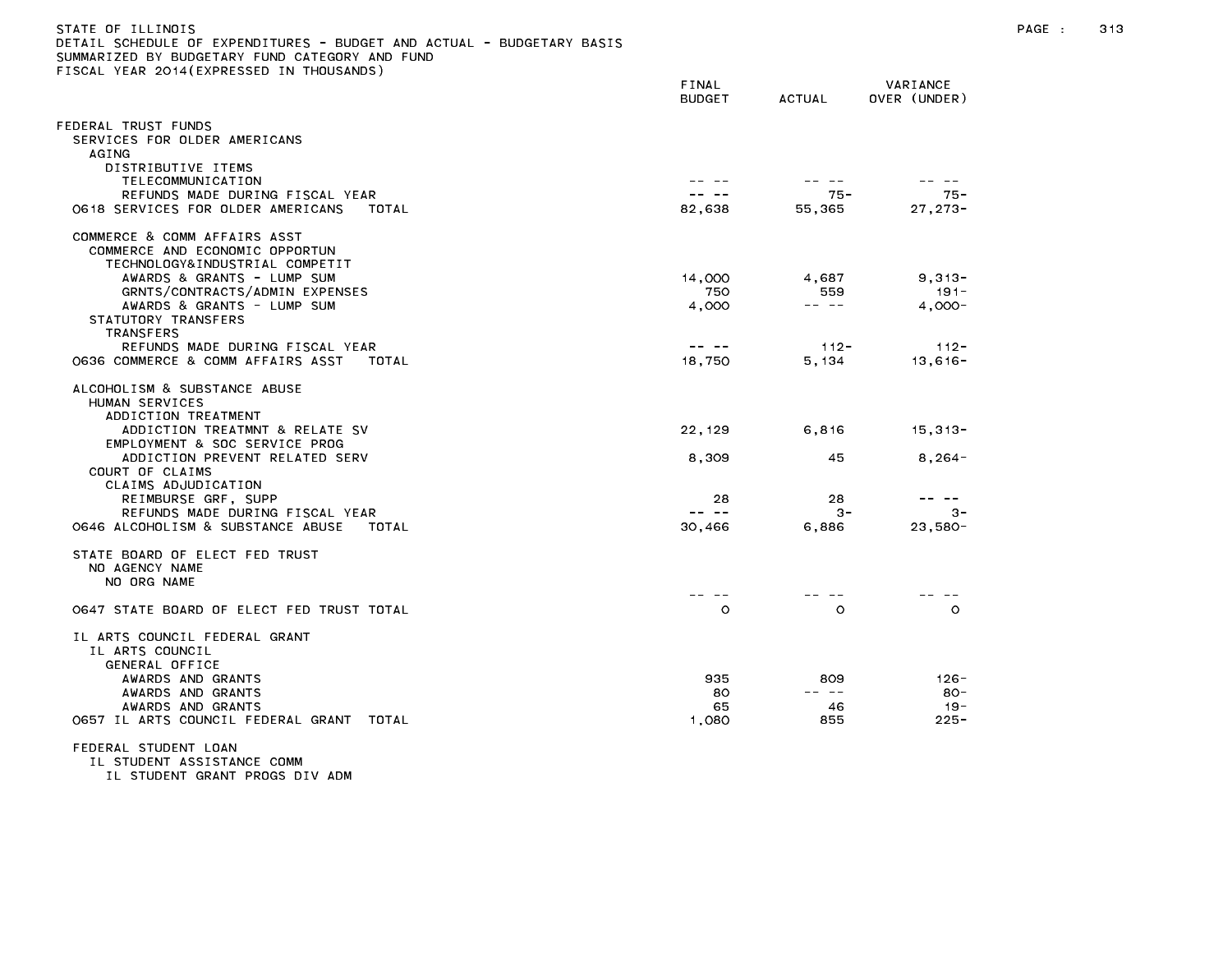| STATE OF ILLINOIS<br>DETAIL SCHEDULE OF EXPENDITURES - BUDGET AND ACTUAL - BUDGETARY BASIS<br>SUMMARIZED BY BUDGETARY FUND CATEGORY AND FUND |                                                                                                                                                                                                                                                                                                                                                                                                         |                     |                       | PAGE : | 314 |
|----------------------------------------------------------------------------------------------------------------------------------------------|---------------------------------------------------------------------------------------------------------------------------------------------------------------------------------------------------------------------------------------------------------------------------------------------------------------------------------------------------------------------------------------------------------|---------------------|-----------------------|--------|-----|
| FISCAL YEAR 2014(EXPRESSED IN THOUSANDS)                                                                                                     | FINAL                                                                                                                                                                                                                                                                                                                                                                                                   |                     | VARIANCE              |        |     |
|                                                                                                                                              | <b>BUDGET</b>                                                                                                                                                                                                                                                                                                                                                                                           | <b>ACTUAL</b>       | OVER (UNDER)          |        |     |
| FEDERAL TRUST FUNDS<br>FEDERAL STUDENT LOAN                                                                                                  |                                                                                                                                                                                                                                                                                                                                                                                                         |                     |                       |        |     |
| IL STUDENT ASSISTANCE COMM                                                                                                                   |                                                                                                                                                                                                                                                                                                                                                                                                         |                     |                       |        |     |
| IL STUDENT GRANT PROGS DIV ADM                                                                                                               |                                                                                                                                                                                                                                                                                                                                                                                                         |                     |                       |        |     |
| DISTRIBUTION WHEN NECESSARY<br>REFUNDS MADE DURING FISCAL YEAR                                                                               | 290,000<br>$\frac{1}{2} \frac{1}{2} \frac{1}{2} \frac{1}{2} \frac{1}{2} \frac{1}{2} \frac{1}{2} \frac{1}{2} \frac{1}{2} \frac{1}{2} \frac{1}{2} \frac{1}{2} \frac{1}{2} \frac{1}{2} \frac{1}{2} \frac{1}{2} \frac{1}{2} \frac{1}{2} \frac{1}{2} \frac{1}{2} \frac{1}{2} \frac{1}{2} \frac{1}{2} \frac{1}{2} \frac{1}{2} \frac{1}{2} \frac{1}{2} \frac{1}{2} \frac{1}{2} \frac{1}{2} \frac{1}{2} \frac{$ | 198,897<br>-- 153 - | $91,103 -$<br>$153 -$ |        |     |
| 0663 FEDERAL STUDENT LOAN<br>TOTAL                                                                                                           | 290,000                                                                                                                                                                                                                                                                                                                                                                                                 | 198,744             | $91,256 -$            |        |     |
| STUDENT LOAN OPERATION<br>COURT OF CLAIMS                                                                                                    |                                                                                                                                                                                                                                                                                                                                                                                                         |                     |                       |        |     |
| CLAIMS ADJUDICATION                                                                                                                          |                                                                                                                                                                                                                                                                                                                                                                                                         |                     |                       |        |     |
| REIMBURSE GRF, SUPP<br>IL STUDENT ASSISTANCE COMM                                                                                            | 5                                                                                                                                                                                                                                                                                                                                                                                                       | 5                   | -- --                 |        |     |
| EXECUTIVE DIVISION ADMIN                                                                                                                     |                                                                                                                                                                                                                                                                                                                                                                                                         |                     |                       |        |     |
| REGULAR POSITIONS<br>STATE EMPLOYEE RETIREMENT                                                                                               | 17,209<br>6,937                                                                                                                                                                                                                                                                                                                                                                                         | 14,110<br>5,581     | $3,099-$<br>$1,356 -$ |        |     |
| SOC SEC/MEDICARE CONTRIBUTIONS                                                                                                               | 1,317                                                                                                                                                                                                                                                                                                                                                                                                   | 1,015               | $302 -$               |        |     |
| EMPLOYER CONTRB GRP INSURANCE                                                                                                                | 6,000                                                                                                                                                                                                                                                                                                                                                                                                   | 4,353               | $1,647-$              |        |     |
| CONTRACTUAL SERVICES                                                                                                                         | 12,631                                                                                                                                                                                                                                                                                                                                                                                                  | 4, 175              | $8,456-$              |        |     |
| PAYMENT COLLECTION AGENCY FEES                                                                                                               | 15,000                                                                                                                                                                                                                                                                                                                                                                                                  | 2,109               | $12,891-$             |        |     |
| TRAVEL                                                                                                                                       | 311                                                                                                                                                                                                                                                                                                                                                                                                     | 73                  | $238 -$               |        |     |
| COMMODITIES                                                                                                                                  | 282                                                                                                                                                                                                                                                                                                                                                                                                     | 20                  | $262 -$               |        |     |
| PRINTING                                                                                                                                     | 501                                                                                                                                                                                                                                                                                                                                                                                                     | 55                  | 446-                  |        |     |
| EQUIPMENT<br>TELECOMMUNICATION                                                                                                               | 540<br>1,898                                                                                                                                                                                                                                                                                                                                                                                            | 155<br>336          | $385 -$<br>$1,562-$   |        |     |
| OPERATION OF AUTO EQUIPMENT                                                                                                                  | 38                                                                                                                                                                                                                                                                                                                                                                                                      | $-11$               | $27 -$                |        |     |
| LUMP SUMS AND OTHER PURPOSES                                                                                                                 | 3,500                                                                                                                                                                                                                                                                                                                                                                                                   | $\overline{2}$      | $3.498 -$             |        |     |
| STATUTORY TRANSFERS                                                                                                                          |                                                                                                                                                                                                                                                                                                                                                                                                         |                     |                       |        |     |
| TRANSFERS                                                                                                                                    |                                                                                                                                                                                                                                                                                                                                                                                                         |                     |                       |        |     |
| REFUNDS MADE DURING FISCAL YEAR                                                                                                              | $\frac{1}{2} \frac{1}{2} \frac{1}{2} \frac{1}{2} \frac{1}{2} \frac{1}{2} \frac{1}{2} \frac{1}{2} \frac{1}{2} \frac{1}{2} \frac{1}{2} \frac{1}{2} \frac{1}{2} \frac{1}{2} \frac{1}{2} \frac{1}{2} \frac{1}{2} \frac{1}{2} \frac{1}{2} \frac{1}{2} \frac{1}{2} \frac{1}{2} \frac{1}{2} \frac{1}{2} \frac{1}{2} \frac{1}{2} \frac{1}{2} \frac{1}{2} \frac{1}{2} \frac{1}{2} \frac{1}{2} \frac{$            | $28 -$              | $28 -$                |        |     |
| 0664 STUDENT LOAN OPERATION<br>TOTAL                                                                                                         | 66,169                                                                                                                                                                                                                                                                                                                                                                                                  | 31,972              | $34, 197 -$           |        |     |
| FEDERAL TITLE IV FIRE PROT<br>NATURAL RESOURCES<br>GENERAL OFFICE CAPITAL                                                                    |                                                                                                                                                                                                                                                                                                                                                                                                         |                     |                       |        |     |
| RURAL COMM FIRE PROTECT PRGRMS                                                                                                               | 325                                                                                                                                                                                                                                                                                                                                                                                                     | 152                 | -173 -                |        |     |
| RURAL COMM FIRE PROTECT PRGRMS                                                                                                               | 359                                                                                                                                                                                                                                                                                                                                                                                                     | 347                 | $12 -$                |        |     |
| REAPPROP TO SUBSEQUENT FISCAL YEAR                                                                                                           | $184 -$                                                                                                                                                                                                                                                                                                                                                                                                 | $- - - -$           | 184                   |        |     |
| 0670 FEDERAL TITLE IV FIRE PROT<br>TOTAL                                                                                                     | 500                                                                                                                                                                                                                                                                                                                                                                                                     | 499                 | $-1-$                 |        |     |
| FEDERAL RESEARCH AND TECHNLOGY<br>NO AGENCY NAME<br>NO ORG NAME                                                                              | -- --                                                                                                                                                                                                                                                                                                                                                                                                   | -- --               |                       |        |     |
| 0680 FEDERAL RESEARCH AND TECHNLOGY TOTAL                                                                                                    | $\circ$                                                                                                                                                                                                                                                                                                                                                                                                 | $\circ$             | -- --<br>$\circ$      |        |     |
| FED LOW INC HOUSING TAX CR GAP<br>NO AGENCY NAME<br>NO ORG NAME                                                                              |                                                                                                                                                                                                                                                                                                                                                                                                         |                     |                       |        |     |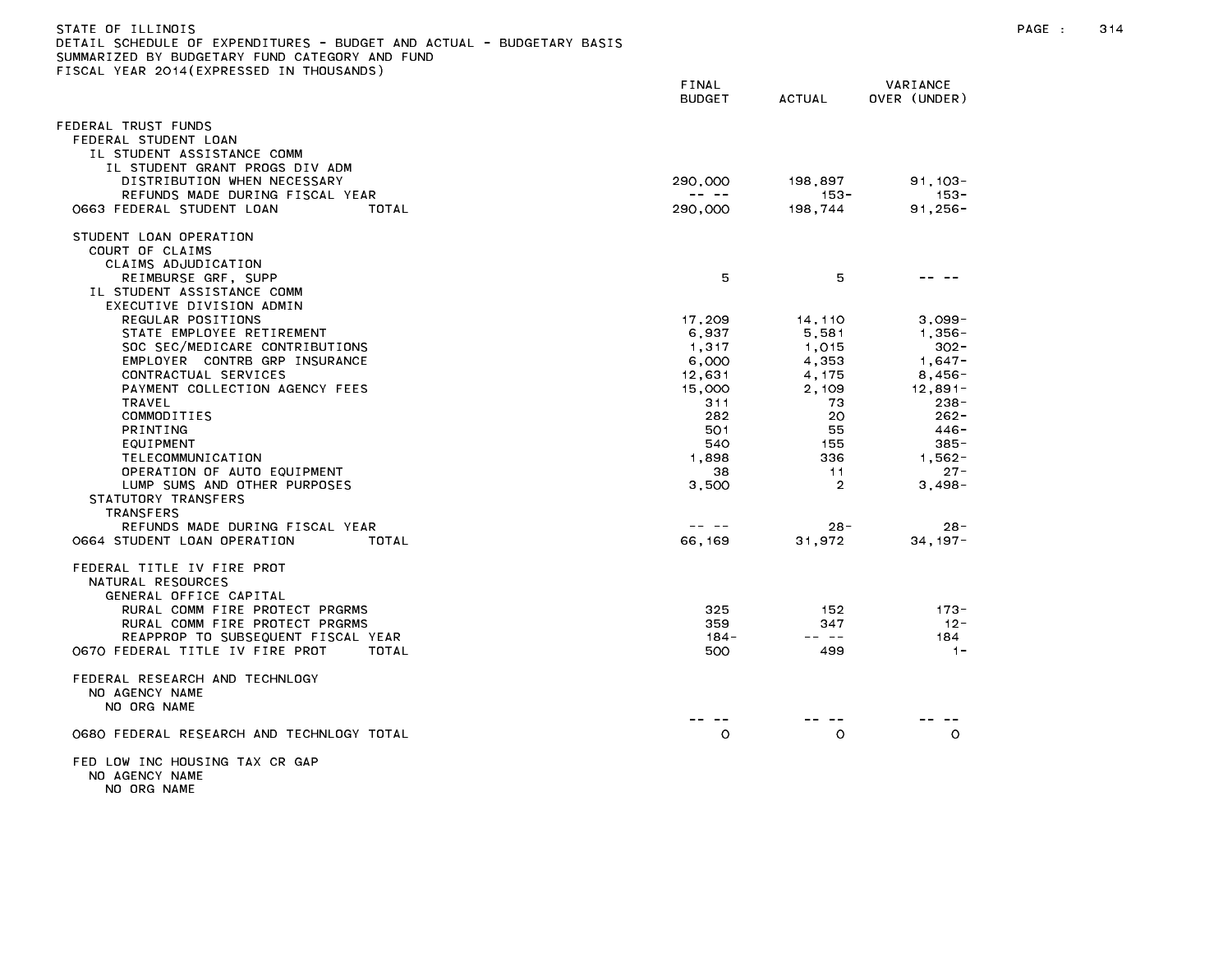## STATE OF ILLINOIS PAGE : 315 DETAIL SCHEDULE OF EXPENDITURES - BUDGET AND ACTUAL - BUDGETARY BASIS SUMMARIZED BY BUDGETARY FUND CATEGORY AND FUND FISCAL YEAR 2014(EXPRESSED IN THOUSANDS)

| IJUAL TEAN ZUTA(EAFNEJJED IN THUUJANDJ)                                                                                                                    | FINAL<br><b>BUDGET</b> | <b>ACTUAL</b>  | VARIANCE<br>OVER (UNDER) |
|------------------------------------------------------------------------------------------------------------------------------------------------------------|------------------------|----------------|--------------------------|
| FEDERAL TRUST FUNDS<br>FED LOW INC HOUSING TAX CR GAP<br>NO AGENCY NAME<br>NO ORG NAME                                                                     |                        |                |                          |
| 0681 FED LOW INC HOUSING TAX CR GAP TOTAL                                                                                                                  | $\circ$                | $\circ$        | $\circ$                  |
| FED LOW INC HOUSNG TAX CR EXCH<br>NO AGENCY NAME<br>NO ORG NAME                                                                                            |                        |                |                          |
| 0682 FED LOW INC HOUSNG TAX CR EXCH TOTAL                                                                                                                  | $\circ$                | $\circ$        | $\circ$                  |
| COURT OF CLAIMS FEDERAL GRANT<br>COURT OF CLAIMS<br>CLAIMS ADJUDICATION<br>FOR CLAIMS PER CRIME VICTIMS<br>0687 COURT OF CLAIMS FEDERAL GRANT<br>TOTAL     | 10,000<br>10,000       | 3,828<br>3,828 | $6, 172 -$<br>$6, 172 -$ |
| AGRICULTURE PESTICIDE CONTROL<br><b>AGRICULTURE</b><br>ENVIRONMENTAL PROGRAMS<br>PESTICIDE ENFORCEMENT PROGRAM<br>O689 AGRICULTURE PESTICIDE CONTROL TOTAL | 650<br>650             | 543<br>543     | $107 -$<br>$107 -$       |
| AMERICAN RECOVERY & REINVESTMT<br>NO AGENCY NAME<br>NO ORG NAME                                                                                            |                        |                |                          |
| 0693 AMERICAN RECOVERY & REINVESTMT TOTAL                                                                                                                  | $\circ$                | $\circ$        | $\circ$                  |
| USDA WOMEN, INFANTS & CHILDREN<br>HUMAN SERVICES<br>ADMIN & PROGRAM SUPPORT                                                                                |                        |                |                          |
| LEASED PROPERTY MANAGEMENT                                                                                                                                 | 400                    | 62             | 338-                     |
| OTHER REFUNDS<br>MANAGEMENT INFORMATION SERVICE                                                                                                            | -- --                  | -- --          | -- --                    |
| REGULAR POSITIONS                                                                                                                                          | 317                    | 192            | $125 -$                  |
| RETIREMENT                                                                                                                                                 | 128                    | 77             | $51 -$                   |
| SOC SEC/MEDICARE CONTRIBUTIONS                                                                                                                             | 24                     | 14             | $10 -$                   |
| EMPLOYER CONTRB GRP INSURANCE                                                                                                                              | 69                     | 31             | $38 -$                   |
| CONTRACTUAL SERVICES                                                                                                                                       | 325                    |                | $325 -$                  |
| INFORMATION TECH MANAGEMENT                                                                                                                                | 392                    | -- -           | $392 -$                  |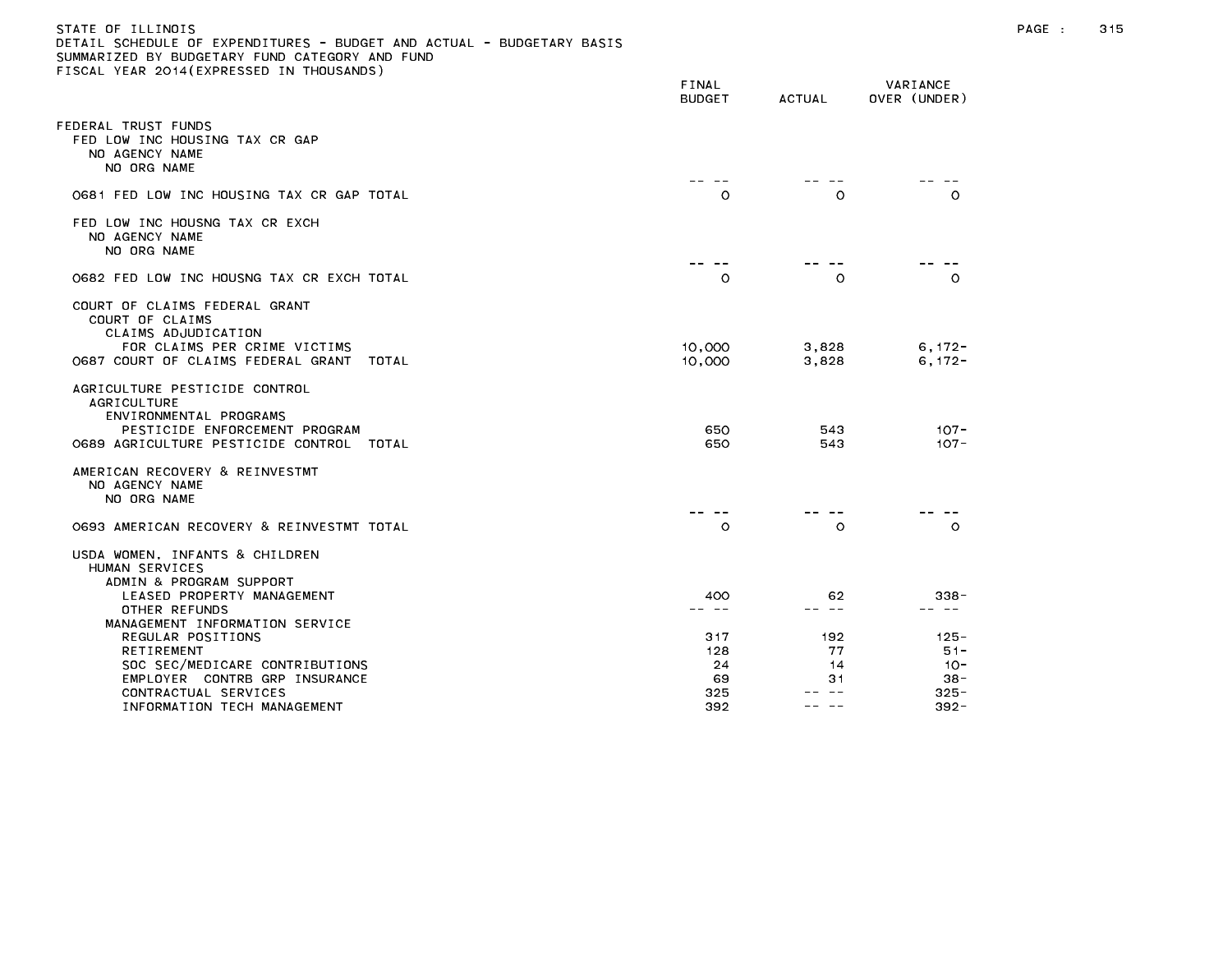| STATE OF ILLINOIS                              |  |  |  |  |  |  |                                                                       |  |
|------------------------------------------------|--|--|--|--|--|--|-----------------------------------------------------------------------|--|
|                                                |  |  |  |  |  |  | DETAIL SCHEDULE OF EXPENDITURES - BUDGET AND ACTUAL - BUDGETARY BASIS |  |
| SUMMARIZED BY BUDGETARY FUND CATEGORY AND FUND |  |  |  |  |  |  |                                                                       |  |

FISCAL YEAR 2014(EXPRESSED IN THOUSANDS)

FINAL VARIANCE BUDGET ACTUAL OVER (UNDER) FEDERAL TRUST FUNDS USDA WOMEN, INFANTS & CHILDREN HUMAN SERVICES ADMIN & PROGRAM SUPPORT ELECTRONIC DATA PROCESSING 150 -- 150 -- 150 -- 150 -- 150 -- 150 -- 150 -- 150 -EMPLOYMENT & SOC SERVICE PROG SUPPORTIVE FOOD PROG WIC **1,400** 1,214 186-FREE DISTRIBTION FOOD SUPPLIES 251,000 230,409 20,591- USDA FRMRS MRKT NUTRITION PRGM 1,500 1,500 172 1,328-ADMINISTRATIVE WIC NUTRITION 69,802 55,479 14,323-FEDERAL STIMULUS - ARRA WIC PROGRAM-ARRA 14.259-16. [15,000 15,000 741 14,259-16] COURT OF CLAIMS CLAIMS ADJUDICATION REIMBURSE GRF, SUPP 42 42 -- -- AWARDS AND GRANTS, SUPP 392 392 -- -- REFUNDS MADE DURING FISCAL YEAR -- -- 52- 52- 0700 USDA WOMEN, INFANTS & CHILDREN TOTAL 340,941 288,773 52,168- FEDERAL STUDENT INCENTIVE TR IL STUDENT ASSISTANCE COMM IL STUDENT GRANT PROGS DIV ADM PAYMENT OF GRANTS 15,000 6,034 8,966- JOHN R JUSTICE STUDENT LOAN 500 77 423- 0701 FEDERAL STUDENT INCENTIVE TR TOTAL 15,500 6,111 9,389-DEPT OF LABOR FEDERAL PROJECTS LABOR PUBLIC SAFETY FOR ALL COSTS ASSOCIATED WITH 2,000 1,103 897- 0724 DEPT OF LABOR FEDERAL PROJECTS TOTAL 2,000 1,103 897- FEDERAL INDUSTRIAL SERVICES LABOR PUBLIC SAFETY CONTRACTUAL SERVICES 30 30 -- -- OSHA-CONSULTATION 2,970 1,688 1,282- 0726 FEDERAL INDUSTRIAL SERVICES TOTAL 3,000 1,718 1,282-

ENERGY ADMINISTRATION COMMERCE AND ECONOMIC OPPORTUN

ENERGY ASSISTANCE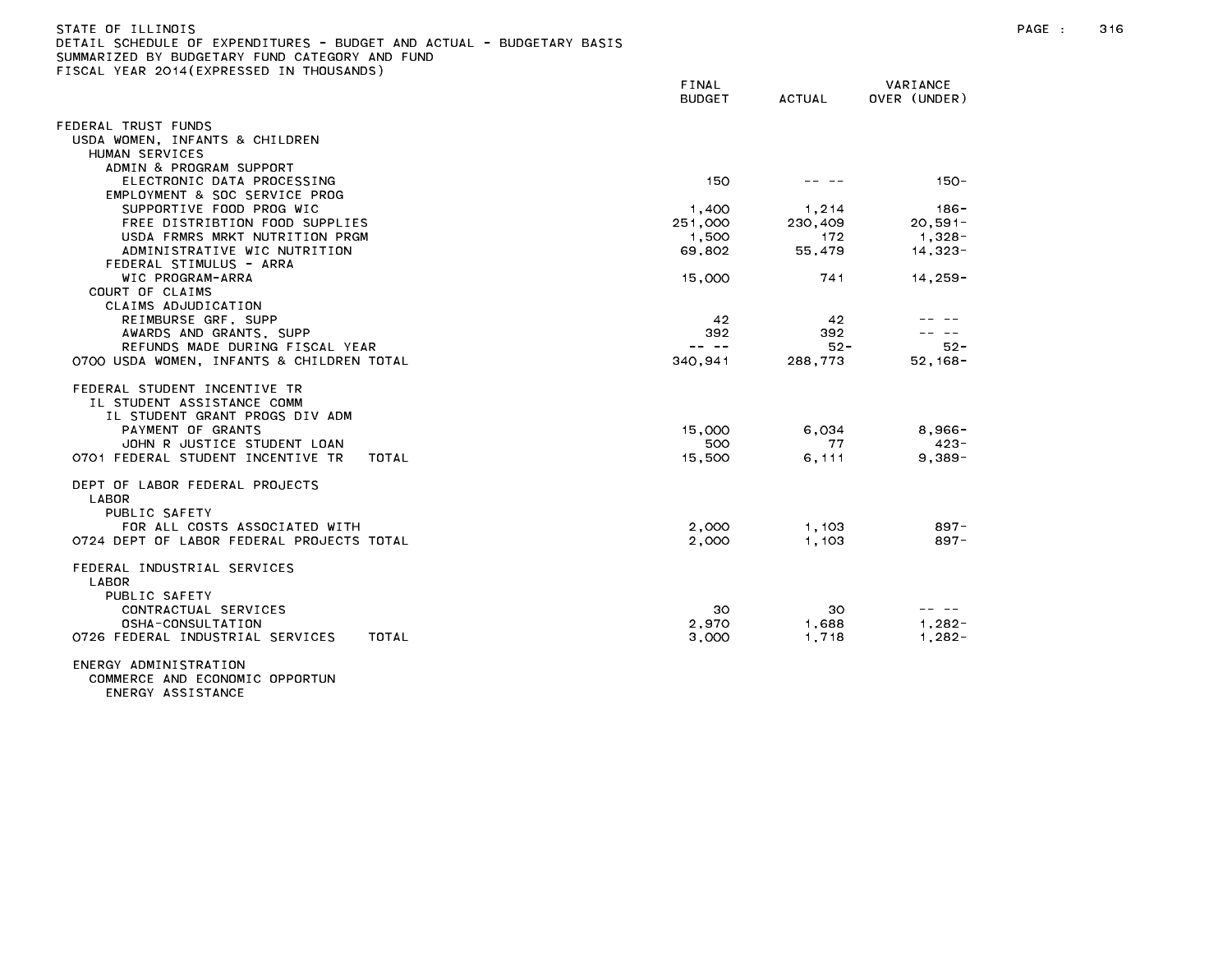| DETAIL SCHEDULE OF EXPENDITURES – BUDGET AND ACTUAL – BUDGETARY BASIS<br>SUMMARIZED BY BUDGETARY FUND CATEGORY AND FUND |                                                                                                                                                                                                                                                                                                                                                                                              |               |                 |
|-------------------------------------------------------------------------------------------------------------------------|----------------------------------------------------------------------------------------------------------------------------------------------------------------------------------------------------------------------------------------------------------------------------------------------------------------------------------------------------------------------------------------------|---------------|-----------------|
| FISCAL YEAR 2014(EXPRESSED IN THOUSANDS)                                                                                |                                                                                                                                                                                                                                                                                                                                                                                              |               |                 |
|                                                                                                                         | FINAL                                                                                                                                                                                                                                                                                                                                                                                        |               | VARIANCE        |
|                                                                                                                         | <b>BUDGET</b>                                                                                                                                                                                                                                                                                                                                                                                | <b>ACTUAL</b> | OVER (UNDER)    |
| FEDERAL TRUST FUNDS                                                                                                     |                                                                                                                                                                                                                                                                                                                                                                                              |               |                 |
| ENERGY ADMINISTRATION                                                                                                   |                                                                                                                                                                                                                                                                                                                                                                                              |               |                 |
| COMMERCE AND ECONOMIC OPPORTUN                                                                                          |                                                                                                                                                                                                                                                                                                                                                                                              |               |                 |
| ENERGY ASSISTANCE                                                                                                       |                                                                                                                                                                                                                                                                                                                                                                                              |               |                 |
| GRANTS & TECHNICAL ASSISTANCE                                                                                           | 25,000                                                                                                                                                                                                                                                                                                                                                                                       | 10,619        | 14,381-         |
| FEDERAL STIMULUS - ARRA                                                                                                 |                                                                                                                                                                                                                                                                                                                                                                                              |               |                 |
| GRANTS & TECHNICAL ASSISTANCE                                                                                           | 5,000                                                                                                                                                                                                                                                                                                                                                                                        | 780           | $4,220-$        |
| REFUNDS MADE DURING FISCAL YEAR                                                                                         | -- --                                                                                                                                                                                                                                                                                                                                                                                        | $64 -$        | $64 -$          |
| 0737 ENERGY ADMINISTRATION<br>TOTAL                                                                                     | 30,000                                                                                                                                                                                                                                                                                                                                                                                       | 11.335        | $18,665-$       |
| LOCAL INITIATIVE                                                                                                        |                                                                                                                                                                                                                                                                                                                                                                                              |               |                 |
| HUMAN SERVICES                                                                                                          |                                                                                                                                                                                                                                                                                                                                                                                              |               |                 |
| ADMIN & PROGRAM SUPPORT                                                                                                 |                                                                                                                                                                                                                                                                                                                                                                                              |               |                 |
| LEASED PROPERTY MANAGEMENT                                                                                              | 125                                                                                                                                                                                                                                                                                                                                                                                          | 19            | $106 -$         |
| EMPLOYMENT & SOC SERVICE PROG                                                                                           |                                                                                                                                                                                                                                                                                                                                                                                              |               |                 |
| DONATED FUNDS INITIATIVE PRGRM<br>COURT OF CLAIMS                                                                       | 22,643                                                                                                                                                                                                                                                                                                                                                                                       | 19,584        | $3.059 -$       |
|                                                                                                                         |                                                                                                                                                                                                                                                                                                                                                                                              |               |                 |
| CLAIMS ADJUDICATION<br>REIMBURSE GRF, SUPP                                                                              | 1.                                                                                                                                                                                                                                                                                                                                                                                           | 1.            |                 |
| REFUNDS MADE DURING FISCAL YEAR                                                                                         | $\frac{1}{2} \frac{1}{2} \frac{1}{2} \frac{1}{2} \frac{1}{2} \frac{1}{2} \frac{1}{2} \frac{1}{2} \frac{1}{2} \frac{1}{2} \frac{1}{2} \frac{1}{2} \frac{1}{2} \frac{1}{2} \frac{1}{2} \frac{1}{2} \frac{1}{2} \frac{1}{2} \frac{1}{2} \frac{1}{2} \frac{1}{2} \frac{1}{2} \frac{1}{2} \frac{1}{2} \frac{1}{2} \frac{1}{2} \frac{1}{2} \frac{1}{2} \frac{1}{2} \frac{1}{2} \frac{1}{2} \frac{$ | $1 -$         | $1 -$           |
| 0762 LOCAL INITIATIVE<br>TOTAL                                                                                          | 22,769                                                                                                                                                                                                                                                                                                                                                                                       | 19,603        | $3,166-$        |
|                                                                                                                         |                                                                                                                                                                                                                                                                                                                                                                                              |               |                 |
| FEDERAL SURFACE MINING CONTROL                                                                                          |                                                                                                                                                                                                                                                                                                                                                                                              |               |                 |
| NATURAL RESOURCES                                                                                                       |                                                                                                                                                                                                                                                                                                                                                                                              |               |                 |
| GENERAL OFFICE OPERATIONS                                                                                               |                                                                                                                                                                                                                                                                                                                                                                                              |               |                 |
| REGULAR POSITIONS                                                                                                       | 193                                                                                                                                                                                                                                                                                                                                                                                          | 78            | $115 -$         |
| STATE EMPLOYEE RETIREMENT                                                                                               | 78                                                                                                                                                                                                                                                                                                                                                                                           | 32            | $46 -$          |
| SOC SEC/MEDICARE CONTRIBUTIONS<br>GROUP INSURANCE                                                                       | 15<br>70                                                                                                                                                                                                                                                                                                                                                                                     | 6<br>27       | $9 -$<br>$43 -$ |
| CONTRACTUAL SERVICES                                                                                                    | 126                                                                                                                                                                                                                                                                                                                                                                                          | 118           | $8 -$           |
| OFFICE OF BUSINESS SERVICES                                                                                             |                                                                                                                                                                                                                                                                                                                                                                                              |               |                 |
| CONTRACTUAL SERVICES                                                                                                    | 5                                                                                                                                                                                                                                                                                                                                                                                            | -- --         | 5 –             |
| POSTAGE/DNR HEADQUARTERS                                                                                                | 25                                                                                                                                                                                                                                                                                                                                                                                           | 25            | $\sim$ $-$      |
| COMMODITIES                                                                                                             | з                                                                                                                                                                                                                                                                                                                                                                                            | -- --         | $3 -$           |
| ELECTRONIC DATA PROCESSING                                                                                              | 175                                                                                                                                                                                                                                                                                                                                                                                          | 175           |                 |
| MINES AND MINERALS                                                                                                      |                                                                                                                                                                                                                                                                                                                                                                                              |               |                 |
| REGULAR POSITIONS                                                                                                       | 2,190                                                                                                                                                                                                                                                                                                                                                                                        | 1.347         | $843 -$         |
| STATE EMPLOYEE RETIREMENT                                                                                               | 883                                                                                                                                                                                                                                                                                                                                                                                          | 544           | $339 -$         |
| SOC SEC/MEDICARE CONTRIBUTIONS                                                                                          | 168                                                                                                                                                                                                                                                                                                                                                                                          | 99            | $69 -$          |
| EMPLOYER CONTRB GRP INSURANCE                                                                                           | 808                                                                                                                                                                                                                                                                                                                                                                                          | 404           | $404 -$         |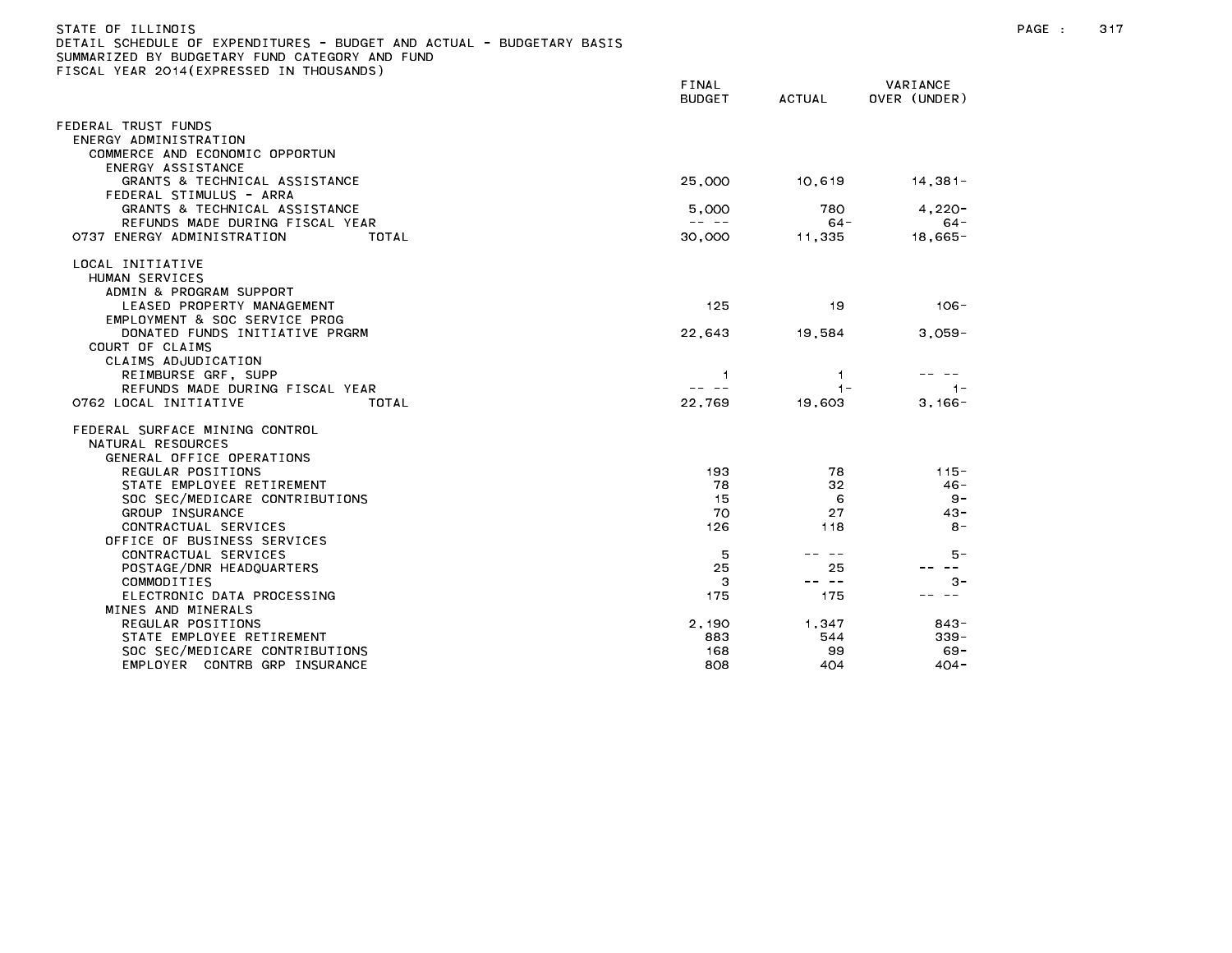| SUMMARIZED BY BUDGETARY FUND CATEGORY AND FUND                                                                                                     |                        |               |                          |
|----------------------------------------------------------------------------------------------------------------------------------------------------|------------------------|---------------|--------------------------|
| TISCAL YEAR 2014(EXPRESSED IN THOUSANDS)                                                                                                           | FINAL<br><b>BUDGET</b> | <b>ACTUAL</b> | VARIANCE<br>OVER (UNDER) |
| FEDERAL TRUST FUNDS                                                                                                                                |                        |               |                          |
| FEDERAL SURFACE MINING CONTROL                                                                                                                     |                        |               |                          |
| NATURAL RESOURCES                                                                                                                                  |                        |               |                          |
| GENERAL OFFICE OPERATIONS<br>CONTRACTUAL SERVICES                                                                                                  | 468                    | 287           | $181 -$                  |
| LITIGATION/MINING REGULAT ACT                                                                                                                      | 15                     | -- --         | $15 -$                   |
| TRAVEL                                                                                                                                             | 31                     | 6             | $25 -$                   |
| COMMODITIES                                                                                                                                        | 12                     | 8             | $4 -$                    |
| <b>PRINTING</b>                                                                                                                                    | 11                     | -- --         | $11 -$                   |
| EQUIPMENT                                                                                                                                          | 50                     | 25            | $25 -$                   |
| ELECTRONIC DATA PROCESSING                                                                                                                         | 120                    | 26            | $94 -$                   |
| TELECOMMUNICATION                                                                                                                                  | 49                     | 36            | $13 -$                   |
| OPERATION OF AUTO EQUIPMENT<br>COORDINATING TRAINING & EDUCAT                                                                                      | 66<br>412              | 48<br>91      | 18 -<br>$321 -$          |
| SMALL OPERATORS ASSIST PROGRAM                                                                                                                     | 150                    |               | $150 -$                  |
| REFUNDS MADE DURING FISCAL YEAR                                                                                                                    | -- --                  | $3 -$         | $3 -$                    |
| 0765 FEDERAL SURFACE MINING CONTROL TOTAL                                                                                                          | 6,123                  | 3,379         | $2,744-$                 |
| REHAB SERVS EL & SECOND ED ACT<br>HUMAN SERVICES<br>DHS ADMINISTRATION<br>FEDERALLY ASSISTED PROGRAMS<br>0798 REHAB SERVS EL & SECOND ED ACT TOTAL | 1,375<br>1.375         | 684<br>684    | $691 -$<br>$691 -$       |
| LT GOV FEDERAL PROJECT GRANT<br>NO AGENCY NAME<br>NO ORG NAME                                                                                      |                        |               |                          |
| TOTAL<br>0811 LT GOV FEDERAL PROJECT GRANT                                                                                                         | $\circ$                | $\circ$       | $\circ$                  |
| DCEO ENERGY PROJECTS<br>COMMERCE AND ECONOMIC OPPORTUN<br>ENERGY CONSERVATION<br>AWARDS & GRANTS - LUMP SUM                                        |                        |               |                          |
| 0820 DCEO ENERGY PROJECTS<br>TOTAL                                                                                                                 | 3,000<br>3,000         | 350<br>350    | $2,650-$<br>$2,650-$     |
| AGRICULTURE FEDERAL PROJECTS<br><b>AGRICULTURE</b><br>AGRICULTURE REGULATION                                                                       |                        |               |                          |
| EXPENSES VARIOUS FED PROJECTS<br>MARKETING                                                                                                         | 500                    | 295           | $205 -$                  |
| VARIOUS FEDERAL PROJECTS                                                                                                                           | 850                    | 759           | $91 -$                   |
| BUREAU OF WEIGHTS & MEASURES<br>VARIOUS FEDERAL PROJECTS                                                                                           | 200                    |               | $200 -$                  |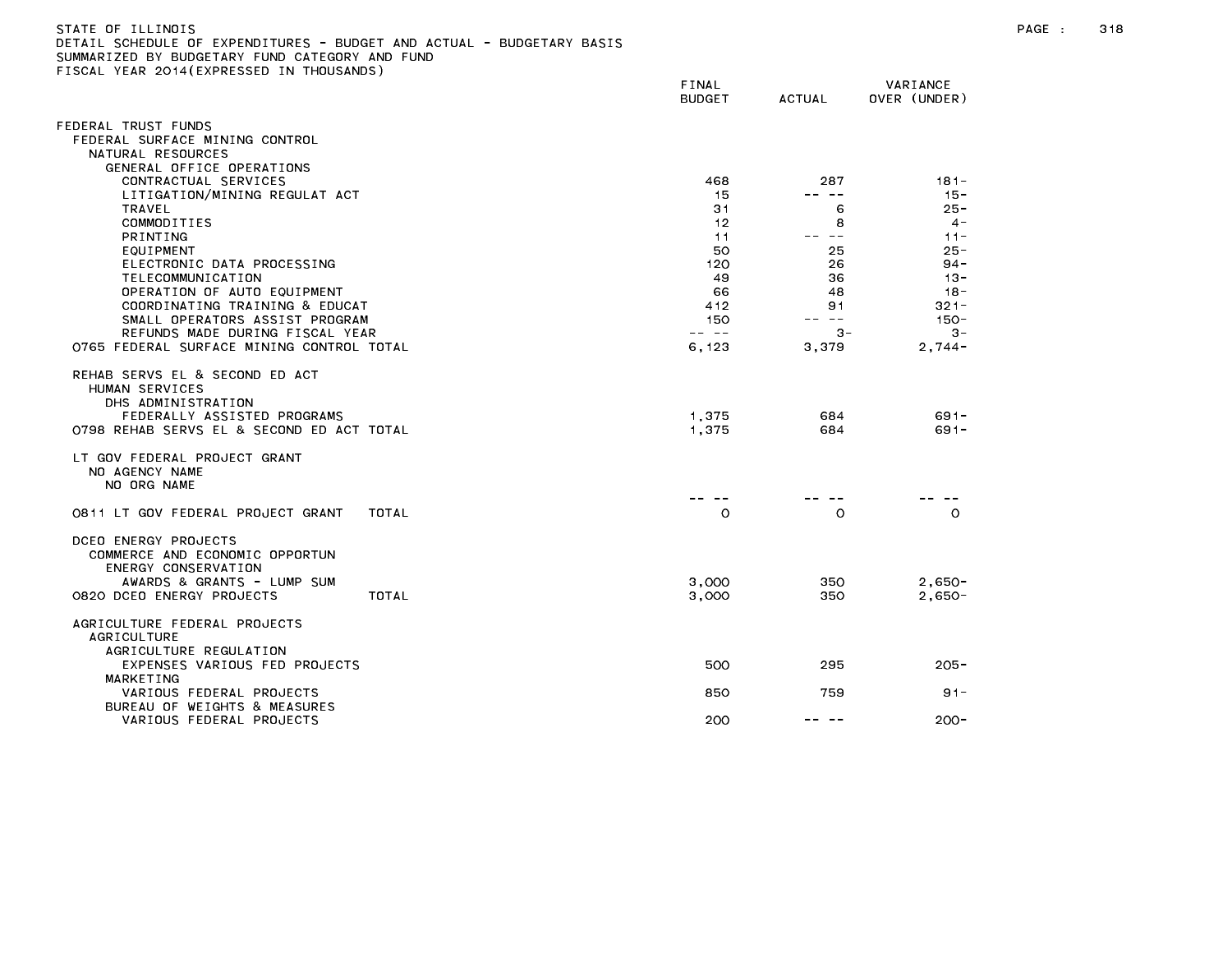| )ETAIL SCHEDULE OF EXPENDITURES - BUDGET AND ACTUAL - BUDGETARY BASIS                      |                                                                                                                                                                                                                                                                                                                                                                                              |               |                    |
|--------------------------------------------------------------------------------------------|----------------------------------------------------------------------------------------------------------------------------------------------------------------------------------------------------------------------------------------------------------------------------------------------------------------------------------------------------------------------------------------------|---------------|--------------------|
| SUMMARIZED BY BUDGETARY FUND CATEGORY AND FUND<br>FISCAL YEAR 2014(EXPRESSED IN THOUSANDS) |                                                                                                                                                                                                                                                                                                                                                                                              |               |                    |
|                                                                                            | <b>FINAL</b>                                                                                                                                                                                                                                                                                                                                                                                 |               | VARIANCE           |
|                                                                                            | <b>BUDGET</b>                                                                                                                                                                                                                                                                                                                                                                                | <b>ACTUAL</b> | OVER (UNDER)       |
| FEDERAL TRUST FUNDS                                                                        |                                                                                                                                                                                                                                                                                                                                                                                              |               |                    |
| AGRICULTURE FEDERAL PROJECTS                                                               |                                                                                                                                                                                                                                                                                                                                                                                              |               |                    |
| <b>AGRICULTURE</b>                                                                         |                                                                                                                                                                                                                                                                                                                                                                                              |               |                    |
| ANIMAL INDUSTRIES                                                                          |                                                                                                                                                                                                                                                                                                                                                                                              |               |                    |
| VARIOUS FEDERAL PROJECTS                                                                   | 100                                                                                                                                                                                                                                                                                                                                                                                          | 96            | $4 -$              |
| MEAT INSPECTION                                                                            |                                                                                                                                                                                                                                                                                                                                                                                              |               |                    |
| VARIOUS FEDERAL PROJECTS                                                                   | 315                                                                                                                                                                                                                                                                                                                                                                                          | 13            | $302 -$            |
| LAND AND WATER RESOURCES                                                                   |                                                                                                                                                                                                                                                                                                                                                                                              |               |                    |
| VARIOUS FEDERAL PROJECTS<br>ENVIRONMENTAL PROGRAMS                                         | 200                                                                                                                                                                                                                                                                                                                                                                                          | 80            | -120               |
| VARIOUS FEDERAL PROJECTS                                                                   | 1,975                                                                                                                                                                                                                                                                                                                                                                                        | 850           | $1.125 -$          |
| REFUNDS MADE DURING FISCAL YEAR                                                            | $\frac{1}{2} \frac{1}{2} \frac{1}{2} \frac{1}{2} \frac{1}{2} \frac{1}{2} \frac{1}{2} \frac{1}{2} \frac{1}{2} \frac{1}{2} \frac{1}{2} \frac{1}{2} \frac{1}{2} \frac{1}{2} \frac{1}{2} \frac{1}{2} \frac{1}{2} \frac{1}{2} \frac{1}{2} \frac{1}{2} \frac{1}{2} \frac{1}{2} \frac{1}{2} \frac{1}{2} \frac{1}{2} \frac{1}{2} \frac{1}{2} \frac{1}{2} \frac{1}{2} \frac{1}{2} \frac{1}{2} \frac{$ | $27 -$        | $27 -$             |
| 0826 AGRICULTURE FEDERAL PROJECTS<br>TOTAL                                                 | 4,140                                                                                                                                                                                                                                                                                                                                                                                        | 2,066         | $2,074-$           |
| PUBLIC HEALTH FEDERAL PROJECTS                                                             |                                                                                                                                                                                                                                                                                                                                                                                              |               |                    |
| PUBLIC HEALTH                                                                              |                                                                                                                                                                                                                                                                                                                                                                                              |               |                    |
| EPIDEMIOLOGY & HEALTH SYSTEMS                                                              |                                                                                                                                                                                                                                                                                                                                                                                              |               |                    |
| LUMP SUMS AND OTHER PURPOSES<br>0838 PUBLIC HEALTH FEDERAL PROJECTS TOTAL                  | 612<br>612                                                                                                                                                                                                                                                                                                                                                                                   | 120<br>120    | $492 -$<br>$492 -$ |
|                                                                                            |                                                                                                                                                                                                                                                                                                                                                                                              |               |                    |
| COURT OF CLMS FD RC VIC CMP GT                                                             |                                                                                                                                                                                                                                                                                                                                                                                              |               |                    |
| COURT OF CLAIMS                                                                            |                                                                                                                                                                                                                                                                                                                                                                                              |               |                    |
| NO ORG NAME                                                                                |                                                                                                                                                                                                                                                                                                                                                                                              |               |                    |
| 0843 COURT OF CLMS FD RC VIC CMP GT TOTAL                                                  | $\circ$                                                                                                                                                                                                                                                                                                                                                                                      | $\Omega$      | $\circ$            |
|                                                                                            |                                                                                                                                                                                                                                                                                                                                                                                              |               |                    |
| FEDERAL MODERATE REHAB HOUSING                                                             |                                                                                                                                                                                                                                                                                                                                                                                              |               |                    |
| COMMERCE AND ECONOMIC OPPORTUN                                                             |                                                                                                                                                                                                                                                                                                                                                                                              |               |                    |
| COMMUNITY DEVELOPMENT                                                                      |                                                                                                                                                                                                                                                                                                                                                                                              |               |                    |
| GRANTS TO LOC GOVERNMENTS, NEC                                                             | 1,500                                                                                                                                                                                                                                                                                                                                                                                        | 334           | 1, 166 –           |
| STATUTORY TRANSFERS                                                                        |                                                                                                                                                                                                                                                                                                                                                                                              |               |                    |
| TRANSFERS<br>REFUNDS MADE DURING FISCAL YEAR                                               | -- --                                                                                                                                                                                                                                                                                                                                                                                        | $\circ$       |                    |
| 0851 FEDERAL MODERATE REHAB HOUSING TOTAL                                                  | 1,500                                                                                                                                                                                                                                                                                                                                                                                        | 334           | $1,166-$           |
|                                                                                            |                                                                                                                                                                                                                                                                                                                                                                                              |               |                    |
| FEDERAL MASS TRANSIT TRUST                                                                 |                                                                                                                                                                                                                                                                                                                                                                                              |               |                    |
| <b>TRANSPORTATION</b>                                                                      |                                                                                                                                                                                                                                                                                                                                                                                              |               |                    |
| PUBLIC TRANSPORTION                                                                        |                                                                                                                                                                                                                                                                                                                                                                                              |               |                    |
| TRANSIT STUDIES                                                                            | 1.035                                                                                                                                                                                                                                                                                                                                                                                        |               | $1.035 -$          |

STATE OF ILLINOIS PAGE : 319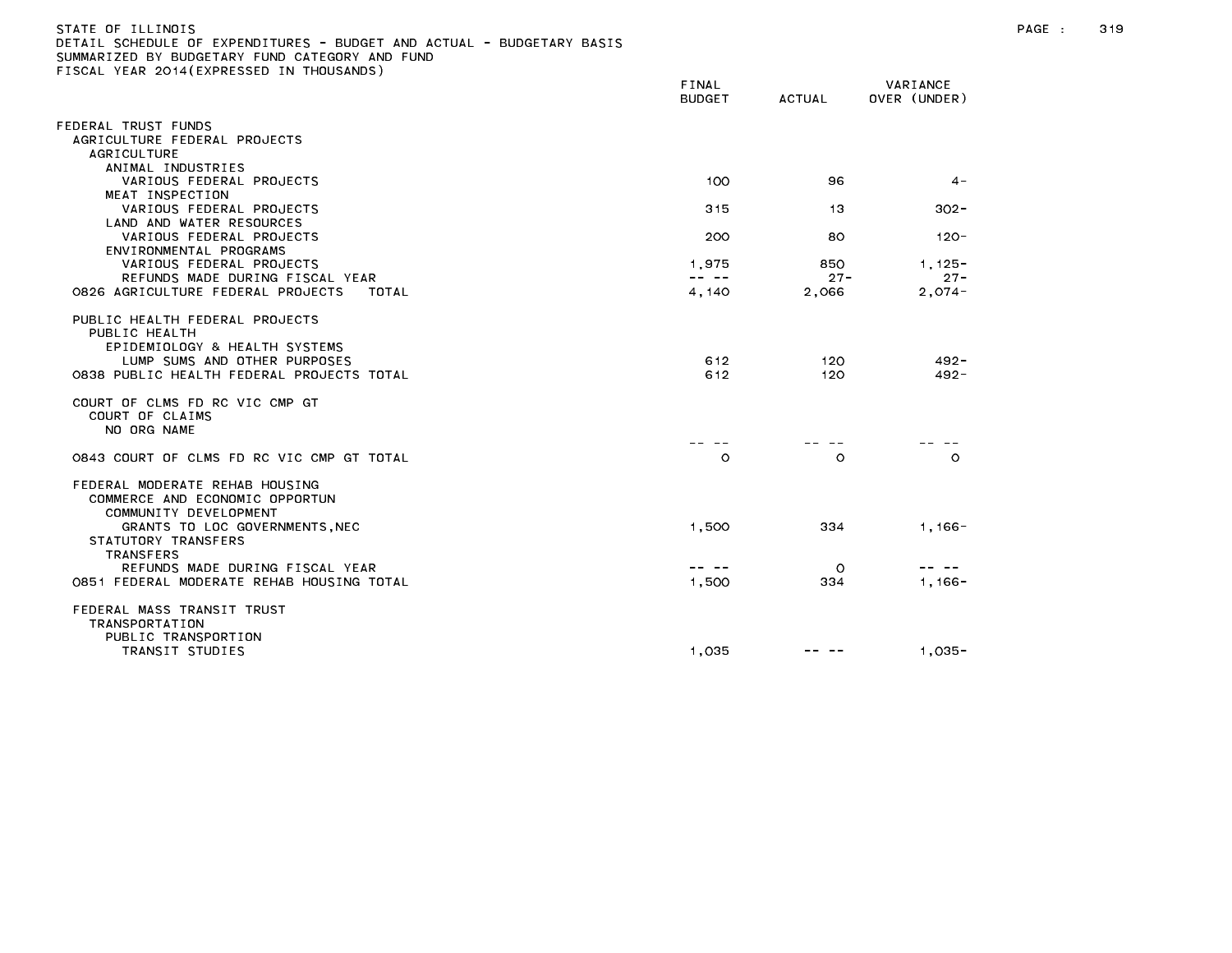| )ETAIL SCHEDULE OF EXPENDITURES – BUDGET AND ACTUAL – BUDGETARY BASIS<br>SUMMARIZED BY BUDGETARY FUND CATEGORY AND FUND |                                                                                                                                                                                                                                                                                                                                                                                              |                                                                                                                                                                                                                                                                                                                                                                                              |                          |
|-------------------------------------------------------------------------------------------------------------------------|----------------------------------------------------------------------------------------------------------------------------------------------------------------------------------------------------------------------------------------------------------------------------------------------------------------------------------------------------------------------------------------------|----------------------------------------------------------------------------------------------------------------------------------------------------------------------------------------------------------------------------------------------------------------------------------------------------------------------------------------------------------------------------------------------|--------------------------|
| FISCAL YEAR 2014(EXPRESSED IN THOUSANDS)                                                                                |                                                                                                                                                                                                                                                                                                                                                                                              |                                                                                                                                                                                                                                                                                                                                                                                              |                          |
|                                                                                                                         | FINAL<br><b>BUDGET</b>                                                                                                                                                                                                                                                                                                                                                                       | <b>ACTUAL</b>                                                                                                                                                                                                                                                                                                                                                                                | VARIANCE<br>OVER (UNDER) |
| FEDERAL TRUST FUNDS                                                                                                     |                                                                                                                                                                                                                                                                                                                                                                                              |                                                                                                                                                                                                                                                                                                                                                                                              |                          |
| FEDERAL MASS TRANSIT TRUST                                                                                              |                                                                                                                                                                                                                                                                                                                                                                                              |                                                                                                                                                                                                                                                                                                                                                                                              |                          |
| <b>TRANSPORTATION</b><br>PUBLIC TRANSPORTION                                                                            |                                                                                                                                                                                                                                                                                                                                                                                              |                                                                                                                                                                                                                                                                                                                                                                                              |                          |
| TRANSIT STUDIES                                                                                                         | 3,675                                                                                                                                                                                                                                                                                                                                                                                        | 589                                                                                                                                                                                                                                                                                                                                                                                          | 3,086-                   |
| FOR FEDERAL SHARE OF CAPITAL                                                                                            | 38,000                                                                                                                                                                                                                                                                                                                                                                                       | $\frac{1}{2} \frac{1}{2} \frac{1}{2} \frac{1}{2} \frac{1}{2} \frac{1}{2} \frac{1}{2} \frac{1}{2} \frac{1}{2} \frac{1}{2} \frac{1}{2} \frac{1}{2} \frac{1}{2} \frac{1}{2} \frac{1}{2} \frac{1}{2} \frac{1}{2} \frac{1}{2} \frac{1}{2} \frac{1}{2} \frac{1}{2} \frac{1}{2} \frac{1}{2} \frac{1}{2} \frac{1}{2} \frac{1}{2} \frac{1}{2} \frac{1}{2} \frac{1}{2} \frac{1}{2} \frac{1}{2} \frac{$ | $38.000 -$               |
| FOR FEDERAL SHARE OF CAPITAL                                                                                            | 60,345                                                                                                                                                                                                                                                                                                                                                                                       | 18,869                                                                                                                                                                                                                                                                                                                                                                                       | 41,476-                  |
| FEDERAL STIMULUS - ARRA<br>CAPITAL, OPERATING, -ARRA                                                                    | 7,730                                                                                                                                                                                                                                                                                                                                                                                        | 759                                                                                                                                                                                                                                                                                                                                                                                          | $6,971-$                 |
| REAPPROP TO SUBSEQUENT FISCAL YEAR                                                                                      | $90,567 -$                                                                                                                                                                                                                                                                                                                                                                                   | $\frac{1}{2} \frac{1}{2} \frac{1}{2} \frac{1}{2} \frac{1}{2} \frac{1}{2} \frac{1}{2} \frac{1}{2} \frac{1}{2} \frac{1}{2} \frac{1}{2} \frac{1}{2} \frac{1}{2} \frac{1}{2} \frac{1}{2} \frac{1}{2} \frac{1}{2} \frac{1}{2} \frac{1}{2} \frac{1}{2} \frac{1}{2} \frac{1}{2} \frac{1}{2} \frac{1}{2} \frac{1}{2} \frac{1}{2} \frac{1}{2} \frac{1}{2} \frac{1}{2} \frac{1}{2} \frac{1}{2} \frac{$ | 90,567                   |
| REFUNDS MADE DURING FISCAL YEAR                                                                                         | $\sim$ $\sim$ $\sim$ $\sim$ $\sim$                                                                                                                                                                                                                                                                                                                                                           | 36-                                                                                                                                                                                                                                                                                                                                                                                          | $36 -$                   |
| 0853 FEDERAL MASS TRANSIT TRUST<br>TOTAL                                                                                | 20,218                                                                                                                                                                                                                                                                                                                                                                                       | 20, 181                                                                                                                                                                                                                                                                                                                                                                                      | $37 -$                   |
| NATIONAL FLOOD INSURANCE PROG<br>NATURAL RESOURCES                                                                      |                                                                                                                                                                                                                                                                                                                                                                                              |                                                                                                                                                                                                                                                                                                                                                                                              |                          |
| WATER RESOURCES OPERATIONS                                                                                              |                                                                                                                                                                                                                                                                                                                                                                                              |                                                                                                                                                                                                                                                                                                                                                                                              |                          |
| IMPROVE THE ADMIN OF NFIP                                                                                               | 564                                                                                                                                                                                                                                                                                                                                                                                          | 465                                                                                                                                                                                                                                                                                                                                                                                          | $99 -$                   |
| 0855 NATIONAL FLOOD INSURANCE PROG TOTAL                                                                                | 564                                                                                                                                                                                                                                                                                                                                                                                          | 465                                                                                                                                                                                                                                                                                                                                                                                          | $99 -$                   |
| US DPT OF ED JOBS PRG FED TRST<br>NO AGENCY NAME<br>NO ORG NAME                                                         |                                                                                                                                                                                                                                                                                                                                                                                              |                                                                                                                                                                                                                                                                                                                                                                                              |                          |
| 0857 US DPT OF ED JOBS PRG FED TRST TOTAL                                                                               | -- --<br>$\circ$                                                                                                                                                                                                                                                                                                                                                                             | -- --<br>$\circ$                                                                                                                                                                                                                                                                                                                                                                             | $\circ$                  |
| FEDERAL ENERGY                                                                                                          |                                                                                                                                                                                                                                                                                                                                                                                              |                                                                                                                                                                                                                                                                                                                                                                                              |                          |
| COMMERCE AND ECONOMIC OPPORTUN                                                                                          |                                                                                                                                                                                                                                                                                                                                                                                              |                                                                                                                                                                                                                                                                                                                                                                                              |                          |
| ENERGY CONSERVATION                                                                                                     |                                                                                                                                                                                                                                                                                                                                                                                              |                                                                                                                                                                                                                                                                                                                                                                                              |                          |
| AWARDS & GRANTS - LUMP SUM<br>FEDERAL STIMULUS - ARRA                                                                   | 3.000                                                                                                                                                                                                                                                                                                                                                                                        | 1.998                                                                                                                                                                                                                                                                                                                                                                                        | $1.002 -$                |
| EXPENSES OF PROVISIONS OF ARRA                                                                                          | 400                                                                                                                                                                                                                                                                                                                                                                                          | 165                                                                                                                                                                                                                                                                                                                                                                                          | $235 -$                  |
| STATUTORY TRANSFERS                                                                                                     |                                                                                                                                                                                                                                                                                                                                                                                              |                                                                                                                                                                                                                                                                                                                                                                                              |                          |
| <b>TRANSFERS</b>                                                                                                        | $\frac{1}{2} \frac{1}{2} \frac{1}{2} \frac{1}{2} \frac{1}{2} \frac{1}{2} \frac{1}{2} \frac{1}{2} \frac{1}{2} \frac{1}{2} \frac{1}{2} \frac{1}{2} \frac{1}{2} \frac{1}{2} \frac{1}{2} \frac{1}{2} \frac{1}{2} \frac{1}{2} \frac{1}{2} \frac{1}{2} \frac{1}{2} \frac{1}{2} \frac{1}{2} \frac{1}{2} \frac{1}{2} \frac{1}{2} \frac{1}{2} \frac{1}{2} \frac{1}{2} \frac{1}{2} \frac{1}{2} \frac{$ |                                                                                                                                                                                                                                                                                                                                                                                              |                          |
| REFUNDS MADE DURING FISCAL YEAR<br>0859 FEDERAL ENERGY<br>TOTAL                                                         | 3,400                                                                                                                                                                                                                                                                                                                                                                                        | $2,341-$<br>178-                                                                                                                                                                                                                                                                                                                                                                             | $2.341 -$<br>$3.578 -$   |
|                                                                                                                         |                                                                                                                                                                                                                                                                                                                                                                                              |                                                                                                                                                                                                                                                                                                                                                                                              |                          |
| LOW INC HOME ENERGY BLOCK GRNT                                                                                          |                                                                                                                                                                                                                                                                                                                                                                                              |                                                                                                                                                                                                                                                                                                                                                                                              |                          |
| COMMERCE AND ECONOMIC OPPORTUN<br>ENERGY ASSISTANCE                                                                     |                                                                                                                                                                                                                                                                                                                                                                                              |                                                                                                                                                                                                                                                                                                                                                                                              |                          |
| GRANTS TO ELIGIBLE RECIPIENTS                                                                                           | 330,000                                                                                                                                                                                                                                                                                                                                                                                      | 213,975                                                                                                                                                                                                                                                                                                                                                                                      | 116,025-                 |
| STATUTORY TRANSFERS                                                                                                     |                                                                                                                                                                                                                                                                                                                                                                                              |                                                                                                                                                                                                                                                                                                                                                                                              |                          |
| TRANSFERS                                                                                                               |                                                                                                                                                                                                                                                                                                                                                                                              |                                                                                                                                                                                                                                                                                                                                                                                              |                          |
| REFUNDS MADE DURING FISCAL YEAR                                                                                         | $\frac{1}{2} \frac{1}{2} \frac{1}{2} \frac{1}{2} \frac{1}{2} \frac{1}{2} \frac{1}{2} \frac{1}{2} \frac{1}{2} \frac{1}{2} \frac{1}{2} \frac{1}{2} \frac{1}{2} \frac{1}{2} \frac{1}{2} \frac{1}{2} \frac{1}{2} \frac{1}{2} \frac{1}{2} \frac{1}{2} \frac{1}{2} \frac{1}{2} \frac{1}{2} \frac{1}{2} \frac{1}{2} \frac{1}{2} \frac{1}{2} \frac{1}{2} \frac{1}{2} \frac{1}{2} \frac{1}{2} \frac{$ | $476 -$                                                                                                                                                                                                                                                                                                                                                                                      | $476 -$                  |
| 0870 LOW INC HOME ENERGY BLOCK GRNT TOTAL                                                                               | 330,000                                                                                                                                                                                                                                                                                                                                                                                      | 213,499                                                                                                                                                                                                                                                                                                                                                                                      | 116,501-                 |
| COMMUNITY SERVICES BLOCK GRANT<br>COMMERCE AND ECONOMIC OPPORTUN<br>COMMUNITY DEVELOPMENT                               |                                                                                                                                                                                                                                                                                                                                                                                              |                                                                                                                                                                                                                                                                                                                                                                                              |                          |

STATE OF ILLINOIS PAGE : 320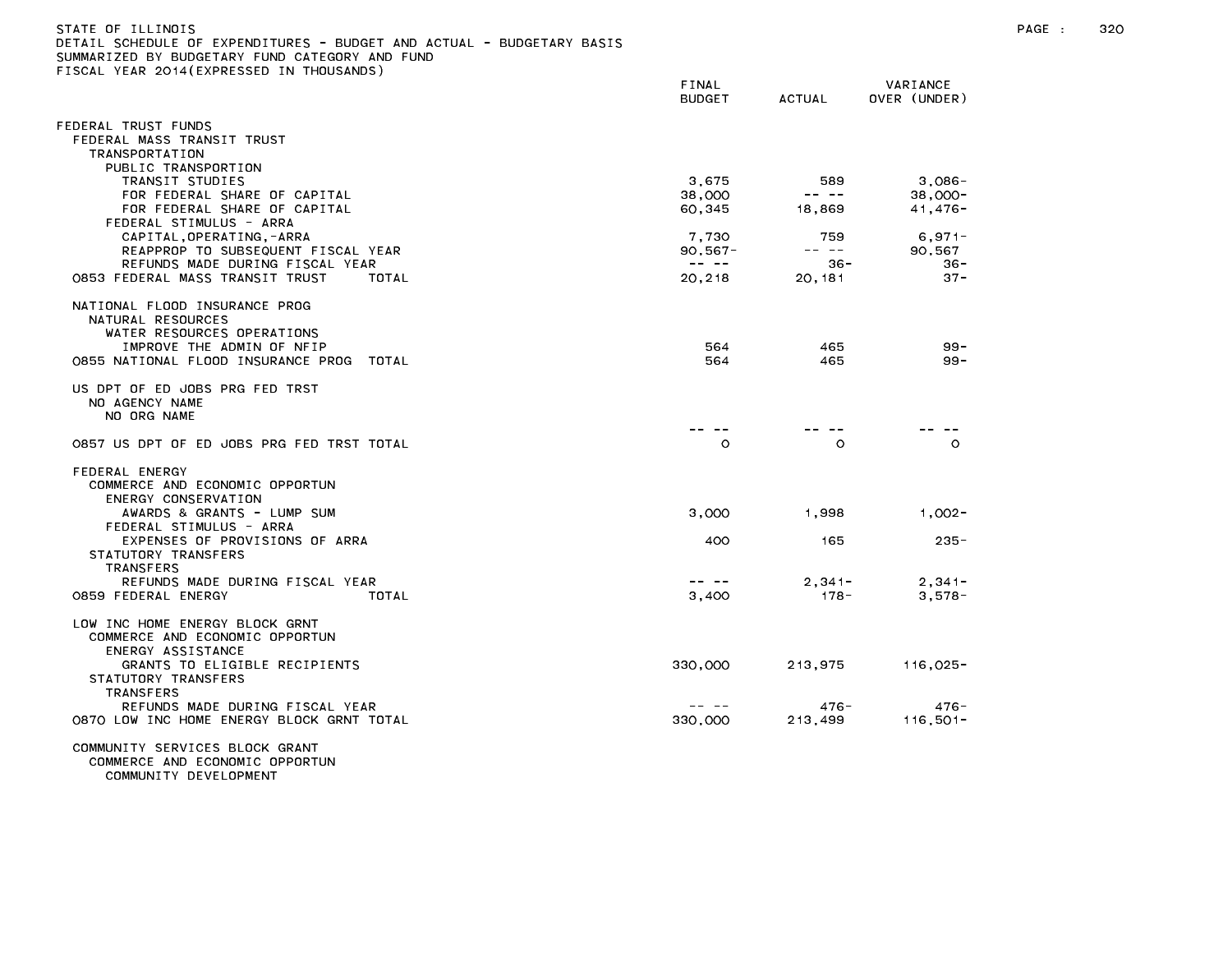| STATE OF ILLINOIS<br>DETAIL SCHEDULE OF EXPENDITURES - BUDGET AND ACTUAL - BUDGETARY BASIS<br>SUMMARIZED BY BUDGETARY FUND CATEGORY AND FUND<br>FISCAL YEAR 2014 (EXPRESSED IN THOUSANDS) |                        |               |                          | PAGE : | 321 |
|-------------------------------------------------------------------------------------------------------------------------------------------------------------------------------------------|------------------------|---------------|--------------------------|--------|-----|
|                                                                                                                                                                                           | FINAL<br><b>BUDGET</b> | <b>ACTUAL</b> | VARIANCE<br>OVER (UNDER) |        |     |
| FEDERAL TRUST FUNDS<br>COMMUNITY SERVICES BLOCK GRANT                                                                                                                                     |                        |               |                          |        |     |
| COMMERCE AND ECONOMIC OPPORTUN<br>COMMUNITY DEVELOPMENT                                                                                                                                   |                        |               |                          |        |     |
| AWARDS AND GRANTS                                                                                                                                                                         | 65,000                 | 28.233        | $36.767 -$               |        |     |
| STATUTORY TRANSFERS<br>TRANSFERS                                                                                                                                                          |                        |               |                          |        |     |
| REFUNDS MADE DURING FISCAL YEAR                                                                                                                                                           | $\cdots \cdots \cdots$ | 45 -          | 45 -                     |        |     |
| 0871 COMMUNITY SERVICES BLOCK GRANT TOTAL                                                                                                                                                 | 65,000                 | 28, 188       | $36.812 -$               |        |     |
| MATERNAL & CHILD HLTH SERV BLK<br>HUMAN SERVICES                                                                                                                                          |                        |               |                          |        |     |
| ADMIN & PROGRAM SUPPORT<br>LEASED PROPERTY MANAGEMENT                                                                                                                                     | 82                     | 31            | $51 -$                   |        |     |
| OTHER REFUNDS                                                                                                                                                                             |                        |               |                          |        |     |
| MANAGEMENT INFORMATION SERVICE                                                                                                                                                            |                        |               |                          |        |     |
| OPERATIONAL EXPENSES                                                                                                                                                                      | 396                    | 246           | 150-                     |        |     |
| EMPLOYMENT & SOC SERVICE PROG                                                                                                                                                             |                        |               |                          |        |     |
| MATERNAL & CHILD HEALTH PRGM                                                                                                                                                              | 4,848                  | 2,544         | $2,304-$                 |        |     |
| GRANT MATERNAL&CHILD HTLH PRGM<br>PUBLIC HEALTH                                                                                                                                           | 4,403                  | 2,965         | $1,438-$                 |        |     |
| OFFICE OF FINANCE AND ADMIN                                                                                                                                                               |                        |               |                          |        |     |
| REFUNDS OF FEDERAL GRANTS                                                                                                                                                                 |                        |               |                          |        |     |
| OFFICE OF HEALTH PROMOTION                                                                                                                                                                |                        |               |                          |        |     |
| OPERATIONAL EXPENSES                                                                                                                                                                      | 500                    | 140           | 360-                     |        |     |
| AWARDS AND GRANTS                                                                                                                                                                         | 495                    | 283           | $212 -$                  |        |     |
| AWARDS AND GRANTS                                                                                                                                                                         | 2,500                  | 2,291         | $209 -$                  |        |     |
| WOMENS HEALTH                                                                                                                                                                             |                        |               |                          |        |     |
| MATERNAL & CHILD HEALTH PRGMS                                                                                                                                                             | 6,000                  | 4,561         | $1,439-$                 |        |     |
| MATERNAL & CHILD HEALTH SRVCS                                                                                                                                                             | 5,000                  | 3,622         | $1,378-$                 |        |     |
| U OF I DIV OF SPEC CARE CHILD                                                                                                                                                             | 7,800                  | 6,040         | $1.760 -$                |        |     |
| COURT OF CLAIMS                                                                                                                                                                           |                        |               |                          |        |     |
| CLAIMS ADJUDICATION<br>REIMBURSE GRF, SUPP                                                                                                                                                | 40                     | 40.           |                          |        |     |
| AWARDS AND GRANTS, SUPP                                                                                                                                                                   | 255                    | 255           |                          |        |     |
| REFUNDS MADE DURING FISCAL YEAR                                                                                                                                                           | -- --                  | $6-$          | $6 -$                    |        |     |
| 0872 MATERNAL & CHILD HLTH SERV BLK TOTAL                                                                                                                                                 | 32,319                 | 23,012        | $9,307 -$                |        |     |
|                                                                                                                                                                                           |                        |               |                          |        |     |

## PREVENTIVE HEALTH&HLTH SERV BL PUBLIC HEALTH

OFFICE OF FINANCE AND ADMIN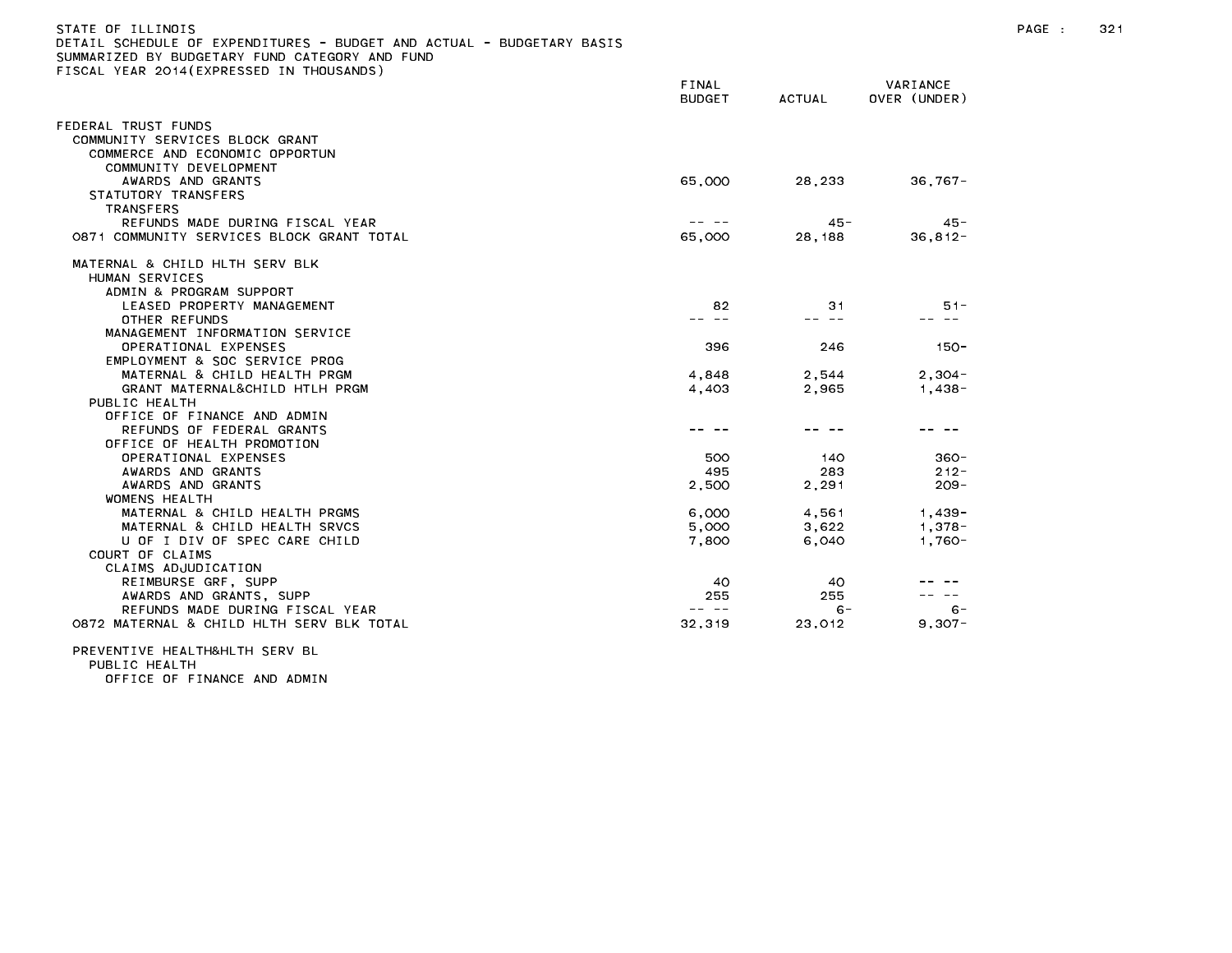| STATE OF TILINOIS                                                     |  |  |
|-----------------------------------------------------------------------|--|--|
| DETAIL SCHEDULE OF EXPENDITURES - BUDGET AND ACTUAL - BUDGETARY BASIS |  |  |
| SUMMARIZED BY BUDGETARY FUND CATEGORY AND FUND                        |  |  |

FISCAL YEAR 2014(EXPRESSED IN THOUSANDS)

BUDGET ACTUAL OVER (UNDER) FEDERAL TRUST FUNDS PREVENTIVE HEALTH&HLTH SERV BL PUBLIC HEALTH OFFICE OF FINANCE AND ADMIN REFUNDS OF FEDERAL GRANTS And the state of the state of the state of the state of the state of the state of th EPIDEMIOLOGY & HEALTH SYSTEMS LUMP SUMS AND OTHER PURPOSES 1,600 658 942- OFFICE OF HEALTH PROMOTION EXPENSES OF 1,227 508 719- AWARDS & GRANTS - LUMP SUM 1,000 237 763- COURT OF CLAIMS CLAIMS ADJUDICATION REIMBURSE GRF, SUPP -- -- -- -- -- -- 0873 PREVENTIVE HEALTH&HLTH SERV BL TOTAL 3,827 1,403 2,424-COM DEV/SMALL CITY BLK GRANT COMMERCE AND ECONOMIC OPPORTUN COMMUNITY DEVELOPMENT GRANTS TO LOCAL UNITS OF 300,000 55,760 244,240-LOAN GUARANTEE PROGRAM 130,000 -- -- 130,000- GRANTS TO LOCAL UNITS OF 120,000 29,789 90,211-STATUTORY TRANSFERS TRANSFERS REFUNDS MADE DURING FISCAL YEAR -- -- 387- 387- 0875 COM DEV/SMALL CITY BLK GRANT TOTAL 550,000 85,162 464,838- COMMUNITY MH SERVS BLOCK GRNT HUMAN SERVICES ADMIN & PROGRAM SUPPORT LEASED PROPERTY MANAGEMENT 71 -- -- 71- MH GRNTS-IN AID&PURCHASE CARE REGULAR POSITIONS 816 430 386- SOC SEC/MEDICARE CONTRIBUTIONS 63 31 32-EMPLOYER CONTRB GRP INSURANCE 250 250 115 135-CONTRACTUAL SERVICES 119 -- -- 119- COMMODITIES 5 -- -- 5- MENTAL HEALTH GRANTS 16,025 10,429 5,596- COMMUNITY SERVICE PROGRAMS 4,342 3,252 1,090-1,090-

FINAL VARIANCE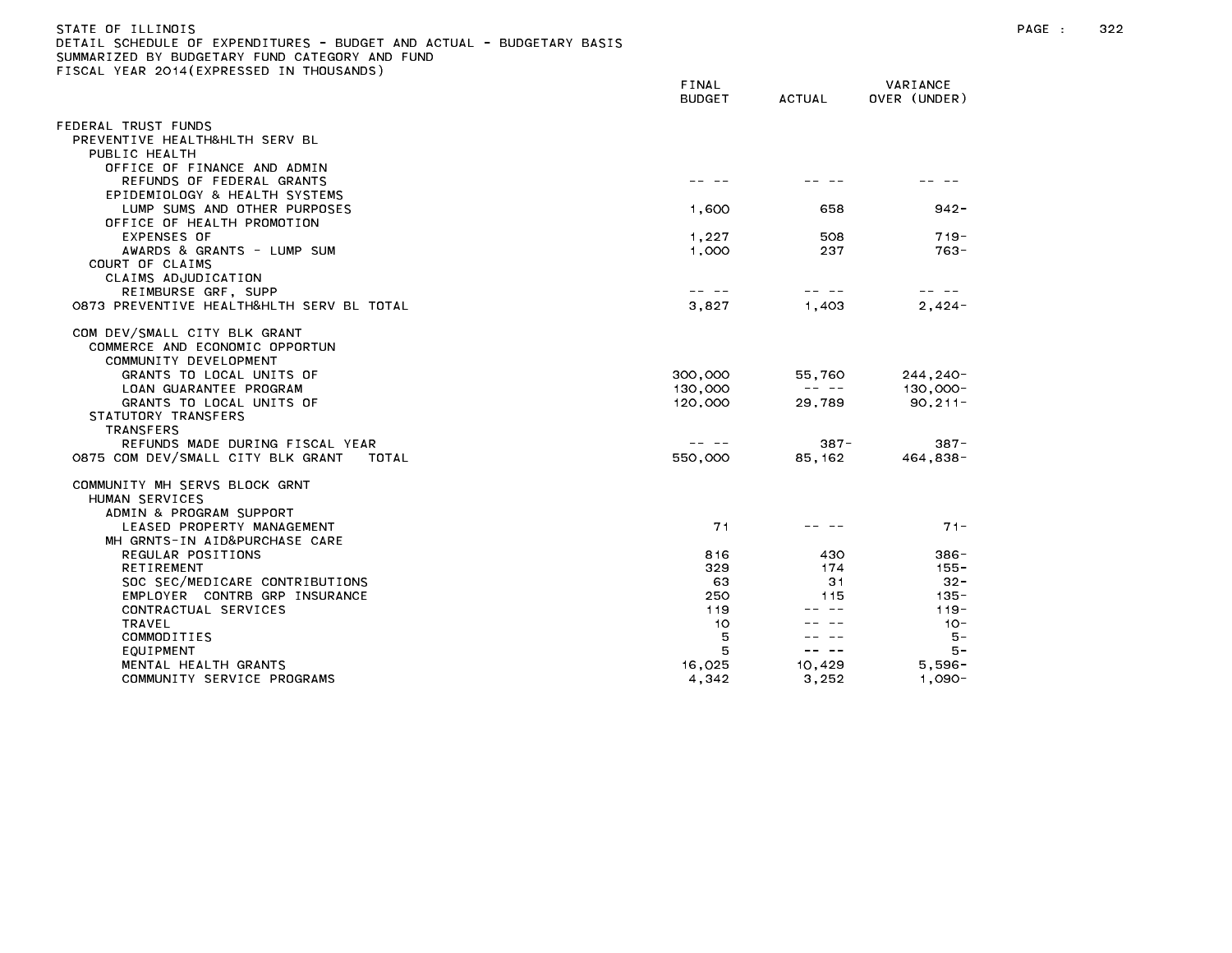| STATE OF ILLINOIS<br>DETAIL SCHEDULE OF EXPENDITURES - BUDGET AND ACTUAL - BUDGETARY BASIS<br>SUMMARIZED BY BUDGETARY FUND CATEGORY AND FUND<br>FISCAL YEAR 2014 (EXPRESSED IN THOUSANDS) |                                                                                                                                                                                                                                                                                                                                                                                              |         |                          | PAGE : | 323 |
|-------------------------------------------------------------------------------------------------------------------------------------------------------------------------------------------|----------------------------------------------------------------------------------------------------------------------------------------------------------------------------------------------------------------------------------------------------------------------------------------------------------------------------------------------------------------------------------------------|---------|--------------------------|--------|-----|
|                                                                                                                                                                                           | FINAL<br><b>BUDGET</b>                                                                                                                                                                                                                                                                                                                                                                       | ACTUAL  | VARIANCE<br>OVER (UNDER) |        |     |
| FEDERAL TRUST FUNDS<br>COMMUNITY MH SERVS BLOCK GRNT<br>HUMAN SERVICES<br>ADMIN & PROGRAM SUPPORT                                                                                         |                                                                                                                                                                                                                                                                                                                                                                                              |         |                          |        |     |
| TEEN SUICIDE PREVENTION                                                                                                                                                                   | 206                                                                                                                                                                                                                                                                                                                                                                                          | -- --   | $206 -$                  |        |     |
| REFUNDS MADE DURING FISCAL YEAR                                                                                                                                                           | $\frac{1}{2} \frac{1}{2} \frac{1}{2} \frac{1}{2} \frac{1}{2} \frac{1}{2} \frac{1}{2} \frac{1}{2} \frac{1}{2} \frac{1}{2} \frac{1}{2} \frac{1}{2} \frac{1}{2} \frac{1}{2} \frac{1}{2} \frac{1}{2} \frac{1}{2} \frac{1}{2} \frac{1}{2} \frac{1}{2} \frac{1}{2} \frac{1}{2} \frac{1}{2} \frac{1}{2} \frac{1}{2} \frac{1}{2} \frac{1}{2} \frac{1}{2} \frac{1}{2} \frac{1}{2} \frac{1}{2} \frac{$ | -73 -   | -73 -                    |        |     |
| 0876 COMMUNITY MH SERVS BLOCK GRNT TOTAL                                                                                                                                                  | 22,241                                                                                                                                                                                                                                                                                                                                                                                       | 14,358  | 7.883-                   |        |     |
| INTRA-AGENCY SERVICES<br>COMMERCE AND ECONOMIC OPPORTUN<br>GENERAL ADMINISTRATION                                                                                                         |                                                                                                                                                                                                                                                                                                                                                                                              |         |                          |        |     |
| OVERHEAD COSTS/FEDERAL PROGRMS<br>STATUTORY TRANSFERS<br>TRANSFERS                                                                                                                        | 19,539                                                                                                                                                                                                                                                                                                                                                                                       | 8,826   | $10,713-$                |        |     |
| REFUNDS MADE DURING FISCAL YEAR                                                                                                                                                           | $\frac{1}{2} \frac{1}{2} \frac{1}{2} \frac{1}{2} \frac{1}{2} \frac{1}{2} \frac{1}{2} \frac{1}{2} \frac{1}{2} \frac{1}{2} \frac{1}{2} \frac{1}{2} \frac{1}{2} \frac{1}{2} \frac{1}{2} \frac{1}{2} \frac{1}{2} \frac{1}{2} \frac{1}{2} \frac{1}{2} \frac{1}{2} \frac{1}{2} \frac{1}{2} \frac{1}{2} \frac{1}{2} \frac{1}{2} \frac{1}{2} \frac{1}{2} \frac{1}{2} \frac{1}{2} \frac{1}{2} \frac{$ | $-1-$   | $-1-$                    |        |     |
| 0883 INTRA-AGENCY SERVICES<br>TOTAL                                                                                                                                                       | 19,539                                                                                                                                                                                                                                                                                                                                                                                       | 8,825   | $10,714-$                |        |     |
| DNR FEDERAL PROJECTS<br>NATURAL RESOURCES<br>RESOURCE CONSERVATION                                                                                                                        |                                                                                                                                                                                                                                                                                                                                                                                              |         |                          |        |     |
| FOR PROJECTS IN COOPERATION                                                                                                                                                               | 345                                                                                                                                                                                                                                                                                                                                                                                          |         | $345 -$                  |        |     |
| SHORELINE IMPROVEMENTS ASSOC                                                                                                                                                              | 478                                                                                                                                                                                                                                                                                                                                                                                          | -- --   | 478-                     |        |     |
| EXPENSES COASTAL MNGMNT PRGRM                                                                                                                                                             | 2,134                                                                                                                                                                                                                                                                                                                                                                                        | 785     | $1,349-$                 |        |     |
| EXPENSES GREAT LAKE INITIATIVE<br>WATER RESOURCES OPERATIONS                                                                                                                              | 6,820                                                                                                                                                                                                                                                                                                                                                                                        | 1,121   | $5,699-$                 |        |     |
| FLOODPLAIN MAP MODERNIZATION                                                                                                                                                              | 100.                                                                                                                                                                                                                                                                                                                                                                                         | 3       | $97 -$                   |        |     |
| REAPPROP TO SUBSEQUENT FISCAL YEAR                                                                                                                                                        | $7,870-$                                                                                                                                                                                                                                                                                                                                                                                     | -- --   | 7,870                    |        |     |
| REFUNDS MADE DURING FISCAL YEAR                                                                                                                                                           | $- - - - -$                                                                                                                                                                                                                                                                                                                                                                                  | $1 -$   | $-1-$                    |        |     |
| 0894 DNR FEDERAL PROJECTS<br>TOTAL                                                                                                                                                        | 2,007                                                                                                                                                                                                                                                                                                                                                                                        | 1,908   | $99 -$                   |        |     |
| VETERANS' AFFAIRS FED PROJECTS<br>VETERANS' AFFAIRS<br>MANTENO VETERAN'S HOME                                                                                                             |                                                                                                                                                                                                                                                                                                                                                                                              |         |                          |        |     |
| COSTS/ASSOC WITH OPERATION<br>STATE APPROVING AGENCY                                                                                                                                      | 125                                                                                                                                                                                                                                                                                                                                                                                          | 114     | $11 -$                   |        |     |
| TROOPS TO TEACHERS PROGRAM                                                                                                                                                                | 223                                                                                                                                                                                                                                                                                                                                                                                          | 162     | $61 -$                   |        |     |
| REFUNDS MADE DURING FISCAL YEAR                                                                                                                                                           | -- --                                                                                                                                                                                                                                                                                                                                                                                        | $\circ$ | $\sim$ $-$               |        |     |
| 0897 VETERANS' AFFAIRS FED PROJECTS TOTAL                                                                                                                                                 | 348                                                                                                                                                                                                                                                                                                                                                                                          | 276     | 72 -                     |        |     |

PETROLEUM VIOLATION

NO AGENCY NAME

NO ORG NAME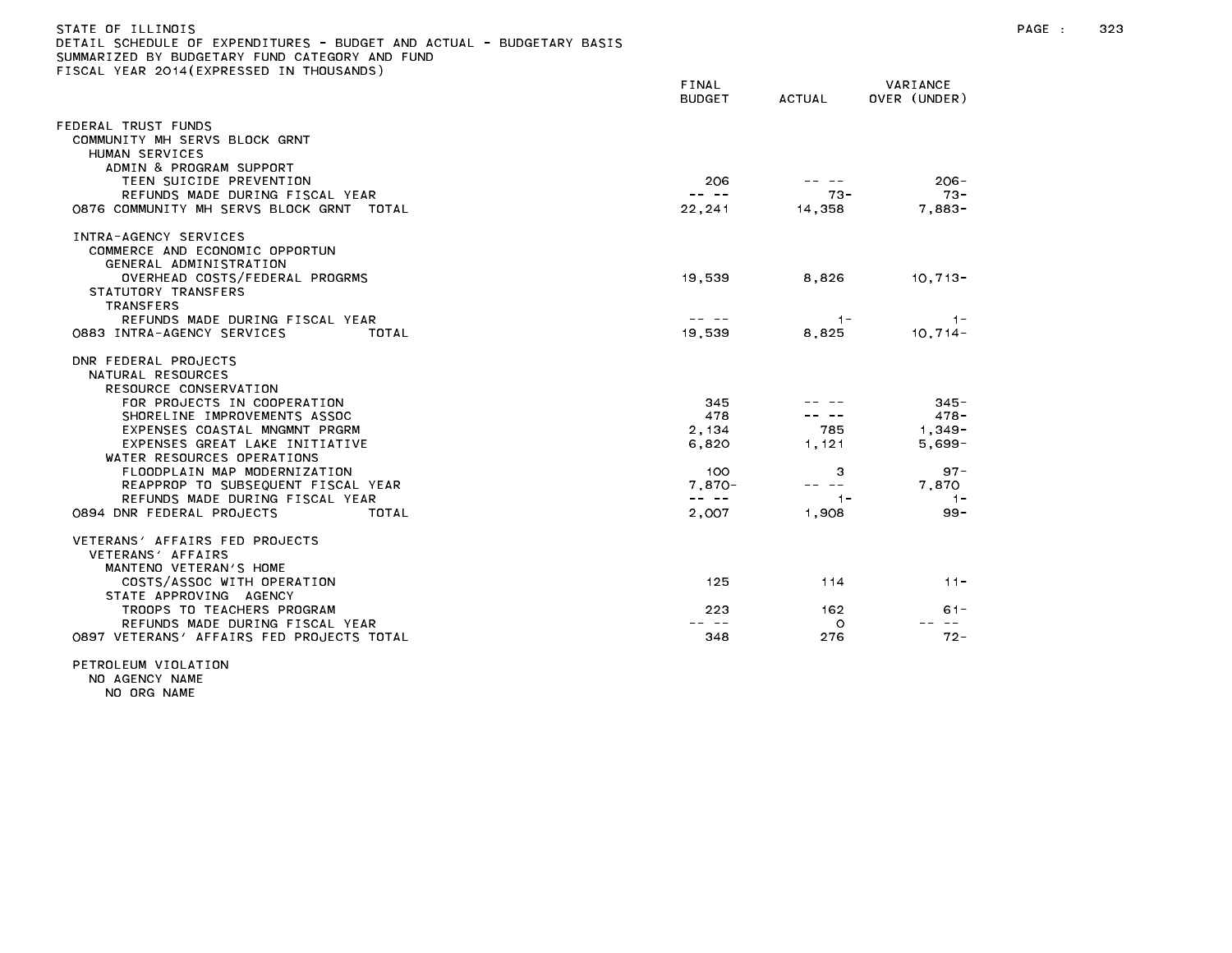## STATE OF ILLINOIS PAGE : 324 DETAIL SCHEDULE OF EXPENDITURES - BUDGET AND ACTUAL - BUDGETARY BASIS

|                                                                                                                                                                                                                                                             | FINAL<br><b>BUDGET</b>                                                                                                                                                                                                                                                                                                                                                                                 | <b>ACTUAL</b>              | VARIANCE<br>OVER (UNDER)            |
|-------------------------------------------------------------------------------------------------------------------------------------------------------------------------------------------------------------------------------------------------------------|--------------------------------------------------------------------------------------------------------------------------------------------------------------------------------------------------------------------------------------------------------------------------------------------------------------------------------------------------------------------------------------------------------|----------------------------|-------------------------------------|
| FEDERAL TRUST FUNDS<br>PETROLEUM VIOLATION<br>NO AGENCY NAME<br>NO ORG NAME                                                                                                                                                                                 |                                                                                                                                                                                                                                                                                                                                                                                                        |                            |                                     |
| 0900 PETROLEUM VIOLATION<br>TOTAL                                                                                                                                                                                                                           | $\circ$                                                                                                                                                                                                                                                                                                                                                                                                | $\Omega$                   | $\Omega$                            |
| IL STATE POLICE FEDERAL PROJS<br>STATE POLICE<br>DIVISION OF STATE TROOPERS                                                                                                                                                                                 |                                                                                                                                                                                                                                                                                                                                                                                                        |                            |                                     |
| PAYMENT OF EXPENSES                                                                                                                                                                                                                                         | 20,000                                                                                                                                                                                                                                                                                                                                                                                                 | 12,943                     | $7,057-$                            |
| REFUNDS MADE DURING FISCAL YEAR<br>0904 IL STATE POLICE FEDERAL<br>PROJS TOTAL                                                                                                                                                                              | $\frac{1}{2} \frac{1}{2} \frac{1}{2} \frac{1}{2} \frac{1}{2} \frac{1}{2} \frac{1}{2} \frac{1}{2} \frac{1}{2} \frac{1}{2} \frac{1}{2} \frac{1}{2} \frac{1}{2} \frac{1}{2} \frac{1}{2} \frac{1}{2} \frac{1}{2} \frac{1}{2} \frac{1}{2} \frac{1}{2} \frac{1}{2} \frac{1}{2} \frac{1}{2} \frac{1}{2} \frac{1}{2} \frac{1}{2} \frac{1}{2} \frac{1}{2} \frac{1}{2} \frac{1}{2} \frac{1}{2} \frac{$<br>20,000 | $\circ$<br>12,943          | $7.057 -$                           |
| JUVENILE JUSTICE TRUST<br>HUMAN SERVICES<br>ADMIN & PROGRAM SUPPORT<br>LEASED PROPERTY MANAGEMENT<br>EMPLOYMENT & SOC SERVICE PROG<br>JUVENILE JUSTICE PLANNING<br>COURT OF CLAIMS<br>CLAIMS ADJUDICATION<br>REIMBURSE GRF, SUPP<br>AWARDS AND GRANTS, SUPP | 15<br>13,468<br>54                                                                                                                                                                                                                                                                                                                                                                                     | 2,364<br>-- --<br>54       | $15 -$<br>$11, 104 -$               |
| REFUNDS MADE DURING FISCAL YEAR                                                                                                                                                                                                                             | -- --                                                                                                                                                                                                                                                                                                                                                                                                  | $8 -$                      | $8 -$                               |
| 0911 JUVENILE JUSTICE TRUST<br>TOTAL<br>BHE FEDERAL GRANTS<br>BOARD OF HIGHER EDUCATION<br>GENERAL OFFICE<br>AWARDS & GRANTS - LUMP SUM<br><b>TOTAL</b><br>0983 BHE FEDERAL GRANTS                                                                          | 13,537<br>5.500<br>5,500                                                                                                                                                                                                                                                                                                                                                                               | 2,410<br>2,491<br>2,491    | $11.127 -$<br>$3.009 -$<br>$3,009-$ |
| ATTORNEY GENERAL FEDERAL GRANT<br>ATTORNEY GENERAL<br>GENERAL OFFICE<br>FUNDING FEDERAL GRANTS<br>REFUNDS MADE DURING FISCAL YEAR<br>0988 ATTORNEY GENERAL FEDERAL GRANT TOTAL                                                                              | 3,000<br>3,000                                                                                                                                                                                                                                                                                                                                                                                         | 2,038<br>$\Omega$<br>2,038 | 962 -<br>$962 -$                    |

ABANDONED MINED LANDS RECLAM NATURAL RESOURCES GENERAL OFFICE OPERATIONS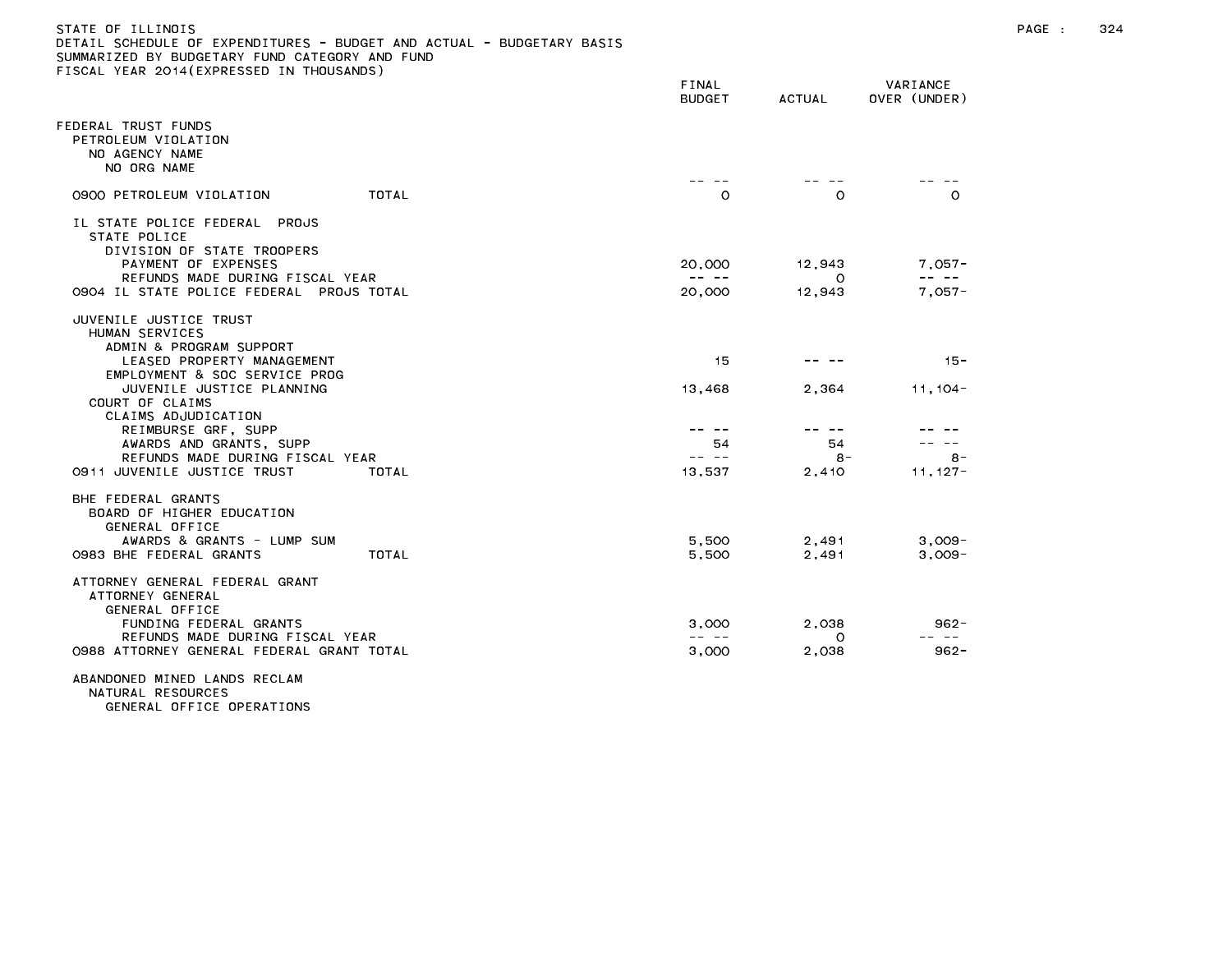| SUMMARIZED BY BUDGETARY FUND CATEGORY AND FUND<br>FISCAL YEAR 2014 (EXPRESSED IN THOUSANDS) |                                                                                                                                                                                                                                                                                                                                                                                              |               |                                                                                                                                                                                                                                                                                                                                                                                              |
|---------------------------------------------------------------------------------------------|----------------------------------------------------------------------------------------------------------------------------------------------------------------------------------------------------------------------------------------------------------------------------------------------------------------------------------------------------------------------------------------------|---------------|----------------------------------------------------------------------------------------------------------------------------------------------------------------------------------------------------------------------------------------------------------------------------------------------------------------------------------------------------------------------------------------------|
|                                                                                             | <b>FINAL</b><br><b>BUDGET</b>                                                                                                                                                                                                                                                                                                                                                                | <b>ACTUAL</b> | VARIANCE<br>OVER (UNDER)                                                                                                                                                                                                                                                                                                                                                                     |
| FEDERAL TRUST FUNDS                                                                         |                                                                                                                                                                                                                                                                                                                                                                                              |               |                                                                                                                                                                                                                                                                                                                                                                                              |
| ABANDONED MINED LANDS RECLAM                                                                |                                                                                                                                                                                                                                                                                                                                                                                              |               |                                                                                                                                                                                                                                                                                                                                                                                              |
| NATURAL RESOURCES                                                                           |                                                                                                                                                                                                                                                                                                                                                                                              |               |                                                                                                                                                                                                                                                                                                                                                                                              |
| GENERAL OFFICE OPERATIONS                                                                   |                                                                                                                                                                                                                                                                                                                                                                                              |               |                                                                                                                                                                                                                                                                                                                                                                                              |
| REGULAR POSITIONS                                                                           | 124                                                                                                                                                                                                                                                                                                                                                                                          | 100           | $24 -$                                                                                                                                                                                                                                                                                                                                                                                       |
| STATE EMPLOYEE RETIREMENT                                                                   | 50                                                                                                                                                                                                                                                                                                                                                                                           | 40            | $10 -$                                                                                                                                                                                                                                                                                                                                                                                       |
| SOC SEC/MEDICARE CONTRIBUTIONS                                                              | 10                                                                                                                                                                                                                                                                                                                                                                                           | 7             | $3 -$                                                                                                                                                                                                                                                                                                                                                                                        |
| GROUP INSURANCE                                                                             | 55                                                                                                                                                                                                                                                                                                                                                                                           | 35            | $20 -$                                                                                                                                                                                                                                                                                                                                                                                       |
| CONTRACTUAL SERVICES                                                                        | 129                                                                                                                                                                                                                                                                                                                                                                                          | 113           | $16 -$                                                                                                                                                                                                                                                                                                                                                                                       |
| OFFICE OF BUSINESS SERVICES                                                                 |                                                                                                                                                                                                                                                                                                                                                                                              |               |                                                                                                                                                                                                                                                                                                                                                                                              |
| REGULAR POSITIONS                                                                           | 184                                                                                                                                                                                                                                                                                                                                                                                          |               | $184 -$                                                                                                                                                                                                                                                                                                                                                                                      |
| STATE EMPLOYEE RETIREMENT                                                                   | 74                                                                                                                                                                                                                                                                                                                                                                                           |               | $74 -$                                                                                                                                                                                                                                                                                                                                                                                       |
| SOC SEC/MEDICARE CONTRIBUTIONS                                                              | 14                                                                                                                                                                                                                                                                                                                                                                                           |               | $14 -$                                                                                                                                                                                                                                                                                                                                                                                       |
| EMPLOYER CONTRB GRP INSURANCE                                                               | 61                                                                                                                                                                                                                                                                                                                                                                                           |               | $61 -$                                                                                                                                                                                                                                                                                                                                                                                       |
| CONTRACTUAL SERVICES                                                                        | 3                                                                                                                                                                                                                                                                                                                                                                                            |               | $3 -$                                                                                                                                                                                                                                                                                                                                                                                        |
| POSTAGE/DNR HEADQUARTERS                                                                    | 25                                                                                                                                                                                                                                                                                                                                                                                           | 25            | $\sim$ $-$                                                                                                                                                                                                                                                                                                                                                                                   |
| COMMODITIES                                                                                 | $\overline{2}$                                                                                                                                                                                                                                                                                                                                                                               | -- --         | $2 -$                                                                                                                                                                                                                                                                                                                                                                                        |
| ELECTRONIC DATA PROCESSING                                                                  | 175                                                                                                                                                                                                                                                                                                                                                                                          | 175           | $\sim$ $-$                                                                                                                                                                                                                                                                                                                                                                                   |
| MINES AND MINERALS                                                                          |                                                                                                                                                                                                                                                                                                                                                                                              |               |                                                                                                                                                                                                                                                                                                                                                                                              |
| REGULAR POSITIONS                                                                           | 3,314                                                                                                                                                                                                                                                                                                                                                                                        | 2,323         | $991 -$                                                                                                                                                                                                                                                                                                                                                                                      |
| STATE EMPLOYEE RETIREMENT                                                                   | 1,336                                                                                                                                                                                                                                                                                                                                                                                        | 938           | $398 -$                                                                                                                                                                                                                                                                                                                                                                                      |
| SOC SEC/MEDICARE CONTRIBUTIONS                                                              | 254                                                                                                                                                                                                                                                                                                                                                                                          | 171           | $83 -$                                                                                                                                                                                                                                                                                                                                                                                       |
| EMPLOYER CONTRB GRP INSURANCE                                                               | 1,043                                                                                                                                                                                                                                                                                                                                                                                        | 607           | $436 -$                                                                                                                                                                                                                                                                                                                                                                                      |
| CONTRACTUAL SERVICES                                                                        | 218                                                                                                                                                                                                                                                                                                                                                                                          | 69            | $149 -$                                                                                                                                                                                                                                                                                                                                                                                      |
| TRAVEL                                                                                      | 31                                                                                                                                                                                                                                                                                                                                                                                           | 5             | $26 -$                                                                                                                                                                                                                                                                                                                                                                                       |
| COMMODITIES                                                                                 | 26                                                                                                                                                                                                                                                                                                                                                                                           | 13            | $13 -$                                                                                                                                                                                                                                                                                                                                                                                       |
| PRINTING                                                                                    | -1                                                                                                                                                                                                                                                                                                                                                                                           | $- -$         | $-1-$                                                                                                                                                                                                                                                                                                                                                                                        |
| EQUIPMENT                                                                                   | 81                                                                                                                                                                                                                                                                                                                                                                                           | 8             | $73 -$                                                                                                                                                                                                                                                                                                                                                                                       |
| ELECTRONIC DATA PROCESSING                                                                  | 84                                                                                                                                                                                                                                                                                                                                                                                           | 51            | $33 -$                                                                                                                                                                                                                                                                                                                                                                                       |
| TELECOMMUNICATION                                                                           | 33                                                                                                                                                                                                                                                                                                                                                                                           | 28            | 5 –                                                                                                                                                                                                                                                                                                                                                                                          |
| OPERATION OF AUTO EQUIPMENT                                                                 | 54                                                                                                                                                                                                                                                                                                                                                                                           | 37            | $17 -$                                                                                                                                                                                                                                                                                                                                                                                       |
| ENVIRONMENTAL MITIGATION PROJ                                                               | 500                                                                                                                                                                                                                                                                                                                                                                                          | 68            | 432 -                                                                                                                                                                                                                                                                                                                                                                                        |
| GRNTS&CONTRACTS CONDUCT RESEAC                                                              | 6,000                                                                                                                                                                                                                                                                                                                                                                                        | -- --         | $6.000 -$                                                                                                                                                                                                                                                                                                                                                                                    |
| GRNTS&CONTRACTS CONDUCT RESEAC                                                              | 14.674                                                                                                                                                                                                                                                                                                                                                                                       | 6.979         | $7.695 -$                                                                                                                                                                                                                                                                                                                                                                                    |
| REAPPROP TO SUBSEQUENT FISCAL YEAR                                                          | $13,695 -$                                                                                                                                                                                                                                                                                                                                                                                   | -- --         | 13,695                                                                                                                                                                                                                                                                                                                                                                                       |
| REFUNDS MADE DURING FISCAL YEAR                                                             | $\frac{1}{2} \frac{1}{2} \frac{1}{2} \frac{1}{2} \frac{1}{2} \frac{1}{2} \frac{1}{2} \frac{1}{2} \frac{1}{2} \frac{1}{2} \frac{1}{2} \frac{1}{2} \frac{1}{2} \frac{1}{2} \frac{1}{2} \frac{1}{2} \frac{1}{2} \frac{1}{2} \frac{1}{2} \frac{1}{2} \frac{1}{2} \frac{1}{2} \frac{1}{2} \frac{1}{2} \frac{1}{2} \frac{1}{2} \frac{1}{2} \frac{1}{2} \frac{1}{2} \frac{1}{2} \frac{1}{2} \frac{$ | $\circ$       | $\frac{1}{2} \frac{1}{2} \frac{1}{2} \frac{1}{2} \frac{1}{2} \frac{1}{2} \frac{1}{2} \frac{1}{2} \frac{1}{2} \frac{1}{2} \frac{1}{2} \frac{1}{2} \frac{1}{2} \frac{1}{2} \frac{1}{2} \frac{1}{2} \frac{1}{2} \frac{1}{2} \frac{1}{2} \frac{1}{2} \frac{1}{2} \frac{1}{2} \frac{1}{2} \frac{1}{2} \frac{1}{2} \frac{1}{2} \frac{1}{2} \frac{1}{2} \frac{1}{2} \frac{1}{2} \frac{1}{2} \frac{$ |
| 0991 ABANDONED MINED LANDS RECLAM<br>TOTAL                                                  | 14,860                                                                                                                                                                                                                                                                                                                                                                                       | 11,792        | $3,068-$                                                                                                                                                                                                                                                                                                                                                                                     |
| FEDERAL TRUST FUNDS<br>TOTAL                                                                | 7,453,465                                                                                                                                                                                                                                                                                                                                                                                    | 5,006,718     | $2,446,747-$                                                                                                                                                                                                                                                                                                                                                                                 |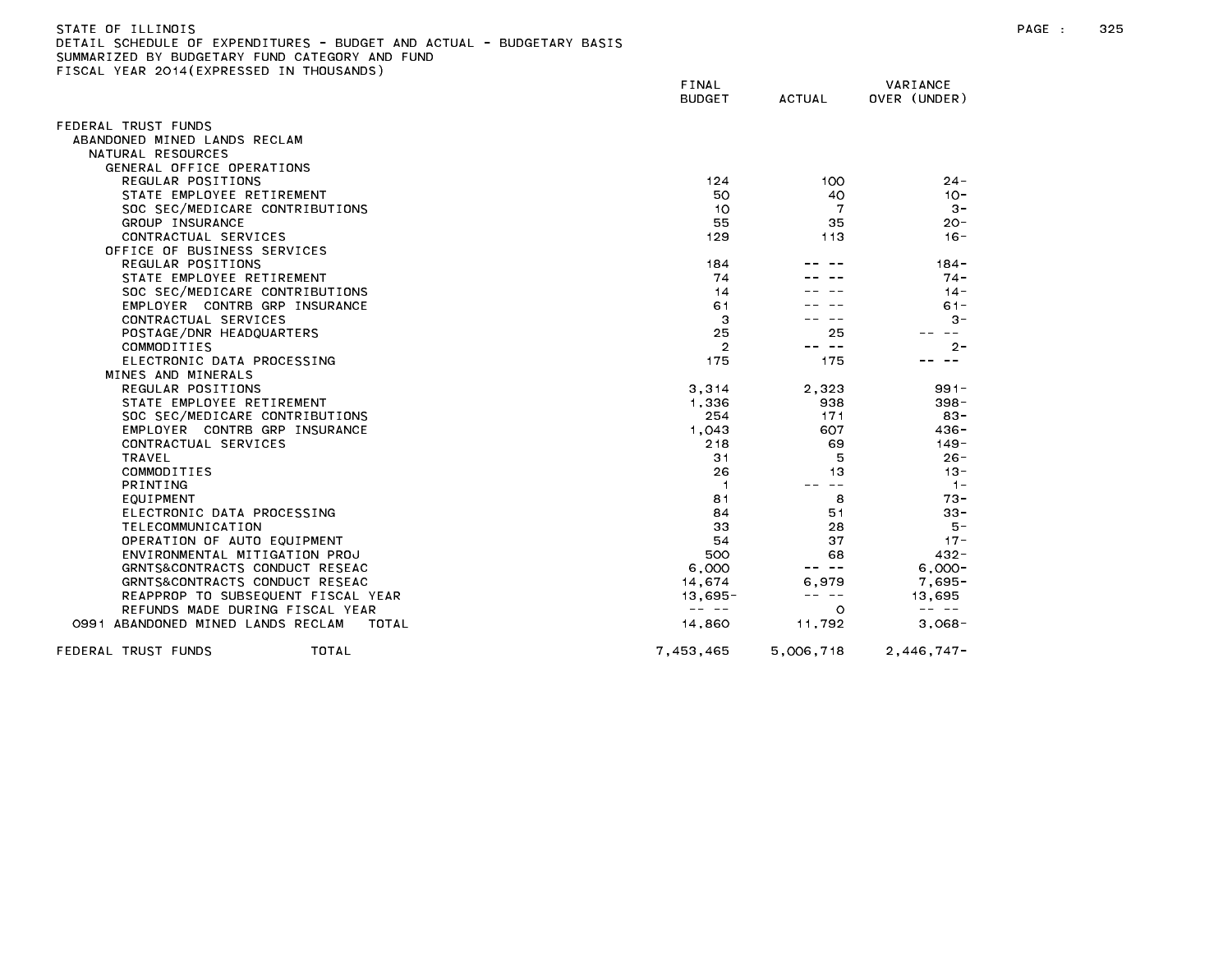| STATE OF ILLINOIS                                                     |
|-----------------------------------------------------------------------|
| DETAIL SCHEDULE OF EXPENDITURES - BUDGET AND ACTUAL - BUDGETARY BASIS |
| SUMMARIZED BY BUDGETARY FUND CATEGORY AND FUND                        |
| FISCAL YEAR 2014(EXPRESSED IN THOUSANDS)                              |

| $1 - 1$                                 | FINAL<br><b>BUDGET</b>                                                                                                                                                                                                                                                                                                                                                                       | <b>ACTUAL</b> | VARIANCE<br>OVER (UNDER) |
|-----------------------------------------|----------------------------------------------------------------------------------------------------------------------------------------------------------------------------------------------------------------------------------------------------------------------------------------------------------------------------------------------------------------------------------------------|---------------|--------------------------|
| REVOLVING FUNDS                         |                                                                                                                                                                                                                                                                                                                                                                                              |               |                          |
| WORKING CAPITAL REVOLVING               |                                                                                                                                                                                                                                                                                                                                                                                              |               |                          |
| CORRECTIONS                             |                                                                                                                                                                                                                                                                                                                                                                                              |               |                          |
| CORRECTIONAL INDUSTRIES                 |                                                                                                                                                                                                                                                                                                                                                                                              |               |                          |
| REGULAR POSITIONS                       | 11,169                                                                                                                                                                                                                                                                                                                                                                                       | 9,893         | $1,276-$                 |
| STUDENT MEMBER/INMATE COMPENS           | 1,877                                                                                                                                                                                                                                                                                                                                                                                        | 1,844         | $33 -$                   |
| STATE EMPLOYEE RETIREMENT               | 4,503                                                                                                                                                                                                                                                                                                                                                                                        | 4,000         | $503 -$                  |
| SOC SEC/MEDICARE CONTRIBUTIONS          | 833                                                                                                                                                                                                                                                                                                                                                                                          | 736           | $97 -$                   |
| EMPLOYER CONTRB GRP INSURANCE           | 3,335                                                                                                                                                                                                                                                                                                                                                                                        | 2.700         | $635 -$                  |
| CONTRACTUAL SERVICES                    | 3,231                                                                                                                                                                                                                                                                                                                                                                                        | 2,936         | $295 -$                  |
| TRAVEL                                  | 49                                                                                                                                                                                                                                                                                                                                                                                           | 38            | $11 -$                   |
| COMMODITIES                             | 26,562                                                                                                                                                                                                                                                                                                                                                                                       | 26,042        | $520 -$                  |
| <b>PRINTING</b>                         |                                                                                                                                                                                                                                                                                                                                                                                              | 5             | $2 -$                    |
| EQUIPMENT                               | 1.056                                                                                                                                                                                                                                                                                                                                                                                        | 832           | $224 -$                  |
| TELECOMMUNICATION                       | 64                                                                                                                                                                                                                                                                                                                                                                                           | 56            | $8 -$                    |
| OPERATION OF AUTO EQUIPMENT             | 1,236                                                                                                                                                                                                                                                                                                                                                                                        | 1,219         | $17 -$                   |
| GREEN RECYCLING INITIATIVES             | 500                                                                                                                                                                                                                                                                                                                                                                                          | 49            | $451 -$                  |
| PERMANENT IMPROVEMENT-LUMP SUM          | 147                                                                                                                                                                                                                                                                                                                                                                                          | 25            | $122 -$                  |
| REFUNDS, N.E.C.                         | $\frac{1}{2} \frac{1}{2} \frac{1}{2} \frac{1}{2} \frac{1}{2} \frac{1}{2} \frac{1}{2} \frac{1}{2} \frac{1}{2} \frac{1}{2} \frac{1}{2} \frac{1}{2} \frac{1}{2} \frac{1}{2} \frac{1}{2} \frac{1}{2} \frac{1}{2} \frac{1}{2} \frac{1}{2} \frac{1}{2} \frac{1}{2} \frac{1}{2} \frac{1}{2} \frac{1}{2} \frac{1}{2} \frac{1}{2} \frac{1}{2} \frac{1}{2} \frac{1}{2} \frac{1}{2} \frac{1}{2} \frac{$ | -- --         | $- -$                    |
| COURT OF CLAIMS                         |                                                                                                                                                                                                                                                                                                                                                                                              |               |                          |
| CLAIMS ADJUDICATION                     |                                                                                                                                                                                                                                                                                                                                                                                              |               |                          |
| REIMBURSE GRF, SUPP                     | 9                                                                                                                                                                                                                                                                                                                                                                                            | 9             |                          |
| AWARDS AND GRANTS, SUPP                 | 59                                                                                                                                                                                                                                                                                                                                                                                           | 59            |                          |
| AWARDS AND GRANTS, SUPP                 | 48                                                                                                                                                                                                                                                                                                                                                                                           | 48            |                          |
| STATUTORY TRANSFERS                     |                                                                                                                                                                                                                                                                                                                                                                                              |               |                          |
| <b>TRANSFERS</b>                        |                                                                                                                                                                                                                                                                                                                                                                                              |               |                          |
| REFUNDS MADE DURING FISCAL YEAR         |                                                                                                                                                                                                                                                                                                                                                                                              | $18 -$        | $18 -$                   |
| 0301 WORKING CAPITAL REVOLVING<br>TOTAL | 54.685                                                                                                                                                                                                                                                                                                                                                                                       | 50.473        | $4, 212 -$               |
|                                         |                                                                                                                                                                                                                                                                                                                                                                                              |               |                          |
| STATE GARAGE REVOLVING                  |                                                                                                                                                                                                                                                                                                                                                                                              |               |                          |
| CENTRAL MANAGEMENT                      |                                                                                                                                                                                                                                                                                                                                                                                              |               |                          |
| BUREAU OF ADMIN OPERATIONS              |                                                                                                                                                                                                                                                                                                                                                                                              |               |                          |
| CONTRACTUAL SERVICES                    | 11                                                                                                                                                                                                                                                                                                                                                                                           | З             | $8 -$                    |
| ELECTRONIC DATA PROCESSING              | 1,000                                                                                                                                                                                                                                                                                                                                                                                        | 951           | $49 -$                   |
| AGENCY SERVICES                         |                                                                                                                                                                                                                                                                                                                                                                                              |               |                          |
| REGULAR POSITIONS                       | 11,576                                                                                                                                                                                                                                                                                                                                                                                       | 10,591        | 985-                     |
| STATE EMPLOYEE RETIREMENT               | 4,666                                                                                                                                                                                                                                                                                                                                                                                        | 4,276         | $390 -$                  |
| SOC SEC/MEDICARE CONTRIBUTIONS          | 886                                                                                                                                                                                                                                                                                                                                                                                          | 778           | $108 -$                  |
| EMPLOYER CONTRB GRP INSURANCE           | 4,340                                                                                                                                                                                                                                                                                                                                                                                        | 3,160         | $1,180-$                 |
| CONTRACTUAL SERVICES                    | 2.350                                                                                                                                                                                                                                                                                                                                                                                        | 1.276         | $1,074-$                 |
| <b>TRAVEL</b>                           | 20                                                                                                                                                                                                                                                                                                                                                                                           | 17            | $3 -$                    |
| COMMODITIES                             | 85                                                                                                                                                                                                                                                                                                                                                                                           | 74            | $11 -$                   |
| <b>PRINTING</b>                         | 15                                                                                                                                                                                                                                                                                                                                                                                           | З             | $12 -$                   |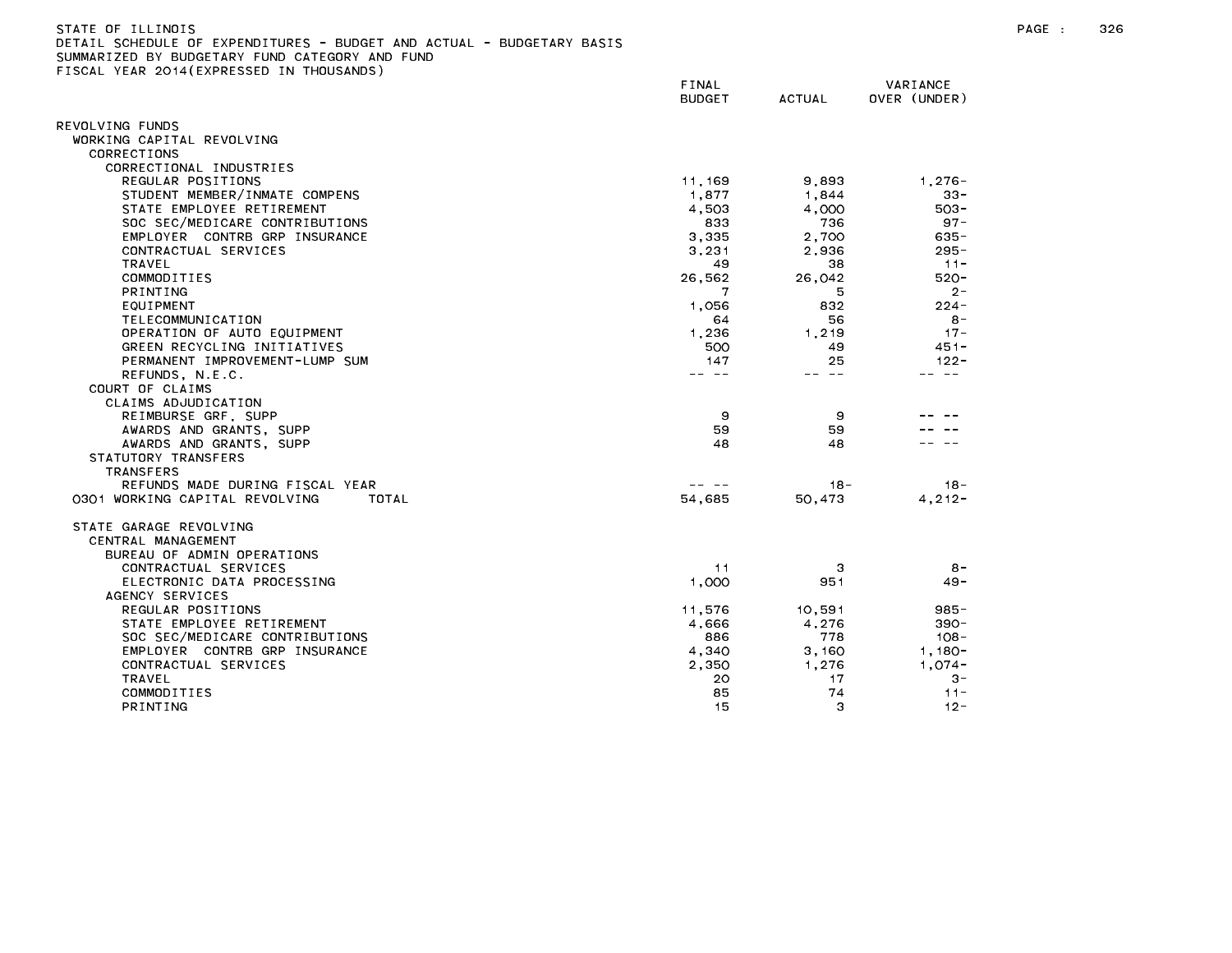| STATE OF ILLINOIS                                                     |
|-----------------------------------------------------------------------|
| DETAIL SCHEDULE OF EXPENDITURES - BUDGET AND ACTUAL - BUDGETARY BASIS |
| SUMMARIZED BY BUDGETARY FUND CATEGORY AND FUND                        |
| FISCAL YEAR 2014(EXPRESSED IN THOUSANDS)                              |

|                                                                                 | FINAL<br><b>BUDGET</b> | <b>ACTUAL</b> | VARIANCE<br>OVER (UNDER) |
|---------------------------------------------------------------------------------|------------------------|---------------|--------------------------|
| REVOLVING FUNDS                                                                 |                        |               |                          |
| STATE GARAGE REVOLVING                                                          |                        |               |                          |
| CENTRAL MANAGEMENT                                                              |                        |               |                          |
| BUREAU OF ADMIN OPERATIONS                                                      |                        |               |                          |
| EQUIPMENT                                                                       | 17,947                 | 7,302         | $10,645 -$               |
| TELECOMMUNICATION                                                               | 160                    | 136           | $24 -$                   |
| OPERATION OF AUTO EQUIPMENT                                                     | 34,536                 | 31,216        | $3,320-$                 |
| REFUNDS, N.E.C.                                                                 |                        | -- --         |                          |
| SHARED SERVICES                                                                 |                        |               |                          |
| GENERAL & REGULATORY SSC                                                        | 705                    | 432           | $273 -$                  |
| COURT OF CLAIMS<br>CLAIMS ADJUDICATION                                          |                        |               |                          |
| AWARDS AND GRANTS                                                               | 50                     | 35            | $15 -$                   |
| AWARDS AND GRANTS, SUPP                                                         | 24                     | 24            | -- --                    |
| STATUTORY TRANSFERS                                                             |                        |               |                          |
| <b>TRANSFERS</b>                                                                |                        |               |                          |
| REFUNDS MADE DURING FISCAL YEAR                                                 | -- --                  | 4 -           | $4 -$                    |
| 0303 STATE GARAGE REVOLVING<br>TOTAL                                            | 78.371                 | 60.270        | $18.101 -$               |
| STATISTICAL SERVS REVOLVING<br>CENTRAL MANAGEMENT<br>BUREAU OF ADMIN OPERATIONS |                        |               |                          |
| REGULAR POSITIONS                                                               | 258                    | 204           | $54 -$                   |
| STATE EMPLOYEE RETIREMENT                                                       | 104                    | 82            | $22 -$                   |
| SOC SEC/MEDICARE CONTRIBUTIONS                                                  | 20                     | 14            | $6 -$                    |
| EMPLOYER CONTRB GRP INSURANCE                                                   | 81                     | 37            | $44 -$                   |
| CONTRACTUAL SERVICES                                                            | 48                     | 7             | $41 -$                   |
| TRAVEL                                                                          | 19                     | 17            | $2 -$                    |
| COMMODITIES                                                                     |                        |               | $1 -$                    |
| PRINTING                                                                        |                        |               | $1 -$                    |
| EQUIPMENT                                                                       |                        |               | $1 -$                    |
| TELECOMMUNICATION                                                               | 4                      | 3             | $1 -$                    |
| COMMUNICATION AND COMPUTER SRV                                                  |                        |               |                          |
| REGULAR POSITIONS                                                               | 42,010                 | 37,619        | $4,391-$                 |
| STATE EMPLOYEE RETIREMENT                                                       | 16,935                 | 15, 190       | $1.745 -$                |
| SOC SEC/MEDICARE CONTRIBUTIONS<br>EMPLOYER CONTRB GRP INSURANCE                 | 3, 214                 | 2.714         | $500 -$<br>$3.137 -$     |
| CONTRACTUAL SERVICES                                                            | 11,475<br>2,429        | 8,338<br>782  | $1,647-$                 |
| TRAVEL                                                                          | 285                    | 34            | $251 -$                  |
| COMMODITIES                                                                     | 87                     | 23            | 64-                      |
| PRINTING                                                                        | 204                    | 89            | $115 -$                  |
| EQUIPMENT                                                                       | 186                    | 77            | $109 -$                  |
|                                                                                 |                        |               |                          |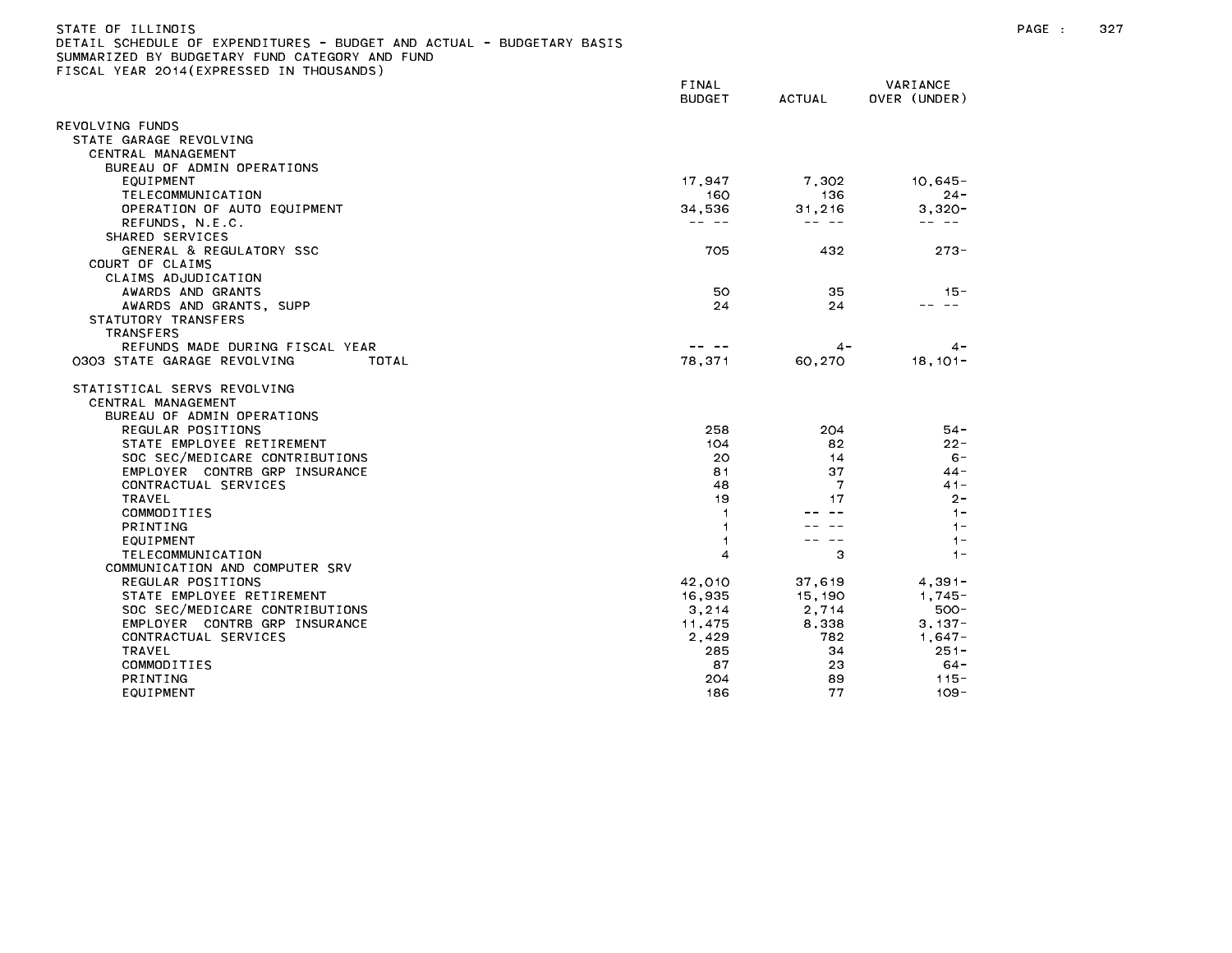| STATE OF ILLINOIS                                                     |  |
|-----------------------------------------------------------------------|--|
| DETAIL SCHEDULE OF EXPENDITURES - BUDGET AND ACTUAL - BUDGETARY BASIS |  |
| SUMMARIZED BY BUDGETARY FUND CATEGORY AND FUND                        |  |
| FISCAL YEAR 2014(EXPRESSED IN THOUSANDS)                              |  |

|                                                             |              | FINAL<br><b>BUDGET</b> | <b>ACTUAL</b>  | VARIANCE<br>OVER (UNDER)                                                                                                                                                                                                                                                                                                                                                                     |
|-------------------------------------------------------------|--------------|------------------------|----------------|----------------------------------------------------------------------------------------------------------------------------------------------------------------------------------------------------------------------------------------------------------------------------------------------------------------------------------------------------------------------------------------------|
| REVOLVING FUNDS                                             |              |                        |                |                                                                                                                                                                                                                                                                                                                                                                                              |
| STATISTICAL SERVS REVOLVING                                 |              |                        |                |                                                                                                                                                                                                                                                                                                                                                                                              |
| CENTRAL MANAGEMENT                                          |              |                        |                |                                                                                                                                                                                                                                                                                                                                                                                              |
| BUREAU OF ADMIN OPERATIONS                                  |              |                        |                |                                                                                                                                                                                                                                                                                                                                                                                              |
| ELECTRONIC DATA PROCESSING                                  |              | 86,418                 | 75,476         | 10,942-                                                                                                                                                                                                                                                                                                                                                                                      |
| TELECOMMUNICATION<br>OPERATION OF AUTO EQUIPMENT            |              | 4.518<br>80            | 1.708<br>60    | $2.810 -$<br>$20 -$                                                                                                                                                                                                                                                                                                                                                                          |
| REFUNDS, N.E.C.                                             |              | -- --                  | -- --          | $\frac{1}{2} \frac{1}{2} \frac{1}{2} \frac{1}{2} \frac{1}{2} \frac{1}{2} \frac{1}{2} \frac{1}{2} \frac{1}{2} \frac{1}{2} \frac{1}{2} \frac{1}{2} \frac{1}{2} \frac{1}{2} \frac{1}{2} \frac{1}{2} \frac{1}{2} \frac{1}{2} \frac{1}{2} \frac{1}{2} \frac{1}{2} \frac{1}{2} \frac{1}{2} \frac{1}{2} \frac{1}{2} \frac{1}{2} \frac{1}{2} \frac{1}{2} \frac{1}{2} \frac{1}{2} \frac{1}{2} \frac{$ |
| SHARED SERVICES                                             |              |                        |                |                                                                                                                                                                                                                                                                                                                                                                                              |
| GENERAL & REGULATORY SSC                                    |              | 1,523                  | 1,318          | $205 -$                                                                                                                                                                                                                                                                                                                                                                                      |
| COURT OF CLAIMS                                             |              |                        |                |                                                                                                                                                                                                                                                                                                                                                                                              |
| CLAIMS ADJUDICATION                                         |              |                        |                |                                                                                                                                                                                                                                                                                                                                                                                              |
| REIMBURSE GRF, SUPP                                         |              | -1                     | $\overline{1}$ |                                                                                                                                                                                                                                                                                                                                                                                              |
| AWARDS AND GRANTS, SUPP                                     |              | 15                     | 15             |                                                                                                                                                                                                                                                                                                                                                                                              |
| STATUTORY TRANSFERS                                         |              |                        |                |                                                                                                                                                                                                                                                                                                                                                                                              |
| <b>TRANSFERS</b>                                            |              |                        |                |                                                                                                                                                                                                                                                                                                                                                                                              |
| 0304 STATISTICAL SERVS REVOLVING                            | TOTAL        | 169,917                | 143,808        | $26, 109 -$                                                                                                                                                                                                                                                                                                                                                                                  |
| PAPER & PRINTING REVOLVING                                  |              |                        |                |                                                                                                                                                                                                                                                                                                                                                                                              |
| NO AGENCY NAME                                              |              |                        |                |                                                                                                                                                                                                                                                                                                                                                                                              |
| NO ORG NAME                                                 |              |                        |                |                                                                                                                                                                                                                                                                                                                                                                                              |
|                                                             |              |                        |                |                                                                                                                                                                                                                                                                                                                                                                                              |
| 0308 PAPER & PRINTING REVOLVING                             | <b>TOTAL</b> | $\circ$                | $\circ$        | $\circ$                                                                                                                                                                                                                                                                                                                                                                                      |
| AIR TRANSPORTATION REVOLVING                                |              |                        |                |                                                                                                                                                                                                                                                                                                                                                                                              |
| <b>TRANSPORTATION</b>                                       |              |                        |                |                                                                                                                                                                                                                                                                                                                                                                                              |
| AERONAUTICS, GENERAL OFFICE                                 |              |                        |                |                                                                                                                                                                                                                                                                                                                                                                                              |
| CONTRACTUAL SERVICES                                        |              | 750                    | 675            | $75 -$                                                                                                                                                                                                                                                                                                                                                                                       |
| 0309 AIR TRANSPORTATION REVOLVING                           | TOTAL        | 750                    | 675            | $75 -$                                                                                                                                                                                                                                                                                                                                                                                       |
| COMMUNICATIONS REVOLVING                                    |              |                        |                |                                                                                                                                                                                                                                                                                                                                                                                              |
| CENTRAL MANAGEMENT                                          |              |                        |                |                                                                                                                                                                                                                                                                                                                                                                                              |
| BUREAU OF ADMIN OPERATIONS                                  |              |                        |                |                                                                                                                                                                                                                                                                                                                                                                                              |
| REGULAR POSITIONS                                           |              | 185                    | 160            | $25 -$                                                                                                                                                                                                                                                                                                                                                                                       |
| STATE EMPLOYEE RETIREMENT<br>SOC SEC/MEDICARE CONTRIBUTIONS |              | 75<br>14               | 65<br>12       | $10 -$<br>$2 -$                                                                                                                                                                                                                                                                                                                                                                              |
| EMPLOYER CONTRB GRP INSURANCE                               |              | 50                     | 32             | $18 -$                                                                                                                                                                                                                                                                                                                                                                                       |
| CONTRACTUAL SERVICES                                        |              | 18                     | $\overline{2}$ | $16 -$                                                                                                                                                                                                                                                                                                                                                                                       |
| TRAVEL                                                      |              | 5                      |                | 5 –                                                                                                                                                                                                                                                                                                                                                                                          |
| COMMODITIES                                                 |              | 2                      |                | $2 -$                                                                                                                                                                                                                                                                                                                                                                                        |
| PRINTING                                                    |              | 1                      |                | $1 -$                                                                                                                                                                                                                                                                                                                                                                                        |
| EQUIPMENT                                                   |              | 2                      |                | $2 -$                                                                                                                                                                                                                                                                                                                                                                                        |
| ELECTRONIC DATA PROCESSING                                  |              | 2.200                  | 952            | $1,248-$                                                                                                                                                                                                                                                                                                                                                                                     |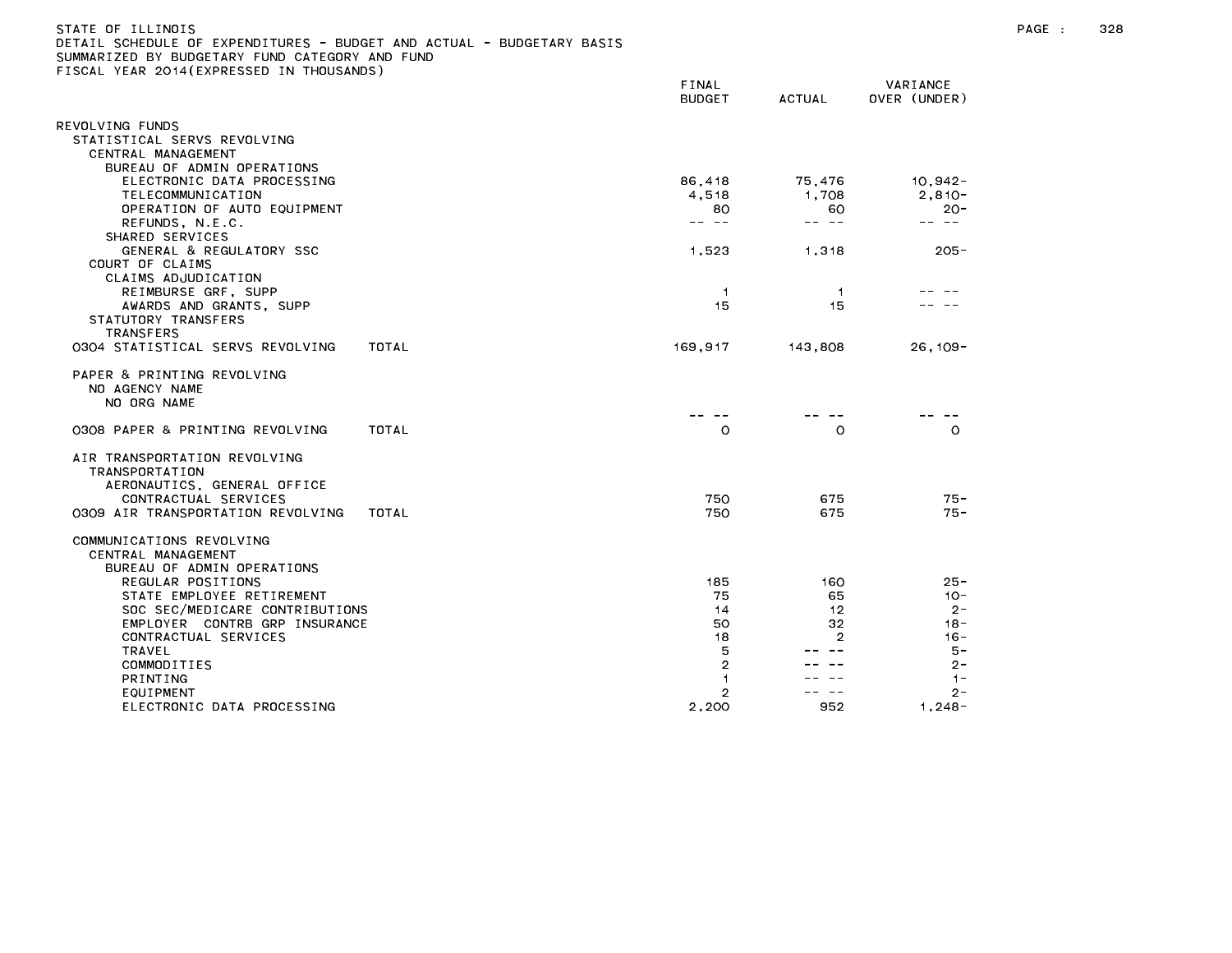| STATE OF ILLINOIS                                                     |
|-----------------------------------------------------------------------|
| DETAIL SCHEDULE OF EXPENDITURES - BUDGET AND ACTUAL - BUDGETARY BASIS |
| SUMMARIZED BY BUDGETARY FUND CATEGORY AND FUND                        |
| FISCAL YEAR 2014(EXPRESSED IN THOUSANDS)                              |

|                                | FINAL<br><b>BUDGET</b> | <b>ACTUAL</b>  | VARIANCE<br>OVER (UNDER)                                                                                                                                                                                                                                                                                                                                                                     |
|--------------------------------|------------------------|----------------|----------------------------------------------------------------------------------------------------------------------------------------------------------------------------------------------------------------------------------------------------------------------------------------------------------------------------------------------------------------------------------------------|
| REVOLVING FUNDS                |                        |                |                                                                                                                                                                                                                                                                                                                                                                                              |
| COMMUNICATIONS REVOLVING       |                        |                |                                                                                                                                                                                                                                                                                                                                                                                              |
| CENTRAL MANAGEMENT             |                        |                |                                                                                                                                                                                                                                                                                                                                                                                              |
| ILLINOIS INFORMATION SERVICES  |                        |                |                                                                                                                                                                                                                                                                                                                                                                                              |
| REGULAR POSITIONS              | 3,569                  | 2,994          | $575 -$                                                                                                                                                                                                                                                                                                                                                                                      |
| STATE EMPLOYEE RETIREMENT      | 1,439                  | 1.209          | $230 -$                                                                                                                                                                                                                                                                                                                                                                                      |
| SOC SEC/MEDICARE CONTRIBUTIONS | 273                    | 220            | $53 -$                                                                                                                                                                                                                                                                                                                                                                                       |
| EMPLOYER CONTRB GRP INSURANCE  | 1,150                  | 757            | $393 -$                                                                                                                                                                                                                                                                                                                                                                                      |
| CONTRACTUAL SERVICES           | 649                    | 618            | $31 -$                                                                                                                                                                                                                                                                                                                                                                                       |
| TRAVEL                         | 45                     | 18             | $27 -$                                                                                                                                                                                                                                                                                                                                                                                       |
| COMMODITIES                    | 68                     | 31             | $37 -$                                                                                                                                                                                                                                                                                                                                                                                       |
| <b>PRINTING</b>                | 51                     | 16             | $35 -$                                                                                                                                                                                                                                                                                                                                                                                       |
| EQUIPMENT                      | 193                    | 123            | $70 -$                                                                                                                                                                                                                                                                                                                                                                                       |
| ELECTRONIC DATA PROCESSING     | 197                    | 145            | $52 -$                                                                                                                                                                                                                                                                                                                                                                                       |
| TELECOMMUNICATION              | 40                     | 25             | $15 -$                                                                                                                                                                                                                                                                                                                                                                                       |
| OPERATION OF AUTO EQUIPMENT    | 11                     | 7              | $4 -$                                                                                                                                                                                                                                                                                                                                                                                        |
| AGENCY SERVICES                |                        |                |                                                                                                                                                                                                                                                                                                                                                                                              |
| REGULAR POSITIONS              | 1,138                  | 947            | $191 -$                                                                                                                                                                                                                                                                                                                                                                                      |
| STATE EMPLOYEE RETIREMENT      | 459                    | 382            | $77 -$                                                                                                                                                                                                                                                                                                                                                                                       |
| SOC SEC/MEDICARE CONTRIBUTIONS | 87                     | 69             | $18 -$                                                                                                                                                                                                                                                                                                                                                                                       |
| EMPLOYER CONTRB GRP INSURANCE  | 550                    | 360            | $190 -$                                                                                                                                                                                                                                                                                                                                                                                      |
| CONTRACTUAL SERVICES           | 1.556                  | 586            | $970 -$                                                                                                                                                                                                                                                                                                                                                                                      |
| <b>TRAVEL</b>                  | 3                      | $- -$          | $3 -$                                                                                                                                                                                                                                                                                                                                                                                        |
| COMMODITIES                    | 12                     | 6              | $6 -$                                                                                                                                                                                                                                                                                                                                                                                        |
| EQUIPMENT                      | 48                     | $\overline{2}$ | $46 -$                                                                                                                                                                                                                                                                                                                                                                                       |
| OPERATION OF AUTO EQUIPMENT    | 121                    | 52             | $69 -$                                                                                                                                                                                                                                                                                                                                                                                       |
| COMMUNICATION AND COMPUTER SRV |                        |                |                                                                                                                                                                                                                                                                                                                                                                                              |
| REGULAR POSITIONS              | 7,129                  | 6.651          | $478 -$                                                                                                                                                                                                                                                                                                                                                                                      |
| STATE EMPLOYEE RETIREMENT      | 2,874                  | 2,685          | $189 -$                                                                                                                                                                                                                                                                                                                                                                                      |
| SOC SEC/MEDICARE CONTRIBUTIONS | 545                    | 487            | $58 -$                                                                                                                                                                                                                                                                                                                                                                                       |
| EMPLOYER CONTRB GRP INSURANCE  | 2.075                  | 1,512          | $563 -$                                                                                                                                                                                                                                                                                                                                                                                      |
| CONTRACTUAL SERVICES           | 3,620                  | 1.340          | $2.280 -$                                                                                                                                                                                                                                                                                                                                                                                    |
| TRAVEL                         | 138                    | 50             | $88 -$                                                                                                                                                                                                                                                                                                                                                                                       |
| COMMODITIES                    | 22                     |                | $21 -$                                                                                                                                                                                                                                                                                                                                                                                       |
| <b>PRINTING</b>                | 6                      | 5              | $1 -$                                                                                                                                                                                                                                                                                                                                                                                        |
| EQUIPMENT                      | 33                     | -- --          | $33 -$                                                                                                                                                                                                                                                                                                                                                                                       |
| TELECOMMUNICATION              | 97,511                 | 73,471         | $24,040-$                                                                                                                                                                                                                                                                                                                                                                                    |
| OPERATION OF AUTO EQUIPMENT    | 15                     | -- --          | $15 -$                                                                                                                                                                                                                                                                                                                                                                                       |
| FOR BROADBAND NETWORK          | 52, 153                | 24,804         | $27,349-$                                                                                                                                                                                                                                                                                                                                                                                    |
| REFUNDS, N.E.C.                | -- --                  | $- - - - -$    | $\frac{1}{2} \frac{1}{2} \frac{1}{2} \frac{1}{2} \frac{1}{2} \frac{1}{2} \frac{1}{2} \frac{1}{2} \frac{1}{2} \frac{1}{2} \frac{1}{2} \frac{1}{2} \frac{1}{2} \frac{1}{2} \frac{1}{2} \frac{1}{2} \frac{1}{2} \frac{1}{2} \frac{1}{2} \frac{1}{2} \frac{1}{2} \frac{1}{2} \frac{1}{2} \frac{1}{2} \frac{1}{2} \frac{1}{2} \frac{1}{2} \frac{1}{2} \frac{1}{2} \frac{1}{2} \frac{1}{2} \frac{$ |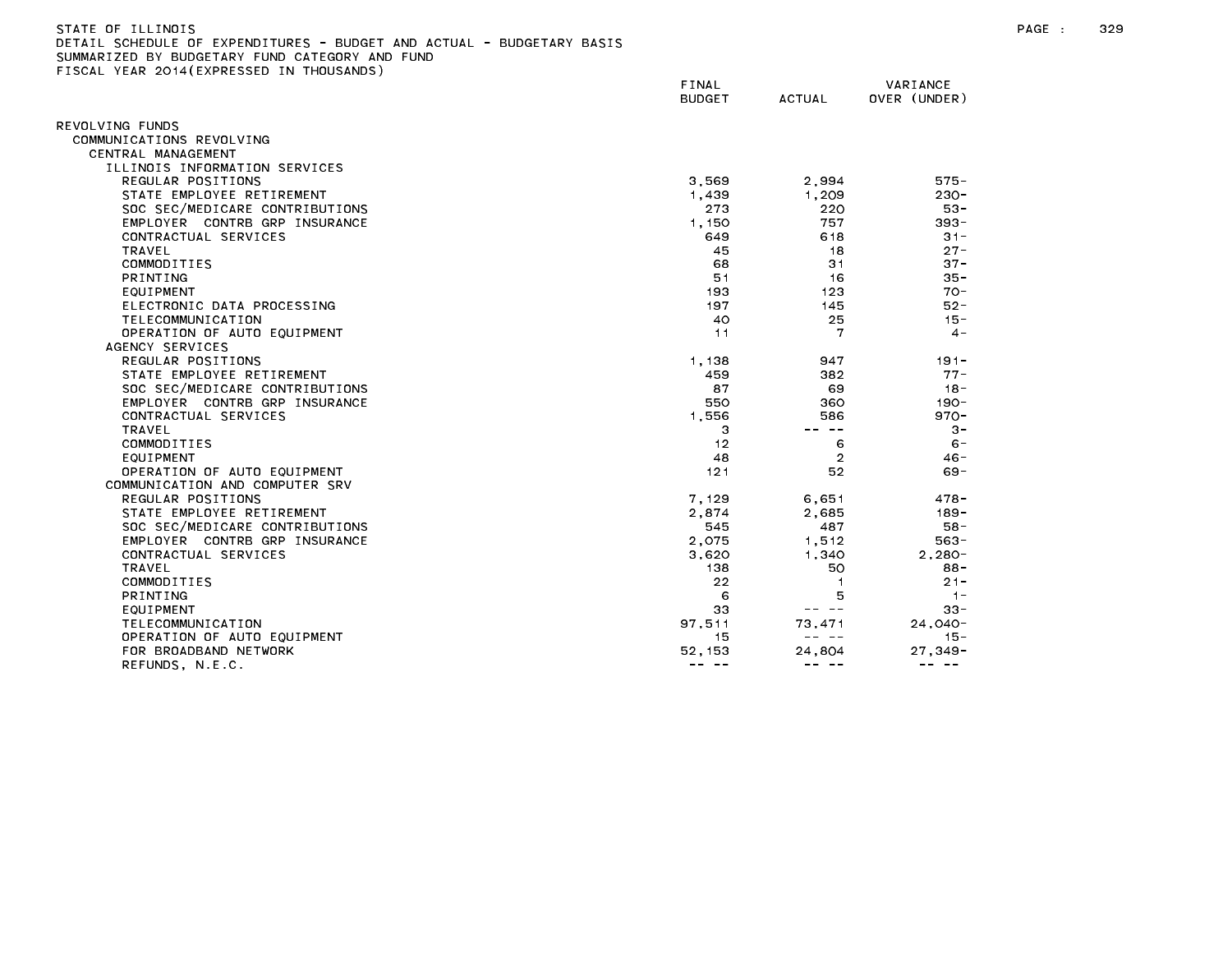| STATE OF ILLINOIS                                                     |
|-----------------------------------------------------------------------|
| DETAIL SCHEDULE OF EXPENDITURES - BUDGET AND ACTUAL - BUDGETARY BASIS |
| SUMMARIZED BY BUDGETARY FUND CATEGORY AND FUND                        |
| FISCAL YEAR 2014(EXPRESSED IN THOUSANDS)                              |

|                                        | FINAL<br><b>BUDGET</b> | <b>ACTUAL</b> | VARIANCE<br>OVER (UNDER) |
|----------------------------------------|------------------------|---------------|--------------------------|
| REVOLVING FUNDS                        |                        |               |                          |
| COMMUNICATIONS REVOLVING               |                        |               |                          |
| CENTRAL MANAGEMENT                     |                        |               |                          |
| SHARED SERVICES                        |                        |               |                          |
| GENERAL & REGULATORY SSC               | 1,219                  | 1,078         | $141 -$                  |
| COURT OF CLAIMS                        |                        |               |                          |
| CLAIMS ADJUDICATION                    |                        |               |                          |
| REIMBURSE GRF, SUPP                    | 10                     | 10            |                          |
| AWARDS AND GRANTS, SUPP                | 17                     | 17            |                          |
| STATUTORY TRANSFERS                    |                        |               |                          |
| <b>TRANSFERS</b>                       |                        |               |                          |
| REFUNDS MADE DURING FISCAL YEAR        |                        | $1 -$         | $1 -$                    |
| 0312 COMMUNICATIONS REVOLVING<br>TOTAL | 181.578                | 121,900       | $59,678-$                |
| FACILITIES MANAGEMENT REVOLV           |                        |               |                          |
| CENTRAL MANAGEMENT                     |                        |               |                          |
| BUREAU OF PROPERTY MANAGEMENT          |                        |               |                          |
| REGULAR POSITIONS                      | 20,564                 | 18,095        | $2,469-$                 |
| STATE EMPLOYEE RETIREMENT              | 8,290                  | 7,306         | $984 -$                  |
| SOC SEC/MEDICARE CONTRIBUTIONS         | 1.573                  | 1,322         | $251 -$                  |
| EMPLOYER CONTRB GRP INSURANCE          | 6,128                  | 4,701         | $1,427-$                 |
| CONTRACTUAL SERVICES                   | 168,720                | 116,527       | $52, 193 -$              |
| TRAVEL                                 | 49                     | 43            | $6 -$                    |
| COMMODITIES                            | 398                    | 381           | $17 -$                   |
| PRINTING                               |                        | -- --         |                          |
| EQUIPMENT                              | 63                     | 63            | $\qquad \qquad -$        |
| ELECTRONIC DATA PROCESSING             | 623                    | 560           | $63 -$                   |
| TELECOMMUNICATION                      | 274                    | 222           | $52 -$                   |
| OPERATION OF AUTO EQUIPMENT            | 149                    | 100           | $49 -$                   |
| LUMP SUMS AND OTHER PURPOSES           | 93,043                 | 30,883        | $62,160-$                |
| AGENCY SERVICES                        |                        |               |                          |
| REGULAR POSITIONS                      | 287                    | 264           | 23-                      |
| STATE EMPLOYEE RETIREMENT              | 116                    | 106           | $10 -$                   |
| SOC SEC/MEDICARE CONTRIBUTIONS         | 22                     | 19            | $3 -$                    |
| EMPLOYER CONTRB GRP INSURANCE          | 100                    | 70            | 30-                      |
| CONTRACTUAL SERVICES                   | 10                     | $\sim$ $-$    | $10 -$                   |
| <b>TRAVEL</b>                          | 5                      | 4             | $1 -$                    |
| COMMODITIES                            | 3                      |               | $3 -$                    |
| PRINTING                               | З                      |               | $3 -$                    |
| EQUIPMENT                              | 5                      |               | $5 -$                    |
| ELECTRONIC DATA PROCESSING             | 6                      |               | $6 -$                    |
|                                        |                        |               |                          |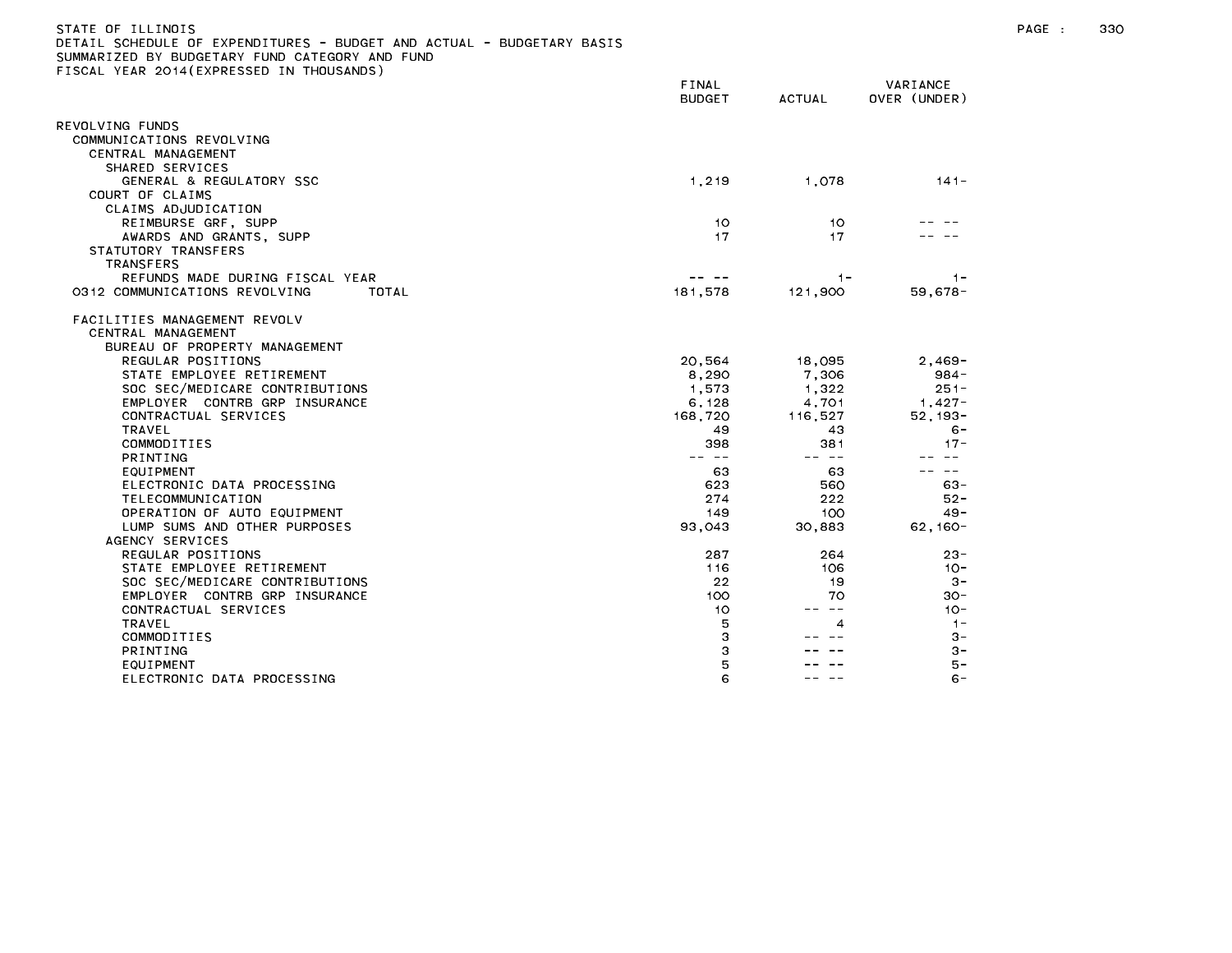# STATE OF ILLINOIS PAGE : 331 DETAIL SCHEDULE OF EXPENDITURES - BUDGET AND ACTUAL - BUDGETARY BASIS SUMMARIZED BY BUDGETARY FUND CATEGORY AND FUND FISCAL YEAR 2014(EXPRESSED IN THOUSANDS)

| REVOLVING FUNDS<br>FACILITIES MANAGEMENT REVOLV<br>CENTRAL MANAGEMENT<br>BUREAU OF PROPERTY MANAGEMENT<br>5<br>$5 -$<br>TELECOMMUNICATION<br>5<br>OPERATION OF AUTO EQUIPMENT<br>5 –<br>SHARED SERVICES<br>GENERAL & REGULATORY SSC<br>1,519<br>1,294<br>$225 -$<br>COURT OF CLAIMS<br>CLAIMS ADJUDICATION<br>REIMBURSE GRF, SUPP<br>195<br>195<br>AWARDS AND GRANTS, SUPP<br>105<br>105<br>STATUTORY TRANSFERS<br><b>TRANSFERS</b><br>REFUNDS MADE DURING FISCAL YEAR<br>$17 -$<br>$17 -$<br>0314 FACILITIES MANAGEMENT REVOLV<br>302,260<br>182,243<br>$120, 017 -$<br>TOTAL<br>EFFICIENCY INITIATIVES REVOLVI<br>NO AGENCY NAME<br>NO ORG NAME<br>---<br>$\circ$<br>0315 EFFICIENCY INITIATIVES REVOLVI TOTAL<br>O<br>$\circ$<br>PROFESSIONAL SERVICES<br>CENTRAL MANAGEMENT<br>BUREAU OF ADMIN OPERATIONS<br>PROFESSIONAL SERVICES<br>11,451<br>9,684<br>$1.767 -$<br>COURT OF CLAIMS<br>CLAIMS ADJUDICATION<br>5<br>5<br>REIMBURSE GRF, SUPP<br>STATUTORY TRANSFERS<br><b>TRANSFERS</b><br>TOTAL<br>$1.767 -$<br>0317 PROFESSIONAL SERVICES<br>11,456<br>9.689<br>WORKERS' COMPENSATION REVOLV<br>CENTRAL MANAGEMENT<br>BUREAU OF ADMIN OPERATIONS<br>ADMINISTRATIVE COSTS & CLAIMS<br>140,891<br>131,422<br>$9,469-$<br>REFUNDS MADE DURING FISCAL YEAR<br>$\frac{1}{2} \frac{1}{2} \frac{1}{2} \frac{1}{2} \frac{1}{2} \frac{1}{2} \frac{1}{2} \frac{1}{2} \frac{1}{2} \frac{1}{2} \frac{1}{2} \frac{1}{2} \frac{1}{2} \frac{1}{2} \frac{1}{2} \frac{1}{2} \frac{1}{2} \frac{1}{2} \frac{1}{2} \frac{1}{2} \frac{1}{2} \frac{1}{2} \frac{1}{2} \frac{1}{2} \frac{1}{2} \frac{1}{2} \frac{1}{2} \frac{1}{2} \frac{1}{2} \frac{1}{2} \frac{1}{2} \frac{$<br>$133 -$<br>-133 -<br>0332 WORKERS' COMPENSATION REVOLV<br>140,891<br>131,289<br>$9,602 -$<br>TOTAL<br>STATE SURPLUS PROPERTY REV | TOURL TERM EUTRICIMEDULD IN | FINAL<br><b>BUDGET</b> | ACTUAL | VARIANCE<br>OVER (UNDER) |
|---------------------------------------------------------------------------------------------------------------------------------------------------------------------------------------------------------------------------------------------------------------------------------------------------------------------------------------------------------------------------------------------------------------------------------------------------------------------------------------------------------------------------------------------------------------------------------------------------------------------------------------------------------------------------------------------------------------------------------------------------------------------------------------------------------------------------------------------------------------------------------------------------------------------------------------------------------------------------------------------------------------------------------------------------------------------------------------------------------------------------------------------------------------------------------------------------------------------------------------------------------------------------------------------------------------------------------------------------------------------------------------------------------------------------------------------------------------------------------------------------------------------------------------------------------------------------------------------------------------------------------------------------------------------------------------------------------------------------------------------------------------------------------------------------|-----------------------------|------------------------|--------|--------------------------|
|                                                                                                                                                                                                                                                                                                                                                                                                                                                                                                                                                                                                                                                                                                                                                                                                                                                                                                                                                                                                                                                                                                                                                                                                                                                                                                                                                                                                                                                                                                                                                                                                                                                                                                                                                                                                   |                             |                        |        |                          |
|                                                                                                                                                                                                                                                                                                                                                                                                                                                                                                                                                                                                                                                                                                                                                                                                                                                                                                                                                                                                                                                                                                                                                                                                                                                                                                                                                                                                                                                                                                                                                                                                                                                                                                                                                                                                   |                             |                        |        |                          |
|                                                                                                                                                                                                                                                                                                                                                                                                                                                                                                                                                                                                                                                                                                                                                                                                                                                                                                                                                                                                                                                                                                                                                                                                                                                                                                                                                                                                                                                                                                                                                                                                                                                                                                                                                                                                   |                             |                        |        |                          |
|                                                                                                                                                                                                                                                                                                                                                                                                                                                                                                                                                                                                                                                                                                                                                                                                                                                                                                                                                                                                                                                                                                                                                                                                                                                                                                                                                                                                                                                                                                                                                                                                                                                                                                                                                                                                   |                             |                        |        |                          |
|                                                                                                                                                                                                                                                                                                                                                                                                                                                                                                                                                                                                                                                                                                                                                                                                                                                                                                                                                                                                                                                                                                                                                                                                                                                                                                                                                                                                                                                                                                                                                                                                                                                                                                                                                                                                   |                             |                        |        |                          |
|                                                                                                                                                                                                                                                                                                                                                                                                                                                                                                                                                                                                                                                                                                                                                                                                                                                                                                                                                                                                                                                                                                                                                                                                                                                                                                                                                                                                                                                                                                                                                                                                                                                                                                                                                                                                   |                             |                        |        |                          |
|                                                                                                                                                                                                                                                                                                                                                                                                                                                                                                                                                                                                                                                                                                                                                                                                                                                                                                                                                                                                                                                                                                                                                                                                                                                                                                                                                                                                                                                                                                                                                                                                                                                                                                                                                                                                   |                             |                        |        |                          |
|                                                                                                                                                                                                                                                                                                                                                                                                                                                                                                                                                                                                                                                                                                                                                                                                                                                                                                                                                                                                                                                                                                                                                                                                                                                                                                                                                                                                                                                                                                                                                                                                                                                                                                                                                                                                   |                             |                        |        |                          |
|                                                                                                                                                                                                                                                                                                                                                                                                                                                                                                                                                                                                                                                                                                                                                                                                                                                                                                                                                                                                                                                                                                                                                                                                                                                                                                                                                                                                                                                                                                                                                                                                                                                                                                                                                                                                   |                             |                        |        |                          |
|                                                                                                                                                                                                                                                                                                                                                                                                                                                                                                                                                                                                                                                                                                                                                                                                                                                                                                                                                                                                                                                                                                                                                                                                                                                                                                                                                                                                                                                                                                                                                                                                                                                                                                                                                                                                   |                             |                        |        |                          |
|                                                                                                                                                                                                                                                                                                                                                                                                                                                                                                                                                                                                                                                                                                                                                                                                                                                                                                                                                                                                                                                                                                                                                                                                                                                                                                                                                                                                                                                                                                                                                                                                                                                                                                                                                                                                   |                             |                        |        |                          |
|                                                                                                                                                                                                                                                                                                                                                                                                                                                                                                                                                                                                                                                                                                                                                                                                                                                                                                                                                                                                                                                                                                                                                                                                                                                                                                                                                                                                                                                                                                                                                                                                                                                                                                                                                                                                   |                             |                        |        |                          |
|                                                                                                                                                                                                                                                                                                                                                                                                                                                                                                                                                                                                                                                                                                                                                                                                                                                                                                                                                                                                                                                                                                                                                                                                                                                                                                                                                                                                                                                                                                                                                                                                                                                                                                                                                                                                   |                             |                        |        |                          |
|                                                                                                                                                                                                                                                                                                                                                                                                                                                                                                                                                                                                                                                                                                                                                                                                                                                                                                                                                                                                                                                                                                                                                                                                                                                                                                                                                                                                                                                                                                                                                                                                                                                                                                                                                                                                   |                             |                        |        |                          |
|                                                                                                                                                                                                                                                                                                                                                                                                                                                                                                                                                                                                                                                                                                                                                                                                                                                                                                                                                                                                                                                                                                                                                                                                                                                                                                                                                                                                                                                                                                                                                                                                                                                                                                                                                                                                   |                             |                        |        |                          |
|                                                                                                                                                                                                                                                                                                                                                                                                                                                                                                                                                                                                                                                                                                                                                                                                                                                                                                                                                                                                                                                                                                                                                                                                                                                                                                                                                                                                                                                                                                                                                                                                                                                                                                                                                                                                   |                             |                        |        |                          |
|                                                                                                                                                                                                                                                                                                                                                                                                                                                                                                                                                                                                                                                                                                                                                                                                                                                                                                                                                                                                                                                                                                                                                                                                                                                                                                                                                                                                                                                                                                                                                                                                                                                                                                                                                                                                   |                             |                        |        |                          |
|                                                                                                                                                                                                                                                                                                                                                                                                                                                                                                                                                                                                                                                                                                                                                                                                                                                                                                                                                                                                                                                                                                                                                                                                                                                                                                                                                                                                                                                                                                                                                                                                                                                                                                                                                                                                   |                             |                        |        |                          |
|                                                                                                                                                                                                                                                                                                                                                                                                                                                                                                                                                                                                                                                                                                                                                                                                                                                                                                                                                                                                                                                                                                                                                                                                                                                                                                                                                                                                                                                                                                                                                                                                                                                                                                                                                                                                   |                             |                        |        |                          |
|                                                                                                                                                                                                                                                                                                                                                                                                                                                                                                                                                                                                                                                                                                                                                                                                                                                                                                                                                                                                                                                                                                                                                                                                                                                                                                                                                                                                                                                                                                                                                                                                                                                                                                                                                                                                   |                             |                        |        |                          |
|                                                                                                                                                                                                                                                                                                                                                                                                                                                                                                                                                                                                                                                                                                                                                                                                                                                                                                                                                                                                                                                                                                                                                                                                                                                                                                                                                                                                                                                                                                                                                                                                                                                                                                                                                                                                   |                             |                        |        |                          |
|                                                                                                                                                                                                                                                                                                                                                                                                                                                                                                                                                                                                                                                                                                                                                                                                                                                                                                                                                                                                                                                                                                                                                                                                                                                                                                                                                                                                                                                                                                                                                                                                                                                                                                                                                                                                   |                             |                        |        |                          |

IAIE SURPLUS PRUPERIY REV<br>CENTRAL MANAGEMENT **SIAIL** AGENCY SERVICES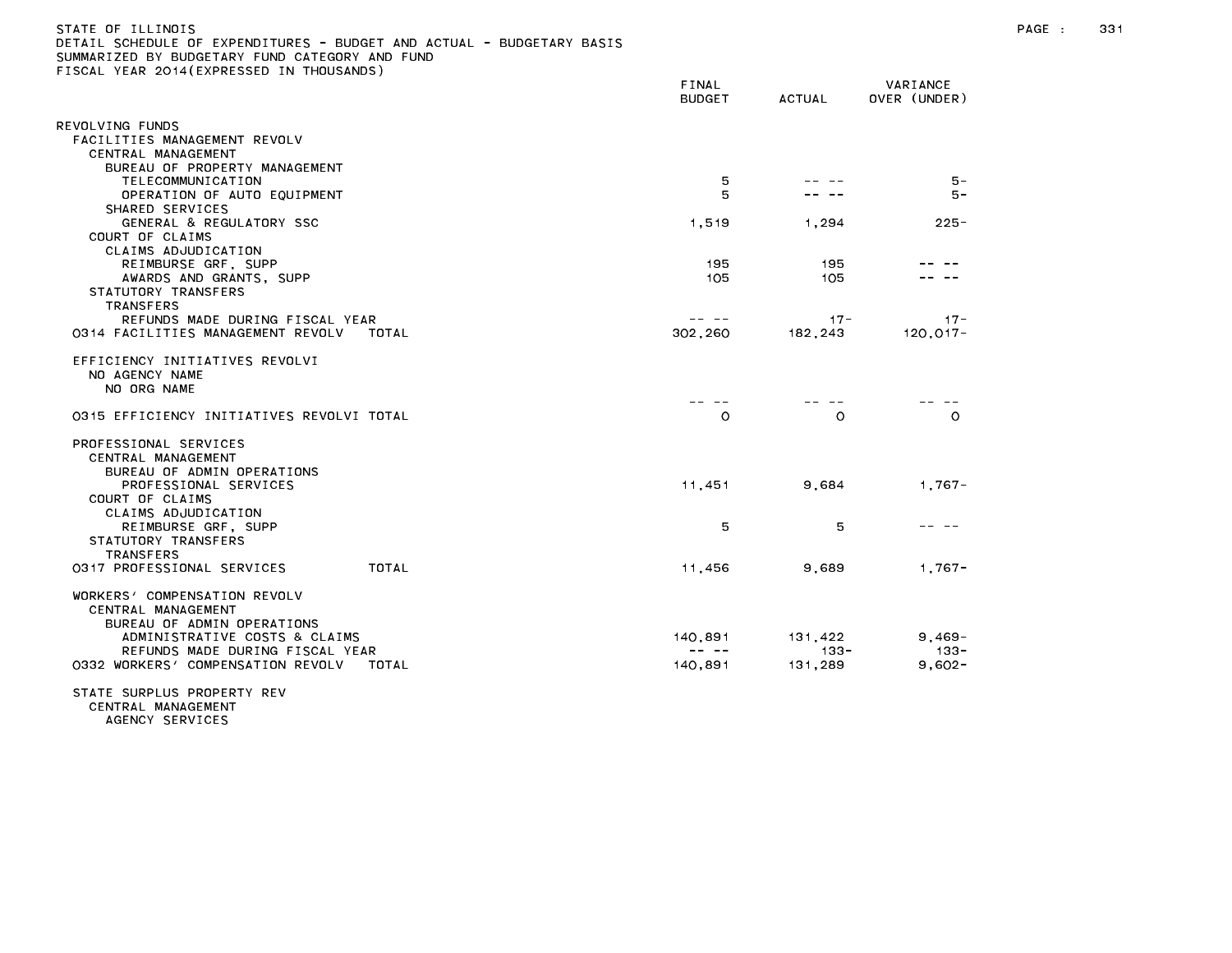| STATE OF ILLINOIS<br>SUMMARIZED BY BUDGETARY FUND CATEGORY AND FUND<br>FISCAL YEAR 2014 (EXPRESSED IN THOUSANDS) |       | DETAIL SCHEDULE OF EXPENDITURES - BUDGET AND ACTUAL - BUDGETARY BASIS |                 |         |                          |
|------------------------------------------------------------------------------------------------------------------|-------|-----------------------------------------------------------------------|-----------------|---------|--------------------------|
|                                                                                                                  |       |                                                                       | FINAL<br>BUDGET | ACTUAL  | VARIANCE<br>OVER (UNDER) |
| REVOLVING FUNDS<br>STATE SURPLUS PROPERTY REV<br>CENTRAL MANAGEMENT<br>AGENCY SERVICES                           |       |                                                                       |                 |         |                          |
| EXPENSES OF RECYCLING PROGRAM<br>COURT OF CLAIMS<br>CLAIMS ADJUDICATION                                          |       |                                                                       | 4.759           | 3.897   | $862 -$                  |
| REIMBURSE GRF, SUPP<br>STATUTORY TRANSFERS<br>TRANSFERS                                                          |       |                                                                       |                 |         |                          |
| 0903 STATE SURPLUS PROPERTY REV                                                                                  |       | TOTAL                                                                 | 4.759           | 3,897   | $862 -$                  |
| REVOLVING FUNDS                                                                                                  | TOTAL |                                                                       | 944,667         | 704,244 | $240, 423 -$             |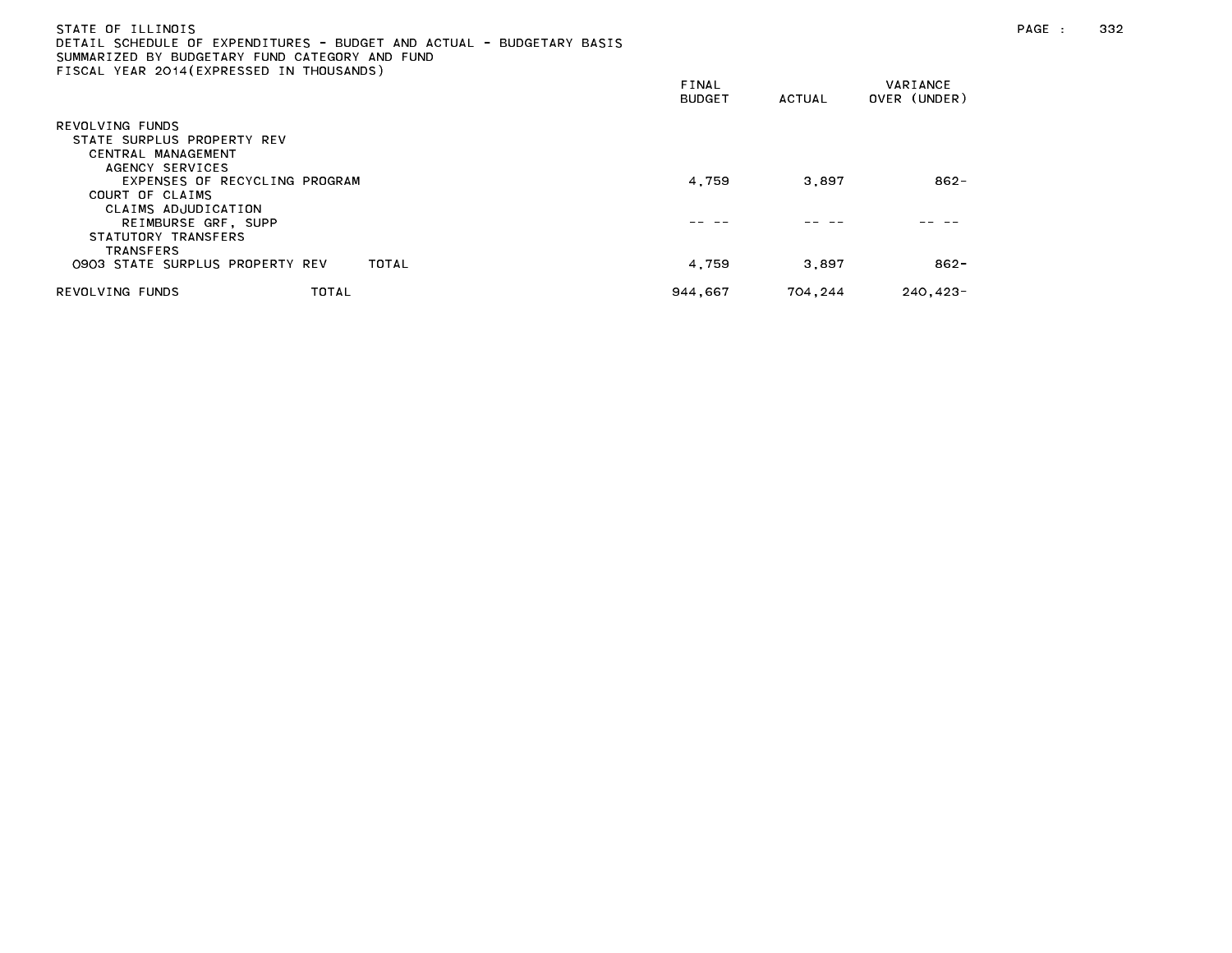### STATE OF ILLINOIS PAGE : 333 DETAIL SCHEDULE OF EXPENDITURES - BUDGET AND ACTUAL - BUDGETARY BASIS SUMMARIZED BY BUDGETARY FUND CATEGORY AND FUND FISCAL YEAR 2014(EXPRESSED IN THOUSANDS)

|                                                                                                                                                                                                          |       | FINAL<br><b>BUDGET</b>                                                                                                                                                                                                                                                                                                                                                                                                   | <b>ACTUAL</b>                  | VARIANCE<br>OVER (UNDER)                         |
|----------------------------------------------------------------------------------------------------------------------------------------------------------------------------------------------------------|-------|--------------------------------------------------------------------------------------------------------------------------------------------------------------------------------------------------------------------------------------------------------------------------------------------------------------------------------------------------------------------------------------------------------------------------|--------------------------------|--------------------------------------------------|
| STATE TRUST FUNDS<br>WARRANT CLEARING<br>NO AGENCY NAME<br>NO ORG NAME                                                                                                                                   |       |                                                                                                                                                                                                                                                                                                                                                                                                                          |                                |                                                  |
| 0002 WARRANT CLEARING                                                                                                                                                                                    | TOTAL | $\circ$                                                                                                                                                                                                                                                                                                                                                                                                                  | O                              | $\circ$                                          |
| EPA SPEC STATE PROJ TRUST<br>ENVIRONMENTAL PROTECT AGENCY<br>ADMINISTRATION<br>LUMP SUMS AND OTHER PURPOSES                                                                                              |       | 1,450                                                                                                                                                                                                                                                                                                                                                                                                                    | 102                            | $1,348-$                                         |
| 0074 EPA SPEC STATE PROJ TRUST                                                                                                                                                                           | TOTAL | 1,450                                                                                                                                                                                                                                                                                                                                                                                                                    | 102                            | $1,348 -$                                        |
| MUNI WIRELESS SERV EMERGENCY<br>STATUTORY TRANSFERS<br><b>TRANSFERS</b>                                                                                                                                  |       |                                                                                                                                                                                                                                                                                                                                                                                                                          |                                |                                                  |
| 0125 MUNI WIRELESS SERV EMERGENCY                                                                                                                                                                        | TOTAL | $\circ$                                                                                                                                                                                                                                                                                                                                                                                                                  | $\circ$                        | $\circ$                                          |
| HOME RULE MUNICIPAL ROT<br><b>REVENUE</b><br>TAX OPERATIONS<br>REGULAR POSITIONS<br>STATE EMPLOYEE RETIREMENT<br>SOC SEC/MEDICARE CONTRIBUTIONS<br>EMPLOYER CONTRB GRP INSURANCE<br>TRAVEL               |       | 1,214<br>489<br>93<br>322<br>51                                                                                                                                                                                                                                                                                                                                                                                          | 242<br>98<br>18<br>48<br>51    | $972 -$<br>$391 -$<br>$75 -$<br>$274 -$<br>-- -- |
| ELECTRONIC DATA PROCESSING<br>TELECOMMUNICATION                                                                                                                                                          |       | 277<br>45                                                                                                                                                                                                                                                                                                                                                                                                                | 105<br>44                      | $172 -$<br>$1 -$                                 |
| 0138 HOME RULE MUNICIPAL ROT                                                                                                                                                                             | TOTAL | 2,491                                                                                                                                                                                                                                                                                                                                                                                                                    | 606                            | $1,885-$                                         |
| SBE SPECIAL PURPOSE TRUST<br>STATE BOARD OF EDUCATION<br>GRANTS<br>PROJCTS WITHIN POWERS OF BOARD<br>ORDINARY & CONTINGENT EXPENSES<br>REFUNDS MADE DURING FISCAL YEAR<br>0144 SBE SPECIAL PURPOSE TRUST | TOTAL | 8,485<br>7,015<br>$\frac{1}{2} \frac{1}{2} \frac{1}{2} \frac{1}{2} \frac{1}{2} \frac{1}{2} \frac{1}{2} \frac{1}{2} \frac{1}{2} \frac{1}{2} \frac{1}{2} \frac{1}{2} \frac{1}{2} \frac{1}{2} \frac{1}{2} \frac{1}{2} \frac{1}{2} \frac{1}{2} \frac{1}{2} \frac{1}{2} \frac{1}{2} \frac{1}{2} \frac{1}{2} \frac{1}{2} \frac{1}{2} \frac{1}{2} \frac{1}{2} \frac{1}{2} \frac{1}{2} \frac{1}{2} \frac{1}{2} \frac{$<br>15,500 | 173<br>3,138<br>$1 -$<br>3,310 | $8,312-$<br>$3,877-$<br>$1 -$<br>$12, 190 -$     |
| EPA COURT ORDERED TRUST<br><b>TREASURER</b><br>NO ORG NAME                                                                                                                                               |       |                                                                                                                                                                                                                                                                                                                                                                                                                          |                                |                                                  |
| 0154 EPA COURT ORDERED TRUST                                                                                                                                                                             | TOTAL | $\circ$                                                                                                                                                                                                                                                                                                                                                                                                                  | $\circ$                        | $\circ$                                          |
| SBE TEACHER CERTIFICATION INST                                                                                                                                                                           |       |                                                                                                                                                                                                                                                                                                                                                                                                                          |                                |                                                  |

STATE BOARD OF EDUCATION SPECIAL FUNDS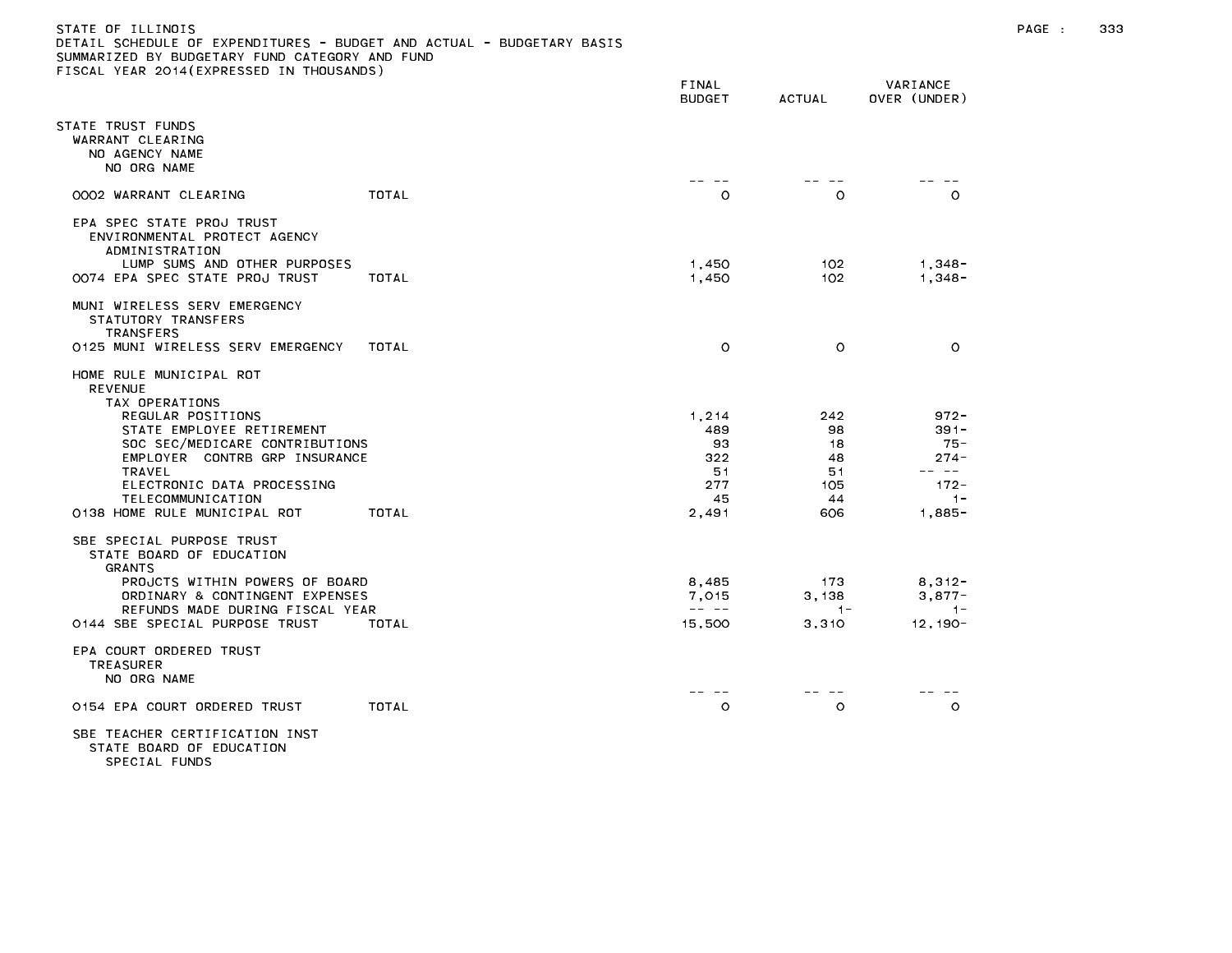| STATE OF ILLINOIS<br>DETAIL SCHEDULE OF EXPENDITURES - BUDGET AND ACTUAL - BUDGETARY BASIS<br>SUMMARIZED BY BUDGETARY FUND CATEGORY AND FUND<br>FISCAL YEAR 2014(EXPRESSED IN THOUSANDS)                                            |                                |                                |                                               | PAGE : | 334 |
|-------------------------------------------------------------------------------------------------------------------------------------------------------------------------------------------------------------------------------------|--------------------------------|--------------------------------|-----------------------------------------------|--------|-----|
|                                                                                                                                                                                                                                     | FINAL<br><b>BUDGET</b>         | <b>ACTUAL</b>                  | VARIANCE<br>OVER (UNDER)                      |        |     |
| STATE TRUST FUNDS<br>SBE TEACHER CERTIFICATION INST<br>STATE BOARD OF EDUCATION<br>SPECIAL FUNDS<br>FOR TEACHER CERTIFICATES                                                                                                        | 2,209                          | -- --                          | $2,209-$                                      |        |     |
| 0159 SBE TEACHER CERTIFICATION INST TOTAL                                                                                                                                                                                           | 2,209                          | 0                              | $2, 209 -$                                    |        |     |
| SBE GED TESTING<br>IL COMMUNITY COLLEGE BOARD<br>CENTRAL OFFICE                                                                                                                                                                     |                                |                                |                                               |        |     |
| LUMP SUMS AND OTHER PURPOSES<br>0161 SBE GED TESTING<br>TOTAL                                                                                                                                                                       | 750<br>750                     | 479<br>479                     | $271 -$<br>$271 -$                            |        |     |
| CMS VS AFSCME WAGES TRUST<br>NO AGENCY NAME<br>NO ORG NAME                                                                                                                                                                          |                                |                                |                                               |        |     |
| 0168 CMS VS AFSCME WAGES TRUST<br>TOTAL                                                                                                                                                                                             | -- --<br>$\circ$               | ———<br>$\circ$                 | $  -$<br>$\circ$                              |        |     |
| COUNTY OPTION MOTOR FUEL TAX<br><b>REVENUE</b><br>TAX OPERATIONS<br>REGULAR POSITIONS<br>STATE EMPLOYEE RETIREMENT<br>SOC SEC/MEDICARE CONTRIBUTIONS<br>EMPLOYER CONTRB GRP INSURANCE<br>0190 COUNTY OPTION MOTOR FUEL TAX<br>TOTAL | 395<br>159<br>30<br>155<br>739 | 358<br>145<br>26<br>118<br>647 | $37 -$<br>$14 -$<br>$4 -$<br>$37 -$<br>$92 -$ |        |     |
| ILLINOIS STATE MUSEUM<br>NO AGENCY NAME<br>NO ORG NAME                                                                                                                                                                              | -- --                          | -- --                          | -- --                                         |        |     |
| 0194 ILLINOIS STATE MUSEUM<br>TOTAL                                                                                                                                                                                                 | $\circ$                        | $\circ$                        | $\circ$                                       |        |     |
| HUMAN RIGHTS COMM SPEC PROJS<br>NO AGENCY NAME<br>NO ORG NAME                                                                                                                                                                       |                                |                                |                                               |        |     |
| 0201 HUMAN RIGHTS COMM SPEC PROJS<br>TOTAL                                                                                                                                                                                          | -- --<br>$\circ$               | $\sim$ $-$<br>$\circ$          | $\circ$                                       |        |     |
| DHS TECHNOLOGY INITIATIVE<br>HUMAN SERVICES<br>ADMIN & PROGRAM SUPPORT<br>EXPENSES OF FRAMEWORK PROJECT<br>0211 DHS TECHNOLOGY INITIATIVE<br>TOTAL                                                                                  | 15,000<br>15,000               | 6,026<br>6,026                 | $8,974-$<br>$8,974-$                          |        |     |
| STANDARDBRED PURSE                                                                                                                                                                                                                  |                                |                                |                                               |        |     |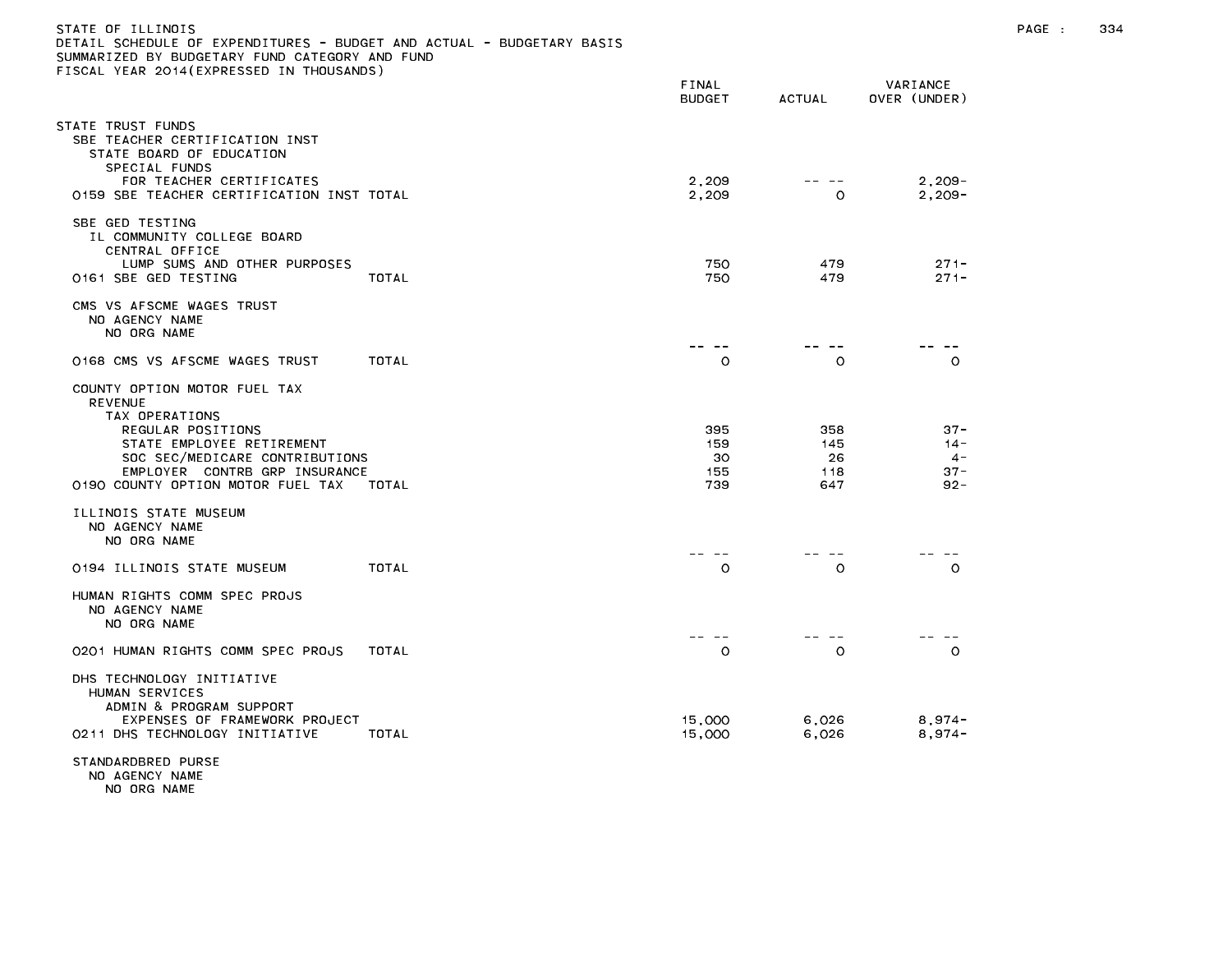### STATE OF ILLINOIS PAGE : 335 DETAIL SCHEDULE OF EXPENDITURES - BUDGET AND ACTUAL - BUDGETARY BASIS SUMMARIZED BY BUDGETARY FUND CATEGORY AND FUND FISCAL YEAR 2014(EXPRESSED IN THOUSANDS)

|                                                                                                                                                                                                                | FINAL<br><b>BUDGET</b> | <b>ACTUAL</b>              | VARIANCE<br>OVER (UNDER)        |
|----------------------------------------------------------------------------------------------------------------------------------------------------------------------------------------------------------------|------------------------|----------------------------|---------------------------------|
| STATE TRUST FUNDS<br>STANDARDBRED PURSE<br>NO AGENCY NAME<br>NO ORG NAME                                                                                                                                       |                        |                            |                                 |
| TOTAL<br>0217 STANDARDBRED PURSE                                                                                                                                                                               | O                      | O                          | $\Omega$                        |
| KANERVA VS. STATE TRUST<br><b>TREASURER</b><br>NO ORG NAME                                                                                                                                                     |                        |                            |                                 |
| TOTAL<br>0234 KANERVA VS. STATE TRUST                                                                                                                                                                          | $\circ$                | $\circ$                    | $\Omega$                        |
| RACING BD FINGERPRINT LICENSE<br>COURT OF CLAIMS<br>CLAIMS ADJUDICATION<br>REIMBURSE GRF, SUPP<br>RACING BOARD<br>GENERAL OFFICE<br>DEPOSIT INTO HORSE RACING FUND<br>0248 RACING BD FINGERPRINT LICENSE TOTAL | 135<br>135             | 135<br>135                 | $\circ$                         |
| BLUE WATER DITCH FLOOD CONTROL<br>NO AGENCY NAME<br>NO ORG NAME                                                                                                                                                |                        |                            |                                 |
| 0252 BLUE WATER DITCH FLOOD CONTROL TOTAL                                                                                                                                                                      | $\circ$                | $\circ$                    | $\circ$                         |
| AML RECLAMATION SET ASIDE<br>NATURAL RESOURCES<br>MINES AND MINERALS<br>GRNT & CONTRCT CONDCT RESEARCH<br>0257 AML RECLAMATION SET ASIDE<br>TOTAL                                                              | 1,500<br>1,500         | $\circ$                    | $1.500 -$<br>$1,500 -$          |
| ICJIA VIO PREVENT SP PRJ<br>COURT OF CLAIMS<br>CLAIMS ADJUDICATION<br>AWARDS AND GRANTS, SUPP<br>REFUNDS MADE DURING FISCAL YEAR<br>0318 ICJIA VIO PREVENT SP PRJ<br>TOTAL                                     | 161<br>161             | 61<br>$3,558-$<br>$3,497-$ | $100 -$<br>$3,558-$<br>$3,658-$ |

NO ORG NAME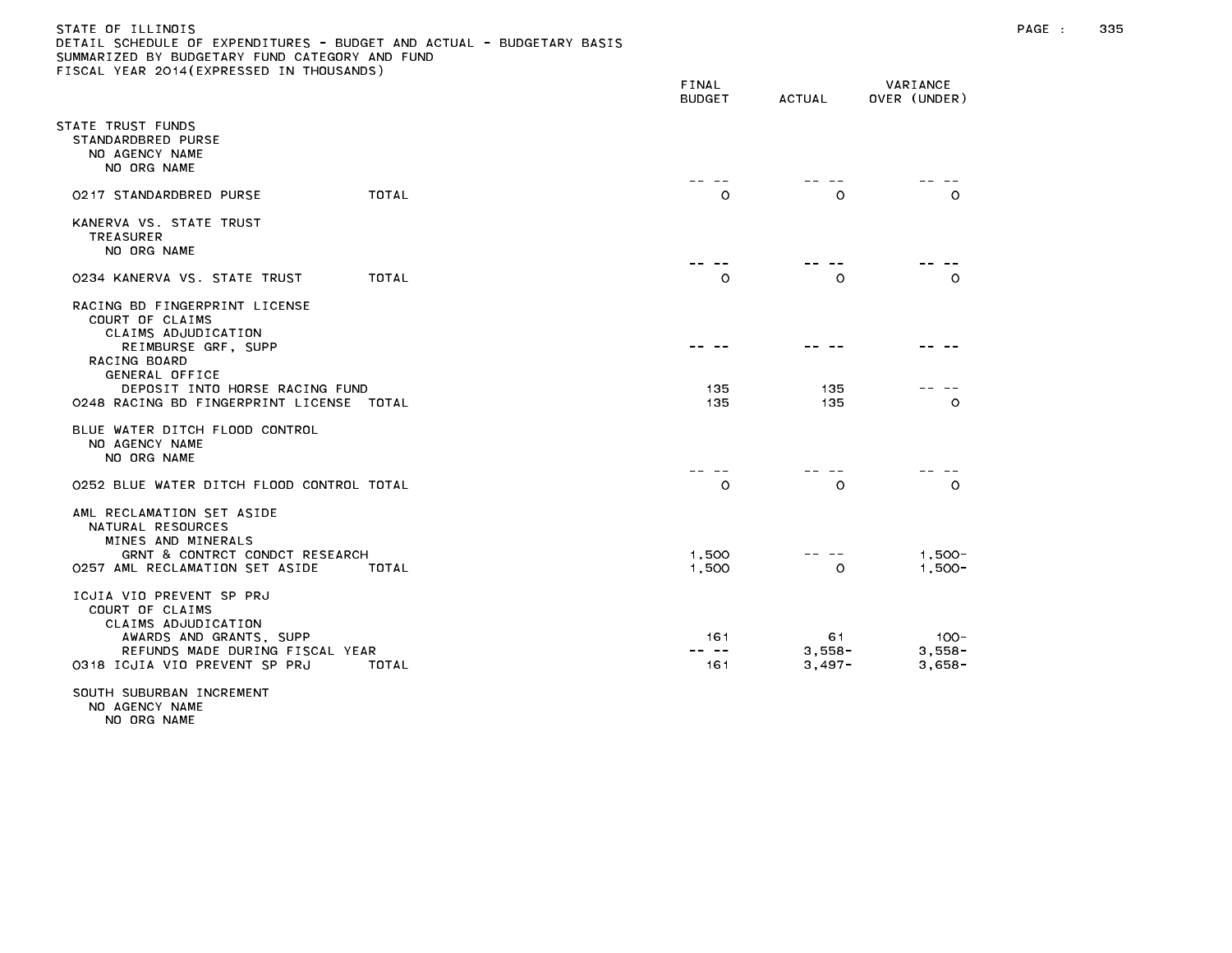| STATE OF ILLINOIS                                                     |
|-----------------------------------------------------------------------|
| DETAIL SCHEDULE OF EXPENDITURES - BUDGET AND ACTUAL - BUDGETARY BASIS |
| SUMMARIZED BY BUDGETARY FUND CATEGORY AND FUND                        |
| FISCAL YEAR 2014(EXPRESSED IN THOUSANDS)                              |

|                                                                                                                                                                                                                                                                    | FINAL<br><b>BUDGET</b>                                | ACTUAL                                                                                                                                                                                                                                                                                                                                                                                                                     | VARIANCE<br>OVER (UNDER)                                                   |
|--------------------------------------------------------------------------------------------------------------------------------------------------------------------------------------------------------------------------------------------------------------------|-------------------------------------------------------|----------------------------------------------------------------------------------------------------------------------------------------------------------------------------------------------------------------------------------------------------------------------------------------------------------------------------------------------------------------------------------------------------------------------------|----------------------------------------------------------------------------|
| STATE TRUST FUNDS<br>SOUTH SUBURBAN INCREMENT<br>NO AGENCY NAME<br>NO ORG NAME                                                                                                                                                                                     | $- -$                                                 | $- -$                                                                                                                                                                                                                                                                                                                                                                                                                      |                                                                            |
| <b>TOTAL</b><br>0321 SOUTH SUBURBAN INCREMENT                                                                                                                                                                                                                      | $\circ$                                               | $\circ$                                                                                                                                                                                                                                                                                                                                                                                                                    | $\circ$                                                                    |
| CRIMINAL JUSTICE INFO PROJECTS<br>IL CRIMINAL JUSTICE INFO AUTH<br>OPERATIONS<br>LUMP SUMS AND OTHER PURPOSES<br>0335 CRIMINAL JUSTICE INFO PROJECTS TOTAL                                                                                                         | 400<br>400                                            | 186<br>186                                                                                                                                                                                                                                                                                                                                                                                                                 | $214 -$<br>$214 -$                                                         |
| FEDERAL HOME INVESTMENT TRUST<br><b>REVENUE</b><br>GOVERNMENT SERVICES<br>ILL HOME INVESTMENT PARTNERSHP<br>ILL HOME INVESTMENT PARTNERSHP<br>REAPPROP TO SUBSEQUENT FISCAL YEAR<br>0338 FEDERAL HOME INVESTMENT TRUST TOTAL                                       | 25,000<br>19,865<br>$15,000 -$<br>29,865              | 10, 167<br>6,963<br>$\frac{1}{2} \frac{1}{2} \frac{1}{2} \frac{1}{2} \frac{1}{2} \frac{1}{2} \frac{1}{2} \frac{1}{2} \frac{1}{2} \frac{1}{2} \frac{1}{2} \frac{1}{2} \frac{1}{2} \frac{1}{2} \frac{1}{2} \frac{1}{2} \frac{1}{2} \frac{1}{2} \frac{1}{2} \frac{1}{2} \frac{1}{2} \frac{1}{2} \frac{1}{2} \frac{1}{2} \frac{1}{2} \frac{1}{2} \frac{1}{2} \frac{1}{2} \frac{1}{2} \frac{1}{2} \frac{1}{2} \frac{$<br>17,130 | 14,833-<br>$12,902 -$<br>15,000<br>$12,735-$                               |
| ST APPELLATE DEFNDR SPEC ST<br>NO AGENCY NAME<br>NO ORG NAME                                                                                                                                                                                                       | $- -$                                                 | $ -$                                                                                                                                                                                                                                                                                                                                                                                                                       |                                                                            |
| TOTAL<br>0361 ST APPELLATE DEFNDR SPEC ST                                                                                                                                                                                                                          | $\circ$                                               | $\circ$                                                                                                                                                                                                                                                                                                                                                                                                                    | $\circ$                                                                    |
| STATE POLICE MTR VEHICLE THEFT<br>STATE POLICE<br>DIVISION OF STATE TROOPERS<br>PAYMENT OF EXPENSES<br>0376 STATE POLICE MTR VEHICLE THEFT TOTAL                                                                                                                   | 600<br>600                                            | 355<br>355                                                                                                                                                                                                                                                                                                                                                                                                                 | $245 -$<br>$245 -$                                                         |
| PUBLIC AID RECOVERIES TRUST<br>HEALTHCARE & FAMILY SERVICES<br>PROGRAM ADMINISTRATION<br>REGULAR POSITIONS<br>STATE CONTRIBUTIONS TO SERS<br>SOC SEC/MEDICARE CONTRIBUTIONS<br>FOR GROUP INSURANCE<br>CONTRACTUAL SERVICES<br>COMMODITIES<br>PRINTING<br>EQUIPMENT | 273<br>110<br>21<br>114<br>5,294<br>320<br>538<br>110 | 197<br>79<br>14<br>68<br>2,076<br>125<br>269<br>90                                                                                                                                                                                                                                                                                                                                                                         | 76-<br>$31 -$<br>$7 -$<br>46 -<br>$3,218-$<br>$195 -$<br>$269 -$<br>$20 -$ |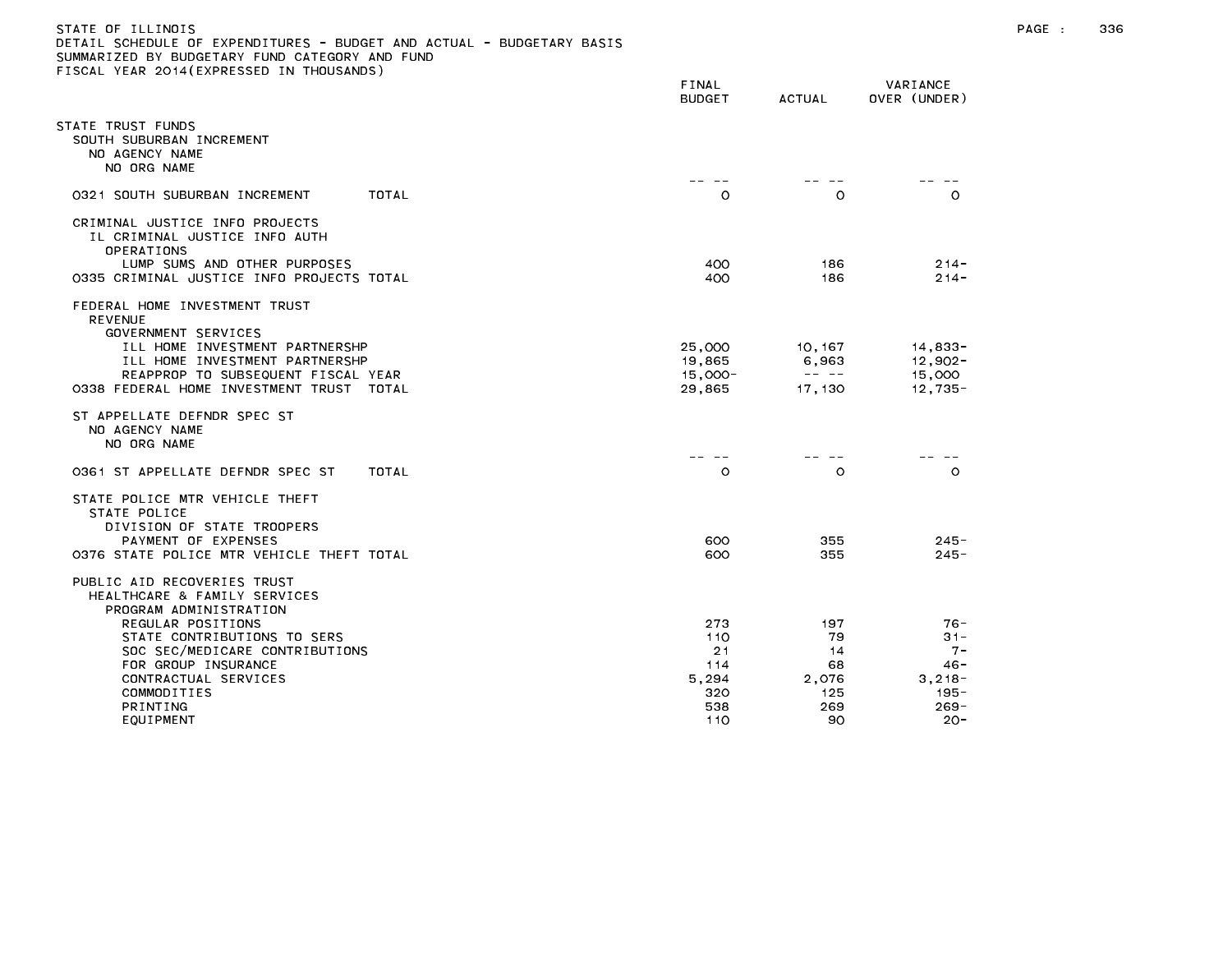| STATE OF ILLINOIS                                                     |        |        |              |
|-----------------------------------------------------------------------|--------|--------|--------------|
| DETAIL SCHEDULE OF EXPENDITURES - BUDGET AND ACTUAL - BUDGETARY BASIS |        |        |              |
| SUMMARIZED BY BUDGETARY FUND CATEGORY AND FUND                        |        |        |              |
| FISCAL YEAR 2014(EXPRESSED IN THOUSANDS)                              |        |        |              |
|                                                                       | FINAL  |        | VARIANCE     |
|                                                                       | BUDGET | ACTUAL | OVER (UNDER) |

| TATE TRUST FUNDS               |                |                                                                                                                                                                                                                                                                                                                                                                                              |                     |
|--------------------------------|----------------|----------------------------------------------------------------------------------------------------------------------------------------------------------------------------------------------------------------------------------------------------------------------------------------------------------------------------------------------------------------------------------------------|---------------------|
| PUBLIC AID RECOVERIES TRUST    |                |                                                                                                                                                                                                                                                                                                                                                                                              |                     |
| HEALTHCARE & FAMILY SERVICES   |                |                                                                                                                                                                                                                                                                                                                                                                                              |                     |
| PROGRAM ADMINISTRATION         |                |                                                                                                                                                                                                                                                                                                                                                                                              |                     |
| TELECOMMUNICATION              | 1,106          | 891                                                                                                                                                                                                                                                                                                                                                                                          | $215 -$             |
| COSTS/INFO TECH INFRASTRUCTURE | 26,210         | 8,125                                                                                                                                                                                                                                                                                                                                                                                        | $18,085 -$          |
| INSPECTOR GENERAL              |                |                                                                                                                                                                                                                                                                                                                                                                                              |                     |
| REGULAR POSITIONS              | 10,575         | 7,784                                                                                                                                                                                                                                                                                                                                                                                        | $2,791-$            |
| STATE EMPLOYEE RETIREMENT      | 4,263          | 3.143                                                                                                                                                                                                                                                                                                                                                                                        | $1.120 -$           |
| SOC SEC/MEDICARE CONTRIBUTIONS | 809            | 568                                                                                                                                                                                                                                                                                                                                                                                          | $241 -$             |
| EMPLOYER CONTRB GRP INSURANCE  | 3,101          | 1,930                                                                                                                                                                                                                                                                                                                                                                                        | $1, 171 -$          |
| CONTRACTUAL SERVICES           | 4,014          | 1,422                                                                                                                                                                                                                                                                                                                                                                                        | $2,592-$            |
| TRAVEL                         | 74             | $\frac{1}{2} \frac{1}{2} \frac{1}{2} \frac{1}{2} \frac{1}{2} \frac{1}{2} \frac{1}{2} \frac{1}{2} \frac{1}{2} \frac{1}{2} \frac{1}{2} \frac{1}{2} \frac{1}{2} \frac{1}{2} \frac{1}{2} \frac{1}{2} \frac{1}{2} \frac{1}{2} \frac{1}{2} \frac{1}{2} \frac{1}{2} \frac{1}{2} \frac{1}{2} \frac{1}{2} \frac{1}{2} \frac{1}{2} \frac{1}{2} \frac{1}{2} \frac{1}{2} \frac{1}{2} \frac{1}{2} \frac{$ | $74 -$              |
| EQUIPMENT                      | 198            | 64                                                                                                                                                                                                                                                                                                                                                                                           | $134 -$             |
| PA RECOVERY TRUST OPERATIONS   |                |                                                                                                                                                                                                                                                                                                                                                                                              |                     |
| REGULAR POSITIONS              | 9.194          | 7.257                                                                                                                                                                                                                                                                                                                                                                                        | $1.937 -$           |
| STATE EMPLOYEE RETIREMENT      | 3,706          | 2,926                                                                                                                                                                                                                                                                                                                                                                                        | $780 -$             |
| SOC SEC/MEDICARE CONTRIBUTIONS | 703            | 526                                                                                                                                                                                                                                                                                                                                                                                          | $177 -$             |
| EMPLOYER CONTRB GRP INSURANCE  | 2,801          | 1,981                                                                                                                                                                                                                                                                                                                                                                                        | $820 -$             |
| CONTRACTUAL SERVICES           | 24.846         | 11.083                                                                                                                                                                                                                                                                                                                                                                                       | $13.763 -$          |
| <b>TRAVEL</b>                  | 100            | 64                                                                                                                                                                                                                                                                                                                                                                                           | $36 -$              |
| COMMODITIES                    | 27             | 10                                                                                                                                                                                                                                                                                                                                                                                           | $17 -$              |
| PRINTING                       | 10             | -- --                                                                                                                                                                                                                                                                                                                                                                                        | $10 -$              |
| EQUIPMENT                      | 1.250          | 19                                                                                                                                                                                                                                                                                                                                                                                           | $1.231 -$           |
| TELECOMMUNICATION              | 190            | 133                                                                                                                                                                                                                                                                                                                                                                                          | $57 -$              |
| MEDICAL                        |                |                                                                                                                                                                                                                                                                                                                                                                                              |                     |
| PERSONAL SERVICES              | 8,017          | 4,952                                                                                                                                                                                                                                                                                                                                                                                        | $3,065-$            |
| STATE CONTRIBUTIONS TO SERS    | 3,232          | 1,999                                                                                                                                                                                                                                                                                                                                                                                        | $1.233 -$           |
| STATE CONTRIBUTIONS TO SOC SEC | 613            | 360                                                                                                                                                                                                                                                                                                                                                                                          | $253 -$             |
| GROUP INSURANCE                | 2,576          | 1,255                                                                                                                                                                                                                                                                                                                                                                                        | $1,321 -$           |
| CONTRACTUAL SERVICES           | 59,750         | 40,457                                                                                                                                                                                                                                                                                                                                                                                       | $19,293-$           |
| COMMODITIES                    | 5              | -- --                                                                                                                                                                                                                                                                                                                                                                                        | 5 –                 |
| PRINTING                       | $\overline{a}$ | -- --                                                                                                                                                                                                                                                                                                                                                                                        | $4 -$               |
| EQUIPMENT                      | 128            | 59                                                                                                                                                                                                                                                                                                                                                                                           | $69 -$              |
| TELECOMMUNICATIONS SERVICES    | 22             | 22                                                                                                                                                                                                                                                                                                                                                                                           | $\sim$ $-$<br>$- -$ |
| MEDICAL DATA WAREHOUSE         | 6,259          | 3,921                                                                                                                                                                                                                                                                                                                                                                                        | $2,338 -$           |
| FOR DEPOSIT INTO MEDICAL       | 500            | 500                                                                                                                                                                                                                                                                                                                                                                                          |                     |
| COURT OF CLAIMS                |                |                                                                                                                                                                                                                                                                                                                                                                                              |                     |
| CLAIMS ADJUDICATION            |                |                                                                                                                                                                                                                                                                                                                                                                                              |                     |
| REIMBURSE GRF, SUPP            |                |                                                                                                                                                                                                                                                                                                                                                                                              |                     |
| AWARDS AND GRANTS, SUPP        | з              | з                                                                                                                                                                                                                                                                                                                                                                                            |                     |
|                                |                |                                                                                                                                                                                                                                                                                                                                                                                              |                     |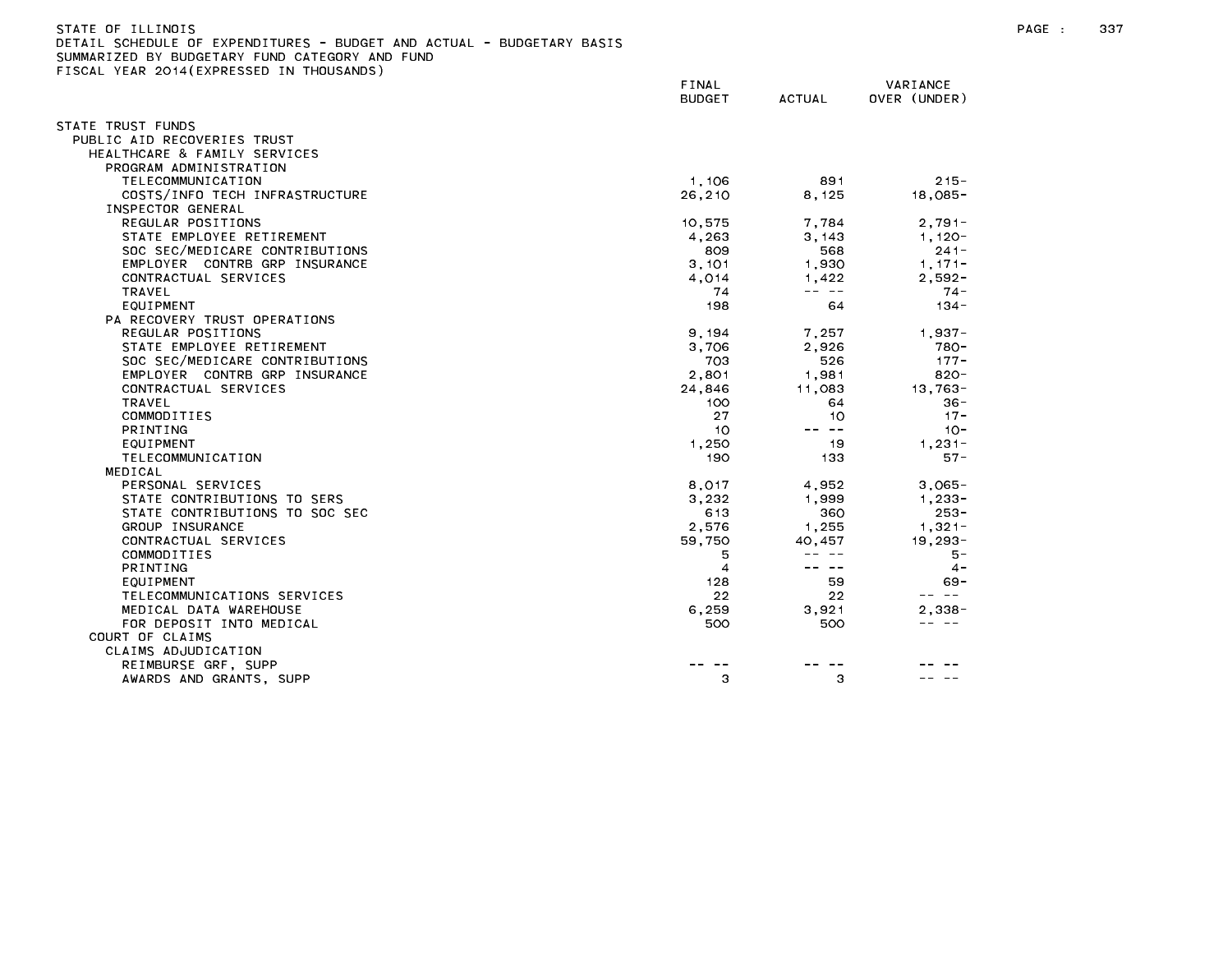| STATE OF ILLINOIS<br>DETAIL SCHEDULE OF EXPENDITURES - BUDGET AND ACTUAL - BUDGETARY BASIS<br>SUMMARIZED BY BUDGETARY FUND CATEGORY AND FUND<br>FISCAL YEAR 2014 (EXPRESSED IN THOUSANDS) |                                                                                                                                                                                                                                                                                                                                                                                              |                  |                          | $PAGE$ : | 338 |
|-------------------------------------------------------------------------------------------------------------------------------------------------------------------------------------------|----------------------------------------------------------------------------------------------------------------------------------------------------------------------------------------------------------------------------------------------------------------------------------------------------------------------------------------------------------------------------------------------|------------------|--------------------------|----------|-----|
|                                                                                                                                                                                           | FINAL<br><b>BUDGET</b>                                                                                                                                                                                                                                                                                                                                                                       | <b>ACTUAL</b>    | VARIANCE<br>OVER (UNDER) |          |     |
| STATE TRUST FUNDS<br>PUBLIC AID RECOVERIES TRUST<br>STATUTORY TRANSFERS<br>TRANSFERS<br>REFUNDS MADE DURING FISCAL YEAR                                                                   | -- --                                                                                                                                                                                                                                                                                                                                                                                        | $\circ$          | -- --                    |          |     |
| 0421 PUBLIC AID RECOVERIES TRUST<br>TOTAL                                                                                                                                                 | 181,066                                                                                                                                                                                                                                                                                                                                                                                      | 104,372          | $76,694-$                |          |     |
| IL POWER AGENCY TRUST<br>ILLINOIS POWER AGENCY<br>ADMINISTRATIVE COSTS                                                                                                                    |                                                                                                                                                                                                                                                                                                                                                                                              |                  |                          |          |     |
| FOR DEPOSIT<br>STATUTORY TRANSFERS<br>TRANSFERS                                                                                                                                           | 915                                                                                                                                                                                                                                                                                                                                                                                          | 915              |                          |          |     |
| 0424 IL POWER AGENCY TRUST<br>TOTAL                                                                                                                                                       | 915                                                                                                                                                                                                                                                                                                                                                                                          | 915              | $\circ$                  |          |     |
| AGRICULTURAL MASTER<br><b>AGRICULTURE</b><br>MEAT INSPECTION                                                                                                                              |                                                                                                                                                                                                                                                                                                                                                                                              |                  |                          |          |     |
| INSPECT AGRICULTURAL PRODUCTS<br>0440 AGRICULTURAL MASTER<br>TOTAL                                                                                                                        | 1,000<br>1,000                                                                                                                                                                                                                                                                                                                                                                               | 562<br>562       | $438 -$<br>438-          |          |     |
| GROUP INSURANCE PREMIUM<br>CENTRAL MANAGEMENT<br>BUREAU OF BENEFITS                                                                                                                       |                                                                                                                                                                                                                                                                                                                                                                                              |                  |                          |          |     |
| LIFE INSURANCE COVERAGE<br>TOTAL<br>0457 GROUP INSURANCE PREMIUM                                                                                                                          | 95,452<br>95,452                                                                                                                                                                                                                                                                                                                                                                             | 87,857<br>87,857 | $7,595-$<br>7,595-       |          |     |
| LAND & WATER RECREATION<br>NATURAL RESOURCES<br>GENERAL OFFICE CAPITAL                                                                                                                    |                                                                                                                                                                                                                                                                                                                                                                                              |                  |                          |          |     |
| OUTDOOR RECREATION PROGRAMS                                                                                                                                                               | 2,500                                                                                                                                                                                                                                                                                                                                                                                        | -- --            | $2,500-$                 |          |     |
| OUTDOOR RECREATION PROGRAMS<br>REAPPROP TO SUBSEQUENT FISCAL YEAR                                                                                                                         | 11,774<br>$13,633-$                                                                                                                                                                                                                                                                                                                                                                          | 641<br>-- --     | $11, 133 -$<br>13,633    |          |     |
| 0465 LAND & WATER RECREATION<br>TOTAL                                                                                                                                                     | 641                                                                                                                                                                                                                                                                                                                                                                                          | 641              | $\circ$                  |          |     |
| STATE EMPLOYEES RETIREMENT SYS<br>STATE EMPLOYEES' RETIRE SYSTEM<br>GENERAL OPERATIONS                                                                                                    |                                                                                                                                                                                                                                                                                                                                                                                              |                  |                          |          |     |
| REPAYMENT TO GOBRI FUND<br>STATUTORY TRANSFERS<br>TRANSFERS                                                                                                                               | 300,000                                                                                                                                                                                                                                                                                                                                                                                      | 29,456           | $270,544-$               |          |     |
| REFUNDS MADE DURING FISCAL YEAR                                                                                                                                                           | $\frac{1}{2} \frac{1}{2} \frac{1}{2} \frac{1}{2} \frac{1}{2} \frac{1}{2} \frac{1}{2} \frac{1}{2} \frac{1}{2} \frac{1}{2} \frac{1}{2} \frac{1}{2} \frac{1}{2} \frac{1}{2} \frac{1}{2} \frac{1}{2} \frac{1}{2} \frac{1}{2} \frac{1}{2} \frac{1}{2} \frac{1}{2} \frac{1}{2} \frac{1}{2} \frac{1}{2} \frac{1}{2} \frac{1}{2} \frac{1}{2} \frac{1}{2} \frac{1}{2} \frac{1}{2} \frac{1}{2} \frac{$ | 1,578-           | 1,578-                   |          |     |
| 0479 STATE EMPLOYEES RETIREMENT SYS TOTAL                                                                                                                                                 | 300,000                                                                                                                                                                                                                                                                                                                                                                                      | 27,878           | $272, 122 -$             |          |     |
| EARLY INTERVENTION SERVICE REV<br>HUMAN SERVICES<br>ADMIN & PROGRAM SUPPORT                                                                                                               |                                                                                                                                                                                                                                                                                                                                                                                              |                  |                          |          |     |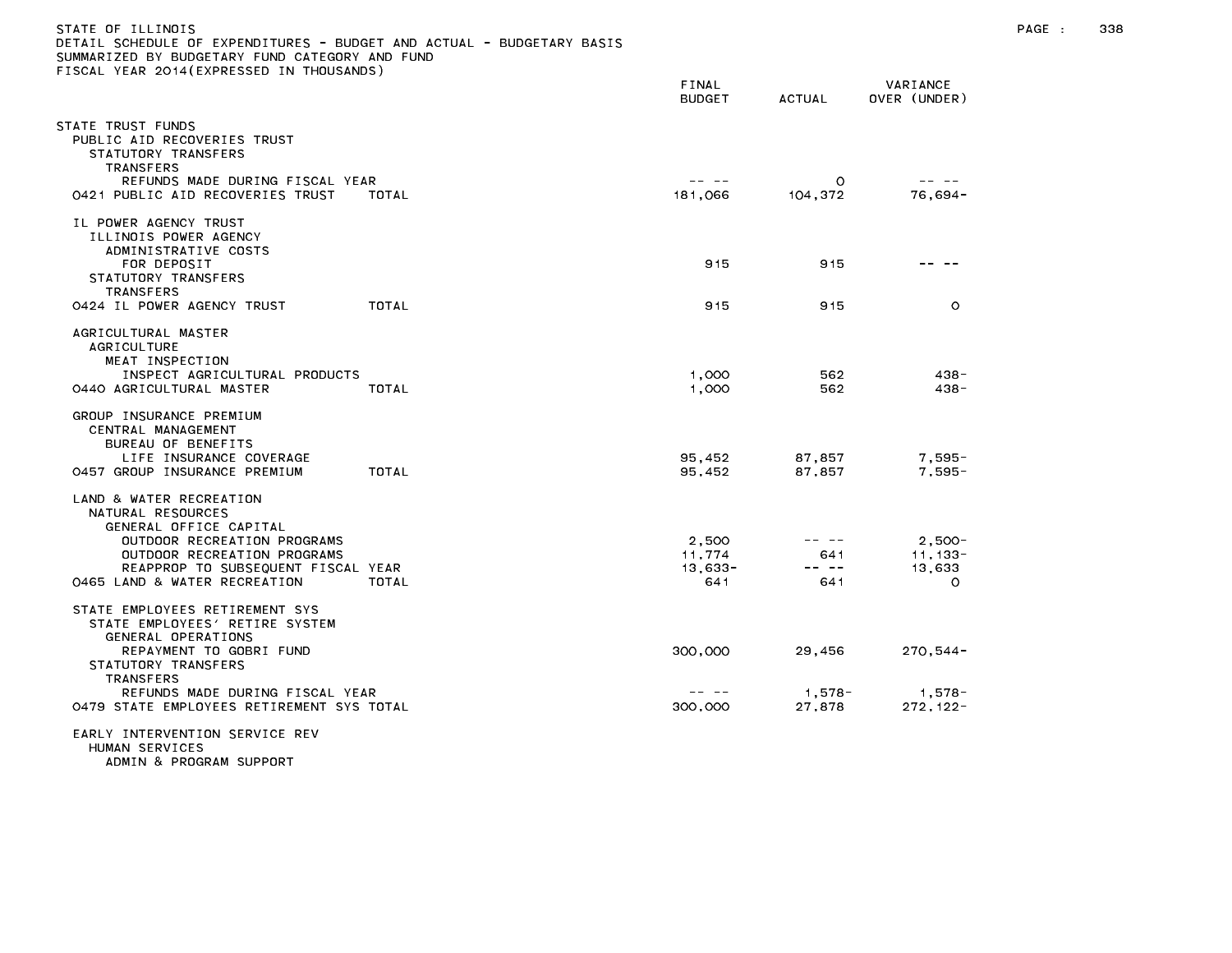| STATE OF ILLINOIS                                                     |
|-----------------------------------------------------------------------|
| DETAIL SCHEDULE OF EXPENDITURES - BUDGET AND ACTUAL - BUDGETARY BASIS |
| SUMMARIZED BY BUDGETARY FUND CATEGORY AND FUND                        |
| FISCAL YEAR 2014(EXPRESSED IN THOUSANDS)                              |
|                                                                       |

| TEAN LUTTLEATIN USED THE INDUSTRIBUT                                                                                                                              |       | FINAL<br><b>BUDGET</b>                      | <b>ACTUAL</b>          | VARIANCE<br>OVER (UNDER)     |
|-------------------------------------------------------------------------------------------------------------------------------------------------------------------|-------|---------------------------------------------|------------------------|------------------------------|
| STATE TRUST FUNDS<br>EARLY INTERVENTION SERVICE REV<br>HUMAN SERVICES                                                                                             |       |                                             |                        |                              |
| ADMIN & PROGRAM SUPPORT<br>LEASED PROPERTY MANAGEMENT<br>OTHER REFUNDS                                                                                            |       | 112<br>-- --                                |                        | $112 -$<br>-- --             |
| EMPLOYMENT & SOC SERVICE PROG<br>EARLY INTERVENTION SERV PRGRM<br>COURT OF CLAIMS<br>CLAIMS ADJUDICATION                                                          |       | 160, 197                                    | 157,578                | $2,619-$                     |
| REIMBURSE GRF, SUPP<br>REFUNDS MADE DURING FISCAL YEAR<br>0502 EARLY INTERVENTION SERVICE REV TOTAL                                                               |       | <b><i><u>Participate</u></i></b><br>160,309 | $315 -$<br>157,263     | -- --<br>$315 -$<br>$3,046-$ |
| STATEWIDE GRAND JURY PROSECUTI<br>NO AGENCY NAME<br>NO ORG NAME                                                                                                   |       |                                             |                        |                              |
| 0525 STATEWIDE GRAND JURY PROSECUTI TOTAL                                                                                                                         |       | $\circ$                                     | $\circ$                | $\circ$                      |
| IL PREPAID TUITION TRUST<br>COURT OF CLAIMS<br>CLAIMS ADJUDICATION<br>AWARDS AND GRANTS, SUPP<br>REFUNDS MADE DURING FISCAL YEAR<br>0557 IL PREPAID TUITION TRUST | TOTAL | $\blacktriangleleft$<br>-- --<br>1          | -1<br>$38 -$<br>$37 -$ | $38 -$<br>$38 -$             |
| DCFS SPECIAL PURPOSE TRUST<br>CHILDREN AND FAMILY SERVICES<br>CENTRAL ADMINISTRATION<br>CHILD WELFARE IMPROVEMENTS<br>0582 DCFS SPECIAL PURPOSE TRUST             | TOTAL | 689<br>689                                  | 130<br>130             | $559 -$<br>$559 -$           |
| STAR BONDS SCHL IMPRV & OPS<br>NO AGENCY NAME<br>NO ORG NAME                                                                                                      |       |                                             |                        |                              |
| 0591 STAR BONDS SCHL IMPRV & OPS                                                                                                                                  | TOTAL | — — —<br>$\circ$                            | O                      | $\circ$                      |
| IL RURAL REHABILITATION<br>NO AGENCY NAME<br>NO ORG NAME                                                                                                          |       |                                             |                        |                              |
| 0595 IL RURAL REHABILITATION                                                                                                                                      | TOTAL | $\circ$                                     | $\circ$                | $\circ$                      |
| HEALTH INFORMATION EXCHANGE<br>NO AGENCY NAME                                                                                                                     |       |                                             |                        |                              |

NO ORG NAME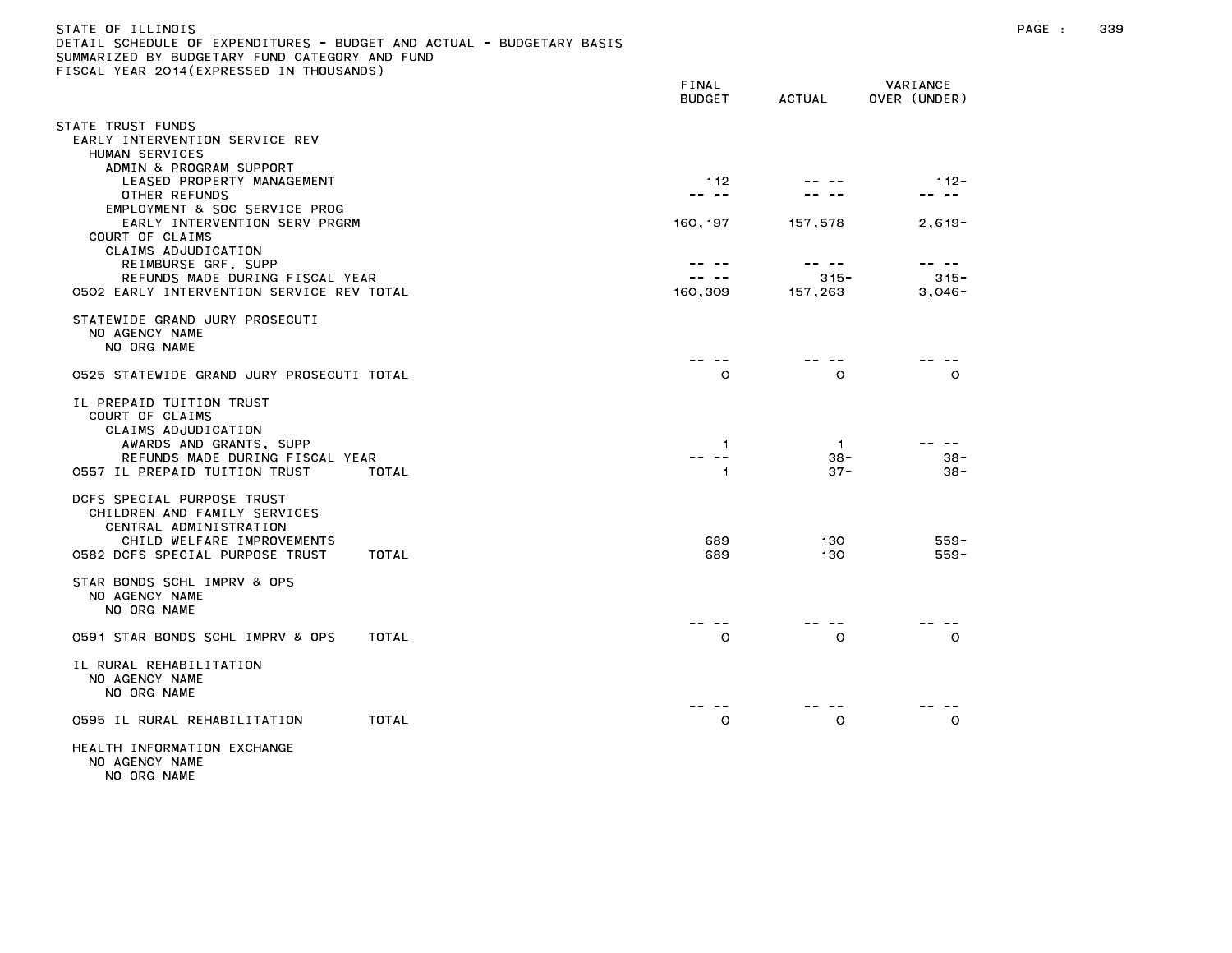# STATE OF ILLINOIS PAGE : 340 DETAIL SCHEDULE OF EXPENDITURES - BUDGET AND ACTUAL - BUDGETARY BASIS SUMMARIZED BY BUDGETARY FUND CATEGORY AND FUND FISCAL YEAR 2014(EXPRESSED IN THOUSANDS)

|                                                                                                                                                                                                                                                           | FINAL<br><b>BUDGET</b>                                                                                                                                                                                                                                                                                                                                                                                           | <b>ACTUAL</b>               | VARIANCE<br>OVER (UNDER)                                                                                                                                                                                                                                                                                                                                                                                             |
|-----------------------------------------------------------------------------------------------------------------------------------------------------------------------------------------------------------------------------------------------------------|------------------------------------------------------------------------------------------------------------------------------------------------------------------------------------------------------------------------------------------------------------------------------------------------------------------------------------------------------------------------------------------------------------------|-----------------------------|----------------------------------------------------------------------------------------------------------------------------------------------------------------------------------------------------------------------------------------------------------------------------------------------------------------------------------------------------------------------------------------------------------------------|
| STATE TRUST FUNDS<br>HEALTH INFORMATION EXCHANGE<br>NO AGENCY NAME<br>NO ORG NAME                                                                                                                                                                         |                                                                                                                                                                                                                                                                                                                                                                                                                  |                             |                                                                                                                                                                                                                                                                                                                                                                                                                      |
| 0606 HEALTH INFORMATION EXCHANGE<br>TOTAL                                                                                                                                                                                                                 | O                                                                                                                                                                                                                                                                                                                                                                                                                | $\circ$                     | $\circ$                                                                                                                                                                                                                                                                                                                                                                                                              |
| DEBT SETTLMNT CONSUMER PROTECT<br><b>TREASURER</b><br>NO ORG NAME                                                                                                                                                                                         |                                                                                                                                                                                                                                                                                                                                                                                                                  |                             |                                                                                                                                                                                                                                                                                                                                                                                                                      |
| 0615 DEBT SETTLMNT CONSUMER PROTECT TOTAL                                                                                                                                                                                                                 | -- --<br>$\circ$                                                                                                                                                                                                                                                                                                                                                                                                 | O                           | O                                                                                                                                                                                                                                                                                                                                                                                                                    |
| DEBT MGT SERV CONSUMER PROTECT<br>NO AGENCY NAME<br>NO ORG NAME                                                                                                                                                                                           |                                                                                                                                                                                                                                                                                                                                                                                                                  |                             |                                                                                                                                                                                                                                                                                                                                                                                                                      |
| 0616 DEBT MGT SERV CONSUMER PROTECT TOTAL                                                                                                                                                                                                                 | $\circ$                                                                                                                                                                                                                                                                                                                                                                                                          | $\circ$                     | $\circ$                                                                                                                                                                                                                                                                                                                                                                                                              |
| DHS STATE PROJECTS<br>HUMAN SERVICES<br>ADMIN & PROGRAM SUPPORT<br>ENERGY CONSERVATION &<br>DEPOSIT INTO DHS TECHNOLOGY<br>EMPLOYMENT & SOC SERVICE PROG<br>PUBLIC HEALTH PROGRAMS<br>REFUNDS MADE DURING FISCAL YEAR<br>0642 DHS STATE PROJECTS<br>TOTAL | 1,000<br>15,000<br>368<br>-- --<br>16,368                                                                                                                                                                                                                                                                                                                                                                        | 945<br>---<br>$37 -$<br>908 | $1.000 -$<br>$14,055-$<br>$368 -$<br>$37 -$<br>15,460-                                                                                                                                                                                                                                                                                                                                                               |
| DISASTER RESPONSE AND RECOVERY<br>IL EMERGENCY MANAGEMENT AGCY<br>MNGMNT/ADMINISTRATIVE SUPPORT<br>DISASTER RESPONSE & RECOVERY<br>REFUNDS MADE DURING FISCAL YEAR<br>0667 DISASTER RESPONSE AND RECOVERY TOTAL                                           | 12,000<br>$\frac{1}{2} \frac{1}{2} \frac{1}{2} \frac{1}{2} \frac{1}{2} \frac{1}{2} \frac{1}{2} \frac{1}{2} \frac{1}{2} \frac{1}{2} \frac{1}{2} \frac{1}{2} \frac{1}{2} \frac{1}{2} \frac{1}{2} \frac{1}{2} \frac{1}{2} \frac{1}{2} \frac{1}{2} \frac{1}{2} \frac{1}{2} \frac{1}{2} \frac{1}{2} \frac{1}{2} \frac{1}{2} \frac{1}{2} \frac{1}{2} \frac{1}{2} \frac{1}{2} \frac{1}{2} \frac{1}{2} \frac{$<br>12,000 | 8,778<br>$\circ$<br>8,778   | $3,222-$<br>$\frac{1}{2} \frac{1}{2} \frac{1}{2} \frac{1}{2} \frac{1}{2} \frac{1}{2} \frac{1}{2} \frac{1}{2} \frac{1}{2} \frac{1}{2} \frac{1}{2} \frac{1}{2} \frac{1}{2} \frac{1}{2} \frac{1}{2} \frac{1}{2} \frac{1}{2} \frac{1}{2} \frac{1}{2} \frac{1}{2} \frac{1}{2} \frac{1}{2} \frac{1}{2} \frac{1}{2} \frac{1}{2} \frac{1}{2} \frac{1}{2} \frac{1}{2} \frac{1}{2} \frac{1}{2} \frac{1}{2} \frac{$<br>$3,222-$ |
| IL STATE POLICE PROJECTS TRUST<br>NO AGENCY NAME<br>NO ORG NAME                                                                                                                                                                                           |                                                                                                                                                                                                                                                                                                                                                                                                                  |                             |                                                                                                                                                                                                                                                                                                                                                                                                                      |
| O676 IL STATE POLICE PROJECTS TRUST TOTAL                                                                                                                                                                                                                 | $\circ$                                                                                                                                                                                                                                                                                                                                                                                                          | $\circ$                     | $\circ$                                                                                                                                                                                                                                                                                                                                                                                                              |
| DHS PRIVATE RESOURCE<br>HUMAN SERVICES                                                                                                                                                                                                                    |                                                                                                                                                                                                                                                                                                                                                                                                                  |                             |                                                                                                                                                                                                                                                                                                                                                                                                                      |

ADMIN & PROGRAM SUPPORT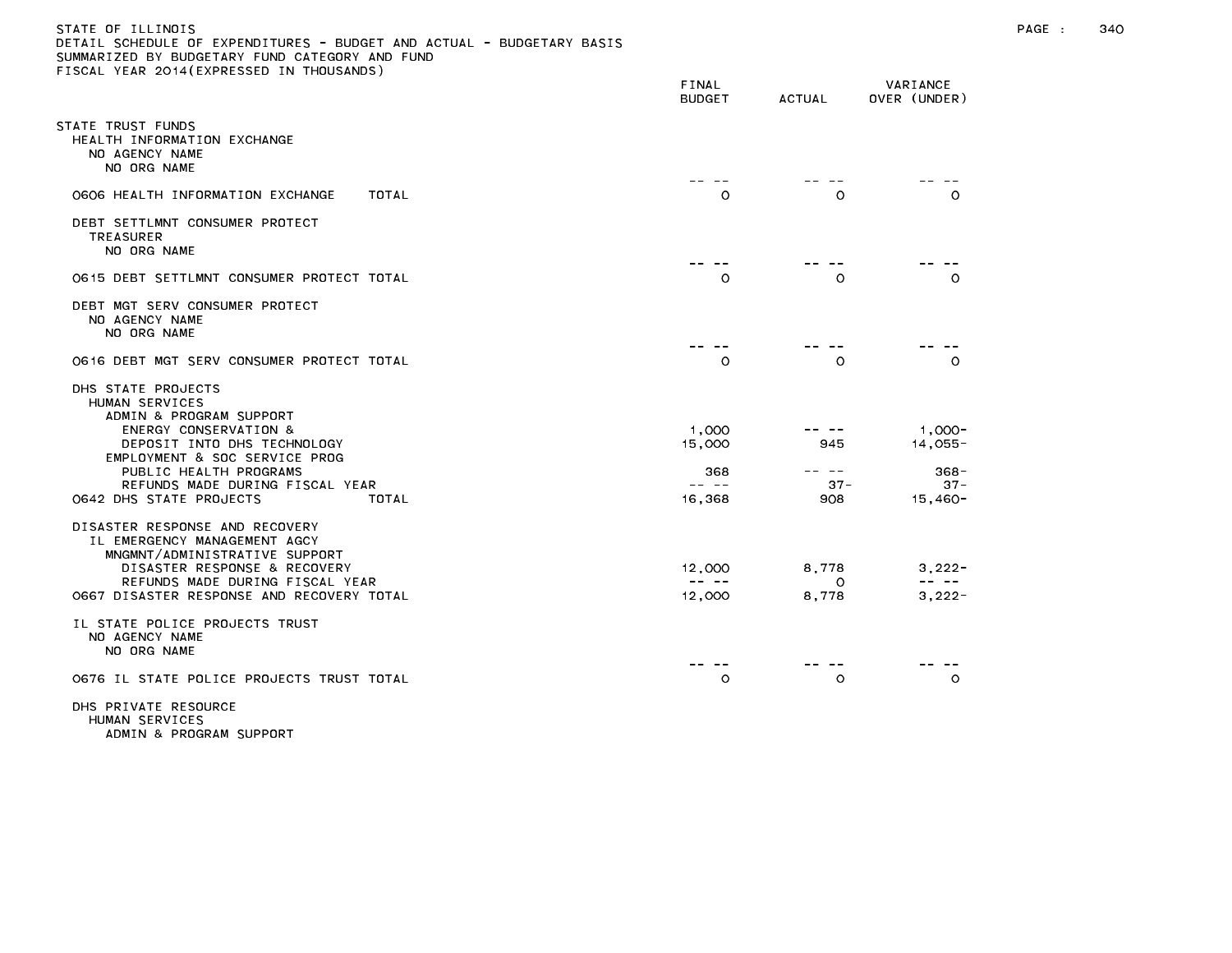| CIAIL SUMEDULE UN EAMENDITURES - DUDGET AND AUTUAL<br>UMMARIZED BY BUDGETARY FUND CATEGORY AND FUND:                                                | CICAG IARI DASIS |                        |                |                          |
|-----------------------------------------------------------------------------------------------------------------------------------------------------|------------------|------------------------|----------------|--------------------------|
| ISCAL YEAR 2014(EXPRESSED IN THOUSANDS)                                                                                                             |                  | <b>FINAL</b><br>BUDGET | ACTUAL         | VARIANCE<br>OVER (UNDER) |
| TATE TRUST FUNDS<br>DHS PRIVATE RESOURCE<br>HUMAN SERVICES                                                                                          |                  |                        |                |                          |
| ADMIN & PROGRAM SUPPORT<br>PRIVATE RESOURCES<br>OPEN DOOR PROJECT<br>PUBLIC HEALTH                                                                  |                  | 150<br>303             | -- --<br>117   | $150 -$<br>$186 -$       |
| OFFICE OF HEALTH PROMOTION<br>EXPENSES OF DIABETES RESEARCH<br>0690 DHS PRIVATE RESOURCE                                                            | TOTAL            | 700<br>1,153           | 67<br>184      | $633 -$<br>$969 -$       |
| MUNICIPAL TELECOMMUNICATIONS<br><b>REVENUE</b><br>GOVERNMENT SERVICES<br>MOTOR FUEL TAX REFUNDS<br>0719 MUNICIPAL TELECOMMUNICATIONS                | TOTAL            | $\circ$                | O              | $\circ$                  |
| COMPTROLLER DEBT RECOVERY TRST<br>NO AGENCY NAME<br>NO ORG NAME                                                                                     |                  |                        |                |                          |
| 0722 COMPTROLLER DEBT RECOVERY TRST TOTAL                                                                                                           |                  | $\circ$                | O              | $\circ$                  |
| IL NAT GUARD ST ACTIVE DUTY<br>NO AGENCY NAME<br>NO ORG NAME                                                                                        |                  |                        |                |                          |
| 0730 IL NAT GUARD ST ACTIVE DUTY                                                                                                                    | TOTAL            | $\circ$                | $\circ$        | $\circ$                  |
| STATE EMPLOYEES DEF COMP PLAN<br>CENTRAL MANAGEMENT<br>BUREAU OF BENEFITS<br>ST EMPLOYEES DEF COMP PLAN<br>0755 STATE EMPLOYEES DEF COMP PLAN TOTAL |                  | 1,500<br>1,500         | 1,157<br>1.157 | $343 -$<br>$343 -$       |
|                                                                                                                                                     |                  |                        |                |                          |
| OIL SPILL RESPONSE<br>ENVIRONMENTAL PROTECT AGENCY<br>ADMINISTRATION<br>LUMP SUMS AND OTHER PURPOSES<br>0774 OIL SPILL RESPONSE                     | TOTAL            | 30<br>30               | O              | $30 -$<br>$30 -$         |
| AG STATE PROJ & CRT ORDER DIST                                                                                                                      |                  |                        |                |                          |

ATTORNEY GENERAL GENERAL OFFICE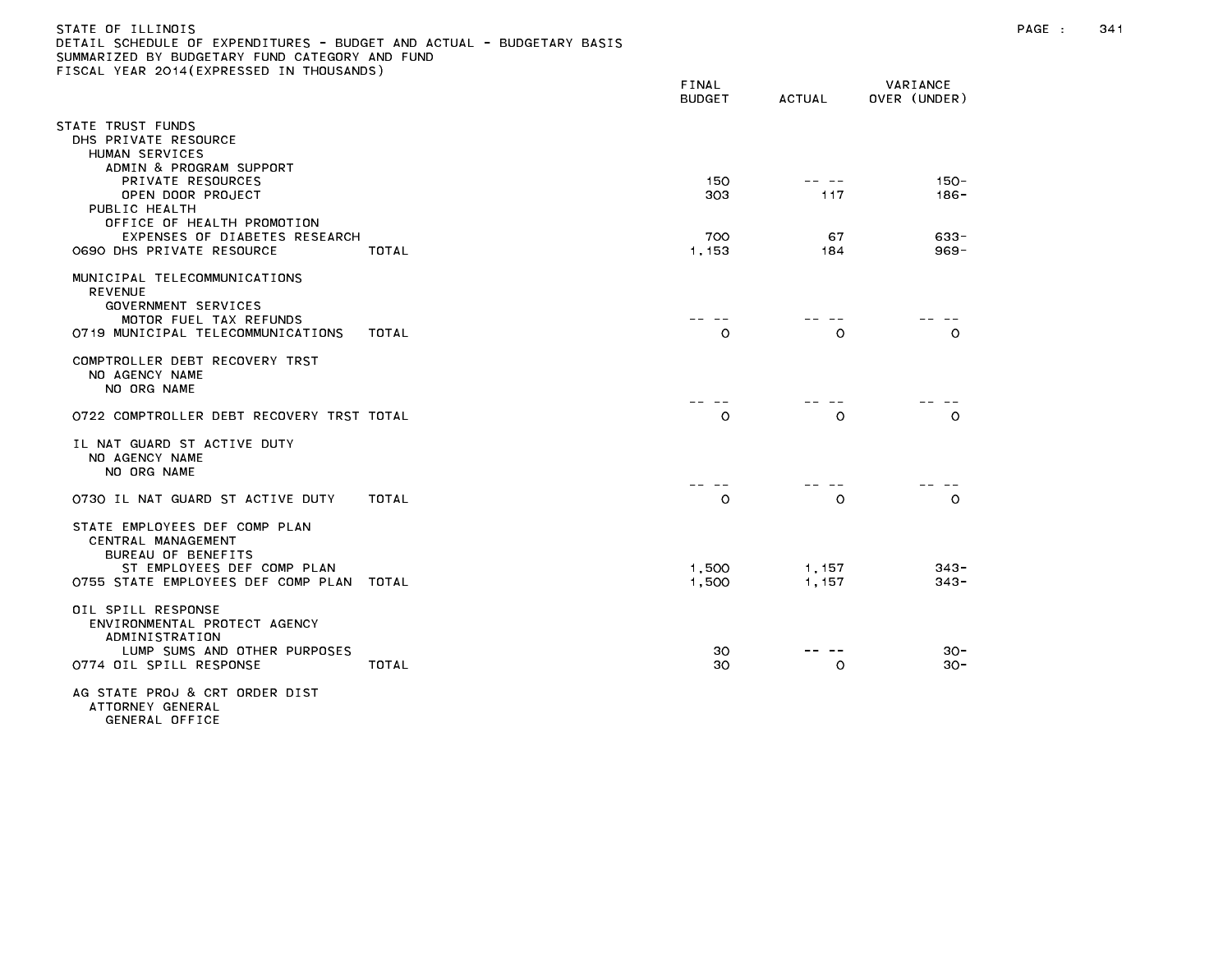| ETAIL SCHEDULE OF EXPENDITURES - BUDGET AND ACTUAL - BUDGETARY BASIS<br>UMMARIZED BY BUDGETARY FUND CATEGORY AND FUND<br>ISCAL YEAR 2014(EXPRESSED IN THOUSANDS) |                        |                                  |                          |
|------------------------------------------------------------------------------------------------------------------------------------------------------------------|------------------------|----------------------------------|--------------------------|
|                                                                                                                                                                  | FINAL<br><b>BUDGET</b> | ACTUAL                           | VARIANCE<br>OVER (UNDER) |
| TATE TRUST FUNDS                                                                                                                                                 |                        |                                  |                          |
| AG STATE PROJ & CRT ORDER DIST<br>ATTORNEY GENERAL<br>GENERAL OFFICE                                                                                             |                        |                                  |                          |
| EXERCISE DUTIES OF AG<br>COURT OF CLAIMS                                                                                                                         | 9,350                  | 6,433                            | $2,917 -$                |
| CLAIMS ADJUDICATION<br>REIMBURSE GRF, SUPP<br>AWARDS AND GRANTS, SUPP                                                                                            |                        | $\overline{2}$<br>2<br>3<br>3    |                          |
| STATUTORY TRANSFERS<br>TRANSFERS                                                                                                                                 |                        |                                  |                          |
| REFUNDS MADE DURING FISCAL YEAR<br>0801 AG STATE PROJ & CRT ORDER DIST TOTAL                                                                                     | -- --<br>9,355         | $10 -$<br>6.428                  | $10 -$<br>$2,927-$       |
| CORN COMMODITY TRUST<br><b>TREASURER</b><br>NO ORG NAME                                                                                                          |                        |                                  |                          |
| 0807 CORN COMMODITY TRUST                                                                                                                                        | TOTAL                  | $\sim$ $-$<br>$\circ$<br>$\circ$ | $\circ$                  |
| TRANSPORTATION DEVLPMT PRTNSHP<br>NO AGENCY NAME<br>NO ORG NAME                                                                                                  |                        |                                  |                          |
| 0809 TRANSPORTATION DEVLPMT PRTNSHP TOTAL                                                                                                                        |                        | $\circ$<br>$\circ$               | $\circ$                  |
| DEPT ON AGING STATE PROJECTS<br>AGING<br>DISTRIBUTIVE ITEMS                                                                                                      |                        |                                  |                          |
| PRIVATE PARTNERSHIP PROJECTS<br>0830 DEPT ON AGING STATE PROJECTS                                                                                                | TOTAL                  | 345<br>3<br>3<br>345             | $342 -$<br>$342 -$       |
| NATURAL RESOURCES RESTORATION<br>NATURAL RESOURCES                                                                                                               |                        |                                  |                          |
| OFC OF REAL ESTATE & ENVRN PLN<br>NATURAL RESOURCES TRUSTEE PROG<br>STATUTORY TRANSFERS<br>TRANSFERS                                                             | 1,400                  | 84                               | $1,316-$                 |
| 0831 NATURAL RESOURCES RESTORATION TOTAL                                                                                                                         | 1,400                  | 84                               | $1,316-$                 |
| STATE FAIR PROMO ACTIVITIES<br>NO AGENCY NAME<br>NO ORG NAME                                                                                                     |                        |                                  |                          |
| 0835 STATE FAIR PROMO ACTIVITIES                                                                                                                                 | TOTAL                  | $\circ$<br>O                     | $\circ$                  |
| ENVIRONMENTAL PROTECTION TRUST                                                                                                                                   |                        |                                  |                          |

ENVIRONMENTAL PROTECT AGENCY

ADMINISTRATION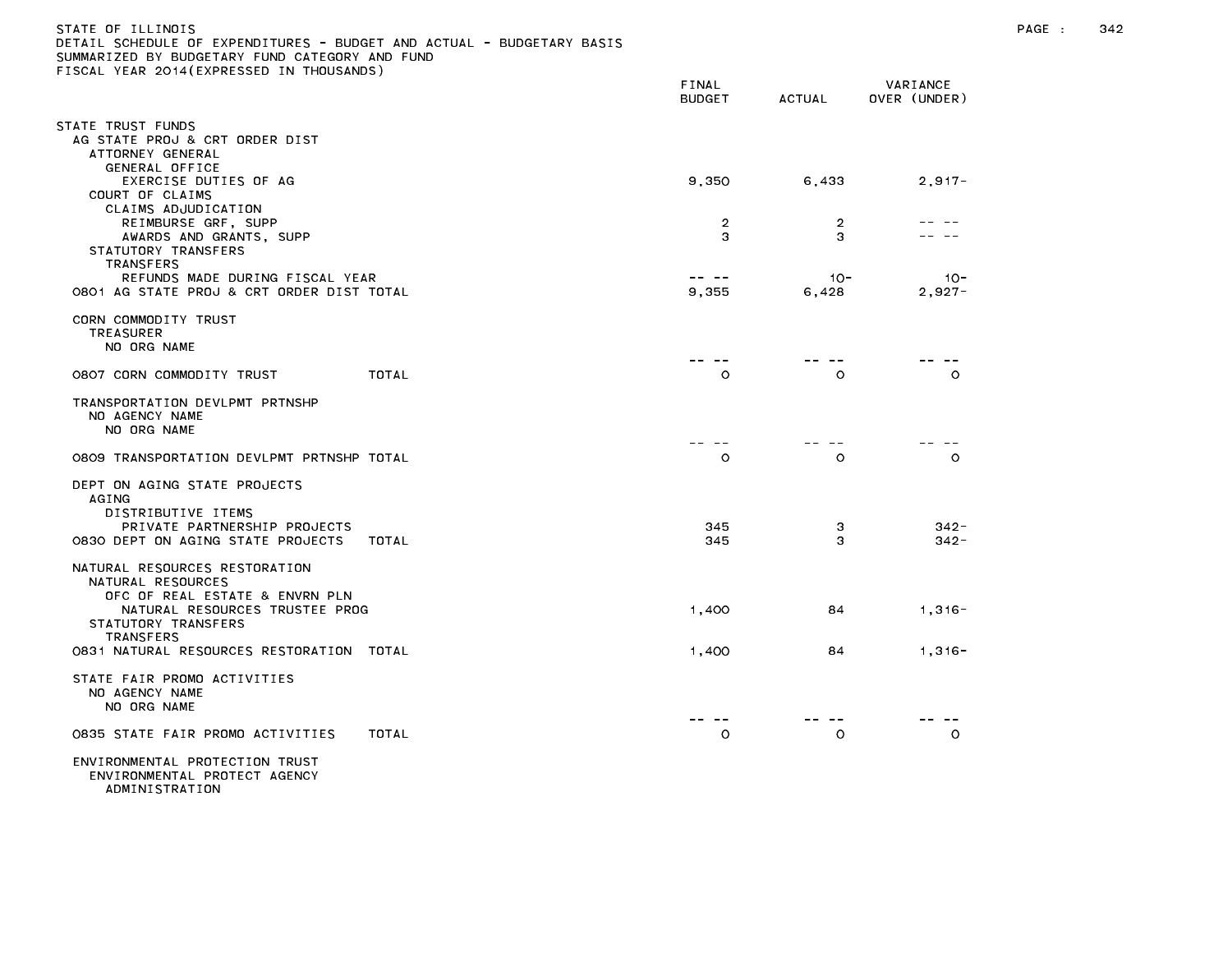| STATE OF ILLINOIS<br>DETAIL SCHEDULE OF EXPENDITURES - BUDGET AND ACTUAL - BUDGETARY BASIS<br>SUMMARIZED BY BUDGETARY FUND CATEGORY AND FUND<br>FISCAL YEAR 2014 (EXPRESSED IN THOUSANDS) |                        |            |                          | PAGE : | 343 |
|-------------------------------------------------------------------------------------------------------------------------------------------------------------------------------------------|------------------------|------------|--------------------------|--------|-----|
|                                                                                                                                                                                           | FINAL<br><b>BUDGET</b> | ACTUAL     | VARIANCE<br>OVER (UNDER) |        |     |
| STATE TRUST FUNDS<br>ENVIRONMENTAL PROTECTION TRUST<br>ENVIRONMENTAL PROTECT AGENCY<br>ADMINISTRATION                                                                                     |                        |            |                          |        |     |
| GRANTS TO OTHER STATE AGENCIES                                                                                                                                                            | 4,000                  | 1.900      | $2.100 -$                |        |     |
| LAND POLLUTION CONTROL<br>REMOVAL OR MEDIATION ACTIONS<br>STATUTORY TRANSFERS                                                                                                             | 1,300                  | -- --      | $1,300-$                 |        |     |
| TRANSFERS<br>0845 ENVIRONMENTAL PROTECTION TRUST TOTAL                                                                                                                                    | 5,300                  | 1,900      | $3,400-$                 |        |     |
| <b>SETTLEMENT</b><br>NO AGENCY NAME<br>NO ORG NAME                                                                                                                                        |                        |            |                          |        |     |
| TOTAL<br>0848 SETTLEMENT                                                                                                                                                                  | $\circ$                | $\circ$    | $\circ$                  |        |     |
| LAND RECLAMATION<br>NATURAL RESOURCES<br>MINES AND MINERALS                                                                                                                               |                        |            |                          |        |     |
| RECLAIMING SURFACE MINED LANDS<br>0858 LAND RECLAMATION<br>TOTAL                                                                                                                          | 800<br>800             | -13<br>13  | $787 -$<br>$787 -$       |        |     |
| SHEFFIELD 2/1982 AGREED ORDER<br>IL EMERGENCY MANAGEMENT AGCY<br>ENVIRONMENTAL SAFETY                                                                                                     |                        |            |                          |        |     |
| SHEFFIELD SITE COSTS<br>0882 SHEFFIELD 2/1982 AGREED ORDER TOTAL                                                                                                                          | 271<br>271             | 182<br>182 | $89 -$<br>$89 -$         |        |     |
| PUBLIC HEALTH SPEC STATE PROJ<br>PUBLIC HEALTH<br>DIRECTORS OFFICE OPERATIONS                                                                                                             |                        |            |                          |        |     |

EXPENSES/PUBLIC HLTH PROGRAMS 750 607 143-

REGIONAL/CENTRAL OFFICE EXPENS AND REGIONAL AND REGIONAL AND REGIONAL ASSAULT AND REGIONAL ASSAULT AND REGIONAL

LUMP SUMS AND OTHER PURPOSES 200 163 37-

LUMP SUMS AND OTHER PURPOSES 2,500 933 1,567-

EXPENSES/PUBLIC HEALTH PROGRMS 1,500 410 1,090-

OFFICE OF FINANCE AND ADMIN

EPIDEMIOLOGY & HEALTH SYSTEMS

OFFICE OF HEALTH PROMOTION

DIVISION OF EDP